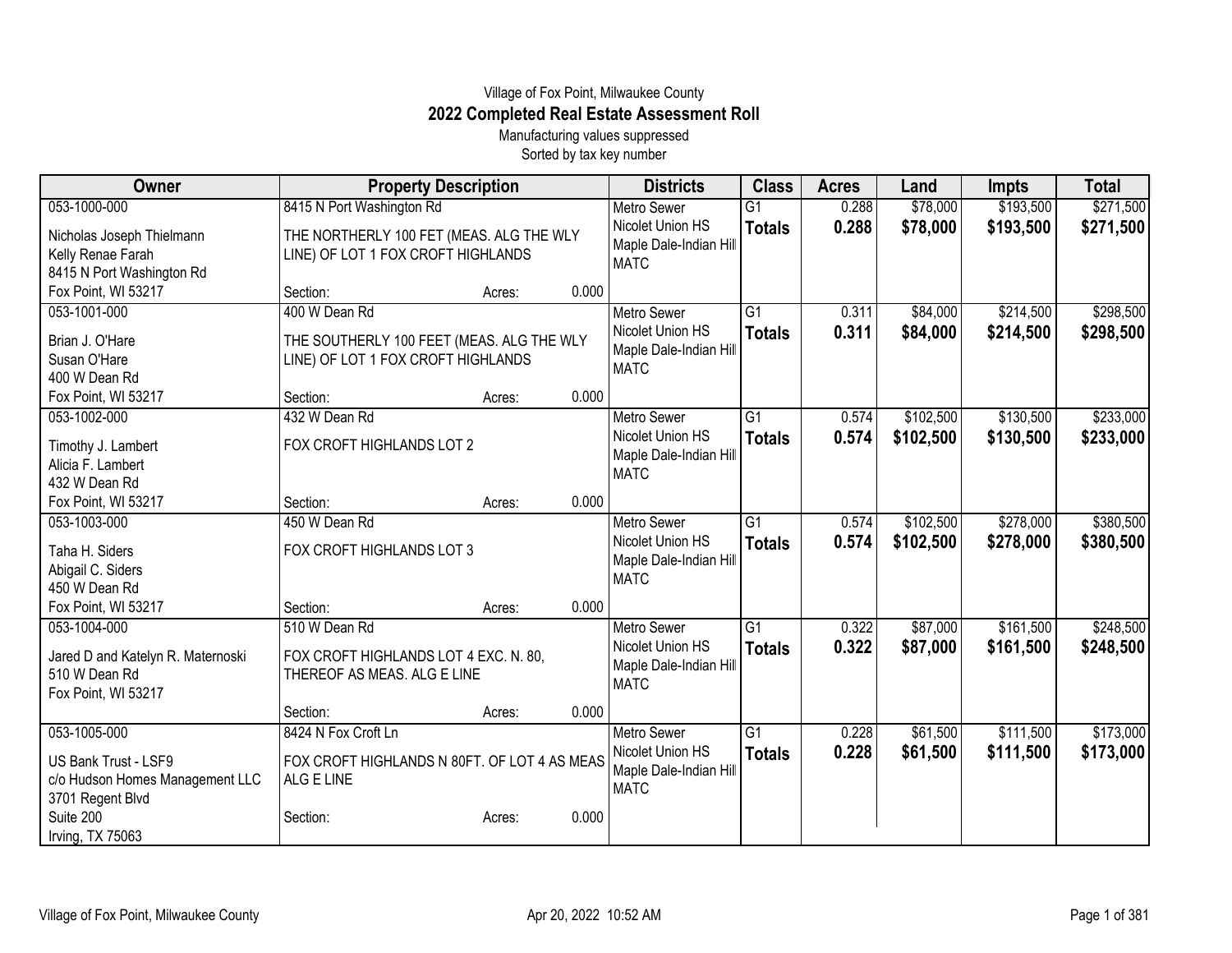| Owner                                      | <b>Property Description</b>                                                      | <b>Districts</b>                      | <b>Class</b>    | <b>Acres</b> | Land     | <b>Impts</b> | <b>Total</b> |
|--------------------------------------------|----------------------------------------------------------------------------------|---------------------------------------|-----------------|--------------|----------|--------------|--------------|
| 053-1006-000                               | 8415 N Fox Croft Ln                                                              | <b>Metro Sewer</b>                    | $\overline{G1}$ | 0.680        | \$87,500 | \$114,300    | \$201,800    |
| Jared Levisen                              | PARCEL 1 CERTIFIED SURVEY MAP #868 AND VAC                                       | Nicolet Union HS                      | <b>Totals</b>   | 0.680        | \$87,500 | \$114,300    | \$201,800    |
| 8415 N Fox Croft Ln                        | N 6TH STREET 30 FT IN WIDTH ADJ SD LOT ON W                                      | Maple Dale-Indian Hill                |                 |              |          |              |              |
| Fox Point, WI 53217                        | NE 1/4 SEC 8-8-22                                                                | <b>MATC</b>                           |                 |              |          |              |              |
|                                            | 0.000<br>Section:<br>Acres:                                                      |                                       |                 |              |          |              |              |
| 053-1007-000                               | 8401 N Fox Croft Ln                                                              | <b>Metro Sewer</b>                    | $\overline{G1}$ | 0.480        | \$77,500 | \$167,000    | \$244,500    |
|                                            |                                                                                  | Nicolet Union HS                      | <b>Totals</b>   | 0.480        | \$77,500 | \$167,000    | \$244,500    |
| Brian J. Hansen                            | PARCEL 2 CERTIFIED SURVEY MAP #868 AND VAC                                       | Maple Dale-Indian Hill                |                 |              |          |              |              |
| Kathleen Hansen                            | N 6TH STREET 30 FT IN WIDTH ADJ SD LOT ON W                                      | <b>MATC</b>                           |                 |              |          |              |              |
| 8401 N Fox Croft Ln<br>Fox Point, WI 53217 | NE 1/4 SEC 8-8-22<br>0.000<br>Section:                                           |                                       |                 |              |          |              |              |
| 053-1008-000                               | Acres:<br>8425 N Fox Croft Ln                                                    |                                       | $\overline{G1}$ | 0.795        |          |              | \$312,800    |
|                                            |                                                                                  | Metro Sewer                           |                 |              | \$92,000 | \$220,800    |              |
| Nilanjan Lodh                              | FOX CROFT HIGHLANDS N 150 FT OF LOT 6 AND                                        | Nicolet Union HS                      | <b>Totals</b>   | 0.795        | \$92,000 | \$220,800    | \$312,800    |
| 8425 N Fox Croft Ln                        | VAC N 6TH STREET 30 FT IN WIDTH ADJ SD LOT ON                                    | Maple Dale-Indian Hill                |                 |              |          |              |              |
| Fox Point, WI 53217                        | W                                                                                | <b>MATC</b>                           |                 |              |          |              |              |
|                                            | Section:<br>0.000<br>Acres:                                                      |                                       |                 |              |          |              |              |
| 053-1009-000                               | 8461 N Fox Croft Ln                                                              | <b>Metro Sewer</b>                    | G1              | 0.917        | \$97,000 | \$123,800    | \$220,800    |
|                                            |                                                                                  | Nicolet Union HS                      | <b>Totals</b>   | 0.917        | \$97,000 | \$123,800    | \$220,800    |
| Jason Sieberg<br>8461 N Fox Croft Ln       | FOX CROFT HIGHLANDS LOT 7 AND VAC N 6TH<br>STREET 30 FT IN WIDTH ADJ SD LOT ON W | Maple Dale-Indian Hill                |                 |              |          |              |              |
|                                            |                                                                                  | <b>MATC</b>                           |                 |              |          |              |              |
| Fox Point, WI 53217                        | 0.000                                                                            |                                       |                 |              |          |              |              |
| 053-1010-000                               | Section:<br>Acres:<br>8503 N Fox Croft Ln                                        |                                       | $\overline{G1}$ | 0.859        |          | \$207,500    | \$302,000    |
|                                            |                                                                                  | <b>Metro Sewer</b>                    |                 |              | \$94,500 |              |              |
| Abigail Tietjen                            | Lot Eight (8), in Fox Croft Highlands, being a subdivision                       | Nicolet Union HS                      | <b>Totals</b>   | 0.859        | \$94,500 | \$207,500    | \$302,000    |
| Joesph Tietjen                             | of the Southwest One-quarter (1/4) of the Northeast                              | Maple Dale-Indian Hill                |                 |              |          |              |              |
| 8503 N Fox Croft Ln                        | Onequarter (1/4) of Section Eight (8), in Township Eight                         | <b>MATC</b>                           |                 |              |          |              |              |
| Fox Point, WI 53217                        | Section:<br>0.000<br>Acres:                                                      |                                       |                 |              |          |              |              |
| 053-1011-000                               | 8519 N Fox Croft Ln                                                              | <b>Metro Sewer</b>                    | G1              | 0.907        | \$96,500 | \$145,500    | \$242,000    |
| <b>Daniel Genter</b>                       | FOX CROFT HIGHLANDS LOT 9 AND VACATED N                                          | Nicolet Union HS                      | <b>Totals</b>   | 0.907        | \$96,500 | \$145,500    | \$242,000    |
| 33 Tehama St #28G                          | SIXTH STREET 30 FT IN WIDTH ADJOINING SD LOT                                     | Maple Dale-Indian Hill                |                 |              |          |              |              |
|                                            | ON THE WEST                                                                      | <b>MATC</b>                           |                 |              |          |              |              |
| San Francisco, CA 94105                    | 0.000<br>Section:                                                                |                                       |                 |              |          |              |              |
| 053-1012-001                               | Acres:<br>525 W Bergen Dr                                                        | <b>Metro Sewer</b>                    | $\overline{G1}$ | 0.419        | \$75,500 | \$154,500    | \$230,000    |
|                                            |                                                                                  |                                       |                 |              |          |              |              |
| Orlando Trimble                            | PARCEL 1 CERTIFIED SURVEY MAP NO 1906 NE 1/4                                     | Nicolet Union HS                      | <b>Totals</b>   | 0.419        | \$75,500 | \$154,500    | \$230,000    |
| Dawn Trimble                               | SEC 8-8-22                                                                       | Maple Dale-Indian Hill<br><b>MATC</b> |                 |              |          |              |              |
| 525 W Bergen Dr                            |                                                                                  |                                       |                 |              |          |              |              |
| Fox Point, WI 53217                        | 0.000<br>Section:<br>Acres:                                                      |                                       |                 |              |          |              |              |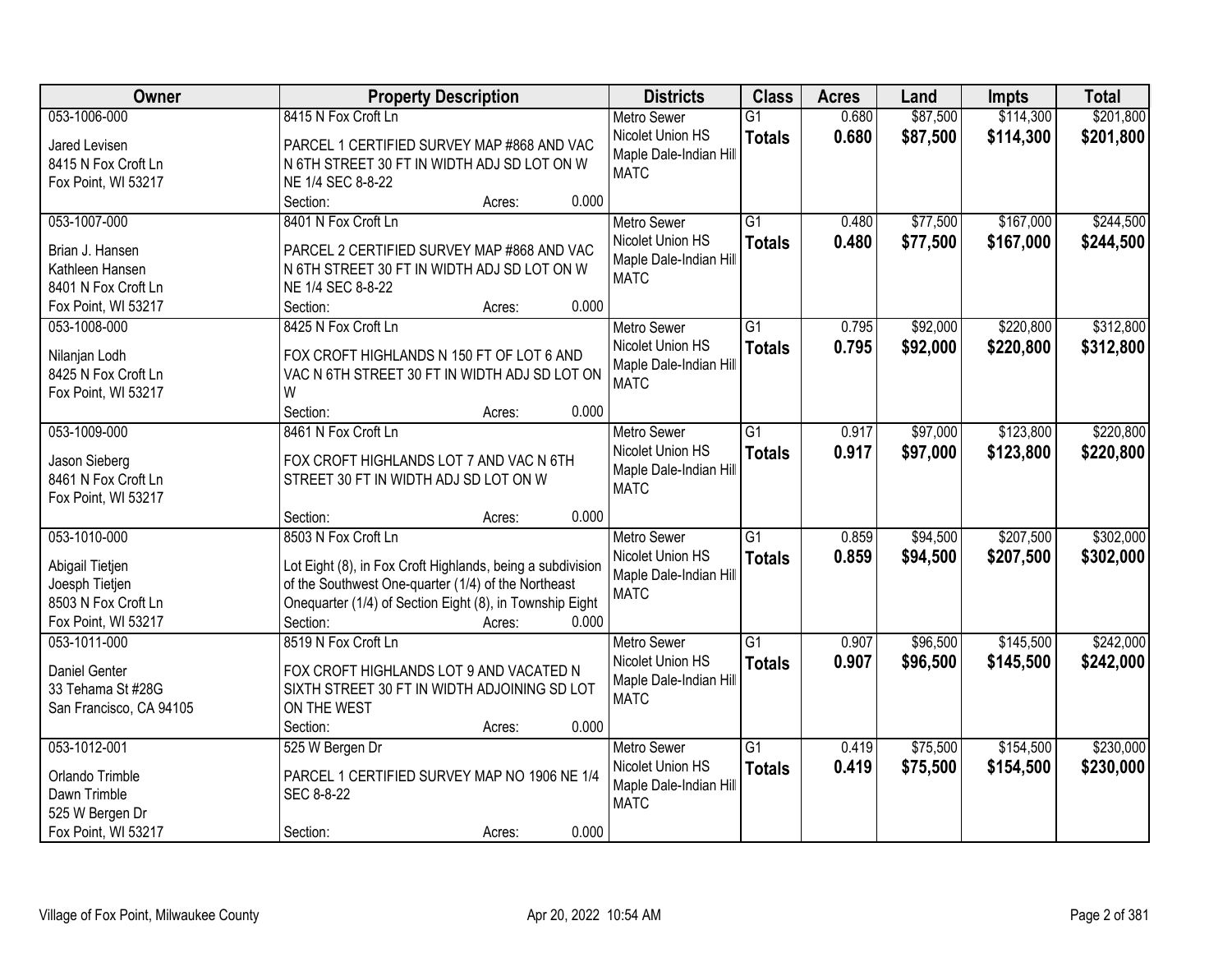| <b>Owner</b>                                                                                                         | <b>Property Description</b>                                                                                                                                                                                                       | <b>Districts</b>                                                                | <b>Class</b>                     | <b>Acres</b>   | Land                   | <b>Impts</b>           | <b>Total</b>           |
|----------------------------------------------------------------------------------------------------------------------|-----------------------------------------------------------------------------------------------------------------------------------------------------------------------------------------------------------------------------------|---------------------------------------------------------------------------------|----------------------------------|----------------|------------------------|------------------------|------------------------|
| 053-1012-002                                                                                                         | 8535 N Fox Croft Ln                                                                                                                                                                                                               | <b>Metro Sewer</b>                                                              | $\overline{G1}$                  | 0.296          | \$72,000               | \$109,400              | \$181,400              |
| Michael A. Wildner<br>8535 N Fox Croft Ln<br>Fox Point, WI 53217                                                     | PARCEL 2 CERTIFIED SURVEY MAP NO 1906 NE 1/4<br>SEC 8-8-22                                                                                                                                                                        | Nicolet Union HS<br>Maple Dale-Indian Hill<br><b>MATC</b>                       | <b>Totals</b>                    | 0.296          | \$72,000               | \$109,400              | \$181,400              |
|                                                                                                                      | 0.000<br>Section:<br>Acres:                                                                                                                                                                                                       |                                                                                 |                                  |                |                        |                        |                        |
| 053-1013-000<br>Bergen Manor, LLC<br>PO Box 241333<br>Milwaukee, WI 53224                                            | 522 W Bergen Dr<br>FOX CROFT HIGHLANDS LOT 11 AND VAC N 6TH<br>STREET 30 FT IN WIDTH ADJ SD LOT ON W                                                                                                                              | <b>Metro Sewer</b><br>Nicolet Union HS<br>Maple Dale-Indian Hill<br><b>MATC</b> | $\overline{G1}$<br><b>Totals</b> | 0.805<br>0.805 | \$92,500<br>\$92,500   | \$187,000<br>\$187,000 | \$279,500<br>\$279,500 |
|                                                                                                                      | 0.000<br>Section:<br>Acres:                                                                                                                                                                                                       |                                                                                 |                                  |                |                        |                        |                        |
| 053-1014-000<br>Leonid Dvoskin Trust<br>8575 N Fox Croft Ln<br>Fox Point, WI 53217-2229                              | 8575 N Fox Croft Ln<br>FOX CROFT HIGHLANDS LOT 12                                                                                                                                                                                 | <b>Metro Sewer</b><br>Nicolet Union HS<br>Maple Dale-Indian Hill<br><b>MATC</b> | $\overline{G1}$<br><b>Totals</b> | 0.682<br>0.682 | \$98,500<br>\$98,500   | \$152,000<br>\$152,000 | \$250,500<br>\$250,500 |
|                                                                                                                      | 0.000<br>Section:<br>Acres:                                                                                                                                                                                                       |                                                                                 |                                  |                |                        |                        |                        |
| 053-1015-000<br>Laura L. Krueger<br>Wayne B. Krueger<br>8580 N Fox Croft Ln<br>Fox Point, WI 53217                   | 8580 N Fox Croft Ln<br>Lot Thirteen (13), in Fox Croft Highlands, being a<br>Subdivision of the Southwest One-quarter (1/4) of<br>the Northeast One-quarter (1/4) of Section Eight (8), in<br>0.000<br>Section:<br>Acres:         | <b>Metro Sewer</b><br>Nicolet Union HS<br>Maple Dale-Indian Hill<br><b>MATC</b> | G1<br><b>Totals</b>              | 0.660<br>0.660 | \$108,500<br>\$108,500 | \$155,000<br>\$155,000 | \$263,500<br>\$263,500 |
| 053-1016-000<br>Iwona Pawelec<br>Miroslaw Pawelec<br>8585 N Pt Washington Rd<br>Fox Point, WI 53217-2236             | 8585 N Port Washington Rd<br>Lot Fourteen (14), in Fox Croft Highlands, being a<br>Subdivision of the South West One-quarter (1/4) of the<br>North East One-quarter (1/4) of Section Eight (8), in<br>Section:<br>0.815<br>Acres: | <b>Metro Sewer</b><br>Nicolet Union HS<br>Maple Dale-Indian Hill<br><b>MATC</b> | $\overline{G2}$<br><b>Totals</b> | 0.815<br>0.815 | \$213,000<br>\$213,000 | \$146,000<br>\$146,000 | \$359,000<br>\$359,000 |
| 053-1017-000<br>Nathan T. Becker<br>c/o Ntb Properties<br>PO Box 242165<br>Milwaukee, WI 53224                       | 420 W Bergen Dr<br>FOX CROFT HIGHLANDS LOT 15<br>0.000<br>Section:<br>Acres:                                                                                                                                                      | <b>Metro Sewer</b><br>Nicolet Union HS<br>Maple Dale-Indian Hill<br><b>MATC</b> | G1<br><b>Totals</b>              | 0.761<br>0.761 | \$113,500<br>\$113,500 | \$122,500<br>\$122,500 | \$236,000<br>\$236,000 |
| 053-1018-001<br>Angela G. Johnston Revocable Trust of<br>2001 Under Agreem<br>415 W Bergen Dr<br>Fox Point, WI 53217 | 415 W Bergen Dr<br>Parcel One (1), of Certified Survey Map No. 4086, being<br>a Division of Lot 16, Fox Croft Highlands, being a<br>Subdivision of the Southwest 1/4 of the Northeast 1/4 of<br>0.457<br>Section:<br>Acres:       | <b>Metro Sewer</b><br>Nicolet Union HS<br>Maple Dale-Indian Hill<br><b>MATC</b> | $\overline{G1}$<br><b>Totals</b> | 0.457<br>0.457 | \$96,000<br>\$96,000   | \$294,000<br>\$294,000 | \$390,000<br>\$390,000 |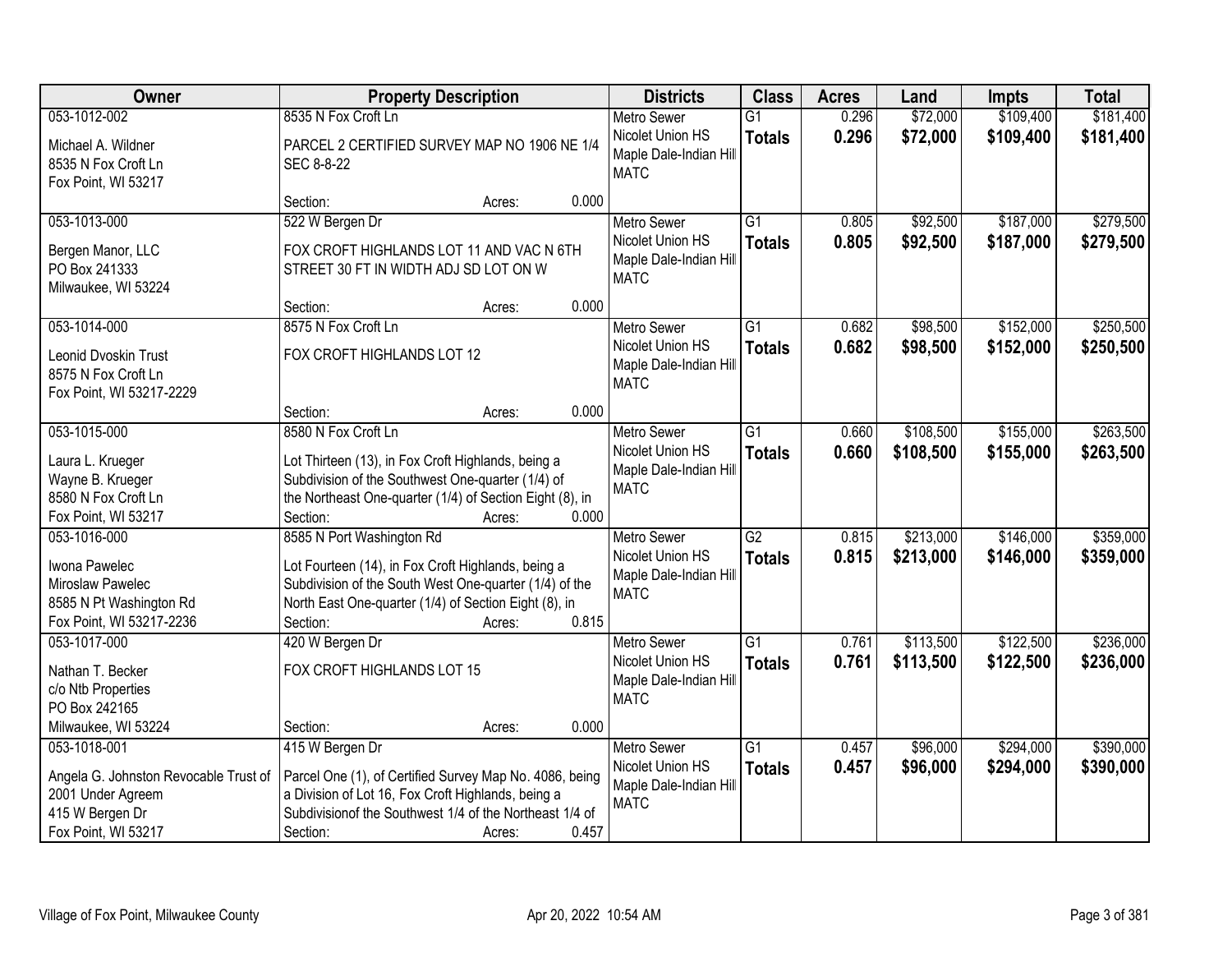| Owner                                               |                                                                             | <b>Property Description</b> |       |                                            | <b>Class</b>    | <b>Acres</b> | Land      | <b>Impts</b> | <b>Total</b> |
|-----------------------------------------------------|-----------------------------------------------------------------------------|-----------------------------|-------|--------------------------------------------|-----------------|--------------|-----------|--------------|--------------|
| 053-1018-002                                        | 8525 N Port Washington Rd                                                   |                             |       | <b>Metro Sewer</b>                         | $\overline{G1}$ | 0.207        | \$56,000  | \$148,500    | \$204,500    |
| Kevin Richter<br><b>Kasey Richter</b>               | CERTIFIED SURVEY MAP NO 4086 SW 1/4 OF NE 1/4<br><b>SEC 8 8 22 PARCEL 2</b> |                             |       | Nicolet Union HS<br>Maple Dale-Indian Hill | <b>Totals</b>   | 0.207        | \$56,000  | \$148,500    | \$204,500    |
| 8525 N Port Washington Rd                           |                                                                             |                             |       | <b>MATC</b>                                |                 |              |           |              |              |
| Fox Point, WI 53217                                 | Section:                                                                    | Acres:                      | 0.000 |                                            |                 |              |           |              |              |
| 053-1019-000                                        | 8519 N Port Washington Rd                                                   |                             |       | <b>Metro Sewer</b>                         | $\overline{G1}$ | 0.581        | \$103,000 | \$123,700    | \$226,700    |
| S.K Mehta                                           | FOX CROFT HIGHLANDS LOT 17                                                  |                             |       | Nicolet Union HS                           | <b>Totals</b>   | 0.581        | \$103,000 | \$123,700    | \$226,700    |
| 1800 N Prospect Ave Apt 8B                          |                                                                             |                             |       | Maple Dale-Indian Hill                     |                 |              |           |              |              |
| Milwaukee, WI 53202                                 |                                                                             |                             |       | <b>MATC</b>                                |                 |              |           |              |              |
|                                                     | Section:                                                                    | Acres:                      | 0.000 |                                            |                 |              |           |              |              |
| 053-1020-000                                        | 8507 N Port Washington Rd                                                   |                             |       | <b>Metro Sewer</b>                         | G1              | 0.581        | \$103,000 | \$148,500    | \$251,500    |
| <b>Mikhail Pavlov</b>                               | FOX CROFT HIGHLANDS LOT 18                                                  |                             |       | Nicolet Union HS                           | <b>Totals</b>   | 0.581        | \$103,000 | \$148,500    | \$251,500    |
| Kamilla Karlova                                     |                                                                             |                             |       | Maple Dale-Indian Hill                     |                 |              |           |              |              |
| 8507 N Pt Washington Rd                             |                                                                             |                             |       | <b>MATC</b>                                |                 |              |           |              |              |
| Fox Point, WI 53217                                 | Section:                                                                    | Acres:                      | 0.000 |                                            |                 |              |           |              |              |
| 053-1021-000                                        | 8475 N Port Washington Rd                                                   |                             |       | <b>Metro Sewer</b>                         | G1              | 0.628        | \$106,000 | \$119,800    | \$225,800    |
|                                                     |                                                                             |                             |       | Nicolet Union HS                           | <b>Totals</b>   | 0.628        | \$106,000 | \$119,800    | \$225,800    |
| Patrick J. Connell                                  | FOX CROFT HIGHLANDS LOT 19 SCHOOL DIST 8                                    |                             |       | Maple Dale-Indian Hill                     |                 |              |           |              |              |
| Michele C. Connell                                  |                                                                             |                             |       | <b>MATC</b>                                |                 |              |           |              |              |
| 8475 N Pt Washington Rd<br>Fox Point, WI 53217-2232 | Section:                                                                    | Acres:                      | 0.000 |                                            |                 |              |           |              |              |
| 053-1022-000                                        | 8461 N Port Washington Rd                                                   |                             |       | <b>Metro Sewer</b>                         | $\overline{G1}$ | 0.686        | \$109,500 | \$165,000    | \$274,500    |
|                                                     |                                                                             |                             |       | Nicolet Union HS                           | <b>Totals</b>   | 0.686        | \$109,500 | \$165,000    | \$274,500    |
| Jeremy Burkham                                      | FOX CROFT HIGHLANDS LOT 20                                                  |                             |       | Maple Dale-Indian Hill                     |                 |              |           |              |              |
| 8461 N Port Washington Rd                           |                                                                             |                             |       | <b>MATC</b>                                |                 |              |           |              |              |
| Fox Point, WI 53217                                 |                                                                             |                             |       |                                            |                 |              |           |              |              |
|                                                     | Section:                                                                    | Acres:                      | 0.000 |                                            |                 |              |           |              |              |
| 053-1023-000                                        | 8425 N Port Washington Rd                                                   |                             |       | <b>Metro Sewer</b>                         | $\overline{G1}$ | 0.686        | \$109,500 | \$174,000    | \$283,500    |
| Jeffrey S. Tredo                                    | FOX CROFT HIGHLANDS LOT 21                                                  |                             |       | Nicolet Union HS<br>Maple Dale-Indian Hill | <b>Totals</b>   | 0.686        | \$109,500 | \$174,000    | \$283,500    |
| Michelle Tredo                                      |                                                                             |                             |       | <b>MATC</b>                                |                 |              |           |              |              |
| 8425 N Port Washington Rd                           | Full legal description: Lot 21 in Fox Croft Highlands, being                |                             |       |                                            |                 |              |           |              |              |
| Fox Point, WI 53217                                 | Section:                                                                    | Acres:                      | 0.000 |                                            |                 |              |           |              |              |
| 053-1024-000                                        | 8440 N Fox Croft Ln                                                         |                             |       | <b>Metro Sewer</b>                         | $\overline{G1}$ | 0.737        | \$112,000 | \$103,500    | \$215,500    |
| Amy Jolene Fortemps                                 | FOX CROFT HIGHLANDS LOT 22                                                  |                             |       | Nicolet Union HS                           | <b>Totals</b>   | 0.737        | \$112,000 | \$103,500    | \$215,500    |
| 8440 N Fox Croft Ln                                 |                                                                             |                             |       | Maple Dale-Indian Hill                     |                 |              |           |              |              |
| Fox Point, WI 53217-2224                            |                                                                             |                             |       | <b>MATC</b>                                |                 |              |           |              |              |
|                                                     | Section:                                                                    | Acres:                      | 0.000 |                                            |                 |              |           |              |              |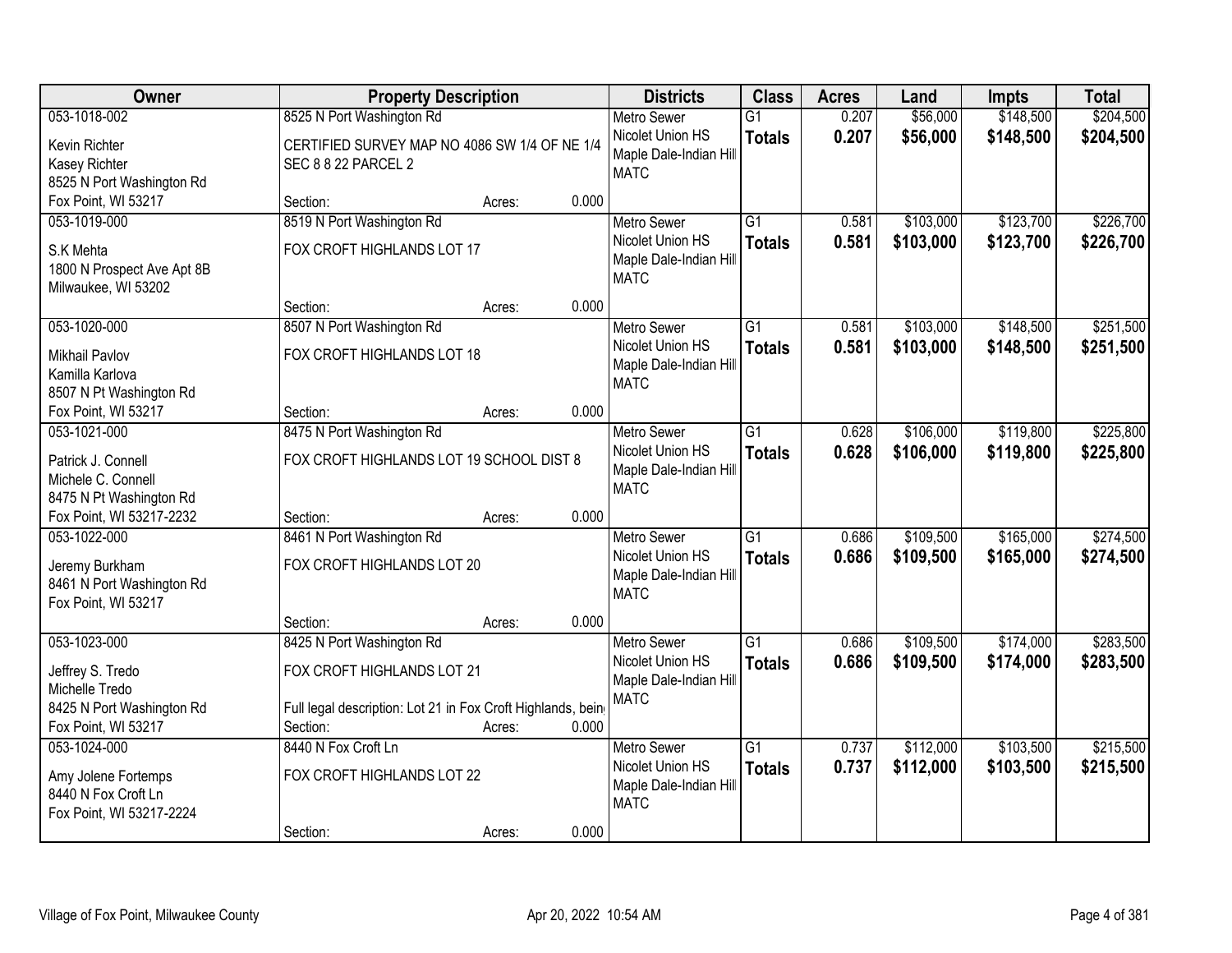| Owner                                     |                            | <b>Property Description</b> |       | <b>Districts</b>                      | <b>Class</b>    | <b>Acres</b> | Land      | <b>Impts</b> | <b>Total</b> |
|-------------------------------------------|----------------------------|-----------------------------|-------|---------------------------------------|-----------------|--------------|-----------|--------------|--------------|
| 053-1025-000                              | 8454 N Fox Croft Ln        |                             |       | <b>Metro Sewer</b>                    | $\overline{G1}$ | 0.632        | \$106,500 | \$157,100    | \$263,600    |
| Michael T. Pier                           | FOX CROFT HIGHLANDS LOT 23 |                             |       | Nicolet Union HS                      | <b>Totals</b>   | 0.632        | \$106,500 | \$157,100    | \$263,600    |
| Tina M. Pier                              |                            |                             |       | Maple Dale-Indian Hill                |                 |              |           |              |              |
| 8454 N Fox Croft Ln                       |                            |                             |       | <b>MATC</b>                           |                 |              |           |              |              |
| Fox Point, WI 53217-2224                  | Section:                   | Acres:                      | 0.000 |                                       |                 |              |           |              |              |
| 053-1026-000                              | 8466 N Fox Croft Ln        |                             |       | <b>Metro Sewer</b>                    | $\overline{G1}$ | 0.624        | \$106,000 | \$251,800    | \$357,800    |
| John Merline                              | FOX CROFT HIGHLANDS LOT 24 |                             |       | Nicolet Union HS                      | <b>Totals</b>   | 0.624        | \$106,000 | \$251,800    | \$357,800    |
| 8466 N Fox Croft Ln                       |                            |                             |       | Maple Dale-Indian Hill                |                 |              |           |              |              |
| Fox Point, WI 53217-2224                  |                            |                             |       | <b>MATC</b>                           |                 |              |           |              |              |
|                                           | Section:                   | Acres:                      | 0.000 |                                       |                 |              |           |              |              |
| 053-1027-000                              | 8500 N Fox Croft Ln        |                             |       | Metro Sewer                           | $\overline{G1}$ | 0.574        | \$102,500 | \$134,100    | \$236,600    |
| Faizan and Tamira Ahad                    | FOX CROFT HIGHLANDS LOT 25 |                             |       | Nicolet Union HS                      | <b>Totals</b>   | 0.574        | \$102,500 | \$134,100    | \$236,600    |
| 8500 N Fox Croft Ln                       |                            |                             |       | Maple Dale-Indian Hill                |                 |              |           |              |              |
| Fox Point, WI 53217                       |                            |                             |       | <b>MATC</b>                           |                 |              |           |              |              |
|                                           | Section:                   | Acres:                      | 0.000 |                                       |                 |              |           |              |              |
| 053-1028-000                              | 8518 N Fox Croft Ln        |                             |       | <b>Metro Sewer</b>                    | $\overline{G1}$ | 0.552        | \$101,500 | \$147,500    | \$249,000    |
|                                           |                            |                             |       | Nicolet Union HS                      | <b>Totals</b>   | 0.552        | \$101,500 | \$147,500    | \$249,000    |
| Indu R. Nayak                             | FOX CROFT HIGHLANDS LOT 26 |                             |       | Maple Dale-Indian Hill                |                 |              |           |              |              |
| 8518 N Foxcroft Ln<br>Fox Point, WI 53217 |                            |                             |       | <b>MATC</b>                           |                 |              |           |              |              |
|                                           | Section:                   | Acres:                      | 0.000 |                                       |                 |              |           |              |              |
| 053-1029-000                              | 8530 N Fox Croft Ln        |                             |       | <b>Metro Sewer</b>                    | $\overline{G1}$ | 0.622        | \$106,000 | \$205,300    | \$311,300    |
|                                           |                            |                             |       | Nicolet Union HS                      | <b>Totals</b>   | 0.622        | \$106,000 | \$205,300    | \$311,300    |
| Hany Elastal                              | FOX CROFT HIGHLANDS LOT 27 |                             |       | Maple Dale-Indian Hill                |                 |              |           |              |              |
| Amal Kablawi                              |                            |                             |       | <b>MATC</b>                           |                 |              |           |              |              |
| 8530 N Fox Croft Ln                       |                            |                             |       |                                       |                 |              |           |              |              |
| Fox Point, WI 53217                       | Section:                   | Acres:                      | 0.000 |                                       |                 |              |           |              |              |
| 053-1030-000                              | 300 W Bergen Dr            |                             |       | <b>Metro Sewer</b>                    | $\overline{G1}$ | 0.718        | \$111,000 | \$281,500    | \$392,500    |
| Leona S. Wasserman                        | FOX POINT HEIGHTS LOT 1    |                             |       | Nicolet Union HS                      | <b>Totals</b>   | 0.718        | \$111,000 | \$281,500    | \$392,500    |
| 300 W Bergen Dr                           |                            |                             |       | Maple Dale-Indian Hill<br><b>MATC</b> |                 |              |           |              |              |
| Fox Point, WI 53217-2309                  |                            |                             |       |                                       |                 |              |           |              |              |
|                                           | Section:                   | Acres:                      | 0.000 |                                       |                 |              |           |              |              |
| 053-1031-000                              | 330 W Bergen Dr            |                             |       | <b>Metro Sewer</b>                    | $\overline{G1}$ | 0.889        | \$107,500 | \$184,500    | \$292,000    |
| Saeed Karshenas                           | FOX POINT HEIGHTS LOT 2    |                             |       | Nicolet Union HS                      | <b>Totals</b>   | 0.889        | \$107,500 | \$184,500    | \$292,000    |
| Sotoudeh Karshenas                        |                            |                             |       | Maple Dale-Indian Hill                |                 |              |           |              |              |
| 330 W Bergen Dr                           |                            |                             |       | <b>MATC</b>                           |                 |              |           |              |              |
| Fox Point, WI 53217-2309                  | Section:                   | Acres:                      | 0.000 |                                       |                 |              |           |              |              |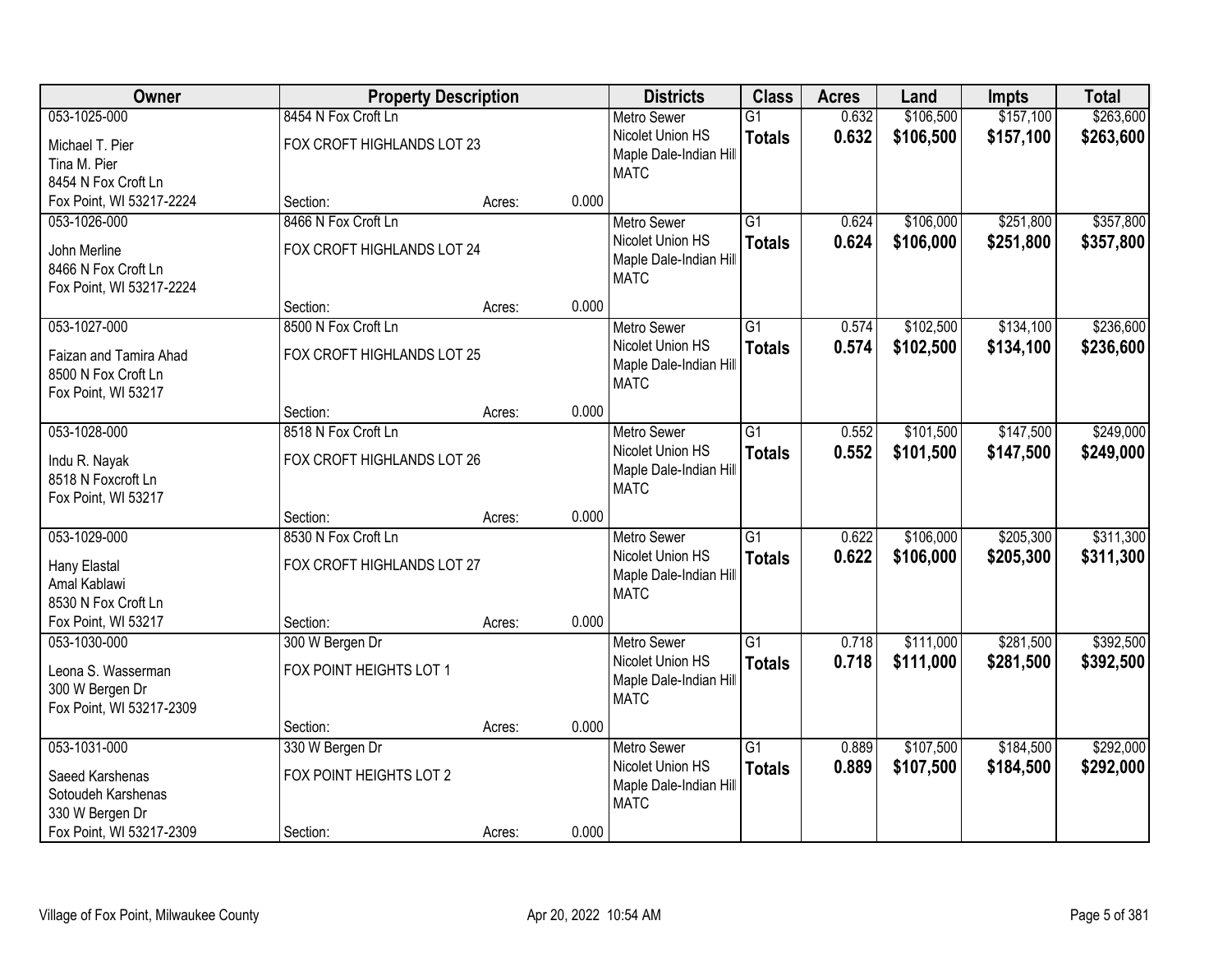| Owner                                                                                                       |                                                                                               | <b>Property Description</b> |                                                                                          |                                  | <b>Acres</b>   | Land                   | <b>Impts</b>           | <b>Total</b>           |
|-------------------------------------------------------------------------------------------------------------|-----------------------------------------------------------------------------------------------|-----------------------------|------------------------------------------------------------------------------------------|----------------------------------|----------------|------------------------|------------------------|------------------------|
| 053-1032-000                                                                                                | 8580 N Port Washington Rd                                                                     |                             | <b>Metro Sewer</b>                                                                       | $\overline{G1}$                  | 0.911          | \$120,500              | \$123,500              | \$244,000              |
| Elaine M. Sauer<br>8580 N Pt Washington Rd<br>Fox Point, WI 53217-2235                                      | FOX POINT HEIGHTS LOT 3                                                                       |                             | Nicolet Union HS<br>Maple Dale-Indian Hill<br><b>MATC</b>                                | <b>Totals</b>                    | 0.911          | \$120,500              | \$123,500              | \$244,000              |
|                                                                                                             | Section:                                                                                      | Acres:                      | 0.000                                                                                    |                                  |                |                        |                        |                        |
| 053-1033-001<br>Raymond Johnson<br>Yvonne Johnson<br>8560 N Pt Washington Rd                                | 8560 N Port Washington Rd<br>CERTIFIED SURVEY MAP NO. 3597 NE 1/4 SEC.<br>8-8-22 PARCEL 1     |                             | <b>Metro Sewer</b><br>Nicolet Union HS<br>Maple Dale-Indian Hill<br><b>MATC</b>          | $\overline{G1}$<br><b>Totals</b> | 0.377<br>0.377 | \$92,000<br>\$92,000   | \$161,500<br>\$161,500 | \$253,500<br>\$253,500 |
| Fox Point, WI 53217-2235                                                                                    | Section:                                                                                      | Acres:                      | 0.000                                                                                    |                                  |                |                        |                        |                        |
| 053-1033-002<br>John Diedrich<br>Racquel Diedrich<br>360 W Bergen Dr                                        | 360 W Bergen Dr<br>CERTIFIED SURVEY MAP NO. 3597 NE 1/4 SEC.<br>8-8-22 PARCEL 2               |                             | <b>Metro Sewer</b><br>Nicolet Union HS<br>Maple Dale-Indian Hill<br><b>MATC</b>          | G1<br><b>Totals</b>              | 0.468<br>0.468 | \$96,500<br>\$96,500   | \$131,500<br>\$131,500 | \$228,000<br>\$228,000 |
| Fox Point, WI 53217-2309                                                                                    | Section:                                                                                      | Acres:                      | 0.000                                                                                    |                                  |                |                        |                        |                        |
| 053-1034-000<br>William Fitzhugh Fox<br>363 W Bergen Dr<br>Fox Point, WI 53217-2310                         | 363 W Bergen Dr<br>FOX POINT HEIGHTS LOT 5 AND THAT PART OF<br>ADJOINING VACATED CAROL AVENUE |                             | <b>Metro Sewer</b><br>Nicolet Union HS<br>Maple Dale-Indian Hill<br><b>MATC</b>          | $\overline{G1}$<br><b>Totals</b> | 1.043<br>1.043 | \$127,500<br>\$127,500 | \$257,400<br>\$257,400 | \$384,900<br>\$384,900 |
|                                                                                                             | Section:                                                                                      | Acres:                      | 0.000                                                                                    |                                  |                |                        |                        |                        |
| 053-1035-000<br>Andrew J. Schroeder<br>331 W Bergen St<br>Fox Point, WI 53217                               | 331 W Bergen Dr<br>FOX POINT HEIGHTS LOT 6<br>Section:                                        | Acres:                      | <b>Metro Sewer</b><br>Nicolet Union HS<br>Maple Dale-Indian Hill<br><b>MATC</b><br>0.000 | $\overline{G1}$<br><b>Totals</b> | 0.732<br>0.732 | \$112,000<br>\$112,000 | \$305,000<br>\$305,000 | \$417,000<br>\$417,000 |
| 053-1036-000<br>Matthew H. Langewisch<br>Anita L. Manograran<br>301 W Bergen Dr<br>Fox Point, WI 53217-2310 | 301 W Bergen Dr<br>FOX POINT HEIGHTS LOT 7<br>Section:                                        | Acres:                      | <b>Metro Sewer</b><br>Nicolet Union HS<br>Maple Dale-Indian Hill<br><b>MATC</b><br>0.000 | $\overline{G1}$<br><b>Totals</b> | 0.861<br>0.861 | \$118,000<br>\$118,000 | \$153,500<br>\$153,500 | \$271,500<br>\$271,500 |
| 053-1037-000                                                                                                | 8400 N Port Washington Rd                                                                     |                             | <b>Metro Sewer</b>                                                                       | $\overline{G1}$                  | 0.404          | \$93,500               | \$197,000              | \$290,500              |
| Christopher J. Solon<br>Raquelle L. Solon<br>8400 N Port Washington Rd                                      | CERTIFIED SURVEY MAP #23 PARCEL #1                                                            |                             | Nicolet Union HS<br>Maple Dale-Indian Hill<br><b>MATC</b>                                | <b>Totals</b>                    | 0.404          | \$93,500               | \$197,000              | \$290,500              |
| Fox Point, WI 53217                                                                                         | Section:                                                                                      | Acres:                      | 0.000                                                                                    |                                  |                |                        |                        |                        |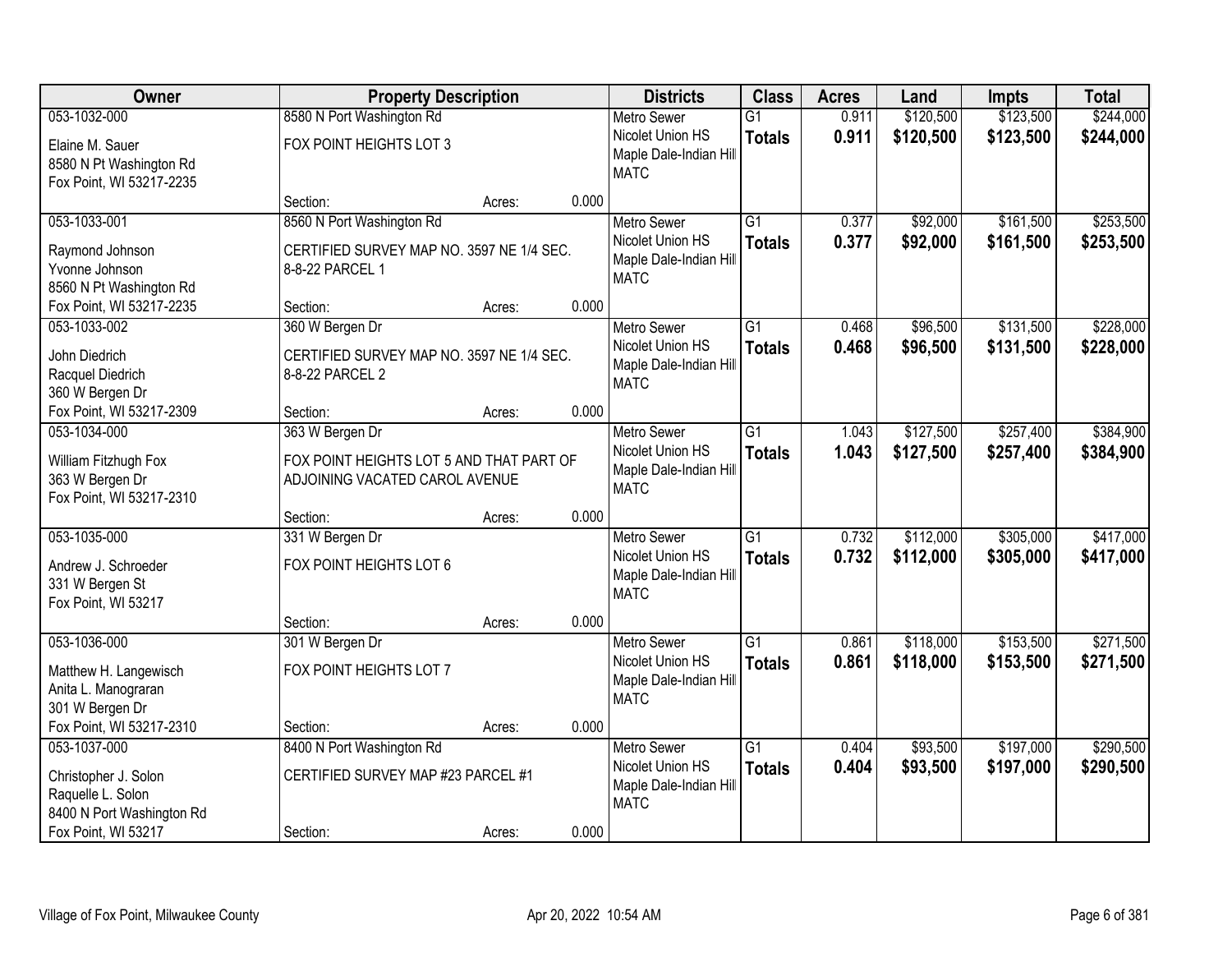| Owner                                                                                                      | <b>Property Description</b>                                                                                                                                                  | <b>Districts</b>                                                                | <b>Class</b>                     | <b>Acres</b>   | Land                 | <b>Impts</b>           | <b>Total</b>           |
|------------------------------------------------------------------------------------------------------------|------------------------------------------------------------------------------------------------------------------------------------------------------------------------------|---------------------------------------------------------------------------------|----------------------------------|----------------|----------------------|------------------------|------------------------|
| 053-1038-000                                                                                               | 360 W Dean Rd                                                                                                                                                                | <b>Metro Sewer</b>                                                              | $\overline{G1}$                  | 0.404          | \$93,500             | \$214,500              | \$308,000              |
| Elena T. Tovillo<br>360 W Dean Rd<br>Fox Point, WI 53217                                                   | CERTIFIED SURVEY MAP #23 PARCEL #2 & W 1/2 OF<br>VACATED 1/2 OF CAROL AVE                                                                                                    | Nicolet Union HS<br>Maple Dale-Indian Hill<br><b>MATC</b>                       | <b>Totals</b>                    | 0.404          | \$93,500             | \$214,500              | \$308,000              |
|                                                                                                            | 0.000<br>Section:<br>Acres:                                                                                                                                                  |                                                                                 |                                  |                |                      |                        |                        |
| 053-1039-001<br>Donneva Falson<br>8440 N Pt Washington Rd<br>Fox Point, WI 53217-2231                      | 8440 N Port Washington Rd<br>PARCEL 1 CERTIFIED SURVEY MAP NO 1966 NE 1/4<br>SEC 8-8-22                                                                                      | <b>Metro Sewer</b><br>Nicolet Union HS<br>Maple Dale-Indian Hill<br><b>MATC</b> | $\overline{G1}$<br><b>Totals</b> | 0.374<br>0.374 | \$92,000<br>\$92,000 | \$175,000<br>\$175,000 | \$267,000<br>\$267,000 |
|                                                                                                            | 0.000<br>Section:<br>Acres:                                                                                                                                                  |                                                                                 |                                  |                |                      |                        |                        |
| 053-1039-002                                                                                               | 8430 N Port Washington Rd                                                                                                                                                    | Metro Sewer                                                                     | $\overline{G1}$                  | 0.369          | \$91,500             | \$136,000              | \$227,500              |
| Glen F. Klinger<br>Susan T. Klinger<br>8430 N Pt Washington Rd                                             | PARCEL 2 CERTIFIED SURVEY MAP NO 1966 NE 1/4<br>SEC 8-8-22                                                                                                                   | Nicolet Union HS<br>Maple Dale-Indian Hill<br><b>MATC</b>                       | <b>Totals</b>                    | 0.369          | \$91,500             | \$136,000              | \$227,500              |
| Fox Point, WI 53217-2231                                                                                   | 0.000<br>Section:<br>Acres:                                                                                                                                                  |                                                                                 |                                  |                |                      |                        |                        |
| 053-1040-001                                                                                               | 8450 N Port Washington Rd                                                                                                                                                    | <b>Metro Sewer</b>                                                              | $\overline{G1}$                  | 0.422          | \$94,500             | \$0                    | \$94,500               |
| Albrecht Joint Revocable Trust<br>Attn: James & Jeri Albrecht<br>8450 N Port Washington Rd                 | CERTIFIED SURVEY MAP NO 8044 NE 8/8/22 LOT 1                                                                                                                                 | Nicolet Union HS<br>Maple Dale-Indian Hill<br><b>MATC</b>                       | <b>Totals</b>                    | 0.422          | \$94,500             | \$0                    | \$94,500               |
| Fox Point, WI 53217                                                                                        | 0.000<br>Section:<br>Acres:                                                                                                                                                  |                                                                                 |                                  |                |                      |                        |                        |
| 053-1040-002<br>Albrecht Joint Revocable Trust<br>Attn: James & Jeri Albrecht<br>8450 N Port Washington Rd | 8450 N Port Washington Rd<br>CERTIFIED SURVEY MAP NO 8044 NE 8/8/22 LOT 2                                                                                                    | <b>Metro Sewer</b><br>Nicolet Union HS<br>Maple Dale-Indian Hill<br><b>MATC</b> | $\overline{G1}$<br><b>Totals</b> | 0.493<br>0.493 | \$97,500<br>\$97,500 | \$195,000<br>\$195,000 | \$292,500<br>\$292,500 |
| Fox Point, WI 53217                                                                                        | 0.000<br>Section:<br>Acres:                                                                                                                                                  |                                                                                 |                                  |                |                      |                        |                        |
| 053-1041-000<br>Clear Channel Outdoor LLC<br>4830 North Loop 1604 W<br>Suite 111<br>San Antonio, TX 78249  | Port Washington Rd<br>FOX POINT HEIGHTS LOT 15 AND W. 1/2 OF<br>VACATED CAROL AVE. ADJOINING SD. LOT ON THE<br>EAST & EXC PT CONVEYED FOR RD.<br>0.657<br>Section:<br>Acres: | <b>Metro Sewer</b><br>Nicolet Union HS<br>Maple Dale-Indian Hill<br><b>MATC</b> | $\overline{G2}$<br><b>Totals</b> | 0.657<br>0.657 | \$77,000<br>\$77,000 | $\sqrt{6}$<br>\$0      | \$77,000<br>\$77,000   |
| 053-1042-000                                                                                               | 8585 N Regent Rd                                                                                                                                                             | <b>Metro Sewer</b>                                                              | $\overline{G1}$                  | 0.393          | \$93,000             | \$151,000              | \$244,000              |
| Mohammed F. Hamdan<br>4810 N Santa Monica Blvd<br>Fox Point, WI 53217                                      | LOT ONE (1) IN BLOCK ONE (1) IN FOX POINT<br>SUBURBAN ACRES, BEING A SUBDIVISION OF A<br>PART OF THE NORTHEAST ONE-QUARTER (1/4) OF<br>0.393<br>Section:<br>Acres:           | Nicolet Union HS<br>Maple Dale-Indian Hill<br><b>MATC</b>                       | <b>Totals</b>                    | 0.393          | \$93,000             | \$151,000              | \$244,000              |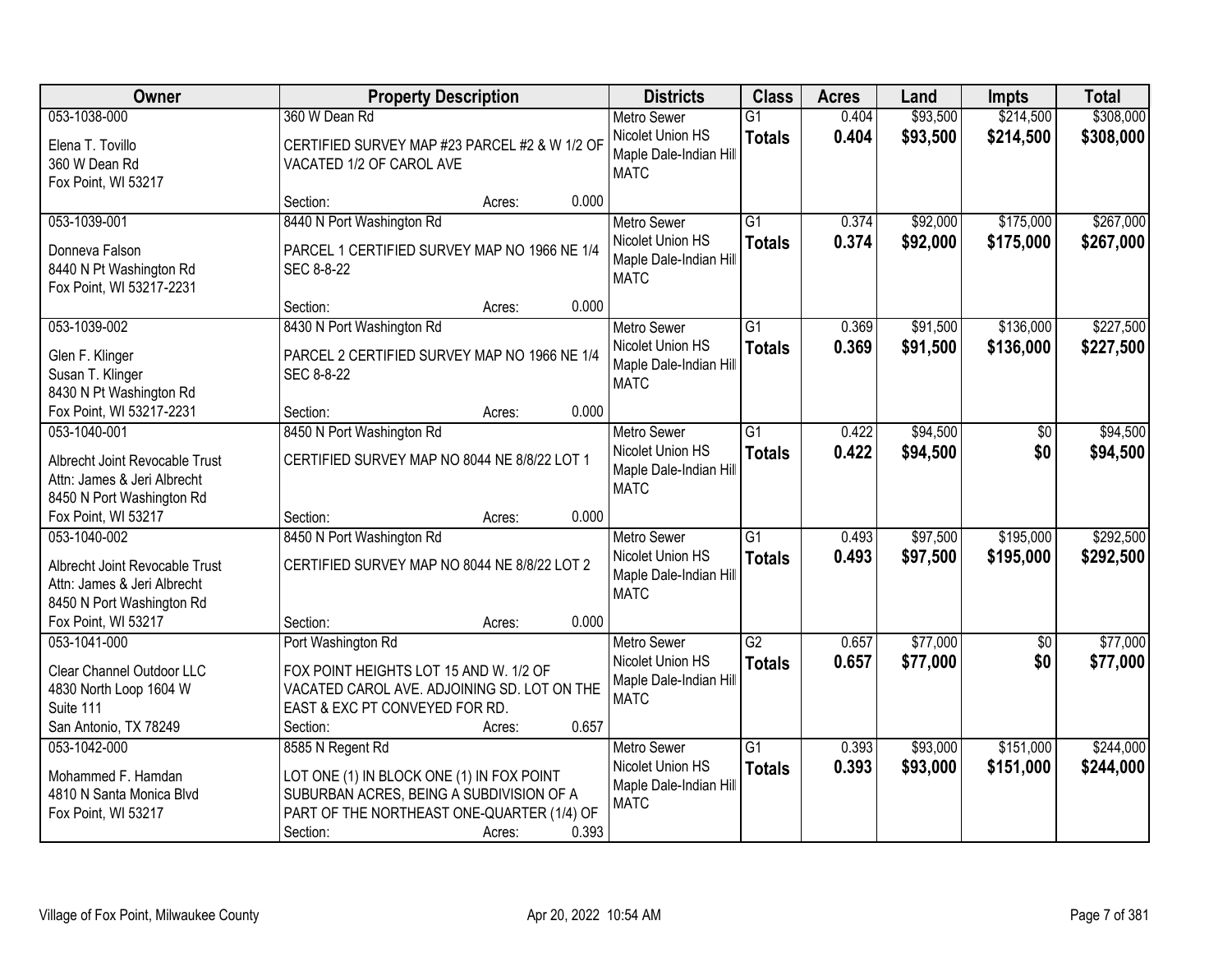| Owner                                                                                        |                                                                                                                                  | <b>Property Description</b><br><b>Districts</b> |       |                                                                                 | <b>Class</b>                     | <b>Acres</b>   | Land                   | <b>Impts</b>           | <b>Total</b>           |
|----------------------------------------------------------------------------------------------|----------------------------------------------------------------------------------------------------------------------------------|-------------------------------------------------|-------|---------------------------------------------------------------------------------|----------------------------------|----------------|------------------------|------------------------|------------------------|
| 053-1043-000                                                                                 | 8571 N Regent Rd                                                                                                                 |                                                 |       | <b>Metro Sewer</b>                                                              | $\overline{G1}$                  | 0.393          | \$93,000               | \$170,500              | \$263,500              |
| Donald T. Osborne<br>8571 N Regent Rd<br>Fox Point, WI 53217                                 | FOX POINT SUBURBAN ACRES LOT 2 BLK. 1                                                                                            |                                                 |       | Nicolet Union HS<br>Maple Dale-Indian Hill<br><b>MATC</b>                       | <b>Totals</b>                    | 0.393          | \$93,000               | \$170,500              | \$263,500              |
|                                                                                              | Section:                                                                                                                         | Acres:                                          | 0.000 |                                                                                 |                                  |                |                        |                        |                        |
| 053-1044-000                                                                                 | 8557 N Regent Rd                                                                                                                 |                                                 |       | <b>Metro Sewer</b>                                                              | $\overline{G1}$                  | 0.393          | \$93,000               | \$224,100              | \$317,100              |
| Mark R. Pilling<br>Stefanie L. Pilling<br>8557 N Regent Rd                                   | FOX POINT SUBURBAN ACRES LOT 3 BLK. 1                                                                                            |                                                 |       | Nicolet Union HS<br>Maple Dale-Indian Hill<br><b>MATC</b>                       | <b>Totals</b>                    | 0.393          | \$93,000               | \$224,100              | \$317,100              |
| Fox Point, WI 53217-2360                                                                     | Section:                                                                                                                         | Acres:                                          | 0.000 |                                                                                 |                                  |                |                        |                        |                        |
| 053-1045-000                                                                                 | 8545 N Regent Rd                                                                                                                 |                                                 |       | <b>Metro Sewer</b>                                                              | G1                               | 0.393          | \$93,000               | \$192,400              | \$285,400              |
| Joseph Lieungh<br>Cristal B. Lieungh<br>8545 N Regent Rd                                     | FOX POINT SUBURBAN ACRES LOT 4 BLK. 1                                                                                            |                                                 |       | Nicolet Union HS<br>Maple Dale-Indian Hill<br><b>MATC</b>                       | <b>Totals</b>                    | 0.393          | \$93,000               | \$192,400              | \$285,400              |
| Fox Point, WI 53217                                                                          | Section:                                                                                                                         | Acres:                                          | 0.000 |                                                                                 |                                  |                |                        |                        |                        |
| 053-1046-000                                                                                 | 8531 N Regent Rd                                                                                                                 |                                                 |       | <b>Metro Sewer</b>                                                              | G1                               | 0.393          | \$93,000               | \$139,400              | \$232,400              |
| Noah S. Rickun<br>Marina Rickun<br>8531 N Regent Rd                                          | FOX POINT SUBURBAN ACRES LOT 5 BLK. 1                                                                                            |                                                 |       | Nicolet Union HS<br>Maple Dale-Indian Hill<br><b>MATC</b>                       | <b>Totals</b>                    | 0.393          | \$93,000               | \$139,400              | \$232,400              |
| Fox Point, WI 53217-2360                                                                     | Section:                                                                                                                         | Acres:                                          | 0.000 |                                                                                 |                                  |                |                        |                        |                        |
| 053-1047-000<br>Tammi M. Savic<br>8517 N Regent Rd<br>Fox Point, WI 53217                    | 8517 N Regent Rd<br>FOX POINT SUBURBAN ACRES LOT 6 BLK. 1<br>Full legal description: Lot 6, in Block 1, in Fox Point<br>Section: | Acres:                                          | 0.000 | <b>Metro Sewer</b><br>Nicolet Union HS<br>Maple Dale-Indian Hill<br><b>MATC</b> | $\overline{G1}$<br><b>Totals</b> | 0.393<br>0.393 | \$93,000<br>\$93,000   | \$221,500<br>\$221,500 | \$314,500<br>\$314,500 |
| 053-1048-000                                                                                 | 8503 N Regent Rd                                                                                                                 |                                                 |       | Metro Sewer                                                                     | $\overline{G1}$                  | 0.411          | \$94,000               | \$192,600              | \$286,600              |
| David P. Kevil<br>Sharon C. Kevil<br>8503 N Regent Rd                                        | FOX POINT SUBURBAN ACRES LOT 7 BLK. 1                                                                                            |                                                 |       | Nicolet Union HS<br>Maple Dale-Indian Hill<br><b>MATC</b>                       | <b>Totals</b>                    | 0.411          | \$94,000               | \$192,600              | \$286,600              |
| Fox Point, WI 53217-2360                                                                     | Section:                                                                                                                         | Acres:                                          | 0.000 |                                                                                 |                                  |                |                        |                        |                        |
| 053-1049-000<br>Hershel Raff<br>Judy K. Raff<br>8500 N Seneca Rd<br>Fox Point, WI 53217-2328 | 8500 N Seneca Rd<br>FOX POINT SUBURBAN ACRES LOT 8 BLK. 1<br>Section:                                                            |                                                 | 0.000 | <b>Metro Sewer</b><br>Nicolet Union HS<br>Maple Dale-Indian Hill<br><b>MATC</b> | $\overline{G1}$<br><b>Totals</b> | 0.544<br>0.544 | \$101,000<br>\$101,000 | \$223,000<br>\$223,000 | \$324,000<br>\$324,000 |
|                                                                                              |                                                                                                                                  | Acres:                                          |       |                                                                                 |                                  |                |                        |                        |                        |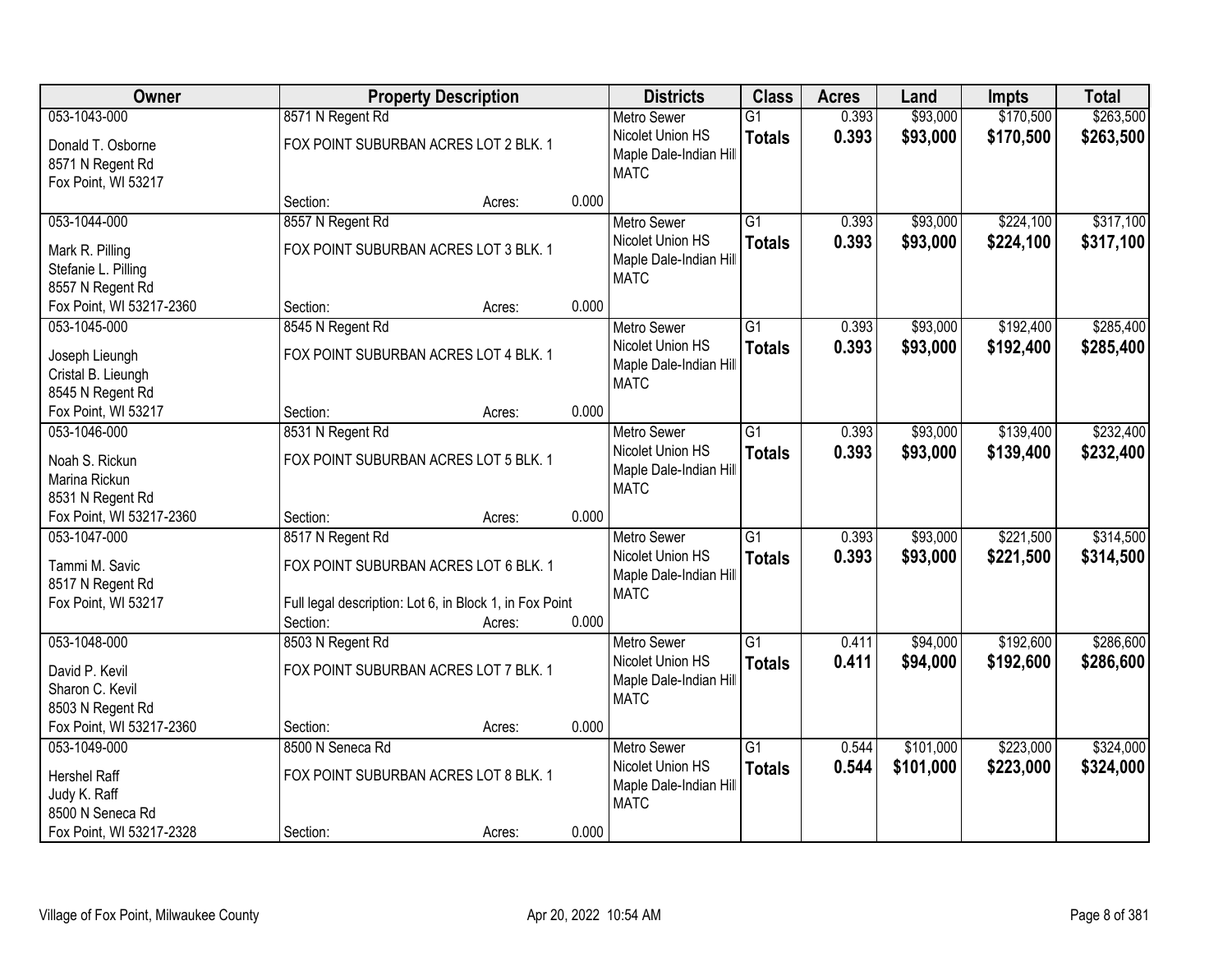| <b>Owner</b>                       |                                        | <b>Property Description</b> |       | <b>Districts</b>       | <b>Class</b>    | <b>Acres</b> | Land      | <b>Impts</b> | <b>Total</b> |
|------------------------------------|----------------------------------------|-----------------------------|-------|------------------------|-----------------|--------------|-----------|--------------|--------------|
| 053-1050-000                       | 8520 N Seneca Rd                       |                             |       | <b>Metro Sewer</b>     | $\overline{G1}$ | 0.537        | \$100,500 | \$217,500    | \$318,000    |
| Robb A. Marcus                     | FOX POINT SUBURBAN ACRES LOT 9 BLK. 1  |                             |       | Nicolet Union HS       | <b>Totals</b>   | 0.537        | \$100,500 | \$217,500    | \$318,000    |
| Jodi L. Marcus                     |                                        |                             |       | Maple Dale-Indian Hill |                 |              |           |              |              |
| 8520 N Seneca Rd                   |                                        |                             |       | <b>MATC</b>            |                 |              |           |              |              |
| Fox Point, WI 53217-2328           | Section:                               | Acres:                      | 0.000 |                        |                 |              |           |              |              |
| 053-1051-000                       | 8540 N Seneca Rd                       |                             |       | <b>Metro Sewer</b>     | $\overline{G1}$ | 0.538        | \$100,500 | \$178,000    | \$278,500    |
| Lindsey Canonie Grady Living Trust | FOX POINT SUBURBAN ACRES LOT 10 BLK. 1 |                             |       | Nicolet Union HS       | <b>Totals</b>   | 0.538        | \$100,500 | \$178,000    | \$278,500    |
| UAD 2-25-19                        |                                        |                             |       | Maple Dale-Indian Hill |                 |              |           |              |              |
| 8540 N Seneca Rd                   |                                        |                             |       | <b>MATC</b>            |                 |              |           |              |              |
| Fox Point, WI 53217                | Section:                               | Acres:                      | 0.000 |                        |                 |              |           |              |              |
| 053-1052-000                       | 8560 N Seneca Rd                       |                             |       | <b>Metro Sewer</b>     | $\overline{G1}$ | 0.558        | \$101,500 | \$202,000    | \$303,500    |
| Debora A. O'Donnell                | FOX POINT SUBURBAN ACRES LOT 11 BLK. 1 |                             |       | Nicolet Union HS       | <b>Totals</b>   | 0.558        | \$101,500 | \$202,000    | \$303,500    |
| 8560 N Seneca Rd                   |                                        |                             |       | Maple Dale-Indian Hill |                 |              |           |              |              |
| Fox Point, WI 53217-2328           |                                        |                             |       | <b>MATC</b>            |                 |              |           |              |              |
|                                    | Section:                               | Acres:                      | 0.000 |                        |                 |              |           |              |              |
| 053-1053-000                       | 8580 N Seneca Rd                       |                             |       | <b>Metro Sewer</b>     | G1              | 0.556        | \$101,500 | \$304,500    | \$406,000    |
| Eric L. Strande                    | FOX POINT SUBURBAN ACRES LOT 12 BLK. 1 |                             |       | Nicolet Union HS       | <b>Totals</b>   | 0.556        | \$101,500 | \$304,500    | \$406,000    |
| Fabiola R. Strande                 |                                        |                             |       | Maple Dale-Indian Hill |                 |              |           |              |              |
| 8580 N Seneca Rd                   |                                        |                             |       | <b>MATC</b>            |                 |              |           |              |              |
| Fox Point, WI 53217-2328           | Section:                               | Acres:                      | 0.000 |                        |                 |              |           |              |              |
| 053-1054-000                       | 8600 N Seneca Rd                       |                             |       | Metro Sewer            | $\overline{G1}$ | 0.557        | \$101,500 | \$210,000    | \$311,500    |
| Molly Rose Residence Trust         | FOX POINT SUBURBAN ACRES LOT 13 BLK. 1 |                             |       | Nicolet Union HS       | <b>Totals</b>   | 0.557        | \$101,500 | \$210,000    | \$311,500    |
| Attn: Molly R Rittberg             |                                        |                             |       | Maple Dale-Indian Hill |                 |              |           |              |              |
| 8600 N Seneca Rd                   |                                        |                             |       | <b>MATC</b>            |                 |              |           |              |              |
| Fox Point, WI 53217-2330           | Section:                               | Acres:                      | 0.000 |                        |                 |              |           |              |              |
| 053-1055-000                       | 8616 N Seneca Rd                       |                             |       | Metro Sewer            | $\overline{G1}$ | 0.640        | \$107,000 | \$217,100    | \$324,100    |
| Melanie N. Cannon                  | FOX POINT SUBURBAN ACRES LOT 14 BLK. 1 |                             |       | Nicolet Union HS       | <b>Totals</b>   | 0.640        | \$107,000 | \$217,100    | \$324,100    |
| 8616 N Seneca Rd                   |                                        |                             |       | Maple Dale-Indian Hill |                 |              |           |              |              |
| Fox Point, WI 53217                |                                        |                             |       | <b>MATC</b>            |                 |              |           |              |              |
|                                    | Section:                               | Acres:                      | 0.000 |                        |                 |              |           |              |              |
| 053-1056-000                       | 8632 N Seneca Rd                       |                             |       | <b>Metro Sewer</b>     | $\overline{G1}$ | 0.572        | \$102,500 | \$280,000    | \$382,500    |
| Zachary Richard                    | FOX POINT SUBURBAN ACRES LOT 15 BLK. 1 |                             |       | Nicolet Union HS       | <b>Totals</b>   | 0.572        | \$102,500 | \$280,000    | \$382,500    |
| Leslie Richard                     |                                        |                             |       | Maple Dale-Indian Hill |                 |              |           |              |              |
| 8632 N Seneca Rd                   |                                        |                             |       | <b>MATC</b>            |                 |              |           |              |              |
| Fox Point, WI 53217                | Section:                               | Acres:                      | 0.000 |                        |                 |              |           |              |              |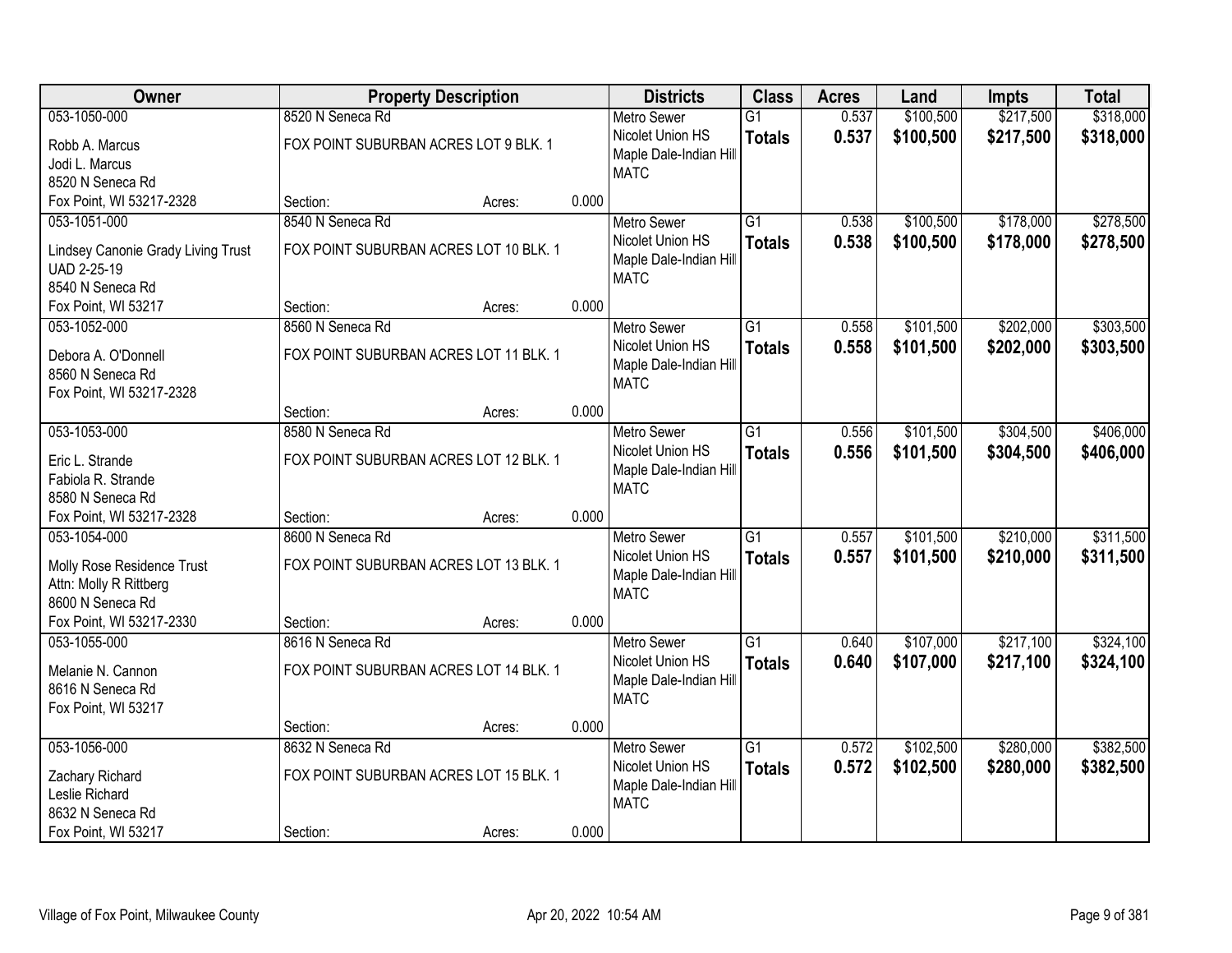| 8650 N Seneca Rd<br>\$103,500<br>\$252,500<br>\$356,000<br>053-1057-000<br>$\overline{G1}$<br>0.582<br><b>Metro Sewer</b><br>0.582<br>Nicolet Union HS<br>\$103,500<br>\$252,500<br>\$356,000<br><b>Totals</b><br>FOX POINT SUBURBAN ACRES LOT 16 BLK. 1<br>Trustees, or Their Successors in Interes<br>Maple Dale-Indian Hill<br>of the Glenn<br><b>MATC</b><br>8650 N Seneca Rd<br>Fox Point, WI 53217<br>0.000<br>Section:<br>Acres:<br>\$221,000<br>8668 N Seneca Rd<br>$\overline{G1}$<br>\$105,500<br>053-1058-000<br>0.613<br><b>Metro Sewer</b><br>0.613<br>Nicolet Union HS<br>\$105,500<br>\$221,000<br><b>Totals</b><br>Eric D. Dufek<br>FOX POINT SUBURBAN ACRES LOT 17 BLK. 1<br>Maple Dale-Indian Hill<br>Kristin R. Dufek<br>SCHOOL DIST. 8<br><b>MATC</b><br>8668 N Seneca Rd<br>0.000<br>Fox Point, WI 53217-2330<br>Section:<br>Acres:<br>$\overline{G1}$<br>\$107,500<br>\$153,500<br>053-1059-000<br>8684 N Seneca Rd<br>Metro Sewer<br>0.644<br>Nicolet Union HS<br>0.644<br>\$107,500<br>\$153,500<br><b>Totals</b><br>FOX POINT SUBURBAN ACRES LOT 18 BLK. 1<br>Software Expressions Inc<br>Maple Dale-Indian Hill<br>8808 W Burleigh St<br><b>MATC</b><br>Milwaukee, WI 53222<br>0.000<br>Section:<br>Acres:<br>053-1060-000<br>\$104,000<br>\$150,100<br>8696 N Seneca Ct<br>$\overline{G1}$<br><b>Metro Sewer</b><br>0.595<br>Nicolet Union HS<br>0.595<br>\$104,000<br>\$150,100<br><b>Totals</b><br>Anthony J. Fahres<br>FOX POINT SUBURBAN ACRES LOT 19 BLK. 1<br>Maple Dale-Indian Hill<br>Shayna R. Fahres<br><b>SCHOOL DIST 8</b><br><b>MATC</b><br>8696 N Seneca Ct<br>0.000<br>Fox Point, WI 53217<br>Section:<br>Acres:<br>8710 N Seneca Ct<br>$\overline{G1}$<br>\$112,500<br>\$293,200<br>053-1061-000<br>0.744<br><b>Metro Sewer</b><br>\$112,500<br>\$293,200<br>Nicolet Union HS<br>0.744<br><b>Totals</b><br>Clifford S. Eagleton<br>FOX POINT SUBURBAN ACRES LOT 20 BLK. 1<br>Maple Dale-Indian Hill<br>Coll Eagleton<br><b>MATC</b><br>8710 Seneca Ct<br>Full legal description: Lot 20 in Block 1 in Fox Point<br>Fox Point, WI 53217<br>0.000<br>Section:<br>Acres: |
|------------------------------------------------------------------------------------------------------------------------------------------------------------------------------------------------------------------------------------------------------------------------------------------------------------------------------------------------------------------------------------------------------------------------------------------------------------------------------------------------------------------------------------------------------------------------------------------------------------------------------------------------------------------------------------------------------------------------------------------------------------------------------------------------------------------------------------------------------------------------------------------------------------------------------------------------------------------------------------------------------------------------------------------------------------------------------------------------------------------------------------------------------------------------------------------------------------------------------------------------------------------------------------------------------------------------------------------------------------------------------------------------------------------------------------------------------------------------------------------------------------------------------------------------------------------------------------------------------------------------------------------------------------------------------------------------------------------------------------------------------------------------------------------------------------------------------------------------------------------------------------------------------------------------------------------------------------------------------------------------------------------------------------------------------------------------------------------------------------------|
|                                                                                                                                                                                                                                                                                                                                                                                                                                                                                                                                                                                                                                                                                                                                                                                                                                                                                                                                                                                                                                                                                                                                                                                                                                                                                                                                                                                                                                                                                                                                                                                                                                                                                                                                                                                                                                                                                                                                                                                                                                                                                                                  |
| \$326,500<br>\$326,500<br>\$261,000<br>\$261,000<br>\$254,100<br>\$254,100                                                                                                                                                                                                                                                                                                                                                                                                                                                                                                                                                                                                                                                                                                                                                                                                                                                                                                                                                                                                                                                                                                                                                                                                                                                                                                                                                                                                                                                                                                                                                                                                                                                                                                                                                                                                                                                                                                                                                                                                                                       |
|                                                                                                                                                                                                                                                                                                                                                                                                                                                                                                                                                                                                                                                                                                                                                                                                                                                                                                                                                                                                                                                                                                                                                                                                                                                                                                                                                                                                                                                                                                                                                                                                                                                                                                                                                                                                                                                                                                                                                                                                                                                                                                                  |
|                                                                                                                                                                                                                                                                                                                                                                                                                                                                                                                                                                                                                                                                                                                                                                                                                                                                                                                                                                                                                                                                                                                                                                                                                                                                                                                                                                                                                                                                                                                                                                                                                                                                                                                                                                                                                                                                                                                                                                                                                                                                                                                  |
|                                                                                                                                                                                                                                                                                                                                                                                                                                                                                                                                                                                                                                                                                                                                                                                                                                                                                                                                                                                                                                                                                                                                                                                                                                                                                                                                                                                                                                                                                                                                                                                                                                                                                                                                                                                                                                                                                                                                                                                                                                                                                                                  |
|                                                                                                                                                                                                                                                                                                                                                                                                                                                                                                                                                                                                                                                                                                                                                                                                                                                                                                                                                                                                                                                                                                                                                                                                                                                                                                                                                                                                                                                                                                                                                                                                                                                                                                                                                                                                                                                                                                                                                                                                                                                                                                                  |
|                                                                                                                                                                                                                                                                                                                                                                                                                                                                                                                                                                                                                                                                                                                                                                                                                                                                                                                                                                                                                                                                                                                                                                                                                                                                                                                                                                                                                                                                                                                                                                                                                                                                                                                                                                                                                                                                                                                                                                                                                                                                                                                  |
|                                                                                                                                                                                                                                                                                                                                                                                                                                                                                                                                                                                                                                                                                                                                                                                                                                                                                                                                                                                                                                                                                                                                                                                                                                                                                                                                                                                                                                                                                                                                                                                                                                                                                                                                                                                                                                                                                                                                                                                                                                                                                                                  |
|                                                                                                                                                                                                                                                                                                                                                                                                                                                                                                                                                                                                                                                                                                                                                                                                                                                                                                                                                                                                                                                                                                                                                                                                                                                                                                                                                                                                                                                                                                                                                                                                                                                                                                                                                                                                                                                                                                                                                                                                                                                                                                                  |
|                                                                                                                                                                                                                                                                                                                                                                                                                                                                                                                                                                                                                                                                                                                                                                                                                                                                                                                                                                                                                                                                                                                                                                                                                                                                                                                                                                                                                                                                                                                                                                                                                                                                                                                                                                                                                                                                                                                                                                                                                                                                                                                  |
|                                                                                                                                                                                                                                                                                                                                                                                                                                                                                                                                                                                                                                                                                                                                                                                                                                                                                                                                                                                                                                                                                                                                                                                                                                                                                                                                                                                                                                                                                                                                                                                                                                                                                                                                                                                                                                                                                                                                                                                                                                                                                                                  |
|                                                                                                                                                                                                                                                                                                                                                                                                                                                                                                                                                                                                                                                                                                                                                                                                                                                                                                                                                                                                                                                                                                                                                                                                                                                                                                                                                                                                                                                                                                                                                                                                                                                                                                                                                                                                                                                                                                                                                                                                                                                                                                                  |
|                                                                                                                                                                                                                                                                                                                                                                                                                                                                                                                                                                                                                                                                                                                                                                                                                                                                                                                                                                                                                                                                                                                                                                                                                                                                                                                                                                                                                                                                                                                                                                                                                                                                                                                                                                                                                                                                                                                                                                                                                                                                                                                  |
|                                                                                                                                                                                                                                                                                                                                                                                                                                                                                                                                                                                                                                                                                                                                                                                                                                                                                                                                                                                                                                                                                                                                                                                                                                                                                                                                                                                                                                                                                                                                                                                                                                                                                                                                                                                                                                                                                                                                                                                                                                                                                                                  |
|                                                                                                                                                                                                                                                                                                                                                                                                                                                                                                                                                                                                                                                                                                                                                                                                                                                                                                                                                                                                                                                                                                                                                                                                                                                                                                                                                                                                                                                                                                                                                                                                                                                                                                                                                                                                                                                                                                                                                                                                                                                                                                                  |
|                                                                                                                                                                                                                                                                                                                                                                                                                                                                                                                                                                                                                                                                                                                                                                                                                                                                                                                                                                                                                                                                                                                                                                                                                                                                                                                                                                                                                                                                                                                                                                                                                                                                                                                                                                                                                                                                                                                                                                                                                                                                                                                  |
|                                                                                                                                                                                                                                                                                                                                                                                                                                                                                                                                                                                                                                                                                                                                                                                                                                                                                                                                                                                                                                                                                                                                                                                                                                                                                                                                                                                                                                                                                                                                                                                                                                                                                                                                                                                                                                                                                                                                                                                                                                                                                                                  |
|                                                                                                                                                                                                                                                                                                                                                                                                                                                                                                                                                                                                                                                                                                                                                                                                                                                                                                                                                                                                                                                                                                                                                                                                                                                                                                                                                                                                                                                                                                                                                                                                                                                                                                                                                                                                                                                                                                                                                                                                                                                                                                                  |
|                                                                                                                                                                                                                                                                                                                                                                                                                                                                                                                                                                                                                                                                                                                                                                                                                                                                                                                                                                                                                                                                                                                                                                                                                                                                                                                                                                                                                                                                                                                                                                                                                                                                                                                                                                                                                                                                                                                                                                                                                                                                                                                  |
| \$405,700<br>\$405,700                                                                                                                                                                                                                                                                                                                                                                                                                                                                                                                                                                                                                                                                                                                                                                                                                                                                                                                                                                                                                                                                                                                                                                                                                                                                                                                                                                                                                                                                                                                                                                                                                                                                                                                                                                                                                                                                                                                                                                                                                                                                                           |
|                                                                                                                                                                                                                                                                                                                                                                                                                                                                                                                                                                                                                                                                                                                                                                                                                                                                                                                                                                                                                                                                                                                                                                                                                                                                                                                                                                                                                                                                                                                                                                                                                                                                                                                                                                                                                                                                                                                                                                                                                                                                                                                  |
|                                                                                                                                                                                                                                                                                                                                                                                                                                                                                                                                                                                                                                                                                                                                                                                                                                                                                                                                                                                                                                                                                                                                                                                                                                                                                                                                                                                                                                                                                                                                                                                                                                                                                                                                                                                                                                                                                                                                                                                                                                                                                                                  |
|                                                                                                                                                                                                                                                                                                                                                                                                                                                                                                                                                                                                                                                                                                                                                                                                                                                                                                                                                                                                                                                                                                                                                                                                                                                                                                                                                                                                                                                                                                                                                                                                                                                                                                                                                                                                                                                                                                                                                                                                                                                                                                                  |
|                                                                                                                                                                                                                                                                                                                                                                                                                                                                                                                                                                                                                                                                                                                                                                                                                                                                                                                                                                                                                                                                                                                                                                                                                                                                                                                                                                                                                                                                                                                                                                                                                                                                                                                                                                                                                                                                                                                                                                                                                                                                                                                  |
|                                                                                                                                                                                                                                                                                                                                                                                                                                                                                                                                                                                                                                                                                                                                                                                                                                                                                                                                                                                                                                                                                                                                                                                                                                                                                                                                                                                                                                                                                                                                                                                                                                                                                                                                                                                                                                                                                                                                                                                                                                                                                                                  |
|                                                                                                                                                                                                                                                                                                                                                                                                                                                                                                                                                                                                                                                                                                                                                                                                                                                                                                                                                                                                                                                                                                                                                                                                                                                                                                                                                                                                                                                                                                                                                                                                                                                                                                                                                                                                                                                                                                                                                                                                                                                                                                                  |
| $\overline{G1}$<br>053-1062-000<br>8730 N Seneca Ct<br>\$102,000<br>\$183,900<br>\$285,900<br>Metro Sewer<br>0.561                                                                                                                                                                                                                                                                                                                                                                                                                                                                                                                                                                                                                                                                                                                                                                                                                                                                                                                                                                                                                                                                                                                                                                                                                                                                                                                                                                                                                                                                                                                                                                                                                                                                                                                                                                                                                                                                                                                                                                                               |
| Nicolet Union HS<br>\$102,000<br>\$183,900<br>0.561<br>\$285,900<br><b>Totals</b><br>FOX POINT SUBURBAN ACRES LOT 21 BLK. 1<br>David M & Lori J Turim Rev Living Trust                                                                                                                                                                                                                                                                                                                                                                                                                                                                                                                                                                                                                                                                                                                                                                                                                                                                                                                                                                                                                                                                                                                                                                                                                                                                                                                                                                                                                                                                                                                                                                                                                                                                                                                                                                                                                                                                                                                                           |
| Maple Dale-Indian Hill<br>8730 N Seneca Ct                                                                                                                                                                                                                                                                                                                                                                                                                                                                                                                                                                                                                                                                                                                                                                                                                                                                                                                                                                                                                                                                                                                                                                                                                                                                                                                                                                                                                                                                                                                                                                                                                                                                                                                                                                                                                                                                                                                                                                                                                                                                       |
| <b>MATC</b><br>Fox Point, WI 53217-2326                                                                                                                                                                                                                                                                                                                                                                                                                                                                                                                                                                                                                                                                                                                                                                                                                                                                                                                                                                                                                                                                                                                                                                                                                                                                                                                                                                                                                                                                                                                                                                                                                                                                                                                                                                                                                                                                                                                                                                                                                                                                          |
| 0.000<br>Section:<br>Acres:                                                                                                                                                                                                                                                                                                                                                                                                                                                                                                                                                                                                                                                                                                                                                                                                                                                                                                                                                                                                                                                                                                                                                                                                                                                                                                                                                                                                                                                                                                                                                                                                                                                                                                                                                                                                                                                                                                                                                                                                                                                                                      |
| 053-1063-000<br>\$102,000<br>\$182,500<br>\$284,500<br>8740 N Seneca Rd<br>$\overline{G1}$<br>0.564<br><b>Metro Sewer</b>                                                                                                                                                                                                                                                                                                                                                                                                                                                                                                                                                                                                                                                                                                                                                                                                                                                                                                                                                                                                                                                                                                                                                                                                                                                                                                                                                                                                                                                                                                                                                                                                                                                                                                                                                                                                                                                                                                                                                                                        |
| Nicolet Union HS<br>0.564<br>\$102,000<br>\$182,500<br>\$284,500<br><b>Totals</b><br>FOX POINT SUBURBAN ACRES LOT 22 BLK. 1<br><b>Berweiler Trust</b>                                                                                                                                                                                                                                                                                                                                                                                                                                                                                                                                                                                                                                                                                                                                                                                                                                                                                                                                                                                                                                                                                                                                                                                                                                                                                                                                                                                                                                                                                                                                                                                                                                                                                                                                                                                                                                                                                                                                                            |
| Maple Dale-Indian Hill<br>Attn: Gustav W & Rose H Berweiler                                                                                                                                                                                                                                                                                                                                                                                                                                                                                                                                                                                                                                                                                                                                                                                                                                                                                                                                                                                                                                                                                                                                                                                                                                                                                                                                                                                                                                                                                                                                                                                                                                                                                                                                                                                                                                                                                                                                                                                                                                                      |
| <b>MATC</b><br>8740 N Seneca Rd                                                                                                                                                                                                                                                                                                                                                                                                                                                                                                                                                                                                                                                                                                                                                                                                                                                                                                                                                                                                                                                                                                                                                                                                                                                                                                                                                                                                                                                                                                                                                                                                                                                                                                                                                                                                                                                                                                                                                                                                                                                                                  |
| 0.000<br>Fox Point, WI 53217-2332<br>Section:<br>Acres:                                                                                                                                                                                                                                                                                                                                                                                                                                                                                                                                                                                                                                                                                                                                                                                                                                                                                                                                                                                                                                                                                                                                                                                                                                                                                                                                                                                                                                                                                                                                                                                                                                                                                                                                                                                                                                                                                                                                                                                                                                                          |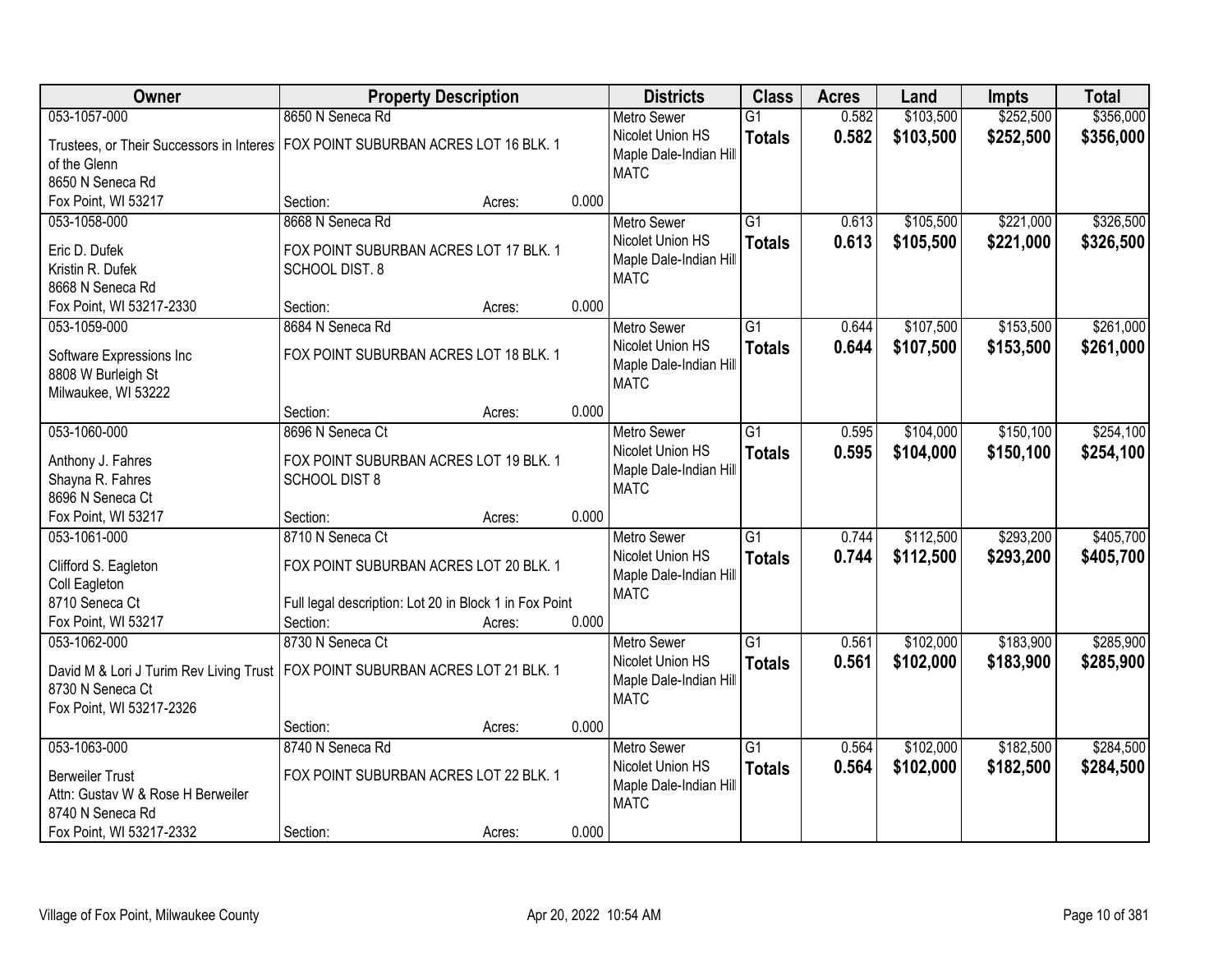| <b>Owner</b>                            |                                                          | <b>Property Description</b> |       |                                       | <b>Class</b>    | <b>Acres</b> | Land     | <b>Impts</b> | <b>Total</b> |
|-----------------------------------------|----------------------------------------------------------|-----------------------------|-------|---------------------------------------|-----------------|--------------|----------|--------------|--------------|
| 053-1064-000                            | 8715 N Regent Rd                                         |                             |       | <b>Metro Sewer</b>                    | $\overline{G1}$ | 0.402        | \$93,500 | \$178,500    | \$272,000    |
| James Connolly                          | FOX POINT SUBURBAN ACRES LOT 23 BLK. 1                   |                             |       | Nicolet Union HS                      | <b>Totals</b>   | 0.402        | \$93,500 | \$178,500    | \$272,000    |
| Franca Connolly                         |                                                          |                             |       | Maple Dale-Indian Hill                |                 |              |          |              |              |
| 8715 N Regent Rd                        |                                                          |                             |       | <b>MATC</b>                           |                 |              |          |              |              |
| Fox Point, WI 53217                     | Section:                                                 | Acres:                      | 0.000 |                                       |                 |              |          |              |              |
| 053-1065-000                            | 8703 N Regent Rd                                         |                             |       | <b>Metro Sewer</b>                    | $\overline{G1}$ | 0.402        | \$93,500 | \$162,000    | \$255,500    |
| Alan M. Polan                           |                                                          |                             |       | Nicolet Union HS                      | <b>Totals</b>   | 0.402        | \$93,500 | \$162,000    | \$255,500    |
| Cari H. Polan                           | Lot 24, in Block 1, in Fox Point Suburban Acres, being a |                             |       | Maple Dale-Indian Hill                |                 |              |          |              |              |
|                                         | Subdivision of a part of the Northeast 1/4 of Section 8, |                             |       | <b>MATC</b>                           |                 |              |          |              |              |
| 8703 N Regent Rd<br>Fox Point, WI 53217 | Town<br>Section:                                         |                             | 0.402 |                                       |                 |              |          |              |              |
| 053-1066-000                            |                                                          | Acres:                      |       | <b>Metro Sewer</b>                    | $\overline{G1}$ | 0.402        | \$93,500 | \$154,500    | \$248,000    |
|                                         | 8695 N Regent Rd                                         |                             |       |                                       |                 |              |          |              |              |
| Margaret E Cox Trust                    | FOX POINT SUBURBAN ACRES LOT 25 BLK. 1                   |                             |       | Nicolet Union HS                      | <b>Totals</b>   | 0.402        | \$93,500 | \$154,500    | \$248,000    |
| 8695 N Regent Rd                        |                                                          |                             |       | Maple Dale-Indian Hill<br><b>MATC</b> |                 |              |          |              |              |
| Fox Point, WI 53217-2362                |                                                          |                             |       |                                       |                 |              |          |              |              |
|                                         | Section:                                                 | Acres:                      | 0.000 |                                       |                 |              |          |              |              |
| 053-1067-000                            | 8685 N Regent Rd                                         |                             |       | <b>Metro Sewer</b>                    | G1              | 0.402        | \$93,500 | \$161,500    | \$255,000    |
| Ping S. Lee                             | FOX POINT SUBURBAN ACRES LOT 26 BLK. 1                   |                             |       | Nicolet Union HS                      | <b>Totals</b>   | 0.402        | \$93,500 | \$161,500    | \$255,000    |
| Cynthia A. Berndt                       |                                                          |                             |       | Maple Dale-Indian Hill                |                 |              |          |              |              |
| 8685 N Regent Rd                        |                                                          |                             |       | <b>MATC</b>                           |                 |              |          |              |              |
| Fox Point, WI 53217-2362                | Section:                                                 | Acres:                      | 0.000 |                                       |                 |              |          |              |              |
| 053-1068-000                            | 8675 N Regent Rd                                         |                             |       | <b>Metro Sewer</b>                    | $\overline{G1}$ | 0.402        | \$93,500 | \$173,000    | \$266,500    |
|                                         |                                                          |                             |       | Nicolet Union HS                      | <b>Totals</b>   | 0.402        | \$93,500 | \$173,000    | \$266,500    |
| Rahim Reshadi Nezhad                    | FOX POINT SUBURBAN ACRES LOT 27 BLK 1 EXC S              |                             |       | Maple Dale-Indian Hill                |                 |              |          |              |              |
| Soheila Sanatizadeh                     | 0.50FT.                                                  |                             |       | <b>MATC</b>                           |                 |              |          |              |              |
| 8675 N Regent Rd                        |                                                          |                             |       |                                       |                 |              |          |              |              |
| Fox Point, WI 53217-2362                | Section:                                                 | Acres:                      | 0.000 |                                       |                 |              |          |              |              |
| 053-1069-000                            | 8415 N Indian Creek Pkwy                                 |                             |       | Metro Sewer                           | G1              | 0.388        | \$92,500 | \$255,500    | \$348,000    |
| <b>Ricky Bond</b>                       | LOT 1 CERTIFIED SURVEY MAP NO. 14 NE1/4 SEC.             |                             |       | Nicolet Union HS                      | <b>Totals</b>   | 0.388        | \$92,500 | \$255,500    | \$348,000    |
| 8415 N Indian Creek Pkwy                | $8 - 8 - 22$                                             |                             |       | Maple Dale-Indian Hill                |                 |              |          |              |              |
| Fox Point, WI 53217                     |                                                          |                             |       | <b>MATC</b>                           |                 |              |          |              |              |
|                                         | Section:                                                 | Acres:                      | 0.000 |                                       |                 |              |          |              |              |
| 053-1070-000                            | 8411 N Indian Creek Pkwy                                 |                             |       | <b>Metro Sewer</b>                    | $\overline{G1}$ | 0.485        | \$97,500 | \$292,500    | \$390,000    |
|                                         |                                                          |                             |       | Nicolet Union HS                      | <b>Totals</b>   | 0.485        | \$97,500 | \$292,500    | \$390,000    |
| Tabia N. Jones                          | LOT 2 CERIFIED SURVEY MAP NO. 14 NE1/4 SEC.              |                             |       | Maple Dale-Indian Hill                |                 |              |          |              |              |
| Betty J. Nicholas-Braxton               | $8 - 8 - 22$                                             |                             |       | <b>MATC</b>                           |                 |              |          |              |              |
| 8411 N Indian Creek Pkwy                |                                                          |                             |       |                                       |                 |              |          |              |              |
| Fox Point, WI 53217                     | Section:                                                 | Acres:                      | 0.000 |                                       |                 |              |          |              |              |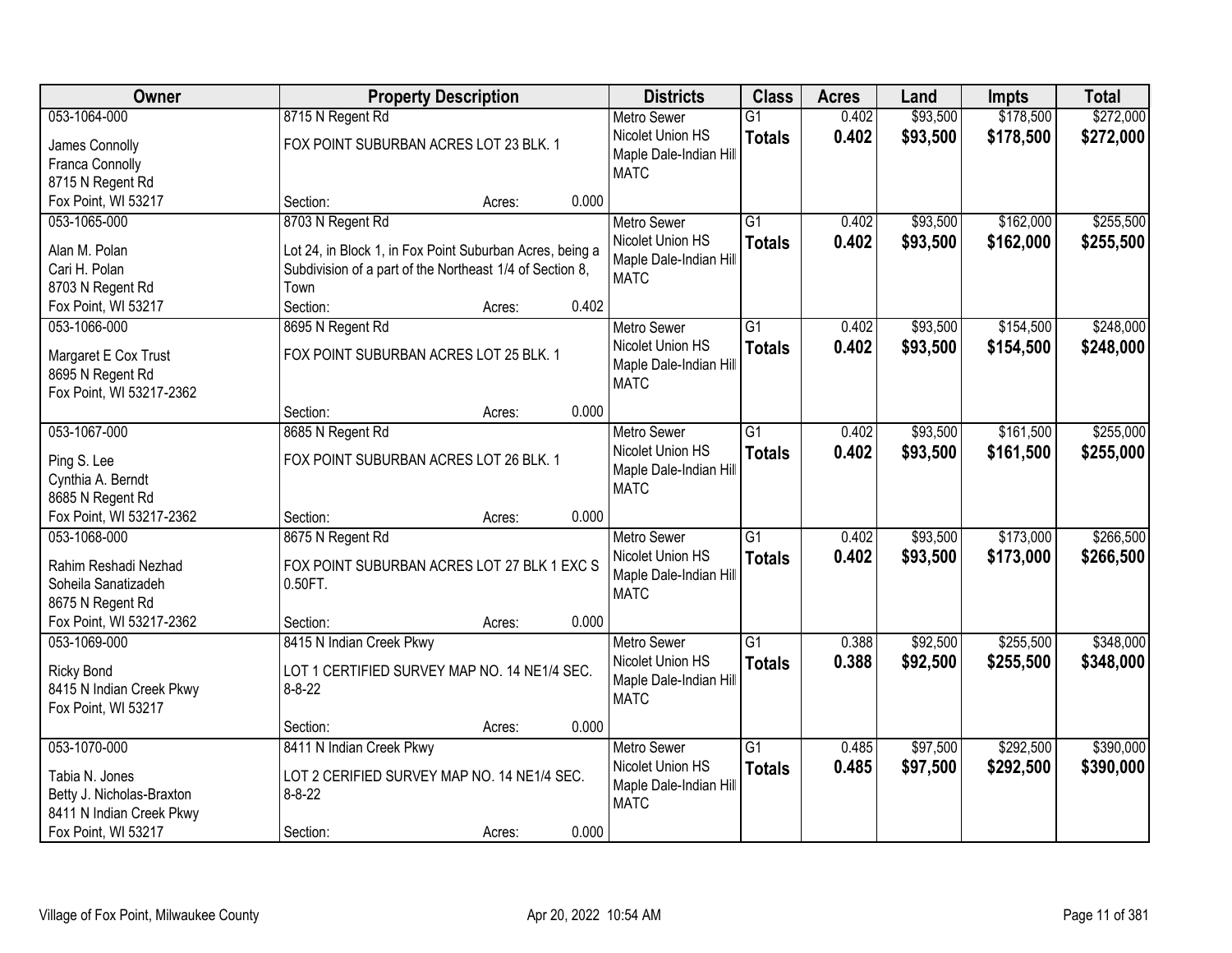| Owner                                  | <b>Property Description</b>                             |        |       | <b>Districts</b>                       | <b>Class</b>    | <b>Acres</b> | Land      | <b>Impts</b> | <b>Total</b> |
|----------------------------------------|---------------------------------------------------------|--------|-------|----------------------------------------|-----------------|--------------|-----------|--------------|--------------|
| 053-1071-000                           | 135 W Indian Creek Ct                                   |        |       | <b>Metro Sewer</b>                     | $\overline{G1}$ | 0.673        | \$109,000 | \$173,000    | \$282,000    |
| Tait C. Szabo                          | Lot 1, in Block 3, in Fox Point Suburban Acres, being a |        |       | Nicolet Union HS                       | <b>Totals</b>   | 0.673        | \$109,000 | \$173,000    | \$282,000    |
| Kristina Sasich                        | Subdivision of a part of the Northeast One-Quarter of   |        |       | Maple Dale-Indian Hill                 |                 |              |           |              |              |
| 135 W Indian Creek Ct                  | Section 8, in Township 8 North, Range 22 East, in the   |        |       | <b>MATC</b>                            |                 |              |           |              |              |
| Fox Point, WI 53217                    | Section:                                                | Acres: | 0.000 |                                        |                 |              |           |              |              |
| 053-1072-000                           | 111 W Indian Creek Ct                                   |        |       | <b>Metro Sewer</b>                     | $\overline{G1}$ | 0.618        | \$105,500 | \$242,500    | \$348,000    |
|                                        |                                                         |        |       | Nicolet Union HS                       | <b>Totals</b>   | 0.618        | \$105,500 | \$242,500    | \$348,000    |
| Sheldon & Phyllis Dorf Living Trust    | FOX POINT SUBURBAN ACRES LOT 2 BLK. 3                   |        |       | Maple Dale-Indian Hill                 |                 |              |           |              |              |
| 111 W Indian Creek Ct                  |                                                         |        |       | <b>MATC</b>                            |                 |              |           |              |              |
| Fox Point, WI 53217-2322               | Section:                                                |        | 0.000 |                                        |                 |              |           |              |              |
| 053-1073-000                           | 120 W Dean Rd                                           | Acres: |       | Metro Sewer                            | $\overline{G1}$ | 0.583        | \$103,500 | \$234,500    | \$338,000    |
|                                        |                                                         |        |       | Nicolet Union HS                       |                 |              |           |              |              |
| James W. Holifield                     | FOX POINT SUBURBAN ACRES LOT 3 BLK. 3                   |        |       | Maple Dale-Indian Hill                 | <b>Totals</b>   | 0.583        | \$103,500 | \$234,500    | \$338,000    |
| Linda N. Holifield                     |                                                         |        |       | <b>MATC</b>                            |                 |              |           |              |              |
| 120 W Dean Rd                          |                                                         |        |       |                                        |                 |              |           |              |              |
| Fox Point, WI 53217-2601               | Section:                                                | Acres: | 0.000 |                                        |                 |              |           |              |              |
| 053-1074-000                           | 140 W Dean Rd                                           |        |       | <b>Metro Sewer</b>                     | G1              | 0.528        | \$100,000 | \$266,500    | \$366,500    |
| Matthew E. Gabrys                      | FOX POINT SUBURBAN ACRES LOT 4 BLK. 3                   |        |       | Nicolet Union HS                       | <b>Totals</b>   | 0.528        | \$100,000 | \$266,500    | \$366,500    |
| Elizabeth E. Gabrys                    |                                                         |        |       | Maple Dale-Indian Hill                 |                 |              |           |              |              |
| 140 W Dean Rd                          |                                                         |        |       | <b>MATC</b>                            |                 |              |           |              |              |
| Fox Point, WI 53217-2601               | Section:                                                | Acres: | 0.000 |                                        |                 |              |           |              |              |
| 053-1075-000                           | 257 W Bergen Dr                                         |        |       | <b>Metro Sewer</b>                     | $\overline{G1}$ | 0.670        | \$109,000 | \$212,500    | \$321,500    |
|                                        |                                                         |        |       | Nicolet Union HS                       | <b>Totals</b>   | 0.670        | \$109,000 | \$212,500    | \$321,500    |
| Joshua Druck                           | FOX POINT SUBURBAN ACRES LOT 1, BLK 4 EXC.              |        |       | Maple Dale-Indian Hill                 |                 |              |           |              |              |
| Jaime E. Druck                         | PART S. OF C/L OF 30 FT. DRAINAGE STRIP                 |        |       | <b>MATC</b>                            |                 |              |           |              |              |
| 257 W Bergen Dr<br>Fox Point, WI 53217 |                                                         |        | 0.000 |                                        |                 |              |           |              |              |
| 053-1076-000                           | Section:                                                | Acres: |       |                                        | $\overline{G1}$ |              |           |              | \$356,800    |
|                                        | 229 W Bergen Dr                                         |        |       | <b>Metro Sewer</b><br>Nicolet Union HS |                 | 0.688        | \$109,500 | \$247,300    |              |
| Jeffrey Ellinger                       | FOX POINT SUBURBAN ACRES LOT 2, BLK 4 EXC.              |        |       | Maple Dale-Indian Hill                 | <b>Totals</b>   | 0.688        | \$109,500 | \$247,300    | \$356,800    |
| Joanne Orfei                           | PART S. OF N. LINE OF 30 FT. DRAINAGE STRIP             |        |       | <b>MATC</b>                            |                 |              |           |              |              |
| 229 W Bergen Dr                        |                                                         |        |       |                                        |                 |              |           |              |              |
| Fox Point, WI 53217                    | Section:                                                | Acres: | 0.000 |                                        |                 |              |           |              |              |
| 053-1077-000                           | 201 W Bergen Dr                                         |        |       | <b>Metro Sewer</b>                     | G1              | 0.680        | \$109,500 | \$1,000      | \$110,500    |
| Randall M. Levin and Fay R. Levin      | FOX POINT SUBURBAN ACRES LOT 3, BLK 4 EXC.              |        |       | Nicolet Union HS                       | G <sub>2</sub>  | 0.000        | \$0       | \$261,000    | \$261,000    |
| Revocable Trust                        | PART S. OF C/L 30 FT. DRAINAGE STRIP.                   |        |       | Maple Dale-Indian Hill                 | <b>Totals</b>   | 0.680        | \$109,500 | \$262,000    | \$371,500    |
| 201 W Bergen Dr                        |                                                         |        |       | <b>MATC</b>                            |                 |              |           |              |              |
| Fox Point, WI 53217                    | Section:                                                | Acres: | 0.000 |                                        |                 |              |           |              |              |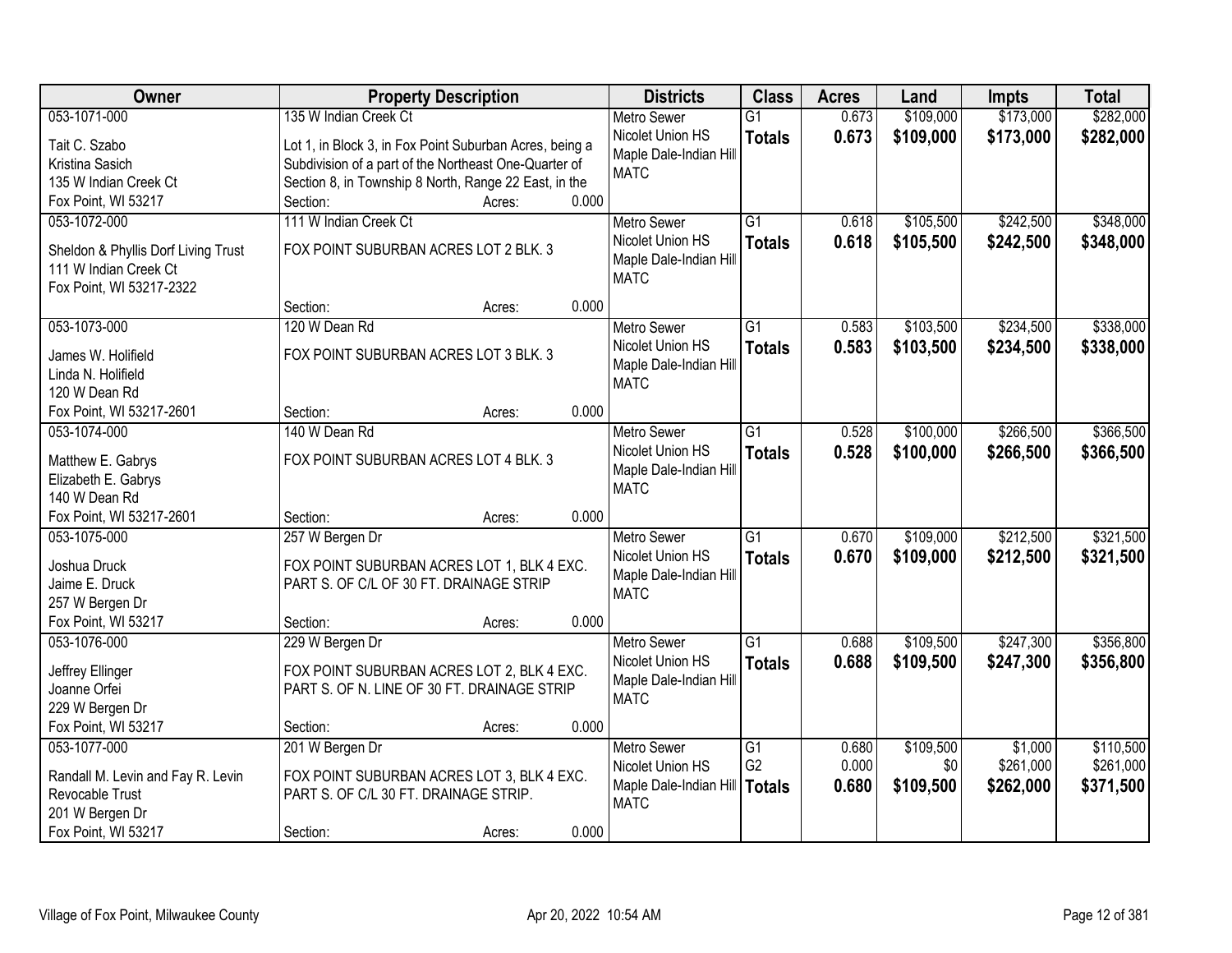| <b>Owner</b>                                                                       |                       | <b>Property Description</b>                                                                                                                                                |       |                                                                                 | <b>Class</b>                     | <b>Acres</b>   | Land                   | <b>Impts</b>           | <b>Total</b>           |
|------------------------------------------------------------------------------------|-----------------------|----------------------------------------------------------------------------------------------------------------------------------------------------------------------------|-------|---------------------------------------------------------------------------------|----------------------------------|----------------|------------------------|------------------------|------------------------|
| 053-1078-000                                                                       | 173 W Bergen Dr       |                                                                                                                                                                            |       | <b>Metro Sewer</b>                                                              | $\overline{G1}$                  | 0.688          | \$109,500              | \$339,000              | \$448,500              |
| James Pettay<br>5220 N Lake Dr<br>Fox Point, WI 53217                              |                       | FOX POINT SUBURBAN ACRES LOT 4 BLK 4                                                                                                                                       |       | Nicolet Union HS<br>Maple Dale-Indian Hill<br><b>MATC</b>                       | <b>Totals</b>                    | 0.688          | \$109,500              | \$339,000              | \$448,500              |
|                                                                                    | Section:              | Acres:                                                                                                                                                                     | 0.000 |                                                                                 |                                  |                |                        |                        |                        |
| 053-1079-000                                                                       | 155 W Bergen Dr       |                                                                                                                                                                            |       | <b>Metro Sewer</b>                                                              | $\overline{G1}$                  | 0.518          | \$99,000               | \$359,200              | \$458,200              |
| <b>Brian King</b><br>Sarah Schott<br>155 W Bergen Dr                               |                       | FOX POINT SUBURBAN ACRES LOT 5 BLK 4                                                                                                                                       |       | Nicolet Union HS<br>Maple Dale-Indian Hill<br><b>MATC</b>                       | <b>Totals</b>                    | 0.518          | \$99,000               | \$359,200              | \$458,200              |
| Fox Point, WI 53217                                                                | Section:              | Acres:                                                                                                                                                                     | 0.000 |                                                                                 |                                  |                |                        |                        |                        |
| 053-1080-000                                                                       | 137 W Bergen Dr       |                                                                                                                                                                            |       | <b>Metro Sewer</b>                                                              | G1                               | 0.573          | \$102,500              | \$215,500              | \$318,000              |
| Kahn Living Trust<br>137 W Bergen Dr<br>Fox Point, WI 53217                        |                       | FOX POINT SUBURBAN ACRES LOT 6 BLK. 4                                                                                                                                      |       | Nicolet Union HS<br>Maple Dale-Indian Hill<br><b>MATC</b>                       | <b>Totals</b>                    | 0.573          | \$102,500              | \$215,500              | \$318,000              |
|                                                                                    | Section:              | Acres:                                                                                                                                                                     | 0.000 |                                                                                 |                                  |                |                        |                        |                        |
| 053-1081-000                                                                       | 119 W Bergen Dr       |                                                                                                                                                                            |       | <b>Metro Sewer</b>                                                              | G1                               | 0.661          | \$97,500               | \$193,000              | \$290,500              |
| Jeffery D. Jacob<br>Briena R. Jacob<br>119 W Bergen Dr                             |                       | FOX POINT SUBURBAN ACRES LOT 7 BLK. 4                                                                                                                                      |       | Nicolet Union HS<br>Maple Dale-Indian Hill<br><b>MATC</b>                       | <b>Totals</b>                    | 0.661          | \$97,500               | \$193,000              | \$290,500              |
| Fox Point, WI 53217                                                                | Section:              | Acres:                                                                                                                                                                     | 0.000 |                                                                                 |                                  |                |                        |                        |                        |
| 053-1082-000<br>Terri E. Stevens<br>8515 N Seneca Rd<br>Fox Point, WI 53217        | 8515 N Seneca Rd      | FOX POINT SUBURBAN ACRES LOT 8 BLK. 4                                                                                                                                      |       | <b>Metro Sewer</b><br>Nicolet Union HS<br>Maple Dale-Indian Hill<br><b>MATC</b> | $\overline{G1}$<br><b>Totals</b> | 0.897<br>0.897 | \$120,000<br>\$120,000 | \$214,500<br>\$214,500 | \$334,500<br>\$334,500 |
|                                                                                    | Section:              | Acres:                                                                                                                                                                     | 0.000 |                                                                                 |                                  |                |                        |                        |                        |
| 053-1083-000                                                                       | 100 W Indian Creek Ct |                                                                                                                                                                            |       | <b>Metro Sewer</b>                                                              | $\overline{G1}$                  | 0.720          | \$111,500              | \$266,700              | \$378,200              |
| Curtis M. Landry<br>Lisa A. Landry<br>100 W Indian Creek Ct<br>Fox Point, WI 53217 | Section:              | FOX POINT SUBURBAN ACRES LOT 9 BLK. 4 -<br>Full legal description: Lot Nine (9) in Block Four (4) in Fo:<br>Point Suburban Acres, a Subdivision of a part of the<br>Acres: | 0.000 | Nicolet Union HS<br>Maple Dale-Indian Hill<br><b>MATC</b>                       | <b>Totals</b>                    | 0.720          | \$111,500              | \$266,700              | \$378,200              |
| 053-1084-000                                                                       | 120 W Indian Creek Ct |                                                                                                                                                                            |       | <b>Metro Sewer</b>                                                              | $\overline{G1}$                  | 0.580          | \$103,000              | \$309,500              | \$412,500              |
| Bruce K. Winter<br>Susan K. Winter<br>120 W Indian Creek Ct                        |                       | FOX POINT SUBURBAN ACRES LOT 10 BLK. 4                                                                                                                                     |       | Nicolet Union HS<br>Maple Dale-Indian Hill<br><b>MATC</b>                       | <b>Totals</b>                    | 0.580          | \$103,000              | \$309,500              | \$412,500              |
| Fox Point, WI 53217-2321                                                           | Section:              | Acres:                                                                                                                                                                     | 0.000 |                                                                                 |                                  |                |                        |                        |                        |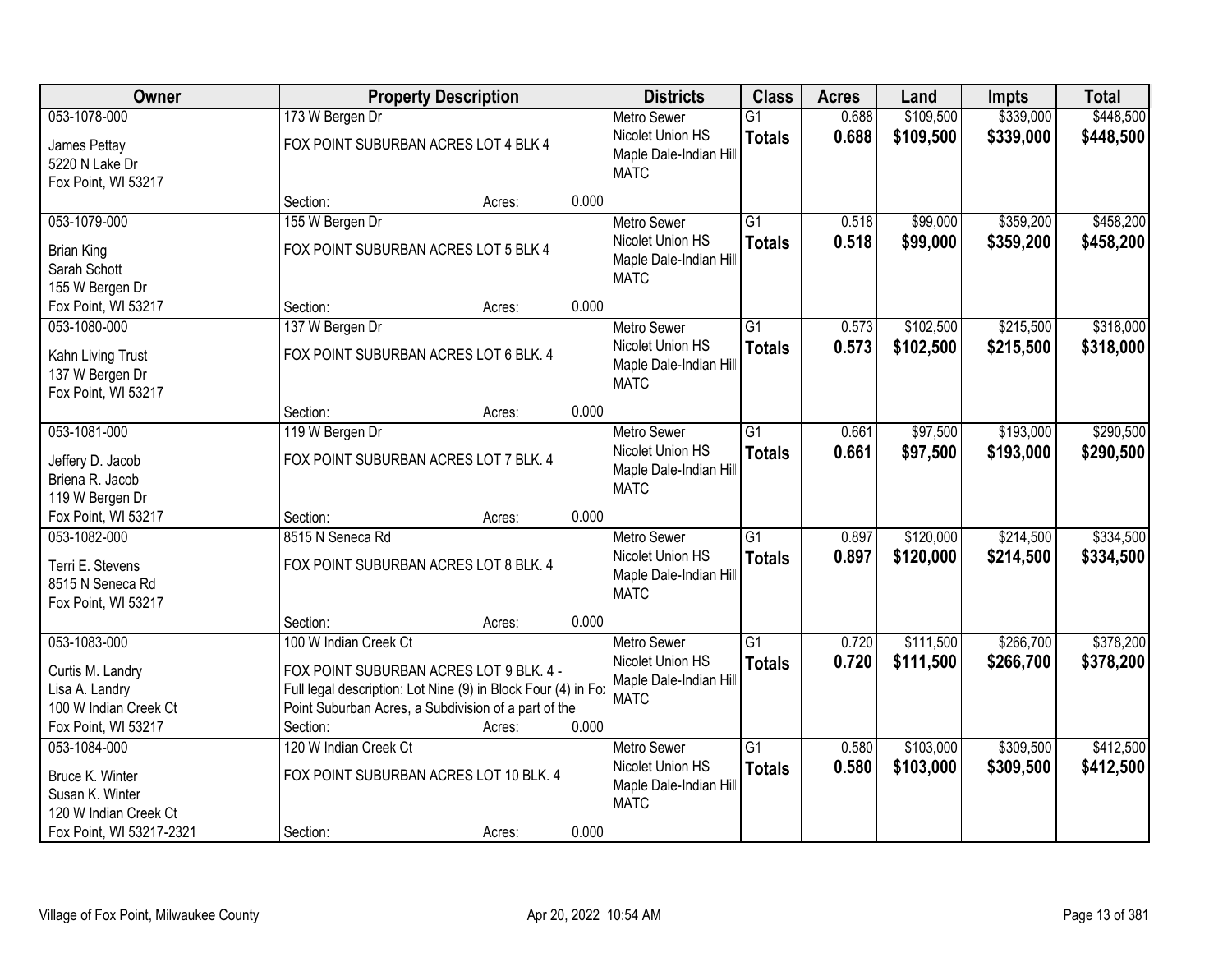| Owner                                           | <b>Property Description</b>                               |       | <b>Districts</b>       | <b>Class</b>    | <b>Acres</b> | Land      | <b>Impts</b> | <b>Total</b> |
|-------------------------------------------------|-----------------------------------------------------------|-------|------------------------|-----------------|--------------|-----------|--------------|--------------|
| 053-1085-000                                    | 140 W Indian Creek Ct                                     |       | <b>Metro Sewer</b>     | $\overline{G1}$ | 0.553        | \$101,500 | \$285,700    | \$387,200    |
| Adam D. Winkelman                               | FOX POINT SUBURBAN ACRES LOT 11 BLK. 4                    |       | Nicolet Union HS       | <b>Totals</b>   | 0.553        | \$101,500 | \$285,700    | \$387,200    |
| Dana L. Rubin-Winkelman                         |                                                           |       | Maple Dale-Indian Hill |                 |              |           |              |              |
| 140 W Indian Creek Ct                           |                                                           |       | <b>MATC</b>            |                 |              |           |              |              |
| Fox Point, WI 53217-2321                        | Section:<br>Acres:                                        | 0.000 |                        |                 |              |           |              |              |
| 053-1086-000                                    | 160 W Indian Creek Ct                                     |       | <b>Metro Sewer</b>     | $\overline{G1}$ | 0.540        | \$100,500 | \$202,800    | \$303,300    |
|                                                 | FOX POINT SUBURBAN ACRES LOT 12 BLK 4                     |       | Nicolet Union HS       | <b>Totals</b>   | 0.540        | \$100,500 | \$202,800    | \$303,300    |
| Mark J. Goldstein                               |                                                           |       | Maple Dale-Indian Hill |                 |              |           |              |              |
| Stephanie M. Goldstein<br>160 W Indian Creek Ct |                                                           |       | <b>MATC</b>            |                 |              |           |              |              |
| Fox Point, WI 53217-2321                        | Section:<br>Acres:                                        | 0.000 |                        |                 |              |           |              |              |
| 053-1087-000                                    |                                                           |       | <b>Metro Sewer</b>     | G1              | 0.499        | \$98,000  | \$337,500    | \$435,500    |
|                                                 | 250 W Bergen Ct                                           |       | Nicolet Union HS       |                 |              |           |              |              |
| Violet Raykhtsaum                               | FOX POINT SUBURBAN ACRES BLK. 5                           |       | Maple Dale-Indian Hill | <b>Totals</b>   | 0.499        | \$98,000  | \$337,500    | \$435,500    |
| Yevgeny Arov                                    |                                                           |       | <b>MATC</b>            |                 |              |           |              |              |
| 250 W Bergen Dr                                 |                                                           |       |                        |                 |              |           |              |              |
| Fox Point, WI 53217                             | Section:<br>Acres:                                        | 0.000 |                        |                 |              |           |              |              |
| 053-1088-000                                    | 257 W Suburban Dr                                         |       | <b>Metro Sewer</b>     | G1              | 0.488        | \$97,500  | \$211,500    | \$309,000    |
| Marlene J. Wiebeck                              | FOX POINT SUBURBAN ACRES LOT 1 BLK 6                      |       | Nicolet Union HS       | <b>Totals</b>   | 0.488        | \$97,500  | \$211,500    | \$309,000    |
| 12600 N Port Washington Rd                      |                                                           |       | Maple Dale-Indian Hill |                 |              |           |              |              |
| Mequon, WI 53092                                |                                                           |       | <b>MATC</b>            |                 |              |           |              |              |
|                                                 | Section:<br>Acres:                                        | 0.000 |                        |                 |              |           |              |              |
| 053-1089-000                                    | 239 W Suburban Dr                                         |       | <b>Metro Sewer</b>     | $\overline{G1}$ | 0.613        | \$105,000 | \$343,000    | \$448,000    |
|                                                 |                                                           |       | Nicolet Union HS       | <b>Totals</b>   | 0.613        | \$105,000 | \$343,000    | \$448,000    |
| Gregory Wersching                               | Lot Two (2), in Block Six (6), in Fox Point Suburban      |       | Maple Dale-Indian Hill |                 |              |           |              |              |
| Alison Kliegman                                 | Acres, being subdivision of part of the Northeast         |       | <b>MATC</b>            |                 |              |           |              |              |
| 239 W Suburban Dr                               | One-quarter (1/4) of Section Eight (8), in Township eight |       |                        |                 |              |           |              |              |
| Fox Point, WI 53217                             | Section: 8<br>Acres:                                      | 0.613 |                        |                 |              |           |              |              |
| 053-1090-000                                    | 221 W Suburban Dr                                         |       | <b>Metro Sewer</b>     | $\overline{G1}$ | 0.517        | \$99,000  | \$235,500    | \$334,500    |
| Benjamin J. Glicksman                           | FOX POINT SUBURBAN ACRES LOT 3 BLK. 6 - Full              |       | Nicolet Union HS       | <b>Totals</b>   | 0.517        | \$99,000  | \$235,500    | \$334,500    |
| Kelsey L. Autin                                 | legal description                                         |       | Maple Dale-Indian Hill |                 |              |           |              |              |
| 221 W Suburban Dr                               | LOT THREE (3) IN BLOCK SIX (6) IN FOX POINT               |       | <b>MATC</b>            |                 |              |           |              |              |
| Fox Point, WI 53217                             | Section:<br>Acres:                                        | 0.000 |                        |                 |              |           |              |              |
| 053-1091-000                                    | 203 W Suburban Dr                                         |       | <b>Metro Sewer</b>     | $\overline{G1}$ | 0.517        | \$99,000  | \$176,500    | \$275,500    |
| Nancy A. Barnett                                | FOX POINT SUBURBAN ACRES LOT 4 BLK. 6                     |       | Nicolet Union HS       | <b>Totals</b>   | 0.517        | \$99,000  | \$176,500    | \$275,500    |
| 203 W Suburban Dr                               |                                                           |       | Maple Dale-Indian Hill |                 |              |           |              |              |
| Fox Point, WI 53217-2300                        |                                                           |       | <b>MATC</b>            |                 |              |           |              |              |
|                                                 | Section:<br>Acres:                                        | 0.000 |                        |                 |              |           |              |              |
|                                                 |                                                           |       |                        |                 |              |           |              |              |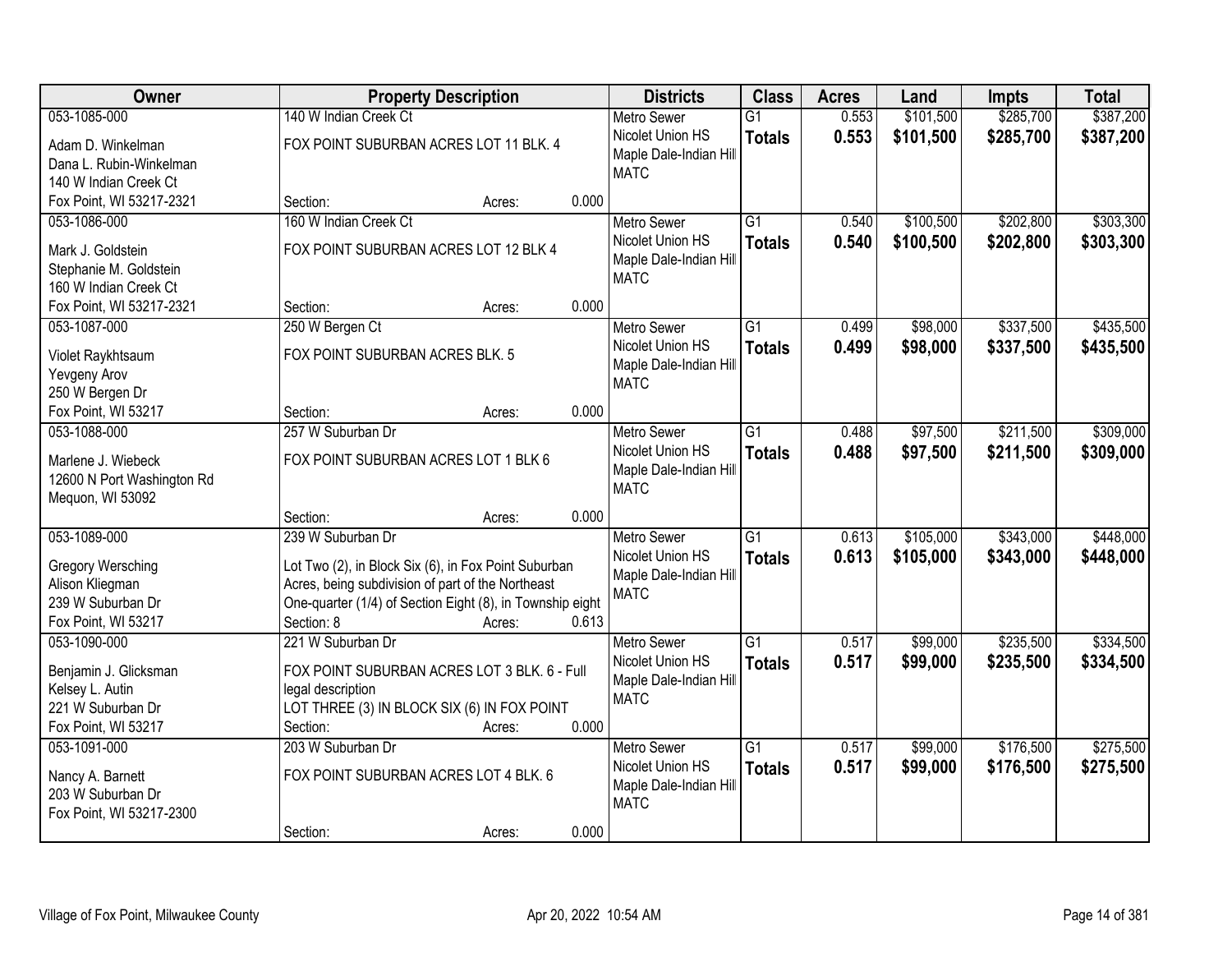| Owner                                                                           |                                                                                   | <b>Property Description</b> |       | <b>Districts</b>                                                                | <b>Class</b>                     | <b>Acres</b>   | Land                   | <b>Impts</b>           | <b>Total</b>           |
|---------------------------------------------------------------------------------|-----------------------------------------------------------------------------------|-----------------------------|-------|---------------------------------------------------------------------------------|----------------------------------|----------------|------------------------|------------------------|------------------------|
| 053-1092-000                                                                    | 191 W Suburban Dr                                                                 |                             |       | <b>Metro Sewer</b>                                                              | $\overline{G1}$                  | 0.574          | \$102,500              | \$195,500              | \$298,000              |
| Sarah A Gilday Revocable Trust<br>191 W Suburban Dr<br>Fox Point, WI 53217-2336 | FOX POINT SUBURBAN ACRES LOT 5 BLK. 6                                             |                             |       | Nicolet Union HS<br>Maple Dale-Indian Hill<br><b>MATC</b>                       | <b>Totals</b>                    | 0.574          | \$102,500              | \$195,500              | \$298,000              |
|                                                                                 | Section:                                                                          | Acres:                      | 0.000 |                                                                                 |                                  |                |                        |                        |                        |
| 053-1093-000                                                                    | 173 W Suburban Dr                                                                 |                             |       | <b>Metro Sewer</b>                                                              | $\overline{G1}$                  | 0.599          | \$104,500              | \$215,800              | \$320,300              |
| Paul C. Rohling<br>Laura K. Rohling<br>173 W Suburban Dr                        | FOX POINT SUBURBAN ACRES LOT 6 BLK. 6                                             |                             |       | Nicolet Union HS<br>Maple Dale-Indian Hill<br><b>MATC</b>                       | <b>Totals</b>                    | 0.599          | \$104,500              | \$215,800              | \$320,300              |
| Fox Point, WI 53217-2336                                                        | Section:                                                                          | Acres:                      | 0.000 |                                                                                 |                                  |                |                        |                        |                        |
| 053-1094-000                                                                    | 155 W Suburban Dr                                                                 |                             |       | <b>Metro Sewer</b>                                                              | $\overline{G1}$                  | 0.618          | \$105,500              | \$218,000              | \$323,500              |
| Richard A. Conforti<br>Virginia S. Conforti<br>155 W Suburban Dr                | FOX POINT SUBURBAN ACRES LOT 7 BLK. 6                                             |                             |       | Nicolet Union HS<br>Maple Dale-Indian Hill<br><b>MATC</b>                       | <b>Totals</b>                    | 0.618          | \$105,500              | \$218,000              | \$323,500              |
| Fox Point, WI 53217-2336                                                        | Section:                                                                          | Acres:                      | 0.000 |                                                                                 |                                  |                |                        |                        |                        |
| 053-1095-000                                                                    | 137 W Suburban Dr                                                                 |                             |       | <b>Metro Sewer</b>                                                              | $\overline{G1}$                  | 0.627          | \$106,000              | \$173,500              | \$279,500              |
| Vicki A. Swartzell<br>137 W Suburban Dr<br>Fox Point, WI 53217-2336             | FOX POINT SUBURBAN ACRES LOT 8 BLK. 6                                             |                             |       | Nicolet Union HS<br>Maple Dale-Indian Hill<br><b>MATC</b>                       | <b>Totals</b>                    | 0.627          | \$106,000              | \$173,500              | \$279,500              |
|                                                                                 | Section:                                                                          | Acres:                      | 0.000 |                                                                                 |                                  |                |                        |                        |                        |
| 053-1096-000<br>Brendan L. Vierk<br>Carmen Vierk<br>119 W Suburban Dr           | 119 W Suburban Dr<br>FOX POINT SUBURBAN ACRES LOT 9 BLK. 6                        |                             |       | <b>Metro Sewer</b><br>Nicolet Union HS<br>Maple Dale-Indian Hill<br><b>MATC</b> | $\overline{G1}$<br><b>Totals</b> | 0.666<br>0.666 | \$108,500<br>\$108,500 | \$122,000<br>\$122,000 | \$230,500<br>\$230,500 |
| Fox Point, WI 53217                                                             | Section:                                                                          | Acres:                      | 0.000 |                                                                                 |                                  |                |                        |                        |                        |
| 053-1097-000                                                                    | 8595 N Seneca Rd                                                                  |                             |       | Metro Sewer                                                                     | $\overline{G1}$                  | 0.583          | \$103,500              | \$289,500              | \$393,000              |
| Thomas A. Rosier<br>8595 N Seneca Rd<br>Fox Point, WI 53217                     | FOX POINT SUBURBAN ACRES LOT 10 BLK. 6                                            |                             |       | Nicolet Union HS<br>Maple Dale-Indian Hill<br><b>MATC</b>                       | <b>Totals</b>                    | 0.583          | \$103,500              | \$289,500              | \$393,000              |
|                                                                                 | Section:                                                                          | Acres:                      | 0.000 |                                                                                 |                                  |                |                        |                        |                        |
| 053-1098-000<br>Nicholas S. Blair<br>Anne Blair<br>100 W Bergen Dr              | 100 W Bergen Dr<br>FOX POINT SUBURBAN ACRES LOT 11 BLK. 6<br><b>SCHOOL DIST 8</b> |                             | 0.000 | <b>Metro Sewer</b><br>Nicolet Union HS<br>Maple Dale-Indian Hill<br><b>MATC</b> | $\overline{G1}$<br><b>Totals</b> | 0.652<br>0.652 | \$107,500<br>\$107,500 | \$278,300<br>\$278,300 | \$385,800<br>\$385,800 |
| Fox Point, WI 53217                                                             | Section:                                                                          | Acres:                      |       |                                                                                 |                                  |                |                        |                        |                        |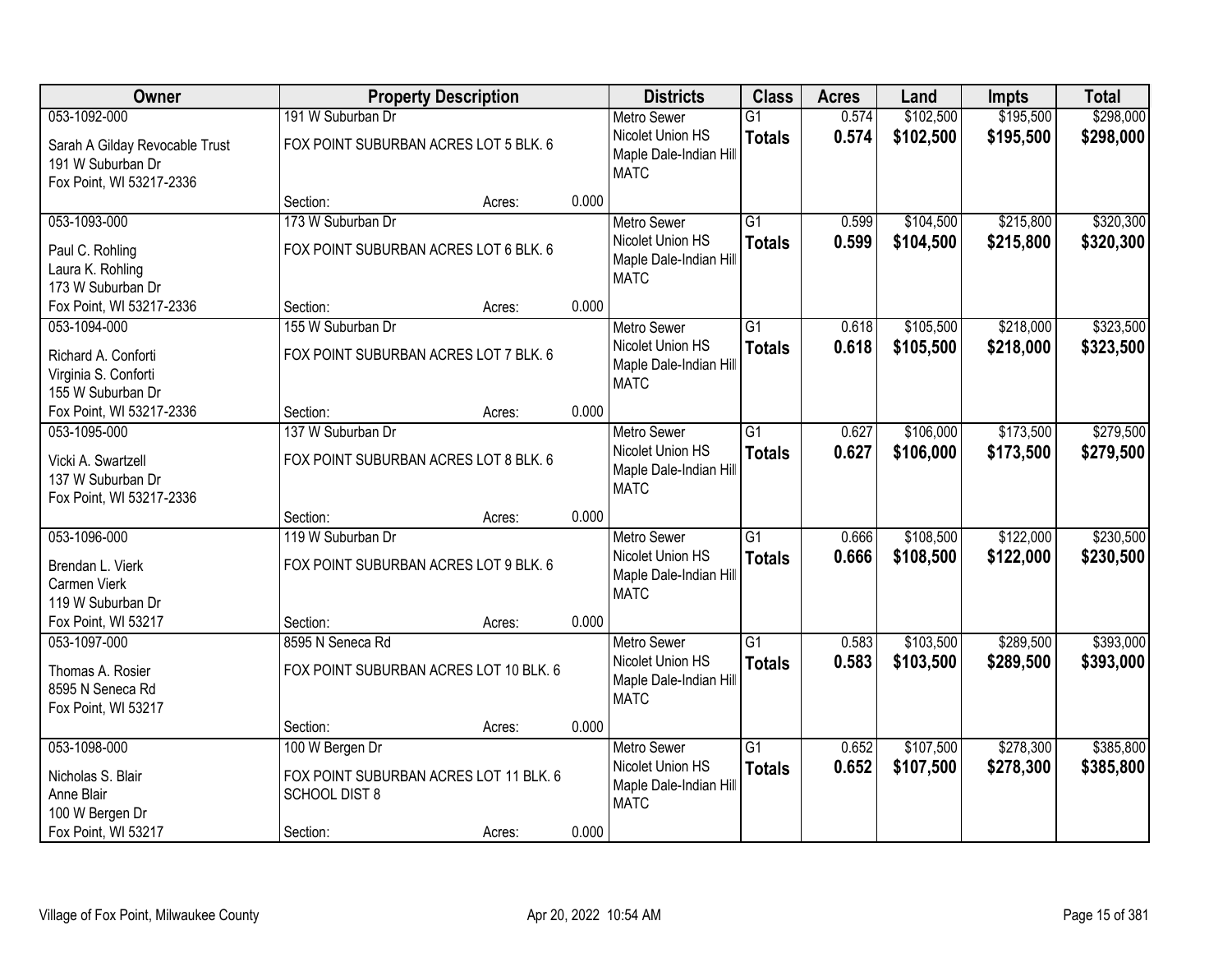| <b>Owner</b>              | <b>Property Description</b> |                                                          |       | <b>Districts</b>       | <b>Class</b>    | <b>Acres</b> | Land      | <b>Impts</b> | <b>Total</b> |
|---------------------------|-----------------------------|----------------------------------------------------------|-------|------------------------|-----------------|--------------|-----------|--------------|--------------|
| 053-1099-000              | 118 W Bergen Dr             |                                                          |       | <b>Metro Sewer</b>     | $\overline{G1}$ | 0.588        | \$103,500 | \$193,000    | \$296,500    |
| Michael D. Fardy          |                             | FOX POINT SUBURBAN ACRES LOT 12 BLK. 6                   |       | Nicolet Union HS       | <b>Totals</b>   | 0.588        | \$103,500 | \$193,000    | \$296,500    |
| Rachael E. Kaplan         | <b>SCHOOL DIST 8</b>        |                                                          |       | Maple Dale-Indian Hill |                 |              |           |              |              |
| 118 W Bergen Dr           |                             |                                                          |       | <b>MATC</b>            |                 |              |           |              |              |
| Fox Point, WI 53217       | Section:                    | Acres:                                                   | 0.000 |                        |                 |              |           |              |              |
| 053-1100-000              | 136 W Bergen Dr             |                                                          |       | <b>Metro Sewer</b>     | $\overline{G1}$ | 0.510        | \$98,500  | \$143,200    | \$241,700    |
| David Schaefer            |                             | FOX POINT SUBURBAN ACRES LOT 13 BLK. 6                   |       | Nicolet Union HS       | <b>Totals</b>   | 0.510        | \$98,500  | \$143,200    | \$241,700    |
| Courtney Crawford         |                             |                                                          |       | Maple Dale-Indian Hill |                 |              |           |              |              |
| 136 W Bergen Dr           |                             |                                                          |       | <b>MATC</b>            |                 |              |           |              |              |
| Fox Point, WI 53217       | Section:                    | Acres:                                                   | 0.000 |                        |                 |              |           |              |              |
| 053-1101-000              | 154 W Bergen Dr             |                                                          |       | <b>Metro Sewer</b>     | $\overline{G1}$ | 0.510        | \$98,500  | \$299,500    | \$398,000    |
| <b>Tyler Trotter</b>      |                             | FOX POINT SUBURBAN ACRES LOT 14 BLK. 6                   |       | Nicolet Union HS       | <b>Totals</b>   | 0.510        | \$98,500  | \$299,500    | \$398,000    |
| <b>Lindsey Trotter</b>    |                             |                                                          |       | Maple Dale-Indian Hill |                 |              |           |              |              |
| 154 W Bergen Dr           |                             |                                                          |       | <b>MATC</b>            |                 |              |           |              |              |
| Fox Point, WI 53217       | Section:                    | Acres:                                                   | 0.000 |                        |                 |              |           |              |              |
| 053-1102-000              | 172 W Bergen Dr             |                                                          |       | <b>Metro Sewer</b>     | G1              | 0.602        | \$104,500 | \$355,000    | \$459,500    |
| Ryan Paul Van Ess         |                             | FOX POINT SUBURBAN ACRES LOT 15 BLK. 6                   |       | Nicolet Union HS       | <b>Totals</b>   | 0.602        | \$104,500 | \$355,000    | \$459,500    |
| Josephine Loletia Van Ess |                             |                                                          |       | Maple Dale-Indian Hill |                 |              |           |              |              |
| 172 W Bergen Dr           |                             |                                                          |       | <b>MATC</b>            |                 |              |           |              |              |
| Fox Point, WI 53217       | Section:                    | Acres:                                                   | 0.000 |                        |                 |              |           |              |              |
| 053-1103-000              | 200 W Bergen Ct             |                                                          |       | <b>Metro Sewer</b>     | $\overline{G1}$ | 0.680        | \$109,500 | \$176,500    | \$286,000    |
| Bradley H. Geurts         |                             | FOX POINT SUBURBAN ACRES LOT 16 BLK. 6                   |       | Nicolet Union HS       | <b>Totals</b>   | 0.680        | \$109,500 | \$176,500    | \$286,000    |
| Jennifer A. Geurts        |                             |                                                          |       | Maple Dale-Indian Hill |                 |              |           |              |              |
| 200 W Bergen Ct           |                             |                                                          |       | <b>MATC</b>            |                 |              |           |              |              |
| Fox Point, WI 53217-2301  | Section:                    | Acres:                                                   | 0.000 |                        |                 |              |           |              |              |
| 053-1104-000              | 210 W Bergen Ct             |                                                          |       | <b>Metro Sewer</b>     | $\overline{G1}$ | 0.495        | \$98,000  | \$196,500    | \$294,500    |
| Elizabeth Aelion          |                             | FOX POINT SUBURBAN ACRES LOT 17 BLK. 6                   |       | Nicolet Union HS       | <b>Totals</b>   | 0.495        | \$98,000  | \$196,500    | \$294,500    |
| 210 W Bergen Ct           |                             |                                                          |       | Maple Dale-Indian Hill |                 |              |           |              |              |
| Fox Point, WI 53217-2301  |                             |                                                          |       | <b>MATC</b>            |                 |              |           |              |              |
|                           | Section:                    | Acres:                                                   | 0.000 |                        |                 |              |           |              |              |
| 053-1105-000              | 220 W Bergen Ct             |                                                          |       | <b>Metro Sewer</b>     | $\overline{G1}$ | 0.511        | \$98,500  | \$260,000    | \$358,500    |
| John A. Lutz              |                             | Lot 18, Block 6, Fox Point Suburban Acres, being a       |       | Nicolet Union HS       | <b>Totals</b>   | 0.511        | \$98,500  | \$260,000    | \$358,500    |
| Katie L. Lutz             |                             | Subdivision of a part of the Northeast 1/4 of Section 8, |       | Maple Dale-Indian Hill |                 |              |           |              |              |
| 4215 N Prospect Ave       | Township                    |                                                          |       | <b>MATC</b>            |                 |              |           |              |              |
| Shorewood, WI 53211       | Section:                    | Acres:                                                   | 0.511 |                        |                 |              |           |              |              |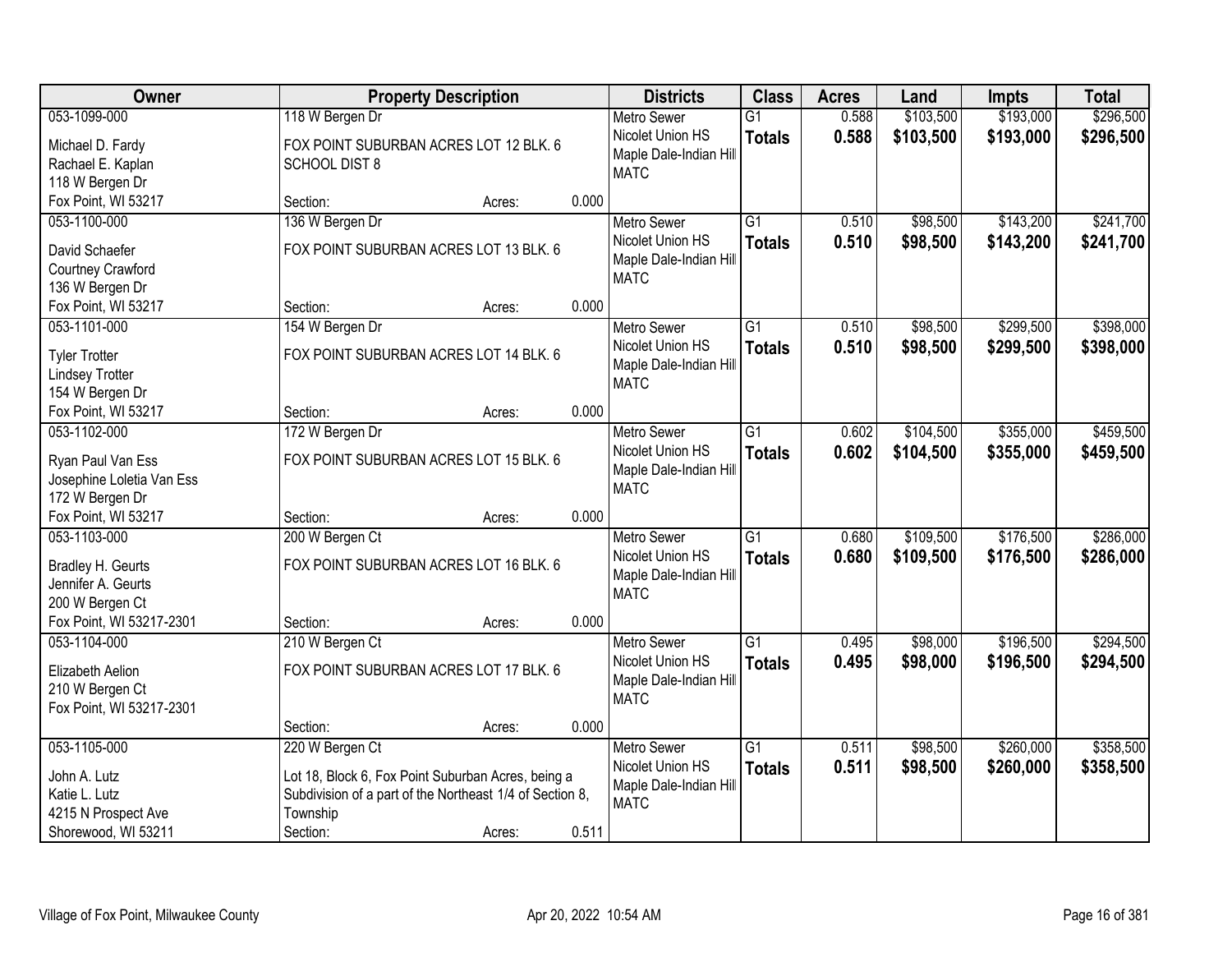| <b>Owner</b>                      | <b>Property Description</b>                              | <b>Districts</b>       | <b>Class</b>    | <b>Acres</b> | Land      | <b>Impts</b> | <b>Total</b> |
|-----------------------------------|----------------------------------------------------------|------------------------|-----------------|--------------|-----------|--------------|--------------|
| 053-1106-001                      | 308 W Bergen Ct                                          | <b>Metro Sewer</b>     | $\overline{G1}$ | 0.797        | \$103,500 | \$180,500    | \$284,000    |
| Adam R. Wright                    | Lot One (1) of CERTIFIED SURVEY MAP NO. 3839,            | Nicolet Union HS       | <b>Totals</b>   | 0.797        | \$103,500 | \$180,500    | \$284,000    |
| Sarah E. Wright                   | being Lots 1 and 2 in Certified Survey Map No. 3766 and  | Maple Dale-Indian Hill |                 |              |           |              |              |
| 308 W Bergen Ct                   | part of                                                  | <b>MATC</b>            |                 |              |           |              |              |
| Fox Point, WI 53217               | 0.797<br>Section:<br>Acres:                              |                        |                 |              |           |              |              |
| 053-1106-002                      | 230 W Bergen Ct                                          | <b>Metro Sewer</b>     | $\overline{G1}$ | 0.548        | \$101,000 | \$231,500    | \$332,500    |
|                                   |                                                          | Nicolet Union HS       | <b>Totals</b>   | 0.548        | \$101,000 | \$231,500    | \$332,500    |
| Darren Frohm                      | CERTIFIED SURVEY MAP NO. 3839 NE 1/4 SEC.                | Maple Dale-Indian Hill |                 |              |           |              |              |
| Jennifer Frohm                    | 8-8-22 LOT 2                                             | <b>MATC</b>            |                 |              |           |              |              |
| 230 W Bergen Ct                   |                                                          |                        |                 |              |           |              |              |
| Fox Point, WI 53217-2301          | 0.000<br>Section:<br>Acres:                              |                        |                 |              |           |              |              |
| 053-1107-000                      | 270 W Suburban Dr                                        | <b>Metro Sewer</b>     | G1              | 0.515        | \$99,000  | \$381,500    | \$480,500    |
| Karen J Wahlberg Revocable Trust  | FOX POINT SUBURBAN ACRES LOT 1 BLK. 7                    | Nicolet Union HS       | <b>Totals</b>   | 0.515        | \$99,000  | \$381,500    | \$480,500    |
| 270 W Suburban Dr                 |                                                          | Maple Dale-Indian Hill |                 |              |           |              |              |
| Fox Point, WI 53217-2337          |                                                          | <b>MATC</b>            |                 |              |           |              |              |
|                                   | 0.000<br>Section:<br>Acres:                              |                        |                 |              |           |              |              |
| 053-1108-000                      | 260 W Suburban Ct                                        | <b>Metro Sewer</b>     | $\overline{G1}$ | 0.502        | \$98,000  | \$354,500    | \$452,500    |
|                                   |                                                          | Nicolet Union HS       | <b>Totals</b>   | 0.502        | \$98,000  | \$354,500    | \$452,500    |
| Scott M. Grenier                  | FOX POINT SUBURBAN ACRES LOT 2 BLK. 7                    | Maple Dale-Indian Hill |                 |              |           |              |              |
| Mindy B. Grenier                  |                                                          | <b>MATC</b>            |                 |              |           |              |              |
| 260 W Suburban Ct                 |                                                          |                        |                 |              |           |              |              |
| Fox Point, WI 53217-2334          | 0.000<br>Section:<br>Acres:                              |                        |                 |              |           |              |              |
| 053-1109-000                      | 250 W Suburban Ct                                        | <b>Metro Sewer</b>     | $\overline{G1}$ | 0.614        | \$105,500 | \$227,000    | \$332,500    |
| Donald Oppenheimer et al          | FOX POINT SUBURBAN ACRES LOT 3 BLK. 7 - Full             | Nicolet Union HS       | <b>Totals</b>   | 0.614        | \$105,500 | \$227,000    | \$332,500    |
| 250 W Suburban Ct                 | legal description                                        | Maple Dale-Indian Hill |                 |              |           |              |              |
| Fox Point, WI 53217               | Lot Three (3) in Block Seven (7) in Fox Point Suburban   | <b>MATC</b>            |                 |              |           |              |              |
|                                   | 0.000<br>Section:<br>Acres:                              |                        |                 |              |           |              |              |
| 053-1110-000                      | 240 W Suburban Ct                                        | Metro Sewer            | $\overline{G1}$ | 0.627        | \$106,000 | \$270,900    | \$376,900    |
|                                   |                                                          | Nicolet Union HS       | <b>Totals</b>   | 0.627        | \$106,000 | \$270,900    | \$376,900    |
| The Joseph & Lorna Hilyard Trust, | FOX POINT SUBURBAN ACRES LOT 4 BLK. 7                    | Maple Dale-Indian Hill |                 |              |           |              |              |
| Dated December 12th,              |                                                          | <b>MATC</b>            |                 |              |           |              |              |
| 240 W Suburban Ct                 |                                                          |                        |                 |              |           |              |              |
| Fox Point, WI 53217               | 0.000<br>Section:<br>Acres:                              |                        |                 |              |           |              |              |
| 053-1111-000                      | 8761 N Seneca Rd                                         | <b>Metro Sewer</b>     | $\overline{G1}$ | 0.528        | \$100,000 | \$169,200    | \$269,200    |
| Mark Pack                         | Lot Five (5), in Block Seven (7), in Fox Point Suburban  | Nicolet Union HS       | <b>Totals</b>   | 0.528        | \$100,000 | \$169,200    | \$269,200    |
| Barbara Pack                      | Acres, being a Subdivision of a part of the              | Maple Dale-Indian Hil  |                 |              |           |              |              |
| 8761 N Seneca Rd                  | Northeast 1/4 of Section 8, in Township 8 North, Range 2 | <b>MATC</b>            |                 |              |           |              |              |
| Fox Point, WI 53217               | 0.528<br>Section: 8<br>Acres:                            |                        |                 |              |           |              |              |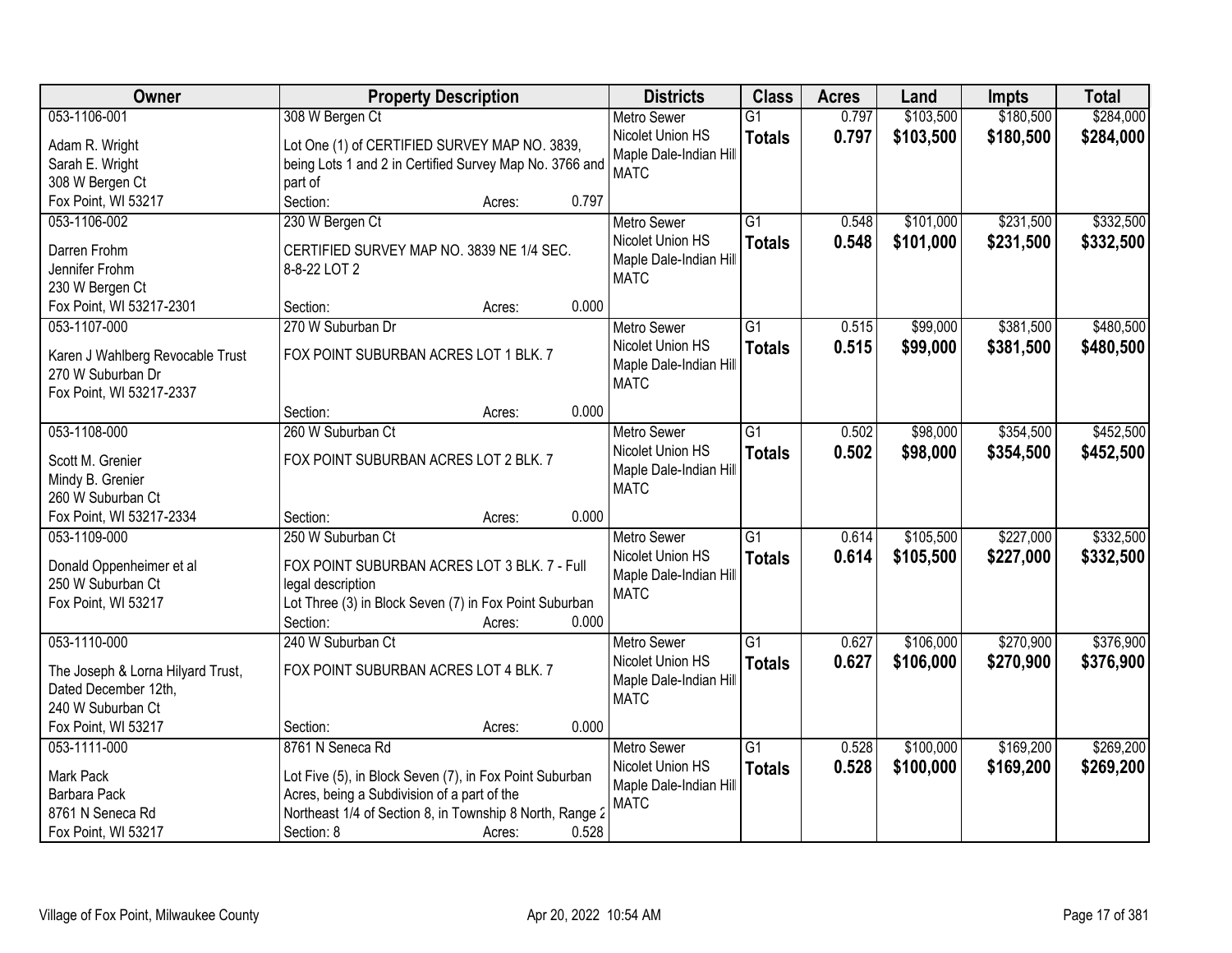| Owner                                    | <b>Property Description</b>                                 | <b>Districts</b>                      | <b>Class</b>    | <b>Acres</b> | Land      | <b>Impts</b> | <b>Total</b> |
|------------------------------------------|-------------------------------------------------------------|---------------------------------------|-----------------|--------------|-----------|--------------|--------------|
| 053-1112-000                             | 8743 N Seneca Rd                                            | <b>Metro Sewer</b>                    | $\overline{G1}$ | 0.610        | \$105,000 | \$187,000    | \$292,000    |
| Jerry & Bernadette Mitchell Living Trust | Lot Six (6) in Block Seven (7) in Fox Point Suburban        | Nicolet Union HS                      | <b>Totals</b>   | 0.610        | \$105,000 | \$187,000    | \$292,000    |
| 8743 N Seneca Rd                         | Acres, being a Subdivision of a part of the North East      | Maple Dale-Indian Hill                |                 |              |           |              |              |
| Fox Point, WI 53217                      | Onequarter (1/4) of Section Eight (8) in Township Eight (8) | <b>MATC</b>                           |                 |              |           |              |              |
|                                          | Section:<br>0.610<br>Acres:                                 |                                       |                 |              |           |              |              |
| 053-1113-001                             | 8725 N Seneca Rd                                            | <b>Metro Sewer</b>                    | $\overline{G1}$ | 0.632        | \$106,500 | \$283,000    | \$389,500    |
|                                          |                                                             | Nicolet Union HS                      | <b>Totals</b>   | 0.632        | \$106,500 | \$283,000    | \$389,500    |
| Michael J & Judith M Ketten Revocable    | FOX POINT SUBURBAN ACRES NE 1/4 SEC 8 8 22                  | Maple Dale-Indian Hill                |                 |              |           |              |              |
| Trust                                    | LOT 7 & PART OF LOT 8, COM NW COR OF LOT 8, TH              | <b>MATC</b>                           |                 |              |           |              |              |
| 8725 N Seneca Rd                         | ELY 156.13 FT; TH SWLY 20 FT; TH WLY 138.28 FT<br>0.000     |                                       |                 |              |           |              |              |
| Fox Point, WI 53217-2333                 | Section:<br>Acres:                                          |                                       |                 |              |           |              |              |
| 053-1114-001                             | 8707 N Seneca Rd                                            | <b>Metro Sewer</b>                    | $\overline{G1}$ | 0.560        | \$102,000 | \$187,000    | \$289,000    |
| Barbara L. Ratke Rev Trust Dtd           | FOX POINT SUBURBAN ACRES NE 1/4 SEC 8 8 22                  | Nicolet Union HS                      | <b>Totals</b>   | 0.560        | \$102,000 | \$187,000    | \$289,000    |
| 10/22/2020                               | LOT 8, BLOCK 7, EXC COM NW COR OF LOT 8, TH                 | Maple Dale-Indian Hill<br><b>MATC</b> |                 |              |           |              |              |
| 8707 N Seneca Rd                         | ELY 156.13 FT; TH SWLY 20 FT TH WLY 138.28 FT TO            |                                       |                 |              |           |              |              |
| Fox Point, WI 53217                      | Section:<br>0.000<br>Acres:                                 |                                       |                 |              |           |              |              |
| 053-1115-000                             | 8689 N Seneca Rd                                            | <b>Metro Sewer</b>                    | $\overline{G1}$ | 0.585        | \$103,500 | \$273,000    | \$376,500    |
| James E. Battle                          | FOX POINT SUBURBAN ACRES LOT 9 BLK. 7 - Full                | Nicolet Union HS                      | <b>Totals</b>   | 0.585        | \$103,500 | \$273,000    | \$376,500    |
| Kathryn S. Battle                        | legal description                                           | Maple Dale-Indian Hill                |                 |              |           |              |              |
| 8689 N Seneca Rd                         | Lot Nine (9), in Block Seven (7), in Fox Point Suburban     | <b>MATC</b>                           |                 |              |           |              |              |
| Fox Point, WI 53217                      | 0.000<br>Section:<br>Acres:                                 |                                       |                 |              |           |              |              |
| 053-1116-000                             | 8671 N Seneca Rd                                            | Metro Sewer                           | $\overline{G1}$ | 0.519        | \$99,000  | \$198,500    | \$297,500    |
|                                          |                                                             | Nicolet Union HS                      | <b>Totals</b>   | 0.519        | \$99,000  | \$198,500    | \$297,500    |
| Sharon J Madnek Rev Living Trust         | LOT TEN (10), BLOCK SEVEN (7), IN FOX POINT                 | Maple Dale-Indian Hill                |                 |              |           |              |              |
| 8671 N Seneca Rd                         | SUBURBAN ACRES, BEING A SUBDIVISION OF A                    | <b>MATC</b>                           |                 |              |           |              |              |
| Fox Point, WI 53217                      | PART OF THE EAST                                            |                                       |                 |              |           |              |              |
|                                          | Section:<br>0.519<br>Acres:                                 |                                       |                 |              |           |              |              |
| 053-1117-000                             | 8653 N Seneca Rd                                            | <b>Metro Sewer</b>                    | $\overline{G1}$ | 0.544        | \$101,000 | \$163,500    | \$264,500    |
| Stephen W. Hellman                       | FOX POINT SUBURBAN ACRES LOT 11 BLK 7                       | Nicolet Union HS                      | <b>Totals</b>   | 0.544        | \$101,000 | \$163,500    | \$264,500    |
| Elizabeth A. Hellman                     |                                                             | Maple Dale-Indian Hill                |                 |              |           |              |              |
| 8653 N Seneca Rd                         |                                                             | <b>MATC</b>                           |                 |              |           |              |              |
| Fox Point, WI 53217-2331                 | 0.000<br>Section:<br>Acres:                                 |                                       |                 |              |           |              |              |
| 053-1118-000                             | 8635 N Seneca Rd                                            | <b>Metro Sewer</b>                    | $\overline{G1}$ | 0.554        | \$101,500 | \$225,000    | \$326,500    |
|                                          |                                                             | Nicolet Union HS                      | <b>Totals</b>   | 0.554        | \$101,500 | \$225,000    | \$326,500    |
| Christopher Davis Pitman                 | FOX POINT SUBURBAN ACRES LOT 12 BLK 7                       | Maple Dale-Indian Hill                |                 |              |           |              |              |
| Krista Andraska                          |                                                             | <b>MATC</b>                           |                 |              |           |              |              |
| 8635 N Seneca Rd                         |                                                             |                                       |                 |              |           |              |              |
| Fox Point, WI 53217                      | 0.000<br>Section:<br>Acres:                                 |                                       |                 |              |           |              |              |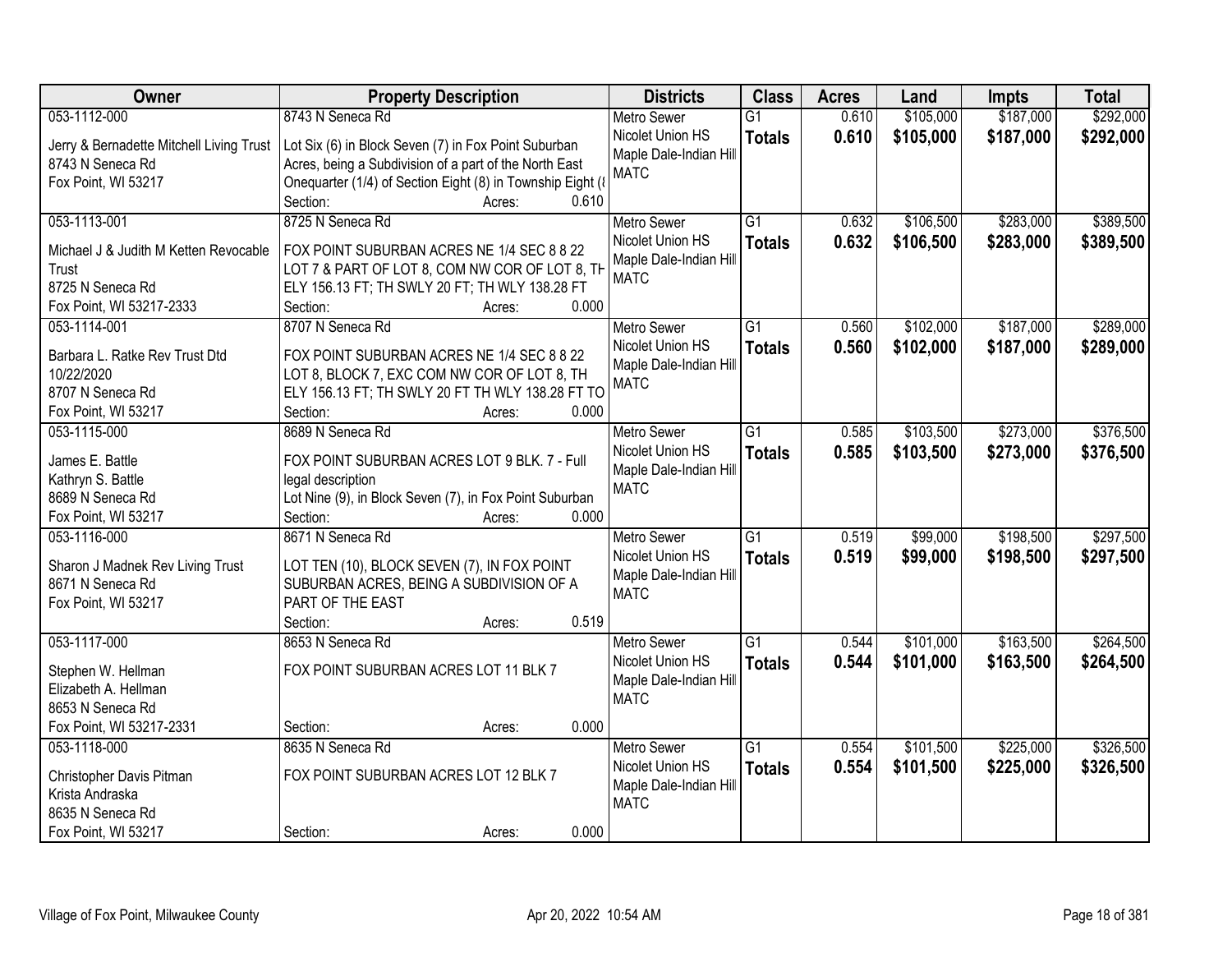| Owner                                          | <b>Property Description</b>            |        |       | <b>Districts</b>       | <b>Class</b>    | <b>Acres</b> | Land      | <b>Impts</b> | <b>Total</b> |
|------------------------------------------------|----------------------------------------|--------|-------|------------------------|-----------------|--------------|-----------|--------------|--------------|
| 053-1119-000                                   | 100 W Suburban Dr                      |        |       | <b>Metro Sewer</b>     | $\overline{G1}$ | 0.630        | \$106,500 | \$229,000    | \$335,500    |
| Huimin Zhao                                    | FOX POINT SUBURBAN ACRES LOT 13 BLK. 7 |        |       | Nicolet Union HS       | <b>Totals</b>   | 0.630        | \$106,500 | \$229,000    | \$335,500    |
| Li Weimin                                      |                                        |        |       | Maple Dale-Indian Hill |                 |              |           |              |              |
| 100 W Suburban Dr                              |                                        |        |       | <b>MATC</b>            |                 |              |           |              |              |
| Fox Point, WI 53217-2335                       | Section:                               | Acres: | 0.000 |                        |                 |              |           |              |              |
| 053-1120-000                                   | 118 W Suburban Dr                      |        |       | <b>Metro Sewer</b>     | $\overline{G1}$ | 0.571        | \$102,500 | \$257,000    | \$359,500    |
| Arman Hosseini and Ann Mayer                   | FOX POINT SUBURBAN ACRES LOT 14 BLK. 7 |        |       | Nicolet Union HS       | <b>Totals</b>   | 0.571        | \$102,500 | \$257,000    | \$359,500    |
| 118 W Suburban Dr                              |                                        |        |       | Maple Dale-Indian Hill |                 |              |           |              |              |
| Fox Point, WI 53217                            |                                        |        |       | <b>MATC</b>            |                 |              |           |              |              |
|                                                | Section:                               | Acres: | 0.000 |                        |                 |              |           |              |              |
| 053-1121-000                                   | 136 W Suburban Dr                      |        |       | <b>Metro Sewer</b>     | G1              | 0.576        | \$103,000 | \$320,500    | \$423,500    |
| Stephanie A. Kerr                              | FOX POINT SUBURBAN ACRES LOT 15 BLK. 7 |        |       | Nicolet Union HS       | <b>Totals</b>   | 0.576        | \$103,000 | \$320,500    | \$423,500    |
| 136 W Suburban Dr                              |                                        |        |       | Maple Dale-Indian Hill |                 |              |           |              |              |
| Fox Point, WI 53217                            |                                        |        |       | <b>MATC</b>            |                 |              |           |              |              |
|                                                | Section:                               | Acres: | 0.000 |                        |                 |              |           |              |              |
| 053-1122-000                                   | 154 W Suburban Dr                      |        |       | <b>Metro Sewer</b>     | G1              | 0.537        | \$100,500 | \$307,500    | \$408,000    |
| David Leevan                                   | FOX POINT SUBURBAN ACRES LOT 16 BLK. 7 |        |       | Nicolet Union HS       | <b>Totals</b>   | 0.537        | \$100,500 | \$307,500    | \$408,000    |
| Yakria Leevan                                  |                                        |        |       | Maple Dale-Indian Hill |                 |              |           |              |              |
| 154 W Suburban Dr                              |                                        |        |       | <b>MATC</b>            |                 |              |           |              |              |
| Fox Point, WI 53217-2335                       | Section:                               | Acres: | 0.000 |                        |                 |              |           |              |              |
| 053-1123-000                                   | 200 W Suburban Dr                      |        |       | <b>Metro Sewer</b>     | $\overline{G1}$ | 0.535        | \$100,500 | \$246,500    | \$347,000    |
| Yefim Finkelshteyn                             | FOX POINT SUBURBAN ACRES LOT 17 BLK. 7 |        |       | Nicolet Union HS       | <b>Totals</b>   | 0.535        | \$100,500 | \$246,500    | \$347,000    |
| Rimma Finkelshteyn                             |                                        |        |       | Maple Dale-Indian Hill |                 |              |           |              |              |
| 200 W Suburban Dr                              |                                        |        |       | <b>MATC</b>            |                 |              |           |              |              |
| Fox Point, WI 53217-2337                       | Section:                               | Acres: | 0.000 |                        |                 |              |           |              |              |
| 053-1124-000                                   | 210 W Suburban Dr                      |        |       | Metro Sewer            | $\overline{G1}$ | 0.580        | \$103,000 | \$306,900    | \$409,900    |
|                                                | FOX POINT SUBURBAN ACRES LOT 18 BLK. 7 |        |       | Nicolet Union HS       | <b>Totals</b>   | 0.580        | \$103,000 | \$306,900    | \$409,900    |
| Nathan M. Wenig<br>Jilian Marx-Wenig           |                                        |        |       | Maple Dale-Indian Hill |                 |              |           |              |              |
| 210 W Suburban Dr                              |                                        |        |       | <b>MATC</b>            |                 |              |           |              |              |
| Fox Point, WI 53217                            | Section:                               | Acres: | 0.000 |                        |                 |              |           |              |              |
| 053-1125-000                                   | 220 W Suburban Ct                      |        |       | <b>Metro Sewer</b>     | $\overline{G1}$ | 0.605        | \$104,500 | \$154,000    | \$258,500    |
|                                                |                                        |        |       | Nicolet Union HS       | <b>Totals</b>   | 0.605        | \$104,500 | \$154,000    | \$258,500    |
| Sandy Marie Albornoz<br>Kathy Elizabeth Miller | FOX POINT SUBURBAN ACRES LOT 19 BLK. 7 |        |       | Maple Dale-Indian Hill |                 |              |           |              |              |
| 220 W Suburban Ct                              |                                        |        |       | <b>MATC</b>            |                 |              |           |              |              |
| Fox Point, WI 53217-2334                       | Section:                               | Acres: | 0.000 |                        |                 |              |           |              |              |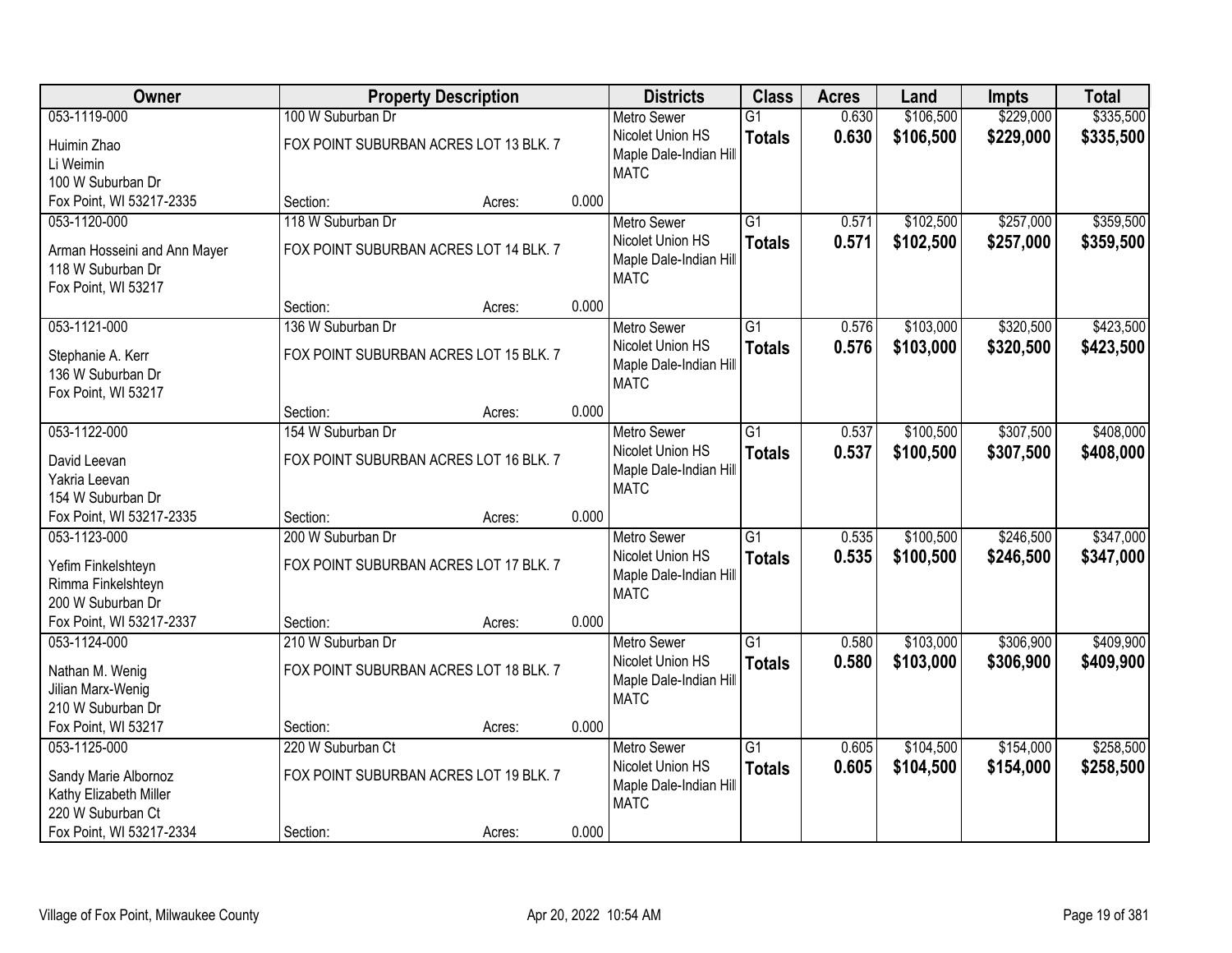| \$361,000<br>053-1126-000<br>230 W Suburban Ct<br>0.532<br>\$100,000<br>\$261,000<br>$\overline{G1}$<br><b>Metro Sewer</b><br>Nicolet Union HS<br>0.532<br>\$100,000<br>\$261,000<br>\$361,000<br><b>Totals</b><br>FOX POINT SUBURBAN ACRES LOT 20 BLK. 7<br>Margaret H. Murphy<br>Maple Dale-Indian Hill<br>Daniel G. Murphy<br><b>MATC</b><br>230 W Suburban Ct<br>Fox Point, WI 53217<br>0.000<br>Section:<br>Acres:<br>\$319,000<br>053-1127-001<br>200 W Indian Creek Ct<br>$\overline{G1}$<br>\$104,500<br><b>Metro Sewer</b><br>0.602<br>0.602<br>\$104,500<br>\$319,000<br>Nicolet Union HS<br><b>Totals</b><br>CERTIFIED SURVEY MAP NO 9332<br>Douglas Diefenbach<br>Maple Dale-Indian Hill<br>Christa Diefenbach<br>SE 1/4 SEC 8-8-22 LOT 1<br><b>MATC</b><br>200 W Indian Creek Ct<br>0.000<br>Fox Point, WI 53217<br>Section:<br>Acres:<br>$\overline{G1}$<br>\$109,500<br>\$238,500<br>053-1128-000<br>240 W Indian Creek Ct<br><b>Metro Sewer</b><br>0.681<br>Nicolet Union HS<br>0.681<br>\$109,500<br>\$238,500<br><b>Totals</b><br>Raymond D. Carlson<br>LOT 2, BLK 1, INDIAN CREEK ESTATES, ALSO PART<br>Maple Dale-Indian Hill<br>Carolyn S. Smith<br>OF LOTS 1,2 & 3, BLK 4, FOX POINT SUBURBAN<br><b>MATC</b><br>ACRES; COMM SE COR LOT 3, TH E 6.01 FT, N 92.35<br>240 W Indian Creek Ct<br>0.000<br>Fox Point, WI 53217<br>Section:<br>Acres:<br>280 W Indian Creek Ct<br>\$116,500<br>\$454,000<br>053-1129-000<br>$\overline{G1}$<br><b>Metro Sewer</b><br>0.825<br>Nicolet Union HS<br>0.825<br>\$116,500<br>\$454,000<br><b>Totals</b><br>LOT 3, BLK 1, INDIAN CREEK ESTATES, ALSO PART<br>Gregory Kleynerman<br>Maple Dale-Indian Hill<br>Kira Kleynerman<br>OF LOT 1, BLK 4, FOX POINT SUBURBAN ACRES;<br><b>MATC</b><br>280 W Indian Creek Ct<br>COMM SW COR OF LOT 1, TH N 130 FT, SELY 93.06<br>Fox Point, WI 53217-2323<br>Section:<br>0.000<br>Acres:<br>300 W Indian Creek Ct<br>$\overline{G1}$<br>\$105,500<br>\$461,500<br>053-1130-000<br>0.616<br><b>Metro Sewer</b><br>Nicolet Union HS<br>0.616<br>\$105,500<br>\$461,500<br><b>Totals</b><br>Max Chester<br>LOT 4, BLK 1 INDIAN CREEK ESTATES<br>Maple Dale-Indian Hill<br>Yelena Chester<br><b>MATC</b><br>300 W Indian Creek Ct<br>Fox Point, WI 53217-8076<br>0.000<br>Section:<br>Acres:<br>340 W Indian Creek Ct<br>$\overline{G1}$<br>\$304,000<br>053-1131-000<br>0.814<br>\$116,000<br><b>Metro Sewer</b><br>Nicolet Union HS<br>0.814<br>\$116,000<br>\$304,000<br><b>Totals</b><br>Lot 5 in Block 1 in Indian Creek Estates, being a<br>Donald Gordon<br>Maple Dale-Indian Hill<br>Resubdivision of Lots 8, 9, 10 and 11 and Easterly 1/2 of<br>Bonnie Smith Gordon<br><b>MATC</b><br>340 W Indian Creek Ct<br>vacated<br>0.814<br>Fox Point, WI 53217<br>Section: 8<br>Acres:<br>\$109,000<br>\$216,000<br>053-1132-000<br>333 W Indian Creek Ct<br>G1<br>0.672<br><b>Metro Sewer</b><br>0.672<br>Nicolet Union HS<br>\$109,000<br>\$216,000<br><b>Totals</b><br>LOT 6, BLK 1 INDIAN CREEK ESTATES<br>Maureen M. Bradley<br>Maple Dale-Indian Hill<br>333 W Indian Creek Ct<br><b>MATC</b><br>Fox Point, WI 53217-2325<br>0.000 | Owner | <b>Property Description</b> | <b>Districts</b> | <b>Class</b> | <b>Acres</b> | Land | <b>Impts</b> | <b>Total</b> |
|---------------------------------------------------------------------------------------------------------------------------------------------------------------------------------------------------------------------------------------------------------------------------------------------------------------------------------------------------------------------------------------------------------------------------------------------------------------------------------------------------------------------------------------------------------------------------------------------------------------------------------------------------------------------------------------------------------------------------------------------------------------------------------------------------------------------------------------------------------------------------------------------------------------------------------------------------------------------------------------------------------------------------------------------------------------------------------------------------------------------------------------------------------------------------------------------------------------------------------------------------------------------------------------------------------------------------------------------------------------------------------------------------------------------------------------------------------------------------------------------------------------------------------------------------------------------------------------------------------------------------------------------------------------------------------------------------------------------------------------------------------------------------------------------------------------------------------------------------------------------------------------------------------------------------------------------------------------------------------------------------------------------------------------------------------------------------------------------------------------------------------------------------------------------------------------------------------------------------------------------------------------------------------------------------------------------------------------------------------------------------------------------------------------------------------------------------------------------------------------------------------------------------------------------------------------------------------------------------------------------------------------------------------------------------------------------------------------------------------------------------------------------------------------------------------------------------------------------------------------------------------------------------------------------------------------------------------------------------------------------------------------------------------------------------------------------------------------------------------------------------------------|-------|-----------------------------|------------------|--------------|--------------|------|--------------|--------------|
|                                                                                                                                                                                                                                                                                                                                                                                                                                                                                                                                                                                                                                                                                                                                                                                                                                                                                                                                                                                                                                                                                                                                                                                                                                                                                                                                                                                                                                                                                                                                                                                                                                                                                                                                                                                                                                                                                                                                                                                                                                                                                                                                                                                                                                                                                                                                                                                                                                                                                                                                                                                                                                                                                                                                                                                                                                                                                                                                                                                                                                                                                                                                       |       |                             |                  |              |              |      |              |              |
| \$423,500<br>\$570,500<br>\$420,000<br>\$325,000                                                                                                                                                                                                                                                                                                                                                                                                                                                                                                                                                                                                                                                                                                                                                                                                                                                                                                                                                                                                                                                                                                                                                                                                                                                                                                                                                                                                                                                                                                                                                                                                                                                                                                                                                                                                                                                                                                                                                                                                                                                                                                                                                                                                                                                                                                                                                                                                                                                                                                                                                                                                                                                                                                                                                                                                                                                                                                                                                                                                                                                                                      |       |                             |                  |              |              |      |              |              |
|                                                                                                                                                                                                                                                                                                                                                                                                                                                                                                                                                                                                                                                                                                                                                                                                                                                                                                                                                                                                                                                                                                                                                                                                                                                                                                                                                                                                                                                                                                                                                                                                                                                                                                                                                                                                                                                                                                                                                                                                                                                                                                                                                                                                                                                                                                                                                                                                                                                                                                                                                                                                                                                                                                                                                                                                                                                                                                                                                                                                                                                                                                                                       |       |                             |                  |              |              |      |              |              |
| \$423,500<br>\$348,000<br>\$348,000<br>\$570,500<br>\$567,000<br>\$567,000<br>\$420,000<br>\$325,000                                                                                                                                                                                                                                                                                                                                                                                                                                                                                                                                                                                                                                                                                                                                                                                                                                                                                                                                                                                                                                                                                                                                                                                                                                                                                                                                                                                                                                                                                                                                                                                                                                                                                                                                                                                                                                                                                                                                                                                                                                                                                                                                                                                                                                                                                                                                                                                                                                                                                                                                                                                                                                                                                                                                                                                                                                                                                                                                                                                                                                  |       |                             |                  |              |              |      |              |              |
|                                                                                                                                                                                                                                                                                                                                                                                                                                                                                                                                                                                                                                                                                                                                                                                                                                                                                                                                                                                                                                                                                                                                                                                                                                                                                                                                                                                                                                                                                                                                                                                                                                                                                                                                                                                                                                                                                                                                                                                                                                                                                                                                                                                                                                                                                                                                                                                                                                                                                                                                                                                                                                                                                                                                                                                                                                                                                                                                                                                                                                                                                                                                       |       |                             |                  |              |              |      |              |              |
|                                                                                                                                                                                                                                                                                                                                                                                                                                                                                                                                                                                                                                                                                                                                                                                                                                                                                                                                                                                                                                                                                                                                                                                                                                                                                                                                                                                                                                                                                                                                                                                                                                                                                                                                                                                                                                                                                                                                                                                                                                                                                                                                                                                                                                                                                                                                                                                                                                                                                                                                                                                                                                                                                                                                                                                                                                                                                                                                                                                                                                                                                                                                       |       |                             |                  |              |              |      |              |              |
|                                                                                                                                                                                                                                                                                                                                                                                                                                                                                                                                                                                                                                                                                                                                                                                                                                                                                                                                                                                                                                                                                                                                                                                                                                                                                                                                                                                                                                                                                                                                                                                                                                                                                                                                                                                                                                                                                                                                                                                                                                                                                                                                                                                                                                                                                                                                                                                                                                                                                                                                                                                                                                                                                                                                                                                                                                                                                                                                                                                                                                                                                                                                       |       |                             |                  |              |              |      |              |              |
|                                                                                                                                                                                                                                                                                                                                                                                                                                                                                                                                                                                                                                                                                                                                                                                                                                                                                                                                                                                                                                                                                                                                                                                                                                                                                                                                                                                                                                                                                                                                                                                                                                                                                                                                                                                                                                                                                                                                                                                                                                                                                                                                                                                                                                                                                                                                                                                                                                                                                                                                                                                                                                                                                                                                                                                                                                                                                                                                                                                                                                                                                                                                       |       |                             |                  |              |              |      |              |              |
|                                                                                                                                                                                                                                                                                                                                                                                                                                                                                                                                                                                                                                                                                                                                                                                                                                                                                                                                                                                                                                                                                                                                                                                                                                                                                                                                                                                                                                                                                                                                                                                                                                                                                                                                                                                                                                                                                                                                                                                                                                                                                                                                                                                                                                                                                                                                                                                                                                                                                                                                                                                                                                                                                                                                                                                                                                                                                                                                                                                                                                                                                                                                       |       |                             |                  |              |              |      |              |              |
|                                                                                                                                                                                                                                                                                                                                                                                                                                                                                                                                                                                                                                                                                                                                                                                                                                                                                                                                                                                                                                                                                                                                                                                                                                                                                                                                                                                                                                                                                                                                                                                                                                                                                                                                                                                                                                                                                                                                                                                                                                                                                                                                                                                                                                                                                                                                                                                                                                                                                                                                                                                                                                                                                                                                                                                                                                                                                                                                                                                                                                                                                                                                       |       |                             |                  |              |              |      |              |              |
|                                                                                                                                                                                                                                                                                                                                                                                                                                                                                                                                                                                                                                                                                                                                                                                                                                                                                                                                                                                                                                                                                                                                                                                                                                                                                                                                                                                                                                                                                                                                                                                                                                                                                                                                                                                                                                                                                                                                                                                                                                                                                                                                                                                                                                                                                                                                                                                                                                                                                                                                                                                                                                                                                                                                                                                                                                                                                                                                                                                                                                                                                                                                       |       |                             |                  |              |              |      |              |              |
|                                                                                                                                                                                                                                                                                                                                                                                                                                                                                                                                                                                                                                                                                                                                                                                                                                                                                                                                                                                                                                                                                                                                                                                                                                                                                                                                                                                                                                                                                                                                                                                                                                                                                                                                                                                                                                                                                                                                                                                                                                                                                                                                                                                                                                                                                                                                                                                                                                                                                                                                                                                                                                                                                                                                                                                                                                                                                                                                                                                                                                                                                                                                       |       |                             |                  |              |              |      |              |              |
|                                                                                                                                                                                                                                                                                                                                                                                                                                                                                                                                                                                                                                                                                                                                                                                                                                                                                                                                                                                                                                                                                                                                                                                                                                                                                                                                                                                                                                                                                                                                                                                                                                                                                                                                                                                                                                                                                                                                                                                                                                                                                                                                                                                                                                                                                                                                                                                                                                                                                                                                                                                                                                                                                                                                                                                                                                                                                                                                                                                                                                                                                                                                       |       |                             |                  |              |              |      |              |              |
|                                                                                                                                                                                                                                                                                                                                                                                                                                                                                                                                                                                                                                                                                                                                                                                                                                                                                                                                                                                                                                                                                                                                                                                                                                                                                                                                                                                                                                                                                                                                                                                                                                                                                                                                                                                                                                                                                                                                                                                                                                                                                                                                                                                                                                                                                                                                                                                                                                                                                                                                                                                                                                                                                                                                                                                                                                                                                                                                                                                                                                                                                                                                       |       |                             |                  |              |              |      |              |              |
|                                                                                                                                                                                                                                                                                                                                                                                                                                                                                                                                                                                                                                                                                                                                                                                                                                                                                                                                                                                                                                                                                                                                                                                                                                                                                                                                                                                                                                                                                                                                                                                                                                                                                                                                                                                                                                                                                                                                                                                                                                                                                                                                                                                                                                                                                                                                                                                                                                                                                                                                                                                                                                                                                                                                                                                                                                                                                                                                                                                                                                                                                                                                       |       |                             |                  |              |              |      |              |              |
|                                                                                                                                                                                                                                                                                                                                                                                                                                                                                                                                                                                                                                                                                                                                                                                                                                                                                                                                                                                                                                                                                                                                                                                                                                                                                                                                                                                                                                                                                                                                                                                                                                                                                                                                                                                                                                                                                                                                                                                                                                                                                                                                                                                                                                                                                                                                                                                                                                                                                                                                                                                                                                                                                                                                                                                                                                                                                                                                                                                                                                                                                                                                       |       |                             |                  |              |              |      |              |              |
|                                                                                                                                                                                                                                                                                                                                                                                                                                                                                                                                                                                                                                                                                                                                                                                                                                                                                                                                                                                                                                                                                                                                                                                                                                                                                                                                                                                                                                                                                                                                                                                                                                                                                                                                                                                                                                                                                                                                                                                                                                                                                                                                                                                                                                                                                                                                                                                                                                                                                                                                                                                                                                                                                                                                                                                                                                                                                                                                                                                                                                                                                                                                       |       |                             |                  |              |              |      |              |              |
|                                                                                                                                                                                                                                                                                                                                                                                                                                                                                                                                                                                                                                                                                                                                                                                                                                                                                                                                                                                                                                                                                                                                                                                                                                                                                                                                                                                                                                                                                                                                                                                                                                                                                                                                                                                                                                                                                                                                                                                                                                                                                                                                                                                                                                                                                                                                                                                                                                                                                                                                                                                                                                                                                                                                                                                                                                                                                                                                                                                                                                                                                                                                       |       |                             |                  |              |              |      |              |              |
|                                                                                                                                                                                                                                                                                                                                                                                                                                                                                                                                                                                                                                                                                                                                                                                                                                                                                                                                                                                                                                                                                                                                                                                                                                                                                                                                                                                                                                                                                                                                                                                                                                                                                                                                                                                                                                                                                                                                                                                                                                                                                                                                                                                                                                                                                                                                                                                                                                                                                                                                                                                                                                                                                                                                                                                                                                                                                                                                                                                                                                                                                                                                       |       |                             |                  |              |              |      |              |              |
|                                                                                                                                                                                                                                                                                                                                                                                                                                                                                                                                                                                                                                                                                                                                                                                                                                                                                                                                                                                                                                                                                                                                                                                                                                                                                                                                                                                                                                                                                                                                                                                                                                                                                                                                                                                                                                                                                                                                                                                                                                                                                                                                                                                                                                                                                                                                                                                                                                                                                                                                                                                                                                                                                                                                                                                                                                                                                                                                                                                                                                                                                                                                       |       |                             |                  |              |              |      |              |              |
|                                                                                                                                                                                                                                                                                                                                                                                                                                                                                                                                                                                                                                                                                                                                                                                                                                                                                                                                                                                                                                                                                                                                                                                                                                                                                                                                                                                                                                                                                                                                                                                                                                                                                                                                                                                                                                                                                                                                                                                                                                                                                                                                                                                                                                                                                                                                                                                                                                                                                                                                                                                                                                                                                                                                                                                                                                                                                                                                                                                                                                                                                                                                       |       |                             |                  |              |              |      |              |              |
|                                                                                                                                                                                                                                                                                                                                                                                                                                                                                                                                                                                                                                                                                                                                                                                                                                                                                                                                                                                                                                                                                                                                                                                                                                                                                                                                                                                                                                                                                                                                                                                                                                                                                                                                                                                                                                                                                                                                                                                                                                                                                                                                                                                                                                                                                                                                                                                                                                                                                                                                                                                                                                                                                                                                                                                                                                                                                                                                                                                                                                                                                                                                       |       |                             |                  |              |              |      |              |              |
|                                                                                                                                                                                                                                                                                                                                                                                                                                                                                                                                                                                                                                                                                                                                                                                                                                                                                                                                                                                                                                                                                                                                                                                                                                                                                                                                                                                                                                                                                                                                                                                                                                                                                                                                                                                                                                                                                                                                                                                                                                                                                                                                                                                                                                                                                                                                                                                                                                                                                                                                                                                                                                                                                                                                                                                                                                                                                                                                                                                                                                                                                                                                       |       |                             |                  |              |              |      |              |              |
|                                                                                                                                                                                                                                                                                                                                                                                                                                                                                                                                                                                                                                                                                                                                                                                                                                                                                                                                                                                                                                                                                                                                                                                                                                                                                                                                                                                                                                                                                                                                                                                                                                                                                                                                                                                                                                                                                                                                                                                                                                                                                                                                                                                                                                                                                                                                                                                                                                                                                                                                                                                                                                                                                                                                                                                                                                                                                                                                                                                                                                                                                                                                       |       |                             |                  |              |              |      |              |              |
|                                                                                                                                                                                                                                                                                                                                                                                                                                                                                                                                                                                                                                                                                                                                                                                                                                                                                                                                                                                                                                                                                                                                                                                                                                                                                                                                                                                                                                                                                                                                                                                                                                                                                                                                                                                                                                                                                                                                                                                                                                                                                                                                                                                                                                                                                                                                                                                                                                                                                                                                                                                                                                                                                                                                                                                                                                                                                                                                                                                                                                                                                                                                       |       |                             |                  |              |              |      |              |              |
|                                                                                                                                                                                                                                                                                                                                                                                                                                                                                                                                                                                                                                                                                                                                                                                                                                                                                                                                                                                                                                                                                                                                                                                                                                                                                                                                                                                                                                                                                                                                                                                                                                                                                                                                                                                                                                                                                                                                                                                                                                                                                                                                                                                                                                                                                                                                                                                                                                                                                                                                                                                                                                                                                                                                                                                                                                                                                                                                                                                                                                                                                                                                       |       |                             |                  |              |              |      |              |              |
|                                                                                                                                                                                                                                                                                                                                                                                                                                                                                                                                                                                                                                                                                                                                                                                                                                                                                                                                                                                                                                                                                                                                                                                                                                                                                                                                                                                                                                                                                                                                                                                                                                                                                                                                                                                                                                                                                                                                                                                                                                                                                                                                                                                                                                                                                                                                                                                                                                                                                                                                                                                                                                                                                                                                                                                                                                                                                                                                                                                                                                                                                                                                       |       |                             |                  |              |              |      |              |              |
|                                                                                                                                                                                                                                                                                                                                                                                                                                                                                                                                                                                                                                                                                                                                                                                                                                                                                                                                                                                                                                                                                                                                                                                                                                                                                                                                                                                                                                                                                                                                                                                                                                                                                                                                                                                                                                                                                                                                                                                                                                                                                                                                                                                                                                                                                                                                                                                                                                                                                                                                                                                                                                                                                                                                                                                                                                                                                                                                                                                                                                                                                                                                       |       |                             |                  |              |              |      |              |              |
|                                                                                                                                                                                                                                                                                                                                                                                                                                                                                                                                                                                                                                                                                                                                                                                                                                                                                                                                                                                                                                                                                                                                                                                                                                                                                                                                                                                                                                                                                                                                                                                                                                                                                                                                                                                                                                                                                                                                                                                                                                                                                                                                                                                                                                                                                                                                                                                                                                                                                                                                                                                                                                                                                                                                                                                                                                                                                                                                                                                                                                                                                                                                       |       |                             |                  |              |              |      |              |              |
|                                                                                                                                                                                                                                                                                                                                                                                                                                                                                                                                                                                                                                                                                                                                                                                                                                                                                                                                                                                                                                                                                                                                                                                                                                                                                                                                                                                                                                                                                                                                                                                                                                                                                                                                                                                                                                                                                                                                                                                                                                                                                                                                                                                                                                                                                                                                                                                                                                                                                                                                                                                                                                                                                                                                                                                                                                                                                                                                                                                                                                                                                                                                       |       |                             |                  |              |              |      |              |              |
|                                                                                                                                                                                                                                                                                                                                                                                                                                                                                                                                                                                                                                                                                                                                                                                                                                                                                                                                                                                                                                                                                                                                                                                                                                                                                                                                                                                                                                                                                                                                                                                                                                                                                                                                                                                                                                                                                                                                                                                                                                                                                                                                                                                                                                                                                                                                                                                                                                                                                                                                                                                                                                                                                                                                                                                                                                                                                                                                                                                                                                                                                                                                       |       |                             |                  |              |              |      |              |              |
|                                                                                                                                                                                                                                                                                                                                                                                                                                                                                                                                                                                                                                                                                                                                                                                                                                                                                                                                                                                                                                                                                                                                                                                                                                                                                                                                                                                                                                                                                                                                                                                                                                                                                                                                                                                                                                                                                                                                                                                                                                                                                                                                                                                                                                                                                                                                                                                                                                                                                                                                                                                                                                                                                                                                                                                                                                                                                                                                                                                                                                                                                                                                       |       |                             |                  |              |              |      |              |              |
|                                                                                                                                                                                                                                                                                                                                                                                                                                                                                                                                                                                                                                                                                                                                                                                                                                                                                                                                                                                                                                                                                                                                                                                                                                                                                                                                                                                                                                                                                                                                                                                                                                                                                                                                                                                                                                                                                                                                                                                                                                                                                                                                                                                                                                                                                                                                                                                                                                                                                                                                                                                                                                                                                                                                                                                                                                                                                                                                                                                                                                                                                                                                       |       |                             |                  |              |              |      |              |              |
|                                                                                                                                                                                                                                                                                                                                                                                                                                                                                                                                                                                                                                                                                                                                                                                                                                                                                                                                                                                                                                                                                                                                                                                                                                                                                                                                                                                                                                                                                                                                                                                                                                                                                                                                                                                                                                                                                                                                                                                                                                                                                                                                                                                                                                                                                                                                                                                                                                                                                                                                                                                                                                                                                                                                                                                                                                                                                                                                                                                                                                                                                                                                       |       |                             |                  |              |              |      |              |              |
|                                                                                                                                                                                                                                                                                                                                                                                                                                                                                                                                                                                                                                                                                                                                                                                                                                                                                                                                                                                                                                                                                                                                                                                                                                                                                                                                                                                                                                                                                                                                                                                                                                                                                                                                                                                                                                                                                                                                                                                                                                                                                                                                                                                                                                                                                                                                                                                                                                                                                                                                                                                                                                                                                                                                                                                                                                                                                                                                                                                                                                                                                                                                       |       |                             |                  |              |              |      |              |              |
|                                                                                                                                                                                                                                                                                                                                                                                                                                                                                                                                                                                                                                                                                                                                                                                                                                                                                                                                                                                                                                                                                                                                                                                                                                                                                                                                                                                                                                                                                                                                                                                                                                                                                                                                                                                                                                                                                                                                                                                                                                                                                                                                                                                                                                                                                                                                                                                                                                                                                                                                                                                                                                                                                                                                                                                                                                                                                                                                                                                                                                                                                                                                       |       |                             |                  |              |              |      |              |              |
|                                                                                                                                                                                                                                                                                                                                                                                                                                                                                                                                                                                                                                                                                                                                                                                                                                                                                                                                                                                                                                                                                                                                                                                                                                                                                                                                                                                                                                                                                                                                                                                                                                                                                                                                                                                                                                                                                                                                                                                                                                                                                                                                                                                                                                                                                                                                                                                                                                                                                                                                                                                                                                                                                                                                                                                                                                                                                                                                                                                                                                                                                                                                       |       | Section:<br>Acres:          |                  |              |              |      |              |              |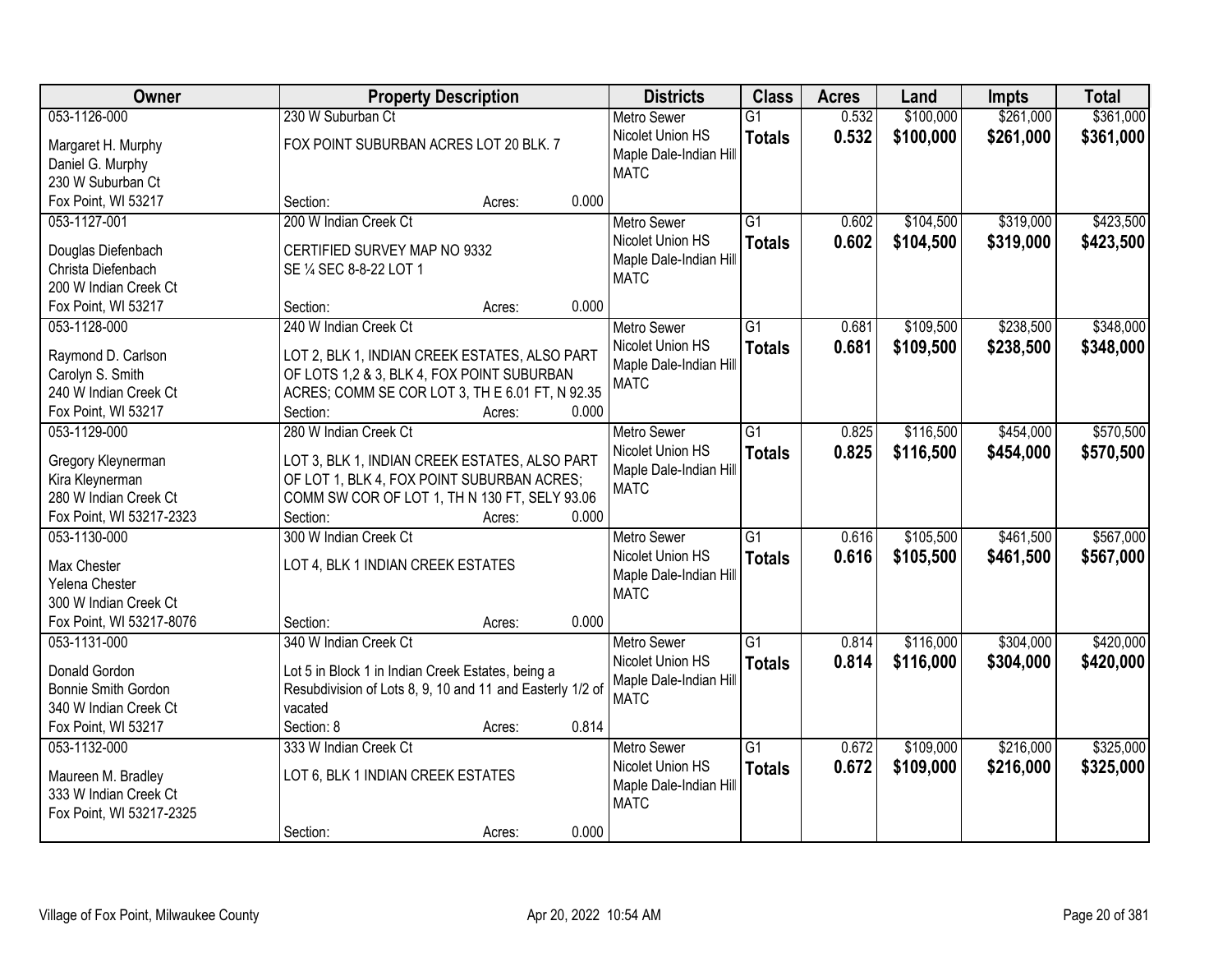| Owner                                                                               |                                                            | <b>Property Description</b> |       | <b>Districts</b>                                                 | <b>Class</b>                     | <b>Acres</b>   | Land                 | <b>Impts</b>           | <b>Total</b>           |
|-------------------------------------------------------------------------------------|------------------------------------------------------------|-----------------------------|-------|------------------------------------------------------------------|----------------------------------|----------------|----------------------|------------------------|------------------------|
| 053-1133-000                                                                        | 301 W Indian Creek Ct                                      |                             |       | <b>Metro Sewer</b>                                               | $\overline{G1}$                  | 0.709          | \$110,500            | \$170,900              | \$281,400              |
| Eugene Bass<br>301 W Indian Creek Ct<br>Fox Point, WI 53217-2325                    | LOT 7, BLK 1 INDIAN CREEK ESTATES                          |                             |       | Nicolet Union HS<br>Maple Dale-Indian Hill<br><b>MATC</b>        | <b>Totals</b>                    | 0.709          | \$110,500            | \$170,900              | \$281,400              |
|                                                                                     | Section:                                                   | Acres:                      | 0.000 |                                                                  |                                  |                |                      |                        |                        |
| 053-1134-000                                                                        | 257 W Indian Creek Ct                                      |                             |       | Metro Sewer                                                      | $\overline{G1}$                  | 0.471          | \$96,500             | \$386,500              | \$483,000              |
| Robert & Barbara Grant Living Trust<br>257 W Indian Creek Ct<br>Fox Point, WI 53217 | LOT 8, BLK 1 INDIAN CREEK ESTATES                          |                             |       | Nicolet Union HS<br>Maple Dale-Indian Hill<br><b>MATC</b>        | <b>Totals</b>                    | 0.471          | \$96,500             | \$386,500              | \$483,000              |
|                                                                                     | Section:                                                   | Acres:                      | 0.000 |                                                                  |                                  |                |                      |                        |                        |
| 053-1135-000                                                                        | 229 W Indian Creek Ct                                      |                             |       | <b>Metro Sewer</b>                                               | $\overline{G1}$                  | 0.536          | \$100,500            | \$391,000              | \$491,500              |
| Roman Gorodesky<br>Victoria Gorodesky<br>229 W Indian Creek Ct                      | LOT 9, BLK 1 INDIAN CREEK ESTATES                          |                             |       | Nicolet Union HS<br>Maple Dale-Indian Hill<br><b>MATC</b>        | <b>Totals</b>                    | 0.536          | \$100,500            | \$391,000              | \$491,500              |
| Fox Point, WI 53217-2324                                                            | Section:                                                   | Acres:                      | 0.000 |                                                                  |                                  |                |                      |                        |                        |
| 053-1136-000                                                                        | 201 W Indian Creek Ct                                      |                             |       | <b>Metro Sewer</b>                                               | $\overline{G1}$                  | 0.675          | \$109,000            | \$315,900              | \$424,900              |
| Marc Stuart Wolf<br>201 W Indian Creek Ct<br>Fox Point, WI 53217-2324               | LOT 10, BLK 1 INDIAN CREEK ESTATES                         |                             |       | Nicolet Union HS<br>Maple Dale-Indian Hill<br><b>MATC</b>        | <b>Totals</b>                    | 0.675          | \$109,000            | \$315,900              | \$424,900              |
|                                                                                     | Section:                                                   | Acres:                      | 0.000 |                                                                  |                                  |                |                      |                        |                        |
| 053-1137-000<br>James M. Clouthier                                                  | 200 W Dean Rd<br>LOT 11, BLK 1 INDIAN CREEK ESTATES SCHOOL |                             |       | <b>Metro Sewer</b><br>Nicolet Union HS<br>Maple Dale-Indian Hill | $\overline{G1}$<br><b>Totals</b> | 0.473<br>0.473 | \$96,500<br>\$96,500 | \$281,500<br>\$281,500 | \$378,000<br>\$378,000 |
| Olga H. Clouthier                                                                   | DIST <sub>8</sub>                                          |                             |       | <b>MATC</b>                                                      |                                  |                |                      |                        |                        |
| 200 W Dean Rd<br>Fox Point, WI 53217-2603                                           | Section:                                                   | Acres:                      | 0.000 |                                                                  |                                  |                |                      |                        |                        |
| 053-1138-000                                                                        | 240 W Dean Rd                                              |                             |       | Metro Sewer                                                      | $\overline{G1}$                  | 0.476          | \$97,000             | \$283,800              | \$380,800              |
| Richard H. Meyer<br>Gail J. Hoffman<br>240 W Dean Rd                                | LOT 12, BLK 1 INDIAN CREEK ESTATES                         |                             |       | Nicolet Union HS<br>Maple Dale-Indian Hill<br><b>MATC</b>        | <b>Totals</b>                    | 0.476          | \$97,000             | \$283,800              | \$380,800              |
| Fox Point, WI 53217-2603                                                            | Section:                                                   | Acres:                      | 0.000 |                                                                  |                                  |                |                      |                        |                        |
| 053-1139-000                                                                        | 280 W Dean Rd                                              |                             |       | <b>Metro Sewer</b>                                               | $\overline{G1}$                  | 0.448          | \$95,500             | \$312,000              | \$407,500              |
| James P. Gutglass<br>Patti S. Gutglass<br>280 W Dean Rd                             | LOT 13, BLK 1 INDIAN CREEK ESTATES                         |                             |       | Nicolet Union HS<br>Maple Dale-Indian Hill<br><b>MATC</b>        | <b>Totals</b>                    | 0.448          | \$95,500             | \$312,000              | \$407,500              |
| Fox Point, WI 53217-2603                                                            | Section:                                                   | Acres:                      | 0.000 |                                                                  |                                  |                |                      |                        |                        |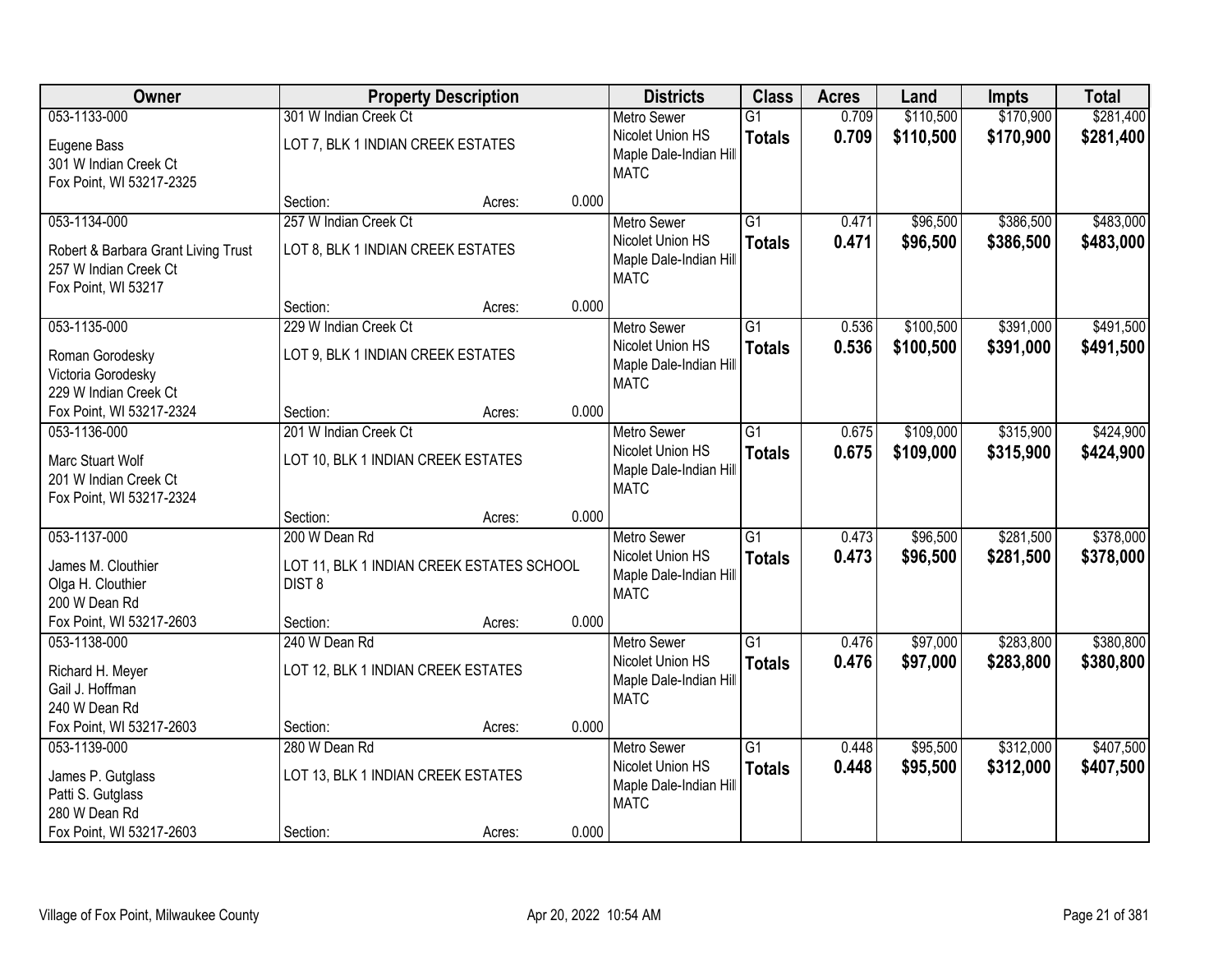| Owner                                 | <b>Property Description</b>                                                    | <b>Districts</b>                           | <b>Class</b>    | <b>Acres</b> | Land     | <b>Impts</b>    | <b>Total</b> |
|---------------------------------------|--------------------------------------------------------------------------------|--------------------------------------------|-----------------|--------------|----------|-----------------|--------------|
| 053-1140-000                          | 300 W Dean Rd                                                                  | <b>Metro Sewer</b>                         | $\overline{G1}$ | 0.432        | \$94,500 | \$324,000       | \$418,500    |
| Shane Gwinn                           | LOT 14, BLK 1 INDIAN CREEK ESTATES                                             | Nicolet Union HS                           | <b>Totals</b>   | 0.432        | \$94,500 | \$324,000       | \$418,500    |
| Mindy Gwinn                           |                                                                                | Maple Dale-Indian Hill                     |                 |              |          |                 |              |
| 300 W Dean Rd                         |                                                                                | <b>MATC</b>                                |                 |              |          |                 |              |
| Fox Point, WI 53217                   | 0.000<br>Section:<br>Acres:                                                    |                                            |                 |              |          |                 |              |
| 053-1141-000                          | 340 W Dean Rd                                                                  | <b>Metro Sewer</b>                         | $\overline{G1}$ | 0.432        | \$94,500 | \$224,000       | \$318,500    |
|                                       |                                                                                | Nicolet Union HS                           | <b>Totals</b>   | 0.432        | \$94,500 | \$224,000       | \$318,500    |
| Mohsen Abunasr Shiraz                 | LOT 15, BLK 1 INDIAN CREEK ESTATES                                             | Maple Dale-Indian Hill                     |                 |              |          |                 |              |
| Diba Moayed                           |                                                                                | <b>MATC</b>                                |                 |              |          |                 |              |
| 340 W Dean Rd                         |                                                                                |                                            |                 |              |          |                 |              |
| Fox Point, WI 53217                   | 0.000<br>Section:<br>Acres:                                                    |                                            |                 |              |          |                 |              |
| 053-1145-000                          | 143 W Brown Deer Rd                                                            | <b>Metro Sewer</b>                         | G1              | 0.066        | \$8,300  | \$0             | \$8,300      |
| Abed Khatib                           | SENECA TERRACE LOT 4 EXC PT IN VILLAGE OF                                      | Nicolet Union HS                           | <b>Totals</b>   | 0.066        | \$8,300  | \$0             | \$8,300      |
| N111 Coop Rd                          | <b>BAYSIDE</b>                                                                 | Maple Dale-Indian Hill                     |                 |              |          |                 |              |
| Appleton, WI 54915                    |                                                                                | <b>MATC</b>                                |                 |              |          |                 |              |
|                                       | 0.000<br>Section:<br>Acres:                                                    |                                            |                 |              |          |                 |              |
| 053-1149-000                          | 129 W Brown Deer Rd                                                            | <b>Metro Sewer</b>                         | G1              | 0.033        | \$4,200  | \$0             | \$4,200      |
|                                       |                                                                                | Nicolet Union HS                           | <b>Totals</b>   | 0.033        | \$4,200  | \$0             | \$4,200      |
| Jennifer Berry<br>129 W Brown Deer Rd | Unit A, together with said unit's undivided 1/2 interest in t                  | Maple Dale-Indian Hill                     |                 |              |          |                 |              |
|                                       | common areas and facilities, along with the exclusive                          | <b>MATC</b>                                |                 |              |          |                 |              |
| Fox Point, WI 53217                   | use of the limited common areas and facilities appurtenar<br>Section:<br>0.033 |                                            |                 |              |          |                 |              |
| 053-1150-000                          | Acres:<br>135 W Brown Deer Rd                                                  |                                            | $\overline{G1}$ | 0.033        | \$4,200  | $\overline{50}$ | \$4,200      |
|                                       |                                                                                | <b>Metro Sewer</b>                         |                 |              |          |                 |              |
| Daniel Rosas Santos                   | Unit B, together with said unit's undivided 1/2 interest in t                  | Nicolet Union HS<br>Maple Dale-Indian Hill | <b>Totals</b>   | 0.033        | \$4,200  | \$0             | \$4,200      |
| Thuy Thanh Nguyen                     | common areas and facilities, along with the exclusive                          | <b>MATC</b>                                |                 |              |          |                 |              |
| 135 W Brown Deer Rd                   | use of the limited common areas and facilities appurtenar                      |                                            |                 |              |          |                 |              |
| Bayside, WI 53217                     | Section:<br>0.033<br>Acres:                                                    |                                            |                 |              |          |                 |              |
| 053-1151-000                          | 201 W Brown Deer Rd                                                            | Metro Sewer                                | $\overline{G1}$ | 0.033        | \$4,200  | $\overline{50}$ | \$4,200      |
| Michael J. Holcomb                    | NEW ERA II CONDOMINIUM 50% OF LIMITED &                                        | Nicolet Union HS                           | <b>Totals</b>   | 0.033        | \$4,200  | \$0             | \$4,200      |
| Aimee D. Holcomb                      | COMMON AREAS FOR UNIT A LYING IN VILLAGE OF                                    | Maple Dale-Indian Hill                     |                 |              |          |                 |              |
| 201 W Brown Deer Rd                   | <b>FOX POINT</b>                                                               | <b>MATC</b>                                |                 |              |          |                 |              |
| Bayside, WI 53217-2318                | 0.000<br>Section:<br>Acres:                                                    |                                            |                 |              |          |                 |              |
| 053-1152-000                          | 207 W Brown Deer Rd                                                            | <b>Metro Sewer</b>                         | $\overline{G1}$ | 0.033        | \$4,200  | $\overline{50}$ | \$4,200      |
|                                       |                                                                                | Nicolet Union HS                           | <b>Totals</b>   | 0.033        | \$4,200  | \$0             | \$4,200      |
| Richard C. Parduhn et al              | NEW ERA II CONDOMINIUM 50% OF LIMITED &                                        | Maple Dale-Indian Hill                     |                 |              |          |                 |              |
| 207 W Brown Deer Rd                   | COMMON AREAS FOR UNIT B LYING IN VILLAGE OF                                    | <b>MATC</b>                                |                 |              |          |                 |              |
| Bayside, WI 53217-2318                | <b>FOX POINT</b>                                                               |                                            |                 |              |          |                 |              |
|                                       | 0.000<br>Section:<br>Acres:                                                    |                                            |                 |              |          |                 |              |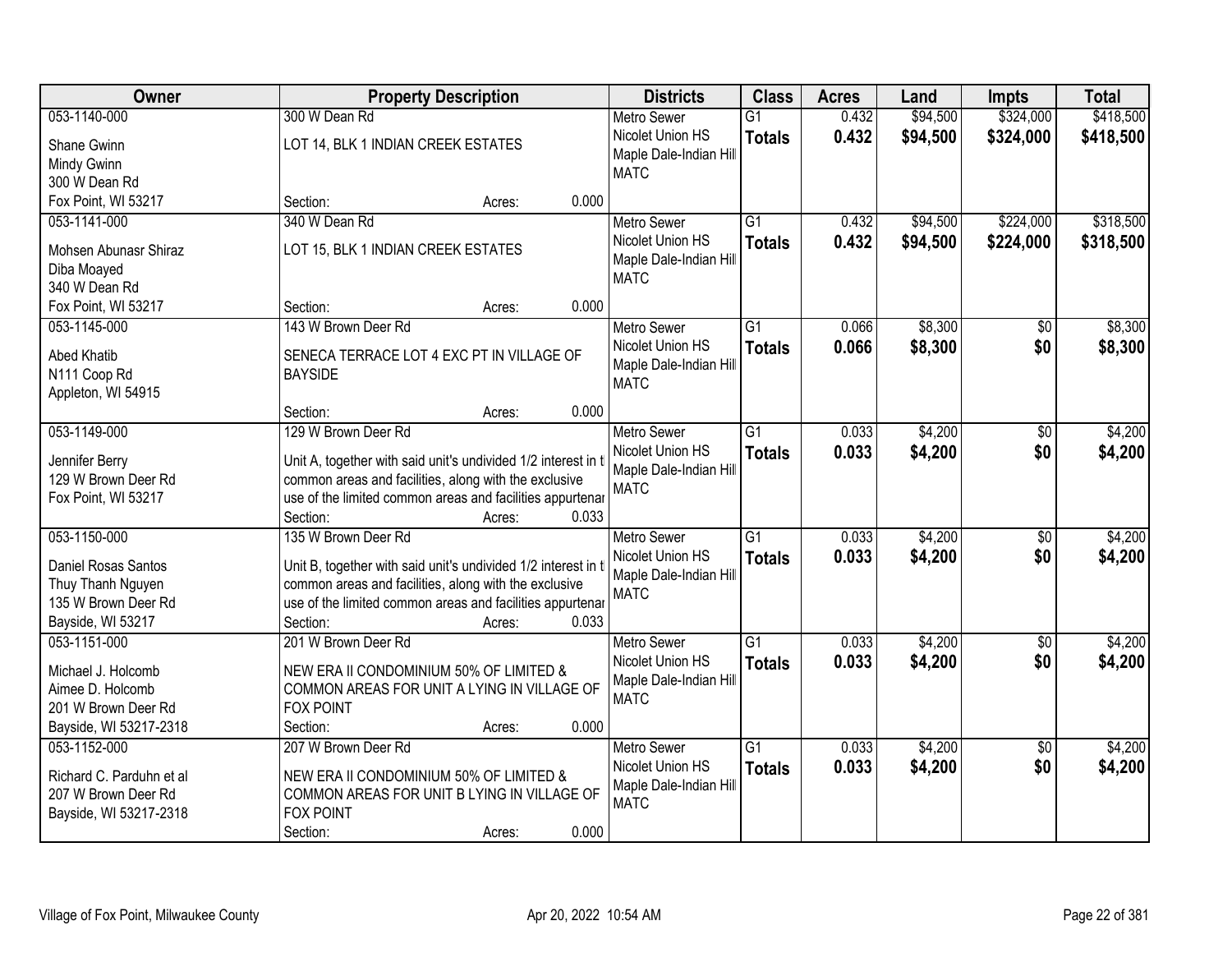| Owner                                   | <b>Property Description</b>                   |        |       | <b>Districts</b>                      | <b>Class</b>    | <b>Acres</b> | Land      | <b>Impts</b>    | <b>Total</b> |
|-----------------------------------------|-----------------------------------------------|--------|-------|---------------------------------------|-----------------|--------------|-----------|-----------------|--------------|
| 053-1153-000                            | 115 W Brown Deer Rd                           |        |       | <b>Metro Sewer</b>                    | $\overline{G1}$ | 0.032        | \$4,200   | $\overline{50}$ | \$4,200      |
| Marina Lozovatskyy Trust Dated August   | NEW ERA III CONDOMINIUM 50% OF LIMITED &      |        |       | Nicolet Union HS                      | <b>Totals</b>   | 0.032        | \$4,200   | \$0             | \$4,200      |
| 13, 2020                                | COMMON AREAS FOR UNIT A LYING IN VILLAGE OF   |        |       | Maple Dale-Indian Hill                |                 |              |           |                 |              |
| 115 W Brown Deer Rd                     | <b>FOX POINT</b>                              |        |       | <b>MATC</b>                           |                 |              |           |                 |              |
| Bayside, WI 53217                       | Section:                                      | Acres: | 0.000 |                                       |                 |              |           |                 |              |
| 053-1154-000                            | 121 W Brown Deer Rd                           |        |       | <b>Metro Sewer</b>                    | $\overline{G1}$ | 0.032        | \$4,200   | $\overline{30}$ | \$4,200      |
|                                         |                                               |        |       | Nicolet Union HS                      | <b>Totals</b>   | 0.032        | \$4,200   | \$0             | \$4,200      |
| Barbette T. Huxley                      | NEW ERA III CONDOMINIUM 50% OF LIMITED &      |        |       | Maple Dale-Indian Hill                |                 |              |           |                 |              |
| 121 W Brown Deer Rd                     | COMMON AREAS FOR UNIT B LYING IN VILLAGE OF   |        |       | <b>MATC</b>                           |                 |              |           |                 |              |
| Bayside, WI 53217-2316                  | <b>FOX POINT</b>                              |        |       |                                       |                 |              |           |                 |              |
|                                         | Section:                                      | Acres: | 0.000 |                                       |                 |              |           |                 |              |
| 053-1155-000                            | 101 W Brown Deer Rd                           |        |       | Metro Sewer                           | $\overline{G1}$ | 0.034        | \$4,200   | \$0             | \$4,200      |
| <b>Todd Robinette</b>                   | FREITAG DEVELOPMENT CONDOMINIUM 50% OF        |        |       | Nicolet Union HS                      | <b>Totals</b>   | 0.034        | \$4,200   | \$0             | \$4,200      |
| 101 W Brown Deer Rd                     | LIMITED & COMMON AREAS FOR UNIT A LYING IN    |        |       | Maple Dale-Indian Hill                |                 |              |           |                 |              |
| Bayside, WI 53217                       | VILLAGE OF FOX POINT                          |        |       | <b>MATC</b>                           |                 |              |           |                 |              |
|                                         | Section:                                      | Acres: | 0.000 |                                       |                 |              |           |                 |              |
| 053-1156-000                            | 107 W Brown Deer Rd                           |        |       | <b>Metro Sewer</b>                    | $\overline{G1}$ | 0.033        | \$4,200   | \$0             | \$4,200      |
|                                         |                                               |        |       | Nicolet Union HS                      | <b>Totals</b>   | 0.033        | \$4,200   | \$0             | \$4,200      |
| <b>Todd Robinette</b>                   | FREITAG DEVELOPMENT CONDOMINIUM 50% OF        |        |       | Maple Dale-Indian Hill                |                 |              |           |                 |              |
| 101 W Abert PI                          | LIMITED & COMMON AREAS FOR UNIT B LYING IN    |        |       | <b>MATC</b>                           |                 |              |           |                 |              |
| Milwaukee, WI 53212                     | VILLAGE OF FOX POINT<br>Section:              |        | 0.000 |                                       |                 |              |           |                 |              |
| 053-1157-000                            | 221 W Brown Deer Rd                           | Acres: |       |                                       | $\overline{G1}$ | 0.033        | \$4,200   | \$0             | \$4,200      |
|                                         |                                               |        |       | Metro Sewer<br>Nicolet Union HS       |                 |              |           |                 |              |
| Debra Unferth                           | SU-SAN CONDOMINIUM, NE 8-8-22                 |        |       |                                       | <b>Totals</b>   | 0.033        | \$4,200   | \$0             | \$4,200      |
| 221 W Brown Deer Rd                     |                                               |        |       | Maple Dale-Indian Hill<br><b>MATC</b> |                 |              |           |                 |              |
| Bayside, WI 53217-2318                  |                                               |        |       |                                       |                 |              |           |                 |              |
|                                         | Section:                                      | Acres: | 0.000 |                                       |                 |              |           |                 |              |
| 053-1158-000                            | 215 W Brown Deer Rd                           |        |       | <b>Metro Sewer</b>                    | $\overline{G1}$ | 0.033        | \$4,200   | $\sqrt{6}$      | \$4,200      |
| Ann Mejias                              | SU-SAN CONDOMINIUM NE 8-8-22 UNIT B EXC PART  |        |       | Nicolet Union HS                      | <b>Totals</b>   | 0.033        | \$4,200   | \$0             | \$4,200      |
| Jonathan Mejias                         | IN BAYSIDE                                    |        |       | Maple Dale-Indian Hill                |                 |              |           |                 |              |
| 215 W Brown Deer Rd                     |                                               |        |       | <b>MATC</b>                           |                 |              |           |                 |              |
| Bayside, WI 53217                       | Section:                                      | Acres: | 0.000 |                                       |                 |              |           |                 |              |
| 053-8000-001                            | 225 W Brown Deer Rd                           |        |       | <b>Metro Sewer</b>                    | $\overline{G2}$ | 0.798        | \$174,000 | \$526,000       | \$700,000    |
|                                         |                                               |        |       | Nicolet Union HS                      | <b>Totals</b>   | 0.798        | \$174,000 | \$526,000       | \$700,000    |
| Alta Vista Senior Living Portfolio, LLC | PARCELS 1 2 3 & 4 CERTIFIED SURVEY MAP NO. 74 |        |       | Maple Dale-Indian Hill                |                 |              |           |                 |              |
| 225 E Michigan St #300                  | NE 1/4 SEC 8-8-22E EXC. PART IN VILLAGE OF    |        |       | <b>MATC</b>                           |                 |              |           |                 |              |
| Milwaukee, WI 53202                     | BAYSIDE - Full legal description              |        |       |                                       |                 |              |           |                 |              |
|                                         | Section:                                      | Acres: | 0.798 |                                       |                 |              |           |                 |              |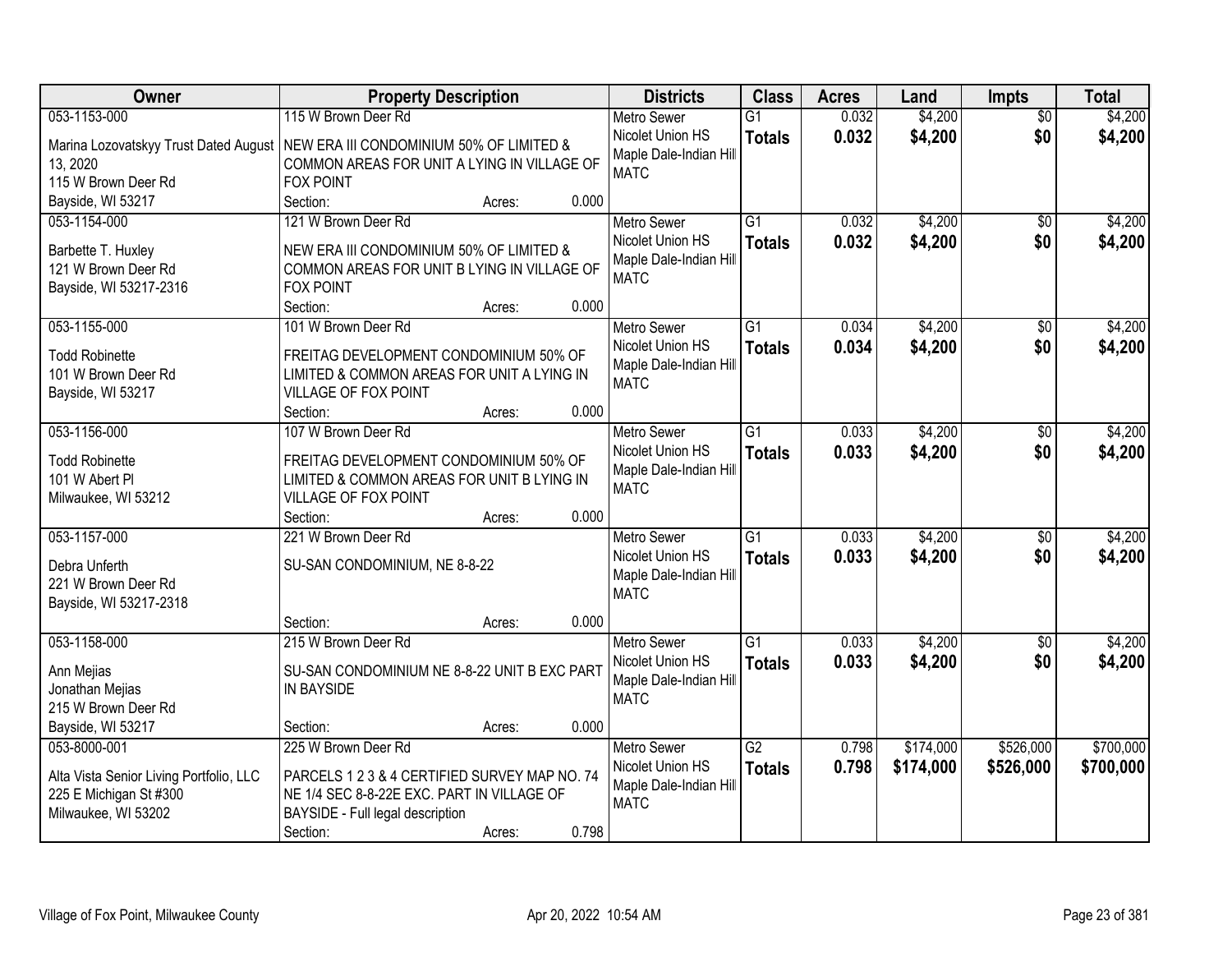| \$119,000<br>\$197,500<br>053-8004-000<br>8615 N Fox Croft Ln<br>0.498<br>\$78,500<br>$\overline{G1}$<br><b>Metro Sewer</b><br>Nicolet Union HS<br>0.498<br>\$78,500<br>\$119,000<br>\$197,500<br><b>Totals</b><br>Robert E. Schroeder<br>LOT 1 CERTIFIED SURVEY MAP NO. 658 NE1/4 SEC.<br>Maple Dale-Indian Hill<br>$8 - 8 - 22$<br>Lynn M. Hunsicker<br><b>MATC</b><br>8615 N Fox Croft Ln<br>0.000<br>Fox Point, WI 53217-2230<br>Section:<br>Acres:<br>\$273,000<br>8601 N Fox Croft Ln<br>$\overline{G1}$<br>\$77,000<br>\$196,000<br>053-8005-000<br>0.465<br><b>Metro Sewer</b><br>0.465<br>\$77,000<br>\$196,000<br>Nicolet Union HS<br>\$273,000<br><b>Totals</b><br>Lot Two (2) in Certified Survey Map No. 658, recorded in<br>Montasir Mohamed & Sana Elhag<br>Maple Dale-Indian Hill<br>8601 N Fox Croft Ln<br>the office of the Register of Deeds for<br><b>MATC</b><br>Milwaukee County on March 10, 1967 in Reel 349, Image<br>Fox Point, WI 53217<br>0.000<br>Section:<br>Acres:<br>\$223,000<br>\$317,500<br>053-8007-000<br>8760 N Seneca Rd<br>$\overline{G1}$<br>0.430<br>\$94,500<br>Metro Sewer<br>Nicolet Union HS<br>0.430<br>\$94,500<br>\$223,000<br>\$317,500<br><b>Totals</b><br>PARCEL B CERTIFIED SURVEY MAP 669 NE1/4 SEC<br>David C. Low<br>Maple Dale-Indian Hill<br>Emma L. Low<br>$8 - 8 - 22$<br><b>MATC</b><br>8760 N Seneca Rd<br>0.000<br>Fox Point, WI 53217<br>Section:<br>Acres:<br>121 E Brown Deer Rd<br>\$4,200<br>\$4,200<br>053-8008-000<br>G1<br>0.088<br><b>Metro Sewer</b><br>$\sqrt[6]{}$<br>0.088<br>Nicolet Union HS<br>\$4,200<br>\$0<br>\$4,200<br><b>Totals</b><br>Thelma L Herbst Living Trust<br>CERTIFIED SURVEY MAP NO 4032 NW 1/4 SEC 8 8 22<br>Maple Dale-Indian Hill<br>121 E Brown Deer Rd<br>LOT 1; EXC THAT PART IN THE VILLAGE OF<br><b>MATC</b><br>Bayside, WI 53217-2312<br>BAYSIDE, INCLDG EASEMENT<br>0.000<br>Section:<br>Acres:<br>$\overline{G1}$<br>\$4,400<br>\$12,600<br>053-8009-000<br>111 E Brown Deer Rd<br>0.095<br>\$8,200<br><b>Metro Sewer</b><br>0.095<br>\$4,400<br>\$8,200<br>\$12,600<br>Nicolet Union HS<br><b>Totals</b><br>Gilbert J. Chenow Jr<br>CERTIFIED SURVEY MAP NO 4032 NE 1/4 SEC 8 8 22<br>Maple Dale-Indian Hill<br>Marilee Chenow<br>LOT 2; EXC THAT PART IN THE VILLAGE OF<br><b>MATC</b><br>111 E Brown Deer Rd<br>BAYSIDE; SUBJ TO EASEMENT<br>Bayside, WI 53217-2312<br>0.000<br>Section:<br>Acres:<br>$\overline{X4}$<br>053-8978-000<br>8405 N Regent Rd<br><b>Metro Sewer</b><br>0.000<br>$\sqrt{6}$<br>$\sqrt{6}$<br>$\frac{1}{6}$<br>\$0<br>\$0<br>\$0<br>Nicolet Union HS<br>0.000<br><b>Totals</b><br>THAT PART OF S 1/2 OF E 1/2 OF SE1/4 OF NE1/4 OF<br>Mmsd<br>Fox Point<br>Attn: Dennis Stefanik<br>SEC. 8-8-22, BDD AND DESC. AS FOLLOWS: COM. AT<br><b>MATC</b><br>A PT IN THE S. LI WHICH IS 125 FT. W. OF THE SE<br>260 W Seeboth St<br>0.000<br>Milwaukee, WI 53204<br>Section:<br>Acres:<br>0.000<br>$\overline{50}$<br>053-8979-000<br>216 E Dean Rd<br><b>Metro Sewer</b><br>$\overline{X4}$<br>\$0<br>$\overline{50}$ | Owner | <b>Property Description</b> | <b>Districts</b> | <b>Class</b>  | <b>Acres</b> | Land | <b>Impts</b> | <b>Total</b> |
|--------------------------------------------------------------------------------------------------------------------------------------------------------------------------------------------------------------------------------------------------------------------------------------------------------------------------------------------------------------------------------------------------------------------------------------------------------------------------------------------------------------------------------------------------------------------------------------------------------------------------------------------------------------------------------------------------------------------------------------------------------------------------------------------------------------------------------------------------------------------------------------------------------------------------------------------------------------------------------------------------------------------------------------------------------------------------------------------------------------------------------------------------------------------------------------------------------------------------------------------------------------------------------------------------------------------------------------------------------------------------------------------------------------------------------------------------------------------------------------------------------------------------------------------------------------------------------------------------------------------------------------------------------------------------------------------------------------------------------------------------------------------------------------------------------------------------------------------------------------------------------------------------------------------------------------------------------------------------------------------------------------------------------------------------------------------------------------------------------------------------------------------------------------------------------------------------------------------------------------------------------------------------------------------------------------------------------------------------------------------------------------------------------------------------------------------------------------------------------------------------------------------------------------------------------------------------------------------------------------------------------------------------------------------------------------------------------------------------------------------------------------------------------------------------------------------------------------------------------------------------------------------------------------------------------------------------------------------------------------------------------------------------------------------------------|-------|-----------------------------|------------------|---------------|--------------|------|--------------|--------------|
|                                                                                                                                                                                                                                                                                                                                                                                                                                                                                                                                                                                                                                                                                                                                                                                                                                                                                                                                                                                                                                                                                                                                                                                                                                                                                                                                                                                                                                                                                                                                                                                                                                                                                                                                                                                                                                                                                                                                                                                                                                                                                                                                                                                                                                                                                                                                                                                                                                                                                                                                                                                                                                                                                                                                                                                                                                                                                                                                                                                                                                                        |       |                             |                  |               |              |      |              |              |
|                                                                                                                                                                                                                                                                                                                                                                                                                                                                                                                                                                                                                                                                                                                                                                                                                                                                                                                                                                                                                                                                                                                                                                                                                                                                                                                                                                                                                                                                                                                                                                                                                                                                                                                                                                                                                                                                                                                                                                                                                                                                                                                                                                                                                                                                                                                                                                                                                                                                                                                                                                                                                                                                                                                                                                                                                                                                                                                                                                                                                                                        |       |                             |                  |               |              |      |              |              |
|                                                                                                                                                                                                                                                                                                                                                                                                                                                                                                                                                                                                                                                                                                                                                                                                                                                                                                                                                                                                                                                                                                                                                                                                                                                                                                                                                                                                                                                                                                                                                                                                                                                                                                                                                                                                                                                                                                                                                                                                                                                                                                                                                                                                                                                                                                                                                                                                                                                                                                                                                                                                                                                                                                                                                                                                                                                                                                                                                                                                                                                        |       |                             |                  |               |              |      |              |              |
|                                                                                                                                                                                                                                                                                                                                                                                                                                                                                                                                                                                                                                                                                                                                                                                                                                                                                                                                                                                                                                                                                                                                                                                                                                                                                                                                                                                                                                                                                                                                                                                                                                                                                                                                                                                                                                                                                                                                                                                                                                                                                                                                                                                                                                                                                                                                                                                                                                                                                                                                                                                                                                                                                                                                                                                                                                                                                                                                                                                                                                                        |       |                             |                  |               |              |      |              |              |
|                                                                                                                                                                                                                                                                                                                                                                                                                                                                                                                                                                                                                                                                                                                                                                                                                                                                                                                                                                                                                                                                                                                                                                                                                                                                                                                                                                                                                                                                                                                                                                                                                                                                                                                                                                                                                                                                                                                                                                                                                                                                                                                                                                                                                                                                                                                                                                                                                                                                                                                                                                                                                                                                                                                                                                                                                                                                                                                                                                                                                                                        |       |                             |                  |               |              |      |              |              |
|                                                                                                                                                                                                                                                                                                                                                                                                                                                                                                                                                                                                                                                                                                                                                                                                                                                                                                                                                                                                                                                                                                                                                                                                                                                                                                                                                                                                                                                                                                                                                                                                                                                                                                                                                                                                                                                                                                                                                                                                                                                                                                                                                                                                                                                                                                                                                                                                                                                                                                                                                                                                                                                                                                                                                                                                                                                                                                                                                                                                                                                        |       |                             |                  |               |              |      |              |              |
|                                                                                                                                                                                                                                                                                                                                                                                                                                                                                                                                                                                                                                                                                                                                                                                                                                                                                                                                                                                                                                                                                                                                                                                                                                                                                                                                                                                                                                                                                                                                                                                                                                                                                                                                                                                                                                                                                                                                                                                                                                                                                                                                                                                                                                                                                                                                                                                                                                                                                                                                                                                                                                                                                                                                                                                                                                                                                                                                                                                                                                                        |       |                             |                  |               |              |      |              |              |
|                                                                                                                                                                                                                                                                                                                                                                                                                                                                                                                                                                                                                                                                                                                                                                                                                                                                                                                                                                                                                                                                                                                                                                                                                                                                                                                                                                                                                                                                                                                                                                                                                                                                                                                                                                                                                                                                                                                                                                                                                                                                                                                                                                                                                                                                                                                                                                                                                                                                                                                                                                                                                                                                                                                                                                                                                                                                                                                                                                                                                                                        |       |                             |                  |               |              |      |              |              |
|                                                                                                                                                                                                                                                                                                                                                                                                                                                                                                                                                                                                                                                                                                                                                                                                                                                                                                                                                                                                                                                                                                                                                                                                                                                                                                                                                                                                                                                                                                                                                                                                                                                                                                                                                                                                                                                                                                                                                                                                                                                                                                                                                                                                                                                                                                                                                                                                                                                                                                                                                                                                                                                                                                                                                                                                                                                                                                                                                                                                                                                        |       |                             |                  |               |              |      |              |              |
|                                                                                                                                                                                                                                                                                                                                                                                                                                                                                                                                                                                                                                                                                                                                                                                                                                                                                                                                                                                                                                                                                                                                                                                                                                                                                                                                                                                                                                                                                                                                                                                                                                                                                                                                                                                                                                                                                                                                                                                                                                                                                                                                                                                                                                                                                                                                                                                                                                                                                                                                                                                                                                                                                                                                                                                                                                                                                                                                                                                                                                                        |       |                             |                  |               |              |      |              |              |
|                                                                                                                                                                                                                                                                                                                                                                                                                                                                                                                                                                                                                                                                                                                                                                                                                                                                                                                                                                                                                                                                                                                                                                                                                                                                                                                                                                                                                                                                                                                                                                                                                                                                                                                                                                                                                                                                                                                                                                                                                                                                                                                                                                                                                                                                                                                                                                                                                                                                                                                                                                                                                                                                                                                                                                                                                                                                                                                                                                                                                                                        |       |                             |                  |               |              |      |              |              |
|                                                                                                                                                                                                                                                                                                                                                                                                                                                                                                                                                                                                                                                                                                                                                                                                                                                                                                                                                                                                                                                                                                                                                                                                                                                                                                                                                                                                                                                                                                                                                                                                                                                                                                                                                                                                                                                                                                                                                                                                                                                                                                                                                                                                                                                                                                                                                                                                                                                                                                                                                                                                                                                                                                                                                                                                                                                                                                                                                                                                                                                        |       |                             |                  |               |              |      |              |              |
|                                                                                                                                                                                                                                                                                                                                                                                                                                                                                                                                                                                                                                                                                                                                                                                                                                                                                                                                                                                                                                                                                                                                                                                                                                                                                                                                                                                                                                                                                                                                                                                                                                                                                                                                                                                                                                                                                                                                                                                                                                                                                                                                                                                                                                                                                                                                                                                                                                                                                                                                                                                                                                                                                                                                                                                                                                                                                                                                                                                                                                                        |       |                             |                  |               |              |      |              |              |
|                                                                                                                                                                                                                                                                                                                                                                                                                                                                                                                                                                                                                                                                                                                                                                                                                                                                                                                                                                                                                                                                                                                                                                                                                                                                                                                                                                                                                                                                                                                                                                                                                                                                                                                                                                                                                                                                                                                                                                                                                                                                                                                                                                                                                                                                                                                                                                                                                                                                                                                                                                                                                                                                                                                                                                                                                                                                                                                                                                                                                                                        |       |                             |                  |               |              |      |              |              |
|                                                                                                                                                                                                                                                                                                                                                                                                                                                                                                                                                                                                                                                                                                                                                                                                                                                                                                                                                                                                                                                                                                                                                                                                                                                                                                                                                                                                                                                                                                                                                                                                                                                                                                                                                                                                                                                                                                                                                                                                                                                                                                                                                                                                                                                                                                                                                                                                                                                                                                                                                                                                                                                                                                                                                                                                                                                                                                                                                                                                                                                        |       |                             |                  |               |              |      |              |              |
|                                                                                                                                                                                                                                                                                                                                                                                                                                                                                                                                                                                                                                                                                                                                                                                                                                                                                                                                                                                                                                                                                                                                                                                                                                                                                                                                                                                                                                                                                                                                                                                                                                                                                                                                                                                                                                                                                                                                                                                                                                                                                                                                                                                                                                                                                                                                                                                                                                                                                                                                                                                                                                                                                                                                                                                                                                                                                                                                                                                                                                                        |       |                             |                  |               |              |      |              |              |
|                                                                                                                                                                                                                                                                                                                                                                                                                                                                                                                                                                                                                                                                                                                                                                                                                                                                                                                                                                                                                                                                                                                                                                                                                                                                                                                                                                                                                                                                                                                                                                                                                                                                                                                                                                                                                                                                                                                                                                                                                                                                                                                                                                                                                                                                                                                                                                                                                                                                                                                                                                                                                                                                                                                                                                                                                                                                                                                                                                                                                                                        |       |                             |                  |               |              |      |              |              |
|                                                                                                                                                                                                                                                                                                                                                                                                                                                                                                                                                                                                                                                                                                                                                                                                                                                                                                                                                                                                                                                                                                                                                                                                                                                                                                                                                                                                                                                                                                                                                                                                                                                                                                                                                                                                                                                                                                                                                                                                                                                                                                                                                                                                                                                                                                                                                                                                                                                                                                                                                                                                                                                                                                                                                                                                                                                                                                                                                                                                                                                        |       |                             |                  |               |              |      |              |              |
|                                                                                                                                                                                                                                                                                                                                                                                                                                                                                                                                                                                                                                                                                                                                                                                                                                                                                                                                                                                                                                                                                                                                                                                                                                                                                                                                                                                                                                                                                                                                                                                                                                                                                                                                                                                                                                                                                                                                                                                                                                                                                                                                                                                                                                                                                                                                                                                                                                                                                                                                                                                                                                                                                                                                                                                                                                                                                                                                                                                                                                                        |       |                             |                  |               |              |      |              |              |
|                                                                                                                                                                                                                                                                                                                                                                                                                                                                                                                                                                                                                                                                                                                                                                                                                                                                                                                                                                                                                                                                                                                                                                                                                                                                                                                                                                                                                                                                                                                                                                                                                                                                                                                                                                                                                                                                                                                                                                                                                                                                                                                                                                                                                                                                                                                                                                                                                                                                                                                                                                                                                                                                                                                                                                                                                                                                                                                                                                                                                                                        |       |                             |                  |               |              |      |              |              |
|                                                                                                                                                                                                                                                                                                                                                                                                                                                                                                                                                                                                                                                                                                                                                                                                                                                                                                                                                                                                                                                                                                                                                                                                                                                                                                                                                                                                                                                                                                                                                                                                                                                                                                                                                                                                                                                                                                                                                                                                                                                                                                                                                                                                                                                                                                                                                                                                                                                                                                                                                                                                                                                                                                                                                                                                                                                                                                                                                                                                                                                        |       |                             |                  |               |              |      |              |              |
|                                                                                                                                                                                                                                                                                                                                                                                                                                                                                                                                                                                                                                                                                                                                                                                                                                                                                                                                                                                                                                                                                                                                                                                                                                                                                                                                                                                                                                                                                                                                                                                                                                                                                                                                                                                                                                                                                                                                                                                                                                                                                                                                                                                                                                                                                                                                                                                                                                                                                                                                                                                                                                                                                                                                                                                                                                                                                                                                                                                                                                                        |       |                             |                  |               |              |      |              |              |
|                                                                                                                                                                                                                                                                                                                                                                                                                                                                                                                                                                                                                                                                                                                                                                                                                                                                                                                                                                                                                                                                                                                                                                                                                                                                                                                                                                                                                                                                                                                                                                                                                                                                                                                                                                                                                                                                                                                                                                                                                                                                                                                                                                                                                                                                                                                                                                                                                                                                                                                                                                                                                                                                                                                                                                                                                                                                                                                                                                                                                                                        |       |                             |                  |               |              |      |              |              |
|                                                                                                                                                                                                                                                                                                                                                                                                                                                                                                                                                                                                                                                                                                                                                                                                                                                                                                                                                                                                                                                                                                                                                                                                                                                                                                                                                                                                                                                                                                                                                                                                                                                                                                                                                                                                                                                                                                                                                                                                                                                                                                                                                                                                                                                                                                                                                                                                                                                                                                                                                                                                                                                                                                                                                                                                                                                                                                                                                                                                                                                        |       |                             |                  |               |              |      |              |              |
|                                                                                                                                                                                                                                                                                                                                                                                                                                                                                                                                                                                                                                                                                                                                                                                                                                                                                                                                                                                                                                                                                                                                                                                                                                                                                                                                                                                                                                                                                                                                                                                                                                                                                                                                                                                                                                                                                                                                                                                                                                                                                                                                                                                                                                                                                                                                                                                                                                                                                                                                                                                                                                                                                                                                                                                                                                                                                                                                                                                                                                                        |       |                             |                  |               |              |      |              |              |
|                                                                                                                                                                                                                                                                                                                                                                                                                                                                                                                                                                                                                                                                                                                                                                                                                                                                                                                                                                                                                                                                                                                                                                                                                                                                                                                                                                                                                                                                                                                                                                                                                                                                                                                                                                                                                                                                                                                                                                                                                                                                                                                                                                                                                                                                                                                                                                                                                                                                                                                                                                                                                                                                                                                                                                                                                                                                                                                                                                                                                                                        |       |                             |                  |               |              |      |              |              |
|                                                                                                                                                                                                                                                                                                                                                                                                                                                                                                                                                                                                                                                                                                                                                                                                                                                                                                                                                                                                                                                                                                                                                                                                                                                                                                                                                                                                                                                                                                                                                                                                                                                                                                                                                                                                                                                                                                                                                                                                                                                                                                                                                                                                                                                                                                                                                                                                                                                                                                                                                                                                                                                                                                                                                                                                                                                                                                                                                                                                                                                        |       |                             |                  |               |              |      |              |              |
|                                                                                                                                                                                                                                                                                                                                                                                                                                                                                                                                                                                                                                                                                                                                                                                                                                                                                                                                                                                                                                                                                                                                                                                                                                                                                                                                                                                                                                                                                                                                                                                                                                                                                                                                                                                                                                                                                                                                                                                                                                                                                                                                                                                                                                                                                                                                                                                                                                                                                                                                                                                                                                                                                                                                                                                                                                                                                                                                                                                                                                                        |       |                             |                  |               |              |      |              |              |
|                                                                                                                                                                                                                                                                                                                                                                                                                                                                                                                                                                                                                                                                                                                                                                                                                                                                                                                                                                                                                                                                                                                                                                                                                                                                                                                                                                                                                                                                                                                                                                                                                                                                                                                                                                                                                                                                                                                                                                                                                                                                                                                                                                                                                                                                                                                                                                                                                                                                                                                                                                                                                                                                                                                                                                                                                                                                                                                                                                                                                                                        |       |                             |                  |               |              |      |              |              |
|                                                                                                                                                                                                                                                                                                                                                                                                                                                                                                                                                                                                                                                                                                                                                                                                                                                                                                                                                                                                                                                                                                                                                                                                                                                                                                                                                                                                                                                                                                                                                                                                                                                                                                                                                                                                                                                                                                                                                                                                                                                                                                                                                                                                                                                                                                                                                                                                                                                                                                                                                                                                                                                                                                                                                                                                                                                                                                                                                                                                                                                        |       |                             |                  |               |              |      |              |              |
|                                                                                                                                                                                                                                                                                                                                                                                                                                                                                                                                                                                                                                                                                                                                                                                                                                                                                                                                                                                                                                                                                                                                                                                                                                                                                                                                                                                                                                                                                                                                                                                                                                                                                                                                                                                                                                                                                                                                                                                                                                                                                                                                                                                                                                                                                                                                                                                                                                                                                                                                                                                                                                                                                                                                                                                                                                                                                                                                                                                                                                                        |       |                             |                  |               |              |      |              |              |
|                                                                                                                                                                                                                                                                                                                                                                                                                                                                                                                                                                                                                                                                                                                                                                                                                                                                                                                                                                                                                                                                                                                                                                                                                                                                                                                                                                                                                                                                                                                                                                                                                                                                                                                                                                                                                                                                                                                                                                                                                                                                                                                                                                                                                                                                                                                                                                                                                                                                                                                                                                                                                                                                                                                                                                                                                                                                                                                                                                                                                                                        |       |                             |                  |               |              |      |              |              |
|                                                                                                                                                                                                                                                                                                                                                                                                                                                                                                                                                                                                                                                                                                                                                                                                                                                                                                                                                                                                                                                                                                                                                                                                                                                                                                                                                                                                                                                                                                                                                                                                                                                                                                                                                                                                                                                                                                                                                                                                                                                                                                                                                                                                                                                                                                                                                                                                                                                                                                                                                                                                                                                                                                                                                                                                                                                                                                                                                                                                                                                        |       |                             |                  |               |              |      |              |              |
|                                                                                                                                                                                                                                                                                                                                                                                                                                                                                                                                                                                                                                                                                                                                                                                                                                                                                                                                                                                                                                                                                                                                                                                                                                                                                                                                                                                                                                                                                                                                                                                                                                                                                                                                                                                                                                                                                                                                                                                                                                                                                                                                                                                                                                                                                                                                                                                                                                                                                                                                                                                                                                                                                                                                                                                                                                                                                                                                                                                                                                                        |       |                             |                  |               |              |      |              |              |
| THAT PART OF S 1/2 OF E 1/2 OF SE1/4 OF NE1/4 OF<br>Mmsd                                                                                                                                                                                                                                                                                                                                                                                                                                                                                                                                                                                                                                                                                                                                                                                                                                                                                                                                                                                                                                                                                                                                                                                                                                                                                                                                                                                                                                                                                                                                                                                                                                                                                                                                                                                                                                                                                                                                                                                                                                                                                                                                                                                                                                                                                                                                                                                                                                                                                                                                                                                                                                                                                                                                                                                                                                                                                                                                                                                               |       |                             | Nicolet Union HS | <b>Totals</b> | 0.000        | \$0  | \$0          | \$0          |
| Fox Point<br>Attn: Dennis Stefanik<br>SEC. 8-8-22, BDD AND DESC. AS FOLLOWS: COM AT                                                                                                                                                                                                                                                                                                                                                                                                                                                                                                                                                                                                                                                                                                                                                                                                                                                                                                                                                                                                                                                                                                                                                                                                                                                                                                                                                                                                                                                                                                                                                                                                                                                                                                                                                                                                                                                                                                                                                                                                                                                                                                                                                                                                                                                                                                                                                                                                                                                                                                                                                                                                                                                                                                                                                                                                                                                                                                                                                                    |       |                             |                  |               |              |      |              |              |
| <b>MATC</b><br>A PT IN THE S. LI WHICH IS 205 FT. W. OF THE SE<br>260 W Seboth St                                                                                                                                                                                                                                                                                                                                                                                                                                                                                                                                                                                                                                                                                                                                                                                                                                                                                                                                                                                                                                                                                                                                                                                                                                                                                                                                                                                                                                                                                                                                                                                                                                                                                                                                                                                                                                                                                                                                                                                                                                                                                                                                                                                                                                                                                                                                                                                                                                                                                                                                                                                                                                                                                                                                                                                                                                                                                                                                                                      |       |                             |                  |               |              |      |              |              |
| 0.000<br>Milwaukee, WI 53204<br>Section:<br>Acres:                                                                                                                                                                                                                                                                                                                                                                                                                                                                                                                                                                                                                                                                                                                                                                                                                                                                                                                                                                                                                                                                                                                                                                                                                                                                                                                                                                                                                                                                                                                                                                                                                                                                                                                                                                                                                                                                                                                                                                                                                                                                                                                                                                                                                                                                                                                                                                                                                                                                                                                                                                                                                                                                                                                                                                                                                                                                                                                                                                                                     |       |                             |                  |               |              |      |              |              |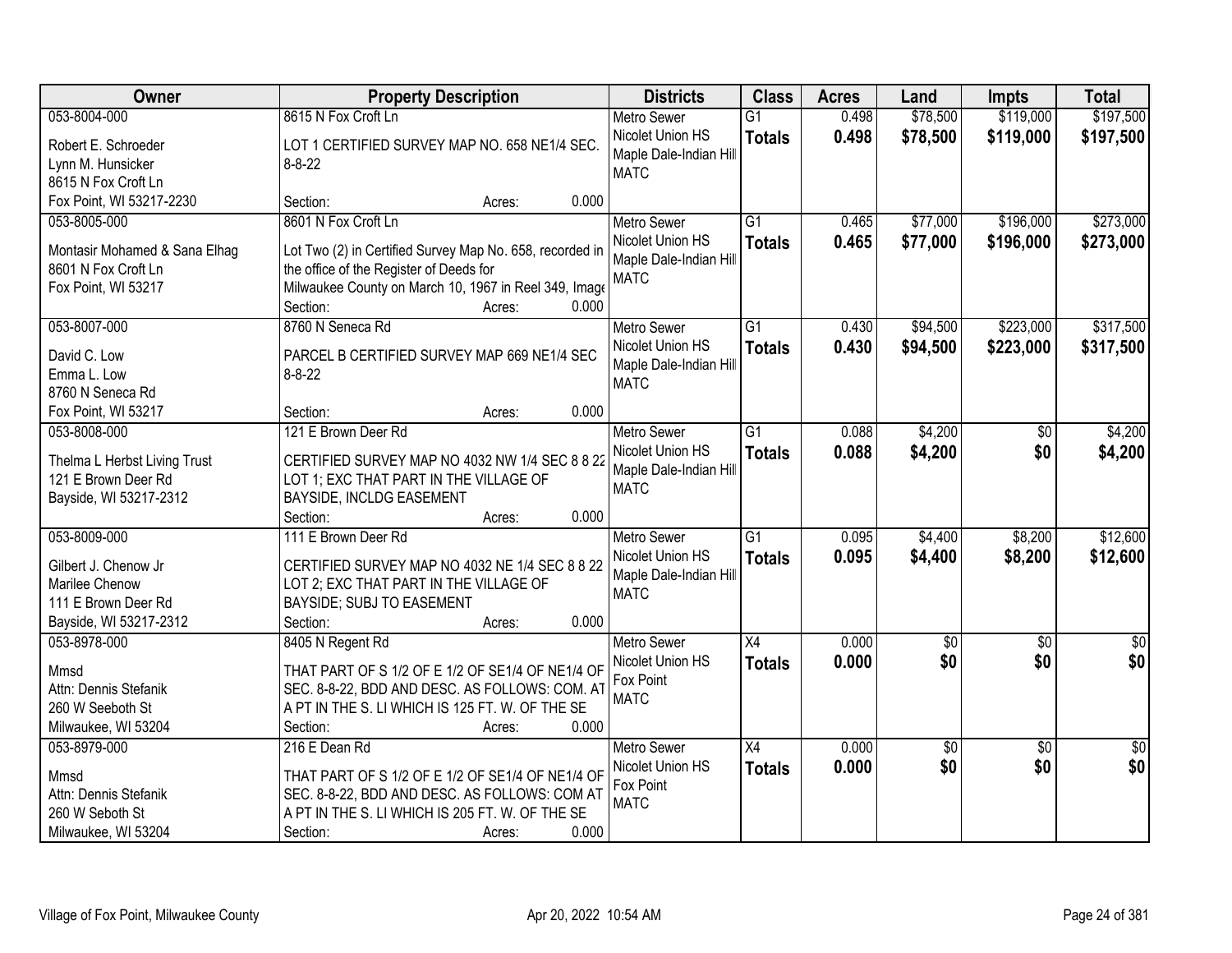| Owner                            | <b>Property Description</b>                                | <b>Districts</b>       | <b>Class</b>    | <b>Acres</b> | Land                | <b>Impts</b>    | <b>Total</b>    |
|----------------------------------|------------------------------------------------------------|------------------------|-----------------|--------------|---------------------|-----------------|-----------------|
| 053-8980-000                     | 8411 N Regent Rd                                           | <b>Metro Sewer</b>     | $\overline{G1}$ | 0.635        | \$106,500           | \$121,000       | \$227,500       |
| Judith A. Peters                 | That part of the South 1/2 of the East 1/2 of the South Ea | Nicolet Union HS       | <b>Totals</b>   | 0.635        | \$106,500           | \$121,000       | \$227,500       |
| 8411 N Regent Rd                 | 1/4 of the North East 1/4 of Section 8, Township 8 North,  | Maple Dale-Indian Hill |                 |              |                     |                 |                 |
| Fox Point, WI 53217              | Range 22 East, in the Village of Fox Point, County of      | <b>MATC</b>            |                 |              |                     |                 |                 |
|                                  | 0.635<br>Section:<br>Acres:                                |                        |                 |              |                     |                 |                 |
| 053-8981-000                     | 212 E Dean Rd                                              | <b>Metro Sewer</b>     | $\overline{X4}$ | 0.000        | \$0                 | $\overline{50}$ | $\sqrt{50}$     |
| Mmsd                             | W. 80 FT. OF E. 285 FT OF S. 335 FT. OF NE1/4 SEC.         | Nicolet Union HS       | <b>Totals</b>   | 0.000        | \$0                 | \$0             | \$0             |
| Attn: Dennis Stefanik            | $8 - 8 - 22$                                               | Fox Point              |                 |              |                     |                 |                 |
| PO Box 3046                      |                                                            | <b>MATC</b>            |                 |              |                     |                 |                 |
| Milwaukee, WI 53204              | 0.000<br>Section:<br>Acres:                                |                        |                 |              |                     |                 |                 |
| 053-8982-000                     | 208 E Dean Rd                                              | <b>Metro Sewer</b>     | X4              | 0.000        | $\overline{50}$     | \$0             | $\overline{30}$ |
|                                  |                                                            | Nicolet Union HS       | <b>Totals</b>   | 0.000        | \$0                 | \$0             | \$0             |
| Mmsd                             | W. 85 FT. OF E. 370 FT. OF S. 335 FT. OF NE1/4 SEC.        | Fox Point              |                 |              |                     |                 |                 |
| 260 W Seebooth St                | $8 - 8 - 22$                                               | <b>MATC</b>            |                 |              |                     |                 |                 |
| Milwaukee, WI 53204              | 0.000<br>Section:<br>Acres:                                |                        |                 |              |                     |                 |                 |
| 053-8983-000                     | 160 E Dean Rd                                              | <b>Metro Sewer</b>     | $\overline{X4}$ | 0.000        | $\overline{30}$     | \$0             | $\overline{50}$ |
|                                  |                                                            | Nicolet Union HS       |                 |              |                     |                 |                 |
| Mmsd                             | COMM 370 FT W. OF SE COR OF NE 1/4 SEC. 8-8-22             | Fox Point              | <b>Totals</b>   | 0.000        | \$0                 | \$0             | \$0             |
| Attn: Dennis Stefanik            | TH N 335 FT, W 66.59 FT, SWLY 367.01 FT, TH E TO           | <b>MATC</b>            |                 |              |                     |                 |                 |
| 260 W Seeboth St                 | POB.                                                       |                        |                 |              |                     |                 |                 |
| Milwaukee, WI 53204              | 0.000<br>Section:<br>Acres:                                |                        |                 |              |                     |                 |                 |
| 053-8984-000                     | 7200 N Santa Monica Blyd                                   | <b>Metro Sewer</b>     | $\overline{X4}$ | 0.000        | $\overline{50}$     | $\overline{50}$ | $\overline{50}$ |
| Village of Fox Point             | COMM 658.58 FT, W OF SE COR OF NE 1/4 SEC.                 | Nicolet Union HS       | <b>Totals</b>   | 0.000        | \$0                 | \$0             | \$0             |
| Attn: Village Hall               | 8-8-22 TH N 335 FT, E 222.66 FT, SWLY 367.01 FT, TH        | Fox Point              |                 |              |                     |                 |                 |
| 7200 N Santa Monica Blvd         | W 100 FT TO POB.                                           | <b>MATC</b>            |                 |              |                     |                 |                 |
| Fox Point, WI 53217-3505         | 0.000<br>Section:<br>Acres:                                |                        |                 |              |                     |                 |                 |
| 053-8986-000                     | 8607 N Port Washington Rd                                  | <b>Metro Sewer</b>     | $\overline{G2}$ | 0.464        | \$218,000           | \$309,000       | \$527,000       |
|                                  |                                                            | Nicolet Union HS       | <b>Totals</b>   | 0.464        | \$218,000           | \$309,000       | \$527,000       |
| <b>Waterstone Bank SSB</b>       | COM AT INTERSEC OF CEN LINE OF N. PT.                      | Maple Dale-Indian Hill |                 |              |                     |                 |                 |
| Attn: Tim Zeilstra               | WASHINGTON RD. & S LINE OF N1/2 OF NE1/4 SEC.              | <b>MATC</b>            |                 |              |                     |                 |                 |
| 11200 W Plank Ct                 | 8-8-22 TH W 367FT. N 60 FT E TO CEN LINE OF PT.            |                        |                 |              |                     |                 |                 |
| Wauwatosa, WI 53226              | 0.464<br>Section:<br>Acres:                                |                        |                 |              |                     |                 |                 |
| 053-8987-001                     | 8615 N Port Washington Rd                                  | <b>Metro Sewer</b>     | G2              | 1.760        | \$1,073,000         | \$1,104,500     | \$2,177,500     |
| Redmond Development Mred III Inc | CERTIFIED SURVEY MAP NO 5884 NE 8-8-22 LOT 1               | Nicolet Union HS       | <b>Totals</b>   |              | $1.760$ \$1,073,000 | \$1,104,500     | \$2,177,500     |
| W228 N745 Westmound Dr           |                                                            | Maple Dale-Indian Hill |                 |              |                     |                 |                 |
| Waukesha, WI 53186               |                                                            | <b>MATC</b>            |                 |              |                     |                 |                 |
|                                  | 1.760<br>Section:<br>Acres:                                |                        |                 |              |                     |                 |                 |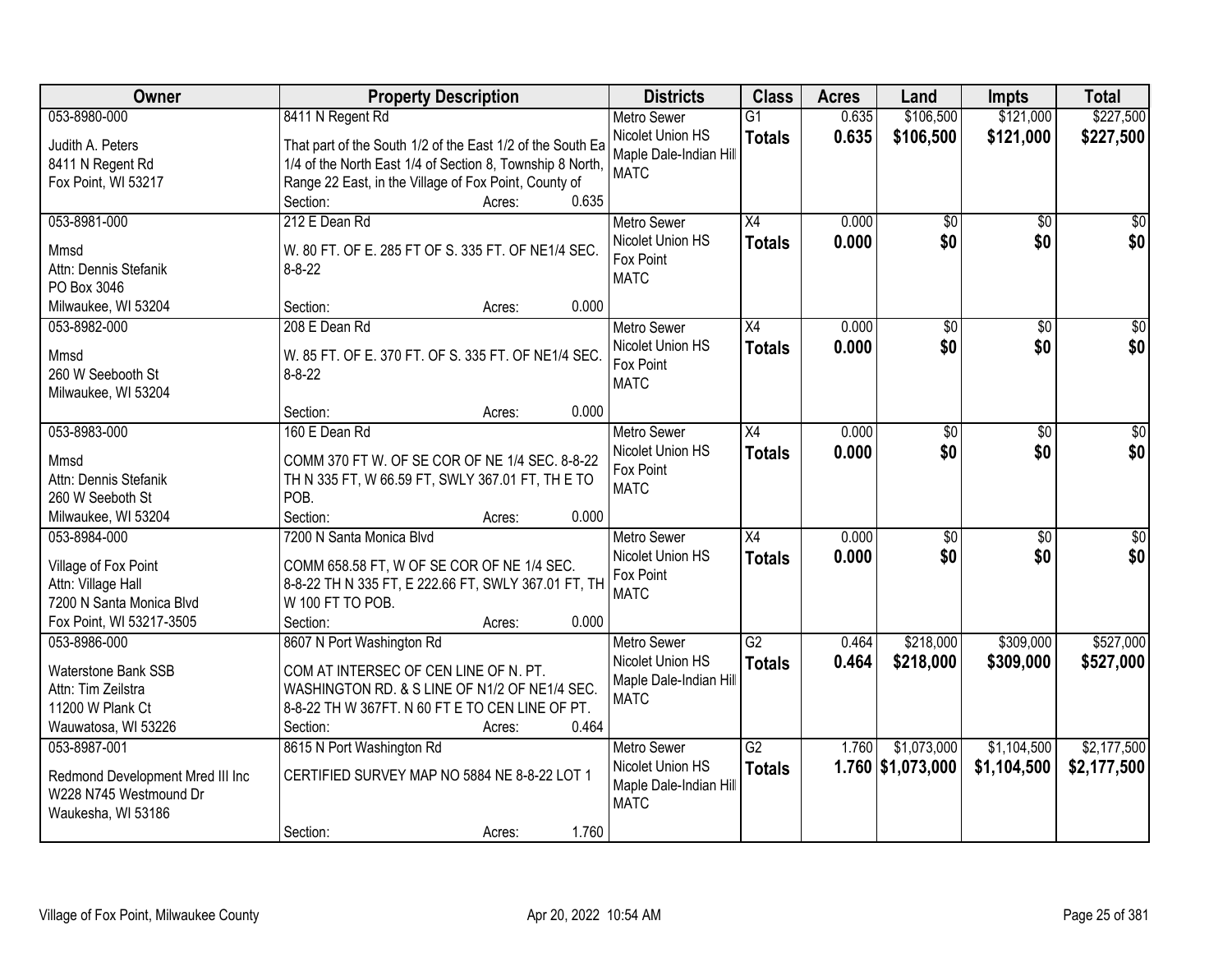| Owner                                | <b>Property Description</b>                        | <b>Districts</b>       | <b>Class</b>    | <b>Acres</b> | Land                | Impts                                        | <b>Total</b>               |
|--------------------------------------|----------------------------------------------------|------------------------|-----------------|--------------|---------------------|----------------------------------------------|----------------------------|
| 053-8987-002                         | Fox Croft Ln                                       | <b>Metro Sewer</b>     | $\overline{G2}$ | 0.402        | \$84,000            | $\overline{50}$                              | \$84,000                   |
| North Shore Centers Partners         | CERTIFIED SURVEY MAP NO 5884 NE 8-8-92 LOT 2       | Nicolet Union HS       | <b>Totals</b>   | 0.402        | \$84,000            | \$0                                          | \$84,000                   |
| c/o Midland Management               |                                                    | Maple Dale-Indian Hill |                 |              |                     |                                              |                            |
| 555 W Brown Deer Rd #220             |                                                    | <b>MATC</b>            |                 |              |                     |                                              |                            |
| Milwaukee, WI 53217                  | 0.000<br>Section:<br>Acres:                        |                        |                 |              |                     |                                              |                            |
| 053-8989-001                         | 8705 N Port Washington Rd                          | <b>Metro Sewer</b>     | $\overline{G2}$ | 14.844       | \$7,867,500         | \$20,776,000                                 | \$28,643,500               |
|                                      |                                                    | Nicolet Union HS       | <b>Totals</b>   |              |                     | 14.844 \$7,867,500 \$20,776,000 \$28,643,500 |                            |
| North Shore Centers Partners         | COMM 230.59 FT, E OF NW COR OF NE 1/4 SEC.         | Maple Dale-Indian Hill |                 |              |                     |                                              |                            |
| Attn: Midland Management, LLC        | 8-8-22; TH E 360.96 FT, SLY 477.07 FT W 198.65 FT, | <b>MATC</b>            |                 |              |                     |                                              |                            |
| 555 W Brown Deer Rd #220             | W 58.01 FT, SLY 60 FT, SLY 106.71 FT, SWLY 91.62   |                        |                 |              |                     |                                              |                            |
| Bayside, WI 53217                    | 14.844<br>Section:<br>Acres:                       |                        |                 |              |                     |                                              |                            |
| 053-8990-001                         | 333 W Brown Deer Rd                                | <b>Metro Sewer</b>     | G2              | 0.541        | \$565,500           | \$1,393,000                                  | \$1,958,500                |
| North Shore Centers Partners         | COM 591.40FT. E OF NW COR OF NE1/4 SEC. 8-8-22     | Nicolet Union HS       | <b>Totals</b>   | 0.541        | \$565,500           | \$1,393,000                                  | \$1,958,500                |
| Attn: Midland Management             | TH E 258.08FT. S 280FT. W 217.60FT TH NWLY ALG     | Maple Dale-Indian Hil  |                 |              |                     |                                              |                            |
| 555 W Brown Deer Rd #171             | CEN OF ROAD TO BEG. EXC. PART IN VILLAGE OF        | <b>MATC</b>            |                 |              |                     |                                              |                            |
| Bayside, WI 53217                    | 0.541<br>Section:<br>Acres:                        |                        |                 |              |                     |                                              |                            |
| 053-8991-001                         | 8740 N Port Washington Rd                          | <b>Metro Sewer</b>     | G2              | 0.314        | \$137,000           | \$13,000                                     | \$150,000                  |
|                                      |                                                    | Nicolet Union HS       | <b>Totals</b>   | 0.314        | \$137,000           | \$13,000                                     | \$150,000                  |
| Realty Income Properties 6, LLC      | PARCEL B: ALL THAT PART OF THE NORTHWEST           | Maple Dale-Indian Hill |                 |              |                     |                                              |                            |
| 11995 El Camino Real                 | 1/4 OF                                             | <b>MATC</b>            |                 |              |                     |                                              |                            |
| San Diego, CA 92130                  | THE NORTHEAST 1/4 OF SECTION 8, TOWN 8             |                        |                 |              |                     |                                              |                            |
|                                      | Section: 8<br>0.314<br>Acres:                      |                        |                 |              |                     |                                              |                            |
| 053-8992-004                         | 8740 N Port Washington Rd                          | <b>Metro Sewer</b>     | $\overline{G2}$ | 1.134        | \$762,500           | \$1,084,500                                  | \$1,847,000                |
| Realty Income Properties 6, LLC      | THAT PART OF THE NW 1/4 OF NE 1/4 SEC 8-8-22 IN    | Nicolet Union HS       | <b>Totals</b>   | 1.134        | \$762,500           | \$1,084,500                                  | \$1,847,000                |
| 11995 El Camino Real                 | THE VILLAGE OF FOX POINT BOUNDED AND DESC          | Maple Dale-Indian Hill |                 |              |                     |                                              |                            |
| San Diego, CA 92130                  | AS FOLLOWS-COM AT THE INTER- SECTION OF C/L        | <b>MATC</b>            |                 |              |                     |                                              |                            |
|                                      | 0.000<br>Section:<br>Acres:                        |                        |                 |              |                     |                                              |                            |
| 053-8992-005                         | 8660 N Port Washington Rd                          | <b>Metro Sewer</b>     | $\overline{G2}$ | 9.588        | \$2,025,000         | \$8,100,000                                  | \$10,125,000               |
|                                      |                                                    | Nicolet Union HS       | <b>Totals</b>   |              | $9.588$ \$2,025,000 |                                              | \$8,100,000   \$10,125,000 |
| Foxcroft Companies, LLP, A Wisconsin | CERTIFIED SURVEY MAP NO 2988                       | Maple Dale-Indian Hill |                 |              |                     |                                              |                            |
| <b>Limited Liability</b>             | NE 1/4 SECTION 8-8-22 PARCEL 1 & EXC PTS COM       | <b>MATC</b>            |                 |              |                     |                                              |                            |
| 6048 N 76th St                       | 48 FT E OF NW COR OF SD PAR, THENCE S 130 FT,      |                        |                 |              |                     |                                              |                            |
| Milwaukee, WI 53218                  | Section:<br>0.000<br>Acres:                        |                        |                 |              |                     |                                              |                            |
| 053-8992-401                         | 300 W Suburban Dr                                  | <b>Metro Sewer</b>     | $\overline{G1}$ | 0.575        | \$92,500            | \$212,000                                    | \$304,500                  |
| Lucio A. and Nunziata Bonfiglio      | PARCEL 1 CERTIFIED SURVEY MAP NO 2797 NE 1/4       | Nicolet Union HS       | <b>Totals</b>   | 0.575        | \$92,500            | \$212,000                                    | \$304,500                  |
| Revocable Trust of 2018              | OF SECTION 8-8-22 0.500 AC                         | Maple Dale-Indian Hill |                 |              |                     |                                              |                            |
| 300 W Suburban Dr                    |                                                    | <b>MATC</b>            |                 |              |                     |                                              |                            |
| Fox Point, WI 53217                  | 0.000<br>Section:<br>Acres:                        |                        |                 |              |                     |                                              |                            |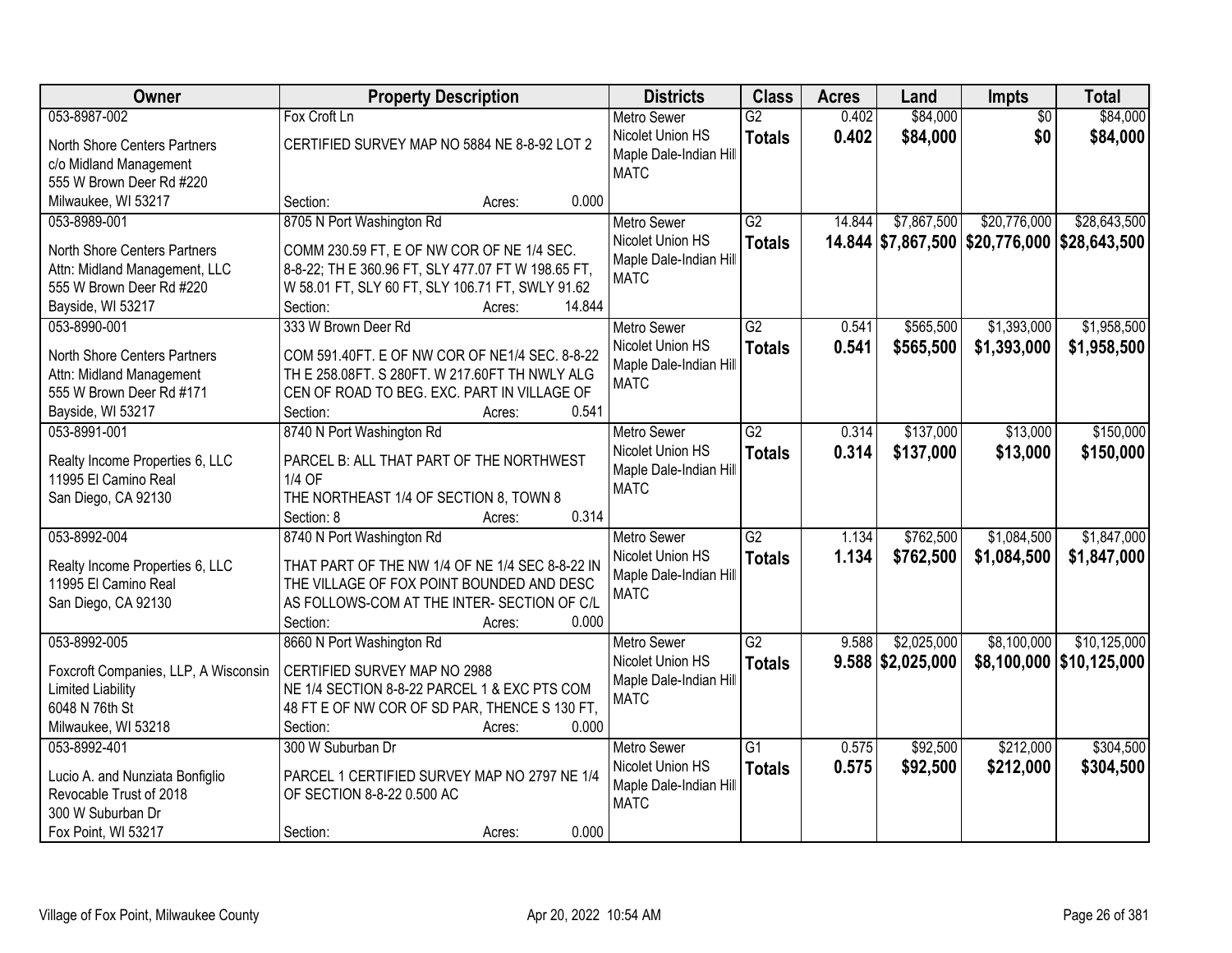| Owner                         | <b>Property Description</b>                                      | <b>Districts</b>       | <b>Class</b>    | <b>Acres</b> | Land      | <b>Impts</b> | <b>Total</b> |
|-------------------------------|------------------------------------------------------------------|------------------------|-----------------|--------------|-----------|--------------|--------------|
| 053-8992-402                  | 303 W Suburban Dr                                                | <b>Metro Sewer</b>     | $\overline{G1}$ | 0.695        | \$98,000  | \$195,000    | \$293,000    |
| Cono Lo Ricco                 | PARCEL 2 CERTIFIED SURVEY MAP NO 2797 NE 1/4                     | Nicolet Union HS       | <b>Totals</b>   | 0.695        | \$98,000  | \$195,000    | \$293,000    |
| Maria T. Lo Ricco             | OF SECTION 8-8-22 0.621 AC                                       | Maple Dale-Indian Hill |                 |              |           |              |              |
| 303 W Suburban Dr             |                                                                  | <b>MATC</b>            |                 |              |           |              |              |
| Fox Point, WI 53217-2368      | 0.000<br>Section:<br>Acres:                                      |                        |                 |              |           |              |              |
| 053-8992-404                  | 305 W Bergen Ct                                                  | <b>Metro Sewer</b>     | $\overline{G1}$ | 0.563        | \$102,000 | \$221,000    | \$323,000    |
|                               |                                                                  | Nicolet Union HS       | <b>Totals</b>   | 0.563        | \$102,000 | \$221,000    | \$323,000    |
| Richard A. Washer             | PARCEL 4 CERTIFIED SURVEY MAP NO 2797 NE 1/4                     | Maple Dale-Indian Hill |                 |              |           |              |              |
| Sandra A. Washer              | OF SECTION 8-8-22 0.586 AC                                       | <b>MATC</b>            |                 |              |           |              |              |
| 305 W Bergen Ct               | 0.000                                                            |                        |                 |              |           |              |              |
| Fox Point, WI 53217-2304      | Section:<br>Acres:                                               |                        |                 |              |           |              |              |
| 053-8993-001                  | 333 W Brown Deer Rd                                              | <b>Metro Sewer</b>     | $\overline{G2}$ | 1.353        | \$884,000 | \$3,381,500  | \$4,265,500  |
| North Shore Centers Partners  | N 280 FT OF E 462.46 FT OF W 1/2 OF NE 1/4 SEC                   | Nicolet Union HS       | <b>Totals</b>   | 1.353        | \$884,000 | \$3,381,500  | \$4,265,500  |
| c/o Midland Management        | 8-8-22 EXC PART IN VILLAGE OF BAYSIDE                            | Maple Dale-Indian Hill |                 |              |           |              |              |
| 555 W Brown Deer Rd           |                                                                  | <b>MATC</b>            |                 |              |           |              |              |
| Milwaukee, WI 53217           | 1.353<br>Section:<br>Acres:                                      |                        |                 |              |           |              |              |
| 053-8995-000                  | 8665 N Regent Rd                                                 | <b>Metro Sewer</b>     | $\overline{G1}$ | 0.400        | \$93,000  | \$127,900    | \$220,900    |
|                               |                                                                  | Nicolet Union HS       | <b>Totals</b>   | 0.400        | \$93,000  | \$127,900    | \$220,900    |
| <b>Feliks Gutmanis</b>        | N. 96.80 FT. OF S. 580.80 FT. OF E. 225FT. OF NE1/4              | Maple Dale-Indian Hill |                 |              |           |              |              |
| 8665 N Regent Rd              | OF NE1/4 SEC. 8-8-22, INCLUDES S. 0.50 FT OF LOT                 | <b>MATC</b>            |                 |              |           |              |              |
| Fox Point, WI 53217-2362      | 27 BLK 1 FOX POINT SUBURBAN ACRES                                |                        |                 |              |           |              |              |
|                               | 0.000<br>Section:<br>Acres:                                      |                        |                 |              |           |              |              |
| 053-8996-000                  | 8655 N Regent Rd                                                 | <b>Metro Sewer</b>     | $\overline{G1}$ | 0.400        | \$93,000  | \$186,000    | \$279,000    |
| Nancy K Ellis Survivors Trust | N. 96.80 FT. OF S. 484 FT. OF E. 225 FT. OF N1/2 OF              | Nicolet Union HS       | <b>Totals</b>   | 0.400        | \$93,000  | \$186,000    | \$279,000    |
| 8655 N Regent Rd              | NE1/4 SEC. 8-8-22                                                | Maple Dale-Indian Hill |                 |              |           |              |              |
| Fox Point, WI 53217-2362      |                                                                  | <b>MATC</b>            |                 |              |           |              |              |
|                               | 0.000<br>Section:<br>Acres:                                      |                        |                 |              |           |              |              |
| 053-8997-000                  | 8641 N Regent Rd                                                 | Metro Sewer            | $\overline{G1}$ | 0.400        | \$93,000  | \$208,900    | \$301,900    |
|                               |                                                                  | Nicolet Union HS       | <b>Totals</b>   | 0.400        | \$93,000  | \$208,900    | \$301,900    |
| Bennett E. Choice             | N. 96.80 FT. OF S. 387.20 FT. OF E. 225 FT. OF N1/2              | Maple Dale-Indian Hill |                 |              |           |              |              |
| Maria Cieslik                 | OF NE1/4 SEC. 8-8-22 - Full legal description                    | <b>MATC</b>            |                 |              |           |              |              |
| 8641 N Regent Rd              | The North 1/2 acre of the South 1 acre of the following<br>0.000 |                        |                 |              |           |              |              |
| Fox Point, WI 53217-2362      | Section:<br>Acres:                                               |                        |                 |              |           |              |              |
| 053-8998-000                  | 8627 N Regent Rd                                                 | <b>Metro Sewer</b>     | $\overline{G1}$ | 0.400        | \$93,000  | \$169,400    | \$262,400    |
| Denise M Sachs Living Trust   | N. 96.80 FT. OF S. 290.40 FT. OF E. 225 FT. OF N1/2              | Nicolet Union HS       | <b>Totals</b>   | 0.400        | \$93,000  | \$169,400    | \$262,400    |
| 8629 N Regent Rd              | OF NE 1/4 SEC. 8-8-22 - Full legal description                   | Maple Dale-Indian Hill |                 |              |           |              |              |
| Fox Point, WI 53217           | The North 387.20 feet of the South 580.80 feet of the East       | <b>MATC</b>            |                 |              |           |              |              |
|                               | 0.000<br>Section:<br>Acres:                                      |                        |                 |              |           |              |              |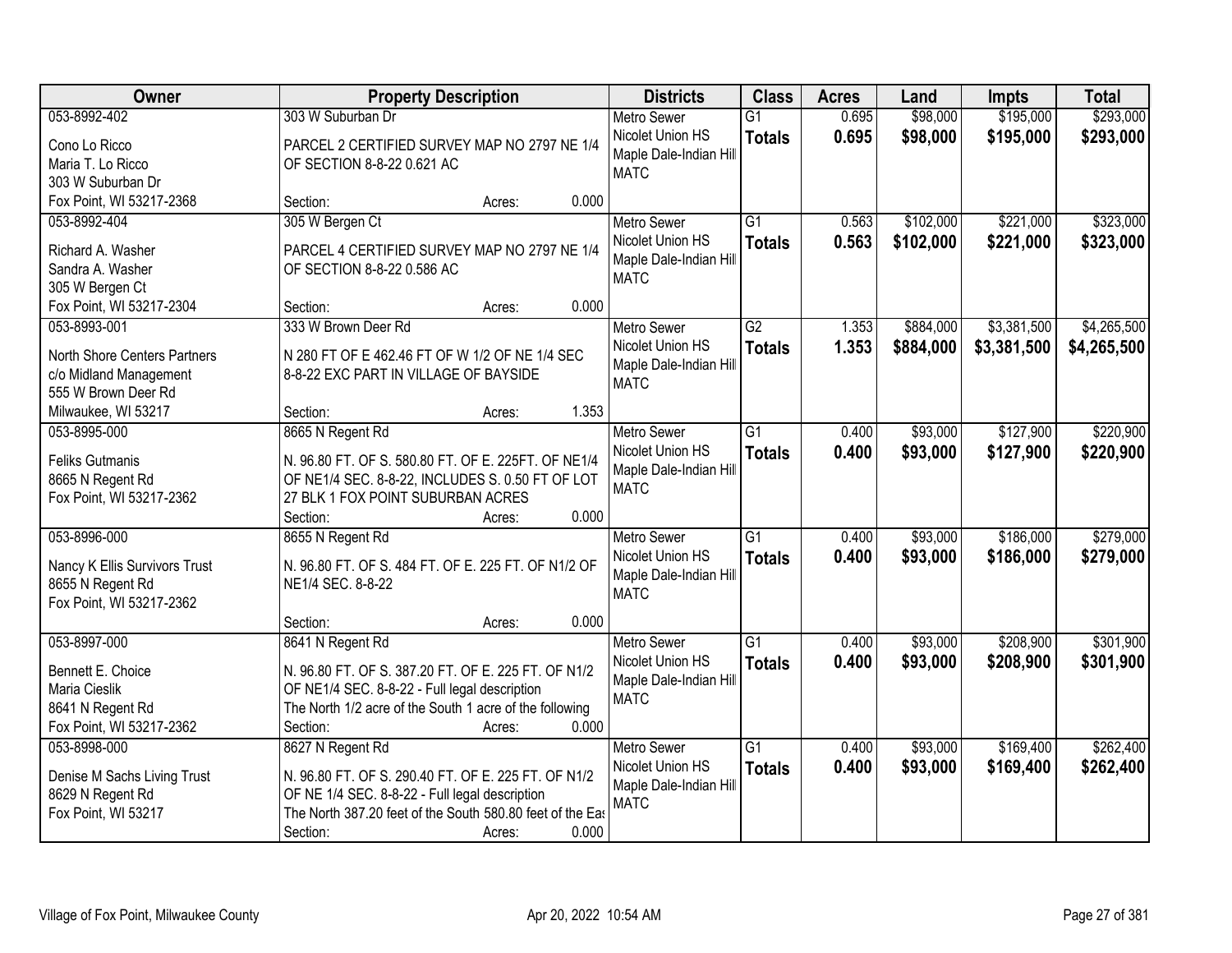| Owner                                           | <b>Property Description</b>                        |        |       | <b>Districts</b>                      | <b>Class</b>    | <b>Acres</b> | Land      | <b>Impts</b> | <b>Total</b> |
|-------------------------------------------------|----------------------------------------------------|--------|-------|---------------------------------------|-----------------|--------------|-----------|--------------|--------------|
| 053-8999-000                                    | 8615 N Regent Rd                                   |        |       | <b>Metro Sewer</b>                    | $\overline{G1}$ | 0.372        | \$92,000  | \$169,500    | \$261,500    |
| Mark W. Hunt                                    | N. 90 FT. OF S. 193.6 FT. OF E. 225 FT. OF N1/2 OF |        |       | Nicolet Union HS                      | <b>Totals</b>   | 0.372        | \$92,000  | \$169,500    | \$261,500    |
| 8615 N Regent Rd                                | NE1/4 SEC. 8-8-22.                                 |        |       | Maple Dale-Indian Hill<br><b>MATC</b> |                 |              |           |              |              |
| Fox Point, WI 53217                             |                                                    |        |       |                                       |                 |              |           |              |              |
|                                                 | Section:                                           | Acres: | 0.000 |                                       |                 |              |           |              |              |
| 053-9000-000                                    | 8603 N Regent Rd                                   |        |       | <b>Metro Sewer</b>                    | $\overline{G1}$ | 0.440        | \$95,000  | \$70,300     | \$165,300    |
| Rudolf J Neumeister, Trustee of Rudolf,         | S. 103.60 FT. OF E. 225 FT. OF N1/2 OF NE1/4 SEC.  |        |       | Nicolet Union HS                      | <b>Totals</b>   | 0.440        | \$95,000  | \$70,300     | \$165,300    |
| Neumeister R                                    | $8 - 8 - 22$ .                                     |        |       | Maple Dale-Indian Hill                |                 |              |           |              |              |
| 8603 N Regent Rd                                |                                                    |        |       | <b>MATC</b>                           |                 |              |           |              |              |
| Fox Point, WI 53217                             | Section:                                           | Acres: | 0.000 |                                       |                 |              |           |              |              |
| 054-0001-000                                    | 8440 N Indian Creek Pkwy                           |        |       | <b>Metro Sewer</b>                    | G1              | 0.416        | \$94,000  | \$195,000    | \$289,000    |
| <b>Chad Davidson</b>                            | FOX POINT MANORS LOT 1 BLK. 1                      |        |       | Nicolet Union HS                      | <b>Totals</b>   | 0.416        | \$94,000  | \$195,000    | \$289,000    |
| Mikayla Davidson                                |                                                    |        |       | Maple Dale-Indian Hill                |                 |              |           |              |              |
| 8440 N Indian Creek Pkwy                        |                                                    |        |       | <b>MATC</b>                           |                 |              |           |              |              |
| Fox Point, WI 53217                             | Section:                                           | Acres: | 0.000 |                                       |                 |              |           |              |              |
| 054-0002-000                                    | 8450 N Indian Creek Pkwy                           |        |       | <b>Metro Sewer</b>                    | G1              | 0.506        | \$98,500  | \$184,500    | \$283,000    |
|                                                 |                                                    |        |       | Nicolet Union HS                      | <b>Totals</b>   | 0.506        | \$98,500  | \$184,500    | \$283,000    |
| Eric Joseph Huberty<br>8450 N Indian Creek Pkwy | FOX POINT MANORS LOT 2 BLK. 1                      |        |       | Maple Dale-Indian Hill                |                 |              |           |              |              |
| Fox Point, WI 53217                             |                                                    |        |       | <b>MATC</b>                           |                 |              |           |              |              |
|                                                 | Section:                                           | Acres: | 0.000 |                                       |                 |              |           |              |              |
| 054-0003-000                                    | 8460 N Indian Creek Pkwy                           |        |       | <b>Metro Sewer</b>                    | $\overline{G1}$ | 0.615        | \$105,500 | \$214,000    | \$319,500    |
|                                                 |                                                    |        |       | Nicolet Union HS                      | <b>Totals</b>   | 0.615        | \$105,500 | \$214,000    | \$319,500    |
| Kaare Lein                                      | FOX POINT MANORS LOT 3 BLK. 1                      |        |       | Maple Dale-Indian Hill                |                 |              |           |              |              |
| 8460 N Indian Creek Pkwy                        |                                                    |        |       | <b>MATC</b>                           |                 |              |           |              |              |
| Fox Point, WI 53217-2342                        | Section:                                           |        | 0.000 |                                       |                 |              |           |              |              |
| 054-0004-000                                    | 8480 N Indian Creek Pkwy                           | Acres: |       | Metro Sewer                           | $\overline{G1}$ | 0.777        | \$114,000 | \$242,000    | \$356,000    |
|                                                 |                                                    |        |       | Nicolet Union HS                      | <b>Totals</b>   | 0.777        | \$114,000 | \$242,000    | \$356,000    |
| James C. Sargent                                | FOX POINT MANORS LOT 4 BLK. 1                      |        |       | Maple Dale-Indian Hill                |                 |              |           |              |              |
| Barbara Sargent                                 |                                                    |        |       | <b>MATC</b>                           |                 |              |           |              |              |
| 8480 N Indian Creek Pkwy                        |                                                    |        |       |                                       |                 |              |           |              |              |
| Fox Point, WI 53217-2342                        | Section:                                           | Acres: | 0.000 |                                       |                 |              |           |              |              |
| 054-0005-000                                    | 8500 N Indian Creek Pkwy                           |        |       | <b>Metro Sewer</b>                    | $\overline{G1}$ | 1.076        | \$129,500 | \$344,400    | \$473,900    |
| Robert P. King                                  | FOX POINT MANORS LOT 5 BLK. 1                      |        |       | Nicolet Union HS                      | <b>Totals</b>   | 1.076        | \$129,500 | \$344,400    | \$473,900    |
| Susan R. King                                   |                                                    |        |       | Maple Dale-Indian Hill<br><b>MATC</b> |                 |              |           |              |              |
| 8500 N Indian Creek Pkwy                        |                                                    |        |       |                                       |                 |              |           |              |              |
| Fox Point, WI 53217                             | Section:                                           | Acres: | 0.000 |                                       |                 |              |           |              |              |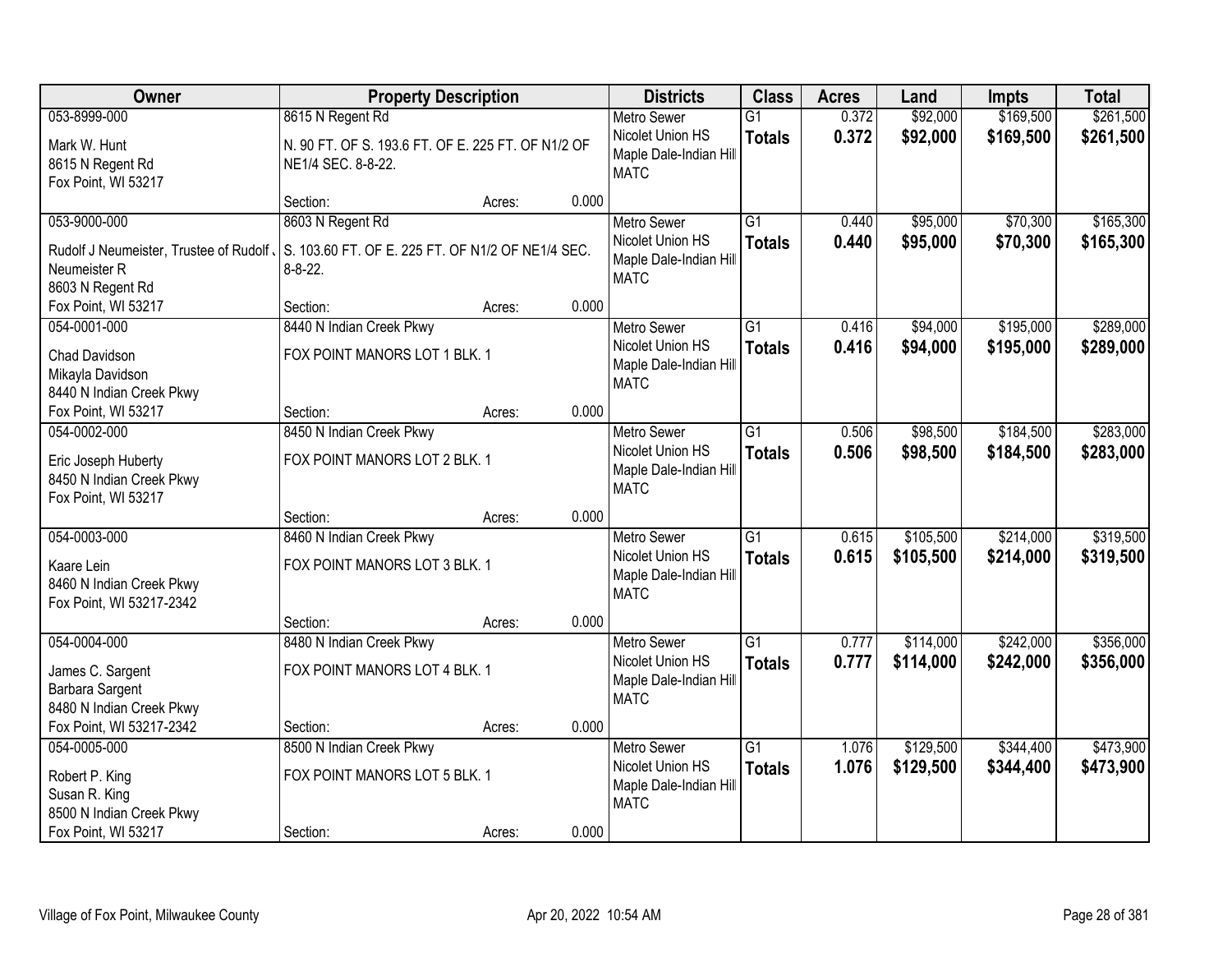| Owner                                      | <b>Property Description</b>                                               |        |       | <b>Districts</b>       | <b>Class</b>    | <b>Acres</b> | Land      | <b>Impts</b> | <b>Total</b> |
|--------------------------------------------|---------------------------------------------------------------------------|--------|-------|------------------------|-----------------|--------------|-----------|--------------|--------------|
| 054-0006-000                               | 8455 N Indian Creek Pkwy                                                  |        |       | <b>Metro Sewer</b>     | $\overline{G1}$ | 0.507        | \$98,500  | \$156,000    | \$254,500    |
| Paul M. Gruenwald                          | FOX POINT MANORS LOT 1 BLK. 2                                             |        |       | Nicolet Union HS       | <b>Totals</b>   | 0.507        | \$98,500  | \$156,000    | \$254,500    |
| Barbara M. Cannizzo                        |                                                                           |        |       | Maple Dale-Indian Hill |                 |              |           |              |              |
| 8455 N Indian Creek Pkwy                   |                                                                           |        |       | <b>MATC</b>            |                 |              |           |              |              |
| Fox Point, WI 53217                        | Section:                                                                  | Acres: | 0.000 |                        |                 |              |           |              |              |
| 054-0007-000                               | 8453 N Indian Creek Pkwy                                                  |        |       | <b>Metro Sewer</b>     | $\overline{G1}$ | 0.537        | \$100,500 | \$215,600    | \$316,100    |
| Benjamin T. Shock                          |                                                                           |        |       | Nicolet Union HS       | <b>Totals</b>   | 0.537        | \$100,500 | \$215,600    | \$316,100    |
| 8453 N Indian Creek Pkwy                   | FOX POINT MANORS LOT 2 BLK. 2 - Full legal                                |        |       | Maple Dale-Indian Hill |                 |              |           |              |              |
| Fox Point, WI 53217                        | description<br>Lot 2, in Block 2, in Fox Point Manors, being a Subdivisio |        |       | <b>MATC</b>            |                 |              |           |              |              |
|                                            | Section:                                                                  | Acres: | 0.000 |                        |                 |              |           |              |              |
| 054-0008-000                               | 8447 N Indian Creek Pkwy                                                  |        |       | Metro Sewer            | G1              | 0.474        | \$97,000  | \$358,200    | \$455,200    |
|                                            |                                                                           |        |       | Nicolet Union HS       | <b>Totals</b>   | 0.474        | \$97,000  | \$358,200    | \$455,200    |
| <b>Gregory Peter Anderson</b>              | FOX POINT MANORS LOT 3 BLK. 2                                             |        |       | Maple Dale-Indian Hill |                 |              |           |              |              |
| Suzanne Marie Anderson                     |                                                                           |        |       | <b>MATC</b>            |                 |              |           |              |              |
| 8447 N Indian Creek Pkwy                   |                                                                           |        |       |                        |                 |              |           |              |              |
| Fox Point, WI 53217                        | Section:                                                                  | Acres: | 0.000 |                        |                 |              |           |              |              |
| 054-0009-000                               | 8443 N Indian Creek Pkwy                                                  |        |       | <b>Metro Sewer</b>     | $\overline{G1}$ | 0.474        | \$97,000  | \$362,900    | \$459,900    |
| David Mathew Dinauer                       | FOX POINT MANORS LOT 4 BLK. 2                                             |        |       | Nicolet Union HS       | <b>Totals</b>   | 0.474        | \$97,000  | \$362,900    | \$459,900    |
| Tammy Lynn Dinauer                         |                                                                           |        |       | Maple Dale-Indian Hill |                 |              |           |              |              |
| 8443 N Indian Creek Pkwy                   |                                                                           |        |       | <b>MATC</b>            |                 |              |           |              |              |
| Fox Point, WI 53217-2344                   | Section:                                                                  | Acres: | 0.000 |                        |                 |              |           |              |              |
| 054-0010-000                               | 8439 N Indian Creek Pkwy                                                  |        |       | <b>Metro Sewer</b>     | $\overline{G1}$ | 0.474        | \$97,000  | \$315,500    | \$412,500    |
|                                            | FOX POINT MANORS LOT 5 BLK. 2                                             |        |       | Nicolet Union HS       | <b>Totals</b>   | 0.474        | \$97,000  | \$315,500    | \$412,500    |
| Fitzhugh Stratton<br><b>Clare Stratton</b> |                                                                           |        |       | Maple Dale-Indian Hill |                 |              |           |              |              |
| 8439 N Indian Creek Pkwy                   |                                                                           |        |       | <b>MATC</b>            |                 |              |           |              |              |
| Fox Point, WI 53217                        | Section:                                                                  | Acres: | 0.000 |                        |                 |              |           |              |              |
| 054-0011-000                               | 8435 N Indian Creek Pkwy                                                  |        |       | Metro Sewer            | $\overline{G1}$ | 0.474        | \$97,000  | \$301,000    | \$398,000    |
|                                            |                                                                           |        |       | Nicolet Union HS       |                 | 0.474        |           |              |              |
| Michael P. Salmon                          | FOX POINT MANORS LOT 6 BLK. 2                                             |        |       | Maple Dale-Indian Hill | <b>Totals</b>   |              | \$97,000  | \$301,000    | \$398,000    |
| Amanda L. Johnson                          |                                                                           |        |       | <b>MATC</b>            |                 |              |           |              |              |
| 8435 N Indian Creek Pkwy                   |                                                                           |        |       |                        |                 |              |           |              |              |
| Fox Point, WI 53217                        | Section:                                                                  | Acres: | 0.000 |                        |                 |              |           |              |              |
| 054-0012-000                               | 8431 N Indian Creek Pkwy                                                  |        |       | <b>Metro Sewer</b>     | $\overline{G1}$ | 0.489        | \$97,500  | \$399,700    | \$497,200    |
| Scott P. Arbit                             | FOX POINT MANORS LOT 7 BLK. 2                                             |        |       | Nicolet Union HS       | <b>Totals</b>   | 0.489        | \$97,500  | \$399,700    | \$497,200    |
| 8431 N Indian Creek Pkwy                   |                                                                           |        |       | Maple Dale-Indian Hill |                 |              |           |              |              |
| Fox Point, WI 53217-2344                   |                                                                           |        |       | <b>MATC</b>            |                 |              |           |              |              |
|                                            | Section:                                                                  | Acres: | 0.000 |                        |                 |              |           |              |              |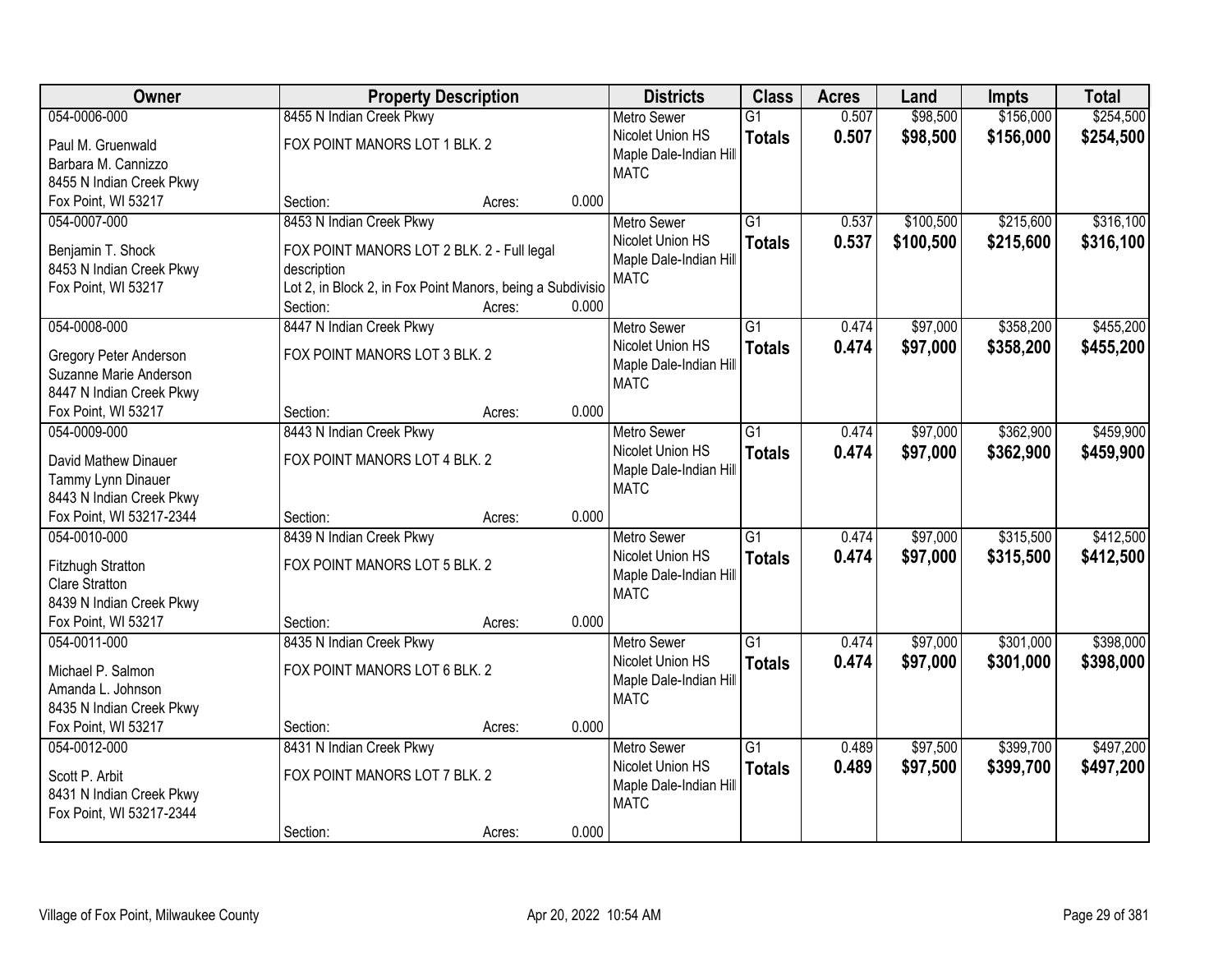| Owner                                                           | <b>Property Description</b>   |        | <b>Districts</b> | <b>Class</b>           | <b>Acres</b>    | Land  | <b>Impts</b> | <b>Total</b> |           |
|-----------------------------------------------------------------|-------------------------------|--------|------------------|------------------------|-----------------|-------|--------------|--------------|-----------|
| 054-0013-000                                                    | 8520 N Manor Ln               |        |                  | <b>Metro Sewer</b>     | $\overline{G1}$ | 0.437 | \$95,000     | \$187,500    | \$282,500 |
| Barbara Rossi Rev Trust                                         | FOX POINT MANORS LOT 1 BLK.3  |        |                  | Nicolet Union HS       | <b>Totals</b>   | 0.437 | \$95,000     | \$187,500    | \$282,500 |
| 8520 N Manor Ln                                                 |                               |        |                  | Maple Dale-Indian Hill |                 |       |              |              |           |
| Fox Point, WI 53217-2347                                        |                               |        |                  | <b>MATC</b>            |                 |       |              |              |           |
|                                                                 | Section:                      | Acres: | 0.000            |                        |                 |       |              |              |           |
| 054-0014-000                                                    | 8534 N Manor Ln               |        |                  | <b>Metro Sewer</b>     | $\overline{G1}$ | 0.391 | \$93,000     | \$147,500    | \$240,500 |
| James M. Labiszak                                               | FOX POINT MANORS LOT 2 BLK. 3 |        |                  | Nicolet Union HS       | <b>Totals</b>   | 0.391 | \$93,000     | \$147,500    | \$240,500 |
| Amy R. Labiszak                                                 |                               |        |                  | Maple Dale-Indian Hill |                 |       |              |              |           |
| 8534 N Manor Ln                                                 |                               |        |                  | <b>MATC</b>            |                 |       |              |              |           |
| Fox Point, WI 53217-2347                                        | Section:                      | Acres: | 0.000            |                        |                 |       |              |              |           |
| 054-0015-000                                                    | 8548 N Manor Ln               |        |                  | Metro Sewer            | $\overline{G1}$ | 0.457 | \$96,000     | \$148,600    | \$244,600 |
| Kevin E. Jaglinski                                              | FOX POINT MANORS LOT 3 BLK. 3 |        |                  | Nicolet Union HS       | <b>Totals</b>   | 0.457 | \$96,000     | \$148,600    | \$244,600 |
| Tracy M. Jaglinski                                              |                               |        |                  | Maple Dale-Indian Hill |                 |       |              |              |           |
| 8548 N Manor Ln                                                 |                               |        |                  | <b>MATC</b>            |                 |       |              |              |           |
| Fox Point, WI 53217-2347                                        | Section:                      | Acres: | 0.000            |                        |                 |       |              |              |           |
| 054-0016-000                                                    | 8562 N Manor Ln               |        |                  | <b>Metro Sewer</b>     | $\overline{G1}$ | 0.451 | \$95,500     | \$173,200    | \$268,700 |
| Jonathan S. and Cecilia M. Davis Trust                          | FOX POINT MANORS LOT 4 BLK. 3 |        |                  | Nicolet Union HS       | <b>Totals</b>   | 0.451 | \$95,500     | \$173,200    | \$268,700 |
| 8562 N Manor Ln                                                 |                               |        |                  | Maple Dale-Indian Hill |                 |       |              |              |           |
| Fox Point, WI 53217                                             |                               |        |                  | <b>MATC</b>            |                 |       |              |              |           |
|                                                                 | Section:                      | Acres: | 0.000            |                        |                 |       |              |              |           |
| 054-0017-000                                                    | 8574 N Manor Ln               |        |                  | Metro Sewer            | $\overline{G1}$ | 0.438 | \$95,000     | \$179,000    | \$274,000 |
|                                                                 | FOX POINT MANORS LOT 5 BLK. 3 |        |                  | Nicolet Union HS       | <b>Totals</b>   | 0.438 | \$95,000     | \$179,000    | \$274,000 |
| Yuri & Eleonora Beliavsky Living Trust<br>160 W End Ave Apt 23j |                               |        |                  | Maple Dale-Indian Hill |                 |       |              |              |           |
| New York, NY 10023                                              |                               |        |                  | <b>MATC</b>            |                 |       |              |              |           |
|                                                                 | Section:                      | Acres: | 0.000            |                        |                 |       |              |              |           |
| 054-0018-000                                                    | 8588 N Manor Ln               |        |                  | Metro Sewer            | $\overline{G1}$ | 0.414 | \$94,000     | \$139,000    | \$233,000 |
|                                                                 |                               |        |                  | Nicolet Union HS       | <b>Totals</b>   | 0.414 | \$94,000     | \$139,000    | \$233,000 |
| Richard R Laughlin and Ruth M Laughlir<br>Trust U/A/D 02        | FOX POINT MANORS LOT 6 BLK. 3 |        |                  | Maple Dale-Indian Hill |                 |       |              |              |           |
| 4039 N Larkin St                                                |                               |        |                  | <b>MATC</b>            |                 |       |              |              |           |
| Shorewood, WI 53211                                             | Section:                      | Acres: | 0.000            |                        |                 |       |              |              |           |
| 054-0019-000                                                    | 8600 N Manor Ln               |        |                  | <b>Metro Sewer</b>     | $\overline{G1}$ | 0.404 | \$93,500     | \$191,500    | \$285,000 |
|                                                                 |                               |        |                  | Nicolet Union HS       | <b>Totals</b>   | 0.404 | \$93,500     | \$191,500    | \$285,000 |
| Daniel C. Veseth                                                | FOX POINT MANORS LOT 7 BLK. 3 |        |                  | Maple Dale-Indian Hill |                 |       |              |              |           |
| Suzanne M. Stack-Veseth<br>8600 N Manor Ln                      |                               |        |                  | <b>MATC</b>            |                 |       |              |              |           |
| Fox Point, WI 53217-2349                                        | Section:                      | Acres: | 0.000            |                        |                 |       |              |              |           |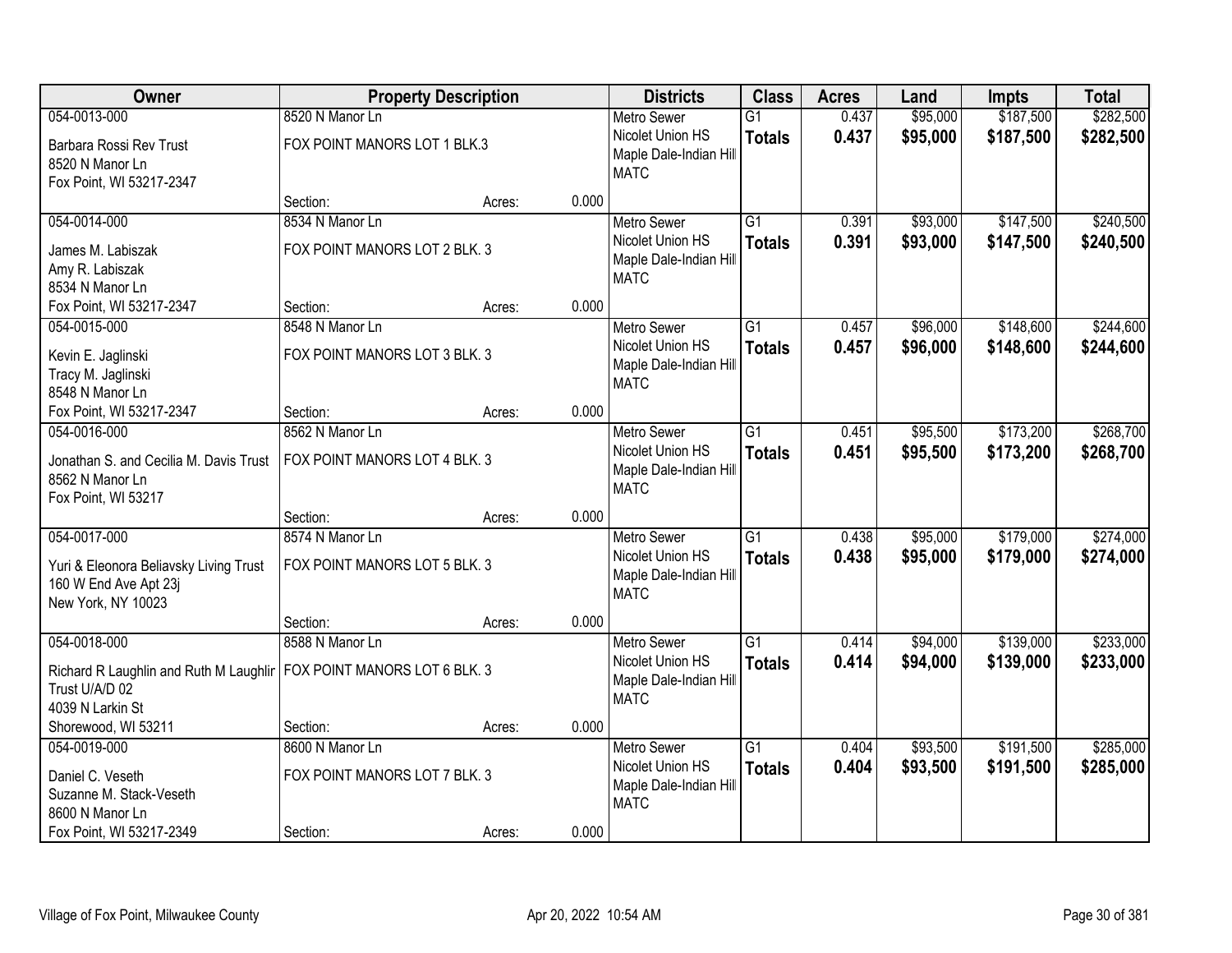| Owner                                                                            |                                                   | <b>Property Description</b> |       | <b>Districts</b>                                                                | <b>Class</b>                     | <b>Acres</b>   | Land                 | <b>Impts</b>           | <b>Total</b>           |
|----------------------------------------------------------------------------------|---------------------------------------------------|-----------------------------|-------|---------------------------------------------------------------------------------|----------------------------------|----------------|----------------------|------------------------|------------------------|
| 054-0020-000                                                                     | 8604 N Manor Ln                                   |                             |       | <b>Metro Sewer</b>                                                              | $\overline{G1}$                  | 0.415          | \$94,000             | \$139,800              | \$233,800              |
| Adam Sturycz<br>Teresa Sturycz<br>8604 N Manor Ln                                | FOX POINT MANORS LOT 8 BLK. 3                     |                             |       | Nicolet Union HS<br>Maple Dale-Indian Hill<br><b>MATC</b>                       | <b>Totals</b>                    | 0.415          | \$94,000             | \$139,800              | \$233,800              |
| Fox Point, WI 53217-2349                                                         | Section:                                          | Acres:                      | 0.000 |                                                                                 |                                  |                |                      |                        |                        |
| 054-0021-000                                                                     | 8608 N Manor Ln                                   |                             |       | <b>Metro Sewer</b>                                                              | $\overline{G1}$                  | 0.414          | \$94,000             | \$133,000              | \$227,000              |
| Todd A. Nimmer<br>8608 N Manor Ln<br>Fox Point, WI 53217                         | FOX POINT MANORS LOT 9 BLK.3                      |                             |       | Nicolet Union HS<br>Maple Dale-Indian Hill<br><b>MATC</b>                       | <b>Totals</b>                    | 0.414          | \$94,000             | \$133,000              | \$227,000              |
|                                                                                  | Section:                                          | Acres:                      | 0.000 |                                                                                 |                                  |                |                      |                        |                        |
| 054-0022-000                                                                     | 8616 N Manor Ln                                   |                             |       | <b>Metro Sewer</b>                                                              | G1                               | 0.417          | \$94,000             | \$203,500              | \$297,500              |
| Geoffrey D. Steinbrenner<br>Betsey A. Steinbrenner<br>8616 N Manor Ln            | FOX POINT MANORS LOT 10 BLK 3                     |                             |       | Nicolet Union HS<br>Maple Dale-Indian Hill<br><b>MATC</b>                       | <b>Totals</b>                    | 0.417          | \$94,000             | \$203,500              | \$297,500              |
| Fox Point, WI 53217                                                              | Section:                                          | Acres:                      | 0.000 |                                                                                 |                                  |                |                      |                        |                        |
| 054-0023-000                                                                     | 8624 N Manor Ln                                   |                             |       | <b>Metro Sewer</b>                                                              | $\overline{G1}$                  | 0.413          | \$94,000             | \$154,500              | \$248,500              |
| James M. Balagna<br>Eileen C. Balagna<br>8624 N Manor Ln                         | FOX POINT MANORS LOT 11 BLK. 3                    |                             |       | Nicolet Union HS<br>Maple Dale-Indian Hill<br><b>MATC</b>                       | <b>Totals</b>                    | 0.413          | \$94,000             | \$154,500              | \$248,500              |
| Fox Point, WI 53217-2349                                                         | Section:                                          | Acres:                      | 0.000 |                                                                                 |                                  |                |                      |                        |                        |
| 054-0024-000<br>Robert Melkonian<br>Piper J. Jepson-Melkonian<br>8632 N Manor Ln | 8632 N Manor Ln<br>FOX POINT MANORS LOT 12 BLK. 3 |                             |       | <b>Metro Sewer</b><br>Nicolet Union HS<br>Maple Dale-Indian Hill<br><b>MATC</b> | $\overline{G1}$<br><b>Totals</b> | 0.390<br>0.390 | \$93,000<br>\$93,000 | \$215,000<br>\$215,000 | \$308,000<br>\$308,000 |
| Fox Point, WI 53217-2349                                                         | Section:                                          | Acres:                      | 0.000 |                                                                                 |                                  |                |                      |                        |                        |
| 054-0025-000                                                                     | 8640 N Manor Ln                                   |                             |       | <b>Metro Sewer</b>                                                              | $\overline{G1}$                  | 0.540          | \$90,500             | \$187,500              | \$278,000              |
| Jeffrey D. Weber<br>Suzanne G. Weber<br>8640 N Manor Ln                          | FOX POINT MANORS LOT 13 BLK. 3                    |                             |       | Nicolet Union HS<br>Maple Dale-Indian Hill<br><b>MATC</b>                       | <b>Totals</b>                    | 0.540          | \$90,500             | \$187,500              | \$278,000              |
| Fox Point, WI 53217-2349                                                         | Section:                                          | Acres:                      | 0.000 |                                                                                 |                                  |                |                      |                        |                        |
| 054-0026-000<br>Margaret A. Keehn<br>8650 N Manor Ct                             | 8650 N Manor Ct<br>FOX POINT MANORS LOT 14 BLK. 3 |                             |       | Metro Sewer<br>Nicolet Union HS<br>Maple Dale-Indian Hill<br><b>MATC</b>        | $\overline{G1}$<br><b>Totals</b> | 0.482<br>0.482 | \$97,000<br>\$97,000 | \$165,500<br>\$165,500 | \$262,500<br>\$262,500 |
| Fox Point, WI 53217-2346                                                         | Section:                                          | Acres:                      | 0.000 |                                                                                 |                                  |                |                      |                        |                        |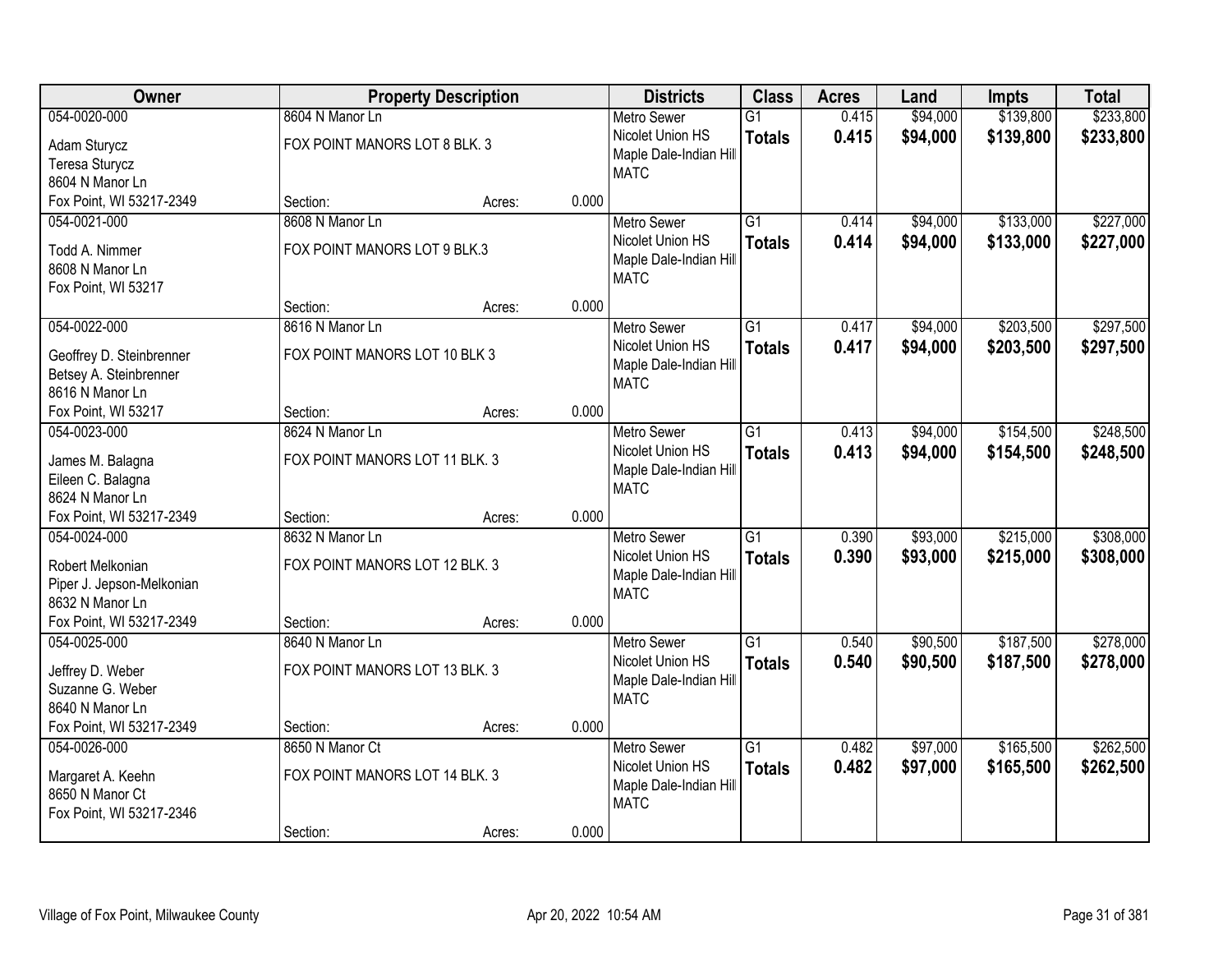| Owner                                                                                                  |                                                                                                                                                         | <b>Property Description</b> |       | <b>Districts</b>                                                                | <b>Class</b>                     | <b>Acres</b>   | Land                 | <b>Impts</b>           | <b>Total</b>           |
|--------------------------------------------------------------------------------------------------------|---------------------------------------------------------------------------------------------------------------------------------------------------------|-----------------------------|-------|---------------------------------------------------------------------------------|----------------------------------|----------------|----------------------|------------------------|------------------------|
| 054-0027-000                                                                                           | 8501 N Manor Ln                                                                                                                                         |                             |       | <b>Metro Sewer</b>                                                              | $\overline{G1}$                  | 0.435          | \$95,000             | \$191,500              | \$286,500              |
| Stephen K. James et al<br>8501 N Manor Ln<br>Fox Point, WI 53217-2348                                  | FOX POINT MANORS LOT 1 BLK 4                                                                                                                            |                             |       | Nicolet Union HS<br>Maple Dale-Indian Hill<br><b>MATC</b>                       | <b>Totals</b>                    | 0.435          | \$95,000             | \$191,500              | \$286,500              |
|                                                                                                        | Section:                                                                                                                                                | Acres:                      | 0.000 |                                                                                 |                                  |                |                      |                        |                        |
| 054-0028-000                                                                                           | 8515 N Manor Ln                                                                                                                                         |                             |       | <b>Metro Sewer</b>                                                              | $\overline{G1}$                  | 0.430          | \$94,500             | \$224,500              | \$319,000              |
| David J. Ravie<br>Irina Ravie<br>8515 N Manor Ln                                                       | FOX POINT MANORS LOT 2 BLK. 4                                                                                                                           |                             |       | Nicolet Union HS<br>Maple Dale-Indian Hill<br><b>MATC</b>                       | <b>Totals</b>                    | 0.430          | \$94,500             | \$224,500              | \$319,000              |
| Fox Point, WI 53217-2348                                                                               | Section:                                                                                                                                                | Acres:                      | 0.000 |                                                                                 |                                  |                |                      |                        |                        |
| 054-0029-000                                                                                           | 8527 N Manor Ln                                                                                                                                         |                             |       | <b>Metro Sewer</b>                                                              | G1                               | 0.422          | \$94,500             | \$169,500              | \$264,000              |
| Michael Roginskiy<br>Yulia Jigalina<br>PO Box 242444                                                   | FOX POINT MANORS LOT 3 BLK. 4                                                                                                                           |                             |       | Nicolet Union HS<br>Maple Dale-Indian Hill<br><b>MATC</b>                       | <b>Totals</b>                    | 0.422          | \$94,500             | \$169,500              | \$264,000              |
| Milwaukee, WI 53224                                                                                    | Section:                                                                                                                                                | Acres:                      | 0.000 |                                                                                 |                                  |                |                      |                        |                        |
| 054-0030-000                                                                                           | 8539 N Manor Ln                                                                                                                                         |                             |       | <b>Metro Sewer</b>                                                              | G1                               | 0.438          | \$95,000             | \$216,500              | \$311,500              |
| Bodin T. Sterba<br>Katy H. Wick<br>8539 N Manor Ln                                                     | FOX POINT MANORS LOT 4, BLK. 4                                                                                                                          |                             |       | Nicolet Union HS<br>Maple Dale-Indian Hill<br><b>MATC</b>                       | <b>Totals</b>                    | 0.438          | \$95,000             | \$216,500              | \$311,500              |
| Fox Point, WI 53217                                                                                    | Section:                                                                                                                                                | Acres:                      | 0.000 |                                                                                 |                                  |                |                      |                        |                        |
| 054-0031-000<br>Brian R. Dranzik<br>Lisa R. Dranzik<br>8551 N Manor Ln                                 | 8551 N Manor Ln<br>FOX POINT MANORS LOT 5 BLK. 4                                                                                                        |                             |       | <b>Metro Sewer</b><br>Nicolet Union HS<br>Maple Dale-Indian Hill<br><b>MATC</b> | $\overline{G1}$<br><b>Totals</b> | 0.439<br>0.439 | \$95,000<br>\$95,000 | \$180,500<br>\$180,500 | \$275,500<br>\$275,500 |
| Fox Point, WI 53217-2348                                                                               | Section:                                                                                                                                                | Acres:                      | 0.000 |                                                                                 |                                  |                |                      |                        |                        |
| 054-0032-000<br><b>Bradley Weckwerth</b><br>Hanieh Weckwerth<br>8565 N Manor Ln<br>Fox Point, WI 53217 | 8565 N Manor Ln<br>FOX POINT MANORS LOT 6 BLK. 4 - Full legal<br>description<br>Lot 6, in Block 4, in Fox Point Manors, a Subdivision lying<br>Section: | Acres:                      | 0.000 | <b>Metro Sewer</b><br>Nicolet Union HS<br>Maple Dale-Indian Hill<br><b>MATC</b> | $\overline{G1}$<br><b>Totals</b> | 0.436<br>0.436 | \$95,000<br>\$95,000 | \$347,500<br>\$347,500 | \$442,500<br>\$442,500 |
| 054-0033-000<br>Feidi Yang<br>Jianmei Huang<br>8575 N Manor Ln<br>Fox Point, WI 53217                  | 8575 N Manor Ln<br>FOX POINT MANORS LOT 7 BLK. 4<br>Section:                                                                                            | Acres:                      | 0.000 | <b>Metro Sewer</b><br>Nicolet Union HS<br>Maple Dale-Indian Hill<br><b>MATC</b> | $\overline{G1}$<br><b>Totals</b> | 0.421<br>0.421 | \$94,000<br>\$94,000 | \$148,500<br>\$148,500 | \$242,500<br>\$242,500 |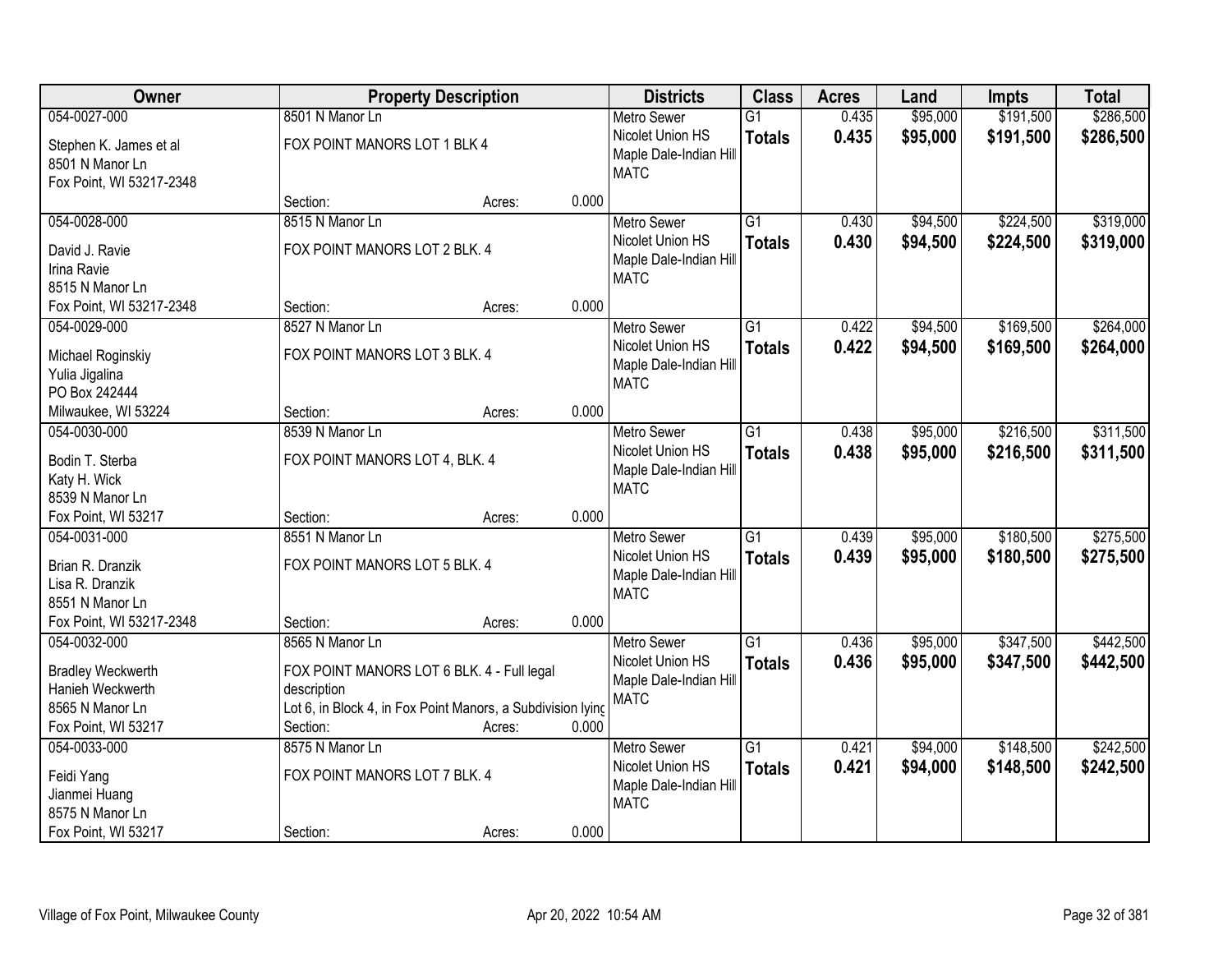| Owner                        | <b>Property Description</b>                                |        | <b>Districts</b> | <b>Class</b>           | <b>Acres</b>    | Land  | <b>Impts</b> | <b>Total</b> |           |
|------------------------------|------------------------------------------------------------|--------|------------------|------------------------|-----------------|-------|--------------|--------------|-----------|
| 054-0034-000                 | 8585 N Manor Ln                                            |        |                  | <b>Metro Sewer</b>     | $\overline{G1}$ | 0.429 | \$94,500     | \$203,500    | \$298,000 |
| William E. Mandel            | FOX POINT MANORS LOT 8 BLK. 4                              |        |                  | Nicolet Union HS       | <b>Totals</b>   | 0.429 | \$94,500     | \$203,500    | \$298,000 |
| Vicki A. Mandel              |                                                            |        |                  | Maple Dale-Indian Hill |                 |       |              |              |           |
| 8585 N Manor Ln              |                                                            |        |                  | <b>MATC</b>            |                 |       |              |              |           |
| Fox Point, WI 53217-2348     | Section:                                                   | Acres: | 0.000            |                        |                 |       |              |              |           |
| 054-0035-000                 | 8601 N Manor Ln                                            |        |                  | <b>Metro Sewer</b>     | $\overline{G1}$ | 0.430 | \$94,500     | \$196,000    | \$290,500 |
| Larry A. Sattler             | FOX POINT MANORS LOT 9 BLK. 4                              |        |                  | Nicolet Union HS       | <b>Totals</b>   | 0.430 | \$94,500     | \$196,000    | \$290,500 |
| Una M. Sattler               |                                                            |        |                  | Maple Dale-Indian Hill |                 |       |              |              |           |
| 8601 N Manor Ln              |                                                            |        |                  | <b>MATC</b>            |                 |       |              |              |           |
| Fox Point, WI 53217-2350     | Section:                                                   | Acres: | 0.000            |                        |                 |       |              |              |           |
| 054-0036-000                 | 8609 N Manor Ln                                            |        |                  | <b>Metro Sewer</b>     | G1              | 0.422 | \$94,500     | \$296,500    | \$391,000 |
|                              |                                                            |        |                  | Nicolet Union HS       | <b>Totals</b>   | 0.422 | \$94,500     | \$296,500    | \$391,000 |
| Ronald A. and Teresa A. Pace | FOX POINT MANORS LOT 10 BLK. 4 SCHOOL DIST 8               |        |                  | Maple Dale-Indian Hill |                 |       |              |              |           |
| Revocable Trust              |                                                            |        |                  | <b>MATC</b>            |                 |       |              |              |           |
| 8609 N Manor Ln              |                                                            |        |                  |                        |                 |       |              |              |           |
| Fox Point, WI 53217          | Section:                                                   | Acres: | 0.000            |                        |                 |       |              |              |           |
| 054-0037-000                 | 8617 N Manor Ln                                            |        |                  | <b>Metro Sewer</b>     | $\overline{G1}$ | 0.407 | \$93,500     | \$191,500    | \$285,000 |
| Frederick K. Lochbihler      | Lot 11, Block 4 in Fox Point Manors, a Subdivision lying i |        |                  | Nicolet Union HS       | <b>Totals</b>   | 0.407 | \$93,500     | \$191,500    | \$285,000 |
| 8617 N Manor Ln              | the Northwest 1/4 of Section 9, in Township 8 North, of    |        |                  | Maple Dale-Indian Hill |                 |       |              |              |           |
| Fox Point, WI 53217          | Range 22 East, in the Village of Bayside and Fox Point,    |        |                  | <b>MATC</b>            |                 |       |              |              |           |
|                              | Section:                                                   | Acres: | 0.000            |                        |                 |       |              |              |           |
| 054-0038-000                 | 8623 N Manor Ln                                            |        |                  | <b>Metro Sewer</b>     | $\overline{G1}$ | 0.473 | \$96,500     | \$138,000    | \$234,500 |
| John P. Majdalani            | FOX POINT MANORS LOT 12 BLK. 4                             |        |                  | Nicolet Union HS       | <b>Totals</b>   | 0.473 | \$96,500     | \$138,000    | \$234,500 |
| Olga O. Kilzer               |                                                            |        |                  | Maple Dale-Indian Hill |                 |       |              |              |           |
| 8623 N Manor Ln              |                                                            |        |                  | <b>MATC</b>            |                 |       |              |              |           |
| Fox Point, WI 53217-2350     | Section:                                                   | Acres: | 0.000            |                        |                 |       |              |              |           |
| 054-0039-000                 | 8631 N Manor Ln                                            |        |                  | <b>Metro Sewer</b>     | $\overline{G1}$ | 0.524 | \$99,500     | \$181,600    | \$281,100 |
|                              |                                                            |        |                  | Nicolet Union HS       | <b>Totals</b>   | 0.524 | \$99,500     | \$181,600    | \$281,100 |
| Steven S. Bojan              | FOX POINT MANORS LOT 13 BLK. 4 SCHOOL DIST 8               |        |                  | Maple Dale-Indian Hill |                 |       |              |              |           |
| Shawn Bojan                  |                                                            |        |                  | <b>MATC</b>            |                 |       |              |              |           |
| 8631 N Manor Ln              |                                                            |        |                  |                        |                 |       |              |              |           |
| Fox Point, WI 53217-2350     | Section:                                                   | Acres: | 0.000            |                        |                 |       |              |              |           |
| 054-0040-000                 | 8630 N Point Dr                                            |        |                  | <b>Metro Sewer</b>     | $\overline{G1}$ | 0.446 | \$95,500     | \$215,500    | \$311,000 |
| Paul S. Peck                 | FOX POINT MANORS LOT 14 BLK. 4                             |        |                  | Nicolet Union HS       | <b>Totals</b>   | 0.446 | \$95,500     | \$215,500    | \$311,000 |
| K Gretchen Peck              |                                                            |        |                  | Maple Dale-Indian Hill |                 |       |              |              |           |
| 8630 N Point Dr              |                                                            |        |                  | <b>MATC</b>            |                 |       |              |              |           |
| Fox Point, WI 53217          | Section:                                                   | Acres: | 0.000            |                        |                 |       |              |              |           |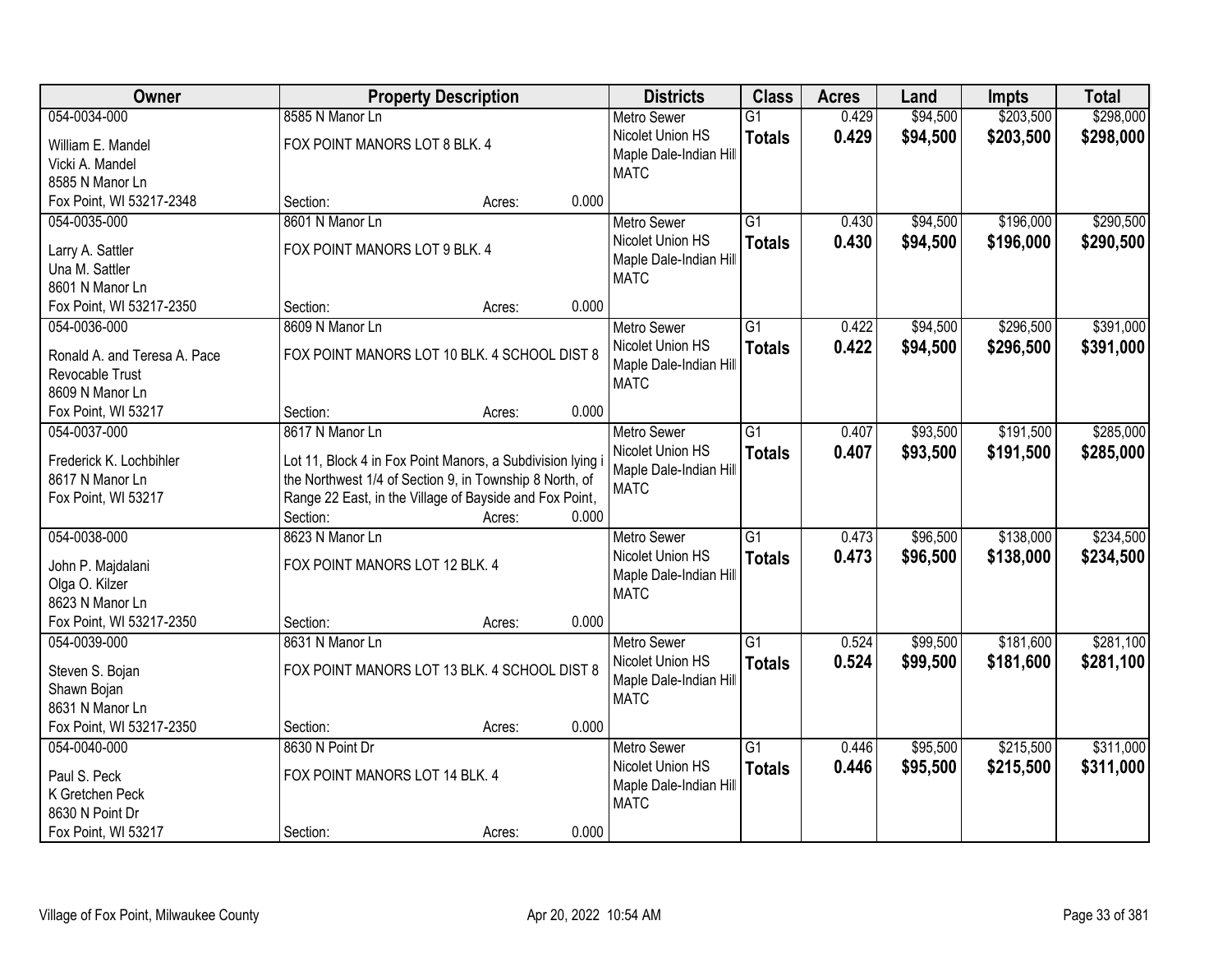| <b>Class</b><br>Owner<br><b>Property Description</b><br><b>Districts</b><br><b>Acres</b>                  | Land              | <b>Impts</b> | <b>Total</b> |
|-----------------------------------------------------------------------------------------------------------|-------------------|--------------|--------------|
| 054-0041-000<br>8620 N Point Dr<br><b>Metro Sewer</b><br>$\overline{G1}$                                  | 0.452<br>\$95,500 | \$337,000    | \$432,500    |
| Nicolet Union HS<br><b>Totals</b><br>Lot Fifteen (15) in Block Four (4) in FOX POINT<br>Daisy A. Schwartz | 0.452<br>\$95,500 | \$337,000    | \$432,500    |
| Maple Dale-Indian Hill<br>8620 N Point Dr<br>MANORS, being a Subdivision lying in the Northwest           |                   |              |              |
| <b>MATC</b><br>Fox Point, WI 53217<br>One-quarter                                                         |                   |              |              |
| Section:<br>0.452<br>Acres:                                                                               |                   |              |              |
| 054-0042-000<br>8610 N Point Dr<br>$\overline{G1}$<br><b>Metro Sewer</b>                                  | \$94,500<br>0.429 | \$300,000    | \$394,500    |
| Nicolet Union HS<br><b>Totals</b>                                                                         | 0.429<br>\$94,500 | \$300,000    | \$394,500    |
| LOT 16 IN BLOCK 4 IN FOX POINT MANORS, A<br>Reva F Fox Living Trust<br>Maple Dale-Indian Hill             |                   |              |              |
| 8610 N Point Dr<br>SUBDIVISION LYING IN THE NORTHWEST 1/4 OF<br><b>MATC</b>                               |                   |              |              |
| SECTION 9, IN TOWNSHIP 8 NORTH, RANGE 22<br>Fox Point, WI 53217<br>0.000<br>Section:<br>Acres:            |                   |              |              |
| 054-0043-000<br>8600 N Point Dr<br>$\overline{G1}$<br><b>Metro Sewer</b>                                  | \$94,500<br>0.425 | \$195,800    | \$290,300    |
| Nicolet Union HS                                                                                          | 0.425<br>\$94,500 | \$195,800    | \$290,300    |
| <b>Totals</b><br>FOX POINT MANORS LOT 17 BLK. 4<br>Troy E. Vant Hul<br>Maple Dale-Indian Hill             |                   |              |              |
| Sarah P. Vant Hul<br><b>MATC</b>                                                                          |                   |              |              |
| 8600 N Point Dr                                                                                           |                   |              |              |
| 0.000<br>Fox Point, WI 53217-2354<br>Section:<br>Acres:                                                   |                   |              |              |
| 054-0044-000<br>8590 N Point Dr<br>$\overline{G1}$<br><b>Metro Sewer</b>                                  | \$93,000<br>0.400 | \$233,500    | \$326,500    |
| Nicolet Union HS<br><b>Totals</b><br>FOX POINT MANORS LOT 18 BLK. 4<br>Christian A. Adamec                | 0.400<br>\$93,000 | \$233,500    | \$326,500    |
| Maple Dale-Indian Hill<br>Jennifer Adamec                                                                 |                   |              |              |
| <b>MATC</b><br>8590 N Point Dr                                                                            |                   |              |              |
| Fox Point, WI 53217-2352<br>0.000<br>Section:<br>Acres:                                                   |                   |              |              |
| 8580 N Point Dr<br>$\overline{G1}$<br>054-0045-000<br><b>Metro Sewer</b>                                  | \$93,500<br>0.406 | \$275,500    | \$369,000    |
| Nicolet Union HS<br><b>Totals</b>                                                                         | 0.406<br>\$93,500 | \$275,500    | \$369,000    |
| Evan T. Arnold<br>FOX POINT MANORS LOT 19 BLK. 4 - Full legal<br>Maple Dale-Indian Hill                   |                   |              |              |
| Jennifer C. Arnold<br>description<br><b>MATC</b>                                                          |                   |              |              |
| Lot 19, in Block 4 in Fox Point Manors a Subdivision lying<br>8580 N Point Dr                             |                   |              |              |
| Fox Point, WI 53217<br>Section:<br>0.000<br>Acres:                                                        |                   |              |              |
| $\overline{G1}$<br>8560 N Point Dr<br>054-0046-000<br><b>Metro Sewer</b>                                  | \$93,500<br>0.411 | \$148,000    | \$241,500    |
| Nicolet Union HS<br><b>Totals</b><br>FOX POINT MANORS LOT 20 BLK. 4<br>Anthony Michael Dominski           | \$93,500<br>0.411 | \$148,000    | \$241,500    |
| Maple Dale-Indian Hill<br>Samantha Therese Dominski                                                       |                   |              |              |
| <b>MATC</b><br>8560 N Point Dr                                                                            |                   |              |              |
| 0.000<br>Fox Point, WI 53217<br>Section:<br>Acres:                                                        |                   |              |              |
| 054-0047-000<br>8550 N Point Dr<br>$\overline{G1}$<br><b>Metro Sewer</b>                                  | \$93,500<br>0.408 | \$135,200    | \$228,700    |
| Nicolet Union HS<br><b>Totals</b><br>FOX POINT MANORS LOT 21 BLK. 4<br>Bradley K. Zwintscher              | 0.408<br>\$93,500 | \$135,200    | \$228,700    |
| Maple Dale-Indian Hill<br>Rhodora M. Zwintscher                                                           |                   |              |              |
| <b>MATC</b><br>8550 N Point Dr                                                                            |                   |              |              |
| 0.000<br>Fox Point, WI 53217<br>Section:<br>Acres:                                                        |                   |              |              |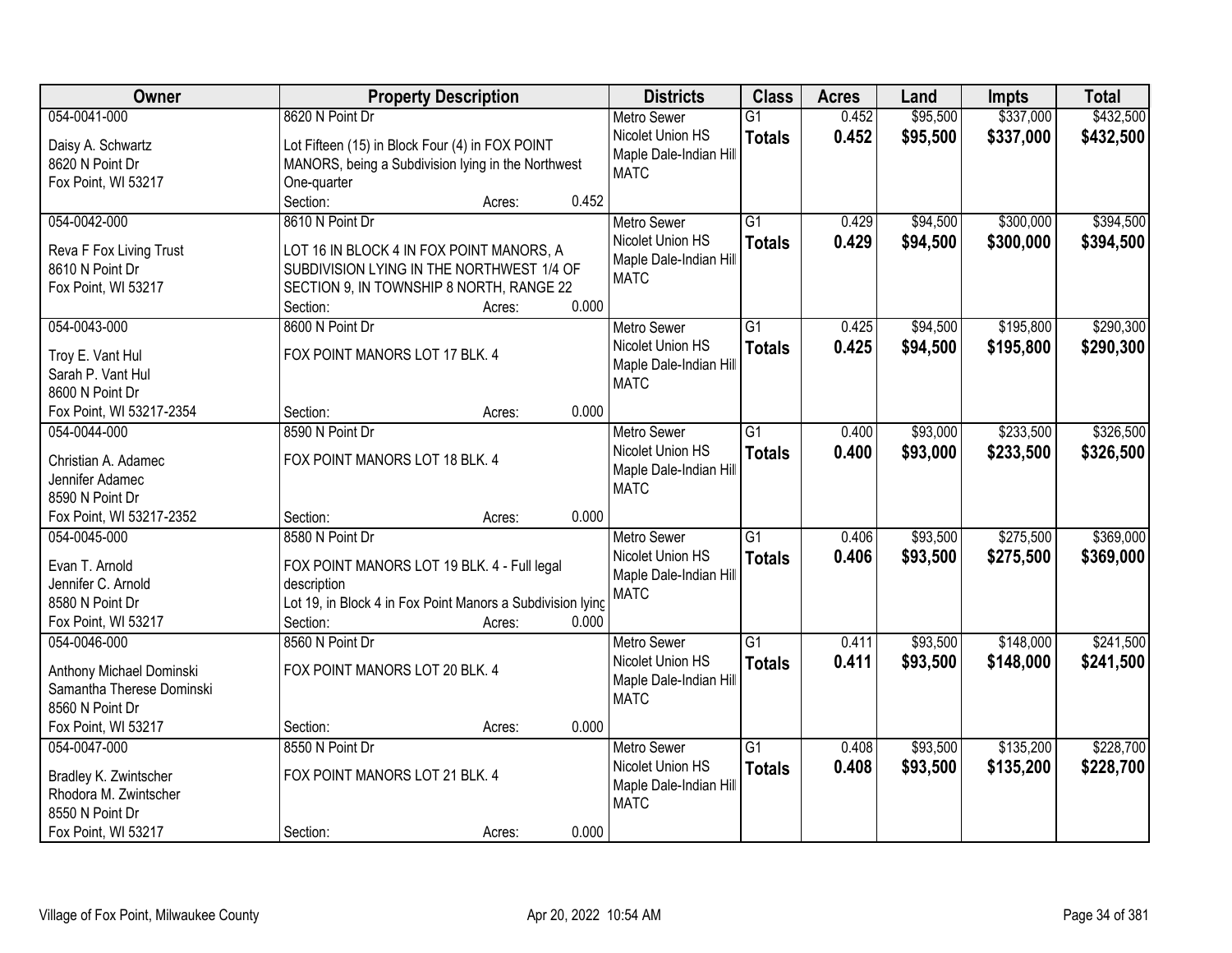| Owner                                            | <b>Property Description</b>                               |        |       | <b>Districts</b>       | <b>Class</b>    | <b>Acres</b> | Land     | Impts           | <b>Total</b> |
|--------------------------------------------------|-----------------------------------------------------------|--------|-------|------------------------|-----------------|--------------|----------|-----------------|--------------|
| 054-0048-000                                     | 8540 N Point Dr                                           |        |       | <b>Metro Sewer</b>     | $\overline{G1}$ | 0.390        | \$92,500 | \$189,500       | \$282,000    |
| Sheldon E. Cremer Revocable Trust                | Lot 22 in Block 4 in FOX POINT MANORS, a Subdivision      |        |       | Nicolet Union HS       | <b>Totals</b>   | 0.390        | \$92,500 | \$189,500       | \$282,000    |
| 8540 N Point Dr                                  | lying in the Northwest 1/4 of Section 9, Town 8 North,    |        |       | Maple Dale-Indian Hill |                 |              |          |                 |              |
| Fox Point, WI 53217                              | Range                                                     |        |       | <b>MATC</b>            |                 |              |          |                 |              |
|                                                  | Section:                                                  | Acres: | 0.390 |                        |                 |              |          |                 |              |
| 054-0049-000                                     | 8530 N Point Dr                                           |        |       | <b>Metro Sewer</b>     | $\overline{G1}$ | 0.416        | \$94,000 | \$162,500       | \$256,500    |
|                                                  | FOX POINT MANORS LOT 23 BLK. 4                            |        |       | Nicolet Union HS       | <b>Totals</b>   | 0.416        | \$94,000 | \$162,500       | \$256,500    |
| Alexandre De Oliveira<br>Lora Taylor De Oliveira |                                                           |        |       | Maple Dale-Indian Hill |                 |              |          |                 |              |
| 8530 N Point Dr                                  |                                                           |        |       | <b>MATC</b>            |                 |              |          |                 |              |
| Fox Point, WI 53217-2352                         | Section:                                                  | Acres: | 0.000 |                        |                 |              |          |                 |              |
| 054-0050-000                                     | 8510 N Point Dr                                           |        |       | <b>Metro Sewer</b>     | $\overline{G1}$ | 0.404        | \$93,500 | \$225,000       | \$318,500    |
|                                                  |                                                           |        |       | Nicolet Union HS       | <b>Totals</b>   | 0.404        | \$93,500 | \$225,000       | \$318,500    |
| Charles H. Tiber                                 | FOX POINT MANORS LOT 24 BLK. 4                            |        |       | Maple Dale-Indian Hill |                 |              |          |                 |              |
| Joyce Tiber                                      |                                                           |        |       | <b>MATC</b>            |                 |              |          |                 |              |
| 16600 N Thompson Peak Pkwy                       |                                                           |        |       |                        |                 |              |          |                 |              |
| Apartment 1044                                   | Section:                                                  | Acres: | 0.000 |                        |                 |              |          |                 |              |
| Scottsdale, AZ 85260                             |                                                           |        |       |                        |                 |              |          |                 |              |
| 054-0051-000                                     | 8500 N Point Dr                                           |        |       | Metro Sewer            | $\overline{G1}$ | 0.393        | \$93,000 | \$213,500       | \$306,500    |
| Kristina Goranova                                | Lot Twenty-five (25), in Block Four (4), in Fox Point     |        |       | Nicolet Union HS       | <b>Totals</b>   | 0.393        | \$93,000 | \$213,500       | \$306,500    |
| 8500 N Point Dr                                  | Manors, being a Subdivision of a part of the Northwest    |        |       | Maple Dale-Indian Hill |                 |              |          |                 |              |
| Fox Point, WI 53217                              | One-quarter (1/4) of Section Nine (9), Township Eight (8) |        |       | <b>MATC</b>            |                 |              |          |                 |              |
|                                                  | Section:                                                  | Acres: | 0.000 |                        |                 |              |          |                 |              |
| 054-0056-002                                     | 315 E Brown Deer Rd                                       |        |       | <b>Metro Sewer</b>     | $\overline{G1}$ | 0.057        | \$2,800  | \$0             | \$2,800      |
| <b>Wilbur Baker</b>                              | FOX POINT MANORS SUBD, NW 1/4 SEC 9-8-22, LOT             |        |       | Nicolet Union HS       | <b>Totals</b>   | 0.057        | \$2,800  | \$0             | \$2,800      |
| Wilbur Baker Sr                                  | 1, BLK 5, EXC PT IN VILLAGE OF BAYSIDE                    |        |       | Maple Dale-Indian Hill |                 |              |          |                 |              |
| 315 E Brown Deer Rd                              |                                                           |        |       | <b>MATC</b>            |                 |              |          |                 |              |
| Bayside, WI 53217                                | Section:                                                  | Acres: | 0.000 |                        |                 |              |          |                 |              |
| 054-0056-003                                     | 345 E Brown Deer Rd                                       |        |       | Metro Sewer            | $\overline{G1}$ | 0.056        | \$2,700  | $\overline{30}$ | \$2,700      |
|                                                  |                                                           |        |       | Nicolet Union HS       | <b>Totals</b>   | 0.056        | \$2,700  | \$0             | \$2,700      |
| Andrew M. Luckhardt                              | FOX POINT MANORS SUBD, NW 1/4 SEC 9-8-22, LOT             |        |       | Maple Dale-Indian Hill |                 |              |          |                 |              |
| Margarita I. Luckhardt                           | 2, BLK 5, EXC PT IN VILLAGE OF BAYSIDE                    |        |       | <b>MATC</b>            |                 |              |          |                 |              |
| 345 E Brown Deer Rd                              |                                                           |        |       |                        |                 |              |          |                 |              |
| Bayside, WI 53217                                | Section:                                                  | Acres: | 0.000 |                        |                 |              |          |                 |              |
| 054-0056-004                                     | 375 E Brown Deer Rd                                       |        |       | Metro Sewer            | $\overline{G1}$ | 0.056        | \$2,700  | $\overline{50}$ | \$2,700      |
| <b>Daniel Kleindl</b>                            | FOX POINT MANORS SUBD, NW 1/4 SEC 9-8-22, LOT             |        |       | Nicolet Union HS       | <b>Totals</b>   | 0.056        | \$2,700  | \$0             | \$2,700      |
| Eva Mila Kleindl                                 | 3, BLK 5, EXC PT IN VILLAGE OF BAYSIDE                    |        |       | Maple Dale-Indian Hill |                 |              |          |                 |              |
| 375 E Brown Deer Rd                              |                                                           |        |       | <b>MATC</b>            |                 |              |          |                 |              |
| Bayside, WI 53217                                | Section:                                                  | Acres: | 0.000 |                        |                 |              |          |                 |              |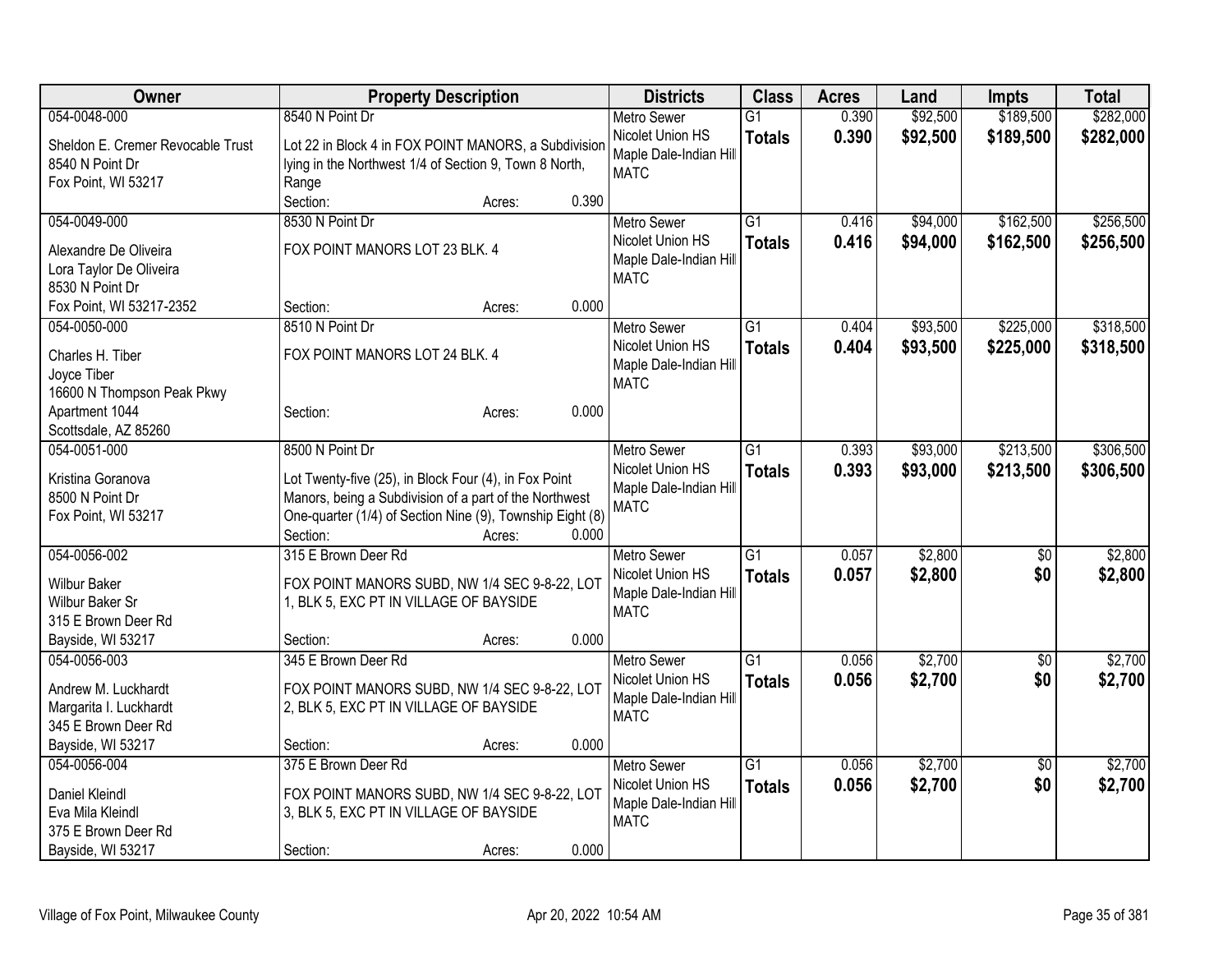| Owner                             |                                                                                           | <b>Property Description</b> |       |                                            | <b>Class</b>    | <b>Acres</b> | Land      | <b>Impts</b> | <b>Total</b> |
|-----------------------------------|-------------------------------------------------------------------------------------------|-----------------------------|-------|--------------------------------------------|-----------------|--------------|-----------|--------------|--------------|
| 054-0058-000                      | 8665 N Manor Ct                                                                           |                             |       | <b>Metro Sewer</b>                         | $\overline{G1}$ | 0.442        | \$95,000  | \$210,500    | \$305,500    |
| Richard W. Stuckert               | FOX POINT MANORS LOT 4 BLK. 5 EXC. PART IN                                                |                             |       | Nicolet Union HS<br>Maple Dale-Indian Hill | <b>Totals</b>   | 0.442        | \$95,000  | \$210,500    | \$305,500    |
| Susan H. Stuckert                 | <b>VILLAGE OF BAYSIDE</b>                                                                 |                             |       | <b>MATC</b>                                |                 |              |           |              |              |
| 8665 N Manor Ct                   |                                                                                           |                             |       |                                            |                 |              |           |              |              |
| Fox Point, WI 53217-2346          | Section:                                                                                  | Acres:                      | 0.000 |                                            |                 |              |           |              |              |
| 054-0060-000                      | 8684 N Manor Ct                                                                           |                             |       | <b>Metro Sewer</b>                         | $\overline{G1}$ | 0.282        | \$76,500  | \$205,500    | \$282,000    |
| Erich Muckelberg                  | FOX POINT MANORS LOT 5 BLK. 5 EXC. PART IN                                                |                             |       | Nicolet Union HS                           | <b>Totals</b>   | 0.282        | \$76,500  | \$205,500    | \$282,000    |
| Carolyn Muckelberg                | <b>VILLAGE OF BAYSIDE</b>                                                                 |                             |       | Maple Dale-Indian Hill                     |                 |              |           |              |              |
| 8684 N Manor Ct                   |                                                                                           |                             |       | <b>MATC</b>                                |                 |              |           |              |              |
| Fox Point, WI 53217               | Section:                                                                                  | Acres:                      | 0.282 |                                            |                 |              |           |              |              |
| 054-0062-000                      | 8680 N Manor Ct                                                                           |                             |       | <b>Metro Sewer</b>                         | G1              | 0.264        | \$71,500  | \$208,000    | \$279,500    |
| Amy Brown                         | FOX POINT MANORS LOT 6 BLK. 5 EXC. PART IN                                                |                             |       | Nicolet Union HS                           | <b>Totals</b>   | 0.264        | \$71,500  | \$208,000    | \$279,500    |
| 8680 N Manor Ct                   | <b>VILLAGE OF BAYSIDE</b>                                                                 |                             |       | Maple Dale-Indian Hill                     |                 |              |           |              |              |
| Bayside, WI 53217                 |                                                                                           |                             |       | <b>MATC</b>                                |                 |              |           |              |              |
|                                   | Section:                                                                                  | Acres:                      | 0.000 |                                            |                 |              |           |              |              |
| 054-0064-000                      | 8676 N Manor Ct                                                                           |                             |       | <b>Metro Sewer</b>                         | G1              | 0.564        | \$102,000 | \$188,500    | \$290,500    |
|                                   |                                                                                           |                             |       | Nicolet Union HS                           | <b>Totals</b>   | 0.564        | \$102,000 | \$188,500    | \$290,500    |
| Robert Oldenburg<br>Ami Oldenburg | FOX POINT MANORS LOT 7 BLK. 5 EXC. PART IN<br>VILLAGE OF BAYSIDE - Full legal description |                             |       | Maple Dale-Indian Hill                     |                 |              |           |              |              |
| 8676 N Manor Ct                   | 054-0064-000 AND 054-0065-000 LOT SEVEN (7) OF                                            |                             |       | <b>MATC</b>                                |                 |              |           |              |              |
| Fox Point, WI 53217               | Section:                                                                                  | Acres:                      | 0.000 |                                            |                 |              |           |              |              |
| 054-0066-000                      | 8672 N Manor Ct                                                                           |                             |       | <b>Metro Sewer</b>                         | $\overline{G1}$ | 0.463        | \$96,500  | \$177,000    | \$273,500    |
|                                   |                                                                                           |                             |       | Nicolet Union HS                           | <b>Totals</b>   | 0.463        | \$96,500  | \$177,000    | \$273,500    |
| Viktoriya Rubinshteyn             | FOX POINT MANORS LOT 8 BLK. 5                                                             |                             |       | Maple Dale-Indian Hill                     |                 |              |           |              |              |
| Gregory Rubinshteyn               |                                                                                           |                             |       | <b>MATC</b>                                |                 |              |           |              |              |
| 8672 N Manor Ct                   |                                                                                           |                             |       |                                            |                 |              |           |              |              |
| Fox Point, WI 53217-2346          | Section:                                                                                  | Acres:                      | 0.000 |                                            | $\overline{G1}$ |              |           |              |              |
| 054-0067-000                      | 8664 N Manor Ct                                                                           |                             |       | Metro Sewer<br>Nicolet Union HS            |                 | 0.463        | \$96,000  | \$205,200    | \$301,200    |
| John J. Ksicinski                 | FOX POINT MANORS LOT 9 BLK. 5                                                             |                             |       | Maple Dale-Indian Hill                     | <b>Totals</b>   | 0.463        | \$96,000  | \$205,200    | \$301,200    |
| Ae Ja Ksicinski                   |                                                                                           |                             |       | <b>MATC</b>                                |                 |              |           |              |              |
| 8664 N Manor Ct                   |                                                                                           |                             |       |                                            |                 |              |           |              |              |
| Fox Point, WI 53217-2346          | Section:                                                                                  | Acres:                      | 0.000 |                                            |                 |              |           |              |              |
| 054-0068-000                      | 8656 N Manor Ct                                                                           |                             |       | <b>Metro Sewer</b>                         | $\overline{G1}$ | 0.417        | \$94,000  | \$198,500    | \$292,500    |
| <b>Bryce Steidinger</b>           | FOX POINT MANORS LOT 10 BLK. 5                                                            |                             |       | Nicolet Union HS                           | <b>Totals</b>   | 0.417        | \$94,000  | \$198,500    | \$292,500    |
| <b>Brenda Steidinger</b>          |                                                                                           |                             |       | Maple Dale-Indian Hill                     |                 |              |           |              |              |
| 8656 N Manor Ct                   |                                                                                           |                             |       | <b>MATC</b>                                |                 |              |           |              |              |
| Fox Point, WI 53217-2346          | Section:                                                                                  | Acres:                      | 0.000 |                                            |                 |              |           |              |              |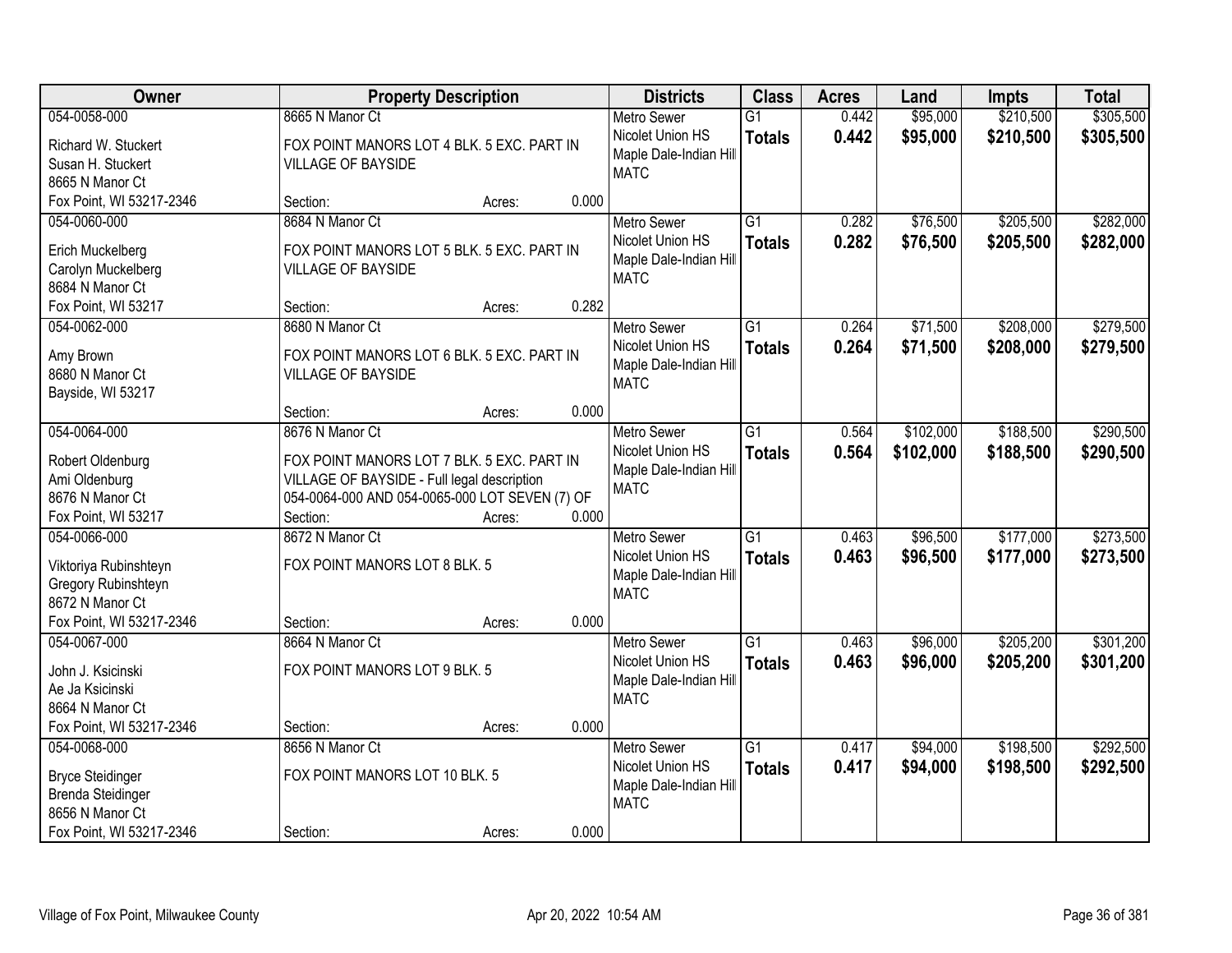| Owner                                 | <b>Property Description</b>                      |       | <b>Districts</b>       | <b>Class</b>    | <b>Acres</b> | Land     | <b>Impts</b> | <b>Total</b> |
|---------------------------------------|--------------------------------------------------|-------|------------------------|-----------------|--------------|----------|--------------|--------------|
| 054-0069-000                          | 8657 N Manor Ct                                  |       | <b>Metro Sewer</b>     | $\overline{G1}$ | 0.438        | \$95,000 | \$228,500    | \$323,500    |
| Douglas A. Kane                       | FOX POINT MANORS LOT 11, BLK 5, EXC.             |       | Nicolet Union HS       | <b>Totals</b>   | 0.438        | \$95,000 | \$228,500    | \$323,500    |
| Diane P. Kane                         | TRIANGULAR PARCEL AT SW COR OF LOT 11,           |       | Maple Dale-Indian Hill |                 |              |          |              |              |
| 8657 N Manor Ct                       | MEAS. 27.50 FT. ON THE SOUTH; 72.59 FT. ON THE   |       | <b>MATC</b>            |                 |              |          |              |              |
| Fox Point, WI 53217-2346              | Section:<br>Acres:                               | 0.000 |                        |                 |              |          |              |              |
| 054-0070-000                          | 8649 N Manor Ct                                  |       | <b>Metro Sewer</b>     | $\overline{G1}$ | 0.402        | \$93,500 | \$163,500    | \$257,000    |
|                                       |                                                  |       | Nicolet Union HS       |                 | 0.402        |          |              |              |
| Richard M. Sack                       | FOX POINT MANORS LOT 12, BLK 5, EXC COM AT A     |       | Maple Dale-Indian Hill | <b>Totals</b>   |              | \$93,500 | \$163,500    | \$257,000    |
| Susan E. Sack                         | PT IN NWLY LI OF LOT 12, 23.50FT. N. 62D E OF NW |       | <b>MATC</b>            |                 |              |          |              |              |
| 8649 N Manor Ct                       | COR OF SD LOT 12; RUNNING TH S 62D W ALG         |       |                        |                 |              |          |              |              |
| Fox Point, WI 53217-2346              | Section:<br>Acres:                               | 0.000 |                        |                 |              |          |              |              |
| 054-0071-000                          | 8648 N Manor Ln                                  |       | <b>Metro Sewer</b>     | G1              | 0.414        | \$94,000 | \$259,500    | \$353,500    |
|                                       | FOX POINT MANORS LOT 13 BLK. 5                   |       | Nicolet Union HS       | <b>Totals</b>   | 0.414        | \$94,000 | \$259,500    | \$353,500    |
| Willie L. Alexander et al             |                                                  |       | Maple Dale-Indian Hill |                 |              |          |              |              |
| 8648 N Manor Ln                       |                                                  |       | <b>MATC</b>            |                 |              |          |              |              |
| Fox Point, WI 53217                   |                                                  | 0.000 |                        |                 |              |          |              |              |
|                                       | Section:<br>Acres:                               |       |                        |                 |              |          |              |              |
| 054-0072-000                          | 8660 N Point Dr                                  |       | <b>Metro Sewer</b>     | G1              | 0.513        | \$99,000 | \$226,100    | \$325,100    |
| Matthew A Holtz & Kathren Blake Holtz | FOX POINT MANORS LOT 14 AND TRIANGULAR           |       | Nicolet Union HS       | <b>Totals</b>   | 0.513        | \$99,000 | \$226,100    | \$325,100    |
| <b>Rev Trust</b>                      | PARCEL AT SW COR LOT 11, MEAS. 27.50 FT. ON      |       | Maple Dale-Indian Hill |                 |              |          |              |              |
| 8660 N Point Dr                       | THE SOUTH; 72.59 FT. ON THE EAST AND 69.87 FT.   |       | <b>MATC</b>            |                 |              |          |              |              |
| Fox Point, WI 53217                   | Section:<br>Acres:                               | 0.000 |                        |                 |              |          |              |              |
| 054-0073-000                          | 8670 N Point Dr                                  |       | <b>Metro Sewer</b>     | $\overline{G1}$ | 0.385        | \$92,500 | \$229,000    | \$321,500    |
|                                       |                                                  |       | Nicolet Union HS       | <b>Totals</b>   | 0.385        | \$92,500 | \$229,000    | \$321,500    |
| Pamela M. Woythal                     | FOX POINT MANORS LOT 15 BLK. 5                   |       | Maple Dale-Indian Hill |                 |              |          |              |              |
| Ann E. Rosso                          |                                                  |       | <b>MATC</b>            |                 |              |          |              |              |
| 8670 N Point Dr                       |                                                  |       |                        |                 |              |          |              |              |
| Fox Point, WI 53217-2354              | Section:<br>Acres:                               | 0.000 |                        |                 |              |          |              |              |
| 054-0074-000                          | 8680 N Point Dr                                  |       | Metro Sewer            | $\overline{G1}$ | 0.441        | \$95,000 | \$203,000    | \$298,000    |
| Karen A. Tepper                       | FOX POINT MANORS LOT 16 BLK. 5                   |       | Nicolet Union HS       | <b>Totals</b>   | 0.441        | \$95,000 | \$203,000    | \$298,000    |
| 8680 N Point Dr                       |                                                  |       | Maple Dale-Indian Hill |                 |              |          |              |              |
| Fox Point, WI 53217-2354              |                                                  |       | <b>MATC</b>            |                 |              |          |              |              |
|                                       | Section:<br>Acres:                               | 0.000 |                        |                 |              |          |              |              |
| 054-0075-000                          | 8501 N Point Dr                                  |       | <b>Metro Sewer</b>     | $\overline{G1}$ | 0.413        | \$94,000 | \$235,000    | \$329,000    |
|                                       |                                                  |       | Nicolet Union HS       | <b>Totals</b>   | 0.413        | \$94,000 | \$235,000    | \$329,000    |
| Lawrence R. Tarnoff                   | FOX POINT MANORS LOT 1 BLK. 6                    |       | Maple Dale-Indian Hill |                 |              |          |              |              |
| Jill K. Tarnoff                       |                                                  |       | <b>MATC</b>            |                 |              |          |              |              |
| 8501 N Point Dr                       |                                                  |       |                        |                 |              |          |              |              |
| Fox Point, WI 53217                   | Section:<br>Acres:                               | 0.000 |                        |                 |              |          |              |              |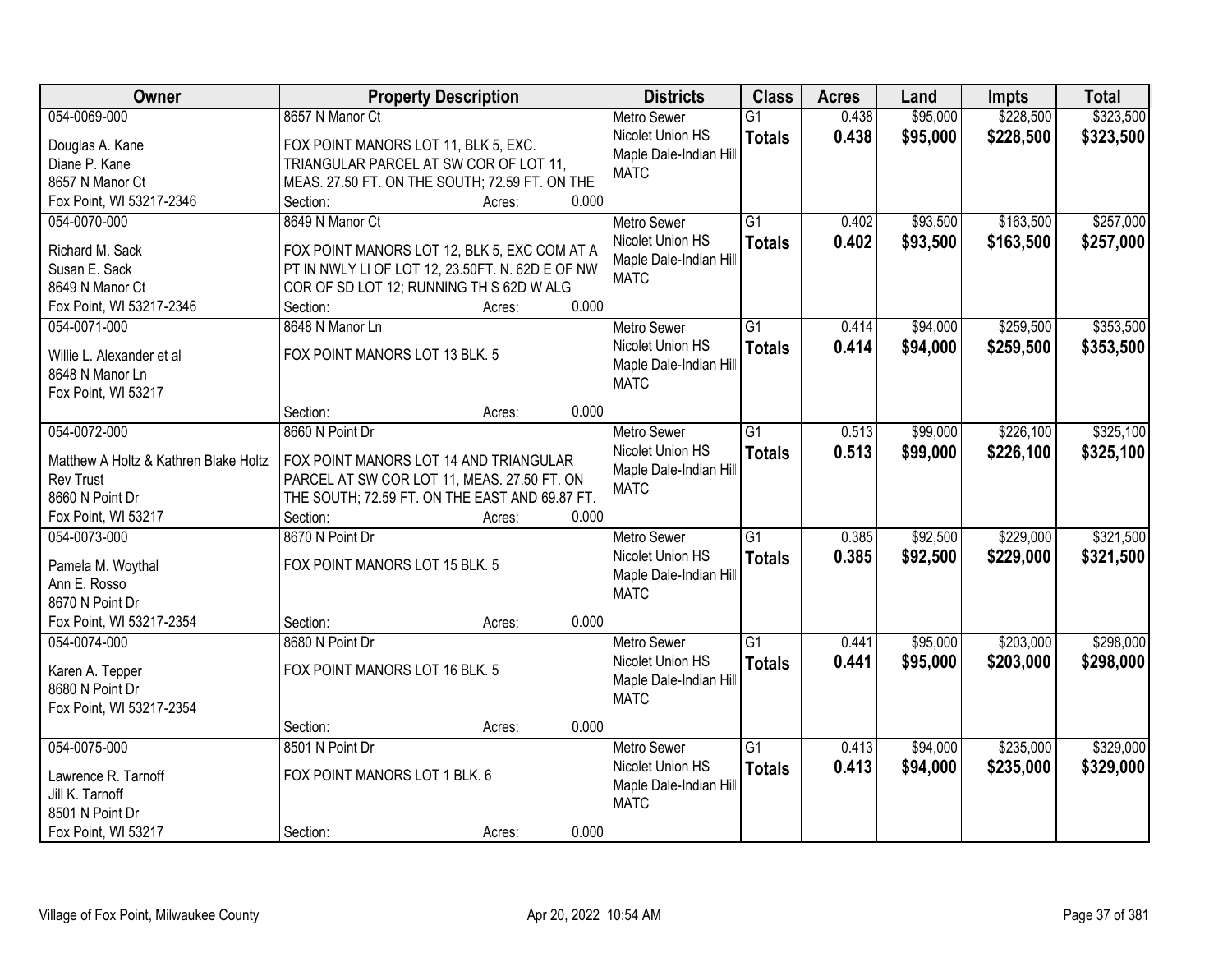| Owner                                    | <b>Property Description</b>                                |                 | <b>Districts</b>                       | <b>Class</b>    | <b>Acres</b> | Land     | <b>Impts</b> | <b>Total</b> |
|------------------------------------------|------------------------------------------------------------|-----------------|----------------------------------------|-----------------|--------------|----------|--------------|--------------|
| 054-0076-000                             | 8515 N Point Dr                                            |                 | <b>Metro Sewer</b>                     | $\overline{G1}$ | 0.413        | \$94,000 | \$183,000    | \$277,000    |
| Leslie Popalisky                         | Lot 2, in Block 6, in Fox Point Manors, being a Subdivisio |                 | Nicolet Union HS                       | <b>Totals</b>   | 0.413        | \$94,000 | \$183,000    | \$277,000    |
| 8515 N Point Dr                          | of part of the Northwest 1/4 of Section 9, in Township 8   |                 | Maple Dale-Indian Hill                 |                 |              |          |              |              |
| Fox Point, WI 53217                      | North, Range 22 East, in the Village of Fox Point,         |                 | <b>MATC</b>                            |                 |              |          |              |              |
|                                          | Section:                                                   | 0.413<br>Acres: |                                        |                 |              |          |              |              |
| 054-0077-000                             | 8527 N Point Dr                                            |                 | <b>Metro Sewer</b>                     | $\overline{G1}$ | 0.413        | \$94,000 | \$303,500    | \$397,500    |
|                                          | FOX POINT MANORS LOT 3 BLK. 6                              |                 | Nicolet Union HS                       | <b>Totals</b>   | 0.413        | \$94,000 | \$303,500    | \$397,500    |
| The Kent D. and Diane K. Newbury         |                                                            |                 | Maple Dale-Indian Hill                 |                 |              |          |              |              |
| Revocable Trust Dated<br>8527 N Point Dr |                                                            |                 | <b>MATC</b>                            |                 |              |          |              |              |
|                                          | Section:                                                   | 0.000           |                                        |                 |              |          |              |              |
| Fox Point, WI 53217<br>054-0078-000      | 8539 N Point Dr                                            | Acres:          |                                        | G1              |              |          | \$291,500    | \$385,000    |
|                                          |                                                            |                 | <b>Metro Sewer</b><br>Nicolet Union HS |                 | 0.411        | \$93,500 |              |              |
| Thomas Remington                         | FOX POINT MANORS LOT 4 BLK. 6                              |                 |                                        | <b>Totals</b>   | 0.411        | \$93,500 | \$291,500    | \$385,000    |
| Judyth N. Remington                      |                                                            |                 | Maple Dale-Indian Hill<br><b>MATC</b>  |                 |              |          |              |              |
| 8539 N Point Dr                          |                                                            |                 |                                        |                 |              |          |              |              |
| Fox Point, WI 53217-2353                 | Section:                                                   | 0.000<br>Acres: |                                        |                 |              |          |              |              |
| 054-0079-000                             | 8551 N Point Dr                                            |                 | <b>Metro Sewer</b>                     | G1              | 0.419        | \$94,000 | \$303,000    | \$397,000    |
| Rick W. Mann                             | FOX POINT MANORS LOT 5 BLK6                                |                 | Nicolet Union HS                       | <b>Totals</b>   | 0.419        | \$94,000 | \$303,000    | \$397,000    |
| Ellen R. Mann                            |                                                            |                 | Maple Dale-Indian Hill                 |                 |              |          |              |              |
| 8551 N Point Dr                          |                                                            |                 | <b>MATC</b>                            |                 |              |          |              |              |
| Fox Point, WI 53217-2353                 | Section:                                                   | 0.000<br>Acres: |                                        |                 |              |          |              |              |
| 054-0080-000                             | 8563 N Point Dr                                            |                 | <b>Metro Sewer</b>                     | $\overline{G1}$ | 0.433        | \$95,000 | \$197,700    | \$292,700    |
|                                          |                                                            |                 | Nicolet Union HS                       | <b>Totals</b>   | 0.433        | \$95,000 | \$197,700    | \$292,700    |
| Daryl Devorkin                           | FOX POINT MANORS LOT 6 BLK. 6                              |                 | Maple Dale-Indian Hill                 |                 |              |          |              |              |
| Minda Devorkin                           |                                                            |                 | <b>MATC</b>                            |                 |              |          |              |              |
| 8563 N Point Dr                          |                                                            |                 |                                        |                 |              |          |              |              |
| Fox Point, WI 53217                      | Section:                                                   | 0.000<br>Acres: |                                        |                 |              |          |              |              |
| 054-0081-000                             | 8575 N Point Dr                                            |                 | Metro Sewer                            | $\overline{G1}$ | 0.434        | \$95,000 | \$188,500    | \$283,500    |
| Jose Mendiola                            | FOX POINT MANORS LOT 7 BLK.6                               |                 | Nicolet Union HS                       | <b>Totals</b>   | 0.434        | \$95,000 | \$188,500    | \$283,500    |
| 8575 N Point Dr                          |                                                            |                 | Maple Dale-Indian Hill                 |                 |              |          |              |              |
| Fox Point, WI 53217-2353                 |                                                            |                 | <b>MATC</b>                            |                 |              |          |              |              |
|                                          | Section:                                                   | 0.000<br>Acres: |                                        |                 |              |          |              |              |
| 054-0082-000                             | 8587 N Point Dr                                            |                 | <b>Metro Sewer</b>                     | $\overline{G1}$ | 0.428        | \$94,500 | \$131,400    | \$225,900    |
|                                          |                                                            |                 | Nicolet Union HS                       | <b>Totals</b>   | 0.428        | \$94,500 | \$131,400    | \$225,900    |
| David P. Cohn                            | FOX POINT MANORS LOT 8 BLK.6                               |                 | Maple Dale-Indian Hill                 |                 |              |          |              |              |
| 8587 N Point Dr                          |                                                            |                 | <b>MATC</b>                            |                 |              |          |              |              |
| Fox Point, WI 53217-2353                 |                                                            |                 |                                        |                 |              |          |              |              |
|                                          | Section:                                                   | 0.000<br>Acres: |                                        |                 |              |          |              |              |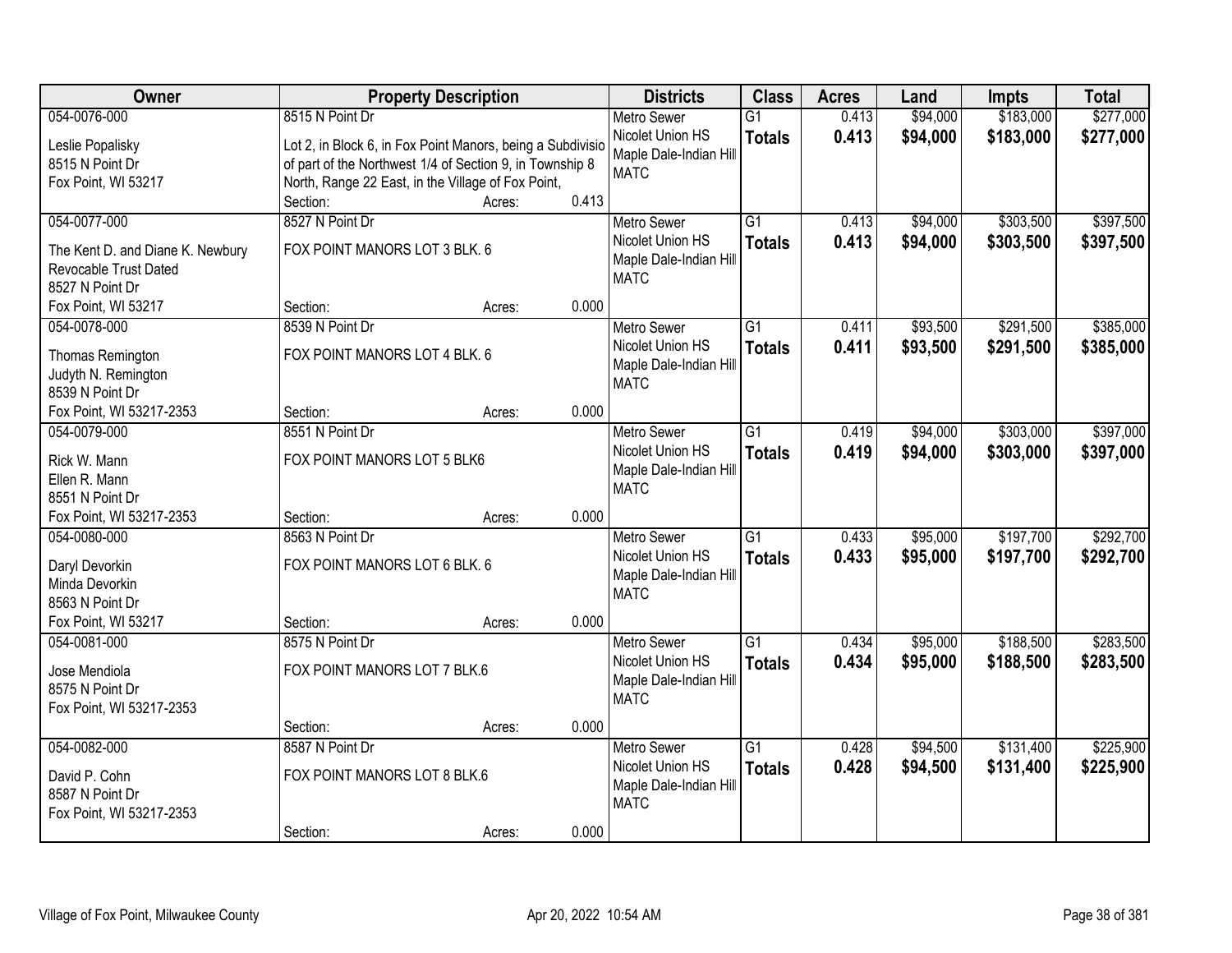| Owner                                                                             |                                                   | <b>Property Description</b> |       | <b>Districts</b>                                                                | <b>Class</b>                     | <b>Acres</b>   | Land                 | <b>Impts</b>           | <b>Total</b>           |
|-----------------------------------------------------------------------------------|---------------------------------------------------|-----------------------------|-------|---------------------------------------------------------------------------------|----------------------------------|----------------|----------------------|------------------------|------------------------|
| 054-0083-000                                                                      | 8601 N Point Dr                                   |                             |       | <b>Metro Sewer</b>                                                              | $\overline{G1}$                  | 0.415          | \$94,000             | \$136,100              | \$230,100              |
| Donald E. Bast<br>8601 N Point Dr<br>Fox Point, WI 53217-2355                     | FOX POINT MANORS LOT 9 BLK.6                      |                             |       | Nicolet Union HS<br>Maple Dale-Indian Hill<br><b>MATC</b>                       | <b>Totals</b>                    | 0.415          | \$94,000             | \$136,100              | \$230,100              |
|                                                                                   | Section:                                          | Acres:                      | 0.000 |                                                                                 |                                  |                |                      |                        |                        |
| 054-0084-000                                                                      | 8609 N Point Dr                                   |                             |       | <b>Metro Sewer</b>                                                              | $\overline{G1}$                  | 0.393          | \$93,000             | \$107,300              | \$200,300              |
| Aileen Tellier<br>8609 N Point Dr<br>Fox Point, WI 53217-2355                     | FOX POINT MANORS LOT 10 BLK. 6                    |                             |       | Nicolet Union HS<br>Maple Dale-Indian Hill<br><b>MATC</b>                       | <b>Totals</b>                    | 0.393          | \$93,000             | \$107,300              | \$200,300              |
|                                                                                   | Section:                                          | Acres:                      | 0.000 |                                                                                 |                                  |                |                      |                        |                        |
| 054-0085-000                                                                      | 8617 N Point Dr                                   |                             |       | <b>Metro Sewer</b>                                                              | $\overline{G1}$                  | 0.441          | \$95,000             | \$118,500              | \$213,500              |
| Derrick H. Walter<br>Therese J. Walter<br>8617 N Point Dr                         | FOX POINT MANORS LOT 11 BLK.6                     |                             |       | Nicolet Union HS<br>Maple Dale-Indian Hill<br><b>MATC</b>                       | <b>Totals</b>                    | 0.441          | \$95,000             | \$118,500              | \$213,500              |
| Fox Point, WI 53217-2355                                                          | Section:                                          | Acres:                      | 0.000 |                                                                                 |                                  |                |                      |                        |                        |
| 054-0086-000                                                                      | 8625 N Point Dr                                   |                             |       | <b>Metro Sewer</b>                                                              | $\overline{G1}$                  | 0.420          | \$94,000             | \$184,000              | \$278,000              |
| Jeffrey W. Killberg<br>Bridget A. Killberg<br>8625 N Point Dr                     | FOX POINT MANORS LOT 12 BLK. 6                    |                             |       | Nicolet Union HS<br>Maple Dale-Indian Hill<br><b>MATC</b>                       | <b>Totals</b>                    | 0.420          | \$94,000             | \$184,000              | \$278,000              |
| Fox Point, WI 53217-2355                                                          | Section:                                          | Acres:                      | 0.000 |                                                                                 |                                  |                |                      |                        |                        |
| 054-0087-000<br>Marianne F. Newman<br>8633 N Point Dr<br>Fox Point, WI 53217-2355 | 8633 N Point Dr<br>FOX POINT MANORS LOT 13 BLK. 6 |                             |       | <b>Metro Sewer</b><br>Nicolet Union HS<br>Maple Dale-Indian Hill<br><b>MATC</b> | $\overline{G1}$<br><b>Totals</b> | 0.434<br>0.434 | \$95,000<br>\$95,000 | \$178,000<br>\$178,000 | \$273,000<br>\$273,000 |
|                                                                                   | Section:                                          | Acres:                      | 0.000 |                                                                                 |                                  |                |                      |                        |                        |
| 054-0088-000                                                                      | 8641 N Point Dr                                   |                             |       | <b>Metro Sewer</b>                                                              | $\overline{G1}$                  | 0.421          | \$94,000             | \$260,000              | \$354,000              |
| Dulmes Family Revocable Trust, U/A/D<br>June 1, 2020<br>8641 N Point Dr           | FOX POINT MANORS LOT 14 BLK.6                     |                             |       | Nicolet Union HS<br>Maple Dale-Indian Hill<br><b>MATC</b>                       | <b>Totals</b>                    | 0.421          | \$94,000             | \$260,000              | \$354,000              |
| Fox Point, WI 53217                                                               | Section:                                          | Acres:                      | 0.000 |                                                                                 |                                  |                |                      |                        |                        |
| 054-0089-000<br>Lisa A. Putterman<br>8649 N Point Dr<br>Fox Point, WI 53217-2356  | 8649 N Point Dr<br>FOX POINT MANORS LOT 15 BLK. 6 |                             |       | <b>Metro Sewer</b><br>Nicolet Union HS<br>Maple Dale-Indian Hill<br><b>MATC</b> | $\overline{G1}$<br><b>Totals</b> | 0.413<br>0.413 | \$94,000<br>\$94,000 | \$217,000<br>\$217,000 | \$311,000<br>\$311,000 |
|                                                                                   | Section:                                          | Acres:                      | 0.000 |                                                                                 |                                  |                |                      |                        |                        |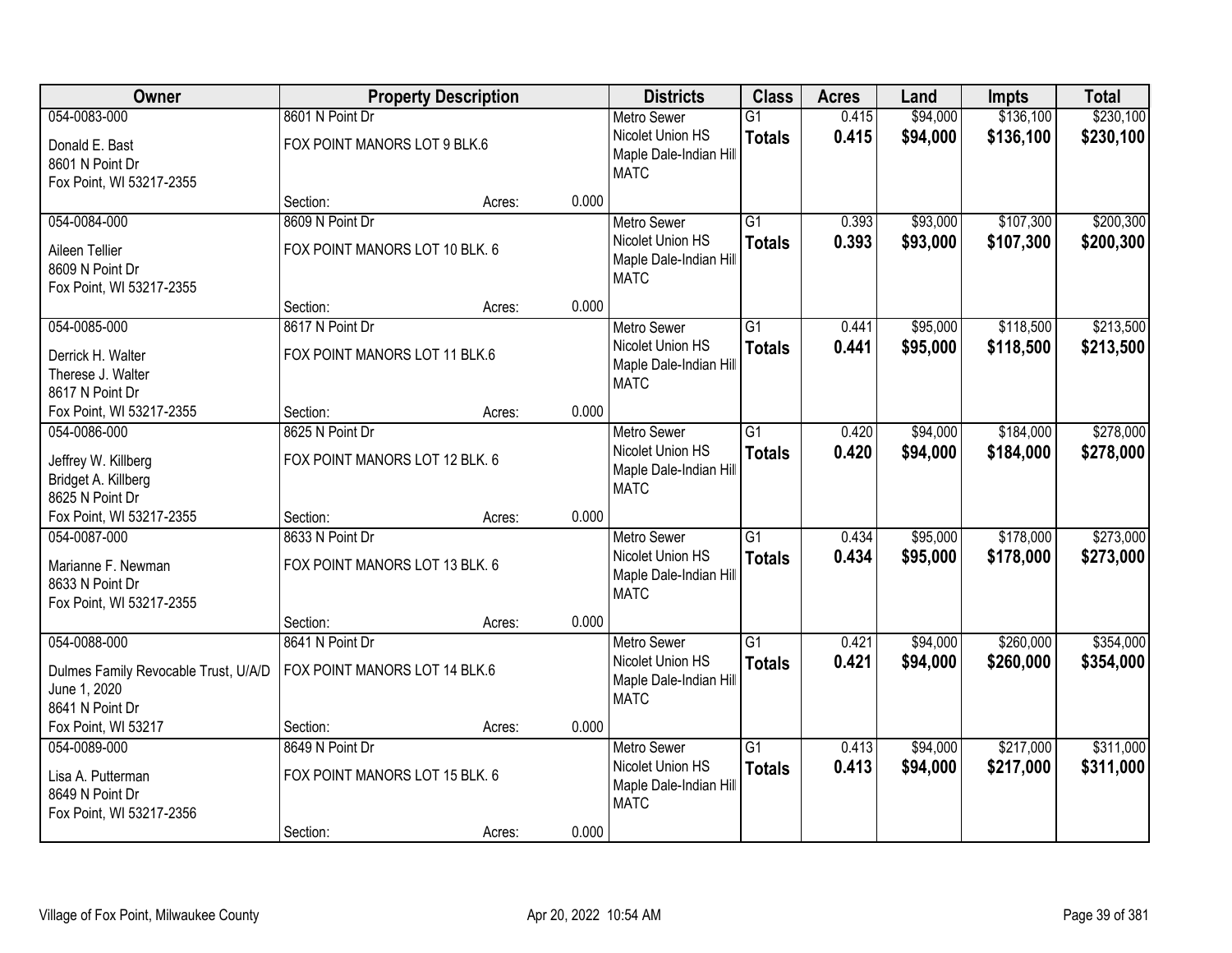| Owner                                       |                                                            | <b>Property Description</b> |       | <b>Districts</b>                      | <b>Class</b>    | <b>Acres</b> | Land     | <b>Impts</b> | <b>Total</b> |
|---------------------------------------------|------------------------------------------------------------|-----------------------------|-------|---------------------------------------|-----------------|--------------|----------|--------------|--------------|
| 054-0090-000                                | 8657 N Point Dr                                            |                             |       | <b>Metro Sewer</b>                    | $\overline{G1}$ | 0.416        | \$94,000 | \$328,000    | \$422,000    |
| Nissan B. Bar-Lev                           | FOX POINT MANORS LOT 16 BLK.6                              |                             |       | Nicolet Union HS                      | <b>Totals</b>   | 0.416        | \$94,000 | \$328,000    | \$422,000    |
| Candace T. Bar-Lev                          |                                                            |                             |       | Maple Dale-Indian Hill                |                 |              |          |              |              |
| 8657 N Point Dr                             |                                                            |                             |       | <b>MATC</b>                           |                 |              |          |              |              |
| Fox Point, WI 53217-2356                    | Section:                                                   | Acres:                      | 0.000 |                                       |                 |              |          |              |              |
| 054-0091-000                                | 8665 N Point Dr                                            |                             |       | <b>Metro Sewer</b>                    | $\overline{G1}$ | 0.441        | \$95,000 | \$188,000    | \$283,000    |
|                                             | FOX POINT MANORS LOT 17 BLK. 6                             |                             |       | Nicolet Union HS                      | <b>Totals</b>   | 0.441        | \$95,000 | \$188,000    | \$283,000    |
| Grace Valenti                               |                                                            |                             |       | Maple Dale-Indian Hill                |                 |              |          |              |              |
| 8665 N Point Dr<br>Fox Point, WI 53217-2356 |                                                            |                             |       | <b>MATC</b>                           |                 |              |          |              |              |
|                                             | Section:                                                   | Acres:                      | 0.000 |                                       |                 |              |          |              |              |
| 054-0092-000                                | 8675 N Point Dr                                            |                             |       | <b>Metro Sewer</b>                    | $\overline{G1}$ | 0.457        | \$96,000 | \$183,000    | \$279,000    |
|                                             |                                                            |                             |       | Nicolet Union HS                      | <b>Totals</b>   | 0.457        | \$96,000 | \$183,000    | \$279,000    |
| Michael M. Kaplan                           | FOX POINT MANORS LOT 18 BLK. 6                             |                             |       | Maple Dale-Indian Hill                |                 |              |          |              |              |
| Beverly M. Richey                           |                                                            |                             |       | <b>MATC</b>                           |                 |              |          |              |              |
| 8675 N Point Dr                             |                                                            |                             |       |                                       |                 |              |          |              |              |
| Fox Point, WI 53217-2356                    | Section:                                                   | Acres:                      | 0.000 |                                       |                 |              |          |              |              |
| 054-0093-000                                | 8680 N Regent Rd                                           |                             |       | <b>Metro Sewer</b>                    | $\overline{G1}$ | 0.413        | \$94,000 | \$134,500    | \$228,500    |
| Nathan Armstrong                            | FOX POINT MANORS LOT 19 BLK. 6 - Full legal                |                             |       | Nicolet Union HS                      | <b>Totals</b>   | 0.413        | \$94,000 | \$134,500    | \$228,500    |
| <b>Courtney Armstrong</b>                   | description                                                |                             |       | Maple Dale-Indian Hill<br><b>MATC</b> |                 |              |          |              |              |
| 8680 N Regent Rd                            | Lot 19, in Block 6 in Fox Point Manors, a Subdivision lyin |                             |       |                                       |                 |              |          |              |              |
| Fox Point, WI 53217                         | Section:                                                   | Acres:                      | 0.000 |                                       |                 |              |          |              |              |
| 054-0094-000                                | 8670 N Regent Rd                                           |                             |       | <b>Metro Sewer</b>                    | $\overline{G1}$ | 0.399        | \$93,000 | \$156,500    | \$249,500    |
| Andrew C. Vila                              | FOX POINT MANORS LOT 20 BLK. 6                             |                             |       | Nicolet Union HS                      | <b>Totals</b>   | 0.399        | \$93,000 | \$156,500    | \$249,500    |
| 8670 N Regent Rd                            |                                                            |                             |       | Maple Dale-Indian Hill                |                 |              |          |              |              |
| Fox Point, WI 53217                         |                                                            |                             |       | <b>MATC</b>                           |                 |              |          |              |              |
|                                             | Section:                                                   | Acres:                      | 0.000 |                                       |                 |              |          |              |              |
| 054-0095-000                                | 8660 N Regent Ct                                           |                             |       | Metro Sewer                           | $\overline{G1}$ | 0.420        | \$94,000 | \$155,500    | \$249,500    |
|                                             | FOX POINT MANORS LOT 21 BLK. 6                             |                             |       | Nicolet Union HS                      | <b>Totals</b>   | 0.420        | \$94,000 | \$155,500    | \$249,500    |
| Daniel R. Meyers<br>Barbara J. Meyers       |                                                            |                             |       | Maple Dale-Indian Hill                |                 |              |          |              |              |
| 8660 N Regent Ct                            |                                                            |                             |       | <b>MATC</b>                           |                 |              |          |              |              |
| Fox Point, WI 53217-2365                    | Section:                                                   | Acres:                      | 0.000 |                                       |                 |              |          |              |              |
| 054-0096-000                                | 8650 N Regent Ct                                           |                             |       | <b>Metro Sewer</b>                    | $\overline{G1}$ | 0.503        | \$98,000 | \$255,500    | \$353,500    |
|                                             |                                                            |                             |       | Nicolet Union HS                      | <b>Totals</b>   | 0.503        | \$98,000 | \$255,500    | \$353,500    |
| Travis S. Laird                             | FOX POINT MANORS LOT 22 BLK. 6                             |                             |       | Maple Dale-Indian Hill                |                 |              |          |              |              |
| Miki Laird                                  |                                                            |                             |       | <b>MATC</b>                           |                 |              |          |              |              |
| 8650 N Regent Ct                            |                                                            |                             |       |                                       |                 |              |          |              |              |
| Fox Point, WI 53217                         | Section:                                                   | Acres:                      | 0.000 |                                       |                 |              |          |              |              |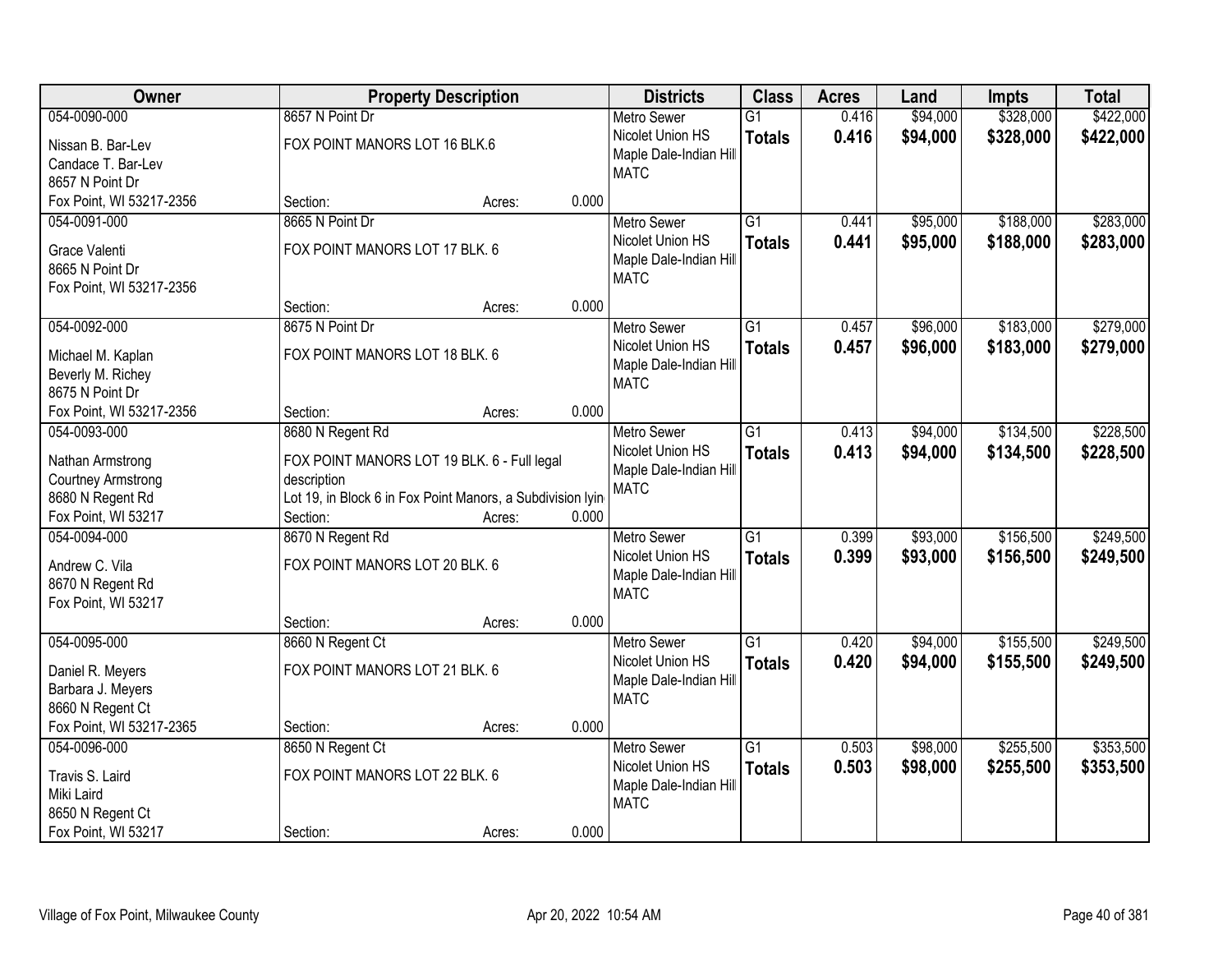| Owner                                                                     |                                | <b>Property Description</b> |       | <b>Districts</b>                      | <b>Class</b>    | <b>Acres</b> | Land     | <b>Impts</b> | <b>Total</b> |
|---------------------------------------------------------------------------|--------------------------------|-----------------------------|-------|---------------------------------------|-----------------|--------------|----------|--------------|--------------|
| 054-0097-000                                                              | 8640 N Regent Ct               |                             |       | <b>Metro Sewer</b>                    | $\overline{G1}$ | 0.519        | \$99,000 | \$139,000    | \$238,000    |
| Living Trust Declaration of Ronald Polan   FOX POINT MANORS LOT 23 BLK. 6 |                                |                             |       | Nicolet Union HS                      | <b>Totals</b>   | 0.519        | \$99,000 | \$139,000    | \$238,000    |
| Dated 8/13/20                                                             |                                |                             |       | Maple Dale-Indian Hill                |                 |              |          |              |              |
| 8640 N Regent Ct                                                          |                                |                             |       | <b>MATC</b>                           |                 |              |          |              |              |
| Fox Point, WI 53217                                                       | Section:                       | Acres:                      | 0.000 |                                       |                 |              |          |              |              |
| 054-0098-000                                                              | 8630 N Regent Ct               |                             |       | <b>Metro Sewer</b>                    | $\overline{G1}$ | 0.404        | \$93,500 | \$178,800    | \$272,300    |
|                                                                           |                                |                             |       | Nicolet Union HS                      | <b>Totals</b>   | 0.404        | \$93,500 | \$178,800    | \$272,300    |
| Roger W. Wong                                                             | FOX POINT MANORS LOT 24 BLK. 6 |                             |       | Maple Dale-Indian Hill                |                 |              |          |              |              |
| Mary H. Thomas                                                            |                                |                             |       | <b>MATC</b>                           |                 |              |          |              |              |
| 8630 N Regent Ct                                                          |                                |                             | 0.404 |                                       |                 |              |          |              |              |
| Fox Point, WI 53217                                                       | Section:                       | Acres:                      |       |                                       |                 |              |          |              |              |
| 054-0099-000                                                              | 8620 N Regent Rd               |                             |       | <b>Metro Sewer</b>                    | $\overline{G1}$ | 0.458        | \$96,000 | \$310,500    | \$406,500    |
| Massimo Genio                                                             | FOX POINT MANORS LOT 25 BLK. 6 |                             |       | Nicolet Union HS                      | <b>Totals</b>   | 0.458        | \$96,000 | \$310,500    | \$406,500    |
| Cara A. Miller                                                            |                                |                             |       | Maple Dale-Indian Hill<br><b>MATC</b> |                 |              |          |              |              |
| 8620 N Regent Rd                                                          |                                |                             |       |                                       |                 |              |          |              |              |
| Fox Point, WI 53217-2361                                                  | Section:                       | Acres:                      | 0.000 |                                       |                 |              |          |              |              |
| 054-0100-000                                                              | 8610 N Regent Rd               |                             |       | <b>Metro Sewer</b>                    | $\overline{G1}$ | 0.425        | \$94,500 | \$230,500    | \$325,000    |
| Harris S. Worthington                                                     | FOX POINT MANORS LOT 26 BLK. 6 |                             |       | Nicolet Union HS                      | <b>Totals</b>   | 0.425        | \$94,500 | \$230,500    | \$325,000    |
| Jessica Duncan Worthington                                                |                                |                             |       | Maple Dale-Indian Hill                |                 |              |          |              |              |
| 8610 N Regent Rd                                                          |                                |                             |       | <b>MATC</b>                           |                 |              |          |              |              |
| Fox Point, WI 53217                                                       | Section:                       | Acres:                      | 0.000 |                                       |                 |              |          |              |              |
| 054-0101-000                                                              | 8600 N Regent Rd               |                             |       | <b>Metro Sewer</b>                    | $\overline{G1}$ | 0.392        | \$93,000 | \$156,000    | \$249,000    |
|                                                                           |                                |                             |       | Nicolet Union HS                      | <b>Totals</b>   | 0.392        | \$93,000 | \$156,000    | \$249,000    |
| John D & Marilyn J Zwissler Rev Trust                                     | <b>LOT 27 BLK 6</b>            |                             |       | Maple Dale-Indian Hill                |                 |              |          |              |              |
| 8600 N Regent Rd                                                          |                                |                             |       | <b>MATC</b>                           |                 |              |          |              |              |
| Fox Point, WI 53217-2361                                                  |                                |                             |       |                                       |                 |              |          |              |              |
|                                                                           | Section:                       | Acres:                      | 0.000 |                                       |                 |              |          |              |              |
| 054-0102-000                                                              | 8590 N Regent Rd               |                             |       | Metro Sewer                           | $\overline{G1}$ | 0.402        | \$93,500 | \$146,000    | \$239,500    |
| Brendan L. Vierk                                                          | FOX POINT MANORS LOT 28 BLK. 6 |                             |       | Nicolet Union HS                      | <b>Totals</b>   | 0.402        | \$93,500 | \$146,000    | \$239,500    |
| Carmen Vierk                                                              |                                |                             |       | Maple Dale-Indian Hill                |                 |              |          |              |              |
| 8590 N Regent Rd                                                          |                                |                             |       | <b>MATC</b>                           |                 |              |          |              |              |
| Fox Point, WI 53217-2359                                                  | Section:                       | Acres:                      | 0.000 |                                       |                 |              |          |              |              |
| 054-0103-000                                                              | 8578 N Regent Rd               |                             |       | <b>Metro Sewer</b>                    | $\overline{G1}$ | 0.414        | \$94,000 | \$162,500    | \$256,500    |
|                                                                           | FOX POINT MANORS LOT 29 BLK. 6 |                             |       | Nicolet Union HS                      | <b>Totals</b>   | 0.414        | \$94,000 | \$162,500    | \$256,500    |
| Eric Hersh<br>Linda Hersh                                                 |                                |                             |       | Maple Dale-Indian Hill                |                 |              |          |              |              |
| 8578 N Regent Rd                                                          |                                |                             |       | <b>MATC</b>                           |                 |              |          |              |              |
| Fox Point, WI 53217-2359                                                  | Section:                       |                             | 0.000 |                                       |                 |              |          |              |              |
|                                                                           |                                | Acres:                      |       |                                       |                 |              |          |              |              |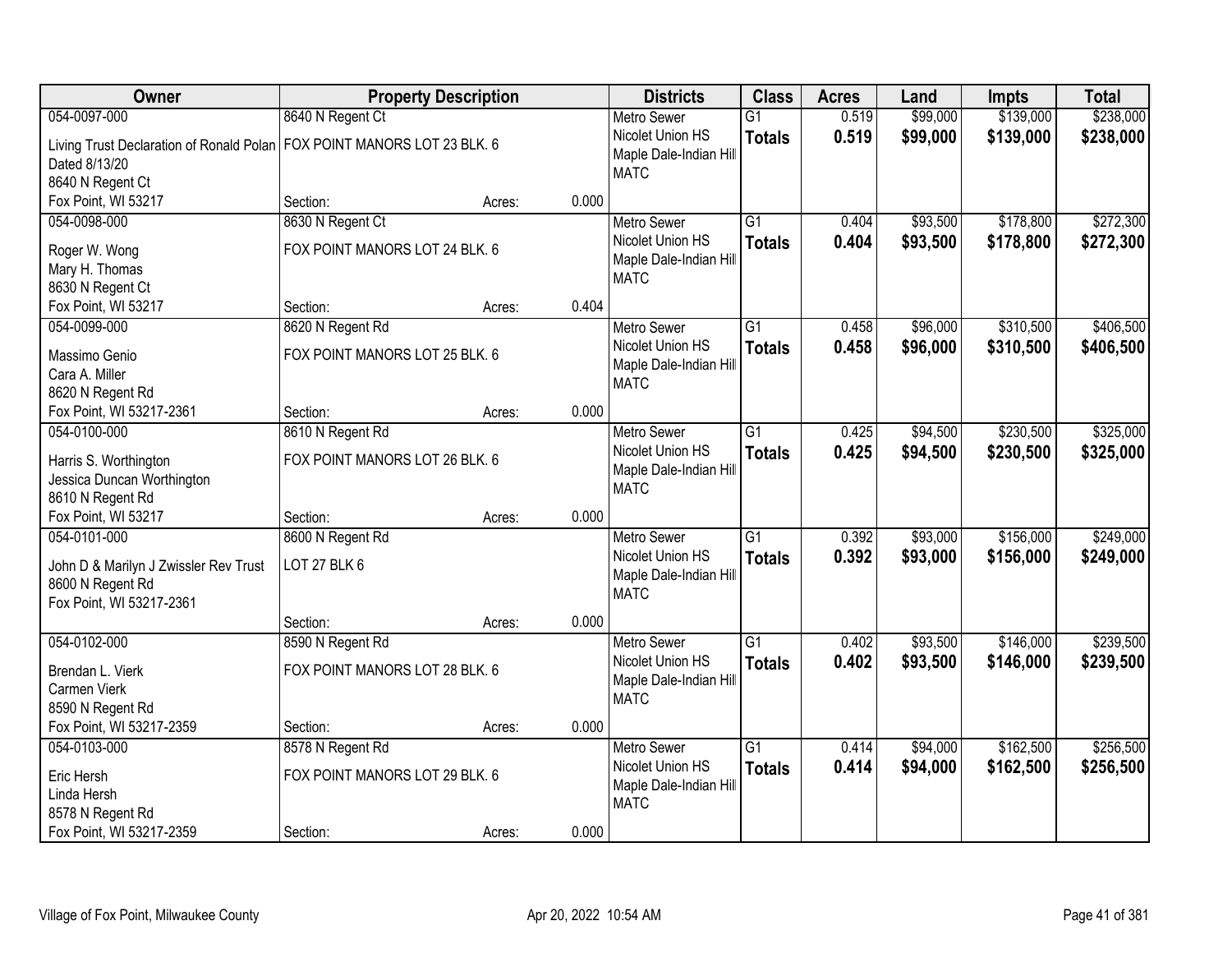| <b>Owner</b>                         |                                                             | <b>Property Description</b> |       | <b>Districts</b>       | <b>Class</b>    | <b>Acres</b> | Land     | <b>Impts</b> | <b>Total</b> |
|--------------------------------------|-------------------------------------------------------------|-----------------------------|-------|------------------------|-----------------|--------------|----------|--------------|--------------|
| 054-0104-000                         | 8530 N Regent Rd                                            |                             |       | <b>Metro Sewer</b>     | $\overline{G1}$ | 0.389        | \$92,500 | \$177,000    | \$269,500    |
| Mary Susan Braun                     | FOX POINT MANORS LOT 30 BLK. 6                              |                             |       | Nicolet Union HS       | <b>Totals</b>   | 0.389        | \$92,500 | \$177,000    | \$269,500    |
| 8530 N Regent Rd                     |                                                             |                             |       | Maple Dale-Indian Hill |                 |              |          |              |              |
| Fox Point, WI 53217-2359             |                                                             |                             |       | <b>MATC</b>            |                 |              |          |              |              |
|                                      | Section:                                                    | Acres:                      | 0.000 |                        |                 |              |          |              |              |
| 054-0105-000                         | 8520 N Regent Rd                                            |                             |       | <b>Metro Sewer</b>     | $\overline{G1}$ | 0.389        | \$92,500 | \$158,000    | \$250,500    |
| David A. Gorecki                     | FOX POINT MANORS LOT 31 BLK. 6                              |                             |       | Nicolet Union HS       | <b>Totals</b>   | 0.389        | \$92,500 | \$158,000    | \$250,500    |
| 8520 N Regent Rd                     |                                                             |                             |       | Maple Dale-Indian Hill |                 |              |          |              |              |
| Fox Point, WI 53217-2359             |                                                             |                             |       | <b>MATC</b>            |                 |              |          |              |              |
|                                      | Section:                                                    | Acres:                      | 0.000 |                        |                 |              |          |              |              |
| 054-0106-000                         | 8500 N Regent Rd                                            |                             |       | <b>Metro Sewer</b>     | $\overline{G1}$ | 0.407        | \$93,500 | \$205,000    | \$298,500    |
| Laurie Stewart Revocable Trust       | Lot 32, in Block 6, in Fox Point Manors, a Subdivision      |                             |       | Nicolet Union HS       | <b>Totals</b>   | 0.407        | \$93,500 | \$205,000    | \$298,500    |
| 8500 N Regent Rd                     | lying in the Northwest 1/4 of Section 9, Township 8 North   |                             |       | Maple Dale-Indian Hill |                 |              |          |              |              |
| Fox Point, WI 53217                  | Range 22 East, in the Village of Fox Point, Milwaukee       |                             |       | <b>MATC</b>            |                 |              |          |              |              |
|                                      | Section:                                                    | Acres:                      | 0.407 |                        |                 |              |          |              |              |
| 054-0107-000                         | 514 E Dean Rd                                               |                             |       | <b>Metro Sewer</b>     | $\overline{G1}$ | 0.285        | \$77,000 | \$207,000    | \$284,000    |
| Christopher J. Albert                | LOT 1, MARNITZ SUBDIVISION                                  |                             |       | Nicolet Union HS       | <b>Totals</b>   | 0.285        | \$77,000 | \$207,000    | \$284,000    |
| Donna M. Laughrin                    |                                                             |                             |       | Fox Point              |                 |              |          |              |              |
| 514 E Dean Rd                        |                                                             |                             |       | <b>MATC</b>            |                 |              |          |              |              |
| Fox Point, WI 53217-2709             | Section:                                                    | Acres:                      | 0.000 |                        |                 |              |          |              |              |
| 054-0108-000                         | 508 E Dean Rd                                               |                             |       | <b>Metro Sewer</b>     | $\overline{G1}$ | 0.285        | \$77,000 | \$161,500    | \$238,500    |
|                                      |                                                             |                             |       | Nicolet Union HS       | <b>Totals</b>   | 0.285        | \$77,000 | \$161,500    | \$238,500    |
| John C. Phillips                     | LOT 2, MARNITZ SUBDIVISION - Full legal description         |                             |       | Fox Point              |                 |              |          |              |              |
| Virginia M. Phillips                 | Lot 2, in Marnitz Subdivision, being a Subdivision of a par |                             |       | <b>MATC</b>            |                 |              |          |              |              |
| 508 E Dean Rd<br>Fox Point, WI 53217 | of the Northwest 1/4 of Section 9, in                       |                             | 0.000 |                        |                 |              |          |              |              |
| 054-0109-000                         | Section:<br>416 E Dean Rd                                   | Acres:                      |       | Metro Sewer            | $\overline{G1}$ | 0.285        | \$77,000 | \$228,800    | \$305,800    |
|                                      |                                                             |                             |       | Nicolet Union HS       |                 | 0.285        | \$77,000 | \$228,800    | \$305,800    |
| William D. Norem                     | LOT 3, MARNITZ SUBDIVISION                                  |                             |       | Fox Point              | <b>Totals</b>   |              |          |              |              |
| Jennifer M. Ross                     |                                                             |                             |       | <b>MATC</b>            |                 |              |          |              |              |
| 416 E Dean Rd                        |                                                             |                             |       |                        |                 |              |          |              |              |
| Fox Point, WI 53217                  | Section:                                                    | Acres:                      | 0.000 |                        |                 |              |          |              |              |
| 054-0110-000                         | 412 E Dean Rd                                               |                             |       | <b>Metro Sewer</b>     | $\overline{G1}$ | 0.285        | \$77,000 | \$262,500    | \$339,500    |
| Bryan Hansen                         | Lot 4, in Marnitz Subdivision, being a Subdivision of part  |                             |       | Nicolet Union HS       | <b>Totals</b>   | 0.285        | \$77,000 | \$262,500    | \$339,500    |
| Kami King                            | the Northwest 1/4 of Section 9, Township 8 North, Range     |                             |       | Fox Point              |                 |              |          |              |              |
| 412 E Dean Rd                        | 22 East, in the Village of Fox Point, County of Milwaukee   |                             |       | <b>MATC</b>            |                 |              |          |              |              |
| Fox Point, WI 53217                  | Section:                                                    | Acres:                      | 0.285 |                        |                 |              |          |              |              |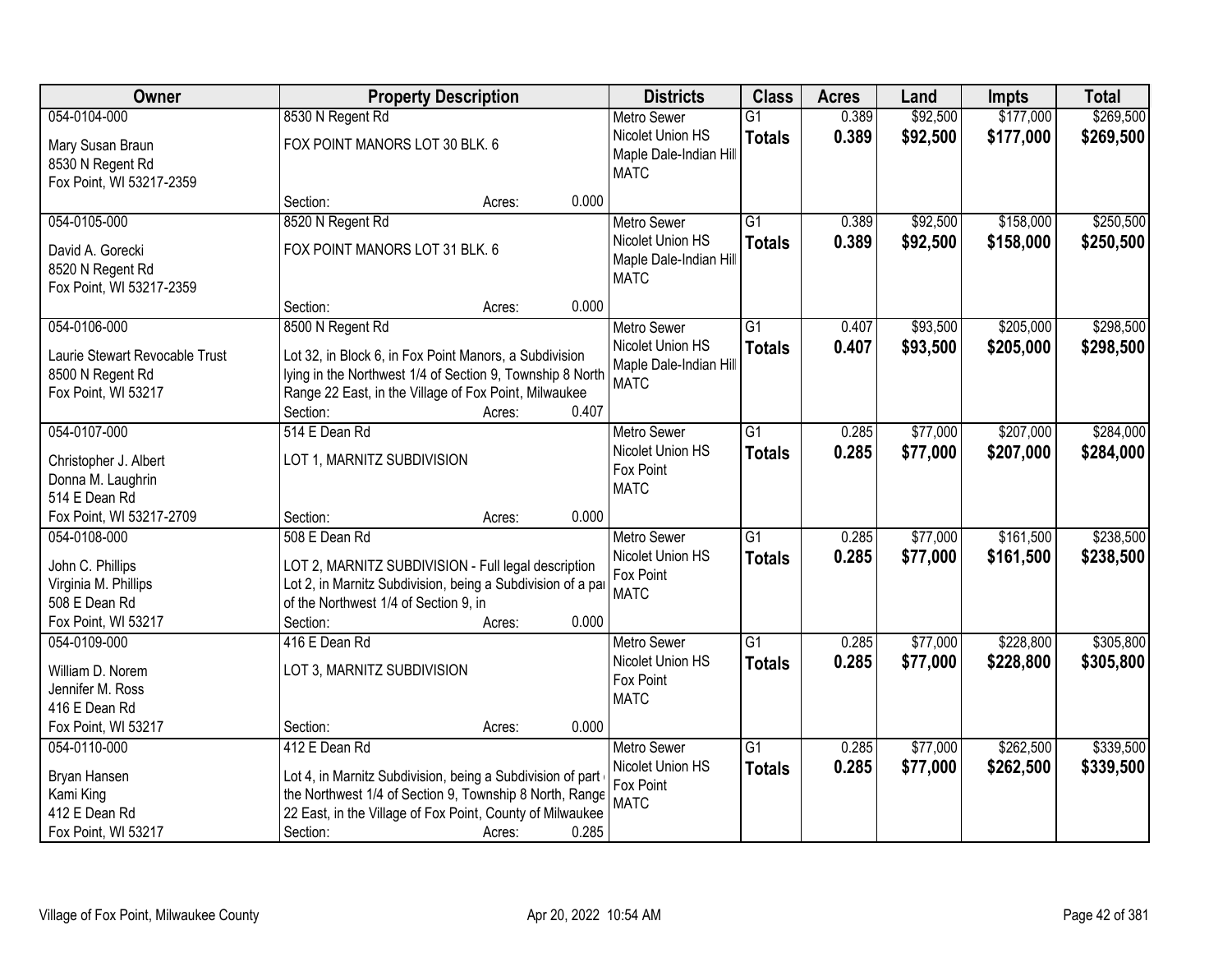| Owner                                                                                                 |                                                                                                                                                                                      | <b>Property Description</b> |       | <b>Districts</b>                                                                | <b>Class</b>                     | <b>Acres</b>   | Land                 | <b>Impts</b>           | <b>Total</b>           |
|-------------------------------------------------------------------------------------------------------|--------------------------------------------------------------------------------------------------------------------------------------------------------------------------------------|-----------------------------|-------|---------------------------------------------------------------------------------|----------------------------------|----------------|----------------------|------------------------|------------------------|
| 054-0111-000                                                                                          | 408 E Dean Rd                                                                                                                                                                        |                             |       | <b>Metro Sewer</b>                                                              | $\overline{G1}$                  | 0.285          | \$77,000             | \$158,900              | \$235,900              |
| Terry L. Doty-Webb<br>408 E Dean Rd<br>Fox Point, WI 53217-2707                                       | LOT 5, MARNITZ SUBDIVISION                                                                                                                                                           |                             |       | Nicolet Union HS<br>Fox Point<br><b>MATC</b>                                    | <b>Totals</b>                    | 0.285          | \$77,000             | \$158,900              | \$235,900              |
|                                                                                                       | Section:                                                                                                                                                                             | Acres:                      | 0.000 |                                                                                 |                                  |                |                      |                        |                        |
| 054-0112-000<br>Sharlene A. Hatcher<br>400 E Dean Rd<br>Fox Point, WI 53217-2707                      | 400 E Dean Rd<br>LOT 6, MARNITZ SUBDIVISION                                                                                                                                          |                             |       | <b>Metro Sewer</b><br>Nicolet Union HS<br>Fox Point<br><b>MATC</b>              | $\overline{G1}$<br><b>Totals</b> | 0.285<br>0.285 | \$77,000<br>\$77,000 | \$105,500<br>\$105,500 | \$182,500<br>\$182,500 |
|                                                                                                       | Section:                                                                                                                                                                             | Acres:                      | 0.000 |                                                                                 |                                  |                |                      |                        |                        |
| 054-0113-000<br>Michael H. Toffler<br>316 E Dean Rd<br>Fox Point, WI 53217-2705                       | 316 E Dean Rd<br>LOT 7, MARNITZ SUBDIVISION                                                                                                                                          |                             |       | <b>Metro Sewer</b><br>Nicolet Union HS<br>Fox Point<br><b>MATC</b>              | $\overline{G1}$<br><b>Totals</b> | 0.285<br>0.285 | \$77,000<br>\$77,000 | \$129,500<br>\$129,500 | \$206,500<br>\$206,500 |
|                                                                                                       | Section:                                                                                                                                                                             | Acres:                      | 0.000 |                                                                                 |                                  |                |                      |                        |                        |
| 054-0114-000<br>Shawn M. Paap<br>Colleen Paap<br>312 E Dean Rd                                        | 312 E Dean Rd<br>Lot Eight (8) in Marnitz Subdivision, being a subdivision c<br>a part of the Northwest One-quarter (1/4)<br>of Section Nine (9), in Township Eight (8) North, Range |                             |       | <b>Metro Sewer</b><br>Nicolet Union HS<br>Fox Point<br><b>MATC</b>              | G1<br><b>Totals</b>              | 0.279<br>0.279 | \$75,500<br>\$75,500 | \$202,500<br>\$202,500 | \$278,000<br>\$278,000 |
| Fox Point, WI 53217                                                                                   | Section:                                                                                                                                                                             | Acres:                      | 0.000 |                                                                                 |                                  |                |                      |                        |                        |
| 054-0115-000<br>Christopher A. Pawiak<br>Wendy E. Pawiak<br>308 E Dean Rd                             | 308 E Dean Rd<br>LOT 9, MARNITZ SUBDIVISION                                                                                                                                          |                             |       | Metro Sewer<br>Nicolet Union HS<br>Fox Point<br><b>MATC</b>                     | $\overline{G1}$<br><b>Totals</b> | 0.273<br>0.273 | \$74,000<br>\$74,000 | \$150,400<br>\$150,400 | \$224,400<br>\$224,400 |
| Fox Point, WI 53217-2705                                                                              | Section:                                                                                                                                                                             | Acres:                      | 0.000 |                                                                                 |                                  |                |                      |                        |                        |
| 054-0116-000<br>Ann J. Carter<br>8400 N Regent Rd<br>Fox Point, WI 53217-2357                         | 8400 N Regent Rd<br>LOT 10, MARNITZ SUBDIVISION                                                                                                                                      |                             |       | <b>Metro Sewer</b><br>Nicolet Union HS<br>Fox Point<br><b>MATC</b>              | $\overline{G1}$<br><b>Totals</b> | 0.273<br>0.273 | \$74,000<br>\$74,000 | \$165,000<br>\$165,000 | \$239,000<br>\$239,000 |
|                                                                                                       | Section:                                                                                                                                                                             | Acres:                      | 0.000 |                                                                                 |                                  |                |                      |                        |                        |
| 054-8000-000<br>Thomas S. Geilfuss<br>Lucy L. Saunders<br>8700 N Point Dr<br>Fox Point, WI 53217-2363 | 8700 N Point Dr<br>CERTIFIED SURVEY MAP NO. 18 NW 1/4 SEC. 9-8-22<br>LOT A<br>Section:                                                                                               | Acres:                      | 0.000 | <b>Metro Sewer</b><br>Nicolet Union HS<br>Maple Dale-Indian Hill<br><b>MATC</b> | $\overline{G1}$<br><b>Totals</b> | 0.495<br>0.495 | \$97,500<br>\$97,500 | \$138,500<br>\$138,500 | \$236,000<br>\$236,000 |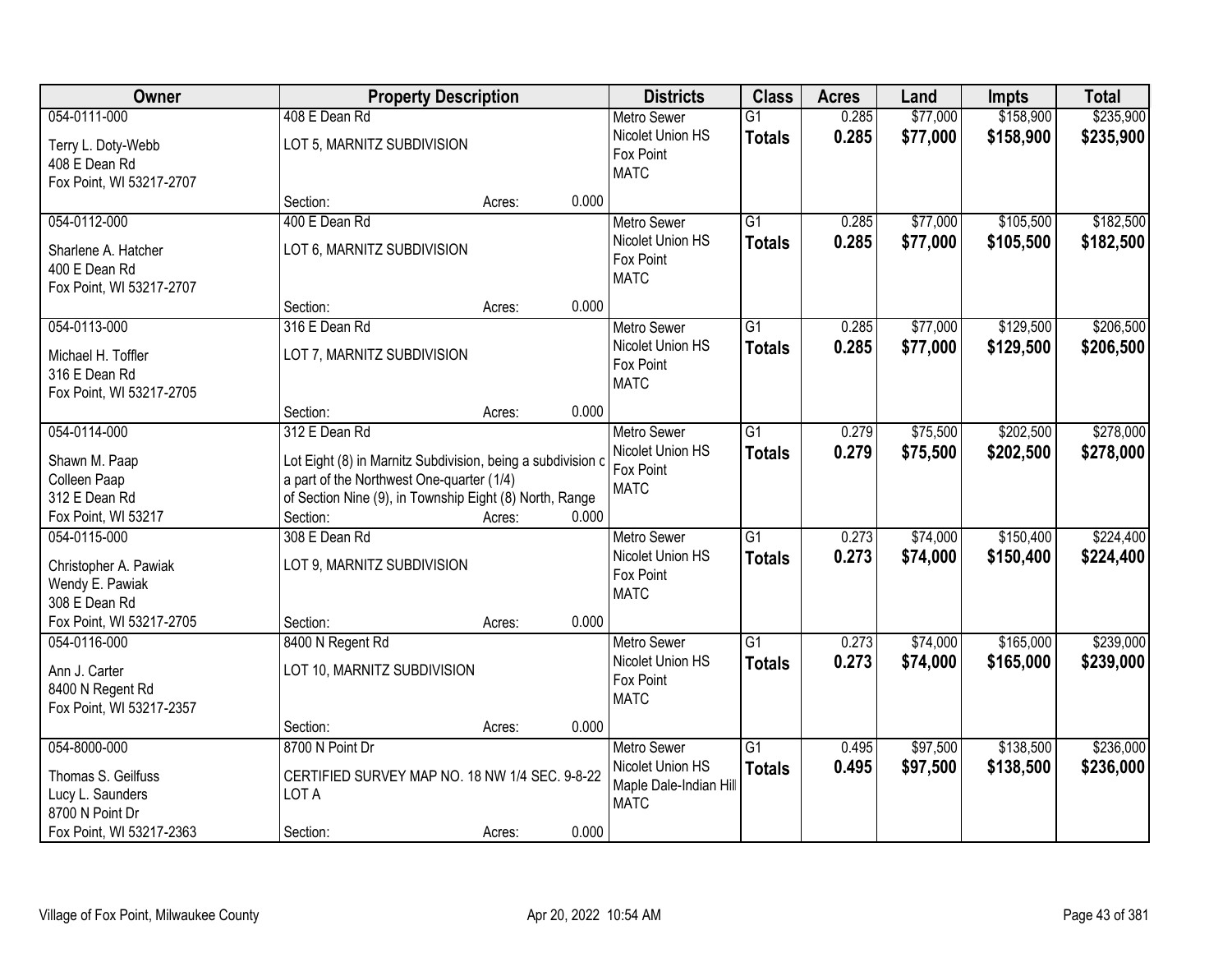| Owner                    | <b>Property Description</b>                           |       | <b>Districts</b>       | <b>Class</b>    | <b>Acres</b> | Land      | <b>Impts</b> | <b>Total</b> |
|--------------------------|-------------------------------------------------------|-------|------------------------|-----------------|--------------|-----------|--------------|--------------|
| 054-8001-000             | 8688 N Point Dr                                       |       | <b>Metro Sewer</b>     | $\overline{G1}$ | 0.414        | \$94,000  | \$390,400    | \$484,400    |
| Syed A. Rahman           | Lot "B", Certified Survey Map No. 18, recorded in the |       | Nicolet Union HS       | <b>Totals</b>   | 0.414        | \$94,000  | \$390,400    | \$484,400    |
| 8688 N Point Dr          | office of the Register of Deeds for Milwaukee County, |       | Maple Dale-Indian Hill |                 |              |           |              |              |
| Fox Point, WI 53217      | Wisconsin, in Volume 1 of Certified Survey Maps, Page |       | <b>MATC</b>            |                 |              |           |              |              |
|                          | Section:<br>Acres:                                    | 0.414 |                        |                 |              |           |              |              |
| 054-8002-000             | 8684 N Point Dr                                       |       | <b>Metro Sewer</b>     | $\overline{G1}$ | 0.439        | \$95,000  | \$233,000    | \$328,000    |
|                          |                                                       |       | Nicolet Union HS       | <b>Totals</b>   | 0.439        | \$95,000  | \$233,000    | \$328,000    |
| Joseph P. Mcbride Sr     | CERTIFIED SURVEY MAP NO. 18 NW 1/4 SEC. 9-8-22        |       | Maple Dale-Indian Hill |                 |              |           |              |              |
| Geralyn M. Mcbride       | LOT C                                                 |       | <b>MATC</b>            |                 |              |           |              |              |
| 8684 N Point Dr          |                                                       |       |                        |                 |              |           |              |              |
| Fox Point, WI 53217-2354 | Section:<br>Acres:                                    | 0.000 |                        |                 |              |           |              |              |
| 054-8003-000             | 8440 N Regent Rd                                      |       | <b>Metro Sewer</b>     | G <sub>1</sub>  | 0.379        | \$92,000  | \$188,000    | \$280,000    |
| William P. Nell          | LOT 1 CERTIFIED SURVEY MAP NO. 57 NW1/4 SEC.          |       | Nicolet Union HS       | <b>Totals</b>   | 0.379        | \$92,000  | \$188,000    | \$280,000    |
| 8440 N Regent Rd         | $9 - 8 - 22$                                          |       | Maple Dale-Indian Hill |                 |              |           |              |              |
| Fox Point, WI 53217-2357 |                                                       |       | <b>MATC</b>            |                 |              |           |              |              |
|                          | Section:<br>Acres:                                    | 0.000 |                        |                 |              |           |              |              |
| 054-8004-000             | 8425 N Indian Creek Pkwy                              |       | <b>Metro Sewer</b>     | $\overline{G1}$ | 0.343        | \$90,500  | \$285,500    | \$376,000    |
|                          |                                                       |       | Nicolet Union HS       | <b>Totals</b>   | 0.343        | \$90,500  | \$285,500    | \$376,000    |
| Mark A. Grady            | Parcel 2 of CSM No 57, recorded in the Milwaukee      |       | Maple Dale-Indian Hill |                 |              |           |              |              |
| Sandra K. Grady          | County Registry in Volume 1 of CSM on pages 121-122,  |       | <b>MATC</b>            |                 |              |           |              |              |
| 8425 N Indian Creek Pkwy | as Document No 3803526 and being a part of the NW 1/  |       |                        |                 |              |           |              |              |
| Fox Point, WI 53217-2344 | Section: 9<br>Acres:                                  | 0.343 |                        |                 |              |           |              |              |
| 054-8005-000             | 1000 E Dean Rd                                        |       | <b>Metro Sewer</b>     | $\overline{G1}$ | 0.390        | \$92,500  | \$349,000    | \$441,500    |
| Timothy R. Sheehy        | LOT 3 CERTIFIED SURVEY MAP NO. 111 NW1/4 SEC.         |       | Nicolet Union HS       | <b>Totals</b>   | 0.390        | \$92,500  | \$349,000    | \$441,500    |
| Elizabeth A. Sheehy      | $9 - 8 - 22$                                          |       | Fox Point              |                 |              |           |              |              |
| 1000 E Dean Rd           |                                                       |       | <b>MATC</b>            |                 |              |           |              |              |
| Fox Point, WI 53217-2422 | Section:<br>Acres:                                    | 0.000 |                        |                 |              |           |              |              |
| 054-8006-000             | 802 E Dean Rd                                         |       | Metro Sewer            | $\overline{G1}$ | 0.702        | \$110,500 | \$211,000    | \$321,500    |
|                          |                                                       |       | Nicolet Union HS       | <b>Totals</b>   | 0.702        | \$110,500 | \$211,000    | \$321,500    |
| Roy E. Wittenberg        | PARCEL 1 CERTIFIED SURVEY MAP NO. 367 NW1/4           |       | Fox Point              |                 |              |           |              |              |
| Janet S. Wittenberg      | SEC. 9-8-22                                           |       | <b>MATC</b>            |                 |              |           |              |              |
| 802 E Dean Rd            |                                                       |       |                        |                 |              |           |              |              |
| Fox Point, WI 53217-2419 | Section:<br>Acres:                                    | 0.000 |                        |                 |              |           |              |              |
| 054-8007-000             | 800 E Dean Rd                                         |       | <b>Metro Sewer</b>     | G1              | 0.648        | \$107,500 | \$228,000    | \$335,500    |
| Joshua Hoheneder         | PARCEL 2 CERTIFIED SURVEY MAP NO. 367 NW1/4           |       | Nicolet Union HS       | <b>Totals</b>   | 0.648        | \$107,500 | \$228,000    | \$335,500    |
| Sarah E. Hoheneder       | SEC. 9-8-22                                           |       | Fox Point              |                 |              |           |              |              |
| 800 E Dean Rd            |                                                       |       | <b>MATC</b>            |                 |              |           |              |              |
| Fox Point, WI 53217      | Section:<br>Acres:                                    | 0.000 |                        |                 |              |           |              |              |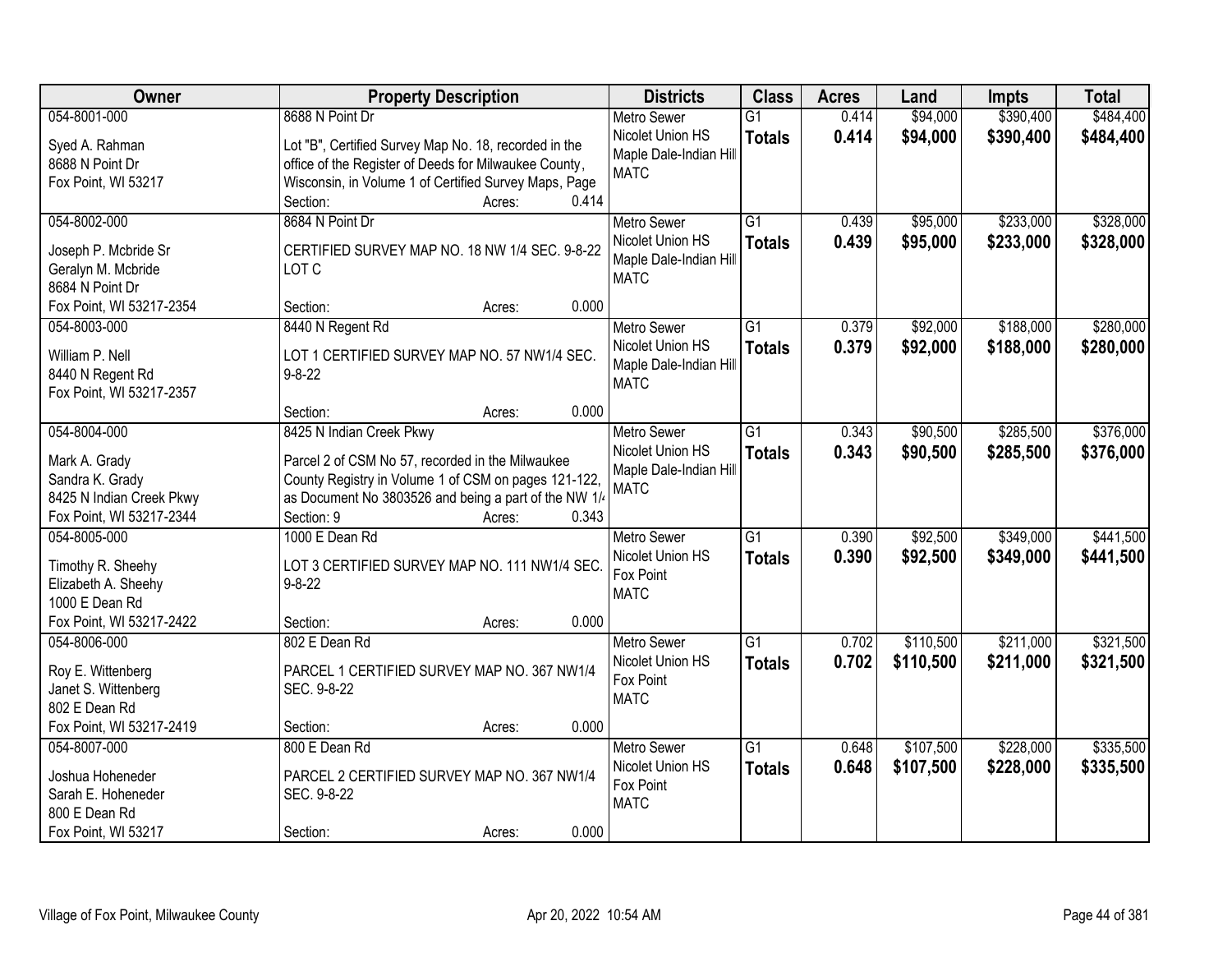| Owner                    |                                                         | <b>Property Description</b> | <b>Districts</b>       | <b>Class</b>    | <b>Acres</b> | Land      | <b>Impts</b> | <b>Total</b> |
|--------------------------|---------------------------------------------------------|-----------------------------|------------------------|-----------------|--------------|-----------|--------------|--------------|
| 054-8008-000             | 8430 N Indian Creek Pkwy                                |                             | <b>Metro Sewer</b>     | $\overline{G1}$ | 0.364        | \$91,500  | \$151,600    | \$243,100    |
| Robert M. Patterson      | PARCEL 1 CERTIFIED SURVEY MAP NO. 368 NW1/4             |                             | Nicolet Union HS       | <b>Totals</b>   | 0.364        | \$91,500  | \$151,600    | \$243,100    |
| Carol Patterson          | SEC. 9-8-22                                             |                             | Maple Dale-Indian Hill |                 |              |           |              |              |
| 8430 N Indian Creek Pkwy |                                                         |                             | <b>MATC</b>            |                 |              |           |              |              |
| Fox Point, WI 53217-2342 | Section:                                                | 0.000<br>Acres:             |                        |                 |              |           |              |              |
| 054-8009-000             | 610 E Dean Rd                                           |                             | <b>Metro Sewer</b>     | $\overline{G1}$ | 0.432        | \$94,500  | \$256,500    | \$351,000    |
|                          |                                                         |                             | Nicolet Union HS       | <b>Totals</b>   | 0.432        | \$94,500  | \$256,500    | \$351,000    |
| John W. Halpin           | PARCEL 2 CERTIFIED SURVEY MAP NO. 368 NW1/4             |                             | Fox Point              |                 |              |           |              |              |
| Barbara A. Halpin        | SEC. 9-8-22 - Full legal description                    |                             | <b>MATC</b>            |                 |              |           |              |              |
| 610 E Dean Rd            | Parcel Two (2) of Certified Survey Map No. 368,         | 0.000                       |                        |                 |              |           |              |              |
| Fox Point, WI 53217      | Section:                                                | Acres:                      |                        |                 |              |           |              |              |
| 054-8989-000             | 8405 N Lake Dr                                          |                             | Metro Sewer            | G1              | 0.265        | \$71,500  | \$756,000    | \$827,500    |
| William E. Edstrom Jr    | PART OF NW1/4 SEC. 9-8-22 DESC. IN REEL 464 -           |                             | Nicolet Union HS       | <b>Totals</b>   | 0.265        | \$71,500  | \$756,000    | \$827,500    |
| Mari K. Edstrom          | IMAGE 1434 .500 AC. - Full legal description            |                             | Fox Point              |                 |              |           |              |              |
| 8405 N Lake Dr           | That part of the Northwest 1/4 of Section 9, Township 8 |                             | <b>MATC</b>            |                 |              |           |              |              |
| Fox Point, WI 53217      | Section:                                                | 0.000<br>Acres:             |                        |                 |              |           |              |              |
| 054-8990-000             | 910 E Dean Rd                                           |                             | <b>Metro Sewer</b>     | G1              | 0.640        | \$107,000 | \$266,000    | \$373,000    |
|                          |                                                         |                             | Nicolet Union HS       | <b>Totals</b>   | 0.640        | \$107,000 | \$266,000    | \$373,000    |
| Del F. Wilson            | PART OF NW1/4 SEC 9-8-22 DESC IN VOL. 2540 OF           |                             | Fox Point              |                 |              |           |              |              |
| Kim E. Wilson            | DEEDS ON PAGE 222 .826 ACS. F.3-#3                      |                             | <b>MATC</b>            |                 |              |           |              |              |
| 910 E Dean Rd            |                                                         |                             |                        |                 |              |           |              |              |
| Fox Point, WI 53217-2421 | Section:                                                | 0.000<br>Acres:             |                        |                 |              |           |              |              |
| 054-8991-000             | 900 E Dean Rd                                           |                             | <b>Metro Sewer</b>     | $\overline{G1}$ | 0.534        | \$100,000 | \$183,500    | \$283,500    |
| Lorre A. Inda            | PART OF NW1/4 SEC. 9-8-22 DESC. IN REEL 166 -           |                             | Nicolet Union HS       | <b>Totals</b>   | 0.534        | \$100,000 | \$183,500    | \$283,500    |
| 900 E Dean Rd            | IMAGE 1031. .826 AC.                                    |                             | Fox Point              |                 |              |           |              |              |
| Fox Point, WI 53217-2421 |                                                         |                             | <b>MATC</b>            |                 |              |           |              |              |
|                          | Section:                                                | 0.000<br>Acres:             |                        |                 |              |           |              |              |
| 054-8992-000             | 816 E Dean Rd                                           |                             | <b>Metro Sewer</b>     | G1              | 0.636        | \$106,500 | \$201,500    | \$308,000    |
| David C W. Koven         | COM 750 FT W OF SE COR OF NW 1/4 SEC 9-8-22, TH         |                             | Nicolet Union HS       | <b>Totals</b>   | 0.636        | \$106,500 | \$201,500    | \$308,000    |
| Bonita A. Koven          | W 166.23 FT, N 200 FT, E 163.23 TH S 200 FT TO POB      |                             | Fox Point              |                 |              |           |              |              |
| 816 E Dean Rd            |                                                         |                             | <b>MATC</b>            |                 |              |           |              |              |
| Fox Point, WI 53217-2419 | Section:                                                | 0.000<br>Acres:             |                        |                 |              |           |              |              |
| 054-8993-000             | 808 E Dean Rd                                           |                             | <b>Metro Sewer</b>     | $\overline{G1}$ | 0.450        | \$95,500  | \$80,600     | \$176,100    |
|                          |                                                         |                             | Nicolet Union HS       |                 |              |           |              |              |
| Daniel H. Plank          | PART OF NW1/4 SEC. 9-8-22 DESC. IN REEL 245 -           |                             | Fox Point              | <b>Totals</b>   | 0.450        | \$95,500  | \$80,600     | \$176,100    |
| Jill M. Plank            | IMAGE 22. CONT. .500 AC.                                |                             | <b>MATC</b>            |                 |              |           |              |              |
| 808 E Dean Rd            |                                                         |                             |                        |                 |              |           |              |              |
| Fox Point, WI 53217-2419 | Section:                                                | 0.000<br>Acres:             |                        |                 |              |           |              |              |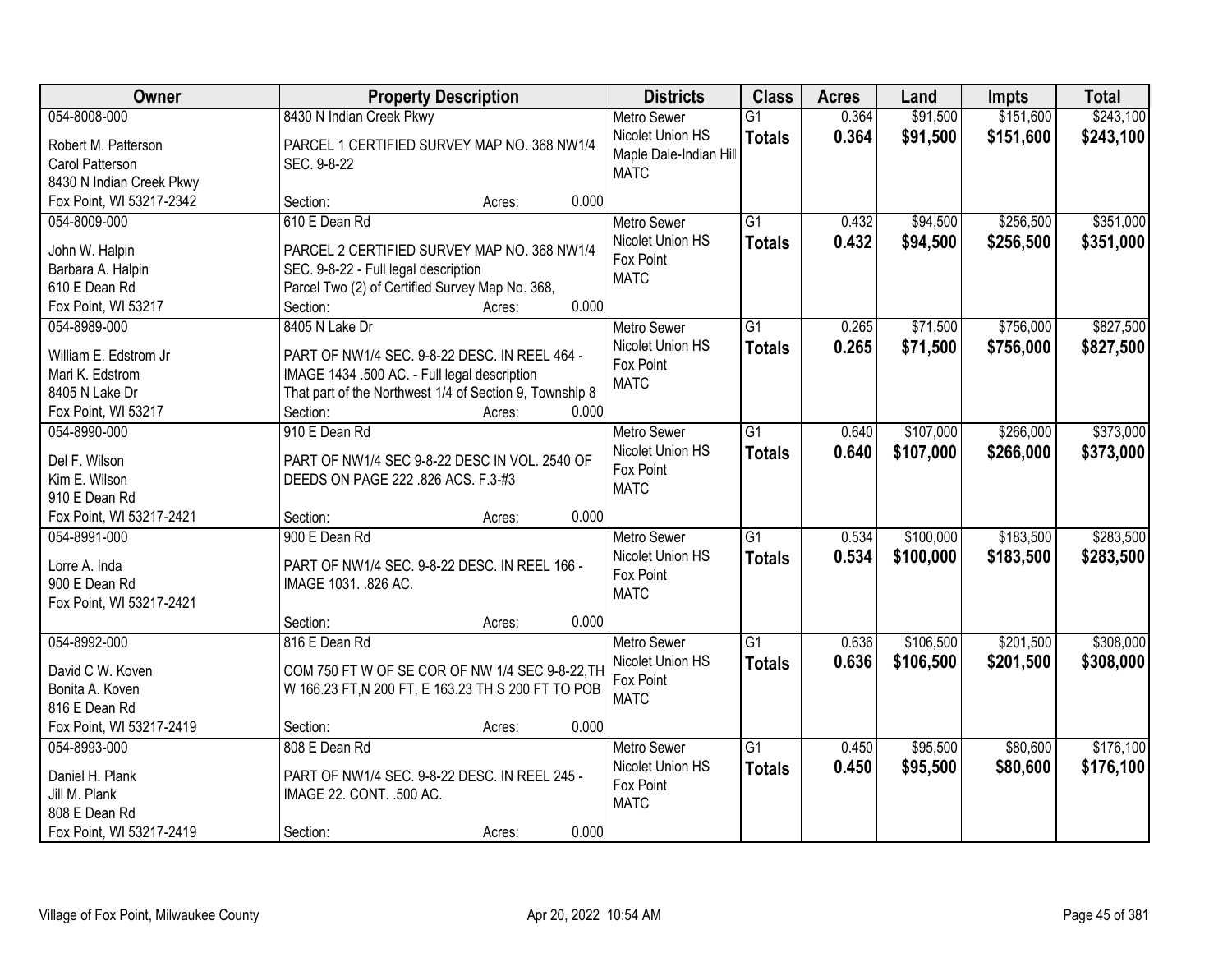| Owner                                     | <b>Property Description</b>                                                                       | <b>Districts</b>                      | <b>Class</b>    | <b>Acres</b>               | Land      | <b>Impts</b>    | <b>Total</b> |
|-------------------------------------------|---------------------------------------------------------------------------------------------------|---------------------------------------|-----------------|----------------------------|-----------|-----------------|--------------|
| 054-8994-000                              | 704 E Dean Rd                                                                                     | <b>Metro Sewer</b>                    | $\overline{G1}$ | 0.900                      | \$120,000 | \$109,600       | \$229,600    |
| Jesse Gottsacker                          | PART OF NW1/4 SEC. 9-8-22 DESC. IN VOL. 4128 OF                                                   | Nicolet Union HS                      | <b>Totals</b>   | 0.900                      | \$120,000 | \$109,600       | \$229,600    |
| 704 E Dean Rd                             | DEEDS ON PAGE 106. CONT. 1.000 ACRES                                                              | Fox Point                             |                 |                            |           |                 |              |
| Fox Point, WI 53217                       |                                                                                                   | <b>MATC</b>                           |                 |                            |           |                 |              |
|                                           | 0.000<br>Section:<br>Acres:                                                                       |                                       |                 |                            |           |                 |              |
| 054-8995-000                              | 7200 N Santa Monica Blvd                                                                          | <b>Metro Sewer</b>                    | $\overline{X4}$ | 0.000                      | \$0       | $\overline{50}$ | \$0          |
| Village of Fox Point                      | E 198FT. OF W 1052.67FT. OF S 220FT. OF NW1/4                                                     | Nicolet Union HS                      | <b>Totals</b>   | 0.000                      | \$0       | \$0             | \$0          |
| Attn: Village Hall                        | SEC. 9-8-22                                                                                       | Maple Dale-Indian Hill                |                 |                            |           |                 |              |
| 7200 N Santa Monica Blvd                  |                                                                                                   | <b>MATC</b>                           |                 |                            |           |                 |              |
| Fox Point, WI 53217-3505                  | 0.000<br>Section:<br>Acres:                                                                       |                                       |                 |                            |           |                 |              |
| 054-8996-000                              | 8426 N Regent Rd                                                                                  | Metro Sewer                           | G1              | 0.459                      | \$96,000  | \$194,100       | \$290,100    |
| Janice G Singer Trust                     | N. 100 FT. OF S. 285 FT. OF W. 230 FT. OF NW1/4                                                   | Nicolet Union HS                      | <b>Totals</b>   | 0.459                      | \$96,000  | \$194,100       | \$290,100    |
| 8426 N Regent Rd                          | SEC. 9-8-22                                                                                       | Maple Dale-Indian Hill                |                 |                            |           |                 |              |
| Fox Point, WI 53217-2357                  |                                                                                                   | <b>MATC</b>                           |                 |                            |           |                 |              |
|                                           | 0.000<br>Section:<br>Acres:                                                                       |                                       |                 |                            |           |                 |              |
| 054-8997-000                              | 8500 N Indian Creek Pkwy                                                                          | <b>Metro Sewer</b>                    |                 | Assessed with 054-0005-000 |           |                 |              |
|                                           |                                                                                                   | Nicolet Union HS                      |                 |                            |           |                 |              |
| Robert P. King                            | COM IN W. LINE OF RR ROW 725 FT N. OF S. LINE OI                                                  | Maple Dale-Indian Hill                |                 |                            |           |                 |              |
| Susan R. King<br>8500 N Indian Creek Pkwy | NW1/4 SEC. 9-8-22 TH W. 266.03 FT. N. 50 FT. E.<br>265.82 FT. TH SLY ON W. LINE OF RR ROW TO BEG. | <b>MATC</b>                           |                 |                            |           |                 |              |
| Fox Point, WI 53217                       | Section:<br>0.000<br>Acres:                                                                       |                                       |                 |                            |           |                 |              |
| 054-8998-000                              | 8550 N Regent Rd                                                                                  | Metro Sewer                           | $\overline{G1}$ | 0.389                      | \$92,500  | \$75,700        | \$168,200    |
|                                           |                                                                                                   | Nicolet Union HS                      | <b>Totals</b>   | 0.389                      | \$92,500  | \$75,700        | \$168,200    |
| <b>Blake Lumley</b>                       | S. 105.066 FT. OF N. 1670.198 FT. OF W. 206.25 FT.                                                | Maple Dale-Indian Hill                |                 |                            |           |                 |              |
| 8550 N Regent Rd                          | OF NW1/4 SEC. 9-8-22                                                                              | <b>MATC</b>                           |                 |                            |           |                 |              |
| Fox Point, WI 53217                       |                                                                                                   |                                       |                 |                            |           |                 |              |
|                                           | 0.000<br>Section:<br>Acres:                                                                       |                                       |                 |                            |           |                 |              |
| 054-8999-000                              | 8558 N Regent Rd                                                                                  | <b>Metro Sewer</b>                    | $\overline{G1}$ | 0.204                      | \$55,000  | \$155,100       | \$210,100    |
| Ryan John Hinkle                          | A parcel of land in the Northwest 1/4 of Section 9, in                                            | Nicolet Union HS                      | <b>Totals</b>   | 0.204                      | \$55,000  | \$155,100       | \$210,100    |
| 8558 N Regent Rd                          | Township 8 North, Range 22 East, in the Village of Fox                                            | Maple Dale-Indian Hill<br><b>MATC</b> |                 |                            |           |                 |              |
| Fox Point, WI 53217                       | Point                                                                                             |                                       |                 |                            |           |                 |              |
|                                           | 0.204<br>Section:<br>Acres:                                                                       |                                       |                 |                            |           |                 |              |
| 054-9000-000                              | 8566 N Regent Rd                                                                                  | <b>Metro Sewer</b>                    | $\overline{G1}$ | 0.185                      | \$50,000  | \$120,500       | \$170,500    |
| Elizabeth Casmer                          | S. 50 FT OF N. 1510.066 FT OF W. 206.25 FT. OF                                                    | Nicolet Union HS                      | <b>Totals</b>   | 0.185                      | \$50,000  | \$120,500       | \$170,500    |
| 8566 N Regent Rd                          | NW1/4 SEC. 9-8-22                                                                                 | Maple Dale-Indian Hill                |                 |                            |           |                 |              |
| Fox Point, WI 53217                       |                                                                                                   | <b>MATC</b>                           |                 |                            |           |                 |              |
|                                           | 0.000<br>Section:<br>Acres:                                                                       |                                       |                 |                            |           |                 |              |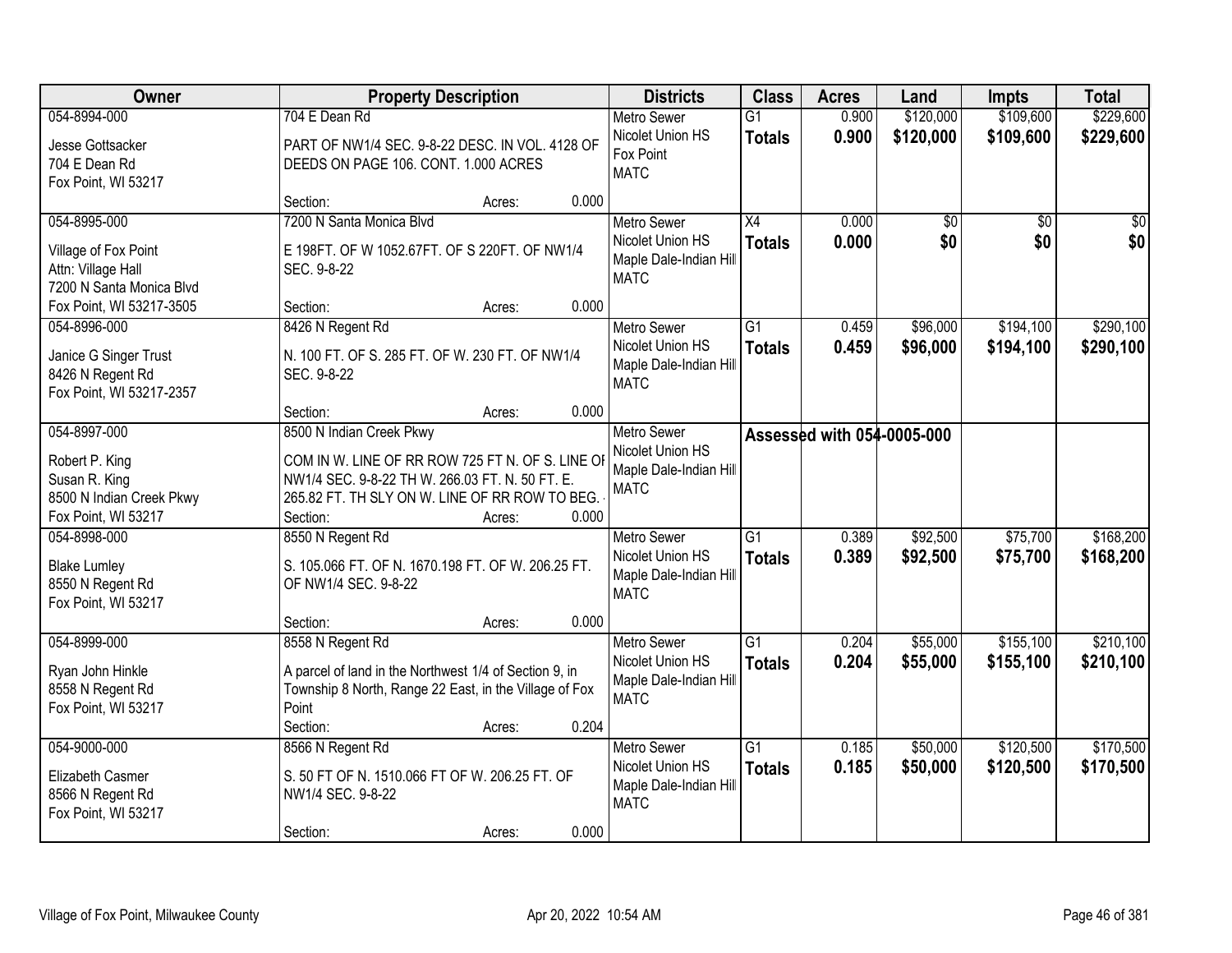| Owner                                | <b>Property Description</b>                               | <b>Districts</b>   | <b>Class</b>    | <b>Acres</b> | Land      | <b>Impts</b> | <b>Total</b> |
|--------------------------------------|-----------------------------------------------------------|--------------------|-----------------|--------------|-----------|--------------|--------------|
| 055-8000-000                         | 1506 E Dean Rd                                            | <b>Metro Sewer</b> | $\overline{G1}$ | 0.905        | \$320,000 | \$186,900    | \$506,900    |
| Bernard J. Westfahl Jr               | PARCEL 1 CERTIFIED SURVEY MAP #960 NE1/4                  | Nicolet Union HS   | <b>Totals</b>   | 0.905        | \$320,000 | \$186,900    | \$506,900    |
| Jamie K. Westfahl                    | SEC. 9-8-22                                               | Fox Point          |                 |              |           |              |              |
| 1506 E Dean Rd                       |                                                           | <b>MATC</b>        |                 |              |           |              |              |
| Fox Point, WI 53217                  | 0.000<br>Section:<br>Acres:                               |                    |                 |              |           |              |              |
| 055-8001-000                         | 1516 E Dean Rd                                            | <b>Metro Sewer</b> | $\overline{G1}$ | 0.902        | \$320,000 | \$709,000    | \$1,029,000  |
|                                      |                                                           | Nicolet Union HS   | <b>Totals</b>   | 0.902        | \$320,000 | \$709,000    | \$1,029,000  |
| Peter Faust                          | Parcel 2 of Certified Survey Map No. 960, recorded in the | Fox Point          |                 |              |           |              |              |
| Kristen Fogtman-Faust                | Office of the Register of Deeds in and for Milwaukee      | <b>MATC</b>        |                 |              |           |              |              |
| 1516 E Dean Rd                       | County, Wisconsin, on January 20, 1969 as Document        |                    |                 |              |           |              |              |
| Fox Point, WI 53217                  | 0.000<br>Section:<br>Acres:                               |                    |                 |              |           |              |              |
| 055-8983-000                         | 1812 E Dean Rd                                            | Metro Sewer        | G1              | 0.904        | \$320,000 | \$184,500    | \$504,500    |
| Kathleen E. Roberts                  | LOT 1 LAKEWOOD HEIGHTS (UNREC) COM AT SE                  | Nicolet Union HS   | <b>Totals</b>   | 0.904        | \$320,000 | \$184,500    | \$504,500    |
| Mel H. Blanke                        | COR OF NE1/4 SEC. 9-8-22 TH N. 329.80 FT. W.              | Fox Point          |                 |              |           |              |              |
| 1812 E Dean Rd                       | 131.26 FT. S. 329.88 FT. TH E. 131.30 FT. TO BEG.         | <b>MATC</b>        |                 |              |           |              |              |
| Fox Point, WI 53217                  | Section:<br>0.000<br>Acres:                               |                    |                 |              |           |              |              |
| 055-8984-000                         | 1750 E Dean Rd                                            | <b>Metro Sewer</b> | G1              | 0.902        | \$320,000 | \$414,500    | \$734,500    |
|                                      |                                                           | Nicolet Union HS   | <b>Totals</b>   | 0.902        | \$320,000 | \$414,500    | \$734,500    |
| Charles J. Crueger                   | LOT 2 LAKEWOOD HEIGHTS (UNREC) COM 131.30                 | Fox Point          |                 |              |           |              |              |
| Maria Monterroso                     | FT. W. OF SE COR OF NE1/4 SEC. 9-8-22 TH N.               | <b>MATC</b>        |                 |              |           |              |              |
| 1750 E Dean Rd                       | 329.88 FT. W. 131.26 FT S 329.96 FT. TH E. 131.30 FT.     |                    |                 |              |           |              |              |
| Fox Point, WI 53217                  | Section:<br>0.000<br>Acres:                               |                    |                 |              |           |              |              |
| 055-8985-000                         | 1712 E Dean Rd                                            | <b>Metro Sewer</b> | $\overline{G1}$ | 0.902        | \$320,000 | \$376,900    | \$696,900    |
| Gerald J. Harris                     | LOT 3 LAKEWOOD HEIGHTS (UNREC) COM 262.60                 | Nicolet Union HS   | <b>Totals</b>   | 0.902        | \$320,000 | \$376,900    | \$696,900    |
| Susan T. Harris                      | FT. W. OF SE COR OF NE1/4 SEC. 9-8-22 TH N.               | Fox Point          |                 |              |           |              |              |
| 1712 E Dean Rd                       | 329.96 FT. W. 131.26 FT. S. 330.04 FT. TH E. 131.30       | <b>MATC</b>        |                 |              |           |              |              |
| Fox Point, WI 53217-2409             | 0.000<br>Section:<br>Acres:                               |                    |                 |              |           |              |              |
| 055-8986-000                         | 1700 E Dean Rd                                            | <b>Metro Sewer</b> | G1              | 0.902        | \$320,000 | \$391,000    | \$711,000    |
|                                      |                                                           | Nicolet Union HS   | <b>Totals</b>   | 0.902        | \$320,000 | \$391,000    | \$711,000    |
| Ronald Marc Wawrzyn                  | COMM 393.00 FT, W OF SE COR OF NE 1/4 SEC.                | Fox Point          |                 |              |           |              |              |
| Mary Anne Wawrzyn                    | 9-8-22; TH N 330.04 FT, W 131.26 FT, S 330.12 FT, TH      | <b>MATC</b>        |                 |              |           |              |              |
| 1700 E Dean Rd                       | E 131.30 FT TO POB.                                       |                    |                 |              |           |              |              |
| Fox Point, WI 53217-2409             | 0.902<br>Section:<br>Acres:                               |                    |                 |              |           |              |              |
| 055-8987-000                         | 1620 E Dean Rd                                            | <b>Metro Sewer</b> | $\overline{G1}$ | 0.902        | \$320,000 | \$167,700    | \$487,700    |
| Herbert J & Mary A Zimmers Rev Trust | LOT 5 LAKEWOOD HEIGHTS (UNREC) COM 525.20                 | Nicolet Union HS   | <b>Totals</b>   | 0.902        | \$320,000 | \$167,700    | \$487,700    |
| 1620 E Dean Rd                       | FT. W. OF SE COR OF NE1/4 SEC. 9-8-22 TH N.               | Fox Point          |                 |              |           |              |              |
| Fox Point, WI 53217-2407             | 330.12 FT. W. 131.26 FT. S. 330.20 FT. TH E. 131.30       | <b>MATC</b>        |                 |              |           |              |              |
|                                      | 0.000<br>Section:<br>Acres:                               |                    |                 |              |           |              |              |
|                                      |                                                           |                    |                 |              |           |              |              |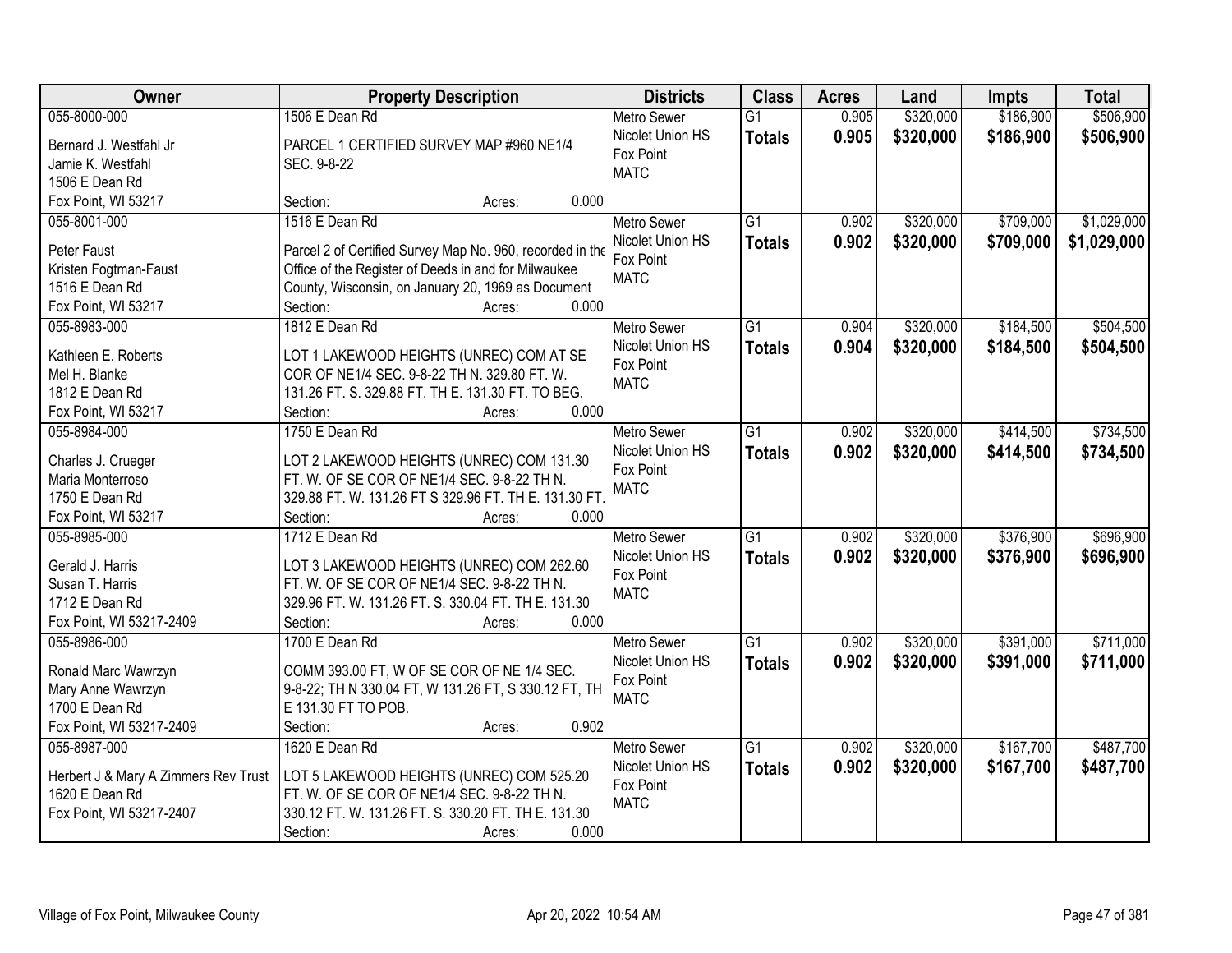| Owner                            | <b>Property Description</b>                                                                                      | <b>Districts</b>   | <b>Class</b>    | <b>Acres</b> | Land      | <b>Impts</b> | <b>Total</b> |
|----------------------------------|------------------------------------------------------------------------------------------------------------------|--------------------|-----------------|--------------|-----------|--------------|--------------|
| 055-8988-000                     | 1612 E Dean Rd                                                                                                   | <b>Metro Sewer</b> | $\overline{G1}$ | 0.902        | \$320,000 | \$200,000    | \$520,000    |
| Clare Richards                   | COMM 656.50 FT, W OF SE COR OF NE 1/4 SEC.                                                                       | Nicolet Union HS   | <b>Totals</b>   | 0.902        | \$320,000 | \$200,000    | \$520,000    |
| Darren Richards                  | 9-8-22, TH N 330.20 FT, W 131.26 FT, S 330.28 FT, TH                                                             | Fox Point          |                 |              |           |              |              |
| 1612 E Dean Rd                   | E 131.30 FT TO POB.                                                                                              | <b>MATC</b>        |                 |              |           |              |              |
| Fox Point, WI 53217              | Section:<br>0.000<br>Acres:                                                                                      |                    |                 |              |           |              |              |
| 055-8989-000                     | 1604 E Dean Rd                                                                                                   | <b>Metro Sewer</b> | $\overline{G1}$ | 0.905        | \$320,000 | \$289,600    | \$609,600    |
|                                  |                                                                                                                  | Nicolet Union HS   | <b>Totals</b>   | 0.905        | \$320,000 | \$289,600    | \$609,600    |
| Craig A. Siverhus                | COM ON S LI OF NE 9-8 -22 787.80 FT. W. OF SE COR                                                                | Fox Point          |                 |              |           |              |              |
| Hope Hunter Siverhus             | SD QUAR SEC TH N 330.28 FT W 131.26 FT S 330.36                                                                  | <b>MATC</b>        |                 |              |           |              |              |
| 1604 E Dean Rd                   | FT TH E 131.30 FT TO BEG CONT 0.990 AC                                                                           |                    |                 |              |           |              |              |
| Fox Point, WI 53217-2407         | 0.000<br>Section:<br>Acres:                                                                                      |                    |                 |              |           |              |              |
| 055-8990-000                     | 1524 E Dean Rd                                                                                                   | Metro Sewer        | $\overline{G1}$ | 0.905        | \$320,000 | \$423,500    | \$743,500    |
| James B. Wigdale Jr              | LOT 8 LAKEWOOD HEIGHTS (UNREC) COM 919.10                                                                        | Nicolet Union HS   | <b>Totals</b>   | 0.905        | \$320,000 | \$423,500    | \$743,500    |
| Laura M. Wigdale                 | FT. W OF SE COR OF NE1/4 SEC. 9-8-22 TH N 330.36                                                                 | Fox Point          |                 |              |           |              |              |
| 1524 E Dean Rd                   | FT. W 131.26 FT. S. 330.44 FT. TH E 131.30 FT. TO                                                                | <b>MATC</b>        |                 |              |           |              |              |
| Fox Point, WI 53217-2406         | 0.000<br>Section:<br>Acres:                                                                                      |                    |                 |              |           |              |              |
| 055-8991-000                     | 1466 E Dean Rd                                                                                                   | <b>Metro Sewer</b> | G1              | 0.902        | \$320,000 | \$525,500    | \$845,500    |
|                                  |                                                                                                                  | Nicolet Union HS   | <b>Totals</b>   | 0.902        | \$320,000 | \$525,500    | \$845,500    |
| Andrew Todd Gorman               | That part of the Northeast 1/4 of Section 9, Township 8                                                          | Fox Point          |                 |              |           |              |              |
| Deborah A Gorman                 | North, of Range 22 East, in the Village of Fox Point,                                                            | <b>MATC</b>        |                 |              |           |              |              |
| 1466 E Dean Rd                   | County of Milwaukee, State of Wisconsin, described as                                                            |                    |                 |              |           |              |              |
| Fox Point, WI 53217              | Section:<br>0.000<br>Acres:                                                                                      |                    |                 |              |           |              |              |
| 055-8992-000                     | 1414 E Dean Rd                                                                                                   | <b>Metro Sewer</b> | $\overline{G1}$ | 0.905        | \$320,000 | \$257,400    | \$577,400    |
| <b>Thomas Mcginty</b>            | LOT 12 LAKEWOOD HEIGHTS (UNREC) COM 1444.30                                                                      | Nicolet Union HS   | <b>Totals</b>   | 0.905        | \$320,000 | \$257,400    | \$577,400    |
| Kristen L. Lorenz                | FT. W. OF SE COR OF NE1/4 SEC. 9-8-22 TH N.                                                                      | Fox Point          |                 |              |           |              |              |
| 1414 E Dean Rd                   | 330.68 FT. W. 131.26 FT. S. 330.76 FT. TH E. 131.30                                                              | <b>MATC</b>        |                 |              |           |              |              |
| Fox Point, WI 53217              | 0.000<br>Section:<br>Acres:                                                                                      |                    |                 |              |           |              |              |
| 055-8993-000                     | 1410 E Dean Rd                                                                                                   | <b>Metro Sewer</b> | G1              | 0.906        | \$320,000 | \$217,000    | \$537,000    |
|                                  |                                                                                                                  | Nicolet Union HS   |                 |              |           |              |              |
| Ryan S. Lovitz                   | LOT 13 LAKEWOOD HEIGHTS (UNREC) COM 1575.60                                                                      | Fox Point          | <b>Totals</b>   | 0.906        | \$320,000 | \$217,000    | \$537,000    |
| Anne R. Lovitz                   | FT. W. OF SE COR OF NE1/4 SEC 9-8-22 TH N. 330.76                                                                | <b>MATC</b>        |                 |              |           |              |              |
| 1410 E Dean Rd                   | FT W. 131.26 FT. S. 330.84 FT. TH E. 131.30 FT TO                                                                |                    |                 |              |           |              |              |
| Fox Point, WI 53217-2405         | 0.906<br>Section:<br>Acres:                                                                                      |                    |                 |              |           |              |              |
| 055-8994-000                     | 1404 E Dean Rd                                                                                                   | <b>Metro Sewer</b> | $\overline{G1}$ | 0.905        | \$320,000 | \$399,500    | \$719,500    |
|                                  |                                                                                                                  | Nicolet Union HS   | <b>Totals</b>   | 0.905        | \$320,000 | \$399,500    | \$719,500    |
| Erin McGonigle<br>1404 E Dean Rd | That part of the Northeast 1/4 of Section 9, in Township 8<br>North, Range 22 East, in the Village of Fox Point, | Fox Point          |                 |              |           |              |              |
|                                  | Milwaukee County, Wisconsin, described as follows:                                                               | <b>MATC</b>        |                 |              |           |              |              |
| Fox Point, WI 53217              | 0.000                                                                                                            |                    |                 |              |           |              |              |
|                                  | Section:<br>Acres:                                                                                               |                    |                 |              |           |              |              |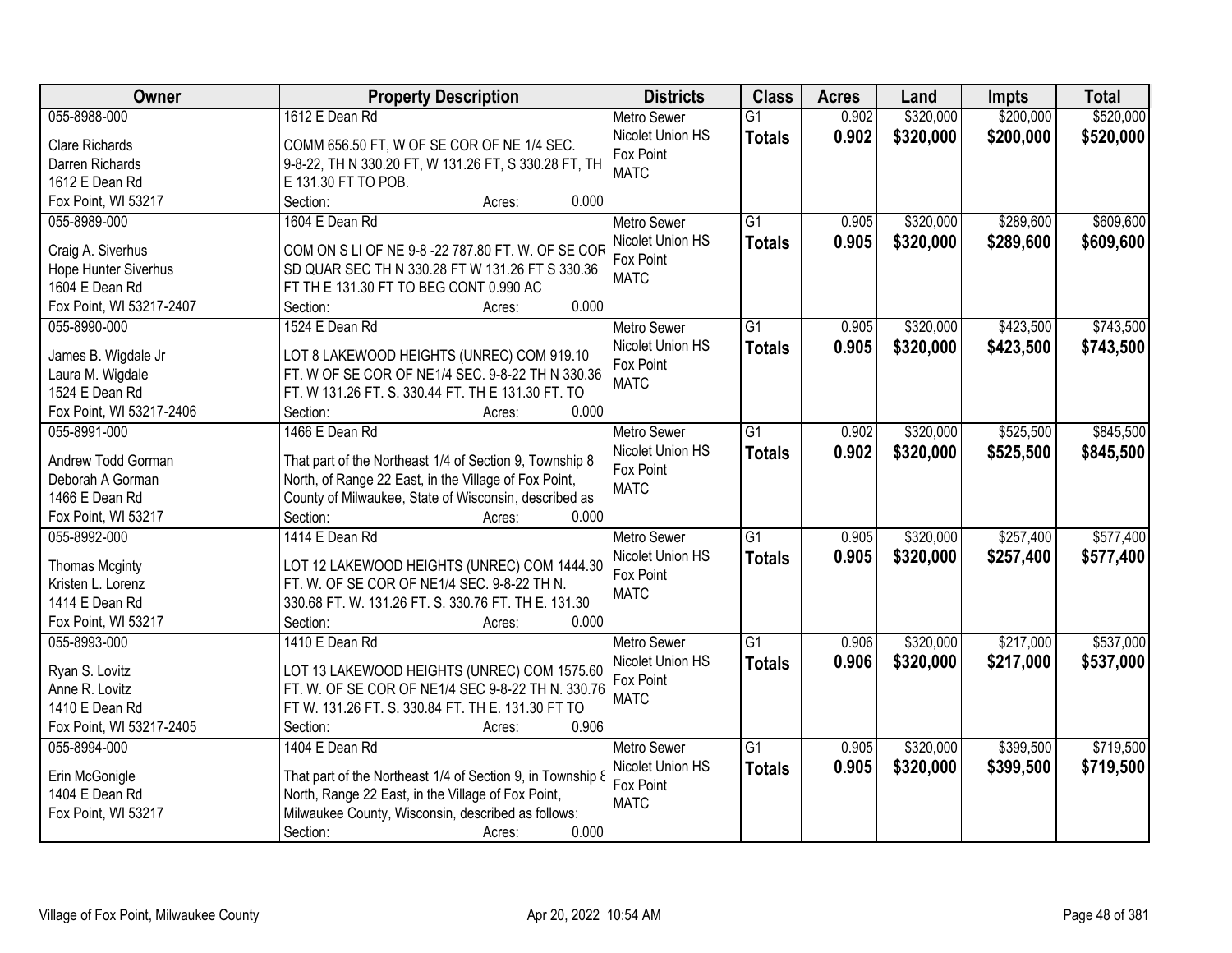| Owner                              | <b>Property Description</b>                             | <b>Districts</b>   | <b>Class</b>    | <b>Acres</b> | Land                | <b>Impts</b> | <b>Total</b> |
|------------------------------------|---------------------------------------------------------|--------------------|-----------------|--------------|---------------------|--------------|--------------|
| 055-8995-000                       | 1300 E Dean Rd                                          | <b>Metro Sewer</b> | $\overline{G1}$ | 0.905        | \$320,000           | \$321,700    | \$641,700    |
| Michael Russek                     | LOT 15 LAKEWOOD HEIGHTS COM. 1838.20 FT W OF            | Nicolet Union HS   | <b>Totals</b>   | 0.905        | \$320,000           | \$321,700    | \$641,700    |
| <b>Holly Russek</b>                | SE COR OF NE 1/4 SEC. 9-8-22 TH N. 330.92 FT. W.        | Fox Point          |                 |              |                     |              |              |
| 1300 E Dean Rd                     | 131.26 FT S 331.00 FT THE E. 131.30 FT TO BEG.          | <b>MATC</b>        |                 |              |                     |              |              |
| Fox Point, WI 53217-2404           | 0.000<br>Section:<br>Acres:                             |                    |                 |              |                     |              |              |
| 055-8997-001                       | 1204 E Dean Rd                                          | <b>Metro Sewer</b> | $\overline{G1}$ | 0.909        | \$320,500           | \$570,300    | \$890,800    |
|                                    |                                                         | Nicolet Union HS   | <b>Totals</b>   | 0.909        | \$320,500           | \$570,300    | \$890,800    |
| Matthew and Tiffany Hutchens       | CSM NO 8184 NE 9-8-22 LOT 1 - Full legal description    | Fox Point          |                 |              |                     |              |              |
| 1204 E Dean Rd                     | Lot One (1), Certified Survey Map No. 8184 filed in the | <b>MATC</b>        |                 |              |                     |              |              |
| Fox Point, WI 53217                | Office of the Register of Deeds for Milwaukee           |                    |                 |              |                     |              |              |
|                                    | 0.000<br>Section:<br>Acres:                             |                    |                 |              |                     |              |              |
| 055-8997-002                       | 1260 E Dean Rd                                          | <b>Metro Sewer</b> | G1              | 0.969        | \$323,500           | \$314,500    | \$638,000    |
| Richard S Gallagher 2002 Revocable | CSM NO 8184 NE 9-8-22 LOT 2                             | Nicolet Union HS   | <b>Totals</b>   | 0.969        | \$323,500           | \$314,500    | \$638,000    |
| Trust                              |                                                         | Fox Point          |                 |              |                     |              |              |
| 1260 E Dean Rd                     |                                                         | <b>MATC</b>        |                 |              |                     |              |              |
| Fox Point, WI 53217                | 0.000<br>Section:<br>Acres:                             |                    |                 |              |                     |              |              |
| 055-8998-000                       | 1130 E Dean Rd                                          | <b>Metro Sewer</b> | $\overline{G1}$ | 1.120        | \$349,000           | \$251,500    | \$600,500    |
|                                    |                                                         | Nicolet Union HS   |                 | 1.120        | \$349,000           | \$251,500    | \$600,500    |
| Pip I. Lowe                        | PART OF NE1/4 SEC. 9-8-22 DESC. IN VOL. 3221 OF         | Fox Point          | <b>Totals</b>   |              |                     |              |              |
| David P. Lowe                      | DEEDS ON PAGE 473 AND TRIANGULAR PARCEL                 | <b>MATC</b>        |                 |              |                     |              |              |
| 1130 E Dean Rd                     | DESC. IN REEL 226 IMAGE 1608                            |                    |                 |              |                     |              |              |
| Fox Point, WI 53217                | 1.120<br>Section:<br>Acres:                             |                    |                 |              |                     |              |              |
| 055-8999-000                       | 8424 N Lake Dr                                          | Metro Sewer        | $\overline{G1}$ | 0.298        | \$15,500            | \$0          | \$15,500     |
| Brad D. Michler                    | PART OF NE 1/4 SEC 9-8-22 DESC IN REEL 651              | Nicolet Union HS   | <b>Totals</b>   | 0.298        | \$15,500            | \$0          | \$15,500     |
| Isabel Mendez-Santalla             | IMAGES 1981-1983 INCL                                   | Fox Point          |                 |              |                     |              |              |
| 8424 N Lake Dr                     |                                                         | <b>MATC</b>        |                 |              |                     |              |              |
| Bayside, WI 53217                  | 0.000<br>Section:                                       |                    |                 |              |                     |              |              |
| 055-9000-000                       | Acres:                                                  |                    | $\overline{G1}$ |              |                     | \$364,000    | \$620,000    |
|                                    | 8408 N Lake Dr                                          | Metro Sewer        |                 | 0.900        | \$256,000           |              |              |
| Liping Zhang                       | W 196 FT OF THE S 200 FT OF NE 1/4 SEC 9-8-22           | Nicolet Union HS   | <b>Totals</b>   | 0.900        | \$256,000           | \$364,000    | \$620,000    |
| 8408 N Lake Dr                     | .900 AC                                                 | Fox Point          |                 |              |                     |              |              |
| Fox Point, WI 53217                |                                                         | <b>MATC</b>        |                 |              |                     |              |              |
|                                    | 0.000<br>Section:<br>Acres:                             |                    |                 |              |                     |              |              |
| 057-9985-000                       | 8040 N Beach Dr                                         | <b>Metro Sewer</b> | $\overline{G1}$ | 1.084        | \$1,413,000         | \$407,500    | \$1,820,500  |
|                                    |                                                         | Nicolet Union HS   | <b>Totals</b>   |              | $1.084$ \$1,413,000 | \$407,500    | \$1,820,500  |
| Debra L Grossman Revocable Trust   | PART OF SE1/4 SEC. 9-8-22 AND SW1/4 SEC. 10-8-22        | Fox Point          |                 |              |                     |              |              |
| 936 Seasage Dr                     | DESC IN VOL 3337 OF DEEDS ON PAGE 246. EXC              | <b>MATC</b>        |                 |              |                     |              |              |
| Del Ray Beach, FL 33483            | PART DESC. IN VOL. 3595 - PAGE 589                      |                    |                 |              |                     |              |              |
|                                    | 0.000<br>Section:<br>Acres:                             |                    |                 |              |                     |              |              |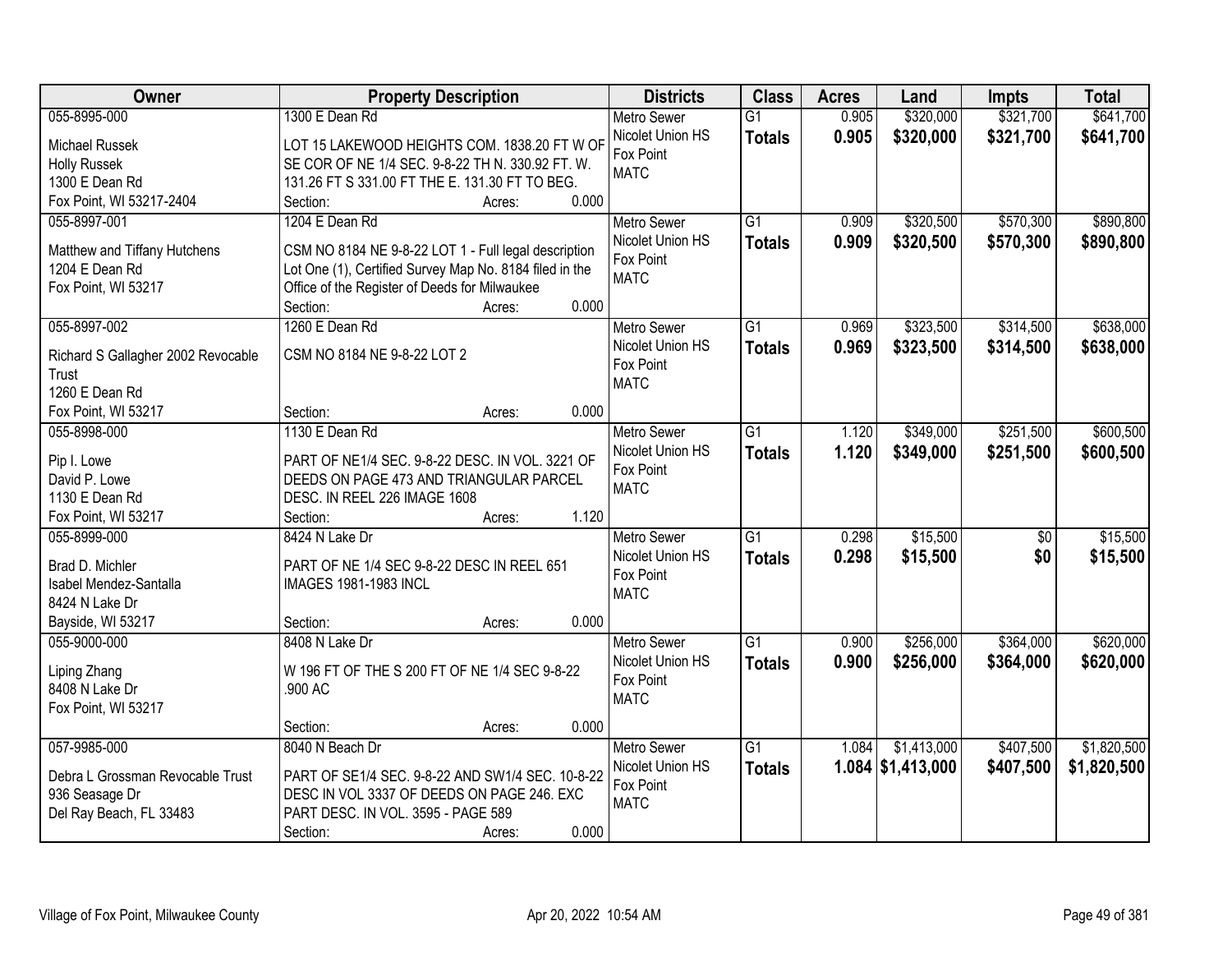| Owner                                 | <b>Property Description</b>                                                         | <b>Districts</b>   | <b>Class</b>    | <b>Acres</b> | Land                | <b>Impts</b> | <b>Total</b> |
|---------------------------------------|-------------------------------------------------------------------------------------|--------------------|-----------------|--------------|---------------------|--------------|--------------|
| 057-9986-000                          | 8050 N Beach Dr                                                                     | <b>Metro Sewer</b> | $\overline{G1}$ | 0.419        | \$295,000           | \$253,500    | \$548,500    |
| Jack E. Hearst                        | PART OF SW1/4 SEC. 10-8-22 AND SE1/4 SEC. 9-8-22                                    | Nicolet Union HS   | <b>Totals</b>   | 0.419        | \$295,000           | \$253,500    | \$548,500    |
| Judith A. Hearst                      | DESC. IN VOL. 4079 OF DEEDS ON PAGE 356.                                            | Fox Point          |                 |              |                     |              |              |
| 8050 N Beach Dr                       |                                                                                     | <b>MATC</b>        |                 |              |                     |              |              |
| Fox Point, WI 53217                   | 0.000<br>Section:<br>Acres:                                                         |                    |                 |              |                     |              |              |
| 057-9987-000                          | 8064 N Beach Dr                                                                     | Metro Sewer        | $\overline{G1}$ | 1.633        | \$1,838,000         | \$0          | \$1,838,000  |
|                                       |                                                                                     | Nicolet Union HS   | <b>Totals</b>   |              | 1.633   \$1,838,000 | \$0          | \$1,838,000  |
| 8064 Beach Drive LLC<br>1801 E Fox Ln | PART OF SE 1/4 SEC 9-8-22 & SW 1/4 SEC 10-8-22                                      | Fox Point          |                 |              |                     |              |              |
| Fox Point, WI 53217                   | DESC IN REEL 716 - IMAGE 1105 1.633 AC - Full legal<br>description                  | <b>MATC</b>        |                 |              |                     |              |              |
|                                       | 0.000<br>Section:<br>Acres:                                                         |                    |                 |              |                     |              |              |
| 057-9988-000                          | 8080 N Beach Dr                                                                     | Metro Sewer        | $\overline{G1}$ | 1.579        | \$1,511,000         | \$356,000    | \$1,867,000  |
|                                       |                                                                                     | Nicolet Union HS   | <b>Totals</b>   |              | $1.579$ \$1,511,000 | \$356,000    | \$1,867,000  |
| 8080 LLC                              | PART OF SE1/4 SEC. 9-8-22 & SW1/4 SEC. 10-8-22                                      | Fox Point          |                 |              |                     |              |              |
| Attn: Michael J. Schlussmann          | DESC. IN REEL 312-IMAGE 1935-1936 1.581 AC.                                         | <b>MATC</b>        |                 |              |                     |              |              |
| 8080 N Beach Dr                       |                                                                                     |                    |                 |              |                     |              |              |
| Fox Point, WI 53217                   | 0.000<br>Section:<br>Acres:                                                         |                    |                 |              |                     |              |              |
| 057-9989-000                          | 8090 N Beach Dr                                                                     | <b>Metro Sewer</b> | $\overline{G1}$ | 1.300        | \$1,606,000         | \$453,000    | \$2,059,000  |
| Starfish Five Properties, LLC         | PART OF SW 1/4 SEC 10-8-22 DESC IN REEL 842 -                                       | Nicolet Union HS   | <b>Totals</b>   |              | $1.300$ \$1,606,000 | \$453,000    | \$2,059,000  |
| 8100 N Beach Dr                       | IMAGES 2 AND 3 1.367 AC                                                             | Fox Point          |                 |              |                     |              |              |
| Fox Point, WI 53217                   |                                                                                     | <b>MATC</b>        |                 |              |                     |              |              |
|                                       | 0.000<br>Section:<br>Acres:                                                         |                    |                 |              |                     |              |              |
| 057-9990-000                          | 8100 N Beach Dr                                                                     | <b>Metro Sewer</b> | $\overline{G1}$ | 1.237        | \$1,677,000         | \$1,367,000  | \$3,044,000  |
| Starfish Five Properties, LLC         | PART OF SW 1/4 SEC 10-8-22 DESC IN REEL                                             | Nicolet Union HS   | <b>Totals</b>   |              | $1.237$ \$1,677,000 | \$1,367,000  | \$3,044,000  |
| 5015 Joshua Dr                        | 717-IMAGES 1256-1257 1.3877 AC                                                      | Fox Point          |                 |              |                     |              |              |
| West Bend, WI 53090                   |                                                                                     | <b>MATC</b>        |                 |              |                     |              |              |
|                                       | 0.000<br>Section:<br>Acres:                                                         |                    |                 |              |                     |              |              |
| 057-9991-000                          | 8110 N Beach Dr                                                                     | Metro Sewer        | $\overline{G1}$ | 1.337        | \$1,436,500         | \$267,000    | \$1,703,500  |
|                                       |                                                                                     | Nicolet Union HS   | <b>Totals</b>   |              | $1.337$ \$1,436,500 | \$267,000    | \$1,703,500  |
| C R. Triyambakaraj<br>Laurie L. Ebel  | SITUATED IN THE COUNTY OF MILWAUKEE, STATE<br>OF WISCONSIN: THAT PART OF GOVERNMENT | Fox Point          |                 |              |                     |              |              |
| 8110 N Beach Dr                       | LOT TWO (2) IN THE SOUTH WEST ONE-QUARTER                                           | <b>MATC</b>        |                 |              |                     |              |              |
| Fox Point, WI 53217                   | 0.000<br>Section:<br>Acres:                                                         |                    |                 |              |                     |              |              |
| 057-9992-000                          | 8120 N Beach Dr                                                                     | <b>Metro Sewer</b> | $\overline{G1}$ | 1.031        | \$1,274,000         | \$447,500    | \$1,721,500  |
|                                       |                                                                                     | Nicolet Union HS   | <b>Totals</b>   |              | $1.031$ \$1,274,000 | \$447,500    | \$1,721,500  |
| Daniel I. Newman and Amy J. Newman    | COMM SE COR OF CSM NO. 1905 IN SW 1/4 SEC.                                          | Fox Point          |                 |              |                     |              |              |
| Joint Revoc Trust                     | 10-8-22 TH SWLY 80 FT, NWLY 381.60 FT SWLY 42.95                                    | <b>MATC</b>        |                 |              |                     |              |              |
| 8120 N Beach Dr                       | FT, NELY 147.57 TH SELY 425 FT TO POB.                                              |                    |                 |              |                     |              |              |
| Fox Point, WI 53217                   | 0.000<br>Section:<br>Acres:                                                         |                    |                 |              |                     |              |              |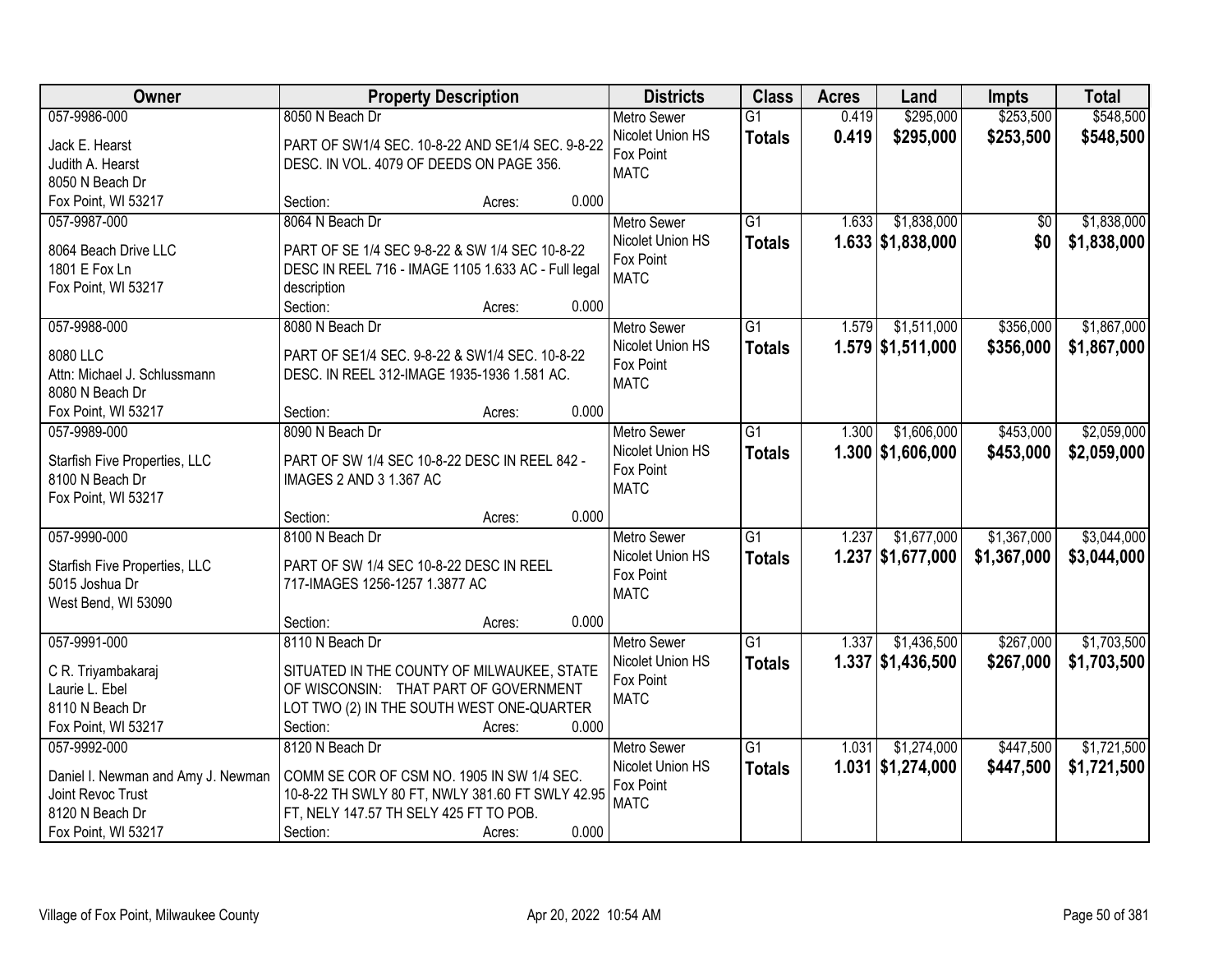| Owner                                           | <b>Property Description</b>                                                                   | <b>Districts</b>   | <b>Class</b>    | <b>Acres</b> | Land                | <b>Impts</b>    | <b>Total</b>    |
|-------------------------------------------------|-----------------------------------------------------------------------------------------------|--------------------|-----------------|--------------|---------------------|-----------------|-----------------|
| 057-9993-000                                    | 1800 E Fox Ln                                                                                 | <b>Metro Sewer</b> | $\overline{G1}$ | 1.738        | \$798,500           | \$335,200       | \$1,133,700     |
| Ralph B. Schregardus                            | PART OF SW1/4 SEC. 10-8-22 DESC. IN REEL 431 -                                                | Nicolet Union HS   | <b>Totals</b>   | 1.738        | \$798,500           | \$335,200       | \$1,133,700     |
| 1800 E Fox Ln                                   | IMAGES 525-526.1.738 AC                                                                       | Fox Point          |                 |              |                     |                 |                 |
| Fox Point, WI 53217-2858                        |                                                                                               | <b>MATC</b>        |                 |              |                     |                 |                 |
|                                                 | 0.000<br>Section:<br>Acres:                                                                   |                    |                 |              |                     |                 |                 |
| 057-9994-000                                    | 1810 E Fox Ln                                                                                 | <b>Metro Sewer</b> | $\overline{G1}$ | 0.901        | \$705,000           | \$497,500       | \$1,202,500     |
|                                                 |                                                                                               | Nicolet Union HS   | <b>Totals</b>   | 0.901        | \$705,000           | \$497,500       | \$1,202,500     |
| The Szabo Family Trust Dated April 26,<br>1996  | PART OF SW1/4 SEC. 10-8-22 DESC. IN VOL. 3562 OF<br>DEEDS ON PAGE 585. CONT. 1.000 AC. E.1-#2 | Fox Point          |                 |              |                     |                 |                 |
| 1810 E Fox Ln                                   |                                                                                               | <b>MATC</b>        |                 |              |                     |                 |                 |
| Fox Point, WI 53217                             | 0.901<br>Section:<br>Acres:                                                                   |                    |                 |              |                     |                 |                 |
| 057-9995-000                                    | 1820 E Fox Ln                                                                                 | <b>Metro Sewer</b> | $\overline{G1}$ | 0.907        | \$705,500           | \$307,800       | \$1,013,300     |
|                                                 |                                                                                               | Nicolet Union HS   | <b>Totals</b>   | 0.907        | \$705,500           | \$307,800       | \$1,013,300     |
| Bradley J. Sehler                               | All that part of the Southwest 1/4 of Section 10, Town 8                                      | Fox Point          |                 |              |                     |                 |                 |
| 1820 E Fox Ln                                   | North, Range 22 East, Village of Fox Point, County of                                         | <b>MATC</b>        |                 |              |                     |                 |                 |
| Fox Point, WI 53217                             | Milwaukee, State of Wisconsin, bounded and described a                                        |                    |                 |              |                     |                 |                 |
|                                                 | Section:<br>0.907<br>Acres:                                                                   |                    |                 |              |                     |                 |                 |
| 057-9996-005                                    | 8130 N Beach Dr                                                                               | <b>Metro Sewer</b> | $\overline{G1}$ | 2.665        | \$1,900,000         | \$1,300,000     | \$3,200,000     |
| Joseph Leon                                     | CERTIFIED SURVEY MAP 9122 SW 1/4 SEC 10-8-22                                                  | Nicolet Union HS   | <b>Totals</b>   |              | $2.665$ \$1,900,000 | \$1,300,000     | \$3,200,000     |
| 8130 N Beach Dr                                 | LOT <sub>1</sub>                                                                              | Fox Point          |                 |              |                     |                 |                 |
| Fox Point, WI 53217                             |                                                                                               | <b>MATC</b>        |                 |              |                     |                 |                 |
|                                                 | 2.665<br>Section:<br>Acres:                                                                   |                    |                 |              |                     |                 |                 |
| 057-9997-000                                    | 7200 N Santa Monica Blvd                                                                      | Metro Sewer        | $\overline{X4}$ | 0.000        | $\overline{50}$     | $\overline{50}$ | \$0             |
| <b>School Distr Fox Point</b>                   | LAND IN SW1/4 SEC 10-8-22 COM A A PT 734.58FT. S                                              | Nicolet Union HS   | <b>Totals</b>   | 0.000        | \$0                 | \$0             | \$0             |
| 7200 N Santa Monica Blvd                        | OF NE COR OF SE1/4 SEC. 9-8-22 TH RUN E.                                                      | Fox Point          |                 |              |                     |                 |                 |
| Fox Point, WI 53217-3505                        | 44.55FT.; TH S. 102.96 FT.; TH W. 44.55 FT; TH N.                                             | <b>MATC</b>        |                 |              |                     |                 |                 |
|                                                 | 0.000<br>Section:<br>Acres:                                                                   |                    |                 |              |                     |                 |                 |
| 057-9998-000                                    | $F$ ox Ln                                                                                     | Metro Sewer        | $\overline{X4}$ | 0.000        | $\sqrt{50}$         | $\overline{50}$ | $\overline{30}$ |
|                                                 |                                                                                               | Nicolet Union HS   | <b>Totals</b>   | 0.000        | \$0                 | \$0             | \$0             |
| First Reformed Church                           | LAND IN SW1/4 SEC 10-8-22 COM AT A PT 694.32FT.                                               | Fox Point          |                 |              |                     |                 |                 |
| Attn: Village of Fox Point                      | S OF NE COR OF SE1/4 SEC 9-8-22; TH RUN E                                                     | <b>MATC</b>        |                 |              |                     |                 |                 |
| 7200 N Santa Monica Blvd<br>Fox Point, WI 53217 | 152.13FT. TH S 143.22FT. TH W 107.58FT. TH N<br>0.000<br>Section:                             |                    |                 |              |                     |                 |                 |
| 057-9999-000                                    | Acres:<br>Fox Ln                                                                              | <b>Metro Sewer</b> | $\overline{X4}$ | 0.000        | \$0                 | $\overline{30}$ | $\overline{50}$ |
|                                                 |                                                                                               | Nicolet Union HS   |                 |              | \$0                 | \$0             | \$0             |
| Milwaukee County Parks                          | S. 200 FT. OF THE S. 33.20 A. OF N. 85 A. OF NW1/4                                            | Fox Point          | <b>Totals</b>   | 0.000        |                     |                 |                 |
| Attn: Doctors Park                              | AND N. 21.885 A. OF SW1/4 VOL. 1475 PAGE 24 NW1.                                              | <b>MATC</b>        |                 |              |                     |                 |                 |
| 9480 W Watertown Plank Rd                       | & SW1/4 SEC. 10-8-22. 26.985 AC. F.1-#1 AND E.1-#3                                            |                    |                 |              |                     |                 |                 |
| Wauwatosa, WI 53226                             | 0.000<br>Section:<br>Acres:                                                                   |                    |                 |              |                     |                 |                 |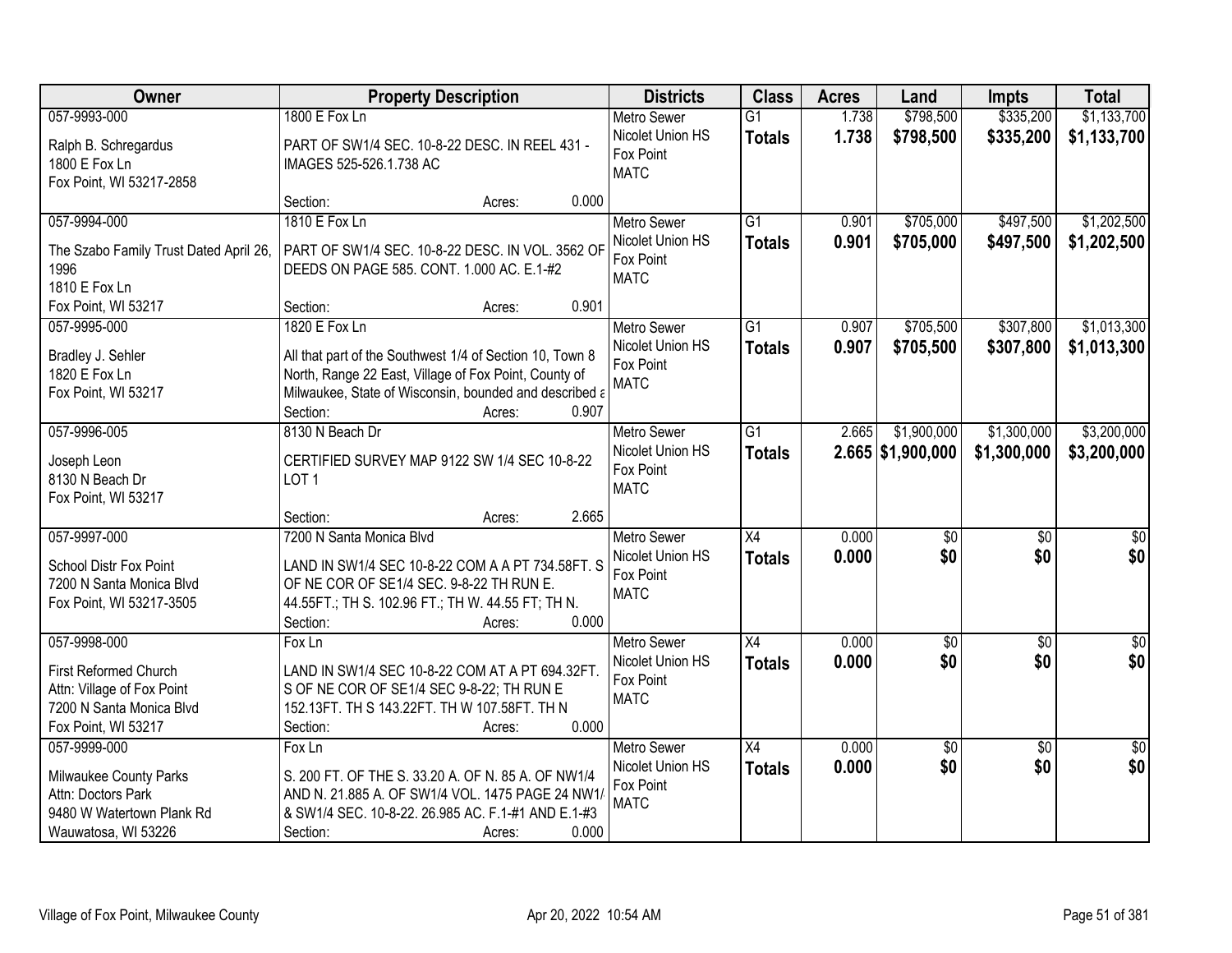| Owner                                                                      | <b>Property Description</b>                               |        | <b>Districts</b> | <b>Class</b>                  | <b>Acres</b>    | Land  | <b>Impts</b> | <b>Total</b>    |           |
|----------------------------------------------------------------------------|-----------------------------------------------------------|--------|------------------|-------------------------------|-----------------|-------|--------------|-----------------|-----------|
| 058-0001-000                                                               | 1610 E Fox Ln                                             |        |                  | <b>Metro Sewer</b>            | $\overline{G1}$ | 0.872 | \$318,500    | \$466,000       | \$784,500 |
| Margaret Martin                                                            | LOT 1, NORTH SHORE GARDENS .973 AC.                       |        |                  | Nicolet Union HS<br>Fox Point | <b>Totals</b>   | 0.872 | \$318,500    | \$466,000       | \$784,500 |
| 1610 E Fox Ln                                                              |                                                           |        |                  | <b>MATC</b>                   |                 |       |              |                 |           |
| Fox Point, WI 53217-2855                                                   |                                                           |        |                  |                               |                 |       |              |                 |           |
|                                                                            | Section:                                                  | Acres: | 0.000            |                               |                 |       |              |                 |           |
| 058-0002-000                                                               | 1532 E Fox Ln                                             |        |                  | <b>Metro Sewer</b>            | $\overline{G1}$ | 0.869 | \$318,500    | \$368,500       | \$687,000 |
| Robert A & Adel S Sucher Living Trust                                      | LOT 2, NORTH SHORE GARDENS .996 AC.                       |        |                  | Nicolet Union HS              | <b>Totals</b>   | 0.869 | \$318,500    | \$368,500       | \$687,000 |
| 11117 E Distant Hills Dr                                                   |                                                           |        |                  | Fox Point                     |                 |       |              |                 |           |
| Scottsdale, AZ 85262                                                       |                                                           |        |                  | <b>MATC</b>                   |                 |       |              |                 |           |
|                                                                            | Section:                                                  | Acres: | 0.000            |                               |                 |       |              |                 |           |
| 058-0003-000                                                               | 1506 E Fox Ln                                             |        |                  | Metro Sewer                   | $\overline{G1}$ | 0.840 | \$317,000    | \$225,400       | \$542,400 |
| David K. Nelson                                                            | LOT 3, NORTH SHORE GARDENS .938 AC.                       |        |                  | Nicolet Union HS              | <b>Totals</b>   | 0.840 | \$317,000    | \$225,400       | \$542,400 |
| Gail E. Nelson                                                             |                                                           |        |                  | Fox Point                     |                 |       |              |                 |           |
| 1506 E Fox Ln                                                              |                                                           |        |                  | <b>MATC</b>                   |                 |       |              |                 |           |
| Fox Point, WI 53217-2853                                                   | Section:                                                  | Acres: | 0.000            |                               |                 |       |              |                 |           |
| 058-0004-000                                                               | 1406 E Fox Ln                                             |        |                  | <b>Metro Sewer</b>            | $\overline{G1}$ | 1.071 | \$314,000    | \$0             | \$314,000 |
|                                                                            |                                                           |        |                  | Nicolet Union HS              | <b>Totals</b>   | 1.071 | \$314,000    | \$0             | \$314,000 |
| Julie B. Waisbren                                                          | Lot Two (2) of Certified Survey Map No. 53, being a       |        |                  | Fox Point                     |                 |       |              |                 |           |
| 619 N Segoe Rd Apt 815                                                     | redivision of Lots 4 and 5 of North Shore Gardens, part o |        |                  | <b>MATC</b>                   |                 |       |              |                 |           |
| Madison, WI 53705                                                          | the Southeast 1/4 of Section 9, Township 8 North, Range   |        |                  |                               |                 |       |              |                 |           |
|                                                                            | Section:                                                  | Acres: | 0.000            |                               |                 |       |              |                 |           |
| 058-0005-000                                                               | 8120 N Gray Log Ln                                        |        |                  | Metro Sewer                   | $\overline{G1}$ | 0.808 | \$315,000    | $\overline{50}$ | \$315,000 |
| Julie B. Waisbren                                                          | LOT 1 CERTIFIED SURVEY MAP NO. 53 1.551 AC.               |        |                  | Nicolet Union HS              | <b>Totals</b>   | 0.808 | \$315,000    | \$0             | \$315,000 |
| 619 N Segoe Rd #815                                                        | SE1/4 SEC 9-8-22                                          |        |                  | Fox Point                     |                 |       |              |                 |           |
| Madison, WI 53705                                                          |                                                           |        |                  | <b>MATC</b>                   |                 |       |              |                 |           |
|                                                                            | Section:                                                  | Acres: | 0.000            |                               |                 |       |              |                 |           |
| 058-0006-000                                                               | 8140 N Gray Log Ln                                        |        |                  | <b>Metro Sewer</b>            | $\overline{G1}$ | 0.908 | \$320,500    | \$460,000       | \$780,500 |
| Gina L. Yauck                                                              | LOT 6, NORTH SHORE GARDENS .878 AC. SCHOOL                |        |                  | Nicolet Union HS              | <b>Totals</b>   | 0.908 | \$320,500    | \$460,000       | \$780,500 |
| 8140 N Gray Log Ln                                                         | DIST <sub>2</sub>                                         |        |                  | Fox Point                     |                 |       |              |                 |           |
| Fox Point, WI 53217                                                        |                                                           |        |                  | <b>MATC</b>                   |                 |       |              |                 |           |
|                                                                            | Section:                                                  | Acres: | 0.000            |                               |                 |       |              |                 |           |
| 058-0007-000                                                               | 8148 N Gray Log Ln                                        |        |                  | <b>Metro Sewer</b>            | $\overline{G1}$ | 0.996 | \$325,000    | \$298,000       | \$623,000 |
|                                                                            |                                                           |        |                  | Nicolet Union HS              | <b>Totals</b>   | 0.996 | \$325,000    | \$298,000       | \$623,000 |
| Jack H. Deckard Trust, U/A/D October 8 LOT 7, NORTH SHORE GARDENS .933 AC. |                                                           |        |                  | Fox Point                     |                 |       |              |                 |           |
| 2019                                                                       |                                                           |        |                  | <b>MATC</b>                   |                 |       |              |                 |           |
| 8148 N Graylog Ln                                                          |                                                           |        |                  |                               |                 |       |              |                 |           |
| Fox Point, WI 53217                                                        | Section:                                                  | Acres: | 0.000            |                               |                 |       |              |                 |           |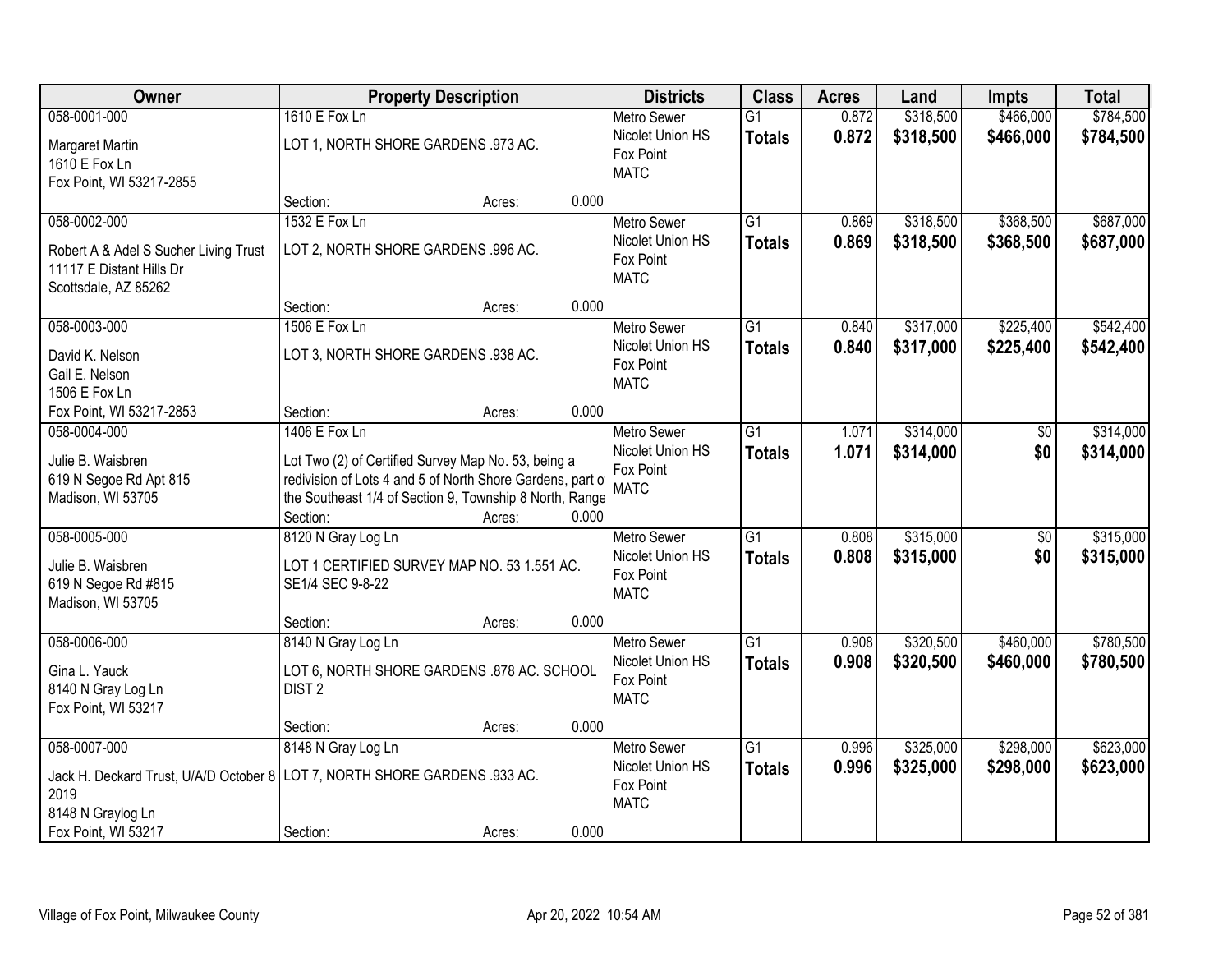| Owner                                   | <b>Property Description</b>                                                    | <b>Districts</b>                       | <b>Class</b>    | <b>Acres</b> | Land      | <b>Impts</b> | <b>Total</b> |
|-----------------------------------------|--------------------------------------------------------------------------------|----------------------------------------|-----------------|--------------|-----------|--------------|--------------|
| 058-0008-000                            | 8160 N Gray Log Ln                                                             | <b>Metro Sewer</b>                     | $\overline{G1}$ | 1.033        | \$306,500 | \$422,500    | \$729,000    |
| Jessica Chalmers Lopez                  | LOT 8, NORTH SHORE GARDENS 1.551 AC.                                           | Nicolet Union HS                       | <b>Totals</b>   | 1.033        | \$306,500 | \$422,500    | \$729,000    |
| Ricardo Alberto Lopez                   |                                                                                | Fox Point                              |                 |              |           |              |              |
| 8160 N Gray Log Ln                      |                                                                                | <b>MATC</b>                            |                 |              |           |              |              |
| Fox Point, WI 53217                     | 0.000<br>Section:<br>Acres:                                                    |                                        |                 |              |           |              |              |
| 058-0009-000                            | 8172 N Gray Log Ln                                                             | <b>Metro Sewer</b>                     | $\overline{G1}$ | 1.099        | \$320,000 | \$377,400    | \$697,400    |
| Laura B. Waisbren                       | LOT. 9, NORTH SHORE GARDENS 1.255 AC.                                          | Nicolet Union HS                       | <b>Totals</b>   | 1.099        | \$320,000 | \$377,400    | \$697,400    |
| 8172 N Gray Log Ln                      |                                                                                | Fox Point                              |                 |              |           |              |              |
| Fox Point, WI 53217-2860                |                                                                                | <b>MATC</b>                            |                 |              |           |              |              |
|                                         | 0.000<br>Section:<br>Acres:                                                    |                                        |                 |              |           |              |              |
| 058-0010-000                            | 8180 N Gray Log Ln                                                             | <b>Metro Sewer</b>                     | $\overline{G1}$ | 0.978        | \$324,000 | \$364,000    | \$688,000    |
|                                         |                                                                                | Nicolet Union HS                       | <b>Totals</b>   | 0.978        | \$324,000 | \$364,000    | \$688,000    |
| Scott A. Patulski                       | LOT 10, NORTH SHORE GARDENS 1.082 AC.                                          | Fox Point                              |                 |              |           |              |              |
| Kristine M. Krause                      |                                                                                | <b>MATC</b>                            |                 |              |           |              |              |
| <b>PO Box 428</b>                       | 0.000                                                                          |                                        |                 |              |           |              |              |
| Rhinelander, WI 54501<br>058-0011-000   | Section:<br>Acres:                                                             |                                        |                 |              |           |              |              |
|                                         | 8210 N Gray Log Ln                                                             | <b>Metro Sewer</b><br>Nicolet Union HS | G1              | 0.978        | \$324,000 | \$264,500    | \$588,500    |
| Robert L. Schwartz                      | LOT 11, NORTH SHORE GARDENS 1.142 AC.                                          | Fox Point                              | <b>Totals</b>   | 0.978        | \$324,000 | \$264,500    | \$588,500    |
| Colleen A. Schwartz                     |                                                                                | <b>MATC</b>                            |                 |              |           |              |              |
| 8210 N Gray Log Ln                      |                                                                                |                                        |                 |              |           |              |              |
| Fox Point, WI 53217-2862                | 0.000<br>Section:<br>Acres:                                                    |                                        |                 |              |           |              |              |
| 058-0012-000                            | 8216 N Gray Log Ln                                                             | <b>Metro Sewer</b>                     | $\overline{G1}$ | 1.074        | \$315,000 | \$567,500    | \$882,500    |
| Christopher Michael Fussman             | NORTH SHORE GARDENS SE 1/4 SEC 9 8 22, PART                                    | Nicolet Union HS                       | <b>Totals</b>   | 1.074        | \$315,000 | \$567,500    | \$882,500    |
| Any Elizabeth Fussman                   | OF LOTS 12 & 13; COMM 269 FT W OF NE COR LOT                                   | Fox Point                              |                 |              |           |              |              |
| 8216 N Gray Log Ln                      | 12; TH S 132.57 FT; SLY TO A PT IN N LI OF N GRAY                              | <b>MATC</b>                            |                 |              |           |              |              |
| Fox Point, WI 53217                     | Section:<br>0.000<br>Acres:                                                    |                                        |                 |              |           |              |              |
| 058-0013-000                            | 1601 E Dean Rd                                                                 | <b>Metro Sewer</b>                     | $\overline{G1}$ | 0.881        | \$319,000 | \$249,500    | \$568,500    |
|                                         |                                                                                | Nicolet Union HS                       | <b>Totals</b>   | 0.881        | \$319,000 | \$249,500    | \$568,500    |
| James L. Neubauer                       | That part of Lot Twelve (12) in North Shore Gardens,                           | Fox Point                              |                 |              |           |              |              |
| Elizabeth M. Neubauer<br>1601 E Dean Rd | being a part of the South East 1/4 of Section 9, Township                      | <b>MATC</b>                            |                 |              |           |              |              |
| Fox Point, WI 53217                     | North, Range 22 East, in the Village of Fox Point, County<br>0.881<br>Section: |                                        |                 |              |           |              |              |
| 058-0014-000                            | Acres:                                                                         |                                        | $\overline{G1}$ | 0.730        | \$311,000 | \$324,500    | \$635,500    |
|                                         | 8224 N Gray Log Ln                                                             | <b>Metro Sewer</b><br>Nicolet Union HS |                 |              |           |              |              |
| Patricia A. Mc Cabe                     | NORTH SHORE GARDENS SE 1/4 SEC 9 8 22 PART                                     | Fox Point                              | <b>Totals</b>   | 0.730        | \$311,000 | \$324,500    | \$635,500    |
| 8224 N Gray Log Ln                      | OF LOTS 12 & 13; COMM 269 FT W OF NE COR LOT                                   | <b>MATC</b>                            |                 |              |           |              |              |
| Fox Point, WI 53217-2862                | 12; TH S 132.57 FT; SLY TO A PT IN N LI OF N GRAY                              |                                        |                 |              |           |              |              |
|                                         | Section:<br>0.000<br>Acres:                                                    |                                        |                 |              |           |              |              |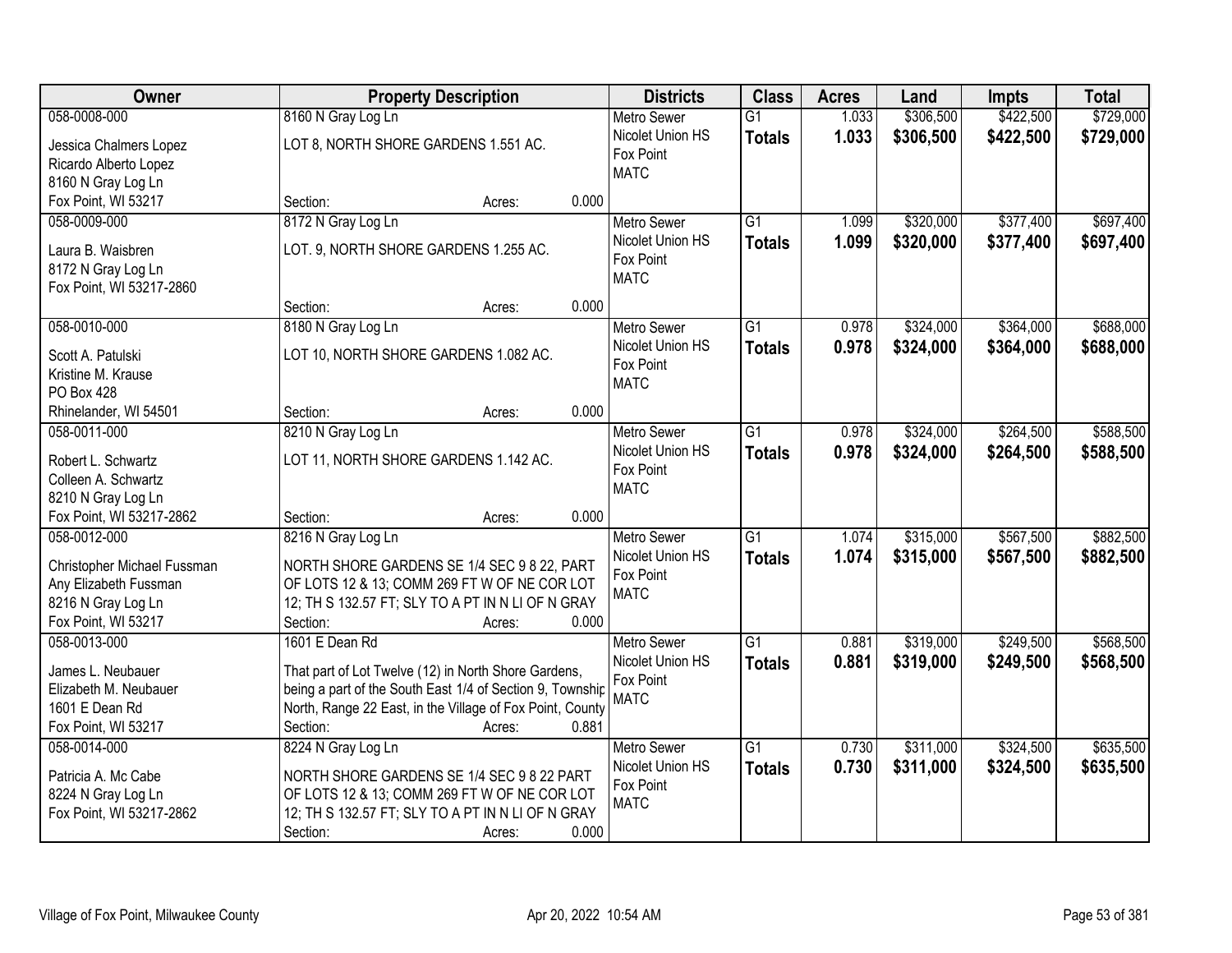| Owner                                                                                            |                                                                                                               | <b>Property Description</b> |       |                                                                    | <b>Class</b>                     | <b>Acres</b>   | Land                   | <b>Impts</b>           | <b>Total</b>           |
|--------------------------------------------------------------------------------------------------|---------------------------------------------------------------------------------------------------------------|-----------------------------|-------|--------------------------------------------------------------------|----------------------------------|----------------|------------------------|------------------------|------------------------|
| 058-0015-000                                                                                     | 8234 N Gray Log Ln                                                                                            |                             |       | <b>Metro Sewer</b>                                                 | $\overline{G1}$                  | 0.784          | \$314,000              | \$258,500              | \$572,500              |
| Laura Mortara<br>8234 N Gray Log Ln<br>Fox Point, WI 53217                                       | LOT 14, NORTH SHORE GAREDENS .988 AC.                                                                         |                             |       | Nicolet Union HS<br>Fox Point<br><b>MATC</b>                       | <b>Totals</b>                    | 0.784          | \$314,000              | \$258,500              | \$572,500              |
|                                                                                                  | Section:                                                                                                      | Acres:                      | 0.000 |                                                                    |                                  |                |                        |                        |                        |
| 058-0016-000<br>Gregory E. Kauffmann<br>Hayle Kauffmann                                          | 8244 N Gray Log Ln<br>LOT 15, NORTH SHORE GARDENS .931 AC.                                                    |                             |       | <b>Metro Sewer</b><br>Nicolet Union HS<br>Fox Point                | $\overline{G1}$<br><b>Totals</b> | 0.734<br>0.734 | \$311,500<br>\$311,500 | \$359,500<br>\$359,500 | \$671,000<br>\$671,000 |
| 8244 N Gray Log Ln                                                                               |                                                                                                               |                             |       | <b>MATC</b>                                                        |                                  |                |                        |                        |                        |
| Fox Point, WI 53217                                                                              | Section:                                                                                                      | Acres:                      | 0.000 |                                                                    |                                  |                |                        |                        |                        |
| 058-0017-000                                                                                     | 8254 N Gray Log Ln                                                                                            |                             |       | <b>Metro Sewer</b>                                                 | G1                               | 0.609          | \$305,000              | \$112,500              | \$417,500              |
| Robert Ricigliano<br>Kristen Ricigliano<br>8254 N Gray Log Ln                                    | LOT 16, NORTH SHORE GARDENS .875 AC.                                                                          |                             |       | Nicolet Union HS<br>Fox Point<br><b>MATC</b>                       | <b>Totals</b>                    | 0.609          | \$305,000              | \$112,500              | \$417,500              |
| Fox Point, WI 53217                                                                              | Section:                                                                                                      | Acres:                      | 0.000 |                                                                    |                                  |                |                        |                        |                        |
| 058-0018-000                                                                                     | 8260 N Gray Log Ln                                                                                            |                             |       | <b>Metro Sewer</b>                                                 | G1                               | 0.845          | \$317,000              | \$304,800              | \$621,800              |
| The Loren P. Regan and Rebecca                                                                   | Lot 17, in North Shore Gardens, being a part of the<br>Southeast 1/4 of Section 9, in Township 8 North, Range |                             |       | Nicolet Union HS<br>Fox Point                                      | <b>Totals</b>                    | 0.845          | \$317,000              | \$304,800              | \$621,800              |
| Regan Joint Living Trust<br>8260 N Gray Log Ln                                                   | 22 East,                                                                                                      |                             |       | <b>MATC</b>                                                        |                                  |                |                        |                        |                        |
| Fox Point, WI 53217                                                                              | Section: 9                                                                                                    | Acres:                      | 0.845 |                                                                    |                                  |                |                        |                        |                        |
| 058-0019-000<br>Marc A. Amateis                                                                  | 8266 N Gray Log Ln<br>LOT 18, NORTH SHORE GARDENS 1.276 AC.                                                   |                             |       | <b>Metro Sewer</b><br>Nicolet Union HS<br>Fox Point                | $\overline{G1}$<br><b>Totals</b> | 1.102<br>1.102 | \$320,500<br>\$320,500 | \$409,600<br>\$409,600 | \$730,100<br>\$730,100 |
| Judy W. Amateis                                                                                  |                                                                                                               |                             |       | <b>MATC</b>                                                        |                                  |                |                        |                        |                        |
| 8266 N Gray Log Ln                                                                               |                                                                                                               |                             |       |                                                                    |                                  |                |                        |                        |                        |
| Fox Point, WI 53217-2862                                                                         | Section:                                                                                                      | Acres:                      | 0.000 |                                                                    |                                  |                |                        |                        |                        |
| 058-0020-000<br>Peter and Therese Polewski Revocable<br>Trust Dated 2/4/21<br>8274 N Gray Log Ln | 8274 N Gray Log Ln<br>LOT 19, NORTH SHORE GARDENS 1,279 AC. 8274 N<br><b>GRAYLOG LANE SCHOOL DIST 2</b>       |                             |       | <b>Metro Sewer</b><br>Nicolet Union HS<br>Fox Point<br><b>MATC</b> | $\overline{G1}$<br><b>Totals</b> | 1.111<br>1.111 | \$322,000<br>\$322,000 | \$215,500<br>\$215,500 | \$537,500<br>\$537,500 |
| Fox Point, WI 53217                                                                              | Section:                                                                                                      | Acres:                      | 0.000 |                                                                    |                                  |                |                        |                        |                        |
| 058-0021-000                                                                                     | 8282 N Gray Log Ln                                                                                            |                             |       | <b>Metro Sewer</b>                                                 | $\overline{G1}$                  | 0.797          | \$314,500              | \$357,000              | \$671,500              |
| Steven B. Goodman and Efrosini S.<br>Goodman Living Trust<br>8282 N Graylog Ln                   | LOT 20, NORTH SHORE GARDENS .893 AC.                                                                          |                             |       | Nicolet Union HS<br>Fox Point<br><b>MATC</b>                       | <b>Totals</b>                    | 0.797          | \$314,500              | \$357,000              | \$671,500              |
| Fox Point, WI 53217                                                                              | Section:                                                                                                      | Acres:                      | 0.797 |                                                                    |                                  |                |                        |                        |                        |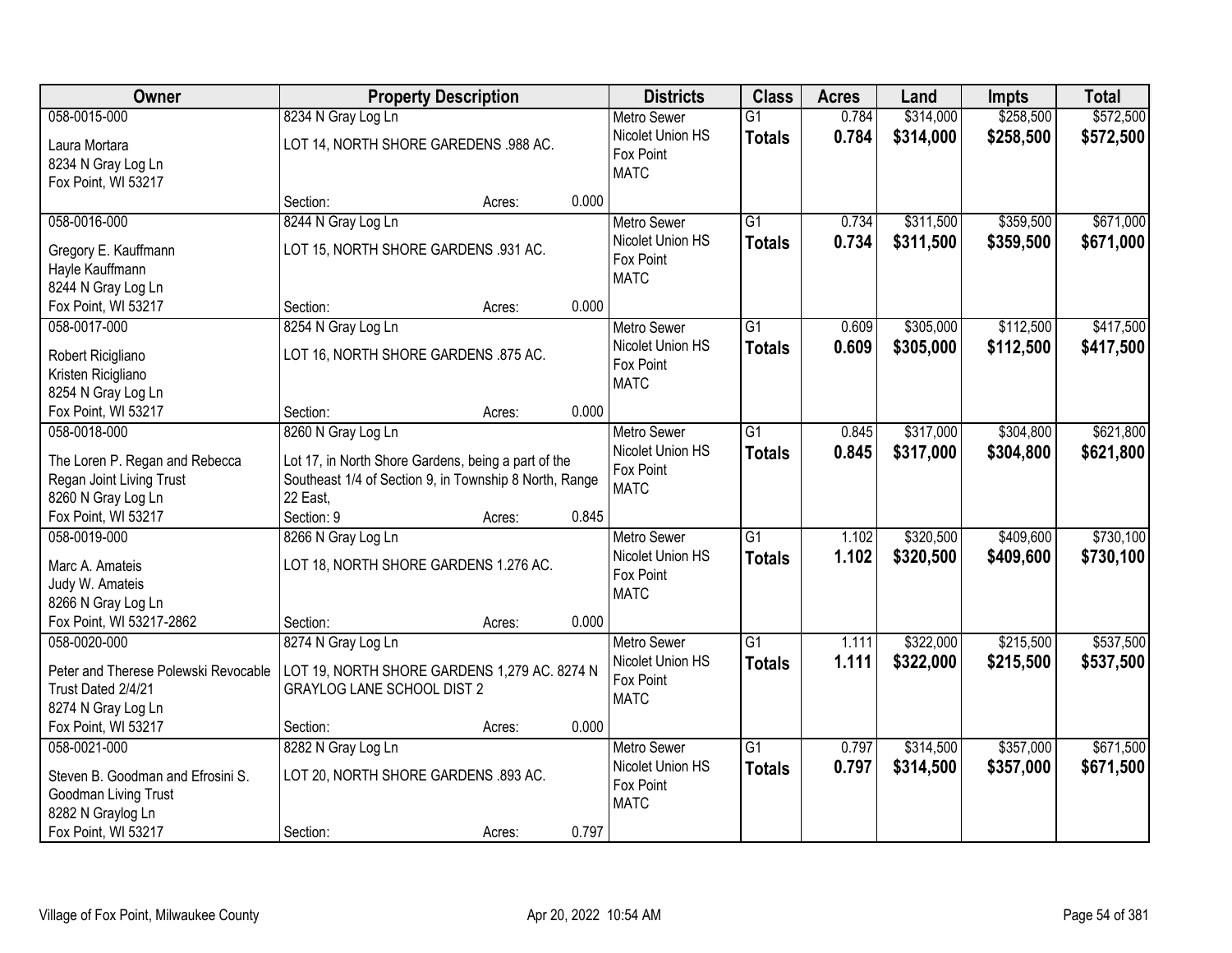| Owner                             | <b>Property Description</b>                                              | <b>Districts</b>              | <b>Class</b>    | <b>Acres</b> | Land      | <b>Impts</b> | <b>Total</b> |
|-----------------------------------|--------------------------------------------------------------------------|-------------------------------|-----------------|--------------|-----------|--------------|--------------|
| 058-0022-000                      | 8320 N Lake Dr                                                           | <b>Metro Sewer</b>            | $\overline{G1}$ | 0.793        | \$314,500 | \$313,500    | \$628,000    |
| Anne Marie Finley Revocable Trust | LOT 21, NORTH SHORE GARDENS .907 AC. - Full                              | Nicolet Union HS              | <b>Totals</b>   | 0.793        | \$314,500 | \$313,500    | \$628,000    |
| Dated 1/10/19                     | legal description                                                        | Fox Point                     |                 |              |           |              |              |
| 8320 N Lake Dr                    | Lot 21, in North Shore Gardens, a Subdivision of a part o                | <b>MATC</b>                   |                 |              |           |              |              |
| Fox Point, WI 53217               | 0.000<br>Section:<br>Acres:                                              |                               |                 |              |           |              |              |
| 058-0023-000                      | 8300 N Gray Log Ln                                                       | <b>Metro Sewer</b>            | G1              | 0.692        | \$309,000 | \$406,000    | \$715,000    |
|                                   |                                                                          | Nicolet Union HS              | <b>Totals</b>   | 0.692        | \$309,000 | \$406,000    | \$715,000    |
| Ellen J. Irion                    | LOT 22, NORTH SHORE GARDENS 1.114 AC. - Full                             | Fox Point                     |                 |              |           |              |              |
| 8300 N Gray Log Ln                | legal description                                                        | <b>MATC</b>                   |                 |              |           |              |              |
| Fox Point, WI 53217               | Lot 22, in North Shore Gardens, being a part of the<br>0.000<br>Section: |                               |                 |              |           |              |              |
| 058-0024-000                      | Acres:<br>8224 N Lake Dr                                                 | Metro Sewer                   | $\overline{G1}$ | 0.704        | \$201,500 | \$46,500     | \$248,000    |
|                                   |                                                                          | Nicolet Union HS              |                 |              |           |              |              |
| Barbara K. Paulini                | LOT 23, NORTH SHORE GARDENS .895 AC.                                     | Fox Point                     | <b>Totals</b>   | 0.704        | \$201,500 | \$46,500     | \$248,000    |
| 8224 N Lake Dr                    |                                                                          | <b>MATC</b>                   |                 |              |           |              |              |
| Fox Point, WI 53217               |                                                                          |                               |                 |              |           |              |              |
|                                   | 0.000<br>Section:<br>Acres:                                              |                               |                 |              |           |              |              |
| 058-0025-000                      | 8293 N Gray Log Ln                                                       | <b>Metro Sewer</b>            | $\overline{G1}$ | 0.942        | \$322,000 | \$215,000    | \$537,000    |
| Howard J. Zeft                    | LOT 24, NORTH SHORE GARDENS .947 AC.                                     | Nicolet Union HS              | <b>Totals</b>   | 0.942        | \$322,000 | \$215,000    | \$537,000    |
| Jane Zeft                         |                                                                          | Fox Point                     |                 |              |           |              |              |
| 8293 N Gray Log Ln                |                                                                          | <b>MATC</b>                   |                 |              |           |              |              |
| Fox Point, WI 53217-2863          | 0.000<br>Section:<br>Acres:                                              |                               |                 |              |           |              |              |
| 058-0026-000                      | 8283 N Gray Log Ln                                                       | <b>Metro Sewer</b>            | $\overline{G1}$ | 0.812        | \$315,500 | \$435,600    | \$751,100    |
|                                   |                                                                          | Nicolet Union HS              | <b>Totals</b>   | 0.812        | \$315,500 | \$435,600    | \$751,100    |
| Jon Gould                         | LOT 25, NORTH SHORE GARDENS .895 AC.                                     | Fox Point                     |                 |              |           |              |              |
| Elizabeth Gould                   |                                                                          | <b>MATC</b>                   |                 |              |           |              |              |
| 8283 N Gray Log Ln                |                                                                          |                               |                 |              |           |              |              |
| Fox Point, WI 53217-2863          | 0.000<br>Section:<br>Acres:                                              |                               |                 |              |           |              |              |
| 058-0027-000                      | 8273 N Gray Log Ln                                                       | <b>Metro Sewer</b>            | $\overline{G1}$ | 0.940        | \$322,000 | \$196,000    | \$518,000    |
| Harland L. Cook                   | LOT 26, NORTH SHORE GARDENS 1.030 AC.                                    | Nicolet Union HS<br>Fox Point | <b>Totals</b>   | 0.940        | \$322,000 | \$196,000    | \$518,000    |
| Margaret M. Cook                  |                                                                          | <b>MATC</b>                   |                 |              |           |              |              |
| 8273 N Gray Log Ln                |                                                                          |                               |                 |              |           |              |              |
| Fox Point, WI 53217-2863          | 0.000<br>Section:<br>Acres:                                              |                               |                 |              |           |              |              |
| 058-0028-000                      | 8263 N Gray Log Ln                                                       | <b>Metro Sewer</b>            | $\overline{G1}$ | 0.848        | \$317,000 | \$457,500    | \$774,500    |
| Hiep and Mary Phung               | LOT 27, NORTH SHORE GARDENS .933 AC.                                     | Nicolet Union HS              | <b>Totals</b>   | 0.848        | \$317,000 | \$457,500    | \$774,500    |
| 8263 N Gray Log Ln                |                                                                          | Fox Point                     |                 |              |           |              |              |
| Fox Point, WI 53217               |                                                                          | <b>MATC</b>                   |                 |              |           |              |              |
|                                   | 0.000<br>Section:<br>Acres:                                              |                               |                 |              |           |              |              |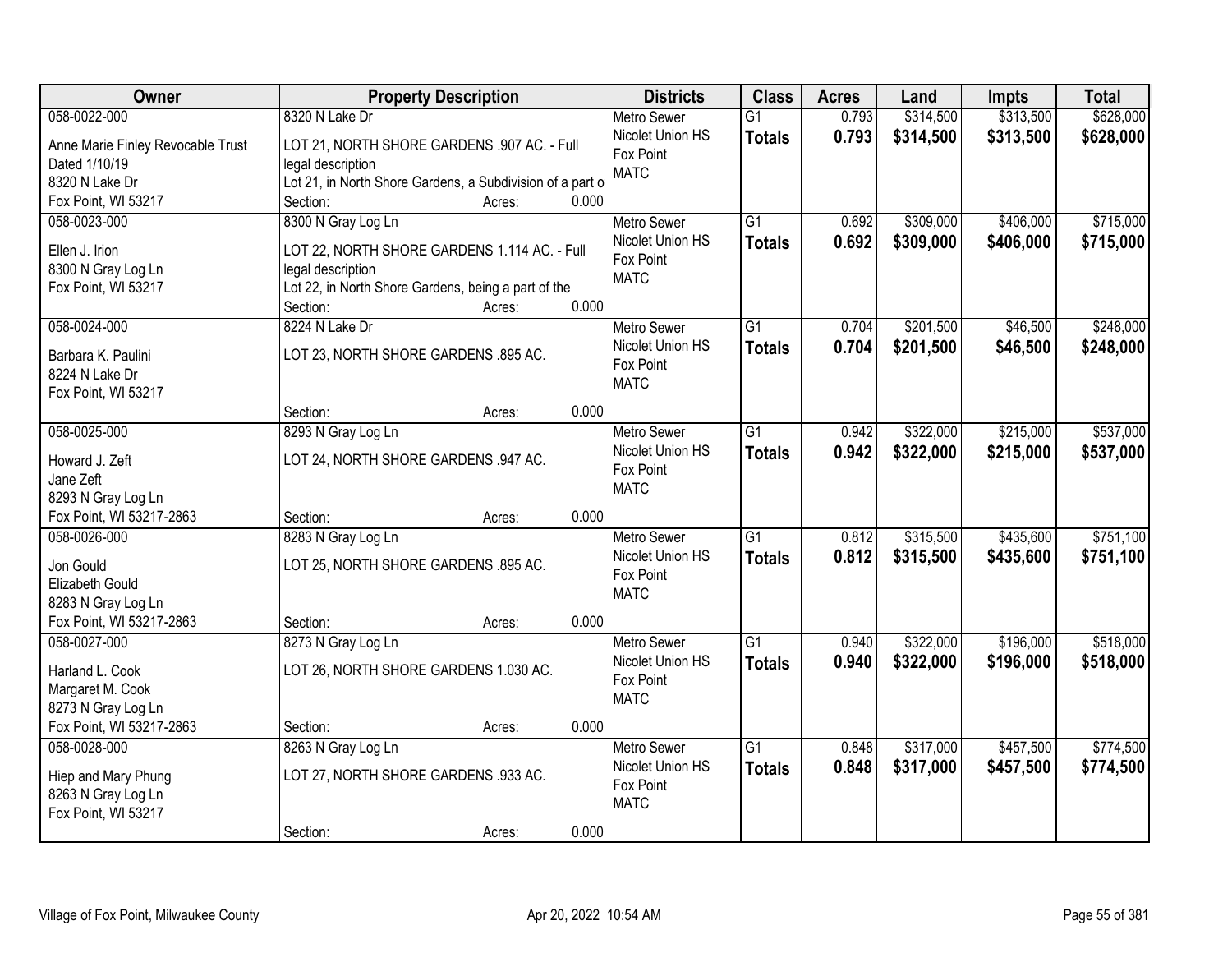| Owner                                  | <b>Property Description</b>                                | <b>Districts</b>   | <b>Class</b>    | <b>Acres</b> | Land      | <b>Impts</b> | <b>Total</b> |
|----------------------------------------|------------------------------------------------------------|--------------------|-----------------|--------------|-----------|--------------|--------------|
| 058-0029-000                           | 8255 N Gray Log Ln                                         | <b>Metro Sewer</b> | $\overline{G1}$ | 0.987        | \$324,500 | \$614,000    | \$938,500    |
| Srihari Ramanujam                      | LOT 28, NORTH SHORE GARDENS .918 AC.                       | Nicolet Union HS   | <b>Totals</b>   | 0.987        | \$324,500 | \$614,000    | \$938,500    |
| Jane Ramanujam                         |                                                            | Fox Point          |                 |              |           |              |              |
| 8255 N Graylog Ln                      |                                                            | <b>MATC</b>        |                 |              |           |              |              |
| Fox Point, WI 53217-2863               | 0.987<br>Section:<br>Acres:                                |                    |                 |              |           |              |              |
| 058-0030-000                           | 8241 N Gray Log Ln                                         | <b>Metro Sewer</b> | $\overline{G1}$ | 0.969        | \$323,500 | \$576,000    | \$899,500    |
|                                        | LOT 29, NORTH SHORE GARDENS 1.160 AC.                      | Nicolet Union HS   | <b>Totals</b>   | 0.969        | \$323,500 | \$576,000    | \$899,500    |
| Kenneth O. Donner<br>Barbara W. Donner |                                                            | Fox Point          |                 |              |           |              |              |
| 8241 N Gray Log Ln                     |                                                            | <b>MATC</b>        |                 |              |           |              |              |
| Fox Point, WI 53217-2863               | 0.000<br>Section:<br>Acres:                                |                    |                 |              |           |              |              |
| 058-0031-000                           | 8233 N Gray Log Ln                                         | <b>Metro Sewer</b> | G1              | 0.844        | \$317,000 | \$891,500    | \$1,208,500  |
|                                        |                                                            | Nicolet Union HS   |                 |              |           |              |              |
| Jonathan Kushi and Yvonne Chiu Living  | Lot Thirty (30) in North Shore Gardens, being a part of th | Fox Point          | <b>Totals</b>   | 0.844        | \$317,000 | \$891,500    | \$1,208,500  |
| Trust                                  | Southeast One-quarter (SE 1/4) of Section Nine (9),        | <b>MATC</b>        |                 |              |           |              |              |
| 8233 N Gray Log Ln                     | Township Eight (8) North, Range Twenty-two (22) East, i    |                    |                 |              |           |              |              |
| Fox Point, WI 53217                    | Section:<br>0.844<br>Acres:                                |                    |                 |              |           |              |              |
| 058-0032-000                           | 8223 N Gray Log Ln                                         | <b>Metro Sewer</b> | G1              | 0.782        | \$314,000 | \$330,000    | \$644,000    |
| James C. Frasher                       | LOT 31, NORTH SHORE GARDENS .895 AC.                       | Nicolet Union HS   | <b>Totals</b>   | 0.782        | \$314,000 | \$330,000    | \$644,000    |
| Xuan T. Tran                           |                                                            | Fox Point          |                 |              |           |              |              |
| 8223 N Gray Log Ln                     |                                                            | <b>MATC</b>        |                 |              |           |              |              |
| Fox Point, WI 53217-2863               | 0.000<br>Section:<br>Acres:                                |                    |                 |              |           |              |              |
| 058-0033-000                           | 8207 N Gray Log Ln                                         | <b>Metro Sewer</b> | $\overline{G1}$ | 0.764        | \$313,000 | \$374,400    | \$687,400    |
|                                        |                                                            | Nicolet Union HS   | Totals          | 0.764        | \$313,000 | \$374,400    | \$687,400    |
| <b>Emily Barrett</b>                   | LOT 32, NORTH SHORE GARDENS .813 AC.                       | Fox Point          |                 |              |           |              |              |
| James Darragh                          |                                                            | <b>MATC</b>        |                 |              |           |              |              |
| 8207 N Gray Log Ln                     |                                                            |                    |                 |              |           |              |              |
| Fox Point, WI 53217                    | 0.764<br>Section:<br>Acres:                                |                    |                 |              |           |              |              |
| 058-0034-000                           | 8203 N Gray Log Ln                                         | <b>Metro Sewer</b> | $\overline{G1}$ | 0.786        | \$314,000 | \$317,000    | \$631,000    |
| Mitchell and Kiersten Lindstrom 2021   | LOT 33, NORTH SHORE GARDENS .998 AC.                       | Nicolet Union HS   | <b>Totals</b>   | 0.786        | \$314,000 | \$317,000    | \$631,000    |
| Revocable Trust Da                     |                                                            | Fox Point          |                 |              |           |              |              |
| 8203 N Gray Log Ln                     |                                                            | <b>MATC</b>        |                 |              |           |              |              |
| Fox Point, WI 53217                    | 0.000<br>Section:<br>Acres:                                |                    |                 |              |           |              |              |
| 058-0035-000                           | 1416 E Bywater Ln                                          | <b>Metro Sewer</b> | $\overline{G1}$ | 0.759        | \$312,500 | \$488,000    | \$800,500    |
|                                        |                                                            | Nicolet Union HS   | <b>Totals</b>   | 0.759        | \$312,500 | \$488,000    | \$800,500    |
| Bradley S. Schlossmann                 | LOT 34, NORTH SHORE GARDENS .866 AC.                       | Fox Point          |                 |              |           |              |              |
| Holly A. Schlossmann                   |                                                            | <b>MATC</b>        |                 |              |           |              |              |
| 1416 E Bywater Ln                      |                                                            |                    |                 |              |           |              |              |
| Fox Point, WI 53217-2844               | 0.000<br>Section:<br>Acres:                                |                    |                 |              |           |              |              |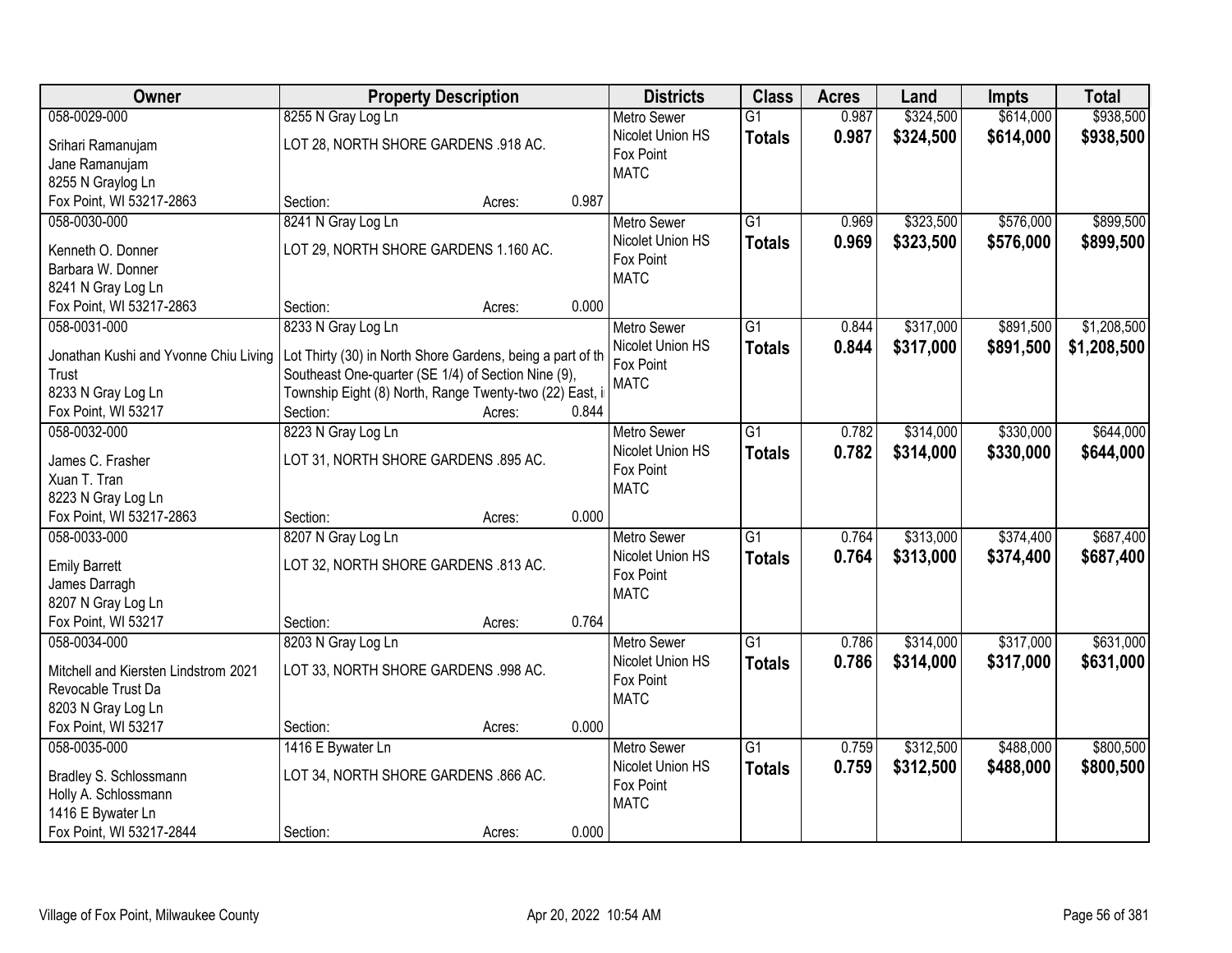| Owner                                                                  |                                      | <b>Property Description</b>                             |       |                                              | <b>Class</b>    | <b>Acres</b> | Land      | <b>Impts</b> | <b>Total</b> |
|------------------------------------------------------------------------|--------------------------------------|---------------------------------------------------------|-------|----------------------------------------------|-----------------|--------------|-----------|--------------|--------------|
| 058-0036-000                                                           | 1404 E Bywater Ln                    |                                                         |       | <b>Metro Sewer</b>                           | $\overline{G1}$ | 0.864        | \$318,000 | \$285,400    | \$603,400    |
| Jeremy E. Simon<br>1404 E Bywater Ln<br>Fox Point, WI 53217            | LOT 35, NORTH SHORE GARDENS .919 AC. |                                                         |       | Nicolet Union HS<br>Fox Point<br><b>MATC</b> | <b>Totals</b>   | 0.864        | \$318,000 | \$285,400    | \$603,400    |
|                                                                        | Section:                             | Acres:                                                  | 0.864 |                                              |                 |              |           |              |              |
| 058-0037-000                                                           | 1380 E Bywater Ln                    |                                                         |       | <b>Metro Sewer</b>                           | $\overline{G1}$ | 1.158        | \$331,500 | \$198,000    | \$529,500    |
| Jane H. Walton<br>1380 E Bywater Ln<br>Fox Point, WI 53217             |                                      | LOT 36, NORTH SHORE GARDENS 1.224 AC.                   |       | Nicolet Union HS<br>Fox Point<br><b>MATC</b> | <b>Totals</b>   | 1.158        | \$331,500 | \$198,000    | \$529,500    |
|                                                                        | Section:                             | Acres:                                                  | 0.000 |                                              |                 |              |           |              |              |
| 058-0038-000                                                           | 1222 E Bywater Ln                    |                                                         |       | Metro Sewer                                  | G1              | 0.910        | \$320,500 | \$336,100    | \$656,600    |
| Deanna B. Braeger<br>1222 E Bywater Ln<br>Fox Point, WI 53217-2840     | LOT 37 NORTH SHORE GARDENS 1.009 AC  |                                                         |       | Nicolet Union HS<br>Fox Point<br><b>MATC</b> | <b>Totals</b>   | 0.910        | \$320,500 | \$336,100    | \$656,600    |
|                                                                        | Section:                             | Acres:                                                  | 0.000 |                                              |                 |              |           |              |              |
| 058-0039-000                                                           | 1200 E Bywater Ln                    |                                                         |       | <b>Metro Sewer</b>                           | $\overline{G1}$ | 0.849        | \$317,500 | \$260,000    | \$577,500    |
| H Steven Moffic et al<br>1200 E Bywater Ln<br>Fox Point, WI 53217-2840 | LOT 38, NORTH SHORE GARDENS .927 AC. |                                                         |       | Nicolet Union HS<br>Fox Point<br><b>MATC</b> | <b>Totals</b>   | 0.849        | \$317,500 | \$260,000    | \$577,500    |
|                                                                        | Section:                             | Acres:                                                  | 0.000 |                                              |                 |              |           |              |              |
| 058-0040-000                                                           | 1180 E Bywater Ln                    |                                                         |       | <b>Metro Sewer</b>                           | $\overline{G1}$ | 0.837        | \$316,500 | \$302,000    | \$618,500    |
| Pawel J. Pepera                                                        |                                      | Lot 39, in North Shore Gardens, being a part of the     |       | Nicolet Union HS                             | <b>Totals</b>   | 0.837        | \$316,500 | \$302,000    | \$618,500    |
| Katina E. Pepera                                                       |                                      | Southeast 1/4 of Section 9, in Township 8 North, Range  |       | Fox Point<br><b>MATC</b>                     |                 |              |           |              |              |
| 1180 E Bywater Ln                                                      |                                      | 22 East, in the Village of Fox Point, Milwaukee County, |       |                                              |                 |              |           |              |              |
| Fox Point, WI 53217                                                    | Section:                             | Acres:                                                  | 0.837 |                                              |                 |              |           |              |              |
| 058-0041-000                                                           | 1140 E Bywater Ln                    |                                                         |       | <b>Metro Sewer</b>                           | $\overline{G1}$ | 0.783        | \$314,000 | \$578,300    | \$892,300    |
| Russell C. Dabrowski<br>Patricia Duffy Dabrowski<br>1140 E Bywater Ln  | LOT 40, NORTH SHORE GARDENS .860 AC. |                                                         |       | Nicolet Union HS<br>Fox Point<br><b>MATC</b> | <b>Totals</b>   | 0.783        | \$314,000 | \$578,300    | \$892,300    |
| Fox Point, WI 53217-2838                                               | Section:                             | Acres:                                                  | 0.000 |                                              |                 |              |           |              |              |
| 058-0042-000                                                           | 8200 N Lake Dr                       |                                                         |       | Metro Sewer                                  | $\overline{G1}$ | 0.806        | \$315,000 | \$162,800    | \$477,800    |
| Richard L. Schwab<br>Kathy C. Schwab<br>8200 N Lake Dr                 | LOT 41, NORTH SHORE GARDENS .955 AC. |                                                         |       | Nicolet Union HS<br>Fox Point<br><b>MATC</b> | <b>Totals</b>   | 0.806        | \$315,000 | \$162,800    | \$477,800    |
| Fox Point, WI 53217-2813                                               | Section:                             | Acres:                                                  | 0.000 |                                              |                 |              |           |              |              |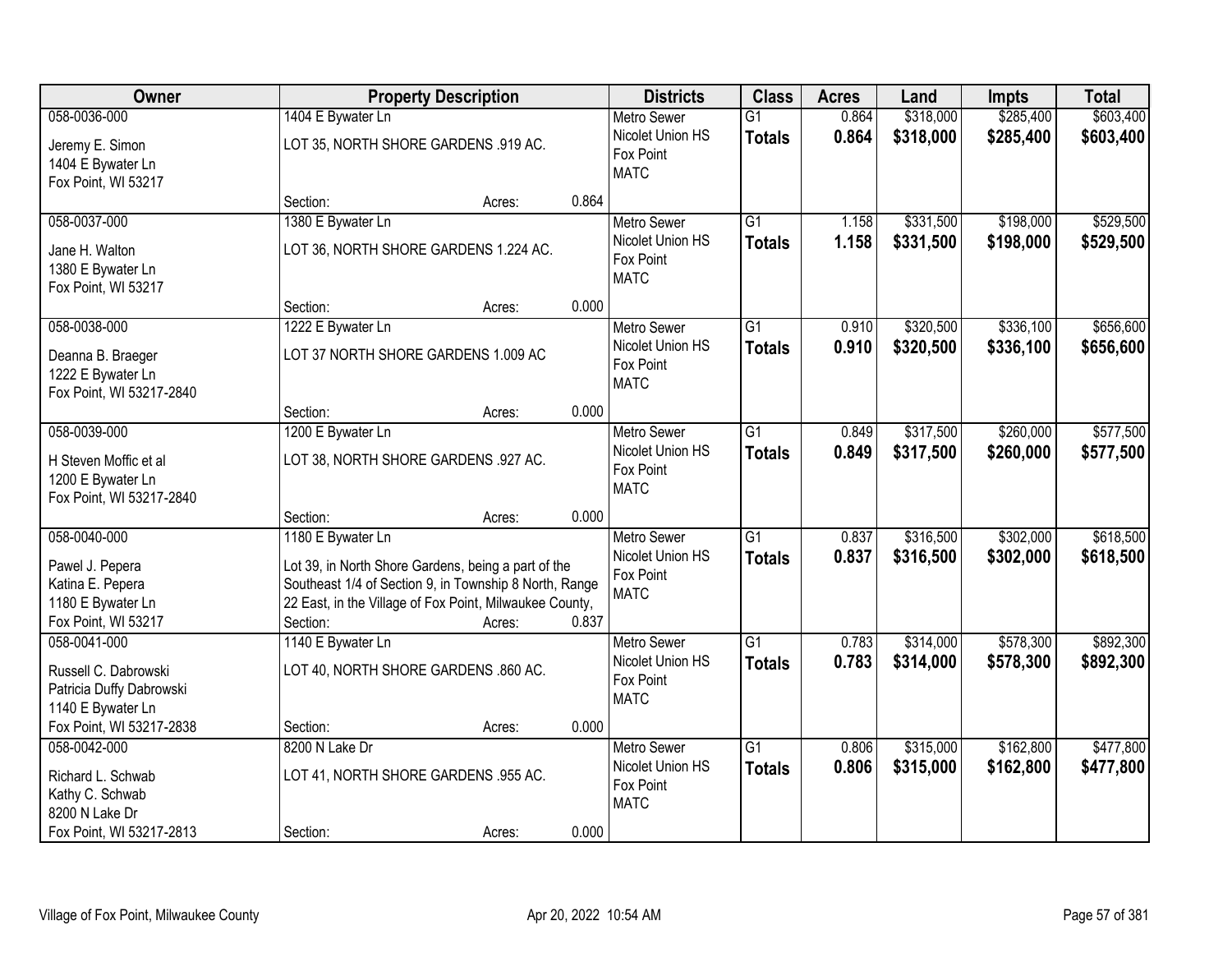| Owner                        | <b>Property Description</b>          |                                                |       | <b>Districts</b>   | <b>Class</b>    | <b>Acres</b> | Land      | <b>Impts</b> | <b>Total</b> |
|------------------------------|--------------------------------------|------------------------------------------------|-------|--------------------|-----------------|--------------|-----------|--------------|--------------|
| 058-0043-000                 | 1100 E Bywater Ln                    |                                                |       | <b>Metro Sewer</b> | $\overline{G1}$ | 0.869        | \$238,500 | \$168,600    | \$407,100    |
| Bradley J. Killam            |                                      | LOT 42, NORTH SHORE GARDENS 1.427 AC.          |       | Nicolet Union HS   | <b>Totals</b>   | 0.869        | \$238,500 | \$168,600    | \$407,100    |
| Michelle A. Grabner          |                                      |                                                |       | Fox Point          |                 |              |           |              |              |
| 1100 E Bywater Ln            |                                      |                                                |       | <b>MATC</b>        |                 |              |           |              |              |
| Fox Point, WI 53217          | Section:                             | Acres:                                         | 0.869 |                    |                 |              |           |              |              |
| 058-0044-000                 | 8100 N Lake Dr                       |                                                |       | <b>Metro Sewer</b> | $\overline{G1}$ | 0.955        | \$322,500 | \$363,800    | \$686,300    |
|                              |                                      |                                                |       | Nicolet Union HS   | <b>Totals</b>   | 0.955        | \$322,500 | \$363,800    | \$686,300    |
| Jose M. Ferrer IV            |                                      | LOT 43, NORTH SHORE GARDENS 1.328 AC.          |       | Fox Point          |                 |              |           |              |              |
| Chase Boyer Ferrer           |                                      |                                                |       | <b>MATC</b>        |                 |              |           |              |              |
| 8100 N Lake Dr               |                                      |                                                |       |                    |                 |              |           |              |              |
| Fox Point, WI 53217-2811     | Section:                             | Acres:                                         | 0.000 |                    |                 |              |           |              |              |
| 058-0045-000                 | 1111 E Bywater Ln                    |                                                |       | <b>Metro Sewer</b> | G1              | 0.856        | \$317,500 | \$240,000    | \$557,500    |
| Thomas F. Hayssen            | LOT 44, NORTH SHORE GARDENS .997 AC. |                                                |       | Nicolet Union HS   | <b>Totals</b>   | 0.856        | \$317,500 | \$240,000    | \$557,500    |
| 1111 E Bywater Ln            |                                      |                                                |       | Fox Point          |                 |              |           |              |              |
| Fox Point, WI 53217-2839     |                                      |                                                |       | <b>MATC</b>        |                 |              |           |              |              |
|                              | Section:                             | Acres:                                         | 0.000 |                    |                 |              |           |              |              |
| 058-0046-000                 | 1121 E Bywater Ln                    |                                                |       | <b>Metro Sewer</b> | G1              | 1.201        | \$340,000 | \$834,400    | \$1,174,400  |
| 1121 LLC                     |                                      | LOT 45, NORTH SHORE GARDENS AND SWLY 13 FT     |       | Nicolet Union HS   | <b>Totals</b>   | 1.201        | \$340,000 | \$834,400    | \$1,174,400  |
| 10936 N Port Washington #124 | OF LOT 46.                           |                                                |       | Fox Point          |                 |              |           |              |              |
| Mequon, WI 53092             |                                      |                                                |       | <b>MATC</b>        |                 |              |           |              |              |
|                              | Section:                             | Acres:                                         | 0.000 |                    |                 |              |           |              |              |
| 058-0047-000                 | 1133 E Bywater Ln                    |                                                |       | <b>Metro Sewer</b> | $\overline{G1}$ | 1.080        | \$316,000 | \$293,500    | \$609,500    |
|                              |                                      |                                                |       | Nicolet Union HS   | <b>Totals</b>   | 1.080        | \$316,000 | \$293,500    | \$609,500    |
| Kevin Armstrong              |                                      | LOT 46, NORTH SHORE GARDENS EXC. THE SWLY      |       | Fox Point          |                 |              |           |              |              |
| Lizanne Armstrong            |                                      | 13 FT. AS MEAS. AT RIGHT ANGLES TO THE SWLY LI |       | <b>MATC</b>        |                 |              |           |              |              |
| 1133 E Bywater Ln            | OF SD LOT.                           |                                                |       |                    |                 |              |           |              |              |
| Fox Point, WI 53217-2839     | Section:                             | Acres:                                         | 0.000 |                    |                 |              |           |              |              |
| 058-0048-000                 | 1221 E Bywater Ln                    |                                                |       | Metro Sewer        | $\overline{G1}$ | 0.977        | \$324,000 | \$403,300    | \$727,300    |
| Lucille A. Stepke            |                                      | LOT 47, NORTH SHORE GARDENS 1.059 AC.          |       | Nicolet Union HS   | <b>Totals</b>   | 0.977        | \$324,000 | \$403,300    | \$727,300    |
| 1221 E Bywater Ln            |                                      |                                                |       | Fox Point          |                 |              |           |              |              |
| Fox Point, WI 53217-2841     |                                      |                                                |       | <b>MATC</b>        |                 |              |           |              |              |
|                              | Section:                             | Acres:                                         | 0.000 |                    |                 |              |           |              |              |
| 058-0049-000                 | 1351 E Bywater Ln                    |                                                |       | <b>Metro Sewer</b> | $\overline{G1}$ | 0.825        | \$316,000 | \$562,700    | \$878,700    |
|                              |                                      |                                                |       | Nicolet Union HS   | <b>Totals</b>   | 0.825        | \$316,000 | \$562,700    | \$878,700    |
| Michael Timothy Zimmer       | LOT 48, NORTH SHORE GARDENS .854 AC. |                                                |       | Fox Point          |                 |              |           |              |              |
| Rebecca Nicole Zimmer        |                                      |                                                |       | <b>MATC</b>        |                 |              |           |              |              |
| 1351 E Bywater Ln            |                                      |                                                |       |                    |                 |              |           |              |              |
| Fox Point, WI 53217          | Section:                             | Acres:                                         | 0.000 |                    |                 |              |           |              |              |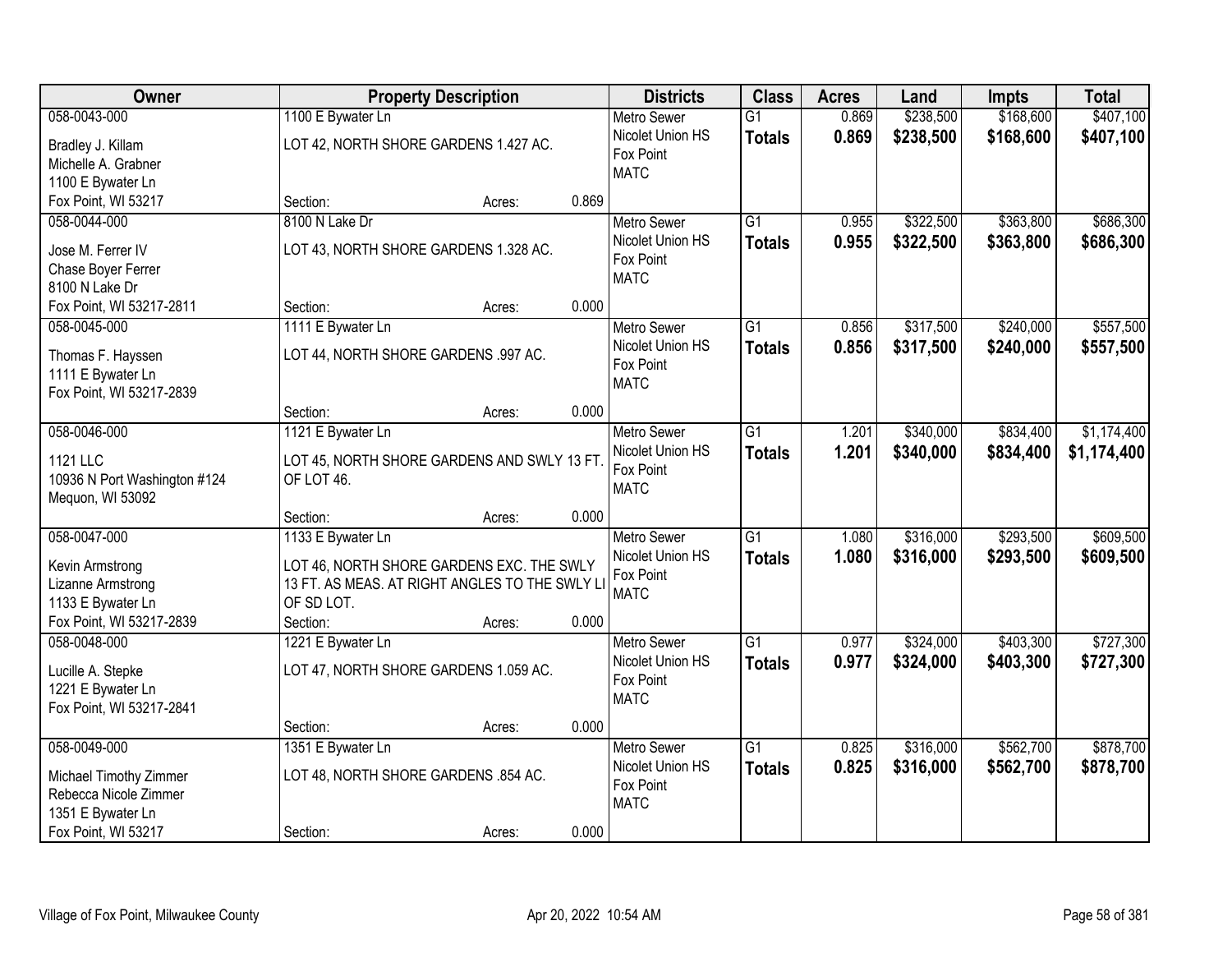| Owner                                  | <b>Property Description</b>                               |        |       | <b>Districts</b>              | <b>Class</b>    | <b>Acres</b> | Land      | <b>Impts</b> | <b>Total</b> |
|----------------------------------------|-----------------------------------------------------------|--------|-------|-------------------------------|-----------------|--------------|-----------|--------------|--------------|
| 058-0050-000                           | 1405 E Bywater Ln                                         |        |       | <b>Metro Sewer</b>            | $\overline{G1}$ | 0.845        | \$317,000 | \$304,000    | \$621,000    |
| Sari Schiff                            | LOT 49, NORTH SHORE GARDENS 1.056 AC.                     |        |       | Nicolet Union HS              | <b>Totals</b>   | 0.845        | \$317,000 | \$304,000    | \$621,000    |
| Steven Junger                          |                                                           |        |       | Fox Point                     |                 |              |           |              |              |
| 1405 E Bywater Ln                      |                                                           |        |       | <b>MATC</b>                   |                 |              |           |              |              |
| Fox Point, WI 53217                    | Section:                                                  | Acres: | 0.000 |                               |                 |              |           |              |              |
| 058-0051-000                           | 1419 E Bywater Ln                                         |        |       | <b>Metro Sewer</b>            | $\overline{G1}$ | 0.779        | \$313,500 | \$366,500    | \$680,000    |
|                                        | LOT 50, NORTH SHORE GARDENS .859 AC.                      |        |       | Nicolet Union HS              | <b>Totals</b>   | 0.779        | \$313,500 | \$366,500    | \$680,000    |
| Benjamin A. Marks<br>Virginia B. Marks |                                                           |        |       | Fox Point                     |                 |              |           |              |              |
| 1419 E Bywater Ln                      |                                                           |        |       | <b>MATC</b>                   |                 |              |           |              |              |
| Fox Point, WI 53217                    | Section:                                                  | Acres: | 0.000 |                               |                 |              |           |              |              |
| 058-0052-000                           | 1515 E Bywater Ln                                         |        |       | Metro Sewer                   | $\overline{G1}$ | 0.758        | \$312,500 | \$262,000    | \$574,500    |
|                                        |                                                           |        |       | Nicolet Union HS              | <b>Totals</b>   | 0.758        | \$312,500 | \$262,000    | \$574,500    |
| Patricia L and Dona Menefee            | Lot 51 in North Shore Gardens, being a part of the        |        |       | Fox Point                     |                 |              |           |              |              |
| 1515 E Bywater Ln                      | Southeast One-quarter (1/4) of Section 9, in Township 8   |        |       | <b>MATC</b>                   |                 |              |           |              |              |
| Fox Point, WI 53217                    | North,                                                    |        |       |                               |                 |              |           |              |              |
|                                        | Section:                                                  | Acres: | 0.758 |                               |                 |              |           |              |              |
| 058-0053-000                           | 8165 N Gray Log Ln                                        |        |       | <b>Metro Sewer</b>            | G1              | 0.386        | \$293,000 | \$362,000    | \$655,000    |
| Michael A. Gousha                      | LOT 52, NORTH SHORE GARDENS .514 AC.                      |        |       | Nicolet Union HS              | <b>Totals</b>   | 0.386        | \$293,000 | \$362,000    | \$655,000    |
| Lynn M. Sprangers                      |                                                           |        |       | Fox Point<br><b>MATC</b>      |                 |              |           |              |              |
| 8165 N Graylog Ln                      |                                                           |        |       |                               |                 |              |           |              |              |
| Fox Point, WI 53217-2861               | Section:                                                  | Acres: | 0.000 |                               |                 |              |           |              |              |
| 058-0054-000                           | 8143 N Gray Log Ln                                        |        |       | <b>Metro Sewer</b>            | $\overline{G1}$ | 0.698        | \$309,500 | \$393,500    | \$703,000    |
| Ronald W. White                        | LOT 53, NORTH SHORE GARDENS .809 AC. - Full               |        |       | Nicolet Union HS              | <b>Totals</b>   | 0.698        | \$309,500 | \$393,500    | \$703,000    |
| Barbara L. White                       | legal description                                         |        |       | Fox Point                     |                 |              |           |              |              |
| 8143 N Gray Log Ln                     | Lot 53 in North Shore Gardens, being a Subdivision in the |        |       | <b>MATC</b>                   |                 |              |           |              |              |
| Fox Point, WI 53217                    | Section:                                                  | Acres: | 0.000 |                               |                 |              |           |              |              |
| 058-0055-000                           | 8135 N Gray Log Ln                                        |        |       | <b>Metro Sewer</b>            | $\overline{G1}$ | 0.793        | \$314,500 | \$214,500    | \$529,000    |
|                                        |                                                           |        |       | Nicolet Union HS              | <b>Totals</b>   | 0.793        | \$314,500 | \$214,500    | \$529,000    |
| Mark B & Nancy S Smuckler Living Trus  | LOT 54, NORTH SHORE GARDENS .646 AC.                      |        |       | Fox Point                     |                 |              |           |              |              |
| 8135 N Gray Log Ln                     |                                                           |        |       | <b>MATC</b>                   |                 |              |           |              |              |
| Fox Point, WI 53217-2861               |                                                           |        |       |                               |                 |              |           |              |              |
|                                        | Section:                                                  | Acres: | 0.000 |                               |                 |              |           |              |              |
| 058-0056-000                           | 8127 N Gray Log Ln                                        |        |       | <b>Metro Sewer</b>            | $\overline{G1}$ | 0.803        | \$315,000 | \$350,200    | \$665,200    |
| Jennifer W. Mahoney                    | LOT 55, NORTH SHORE GARDENS .941 AC.                      |        |       | Nicolet Union HS<br>Fox Point | <b>Totals</b>   | 0.803        | \$315,000 | \$350,200    | \$665,200    |
| 8127 N Gray Log Ln                     |                                                           |        |       | <b>MATC</b>                   |                 |              |           |              |              |
| Milwaukee, WI 53217                    |                                                           |        |       |                               |                 |              |           |              |              |
|                                        | Section:                                                  | Acres: | 0.803 |                               |                 |              |           |              |              |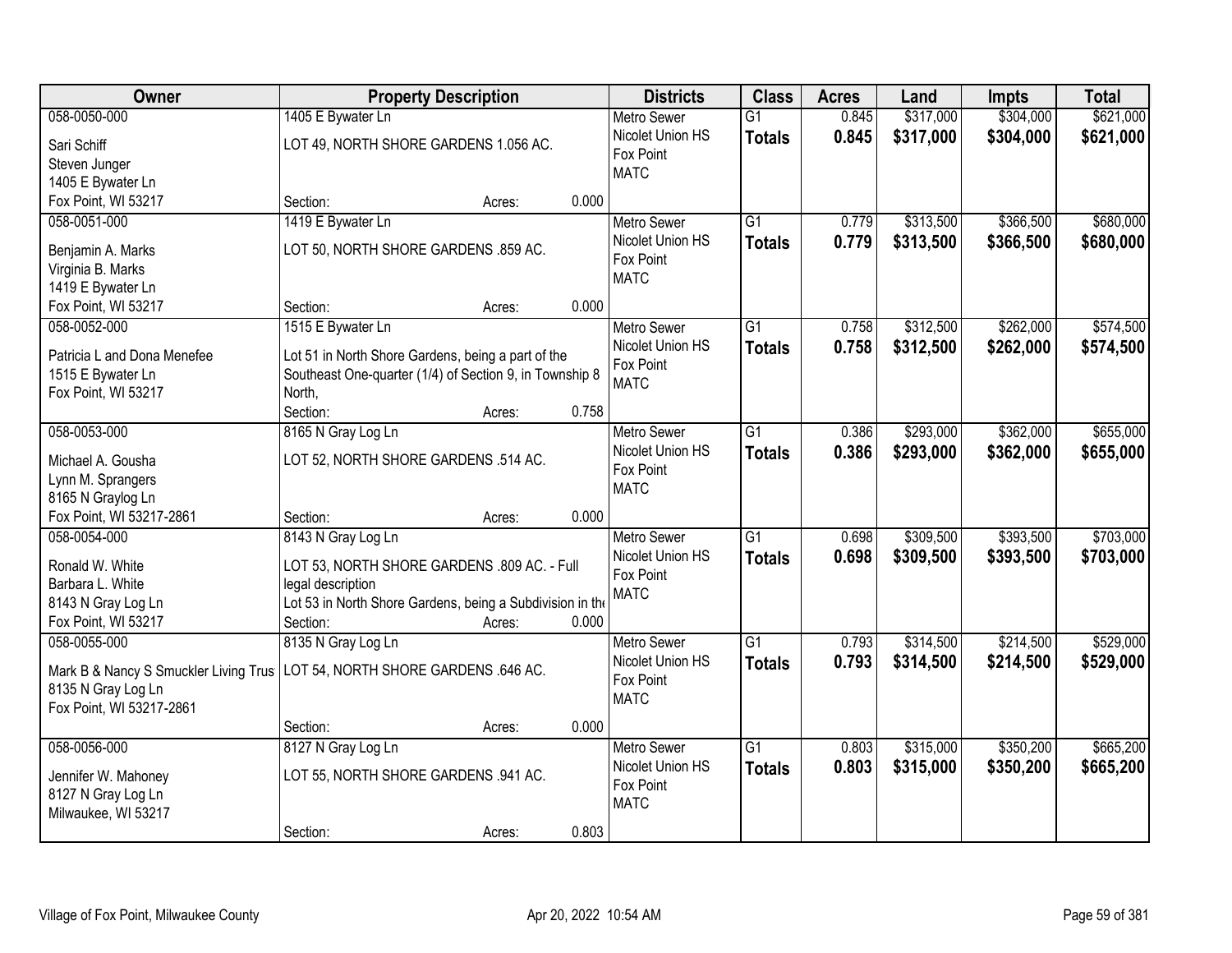| Owner                                     | <b>Property Description</b>           |        |       | <b>Districts</b>                             | <b>Class</b>    | <b>Acres</b> | Land      | <b>Impts</b> | <b>Total</b> |
|-------------------------------------------|---------------------------------------|--------|-------|----------------------------------------------|-----------------|--------------|-----------|--------------|--------------|
| 058-0057-000                              | 8117 N Gray Log Ln                    |        |       | <b>Metro Sewer</b>                           | $\overline{G1}$ | 1.099        | \$320,000 | \$370,900    | \$690,900    |
| Joseph Y. Jones<br>Kellyann M. Jones      | LOT 56, NORTH SHORE GARDENS 1.130 AC. |        |       | Nicolet Union HS<br>Fox Point<br><b>MATC</b> | <b>Totals</b>   | 1.099        | \$320,000 | \$370,900    | \$690,900    |
| 8117 N Gray Log Ln                        |                                       |        |       |                                              |                 |              |           |              |              |
| Fox Point, WI 53217-2861                  | Section:                              | Acres: | 0.000 |                                              |                 |              |           |              |              |
| 058-0058-000                              | 1400 E Fox Ln                         |        |       | <b>Metro Sewer</b>                           | $\overline{G1}$ | 1.098        | \$319,500 | \$456,000    | \$775,500    |
| Amy Hanneman                              | LOT 57, NORTH SHORE GARDENS 1.309 AC. |        |       | Nicolet Union HS                             | <b>Totals</b>   | 1.098        | \$319,500 | \$456,000    | \$775,500    |
| Vaso Kovijanic                            |                                       |        |       | Fox Point                                    |                 |              |           |              |              |
| 1400 E Fox Ln                             |                                       |        |       | <b>MATC</b>                                  |                 |              |           |              |              |
| Fox Point, WI 53217                       | Section:                              | Acres: | 0.000 |                                              |                 |              |           |              |              |
| 058-0059-000                              | 1300 E Fox Ln                         |        |       | <b>Metro Sewer</b>                           | G1              | 1.101        | \$320,000 | \$452,900    | \$772,900    |
|                                           |                                       |        |       | Nicolet Union HS                             | <b>Totals</b>   | 1.101        | \$320,000 | \$452,900    | \$772,900    |
| Daniel Allen Everett                      | LOT 58, NORTH SHORE GARDENS 1.195 AC. |        |       | Fox Point                                    |                 |              |           |              |              |
| Kathryn Forgette Everett<br>1300 E Fox Ln |                                       |        |       | <b>MATC</b>                                  |                 |              |           |              |              |
| Fox Point, WI 53217                       | Section:                              | Acres: | 0.000 |                                              |                 |              |           |              |              |
| 058-0060-000                              | 1206 E Fox Ln                         |        |       | <b>Metro Sewer</b>                           | G1              | 0.760        | \$312,500 | \$544,400    | \$856,900    |
|                                           |                                       |        |       | Nicolet Union HS                             | <b>Totals</b>   | 0.760        | \$312,500 | \$544,400    | \$856,900    |
| John F. Sennett                           | LOT 59, NORTH SHORE GARDENS .866 AC.  |        |       | Fox Point                                    |                 |              |           |              |              |
| Nancy J. Sennett                          |                                       |        |       | <b>MATC</b>                                  |                 |              |           |              |              |
| 1206 E Fox Ln                             |                                       |        |       |                                              |                 |              |           |              |              |
| Fox Point, WI 53217-2848                  | Section:                              | Acres: | 0.000 |                                              |                 |              |           |              |              |
| 058-0061-000                              | 1615 E Dean Rd                        |        |       | <b>Metro Sewer</b>                           | $\overline{G1}$ | 0.832        | \$316,500 | \$283,000    | \$599,500    |
| Susan & Cary Silverstein Trust 10180      | LOT 1, SWISHER SUBDIVISION            |        |       | Nicolet Union HS                             | <b>Totals</b>   | 0.832        | \$316,500 | \$283,000    | \$599,500    |
| 1615 E Dean Rd                            |                                       |        |       | Fox Point                                    |                 |              |           |              |              |
| Fox Point, WI 53217-2408                  |                                       |        |       | <b>MATC</b>                                  |                 |              |           |              |              |
|                                           | Section:                              | Acres: | 0.000 |                                              |                 |              |           |              |              |
| 058-0062-000                              | 8311 N Allen Ln                       |        |       | <b>Metro Sewer</b>                           | $\overline{G1}$ | 0.832        | \$316,500 | \$389,000    | \$705,500    |
| Robert L. Owens                           | LOT 2, SWISHER SUBDIVISION            |        |       | Nicolet Union HS                             | <b>Totals</b>   | 0.832        | \$316,500 | \$389,000    | \$705,500    |
| Amy E. Owens                              |                                       |        |       | Fox Point                                    |                 |              |           |              |              |
| 8311 N Allen Ln                           |                                       |        |       | <b>MATC</b>                                  |                 |              |           |              |              |
| Fox Point, WI 53217                       | Section:                              | Acres: | 0.000 |                                              |                 |              |           |              |              |
| 058-0063-000                              | 8305 N Allen Ln                       |        |       | <b>Metro Sewer</b>                           | $\overline{G1}$ | 0.833        | \$316,500 | \$258,200    | \$574,700    |
|                                           |                                       |        |       | Nicolet Union HS                             | <b>Totals</b>   | 0.833        | \$316,500 | \$258,200    | \$574,700    |
| Lawrence Goodman                          | LOT 3, SWISHER SUBDIVISION            |        |       | Fox Point                                    |                 |              |           |              |              |
| Hannah Goodman                            |                                       |        |       | <b>MATC</b>                                  |                 |              |           |              |              |
| 8305 N Allen Ln                           |                                       |        |       |                                              |                 |              |           |              |              |
| Fox Point, WI 53217-2837                  | Section:                              | Acres: | 0.000 |                                              |                 |              |           |              |              |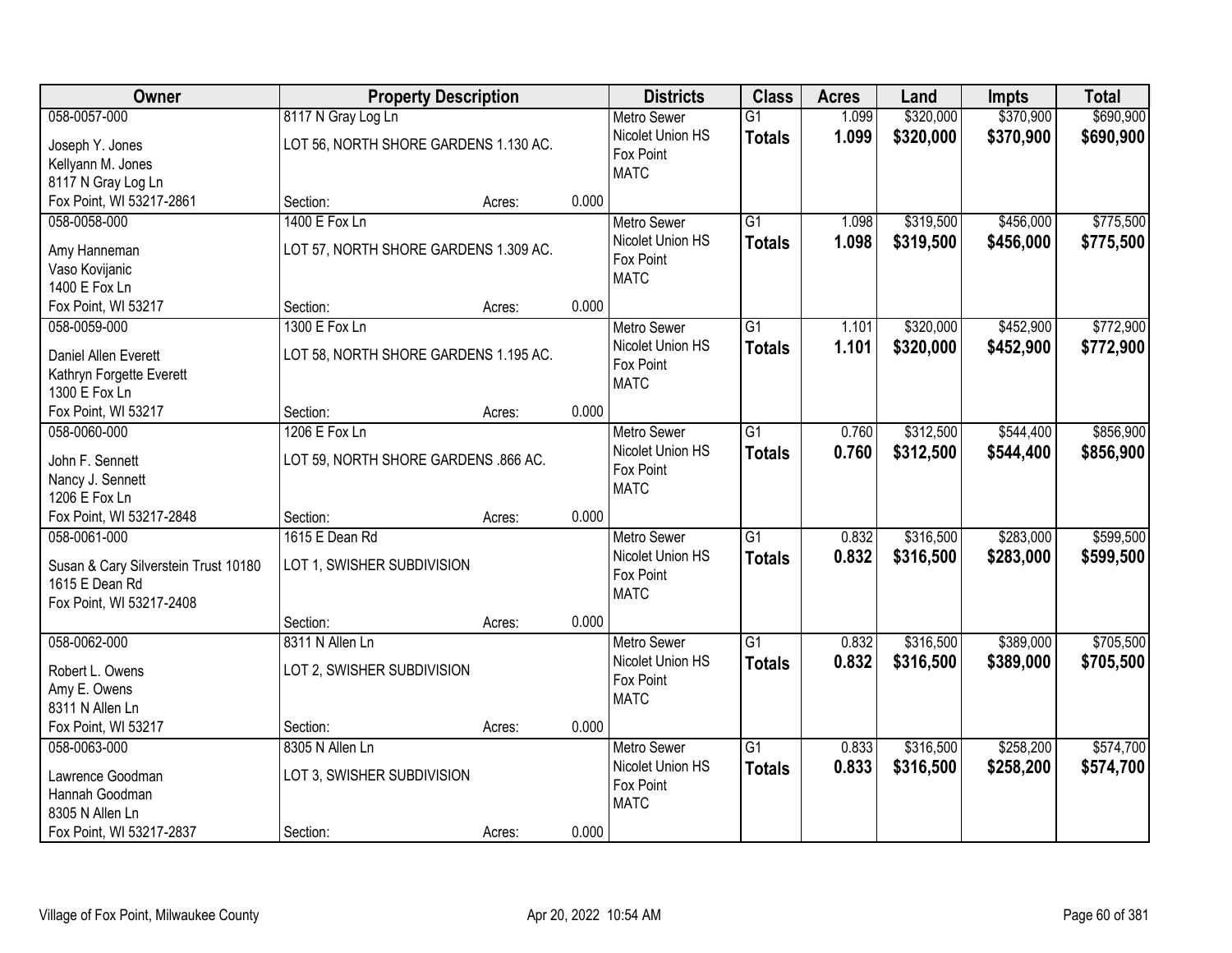| Owner                    | <b>Property Description</b>                                                                      |       | <b>Districts</b>   | <b>Class</b>    | <b>Acres</b> | Land                | <b>Impts</b> | <b>Total</b> |
|--------------------------|--------------------------------------------------------------------------------------------------|-------|--------------------|-----------------|--------------|---------------------|--------------|--------------|
| 058-0064-000             | 8301 N Allen Ln                                                                                  |       | <b>Metro Sewer</b> | $\overline{G1}$ | 0.833        | \$316,500           | \$384,800    | \$701,300    |
| Robert P. Ragir          | LOT 4, SWISHER SUBDIVISION                                                                       |       | Nicolet Union HS   | <b>Totals</b>   | 0.833        | \$316,500           | \$384,800    | \$701,300    |
| Adriana Pilia            |                                                                                                  |       | Fox Point          |                 |              |                     |              |              |
| 8301 N Allen Ln          |                                                                                                  |       | <b>MATC</b>        |                 |              |                     |              |              |
| Fox Point, WI 53217      | Section:<br>Acres:                                                                               | 0.000 |                    |                 |              |                     |              |              |
| 058-9000-000             | 1536 E Goodrich Ln                                                                               |       | <b>Metro Sewer</b> | $\overline{G1}$ | 3.874        | \$1,061,500         | \$1,010,500  | \$2,072,000  |
|                          |                                                                                                  |       | Nicolet Union HS   | <b>Totals</b>   |              | $3.874$ \$1,061,500 | \$1,010,500  | \$2,072,000  |
| Daniel J. Minahan        | Parcel 1 of Certified Survey Map No. 91, recorded in the                                         |       | Fox Point          |                 |              |                     |              |              |
| 1536 E Goodrich Ln       | Office of the Register of Deeds for Milwaukee                                                    |       | <b>MATC</b>        |                 |              |                     |              |              |
| Fox Point, WI 53217      | County on October 20, 1960 in Volume 1 of Certified                                              |       |                    |                 |              |                     |              |              |
|                          | Section:<br>Acres:                                                                               | 0.000 |                    |                 |              |                     |              |              |
| 058-9001-000             | 8025 N Beach Dr                                                                                  |       | <b>Metro Sewer</b> | G1              | 1.428        | \$474,000           | \$333,000    | \$807,000    |
| David D. Gutterman       | PARCEL 2 CERTIFIED SURVEY MAP NO. 91 SE1/4                                                       |       | Nicolet Union HS   | <b>Totals</b>   | 1.428        | \$474,000           | \$333,000    | \$807,000    |
| Elizabeth L. Gutterman   | SEC. 9-8-22 & FRAC. SW1/4 SEC. 10-8-22                                                           |       | Fox Point          |                 |              |                     |              |              |
| 8025 N Beach Dr          |                                                                                                  |       | <b>MATC</b>        |                 |              |                     |              |              |
| Fox Point, WI 53217-2934 | Section:<br>Acres:                                                                               | 0.000 |                    |                 |              |                     |              |              |
| 058-9002-000             | 8015 N Beach Dr                                                                                  |       | <b>Metro Sewer</b> | G1              | 0.824        | \$360,000           | \$0          | \$360,000    |
|                          |                                                                                                  |       | Nicolet Union HS   | <b>Totals</b>   | 0.824        | \$360,000           | \$0          | \$360,000    |
| Brian L. Read            | PARCEL 3 CERTIFIED SURVEY MAP NO. 91 SE1/4                                                       |       | Fox Point          |                 |              |                     |              |              |
| PO Box 26772             | SEC. 9-8-22 & FRAC. SW1/4 SEC. 10-8-22                                                           |       | <b>MATC</b>        |                 |              |                     |              |              |
| Wauwatosa, WI 53216      |                                                                                                  |       |                    |                 |              |                     |              |              |
|                          | Section:<br>Acres:                                                                               | 0.000 |                    |                 |              |                     |              |              |
| 058-9003-001             | 1556 E Goodrich Ln                                                                               |       | <b>Metro Sewer</b> | $\overline{G1}$ | 0.841        | \$317,000           | \$1,003,500  | \$1,320,500  |
| Susan Miller O'Connor    | CERTIFIED SURVEY MAP NO. 239 SE 1/4 SEC. 9-8-22                                                  |       | Nicolet Union HS   | <b>Totals</b>   | 0.841        | \$317,000           | \$1,003,500  | \$1,320,500  |
| 1556 E Goodrich Ln       | PARCEL 1                                                                                         |       | Fox Point          |                 |              |                     |              |              |
| Fox Point, WI 53217-2951 |                                                                                                  |       | <b>MATC</b>        |                 |              |                     |              |              |
|                          | Section:<br>Acres:                                                                               | 0.000 |                    |                 |              |                     |              |              |
| 058-9004-001             | 1560 E Goodrich Ln                                                                               |       | <b>Metro Sewer</b> | $\overline{G1}$ | 0.841        | \$317,000           | \$637,500    | \$954,500    |
|                          | The Donald W. Baumgartner 1987 Trust   Parcel 2 of Certified Survey Map No. 239, recorded in the |       | Nicolet Union HS   | <b>Totals</b>   | 0.841        | \$317,000           | \$637,500    | \$954,500    |
| 1560 E Goodrich Ln       | Register of Deeds office for Milwaukee                                                           |       | Fox Point          |                 |              |                     |              |              |
| Fox Point, WI 53217      | County on August 20, 1963, on Reel 146, Image 103, as                                            |       | <b>MATC</b>        |                 |              |                     |              |              |
|                          | Section:<br>Acres:                                                                               | 0.000 |                    |                 |              |                     |              |              |
| 058-9005-000             | 1531 E Fox Ln                                                                                    |       | <b>Metro Sewer</b> | $\overline{G1}$ | 0.784        | \$314,000           | \$386,500    | \$700,500    |
|                          |                                                                                                  |       | Nicolet Union HS   |                 | 0.784        | \$314,000           | \$386,500    |              |
| Stephen Watson           | PARCEL 1 CERTIFIED SURVEY MAP NO. 300 SE1/4                                                      |       | Fox Point          | <b>Totals</b>   |              |                     |              | \$700,500    |
| Lauren Gruber Watson     | SEC. 9-8-22                                                                                      |       | <b>MATC</b>        |                 |              |                     |              |              |
| 1531 E Fox Ln            |                                                                                                  |       |                    |                 |              |                     |              |              |
| Fox Point, WI 53217      | Section:<br>Acres:                                                                               | 0.000 |                    |                 |              |                     |              |              |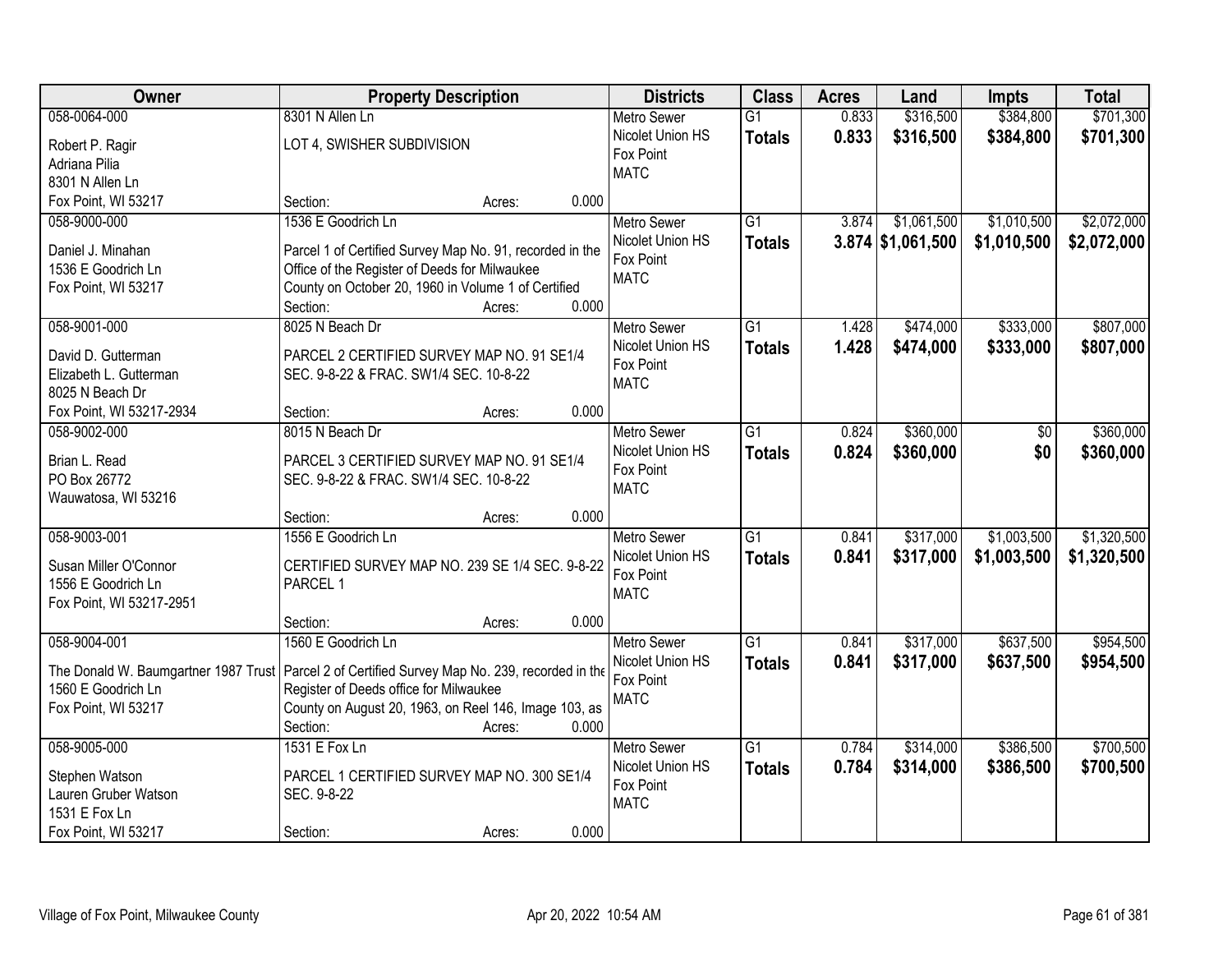| Owner                                                                                          |                                                                                                                                                              | <b>Property Description</b> |       | <b>Districts</b>                                                   | <b>Class</b>                     | <b>Acres</b>   | Land                   | <b>Impts</b>           | <b>Total</b>           |
|------------------------------------------------------------------------------------------------|--------------------------------------------------------------------------------------------------------------------------------------------------------------|-----------------------------|-------|--------------------------------------------------------------------|----------------------------------|----------------|------------------------|------------------------|------------------------|
| 058-9006-000                                                                                   | 1555 E Goodrich Ln                                                                                                                                           |                             |       | <b>Metro Sewer</b>                                                 | $\overline{G1}$                  | 0.853          | \$317,500              | \$692,500              | \$1,010,000            |
| Lauren Wakefield<br>1555 E Goodrich Ln<br>Fox Point, WI 53217                                  | PARCEL 2 CERTIFIED SURVEY MAP NO. 300 SE1/4<br>SEC 9-8-22                                                                                                    |                             |       | Nicolet Union HS<br>Fox Point<br><b>MATC</b>                       | <b>Totals</b>                    | 0.853          | \$317,500              | \$692,500              | \$1,010,000            |
|                                                                                                | Section:                                                                                                                                                     | Acres:                      | 0.853 |                                                                    |                                  |                |                        |                        |                        |
| 058-9007-000<br>Shunsuke Yoshida<br>Julia L. Yoshida<br>1501 E Fox Ln                          | 1501 E Fox Ln<br>PARCEL 3 CERTIFIED SURVEY MAP NO. 300 SE1/4<br>SEC. 9-8-22                                                                                  |                             |       | <b>Metro Sewer</b><br>Nicolet Union HS<br>Fox Point<br><b>MATC</b> | $\overline{G1}$<br><b>Totals</b> | 0.862<br>0.862 | \$318,000<br>\$318,000 | \$479,500<br>\$479,500 | \$797,500<br>\$797,500 |
| Fox Point, WI 53217                                                                            | Section:                                                                                                                                                     | Acres:                      | 0.000 |                                                                    |                                  |                |                        |                        |                        |
| 058-9008-000<br>Manmeet Singh<br>Shikha Singla<br>8035 N Beach Dr                              | 8035 N Beach Dr<br>PARCEL 1 CERTIFIED SURVEY MAP NO. 665 SE1/4<br>SEC. 9-8-22 & FRAC SW1/4 SEC. 10-8-22 -                                                    |                             |       | <b>Metro Sewer</b><br>Nicolet Union HS<br>Fox Point<br><b>MATC</b> | $\overline{G1}$<br><b>Totals</b> | 0.776<br>0.776 | \$464,500<br>\$464,500 | \$314,500<br>\$314,500 | \$779,000<br>\$779,000 |
| Fox Point, WI 53217                                                                            | Section:                                                                                                                                                     | Acres:                      | 0.000 |                                                                    |                                  |                |                        |                        |                        |
| 058-9009-000<br>Thomas Simeone Jr<br><b>Wendy Simeone</b><br>8045 N Beach Dr                   | 8045 N Beach Dr<br>PARCEL 2 CERTIFIED SURVEY MAP NO. 665 SE1/4<br>SECTION 9-8-22 & FRAC SW1/4 SEC. 10-8-22                                                   |                             |       | <b>Metro Sewer</b><br>Nicolet Union HS<br>Fox Point<br><b>MATC</b> | G1<br><b>Totals</b>              | 0.892<br>0.892 | \$319,500<br>\$319,500 | \$413,000<br>\$413,000 | \$732,500<br>\$732,500 |
| Fox Point, WI 53217                                                                            | Section:                                                                                                                                                     | Acres:                      | 0.000 |                                                                    |                                  |                |                        |                        |                        |
| 058-9010-002<br>Ryan Newton<br>Nicolette Deveneau<br>1546 E Goodrich Ln<br>Fox Point, WI 53217 | 1546 E Goodrich Ln<br>Parcel A: Parcel 2 of Certified Survey Map No. 3141,<br>being a division of Parcel 3 of Certified Survey Map No.<br>665.<br>Section: 9 | Acres:                      | 0.876 | <b>Metro Sewer</b><br>Nicolet Union HS<br>Fox Point<br><b>MATC</b> | $\overline{G1}$<br><b>Totals</b> | 0.876<br>0.876 | \$318,500<br>\$318,500 | \$516,500<br>\$516,500 | \$835,000<br>\$835,000 |
| 058-9010-003                                                                                   | 1550 E Goodrich Ln                                                                                                                                           |                             |       | <b>Metro Sewer</b>                                                 | $\overline{G1}$                  | 0.775          | \$313,500              | \$532,000              | \$845,500              |
| William F. Ford<br>Jane L. Reyerson<br>1550 E Goodrich Ln<br>Fox Point, WI 53217               | Parcel Three (3) of Certified Survey Map No. 3141,<br>recorded August 18, 1977, Reel 1042, Images 1572 to<br>1574<br>Section:                                | Acres:                      | 0.775 | Nicolet Union HS<br>Fox Point<br><b>MATC</b>                       | <b>Totals</b>                    | 0.775          | \$313,500              | \$532,000              | \$845,500              |
| 058-9011-000                                                                                   | 8005 N Beach Dr                                                                                                                                              |                             |       | <b>Metro Sewer</b>                                                 | $\overline{G1}$                  | 1.601          | \$974,000              | \$566,800              | \$1,540,800            |
| Michael Costello<br>Laura Thompson Costello<br>8005 N Beach Dr<br>Fox Point, WI 53217-2934     | CSM NO. 4166 SE 1/4 SEC. 9 & SW 1/4 SEC. 10-8-22<br>PARCEL 1<br>Section:                                                                                     | Acres:                      | 0.000 | Nicolet Union HS<br>Fox Point<br><b>MATC</b>                       | <b>Totals</b>                    | 1.601          | \$974,000              | \$566,800              | \$1,540,800            |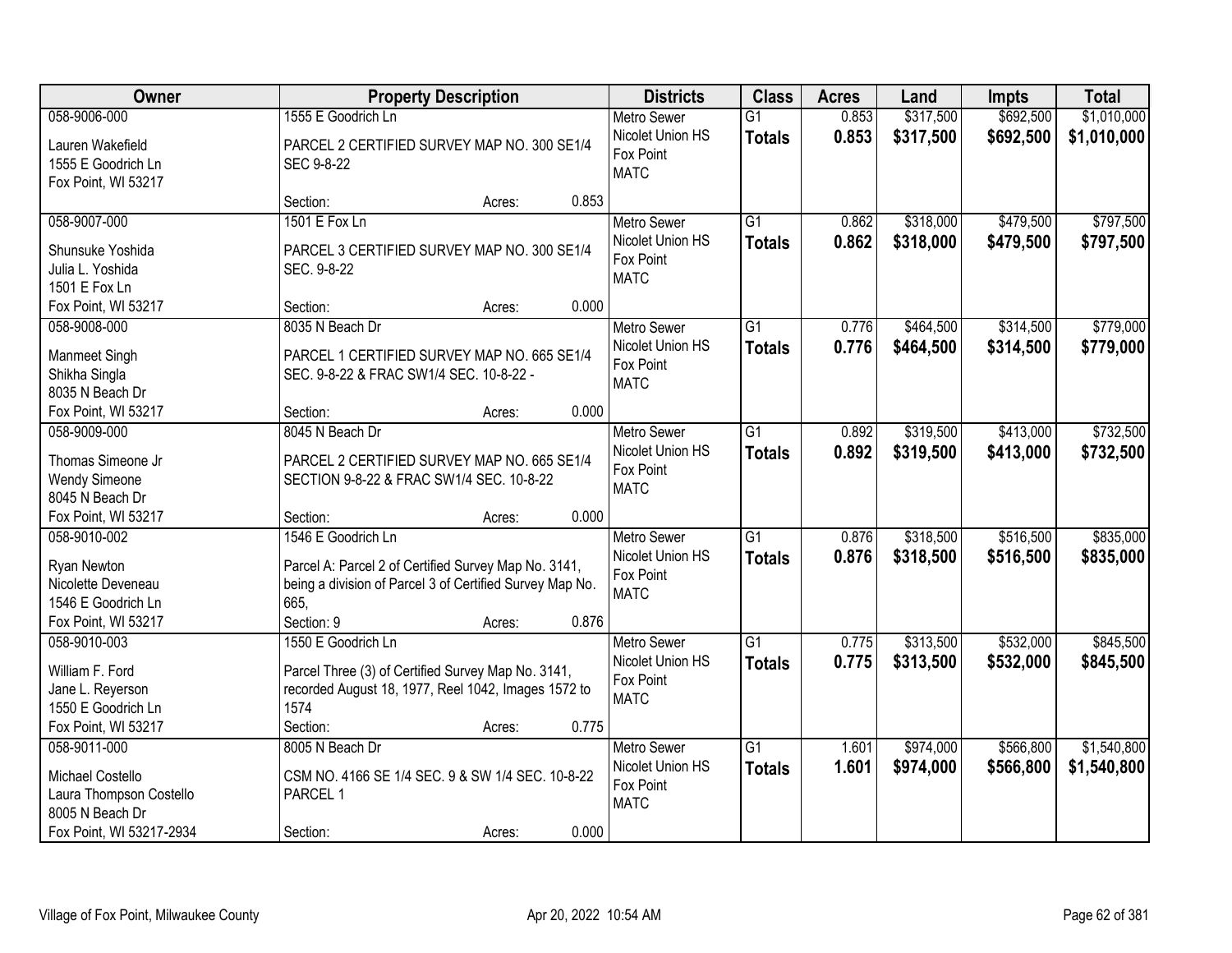| Owner                        | <b>Property Description</b>                         | <b>Districts</b>              | <b>Class</b>    | <b>Acres</b> | Land      | <b>Impts</b> | <b>Total</b> |
|------------------------------|-----------------------------------------------------|-------------------------------|-----------------|--------------|-----------|--------------|--------------|
| 058-9012-000                 | 8003 N Beach Dr                                     | <b>Metro Sewer</b>            | $\overline{G1}$ | 0.940        | \$322,000 | \$746,500    | \$1,068,500  |
| Michael R. Lovell            | CSM NO. 4166 SE 1/4 SEC. 9 & SW 1/4 SEC. 10-8-22    | Nicolet Union HS              | <b>Totals</b>   | 0.940        | \$322,000 | \$746,500    | \$1,068,500  |
| Amy L. Lovell                | PARCEL <sub>2</sub>                                 | Fox Point                     |                 |              |           |              |              |
| 8003 N Beach Dr              |                                                     | <b>MATC</b>                   |                 |              |           |              |              |
| Fox Point, WI 53217-2934     | 0.940<br>Section:<br>Acres:                         |                               |                 |              |           |              |              |
| 058-9013-000                 | 1548 E Goodrich Ln                                  | <b>Metro Sewer</b>            | $\overline{G1}$ | 2.164        | \$881,000 | \$950,500    | \$1,831,500  |
|                              |                                                     | Nicolet Union HS              | <b>Totals</b>   | 2.164        | \$881,000 | \$950,500    | \$1,831,500  |
| Theodore Friedlander III     | CERTIFIED SURVEY MAP NO 8995 SE 1/4 9-8-22 LOT      | Fox Point                     |                 |              |           |              |              |
| Louise F. Friedlander        |                                                     | <b>MATC</b>                   |                 |              |           |              |              |
| 1548 E Goodrich Ln           |                                                     |                               |                 |              |           |              |              |
| Fox Point, WI 53217-2951     | 2.164<br>Section:<br>Acres:                         |                               |                 |              |           |              |              |
| 058-9940-000                 | 1510 E Goodrich Ln                                  | Metro Sewer                   | G1              | 2.587        | \$948,500 | \$694,100    | \$1,642,600  |
| Adrienne Pollack             | PART OF SE 1/4 SEC. 9-8-22 DESC. IN REEL 597 -      | Nicolet Union HS              | <b>Totals</b>   | 2.587        | \$948,500 | \$694,100    | \$1,642,600  |
| 1510 E Goodrich Ln           | IMAGES 1332 & 1333 2.484 AC.                        | Fox Point                     |                 |              |           |              |              |
| Fox Point, WI 53217-2951     |                                                     | <b>MATC</b>                   |                 |              |           |              |              |
|                              | 0.000<br>Section:<br>Acres:                         |                               |                 |              |           |              |              |
| 058-9941-000                 | 1500 E Goodrich Ln                                  | <b>Metro Sewer</b>            | $\overline{G1}$ | 0.889        | \$319,500 | \$378,100    | \$697,600    |
|                              |                                                     | Nicolet Union HS              | <b>Totals</b>   | 0.889        | \$319,500 | \$378,100    | \$697,600    |
| Nicholas M. Horsfield        | PART OF SE 1/4 SEC 9-8-22 DESC IN REEL 894          | Fox Point                     |                 |              |           |              |              |
| 1500 E Goodrich Ln           | IMAGE 1127 1.000 AC                                 | <b>MATC</b>                   |                 |              |           |              |              |
| Fox Point, WI 53217          |                                                     |                               |                 |              |           |              |              |
|                              | 0.889<br>Section:<br>Acres:                         |                               |                 |              |           |              |              |
| 058-9942-000                 | 1530 E Goodrich Ln                                  | Metro Sewer                   | $\overline{G1}$ | 0.941        | \$322,000 | \$73,000     | \$395,000    |
| Brian M. Molstad             | PART OF SE1/4 SEC. 9-8-22 DESC. IN VOL. 3585 OF     | Nicolet Union HS              | <b>Totals</b>   | 0.941        | \$322,000 | \$73,000     | \$395,000    |
| Christina Marie Petrou       | DEEDS ON PAGE 91. PARCEL #1                         | Fox Point                     |                 |              |           |              |              |
| 1530 E Goodrich Ln           |                                                     | <b>MATC</b>                   |                 |              |           |              |              |
| Fox Point, WI 53217-2951     | 0.000<br>Section:<br>Acres:                         |                               |                 |              |           |              |              |
| 058-9943-000                 | 1526 E Goodrich Ln                                  | <b>Metro Sewer</b>            | $\overline{G1}$ | 1.067        | \$655,500 | \$718,300    | \$1,373,800  |
| Anne M Zizzo Revocable Trust | COMM 250 FT E OF SW COR OF C.S.M. NO 91, OF SV      | Nicolet Union HS              | <b>Totals</b>   | 1.067        | \$655,500 | \$718,300    | \$1,373,800  |
| 1526 E Goodrich Ln           | 1/4 SEC 9 8 22, TH E 339.43 FT; SELY 127.11 FT; SLY | Fox Point                     |                 |              |           |              |              |
| Fox Point, WI 53217-2951     | 112.19 FT; NWLY 144.97 FT; W 286.01 FT; TH N 100    | <b>MATC</b>                   |                 |              |           |              |              |
|                              | 1.067<br>Section:<br>Acres:                         |                               |                 |              |           |              |              |
| 058-9944-000                 | 1518 E Goodrich Ln                                  | <b>Metro Sewer</b>            | $\overline{G1}$ | 1.079        | \$658,000 | \$368,500    | \$1,026,500  |
|                              |                                                     |                               |                 |              |           |              |              |
| Robert K. Gardiner           | COMM 250 FT E & 100 FT S OF SW COR OF C.S.M.        | Nicolet Union HS<br>Fox Point | <b>Totals</b>   | 1.079        | \$658,000 | \$368,500    | \$1,026,500  |
| Ellen R. Gardiner            | NO 91 OF THE SE 1/4 SEC 9 8 22, TH SWLY 128.42      | <b>MATC</b>                   |                 |              |           |              |              |
| 1518 E Goodrich Ln           | FT; E 312.56 FT; SELY 162.84 FT; NELY 112.80 FT;    |                               |                 |              |           |              |              |
| Fox Point, WI 53217-2951     | 0.000<br>Section:<br>Acres:                         |                               |                 |              |           |              |              |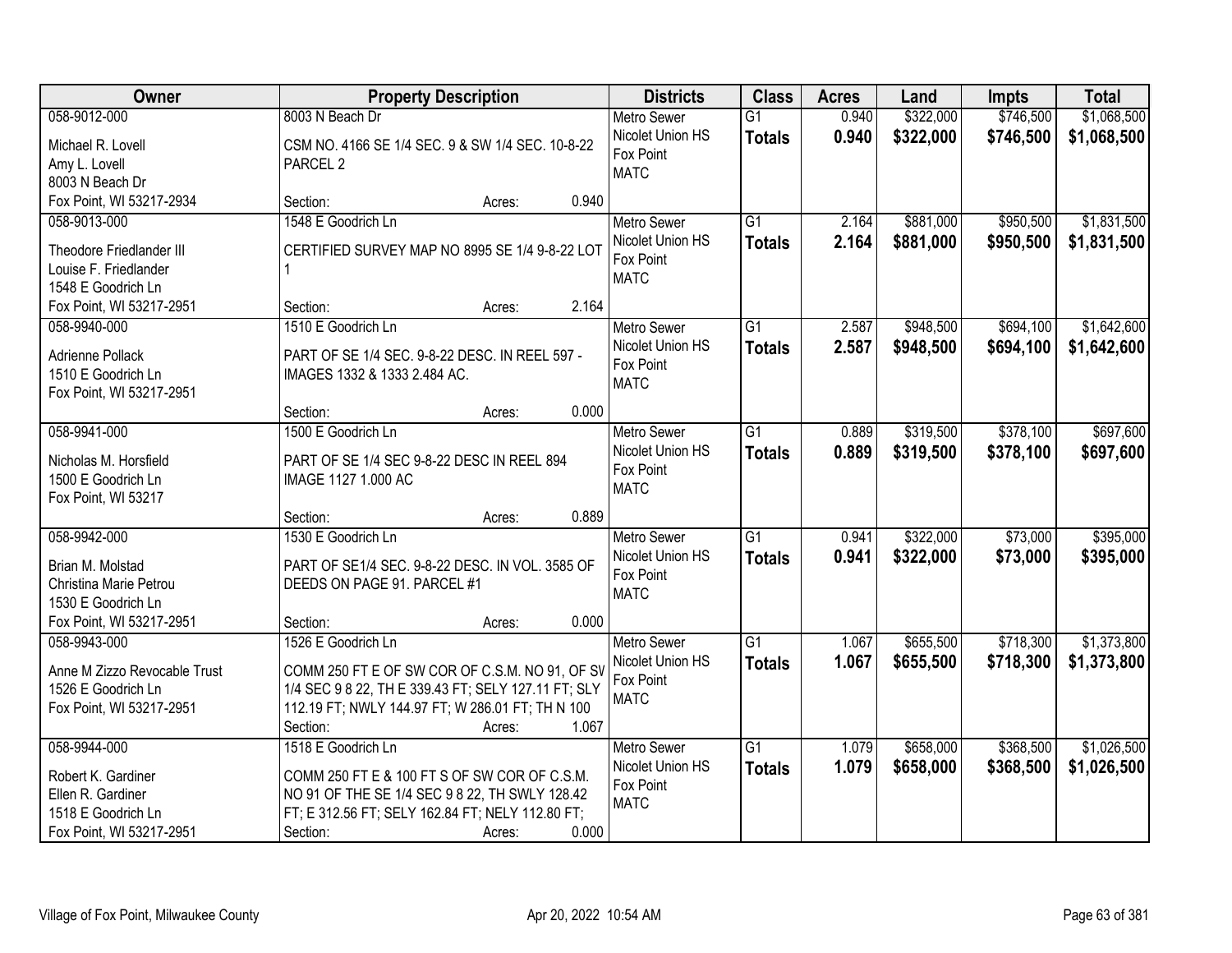| Owner                             | <b>Property Description</b>                               | <b>Districts</b>   | <b>Class</b>    | <b>Acres</b>               | Land      | <b>Impts</b> | <b>Total</b> |
|-----------------------------------|-----------------------------------------------------------|--------------------|-----------------|----------------------------|-----------|--------------|--------------|
| 058-9947-001                      | 1562 E Goodrich Ln                                        | <b>Metro Sewer</b> | $\overline{G1}$ | 1.917                      | \$837,000 | \$335,400    | \$1,172,400  |
| Jerry Polacheck                   | ALL THAT PART LYING E OF E LI OF CSM 239 DESC             | Nicolet Union HS   | <b>Totals</b>   | 1.917                      | \$837,000 | \$335,400    | \$1,172,400  |
| Jill Polacheck                    | AS COM 783.75 FT W & 849.05 FT N OF SE COR SE             | Fox Point          |                 |                            |           |              |              |
| 1562 E Goodrich Ln                | 1/4 SEC 9-8-22 TH E 497.93 FT SWLY 6.85 FT SWLY           | <b>MATC</b>        |                 |                            |           |              |              |
| Fox Point, WI 53217-2951          | 0.000<br>Section:<br>Acres:                               |                    |                 |                            |           |              |              |
| 058-9947-002                      | 1562 E Goodrich Ln                                        | <b>Metro Sewer</b> |                 |                            |           |              |              |
|                                   |                                                           | Nicolet Union HS   |                 | Assessed with 058-9947-001 |           |              |              |
| Jerry Polacheck                   | THE NLY 35 FT OF COM 778.90 FT W & 849.24 FT N            | Fox Point          |                 |                            |           |              |              |
| Jill Polacheck                    | OF SE COR SE 1/4 SEC 9-8-22 TH W 22.12 FT TO BEC          | <b>MATC</b>        |                 |                            |           |              |              |
| 1562 E Goodrich Ln                | OF DESC TH W 196.93 FT N ALG C/L OF ROAD 222.25           |                    |                 |                            |           |              |              |
| Fox Point, WI 53217-2951          | 0.000<br>Section:<br>Acres:                               |                    |                 |                            |           |              |              |
| 058-9948-000                      | 1721 E Fox Ln                                             | Metro Sewer        | G1              | 0.733                      | \$634,500 | \$352,500    | \$987,000    |
|                                   | COM 1263.55 FT S OF NE COR OF SE 1/4 SEC                  | Nicolet Union HS   | <b>Totals</b>   | 0.733                      | \$634,500 | \$352,500    | \$987,000    |
| Shibilski Survivor's Trust        |                                                           | Fox Point          |                 |                            |           |              |              |
| 1721 E Fox Ln                     | 9-8-22; TH SWLY 239.66 FT; SLY 118.22 FT; SELY 116        | <b>MATC</b>        |                 |                            |           |              |              |
| Fox Point, WI 53217               | FT & 135.16 FT; NELY 86.62 FT; TH N 176.74 FT TO<br>0.000 |                    |                 |                            |           |              |              |
|                                   | Section:<br>Acres:                                        |                    |                 |                            |           |              |              |
| 058-9949-000                      | 1717 E Fox Ln                                             | <b>Metro Sewer</b> | G1              | 1.622                      | \$860,000 | \$1,631,500  | \$2,491,500  |
| Michael C. Roos                   | PART OF SE1/4 SEC. 9-8-22 DESC. IN VOL. 1463 OF           | Nicolet Union HS   | <b>Totals</b>   | 1.622                      | \$860,000 | \$1,631,500  | \$2,491,500  |
| Nancy A. Link                     | DEEDS ON PAGE 316 & IN VOL. 1509 ON PAGE 534.             | Fox Point          |                 |                            |           |              |              |
| 1717 E Fox Ln                     | EXC. 1.000 AC. DESC. IN REEL 379 - IMAGE 1750,            | <b>MATC</b>        |                 |                            |           |              |              |
| Fox Point, WI 53217               | Section:<br>0.000<br>Acres:                               |                    |                 |                            |           |              |              |
| 058-9950-000                      | 1711 E Fox Ln                                             | <b>Metro Sewer</b> | $\overline{G1}$ | 0.898                      | \$320,000 | \$469,000    | \$789,000    |
|                                   |                                                           | Nicolet Union HS   | <b>Totals</b>   | 0.898                      | \$320,000 | \$469,000    | \$789,000    |
| Christopher J. Naffah             | COMM 1263.55 FT S & 399.88 FT SWLY OF NE COR              | Fox Point          |                 |                            |           |              |              |
| Stacey W. Naffah                  | OF SE 1/4 SEC 9 8 22 TH SWLY 183.61 FT; S 227.20          | <b>MATC</b>        |                 |                            |           |              |              |
| 1711 E Fox Ln                     | FT; E 182 FT; TH N 251.48 FT TO P.O.B.                    |                    |                 |                            |           |              |              |
| Fox Point, WI 53217               | Section:<br>0.000<br>Acres:                               |                    |                 |                            |           |              |              |
| 058-9951-000                      | 1707 E Fox Ln                                             | <b>Metro Sewer</b> | G1              | 0.898                      | \$320,000 | \$633,500    | \$953,500    |
| Eben K Slaunwhite & Varsha V Shah | COMM 1263.55 FT S & 583.49 FT SWLY OF NE COR              | Nicolet Union HS   | <b>Totals</b>   | 0.898                      | \$320,000 | \$633,500    | \$953,500    |
| Rev Liv Trust                     | OF SE 1/4 SEC 9 8 22; TH SWLY 205.73 FT; S 200 FT;        | Fox Point          |                 |                            |           |              |              |
| 1707 E Fox Ln                     | E 203.93 FT; TH N 227.20 FT TO P.O.B. - Full legal        | <b>MATC</b>        |                 |                            |           |              |              |
| Fox Point, WI 53217               | 0.000<br>Section:<br>Acres:                               |                    |                 |                            |           |              |              |
| 058-9952-000                      | 1554 E Goodrich Ln                                        | <b>Metro Sewer</b> | $\overline{G1}$ | 0.841                      | \$317,000 | \$290,300    | \$607,300    |
|                                   |                                                           | Nicolet Union HS   | <b>Totals</b>   | 0.841                      | \$317,000 | \$290,300    | \$607,300    |
| David S. Rosene                   | COM SW COR OF CSM #239 IN SE 1/4 9-8-22 TH W              | Fox Point          |                 |                            |           |              |              |
| Julie Sattler Rosene              | 333.40 FT TO C/L OF ROAD N ALG SD C/L 222.25 FT           | <b>MATC</b>        |                 |                            |           |              |              |
| 1554 E Goodrich Ln                | E 231.54 FT TO NW COR SD CSM#239 TH S 222.25              |                    |                 |                            |           |              |              |
| Fox Point, WI 53217-2951          | 0.000<br>Section:<br>Acres:                               |                    |                 |                            |           |              |              |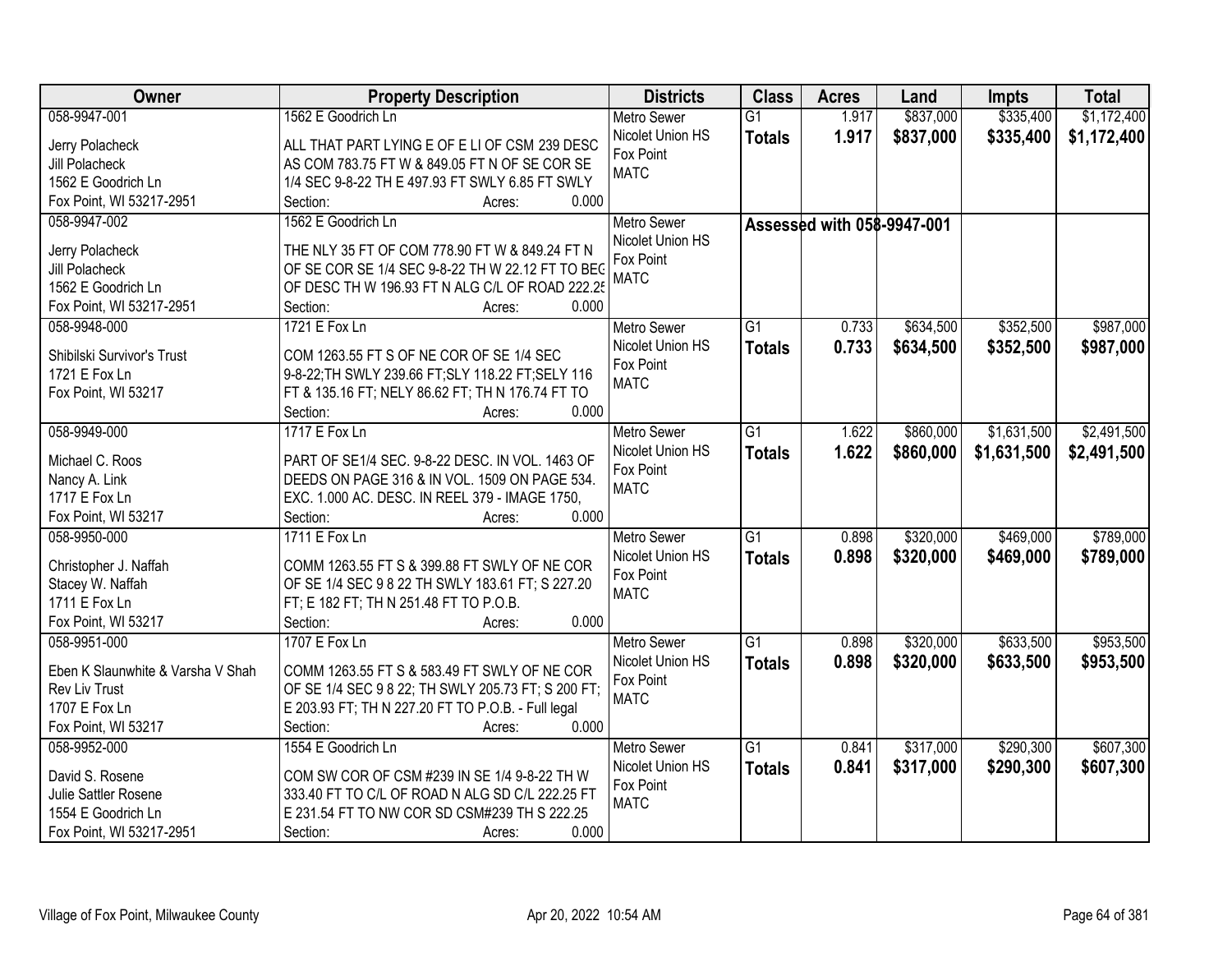| Owner                              | <b>Property Description</b>                                 |        |       | <b>Districts</b>         | <b>Class</b>    | <b>Acres</b> | Land      | <b>Impts</b> | <b>Total</b> |
|------------------------------------|-------------------------------------------------------------|--------|-------|--------------------------|-----------------|--------------|-----------|--------------|--------------|
| 058-9953-000                       | 1572 E Goodrich Ln                                          |        |       | <b>Metro Sewer</b>       | $\overline{G1}$ | 0.945        | \$322,500 | \$359,500    | \$682,000    |
| <b>Barbara Collings</b>            | PART OF SE 1/4 SEC 9-8-22 DESC IN REEL 855                  |        |       | Nicolet Union HS         | <b>Totals</b>   | 0.945        | \$322,500 | \$359,500    | \$682,000    |
| 1572 E Goodrich Ln                 | IMAGES 1424-1425 .945 AC                                    |        |       | Fox Point                |                 |              |           |              |              |
| Fox Point, WI 53217-2951           |                                                             |        |       | <b>MATC</b>              |                 |              |           |              |              |
|                                    | Section:                                                    | Acres: | 0.000 |                          |                 |              |           |              |              |
| 058-9954-000                       | 1407 E Fox Ln                                               |        |       | <b>Metro Sewer</b>       | $\overline{G1}$ | 0.917        | \$321,000 | \$434,000    | \$755,000    |
| John L & Paula S Friedman Rev Liv  | PART OF SE1/4 SEC. 9-8-22 DESC. IN REEL 326 -               |        |       | Nicolet Union HS         | <b>Totals</b>   | 0.917        | \$321,000 | \$434,000    | \$755,000    |
| Trust                              | IMAGE 1114. 1.000 AC.                                       |        |       | Fox Point                |                 |              |           |              |              |
| 1407 E Fox Ln                      |                                                             |        |       | <b>MATC</b>              |                 |              |           |              |              |
| Fox Point, WI 53217                | Section:                                                    | Acres: | 0.000 |                          |                 |              |           |              |              |
| 058-9955-000                       | 8050 N Gray Log Ln                                          |        |       | Metro Sewer              | $\overline{G1}$ | 0.987        | \$324,500 | \$393,000    | \$717,500    |
|                                    |                                                             |        |       | Nicolet Union HS         | <b>Totals</b>   | 0.987        | \$324,500 | \$393,000    | \$717,500    |
| Christopher Mickschl and Stephanie | PART OF SE1/4 SEC. 9-8-22 DESC. IN REEL                     |        |       | Fox Point                |                 |              |           |              |              |
| Micksch                            | 16-IMAGE 710. 1.2225 ACRES                                  |        |       | <b>MATC</b>              |                 |              |           |              |              |
| 8050 N Gray Log Ln                 |                                                             |        |       |                          |                 |              |           |              |              |
| Fox Point, WI 53217                | Section:                                                    | Acres: | 0.000 |                          |                 |              |           |              |              |
| 058-9956-000                       | 8040 N Gray Log Ln                                          |        |       | <b>Metro Sewer</b>       | $\overline{G1}$ | 0.790        | \$314,000 | \$780,500    | \$1,094,500  |
| Bahram Namdari                     | COMM 1020.45 FT N & 916.10 FT E OF SW COR OF                |        |       | Nicolet Union HS         | <b>Totals</b>   | 0.790        | \$314,000 | \$780,500    | \$1,094,500  |
| Kathleen Namdari                   | SE 1/4 SEC 9 8 22, TH SWLY 282.35 FT TO THE                 |        |       | Fox Point<br><b>MATC</b> |                 |              |           |              |              |
| 8040 N Gray Log Ln                 | PLACE OF BEG. TH SWLY 217.30 FT; E 250.03 FT; N             |        |       |                          |                 |              |           |              |              |
| Fox Point, WI 53217-2955           | Section:                                                    | Acres: | 0.000 |                          |                 |              |           |              |              |
| 058-9957-000                       | 1380 E Winkler Ln                                           |        |       | <b>Metro Sewer</b>       | $\overline{G1}$ | 0.878        | \$319,000 | \$523,500    | \$842,500    |
| Pako Major                         | All that part of the Southeast One-Quarter of Section 9, ir |        |       | Nicolet Union HS         | <b>Totals</b>   | 0.878        | \$319,000 | \$523,500    | \$842,500    |
| Nicole A. Major                    | Township 8 North, Range 22 East, in the Village of          |        |       | Fox Point                |                 |              |           |              |              |
| 1380 E Winkler Ln                  | Fox Point, Milwaukee County, Wisconsin, bounded and         |        |       | <b>MATC</b>              |                 |              |           |              |              |
| Fox Point, WI 53217                | Section:                                                    | Acres: | 0.878 |                          |                 |              |           |              |              |
| 058-9958-000                       | 1551 E Goodrich Ln                                          |        |       | <b>Metro Sewer</b>       | $\overline{G1}$ | 1.233        | \$346,500 | \$443,500    | \$790,000    |
|                                    |                                                             |        |       | Nicolet Union HS         | <b>Totals</b>   | 1.233        | \$346,500 | \$443,500    | \$790,000    |
| <b>Eric Roberts</b>                | PART OF SE 1/4 SEC. 9-8-22 DESC. IN REEL 602 -              |        |       | Fox Point                |                 |              |           |              |              |
| Laura Roberts                      | IMAGES 1145 1.300 AC.                                       |        |       | <b>MATC</b>              |                 |              |           |              |              |
| 1551 E Goodrich Ln                 |                                                             |        |       |                          |                 |              |           |              |              |
| Fox Point, WI 53217                | Section:                                                    | Acres: | 0.000 |                          |                 |              |           |              |              |
| 058-9959-000                       | 1541 E Goodrich Ln                                          |        |       | <b>Metro Sewer</b>       | $\overline{G1}$ | 1.217        | \$343,500 | \$615,300    | \$958,800    |
| Eric S. Schachter                  | PART OF SE 1/4 SEC 9-8-22 DESC IN REEL 787 -                |        |       | Nicolet Union HS         | <b>Totals</b>   | 1.217        | \$343,500 | \$615,300    | \$958,800    |
| Randi I. Schachter                 | IMAGE 1643 1.300 ACRES                                      |        |       | Fox Point<br><b>MATC</b> |                 |              |           |              |              |
| 1541 E Goodrich Ln                 |                                                             |        |       |                          |                 |              |           |              |              |
| Fox Point, WI 53217                | Section:                                                    | Acres: | 0.000 |                          |                 |              |           |              |              |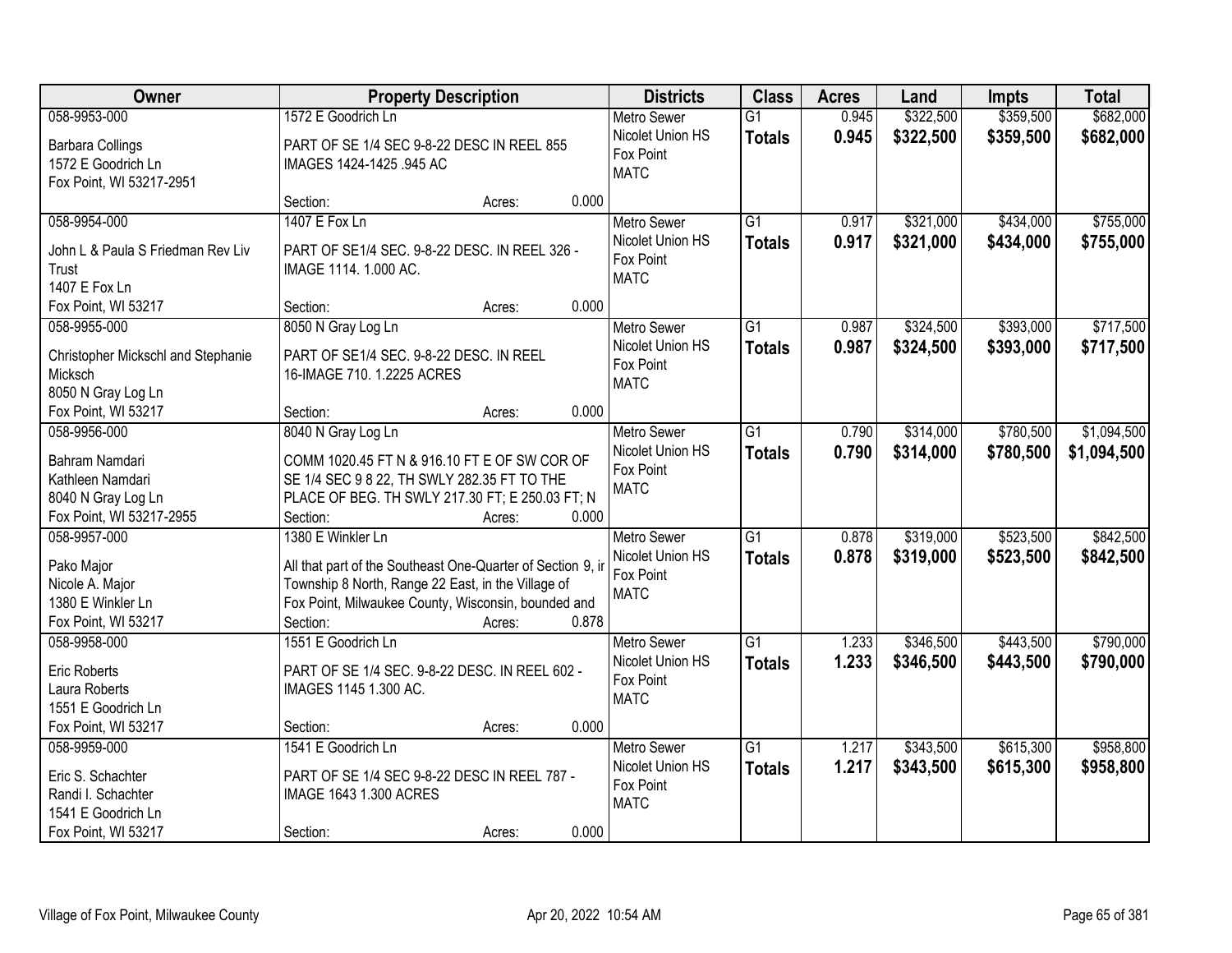| \$337,200<br>\$659,200<br>058-9960-000<br>1535 E Goodrich Ln<br>\$322,000<br><b>Metro Sewer</b><br>$\overline{G1}$<br>0.941<br>Nicolet Union HS<br>0.941<br>\$322,000<br>\$337,200<br><b>Totals</b><br>All that part of the Southeast One-Quarter of Section 9, in<br>Jeffery M. Nelson<br>Fox Point<br>Township 8 North, Range 22 East, in the Village of Fox<br>Leah Nelson<br><b>MATC</b><br>Point, Milwaukee County, Wisconsin, which is bounded<br>1535 E Goodrich Ln<br>0.941<br>Fox Point, WI 53217<br>Section:<br>Acres:<br>1533 E Goodrich Ln<br>$\overline{G1}$<br>\$298,500<br>\$166,500<br>058-9961-001<br><b>Metro Sewer</b><br>1.105<br>1.105<br>Nicolet Union HS<br>\$298,500<br>\$166,500<br><b>Totals</b><br>CERTIFIED SURVEY MAP NO 7773, SE 9-8-22, LOT 1<br>Kenneth Sax Trustee<br>Fox Point<br>1533 E Goodrich Ln<br><b>MATC</b><br>Fox Point, WI 53217-2952<br>0.000<br>Section:<br>Acres:<br>058-9961-002<br>\$324,000<br>\$680,000<br>1531 E Goodrich Ln<br><b>Metro Sewer</b><br>G1<br>0.977<br>Nicolet Union HS<br>0.977<br>\$324,000<br>\$680,000<br><b>Totals</b><br>CERTIFIED SURVEYMAP NO 7773, SE 9-8-22, LOT 2<br>Matthew N. Weinberg<br>Fox Point<br>Rachel Weinberg<br>RECORDED JUNE 21, 2006<br><b>MATC</b><br>1531 E Goodrich Ln<br>0.000<br>Fox Point, WI 53217<br>Section:<br>Acres:<br>1323 E Winkler Ln<br>\$338,000<br>\$373,000<br>$\overline{G1}$<br>058-9962-000<br><b>Metro Sewer</b><br>1.189<br>Nicolet Union HS<br>1.189<br>\$338,000<br>\$373,000<br><b>Totals</b><br>James R. Flesch<br>PART OF SE 1/4 SEC. 9-8-22; COMM. 1004.10 FT W &<br>Fox Point<br>Ellen S. Flesch<br>530.62 FT N OF SE COR. TH W 402 FT TO POB. TH S<br><b>MATC</b><br>216.77 FT; WLY 78.97 FT; WLY 75.28 FT; N 344.30 FT;<br>1323 E Winkler Ln<br>Fox Point, WI 53217-2965<br>Section:<br>0.000<br>Acres:<br>1315 E Winkler Ln<br>$\overline{G1}$<br>\$319,500<br>\$187,500<br>058-9963-000<br>0.897<br>Metro Sewer<br>\$187,500<br>Nicolet Union HS<br><b>Totals</b><br>0.897<br>\$319,500<br>Thomas J. Berghammer<br>PART OF SE1/4 SEC. 9-8-22 DESC. IN VOL. 2821 OF<br>Fox Point<br>1315 E Winkler Ln<br>DEEDS ON PAGE 187 .995 AC. E.2-#26<br><b>MATC</b><br>Fox Point, WI 53217-2965<br>0.000<br>Section:<br>Acres:<br>$\overline{G1}$<br>\$552,200<br>058-9964-000<br>8022 N Gray Log Ln<br>\$325,000<br><b>Metro Sewer</b><br>0.997<br>Nicolet Union HS<br>0.997<br>\$325,000<br>\$552,200<br><b>Totals</b><br>Michael A. Braun<br>PART OF SE1/4 SEC. 9-8-22 DESC. IN REEL<br>Fox Point<br>Theresa Braun<br>29-IMAGE 175. .997 ACRES<br><b>MATC</b><br>8022 N Gray Log Ln | Owner                    | <b>Property Description</b> | <b>Districts</b> | <b>Class</b> | <b>Acres</b> | Land | <b>Impts</b> | <b>Total</b> |
|------------------------------------------------------------------------------------------------------------------------------------------------------------------------------------------------------------------------------------------------------------------------------------------------------------------------------------------------------------------------------------------------------------------------------------------------------------------------------------------------------------------------------------------------------------------------------------------------------------------------------------------------------------------------------------------------------------------------------------------------------------------------------------------------------------------------------------------------------------------------------------------------------------------------------------------------------------------------------------------------------------------------------------------------------------------------------------------------------------------------------------------------------------------------------------------------------------------------------------------------------------------------------------------------------------------------------------------------------------------------------------------------------------------------------------------------------------------------------------------------------------------------------------------------------------------------------------------------------------------------------------------------------------------------------------------------------------------------------------------------------------------------------------------------------------------------------------------------------------------------------------------------------------------------------------------------------------------------------------------------------------------------------------------------------------------------------------------------------------------------------------------------------------------------------------------------------------------------------------------------------------------------------------------------------------------------------------------------------------------------------------------------------------------------------------------------------------------------------------------------------------------------------------------------------------------------------------------------------------|--------------------------|-----------------------------|------------------|--------------|--------------|------|--------------|--------------|
|                                                                                                                                                                                                                                                                                                                                                                                                                                                                                                                                                                                                                                                                                                                                                                                                                                                                                                                                                                                                                                                                                                                                                                                                                                                                                                                                                                                                                                                                                                                                                                                                                                                                                                                                                                                                                                                                                                                                                                                                                                                                                                                                                                                                                                                                                                                                                                                                                                                                                                                                                                                                            |                          |                             |                  |              |              |      |              |              |
|                                                                                                                                                                                                                                                                                                                                                                                                                                                                                                                                                                                                                                                                                                                                                                                                                                                                                                                                                                                                                                                                                                                                                                                                                                                                                                                                                                                                                                                                                                                                                                                                                                                                                                                                                                                                                                                                                                                                                                                                                                                                                                                                                                                                                                                                                                                                                                                                                                                                                                                                                                                                            |                          |                             |                  |              |              |      |              | \$659,200    |
| \$465,000<br>\$465,000<br>\$1,004,000<br>\$1,004,000<br>\$711,000<br>\$711,000                                                                                                                                                                                                                                                                                                                                                                                                                                                                                                                                                                                                                                                                                                                                                                                                                                                                                                                                                                                                                                                                                                                                                                                                                                                                                                                                                                                                                                                                                                                                                                                                                                                                                                                                                                                                                                                                                                                                                                                                                                                                                                                                                                                                                                                                                                                                                                                                                                                                                                                             |                          |                             |                  |              |              |      |              |              |
|                                                                                                                                                                                                                                                                                                                                                                                                                                                                                                                                                                                                                                                                                                                                                                                                                                                                                                                                                                                                                                                                                                                                                                                                                                                                                                                                                                                                                                                                                                                                                                                                                                                                                                                                                                                                                                                                                                                                                                                                                                                                                                                                                                                                                                                                                                                                                                                                                                                                                                                                                                                                            |                          |                             |                  |              |              |      |              |              |
|                                                                                                                                                                                                                                                                                                                                                                                                                                                                                                                                                                                                                                                                                                                                                                                                                                                                                                                                                                                                                                                                                                                                                                                                                                                                                                                                                                                                                                                                                                                                                                                                                                                                                                                                                                                                                                                                                                                                                                                                                                                                                                                                                                                                                                                                                                                                                                                                                                                                                                                                                                                                            |                          |                             |                  |              |              |      |              |              |
|                                                                                                                                                                                                                                                                                                                                                                                                                                                                                                                                                                                                                                                                                                                                                                                                                                                                                                                                                                                                                                                                                                                                                                                                                                                                                                                                                                                                                                                                                                                                                                                                                                                                                                                                                                                                                                                                                                                                                                                                                                                                                                                                                                                                                                                                                                                                                                                                                                                                                                                                                                                                            |                          |                             |                  |              |              |      |              |              |
|                                                                                                                                                                                                                                                                                                                                                                                                                                                                                                                                                                                                                                                                                                                                                                                                                                                                                                                                                                                                                                                                                                                                                                                                                                                                                                                                                                                                                                                                                                                                                                                                                                                                                                                                                                                                                                                                                                                                                                                                                                                                                                                                                                                                                                                                                                                                                                                                                                                                                                                                                                                                            |                          |                             |                  |              |              |      |              |              |
|                                                                                                                                                                                                                                                                                                                                                                                                                                                                                                                                                                                                                                                                                                                                                                                                                                                                                                                                                                                                                                                                                                                                                                                                                                                                                                                                                                                                                                                                                                                                                                                                                                                                                                                                                                                                                                                                                                                                                                                                                                                                                                                                                                                                                                                                                                                                                                                                                                                                                                                                                                                                            |                          |                             |                  |              |              |      |              |              |
|                                                                                                                                                                                                                                                                                                                                                                                                                                                                                                                                                                                                                                                                                                                                                                                                                                                                                                                                                                                                                                                                                                                                                                                                                                                                                                                                                                                                                                                                                                                                                                                                                                                                                                                                                                                                                                                                                                                                                                                                                                                                                                                                                                                                                                                                                                                                                                                                                                                                                                                                                                                                            |                          |                             |                  |              |              |      |              |              |
|                                                                                                                                                                                                                                                                                                                                                                                                                                                                                                                                                                                                                                                                                                                                                                                                                                                                                                                                                                                                                                                                                                                                                                                                                                                                                                                                                                                                                                                                                                                                                                                                                                                                                                                                                                                                                                                                                                                                                                                                                                                                                                                                                                                                                                                                                                                                                                                                                                                                                                                                                                                                            |                          |                             |                  |              |              |      |              |              |
|                                                                                                                                                                                                                                                                                                                                                                                                                                                                                                                                                                                                                                                                                                                                                                                                                                                                                                                                                                                                                                                                                                                                                                                                                                                                                                                                                                                                                                                                                                                                                                                                                                                                                                                                                                                                                                                                                                                                                                                                                                                                                                                                                                                                                                                                                                                                                                                                                                                                                                                                                                                                            |                          |                             |                  |              |              |      |              |              |
|                                                                                                                                                                                                                                                                                                                                                                                                                                                                                                                                                                                                                                                                                                                                                                                                                                                                                                                                                                                                                                                                                                                                                                                                                                                                                                                                                                                                                                                                                                                                                                                                                                                                                                                                                                                                                                                                                                                                                                                                                                                                                                                                                                                                                                                                                                                                                                                                                                                                                                                                                                                                            |                          |                             |                  |              |              |      |              |              |
|                                                                                                                                                                                                                                                                                                                                                                                                                                                                                                                                                                                                                                                                                                                                                                                                                                                                                                                                                                                                                                                                                                                                                                                                                                                                                                                                                                                                                                                                                                                                                                                                                                                                                                                                                                                                                                                                                                                                                                                                                                                                                                                                                                                                                                                                                                                                                                                                                                                                                                                                                                                                            |                          |                             |                  |              |              |      |              |              |
|                                                                                                                                                                                                                                                                                                                                                                                                                                                                                                                                                                                                                                                                                                                                                                                                                                                                                                                                                                                                                                                                                                                                                                                                                                                                                                                                                                                                                                                                                                                                                                                                                                                                                                                                                                                                                                                                                                                                                                                                                                                                                                                                                                                                                                                                                                                                                                                                                                                                                                                                                                                                            |                          |                             |                  |              |              |      |              |              |
|                                                                                                                                                                                                                                                                                                                                                                                                                                                                                                                                                                                                                                                                                                                                                                                                                                                                                                                                                                                                                                                                                                                                                                                                                                                                                                                                                                                                                                                                                                                                                                                                                                                                                                                                                                                                                                                                                                                                                                                                                                                                                                                                                                                                                                                                                                                                                                                                                                                                                                                                                                                                            |                          |                             |                  |              |              |      |              |              |
|                                                                                                                                                                                                                                                                                                                                                                                                                                                                                                                                                                                                                                                                                                                                                                                                                                                                                                                                                                                                                                                                                                                                                                                                                                                                                                                                                                                                                                                                                                                                                                                                                                                                                                                                                                                                                                                                                                                                                                                                                                                                                                                                                                                                                                                                                                                                                                                                                                                                                                                                                                                                            |                          |                             |                  |              |              |      |              |              |
|                                                                                                                                                                                                                                                                                                                                                                                                                                                                                                                                                                                                                                                                                                                                                                                                                                                                                                                                                                                                                                                                                                                                                                                                                                                                                                                                                                                                                                                                                                                                                                                                                                                                                                                                                                                                                                                                                                                                                                                                                                                                                                                                                                                                                                                                                                                                                                                                                                                                                                                                                                                                            |                          |                             |                  |              |              |      |              |              |
|                                                                                                                                                                                                                                                                                                                                                                                                                                                                                                                                                                                                                                                                                                                                                                                                                                                                                                                                                                                                                                                                                                                                                                                                                                                                                                                                                                                                                                                                                                                                                                                                                                                                                                                                                                                                                                                                                                                                                                                                                                                                                                                                                                                                                                                                                                                                                                                                                                                                                                                                                                                                            |                          |                             |                  |              |              |      |              |              |
| \$507,000<br>\$507,000<br>\$877,200<br>\$877,200                                                                                                                                                                                                                                                                                                                                                                                                                                                                                                                                                                                                                                                                                                                                                                                                                                                                                                                                                                                                                                                                                                                                                                                                                                                                                                                                                                                                                                                                                                                                                                                                                                                                                                                                                                                                                                                                                                                                                                                                                                                                                                                                                                                                                                                                                                                                                                                                                                                                                                                                                           |                          |                             |                  |              |              |      |              |              |
|                                                                                                                                                                                                                                                                                                                                                                                                                                                                                                                                                                                                                                                                                                                                                                                                                                                                                                                                                                                                                                                                                                                                                                                                                                                                                                                                                                                                                                                                                                                                                                                                                                                                                                                                                                                                                                                                                                                                                                                                                                                                                                                                                                                                                                                                                                                                                                                                                                                                                                                                                                                                            |                          |                             |                  |              |              |      |              |              |
|                                                                                                                                                                                                                                                                                                                                                                                                                                                                                                                                                                                                                                                                                                                                                                                                                                                                                                                                                                                                                                                                                                                                                                                                                                                                                                                                                                                                                                                                                                                                                                                                                                                                                                                                                                                                                                                                                                                                                                                                                                                                                                                                                                                                                                                                                                                                                                                                                                                                                                                                                                                                            |                          |                             |                  |              |              |      |              |              |
|                                                                                                                                                                                                                                                                                                                                                                                                                                                                                                                                                                                                                                                                                                                                                                                                                                                                                                                                                                                                                                                                                                                                                                                                                                                                                                                                                                                                                                                                                                                                                                                                                                                                                                                                                                                                                                                                                                                                                                                                                                                                                                                                                                                                                                                                                                                                                                                                                                                                                                                                                                                                            |                          |                             |                  |              |              |      |              |              |
|                                                                                                                                                                                                                                                                                                                                                                                                                                                                                                                                                                                                                                                                                                                                                                                                                                                                                                                                                                                                                                                                                                                                                                                                                                                                                                                                                                                                                                                                                                                                                                                                                                                                                                                                                                                                                                                                                                                                                                                                                                                                                                                                                                                                                                                                                                                                                                                                                                                                                                                                                                                                            |                          |                             |                  |              |              |      |              |              |
|                                                                                                                                                                                                                                                                                                                                                                                                                                                                                                                                                                                                                                                                                                                                                                                                                                                                                                                                                                                                                                                                                                                                                                                                                                                                                                                                                                                                                                                                                                                                                                                                                                                                                                                                                                                                                                                                                                                                                                                                                                                                                                                                                                                                                                                                                                                                                                                                                                                                                                                                                                                                            |                          |                             |                  |              |              |      |              |              |
|                                                                                                                                                                                                                                                                                                                                                                                                                                                                                                                                                                                                                                                                                                                                                                                                                                                                                                                                                                                                                                                                                                                                                                                                                                                                                                                                                                                                                                                                                                                                                                                                                                                                                                                                                                                                                                                                                                                                                                                                                                                                                                                                                                                                                                                                                                                                                                                                                                                                                                                                                                                                            |                          |                             |                  |              |              |      |              |              |
|                                                                                                                                                                                                                                                                                                                                                                                                                                                                                                                                                                                                                                                                                                                                                                                                                                                                                                                                                                                                                                                                                                                                                                                                                                                                                                                                                                                                                                                                                                                                                                                                                                                                                                                                                                                                                                                                                                                                                                                                                                                                                                                                                                                                                                                                                                                                                                                                                                                                                                                                                                                                            |                          |                             |                  |              |              |      |              |              |
|                                                                                                                                                                                                                                                                                                                                                                                                                                                                                                                                                                                                                                                                                                                                                                                                                                                                                                                                                                                                                                                                                                                                                                                                                                                                                                                                                                                                                                                                                                                                                                                                                                                                                                                                                                                                                                                                                                                                                                                                                                                                                                                                                                                                                                                                                                                                                                                                                                                                                                                                                                                                            |                          |                             |                  |              |              |      |              |              |
|                                                                                                                                                                                                                                                                                                                                                                                                                                                                                                                                                                                                                                                                                                                                                                                                                                                                                                                                                                                                                                                                                                                                                                                                                                                                                                                                                                                                                                                                                                                                                                                                                                                                                                                                                                                                                                                                                                                                                                                                                                                                                                                                                                                                                                                                                                                                                                                                                                                                                                                                                                                                            |                          |                             |                  |              |              |      |              |              |
|                                                                                                                                                                                                                                                                                                                                                                                                                                                                                                                                                                                                                                                                                                                                                                                                                                                                                                                                                                                                                                                                                                                                                                                                                                                                                                                                                                                                                                                                                                                                                                                                                                                                                                                                                                                                                                                                                                                                                                                                                                                                                                                                                                                                                                                                                                                                                                                                                                                                                                                                                                                                            |                          |                             |                  |              |              |      |              |              |
|                                                                                                                                                                                                                                                                                                                                                                                                                                                                                                                                                                                                                                                                                                                                                                                                                                                                                                                                                                                                                                                                                                                                                                                                                                                                                                                                                                                                                                                                                                                                                                                                                                                                                                                                                                                                                                                                                                                                                                                                                                                                                                                                                                                                                                                                                                                                                                                                                                                                                                                                                                                                            |                          |                             |                  |              |              |      |              |              |
|                                                                                                                                                                                                                                                                                                                                                                                                                                                                                                                                                                                                                                                                                                                                                                                                                                                                                                                                                                                                                                                                                                                                                                                                                                                                                                                                                                                                                                                                                                                                                                                                                                                                                                                                                                                                                                                                                                                                                                                                                                                                                                                                                                                                                                                                                                                                                                                                                                                                                                                                                                                                            |                          |                             |                  |              |              |      |              |              |
|                                                                                                                                                                                                                                                                                                                                                                                                                                                                                                                                                                                                                                                                                                                                                                                                                                                                                                                                                                                                                                                                                                                                                                                                                                                                                                                                                                                                                                                                                                                                                                                                                                                                                                                                                                                                                                                                                                                                                                                                                                                                                                                                                                                                                                                                                                                                                                                                                                                                                                                                                                                                            |                          |                             |                  |              |              |      |              |              |
|                                                                                                                                                                                                                                                                                                                                                                                                                                                                                                                                                                                                                                                                                                                                                                                                                                                                                                                                                                                                                                                                                                                                                                                                                                                                                                                                                                                                                                                                                                                                                                                                                                                                                                                                                                                                                                                                                                                                                                                                                                                                                                                                                                                                                                                                                                                                                                                                                                                                                                                                                                                                            | Fox Point, WI 53217-2953 | 0.000<br>Section:<br>Acres: |                  |              |              |      |              |              |
| \$377,500<br>\$428,900<br>\$806,400<br>058-9965-000<br>1515 E Goodrich Ln<br>$\overline{G1}$<br>1.387<br><b>Metro Sewer</b>                                                                                                                                                                                                                                                                                                                                                                                                                                                                                                                                                                                                                                                                                                                                                                                                                                                                                                                                                                                                                                                                                                                                                                                                                                                                                                                                                                                                                                                                                                                                                                                                                                                                                                                                                                                                                                                                                                                                                                                                                                                                                                                                                                                                                                                                                                                                                                                                                                                                                |                          |                             |                  |              |              |      |              |              |
| Nicolet Union HS<br>1.387<br>\$377,500<br>\$428,900<br>\$806,400<br><b>Totals</b><br>Andrew Bruce<br>PART OF SE1/4 SEC. 9-8-22 DESC IN VOL. 3774 OF                                                                                                                                                                                                                                                                                                                                                                                                                                                                                                                                                                                                                                                                                                                                                                                                                                                                                                                                                                                                                                                                                                                                                                                                                                                                                                                                                                                                                                                                                                                                                                                                                                                                                                                                                                                                                                                                                                                                                                                                                                                                                                                                                                                                                                                                                                                                                                                                                                                        |                          |                             |                  |              |              |      |              |              |
| Fox Point<br>Elizabeth Bruce<br>DEEDS ON PAGE 450 1.720 AC. E. 2-#21A                                                                                                                                                                                                                                                                                                                                                                                                                                                                                                                                                                                                                                                                                                                                                                                                                                                                                                                                                                                                                                                                                                                                                                                                                                                                                                                                                                                                                                                                                                                                                                                                                                                                                                                                                                                                                                                                                                                                                                                                                                                                                                                                                                                                                                                                                                                                                                                                                                                                                                                                      |                          |                             |                  |              |              |      |              |              |
| <b>MATC</b><br>1515 E Goodrich Ln                                                                                                                                                                                                                                                                                                                                                                                                                                                                                                                                                                                                                                                                                                                                                                                                                                                                                                                                                                                                                                                                                                                                                                                                                                                                                                                                                                                                                                                                                                                                                                                                                                                                                                                                                                                                                                                                                                                                                                                                                                                                                                                                                                                                                                                                                                                                                                                                                                                                                                                                                                          |                          |                             |                  |              |              |      |              |              |
| 0.000<br>Fox Point, WI 53217-2952<br>Section:<br>Acres:                                                                                                                                                                                                                                                                                                                                                                                                                                                                                                                                                                                                                                                                                                                                                                                                                                                                                                                                                                                                                                                                                                                                                                                                                                                                                                                                                                                                                                                                                                                                                                                                                                                                                                                                                                                                                                                                                                                                                                                                                                                                                                                                                                                                                                                                                                                                                                                                                                                                                                                                                    |                          |                             |                  |              |              |      |              |              |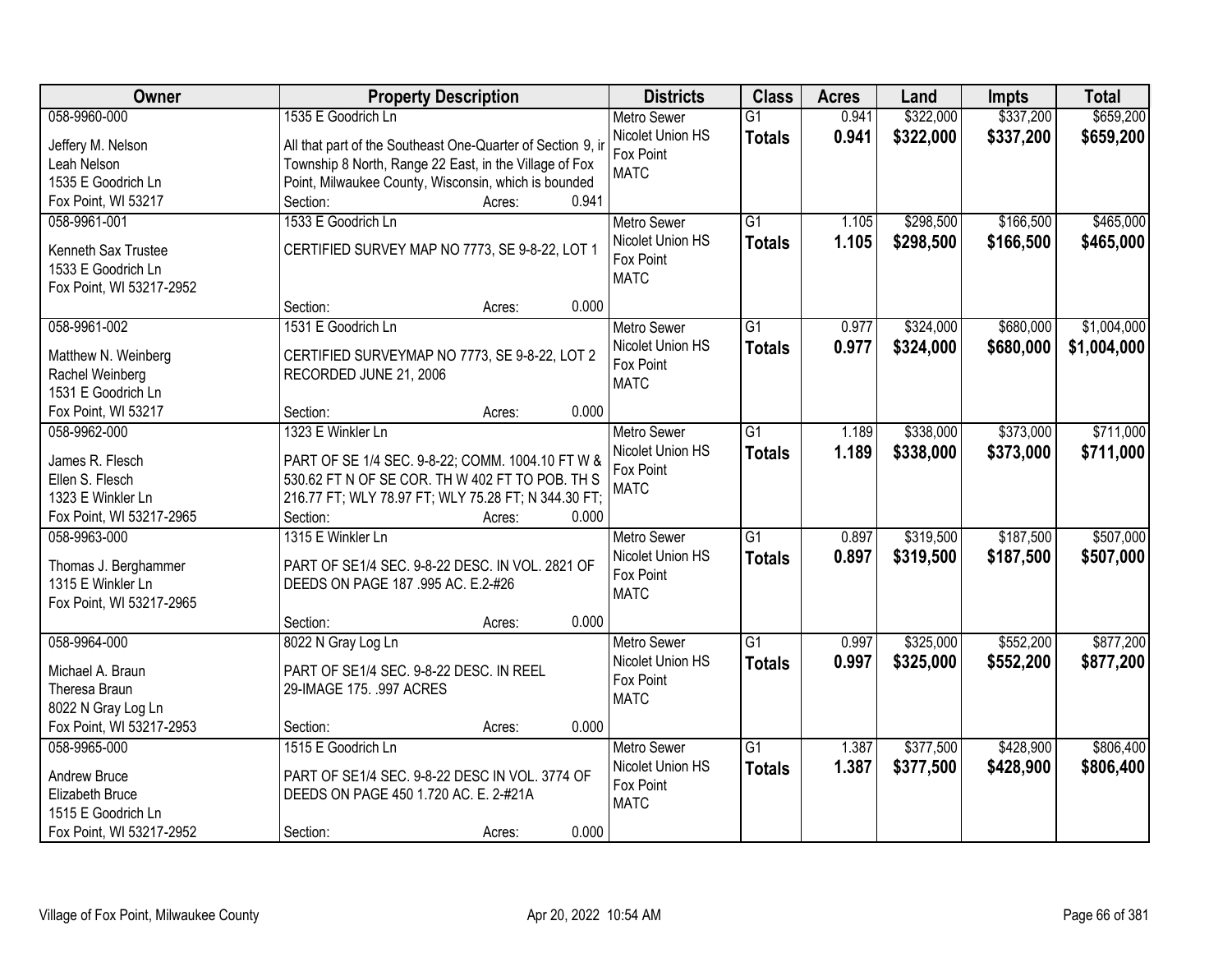| Owner                                | <b>Property Description</b>                      |       | <b>Districts</b>   | <b>Class</b>    | <b>Acres</b> | Land      | <b>Impts</b> | <b>Total</b> |
|--------------------------------------|--------------------------------------------------|-------|--------------------|-----------------|--------------|-----------|--------------|--------------|
| 058-9966-000                         | 1414 E Goodrich Ln                               |       | <b>Metro Sewer</b> | $\overline{G1}$ | 1.739        | \$448,000 | \$273,700    | \$721,700    |
| Dudley A. Williams                   | PART OF SE 1/4 SEC. 9-8-22 DESC. IN REEL 621 -   |       | Nicolet Union HS   | <b>Totals</b>   | 1.739        | \$448,000 | \$273,700    | \$721,700    |
| Carol S. Josten                      | IMAGE 346 1.91 AC.                               |       | Fox Point          |                 |              |           |              |              |
| 1414 E Goodrich Ln                   |                                                  |       | <b>MATC</b>        |                 |              |           |              |              |
| Fox Point, WI 53217                  | Section:<br>Acres:                               | 1.739 |                    |                 |              |           |              |              |
| 058-9967-000                         | 1314 E Goodrich Ln                               |       | <b>Metro Sewer</b> | $\overline{G1}$ | 1.045        | \$309,000 | \$705,500    | \$1,014,500  |
|                                      |                                                  |       | Nicolet Union HS   | <b>Totals</b>   | 1.045        | \$309,000 | \$705,500    | \$1,014,500  |
| Adam S. Bazelon                      | PART OF SE1/4 SEC, 9-8-22 DESC, IN REEL 316      |       | Fox Point          |                 |              |           |              |              |
| Amy S. Bazelon<br>1314 E Goodrich Ln | IMAGES 720-721 1.250 AC.                         |       | <b>MATC</b>        |                 |              |           |              |              |
| Fox Point, WI 53217                  | Section:                                         | 0.000 |                    |                 |              |           |              |              |
| 058-9968-000                         | Acres:<br>1304 E Goodrich Ln                     |       | Metro Sewer        | G1              | 0.808        | \$315,000 | \$397,700    | \$712,700    |
|                                      |                                                  |       | Nicolet Union HS   |                 |              |           |              |              |
| Kristina P. Wurlitzer                | PART OF SE 1/4 SEC 9-8-22 DESC IN REEL           |       | Fox Point          | <b>Totals</b>   | 0.808        | \$315,000 | \$397,700    | \$712,700    |
| 1304 E Goodrich Ln                   | 732-IMAGE 63 1.000 AC                            |       | <b>MATC</b>        |                 |              |           |              |              |
| Fox Point, WI 53217-2947             |                                                  |       |                    |                 |              |           |              |              |
|                                      | Section:<br>Acres:                               | 0.000 |                    |                 |              |           |              |              |
| 058-9969-000                         | 1213 E Goodrich Ln                               |       | <b>Metro Sewer</b> | G1              | 2.890        | \$553,500 | \$658,600    | \$1,212,100  |
| Jeffrey J. Lueken                    | PART OF SE 1/4 SEC 9-8-22 & PART OF LOT 2 SEC    |       | Nicolet Union HS   | <b>Totals</b>   | 2.890        | \$553,500 | \$658,600    | \$1,212,100  |
| Pamela L. Lueken                     | 16-8-22 DESC IN REEL 851-IMAGES 913-914 3.208 AC |       | Fox Point          |                 |              |           |              |              |
| 1213 E Goodrich Ln                   |                                                  |       | <b>MATC</b>        |                 |              |           |              |              |
| Fox Point, WI 53217-2946             | Section:<br>Acres:                               | 2.890 |                    |                 |              |           |              |              |
| 058-9970-000                         | 1119 E Goodrich Ln                               |       | <b>Metro Sewer</b> | $\overline{G1}$ | 0.876        | \$318,500 | \$353,500    | \$672,000    |
|                                      |                                                  |       | Nicolet Union HS   | <b>Totals</b>   | 0.876        | \$318,500 | \$353,500    | \$672,000    |
| <b>Michael Bailey</b>                | PART OF SE1/4 SEC. 9-8-22 DESC. IN VOL. 3253 OF  |       | Fox Point          |                 |              |           |              |              |
| Amanda Bailey                        | DEEDS ON PAGE 322 1.000 AC. E.2-#35              |       | <b>MATC</b>        |                 |              |           |              |              |
| 1119 E Goodrich Ln                   |                                                  |       |                    |                 |              |           |              |              |
| Fox Point, WI 53217                  | Section:<br>Acres:                               | 0.876 |                    |                 |              |           |              |              |
| 058-9971-000                         | 1111 E Goodrich Ln                               |       | <b>Metro Sewer</b> | G1              | 1.660        | \$410,500 | \$330,100    | \$740,600    |
| Thomas P. Menefee                    | PART OF SE1/4 SEC. 9-8-22 & NE1/4 SEC. 16-8-22   |       | Nicolet Union HS   | <b>Totals</b>   | 1.660        | \$410,500 | \$330,100    | \$740,600    |
| Ellen K. Menefee                     | DESC. IN VOL. 3253 OF DEEDS ON PAGE 322. 1.661   |       | Fox Point          |                 |              |           |              |              |
| 1111 E Goodrich Ln                   | AC E.2-#36                                       |       | <b>MATC</b>        |                 |              |           |              |              |
| Fox Point, WI 53217                  | Section:<br>Acres:                               | 0.000 |                    |                 |              |           |              |              |
| 058-9972-000                         | 1112 E Goodrich Ln                               |       | <b>Metro Sewer</b> | $\overline{G1}$ | 1.036        | \$307,000 | \$611,000    | \$918,000    |
|                                      |                                                  |       | Nicolet Union HS   | <b>Totals</b>   | 1.036        | \$307,000 | \$611,000    | \$918,000    |
| Florence B Darien 2006 Trust         | PART OF SE1/4 SEC. 9-8-22 DESC. IN REEL 367 -    |       | Fox Point          |                 |              |           |              |              |
| 1112 E Goodrich Ln                   | IMAGES 671-672 1.359 AC.                         |       | <b>MATC</b>        |                 |              |           |              |              |
| Fox Point, WI 53217-2943             |                                                  |       |                    |                 |              |           |              |              |
|                                      | Section:<br>Acres:                               | 0.000 |                    |                 |              |           |              |              |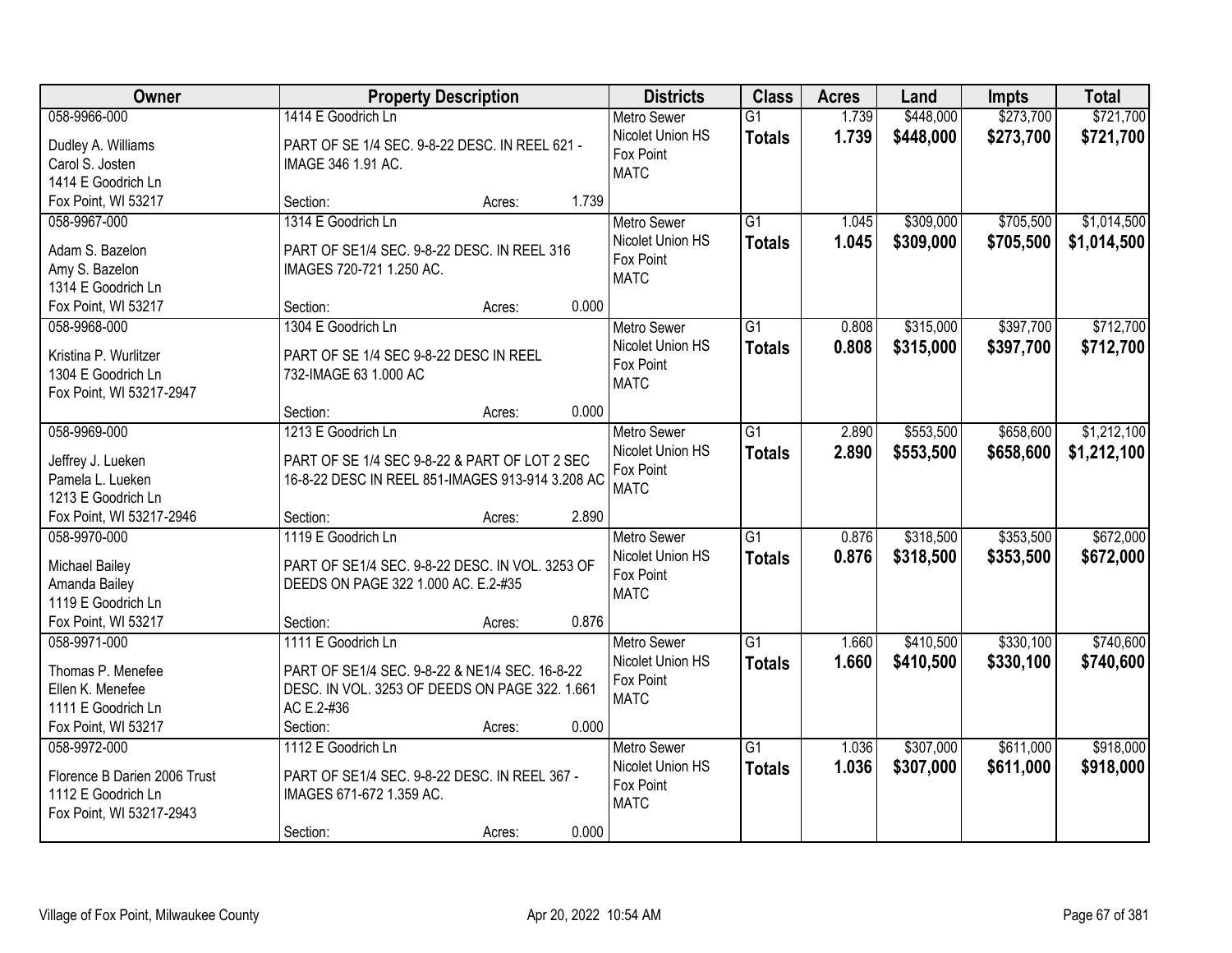| Owner                    | <b>Property Description</b>                                | <b>Districts</b>         | <b>Class</b>    | <b>Acres</b> | Land      | <b>Impts</b> | <b>Total</b> |
|--------------------------|------------------------------------------------------------|--------------------------|-----------------|--------------|-----------|--------------|--------------|
| 058-9973-000             | 1208 E Goodrich Ln                                         | <b>Metro Sewer</b>       | $\overline{G1}$ | 1.581        | \$416,000 | \$460,000    | \$876,000    |
| Nicholas P. Wahl         | COM 279.19 FT N & 414.12 FT NELY OF SW COR OF              | Nicolet Union HS         | <b>Totals</b>   | 1.581        | \$416,000 | \$460,000    | \$876,000    |
| Marcella Hayes Wahl      | SE 1/4 SEC. 9-8-22; TH N 129.76 FT, NWLY 115 FT,           | Fox Point                |                 |              |           |              |              |
| 1208 E Goodrich Ln       | ELY 389.42 FT, SWLY 250 FT, TH WLY ON CUR 280              | <b>MATC</b>              |                 |              |           |              |              |
| Fox Point, WI 53217      | 1.581<br>Section:<br>Acres:                                |                          |                 |              |           |              |              |
| 058-9974-000             | 8025 N Gray Log Ln                                         | <b>Metro Sewer</b>       | $\overline{G1}$ | 1.166        | \$333,000 | \$737,500    | \$1,070,500  |
|                          |                                                            | Nicolet Union HS         | <b>Totals</b>   | 1.166        | \$333,000 | \$737,500    | \$1,070,500  |
| James Schloemer          | PART OF SE1/4 SEC. 9-8-22 DESC. IN VOL. 1663 OF            | Fox Point                |                 |              |           |              |              |
| Andrea Schloemer         | DEEDS ON PAGE 570 & VOL, 1689 PAGE 8, EXC.                 | <b>MATC</b>              |                 |              |           |              |              |
| 8025 N Gray Log Ln       | 10FT. (.078A.) DESC. IN VOL. 1702 PAGE 376. 1.162<br>0.000 |                          |                 |              |           |              |              |
| Fox Point, WI 53217-2954 | Section:<br>Acres:                                         |                          |                 |              |           |              |              |
| 058-9975-001             | 8014 N Lake Dr                                             | <b>Metro Sewer</b>       | G1              | 0.788        | \$155,000 | \$5,200      | \$160,200    |
| Matthew C. Carpenter     | CERTIFIED SURVEY MAP NO 5809 SE 1/4 SEC 9-                 | Nicolet Union HS         | <b>Totals</b>   | 0.788        | \$155,000 | \$5,200      | \$160,200    |
| Jane Y. Carpenter        | 8-22 PARCEL 1                                              | Fox Point<br><b>MATC</b> |                 |              |           |              |              |
| 8014 N Lake Dr           |                                                            |                          |                 |              |           |              |              |
| Fox Point, WI 53217      | 0.000<br>Section:<br>Acres:                                |                          |                 |              |           |              |              |
| 058-9975-002             | 8014 N Lake Dr                                             | <b>Metro Sewer</b>       | G1              | 1.232        | \$346,500 | \$271,200    | \$617,700    |
| Matthew C. Carpenter     | CERTIFIED SURVEY MAP NO 5809 SE 1/4 SEC 9-                 | Nicolet Union HS         | <b>Totals</b>   | 1.232        | \$346,500 | \$271,200    | \$617,700    |
| Jane Y. Carpenter        | 8-22 PARCEL 2                                              | Fox Point                |                 |              |           |              |              |
| 8014 N Lake Dr           |                                                            | <b>MATC</b>              |                 |              |           |              |              |
| Fox Point, WI 53217      | 0.000<br>Section:<br>Acres:                                |                          |                 |              |           |              |              |
| 058-9976-000             | 8030 N Lake Dr                                             | <b>Metro Sewer</b>       | $\overline{G1}$ | 0.988        | \$324,500 | \$285,000    | \$609,500    |
|                          |                                                            | Nicolet Union HS         | <b>Totals</b>   | 0.988        | \$324,500 | \$285,000    | \$609,500    |
| James B. Hoelzle         | PART OF SE1/4 SEC. 9-8-22 DESC. IN REEL                    | Fox Point                |                 |              |           |              |              |
| Jessica L. Hoelzle       | 118-IMAGE 510. 1.0625 ACRES.                               | <b>MATC</b>              |                 |              |           |              |              |
| 8030 N Lake Dr           |                                                            |                          |                 |              |           |              |              |
| Fox Point, WI 53217      | 0.000<br>Section:<br>Acres:                                |                          |                 |              |           |              |              |
| 058-9977-000             | 8033 N Gray Log Ln                                         | <b>Metro Sewer</b>       | $\overline{G1}$ | 1.077        | \$315,500 | \$568,600    | \$884,100    |
| Michael Rycroft          | PART OF SE1/4 SEC. 9-8-22 DESC. IN VOL. 1345 OF            | Nicolet Union HS         | <b>Totals</b>   | 1.077        | \$315,500 | \$568,600    | \$884,100    |
| Jessica Rycroft          | DEEDS ON PAGE 619, & .09A. IN VOL. 1419 ON PAGE            | Fox Point                |                 |              |           |              |              |
| 8033 N Gray Log Ln       | 481, & 10FT. DESC. IN VOL. 1702 PAGE 376, (.078AC.)        | <b>MATC</b>              |                 |              |           |              |              |
| Fox Point, WI 53217      | 1.077<br>Section:<br>Acres:                                |                          |                 |              |           |              |              |
| 058-9978-000             | 8041 N Gray Log Ln                                         | <b>Metro Sewer</b>       | $\overline{G1}$ | 1.729        | \$446,000 | \$605,300    | \$1,051,300  |
|                          |                                                            | Nicolet Union HS         | <b>Totals</b>   | 1.729        | \$446,000 | \$605,300    | \$1,051,300  |
| Jodi Peck                | PART OF SE1/4 SEC. 9-8-22 DESC. IN VOL.2823 OF             | Fox Point                |                 |              |           |              |              |
| 8041 N Gray Log Ln       | DEEDS ON PAGE 273 1.972 AC E.2-#32B & C 8041 (.            | <b>MATC</b>              |                 |              |           |              |              |
| Fox Point, WI 53217-2954 | <b>GRAVLOG LANE</b>                                        |                          |                 |              |           |              |              |
|                          | 0.000<br>Section:<br>Acres:                                |                          |                 |              |           |              |              |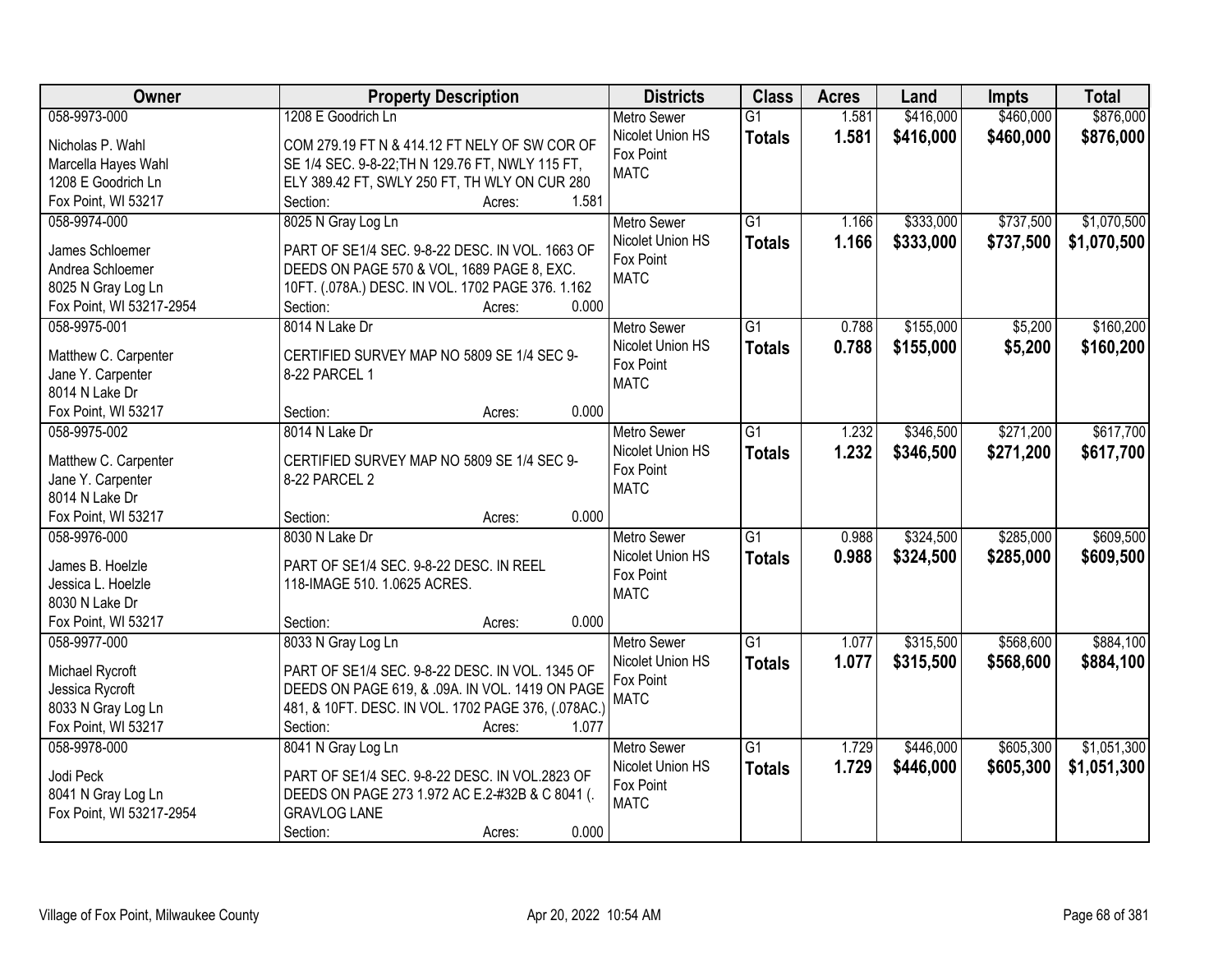| Owner                                    | <b>Property Description</b>                                 | <b>Districts</b>   | <b>Class</b>    | <b>Acres</b> | Land      | <b>Impts</b> | <b>Total</b> |
|------------------------------------------|-------------------------------------------------------------|--------------------|-----------------|--------------|-----------|--------------|--------------|
| 058-9979-000                             | 1207 E Fox Ln                                               | <b>Metro Sewer</b> | $\overline{G1}$ | 1.016        | \$303,000 | \$88,500     | \$391,500    |
| Joyce Sattler Revocable Living Trust U// | All that part of the South East One-quarter (1/4) of Sectio | Nicolet Union HS   | <b>Totals</b>   | 1.016        | \$303,000 | \$88,500     | \$391,500    |
| Dtd 12/30/03                             | Nine (9), Township Eight (8) North, Range Twenty-two        | Fox Point          |                 |              |           |              |              |
| 1207 E Fox Ln                            | (22) East, in the Village of Fox Point, bounded and         | <b>MATC</b>        |                 |              |           |              |              |
| Fox Point, WI 53217                      | 1.016<br>Section:<br>Acres:                                 |                    |                 |              |           |              |              |
| 058-9980-000                             | 1117 E Fox Ln                                               | Metro Sewer        | $\overline{G1}$ | 0.888        | \$319,500 | \$200,500    | \$520,000    |
|                                          |                                                             | Nicolet Union HS   | <b>Totals</b>   | 0.888        | \$319,500 | \$200,500    | \$520,000    |
| Philip P & Sally E LaRosa Trust          | PART OF SE1/4 SEC. 9-8-22 DESC. IN VOL. 2593 OF             | Fox Point          |                 |              |           |              |              |
| 1117 E Fox Ln                            | DEEDS ON PAGE 404 EXC. THAT PORTION                         | <b>MATC</b>        |                 |              |           |              |              |
| Fox Point, WI 53217-2847                 | INCLUDED IN VOL. 1345 OF DEEDS ON PAGE 619.                 |                    |                 |              |           |              |              |
|                                          | 0.000<br>Section:<br>Acres:                                 |                    |                 |              |           |              |              |
| 058-9981-000                             | 8040 N Lake Dr                                              | <b>Metro Sewer</b> | $\overline{G1}$ | 0.789        | \$314,000 | \$196,600    | \$510,600    |
| Gregory J. Kehl                          | PART OF SE 1/4 SEC 9-8-22 DESC IN REEL 964 -                | Nicolet Union HS   | <b>Totals</b>   | 0.789        | \$314,000 | \$196,600    | \$510,600    |
| Mary E. Kehl                             | IMAGE 1796 1.0265 AC                                        | Fox Point          |                 |              |           |              |              |
| 8040 N Lake Dr                           |                                                             | <b>MATC</b>        |                 |              |           |              |              |
| Fox Point, WI 53217-2916                 | 0.789<br>Section:<br>Acres:                                 |                    |                 |              |           |              |              |
| 058-9982-000                             | 8332 N Lake Dr                                              | <b>Metro Sewer</b> | $\overline{G1}$ | 0.888        | \$319,500 | \$666,000    | \$985,500    |
|                                          |                                                             | Nicolet Union HS   |                 | 0.888        | \$319,500 | \$666,000    | \$985,500    |
| Charles D. Jacobus Jr                    | PART OF SE1/4 SEC. 9-8-22 DESC. IN VOL. 2760 OF             | Fox Point          | <b>Totals</b>   |              |           |              |              |
| 8332 N Lake Dr                           | DEEDS ON PAGE 19 1.000 AC. E.2-#42 8332 N. LAKE             | <b>MATC</b>        |                 |              |           |              |              |
| Fox Point, WI 53217                      | <b>DRIVE</b>                                                |                    |                 |              |           |              |              |
|                                          | 0.000<br>Section:<br>Acres:                                 |                    |                 |              |           |              |              |
| 058-9983-000                             | 1111 E Dean Rd                                              | <b>Metro Sewer</b> | $\overline{G1}$ | 0.547        | \$301,500 | \$324,300    | \$625,800    |
| John R. Roesner Jr                       | PART OF SE1/4 SEC. 9-8-22 DESC. IN REEL 265 -               | Nicolet Union HS   | <b>Totals</b>   | 0.547        | \$301,500 | \$324,300    | \$625,800    |
| Deborah H. Roesner                       | <b>IMAGE 1402</b>                                           | Fox Point          |                 |              |           |              |              |
| 1111 E Dean Rd                           |                                                             | <b>MATC</b>        |                 |              |           |              |              |
| Fox Point, WI 53217-2402                 | 0.000<br>Section:<br>Acres:                                 |                    |                 |              |           |              |              |
| 058-9984-000                             | 8275 N Allen Ln                                             | Metro Sewer        | $\overline{G1}$ | 0.822        | \$316,000 | \$391,000    | \$707,000    |
|                                          |                                                             | Nicolet Union HS   |                 |              |           |              |              |
| Michael E. Widlansky                     | That part of the South East One-quarter (1/4) of Section    | Fox Point          | <b>Totals</b>   | 0.822        | \$316,000 | \$391,000    | \$707,000    |
| Shannon H. Panszi                        | Nine (9), Township Eight (8) North, Range Twenty-two        | <b>MATC</b>        |                 |              |           |              |              |
| 8275 N Allen Ln                          | (22) East, in the Village of Fox Point, Milwaukee County,   |                    |                 |              |           |              |              |
| Fox Point, WI 53217                      | 0.000<br>Section:<br>Acres:                                 |                    |                 |              |           |              |              |
| 058-9985-000                             | 8239 N Allen Ln                                             | <b>Metro Sewer</b> | $\overline{G1}$ | 0.920        | \$321,000 | \$218,000    | \$539,000    |
| Reza H. Pakroo                           | S 155.20FT. OF N 964.39FT. OF W 280.61FT. OF E              | Nicolet Union HS   | <b>Totals</b>   | 0.920        | \$321,000 | \$218,000    | \$539,000    |
|                                          | 783.75FT. OF SE1/4 SEC 9-8-22 EXC N 69.98FT. OF E           | Fox Point          |                 |              |           |              |              |
| Kay J. Pakroo<br>8239 N Allen Ln         | 50FT. THEREOF. CONT. 0.920 AC.                              | <b>MATC</b>        |                 |              |           |              |              |
| Fox Point, WI 53217-2835                 | 0.000<br>Section:                                           |                    |                 |              |           |              |              |
|                                          | Acres:                                                      |                    |                 |              |           |              |              |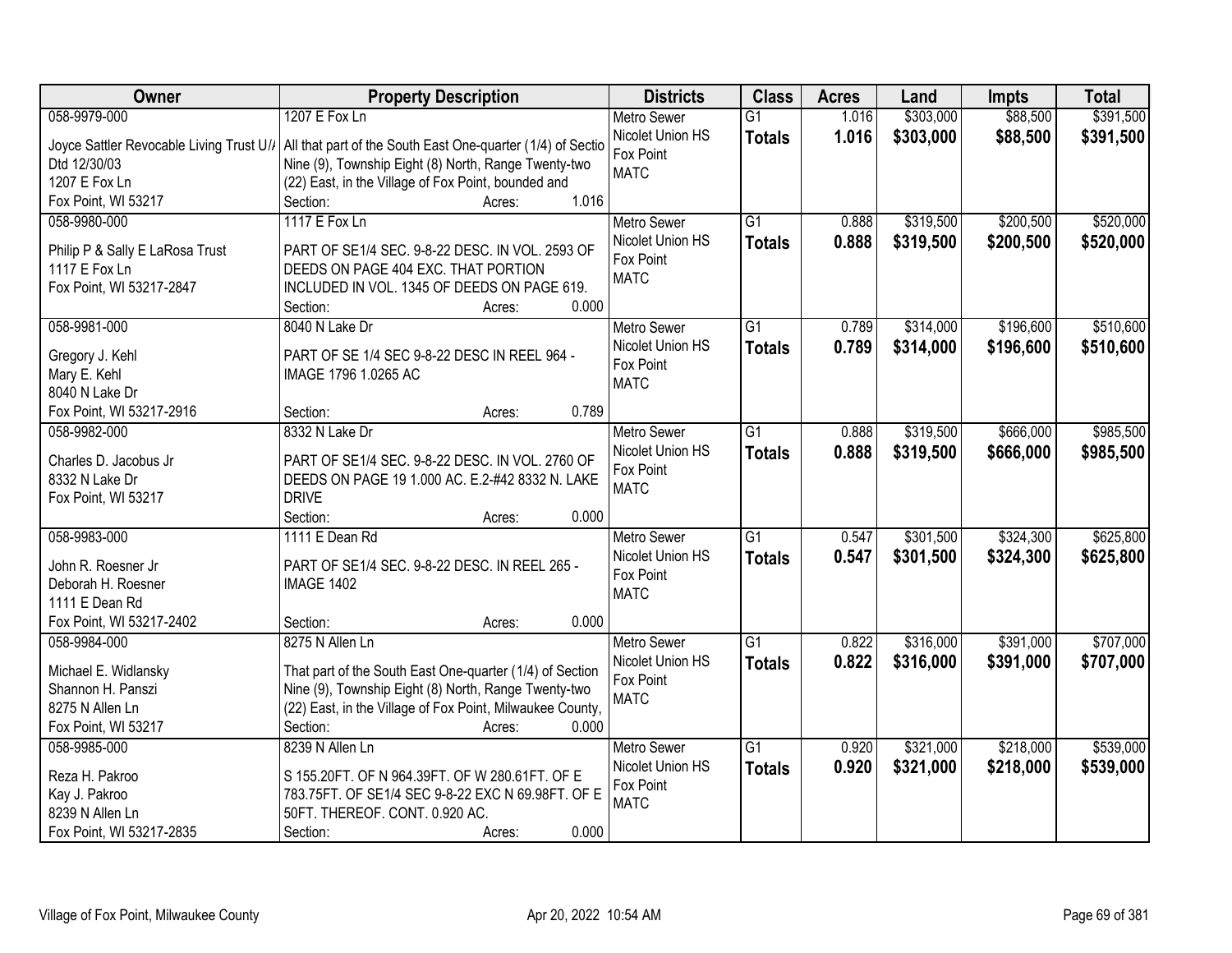| Owner                                 | <b>Property Description</b>                             | <b>Districts</b>              | <b>Class</b>    | <b>Acres</b> | Land      | <b>Impts</b> | <b>Total</b> |
|---------------------------------------|---------------------------------------------------------|-------------------------------|-----------------|--------------|-----------|--------------|--------------|
| 058-9986-000                          | 1700 E Fox Ln                                           | <b>Metro Sewer</b>            | $\overline{G1}$ | 1.305        | \$361,000 | \$1,013,800  | \$1,374,800  |
| <b>Charles Brown Trust</b>            | COM 630.81 FT W & 964.39 FT S OF NE COR OF SE           | Nicolet Union HS              | <b>Totals</b>   | 1.305        | \$361,000 | \$1,013,800  | \$1,374,800  |
| Attn: Andrew Porter                   | 1/4 SEC. 9-8-22, TH W 153.00 FT, S 407.26 FT, ELY       | Fox Point                     |                 |              |           |              |              |
| 1700 E Fox Ln                         | 154.36 FT, TH N 386.27 FT TO POC.                       | <b>MATC</b>                   |                 |              |           |              |              |
| Fox Point, WI 53217-2856              | 0.000<br>Section:<br>Acres:                             |                               |                 |              |           |              |              |
| 058-9987-000                          | 1708 E Fox Ln                                           | <b>Metro Sewer</b>            | $\overline{G1}$ | 1.259        | \$352,000 | \$246,200    | \$598,200    |
|                                       |                                                         | Nicolet Union HS              | <b>Totals</b>   | 1.259        | \$352,000 | \$246,200    | \$598,200    |
| TOULGAS LIVING TRUST U/A/D July       | PART OF SE1/4 SEC. 9-8-22 DESC. IN REEL 360 -           | Fox Point                     |                 |              |           |              |              |
| 3, 2018                               | IMAGE 2211, 1.3442 AC.                                  | <b>MATC</b>                   |                 |              |           |              |              |
| 1708 E Fox Ln                         |                                                         |                               |                 |              |           |              |              |
| Fox Point, WI 53217                   | 0.000<br>Section:<br>Acres:                             |                               |                 |              |           |              |              |
| 058-9988-000                          | 1712 E Fox Ln                                           | Metro Sewer                   | G1              | 1.249        | \$350,000 | \$381,800    | \$731,800    |
| Kyle J. Bentzien                      | That part of the Southeast One-Quarter of Section 9, in | Nicolet Union HS              | <b>Totals</b>   | 1.249        | \$350,000 | \$381,800    | \$731,800    |
| Laura C. Bentzien                     | Township 8 North, Range 22 East, in the Village of Fox  | Fox Point                     |                 |              |           |              |              |
| 1712 E Fox Ln                         | Point, Milwaukee County, Wisconsin, bounded and         | <b>MATC</b>                   |                 |              |           |              |              |
| Fox Point, WI 53217                   | 0.000<br>Section:<br>Acres:                             |                               |                 |              |           |              |              |
| 058-9989-000                          | 1718 E Fox Ln                                           | <b>Metro Sewer</b>            | G1              | 0.991        | \$324,500 | \$1,424,400  | \$1,748,900  |
|                                       |                                                         | Nicolet Union HS              | <b>Totals</b>   | 0.991        | \$324,500 | \$1,424,400  | \$1,748,900  |
| Mark A. Erlandson                     | PART OF SE1/4 SEC. 9-8-22 DESC. IN REEL 367 -           | Fox Point                     |                 |              |           |              |              |
| Heather K. Erlandson<br>1718 E Fox Ln | IMAGE 1036, 1.065 ACRES                                 | <b>MATC</b>                   |                 |              |           |              |              |
| Fox Point, WI 53217-2856              | 0.000<br>Section:                                       |                               |                 |              |           |              |              |
| 058-9990-000                          | Acres:<br>1801 E Fox Ln                                 |                               | $\overline{G1}$ | 1.097        | \$681,500 | \$451,500    | \$1,133,000  |
|                                       |                                                         | <b>Metro Sewer</b>            |                 |              |           |              |              |
| Craig L. Karmazin                     | COM 952.32 FT S OF THE NE COR OF SE 1/4 SEC             | Nicolet Union HS<br>Fox Point | <b>Totals</b>   | 1.097        | \$681,500 | \$451,500    | \$1,133,000  |
| 1801 E Fox Ln                         | 9-8-22, TH S 311.80 FT SWLY 210 FT, N 340.35 FT, TH     | <b>MATC</b>                   |                 |              |           |              |              |
| Fox Point, WI 53217                   | E 208.17 FT TO POB.                                     |                               |                 |              |           |              |              |
|                                       | Section:<br>0.000<br>Acres:                             |                               |                 |              |           |              |              |
| 058-9991-000                          | 1811 E Fox Ln                                           | Metro Sewer                   | $\overline{G1}$ | 0.901        | \$320,000 | \$297,000    | \$617,000    |
| James C. Brown                        | PART OF SE1/4 SEC.9-8-22 DESC. IN VOL. 3281 OF          | Nicolet Union HS              | <b>Totals</b>   | 0.901        | \$320,000 | \$297,000    | \$617,000    |
| Diane A. Brown                        | DEEDS ON PAGE 209. 1.000 AC. E.2-#11A                   | Fox Point                     |                 |              |           |              |              |
| 1811 E Fox Ln                         |                                                         | <b>MATC</b>                   |                 |              |           |              |              |
| Fox Point, WI 53217-2859              | 0.000<br>Section:<br>Acres:                             |                               |                 |              |           |              |              |
| 058-9992-000                          | 8238 N Allen Ln                                         | <b>Metro Sewer</b>            | $\overline{G1}$ | 0.885        | \$319,000 | \$217,500    | \$536,500    |
|                                       |                                                         | Nicolet Union HS              | <b>Totals</b>   | 0.885        | \$319,000 | \$217,500    | \$536,500    |
| Irene Neff Trust                      | PART OF SE1/4 SEC. 9-8-22 DESC. IN REEL 350-            | Fox Point                     |                 |              |           |              |              |
| 8238 N Allen Ln                       | IMAGES 1266-1267 1.000 AC.                              | <b>MATC</b>                   |                 |              |           |              |              |
| Fox Point, WI 53217-2834              |                                                         |                               |                 |              |           |              |              |
|                                       | 0.000<br>Section:<br>Acres:                             |                               |                 |              |           |              |              |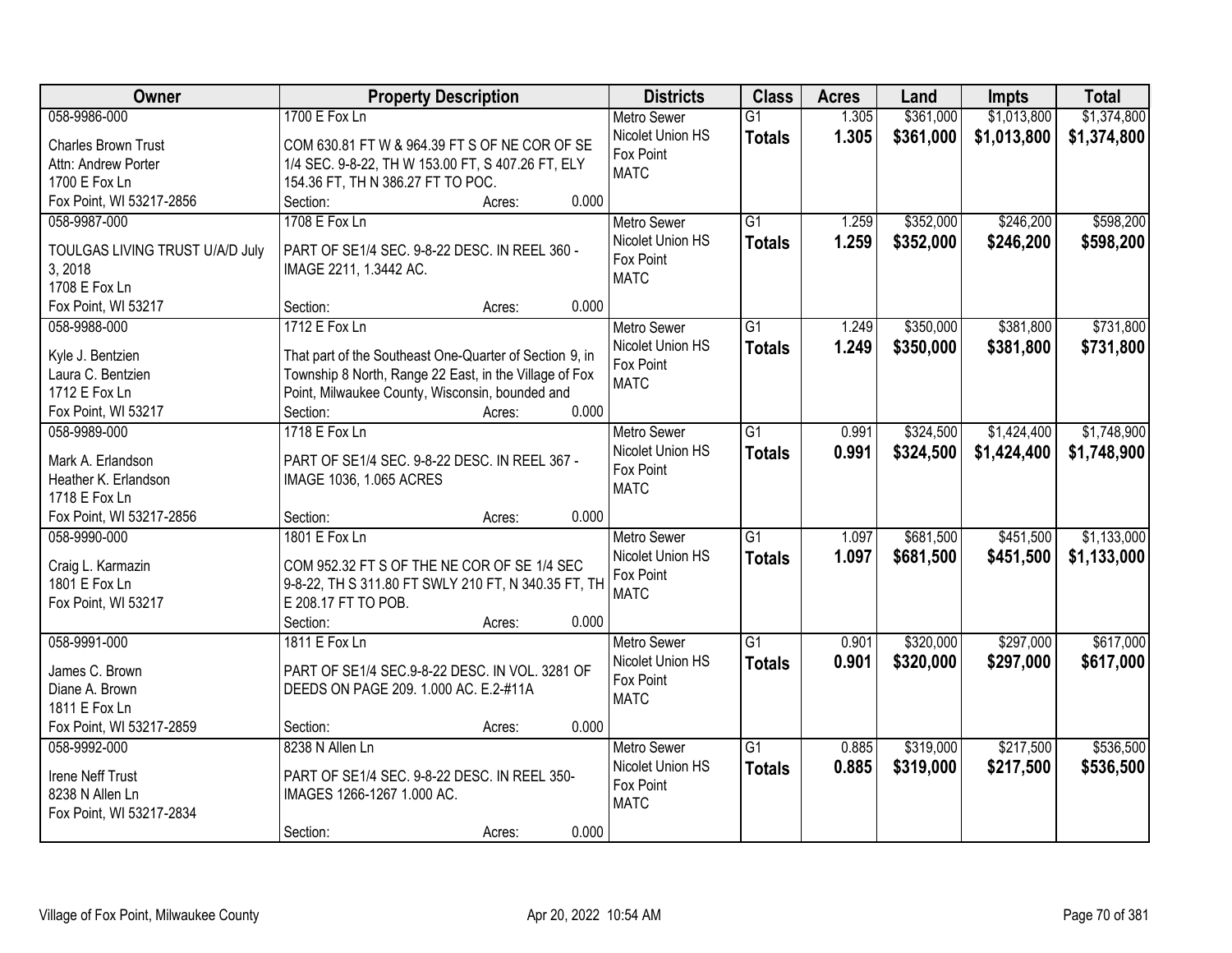| Owner                                   |                                                 | <b>Property Description</b> |       | <b>Districts</b>   | <b>Class</b>    | <b>Acres</b> | Land      | <b>Impts</b> | <b>Total</b> |
|-----------------------------------------|-------------------------------------------------|-----------------------------|-------|--------------------|-----------------|--------------|-----------|--------------|--------------|
| 058-9993-000                            | 8300 N Allen Ln                                 |                             |       | <b>Metro Sewer</b> | $\overline{G1}$ | 1.002        | \$300,500 | \$525,500    | \$826,000    |
| Jason W. Allen                          | PART OF SE 1/4 SEC 9-8-22 DESC IN REEL 932 -    |                             |       | Nicolet Union HS   | <b>Totals</b>   | 1.002        | \$300,500 | \$525,500    | \$826,000    |
| Jessica S. Lochmann                     | IMAGE 510 1.000 AC                              |                             |       | Fox Point          |                 |              |           |              |              |
| 8300 N Allen Ln                         |                                                 |                             |       | <b>MATC</b>        |                 |              |           |              |              |
| Fox Point, WI 53217                     | Section:                                        | Acres:                      | 0.000 |                    |                 |              |           |              |              |
| 058-9994-000                            | 1821 E Fox Ln                                   |                             |       | Metro Sewer        | $\overline{G1}$ | 1.127        | \$325,500 | \$165,000    | \$490,500    |
|                                         |                                                 |                             |       | Nicolet Union HS   | <b>Totals</b>   | 1.127        | \$325,500 | \$165,000    | \$490,500    |
| David G. Schneider                      | PART OF SE 1/4 SEC 9-8-22 DESC IN REEL 686 -    |                             |       | Fox Point          |                 |              |           |              |              |
| Mary E. Schneider                       | IMAGE 441 1.237 AC                              |                             |       | <b>MATC</b>        |                 |              |           |              |              |
| 1821 E Fox Ln                           |                                                 |                             |       |                    |                 |              |           |              |              |
| Fox Point, WI 53217-2859                | Section:                                        | Acres:                      | 0.000 |                    |                 |              |           |              |              |
| 058-9995-000                            | 1849 E Fox Ln                                   |                             |       | <b>Metro Sewer</b> | G1              | 0.902        | \$320,000 | \$194,300    | \$514,300    |
| Jack A. Amormino                        | PART OF SE1/4 SEC. 9-8-22 DESC. IN VOL. 1598 OF |                             |       | Nicolet Union HS   | <b>Totals</b>   | 0.902        | \$320,000 | \$194,300    | \$514,300    |
| May H. Amormino                         | DEEDS ON PAGE 535. 1.000 AC. E.2-#13B           |                             |       | Fox Point          |                 |              |           |              |              |
| 1849 E Fox Ln                           |                                                 |                             |       | <b>MATC</b>        |                 |              |           |              |              |
| Fox Point, WI 53217                     | Section:                                        | Acres:                      | 0.000 |                    |                 |              |           |              |              |
| 058-9996-000                            | 8308 N Allen Ln                                 |                             |       | <b>Metro Sewer</b> | $\overline{G1}$ | 0.902        | \$320,000 | \$166,000    | \$486,000    |
|                                         | PART OF SE 1/4 SEC 9-8-22 DESC IN REEL 902      |                             |       | Nicolet Union HS   | <b>Totals</b>   | 0.902        | \$320,000 | \$166,000    | \$486,000    |
| Stephen L. Colburn<br>Marlee S. Colburn | IMAGES 1321 TO 1325 INCL 1.000 AC               |                             |       | Fox Point          |                 |              |           |              |              |
| 8308 N Allen Ln                         |                                                 |                             |       | <b>MATC</b>        |                 |              |           |              |              |
| Fox Point, WI 53217-2836                | Section:                                        | Acres:                      | 0.902 |                    |                 |              |           |              |              |
| 058-9997-001                            | 1711 E Dean Rd                                  |                             |       | <b>Metro Sewer</b> | $\overline{G1}$ | 1.125        | \$325,000 | \$267,000    | \$592,000    |
|                                         |                                                 |                             |       | Nicolet Union HS   | <b>Totals</b>   | 1.125        | \$325,000 | \$267,000    | \$592,000    |
| James J & Judith W Callan Revocable     | PART OF SE 1/4 SEC. 9-8-22 DESC IN CERT.        |                             |       | Fox Point          |                 |              |           |              |              |
| <b>Family Trust</b>                     | SURVEY MAP 3515 PARCEL 1 SCHOOL DIST 2          |                             |       | <b>MATC</b>        |                 |              |           |              |              |
| 1711 E Dean Rd                          |                                                 |                             |       |                    |                 |              |           |              |              |
| Fox Point, WI 53217-2410                | Section:                                        | Acres:                      | 1.125 |                    |                 |              |           |              |              |
| 058-9997-002                            | 8310 N Allen Ln                                 |                             |       | <b>Metro Sewer</b> | $\overline{G1}$ | 1.000        | \$300,000 | \$509,500    | \$809,500    |
| Jeffrey S & Lynette F Schuster          | PART OF SE 1/4 SEC. 9-8-22 DESC IN CERT SURVEY  |                             |       | Nicolet Union HS   | <b>Totals</b>   | 1.000        | \$300,000 | \$509,500    | \$809,500    |
| Revocable Tr Dtd 9/20/21                | MAP 3515 PARCEL 2 SCHOOL DIST 2                 |                             |       | Fox Point          |                 |              |           |              |              |
| 8310 N Allen Ln                         |                                                 |                             |       | <b>MATC</b>        |                 |              |           |              |              |
| Fox Point, WI 53217                     | Section:                                        | Acres:                      | 1.000 |                    |                 |              |           |              |              |
| 058-9998-000                            | 1861 E Fox Ln                                   |                             |       | <b>Metro Sewer</b> | $\overline{G1}$ | 1.245        | \$349,000 | \$235,500    | \$584,500    |
|                                         |                                                 |                             |       | Nicolet Union HS   | <b>Totals</b>   | 1.245        | \$349,000 | \$235,500    | \$584,500    |
| John C. Moore                           | PART OF SE 1/4 SEC 9-8-22 DESC IN REEL          |                             |       | Fox Point          |                 |              |           |              |              |
| Betty J. Moore                          | 747-IMAGE 400 1.378 AC                          |                             |       | <b>MATC</b>        |                 |              |           |              |              |
| 1861 E Fox Ln                           |                                                 |                             |       |                    |                 |              |           |              |              |
| Fox Point, WI 53217-2859                | Section:                                        | Acres:                      | 0.000 |                    |                 |              |           |              |              |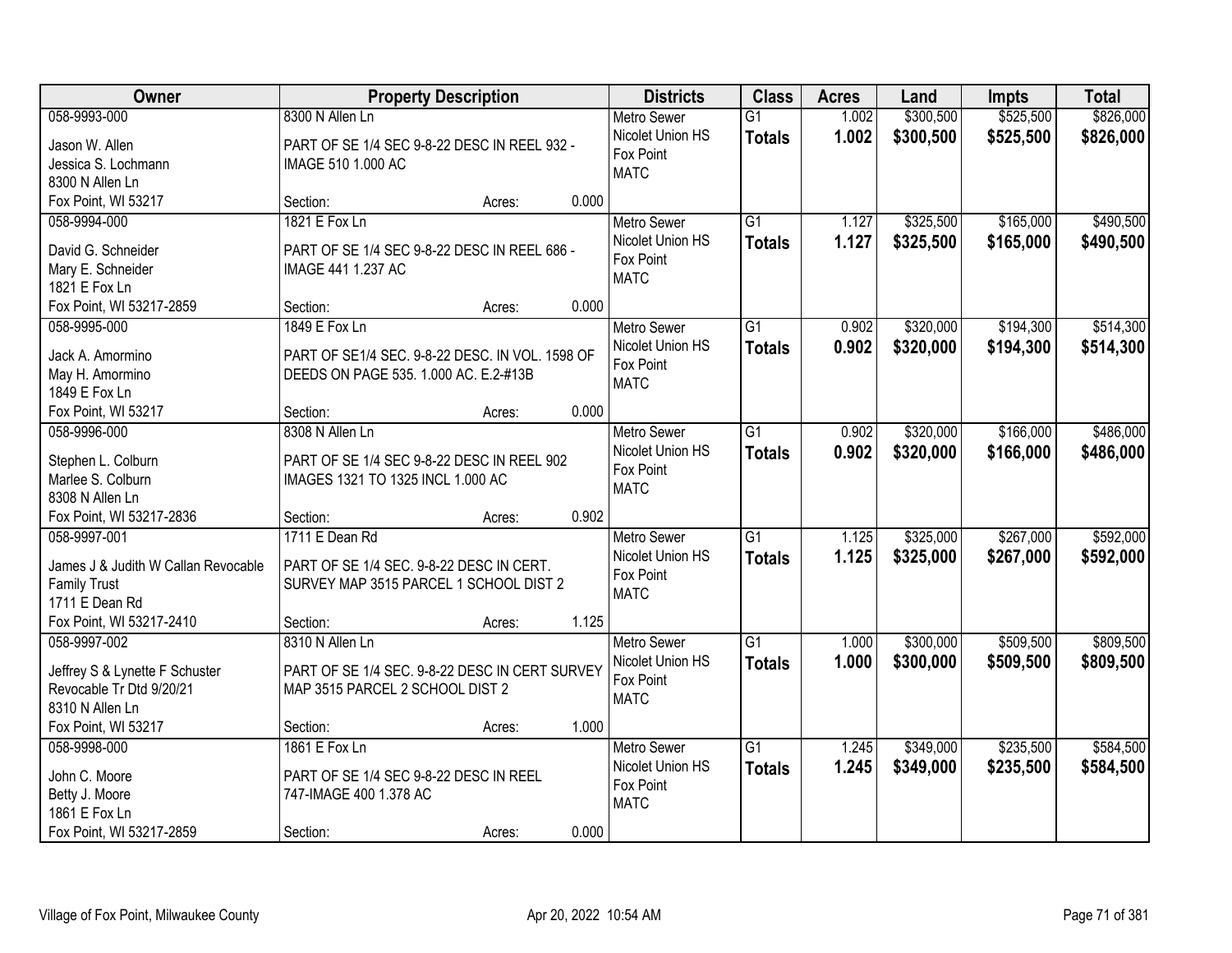| Owner                                        | <b>Property Description</b>                                 |        |       | <b>Districts</b>              | <b>Class</b>    | <b>Acres</b> | Land      | <b>Impts</b> | <b>Total</b> |
|----------------------------------------------|-------------------------------------------------------------|--------|-------|-------------------------------|-----------------|--------------|-----------|--------------|--------------|
| 058-9999-000                                 | 1811 E Dean Rd                                              |        |       | <b>Metro Sewer</b>            | $\overline{G1}$ | 0.878        | \$319,000 | \$183,400    | \$502,400    |
| James T. Mills                               | PART OF SE1/4 SEC. 9-8-22 DESC. IN VOL. 3988 OF             |        |       | Nicolet Union HS              | <b>Totals</b>   | 0.878        | \$319,000 | \$183,400    | \$502,400    |
| Mary Beth Mills                              | DEEDS ON PAGE 159. 1.120 AC. E.2-#14B                       |        |       | Fox Point                     |                 |              |           |              |              |
| 1811 E Dean Rd                               |                                                             |        |       | <b>MATC</b>                   |                 |              |           |              |              |
| Fox Point, WI 53217-2412                     | Section:                                                    | Acres: | 0.000 |                               |                 |              |           |              |              |
| 059-0001-001                                 | 412 E Bradley Rd                                            |        |       | <b>Metro Sewer</b>            | $\overline{G1}$ | 0.308        | \$113,000 | \$210,500    | \$323,500    |
| Lawrence F & Mary Jane Beschta Jt Liv        | FOX POINT COURTS, LOT 1 BLK 1 SCHOOL DIST 2                 |        |       | Nicolet Union HS              | <b>Totals</b>   | 0.308        | \$113,000 | \$210,500    | \$323,500    |
| & Dev Trust                                  |                                                             |        |       | Fox Point                     |                 |              |           |              |              |
| 412 E Bradley Rd                             |                                                             |        |       | <b>MATC</b>                   |                 |              |           |              |              |
| Fox Point, WI 53217-3149                     | Section:                                                    | Acres: | 0.000 |                               |                 |              |           |              |              |
| 059-0001-002                                 | 416 E Bradley Rd                                            |        |       | Metro Sewer                   | $\overline{G1}$ | 0.267        | \$111,000 | \$228,000    | \$339,000    |
|                                              |                                                             |        |       | Nicolet Union HS              | <b>Totals</b>   | 0.267        | \$111,000 | \$228,000    | \$339,000    |
| Jerome L. Gottschall                         | FOX POINT COURTS, LOT 2 BLK 1 416 E BRADLEY                 |        |       | Fox Point                     |                 |              |           |              |              |
| Hope F. Gottschall                           | RD LAND CONTRACT                                            |        |       | <b>MATC</b>                   |                 |              |           |              |              |
| 416 E Bradley Rd<br>Fox Point, WI 53217-3149 | Section:                                                    | Acres: | 0.000 |                               |                 |              |           |              |              |
| 059-0001-003                                 | 502 E Bradley Rd                                            |        |       | <b>Metro Sewer</b>            | $\overline{G1}$ | 0.237        | \$104,500 | \$208,000    | \$312,500    |
|                                              |                                                             |        |       | Nicolet Union HS              | <b>Totals</b>   | 0.237        | \$104,500 | \$208,000    | \$312,500    |
| <b>Brian Avner</b>                           | FOX POINT COURTS, LOT 3 BLK 1                               |        |       | Fox Point                     |                 |              |           |              |              |
| Samantha Avner                               |                                                             |        |       | <b>MATC</b>                   |                 |              |           |              |              |
| 502 E Bradley Rd                             |                                                             |        |       |                               |                 |              |           |              |              |
| Fox Point, WI 53217                          | Section:                                                    | Acres: | 0.000 |                               |                 |              |           |              |              |
| 059-0003-000                                 | 506 E Bradley Rd                                            |        |       | Metro Sewer                   | $\overline{G1}$ | 0.236        | \$103,500 | \$208,800    | \$312,300    |
| Kendall W. Strand                            | LOT 4, BLOCK 1, FOX POINT COURTS                            |        |       | Nicolet Union HS<br>Fox Point | <b>Totals</b>   | 0.236        | \$103,500 | \$208,800    | \$312,300    |
| 506 E Bradley Rd                             |                                                             |        |       | <b>MATC</b>                   |                 |              |           |              |              |
| Fox Point, WI 53217                          |                                                             |        |       |                               |                 |              |           |              |              |
|                                              | Section:                                                    | Acres: | 0.000 |                               |                 |              |           |              |              |
| 059-0004-000                                 | 8005 N Santa Monica Blvd                                    |        |       | <b>Metro Sewer</b>            | $\overline{G1}$ | 0.272        | \$111,000 | \$322,600    | \$433,600    |
| Leah Neuroth                                 | Lot 5, in Block 1, in Fox Point Courts, being a Subdivisior |        |       | Nicolet Union HS              | <b>Totals</b>   | 0.272        | \$111,000 | \$322,600    | \$433,600    |
| 8005 N Santa Monica Blvd                     | of a part of the Southwest 1/4 of Section 9, Township 8     |        |       | Fox Point                     |                 |              |           |              |              |
| Fox Point, WI 53217                          | North, Range 22 East, Village of Fox Point, Milwaukee       |        |       | <b>MATC</b>                   |                 |              |           |              |              |
|                                              | Section:                                                    | Acres: | 0.272 |                               |                 |              |           |              |              |
| 059-0005-000                                 | 8009 N Santa Monica Blvd                                    |        |       | <b>Metro Sewer</b>            | $\overline{G1}$ | 0.305        | \$113,000 | \$110,000    | \$223,000    |
| Sandra Katz                                  | LOT 6, BLOCK 1, FOX POINT COURTS                            |        |       | Nicolet Union HS              | <b>Totals</b>   | 0.305        | \$113,000 | \$110,000    | \$223,000    |
| 8009 N Santa Monica Blvd                     |                                                             |        |       | Fox Point                     |                 |              |           |              |              |
| Fox Point, WI 53217-2969                     |                                                             |        |       | <b>MATC</b>                   |                 |              |           |              |              |
|                                              | Section:                                                    | Acres: | 0.000 |                               |                 |              |           |              |              |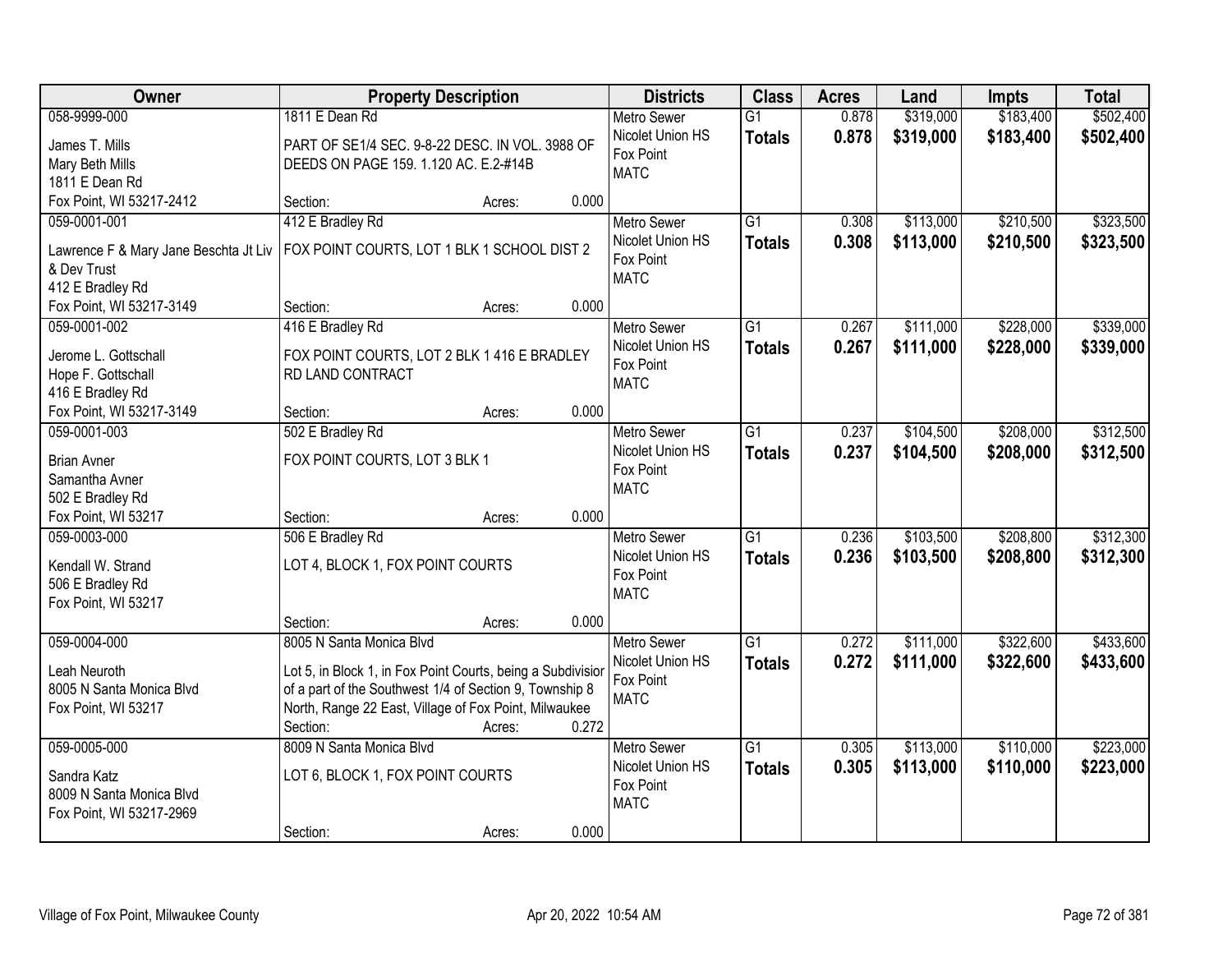| Owner                                                          | <b>Property Description</b>                               | <b>Districts</b>   | <b>Class</b>    | <b>Acres</b> | Land      | <b>Impts</b> | <b>Total</b> |
|----------------------------------------------------------------|-----------------------------------------------------------|--------------------|-----------------|--------------|-----------|--------------|--------------|
| 059-0006-000                                                   | 8013 N Santa Monica Blvd                                  | <b>Metro Sewer</b> | $\overline{G1}$ | 0.222        | \$98,000  | \$158,500    | \$256,500    |
| Katherine Foster                                               | Lot Seven (7), in Block One (1), in Fox Point Courts,     | Nicolet Union HS   | <b>Totals</b>   | 0.222        | \$98,000  | \$158,500    | \$256,500    |
| 8013 N Santa Monica Blvd                                       | being a Subdivision in the Southwest Onequarter           | Fox Point          |                 |              |           |              |              |
| Fox Point, WI 53217                                            | (1/4) of Section Nine (9), Township Eight (8) North,      | <b>MATC</b>        |                 |              |           |              |              |
|                                                                | 0.000<br>Section:<br>Acres:                               |                    |                 |              |           |              |              |
| 059-0007-000                                                   | 8017 N Santa Monica Blvd                                  | <b>Metro Sewer</b> | $\overline{G1}$ | 0.444        | \$120,500 | \$141,000    | \$261,500    |
| John A. Stephens                                               | LOT 8, BLOCK 1, FOX POINT COURTS                          | Nicolet Union HS   | <b>Totals</b>   | 0.444        | \$120,500 | \$141,000    | \$261,500    |
| 8017 N Santa Monica Blvd                                       |                                                           | Fox Point          |                 |              |           |              |              |
| Fox Point, WI 53217-2969                                       |                                                           | <b>MATC</b>        |                 |              |           |              |              |
|                                                                | 0.000<br>Section:<br>Acres:                               |                    |                 |              |           |              |              |
| 059-0008-000                                                   | 8021 N Santa Monica Blvd                                  | <b>Metro Sewer</b> | G1              | 0.421        | \$119,000 | \$199,000    | \$318,000    |
|                                                                |                                                           | Nicolet Union HS   | <b>Totals</b>   | 0.421        | \$119,000 | \$199,000    | \$318,000    |
| Robert J Goldstein Revocable Trust<br>8021 N Santa Monica Blvd | LOT 9, BLOCK 1, FOX POINT COURTS                          | Fox Point          |                 |              |           |              |              |
| Fox Point, WI 53217-2969                                       |                                                           | <b>MATC</b>        |                 |              |           |              |              |
|                                                                | 0.000<br>Section:<br>Acres:                               |                    |                 |              |           |              |              |
| 059-0009-000                                                   | 8025 N Santa Monica Blvd                                  | <b>Metro Sewer</b> | G1              | 0.424        | \$119,000 | \$107,000    | \$226,000    |
|                                                                |                                                           | Nicolet Union HS   | <b>Totals</b>   | 0.424        | \$119,000 | \$107,000    | \$226,000    |
| Garrett P. Bergemann                                           | LOT 10, BLOCK 1, FOX POINT COURTS                         | Fox Point          |                 |              |           |              |              |
| 8025 N Santa Monica Blvd<br>Fox Point, WI 53217                |                                                           | <b>MATC</b>        |                 |              |           |              |              |
|                                                                | 0.000<br>Section:<br>Acres:                               |                    |                 |              |           |              |              |
| 059-0010-000                                                   | 8029 N Santa Monica Blvd                                  | <b>Metro Sewer</b> | $\overline{G1}$ | 0.441        | \$120,000 | \$148,300    | \$268,300    |
|                                                                |                                                           | Nicolet Union HS   | <b>Totals</b>   | 0.441        | \$120,000 | \$148,300    | \$268,300    |
| John C. Poelzer                                                | LOT 11, BLOCK 1, FOX POINT COURTS                         | Fox Point          |                 |              |           |              |              |
| Lynn M. Poelzer<br>8029 N Santa Monica Blvd                    |                                                           | <b>MATC</b>        |                 |              |           |              |              |
| Fox Point, WI 53217-2969                                       | 0.000<br>Section:<br>Acres:                               |                    |                 |              |           |              |              |
| 059-0011-000                                                   | 8033 N Santa Monica Blvd                                  | Metro Sewer        | $\overline{G1}$ | 0.356        | \$115,500 | \$210,300    | \$325,800    |
|                                                                |                                                           | Nicolet Union HS   | <b>Totals</b>   | 0.356        | \$115,500 | \$210,300    | \$325,800    |
| Marian B. Holming                                              | LOT 12, BLOCK 1, FOX POINT COURTS                         | Fox Point          |                 |              |           |              |              |
| 8033 N Santa Monica Blvd                                       |                                                           | <b>MATC</b>        |                 |              |           |              |              |
| Fox Point, WI 53217-2969                                       | 0.000                                                     |                    |                 |              |           |              |              |
| 059-0012-000                                                   | Section:<br>Acres:<br>8037 N Santa Monica Blvd            | <b>Metro Sewer</b> | $\overline{G1}$ | 0.303        | \$113,000 | \$143,500    | \$256,500    |
|                                                                |                                                           | Nicolet Union HS   | <b>Totals</b>   | 0.303        | \$113,000 | \$143,500    | \$256,500    |
| David M Hirsch Revocable Trust                                 | Lot Thirteen (13), in Block One (1), in Fox Point Courts, | Fox Point          |                 |              |           |              |              |
| 8037 N Santa Monica Blvd                                       | being a Subdivision of part of the South                  | <b>MATC</b>        |                 |              |           |              |              |
| Fox Point, WI 53217                                            | West 1/4 of Section Nine (9), in Township Eight (8) North |                    |                 |              |           |              |              |
|                                                                | Section:<br>0.000<br>Acres:                               |                    |                 |              |           |              |              |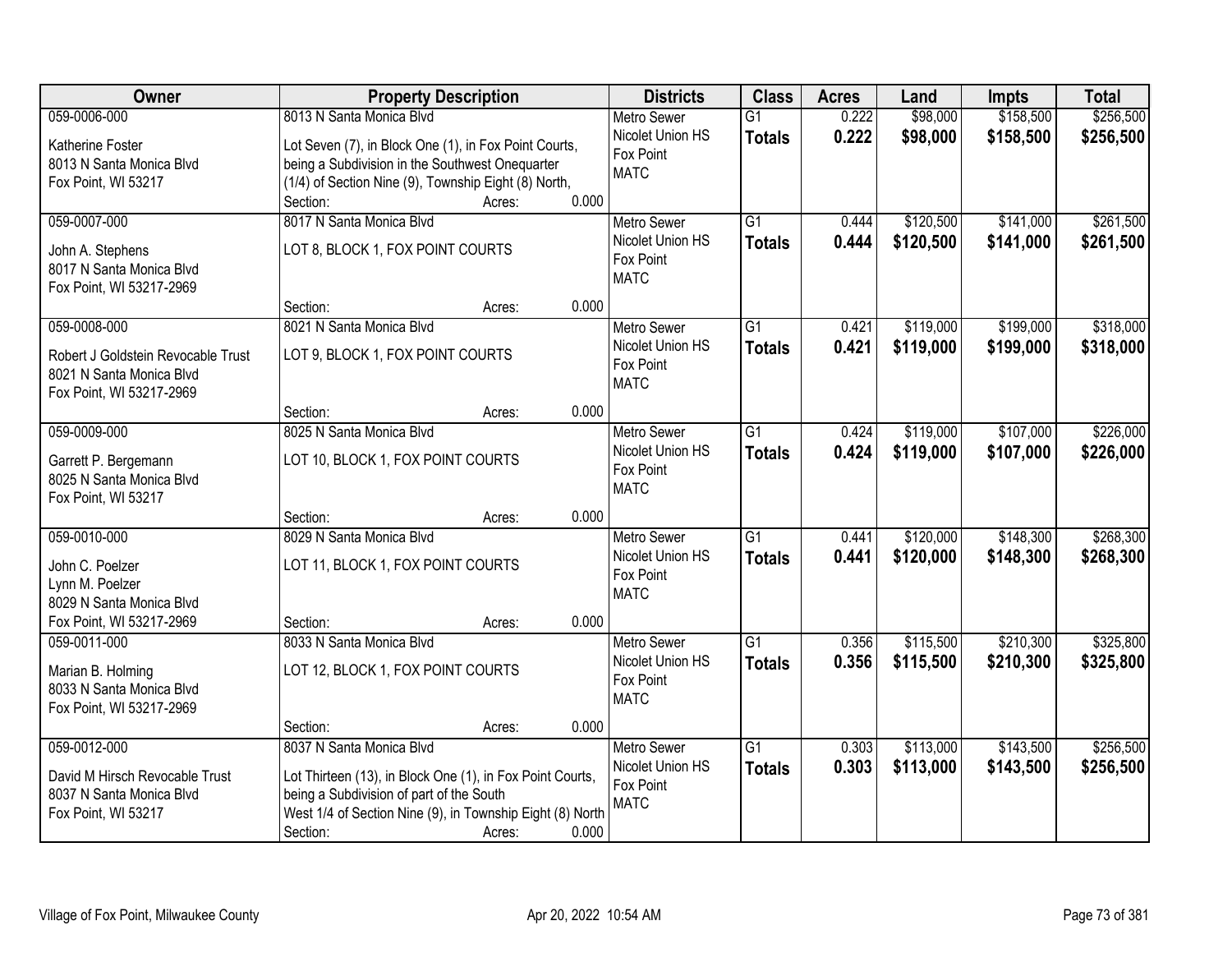| Owner                                                                                                                | <b>Property Description</b>                                                                                                                                                                                                             | <b>Districts</b>                                                   | <b>Class</b>                     | <b>Acres</b>   | Land                   | Impts                  | <b>Total</b>           |
|----------------------------------------------------------------------------------------------------------------------|-----------------------------------------------------------------------------------------------------------------------------------------------------------------------------------------------------------------------------------------|--------------------------------------------------------------------|----------------------------------|----------------|------------------------|------------------------|------------------------|
| 059-0013-000                                                                                                         | 8049 N Santa Monica Blvd                                                                                                                                                                                                                | <b>Metro Sewer</b>                                                 | $\overline{G1}$                  | 0.274          | \$111,500              | \$164,000              | \$275,500              |
| LaCharite Revocable Trust Dated<br><b>January 26 2009</b><br>8049 N Santa Monica Blvd                                | LOT 14, BLOCK 1, FOX POINT COURTS                                                                                                                                                                                                       | Nicolet Union HS<br>Fox Point<br><b>MATC</b>                       | <b>Totals</b>                    | 0.274          | \$111,500              | \$164,000              | \$275,500              |
| Fox Point, WI 53217                                                                                                  | 0.000<br>Section:<br>Acres:                                                                                                                                                                                                             |                                                                    |                                  |                |                        |                        |                        |
| 059-0014-000<br>Martha M. Kaszubowski<br>507 E Willow Rd<br>Fox Point, WI 53217-2767                                 | 507 E Willow Rd<br>LOT 15, BLOCK 1, FOX POINT COURTS                                                                                                                                                                                    | <b>Metro Sewer</b><br>Nicolet Union HS<br>Fox Point<br><b>MATC</b> | $\overline{G1}$<br><b>Totals</b> | 0.256<br>0.256 | \$110,500<br>\$110,500 | \$122,900<br>\$122,900 | \$233,400<br>\$233,400 |
|                                                                                                                      | 0.000<br>Section:<br>Acres:                                                                                                                                                                                                             |                                                                    |                                  |                |                        |                        |                        |
| 059-0015-000<br>Gerald L. Grube<br>Karen W. Grube<br>503 E Willow Rd                                                 | 503 E Willow Rd<br>LOT 16, BLOCK 1, FOX POINT COURTS                                                                                                                                                                                    | <b>Metro Sewer</b><br>Nicolet Union HS<br>Fox Point<br><b>MATC</b> | G1<br><b>Totals</b>              | 0.236<br>0.236 | \$103,500<br>\$103,500 | \$161,200<br>\$161,200 | \$264,700<br>\$264,700 |
| Fox Point, WI 53217-2767                                                                                             | 0.000<br>Section:<br>Acres:                                                                                                                                                                                                             |                                                                    |                                  |                |                        |                        |                        |
| 059-0016-000<br><b>Blake Shubert</b><br><b>Bianca Shubert</b><br>415 E Willow Rd                                     | 415 E Willow Rd<br>LOT 17 BLK 1, FOX POINT COURTS                                                                                                                                                                                       | <b>Metro Sewer</b><br>Nicolet Union HS<br>Fox Point<br><b>MATC</b> | G1<br><b>Totals</b>              | 0.267<br>0.267 | \$111,000<br>\$111,000 | \$214,600<br>\$214,600 | \$325,600<br>\$325,600 |
| Fox Point, WI 53217                                                                                                  | 0.000<br>Section:<br>Acres:                                                                                                                                                                                                             |                                                                    |                                  |                |                        |                        |                        |
| 059-0017-000<br>Aidan C. Kinney<br>Andrew L. Hartman<br>413 E Willow Rd<br>Fox Point, WI 53217                       | 413 E Willow Rd<br>Lot 18, in Block 1, in Fox Point Courts, being a Subdivisio<br>of part of the South West 1/4 of Section 9, in Township 8<br>North, Range 22 East, in the Village of Fox Point, County<br>0.000<br>Section:<br>Acres: | Metro Sewer<br>Nicolet Union HS<br>Fox Point<br><b>MATC</b>        | $\overline{G1}$<br><b>Totals</b> | 0.352<br>0.352 | \$115,500<br>\$115,500 | \$172,300<br>\$172,300 | \$287,800<br>\$287,800 |
| 059-0018-000<br>The Mark A. Kehrmann and Charlene L.<br>Kehrmann Joint Rev<br>412 E Willow Rd<br>Fox Point, WI 53217 | 412 E Willow Rd<br>LOT 1, BLOCK 2, FOX POINT COURTS<br>0.000<br>Section:<br>Acres:                                                                                                                                                      | Metro Sewer<br>Nicolet Union HS<br>Fox Point<br><b>MATC</b>        | $\overline{G1}$<br><b>Totals</b> | 0.318<br>0.318 | \$113,500<br>\$113,500 | \$193,100<br>\$193,100 | \$306,600<br>\$306,600 |
| 059-0019-000<br>Sean E. Lees<br>Julia E. Lees<br>414 E Willow Rd<br>Fox Point, WI 53217                              | 414 E Willow Rd<br>LOT 2, BLOCK 2, FOX POINT COURTS<br>0.000<br>Section:<br>Acres:                                                                                                                                                      | <b>Metro Sewer</b><br>Nicolet Union HS<br>Fox Point<br><b>MATC</b> | $\overline{G1}$<br><b>Totals</b> | 0.285<br>0.285 | \$112,000<br>\$112,000 | \$182,400<br>\$182,400 | \$294,400<br>\$294,400 |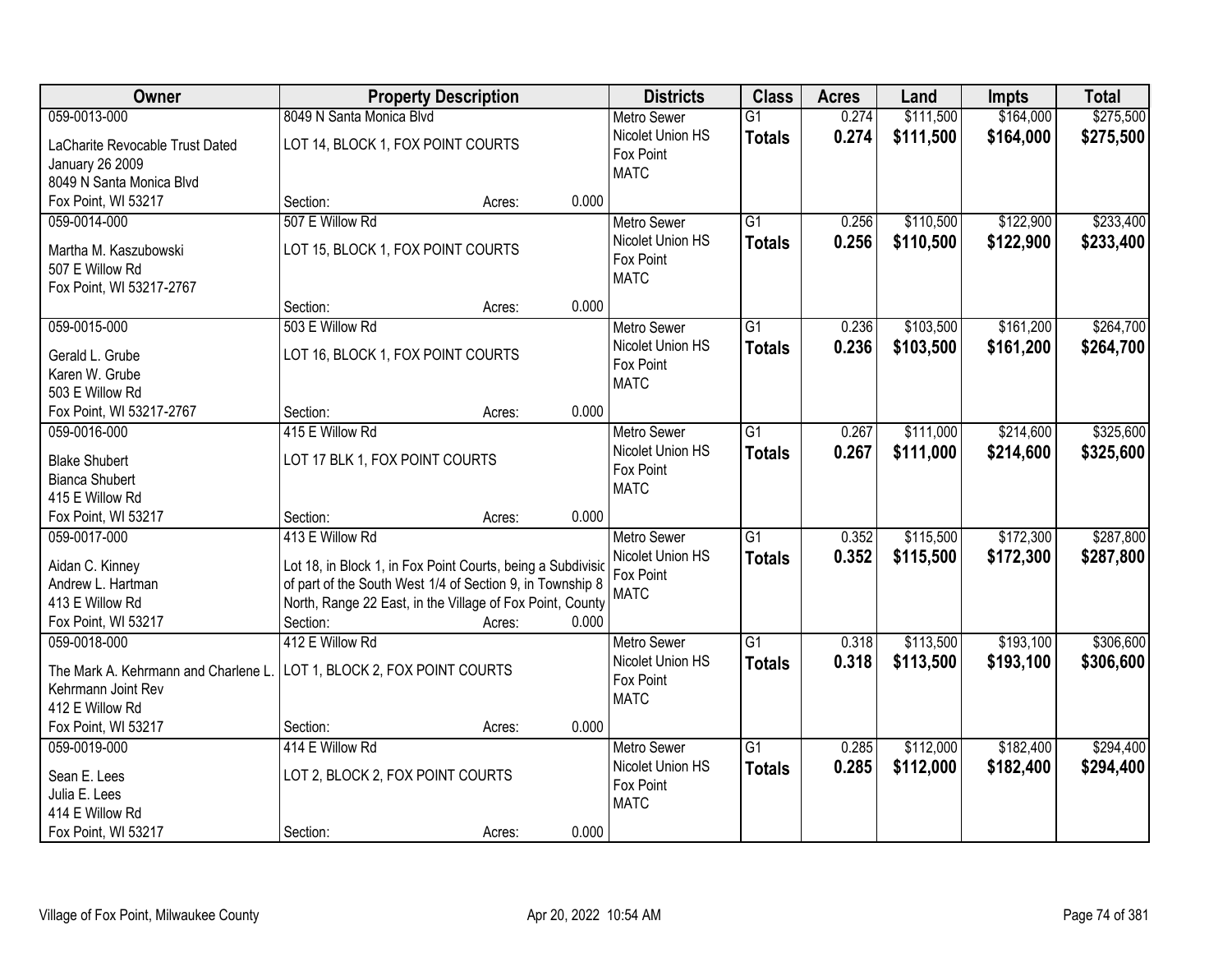| Owner                                                | <b>Property Description</b>                                                                                           |        |       | <b>Districts</b>   | <b>Class</b>    | <b>Acres</b> | Land      | Impts     | <b>Total</b> |
|------------------------------------------------------|-----------------------------------------------------------------------------------------------------------------------|--------|-------|--------------------|-----------------|--------------|-----------|-----------|--------------|
| 059-0020-000                                         | 502 E Willow Rd                                                                                                       |        |       | <b>Metro Sewer</b> | $\overline{G1}$ | 0.254        | \$110,000 | \$146,300 | \$256,300    |
| Michael R. Hool                                      | LOT 3, BLOCK 2, FOX POINT COURTS                                                                                      |        |       | Nicolet Union HS   | <b>Totals</b>   | 0.254        | \$110,000 | \$146,300 | \$256,300    |
| Penny C. Hool                                        |                                                                                                                       |        |       | Fox Point          |                 |              |           |           |              |
| 502 E Willow Rd                                      |                                                                                                                       |        |       | <b>MATC</b>        |                 |              |           |           |              |
| Fox Point, WI 53217-2766                             | Section:                                                                                                              | Acres: | 0.000 |                    |                 |              |           |           |              |
| 059-0021-000                                         | 506 E Willow Rd                                                                                                       |        |       | <b>Metro Sewer</b> | $\overline{G1}$ | 0.272        | \$111,000 | \$193,500 | \$304,500    |
| Timothy L. Stauder and Nancy Stowell                 | LOT FOUR (4), IN BLOCK TWO (2), IN FOX POINT                                                                          |        |       | Nicolet Union HS   | <b>Totals</b>   | 0.272        | \$111,000 | \$193,500 | \$304,500    |
| Trust                                                | COURTS, BEING A SUBDIVISION OF PART OF THE                                                                            |        |       | Fox Point          |                 |              |           |           |              |
| 506 E Willow Rd                                      | SOUTHWEST                                                                                                             |        |       | <b>MATC</b>        |                 |              |           |           |              |
| Fox Point, WI 53217                                  | Section:                                                                                                              | Acres: | 0.272 |                    |                 |              |           |           |              |
| 059-0022-000                                         | 8105 N Santa Monica Blvd                                                                                              |        |       | <b>Metro Sewer</b> | G <sub>1</sub>  | 0.291        | \$112,000 | \$108,800 | \$220,800    |
| James T. Labre                                       |                                                                                                                       |        |       | Nicolet Union HS   | <b>Totals</b>   | 0.291        | \$112,000 | \$108,800 | \$220,800    |
| 8105 N Santa Monica Blvd                             | Lot 5, in Block 2, in Fox Point Courts, being a part of the<br>Southwest 1/4 of Section 9, in Township 8 North, Range |        |       | Fox Point          |                 |              |           |           |              |
| Fox Point, WI 53217                                  | 22                                                                                                                    |        |       | <b>MATC</b>        |                 |              |           |           |              |
|                                                      | Section:                                                                                                              | Acres: | 0.000 |                    |                 |              |           |           |              |
| 059-0023-000                                         | 8121 N Santa Monica Blvd                                                                                              |        |       | <b>Metro Sewer</b> | G1              | 0.303        | \$113,000 | \$231,000 | \$344,000    |
|                                                      |                                                                                                                       |        |       | Nicolet Union HS   | <b>Totals</b>   | 0.303        | \$113,000 | \$231,000 | \$344,000    |
| Barbara J. Hanson<br>8121 N Santa Monica Blvd        | LOT 6, BLOCK 2, FOX POINT COURTS                                                                                      |        |       | Fox Point          |                 |              |           |           |              |
| Fox Point, WI 53217-2867                             |                                                                                                                       |        |       | <b>MATC</b>        |                 |              |           |           |              |
|                                                      | Section:                                                                                                              | Acres: | 0.000 |                    |                 |              |           |           |              |
| 059-0024-000                                         | 8125 N Santa Monica Blvd                                                                                              |        |       | <b>Metro Sewer</b> | $\overline{G1}$ | 0.334        | \$114,500 | \$123,200 | \$237,700    |
|                                                      |                                                                                                                       |        |       | Nicolet Union HS   | <b>Totals</b>   | 0.334        | \$114,500 | \$123,200 | \$237,700    |
| Holly Butzen<br>8125 N Santa Monica Blvd             | LOT 7, BLOCK 2, FOX POINT COURTS                                                                                      |        |       | Fox Point          |                 |              |           |           |              |
| Fox Point, WI 53217-2867                             |                                                                                                                       |        |       | <b>MATC</b>        |                 |              |           |           |              |
|                                                      | Section:                                                                                                              | Acres: | 0.000 |                    |                 |              |           |           |              |
| 059-0025-000                                         | 8129 N Santa Monica Blvd                                                                                              |        |       | Metro Sewer        | $\overline{G1}$ | 0.448        | \$120,500 | \$179,500 | \$300,000    |
|                                                      |                                                                                                                       |        |       | Nicolet Union HS   | <b>Totals</b>   | 0.448        | \$120,500 | \$179,500 | \$300,000    |
| Steven Putterman                                     | LOT 8, BLOCK 2, FOX POINT COURTS                                                                                      |        |       | Fox Point          |                 |              |           |           |              |
| Anne M. Putterman                                    |                                                                                                                       |        |       | <b>MATC</b>        |                 |              |           |           |              |
| 8129 N Santa Monica Blvd<br>Milwaukee, WI 53217-2867 | Section:                                                                                                              | Acres: | 0.000 |                    |                 |              |           |           |              |
| 059-0026-000                                         | 8133 N Santa Monica Blvd                                                                                              |        |       | <b>Metro Sewer</b> | $\overline{G1}$ | 0.431        | \$119,500 | \$186,500 | \$306,000    |
|                                                      |                                                                                                                       |        |       | Nicolet Union HS   | <b>Totals</b>   | 0.431        | \$119,500 | \$186,500 | \$306,000    |
| Joseph M. Sandretti                                  | LOT 9 BLK 2 FOX POINT COURTS                                                                                          |        |       | Fox Point          |                 |              |           |           |              |
| Margaret M. Mcbride                                  |                                                                                                                       |        |       | <b>MATC</b>        |                 |              |           |           |              |
| 8133 N Santa Monica Blvd                             |                                                                                                                       |        |       |                    |                 |              |           |           |              |
| Fox Point, WI 53217-2867                             | Section:                                                                                                              | Acres: | 0.000 |                    |                 |              |           |           |              |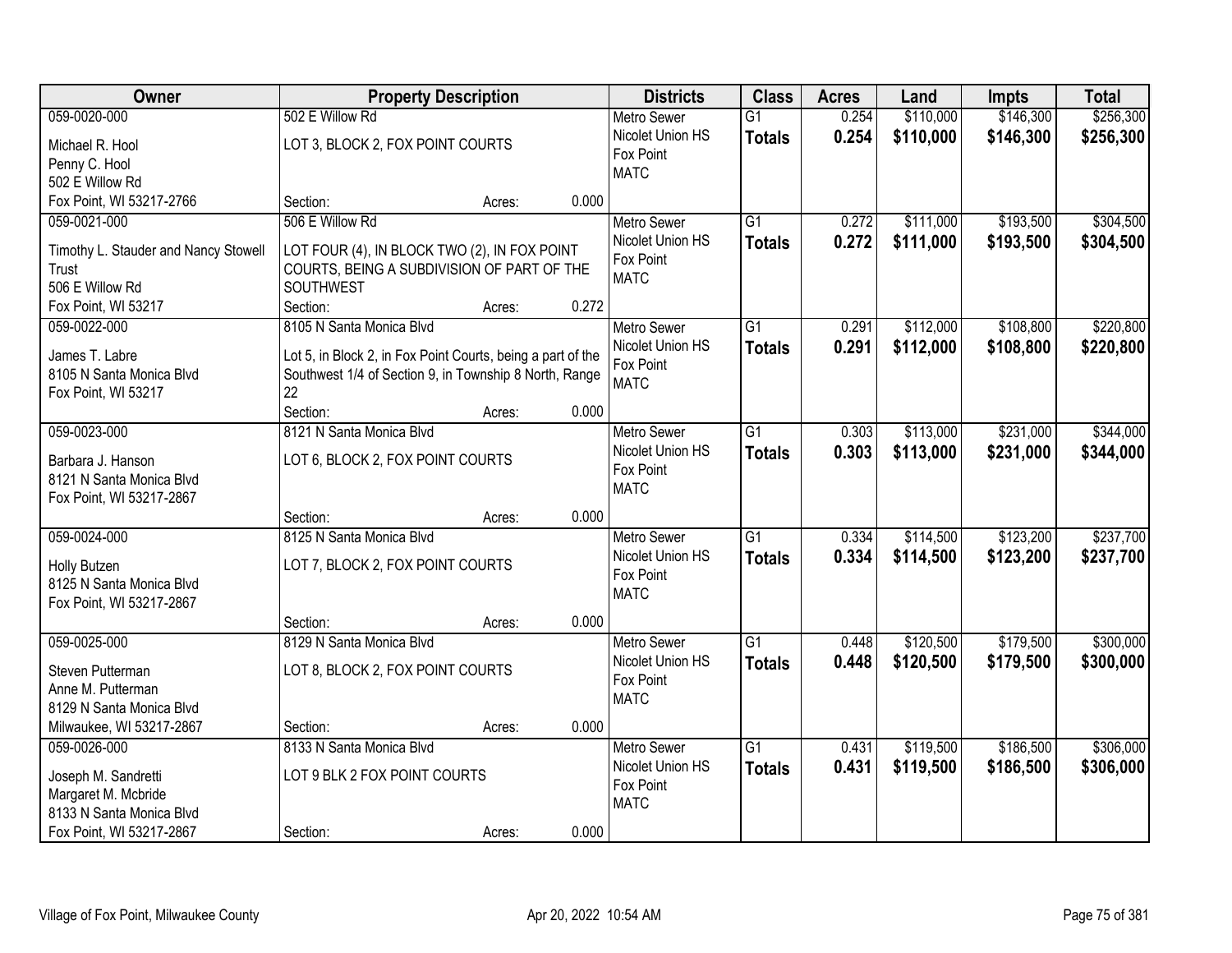| Owner                           | <b>Property Description</b>       |        | <b>Districts</b>   | <b>Class</b>    | <b>Acres</b> | Land      | Impts     | <b>Total</b> |
|---------------------------------|-----------------------------------|--------|--------------------|-----------------|--------------|-----------|-----------|--------------|
| 059-0027-000                    | 8203 N Santa Monica Blvd          |        | <b>Metro Sewer</b> | $\overline{G1}$ | 0.431        | \$119,500 | \$239,300 | \$358,800    |
| William W. Brash III            | LOT 10, BLOCK 2, FOX POINT COURTS |        | Nicolet Union HS   | <b>Totals</b>   | 0.431        | \$119,500 | \$239,300 | \$358,800    |
| Ruth Brash                      |                                   |        | Fox Point          |                 |              |           |           |              |
| 8203 N Santa Monica Blvd        |                                   |        | <b>MATC</b>        |                 |              |           |           |              |
| Fox Point, WI 53217-2869        | Section:                          | Acres: | 0.000              |                 |              |           |           |              |
| 059-0028-000                    | 8205 N Santa Monica Blvd          |        | <b>Metro Sewer</b> | $\overline{G1}$ | 0.450        | \$120,500 | \$279,400 | \$399,900    |
| Bijan Rasuli Revocable Trust    | LOT 11, BLOCK 2, FOX POINT COURTS |        | Nicolet Union HS   | <b>Totals</b>   | 0.450        | \$120,500 | \$279,400 | \$399,900    |
| 454 E Fox Dale Ct               |                                   |        | Fox Point          |                 |              |           |           |              |
| Fox Point, WI 53217             |                                   |        | <b>MATC</b>        |                 |              |           |           |              |
|                                 | Section:                          | Acres: | 0.000              |                 |              |           |           |              |
| 059-0029-000                    | 8207 N Santa Monica Blvd          |        | <b>Metro Sewer</b> | G1              | 0.223        | \$86,500  | \$252,700 | \$339,200    |
| George N. Nyarangi              | LOT 12, BLOCK 2, FOX POINT COURTS |        | Nicolet Union HS   | <b>Totals</b>   | 0.223        | \$86,500  | \$252,700 | \$339,200    |
| Taylor R. Nyarangi              |                                   |        | Fox Point          |                 |              |           |           |              |
| 8207 N Santa Monica Blvd        |                                   |        | <b>MATC</b>        |                 |              |           |           |              |
| Fox Point, WI 53217-2869        | Section:                          | Acres: | 0.000              |                 |              |           |           |              |
| 059-0030-000                    | 8209 N Santa Monica Blvd          |        | <b>Metro Sewer</b> | G1              | 0.303        | \$113,000 | \$152,500 | \$265,500    |
| Thomas M. Rosenthal             | LOT 13, BLOCK 2, FOX POINT COURTS |        | Nicolet Union HS   | <b>Totals</b>   | 0.303        | \$113,000 | \$152,500 | \$265,500    |
| Sonia M. Rosenthal              |                                   |        | Fox Point          |                 |              |           |           |              |
| 8209 N Santa Monica Blvd        |                                   |        | <b>MATC</b>        |                 |              |           |           |              |
| Fox Point, WI 53217-2869        | Section:                          | Acres: | 0.000              |                 |              |           |           |              |
| 059-0031-000                    | 509 E Spooner Rd                  |        | <b>Metro Sewer</b> | $\overline{G1}$ | 0.291        | \$112,000 | \$205,800 | \$317,800    |
|                                 |                                   |        | Nicolet Union HS   | <b>Totals</b>   | 0.291        | \$112,000 | \$205,800 | \$317,800    |
| Sri Ram Tej Irrinki             | LOT 14, BLOCK 2, FOX POINT COURTS |        | Fox Point          |                 |              |           |           |              |
| 509 E Spooner Rd                |                                   |        | <b>MATC</b>        |                 |              |           |           |              |
| Fox Point, WI 53217             | Section:                          | Acres: | 0.000              |                 |              |           |           |              |
| 059-0032-000                    | 507 E Spooner Rd                  |        | Metro Sewer        | $\overline{G1}$ | 0.272        | \$111,000 | \$143,000 | \$254,000    |
|                                 |                                   |        | Nicolet Union HS   | <b>Totals</b>   | 0.272        | \$111,000 | \$143,000 | \$254,000    |
| Joanne Flanagan Revocable Trust | LOT 15, BLOCK 2, FOX POINT COURTS |        | Fox Point          |                 |              |           |           |              |
| 507 E Spooner Rd                |                                   |        | <b>MATC</b>        |                 |              |           |           |              |
| Fox Point, WI 53217             |                                   |        | 0.000              |                 |              |           |           |              |
| 059-0033-000                    | Section:<br>415 E Spooner Rd      | Acres: | <b>Metro Sewer</b> | $\overline{G1}$ | 0.251        | \$110,000 | \$11,600  | \$121,600    |
|                                 |                                   |        | Nicolet Union HS   | <b>Totals</b>   | 0.251        | \$110,000 | \$11,600  | \$121,600    |
| <b>Richard Harder</b>           | LOT 16, BLOCK 2, FOX POINT COURTS |        | Fox Point          |                 |              |           |           |              |
| N68 W28522 Sussex Rd            |                                   |        | <b>MATC</b>        |                 |              |           |           |              |
| Hartland, WI 53029              |                                   |        |                    |                 |              |           |           |              |
|                                 | Section:                          | Acres: | 0.000              |                 |              |           |           |              |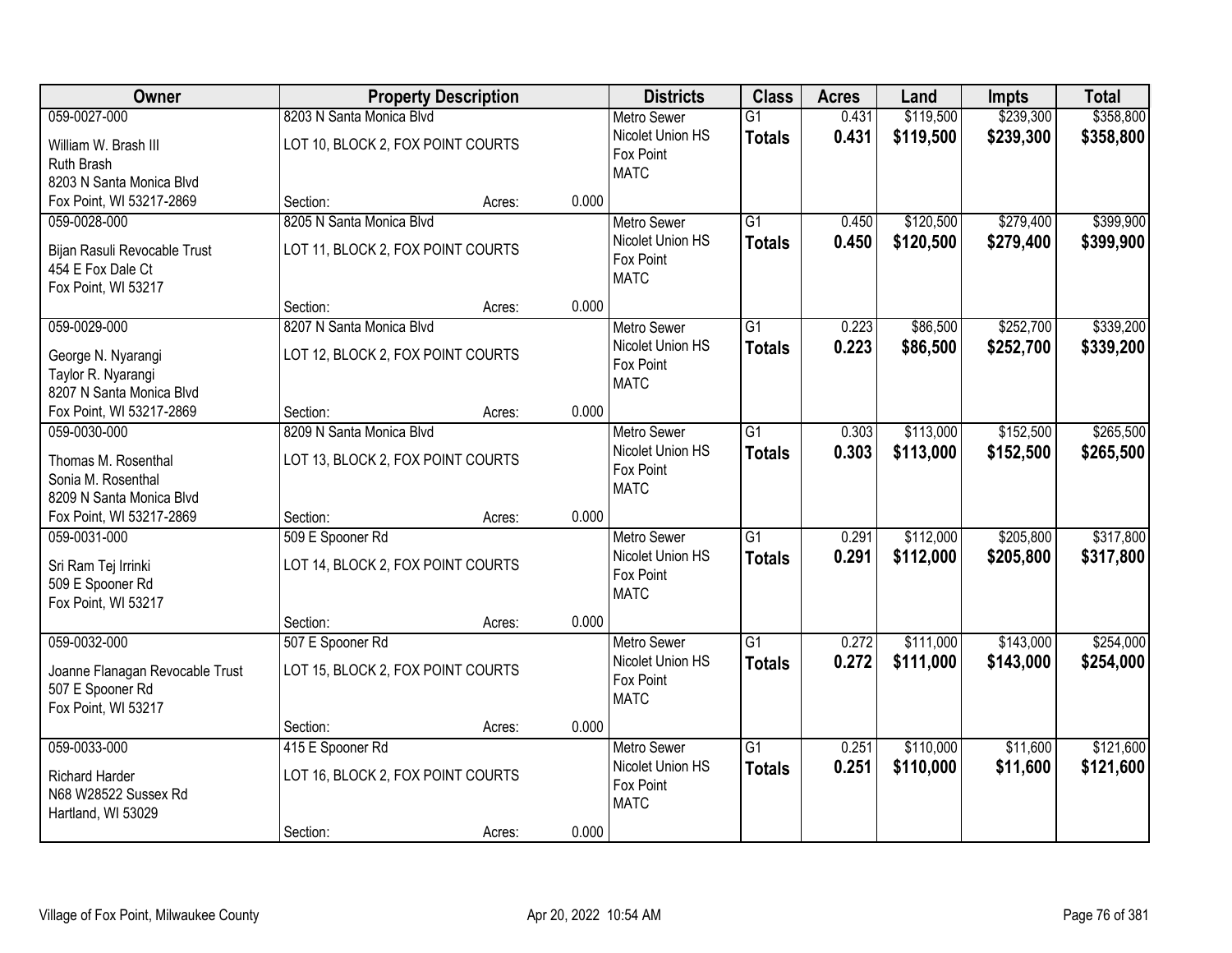| Owner                                                                                          |                                                                                                                                                                                           | <b>Property Description</b> |       | <b>Districts</b>                                                   | <b>Class</b>                     | <b>Acres</b>   | Land                   | Impts                  | <b>Total</b>           |
|------------------------------------------------------------------------------------------------|-------------------------------------------------------------------------------------------------------------------------------------------------------------------------------------------|-----------------------------|-------|--------------------------------------------------------------------|----------------------------------|----------------|------------------------|------------------------|------------------------|
| 059-0034-000                                                                                   | 415 E Spooner Rd                                                                                                                                                                          |                             |       | <b>Metro Sewer</b>                                                 | $\overline{G1}$                  | 0.282          | \$111,500              | \$157,000              | \$268,500              |
| <b>Richard Harder</b><br>N68 W28522 Sussex Rd<br>Hartland, WI 53029                            | LOT 17, BLOCK 2, FOX POINT COURTS                                                                                                                                                         |                             |       | Nicolet Union HS<br>Fox Point<br><b>MATC</b>                       | <b>Totals</b>                    | 0.282          | \$111,500              | \$157,000              | \$268,500              |
|                                                                                                | Section:                                                                                                                                                                                  | Acres:                      | 0.000 |                                                                    |                                  |                |                        |                        |                        |
| 059-0035-000                                                                                   | 415 E Spooner Rd                                                                                                                                                                          |                             |       | <b>Metro Sewer</b>                                                 | $\overline{G1}$                  | 0.331          | \$114,500              | \$0                    | \$114,500              |
| <b>Richard Harder</b><br>N68 W28522 Sussex Rd<br>Hartland, WI 53029                            | LOT 18, BLOCK 2, FOX POINT COURTS                                                                                                                                                         |                             |       | Nicolet Union HS<br>Fox Point<br><b>MATC</b>                       | <b>Totals</b>                    | 0.331          | \$114,500              | \$0                    | \$114,500              |
|                                                                                                | Section:                                                                                                                                                                                  | Acres:                      | 0.000 |                                                                    |                                  |                |                        |                        |                        |
| 059-0036-000                                                                                   | 502 E Spooner Rd                                                                                                                                                                          |                             |       | Metro Sewer                                                        | $\overline{G1}$                  | 0.246          | \$108,500              | \$135,500              | \$244,000              |
| Jacob Kapul<br>Sofia Kapul<br>250 174th St #1716                                               | LOT 3, BLOCK 3, FOX POINT COURTS                                                                                                                                                          |                             |       | Nicolet Union HS<br>Fox Point<br><b>MATC</b>                       | <b>Totals</b>                    | 0.246          | \$108,500              | \$135,500              | \$244,000              |
| Sunny Isles, FL 33160                                                                          | Section:                                                                                                                                                                                  | Acres:                      | 0.000 |                                                                    |                                  |                |                        |                        |                        |
| 059-0037-000                                                                                   | 508 E Spooner Rd                                                                                                                                                                          |                             |       | <b>Metro Sewer</b>                                                 | $\overline{G1}$                  | 0.264          | \$110,500              | \$188,600              | \$299,100              |
| Linda R. Chalmers<br>767 N Wisconsin St<br>Port Washington, WI 53074                           | LOT 4, BLOCK 3, FOX POINT COURTS                                                                                                                                                          |                             |       | Nicolet Union HS<br>Fox Point<br><b>MATC</b>                       | <b>Totals</b>                    | 0.264          | \$110,500              | \$188,600              | \$299,100              |
|                                                                                                | Section:                                                                                                                                                                                  | Acres:                      | 0.000 |                                                                    |                                  |                |                        |                        |                        |
| 059-0038-000<br>Richard K. Griepentrog<br>Kathryn A. Conole<br>8305 N Santa Monica Blvd        | 8305 N Santa Monica Blvd<br>LOT 5, BLOCK 3, FOX POINT COURTS                                                                                                                              |                             |       | <b>Metro Sewer</b><br>Nicolet Union HS<br>Fox Point<br><b>MATC</b> | $\overline{G1}$<br><b>Totals</b> | 0.282<br>0.282 | \$111,500<br>\$111,500 | \$203,200<br>\$203,200 | \$314,700<br>\$314,700 |
| Fox Point, WI 53217-2871                                                                       | Section:                                                                                                                                                                                  | Acres:                      | 0.000 |                                                                    |                                  |                |                        |                        |                        |
| 059-0039-000                                                                                   | 8319 N Santa Monica Blvd                                                                                                                                                                  |                             |       | <b>Metro Sewer</b>                                                 | $\overline{G1}$                  | 0.303          | \$113,000              | \$154,000              | \$267,000              |
| Lynn Morrell<br>8319 N Santa Monica Blvd<br>Fox Point, WI 53217                                | Lot 6, in Block 3, in Fox Point Courts, being a Subdivisior<br>of part of the Southwest 1/4 of Section 9, in Township 8<br>North, Range 22 East, in the Village of Fox Point,<br>Section: | Acres:                      | 0.000 | Nicolet Union HS<br>Fox Point<br><b>MATC</b>                       | <b>Totals</b>                    | 0.303          | \$113,000              | \$154,000              | \$267,000              |
| 059-0040-000                                                                                   | 8323 N Santa Monica Blvd                                                                                                                                                                  |                             |       | <b>Metro Sewer</b>                                                 | $\overline{G1}$                  | 0.325          | \$114,000              | \$332,000              | \$446,000              |
| Matthew M. Wuest<br>Stasha L. Korthour<br>8323 N Santa Monica Blvd<br>Fox Point, WI 53217-2871 | LOT 7, BLOCK 3, FOX POINT COURTS<br>Section:                                                                                                                                              | Acres:                      | 0.000 | Nicolet Union HS<br>Fox Point<br><b>MATC</b>                       | <b>Totals</b>                    | 0.325          | \$114,000              | \$332,000              | \$446,000              |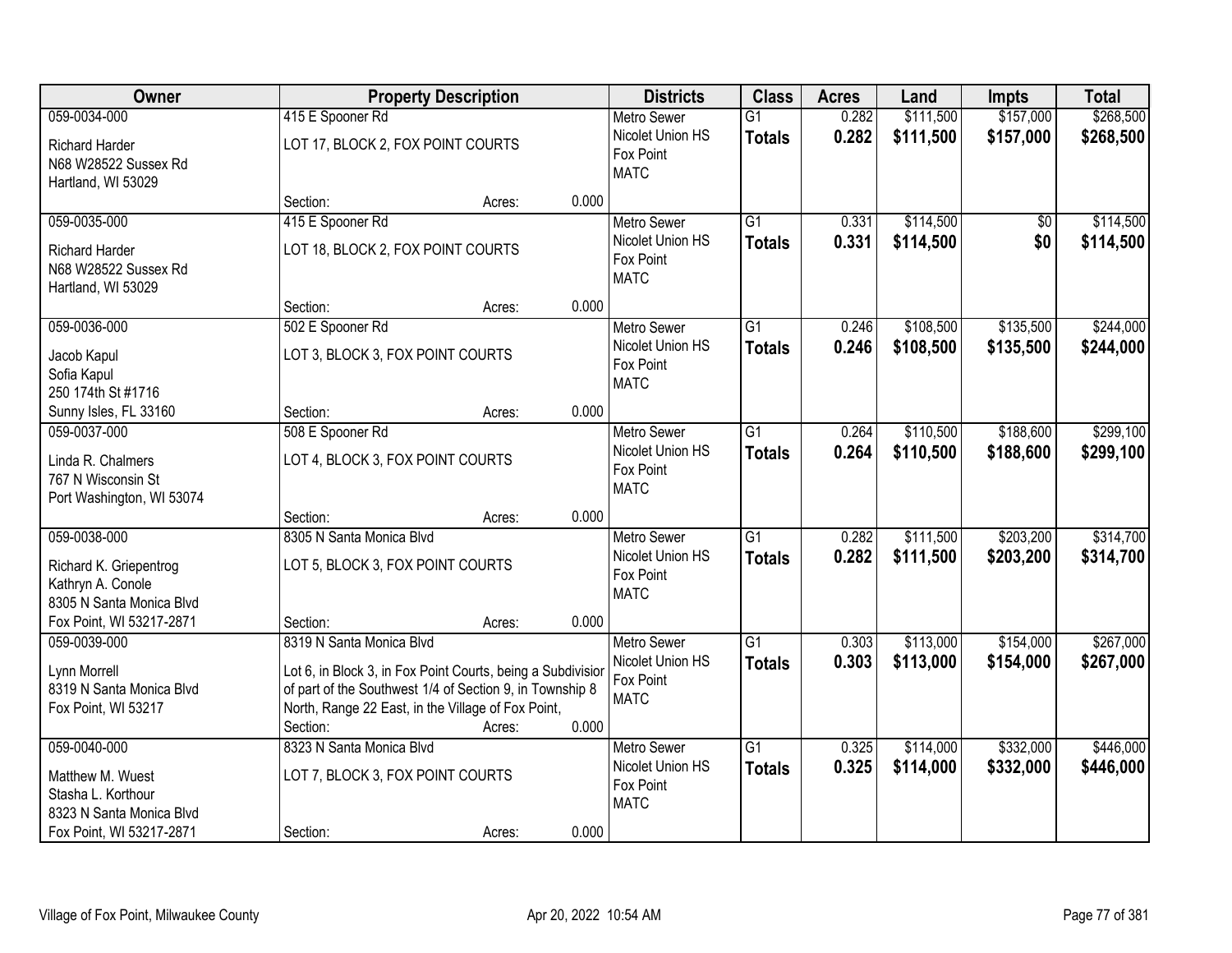| Owner                    | <b>Property Description</b>                                 | <b>Districts</b>   | <b>Class</b>    | <b>Acres</b> | Land      | Impts     | <b>Total</b> |
|--------------------------|-------------------------------------------------------------|--------------------|-----------------|--------------|-----------|-----------|--------------|
| 059-0041-000             | 8325 N Santa Monica Blvd                                    | <b>Metro Sewer</b> | $\overline{G1}$ | 0.230        | \$101,000 | \$185,500 | \$286,500    |
| Christopher Massari      | LOT 8, BLOCK 3, FOX POINT COURTS LAND                       | Nicolet Union HS   | <b>Totals</b>   | 0.230        | \$101,000 | \$185,500 | \$286,500    |
| Eva Massari              | CONTRACT - Full legal description                           | Fox Point          |                 |              |           |           |              |
| 8325 N Santa Monica Blvd | Lot 8, in Block 3, in Fox Point Courts, being a Subdivision | <b>MATC</b>        |                 |              |           |           |              |
| Fox Point, WI 53217      | 0.000<br>Section:<br>Acres:                                 |                    |                 |              |           |           |              |
| 059-0042-000             | 8329 N Santa Monica Blvd                                    | <b>Metro Sewer</b> | $\overline{G1}$ | 0.436        | \$120,000 | \$275,000 | \$395,000    |
|                          |                                                             | Nicolet Union HS   | <b>Totals</b>   | 0.436        | \$120,000 | \$275,000 | \$395,000    |
| James L. Peterson        | LOT 9 BLK 3 FOX POINT COURTS                                | Fox Point          |                 |              |           |           |              |
| Teresa I. Peterson       |                                                             | <b>MATC</b>        |                 |              |           |           |              |
| 8329 N Santa Monica Blvd |                                                             |                    |                 |              |           |           |              |
| Fox Point, WI 53217-2871 | 0.000<br>Section:<br>Acres:                                 |                    |                 |              |           |           |              |
| 059-0043-000             | 8331 N Santa Monica Blvd                                    | <b>Metro Sewer</b> | $\overline{G1}$ | 0.438        | \$120,000 | \$273,500 | \$393,500    |
| Nathan A. Fishbach       | LOT 10, BLOCK 3, FOX POINT COURTS                           | Nicolet Union HS   | <b>Totals</b>   | 0.438        | \$120,000 | \$273,500 | \$393,500    |
| Susan S. Fishbach        |                                                             | Fox Point          |                 |              |           |           |              |
| 8331 N Santa Monica Blvd |                                                             | <b>MATC</b>        |                 |              |           |           |              |
| Fox Point, WI 53217-2871 | 0.000<br>Section:<br>Acres:                                 |                    |                 |              |           |           |              |
| 059-0044-000             | 8333 N Santa Monica Blvd                                    | <b>Metro Sewer</b> | G1              | 0.461        | \$121,000 | \$106,100 | \$227,100    |
|                          |                                                             | Nicolet Union HS   | <b>Totals</b>   | 0.461        | \$121,000 | \$106,100 | \$227,100    |
| Stephan E. Yoder         | Lot 11 in Block 3 in Fox Point Courts, being a Subdivisior  | Fox Point          |                 |              |           |           |              |
| <b>Tracy Yoder</b>       | of part of the Southwest 1/4 of Section 9, in Township 8    | <b>MATC</b>        |                 |              |           |           |              |
| 8333 N Santa Monica Blvd | North, Range 22 East, in the Village of Fox Point, County   |                    |                 |              |           |           |              |
| Fox Point, WI 53217      | 0.461<br>Section: 9<br>Acres:                               |                    |                 |              |           |           |              |
| 059-0045-000             | 8335 N Santa Monica Blvd                                    | <b>Metro Sewer</b> | $\overline{G1}$ | 0.356        | \$115,500 | \$182,500 | \$298,000    |
| William H. Jeselun       | LOT 12, BLOCK 3, FOX POINT COURTS                           | Nicolet Union HS   | <b>Totals</b>   | 0.356        | \$115,500 | \$182,500 | \$298,000    |
| Joan J. Joyce            |                                                             | Fox Point          |                 |              |           |           |              |
| 8335 N Santa Monica Blvd |                                                             | <b>MATC</b>        |                 |              |           |           |              |
| Fox Point, WI 53217-2871 | 0.000<br>Section:<br>Acres:                                 |                    |                 |              |           |           |              |
| 059-0046-000             | 8339 N Santa Monica Blvd                                    | <b>Metro Sewer</b> | G1              | 0.304        | \$113,000 | \$189,000 | \$302,000    |
|                          |                                                             | Nicolet Union HS   |                 | 0.304        |           |           |              |
| Steven Yorio             | LOT 13, BLOCK 3, FOX POINT COURTS                           | Fox Point          | <b>Totals</b>   |              | \$113,000 | \$189,000 | \$302,000    |
| Lauren D'Amico           |                                                             | <b>MATC</b>        |                 |              |           |           |              |
| 8339 N Santa Monica Blvd |                                                             |                    |                 |              |           |           |              |
| Fox Point, WI 53217      | 0.000<br>Section:<br>Acres:                                 |                    |                 |              |           |           |              |
| 059-0047-000             | 8345 N Santa Monica Blvd                                    | <b>Metro Sewer</b> | $\overline{G1}$ | 0.284        | \$112,000 | \$163,000 | \$275,000    |
| Austin G. Baeten         | LOT 14, BLOCK 3, FOX POINT COURTS - Full legal              | Nicolet Union HS   | <b>Totals</b>   | 0.284        | \$112,000 | \$163,000 | \$275,000    |
| Camille J. Lang          | description                                                 | Fox Point          |                 |              |           |           |              |
| 8345 N Santa Monica Blvd | Lot 14 in Block 3 in Fox Point Courts, being a subdivision  | <b>MATC</b>        |                 |              |           |           |              |
| Fox Point, WI 53217      | 0.000<br>Section:<br>Acres:                                 |                    |                 |              |           |           |              |
|                          |                                                             |                    |                 |              |           |           |              |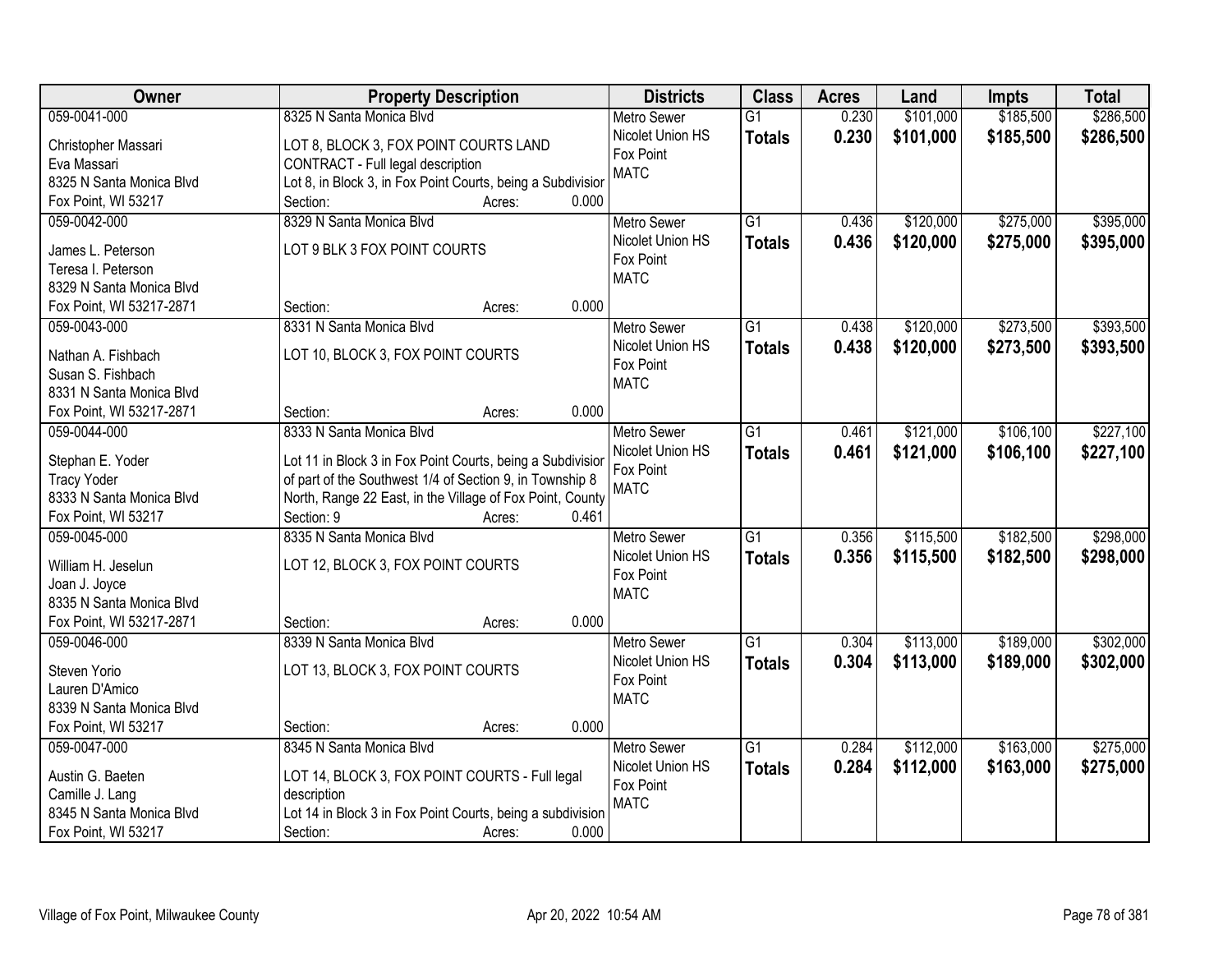| Owner                                  | <b>Property Description</b>                                 |       | <b>Districts</b>         | <b>Class</b>    | <b>Acres</b> | Land      | <b>Impts</b> | <b>Total</b> |
|----------------------------------------|-------------------------------------------------------------|-------|--------------------------|-----------------|--------------|-----------|--------------|--------------|
| 059-0048-000                           | 515 E Dean Rd                                               |       | <b>Metro Sewer</b>       | $\overline{G1}$ | 0.264        | \$110,500 | \$135,400    | \$245,900    |
| Jon S. Braswell                        | LOT 15, BLOCK 3, FOX POINT COURTS - Full legal              |       | Nicolet Union HS         | <b>Totals</b>   | 0.264        | \$110,500 | \$135,400    | \$245,900    |
| Jordan M. Sallas                       | description                                                 |       | Fox Point                |                 |              |           |              |              |
| 515 E Dean Rd                          | Lot 15, in Block 3, in Fox Point Courts, being a Subdivisio |       | <b>MATC</b>              |                 |              |           |              |              |
| Fox Point, WI 53217                    | Section:<br>Acres:                                          | 0.000 |                          |                 |              |           |              |              |
| 059-0049-000                           | 503 E Dean Rd                                               |       | <b>Metro Sewer</b>       | $\overline{G1}$ | 0.245        | \$107,500 | \$137,900    | \$245,400    |
|                                        |                                                             |       | Nicolet Union HS         | <b>Totals</b>   | 0.245        | \$107,500 | \$137,900    | \$245,400    |
| Michael A. Hupfauf                     | LOT 16, BLOCK 3, FOX POINT COURTS                           |       | Fox Point                |                 |              |           |              |              |
| Susan M. Hupfauf                       |                                                             |       | <b>MATC</b>              |                 |              |           |              |              |
| 503 E Dean Rd                          |                                                             |       |                          |                 |              |           |              |              |
| Fox Point, WI 53217-2710               | Section:<br>Acres:                                          | 0.000 |                          |                 |              |           |              |              |
| 059-0050-000                           | 417 E Dean Rd                                               |       | Metro Sewer              | G1              | 0.275        | \$111,500 | \$125,300    | \$236,800    |
| Bruce M. Johnson                       | LOT 17, BLOCK 3, FOX POINT COURTS                           |       | Nicolet Union HS         | <b>Totals</b>   | 0.275        | \$111,500 | \$125,300    | \$236,800    |
| Lori J. Sandine                        |                                                             |       | Fox Point<br><b>MATC</b> |                 |              |           |              |              |
| 417 E Dean Rd                          |                                                             |       |                          |                 |              |           |              |              |
| Fox Point, WI 53217-2708               | Section:<br>Acres:                                          | 0.000 |                          |                 |              |           |              |              |
| 059-0051-000                           | 413 E Dean Rd                                               |       | <b>Metro Sewer</b>       | G1              | 0.345        | \$115,000 | \$99,500     | \$214,500    |
|                                        |                                                             |       | Nicolet Union HS         | <b>Totals</b>   | 0.345        | \$115,000 | \$99,500     | \$214,500    |
| Katherine L. Sullivan<br>413 E Dean Rd | LOT 18, BLOCK 3, FOX POINT COURTS                           |       | Fox Point                |                 |              |           |              |              |
|                                        |                                                             |       | <b>MATC</b>              |                 |              |           |              |              |
| Fox Point, WI 53217-2708               | Section:                                                    | 0.000 |                          |                 |              |           |              |              |
| 059-0052-000                           | Acres:<br>610 E Bradley Rd                                  |       | <b>Metro Sewer</b>       | $\overline{G1}$ | 0.385        | \$117,000 | \$188,500    | \$305,500    |
|                                        |                                                             |       | Nicolet Union HS         |                 |              |           |              |              |
| Thomas R. Shircel                      | LOT 1, BLOCK 4, FOX POINT COURTS                            |       | Fox Point                | <b>Totals</b>   | 0.385        | \$117,000 | \$188,500    | \$305,500    |
| Carla M. Shircel                       |                                                             |       | <b>MATC</b>              |                 |              |           |              |              |
| 610 E Bradley Rd                       |                                                             |       |                          |                 |              |           |              |              |
| Fox Point, WI 53217-2901               | Section:<br>Acres:                                          | 0.000 |                          |                 |              |           |              |              |
| 059-0053-000                           | 8008 N Santa Monica Blvd                                    |       | <b>Metro Sewer</b>       | $\overline{G1}$ | 0.296        | \$112,500 | \$212,500    | \$325,000    |
| Eric M. Vega                           | LOT2, BLOCK 4, FOX POINT COURTS                             |       | Nicolet Union HS         | <b>Totals</b>   | 0.296        | \$112,500 | \$212,500    | \$325,000    |
| 8008 N Santa Monica Blv                |                                                             |       | Fox Point                |                 |              |           |              |              |
| Fox Point, WI 53217-2968               |                                                             |       | <b>MATC</b>              |                 |              |           |              |              |
|                                        | Section:<br>Acres:                                          | 0.000 |                          |                 |              |           |              |              |
| 059-0054-000                           | 8012 N Santa Monica Blvd                                    |       | <b>Metro Sewer</b>       | $\overline{G1}$ | 0.296        | \$112,500 | \$127,800    | \$240,300    |
|                                        |                                                             |       | Nicolet Union HS         | <b>Totals</b>   | 0.296        | \$112,500 | \$127,800    | \$240,300    |
| Kyle Runbeck                           | LOT 3, BLOCK 4, FOX POINT COURTS                            |       | Fox Point                |                 |              |           |              |              |
| Emily C. Runbeck                       |                                                             |       | <b>MATC</b>              |                 |              |           |              |              |
| 8012 N Santa Monica Blv                |                                                             |       |                          |                 |              |           |              |              |
| Fox Point, WI 53217-2968               | Section:<br>Acres:                                          | 0.000 |                          |                 |              |           |              |              |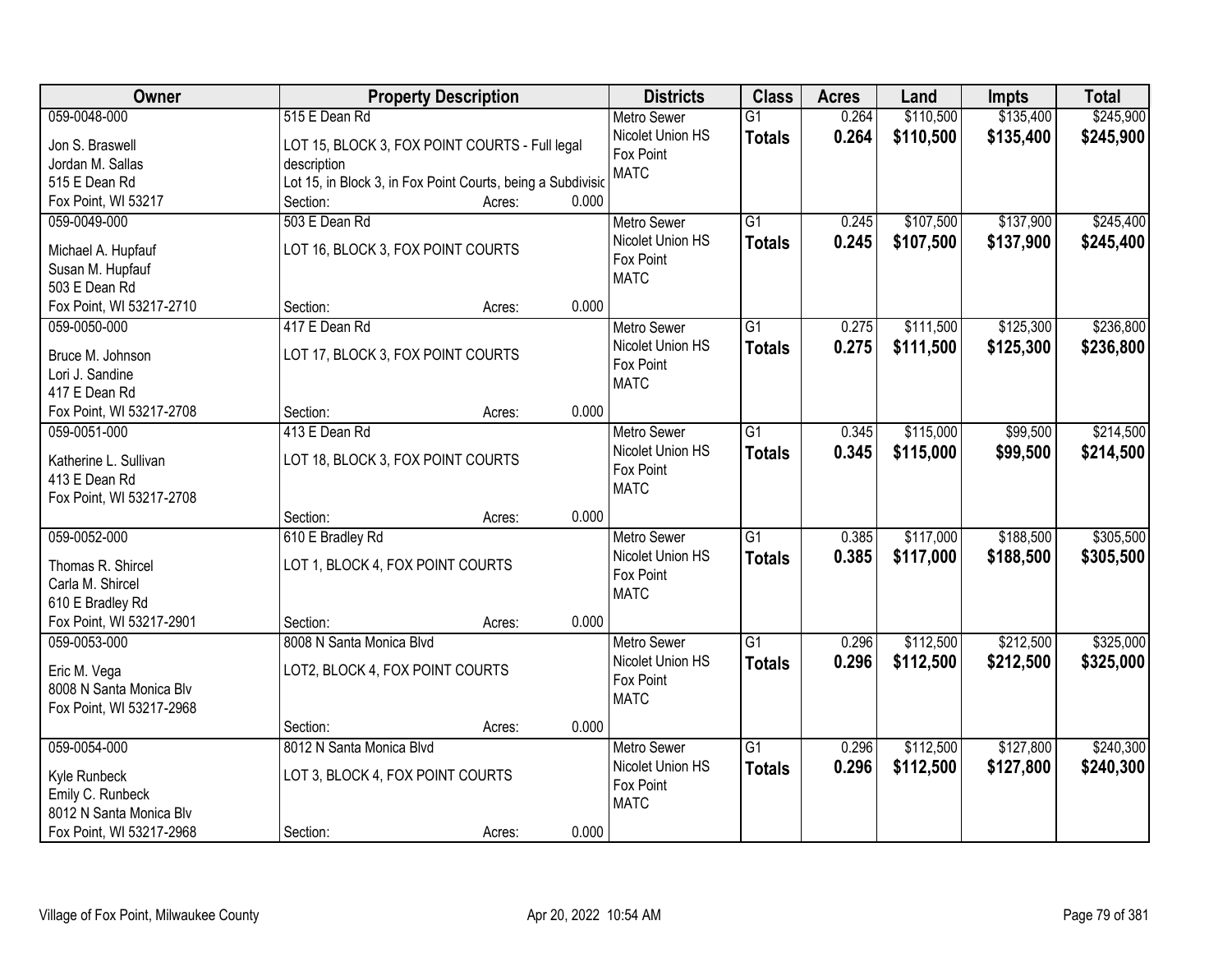| Owner                                                                                                    | <b>Property Description</b>                                                                                                                                                                                     | <b>Districts</b>                                                            | <b>Class</b>                     | <b>Acres</b>   | Land                   | <b>Impts</b>           | <b>Total</b>           |
|----------------------------------------------------------------------------------------------------------|-----------------------------------------------------------------------------------------------------------------------------------------------------------------------------------------------------------------|-----------------------------------------------------------------------------|----------------------------------|----------------|------------------------|------------------------|------------------------|
| 059-0055-000                                                                                             | 8016 N Santa Monica Blvd                                                                                                                                                                                        | <b>Metro Sewer</b>                                                          | $\overline{G1}$                  | 0.296          | \$112,500              | \$98,800               | \$211,300              |
| Carol Story<br>8016 N Santa Monica Blvd<br>Fox Point, WI 53217                                           | LOT 4, BLOCK 4, FOX POINT COURTS                                                                                                                                                                                | Nicolet Union HS<br>Fox Point<br><b>MATC</b>                                | <b>Totals</b>                    | 0.296          | \$112,500              | \$98,800               | \$211,300              |
|                                                                                                          | 0.000<br>Section:<br>Acres:                                                                                                                                                                                     |                                                                             |                                  |                |                        |                        |                        |
| 059-0056-000                                                                                             | 8020 N Santa Monica Blvd                                                                                                                                                                                        | <b>Metro Sewer</b>                                                          | $\overline{G1}$                  | 0.321          | \$114,000              | \$128,200              | \$242,200              |
| Huy Q. Vu<br>8020 N Santa Monica Blv<br>Fox Point, WI 53217-2968                                         | LOT 5, BLOCK 4, FOX POINT COURTS                                                                                                                                                                                | Nicolet Union HS<br>Fox Point<br><b>MATC</b>                                | <b>Totals</b>                    | 0.321          | \$114,000              | \$128,200              | \$242,200              |
|                                                                                                          | Section:<br>Acres:                                                                                                                                                                                              | 0.000                                                                       |                                  |                |                        |                        |                        |
| 059-0057-000                                                                                             | 8024 N Santa Monica Blvd                                                                                                                                                                                        | <b>Metro Sewer</b>                                                          | $\overline{G1}$                  | 0.321          | \$114,000              | \$177,600              | \$291,600              |
| Ilya Kanter<br>8024 N Santa Monica Blvd<br>Fox Point, WI 53217                                           | Lot 6, Block 4, in Fox Point Courts, being a Subdivision o<br>part of the Southwest 1/4 of Section 9, in Township 8<br>North, Range 22 East. Said land being in the Village of<br>Section:<br>0.321<br>Acres:   | Nicolet Union HS<br>Fox Point<br><b>MATC</b>                                | <b>Totals</b>                    | 0.321          | \$114,000              | \$177,600              | \$291,600              |
| 059-0058-000                                                                                             | 8028 N Santa Monica Blvd                                                                                                                                                                                        | <b>Metro Sewer</b>                                                          | G1                               | 0.321          | \$114,000              | \$151,600              | \$265,600              |
| Elizabeth Painter<br>8028 N Santa Monica Blv<br>Fox Point, WI 53217-2968                                 | LOT 7, BLOCK 4, FOX POINT COURTS                                                                                                                                                                                | Nicolet Union HS<br>Fox Point<br><b>MATC</b>                                | <b>Totals</b>                    | 0.321          | \$114,000              | \$151,600              | \$265,600              |
|                                                                                                          | 0.000<br>Section:<br>Acres:                                                                                                                                                                                     |                                                                             |                                  |                |                        |                        |                        |
| 059-0059-000<br>Stefan L. Vater<br>Christine L. Vater<br>8032 N Santa Monica Blv                         | 8032 N Santa Monica Blvd<br>LOT 8, BLOCK 4, FOX POINT COURTS                                                                                                                                                    | Metro Sewer<br>Nicolet Union HS<br>Fox Point<br><b>MATC</b>                 | $\overline{G1}$<br><b>Totals</b> | 0.296<br>0.296 | \$112,500<br>\$112,500 | \$129,300<br>\$129,300 | \$241,800<br>\$241,800 |
| Fox Point, WI 53217-2968                                                                                 | Section:<br>Acres:                                                                                                                                                                                              | 0.000                                                                       |                                  |                |                        |                        |                        |
| 059-0060-000<br>Kevin O'Connor<br>Deborah O'Connor<br>8036 N Santa Monica Blvd                           | 8036 N Santa Monica Blvd<br>Lot 9, in Block 4, in Fox Point Courts, being a Subdivision<br>of part of the Southwest 1/4 of Section 9, in Township 8<br>North, Range 22 East, in the Village of Fox Point,       | Metro Sewer<br>Nicolet Union HS<br>Fox Point<br><b>MATC</b>                 | $\overline{G1}$<br><b>Totals</b> | 0.296<br>0.296 | \$112,500<br>\$112,500 | \$146,300<br>\$146,300 | \$258,800<br>\$258,800 |
| Fox Point, WI 53217                                                                                      | Section:<br>Acres:                                                                                                                                                                                              | 0.296                                                                       |                                  |                |                        |                        |                        |
| 059-0061-000<br>Stephanie J. De Leon<br>Alain De Leon<br>8040 N Santa Monica Blvd<br>Fox Point, WI 53217 | 8040 N Santa Monica Blvd<br>Lot Ten (10) of Block Four (4), except the East 15 feet, in<br>FOX POINT COURTS, being a Subdivision<br>of part of the Southwest 1/4 of Section 9, Township 8<br>Section:<br>Acres: | <b>Metro Sewer</b><br>Nicolet Union HS<br>Fox Point<br><b>MATC</b><br>0.000 | $\overline{G1}$<br><b>Totals</b> | 0.296<br>0.296 | \$112,500<br>\$112,500 | \$210,500<br>\$210,500 | \$323,000<br>\$323,000 |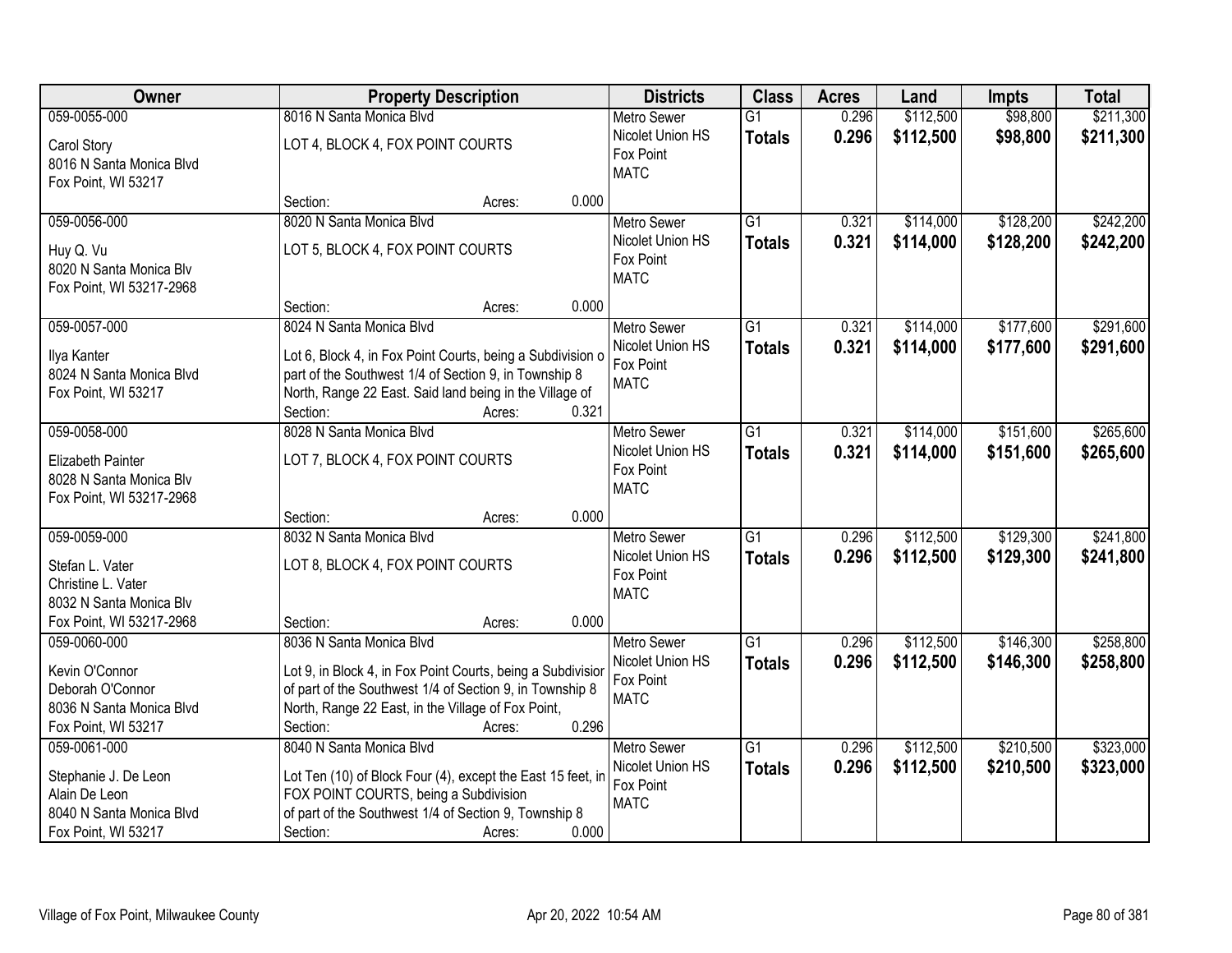| Owner                                                                                                 | <b>Property Description</b>                                                                                                                                                                                           |                 | <b>Districts</b>                                                   | <b>Class</b>                     | <b>Acres</b>   | Land                   | <b>Impts</b>           | <b>Total</b>           |
|-------------------------------------------------------------------------------------------------------|-----------------------------------------------------------------------------------------------------------------------------------------------------------------------------------------------------------------------|-----------------|--------------------------------------------------------------------|----------------------------------|----------------|------------------------|------------------------|------------------------|
| 059-0062-000                                                                                          | 8044 N Santa Monica Blvd                                                                                                                                                                                              |                 | <b>Metro Sewer</b>                                                 | $\overline{G1}$                  | 0.296          | \$112,500              | \$194,400              | \$306,900              |
| Margaret M Pearsall Rev Trust<br>8044 N Santa Monica Blvd<br>Fox Point, WI 53217                      | LOT 11, BLOCK 4, FOX POINT COURTS.                                                                                                                                                                                    |                 | Nicolet Union HS<br>Fox Point<br><b>MATC</b>                       | <b>Totals</b>                    | 0.296          | \$112,500              | \$194,400              | \$306,900              |
|                                                                                                       | Section:                                                                                                                                                                                                              | 0.000<br>Acres: |                                                                    |                                  |                |                        |                        |                        |
| 059-0063-000<br>Robert L & Terry L Worth Trust<br>8048 N Santa Monica Blv<br>Fox Point, WI 53217-2968 | 8048 N Santa Monica Blvd<br>LOT 12, BLOCK 4, FOX POINT COURTS.                                                                                                                                                        |                 | <b>Metro Sewer</b><br>Nicolet Union HS<br>Fox Point<br><b>MATC</b> | $\overline{G1}$<br><b>Totals</b> | 0.296<br>0.296 | \$112,500<br>\$112,500 | \$179,100<br>\$179,100 | \$291,600<br>\$291,600 |
|                                                                                                       | Section:                                                                                                                                                                                                              | 0.000<br>Acres: |                                                                    |                                  |                |                        |                        |                        |
| 059-0064-000<br>William Immekus et al<br>8052 N Santa Monica Blvd<br>Fox Point, WI 53217              | 8052 N Santa Monica Blvd<br>LOT 13, BLOCK 4, FOX POINT COURTS.                                                                                                                                                        |                 | Metro Sewer<br>Nicolet Union HS<br>Fox Point<br><b>MATC</b>        | $\overline{G1}$<br><b>Totals</b> | 0.296<br>0.296 | \$112,500<br>\$112,500 | \$93,200<br>\$93,200   | \$205,700<br>\$205,700 |
|                                                                                                       | Section:                                                                                                                                                                                                              | 0.000<br>Acres: |                                                                    |                                  |                |                        |                        |                        |
| 059-0065-000<br>Ryan McCauley<br>Maren McCauley<br>8056 N Santa Monica Blvd                           | 8056 N Santa Monica Blvd<br>LOT 14, BLOCK 4, FOX POINT COURTS.                                                                                                                                                        |                 | <b>Metro Sewer</b><br>Nicolet Union HS<br>Fox Point<br><b>MATC</b> | G1<br><b>Totals</b>              | 0.296<br>0.296 | \$112,500<br>\$112,500 | \$153,600<br>\$153,600 | \$266,100<br>\$266,100 |
| Fox Point, WI 53217                                                                                   | Section:                                                                                                                                                                                                              | 0.000<br>Acres: |                                                                    |                                  |                |                        |                        |                        |
| 059-0066-000<br>Ilan Boico<br>Nicole L. Boico<br>8104 N Santa Monica Blvd<br>Fox Point, WI 53217      | 8104 N Santa Monica Blvd<br>Lot 15, in Block 4 in Fox Point Courts, being a subdivision<br>of part of the Southwest 1/4 of Section 9, in Township 8<br>North, Range 22 East, in the Village of Fox Point,<br>Section: | 0.296<br>Acres: | <b>Metro Sewer</b><br>Nicolet Union HS<br>Fox Point<br><b>MATC</b> | $\overline{G1}$<br>Totals        | 0.296<br>0.296 | \$112,500<br>\$112,500 | \$194,400<br>\$194,400 | \$306,900<br>\$306,900 |
| 059-0067-000<br>Gregory J. Altenburg<br>8108 N Santa Monica Blvd<br>Fox Point, WI 53217               | 8108 N Santa Monica Blvd<br>LOT 16, BLOCK 4, FOX POINT COURTS.<br>Section:                                                                                                                                            | 0.000<br>Acres: | <b>Metro Sewer</b><br>Nicolet Union HS<br>Fox Point<br><b>MATC</b> | $\overline{G1}$<br><b>Totals</b> | 0.296<br>0.296 | \$112,500<br>\$112,500 | \$166,100<br>\$166,100 | \$278,600<br>\$278,600 |
| 059-0068-000                                                                                          | 8112 N Santa Monica Blvd                                                                                                                                                                                              |                 | <b>Metro Sewer</b>                                                 | G1                               | 0.296          | \$112,500              | \$214,500              | \$327,000              |
| Morris Gash<br>8112 N Santa Monica Blvd<br>Fox Point, WI 53217                                        | Lot Seventeen (17), in<br>Block Four (4), in Fox Point Courts, being a Subdivision of<br>a part of the Southwest One-quarter (1/4) of Section Nine<br>Section: 9                                                      | 0.296<br>Acres: | Nicolet Union HS<br>Fox Point<br><b>MATC</b>                       | <b>Totals</b>                    | 0.296          | \$112,500              | \$214,500              | \$327,000              |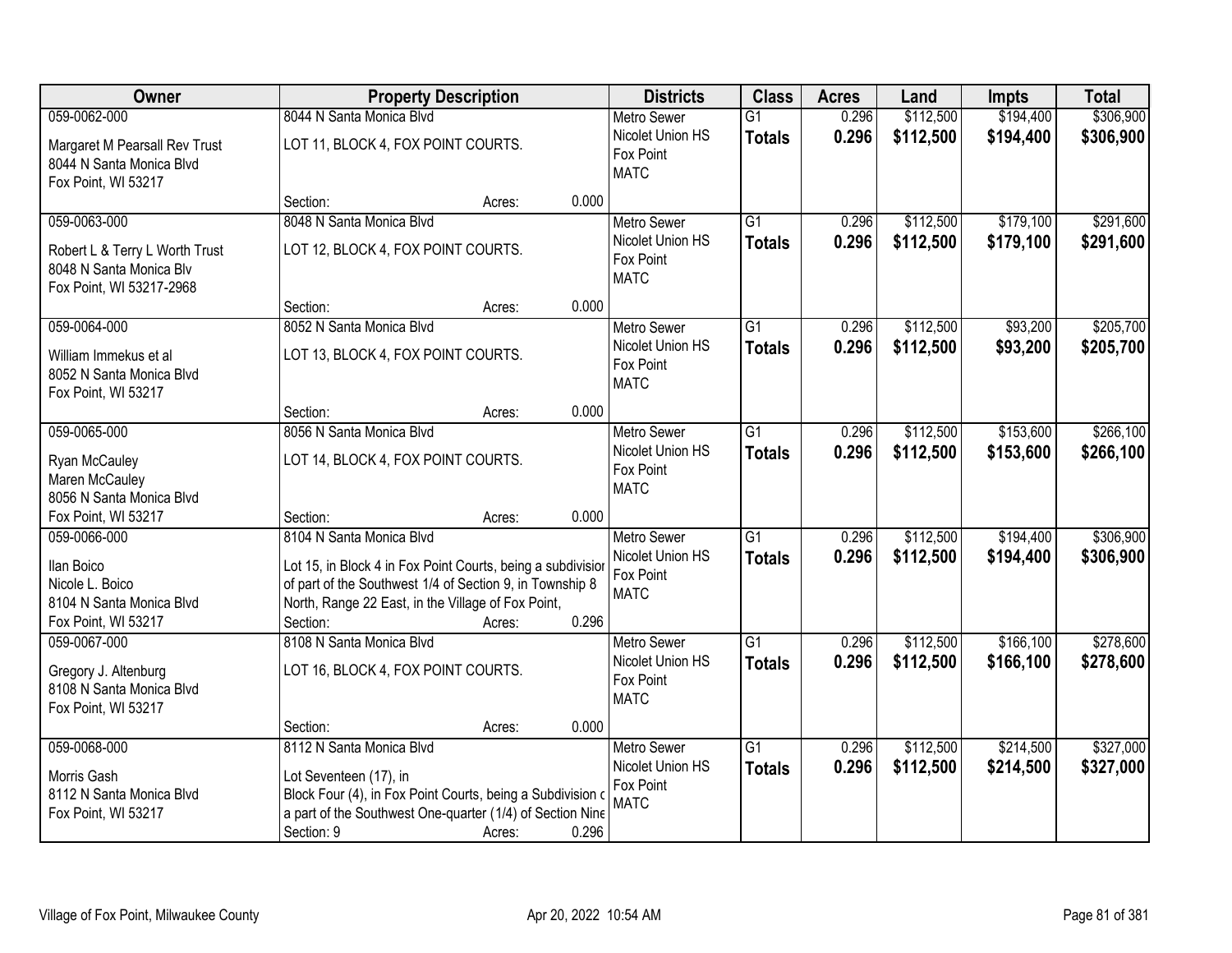| Owner                    | <b>Property Description</b>                                |                 | <b>Districts</b>         | <b>Class</b>    | <b>Acres</b> | Land      | Impts     | <b>Total</b> |
|--------------------------|------------------------------------------------------------|-----------------|--------------------------|-----------------|--------------|-----------|-----------|--------------|
| 059-0069-000             | 8116 N Santa Monica Blvd                                   |                 | <b>Metro Sewer</b>       | $\overline{G1}$ | 0.296        | \$112,500 | \$150,000 | \$262,500    |
| David Gess               | Lot 18, Block 4, Fox Point Courts, being a Subdivision of  |                 | Nicolet Union HS         | <b>Totals</b>   | 0.296        | \$112,500 | \$150,000 | \$262,500    |
| Victoria Gess            | part of the Southwest 1/4 of Section 9, Town 8 North,      |                 | Fox Point                |                 |              |           |           |              |
| 8116 N Santa Monica Blvd | Range 22 East, Village of Fox Point, County of Milwauke    |                 | <b>MATC</b>              |                 |              |           |           |              |
| Fox Point, WI 53217      | Section:                                                   | 0.000<br>Acres: |                          |                 |              |           |           |              |
| 059-0070-000             | 8120 N Santa Monica Blvd                                   |                 | <b>Metro Sewer</b>       | $\overline{G1}$ | 0.296        | \$112,500 | \$177,500 | \$290,000    |
|                          |                                                            |                 | Nicolet Union HS         | <b>Totals</b>   | 0.296        | \$112,500 | \$177,500 | \$290,000    |
| Andrej Karaffa           | LOT 19, BLOCK 4, FOX POINT COURTS.                         |                 | Fox Point                |                 |              |           |           |              |
| Michelle Karaffa         |                                                            |                 | <b>MATC</b>              |                 |              |           |           |              |
| 8120 N Santa Monica Blv  |                                                            | 0.000           |                          |                 |              |           |           |              |
| Fox Point, WI 53217-2866 | Section:                                                   | Acres:          |                          |                 |              |           |           |              |
| 059-0071-000             | 8124 N Santa Monica Blvd                                   |                 | <b>Metro Sewer</b>       | G1              | 0.321        | \$114,000 | \$164,200 | \$278,200    |
| Austin T. Fritsch        | LOT 20, BLOCK 4, FOX POINT COURTS.                         |                 | Nicolet Union HS         | <b>Totals</b>   | 0.321        | \$114,000 | \$164,200 | \$278,200    |
| Ashley S. Fritsch        |                                                            |                 | Fox Point<br><b>MATC</b> |                 |              |           |           |              |
| 8124 N Santa Monica Blv  |                                                            |                 |                          |                 |              |           |           |              |
| Fox Point, WI 53217-2866 | Section:                                                   | 0.000<br>Acres: |                          |                 |              |           |           |              |
| 059-0072-000             | 8200 N Santa Monica Blvd                                   |                 | <b>Metro Sewer</b>       | G1              | 0.321        | \$114,000 | \$141,300 | \$255,300    |
| Peter F. Sentz           | LOT 21, BLOCK 4, FOX POINT COURTS.                         |                 | Nicolet Union HS         | <b>Totals</b>   | 0.321        | \$114,000 | \$141,300 | \$255,300    |
| Jennifer L. Sentz        |                                                            |                 | Fox Point                |                 |              |           |           |              |
| 8200 N Santa Monica Blv  |                                                            |                 | <b>MATC</b>              |                 |              |           |           |              |
| Fox Point, WI 53217-2868 | Section:                                                   | 0.000<br>Acres: |                          |                 |              |           |           |              |
| 059-0073-000             | 8204 N Santa Monica Blvd                                   |                 | <b>Metro Sewer</b>       | $\overline{G1}$ | 0.316        | \$113,500 | \$154,500 | \$268,000    |
|                          |                                                            |                 | Nicolet Union HS         | <b>Totals</b>   | 0.316        | \$113,500 | \$154,500 | \$268,000    |
| <b>Oliver McBride</b>    | Lot 22, Block 4, in Fox Point Courts, being a Subdivision  |                 | Fox Point                |                 |              |           |           |              |
| 8204 N Santa Monica Blvd | part of the Southwest 1/4 of Section 9, in Township 8      |                 | <b>MATC</b>              |                 |              |           |           |              |
| Fox Point, WI 53217      | North, Range 22 East, said land being in the Village of Fo |                 |                          |                 |              |           |           |              |
|                          | Section:                                                   | 0.316<br>Acres: |                          |                 |              |           |           |              |
| 059-0074-000             | 8208 N Santa Monica Blvd                                   |                 | <b>Metro Sewer</b>       | $\overline{G1}$ | 0.301        | \$112,500 | \$246,000 | \$358,500    |
| Dennis L. Paul           | LOT 23 AND N. 1.00 FT. OF LOT 22, BLOCK 4, FOX             |                 | Nicolet Union HS         | <b>Totals</b>   | 0.301        | \$112,500 | \$246,000 | \$358,500    |
| Marilyn E. Traeger       | POINT COURTS                                               |                 | Fox Point<br><b>MATC</b> |                 |              |           |           |              |
| 8208 N Santa Monica Blv  |                                                            |                 |                          |                 |              |           |           |              |
| Fox Point, WI 53217-2868 | Section:                                                   | 0.000<br>Acres: |                          |                 |              |           |           |              |
| 059-0075-000             | 8214 N Santa Monica Blvd                                   |                 | <b>Metro Sewer</b>       | $\overline{G1}$ | 0.370        | \$116,500 | \$165,500 | \$282,000    |
| Thomas Harrigan          | LOT 24 AND S 15 FEET OF LOT 25 BLOCK 4 FOX                 |                 | Nicolet Union HS         | <b>Totals</b>   | 0.370        | \$116,500 | \$165,500 | \$282,000    |
| Katelynn Harrigan        | POINT COURTS                                               |                 | Fox Point                |                 |              |           |           |              |
| 8214 N Santa Monica Blvd |                                                            |                 | <b>MATC</b>              |                 |              |           |           |              |
| Fox Point, WI 53217      | Section:                                                   | 0.000<br>Acres: |                          |                 |              |           |           |              |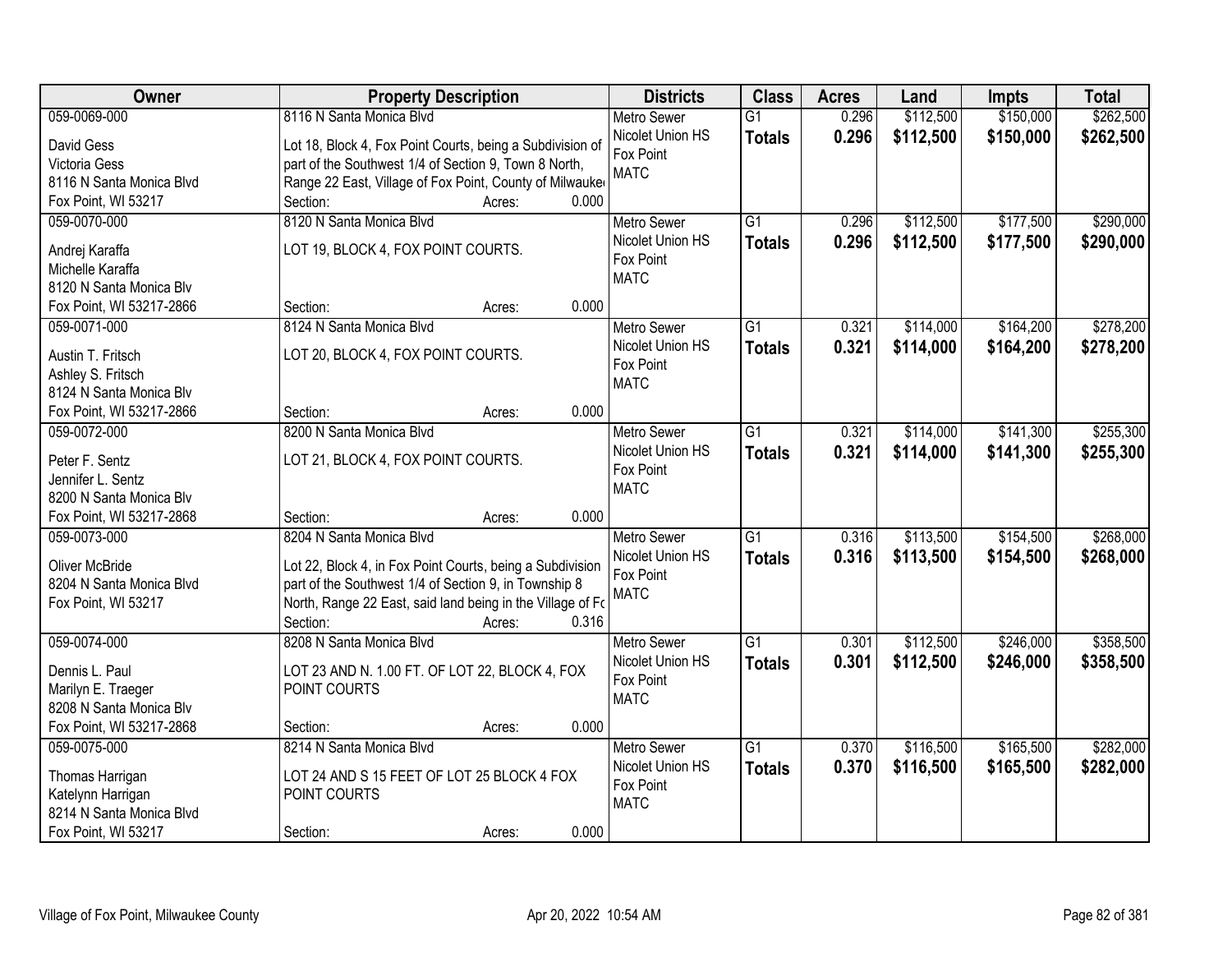| Owner                    | <b>Property Description</b>                                 | <b>Districts</b>              | <b>Class</b>    | <b>Acres</b> | Land      | <b>Impts</b> | <b>Total</b> |
|--------------------------|-------------------------------------------------------------|-------------------------------|-----------------|--------------|-----------|--------------|--------------|
| 059-0076-000             | 8220 N Santa Monica Blvd                                    | <b>Metro Sewer</b>            | $\overline{G1}$ | 0.370        | \$116,500 | \$97,500     | \$214,000    |
| Joseph Balestrieri       | LOT 25 EXC S 15 FEET AND ALL OF LOT 26 BLOCK 4              | Nicolet Union HS              | <b>Totals</b>   | 0.370        | \$116,500 | \$97,500     | \$214,000    |
| Paula Balestrieri        | FOX POINT COURTS                                            | Fox Point                     |                 |              |           |              |              |
| 8220 N Santa Monica Blv  |                                                             | <b>MATC</b>                   |                 |              |           |              |              |
| Fox Point, WI 53217      | 0.000<br>Section:<br>Acres:                                 |                               |                 |              |           |              |              |
| 059-0077-000             | 8226 N Santa Monica Blvd                                    | <b>Metro Sewer</b>            | $\overline{G1}$ | 0.296        | \$112,500 | \$228,500    | \$341,000    |
|                          |                                                             | Nicolet Union HS              | <b>Totals</b>   | 0.296        | \$112,500 | \$228,500    | \$341,000    |
| <b>Haley Carter</b>      | Lot 27, in Block 4, in Fox Point Courts, being a Subdivisic | Fox Point                     |                 |              |           |              |              |
| 8226 N Santa Monica Blvd | of part of the Southwest 1/4 of Section 9, Township 8       | <b>MATC</b>                   |                 |              |           |              |              |
| Fox Point, WI 53217      | North, Range 22 East, in the Village of Fox Point,<br>0.296 |                               |                 |              |           |              |              |
|                          | Section:<br>Acres:                                          |                               |                 |              |           |              |              |
| 059-0078-000             | 8230 N Santa Monica Blvd                                    | <b>Metro Sewer</b>            | G1              | 0.296        | \$112,500 | \$209,400    | \$321,900    |
| Marcela B. Millan        | LOT 28, BLOCK 4, FOX POINT COURTS.                          | Nicolet Union HS              | <b>Totals</b>   | 0.296        | \$112,500 | \$209,400    | \$321,900    |
| Alma Cb Millan           |                                                             | Fox Point                     |                 |              |           |              |              |
| 8230 N Santa Monica Blv  |                                                             | <b>MATC</b>                   |                 |              |           |              |              |
| Fox Point, WI 53217-2868 | 0.000<br>Section:<br>Acres:                                 |                               |                 |              |           |              |              |
| 059-0079-000             | 8300 N Santa Monica Blvd                                    | <b>Metro Sewer</b>            | G1              | 0.296        | \$112,500 | \$55,500     | \$168,000    |
|                          |                                                             | Nicolet Union HS              | <b>Totals</b>   | 0.296        | \$112,500 | \$55,500     | \$168,000    |
| Hedy E. Schweitzer       | LOT 29, BLOCK 4, FOX POINT COURTS.                          | Fox Point                     |                 |              |           |              |              |
| 8300 N Santa Monica Blv  |                                                             | <b>MATC</b>                   |                 |              |           |              |              |
| Fox Point, WI 53217-2870 | 0.000<br>Section:                                           |                               |                 |              |           |              |              |
| 059-0080-000             | Acres:<br>8304 N Santa Monica Blvd                          |                               | $\overline{G1}$ | 0.296        | \$112,500 | \$166,400    | \$278,900    |
|                          |                                                             | <b>Metro Sewer</b>            |                 |              |           |              |              |
| Gerald M. Lau            | LOT 30, BLOCK 4, FOX POINT COURTS.                          | Nicolet Union HS<br>Fox Point | <b>Totals</b>   | 0.296        | \$112,500 | \$166,400    | \$278,900    |
| Kathleen F. Lau          |                                                             | <b>MATC</b>                   |                 |              |           |              |              |
| 8304 N Santa Monica Blv  |                                                             |                               |                 |              |           |              |              |
| Fox Point, WI 53217-2870 | 0.000<br>Section:<br>Acres:                                 |                               |                 |              |           |              |              |
| 059-0081-000             | 8308 N Santa Monica Blvd                                    | <b>Metro Sewer</b>            | $\overline{G1}$ | 0.296        | \$101,000 | \$165,500    | \$266,500    |
| Lynn Morrell             | Lot 31, in Block 4, in Fox Point Courts, being a Subdivisio | Nicolet Union HS              | <b>Totals</b>   | 0.296        | \$101,000 | \$165,500    | \$266,500    |
| 8319 N Santa Monica Blvd | of part of the Southwest 1/4 of Section 9, Township 8       | Fox Point                     |                 |              |           |              |              |
| Fox Point, WI 53217      | North, Range 22 East, in the Village of Fox Point,          | <b>MATC</b>                   |                 |              |           |              |              |
|                          | 0.296<br>Section:<br>Acres:                                 |                               |                 |              |           |              |              |
| 059-0082-000             | 8312 N Santa Monica Blvd                                    | <b>Metro Sewer</b>            | $\overline{G1}$ | 0.296        | \$112,500 | \$132,900    | \$245,400    |
|                          |                                                             | Nicolet Union HS              | <b>Totals</b>   | 0.296        | \$112,500 | \$132,900    | \$245,400    |
| Derek A. Jaschob         | LOT 32, BLOCK 4, FOX POINT COURTS,                          | Fox Point                     |                 |              |           |              |              |
| Jamie L. Kelling         |                                                             | <b>MATC</b>                   |                 |              |           |              |              |
| 8312 N Santa Monica Blvd |                                                             |                               |                 |              |           |              |              |
| Fox Point, WI 53217      | 0.000<br>Section:<br>Acres:                                 |                               |                 |              |           |              |              |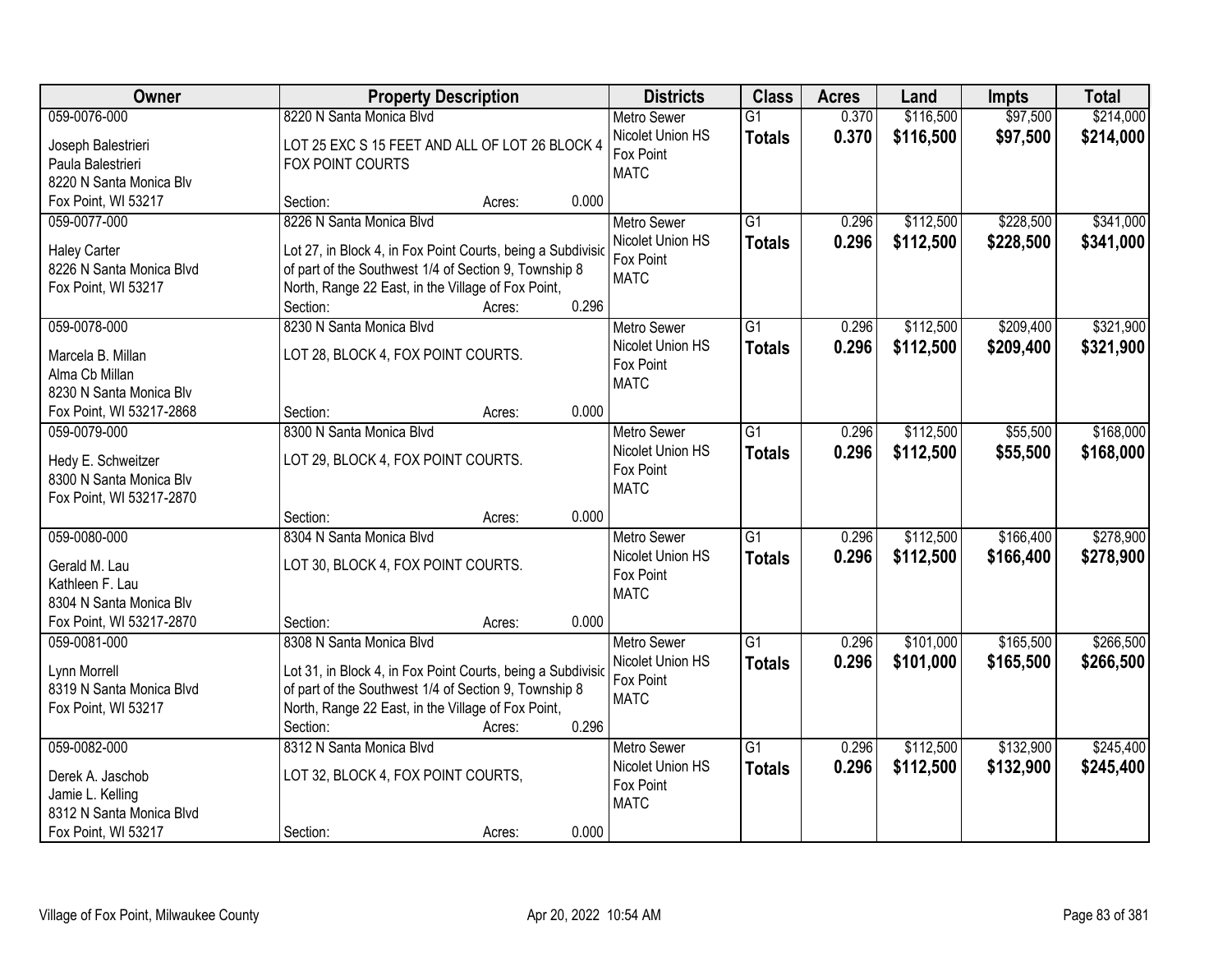| Owner                    | <b>Property Description</b>              |                 | <b>Districts</b>   | <b>Class</b>    | <b>Acres</b> | Land      | <b>Impts</b> | <b>Total</b> |
|--------------------------|------------------------------------------|-----------------|--------------------|-----------------|--------------|-----------|--------------|--------------|
| 059-0083-000             | 8316 N Santa Monica Blvd                 |                 | <b>Metro Sewer</b> | $\overline{G1}$ | 0.296        | \$112,500 | \$152,500    | \$265,000    |
| Diane L. Gunderson       | LOT 33, BLOCK 4, FOX POINT COURTS,       |                 | Nicolet Union HS   | <b>Totals</b>   | 0.296        | \$112,500 | \$152,500    | \$265,000    |
| Harry J. Gunderson       |                                          |                 | Fox Point          |                 |              |           |              |              |
| 8316 N Santa Monica Blv  |                                          |                 | <b>MATC</b>        |                 |              |           |              |              |
| Fox Point, WI 53217-2870 | Section:                                 | 0.000<br>Acres: |                    |                 |              |           |              |              |
| 059-0084-000             | 8320 N Santa Monica Blvd                 |                 | <b>Metro Sewer</b> | G1              | 0.321        | \$114,000 | \$190,000    | \$304,000    |
| <b>Matthew Piper</b>     | LOT 34, BLOCK 4, FOX POINT COURTS,       |                 | Nicolet Union HS   | <b>Totals</b>   | 0.321        | \$114,000 | \$190,000    | \$304,000    |
| Rachel Marie Piper       |                                          |                 | Fox Point          |                 |              |           |              |              |
| 8320 N Santa Monica Blvd |                                          |                 | <b>MATC</b>        |                 |              |           |              |              |
| Fox Point, WI 53217      | Section:                                 | 0.000<br>Acres: |                    |                 |              |           |              |              |
| 059-0085-000             | 8324 N Santa Monica Blvd                 |                 | Metro Sewer        | G1              | 0.321        | \$114,000 | \$125,900    | \$239,900    |
| James D. Vogt            | LOT 35, BLOCK 4, FOX POINT COURTS,       |                 | Nicolet Union HS   | <b>Totals</b>   | 0.321        | \$114,000 | \$125,900    | \$239,900    |
| PO Box 170196            |                                          |                 | Fox Point          |                 |              |           |              |              |
| Fox Point, WI 53217      |                                          |                 | <b>MATC</b>        |                 |              |           |              |              |
|                          | Section:                                 | 0.000<br>Acres: |                    |                 |              |           |              |              |
| 059-0086-000             | 8328 N Santa Monica Blvd                 |                 | <b>Metro Sewer</b> | $\overline{G1}$ | 0.321        | \$114,000 | \$100,800    | \$214,800    |
| A Joyce Lukesh           | LOT 36, BLOCK 4, FOX POINT COURTS,       |                 | Nicolet Union HS   | <b>Totals</b>   | 0.321        | \$114,000 | \$100,800    | \$214,800    |
| 8328 N Santa Monica Blv  |                                          |                 | Fox Point          |                 |              |           |              |              |
| Fox Point, WI 53217-2870 |                                          |                 | <b>MATC</b>        |                 |              |           |              |              |
|                          | Section:                                 | 0.000<br>Acres: |                    |                 |              |           |              |              |
| 059-0087-000             | 8332 N Santa Monica Blyd                 |                 | Metro Sewer        | $\overline{G1}$ | 0.296        | \$112,500 | \$115,800    | \$228,300    |
| Jeffrey A. Peil          | LOT 37, BLOCK 4, FOX POINT COURTS,       |                 | Nicolet Union HS   | <b>Totals</b>   | 0.296        | \$112,500 | \$115,800    | \$228,300    |
| Kimberly M. Peil         |                                          |                 | Fox Point          |                 |              |           |              |              |
| 8332 N Santa Monica Blv  |                                          |                 | <b>MATC</b>        |                 |              |           |              |              |
| Fox Point, WI 53217-2870 | Section:                                 | 0.000<br>Acres: |                    |                 |              |           |              |              |
| 059-0088-000             | 8340 N Santa Monica Blvd                 |                 | Metro Sewer        | $\overline{G1}$ | 0.592        | \$128,000 | \$144,100    | \$272,100    |
| Danette Cappello         | LOTS 38 & 39, BLOCK 4, FOX POINT COURTS. |                 | Nicolet Union HS   | <b>Totals</b>   | 0.592        | \$128,000 | \$144,100    | \$272,100    |
| Gerard Cappello          |                                          |                 | Fox Point          |                 |              |           |              |              |
| 8340 N Santa Monica Blvd |                                          |                 | <b>MATC</b>        |                 |              |           |              |              |
| Fox Point, WI 53217      | Section:                                 | 0.000<br>Acres: |                    |                 |              |           |              |              |
| 059-0089-000             | 8344 N Santa Monica Blvd                 |                 | <b>Metro Sewer</b> | $\overline{G1}$ | 0.296        | \$112,500 | \$157,900    | \$270,400    |
| Craig L. Dudley          | LOT 40, BLOCK 4, FOX POINT COURTS.       |                 | Nicolet Union HS   | <b>Totals</b>   | 0.296        | \$112,500 | \$157,900    | \$270,400    |
| Laurie R. Dudley         |                                          |                 | Fox Point          |                 |              |           |              |              |
| 8344 N Santa Monica Blv  |                                          |                 | <b>MATC</b>        |                 |              |           |              |              |
| Fox Point, WI 53217-2870 | Section:                                 | 0.000<br>Acres: |                    |                 |              |           |              |              |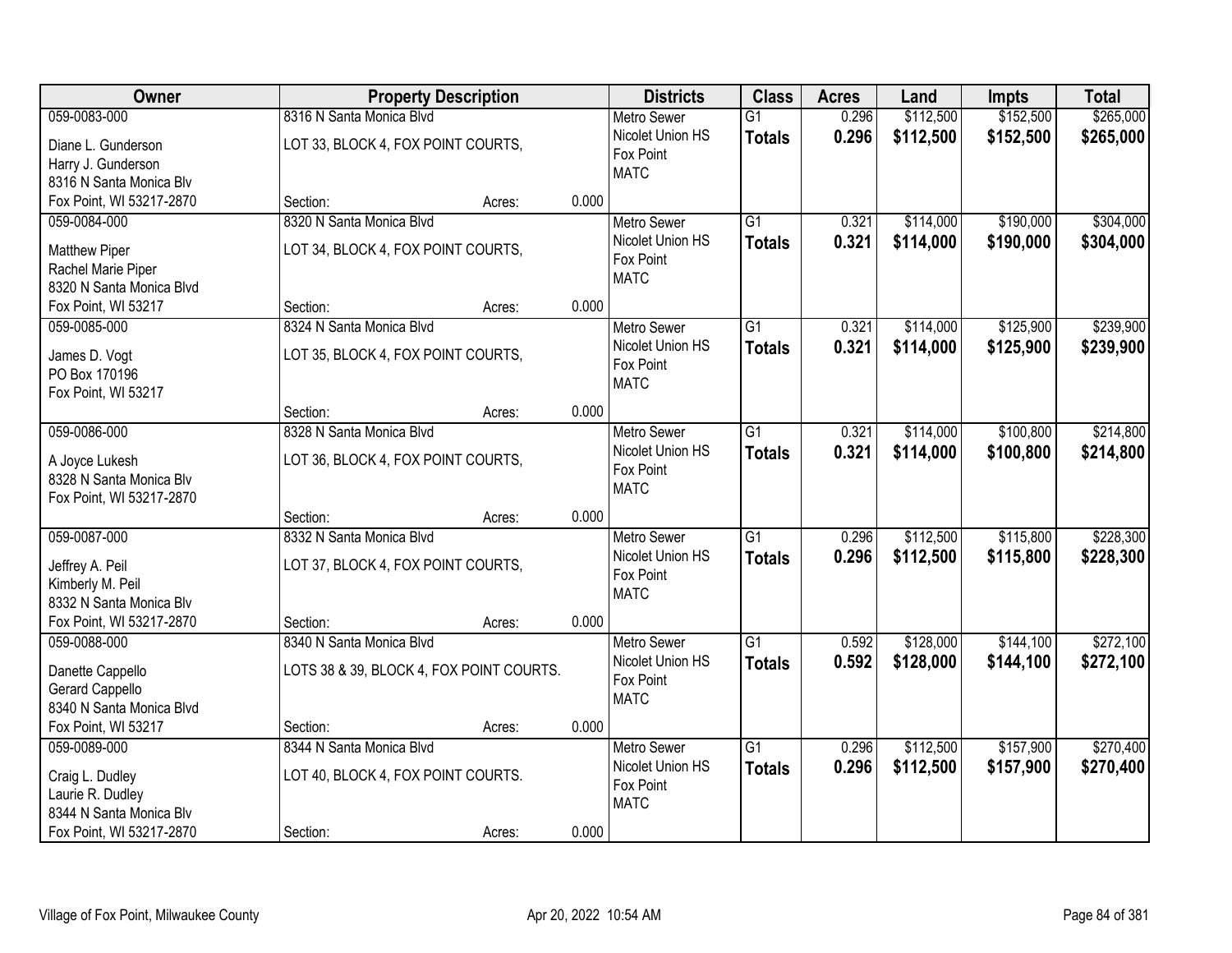| Owner                                    | <b>Property Description</b>                                       | <b>Districts</b>   | <b>Class</b>    | <b>Acres</b> | Land      | Impts     | <b>Total</b> |
|------------------------------------------|-------------------------------------------------------------------|--------------------|-----------------|--------------|-----------|-----------|--------------|
| 059-0090-000                             | 8348 N Santa Monica Blvd                                          | <b>Metro Sewer</b> | $\overline{G1}$ | 0.262        | \$105,000 | \$183,500 | \$288,500    |
| James M. Barshaw                         | LOT 41, BLOCK 4, FOX POINT COURTS.                                | Nicolet Union HS   | <b>Totals</b>   | 0.262        | \$105,000 | \$183,500 | \$288,500    |
| Gale E. Barshaw                          |                                                                   | Fox Point          |                 |              |           |           |              |
| 8348 N Santa Monica Blvd                 |                                                                   | <b>MATC</b>        |                 |              |           |           |              |
| Fox Point, WI 53217                      | 0.000<br>Section:<br>Acres:                                       |                    |                 |              |           |           |              |
| 059-0091-000                             | 409 E Dean Rd                                                     | <b>Metro Sewer</b> | $\overline{G1}$ | 0.207        | \$91,000  | \$127,500 | \$218,500    |
| Andrea S. Frankenberry                   | LOT 1, BLOCK 1 FOX POINT GARDENS                                  | Nicolet Union HS   | <b>Totals</b>   | 0.207        | \$91,000  | \$127,500 | \$218,500    |
| 409 E Dean Rd                            |                                                                   | Fox Point          |                 |              |           |           |              |
| Fox Point, WI 53217-2708                 |                                                                   | <b>MATC</b>        |                 |              |           |           |              |
|                                          | 0.000<br>Section:<br>Acres:                                       |                    |                 |              |           |           |              |
| 059-0092-000                             | 405 E Dean Rd                                                     | <b>Metro Sewer</b> | $\overline{G1}$ | 0.218        | \$95,500  | \$196,000 | \$291,500    |
|                                          |                                                                   | Nicolet Union HS   | <b>Totals</b>   | 0.218        | \$95,500  | \$196,000 | \$291,500    |
| Nicholas R. Kleczkowski                  | LOT 2, BLOCK 1 FOX POINT GARDENS                                  | Fox Point          |                 |              |           |           |              |
| Laura A. Kleczkowski                     |                                                                   | <b>MATC</b>        |                 |              |           |           |              |
| 405 E Dean Rd                            | 0.000<br>Section:                                                 |                    |                 |              |           |           |              |
| Fox Point, WI 53217-2708<br>059-0093-000 | Acres:<br>8344 N Whitney Rd                                       | <b>Metro Sewer</b> | G1              | 0.202        | \$88,500  | \$177,400 | \$265,900    |
|                                          |                                                                   | Nicolet Union HS   |                 | 0.202        |           |           |              |
| Elliott L. Rifzis                        | LOT 3, BLOCK 1 FOX POINT GARDENS                                  | Fox Point          | <b>Totals</b>   |              | \$88,500  | \$177,400 | \$265,900    |
| Jo Anne M Rifzis                         |                                                                   | <b>MATC</b>        |                 |              |           |           |              |
| 8344 N Whitney Rd                        |                                                                   |                    |                 |              |           |           |              |
| Fox Point, WI 53217-2756                 | 0.000<br>Section:<br>Acres:                                       |                    |                 |              |           |           |              |
| 059-0094-000                             | 8342 N Whitney Rd                                                 | <b>Metro Sewer</b> | $\overline{G1}$ | 0.202        | \$88,500  | \$134,100 | \$222,600    |
| Jay R. Koeper                            | LOT 4, BLOCK 1 FOX POINT GARDENS                                  | Nicolet Union HS   | <b>Totals</b>   | 0.202        | \$88,500  | \$134,100 | \$222,600    |
| 8342 N Whitney Rd                        |                                                                   | Fox Point          |                 |              |           |           |              |
| Fox Point, WI 53217-2756                 |                                                                   | <b>MATC</b>        |                 |              |           |           |              |
|                                          | Section:<br>0.000<br>Acres:                                       |                    |                 |              |           |           |              |
| 059-0095-000                             | 8338 N Whitney Rd                                                 | <b>Metro Sewer</b> | $\overline{G1}$ | 0.202        | \$88,500  | \$115,900 | \$204,400    |
| David E. Quam                            | LOT 5 IN BLOCK 1 IN FOX POINT GARDENS, BEING A                    | Nicolet Union HS   | <b>Totals</b>   | 0.202        | \$88,500  | \$115,900 | \$204,400    |
| 8338 N Whitney Rd                        | SUBDIVISION OF PART OF THE SOUTHWEST 1/4 OF                       | Fox Point          |                 |              |           |           |              |
| Fox Point, WI 53217                      | SECTION 9, TOWN 8 NORTH, RANGE 22 EAST, IN                        | <b>MATC</b>        |                 |              |           |           |              |
|                                          | 0.202<br>Section:<br>Acres:                                       |                    |                 |              |           |           |              |
| 059-0096-000                             | 8334 N Whitney Rd                                                 | <b>Metro Sewer</b> | $\overline{G1}$ | 0.216        | \$95,000  | \$173,000 | \$268,000    |
|                                          |                                                                   | Nicolet Union HS   | <b>Totals</b>   | 0.216        | \$95,000  | \$173,000 | \$268,000    |
| Joseph C. Miller                         | Lot 6 in Block 1 in Fox Point Gardens, being a Subdivisio         | Fox Point          |                 |              |           |           |              |
| Karen E. Miller                          | of a part of the Southwest 1/4 of Section                         | <b>MATC</b>        |                 |              |           |           |              |
| 8334 N Whitney Rd                        | 9, in Township 8 North, Range 22 East, in the Village of<br>0.216 |                    |                 |              |           |           |              |
| Fox Point, WI 53217                      | Section: 9<br>Acres:                                              |                    |                 |              |           |           |              |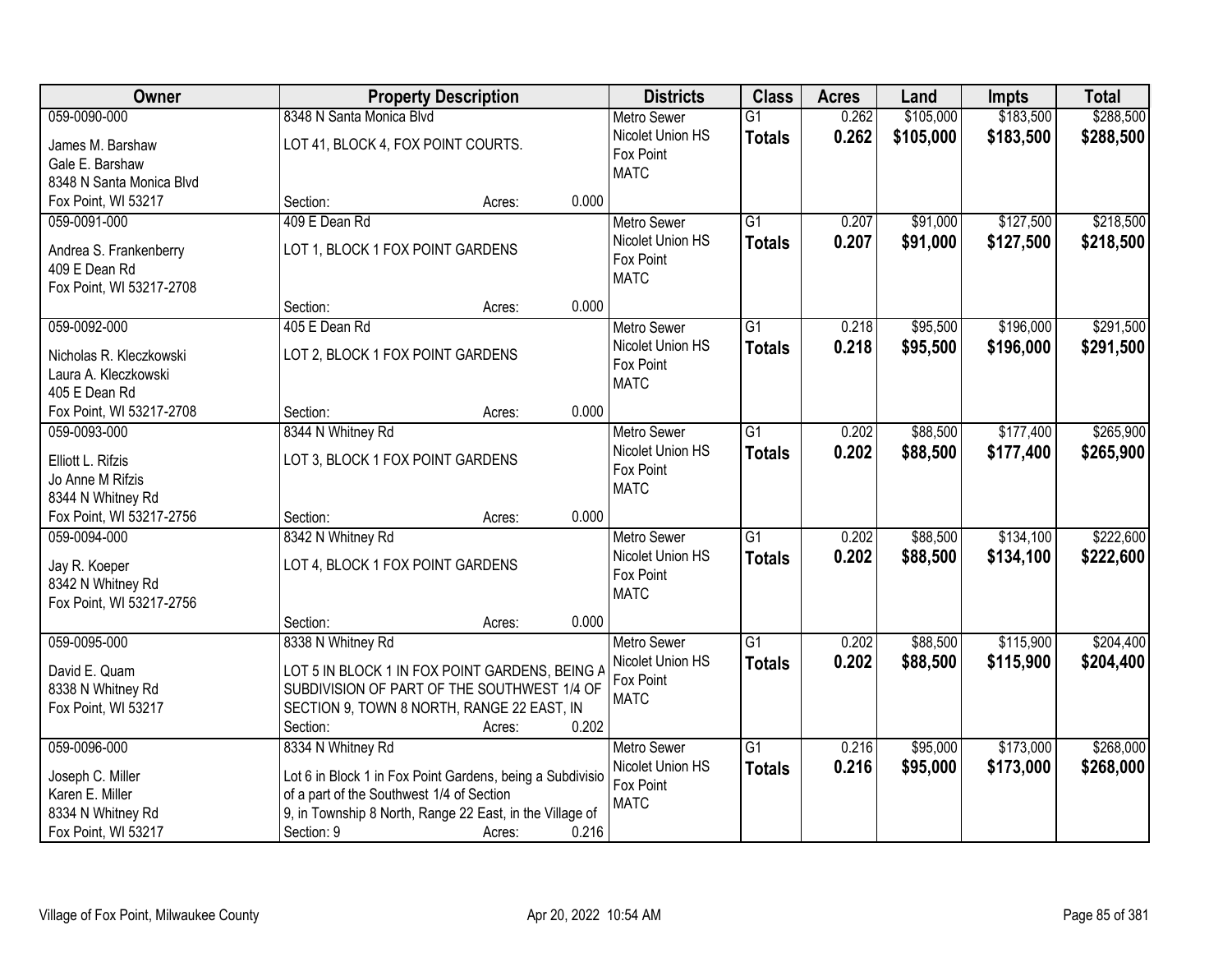| Owner                    |                                                   | <b>Property Description</b> |       |                    | <b>Class</b>    | <b>Acres</b> | Land     | Impts     | <b>Total</b> |
|--------------------------|---------------------------------------------------|-----------------------------|-------|--------------------|-----------------|--------------|----------|-----------|--------------|
| 059-0097-000             | 8330 N Whitney Rd                                 |                             |       | <b>Metro Sewer</b> | $\overline{G1}$ | 0.202        | \$88,500 | \$139,100 | \$227,600    |
| Elizabeth Habush         | LOT 7, BLOCK 1 FOX POINT GARDENS                  |                             |       | Nicolet Union HS   | <b>Totals</b>   | 0.202        | \$88,500 | \$139,100 | \$227,600    |
| Jane E. Habush           |                                                   |                             |       | Fox Point          |                 |              |          |           |              |
| 8330 N Whitney Rd        |                                                   |                             |       | <b>MATC</b>        |                 |              |          |           |              |
| Fox Point, WI 53217      | Section:                                          | Acres:                      | 0.000 |                    |                 |              |          |           |              |
| 059-0098-000             | 8326 N Whitney Rd                                 |                             |       | <b>Metro Sewer</b> | $\overline{G1}$ | 0.198        | \$87,000 | \$119,900 | \$206,900    |
|                          |                                                   |                             |       | Nicolet Union HS   | <b>Totals</b>   | 0.198        | \$87,000 | \$119,900 | \$206,900    |
| Gerald R. Pagel          | LOT 8 IN BLOCK 1 IN FOX POINT GARDENS, BEING A    |                             |       | Fox Point          |                 |              |          |           |              |
| 8326 N Whitney Rd        | SUBDIVISION OF PART OF THE SOUTHWEST 1/4 OF       |                             |       | <b>MATC</b>        |                 |              |          |           |              |
| Fox Point, WI 53217      | <b>SECTION</b>                                    |                             |       |                    |                 |              |          |           |              |
|                          | Section:                                          | Acres:                      | 0.198 |                    |                 |              |          |           |              |
| 059-0099-000             | 8320 N Whitney Rd                                 |                             |       | <b>Metro Sewer</b> | G1              | 0.202        | \$89,000 | \$154,100 | \$243,100    |
| <b>Justin Sartler</b>    | LOT 9, BLOCK 1 FOX POINT GARDENS                  |                             |       | Nicolet Union HS   | <b>Totals</b>   | 0.202        | \$89,000 | \$154,100 | \$243,100    |
| Cheane Cowle             |                                                   |                             |       | Fox Point          |                 |              |          |           |              |
| 8320 N Whitney Rd        |                                                   |                             |       | <b>MATC</b>        |                 |              |          |           |              |
| Fox Point, WI 53217      | Section:                                          | Acres:                      | 0.000 |                    |                 |              |          |           |              |
| 059-0100-000             | 8316 N Whitney Rd                                 |                             |       | <b>Metro Sewer</b> | G1              | 0.202        | \$88,500 | \$7,400   | \$95,900     |
|                          |                                                   |                             |       | Nicolet Union HS   | G <sub>2</sub>  | 0.000        | \$0      | \$130,500 | \$130,500    |
| Jacob Merten             | LOT 10, BLOCK 1, FOX POINT GARDENS - Full legal   |                             |       | Fox Point          | <b>Totals</b>   | 0.202        | \$88,500 | \$137,900 | \$226,400    |
| 8316 N Whitney Rd        | description                                       |                             |       | <b>MATC</b>        |                 |              |          |           |              |
| Fox Point, WI 53217      | Lot 10, in Block 1, in Fox Point Gardens, being a |                             |       |                    |                 |              |          |           |              |
|                          | Section:                                          | Acres:                      | 0.000 |                    |                 |              |          |           |              |
| 059-0101-000             | 8312 N Whitney Rd                                 |                             |       | <b>Metro Sewer</b> | $\overline{G1}$ | 0.202        | \$88,500 | \$212,400 | \$300,900    |
| Mary K. Newkirk          | LOT 11 BLK 1, FOX POINT GARDENS                   |                             |       | Nicolet Union HS   | <b>Totals</b>   | 0.202        | \$88,500 | \$212,400 | \$300,900    |
| 8312 N Whitney Rd        |                                                   |                             |       | Fox Point          |                 |              |          |           |              |
| Fox Point, WI 53217-2756 |                                                   |                             |       | <b>MATC</b>        |                 |              |          |           |              |
|                          | Section:                                          | Acres:                      | 0.000 |                    |                 |              |          |           |              |
| 059-0102-000             | 8310 N Whitney Rd                                 |                             |       | Metro Sewer        | $\overline{G1}$ | 0.202        | \$88,500 | \$109,400 | \$197,900    |
| Wayne M. Cisewski        | LOT 12 BLK 1, FOX POINT GARDENS                   |                             |       | Nicolet Union HS   | <b>Totals</b>   | 0.202        | \$88,500 | \$109,400 | \$197,900    |
| 8310 N Whitney Rd        |                                                   |                             |       | Fox Point          |                 |              |          |           |              |
| Fox Point, WI 53217-2756 |                                                   |                             |       | <b>MATC</b>        |                 |              |          |           |              |
|                          | Section:                                          | Acres:                      | 0.000 |                    |                 |              |          |           |              |
| 059-0103-000             | 8300 N Whitney Rd                                 |                             |       | <b>Metro Sewer</b> | $\overline{G1}$ | 0.218        | \$95,500 | \$162,500 | \$258,000    |
|                          |                                                   |                             |       | Nicolet Union HS   | <b>Totals</b>   | 0.218        | \$95,500 | \$162,500 | \$258,000    |
| John J. Mullahy          | LOT 13 BLK 1, FOX POINT GARDENS                   |                             |       | Fox Point          |                 |              |          |           |              |
| Mary Ann Mullahy         |                                                   |                             |       | <b>MATC</b>        |                 |              |          |           |              |
| 8300 N Whitney Rd        |                                                   |                             |       |                    |                 |              |          |           |              |
| Fox Point, WI 53217-2756 | Section:                                          | Acres:                      | 0.000 |                    |                 |              |          |           |              |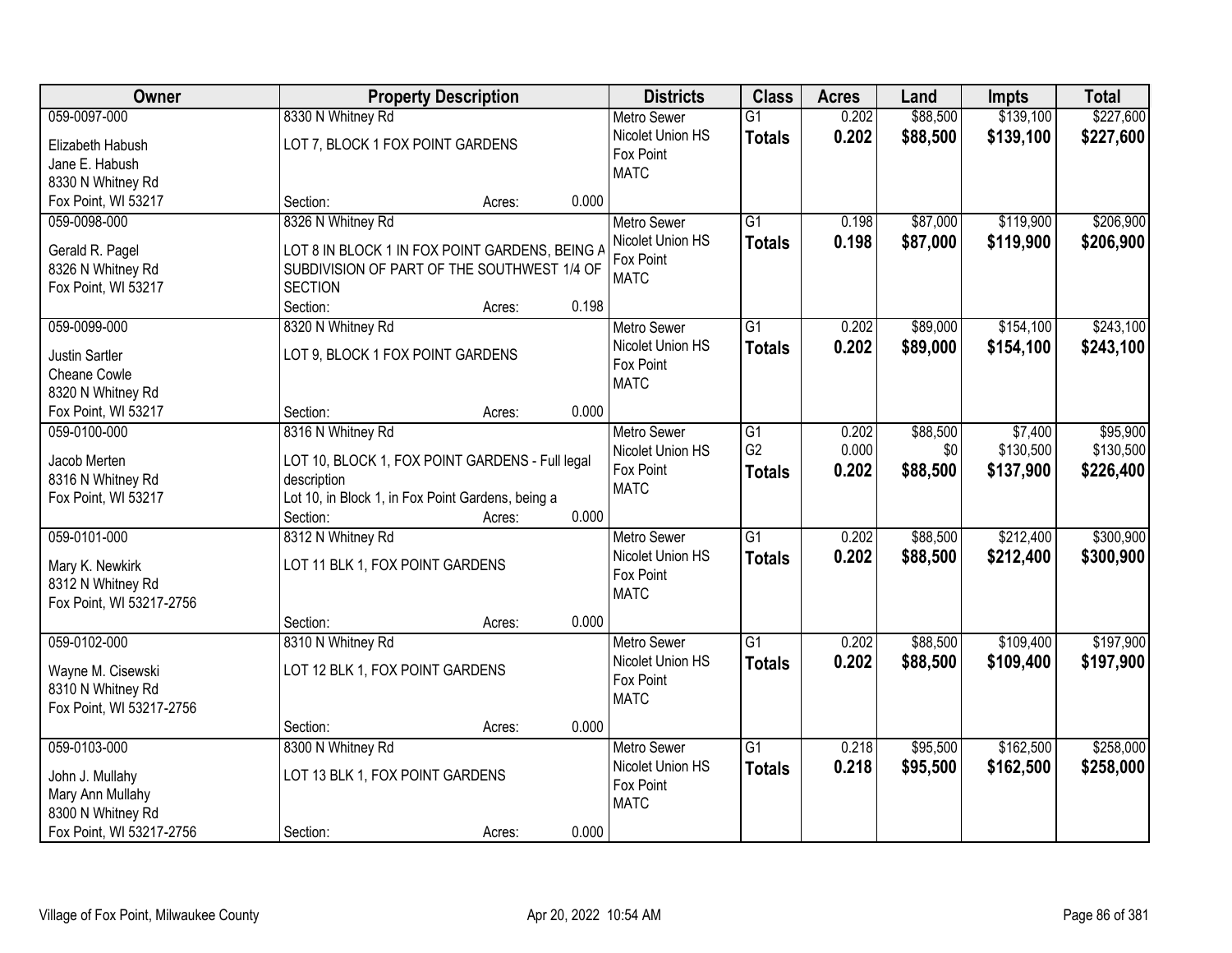| Owner                                         | <b>Property Description</b>                                   |                 | <b>Districts</b>              | <b>Class</b>    | <b>Acres</b> | Land     | Impts     | <b>Total</b> |
|-----------------------------------------------|---------------------------------------------------------------|-----------------|-------------------------------|-----------------|--------------|----------|-----------|--------------|
| 059-0104-000                                  | 408 E Spooner Rd                                              |                 | <b>Metro Sewer</b>            | $\overline{G1}$ | 0.209        | \$92,000 | \$143,000 | \$235,000    |
| Mark M. Mowers                                | LOT 14 BLK 1 FOX POINT GARDENS                                |                 | Nicolet Union HS              | <b>Totals</b>   | 0.209        | \$92,000 | \$143,000 | \$235,000    |
| Susan C. Mowers                               |                                                               |                 | Fox Point                     |                 |              |          |           |              |
| 408 E Spooner Rd                              |                                                               |                 | <b>MATC</b>                   |                 |              |          |           |              |
| Fox Point, WI 53217-2772                      | Section:                                                      | 0.000<br>Acres: |                               |                 |              |          |           |              |
| 059-0105-000                                  | 409 E Spooner Rd                                              |                 | <b>Metro Sewer</b>            | $\overline{G1}$ | 0.218        | \$95,500 | \$103,500 | \$199,000    |
|                                               |                                                               |                 | Nicolet Union HS              | <b>Totals</b>   | 0.218        | \$95,500 | \$103,500 | \$199,000    |
| Sue Ann Ziebelman                             | LOT 1 BLK 2 FOX POINT GARDENS                                 |                 | Fox Point                     |                 |              |          |           |              |
| 409 E Spooner Rd                              |                                                               |                 | <b>MATC</b>                   |                 |              |          |           |              |
| Fox Point, WI 53217-2748                      |                                                               |                 |                               |                 |              |          |           |              |
|                                               | Section:                                                      | 0.000<br>Acres: |                               |                 |              |          |           |              |
| 059-0106-000                                  | 8224 N Whitney Rd                                             |                 | Metro Sewer                   | G1              | 0.218        | \$95,500 | \$155,500 | \$251,000    |
| Pamela J. Rolstad                             | LOT 2 BLK 2, FOX POINT GARDENS                                |                 | Nicolet Union HS              | <b>Totals</b>   | 0.218        | \$95,500 | \$155,500 | \$251,000    |
| 8224 N Whitney Rd                             |                                                               |                 | Fox Point                     |                 |              |          |           |              |
| Fox Point, WI 53217-2754                      |                                                               |                 | <b>MATC</b>                   |                 |              |          |           |              |
|                                               | Section:                                                      | 0.000<br>Acres: |                               |                 |              |          |           |              |
| 059-0107-000                                  | 8220 N Whitney Rd                                             |                 | <b>Metro Sewer</b>            | G1              | 0.205        | \$90,000 | \$166,100 | \$256,100    |
|                                               |                                                               |                 | Nicolet Union HS              | <b>Totals</b>   | 0.205        | \$90,000 | \$166,100 | \$256,100    |
| Brian W. Haraway                              | LOT 3 BLK 2 FOX POINT GARDENS                                 |                 | Fox Point                     |                 |              |          |           |              |
| Jennifer A. Haraway                           |                                                               |                 | <b>MATC</b>                   |                 |              |          |           |              |
| 8220 N Whitney Rd<br>Fox Point, WI 53217-2754 | Section:                                                      | 0.000           |                               |                 |              |          |           |              |
| 059-0108-000                                  | 8214 N Whitney Rd                                             | Acres:          |                               | $\overline{G1}$ | 0.205        | \$90,000 | \$201,600 | \$291,600    |
|                                               |                                                               |                 | <b>Metro Sewer</b>            |                 |              |          |           |              |
| Nicole E. Erdmann                             | All that certain parcel of land situate in the Village of Fox |                 | Nicolet Union HS<br>Fox Point | <b>Totals</b>   | 0.205        | \$90,000 | \$201,600 | \$291,600    |
| Michael J. Wiza                               | Point, County of Milwaukee and State of                       |                 | <b>MATC</b>                   |                 |              |          |           |              |
| 8214 N Whitney Rd                             | Wisconsin being known and designated as follows: Lot fo       |                 |                               |                 |              |          |           |              |
| Fox Point, WI 53217                           | Section:                                                      | 0.000<br>Acres: |                               |                 |              |          |           |              |
| 059-0109-000                                  | 8210 N Whitney Rd                                             |                 | <b>Metro Sewer</b>            | $\overline{G1}$ | 0.209        | \$92,000 | \$133,300 | \$225,300    |
| John L. Malzewski                             | LOT 5 BLK 2, FOX POINT GARDENS                                |                 | Nicolet Union HS              | <b>Totals</b>   | 0.209        | \$92,000 | \$133,300 | \$225,300    |
| Jennifer D. Boggs                             |                                                               |                 | Fox Point                     |                 |              |          |           |              |
| 8210 N Whitney Rd                             |                                                               |                 | <b>MATC</b>                   |                 |              |          |           |              |
| Fox Point, WI 53217-2754                      | Section:                                                      | 0.000<br>Acres: |                               |                 |              |          |           |              |
| 059-0110-000                                  | 8204 N Whitney Rd                                             |                 | <b>Metro Sewer</b>            | $\overline{G1}$ | 0.203        | \$89,000 | \$108,300 | \$197,300    |
|                                               |                                                               |                 | Nicolet Union HS              | <b>Totals</b>   | 0.203        | \$89,000 | \$108,300 | \$197,300    |
| Jonathan R. Pykett                            | LOT 6 BLK 2 FOX POINT GARDENS                                 |                 | Fox Point                     |                 |              |          |           |              |
| Kathryn J. Pykett                             |                                                               |                 | <b>MATC</b>                   |                 |              |          |           |              |
| PO Box 241784                                 |                                                               |                 |                               |                 |              |          |           |              |
| Milwaukee, WI 53224                           | Section:                                                      | 0.000<br>Acres: |                               |                 |              |          |           |              |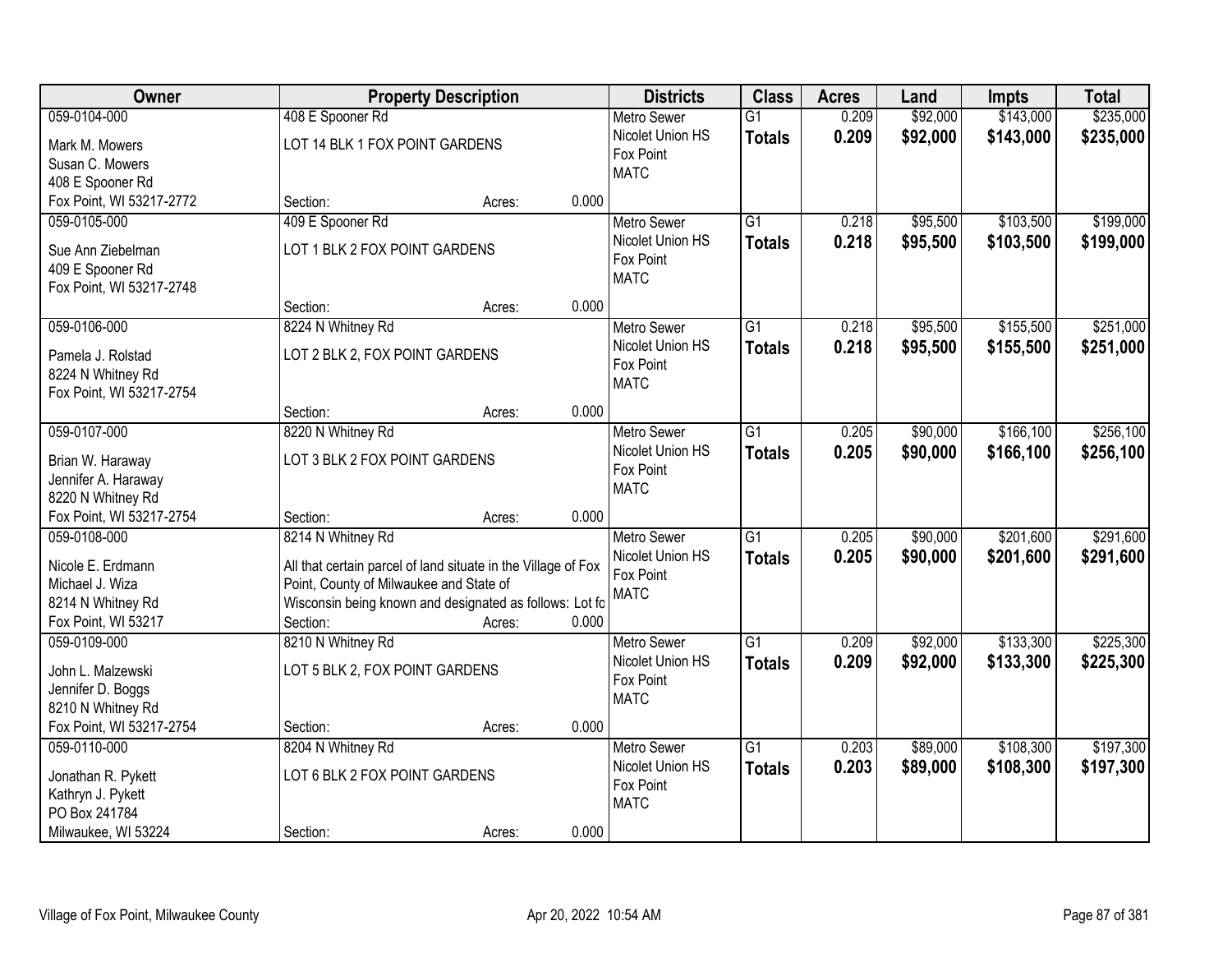| Owner                                                                | <b>Property Description</b>                                 |       | <b>Districts</b>              | <b>Class</b>    | <b>Acres</b> | Land      | <b>Impts</b> | <b>Total</b> |
|----------------------------------------------------------------------|-------------------------------------------------------------|-------|-------------------------------|-----------------|--------------|-----------|--------------|--------------|
| 059-0111-000                                                         | 8200 N Whitney Rd                                           |       | <b>Metro Sewer</b>            | $\overline{G1}$ | 0.199        | \$87,500  | \$126,400    | \$213,900    |
| Christopher B & Mary Jo W Sargent Rev LOT 7 BLK 2, FOX POINT GARDENS |                                                             |       | Nicolet Union HS              | <b>Totals</b>   | 0.199        | \$87,500  | \$126,400    | \$213,900    |
| Trust                                                                |                                                             |       | Fox Point                     |                 |              |           |              |              |
| 8200 N Whitney Rd                                                    |                                                             |       | <b>MATC</b>                   |                 |              |           |              |              |
| Fox Point, WI 53217                                                  | Section:<br>Acres:                                          | 0.000 |                               |                 |              |           |              |              |
| 059-0112-000                                                         | 8126 N Whitney Rd                                           |       | <b>Metro Sewer</b>            | $\overline{G1}$ | 0.203        | \$89,000  | \$271,900    | \$360,900    |
|                                                                      |                                                             |       | Nicolet Union HS              | <b>Totals</b>   | 0.203        | \$89,000  | \$271,900    | \$360,900    |
| Lars Lewander                                                        | LOT 8 BLK 2, FOX POINT GARDENS                              |       | Fox Point                     |                 |              |           |              |              |
| Nancy Lewander                                                       |                                                             |       | <b>MATC</b>                   |                 |              |           |              |              |
| 8126 N Whitney Rd                                                    |                                                             |       |                               |                 |              |           |              |              |
| Fox Point, WI 53217-2752                                             | Section:<br>Acres:                                          | 0.000 |                               |                 |              |           |              |              |
| 059-0113-000                                                         | 8122 N Whitney Rd                                           |       | <b>Metro Sewer</b>            | G1              | 0.210        | \$92,500  | \$272,500    | \$365,000    |
| Michael Murphy                                                       | Lot 9, in Block 2, in Fox Point Gardens, being a            |       | Nicolet Union HS              | <b>Totals</b>   | 0.210        | \$92,500  | \$272,500    | \$365,000    |
| Sue Murphy                                                           | Subdivision of a part of the Southwest 1/4 of Section 9, in |       | Fox Point                     |                 |              |           |              |              |
| 8122 N Whitney Rd                                                    | Township 8                                                  |       | <b>MATC</b>                   |                 |              |           |              |              |
| Fox Point, WI 53217                                                  | Section: 9<br>Acres:                                        | 0.210 |                               |                 |              |           |              |              |
| 059-0114-000                                                         | 8118 N Whitney Rd                                           |       | <b>Metro Sewer</b>            | $\overline{G1}$ | 0.206        | \$91,000  | \$139,000    | \$230,000    |
|                                                                      |                                                             |       | Nicolet Union HS              | <b>Totals</b>   | 0.206        | \$91,000  | \$139,000    | \$230,000    |
| Daniel J. Sweeney                                                    | Lot Ten (10), in Block Two (2), in Fox Point Gardens,       |       | Fox Point                     |                 |              |           |              |              |
| Sarah R. Sweeney                                                     | being a Subdivision of a part of the South West             |       | <b>MATC</b>                   |                 |              |           |              |              |
| 8118 N Whitney Rd                                                    | 1/4 of Section 9, in Township 8 North, Range 22 East, in    |       |                               |                 |              |           |              |              |
| Fox Point, WI 53217                                                  | Section:<br>Acres:                                          | 0.000 |                               |                 |              |           |              |              |
| 059-0115-000                                                         | 8114 N Whitney Rd                                           |       | Metro Sewer                   | $\overline{G1}$ | 0.206        | \$91,000  | \$425,200    | \$516,200    |
| Stephanie Ann Garbo                                                  | LOT 11, BLOCK 2, FOX POINT GARDENS                          |       | Nicolet Union HS<br>Fox Point | <b>Totals</b>   | 0.206        | \$91,000  | \$425,200    | \$516,200    |
| Louis Charles Palen                                                  |                                                             |       | <b>MATC</b>                   |                 |              |           |              |              |
| 8114 N Whitney Rd                                                    |                                                             |       |                               |                 |              |           |              |              |
| Fox Point, WI 53217                                                  | Section:<br>Acres:                                          | 0.000 |                               |                 |              |           |              |              |
| 059-0116-000                                                         | 8108 N Whitney Rd                                           |       | Metro Sewer                   | $\overline{G1}$ | 0.206        | \$91,000  | \$83,500     | \$174,500    |
| Robert A. Melin                                                      | LOT 12, BLOCK 2, FOX POINT GARDENS                          |       | Nicolet Union HS              | <b>Totals</b>   | 0.206        | \$91,000  | \$83,500     | \$174,500    |
| Mary Melin                                                           |                                                             |       | Fox Point                     |                 |              |           |              |              |
| 8108 N Whitney Rd                                                    |                                                             |       | <b>MATC</b>                   |                 |              |           |              |              |
| Fox Point, WI 53217-2752                                             | Section:<br>Acres:                                          | 0.000 |                               |                 |              |           |              |              |
| 059-0117-000                                                         | 404 E Willow Rd                                             |       | <b>Metro Sewer</b>            | $\overline{G1}$ | 0.240        | \$105,500 | \$181,400    | \$286,900    |
|                                                                      |                                                             |       | Nicolet Union HS              | <b>Totals</b>   | 0.240        | \$105,500 | \$181,400    | \$286,900    |
| Steven H. Close                                                      | LOT 13, BLOCK 2, FOX POINT GARDENS ALSO W. 8                |       | Fox Point                     |                 |              |           |              |              |
| Cynthia A. Close                                                     | FT. OF LOT 14 BLOCK 2                                       |       | <b>MATC</b>                   |                 |              |           |              |              |
| 404 E Willow Rd                                                      |                                                             |       |                               |                 |              |           |              |              |
| Fox Point, WI 53217-2764                                             | Section:<br>Acres:                                          | 0.000 |                               |                 |              |           |              |              |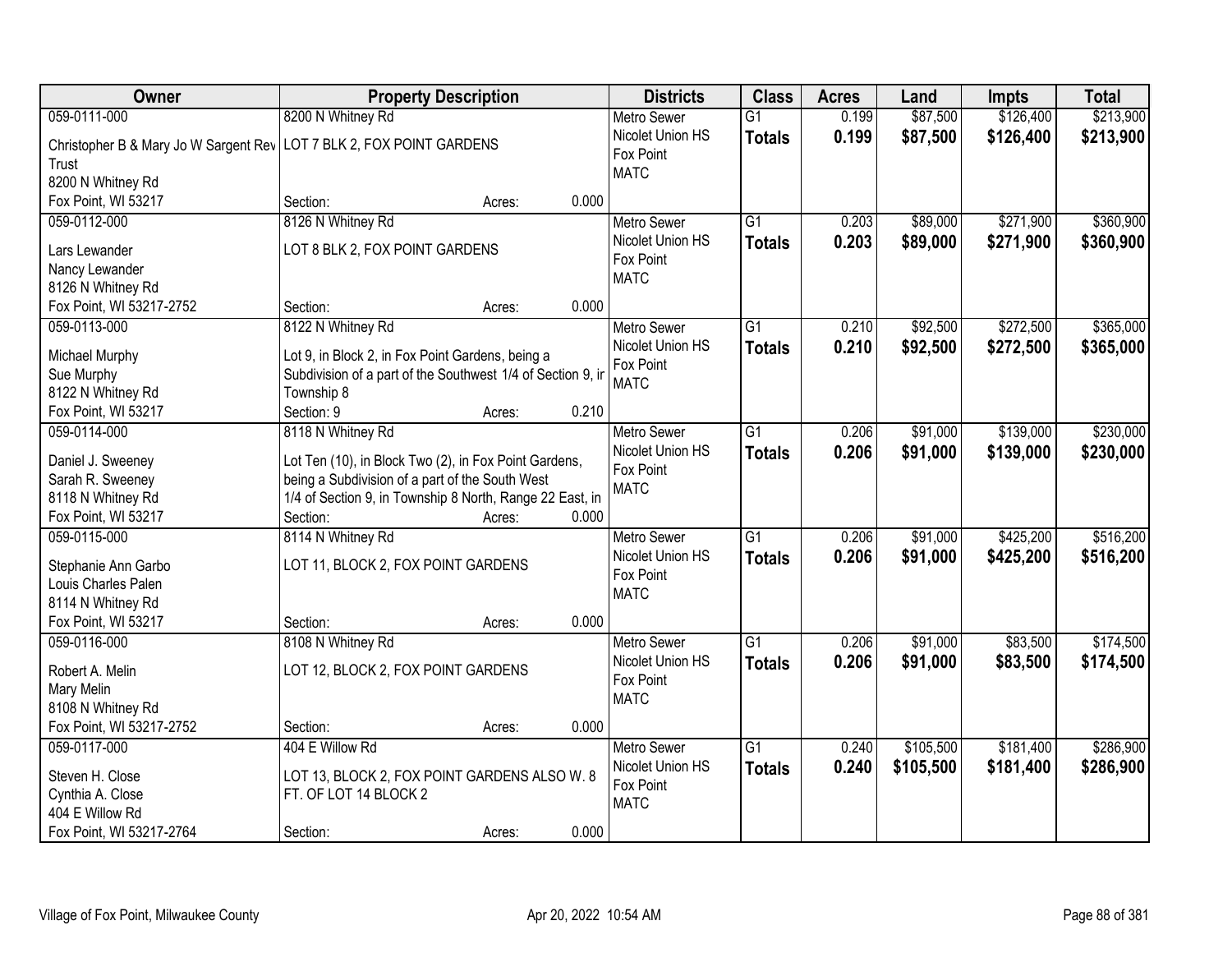| Owner                                                                                                   |                                                                                                                                                                                                          | <b>Property Description</b> |       |                                                                    | <b>Class</b>                     | <b>Acres</b>   | Land                 | Impts                  | <b>Total</b>           |
|---------------------------------------------------------------------------------------------------------|----------------------------------------------------------------------------------------------------------------------------------------------------------------------------------------------------------|-----------------------------|-------|--------------------------------------------------------------------|----------------------------------|----------------|----------------------|------------------------|------------------------|
| 059-0118-000<br>Peter B. Chiu<br>408 E Willow Rd<br>Fox Point, WI 53217-2764                            | 408 E Willow Rd<br>LOT 14, BLOCK 2, FOX POINT GARDENS EXCEPT<br>WEST 8 FEET.                                                                                                                             |                             |       | <b>Metro Sewer</b><br>Nicolet Union HS<br>Fox Point<br><b>MATC</b> | $\overline{G1}$<br><b>Totals</b> | 0.190<br>0.190 | \$83,500<br>\$83,500 | \$149,500<br>\$149,500 | \$233,000<br>\$233,000 |
|                                                                                                         | Section:                                                                                                                                                                                                 | Acres:                      | 0.000 |                                                                    |                                  |                |                      |                        |                        |
| 059-0119-000<br>Kelly Kluck<br>Eric Roecker<br>409 E Willow Rd                                          | 409 E Willow Rd<br>LOT 1, BLOCK 3, FOX POINT GARDENS                                                                                                                                                     |                             |       | <b>Metro Sewer</b><br>Nicolet Union HS<br>Fox Point<br><b>MATC</b> | $\overline{G1}$<br><b>Totals</b> | 0.220<br>0.220 | \$97,000<br>\$97,000 | \$157,100<br>\$157,100 | \$254,100<br>\$254,100 |
| Fox Point, WI 53217                                                                                     | Section:                                                                                                                                                                                                 | Acres:                      | 0.000 |                                                                    |                                  |                |                      |                        |                        |
| 059-0120-000<br>Raymond J. Parrish<br>Jennifer Parrish<br>403 E Willow Rd<br>Fox Point, WI 53217        | 403 E Willow Rd<br>Lot 2, in Block 3, in Fox Point Gardens, being a<br>Subdivision of a part of the Southwest 1/4 of Section 9, in<br>Township 8 North, Range 22 East, in the Village of Fox<br>Section: | Acres:                      | 0.000 | <b>Metro Sewer</b><br>Nicolet Union HS<br>Fox Point<br><b>MATC</b> | G1<br><b>Totals</b>              | 0.209<br>0.209 | \$92,000<br>\$92,000 | \$183,000<br>\$183,000 | \$275,000<br>\$275,000 |
| 059-0121-000                                                                                            | 8044 N Whitney Rd                                                                                                                                                                                        |                             |       | <b>Metro Sewer</b>                                                 | G1                               | 0.206          | \$91,000             | \$507,500              | \$598,500              |
| James M. Gleeson<br>Kelly B. Gleeson<br>8044 N Whitney Rd                                               | LOT 3, BLOCK 3, FOX POINT GARDENS                                                                                                                                                                        |                             |       | Nicolet Union HS<br>Fox Point<br><b>MATC</b>                       | <b>Totals</b>                    | 0.206          | \$91,000             | \$507,500              | \$598,500              |
| Fox Point, WI 53217                                                                                     | Section:                                                                                                                                                                                                 | Acres:                      | 0.000 |                                                                    |                                  |                |                      |                        |                        |
| 059-0122-000<br>Matthew J. Kirchner<br>Kathleen M. Kirchner<br>8040 N Whitney Rd<br>Fox Point, WI 53217 | 8040 N Whitney Rd<br>LOT 4, BLOCK 3, FOX POINT GARDENS - Full legal<br>description LOT 4 IN BLOCK 3 IN FOX POINT<br>GARDENS, BEING A SUBDIVISION OF A PART OF<br>Section:                                | Acres:                      | 0.000 | <b>Metro Sewer</b><br>Nicolet Union HS<br>Fox Point<br><b>MATC</b> | $\overline{G1}$<br><b>Totals</b> | 0.206<br>0.206 | \$91,000<br>\$91,000 | \$135,000<br>\$135,000 | \$226,000<br>\$226,000 |
| 059-0123-000<br>Susan P. Huebner<br>8034 N Whitney Rd<br>Fox Point, WI 53217                            | 8034 N Whitney Rd<br>LOT 5, BLOCK 3, FOX POINT GARDENS<br>Section:                                                                                                                                       | Acres:                      | 0.000 | <b>Metro Sewer</b><br>Nicolet Union HS<br>Fox Point<br><b>MATC</b> | $\overline{G1}$<br><b>Totals</b> | 0.206<br>0.206 | \$91,000<br>\$91,000 | \$93,500<br>\$93,500   | \$184,500<br>\$184,500 |
| 059-0124-000                                                                                            | 8030 N Whitney Rd                                                                                                                                                                                        |                             |       | <b>Metro Sewer</b>                                                 | $\overline{G1}$                  | 0.206          | \$91,000             | \$108,100              | \$199,100              |
| Connie Georgetta-Krystyn<br>8030 N Whitney Rd<br>Fox Point, WI 53217-2750                               | LOT 6, BLOCK 3, FOX POINT GARDENS                                                                                                                                                                        |                             |       | Nicolet Union HS<br>Fox Point<br><b>MATC</b>                       | <b>Totals</b>                    | 0.206          | \$91,000             | \$108,100              | \$199,100              |
|                                                                                                         | Section:                                                                                                                                                                                                 | Acres:                      | 0.000 |                                                                    |                                  |                |                      |                        |                        |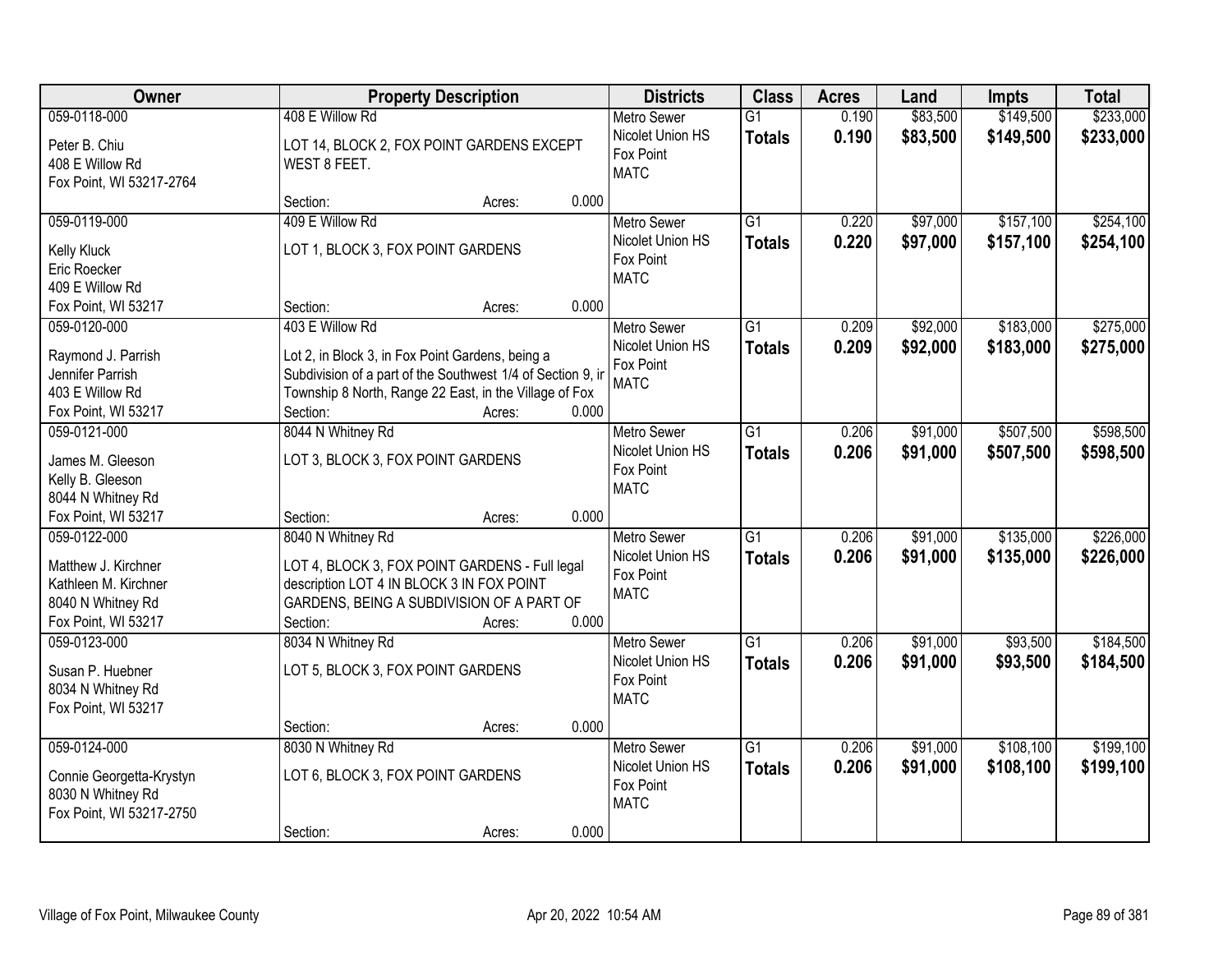| Owner                    | <b>Property Description</b>                         |        |       | <b>Districts</b>   | <b>Class</b>    | <b>Acres</b> | Land      | <b>Impts</b> | <b>Total</b> |
|--------------------------|-----------------------------------------------------|--------|-------|--------------------|-----------------|--------------|-----------|--------------|--------------|
| 059-0125-000             | 8028 N Whitney Rd                                   |        |       | <b>Metro Sewer</b> | $\overline{G1}$ | 0.203        | \$89,000  | \$142,800    | \$231,800    |
| <b>Timothy Penn</b>      | LOT 7, BLOCK 3, FOX POINT GARDENS                   |        |       | Nicolet Union HS   | <b>Totals</b>   | 0.203        | \$89,000  | \$142,800    | \$231,800    |
| Christel Penn            |                                                     |        |       | Fox Point          |                 |              |           |              |              |
| 8028 N Whitney Rd        |                                                     |        |       | <b>MATC</b>        |                 |              |           |              |              |
| Fox Point, WI 53217      | Section:                                            | Acres: | 0.000 |                    |                 |              |           |              |              |
| 059-0126-000             | 8024 N Whitney Rd                                   |        |       | <b>Metro Sewer</b> | $\overline{G1}$ | 0.199        | \$87,500  | \$167,200    | \$254,700    |
| Brian J. Balistreri      | LOT 8, BLOCK 3, FOX POINT GARDENS                   |        |       | Nicolet Union HS   | <b>Totals</b>   | 0.199        | \$87,500  | \$167,200    | \$254,700    |
|                          |                                                     |        |       | Fox Point          |                 |              |           |              |              |
| Amanda Balistreri        |                                                     |        |       | <b>MATC</b>        |                 |              |           |              |              |
| 8024 N Whitney Rd        |                                                     |        | 0.000 |                    |                 |              |           |              |              |
| Fox Point, WI 53217      | Section:                                            | Acres: |       |                    |                 |              |           |              |              |
| 059-0127-000             | 8020 N Whitney Rd                                   |        |       | <b>Metro Sewer</b> | $\overline{G1}$ | 0.203        | \$89,000  | \$213,400    | \$302,400    |
| Corey E. Sullivan        | LOT 9, BLOCK 3, FOX POINT GARDENS                   |        |       | Nicolet Union HS   | Totals          | 0.203        | \$89,000  | \$213,400    | \$302,400    |
| Rebecca L. Olin          |                                                     |        |       | Fox Point          |                 |              |           |              |              |
| 8020 N Whitney Rd        |                                                     |        |       | <b>MATC</b>        |                 |              |           |              |              |
| Fox Point, WI 53217      | Section:                                            | Acres: | 0.000 |                    |                 |              |           |              |              |
| 059-0128-000             | 8016 N Whitney Rd                                   |        |       | <b>Metro Sewer</b> | $\overline{G1}$ | 0.206        | \$91,000  | \$167,000    | \$258,000    |
|                          |                                                     |        |       | Nicolet Union HS   | <b>Totals</b>   | 0.206        | \$91,000  | \$167,000    | \$258,000    |
| Linda M. Mccarthy        | LOT 10 AND N. 25 FT OF LOT 11 BLOCK 3, FOX          |        |       | Fox Point          |                 |              |           |              |              |
| 8016 N Whitney Rd        | POINT GARDENS                                       |        |       | <b>MATC</b>        |                 |              |           |              |              |
| Fox Point, WI 53217-2750 |                                                     |        |       |                    |                 |              |           |              |              |
|                          | Section:                                            | Acres: | 0.000 |                    |                 |              |           |              |              |
| 059-0129-000             | 8010 N Whitney Rd                                   |        |       | <b>Metro Sewer</b> | $\overline{G1}$ | 0.324        | \$114,000 | \$129,000    | \$243,000    |
| Joan Doherty             | LOT 12 AND S. 33FT OF LOT 11 BLK. 3, FOX POINT      |        |       | Nicolet Union HS   | <b>Totals</b>   | 0.324        | \$114,000 | \$129,000    | \$243,000    |
| 8010 N Whitney Rd        | <b>GARDENS</b>                                      |        |       | Fox Point          |                 |              |           |              |              |
| Fox Point, WI 53217      |                                                     |        |       | <b>MATC</b>        |                 |              |           |              |              |
|                          | Section:                                            | Acres: | 0.000 |                    |                 |              |           |              |              |
| 059-0130-000             | 404 E Bradley Rd                                    |        |       | Metro Sewer        | $\overline{G1}$ | 0.225        | \$99,000  | \$149,000    | \$248,000    |
| Arthur R. Kuesel Jr      | LOT 13, BLOCK 3, FOX POINT GARDENS                  |        |       | Nicolet Union HS   | <b>Totals</b>   | 0.225        | \$99,000  | \$149,000    | \$248,000    |
|                          |                                                     |        |       | Fox Point          |                 |              |           |              |              |
| Holly M. Kuesel          |                                                     |        |       | <b>MATC</b>        |                 |              |           |              |              |
| 404 E Bradley Rd         |                                                     |        |       |                    |                 |              |           |              |              |
| Fox Point, WI 53217-3149 | Section:                                            | Acres: | 0.000 |                    |                 |              |           |              |              |
| 059-0131-000             | 408 E Bradley Rd                                    |        |       | <b>Metro Sewer</b> | $\overline{G1}$ | 0.207        | \$91,000  | \$232,100    | \$323,100    |
| Gregory R. Lovas         | Lot Fourteen (14) in Block Three (3), in Fox Point  |        |       | Nicolet Union HS   | <b>Totals</b>   | 0.207        | \$91,000  | \$232,100    | \$323,100    |
| Elizabeth A. Lovas       | Gardens, being a Subdivision of a part of the       |        |       | Fox Point          |                 |              |           |              |              |
| 408 E Bradley Rd         | Southwest One-quarter (1/4) of Section Nine (9), in |        |       | <b>MATC</b>        |                 |              |           |              |              |
| Fox Point, WI 53217      | Section:                                            | Acres: | 0.000 |                    |                 |              |           |              |              |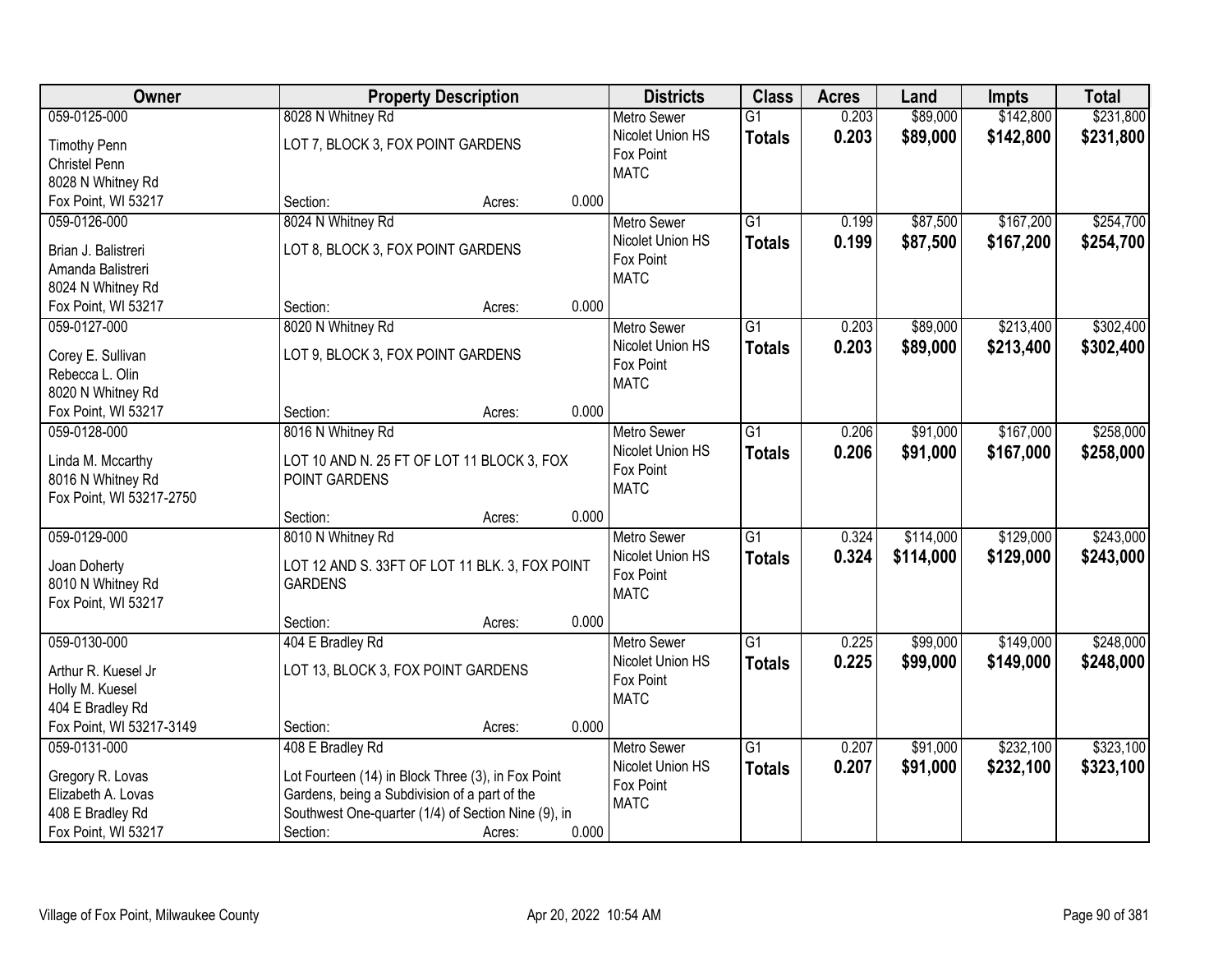| <b>Owner</b>                         | <b>Property Description</b>                                 | <b>Districts</b>         | <b>Class</b>    | <b>Acres</b> | Land      | <b>Impts</b> | <b>Total</b> |
|--------------------------------------|-------------------------------------------------------------|--------------------------|-----------------|--------------|-----------|--------------|--------------|
| 059-0132-000                         | 305 E Willow Rd                                             | <b>Metro Sewer</b>       | $\overline{G1}$ | 0.227        | \$100,000 | \$186,100    | \$286,100    |
| Brian Kasprzyk                       | Lot 1 in Block 4 in Fox Point Gardens, being a Subdivisio   | Nicolet Union HS         | <b>Totals</b>   | 0.227        | \$100,000 | \$186,100    | \$286,100    |
| Anastasiya Kasprzyk                  | of a part of the Southwest 1/4 of Section 9, Town 8 North   | Fox Point                |                 |              |           |              |              |
| 305 E Willow Rd                      | Range 22 East, in the Village of Fox Point, County of       | <b>MATC</b>              |                 |              |           |              |              |
| Fox Point, WI 53217                  | 0.227<br>Section:<br>Acres:                                 |                          |                 |              |           |              |              |
| 059-0133-000                         | 309 E Willow Rd                                             | <b>Metro Sewer</b>       | $\overline{G1}$ | 0.227        | \$100,000 | \$132,300    | \$232,300    |
|                                      |                                                             | Nicolet Union HS         | <b>Totals</b>   | 0.227        | \$100,000 | \$132,300    | \$232,300    |
| David J. Merk                        | LOT 2, BLOCK 4, FOX POINT GARDENS                           | Fox Point                |                 |              |           |              |              |
| Janet A. Merk                        |                                                             | <b>MATC</b>              |                 |              |           |              |              |
| 309 E Willow Rd                      | 0.000                                                       |                          |                 |              |           |              |              |
| Fox Point, WI 53217-2763             | Section:<br>Acres:                                          |                          |                 |              |           |              |              |
| 059-0134-000                         | 313 E Willow Rd                                             | Metro Sewer              | $\overline{G1}$ | 0.227        | \$100,000 | \$151,400    | \$251,400    |
| Dennis R. Schmidt                    | LOT 3, BLOCK 4, FOX POINT GARDENS                           | Nicolet Union HS         | <b>Totals</b>   | 0.227        | \$100,000 | \$151,400    | \$251,400    |
| Deborah L. Schmidt                   |                                                             | Fox Point<br><b>MATC</b> |                 |              |           |              |              |
| 313 E Willow Rd                      |                                                             |                          |                 |              |           |              |              |
| Fox Point, WI 53217-2763             | 0.000<br>Section:<br>Acres:                                 |                          |                 |              |           |              |              |
| 059-0135-000                         | 8049 N Whitney Rd                                           | <b>Metro Sewer</b>       | $\overline{G1}$ | 0.227        | \$100,000 | \$95,500     | \$195,500    |
|                                      | LOT 4, BLOCK 4, FOX POINT GARDENS                           | Nicolet Union HS         | <b>Totals</b>   | 0.227        | \$100,000 | \$95,500     | \$195,500    |
| John R. Kurzawa<br>8049 N Whitney Rd |                                                             | Fox Point                |                 |              |           |              |              |
| Fox Point, WI 53217-2751             |                                                             | <b>MATC</b>              |                 |              |           |              |              |
|                                      | 0.000<br>Section:<br>Acres:                                 |                          |                 |              |           |              |              |
| 059-0136-000                         | 8045 N Whitney Rd                                           | <b>Metro Sewer</b>       | $\overline{G1}$ | 0.220        | \$96,500  | \$103,800    | \$200,300    |
|                                      |                                                             | Nicolet Union HS         |                 | 0.220        |           | \$103,800    |              |
| Samantha Austin                      | LOT 5, BLOCK 4, FOX POINT GARDENS                           | Fox Point                | <b>Totals</b>   |              | \$96,500  |              | \$200,300    |
| 8045 N Whitney Rd                    |                                                             | <b>MATC</b>              |                 |              |           |              |              |
| Fox Point, WI 53217                  |                                                             |                          |                 |              |           |              |              |
|                                      | 0.000<br>Section:<br>Acres:                                 |                          |                 |              |           |              |              |
| 059-0137-000                         | 8039 N Whitney Rd                                           | Metro Sewer              | $\overline{G1}$ | 0.220        | \$96,500  | \$299,600    | \$396,100    |
| Jaime Klenke                         | LOT 6, BLOCK 4, FOX POINT GARDENS - Full legal              | Nicolet Union HS         | <b>Totals</b>   | 0.220        | \$96,500  | \$299,600    | \$396,100    |
| Anthony Klenke                       | description                                                 | Fox Point                |                 |              |           |              |              |
| 8039 N WhitneyRd                     | Lot 6 in Block 4, in Fox Point Gardens, being a             | <b>MATC</b>              |                 |              |           |              |              |
| Fox Point, WI 53217                  | 0.000<br>Section:<br>Acres:                                 |                          |                 |              |           |              |              |
| 059-0138-000                         | 8035 N Whitney Rd                                           | <b>Metro Sewer</b>       | $\overline{G1}$ | 0.220        | \$96,500  | \$131,700    | \$228,200    |
|                                      |                                                             | Nicolet Union HS         | <b>Totals</b>   | 0.220        | \$96,500  | \$131,700    | \$228,200    |
| Paul and Sarah Krechel               | Lot 7, in Block 4, in Fox Point Gardens, being a            | Fox Point                |                 |              |           |              |              |
| 8035 N Whitney Rd                    | subdivision of a part of the Southwest 1/4 of Section 9, in | <b>MATC</b>              |                 |              |           |              |              |
| Fox Point, WI 53217                  | Township 8 North, Range 22 East, in the Village of Fox      |                          |                 |              |           |              |              |
|                                      | 0.000<br>Section:<br>Acres:                                 |                          |                 |              |           |              |              |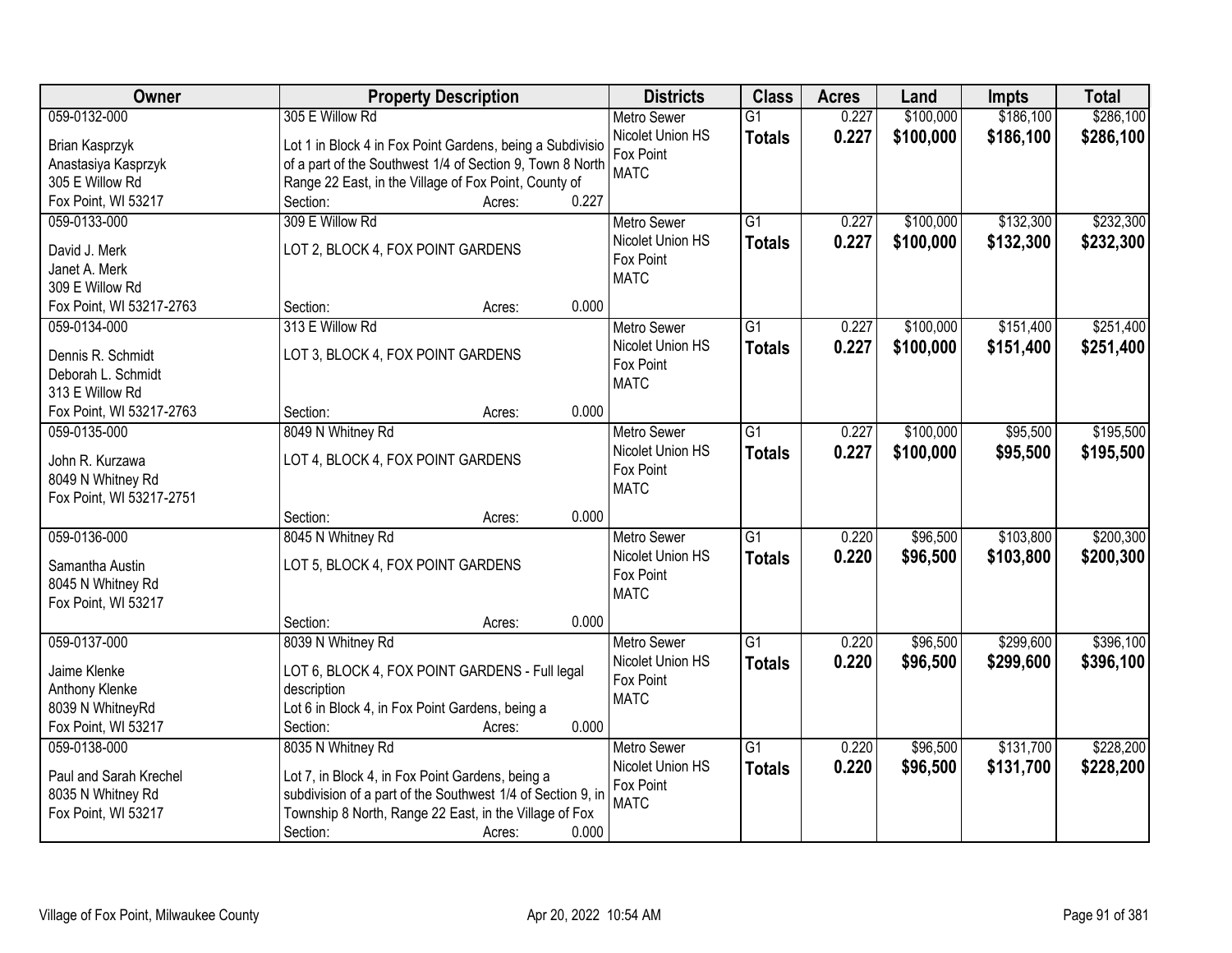| 8031 N Whitney Rd<br>\$264,800<br>059-0139-000<br>$\overline{G1}$<br>0.216<br>\$95,000<br>\$169,800<br><b>Metro Sewer</b><br>0.216<br>Nicolet Union HS<br>\$95,000<br>\$169,800<br>\$264,800<br><b>Totals</b><br>LOT 8, BLOCK 4, FOX POINT GARDENS<br>Dustin S. Schwengel<br>Fox Point<br>Brittany J. Schwengel<br><b>MATC</b><br>8031 N Whitney Rd<br>Fox Point, WI 53217<br>0.000<br>Section:<br>Acres:<br>8027 N Whitney Rd<br>$\overline{G1}$<br>\$96,500<br>\$198,000<br>059-0140-000<br><b>Metro Sewer</b><br>0.220<br>0.220<br>\$198,000<br>Nicolet Union HS<br>\$96,500<br><b>Totals</b><br>LOT 9, BLOCK 4, FOX POINT GARDENS<br>Melinda M. Greco<br>Fox Point<br>8027 N Whitney Rd<br><b>MATC</b><br>Fox Point, WI 53217<br>0.000<br>Section:<br>Acres:<br>059-0141-000<br>8025 N Whitney Rd<br>$\overline{G1}$<br>\$90,000<br>\$195,500<br>Metro Sewer<br>0.205<br>Nicolet Union HS<br>0.205<br>\$90,000<br>\$195,500<br><b>Totals</b><br>Walter & Linda Tredupp Trust<br>Lot Ten (10) in Block Four (4) in FOX POINT GARDENS<br>Fox Point<br>8025 N Whitney Rd<br>being a Subdivision of a part of the South West<br><b>MATC</b><br>One-quarter (1/4) of Section Nine (9), in Township Eight<br>Fox Point, WI 53217<br>0.000<br>Section:<br>Acres:<br>059-0142-000<br>8021 N Whitney Rd<br>\$96,500<br>\$215,600<br>G1<br>0.220<br><b>Metro Sewer</b><br>Nicolet Union HS<br>0.220<br>\$96,500<br>\$215,600<br><b>Totals</b><br>David A. Werner II<br>LOT 11, BLOCK 4, FOX POINT GARDENS<br>Fox Point<br>Lynn K. Werner<br><b>MATC</b><br>8021 N Whitney Rd<br>Fox Point, WI 53217-2751<br>0.000<br>Section:<br>Acres:<br>\$211,600<br>059-0143-000<br>8017 N Whitney Rd<br>$\overline{G1}$<br>0.220<br>\$96,500<br><b>Metro Sewer</b><br>0.220<br>Nicolet Union HS<br>\$96,500<br>\$211,600<br><b>Totals</b><br>Andrew D. Stillman Trustee of Andrew D   LOT 12 BLK 4, FOX POINT GARDENS<br>Fox Point<br>Stillman Living<br><b>MATC</b><br>8017 N Whitney Rd<br>Fox Point, WI 53217<br>Section:<br>0.000<br>Acres:<br>$\overline{G1}$<br>059-0144-000<br>8015 N Whitney Rd<br>0.220<br>\$96,500<br>\$218,700<br>Metro Sewer<br>0.220<br>Nicolet Union HS<br>\$96,500<br>\$218,700<br><b>Totals</b><br>Gregory B. Parrish<br>LOT 13, BLOCK 4, FOX POINT GARDENS<br>Fox Point<br>Jessica A. Parrish<br><b>MATC</b><br>8015 N Whitney Rd<br>Fox Point, WI 53217<br>0.000<br>Section:<br>Acres: | <b>Owner</b> | <b>Property Description</b> | <b>Districts</b>   | <b>Class</b>    | <b>Acres</b> | Land     | <b>Impts</b> | <b>Total</b> |
|---------------------------------------------------------------------------------------------------------------------------------------------------------------------------------------------------------------------------------------------------------------------------------------------------------------------------------------------------------------------------------------------------------------------------------------------------------------------------------------------------------------------------------------------------------------------------------------------------------------------------------------------------------------------------------------------------------------------------------------------------------------------------------------------------------------------------------------------------------------------------------------------------------------------------------------------------------------------------------------------------------------------------------------------------------------------------------------------------------------------------------------------------------------------------------------------------------------------------------------------------------------------------------------------------------------------------------------------------------------------------------------------------------------------------------------------------------------------------------------------------------------------------------------------------------------------------------------------------------------------------------------------------------------------------------------------------------------------------------------------------------------------------------------------------------------------------------------------------------------------------------------------------------------------------------------------------------------------------------------------------------------------------------------------------------------------------------------------------------------------------------------------------------------------------------------------------------------------------------------------------------------------------------------------------------------------------------------------------------------------------------------------------------|--------------|-----------------------------|--------------------|-----------------|--------------|----------|--------------|--------------|
|                                                                                                                                                                                                                                                                                                                                                                                                                                                                                                                                                                                                                                                                                                                                                                                                                                                                                                                                                                                                                                                                                                                                                                                                                                                                                                                                                                                                                                                                                                                                                                                                                                                                                                                                                                                                                                                                                                                                                                                                                                                                                                                                                                                                                                                                                                                                                                                                         |              |                             |                    |                 |              |          |              |              |
|                                                                                                                                                                                                                                                                                                                                                                                                                                                                                                                                                                                                                                                                                                                                                                                                                                                                                                                                                                                                                                                                                                                                                                                                                                                                                                                                                                                                                                                                                                                                                                                                                                                                                                                                                                                                                                                                                                                                                                                                                                                                                                                                                                                                                                                                                                                                                                                                         |              |                             |                    |                 |              |          |              |              |
|                                                                                                                                                                                                                                                                                                                                                                                                                                                                                                                                                                                                                                                                                                                                                                                                                                                                                                                                                                                                                                                                                                                                                                                                                                                                                                                                                                                                                                                                                                                                                                                                                                                                                                                                                                                                                                                                                                                                                                                                                                                                                                                                                                                                                                                                                                                                                                                                         |              |                             |                    |                 |              |          |              |              |
|                                                                                                                                                                                                                                                                                                                                                                                                                                                                                                                                                                                                                                                                                                                                                                                                                                                                                                                                                                                                                                                                                                                                                                                                                                                                                                                                                                                                                                                                                                                                                                                                                                                                                                                                                                                                                                                                                                                                                                                                                                                                                                                                                                                                                                                                                                                                                                                                         |              |                             |                    |                 |              |          |              |              |
|                                                                                                                                                                                                                                                                                                                                                                                                                                                                                                                                                                                                                                                                                                                                                                                                                                                                                                                                                                                                                                                                                                                                                                                                                                                                                                                                                                                                                                                                                                                                                                                                                                                                                                                                                                                                                                                                                                                                                                                                                                                                                                                                                                                                                                                                                                                                                                                                         |              |                             |                    |                 |              |          |              |              |
| \$294,500<br>\$285,500<br>\$285,500<br>\$312,100<br>\$312,100<br>\$308,100                                                                                                                                                                                                                                                                                                                                                                                                                                                                                                                                                                                                                                                                                                                                                                                                                                                                                                                                                                                                                                                                                                                                                                                                                                                                                                                                                                                                                                                                                                                                                                                                                                                                                                                                                                                                                                                                                                                                                                                                                                                                                                                                                                                                                                                                                                                              |              |                             |                    |                 |              |          |              | \$294,500    |
|                                                                                                                                                                                                                                                                                                                                                                                                                                                                                                                                                                                                                                                                                                                                                                                                                                                                                                                                                                                                                                                                                                                                                                                                                                                                                                                                                                                                                                                                                                                                                                                                                                                                                                                                                                                                                                                                                                                                                                                                                                                                                                                                                                                                                                                                                                                                                                                                         |              |                             |                    |                 |              |          |              |              |
|                                                                                                                                                                                                                                                                                                                                                                                                                                                                                                                                                                                                                                                                                                                                                                                                                                                                                                                                                                                                                                                                                                                                                                                                                                                                                                                                                                                                                                                                                                                                                                                                                                                                                                                                                                                                                                                                                                                                                                                                                                                                                                                                                                                                                                                                                                                                                                                                         |              |                             |                    |                 |              |          |              |              |
|                                                                                                                                                                                                                                                                                                                                                                                                                                                                                                                                                                                                                                                                                                                                                                                                                                                                                                                                                                                                                                                                                                                                                                                                                                                                                                                                                                                                                                                                                                                                                                                                                                                                                                                                                                                                                                                                                                                                                                                                                                                                                                                                                                                                                                                                                                                                                                                                         |              |                             |                    |                 |              |          |              |              |
|                                                                                                                                                                                                                                                                                                                                                                                                                                                                                                                                                                                                                                                                                                                                                                                                                                                                                                                                                                                                                                                                                                                                                                                                                                                                                                                                                                                                                                                                                                                                                                                                                                                                                                                                                                                                                                                                                                                                                                                                                                                                                                                                                                                                                                                                                                                                                                                                         |              |                             |                    |                 |              |          |              |              |
|                                                                                                                                                                                                                                                                                                                                                                                                                                                                                                                                                                                                                                                                                                                                                                                                                                                                                                                                                                                                                                                                                                                                                                                                                                                                                                                                                                                                                                                                                                                                                                                                                                                                                                                                                                                                                                                                                                                                                                                                                                                                                                                                                                                                                                                                                                                                                                                                         |              |                             |                    |                 |              |          |              |              |
|                                                                                                                                                                                                                                                                                                                                                                                                                                                                                                                                                                                                                                                                                                                                                                                                                                                                                                                                                                                                                                                                                                                                                                                                                                                                                                                                                                                                                                                                                                                                                                                                                                                                                                                                                                                                                                                                                                                                                                                                                                                                                                                                                                                                                                                                                                                                                                                                         |              |                             |                    |                 |              |          |              |              |
|                                                                                                                                                                                                                                                                                                                                                                                                                                                                                                                                                                                                                                                                                                                                                                                                                                                                                                                                                                                                                                                                                                                                                                                                                                                                                                                                                                                                                                                                                                                                                                                                                                                                                                                                                                                                                                                                                                                                                                                                                                                                                                                                                                                                                                                                                                                                                                                                         |              |                             |                    |                 |              |          |              |              |
|                                                                                                                                                                                                                                                                                                                                                                                                                                                                                                                                                                                                                                                                                                                                                                                                                                                                                                                                                                                                                                                                                                                                                                                                                                                                                                                                                                                                                                                                                                                                                                                                                                                                                                                                                                                                                                                                                                                                                                                                                                                                                                                                                                                                                                                                                                                                                                                                         |              |                             |                    |                 |              |          |              |              |
|                                                                                                                                                                                                                                                                                                                                                                                                                                                                                                                                                                                                                                                                                                                                                                                                                                                                                                                                                                                                                                                                                                                                                                                                                                                                                                                                                                                                                                                                                                                                                                                                                                                                                                                                                                                                                                                                                                                                                                                                                                                                                                                                                                                                                                                                                                                                                                                                         |              |                             |                    |                 |              |          |              |              |
|                                                                                                                                                                                                                                                                                                                                                                                                                                                                                                                                                                                                                                                                                                                                                                                                                                                                                                                                                                                                                                                                                                                                                                                                                                                                                                                                                                                                                                                                                                                                                                                                                                                                                                                                                                                                                                                                                                                                                                                                                                                                                                                                                                                                                                                                                                                                                                                                         |              |                             |                    |                 |              |          |              |              |
|                                                                                                                                                                                                                                                                                                                                                                                                                                                                                                                                                                                                                                                                                                                                                                                                                                                                                                                                                                                                                                                                                                                                                                                                                                                                                                                                                                                                                                                                                                                                                                                                                                                                                                                                                                                                                                                                                                                                                                                                                                                                                                                                                                                                                                                                                                                                                                                                         |              |                             |                    |                 |              |          |              |              |
| \$308,100<br>\$315,200<br>\$315,200                                                                                                                                                                                                                                                                                                                                                                                                                                                                                                                                                                                                                                                                                                                                                                                                                                                                                                                                                                                                                                                                                                                                                                                                                                                                                                                                                                                                                                                                                                                                                                                                                                                                                                                                                                                                                                                                                                                                                                                                                                                                                                                                                                                                                                                                                                                                                                     |              |                             |                    |                 |              |          |              |              |
|                                                                                                                                                                                                                                                                                                                                                                                                                                                                                                                                                                                                                                                                                                                                                                                                                                                                                                                                                                                                                                                                                                                                                                                                                                                                                                                                                                                                                                                                                                                                                                                                                                                                                                                                                                                                                                                                                                                                                                                                                                                                                                                                                                                                                                                                                                                                                                                                         |              |                             |                    |                 |              |          |              |              |
|                                                                                                                                                                                                                                                                                                                                                                                                                                                                                                                                                                                                                                                                                                                                                                                                                                                                                                                                                                                                                                                                                                                                                                                                                                                                                                                                                                                                                                                                                                                                                                                                                                                                                                                                                                                                                                                                                                                                                                                                                                                                                                                                                                                                                                                                                                                                                                                                         |              |                             |                    |                 |              |          |              |              |
|                                                                                                                                                                                                                                                                                                                                                                                                                                                                                                                                                                                                                                                                                                                                                                                                                                                                                                                                                                                                                                                                                                                                                                                                                                                                                                                                                                                                                                                                                                                                                                                                                                                                                                                                                                                                                                                                                                                                                                                                                                                                                                                                                                                                                                                                                                                                                                                                         |              |                             |                    |                 |              |          |              |              |
|                                                                                                                                                                                                                                                                                                                                                                                                                                                                                                                                                                                                                                                                                                                                                                                                                                                                                                                                                                                                                                                                                                                                                                                                                                                                                                                                                                                                                                                                                                                                                                                                                                                                                                                                                                                                                                                                                                                                                                                                                                                                                                                                                                                                                                                                                                                                                                                                         |              |                             |                    |                 |              |          |              |              |
|                                                                                                                                                                                                                                                                                                                                                                                                                                                                                                                                                                                                                                                                                                                                                                                                                                                                                                                                                                                                                                                                                                                                                                                                                                                                                                                                                                                                                                                                                                                                                                                                                                                                                                                                                                                                                                                                                                                                                                                                                                                                                                                                                                                                                                                                                                                                                                                                         |              |                             |                    |                 |              |          |              |              |
|                                                                                                                                                                                                                                                                                                                                                                                                                                                                                                                                                                                                                                                                                                                                                                                                                                                                                                                                                                                                                                                                                                                                                                                                                                                                                                                                                                                                                                                                                                                                                                                                                                                                                                                                                                                                                                                                                                                                                                                                                                                                                                                                                                                                                                                                                                                                                                                                         |              |                             |                    |                 |              |          |              |              |
|                                                                                                                                                                                                                                                                                                                                                                                                                                                                                                                                                                                                                                                                                                                                                                                                                                                                                                                                                                                                                                                                                                                                                                                                                                                                                                                                                                                                                                                                                                                                                                                                                                                                                                                                                                                                                                                                                                                                                                                                                                                                                                                                                                                                                                                                                                                                                                                                         |              |                             |                    |                 |              |          |              |              |
|                                                                                                                                                                                                                                                                                                                                                                                                                                                                                                                                                                                                                                                                                                                                                                                                                                                                                                                                                                                                                                                                                                                                                                                                                                                                                                                                                                                                                                                                                                                                                                                                                                                                                                                                                                                                                                                                                                                                                                                                                                                                                                                                                                                                                                                                                                                                                                                                         |              |                             |                    |                 |              |          |              |              |
|                                                                                                                                                                                                                                                                                                                                                                                                                                                                                                                                                                                                                                                                                                                                                                                                                                                                                                                                                                                                                                                                                                                                                                                                                                                                                                                                                                                                                                                                                                                                                                                                                                                                                                                                                                                                                                                                                                                                                                                                                                                                                                                                                                                                                                                                                                                                                                                                         |              |                             |                    |                 |              |          |              |              |
|                                                                                                                                                                                                                                                                                                                                                                                                                                                                                                                                                                                                                                                                                                                                                                                                                                                                                                                                                                                                                                                                                                                                                                                                                                                                                                                                                                                                                                                                                                                                                                                                                                                                                                                                                                                                                                                                                                                                                                                                                                                                                                                                                                                                                                                                                                                                                                                                         |              |                             |                    |                 |              |          |              |              |
|                                                                                                                                                                                                                                                                                                                                                                                                                                                                                                                                                                                                                                                                                                                                                                                                                                                                                                                                                                                                                                                                                                                                                                                                                                                                                                                                                                                                                                                                                                                                                                                                                                                                                                                                                                                                                                                                                                                                                                                                                                                                                                                                                                                                                                                                                                                                                                                                         |              |                             |                    |                 |              |          |              |              |
|                                                                                                                                                                                                                                                                                                                                                                                                                                                                                                                                                                                                                                                                                                                                                                                                                                                                                                                                                                                                                                                                                                                                                                                                                                                                                                                                                                                                                                                                                                                                                                                                                                                                                                                                                                                                                                                                                                                                                                                                                                                                                                                                                                                                                                                                                                                                                                                                         |              |                             |                    |                 |              |          |              |              |
|                                                                                                                                                                                                                                                                                                                                                                                                                                                                                                                                                                                                                                                                                                                                                                                                                                                                                                                                                                                                                                                                                                                                                                                                                                                                                                                                                                                                                                                                                                                                                                                                                                                                                                                                                                                                                                                                                                                                                                                                                                                                                                                                                                                                                                                                                                                                                                                                         | 059-0145-000 | 8011 N Whitney Rd           | <b>Metro Sewer</b> | $\overline{G1}$ | 0.220        | \$96,500 | \$219,500    | \$316,000    |
| Nicolet Union HS<br>0.220<br>\$316,000<br>\$96,500<br>\$219,500<br><b>Totals</b>                                                                                                                                                                                                                                                                                                                                                                                                                                                                                                                                                                                                                                                                                                                                                                                                                                                                                                                                                                                                                                                                                                                                                                                                                                                                                                                                                                                                                                                                                                                                                                                                                                                                                                                                                                                                                                                                                                                                                                                                                                                                                                                                                                                                                                                                                                                        |              |                             |                    |                 |              |          |              |              |
| LOT 14, BLOCK 4, FOX POINT GARDENS<br><b>Barrett S Zuckerman Rev Trust</b><br>Fox Point                                                                                                                                                                                                                                                                                                                                                                                                                                                                                                                                                                                                                                                                                                                                                                                                                                                                                                                                                                                                                                                                                                                                                                                                                                                                                                                                                                                                                                                                                                                                                                                                                                                                                                                                                                                                                                                                                                                                                                                                                                                                                                                                                                                                                                                                                                                 |              |                             |                    |                 |              |          |              |              |
| 8011 N Whitney Rd<br><b>MATC</b><br>Fox Point, WI 53217                                                                                                                                                                                                                                                                                                                                                                                                                                                                                                                                                                                                                                                                                                                                                                                                                                                                                                                                                                                                                                                                                                                                                                                                                                                                                                                                                                                                                                                                                                                                                                                                                                                                                                                                                                                                                                                                                                                                                                                                                                                                                                                                                                                                                                                                                                                                                 |              |                             |                    |                 |              |          |              |              |
| 0.220<br>Section:<br>Acres:                                                                                                                                                                                                                                                                                                                                                                                                                                                                                                                                                                                                                                                                                                                                                                                                                                                                                                                                                                                                                                                                                                                                                                                                                                                                                                                                                                                                                                                                                                                                                                                                                                                                                                                                                                                                                                                                                                                                                                                                                                                                                                                                                                                                                                                                                                                                                                             |              |                             |                    |                 |              |          |              |              |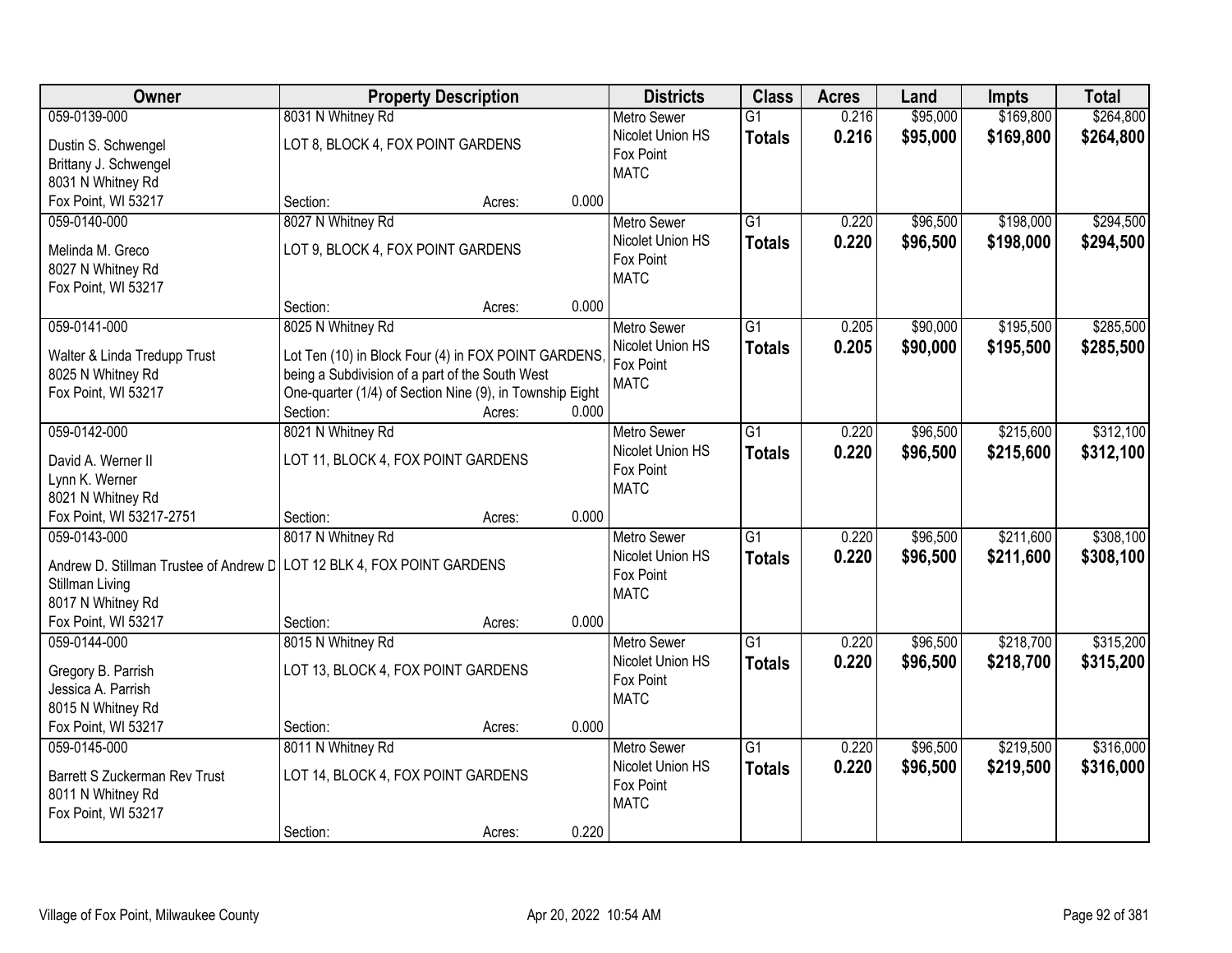| Owner                           |                                    | <b>Property Description</b> |       | <b>Districts</b>   | <b>Class</b>    | <b>Acres</b> | Land      | <b>Impts</b> | <b>Total</b> |
|---------------------------------|------------------------------------|-----------------------------|-------|--------------------|-----------------|--------------|-----------|--------------|--------------|
| 059-0146-000                    | 8005 N Whitney Rd                  |                             |       | <b>Metro Sewer</b> | $\overline{G1}$ | 0.231        | \$101,500 | \$96,600     | \$198,100    |
| Hongyong Xu                     | LOT 15, BLOCK 4, FOX POINT GARDENS |                             |       | Nicolet Union HS   | <b>Totals</b>   | 0.231        | \$101,500 | \$96,600     | \$198,100    |
| Wingman Yeung                   |                                    |                             |       | Fox Point          |                 |              |           |              |              |
| 8005 N Whitney Rd               |                                    |                             |       | <b>MATC</b>        |                 |              |           |              |              |
| Fox Point, WI 53217             | Section:                           | Acres:                      | 0.000 |                    |                 |              |           |              |              |
| 059-0147-000                    | 312 E Bradley Rd                   |                             |       | <b>Metro Sewer</b> | $\overline{G1}$ | 0.227        | \$100,000 | \$158,000    | \$258,000    |
|                                 |                                    |                             |       | Nicolet Union HS   | <b>Totals</b>   | 0.227        | \$100,000 | \$158,000    | \$258,000    |
| Deborah M Hangsterfer Rev Trust | LOT 16, BLOCK 4, FOX POINT GARDENS |                             |       | Fox Point          |                 |              |           |              |              |
| 312 E Bradley Rd                |                                    |                             |       | <b>MATC</b>        |                 |              |           |              |              |
| Fox Point, WI 53217-3147        | Section:                           | Acres:                      | 0.000 |                    |                 |              |           |              |              |
| 059-0148-000                    | 308 E Bradley Rd                   |                             |       | <b>Metro Sewer</b> | $\overline{G1}$ | 0.227        | \$100,000 | \$120,600    | \$220,600    |
|                                 |                                    |                             |       | Nicolet Union HS   |                 |              |           |              |              |
| Scott J. Seider                 | LOT 17 BLOCK 4 FOX POINT GARDENS   |                             |       | Fox Point          | <b>Totals</b>   | 0.227        | \$100,000 | \$120,600    | \$220,600    |
| Laura M. Seider                 |                                    |                             |       | <b>MATC</b>        |                 |              |           |              |              |
| 308 E Bradley Rd                |                                    |                             |       |                    |                 |              |           |              |              |
| Fox Point, WI 53217-3147        | Section:                           | Acres:                      | 0.000 |                    |                 |              |           |              |              |
| 059-0149-000                    | 304 E Bradley Rd                   |                             |       | <b>Metro Sewer</b> | $\overline{G1}$ | 0.227        | \$100,000 | \$169,000    | \$269,000    |
| Dennis A. Rohner                | LOT 18, BLOCK 4, FOX POINT GARDENS |                             |       | Nicolet Union HS   | <b>Totals</b>   | 0.227        | \$100,000 | \$169,000    | \$269,000    |
| Sue M. Rohner                   |                                    |                             |       | Fox Point          |                 |              |           |              |              |
| 304 E Bradley Rd                |                                    |                             |       | <b>MATC</b>        |                 |              |           |              |              |
| Fox Point, WI 53217             | Section:                           | Acres:                      | 0.000 |                    |                 |              |           |              |              |
| 059-0150-000                    | 8008 N Regent Rd                   |                             |       | <b>Metro Sewer</b> | $\overline{G1}$ | 0.220        | \$96,500  | \$138,500    | \$235,000    |
|                                 |                                    |                             |       | Nicolet Union HS   | <b>Totals</b>   | 0.220        | \$96,500  | \$138,500    | \$235,000    |
| Jon R. Kerkman                  | LOT 19, BLOCK 4, FOX POINT GARDENS |                             |       | Fox Point          |                 |              |           |              |              |
| Jennifer R. Kerkman             |                                    |                             |       | <b>MATC</b>        |                 |              |           |              |              |
| 8008 N Regent Rd                |                                    |                             |       |                    |                 |              |           |              |              |
| Fox Point, WI 53217             | Section:                           | Acres:                      | 0.000 |                    |                 |              |           |              |              |
| 059-0151-000                    | 8012 N Regent Rd                   |                             |       | <b>Metro Sewer</b> | $\overline{G1}$ | 0.220        | \$96,500  | \$157,900    | \$254,400    |
| Kimberly A. Scott               | LOT 20, BLOCK 4, FOX POINT GARDENS |                             |       | Nicolet Union HS   | <b>Totals</b>   | 0.220        | \$96,500  | \$157,900    | \$254,400    |
| 8041 N Lake Dr                  |                                    |                             |       | Fox Point          |                 |              |           |              |              |
| Fox Point, WI 53217             |                                    |                             |       | <b>MATC</b>        |                 |              |           |              |              |
|                                 | Section:                           | Acres:                      | 0.000 |                    |                 |              |           |              |              |
| 059-0152-000                    | 8016 N Regent Rd                   |                             |       | <b>Metro Sewer</b> | $\overline{G1}$ | 0.220        | \$96,500  | \$135,600    | \$232,100    |
|                                 |                                    |                             |       | Nicolet Union HS   | <b>Totals</b>   | 0.220        | \$96,500  | \$135,600    | \$232,100    |
| Kallia Mladenov                 | LOT 21, BLOCK 4, FOX POINT GARDENS |                             |       | Fox Point          |                 |              |           |              |              |
| 8016 N Regent Rd                |                                    |                             |       | <b>MATC</b>        |                 |              |           |              |              |
| Fox Point, WI 53217-2730        |                                    |                             | 0.000 |                    |                 |              |           |              |              |
|                                 | Section:                           | Acres:                      |       |                    |                 |              |           |              |              |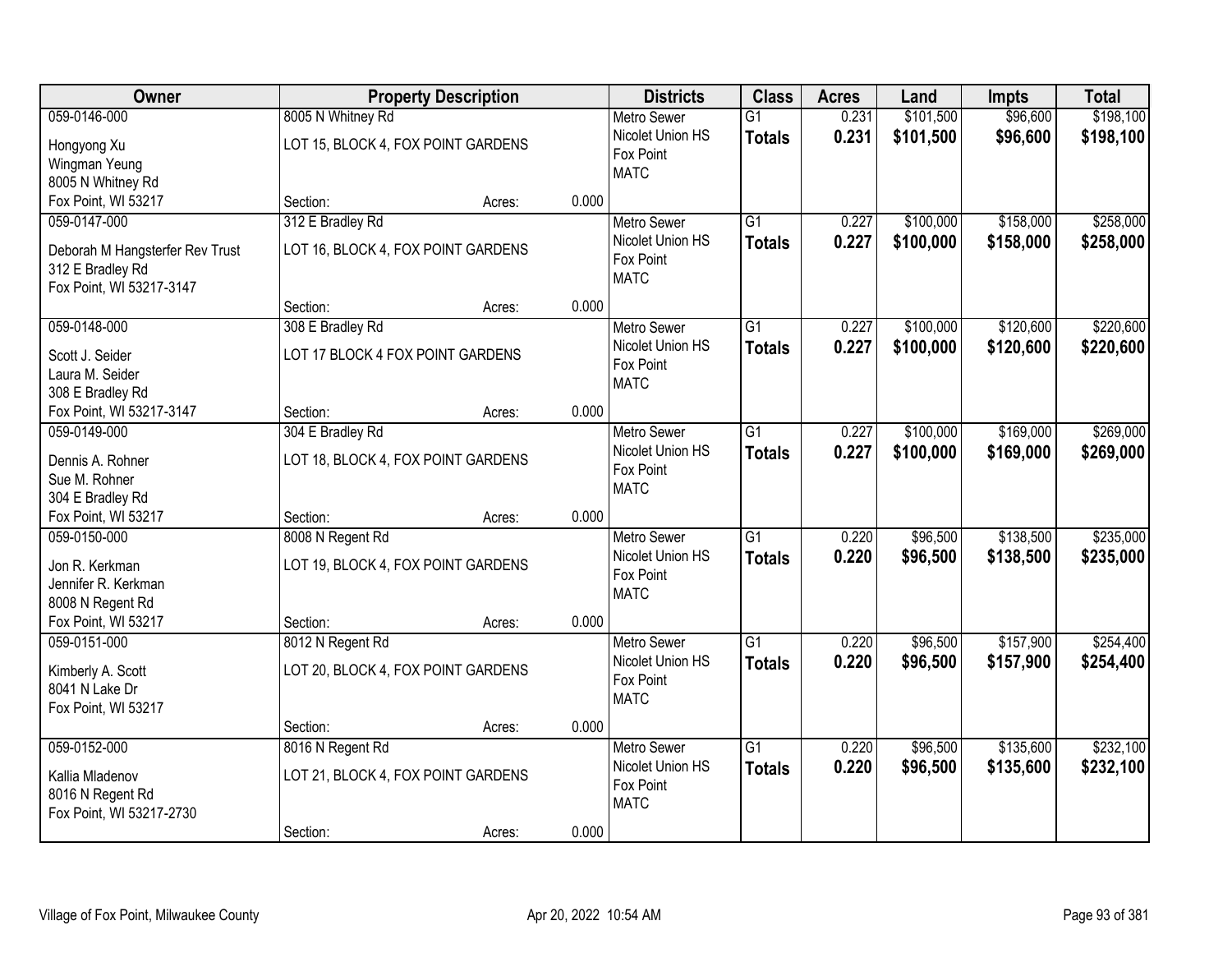| Owner                    |                                               | <b>Property Description</b> |       | <b>Districts</b>              | <b>Class</b>    | <b>Acres</b> | Land     | Impts     | <b>Total</b> |
|--------------------------|-----------------------------------------------|-----------------------------|-------|-------------------------------|-----------------|--------------|----------|-----------|--------------|
| 059-0153-000             | 8020 N Regent Rd                              |                             |       | <b>Metro Sewer</b>            | $\overline{G1}$ | 0.220        | \$96,500 | \$106,500 | \$203,000    |
| Megan Woody              | LOT 22 IN BLOCK 4 IN FOX POINT GARDENS, BEING |                             |       | Nicolet Union HS              | <b>Totals</b>   | 0.220        | \$96,500 | \$106,500 | \$203,000    |
| Roy W. Woody Jr          | A SUBDIVISION OF PART OF THE SOUTHWEST        |                             |       | Fox Point                     |                 |              |          |           |              |
| 8020 N Regent Rd         | One-Quarter OF SECTION 9, TOWNSHIP 8 NORTH,   |                             |       | <b>MATC</b>                   |                 |              |          |           |              |
| Fox Point, WI 53217      | Section:                                      | Acres:                      | 0.000 |                               |                 |              |          |           |              |
| 059-0154-000             | 8026 N Regent Rd                              |                             |       | <b>Metro Sewer</b>            | $\overline{G1}$ | 0.205        | \$90,000 | \$106,300 | \$196,300    |
|                          |                                               |                             |       | Nicolet Union HS              | <b>Totals</b>   | 0.205        | \$90,000 | \$106,300 | \$196,300    |
| Mikhail P. Dobrinin      | LOT 23, BLOCK 4, FOX POINT GARDENS SCHOOL     |                             |       | Fox Point                     |                 |              |          |           |              |
| 8026 N Regent Rd         | DIST <sub>2</sub>                             |                             |       | <b>MATC</b>                   |                 |              |          |           |              |
| Fox Point, WI 53217      |                                               |                             |       |                               |                 |              |          |           |              |
|                          | Section:                                      | Acres:                      | 0.000 |                               |                 |              |          |           |              |
| 059-0155-000             | 8028 N Regent Rd                              |                             |       | <b>Metro Sewer</b>            | G1              | 0.220        | \$96,500 | \$182,700 | \$279,200    |
| <b>Brittney Musker</b>   | LOT 24 BLK 4, FOX POINT GARDENS               |                             |       | Nicolet Union HS              | <b>Totals</b>   | 0.220        | \$96,500 | \$182,700 | \$279,200    |
| Luca Musker              |                                               |                             |       | Fox Point                     |                 |              |          |           |              |
| 8028 N Regent Rd         |                                               |                             |       | <b>MATC</b>                   |                 |              |          |           |              |
| Fox Point, WI 53217      | Section:                                      | Acres:                      | 0.000 |                               |                 |              |          |           |              |
| 059-0156-000             | 8030 N Regent Rd                              |                             |       | <b>Metro Sewer</b>            | G1              | 0.216        | \$95,000 | \$105,500 | \$200,500    |
|                          |                                               |                             |       | Nicolet Union HS              | <b>Totals</b>   | 0.216        | \$95,000 | \$105,500 | \$200,500    |
| James A. La Rose         | LOT 25, BLOCK 4, FOX POINT GARDENS            |                             |       | Fox Point                     |                 |              |          |           |              |
| 8030 N Regent Rd         |                                               |                             |       | <b>MATC</b>                   |                 |              |          |           |              |
| Fox Point, WI 53217-2730 |                                               |                             |       |                               |                 |              |          |           |              |
|                          | Section:                                      | Acres:                      | 0.000 |                               |                 |              |          |           |              |
| 059-0157-000             | 8032 N Regent Rd                              |                             |       | Metro Sewer                   | $\overline{G1}$ | 0.220        | \$96,500 | \$195,300 | \$291,800    |
| Andrew R. Knab           | LOT 26 BLK 4, FOX POINT GARDENS               |                             |       | Nicolet Union HS              | <b>Totals</b>   | 0.220        | \$96,500 | \$195,300 | \$291,800    |
| Stacy Davis Knab         |                                               |                             |       | Fox Point                     |                 |              |          |           |              |
| 8032 N Regent Rd         |                                               |                             |       | <b>MATC</b>                   |                 |              |          |           |              |
| Fox Point, WI 53217      | Section:                                      | Acres:                      | 0.000 |                               |                 |              |          |           |              |
| 059-0158-000             | 8034 N Regent Rd                              |                             |       | Metro Sewer                   | $\overline{G1}$ | 0.220        | \$96,500 | \$268,100 | \$364,600    |
|                          |                                               |                             |       | Nicolet Union HS              | <b>Totals</b>   | 0.220        | \$96,500 | \$268,100 | \$364,600    |
| Jonathan Meersman        | LOT 27 BLK 4, FOX POINT GARDENS               |                             |       | Fox Point                     |                 |              |          |           |              |
| 8034 N Regent Rd         |                                               |                             |       | <b>MATC</b>                   |                 |              |          |           |              |
| Fox Point, WI 53217      |                                               |                             | 0.000 |                               |                 |              |          |           |              |
| 059-0159-000             | Section:                                      | Acres:                      |       |                               | $\overline{G1}$ | 0.220        | \$96,500 | \$131,500 | \$228,000    |
|                          | 8044 N Regent Rd                              |                             |       | <b>Metro Sewer</b>            |                 |              |          |           |              |
| Terence C. Head          | LOT 28 BLK 4, FOX POINT GARDENS               |                             |       | Nicolet Union HS<br>Fox Point | <b>Totals</b>   | 0.220        | \$96,500 | \$131,500 | \$228,000    |
| Teresa Head              |                                               |                             |       | <b>MATC</b>                   |                 |              |          |           |              |
| 8044 N Regent Rd         |                                               |                             |       |                               |                 |              |          |           |              |
| Fox Point, WI 53217-2730 | Section:                                      | Acres:                      | 0.000 |                               |                 |              |          |           |              |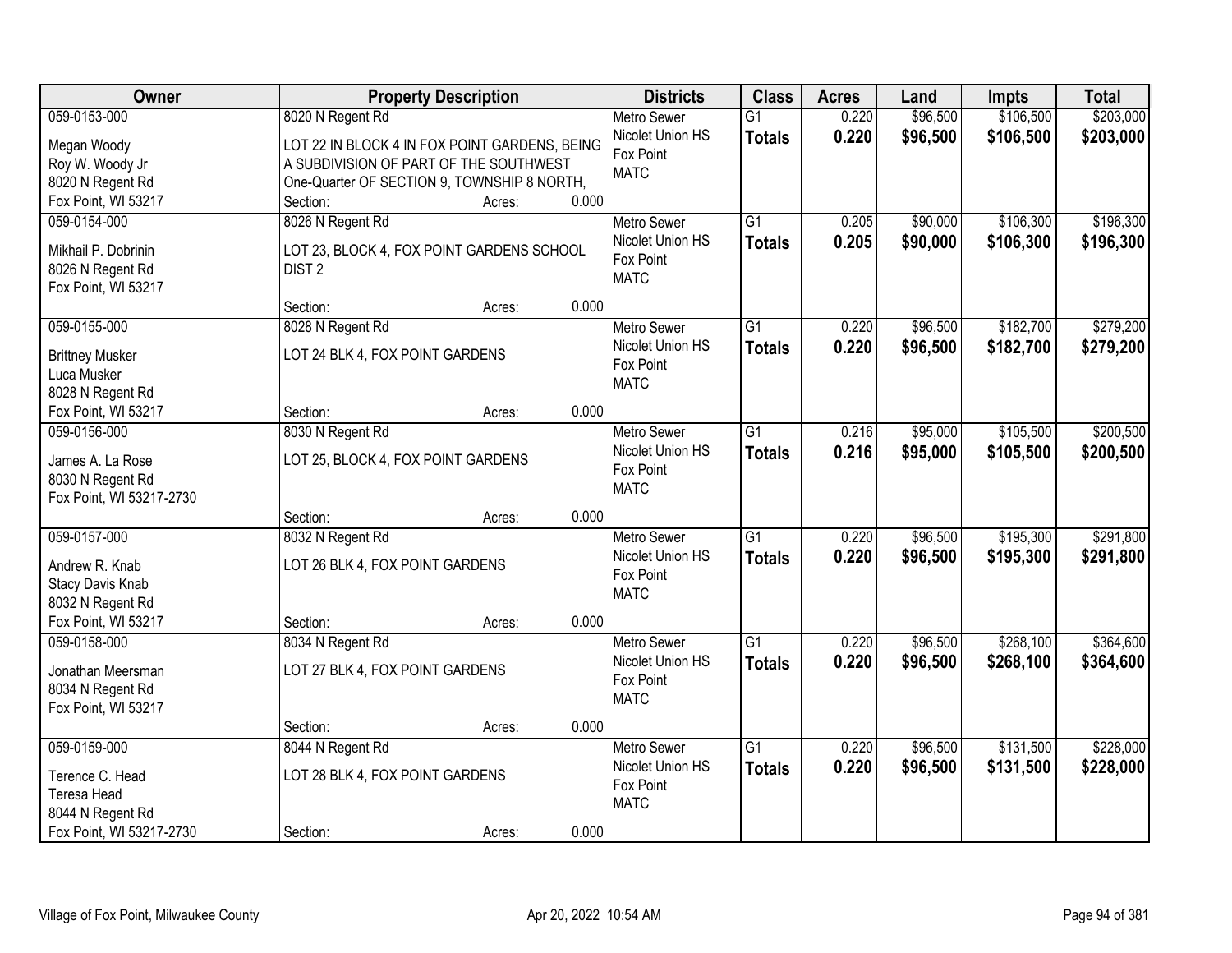| Owner                                    | <b>Property Description</b>                            |        |       | <b>Districts</b>         | <b>Class</b>    | <b>Acres</b> | Land      | <b>Impts</b> | <b>Total</b> |
|------------------------------------------|--------------------------------------------------------|--------|-------|--------------------------|-----------------|--------------|-----------|--------------|--------------|
| 059-0160-000                             | 8228 N Regent Rd                                       |        |       | <b>Metro Sewer</b>       | $\overline{G1}$ | 0.227        | \$100,000 | \$108,500    | \$208,500    |
| Joseph Curran                            | LOT 1 BLK 5 FOX POINT GARDENS                          |        |       | Nicolet Union HS         | <b>Totals</b>   | 0.227        | \$100,000 | \$108,500    | \$208,500    |
| Missy Curran                             |                                                        |        |       | Fox Point                |                 |              |           |              |              |
| 8228 N Regent Rd                         |                                                        |        |       | <b>MATC</b>              |                 |              |           |              |              |
| Fox Point, WI 53217                      | Section:                                               | Acres: | 0.000 |                          |                 |              |           |              |              |
| 059-0161-000                             | 309 E Spooner Rd                                       |        |       | <b>Metro Sewer</b>       | $\overline{G1}$ | 0.227        | \$100,000 | \$260,300    | \$360,300    |
| Gabriel A. Weidenbaum                    | LOT 2 BLK 5, FOX POINT GARDENS                         |        |       | Nicolet Union HS         | <b>Totals</b>   | 0.227        | \$100,000 | \$260,300    | \$360,300    |
| Kristen M. Weidenbaum                    |                                                        |        |       | Fox Point                |                 |              |           |              |              |
| 309 E Spooner Rd                         |                                                        |        |       | <b>MATC</b>              |                 |              |           |              |              |
| Fox Point, WI 53217-2747                 | Section:                                               | Acres: | 0.000 |                          |                 |              |           |              |              |
| 059-0162-000                             | 315 E Spooner Rd                                       |        |       | Metro Sewer              | $\overline{G1}$ | 0.227        | \$100,000 | \$194,000    | \$294,000    |
|                                          |                                                        |        |       | Nicolet Union HS         | <b>Totals</b>   | 0.227        | \$100,000 | \$194,000    | \$294,000    |
| Kevin P. Hoy                             | LOT 3, BLOCK 5, FOX POINT GARDENS                      |        |       | Fox Point                |                 |              |           |              |              |
| Margaret A. Hoy                          |                                                        |        |       | <b>MATC</b>              |                 |              |           |              |              |
| 315 E Spooner Rd                         |                                                        |        |       |                          |                 |              |           |              |              |
| Fox Point, WI 53217                      | Section:                                               | Acres: | 0.000 |                          |                 |              |           |              |              |
| 059-0163-000                             | 8225 N Whitney Rd                                      |        |       | <b>Metro Sewer</b>       | G1              | 0.227        | \$100,000 | \$210,400    | \$310,400    |
| Amy Gigure                               | Lot Four (4), in Block Five (5), in Fox Point Gardens, |        |       | Nicolet Union HS         | <b>Totals</b>   | 0.227        | \$100,000 | \$210,400    | \$310,400    |
| 8225 N Whitney Rd                        | being a Subdivision of a part of the South West 1/4 of |        |       | Fox Point<br><b>MATC</b> |                 |              |           |              |              |
| Fox Point, WI 53217                      | Section 9,                                             |        |       |                          |                 |              |           |              |              |
|                                          | Section: 9                                             | Acres: | 0.227 |                          |                 |              |           |              |              |
| 059-0164-000                             | 8217 N Whitney Rd                                      |        |       | <b>Metro Sewer</b>       | $\overline{G1}$ | 0.220        | \$96,500  | \$273,800    | \$370,300    |
| Jay R. Gullickson                        | LOT 5 BLK 5, FOX POINT GARDENS                         |        |       | Nicolet Union HS         | Totals          | 0.220        | \$96,500  | \$273,800    | \$370,300    |
| Kimberly A. Gullickson                   |                                                        |        |       | Fox Point                |                 |              |           |              |              |
| 8217 N Whitney Rd                        |                                                        |        |       | <b>MATC</b>              |                 |              |           |              |              |
| Fox Point, WI 53217-2755                 | Section:                                               | Acres: | 0.000 |                          |                 |              |           |              |              |
| 059-0165-000                             | 8213 N Whitney Rd                                      |        |       | <b>Metro Sewer</b>       | $\overline{G1}$ | 0.220        | \$96,500  | \$231,700    | \$328,200    |
|                                          |                                                        |        |       | Nicolet Union HS         | <b>Totals</b>   | 0.220        | \$96,500  | \$231,700    | \$328,200    |
| Timothy A. Klabunde<br>Mary Ann Klabunde | LOT 6 BLK 5, FOX POINT GARDENS                         |        |       | Fox Point                |                 |              |           |              |              |
| 8213 N Whitney Rd                        |                                                        |        |       | <b>MATC</b>              |                 |              |           |              |              |
| Fox Point, WI 53217-2755                 | Section:                                               | Acres: | 0.000 |                          |                 |              |           |              |              |
| 059-0166-000                             | 8209 N Whitney Rd                                      |        |       | <b>Metro Sewer</b>       | $\overline{G1}$ | 0.223        | \$98,500  | \$200,500    | \$299,000    |
|                                          |                                                        |        |       | Nicolet Union HS         | <b>Totals</b>   | 0.223        | \$98,500  | \$200,500    | \$299,000    |
| Richard E. Moore                         | LOT 7 BLK 5, FOX POINT GARDENS                         |        |       | Fox Point                |                 |              |           |              |              |
| Sharon K. Moore                          |                                                        |        |       | <b>MATC</b>              |                 |              |           |              |              |
| 8209 N Whitney Rd                        |                                                        |        |       |                          |                 |              |           |              |              |
| Fox Point, WI 53217-2755                 | Section:                                               | Acres: | 0.000 |                          |                 |              |           |              |              |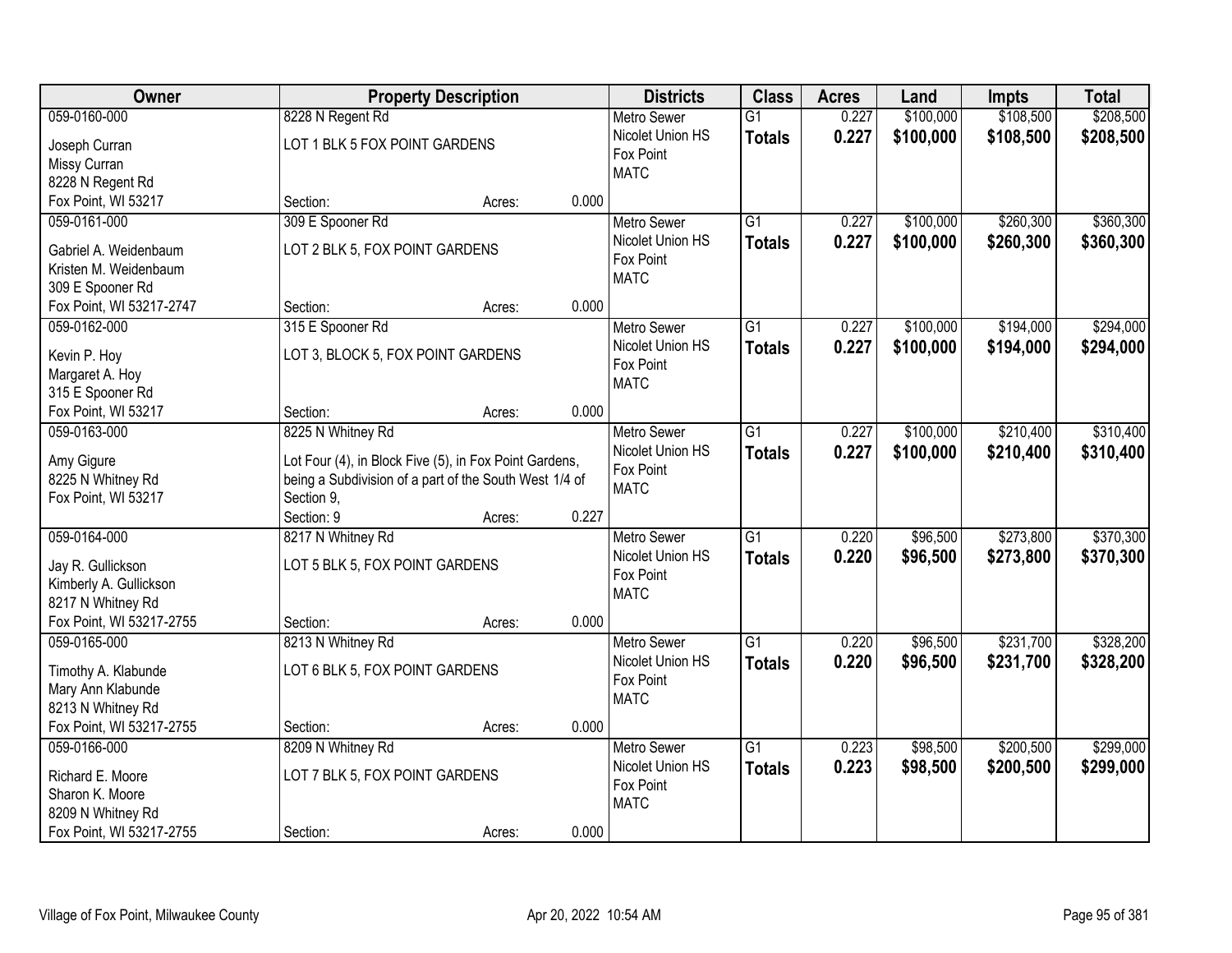| Owner                                    | <b>Property Description</b>                            | <b>Districts</b>   | <b>Class</b>    | <b>Acres</b> | Land     | Impts     | <b>Total</b> |
|------------------------------------------|--------------------------------------------------------|--------------------|-----------------|--------------|----------|-----------|--------------|
| 059-0167-000                             | 8203 N Whitney Rd                                      | <b>Metro Sewer</b> | $\overline{G1}$ | 0.220        | \$96,500 | \$154,600 | \$251,100    |
| Richard L. Kieffer                       | LOT 8 BLK 5, FOX POINT GARDENS                         | Nicolet Union HS   | <b>Totals</b>   | 0.220        | \$96,500 | \$154,600 | \$251,100    |
| Christine A. Kieffer                     |                                                        | Fox Point          |                 |              |          |           |              |
| 8203 N Whitney Rd                        |                                                        | <b>MATC</b>        |                 |              |          |           |              |
| Fox Point, WI 53217-2755                 | 0.000<br>Section:<br>Acres:                            |                    |                 |              |          |           |              |
| 059-0168-000                             | 8201 N Whitney Rd                                      | <b>Metro Sewer</b> | $\overline{G1}$ | 0.205        | \$90,000 | \$214,000 | \$304,000    |
| Tony Yang                                | LOT 9 BLK 5, FOX POINT GARDENS                         | Nicolet Union HS   | <b>Totals</b>   | 0.205        | \$90,000 | \$214,000 | \$304,000    |
| 8201 N Whitney Rd                        |                                                        | Fox Point          |                 |              |          |           |              |
| Fox Point, WI 53217                      |                                                        | <b>MATC</b>        |                 |              |          |           |              |
|                                          | 0.000<br>Section:<br>Acres:                            |                    |                 |              |          |           |              |
| 059-0169-000                             | 8127 N Whitney Rd                                      | Metro Sewer        | $\overline{G1}$ | 0.220        | \$96,500 | \$139,500 | \$236,000    |
| <b>Ismet Besic</b>                       | LOT 10 BLK 5, FOX POINT GARDENS - Full legal           | Nicolet Union HS   | <b>Totals</b>   | 0.220        | \$96,500 | \$139,500 | \$236,000    |
| Midheta Besic                            | description                                            | Fox Point          |                 |              |          |           |              |
| 8127 N Whitney Rd                        | Lot Ten (10), in Block Five (5), in Fox Point Gardens, | <b>MATC</b>        |                 |              |          |           |              |
| Fox Point, WI 53217                      | 0.000<br>Section:<br>Acres:                            |                    |                 |              |          |           |              |
| 059-0170-000                             | 8123 N Whitney Rd                                      | <b>Metro Sewer</b> | $\overline{G1}$ | 0.223        | \$98,500 | \$119,500 | \$218,000    |
|                                          | LOT 11 BLOCK 5, FOX POINT GARDENS                      | Nicolet Union HS   | <b>Totals</b>   | 0.223        | \$98,500 | \$119,500 | \$218,000    |
| Daniel J. Carpenter<br>8123 N Whitney Rd |                                                        | Fox Point          |                 |              |          |           |              |
| Fox Point, WI 53217                      |                                                        | <b>MATC</b>        |                 |              |          |           |              |
|                                          | 0.000<br>Section:<br>Acres:                            |                    |                 |              |          |           |              |
| 059-0171-000                             | 8119 N Whitney Rd                                      | Metro Sewer        | $\overline{G1}$ | 0.220        | \$96,500 | \$122,400 | \$218,900    |
|                                          |                                                        | Nicolet Union HS   | <b>Totals</b>   | 0.220        | \$96,500 | \$122,400 | \$218,900    |
| Zachary A. Paulus<br>Kelsey Weaver       | LOT 12 BLK 5, FOX POINT GARDENS                        | Fox Point          |                 |              |          |           |              |
| 8119 N Whitney Rd                        |                                                        | <b>MATC</b>        |                 |              |          |           |              |
| Fox Point, WI 53217                      | 0.000<br>Section:<br>Acres:                            |                    |                 |              |          |           |              |
| 059-0172-000                             | 8115 N Whitney Rd                                      | <b>Metro Sewer</b> | $\overline{G1}$ | 0.220        | \$96,500 | \$174,500 | \$271,000    |
|                                          |                                                        | Nicolet Union HS   | <b>Totals</b>   | 0.220        | \$96,500 | \$174,500 | \$271,000    |
| Carolyn E. Hanzel                        | LOT 13 BLOCK 5, FOX POINT GARDENS                      | Fox Point          |                 |              |          |           |              |
| 8115 N Whitney Rd                        |                                                        | <b>MATC</b>        |                 |              |          |           |              |
| Fox Point, WI 53217-2753                 | 0.000<br>Section:<br>Acres:                            |                    |                 |              |          |           |              |
| 059-0173-000                             | 8109 N Whitney Rd                                      | <b>Metro Sewer</b> | $\overline{G1}$ | 0.220        | \$96,500 | \$458,000 | \$554,500    |
|                                          |                                                        | Nicolet Union HS   | <b>Totals</b>   | 0.220        | \$96,500 | \$458,000 | \$554,500    |
| Kimberley L. Zvara                       | LOT 14 BLOCK 5, FOX POINT GARDENS                      | Fox Point          |                 |              |          |           |              |
| 8109 N Whitney Rd                        |                                                        | <b>MATC</b>        |                 |              |          |           |              |
| Fox Point, WI 53217                      |                                                        |                    |                 |              |          |           |              |
|                                          | 0.000<br>Section:<br>Acres:                            |                    |                 |              |          |           |              |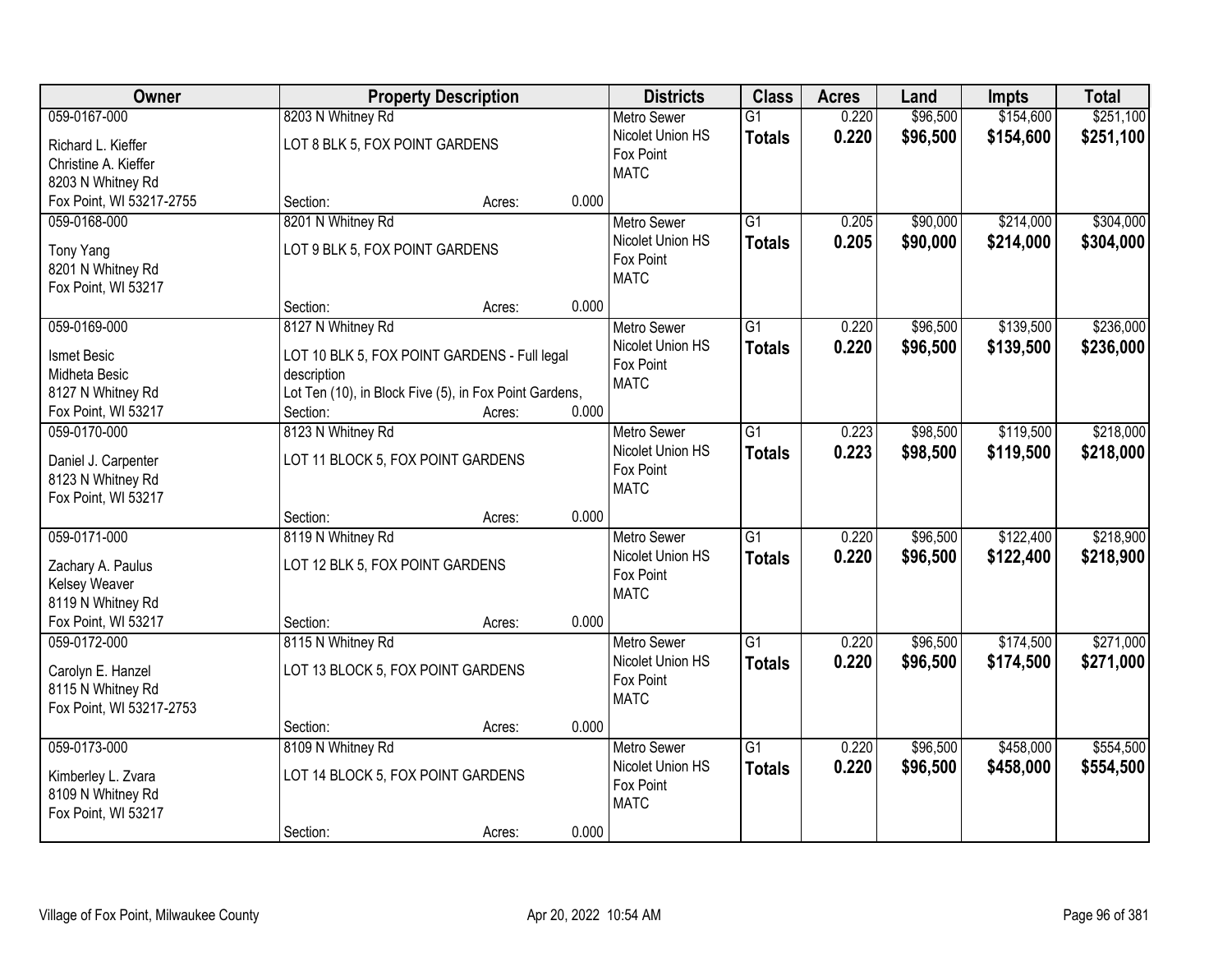| Owner                                                      |                                                   | <b>Property Description</b> |       | <b>Districts</b>         | <b>Class</b>    | <b>Acres</b> | Land      | <b>Impts</b> | <b>Total</b> |
|------------------------------------------------------------|---------------------------------------------------|-----------------------------|-------|--------------------------|-----------------|--------------|-----------|--------------|--------------|
| 059-0174-000                                               | 318 E Willow Rd                                   |                             |       | <b>Metro Sewer</b>       | $\overline{G1}$ | 0.227        | \$100,000 | \$217,000    | \$317,000    |
| Mark S. Rosen                                              | LOT 15, BLK 5, FOX POINT GARDENS                  |                             |       | Nicolet Union HS         | <b>Totals</b>   | 0.227        | \$100,000 | \$217,000    | \$317,000    |
| Kymberlee S. Rosen                                         |                                                   |                             |       | Fox Point                |                 |              |           |              |              |
| 318 E Willow Rd                                            |                                                   |                             |       | <b>MATC</b>              |                 |              |           |              |              |
| Fox Point, WI 53217-2762                                   | Section:                                          | Acres:                      | 0.000 |                          |                 |              |           |              |              |
| 059-0175-000                                               | 312 E Willow Rd                                   |                             |       | <b>Metro Sewer</b>       | $\overline{G1}$ | 0.227        | \$100,000 | \$221,700    | \$321,700    |
|                                                            | LOT 16, BLOCK 5, FOX POINT GARDENS                |                             |       | Nicolet Union HS         | <b>Totals</b>   | 0.227        | \$100,000 | \$221,700    | \$321,700    |
| Irving Edelman and Margaret M. Smith<br>Revocable Trust DA |                                                   |                             |       | Fox Point                |                 |              |           |              |              |
| 733 Anglers Ct                                             |                                                   |                             |       | <b>MATC</b>              |                 |              |           |              |              |
| Steamboat Springs, CO 80487                                | Section:                                          | Acres:                      | 0.000 |                          |                 |              |           |              |              |
| 059-0176-000                                               | 308 E Willow Rd                                   |                             |       | Metro Sewer              | $\overline{G1}$ | 0.227        | \$100,000 | \$139,300    | \$239,300    |
|                                                            |                                                   |                             |       | Nicolet Union HS         | <b>Totals</b>   | 0.227        | \$100,000 | \$139,300    | \$239,300    |
| Terry S. Mcgauran                                          | LOT 17, BLOCK 5, FOX POINT GARDENS                |                             |       | Fox Point                |                 |              |           |              |              |
| Diane F. Mcgauran                                          |                                                   |                             |       | <b>MATC</b>              |                 |              |           |              |              |
| 308 E Willow Rd                                            |                                                   |                             |       |                          |                 |              |           |              |              |
| Fox Point, WI 53217-2762                                   | Section:                                          | Acres:                      | 0.000 |                          |                 |              |           |              |              |
| 059-0177-000                                               | 302 E Willow Rd                                   |                             |       | <b>Metro Sewer</b>       | $\overline{G1}$ | 0.227        | \$100,000 | \$222,000    | \$322,000    |
| Terrance M. O'Neill                                        | LOT 18, BLOCK 5, FOX POINT GARDENS                |                             |       | Nicolet Union HS         | <b>Totals</b>   | 0.227        | \$100,000 | \$222,000    | \$322,000    |
| Victoria C. O'Neill                                        |                                                   |                             |       | Fox Point                |                 |              |           |              |              |
| 302 E Willow Rd                                            |                                                   |                             |       | <b>MATC</b>              |                 |              |           |              |              |
| Fox Point, WI 53217-2762                                   | Section:                                          | Acres:                      | 0.000 |                          |                 |              |           |              |              |
| 059-0178-000                                               | 8108 N Regent Rd                                  |                             |       | <b>Metro Sewer</b>       | $\overline{G1}$ | 0.220        | \$96,500  | \$142,100    | \$238,600    |
|                                                            |                                                   |                             |       | Nicolet Union HS         | <b>Totals</b>   | 0.220        | \$96,500  | \$142,100    | \$238,600    |
| Walter W. Schumann                                         | LOT 19, BLOCK 5, FOX POINT GARDENS                |                             |       | Fox Point                |                 |              |           |              |              |
| Lucille H. Schumann                                        |                                                   |                             |       | <b>MATC</b>              |                 |              |           |              |              |
| 8108 N Regent Rd                                           |                                                   |                             | 0.000 |                          |                 |              |           |              |              |
| Fox Point, WI 53217                                        | Section:                                          | Acres:                      |       |                          |                 |              |           |              |              |
| 059-0179-000                                               | 8114 N Regent Rd                                  |                             |       | Metro Sewer              | G1              | 0.280        | \$111,500 | \$250,000    | \$361,500    |
| Christine M. Candela                                       | LOT 20 AND S 16 FT OF LOT 21 BLOCK 5, FOX POINT   |                             |       | Nicolet Union HS         | <b>Totals</b>   | 0.280        | \$111,500 | \$250,000    | \$361,500    |
| 8114 N Regent Rd                                           | <b>GARDENS</b>                                    |                             |       | Fox Point<br><b>MATC</b> |                 |              |           |              |              |
| Fox Point, WI 53217-2732                                   |                                                   |                             |       |                          |                 |              |           |              |              |
|                                                            | Section:                                          | Acres:                      | 0.000 |                          |                 |              |           |              |              |
| 059-0180-000                                               | 8120 N Regent Rd                                  |                             |       | <b>Metro Sewer</b>       | $\overline{G1}$ | 0.383        | \$117,000 | \$257,000    | \$374,000    |
| Susanne R. Huxsahl                                         | LOT 21 EXC. S. 16 FT. AND ALL OF LOT 22, BLOCK 5, |                             |       | Nicolet Union HS         | <b>Totals</b>   | 0.383        | \$117,000 | \$257,000    | \$374,000    |
| 8120 N Regent Rd                                           | FOX POINT GARDENS                                 |                             |       | Fox Point                |                 |              |           |              |              |
| Fox Point, WI 53217                                        |                                                   |                             |       | <b>MATC</b>              |                 |              |           |              |              |
|                                                            | Section:                                          | Acres:                      | 0.000 |                          |                 |              |           |              |              |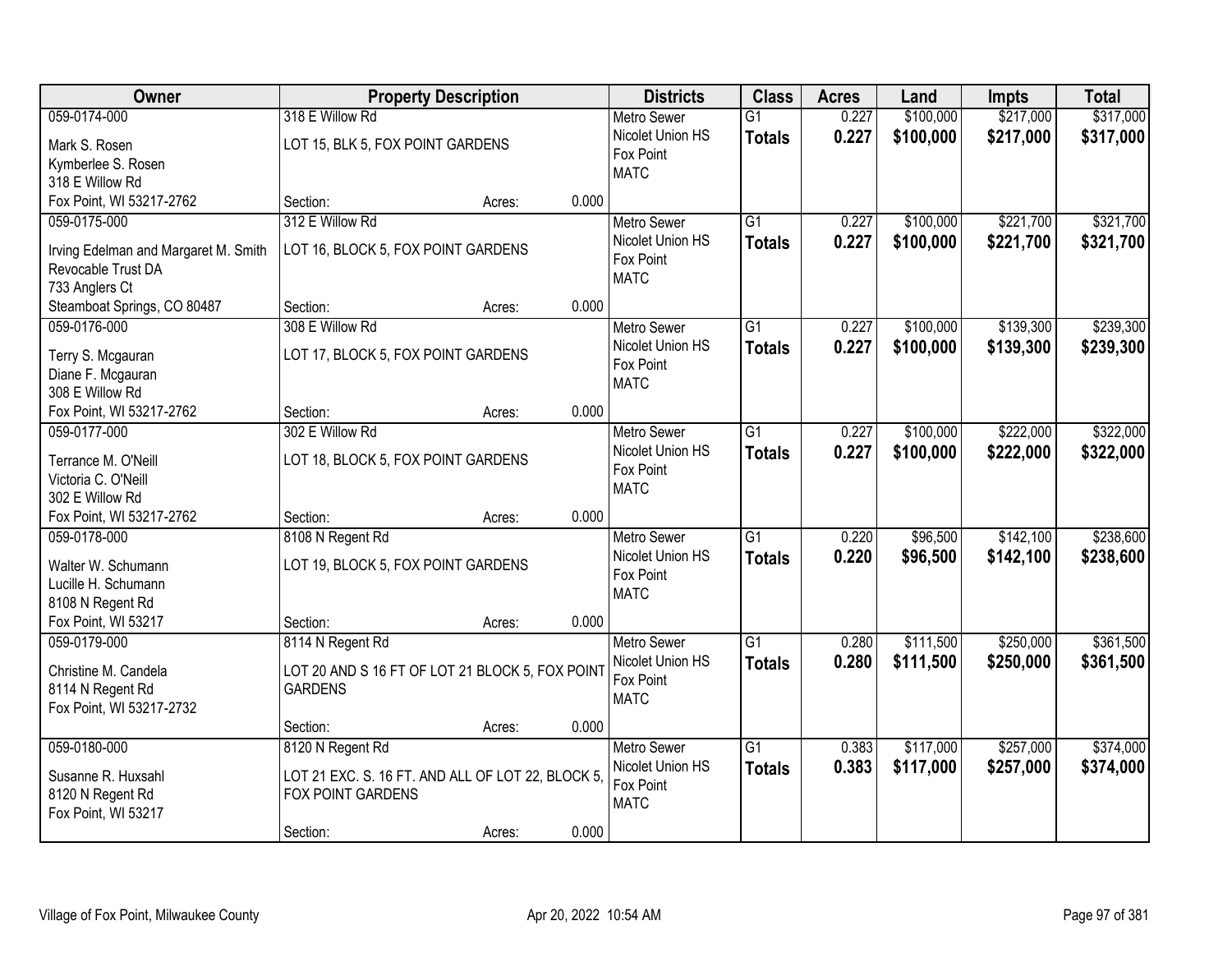| Owner                                   | <b>Property Description</b>                                                                                           |                 | <b>Districts</b>              | <b>Class</b>    | <b>Acres</b> | Land     | Impts     | <b>Total</b> |
|-----------------------------------------|-----------------------------------------------------------------------------------------------------------------------|-----------------|-------------------------------|-----------------|--------------|----------|-----------|--------------|
| 059-0181-000                            | 8180 N Regent Rd                                                                                                      |                 | <b>Metro Sewer</b>            | $\overline{G1}$ | 0.212        | \$93,500 | \$226,900 | \$320,400    |
| Michael A. Pressman                     | THE S 56 FEET OF LOT 23, BLOCK 5, FOX POINT                                                                           |                 | Nicolet Union HS              | <b>Totals</b>   | 0.212        | \$93,500 | \$226,900 | \$320,400    |
| Rachel Minkin                           | <b>GARDENS</b>                                                                                                        |                 | Fox Point<br><b>MATC</b>      |                 |              |          |           |              |
| 8180 N Regent Rd                        |                                                                                                                       |                 |                               |                 |              |          |           |              |
| Fox Point, WI 53217                     | Section:                                                                                                              | 0.000<br>Acres: |                               |                 |              |          |           |              |
| 059-0182-000                            | 8202 N Regent Rd                                                                                                      |                 | <b>Metro Sewer</b>            | $\overline{G1}$ | 0.212        | \$93,500 | \$205,900 | \$299,400    |
| Connie B. Abrahamian                    | LOT 24 AND NORTH 2 FEET OF LOT 23, BLOCK 5,                                                                           |                 | Nicolet Union HS              | <b>Totals</b>   | 0.212        | \$93,500 | \$205,900 | \$299,400    |
| 8202 N Regent Rd                        | <b>FOX POINT GARDENS</b>                                                                                              |                 | Fox Point                     |                 |              |          |           |              |
| Fox Point, WI 53217-2734                |                                                                                                                       |                 | <b>MATC</b>                   |                 |              |          |           |              |
|                                         | Section:                                                                                                              | 0.000<br>Acres: |                               |                 |              |          |           |              |
| 059-0183-000                            | 8206 N Regent Rd                                                                                                      |                 | Metro Sewer                   | $\overline{G1}$ | 0.220        | \$96,500 | \$195,900 | \$292,400    |
| Jennifer L. Magestro                    | LOT 25, BLOCK 5, FOX POINT GARDENS                                                                                    |                 | Nicolet Union HS              | <b>Totals</b>   | 0.220        | \$96,500 | \$195,900 | \$292,400    |
| 1366 Indian Spring Dr                   |                                                                                                                       |                 | Fox Point                     |                 |              |          |           |              |
| Delafield, WI 53018                     |                                                                                                                       |                 | <b>MATC</b>                   |                 |              |          |           |              |
|                                         | Section:                                                                                                              | 0.000<br>Acres: |                               |                 |              |          |           |              |
| 059-0184-000                            | 8210 N Regent Rd                                                                                                      |                 | <b>Metro Sewer</b>            | $\overline{G1}$ | 0.223        | \$98,500 | \$115,000 | \$213,500    |
|                                         |                                                                                                                       |                 | Nicolet Union HS              | <b>Totals</b>   | 0.223        | \$98,500 | \$115,000 | \$213,500    |
| Kristopher Barleben<br>8210 N Regent Rd | Lot 26, Block 5, in Fox Point Gardens, being a Subdivisio<br>of a part of the Southwest One-Quarter of Section 9, Tow |                 | Fox Point                     |                 |              |          |           |              |
| Fox Point, WI 53217                     | 8 North, Range 22 East, in the Village of Fox Point,                                                                  |                 | <b>MATC</b>                   |                 |              |          |           |              |
|                                         | Section:                                                                                                              | 0.000<br>Acres: |                               |                 |              |          |           |              |
| 059-0185-000                            | 8214 N Regent Rd                                                                                                      |                 | <b>Metro Sewer</b>            | $\overline{G1}$ | 0.220        | \$96,500 | \$188,600 | \$285,100    |
|                                         |                                                                                                                       |                 | Nicolet Union HS              | <b>Totals</b>   | 0.220        | \$96,500 | \$188,600 | \$285,100    |
| Lisa M. Zabjek                          | Lot 27, in Block 5, in Fox Point Gardens, being a                                                                     |                 | Fox Point                     |                 |              |          |           |              |
| Alex Vipond                             | Subdivision of a part of the Southwest 1/4 of Section 9, in                                                           |                 | <b>MATC</b>                   |                 |              |          |           |              |
| 8214 N Regent Rd<br>Fox Point, WI 53217 | Township 8 North, Range 22 East, in the Village of Fox<br>Section:                                                    | 0.000<br>Acres: |                               |                 |              |          |           |              |
| 059-0186-000                            | 8218 N Regent Rd                                                                                                      |                 | <b>Metro Sewer</b>            | $\overline{G1}$ | 0.220        | \$96,500 | \$122,300 | \$218,800    |
|                                         |                                                                                                                       |                 | Nicolet Union HS              | <b>Totals</b>   | 0.220        | \$96,500 | \$122,300 | \$218,800    |
| Susan M. Maloney                        | LOT 28, BLOCK 5, FOX POINT GARDEN                                                                                     |                 | Fox Point                     |                 |              |          |           |              |
| 8218 N Regent Rd                        |                                                                                                                       |                 | <b>MATC</b>                   |                 |              |          |           |              |
| Fox Point, WI 53217-2734                |                                                                                                                       |                 |                               |                 |              |          |           |              |
|                                         | Section:                                                                                                              | 0.000<br>Acres: |                               |                 |              |          |           |              |
| 059-0187-000                            | 8348 N Regent Rd                                                                                                      |                 | <b>Metro Sewer</b>            | $\overline{G1}$ | 0.216        | \$95,000 | \$458,500 | \$553,500    |
| Randall J. Brier                        | LOT 1, BLOCK 6, FOX POINT GARDENS                                                                                     |                 | Nicolet Union HS<br>Fox Point | <b>Totals</b>   | 0.216        | \$95,000 | \$458,500 | \$553,500    |
| Cynthia A. Brier                        |                                                                                                                       |                 | <b>MATC</b>                   |                 |              |          |           |              |
| 8348 N Regent Rd                        |                                                                                                                       |                 |                               |                 |              |          |           |              |
| Fox Point, WI 53217                     | Section:                                                                                                              | 0.000<br>Acres: |                               |                 |              |          |           |              |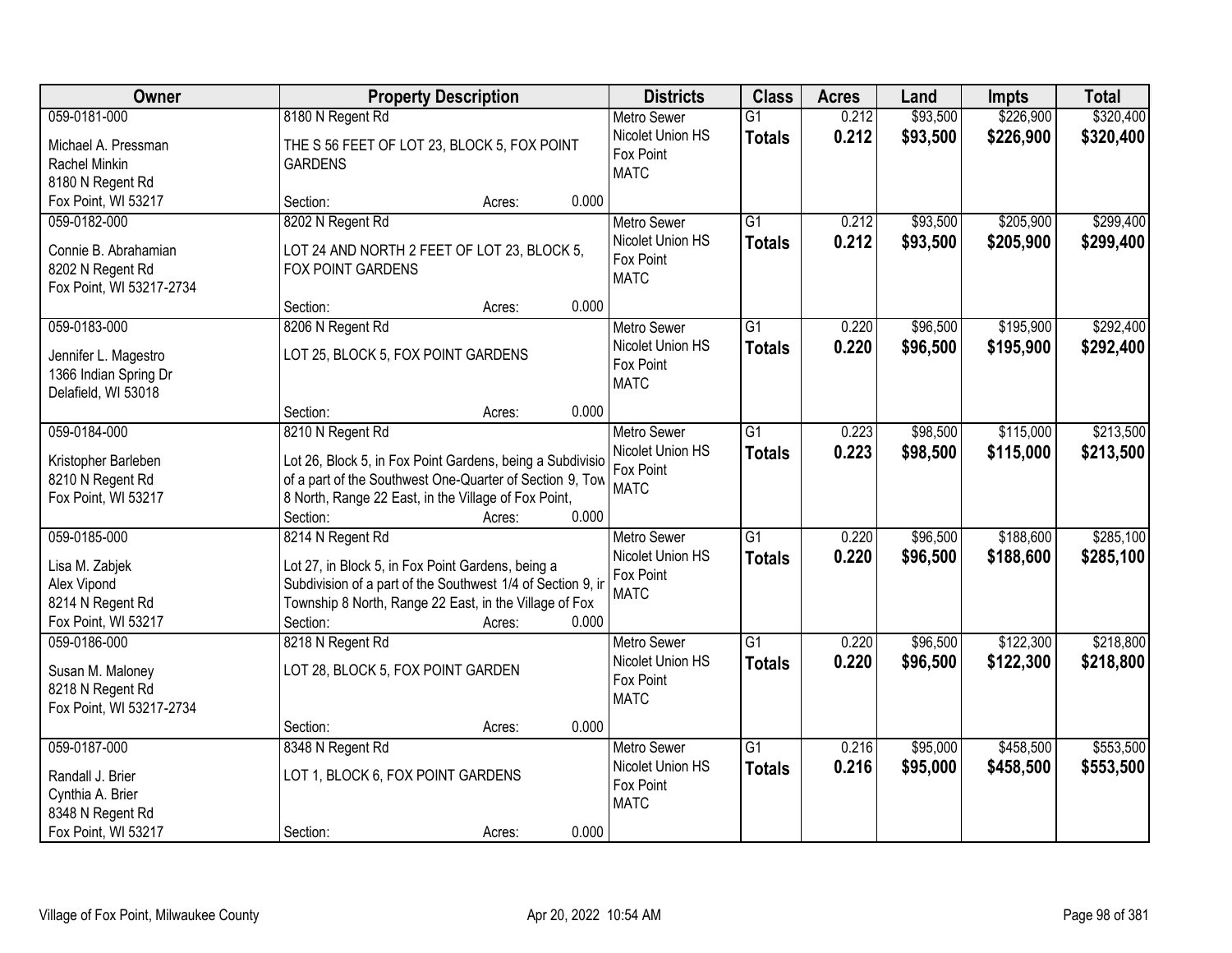| \$266,500<br>\$367,000<br>059-0188-000<br>0.229<br>\$100,500<br>305 E Dean Rd<br>$\overline{G1}$<br><b>Metro Sewer</b><br>0.229<br>Nicolet Union HS<br>\$100,500<br>\$266,500<br>\$367,000<br><b>Totals</b><br>LOT 2, BLOCK 6, FOX POINT GARDENS<br>Rachel Margolis<br>Fox Point<br>Charles Goodman<br><b>MATC</b><br>305 E Dean Rd<br>0.000<br>Fox Point, WI 53217<br>Section:<br>Acres:<br>\$290,000<br>315 E Dean Rd<br>$\overline{G1}$<br>0.227<br>\$100,000<br>\$190,000<br>059-0189-000<br><b>Metro Sewer</b><br>0.227<br>\$100,000<br>\$190,000<br>Nicolet Union HS<br>\$290,000<br><b>Totals</b><br>LOT 3, BLOCK 6, FOX POINT GARDENS<br>Stephen R. Kaczkowski<br>Fox Point<br>315 E Dean Rd<br><b>MATC</b><br>Fox Point, WI 53217-2706<br>0.000<br>Section:<br>Acres:<br>059-0190-000<br>\$100,000<br>\$179,000<br>\$279,000<br>8347 N Whitney Rd<br><b>Metro Sewer</b><br>G1<br>0.227<br>Nicolet Union HS<br>0.227<br>\$100,000<br>\$179,000<br>\$279,000<br><b>Totals</b><br>LOT 4, BLOCK 6, FOX POINT GARDENS<br>Anna Wroblewski<br>Fox Point<br>8347 N Whitney Rd<br><b>MATC</b><br>Fox Point, WI 53217<br>0.000<br>Section:<br>Acres:<br>\$158,300<br>059-0191-000<br>8345 N Whitney Rd<br>$\overline{G1}$<br>\$96,500<br>\$254,800<br><b>Metro Sewer</b><br>0.220<br>Nicolet Union HS<br>0.220<br>\$96,500<br>\$158,300<br>\$254,800<br><b>Totals</b><br>LOT 5, BLOCK 6, FOX POINT GARDENS<br>Dennis M. Samenfeld<br>Fox Point<br>Sandra R. Samenfeld<br><b>MATC</b><br>8345 N Whitney Rd<br>Fox Point, WI 53217-2757<br>0.000<br>Section:<br>Acres:<br>\$279,800<br>059-0192-000<br>8339 N Whitney Rd<br>$\overline{G1}$<br>0.216<br>\$95,000<br>\$184,800<br><b>Metro Sewer</b><br>0.216<br>Nicolet Union HS<br>\$95,000<br>\$184,800<br>\$279,800<br><b>Totals</b><br>LOT 6, BLOCK 6, FOX POINT GARDENS<br>Michael A. Kaplan<br>Fox Point<br>Cynthia Nassette Kaplan<br><b>MATC</b><br>8339 N Whitney Rd<br>Fox Point, WI 53217-2757<br>0.000<br>Section:<br>Acres:<br>$\overline{G1}$<br>\$172,800<br>\$267,800<br>059-0193-000<br>8337 N Whitney Rd<br>0.216<br>\$95,000<br><b>Metro Sewer</b><br>Nicolet Union HS<br>0.216<br>\$95,000<br>\$172,800<br>\$267,800<br><b>Totals</b><br>Brandon N. Morreale<br>LOT 7, BLOCK 6, FOX POINT GARDENS - Full legal<br>Fox Point<br><b>Hillary Morreale</b><br>description<br><b>MATC</b><br>8337 N Whitney Rd<br>Lot 7, in Block 6, in Fox Point Gardens, being a<br>0.000<br>Fox Point, WI 53217<br>Section:<br>Acres:<br>\$220,400<br>\$315,400<br>059-0194-000<br>8333 N Whitney Rd<br>$\overline{G1}$<br>0.216<br>\$95,000<br><b>Metro Sewer</b> | <b>Owner</b> | <b>Property Description</b> | <b>Districts</b> | <b>Class</b>  | <b>Acres</b> | Land     | Impts     | <b>Total</b> |
|-------------------------------------------------------------------------------------------------------------------------------------------------------------------------------------------------------------------------------------------------------------------------------------------------------------------------------------------------------------------------------------------------------------------------------------------------------------------------------------------------------------------------------------------------------------------------------------------------------------------------------------------------------------------------------------------------------------------------------------------------------------------------------------------------------------------------------------------------------------------------------------------------------------------------------------------------------------------------------------------------------------------------------------------------------------------------------------------------------------------------------------------------------------------------------------------------------------------------------------------------------------------------------------------------------------------------------------------------------------------------------------------------------------------------------------------------------------------------------------------------------------------------------------------------------------------------------------------------------------------------------------------------------------------------------------------------------------------------------------------------------------------------------------------------------------------------------------------------------------------------------------------------------------------------------------------------------------------------------------------------------------------------------------------------------------------------------------------------------------------------------------------------------------------------------------------------------------------------------------------------------------------------------------------------------------------------------------------------------------------------------------------------------------------------------------------------------------------------------------------------------------------------------------------------------------------------------------------------------------------|--------------|-----------------------------|------------------|---------------|--------------|----------|-----------|--------------|
|                                                                                                                                                                                                                                                                                                                                                                                                                                                                                                                                                                                                                                                                                                                                                                                                                                                                                                                                                                                                                                                                                                                                                                                                                                                                                                                                                                                                                                                                                                                                                                                                                                                                                                                                                                                                                                                                                                                                                                                                                                                                                                                                                                                                                                                                                                                                                                                                                                                                                                                                                                                                                   |              |                             |                  |               |              |          |           |              |
|                                                                                                                                                                                                                                                                                                                                                                                                                                                                                                                                                                                                                                                                                                                                                                                                                                                                                                                                                                                                                                                                                                                                                                                                                                                                                                                                                                                                                                                                                                                                                                                                                                                                                                                                                                                                                                                                                                                                                                                                                                                                                                                                                                                                                                                                                                                                                                                                                                                                                                                                                                                                                   |              |                             |                  |               |              |          |           |              |
|                                                                                                                                                                                                                                                                                                                                                                                                                                                                                                                                                                                                                                                                                                                                                                                                                                                                                                                                                                                                                                                                                                                                                                                                                                                                                                                                                                                                                                                                                                                                                                                                                                                                                                                                                                                                                                                                                                                                                                                                                                                                                                                                                                                                                                                                                                                                                                                                                                                                                                                                                                                                                   |              |                             |                  |               |              |          |           |              |
|                                                                                                                                                                                                                                                                                                                                                                                                                                                                                                                                                                                                                                                                                                                                                                                                                                                                                                                                                                                                                                                                                                                                                                                                                                                                                                                                                                                                                                                                                                                                                                                                                                                                                                                                                                                                                                                                                                                                                                                                                                                                                                                                                                                                                                                                                                                                                                                                                                                                                                                                                                                                                   |              |                             |                  |               |              |          |           |              |
|                                                                                                                                                                                                                                                                                                                                                                                                                                                                                                                                                                                                                                                                                                                                                                                                                                                                                                                                                                                                                                                                                                                                                                                                                                                                                                                                                                                                                                                                                                                                                                                                                                                                                                                                                                                                                                                                                                                                                                                                                                                                                                                                                                                                                                                                                                                                                                                                                                                                                                                                                                                                                   |              |                             |                  |               |              |          |           |              |
|                                                                                                                                                                                                                                                                                                                                                                                                                                                                                                                                                                                                                                                                                                                                                                                                                                                                                                                                                                                                                                                                                                                                                                                                                                                                                                                                                                                                                                                                                                                                                                                                                                                                                                                                                                                                                                                                                                                                                                                                                                                                                                                                                                                                                                                                                                                                                                                                                                                                                                                                                                                                                   |              |                             |                  |               |              |          |           |              |
|                                                                                                                                                                                                                                                                                                                                                                                                                                                                                                                                                                                                                                                                                                                                                                                                                                                                                                                                                                                                                                                                                                                                                                                                                                                                                                                                                                                                                                                                                                                                                                                                                                                                                                                                                                                                                                                                                                                                                                                                                                                                                                                                                                                                                                                                                                                                                                                                                                                                                                                                                                                                                   |              |                             |                  |               |              |          |           |              |
|                                                                                                                                                                                                                                                                                                                                                                                                                                                                                                                                                                                                                                                                                                                                                                                                                                                                                                                                                                                                                                                                                                                                                                                                                                                                                                                                                                                                                                                                                                                                                                                                                                                                                                                                                                                                                                                                                                                                                                                                                                                                                                                                                                                                                                                                                                                                                                                                                                                                                                                                                                                                                   |              |                             |                  |               |              |          |           |              |
|                                                                                                                                                                                                                                                                                                                                                                                                                                                                                                                                                                                                                                                                                                                                                                                                                                                                                                                                                                                                                                                                                                                                                                                                                                                                                                                                                                                                                                                                                                                                                                                                                                                                                                                                                                                                                                                                                                                                                                                                                                                                                                                                                                                                                                                                                                                                                                                                                                                                                                                                                                                                                   |              |                             |                  |               |              |          |           |              |
|                                                                                                                                                                                                                                                                                                                                                                                                                                                                                                                                                                                                                                                                                                                                                                                                                                                                                                                                                                                                                                                                                                                                                                                                                                                                                                                                                                                                                                                                                                                                                                                                                                                                                                                                                                                                                                                                                                                                                                                                                                                                                                                                                                                                                                                                                                                                                                                                                                                                                                                                                                                                                   |              |                             |                  |               |              |          |           |              |
|                                                                                                                                                                                                                                                                                                                                                                                                                                                                                                                                                                                                                                                                                                                                                                                                                                                                                                                                                                                                                                                                                                                                                                                                                                                                                                                                                                                                                                                                                                                                                                                                                                                                                                                                                                                                                                                                                                                                                                                                                                                                                                                                                                                                                                                                                                                                                                                                                                                                                                                                                                                                                   |              |                             |                  |               |              |          |           |              |
|                                                                                                                                                                                                                                                                                                                                                                                                                                                                                                                                                                                                                                                                                                                                                                                                                                                                                                                                                                                                                                                                                                                                                                                                                                                                                                                                                                                                                                                                                                                                                                                                                                                                                                                                                                                                                                                                                                                                                                                                                                                                                                                                                                                                                                                                                                                                                                                                                                                                                                                                                                                                                   |              |                             |                  |               |              |          |           |              |
|                                                                                                                                                                                                                                                                                                                                                                                                                                                                                                                                                                                                                                                                                                                                                                                                                                                                                                                                                                                                                                                                                                                                                                                                                                                                                                                                                                                                                                                                                                                                                                                                                                                                                                                                                                                                                                                                                                                                                                                                                                                                                                                                                                                                                                                                                                                                                                                                                                                                                                                                                                                                                   |              |                             |                  |               |              |          |           |              |
|                                                                                                                                                                                                                                                                                                                                                                                                                                                                                                                                                                                                                                                                                                                                                                                                                                                                                                                                                                                                                                                                                                                                                                                                                                                                                                                                                                                                                                                                                                                                                                                                                                                                                                                                                                                                                                                                                                                                                                                                                                                                                                                                                                                                                                                                                                                                                                                                                                                                                                                                                                                                                   |              |                             |                  |               |              |          |           |              |
|                                                                                                                                                                                                                                                                                                                                                                                                                                                                                                                                                                                                                                                                                                                                                                                                                                                                                                                                                                                                                                                                                                                                                                                                                                                                                                                                                                                                                                                                                                                                                                                                                                                                                                                                                                                                                                                                                                                                                                                                                                                                                                                                                                                                                                                                                                                                                                                                                                                                                                                                                                                                                   |              |                             |                  |               |              |          |           |              |
|                                                                                                                                                                                                                                                                                                                                                                                                                                                                                                                                                                                                                                                                                                                                                                                                                                                                                                                                                                                                                                                                                                                                                                                                                                                                                                                                                                                                                                                                                                                                                                                                                                                                                                                                                                                                                                                                                                                                                                                                                                                                                                                                                                                                                                                                                                                                                                                                                                                                                                                                                                                                                   |              |                             |                  |               |              |          |           |              |
|                                                                                                                                                                                                                                                                                                                                                                                                                                                                                                                                                                                                                                                                                                                                                                                                                                                                                                                                                                                                                                                                                                                                                                                                                                                                                                                                                                                                                                                                                                                                                                                                                                                                                                                                                                                                                                                                                                                                                                                                                                                                                                                                                                                                                                                                                                                                                                                                                                                                                                                                                                                                                   |              |                             |                  |               |              |          |           |              |
|                                                                                                                                                                                                                                                                                                                                                                                                                                                                                                                                                                                                                                                                                                                                                                                                                                                                                                                                                                                                                                                                                                                                                                                                                                                                                                                                                                                                                                                                                                                                                                                                                                                                                                                                                                                                                                                                                                                                                                                                                                                                                                                                                                                                                                                                                                                                                                                                                                                                                                                                                                                                                   |              |                             |                  |               |              |          |           |              |
|                                                                                                                                                                                                                                                                                                                                                                                                                                                                                                                                                                                                                                                                                                                                                                                                                                                                                                                                                                                                                                                                                                                                                                                                                                                                                                                                                                                                                                                                                                                                                                                                                                                                                                                                                                                                                                                                                                                                                                                                                                                                                                                                                                                                                                                                                                                                                                                                                                                                                                                                                                                                                   |              |                             |                  |               |              |          |           |              |
|                                                                                                                                                                                                                                                                                                                                                                                                                                                                                                                                                                                                                                                                                                                                                                                                                                                                                                                                                                                                                                                                                                                                                                                                                                                                                                                                                                                                                                                                                                                                                                                                                                                                                                                                                                                                                                                                                                                                                                                                                                                                                                                                                                                                                                                                                                                                                                                                                                                                                                                                                                                                                   |              |                             |                  |               |              |          |           |              |
|                                                                                                                                                                                                                                                                                                                                                                                                                                                                                                                                                                                                                                                                                                                                                                                                                                                                                                                                                                                                                                                                                                                                                                                                                                                                                                                                                                                                                                                                                                                                                                                                                                                                                                                                                                                                                                                                                                                                                                                                                                                                                                                                                                                                                                                                                                                                                                                                                                                                                                                                                                                                                   |              |                             |                  |               |              |          |           |              |
|                                                                                                                                                                                                                                                                                                                                                                                                                                                                                                                                                                                                                                                                                                                                                                                                                                                                                                                                                                                                                                                                                                                                                                                                                                                                                                                                                                                                                                                                                                                                                                                                                                                                                                                                                                                                                                                                                                                                                                                                                                                                                                                                                                                                                                                                                                                                                                                                                                                                                                                                                                                                                   |              |                             |                  |               |              |          |           |              |
|                                                                                                                                                                                                                                                                                                                                                                                                                                                                                                                                                                                                                                                                                                                                                                                                                                                                                                                                                                                                                                                                                                                                                                                                                                                                                                                                                                                                                                                                                                                                                                                                                                                                                                                                                                                                                                                                                                                                                                                                                                                                                                                                                                                                                                                                                                                                                                                                                                                                                                                                                                                                                   |              |                             |                  |               |              |          |           |              |
|                                                                                                                                                                                                                                                                                                                                                                                                                                                                                                                                                                                                                                                                                                                                                                                                                                                                                                                                                                                                                                                                                                                                                                                                                                                                                                                                                                                                                                                                                                                                                                                                                                                                                                                                                                                                                                                                                                                                                                                                                                                                                                                                                                                                                                                                                                                                                                                                                                                                                                                                                                                                                   |              |                             |                  |               |              |          |           |              |
|                                                                                                                                                                                                                                                                                                                                                                                                                                                                                                                                                                                                                                                                                                                                                                                                                                                                                                                                                                                                                                                                                                                                                                                                                                                                                                                                                                                                                                                                                                                                                                                                                                                                                                                                                                                                                                                                                                                                                                                                                                                                                                                                                                                                                                                                                                                                                                                                                                                                                                                                                                                                                   |              |                             |                  |               |              |          |           |              |
|                                                                                                                                                                                                                                                                                                                                                                                                                                                                                                                                                                                                                                                                                                                                                                                                                                                                                                                                                                                                                                                                                                                                                                                                                                                                                                                                                                                                                                                                                                                                                                                                                                                                                                                                                                                                                                                                                                                                                                                                                                                                                                                                                                                                                                                                                                                                                                                                                                                                                                                                                                                                                   |              |                             |                  |               |              |          |           |              |
|                                                                                                                                                                                                                                                                                                                                                                                                                                                                                                                                                                                                                                                                                                                                                                                                                                                                                                                                                                                                                                                                                                                                                                                                                                                                                                                                                                                                                                                                                                                                                                                                                                                                                                                                                                                                                                                                                                                                                                                                                                                                                                                                                                                                                                                                                                                                                                                                                                                                                                                                                                                                                   |              |                             |                  |               |              |          |           |              |
|                                                                                                                                                                                                                                                                                                                                                                                                                                                                                                                                                                                                                                                                                                                                                                                                                                                                                                                                                                                                                                                                                                                                                                                                                                                                                                                                                                                                                                                                                                                                                                                                                                                                                                                                                                                                                                                                                                                                                                                                                                                                                                                                                                                                                                                                                                                                                                                                                                                                                                                                                                                                                   |              |                             |                  |               |              |          |           |              |
|                                                                                                                                                                                                                                                                                                                                                                                                                                                                                                                                                                                                                                                                                                                                                                                                                                                                                                                                                                                                                                                                                                                                                                                                                                                                                                                                                                                                                                                                                                                                                                                                                                                                                                                                                                                                                                                                                                                                                                                                                                                                                                                                                                                                                                                                                                                                                                                                                                                                                                                                                                                                                   |              |                             |                  |               |              |          |           |              |
|                                                                                                                                                                                                                                                                                                                                                                                                                                                                                                                                                                                                                                                                                                                                                                                                                                                                                                                                                                                                                                                                                                                                                                                                                                                                                                                                                                                                                                                                                                                                                                                                                                                                                                                                                                                                                                                                                                                                                                                                                                                                                                                                                                                                                                                                                                                                                                                                                                                                                                                                                                                                                   |              |                             |                  |               |              |          |           |              |
|                                                                                                                                                                                                                                                                                                                                                                                                                                                                                                                                                                                                                                                                                                                                                                                                                                                                                                                                                                                                                                                                                                                                                                                                                                                                                                                                                                                                                                                                                                                                                                                                                                                                                                                                                                                                                                                                                                                                                                                                                                                                                                                                                                                                                                                                                                                                                                                                                                                                                                                                                                                                                   |              |                             |                  |               |              |          |           |              |
|                                                                                                                                                                                                                                                                                                                                                                                                                                                                                                                                                                                                                                                                                                                                                                                                                                                                                                                                                                                                                                                                                                                                                                                                                                                                                                                                                                                                                                                                                                                                                                                                                                                                                                                                                                                                                                                                                                                                                                                                                                                                                                                                                                                                                                                                                                                                                                                                                                                                                                                                                                                                                   |              |                             |                  |               |              |          |           |              |
|                                                                                                                                                                                                                                                                                                                                                                                                                                                                                                                                                                                                                                                                                                                                                                                                                                                                                                                                                                                                                                                                                                                                                                                                                                                                                                                                                                                                                                                                                                                                                                                                                                                                                                                                                                                                                                                                                                                                                                                                                                                                                                                                                                                                                                                                                                                                                                                                                                                                                                                                                                                                                   |              |                             |                  |               |              |          |           |              |
|                                                                                                                                                                                                                                                                                                                                                                                                                                                                                                                                                                                                                                                                                                                                                                                                                                                                                                                                                                                                                                                                                                                                                                                                                                                                                                                                                                                                                                                                                                                                                                                                                                                                                                                                                                                                                                                                                                                                                                                                                                                                                                                                                                                                                                                                                                                                                                                                                                                                                                                                                                                                                   |              |                             | Nicolet Union HS | <b>Totals</b> | 0.216        | \$95,000 | \$220,400 | \$315,400    |
| LOT 8, BLOCK 6, FOX POINT GARDENS<br>Santiago Murillo-Sainz<br>Fox Point                                                                                                                                                                                                                                                                                                                                                                                                                                                                                                                                                                                                                                                                                                                                                                                                                                                                                                                                                                                                                                                                                                                                                                                                                                                                                                                                                                                                                                                                                                                                                                                                                                                                                                                                                                                                                                                                                                                                                                                                                                                                                                                                                                                                                                                                                                                                                                                                                                                                                                                                          |              |                             |                  |               |              |          |           |              |
| Sydney Timmer-Murillo<br><b>MATC</b><br>8333 N Whitney Rd                                                                                                                                                                                                                                                                                                                                                                                                                                                                                                                                                                                                                                                                                                                                                                                                                                                                                                                                                                                                                                                                                                                                                                                                                                                                                                                                                                                                                                                                                                                                                                                                                                                                                                                                                                                                                                                                                                                                                                                                                                                                                                                                                                                                                                                                                                                                                                                                                                                                                                                                                         |              |                             |                  |               |              |          |           |              |
| 0.000<br>Fox Point, WI 53217<br>Section:<br>Acres:                                                                                                                                                                                                                                                                                                                                                                                                                                                                                                                                                                                                                                                                                                                                                                                                                                                                                                                                                                                                                                                                                                                                                                                                                                                                                                                                                                                                                                                                                                                                                                                                                                                                                                                                                                                                                                                                                                                                                                                                                                                                                                                                                                                                                                                                                                                                                                                                                                                                                                                                                                |              |                             |                  |               |              |          |           |              |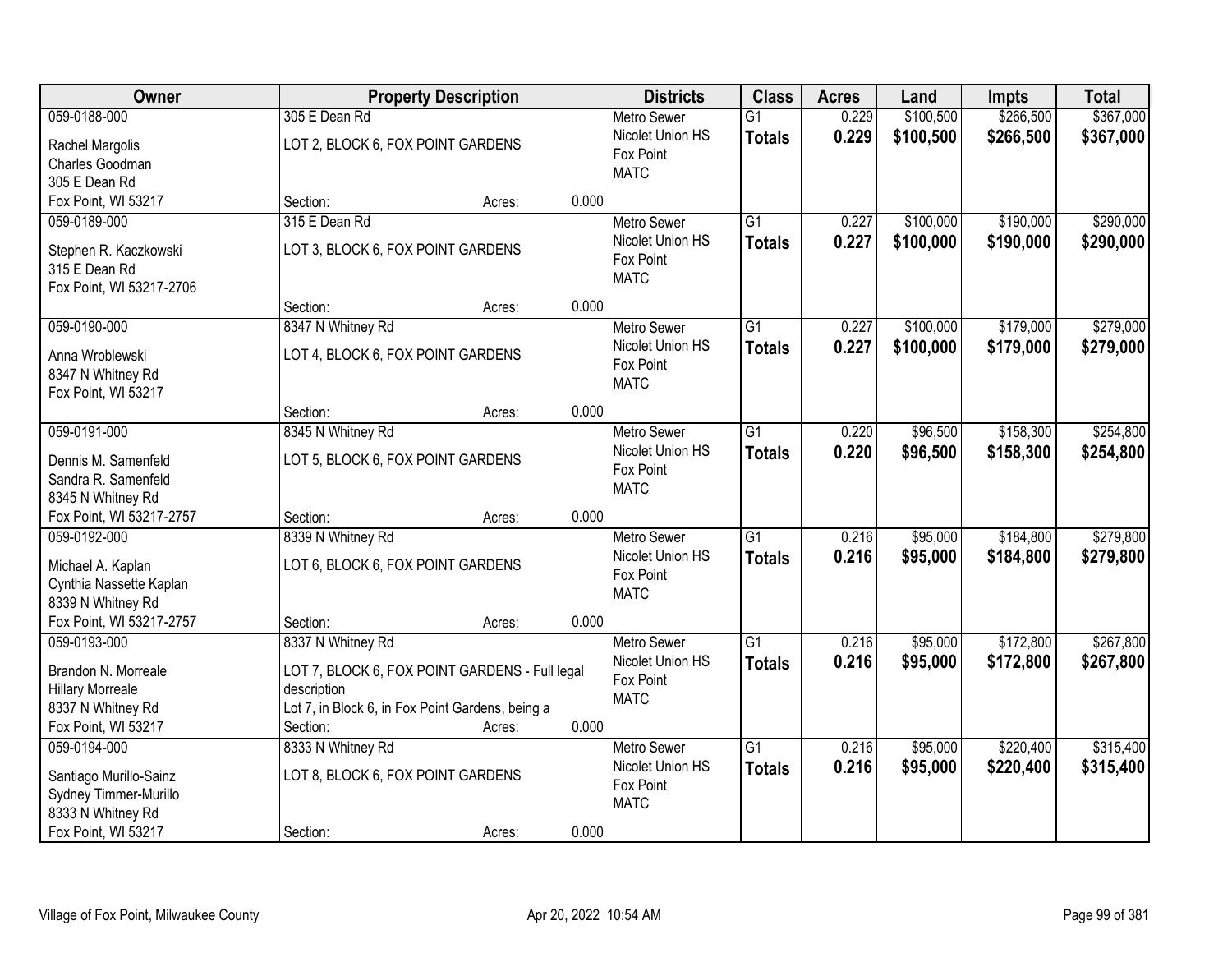| Owner                                         | <b>Property Description</b>                                  |                 | <b>Districts</b>              | <b>Class</b>    | <b>Acres</b> | Land      | Impts     | <b>Total</b> |
|-----------------------------------------------|--------------------------------------------------------------|-----------------|-------------------------------|-----------------|--------------|-----------|-----------|--------------|
| 059-0195-000                                  | 8329 N Whitney Rd                                            |                 | <b>Metro Sewer</b>            | $\overline{G1}$ | 0.220        | \$96,500  | \$185,700 | \$282,200    |
| Michael Blemberg                              | Lot 9 in Block 6 in Fox Point Gardens, being a Subdivisio    |                 | Nicolet Union HS              | <b>Totals</b>   | 0.220        | \$96,500  | \$185,700 | \$282,200    |
| Melinda Johnson                               | of a part of the South West 1/4 of Section 9-8-22, in the    |                 | Fox Point                     |                 |              |           |           |              |
| 8329 N Whitney Rd                             | Village of Fox Point.                                        |                 | <b>MATC</b>                   |                 |              |           |           |              |
| Fox Point, WI 53217                           | Section:                                                     | 0.220<br>Acres: |                               |                 |              |           |           |              |
| 059-0196-000                                  | 8325 N Whitney Rd                                            |                 | <b>Metro Sewer</b>            | $\overline{G1}$ | 0.205        | \$90,000  | \$165,900 | \$255,900    |
|                                               |                                                              |                 | Nicolet Union HS              | <b>Totals</b>   | 0.205        | \$90,000  | \$165,900 | \$255,900    |
| Amy Lynn Walberg                              | LOT 10, BLOCK 6, FOX POINT GARDENS                           |                 | Fox Point                     |                 |              |           |           |              |
| 8325 N Whitney Rd                             |                                                              |                 | <b>MATC</b>                   |                 |              |           |           |              |
| Fox Point, WI 53217-2757                      |                                                              | 0.000           |                               |                 |              |           |           |              |
|                                               | Section:                                                     | Acres:          |                               |                 |              |           |           |              |
| 059-0197-000                                  | 8321 N Whitney Rd                                            |                 | <b>Metro Sewer</b>            | $\overline{G1}$ | 0.436        | \$120,000 | \$173,300 | \$293,300    |
| <b>Brian League</b>                           | LOT 11 AND 12, BLK 6 FOX POINT GARDENS - Full                |                 | Nicolet Union HS              | <b>Totals</b>   | 0.436        | \$120,000 | \$173,300 | \$293,300    |
| Courtney League                               | legal description                                            |                 | Fox Point                     |                 |              |           |           |              |
| 8321 N Whitney Rd                             | Lots 11 and 12, in Block 6, in Fox Point Gardens, being a    |                 | <b>MATC</b>                   |                 |              |           |           |              |
| Fox Point, WI 53217                           | Section:                                                     | 0.000<br>Acres: |                               |                 |              |           |           |              |
| 059-0198-000                                  | 8315 N Whitney Rd                                            |                 | <b>Metro Sewer</b>            | G1              | 0.216        | \$95,000  | \$147,100 | \$242,100    |
|                                               |                                                              |                 | Nicolet Union HS              | <b>Totals</b>   | 0.216        | \$95,000  | \$147,100 | \$242,100    |
| Michael J. Garniss                            | LOT 13, BLOCK 6, FOX POINT GARDENS                           |                 | Fox Point                     |                 |              |           |           |              |
| Mary R. Garniss                               |                                                              |                 | <b>MATC</b>                   |                 |              |           |           |              |
| 8315 N Whitney Rd<br>Fox Point, WI 53217-2757 |                                                              | 0.000           |                               |                 |              |           |           |              |
| 059-0199-000                                  | Section:<br>8311 N Whitney Rd                                | Acres:          |                               | $\overline{G1}$ | 0.216        | \$95,000  | \$142,500 | \$237,500    |
|                                               |                                                              |                 | Metro Sewer                   |                 |              |           |           |              |
| Michael P. Wilhelm                            | LOT 14, BLOCK 6, FOX POINT GARDENS                           |                 | Nicolet Union HS<br>Fox Point | <b>Totals</b>   | 0.216        | \$95,000  | \$142,500 | \$237,500    |
| Katherine E. Wilhelm                          |                                                              |                 | <b>MATC</b>                   |                 |              |           |           |              |
| 8311 N Whitney Rd                             |                                                              |                 |                               |                 |              |           |           |              |
| Fox Point, WI 53217                           | Section:                                                     | 0.000<br>Acres: |                               |                 |              |           |           |              |
| 059-0200-000                                  | 8305 N Whitney Rd                                            |                 | Metro Sewer                   | $\overline{G1}$ | 0.227        | \$100,000 | \$143,000 | \$243,000    |
| Kimberly A. Scott                             | LOT 15, BLOCK 6, FOX POINT GARDENS                           |                 | Nicolet Union HS              | <b>Totals</b>   | 0.227        | \$100,000 | \$143,000 | \$243,000    |
| 910 E Bradley St                              |                                                              |                 | Fox Point                     |                 |              |           |           |              |
| Fox Point, WI 53217                           |                                                              |                 | <b>MATC</b>                   |                 |              |           |           |              |
|                                               | Section:                                                     | 0.000<br>Acres: |                               |                 |              |           |           |              |
| 059-0201-000                                  | 314 E Spooner Rd                                             |                 | <b>Metro Sewer</b>            | $\overline{G1}$ | 0.227        | \$100,000 | \$290,500 | \$390,500    |
|                                               |                                                              |                 | Nicolet Union HS              |                 | 0.227        |           |           |              |
| Kyle Poklar                                   | LOT 16, BLOCK 6, FOX POINT GARDENS - Full legal              |                 | Fox Point                     | <b>Totals</b>   |              | \$100,000 | \$290,500 | \$390,500    |
| Maggie Poklar                                 | description Lot Sixteen (16), in Block Six (6), in Fox Point |                 | <b>MATC</b>                   |                 |              |           |           |              |
| 314 E Spooner Rd                              | Gardens, being a Subdivision of part of the Southwest        |                 |                               |                 |              |           |           |              |
| Fox Point, WI 53217                           | Section:                                                     | 0.000<br>Acres: |                               |                 |              |           |           |              |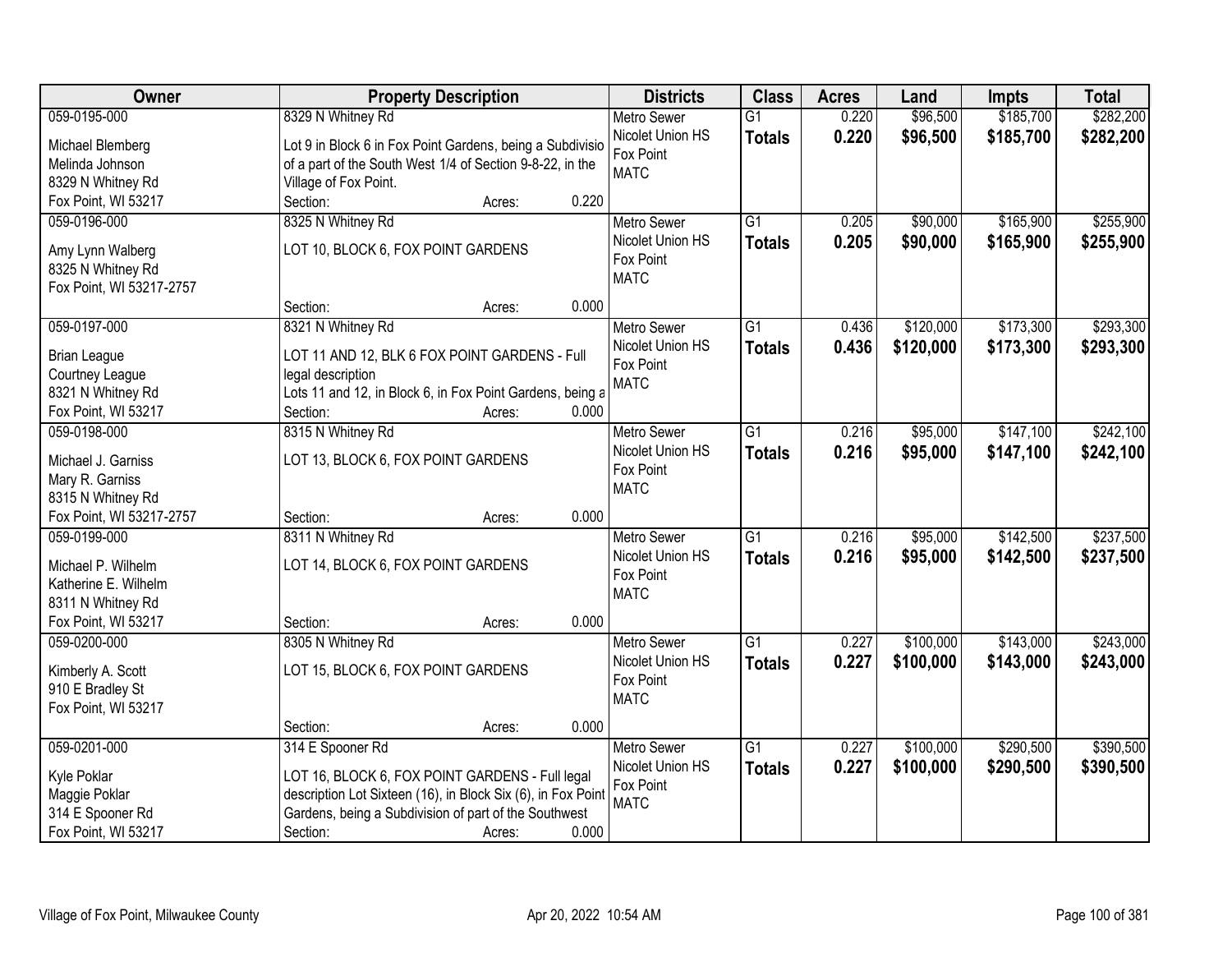| <b>Owner</b>                            |                                                        | <b>Property Description</b> |       | <b>Districts</b>                       | <b>Class</b>    | <b>Acres</b> | Land      | Impts     | <b>Total</b> |
|-----------------------------------------|--------------------------------------------------------|-----------------------------|-------|----------------------------------------|-----------------|--------------|-----------|-----------|--------------|
| 059-0202-000                            | 308 E Spooner Rd                                       |                             |       | <b>Metro Sewer</b>                     | $\overline{G1}$ | 0.227        | \$100,000 | \$261,100 | \$361,100    |
| Avi Hershko                             | Lot 17, in Block 6, in Fox Point Gardens, being a      |                             |       | Nicolet Union HS                       | <b>Totals</b>   | 0.227        | \$100,000 | \$261,100 | \$361,100    |
| 308 E Spooner Rd                        | Subdivision of part of the Southwest 1/4 of Section 9, |                             |       | Fox Point                              |                 |              |           |           |              |
| Fox Point, WI 53217                     | Township 8                                             |                             |       | <b>MATC</b>                            |                 |              |           |           |              |
|                                         | Section:                                               | Acres:                      | 0.227 |                                        |                 |              |           |           |              |
| 059-0203-000                            | 8300 N Regent Rd                                       |                             |       | <b>Metro Sewer</b>                     | $\overline{G1}$ | 0.227        | \$100,000 | \$113,500 | \$213,500    |
|                                         | LOT 18 BLOCK 6, FOX POINT GARDENS                      |                             |       | Nicolet Union HS                       | <b>Totals</b>   | 0.227        | \$100,000 | \$113,500 | \$213,500    |
| Jaclyn Marie and Rud Lenssen            |                                                        |                             |       | Fox Point                              |                 |              |           |           |              |
| 8300 N Regent Rd<br>Fox Point, WI 53217 |                                                        |                             |       | <b>MATC</b>                            |                 |              |           |           |              |
|                                         | Section:                                               | Acres:                      | 0.000 |                                        |                 |              |           |           |              |
| 059-0204-000                            | 8310 N Regent Rd                                       |                             |       | <b>Metro Sewer</b>                     | $\overline{G1}$ | 0.216        | \$95,000  | \$205,000 | \$300,000    |
|                                         |                                                        |                             |       | Nicolet Union HS                       | <b>Totals</b>   | 0.216        | \$95,000  | \$205,000 | \$300,000    |
| Kevin R. Suing                          | LOT 19 BLOCK 6, FOX POINT GARDENS                      |                             |       | Fox Point                              |                 |              |           |           |              |
| 8310 N Regent Rd                        |                                                        |                             |       | <b>MATC</b>                            |                 |              |           |           |              |
| Fox Point, WI 53217                     |                                                        |                             |       |                                        |                 |              |           |           |              |
|                                         | Section:                                               | Acres:                      | 0.000 |                                        |                 |              |           |           |              |
| 059-0205-000                            | 8314 N Regent Rd                                       |                             |       | <b>Metro Sewer</b><br>Nicolet Union HS | G1              | 0.216        | \$95,000  | \$150,700 | \$245,700    |
| Geoffrey F. Ward                        | LOT 20 BLOCK 6, FOX POINT GARDENS                      |                             |       | Fox Point                              | <b>Totals</b>   | 0.216        | \$95,000  | \$150,700 | \$245,700    |
| Valerie G. Ward                         |                                                        |                             |       | <b>MATC</b>                            |                 |              |           |           |              |
| 8314 N Regent Rd                        |                                                        |                             |       |                                        |                 |              |           |           |              |
| Fox Point, WI 53217                     | Section:                                               | Acres:                      | 0.000 |                                        |                 |              |           |           |              |
| 059-0206-000                            | 8316 N Regent Rd                                       |                             |       | <b>Metro Sewer</b>                     | $\overline{G1}$ | 0.216        | \$95,000  | \$238,000 | \$333,000    |
| Mary B. Williams                        | LOT 21 BLOCK 6, FOX POINT GARDENS                      |                             |       | Nicolet Union HS                       | <b>Totals</b>   | 0.216        | \$95,000  | \$238,000 | \$333,000    |
| 18422 W Village Way Dr                  |                                                        |                             |       | Fox Point                              |                 |              |           |           |              |
| Baton Rouge, LA 70810                   |                                                        |                             |       | <b>MATC</b>                            |                 |              |           |           |              |
|                                         | Section:                                               | Acres:                      | 0.000 |                                        |                 |              |           |           |              |
| 059-0207-000                            | 8320 N Regent Rd                                       |                             |       | <b>Metro Sewer</b>                     | G1              | 0.220        | \$96,500  | \$215,700 | \$312,200    |
| Daniel Agterberg                        | LOT 22 BLOCK 6, FOX POINT GARDENS                      |                             |       | Nicolet Union HS                       | <b>Totals</b>   | 0.220        | \$96,500  | \$215,700 | \$312,200    |
| Swati Godse Agterberg                   |                                                        |                             |       | Fox Point                              |                 |              |           |           |              |
| 8320 N Regent Rd                        |                                                        |                             |       | <b>MATC</b>                            |                 |              |           |           |              |
| Fox Point, WI 53217-2736                | Section:                                               | Acres:                      | 0.000 |                                        |                 |              |           |           |              |
| 059-0208-000                            | 8326 N Regent Rd                                       |                             |       | <b>Metro Sewer</b>                     | $\overline{G1}$ | 0.205        | \$90,000  | \$124,300 | \$214,300    |
|                                         |                                                        |                             |       | Nicolet Union HS                       | <b>Totals</b>   | 0.205        | \$90,000  | \$124,300 | \$214,300    |
| Stephen John Kern and Deborah           | LOT 23 BLOCK 6, FOX POINT GARDENS                      |                             |       | Fox Point                              |                 |              |           |           |              |
| Ridley-Kern Family Trust                |                                                        |                             |       | <b>MATC</b>                            |                 |              |           |           |              |
| 8326 N Regent Rd                        |                                                        |                             | 0.000 |                                        |                 |              |           |           |              |
| Fox Point, WI 53217                     | Section:                                               | Acres:                      |       |                                        |                 |              |           |           |              |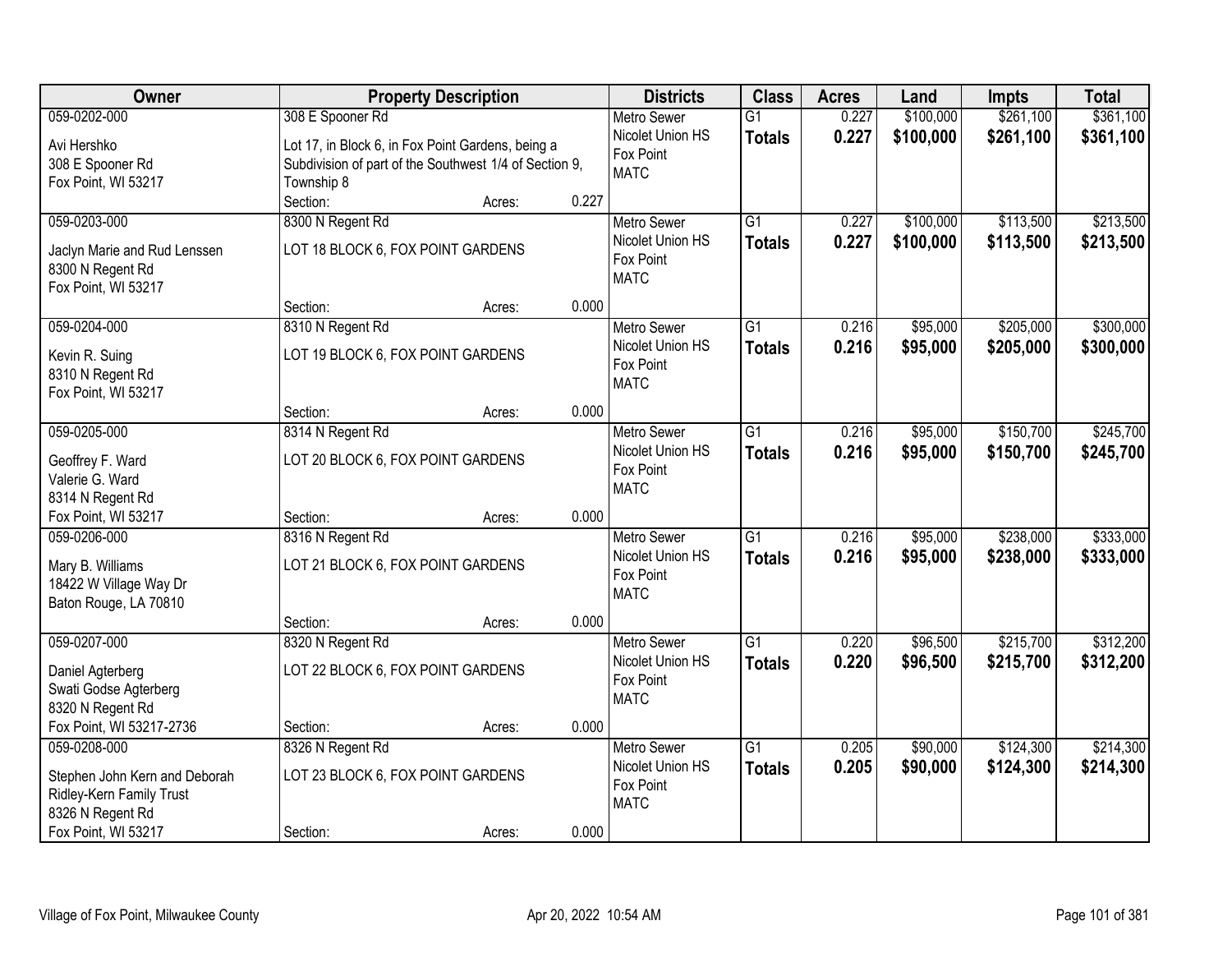| Owner                               | <b>Property Description</b>                                                                                        | <b>Districts</b>   | <b>Class</b>    | <b>Acres</b> | Land      | Impts     | <b>Total</b> |
|-------------------------------------|--------------------------------------------------------------------------------------------------------------------|--------------------|-----------------|--------------|-----------|-----------|--------------|
| 059-0209-000                        | 8330 N Regent Rd                                                                                                   | <b>Metro Sewer</b> | $\overline{G1}$ | 0.220        | \$96,500  | \$240,900 | \$337,400    |
| Paul A. Horvatin                    | LOT 24 BLOCK 6, FOX POINT GARDENS - Full legal                                                                     | Nicolet Union HS   | <b>Totals</b>   | 0.220        | \$96,500  | \$240,900 | \$337,400    |
| Danielle R. Horvatin                | description                                                                                                        | Fox Point          |                 |              |           |           |              |
| 8330 N Regent Rd                    | Lot 24, in Block 6, in Fox Point Gardens, being a                                                                  | <b>MATC</b>        |                 |              |           |           |              |
| Fox Point, WI 53217                 | 0.000<br>Section:<br>Acres:                                                                                        |                    |                 |              |           |           |              |
| 059-0210-000                        | 8334 N Regent Rd                                                                                                   | <b>Metro Sewer</b> | $\overline{G1}$ | 0.216        | \$95,000  | \$143,000 | \$238,000    |
| Matthew K. Leibham                  | LOT 25 BLOCK 6, FOX POINT GARDENS                                                                                  | Nicolet Union HS   | <b>Totals</b>   | 0.216        | \$95,000  | \$143,000 | \$238,000    |
| Sarah R. Leibham                    |                                                                                                                    | Fox Point          |                 |              |           |           |              |
| 8334 N Regent Rd                    |                                                                                                                    | <b>MATC</b>        |                 |              |           |           |              |
| Fox Point, WI 53217-2736            | 0.000<br>Section:<br>Acres:                                                                                        |                    |                 |              |           |           |              |
| 059-0211-000                        | 8336 N Regent Rd                                                                                                   | <b>Metro Sewer</b> | $\overline{G1}$ | 0.216        | \$95,000  | \$184,900 | \$279,900    |
|                                     |                                                                                                                    | Nicolet Union HS   | <b>Totals</b>   | 0.216        | \$95,000  | \$184,900 | \$279,900    |
| Alexandra M. Hayden                 | LOT 26, BLOCK 6, FOX POINT GARDENS                                                                                 | Fox Point          |                 |              |           |           |              |
| Michael J. Hayden II                |                                                                                                                    | <b>MATC</b>        |                 |              |           |           |              |
| 8336 N Regent Rd                    |                                                                                                                    |                    |                 |              |           |           |              |
| Fox Point, WI 53217                 | 0.000<br>Section:<br>Acres:                                                                                        |                    |                 |              |           |           |              |
| 059-0212-000                        | 8340 N Regent Rd                                                                                                   | <b>Metro Sewer</b> | $\overline{G1}$ | 0.216        | \$95,000  | \$193,100 | \$288,100    |
| Robert B. Richards                  | LOT 27, BLOCK 6, FOX POINT GARDENS                                                                                 | Nicolet Union HS   | <b>Totals</b>   | 0.216        | \$95,000  | \$193,100 | \$288,100    |
| Bridget M. Richards                 |                                                                                                                    | Fox Point          |                 |              |           |           |              |
| 8340 N Regent Rd                    |                                                                                                                    | <b>MATC</b>        |                 |              |           |           |              |
| Fox Point, WI 53217-2736            | 0.000<br>Section:<br>Acres:                                                                                        |                    |                 |              |           |           |              |
| 059-0213-000                        | 8344 N Regent Rd                                                                                                   | <b>Metro Sewer</b> | $\overline{G1}$ | 0.220        | \$96,500  | \$178,000 | \$274,500    |
|                                     |                                                                                                                    | Nicolet Union HS   | <b>Totals</b>   | 0.220        | \$96,500  | \$178,000 | \$274,500    |
| Kaleb Jefson<br>Haley Jefson        | Lot 28, Block 6 in Fox Point Gardens, being a Subdivision<br>of part of the Southwest 1/4 of Section 9, Township 8 | Fox Point          |                 |              |           |           |              |
| 8344 N Regent Rd                    | North, Range 22 East, in the Village of Fox Point,                                                                 | <b>MATC</b>        |                 |              |           |           |              |
| Fox Point, WI 53217                 | 0.000<br>Section:<br>Acres:                                                                                        |                    |                 |              |           |           |              |
| 059-0214-000                        | 1000 E Bradley Rd                                                                                                  | <b>Metro Sewer</b> | $\overline{G1}$ | 0.831        | \$141,000 | \$134,500 | \$275,500    |
|                                     |                                                                                                                    | Nicolet Union HS   |                 | 0.831        | \$141,000 | \$134,500 | \$275,500    |
| Beverly B. Bell                     | Lot 1 in Block 1 in Fox Point Subdivision of a part of the                                                         | Fox Point          | <b>Totals</b>   |              |           |           |              |
| 1000 E Bradley Rd                   | Southwest 1/4 of Section 9, in Township 8 North, Range                                                             | <b>MATC</b>        |                 |              |           |           |              |
| Fox Point, WI 53217                 | 22                                                                                                                 |                    |                 |              |           |           |              |
|                                     | 0.831<br>Section: 9<br>Acres:                                                                                      |                    |                 |              |           |           |              |
| 059-0215-000                        | 8001 N Lake Dr                                                                                                     | <b>Metro Sewer</b> | $\overline{G1}$ | 0.728        | \$135,500 | \$406,300 | \$541,800    |
| Mircea and Haley Dobre Living Trust | LOT 2, BLOCK 1, FOX POINT SUBDIVISION                                                                              | Nicolet Union HS   | <b>Totals</b>   | 0.728        | \$135,500 | \$406,300 | \$541,800    |
| 8001 N Lake Dr                      |                                                                                                                    | Fox Point          |                 |              |           |           |              |
| Fox Point, WI 53217                 |                                                                                                                    | <b>MATC</b>        |                 |              |           |           |              |
|                                     | 0.728<br>Section:<br>Acres:                                                                                        |                    |                 |              |           |           |              |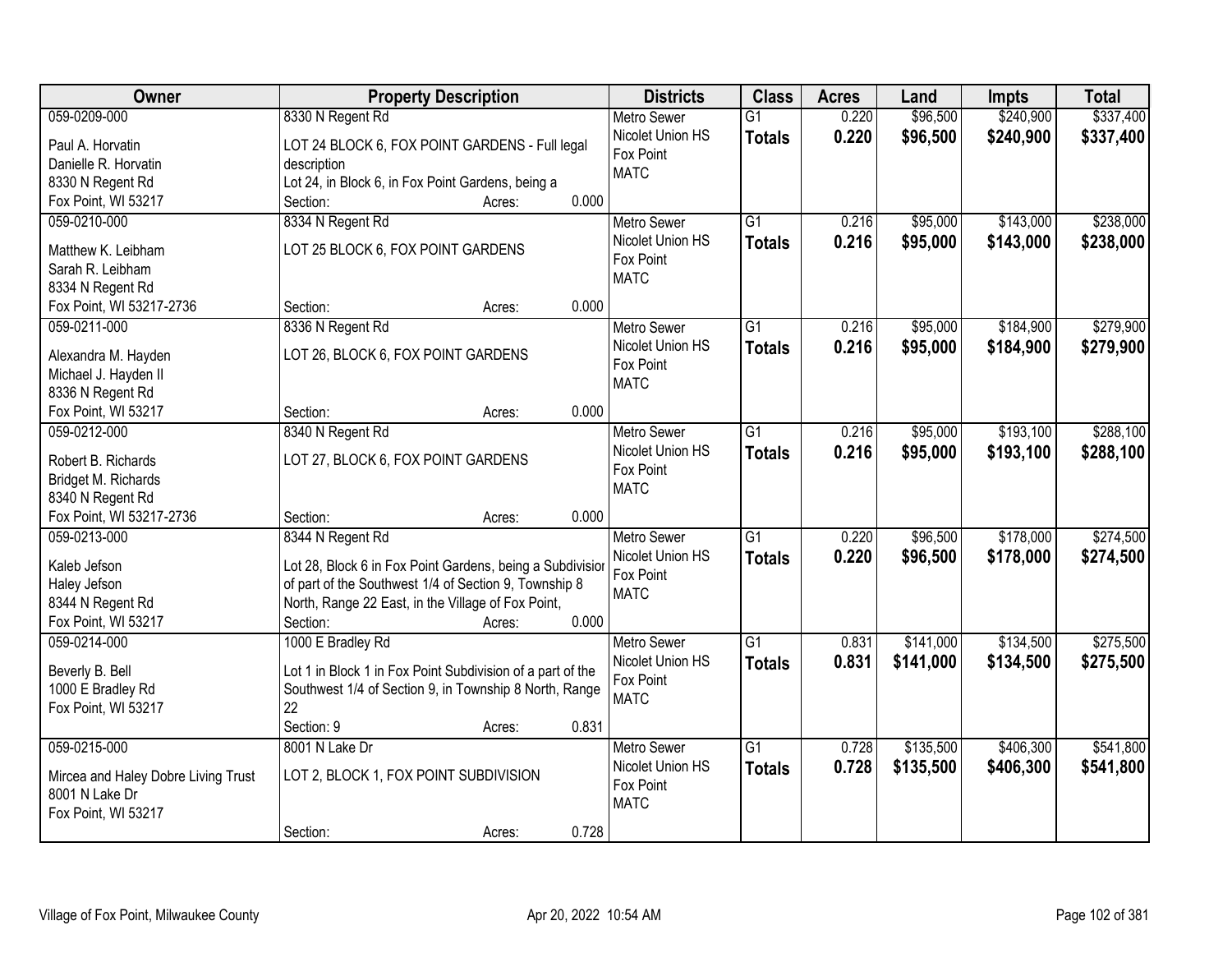| Owner                                  | <b>Property Description</b>           |       | <b>Districts</b>   | <b>Class</b>    | <b>Acres</b> | Land      | <b>Impts</b> | <b>Total</b> |
|----------------------------------------|---------------------------------------|-------|--------------------|-----------------|--------------|-----------|--------------|--------------|
| 059-0216-000                           | 8005 N Lake Dr                        |       | <b>Metro Sewer</b> | $\overline{G1}$ | 0.673        | \$132,500 | \$358,000    | \$490,500    |
| William H. Barrett Jr                  | LOT 3, BLOCK 1, FOX POINT SUBDIVISION |       | Nicolet Union HS   | <b>Totals</b>   | 0.673        | \$132,500 | \$358,000    | \$490,500    |
| Elizabeth D. Barrett                   |                                       |       | Fox Point          |                 |              |           |              |              |
| 8005 N Lake Dr                         |                                       |       | <b>MATC</b>        |                 |              |           |              |              |
| Fox Point, WI 53217-2917               | Section:<br>Acres:                    | 0.000 |                    |                 |              |           |              |              |
| 059-0217-000                           | 1015 E Quarles PI                     |       | <b>Metro Sewer</b> | $\overline{G1}$ | 0.831        | \$141,000 | \$886,500    | \$1,027,500  |
| <b>Frederick Stratton</b>              | LOT 4, BLOCK 1, FOX POINT SUBDIVISION |       | Nicolet Union HS   | <b>Totals</b>   | 0.831        | \$141,000 | \$886,500    | \$1,027,500  |
| Keri Sarajian                          |                                       |       | Fox Point          |                 |              |           |              |              |
| 1015 E Quarles PI                      |                                       |       | <b>MATC</b>        |                 |              |           |              |              |
| Fox Point, WI 53217                    | Section:<br>Acres:                    | 0.000 |                    |                 |              |           |              |              |
| 059-0218-000                           | 999 E Quarles Pl                      |       | Metro Sewer        | $\overline{G1}$ | 0.892        | \$144,000 | \$228,000    | \$372,000    |
| Michael P. Braun                       | LOT 5, BLOCK 1, FOX POINT SUBDIVISION |       | Nicolet Union HS   | <b>Totals</b>   | 0.892        | \$144,000 | \$228,000    | \$372,000    |
| 999 E Quarles PI                       |                                       |       | Fox Point          |                 |              |           |              |              |
| Fox Point, WI 53217-2923               |                                       |       | <b>MATC</b>        |                 |              |           |              |              |
|                                        | Section:<br>Acres:                    | 0.000 |                    |                 |              |           |              |              |
| 059-0219-000                           | 1000 E Quarles PI                     |       | <b>Metro Sewer</b> | $\overline{G1}$ | 0.886        | \$144,000 | \$261,500    | \$405,500    |
| Marvin and Diann Glicklich Revocable   | LOT 6, BLOCK 1, FOX POINT SUBDIVISION |       | Nicolet Union HS   | <b>Totals</b>   | 0.886        | \$144,000 | \$261,500    | \$405,500    |
| Living Trust, Revi                     |                                       |       | Fox Point          |                 |              |           |              |              |
| 1000 E Quarles PI                      |                                       |       | <b>MATC</b>        |                 |              |           |              |              |
| Fox Point, WI 53217                    | Section:<br>Acres:                    | 0.000 |                    |                 |              |           |              |              |
| 059-0220-000                           | 1016 E Quarles PI                     |       | <b>Metro Sewer</b> | $\overline{G1}$ | 0.830        | \$141,000 | \$190,500    | \$331,500    |
|                                        |                                       |       | Nicolet Union HS   | <b>Totals</b>   | 0.830        | \$141,000 | \$190,500    | \$331,500    |
| Barbara M. Hussin<br>1016 E Quarles PI | LOT 7, BLOCK 1, FOX POINT SUBDIVISION |       | Fox Point          |                 |              |           |              |              |
| Fox Point, WI 53217-2924               |                                       |       | <b>MATC</b>        |                 |              |           |              |              |
|                                        | Section:<br>Acres:                    | 0.000 |                    |                 |              |           |              |              |
| 059-0221-000                           | 1020 E Quarles PI                     |       | <b>Metro Sewer</b> | $\overline{G1}$ | 0.697        | \$133,500 | \$187,500    | \$321,000    |
|                                        |                                       |       | Nicolet Union HS   | <b>Totals</b>   | 0.697        | \$133,500 | \$187,500    | \$321,000    |
| Jill A. La Grange<br>Paul A. Leech     | LOT 8, BLOCK 1, FOX POINT SUBDIVISION |       | Fox Point          |                 |              |           |              |              |
| 1020 E Quarles PI                      |                                       |       | <b>MATC</b>        |                 |              |           |              |              |
| Fox Point, WI 53217-2924               | Section:<br>Acres:                    | 0.000 |                    |                 |              |           |              |              |
| 059-0222-000                           | 8041 N Lake Dr                        |       | <b>Metro Sewer</b> | $\overline{G1}$ | 0.650        | \$131,000 | \$517,300    | \$648,300    |
|                                        |                                       |       | Nicolet Union HS   | <b>Totals</b>   | 0.650        | \$131,000 | \$517,300    | \$648,300    |
| Teresa M. Miskimen<br>8041 N Lake Dr   | LOT 9, BLOCK 1, FOX POINT SUBDIVISION |       | Fox Point          |                 |              |           |              |              |
| Fox Point, WI 53217                    |                                       |       | <b>MATC</b>        |                 |              |           |              |              |
|                                        | Section:<br>Acres:                    | 0.000 |                    |                 |              |           |              |              |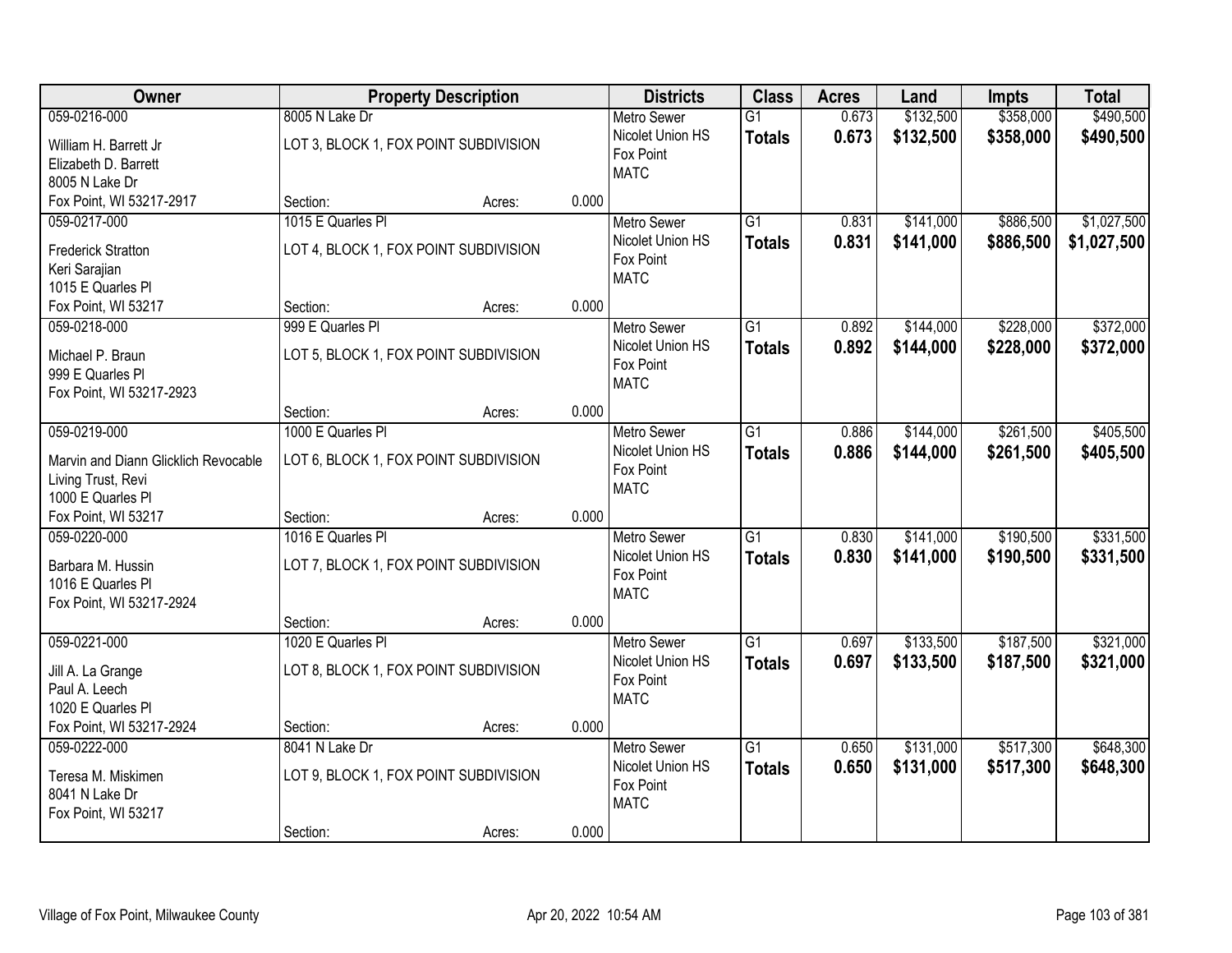| Owner                                                    |                                                         | <b>Property Description</b> |       | <b>Districts</b>              | <b>Class</b>    | <b>Acres</b> | Land      | <b>Impts</b> | <b>Total</b> |
|----------------------------------------------------------|---------------------------------------------------------|-----------------------------|-------|-------------------------------|-----------------|--------------|-----------|--------------|--------------|
| 059-0223-000                                             | 1015 E Fox Ln                                           |                             |       | <b>Metro Sewer</b>            | $\overline{G1}$ | 0.436        | \$120,000 | \$147,500    | \$267,500    |
| Justine Joubert                                          | LOT 10 BLOCK 1 FOX POINT SUBDIVISION                    |                             |       | Nicolet Union HS              | <b>Totals</b>   | 0.436        | \$120,000 | \$147,500    | \$267,500    |
| Sam Landgraf                                             |                                                         |                             |       | Fox Point                     |                 |              |           |              |              |
| 1015 E Fox Ln                                            |                                                         |                             |       | <b>MATC</b>                   |                 |              |           |              |              |
| Fox Point, WI 53210-7000                                 | Section:                                                | Acres:                      | 0.000 |                               |                 |              |           |              |              |
| 059-0224-000                                             | 999 E Fox Ln                                            |                             |       | <b>Metro Sewer</b>            | $\overline{G1}$ | 0.429        | \$119,500 | \$277,500    | \$397,000    |
| Erik L. Hahn                                             | Lot 11, in Block 1, in FOX POINT SUBDIVISION, being a   |                             |       | Nicolet Union HS              | <b>Totals</b>   | 0.429        | \$119,500 | \$277,500    | \$397,000    |
| Mina M. Aiello                                           | Subdivision of a part of the Southwest One-Quarter of   |                             |       | Fox Point                     |                 |              |           |              |              |
| 999 E Fox Ln                                             | Section 9, in Township 8 North, Range 22 East, in the   |                             |       | <b>MATC</b>                   |                 |              |           |              |              |
| Fox Point, WI 53217                                      | Section:                                                | Acres:                      | 0.000 |                               |                 |              |           |              |              |
| 059-0225-000                                             | 909 E Fox Ln                                            |                             |       | Metro Sewer                   | $\overline{G1}$ | 0.457        | \$121,000 | \$184,000    | \$305,000    |
|                                                          |                                                         |                             |       | Nicolet Union HS              | <b>Totals</b>   | 0.457        | \$121,000 | \$184,000    | \$305,000    |
| Mary J Scoville & Randy L Scoville<br>Revocable Living T | LOT 12, BLOCK 1, FOX POINT SUBDIVISION                  |                             |       | Fox Point                     |                 |              |           |              |              |
| 909 E Fox Ln                                             |                                                         |                             |       | <b>MATC</b>                   |                 |              |           |              |              |
| Fox Point, WI 53217                                      | Section:                                                | Acres:                      | 0.000 |                               |                 |              |           |              |              |
| 059-0226-000                                             | 8054 N Links Way                                        |                             |       | <b>Metro Sewer</b>            | $\overline{G1}$ | 0.501        | \$123,500 | \$489,000    | \$612,500    |
|                                                          |                                                         |                             |       | Nicolet Union HS              | <b>Totals</b>   | 0.501        | \$123,500 | \$489,000    | \$612,500    |
| Charlie Shao                                             | LOT 13, BLOCK 1, FOX POINT SUBDIVISION                  |                             |       | Fox Point                     |                 |              |           |              |              |
| Jenny L. Shao                                            |                                                         |                             |       | <b>MATC</b>                   |                 |              |           |              |              |
| 8054 N Links Way<br>Fox Point, WI 53217-2919             | Section:                                                |                             | 0.000 |                               |                 |              |           |              |              |
| 059-0227-000                                             | 8046 N Links Way                                        | Acres:                      |       | <b>Metro Sewer</b>            | $\overline{G1}$ | 0.413        | \$118,500 | \$186,300    | \$304,800    |
|                                                          |                                                         |                             |       | Nicolet Union HS              | <b>Totals</b>   | 0.413        | \$118,500 | \$186,300    | \$304,800    |
| Richard E. Schwartz                                      | LOT 14, BLOCK 1, FOX POINT SUBDIVISION                  |                             |       | Fox Point                     |                 |              |           |              |              |
| Sylvia A. Schwartz                                       |                                                         |                             |       | <b>MATC</b>                   |                 |              |           |              |              |
| 8046 N Links Way                                         |                                                         |                             |       |                               |                 |              |           |              |              |
| Fox Point, WI 53217-2919                                 | Section:                                                | Acres:                      | 0.000 |                               |                 |              |           |              |              |
| 059-0228-000                                             | 8040 N Links Way                                        |                             |       | Metro Sewer                   | $\overline{G1}$ | 0.413        | \$118,500 | \$434,000    | \$552,500    |
| Jeffrey S. Langer                                        | LOT 15, BLOCK 1, FOX POINT SUBDIVISION                  |                             |       | Nicolet Union HS<br>Fox Point | <b>Totals</b>   | 0.413        | \$118,500 | \$434,000    | \$552,500    |
| Patti G. Langer                                          |                                                         |                             |       | <b>MATC</b>                   |                 |              |           |              |              |
| 8040 N Links Way                                         |                                                         |                             |       |                               |                 |              |           |              |              |
| Fox Point, WI 53217-2919                                 | Section:                                                | Acres:                      | 0.000 |                               |                 |              |           |              |              |
| 059-0229-000                                             | 8034 N Links Way                                        |                             |       | <b>Metro Sewer</b>            | $\overline{G1}$ | 0.413        | \$118,500 | \$331,000    | \$449,500    |
| Edward & Joyce Schneiderman Rev                          | Lot Sixteen (16), in Block One (1), in Fox Point        |                             |       | Nicolet Union HS              | <b>Totals</b>   | 0.413        | \$118,500 | \$331,000    | \$449,500    |
| Trust                                                    | Subdivision, being a Subdivision of a part of the South |                             |       | Fox Point                     |                 |              |           |              |              |
| 8034 N Links Way                                         | West Onequarter                                         |                             |       | <b>MATC</b>                   |                 |              |           |              |              |
| Fox Point, WI 53217                                      | Section:                                                | Acres:                      | 0.413 |                               |                 |              |           |              |              |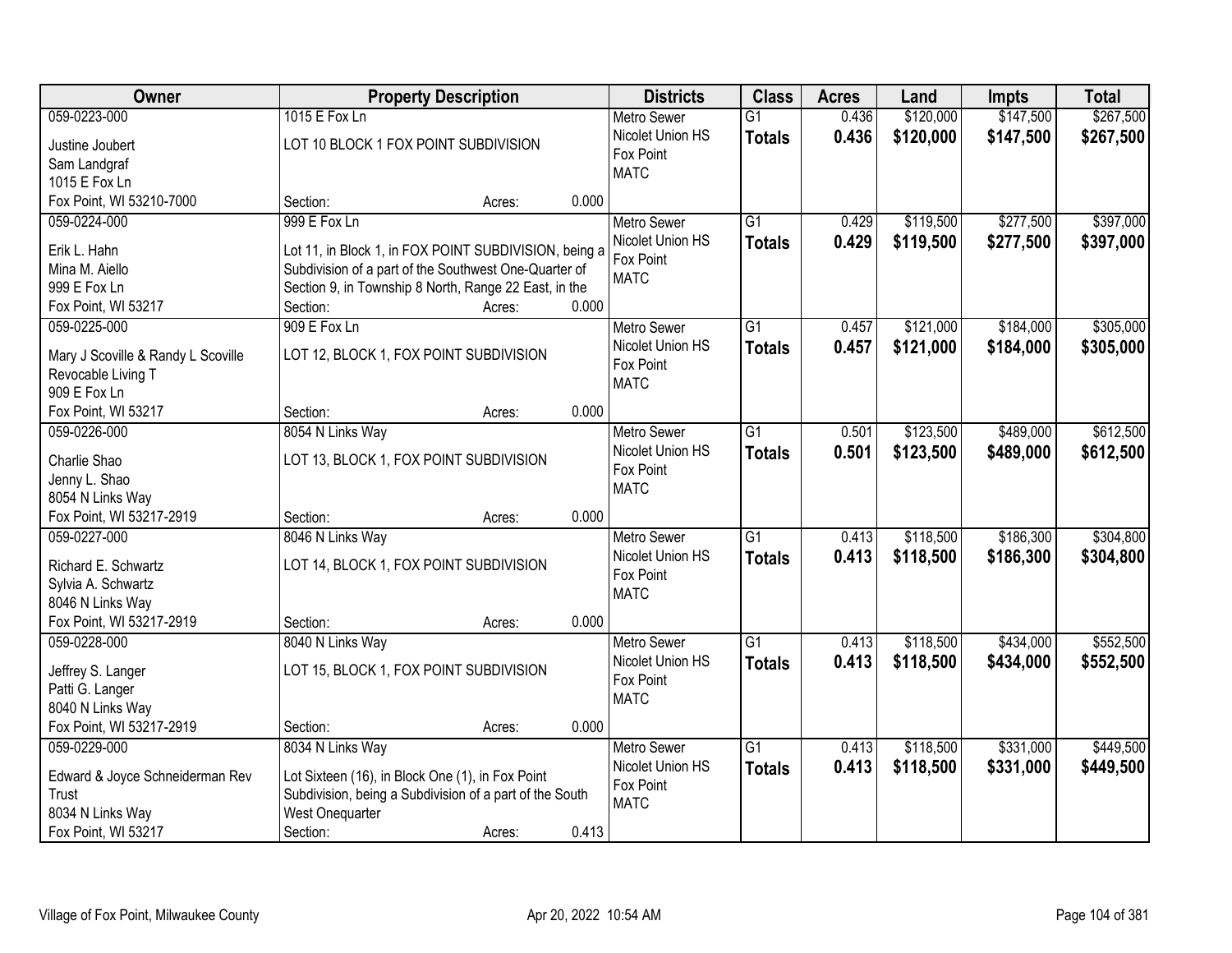| Owner                         | <b>Property Description</b>                                 | <b>Districts</b>              | <b>Class</b>    | <b>Acres</b> | Land      | <b>Impts</b> | <b>Total</b> |
|-------------------------------|-------------------------------------------------------------|-------------------------------|-----------------|--------------|-----------|--------------|--------------|
| 059-0230-000                  | 8028 N Links Way                                            | <b>Metro Sewer</b>            | $\overline{G1}$ | 0.418        | \$119,000 | \$351,500    | \$470,500    |
| Philip Andrew Nelson          | LOT 17, BLOCK 1, FOX POINT SUBDIVISION                      | Nicolet Union HS              | <b>Totals</b>   | 0.418        | \$119,000 | \$351,500    | \$470,500    |
| 8028 N Links Way              |                                                             | Fox Point                     |                 |              |           |              |              |
| Fox Point, WI 53217-2919      |                                                             | <b>MATC</b>                   |                 |              |           |              |              |
|                               | 0.000<br>Section:<br>Acres:                                 |                               |                 |              |           |              |              |
| 059-0231-000                  | 8022 N Links Way                                            | <b>Metro Sewer</b>            | $\overline{G1}$ | 0.418        | \$119,000 | \$253,600    | \$372,600    |
| John F. Wolanski              | LOT 18, BLOCK 1, FOX POINT SUBDIVISION                      | Nicolet Union HS              | <b>Totals</b>   | 0.418        | \$119,000 | \$253,600    | \$372,600    |
| Katherine May J. Wolanski     |                                                             | Fox Point                     |                 |              |           |              |              |
| 8022 N Links Way              |                                                             | <b>MATC</b>                   |                 |              |           |              |              |
| Fox Point, WI 53217           | 0.000<br>Section:<br>Acres:                                 |                               |                 |              |           |              |              |
| 059-0232-000                  | 8016 N Links Way                                            | Metro Sewer                   | $\overline{G1}$ | 0.418        | \$119,000 | \$438,900    | \$557,900    |
|                               |                                                             | Nicolet Union HS              | <b>Totals</b>   | 0.418        | \$119,000 | \$438,900    | \$557,900    |
| Bradley H. Todd               | Lot 19, in Block 1, in Fox Point Subdivision, being a       | Fox Point                     |                 |              |           |              |              |
| Caitlyn M. Todd               | Subdivision of a part of the Southwest 1/4 of Section 9, in | <b>MATC</b>                   |                 |              |           |              |              |
| 8016 N Links Way              | Township 8 North, Range 22 East, in the Village of Fox      |                               |                 |              |           |              |              |
| Fox Point, WI 53217           | Section:<br>0.418<br>Acres:                                 |                               |                 |              |           |              |              |
| 059-0233-000                  | 8000 N Links Way                                            | <b>Metro Sewer</b>            | G1              | 0.413        | \$118,500 | \$216,500    | \$335,000    |
| Lynn A. Jankowski             | LOT 20, BLOCK 1, FOX POINT SUBDIVISION - Lot 20,            | Nicolet Union HS              | <b>Totals</b>   | 0.413        | \$118,500 | \$216,500    | \$335,000    |
| 8000 N Links Way              | in Block 1, in Fox Point subdivision, in the Southwest 1/4  | Fox Point<br><b>MATC</b>      |                 |              |           |              |              |
| Fox Point, WI 53217           | Section 9, Township 8 North, Range 22 East in the Villag    |                               |                 |              |           |              |              |
|                               | Section:<br>0.000<br>Acres:                                 |                               |                 |              |           |              |              |
| 059-0234-000                  | 910 E Bradley Rd                                            | <b>Metro Sewer</b>            | $\overline{G1}$ | 0.413        | \$118,500 | \$365,500    | \$484,000    |
| <b>Timothy Williams</b>       | LOT 21, BLOCK 1, FOX POINT SUBDIVISION - Full               | Nicolet Union HS              | <b>Totals</b>   | 0.413        | \$118,500 | \$365,500    | \$484,000    |
| <b>Kristin Williams</b>       | legal description                                           | Fox Point                     |                 |              |           |              |              |
| 910 E Bradley Rd              | Lot 21, Block 1, Fox Point Subdivision, being a             | <b>MATC</b>                   |                 |              |           |              |              |
| Fox Point, WI 53217           | 0.000<br>Section:<br>Acres:                                 |                               |                 |              |           |              |              |
| 059-0235-000                  | 8107 N Lake Dr                                              | <b>Metro Sewer</b>            | G1              | 0.634        | \$130,500 | \$414,400    | \$544,900    |
|                               |                                                             | Nicolet Union HS              | <b>Totals</b>   | 0.634        | \$130,500 | \$414,400    | \$544,900    |
| Robert and Jill Gershan Trust | LOT 1, BLOCK 2, FOX POINT SUBDIVISION                       | Fox Point                     |                 |              |           |              |              |
| 8107 N Lake Dr                |                                                             | <b>MATC</b>                   |                 |              |           |              |              |
| Fox Point, WI 53217-2812      |                                                             |                               |                 |              |           |              |              |
|                               | 0.000<br>Section:<br>Acres:                                 |                               |                 |              |           |              |              |
| 059-0236-000                  | 8119 N Lake Dr                                              | <b>Metro Sewer</b>            | $\overline{G1}$ | 0.633        | \$130,500 | \$213,000    | \$343,500    |
| Rolfe K. Johnson              | LOT 2, BLOCK 2, FOX POINT SUBDIVISION - Full legal          | Nicolet Union HS<br>Fox Point | <b>Totals</b>   | 0.633        | \$130,500 | \$213,000    | \$343,500    |
| 8119 N Lake Dr                | description                                                 | <b>MATC</b>                   |                 |              |           |              |              |
| Fox Point, WI 53217           | Lot 2, Block 2, Fox Point Subdivision, being a subdivision  |                               |                 |              |           |              |              |
|                               | Section:<br>0.000<br>Acres:                                 |                               |                 |              |           |              |              |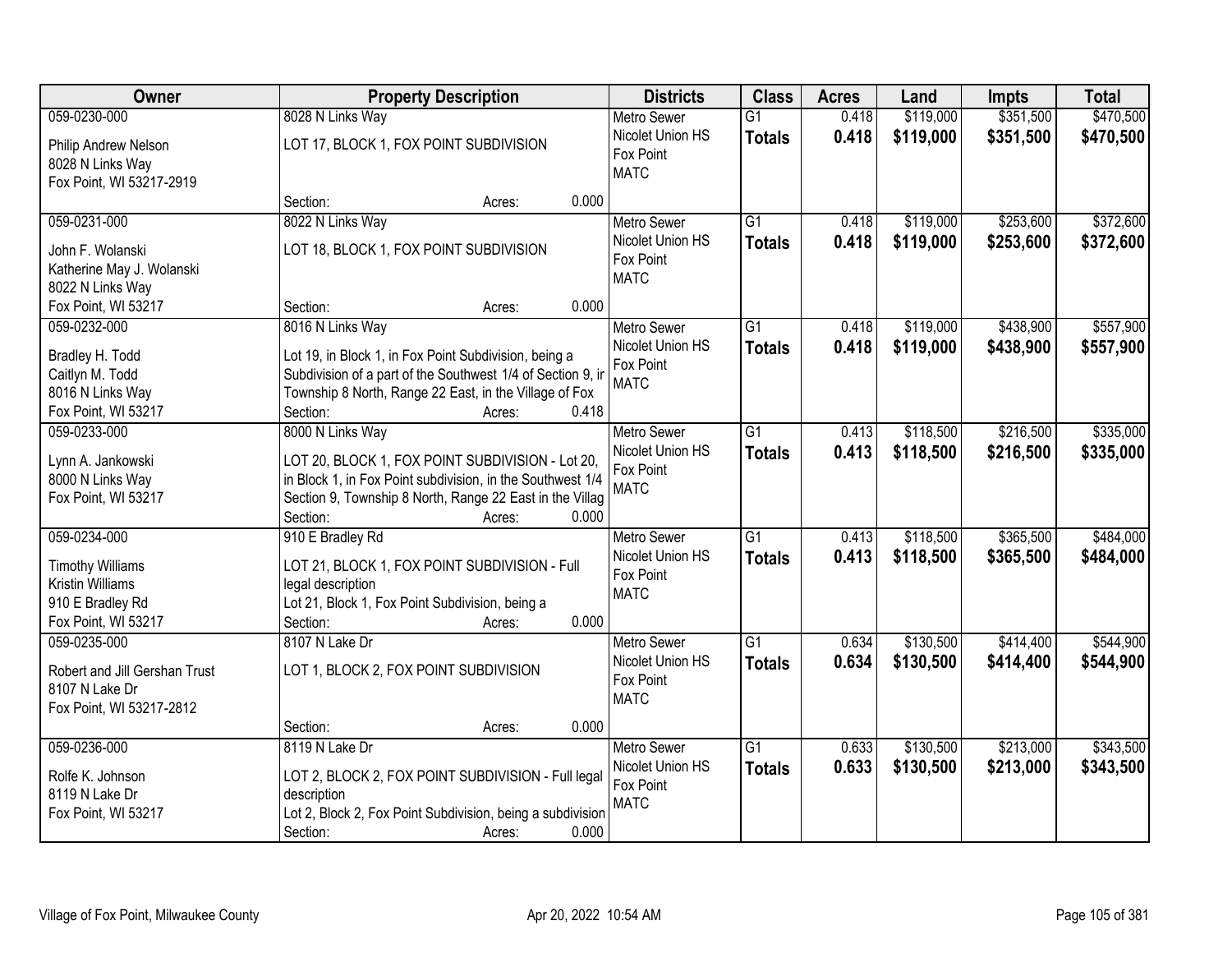| Owner                    | <b>Property Description</b>                          | <b>Districts</b>   | <b>Class</b>    | <b>Acres</b> | Land      | <b>Impts</b> | <b>Total</b> |
|--------------------------|------------------------------------------------------|--------------------|-----------------|--------------|-----------|--------------|--------------|
| 059-0237-000             | 1015 E Churchill Ln                                  | <b>Metro Sewer</b> | $\overline{G1}$ | 0.395        | \$117,500 | \$338,500    | \$456,000    |
| Gary W. Taxman           | LOT 3, BLOCK 2, FOX POINT SUBDIVISION                | Nicolet Union HS   | <b>Totals</b>   | 0.395        | \$117,500 | \$338,500    | \$456,000    |
| Marcia C. Taxman         |                                                      | Fox Point          |                 |              |           |              |              |
| 1015 E Churchill Ln      |                                                      | <b>MATC</b>        |                 |              |           |              |              |
| Fox Point, WI 53217-2804 | 0.000<br>Section:<br>Acres:                          |                    |                 |              |           |              |              |
| 059-0238-000             | 999 E Churchill Ln                                   | <b>Metro Sewer</b> | $\overline{G1}$ | 0.394        | \$117,500 | \$333,000    | \$450,500    |
|                          |                                                      | Nicolet Union HS   | <b>Totals</b>   | 0.394        | \$117,500 | \$333,000    | \$450,500    |
| Timothy A. Nettesheim    | LOT 4, BLOCK 2, FOX POINT SUBDIVISION                | Fox Point          |                 |              |           |              |              |
| Susanne S. Nettesheim    |                                                      | <b>MATC</b>        |                 |              |           |              |              |
| 999 E Churchill Ln       |                                                      |                    |                 |              |           |              |              |
| Fox Point, WI 53217-2802 | 0.000<br>Section:<br>Acres:                          |                    |                 |              |           |              |              |
| 059-0239-000             | 915 E Churchill Ln                                   | <b>Metro Sewer</b> | G1              | 0.395        | \$117,500 | \$414,000    | \$531,500    |
| Henry C. Meece           | LOT 5, BLOCK 2, FOX POINT SUBDIVISION                | Nicolet Union HS   | <b>Totals</b>   | 0.395        | \$117,500 | \$414,000    | \$531,500    |
| Beth A. Meece            |                                                      | Fox Point          |                 |              |           |              |              |
| 915 E Churchill Ln       |                                                      | <b>MATC</b>        |                 |              |           |              |              |
| Fox Point, WI 53217-2802 | 0.000<br>Section:<br>Acres:                          |                    |                 |              |           |              |              |
| 059-0240-000             | 901 E Churchill Ln                                   | <b>Metro Sewer</b> | G1              | 0.406        | \$118,500 | \$462,400    | \$580,900    |
|                          |                                                      | Nicolet Union HS   | <b>Totals</b>   | 0.406        | \$118,500 | \$462,400    | \$580,900    |
| Terence Ploszaj          | LOT 6, BLOCK 2, FOX POINT SUBDIVISION                | Fox Point          |                 |              |           |              |              |
| Lisa Ploszaj             |                                                      | <b>MATC</b>        |                 |              |           |              |              |
| 901 E Churchill Ln       |                                                      |                    |                 |              |           |              |              |
| Fox Point, WI 53217      | 0.000<br>Section:<br>Acres:                          |                    |                 |              |           |              |              |
| 059-0241-000             | 8118 N Links Way                                     | <b>Metro Sewer</b> | $\overline{G1}$ | 0.413        | \$118,500 | \$501,000    | \$619,500    |
| William H. Tobin         | LOT 7, IN BLOCK 2, IN FOX POINT SUBDIVISION,         | Nicolet Union HS   | <b>Totals</b>   | 0.413        | \$118,500 | \$501,000    | \$619,500    |
| Jill Tobin               | BEING A SUBDIVISION OF A PART OF THE                 | Fox Point          |                 |              |           |              |              |
| 8118 N Links Way         | SOUTHWEST One-Quarter OF                             | <b>MATC</b>        |                 |              |           |              |              |
| Fox Point, WI 53217      | Section:<br>0.413<br>Acres:                          |                    |                 |              |           |              |              |
| 059-0242-000             | 8110 N Links Way                                     | <b>Metro Sewer</b> | $\overline{G1}$ | 0.419        | \$119,000 | \$164,500    | \$283,500    |
|                          |                                                      | Nicolet Union HS   | <b>Totals</b>   | 0.419        | \$119,000 | \$164,500    | \$283,500    |
| Daniel Heitman           | LOT 8, BLOCK 2, FOX POINT SUBDIVISION - Full legal   | Fox Point          |                 |              |           |              |              |
| Susan Heitman            | description                                          | <b>MATC</b>        |                 |              |           |              |              |
| 8110 N Links Way         | Lot 8, in Block 2, in Fox Point Subdivision, being a |                    |                 |              |           |              |              |
| Fox Point, WI 53217      | 0.000<br>Section:<br>Acres:                          |                    |                 |              |           |              |              |
| 059-0243-000             | 900 E Fox Ln                                         | <b>Metro Sewer</b> | $\overline{G1}$ | 0.412        | \$118,500 | \$212,500    | \$331,000    |
| Mark Jansen              | LOT 9, BLOCK 2, FOX POINT SUBDIVISION                | Nicolet Union HS   | <b>Totals</b>   | 0.412        | \$118,500 | \$212,500    | \$331,000    |
| Jennifer Jansen          |                                                      | Fox Point          |                 |              |           |              |              |
| 900 E Fox Ln             |                                                      | <b>MATC</b>        |                 |              |           |              |              |
| Fox Point, WI 53217-2807 | 0.000<br>Section:<br>Acres:                          |                    |                 |              |           |              |              |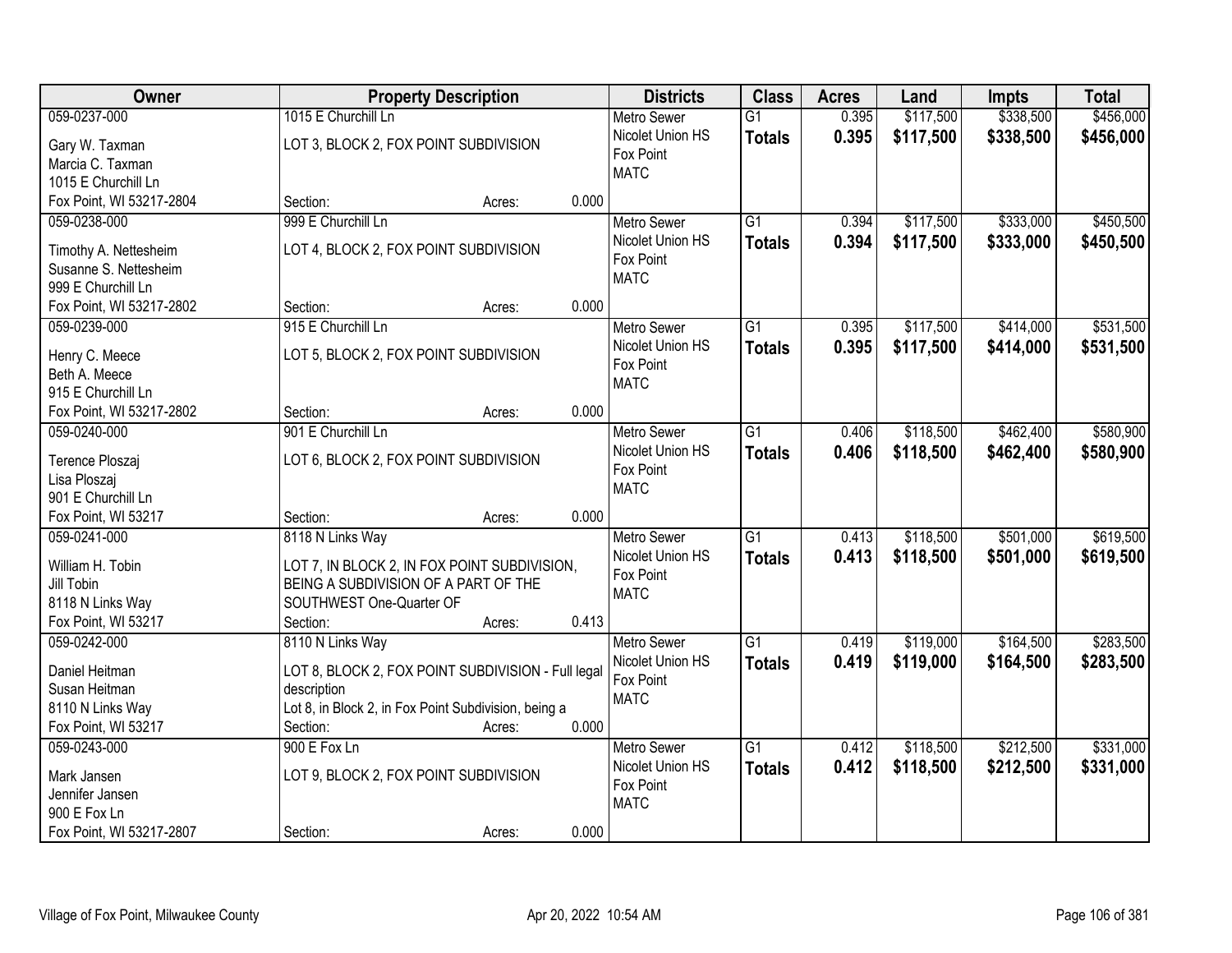| Owner                                | <b>Property Description</b>            |        |       | <b>Districts</b>              | <b>Class</b>    | <b>Acres</b> | Land      | <b>Impts</b> | <b>Total</b> |
|--------------------------------------|----------------------------------------|--------|-------|-------------------------------|-----------------|--------------|-----------|--------------|--------------|
| 059-0244-000                         | 972 E Fox Ln                           |        |       | <b>Metro Sewer</b>            | $\overline{G1}$ | 0.440        | \$120,000 | \$371,000    | \$491,000    |
| Scott R. Anderson                    | LOT 10, BLOCK 2, FOX POINT SUBDIVISION |        |       | Nicolet Union HS              | <b>Totals</b>   | 0.440        | \$120,000 | \$371,000    | \$491,000    |
| Carla J. Kelly                       |                                        |        |       | Fox Point                     |                 |              |           |              |              |
| 972 E Fox Ln                         |                                        |        |       | <b>MATC</b>                   |                 |              |           |              |              |
| Fox Point, WI 53217                  | Section:                               | Acres: | 0.000 |                               |                 |              |           |              |              |
| 059-0245-000                         | 1000 E Fox Ln                          |        |       | <b>Metro Sewer</b>            | $\overline{G1}$ | 0.406        | \$118,500 | \$324,500    | \$443,000    |
| Donald A. Allen                      | LOT 11, BLOCK 2, FOX POINT SUBDIVISION |        |       | Nicolet Union HS              | <b>Totals</b>   | 0.406        | \$118,500 | \$324,500    | \$443,000    |
| Ann M. Allen                         |                                        |        |       | Fox Point                     |                 |              |           |              |              |
| 1000 E Fox Ln                        |                                        |        |       | <b>MATC</b>                   |                 |              |           |              |              |
| Fox Point, WI 53217-2809             | Section:                               | Acres: | 0.000 |                               |                 |              |           |              |              |
| 059-0246-000                         | 1010 E Fox Ln                          |        |       | <b>Metro Sewer</b>            | G1              | 0.394        | \$117,500 | \$189,000    | \$306,500    |
|                                      |                                        |        |       | Nicolet Union HS              | <b>Totals</b>   | 0.394        | \$117,500 | \$189,000    | \$306,500    |
| F Richard Toth                       | LOT 12, BLOCK 2, FOX POINT SUBDIVISION |        |       | Fox Point                     |                 |              |           |              |              |
| Judith A. Toth                       |                                        |        |       | <b>MATC</b>                   |                 |              |           |              |              |
| 1010 E Fox Ln                        |                                        |        |       |                               |                 |              |           |              |              |
| Fox Point, WI 53217-2809             | Section:                               | Acres: | 0.000 |                               |                 |              |           |              |              |
| 059-0247-000                         | 910 E Churchill Ln                     |        |       | <b>Metro Sewer</b>            | $\overline{G1}$ | 0.476        | \$122,000 | \$412,500    | \$534,500    |
| Andrew J. Mitchell                   | LOT 1, BLOCK 3, FOX POINT SUBDIVISION  |        |       | Nicolet Union HS<br>Fox Point | <b>Totals</b>   | 0.476        | \$122,000 | \$412,500    | \$534,500    |
| Melinda M. Mitchell                  |                                        |        |       | <b>MATC</b>                   |                 |              |           |              |              |
| 910 E Churchill Ln                   |                                        |        |       |                               |                 |              |           |              |              |
| Fox Point, WI 53217-2801             | Section:                               | Acres: | 0.000 |                               |                 |              |           |              |              |
| 059-0248-000                         | 920 E Churchill Ln                     |        |       | <b>Metro Sewer</b>            | $\overline{G1}$ | 0.401        | \$118,000 | \$356,000    | \$474,000    |
| John G. Dugan                        | LOT 2, BLOCK 3, FOX POINT SUBDIVISION  |        |       | Nicolet Union HS              | <b>Totals</b>   | 0.401        | \$118,000 | \$356,000    | \$474,000    |
| Sarah E. Dugan                       |                                        |        |       | Fox Point                     |                 |              |           |              |              |
| 920 E Churchill Ln                   |                                        |        |       | <b>MATC</b>                   |                 |              |           |              |              |
| Fox Point, WI 53217                  | Section:                               | Acres: | 0.401 |                               |                 |              |           |              |              |
| 059-0249-000                         | 1000 E Churchill Ln                    |        |       | <b>Metro Sewer</b>            | G1              | 0.402        | \$118,000 | \$697,000    | \$815,000    |
| Pedro Paulo Pierri                   |                                        |        |       | Nicolet Union HS              | <b>Totals</b>   | 0.402        | \$118,000 | \$697,000    | \$815,000    |
| Laura Helen Pierri                   | LOT 3, BLOCK 3, FOX POINT SUBDIVISION  |        |       | Fox Point                     |                 |              |           |              |              |
| 1000 E Churchill Ln                  |                                        |        |       | <b>MATC</b>                   |                 |              |           |              |              |
| Fox Point, WI 53217                  | Section:                               | Acres: | 0.000 |                               |                 |              |           |              |              |
| 059-0250-000                         | 1006 E Churchill Ln                    |        |       | Metro Sewer                   | $\overline{G1}$ | 0.403        | \$118,000 | \$297,600    | \$415,600    |
|                                      |                                        |        |       | Nicolet Union HS              | <b>Totals</b>   | 0.403        | \$118,000 | \$297,600    | \$415,600    |
| Michael C & Carol S Ford Trust Dated | LOT 4, BLOCK 3, FOX POINT SUBDIVISION  |        |       | Fox Point                     |                 |              |           |              |              |
| 7/9/2020                             |                                        |        |       | <b>MATC</b>                   |                 |              |           |              |              |
| Carol S. Ford                        |                                        |        |       |                               |                 |              |           |              |              |
| 1006 E Churchill Ln                  | Section:                               | Acres: | 0.000 |                               |                 |              |           |              |              |
| Fox Point, WI 53217-2803             |                                        |        |       |                               |                 |              |           |              |              |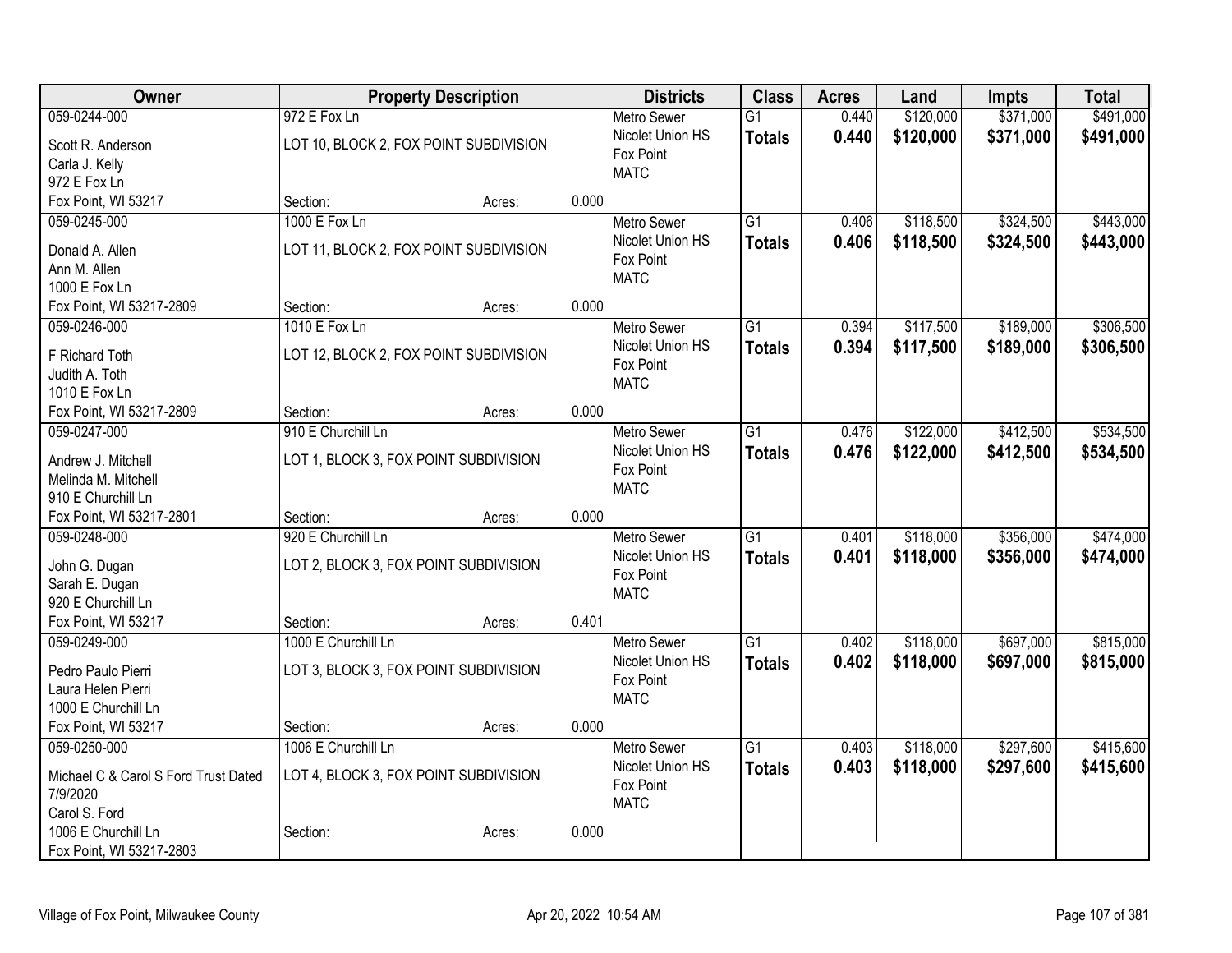| 059-0251-000<br>1012 E Churchill Ln<br>0.405<br>\$118,500<br>\$278,000<br><b>Metro Sewer</b><br>$\overline{G1}$                                     | \$396,500 |
|-----------------------------------------------------------------------------------------------------------------------------------------------------|-----------|
| Nicolet Union HS<br>0.405<br>\$118,500<br>\$278,000<br><b>Totals</b><br>LOT 5, BLOCK 3, FOX POINT SUBDIVISION LAND<br>Peter J. Nelson               | \$396,500 |
| Fox Point<br>Katy A. Nelson<br>CONTRACT                                                                                                             |           |
| <b>MATC</b><br>1012 E Churchill Ln                                                                                                                  |           |
| Fox Point, WI 53217-2803<br>0.000<br>Section:<br>Acres:                                                                                             |           |
| \$129,500<br>059-0252-000<br>8205 N Lake Dr<br>$\overline{G1}$<br>0.408<br>\$118,500<br><b>Metro Sewer</b>                                          | \$248,000 |
| 0.408<br>\$118,500<br>\$129,500<br>Nicolet Union HS<br><b>Totals</b>                                                                                | \$248,000 |
| Howard K & Pamela A Weindling Rev<br>LOT 6 BLOCK 3 FOX POINT SUBDIVISION EXC N 8.74<br>Fox Point                                                    |           |
| Trust<br><b>FEET</b><br><b>MATC</b><br>8205 N Lake Dr                                                                                               |           |
| 0.000<br>Fox Point, WI 53217<br>Section:                                                                                                            |           |
| Acres:<br>\$118,500<br>\$195,500<br>059-0253-000<br>820 E Fox Ln<br>$\overline{G1}$<br><b>Metro Sewer</b><br>0.414                                  | \$314,000 |
| Nicolet Union HS                                                                                                                                    |           |
| 0.414<br>\$118,500<br>\$195,500<br><b>Totals</b><br>Daniel A. Zarne<br>LOT 1, BLOCK 4, FOX POINT SUBDIVISION<br>Fox Point                           | \$314,000 |
| 820 E Fox Ln<br><b>MATC</b>                                                                                                                         |           |
| Fox Point, WI 53217                                                                                                                                 |           |
| 0.414<br>Section:<br>Acres:                                                                                                                         |           |
| 059-0254-000<br>8111 N Links Way<br>$\overline{G1}$<br>\$119,000<br>\$265,000<br><b>Metro Sewer</b><br>0.416                                        | \$384,000 |
| Nicolet Union HS<br>0.416<br>\$119,000<br>\$265,000<br><b>Totals</b><br>LOT 2, BLOCK 4, FOX POINT SUBDIVISION<br>Daniel S. Jacobson                 | \$384,000 |
| Fox Point<br>Kirsten L. Jacobson                                                                                                                    |           |
| <b>MATC</b><br>8111 N Links Way                                                                                                                     |           |
| 0.000<br>Fox Point, WI 53217<br>Section:<br>Acres:                                                                                                  |           |
| \$232,000<br>8117 N Links Way<br>$\overline{G1}$<br>0.427<br>\$119,500<br>059-0255-000<br><b>Metro Sewer</b>                                        | \$351,500 |
| 0.427<br>\$119,500<br>Nicolet Union HS<br>Totals<br>\$232,000                                                                                       | \$351,500 |
| LOT 3, BLOCK 4, FOX POINT SUBDIVISION<br>Neil & Edith E Shafer Rev Trust<br>Fox Point                                                               |           |
| 8117 N Links Way<br><b>MATC</b>                                                                                                                     |           |
| Fox Point, WI 53217-2872                                                                                                                            |           |
| 0.427<br>Section:<br>Acres:                                                                                                                         |           |
| $\overline{G1}$<br>\$123,500<br>\$235,000<br>059-0256-000<br>8125 N Links Way<br>Metro Sewer<br>0.501                                               | \$358,500 |
| Nicolet Union HS<br>0.501<br>\$123,500<br>\$235,000<br><b>Totals</b><br>Carol S. Bolton<br>LOT 4, BLOCK 4, FOX POINT SUBDIVISION                    | \$358,500 |
| Fox Point<br>8125 N Links Way<br><b>MATC</b>                                                                                                        |           |
| Fox Point, WI 53217-2872                                                                                                                            |           |
| 0.501<br>Section:<br>Acres:                                                                                                                         |           |
| 059-0257-000<br>8129 N Links Way<br>$\overline{G1}$<br>\$127,500<br>\$443,400<br><b>Metro Sewer</b><br>0.579                                        | \$570,900 |
| Nicolet Union HS<br>0.579<br>\$127,500<br>\$443,400<br><b>Totals</b><br>Leia C. Olsen<br>Lot Five (5), in Block Four (4), in Fox Point Subdivision, | \$570,900 |
| Fox Point<br>William B. Olsen<br>being a Subdivision of a part of the Southwest 1/4 of                                                              |           |
| <b>MATC</b><br>Section 9, Township 8 North, Range 22 East, in the Villag<br>8129 N Links Way                                                        |           |
| 0.579<br>Fox Point, WI 53217<br>Section: 9<br>Acres:                                                                                                |           |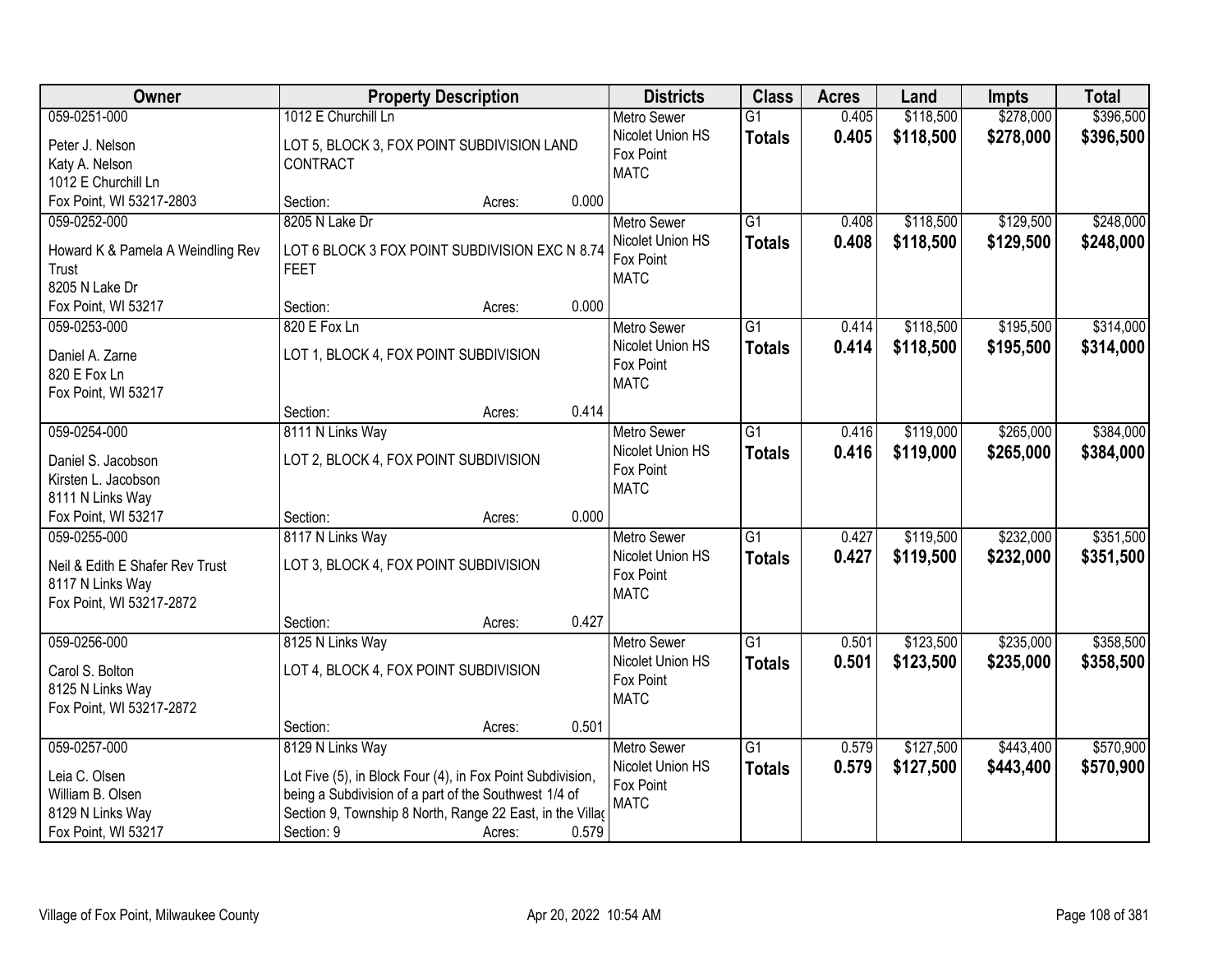| Owner<br><b>Districts</b><br><b>Class</b><br><b>Property Description</b><br><b>Acres</b><br>Land                                                                                                                     | <b>Impts</b> | <b>Total</b> |
|----------------------------------------------------------------------------------------------------------------------------------------------------------------------------------------------------------------------|--------------|--------------|
| 8135 N Links Way<br>0.605<br>\$129,000<br>059-0258-000<br>$\overline{G1}$<br><b>Metro Sewer</b>                                                                                                                      | \$247,000    | \$376,000    |
| Nicolet Union HS<br>0.605<br>\$129,000<br><b>Totals</b><br>Charles J & Andrea D Bram Jt Rev Trus   LOT 6, BLOCK 4, FOX POINT SUBDIVISION<br>Fox Point<br>8135 N Links Way<br><b>MATC</b><br>Fox Point, WI 53217-2872 | \$247,000    | \$376,000    |
| 0.605<br>Section:<br>Acres:                                                                                                                                                                                          |              |              |
| 8209 N Links Way<br>$\overline{G1}$<br>\$126,500<br>059-0259-000<br>0.558<br><b>Metro Sewer</b><br>Nicolet Union HS                                                                                                  | \$376,000    | \$502,500    |
| 0.558<br>\$126,500<br><b>Totals</b><br>LOT 7, BLOCK 4, FOX POINT SUBDIVISION - Lot 7, in<br>Patrick C. Dlugosch<br>Fox Point                                                                                         | \$376,000    | \$502,500    |
| Carrie S. Dlugosch<br>Block 4, in Fox Point Subdivision, being a Subdivision of<br><b>MATC</b>                                                                                                                       |              |              |
| 8209 N Links Way<br>part of the Southwest 1/4 of Section 9, in Township 8                                                                                                                                            |              |              |
| 0.558<br>Fox Point, WI 53217<br>Section:<br>Acres:                                                                                                                                                                   |              |              |
| 8001 N Links Way<br>059-0260-000<br>G1<br>\$118,500<br><b>Metro Sewer</b><br>0.407                                                                                                                                   | \$250,000    | \$368,500    |
| Nicolet Union HS<br>0.407<br>\$118,500<br><b>Totals</b><br>LOT 1, BLOCK 5, FOX POINT SUBDIVISION<br>Kenneth and Barbara Friedman                                                                                     | \$250,000    | \$368,500    |
| Fox Point<br>Revocable Trust Dtd Decemb                                                                                                                                                                              |              |              |
| <b>MATC</b><br>8001 N Links Way                                                                                                                                                                                      |              |              |
| 0.407<br>Fox Point, WI 53217<br>Section:<br>Acres:                                                                                                                                                                   |              |              |
| 059-0261-000<br>8011 N Links Way<br>\$118,000<br>G1<br><b>Metro Sewer</b><br>0.400                                                                                                                                   | \$384,500    | \$502,500    |
| Nicolet Union HS<br>0.400<br>\$118,000<br><b>Totals</b>                                                                                                                                                              | \$384,500    | \$502,500    |
| The Donna K. Ritke Living Trust Dated<br>Lot Two (2) in Block Five (5) in Fox Point Subdivision,<br>Fox Point                                                                                                        |              |              |
| December 12, 2016<br>being a Subdivision of a part of the South West<br><b>MATC</b>                                                                                                                                  |              |              |
| 8011 N Links Way<br>One-quarter                                                                                                                                                                                      |              |              |
| 0.400<br>Fox Point, WI 53217<br>Section: 9<br>Acres:                                                                                                                                                                 |              |              |
| 059-0262-000<br>8017 N Links Way<br>$\overline{G1}$<br>0.400<br>\$118,000<br>Metro Sewer                                                                                                                             | \$504,000    | \$622,000    |
| Nicolet Union HS<br>0.400<br>\$118,000<br><b>Totals</b><br>LOT 3, BLOCK 5, FOX POINT SUBDIVISION<br>Adam and Korinne Fuerst Revocable                                                                                | \$504,000    | \$622,000    |
| Fox Point<br>Trust                                                                                                                                                                                                   |              |              |
| <b>MATC</b><br>8017 N Links Way                                                                                                                                                                                      |              |              |
| Fox Point, WI 53217<br>0.000<br>Section:<br>Acres:                                                                                                                                                                   |              |              |
| $\overline{G1}$<br>059-0263-000<br>8023 N Links Way<br>0.398<br>\$118,000<br><b>Metro Sewer</b>                                                                                                                      | \$308,000    | \$426,000    |
| Nicolet Union HS<br>0.398<br>\$118,000                                                                                                                                                                               | \$308,000    |              |
| <b>Totals</b><br>Donald V & Jill Johnson Miller Rev Trust LOT 4, BLOCK 5, FOX POINT SUBDIVISION<br>Fox Point                                                                                                         |              | \$426,000    |
| 8023 N Links Way<br><b>MATC</b>                                                                                                                                                                                      |              |              |
| Fox Point, WI 53217-2920                                                                                                                                                                                             |              |              |
| 0.000<br>Section:<br>Acres:                                                                                                                                                                                          |              |              |
| $\overline{G1}$<br>\$118,000<br>059-0264-000<br>8029 N Links Way<br>0.400<br><b>Metro Sewer</b>                                                                                                                      | \$195,900    | \$313,900    |
| Nicolet Union HS<br>0.400<br>\$118,000<br><b>Totals</b><br>LOT 5, BLOCK 5, FOX POINT SUBDIVISION<br>Thomas A. Benson                                                                                                 | \$195,900    | \$313,900    |
| Fox Point<br>Patricia A. Benson                                                                                                                                                                                      |              |              |
| <b>MATC</b><br>8029 N Links Way                                                                                                                                                                                      |              |              |
| 0.000<br>Fox Point, WI 53217-2920<br>Section:<br>Acres:                                                                                                                                                              |              |              |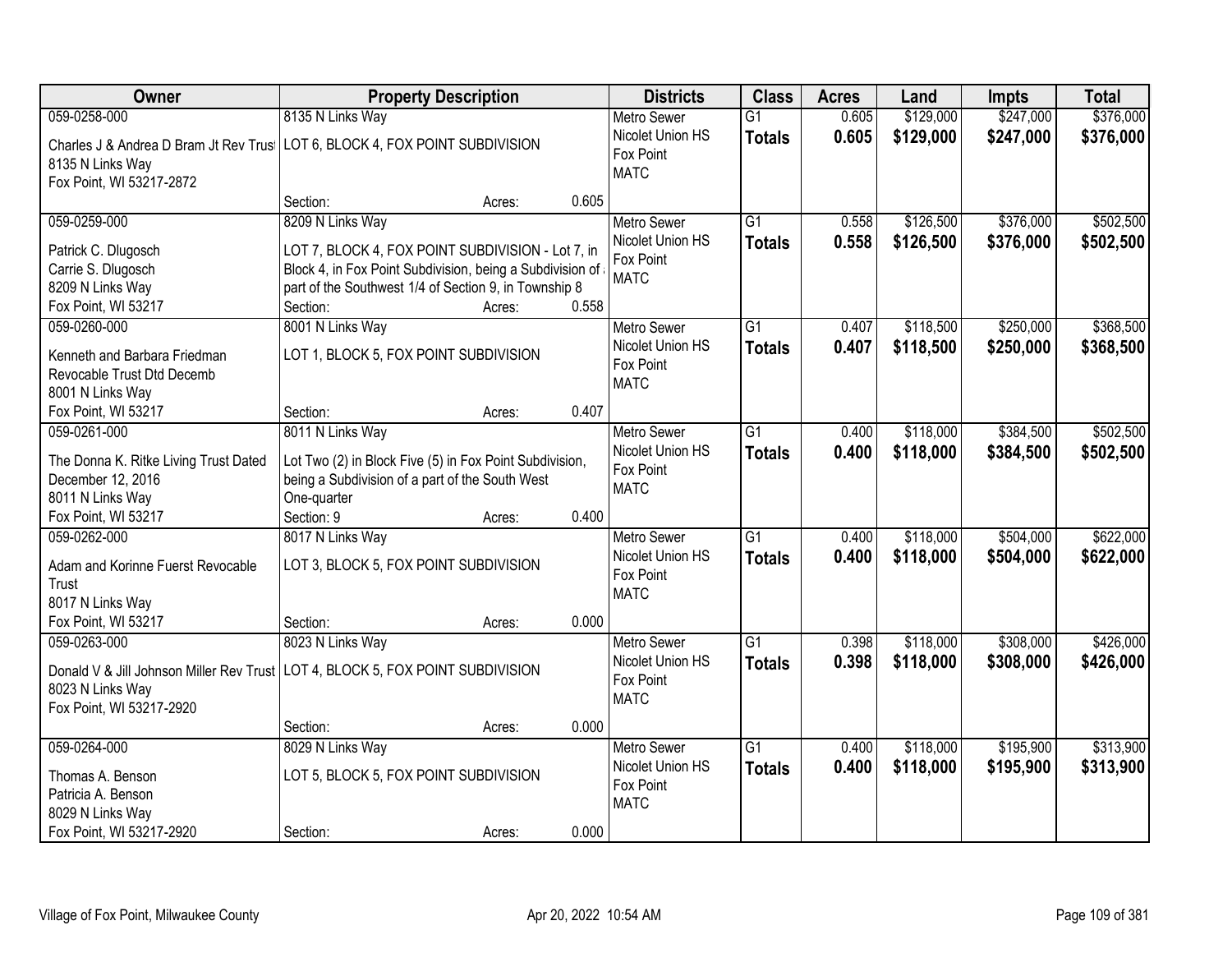| Owner                                           |                                                           | <b>Property Description</b> |       | <b>Districts</b>   | <b>Class</b>    | <b>Acres</b> | Land      | <b>Impts</b> | <b>Total</b> |
|-------------------------------------------------|-----------------------------------------------------------|-----------------------------|-------|--------------------|-----------------|--------------|-----------|--------------|--------------|
| 059-0265-000                                    | 8033 N Links Way                                          |                             |       | <b>Metro Sewer</b> | $\overline{G1}$ | 0.397        | \$118,000 | \$341,500    | \$459,500    |
| Andrew E. Carpenter                             | LOT 6, BLOCK 5, FOX POINT SUBDIVISION                     |                             |       | Nicolet Union HS   | <b>Totals</b>   | 0.397        | \$118,000 | \$341,500    | \$459,500    |
| Catherine J. Carpenter                          |                                                           |                             |       | Fox Point          |                 |              |           |              |              |
| 8033 N Links Way                                |                                                           |                             |       | <b>MATC</b>        |                 |              |           |              |              |
| Fox Point, WI 53217-2920                        | Section:                                                  | Acres:                      | 0.000 |                    |                 |              |           |              |              |
| 059-0266-000                                    | 8041 N Links Way                                          |                             |       | <b>Metro Sewer</b> | $\overline{G1}$ | 0.399        | \$118,000 | \$153,500    | \$271,500    |
| Jay R & Rita Brickman Jt Rev Trust              | LOT 7, BLOCK 5, FOX POINT SUBDIVISION                     |                             |       | Nicolet Union HS   | <b>Totals</b>   | 0.399        | \$118,000 | \$153,500    | \$271,500    |
| 8041 N Links Way                                |                                                           |                             |       | Fox Point          |                 |              |           |              |              |
| Fox Point, WI 53217-2920                        |                                                           |                             |       | <b>MATC</b>        |                 |              |           |              |              |
|                                                 | Section:                                                  | Acres:                      | 0.000 |                    |                 |              |           |              |              |
| 059-0267-000                                    | 8049 N Links Way                                          |                             |       | Metro Sewer        | G1              | 0.394        | \$117,500 | \$348,500    | \$466,000    |
| Jonathan B. Levine                              | LOT 8, BLOCK 5, FOX POINT SUBDIVISION                     |                             |       | Nicolet Union HS   | <b>Totals</b>   | 0.394        | \$117,500 | \$348,500    | \$466,000    |
| Nikki B. Levine                                 |                                                           |                             |       | Fox Point          |                 |              |           |              |              |
| 8049 N Links Way                                |                                                           |                             |       | <b>MATC</b>        |                 |              |           |              |              |
| Fox Point, WI 53217                             | Section:                                                  | Acres:                      | 0.394 |                    |                 |              |           |              |              |
| 059-0268-000                                    | 8057 N Links Way                                          |                             |       | <b>Metro Sewer</b> | G1              | 0.397        | \$118,000 | \$483,000    | \$601,000    |
| The James B and Carina R Barton                 | LOT 9, BLOCK 5, FOX POINT SUBDIVISION                     |                             |       | Nicolet Union HS   | <b>Totals</b>   | 0.397        | \$118,000 | \$483,000    | \$601,000    |
| Revocable Trust Dated                           |                                                           |                             |       | Fox Point          |                 |              |           |              |              |
| 8057 N Links Way                                |                                                           |                             |       | <b>MATC</b>        |                 |              |           |              |              |
| Fox Point, WI 53217                             | Section:                                                  | Acres:                      | 0.397 |                    |                 |              |           |              |              |
| 059-0269-000                                    | 8339 N Lake Dr                                            |                             |       | <b>Metro Sewer</b> | $\overline{G1}$ | 0.320        | \$113,500 | \$87,700     | \$201,200    |
|                                                 |                                                           |                             |       | Nicolet Union HS   | <b>Totals</b>   | 0.320        | \$113,500 | \$87,700     | \$201,200    |
| Tower Circle Investments, LLC<br>8339 N Lake Dr | LOT 1, BLOCK 1, FOX POINT TERRACE EXC ELY 12<br>FT FOR ST |                             |       | Fox Point          |                 |              |           |              |              |
| Fox Point, WI 53217                             |                                                           |                             |       | <b>MATC</b>        |                 |              |           |              |              |
|                                                 | Section:                                                  | Acres:                      | 0.000 |                    |                 |              |           |              |              |
| 059-0270-000                                    | 8335 N Lake Dr                                            |                             |       | Metro Sewer        | $\overline{G1}$ | 0.288        | \$112,000 | \$145,700    | \$257,700    |
| Kathryn M. Johnson                              | LOT 2, BLOCK 1, FOX POINT TERRACE EXC ELY 12              |                             |       | Nicolet Union HS   | <b>Totals</b>   | 0.288        | \$112,000 | \$145,700    | \$257,700    |
| 8335 N Lake Dr                                  | FT.                                                       |                             |       | Fox Point          |                 |              |           |              |              |
| Fox Point, WI 53217                             |                                                           |                             |       | <b>MATC</b>        |                 |              |           |              |              |
|                                                 | Section:                                                  | Acres:                      | 0.000 |                    |                 |              |           |              |              |
| 059-0271-000                                    | 8331 N Lake Dr                                            |                             |       | <b>Metro Sewer</b> | $\overline{G1}$ | 0.288        | \$112,000 | \$212,500    | \$324,500    |
|                                                 |                                                           |                             |       | Nicolet Union HS   | <b>Totals</b>   | 0.288        | \$112,000 | \$212,500    | \$324,500    |
| Jean Towell<br>8331 N Lake Dr                   | LOT 3, BLOCK 1, FOX POINT TERRACE EXC ELY 12<br>FT.       |                             |       | Fox Point          |                 |              |           |              |              |
| Fox Point, WI 53217-2816                        |                                                           |                             |       | <b>MATC</b>        |                 |              |           |              |              |
|                                                 | Section:                                                  | Acres:                      | 0.000 |                    |                 |              |           |              |              |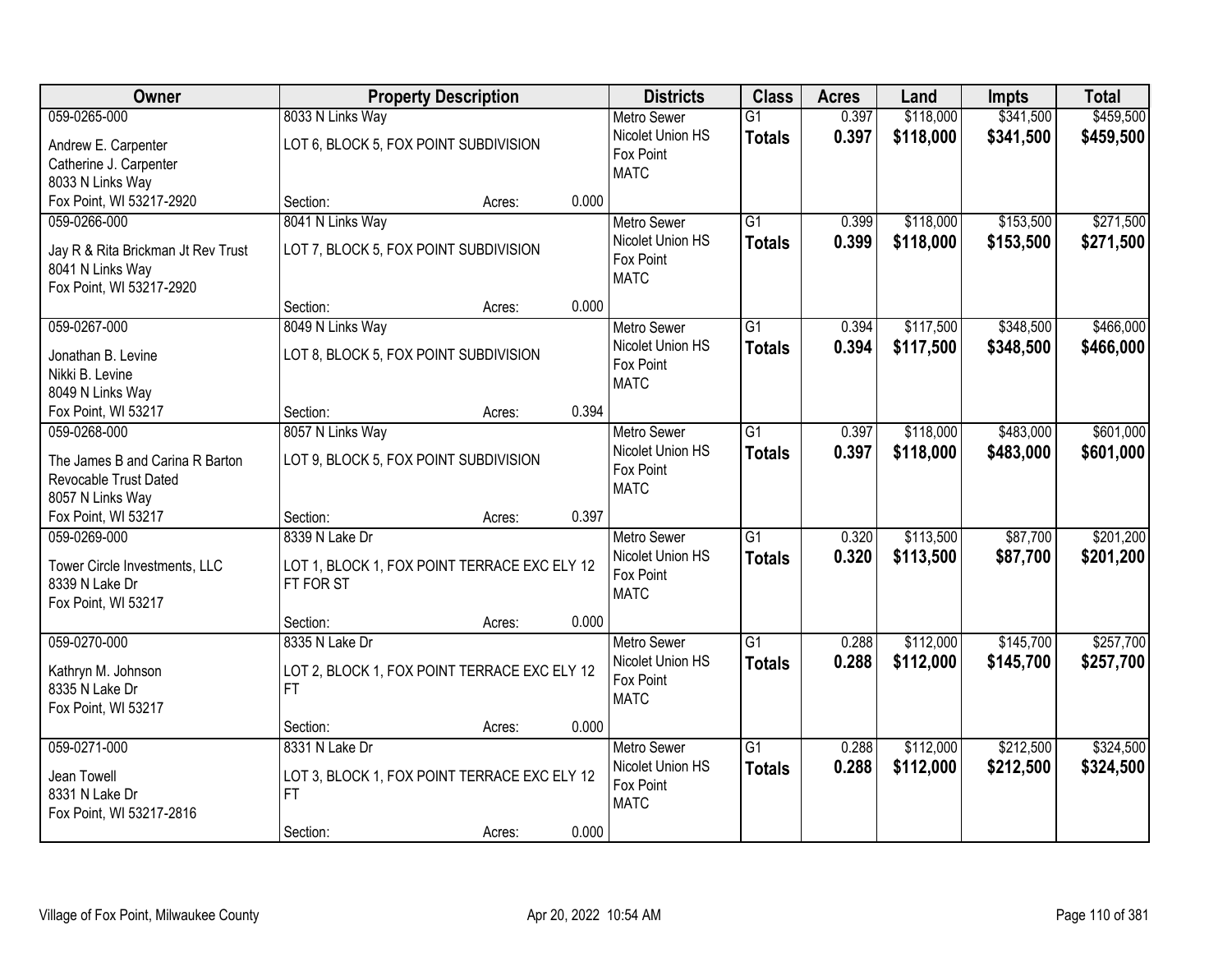| \$384,100<br>059-0272-000<br>8325 N Lake Dr<br>0.267<br>\$111,000<br>\$273,100<br>$\overline{G1}$<br><b>Metro Sewer</b><br>0.267<br>Nicolet Union HS<br>\$111,000<br>\$273,100<br>\$384,100<br><b>Totals</b><br>LOT 4, BLOCK 1, FOX POINT TERRACE EXC ELY 12<br>David A. Firer<br>Fox Point<br>Kristin P. Firer<br>FT. |
|------------------------------------------------------------------------------------------------------------------------------------------------------------------------------------------------------------------------------------------------------------------------------------------------------------------------|
|                                                                                                                                                                                                                                                                                                                        |
|                                                                                                                                                                                                                                                                                                                        |
|                                                                                                                                                                                                                                                                                                                        |
| <b>MATC</b><br>8325 N Lake Dr                                                                                                                                                                                                                                                                                          |
| 0.000<br>Fox Point, WI 53217-2816<br>Section:<br>Acres:                                                                                                                                                                                                                                                                |
| \$308,000<br>8319 N Lake Dr<br>$\overline{G1}$<br>\$111,000<br>\$197,000<br>059-0273-000<br><b>Metro Sewer</b><br>0.267                                                                                                                                                                                                |
| 0.267<br>\$197,000<br>Nicolet Union HS<br>\$111,000<br>\$308,000<br><b>Totals</b>                                                                                                                                                                                                                                      |
| Jeff S. Stasney<br>LOT 5, BLOCK 1, FOX POINT TERRACE EXC ELY 12<br>Fox Point<br>Pamela R. Stasney                                                                                                                                                                                                                      |
| FT.<br><b>MATC</b><br>8319 N Lake Dr                                                                                                                                                                                                                                                                                   |
| 0.000<br>Fox Point, WI 53217<br>Section:<br>Acres:                                                                                                                                                                                                                                                                     |
| \$154,500<br>\$265,500<br>059-0274-000<br>1020 E Spooner Rd<br>$\overline{G1}$<br>0.267<br>\$111,000<br><b>Metro Sewer</b>                                                                                                                                                                                             |
| Nicolet Union HS<br>0.267<br>\$111,000<br>\$154,500<br>\$265,500                                                                                                                                                                                                                                                       |
| <b>Totals</b><br>Lot 6 in Block 1, in Fox Point Terrace, being a Subdivisio<br>Timothy J. Tarjan<br>Fox Point                                                                                                                                                                                                          |
| Alice R. Tarjan<br>of part of the Southwest 1/4 of Section 9, Township 8<br><b>MATC</b>                                                                                                                                                                                                                                |
| North, Range 22 East, in the Village of Fox Point,<br>1020 E Spooner Rd                                                                                                                                                                                                                                                |
| 0.267<br>Section: 9<br>Fox Point, WI 53217<br>Acres:                                                                                                                                                                                                                                                                   |
| 1006 E Spooner Rd<br>$\overline{G1}$<br>\$111,500<br>\$183,500<br>\$295,000<br>059-0275-000<br><b>Metro Sewer</b><br>0.281                                                                                                                                                                                             |
| Nicolet Union HS<br>0.281<br>\$111,500<br>\$183,500<br>\$295,000<br><b>Totals</b><br>LOT 7, BLOCK 1, FOX POINT TERRACE<br>Trustee of the Matthew J and Jodie L                                                                                                                                                         |
| Fox Point<br><b>Stollenwerk Trust</b>                                                                                                                                                                                                                                                                                  |
| <b>MATC</b><br>1006 E Spooner Rd                                                                                                                                                                                                                                                                                       |
| 0.000<br>Fox Point, WI 53217<br>Section:<br>Acres:                                                                                                                                                                                                                                                                     |
| $\overline{G1}$<br>\$111,000<br>\$199,500<br>\$310,500<br>059-0276-000<br>8330 N Links Way<br>0.265<br><b>Metro Sewer</b>                                                                                                                                                                                              |
| Nicolet Union HS<br>0.265<br>\$111,000<br>\$199,500<br><b>Totals</b><br>\$310,500                                                                                                                                                                                                                                      |
| LOT 8, BLOCK 1, FOX POINT TERRACE<br>Christopher M. O'Donoghue<br>Fox Point                                                                                                                                                                                                                                            |
| Anne M. O'Donoghue<br><b>MATC</b>                                                                                                                                                                                                                                                                                      |
| 8330 N Links Way                                                                                                                                                                                                                                                                                                       |
| Fox Point, WI 53217-2820<br>0.000<br>Section:<br>Acres:                                                                                                                                                                                                                                                                |
| G1<br>\$166,000<br>\$277,500<br>059-0277-000<br>8334 N Links Way<br>Metro Sewer<br>0.274<br>\$111,500                                                                                                                                                                                                                  |
| 0.274<br>Nicolet Union HS<br>\$111,500<br>\$166,000<br>\$277,500<br><b>Totals</b><br>LOT 9, BLOCK 1, FOX POINT TERRACE<br>Jeremy T. Cherny                                                                                                                                                                             |
| Fox Point<br>Sara E. Cherny                                                                                                                                                                                                                                                                                            |
| <b>MATC</b><br>8334 N Links Way                                                                                                                                                                                                                                                                                        |
| Fox Point, WI 53217-2820<br>0.000<br>Section:<br>Acres:                                                                                                                                                                                                                                                                |
| \$111,500<br>\$286,700<br>\$398,200<br>059-0278-000<br>8336 N Links Way<br><b>Metro Sewer</b><br>G1<br>0.281                                                                                                                                                                                                           |
| Nicolet Union HS<br>0.281<br>\$398,200<br>\$111,500<br>\$286,700<br><b>Totals</b><br>Michael Dillon<br>Lot Ten (10), in Block One (1), in Fox Point Terrance,                                                                                                                                                          |
| Fox Point<br>being Subdivision of a part of the Southwest<br>Meg Langley                                                                                                                                                                                                                                               |
| <b>MATC</b><br>8336 N Links Way<br>One-quarter (1/4) of Section Nine (9), in Township Eight                                                                                                                                                                                                                            |
| 0.281<br>Fox Point, WI 53217<br>Section: 9<br>Acres:                                                                                                                                                                                                                                                                   |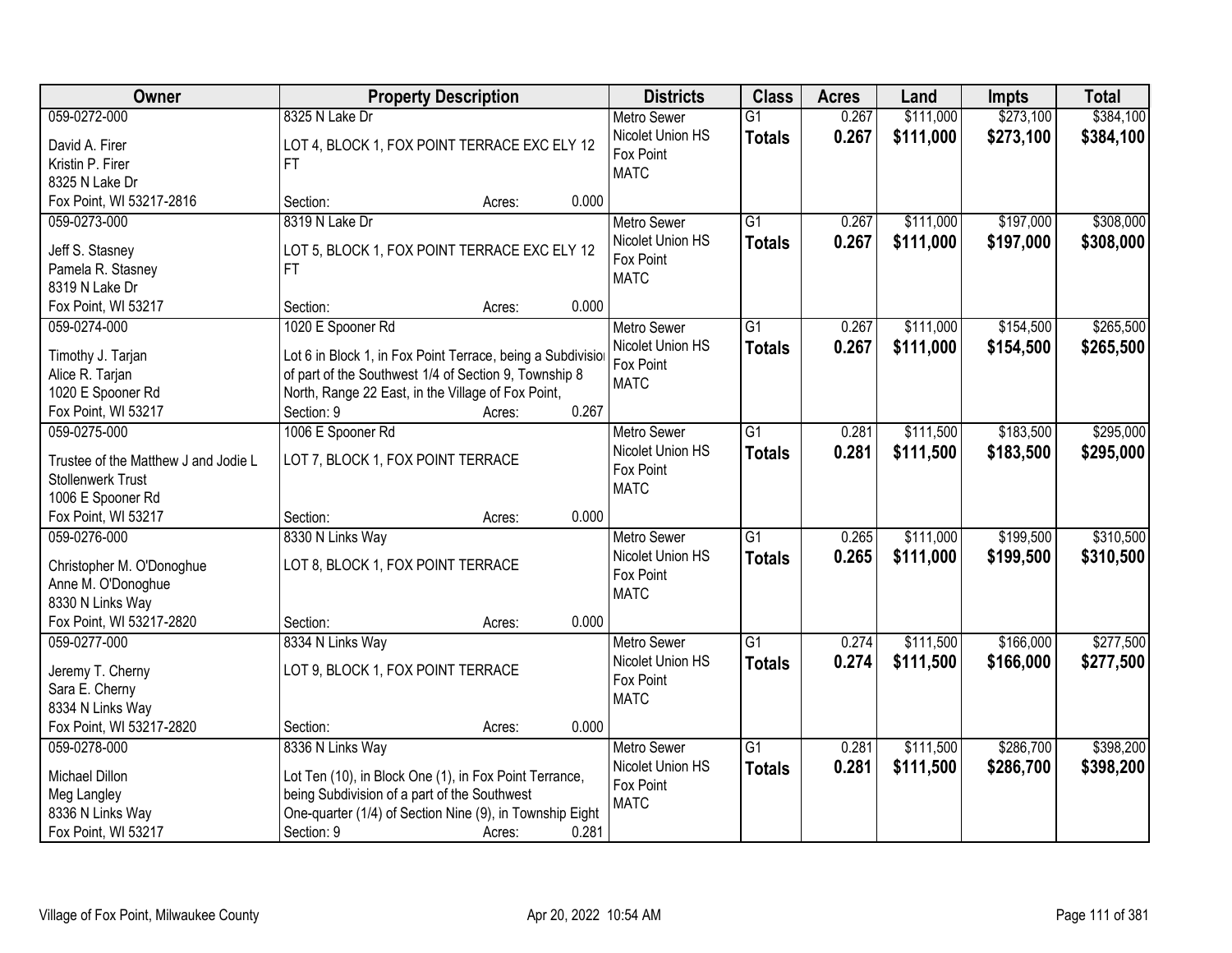| \$200,000<br>059-0279-000<br>8340 N Links Way<br>0.330<br>\$114,000<br>$\overline{G1}$<br><b>Metro Sewer</b><br>Nicolet Union HS<br>0.330<br>\$114,000<br>\$200,000<br><b>Totals</b><br>LOT 11. BLOCK 1, FOX POINT TERRACE<br>Lee J. Arnold<br>Fox Point | \$314,000<br>\$314,000 |
|----------------------------------------------------------------------------------------------------------------------------------------------------------------------------------------------------------------------------------------------------------|------------------------|
|                                                                                                                                                                                                                                                          |                        |
|                                                                                                                                                                                                                                                          |                        |
| Gay B. Arnold                                                                                                                                                                                                                                            |                        |
| <b>MATC</b><br>8340 N Links Way                                                                                                                                                                                                                          |                        |
| Fox Point, WI 53217-2820<br>0.330<br>Section:<br>Acres:                                                                                                                                                                                                  |                        |
| $\overline{G1}$<br>\$113,500<br>\$265,500<br>059-0280-000<br>8341 N Links Way<br>0.318<br><b>Metro Sewer</b>                                                                                                                                             | \$379,000              |
| Nicolet Union HS<br>0.318<br>\$113,500<br>\$265,500<br><b>Totals</b>                                                                                                                                                                                     | \$379,000              |
| LOT 1, BLOCK 2, FOX POINT TERRACE<br>Jay Pucek<br>Fox Point                                                                                                                                                                                              |                        |
| Meagan Winn<br><b>MATC</b>                                                                                                                                                                                                                               |                        |
| 8341 N Links Way                                                                                                                                                                                                                                         |                        |
| 0.000<br>Fox Point, WI 53217<br>Section:<br>Acres:                                                                                                                                                                                                       |                        |
| 059-0281-000<br>8337 N Links Way<br>\$106,000<br>\$206,500<br>Metro Sewer<br>G1<br>0.241                                                                                                                                                                 | \$312,500              |
| Nicolet Union HS<br>0.241<br>\$106,000<br>\$206,500<br><b>Totals</b><br>LOT 2, BLOCK 2, FOX POINT TERRACE<br>Francis J. Morton                                                                                                                           | \$312,500              |
| Fox Point<br>Theresa L. Morton                                                                                                                                                                                                                           |                        |
| <b>MATC</b><br>8337 N Links Way                                                                                                                                                                                                                          |                        |
| 0.000<br>Fox Point, WI 53217-2821<br>Section:<br>Acres:                                                                                                                                                                                                  |                        |
| $\overline{G1}$<br>\$111,000<br>\$253,100<br>059-0282-000<br>8333 N Links Way<br><b>Metro Sewer</b><br>0.265                                                                                                                                             | \$364,100              |
| Nicolet Union HS<br>0.265<br>\$111,000<br>\$253,100<br><b>Totals</b>                                                                                                                                                                                     | \$364,100              |
| <b>Thomas Forster</b><br>Lot 3, in Block 2, except the East 5 feet thereof, dedicate<br>Fox Point                                                                                                                                                        |                        |
| for street purposes in Fox Point Terrace, being a<br>Kimberly Forster<br><b>MATC</b>                                                                                                                                                                     |                        |
| 8333 N Links Ways<br>Subdivision of part of the Southwest 1/4 of Section 9, in                                                                                                                                                                           |                        |
| Fox Point, WI 53217<br>Section:<br>0.000<br>Acres:                                                                                                                                                                                                       |                        |
| $\overline{G1}$<br>\$328,000<br>059-0283-000<br>8331 N Links Way<br>0.282<br>\$111,500<br><b>Metro Sewer</b>                                                                                                                                             | \$439,500              |
| Nicolet Union HS<br>0.282<br>\$328,000<br>\$111,500<br><b>Totals</b><br>LOT 4, BLOCK 2, FOX POINT TERRACE<br>Mark Barash                                                                                                                                 | \$439,500              |
| Fox Point<br><b>Emily Dixon</b>                                                                                                                                                                                                                          |                        |
| <b>MATC</b><br>8331 N Links Way                                                                                                                                                                                                                          |                        |
| Fox Point, WI 53217<br>0.000<br>Section:<br>Acres:                                                                                                                                                                                                       |                        |
| 059-0284-000<br>8325 N Links Way<br>$\overline{G1}$<br>\$112,000<br>\$170,000<br><b>Metro Sewer</b><br>0.289                                                                                                                                             | \$282,000              |
| Nicolet Union HS<br>0.289<br>\$112,000<br>\$170,000<br><b>Totals</b>                                                                                                                                                                                     | \$282,000              |
| LOT 5, BLOCK 2, FOX POINT TERRACE<br>Stephanie I. Mahler<br>Fox Point                                                                                                                                                                                    |                        |
| Kirby B. Schuller<br><b>MATC</b>                                                                                                                                                                                                                         |                        |
| 8325 N Links Way                                                                                                                                                                                                                                         |                        |
| Fox Point, WI 53217-2821<br>0.000<br>Section:<br>Acres:                                                                                                                                                                                                  |                        |
| $\overline{G1}$<br>\$112,000<br>\$124,900<br>059-0285-000<br>8313 N Links Way<br>0.289<br><b>Metro Sewer</b>                                                                                                                                             | \$236,900              |
| Nicolet Union HS<br>0.289<br>\$112,000<br>\$124,900<br><b>Totals</b><br>LOT 6 BLOCK 2, FOX POINT TERRACE<br>John Fraser                                                                                                                                  | \$236,900              |
| Fox Point<br>8313 N Links Way                                                                                                                                                                                                                            |                        |
| <b>MATC</b><br>Fox Point, WI 53217-2821                                                                                                                                                                                                                  |                        |
| 0.000<br>Section:<br>Acres:                                                                                                                                                                                                                              |                        |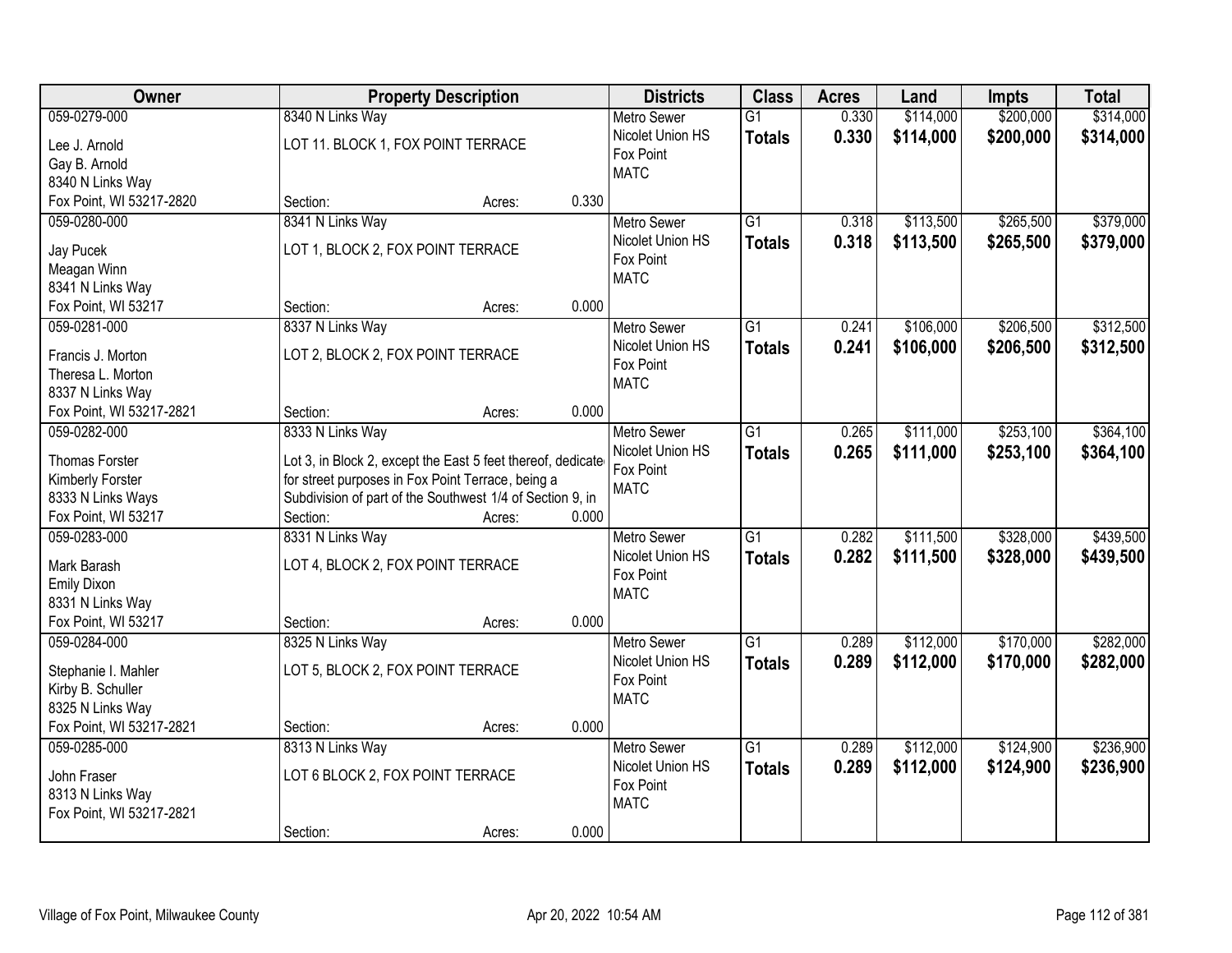| Owner                                     | <b>Property Description</b>                                                                                 | <b>Districts</b>         | <b>Class</b>    | <b>Acres</b> | Land      | <b>Impts</b> | <b>Total</b> |
|-------------------------------------------|-------------------------------------------------------------------------------------------------------------|--------------------------|-----------------|--------------|-----------|--------------|--------------|
| 059-0286-000                              | 8311 N Links Way                                                                                            | <b>Metro Sewer</b>       | $\overline{G1}$ | 0.276        | \$111,500 | \$175,100    | \$286,600    |
| Ronald R. Jankowski                       | LOT 7 BLOCK 2, FOX POINT TERRACE                                                                            | Nicolet Union HS         | <b>Totals</b>   | 0.276        | \$111,500 | \$175,100    | \$286,600    |
| Mavis M. Jankowski                        |                                                                                                             | Fox Point<br><b>MATC</b> |                 |              |           |              |              |
| 8311 N Links Way                          |                                                                                                             |                          |                 |              |           |              |              |
| Fox Point, WI 53217-2821                  | 0.000<br>Section:<br>Acres:                                                                                 |                          |                 |              |           |              |              |
| 059-0287-000                              | 8305 N Links Way                                                                                            | <b>Metro Sewer</b>       | $\overline{G1}$ | 0.388        | \$117,500 | \$284,500    | \$402,000    |
| Scott A. Silverson                        | LOT 8, BLOCK 2, FOX POINT TERRACE                                                                           | Nicolet Union HS         | <b>Totals</b>   | 0.388        | \$117,500 | \$284,500    | \$402,000    |
| Emily S. Silverson                        |                                                                                                             | Fox Point                |                 |              |           |              |              |
| 8305 N Links Way                          |                                                                                                             | <b>MATC</b>              |                 |              |           |              |              |
| Fox Point, WI 53217-2821                  | 0.000<br>Section:<br>Acres:                                                                                 |                          |                 |              |           |              |              |
| 059-0288-000                              | 8300 N Greenvale Rd                                                                                         | <b>Metro Sewer</b>       | X4              | 0.000        | \$0       | \$0          | \$0          |
|                                           |                                                                                                             | Nicolet Union HS         | <b>Totals</b>   | 0.000        | \$0       | \$0          | \$0          |
| Village of Fox Point                      | LOT 9 BLOCK 2, FOX POINT TERRACE                                                                            | Fox Point                |                 |              |           |              |              |
| Attn: Village Hall                        |                                                                                                             | <b>MATC</b>              |                 |              |           |              |              |
| 7200 N Santa Monica Blvd                  |                                                                                                             |                          |                 |              |           |              |              |
| Fox Point, WI 53217-3505                  | 0.000<br>Section:<br>Acres:                                                                                 |                          |                 |              |           |              |              |
| 059-0289-000                              | 8310 N Greenvale Rd                                                                                         | <b>Metro Sewer</b>       | X4              | 0.000        | \$0       | \$0          | \$0          |
| Village of Fox Point                      | LOT 10 BLOCK 2, FOX POINT TERRACE                                                                           | Nicolet Union HS         | <b>Totals</b>   | 0.000        | \$0       | \$0          | \$0          |
| Attn: Village Hall                        |                                                                                                             | Fox Point                |                 |              |           |              |              |
| 7200 N Santa Monica Blvd                  |                                                                                                             | <b>MATC</b>              |                 |              |           |              |              |
| Fox Point, WI 53217-3505                  | 0.000<br>Section:<br>Acres:                                                                                 |                          |                 |              |           |              |              |
| 059-0290-000                              | 8316 N Greenvale Rd                                                                                         | <b>Metro Sewer</b>       | $\overline{G1}$ | 0.253        | \$110,000 | \$154,300    | \$264,300    |
|                                           |                                                                                                             | Nicolet Union HS         | Totals          | 0.253        | \$110,000 | \$154,300    | \$264,300    |
| Roy De La Rosa<br>Sulema Susie De La Rosa | Lot 11, in Block 2, in Fox Point Terrace, being a<br>Subdivision of part of the Southwest 1/4 of Section 9, | Fox Point                |                 |              |           |              |              |
| 8316 N Greenvale Rd                       | Township 8                                                                                                  | <b>MATC</b>              |                 |              |           |              |              |
| Fox Point, WI 53217                       | Section:<br>0.000<br>Acres:                                                                                 |                          |                 |              |           |              |              |
| 059-0291-000                              | 8320 N Greenvale Rd                                                                                         | Metro Sewer              | $\overline{G1}$ | 0.241        | \$106,000 | \$253,800    | \$359,800    |
|                                           |                                                                                                             | Nicolet Union HS         | <b>Totals</b>   | 0.241        | \$106,000 | \$253,800    | \$359,800    |
| Marcio Righetti Filho                     | LOT 12 BLOCK 2, FOX POINT TERRACE - Lot 12, in                                                              | Fox Point                |                 |              |           |              |              |
| 8320 N Greenvale Rd                       | Block 2, in Fox Point Terrace, being a Subdivision of part                                                  | <b>MATC</b>              |                 |              |           |              |              |
| Fox Point, WI 53217                       | of the Southwest 1/4 of Section 9, in Township 8 North,                                                     |                          |                 |              |           |              |              |
|                                           | 0.000<br>Section:<br>Acres:                                                                                 |                          |                 |              |           |              |              |
| 059-0292-000                              | 8326 N Greenvale Rd                                                                                         | <b>Metro Sewer</b>       | $\overline{G1}$ | 0.248        | \$109,000 | \$229,500    | \$338,500    |
| Dieter N. Jeschke                         | LOT 13, BLOCK 2, FOX POINT TERRACE - LOT 13 in                                                              | Nicolet Union HS         | <b>Totals</b>   | 0.248        | \$109,000 | \$229,500    | \$338,500    |
| 8326 N Greenvale Rd                       | BLOCK 2 in FOX POINT TERRACE, being in                                                                      | Fox Point                |                 |              |           |              |              |
| Fox Point, WI 53217                       | SUBDIVISION of part of the SOUTHWEST 1/4 of                                                                 | <b>MATC</b>              |                 |              |           |              |              |
|                                           | 0.000<br>Section:<br>Acres:                                                                                 |                          |                 |              |           |              |              |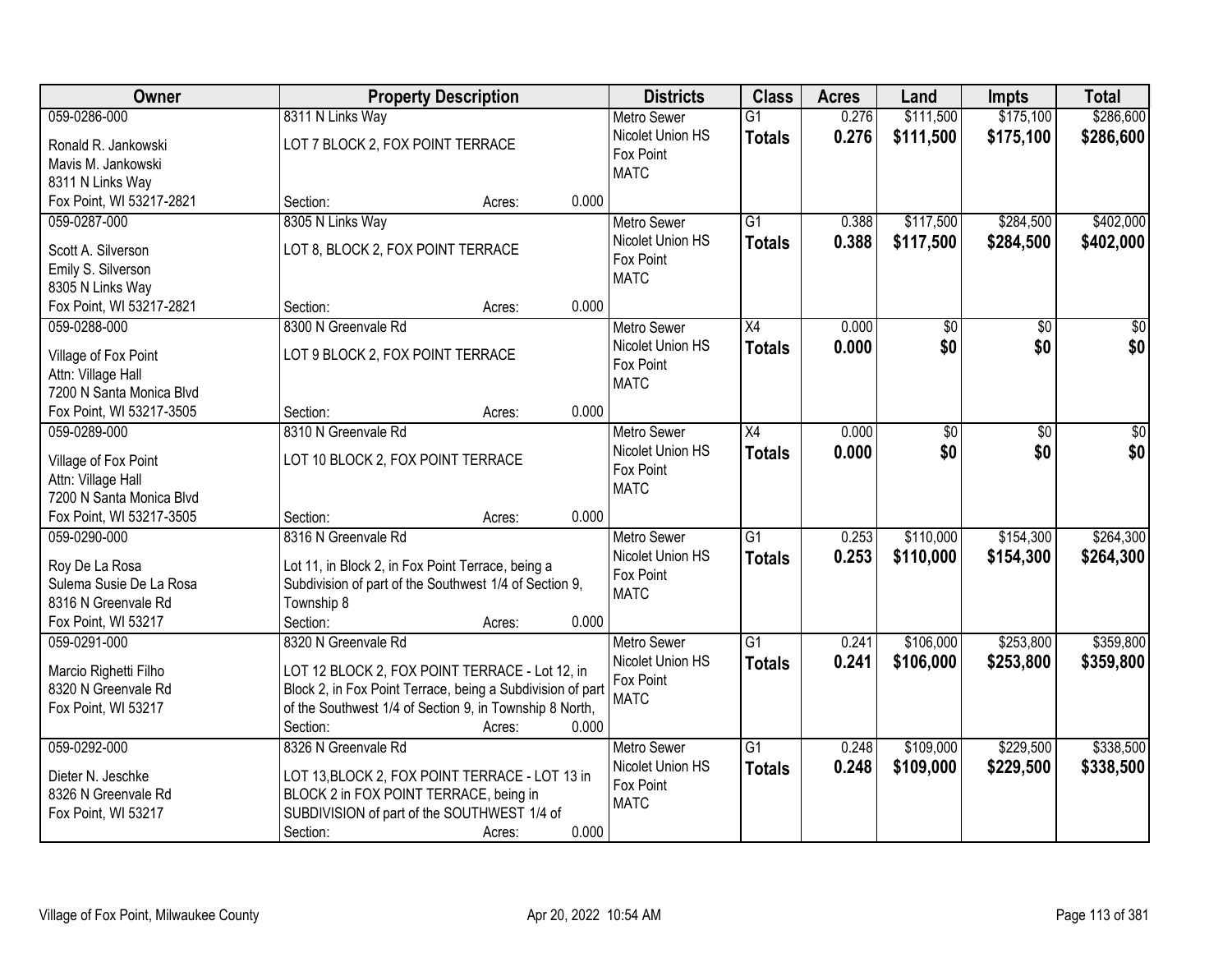| \$240,200<br>\$349,200<br>059-0293-000<br>8332 N Greenvale Rd<br>\$109,000<br><b>Metro Sewer</b><br>$\overline{G1}$<br>0.248<br>Nicolet Union HS<br>0.248<br>\$109,000<br>\$240,200<br><b>Totals</b><br>LOT 14, BLOCK 2, FOX POINT TERRACE<br>Franco Soma<br>Fox Point<br>Elizabeth K. Degnan<br><b>MATC</b><br>8332 N Greenvale Rd<br>Fox Point, WI 53217<br>0.248<br>Section:<br>Acres:<br>\$305,400<br>059-0294-000<br>8336 N Greenvale Rd<br>$\overline{G1}$<br>0.241<br>\$106,000<br><b>Metro Sewer</b><br>Nicolet Union HS<br>0.241<br>\$106,000<br>\$305,400<br><b>Totals</b><br>LOT 15, BLOCK 2, FOX POINT TERRACE<br>Scott B. McDonald<br>Fox Point<br>Lisa Castiglione<br><b>MATC</b><br>8336 N Greenvale Rd<br>0.000<br>Fox Point, WI 53217<br>Section:<br>Acres:<br>$\overline{G1}$<br>\$110,500<br>\$241,100<br>059-0295-000<br>8340 N Greenvale Rd<br>Metro Sewer<br>0.256<br>Nicolet Union HS<br>0.256<br>\$110,500<br>\$241,100<br><b>Totals</b><br>LOT 16, BLOCK 2, FOX POINT TERRACE<br>James C. Beach<br>Fox Point<br>Gabriele I. Beach<br><b>MATC</b><br>8340 N Greenvale Rd<br>Fox Point, WI 53217-2864<br>0.000<br>Section:<br>Acres:<br>\$113,500<br>\$210,200<br>8344 N Greenvale Rd<br>$\overline{G1}$<br>059-0296-000<br><b>Metro Sewer</b><br>0.314<br>Nicolet Union HS<br>0.314<br>\$113,500<br>\$210,200<br><b>Totals</b><br>LOT 17, BLOCK 2, FOX POINT TERRACE<br>Michael S. Bula<br>Fox Point<br>Anne Marie Bula<br><b>MATC</b><br>8344 N Greenvale Rd<br>Fox Point, WI 53217-2864<br>0.000<br>Section:<br>Acres:<br>$\overline{G1}$<br>\$289,500<br>8345 N Greenvale Rd<br>0.279<br>\$111,500<br>059-0297-000<br><b>Metro Sewer</b><br>0.279<br>\$111,500<br>\$289,500<br>Nicolet Union HS<br><b>Totals</b><br>Averi A. Niemuth<br>Lot 1, Block 3, in Fox Point Terrace, being a part of the<br>Fox Point<br>Southwest 1/4 of Section 9, Township 8 North, Range 22<br>Akira D. Niemuth<br><b>MATC</b><br>East, in the Village of Fox Point, Milwaukee County,<br>8345 N Greenvale Rd<br>Fox Point, WI 53217<br>0.000<br>Section:<br>Acres:<br>8341 N Greenvale Rd<br>\$199,500<br>059-0298-000<br>$\overline{G1}$<br>\$105,500<br><b>Metro Sewer</b><br>0.240<br>Nicolet Union HS<br>0.240<br>\$105,500<br>\$199,500<br><b>Totals</b><br>John Gregory Living Trust<br>Lot 2, Block 3, in Fox Point Terrace, being a Subdivision<br>Fox Point<br>of part of the Southwest 1/4 of Section 9,<br>8341 N Greenvale Rd<br><b>MATC</b><br>Township 8 North, Range 22 East, Village of Fox Point,<br>Fox Point, WI 53217<br>0.240<br>Section:<br>Acres:<br>$\overline{G1}$<br>\$137,500<br>059-0299-000<br>8335 N Greenvale Rd<br>\$108,000<br><b>Metro Sewer</b><br>0.245<br>Nicolet Union HS<br>0.245<br>\$137,500<br>\$108,000<br><b>Totals</b><br>LOT 3, BLOCK 3, FOX POINT TERRACE<br>Sue Grueninger<br>Fox Point<br>8335 N Greenvale Rd<br><b>MATC</b><br>Fox Point, WI 53217-2865 | <b>Owner</b> | <b>Property Description</b> | <b>Districts</b> | <b>Class</b> | <b>Acres</b> | Land | <b>Impts</b> | <b>Total</b> |
|--------------------------------------------------------------------------------------------------------------------------------------------------------------------------------------------------------------------------------------------------------------------------------------------------------------------------------------------------------------------------------------------------------------------------------------------------------------------------------------------------------------------------------------------------------------------------------------------------------------------------------------------------------------------------------------------------------------------------------------------------------------------------------------------------------------------------------------------------------------------------------------------------------------------------------------------------------------------------------------------------------------------------------------------------------------------------------------------------------------------------------------------------------------------------------------------------------------------------------------------------------------------------------------------------------------------------------------------------------------------------------------------------------------------------------------------------------------------------------------------------------------------------------------------------------------------------------------------------------------------------------------------------------------------------------------------------------------------------------------------------------------------------------------------------------------------------------------------------------------------------------------------------------------------------------------------------------------------------------------------------------------------------------------------------------------------------------------------------------------------------------------------------------------------------------------------------------------------------------------------------------------------------------------------------------------------------------------------------------------------------------------------------------------------------------------------------------------------------------------------------------------------------------------------------------------------------------------------------------------------------------------------------------------------------------------------------------------------------------------------------------------------------------------------------------------------------------------------------------------------------------------------------------------------|--------------|-----------------------------|------------------|--------------|--------------|------|--------------|--------------|
|                                                                                                                                                                                                                                                                                                                                                                                                                                                                                                                                                                                                                                                                                                                                                                                                                                                                                                                                                                                                                                                                                                                                                                                                                                                                                                                                                                                                                                                                                                                                                                                                                                                                                                                                                                                                                                                                                                                                                                                                                                                                                                                                                                                                                                                                                                                                                                                                                                                                                                                                                                                                                                                                                                                                                                                                                                                                                                                    |              |                             |                  |              |              |      |              |              |
| \$411,400<br>\$323,700<br>\$323,700<br>\$401,000<br>\$305,000<br>\$305,000<br>\$245,500<br>\$245,500                                                                                                                                                                                                                                                                                                                                                                                                                                                                                                                                                                                                                                                                                                                                                                                                                                                                                                                                                                                                                                                                                                                                                                                                                                                                                                                                                                                                                                                                                                                                                                                                                                                                                                                                                                                                                                                                                                                                                                                                                                                                                                                                                                                                                                                                                                                                                                                                                                                                                                                                                                                                                                                                                                                                                                                                               |              |                             |                  |              |              |      |              | \$349,200    |
|                                                                                                                                                                                                                                                                                                                                                                                                                                                                                                                                                                                                                                                                                                                                                                                                                                                                                                                                                                                                                                                                                                                                                                                                                                                                                                                                                                                                                                                                                                                                                                                                                                                                                                                                                                                                                                                                                                                                                                                                                                                                                                                                                                                                                                                                                                                                                                                                                                                                                                                                                                                                                                                                                                                                                                                                                                                                                                                    |              |                             |                  |              |              |      |              |              |
|                                                                                                                                                                                                                                                                                                                                                                                                                                                                                                                                                                                                                                                                                                                                                                                                                                                                                                                                                                                                                                                                                                                                                                                                                                                                                                                                                                                                                                                                                                                                                                                                                                                                                                                                                                                                                                                                                                                                                                                                                                                                                                                                                                                                                                                                                                                                                                                                                                                                                                                                                                                                                                                                                                                                                                                                                                                                                                                    |              |                             |                  |              |              |      |              |              |
| \$411,400<br>\$351,600<br>\$351,600<br>\$401,000                                                                                                                                                                                                                                                                                                                                                                                                                                                                                                                                                                                                                                                                                                                                                                                                                                                                                                                                                                                                                                                                                                                                                                                                                                                                                                                                                                                                                                                                                                                                                                                                                                                                                                                                                                                                                                                                                                                                                                                                                                                                                                                                                                                                                                                                                                                                                                                                                                                                                                                                                                                                                                                                                                                                                                                                                                                                   |              |                             |                  |              |              |      |              |              |
|                                                                                                                                                                                                                                                                                                                                                                                                                                                                                                                                                                                                                                                                                                                                                                                                                                                                                                                                                                                                                                                                                                                                                                                                                                                                                                                                                                                                                                                                                                                                                                                                                                                                                                                                                                                                                                                                                                                                                                                                                                                                                                                                                                                                                                                                                                                                                                                                                                                                                                                                                                                                                                                                                                                                                                                                                                                                                                                    |              |                             |                  |              |              |      |              |              |
|                                                                                                                                                                                                                                                                                                                                                                                                                                                                                                                                                                                                                                                                                                                                                                                                                                                                                                                                                                                                                                                                                                                                                                                                                                                                                                                                                                                                                                                                                                                                                                                                                                                                                                                                                                                                                                                                                                                                                                                                                                                                                                                                                                                                                                                                                                                                                                                                                                                                                                                                                                                                                                                                                                                                                                                                                                                                                                                    |              |                             |                  |              |              |      |              |              |
|                                                                                                                                                                                                                                                                                                                                                                                                                                                                                                                                                                                                                                                                                                                                                                                                                                                                                                                                                                                                                                                                                                                                                                                                                                                                                                                                                                                                                                                                                                                                                                                                                                                                                                                                                                                                                                                                                                                                                                                                                                                                                                                                                                                                                                                                                                                                                                                                                                                                                                                                                                                                                                                                                                                                                                                                                                                                                                                    |              |                             |                  |              |              |      |              |              |
|                                                                                                                                                                                                                                                                                                                                                                                                                                                                                                                                                                                                                                                                                                                                                                                                                                                                                                                                                                                                                                                                                                                                                                                                                                                                                                                                                                                                                                                                                                                                                                                                                                                                                                                                                                                                                                                                                                                                                                                                                                                                                                                                                                                                                                                                                                                                                                                                                                                                                                                                                                                                                                                                                                                                                                                                                                                                                                                    |              |                             |                  |              |              |      |              |              |
|                                                                                                                                                                                                                                                                                                                                                                                                                                                                                                                                                                                                                                                                                                                                                                                                                                                                                                                                                                                                                                                                                                                                                                                                                                                                                                                                                                                                                                                                                                                                                                                                                                                                                                                                                                                                                                                                                                                                                                                                                                                                                                                                                                                                                                                                                                                                                                                                                                                                                                                                                                                                                                                                                                                                                                                                                                                                                                                    |              |                             |                  |              |              |      |              |              |
|                                                                                                                                                                                                                                                                                                                                                                                                                                                                                                                                                                                                                                                                                                                                                                                                                                                                                                                                                                                                                                                                                                                                                                                                                                                                                                                                                                                                                                                                                                                                                                                                                                                                                                                                                                                                                                                                                                                                                                                                                                                                                                                                                                                                                                                                                                                                                                                                                                                                                                                                                                                                                                                                                                                                                                                                                                                                                                                    |              |                             |                  |              |              |      |              |              |
|                                                                                                                                                                                                                                                                                                                                                                                                                                                                                                                                                                                                                                                                                                                                                                                                                                                                                                                                                                                                                                                                                                                                                                                                                                                                                                                                                                                                                                                                                                                                                                                                                                                                                                                                                                                                                                                                                                                                                                                                                                                                                                                                                                                                                                                                                                                                                                                                                                                                                                                                                                                                                                                                                                                                                                                                                                                                                                                    |              |                             |                  |              |              |      |              |              |
|                                                                                                                                                                                                                                                                                                                                                                                                                                                                                                                                                                                                                                                                                                                                                                                                                                                                                                                                                                                                                                                                                                                                                                                                                                                                                                                                                                                                                                                                                                                                                                                                                                                                                                                                                                                                                                                                                                                                                                                                                                                                                                                                                                                                                                                                                                                                                                                                                                                                                                                                                                                                                                                                                                                                                                                                                                                                                                                    |              |                             |                  |              |              |      |              |              |
|                                                                                                                                                                                                                                                                                                                                                                                                                                                                                                                                                                                                                                                                                                                                                                                                                                                                                                                                                                                                                                                                                                                                                                                                                                                                                                                                                                                                                                                                                                                                                                                                                                                                                                                                                                                                                                                                                                                                                                                                                                                                                                                                                                                                                                                                                                                                                                                                                                                                                                                                                                                                                                                                                                                                                                                                                                                                                                                    |              |                             |                  |              |              |      |              |              |
|                                                                                                                                                                                                                                                                                                                                                                                                                                                                                                                                                                                                                                                                                                                                                                                                                                                                                                                                                                                                                                                                                                                                                                                                                                                                                                                                                                                                                                                                                                                                                                                                                                                                                                                                                                                                                                                                                                                                                                                                                                                                                                                                                                                                                                                                                                                                                                                                                                                                                                                                                                                                                                                                                                                                                                                                                                                                                                                    |              |                             |                  |              |              |      |              |              |
|                                                                                                                                                                                                                                                                                                                                                                                                                                                                                                                                                                                                                                                                                                                                                                                                                                                                                                                                                                                                                                                                                                                                                                                                                                                                                                                                                                                                                                                                                                                                                                                                                                                                                                                                                                                                                                                                                                                                                                                                                                                                                                                                                                                                                                                                                                                                                                                                                                                                                                                                                                                                                                                                                                                                                                                                                                                                                                                    |              |                             |                  |              |              |      |              |              |
|                                                                                                                                                                                                                                                                                                                                                                                                                                                                                                                                                                                                                                                                                                                                                                                                                                                                                                                                                                                                                                                                                                                                                                                                                                                                                                                                                                                                                                                                                                                                                                                                                                                                                                                                                                                                                                                                                                                                                                                                                                                                                                                                                                                                                                                                                                                                                                                                                                                                                                                                                                                                                                                                                                                                                                                                                                                                                                                    |              |                             |                  |              |              |      |              |              |
|                                                                                                                                                                                                                                                                                                                                                                                                                                                                                                                                                                                                                                                                                                                                                                                                                                                                                                                                                                                                                                                                                                                                                                                                                                                                                                                                                                                                                                                                                                                                                                                                                                                                                                                                                                                                                                                                                                                                                                                                                                                                                                                                                                                                                                                                                                                                                                                                                                                                                                                                                                                                                                                                                                                                                                                                                                                                                                                    |              |                             |                  |              |              |      |              |              |
|                                                                                                                                                                                                                                                                                                                                                                                                                                                                                                                                                                                                                                                                                                                                                                                                                                                                                                                                                                                                                                                                                                                                                                                                                                                                                                                                                                                                                                                                                                                                                                                                                                                                                                                                                                                                                                                                                                                                                                                                                                                                                                                                                                                                                                                                                                                                                                                                                                                                                                                                                                                                                                                                                                                                                                                                                                                                                                                    |              |                             |                  |              |              |      |              |              |
|                                                                                                                                                                                                                                                                                                                                                                                                                                                                                                                                                                                                                                                                                                                                                                                                                                                                                                                                                                                                                                                                                                                                                                                                                                                                                                                                                                                                                                                                                                                                                                                                                                                                                                                                                                                                                                                                                                                                                                                                                                                                                                                                                                                                                                                                                                                                                                                                                                                                                                                                                                                                                                                                                                                                                                                                                                                                                                                    |              |                             |                  |              |              |      |              |              |
|                                                                                                                                                                                                                                                                                                                                                                                                                                                                                                                                                                                                                                                                                                                                                                                                                                                                                                                                                                                                                                                                                                                                                                                                                                                                                                                                                                                                                                                                                                                                                                                                                                                                                                                                                                                                                                                                                                                                                                                                                                                                                                                                                                                                                                                                                                                                                                                                                                                                                                                                                                                                                                                                                                                                                                                                                                                                                                                    |              |                             |                  |              |              |      |              |              |
|                                                                                                                                                                                                                                                                                                                                                                                                                                                                                                                                                                                                                                                                                                                                                                                                                                                                                                                                                                                                                                                                                                                                                                                                                                                                                                                                                                                                                                                                                                                                                                                                                                                                                                                                                                                                                                                                                                                                                                                                                                                                                                                                                                                                                                                                                                                                                                                                                                                                                                                                                                                                                                                                                                                                                                                                                                                                                                                    |              |                             |                  |              |              |      |              |              |
|                                                                                                                                                                                                                                                                                                                                                                                                                                                                                                                                                                                                                                                                                                                                                                                                                                                                                                                                                                                                                                                                                                                                                                                                                                                                                                                                                                                                                                                                                                                                                                                                                                                                                                                                                                                                                                                                                                                                                                                                                                                                                                                                                                                                                                                                                                                                                                                                                                                                                                                                                                                                                                                                                                                                                                                                                                                                                                                    |              |                             |                  |              |              |      |              |              |
|                                                                                                                                                                                                                                                                                                                                                                                                                                                                                                                                                                                                                                                                                                                                                                                                                                                                                                                                                                                                                                                                                                                                                                                                                                                                                                                                                                                                                                                                                                                                                                                                                                                                                                                                                                                                                                                                                                                                                                                                                                                                                                                                                                                                                                                                                                                                                                                                                                                                                                                                                                                                                                                                                                                                                                                                                                                                                                                    |              |                             |                  |              |              |      |              |              |
|                                                                                                                                                                                                                                                                                                                                                                                                                                                                                                                                                                                                                                                                                                                                                                                                                                                                                                                                                                                                                                                                                                                                                                                                                                                                                                                                                                                                                                                                                                                                                                                                                                                                                                                                                                                                                                                                                                                                                                                                                                                                                                                                                                                                                                                                                                                                                                                                                                                                                                                                                                                                                                                                                                                                                                                                                                                                                                                    |              |                             |                  |              |              |      |              |              |
|                                                                                                                                                                                                                                                                                                                                                                                                                                                                                                                                                                                                                                                                                                                                                                                                                                                                                                                                                                                                                                                                                                                                                                                                                                                                                                                                                                                                                                                                                                                                                                                                                                                                                                                                                                                                                                                                                                                                                                                                                                                                                                                                                                                                                                                                                                                                                                                                                                                                                                                                                                                                                                                                                                                                                                                                                                                                                                                    |              |                             |                  |              |              |      |              |              |
|                                                                                                                                                                                                                                                                                                                                                                                                                                                                                                                                                                                                                                                                                                                                                                                                                                                                                                                                                                                                                                                                                                                                                                                                                                                                                                                                                                                                                                                                                                                                                                                                                                                                                                                                                                                                                                                                                                                                                                                                                                                                                                                                                                                                                                                                                                                                                                                                                                                                                                                                                                                                                                                                                                                                                                                                                                                                                                                    |              |                             |                  |              |              |      |              |              |
|                                                                                                                                                                                                                                                                                                                                                                                                                                                                                                                                                                                                                                                                                                                                                                                                                                                                                                                                                                                                                                                                                                                                                                                                                                                                                                                                                                                                                                                                                                                                                                                                                                                                                                                                                                                                                                                                                                                                                                                                                                                                                                                                                                                                                                                                                                                                                                                                                                                                                                                                                                                                                                                                                                                                                                                                                                                                                                                    |              |                             |                  |              |              |      |              |              |
|                                                                                                                                                                                                                                                                                                                                                                                                                                                                                                                                                                                                                                                                                                                                                                                                                                                                                                                                                                                                                                                                                                                                                                                                                                                                                                                                                                                                                                                                                                                                                                                                                                                                                                                                                                                                                                                                                                                                                                                                                                                                                                                                                                                                                                                                                                                                                                                                                                                                                                                                                                                                                                                                                                                                                                                                                                                                                                                    |              |                             |                  |              |              |      |              |              |
|                                                                                                                                                                                                                                                                                                                                                                                                                                                                                                                                                                                                                                                                                                                                                                                                                                                                                                                                                                                                                                                                                                                                                                                                                                                                                                                                                                                                                                                                                                                                                                                                                                                                                                                                                                                                                                                                                                                                                                                                                                                                                                                                                                                                                                                                                                                                                                                                                                                                                                                                                                                                                                                                                                                                                                                                                                                                                                                    |              |                             |                  |              |              |      |              |              |
|                                                                                                                                                                                                                                                                                                                                                                                                                                                                                                                                                                                                                                                                                                                                                                                                                                                                                                                                                                                                                                                                                                                                                                                                                                                                                                                                                                                                                                                                                                                                                                                                                                                                                                                                                                                                                                                                                                                                                                                                                                                                                                                                                                                                                                                                                                                                                                                                                                                                                                                                                                                                                                                                                                                                                                                                                                                                                                                    |              |                             |                  |              |              |      |              |              |
|                                                                                                                                                                                                                                                                                                                                                                                                                                                                                                                                                                                                                                                                                                                                                                                                                                                                                                                                                                                                                                                                                                                                                                                                                                                                                                                                                                                                                                                                                                                                                                                                                                                                                                                                                                                                                                                                                                                                                                                                                                                                                                                                                                                                                                                                                                                                                                                                                                                                                                                                                                                                                                                                                                                                                                                                                                                                                                                    |              |                             |                  |              |              |      |              |              |
|                                                                                                                                                                                                                                                                                                                                                                                                                                                                                                                                                                                                                                                                                                                                                                                                                                                                                                                                                                                                                                                                                                                                                                                                                                                                                                                                                                                                                                                                                                                                                                                                                                                                                                                                                                                                                                                                                                                                                                                                                                                                                                                                                                                                                                                                                                                                                                                                                                                                                                                                                                                                                                                                                                                                                                                                                                                                                                                    |              |                             |                  |              |              |      |              |              |
|                                                                                                                                                                                                                                                                                                                                                                                                                                                                                                                                                                                                                                                                                                                                                                                                                                                                                                                                                                                                                                                                                                                                                                                                                                                                                                                                                                                                                                                                                                                                                                                                                                                                                                                                                                                                                                                                                                                                                                                                                                                                                                                                                                                                                                                                                                                                                                                                                                                                                                                                                                                                                                                                                                                                                                                                                                                                                                                    |              |                             |                  |              |              |      |              |              |
|                                                                                                                                                                                                                                                                                                                                                                                                                                                                                                                                                                                                                                                                                                                                                                                                                                                                                                                                                                                                                                                                                                                                                                                                                                                                                                                                                                                                                                                                                                                                                                                                                                                                                                                                                                                                                                                                                                                                                                                                                                                                                                                                                                                                                                                                                                                                                                                                                                                                                                                                                                                                                                                                                                                                                                                                                                                                                                                    |              |                             |                  |              |              |      |              |              |
|                                                                                                                                                                                                                                                                                                                                                                                                                                                                                                                                                                                                                                                                                                                                                                                                                                                                                                                                                                                                                                                                                                                                                                                                                                                                                                                                                                                                                                                                                                                                                                                                                                                                                                                                                                                                                                                                                                                                                                                                                                                                                                                                                                                                                                                                                                                                                                                                                                                                                                                                                                                                                                                                                                                                                                                                                                                                                                                    |              | 0.000<br>Section:<br>Acres: |                  |              |              |      |              |              |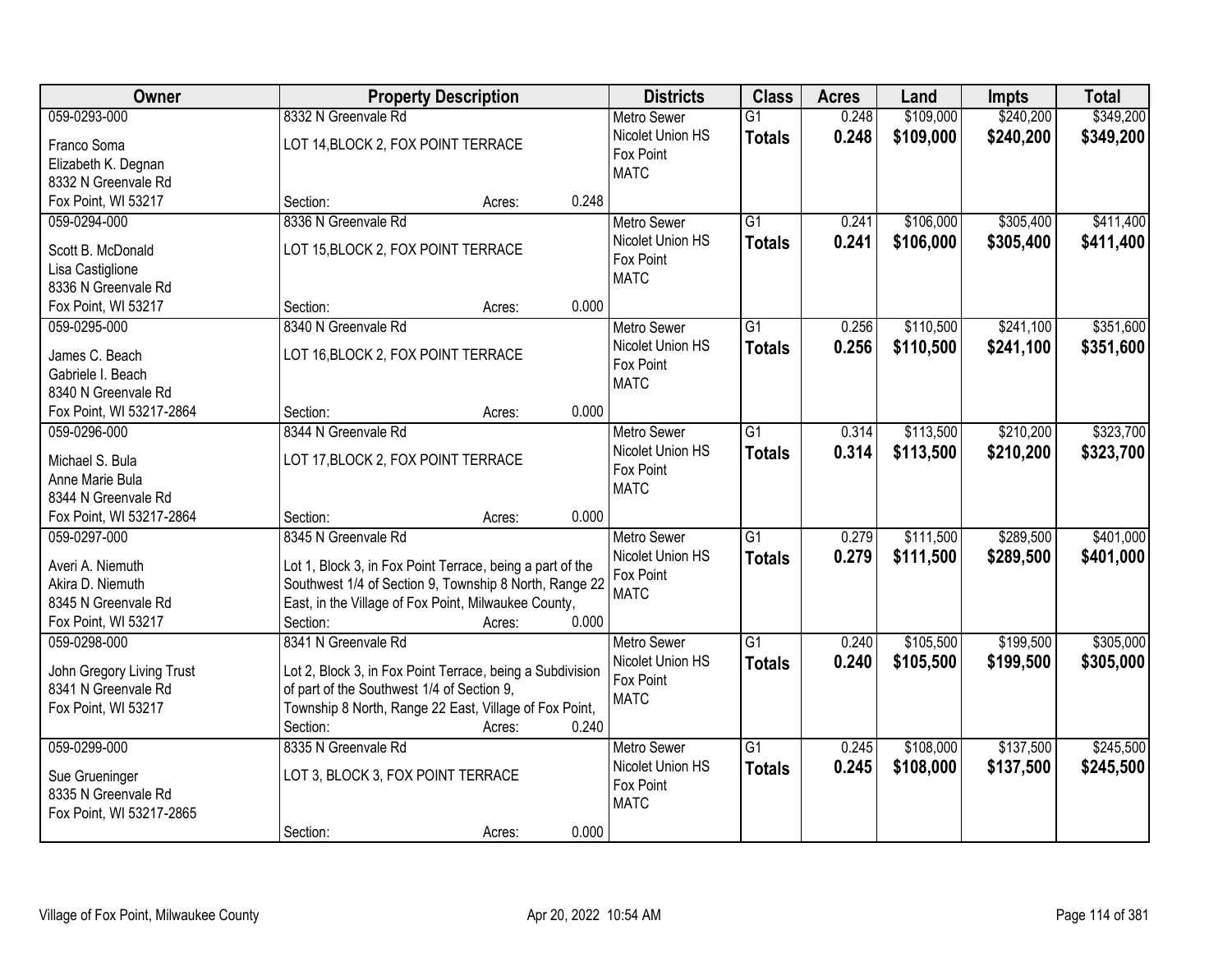| Owner                                          | <b>Property Description</b>                                                                                           | <b>Districts</b>         | <b>Class</b>    | <b>Acres</b> | Land      | <b>Impts</b> | <b>Total</b> |
|------------------------------------------------|-----------------------------------------------------------------------------------------------------------------------|--------------------------|-----------------|--------------|-----------|--------------|--------------|
| 059-0300-000                                   | 8331 N Greenvale Rd                                                                                                   | <b>Metro Sewer</b>       | $\overline{G1}$ | 0.248        | \$109,000 | \$211,900    | \$320,900    |
| Chad R. Burgess                                | LOT 4, BLOCK 3, FOX POINT TERRACE                                                                                     | Nicolet Union HS         | <b>Totals</b>   | 0.248        | \$109,000 | \$211,900    | \$320,900    |
| Emily E. Dineen                                |                                                                                                                       | Fox Point                |                 |              |           |              |              |
| 8331 N Greenvale Rd                            |                                                                                                                       | <b>MATC</b>              |                 |              |           |              |              |
| Fox Point, WI 53217                            | 0.000<br>Section:<br>Acres:                                                                                           |                          |                 |              |           |              |              |
| 059-0301-000                                   | 8325 N Greenvale Rd                                                                                                   | <b>Metro Sewer</b>       | $\overline{G1}$ | 0.239        | \$105,500 | \$158,000    | \$263,500    |
|                                                |                                                                                                                       | Nicolet Union HS         | <b>Totals</b>   | 0.239        | \$105,500 | \$158,000    | \$263,500    |
| John P. Van Uxem                               | LOT 5, BLOCK 3, FOX POINT TERRACE                                                                                     | Fox Point                |                 |              |           |              |              |
| Myra M. Van Uxem                               |                                                                                                                       | <b>MATC</b>              |                 |              |           |              |              |
| 8325 N Greenvale Rd                            | 0.239                                                                                                                 |                          |                 |              |           |              |              |
| Fox Point, WI 53217-2865                       | Section:<br>Acres:                                                                                                    |                          |                 |              |           |              |              |
| 059-0302-000                                   | 8321 N Greenvale Rd                                                                                                   | <b>Metro Sewer</b>       | G1              | 0.247        | \$108,500 | \$244,000    | \$352,500    |
| Robert J. Kotecki                              | LOT 6, BLOCK 3, FOX POINT TERRACE SCHOOL                                                                              | Nicolet Union HS         | <b>Totals</b>   | 0.247        | \$108,500 | \$244,000    | \$352,500    |
| Julie A. Kotecki                               | DIST <sub>2</sub>                                                                                                     | Fox Point<br><b>MATC</b> |                 |              |           |              |              |
| 8321 N Greenvale Rd                            |                                                                                                                       |                          |                 |              |           |              |              |
| Fox Point, WI 53217-2865                       | 0.000<br>Section:<br>Acres:                                                                                           |                          |                 |              |           |              |              |
| 059-0303-000                                   | Greenvale Rd                                                                                                          | <b>Metro Sewer</b>       | X4              | 0.244        | \$0       | \$0          | \$0          |
|                                                |                                                                                                                       | Nicolet Union HS         | <b>Totals</b>   | 0.244        | \$0       | \$0          | \$0          |
| Village of Fox Point<br>7200 Santa Monica Blvd | Lot Seven (7) in Block Three (3), in Fox Point Terrace,<br>being a Subdivision of part of the Southwest 1/4 of Sectic | Fox Point                |                 |              |           |              |              |
| Fox Point, WI 53217                            | 9, Township 8 North, Range 22 East, in the Village of Fox                                                             | <b>MATC</b>              |                 |              |           |              |              |
|                                                | Section:<br>0.000<br>Acres:                                                                                           |                          |                 |              |           |              |              |
| 059-0304-000                                   | 8307 N Greenvale Rd                                                                                                   | <b>Metro Sewer</b>       | $\overline{G1}$ | 0.223        | \$98,000  | \$305,000    | \$403,000    |
|                                                |                                                                                                                       | Nicolet Union HS         |                 |              |           |              |              |
| D Sumith Matugama                              | LOT 8 AND N 1 FT. OF LOT 9, BLOCK 3, FOX POINT                                                                        | Fox Point                | <b>Totals</b>   | 0.223        | \$98,000  | \$305,000    | \$403,000    |
| Shirini Matugama                               | <b>TERRACE</b>                                                                                                        | <b>MATC</b>              |                 |              |           |              |              |
| 8307 N Greenvale Rd                            |                                                                                                                       |                          |                 |              |           |              |              |
| Fox Point, WI 53217-2865                       | 0.223<br>Section:<br>Acres:                                                                                           |                          |                 |              |           |              |              |
| 059-0305-000                                   | 8303 N Greenvale Rd                                                                                                   | <b>Metro Sewer</b>       | $\overline{G1}$ | 0.149        | \$65,500  | \$266,600    | \$332,100    |
| Gino J. Carini                                 | LOT 9, EXC. N. 1 FT., BLOCK 3, FOX POINT TERRACE                                                                      | Nicolet Union HS         | <b>Totals</b>   | 0.149        | \$65,500  | \$266,600    | \$332,100    |
| 8303 N Greenvale Rd                            |                                                                                                                       | Fox Point                |                 |              |           |              |              |
| Fox Point, WI 53217-2865                       |                                                                                                                       | <b>MATC</b>              |                 |              |           |              |              |
|                                                | 0.000<br>Section:<br>Acres:                                                                                           |                          |                 |              |           |              |              |
| 059-0306-000                                   | 1021 E Spooner Rd                                                                                                     | <b>Metro Sewer</b>       | $\overline{G1}$ | 0.247        | \$109,000 | \$218,500    | \$327,500    |
|                                                |                                                                                                                       | Nicolet Union HS         | <b>Totals</b>   | 0.247        | \$109,000 | \$218,500    | \$327,500    |
| William Danforth Engberg                       | LOT 1, BLOCK 4, FOX POINT TERRACE                                                                                     | Fox Point                |                 |              |           |              |              |
| Ava Antoinette Engberg                         |                                                                                                                       | <b>MATC</b>              |                 |              |           |              |              |
| 1021 E Spooner Rd                              |                                                                                                                       |                          |                 |              |           |              |              |
| Fox Point, WI 53217                            | 0.000<br>Section:<br>Acres:                                                                                           |                          |                 |              |           |              |              |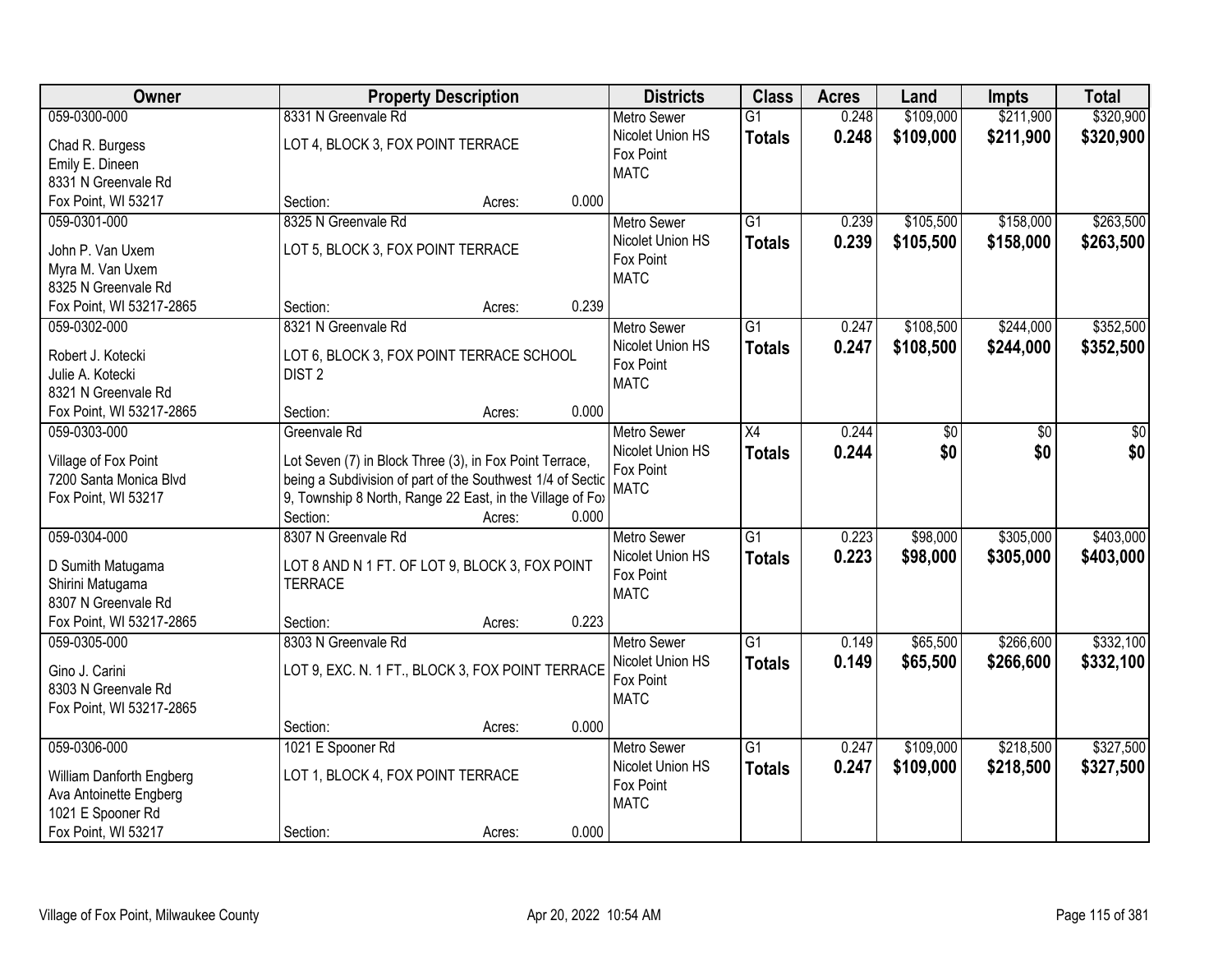| <b>Owner</b>                    | <b>Property Description</b>                                                        | <b>Districts</b>   | <b>Class</b>    | <b>Acres</b> | Land      | <b>Impts</b>    | <b>Total</b>    |
|---------------------------------|------------------------------------------------------------------------------------|--------------------|-----------------|--------------|-----------|-----------------|-----------------|
| 059-0307-000                    | 8301 N Lake Dr                                                                     | <b>Metro Sewer</b> | $\overline{G1}$ | 0.244        | \$107,500 | \$252,500       | \$360,000       |
| Aleksandr Perlin                | LOT 2, BLOCK 4, FOX POINT TERRACE EXC ELY 12                                       | Nicolet Union HS   | <b>Totals</b>   | 0.244        | \$107,500 | \$252,500       | \$360,000       |
| Alice Baqdasarian               | FT FOR ST                                                                          | Fox Point          |                 |              |           |                 |                 |
| 8301 N Lake Dr                  |                                                                                    | <b>MATC</b>        |                 |              |           |                 |                 |
| Fox Point, WI 53217-2816        | 0.000<br>Section:<br>Acres:                                                        |                    |                 |              |           |                 |                 |
| 059-0308-000                    | 1011 E Spooner Rd                                                                  | <b>Metro Sewer</b> | $\overline{G1}$ | 0.326        | \$114,000 | \$221,500       | \$335,500       |
|                                 |                                                                                    | Nicolet Union HS   | <b>Totals</b>   | 0.326        | \$114,000 | \$221,500       | \$335,500       |
|                                 | Frederic M & Jodiene D Koblenzer Trust LOT 3 & ALL EXC W 27FT. OF LOT 4 BLK. 4 FOX | Fox Point          |                 |              |           |                 |                 |
| PO Box 370856                   | POINT TERRACE                                                                      | <b>MATC</b>        |                 |              |           |                 |                 |
| Key Largo, FL 33037             | 0.000<br>Section:                                                                  |                    |                 |              |           |                 |                 |
| 059-0309-000                    | Acres:<br>8300 N Links Way                                                         | <b>Metro Sewer</b> | $\overline{G1}$ | 0.219        | \$96,000  | \$210,000       | \$306,000       |
|                                 |                                                                                    | Nicolet Union HS   |                 |              |           |                 |                 |
| Paul T. Keyser                  | LOT 5 BLK. 4 & W 27 FT. OF LOT 4 BLK 4 FOX POINT                                   | Fox Point          | <b>Totals</b>   | 0.219        | \$96,000  | \$210,000       | \$306,000       |
| Susan S. Keyser                 | TERRACE & 0.0662 AC. DESC. IN REEL 596 IMAGES                                      | <b>MATC</b>        |                 |              |           |                 |                 |
| 8300 N Links Way                | 821 & 822                                                                          |                    |                 |              |           |                 |                 |
| Fox Point, WI 53217-2820        | Section:<br>0.000<br>Acres:                                                        |                    |                 |              |           |                 |                 |
| 059-0310-000                    | 921 E Spooner Rd                                                                   | <b>Metro Sewer</b> | G1              | 0.544        | \$125,500 | \$236,700       | \$362,200       |
| FoxHaus Design Group, LLC       | Lot 6 in Block 4 in Fox Point Terrace, being a Subdivisior                         | Nicolet Union HS   | <b>Totals</b>   | 0.544        | \$125,500 | \$236,700       | \$362,200       |
| 921 E Spooner St                | of part of the Southwest 1/4 of Section 9, in Township 8                           | Fox Point          |                 |              |           |                 |                 |
| Fox Point, WI 53217             | North, Range 22 East, in the Village of Fox Point,                                 | <b>MATC</b>        |                 |              |           |                 |                 |
|                                 | 0.544<br>Section: 9<br>Acres:                                                      |                    |                 |              |           |                 |                 |
| 059-0311-000                    | 917 E Spooner Rd                                                                   | <b>Metro Sewer</b> | $\overline{G1}$ | 0.532        | \$125,000 | \$432,600       | \$557,600       |
|                                 |                                                                                    | Nicolet Union HS   | <b>Totals</b>   | 0.532        | \$125,000 | \$432,600       | \$557,600       |
| Margaret M. Joos                | Lot Seven (7), in Block Four (4), in Fox Point Terrace,                            | Fox Point          |                 |              |           |                 |                 |
| Randal W. Joos                  | being a Subdivision of part of the Southwest 1/4 of Sectic                         | <b>MATC</b>        |                 |              |           |                 |                 |
| 917 E Spooner Rd                | 9, Township 8 North, Range 22 East, in the Village of Fox                          |                    |                 |              |           |                 |                 |
| Fox Point, WI 53217             | Section:<br>0.000<br>Acres:                                                        |                    |                 |              |           |                 |                 |
| 059-0312-000                    | 8220 N Links Way                                                                   | <b>Metro Sewer</b> | $\overline{G1}$ | 0.347        | \$115,000 | \$291,000       | \$406,000       |
| Mark Gynn Revocable Trust Dated | Lot 8, Block 4 and the East 9.1 feet of Lot 9, in Block 4, in                      | Nicolet Union HS   | <b>Totals</b>   | 0.347        | \$115,000 | \$291,000       | \$406,000       |
| February 15, 2017               | Fox Point Terrace, being a subdivision of a part of the                            | Fox Point          |                 |              |           |                 |                 |
| 8220 N Links Way                | Southwest 1/4 of Section 9, in Township 8 North, Range                             | <b>MATC</b>        |                 |              |           |                 |                 |
| Fox Point, WI 53217             | 0.347<br>Section:<br>Acres:                                                        |                    |                 |              |           |                 |                 |
| 059-0313-000                    | 7200 N Santa Monica Blvd                                                           | <b>Metro Sewer</b> | $\overline{X4}$ | 0.000        | \$0       | $\overline{50}$ | $\overline{50}$ |
|                                 |                                                                                    | Nicolet Union HS   | <b>Totals</b>   | 0.000        | \$0       | \$0             | \$0             |
| Village of Fox Point            | LOT 9, BLOCK 4, FOX POINT TERRACE EXC. E. 9.1                                      | Fox Point          |                 |              |           |                 |                 |
| Attn: Village Hall              | FT AND EXC. W. 5.9 FT.                                                             | <b>MATC</b>        |                 |              |           |                 |                 |
| 7200 N Santa Monica Blvd        |                                                                                    |                    |                 |              |           |                 |                 |
| Fox Point, WI 53217-3505        | 0.000<br>Section:<br>Acres:                                                        |                    |                 |              |           |                 |                 |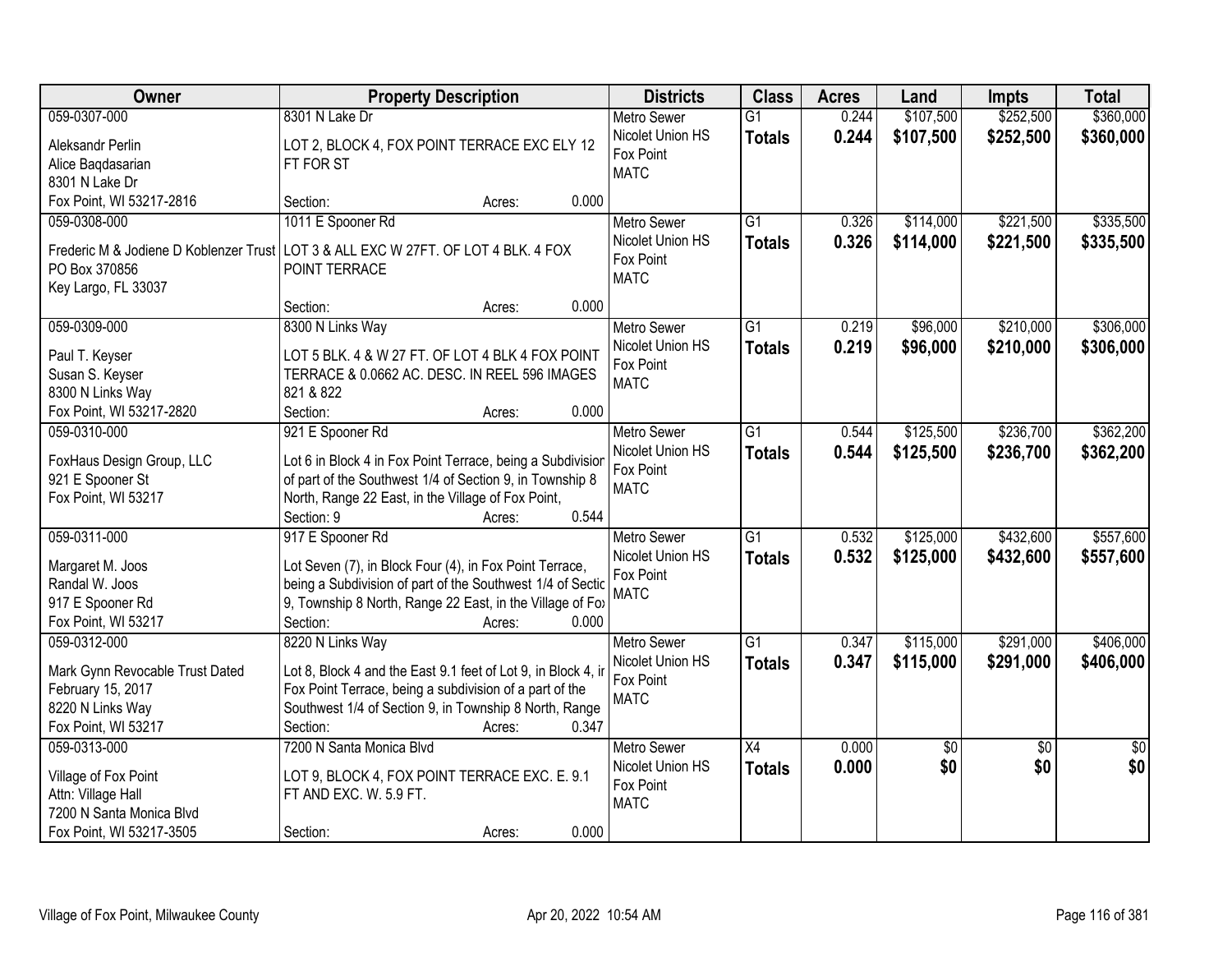| Owner                                        |                                                | <b>Property Description</b> |       | <b>Districts</b>                       | <b>Class</b>    | <b>Acres</b> | Land      | <b>Impts</b> | <b>Total</b> |
|----------------------------------------------|------------------------------------------------|-----------------------------|-------|----------------------------------------|-----------------|--------------|-----------|--------------|--------------|
| 059-0314-000                                 | 8221 N Links Way                               |                             |       | <b>Metro Sewer</b>                     | $\overline{G1}$ | 0.295        | \$112,500 | \$384,500    | \$497,000    |
| Michael R. Burton                            | LOT 10, BLOCK 4, FOX POINT TERRACE AND WEST    |                             |       | Nicolet Union HS                       | <b>Totals</b>   | 0.295        | \$112,500 | \$384,500    | \$497,000    |
| Carolyn M. Burton                            | 5.9 FT. OF LOT 9, BLOCK 4.                     |                             |       | Fox Point                              |                 |              |           |              |              |
| 8221 N Links Way                             |                                                |                             |       | <b>MATC</b>                            |                 |              |           |              |              |
| Fox Point, WI 53217-2819                     | Section:                                       | Acres:                      | 0.000 |                                        |                 |              |           |              |              |
| 059-0315-000                                 | 881 E Spooner Rd                               |                             |       | <b>Metro Sewer</b>                     | $\overline{G1}$ | 0.348        | \$115,000 | \$313,500    | \$428,500    |
| Christopher S. Mehring                       | LOT 11, BLOCK 4, IN FOX POINT TERRACE, BEING A |                             |       | Nicolet Union HS                       | <b>Totals</b>   | 0.348        | \$115,000 | \$313,500    | \$428,500    |
| Angela E. Mehring                            | SUBDIVISION OF A PART OF THE SOUTHWEST 1/4     |                             |       | Fox Point                              |                 |              |           |              |              |
| 881 E Spooner Rd                             | OF SECTION 9, TOWNSHIP 8 NORTH, RANGE 22       |                             |       | <b>MATC</b>                            |                 |              |           |              |              |
| Fox Point, WI 53217                          | Section:                                       | Acres:                      | 0.000 |                                        |                 |              |           |              |              |
| 059-0316-000                                 | 855 E Spooner Rd                               |                             |       | Metro Sewer                            | G1              | 0.348        | \$115,000 | \$263,600    | \$378,600    |
|                                              |                                                |                             |       | Nicolet Union HS                       | <b>Totals</b>   | 0.348        | \$115,000 | \$263,600    | \$378,600    |
| David H. Snow                                | LOT 12, BLOCK 4, FOX POINT TERRACE             |                             |       | Fox Point                              |                 |              |           |              |              |
| 855 E Spooner Rd<br>Fox Point, WI 53217-2829 |                                                |                             |       | <b>MATC</b>                            |                 |              |           |              |              |
|                                              | Section:                                       | Acres:                      | 0.000 |                                        |                 |              |           |              |              |
| 059-0317-000                                 | 805 E Dean Rd                                  |                             |       | <b>Metro Sewer</b>                     | $\overline{G1}$ | 0.403        | \$118,000 | \$258,300    | \$376,300    |
|                                              |                                                |                             |       | Nicolet Union HS                       | <b>Totals</b>   | 0.403        | \$118,000 | \$258,300    | \$376,300    |
| Kristen H. Bachman                           | LOT 1, BLK. 1, ZINGEN & BRAUNS SHOREHAM        |                             |       | Fox Point                              |                 |              |           |              |              |
| 805 E Dean Rd                                |                                                |                             |       | <b>MATC</b>                            |                 |              |           |              |              |
| Fox Point, WI 53217                          |                                                |                             |       |                                        |                 |              |           |              |              |
| 059-0318-000                                 | Section:<br>8334 N Poplar Dr                   | Acres:                      | 0.000 |                                        | $\overline{G1}$ | 0.383        |           | \$86,500     | \$203,500    |
|                                              |                                                |                             |       | <b>Metro Sewer</b><br>Nicolet Union HS |                 |              | \$117,000 |              |              |
| John R. Mayer                                | LOT 2 BLK. 1 ZINGEN & BRAUNS SHOREHAM          |                             |       | Fox Point                              | <b>Totals</b>   | 0.383        | \$117,000 | \$86,500     | \$203,500    |
| 8334 N Poplar Dr                             |                                                |                             |       | <b>MATC</b>                            |                 |              |           |              |              |
| Fox Point, WI 53217-2826                     |                                                |                             |       |                                        |                 |              |           |              |              |
|                                              | Section:                                       | Acres:                      | 0.000 |                                        |                 |              |           |              |              |
| 059-0319-000                                 | 8330 N Poplar Dr                               |                             |       | <b>Metro Sewer</b>                     | $\overline{G1}$ | 0.383        | \$117,000 | \$314,000    | \$431,000    |
| Adam J. Tutaj                                | LOT 3, BLK. 1 ZINGEN & BRAUNS SHOREHAM         |                             |       | Nicolet Union HS                       | <b>Totals</b>   | 0.383        | \$117,000 | \$314,000    | \$431,000    |
| Rebecca K. Blemberg                          |                                                |                             |       | Fox Point<br><b>MATC</b>               |                 |              |           |              |              |
| 8330 N Poplar Dr                             |                                                |                             |       |                                        |                 |              |           |              |              |
| Fox Point, WI 53217                          | Section:                                       | Acres:                      | 0.000 |                                        |                 |              |           |              |              |
| 059-0320-000                                 | 8326 N Poplar Dr                               |                             |       | <b>Metro Sewer</b>                     | $\overline{G1}$ | 0.383        | \$117,000 | \$185,200    | \$302,200    |
| Paul Andrew Morawski                         | LOT 4 BLK 1 ZINGEN & BRAUNS SHOREHAM           |                             |       | Nicolet Union HS                       | <b>Totals</b>   | 0.383        | \$117,000 | \$185,200    | \$302,200    |
| Abbegail M. Sivwright Morawski               |                                                |                             |       | Fox Point                              |                 |              |           |              |              |
| 8326 N Poplar Dr                             |                                                |                             |       | <b>MATC</b>                            |                 |              |           |              |              |
| Fox Point, WI 53217                          | Section:                                       | Acres:                      | 0.000 |                                        |                 |              |           |              |              |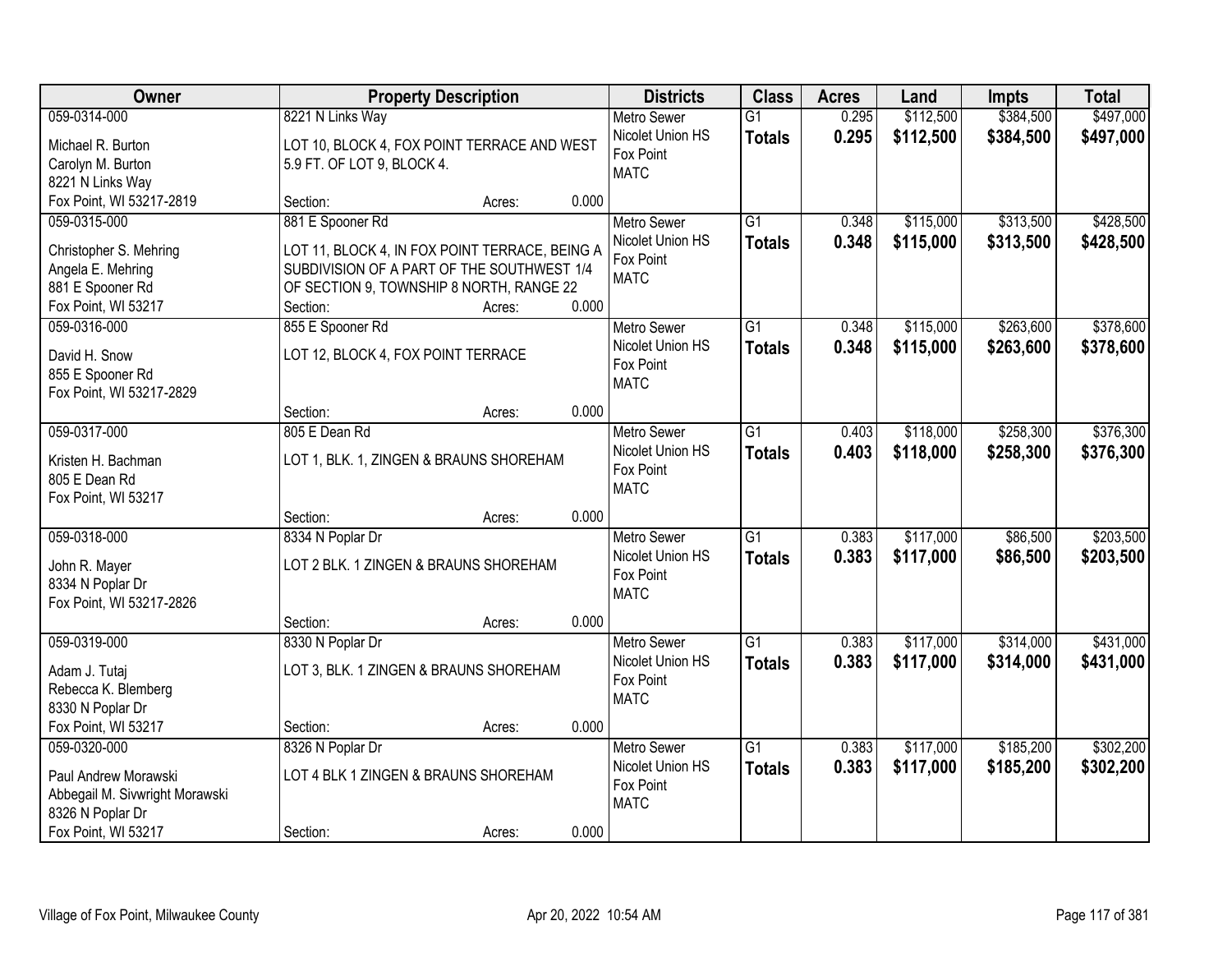| Owner                                   |                                                        | <b>Property Description</b> |       | <b>Districts</b>                       | <b>Class</b>    | <b>Acres</b> | Land      | <b>Impts</b> | <b>Total</b> |
|-----------------------------------------|--------------------------------------------------------|-----------------------------|-------|----------------------------------------|-----------------|--------------|-----------|--------------|--------------|
| 059-0321-000                            | 8320 N Poplar Dr                                       |                             |       | <b>Metro Sewer</b>                     | $\overline{G1}$ | 0.383        | \$117,000 | \$118,300    | \$235,300    |
| Peter F. Reynolds                       | LOT 5 BLK 1 ZINGEN & BRAUNS SHOREHAM                   |                             |       | Nicolet Union HS                       | <b>Totals</b>   | 0.383        | \$117,000 | \$118,300    | \$235,300    |
| 8320 N Poplar Dr                        |                                                        |                             |       | Fox Point                              |                 |              |           |              |              |
| Fox Point, WI 53207                     |                                                        |                             |       | <b>MATC</b>                            |                 |              |           |              |              |
|                                         | Section:                                               | Acres:                      | 0.000 |                                        |                 |              |           |              |              |
| 059-0322-000                            | 8310 N Poplar Dr                                       |                             |       | <b>Metro Sewer</b>                     | $\overline{G1}$ | 0.383        | \$117,000 | \$224,000    | \$341,000    |
| Jason Wetzel                            | Lot Six (6) in Block One (1) in ZINGEN AND BRAUN'S     |                             |       | Nicolet Union HS                       | <b>Totals</b>   | 0.383        | \$117,000 | \$224,000    | \$341,000    |
| Rachel Wetzel                           | SHOREHAM, in the South West One-quarter (1/4) of       |                             |       | Fox Point                              |                 |              |           |              |              |
| 8310 N Poplar Dr                        | Section Nine (9) in Township Eight (8) North, Range    |                             |       | <b>MATC</b>                            |                 |              |           |              |              |
| Fox Point, WI 53217                     | Section:                                               | Acres:                      | 0.000 |                                        |                 |              |           |              |              |
| 059-0323-000                            | 800 E Spooner Rd                                       |                             |       | <b>Metro Sewer</b>                     | G1              | 0.383        | \$117,000 | \$160,000    | \$277,000    |
|                                         |                                                        |                             |       | Nicolet Union HS                       | <b>Totals</b>   | 0.383        | \$117,000 | \$160,000    | \$277,000    |
| Norma L. Gonzalez                       | LOT 7 BLK. 1, ZINGEN & BRAUNS SHOREHAM                 |                             |       | Fox Point                              |                 |              |           |              |              |
| Hancer E. Gonzalez Gomez                |                                                        |                             |       | <b>MATC</b>                            |                 |              |           |              |              |
| 800 E Spooner Rd                        |                                                        |                             |       |                                        |                 |              |           |              |              |
| Fox Point, WI 53217                     | Section:                                               | Acres:                      | 0.000 |                                        |                 |              |           |              |              |
| 059-0324-000                            | 8345 N Poplar Dr                                       |                             |       | <b>Metro Sewer</b>                     | $\overline{G1}$ | 0.351        | \$115,500 | \$48,600     | \$164,100    |
| Brek L. Renzelman                       | LOT 1 BLK 2, EXC. S. 9 FT., ZINGEN & BRAUNS            |                             |       | Nicolet Union HS                       | <b>Totals</b>   | 0.351        | \$115,500 | \$48,600     | \$164,100    |
| Wendy L. Gannett                        | <b>SHOREHAM</b>                                        |                             |       | Fox Point<br><b>MATC</b>               |                 |              |           |              |              |
| 8345 N Poplar Dr                        |                                                        |                             |       |                                        |                 |              |           |              |              |
| Fox Point, WI 53217-2827                | Section:                                               | Acres:                      | 0.000 |                                        |                 |              |           |              |              |
| 059-0325-000                            | 8337 N Poplar Dr                                       |                             |       | <b>Metro Sewer</b>                     | $\overline{G1}$ | 0.420        | \$119,000 | \$142,500    | \$261,500    |
| James L. Shearer                        | LOT 2 AND S. 9 FT OF LOT 1 BLK. 2 ZINGER &             |                             |       | Nicolet Union HS                       | <b>Totals</b>   | 0.420        | \$119,000 | \$142,500    | \$261,500    |
| Cindy M. Shearer                        | <b>BRAUNS SHOREHAM</b>                                 |                             |       | Fox Point                              |                 |              |           |              |              |
| 8337 N Poplar Dr                        |                                                        |                             |       | <b>MATC</b>                            |                 |              |           |              |              |
| Fox Point, WI 53217                     | Section:                                               | Acres:                      | 0.000 |                                        |                 |              |           |              |              |
| 059-0326-000                            | 8331 N Poplar Dr                                       |                             |       | <b>Metro Sewer</b>                     | $\overline{G1}$ | 0.385        | \$117,000 | \$117,800    | \$234,800    |
|                                         |                                                        |                             |       | Nicolet Union HS                       | <b>Totals</b>   | 0.385        | \$117,000 | \$117,800    | \$234,800    |
| Justin Kurtz                            | LOT 3 BLK 2 ZINGEN & BRAUNS SHOREHAM                   |                             |       | Fox Point                              |                 |              |           |              |              |
| Karice Sweere                           |                                                        |                             |       | <b>MATC</b>                            |                 |              |           |              |              |
| 8331 N Poplar Dr<br>Fox Point, WI 53217 | Section:                                               |                             | 0.000 |                                        |                 |              |           |              |              |
| 059-0327-000                            |                                                        | Acres:                      |       |                                        | $\overline{G1}$ | 0.385        | \$117,000 | \$164,900    | \$281,900    |
|                                         | 8325 N Poplar Dr                                       |                             |       | <b>Metro Sewer</b><br>Nicolet Union HS |                 |              |           |              |              |
| Jan C. Moore                            | LOT 4 BLK 2 ZINGEN & BRAUNS SHOREHAM - Lot 4,          |                             |       | Fox Point                              | <b>Totals</b>   | 0.385        | \$117,000 | \$164,900    | \$281,900    |
| 8325 N Poplar Dr                        | in Block 2, in Zingen and Braun's Shoreham, in the     |                             |       | <b>MATC</b>                            |                 |              |           |              |              |
| Fox Point, WI 53217                     | Southwest 1/4 of Section 9, in Township 8 North, Range |                             |       |                                        |                 |              |           |              |              |
|                                         | Section:                                               | Acres:                      | 0.000 |                                        |                 |              |           |              |              |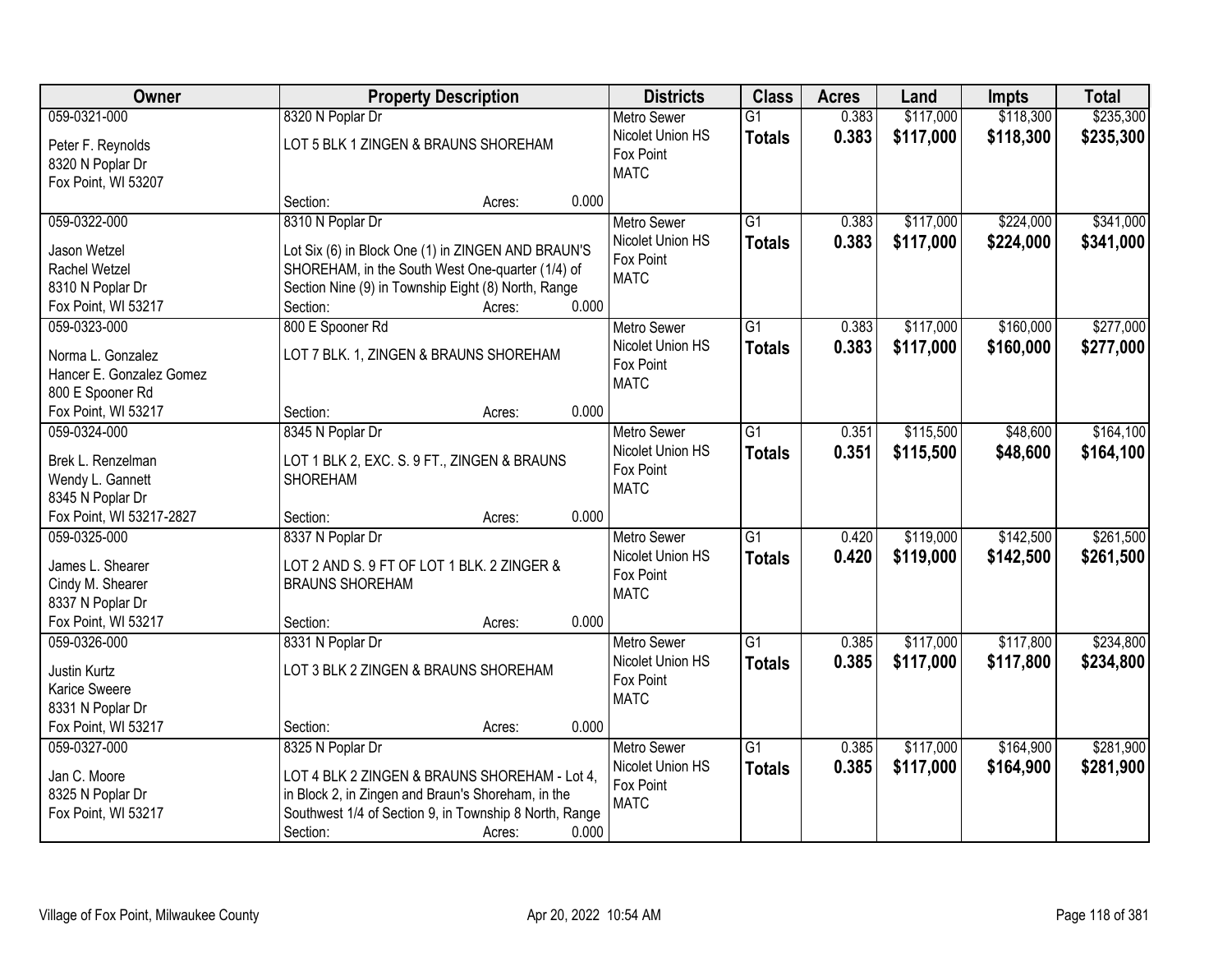| 059-0328-000<br>8317 N Poplar Dr<br>0.387<br>\$117,500<br>\$122,000<br><b>Metro Sewer</b><br>$\overline{G1}$<br>Nicolet Union HS<br>0.387<br>\$117,500<br>\$122,000<br><b>Totals</b><br>Lot 5, in Block 2, in Zingen & Braun?s Shoreham, in the<br>Scott J. Alderton | \$239,500<br>\$239,500 |
|----------------------------------------------------------------------------------------------------------------------------------------------------------------------------------------------------------------------------------------------------------------------|------------------------|
|                                                                                                                                                                                                                                                                      |                        |
|                                                                                                                                                                                                                                                                      |                        |
| Fox Point<br>Southwest 1/4 of Section 9, in Township 8 North, Range<br>Alleyne A. Alderton                                                                                                                                                                           |                        |
| <b>MATC</b><br>22<br>7937 N Fairchild Rd                                                                                                                                                                                                                             |                        |
| Fox Point, WI 53217<br>Section:<br>0.387<br>Acres:                                                                                                                                                                                                                   |                        |
| 8315 N Poplar Dr<br>$\overline{G1}$<br>\$117,500<br>\$121,500<br>059-0329-000<br>0.388<br><b>Metro Sewer</b>                                                                                                                                                         | \$239,000              |
| Nicolet Union HS<br>0.388<br>\$117,500<br>\$121,500<br><b>Totals</b>                                                                                                                                                                                                 | \$239,000              |
| LOT 6 BLK 2 ZINGEN & BRAUNS SHOREHAM<br>Maria A. Mueller<br>Fox Point                                                                                                                                                                                                |                        |
| 8315 N Poplar Dr<br><b>MATC</b>                                                                                                                                                                                                                                      |                        |
| Fox Point, WI 53217-2827<br>0.000                                                                                                                                                                                                                                    |                        |
| Section:<br>Acres:                                                                                                                                                                                                                                                   |                        |
| \$218,500<br>059-0330-000<br>8305 N Poplar Dr<br>G1<br>\$118,000<br><b>Metro Sewer</b><br>0.400                                                                                                                                                                      | \$336,500              |
| Nicolet Union HS<br>0.400<br>\$118,000<br>\$218,500<br><b>Totals</b><br>Lot 7, in Block 2, in Zingen & Braun s Shoreham, in the<br>Christopher H. Kalt                                                                                                               | \$336,500              |
| Fox Point<br>Southwest One-Quarter of Section 9, in Township 8 Nortl<br>Joy N. Kalt<br><b>MATC</b>                                                                                                                                                                   |                        |
| Range 22 East, in the Village of Fox Point, Milwaukee<br>8305 N Poplar Dr                                                                                                                                                                                            |                        |
| 0.400<br>Fox Point, WI 53217<br>Section:<br>Acres:                                                                                                                                                                                                                   |                        |
| \$117,500<br>\$195,000<br>059-0331-000<br>8229 N Poplar Dr<br>G1<br>0.389<br><b>Metro Sewer</b>                                                                                                                                                                      | \$312,500              |
| Nicolet Union HS<br>0.389<br>\$117,500<br>\$195,000<br><b>Totals</b><br>Mary T. Choice<br>LOT 8 BLK 2 ZINGEN & BRAUNS SHOREHAM                                                                                                                                       | \$312,500              |
| Fox Point<br>8229 N Poplar Dr                                                                                                                                                                                                                                        |                        |
| <b>MATC</b><br>Fox Point, WI 53217-2825                                                                                                                                                                                                                              |                        |
| 0.000<br>Section:<br>Acres:                                                                                                                                                                                                                                          |                        |
| 059-0332-000<br>8225 N Poplar Dr<br>$\overline{G1}$<br>0.389<br>\$117,500<br>\$178,500<br><b>Metro Sewer</b>                                                                                                                                                         | \$296,000              |
| Nicolet Union HS<br>0.389<br>\$117,500<br>\$178,500<br><b>Totals</b>                                                                                                                                                                                                 | \$296,000              |
| LOT 9 BLK 2 ZINGEN & BRAUNS SHOREHAM<br>Mary E. Amunson<br>Fox Point                                                                                                                                                                                                 |                        |
| 8225 N Poplar Dr<br><b>MATC</b>                                                                                                                                                                                                                                      |                        |
| Fox Point, WI 53217-2825                                                                                                                                                                                                                                             |                        |
| 0.389<br>Section:<br>Acres:                                                                                                                                                                                                                                          |                        |
| $\overline{G1}$<br>\$134,000<br>059-0333-000<br>8217 N Poplar Dr<br>0.391<br>\$117,500<br>Metro Sewer                                                                                                                                                                | \$251,500              |
| Nicolet Union HS<br>0.391<br>\$117,500<br>\$134,000<br><b>Totals</b><br>Daniel Placek<br>Lot Ten (10) in Block Two (2) in ZINGEN & BRAUN?S                                                                                                                           | \$251,500              |
| Fox Point<br>SHOREHAM SUBDIVISION, in the South West<br><b>Aubrey Bartz</b><br><b>MATC</b>                                                                                                                                                                           |                        |
| 8217 N Poplar Dr<br>One-quarter (1/4) of Section Nine (9), in Township Eight                                                                                                                                                                                         |                        |
| 0.000<br>Fox Point, WI 53217<br>Section:<br>Acres:                                                                                                                                                                                                                   |                        |
| \$204,600<br>059-0334-000<br>8211 N Poplar Dr<br>$\overline{G1}$<br>0.391<br>\$117,500<br><b>Metro Sewer</b>                                                                                                                                                         | \$322,100              |
| Nicolet Union HS<br>0.391<br>\$117,500<br>\$204,600<br><b>Totals</b><br>LOT 11 BLK. 2 ZINGEN & BRAUNS SHOREHAM<br>Stephen M. Baldwin                                                                                                                                 | \$322,100              |
| Fox Point<br>Nancy A. Nygaard                                                                                                                                                                                                                                        |                        |
| <b>MATC</b><br>8211 N Poplar Dr                                                                                                                                                                                                                                      |                        |
| 0.000<br>Fox Point, WI 53217-2825<br>Section:<br>Acres:                                                                                                                                                                                                              |                        |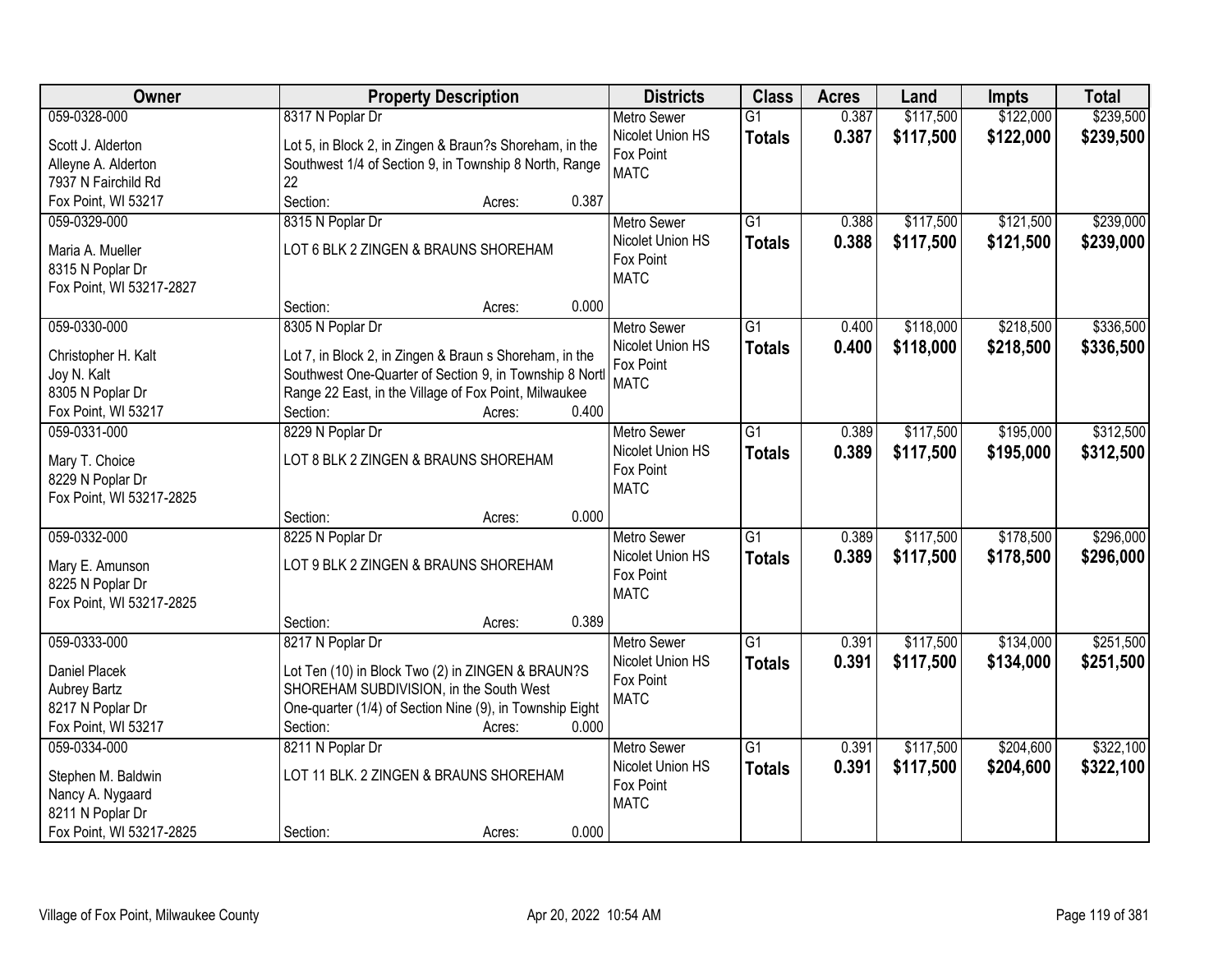| <b>Owner</b>                                                   |                  | <b>Property Description</b>            |       | <b>Districts</b>                                    | <b>Class</b>                     | <b>Acres</b>   | Land                   | <b>Impts</b>           | <b>Total</b>           |
|----------------------------------------------------------------|------------------|----------------------------------------|-------|-----------------------------------------------------|----------------------------------|----------------|------------------------|------------------------|------------------------|
| 059-0335-000                                                   | 8205 N Poplar Dr |                                        |       | <b>Metro Sewer</b>                                  | $\overline{G1}$                  | 0.394          | \$117,500              | \$84,100               | \$201,600              |
| William M. Binder<br>Jody Wallace-Binder<br>8205 N Poplar Dr   |                  | LOT 12 BLK. 2 ZINGEN & BRAUNS SHOREHAM |       | Nicolet Union HS<br>Fox Point<br><b>MATC</b>        | <b>Totals</b>                    | 0.394          | \$117,500              | \$84,100               | \$201,600              |
| Fox Point, WI 53217-2825                                       | Section:         | Acres:                                 | 0.000 |                                                     |                                  |                |                        |                        |                        |
| 059-0336-000<br>Arhontisa G. Theoharis                         | 8125 N Poplar Dr | LOT 13 BLK. 2 ZINGEN & BRAUNS SHOREHAM |       | <b>Metro Sewer</b><br>Nicolet Union HS<br>Fox Point | $\overline{G1}$<br><b>Totals</b> | 0.389<br>0.389 | \$117,500<br>\$117,500 | \$53,300<br>\$53,300   | \$170,800<br>\$170,800 |
| 8125 N Poplar Dr<br>Fox Point, WI 53217-2823                   | Section:         | Acres:                                 | 0.000 | <b>MATC</b>                                         |                                  |                |                        |                        |                        |
| 059-0337-000                                                   | 8119 N Poplar Dr |                                        |       | <b>Metro Sewer</b>                                  | G1                               | 0.394          | \$117,500              | \$164,500              | \$282,000              |
| William Scott Glasgow<br>Carrie M. Glasgow<br>8119 N Poplar Dr |                  | LOT 14 BLK. 2 ZINGEN & BRAUNS SHOREHAM |       | Nicolet Union HS<br>Fox Point<br><b>MATC</b>        | <b>Totals</b>                    | 0.394          | \$117,500              | \$164,500              | \$282,000              |
| Fox Point, WI 53217                                            | Section:         | Acres:                                 | 0.000 |                                                     |                                  |                |                        |                        |                        |
| 059-0338-000                                                   | 8113 N Poplar Dr |                                        |       | <b>Metro Sewer</b>                                  | G1                               | 0.396          | \$117,500              | \$190,500              | \$308,000              |
| Edward W. Weber<br>Judith A. Weber                             |                  | LOT 15 BLK 2 ZINGEN & BRAUNS SHOREHAM  |       | Nicolet Union HS<br>Fox Point<br><b>MATC</b>        | <b>Totals</b>                    | 0.396          | \$117,500              | \$190,500              | \$308,000              |
| 8113 N Poplar Dr<br>Fox Point, WI 53217-2823                   | Section:         | Acres:                                 | 0.000 |                                                     |                                  |                |                        |                        |                        |
| 059-0339-000<br>Thomas R. Perez                                | 8107 N Poplar Dr | LOT 16 BLK 2 ZINGEN & BRAUNS SHOREHAM  |       | <b>Metro Sewer</b><br>Nicolet Union HS              | $\overline{G1}$<br>Totals        | 0.397<br>0.397 | \$118,000<br>\$118,000 | \$249,100<br>\$249,100 | \$367,100<br>\$367,100 |
| Lila T. Perez<br>8107 N Poplar Dr                              |                  |                                        |       | Fox Point<br><b>MATC</b>                            |                                  |                |                        |                        |                        |
| Fox Point, WI 53217-2823                                       | Section:         | Acres:                                 | 0.000 |                                                     |                                  |                |                        |                        |                        |
| 059-0340-000                                                   | 8063 N Poplar Dr |                                        |       | Metro Sewer                                         | $\overline{G1}$                  | 0.398          | \$118,000              | \$232,900              | \$350,900              |
| James E. Collis<br>Linnea E. Collis<br>8063 N Poplar Dr        |                  | LOT 17 BLK 2 ZINGEN & BRAUNS SHOREHAM  |       | Nicolet Union HS<br>Fox Point<br><b>MATC</b>        | <b>Totals</b>                    | 0.398          | \$118,000              | \$232,900              | \$350,900              |
| Fox Point, WI 53217-2922                                       | Section:         | Acres:                                 | 0.000 |                                                     |                                  |                |                        |                        |                        |
| 059-0341-000                                                   | 8055 N Poplar Dr |                                        |       | <b>Metro Sewer</b>                                  | $\overline{G1}$                  | 0.398          | \$118,000              | \$154,000              | \$272,000              |
| Tracy J. Goudreau<br>Susan J. Goudreau<br>8055 N Poplar Dr     |                  | LOT 18 BLK 2 ZINGEN & BRAUNS SHOREHAM  |       | Nicolet Union HS<br>Fox Point<br><b>MATC</b>        | <b>Totals</b>                    | 0.398          | \$118,000              | \$154,000              | \$272,000              |
| Fox Point, WI 53217-2922                                       | Section:         | Acres:                                 | 0.398 |                                                     |                                  |                |                        |                        |                        |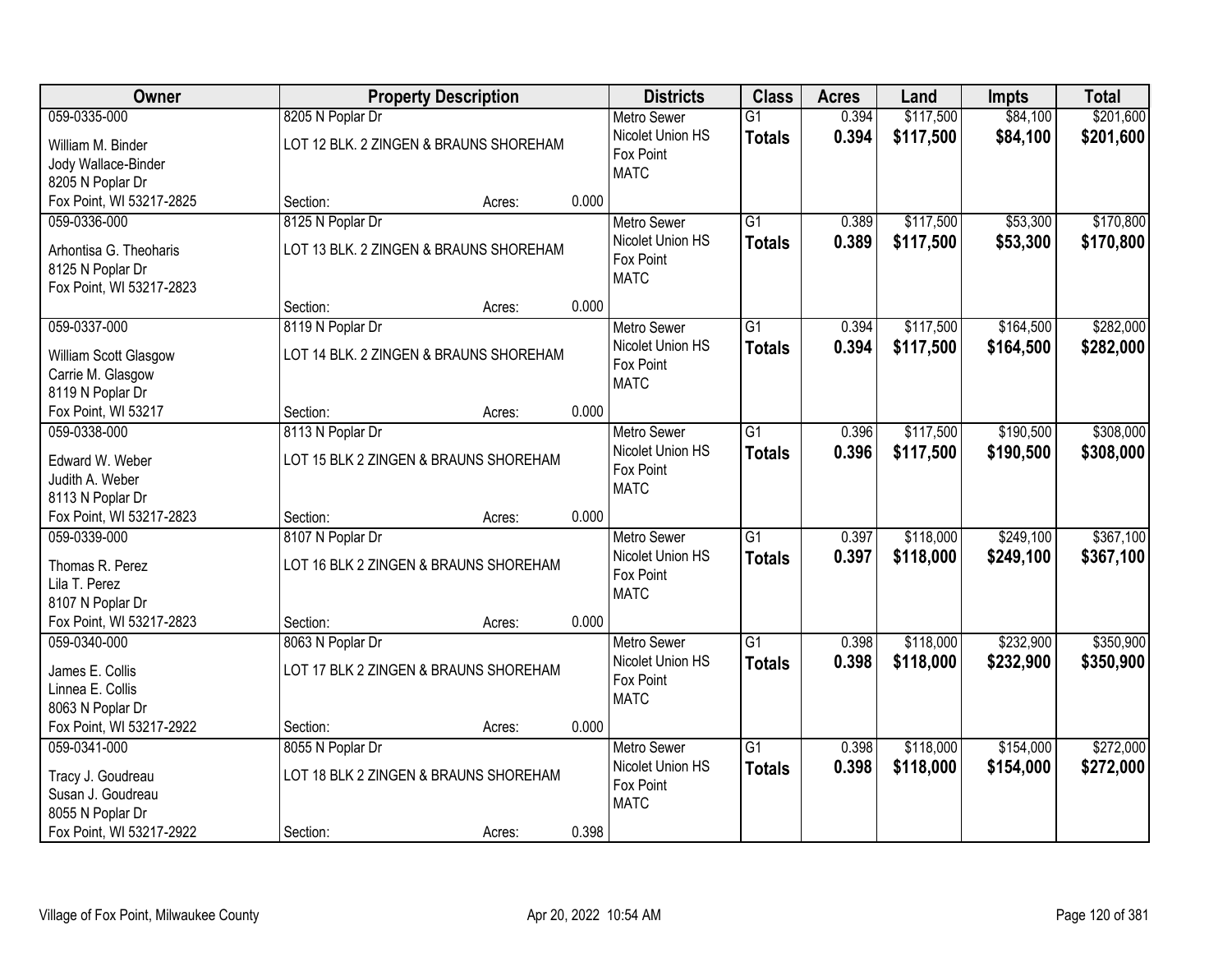| Owner                                                     | <b>Property Description</b>                                                                                                                              | <b>Districts</b>   | <b>Class</b>    | <b>Acres</b> | Land      | <b>Impts</b> | <b>Total</b> |
|-----------------------------------------------------------|----------------------------------------------------------------------------------------------------------------------------------------------------------|--------------------|-----------------|--------------|-----------|--------------|--------------|
| 059-0342-000                                              | 8049 N Poplar Dr                                                                                                                                         | <b>Metro Sewer</b> | $\overline{G1}$ | 0.400        | \$118,000 | \$272,100    | \$390,100    |
| Christopher Maertz                                        | LOT 19 BLK 2 ZINGEN & BRAUNS SHOREHAM                                                                                                                    | Nicolet Union HS   | <b>Totals</b>   | 0.400        | \$118,000 | \$272,100    | \$390,100    |
| Jill A. Wepfer-Maertz                                     |                                                                                                                                                          | Fox Point          |                 |              |           |              |              |
| 8049 N Poplar Dr                                          |                                                                                                                                                          | <b>MATC</b>        |                 |              |           |              |              |
| Fox Point, WI 53217-2922                                  | 0.000<br>Section:<br>Acres:                                                                                                                              |                    |                 |              |           |              |              |
| 059-0343-000                                              | 8043 N Poplar Dr                                                                                                                                         | <b>Metro Sewer</b> | $\overline{G1}$ | 0.400        | \$118,000 | \$288,200    | \$406,200    |
|                                                           |                                                                                                                                                          | Nicolet Union HS   | <b>Totals</b>   | 0.400        | \$118,000 | \$288,200    | \$406,200    |
| James A. and Sandra J. Block Living                       | Lot 20, Block 2, in Zingen & Braun s Shoreham                                                                                                            | Fox Point          |                 |              |           |              |              |
| Trust, Dated March                                        | Subdivision, in the Southwest Quarter (SW1/4) of Section                                                                                                 | <b>MATC</b>        |                 |              |           |              |              |
| 736 Island Way Apt 1006                                   | 9, Township 8 North, Range 22 East, Village of Fox Point                                                                                                 |                    |                 |              |           |              |              |
| Clearwater, FL 33767                                      | Section:<br>0.000<br>Acres:                                                                                                                              |                    |                 |              |           |              |              |
| 059-0344-000                                              | 8035 N Poplar Dr                                                                                                                                         | <b>Metro Sewer</b> | G1              | 0.401        | \$118,000 | \$141,500    | \$259,500    |
| Shelby Mercadante                                         | LOT 21 BLK 2 ZINGEN & BRAUNS SHOREHAM                                                                                                                    | Nicolet Union HS   | <b>Totals</b>   | 0.401        | \$118,000 | \$141,500    | \$259,500    |
| <b>Heather Villella</b>                                   |                                                                                                                                                          | Fox Point          |                 |              |           |              |              |
| 8035 N Poplar Dr                                          |                                                                                                                                                          | <b>MATC</b>        |                 |              |           |              |              |
| Fox Point, WI 53217                                       | 0.000<br>Section:<br>Acres:                                                                                                                              |                    |                 |              |           |              |              |
| 059-0345-000                                              | 8029 N Poplar Dr                                                                                                                                         | <b>Metro Sewer</b> | G1              | 0.402        | \$118,000 | \$237,100    | \$355,100    |
|                                                           |                                                                                                                                                          | Nicolet Union HS   | <b>Totals</b>   | 0.402        | \$118,000 | \$237,100    | \$355,100    |
| Lenore E. Stippich                                        | LOT 22 BLK 2 ZINGEN & BRAUNS SHOREHAM                                                                                                                    | Fox Point          |                 |              |           |              |              |
| 8029 N Poplar Dr                                          |                                                                                                                                                          | <b>MATC</b>        |                 |              |           |              |              |
| Fox Point, WI 53217-2922                                  |                                                                                                                                                          |                    |                 |              |           |              |              |
|                                                           | 0.402<br>Section:<br>Acres:                                                                                                                              |                    |                 |              |           |              |              |
| 059-0346-000                                              | 8023 N Poplar Dr                                                                                                                                         | Metro Sewer        | $\overline{G1}$ | 0.399        | \$118,000 | \$215,400    | \$333,400    |
| Grace Jackson                                             | LOT 23 BLK 2 ZINGEN & BRAUNS SHOREHAM                                                                                                                    | Nicolet Union HS   | <b>Totals</b>   | 0.399        | \$118,000 | \$215,400    | \$333,400    |
| Morgan Jackson                                            |                                                                                                                                                          | Fox Point          |                 |              |           |              |              |
| 8023 N Poplar Dr                                          |                                                                                                                                                          | <b>MATC</b>        |                 |              |           |              |              |
| Fox Point, WI 53217                                       | 0.000<br>Section:<br>Acres:                                                                                                                              |                    |                 |              |           |              |              |
| 059-0347-000                                              | 8017 N Poplar Dr                                                                                                                                         | <b>Metro Sewer</b> | $\overline{G1}$ | 0.399        | \$118,000 | \$107,500    | \$225,500    |
|                                                           |                                                                                                                                                          | Nicolet Union HS   | <b>Totals</b>   | 0.399        | \$118,000 | \$107,500    | \$225,500    |
|                                                           | James A. Vitucci Revocable Trust, U/A/I Lot Twenty-four (24) in Block Two (2) Zingen and Brauns<br>Shoreham, in the Southwest quarter (SW One-Quarter) o | Fox Point          |                 |              |           |              |              |
| November 3, 201                                           |                                                                                                                                                          | <b>MATC</b>        |                 |              |           |              |              |
| 52 Yacht Club Drive-Apt 306<br>North Palm Beach, FL 33408 | Section Nine (9), Town Eight (8) North, Range<br>0.000<br>Section:                                                                                       |                    |                 |              |           |              |              |
| 059-0348-000                                              | Acres:<br>8011 N Poplar Dr                                                                                                                               | <b>Metro Sewer</b> | $\overline{G1}$ | 0.401        | \$118,000 | \$215,500    | \$333,500    |
|                                                           |                                                                                                                                                          | Nicolet Union HS   |                 |              |           |              |              |
| <b>Tim Pykett</b>                                         | LOT 25 BLK 2 ZINGEN & BRAUNS SHOREHAM - Lot                                                                                                              | Fox Point          | <b>Totals</b>   | 0.401        | \$118,000 | \$215,500    | \$333,500    |
| Sheila Pykett                                             | Twenty-five (25), in Block Two (2), in Zingen & Braun's                                                                                                  | <b>MATC</b>        |                 |              |           |              |              |
| 8011 N Poplar Dr                                          | Shoreham being a Subdivision of a part of the Southwest                                                                                                  |                    |                 |              |           |              |              |
| Fox Point, WI 53217                                       | 0.000<br>Section:<br>Acres:                                                                                                                              |                    |                 |              |           |              |              |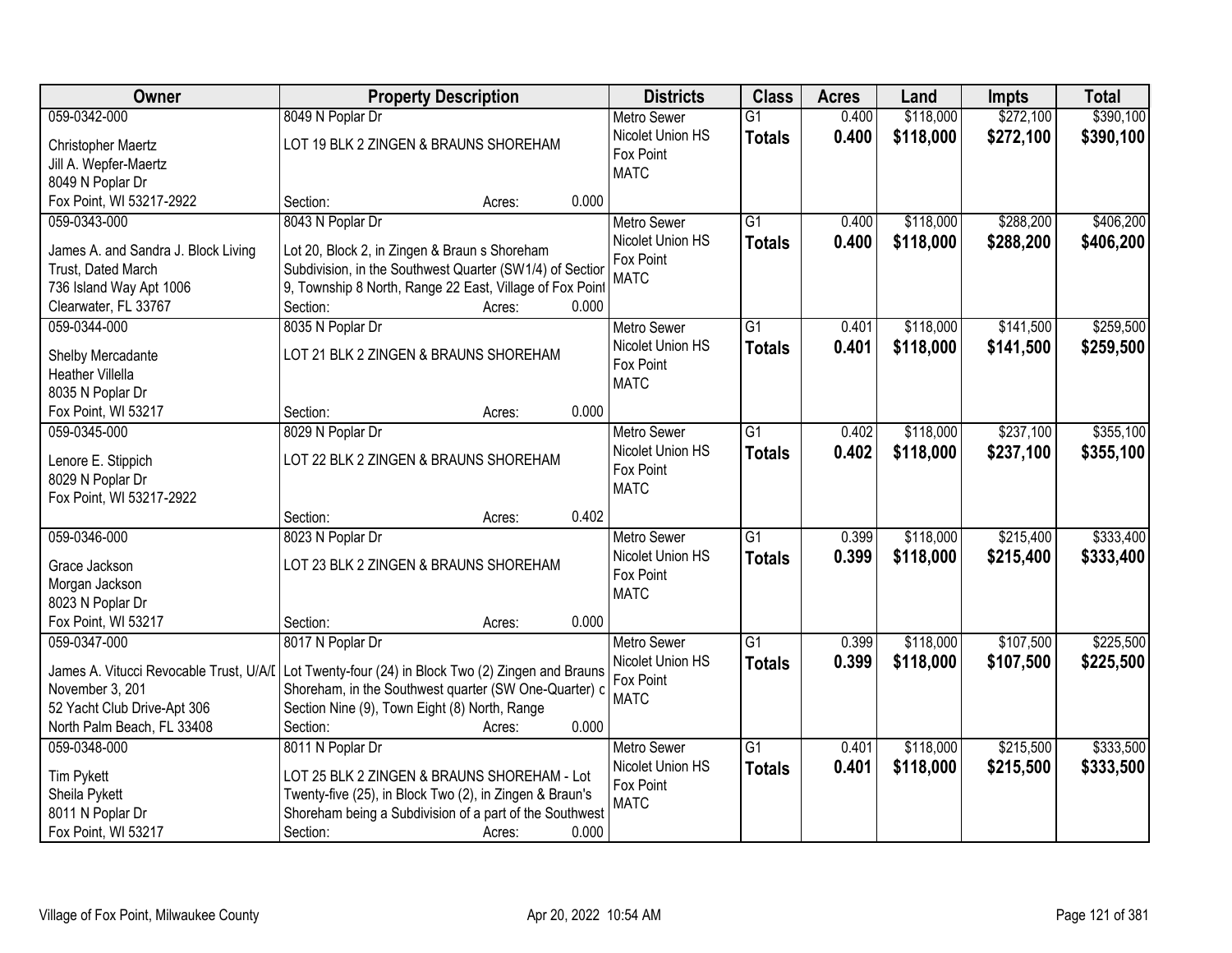| Owner                                                                                                  | <b>Property Description</b>                                                                                                                                                                                                     | <b>Districts</b>                                                   | <b>Class</b>                     | <b>Acres</b>   | Land                   | <b>Impts</b>           | <b>Total</b>           |
|--------------------------------------------------------------------------------------------------------|---------------------------------------------------------------------------------------------------------------------------------------------------------------------------------------------------------------------------------|--------------------------------------------------------------------|----------------------------------|----------------|------------------------|------------------------|------------------------|
| 059-0349-000                                                                                           | 8005 N Poplar Dr                                                                                                                                                                                                                | <b>Metro Sewer</b>                                                 | $\overline{G1}$                  | 0.401          | \$118,000              | \$114,000              | \$232,000              |
| Arlene J. Petty<br>8005 N Poplar Dr<br>Fox Point, WI 53217-2922                                        | LOT 26 BLK 2 ZINGEN & BRAUNS SHOREHAM                                                                                                                                                                                           | Nicolet Union HS<br>Fox Point<br><b>MATC</b>                       | <b>Totals</b>                    | 0.401          | \$118,000              | \$114,000              | \$232,000              |
|                                                                                                        | 0.000<br>Section:<br>Acres:                                                                                                                                                                                                     |                                                                    |                                  |                |                        |                        |                        |
| 059-0350-000<br>Judith A. Pasko<br>PO Box 170901                                                       | 803 E Spooner Rd<br>LOT 1, BLK. 3 AND NORTH 7 FT OF LOT 2, BLK 3,<br>ZINGEN & BRAUNS SHOREHAM                                                                                                                                   | <b>Metro Sewer</b><br>Nicolet Union HS<br>Fox Point<br><b>MATC</b> | $\overline{G1}$<br><b>Totals</b> | 0.429<br>0.429 | \$119,500<br>\$119,500 | \$170,500<br>\$170,500 | \$290,000<br>\$290,000 |
| Fox Point, WI 53217                                                                                    | 0.000<br>Section:<br>Acres:                                                                                                                                                                                                     |                                                                    |                                  |                |                        |                        |                        |
| 059-0351-000                                                                                           | 8220 N Poplar Dr                                                                                                                                                                                                                | <b>Metro Sewer</b>                                                 | G1                               | 0.375          | \$116,500              | \$184,500              | \$301,000              |
| Jessica Weber<br>8220 N Poplar Dr<br>Fox Point, WI 53217                                               | The South 98 feet of Lot 2, in Block 3, in Zingen & Braun<br>Shoreham, in the Southwest 1/4 of Section 9, in Townshi<br>8 North, Range 22 East, in the Village of Fox Point,<br>0.000<br>Section:<br>Acres:                     | Nicolet Union HS<br>Fox Point<br><b>MATC</b>                       | <b>Totals</b>                    | 0.375          | \$116,500              | \$184,500              | \$301,000              |
| 059-0352-000                                                                                           | 8210 N Poplar Dr                                                                                                                                                                                                                | <b>Metro Sewer</b>                                                 | G1                               | 0.403          | \$118,000              | \$140,000              | \$258,000              |
| Scott J. Lodge<br>Kristine M. Strodthoff<br>8210 N Poplar Dr                                           | LOT 3 BLK, 3 ZINGEN & BRAUNS SHOREHAM                                                                                                                                                                                           | Nicolet Union HS<br>Fox Point<br><b>MATC</b>                       | <b>Totals</b>                    | 0.403          | \$118,000              | \$140,000              | \$258,000              |
| Fox Point, WI 53217-2824                                                                               | 0.403<br>Section:<br>Acres:                                                                                                                                                                                                     |                                                                    |                                  |                |                        |                        |                        |
| 059-0353-000<br>Christopher Bast<br>8202 N Poplar Dr<br>Fox Point, WI 53217                            | 8202 N Poplar Dr<br>LOT 4 BLK 3 ZINGEN & BRAUNS SHOREHAM                                                                                                                                                                        | Metro Sewer<br>Nicolet Union HS<br>Fox Point<br><b>MATC</b>        | $\overline{G1}$<br><b>Totals</b> | 0.405<br>0.405 | \$118,000<br>\$118,000 | \$265,000<br>\$265,000 | \$383,000<br>\$383,000 |
|                                                                                                        | 0.000<br>Section:<br>Acres:                                                                                                                                                                                                     |                                                                    |                                  |                |                        |                        |                        |
| 059-0354-000<br>Todd D. Garrison<br>Rhonda J. Garrison<br>8124 N Poplar Dr<br>Fox Point, WI 53217      | 8124 N Poplar Dr<br>Lot 5, in Block 3, in Zingen & Braun's Shoreham, in the<br>Southwest 1/4 of Section 9, in Township 8 North, Range<br>22 East, in the Village of Fox Point, Milwaukee County,<br>0.406<br>Section:<br>Acres: | Metro Sewer<br>Nicolet Union HS<br>Fox Point<br><b>MATC</b>        | $\overline{G1}$<br><b>Totals</b> | 0.406<br>0.406 | \$118,500<br>\$118,500 | \$256,300<br>\$256,300 | \$374,800<br>\$374,800 |
| 059-0355-000<br>Mitchell J. Vincent<br>Tami L. Vincent<br>8118 N Poplar Dr<br>Fox Point, WI 53217-2822 | 8118 N Poplar Dr<br>LOT 6 BLK 3 ZINGEN & BRAUNS SHOREHAM<br>0.000<br>Section:<br>Acres:                                                                                                                                         | <b>Metro Sewer</b><br>Nicolet Union HS<br>Fox Point<br><b>MATC</b> | $\overline{G1}$<br><b>Totals</b> | 0.408<br>0.408 | \$118,500<br>\$118,500 | \$277,600<br>\$277,600 | \$396,100<br>\$396,100 |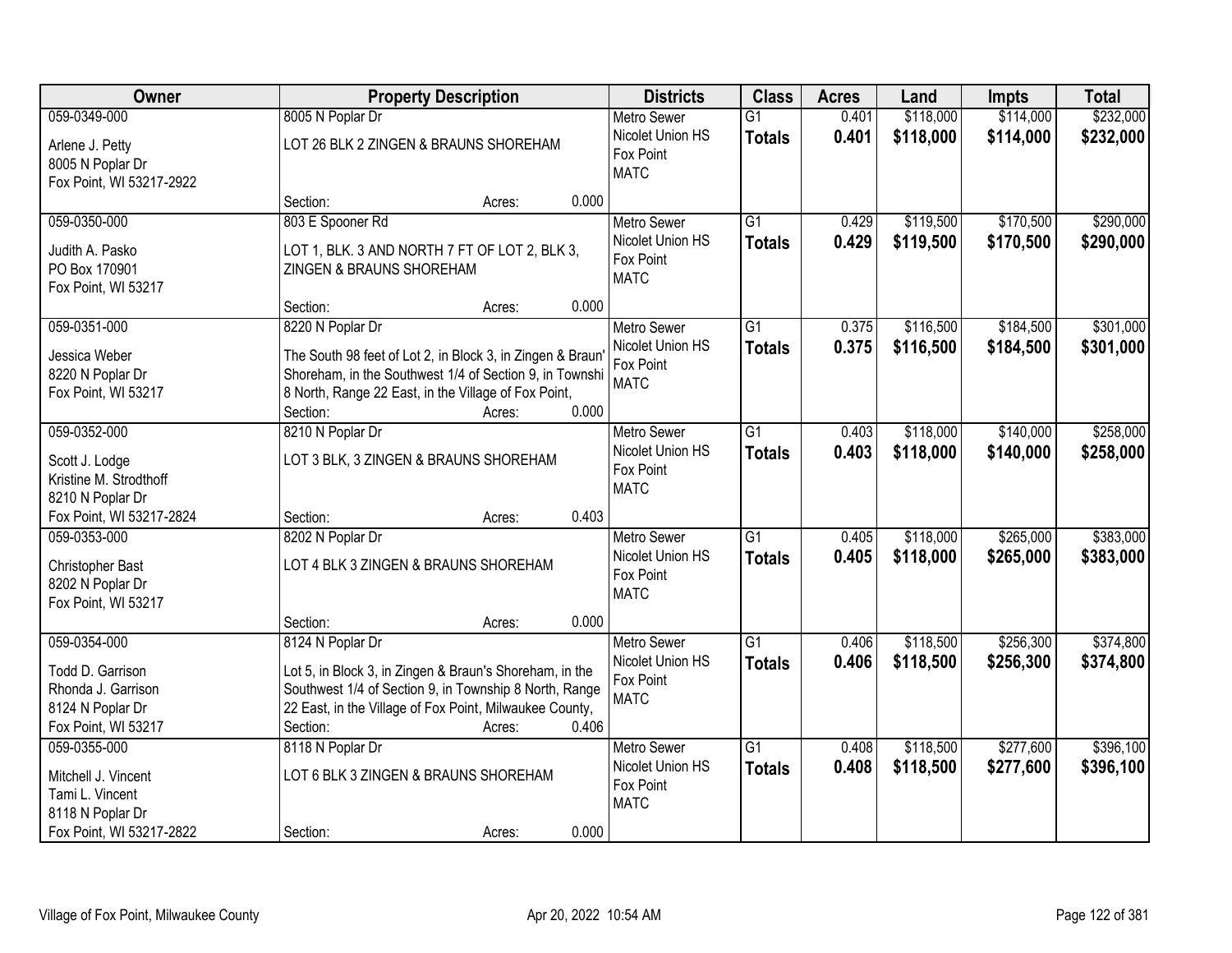| Owner                                                                                             |                              | <b>Property Description</b>                    |       | <b>Districts</b>                                                   | <b>Class</b>                     | <b>Acres</b>   | Land                   | <b>Impts</b>           | <b>Total</b>           |
|---------------------------------------------------------------------------------------------------|------------------------------|------------------------------------------------|-------|--------------------------------------------------------------------|----------------------------------|----------------|------------------------|------------------------|------------------------|
| 059-0356-000                                                                                      | 8112 N Poplar Dr             |                                                |       | <b>Metro Sewer</b>                                                 | $\overline{G1}$                  | 0.410          | \$118,500              | \$113,800              | \$232,300              |
| Nancy Kalnajs<br>8112 N Poplar Dr<br>Fox Point, WI 53217-2822                                     |                              | LOT 7 BLK 3 ZINGEN & BRAUNS SHOREHAM           |       | Nicolet Union HS<br>Fox Point<br><b>MATC</b>                       | <b>Totals</b>                    | 0.410          | \$118,500              | \$113,800              | \$232,300              |
|                                                                                                   | Section:                     | Acres:                                         | 0.000 |                                                                    |                                  |                |                        |                        |                        |
| 059-0357-000<br>Thomas R. Mortonson<br>Deborah S. Mortonson<br>808 E Fox Ln                       | 808 E Fox Ln                 | LOT 8 BLK 3 ZINGEN & BRAUNS SHOREHAM           |       | <b>Metro Sewer</b><br>Nicolet Union HS<br>Fox Point<br><b>MATC</b> | $\overline{G1}$<br><b>Totals</b> | 0.412<br>0.412 | \$118,500<br>\$118,500 | \$449,000<br>\$449,000 | \$567,500<br>\$567,500 |
| Fox Point, WI 53217                                                                               | Section:                     | Acres:                                         | 0.000 |                                                                    |                                  |                |                        |                        |                        |
| 059-0358-000<br>Andrew Kerlin<br>Geetha Kerlin<br>803 E Fox Ln                                    | 803 E Fox Ln                 | LOT 1 BLK 4 ZINGEN & BRAUNS SHOREHAM           |       | Metro Sewer<br>Nicolet Union HS<br>Fox Point<br><b>MATC</b>        | $\overline{G1}$<br><b>Totals</b> | 0.405<br>0.405 | \$118,000<br>\$118,000 | \$211,000<br>\$211,000 | \$329,000<br>\$329,000 |
| Fox Point, WI 53217                                                                               | Section:                     | Acres:                                         | 0.000 |                                                                    |                                  |                |                        |                        |                        |
| 059-0359-000<br>Robert E. Altman<br>Elizabeth A. Altman<br>8048 N Poplar Dr                       | 8048 N Poplar Dr             | LOT 2 BLK 4 ZINGEN & BRAUNS SHOREHAM           |       | <b>Metro Sewer</b><br>Nicolet Union HS<br>Fox Point<br><b>MATC</b> | $\overline{G1}$<br><b>Totals</b> | 0.409<br>0.409 | \$118,500<br>\$118,500 | \$104,500<br>\$104,500 | \$223,000<br>\$223,000 |
| Fox Point, WI 53217-2921                                                                          | Section:                     | Acres:                                         | 0.000 |                                                                    |                                  |                |                        |                        |                        |
| 059-0360-000<br>Scott R. Winter<br>Arielle Winter<br>8042 N Poplar Dr                             | 8042 N Poplar Dr             | LOT 3, BLOCK 4 ZINGEN & BRAUNS SHOREHAM        |       | Metro Sewer<br>Nicolet Union HS<br>Fox Point<br><b>MATC</b>        | $\overline{G1}$<br><b>Totals</b> | 0.409<br>0.409 | \$118,500<br>\$118,500 | \$190,000<br>\$190,000 | \$308,500<br>\$308,500 |
| Fox Point, WI 53217-2921<br>059-0361-000                                                          | Section:<br>8036 N Poplar Dr | Acres:                                         | 0.000 | <b>Metro Sewer</b>                                                 | $\overline{G1}$                  | 0.411          | \$118,500              | \$149,500              | \$268,000              |
| Gerald E. Symmonds<br>8036 N Poplar Dr<br>Fox Point, WI 53217                                     |                              | LOT 4 BLK 4 ZINGEN & BRAUNS SHOREHAM           |       | Nicolet Union HS<br>Fox Point<br><b>MATC</b>                       | <b>Totals</b>                    | 0.411          | \$118,500              | \$149,500              | \$268,000              |
|                                                                                                   | Section:                     | Acres:                                         | 0.000 |                                                                    |                                  |                |                        |                        |                        |
| 059-0362-000<br>John J. Fons<br>Debra Mantei-Fons<br>8028 N Poplar Dr<br>Fox Point, WI 53217-2921 | 8028 N Poplar Dr<br>Section: | LOT 5 BLK 4 ZINGEN & BRAUNS SHOREHAM<br>Acres: | 0.000 | <b>Metro Sewer</b><br>Nicolet Union HS<br>Fox Point<br><b>MATC</b> | $\overline{G1}$<br><b>Totals</b> | 0.411<br>0.411 | \$118,500<br>\$118,500 | \$189,500<br>\$189,500 | \$308,000<br>\$308,000 |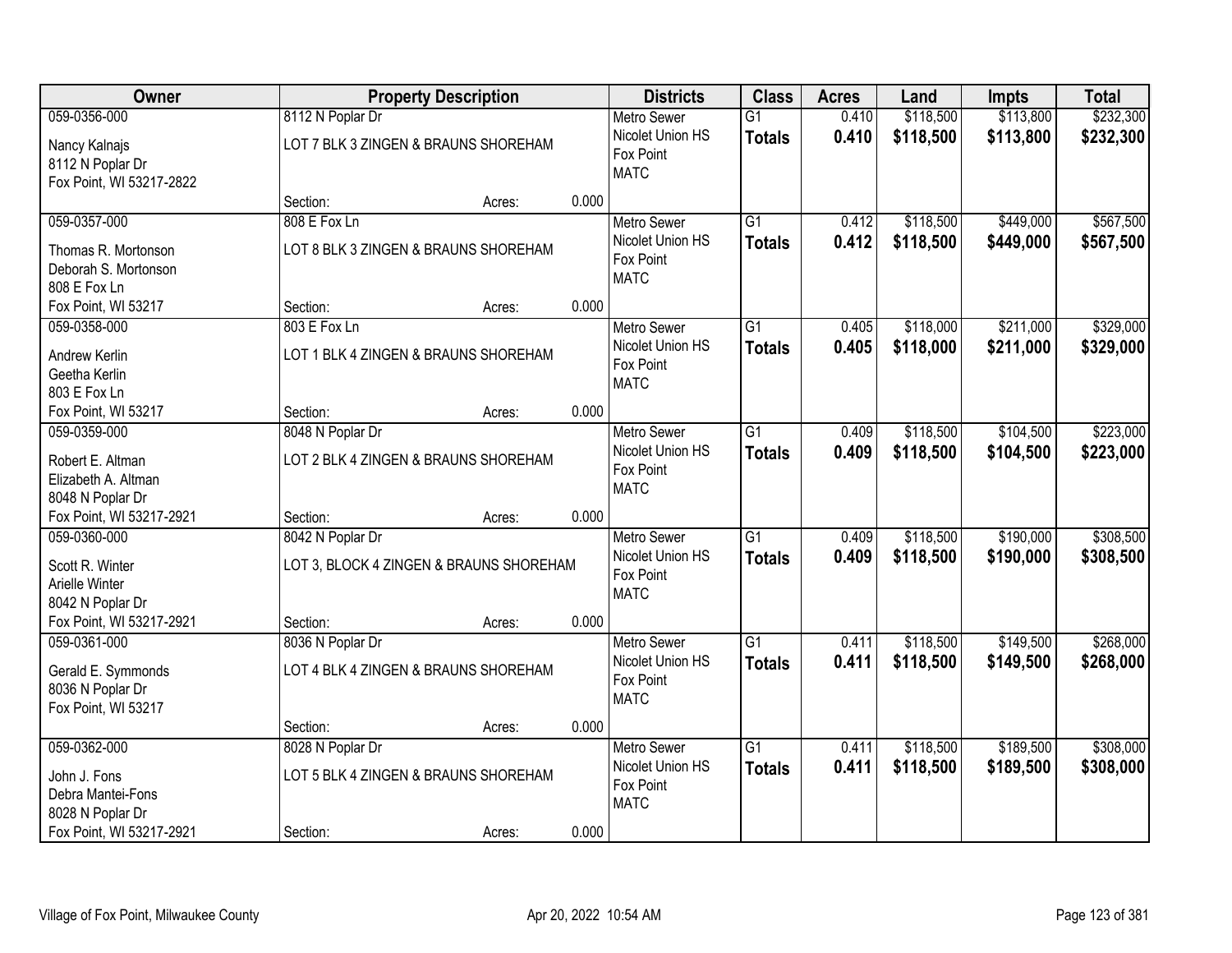| <b>Owner</b>                                                                                  | <b>Property Description</b>                                                                                                                                                    |       | <b>Districts</b>                                                   | <b>Class</b>                     | <b>Acres</b>   | Land                   | <b>Impts</b>           | <b>Total</b>           |
|-----------------------------------------------------------------------------------------------|--------------------------------------------------------------------------------------------------------------------------------------------------------------------------------|-------|--------------------------------------------------------------------|----------------------------------|----------------|------------------------|------------------------|------------------------|
| 059-0363-000                                                                                  | 8020 N Poplar Dr                                                                                                                                                               |       | <b>Metro Sewer</b>                                                 | $\overline{G1}$                  | 0.414          | \$118,500              | \$215,700              | \$334,200              |
| Benjamin Ingram<br>Kendra W. Ingram<br>8020 N Poplar                                          | LOT 6 BLK 4 ZINGEN & BRAUNS SHOREHAM                                                                                                                                           |       | Nicolet Union HS<br>Fox Point<br><b>MATC</b>                       | <b>Totals</b>                    | 0.414          | \$118,500              | \$215,700              | \$334,200              |
| Fox Point, WI 53217                                                                           | Section:<br>Acres:                                                                                                                                                             | 0.000 |                                                                    |                                  |                |                        |                        |                        |
| 059-0364-000                                                                                  | 8016 N Poplar Dr                                                                                                                                                               |       | <b>Metro Sewer</b>                                                 | $\overline{G1}$                  | 0.447          | \$120,500              | \$259,500              | \$380,000              |
| David O. Braeger<br>Edith Braeger<br>938 W Shaker Cir                                         | LOT 7 BLK 4 ZINGEN & BRAUNS SHOREHAM                                                                                                                                           |       | Nicolet Union HS<br>Fox Point<br><b>MATC</b>                       | <b>Totals</b>                    | 0.447          | \$120,500              | \$259,500              | \$380,000              |
| Mequon, WI 53092-6032                                                                         | Section:<br>Acres:                                                                                                                                                             | 0.000 |                                                                    |                                  |                |                        |                        |                        |
| 059-0365-000                                                                                  | 8008 N Poplar Dr                                                                                                                                                               |       | <b>Metro Sewer</b>                                                 | G1                               | 0.413          | \$118,500              | \$539,500              | \$658,000              |
| Seaphes R. Miller<br>Felicia M. Miller<br>8008 N Poplar Dr<br>Fox Point, WI 53217             | LOT 8 BLK 4 ZINGEN & BRAUNS SHOREHAM - Lot<br>Eight (8) in Block Four (4) in Zingen & Braun?s<br>Shoreham, in the South West 1/4 of Section 9, in Townsh<br>Section:<br>Acres: | 0.000 | Nicolet Union HS<br>Fox Point<br><b>MATC</b>                       | <b>Totals</b>                    | 0.413          | \$118,500              | \$539,500              | \$658,000              |
| 059-9000-000                                                                                  | 8227 N Lake Dr                                                                                                                                                                 |       | <b>Metro Sewer</b>                                                 | G1                               | 0.618          | \$129,500              | \$167,900              | \$297,400              |
| Sally A. Edgett<br>8227 N Lake Dr<br>Fox Point, WI 53217                                      | LOT 1 CERTIFIED SURVEY MAP NO. 52 SW1/4 SEC.<br>$9 - 8 - 22$                                                                                                                   |       | Nicolet Union HS<br>Fox Point<br><b>MATC</b>                       | <b>Totals</b>                    | 0.618          | \$129,500              | \$167,900              | \$297,400              |
|                                                                                               | Section:<br>Acres:                                                                                                                                                             | 0.000 |                                                                    |                                  |                |                        |                        |                        |
| 059-9001-000<br>Kenneth J. Wirth Jr<br>8223 N Lake Dr<br>Fox Point, WI 53217-2814             | 8223 N Lake Dr<br>LOT 2 CERTIFIED SURVEY MAP NO. 52 SW1/4 SEC.<br>$9 - 8 - 22$                                                                                                 |       | <b>Metro Sewer</b><br>Nicolet Union HS<br>Fox Point<br><b>MATC</b> | $\overline{G1}$<br><b>Totals</b> | 0.397<br>0.397 | \$118,000<br>\$118,000 | \$243,000<br>\$243,000 | \$361,000<br>\$361,000 |
|                                                                                               | Section:<br>Acres:                                                                                                                                                             | 0.397 |                                                                    |                                  |                |                        |                        |                        |
| 059-9002-000<br>Larry Hall<br>Susan Thomas Hall<br>8217 N Lake Dr<br>Fox Point, WI 53217-2814 | 8217 N Lake Dr<br>LOT 3 CERTIFIED SURVEY MAP NO 52 SW 1/4 SEC<br>9-8-22 AND N 8.74 FT OF LOT 6 BLK 3 FOX POINT<br><b>SUBDIVISION</b><br>Section:                               | 0.000 | Metro Sewer<br>Nicolet Union HS<br>Fox Point<br><b>MATC</b>        | $\overline{G1}$<br><b>Totals</b> | 0.397<br>0.397 | \$118,000<br>\$118,000 | \$240,800<br>\$240,800 | \$358,800<br>\$358,800 |
| 059-9997-000                                                                                  | Acres:<br>412 E Spooner Rd                                                                                                                                                     |       | Metro Sewer                                                        | $\overline{G1}$                  | 0.341          | \$115,000              | \$150,500              | \$265,500              |
| Jack Schley<br>412 E Spooner Rd<br>Fox Point, WI 53217                                        | LOT 1 EXCEPT THE EAST 2 FEET THEREOF IN THE<br>UNRECORDED PART OF BLOCK 3, IN FOX POINT<br>COURTS, IN THE<br>Section:<br>Acres:                                                | 0.341 | Nicolet Union HS<br>Fox Point<br><b>MATC</b>                       | <b>Totals</b>                    | 0.341          | \$115,000              | \$150,500              | \$265,500              |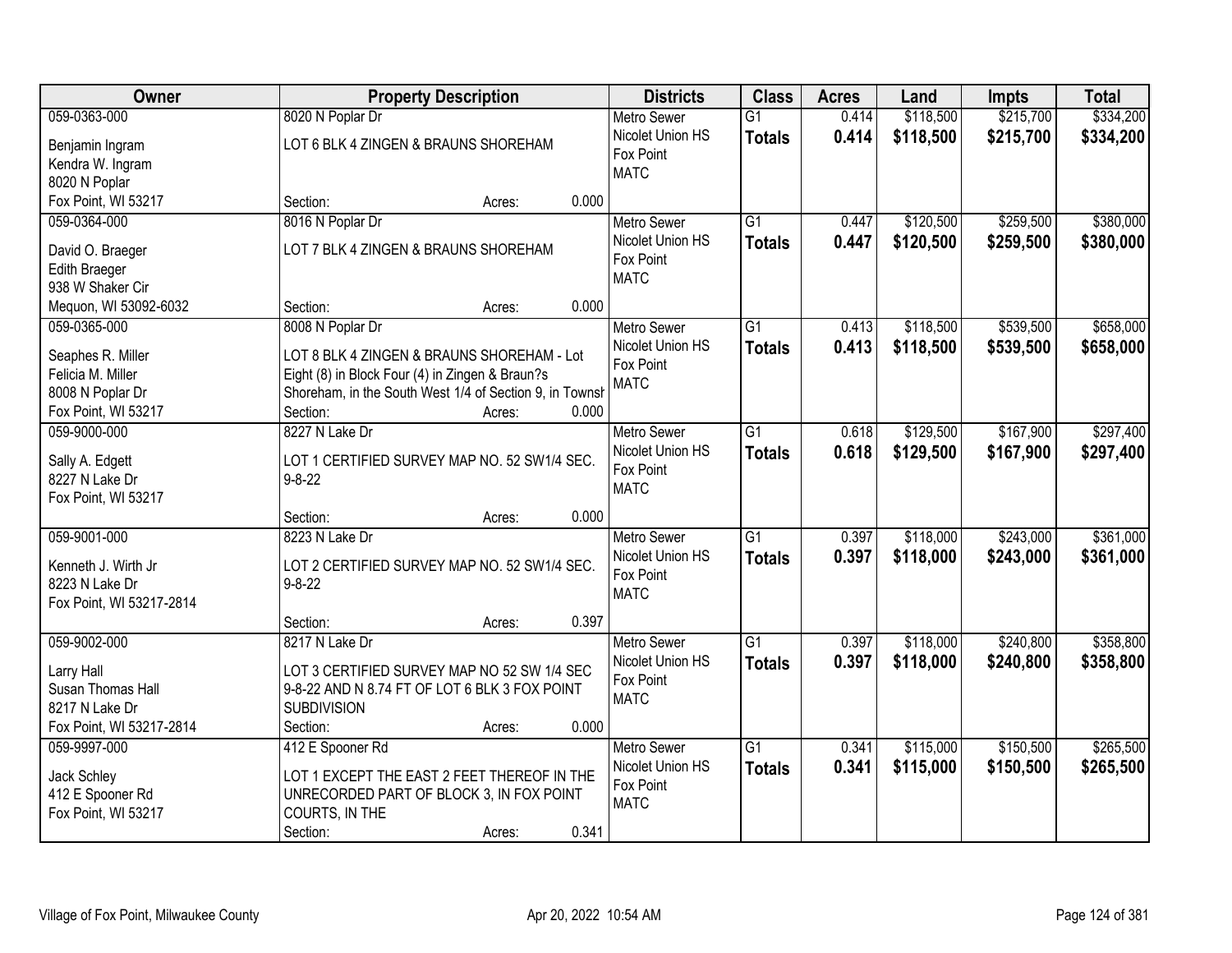| Owner                                      | <b>Property Description</b>                         |                 | <b>Districts</b>                       | <b>Class</b>    | <b>Acres</b> | Land      | <b>Impts</b> | <b>Total</b> |
|--------------------------------------------|-----------------------------------------------------|-----------------|----------------------------------------|-----------------|--------------|-----------|--------------|--------------|
| 059-9998-000                               | 414 E Spooner Rd                                    |                 | <b>Metro Sewer</b>                     | $\overline{G1}$ | 0.276        | \$111,500 | \$110,500    | \$222,000    |
| Kathryn M. Streicher                       | LOT 2 BLK 3 AND E 2 FT OF LOT 1 BLK 3 FOX POINT     |                 | Nicolet Union HS                       | <b>Totals</b>   | 0.276        | \$111,500 | \$110,500    | \$222,000    |
| 414 E Spooner Rd                           | COURTS (UNREC) REEL 938 - IMAGES 1802-1803 SW       |                 | Fox Point                              |                 |              |           |              |              |
| Fox Point, WI 53217-2772                   | 1/4 SEC 9-8-22                                      |                 | <b>MATC</b>                            |                 |              |           |              |              |
|                                            | Section:                                            | 0.000<br>Acres: |                                        |                 |              |           |              |              |
| 059-9999-000                               | 808 E Bradley Rd                                    |                 | <b>Metro Sewer</b>                     | $\overline{G1}$ | 0.241        | \$106,000 | \$125,300    | \$231,300    |
| Elizabeth F. Parker                        | THE E. 75 FT. OF S. 193 FT. OF W. 25 AC. OF E1/2 OF |                 | Nicolet Union HS                       | <b>Totals</b>   | 0.241        | \$106,000 | \$125,300    | \$231,300    |
| 808 E Bradley Rd                           | SW1/4 SEC. 9-8-22. .332 AC. E.3-#1A                 |                 | Fox Point                              |                 |              |           |              |              |
| Fox Point, WI 53217-2903                   |                                                     |                 | <b>MATC</b>                            |                 |              |           |              |              |
|                                            | Section:                                            | 0.000<br>Acres: |                                        |                 |              |           |              |              |
| 060-0001-000                               | 8107 N Mohawk Rd                                    |                 | <b>Metro Sewer</b>                     | G1              | 0.340        | \$115,000 | \$137,000    | \$252,000    |
| Elisabeth M. Handgraaf                     | LOT 1, BLOCK 1, BARRETT SUBD.                       |                 | Nicolet Union HS                       | <b>Totals</b>   | 0.340        | \$115,000 | \$137,000    | \$252,000    |
| Richard Handgraaf                          |                                                     |                 | Maple Dale-Indian Hill                 |                 |              |           |              |              |
| 8107 N Mohawk Rd                           |                                                     |                 | <b>MATC</b>                            |                 |              |           |              |              |
| Fox Point, WI 53217                        | Section:                                            | 0.000<br>Acres: |                                        |                 |              |           |              |              |
| 060-0002-000                               | 8075 N Mohawk Rd                                    |                 | <b>Metro Sewer</b>                     | G1              | 0.349        | \$115,000 | \$182,100    | \$297,100    |
|                                            |                                                     |                 | Nicolet Union HS                       | <b>Totals</b>   | 0.349        | \$115,000 | \$182,100    | \$297,100    |
| W Thomas Robinette<br>Maria E. Robinette   | LOT 2, BLOCK 1, BARRETT SUBD.                       |                 | Maple Dale-Indian Hill                 |                 |              |           |              |              |
| 8075 N Mohawk Rd                           |                                                     |                 | <b>MATC</b>                            |                 |              |           |              |              |
| Fox Point, WI 53217-2721                   | Section:                                            | 0.000<br>Acres: |                                        |                 |              |           |              |              |
| 060-0003-000                               | 8065 N Mohawk Rd                                    |                 | <b>Metro Sewer</b>                     | $\overline{G1}$ | 0.358        | \$115,500 | \$189,100    | \$304,600    |
|                                            |                                                     |                 | Nicolet Union HS                       | <b>Totals</b>   | 0.358        | \$115,500 | \$189,100    | \$304,600    |
| Frederic R. Criqui                         | LOT 3 BLOCK 1, BARRETT SUBD.                        |                 | Maple Dale-Indian Hill                 |                 |              |           |              |              |
| Sheila N. Glyyn-Criqui<br>8065 N Mohawk Rd |                                                     |                 | <b>MATC</b>                            |                 |              |           |              |              |
| Fox Point, WI 53217-2721                   | Section:                                            | 0.000<br>Acres: |                                        |                 |              |           |              |              |
| 060-0004-000                               | 8055 N Mohawk Rd                                    |                 | Metro Sewer                            | $\overline{G1}$ | 0.367        | \$116,000 | \$154,400    | \$270,400    |
|                                            |                                                     |                 | Nicolet Union HS                       | <b>Totals</b>   | 0.367        | \$116,000 | \$154,400    | \$270,400    |
| German D. Carrillo                         | LOT 4, BLOCK 1, BARRETT SUBD.                       |                 | Maple Dale-Indian Hill                 |                 |              |           |              |              |
| Consuelo L. Carrillo                       |                                                     |                 | <b>MATC</b>                            |                 |              |           |              |              |
| 8055 N Mohawk Rd                           |                                                     |                 |                                        |                 |              |           |              |              |
| Fox Point, WI 53217-2721                   | Section:                                            | 0.000<br>Acres: |                                        |                 |              |           |              |              |
| 060-0005-000                               | 8050 N Port Washington Rd                           |                 | <b>Metro Sewer</b><br>Nicolet Union HS | $\overline{G2}$ | 0.827        | \$216,000 | \$794,500    | \$1,010,500  |
| Nozarc Development Group                   | LOT 5 BLOCK 1 BARRETT SUBD                          |                 | Maple Dale-Indian Hill                 | <b>Totals</b>   | 0.827        | \$216,000 | \$794,500    | \$1,010,500  |
| 600 A B Data Dr                            |                                                     |                 | <b>MATC</b>                            |                 |              |           |              |              |
| Fox Point, WI 53217                        |                                                     |                 |                                        |                 |              |           |              |              |
|                                            | Section:                                            | 0.827<br>Acres: |                                        |                 |              |           |              |              |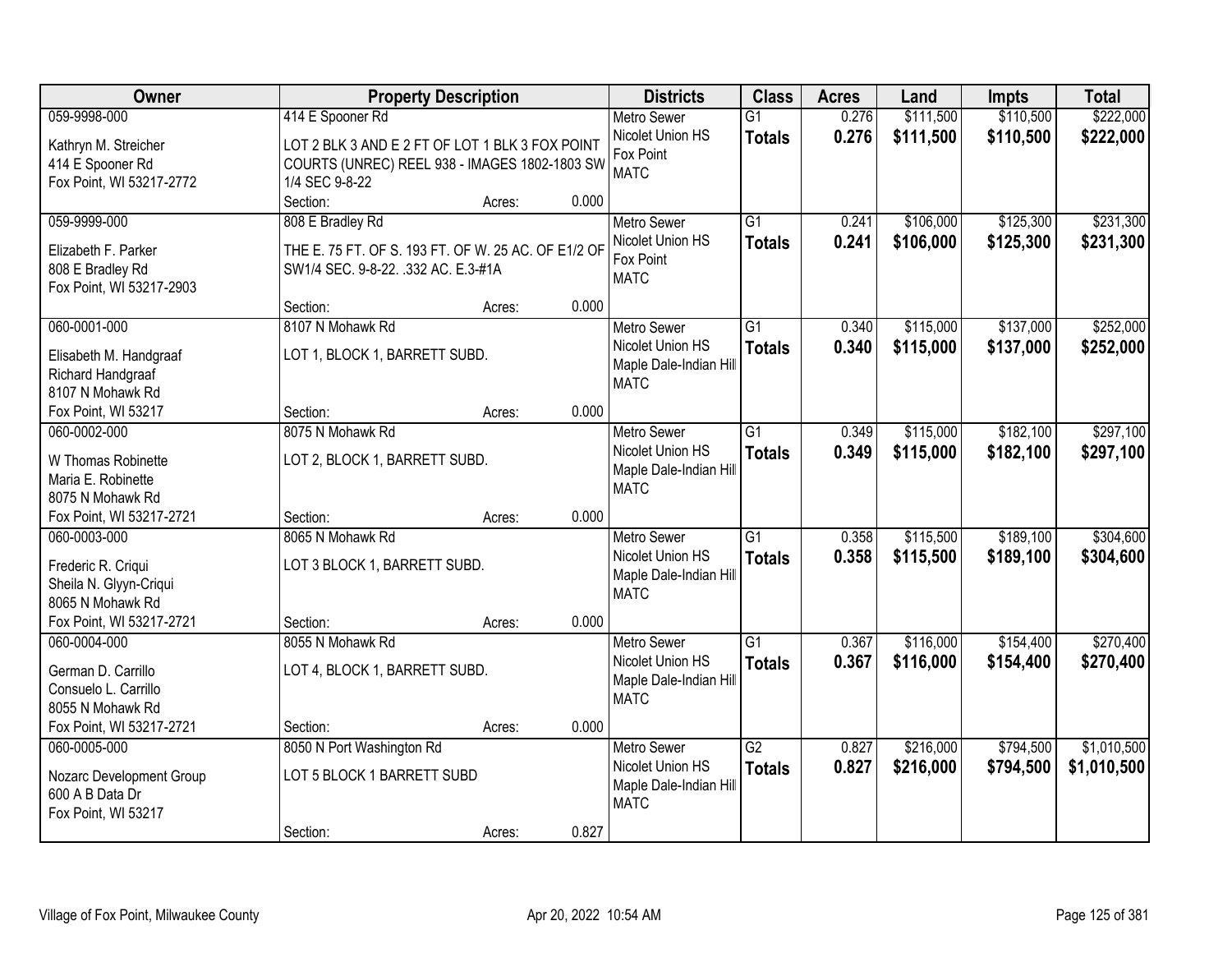| Owner                              | <b>Property Description</b>                          |        |       | <b>Districts</b>       | <b>Class</b>    | <b>Acres</b> | Land     | <b>Impts</b> | <b>Total</b> |
|------------------------------------|------------------------------------------------------|--------|-------|------------------------|-----------------|--------------|----------|--------------|--------------|
| 060-0006-000                       | 503 W Dean Ct                                        |        |       | <b>Metro Sewer</b>     | $\overline{G1}$ | 0.411        | \$94,000 | \$170,500    | \$264,500    |
| <b>Matthew Mcdonell</b>            | Parcel 1 of Certified Survey Map No. 599, Being a    |        |       | Nicolet Union HS       | <b>Totals</b>   | 0.411        | \$94,000 | \$170,500    | \$264,500    |
| 503 W Dean Ct                      | resubdivision of Lots One (1) and Two (2), Fox Croft |        |       | Maple Dale-Indian Hill |                 |              |          |              |              |
| Fox Point, WI 53217                | Court, being a part of the Northwest Quarter of the  |        |       | <b>MATC</b>            |                 |              |          |              |              |
|                                    | Section:                                             | Acres: | 0.000 |                        |                 |              |          |              |              |
| 060-0007-000                       | 505 W Dean Ct                                        |        |       | <b>Metro Sewer</b>     | $\overline{G1}$ | 0.437        | \$95,000 | \$340,800    | \$435,800    |
| <b>Mark Clements</b>               | PARCEL 2 CERTIFIED SURVEY MAP #599 SE1/4 OF          |        |       | Nicolet Union HS       | <b>Totals</b>   | 0.437        | \$95,000 | \$340,800    | \$435,800    |
| 505 W Dean Ct                      | SEC 8-8-22                                           |        |       | Maple Dale-Indian Hill |                 |              |          |              |              |
| Fox Point, WI 53217-2640           |                                                      |        |       | <b>MATC</b>            |                 |              |          |              |              |
|                                    | Section:                                             | Acres: | 0.000 |                        |                 |              |          |              |              |
| 060-0008-000                       | 507 W Dean Ct                                        |        |       | <b>Metro Sewer</b>     | G1              | 0.475        | \$97,000 | \$275,100    | \$372,100    |
|                                    | LOT 3, FOX CROFT COURT                               |        |       | Nicolet Union HS       | <b>Totals</b>   | 0.475        | \$97,000 | \$275,100    | \$372,100    |
| Sandra Lynn Ertel<br>507 W Dean Ct |                                                      |        |       | Maple Dale-Indian Hill |                 |              |          |              |              |
| Fox Point, WI 53217-2640           |                                                      |        |       | <b>MATC</b>            |                 |              |          |              |              |
|                                    | Section:                                             | Acres: | 0.000 |                        |                 |              |          |              |              |
| 060-0009-000                       | 509 W Dean Ct                                        |        |       | <b>Metro Sewer</b>     | $\overline{G1}$ | 0.459        | \$96,000 | \$244,600    | \$340,600    |
|                                    |                                                      |        |       | Nicolet Union HS       | <b>Totals</b>   | 0.459        | \$96,000 | \$244,600    | \$340,600    |
| Sally F Ziegler Living Trust       | LOT 4, FOX CROFT COURT                               |        |       | Maple Dale-Indian Hill |                 |              |          |              |              |
| 509 W Dean Ct                      |                                                      |        |       | <b>MATC</b>            |                 |              |          |              |              |
| Fox Point, WI 53217-2640           | Section:                                             | Acres: | 0.000 |                        |                 |              |          |              |              |
| 060-0010-000                       | 511 W Dean Ct                                        |        |       | <b>Metro Sewer</b>     | $\overline{G1}$ | 0.433        | \$76,000 | \$124,500    | \$200,500    |
|                                    |                                                      |        |       | Nicolet Union HS       |                 |              |          |              |              |
| Frank R. Galka                     | LOT 5, FOX CROFT COURT                               |        |       | Maple Dale-Indian Hill | <b>Totals</b>   | 0.433        | \$76,000 | \$124,500    | \$200,500    |
| Cheryl R. Galka                    |                                                      |        |       | <b>MATC</b>            |                 |              |          |              |              |
| 511 W Dean Ct                      |                                                      |        |       |                        |                 |              |          |              |              |
| Fox Point, WI 53217                | Section:                                             | Acres: | 0.000 |                        |                 |              |          |              |              |
| 060-0011-000                       | 513 W Dean Ct                                        |        |       | Metro Sewer            | $\overline{G1}$ | 0.444        | \$76,500 | \$102,500    | \$179,000    |
| James E. Neuman Jr                 | LOT 6, FOX CROFT COURT                               |        |       | Nicolet Union HS       | <b>Totals</b>   | 0.444        | \$76,500 | \$102,500    | \$179,000    |
| Annette L. Brommelkamp             |                                                      |        |       | Maple Dale-Indian Hill |                 |              |          |              |              |
| 1301 N Fairview Ln                 |                                                      |        |       | <b>MATC</b>            |                 |              |          |              |              |
| McHenry, IL 60051                  | Section:                                             | Acres: | 0.000 |                        |                 |              |          |              |              |
| 060-0012-000                       | 515 W Dean Ct                                        |        |       | <b>Metro Sewer</b>     | $\overline{G1}$ | 0.403        | \$74,500 | \$218,500    | \$293,000    |
| Akash Rashmikant Amin              | LOT 7, FOX CROFT COURT                               |        |       | Nicolet Union HS       | <b>Totals</b>   | 0.403        | \$74,500 | \$218,500    | \$293,000    |
| Dipika Akash Amin                  |                                                      |        |       | Maple Dale-Indian Hill |                 |              |          |              |              |
| 515 W Dean Ct                      |                                                      |        |       | <b>MATC</b>            |                 |              |          |              |              |
| Fox Point, WI 53217                | Section:                                             | Acres: | 0.000 |                        |                 |              |          |              |              |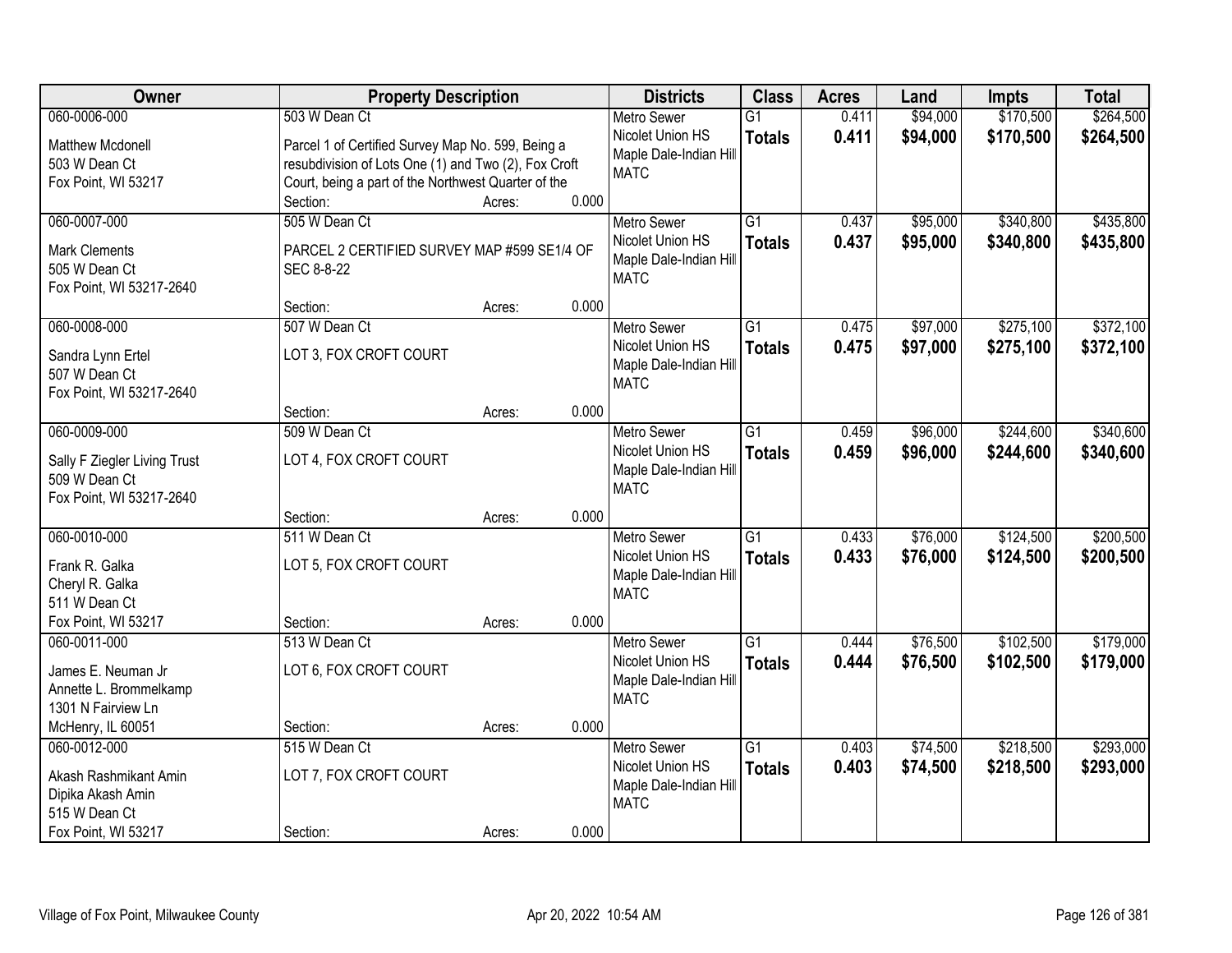| Owner                                                                | <b>Property Description</b> |        | <b>Districts</b>       | <b>Class</b>    | <b>Acres</b> | Land      | <b>Impts</b> | <b>Total</b> |
|----------------------------------------------------------------------|-----------------------------|--------|------------------------|-----------------|--------------|-----------|--------------|--------------|
| 060-0013-000                                                         | 8205 N Mohawk Rd            |        | <b>Metro Sewer</b>     | $\overline{G1}$ | 0.444        | \$120,500 | \$128,600    | \$249,100    |
| Elisa Penning                                                        | LOT 1, FOX POINT "O" WOODS  |        | Nicolet Union HS       | <b>Totals</b>   | 0.444        | \$120,500 | \$128,600    | \$249,100    |
| Eric Bahr                                                            |                             |        | Maple Dale-Indian Hill |                 |              |           |              |              |
| 8205 N Mohawk Rd                                                     |                             |        | <b>MATC</b>            |                 |              |           |              |              |
| Fox Point, WI 53217                                                  | Section:                    | Acres: | 0.000                  |                 |              |           |              |              |
| 060-0014-000                                                         | 8165 N Mohawk Rd            |        | <b>Metro Sewer</b>     | $\overline{G1}$ | 0.386        | \$117,000 | \$120,500    | \$237,500    |
|                                                                      |                             |        | Nicolet Union HS       | <b>Totals</b>   | 0.386        | \$117,000 | \$120,500    | \$237,500    |
| Hip Kwan Yee                                                         | LOT 2, FOX POINT "O" WOODS  |        | Maple Dale-Indian Hill |                 |              |           |              |              |
| Kam Oi Yee                                                           |                             |        | <b>MATC</b>            |                 |              |           |              |              |
| 8165 N Mohawk Rd                                                     |                             |        |                        |                 |              |           |              |              |
| Fox Point, WI 53217-2723                                             | Section:                    | Acres: | 0.000                  |                 |              |           |              |              |
| 060-0015-000                                                         | 8155 N Mohawk Rd            |        | Metro Sewer            | $\overline{G1}$ | 0.350        | \$115,500 | \$160, 100   | \$275,600    |
| <b>Taylor Peterson</b>                                               | LOT 3, FOX POINT "O" WOODS  |        | Nicolet Union HS       | <b>Totals</b>   | 0.350        | \$115,500 | \$160,100    | \$275,600    |
| Sean Morgan                                                          |                             |        | Maple Dale-Indian Hill |                 |              |           |              |              |
| 8155 N Mohawk Rd                                                     |                             |        | <b>MATC</b>            |                 |              |           |              |              |
| Fox Point, WI 53217                                                  | Section:                    | Acres: | 0.000                  |                 |              |           |              |              |
| 060-0016-000                                                         | 8145 N Mohawk Rd            |        | <b>Metro Sewer</b>     | $\overline{G1}$ | 0.308        | \$113,000 | \$211,200    | \$324,200    |
|                                                                      |                             |        | Nicolet Union HS       | <b>Totals</b>   | 0.308        | \$113,000 | \$211,200    | \$324,200    |
| Eugene J. Bojarski and Barbara A.                                    | LOT 4, FOX POINT "O" WOODS  |        | Maple Dale-Indian Hill |                 |              |           |              |              |
| Bojarski Joint Revoca                                                |                             |        | <b>MATC</b>            |                 |              |           |              |              |
| 8145 N Mohawk Rd                                                     |                             |        |                        |                 |              |           |              |              |
| Fox Point, WI 53217                                                  | Section:                    | Acres: | 0.000                  |                 |              |           |              |              |
| 060-0017-000                                                         | 8135 N Mohawk Rd            |        | <b>Metro Sewer</b>     | $\overline{G1}$ | 0.310        | \$113,000 | \$126,000    | \$239,000    |
| Larry C. Shainock & Sarie Leff Shainock   LOT 5, FOX POINT "O" WOODS |                             |        | Nicolet Union HS       | <b>Totals</b>   | 0.310        | \$113,000 | \$126,000    | \$239,000    |
| Revocable Trust                                                      |                             |        | Maple Dale-Indian Hill |                 |              |           |              |              |
| 8135 N Mohawk Rd                                                     |                             |        | <b>MATC</b>            |                 |              |           |              |              |
| Fox Point, WI 53217                                                  | Section:                    | Acres: | 0.000                  |                 |              |           |              |              |
| 060-0018-000                                                         | 8125 N Mohawk Rd            |        | <b>Metro Sewer</b>     | $\overline{G1}$ | 0.318        | \$113,500 | \$169,600    | \$283,100    |
| Michael L. Pokrzywinski                                              | LOT 6, FOX POINT "O" WOODS  |        | Nicolet Union HS       | <b>Totals</b>   | 0.318        | \$113,500 | \$169,600    | \$283,100    |
| Mary F. Madden                                                       |                             |        | Maple Dale-Indian Hill |                 |              |           |              |              |
| 8125 N Mohawk Rd                                                     |                             |        | <b>MATC</b>            |                 |              |           |              |              |
| Fox Point, WI 53217-2723                                             | Section:                    | Acres: | 0.000                  |                 |              |           |              |              |
| 060-0019-000                                                         | 8115 N Mohawk Rd            |        | <b>Metro Sewer</b>     | $\overline{G1}$ | 0.425        | \$119,500 | \$151,000    | \$270,500    |
|                                                                      |                             |        | Nicolet Union HS       | <b>Totals</b>   | 0.425        | \$119,500 | \$151,000    | \$270,500    |
| David M. Kaiser                                                      | LOT 7, FOX POINT "O" WOODS  |        | Maple Dale-Indian Hill |                 |              |           |              |              |
| 8115 N Mohawk Rd                                                     |                             |        | <b>MATC</b>            |                 |              |           |              |              |
| Fox Point, WI 53217-2723                                             |                             |        |                        |                 |              |           |              |              |
|                                                                      | Section:                    | Acres: | 0.000                  |                 |              |           |              |              |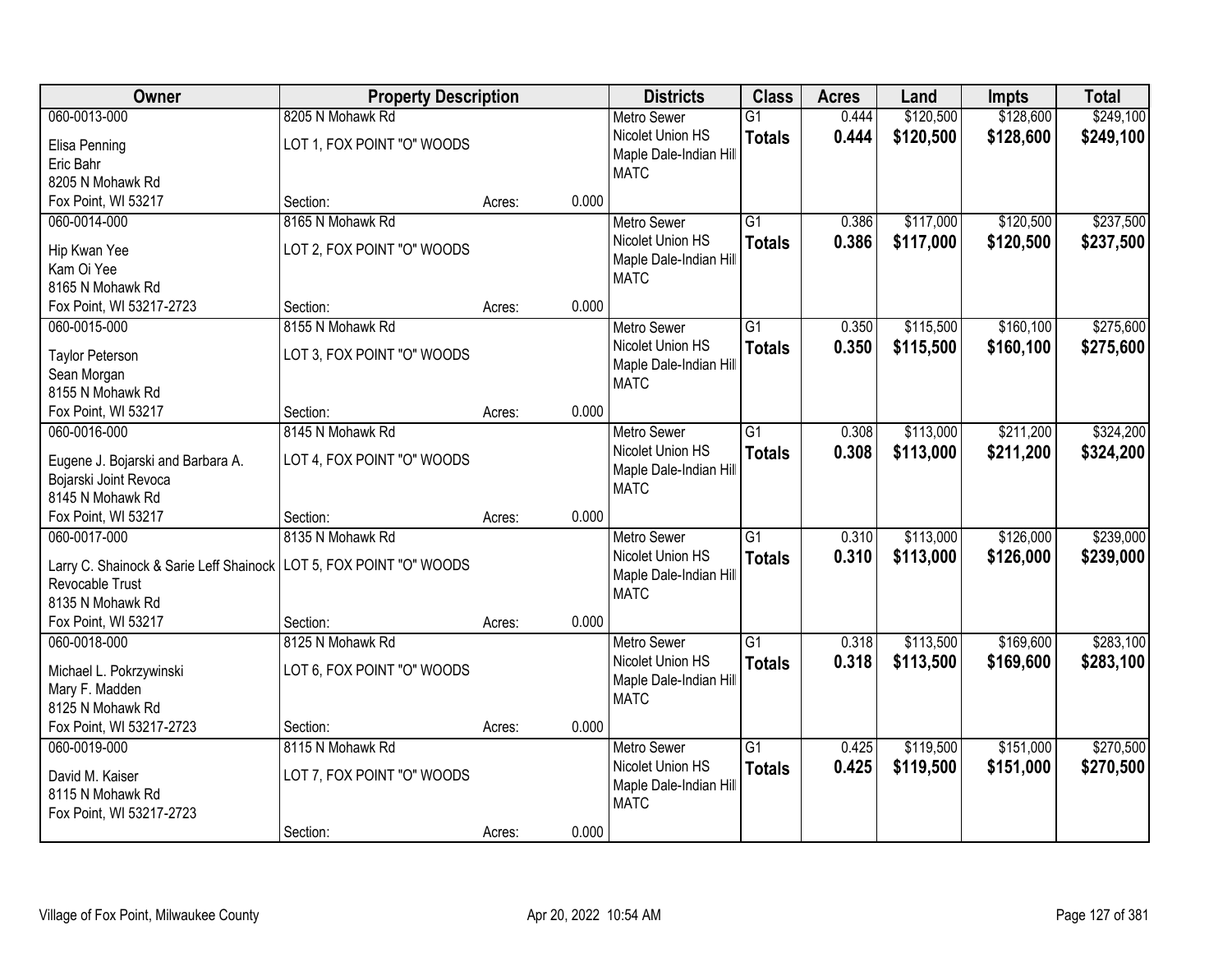| Owner                                       | <b>Property Description</b>                                 | <b>Districts</b>       | <b>Class</b>    | <b>Acres</b> | Land      | <b>Impts</b> | <b>Total</b> |
|---------------------------------------------|-------------------------------------------------------------|------------------------|-----------------|--------------|-----------|--------------|--------------|
| 060-0020-000                                | 240 W Cherokee Cir                                          | <b>Metro Sewer</b>     | $\overline{G1}$ | 0.336        | \$143,000 | \$270,700    | \$413,700    |
| James D. Ellwein                            | Lot 1 in Block 1 in Indian Creek Bluffs, being a Subdivisio | Nicolet Union HS       | <b>Totals</b>   | 0.336        | \$143,000 | \$270,700    | \$413,700    |
| Lindsay A. Ellwein                          | of a part of the Southeast 1/4 of Section 8 in Township 8   | Maple Dale-Indian Hill |                 |              |           |              |              |
| 240 W Cherokee Cir                          | North, Range 22 East, in the Village of Fox Point,          | <b>MATC</b>            |                 |              |           |              |              |
| Fox Point, WI 53217                         | 0.336<br>Section:<br>Acres:                                 |                        |                 |              |           |              |              |
| 060-0021-000                                | 220 W Cherokee Cir                                          | <b>Metro Sewer</b>     | $\overline{G1}$ | 0.354        | \$144,500 | \$219,000    | \$363,500    |
|                                             |                                                             | Nicolet Union HS       | <b>Totals</b>   | 0.354        | \$144,500 | \$219,000    | \$363,500    |
| Nancy Filsinger                             | Lot 2 in Block 1 in Indian Creek Bluffs being a             | Maple Dale-Indian Hill |                 |              |           |              |              |
| 220 W Cherokee Cir                          | Resubdivision of Block 5 of the Savings and Investment      | <b>MATC</b>            |                 |              |           |              |              |
| Fox Point, WI 53217                         | Association of Milwaukee Sub d. No. 24 and Block 4 of       |                        |                 |              |           |              |              |
|                                             | 0.354<br>Section:<br>Acres:                                 |                        |                 |              |           |              |              |
| 060-0022-000                                | 200 W Cherokee Cir                                          | <b>Metro Sewer</b>     | G1              | 0.307        | \$141,500 | \$190,000    | \$331,500    |
| Julie M. Rickert                            | LOT 3, BLK. 1, INDIAN CREEK BLUFFS                          | Nicolet Union HS       | <b>Totals</b>   | 0.307        | \$141,500 | \$190,000    | \$331,500    |
| Michael J. Loyda                            |                                                             | Maple Dale-Indian Hill |                 |              |           |              |              |
| 200 W Cherokee Cir                          |                                                             | <b>MATC</b>            |                 |              |           |              |              |
| Milwaukee, WI 53217                         | 0.000<br>Section:<br>Acres:                                 |                        |                 |              |           |              |              |
| 060-0023-000                                | 170 W Cherokee Cir                                          | <b>Metro Sewer</b>     | G1              | 0.283        | \$139,500 | \$244,900    | \$384,400    |
|                                             |                                                             | Nicolet Union HS       | <b>Totals</b>   | 0.283        | \$139,500 | \$244,900    | \$384,400    |
| David Hajigeorgiou                          | LOT 4, BLK. 1, INDIAN CREEK BLUFFS                          | Maple Dale-Indian Hill |                 |              |           |              |              |
| Jennifer Hajigeorgiou<br>170 W Cherokee Cir |                                                             | <b>MATC</b>            |                 |              |           |              |              |
| Fox Point, WI 53217-2716                    | 0.000<br>Section:<br>Acres:                                 |                        |                 |              |           |              |              |
| 060-0024-000                                | 150 W Cherokee Cir                                          | <b>Metro Sewer</b>     | $\overline{G1}$ | 0.315        | \$142,000 | \$230,500    | \$372,500    |
|                                             |                                                             | Nicolet Union HS       |                 | 0.315        | \$142,000 | \$230,500    |              |
| Xuejun Zang                                 | LOT 5, BLK. 1, INDIAN CREEK BLUFFS                          | Maple Dale-Indian Hill | <b>Totals</b>   |              |           |              | \$372,500    |
| <b>Adrian Dumitrescu</b>                    |                                                             | <b>MATC</b>            |                 |              |           |              |              |
| 150 W Cherokee Cir                          |                                                             |                        |                 |              |           |              |              |
| Fox Point, WI 53217-2716                    | 0.000<br>Section:<br>Acres:                                 |                        |                 |              |           |              |              |
| 060-0025-000                                | 120 W Cherokee Cir                                          | <b>Metro Sewer</b>     | $\overline{G1}$ | 0.315        | \$142,000 | \$278,500    | \$420,500    |
| Samuel F. Hamilton                          | Lot 6 in Block 1 in Indian Creek Bluffs, being a            | Nicolet Union HS       | <b>Totals</b>   | 0.315        | \$142,000 | \$278,500    | \$420,500    |
| Hannah L. Berman Hamilton                   | Re-Subdivision of Block 5 of the Savings and                | Maple Dale-Indian Hill |                 |              |           |              |              |
| 120 W Cherokee Cir                          | Investment Association of Milwaukee Subdivision No. 24      | <b>MATC</b>            |                 |              |           |              |              |
| Fox Point, WI 53217                         | 0.000<br>Section:<br>Acres:                                 |                        |                 |              |           |              |              |
| 060-0026-000                                | 100 E Cherokee Cir                                          | <b>Metro Sewer</b>     | $\overline{G1}$ | 0.315        | \$142,000 | \$260,400    | \$402,400    |
|                                             |                                                             | Nicolet Union HS       | <b>Totals</b>   | 0.315        | \$142,000 | \$260,400    | \$402,400    |
| Moreno Revocable Trust                      | LOT 7, BLK. 1, INDIAN CREEK BLUFFS                          | Maple Dale-Indian Hill |                 |              |           |              |              |
| Attn: Jose & Luz Moreno                     |                                                             | <b>MATC</b>            |                 |              |           |              |              |
| 100 E Cherokee Cir                          |                                                             |                        |                 |              |           |              |              |
| Fox Point, WI 53217-2712                    | 0.000<br>Section:<br>Acres:                                 |                        |                 |              |           |              |              |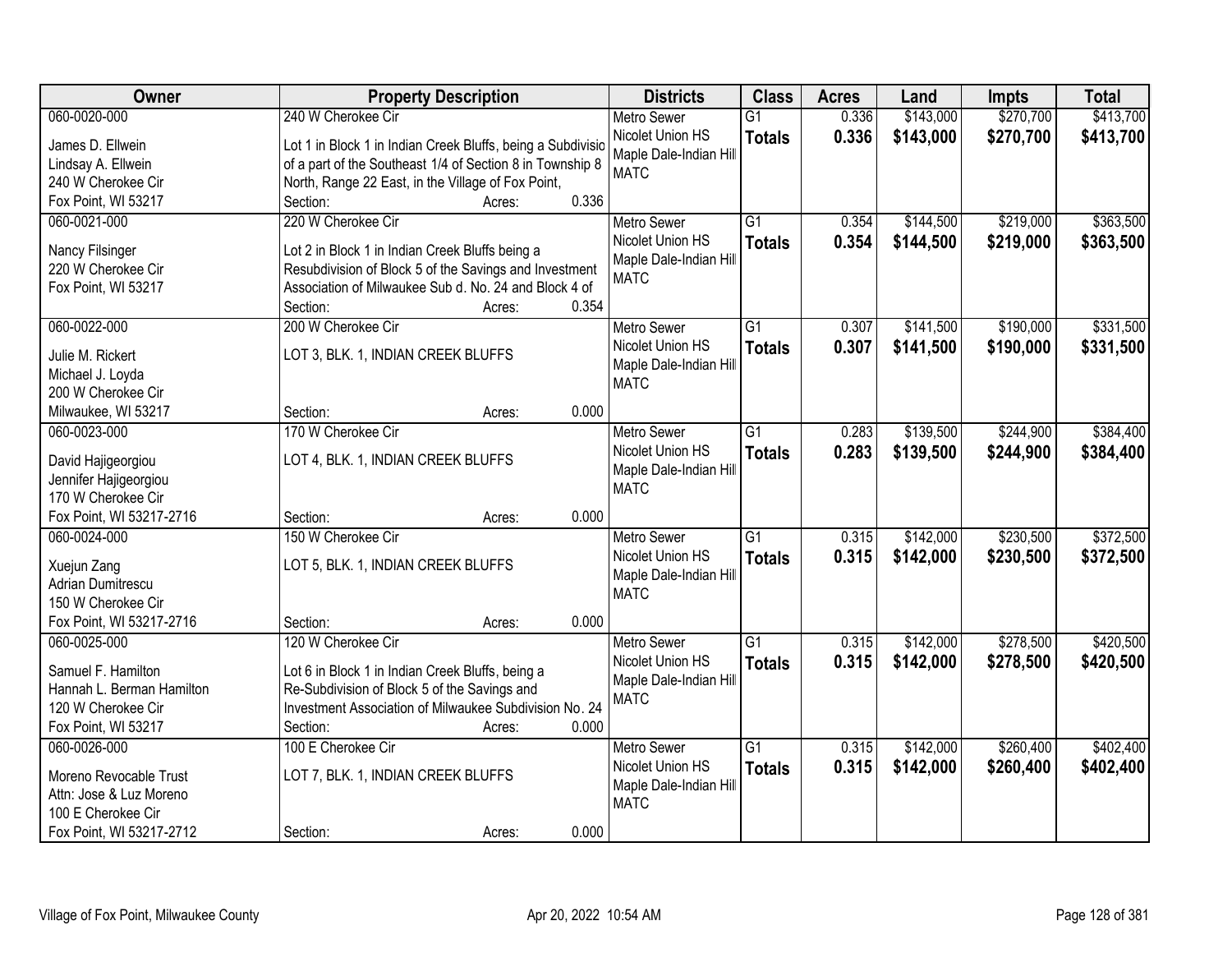| Owner                    | <b>Property Description</b>                                                           | <b>Districts</b>                       | <b>Class</b>    | <b>Acres</b> | Land      | <b>Impts</b> | <b>Total</b> |
|--------------------------|---------------------------------------------------------------------------------------|----------------------------------------|-----------------|--------------|-----------|--------------|--------------|
| 060-0027-000             | 140 E Cherokee Cir                                                                    | <b>Metro Sewer</b>                     | $\overline{G1}$ | 0.344        | \$144,000 | \$228,000    | \$372,000    |
| Donald N. Bass           | LOT 8, BLK. 1, INDIAN CREEK BLUFFS                                                    | Nicolet Union HS                       | <b>Totals</b>   | 0.344        | \$144,000 | \$228,000    | \$372,000    |
| Caren M. Bass            |                                                                                       | Maple Dale-Indian Hill                 |                 |              |           |              |              |
| 140 E Cherokee Cir       |                                                                                       | <b>MATC</b>                            |                 |              |           |              |              |
| Fox Point, WI 53217-2712 | 0.000<br>Section:<br>Acres:                                                           |                                        |                 |              |           |              |              |
| 060-0028-000             | 180 E Cherokee Cir                                                                    | <b>Metro Sewer</b>                     | $\overline{G1}$ | 0.364        | \$145,000 | \$242,000    | \$387,000    |
|                          |                                                                                       | Nicolet Union HS                       | <b>Totals</b>   | 0.364        | \$145,000 | \$242,000    | \$387,000    |
| Arlette E. Johnson       | LOT 9, BLK. 1, INDIAN CREEK BLUFFS - Lot 9, Block 1                                   | Maple Dale-Indian Hill                 |                 |              |           |              |              |
| 180 E Cherokee Cir       | in Indian Creek Bluffs, being a Resubdivision of Block 5,                             | <b>MATC</b>                            |                 |              |           |              |              |
| Fox Point, WI 53217      | the Savings and Investment Association of Milwaukee                                   |                                        |                 |              |           |              |              |
|                          | 0.000<br>Section:<br>Acres:                                                           |                                        |                 |              |           |              |              |
| 060-0029-000             | 200 E Cherokee Cir                                                                    | <b>Metro Sewer</b>                     | $\overline{G1}$ | 0.409        | \$118,500 | \$236,000    | \$354,500    |
| Kenneth Hagan            | Lot 10, in Block 1, in Indian Creek Bluffs, being a                                   | Nicolet Union HS                       | <b>Totals</b>   | 0.409        | \$118,500 | \$236,000    | \$354,500    |
| Laura J. Hagan           | Resubdivsion of Block 5 of The Savings and Investment                                 | Maple Dale-Indian Hill                 |                 |              |           |              |              |
| 200 E Cherokee Cir       | Association                                                                           | <b>MATC</b>                            |                 |              |           |              |              |
| Fox Point, WI 53217      | Section: 8<br>0.409<br>Acres:                                                         |                                        |                 |              |           |              |              |
| 060-0030-000             | 7200 N Santa Monica Blvd                                                              | <b>Metro Sewer</b>                     | $\overline{X4}$ | 0.000        | \$0       | \$0          | \$0          |
|                          |                                                                                       | Nicolet Union HS                       | <b>Totals</b>   | 0.000        | \$0       | \$0          | \$0          |
| Village of Fox Point     | INDIAN CREEK BLUFFS BLOCK 1 AREA DEDICATED                                            | Maple Dale-Indian Hill                 |                 |              |           |              |              |
| Attn: Village Hall       | TO THE PUBLIC                                                                         | <b>MATC</b>                            |                 |              |           |              |              |
| 7200 N Santa Monica Blvd |                                                                                       |                                        |                 |              |           |              |              |
| Fox Point, WI 53217-3505 | 0.000<br>Section:<br>Acres:                                                           |                                        |                 |              |           |              |              |
| 060-0031-000             | 385 W Dean Rd                                                                         | <b>Metro Sewer</b>                     | $\overline{G1}$ | 0.480        | \$122,000 | \$267,500    | \$389,500    |
| <b>Brian Polster</b>     | Lot One (1) in Indian Creek Parkway, being a                                          | Nicolet Union HS                       | <b>Totals</b>   | 0.480        | \$122,000 | \$267,500    | \$389,500    |
| 385 W Dean Rd            | Resubdivision of vacated Blocks 1, 2, and 4 of The                                    | Maple Dale-Indian Hill                 |                 |              |           |              |              |
| Fox Point, WI 53217      | Savings and Investment Association of Milwaukee                                       | <b>MATC</b>                            |                 |              |           |              |              |
|                          | 0.000<br>Section:<br>Acres:                                                           |                                        |                 |              |           |              |              |
| 060-0032-000             | 355 W Dean Rd                                                                         | <b>Metro Sewer</b>                     | $\overline{G1}$ | 0.419        | \$119,000 | \$369,000    | \$488,000    |
| Andrew Weber             |                                                                                       | Nicolet Union HS                       | <b>Totals</b>   | 0.419        | \$119,000 | \$369,000    | \$488,000    |
| Mollie Gibson            | LOT 2, INDIAN CREEK PARKWAY, - LOT 2, IN INDIAN<br>CREEK PARKWAY SUBDIVISION, BEING A | Maple Dale-Indian Hill                 |                 |              |           |              |              |
| 355 W Dean Rd            | RE-SUBDIVISION OF VACATED BLOCKS 1,2 AND 4,                                           | <b>MATC</b>                            |                 |              |           |              |              |
| Fox Point, WI 53217      | 0.000<br>Section:<br>Acres:                                                           |                                        |                 |              |           |              |              |
| 060-0033-000             | 325 W Dean Rd                                                                         |                                        | $\overline{G1}$ | 0.419        | \$119,000 | \$260,000    | \$379,000    |
|                          |                                                                                       | <b>Metro Sewer</b><br>Nicolet Union HS |                 |              |           |              |              |
| Gregory S. Mager         | LOT 3, INDIAN CREEK PARKWAY,                                                          |                                        | <b>Totals</b>   | 0.419        | \$119,000 | \$260,000    | \$379,000    |
| Melissa A. Mager         |                                                                                       | Maple Dale-Indian Hill<br><b>MATC</b>  |                 |              |           |              |              |
| 325 W Dean Rd            |                                                                                       |                                        |                 |              |           |              |              |
| Fox Point, WI 53217      | 0.000<br>Section:<br>Acres:                                                           |                                        |                 |              |           |              |              |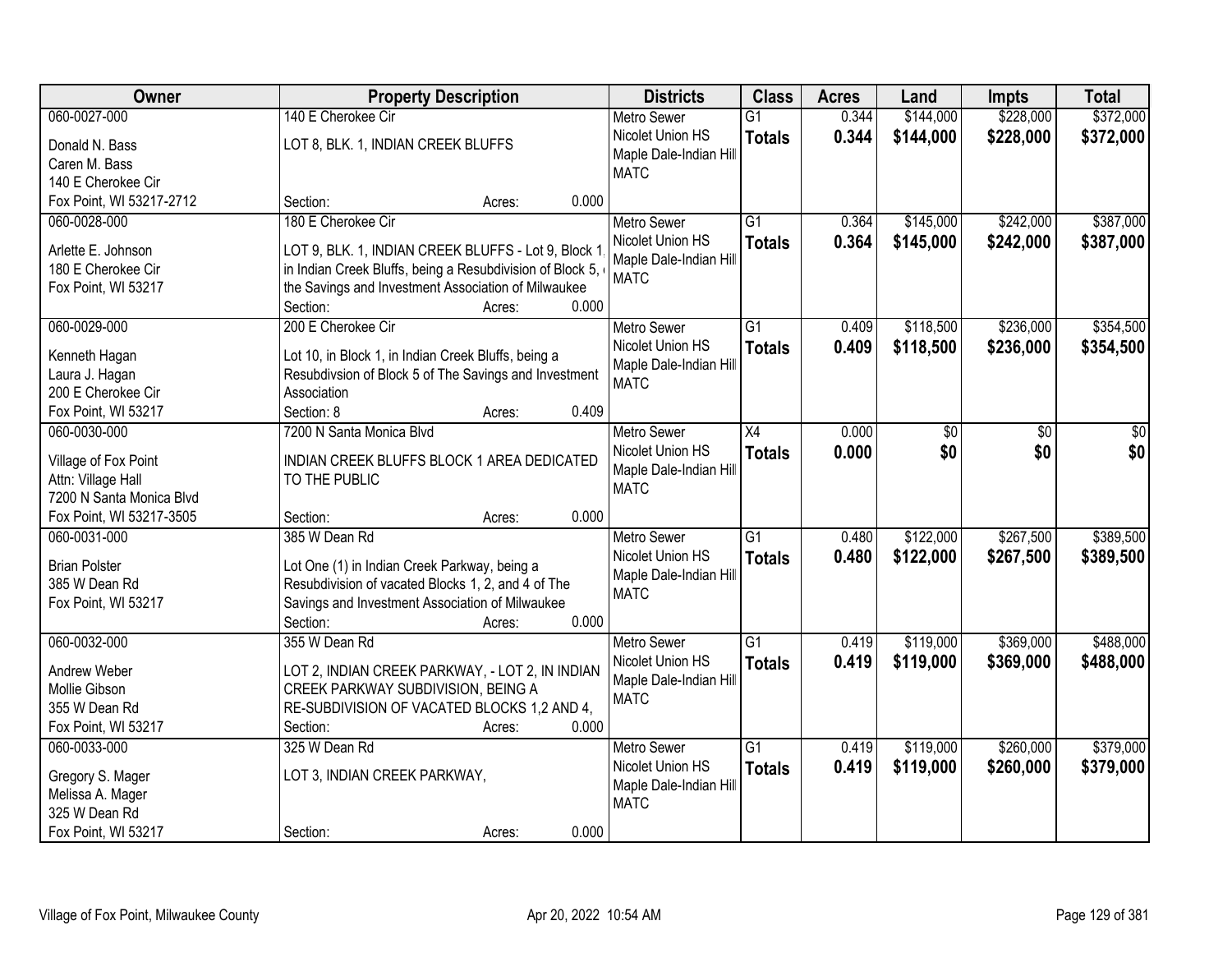| \$362,500<br>060-0034-000<br>\$119,000<br>301 W Dean Rd<br>$\overline{G1}$<br>0.419<br><b>Metro Sewer</b>                                     | \$481,500 |
|-----------------------------------------------------------------------------------------------------------------------------------------------|-----------|
|                                                                                                                                               |           |
| Nicolet Union HS<br>0.419<br>\$119,000<br>\$362,500<br><b>Totals</b><br>LOT 4 INDIAN CREEK PARKWAY,<br>Fredric M. Wein                        | \$481,500 |
| Maple Dale-Indian Hill<br>Linda S. Wein                                                                                                       |           |
| <b>MATC</b><br>301 W Dean Rd                                                                                                                  |           |
| 0.000<br>Fox Point, WI 53217-2606<br>Section:<br>Acres:                                                                                       |           |
| $\overline{G1}$<br>\$119,000<br>\$307,500<br>060-0035-000<br>265 W Dean Rd<br>0.419<br><b>Metro Sewer</b>                                     | \$426,500 |
| Nicolet Union HS<br>0.419<br>\$119,000<br>\$307,500<br><b>Totals</b><br>LOT 5 INDIAN CREEK PARKWAY,                                           | \$426,500 |
| Beryl R. Forman<br>Maple Dale-Indian Hill                                                                                                     |           |
| 265 W Dean Rd<br><b>MATC</b><br>Fox Point, WI 53217                                                                                           |           |
| 0.000<br>Section:<br>Acres:                                                                                                                   |           |
| \$288,000<br>060-0036-000<br>235 W Dean Rd<br>G1<br>\$119,000<br><b>Metro Sewer</b><br>0.419                                                  | \$407,000 |
| Nicolet Union HS<br>0.419<br>\$119,000<br>\$288,000<br><b>Totals</b>                                                                          | \$407,000 |
| Jeffrey M. Fishbach<br>Lot 6 in Indian Creek Parkway, being a resubdivision of<br>Maple Dale-Indian Hill                                      |           |
| vacated Blocks 1, 2 and 4 of the Savings and<br>Erica Fishbach<br><b>MATC</b>                                                                 |           |
| 235 W Dean Rd<br>Investment Association of Milwaukee Subdivision No. 24.                                                                      |           |
| Fox Point, WI 53217<br>Section:<br>0.000<br>Acres:                                                                                            |           |
| 201 W Dean Rd<br>\$118,000<br>\$286,500<br>060-0037-000<br>G1<br>0.399<br><b>Metro Sewer</b>                                                  | \$404,500 |
| Nicolet Union HS<br>0.399<br>\$118,000<br>\$286,500<br><b>Totals</b><br>John J. Schoshinski<br>Lot Seven (7) in Indian Creek Parkway, being a | \$404,500 |
| Maple Dale-Indian Hill<br>Resubdivision of vacated Blocks 1, 2 and 4 of the Saving<br>Jennifer L. Schoshinski                                 |           |
| <b>MATC</b><br>201 W Dean Rd<br>and                                                                                                           |           |
| 0.399<br>Fox Point, WI 53217<br>Section:<br>Acres:                                                                                            |           |
| \$333,000<br>060-0038-000<br>151 W Dean Rd<br>$\overline{G1}$<br>0.464<br>\$121,500<br><b>Metro Sewer</b>                                     | \$454,500 |
| Nicolet Union HS<br>0.464<br>\$121,500<br>\$333,000<br><b>Totals</b>                                                                          | \$454,500 |
| LOT 8 INDIAN CREEK PARKWAY,<br>Jamie H. Glinberg<br>Maple Dale-Indian Hill                                                                    |           |
| 151 W Dean Rd<br><b>MATC</b>                                                                                                                  |           |
| Fox Point, WI 53217                                                                                                                           |           |
| 0.000<br>Section:<br>Acres:                                                                                                                   |           |
| $\overline{G1}$<br>\$655,000<br>060-0039-000<br>8387 N Indian Creek Pkwy<br>\$115,000<br><b>Metro Sewer</b><br>0.346                          | \$770,000 |
| 0.346<br>Nicolet Union HS<br>\$115,000<br>\$655,000<br><b>Totals</b><br>LOT 9 INDIAN CREEK PARKWAY, - Lot 9, in Indian<br>John A. Horky       | \$770,000 |
| Maple Dale-Indian Hill<br>Creek Parkway, being a Resubdivision of vacated Blocks<br>Megan B. Horky<br><b>MATC</b>                             |           |
| 1, 2 and 4 of The Savings and Investment Association of<br>8387 N Indian Creek Pkwy                                                           |           |
| Fox Point, WI 53217<br>0.000<br>Section:<br>Acres:                                                                                            |           |
| 060-0040-000<br>\$116,500<br>\$269,000<br>8379 N Indian Creek Pkwy<br>$\overline{G1}$<br>0.374<br><b>Metro Sewer</b>                          | \$385,500 |
| Nicolet Union HS<br>0.374<br>\$116,500<br>\$269,000<br><b>Totals</b><br>LOT 10 INDIAN CREEK PARKWAY,<br>Beverly S. Ugent                      | \$385,500 |
| Maple Dale-Indian Hill<br>8379 N Indian Creek Pkwy                                                                                            |           |
| <b>MATC</b><br>Fox Point, WI 53217-2608                                                                                                       |           |
| 0.000<br>Section:<br>Acres:                                                                                                                   |           |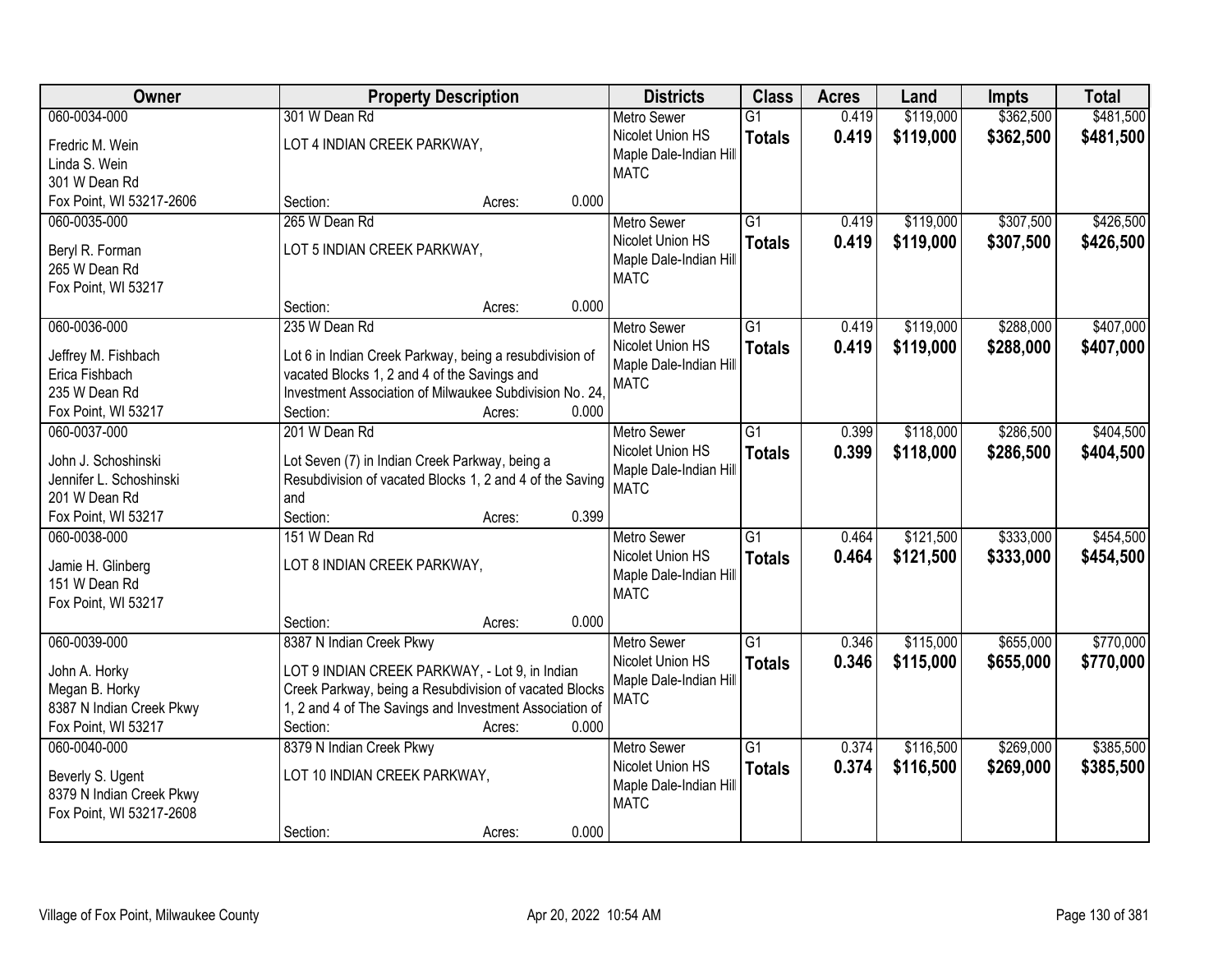| Owner                                                 | <b>Property Description</b>                            |        |       | <b>Districts</b>                       | <b>Class</b>    | <b>Acres</b> | Land      | <b>Impts</b> | <b>Total</b> |
|-------------------------------------------------------|--------------------------------------------------------|--------|-------|----------------------------------------|-----------------|--------------|-----------|--------------|--------------|
| 060-0041-000                                          | 200 W Nokomis Ct                                       |        |       | <b>Metro Sewer</b>                     | $\overline{G1}$ | 0.401        | \$118,000 | \$703,500    | \$821,500    |
| Max J. Rasansky                                       | LOT 11 INDIAN CREEK PARKWAY,                           |        |       | Nicolet Union HS                       | <b>Totals</b>   | 0.401        | \$118,000 | \$703,500    | \$821,500    |
| Cindy Lee Rasansky                                    |                                                        |        |       | Maple Dale-Indian Hill                 |                 |              |           |              |              |
| 200 W Nokomis Ct                                      |                                                        |        |       | <b>MATC</b>                            |                 |              |           |              |              |
| Fox Point, WI 53217-2609                              | Section:                                               | Acres: | 0.000 |                                        |                 |              |           |              |              |
| 060-0042-000                                          | 230 W Nokomis Ct                                       |        |       | <b>Metro Sewer</b>                     | $\overline{G1}$ | 0.534        | \$125,000 | \$524,000    | \$649,000    |
|                                                       |                                                        |        |       | Nicolet Union HS                       | <b>Totals</b>   | 0.534        | \$125,000 | \$524,000    | \$649,000    |
| Herszenson Living Trust                               | LOT 12 INDIAN CREEK PARKWAY,                           |        |       | Maple Dale-Indian Hill                 |                 |              |           |              |              |
| Attn: Sidney & Suzanne Herszenson<br>230 W Nokomis Ct |                                                        |        |       | <b>MATC</b>                            |                 |              |           |              |              |
| Fox Point, WI 53217-2609                              | Section:                                               |        | 0.000 |                                        |                 |              |           |              |              |
| 060-0043-000                                          | 260 W Nokomis Ct                                       | Acres: |       |                                        | G1              | 0.468        |           | \$523,000    | \$644,500    |
|                                                       |                                                        |        |       | <b>Metro Sewer</b><br>Nicolet Union HS |                 |              | \$121,500 |              |              |
| <b>Isabelle Douthit</b>                               | LOT 13 INDIAN CREEK PARKWAY,                           |        |       |                                        | <b>Totals</b>   | 0.468        | \$121,500 | \$523,000    | \$644,500    |
| Samuel Douthit                                        |                                                        |        |       | Maple Dale-Indian Hill<br><b>MATC</b>  |                 |              |           |              |              |
| 260 W Nokomis Ct                                      |                                                        |        |       |                                        |                 |              |           |              |              |
| Fox Point, WI 53217                                   | Section:                                               | Acres: | 0.000 |                                        |                 |              |           |              |              |
| 060-0044-000                                          | 280 W Nokomis Ct                                       |        |       | <b>Metro Sewer</b>                     | G1              | 0.443        | \$120,500 | \$324,000    | \$444,500    |
| Paul S. Weisman                                       | LOT 14 INDIAN CREEK PARKWAY,                           |        |       | Nicolet Union HS                       | <b>Totals</b>   | 0.443        | \$120,500 | \$324,000    | \$444,500    |
| Laura A. Weisman                                      |                                                        |        |       | Maple Dale-Indian Hill                 |                 |              |           |              |              |
| 280 W Nokomis Ct                                      |                                                        |        |       | <b>MATC</b>                            |                 |              |           |              |              |
| Fox Point, WI 53217-2609                              | Section:                                               | Acres: | 0.000 |                                        |                 |              |           |              |              |
| 060-0045-000                                          | 300 W Nokomis Ct                                       |        |       | <b>Metro Sewer</b>                     | $\overline{G1}$ | 0.438        | \$120,000 | \$541,500    | \$661,500    |
|                                                       |                                                        |        |       | Nicolet Union HS                       |                 |              |           |              |              |
| Kerry Katz                                            | LOT 15 INDIAN CREEK PARKWAY, - Lot 15 in Indian        |        |       | Maple Dale-Indian Hill                 | <b>Totals</b>   | 0.438        | \$120,000 | \$541,500    | \$661,500    |
| Adam N. Woolridge                                     | Creek Parkway, being a Re-Subdivision of vacated Block |        |       | <b>MATC</b>                            |                 |              |           |              |              |
| 300 W Nokomis Ct                                      | 1, 2 and 4 of the Savings & Investment Association of  |        |       |                                        |                 |              |           |              |              |
| Fox Point, WI 53217                                   | Section:                                               | Acres: | 0.000 |                                        |                 |              |           |              |              |
| 060-0046-000                                          | 340 W Nokomis Ct                                       |        |       | Metro Sewer                            | $\overline{G1}$ | 0.476        | \$122,000 | \$464,000    | \$586,000    |
| Kevin M. Bendickson                                   | LOT 16 INDIAN CREEK PARKWAY,                           |        |       | Nicolet Union HS                       | <b>Totals</b>   | 0.476        | \$122,000 | \$464,000    | \$586,000    |
| Alisa L. Bendickson                                   |                                                        |        |       | Maple Dale-Indian Hill                 |                 |              |           |              |              |
| 340 W Nokomis Ct                                      |                                                        |        |       | <b>MATC</b>                            |                 |              |           |              |              |
| Fox Point, WI 53217                                   | Section:                                               | Acres: | 0.000 |                                        |                 |              |           |              |              |
| 060-0047-000                                          | 360 W Nokomis Ct                                       |        |       | <b>Metro Sewer</b>                     | $\overline{G1}$ | 0.631        | \$130,000 | \$266,000    | \$396,000    |
|                                                       |                                                        |        |       | Nicolet Union HS                       | <b>Totals</b>   | 0.631        | \$130,000 | \$266,000    | \$396,000    |
| Patrick A. Roe                                        | LOT 17 INDIAN CREEK PARKWAY,                           |        |       | Maple Dale-Indian Hill                 |                 |              |           |              |              |
| Joan E. Roe                                           |                                                        |        |       | <b>MATC</b>                            |                 |              |           |              |              |
| 360 W Nokomis Ct                                      |                                                        |        |       |                                        |                 |              |           |              |              |
| Fox Point, WI 53217                                   | Section:                                               | Acres: | 0.000 |                                        |                 |              |           |              |              |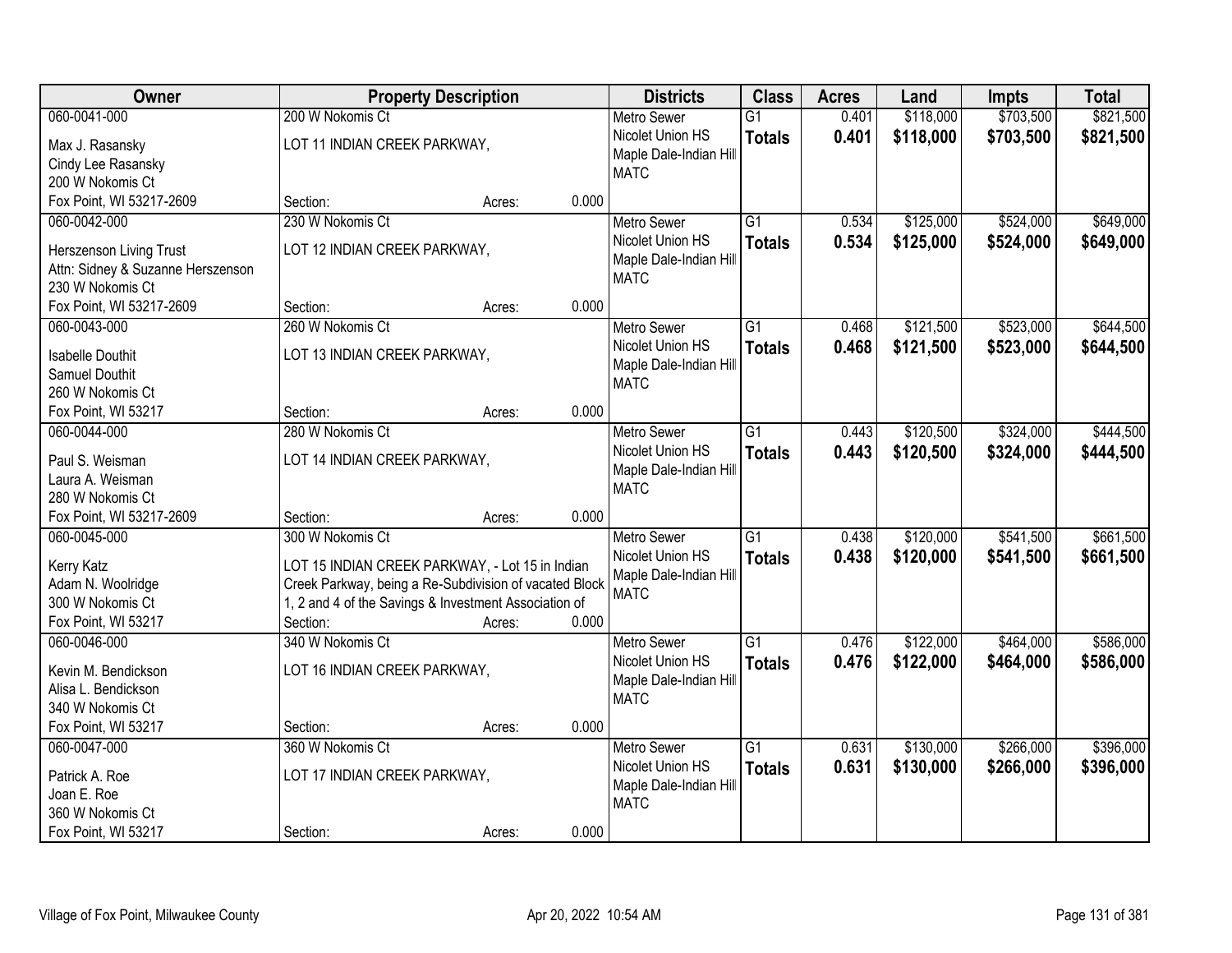| Owner                                  | <b>Property Description</b>                                              |                 | <b>Districts</b>       | <b>Class</b>    | <b>Acres</b> | Land      | <b>Impts</b> | <b>Total</b> |
|----------------------------------------|--------------------------------------------------------------------------|-----------------|------------------------|-----------------|--------------|-----------|--------------|--------------|
| 060-0048-000                           | 380 W Nokomis Ct                                                         |                 | <b>Metro Sewer</b>     | $\overline{G1}$ | 0.433        | \$119,500 | \$247,500    | \$367,000    |
| Hutchins D. Kealy Jr                   | LOT 18 INDIAN CREEK PARKWAY,                                             |                 | Nicolet Union HS       | <b>Totals</b>   | 0.433        | \$119,500 | \$247,500    | \$367,000    |
| Sarah M. Kealy                         |                                                                          |                 | Maple Dale-Indian Hill |                 |              |           |              |              |
| 380 W Nokomis Ct                       |                                                                          |                 | <b>MATC</b>            |                 |              |           |              |              |
| Fox Point, WI 53217-2611               | Section:                                                                 | 0.000<br>Acres: |                        |                 |              |           |              |              |
| 060-0049-000                           | 325 W Nokomis Ct                                                         |                 | <b>Metro Sewer</b>     | $\overline{G1}$ | 0.412        | \$118,500 | \$211,000    | \$329,500    |
| Charles C. and Catharine F.            |                                                                          |                 | Nicolet Union HS       | <b>Totals</b>   | 0.412        | \$118,500 | \$211,000    | \$329,500    |
| Prestigiacomo Rev Liv Trust            | LOT 19 INDIAN CREEK PARKWAY, 325 W NOKOMIS<br><b>COURT SCHOOL DIST 8</b> |                 | Maple Dale-Indian Hill |                 |              |           |              |              |
| 325 W Nokomis Ct                       |                                                                          |                 | <b>MATC</b>            |                 |              |           |              |              |
| Fox Point, WI 53217                    | Section:                                                                 | 0.000<br>Acres: |                        |                 |              |           |              |              |
| 060-0050-000                           | 321 W Nokomis Ct                                                         |                 | <b>Metro Sewer</b>     | G1              | 0.445        | \$120,500 | \$503,400    | \$623,900    |
|                                        |                                                                          |                 | Nicolet Union HS       | <b>Totals</b>   | 0.445        | \$120,500 | \$503,400    | \$623,900    |
| William B. Peterson                    | Lot 20, Indian Creek Parkway, being a Resubdivision of                   |                 | Maple Dale-Indian Hill |                 |              |           |              |              |
| Lora A. Strigens                       | vacated Blocks 1, 2 and 4 of the Savings and                             |                 | <b>MATC</b>            |                 |              |           |              |              |
| 321 W Nolomis Ct                       | Investment Association of Milwaukee Subdivision No. 24.                  |                 |                        |                 |              |           |              |              |
| Fox Point, WI 53217                    | Section:                                                                 | 0.000<br>Acres: |                        |                 |              |           |              |              |
| 060-0051-001                           | 251 W Nokomis Ct                                                         |                 | <b>Metro Sewer</b>     | G1              | 0.971        | \$148,500 | \$699,700    | \$848,200    |
| Peter J. Engel                         | INDIAN CREEK PARKWAY LOTS 21 AND 22                                      |                 | Nicolet Union HS       | <b>Totals</b>   | 0.971        | \$148,500 | \$699,700    | \$848,200    |
| Emily C. Ware                          |                                                                          |                 | Maple Dale-Indian Hill |                 |              |           |              |              |
| 251 W Nokomis Ct                       |                                                                          |                 | <b>MATC</b>            |                 |              |           |              |              |
| Fox Point, WI 53217                    | Section:                                                                 | 0.000<br>Acres: |                        |                 |              |           |              |              |
| 060-0053-000                           | 225 W Nokomis Ct                                                         |                 | <b>Metro Sewer</b>     | $\overline{G1}$ | 0.464        | \$121,500 | \$656,500    | \$778,000    |
| Joseph M. Bernstein Living Trust et al | LOT 23 INDIAN CREEK PARKWAY,                                             |                 | Nicolet Union HS       | <b>Totals</b>   | 0.464        | \$121,500 | \$656,500    | \$778,000    |
| Attn: Godfrey & Kahn, S.C.             |                                                                          |                 | Maple Dale-Indian Hill |                 |              |           |              |              |
| 833 E Michigan St Ste 1800             |                                                                          |                 | <b>MATC</b>            |                 |              |           |              |              |
| Milwaukee, WI 53202                    | Section:                                                                 | 0.000<br>Acres: |                        |                 |              |           |              |              |
| 060-0054-000                           | 8363 N Indian Creek Pkwy                                                 |                 | <b>Metro Sewer</b>     | $\overline{G1}$ | 0.402        | \$118,000 | \$284,000    | \$402,000    |
|                                        |                                                                          |                 | Nicolet Union HS       | <b>Totals</b>   | 0.402        | \$118,000 | \$284,000    | \$402,000    |
| Kristen Vosmaer                        | LOT 24 INDIAN CREEK PARKWAY,                                             |                 | Maple Dale-Indian Hill |                 |              |           |              |              |
| Courtney A. Vosmaer                    |                                                                          |                 | <b>MATC</b>            |                 |              |           |              |              |
| 8363 N Indian Creek Pkwy               |                                                                          |                 |                        |                 |              |           |              |              |
| Fox Point, WI 53217                    | Section:                                                                 | 0.000<br>Acres: |                        |                 |              |           |              |              |
| 060-0055-000                           | 8355 N Indian Creek Pkwy                                                 |                 | <b>Metro Sewer</b>     | $\overline{G1}$ | 0.339        | \$114,500 | \$469,500    | \$584,000    |
| Robert R. Cardenas                     | LOT 25 INDIAN CREEK PARKWAY,                                             |                 | Nicolet Union HS       | <b>Totals</b>   | 0.339        | \$114,500 | \$469,500    | \$584,000    |
| Monica I. Cardenas                     |                                                                          |                 | Maple Dale-Indian Hill |                 |              |           |              |              |
| 8355 N Indian Creek Pkwy               |                                                                          |                 | <b>MATC</b>            |                 |              |           |              |              |
| Fox Point, WI 53217-2607               | Section:                                                                 | 0.000<br>Acres: |                        |                 |              |           |              |              |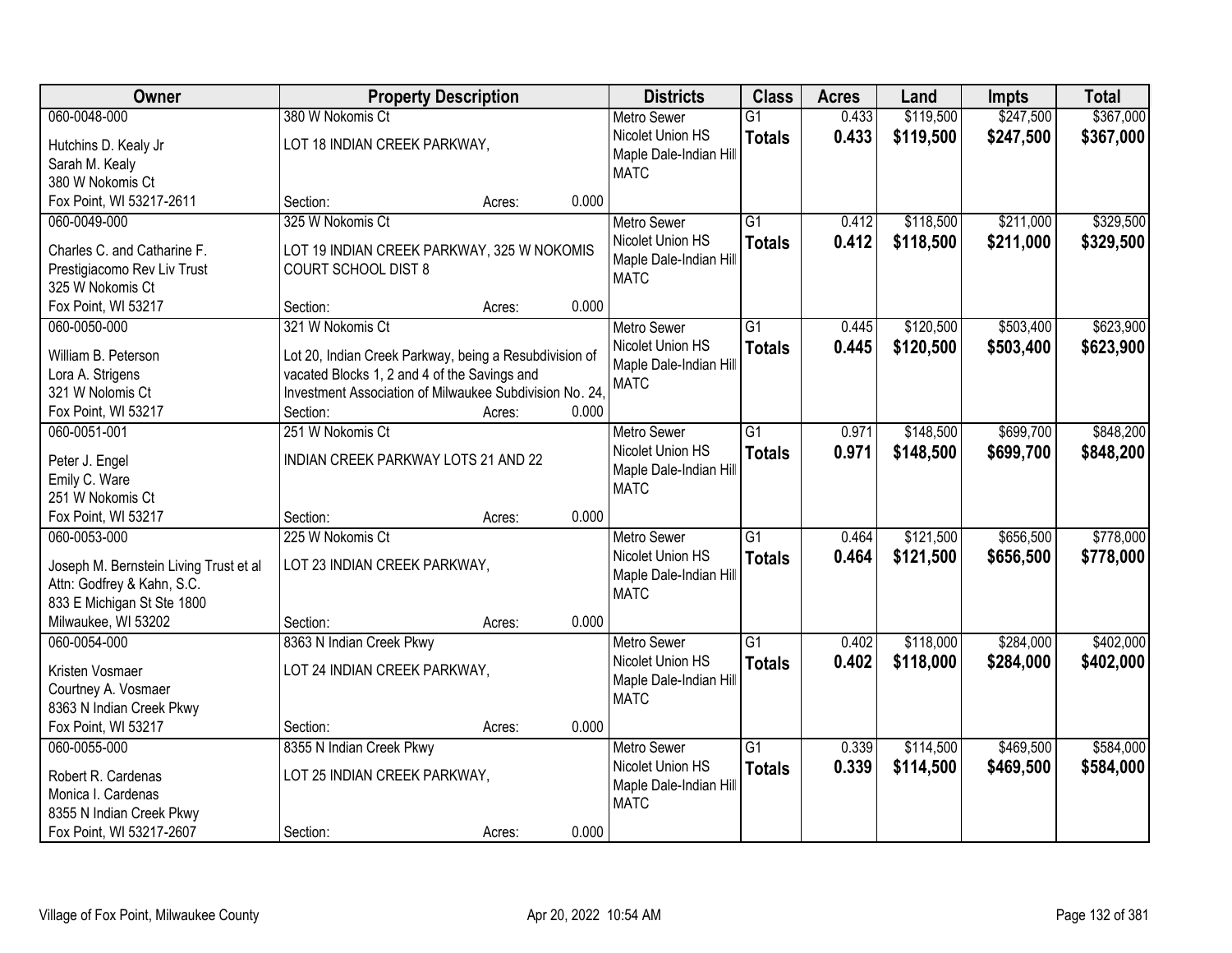| Owner                                                |                                                         | <b>Property Description</b> |       | <b>Districts</b>                      | <b>Class</b>    | <b>Acres</b> | Land      | <b>Impts</b> | <b>Total</b> |
|------------------------------------------------------|---------------------------------------------------------|-----------------------------|-------|---------------------------------------|-----------------|--------------|-----------|--------------|--------------|
| 060-0056-000                                         | 8348 N Indian Creek Pkwy                                |                             |       | <b>Metro Sewer</b>                    | $\overline{G1}$ | 0.374        | \$116,500 | \$259,500    | \$376,000    |
| Eugene W. Witt                                       | LOT 26 INDIAN CREEK PARKWAY,                            |                             |       | Nicolet Union HS                      | <b>Totals</b>   | 0.374        | \$116,500 | \$259,500    | \$376,000    |
| Carmen Witt                                          |                                                         |                             |       | Maple Dale-Indian Hill                |                 |              |           |              |              |
| 8348 N Indian Creek Pkwy                             |                                                         |                             |       | <b>MATC</b>                           |                 |              |           |              |              |
| Fox Point, WI 53217-2612                             | Section:                                                | Acres:                      | 0.000 |                                       |                 |              |           |              |              |
| 060-0057-000                                         | 8340 N Indian Creek Pkwy                                |                             |       | <b>Metro Sewer</b>                    | $\overline{G1}$ | 0.399        | \$118,000 | \$393,500    | \$511,500    |
| Alicia Phillips                                      | Lots 27, in Indian Creek Parkway, being a Resubdivision |                             |       | Nicolet Union HS                      | <b>Totals</b>   | 0.399        | \$118,000 | \$393,500    | \$511,500    |
| <b>Brad Phillips</b>                                 | of vacated Blocks 1, 2 and 4 of The Savings and         |                             |       | Maple Dale-Indian Hill                |                 |              |           |              |              |
| 8340 N Indian Creek Pkwy                             | Investment                                              |                             |       | <b>MATC</b>                           |                 |              |           |              |              |
| Fox Point, WI 53217                                  | Section:                                                | Acres:                      | 0.399 |                                       |                 |              |           |              |              |
| 060-0058-000                                         | 8332 N Indian Creek Pkwy                                |                             |       | <b>Metro Sewer</b>                    | G1              | 0.463        | \$121,500 | \$351,000    | \$472,500    |
|                                                      |                                                         |                             |       | Nicolet Union HS                      | <b>Totals</b>   | 0.463        | \$121,500 | \$351,000    | \$472,500    |
| Grigoriy N. Godkin                                   | LOT 28 INDIAN CREEK PARKWAY,                            |                             |       | Maple Dale-Indian Hill                |                 |              |           |              |              |
| Tatyana Godkin                                       |                                                         |                             |       | <b>MATC</b>                           |                 |              |           |              |              |
| 8332 N Indian Creek Pkwy                             |                                                         |                             |       |                                       |                 |              |           |              |              |
| Fox Point, WI 53217-2612                             | Section:                                                | Acres:                      | 0.000 |                                       |                 |              |           |              |              |
| 060-0059-000                                         | 8324 N Indian Creek Pkwy                                |                             |       | <b>Metro Sewer</b>                    | G1              | 0.381        | \$117,000 | \$292,900    | \$409,900    |
| Frank L. Stemper                                     | LOT 29 INDIAN CREEK PARKWAY,                            |                             |       | Nicolet Union HS                      | <b>Totals</b>   | 0.381        | \$117,000 | \$292,900    | \$409,900    |
| Sarah J. Stemper                                     |                                                         |                             |       | Maple Dale-Indian Hill                |                 |              |           |              |              |
| 8324 N Indian Creek Pkwy                             |                                                         |                             |       | <b>MATC</b>                           |                 |              |           |              |              |
| Fox Point, WI 53217-2612                             | Section:                                                | Acres:                      | 0.000 |                                       |                 |              |           |              |              |
| 060-0060-000                                         | 8316 N Indian Creek Pkwy                                |                             |       | <b>Metro Sewer</b>                    | $\overline{G1}$ | 0.448        | \$120,500 | \$262,500    | \$383,000    |
|                                                      |                                                         |                             |       | Nicolet Union HS                      | <b>Totals</b>   | 0.448        | \$120,500 | \$262,500    | \$383,000    |
| Terry D. Rindt                                       | LOT 30 INDIAN CREEK PARKWAY,                            |                             |       | Maple Dale-Indian Hill                |                 |              |           |              |              |
| Christel T. Maass                                    |                                                         |                             |       | <b>MATC</b>                           |                 |              |           |              |              |
| 8316 N Indian Creek Pkwy<br>Fox Point, WI 53217-2612 |                                                         |                             | 0.000 |                                       |                 |              |           |              |              |
| 060-0061-000                                         | Section:<br>8308 N Indian Creek Pkwy                    | Acres:                      |       |                                       | $\overline{G1}$ | 0.402        | \$118,000 | \$209,800    | \$327,800    |
|                                                      |                                                         |                             |       | <b>Metro Sewer</b>                    |                 |              |           |              |              |
| Stephanie J. Conn                                    | LOT 31 INDIAN CREEK PARKWAY,                            |                             |       | Nicolet Union HS                      | <b>Totals</b>   | 0.402        | \$118,000 | \$209,800    | \$327,800    |
| James Nations                                        |                                                         |                             |       | Maple Dale-Indian Hill<br><b>MATC</b> |                 |              |           |              |              |
| 8308 N Indian Creek Pkwy                             |                                                         |                             |       |                                       |                 |              |           |              |              |
| Fox Point, WI 53217                                  | Section:                                                | Acres:                      | 0.000 |                                       |                 |              |           |              |              |
| 060-0062-000                                         | 8300 N Indian Creek Pkwy                                |                             |       | <b>Metro Sewer</b>                    | $\overline{G1}$ | 0.432        | \$119,500 | \$372,500    | \$492,000    |
| John Yopps                                           | LOT 32 INDIAN CREEK PARKWAY,                            |                             |       | Nicolet Union HS                      | <b>Totals</b>   | 0.432        | \$119,500 | \$372,500    | \$492,000    |
| Melissa Chudnow                                      |                                                         |                             |       | Maple Dale-Indian Hill                |                 |              |           |              |              |
| 8300 N Indian Creek Pkwy                             |                                                         |                             |       | <b>MATC</b>                           |                 |              |           |              |              |
| Fox Point, WI 53217-2612                             | Section:                                                | Acres:                      | 0.000 |                                       |                 |              |           |              |              |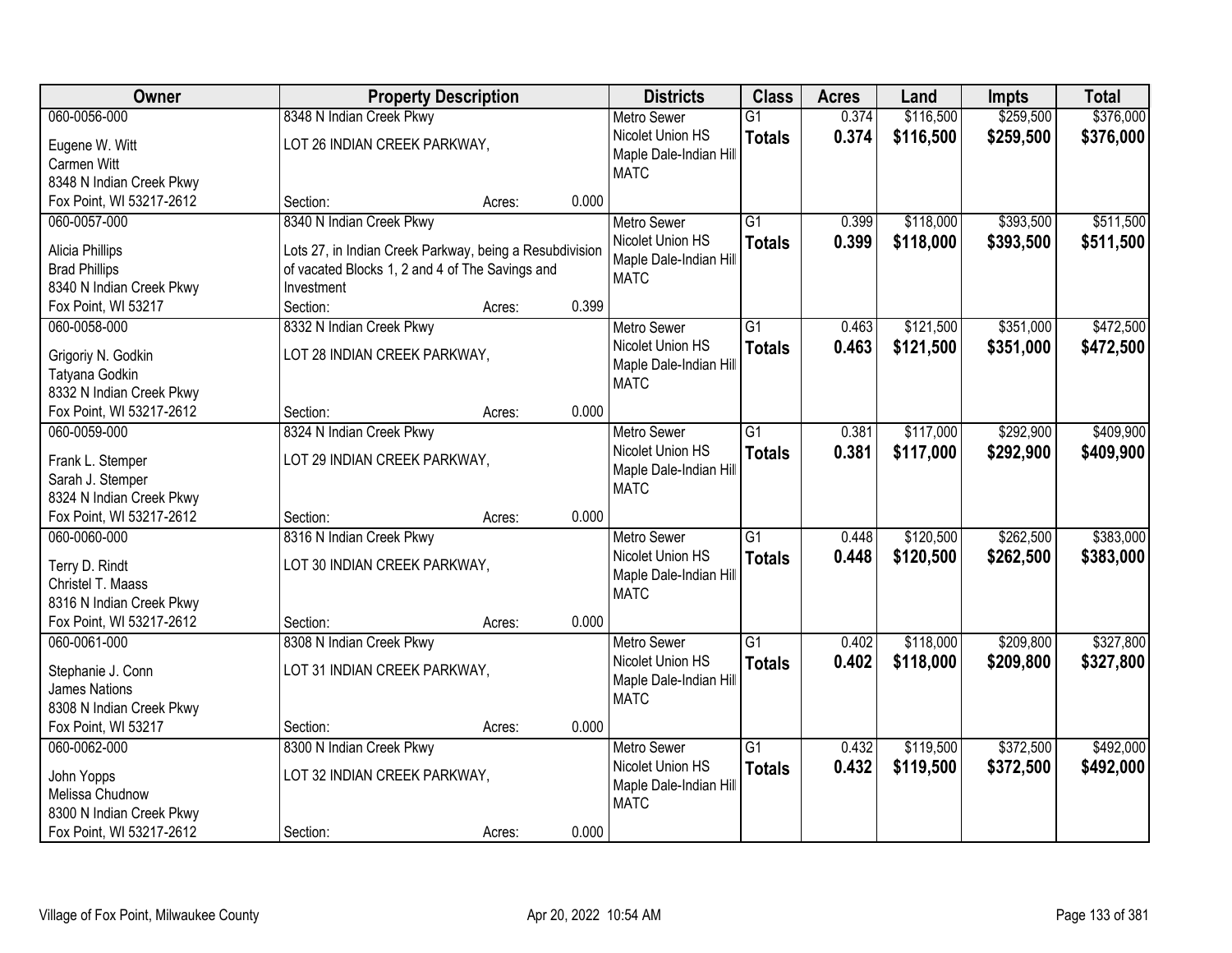| Owner                    |                                                           | <b>Property Description</b> |                    |                 | <b>Acres</b> | Land      | <b>Impts</b> | <b>Total</b> |
|--------------------------|-----------------------------------------------------------|-----------------------------|--------------------|-----------------|--------------|-----------|--------------|--------------|
| 060-0063-000             | 164 E Bradley Rd                                          |                             | <b>Metro Sewer</b> | $\overline{G1}$ | 0.381        | \$117,000 | \$178,500    | \$295,500    |
| Lauren Marquardt         | LOT 1, BLOCK 1, NORTHWEST MEADOWS,                        |                             | Nicolet Union HS   | <b>Totals</b>   | 0.381        | \$117,000 | \$178,500    | \$295,500    |
| 164 E Bradley Rd         |                                                           |                             | Fox Point          |                 |              |           |              |              |
| Fox Point, WI 53217      |                                                           |                             | <b>MATC</b>        |                 |              |           |              |              |
|                          | Section:<br>Acres:                                        | 0.000                       |                    |                 |              |           |              |              |
| 060-0064-000             | 168 E Bradley Rd                                          |                             | <b>Metro Sewer</b> | $\overline{G1}$ | 0.376        | \$116,500 | \$177,600    | \$294,100    |
| Neil C. Jebb             | LOT 2, BLOCK 1, NORTHWEST MEADOWS,                        |                             | Nicolet Union HS   | <b>Totals</b>   | 0.376        | \$116,500 | \$177,600    | \$294,100    |
| Sarah F. Jebb            |                                                           |                             | Fox Point          |                 |              |           |              |              |
| 168 E Bradley Rd         |                                                           |                             | <b>MATC</b>        |                 |              |           |              |              |
| Fox Point, WI 53217      | Section:<br>Acres:                                        | 0.000                       |                    |                 |              |           |              |              |
| 060-0065-000             | 202 E Bradley Rd                                          |                             | Metro Sewer        | G1              | 0.379        | \$117,000 | \$208,600    | \$325,600    |
| <b>Brian Griffiths</b>   | Lot 3, Block 1, in Northwest Meadows, being a part of the |                             | Nicolet Union HS   | <b>Totals</b>   | 0.379        | \$117,000 | \$208,600    | \$325,600    |
| Stephanie Griffiths      | Southeast 1/4 of Section 8, Township 8 North, Range 22    |                             | Fox Point          |                 |              |           |              |              |
| 202 204 East Bradley Rd  | East, in the Village of Fox Point, Milwaukee County,      |                             | <b>MATC</b>        |                 |              |           |              |              |
| Fox Point, WI 53217      | Section:<br>Acres:                                        | 0.379                       |                    |                 |              |           |              |              |
| 060-0066-000             | 210 E Bradley Rd                                          |                             | <b>Metro Sewer</b> | G1              | 0.371        | \$116,500 | \$160,300    | \$276,800    |
|                          |                                                           |                             | Nicolet Union HS   | <b>Totals</b>   | 0.371        | \$116,500 | \$160,300    | \$276,800    |
| Erich M. Hacker          | LOT 4, BLOCK 1, NORTHWEST MEADOWS, 210 E.                 |                             | Fox Point          |                 |              |           |              |              |
| Rachel E. Hacker         | <b>BRADLEY RD.</b>                                        |                             | <b>MATC</b>        |                 |              |           |              |              |
| 210 E Bradley Rd         |                                                           |                             |                    |                 |              |           |              |              |
| Fox Point, WI 53217      | Section:<br>Acres:                                        | 0.000                       |                    |                 |              |           |              |              |
| 060-0067-000             | 220 E Bradley Rd                                          |                             | <b>Metro Sewer</b> | $\overline{G1}$ | 0.389        | \$117,500 | \$198,300    | \$315,800    |
| Peter Grzechowiak        | LOT 5, BLOCK 1, NORTHWEST MEADOWS,                        |                             | Nicolet Union HS   | <b>Totals</b>   | 0.389        | \$117,500 | \$198,300    | \$315,800    |
| Darcy Lorenzon           |                                                           |                             | Fox Point          |                 |              |           |              |              |
| 220 E Bradley Rd         |                                                           |                             | <b>MATC</b>        |                 |              |           |              |              |
| Fox Point, WI 53217      | Section:<br>Acres:                                        | 0.000                       |                    |                 |              |           |              |              |
| 060-0068-000             | 8019 N Regent Rd                                          |                             | <b>Metro Sewer</b> | G1              | 0.389        | \$117,500 | \$265,500    | \$383,000    |
| Michael P. Bolton        | LOT 6, BLOCK 1, NORTHWEST MEADOWS,                        |                             | Nicolet Union HS   | <b>Totals</b>   | 0.389        | \$117,500 | \$265,500    | \$383,000    |
| Mary C. Bolton           |                                                           |                             | Fox Point          |                 |              |           |              |              |
| 8019 N Regent Rd         |                                                           |                             | <b>MATC</b>        |                 |              |           |              |              |
| Fox Point, WI 53217-2731 | Section:<br>Acres:                                        | 0.000                       |                    |                 |              |           |              |              |
| 060-0069-000             | 8021 N Regent Rd                                          |                             | <b>Metro Sewer</b> | $\overline{G1}$ | 0.328        | \$114,000 | \$136,100    | \$250,100    |
|                          |                                                           |                             | Nicolet Union HS   | <b>Totals</b>   | 0.328        | \$114,000 | \$136,100    | \$250,100    |
| Daniel S. Bennett        | Lot 7, in Block 1, in Northwest Meadows, being a          |                             | Fox Point          |                 |              |           |              |              |
| 8021 N Regent Rd         | Subdivision of a part of the Southeast One-Quarter of     |                             | <b>MATC</b>        |                 |              |           |              |              |
| Fox Point, WI 53217      | Section 8, in Township 8                                  |                             |                    |                 |              |           |              |              |
|                          | Section: 8<br>Acres:                                      | 0.328                       |                    |                 |              |           |              |              |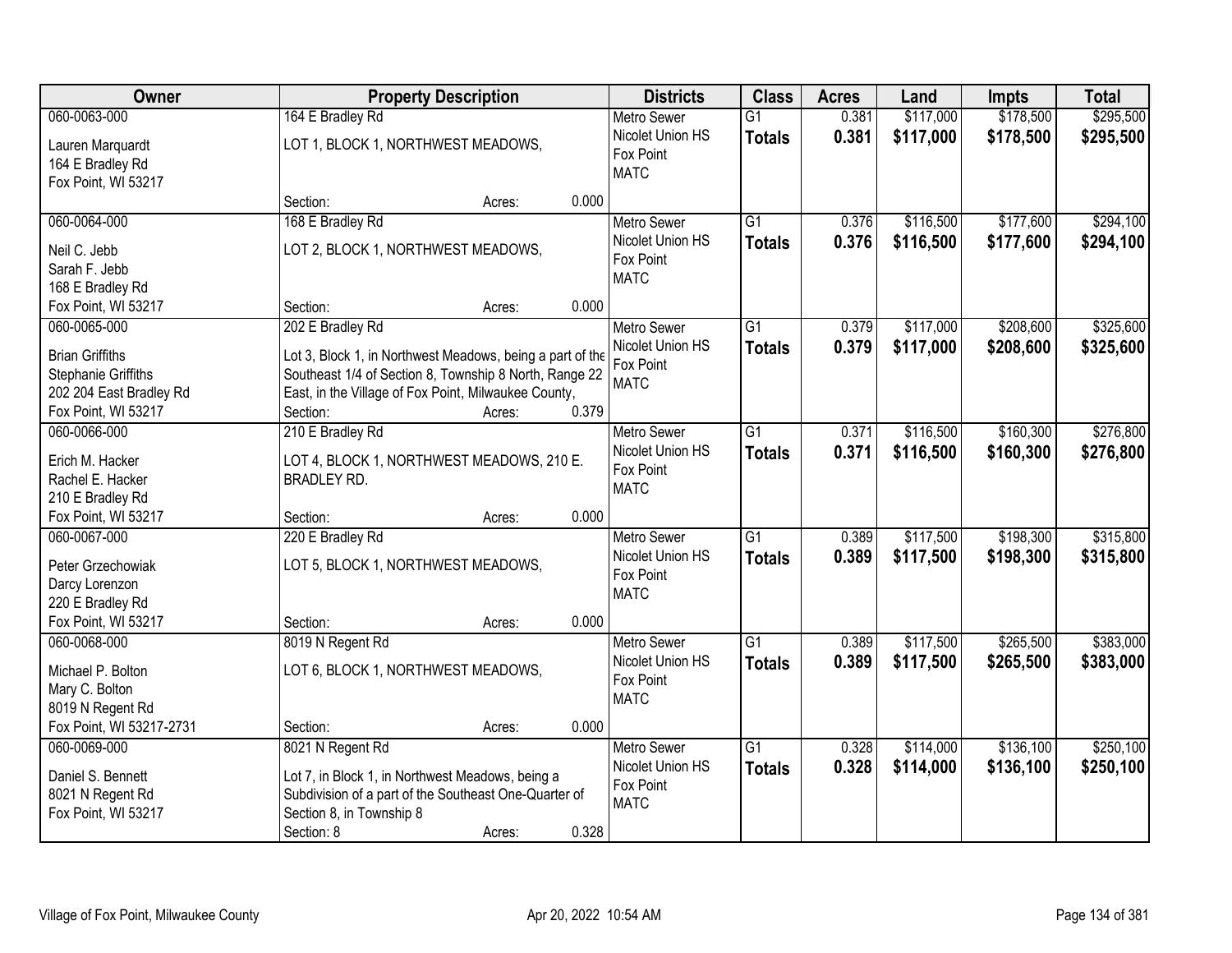| Owner                                                                                         |                                                                                                                                                                                                       | <b>Property Description</b> |       |                                                                    | <b>Class</b>                     | <b>Acres</b>   | Land                   | <b>Impts</b>           | <b>Total</b>           |
|-----------------------------------------------------------------------------------------------|-------------------------------------------------------------------------------------------------------------------------------------------------------------------------------------------------------|-----------------------------|-------|--------------------------------------------------------------------|----------------------------------|----------------|------------------------|------------------------|------------------------|
| 060-0070-000                                                                                  | 8023 N Regent Rd                                                                                                                                                                                      |                             |       | <b>Metro Sewer</b>                                                 | $\overline{G1}$                  | 0.309          | \$113,000              | \$134,400              | \$247,400              |
| Anjanette Roseneck<br>8023 N Regent Rd<br>Fox Point, WI 53217-2731                            | LOT 8, BLOCK 1, NORTHWEST MEADOWS,                                                                                                                                                                    |                             |       | Nicolet Union HS<br>Fox Point<br><b>MATC</b>                       | <b>Totals</b>                    | 0.309          | \$113,000              | \$134,400              | \$247,400              |
|                                                                                               | Section:                                                                                                                                                                                              | Acres:                      | 0.000 |                                                                    |                                  |                |                        |                        |                        |
| 060-0071-000<br>Nazli Gurer<br>8025 N Regent Rd<br>Fox Point, WI 53217                        | 8025 N Regent Rd<br>LOT 9 BLK. 1 NORTHWEST MEADOWS - Lot 9, in Bloc<br>1, in Northwest Meadows, being a subdivision of part of<br>the Southeast 1/4 of Section 8, Township 8 North, Range<br>Section: | Acres:                      | 0.000 | <b>Metro Sewer</b><br>Nicolet Union HS<br>Fox Point<br><b>MATC</b> | $\overline{G1}$<br><b>Totals</b> | 0.402<br>0.402 | \$118,000<br>\$118,000 | \$122,500<br>\$122,500 | \$240,500<br>\$240,500 |
| 060-0072-000                                                                                  | 8027 N Regent Rd                                                                                                                                                                                      |                             |       | <b>Metro Sewer</b>                                                 | G1                               | 0.442          | \$120,000              | \$136,000              | \$256,000              |
| James H. Burnett III<br>Jill C. Burnett<br>8027 N Regent Rd                                   | LOT 10, BLOCK 1, NORTHWEST MEADOWS,                                                                                                                                                                   |                             |       | Nicolet Union HS<br>Fox Point<br><b>MATC</b>                       | <b>Totals</b>                    | 0.442          | \$120,000              | \$136,000              | \$256,000              |
| Fox Point, WI 53217                                                                           | Section:                                                                                                                                                                                              | Acres:                      | 0.000 |                                                                    |                                  |                |                        |                        |                        |
| 060-0073-000<br>Frank J. Oliver<br>Oliver P. Mary<br>8029 N Regent Rd                         | 8029 N Regent Rd<br>LOT 11, BLOCK 1, NORTHWEST MEADOWS,                                                                                                                                               |                             |       | <b>Metro Sewer</b><br>Nicolet Union HS<br>Fox Point<br><b>MATC</b> | $\overline{G1}$<br><b>Totals</b> | 0.298<br>0.298 | \$112,500<br>\$112,500 | \$110,900<br>\$110,900 | \$223,400<br>\$223,400 |
| Fox Point, WI 53217-2731                                                                      | Section:                                                                                                                                                                                              | Acres:                      | 0.000 |                                                                    |                                  |                |                        |                        |                        |
| 060-0074-000<br>Andrew LaLicata<br>Pamela LaLicata<br>8031 N Regent Rd<br>Fox Point, WI 53217 | 8031 N Regent Rd<br>LOT 12, BLOCK 1, NORTHWEST MEADOWS, - Lot<br>Twelve (12) in Block One (1) in Northwest Meadows, a<br>Subdivision of part of the Southeast One-quarter (1/4) of<br>Section:        | Acres:                      | 0.000 | <b>Metro Sewer</b><br>Nicolet Union HS<br>Fox Point<br><b>MATC</b> | $\overline{G1}$<br><b>Totals</b> | 0.344<br>0.344 | \$115,000<br>\$115,000 | \$95,000<br>\$95,000   | \$210,000<br>\$210,000 |
| 060-0075-000<br>Christine L. Krueger<br>8033 N Regent Rd<br>Fox Point, WI 53217               | 8033 N Regent Rd<br>LOT 13, BLOCK 1, NORTHWEST MEADOWS,<br>Section:                                                                                                                                   | Acres:                      | 0.000 | <b>Metro Sewer</b><br>Nicolet Union HS<br>Fox Point<br><b>MATC</b> | $\overline{G1}$<br><b>Totals</b> | 0.323<br>0.323 | \$114,000<br>\$114,000 | \$224,000<br>\$224,000 | \$338,000<br>\$338,000 |
| 060-0076-000                                                                                  | 8035 N Regent Rd                                                                                                                                                                                      |                             |       | <b>Metro Sewer</b>                                                 | $\overline{G1}$                  | 0.443          | \$120,000              | \$295,000              | \$415,000              |
| <b>Christopher Rogers</b><br>Kris Rogers<br>8035 N Regent Rd<br>Fox Point, WI 53217           | Lot 14, in Block 1, in Northwest Meadows, being a<br>subdivision of the Southeast 1/4 of Section 8, in<br>Township 8 North, Range 22 East, in the Village of Fox<br>Section:                          | Acres:                      | 0.000 | Nicolet Union HS<br>Fox Point<br><b>MATC</b>                       | <b>Totals</b>                    | 0.443          | \$120,000              | \$295,000              | \$415,000              |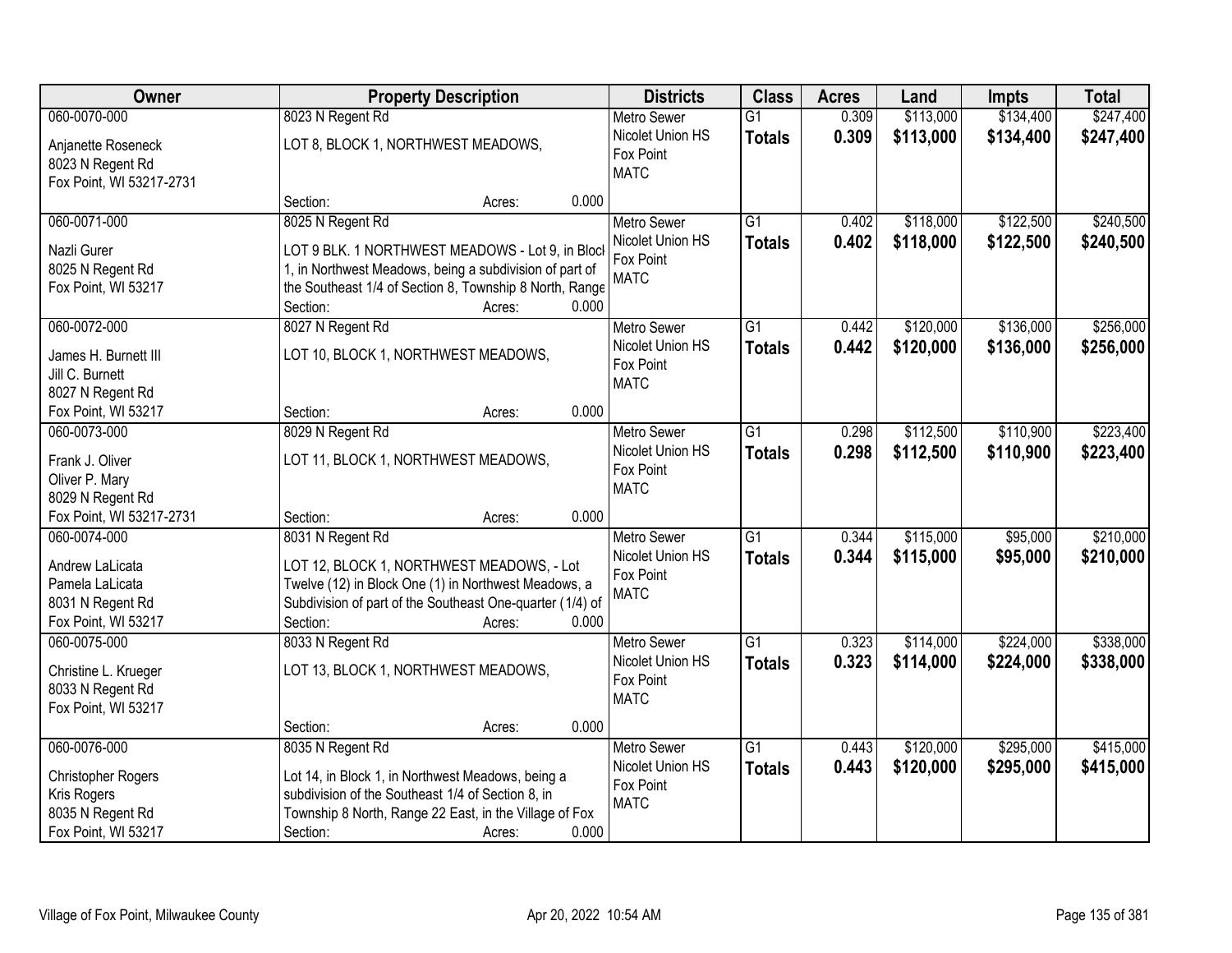| \$235,500<br>\$357,000<br>060-0077-000<br>8045 N Regent Rd<br>0.469<br>\$121,500<br><b>Metro Sewer</b><br>$\overline{G1}$<br>Nicolet Union HS<br>0.469<br>\$121,500<br>\$235,500<br>\$357,000<br><b>Totals</b><br>LOT 15, BLOCK 1, NORTHWEST MEADOWS, - Lot 15,<br>James Curtis George<br>Fox Point<br>in Block 1, in Northwest Meadows Subdivision, being a<br>Carolyn George<br><b>MATC</b><br>8045 N Regent Rd<br>part of the Southeast 1/4 of Section 8, in Township 8 Nor<br>0.000<br>Fox Point, WI 53217<br>Section:<br>Acres:<br>217 E Willow Rd<br>$\overline{G1}$<br>\$116,500<br>\$242,000<br>\$358,500<br>060-0078-000<br>0.376<br><b>Metro Sewer</b><br>0.376<br>Nicolet Union HS<br>\$116,500<br>\$242,000<br>\$358,500<br><b>Totals</b><br>LOT 16, BLOCK 1, NORTHWEST MEADOWS,<br>Adam Franz and Denelle Chapman<br>Fox Point<br>217 E Willow Rd<br><b>MATC</b><br>Fox Point, WI 53217<br>0.000<br>Section:<br>Acres:<br>\$183,000<br>\$295,000<br>060-0079-000<br>213 E Willow Rd<br>G1<br>0.286<br>\$112,000<br><b>Metro Sewer</b><br>Nicolet Union HS<br>0.286<br>\$112,000<br>\$183,000<br>\$295,000<br><b>Totals</b><br>VERONICA M. SENGER REVOCABLE<br>LOT 17, BLOCK 1, NORTHWEST MEADOWS, - LOT<br>Fox Point<br>SEVENTEEN (17) IN BLOCK ONE (1) IN NORTHWEST<br>TRUST, U-A-D June 18, 2015<br><b>MATC</b><br>213 E Willow Rd<br>MEADOWS, BEING A PART OF THE SOUTH EAST<br>Fox Point, WI 53217<br>Section:<br>0.000<br>Acres:<br>169 E Willow Rd<br>\$112,000<br>\$151,000<br>\$263,000<br>060-0080-000<br>G1<br>0.293<br><b>Metro Sewer</b><br>Nicolet Union HS<br>0.293<br>\$112,000<br>\$151,000<br>\$263,000<br><b>Totals</b><br>LOT 18, BLOCK 1, NORTHWEST MEADOWS,<br>Vicki L. Johnson<br>Fox Point<br>169 E Willow Rd<br><b>MATC</b><br>Fox Point, WI 53217<br>0.000<br>Section:<br>Acres:<br>\$141,500<br>060-0081-000<br>165 E Willow Rd<br>$\overline{G1}$<br>0.396<br>\$118,000<br><b>Metro Sewer</b><br>Nicolet Union HS<br>0.396<br>\$118,000<br>\$141,500<br><b>Totals</b><br>LOT 19, BLOCK 1, NORTHWEST MEADOWS,<br>Rosemary B. Meitner<br>Fox Point<br>Attn: Laura Nagel<br><b>MATC</b><br>765 Harvest Ln<br>Verona, WI 53593<br>0.000<br>Section:<br>Acres:<br>$\overline{G1}$<br>\$162,900<br>060-0082-000<br>164 E Willow Rd<br>\$121,000<br><b>Metro Sewer</b><br>0.454<br>Nicolet Union HS<br>0.454<br>\$121,000<br>\$162,900<br><b>Totals</b><br>LOT 1, BLOCK 2, NORTHWEST MEADOWS,<br>Kim M. Fisher-Isaacs<br>Fox Point<br>164 E Willow Rd<br><b>MATC</b><br>Fox Point, WI 53217<br>0.000<br>Section:<br>Acres:<br>060-0083-000<br>168 E Willow Rd<br>\$123,500<br>\$139,600<br>$\overline{G1}$<br>0.502<br><b>Metro Sewer</b><br>Nicolet Union HS<br>0.502<br>\$139,600<br>\$123,500<br><b>Totals</b><br>LOT 2, BLOCK 2, NORTHWEST MEADOWS,<br>Carolyn L. Buckley<br>Fox Point<br>Robert W. Buckley III<br><b>MATC</b><br>168 E Willow Rd | Owner                    | <b>Property Description</b> | <b>Districts</b> | <b>Class</b> | <b>Acres</b> | Land | <b>Impts</b> | <b>Total</b> |
|----------------------------------------------------------------------------------------------------------------------------------------------------------------------------------------------------------------------------------------------------------------------------------------------------------------------------------------------------------------------------------------------------------------------------------------------------------------------------------------------------------------------------------------------------------------------------------------------------------------------------------------------------------------------------------------------------------------------------------------------------------------------------------------------------------------------------------------------------------------------------------------------------------------------------------------------------------------------------------------------------------------------------------------------------------------------------------------------------------------------------------------------------------------------------------------------------------------------------------------------------------------------------------------------------------------------------------------------------------------------------------------------------------------------------------------------------------------------------------------------------------------------------------------------------------------------------------------------------------------------------------------------------------------------------------------------------------------------------------------------------------------------------------------------------------------------------------------------------------------------------------------------------------------------------------------------------------------------------------------------------------------------------------------------------------------------------------------------------------------------------------------------------------------------------------------------------------------------------------------------------------------------------------------------------------------------------------------------------------------------------------------------------------------------------------------------------------------------------------------------------------------------------------------------------------------------------------------------------------------------------------------------------------------------------------------------------------------------------------------------------------------------------------------------------------------------------------------------------------------------------------------|--------------------------|-----------------------------|------------------|--------------|--------------|------|--------------|--------------|
|                                                                                                                                                                                                                                                                                                                                                                                                                                                                                                                                                                                                                                                                                                                                                                                                                                                                                                                                                                                                                                                                                                                                                                                                                                                                                                                                                                                                                                                                                                                                                                                                                                                                                                                                                                                                                                                                                                                                                                                                                                                                                                                                                                                                                                                                                                                                                                                                                                                                                                                                                                                                                                                                                                                                                                                                                                                                                        |                          |                             |                  |              |              |      |              |              |
|                                                                                                                                                                                                                                                                                                                                                                                                                                                                                                                                                                                                                                                                                                                                                                                                                                                                                                                                                                                                                                                                                                                                                                                                                                                                                                                                                                                                                                                                                                                                                                                                                                                                                                                                                                                                                                                                                                                                                                                                                                                                                                                                                                                                                                                                                                                                                                                                                                                                                                                                                                                                                                                                                                                                                                                                                                                                                        |                          |                             |                  |              |              |      |              |              |
|                                                                                                                                                                                                                                                                                                                                                                                                                                                                                                                                                                                                                                                                                                                                                                                                                                                                                                                                                                                                                                                                                                                                                                                                                                                                                                                                                                                                                                                                                                                                                                                                                                                                                                                                                                                                                                                                                                                                                                                                                                                                                                                                                                                                                                                                                                                                                                                                                                                                                                                                                                                                                                                                                                                                                                                                                                                                                        |                          |                             |                  |              |              |      |              |              |
|                                                                                                                                                                                                                                                                                                                                                                                                                                                                                                                                                                                                                                                                                                                                                                                                                                                                                                                                                                                                                                                                                                                                                                                                                                                                                                                                                                                                                                                                                                                                                                                                                                                                                                                                                                                                                                                                                                                                                                                                                                                                                                                                                                                                                                                                                                                                                                                                                                                                                                                                                                                                                                                                                                                                                                                                                                                                                        |                          |                             |                  |              |              |      |              |              |
|                                                                                                                                                                                                                                                                                                                                                                                                                                                                                                                                                                                                                                                                                                                                                                                                                                                                                                                                                                                                                                                                                                                                                                                                                                                                                                                                                                                                                                                                                                                                                                                                                                                                                                                                                                                                                                                                                                                                                                                                                                                                                                                                                                                                                                                                                                                                                                                                                                                                                                                                                                                                                                                                                                                                                                                                                                                                                        |                          |                             |                  |              |              |      |              |              |
|                                                                                                                                                                                                                                                                                                                                                                                                                                                                                                                                                                                                                                                                                                                                                                                                                                                                                                                                                                                                                                                                                                                                                                                                                                                                                                                                                                                                                                                                                                                                                                                                                                                                                                                                                                                                                                                                                                                                                                                                                                                                                                                                                                                                                                                                                                                                                                                                                                                                                                                                                                                                                                                                                                                                                                                                                                                                                        |                          |                             |                  |              |              |      |              |              |
|                                                                                                                                                                                                                                                                                                                                                                                                                                                                                                                                                                                                                                                                                                                                                                                                                                                                                                                                                                                                                                                                                                                                                                                                                                                                                                                                                                                                                                                                                                                                                                                                                                                                                                                                                                                                                                                                                                                                                                                                                                                                                                                                                                                                                                                                                                                                                                                                                                                                                                                                                                                                                                                                                                                                                                                                                                                                                        |                          |                             |                  |              |              |      |              |              |
|                                                                                                                                                                                                                                                                                                                                                                                                                                                                                                                                                                                                                                                                                                                                                                                                                                                                                                                                                                                                                                                                                                                                                                                                                                                                                                                                                                                                                                                                                                                                                                                                                                                                                                                                                                                                                                                                                                                                                                                                                                                                                                                                                                                                                                                                                                                                                                                                                                                                                                                                                                                                                                                                                                                                                                                                                                                                                        |                          |                             |                  |              |              |      |              |              |
|                                                                                                                                                                                                                                                                                                                                                                                                                                                                                                                                                                                                                                                                                                                                                                                                                                                                                                                                                                                                                                                                                                                                                                                                                                                                                                                                                                                                                                                                                                                                                                                                                                                                                                                                                                                                                                                                                                                                                                                                                                                                                                                                                                                                                                                                                                                                                                                                                                                                                                                                                                                                                                                                                                                                                                                                                                                                                        |                          |                             |                  |              |              |      |              |              |
|                                                                                                                                                                                                                                                                                                                                                                                                                                                                                                                                                                                                                                                                                                                                                                                                                                                                                                                                                                                                                                                                                                                                                                                                                                                                                                                                                                                                                                                                                                                                                                                                                                                                                                                                                                                                                                                                                                                                                                                                                                                                                                                                                                                                                                                                                                                                                                                                                                                                                                                                                                                                                                                                                                                                                                                                                                                                                        |                          |                             |                  |              |              |      |              |              |
|                                                                                                                                                                                                                                                                                                                                                                                                                                                                                                                                                                                                                                                                                                                                                                                                                                                                                                                                                                                                                                                                                                                                                                                                                                                                                                                                                                                                                                                                                                                                                                                                                                                                                                                                                                                                                                                                                                                                                                                                                                                                                                                                                                                                                                                                                                                                                                                                                                                                                                                                                                                                                                                                                                                                                                                                                                                                                        |                          |                             |                  |              |              |      |              |              |
|                                                                                                                                                                                                                                                                                                                                                                                                                                                                                                                                                                                                                                                                                                                                                                                                                                                                                                                                                                                                                                                                                                                                                                                                                                                                                                                                                                                                                                                                                                                                                                                                                                                                                                                                                                                                                                                                                                                                                                                                                                                                                                                                                                                                                                                                                                                                                                                                                                                                                                                                                                                                                                                                                                                                                                                                                                                                                        |                          |                             |                  |              |              |      |              |              |
|                                                                                                                                                                                                                                                                                                                                                                                                                                                                                                                                                                                                                                                                                                                                                                                                                                                                                                                                                                                                                                                                                                                                                                                                                                                                                                                                                                                                                                                                                                                                                                                                                                                                                                                                                                                                                                                                                                                                                                                                                                                                                                                                                                                                                                                                                                                                                                                                                                                                                                                                                                                                                                                                                                                                                                                                                                                                                        |                          |                             |                  |              |              |      |              |              |
|                                                                                                                                                                                                                                                                                                                                                                                                                                                                                                                                                                                                                                                                                                                                                                                                                                                                                                                                                                                                                                                                                                                                                                                                                                                                                                                                                                                                                                                                                                                                                                                                                                                                                                                                                                                                                                                                                                                                                                                                                                                                                                                                                                                                                                                                                                                                                                                                                                                                                                                                                                                                                                                                                                                                                                                                                                                                                        |                          |                             |                  |              |              |      |              |              |
|                                                                                                                                                                                                                                                                                                                                                                                                                                                                                                                                                                                                                                                                                                                                                                                                                                                                                                                                                                                                                                                                                                                                                                                                                                                                                                                                                                                                                                                                                                                                                                                                                                                                                                                                                                                                                                                                                                                                                                                                                                                                                                                                                                                                                                                                                                                                                                                                                                                                                                                                                                                                                                                                                                                                                                                                                                                                                        |                          |                             |                  |              |              |      |              |              |
|                                                                                                                                                                                                                                                                                                                                                                                                                                                                                                                                                                                                                                                                                                                                                                                                                                                                                                                                                                                                                                                                                                                                                                                                                                                                                                                                                                                                                                                                                                                                                                                                                                                                                                                                                                                                                                                                                                                                                                                                                                                                                                                                                                                                                                                                                                                                                                                                                                                                                                                                                                                                                                                                                                                                                                                                                                                                                        |                          |                             |                  |              |              |      |              |              |
|                                                                                                                                                                                                                                                                                                                                                                                                                                                                                                                                                                                                                                                                                                                                                                                                                                                                                                                                                                                                                                                                                                                                                                                                                                                                                                                                                                                                                                                                                                                                                                                                                                                                                                                                                                                                                                                                                                                                                                                                                                                                                                                                                                                                                                                                                                                                                                                                                                                                                                                                                                                                                                                                                                                                                                                                                                                                                        |                          |                             |                  |              |              |      |              |              |
|                                                                                                                                                                                                                                                                                                                                                                                                                                                                                                                                                                                                                                                                                                                                                                                                                                                                                                                                                                                                                                                                                                                                                                                                                                                                                                                                                                                                                                                                                                                                                                                                                                                                                                                                                                                                                                                                                                                                                                                                                                                                                                                                                                                                                                                                                                                                                                                                                                                                                                                                                                                                                                                                                                                                                                                                                                                                                        |                          |                             |                  |              |              |      |              |              |
| \$259,500<br>\$259,500<br>\$283,900<br>\$283,900<br>\$263,100<br>\$263,100                                                                                                                                                                                                                                                                                                                                                                                                                                                                                                                                                                                                                                                                                                                                                                                                                                                                                                                                                                                                                                                                                                                                                                                                                                                                                                                                                                                                                                                                                                                                                                                                                                                                                                                                                                                                                                                                                                                                                                                                                                                                                                                                                                                                                                                                                                                                                                                                                                                                                                                                                                                                                                                                                                                                                                                                             |                          |                             |                  |              |              |      |              |              |
|                                                                                                                                                                                                                                                                                                                                                                                                                                                                                                                                                                                                                                                                                                                                                                                                                                                                                                                                                                                                                                                                                                                                                                                                                                                                                                                                                                                                                                                                                                                                                                                                                                                                                                                                                                                                                                                                                                                                                                                                                                                                                                                                                                                                                                                                                                                                                                                                                                                                                                                                                                                                                                                                                                                                                                                                                                                                                        |                          |                             |                  |              |              |      |              |              |
|                                                                                                                                                                                                                                                                                                                                                                                                                                                                                                                                                                                                                                                                                                                                                                                                                                                                                                                                                                                                                                                                                                                                                                                                                                                                                                                                                                                                                                                                                                                                                                                                                                                                                                                                                                                                                                                                                                                                                                                                                                                                                                                                                                                                                                                                                                                                                                                                                                                                                                                                                                                                                                                                                                                                                                                                                                                                                        |                          |                             |                  |              |              |      |              |              |
|                                                                                                                                                                                                                                                                                                                                                                                                                                                                                                                                                                                                                                                                                                                                                                                                                                                                                                                                                                                                                                                                                                                                                                                                                                                                                                                                                                                                                                                                                                                                                                                                                                                                                                                                                                                                                                                                                                                                                                                                                                                                                                                                                                                                                                                                                                                                                                                                                                                                                                                                                                                                                                                                                                                                                                                                                                                                                        |                          |                             |                  |              |              |      |              |              |
|                                                                                                                                                                                                                                                                                                                                                                                                                                                                                                                                                                                                                                                                                                                                                                                                                                                                                                                                                                                                                                                                                                                                                                                                                                                                                                                                                                                                                                                                                                                                                                                                                                                                                                                                                                                                                                                                                                                                                                                                                                                                                                                                                                                                                                                                                                                                                                                                                                                                                                                                                                                                                                                                                                                                                                                                                                                                                        |                          |                             |                  |              |              |      |              |              |
|                                                                                                                                                                                                                                                                                                                                                                                                                                                                                                                                                                                                                                                                                                                                                                                                                                                                                                                                                                                                                                                                                                                                                                                                                                                                                                                                                                                                                                                                                                                                                                                                                                                                                                                                                                                                                                                                                                                                                                                                                                                                                                                                                                                                                                                                                                                                                                                                                                                                                                                                                                                                                                                                                                                                                                                                                                                                                        |                          |                             |                  |              |              |      |              |              |
|                                                                                                                                                                                                                                                                                                                                                                                                                                                                                                                                                                                                                                                                                                                                                                                                                                                                                                                                                                                                                                                                                                                                                                                                                                                                                                                                                                                                                                                                                                                                                                                                                                                                                                                                                                                                                                                                                                                                                                                                                                                                                                                                                                                                                                                                                                                                                                                                                                                                                                                                                                                                                                                                                                                                                                                                                                                                                        |                          |                             |                  |              |              |      |              |              |
|                                                                                                                                                                                                                                                                                                                                                                                                                                                                                                                                                                                                                                                                                                                                                                                                                                                                                                                                                                                                                                                                                                                                                                                                                                                                                                                                                                                                                                                                                                                                                                                                                                                                                                                                                                                                                                                                                                                                                                                                                                                                                                                                                                                                                                                                                                                                                                                                                                                                                                                                                                                                                                                                                                                                                                                                                                                                                        |                          |                             |                  |              |              |      |              |              |
|                                                                                                                                                                                                                                                                                                                                                                                                                                                                                                                                                                                                                                                                                                                                                                                                                                                                                                                                                                                                                                                                                                                                                                                                                                                                                                                                                                                                                                                                                                                                                                                                                                                                                                                                                                                                                                                                                                                                                                                                                                                                                                                                                                                                                                                                                                                                                                                                                                                                                                                                                                                                                                                                                                                                                                                                                                                                                        |                          |                             |                  |              |              |      |              |              |
|                                                                                                                                                                                                                                                                                                                                                                                                                                                                                                                                                                                                                                                                                                                                                                                                                                                                                                                                                                                                                                                                                                                                                                                                                                                                                                                                                                                                                                                                                                                                                                                                                                                                                                                                                                                                                                                                                                                                                                                                                                                                                                                                                                                                                                                                                                                                                                                                                                                                                                                                                                                                                                                                                                                                                                                                                                                                                        |                          |                             |                  |              |              |      |              |              |
|                                                                                                                                                                                                                                                                                                                                                                                                                                                                                                                                                                                                                                                                                                                                                                                                                                                                                                                                                                                                                                                                                                                                                                                                                                                                                                                                                                                                                                                                                                                                                                                                                                                                                                                                                                                                                                                                                                                                                                                                                                                                                                                                                                                                                                                                                                                                                                                                                                                                                                                                                                                                                                                                                                                                                                                                                                                                                        |                          |                             |                  |              |              |      |              |              |
|                                                                                                                                                                                                                                                                                                                                                                                                                                                                                                                                                                                                                                                                                                                                                                                                                                                                                                                                                                                                                                                                                                                                                                                                                                                                                                                                                                                                                                                                                                                                                                                                                                                                                                                                                                                                                                                                                                                                                                                                                                                                                                                                                                                                                                                                                                                                                                                                                                                                                                                                                                                                                                                                                                                                                                                                                                                                                        |                          |                             |                  |              |              |      |              |              |
|                                                                                                                                                                                                                                                                                                                                                                                                                                                                                                                                                                                                                                                                                                                                                                                                                                                                                                                                                                                                                                                                                                                                                                                                                                                                                                                                                                                                                                                                                                                                                                                                                                                                                                                                                                                                                                                                                                                                                                                                                                                                                                                                                                                                                                                                                                                                                                                                                                                                                                                                                                                                                                                                                                                                                                                                                                                                                        |                          |                             |                  |              |              |      |              |              |
|                                                                                                                                                                                                                                                                                                                                                                                                                                                                                                                                                                                                                                                                                                                                                                                                                                                                                                                                                                                                                                                                                                                                                                                                                                                                                                                                                                                                                                                                                                                                                                                                                                                                                                                                                                                                                                                                                                                                                                                                                                                                                                                                                                                                                                                                                                                                                                                                                                                                                                                                                                                                                                                                                                                                                                                                                                                                                        |                          |                             |                  |              |              |      |              |              |
|                                                                                                                                                                                                                                                                                                                                                                                                                                                                                                                                                                                                                                                                                                                                                                                                                                                                                                                                                                                                                                                                                                                                                                                                                                                                                                                                                                                                                                                                                                                                                                                                                                                                                                                                                                                                                                                                                                                                                                                                                                                                                                                                                                                                                                                                                                                                                                                                                                                                                                                                                                                                                                                                                                                                                                                                                                                                                        |                          |                             |                  |              |              |      |              |              |
|                                                                                                                                                                                                                                                                                                                                                                                                                                                                                                                                                                                                                                                                                                                                                                                                                                                                                                                                                                                                                                                                                                                                                                                                                                                                                                                                                                                                                                                                                                                                                                                                                                                                                                                                                                                                                                                                                                                                                                                                                                                                                                                                                                                                                                                                                                                                                                                                                                                                                                                                                                                                                                                                                                                                                                                                                                                                                        |                          |                             |                  |              |              |      |              |              |
|                                                                                                                                                                                                                                                                                                                                                                                                                                                                                                                                                                                                                                                                                                                                                                                                                                                                                                                                                                                                                                                                                                                                                                                                                                                                                                                                                                                                                                                                                                                                                                                                                                                                                                                                                                                                                                                                                                                                                                                                                                                                                                                                                                                                                                                                                                                                                                                                                                                                                                                                                                                                                                                                                                                                                                                                                                                                                        |                          |                             |                  |              |              |      |              |              |
|                                                                                                                                                                                                                                                                                                                                                                                                                                                                                                                                                                                                                                                                                                                                                                                                                                                                                                                                                                                                                                                                                                                                                                                                                                                                                                                                                                                                                                                                                                                                                                                                                                                                                                                                                                                                                                                                                                                                                                                                                                                                                                                                                                                                                                                                                                                                                                                                                                                                                                                                                                                                                                                                                                                                                                                                                                                                                        |                          |                             |                  |              |              |      |              |              |
|                                                                                                                                                                                                                                                                                                                                                                                                                                                                                                                                                                                                                                                                                                                                                                                                                                                                                                                                                                                                                                                                                                                                                                                                                                                                                                                                                                                                                                                                                                                                                                                                                                                                                                                                                                                                                                                                                                                                                                                                                                                                                                                                                                                                                                                                                                                                                                                                                                                                                                                                                                                                                                                                                                                                                                                                                                                                                        | Fox Point, WI 53217-2758 | 0.000<br>Section:<br>Acres: |                  |              |              |      |              |              |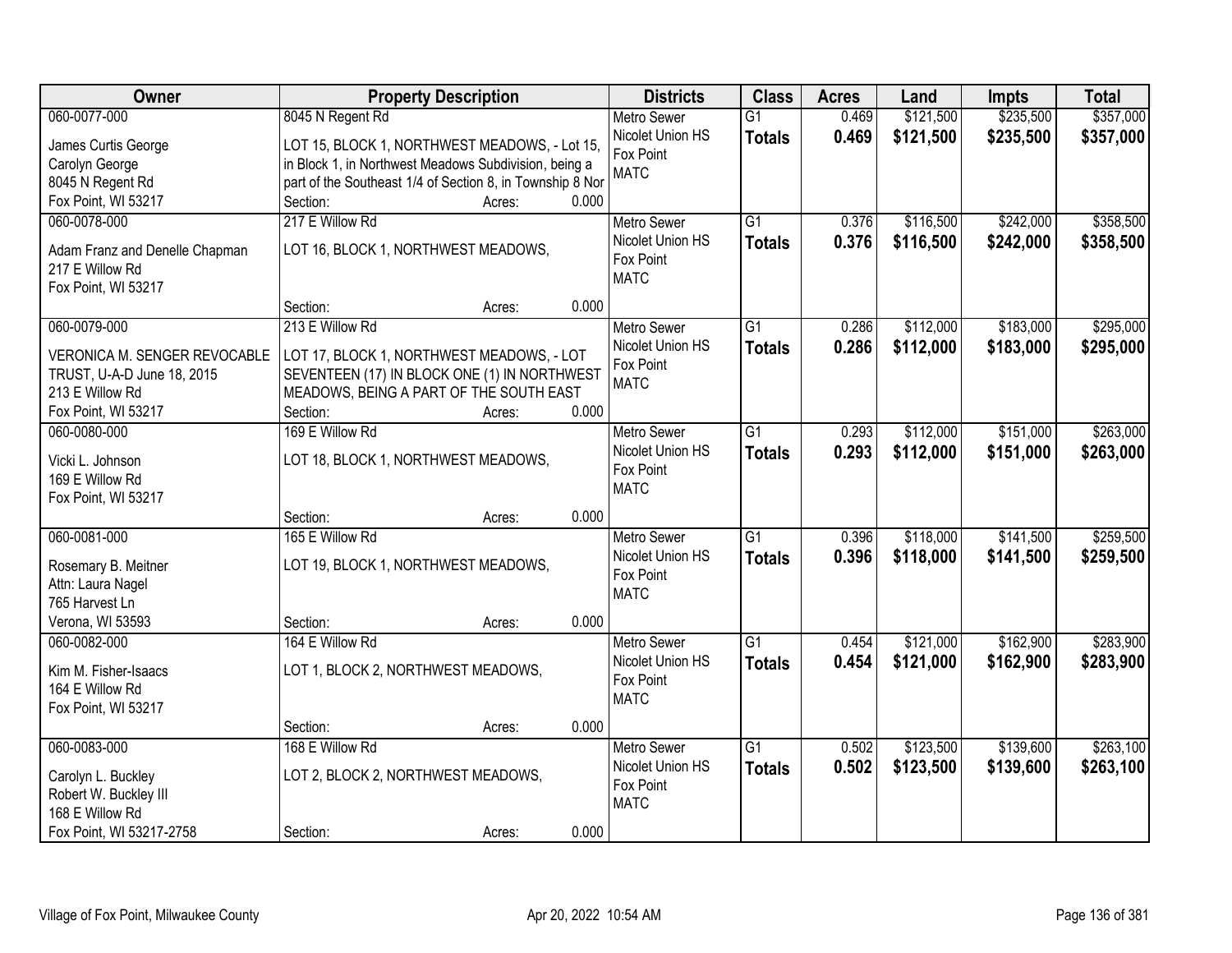| Owner                          | <b>Property Description</b>                               | <b>Districts</b>                       | <b>Class</b>    | <b>Acres</b> | Land      | <b>Impts</b> | <b>Total</b> |
|--------------------------------|-----------------------------------------------------------|----------------------------------------|-----------------|--------------|-----------|--------------|--------------|
| 060-0084-000                   | 214 E Willow Rd                                           | <b>Metro Sewer</b>                     | $\overline{G1}$ | 0.418        | \$119,000 | \$170,000    | \$289,000    |
| Barleben Revocable Trust Dated | LOT 3, BLOCK 2, NORTHWEST MEADOWS, - Lot 3, in            | Nicolet Union HS                       | <b>Totals</b>   | 0.418        | \$119,000 | \$170,000    | \$289,000    |
| September 6, 2018              | Block 2, in Northwest Meadows Subdivision, being a        | Fox Point                              |                 |              |           |              |              |
| 214 E Willow Rd                | Subdivision of the Southeast 1/4 of Section 8, in Townshi | <b>MATC</b>                            |                 |              |           |              |              |
| Fox Point, WI 53217            | 0.000<br>Section:<br>Acres:                               |                                        |                 |              |           |              |              |
| 060-0085-000                   | 218 E Willow Rd                                           | <b>Metro Sewer</b>                     | $\overline{G1}$ | 0.396        | \$118,000 | \$259,500    | \$377,500    |
| Scott E. Pfeifer               | LOT 4, BLOCK 2, NORTHWEST MEADOWS,                        | Nicolet Union HS                       | <b>Totals</b>   | 0.396        | \$118,000 | \$259,500    | \$377,500    |
| Charmaine M. Pfeifer           |                                                           | Fox Point                              |                 |              |           |              |              |
| 218 E Willow Rd                |                                                           | <b>MATC</b>                            |                 |              |           |              |              |
| Fox Point, WI 53217-2760       | 0.000<br>Section:<br>Acres:                               |                                        |                 |              |           |              |              |
| 060-0086-000                   | 222 E Willow Rd                                           | <b>Metro Sewer</b>                     | G1              | 0.434        | \$120,000 | \$290,500    | \$410,500    |
|                                |                                                           | Nicolet Union HS                       | <b>Totals</b>   | 0.434        | \$120,000 | \$290,500    | \$410,500    |
| Derek Cirko                    | Lot 5, in Block 2, in Northwest Meadows, being a          | Fox Point                              |                 |              |           |              |              |
| Harley Pelayo                  | Subdivision of part of the Southeast 1/4 of Section 8, in | <b>MATC</b>                            |                 |              |           |              |              |
| 222 E Willow Rd                | Township 8<br>0.434                                       |                                        |                 |              |           |              |              |
| Fox Point, WI 53217            | Section:<br>Acres:                                        |                                        |                 |              |           |              |              |
| 060-0087-000                   | 8119 N Regent Rd                                          | <b>Metro Sewer</b><br>Nicolet Union HS | G1              | 0.419        | \$119,000 | \$280,000    | \$399,000    |
| Robert M. Schultz              | LOT 6, BLOCK 2, NORTHWEST MEADOWS,                        | Fox Point                              | <b>Totals</b>   | 0.419        | \$119,000 | \$280,000    | \$399,000    |
| Colleen J. Schultz             |                                                           | <b>MATC</b>                            |                 |              |           |              |              |
| 8119 N Regent Rd               |                                                           |                                        |                 |              |           |              |              |
| Fox Point, WI 53217-2733       | 0.000<br>Section:<br>Acres:                               |                                        |                 |              |           |              |              |
| 060-0088-000                   | 8121 N Regent Rd                                          | <b>Metro Sewer</b>                     | $\overline{G1}$ | 0.364        | \$116,000 | \$118,000    | \$234,000    |
| Dale E. Kren                   | LOT 7, BLOCK 2, NORTHWEST MEADOWS,                        | Nicolet Union HS                       | <b>Totals</b>   | 0.364        | \$116,000 | \$118,000    | \$234,000    |
| 8121 N Regent Rd               |                                                           | Fox Point                              |                 |              |           |              |              |
| Fox Point, WI 53217            |                                                           | <b>MATC</b>                            |                 |              |           |              |              |
|                                | 0.000<br>Section:<br>Acres:                               |                                        |                 |              |           |              |              |
| 060-0089-000                   | 8123 N Regent Rd                                          | <b>Metro Sewer</b>                     | $\overline{G1}$ | 0.378        | \$117,000 | \$135,000    | \$252,000    |
| Samuel W. Spencer              | LOT 8, BLOCK 2, NORTHWEST MEADOWS,                        | Nicolet Union HS                       | <b>Totals</b>   | 0.378        | \$117,000 | \$135,000    | \$252,000    |
| Meredith L. Spencer            |                                                           | Fox Point                              |                 |              |           |              |              |
| 8123 N Regent Rd               |                                                           | <b>MATC</b>                            |                 |              |           |              |              |
| Fox Point, WI 53217            | 0.000<br>Section:<br>Acres:                               |                                        |                 |              |           |              |              |
| 060-0090-000                   | 8125 N Regent Rd                                          | <b>Metro Sewer</b>                     | $\overline{G1}$ | 0.376        | \$116,500 | \$177,500    | \$294,000    |
|                                |                                                           | Nicolet Union HS                       | <b>Totals</b>   | 0.376        | \$116,500 | \$177,500    | \$294,000    |
| Jeffrey S. Smith               | LOT 9, BLOCK 2, NORTHWEST MEADOWS,                        | Fox Point                              |                 |              |           |              |              |
| 8125 N Regent Rd               |                                                           | <b>MATC</b>                            |                 |              |           |              |              |
| Fox Point, WI 53217-2733       |                                                           |                                        |                 |              |           |              |              |
|                                | 0.000<br>Section:<br>Acres:                               |                                        |                 |              |           |              |              |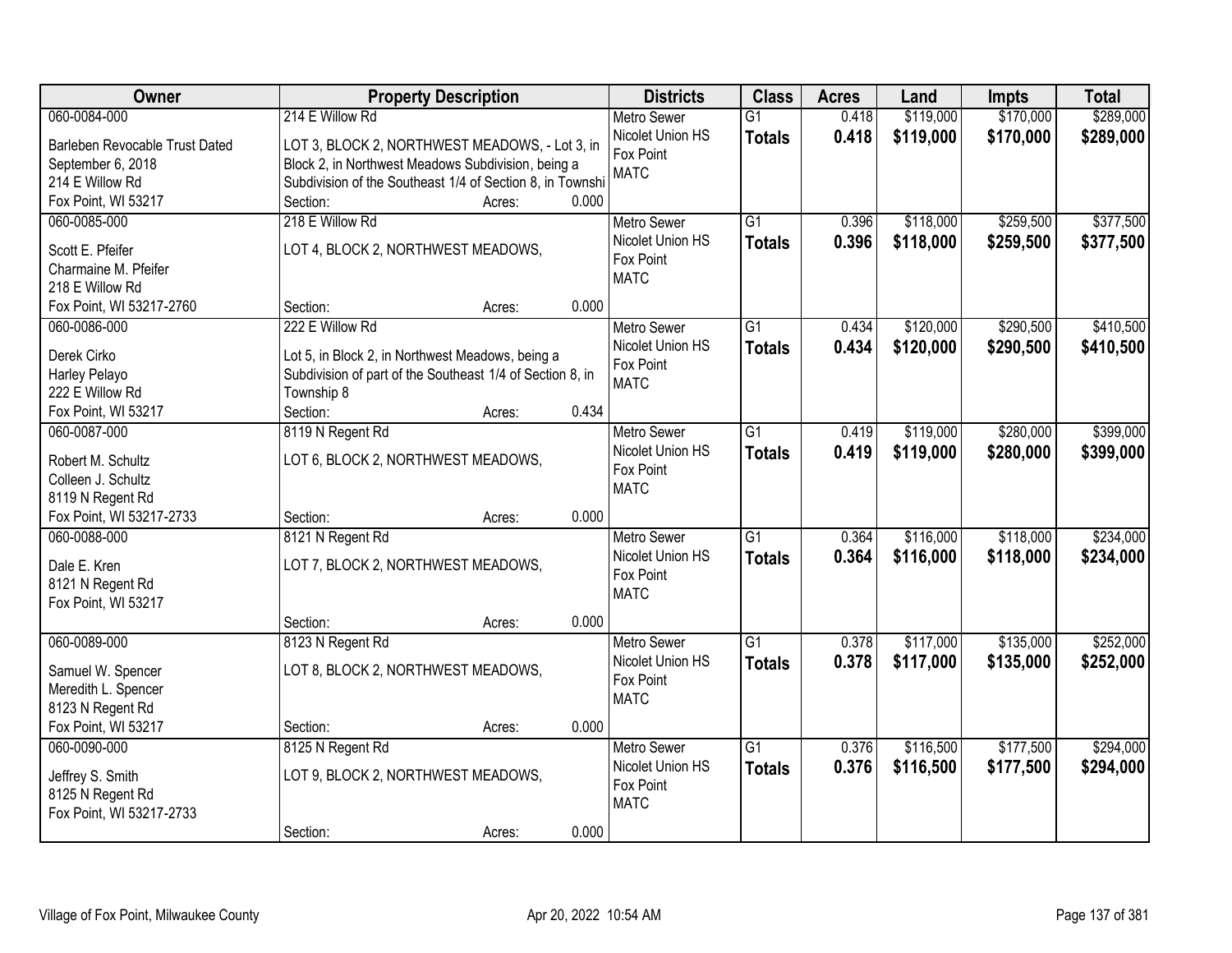| Owner                                                                                                      | <b>Property Description</b>                                                                                                               |        |       | <b>Districts</b>                                                   | <b>Class</b>                     | <b>Acres</b>   | Land                   | <b>Impts</b>           | <b>Total</b>           |
|------------------------------------------------------------------------------------------------------------|-------------------------------------------------------------------------------------------------------------------------------------------|--------|-------|--------------------------------------------------------------------|----------------------------------|----------------|------------------------|------------------------|------------------------|
| 060-0091-000                                                                                               | 8135 N Regent Rd                                                                                                                          |        |       | <b>Metro Sewer</b>                                                 | $\overline{G1}$                  | 0.530          | \$125,000              | \$267,400              | \$392,400              |
| Michael T and Tara R Voss<br>8135 N Regent Rd<br>Fox Point, WI 53217                                       | LOT 10, BLOCK 2, NORTHWEST MEADOWS,                                                                                                       |        |       | Nicolet Union HS<br>Fox Point<br><b>MATC</b>                       | <b>Totals</b>                    | 0.530          | \$125,000              | \$267,400              | \$392,400              |
|                                                                                                            | Section:                                                                                                                                  | Acres: | 0.000 |                                                                    |                                  |                |                        |                        |                        |
| 060-0092-000<br>Robert Goodman<br>Joan Goodman<br>8201 N Regent Rd                                         | 8201 N Regent Rd<br>LOT 11, BLOCK 2, NORTHWEST MEADOWS,                                                                                   |        |       | <b>Metro Sewer</b><br>Nicolet Union HS<br>Fox Point<br><b>MATC</b> | $\overline{G1}$<br><b>Totals</b> | 0.443<br>0.443 | \$120,000<br>\$120,000 | \$124,300<br>\$124,300 | \$244,300<br>\$244,300 |
| Fox Point, WI 53217                                                                                        | Section:                                                                                                                                  | Acres: | 0.000 |                                                                    |                                  |                |                        |                        |                        |
| 060-0093-000<br>Willette & Jonathan E Knopp Jt Trust<br>8203 N Regent Rd<br>Fox Point, WI 53217            | 8203 N Regent Rd<br>LOT 12, BLOCK 2, NORTHWEST MEADOWS,                                                                                   |        |       | <b>Metro Sewer</b><br>Nicolet Union HS<br>Fox Point<br><b>MATC</b> | G1<br><b>Totals</b>              | 0.385<br>0.385 | \$117,000<br>\$117,000 | \$247,500<br>\$247,500 | \$364,500<br>\$364,500 |
|                                                                                                            | Section:                                                                                                                                  | Acres: | 0.000 |                                                                    |                                  |                |                        |                        |                        |
| 060-0094-000<br>Patricia M Savage, Trustee of The<br>Patricia M Savage Rev<br>8205 N Regent Rd             | 8205 N Regent Rd<br>LOT 13, BLOCK 2, NORTHWEST MEADOWS,                                                                                   |        |       | <b>Metro Sewer</b><br>Nicolet Union HS<br>Fox Point<br><b>MATC</b> | G1<br><b>Totals</b>              | 0.305<br>0.305 | \$113,000<br>\$113,000 | \$164,000<br>\$164,000 | \$277,000<br>\$277,000 |
| Fox Point, WI 53217                                                                                        | Section:                                                                                                                                  | Acres: | 0.000 |                                                                    |                                  |                |                        |                        |                        |
| 060-0095-000<br>Michael D. Barolsky<br>Jessica K. Barolsky<br>8207 N Regent Rd<br>Fox Point, WI 53217-2735 | 8207 N Regent Rd<br>LOT 14, BLOCK 2, NORTHWEST MEADOWS,<br>Section:                                                                       | Acres: | 0.000 | <b>Metro Sewer</b><br>Nicolet Union HS<br>Fox Point<br><b>MATC</b> | $\overline{G1}$<br><b>Totals</b> | 0.504<br>0.504 | \$123,500<br>\$123,500 | \$158,200<br>\$158,200 | \$281,700<br>\$281,700 |
| 060-0096-000                                                                                               | 221 E Spooner Rd                                                                                                                          |        |       | Metro Sewer                                                        | $\overline{G1}$                  | 0.501          | \$123,500              | \$166,000              | \$289,500              |
| Joel M. Altman-Shafer<br>Tziporah L. Altman-Shafer<br>221 E Spooner Rd                                     | LOT 15, BLOCK 2, NO RTHWEST MEADOWS                                                                                                       |        |       | Nicolet Union HS<br>Fox Point<br><b>MATC</b>                       | <b>Totals</b>                    | 0.501          | \$123,500              | \$166,000              | \$289,500              |
| Fox Point, WI 53217-2745                                                                                   | Section:                                                                                                                                  | Acres: | 0.000 |                                                                    |                                  |                |                        |                        |                        |
| 060-0097-000<br>Bradley N. Manderscheid<br>217 E Spooner Rd<br>Fox Point, WI 53217                         | 217 E Spooner Rd<br>LOT 16 IN BLOCK 2 IN NORTHWEST MEADOWS,<br>BEING A SUBDIVISION OF PART OF THE<br>SOUTHEAST One-Quarter OF<br>Section: | Acres: | 0.000 | <b>Metro Sewer</b><br>Nicolet Union HS<br>Fox Point<br><b>MATC</b> | $\overline{G1}$<br><b>Totals</b> | 0.337<br>0.337 | \$114,500<br>\$114,500 | \$318,000<br>\$318,000 | \$432,500<br>\$432,500 |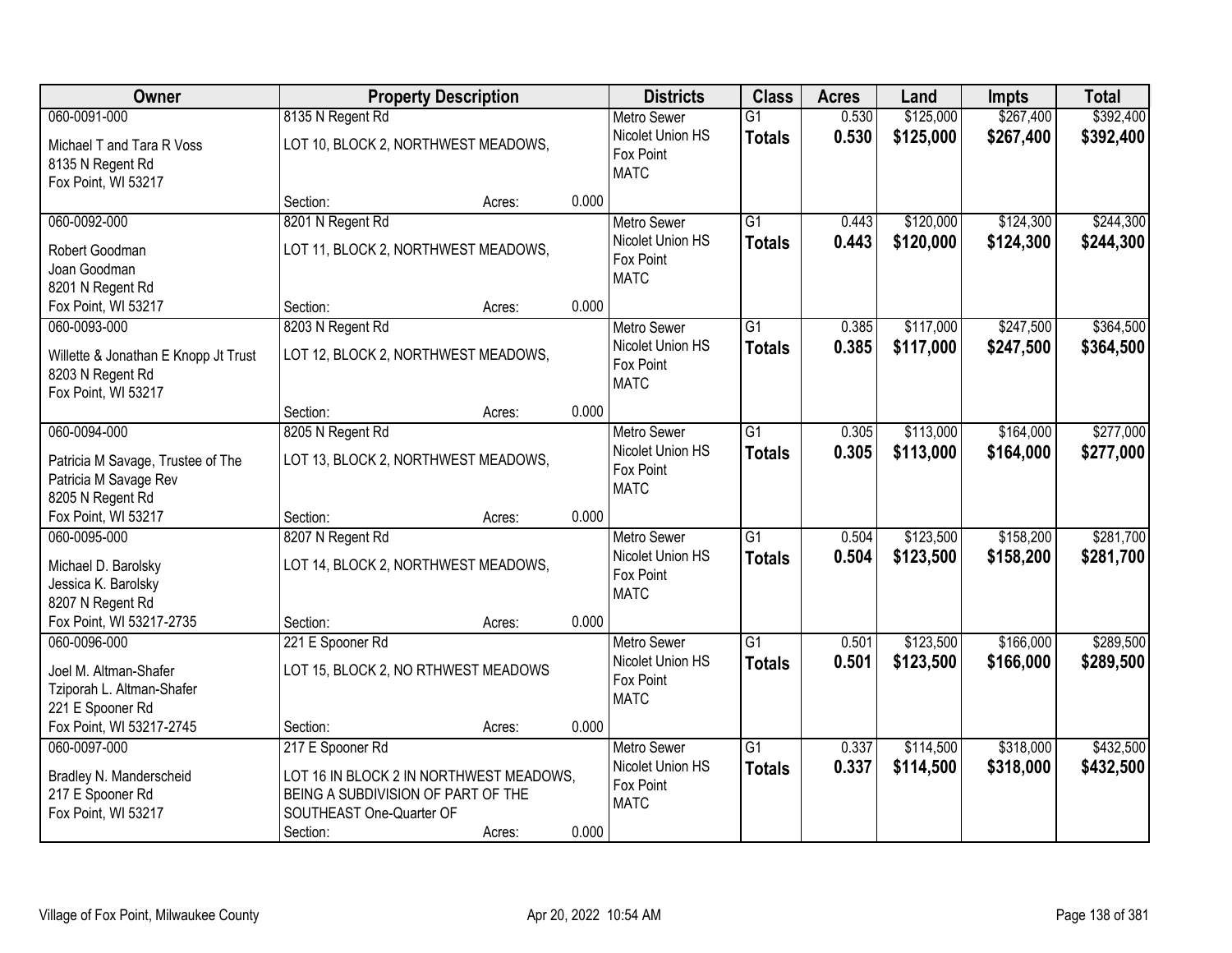| Owner                                | <b>Property Description</b>         |        |       | <b>Districts</b>         | <b>Class</b>    | <b>Acres</b> | Land      | <b>Impts</b> | <b>Total</b> |
|--------------------------------------|-------------------------------------|--------|-------|--------------------------|-----------------|--------------|-----------|--------------|--------------|
| 060-0098-000                         | 215 E Cherokee Cir                  |        |       | <b>Metro Sewer</b>       | $\overline{G1}$ | 0.330        | \$114,500 | \$188,500    | \$303,000    |
| Barbara B. Farhad                    | LOT 17, BLOCK 2, NORTHWEST MEADOWS  |        |       | Nicolet Union HS         | <b>Totals</b>   | 0.330        | \$114,500 | \$188,500    | \$303,000    |
| Rasti Farhad                         |                                     |        |       | Fox Point                |                 |              |           |              |              |
| 215 E Cherokee Cir                   |                                     |        |       | <b>MATC</b>              |                 |              |           |              |              |
| Fox Point, WI 53217-2715             | Section:                            | Acres: | 0.000 |                          |                 |              |           |              |              |
| 060-0099-000                         | 209 E Cherokee Cir                  |        |       | <b>Metro Sewer</b>       | $\overline{G1}$ | 0.360        | \$116,000 | \$142,500    | \$258,500    |
|                                      |                                     |        |       | Nicolet Union HS         | <b>Totals</b>   | 0.360        | \$116,000 | \$142,500    | \$258,500    |
| The Nancy M Levin Supplemental Need: | LOT 18, BLOCK 2, NORTHWEST MEADOWS  |        |       | Fox Point                |                 |              |           |              |              |
| Trust                                |                                     |        |       | <b>MATC</b>              |                 |              |           |              |              |
| 1801 E Wood PI Apt 303               |                                     |        |       |                          |                 |              |           |              |              |
| Shorewood, WI 53211                  | Section:                            | Acres: | 0.000 |                          |                 |              |           |              |              |
| 060-0100-000                         | 165 E Cherokee Cir                  |        |       | Metro Sewer              | G1              | 0.446        | \$120,500 | \$131,500    | \$252,000    |
| Joseph Dobering III                  | LOT 19, BLOCK 2, NORTHWEST MEADOWS  |        |       | Nicolet Union HS         | <b>Totals</b>   | 0.446        | \$120,500 | \$131,500    | \$252,000    |
| 165 E Cherokee Cir                   |                                     |        |       | Fox Point<br><b>MATC</b> |                 |              |           |              |              |
| Fox Point, WI 53217-2713             |                                     |        |       |                          |                 |              |           |              |              |
|                                      | Section:                            | Acres: | 0.000 |                          |                 |              |           |              |              |
| 060-0101-000                         | 164 E Spooner Rd                    |        |       | <b>Metro Sewer</b>       | G1              | 0.531        | \$125,000 | \$157,500    | \$282,500    |
| Priscilla Bovee                      | LOT 1, BLOCK 3, NORTHWEST MEADOWS   |        |       | Nicolet Union HS         | <b>Totals</b>   | 0.531        | \$125,000 | \$157,500    | \$282,500    |
| 164 E Spooner Rd                     |                                     |        |       | Fox Point                |                 |              |           |              |              |
| Fox Point, WI 53217                  |                                     |        |       | <b>MATC</b>              |                 |              |           |              |              |
|                                      | Section:                            | Acres: | 0.000 |                          |                 |              |           |              |              |
| 060-0102-000                         | 168 E Spooner Rd                    |        |       | <b>Metro Sewer</b>       | $\overline{G1}$ | 0.353        | \$115,500 | \$110,000    | \$225,500    |
|                                      |                                     |        |       | Nicolet Union HS         | <b>Totals</b>   | 0.353        | \$115,500 | \$110,000    | \$225,500    |
| Erica Browne                         | LOT 2, BLOCK 3, NORT HWEST MEADOWS, |        |       | Fox Point                |                 |              |           |              |              |
| Jesse Chehak                         |                                     |        |       | <b>MATC</b>              |                 |              |           |              |              |
| 168 E Spooner Rd                     |                                     |        |       |                          |                 |              |           |              |              |
| Fox Point, WI 53217                  | Section:                            | Acres: | 0.000 |                          |                 |              |           |              |              |
| 060-0103-000                         | 214 E Spooner Rd                    |        |       | <b>Metro Sewer</b>       | $\overline{G1}$ | 0.382        | \$117,000 | \$269,000    | \$386,000    |
| Dusko Josifovski                     | LOT 3, BLOCK 3, NORTHWEST MEADOWS,  |        |       | Nicolet Union HS         | <b>Totals</b>   | 0.382        | \$117,000 | \$269,000    | \$386,000    |
| Marija Gajdardziska-Josifovski       |                                     |        |       | Fox Point                |                 |              |           |              |              |
| 214 E Spooner Rd                     |                                     |        |       | <b>MATC</b>              |                 |              |           |              |              |
| Fox Point, WI 53217                  | Section:                            | Acres: | 0.000 |                          |                 |              |           |              |              |
| 060-0104-000                         | 218 E Spooner Rd                    |        |       | <b>Metro Sewer</b>       | $\overline{G1}$ | 0.410        | \$118,500 | \$150,500    | \$269,000    |
|                                      |                                     |        |       | Nicolet Union HS         | <b>Totals</b>   | 0.410        | \$118,500 | \$150,500    | \$269,000    |
| Aleksandr Tarra                      | LOT 4, BLOCK 3, NORTHWEST MEADOWS,  |        |       | Fox Point                |                 |              |           |              |              |
| 218 E Spooner Rd                     |                                     |        |       | <b>MATC</b>              |                 |              |           |              |              |
| Fox Point, WI 53217                  |                                     |        |       |                          |                 |              |           |              |              |
|                                      | Section:                            | Acres: | 0.000 |                          |                 |              |           |              |              |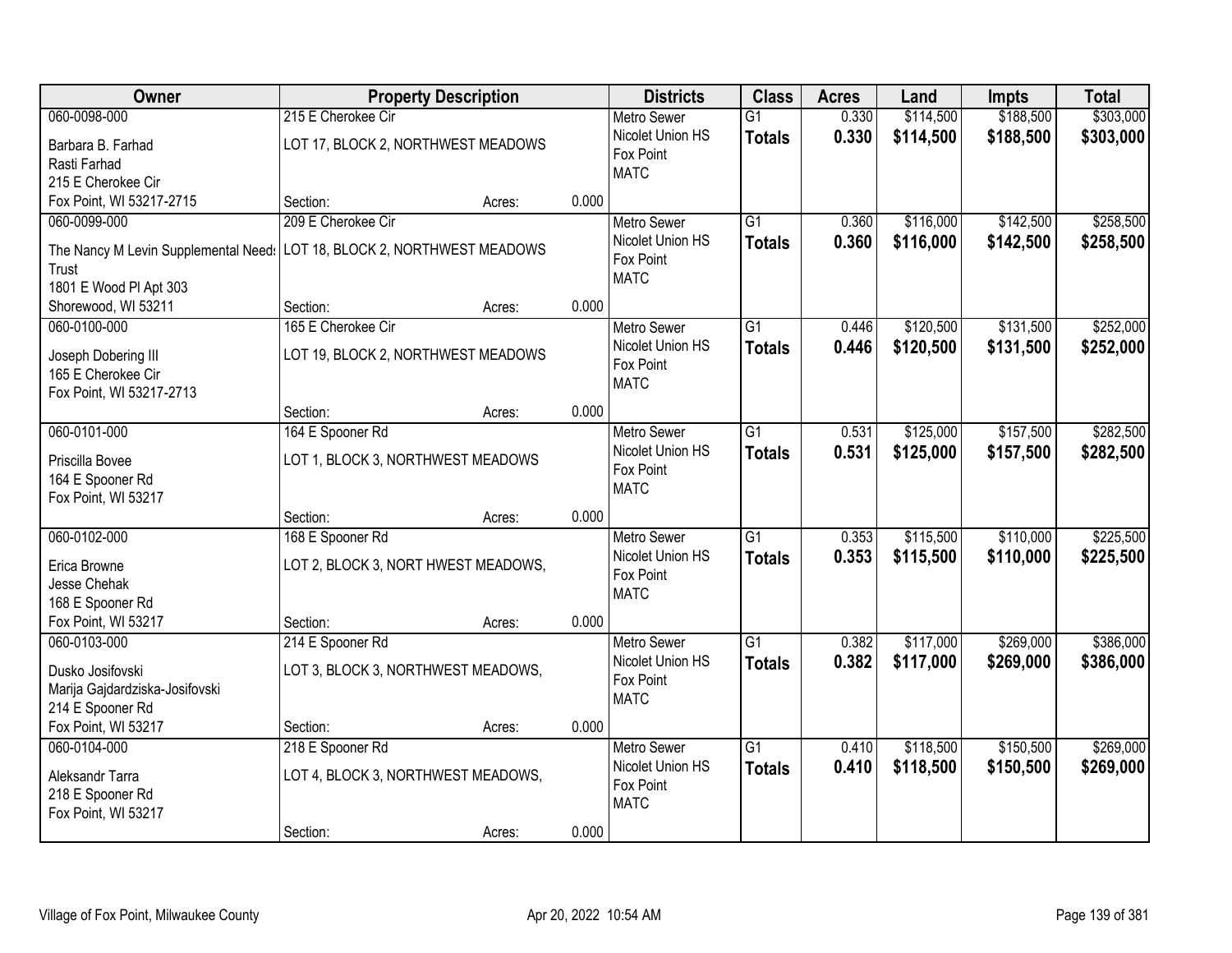| <b>Owner</b>                          | <b>Property Description</b>                                    |                 | <b>Districts</b>         | <b>Class</b>    | <b>Acres</b> | Land      | <b>Impts</b> | <b>Total</b> |
|---------------------------------------|----------------------------------------------------------------|-----------------|--------------------------|-----------------|--------------|-----------|--------------|--------------|
| 060-0105-000                          | 8305 N Regent Rd                                               |                 | <b>Metro Sewer</b>       | $\overline{G1}$ | 0.468        | \$121,500 | \$300,200    | \$421,700    |
| William A. Rinehart II                | All that certain parcel of land situated in the Village of Fox |                 | Nicolet Union HS         | <b>Totals</b>   | 0.468        | \$121,500 | \$300,200    | \$421,700    |
| Karen A. Rinehart                     | Point, County of Milwaukee, State of                           |                 | Fox Point                |                 |              |           |              |              |
| 8305 N Regent Rd                      | Wisconsin, being known and designated as follows: Lot 5        |                 | <b>MATC</b>              |                 |              |           |              |              |
| Fox Point, WI 53217                   | Section: 8                                                     | 0.000<br>Acres: |                          |                 |              |           |              |              |
| 060-0106-000                          | 8319 N Regent Rd                                               |                 | <b>Metro Sewer</b>       | $\overline{G1}$ | 0.441        | \$120,000 | \$295,500    | \$415,500    |
|                                       |                                                                |                 | Nicolet Union HS         | <b>Totals</b>   | 0.441        | \$120,000 | \$295,500    | \$415,500    |
| Michael Angeli                        | LOT 6, BLOCK 3, NORTHWEST MEADOWS,                             |                 | Fox Point                |                 |              |           |              |              |
| Karen Angeli                          |                                                                |                 | <b>MATC</b>              |                 |              |           |              |              |
| 8319 N Regent Rd                      |                                                                |                 |                          |                 |              |           |              |              |
| Fox Point, WI 53217                   | Section:                                                       | 0.000<br>Acres: |                          |                 |              |           |              |              |
| 060-0107-000                          | 8321 N Regent Rd                                               |                 | <b>Metro Sewer</b>       | G1              | 0.349        | \$115,000 | \$109,000    | \$224,000    |
| Philip Lucht                          | LOT 7, BLOCK 3, NORTHWEST MEADOWS,                             |                 | Nicolet Union HS         | <b>Totals</b>   | 0.349        | \$115,000 | \$109,000    | \$224,000    |
| Niino Miyuki                          |                                                                |                 | Fox Point<br><b>MATC</b> |                 |              |           |              |              |
| 8321 N Regent Rd                      |                                                                |                 |                          |                 |              |           |              |              |
| Fox Point, WI 53217-2737              | Section:                                                       | 0.000<br>Acres: |                          |                 |              |           |              |              |
| 060-0108-000                          | 8323 N Regent Rd                                               |                 | <b>Metro Sewer</b>       | G1              | 0.375        | \$116,500 | \$120,500    | \$237,000    |
| Kimiko Nakamoto                       | LOT 8, BLOCK 3, NORTHWEST MEADOWS,                             |                 | Nicolet Union HS         | <b>Totals</b>   | 0.375        | \$116,500 | \$120,500    | \$237,000    |
| 8323 N Regent Rd                      |                                                                |                 | Fox Point                |                 |              |           |              |              |
| Fox Point, WI 53217-2737              |                                                                |                 | <b>MATC</b>              |                 |              |           |              |              |
|                                       | Section:                                                       | 0.000<br>Acres: |                          |                 |              |           |              |              |
| 060-0109-000                          | 8325 N Regent Rd                                               |                 | <b>Metro Sewer</b>       | $\overline{G1}$ | 0.506        | \$123,500 | \$150,500    | \$274,000    |
|                                       |                                                                |                 | Nicolet Union HS         | <b>Totals</b>   | 0.506        | \$123,500 | \$150,500    | \$274,000    |
| Michael Irwin & Sheila Albrecht-Irwin | LOT 9, BLOCK 3, NORTHWEST MEADOWS,                             |                 | Fox Point                |                 |              |           |              |              |
| <b>Rev Trust</b>                      |                                                                |                 | <b>MATC</b>              |                 |              |           |              |              |
| 8325 N Regent Rd                      |                                                                |                 |                          |                 |              |           |              |              |
| Fox Point, WI 53217-2737              | Section:                                                       | 0.000<br>Acres: |                          |                 |              |           |              |              |
| 060-0110-001                          | 8331 N Regent Rd                                               |                 | Metro Sewer              | $\overline{G1}$ | 0.604        | \$129,000 | \$243,000    | \$372,000    |
| John J. Pozorski                      | CSM #7938 - PARCEL #1                                          |                 | Nicolet Union HS         | <b>Totals</b>   | 0.604        | \$129,000 | \$243,000    | \$372,000    |
| 8331 N Regent Rd                      |                                                                |                 | Fox Point                |                 |              |           |              |              |
| Fox Point, WI 53217-2737              |                                                                |                 | <b>MATC</b>              |                 |              |           |              |              |
|                                       | Section:                                                       | 0.000<br>Acres: |                          |                 |              |           |              |              |
| 060-0110-002                          | 8327 N Regent Rd                                               |                 | <b>Metro Sewer</b>       | $\overline{G1}$ | 0.679        | \$133,000 | \$283,500    | \$416,500    |
|                                       |                                                                |                 | Nicolet Union HS         | <b>Totals</b>   | 0.679        | \$133,000 | \$283,500    | \$416,500    |
| Cynthia Amini                         | <b>CSM 7938 - PARCEL #2</b>                                    |                 | Fox Point                |                 |              |           |              |              |
| Mohammad Amini                        |                                                                |                 | <b>MATC</b>              |                 |              |           |              |              |
| 8327 N Regent Rd                      |                                                                |                 |                          |                 |              |           |              |              |
| Fox Point, WI 53217                   | Section:                                                       | 0.000<br>Acres: |                          |                 |              |           |              |              |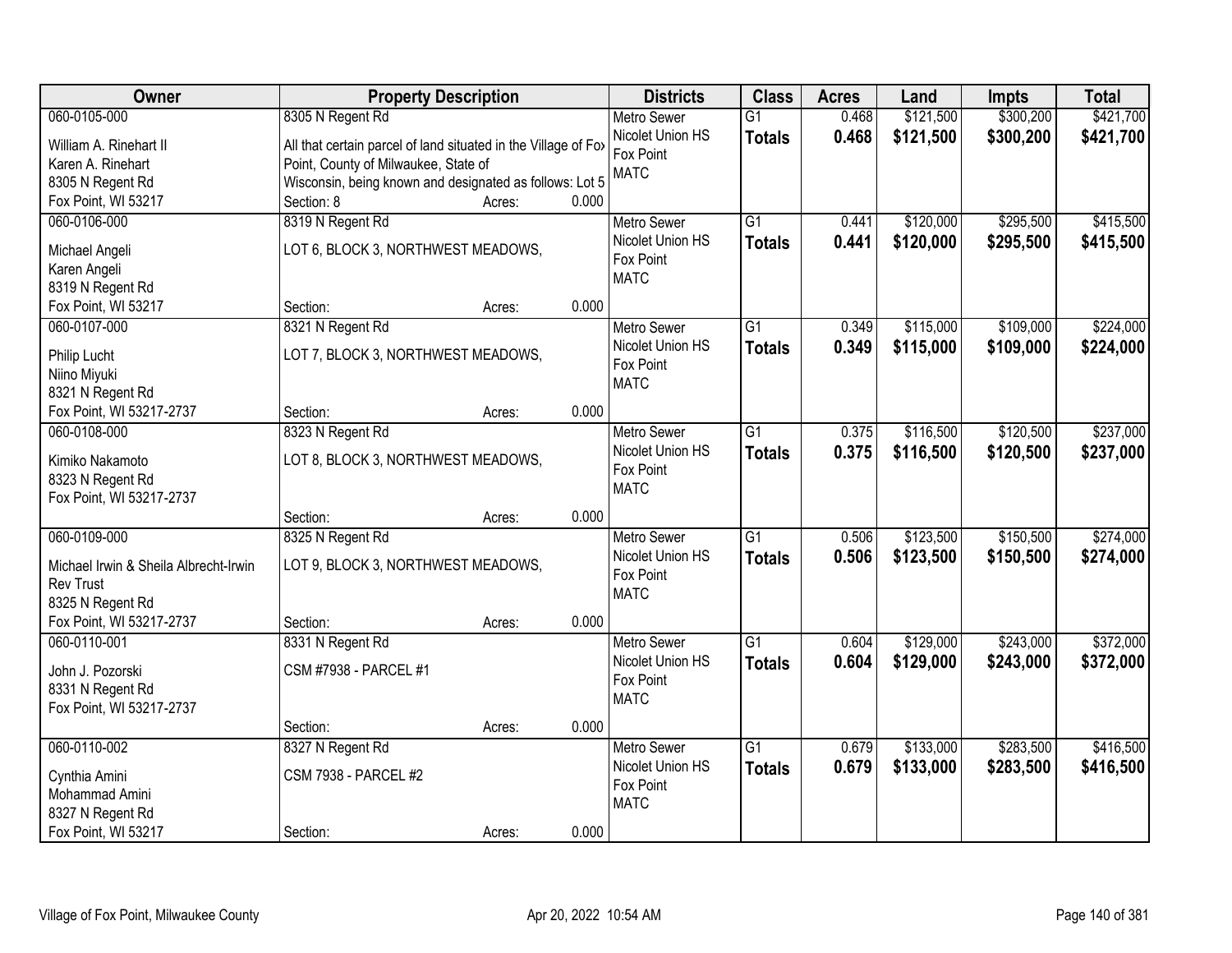| Owner                                          | <b>Property Description</b>                               |                 | <b>Districts</b>   | <b>Class</b>    | <b>Acres</b> | Land            | <b>Impts</b>    | <b>Total</b>    |
|------------------------------------------------|-----------------------------------------------------------|-----------------|--------------------|-----------------|--------------|-----------------|-----------------|-----------------|
| 060-0113-000                                   | 8333 N Regent Rd                                          |                 | <b>Metro Sewer</b> | $\overline{G1}$ | 0.360        | \$116,000       | \$222,500       | \$338,500       |
| <b>Brooke Borelli</b>                          | Lot 13, Block 3, in Northwest Meadows, being a part of th |                 | Nicolet Union HS   | <b>Totals</b>   | 0.360        | \$116,000       | \$222,500       | \$338,500       |
| Matthew Wendorf                                | Southeast 1/4 of Section 8, Township 8 North, Range 22    |                 | Fox Point          |                 |              |                 |                 |                 |
| 204 E Bradley Rd                               | East, in the Village of Fox Point, Milwaukee County,      |                 | <b>MATC</b>        |                 |              |                 |                 |                 |
| Fox Point, WI 53217                            | Section:                                                  | 0.360<br>Acres: |                    |                 |              |                 |                 |                 |
| 060-0114-000                                   | 8335 N Regent Rd                                          |                 | <b>Metro Sewer</b> | $\overline{G1}$ | 0.455        | \$121,000       | \$125,500       | \$246,500       |
|                                                |                                                           |                 | Nicolet Union HS   | <b>Totals</b>   | 0.455        | \$121,000       | \$125,500       | \$246,500       |
| John J. Pozorski                               | LOT 14 BLOCK 3 NORTHWEST MEADOWS,                         |                 | Fox Point          |                 |              |                 |                 |                 |
| 8331 N Regent Rd                               |                                                           |                 | <b>MATC</b>        |                 |              |                 |                 |                 |
| Fox Point, WI 53217-2737                       |                                                           |                 |                    |                 |              |                 |                 |                 |
|                                                | Section:                                                  | 0.000<br>Acres: |                    |                 |              |                 |                 |                 |
| 060-0115-000                                   | 8341 N Regent Rd                                          |                 | <b>Metro Sewer</b> | G <sub>1</sub>  | 0.455        | \$121,000       | \$240,500       | \$361,500       |
| Anthony Van Hart                               | LOT 15, BLOCK 3, NORTHWEST MEADOWS,                       |                 | Nicolet Union HS   | <b>Totals</b>   | 0.455        | \$121,000       | \$240,500       | \$361,500       |
| Rochelle Van Hart                              |                                                           |                 | Fox Point          |                 |              |                 |                 |                 |
| 8341 N Regent Rd                               |                                                           |                 | <b>MATC</b>        |                 |              |                 |                 |                 |
| Fox Point, WI 53217                            | Section:                                                  | 0.000<br>Acres: |                    |                 |              |                 |                 |                 |
| 060-0116-000                                   | 7200 N Santa Monica Blvd                                  |                 | <b>Metro Sewer</b> | X4              | 0.000        | \$0             | \$0             | \$0             |
|                                                |                                                           |                 | Nicolet Union HS   | <b>Totals</b>   | 0.000        | \$0             | \$0             | \$0             |
| Village of Fox Point                           | LOT 16 BLOCK 3, NORTHWEST MEADOWS,                        |                 | Fox Point          |                 |              |                 |                 |                 |
| Attn: Village Hall<br>7200 N Santa Monica Blvd |                                                           |                 | <b>MATC</b>        |                 |              |                 |                 |                 |
| Fox Point, WI 53217-3505                       | Section:                                                  | 0.000<br>Acres: |                    |                 |              |                 |                 |                 |
| 060-0117-000                                   | 7200 N Santa Monica Blvd                                  |                 | <b>Metro Sewer</b> | $\overline{X4}$ | 0.000        | $\overline{50}$ | $\overline{50}$ | $\overline{50}$ |
|                                                |                                                           |                 | Nicolet Union HS   |                 | 0.000        | \$0             | \$0             | \$0             |
| Village of Fox Point                           | LOT 17 BLOCK 3, NORTHWEST MEADOWS,                        |                 | Fox Point          | <b>Totals</b>   |              |                 |                 |                 |
| Attn: Village Hall                             |                                                           |                 | <b>MATC</b>        |                 |              |                 |                 |                 |
| 7200 N Santa Monica Blvd                       |                                                           |                 |                    |                 |              |                 |                 |                 |
| Fox Point, WI 53217-3505                       | Section:                                                  | 0.000<br>Acres: |                    |                 |              |                 |                 |                 |
| 060-0118-000                                   | 7200 N Santa Monica Blvd                                  |                 | <b>Metro Sewer</b> | X4              | 0.000        | $\overline{60}$ | $\overline{50}$ | $\overline{50}$ |
| Village of Fox Point                           | LOT 18, BLOCK 3, NORTHWEST MEADOWS,                       |                 | Nicolet Union HS   | <b>Totals</b>   | 0.000        | \$0             | \$0             | \$0             |
| Attn: Village Hall                             |                                                           |                 | Fox Point          |                 |              |                 |                 |                 |
| 7200 N Santa Monica Blvd                       |                                                           |                 | <b>MATC</b>        |                 |              |                 |                 |                 |
| Fox Point, WI 53217-3505                       | Section:                                                  | 0.000<br>Acres: |                    |                 |              |                 |                 |                 |
| 060-0119-000                                   | 7200 N Santa Monica Blvd                                  |                 | <b>Metro Sewer</b> | X4              | 0.000        | $\sqrt{$0}$     | $\overline{50}$ | $\overline{50}$ |
|                                                |                                                           |                 | Nicolet Union HS   | <b>Totals</b>   | 0.000        | \$0             | \$0             | \$0             |
| Village of Fox Point                           | LOT 19, BLOCK 3, NORTHWEST MEADOWS.                       |                 | Fox Point          |                 |              |                 |                 |                 |
| Attn: Village Hall                             |                                                           |                 | <b>MATC</b>        |                 |              |                 |                 |                 |
| 7200 N Santa Monica Blvd                       |                                                           |                 |                    |                 |              |                 |                 |                 |
| Fox Point, WI 53217-3505                       | Section:                                                  | 0.000<br>Acres: |                    |                 |              |                 |                 |                 |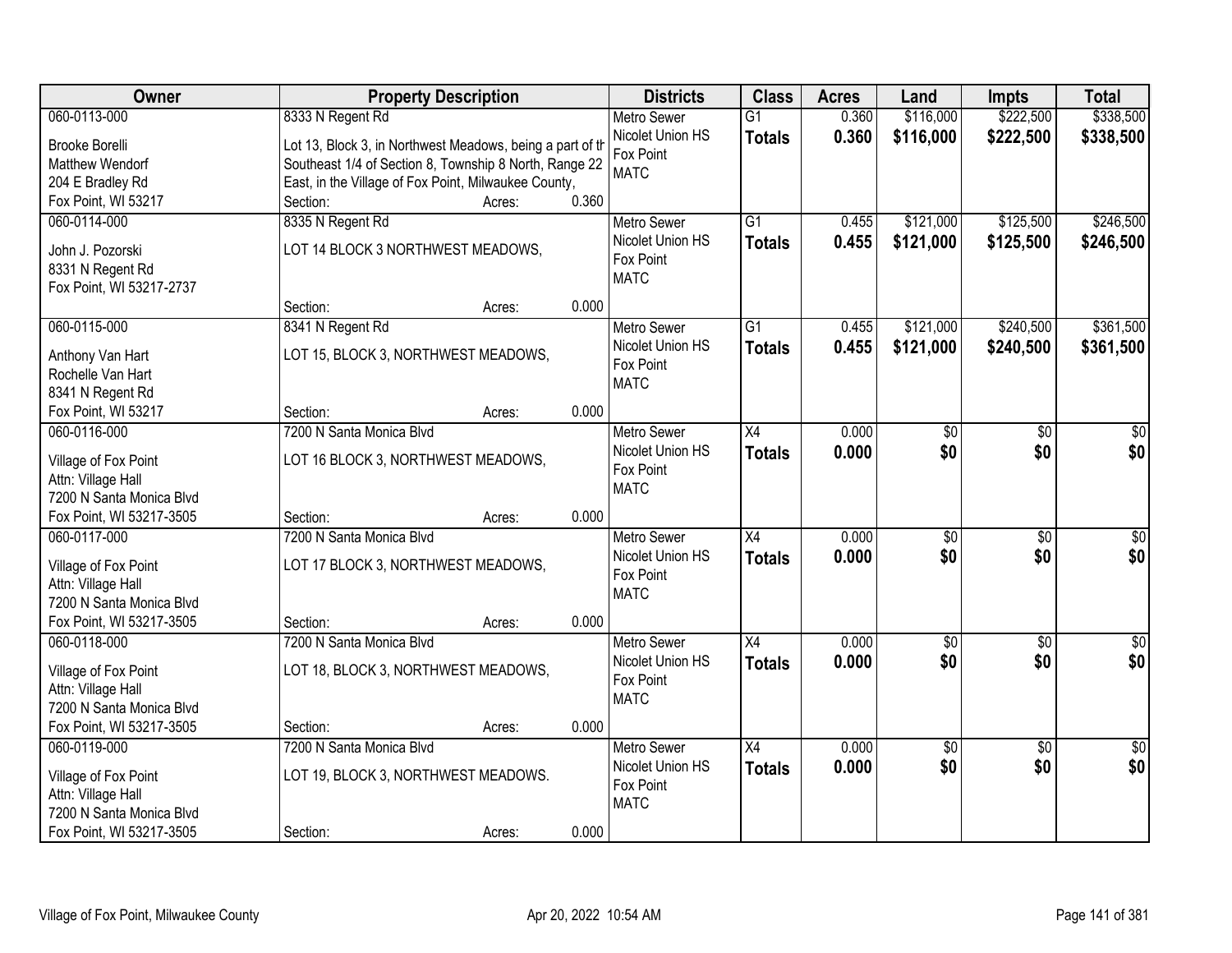| Owner                                          | <b>Property Description</b>                   |        |       | <b>Districts</b>                      | <b>Class</b>    | <b>Acres</b> | Land            | <b>Impts</b>    | <b>Total</b> |
|------------------------------------------------|-----------------------------------------------|--------|-------|---------------------------------------|-----------------|--------------|-----------------|-----------------|--------------|
| 060-0120-000                                   | 7200 N Santa Monica Blvd                      |        |       | <b>Metro Sewer</b>                    | $\overline{X4}$ | 0.000        | $\overline{50}$ | $\overline{50}$ | \$0          |
| Village of Fox Point                           | THE SAVINGS & INVEST. ASSN. OF MILW. SUBD. NO |        |       | Nicolet Union HS                      | <b>Totals</b>   | 0.000        | \$0             | \$0             | \$0          |
| Attn: Village Hall                             | 24 LOTS 1 TO 6 INCL. BLK. 3                   |        |       | Maple Dale-Indian Hill                |                 |              |                 |                 |              |
| 7200 N Santa Monica Blvd                       |                                               |        |       | <b>MATC</b>                           |                 |              |                 |                 |              |
| Fox Point, WI 53217-3505                       | Section:                                      | Acres: | 0.000 |                                       |                 |              |                 |                 |              |
| 060-0121-000                                   | 7200 N Santa Monica Blyd                      |        |       | <b>Metro Sewer</b>                    | X4              | 0.000        | $\overline{50}$ | \$0             | \$0          |
| Village of Fox Point                           | THE SAVINGS & INVEST. ASSN. OF MILW SUBD. NO. |        |       | Nicolet Union HS                      | <b>Totals</b>   | 0.000        | \$0             | \$0             | \$0          |
| Attn: Village Hall                             | 24 LOTS 7, 8 & 9 BLK. 3                       |        |       | Maple Dale-Indian Hill                |                 |              |                 |                 |              |
| 7200 N Santa Monica Blvd                       |                                               |        |       | <b>MATC</b>                           |                 |              |                 |                 |              |
| Fox Point, WI 53217-3505                       | Section:                                      | Acres: | 0.000 |                                       |                 |              |                 |                 |              |
| 060-0122-000                                   | 7200 N Santa Monica Blvd                      |        |       | <b>Metro Sewer</b>                    | X4              | 0.000        | $\overline{50}$ | \$0             | $\sqrt{50}$  |
|                                                |                                               |        |       | Nicolet Union HS                      | <b>Totals</b>   | 0.000        | \$0             | \$0             | \$0          |
| Village of Fox Point                           | THE SAVINGS & INVEST. ASSN. OF MILW. SUBD. NO |        |       | Maple Dale-Indian Hill                |                 |              |                 |                 |              |
| Attn: Village Hall<br>7200 N Santa Monica Blvd | 24 LOTS 10, 11, 12 & 13 BLK. 3                |        |       | <b>MATC</b>                           |                 |              |                 |                 |              |
| Fox Point, WI 53217-3505                       | Section:                                      | Acres: | 0.000 |                                       |                 |              |                 |                 |              |
| 060-0123-000                                   | 245 W Cherokee Cir                            |        |       | <b>Metro Sewer</b>                    | $\overline{G1}$ | 0.308        | \$113,000       | \$350,000       | \$463,000    |
|                                                |                                               |        |       | Nicolet Union HS                      | <b>Totals</b>   | 0.308        | \$113,000       | \$350,000       | \$463,000    |
| Rebeca Heaton Juarez                           | PARCEL 1 IN CERTIFIED SURVEY MAP NO. 1046     |        |       | Maple Dale-Indian Hill                |                 |              |                 |                 |              |
| <b>Brett Heaton Juarez</b>                     | SE1/4 SEC 8-8-22                              |        |       | <b>MATC</b>                           |                 |              |                 |                 |              |
| 245 W Cherokee Cir                             |                                               |        |       |                                       |                 |              |                 |                 |              |
| Fox Point, WI 53217                            | Section:                                      | Acres: | 0.000 |                                       |                 |              |                 |                 |              |
| 060-0124-001                                   | 8155 N Navajo Rd                              |        |       | <b>Metro Sewer</b>                    | $\overline{G1}$ | 0.280        | \$111,500       | \$165,000       | \$276,500    |
| Anne S and George W Hambrook IV                | PARCEL 3 IN CERTIFIED SURVEY MAP NO. 1046 SE  |        |       | Nicolet Union HS                      | <b>Totals</b>   | 0.280        | \$111,500       | \$165,000       | \$276,500    |
| 8155 N Navajo Rd                               | 1/4 SEC 8-8-22                                |        |       | Maple Dale-Indian Hill<br><b>MATC</b> |                 |              |                 |                 |              |
| Fox Point, WI 53217                            |                                               |        |       |                                       |                 |              |                 |                 |              |
|                                                | Section:                                      | Acres: | 0.000 |                                       |                 |              |                 |                 |              |
| 060-0124-002                                   | 225 W Cherokee Cir                            |        |       | Metro Sewer                           | $\overline{G1}$ | 0.252        | \$110,000       | \$199,700       | \$309,700    |
| Dirk A. Stallmann                              | PARCEL 2 IN CERTIFIED SURVEY MAP NO. 1046 SE  |        |       | Nicolet Union HS                      | <b>Totals</b>   | 0.252        | \$110,000       | \$199,700       | \$309,700    |
| Mary B. Stallmann                              | 1/4 SEC 8-8-22                                |        |       | Maple Dale-Indian Hill                |                 |              |                 |                 |              |
| 225 W Cherokee Cir                             |                                               |        |       | <b>MATC</b>                           |                 |              |                 |                 |              |
| Fox Point, WI 53217                            | Section:                                      | Acres: | 0.000 |                                       |                 |              |                 |                 |              |
| 060-0125-000                                   | 8145 N Navajo Rd                              |        |       | <b>Metro Sewer</b>                    | $\overline{G1}$ | 0.227        | \$100,000       | \$106,000       | \$206,000    |
| Scott B. Mittelstadt                           | THE SAVINGS & INVEST. ASSN. OF MILW. SUBD. NO |        |       | Nicolet Union HS                      | <b>Totals</b>   | 0.227        | \$100,000       | \$106,000       | \$206,000    |
| Therese J. Gripentrog                          | 24 LOT 6 & N1/2 OF LOT 7 BLK. 6               |        |       | Maple Dale-Indian Hill                |                 |              |                 |                 |              |
| 8145 N Navajo Rd                               |                                               |        |       | <b>MATC</b>                           |                 |              |                 |                 |              |
| Fox Point, WI 53217-2729                       | Section:                                      | Acres: | 0.000 |                                       |                 |              |                 |                 |              |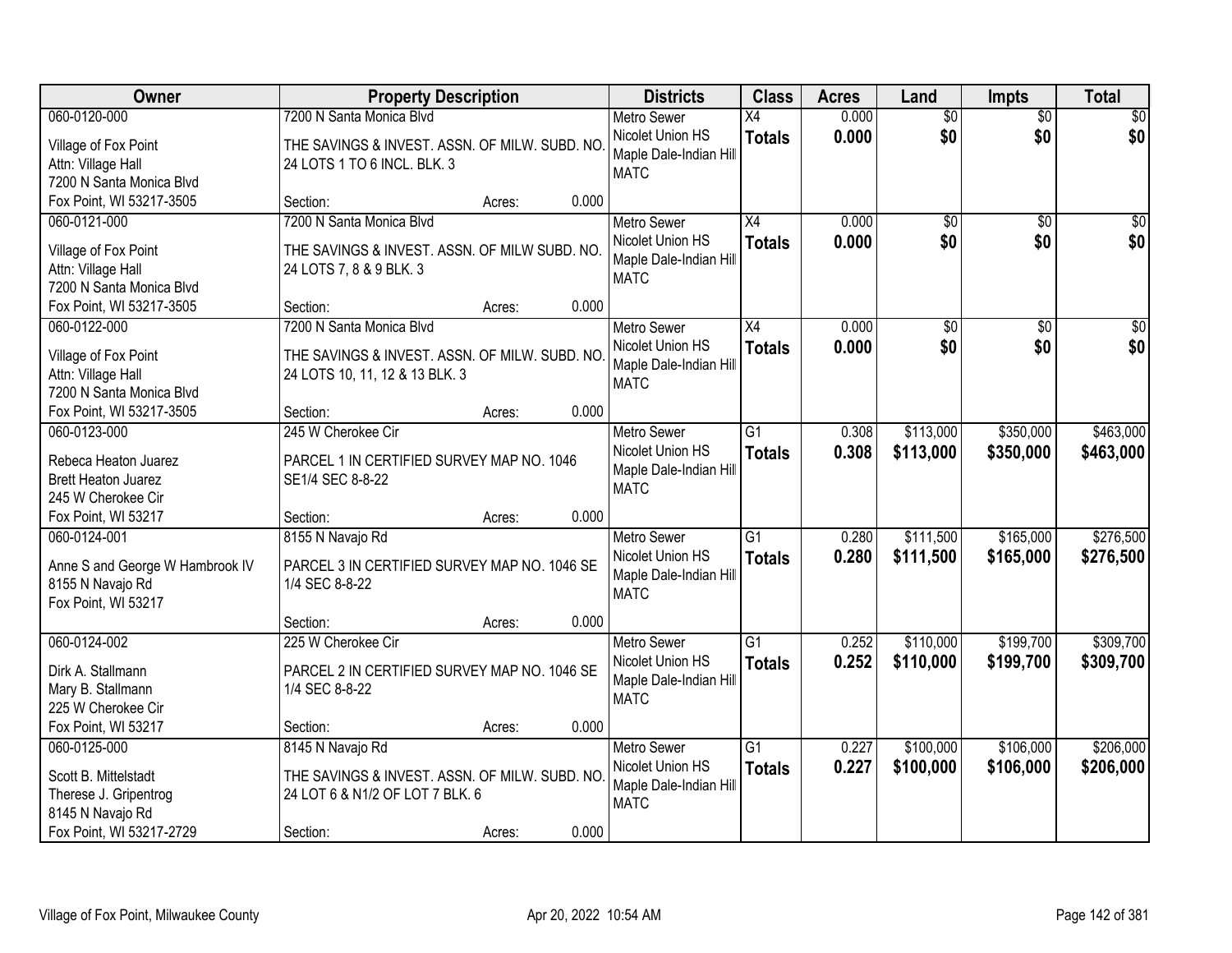| Owner                              | <b>Property Description</b>                                                                      | <b>Districts</b>                           | <b>Class</b>    | <b>Acres</b> | Land      | <b>Impts</b> | <b>Total</b> |
|------------------------------------|--------------------------------------------------------------------------------------------------|--------------------------------------------|-----------------|--------------|-----------|--------------|--------------|
| 060-0126-000                       | 8131 N Navajo Rd                                                                                 | <b>Metro Sewer</b>                         | $\overline{G1}$ | 0.227        | \$100,000 | \$84,500     | \$184,500    |
| Daniel J. Villanueva               | THE SAVINGS & INVEST. ASSN. OF MILW. SUBD. NO                                                    | Nicolet Union HS                           | <b>Totals</b>   | 0.227        | \$100,000 | \$84,500     | \$184,500    |
| Leah Villanueva                    | 24 LOT 8 & S1/2 OF LOT 7 BLK. 6                                                                  | Maple Dale-Indian Hill                     |                 |              |           |              |              |
| 8131 N Navajo Rd                   |                                                                                                  | <b>MATC</b>                                |                 |              |           |              |              |
| Fox Point, WI 53217                | 0.000<br>Section:<br>Acres:                                                                      |                                            |                 |              |           |              |              |
| 060-0127-000                       | 8117 N Navajo Rd                                                                                 | <b>Metro Sewer</b>                         | $\overline{G1}$ | 0.303        | \$113,000 | \$159,000    | \$272,000    |
| Pamela Chadsey                     | THE SAVINGS & INVEST. ASSN. OF MILW. SUBD. NO                                                    | Nicolet Union HS                           | <b>Totals</b>   | 0.303        | \$113,000 | \$159,000    | \$272,000    |
| 8117 N Navajo Rd                   | 24 LOTS 9 & 10 BLK. 6                                                                            | Maple Dale-Indian Hill                     |                 |              |           |              |              |
| Fox Point, WI 53217-2729           |                                                                                                  | <b>MATC</b>                                |                 |              |           |              |              |
|                                    | 0.000<br>Section:<br>Acres:                                                                      |                                            |                 |              |           |              |              |
| 060-0128-001                       | 202 W Willow Rd                                                                                  | <b>Metro Sewer</b>                         | $\overline{G1}$ | 0.303        | \$113,000 | \$271,500    | \$384,500    |
| <b>Adam Pistiner</b>               | THE SAVINGS & INVEST. ASSN OF MILW SUBD. NO                                                      | Nicolet Union HS                           | <b>Totals</b>   | 0.303        | \$113,000 | \$271,500    | \$384,500    |
| 202 W Willow Rd                    | 24 LOTS 11 & 12, AND THE E 10 FT OF LOTS 13 & 14,                                                | Maple Dale-Indian Hill                     |                 |              |           |              |              |
| Fox Point, WI 53217                | BLK <sub>6</sub>                                                                                 | <b>MATC</b>                                |                 |              |           |              |              |
|                                    | Section:<br>0.000<br>Acres:                                                                      |                                            |                 |              |           |              |              |
| 060-0129-001                       | 240 W Willow Rd                                                                                  | <b>Metro Sewer</b>                         | G1              | 0.256        | \$110,500 | \$177,500    | \$288,000    |
|                                    |                                                                                                  | Nicolet Union HS                           | <b>Totals</b>   | 0.256        | \$110,500 | \$177,500    | \$288,000    |
| Kelly Ann Maher<br>240 W Willow Rd | THE SAVINGS & INVEST. ASSN OF MILW. SUBD. NO<br>24 LOT 13 & S.42 FT OF LOT 14, EXC THE E. 10 FT. | Maple Dale-Indian Hill                     |                 |              |           |              |              |
| Fox Point, WI 53217                | BLK 6                                                                                            | <b>MATC</b>                                |                 |              |           |              |              |
|                                    | Section:<br>0.000<br>Acres:                                                                      |                                            |                 |              |           |              |              |
| 060-0130-001                       | 8120 N Mohawk Rd                                                                                 | <b>Metro Sewer</b>                         | $\overline{G1}$ | 0.149        | \$65,500  | \$149,500    | \$215,000    |
|                                    |                                                                                                  | Nicolet Union HS                           | <b>Totals</b>   | 0.149        | \$65,500  | \$149,500    | \$215,000    |
| Veniamin Krayzman                  | THE SAVINGS & INVEST. ASSN. OF MILW. SUBD. NO                                                    | Maple Dale-Indian Hill                     |                 |              |           |              |              |
| Polina Kremer                      | 24 N. 8 FT OF LOT 14 EXC THE E 10 FT AND ALL OF                                                  | <b>MATC</b>                                |                 |              |           |              |              |
| 8120 N Mohawk Rd                   | LOT 15, BLK 6 LAND CONTRACT                                                                      |                                            |                 |              |           |              |              |
| Fox Point, WI 53217-2722           | Section:<br>0.000<br>Acres:                                                                      |                                            |                 |              |           |              |              |
| 060-0131-000                       | 8128 N Mohawk Rd                                                                                 | <b>Metro Sewer</b>                         | $\overline{G1}$ | 0.149        | \$65,500  | \$282,500    | \$348,000    |
| John F. Kastner                    | Lot 16 and the South 16 feet of Lot 17, in Block 6, in The                                       | Nicolet Union HS<br>Maple Dale-Indian Hill | <b>Totals</b>   | 0.149        | \$65,500  | \$282,500    | \$348,000    |
| Jenna S. Kastner                   | Savings and Investment Association of Milwaukee                                                  | <b>MATC</b>                                |                 |              |           |              |              |
| 8128 N Mohawk Rd                   | Subdivision No. 24, being a Subdivision of a part of the                                         |                                            |                 |              |           |              |              |
| Fox Point, WI 53217                | 0.000<br>Section:<br>Acres:                                                                      |                                            |                 |              |           |              |              |
| 060-0132-000                       | 8136 N Mohawk Rd                                                                                 | <b>Metro Sewer</b>                         | G1              | 0.200        | \$88,000  | \$204,200    | \$292,200    |
| William J. Abrahamson              | THE SAVINGS & INVEST. ASSN. OF MILW. SUBD. NO                                                    | Nicolet Union HS                           | <b>Totals</b>   | 0.200        | \$88,000  | \$204,200    | \$292,200    |
| Kristine A. Abrahamson             | 24 N. 34 FT OF LOT 17 AND S. 33 FT OF LOT 18, BLK                                                | Maple Dale-Indian Hil                      |                 |              |           |              |              |
| 8136 N Mohawk Rd                   | 6                                                                                                | <b>MATC</b>                                |                 |              |           |              |              |
| Fox Point, WI 53217-2722           | 0.000<br>Section:<br>Acres:                                                                      |                                            |                 |              |           |              |              |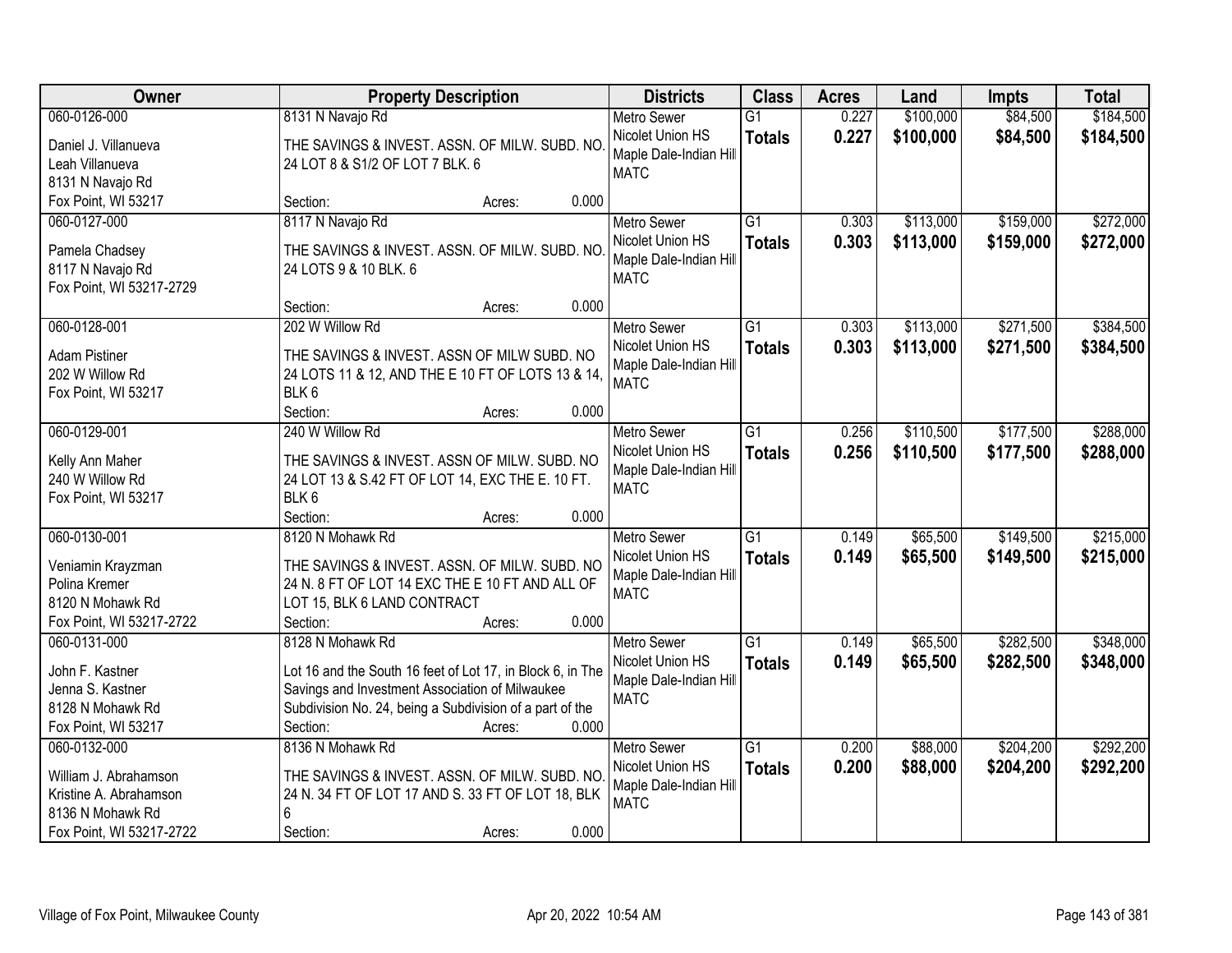| Owner                              | <b>Property Description</b>                                                                                |                 | <b>Districts</b>                           | <b>Class</b>    | <b>Acres</b> | Land      | Impts     | <b>Total</b> |
|------------------------------------|------------------------------------------------------------------------------------------------------------|-----------------|--------------------------------------------|-----------------|--------------|-----------|-----------|--------------|
| 060-0133-000                       | 8140 N Mohawk Rd                                                                                           |                 | <b>Metro Sewer</b>                         | $\overline{G1}$ | 0.200        | \$88,000  | \$168,800 | \$256,800    |
| Lisa D. Imbert<br>8140 N Mohawk Rd | THE SAVINGS & INVEST ASSN OF MILW SUBD NO 24<br>N 17 FT OF LOT 18 AND ALL OF LOT 19 BLK 6                  |                 | Nicolet Union HS<br>Maple Dale-Indian Hill | <b>Totals</b>   | 0.200        | \$88,000  | \$168,800 | \$256,800    |
| Fox Point, WI 53217-2722           |                                                                                                            |                 | <b>MATC</b>                                |                 |              |           |           |              |
|                                    | Section:                                                                                                   | 0.000<br>Acres: |                                            |                 |              |           |           |              |
| 060-0134-000                       | 8156 N Navajo Rd                                                                                           |                 | <b>Metro Sewer</b>                         | $\overline{G1}$ | 0.204        | \$90,000  | \$173,000 | \$263,000    |
| Donald Schenkel                    | THE SAVINGS & INVEST. ASSN. OF MILW. SUBD. NO                                                              |                 | Nicolet Union HS                           | <b>Totals</b>   | 0.204        | \$90,000  | \$173,000 | \$263,000    |
| Julie Werner                       | 24 LOT 1 BLK, 7                                                                                            |                 | Maple Dale-Indian Hill                     |                 |              |           |           |              |
| 8156 N Navajo Rd                   |                                                                                                            |                 | <b>MATC</b>                                |                 |              |           |           |              |
| Fox Point, WI 53217-2728           | Section:                                                                                                   | 0.000<br>Acres: |                                            |                 |              |           |           |              |
| 060-0135-000                       | 129 W Cherokee Cir                                                                                         |                 | <b>Metro Sewer</b>                         | G1              | 0.178        | \$78,500  | \$209,900 | \$288,400    |
| Gina Burke                         | THE SAVINGS & INVEST. ASSN. OF MILW. SUBD. NO                                                              |                 | Nicolet Union HS                           | <b>Totals</b>   | 0.178        | \$78,500  | \$209,900 | \$288,400    |
| Andrew Burke                       | 24 LOT 2 BLK. 7                                                                                            |                 | Maple Dale-Indian Hill                     |                 |              |           |           |              |
| 129 W Cherokee Cir                 |                                                                                                            |                 | <b>MATC</b>                                |                 |              |           |           |              |
| Fox Point, WI 53217                | Section:                                                                                                   | 0.000<br>Acres: |                                            |                 |              |           |           |              |
| 060-0136-000                       | 123 W Cherokee Cir                                                                                         |                 | <b>Metro Sewer</b>                         | $\overline{G1}$ | 0.282        | \$111,500 | \$109,500 | \$221,000    |
| Gary A Losinski Revocable Trust    | THE SAVINGS & INVEST. ASSN. OF MILW. SUBD. NO                                                              |                 | Nicolet Union HS                           | <b>Totals</b>   | 0.282        | \$111,500 | \$109,500 | \$221,000    |
| 123 W Cherokee Cir                 | 24 LOT 3 & W1/2 OF LOT 4 BLK. 7                                                                            |                 | Maple Dale-Indian Hill                     |                 |              |           |           |              |
| Fox Point, WI 53217                |                                                                                                            |                 | <b>MATC</b>                                |                 |              |           |           |              |
|                                    | Section:                                                                                                   | 0.000<br>Acres: |                                            |                 |              |           |           |              |
| 060-0137-000                       | 111 W Cherokee Cir                                                                                         |                 | <b>Metro Sewer</b>                         | $\overline{G1}$ | 0.270        | \$111,000 | \$198,000 | \$309,000    |
| Aleksandr Goberman                 |                                                                                                            |                 | Nicolet Union HS                           | <b>Totals</b>   | 0.270        | \$111,000 | \$198,000 | \$309,000    |
| Yanina Goberman                    | THE SAVINGS & INVEST. ASSN. OF MILW. SUBD. NO<br>24 LOT 5 & E1/2 OF LOT 4 BLK. 7                           |                 | Maple Dale-Indian Hill                     |                 |              |           |           |              |
| 111 W Cherokee Cir                 |                                                                                                            |                 | <b>MATC</b>                                |                 |              |           |           |              |
| Fox Point, WI 53217-2717           | Section:                                                                                                   | 0.000<br>Acres: |                                            |                 |              |           |           |              |
| 060-0138-000                       | 8151 N Seneca Rd                                                                                           |                 | Metro Sewer                                | $\overline{G1}$ | 0.331        | \$114,500 | \$166,500 | \$281,000    |
| Alexander M. Huhn                  | THE SAVINGS & INVEST. ASSN. OF MILW. SUBD. NO                                                              |                 | Nicolet Union HS                           | <b>Totals</b>   | 0.331        | \$114,500 | \$166,500 | \$281,000    |
| 8151 N Seneca Rd                   | 24 LOTS 6 & 7 BLK. 7                                                                                       |                 | Maple Dale-Indian Hill                     |                 |              |           |           |              |
| Fox Point, WI 53217                |                                                                                                            |                 | <b>MATC</b>                                |                 |              |           |           |              |
|                                    | Section:                                                                                                   | 0.000<br>Acres: |                                            |                 |              |           |           |              |
| 060-0139-000                       | 8133 N Seneca Rd                                                                                           |                 | <b>Metro Sewer</b>                         | $\overline{G1}$ | 0.303        | \$113,000 | \$168,500 | \$281,500    |
|                                    |                                                                                                            |                 | Nicolet Union HS                           | <b>Totals</b>   | 0.303        | \$113,000 | \$168,500 | \$281,500    |
| David A. Buell<br>8133 N Seneca Rd | Lots Eight (8) and Nine (9), in Block Seven (7), in The<br>Savings and Investment Association of Milwaukee |                 | Maple Dale-Indian Hill                     |                 |              |           |           |              |
| Fox Point, WI 53217                | Subdivision No. 24, being a Subdivision of a part of the                                                   |                 | <b>MATC</b>                                |                 |              |           |           |              |
|                                    | Section:                                                                                                   | 0.303<br>Acres: |                                            |                 |              |           |           |              |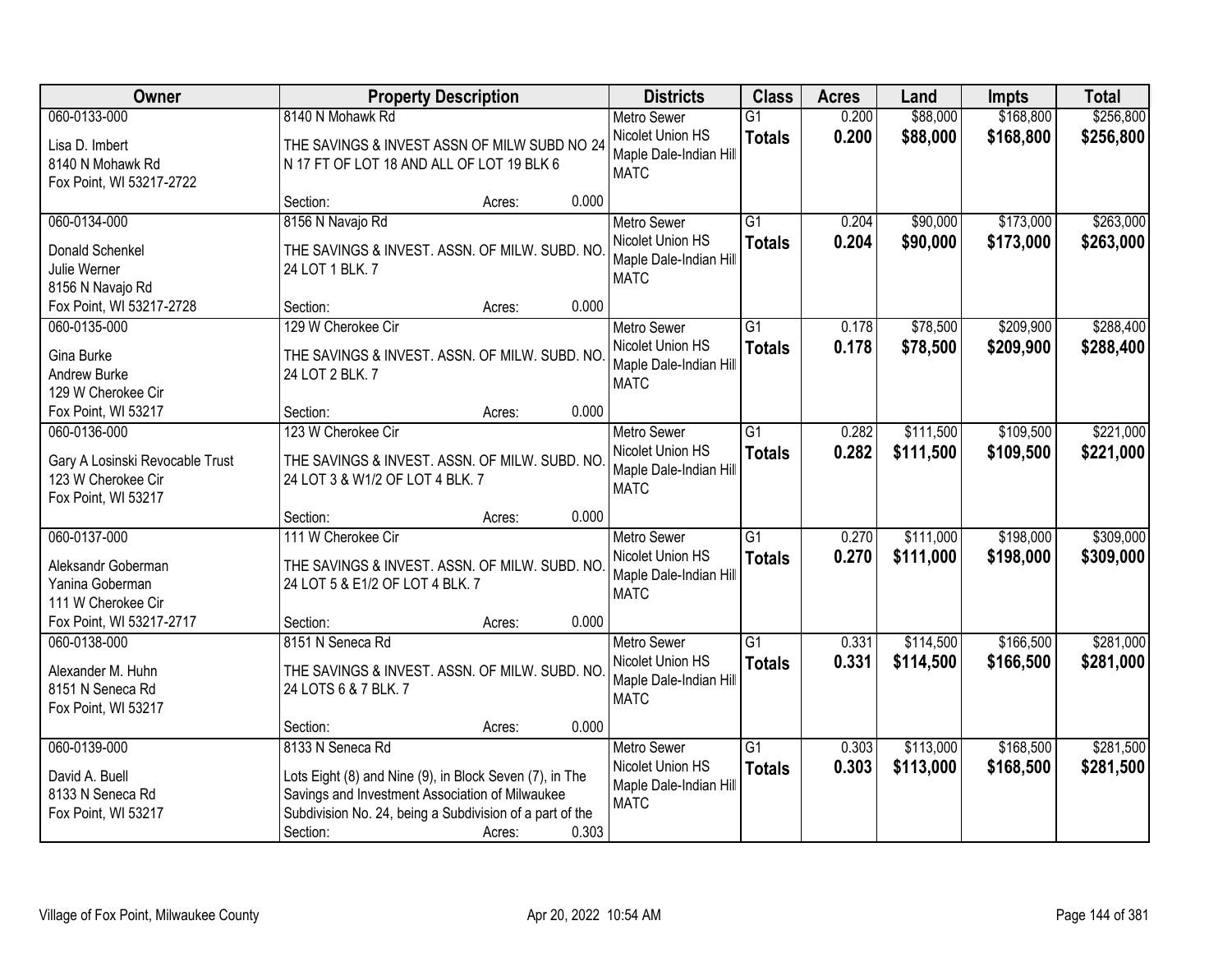| Owner                         | <b>Property Description</b>                               | <b>Districts</b>       | <b>Class</b>    | <b>Acres</b> | Land      | <b>Impts</b> | <b>Total</b> |
|-------------------------------|-----------------------------------------------------------|------------------------|-----------------|--------------|-----------|--------------|--------------|
| 060-0140-000                  | 8121 N Seneca Rd                                          | <b>Metro Sewer</b>     | $\overline{G1}$ | 0.303        | \$113,000 | \$130,500    | \$243,500    |
| Jeremy Blaisdell              | Lots 10 and 11 in Block 7, in The Savings and Investmen   | Nicolet Union HS       | <b>Totals</b>   | 0.303        | \$113,000 | \$130,500    | \$243,500    |
| Ying Hu                       | Association of Milwaukee Subdivision No. 24, being a      | Maple Dale-Indian Hill |                 |              |           |              |              |
| 8121 N Seneca Rd              | Subdivision of part of the Southeast 1/4 of Section 8,    | <b>MATC</b>            |                 |              |           |              |              |
| Fox Point, WI 53217           | 0.303<br>Section:<br>Acres:                               |                        |                 |              |           |              |              |
| 060-0141-000                  | 102 W Willow Rd                                           | <b>Metro Sewer</b>     | $\overline{G1}$ | 0.298        | \$112,500 | \$218,300    | \$330,800    |
|                               |                                                           | Nicolet Union HS       | <b>Totals</b>   | 0.298        | \$112,500 | \$218,300    | \$330,800    |
| John C. Wallace               | THE SAVINGS AND INVEST. ASSN. OF MILW. SUBD.              | Maple Dale-Indian Hill |                 |              |           |              |              |
| Andrea G. Wallace             | NO. 24 LOTS 12, & 13, BLK 7. - Lots 12 and 13 in Block    | <b>MATC</b>            |                 |              |           |              |              |
| 102 W Willow Rd               | 7, in The Savings and Investment Association of           |                        |                 |              |           |              |              |
| Fox Point, WI 53217           | 0.000<br>Section:<br>Acres:                               |                        |                 |              |           |              |              |
| 060-0142-000                  | 8108 N Navajo Rd                                          | <b>Metro Sewer</b>     | G1              | 0.167        | \$73,500  | \$225,900    | \$299,400    |
| Mary R. Steck                 | Lot 14, in Block 7, in Savings and Investment Association | Nicolet Union HS       | <b>Totals</b>   | 0.167        | \$73,500  | \$225,900    | \$299,400    |
| Tyler M. Steck                | of Milwaukee Subdivision No. 24, being a subdivision of a | Maple Dale-Indian Hill |                 |              |           |              |              |
| 8108 N Navajo Rd              | part of the SE quarter of Section 8, township 8 North,    | <b>MATC</b>            |                 |              |           |              |              |
| Fox Point, WI 53217           | 0.167<br>Section:<br>Acres:                               |                        |                 |              |           |              |              |
| 060-0143-000                  | 8114 N Navajo Rd                                          | <b>Metro Sewer</b>     | $\overline{G1}$ | 0.167        | \$73,500  | \$174,800    | \$248,300    |
|                               |                                                           | Nicolet Union HS       | <b>Totals</b>   | 0.167        | \$73,500  | \$174,800    | \$248,300    |
| <b>Christine Ann Daleness</b> | THE SAVINGS AND INVEST. ASSN. OF MILW. SUBD.              | Maple Dale-Indian Hill |                 |              |           |              |              |
| Kevin Lee Daleness            | NO. 24. LOT 15, BLK. 7                                    | <b>MATC</b>            |                 |              |           |              |              |
| 8114 N Navajo Rd              |                                                           |                        |                 |              |           |              |              |
| Fox Point, WI 53217-2728      | 0.000<br>Section:<br>Acres:                               |                        |                 |              |           |              |              |
| 060-0144-000                  | 8118 N Navajo Rd                                          | <b>Metro Sewer</b>     | $\overline{G1}$ | 0.167        | \$73,500  | \$102,800    | \$176,300    |
| Alex V. Kazansky              | THE SAVINGS AND INVEST. ASSN. OF MILW. SUBD.              | Nicolet Union HS       | <b>Totals</b>   | 0.167        | \$73,500  | \$102,800    | \$176,300    |
| 8118 N Navajo Rd              | NO. 24. LOT 16, BLK. 7                                    | Maple Dale-Indian Hill |                 |              |           |              |              |
| Fox Point, WI 53217-2728      |                                                           | <b>MATC</b>            |                 |              |           |              |              |
|                               | Section:<br>0.000<br>Acres:                               |                        |                 |              |           |              |              |
| 060-0145-000                  | 8128 N Navajo Rd                                          | <b>Metro Sewer</b>     | $\overline{G1}$ | 0.303        | \$113,000 | \$186,000    | \$299,000    |
|                               |                                                           | Nicolet Union HS       |                 |              |           |              |              |
| Matthew D. Haseman            | THE SAVINGS AND INVEST. ASSN. OF MILW. SUBD.              | Maple Dale-Indian Hill | <b>Totals</b>   | 0.303        | \$113,000 | \$186,000    | \$299,000    |
| Anne M. Haseman               | NO. 24. LOTS 17 & 18, BLK. 7.                             | <b>MATC</b>            |                 |              |           |              |              |
| 8128 N Navajo Rd              |                                                           |                        |                 |              |           |              |              |
| Fox Point, WI 53217-2728      | 0.000<br>Section:<br>Acres:                               |                        |                 |              |           |              |              |
| 060-0146-000                  | 8138 N Navajo Rd                                          | <b>Metro Sewer</b>     | $\overline{G1}$ | 0.152        | \$66,500  | \$85,200     | \$151,700    |
| Jill Krimmer                  | THE SAVINGS AND INVEST. ASSN. OF MILW. SUBD.              | Nicolet Union HS       | <b>Totals</b>   | 0.152        | \$66,500  | \$85,200     | \$151,700    |
| 8138 N Navajo Rd              | NO. 24. LOT 19, BLK. 7.                                   | Maple Dale-Indian Hill |                 |              |           |              |              |
| Fox Point, WI 53217-2728      |                                                           | <b>MATC</b>            |                 |              |           |              |              |
|                               | 0.000<br>Section:<br>Acres:                               |                        |                 |              |           |              |              |
|                               |                                                           |                        |                 |              |           |              |              |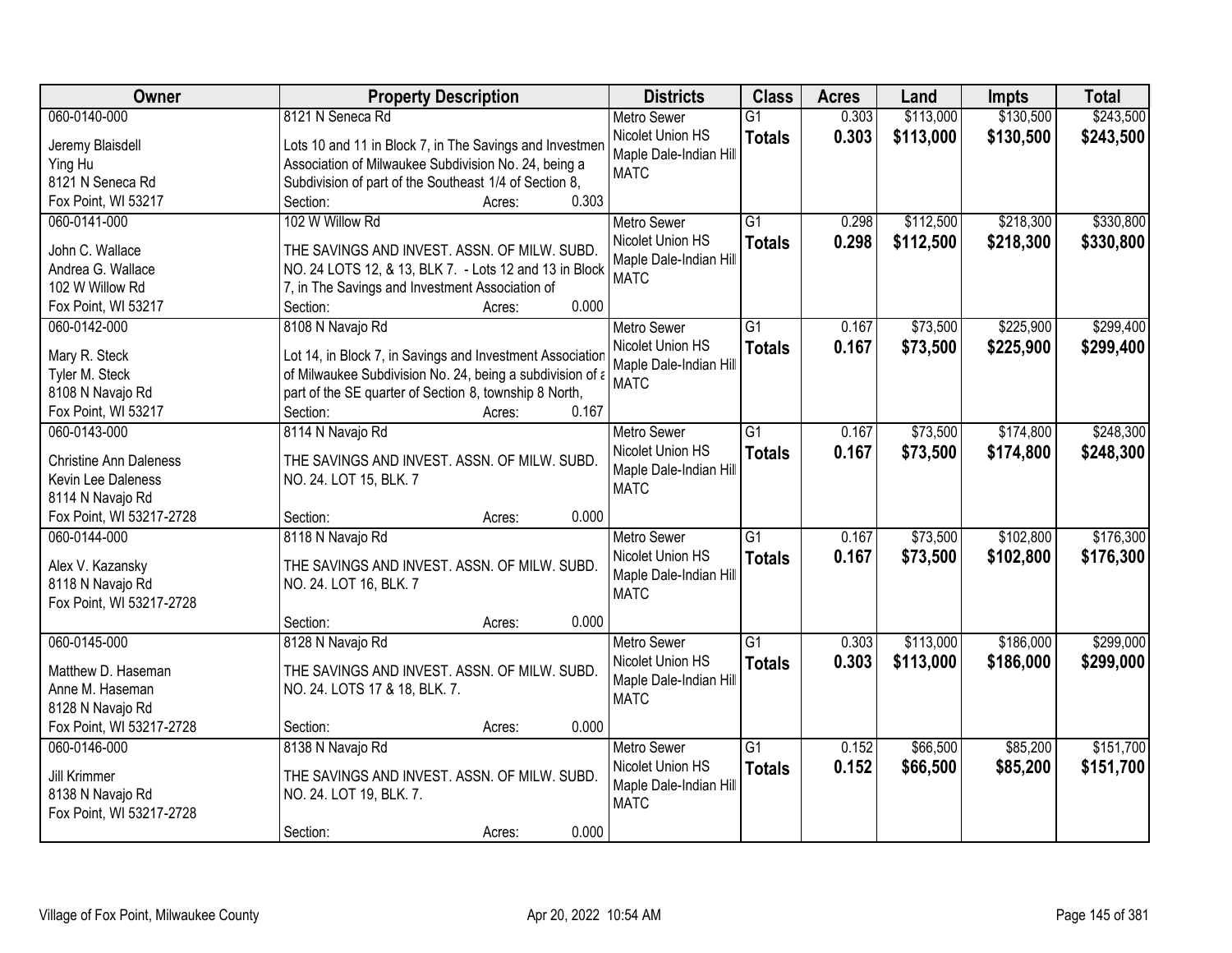| Owner                                                                             | <b>Property Description</b>                                                                                                                                                                                          | <b>Districts</b>                                                                | <b>Class</b>                     | <b>Acres</b>   | Land                   | <b>Impts</b>           | <b>Total</b>           |
|-----------------------------------------------------------------------------------|----------------------------------------------------------------------------------------------------------------------------------------------------------------------------------------------------------------------|---------------------------------------------------------------------------------|----------------------------------|----------------|------------------------|------------------------|------------------------|
| 060-0147-000                                                                      | 8144 N Navajo Rd                                                                                                                                                                                                     | <b>Metro Sewer</b>                                                              | $\overline{G1}$                  | 0.191          | \$84,000               | \$149,400              | \$233,400              |
| Frank C. Klode<br>8144 N Navajo Rd<br>Fox Point, WI 53217-2728                    | THE SAVINGS AND INVEST. ASSN. OF MILW. SUBD.<br>NO. 24. LOT 20 BLK. 7                                                                                                                                                | Nicolet Union HS<br>Maple Dale-Indian Hill<br><b>MATC</b>                       | <b>Totals</b>                    | 0.191          | \$84,000               | \$149,400              | \$233,400              |
|                                                                                   | 0.000<br>Section:<br>Acres:                                                                                                                                                                                          |                                                                                 |                                  |                |                        |                        |                        |
| 060-0148-000<br>Joseph E. Aizen<br>9323 W Mount Vernon Ave<br>Milwaukee, WI 53226 | 8182 N Seneca Rd<br>THE SAVINGS AND INVEST. ASSN. OF MILW. SUBD.<br>NO. 24. LOT 1 BLK. 8 - Lot 1 in Block 8, in the Savings<br>and Investment Association of Milwaukee Subdivision No<br>0.000<br>Section:<br>Acres: | <b>Metro Sewer</b><br>Nicolet Union HS<br>Maple Dale-Indian Hill<br><b>MATC</b> | $\overline{G1}$<br><b>Totals</b> | 0.230<br>0.230 | \$101,500<br>\$101,500 | \$95,100<br>\$95,100   | \$196,600<br>\$196,600 |
| 060-0149-000                                                                      | 8176 N Seneca Rd                                                                                                                                                                                                     | <b>Metro Sewer</b>                                                              | G1                               | 0.152          | \$66,500               | \$97,700               | \$164,200              |
| Eugene V. Gardner<br>Judith L. Gardner<br>8176 N Seneca Rd                        | THE SAVINGS AND INVEST. ASSN. OF MILW. SUBD.<br>NO. 24. LOT 2, BLK 8                                                                                                                                                 | Nicolet Union HS<br>Maple Dale-Indian Hill<br><b>MATC</b>                       | <b>Totals</b>                    | 0.152          | \$66,500               | \$97,700               | \$164,200              |
| Fox Point, WI 53217-2740                                                          | 0.000<br>Section:<br>Acres:                                                                                                                                                                                          |                                                                                 |                                  |                |                        |                        |                        |
| 060-0150-000                                                                      | 8170 N Seneca Rd                                                                                                                                                                                                     | <b>Metro Sewer</b>                                                              | G1                               | 0.152          | \$66,500               | \$106,000              | \$172,500              |
| Susan M. Palmer<br>8170 N Seneca Rd<br>Fox Point, WI 53217-2740                   | THE SAVINGS AND INVEST. ASSN. OF MILW. SUBD.<br>NO. 24. LOT 3, BLK 8                                                                                                                                                 | Nicolet Union HS<br>Maple Dale-Indian Hill<br><b>MATC</b>                       | <b>Totals</b>                    | 0.152          | \$66,500               | \$106,000              | \$172,500              |
|                                                                                   | 0.000<br>Section:<br>Acres:                                                                                                                                                                                          |                                                                                 |                                  |                |                        |                        |                        |
| 060-0151-000<br>Rachel Wery<br>8162 N Seneca Rd<br>Fox Point, WI 53217            | 8162 N Seneca Rd<br>THE SAVINGS & INVEST. ASSN. OF MILW. SUBD. NO<br>24. LOT 4 BLK. 8                                                                                                                                | <b>Metro Sewer</b><br>Nicolet Union HS<br>Maple Dale-Indian Hill<br><b>MATC</b> | $\overline{G1}$<br><b>Totals</b> | 0.152<br>0.152 | \$66,500<br>\$66,500   | \$140,900<br>\$140,900 | \$207,400<br>\$207,400 |
|                                                                                   | 0.000<br>Section:<br>Acres:                                                                                                                                                                                          |                                                                                 |                                  |                |                        |                        |                        |
| 060-0152-000<br>Heidi Vrankin Matera<br>8156 N Seneca Rd<br>Fox Point, WI 53217   | 8156 N Seneca Rd<br>THE SAVINGS & INVEST. ASSN. OF MILW. SUBD. NO<br>24. LOT 5, BLK. 8                                                                                                                               | Metro Sewer<br>Nicolet Union HS<br>Maple Dale-Indian Hill<br><b>MATC</b>        | $\overline{G1}$<br><b>Totals</b> | 0.152<br>0.152 | \$66,500<br>\$66,500   | \$108,600<br>\$108,600 | \$175,100<br>\$175,100 |
|                                                                                   | 0.000<br>Section:<br>Acres:                                                                                                                                                                                          |                                                                                 |                                  |                |                        |                        |                        |
| 060-0153-000<br>Suzanne Pikofsky<br>8150 N Seneca Rd<br>Fox Point, WI 53217       | 8150 N Seneca Rd<br>Lots 6 and 7, in Block 8, In Savings and Investment<br>Association of Milwaukee Subdivision No. 24, being a<br>subdivision<br>0.000<br>Section:<br>Acres:                                        | <b>Metro Sewer</b><br>Nicolet Union HS<br>Maple Dale-Indian Hill<br><b>MATC</b> | $\overline{G1}$<br><b>Totals</b> | 0.303<br>0.303 | \$113,000<br>\$113,000 | \$196,500<br>\$196,500 | \$309,500<br>\$309,500 |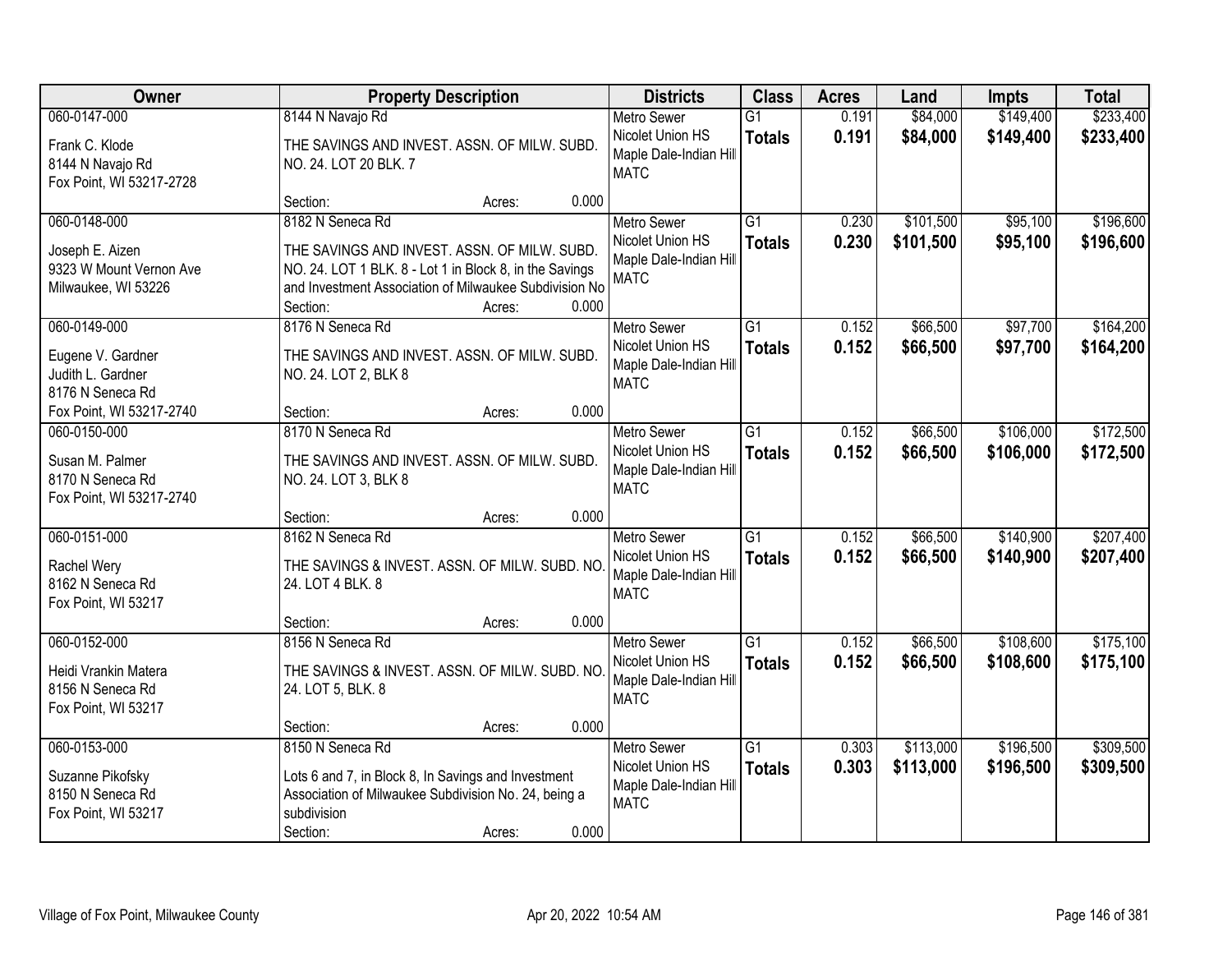| Owner                                | <b>Property Description</b>                               |       | <b>Districts</b>                      | <b>Class</b>    | <b>Acres</b> | Land      | <b>Impts</b> | <b>Total</b> |
|--------------------------------------|-----------------------------------------------------------|-------|---------------------------------------|-----------------|--------------|-----------|--------------|--------------|
| 060-0154-000                         | 8134 N Seneca Rd                                          |       | <b>Metro Sewer</b>                    | $\overline{G1}$ | 0.227        | \$100,000 | \$209,500    | \$309,500    |
| Stephen C. Patterson                 | THE SAVINGS & INVEST. ASSN. OF MILW. SUBD. NO             |       | Nicolet Union HS                      | <b>Totals</b>   | 0.227        | \$100,000 | \$209,500    | \$309,500    |
| 8134 N Seneca Rd                     | 24. LOT 8 & N1/2 OF LOT 9 BLK. 8 - Lot 8 and the North    |       | Maple Dale-Indian Hill                |                 |              |           |              |              |
| Fox Point, WI 53217                  | one-Half of Lot 9, in Block 8, in The Savings & Investmen |       | <b>MATC</b>                           |                 |              |           |              |              |
|                                      | Section:<br>Acres:                                        | 0.000 |                                       |                 |              |           |              |              |
| 060-0155-000                         | 8124 N Seneca Rd                                          |       | <b>Metro Sewer</b>                    | $\overline{G1}$ | 0.227        | \$100,000 | \$71,000     | \$171,000    |
| Sherrie L. Griffin                   | THE SAVINGS & INVEST. ASSN. OF MILW. SUBD. NO             |       | Nicolet Union HS                      | <b>Totals</b>   | 0.227        | \$100,000 | \$71,000     | \$171,000    |
| 8124 N Seneca Rd                     | 24. LOT 10 & S1/2 OF LOT 9 BLK. 8                         |       | Maple Dale-Indian Hill                |                 |              |           |              |              |
| Fox Point, WI 53217-2740             |                                                           |       | <b>MATC</b>                           |                 |              |           |              |              |
|                                      | Section:<br>Acres:                                        | 0.227 |                                       |                 |              |           |              |              |
| 060-0156-000                         | 8116 N Seneca Rd                                          |       | <b>Metro Sewer</b>                    | $\overline{G1}$ | 0.152        | \$66,500  | \$122,700    | \$189,200    |
|                                      |                                                           |       | Nicolet Union HS                      | <b>Totals</b>   | 0.152        | \$66,500  | \$122,700    | \$189,200    |
| Karen Kiley                          | THE SAVINGS & INVEST. ASSN. OF MILW. SUBD. NO             |       | Maple Dale-Indian Hill                |                 |              |           |              |              |
| 8116 N Seneca Rd                     | 24. LOT 11 & N. 10 FT. OF LOT 12 BLK. 8                   |       | <b>MATC</b>                           |                 |              |           |              |              |
| Fox Point, WI 53217                  | Section:<br>Acres:                                        | 0.000 |                                       |                 |              |           |              |              |
| 060-0157-000                         | 100 E Willow Rd                                           |       | <b>Metro Sewer</b>                    | $\overline{G1}$ | 0.244        | \$107,500 | \$134,000    | \$241,500    |
|                                      |                                                           |       | Nicolet Union HS                      | <b>Totals</b>   | 0.244        | \$107,500 | \$134,000    | \$241,500    |
| Jerome K & Suzanne L Knapp Liv Trust | THE SAVINGS & INVEST. ASSN. OF MILW. SUBD. NO             |       | Maple Dale-Indian Hill                |                 |              |           |              |              |
| 100 E Willow Rd                      | 24. LOT 13 & S. 40 FT. OF LOT 12 BLK. 8                   |       | <b>MATC</b>                           |                 |              |           |              |              |
| Fox Point, WI 53217-2758             |                                                           |       |                                       |                 |              |           |              |              |
|                                      | Section:<br>Acres:                                        | 0.000 |                                       |                 |              |           |              |              |
| 060-0158-000                         | 8080 N Seneca Rd                                          |       | <b>Metro Sewer</b>                    | $\overline{G1}$ | 0.173        | \$76,500  | \$160,500    | \$237,000    |
| Roy W. Smith Jr                      | THE SAVINGS & INVEST. ASSN. OF MILW. SUBD. NO             |       | Nicolet Union HS                      | <b>Totals</b>   | 0.173        | \$76,500  | \$160,500    | \$237,000    |
| Muge Turunc Smith                    | 24. LOT 1 BLK. 9                                          |       | Maple Dale-Indian Hill<br><b>MATC</b> |                 |              |           |              |              |
| 8080 N Seneca Rd                     |                                                           |       |                                       |                 |              |           |              |              |
| Fox Point, WI 53217-2738             | Section:<br>Acres:                                        | 0.173 |                                       |                 |              |           |              |              |
| 060-0159-000                         | 8074 N Seneca Rd                                          |       | Metro Sewer                           | $\overline{G1}$ | 0.152        | \$66,500  | \$195,300    | \$261,800    |
| Jolene T. Rapport                    | THE SAVINGS & INVEST. ASSN. OF MILW. SUBD. NO             |       | Nicolet Union HS                      | <b>Totals</b>   | 0.152        | \$66,500  | \$195,300    | \$261,800    |
| Monica Millsap                       | 24 LOT 2 BLK. 9                                           |       | Maple Dale-Indian Hill                |                 |              |           |              |              |
| 8074 N Seneca Rd                     |                                                           |       | <b>MATC</b>                           |                 |              |           |              |              |
| Fox Point, WI 53217                  | Section:<br>Acres:                                        | 0.000 |                                       |                 |              |           |              |              |
| 060-0160-000                         | 8068 N Seneca Rd                                          |       | <b>Metro Sewer</b>                    | $\overline{G1}$ | 0.152        | \$66,500  | \$136,300    | \$202,800    |
| David R. Sells                       | THE SAVINGS & INVEST. ASSN. OF MILW. SUBD. NO             |       | Nicolet Union HS                      | <b>Totals</b>   | 0.152        | \$66,500  | \$136,300    | \$202,800    |
| Lucille S. Sells                     | 24 LOT 3 BLK. 9                                           |       | Maple Dale-Indian Hill                |                 |              |           |              |              |
| 8068 N Seneca Rd                     |                                                           |       | <b>MATC</b>                           |                 |              |           |              |              |
| Fox Point, WI 53217                  | Section:<br>Acres:                                        | 0.000 |                                       |                 |              |           |              |              |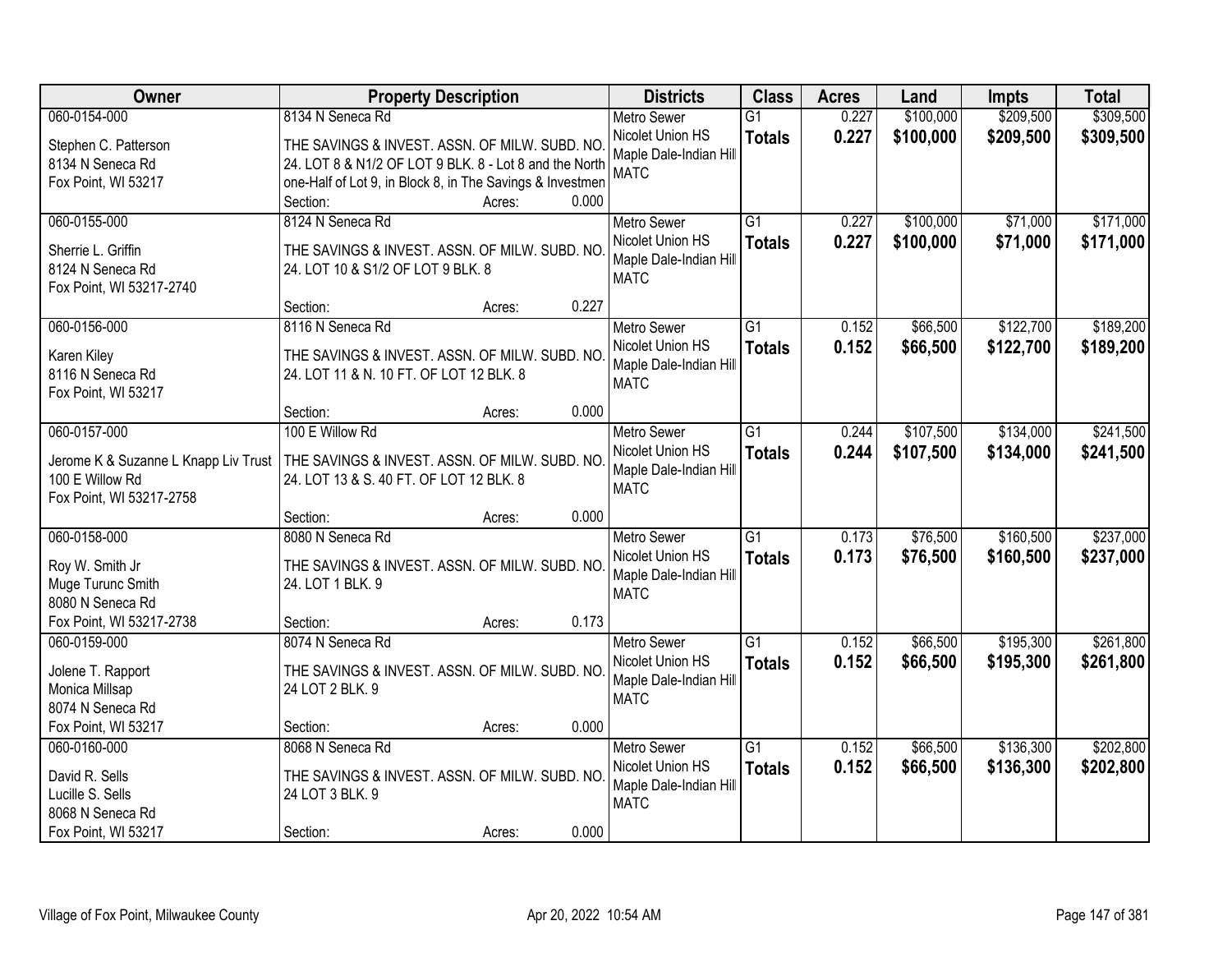| Owner                              | <b>Property Description</b>                              | <b>Districts</b>       | <b>Class</b>    | <b>Acres</b> | Land      | <b>Impts</b> | <b>Total</b> |
|------------------------------------|----------------------------------------------------------|------------------------|-----------------|--------------|-----------|--------------|--------------|
| 060-0161-000                       | 8060 N Seneca Rd                                         | <b>Metro Sewer</b>     | $\overline{G1}$ | 0.152        | \$66,500  | \$168,900    | \$235,400    |
| Daniel J. Benson                   | Lot 4, in Block 9, in the Savings and Investment         | Nicolet Union HS       | <b>Totals</b>   | 0.152        | \$66,500  | \$168,900    | \$235,400    |
| Krysta L. Benson                   | Association of Milwaukee Subdivision No. 24, being a     | Maple Dale-Indian Hill |                 |              |           |              |              |
| 8060 N Seneca Rd                   | Subdivision of                                           | <b>MATC</b>            |                 |              |           |              |              |
| Fox Point, WI 53217                | Section:<br>0.152<br>Acres:                              |                        |                 |              |           |              |              |
| 060-0162-000                       | 8054 N Seneca Rd                                         | <b>Metro Sewer</b>     | $\overline{G1}$ | 0.152        | \$66,500  | \$156,900    | \$223,400    |
|                                    |                                                          | Nicolet Union HS       | <b>Totals</b>   | 0.152        | \$66,500  | \$156,900    | \$223,400    |
| Robert G. Uecke                    | THE SAVINGS & INVEST. ASSN. OF MILW. SUBD. NO            | Maple Dale-Indian Hill |                 |              |           |              |              |
| Nancy L. Uecke<br>8054 N Seneca Rd | 24 LOT 5 BLK. 9                                          | <b>MATC</b>            |                 |              |           |              |              |
| Fox Point, WI 53217-2738           | 0.000<br>Section:<br>Acres:                              |                        |                 |              |           |              |              |
| 060-0163-000                       | 8046 N Seneca Rd                                         | <b>Metro Sewer</b>     | $\overline{G1}$ | 0.152        | \$66,500  | \$111,900    | \$178,400    |
|                                    |                                                          | Nicolet Union HS       |                 |              |           |              |              |
| David C. Lemel                     | THE SAVINGS & INVEST. ASSN. OF MILW. SUBD. NO            | Maple Dale-Indian Hill | <b>Totals</b>   | 0.152        | \$66,500  | \$111,900    | \$178,400    |
| Sarah E. Aliota                    | 24 LOT 6 BLK. 9                                          | <b>MATC</b>            |                 |              |           |              |              |
| 8046 N Seneca Rd                   |                                                          |                        |                 |              |           |              |              |
| Fox Point, WI 53217                | 0.152<br>Section:<br>Acres:                              |                        |                 |              |           |              |              |
| 060-0164-000                       | 8040 N Seneca Rd                                         | <b>Metro Sewer</b>     | $\overline{G1}$ | 0.152        | \$66,500  | \$135,000    | \$201,500    |
| Bruce J. Kaiser                    | THE SAVINGS & INVEST. ASSN. OF MILW. SUBD. NO.           | Nicolet Union HS       | <b>Totals</b>   | 0.152        | \$66,500  | \$135,000    | \$201,500    |
| 8040 N Seneca Rd                   | 24 LOT 7 BLK. 9                                          | Maple Dale-Indian Hill |                 |              |           |              |              |
| Fox Point, WI 53217                |                                                          | <b>MATC</b>            |                 |              |           |              |              |
|                                    | 0.000<br>Section:<br>Acres:                              |                        |                 |              |           |              |              |
| 060-0165-000                       | 8034 N Seneca Rd                                         | Metro Sewer            | $\overline{G1}$ | 0.152        | \$66,500  | \$123,900    | \$190,400    |
|                                    |                                                          | Nicolet Union HS       | <b>Totals</b>   | 0.152        | \$66,500  | \$123,900    | \$190,400    |
| Craig Olson                        | THE SAVINGS & INVEST. ASSN. OF MILW. SUBD. NO            | Maple Dale-Indian Hill |                 |              |           |              |              |
| Julie Olson                        | 24 LOT 8 BLK. 9                                          | <b>MATC</b>            |                 |              |           |              |              |
| 8034 N Seneca Rd                   |                                                          |                        |                 |              |           |              |              |
| Fox Point, WI 53217                | Section:<br>0.000<br>Acres:                              |                        |                 |              |           |              |              |
| 060-0166-001                       | 100 E Bradley Rd                                         | <b>Metro Sewer</b>     | $\overline{G1}$ | 0.485        | \$122,500 | \$209,000    | \$331,500    |
| Jacob S. Spriggs                   | Lot Ten (10), except the North Twenty (20) feet thereof, | Nicolet Union HS       | <b>Totals</b>   | 0.485        | \$122,500 | \$209,000    | \$331,500    |
| Amanda Beth Spriggs                | and all of Lots Eleven (11) and Twelve (12),             | Maple Dale-Indian Hill |                 |              |           |              |              |
| 100 E Bradley Rd                   | in Block Nine (9), in The Savings and Investment         | <b>MATC</b>            |                 |              |           |              |              |
| Fox Point, WI 53217                | 0.485<br>Section: 8<br>Acres:                            |                        |                 |              |           |              |              |
| 060-0166-002                       | 8024 N Seneca Rd                                         | <b>Metro Sewer</b>     | $\overline{G1}$ | 0.212        | \$93,500  | \$206,500    | \$300,000    |
|                                    |                                                          | Nicolet Union HS       | <b>Totals</b>   | 0.212        | \$93,500  | \$206,500    | \$300,000    |
| Linda S. Ciske                     | THE SAVINGS & INVEST ASSN OF MILW SUBD #24               | Maple Dale-Indian Hill |                 |              |           |              |              |
| 8024 N Seneca Rd                   | LOT 9 & N 20FT LOT 10 BLK 9 SCHOOL DIST 8                | <b>MATC</b>            |                 |              |           |              |              |
| Fox Point, WI 53217                |                                                          |                        |                 |              |           |              |              |
|                                    | 0.000<br>Section:<br>Acres:                              |                        |                 |              |           |              |              |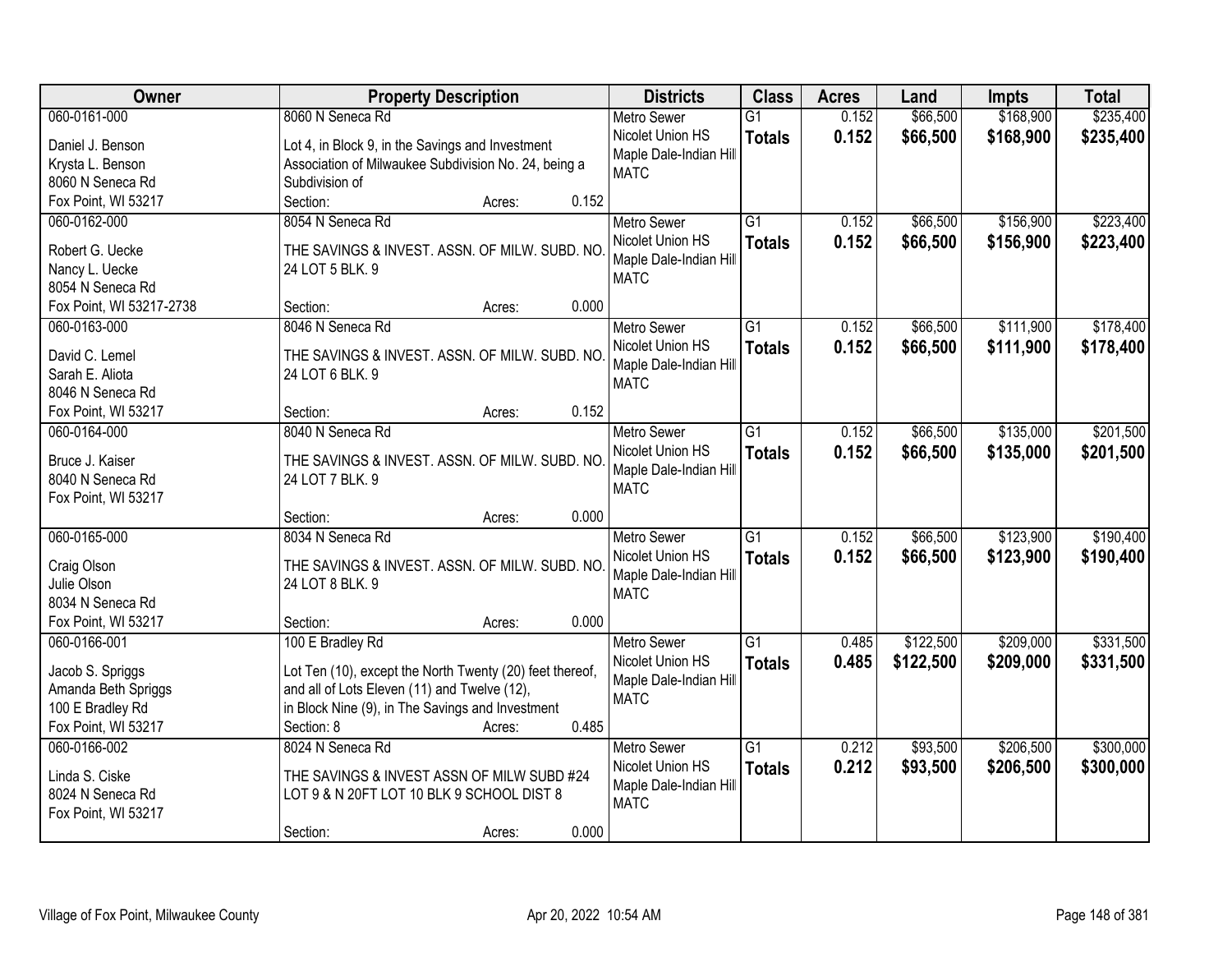| Owner                     | <b>Property Description</b>                             |                 | <b>Districts</b>                      | <b>Class</b>    | <b>Acres</b> | Land      | <b>Impts</b> | <b>Total</b> |
|---------------------------|---------------------------------------------------------|-----------------|---------------------------------------|-----------------|--------------|-----------|--------------|--------------|
| 060-0167-000              | 101 W Willow Rd                                         |                 | <b>Metro Sewer</b>                    | $\overline{G1}$ | 0.152        | \$66,500  | \$290,000    | \$356,500    |
| John P. Swezey Jr         | THE SAVINGS & INVEST. ASSN. OF MILW. SUBD. NO           |                 | Nicolet Union HS                      | <b>Totals</b>   | 0.152        | \$66,500  | \$290,000    | \$356,500    |
| Holly M. Swezey           | 24 LOT 1 BLK. 10                                        |                 | Maple Dale-Indian Hill                |                 |              |           |              |              |
| 101 W Willow Rd           |                                                         |                 | <b>MATC</b>                           |                 |              |           |              |              |
| Fox Point, WI 53217       | Section:                                                | 0.000<br>Acres: |                                       |                 |              |           |              |              |
| 060-0168-000              | 8075 N Seneca Rd                                        |                 | <b>Metro Sewer</b>                    | $\overline{G1}$ | 0.152        | \$66,500  | \$96,600     | \$163,100    |
| June L. Allison           | THE SAVINGS & INVEST. ASSN. OF MILW. SUBD. NO           |                 | Nicolet Union HS                      | <b>Totals</b>   | 0.152        | \$66,500  | \$96,600     | \$163,100    |
| Robert E. Combs Jr        | 24 LOT 2 BLK. 10                                        |                 | Maple Dale-Indian Hill                |                 |              |           |              |              |
| 8075 N Seneca Rd          |                                                         |                 | <b>MATC</b>                           |                 |              |           |              |              |
| Fox Point, WI 53217-2739  | Section:                                                | 0.000<br>Acres: |                                       |                 |              |           |              |              |
| 060-0169-000              | 8067 N Seneca Rd                                        |                 | Metro Sewer                           | $\overline{G1}$ | 0.152        | \$66,500  | \$117,500    | \$184,000    |
| Stuart J. Schneider       | THE SAVINGS & INVEST. ASSN. OF MILW. SUBD. NO           |                 | Nicolet Union HS                      | <b>Totals</b>   | 0.152        | \$66,500  | \$117,500    | \$184,000    |
| Marcy L. Schneider        | 24 LOT 3 BLK. 10                                        |                 | Maple Dale-Indian Hill                |                 |              |           |              |              |
| 8067 N Seneca Rd          |                                                         |                 | <b>MATC</b>                           |                 |              |           |              |              |
| Fox Point, WI 53217-2739  | Section:                                                | 0.000<br>Acres: |                                       |                 |              |           |              |              |
| 060-0170-000              | 8061 N Seneca Rd                                        |                 | <b>Metro Sewer</b>                    | $\overline{G1}$ | 0.152        | \$66,500  | \$125,900    | \$192,400    |
|                           |                                                         |                 | Nicolet Union HS                      | <b>Totals</b>   | 0.152        | \$66,500  | \$125,900    | \$192,400    |
| Nicolas I. Sandoval et al | THE SAVINGS & INVEST. ASSN. OF MILW. SUBD. NO           |                 | Maple Dale-Indian Hill                |                 |              |           |              |              |
| 8061 N Seneca Rd          | 24 LOT 4 BLK. 10                                        |                 | <b>MATC</b>                           |                 |              |           |              |              |
| Fox Point, WI 53217       | Section:                                                | 0.000<br>Acres: |                                       |                 |              |           |              |              |
| 060-0171-000              | 8055 N Seneca Rd                                        |                 | <b>Metro Sewer</b>                    | $\overline{G1}$ | 0.152        | \$66,500  | \$113,900    | \$180,400    |
|                           |                                                         |                 | Nicolet Union HS                      | <b>Totals</b>   | 0.152        | \$66,500  | \$113,900    | \$180,400    |
| Joan E. Wessel            | THE SAVINGS & INVEST. ASSN. OF MILW. SUBD. NO           |                 | Maple Dale-Indian Hill                |                 |              |           |              |              |
| 8055 N Seneca Rd          | 24 LOT 5 BLK. 10                                        |                 | <b>MATC</b>                           |                 |              |           |              |              |
| Fox Point, WI 53217-2739  |                                                         |                 |                                       |                 |              |           |              |              |
|                           | Section:                                                | 0.000<br>Acres: |                                       |                 |              |           |              |              |
| 060-0172-000              | 8045 N Seneca Rd                                        |                 | Metro Sewer                           | G1              | 0.227        | \$100,000 | \$141,000    | \$241,000    |
| Steven B. Maersch         | THE SAVINGS & INVEST. ASSN. OF MILW. SUBD. NO           |                 | Nicolet Union HS                      | <b>Totals</b>   | 0.227        | \$100,000 | \$141,000    | \$241,000    |
| Pamela Peterson Maersch   | 24 LOT 6 & N. 25 FT OF LOT 7 BLK. 10                    |                 | Maple Dale-Indian Hill<br><b>MATC</b> |                 |              |           |              |              |
| 8045 N Seneca Rd          |                                                         |                 |                                       |                 |              |           |              |              |
| Fox Point, WI 53217-2739  | Section:                                                | 0.227<br>Acres: |                                       |                 |              |           |              |              |
| 060-0173-000              | 8035 N Seneca Rd                                        |                 | <b>Metro Sewer</b>                    | $\overline{G1}$ | 0.227        | \$100,000 | \$79,400     | \$179,400    |
| James Lee Capps           | THE SAVINGS & INVEST. ASSN. OF MILW. SUBD. NO           |                 | Nicolet Union HS                      | <b>Totals</b>   | 0.227        | \$100,000 | \$79,400     | \$179,400    |
| Louise Capps              | 24 LOT 8 & S. 25FT OF LOT 7 BLK. 10 - Lot 8 and the     |                 | Maple Dale-Indian Hill                |                 |              |           |              |              |
| 8035 N Seneca Rd          | South 25 feet of Lot 7, in Block 10, in the Savings and |                 | <b>MATC</b>                           |                 |              |           |              |              |
| Fox Point, WI 53217       | Section:                                                | 0.000<br>Acres: |                                       |                 |              |           |              |              |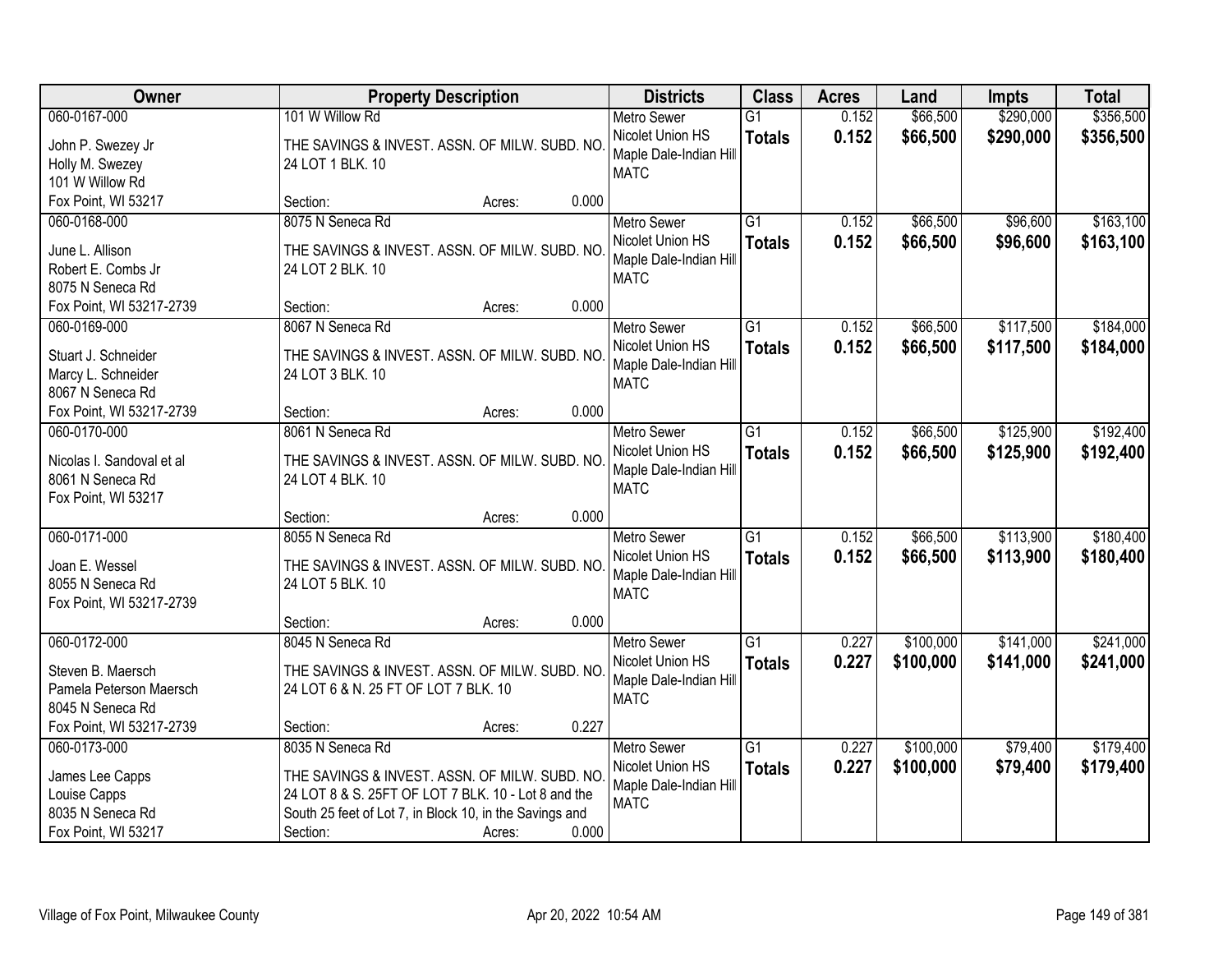| Owner                                            | <b>Property Description</b>                                       | <b>Districts</b>       | <b>Class</b>    | <b>Acres</b> | Land      | <b>Impts</b> | <b>Total</b> |
|--------------------------------------------------|-------------------------------------------------------------------|------------------------|-----------------|--------------|-----------|--------------|--------------|
| 060-0174-000                                     | 8021 N Seneca Rd                                                  | <b>Metro Sewer</b>     | $\overline{G1}$ | 0.303        | \$113,000 | \$215,700    | \$328,700    |
| Gary S. Krenz                                    | THE SAVINGS & INVEST. ASSN. OF MILW. SUBD. NO                     | Nicolet Union HS       | <b>Totals</b>   | 0.303        | \$113,000 | \$215,700    | \$328,700    |
| Sarah L. Krenz                                   | 24 LOTS 9 & 10 BLK. 10                                            | Maple Dale-Indian Hill |                 |              |           |              |              |
| 8021 N Seneca Rd                                 |                                                                   | <b>MATC</b>            |                 |              |           |              |              |
| Fox Point, WI 53217-2739                         | 0.000<br>Section:<br>Acres:                                       |                        |                 |              |           |              |              |
| 060-0175-000                                     | 100 W Bradley Rd                                                  | <b>Metro Sewer</b>     | $\overline{G1}$ | 0.195        | \$86,000  | \$268,000    | \$354,000    |
|                                                  |                                                                   | Nicolet Union HS       | <b>Totals</b>   | 0.195        | \$86,000  | \$268,000    | \$354,000    |
| Ted C. Martin<br>Claudia D. Martin               | Lot 11 and the East 13.50 feet of Lot 12, in Block 10, in         | Maple Dale-Indian Hill |                 |              |           |              |              |
|                                                  | Savings and Investment Association of Milwaukee                   | <b>MATC</b>            |                 |              |           |              |              |
| 100 W Bradley Rd                                 | Subdivision No. 24, being a part of the Southeast 1/4 of<br>0.000 |                        |                 |              |           |              |              |
| Fox Point, WI 53217                              | Section:<br>Acres:                                                |                        |                 |              |           |              |              |
| 060-0176-000                                     | 110 W Bradley Rd                                                  | Metro Sewer            | $\overline{G1}$ | 0.278        | \$111,500 | \$187,500    | \$299,000    |
| Valeriy Gozenpud                                 | THE SAVINGS & INVEST. ASSN. OF MILW. SUBD. NO                     | Nicolet Union HS       | <b>Totals</b>   | 0.278        | \$111,500 | \$187,500    | \$299,000    |
| Mariya Gozenpud                                  | 24. LOT 13 AND ALL OF LOT 12 EXC. THE E. 13.5 FT.,                | Maple Dale-Indian Hill |                 |              |           |              |              |
| 110 W Bradley Rd                                 | <b>BLK. 10</b>                                                    | <b>MATC</b>            |                 |              |           |              |              |
| Fox Point, WI 53217-3151                         | Section:<br>0.000<br>Acres:                                       |                        |                 |              |           |              |              |
| 060-0177-000                                     | 124 W Bradley Rd                                                  | <b>Metro Sewer</b>     | $\overline{G1}$ | 0.158        | \$69,500  | \$139,800    | \$209,300    |
|                                                  |                                                                   | Nicolet Union HS       | <b>Totals</b>   | 0.158        | \$69,500  | \$139,800    | \$209,300    |
| Harry Pump                                       | THE SAVINGS & INVEST. ASSN. OF MILW. SUBD. NO                     | Maple Dale-Indian Hill |                 |              |           |              |              |
| Edith Pump                                       | 24 LOT 14 BLK. 10                                                 | <b>MATC</b>            |                 |              |           |              |              |
| 124 W Bradley Rd                                 |                                                                   |                        |                 |              |           |              |              |
| Fox Point, WI 53217-3151                         | 0.000<br>Section:<br>Acres:                                       |                        |                 |              |           |              |              |
| 060-0178-000                                     | 130 W Bradley Rd                                                  | <b>Metro Sewer</b>     | $\overline{G1}$ | 0.158        | \$69,500  | \$148,500    | \$218,000    |
| Alexander James Godfrey                          | THE SAVINGS & INVEST. ASSN. OF MILW. SUBD. NO                     | Nicolet Union HS       | <b>Totals</b>   | 0.158        | \$69,500  | \$148,500    | \$218,000    |
| 130 W Bradley Rd                                 | 24 LOT 15 BLK. 10                                                 | Maple Dale-Indian Hill |                 |              |           |              |              |
| Fox Point, WI 53217                              |                                                                   | <b>MATC</b>            |                 |              |           |              |              |
|                                                  | 0.000<br>Section:<br>Acres:                                       |                        |                 |              |           |              |              |
| 060-0179-000                                     | 8028 N Navajo Rd                                                  | Metro Sewer            | $\overline{G1}$ | 0.303        | \$113,000 | \$261,400    | \$374,400    |
|                                                  | THE SAVINGS & INVEST. ASSN. OF MILW. SUBD. NO                     | Nicolet Union HS       | <b>Totals</b>   | 0.303        | \$113,000 | \$261,400    | \$374,400    |
| Laurette Sue Perlewitz<br>Michael Steven Tischer | 24 LOTS 16 & 17 BLK. 10                                           | Maple Dale-Indian Hill |                 |              |           |              |              |
|                                                  |                                                                   | <b>MATC</b>            |                 |              |           |              |              |
| 8028 N Navajo Rd<br>Fox Point, WI 53217          | 0.000                                                             |                        |                 |              |           |              |              |
|                                                  | Section:<br>Acres:                                                |                        |                 |              |           |              |              |
| 060-0180-000                                     | 8040 N Navajo Rd                                                  | <b>Metro Sewer</b>     | $\overline{G1}$ | 0.303        | \$113,000 | \$241,000    | \$354,000    |
| Timothy J. McCarthy                              | Lots 18 and 19, in Block 10, in The Savings and                   | Nicolet Union HS       | <b>Totals</b>   | 0.303        | \$113,000 | \$241,000    | \$354,000    |
| 8040 N Navajo Rd                                 | Investment Association of Milwaukee Sub'd. No. 24, bein           | Maple Dale-Indian Hill |                 |              |           |              |              |
| Fox Point, WI 53217                              | a Subdivision of part of the Southeast 1/4 of Section 8,          | <b>MATC</b>            |                 |              |           |              |              |
|                                                  | 0.303<br>Section:<br>Acres:                                       |                        |                 |              |           |              |              |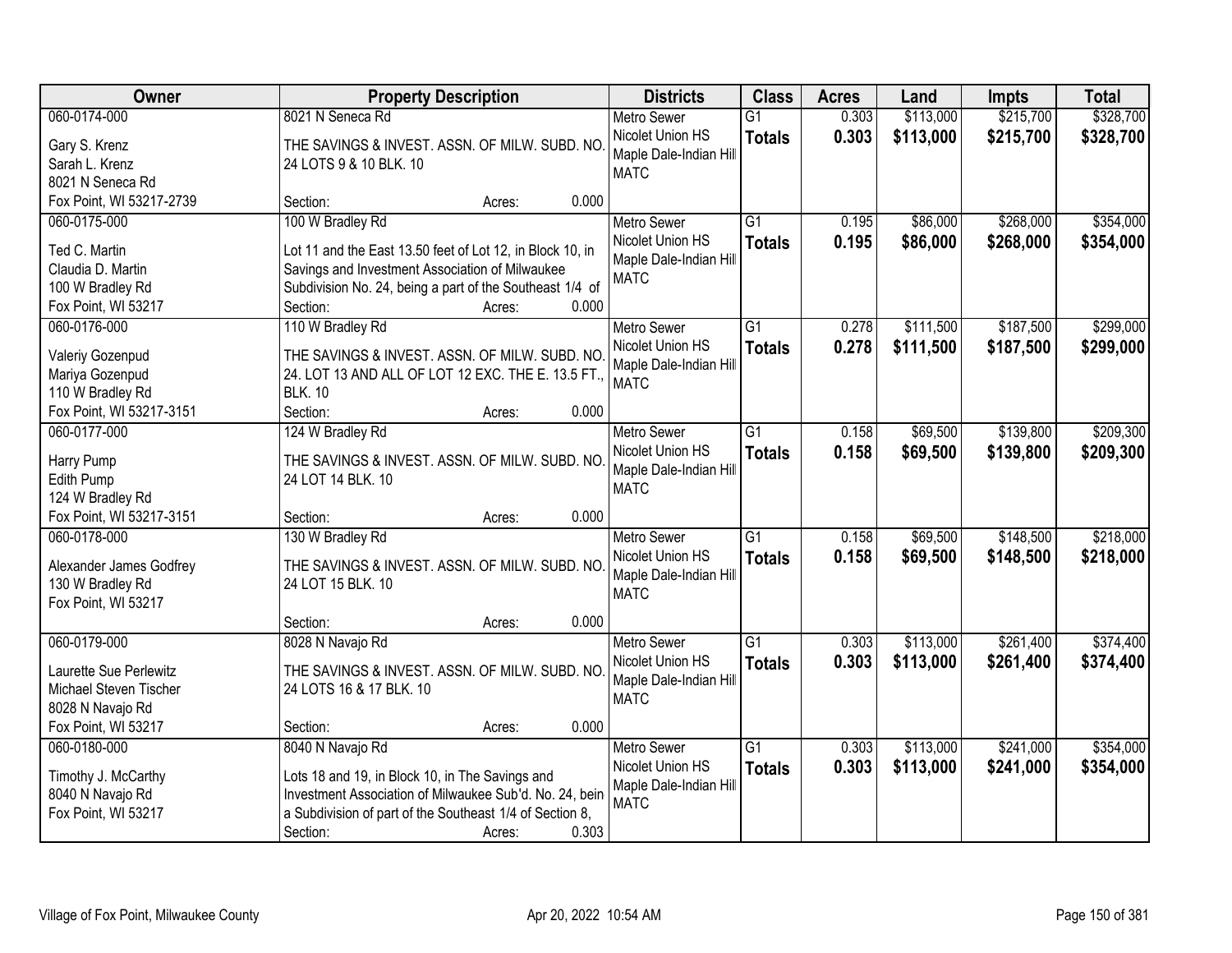| Owner                    | <b>Property Description</b>                                 | <b>Districts</b>                           | <b>Class</b>    | <b>Acres</b> | Land      | <b>Impts</b> | <b>Total</b> |
|--------------------------|-------------------------------------------------------------|--------------------------------------------|-----------------|--------------|-----------|--------------|--------------|
| 060-0181-000             | 8050 N Navajo Rd                                            | <b>Metro Sewer</b>                         | $\overline{G1}$ | 0.303        | \$113,000 | \$342,000    | \$455,000    |
| Christina Wickert        | THE SAVINGS & INVEST. ASSN. OF MILW. SUBD. NO               | Nicolet Union HS                           | <b>Totals</b>   | 0.303        | \$113,000 | \$342,000    | \$455,000    |
| David Wickert            | 24 LOTS 20 & 21 BLK. 10                                     | Maple Dale-Indian Hill                     |                 |              |           |              |              |
| 8050 N Navajo Rd         |                                                             | <b>MATC</b>                                |                 |              |           |              |              |
| Fox Point, WI 53217      | 0.000<br>Section:<br>Acres:                                 |                                            |                 |              |           |              |              |
| 060-0182-000             | 8060 N Navajo Rd                                            | <b>Metro Sewer</b>                         | $\overline{G1}$ | 0.303        | \$113,000 | \$138,000    | \$251,000    |
| James E. Bloom           | THE SAVINGS & INVEST. ASSN. OF MILW. SUBD. NO               | Nicolet Union HS                           | <b>Totals</b>   | 0.303        | \$113,000 | \$138,000    | \$251,000    |
| Kathleen M. Bloom        | 24 LOTS 22 & 23 BLK. 10                                     | Maple Dale-Indian Hill                     |                 |              |           |              |              |
| 8060 N Navajo Rd         |                                                             | <b>MATC</b>                                |                 |              |           |              |              |
| Fox Point, WI 53217      | 0.000<br>Section:<br>Acres:                                 |                                            |                 |              |           |              |              |
| 060-0183-000             | 8080 N Navajo Rd                                            | <b>Metro Sewer</b>                         | G1              | 0.303        | \$113,000 | \$140,000    | \$253,000    |
|                          |                                                             | Nicolet Union HS                           | <b>Totals</b>   | 0.303        | \$113,000 | \$140,000    | \$253,000    |
| Mary Karegeannes         | THE SAVINGS & INVEST ASSN. OF MILW. SUBD. NO.               | Maple Dale-Indian Hill                     |                 |              |           |              |              |
| 8080 N Navajo Rd         | 24 LOTS 24 & 25 BLK. 10                                     | <b>MATC</b>                                |                 |              |           |              |              |
| Fox Point, WI 53217-2726 |                                                             |                                            |                 |              |           |              |              |
|                          | 0.000<br>Section:<br>Acres:                                 |                                            |                 |              |           |              |              |
| 060-0184-000             | 8075 N Navajo Rd                                            | <b>Metro Sewer</b>                         | G1              | 0.318        | \$113,500 | \$126,200    | \$239,700    |
| Mikhail L. Rozenblyum    | THE SAVINGS & INVEST ASSN OF MILW SUBD NO 24                | Nicolet Union HS<br>Maple Dale-Indian Hill | <b>Totals</b>   | 0.318        | \$113,500 | \$126,200    | \$239,700    |
| Irina Rozenblyum         | LOTS 1 & 2 AND NORTH 5 FT OF LOT 3 BLK 11                   | <b>MATC</b>                                |                 |              |           |              |              |
| 8075 N Navajo Rd         |                                                             |                                            |                 |              |           |              |              |
| Fox Point, WI 53217-2727 | 0.000<br>Section:<br>Acres:                                 |                                            |                 |              |           |              |              |
| 060-0185-001             | 8055 N Navajo Rd                                            | <b>Metro Sewer</b>                         | $\overline{G1}$ | 0.339        | \$114,500 | \$217,500    | \$332,000    |
| Dustin Robert Doro       | Lot 4, except the North 38 feet, and Lots 5 and 6, in Block | Nicolet Union HS                           | <b>Totals</b>   | 0.339        | \$114,500 | \$217,500    | \$332,000    |
| Monica Jean Doro         | 11, in The Savings and Investment Association of            | Maple Dale-Indian Hill                     |                 |              |           |              |              |
| 8055 N Navajo Rd         | Milwaukee Sub'd No. 24, being a Subdivision of part of th   | <b>MATC</b>                                |                 |              |           |              |              |
| Fox Point, WI 53217      | 0.339<br>Section:<br>Acres:                                 |                                            |                 |              |           |              |              |
| 060-0185-002             | 8065 N Navajo Rd                                            | <b>Metro Sewer</b>                         | $\overline{G1}$ | 0.267        | \$111,000 | \$212,900    | \$323,900    |
| Jonathan F. Proeber      | THE SAVINGS & INVEST ASSN OF MILWAUKEE SUBD                 | Nicolet Union HS                           | <b>Totals</b>   | 0.267        | \$111,000 | \$212,900    | \$323,900    |
| Natalie A. Proeber       | NO 24 N 38 FT OF LOT 4 AND 5 LOT 3 EXC THE N 5              | Maple Dale-Indian Hill                     |                 |              |           |              |              |
| 8065 N Navajo Rd         | FT BLK 11 - LOT THREE (3), EXCEPTING THE                    | <b>MATC</b>                                |                 |              |           |              |              |
| Fox Point, WI 53217      | 0.000<br>Section:<br>Acres:                                 |                                            |                 |              |           |              |              |
| 060-0186-000             | 8041 N Navajo Rd                                            | <b>Metro Sewer</b>                         | $\overline{G1}$ | 0.152        | \$66,500  | \$150,500    | \$217,000    |
|                          |                                                             | Nicolet Union HS                           | <b>Totals</b>   | 0.152        | \$66,500  | \$150,500    | \$217,000    |
| Sara Zaidins             | LOT SEVEN (7), IN BLOCK ELEVEN (11), IN SAVINGS             | Maple Dale-Indian Hill                     |                 |              |           |              |              |
| 8041 N Navajo Rd         | AND INVESTMENT ASSOCIATION OF MILWAUKEE                     | <b>MATC</b>                                |                 |              |           |              |              |
| Fox Point, WI 53217      | SUBDIVISION NO. 24, BEING A PART OF THE SOUTH               |                                            |                 |              |           |              |              |
|                          | 0.000<br>Section:<br>Acres:                                 |                                            |                 |              |           |              |              |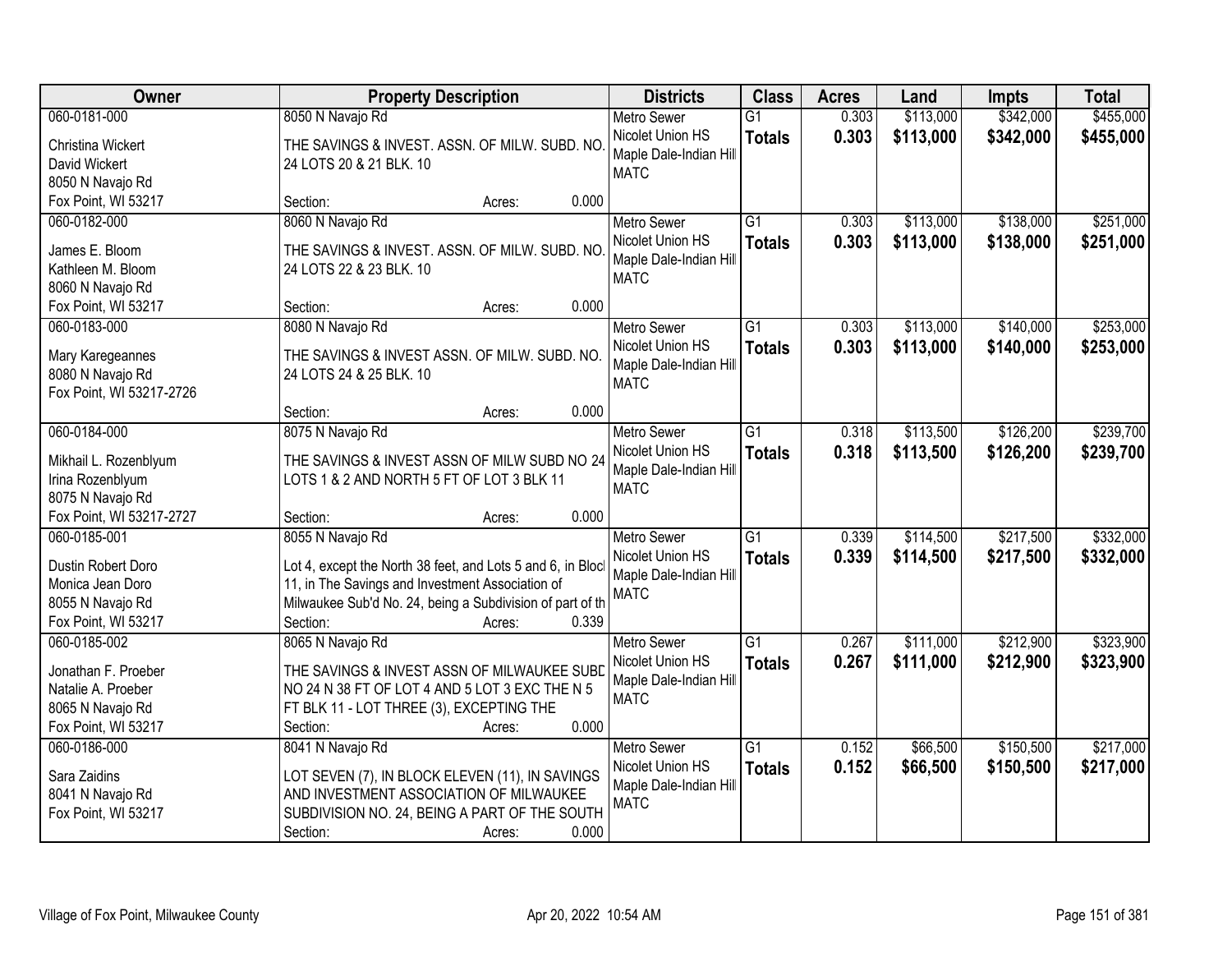| Owner                                                                           | <b>Property Description</b>                                                                                                |       | <b>Districts</b>                                                                | <b>Class</b>                     | <b>Acres</b>   | Land                   | <b>Impts</b>           | <b>Total</b>           |
|---------------------------------------------------------------------------------|----------------------------------------------------------------------------------------------------------------------------|-------|---------------------------------------------------------------------------------|----------------------------------|----------------|------------------------|------------------------|------------------------|
| 060-0187-000                                                                    | 8035 N Navajo Rd                                                                                                           |       | <b>Metro Sewer</b>                                                              | $\overline{G1}$                  | 0.152          | \$66,500               | \$126,000              | \$192,500              |
| Denise M. Fritz<br>8035 N Navajo Rd<br>Fox Point, WI 53217                      | THE SAVINGS & INVEST. ASSN. OF MILW. SUBD. NO<br>24 LOT 8 BLK. 11                                                          |       | Nicolet Union HS<br>Maple Dale-Indian Hill<br><b>MATC</b>                       | <b>Totals</b>                    | 0.152          | \$66,500               | \$126,000              | \$192,500              |
|                                                                                 | Section:<br>Acres:                                                                                                         | 0.000 |                                                                                 |                                  |                |                        |                        |                        |
| 060-0188-000<br>David G. Hanson<br>Heidi H. Hanson<br>8027 N Navajo Rd          | 8027 N Navajo Rd<br>THE SAVINGS & INVEST. ASSN. OF MILW. SUBD. NO<br>24 LOTS 9 & 10 BLK. 11                                |       | <b>Metro Sewer</b><br>Nicolet Union HS<br>Maple Dale-Indian Hill<br><b>MATC</b> | $\overline{G1}$<br><b>Totals</b> | 0.303<br>0.303 | \$113,000<br>\$113,000 | \$303,200<br>\$303,200 | \$416,200<br>\$416,200 |
| Fox Point, WI 53217-2727                                                        | Section:<br>Acres:                                                                                                         | 0.000 |                                                                                 |                                  |                |                        |                        |                        |
| 060-0189-000<br>David C. Harland<br>Michael P. Westerhausen<br>200 W Bradley Rd | 200 W Bradley Rd<br>THE SAVINGS & INVEST. ASSN. OF MILW. SUBD. NO<br>24 LOTS 11 & 12 BLK. 11                               |       | <b>Metro Sewer</b><br>Nicolet Union HS<br>Maple Dale-Indian Hill<br><b>MATC</b> | $\overline{G1}$<br><b>Totals</b> | 0.313<br>0.313 | \$113,500<br>\$113,500 | \$155,400<br>\$155,400 | \$268,900<br>\$268,900 |
| Fox Point, WI 53217                                                             | Section:<br>Acres:                                                                                                         | 0.000 |                                                                                 |                                  |                |                        |                        |                        |
| 060-0190-000<br>Tatyana Varganova<br><b>Eduard Ten</b><br>216 W Bradley Rd      | 216 W Bradley Rd<br>THE SAVINGS & INVEST. ASSN. OF MILW. SUBD. NO<br>24 LOTS 13 & 14 EXC. W. 12 FEET OF LOT 14 BLOCK<br>11 |       | <b>Metro Sewer</b><br>Nicolet Union HS<br>Maple Dale-Indian Hill<br><b>MATC</b> | $\overline{G1}$<br><b>Totals</b> | 0.316<br>0.316 | \$113,500<br>\$113,500 | \$109,300<br>\$109,300 | \$222,800<br>\$222,800 |
| Fox Point, WI 53217                                                             | Section:<br>Acres:                                                                                                         | 0.000 |                                                                                 |                                  |                |                        |                        |                        |
| 060-0191-000<br>Matthew W. Heltsley<br>230 W Bradley Rd<br>Fox Point, WI 53217  | 230 W Bradley Rd<br>THE SAVINGS & INVEST. ASSN. OF MILW. SUBD. NO<br>24 LOT 15 AND W. 12 FT OF LOT 14, BLK. 11.            |       | <b>Metro Sewer</b><br>Nicolet Union HS<br>Maple Dale-Indian Hill<br><b>MATC</b> | $\overline{G1}$<br><b>Totals</b> | 0.158<br>0.158 | \$69,500<br>\$69,500   | \$152,400<br>\$152,400 | \$221,900<br>\$221,900 |
|                                                                                 | Section:<br>Acres:                                                                                                         | 0.000 |                                                                                 |                                  |                |                        |                        |                        |
| 060-0192-000<br>Robert R. Henak<br>Ellen S. Henak<br>9380 N 67th St             | 8010 N Mohawk Rd<br>THE SAVINGS & INVEST. ASSN. OF MILW. SUBD. NO<br>24 LOT 16, BLK 11                                     |       | Metro Sewer<br>Nicolet Union HS<br>Maple Dale-Indian Hill<br><b>MATC</b>        | G1<br><b>Totals</b>              | 0.152<br>0.152 | \$66,500<br>\$66,500   | \$116,000<br>\$116,000 | \$182,500<br>\$182,500 |
| Brown Deer, WI 53223                                                            | Section:<br>Acres:                                                                                                         | 0.000 |                                                                                 |                                  |                |                        |                        |                        |
| 060-0193-000<br>Jason M. Seidl<br>8020 N Mohawk Rd<br>Fox Point, WI 53217       | 8020 N Mohawk Rd<br>THE SAVINGS & INVEST. ASSN. OF MILW. SUBD. NO<br>24 LOT 17, BLK 11<br>Section:<br>Acres:               | 0.000 | <b>Metro Sewer</b><br>Nicolet Union HS<br>Maple Dale-Indian Hill<br><b>MATC</b> | G1<br><b>Totals</b>              | 0.150<br>0.150 | \$66,000<br>\$66,000   | \$99,000<br>\$99,000   | \$165,000<br>\$165,000 |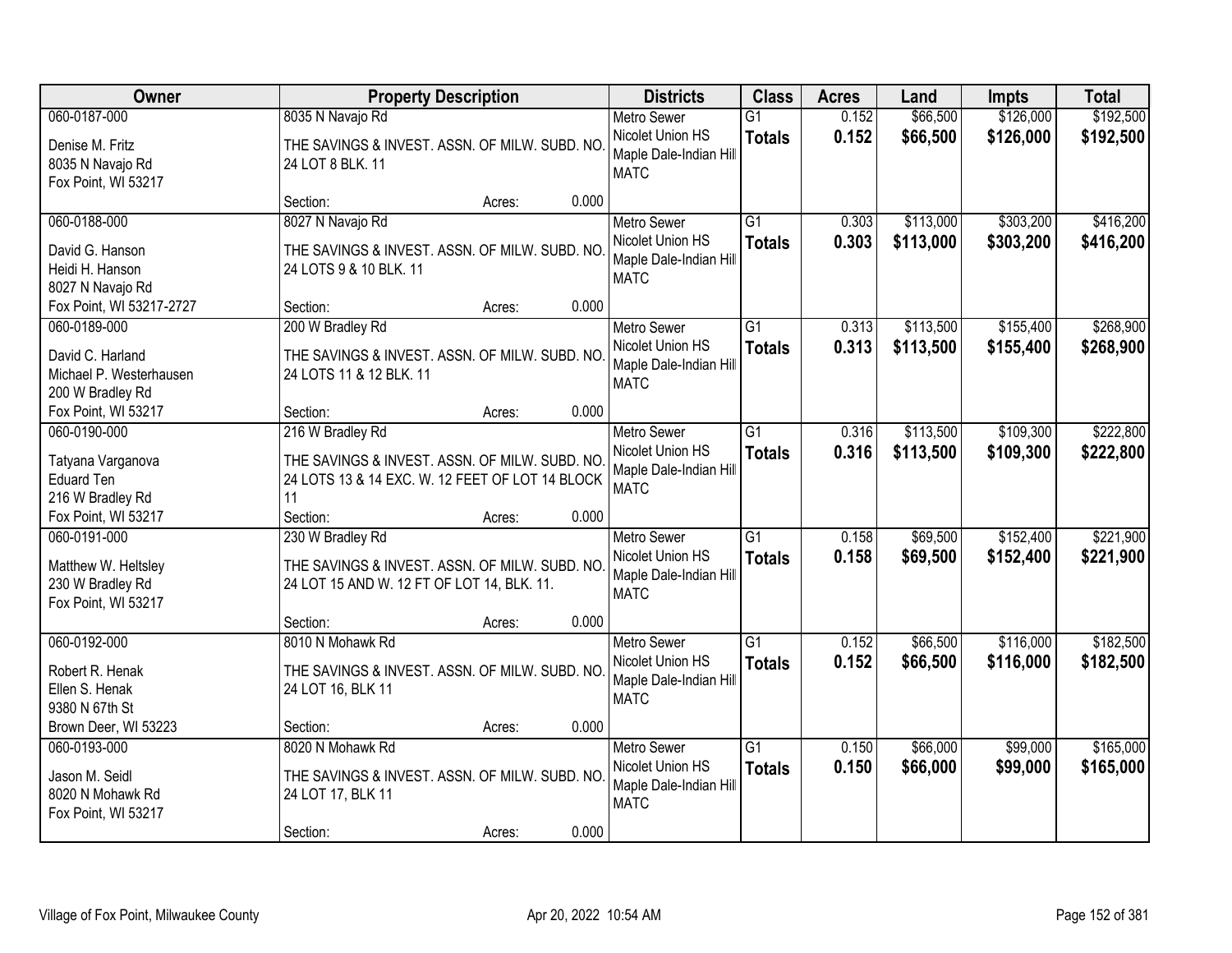| Owner                                                                                  | <b>Property Description</b>                                                                                                                                                                                             | <b>Districts</b>                                                                | <b>Class</b>                     | <b>Acres</b>   | Land                   | <b>Impts</b>           | <b>Total</b>           |
|----------------------------------------------------------------------------------------|-------------------------------------------------------------------------------------------------------------------------------------------------------------------------------------------------------------------------|---------------------------------------------------------------------------------|----------------------------------|----------------|------------------------|------------------------|------------------------|
| 060-0194-000                                                                           | 8030 N Mohawk Rd                                                                                                                                                                                                        | <b>Metro Sewer</b>                                                              | $\overline{G1}$                  | 0.150          | \$66,000               | \$176,000              | \$242,000              |
| Nathanael Mattke<br>8030 N Mohawk Rd<br>Fox Point, WI 53217-2720                       | THE SAVINGS & INVEST. ASSN. OF MILW. SUBD. NO<br>24 LOT 18, BLK 11                                                                                                                                                      | Nicolet Union HS<br>Maple Dale-Indian Hill<br><b>MATC</b>                       | <b>Totals</b>                    | 0.150          | \$66,000               | \$176,000              | \$242,000              |
|                                                                                        | 0.000<br>Section:<br>Acres:                                                                                                                                                                                             |                                                                                 |                                  |                |                        |                        |                        |
| 060-0195-000<br>Andrew M. Lardner<br>8040 N Mohawk Rd                                  | 8040 N Mohawk Rd<br>THE SAVINGS & INVEST. ASSN. OF MILW. SUBD. NO<br>24 LOT 19 BLK. 11                                                                                                                                  | <b>Metro Sewer</b><br>Nicolet Union HS<br>Maple Dale-Indian Hill                | $\overline{G1}$<br><b>Totals</b> | 0.150<br>0.150 | \$66,000<br>\$66,000   | \$115,400<br>\$115,400 | \$181,400<br>\$181,400 |
| Fox Point, WI 53217                                                                    | 0.000<br>Section:<br>Acres:                                                                                                                                                                                             | <b>MATC</b>                                                                     |                                  |                |                        |                        |                        |
| 060-0196-001                                                                           | 8048 N Mohawk Rd                                                                                                                                                                                                        | <b>Metro Sewer</b>                                                              | G1                               | 0.150          | \$66,000               | \$150,200              | \$216,200              |
| Jian Xu<br>Huiyu Ni<br>8048 N Mohwak Rd                                                | THE SAVINGS & INVEST ASSN OF MILW SUBD NO 24<br>LOT 20 BLK 11                                                                                                                                                           | Nicolet Union HS<br>Maple Dale-Indian Hill<br><b>MATC</b>                       | <b>Totals</b>                    | 0.150          | \$66,000               | \$150,200              | \$216,200              |
| Fox Point, WI 53217                                                                    | 0.000<br>Section:<br>Acres:                                                                                                                                                                                             |                                                                                 |                                  |                |                        |                        |                        |
| 060-0196-002                                                                           | 8056 N Mohawk Rd                                                                                                                                                                                                        | <b>Metro Sewer</b>                                                              | G1                               | 0.150          | \$66,000               | \$171,900              | \$237,900              |
| Chen Tan<br>Kathleen Shanahan<br>8056 N Mohawk Rd                                      | THE SAVINGS & INVEST ASSN OF MILW SUBD NO 24<br>LOT 21 BLK 11                                                                                                                                                           | Nicolet Union HS<br>Maple Dale-Indian Hill<br><b>MATC</b>                       | <b>Totals</b>                    | 0.150          | \$66,000               | \$171,900              | \$237,900              |
| Fox Point, WI 53217-2720                                                               | 0.000<br>Section:<br>Acres:                                                                                                                                                                                             |                                                                                 |                                  |                |                        |                        |                        |
| 060-0197-000<br>Tatyana Gerasyuta<br>8064 N Mohawk Rd<br>Fox Point, WI 53217-2720      | 8064 N Mohawk Rd<br>THE SAVINGS & INVEST. ASSN. OF MILW. SUBD. NO<br>24 LOTS 22 & 23 BLK. 11                                                                                                                            | <b>Metro Sewer</b><br>Nicolet Union HS<br>Maple Dale-Indian Hill<br><b>MATC</b> | $\overline{G1}$<br><b>Totals</b> | 0.298<br>0.298 | \$112,500<br>\$112,500 | \$136,000<br>\$136,000 | \$248,500<br>\$248,500 |
|                                                                                        | 0.000<br>Section:<br>Acres:                                                                                                                                                                                             |                                                                                 |                                  |                |                        |                        |                        |
| 060-0198-000<br>Ariel O'Mara<br>Paul O'Mara<br>8080 N Mohawk Rd<br>Fox Point, WI 53217 | 8080 N Mohawk Rd<br>THE SAVINGS & INVEST. ASSN. OF MILW. SUBD. NO<br>24 LOTS 24 & 25 BLK. 11 - Lot Twenty-four (24) and Lot<br>Twenty-five (25), in Block Eleven (11) in The Savings and<br>0.000<br>Section:<br>Acres: | Metro Sewer<br>Nicolet Union HS<br>Maple Dale-Indian Hill<br><b>MATC</b>        | $\overline{G1}$<br><b>Totals</b> | 0.301<br>0.301 | \$112,500<br>\$112,500 | \$206,500<br>\$206,500 | \$319,000<br>\$319,000 |
| 060-0199-000<br>Mikhail V. Pashkov et al<br>401 W Willow Ter<br>Milwaukee, WI 53217    | 401 W Willow Ter<br>SE 1/4 SEC. 8-8-22 WILLOWS OF FOX POINT<br>0.000<br>Section:<br>Acres:                                                                                                                              | <b>Metro Sewer</b><br>Nicolet Union HS<br>Maple Dale-Indian Hill<br><b>MATC</b> | $\overline{G1}$<br><b>Totals</b> | 0.000<br>0.000 | \$50,000<br>\$50,000   | \$121,500<br>\$121,500 | \$171,500<br>\$171,500 |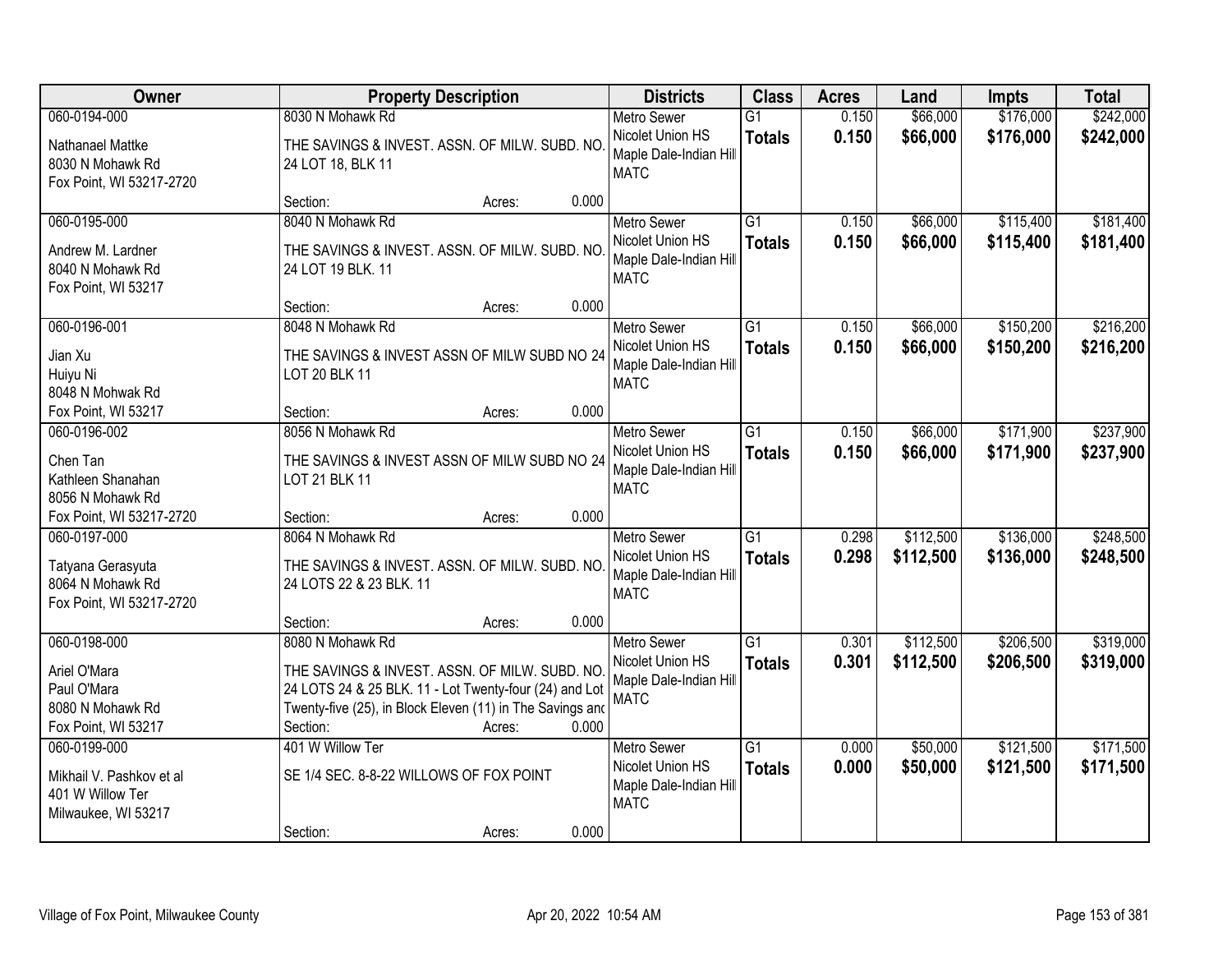| Owner                                                                                     |                                                             | <b>Property Description</b> |       | <b>Districts</b>                                                                | <b>Class</b>                     | <b>Acres</b>   | Land                 | <b>Impts</b>           | <b>Total</b>           |
|-------------------------------------------------------------------------------------------|-------------------------------------------------------------|-----------------------------|-------|---------------------------------------------------------------------------------|----------------------------------|----------------|----------------------|------------------------|------------------------|
| 060-0200-000                                                                              | 403 W Willow Ter                                            |                             |       | <b>Metro Sewer</b>                                                              | $\overline{G1}$                  | 0.000          | \$50,000             | \$125,000              | \$175,000              |
| Milena Melkonyan<br>403 W Willow Ter<br>Fox Point, WI 53217                               | SE 1/4 SEC. 8-8-22 WILLOWS OF FOX POINT                     |                             |       | Nicolet Union HS<br>Maple Dale-Indian Hill<br><b>MATC</b>                       | <b>Totals</b>                    | 0.000          | \$50,000             | \$125,000              | \$175,000              |
|                                                                                           | Section:                                                    | Acres:                      | 0.000 |                                                                                 |                                  |                |                      |                        |                        |
| 060-0201-000<br>The Linda S Cross Family Trust<br>409 W Willow Ter<br>Fox Point, WI 53217 | 409 W Willow Ter<br>SE 1/4 SEC. 8-8-22 WILLOWS OF FOX POINT |                             |       | <b>Metro Sewer</b><br>Nicolet Union HS<br>Maple Dale-Indian Hill<br><b>MATC</b> | $\overline{G1}$<br><b>Totals</b> | 0.000<br>0.000 | \$50,000<br>\$50,000 | \$121,000<br>\$121,000 | \$171,000<br>\$171,000 |
|                                                                                           | Section:                                                    | Acres:                      | 0.000 |                                                                                 |                                  |                |                      |                        |                        |
| 060-0202-000                                                                              | 411 W Willow Ter                                            |                             |       | <b>Metro Sewer</b>                                                              | G1                               | 0.000          | \$50,000             | \$120,000              | \$170,000              |
| <b>Viktor Azimov</b><br>Frida Azimov<br>411 W Willow Ter                                  | SE 1/4 SEC. 8-8-22 WILLOWS OF FOX POINT                     |                             |       | Nicolet Union HS<br>Maple Dale-Indian Hill<br><b>MATC</b>                       | <b>Totals</b>                    | 0.000          | \$50,000             | \$120,000              | \$170,000              |
| Fox Point, WI 53217-2662                                                                  | Section:                                                    | Acres:                      | 0.000 |                                                                                 |                                  |                |                      |                        |                        |
| 060-0203-000                                                                              | 417 W Willow Ter                                            |                             |       | <b>Metro Sewer</b>                                                              | G1                               | 0.000          | \$50,000             | \$125,000              | \$175,000              |
| Melanie Gray<br>Victor Gray<br>417 W Willow Ter                                           | SE 1/4 SEC. 8-8-22 WILLOWS OF FOX POINT                     |                             |       | Nicolet Union HS<br>Maple Dale-Indian Hill<br><b>MATC</b>                       | <b>Totals</b>                    | 0.000          | \$50,000             | \$125,000              | \$175,000              |
| Fox Point, WI 53217                                                                       | Section:                                                    | Acres:                      | 0.000 |                                                                                 |                                  |                |                      |                        |                        |
| 060-0204-000<br>William J. Klingman<br>Virginia Klingman<br>419 W Willow Ter              | 419 W Willow Ter<br>SE 1/4 SEC. 8-8-22 WILLOWS OF FOX POINT |                             |       | <b>Metro Sewer</b><br>Nicolet Union HS<br>Maple Dale-Indian Hill<br><b>MATC</b> | $\overline{G1}$<br><b>Totals</b> | 0.000<br>0.000 | \$50,000<br>\$50,000 | \$121,000<br>\$121,000 | \$171,000<br>\$171,000 |
| Fox Point, WI 53217                                                                       | Section:                                                    | Acres:                      | 0.000 |                                                                                 |                                  |                |                      |                        |                        |
| 060-0205-000<br>Leonid Y. Khodos<br>Evelina Sergyeung Khodos<br>400 W Willow Ct           | 400 W Willow Ct<br>SE 1/4 SEC 8-8-22 WILLOWS OF FOX POINT   |                             |       | <b>Metro Sewer</b><br>Nicolet Union HS<br>Maple Dale-Indian Hill<br><b>MATC</b> | $\overline{G1}$<br><b>Totals</b> | 0.000<br>0.000 | \$50,000<br>\$50,000 | \$126,000<br>\$126,000 | \$176,000<br>\$176,000 |
| Fox Point, WI 53217-2654                                                                  | Section:                                                    | Acres:                      | 0.000 |                                                                                 |                                  |                |                      |                        |                        |
| 060-0206-000<br>Uzma Nadeem<br>402 W Willow Ct<br>Fox Point, WI 53217-2654                | 402 W Willow Ct<br>SE 1/4 SEC 8-8-22 WILLOWS OF FOX POINT   |                             |       | <b>Metro Sewer</b><br>Nicolet Union HS<br>Maple Dale-Indian Hill<br><b>MATC</b> | $\overline{G1}$<br><b>Totals</b> | 0.000<br>0.000 | \$50,000<br>\$50,000 | \$120,000<br>\$120,000 | \$170,000<br>\$170,000 |
|                                                                                           | Section:                                                    | Acres:                      | 0.000 |                                                                                 |                                  |                |                      |                        |                        |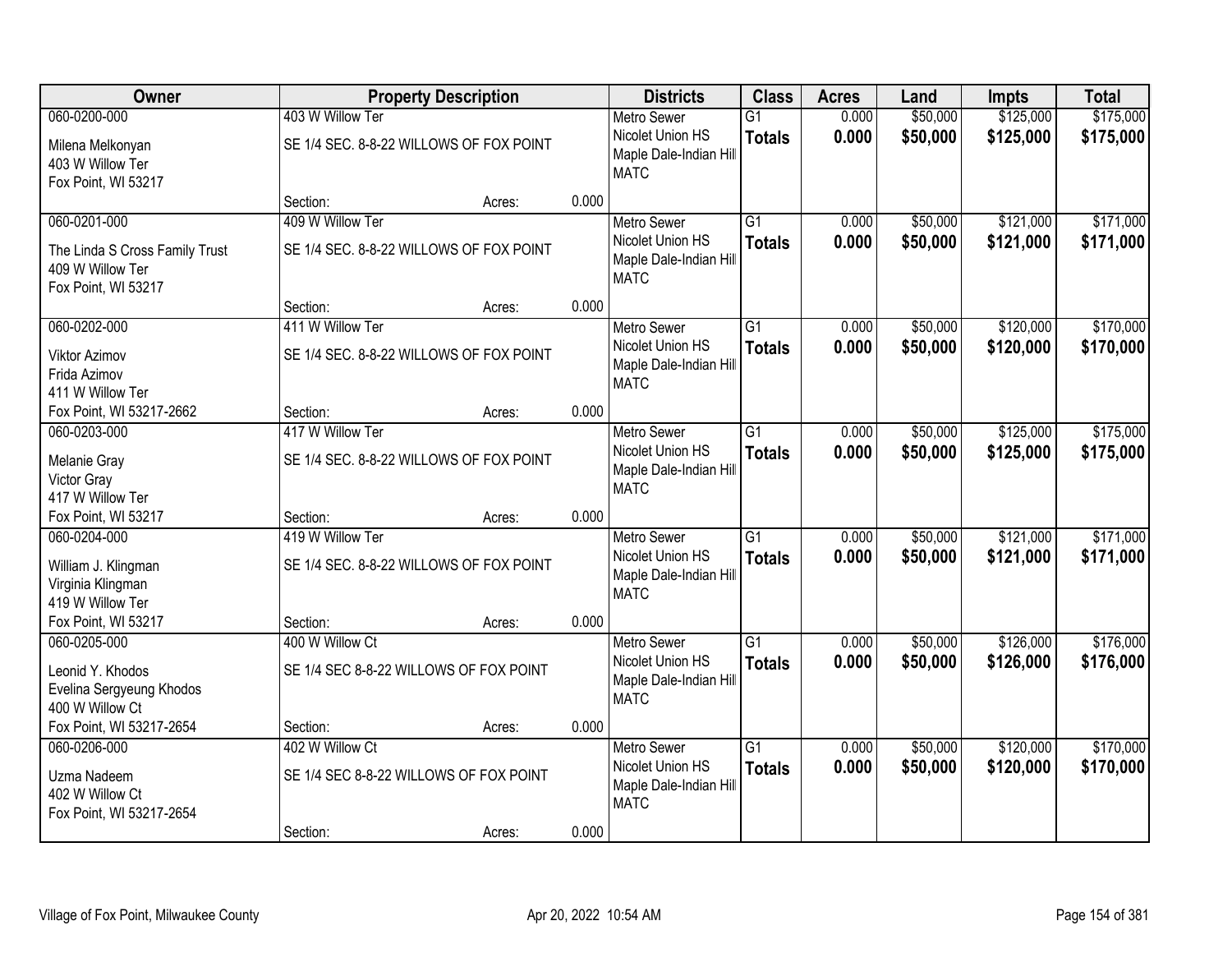| Owner                                                                         | <b>Property Description</b>                                                                                                       |        |       | <b>Districts</b>                                                                | <b>Class</b>                     | <b>Acres</b>   | Land                 | <b>Impts</b>           | <b>Total</b>           |
|-------------------------------------------------------------------------------|-----------------------------------------------------------------------------------------------------------------------------------|--------|-------|---------------------------------------------------------------------------------|----------------------------------|----------------|----------------------|------------------------|------------------------|
| 060-0207-000                                                                  | 408 W Willow Ct                                                                                                                   |        |       | <b>Metro Sewer</b>                                                              | $\overline{G1}$                  | 0.000          | \$50,000             | \$120,000              | \$170,000              |
| Judith A Ross Revocable Trust<br>408 W Willow Ct<br>Fox Point, WI 53217-2654  | SE 1/4 SEC 8-8-22 WILLOWS OF FOX POINT                                                                                            |        |       | Nicolet Union HS<br>Maple Dale-Indian Hill<br><b>MATC</b>                       | <b>Totals</b>                    | 0.000          | \$50,000             | \$120,000              | \$170,000              |
|                                                                               | Section:                                                                                                                          | Acres: | 0.000 |                                                                                 |                                  |                |                      |                        |                        |
| 060-0208-000                                                                  | 410 W Willow Ct                                                                                                                   |        |       | <b>Metro Sewer</b>                                                              | $\overline{G1}$                  | 0.000          | \$50,000             | \$120,000              | \$170,000              |
| Nickolay Polichuk<br>Ludmila Polichuk<br>1676 N Franklin Pl                   | SE 1/4 SEC 8-8-22 WILLOWS OF FOX POINT 410<br>WEST WILLOW COURT                                                                   |        |       | Nicolet Union HS<br>Maple Dale-Indian Hill<br><b>MATC</b>                       | <b>Totals</b>                    | 0.000          | \$50,000             | \$120,000              | \$170,000              |
| Milwaukee, WI 53202                                                           | Section:                                                                                                                          | Acres: | 0.000 |                                                                                 |                                  |                |                      |                        |                        |
| 060-0209-000                                                                  | 416 W Willow Ct                                                                                                                   |        |       | <b>Metro Sewer</b>                                                              | G1                               | 0.000          | \$50,000             | \$120,000              | \$170,000              |
| Olya Kalmenson<br>Arkadiy Popov<br>416 W Willow Ct                            | SE 1/4 SEC 8-8-22 WILLOWS OF FOX POINT 416<br>WEST WILLOW COURT                                                                   |        |       | Nicolet Union HS<br>Maple Dale-Indian Hill<br><b>MATC</b>                       | <b>Totals</b>                    | 0.000          | \$50,000             | \$120,000              | \$170,000              |
| Fox Point, WI 53217-2654                                                      | Section:                                                                                                                          | Acres: | 0.000 |                                                                                 |                                  |                |                      |                        |                        |
| 060-0210-000                                                                  | 418 W Willow Ct                                                                                                                   |        |       | <b>Metro Sewer</b>                                                              | G1                               | 0.000          | \$50,000             | \$138,000              | \$188,000              |
| Thomas A. Bailey<br>Barbara M. Bailey<br>418 W Willow Ct                      | SE 1/4 SEC 8-8-22 WILLOWS OF FOX POINT SCHOOL<br>DIST <sub>8</sub>                                                                |        |       | Nicolet Union HS<br>Maple Dale-Indian Hill<br><b>MATC</b>                       | <b>Totals</b>                    | 0.000          | \$50,000             | \$138,000              | \$188,000              |
| Fox Point, WI 53217-2654                                                      | Section:                                                                                                                          | Acres: | 0.000 |                                                                                 |                                  |                |                      |                        |                        |
| 060-0211-000<br>Aleksandr G. Kurlap<br>430 W Willow Ct<br>Fox Point, WI 53217 | 430 W Willow Ct<br>SE 1/4 SEC 8-8-22 WILLOWS OF FOX POINT 430<br>WEST WILLOW COURT                                                |        |       | <b>Metro Sewer</b><br>Nicolet Union HS<br>Maple Dale-Indian Hill<br><b>MATC</b> | $\overline{G1}$<br><b>Totals</b> | 0.000<br>0.000 | \$50,000<br>\$50,000 | \$117,500<br>\$117,500 | \$167,500<br>\$167,500 |
|                                                                               | Section:                                                                                                                          | Acres: | 0.000 |                                                                                 |                                  |                |                      |                        |                        |
| 060-0212-000<br>Alexey V. Sinitsyn<br>Elena O. Gromova<br>432 W Willow Ct     | 432 W Willow Ct<br>Unit 432 in WILLOWS OF FOX POINT, being a<br>condominium created under the Condominium Ownership<br>Act of the |        |       | <b>Metro Sewer</b><br>Nicolet Union HS<br>Maple Dale-Indian Hill<br><b>MATC</b> | $\overline{G1}$<br><b>Totals</b> | 0.000<br>0.000 | \$50,000<br>\$50,000 | \$117,500<br>\$117,500 | \$167,500<br>\$167,500 |
| Fox Point, WI 53217                                                           | Section:                                                                                                                          | Acres: | 0.000 |                                                                                 |                                  |                |                      |                        |                        |
| 060-0213-000<br>Erick L. Matheis<br>434 W Willow Ct<br>Fox Point, WI 53217    | 434 W Willow Ct<br>SE 1/4 SEC 8-8-22 WILLOWS OF FOX POINT 434<br>WEST WILLOW COURT<br>Section:                                    | Acres: | 0.000 | <b>Metro Sewer</b><br>Nicolet Union HS<br>Maple Dale-Indian Hill<br><b>MATC</b> | $\overline{G1}$<br><b>Totals</b> | 0.000<br>0.000 | \$50,000<br>\$50,000 | \$116,500<br>\$116,500 | \$166,500<br>\$166,500 |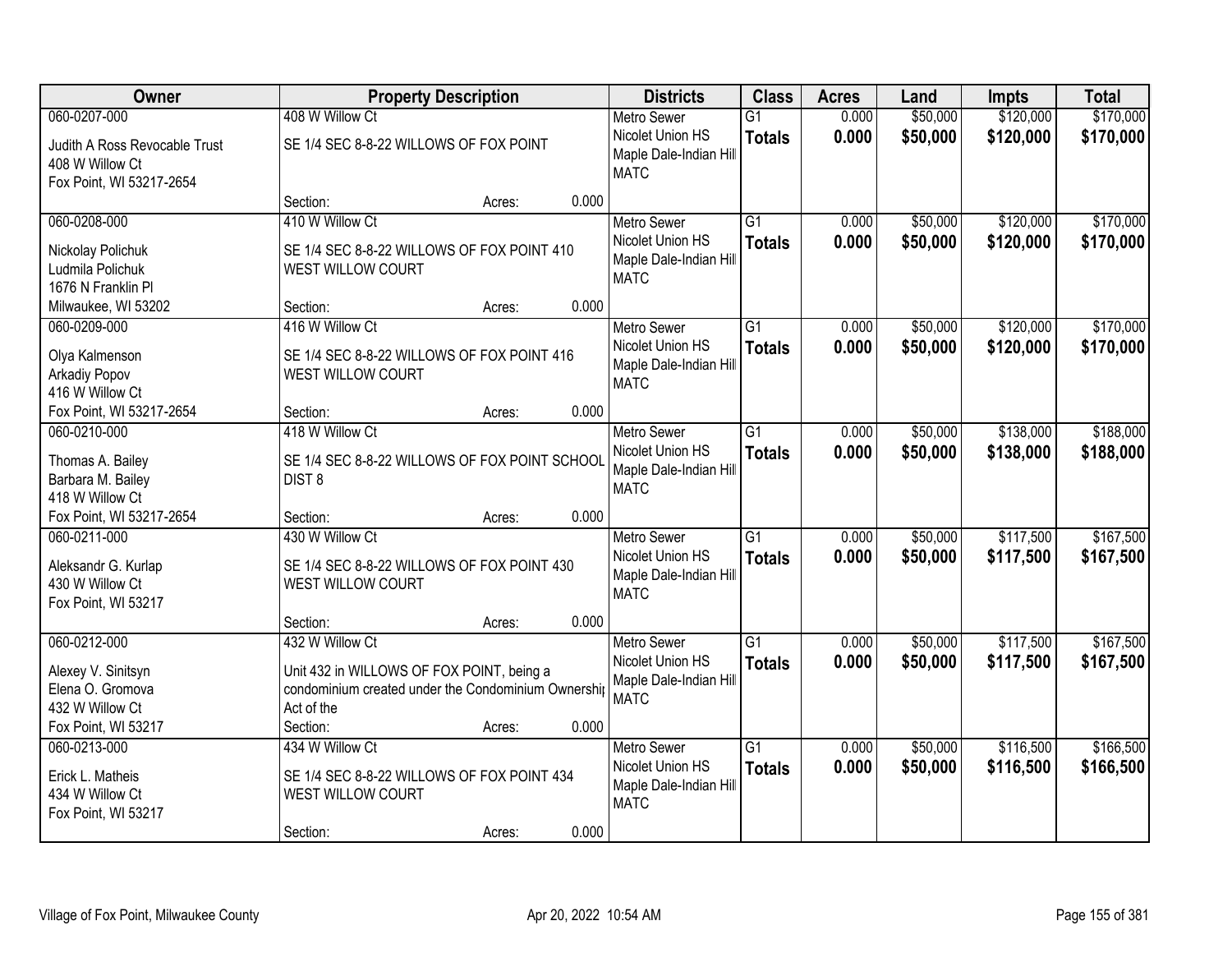| Owner                                                            | <b>Property Description</b>                                                                                                                           |        | <b>Districts</b>                                          | <b>Class</b>                     | <b>Acres</b>   | Land                 | <b>Impts</b>           | <b>Total</b>           |
|------------------------------------------------------------------|-------------------------------------------------------------------------------------------------------------------------------------------------------|--------|-----------------------------------------------------------|----------------------------------|----------------|----------------------|------------------------|------------------------|
| 060-0214-000<br>Merle H. Wasserman                               | 436 W Willow Ct<br>SE 1/4 SEC 8-8-22 WILLOWS OF FOX POINT 436                                                                                         |        | <b>Metro Sewer</b><br>Nicolet Union HS                    | $\overline{G1}$<br><b>Totals</b> | 0.000<br>0.000 | \$50,000<br>\$50,000 | \$116,500<br>\$116,500 | \$166,500<br>\$166,500 |
| 436 W Willow Ct<br>Fox Point, WI 53217-2654                      | WEST WILLOW COURT                                                                                                                                     |        | Maple Dale-Indian Hill<br><b>MATC</b>                     |                                  |                |                      |                        |                        |
|                                                                  | Section:                                                                                                                                              | Acres: | 0.000                                                     |                                  |                |                      |                        |                        |
| 060-0215-000                                                     | 438 W Willow Ct                                                                                                                                       |        | <b>Metro Sewer</b>                                        | $\overline{G1}$                  | 0.000          | \$50,000             | \$121,000              | \$171,000              |
| Yuriy A. Rashragovich<br>Tatyana Rashragovich<br>438 W Willow Ct | SE 1/4 SEC 8-8-22 WILLOWS OF FOX POINT 438<br>WEST WILLOW COURT                                                                                       |        | Nicolet Union HS<br>Maple Dale-Indian Hill<br><b>MATC</b> | <b>Totals</b>                    | 0.000          | \$50,000             | \$121,000              | \$171,000              |
| Fox Point, WI 53217-2654                                         | Section:                                                                                                                                              | Acres: | 0.000                                                     |                                  |                |                      |                        |                        |
| 060-0216-000                                                     | 440 W Willow Ct                                                                                                                                       |        | <b>Metro Sewer</b>                                        | G1                               | 0.000          | \$50,000             | \$120,000              | \$170,000              |
| Marc R. Kupper<br>440 W Willow Ct<br>Fox Point, WI 53217-2654    | SE 1/4 SEC 8-8-22 WILLOWS OF FOX POINT 440<br>WEST WILLOW COURT                                                                                       |        | Nicolet Union HS<br>Maple Dale-Indian Hill<br><b>MATC</b> | <b>Totals</b>                    | 0.000          | \$50,000             | \$120,000              | \$170,000              |
|                                                                  | Section:                                                                                                                                              | Acres: | 0.000                                                     |                                  |                |                      |                        |                        |
| 060-0217-000                                                     | 442 W Willow Ct                                                                                                                                       |        | <b>Metro Sewer</b>                                        | G1                               | 0.000          | \$50,000             | \$123,000              | \$173,000              |
| Leonid Raskin<br>Tatana Raskin<br>442 W Willow Ct                | SE 1/4 SEC 8-8-22 WILLOWS OF FOX POINT 442<br>WEST WILLOW COURT                                                                                       |        | Nicolet Union HS<br>Maple Dale-Indian Hill<br><b>MATC</b> | <b>Totals</b>                    | 0.000          | \$50,000             | \$123,000              | \$173,000              |
| Fox Point, WI 53217-2654                                         | Section:                                                                                                                                              | Acres: | 0.000                                                     |                                  |                |                      |                        |                        |
| 060-0218-000                                                     | 444 W Willow Ct                                                                                                                                       |        | <b>Metro Sewer</b>                                        | $\overline{G1}$                  | 0.000          | \$50,000             | \$123,500              | \$173,500              |
| Teresa and Mose, Jr White<br>444 W Willow Ct                     | SE 1/4 SEC 8-8-22 WILLOWS OF FOX POINT 444<br>WEST WILLOW COURT                                                                                       |        | Nicolet Union HS<br>Maple Dale-Indian Hill<br><b>MATC</b> | <b>Totals</b>                    | 0.000          | \$50,000             | \$123,500              | \$173,500              |
| Fox Point, WI 53217                                              |                                                                                                                                                       |        |                                                           |                                  |                |                      |                        |                        |
| 060-0219-000                                                     | Section:<br>446 W Willow Ct                                                                                                                           | Acres: | 0.000<br><b>Metro Sewer</b>                               | $\overline{G1}$                  | 0.000          | \$50,000             | \$120,000              | \$170,000              |
| Christopher J. Dehling<br>446 W Willow Ct<br>Fox Point, WI 53217 | SE 1/4 SEC 8-8-22 WILLOWS OF FOX POINT 446<br>WEST WILLOW COURT                                                                                       |        | Nicolet Union HS<br>Maple Dale-Indian Hill<br><b>MATC</b> | <b>Totals</b>                    | 0.000          | \$50,000             | \$120,000              | \$170,000              |
|                                                                  | Section:                                                                                                                                              | Acres: | 0.000                                                     |                                  |                |                      |                        |                        |
| 060-0220-000                                                     | 448 W Willow Ct                                                                                                                                       |        | <b>Metro Sewer</b>                                        | $\overline{G1}$                  | 0.000          | \$50,000             | \$121,500              | \$171,500              |
| Renat Takanaev<br>448 W Willow Ct<br>Fox Point, WI 53217         | SE 1/4 SEC 8-8-22 WILLOWS OF FOX POINT 448<br>WEST WILLOW COURT - Unit 448 in the Willows of Fox<br>Point Condominium(s) created by a "Declaration of |        | Nicolet Union HS<br>Maple Dale-Indian Hill<br><b>MATC</b> | <b>Totals</b>                    | 0.000          | \$50,000             | \$121,500              | \$171,500              |
|                                                                  | Section:                                                                                                                                              | Acres: | 0.000                                                     |                                  |                |                      |                        |                        |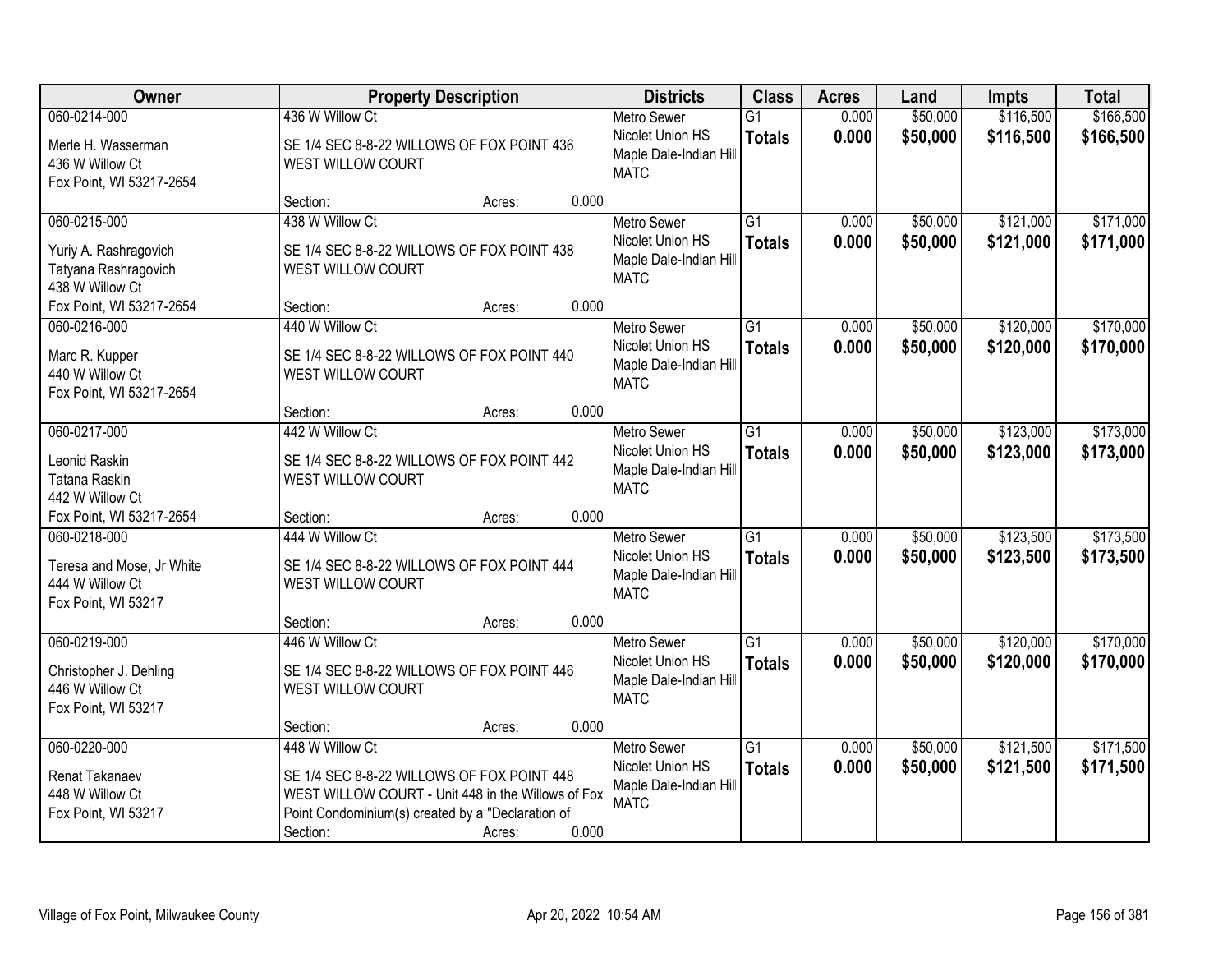| Owner                                                                              | <b>Property Description</b>                                                                                                                                                          | <b>Districts</b>                                                                | <b>Class</b>                     | <b>Acres</b>   | Land                 | <b>Impts</b>           | <b>Total</b>           |
|------------------------------------------------------------------------------------|--------------------------------------------------------------------------------------------------------------------------------------------------------------------------------------|---------------------------------------------------------------------------------|----------------------------------|----------------|----------------------|------------------------|------------------------|
| 060-0221-000<br>Sharon L. Luecke<br>450 W Willow Ct<br>Fox Point, WI 53217-2654    | 450 W Willow Ct<br>SE 1/4 SEC 8-8-22 WILLOWS OF FOX POINT 450<br>WEST WILLOW COURT                                                                                                   | <b>Metro Sewer</b><br>Nicolet Union HS<br>Maple Dale-Indian Hill<br><b>MATC</b> | $\overline{G1}$<br><b>Totals</b> | 0.000<br>0.000 | \$50,000<br>\$50,000 | \$120,000<br>\$120,000 | \$170,000<br>\$170,000 |
|                                                                                    | 0.000<br>Section:<br>Acres:                                                                                                                                                          |                                                                                 |                                  |                |                      |                        |                        |
| 060-0222-000<br>Angela Vasserman<br>7430 N Bethmaur Ln<br>Glendale, WI 53209       | 452 W Willow Ct<br>SE 1/4 SEC 8-8-22 WILLOWS OF FOX POINT 452<br>WEST WILLOW COURT                                                                                                   | <b>Metro Sewer</b><br>Nicolet Union HS<br>Maple Dale-Indian Hill<br><b>MATC</b> | $\overline{G1}$<br><b>Totals</b> | 0.000<br>0.000 | \$50,000<br>\$50,000 | \$121,500<br>\$121,500 | \$171,500<br>\$171,500 |
|                                                                                    | 0.000<br>Section:<br>Acres:                                                                                                                                                          |                                                                                 |                                  |                |                      |                        |                        |
| 060-0223-000<br>Julie M. Grau<br>462 W Willow Ct<br>Fox Point, WI 53217            | 462 W Willow Ct<br>SE 1/4 SEC 8-8-22 WILLOWS OF FOX POINT                                                                                                                            | <b>Metro Sewer</b><br>Nicolet Union HS<br>Maple Dale-Indian Hill<br><b>MATC</b> | G1<br><b>Totals</b>              | 0.000<br>0.000 | \$50,000<br>\$50,000 | \$109,500<br>\$109,500 | \$159,500<br>\$159,500 |
|                                                                                    | 0.000<br>Section:<br>Acres:                                                                                                                                                          |                                                                                 |                                  |                |                      |                        |                        |
| 060-0224-000<br>Pamela J. Bannister<br>464 W Willow Ct<br>Fox Point, WI 53217-2654 | 464 W Willow Ct<br>SE 1/4 SEC 8-8-22 WILLOWS OF FOX POINT 464<br>WEST WILLOW COURT                                                                                                   | <b>Metro Sewer</b><br>Nicolet Union HS<br>Maple Dale-Indian Hill<br><b>MATC</b> | G1<br><b>Totals</b>              | 0.000<br>0.000 | \$50,000<br>\$50,000 | \$109,500<br>\$109,500 | \$159,500<br>\$159,500 |
|                                                                                    | 0.000<br>Section:<br>Acres:                                                                                                                                                          |                                                                                 |                                  |                |                      |                        |                        |
| 060-0225-000<br><b>Bryant Hubbard</b><br>466 Willow Ct<br>Fox Point, WI 53217      | 466 W Willow Ct<br>SE 1/4 SEC 8-8-22 WILLOWS OF FOX POINT 466<br><b>WEST WILLOW COURT</b>                                                                                            | <b>Metro Sewer</b><br>Nicolet Union HS<br>Maple Dale-Indian Hill<br><b>MATC</b> | $\overline{G1}$<br><b>Totals</b> | 0.000<br>0.000 | \$50,000<br>\$50,000 | \$115,000<br>\$115,000 | \$165,000<br>\$165,000 |
|                                                                                    | 0.000<br>Section:<br>Acres:                                                                                                                                                          |                                                                                 |                                  |                |                      |                        |                        |
| 060-0226-000<br>Alicia L. Hernandez<br>468 W Willow Ct<br>Fox Point, WI 53217      | 468 W Willow Ct<br>SE 1/4 SEC 8-8-22 WILLOWS OF FOX POINT 468<br>WEST WILLOW COURT - UNIT 468, AND SO MUCH<br>OF THE UNDIVIDED INTEREST IN THE COMMON<br>0.000<br>Section:<br>Acres: | <b>Metro Sewer</b><br>Nicolet Union HS<br>Maple Dale-Indian Hill<br><b>MATC</b> | $\overline{G1}$<br><b>Totals</b> | 0.000<br>0.000 | \$50,000<br>\$50,000 | \$109,500<br>\$109,500 | \$159,500<br>\$159,500 |
| 060-0227-000<br>Jeffrey T. Liebert<br>470 W Willow Ct<br>Fox Point, WI 53217       | 470 W Willow Ct<br>Unit No. 470, together with said unit?s undivided<br>(appurtenant) interest in the common elements (and the<br>exclusive<br>0.000<br>Section:<br>Acres:           | <b>Metro Sewer</b><br>Nicolet Union HS<br>Maple Dale-Indian Hill<br><b>MATC</b> | $\overline{G1}$<br><b>Totals</b> | 0.000<br>0.000 | \$50,000<br>\$50,000 | \$107,500<br>\$107,500 | \$157,500<br>\$157,500 |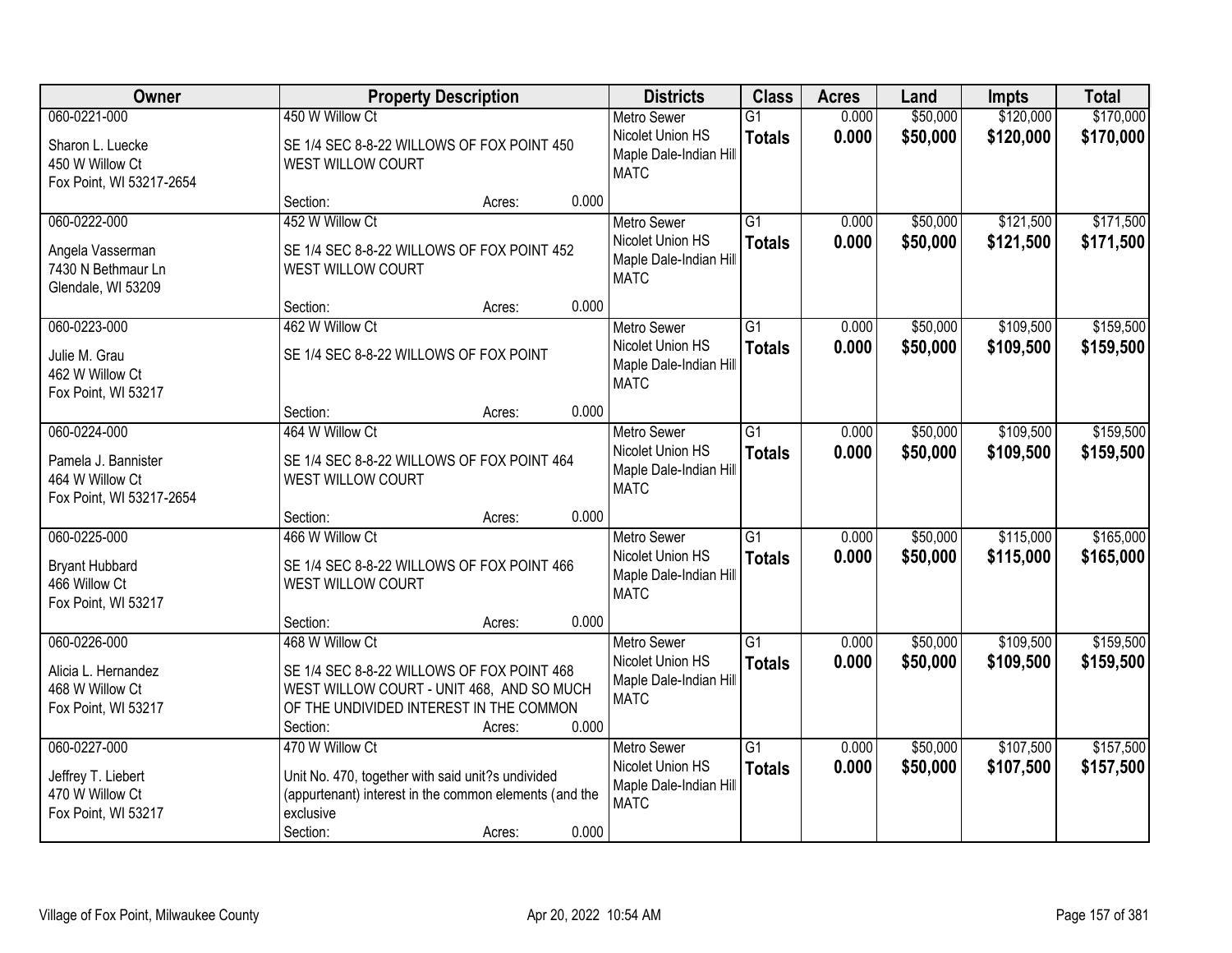| Owner                          | <b>Property Description</b>                                 | <b>Districts</b>       | <b>Class</b>    | <b>Acres</b> | Land     | <b>Impts</b> | <b>Total</b> |
|--------------------------------|-------------------------------------------------------------|------------------------|-----------------|--------------|----------|--------------|--------------|
| 060-0228-000                   | 472 W Willow Ct                                             | <b>Metro Sewer</b>     | $\overline{G1}$ | 0.000        | \$50,000 | \$113,000    | \$163,000    |
| James S. Schwartz              | Unit 472, together with said unit s undivided appurtenant   | Nicolet Union HS       | <b>Totals</b>   | 0.000        | \$50,000 | \$113,000    | \$163,000    |
| Debbie P. Schwartz             | interest in the common elements, all in                     | Maple Dale-Indian Hill |                 |              |          |              |              |
| 472 W Willow Ct                | Willows of Fox Point, f/k/a Fox Hills Condominiums North    | <b>MATC</b>            |                 |              |          |              |              |
| Fox Point, WI 53217            | 0.000<br>Section:<br>Acres:                                 |                        |                 |              |          |              |              |
| 060-0229-000                   | 474 W Willow Ct                                             | <b>Metro Sewer</b>     | $\overline{G1}$ | 0.000        | \$50,000 | \$110,000    | \$160,000    |
|                                |                                                             | Nicolet Union HS       | <b>Totals</b>   | 0.000        | \$50,000 | \$110,000    | \$160,000    |
| Michele M. Padovano            | SE 1/4 SEC 8-8-22 WILLOWS OF FOX POINT 474                  | Maple Dale-Indian Hill |                 |              |          |              |              |
| 474 W Willow Ct                | WEST WILLOW COURT - UNIT 474 in, WILLOWS OF                 | <b>MATC</b>            |                 |              |          |              |              |
| Fox Point, WI 53217            | FOX POINT, a Condominium created and existing under         |                        |                 |              |          |              |              |
|                                | 0.000<br>Section:<br>Acres:                                 |                        |                 |              |          |              |              |
| 060-0230-000                   | 476 W Willow Ct                                             | <b>Metro Sewer</b>     | G1              | 0.000        | \$50,000 | \$109,500    | \$159,500    |
| Michael J. Valentine           | SE 1/4 SEC 8-8-22 WILLOWS OF FOX POINT 476                  | Nicolet Union HS       | <b>Totals</b>   | 0.000        | \$50,000 | \$109,500    | \$159,500    |
| Kenneth D. Hayden              | WEST WILLOW COURT                                           | Maple Dale-Indian Hill |                 |              |          |              |              |
| 476 W Willow Ct                |                                                             | <b>MATC</b>            |                 |              |          |              |              |
| Fox Point, WI 53217            | 0.000<br>Section:<br>Acres:                                 |                        |                 |              |          |              |              |
| 060-0231-000                   | 482 W Willow Ct                                             | <b>Metro Sewer</b>     | G1              | 0.000        | \$50,000 | \$109,000    | \$159,000    |
|                                |                                                             | Nicolet Union HS       | <b>Totals</b>   | 0.000        | \$50,000 | \$109,000    | \$159,000    |
| 428 Willow Court, LLC          | Unit 482, together with an undivided interest in and to the | Maple Dale-Indian Hill |                 |              |          |              |              |
| 10136 W Fond Du Lac Ave Gate B | common elements and facilities set forth in the declaratio  | <b>MATC</b>            |                 |              |          |              |              |
| Milwaukee, WI 53224            | condominium for Willows of Fox Point, a condominium         |                        |                 |              |          |              |              |
|                                | 0.000<br>Section:<br>Acres:                                 |                        |                 |              |          |              |              |
| 060-0232-000                   | 484 W Willow Ct                                             | <b>Metro Sewer</b>     | $\overline{G1}$ | 0.000        | \$50,000 | \$107,500    | \$157,500    |
| <b>Rustem Sabitov</b>          | SE 1/4 SEC 8-8-22 WILLOWS OS FOX POINT 484                  | Nicolet Union HS       | <b>Totals</b>   | 0.000        | \$50,000 | \$107,500    | \$157,500    |
| Marina Livshits                | <b>WEST WILLOW COURT</b>                                    | Maple Dale-Indian Hill |                 |              |          |              |              |
| 484 W Willow Ct                |                                                             | <b>MATC</b>            |                 |              |          |              |              |
| Fox Point, WI 53217-2654       | 0.000<br>Section:<br>Acres:                                 |                        |                 |              |          |              |              |
| 060-0233-000                   | 486 W Willow Ct                                             | <b>Metro Sewer</b>     | $\overline{G1}$ | 0.000        | \$50,000 | \$120,000    | \$170,000    |
|                                |                                                             | Nicolet Union HS       | <b>Totals</b>   | 0.000        | \$50,000 | \$120,000    | \$170,000    |
| Kimberly D. Holmes-Akey        | SE 1/4 SEC 8-8-22 WILLOWS OF FOX POINT 486                  | Maple Dale-Indian Hill |                 |              |          |              |              |
| 486 W Willow Ct                | WEST WILLOW COURT                                           | <b>MATC</b>            |                 |              |          |              |              |
| Fox Point, WI 53217            |                                                             |                        |                 |              |          |              |              |
|                                | 0.000<br>Section:<br>Acres:                                 |                        |                 |              |          |              |              |
| 060-0234-000                   | 488 W Willow Ct                                             | <b>Metro Sewer</b>     | $\overline{G1}$ | 0.000        | \$50,000 | \$107,500    | \$157,500    |
| John S. Perino                 | UNIT 488 AND SO MUCH OF THE UNDIVIDED                       | Nicolet Union HS       | <b>Totals</b>   | 0.000        | \$50,000 | \$107,500    | \$157,500    |
| 488 W Willow Ct                | INTEREST IN THE COMMON AREAS AND FACILITIES                 | Maple Dale-Indian Hill |                 |              |          |              |              |
| Fox Point, WI 53217            | APPURTENANT TO SUCH UNIT IN THE                             | <b>MATC</b>            |                 |              |          |              |              |
|                                | 0.000<br>Section:<br>Acres:                                 |                        |                 |              |          |              |              |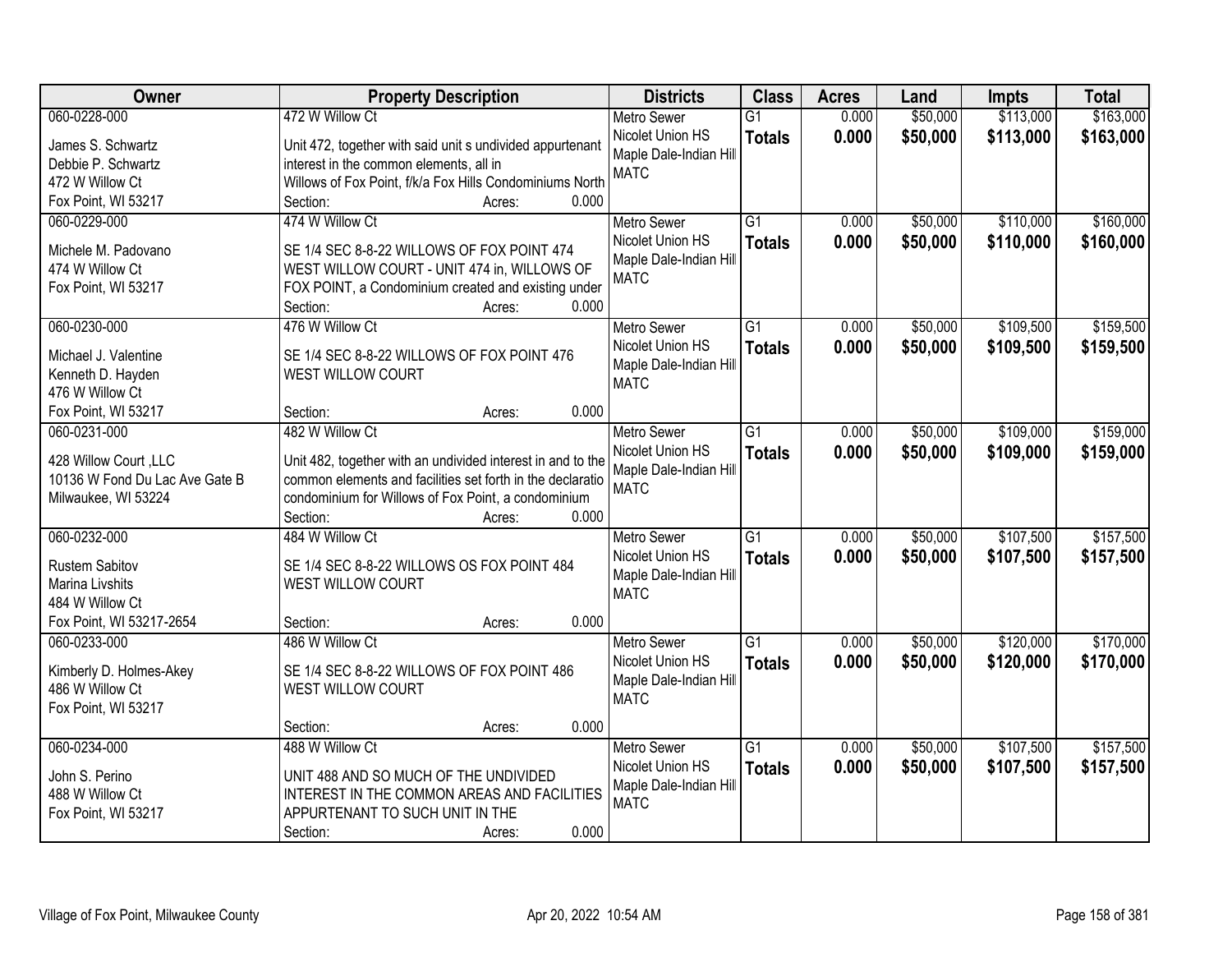| Owner                                      | <b>Property Description</b>                                                                                       | <b>Districts</b>                       | <b>Class</b>    | <b>Acres</b> | Land     | Impts     | <b>Total</b> |
|--------------------------------------------|-------------------------------------------------------------------------------------------------------------------|----------------------------------------|-----------------|--------------|----------|-----------|--------------|
| 060-0235-000                               | 490 W Willow Ct                                                                                                   | <b>Metro Sewer</b>                     | $\overline{G1}$ | 0.000        | \$50,000 | \$109,000 | \$159,000    |
| Ida Habibi                                 | SE 1/4 SEC 8-8-22 WILLOWS OF FOX POINT 490                                                                        | Nicolet Union HS                       | <b>Totals</b>   | 0.000        | \$50,000 | \$109,000 | \$159,000    |
| 490 W Willow Ct                            | WEST WILLOW COURT                                                                                                 | Maple Dale-Indian Hill                 |                 |              |          |           |              |
| Fox Point, WI 53217                        |                                                                                                                   | <b>MATC</b>                            |                 |              |          |           |              |
|                                            | 0.000<br>Section:<br>Acres:                                                                                       |                                        |                 |              |          |           |              |
| 060-0236-000                               | 492 W Willow Ct                                                                                                   | <b>Metro Sewer</b>                     | $\overline{G1}$ | 0.000        | \$50,000 | \$108,000 | \$158,000    |
|                                            |                                                                                                                   | Nicolet Union HS                       | <b>Totals</b>   | 0.000        | \$50,000 | \$108,000 | \$158,000    |
| Jill Thielmann                             | Unit 492 in the Willows of Fox Point Condominium(s)                                                               | Maple Dale-Indian Hill                 |                 |              |          |           |              |
| Gilbert Espino<br>492 W Willow Ct Unit 492 | created by a "Declaration of Condominium" recorded in<br>the Office of the Register of Deeds for Milwaukee County | <b>MATC</b>                            |                 |              |          |           |              |
| Fox Point, WI 53217                        | 0.000<br>Section:<br>Acres:                                                                                       |                                        |                 |              |          |           |              |
| 060-0237-000                               | 494 W Willow Ct                                                                                                   |                                        | $\overline{G1}$ | 0.000        | \$50,000 | \$109,000 | \$159,000    |
|                                            |                                                                                                                   | <b>Metro Sewer</b><br>Nicolet Union HS |                 |              |          |           |              |
| Vilena Sharipova                           | SE 1/4 SEC 8-8-22 WILLOWS OF FOX POINT 494                                                                        | Maple Dale-Indian Hill                 | <b>Totals</b>   | 0.000        | \$50,000 | \$109,000 | \$159,000    |
| 7120 N Beach Dr                            | WEST WILLOW COURT                                                                                                 | <b>MATC</b>                            |                 |              |          |           |              |
| Fox Point, WI 53217                        |                                                                                                                   |                                        |                 |              |          |           |              |
|                                            | 0.000<br>Section:<br>Acres:                                                                                       |                                        |                 |              |          |           |              |
| 060-0238-000                               | 496 W Willow Ct                                                                                                   | <b>Metro Sewer</b>                     | G1              | 0.000        | \$50,000 | \$111,500 | \$161,500    |
| Survivor's Trust Created Under the         | Unit 496 in the Fox Hills Condominiums North                                                                      | Nicolet Union HS                       | <b>Totals</b>   | 0.000        | \$50,000 | \$111,500 | \$161,500    |
| Donald D. Sprtel & L                       | Condominium(s) created by a "Declaration of                                                                       | Maple Dale-Indian Hill                 |                 |              |          |           |              |
| Attn: LaVon M Sprtel                       | Condominium" recorded on April 26, 1972 in the Office of                                                          | <b>MATC</b>                            |                 |              |          |           |              |
| 496 W Willow Ct                            | 0.000<br>Section:<br>Acres:                                                                                       |                                        |                 |              |          |           |              |
| Fox Point, WI 53217                        |                                                                                                                   |                                        |                 |              |          |           |              |
| 060-0239-000                               | 425 W Willow Ct Unit 101                                                                                          | <b>Metro Sewer</b>                     | G1              | 0.000        | \$25,000 | \$90,000  | \$115,000    |
|                                            |                                                                                                                   | Nicolet Union HS                       | <b>Totals</b>   | 0.000        | \$25,000 | \$90,000  | \$115,000    |
| Kathleen M. Golden                         | FOX HILLS CONDOMINIUM SOUTH SE 1/4 SEC 8-8-22                                                                     | Maple Dale-Indian Hill                 |                 |              |          |           |              |
| 425 W Willow Ct #101                       | 425 W WILLOW COURT APT NO 101                                                                                     | <b>MATC</b>                            |                 |              |          |           |              |
| Fox Point, WI 53217-2667                   |                                                                                                                   |                                        |                 |              |          |           |              |
|                                            | 0.000<br>Section:<br>Acres:                                                                                       |                                        |                 |              |          |           |              |
| 060-0240-000                               | 425 W Willow Ct Unit 102                                                                                          | Metro Sewer                            | $\overline{G1}$ | 0.000        | \$25,000 | \$93,000  | \$118,000    |
| Marna M. Riordan                           | FOX HILLS CONDOMINIUM SOUTH SE 1/4 SEC 8-8-22                                                                     | Nicolet Union HS                       | <b>Totals</b>   | 0.000        | \$25,000 | \$93,000  | \$118,000    |
| 425 W Willow Ct #102                       | 425 W WILLOW COURT APT NO 102                                                                                     | Maple Dale-Indian Hill                 |                 |              |          |           |              |
| Fox Point, WI 53217                        |                                                                                                                   | <b>MATC</b>                            |                 |              |          |           |              |
|                                            | 0.000<br>Section:<br>Acres:                                                                                       |                                        |                 |              |          |           |              |
| 060-0241-000                               | 425 W Willow Ct Unit 103                                                                                          | <b>Metro Sewer</b>                     | $\overline{G1}$ | 0.000        | \$25,000 | \$59,000  | \$84,000     |
|                                            | FOX HILLS CONDOMINIUM SOUTH SE 1/4 SEC 8-8-22                                                                     | Nicolet Union HS                       | <b>Totals</b>   | 0.000        | \$25,000 | \$59,000  | \$84,000     |
| Natalya I. Beyer<br>229 W Alvina Ave       | - Residential Unit No. 103, together with said unit?s                                                             | Maple Dale-Indian Hill                 |                 |              |          |           |              |
| Milwaukee, WI 53207                        | undivided appurtenant interest in the common elements                                                             | <b>MATC</b>                            |                 |              |          |           |              |
|                                            | 0.000<br>Section:<br>Acres:                                                                                       |                                        |                 |              |          |           |              |
|                                            |                                                                                                                   |                                        |                 |              |          |           |              |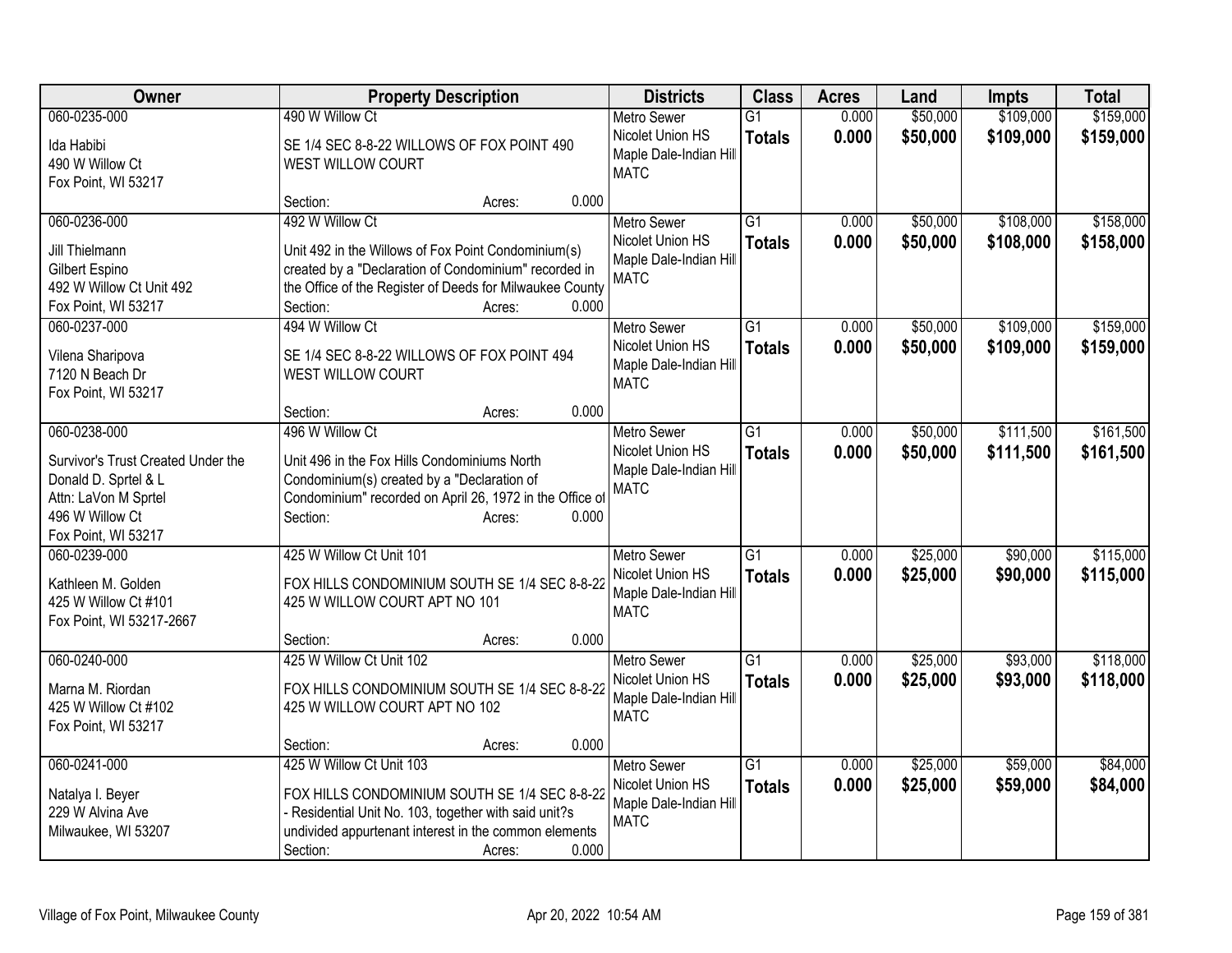| Owner                                     | <b>Property Description</b>                                                    | <b>Districts</b>                       | <b>Class</b>    | <b>Acres</b> | Land     | <b>Impts</b> | <b>Total</b> |
|-------------------------------------------|--------------------------------------------------------------------------------|----------------------------------------|-----------------|--------------|----------|--------------|--------------|
| 060-0242-000                              | 425 W Willow Ct Unit 104                                                       | <b>Metro Sewer</b>                     | $\overline{G1}$ | 0.000        | \$25,000 | \$61,000     | \$86,000     |
| Hartwig Revocable Trust                   | Unit 104 and Parking Unit No. 30, together with said unit                      | Nicolet Union HS                       | <b>Totals</b>   | 0.000        | \$25,000 | \$61,000     | \$86,000     |
| Attn: James & Margaret Hartwig            | undivided appurtenant interest in the                                          | Maple Dale-Indian Hill                 |                 |              |          |              |              |
| 657 W Evergreen Ct                        | common elements and the exclusive use of the limited                           | <b>MATC</b>                            |                 |              |          |              |              |
| Bayside, WI 53217                         | 0.000<br>Section:<br>Acres:                                                    |                                        |                 |              |          |              |              |
| 060-0243-000                              | 425 W Willow Ct Unit 105                                                       | <b>Metro Sewer</b>                     | $\overline{G1}$ | 0.000        | \$25,000 | \$103,500    | \$128,500    |
| <b>Charles Strunk</b>                     | FOX HILLS CONDOMINIUM SOUTH SE 1/4 SEC 8-8-22                                  | Nicolet Union HS                       | <b>Totals</b>   | 0.000        | \$25,000 | \$103,500    | \$128,500    |
| Kristin Strunk                            | 425 W WILLOW COURT APT NO 105                                                  | Maple Dale-Indian Hill                 |                 |              |          |              |              |
| 425 W Willow Ct #105                      |                                                                                | <b>MATC</b>                            |                 |              |          |              |              |
| Fox Point, WI 53217-2667                  | 0.000<br>Section:<br>Acres:                                                    |                                        |                 |              |          |              |              |
| 060-0244-000                              | 425 W Willow Ct Unit 106                                                       | <b>Metro Sewer</b>                     | G1              | 0.000        | \$25,000 | \$87,500     | \$112,500    |
|                                           |                                                                                | Nicolet Union HS                       | <b>Totals</b>   | 0.000        | \$25,000 | \$87,500     | \$112,500    |
| Donna M. Emmerich<br>425 W Willow Ct #106 | FOX HILLS CONDOMINIUM SOUTH SE 1/4 SEC 8-8-22<br>425 W WILLOW COURT APT NO 106 | Maple Dale-Indian Hill                 |                 |              |          |              |              |
| Fox Point, WI 53217                       |                                                                                | <b>MATC</b>                            |                 |              |          |              |              |
|                                           | 0.000<br>Section:<br>Acres:                                                    |                                        |                 |              |          |              |              |
| 060-0245-000                              | 425 W Willow Ct Unit 107                                                       | <b>Metro Sewer</b>                     | G1              | 0.000        | \$25,000 | \$106,000    | \$131,000    |
|                                           |                                                                                | Nicolet Union HS                       | <b>Totals</b>   | 0.000        | \$25,000 | \$106,000    | \$131,000    |
| The Plotkin Family Living Trust Dated     | Unit 107 together with an undivided interest in and to                         | Maple Dale-Indian Hill                 |                 |              |          |              |              |
| April 19, 2016<br>15752 E Cholla Dr       | common elements and facilities set forth in the declaratio                     | <b>MATC</b>                            |                 |              |          |              |              |
| Fountain Hills, AZ 85268                  | condominium for Fox Hills Condominiums South, a<br>0.000<br>Section:<br>Acres: |                                        |                 |              |          |              |              |
| 060-0246-000                              | 425 W Willow Ct Unit 108                                                       | <b>Metro Sewer</b>                     | $\overline{G1}$ | 0.000        | \$25,000 | \$101,500    | \$126,500    |
|                                           |                                                                                | Nicolet Union HS                       | <b>Totals</b>   | 0.000        | \$25,000 | \$101,500    | \$126,500    |
| Francesca L. Johnson                      | FOX HILLS CONDOMINIUM SOUTH SE 1/4 SEC 8-8-22                                  | Maple Dale-Indian Hill                 |                 |              |          |              |              |
| 425 W Willow Ct Unit 108                  | 425 W WILLOW COURT APT NO 108                                                  | <b>MATC</b>                            |                 |              |          |              |              |
| Fox Point, WI 53217                       |                                                                                |                                        |                 |              |          |              |              |
|                                           | 0.000<br>Section:<br>Acres:                                                    |                                        |                 |              |          |              |              |
| 060-0247-000                              | 425 W Willow Ct Unit 109                                                       | <b>Metro Sewer</b><br>Nicolet Union HS | $\overline{G1}$ | 0.000        | \$25,000 | \$87,500     | \$112,500    |
| Yuliya Nanava                             | FOX HILLS CONDOMINIUM SOUTH SE 1/4 SEC 8-8-22                                  | Maple Dale-Indian Hill                 | <b>Totals</b>   | 0.000        | \$25,000 | \$87,500     | \$112,500    |
| 425 W Willow Ct Unit 109                  | 425 W WILLOW COURT APT NO 109                                                  | <b>MATC</b>                            |                 |              |          |              |              |
| Fox Point, WI 53217                       |                                                                                |                                        |                 |              |          |              |              |
|                                           | 0.000<br>Section:<br>Acres:                                                    |                                        |                 |              |          |              |              |
| 060-0248-000                              | 425 W Willow Ct Unit 110                                                       | <b>Metro Sewer</b>                     | $\overline{G1}$ | 0.000        | \$25,000 | \$91,500     | \$116,500    |
| Mahmoud Omari                             | FOX HILLS CONDOMINIUM SOUTH SE 1/4 SEC 8-8-22                                  | Nicolet Union HS                       | <b>Totals</b>   | 0.000        | \$25,000 | \$91,500     | \$116,500    |
| 425 W Willow Ct #110                      | 425 W WILLOW COURT APT NO 110                                                  | Maple Dale-Indian Hill                 |                 |              |          |              |              |
| Fox Point, WI 53217                       |                                                                                | <b>MATC</b>                            |                 |              |          |              |              |
|                                           | 0.000<br>Section:<br>Acres:                                                    |                                        |                 |              |          |              |              |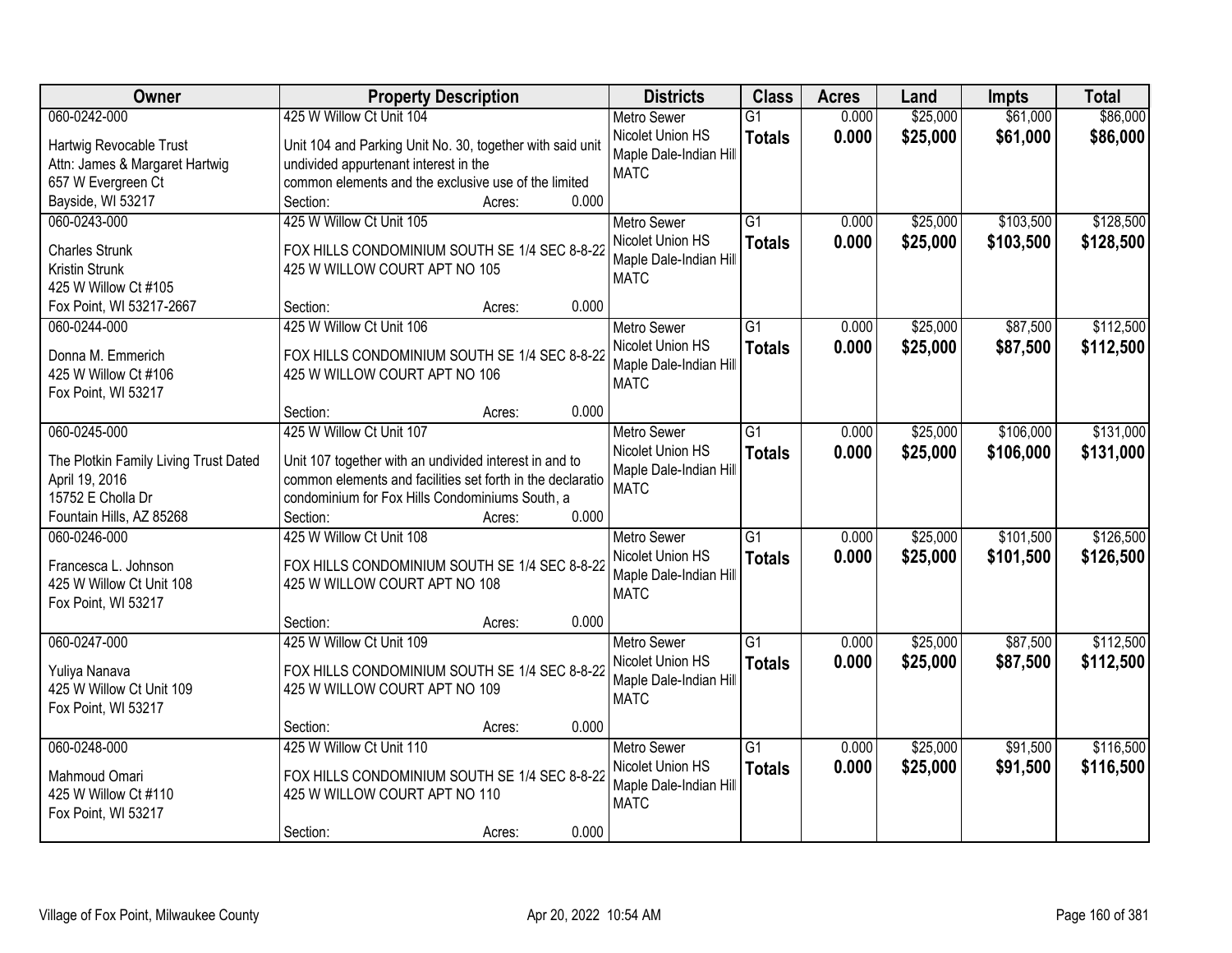| Owner                                                                                 |                                                                                                                                                                            | <b>Property Description</b> |       | <b>Districts</b>                                                                | <b>Class</b>                     | <b>Acres</b>   | Land                 | <b>Impts</b>         | <b>Total</b>           |
|---------------------------------------------------------------------------------------|----------------------------------------------------------------------------------------------------------------------------------------------------------------------------|-----------------------------|-------|---------------------------------------------------------------------------------|----------------------------------|----------------|----------------------|----------------------|------------------------|
| 060-0249-000                                                                          | 425 W Willow Ct Unit 111                                                                                                                                                   |                             |       | <b>Metro Sewer</b>                                                              | $\overline{G1}$                  | 0.000          | \$25,000             | \$59,000             | \$84,000               |
| Donald A Price Revocable Trust<br>425 W Willow Ct #111<br>Fox Point, WI 53217         | FOX HILLS CONDOMINIUM SOUTH SE 1/4 SEC 8-8-22                                                                                                                              |                             |       | Nicolet Union HS<br>Maple Dale-Indian Hill<br><b>MATC</b>                       | <b>Totals</b>                    | 0.000          | \$25,000             | \$59,000             | \$84,000               |
|                                                                                       | Section:                                                                                                                                                                   | Acres:                      | 0.000 |                                                                                 |                                  |                |                      |                      |                        |
| 060-0250-000<br>Jack E. Leff Trustee<br>425 W Willow Ct #112                          | 425 W Willow Ct Unit 112<br>FOX HILLS CONDOMINIUM SOUTH SE 1/4 SEC 8-8-22<br>425 W WILLOW COURT APT NO 112                                                                 |                             |       | <b>Metro Sewer</b><br>Nicolet Union HS<br>Maple Dale-Indian Hill                | $\overline{G1}$<br><b>Totals</b> | 0.000<br>0.000 | \$25,000<br>\$25,000 | \$59,000<br>\$59,000 | \$84,000<br>\$84,000   |
| Fox Point, WI 53217                                                                   | Section:                                                                                                                                                                   | Acres:                      | 0.000 | <b>MATC</b>                                                                     |                                  |                |                      |                      |                        |
| 060-0251-000                                                                          | 425 W Willow Ct Unit 113                                                                                                                                                   |                             |       | <b>Metro Sewer</b>                                                              | $\overline{G1}$                  | 0.000          | \$25,000             | \$94,000             | \$119,000              |
| Esther Jacobsen<br>Maria Jacobsen<br>425 W Willow Ct Unit 113<br>Fox Point, WI 53217  | Unit 113, Parking Unit No. 10, together with an undivided<br>interest in the common elements and the<br>exclusive use of the limited common elements appurtena<br>Section: | Acres:                      | 0.000 | Nicolet Union HS<br>Maple Dale-Indian Hill<br><b>MATC</b>                       | <b>Totals</b>                    | 0.000          | \$25,000             | \$94,000             | \$119,000              |
| 060-0252-000                                                                          | 425 W Willow Ct Unit 114                                                                                                                                                   |                             |       | <b>Metro Sewer</b>                                                              | $\overline{G1}$                  | 0.000          | \$25,000             | \$92,000             | \$117,000              |
| Ana C. Gonzalez<br>425 W Willow Ct-#114<br>Fox Point, WI 53217                        | FOX HILLS CONDOMINIUM SOUTH SE 1/4 SEC 8-8-22<br>425 W WILLOW COURT APT NO 114                                                                                             |                             |       | Nicolet Union HS<br>Maple Dale-Indian Hill<br><b>MATC</b>                       | <b>Totals</b>                    | 0.000          | \$25,000             | \$92,000             | \$117,000              |
|                                                                                       | Section:                                                                                                                                                                   | Acres:                      | 0.000 |                                                                                 |                                  |                |                      |                      |                        |
| 060-0253-000<br>Viktoriya Ukhanova<br>425 W Willow Ct 121<br>Fox Point, WI 53217-2667 | 425 W Willow Ct Unit 121<br>FOX HILLS CONDOMINIUM SOUTH SE 1/4 SEC 8-8-22                                                                                                  |                             |       | <b>Metro Sewer</b><br>Nicolet Union HS<br>Maple Dale-Indian Hill<br><b>MATC</b> | $\overline{G1}$<br><b>Totals</b> | 0.000<br>0.000 | \$25,000<br>\$25,000 | \$79,500<br>\$79,500 | \$104,500<br>\$104,500 |
|                                                                                       | Section:                                                                                                                                                                   | Acres:                      | 0.000 |                                                                                 |                                  |                |                      |                      |                        |
| 060-0254-000                                                                          | 425 W Willow Ct Unit 123                                                                                                                                                   |                             |       | <b>Metro Sewer</b>                                                              | $\overline{G1}$                  | 0.000          | \$25,000             | \$59,000             | \$84,000               |
| Anne E. Oberbeck<br>425 W Willow Ct #123<br>Fox Point, WI 53217-2667                  | FOX HILLS CONDOMINIUM SOUTH SE 1/4 SEC 8-8-22                                                                                                                              |                             |       | Nicolet Union HS<br>Maple Dale-Indian Hill<br><b>MATC</b>                       | <b>Totals</b>                    | 0.000          | \$25,000             | \$59,000             | \$84,000               |
|                                                                                       | Section:                                                                                                                                                                   | Acres:                      | 0.000 |                                                                                 |                                  |                |                      |                      |                        |
| 060-0255-000<br>Sheila A. Genthe<br>425 W Willow Ct Unit 124<br>Fox Point, WI 53217   | 425 W Willow Ct Unit 124<br>FOX HILLS CONDOMINIUM SOUTH SE 1/4 SEC 8-8-22<br>425 W WILLOW COURT APT NO 124                                                                 |                             |       | <b>Metro Sewer</b><br>Nicolet Union HS<br>Maple Dale-Indian Hill<br><b>MATC</b> | $\overline{G1}$<br><b>Totals</b> | 0.000<br>0.000 | \$25,000<br>\$25,000 | \$59,000<br>\$59,000 | \$84,000<br>\$84,000   |
|                                                                                       | Section:                                                                                                                                                                   | Acres:                      | 0.000 |                                                                                 |                                  |                |                      |                      |                        |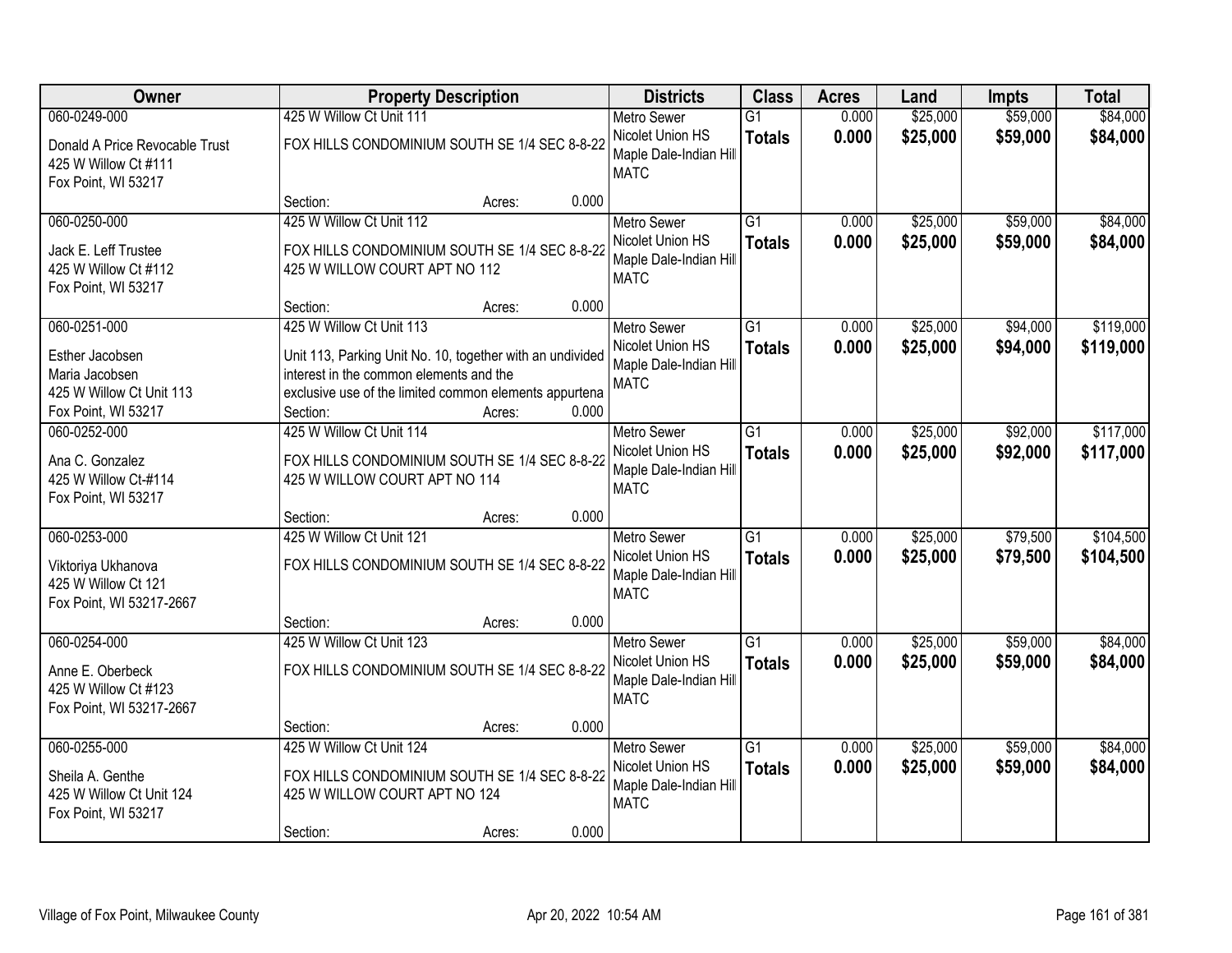| Owner                                                                                                     | <b>Property Description</b>                                                                                                                                                                                           |       | <b>Districts</b>                                                                | <b>Class</b>                     | <b>Acres</b>   | Land                 | <b>Impts</b>         | <b>Total</b>           |
|-----------------------------------------------------------------------------------------------------------|-----------------------------------------------------------------------------------------------------------------------------------------------------------------------------------------------------------------------|-------|---------------------------------------------------------------------------------|----------------------------------|----------------|----------------------|----------------------|------------------------|
| 060-0256-000                                                                                              | 425 W Willow Ct Unit 125                                                                                                                                                                                              |       | <b>Metro Sewer</b>                                                              | $\overline{G1}$                  | 0.000          | \$25,000             | \$107,500            | \$132,500              |
| Aleksandr Abramovich<br>425 W Willow Ct #125<br>Fox Point, WI 53217-2667                                  | FOX HILLS CONDOMINIUM SOUTH SE 1/4 SEC 8-8-22<br>425 W WILLOW COURT APT NO 125                                                                                                                                        |       | Nicolet Union HS<br>Maple Dale-Indian Hill<br><b>MATC</b>                       | <b>Totals</b>                    | 0.000          | \$25,000             | \$107,500            | \$132,500              |
|                                                                                                           | Section:<br>Acres:                                                                                                                                                                                                    | 0.000 |                                                                                 |                                  |                |                      |                      |                        |
| 060-0257-000<br>Nicholas L. Greenwood<br>425 W Willow Ct #126<br>Fox Point, WI 53217                      | 425 W Willow Ct Unit 126<br>FOX HILLS CONDOMINIUM SOUTH SE 1/4 SEC 8-8-22<br>- Unit No. 126, Fox Hills Condominiums South, together<br>with said unit?s undivided (appurtenant) interest in the<br>Section:<br>Acres: | 0.000 | <b>Metro Sewer</b><br>Nicolet Union HS<br>Maple Dale-Indian Hill<br><b>MATC</b> | $\overline{G1}$<br><b>Totals</b> | 0.000<br>0.000 | \$25,000<br>\$25,000 | \$87,500<br>\$87,500 | \$112,500<br>\$112,500 |
| 060-0258-000                                                                                              | 425 W Willow Ct Unit 127                                                                                                                                                                                              |       | <b>Metro Sewer</b>                                                              | $\overline{G1}$                  | 0.000          | \$25,000             | \$99,000             | \$124,000              |
| Glen H. Tucker<br>425 W Willow Ct #127<br>Fox Point, WI 53217-2667                                        | FOX HILLS CONDOMINIUM SOUTH SE 1/4 SEC 8-8-22                                                                                                                                                                         |       | Nicolet Union HS<br>Maple Dale-Indian Hill<br><b>MATC</b>                       | <b>Totals</b>                    | 0.000          | \$25,000             | \$99,000             | \$124,000              |
|                                                                                                           | Section:<br>Acres:                                                                                                                                                                                                    | 0.000 |                                                                                 |                                  |                |                      |                      |                        |
| 060-0259-000                                                                                              | 425 W Willow Ct Unit 128                                                                                                                                                                                              |       | <b>Metro Sewer</b>                                                              | $\overline{G1}$                  | 0.000          | \$25,000             | \$99,000             | \$124,000              |
| Suzanne H. Mackey<br>425 W Willow Ct Unit 128<br>Fox Point, WI 53217                                      | FOX HILLS CONDOMINIUM SOUTH SE 1/4 SEC 8-8-22<br>425 W WILLOW COURT APT NO 128                                                                                                                                        |       | Nicolet Union HS<br>Maple Dale-Indian Hill<br><b>MATC</b>                       | <b>Totals</b>                    | 0.000          | \$25,000             | \$99,000             | \$124,000              |
|                                                                                                           | Section:<br>Acres:                                                                                                                                                                                                    | 0.000 |                                                                                 |                                  |                |                      |                      |                        |
| 060-0260-000<br>Judith A. Landusky<br>425 W Willow Ct #129<br>Fox Point, WI 53217-2667                    | 425 W Willow Ct Unit 129<br>FOX HILLS CONDOMINIUM SOUTH SE 1/4 SEC 8-8-22                                                                                                                                             |       | <b>Metro Sewer</b><br>Nicolet Union HS<br>Maple Dale-Indian Hill<br><b>MATC</b> | $\overline{G1}$<br><b>Totals</b> | 0.000<br>0.000 | \$25,000<br>\$25,000 | \$88,500<br>\$88,500 | \$113,500<br>\$113,500 |
|                                                                                                           | Section:<br>Acres:                                                                                                                                                                                                    | 0.000 |                                                                                 |                                  |                |                      |                      |                        |
| 060-0261-000<br>Venkatesh Kota<br>Usha Sree Gullapalli<br>425 W Willow Ct Unit 130<br>Fox Point, WI 53217 | 425 W Willow Ct Unit 130<br>Unit 130, Parking Unit 100 and 97, together with an<br>undivided interest in the common elements and the<br>exclusive<br>Section:<br>Acres:                                               | 0.000 | Metro Sewer<br>Nicolet Union HS<br>Maple Dale-Indian Hill<br><b>MATC</b>        | G1<br><b>Totals</b>              | 0.000<br>0.000 | \$25,000<br>\$25,000 | \$88,500<br>\$88,500 | \$113,500<br>\$113,500 |
| 060-0262-000                                                                                              | 425 W Willow Ct Unit 131                                                                                                                                                                                              |       | <b>Metro Sewer</b>                                                              | G1                               | 0.023          | \$25,000             | \$59,000             | \$84,000               |
| Lenora Lagrow Stone<br>425 W Willow Ct #131<br>Fox Point, WI 53217-2667                                   | Residential Unit 131, and parking unit 118, Fox Hills<br>Condominiums Sout, according to the Declaration<br>Recorded December 15, 1972 Reel 694 at images<br>Section:<br>Acres:                                       | 0.023 | Nicolet Union HS<br>Maple Dale-Indian Hill<br><b>MATC</b>                       | <b>Totals</b>                    | 0.023          | \$25,000             | \$59,000             | \$84,000               |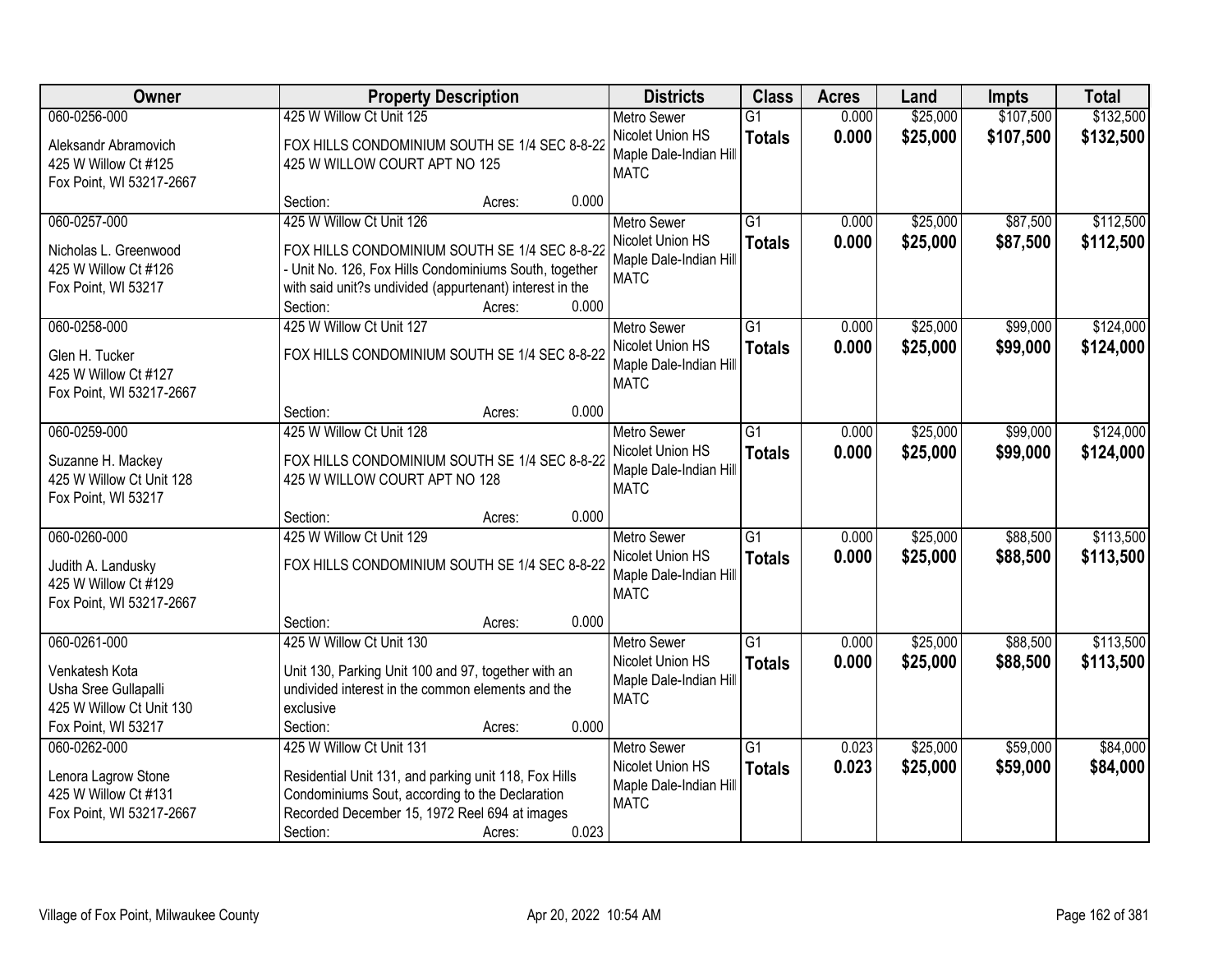| Owner                                                                                     | <b>Property Description</b>                                                                                                                                                                            |                 | <b>Districts</b>                                                                | <b>Class</b>                     | <b>Acres</b>   | Land                 | <b>Impts</b>           | <b>Total</b>           |
|-------------------------------------------------------------------------------------------|--------------------------------------------------------------------------------------------------------------------------------------------------------------------------------------------------------|-----------------|---------------------------------------------------------------------------------|----------------------------------|----------------|----------------------|------------------------|------------------------|
| 060-0263-000                                                                              | 425 W Willow Ct Unit 132                                                                                                                                                                               |                 | <b>Metro Sewer</b>                                                              | $\overline{G1}$                  | 0.000          | \$25,000             | \$66,500               | \$91,500               |
| Carly Wolf<br>425 W Willow Ct Unit 132<br>Fox Point, WI 53217                             | Unit One Hundred Thirty-two (132) and Parking Units On<br>Hundred Two (102) and Seventy-nine (79) in FOX HILLS<br>CONDOMINIUMS SOUTH, a condominium declared and                                       | 0.000           | Nicolet Union HS<br>Maple Dale-Indian Hill<br><b>MATC</b>                       | <b>Totals</b>                    | 0.000          | \$25,000             | \$66,500               | \$91,500               |
|                                                                                           | Section:                                                                                                                                                                                               | Acres:          |                                                                                 |                                  |                |                      |                        |                        |
| 060-0264-000<br>Vadim Marianschi<br>425 W Willow Ct Unit 133<br>Fox Point, WI 53217       | 425 W Willow Ct Unit 133<br>Unit 133, together with said unit's undivided appurtenant<br>interest in the common elements and the<br>exclusive use of the limited common elements appurtena<br>Section: | 0.000<br>Acres: | <b>Metro Sewer</b><br>Nicolet Union HS<br>Maple Dale-Indian Hill<br><b>MATC</b> | $\overline{G1}$<br><b>Totals</b> | 0.000<br>0.000 | \$25,000<br>\$25,000 | \$87,500<br>\$87,500   | \$112,500<br>\$112,500 |
| 060-0265-000                                                                              | 425 W Willow Ct Unit 134                                                                                                                                                                               |                 | <b>Metro Sewer</b>                                                              | G1                               | 0.000          | \$25,000             | \$87,500               | \$112,500              |
| Jack C. Norman<br>Carol B. Norman<br>3340 Pebble Beach Ct                                 | FOX HILLS CONDOMINIUM SOUTH SE 1/4 SEC 8-8-22<br>425 W WILLOW COURT APT NO 134                                                                                                                         |                 | Nicolet Union HS<br>Maple Dale-Indian Hill<br><b>MATC</b>                       | <b>Totals</b>                    | 0.000          | \$25,000             | \$87,500               | \$112,500              |
| Green Bay, WI 54311                                                                       | Section:                                                                                                                                                                                               | 0.000<br>Acres: |                                                                                 |                                  |                |                      |                        |                        |
| 060-0266-000<br>Harlan M. Wahrman<br>425 W Willow Ct Unit 147<br>Fox Point, WI 53217-2667 | 425 W Willow Ct Unit 141<br>FOX HILLS CONDOMINIUM SOUTH SE 1/4 SEC 8-8-22                                                                                                                              |                 | <b>Metro Sewer</b><br>Nicolet Union HS<br>Maple Dale-Indian Hill<br><b>MATC</b> | G1<br><b>Totals</b>              | 0.000<br>0.000 | \$25,000<br>\$25,000 | \$87,000<br>\$87,000   | \$112,000<br>\$112,000 |
|                                                                                           | Section:                                                                                                                                                                                               | 0.000<br>Acres: |                                                                                 |                                  |                |                      |                        |                        |
| 060-0267-000<br>Penelope Mesoloras<br>425 W Willow Ct #142<br>Fox Point, WI 53217         | 425 W Willow Ct Unit 142<br>FOX HILLS CONDOMINIUM SOUTH SE 1/4 SEC 8-8-22                                                                                                                              |                 | <b>Metro Sewer</b><br>Nicolet Union HS<br>Maple Dale-Indian Hill<br><b>MATC</b> | $\overline{G1}$<br><b>Totals</b> | 0.000<br>0.000 | \$25,000<br>\$25,000 | \$105,000<br>\$105,000 | \$130,000<br>\$130,000 |
|                                                                                           | Section:                                                                                                                                                                                               | 0.000<br>Acres: |                                                                                 |                                  |                |                      |                        |                        |
| 060-0268-000<br>James J. Taylor<br>Deana Taylor<br>425 W Willow Ct #143                   | 425 W Willow Ct Unit 143<br>FOX HILLS CONDOMINIUM SOUTH SE 1/4 SEC 8-8-22<br>425 W WILLOW COURT APT NO 143                                                                                             |                 | <b>Metro Sewer</b><br>Nicolet Union HS<br>Maple Dale-Indian Hill<br><b>MATC</b> | $\overline{G1}$<br><b>Totals</b> | 0.000<br>0.000 | \$25,000<br>\$25,000 | \$59,000<br>\$59,000   | \$84,000<br>\$84,000   |
| Fox Point, WI 53217                                                                       | Section:                                                                                                                                                                                               | 0.000<br>Acres: |                                                                                 |                                  |                |                      |                        |                        |
| 060-0269-000<br>Martha M. Novak<br>425 W Willow Ct #144<br>Fox Point, WI 53217-2667       | 425 W Willow Ct Unit 144<br>FOX HILLS CONDOMINIUM SOUTH SE 1/4 SEC 8-8-22<br>Section:                                                                                                                  | 0.000<br>Acres: | <b>Metro Sewer</b><br>Nicolet Union HS<br>Maple Dale-Indian Hill<br><b>MATC</b> | $\overline{G1}$<br><b>Totals</b> | 0.000<br>0.000 | \$25,000<br>\$25,000 | \$59,000<br>\$59,000   | \$84,000<br>\$84,000   |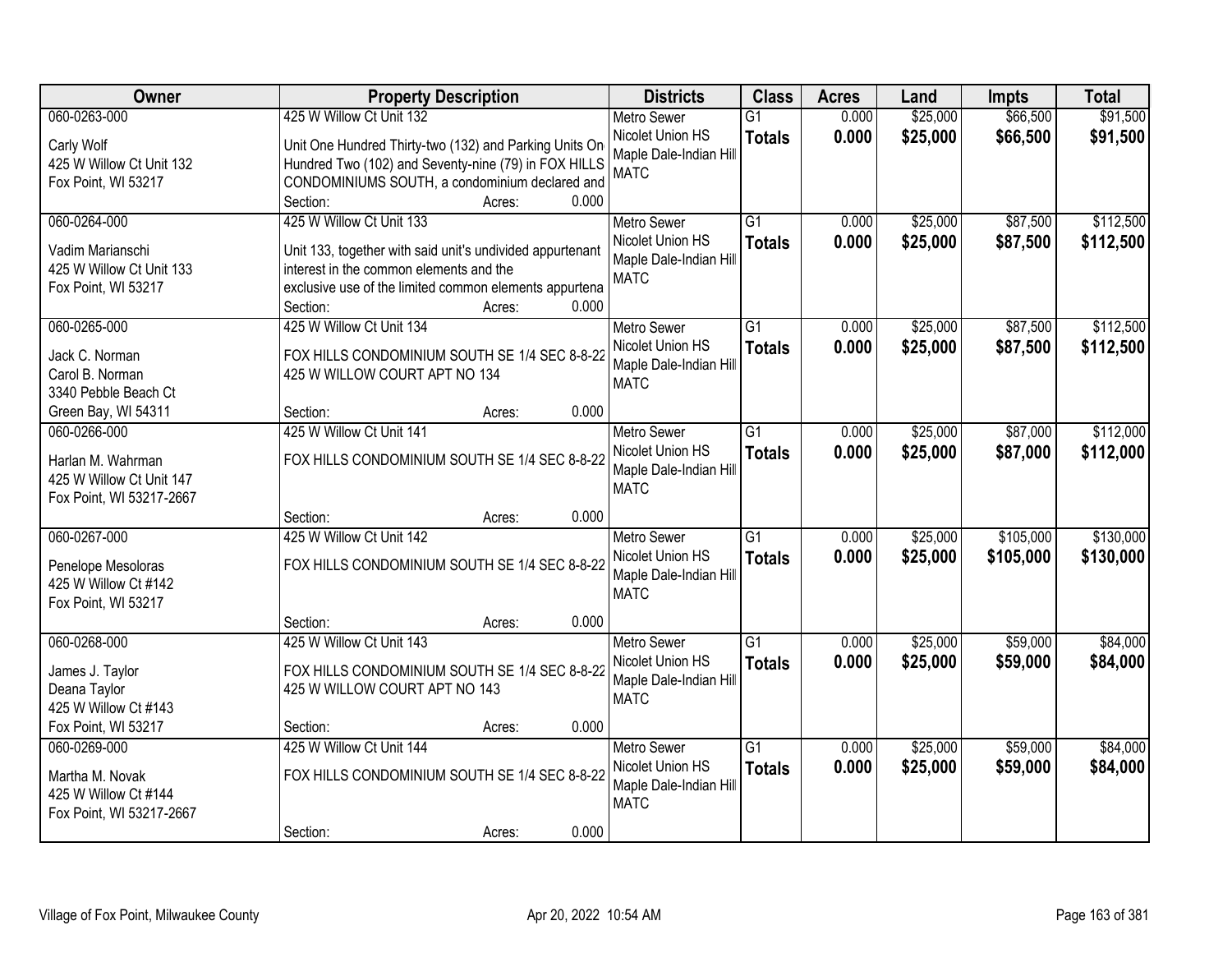| Owner                                                                                                                   | <b>Property Description</b>                                                                                                                                                                                                   | <b>Districts</b>                                                                | <b>Class</b>                     | <b>Acres</b>   | Land                 | <b>Impts</b>           | <b>Total</b>           |
|-------------------------------------------------------------------------------------------------------------------------|-------------------------------------------------------------------------------------------------------------------------------------------------------------------------------------------------------------------------------|---------------------------------------------------------------------------------|----------------------------------|----------------|----------------------|------------------------|------------------------|
| 060-0270-000                                                                                                            | 425 W Willow Ct Unit 145                                                                                                                                                                                                      | <b>Metro Sewer</b>                                                              | $\overline{G1}$                  | 0.000          | \$25,000             | \$100,000              | \$125,000              |
| Rustam Zulfakar<br>852 Algoma Dr<br>Port Washington, WI 53074                                                           | FOX HILLS CONDOMINIUM SOUTH SE 1/4 SEC 8-8-22                                                                                                                                                                                 | Nicolet Union HS<br>Maple Dale-Indian Hill<br><b>MATC</b>                       | <b>Totals</b>                    | 0.000          | \$25,000             | \$100,000              | \$125,000              |
|                                                                                                                         | 0.000<br>Section:<br>Acres:                                                                                                                                                                                                   |                                                                                 |                                  |                |                      |                        |                        |
| 060-0271-000<br>Juanita Mitchell<br>425 W Willow Ct #146<br>Fox Point, WI 53217-2667                                    | 425 W Willow Ct Unit 146<br>FOX HILLS CONDOMINIUM SOUTH SE 1/4 SEC 8-8-22<br>425 W WILLOW COURT APT NO 146                                                                                                                    | <b>Metro Sewer</b><br>Nicolet Union HS<br>Maple Dale-Indian Hill<br><b>MATC</b> | $\overline{G1}$<br><b>Totals</b> | 0.000<br>0.000 | \$25,000<br>\$25,000 | \$87,500<br>\$87,500   | \$112,500<br>\$112,500 |
|                                                                                                                         | 0.000<br>Section:<br>Acres:                                                                                                                                                                                                   |                                                                                 |                                  |                |                      |                        |                        |
| 060-0272-000<br>Lorene G. Wahrman<br>425 W Willow Ct #147<br>Fox Point, WI 53217-2667                                   | 425 W Willow Ct Unit 147<br>FOX HILLS CONDOMINIUM SOUTH SE 1/4 SEC 8-8-22<br>425 W WILLOW COURT APT NO 147                                                                                                                    | Metro Sewer<br>Nicolet Union HS<br>Maple Dale-Indian Hill<br><b>MATC</b>        | G1<br><b>Totals</b>              | 0.000<br>0.000 | \$25,000<br>\$25,000 | \$99,500<br>\$99,500   | \$124,500<br>\$124,500 |
|                                                                                                                         | 0.000<br>Section:<br>Acres:                                                                                                                                                                                                   |                                                                                 |                                  |                |                      |                        |                        |
| 060-0273-000<br>Hesam Fadaifar<br>425 W Willow Ct Unit 148<br>Fox Point, WI 53217                                       | 425 W Willow Ct Unit 148<br>Unit 148, Parking Space 58, together with said unit's<br>undivided appurtenant interest in the common elements<br>and the exclusive use of the limited common elements                            | <b>Metro Sewer</b><br>Nicolet Union HS<br>Maple Dale-Indian Hill<br><b>MATC</b> | $\overline{G1}$<br><b>Totals</b> | 0.000<br>0.000 | \$25,000<br>\$25,000 | \$118,500<br>\$118,500 | \$143,500<br>\$143,500 |
|                                                                                                                         | 0.000<br>Section:<br>Acres:                                                                                                                                                                                                   |                                                                                 |                                  |                |                      |                        |                        |
| 060-0274-000<br><b>Timothy Kelly</b><br>425 W Willow Ct #149<br>Fox Point, WI 53217-2667                                | 425 W Willow Ct Unit 149<br>FOX HILLS CONDOMINIUM SOUTH SE 1/4 SEC 8-8-22<br>425 W WILLOW COURT APT NO 149                                                                                                                    | Metro Sewer<br>Nicolet Union HS<br>Maple Dale-Indian Hill<br><b>MATC</b>        | $\overline{G1}$<br><b>Totals</b> | 0.000<br>0.000 | \$25,000<br>\$25,000 | \$88,500<br>\$88,500   | \$113,500<br>\$113,500 |
|                                                                                                                         | 0.000<br>Section:<br>Acres:                                                                                                                                                                                                   |                                                                                 |                                  |                |                      |                        |                        |
| 060-0275-000<br>Jeffrey J. Winke<br>Carol J. Winke<br>425 W Willow Ct Unit 150<br>Fox Point, WI 53217                   | 425 W Willow Ct Unit 150<br>Unit No. 150 in the Fox Hills Condominium(s) created by<br>"Declaration of Condominium" recorded<br>on December 15, 1972, in the Office of the Register of<br>0.000<br>Section:<br>Acres:         | Metro Sewer<br>Nicolet Union HS<br>Maple Dale-Indian Hill<br><b>MATC</b>        | $\overline{G1}$<br><b>Totals</b> | 0.000<br>0.000 | \$25,000<br>\$25,000 | \$88,500<br>\$88,500   | \$113,500<br>\$113,500 |
| 060-0276-000<br>Paul and Luciana Shebesta Revocable<br>Trust of 2017<br>425 W Willow Ct Unit 151<br>Fox Point, WI 53217 | 425 W Willow Ct Unit 151<br>Residential Unit No. 151, together with said unit's<br>undivided interest in the common elements and the<br>exclusive use of the limited common elements appurtena<br>0.023<br>Section:<br>Acres: | <b>Metro Sewer</b><br>Nicolet Union HS<br>Maple Dale-Indian Hill<br><b>MATC</b> | $\overline{G1}$<br><b>Totals</b> | 0.023<br>0.023 | \$25,000<br>\$25,000 | \$59,000<br>\$59,000   | \$84,000<br>\$84,000   |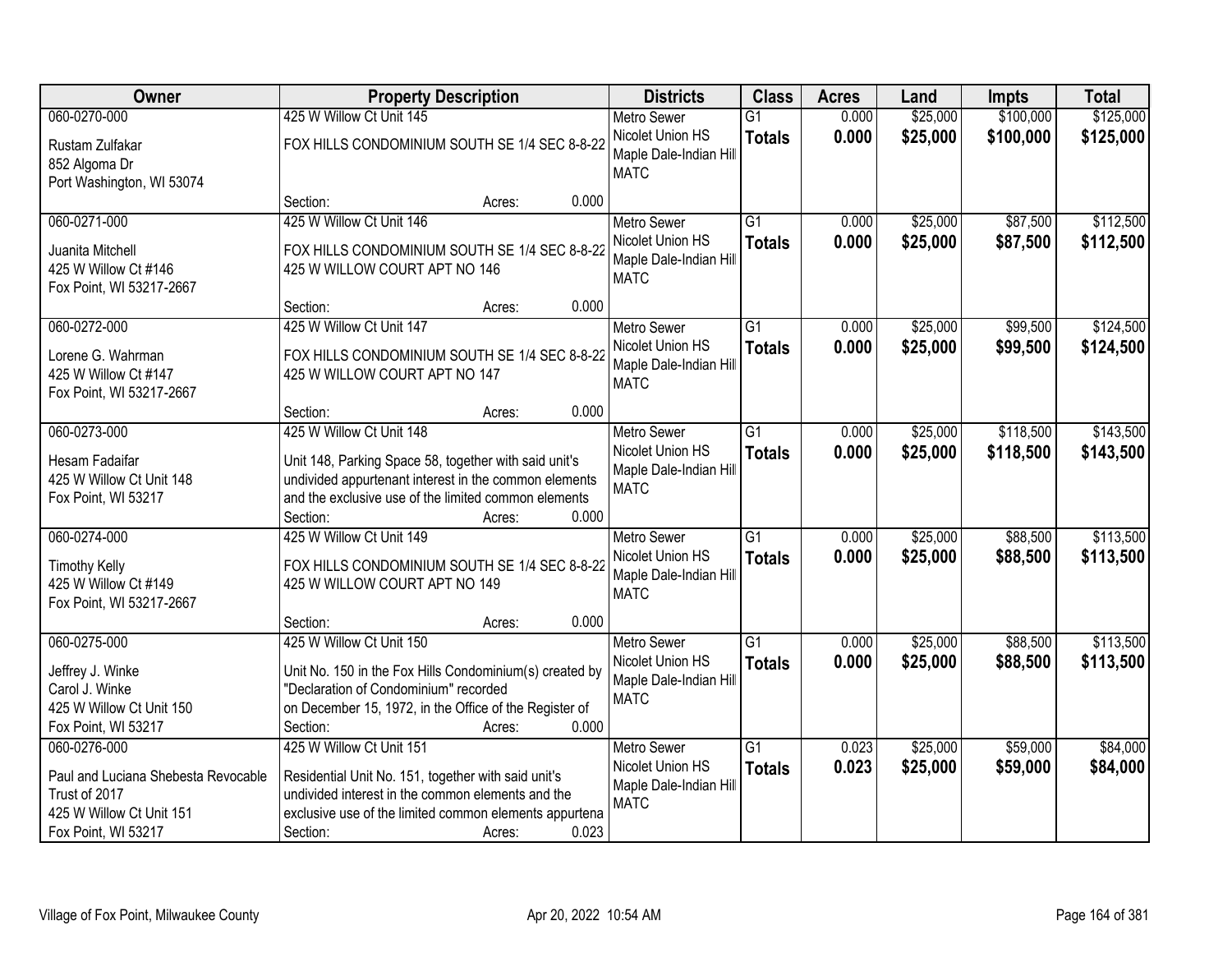| Owner                                     | <b>Property Description</b>                                                                                    | <b>Districts</b>       | <b>Class</b>    | <b>Acres</b> | Land     | <b>Impts</b> | <b>Total</b> |
|-------------------------------------------|----------------------------------------------------------------------------------------------------------------|------------------------|-----------------|--------------|----------|--------------|--------------|
| 060-0277-000                              | 425 W Willow Ct Unit 152                                                                                       | <b>Metro Sewer</b>     | $\overline{G1}$ | 0.000        | \$25,000 | \$59,000     | \$84,000     |
| Claudia Scarnavack                        | FOX HILLS CONDOMINIUM SOUTH SE 1/4 SEC 8-8-22                                                                  | Nicolet Union HS       | <b>Totals</b>   | 0.000        | \$25,000 | \$59,000     | \$84,000     |
| 425 W Willow Ct Unit 152                  | 425 W WILLOW COURT APT NO 152 - Unit 152, togethe                                                              | Maple Dale-Indian Hill |                 |              |          |              |              |
| Fox Point, WI 53217                       | with an undivided interest in the common elements and th                                                       | <b>MATC</b>            |                 |              |          |              |              |
|                                           | 0.000<br>Section:<br>Acres:                                                                                    |                        |                 |              |          |              |              |
| 060-0278-000                              | 425 W Willow Ct Unit 153                                                                                       | <b>Metro Sewer</b>     | $\overline{G1}$ | 0.000        | \$25,000 | \$88,500     | \$113,500    |
|                                           |                                                                                                                | Nicolet Union HS       | <b>Totals</b>   | 0.000        | \$25,000 | \$88,500     | \$113,500    |
| Mark A. McKinstry<br>Heather L. McKinstry | Residential Unit 153 in Fox Hills Condominium South,<br>according to the Declaration recorded December 15, 197 | Maple Dale-Indian Hill |                 |              |          |              |              |
| 425 W Willow Ct #153                      | in.                                                                                                            | <b>MATC</b>            |                 |              |          |              |              |
| Fox Point, WI 53217                       | Section:<br>0.000<br>Acres:                                                                                    |                        |                 |              |          |              |              |
| 060-0279-000                              | 425 W Willow Ct Unit 154                                                                                       | Metro Sewer            | G1              | 0.000        | \$25,000 | \$87,500     | \$112,500    |
|                                           |                                                                                                                | Nicolet Union HS       | <b>Totals</b>   | 0.000        | \$25,000 | \$87,500     | \$112,500    |
| Mikhail Blinder                           | FOX HILLS CONDOMINIUM SOUTH SE 1/4 SEC 8-8-22                                                                  | Maple Dale-Indian Hill |                 |              |          |              |              |
| Florina Pinskaya                          | 425 W WILLOW COURT APT NO 154                                                                                  | <b>MATC</b>            |                 |              |          |              |              |
| 2426 Pawnee Dr                            |                                                                                                                |                        |                 |              |          |              |              |
| Grafton, WI 53024                         | 0.000<br>Section:<br>Acres:                                                                                    |                        |                 |              |          |              |              |
| 060-0280-000                              | 425 W Willow Ct Unit 201                                                                                       | <b>Metro Sewer</b>     | G1              | 0.000        | \$25,000 | \$95,000     | \$120,000    |
| Pamela A. Purdy                           | FOX HILLS CONDOMINIUM SOUTH SE 1/4 SEC 8-8-22                                                                  | Nicolet Union HS       | <b>Totals</b>   | 0.000        | \$25,000 | \$95,000     | \$120,000    |
| 425 W Willow Ct #201                      |                                                                                                                | Maple Dale-Indian Hill |                 |              |          |              |              |
| Fox Point, WI 53217-2667                  |                                                                                                                | <b>MATC</b>            |                 |              |          |              |              |
|                                           | 0.000<br>Section:<br>Acres:                                                                                    |                        |                 |              |          |              |              |
| 060-0281-000                              | 425 W Willow Ct Unit 202                                                                                       | <b>Metro Sewer</b>     | $\overline{G1}$ | 0.000        | \$25,000 | \$95,500     | \$120,500    |
| Anjelika Khalatyants                      | FOX HILLS CONDOMINIUM SOUTH SE 1/4 SEC 8-8-22                                                                  | Nicolet Union HS       | <b>Totals</b>   | 0.000        | \$25,000 | \$95,500     | \$120,500    |
| 1228 W Baldwin Ct                         |                                                                                                                | Maple Dale-Indian Hill |                 |              |          |              |              |
| Mequon, WI 53092                          |                                                                                                                | <b>MATC</b>            |                 |              |          |              |              |
|                                           | 0.000<br>Section:<br>Acres:                                                                                    |                        |                 |              |          |              |              |
| 060-0282-000                              | 425 W Willow Ct Unit 203                                                                                       | Metro Sewer            | $\overline{G1}$ | 0.000        | \$25,000 | \$79,000     | \$104,000    |
|                                           |                                                                                                                | Nicolet Union HS       | <b>Totals</b>   | 0.000        | \$25,000 | \$79,000     | \$104,000    |
| Julie M. Grau<br>425 W Willow Ct Unit 203 | Unit 203, together with an undivided interest in the comm<br>elements and the exclusive use of the             | Maple Dale-Indian Hill |                 |              |          |              |              |
| Fox Point, WI 53217                       | limited common elements appurtenant to said Unit in Fox                                                        | <b>MATC</b>            |                 |              |          |              |              |
|                                           | 0.000<br>Section:<br>Acres:                                                                                    |                        |                 |              |          |              |              |
| 060-0283-000                              | 425 W Willow Ct Unit 204                                                                                       | <b>Metro Sewer</b>     | $\overline{G1}$ | 0.000        | \$25,000 | \$66,000     | \$91,000     |
|                                           |                                                                                                                | Nicolet Union HS       | <b>Totals</b>   | 0.000        | \$25,000 | \$66,000     | \$91,000     |
| Nusia loffe                               | FOX HILLS CONDOMINIUM SOUTH SE 1/4 SEC 8-8-22                                                                  | Maple Dale-Indian Hill |                 |              |          |              |              |
| 425 W Willow Ct #204                      |                                                                                                                | <b>MATC</b>            |                 |              |          |              |              |
| Fox Point, WI 53217-2667                  |                                                                                                                |                        |                 |              |          |              |              |
|                                           | 0.000<br>Section:<br>Acres:                                                                                    |                        |                 |              |          |              |              |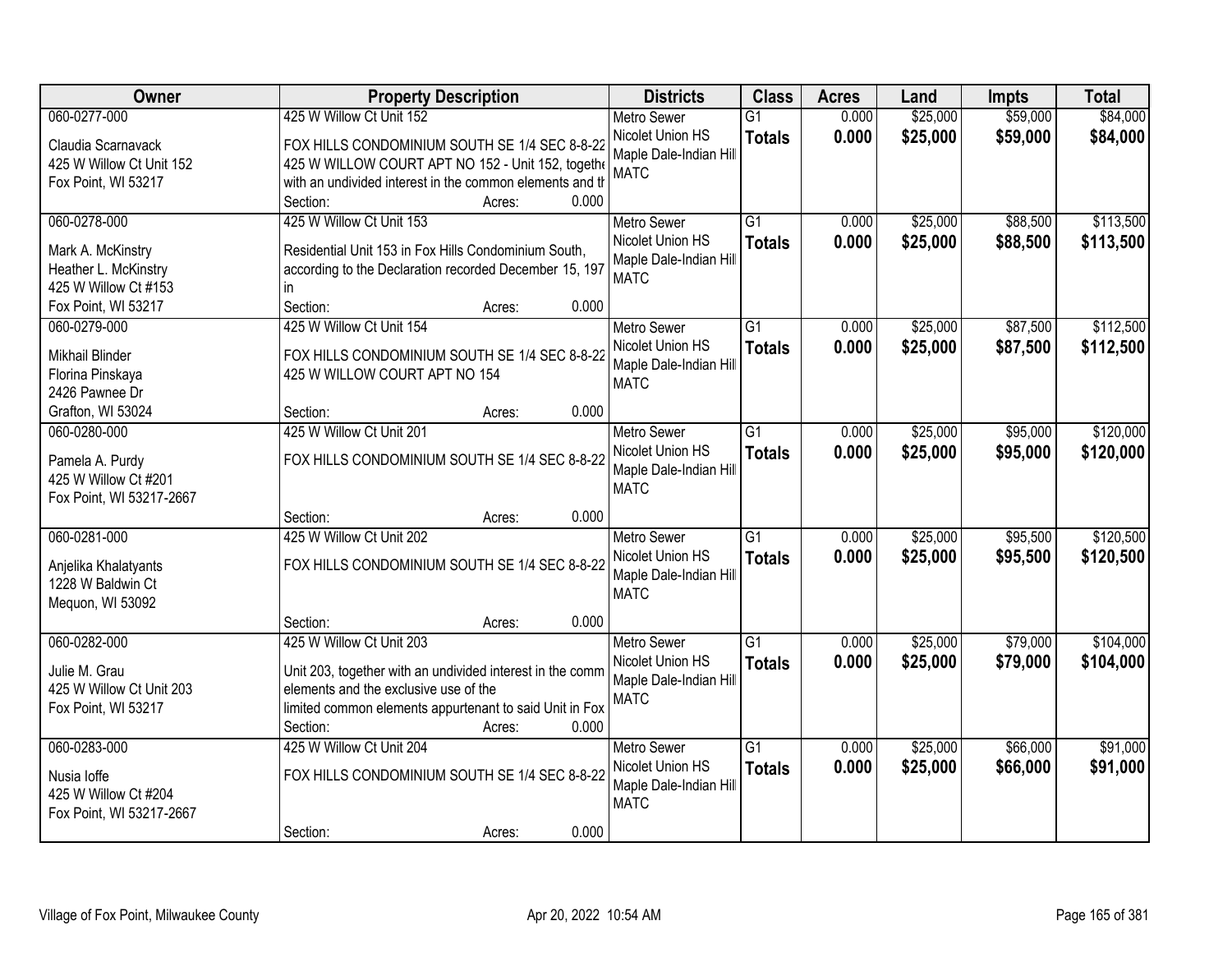| Owner                    |                                                        | <b>Property Description</b> |       | <b>Districts</b>       | <b>Class</b>    | <b>Acres</b> | Land     | <b>Impts</b> | <b>Total</b> |
|--------------------------|--------------------------------------------------------|-----------------------------|-------|------------------------|-----------------|--------------|----------|--------------|--------------|
| 060-0284-000             | 425 W Willow Ct Unit 205                               |                             |       | <b>Metro Sewer</b>     | $\overline{G1}$ | 0.000        | \$25,000 | \$101,500    | \$126,500    |
| Serguei V. Barychnikov   | FOX HILLS CONDOMINIUM SOUTH SE 1/4 SEC 8-8-22          |                             |       | Nicolet Union HS       | <b>Totals</b>   | 0.000        | \$25,000 | \$101,500    | \$126,500    |
| Elena S. Barychnikava    |                                                        |                             |       | Maple Dale-Indian Hill |                 |              |          |              |              |
| 425 W Willow Ct #205     |                                                        |                             |       | <b>MATC</b>            |                 |              |          |              |              |
| Fox Point, WI 53217-2667 | Section:                                               | Acres:                      | 0.000 |                        |                 |              |          |              |              |
| 060-0285-000             | 425 W Willow Ct Unit 206                               |                             |       | <b>Metro Sewer</b>     | $\overline{G1}$ | 0.000        | \$25,000 | \$95,000     | \$120,000    |
| Dmitriy Polyanskiy       | FOX HILLS CONDOMINIUM SOUTH SE 1/4 SEC 8-8-22          |                             |       | Nicolet Union HS       | <b>Totals</b>   | 0.000        | \$25,000 | \$95,000     | \$120,000    |
| 425 W Willow Ct Unit 206 | 425 W WILLOW COURT APT NO 206 - Residential Unit       |                             |       | Maple Dale-Indian Hill |                 |              |          |              |              |
| Fox Point, WI 53217      | 206, and Parking Units 5 and 22, Fox Hills Condominium |                             |       | <b>MATC</b>            |                 |              |          |              |              |
|                          | Section:                                               | Acres:                      | 0.000 |                        |                 |              |          |              |              |
| 060-0286-000             | 425 W Willow Ct Unit 207                               |                             |       | <b>Metro Sewer</b>     | G1              | 0.000        | \$25,000 | \$99,000     | \$124,000    |
| Nataliya M. Gorodetskaya | FOX HILLS CONDOMINIUM SOUTH SE 1/4 SEC 8-8-22          |                             |       | Nicolet Union HS       | <b>Totals</b>   | 0.000        | \$25,000 | \$99,000     | \$124,000    |
| Mark D. Gorodetskaya     | 425 W WILLOW COURT APT NO 207                          |                             |       | Maple Dale-Indian Hill |                 |              |          |              |              |
| 425 W Willow Ct #207     |                                                        |                             |       | <b>MATC</b>            |                 |              |          |              |              |
| Fox Point, WI 53217-2667 | Section:                                               | Acres:                      | 0.000 |                        |                 |              |          |              |              |
| 060-0287-000             | 425 W Willow Ct Unit 208                               |                             |       | <b>Metro Sewer</b>     | G1              | 0.000        | \$25,000 | \$105,000    | \$130,000    |
| Lynn Sheldon             | FOX HILLS CONDOMINIUM SOUTH SE 1/4 SEC 8-8-22          |                             |       | Nicolet Union HS       | <b>Totals</b>   | 0.000        | \$25,000 | \$105,000    | \$130,000    |
| 425 W Willow Ct Unit 208 | Unit 208, Parking Unit 16                              |                             |       | Maple Dale-Indian Hill |                 |              |          |              |              |
| Fox Point, WI 53217      |                                                        |                             |       | <b>MATC</b>            |                 |              |          |              |              |
|                          | Section:                                               | Acres:                      | 0.000 |                        |                 |              |          |              |              |
| 060-0288-000             | 425 W Willow Ct Unit 209                               |                             |       | <b>Metro Sewer</b>     | $\overline{G1}$ | 0.000        | \$25,000 | \$94,500     | \$119,500    |
| <b>Eric Hanzel</b>       | FOX HILLS CONDOMINIUM SOUTH SE 1/4 SEC 8-8-22          |                             |       | Nicolet Union HS       | <b>Totals</b>   | 0.000        | \$25,000 | \$94,500     | \$119,500    |
| Carole Hanzel            | 425 W WILLOW COURT APT NO 209                          |                             |       | Maple Dale-Indian Hill |                 |              |          |              |              |
| 425 W Willow Ct # 209    |                                                        |                             |       | <b>MATC</b>            |                 |              |          |              |              |
| Fox Point, WI 53217-2667 | Section:                                               | Acres:                      | 0.000 |                        |                 |              |          |              |              |
| 060-0289-000             | 425 W Willow Ct Unit 210                               |                             |       | <b>Metro Sewer</b>     | $\overline{G1}$ | 0.000        | \$25,000 | \$94,500     | \$119,500    |
| Douglas Scott            | FOX HILLS CONDOMINIUM SOUTH SE 1/4 SEC 8-8-22          |                             |       | Nicolet Union HS       | <b>Totals</b>   | 0.000        | \$25,000 | \$94,500     | \$119,500    |
| Susan Scott              |                                                        |                             |       | Maple Dale-Indian Hill |                 |              |          |              |              |
| 5201 N Kimbark PI        |                                                        |                             |       | <b>MATC</b>            |                 |              |          |              |              |
| Whitefish Bay, WI 53217  | Section:                                               | Acres:                      | 0.000 |                        |                 |              |          |              |              |
| 060-0290-000             | 425 W Willow Ct Unit 211                               |                             |       | <b>Metro Sewer</b>     | $\overline{G1}$ | 0.000        | \$25,000 | \$77,500     | \$102,500    |
| Ann Winschel             | FOX HILLS CONDOMINIUM SOUTH SE 1/4 SEC 8-8-22          |                             |       | Nicolet Union HS       | <b>Totals</b>   | 0.000        | \$25,000 | \$77,500     | \$102,500    |
| 425 W Willow Ct #211     | - Residential Unit No. 211, together with said unit?s  |                             |       | Maple Dale-Indian Hill |                 |              |          |              |              |
| Fox Point, WI 53217      | undivided interest in the common elements and the      |                             |       | <b>MATC</b>            |                 |              |          |              |              |
|                          | Section:                                               | Acres:                      | 0.000 |                        |                 |              |          |              |              |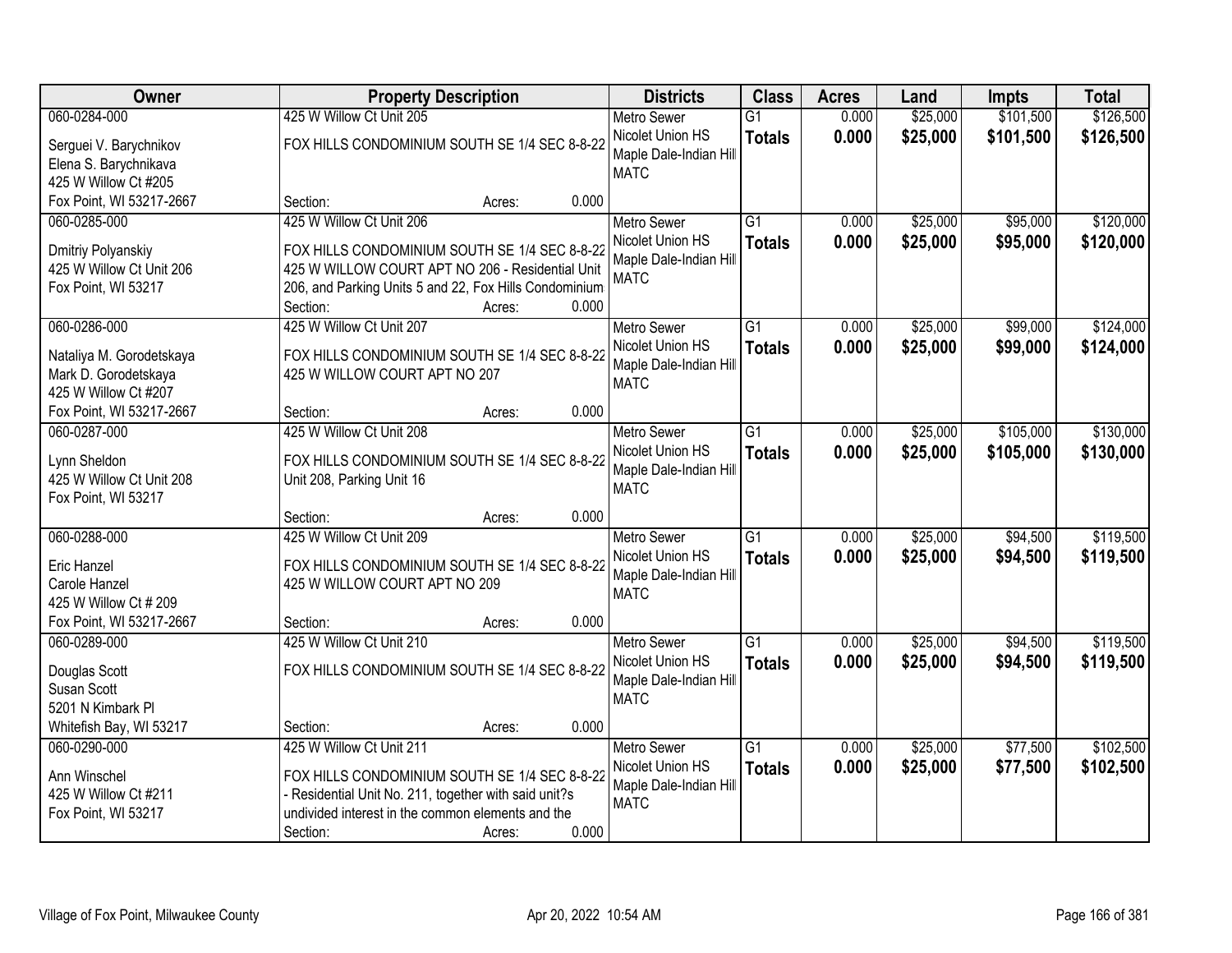| Owner                                                                            |                                                                           | <b>Property Description</b>                   |       | <b>Districts</b>                                                                | <b>Class</b>                     | <b>Acres</b>   | Land                 | <b>Impts</b>         | <b>Total</b>           |
|----------------------------------------------------------------------------------|---------------------------------------------------------------------------|-----------------------------------------------|-------|---------------------------------------------------------------------------------|----------------------------------|----------------|----------------------|----------------------|------------------------|
| 060-0291-000                                                                     | 425 W Willow Ct Unit 212                                                  |                                               |       | <b>Metro Sewer</b>                                                              | $\overline{G1}$                  | 0.000          | \$25,000             | \$68,000             | \$93,000               |
| Nancy A. Hill<br>425 W Willow Ct #212<br>Fox Point, WI 53217-2667                | FOX HILLS CONDOMINIUM SOUTH SE 1/4 SEC 8-8-22                             |                                               |       | Nicolet Union HS<br>Maple Dale-Indian Hill<br><b>MATC</b>                       | <b>Totals</b>                    | 0.000          | \$25,000             | \$68,000             | \$93,000               |
|                                                                                  | Section:                                                                  | Acres:                                        | 0.000 |                                                                                 |                                  |                |                      |                      |                        |
| 060-0292-000                                                                     | 425 W Willow Ct Unit 213                                                  |                                               |       | <b>Metro Sewer</b>                                                              | $\overline{G1}$                  | 0.000          | \$25,000             | \$95,000             | \$120,000              |
| <b>Sharon Stensland</b><br>425 W Willow Ct Unit 213<br>Fox Point, WI 53217       |                                                                           | FOX HILLS CONDOMINIUM SOUTH SE 1/4 SEC 8-8-22 |       | Nicolet Union HS<br>Maple Dale-Indian Hill<br><b>MATC</b>                       | <b>Totals</b>                    | 0.000          | \$25,000             | \$95,000             | \$120,000              |
|                                                                                  | Section:                                                                  | Acres:                                        | 0.000 |                                                                                 |                                  |                |                      |                      |                        |
| 060-0293-000                                                                     | 425 W Willow Ct Unit 214                                                  |                                               |       | Metro Sewer                                                                     | $\overline{G1}$                  | 0.000          | \$25,000             | \$101,000            | \$126,000              |
| Stanislav Roytburd<br>Liliya Roytburd<br>425 W Willow Ct #214                    |                                                                           | FOX HILLS CONDOMINIUM SOUTH SE 1/4 SEC 8-8-22 |       | Nicolet Union HS<br>Maple Dale-Indian Hill<br><b>MATC</b>                       | <b>Totals</b>                    | 0.000          | \$25,000             | \$101,000            | \$126,000              |
| Fox Point, WI 53217                                                              | Section:                                                                  | Acres:                                        | 0.000 |                                                                                 |                                  |                |                      |                      |                        |
| 060-0294-000                                                                     | 425 W Willow Ct Unit 221                                                  |                                               |       | <b>Metro Sewer</b>                                                              | $\overline{G1}$                  | 0.000          | \$25,000             | \$94,500             | \$119,500              |
| Anne K. Harrington<br>425 W Willow Ct #221<br>Fox Point, WI 53217-2667           |                                                                           | FOX HILLS CONDOMINIUM SOUTH SE 1/4 SEC 8-8-22 |       | Nicolet Union HS<br>Maple Dale-Indian Hill<br><b>MATC</b>                       | <b>Totals</b>                    | 0.000          | \$25,000             | \$94,500             | \$119,500              |
|                                                                                  | Section:                                                                  | Acres:                                        | 0.000 |                                                                                 |                                  |                |                      |                      |                        |
| 060-0295-000<br>Frank S. Lubotsky<br>425 W Willow Ct #222<br>Fox Point, WI 53217 | 425 W Willow Ct Unit 222<br>FOX HILLS CONDOMINIUM SOUTH SE 1/4 SEC 8-8-22 |                                               |       | <b>Metro Sewer</b><br>Nicolet Union HS<br>Maple Dale-Indian Hill<br><b>MATC</b> | $\overline{G1}$<br><b>Totals</b> | 0.000<br>0.000 | \$25,000<br>\$25,000 | \$94,500<br>\$94,500 | \$119,500<br>\$119,500 |
|                                                                                  | Section:                                                                  | Acres:                                        | 0.000 |                                                                                 |                                  |                |                      |                      |                        |
| 060-0296-000                                                                     | 425 W Willow Ct Unit 223                                                  |                                               |       | <b>Metro Sewer</b>                                                              | $\overline{G1}$                  | 0.000          | \$25,000             | \$66,000             | \$91,000               |
| Peter D. Mcbride III<br>425 W Willow Ct #223<br>Fox Point, WI 53217-2667         | 425 W WILLOW COURT APT NO 223                                             | FOX HILLS CONDOMINIUM SOUTH SE 1/4 SEC 8-8-22 |       | Nicolet Union HS<br>Maple Dale-Indian Hill<br><b>MATC</b>                       | <b>Totals</b>                    | 0.000          | \$25,000             | \$66,000             | \$91,000               |
|                                                                                  | Section:                                                                  | Acres:                                        | 0.000 |                                                                                 |                                  |                |                      |                      |                        |
| 060-0297-000                                                                     | 425 W Willow Ct Unit 224                                                  |                                               |       | <b>Metro Sewer</b>                                                              | $\overline{G1}$                  | 0.000          | \$25,000             | \$66,000             | \$91,000               |
| Catherine M. Watson<br>425 W Willow Ct #224<br>Fox Point, WI 53217-2667          | 425 W WILLOW COURT APT NO 224                                             | FOX HILLS CONDOMINIUM SOUTH SE 1/4 SEC 8-8-22 |       | Nicolet Union HS<br>Maple Dale-Indian Hill<br><b>MATC</b>                       | <b>Totals</b>                    | 0.000          | \$25,000             | \$66,000             | \$91,000               |
|                                                                                  | Section:                                                                  | Acres:                                        | 0.000 |                                                                                 |                                  |                |                      |                      |                        |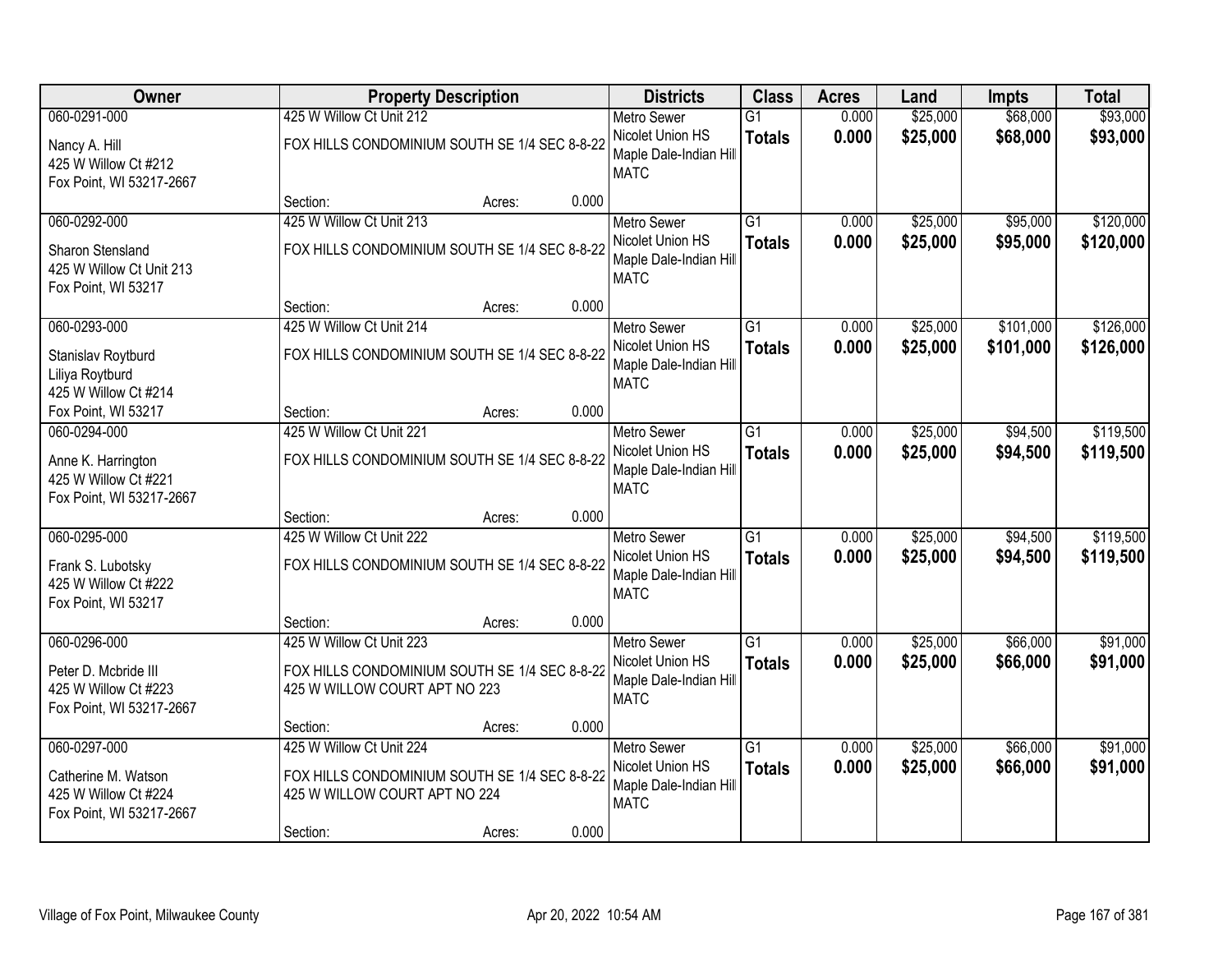| Owner                                                                                  |                                                                                                                                                                                                  | <b>Property Description</b> |       | <b>Districts</b>                                                                | <b>Class</b>                     | <b>Acres</b>   | Land                 | <b>Impts</b>           | <b>Total</b>           |
|----------------------------------------------------------------------------------------|--------------------------------------------------------------------------------------------------------------------------------------------------------------------------------------------------|-----------------------------|-------|---------------------------------------------------------------------------------|----------------------------------|----------------|----------------------|------------------------|------------------------|
| 060-0298-000<br>Sandra M. Swanson<br>425 W Willow Ct #225<br>Fox Point, WI 53217-2667  | 425 W Willow Ct Unit 225<br>FOX HILLS CONDOMINIUM SOUTH SE 1/4 SEC 8-8-22<br>425 W WILLOW COURT APT NO 225                                                                                       |                             |       | <b>Metro Sewer</b><br>Nicolet Union HS<br>Maple Dale-Indian Hill<br><b>MATC</b> | $\overline{G1}$<br><b>Totals</b> | 0.000<br>0.000 | \$25,000<br>\$25,000 | \$99,500<br>\$99,500   | \$124,500<br>\$124,500 |
|                                                                                        | Section:                                                                                                                                                                                         | Acres:                      | 0.000 |                                                                                 |                                  |                |                      |                        |                        |
| 060-0299-000<br>Jacob R. Wagner<br>425 W Willow Ct #226<br>Fox Point, WI 53217         | 425 W Willow Ct Unit 226<br>Unit 226, Parking Unit No. 92 and 88, together with an<br>undivided interest in the common elements and the<br>exclusive<br>Section:                                 | Acres:                      | 0.023 | <b>Metro Sewer</b><br>Nicolet Union HS<br>Maple Dale-Indian Hill<br><b>MATC</b> | $\overline{G1}$<br><b>Totals</b> | 0.023<br>0.023 | \$25,000<br>\$25,000 | \$95,000<br>\$95,000   | \$120,000<br>\$120,000 |
| 060-0300-000<br>Keith Laur<br>425 W Willow Ct Unit 227<br>Fox Point, WI 53217          | 425 W Willow Ct Unit 227<br>FOX HILLS CONDOMINIUM SOUTH SE 1/4 SEC 8-8-22<br>425 W WILLOW COURT APT NO 227                                                                                       |                             |       | Metro Sewer<br>Nicolet Union HS<br>Maple Dale-Indian Hill<br><b>MATC</b>        | $\overline{G1}$<br><b>Totals</b> | 0.000<br>0.000 | \$25,000<br>\$25,000 | \$113,500<br>\$113,500 | \$138,500<br>\$138,500 |
|                                                                                        | Section:                                                                                                                                                                                         | Acres:                      | 0.000 |                                                                                 |                                  |                |                      |                        |                        |
| 060-0301-000<br>Larisa V. Dettman<br>425 W Willow Ct #228<br>Fox Point, WI 53217       | 425 W Willow Ct Unit 228<br>FOX HILLS CONDOMINIUM SOUTH SE 1/4 SEC 8-8-22<br>425 W WILLOW COURT APT NO 228                                                                                       |                             |       | <b>Metro Sewer</b><br>Nicolet Union HS<br>Maple Dale-Indian Hill<br><b>MATC</b> | $\overline{G1}$<br><b>Totals</b> | 0.000<br>0.000 | \$25,000<br>\$25,000 | \$107,500<br>\$107,500 | \$132,500<br>\$132,500 |
|                                                                                        | Section:                                                                                                                                                                                         | Acres:                      | 0.000 |                                                                                 |                                  |                |                      |                        |                        |
| 060-0302-000<br>Howard Savage et al<br>425 W Willow Ct Unit 229<br>Fox Point, WI 53217 | 425 W Willow Ct Unit 229<br>Residential Unit No. 229, together with said unit?s<br>undivided interest in the common elements and<br>the exclusive use of the limited common elements<br>Section: | Acres:                      | 0.000 | <b>Metro Sewer</b><br>Nicolet Union HS<br>Maple Dale-Indian Hill<br><b>MATC</b> | $\overline{G1}$<br><b>Totals</b> | 0.000<br>0.000 | \$25,000<br>\$25,000 | \$99,500<br>\$99,500   | \$124,500<br>\$124,500 |
| 060-0303-000<br>Simbarashe A. Gandari<br><b>Esther Gandari</b><br>425 W Willow Ct #230 | 425 W Willow Ct Unit 230<br>FOX HILLS CONDOMINIUM SOUTH SE 1/4 SEC 8-8-22<br>425 W WILLOW COURT APT NO 230                                                                                       |                             |       | Metro Sewer<br>Nicolet Union HS<br>Maple Dale-Indian Hill<br><b>MATC</b>        | $\overline{G1}$<br><b>Totals</b> | 0.000<br>0.000 | \$25,000<br>\$25,000 | \$95,000<br>\$95,000   | \$120,000<br>\$120,000 |
| Fox Point, WI 53217<br>060-0304-000                                                    | Section:<br>425 W Willow Ct Unit 231                                                                                                                                                             | Acres:                      | 0.000 | <b>Metro Sewer</b>                                                              | $\overline{G1}$                  | 0.000          | \$25,000             | \$66,500               | \$91,500               |
| Peter T. Bergman<br>425 W Willow Ct #231<br>Fox Point, WI 53217-2667                   | FOX HILLS CONDOMINIUM SOUTH SE 1/4 SEC 8-8-22<br>Section:                                                                                                                                        |                             | 0.000 | Nicolet Union HS<br>Maple Dale-Indian Hill<br><b>MATC</b>                       | <b>Totals</b>                    | 0.000          | \$25,000             | \$66,500               | \$91,500               |
|                                                                                        |                                                                                                                                                                                                  | Acres:                      |       |                                                                                 |                                  |                |                      |                        |                        |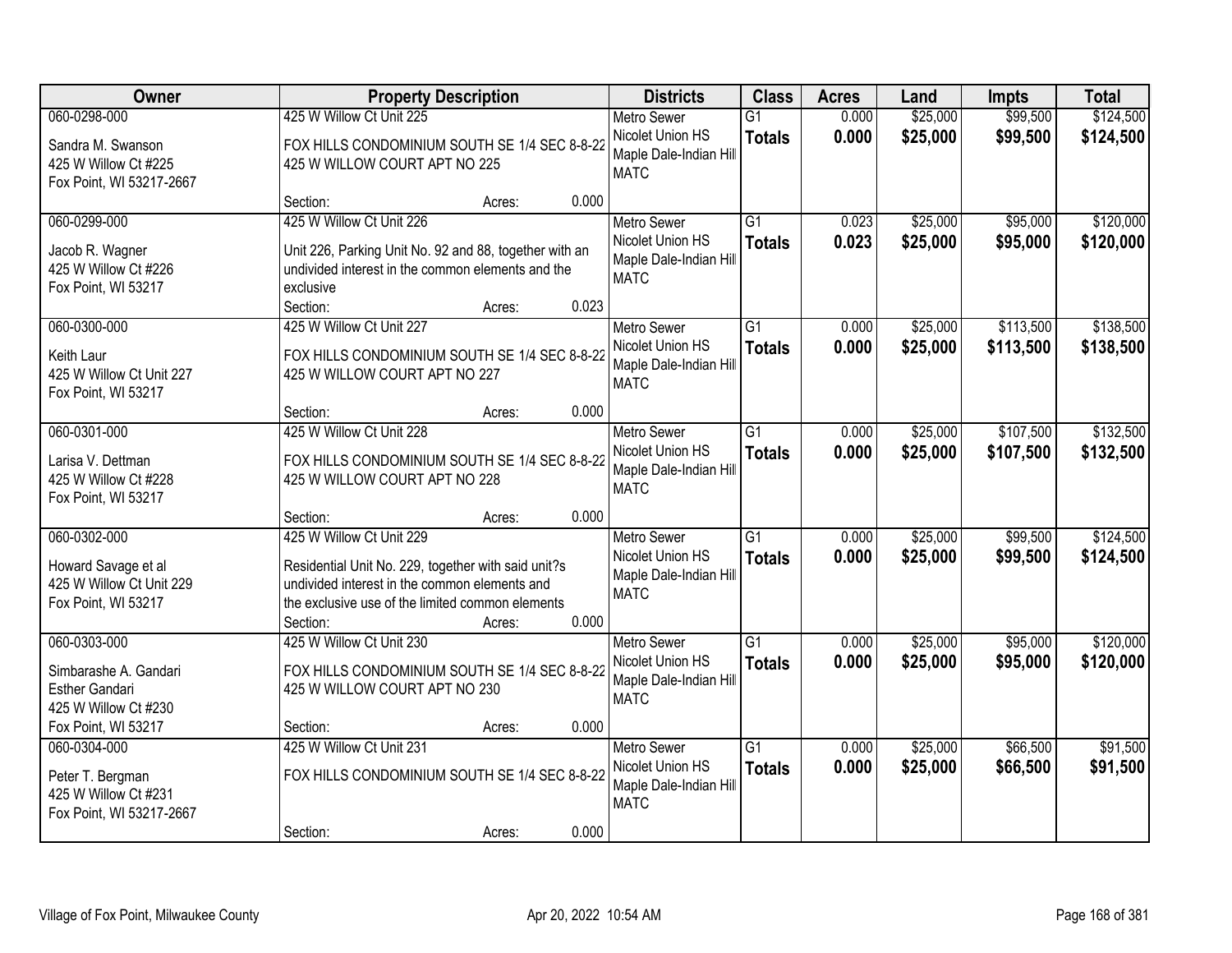| Owner                                                                                  |                                                           | <b>Property Description</b>                                                                                                                                                              |       |                                                                                 | <b>Class</b>                     | <b>Acres</b>   | Land                 | <b>Impts</b>         | <b>Total</b>           |
|----------------------------------------------------------------------------------------|-----------------------------------------------------------|------------------------------------------------------------------------------------------------------------------------------------------------------------------------------------------|-------|---------------------------------------------------------------------------------|----------------------------------|----------------|----------------------|----------------------|------------------------|
| 060-0305-000                                                                           | 425 W Willow Ct Unit 232                                  |                                                                                                                                                                                          |       | <b>Metro Sewer</b>                                                              | $\overline{G1}$                  | 0.000          | \$25,000             | \$88,000             | \$113,000              |
| <b>Brigid O'Brien</b><br>425 W Willow Ct Unit 232<br>Fox Point, WI 53217               |                                                           | FOX HILLS CONDOMINIUM SOUTH SE 1/4 SEC 8-8-22                                                                                                                                            |       | Nicolet Union HS<br>Maple Dale-Indian Hill<br><b>MATC</b>                       | <b>Totals</b>                    | 0.000          | \$25,000             | \$88,000             | \$113,000              |
|                                                                                        | Section:                                                  | Acres:                                                                                                                                                                                   | 0.000 |                                                                                 |                                  |                |                      |                      |                        |
| 060-0306-000<br>Galina Shepshelsvich<br>938 W National Ave<br>Milwaukee, WI 53204      | 425 W Willow Ct Unit 233<br>425 W WILLOW COURT APT NO 233 | FOX HILLS CONDOMINIUM SOUTH SE 1/4 SEC 8-8-22                                                                                                                                            |       | <b>Metro Sewer</b><br>Nicolet Union HS<br>Maple Dale-Indian Hill<br><b>MATC</b> | $\overline{G1}$<br><b>Totals</b> | 0.000<br>0.000 | \$25,000<br>\$25,000 | \$94,500<br>\$94,500 | \$119,500<br>\$119,500 |
|                                                                                        | Section:                                                  | Acres:                                                                                                                                                                                   | 0.000 |                                                                                 |                                  |                |                      |                      |                        |
| 060-0307-000                                                                           | 425 W Willow Ct Unit 234                                  |                                                                                                                                                                                          |       | Metro Sewer                                                                     | $\overline{G1}$                  | 0.000          | \$25,000             | \$95,000             | \$120,000              |
| Roberta Gaither-Gayle<br>4020 Wyndham Pointe Cir<br>Brookfield, WI 53005               | 425 W WILLOW COURT APT NO 234                             | FOX HILLS CONDOMINIUM SOUTH SE 1/4 SEC 8-8-22                                                                                                                                            |       | Nicolet Union HS<br>Maple Dale-Indian Hill<br><b>MATC</b>                       | <b>Totals</b>                    | 0.000          | \$25,000             | \$95,000             | \$120,000              |
|                                                                                        | Section:                                                  | Acres:                                                                                                                                                                                   | 0.000 |                                                                                 |                                  |                |                      |                      |                        |
| 060-0308-000                                                                           | 425 W Willow Ct Unit 241                                  |                                                                                                                                                                                          |       | <b>Metro Sewer</b>                                                              | $\overline{G1}$                  | 0.000          | \$25,000             | \$97,000             | \$122,000              |
| Janet M. Konczal<br>425 W Willow Ct Unit 241<br>Fox Point, WI 53217                    |                                                           | FOX HILLS CONDOMINIUM SOUTH SE 1/4 SEC 8-8-22                                                                                                                                            |       | Nicolet Union HS<br>Maple Dale-Indian Hill<br><b>MATC</b>                       | <b>Totals</b>                    | 0.000          | \$25,000             | \$97,000             | \$122,000              |
|                                                                                        | Section:                                                  | Acres:                                                                                                                                                                                   | 0.000 |                                                                                 |                                  |                |                      |                      |                        |
| 060-0309-000<br>Timothy R. Klingman<br>425 W Willow Ct Unit 242<br>Fox Point, WI 53217 | 425 W Willow Ct Unit 242<br>Section:                      | Unit 242, together with an undivided interest in and to the<br>common elements and facilities set forth in the declaratio<br>of condominium for Fox Hills Condominium South, a<br>Acres: | 0.023 | <b>Metro Sewer</b><br>Nicolet Union HS<br>Maple Dale-Indian Hill<br><b>MATC</b> | $\overline{G1}$<br><b>Totals</b> | 0.023<br>0.023 | \$25,000<br>\$25,000 | \$75,500<br>\$75,500 | \$100,500<br>\$100,500 |
| 060-0310-000                                                                           | 425 W Willow Ct Unit 243                                  |                                                                                                                                                                                          |       | Metro Sewer                                                                     | $\overline{G1}$                  | 0.000          | \$25,000             | \$66,500             | \$91,500               |
| Michael Tsirlin<br>425 W Willow Ct Unit #243<br>Fox Point, WI 53217                    |                                                           | FOX HILLS CONDOMINIUM SOUTH SE 1/4 SEC 8-8-22                                                                                                                                            |       | Nicolet Union HS<br>Maple Dale-Indian Hill<br><b>MATC</b>                       | <b>Totals</b>                    | 0.000          | \$25,000             | \$66,500             | \$91,500               |
|                                                                                        | Section:                                                  | Acres:                                                                                                                                                                                   | 0.000 |                                                                                 |                                  |                |                      |                      |                        |
| 060-0311-000                                                                           | 425 W Willow Ct Unit 244                                  |                                                                                                                                                                                          |       | <b>Metro Sewer</b>                                                              | $\overline{G1}$                  | 0.000          | \$25,000             | \$66,000             | \$91,000               |
| Roxanne M. Raffaelli<br>Renee Raffaelli Bakken<br>5018 N Larkin St                     |                                                           | FOX HILLS CONDOMINIUM SOUTH SE 1/4 SEC 8-8-22                                                                                                                                            |       | Nicolet Union HS<br>Maple Dale-Indian Hill<br><b>MATC</b>                       | <b>Totals</b>                    | 0.000          | \$25,000             | \$66,000             | \$91,000               |
| Fox Point, WI 53217                                                                    | Section:                                                  | Acres:                                                                                                                                                                                   | 0.000 |                                                                                 |                                  |                |                      |                      |                        |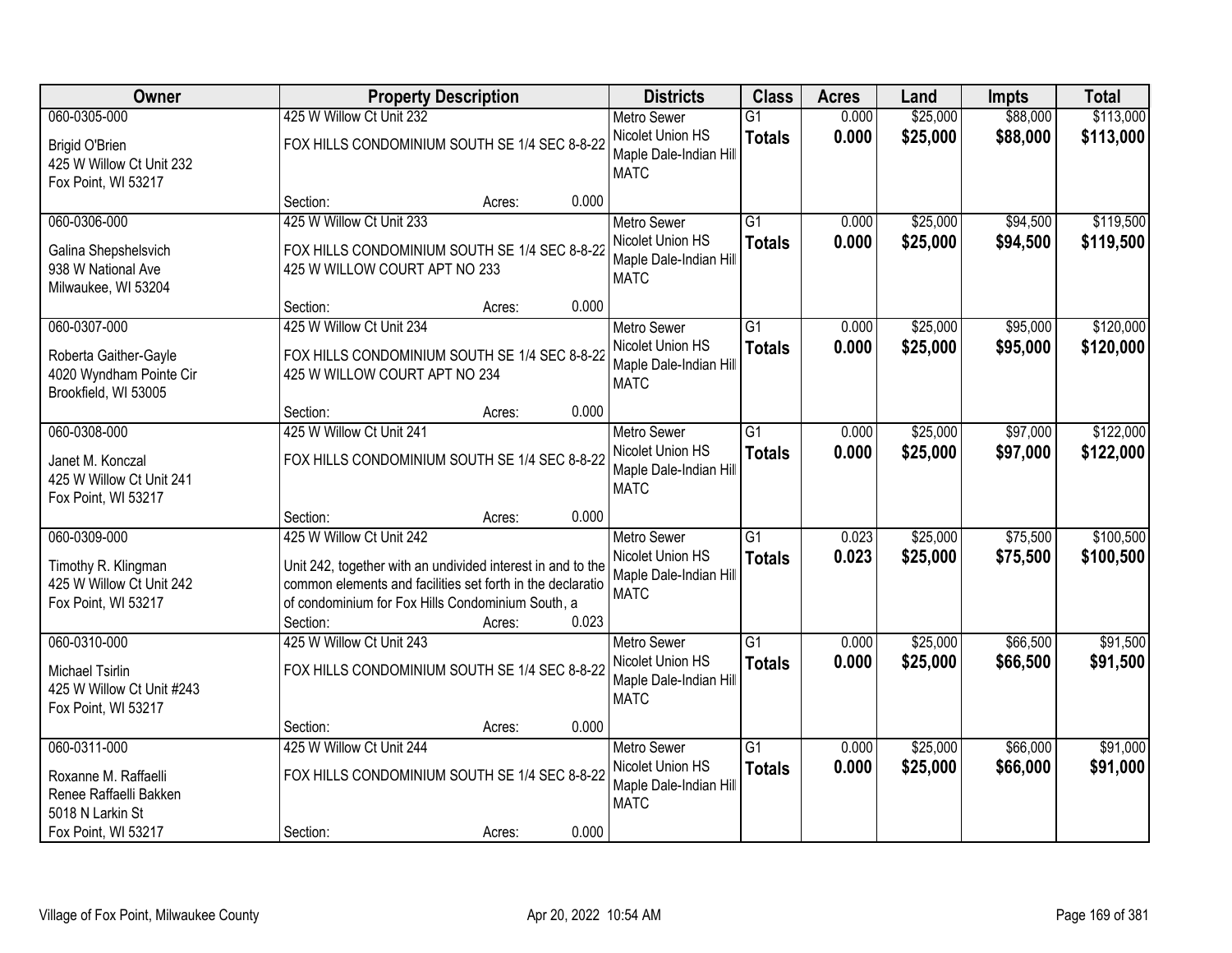| Owner                                                                                                      | <b>Property Description</b>                                                                                                                                                              | <b>Districts</b> | <b>Class</b>                                                                    | <b>Acres</b>                     | Land           | <b>Impts</b>         | <b>Total</b>         |                        |
|------------------------------------------------------------------------------------------------------------|------------------------------------------------------------------------------------------------------------------------------------------------------------------------------------------|------------------|---------------------------------------------------------------------------------|----------------------------------|----------------|----------------------|----------------------|------------------------|
| 060-0312-000<br>2021<br>425 W Willow Ct Unit 245                                                           | 425 W Willow Ct Unit 245<br>The Josephine Fazio Revocable Trust of FOX HILLS CONDOMINIUM SOUTH SE 1/4 SEC 8-8-22<br>425 W WILLOW COURT APT NO 245                                        |                  | <b>Metro Sewer</b><br>Nicolet Union HS<br>Maple Dale-Indian Hill<br><b>MATC</b> | $\overline{G1}$<br><b>Totals</b> | 0.000<br>0.000 | \$25,000<br>\$25,000 | \$99,500<br>\$99,500 | \$124,500<br>\$124,500 |
| Fox Point, WI 53217                                                                                        | Section:<br>Acres:                                                                                                                                                                       | 0.000            |                                                                                 |                                  |                |                      |                      |                        |
| 060-0313-000<br>Roman Mezhikovsky<br>Raisa Mezhikovsky<br>425 W Willow Ct #246<br>Fox Point, WI 53217-2667 | 425 W Willow Ct Unit 246<br>FOX HILLS CONDOMINIUM SOUTH SE 1/4 SEC 8-8-22<br>425 W WILLOW COURT APT NO 246<br>Section:<br>Acres:                                                         | 0.000            | <b>Metro Sewer</b><br>Nicolet Union HS<br>Maple Dale-Indian Hill<br><b>MATC</b> | $\overline{G1}$<br><b>Totals</b> | 0.000<br>0.000 | \$25,000<br>\$25,000 | \$94,500<br>\$94,500 | \$119,500<br>\$119,500 |
| 060-0314-000                                                                                               | 425 W Willow Ct Unit 247                                                                                                                                                                 |                  | <b>Metro Sewer</b>                                                              | G1                               | 0.000          | \$25,000             | \$99,000             | \$124,000              |
| Alexandr Frenkel<br>425 W Willow Ct Unit 247<br>Fox Point, WI 53217                                        | Residential Unit No. 247, together with said unit's<br>undivided interest in the common elements and the<br>exclusive use of the limited common elements appurtena<br>Section:<br>Acres: | 0.000            | Nicolet Union HS<br>Maple Dale-Indian Hill<br><b>MATC</b>                       | <b>Totals</b>                    | 0.000          | \$25,000             | \$99,000             | \$124,000              |
| 060-0315-000                                                                                               | 425 W Willow Ct Unit 248                                                                                                                                                                 |                  | <b>Metro Sewer</b>                                                              | G1                               | 0.000          | \$25,000             | \$75,000             | \$100,000              |
| Wanwimol Shitangkoon<br>425 W Willow Ct #248<br>Fox Point, WI 53217-2667                                   | FOX HILLS CONDOMINIUM SOUTH SE 1/4 SEC 8-8-22<br>425 W WILLOW COURT APT NO 248                                                                                                           |                  | Nicolet Union HS<br>Maple Dale-Indian Hill<br><b>MATC</b>                       | <b>Totals</b>                    | 0.000          | \$25,000             | \$75,000             | \$100,000              |
|                                                                                                            | Section:<br>Acres:                                                                                                                                                                       | 0.000            |                                                                                 |                                  |                |                      |                      |                        |
| 060-0316-000<br>Saba Qureshi<br>425 W Willow Ct Unit 249<br>Fox Point, WI 53217                            | 425 W Willow Ct Unit 249<br>FOX HILLS CONDOMINIUM SOUTH SE 1/4 SEC 8-8-22<br>425 W WILLOW COURT APT NO 249<br>Section:<br>Acres:                                                         | 0.000            | <b>Metro Sewer</b><br>Nicolet Union HS<br>Maple Dale-Indian Hill<br><b>MATC</b> | $\overline{G1}$<br><b>Totals</b> | 0.000<br>0.000 | \$25,000<br>\$25,000 | \$94,500<br>\$94,500 | \$119,500<br>\$119,500 |
| 060-0317-000                                                                                               | 425 W Willow Ct Unit 250                                                                                                                                                                 |                  | <b>Metro Sewer</b>                                                              | $\overline{G1}$                  | 0.000          | \$25,000             | \$95,000             | \$120,000              |
| <b>Wayne Peters</b><br>425 W Willow Ct #250<br>Fox Point, WI 53217-2667                                    | FOX HILLS CONDOMINIUM SOUTH SE 1/4 SEC 8-8-22                                                                                                                                            |                  | Nicolet Union HS<br>Maple Dale-Indian Hill<br><b>MATC</b>                       | <b>Totals</b>                    | 0.000          | \$25,000             | \$95,000             | \$120,000              |
|                                                                                                            | Section:<br>Acres:                                                                                                                                                                       | 0.000            |                                                                                 |                                  |                |                      |                      |                        |
| 060-0318-000<br>Kirsten Kaat<br>425 W Willow Courth Unit 251<br>Fox Point, WI 53217                        | 425 W Willow Ct Unit 251<br>FOX HILLS CONDOMINIUM SOUTH SE 1/4 SEC 8-8-22<br>425 W WILLOW COURT APT NO 251<br>Section:<br>Acres:                                                         | 0.000            | <b>Metro Sewer</b><br>Nicolet Union HS<br>Maple Dale-Indian Hill<br><b>MATC</b> | $\overline{G1}$<br><b>Totals</b> | 0.000<br>0.000 | \$25,000<br>\$25,000 | \$66,000<br>\$66,000 | \$91,000<br>\$91,000   |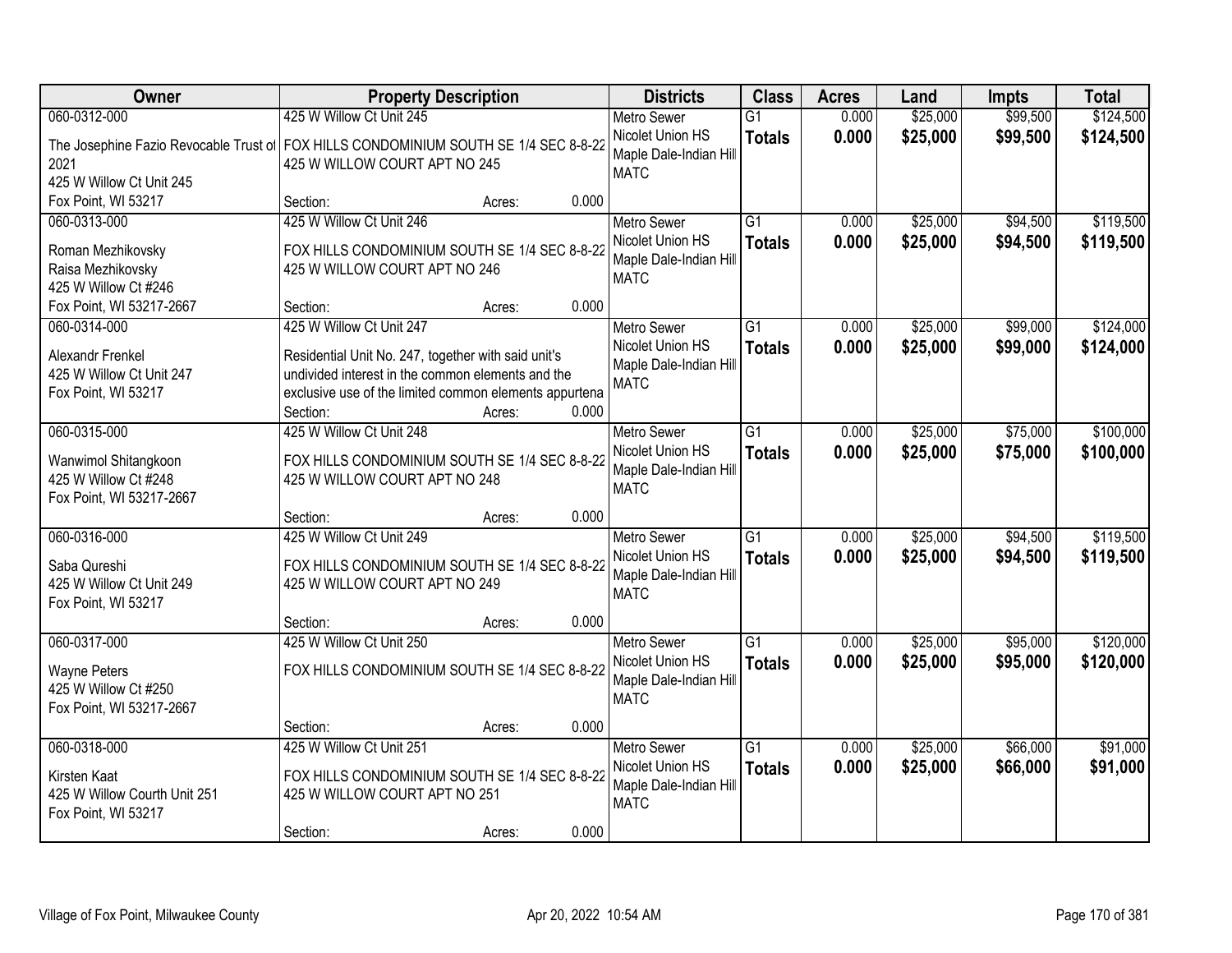| Owner                                                                       |                                                                                                                                                               | <b>Property Description</b> |       |                                                                  | <b>Class</b>                     | <b>Acres</b>   | Land                   | <b>Impts</b>         | <b>Total</b>           |
|-----------------------------------------------------------------------------|---------------------------------------------------------------------------------------------------------------------------------------------------------------|-----------------------------|-------|------------------------------------------------------------------|----------------------------------|----------------|------------------------|----------------------|------------------------|
| 060-0319-000                                                                | 425 W Willow Ct Unit 252                                                                                                                                      |                             |       | <b>Metro Sewer</b>                                               | $\overline{G1}$                  | 0.000          | \$25,000               | \$66,000             | \$91,000               |
| Daniel D. Joeckel<br>425 W Willow Ct #252<br>Fox Point, WI 53217-2667       | FOX HILLS CONDOMINIUM SOUTH SE 1/4 SEC 8-8-22<br>425 W WILLOW COURT APT NO 252                                                                                |                             |       | Nicolet Union HS<br>Maple Dale-Indian Hill<br><b>MATC</b>        | <b>Totals</b>                    | 0.000          | \$25,000               | \$66,000             | \$91,000               |
|                                                                             | Section:                                                                                                                                                      | Acres:                      | 0.000 |                                                                  |                                  |                |                        |                      |                        |
| 060-0320-000<br>Galina Yukhtman                                             | 425 W Willow Ct Unit 253<br>FOX HILLS CONDOMINIUM SOUTH SE 1/4 SEC 8-8-22                                                                                     |                             |       | <b>Metro Sewer</b><br>Nicolet Union HS<br>Maple Dale-Indian Hill | $\overline{G1}$<br><b>Totals</b> | 0.000<br>0.000 | \$25,000<br>\$25,000   | \$95,000<br>\$95,000 | \$120,000<br>\$120,000 |
| 425 W Willow Ct #253<br>Fox Point, WI 53217                                 | Section:                                                                                                                                                      | Acres:                      | 0.000 | <b>MATC</b>                                                      |                                  |                |                        |                      |                        |
| 060-0321-000                                                                | 425 W Willow Ct Unit 254                                                                                                                                      |                             |       | Metro Sewer                                                      | $\overline{G1}$                  | 0.000          | \$25,000               | \$94,500             | \$119,500              |
| Annette Shmatman<br>89-15<br>165th Ave                                      | FOX HILLS CONDOMINIUM SOUTH SE 1/4 SEC 8-8-22                                                                                                                 |                             |       | Nicolet Union HS<br>Maple Dale-Indian Hill<br><b>MATC</b>        | <b>Totals</b>                    | 0.000          | \$25,000               | \$94,500             | \$119,500              |
| Howard Beach, NY 11414                                                      | Section:                                                                                                                                                      | Acres:                      | 0.000 |                                                                  |                                  |                |                        |                      |                        |
| 060-9001-000                                                                | 8143 N Port Washington Rd                                                                                                                                     |                             |       | <b>Metro Sewer</b>                                               | G1                               | 0.476          | \$122,000              | \$157,600            | \$279,600              |
| Kelly Smith<br>8143 N Port Washington Rd<br>Fox Point, WI 53217             | PARCEL 1 CERTIFIED SURVEY MAP NO. 154 SE1/4<br>SEC. 8-8-22 EXC. PART DESC. IN REEL 262-IMAGE<br>561, AND EXC. W. 250 FT. DESC. IN REEL 450- IMAGE<br>Section: | Acres:                      | 0.000 | Nicolet Union HS<br>Maple Dale-Indian Hill<br><b>MATC</b>        | <b>Totals</b>                    | 0.476          | \$122,000              | \$157,600            | \$279,600              |
| 060-9002-000                                                                | 8165 N Port Washington Rd                                                                                                                                     |                             |       | <b>Metro Sewer</b>                                               | $\overline{G1}$                  | 0.476          | \$122,000              | \$107,500            | \$229,500              |
| Barbara A. Schuckman<br>8165 N Pt Washington Rd<br>Fox Point, WI 53217-2649 | PART OF SE1/4 SEC. 8-8-22 DESC. IN REEL<br>262-IMAGE 561                                                                                                      |                             |       | Nicolet Union HS<br>Maple Dale-Indian Hill<br><b>MATC</b>        | <b>Totals</b>                    | 0.476          | \$122,000              | \$107,500            | \$229,500              |
|                                                                             | Section:                                                                                                                                                      | Acres:                      | 0.000 |                                                                  |                                  |                |                        |                      |                        |
| 060-9003-000                                                                | 8195 N Port Washington Rd                                                                                                                                     |                             |       | Metro Sewer                                                      | G1                               | 0.444          | \$120,500              | \$120,000            | \$240,500              |
| James Moeckler<br>Donna Moeckler<br>8195 N Port Washington Rd               | PARCEL 1A CERTIFIED SURVEY MAP NO. 154 SE1/4<br>SEC. 8-8-22                                                                                                   |                             |       | Nicolet Union HS<br>Maple Dale-Indian Hill<br><b>MATC</b>        | <b>Totals</b>                    | 0.444          | \$120,500              | \$120,000            | \$240,500              |
| Fox Point, WI 53217                                                         | Section:                                                                                                                                                      | Acres:                      | 0.000 |                                                                  |                                  |                |                        |                      |                        |
| 060-9004-000                                                                | 8221 N Mohawk Rd                                                                                                                                              |                             |       | <b>Metro Sewer</b>                                               | $\overline{G1}$                  | 0.287          |                        | \$173,000            | \$285,000              |
| Colin B. Johnson<br>Jordan Elizabeth Johnson<br>8221 N Mohawk Rd            | Parcel 1 Certified Survey Map No. 307, of a part of the<br>Southeast 1/4 of Section 8, Township 8 North, Range 22<br>East,                                    |                             |       | Maple Dale-Indian Hill<br><b>MATC</b>                            |                                  |                |                        |                      | \$285,000              |
| Fox Point, WI 53217                                                         | Section:                                                                                                                                                      | Acres:                      | 0.287 | Nicolet Union HS                                                 | <b>Totals</b>                    | 0.287          | \$112,000<br>\$112,000 | \$173,000            |                        |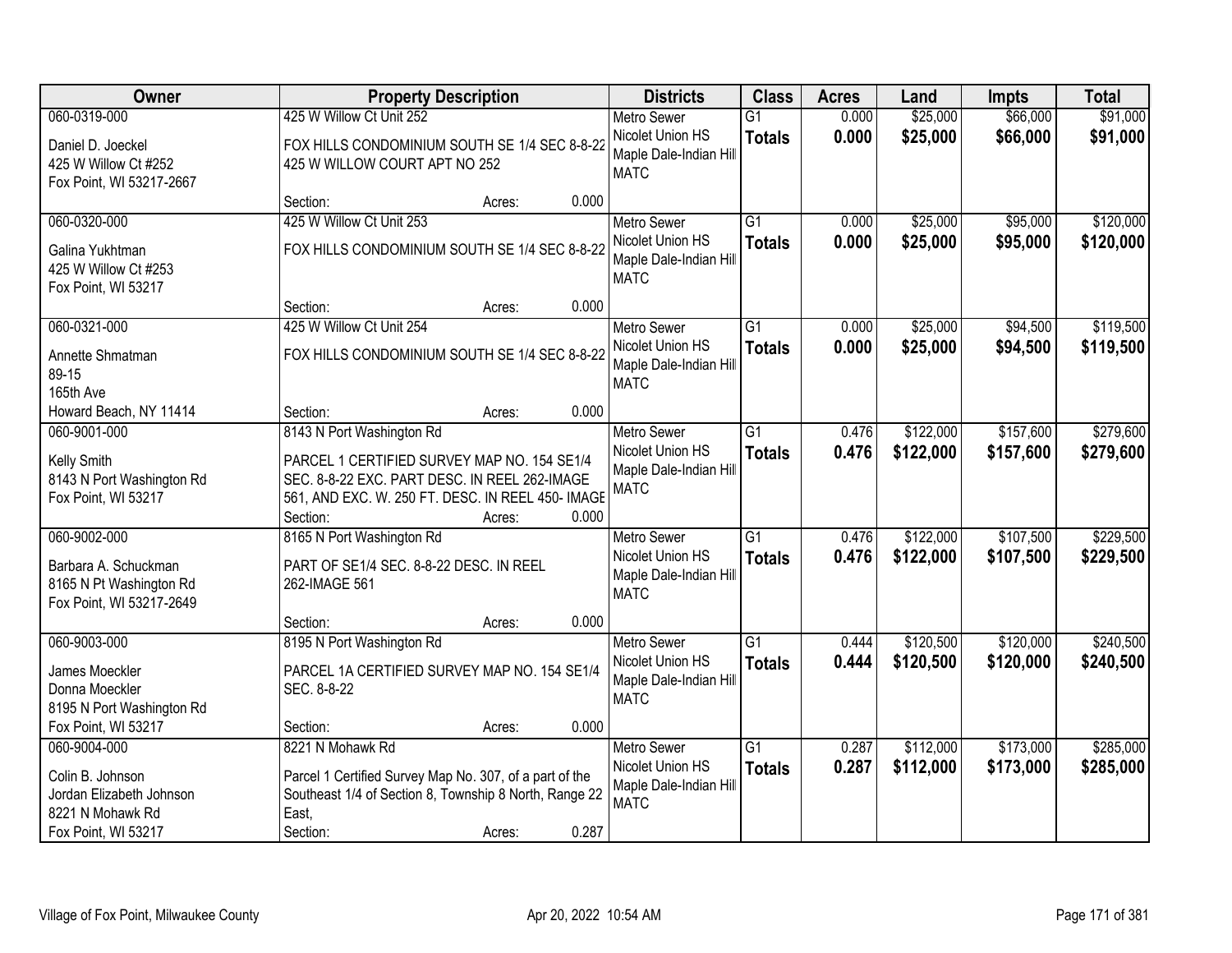| Owner                                                                                                                               | <b>Property Description</b>                                                                                                                                                                                | <b>Districts</b>                                                                | <b>Class</b>                     | <b>Acres</b>   | Land                   | <b>Impts</b>           | <b>Total</b>               |
|-------------------------------------------------------------------------------------------------------------------------------------|------------------------------------------------------------------------------------------------------------------------------------------------------------------------------------------------------------|---------------------------------------------------------------------------------|----------------------------------|----------------|------------------------|------------------------|----------------------------|
| 060-9005-000                                                                                                                        | 8235 N Mohawk Rd                                                                                                                                                                                           | <b>Metro Sewer</b>                                                              | $\overline{G1}$                  | 0.394          | \$117,500              | \$187,800              | \$305,300                  |
| William J. Shirley<br>Judith L. Shirley<br>8235 N Mohawk Rd                                                                         | PARCEL 2 CERTIFIED SURVEY MAP #307 SE1/4 SEC.<br>$8 - 8 - 22$                                                                                                                                              | Nicolet Union HS<br>Maple Dale-Indian Hill<br><b>MATC</b>                       | <b>Totals</b>                    | 0.394          | \$117,500              | \$187,800              | \$305,300                  |
| Fox Point, WI 53217-2725                                                                                                            | 0.000<br>Section:<br>Acres:                                                                                                                                                                                |                                                                                 |                                  |                |                        |                        |                            |
| 060-9975-000<br>Karl Cheng<br>PO Box 170291<br>Fox Point, WI 53217                                                                  | 310 W Bradley Rd<br>COMM 1,323.00 FT, W OF SE COR OF SE 1/4 SEC.<br>8-8-22; TH W 138.13 FT, N 208.12 FT, E 138.13 FT, TH<br>S 208.12 FT TO POB.<br>0.664<br>Section:<br>Acres:                             | <b>Metro Sewer</b><br>Nicolet Union HS<br>Maple Dale-Indian Hill<br><b>MATC</b> | G2<br><b>Totals</b>              | 0.664<br>0.664 | \$144,500<br>\$144,500 | \$140,000<br>\$140,000 | \$284,500<br>\$284,500     |
| 060-9976-000                                                                                                                        | 8000 N Port Washington Rd                                                                                                                                                                                  | <b>Metro Sewer</b>                                                              | G2                               | 0.672          | \$234,000              | \$17,000               | \$251,000                  |
| Thomas M. Willetts Revocable Living<br>Trust<br>200 Hidden Bluff Rd<br>Cedar Grove, WI 53013                                        | COM.1000.47 FT E OF SW COR SE 1/4 SEC.8-8-22; TH<br>E 183.47 FT N 208.12 FT W 170.74 FT; TH SLY ALONG<br>CEN OF RD 208.42 FT TO BEG EXC THEREFROM<br>0.672<br>Section:<br>Acres:                           | Nicolet Union HS<br>Maple Dale-Indian Hill<br><b>MATC</b>                       | <b>Totals</b>                    | 0.672          | \$234,000              | \$17,000               | \$251,000                  |
| 060-9977-000                                                                                                                        | Mohawk Rd                                                                                                                                                                                                  | <b>Metro Sewer</b>                                                              | X4                               | 0.000          | \$0                    | \$0                    | \$0                        |
| <b>Wisconsin Electric Power</b><br>231 W Michigan St<br>Milwaukee, WI 53203-2998                                                    | COM AT INTERSEC OF CEN LINE OF N. PT.<br>WASHINGTON RD. & S. LINE OF SE1/4 SEC. 8-8-22<br>TH N. 3D37M E. 208.42 FT TO BEG. TH E. 308.87 FT<br>Section:<br>0.000<br>Acres:                                  | Nicolet Union HS<br>Maple Dale-Indian Hill<br><b>MATC</b>                       | <b>Totals</b>                    | 0.000          | \$0                    | \$0                    | \$0                        |
| 060-9978-000<br><b>Bradley Place LLC</b><br>Attn: Niets Property Management<br>5600 W Brown Deer Rd Ste 107<br>Brown Deer, WI 53223 | 8007 N Port Washington Rd<br>COM 1896.17 FT. W. OF SE COR OF SE 1/4 SEC.<br>8-8-22 TH N. 204.50 FT E. 262.90 FT. SLY ALG CEN<br>OF RD TO S 1/4 SEC. LINE TH W. TO BEG., EXC<br>1.176<br>Section:<br>Acres: | <b>Metro Sewer</b><br>Nicolet Union HS<br>Maple Dale-Indian Hill<br><b>MATC</b> | $\overline{G2}$<br><b>Totals</b> | 1.176<br>1.176 | \$544,000<br>\$544,000 | \$620,500<br>\$620,500 | \$1,164,500<br>\$1,164,500 |
| 060-9979-000                                                                                                                        | 438 W Bradley Rd                                                                                                                                                                                           | <b>Metro Sewer</b>                                                              | $\overline{G1}$                  | 0.313          | \$113,500              | \$107,300              | \$220,800                  |
| Dinarrat Nonroth<br>Aye Aye Nwe<br>438 W Bradley Rd<br>Fox Point, WI 53217                                                          | COM 1896.17 FT. W. OF SE COR OF SE1/4 SEC.<br>8-8-22 TH W. 75 FT. N. 214.50 FT.E. 75 FT. TH S.<br>214.50 FT TO BEG.<br>0.000<br>Section:<br>Acres:                                                         | Nicolet Union HS<br>Maple Dale-Indian Hill<br><b>MATC</b>                       | <b>Totals</b>                    | 0.313          | \$113,500              | \$107,300              | \$220,800                  |
| 060-9980-000                                                                                                                        | 444 W Bradley Rd                                                                                                                                                                                           | <b>Metro Sewer</b>                                                              | $\overline{G1}$                  | 0.272          | \$111,000              | \$159,300              | \$270,300                  |
| Elite Property Management LLC<br>2501 W Cedar Ln<br>River Hills, WI 53217                                                           | COM 1971.17 FT. W. OF SE COR OF SE1/4 SEC.<br>8-8-22 TH W. 65 FT. N. 214.50 FT. E. 65 FT. S. 214.50<br>FT. TO BEG.<br>0.000<br>Section:<br>Acres:                                                          | Nicolet Union HS<br>Fox Point<br><b>MATC</b>                                    | <b>Totals</b>                    | 0.272          | \$111,000              | \$159,300              | \$270,300                  |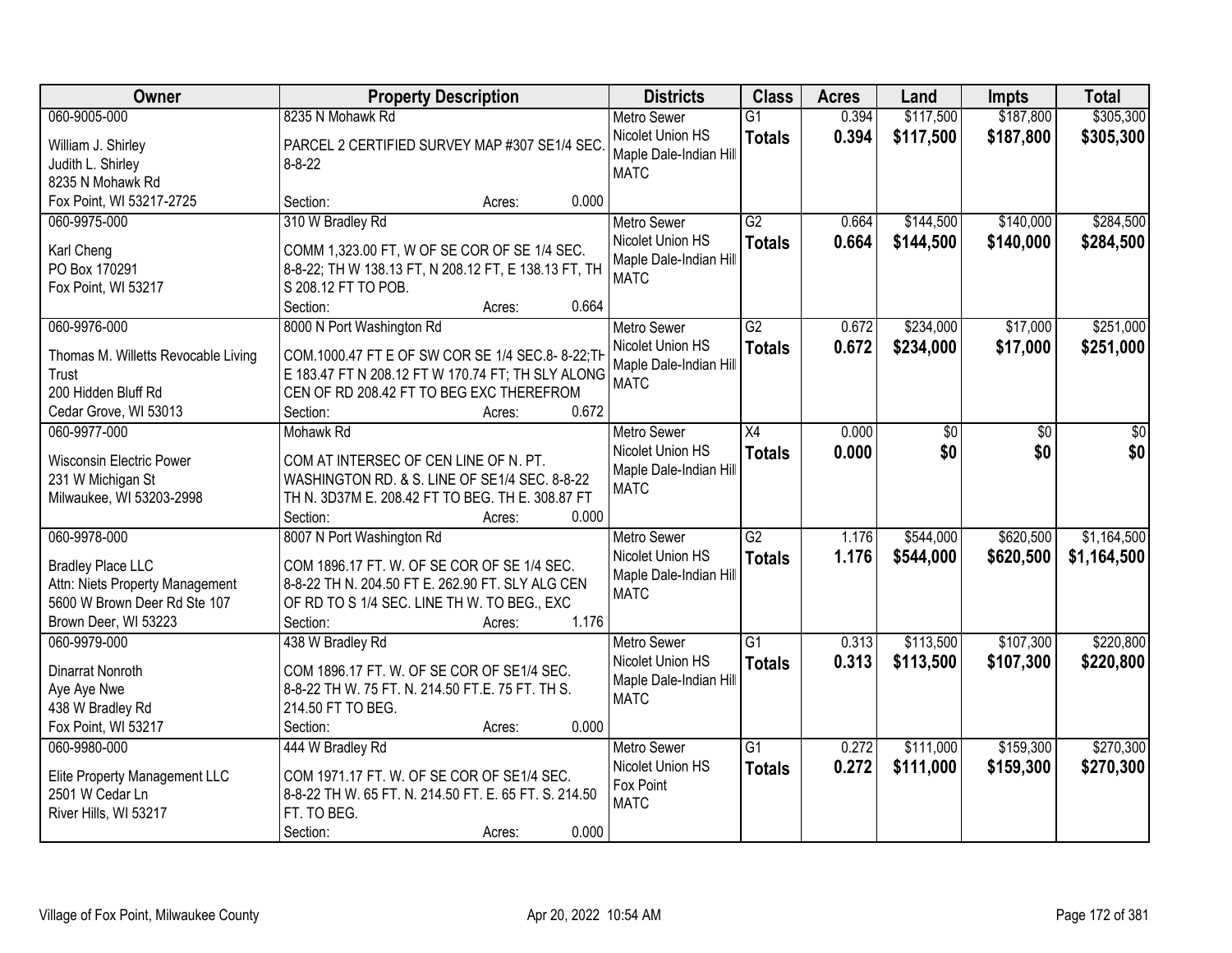| Owner                     | <b>Property Description</b>                         | <b>Districts</b>       | <b>Class</b>    | <b>Acres</b> | Land            | <b>Impts</b>                                 | <b>Total</b>    |
|---------------------------|-----------------------------------------------------|------------------------|-----------------|--------------|-----------------|----------------------------------------------|-----------------|
| 060-9981-000              | 450 W Bradley Rd                                    | <b>Metro Sewer</b>     | $\overline{G1}$ | 0.362        | \$116,000       | \$133,700                                    | \$249,700       |
| Brianna Brinckman         | COM 2141.17 FT. W. OF SE COR OF SE1/4 SEC.          | Nicolet Union HS       | <b>Totals</b>   | 0.362        | \$116,000       | \$133,700                                    | \$249,700       |
| Ryan Donahue              | 8-8-22 TH N. 214.50 FT. E. 105 FT. S. 214.50 FT. W. | Maple Dale-Indian Hill |                 |              |                 |                                              |                 |
| 450 W Bradley Rd          | 105 FT. TO BEG., EXC. W. 30 FT. AND S. 55 FT. RE-   | <b>MATC</b>            |                 |              |                 |                                              |                 |
| Fox Point, WI 53217       | 0.000<br>Section:<br>Acres:                         |                        |                 |              |                 |                                              |                 |
| 060-9983-000              | 8035 N Port Washington Rd                           | <b>Metro Sewer</b>     | G2              | 0.891        | \$233,000       | \$501,500                                    | \$734,500       |
|                           |                                                     | Nicolet Union HS       | <b>Totals</b>   | 0.891        | \$233,000       | \$501,500                                    | \$734,500       |
| Jim Logan                 | COM 1896.17 FT. W. & 204.50 FT. N. OF SE COR OF     | Maple Dale-Indian Hill |                 |              |                 |                                              |                 |
| Beth A. Logan             | SE1/4 SEC. 8-8-22 N. 140 FT. E. 271.26 FT. SWLY ALG | <b>MATC</b>            |                 |              |                 |                                              |                 |
| 8035 N Pt Washington Rd   | CEN OF RD. 140.28 FT. TH W. 262.90 FT. TO BEG.      |                        |                 |              |                 |                                              |                 |
| Fox Point, WI 53217-2696  | 0.891<br>Section:<br>Acres:                         |                        |                 |              |                 |                                              |                 |
| 060-9986-000              | 500 W Bradley Rd Unit A334                          | <b>Metro Sewer</b>     | G2              | 19.640       | \$2,570,000     | \$19,275,000                                 | \$21,845,000    |
| The Porticos LLC          | COM IN W LI 886.68 FT S OF NW COR OF SE 1/4 SEC     | Nicolet Union HS       | <b>Totals</b>   |              |                 | 19.640 \$2,570,000 \$19,275,000 \$21,845,000 |                 |
| 614 W Brown Deer Rd       | 8-8-22 TH E 502.62 FT S TO S LI OF SE 1/4 SEC       | Maple Dale-Indian Hill |                 |              |                 |                                              |                 |
| Fox Point, WI 53217-1622  | 8-8-22 TH W TO SW COR TH N TO BEG CONT 20.02        | <b>MATC</b>            |                 |              |                 |                                              |                 |
|                           | 19.640<br>Section:<br>Acres:                        |                        |                 |              |                 |                                              |                 |
| 060-9987-000              | 8223 N Port Washington Rd                           | <b>Metro Sewer</b>     | X4              | 0.000        | \$0             | \$0                                          | \$0             |
|                           |                                                     | Nicolet Union HS       |                 | 0.000        | \$0             | \$0                                          | \$0             |
| Congregation Sinai        | THE W. 250 FT. OF THE FOLLOW- ING DESC.             | Maple Dale-Indian Hill | <b>Totals</b>   |              |                 |                                              |                 |
| 8223 N Pt Washington Rd   | PROPERTY: COM 2141.17 FT. W. AND 1259.86 FT. N.     | <b>MATC</b>            |                 |              |                 |                                              |                 |
| Fox Point, WI 53217-2694  | OF SE COR OF SE1/4 SEC. 8-8-22 TH E. 525.05 FT. N.  |                        |                 |              |                 |                                              |                 |
|                           | Section:<br>0.000<br>Acres:                         |                        |                 |              |                 |                                              |                 |
| 060-9988-000              | 8209 N Port Washington Rd                           | <b>Metro Sewer</b>     | $\overline{G1}$ | 0.634        | \$130,500       | \$285,700                                    | \$416,200       |
| Clay Lamb                 | COM 2141.17 FT. W. & 1259.86 FT. N. OF SE COR OF    | Nicolet Union HS       | <b>Totals</b>   | 0.634        | \$130,500       | \$285,700                                    | \$416,200       |
| 8209 N Port Washington Rd | SE1/4 SEC. 8-8-22 TH E. 525.05 FT. N. 15D48M W.     | Maple Dale-Indian Hill |                 |              |                 |                                              |                 |
| Fox Point, WI 53217       | 125.4 FT. W 488.7 FT. TH S. 120 FT. TO BEG., EXC W  | <b>MATC</b>            |                 |              |                 |                                              |                 |
|                           | Section:<br>0.000<br>Acres:                         |                        |                 |              |                 |                                              |                 |
| 060-9989-001              | 8223 N Port Washington Rd                           | Metro Sewer            | $\overline{X4}$ | 0.000        | $\overline{50}$ | $\overline{50}$                              | $\overline{50}$ |
|                           |                                                     | Nicolet Union HS       |                 |              | \$0             | \$0                                          | \$0             |
| Congregation Sinai        | COM 2141.17 FT. W. & 1379.86 FT. N. OF SE COR OF    | Maple Dale-Indian Hill | <b>Totals</b>   | 0.000        |                 |                                              |                 |
| 8223 N Pt Washington Rd   | SE1/4 SEC. 8-8-22 TH E. 488.7 FT. N. 16DEG 48 FT W  | <b>MATC</b>            |                 |              |                 |                                              |                 |
| Fox Point, WI 53217-2694  | 381.4 FT W 378.4 FT TH S 365 FT TO BEG EXC PT       |                        |                 |              |                 |                                              |                 |
|                           | 0.000<br>Section:<br>Acres:                         |                        |                 |              |                 |                                              |                 |
| 060-9990-000              | Port Washington Rd                                  | <b>Metro Sewer</b>     | $\overline{X4}$ | 0.000        | $\overline{50}$ | $\overline{50}$                              | $\overline{50}$ |
| Mmsd                      | COM. 2141.17FT. W & 1744.86FT. N OF SE COR OF       | Nicolet Union HS       | <b>Totals</b>   | 0.000        | \$0             | \$0                                          | \$0             |
| Attn: Dennis Stefanik     | SE1/4 SEC 8-8-22 TH E 378.4FT. N 16D48M W           | Maple Dale-Indian Hill |                 |              |                 |                                              |                 |
| 260 W Seeboth St          | 71.37FT. N 3D40M E 111.7FT. W 365.8FT. TH S         | <b>MATC</b>            |                 |              |                 |                                              |                 |
| Milwaukee, WI 53204       | 0.000<br>Section:<br>Acres:                         |                        |                 |              |                 |                                              |                 |
|                           |                                                     |                        |                 |              |                 |                                              |                 |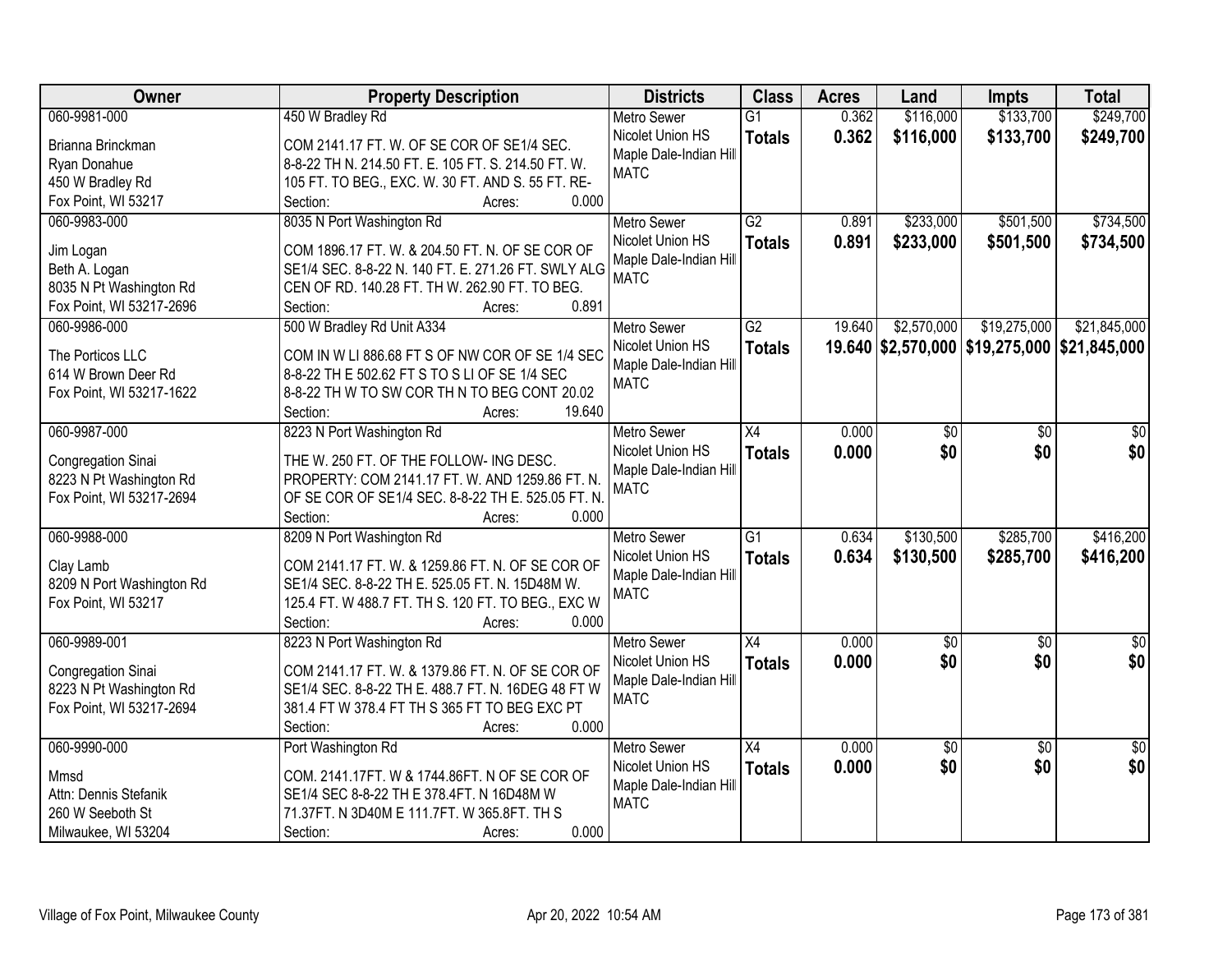| Owner                     | <b>Property Description</b>                         | <b>Districts</b>       | <b>Class</b>    | <b>Acres</b> | Land            | <b>Impts</b>    | <b>Total</b>    |
|---------------------------|-----------------------------------------------------|------------------------|-----------------|--------------|-----------------|-----------------|-----------------|
| 060-9991-000              | 8301 N Port Washington Rd                           | <b>Metro Sewer</b>     | X4              | 0.000        | $\overline{50}$ | $\overline{50}$ | \$0             |
| Mmsd                      | COM 2141.17FT. W & 1924.86FT. N OF SE COR OF        | Nicolet Union HS       | <b>Totals</b>   | 0.000        | \$0             | \$0             | \$0             |
| Attn: Dennis Stefanik     | SE1/4 SEC. 8-8-22 TH E 365.8FT. N 3D40M E 180.2FT   | Maple Dale-Indian Hill |                 |              |                 |                 |                 |
| 260 W Seeboth St          | W 373.56FT. TH S 180FT. TO BEG.                     | <b>MATC</b>            |                 |              |                 |                 |                 |
| Milwaukee, WI 53204       | 0.000<br>Section:<br>Acres:                         |                        |                 |              |                 |                 |                 |
| 060-9992-000              | 8377 N Port Washington Rd                           | <b>Metro Sewer</b>     | $\overline{X4}$ | 0.000        | $\overline{50}$ | $\overline{50}$ | \$0             |
|                           |                                                     | Nicolet Union HS       | <b>Totals</b>   | 0.000        | \$0             | \$0             | \$0             |
| Joint School Dist #8      | COM 2141.17FT. W & 2104.86FT. N OF SE COR OF        | Maple Dale-Indian Hill |                 |              |                 |                 |                 |
| 8377 N Pt Washington Rd   | SE1/4 SEC. 8-8-22 TH E 373.56FT. N 3D40M E          | <b>MATC</b>            |                 |              |                 |                 |                 |
| Fox Point, WI 53217-2693  | 211.1FT. W 386.81FT. TH S 210.58 FT TO BEG.         |                        |                 |              |                 |                 |                 |
|                           | 0.000<br>Section:<br>Acres:                         |                        |                 |              |                 |                 |                 |
| 060-9993-000              | 8377 N Port Washington Rd                           | <b>Metro Sewer</b>     | $\overline{X4}$ | 0.000        | $\overline{50}$ | \$0             | $\overline{50}$ |
| Joint School Dist #8      | COM. IN W LI 330.89 FT. S OF NW COR OF SE1/4        | Nicolet Union HS       | <b>Totals</b>   | 0.000        | \$0             | \$0             | \$0             |
| 8377 N Pt Washington Rd   | SEC. 8-8-22 TH E 502.43 FT. S 569.92 FT. WLY 502.62 | Maple Dale-Indian Hill |                 |              |                 |                 |                 |
| Fox Point, WI 53217-2693  | FT. TH N ALG W LI 555.79 FT. TO BEG. CONT. 6.49     | <b>MATC</b>            |                 |              |                 |                 |                 |
|                           | 0.000<br>Section:<br>Acres:                         |                        |                 |              |                 |                 |                 |
| 060-9994-000              | Port Washington Rd                                  | <b>Metro Sewer</b>     | $\overline{X4}$ | 0.000        | $\overline{50}$ | \$0             | $\sqrt{50}$     |
|                           |                                                     | Nicolet Union HS       | <b>Totals</b>   | 0.000        | \$0             | \$0             | \$0             |
| Joint School Dist #8      | ALL EXC. THE E 180FT. OF THE FOLLOWING DESC.        | Maple Dale-Indian Hill |                 |              |                 |                 |                 |
| 8377 N Port Washington Rd | PROPERTY: COM 148.50FT. S 5D22ME OF                 | <b>MATC</b>            |                 |              |                 |                 |                 |
| Fox Point, WI 53217-2963  | INTERSECTION OF CEN LINE OF PORT WASH. RD. &        |                        |                 |              |                 |                 |                 |
|                           | 0.000<br>Section:<br>Acres:                         |                        |                 |              |                 |                 |                 |
| 060-9995-000              | 8377 N Port Washington Rd                           | <b>Metro Sewer</b>     | $\overline{X4}$ | 0.000        | $\overline{50}$ | $\overline{30}$ | $\sqrt{50}$     |
| Joint School Dist #8      | THE E 180FT. OF THE FOLLOWING DESC.                 | Nicolet Union HS       | <b>Totals</b>   | 0.000        | \$0             | \$0             | \$0             |
| 8377 N Pt Washington Rd   | PROPERTY: COM 148.50FT. S 5D22M E OF                | Maple Dale-Indian Hill |                 |              |                 |                 |                 |
| Fox Point, WI 53217-2693  | INTERSECTION OF CEN LINE OF PORT WASH. RD. &        | <b>MATC</b>            |                 |              |                 |                 |                 |
|                           | 0.000<br>Section:<br>Acres:                         |                        |                 |              |                 |                 |                 |
| 060-9996-000              | 8377 N Port Washington Rd                           | Metro Sewer            | X4              | 0.000        | $\overline{50}$ | \$0             | \$0             |
|                           |                                                     | Nicolet Union HS       | <b>Totals</b>   | 0.000        | \$0             | \$0             | \$0             |
| Joint School Dist #8      | COM 437.08FT. E OF NW COR OF SE1/4 SEC. 8-8-22      | Maple Dale-Indian Hill |                 |              |                 |                 |                 |
| 8377 N Pt Washington Rd   | TH S 330.89FT. E 145.5FT. N 117.99FT. E TO CEN      | <b>MATC</b>            |                 |              |                 |                 |                 |
| Fox Point, WI 53217-2693  | LINE OF PORT WASHINGTON RD. NLY ALG SD CEN          |                        |                 |              |                 |                 |                 |
|                           | 0.000<br>Section:<br>Acres:                         |                        |                 |              |                 |                 |                 |
| 060-9997-001              | 8234 N Port Washington Rd                           | <b>Metro Sewer</b>     | $\overline{G1}$ | 0.447        | \$120,500       | \$136,900       | \$257,400       |
| Peggy J MacArthur         | CERTIFIED SURVEY MAP NO 6055 SE 8-8-22              | Nicolet Union HS       | <b>Totals</b>   | 0.447        | \$120,500       | \$136,900       | \$257,400       |
| Victor Newton             | PARCEL 1                                            | Maple Dale-Indian Hill |                 |              |                 |                 |                 |
| 8234 N Port Washington Rd |                                                     | <b>MATC</b>            |                 |              |                 |                 |                 |
| Fox Point, WI 53217       | 0.000<br>Section:<br>Acres:                         |                        |                 |              |                 |                 |                 |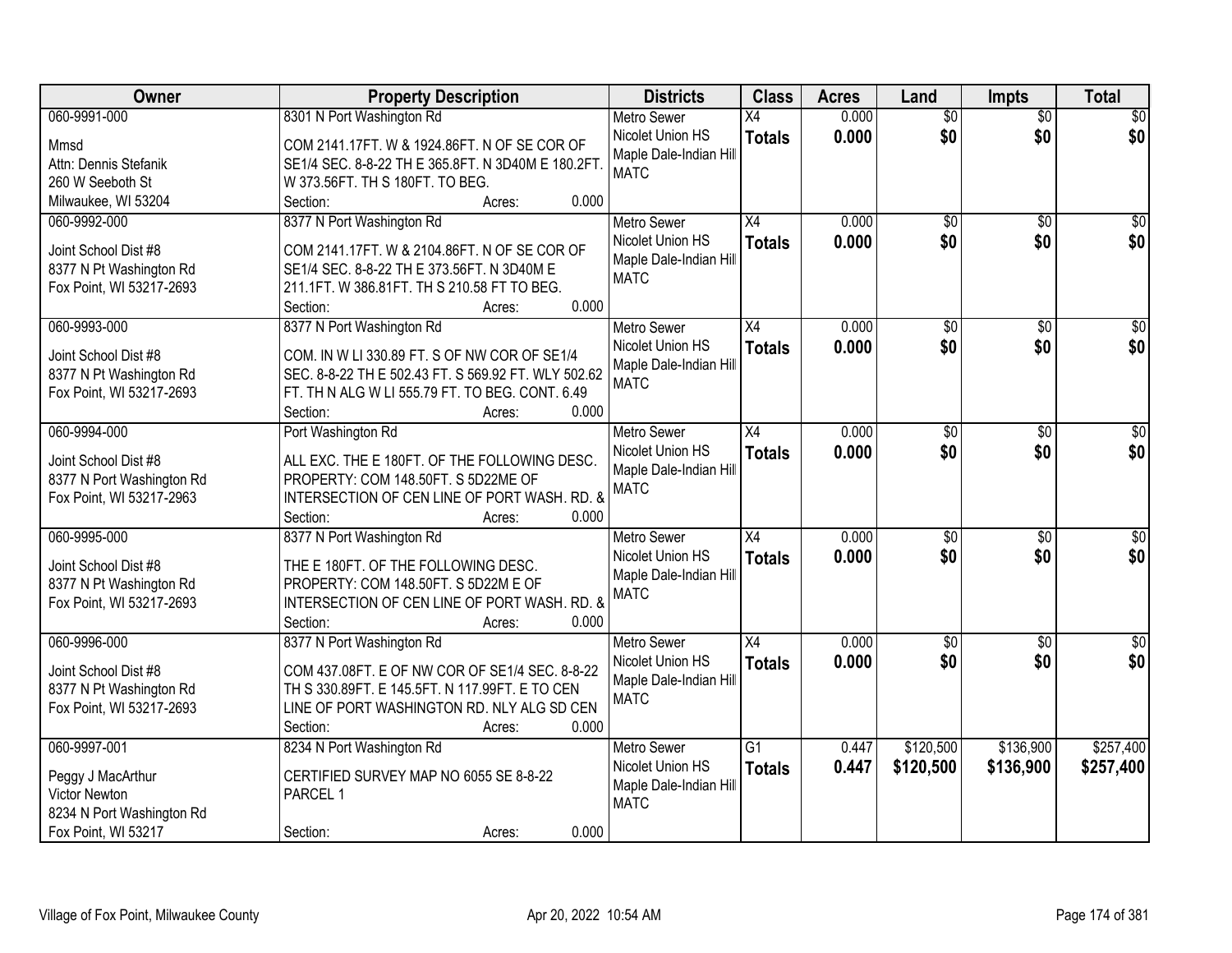| Owner                                     |                                                               | <b>Property Description</b> |       |                                            | <b>Class</b>    | <b>Acres</b> | Land            | Impts           | <b>Total</b>    |
|-------------------------------------------|---------------------------------------------------------------|-----------------------------|-------|--------------------------------------------|-----------------|--------------|-----------------|-----------------|-----------------|
| 060-9997-002                              | 8234 N Port Washington Rd                                     |                             |       | <b>Metro Sewer</b>                         | $\overline{G1}$ | 0.282        | \$111,500       | $\overline{50}$ | \$111,500       |
| Peggy J MacArthur<br><b>Victor Newton</b> | CERTIFIED SURVEY MAP NO 6055 SE 8-8-22<br>PARCEL <sub>2</sub> |                             |       | Nicolet Union HS<br>Maple Dale-Indian Hill | <b>Totals</b>   | 0.282        | \$111,500       | \$0             | \$111,500       |
| 8234 N Port Washington Rd                 |                                                               |                             |       | <b>MATC</b>                                |                 |              |                 |                 |                 |
| Fox Point, WI 53217                       | Section:                                                      | Acres:                      | 0.000 |                                            |                 |              |                 |                 |                 |
| 060-9998-000                              | 7200 N Santa Monica Blvd                                      |                             |       | <b>Metro Sewer</b>                         | $\overline{X4}$ | 0.000        | $\overline{50}$ | $\overline{50}$ | $\overline{50}$ |
| Village of Fox Point                      | PART OF SE1/4 SEC. 8-8-22 DESC. IN VOL. 3904 OF               |                             |       | Nicolet Union HS                           | <b>Totals</b>   | 0.000        | \$0             | \$0             | \$0             |
| Attn: Village Hall                        | DEEDS ON PAGE 92 & EXC PART CONVEYED IN DOC                   |                             |       | Maple Dale-Indian Hill                     |                 |              |                 |                 |                 |
| 7200 N Santa Monica Blvd                  | #8724474.                                                     |                             |       | <b>MATC</b>                                |                 |              |                 |                 |                 |
| Fox Point, WI 53217-3505                  | Section:                                                      | Acres:                      | 0.000 |                                            |                 |              |                 |                 |                 |
| 060-9999-001                              | 355 W Nokomis Ct                                              |                             |       | Metro Sewer                                | G1              | 0.689        | \$133,500       | \$231,600       | \$365,100       |
|                                           |                                                               |                             |       | Nicolet Union HS                           | <b>Totals</b>   | 0.689        | \$133,500       | \$231,600       | \$365,100       |
| Eric M. Kroll                             | A parcel of land located in the Southeast 1/4 of Section 8    |                             |       | Maple Dale-Indian Hill                     |                 |              |                 |                 |                 |
| Megan C. Moran                            | Township 8 North, Range 22 East, in the Village of Fox        |                             |       | <b>MATC</b>                                |                 |              |                 |                 |                 |
| 355 W Nokomis Ct                          | Point, County of Milwaukee, State of Wisconsin, describe      |                             |       |                                            |                 |              |                 |                 |                 |
| Fox Point, WI 53217                       | Section:                                                      | Acres:                      | 0.689 |                                            |                 |              |                 |                 |                 |
| 091-0001-000                              | 109 W Bradley Rd                                              |                             |       | <b>Metro Sewer</b>                         | $\overline{G1}$ | 0.441        | \$124,000       | \$218,000       | \$342,000       |
| Steven C. Belling                         | BACON HOMESITES LOT 1 BLK. 2                                  |                             |       | Nicolet Union HS                           | <b>Totals</b>   | 0.441        | \$124,000       | \$218,000       | \$342,000       |
| Annette E. Gehm-Belling                   |                                                               |                             |       | Fox Point<br><b>MATC</b>                   |                 |              |                 |                 |                 |
| 109 W Bradley Rd                          |                                                               |                             |       |                                            |                 |              |                 |                 |                 |
| Fox Point, WI 53217                       | Section:                                                      | Acres:                      | 0.000 |                                            |                 |              |                 |                 |                 |
| 091-0002-000                              | 101 E Bradley Rd                                              |                             |       | <b>Metro Sewer</b>                         | $\overline{G1}$ | 0.429        | \$123,000       | \$207,400       | \$330,400       |
| Hanover Family Trust                      | BACON HOMESITES LOT 2 BLK. 2                                  |                             |       | Nicolet Union HS                           | <b>Totals</b>   | 0.429        | \$123,000       | \$207,400       | \$330,400       |
| 101 E Bradley Rd                          |                                                               |                             |       | Fox Point                                  |                 |              |                 |                 |                 |
| Fox Point, WI 53217                       |                                                               |                             |       | <b>MATC</b>                                |                 |              |                 |                 |                 |
|                                           | Section:                                                      | Acres:                      | 0.000 |                                            |                 |              |                 |                 |                 |
| 091-0003-000                              | 135 E Bradley Rd                                              |                             |       | Metro Sewer                                | $\overline{G1}$ | 0.429        | \$123,000       | \$219,000       | \$342,000       |
| Rori S. Matousek                          | BACON HOMESITES LOT 3 BLK. 2                                  |                             |       | Nicolet Union HS                           | <b>Totals</b>   | 0.429        | \$123,000       | \$219,000       | \$342,000       |
| Michael J. Matousek                       |                                                               |                             |       | Fox Point                                  |                 |              |                 |                 |                 |
| 135 E Bradley Rd                          |                                                               |                             |       | <b>MATC</b>                                |                 |              |                 |                 |                 |
| Fox Point, WI 53217                       | Section:                                                      | Acres:                      | 0.000 |                                            |                 |              |                 |                 |                 |
| 091-0004-000                              | 175 E Bradley Rd                                              |                             |       | <b>Metro Sewer</b>                         | $\overline{G1}$ | 0.429        | \$123,000       | \$176,500       | \$299,500       |
|                                           |                                                               |                             |       | Nicolet Union HS                           | <b>Totals</b>   | 0.429        | \$123,000       | \$176,500       | \$299,500       |
| Teresa A. Sparacino                       | <b>BACON HOMESITES LOT 4 BLK. 2</b>                           |                             |       | Fox Point                                  |                 |              |                 |                 |                 |
| Albert J. Sparacino                       |                                                               |                             |       | <b>MATC</b>                                |                 |              |                 |                 |                 |
| 175 E Bradley Rd                          |                                                               |                             |       |                                            |                 |              |                 |                 |                 |
| Fox Point, WI 53217-3144                  | Section:                                                      | Acres:                      | 0.000 |                                            |                 |              |                 |                 |                 |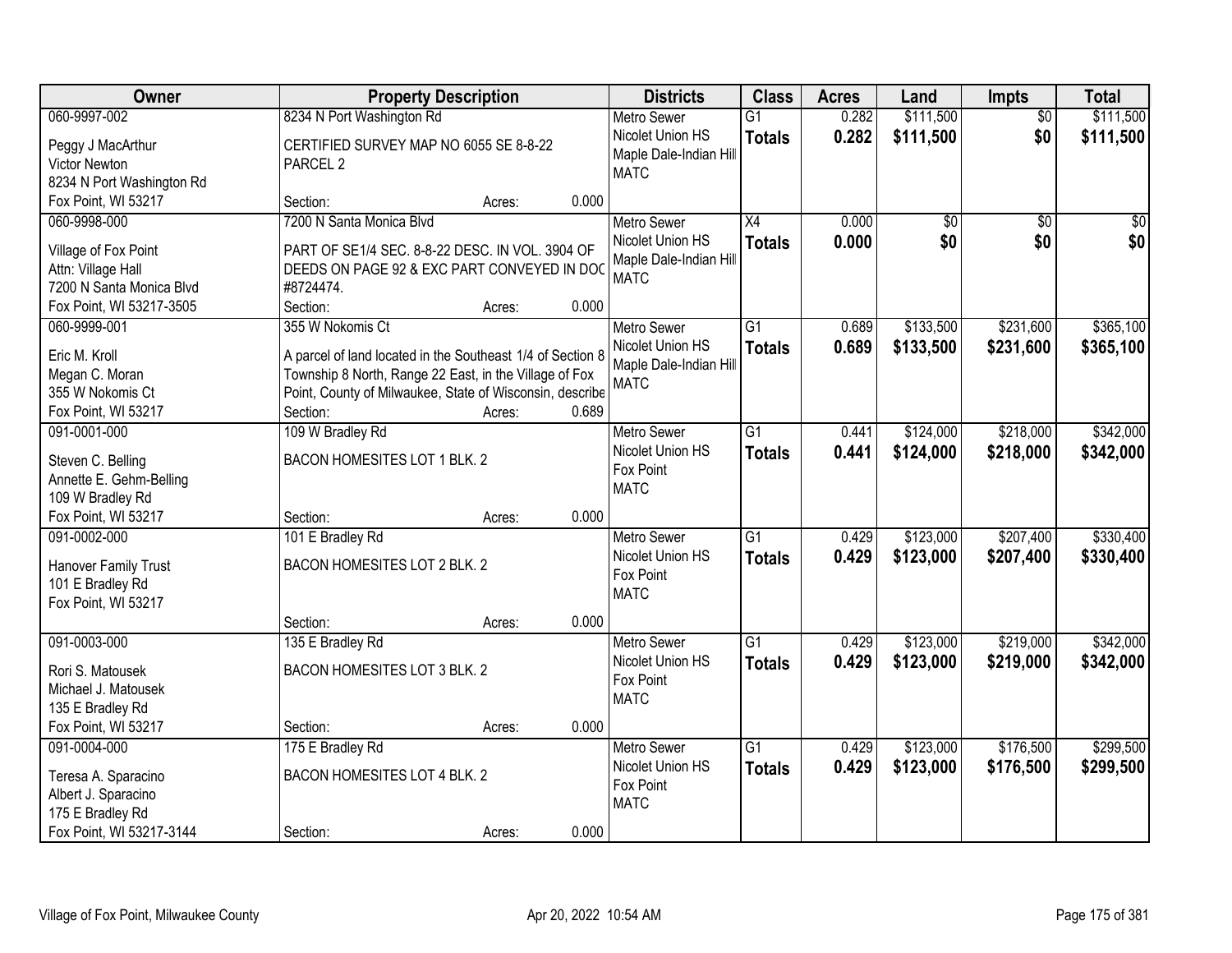| Owner                                   | <b>Property Description</b>                            |        | <b>Districts</b> | <b>Class</b>       | <b>Acres</b>    | Land  | <b>Impts</b> | <b>Total</b> |           |
|-----------------------------------------|--------------------------------------------------------|--------|------------------|--------------------|-----------------|-------|--------------|--------------|-----------|
| 091-0005-000                            | 201 E Bradley Rd                                       |        |                  | <b>Metro Sewer</b> | $\overline{G1}$ | 0.429 | \$123,000    | \$233,500    | \$356,500 |
| Nicholas G. Verbeten                    | BACON HOMESITES LOT 5 BLK. 2                           |        |                  | Nicolet Union HS   | <b>Totals</b>   | 0.429 | \$123,000    | \$233,500    | \$356,500 |
| 201 E Bradley Rd                        |                                                        |        |                  | Fox Point          |                 |       |              |              |           |
| Fox Point, WI 53217-3146                |                                                        |        |                  | <b>MATC</b>        |                 |       |              |              |           |
|                                         | Section:                                               | Acres: | 0.000            |                    |                 |       |              |              |           |
| 091-0006-000                            | 215 E Bradley Rd                                       |        |                  | <b>Metro Sewer</b> | $\overline{G1}$ | 0.429 | \$123,000    | \$296,500    | \$419,500 |
| Geoffrey Bloom                          | BACON HOMESITES LOT 6 BLK. 2 - Lot Six (6) in Block    |        |                  | Nicolet Union HS   | <b>Totals</b>   | 0.429 | \$123,000    | \$296,500    | \$419,500 |
| Arielle Bloom                           | Two (2) in Bacon Homesites, being a Subdivision in the |        |                  | Fox Point          |                 |       |              |              |           |
| 215 E Bradley Rd                        | Northeast One-quarter (1/4) of Section Seventeen (17), |        |                  | <b>MATC</b>        |                 |       |              |              |           |
| Fox Point, WI 53217                     | Section:                                               | Acres: | 0.000            |                    |                 |       |              |              |           |
| 091-0007-000                            | 7955 N Regent Rd                                       |        |                  | <b>Metro Sewer</b> | $\overline{G1}$ | 0.429 | \$123,000    | \$288,500    | \$411,500 |
|                                         |                                                        |        |                  | Nicolet Union HS   | <b>Totals</b>   | 0.429 | \$123,000    | \$288,500    | \$411,500 |
| Brenna K. Kiefer                        | BACON HOMESITES LOT 7 BLK. 2                           |        |                  | Fox Point          |                 |       |              |              |           |
| Mark R. Jaffee                          |                                                        |        |                  | <b>MATC</b>        |                 |       |              |              |           |
| 7955 N Regent Rd                        |                                                        |        |                  |                    |                 |       |              |              |           |
| Fox Point, WI 53217                     | Section:                                               | Acres: | 0.000            |                    |                 |       |              |              |           |
| 091-0008-000                            | 7929 N Regent Rd                                       |        |                  | <b>Metro Sewer</b> | $\overline{G1}$ | 0.735 | \$145,500    | \$329,000    | \$474,500 |
| Brian P Pettit and Angela CT Pettit,    | BACON HOMESITES LOT 8 BLK. 2                           |        |                  | Nicolet Union HS   | <b>Totals</b>   | 0.735 | \$145,500    | \$329,000    | \$474,500 |
| Trustees of the                         |                                                        |        |                  | Fox Point          |                 |       |              |              |           |
| 7929 N Regent Rd                        |                                                        |        |                  | <b>MATC</b>        |                 |       |              |              |           |
| Fox Point, WI 53217                     | Section:                                               | Acres: | 0.000            |                    |                 |       |              |              |           |
| 091-0009-000                            | 7925 N Fairchild Rd                                    |        |                  | <b>Metro Sewer</b> | $\overline{G1}$ | 0.781 | \$149,000    | \$332,200    | \$481,200 |
|                                         |                                                        |        |                  | Nicolet Union HS   | <b>Totals</b>   | 0.781 | \$149,000    | \$332,200    | \$481,200 |
| Luis M. Arisso                          | BACON HOMESITES LOT 9 BLK. 2                           |        |                  | Fox Point          |                 |       |              |              |           |
| Ann C. Arisso                           |                                                        |        |                  | <b>MATC</b>        |                 |       |              |              |           |
| 7925 N Fairchild Rd                     |                                                        |        |                  |                    |                 |       |              |              |           |
| Fox Point, WI 53217-3119                | Section:                                               | Acres: | 0.000            |                    |                 |       |              |              |           |
| 091-0010-000                            | 7921 N Fairchild Rd                                    |        |                  | <b>Metro Sewer</b> | $\overline{G1}$ | 0.826 | \$152,000    | \$250,000    | \$402,000 |
| Benjamin J. Dern                        | BACON HOMESITES LOT 10 BLK. 2                          |        |                  | Nicolet Union HS   | <b>Totals</b>   | 0.826 | \$152,000    | \$250,000    | \$402,000 |
| Lauren C. Bartlett                      |                                                        |        |                  | Fox Point          |                 |       |              |              |           |
| 7921 N Fairchild Rd                     |                                                        |        |                  | <b>MATC</b>        |                 |       |              |              |           |
| Fox Point, WI 53217                     | Section:                                               | Acres: | 0.000            |                    |                 |       |              |              |           |
| 091-0011-000                            | 7915 N Fairchild Rd                                    |        |                  | <b>Metro Sewer</b> | $\overline{G1}$ | 0.726 | \$145,000    | \$164,000    | \$309,000 |
|                                         | BACON HOMESITES LOT 11 BLK. 2                          |        |                  | Nicolet Union HS   | <b>Totals</b>   | 0.726 | \$145,000    | \$164,000    | \$309,000 |
| Ashley J. Brooks<br>7915 N Fairchild Rd |                                                        |        |                  | Fox Point          |                 |       |              |              |           |
| Fox Point, WI 53217                     |                                                        |        |                  | <b>MATC</b>        |                 |       |              |              |           |
|                                         | Section:                                               | Acres: | 0.000            |                    |                 |       |              |              |           |
|                                         |                                                        |        |                  |                    |                 |       |              |              |           |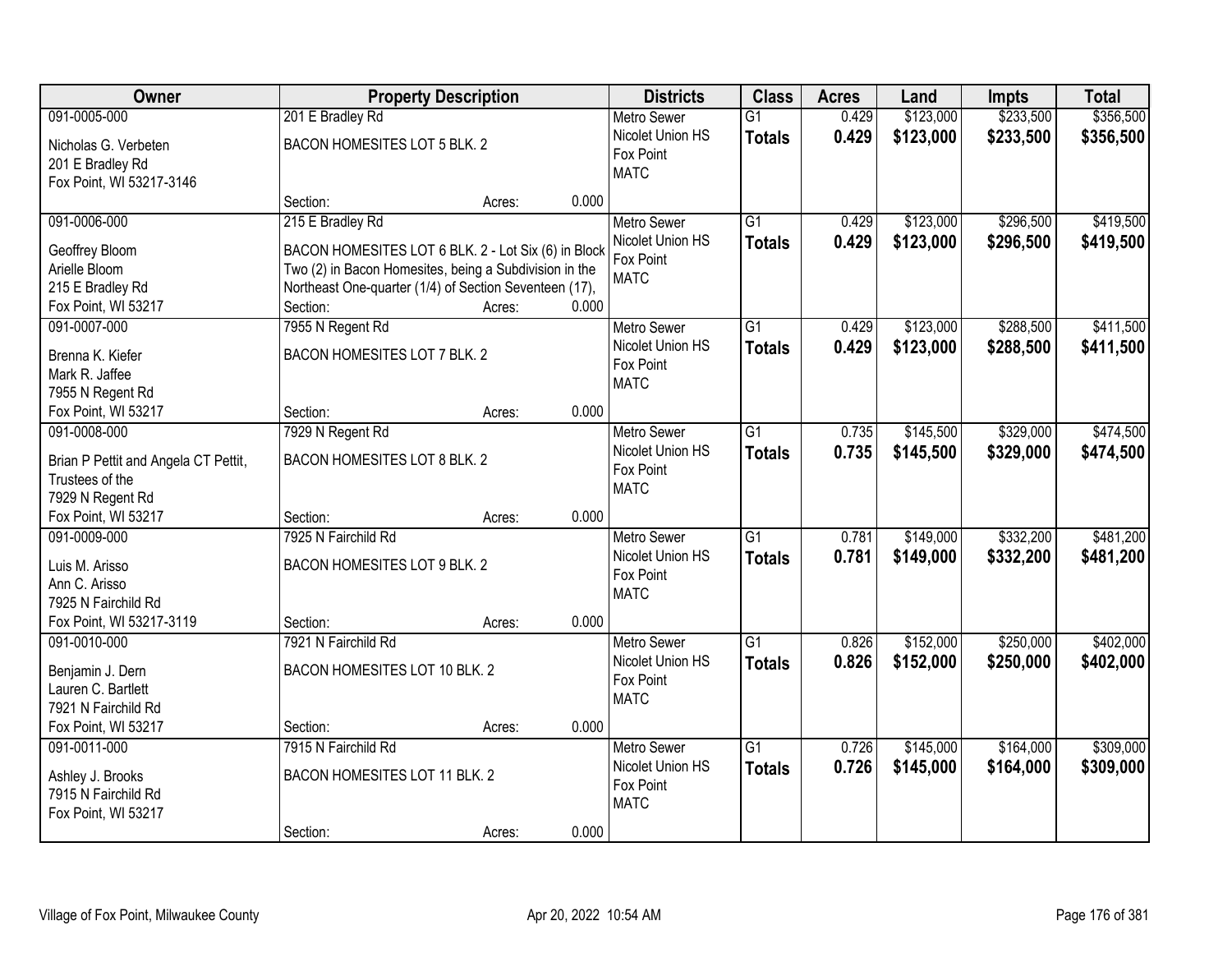| Owner                                 | <b>Property Description</b>                                       |        |       | <b>Districts</b>   | <b>Class</b>    | <b>Acres</b> | Land      | <b>Impts</b> | <b>Total</b> |
|---------------------------------------|-------------------------------------------------------------------|--------|-------|--------------------|-----------------|--------------|-----------|--------------|--------------|
| 091-0012-000                          | 120 W Blackhawk Rd                                                |        |       | <b>Metro Sewer</b> | $\overline{G1}$ | 0.735        | \$145,500 | \$295,000    | \$440,500    |
| Noah B. Fenceroy                      | BACON HOMESITES LOT 12 BLK. 2                                     |        |       | Nicolet Union HS   | <b>Totals</b>   | 0.735        | \$145,500 | \$295,000    | \$440,500    |
| Jean J. Fenceroy                      |                                                                   |        |       | Fox Point          |                 |              |           |              |              |
| 120 W Blackhawk Rd                    |                                                                   |        |       | <b>MATC</b>        |                 |              |           |              |              |
| Fox Point, WI 53217-3101              | Section:                                                          | Acres: | 0.000 |                    |                 |              |           |              |              |
| 091-0013-000                          | 140 W Blackhawk Rd                                                |        |       | <b>Metro Sewer</b> | $\overline{G1}$ | 0.666        | \$140,500 | \$215,000    | \$355,500    |
|                                       |                                                                   |        |       | Nicolet Union HS   | <b>Totals</b>   | 0.666        | \$140,500 | \$215,000    | \$355,500    |
| Beverly R. Belfer Living Trust        | BACON HOMESITES LOT 13 BLK. 2 - Lot 13, in Block 2                |        |       | Fox Point          |                 |              |           |              |              |
| 140 W Blackhawk Rd                    | in Bacon Homesites, being a subdivision of lands in the           |        |       | <b>MATC</b>        |                 |              |           |              |              |
| Fox Point, WI 53217                   | Northeast 1/4 of Section 17, and the Northwest 1/4 of<br>Section: | Acres: | 0.000 |                    |                 |              |           |              |              |
| 091-0014-000                          | 7950 N Regent Rd                                                  |        |       | <b>Metro Sewer</b> | $\overline{G1}$ | 0.429        | \$123,000 | \$218,000    | \$341,000    |
|                                       |                                                                   |        |       | Nicolet Union HS   |                 |              |           |              |              |
| Carmen S Craig Rev Living Trust       | BACON HOMESITES LOT 1 BLK. 3                                      |        |       | Fox Point          | <b>Totals</b>   | 0.429        | \$123,000 | \$218,000    | \$341,000    |
| Attn: Carl E Craig                    |                                                                   |        |       | <b>MATC</b>        |                 |              |           |              |              |
| 7950 N Regent Rd                      |                                                                   |        |       |                    |                 |              |           |              |              |
| Fox Point, WI 53217                   | Section:                                                          | Acres: | 0.000 |                    |                 |              |           |              |              |
| 091-0015-000                          | 313 E Bradley Rd                                                  |        |       | <b>Metro Sewer</b> | $\overline{G1}$ | 0.429        | \$123,000 | \$280,500    | \$403,500    |
| Sydney B & Diane M Lilly Living Trust | BACON HOMESITES LOT 2 BLK. 3                                      |        |       | Nicolet Union HS   | <b>Totals</b>   | 0.429        | \$123,000 | \$280,500    | \$403,500    |
| 313 E Bradley Rd                      |                                                                   |        |       | Fox Point          |                 |              |           |              |              |
| Fox Point, WI 53217-3148              |                                                                   |        |       | <b>MATC</b>        |                 |              |           |              |              |
|                                       | Section:                                                          | Acres: | 0.000 |                    |                 |              |           |              |              |
| 091-0016-000                          | 321 E Bradley Rd                                                  |        |       | <b>Metro Sewer</b> | $\overline{G1}$ | 0.429        | \$123,000 | \$167,000    | \$290,000    |
|                                       |                                                                   |        |       | Nicolet Union HS   | <b>Totals</b>   | 0.429        | \$123,000 | \$167,000    | \$290,000    |
| Georgia Morrison et al                | BACON HOMESITES LOT 3 BLK. 3                                      |        |       | Fox Point          |                 |              |           |              |              |
| 321 Bradley Rd                        |                                                                   |        |       | <b>MATC</b>        |                 |              |           |              |              |
| Fox Point, WI 53217                   | Section:                                                          |        | 0.000 |                    |                 |              |           |              |              |
| 091-0017-000                          | 401 E Bradley Rd                                                  | Acres: |       | <b>Metro Sewer</b> | G1              | 0.429        | \$123,000 | \$286,100    | \$409,100    |
|                                       |                                                                   |        |       | Nicolet Union HS   |                 | 0.429        |           |              |              |
| Timothy P. Melchert                   | BACON HOMESITES LOT 4 BLK. 3                                      |        |       | Fox Point          | <b>Totals</b>   |              | \$123,000 | \$286,100    | \$409,100    |
| Susan E. Schroeder                    |                                                                   |        |       | <b>MATC</b>        |                 |              |           |              |              |
| 401 E Bradley Rd                      |                                                                   |        |       |                    |                 |              |           |              |              |
| Fox Point, WI 53217-3150              | Section:                                                          | Acres: | 0.000 |                    |                 |              |           |              |              |
| 091-0018-000                          | 411 E Bradley Rd                                                  |        |       | <b>Metro Sewer</b> | $\overline{G1}$ | 0.390        | \$120,500 | \$118,000    | \$238,500    |
| Jane M. Collis-Geers                  | BACON HOMESITES LOT 5 BLK. 3 - Lot 5, in Block 3, in              |        |       | Nicolet Union HS   | <b>Totals</b>   | 0.390        | \$120,500 | \$118,000    | \$238,500    |
| 7704 N Port Washington Rd #31         | Bacon Homesites, being a Subdivision of lands in the              |        |       | Fox Point          |                 |              |           |              |              |
| Fox Point, WI 53217                   | Northeast 1/4 of Section 17 and the Northwest 1/4 of              |        |       | <b>MATC</b>        |                 |              |           |              |              |
|                                       | Section:                                                          | Acres: | 0.000 |                    |                 |              |           |              |              |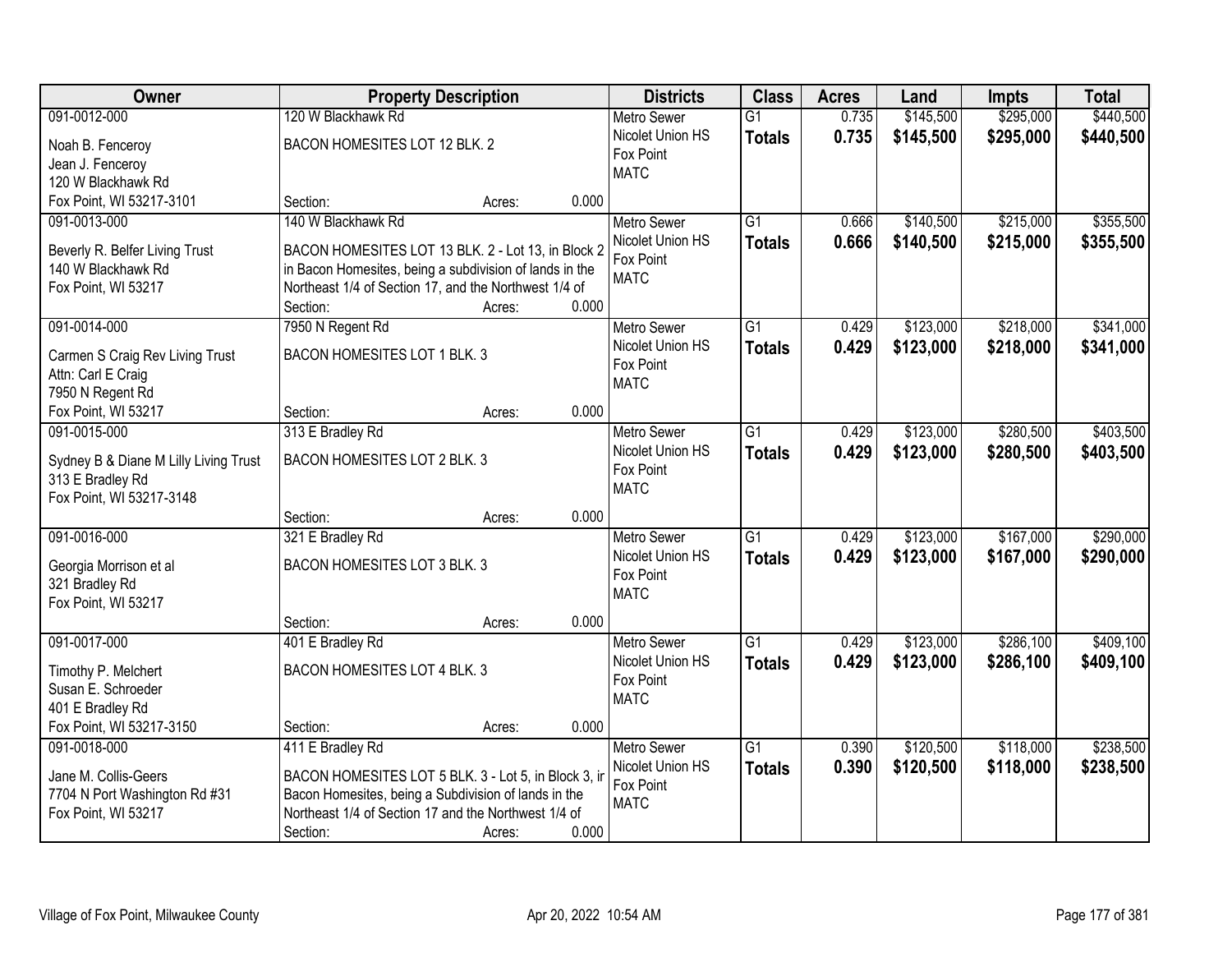| <b>Owner</b>                          |                                                           | <b>Property Description</b> |       | <b>Districts</b>   | <b>Class</b>    | <b>Acres</b> | Land      | <b>Impts</b> | <b>Total</b> |
|---------------------------------------|-----------------------------------------------------------|-----------------------------|-------|--------------------|-----------------|--------------|-----------|--------------|--------------|
| 091-0019-000                          | 415 E Bradley Rd                                          |                             |       | <b>Metro Sewer</b> | $\overline{G1}$ | 0.351        | \$117,500 | \$172,300    | \$289,800    |
| Julia M. Goldberg                     | BACON HOMESITES LOT 6 BLK. 3                              |                             |       | Nicolet Union HS   | <b>Totals</b>   | 0.351        | \$117,500 | \$172,300    | \$289,800    |
| 415 E Bradley Rd                      |                                                           |                             |       | Fox Point          |                 |              |           |              |              |
| Fox Point, WI 53217-3150              |                                                           |                             |       | <b>MATC</b>        |                 |              |           |              |              |
|                                       | Section:                                                  | Acres:                      | 0.000 |                    |                 |              |           |              |              |
| 091-0020-000                          | 503 E Bradley Rd                                          |                             |       | <b>Metro Sewer</b> | $\overline{G1}$ | 0.390        | \$120,500 | \$439,000    | \$559,500    |
| <b>Brian Tobiczyk</b>                 | BACON HOMESITES LOT 7 BLK. 3                              |                             |       | Nicolet Union HS   | <b>Totals</b>   | 0.390        | \$120,500 | \$439,000    | \$559,500    |
| Ann Tobiczyk                          |                                                           |                             |       | Fox Point          |                 |              |           |              |              |
| 503 E Bradley Rd                      |                                                           |                             |       | <b>MATC</b>        |                 |              |           |              |              |
| Fox Point, WI 53217                   | Section:                                                  | Acres:                      | 0.000 |                    |                 |              |           |              |              |
| 091-0021-000                          | 7979 N Santa Monica Blvd                                  |                             |       | Metro Sewer        | $\overline{G1}$ | 0.390        | \$120,500 | \$154,500    | \$275,000    |
| Michael K. Scott                      | BACON HOMESITES LOT 8 BLK. 3                              |                             |       | Nicolet Union HS   | <b>Totals</b>   | 0.390        | \$120,500 | \$154,500    | \$275,000    |
| 7979 N Santa Monica Blvd              |                                                           |                             |       | Fox Point          |                 |              |           |              |              |
| Fox Point, WI 53217-3264              |                                                           |                             |       | <b>MATC</b>        |                 |              |           |              |              |
|                                       | Section:                                                  | Acres:                      | 0.000 |                    |                 |              |           |              |              |
| 091-0022-000                          | 7957 N Fairchild Rd                                       |                             |       | <b>Metro Sewer</b> | $\overline{G1}$ | 0.388        | \$120,000 | \$196,000    | \$316,000    |
| Mark B. Cross                         | BACON HOMESITES LOT 9 BLK. 3                              |                             |       | Nicolet Union HS   | <b>Totals</b>   | 0.388        | \$120,000 | \$196,000    | \$316,000    |
| Paula M. Rivet                        |                                                           |                             |       | Fox Point          |                 |              |           |              |              |
| 7957 N Fairchild Rd                   |                                                           |                             |       | <b>MATC</b>        |                 |              |           |              |              |
| Fox Point, WI 53217-3121              | Section:                                                  | Acres:                      | 0.000 |                    |                 |              |           |              |              |
| 091-0023-000                          | 7951 N Fairchild Rd                                       |                             |       | <b>Metro Sewer</b> | $\overline{G1}$ | 0.704        | \$143,000 | \$190,000    | \$333,000    |
|                                       | BACON HOMESITES LOT 10 BLK. 3                             |                             |       | Nicolet Union HS   | <b>Totals</b>   | 0.704        | \$143,000 | \$190,000    | \$333,000    |
| Rachel Goldman<br>7951 N Fairchild Rd |                                                           |                             |       | Fox Point          |                 |              |           |              |              |
| Fox Point, WI 53217                   |                                                           |                             |       | <b>MATC</b>        |                 |              |           |              |              |
|                                       | Section:                                                  | Acres:                      | 0.000 |                    |                 |              |           |              |              |
| 091-0024-000                          | 7945 N Fairchild Rd                                       |                             |       | Metro Sewer        | G1              | 0.743        | \$146,000 | \$452,600    | \$598,600    |
| Kevin M. Long                         | BACON HOMESITES LOT 11 BLK. 3                             |                             |       | Nicolet Union HS   | <b>Totals</b>   | 0.743        | \$146,000 | \$452,600    | \$598,600    |
| Margaret E. Long                      |                                                           |                             |       | Fox Point          |                 |              |           |              |              |
| 7945 N Fairchild Rd                   |                                                           |                             |       | <b>MATC</b>        |                 |              |           |              |              |
| Fox Point, WI 53217-3121              | Section:                                                  | Acres:                      | 0.000 |                    |                 |              |           |              |              |
| 091-0025-000                          | 7937 N Fairchild Rd                                       |                             |       | <b>Metro Sewer</b> | $\overline{G1}$ | 0.729        | \$145,000 | \$283,900    | \$428,900    |
| Scott J. Alderton                     | Lot 12, in Block 3 in Bacon Homesites, being a Subdivisio |                             |       | Nicolet Union HS   | <b>Totals</b>   | 0.729        | \$145,000 | \$283,900    | \$428,900    |
| Alleyne Alderton                      | of Lands in the Northeast 1/4 of Section                  |                             |       | Fox Point          |                 |              |           |              |              |
| 7937 N Fairchild Rd                   | 17, and Northwest 1/4 of Section 16, Township 8 North,    |                             |       | <b>MATC</b>        |                 |              |           |              |              |
| Fox Point, WI 53217                   | Section:                                                  | Acres:                      | 0.000 |                    |                 |              |           |              |              |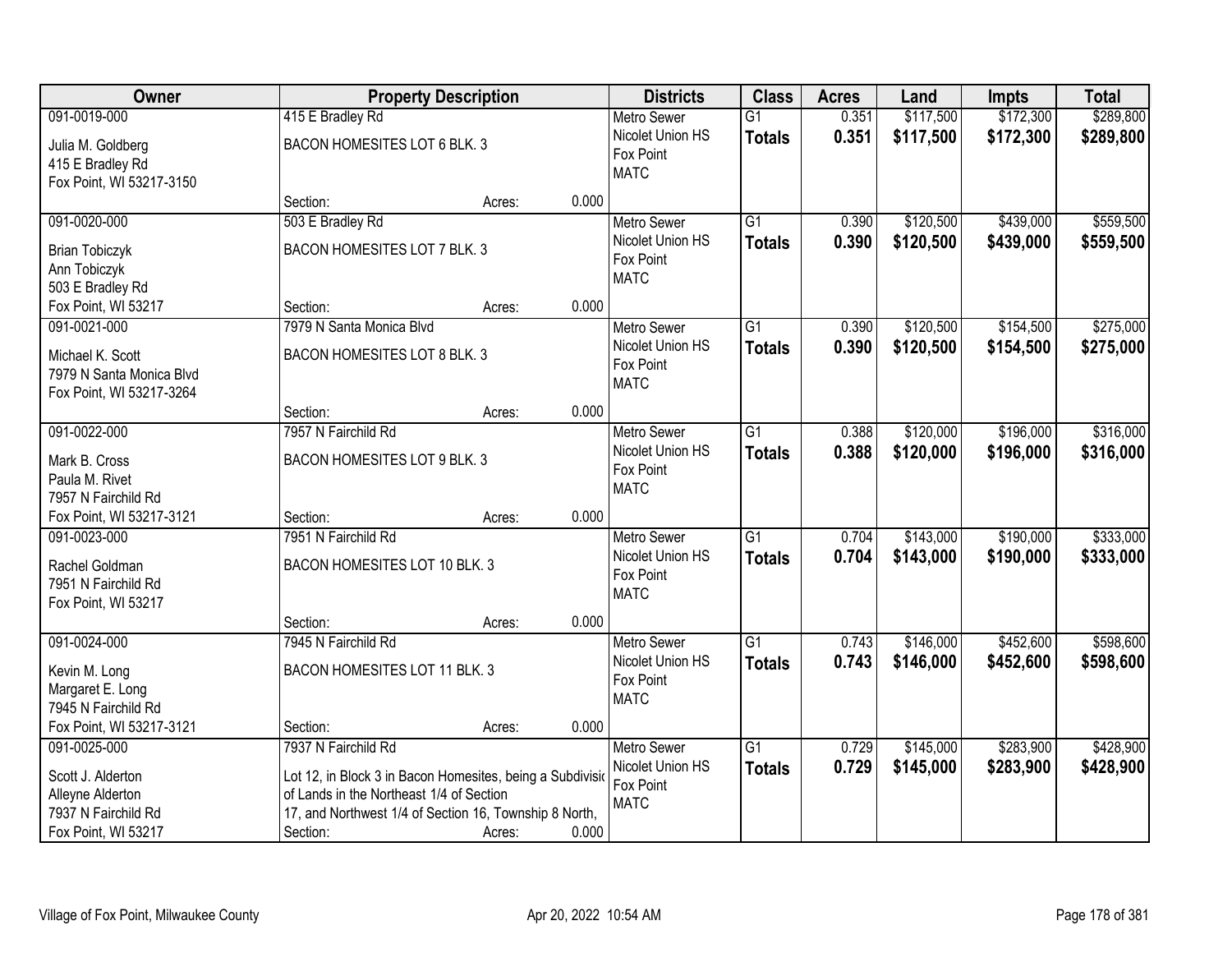| Owner                           | <b>Property Description</b>                             |                 | <b>Districts</b>              | <b>Class</b>    | <b>Acres</b> | Land      | <b>Impts</b> | <b>Total</b> |
|---------------------------------|---------------------------------------------------------|-----------------|-------------------------------|-----------------|--------------|-----------|--------------|--------------|
| 091-0026-000                    | 7938 N Regent Rd                                        |                 | <b>Metro Sewer</b>            | $\overline{G1}$ | 0.827        | \$152,000 | \$198,700    | \$350,700    |
| Sandra L. Cherry                | BACON HOMESITES LOT 13 BLK. 3 - Lot 13, in Block 3      |                 | Nicolet Union HS              | <b>Totals</b>   | 0.827        | \$152,000 | \$198,700    | \$350,700    |
| Donn Cherry                     | in Bacon Homesites, being a Subdivision of lands in the |                 | Fox Point                     |                 |              |           |              |              |
| 7938 N Regent Rd                | Northeast 1/4 of Section 17, and the Northwest 1/4 of   |                 | <b>MATC</b>                   |                 |              |           |              |              |
| Fox Point, WI 53217             | Section:                                                | 0.000<br>Acres: |                               |                 |              |           |              |              |
| 091-0027-000                    | 7870 N Regent Rd                                        |                 | <b>Metro Sewer</b>            | $\overline{G1}$ | 0.941        | \$160,500 | \$322,500    | \$483,000    |
|                                 |                                                         |                 | Nicolet Union HS              | <b>Totals</b>   | 0.941        | \$160,500 | \$322,500    | \$483,000    |
| David Franklin                  | BACON HOMESITES LOT 1 BLK. 4                            |                 | Fox Point                     |                 |              |           |              |              |
| Marilyn Franklin                |                                                         |                 | <b>MATC</b>                   |                 |              |           |              |              |
| 7870 N Regent Rd                |                                                         | 0.000           |                               |                 |              |           |              |              |
| Fox Point, WI 53217-3251        | Section:                                                | Acres:          |                               |                 |              |           |              |              |
| 091-0028-000                    | 7936 N Fairchild Rd                                     |                 | <b>Metro Sewer</b>            | G1              | 0.886        | \$148,400 | \$299,100    | \$447,500    |
| James H. Barnett                | BACON HOMESITES LOT 2 BLK. 4                            |                 | Nicolet Union HS<br>Fox Point | <b>Totals</b>   | 0.886        | \$148,400 | \$299,100    | \$447,500    |
| Nancy C. Barnett                |                                                         |                 | <b>MATC</b>                   |                 |              |           |              |              |
| 7936 N Fairchild Rd             |                                                         |                 |                               |                 |              |           |              |              |
| Fox Point, WI 53217-3120        | Section:                                                | 0.000<br>Acres: |                               |                 |              |           |              |              |
| 091-0029-000                    | 7946 N Fairchild Rd                                     |                 | <b>Metro Sewer</b>            | $\overline{G1}$ | 1.056        | \$169,000 | \$521,000    | \$690,000    |
| Sarah Jo Barber Langerman       | BACON HOMESITES LOT 3 BLK. 4                            |                 | Nicolet Union HS              | <b>Totals</b>   | 1.056        | \$169,000 | \$521,000    | \$690,000    |
| Jess Langerman                  |                                                         |                 | Fox Point                     |                 |              |           |              |              |
| 7946 N Fairchild Rd             |                                                         |                 | <b>MATC</b>                   |                 |              |           |              |              |
| Fox Point, WI 53217             | Section:                                                | 0.000<br>Acres: |                               |                 |              |           |              |              |
| 091-0030-000                    | 7950 N Fairchild Rd                                     |                 | <b>Metro Sewer</b>            | $\overline{G1}$ | 0.964        | \$162,500 | \$446,900    | \$609,400    |
|                                 |                                                         |                 | Nicolet Union HS              | <b>Totals</b>   | 0.964        | \$162,500 | \$446,900    | \$609,400    |
| Gary L. Stein                   | BACON HOMESITES LOT 4 BLK. 4                            |                 | Fox Point                     |                 |              |           |              |              |
| Marley Stein                    |                                                         |                 | <b>MATC</b>                   |                 |              |           |              |              |
| 7950 N Fairchild Rd             |                                                         |                 |                               |                 |              |           |              |              |
| Fox Point, WI 53217-3120        | Section:                                                | 0.000<br>Acres: |                               |                 |              |           |              |              |
| 091-0031-000                    | 7956 N Fairchild Rd                                     |                 | <b>Metro Sewer</b>            | $\overline{G1}$ | 0.386        | \$108,000 | \$299,000    | \$407,000    |
| Gustav C. Krejcha               | BACON HOMESITES LOT 5 BLK. 4                            |                 | Nicolet Union HS              | <b>Totals</b>   | 0.386        | \$108,000 | \$299,000    | \$407,000    |
| Lauren E. Krejcha               |                                                         |                 | Fox Point                     |                 |              |           |              |              |
| 7956 N Fairchild Rd             |                                                         |                 | <b>MATC</b>                   |                 |              |           |              |              |
| Fox Point, WI 53217             | Section:                                                | 0.000<br>Acres: |                               |                 |              |           |              |              |
| 091-0032-000                    | 7915 N Santa Monica Blvd                                |                 | <b>Metro Sewer</b>            | $\overline{G1}$ | 0.390        | \$120,500 | \$198,100    | \$318,600    |
|                                 | BACON HOMESITES LOT 6 BLK. 4                            |                 | Nicolet Union HS              | <b>Totals</b>   | 0.390        | \$120,500 | \$198,100    | \$318,600    |
| <b>Grant Tews</b><br>Diane Tews |                                                         |                 | Fox Point                     |                 |              |           |              |              |
| 7915 N Santa Monica Blvd        |                                                         |                 | <b>MATC</b>                   |                 |              |           |              |              |
|                                 |                                                         |                 |                               |                 |              |           |              |              |
| Fox Point, WI 53217-3263        | Section:                                                | 0.000<br>Acres: |                               |                 |              |           |              |              |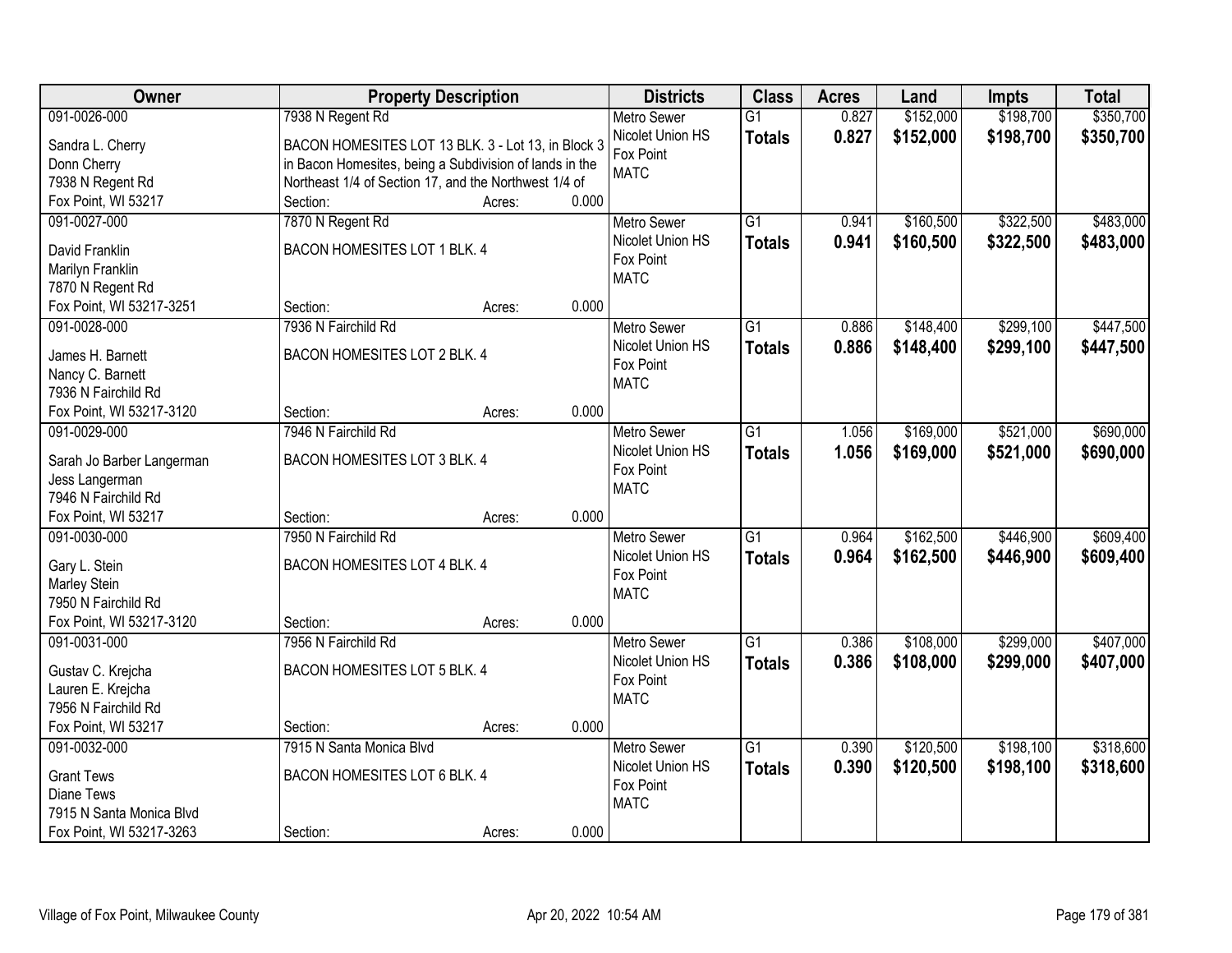| Owner                                      |                                                                                                              | <b>Property Description</b> |       |                          | <b>Class</b>    | <b>Acres</b> | Land      | <b>Impts</b> | <b>Total</b> |
|--------------------------------------------|--------------------------------------------------------------------------------------------------------------|-----------------------------|-------|--------------------------|-----------------|--------------|-----------|--------------|--------------|
| 091-0033-000                               | 7907 N Santa Monica Blvd                                                                                     |                             |       | <b>Metro Sewer</b>       | $\overline{G1}$ | 0.429        | \$123,000 | \$169,000    | \$292,000    |
| Paul W. Hintz                              | BACON HOMESITES LOT 7 BLK. 4                                                                                 |                             |       | Nicolet Union HS         | <b>Totals</b>   | 0.429        | \$123,000 | \$169,000    | \$292,000    |
| Erika K. Hintz                             |                                                                                                              |                             |       | Fox Point                |                 |              |           |              |              |
| 7907 N Santa Monica Blvd                   |                                                                                                              |                             |       | <b>MATC</b>              |                 |              |           |              |              |
| Fox Point, WI 53217                        | Section:                                                                                                     | Acres:                      | 0.000 |                          |                 |              |           |              |              |
| 091-0034-000                               | 7901 N Santa Monica Blvd                                                                                     |                             |       | Metro Sewer              | $\overline{G1}$ | 0.429        | \$123,000 | \$168,500    | \$291,500    |
|                                            |                                                                                                              |                             |       | Nicolet Union HS         | <b>Totals</b>   | 0.429        | \$123,000 | \$168,500    | \$291,500    |
| Sarah A. Koehn<br>7901 N Santa Monica Blvd | BACON HOMESITES LOT 8 BLK. 4 - Lot 8, in Block 4, in                                                         |                             |       | Fox Point                |                 |              |           |              |              |
| Milwaukee, WI 53217                        | Bacon Homesites, being a Subdivision of lands in the<br>Northeast 1/4 of Section 17 and the Northwest 1/4 of |                             |       | <b>MATC</b>              |                 |              |           |              |              |
|                                            | Section:                                                                                                     | Acres:                      | 0.000 |                          |                 |              |           |              |              |
| 091-0035-000                               | 7829 N Santa Monica Blvd                                                                                     |                             |       | Metro Sewer              | $\overline{G1}$ | 0.429        | \$123,000 | \$191,000    | \$314,000    |
|                                            |                                                                                                              |                             |       | Nicolet Union HS         | <b>Totals</b>   | 0.429        | \$123,000 | \$191,000    | \$314,000    |
| Phyllis T. Eisenberg                       | BACON HOMESITES LOT 9 BLK. 4                                                                                 |                             |       | Fox Point                |                 |              |           |              |              |
| 7829 N Santa Monica Blvd                   |                                                                                                              |                             |       | <b>MATC</b>              |                 |              |           |              |              |
| Fox Point, WI 53217                        |                                                                                                              |                             |       |                          |                 |              |           |              |              |
|                                            | Section:                                                                                                     | Acres:                      | 0.000 |                          |                 |              |           |              |              |
| 091-0036-000                               | 7821 N Santa Monica Blvd                                                                                     |                             |       | <b>Metro Sewer</b>       | $\overline{G1}$ | 0.429        | \$123,000 | \$189,500    | \$312,500    |
| Alexander J. Moroder                       | BACON HOMESITES LOT 10 BLK. 4                                                                                |                             |       | Nicolet Union HS         | <b>Totals</b>   | 0.429        | \$123,000 | \$189,500    | \$312,500    |
| Gabrielle M. Moroder                       |                                                                                                              |                             |       | Fox Point<br><b>MATC</b> |                 |              |           |              |              |
| 7821 N Santa Monica Blvd                   |                                                                                                              |                             |       |                          |                 |              |           |              |              |
| Fox Point, WI 53217                        | Section:                                                                                                     | Acres:                      | 0.000 |                          |                 |              |           |              |              |
| 091-0037-000                               | 7815 N Santa Monica Blvd                                                                                     |                             |       | <b>Metro Sewer</b>       | $\overline{G1}$ | 0.445        | \$124,000 | \$199,200    | \$323,200    |
| David Altman                               | BACON HOMESITES LOT 11 BLK. 4                                                                                |                             |       | Nicolet Union HS         | <b>Totals</b>   | 0.445        | \$124,000 | \$199,200    | \$323,200    |
| Adrianne Altman                            |                                                                                                              |                             |       | Fox Point                |                 |              |           |              |              |
| 4991 Almondwood Way                        |                                                                                                              |                             |       | <b>MATC</b>              |                 |              |           |              |              |
| San Diego, CA 92130                        | Section:                                                                                                     | Acres:                      | 0.000 |                          |                 |              |           |              |              |
| 091-0038-000                               | 7807 N Santa Monica Blvd                                                                                     |                             |       | <b>Metro Sewer</b>       | $\overline{G1}$ | 0.460        | \$125,500 | \$321,500    | \$447,000    |
|                                            |                                                                                                              |                             |       | Nicolet Union HS         | <b>Totals</b>   | 0.460        | \$125,500 | \$321,500    | \$447,000    |
| Theodore A. Noll Jr                        | BACON HOMESITES LOT 12 BLK. 4                                                                                |                             |       | Fox Point                |                 |              |           |              |              |
| Sandra J. Noll<br>7807 N Santa Monica Blvd |                                                                                                              |                             |       | <b>MATC</b>              |                 |              |           |              |              |
| Fox Point, WI 53217-3261                   | Section:                                                                                                     | Acres:                      | 0.000 |                          |                 |              |           |              |              |
| 091-0039-000                               | 7808 N Regent Rd                                                                                             |                             |       | Metro Sewer              | $\overline{G1}$ | 0.533        | \$130,500 | \$257,000    | \$387,500    |
|                                            |                                                                                                              |                             |       | Nicolet Union HS         | <b>Totals</b>   | 0.533        | \$130,500 | \$257,000    | \$387,500    |
| Moises A. Garcia                           | BACON HOMESITES LOT 13 BLK. 4                                                                                |                             |       | Fox Point                |                 |              |           |              |              |
| Emiko Inque                                |                                                                                                              |                             |       | <b>MATC</b>              |                 |              |           |              |              |
| 7808 N Regent Rd                           |                                                                                                              |                             |       |                          |                 |              |           |              |              |
| Fox Point, WI 53217-3251                   | Section:                                                                                                     | Acres:                      | 0.000 |                          |                 |              |           |              |              |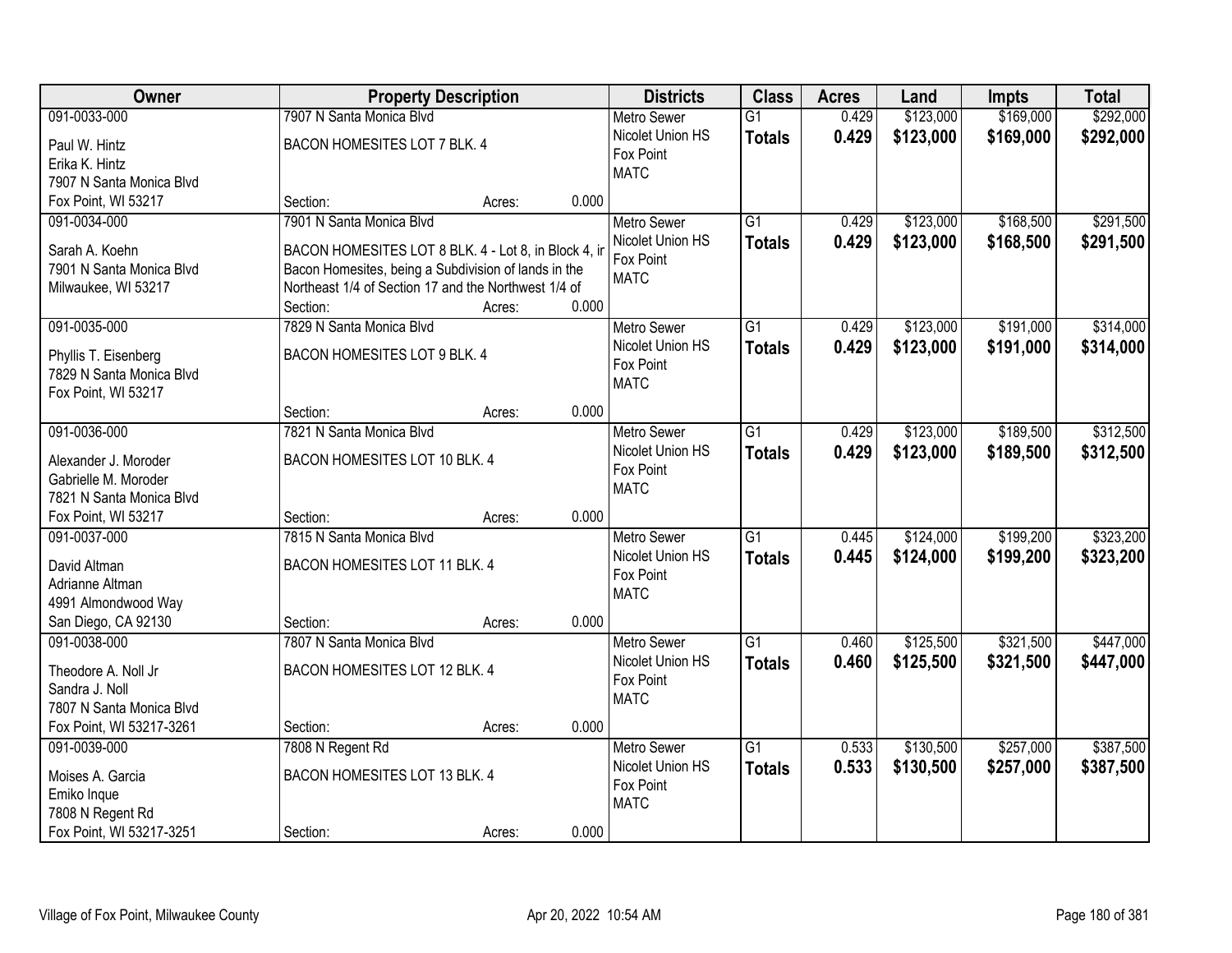| Owner                    | <b>Property Description</b>                               | <b>Districts</b>   | <b>Class</b>    | <b>Acres</b> | Land      | <b>Impts</b> | <b>Total</b> |
|--------------------------|-----------------------------------------------------------|--------------------|-----------------|--------------|-----------|--------------|--------------|
| 091-0040-000             | 7816 N Regent Rd                                          | <b>Metro Sewer</b> | $\overline{G1}$ | 0.781        | \$149,000 | \$522,000    | \$671,000    |
| David W. Williams        | Lot 14 in Block 4, in Bacon Homesites, being a Subdivisio | Nicolet Union HS   | <b>Totals</b>   | 0.781        | \$149,000 | \$522,000    | \$671,000    |
| Christine K. Williams    | of lands in the Northeast 1/4 of Section 17, and Northwes | Fox Point          |                 |              |           |              |              |
| 7816 N Regent Rd         | 1/4 of Section 16, Township 8 North, Range 22 East, in    | <b>MATC</b>        |                 |              |           |              |              |
| Fox Point, WI 53217      | 0.781<br>Section:<br>Acres:                               |                    |                 |              |           |              |              |
| 091-0041-000             | 7830 N Regent Rd                                          | <b>Metro Sewer</b> | $\overline{G1}$ | 1.010        | \$165,500 | \$365,500    | \$531,000    |
|                          |                                                           | Nicolet Union HS   | <b>Totals</b>   | 1.010        | \$165,500 | \$365,500    | \$531,000    |
| <b>B Lauren Charous</b>  | BACON HOMESITES LOT 15 BLK. 4                             | Fox Point          |                 |              |           |              |              |
| Margaret A. Charous      |                                                           | <b>MATC</b>        |                 |              |           |              |              |
| 7830 N Regent Rd         |                                                           |                    |                 |              |           |              |              |
| Fox Point, WI 53217-3251 | 0.000<br>Section:<br>Acres:                               |                    |                 |              |           |              |              |
| 091-0042-000             | 7840 N Regent Rd                                          | <b>Metro Sewer</b> | G1              | 0.987        | \$164,000 | \$241,500    | \$405,500    |
| Ryan Sullivan Flynn      | LOT SIXTEEN (16), BLOCK FOUR (4), IN BACON                | Nicolet Union HS   | <b>Totals</b>   | 0.987        | \$164,000 | \$241,500    | \$405,500    |
| Sara Marie Flynn         | HOMESITES, BEING A SUBDIVISION OF LANDS IN                | Fox Point          |                 |              |           |              |              |
| 7840 N Regent Rd         | THE NORTHEAST ONE-QUARTER (1/4) OF SECTION                | <b>MATC</b>        |                 |              |           |              |              |
| Fox Point, WI 53217      | Section:<br>0.000<br>Acres:                               |                    |                 |              |           |              |              |
| 091-0043-000             | 7837 N Regent Ct                                          | <b>Metro Sewer</b> | G1              | 1.379        | \$192,500 | \$242,500    | \$435,000    |
|                          |                                                           | Nicolet Union HS   | <b>Totals</b>   | 1.379        | \$192,500 | \$242,500    | \$435,000    |
| Bartlett C. Petersen     | BACON HOMESITES LOT 1 BLK. 5. ALSO PARCEL "B"             | Fox Point          |                 |              |           |              |              |
| Carol C. Petersen        | BLK. 5 EXC. PART DESC. IN VOL. 3523-PAGE 487.             | <b>MATC</b>        |                 |              |           |              |              |
| 7837 N Regent Ct         |                                                           |                    |                 |              |           |              |              |
| Fox Point, WI 53217-3244 | 0.000<br>Section:<br>Acres:                               |                    |                 |              |           |              |              |
| 091-0044-000             | 7900 N Fairchild Rd                                       | Metro Sewer        | $\overline{G1}$ | 0.849        | \$154,000 | \$355,500    | \$509,500    |
| Margaret L. Chmiel       | BACON HOMESITES LOT 1 BLK. 6                              | Nicolet Union HS   | <b>Totals</b>   | 0.849        | \$154,000 | \$355,500    | \$509,500    |
| Andrew D. Chmiel         |                                                           | Fox Point          |                 |              |           |              |              |
| 7900 N Fairchild Rd      |                                                           | <b>MATC</b>        |                 |              |           |              |              |
| Fox Point, WI 53217      | 0.000<br>Section:<br>Acres:                               |                    |                 |              |           |              |              |
| 091-0045-000             | 7914 N Fairchild Rd                                       | <b>Metro Sewer</b> | $\overline{G1}$ | 0.803        | \$150,500 | \$352,000    | \$502,500    |
|                          |                                                           | Nicolet Union HS   | <b>Totals</b>   | 0.803        | \$150,500 | \$352,000    | \$502,500    |
| Howard A. Sosoff         | BACON HOMESITES LOT 2 BLK. 6                              | Fox Point          |                 |              |           |              |              |
| Jacque L. Sosoff         |                                                           | <b>MATC</b>        |                 |              |           |              |              |
| 7914 N Fairchild Rd      |                                                           |                    |                 |              |           |              |              |
| Fox Point, WI 53217-3117 | 0.000<br>Section:<br>Acres:                               |                    |                 |              |           |              |              |
| 091-0046-000             | 7920 N Fairchild Rd                                       | <b>Metro Sewer</b> | $\overline{G1}$ | 0.918        | \$159,000 | \$282,000    | \$441,000    |
| Roger W. Kloehn          | BACON HOMESITES LOT 3 BLK. 6                              | Nicolet Union HS   | <b>Totals</b>   | 0.918        | \$159,000 | \$282,000    | \$441,000    |
| Jeri P. Kloehn           |                                                           | Fox Point          |                 |              |           |              |              |
| 7920 N Fairchild Rd      |                                                           | <b>MATC</b>        |                 |              |           |              |              |
| Fox Point, WI 53217-3117 | 0.000<br>Section:<br>Acres:                               |                    |                 |              |           |              |              |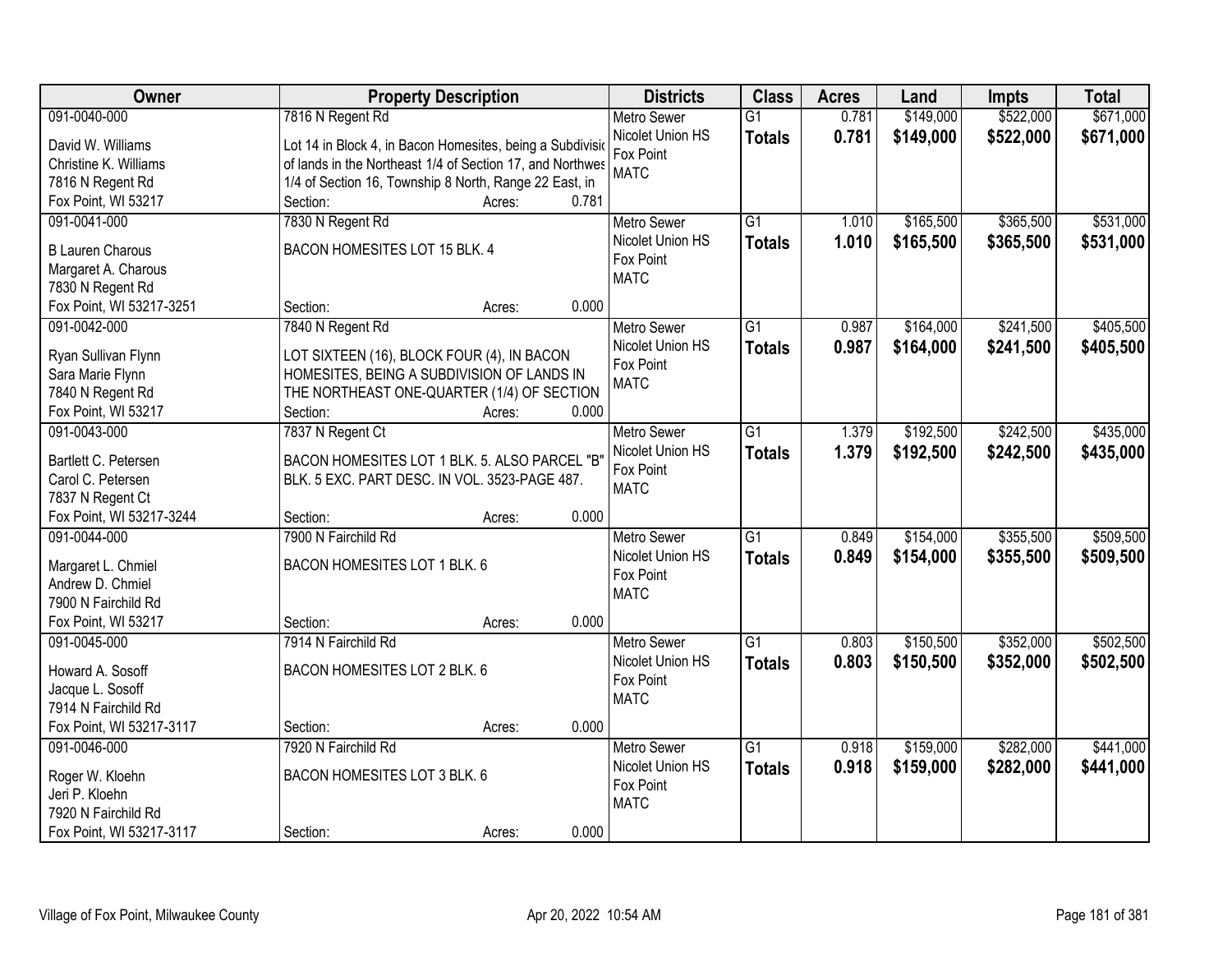| <b>Owner</b>                   | <b>Property Description</b>                                |                 | <b>Districts</b>              | <b>Class</b>    | <b>Acres</b> | Land      | <b>Impts</b> | <b>Total</b> |
|--------------------------------|------------------------------------------------------------|-----------------|-------------------------------|-----------------|--------------|-----------|--------------|--------------|
| 091-0047-000                   | 7926 N Fairchild Rd                                        |                 | <b>Metro Sewer</b>            | $\overline{G1}$ | 0.826        | \$152,000 | \$245,800    | \$397,800    |
| Brian K. Stegall               | Lot Four (4), in Block Six (6), in Bacon Homesites, being  |                 | Nicolet Union HS              | <b>Totals</b>   | 0.826        | \$152,000 | \$245,800    | \$397,800    |
| Jessica A. Berta               | Subdivision of lands in the Northeast 1/4 of Section 17 ar |                 | Fox Point                     |                 |              |           |              |              |
| 7926 N Fairchild Rd            | Northwest 1/4 of Section 16, in Township 8 North, Range    |                 | <b>MATC</b>                   |                 |              |           |              |              |
| Fox Point, WI 53217            | Section:                                                   | 0.000<br>Acres: |                               |                 |              |           |              |              |
| 091-0048-000                   | 7861 N Regent Ct                                           |                 | <b>Metro Sewer</b>            | $\overline{G1}$ | 1.102        | \$172,500 | \$383,500    | \$556,000    |
|                                |                                                            |                 | Nicolet Union HS              | <b>Totals</b>   | 1.102        | \$172,500 | \$383,500    | \$556,000    |
| Sharon F. Hipke                | BACON HOMESITES LOT 5 BLK. 6                               |                 | Fox Point                     |                 |              |           |              |              |
| 7861 N Regent Ct               |                                                            |                 | <b>MATC</b>                   |                 |              |           |              |              |
| Fox Point, WI 53217-3244       |                                                            | 0.000           |                               |                 |              |           |              |              |
|                                | Section:                                                   | Acres:          |                               |                 |              |           |              |              |
| 091-0049-000                   | 7857 N Regent Ct                                           |                 | Metro Sewer                   | G1              | 0.964        | \$162,500 | \$366,900    | \$529,400    |
| Neil P. Casey                  | BACON HOMESITES LOT 6 BLK. 6                               |                 | Nicolet Union HS<br>Fox Point | <b>Totals</b>   | 0.964        | \$162,500 | \$366,900    | \$529,400    |
| Shelley H. Casey               |                                                            |                 | <b>MATC</b>                   |                 |              |           |              |              |
| 7857 N Regent Ct               |                                                            |                 |                               |                 |              |           |              |              |
| Fox Point, WI 53217-3244       | Section:                                                   | 0.000<br>Acres: |                               |                 |              |           |              |              |
| 091-0050-000                   | 7800 N Port Washington Ct                                  |                 | <b>Metro Sewer</b>            | $\overline{G1}$ | 0.380        | \$107,500 | \$156,000    | \$263,500    |
| Rezig D. Attari                | BACON HOMESITES ADDN. LOT 1, BLK. 7                        |                 | Nicolet Union HS              | <b>Totals</b>   | 0.380        | \$107,500 | \$156,000    | \$263,500    |
| Olfat J. Abdelhamid            |                                                            |                 | Fox Point                     |                 |              |           |              |              |
| 7800 N Pt Washington Ct        |                                                            |                 | <b>MATC</b>                   |                 |              |           |              |              |
| Fox Point, WI 53217-3126       | Section:                                                   | 0.000<br>Acres: |                               |                 |              |           |              |              |
| 091-0051-000                   | 7820 N Port Washington Ct                                  |                 | <b>Metro Sewer</b>            | $\overline{G1}$ | 0.388        | \$102,000 | \$180,000    | \$282,000    |
|                                |                                                            |                 | Nicolet Union HS              | <b>Totals</b>   | 0.388        | \$102,000 | \$180,000    | \$282,000    |
| Jon L. Drouin                  | BACON HOMESITES ADDN LOT 2, BLK. 7                         |                 | Fox Point                     |                 |              |           |              |              |
| Lisa M. Drouin                 |                                                            |                 | <b>MATC</b>                   |                 |              |           |              |              |
| 7820 N Pt Washington Ct        |                                                            |                 |                               |                 |              |           |              |              |
| Fox Point, WI 53217-3126       | Section:                                                   | 0.000<br>Acres: |                               |                 |              |           |              |              |
| 091-0052-000                   | 7840 N Port Washington Ct                                  |                 | Metro Sewer                   | $\overline{G1}$ | 0.388        | \$102,000 | \$142,500    | \$244,500    |
| The Rosemary Bazylewicz-Murtha | BACON HOMESITES ADDN LOT 3, BLK. 7 SCHOOL                  |                 | Nicolet Union HS              | <b>Totals</b>   | 0.388        | \$102,000 | \$142,500    | \$244,500    |
| Revocable Living Trust         | DIST <sub>2</sub>                                          |                 | Fox Point                     |                 |              |           |              |              |
| 7840 N Port Washington Ct      |                                                            |                 | <b>MATC</b>                   |                 |              |           |              |              |
| Fox Point, WI 53217            | Section:                                                   | 0.000<br>Acres: |                               |                 |              |           |              |              |
| 091-0053-000                   | 7860 N Port Washington Ct                                  |                 | <b>Metro Sewer</b>            | $\overline{G1}$ | 0.424        | \$104,500 | \$149,300    | \$253,800    |
|                                |                                                            |                 | Nicolet Union HS              | <b>Totals</b>   | 0.424        | \$104,500 | \$149,300    | \$253,800    |
| Joseph Orlando                 | BACON HOMESITES ADDN LOT 4, BLK. 7 AND SLY 9               |                 | Fox Point                     |                 |              |           |              |              |
| 7860 N Pt Washington Ct        | FT. OF LOT 2, BLK 1, FOX POINT VISTA.                      |                 | <b>MATC</b>                   |                 |              |           |              |              |
| Fox Point, WI 53217-3126       |                                                            |                 |                               |                 |              |           |              |              |
|                                | Section:                                                   | 0.000<br>Acres: |                               |                 |              |           |              |              |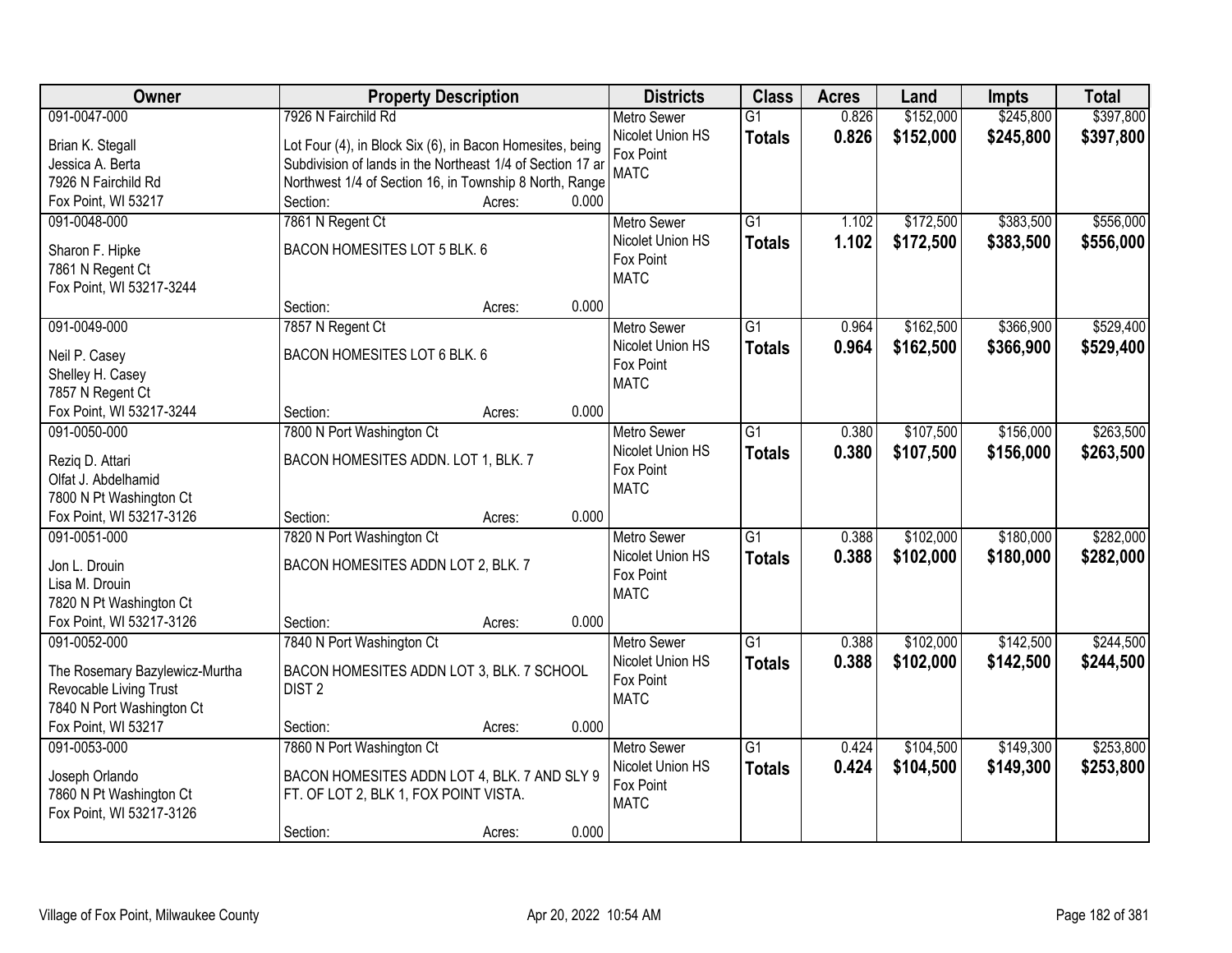| Owner                                |                                                                      | <b>Property Description</b> |       | <b>Districts</b>              | <b>Class</b>    | <b>Acres</b> | Land      | <b>Impts</b> | <b>Total</b> |
|--------------------------------------|----------------------------------------------------------------------|-----------------------------|-------|-------------------------------|-----------------|--------------|-----------|--------------|--------------|
| 091-0054-000                         | 7861 N Mohawk Rd                                                     |                             |       | <b>Metro Sewer</b>            | $\overline{G1}$ | 0.525        | \$130,000 | \$210,500    | \$340,500    |
| Paul K. Schwartz                     | BACON HOMESITES ADDN LOT 5, BLK. 7                                   |                             |       | Nicolet Union HS              | <b>Totals</b>   | 0.525        | \$130,000 | \$210,500    | \$340,500    |
| Leslie H. Schwartz                   |                                                                      |                             |       | Fox Point                     |                 |              |           |              |              |
| 7861 N Mohawk Rd                     |                                                                      |                             |       | <b>MATC</b>                   |                 |              |           |              |              |
| Fox Point, WI 53217-3123             | Section:                                                             | Acres:                      | 0.000 |                               |                 |              |           |              |              |
| 091-0055-000                         | 7841 N Mohawk Rd                                                     |                             |       | <b>Metro Sewer</b>            | $\overline{G1}$ | 0.472        | \$126,500 | \$212,000    | \$338,500    |
|                                      |                                                                      |                             |       | Nicolet Union HS              | <b>Totals</b>   | 0.472        | \$126,500 | \$212,000    | \$338,500    |
| Larry L. Brewer                      | BACON HOMESITES ADDN. LOT 6, BLK. 7 - Lot Six (6)                    |                             |       | Fox Point                     |                 |              |           |              |              |
| Elizabeth M. Brewer                  | in Block Seven (7), in BACON HOMESITES ADDITION,                     |                             |       | <b>MATC</b>                   |                 |              |           |              |              |
| 7841 N Mohawk Rd                     | being a Re-Subdivision of part of Parcel ?B?, Block Five<br>Section: |                             | 0.000 |                               |                 |              |           |              |              |
| Fox Point, WI 53217<br>091-0056-000  | 7821 N Mohawk Rd                                                     | Acres:                      |       |                               | G1              | 0.459        |           | \$281,000    | \$406,500    |
|                                      |                                                                      |                             |       | <b>Metro Sewer</b>            |                 |              | \$125,500 |              |              |
| Dessie R. Levy                       | BACON HOMESITES ADDN LOT 7, BLK. 7                                   |                             |       | Nicolet Union HS<br>Fox Point | <b>Totals</b>   | 0.459        | \$125,500 | \$281,000    | \$406,500    |
| Garry B. Levy                        |                                                                      |                             |       | <b>MATC</b>                   |                 |              |           |              |              |
| 7821 N Mohawk Rd                     |                                                                      |                             |       |                               |                 |              |           |              |              |
| Fox Point, WI 53217                  | Section:                                                             | Acres:                      | 0.000 |                               |                 |              |           |              |              |
| 091-0057-000                         | 300 W Dunwood Rd                                                     |                             |       | <b>Metro Sewer</b>            | G1              | 0.391        | \$120,500 | \$173,500    | \$294,000    |
| Kathleen E. Carroll                  | BACON HOMESITES ADDN LOT 8, BLK. 7                                   |                             |       | Nicolet Union HS              | <b>Totals</b>   | 0.391        | \$120,500 | \$173,500    | \$294,000    |
| 300 W Dunwood Rd                     |                                                                      |                             |       | Fox Point                     |                 |              |           |              |              |
| Fox Point, WI 53217-3109             |                                                                      |                             |       | <b>MATC</b>                   |                 |              |           |              |              |
|                                      | Section:                                                             | Acres:                      | 0.000 |                               |                 |              |           |              |              |
| 091-0058-000                         | 7861 N Fairchild Rd                                                  |                             |       | <b>Metro Sewer</b>            | $\overline{G1}$ | 0.649        | \$139,000 | \$400,500    | \$539,500    |
|                                      |                                                                      |                             |       | Nicolet Union HS              | <b>Totals</b>   | 0.649        | \$139,000 | \$400,500    | \$539,500    |
| Melissa N. Mooney                    | Lot 1, in Block 8, in Bacon Homesites Addition, being a              |                             |       | Fox Point                     |                 |              |           |              |              |
| Philip J. Schultz                    | re-subdivision of part of Parcel B, in Block 5, in Bacon             |                             |       | <b>MATC</b>                   |                 |              |           |              |              |
| 7861 N Fairchild Rd                  | Homesites and Lands, in the Northeast 1/4 of Section 17              |                             |       |                               |                 |              |           |              |              |
| Fox Point, WI 53217                  | Section:                                                             | Acres:                      | 0.649 |                               |                 |              |           |              |              |
| 091-0059-000                         | 7841 N Fairchild Rd                                                  |                             |       | Metro Sewer                   | G1              | 0.902        | \$157,500 | \$330,000    | \$487,500    |
| Richard M. Katz                      | BACON HOMESITES ADDN LOT 2, BLK. 8                                   |                             |       | Nicolet Union HS              | <b>Totals</b>   | 0.902        | \$157,500 | \$330,000    | \$487,500    |
| Beth E. Abramson                     |                                                                      |                             |       | Fox Point                     |                 |              |           |              |              |
| 7841 N Fairchild Rd                  |                                                                      |                             |       | <b>MATC</b>                   |                 |              |           |              |              |
| Fox Point, WI 53217-3116             | Section:                                                             | Acres:                      | 0.000 |                               |                 |              |           |              |              |
| 091-0060-000                         | 7831 N Fairchild Rd                                                  |                             |       | <b>Metro Sewer</b>            | $\overline{G1}$ | 0.694        | \$142,500 | \$272,900    | \$415,400    |
|                                      |                                                                      |                             |       | Nicolet Union HS              | <b>Totals</b>   | 0.694        | \$142,500 | \$272,900    | \$415,400    |
| Randy Rohmer<br><b>Bonnie Rohmer</b> | BACON HOMESITES ADDN. PART OF LOTS 3 AND 4,                          |                             |       | Fox Point                     |                 |              |           |              |              |
| 7831 N Fairchild Rd                  | BLK. 8 DESC. IN VOL. 3542, PAGE 189.                                 |                             |       | <b>MATC</b>                   |                 |              |           |              |              |
| Fox Point, WI 53217                  | Section:                                                             | Acres:                      | 0.000 |                               |                 |              |           |              |              |
|                                      |                                                                      |                             |       |                               |                 |              |           |              |              |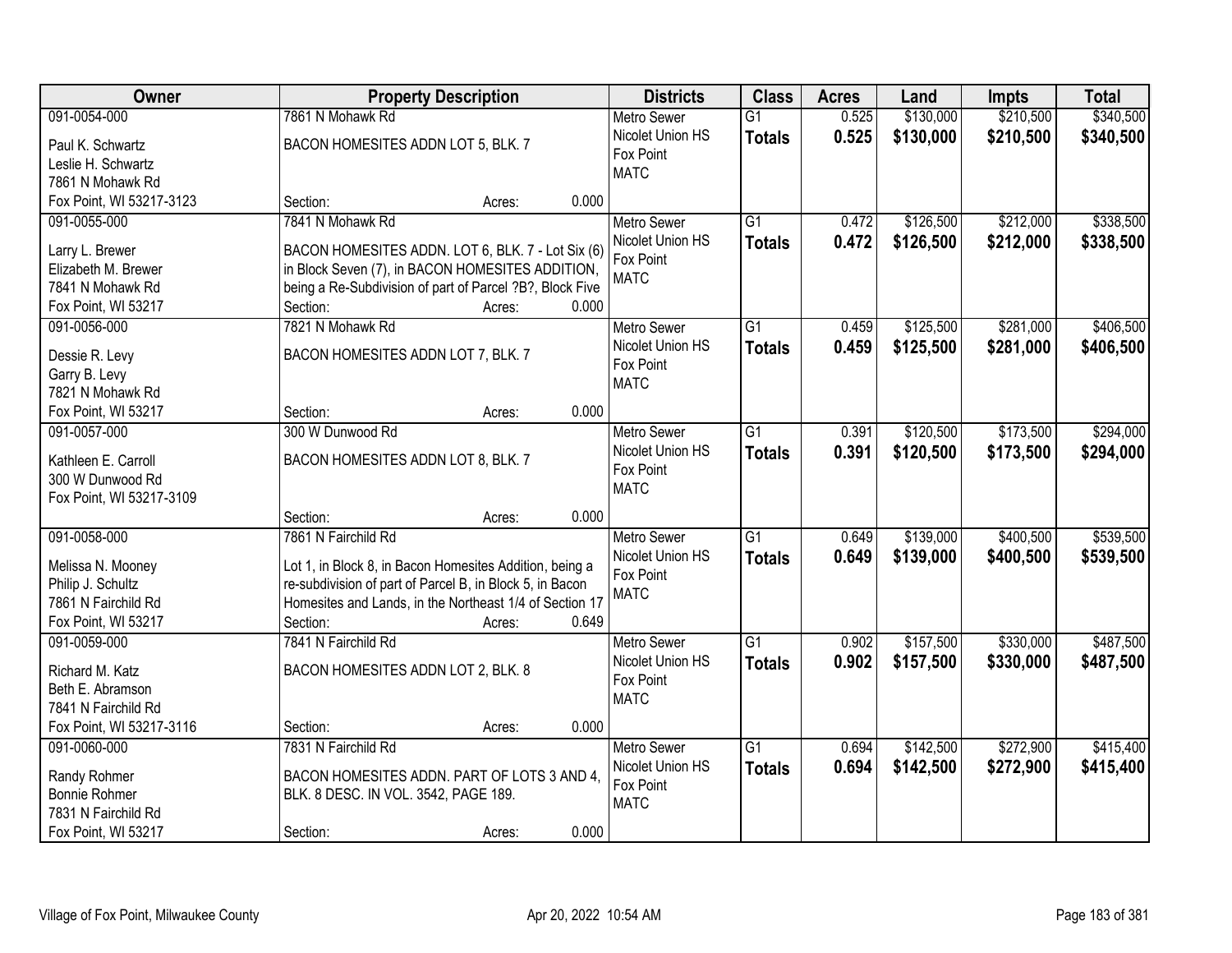| Owner                            | <b>Property Description</b>                             |                 | <b>Districts</b>   | <b>Class</b>    | <b>Acres</b> | Land      | <b>Impts</b> | <b>Total</b> |
|----------------------------------|---------------------------------------------------------|-----------------|--------------------|-----------------|--------------|-----------|--------------|--------------|
| 091-0061-000                     | 7821 N Fairchild Rd                                     |                 | <b>Metro Sewer</b> | $\overline{G1}$ | 0.453        | \$125,000 | \$261,900    | \$386,900    |
| Barbara A. O'Brien               | BACON HOMESITES ADDN PART OF LOTS 3 AND 4,              |                 | Nicolet Union HS   | <b>Totals</b>   | 0.453        | \$125,000 | \$261,900    | \$386,900    |
| Burleigh M. Smith                | BLK. 8 DESC. IN VOL. 3778 - PAGE 459.                   |                 | Fox Point          |                 |              |           |              |              |
| 7821 N Fairchild Rd              |                                                         |                 | <b>MATC</b>        |                 |              |           |              |              |
| Fox Point, WI 53217              | Section:                                                | 0.000<br>Acres: |                    |                 |              |           |              |              |
| 091-0062-000                     | 7811 N Fairchild Rd                                     |                 | <b>Metro Sewer</b> | $\overline{G1}$ | 0.480        | \$127,000 | \$318,000    | \$445,000    |
| Mary T. Johnson                  | BACON HOMESITES ADDN. LOT 5, BLK. 8                     |                 | Nicolet Union HS   | <b>Totals</b>   | 0.480        | \$127,000 | \$318,000    | \$445,000    |
| 7811 N Fairchild Rd              |                                                         |                 | Fox Point          |                 |              |           |              |              |
| Fox Point, WI 53217              |                                                         |                 | <b>MATC</b>        |                 |              |           |              |              |
|                                  | Section:                                                | 0.000<br>Acres: |                    |                 |              |           |              |              |
| 091-0063-000                     | 7801 N Seneca Rd                                        |                 | Metro Sewer        | G1              | 0.353        | \$117,500 | \$294,000    | \$411,500    |
| Sendik Revocable Trust           | BACON HOMESITES ADDN LOT 6, BLK. 8 - Lot Six (6),       |                 | Nicolet Union HS   | <b>Totals</b>   | 0.353        | \$117,500 | \$294,000    | \$411,500    |
| 7801 N Seneca Rd                 | Block Eight (8) in Bacon Homesites Addition, being a    |                 | Fox Point          |                 |              |           |              |              |
| Fox Point, WI 53217              | Re-Subdivision of part of Parcel lettered B, Block Five |                 | <b>MATC</b>        |                 |              |           |              |              |
|                                  | Section:                                                | 0.000<br>Acres: |                    |                 |              |           |              |              |
| 091-0064-000                     | 7755 N Seneca Rd                                        |                 | <b>Metro Sewer</b> | $\overline{G1}$ | 0.330        | \$116,000 | \$302,000    | \$418,000    |
| Alan R. Lurie                    | BACON HOMESITES ADDN. LOT 7, BLK. 8                     |                 | Nicolet Union HS   | <b>Totals</b>   | 0.330        | \$116,000 | \$302,000    | \$418,000    |
| Deborah W. Lurie                 |                                                         |                 | Fox Point          |                 |              |           |              |              |
| 7755 N Seneca Rd                 |                                                         |                 | <b>MATC</b>        |                 |              |           |              |              |
| Fox Point, WI 53217-3141         | Section:                                                | 0.000<br>Acres: |                    |                 |              |           |              |              |
| 091-0065-000                     | 7701 N Seneca Rd                                        |                 | <b>Metro Sewer</b> | $\overline{G1}$ | 0.350        | \$117,500 | \$229,500    | \$347,000    |
| Dennis J Walker Conv Trust       | BACON HOMESITES ADDN. LOT 8, BLK. 8                     |                 | Nicolet Union HS   | <b>Totals</b>   | 0.350        | \$117,500 | \$229,500    | \$347,000    |
| 7701 N Seneca Rd                 |                                                         |                 | Fox Point          |                 |              |           |              |              |
| Fox Point, WI 53217-3141         |                                                         |                 | <b>MATC</b>        |                 |              |           |              |              |
|                                  | Section:                                                | 0.000<br>Acres: |                    |                 |              |           |              |              |
| 091-0066-000                     | 130 W Dunwood Rd                                        |                 | Metro Sewer        | $\overline{G1}$ | 0.521        | \$130,000 | \$221,500    | \$351,500    |
| Nicholas John McCaul Kavalauskas | BACON HOMESITES ADDN. LOT 9, BLK. 8                     |                 | Nicolet Union HS   | <b>Totals</b>   | 0.521        | \$130,000 | \$221,500    | \$351,500    |
| 130 W Dunwood Rd                 |                                                         |                 | Fox Point          |                 |              |           |              |              |
| Fox Point, WI 53217              |                                                         |                 | <b>MATC</b>        |                 |              |           |              |              |
|                                  | Section:                                                | 0.000<br>Acres: |                    |                 |              |           |              |              |
| 091-0067-000                     | 160 W Dunwood Rd                                        |                 | <b>Metro Sewer</b> | $\overline{G1}$ | 0.568        | \$133,000 | \$272,000    | \$405,000    |
| Scott J. Feldner                 | BACON HOMESITES ADDN. LOT 10, BLK. 8                    |                 | Nicolet Union HS   | <b>Totals</b>   | 0.568        | \$133,000 | \$272,000    | \$405,000    |
| Sarah B. Feldner                 |                                                         |                 | Fox Point          |                 |              |           |              |              |
| 160 W Dunwood Rd                 |                                                         |                 | <b>MATC</b>        |                 |              |           |              |              |
| Fox Point, WI 53217-3106         | Section:                                                | 0.000<br>Acres: |                    |                 |              |           |              |              |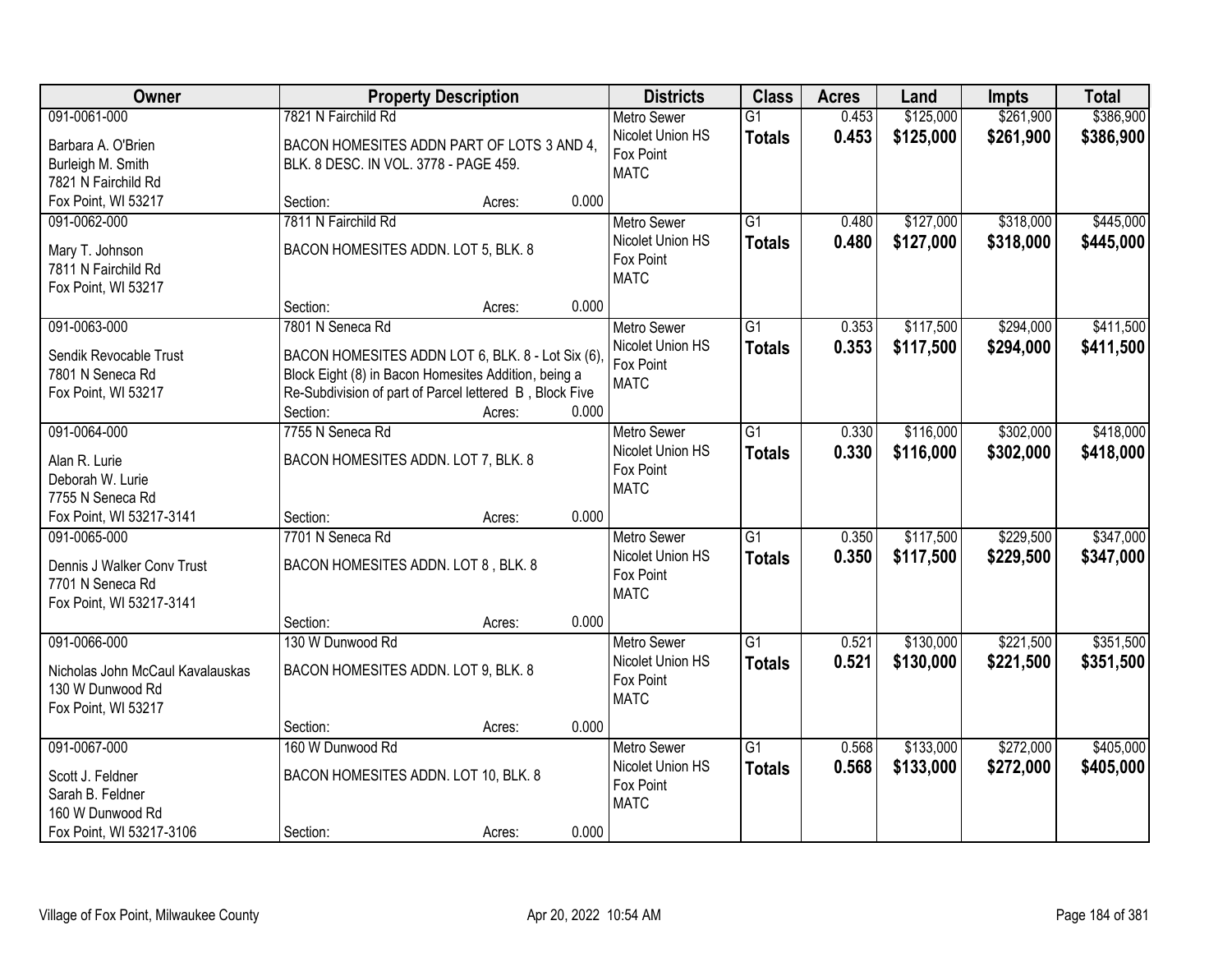| Owner                                        | <b>Property Description</b>                                |                 | <b>Districts</b>              | <b>Class</b>    | <b>Acres</b> | Land      | <b>Impts</b> | <b>Total</b> |
|----------------------------------------------|------------------------------------------------------------|-----------------|-------------------------------|-----------------|--------------|-----------|--------------|--------------|
| 091-0068-000                                 | 180 W Dunwood Rd                                           |                 | <b>Metro Sewer</b>            | $\overline{G1}$ | 0.568        | \$133,000 | \$135,500    | \$268,500    |
| Patricia Raines Mousseau Revocable           | BACON HOMESITES ADDN LOT 11, BLK. 8                        |                 | Nicolet Union HS              | <b>Totals</b>   | 0.568        | \$133,000 | \$135,500    | \$268,500    |
| Trust of 1992                                |                                                            |                 | Fox Point                     |                 |              |           |              |              |
| 180 W Dunwood Rd                             |                                                            |                 | <b>MATC</b>                   |                 |              |           |              |              |
| Fox Point, WI 53217                          | Section:                                                   | 0.000<br>Acres: |                               |                 |              |           |              |              |
| 091-0069-000                                 | 200 W Dunwood Rd                                           |                 | <b>Metro Sewer</b>            | $\overline{G1}$ | 0.557        | \$132,500 | \$177,700    | \$310,200    |
|                                              |                                                            |                 | Nicolet Union HS              | <b>Totals</b>   | 0.557        | \$132,500 | \$177,700    | \$310,200    |
| Lawrence R. Cohn                             | BACON HOMESITES ADDN. LOT 12, BLK. 8                       |                 | Fox Point                     |                 |              |           |              |              |
| 200 W Dunwood Rd                             |                                                            |                 | <b>MATC</b>                   |                 |              |           |              |              |
| Milwaukee, WI 53217                          | Section:                                                   | 0.000           |                               |                 |              |           |              |              |
| 091-0070-000                                 | 240 W Dunwood Rd                                           | Acres:          | <b>Metro Sewer</b>            | G1              | 0.517        | \$109,800 | \$378,000    | \$487,800    |
|                                              |                                                            |                 | Nicolet Union HS              |                 |              |           |              |              |
| Catherine F. Conway Rev Trust                | BACON HOMESITES ADDN LOT 13, BLK. 8                        |                 | Fox Point                     | <b>Totals</b>   | 0.517        | \$109,800 | \$378,000    | \$487,800    |
| 240 W Dunwood Rd                             |                                                            |                 | <b>MATC</b>                   |                 |              |           |              |              |
| Fox Point, WI 53217-3105                     |                                                            |                 |                               |                 |              |           |              |              |
|                                              | Section:                                                   | 0.000<br>Acres: |                               |                 |              |           |              |              |
| 091-0071-000                                 | 7800 N Mohawk Rd                                           |                 | <b>Metro Sewer</b>            | G1              | 0.488        | \$127,500 | \$453,000    | \$580,500    |
| <b>Todd James Waltrip</b>                    | Lot 14, in Block 8, Bacon Homesites Addition, being a      |                 | Nicolet Union HS              | <b>Totals</b>   | 0.488        | \$127,500 | \$453,000    | \$580,500    |
| Alexandra F. Waltrip                         | Re-Subdivision of part of Parcel B, Block 5, Bacon         |                 | Fox Point                     |                 |              |           |              |              |
| 7800 N Mohawk Rd                             | Homesites                                                  |                 | <b>MATC</b>                   |                 |              |           |              |              |
| Fox Point, WI 53217                          | Section:                                                   | 0.000<br>Acres: |                               |                 |              |           |              |              |
| 091-0072-000                                 | 7820 N Mohawk Rd                                           |                 | <b>Metro Sewer</b>            | $\overline{G1}$ | 0.591        | \$128,000 | \$265,800    | \$393,800    |
|                                              |                                                            |                 | Nicolet Union HS              | <b>Totals</b>   | 0.591        | \$128,000 | \$265,800    | \$393,800    |
| Mary R. Shutters                             | BACON HOMESITES ADDN. LOT 15, BLK. 8                       |                 | Fox Point                     |                 |              |           |              |              |
| Michael R. Shutters                          |                                                            |                 | <b>MATC</b>                   |                 |              |           |              |              |
| 7820 N Mohawk Rd<br>Fox Point, WI 53217-3122 | Section:                                                   | 0.000           |                               |                 |              |           |              |              |
| 091-0073-000                                 | 7840 N Mohawk Rd                                           | Acres:          |                               | $\overline{G1}$ | 0.504        | \$128,500 | \$173,500    | \$302,000    |
|                                              |                                                            |                 | Metro Sewer                   |                 |              |           |              |              |
| Wesley V. Lafferty                           | BACON HOMESITES ADDN. LOT 16, BLK. 8                       |                 | Nicolet Union HS<br>Fox Point | <b>Totals</b>   | 0.504        | \$128,500 | \$173,500    | \$302,000    |
| Michelle Db Lafferty                         |                                                            |                 | <b>MATC</b>                   |                 |              |           |              |              |
| 7840 N Mohawk Rd                             |                                                            |                 |                               |                 |              |           |              |              |
| Fox Point, WI 53217-3122                     | Section:                                                   | 0.000<br>Acres: |                               |                 |              |           |              |              |
| 091-0074-000                                 | 7860 N Mohawk Rd                                           |                 | <b>Metro Sewer</b>            | $\overline{G1}$ | 0.495        | \$128,000 | \$346,500    | \$474,500    |
| Philip G. Blechacz                           | Parcel A: Lot Seventeen (17), in Block Eight (8), in Bacor |                 | Nicolet Union HS              | <b>Totals</b>   | 0.495        | \$128,000 | \$346,500    | \$474,500    |
| Bethany F. Blechacz                          | Homesites Addition, being a re-subdivision of part of Pard |                 | Fox Point                     |                 |              |           |              |              |
| 7860 N Mohawk Rd                             | B, Block 5, Bacon Homesites, and lands in the Northeast    |                 | <b>MATC</b>                   |                 |              |           |              |              |
| Fox Point, WI 53217                          | Section:                                                   | 0.000<br>Acres: |                               |                 |              |           |              |              |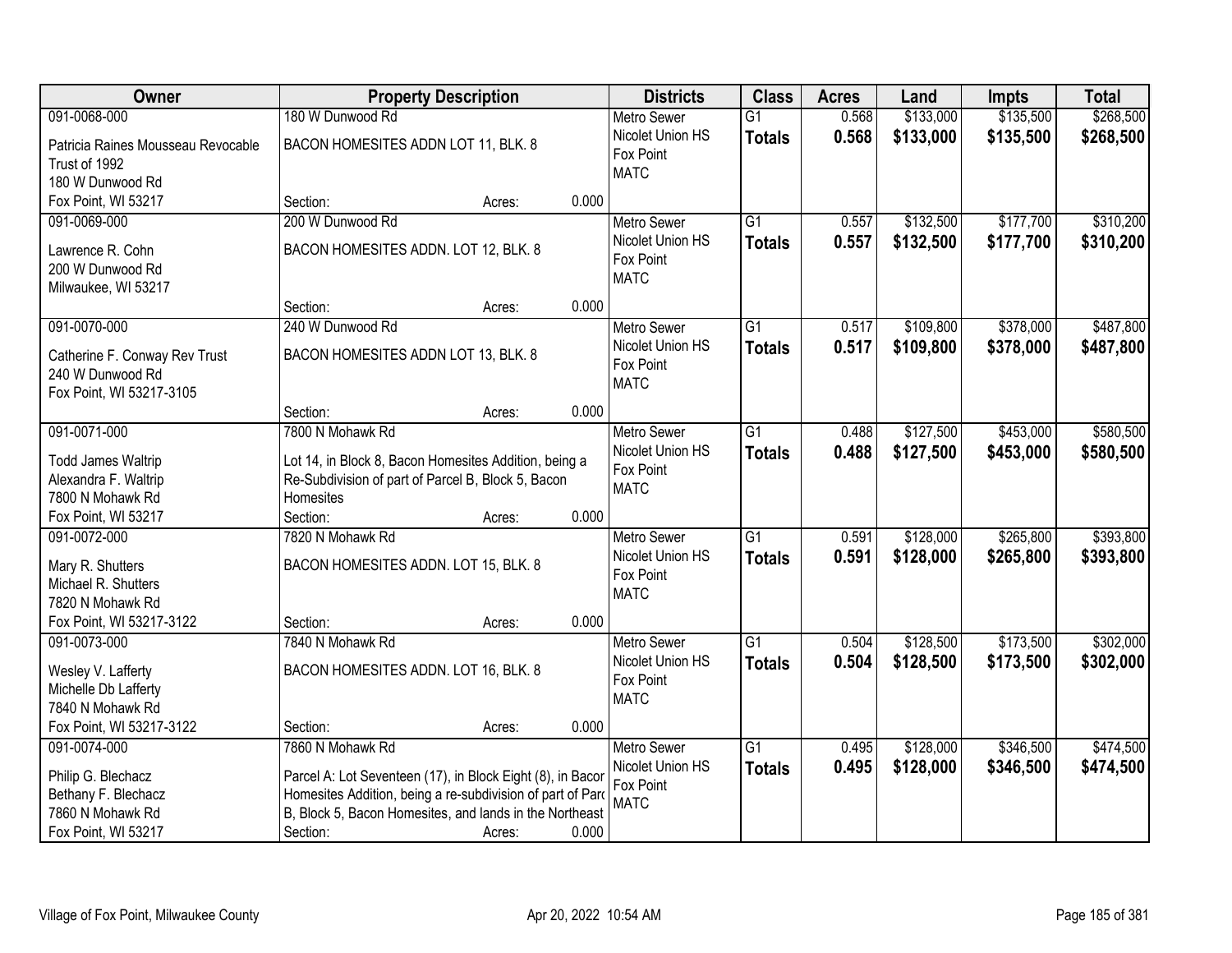| Owner                             | <b>Property Description</b>                               |        |       | <b>Districts</b>         | <b>Class</b>    | <b>Acres</b> | Land      | <b>Impts</b> | <b>Total</b> |
|-----------------------------------|-----------------------------------------------------------|--------|-------|--------------------------|-----------------|--------------|-----------|--------------|--------------|
| 091-0075-000                      | 7750 N Fairchild Rd                                       |        |       | <b>Metro Sewer</b>       | $\overline{G1}$ | 0.766        | \$148,000 | \$342,500    | \$490,500    |
| Michael A. Levey                  | BACON HOMESITES ADDN. LOT 1, BLK. 9                       |        |       | Nicolet Union HS         | <b>Totals</b>   | 0.766        | \$148,000 | \$342,500    | \$490,500    |
| Linda Gorens Levey                |                                                           |        |       | Fox Point                |                 |              |           |              |              |
| 7750 N Fairchild Rd               |                                                           |        |       | <b>MATC</b>              |                 |              |           |              |              |
| Fox Point, WI 53217-3113          | Section:                                                  | Acres: | 0.000 |                          |                 |              |           |              |              |
| 091-0076-000                      | 7800 N Fairchild Rd                                       |        |       | <b>Metro Sewer</b>       | $\overline{G1}$ | 0.816        | \$151,500 | \$209,500    | \$361,000    |
|                                   |                                                           |        |       | Nicolet Union HS         | <b>Totals</b>   | 0.816        | \$151,500 | \$209,500    | \$361,000    |
| Loai A. Aburjaila                 | BACON HOMESITES ADDN LOT 2, BLK. 9                        |        |       | Fox Point                |                 |              |           |              |              |
| Hiba J. Abdel-Hamed               |                                                           |        |       | <b>MATC</b>              |                 |              |           |              |              |
| 7800 N Fairchild Rd               |                                                           |        |       |                          |                 |              |           |              |              |
| Fox Point, WI 53217-3115          | Section:                                                  | Acres: | 0.000 |                          |                 |              |           |              |              |
| 091-0077-000                      | 7820 N Fairchild Rd                                       |        |       | <b>Metro Sewer</b>       | G1              | 0.995        | \$164,500 | \$221,500    | \$386,000    |
| Timothy P. Bryne                  | BACON HOMESITES ADDN. LOT 3, BLK. 9                       |        |       | Nicolet Union HS         | <b>Totals</b>   | 0.995        | \$164,500 | \$221,500    | \$386,000    |
| Sharlene E. Bryne                 |                                                           |        |       | Fox Point                |                 |              |           |              |              |
| 7820 N Fairchild Rd               |                                                           |        |       | <b>MATC</b>              |                 |              |           |              |              |
| Fox Point, WI 53217               | Section:                                                  | Acres: | 0.000 |                          |                 |              |           |              |              |
| 091-0078-000                      | 7840 N Fairchild Rd                                       |        |       | <b>Metro Sewer</b>       | $\overline{G1}$ | 0.838        | \$153,000 | \$353,100    | \$506,100    |
|                                   |                                                           |        |       | Nicolet Union HS         | <b>Totals</b>   | 0.838        | \$153,000 | \$353,100    | \$506,100    |
| Dunst Family Trust                | BACON HOMESITES ADDN. LOT 4, BLK. 9                       |        |       | Fox Point                |                 |              |           |              |              |
| Attn: Thomas C & Sandra K Dunst   |                                                           |        |       | <b>MATC</b>              |                 |              |           |              |              |
| 7840 N Fairchild Rd               |                                                           |        | 0.000 |                          |                 |              |           |              |              |
| Fox Point, WI 53217-3115          | Section:                                                  | Acres: |       |                          |                 |              |           | \$241,400    |              |
| 091-0079-000                      | 7860 N Fairchild Rd                                       |        |       | <b>Metro Sewer</b>       | $\overline{G1}$ | 0.826        | \$152,000 |              | \$393,400    |
| Tammara Lovett                    | Lot 5, in Block 9, Bacon Homesites Addition, being a      |        |       | Nicolet Union HS         | <b>Totals</b>   | 0.826        | \$152,000 | \$241,400    | \$393,400    |
| 7860 N Fairchild Rd               | re-subdivision of Parcel B in Block 5 in Bacon Homesites  |        |       | Fox Point<br><b>MATC</b> |                 |              |           |              |              |
| Fox Point, WI 53217               | and lands in the Northeast 1/4 of Section 17, in Township |        |       |                          |                 |              |           |              |              |
|                                   | Section:                                                  | Acres: | 0.000 |                          |                 |              |           |              |              |
| 091-0080-000                      | 7847 N Regent Ct                                          |        |       | Metro Sewer              | $\overline{G1}$ | 1.194        | \$179,000 | \$530,000    | \$709,000    |
| Steven O & Martha S Gruen Rev Liv | BACON HOMESITES ADDN. LOT 6, BLK. 9                       |        |       | Nicolet Union HS         | <b>Totals</b>   | 1.194        | \$179,000 | \$530,000    | \$709,000    |
| Trust                             |                                                           |        |       | Fox Point                |                 |              |           |              |              |
| 7847 N Regent Ct                  |                                                           |        |       | <b>MATC</b>              |                 |              |           |              |              |
| Fox Point, WI 53217-3244          | Section:                                                  | Acres: | 0.000 |                          |                 |              |           |              |              |
| 091-0081-000                      | 7751 N Fairchild Rd                                       |        |       | <b>Metro Sewer</b>       | $\overline{G1}$ | 0.367        | \$118,500 | \$242,500    | \$361,000    |
|                                   |                                                           |        |       | Nicolet Union HS         |                 | 0.367        | \$118,500 | \$242,500    | \$361,000    |
| Michael L. Carnahan               | BACON HOMESITES ADDN LOT 1 AND N TRIANGLE                 |        |       | Fox Point                | <b>Totals</b>   |              |           |              |              |
| 7751 N Fairchild Rd               | OF LOT 2 BEING 15 FT ON E LINE LOT 2 BLK 10               |        |       | <b>MATC</b>              |                 |              |           |              |              |
| Fox Point, WI 53217-3114          |                                                           |        |       |                          |                 |              |           |              |              |
|                                   | Section:                                                  | Acres: | 0.000 |                          |                 |              |           |              |              |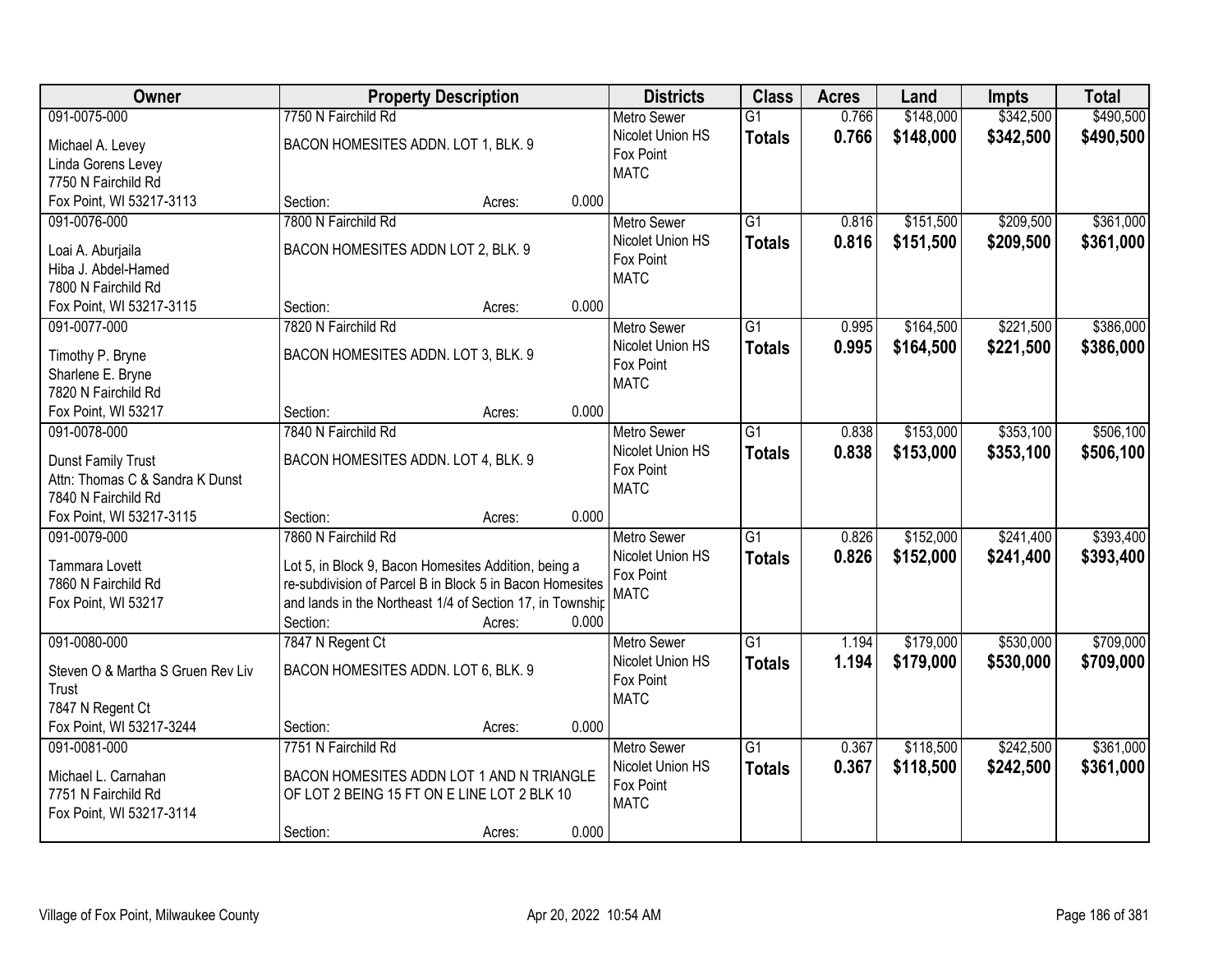| Owner                                                                             | <b>Property Description</b>                       |                 | <b>Districts</b>                       | <b>Class</b>    | <b>Acres</b> | Land      | <b>Impts</b> | <b>Total</b> |
|-----------------------------------------------------------------------------------|---------------------------------------------------|-----------------|----------------------------------------|-----------------|--------------|-----------|--------------|--------------|
| 091-0082-000                                                                      | 7731 N Fairchild Rd                               |                 | <b>Metro Sewer</b>                     | $\overline{G1}$ | 0.434        | \$123,500 | \$187,800    | \$311,300    |
| Thomas M. Read 2012 Revocable Trust   BACON HOMESITES ADDN. LOT 2, BLK. 10 EXCEPT |                                                   |                 | Nicolet Union HS                       | <b>Totals</b>   | 0.434        | \$123,500 | \$187,800    | \$311,300    |
| 314 Neapolitan Way                                                                | N. TRANGLE BEING 15 FT. ON E. LINE LOT 2 - Lot 2, |                 | Fox Point                              |                 |              |           |              |              |
| Naples, FL 34103                                                                  | in Block 10, in Bacon Homesites Addition, being a |                 | <b>MATC</b>                            |                 |              |           |              |              |
|                                                                                   | Section:                                          | 0.000<br>Acres: |                                        |                 |              |           |              |              |
| 091-0083-000                                                                      | 7700 N Seneca Rd                                  |                 | <b>Metro Sewer</b>                     | $\overline{G1}$ | 0.441        | \$124,000 | \$223,000    | \$347,000    |
|                                                                                   | BACON HOMESITES ADDN. LOT 3, BLK. 10              |                 | Nicolet Union HS                       | <b>Totals</b>   | 0.441        | \$124,000 | \$223,000    | \$347,000    |
| Carlton G Weisner Revoc Trust<br>7700 N Seneca Rd                                 |                                                   |                 | Fox Point                              |                 |              |           |              |              |
| Fox Point, WI 53217-3140                                                          |                                                   |                 | <b>MATC</b>                            |                 |              |           |              |              |
|                                                                                   | Section:                                          | 0.000<br>Acres: |                                        |                 |              |           |              |              |
| 091-0084-000                                                                      | 7641 N Bell Rd                                    |                 | Metro Sewer                            | G1              | 0.325        | \$115,500 | \$150,500    | \$266,000    |
|                                                                                   |                                                   |                 | Nicolet Union HS                       | <b>Totals</b>   | 0.325        | \$115,500 | \$150,500    | \$266,000    |
| Bradley D. Hibray                                                                 | LOT 1, BLOCK 1, AND 30 FT. OF VACATED STREET      |                 | Fox Point                              |                 |              |           |              |              |
| Margaret A. Hibray                                                                | ADJOINING SD LOT ON THE NORTH. CALUMET            |                 | <b>MATC</b>                            |                 |              |           |              |              |
| 7641 N Bell Rd                                                                    | DOWNS.                                            |                 |                                        |                 |              |           |              |              |
| Fox Point, WI 53217                                                               | Section:                                          | 0.000<br>Acres: |                                        |                 |              |           |              |              |
| 091-0085-000                                                                      | 7635 N Bell Rd                                    |                 | <b>Metro Sewer</b><br>Nicolet Union HS | $\overline{G1}$ | 0.226        | \$99,500  | \$170,000    | \$269,500    |
| Liza L. Redlin                                                                    | LOT 2, BLOCK 1, CALUMET DOWNS                     |                 | Fox Point                              | <b>Totals</b>   | 0.226        | \$99,500  | \$170,000    | \$269,500    |
| 7635 N Bell Rd                                                                    |                                                   |                 | <b>MATC</b>                            |                 |              |           |              |              |
| Fox Point, WI 53217-3234                                                          |                                                   |                 |                                        |                 |              |           |              |              |
|                                                                                   | Section:                                          | 0.000<br>Acres: |                                        |                 |              |           |              |              |
| 091-0086-000                                                                      | 7629 N Bell Rd                                    |                 | <b>Metro Sewer</b>                     | $\overline{G1}$ | 0.226        | \$99,500  | \$151,800    | \$251,300    |
| The Michael J & Patrice A Day Rev Trus   LOT 3, BLOCK 1, CALUMET DOWNS            |                                                   |                 | Nicolet Union HS                       | <b>Totals</b>   | 0.226        | \$99,500  | \$151,800    | \$251,300    |
| Dtd 10/19/2020                                                                    |                                                   |                 | Fox Point                              |                 |              |           |              |              |
| 7629 N Bell Rd                                                                    |                                                   |                 | <b>MATC</b>                            |                 |              |           |              |              |
| Fox Point, WI 53217                                                               | Section:                                          | 0.000<br>Acres: |                                        |                 |              |           |              |              |
| 091-0087-000                                                                      | 7623 N Bell Rd                                    |                 | Metro Sewer                            | $\overline{G1}$ | 0.226        | \$99,500  | \$248,500    | \$348,000    |
| Mackiewicz Joint Revocable Trust                                                  | LOT 4, BLOCK 1, CALUMET DOWNS                     |                 | Nicolet Union HS                       | <b>Totals</b>   | 0.226        | \$99,500  | \$248,500    | \$348,000    |
| 7623 N Bell Rd                                                                    |                                                   |                 | Fox Point                              |                 |              |           |              |              |
| Fox Point, WI 53217-3234                                                          |                                                   |                 | <b>MATC</b>                            |                 |              |           |              |              |
|                                                                                   | Section:                                          | 0.000<br>Acres: |                                        |                 |              |           |              |              |
| 091-0088-000                                                                      | 7617 N Bell Rd                                    |                 | <b>Metro Sewer</b>                     | $\overline{G1}$ | 0.226        | \$99,500  | \$145,100    | \$244,600    |
|                                                                                   |                                                   |                 | Nicolet Union HS                       | <b>Totals</b>   | 0.226        | \$99,500  | \$145,100    | \$244,600    |
| David L. Friedlen                                                                 | LOT 5, BLOCK 1, CALUMET DOWNS                     |                 | Fox Point                              |                 |              |           |              |              |
| Karen E. Friedlen<br>7617 N Bell Rd                                               |                                                   |                 | <b>MATC</b>                            |                 |              |           |              |              |
| Fox Point, WI 53217-3234                                                          | Section:                                          | 0.000<br>Acres: |                                        |                 |              |           |              |              |
|                                                                                   |                                                   |                 |                                        |                 |              |           |              |              |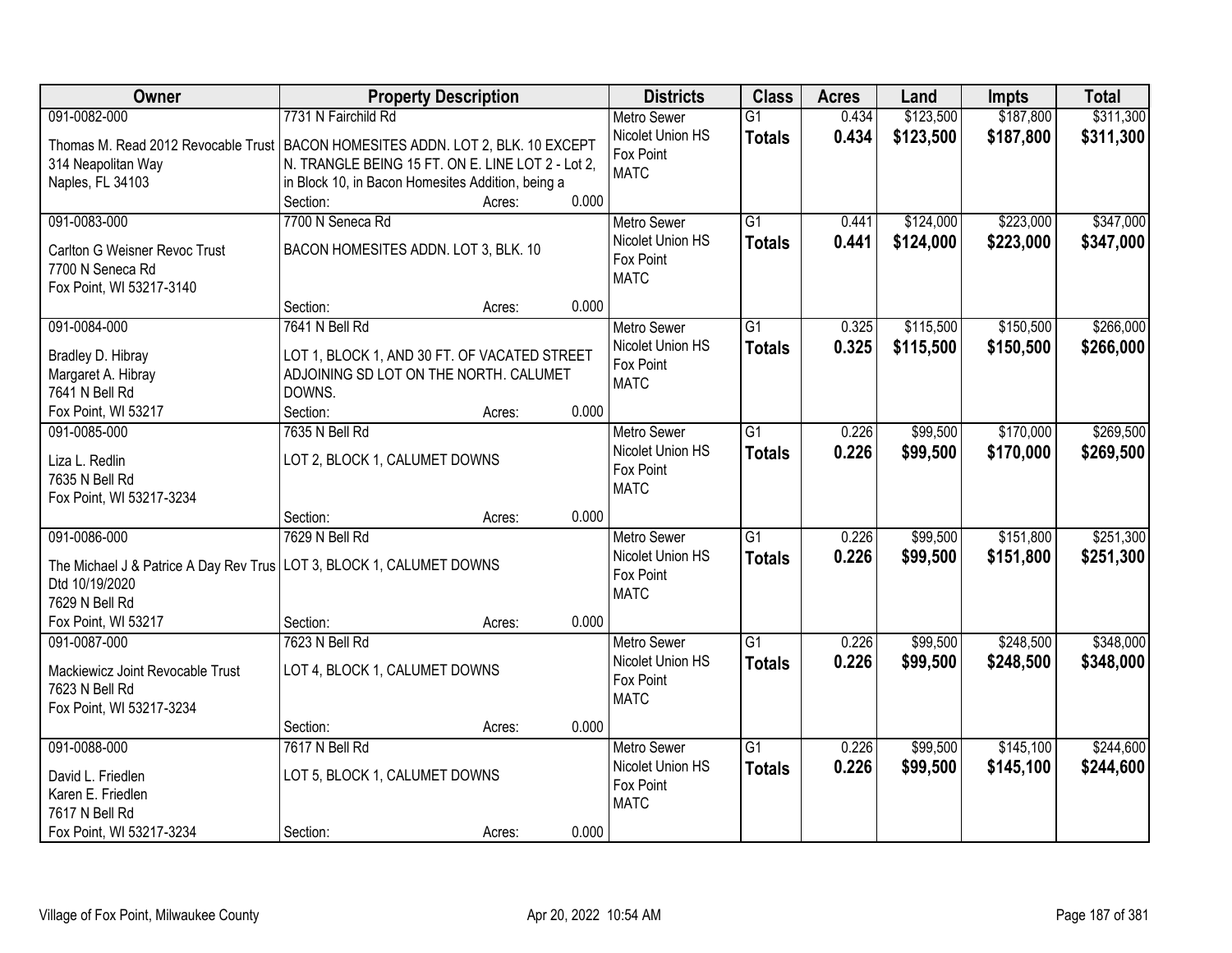| Owner                          |                                | <b>Property Description</b> |       | <b>Districts</b>              | <b>Class</b>    | <b>Acres</b> | Land      | <b>Impts</b> | <b>Total</b> |
|--------------------------------|--------------------------------|-----------------------------|-------|-------------------------------|-----------------|--------------|-----------|--------------|--------------|
| 091-0089-000                   | 7613 N Bell Rd                 |                             |       | <b>Metro Sewer</b>            | $\overline{G1}$ | 0.226        | \$99,500  | \$139,800    | \$239,300    |
| Sarah E. Epstein               | LOT 6, BLOCK 1, CALUMET DOWNS  |                             |       | Nicolet Union HS<br>Fox Point | <b>Totals</b>   | 0.226        | \$99,500  | \$139,800    | \$239,300    |
| 7613 N Bell Rd                 |                                |                             |       | <b>MATC</b>                   |                 |              |           |              |              |
| Fox Point, WI 53217            |                                |                             |       |                               |                 |              |           |              |              |
|                                | Section:                       | Acres:                      | 0.000 |                               |                 |              |           |              |              |
| 091-0090-000                   | 7609 N Bell Rd                 |                             |       | <b>Metro Sewer</b>            | $\overline{G1}$ | 0.228        | \$100,500 | \$261,700    | \$362,200    |
| Linda R. Walker                | LOT 7, BLOCK 1, CALUMET DOWNS  |                             |       | Nicolet Union HS              | <b>Totals</b>   | 0.228        | \$100,500 | \$261,700    | \$362,200    |
| Katherine R. Weishaar          |                                |                             |       | Fox Point<br><b>MATC</b>      |                 |              |           |              |              |
| 7609 N Bell Rd                 |                                |                             |       |                               |                 |              |           |              |              |
| Fox Point, WI 53217-3234       | Section:                       | Acres:                      | 0.000 |                               |                 |              |           |              |              |
| 091-0091-000                   | 210 E Calumet Rd               |                             |       | Metro Sewer                   | G1              | 0.226        | \$99,500  | \$172,500    | \$272,000    |
| Dennis J. Gruenwald            | LOT 8, BLOCK 1, CALUMET DOWNS  |                             |       | Nicolet Union HS              | <b>Totals</b>   | 0.226        | \$99,500  | \$172,500    | \$272,000    |
| Barbara J. Gruenwald           |                                |                             |       | Fox Point                     |                 |              |           |              |              |
| 210 E Calumet Rd               |                                |                             |       | <b>MATC</b>                   |                 |              |           |              |              |
| Fox Point, WI 53217-3201       | Section:                       | Acres:                      | 0.000 |                               |                 |              |           |              |              |
| 091-0092-000                   | 204 E Calumet Rd               |                             |       | <b>Metro Sewer</b>            | $\overline{G1}$ | 0.232        | \$102,500 | \$191,500    | \$294,000    |
| Michael S. Hostad              | LOT 9, BLOCK 1, CALUMET DOWNS  |                             |       | Nicolet Union HS              | <b>Totals</b>   | 0.232        | \$102,500 | \$191,500    | \$294,000    |
| 204 E Calumet Rd               |                                |                             |       | Fox Point                     |                 |              |           |              |              |
| Fox Point, WI 53217            |                                |                             |       | <b>MATC</b>                   |                 |              |           |              |              |
|                                | Section:                       | Acres:                      | 0.000 |                               |                 |              |           |              |              |
| 091-0093-000                   | 7608 N Fairchild Rd            |                             |       | <b>Metro Sewer</b>            | $\overline{G1}$ | 0.226        | \$99,500  | \$113,200    | \$212,700    |
|                                |                                |                             |       | Nicolet Union HS              | <b>Totals</b>   | 0.226        | \$99,500  | \$113,200    | \$212,700    |
| Justin Ott                     | LOT 10, BLOCK 1, CALUMET DOWNS |                             |       | Fox Point                     |                 |              |           |              |              |
| 7608 N Fairchild Rd            |                                |                             |       | <b>MATC</b>                   |                 |              |           |              |              |
| Fox Point, WI 53217            | Section:                       | Acres:                      | 0.000 |                               |                 |              |           |              |              |
| 091-0094-000                   | 7612 N Fairchild Rd            |                             |       | <b>Metro Sewer</b>            | G1              | 0.226        | \$99,500  | \$124,200    | \$223,700    |
|                                |                                |                             |       | Nicolet Union HS              | <b>Totals</b>   | 0.226        | \$99,500  | \$124,200    | \$223,700    |
| <b>Ernster Revocable Trust</b> | LOT 11, BLOCK 1, CALUMET DOWNS |                             |       | Fox Point                     |                 |              |           |              |              |
| 7612 N Fairchild Rd            |                                |                             |       | <b>MATC</b>                   |                 |              |           |              |              |
| Fox Point, WI 53217-3111       |                                |                             |       |                               |                 |              |           |              |              |
|                                | Section:                       | Acres:                      | 0.000 |                               |                 |              |           |              |              |
| 091-0095-000                   | 7616 N Fairchild Rd            |                             |       | <b>Metro Sewer</b>            | G1              | 0.226        | \$99,500  | \$138,900    | \$238,400    |
| Gary G. Palzkill               | LOT 12, BLOCK 1, CALUMET DOWNS |                             |       | Nicolet Union HS<br>Fox Point | <b>Totals</b>   | 0.226        | \$99,500  | \$138,900    | \$238,400    |
| 7616 N Fairchild Rd            |                                |                             |       | <b>MATC</b>                   |                 |              |           |              |              |
| Fox Point, WI 53217-3111       |                                |                             |       |                               |                 |              |           |              |              |
|                                | Section:                       | Acres:                      | 0.000 |                               |                 |              |           |              |              |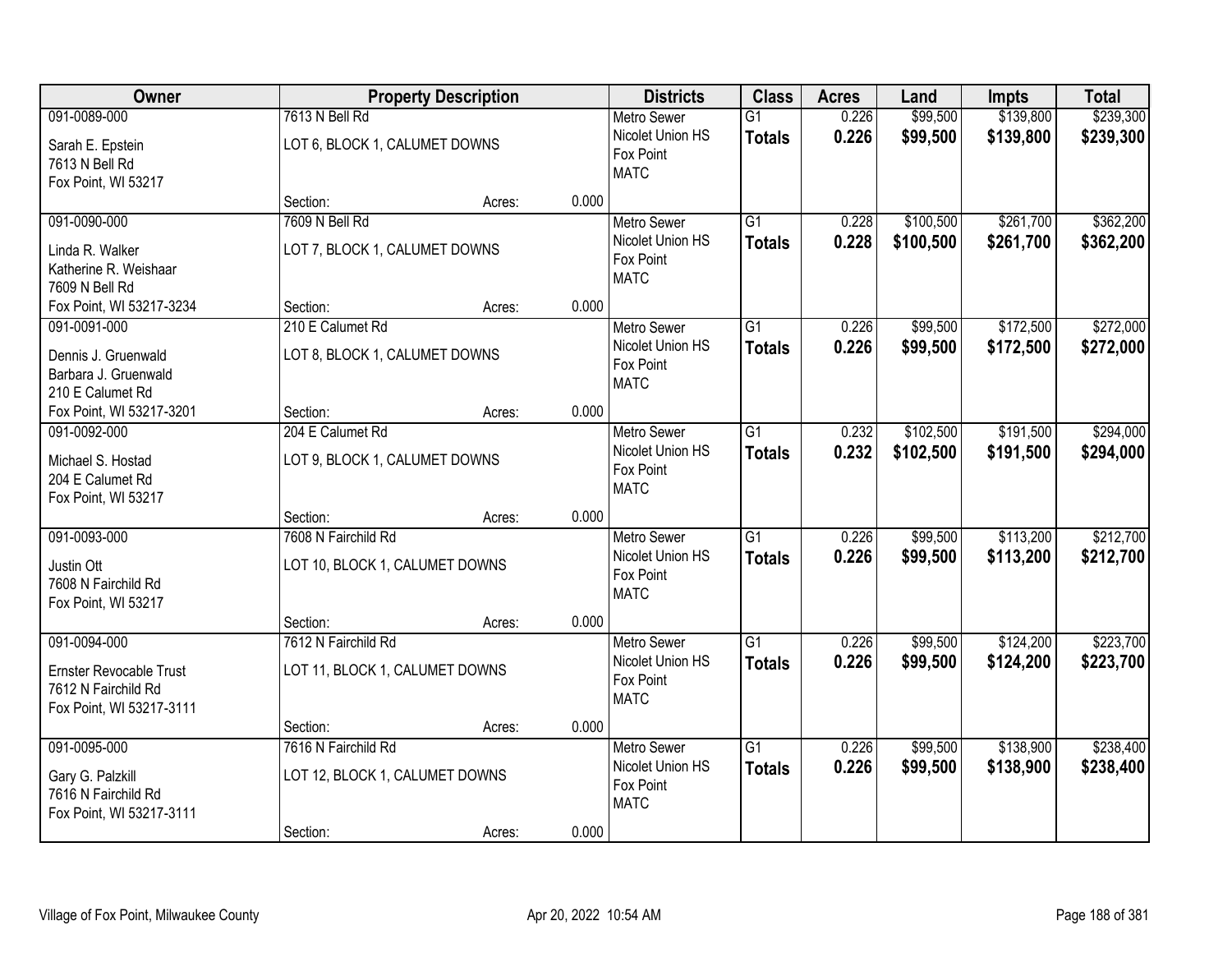| Owner                                                                                               |                                                                                                                                         | <b>Property Description</b> |       | <b>Districts</b>                                                   | <b>Class</b>                     | <b>Acres</b>   | Land                   | <b>Impts</b>           | <b>Total</b>           |
|-----------------------------------------------------------------------------------------------------|-----------------------------------------------------------------------------------------------------------------------------------------|-----------------------------|-------|--------------------------------------------------------------------|----------------------------------|----------------|------------------------|------------------------|------------------------|
| 091-0096-000                                                                                        | 7620 N Fairchild Rd                                                                                                                     |                             |       | <b>Metro Sewer</b>                                                 | $\overline{G1}$                  | 0.226          | \$99,500               | \$236,500              | \$336,000              |
| Ana Sofia Rodriguez Herrera<br>7620 N Fairchild Rd<br>Fox Point, WI 53217                           | LOT 13, BLOCK 1, CALUMET DOWNS                                                                                                          |                             |       | Nicolet Union HS<br>Fox Point<br><b>MATC</b>                       | <b>Totals</b>                    | 0.226          | \$99,500               | \$236,500              | \$336,000              |
|                                                                                                     | Section:                                                                                                                                | Acres:                      | 0.000 |                                                                    |                                  |                |                        |                        |                        |
| 091-0097-000<br>Andrei Junge<br>Elizabeth M. Junge<br>7624 N Fairchild Rd                           | 7624 N Fairchild Rd<br>LOT 14, BLOCK 1, CALUMET DOWNS                                                                                   |                             |       | <b>Metro Sewer</b><br>Nicolet Union HS<br>Fox Point<br><b>MATC</b> | $\overline{G1}$<br><b>Totals</b> | 0.226<br>0.226 | \$99,500<br>\$99,500   | \$237,800<br>\$237,800 | \$337,300<br>\$337,300 |
| Fox Point, WI 53217                                                                                 | Section:                                                                                                                                | Acres:                      | 0.000 |                                                                    |                                  |                |                        |                        |                        |
| 091-0098-000<br>Katherine T. Javers<br>7628 N Fairchild Rd<br>Fox Point, WI 53217                   | 7628 N Fairchild Rd<br>LOT 15, BLOCK 1, CALUMET DOWNS                                                                                   |                             |       | <b>Metro Sewer</b><br>Nicolet Union HS<br>Fox Point<br><b>MATC</b> | G1<br><b>Totals</b>              | 0.226<br>0.226 | \$99,500<br>\$99,500   | \$146,500<br>\$146,500 | \$246,000<br>\$246,000 |
|                                                                                                     | Section:                                                                                                                                | Acres:                      | 0.000 |                                                                    |                                  |                |                        |                        |                        |
| 091-0099-000<br>Vladimir Jelencic<br>Sarah O. Jelencic<br>7632 N Fairchild Rd                       | 7632 N Fairchild Rd<br>LOT 16, BLK 1, AND 30 FT. OF VACATED STREET<br>ADJOINING SD LOT ON THE NORTH. CALUMET<br><b>DOWNS</b>            |                             |       | <b>Metro Sewer</b><br>Nicolet Union HS<br>Fox Point<br><b>MATC</b> | G1<br><b>Totals</b>              | 0.232<br>0.232 | \$102,500<br>\$102,500 | \$274,000<br>\$274,000 | \$376,500<br>\$376,500 |
| Fox Point, WI 53217-3111                                                                            | Section:                                                                                                                                | Acres:                      | 0.000 |                                                                    |                                  |                |                        |                        |                        |
| 091-0100-000<br><b>Bruce William Hebel Trust</b><br>7627 N Fairchild Rd<br>Fox Point, WI 53217-3112 | 7627 N Fairchild Rd<br>LOT 1, BLK 2, AND 30 FT. OF VACATED STREET<br>ADJOINING SD LOT ON THE NORTH. CALUMET<br><b>DOWNS</b><br>Section: | Acres:                      | 0.000 | <b>Metro Sewer</b><br>Nicolet Union HS<br>Fox Point<br><b>MATC</b> | $\overline{G1}$<br><b>Totals</b> | 0.232<br>0.232 | \$102,000<br>\$102,000 | \$190,400<br>\$190,400 | \$292,400<br>\$292,400 |
| 091-0101-000<br>Phonso Smith<br>Adrienne Genice-Smith<br>7623 N Fairchild Rd                        | 7623 N Fairchild Rd<br>LOT 2, BLOCK 2, CALUMET DOWNS                                                                                    |                             |       | <b>Metro Sewer</b><br>Nicolet Union HS<br>Fox Point<br><b>MATC</b> | $\overline{G1}$<br><b>Totals</b> | 0.229<br>0.229 | \$101,000<br>\$101,000 | \$168,000<br>\$168,000 | \$269,000<br>\$269,000 |
| Fox Point, WI 53217<br>091-0102-000                                                                 | Section:<br>7619 N Fairchild Rd                                                                                                         | Acres:                      | 0.000 | <b>Metro Sewer</b>                                                 | $\overline{G1}$                  | 0.227          | \$100,000              | \$168,900              | \$268,900              |
| <b>Frank Pitsoulakis</b><br>Sarah Pitsoulakis<br>7619 N Fairchild Rd<br>Fox Point, WI 53217-3112    | LOT 3, BLOCK 2, CALUMET DOWNS<br>Section:                                                                                               | Acres:                      | 0.000 | Nicolet Union HS<br>Fox Point<br><b>MATC</b>                       | <b>Totals</b>                    | 0.227          | \$100,000              | \$168,900              | \$268,900              |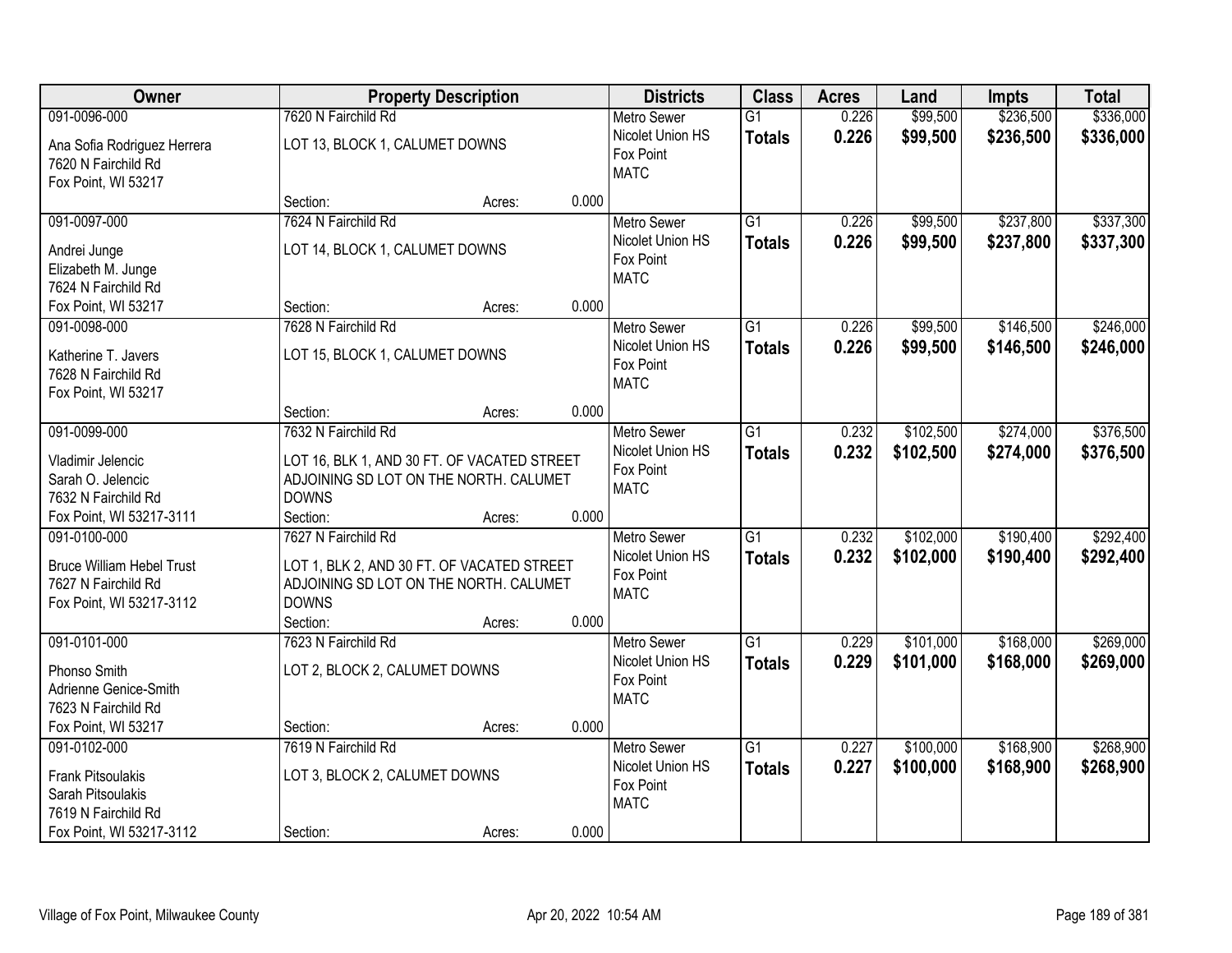| Owner                                             | <b>Property Description</b>                                                                              | <b>Districts</b>   | <b>Class</b>    | <b>Acres</b> | Land      | <b>Impts</b> | <b>Total</b> |
|---------------------------------------------------|----------------------------------------------------------------------------------------------------------|--------------------|-----------------|--------------|-----------|--------------|--------------|
| 091-0103-000                                      | 7615 N Fairchild Rd                                                                                      | <b>Metro Sewer</b> | $\overline{G1}$ | 0.226        | \$99,500  | \$112,500    | \$212,000    |
| Edward L. Seeberg                                 | LOT 4, BLOCK 2, CALUMET DOWNS                                                                            | Nicolet Union HS   | <b>Totals</b>   | 0.226        | \$99,500  | \$112,500    | \$212,000    |
| Susan M. Seeberg                                  |                                                                                                          | Fox Point          |                 |              |           |              |              |
| 7615 N Fairchild Rd                               |                                                                                                          | <b>MATC</b>        |                 |              |           |              |              |
| Fox Point, WI 53217-3112                          | 0.000<br>Section:<br>Acres:                                                                              |                    |                 |              |           |              |              |
| 091-0104-000                                      | 7611 N Fairchild Rd                                                                                      | <b>Metro Sewer</b> | $\overline{G1}$ | 0.229        | \$101,000 | \$139,200    | \$240,200    |
|                                                   |                                                                                                          | Nicolet Union HS   | <b>Totals</b>   | 0.229        | \$101,000 | \$139,200    | \$240,200    |
| Brian P. Meiers                                   | Lot Five (5), in Block Two (2), in Calumet Downs, being a                                                | Fox Point          |                 |              |           |              |              |
| Andrea H. Meiers                                  | Subdivision of a part of the Northeast One-quarter (1/4) c                                               | <b>MATC</b>        |                 |              |           |              |              |
| 7611 N Fairchild Rd<br>Fox Point, WI 53217        | Section Seventeen (17), in Township Eight (8) North<br>0.229<br>Section:<br>Acres:                       |                    |                 |              |           |              |              |
| 091-0105-000                                      | 7607 N Fairchild Rd                                                                                      | <b>Metro Sewer</b> | G1              | 0.229        | \$101,000 | \$130,500    | \$231,500    |
|                                                   |                                                                                                          | Nicolet Union HS   |                 |              |           |              |              |
| Sean Michael Job                                  | LOT 6, BLOCK 2, CALUMET DOWNS                                                                            | Fox Point          | <b>Totals</b>   | 0.229        | \$101,000 | \$130,500    | \$231,500    |
| Morgan Josephine Gardner                          |                                                                                                          | <b>MATC</b>        |                 |              |           |              |              |
| 7607 N Fairchild Rd                               |                                                                                                          |                    |                 |              |           |              |              |
| Fox Point, WI 53217                               | 0.000<br>Section:<br>Acres:                                                                              |                    |                 |              |           |              |              |
| 091-0106-000                                      | 7603 N Fairchild Rd                                                                                      | <b>Metro Sewer</b> | G1              | 0.232        | \$102,000 | \$99,500     | \$201,500    |
| Vanessa G. Hood                                   | LOT 7, BLOCK 2, CALUMET DOWNS                                                                            | Nicolet Union HS   | <b>Totals</b>   | 0.232        | \$102,000 | \$99,500     | \$201,500    |
| 7603 N Fairchild Rd                               |                                                                                                          | Fox Point          |                 |              |           |              |              |
| Fox Point, WI 53217                               |                                                                                                          | <b>MATC</b>        |                 |              |           |              |              |
|                                                   | 0.000<br>Section:<br>Acres:                                                                              |                    |                 |              |           |              |              |
| 091-0107-000                                      | 108 E Calumet Rd                                                                                         | <b>Metro Sewer</b> | $\overline{G1}$ | 0.234        | \$103,000 | \$131,500    | \$234,500    |
|                                                   |                                                                                                          | Nicolet Union HS   | <b>Totals</b>   | 0.234        | \$103,000 | \$131,500    | \$234,500    |
| Kathleen A. Sherman                               | CALUMET DOWNS LOT 8 BLK. 2                                                                               | Fox Point          |                 |              |           |              |              |
| 108 E Calumet Rd                                  |                                                                                                          | <b>MATC</b>        |                 |              |           |              |              |
| Fox Point, WI 53217                               |                                                                                                          |                    |                 |              |           |              |              |
|                                                   | Section:<br>0.000<br>Acres:                                                                              |                    |                 |              |           |              |              |
| 091-0108-000                                      | 7614 N Seneca Rd                                                                                         | <b>Metro Sewer</b> | G1              | 0.228        | \$100,500 | \$182,500    | \$283,000    |
| <b>William Evans</b>                              | Lot 9, in Block 2, in Calumet Downs, being a Subdivision                                                 | Nicolet Union HS   | <b>Totals</b>   | 0.228        | \$100,500 | \$182,500    | \$283,000    |
| 7614 N Seneca Rd                                  | a part of the North East 1/4 of Section 17, in Township 8                                                | Fox Point          |                 |              |           |              |              |
| Fox Point, WI 53217                               | North, Range 22 East, in the Village of Fox Point,                                                       | <b>MATC</b>        |                 |              |           |              |              |
|                                                   | 0.000<br>Section:<br>Acres:                                                                              |                    |                 |              |           |              |              |
| 091-0109-000                                      | 7624 N Seneca Rd                                                                                         | <b>Metro Sewer</b> | $\overline{G1}$ | 0.228        | \$100,500 | \$91,500     | \$192,000    |
|                                                   |                                                                                                          | Nicolet Union HS   | <b>Totals</b>   | 0.228        | \$100,500 | \$91,500     | \$192,000    |
| Steggeman Investments LLC<br>929 N Astor St #2601 | Lot Ten (10) Block Two (2) Calumet Downs being a                                                         | Fox Point          |                 |              |           |              |              |
|                                                   | Subdivision of a part of the Northeast Onequarter<br>(1/4) of Section Seventeen (17), Township Eight (8) | <b>MATC</b>        |                 |              |           |              |              |
| Milwaukee, WI 53202                               | 0.228                                                                                                    |                    |                 |              |           |              |              |
|                                                   | Section: 17<br>Acres:                                                                                    |                    |                 |              |           |              |              |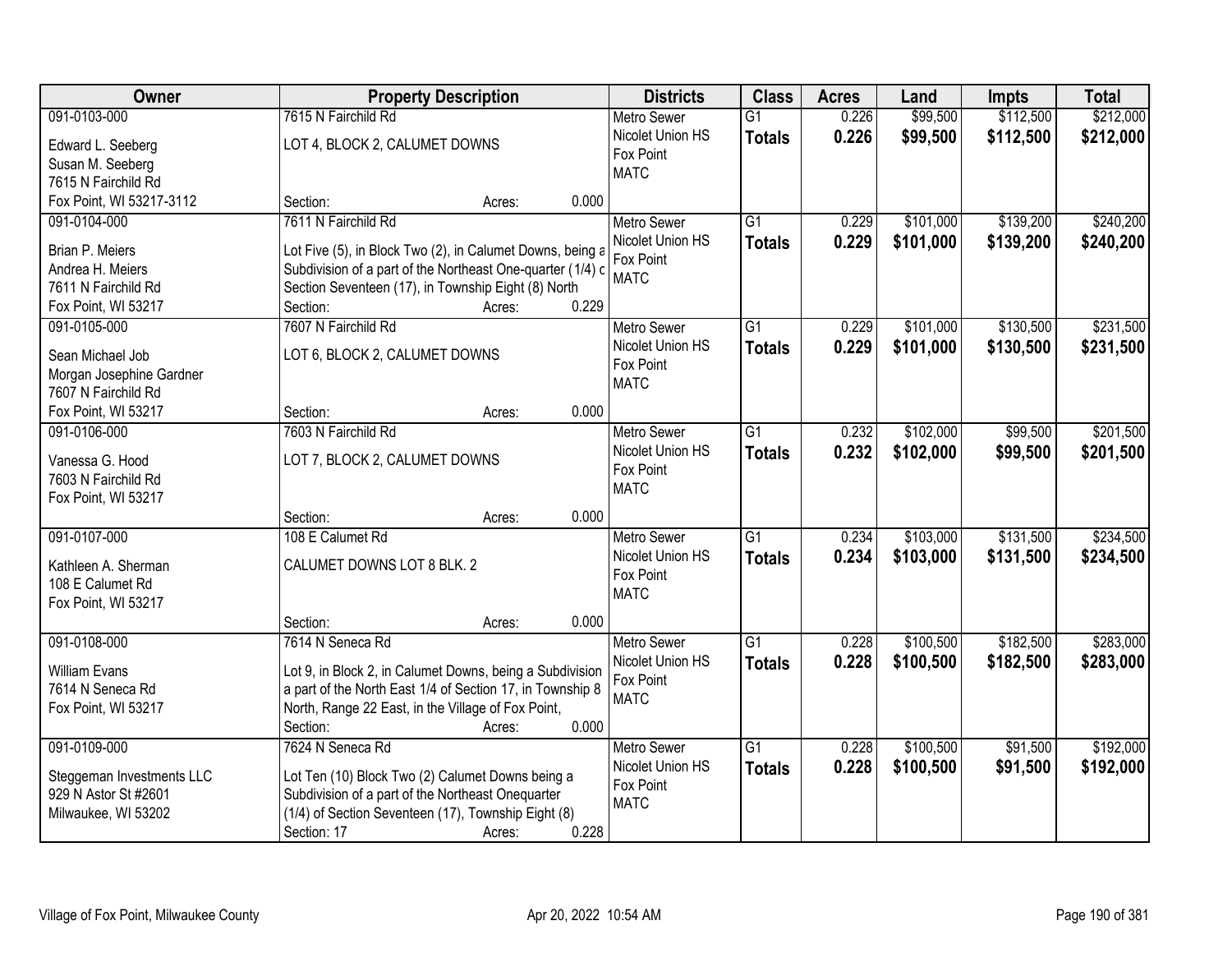| Owner                                                                                                  | <b>Property Description</b>                                                                                                                                                                        |                 | <b>Districts</b>                                                   | <b>Class</b>                     | <b>Acres</b>   | Land                   | <b>Impts</b>           | <b>Total</b>           |
|--------------------------------------------------------------------------------------------------------|----------------------------------------------------------------------------------------------------------------------------------------------------------------------------------------------------|-----------------|--------------------------------------------------------------------|----------------------------------|----------------|------------------------|------------------------|------------------------|
| 091-0110-000                                                                                           | 7634 N Seneca Rd                                                                                                                                                                                   |                 | Metro Sewer                                                        | $\overline{G1}$                  | 0.228          | \$100,500              | \$90,900               | \$191,400              |
| Kai Trimble<br>7634 N Seneca Rd<br>Fox Point, WI 53217                                                 | CALUMET DOWNS LOT 11 BLK. 2                                                                                                                                                                        |                 | Nicolet Union HS<br>Fox Point<br><b>MATC</b>                       | <b>Totals</b>                    | 0.228          | \$100,500              | \$90,900               | \$191,400              |
|                                                                                                        | Section:                                                                                                                                                                                           | 0.000<br>Acres: |                                                                    |                                  |                |                        |                        |                        |
| 091-0111-000<br>Shirley M. Platz<br>7644 N Seneca Rd                                                   | 7644 N Seneca Rd<br>CALUMET DOWNS LOT 12 BLK. 2                                                                                                                                                    |                 | <b>Metro Sewer</b><br>Nicolet Union HS<br>Fox Point                | $\overline{G1}$<br><b>Totals</b> | 0.228<br>0.228 | \$100,500<br>\$100,500 | \$107,000<br>\$107,000 | \$207,500<br>\$207,500 |
| Fox Point, WI 53217-3142                                                                               | Section:                                                                                                                                                                                           | 0.000<br>Acres: | <b>MATC</b>                                                        |                                  |                |                        |                        |                        |
| 091-0112-000                                                                                           | 7654 N Seneca Rd                                                                                                                                                                                   |                 | Metro Sewer                                                        | $\overline{G1}$                  | 0.228          | \$100,500              | \$140,400              | \$240,900              |
| Beverly M. Nelson<br>7654 N Seneca Rd<br>Fox Point, WI 53217                                           | The North 35 feet of Lot Fifteen (15), as measured along<br>the East line thereof, and all of Lot Sixteen (16), in the Fir<br>Continuation of Lake View Highlands Subdivision, being a<br>Section: | 0.228<br>Acres: | Nicolet Union HS<br>Fox Point<br><b>MATC</b>                       | <b>Totals</b>                    | 0.228          | \$100,500              | \$140,400              | \$240,900              |
| 091-0113-000                                                                                           | 7664 N Seneca Rd                                                                                                                                                                                   |                 | <b>Metro Sewer</b>                                                 | $\overline{G1}$                  | 0.228          | \$100,500              | \$114,500              | \$215,000              |
| Ross W. Severson<br><b>Beata Krezalek</b><br>7664 N Seneca Rd                                          | CALUMET DOWNS LOT 14, BLOCK 2                                                                                                                                                                      |                 | Nicolet Union HS<br>Fox Point<br><b>MATC</b>                       | <b>Totals</b>                    | 0.228          | \$100,500              | \$114,500              | \$215,000              |
| Fox Point, WI 53217                                                                                    | Section:                                                                                                                                                                                           | 0.000<br>Acres: |                                                                    |                                  |                |                        |                        |                        |
| 091-0114-000<br>Marcus Trust<br>Attn: Richard D & Kandace K Marcus<br>7674 N Seneca Rd                 | 7674 N Seneca Rd<br>LOT 15, BLK 2 AND 30 FT. OF VACATED STREET<br>ADJOINING SD LOT ON THE NORTH. CALUMET<br><b>DOWNS</b>                                                                           |                 | <b>Metro Sewer</b><br>Nicolet Union HS<br>Fox Point<br><b>MATC</b> | $\overline{G1}$<br><b>Totals</b> | 0.328<br>0.328 | \$115,500<br>\$115,500 | \$209,000<br>\$209,000 | \$324,500<br>\$324,500 |
| Fox Point, WI 53217-3142                                                                               | Section:<br>101 W Dunwood Rd                                                                                                                                                                       | 0.000<br>Acres: |                                                                    |                                  |                |                        |                        |                        |
| 091-0115-000<br>Peter J. Marshall<br>Susan E. Marshall<br>101 W Dunwood Rd<br>Fox Point, WI 53217-3107 | LOT 1, BLK 3 AND PORTION OF VACATED STREET<br>ADJOINING SD LOT ON THE NORTH. CALUMET<br><b>DOWNS</b><br>Section:                                                                                   | 0.000<br>Acres: | <b>Metro Sewer</b><br>Nicolet Union HS<br>Fox Point<br><b>MATC</b> | $\overline{G1}$<br><b>Totals</b> | 0.228<br>0.228 | \$100,500<br>\$100,500 | \$203,000<br>\$203,000 | \$303,500<br>\$303,500 |
| 091-0116-000                                                                                           | 7659 N Seneca Rd                                                                                                                                                                                   |                 | <b>Metro Sewer</b>                                                 | $\overline{G1}$                  | 0.226          | \$99,500               | \$152,500              | \$252,000              |
| Gregory Mayzus et al<br>7659 N Seneca Rd<br>Fox Point, WI 53217                                        | CALUMET DOWNS LOT 2 BLK. 3                                                                                                                                                                         | 0.000           | Nicolet Union HS<br>Fox Point<br><b>MATC</b>                       | <b>Totals</b>                    | 0.226          | \$99,500               | \$152,500              | \$252,000              |
|                                                                                                        | Section:                                                                                                                                                                                           | Acres:          |                                                                    |                                  |                |                        |                        |                        |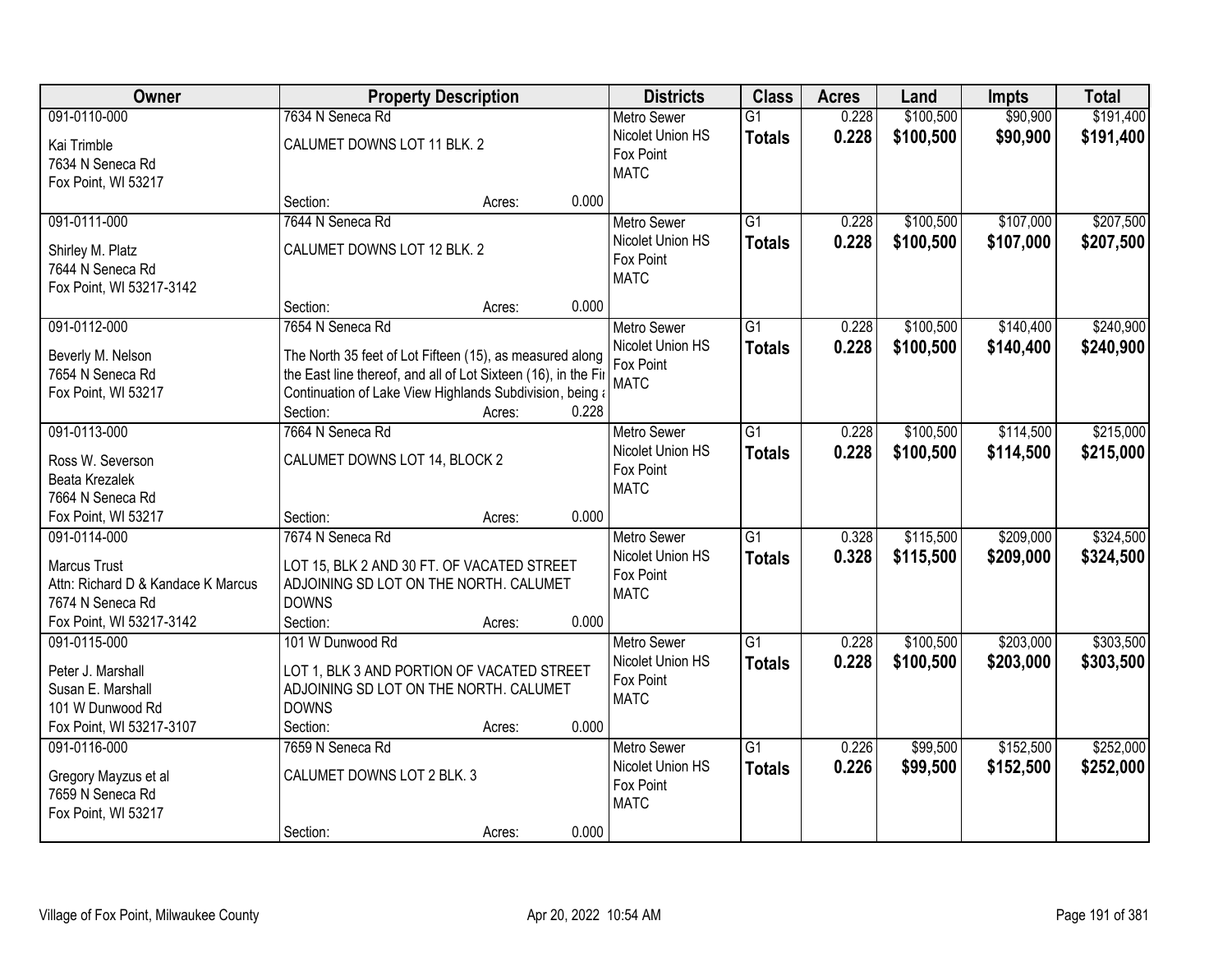| Owner                              | <b>Property Description</b>                               |                 | <b>Districts</b>              | <b>Class</b>    | <b>Acres</b> | Land      | <b>Impts</b> | <b>Total</b> |
|------------------------------------|-----------------------------------------------------------|-----------------|-------------------------------|-----------------|--------------|-----------|--------------|--------------|
| 091-0117-000                       | 7651 N Seneca Rd                                          |                 | <b>Metro Sewer</b>            | $\overline{G1}$ | 0.221        | \$97,000  | \$118,700    | \$215,700    |
| Mary Anne Butscher Revocable Trust | CALUMET DOWNS LOT 3 BLK. 3                                |                 | Nicolet Union HS              | <b>Totals</b>   | 0.221        | \$97,000  | \$118,700    | \$215,700    |
| Dated 12/02/2013                   |                                                           |                 | Fox Point                     |                 |              |           |              |              |
| 7651 N Seneca Rd                   |                                                           |                 | <b>MATC</b>                   |                 |              |           |              |              |
| Fox Point, WI 53217-3139           | Section:                                                  | 0.000<br>Acres: |                               |                 |              |           |              |              |
| 091-0118-000                       | 7639 N Seneca Rd                                          |                 | <b>Metro Sewer</b>            | $\overline{G1}$ | 0.221        | \$97,000  | \$199,000    | \$296,000    |
|                                    |                                                           |                 | Nicolet Union HS              | <b>Totals</b>   | 0.221        | \$97,000  | \$199,000    | \$296,000    |
| Yahya Sendi                        | Lot 4, in Block 3, in Calumet Downs, being a Subdivision  |                 | Fox Point                     |                 |              |           |              |              |
| Nahlah Abdullah                    | a part of the Northeast One-Quarter of Section 17, in     |                 | <b>MATC</b>                   |                 |              |           |              |              |
| 7639 N Seneca Rd                   | Township 8                                                |                 |                               |                 |              |           |              |              |
| Fox Point, WI 53217                | Section: 17                                               | 0.221<br>Acres: |                               |                 |              |           |              |              |
| 091-0119-000                       | 7629 N Seneca Rd                                          |                 | <b>Metro Sewer</b>            | G1              | 0.224        | \$98,500  | \$186,000    | \$284,500    |
| <b>Brooke Kanther</b>              | CALUMET DOWNS LOT 5 BLK. 3                                |                 | Nicolet Union HS              | <b>Totals</b>   | 0.224        | \$98,500  | \$186,000    | \$284,500    |
| Eric Witkowski                     |                                                           |                 | Fox Point                     |                 |              |           |              |              |
| 7629 N Seneca Rd                   |                                                           |                 | <b>MATC</b>                   |                 |              |           |              |              |
| Fox Point, WI 53217                | Section:                                                  | 0.000<br>Acres: |                               |                 |              |           |              |              |
| 091-0120-000                       | 7617 N Seneca Rd                                          |                 | <b>Metro Sewer</b>            | G1              | 0.224        | \$98,500  | \$89,500     | \$188,000    |
|                                    |                                                           |                 | Nicolet Union HS              | <b>Totals</b>   | 0.224        | \$98,500  | \$89,500     | \$188,000    |
| Jamie M. Istwan                    | CALUMET DOWNS LOT 6, BLK. 3                               |                 | Fox Point                     |                 |              |           |              |              |
| 7617 N Seneca Rd                   |                                                           |                 | <b>MATC</b>                   |                 |              |           |              |              |
| Fox Point, WI 53217-3139           |                                                           | 0.000           |                               |                 |              |           |              |              |
| 091-0121-000                       | Section:<br>102 W Calumet Rd                              | Acres:          |                               | $\overline{G1}$ | 0.226        | \$99,500  | \$156,600    | \$256,100    |
|                                    |                                                           |                 | <b>Metro Sewer</b>            |                 |              |           |              |              |
| Gay A. Costello-Williams           | CALUMET DOWNS LOT 7 BLK. 3                                |                 | Nicolet Union HS<br>Fox Point | <b>Totals</b>   | 0.226        | \$99,500  | \$156,600    | \$256,100    |
| 102 W Calumet Rd                   |                                                           |                 | <b>MATC</b>                   |                 |              |           |              |              |
| Fox Point, WI 53217-3426           |                                                           |                 |                               |                 |              |           |              |              |
|                                    | Section:                                                  | 0.000<br>Acres: |                               |                 |              |           |              |              |
| 091-0122-000                       | 7890 N Port Washington Ct                                 |                 | Metro Sewer                   | $\overline{G1}$ | 0.506        | \$103,000 | \$167,000    | \$270,000    |
| Bobbi L. Pliego Klabacka           | LOT 1, BLK. 1, FOX POINT VISTA - Lot 1 in Block 1 in      |                 | Nicolet Union HS              | <b>Totals</b>   | 0.506        | \$103,000 | \$167,000    | \$270,000    |
| 7890 N Port Washington Ct          | Fox Point Vista, a Subdivision of a part of the Northeast |                 | Maple Dale-Indian Hill        |                 |              |           |              |              |
| Fox Point, WI 53217+               | and Northwest 1/4 of the Northeast 1/4 of Section 17 in   |                 | <b>MATC</b>                   |                 |              |           |              |              |
|                                    | Section:                                                  | 0.000<br>Acres: |                               |                 |              |           |              |              |
| 091-0123-000                       | 7870 N Port Washington Ct                                 |                 | <b>Metro Sewer</b>            | $\overline{G1}$ | 0.504        | \$109,500 | \$351,500    | \$461,000    |
|                                    |                                                           |                 | Nicolet Union HS              | <b>Totals</b>   | 0.504        | \$109,500 | \$351,500    | \$461,000    |
| Benjamin J. Gruettner              | LOT 2, BLK. 1 EXC. THE SLY 9 FT FOX POINT VISTA           |                 | Maple Dale-Indian Hill        |                 |              |           |              |              |
| Peggy A. Gruettner                 |                                                           |                 | <b>MATC</b>                   |                 |              |           |              |              |
| 7870 N Port Washington Ct          |                                                           |                 |                               |                 |              |           |              |              |
| Fox Point, WI 53217                | Section:                                                  | 0.000<br>Acres: |                               |                 |              |           |              |              |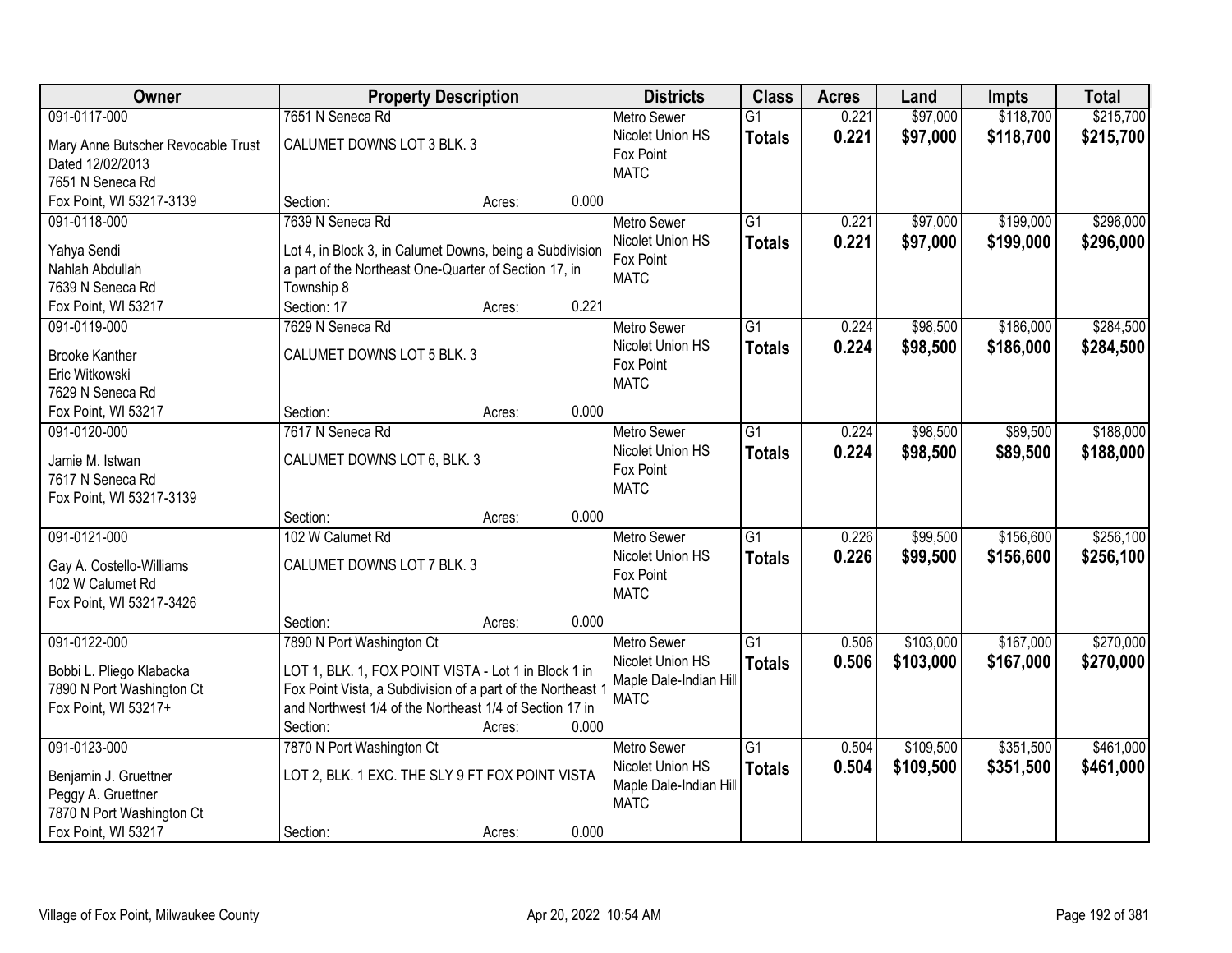| 7871 N Mohawk Rd<br>\$137,000<br>\$282,000<br>091-0124-000<br>$\overline{G1}$<br>0.616<br><b>Metro Sewer</b><br>0.616<br>\$282,000<br>Nicolet Union HS<br>\$137,000<br><b>Totals</b><br>LOT 3, BLK. 1, FOX POINT VISTA<br>Robert J. Beck<br>Maple Dale-Indian Hill<br>Bernadette N. Beck<br><b>MATC</b><br>7871 N Mohawk Rd<br>0.000<br>Fox Point, WI 53217-3123<br>Section:<br>Acres:<br>7889 N Mohawk Rd<br>$\overline{G1}$<br>\$134,000<br>\$286,500<br>091-0125-000<br>0.577<br><b>Metro Sewer</b><br>Nicolet Union HS<br>0.577<br>\$134,000<br>\$286,500<br><b>Totals</b><br>LOT 4, BLK 1 FOX POINT VISTA<br>Mary A. Houghton Trust<br>Maple Dale-Indian Hill<br>7889 N Mohawk Rd<br><b>MATC</b><br>Fox Point, WI 53217 | Owner | <b>Property Description</b> | <b>Districts</b> | <b>Class</b> | <b>Acres</b> | Land | <b>Impts</b> | <b>Total</b> |
|------------------------------------------------------------------------------------------------------------------------------------------------------------------------------------------------------------------------------------------------------------------------------------------------------------------------------------------------------------------------------------------------------------------------------------------------------------------------------------------------------------------------------------------------------------------------------------------------------------------------------------------------------------------------------------------------------------------------------|-------|-----------------------------|------------------|--------------|--------------|------|--------------|--------------|
|                                                                                                                                                                                                                                                                                                                                                                                                                                                                                                                                                                                                                                                                                                                              |       |                             |                  |              |              |      |              | \$419,000    |
|                                                                                                                                                                                                                                                                                                                                                                                                                                                                                                                                                                                                                                                                                                                              |       |                             |                  |              |              |      |              | \$419,000    |
|                                                                                                                                                                                                                                                                                                                                                                                                                                                                                                                                                                                                                                                                                                                              |       |                             |                  |              |              |      |              |              |
|                                                                                                                                                                                                                                                                                                                                                                                                                                                                                                                                                                                                                                                                                                                              |       |                             |                  |              |              |      |              |              |
|                                                                                                                                                                                                                                                                                                                                                                                                                                                                                                                                                                                                                                                                                                                              |       |                             |                  |              |              |      |              |              |
|                                                                                                                                                                                                                                                                                                                                                                                                                                                                                                                                                                                                                                                                                                                              |       |                             |                  |              |              |      |              | \$420,500    |
|                                                                                                                                                                                                                                                                                                                                                                                                                                                                                                                                                                                                                                                                                                                              |       |                             |                  |              |              |      |              | \$420,500    |
|                                                                                                                                                                                                                                                                                                                                                                                                                                                                                                                                                                                                                                                                                                                              |       |                             |                  |              |              |      |              |              |
|                                                                                                                                                                                                                                                                                                                                                                                                                                                                                                                                                                                                                                                                                                                              |       |                             |                  |              |              |      |              |              |
| 0.000<br>Section:<br>Acres:                                                                                                                                                                                                                                                                                                                                                                                                                                                                                                                                                                                                                                                                                                  |       |                             |                  |              |              |      |              |              |
| 091-0126-000<br>G1<br>\$130,000<br>\$285,000<br>7890 N Mohawk Rd<br><b>Metro Sewer</b><br>0.525                                                                                                                                                                                                                                                                                                                                                                                                                                                                                                                                                                                                                              |       |                             |                  |              |              |      |              | \$415,000    |
| Nicolet Union HS<br>0.525<br>\$130,000<br>\$285,000<br><b>Totals</b>                                                                                                                                                                                                                                                                                                                                                                                                                                                                                                                                                                                                                                                         |       |                             |                  |              |              |      |              | \$415,000    |
| Jennifer Buzecky<br>LOT 1 AND N TRIANGLE LOT 2 BEING 8 FT ON E<br>Maple Dale-Indian Hill                                                                                                                                                                                                                                                                                                                                                                                                                                                                                                                                                                                                                                     |       |                             |                  |              |              |      |              |              |
| LINE BLK 2 FOX POINT VISTA - Lot 1 and that part Lot<br>Lawrence Buzecky<br><b>MATC</b><br>7890 N Mohawk Rd<br>which is bounded and described as follows: Commencing                                                                                                                                                                                                                                                                                                                                                                                                                                                                                                                                                         |       |                             |                  |              |              |      |              |              |
| 0.000<br>Fox Point, WI 53217<br>Section:<br>Acres:                                                                                                                                                                                                                                                                                                                                                                                                                                                                                                                                                                                                                                                                           |       |                             |                  |              |              |      |              |              |
| \$130,500<br>\$153,000<br>091-0127-000<br>7870 N Mohawk Rd<br>$\overline{G1}$<br>0.531<br><b>Metro Sewer</b>                                                                                                                                                                                                                                                                                                                                                                                                                                                                                                                                                                                                                 |       |                             |                  |              |              |      |              | \$283,500    |
| Nicolet Union HS<br>0.531<br>\$153,000<br>\$130,500                                                                                                                                                                                                                                                                                                                                                                                                                                                                                                                                                                                                                                                                          |       |                             |                  |              |              |      |              | \$283,500    |
| <b>Totals</b><br>Jason J. Macek<br>LOT 2 EXC. THE S. 1 FT. AND EXC. TRIANGLE ON N.<br>Maple Dale-Indian Hill                                                                                                                                                                                                                                                                                                                                                                                                                                                                                                                                                                                                                 |       |                             |                  |              |              |      |              |              |
| Jill Schanon J. Macek<br>BEING 8 FT. ON E. LINE OF LOT 2, BLK 2, FOX POINT<br><b>MATC</b>                                                                                                                                                                                                                                                                                                                                                                                                                                                                                                                                                                                                                                    |       |                             |                  |              |              |      |              |              |
| <b>VISTA</b><br>7870 N Mohawk Rd                                                                                                                                                                                                                                                                                                                                                                                                                                                                                                                                                                                                                                                                                             |       |                             |                  |              |              |      |              |              |
| Fox Point, WI 53217-3122<br>0.000<br>Section:<br>Acres:                                                                                                                                                                                                                                                                                                                                                                                                                                                                                                                                                                                                                                                                      |       |                             |                  |              |              |      |              |              |
| 7871 N Fairchild Rd<br>$\overline{G1}$<br>\$142,000<br>\$210,000<br>091-0128-000<br>0.686<br><b>Metro Sewer</b>                                                                                                                                                                                                                                                                                                                                                                                                                                                                                                                                                                                                              |       |                             |                  |              |              |      |              | \$352,000    |
| 0.686<br>\$142,000<br>\$210,000<br>Nicolet Union HS<br><b>Totals</b><br>Joan Gigl<br>LOT 3, BLK. 2, FOX POINT VISTA                                                                                                                                                                                                                                                                                                                                                                                                                                                                                                                                                                                                          |       |                             |                  |              |              |      |              | \$352,000    |
| Maple Dale-Indian Hill<br>7871 N Fairchild Rd                                                                                                                                                                                                                                                                                                                                                                                                                                                                                                                                                                                                                                                                                |       |                             |                  |              |              |      |              |              |
| <b>MATC</b><br>Fox Point, WI 53217-3116                                                                                                                                                                                                                                                                                                                                                                                                                                                                                                                                                                                                                                                                                      |       |                             |                  |              |              |      |              |              |
| 0.000<br>Section:<br>Acres:                                                                                                                                                                                                                                                                                                                                                                                                                                                                                                                                                                                                                                                                                                  |       |                             |                  |              |              |      |              |              |
| \$258,500<br>091-0129-000<br>7887 N Fairchild Rd<br>G1<br>0.758<br>\$147,000<br><b>Metro Sewer</b>                                                                                                                                                                                                                                                                                                                                                                                                                                                                                                                                                                                                                           |       |                             |                  |              |              |      |              | \$405,500    |
| Nicolet Union HS<br>0.758<br>\$258,500<br>\$147,000<br><b>Totals</b><br>LOT 4 BLK. 2 FOX POINT VISTA<br>Ryan T. Jenness                                                                                                                                                                                                                                                                                                                                                                                                                                                                                                                                                                                                      |       |                             |                  |              |              |      |              | \$405,500    |
| Maple Dale-Indian Hill<br>Patricia Linn Jenness                                                                                                                                                                                                                                                                                                                                                                                                                                                                                                                                                                                                                                                                              |       |                             |                  |              |              |      |              |              |
| <b>MATC</b><br>7887 N Fairchild Rd                                                                                                                                                                                                                                                                                                                                                                                                                                                                                                                                                                                                                                                                                           |       |                             |                  |              |              |      |              |              |
| 0.000<br>Fox Point, WI 53217-3116<br>Section:<br>Acres:                                                                                                                                                                                                                                                                                                                                                                                                                                                                                                                                                                                                                                                                      |       |                             |                  |              |              |      |              |              |
| \$130,000<br>\$190,000<br>091-0130-000<br>7870 N Fairchild Rd<br>$\overline{G1}$<br>0.527<br><b>Metro Sewer</b>                                                                                                                                                                                                                                                                                                                                                                                                                                                                                                                                                                                                              |       |                             |                  |              |              |      |              | \$320,000    |
| Nicolet Union HS<br>0.527<br>\$130,000<br>\$190,000<br><b>Totals</b><br>LOT 1, BLK. 3, FOX POINT VISTA<br>Charles R. Stone                                                                                                                                                                                                                                                                                                                                                                                                                                                                                                                                                                                                   |       |                             |                  |              |              |      |              | \$320,000    |
| Fox Point<br>Lucy S. Stone                                                                                                                                                                                                                                                                                                                                                                                                                                                                                                                                                                                                                                                                                                   |       |                             |                  |              |              |      |              |              |
| <b>MATC</b><br>7870 N Fairchild Rd                                                                                                                                                                                                                                                                                                                                                                                                                                                                                                                                                                                                                                                                                           |       |                             |                  |              |              |      |              |              |
| 0.000<br>Fox Point, WI 53217-3115<br>Section:<br>Acres:                                                                                                                                                                                                                                                                                                                                                                                                                                                                                                                                                                                                                                                                      |       |                             |                  |              |              |      |              |              |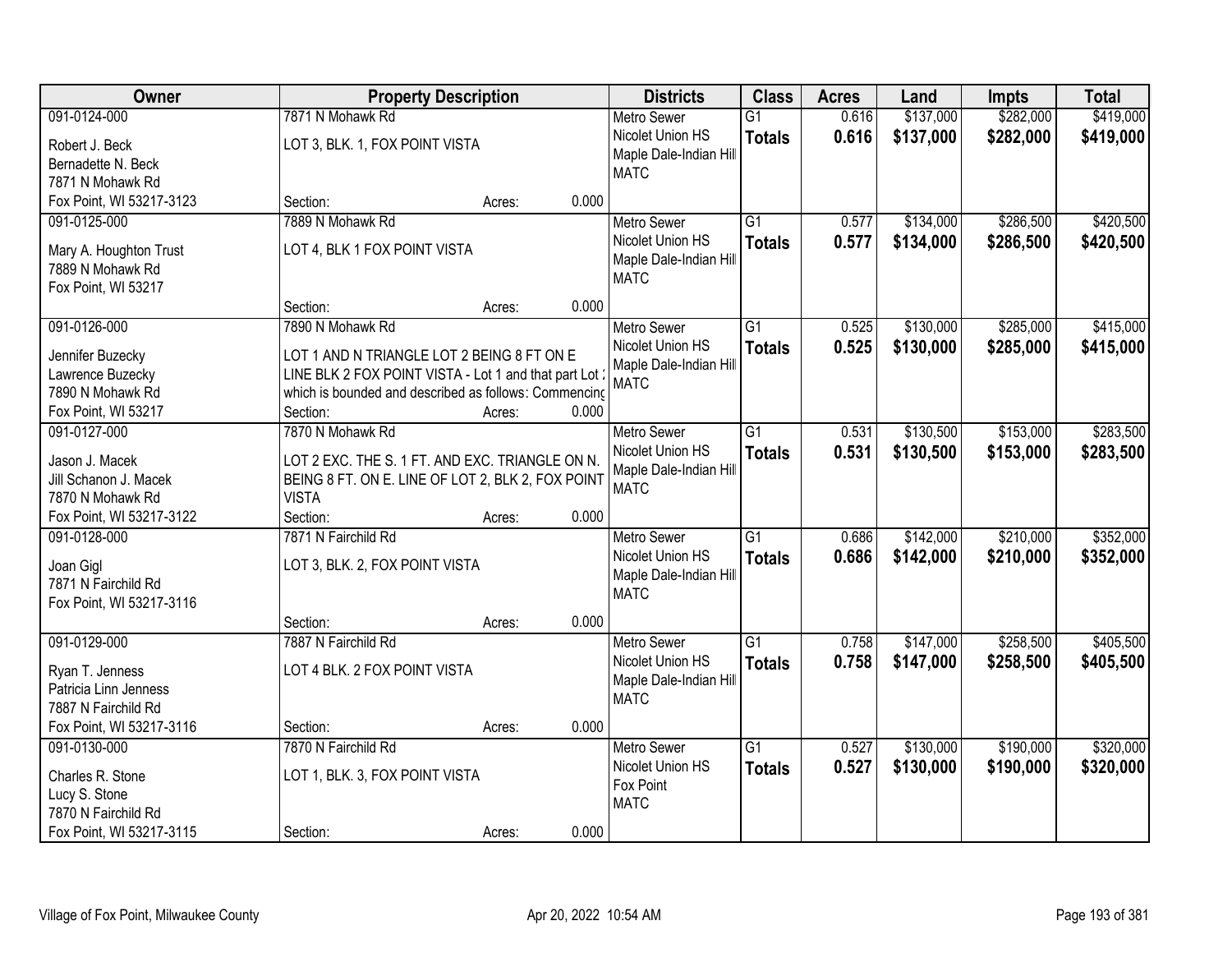| Owner                                       | <b>Property Description</b>                 | <b>Districts</b> | <b>Class</b>           | <b>Acres</b>    | Land  | <b>Impts</b>    | <b>Total</b>    |                 |
|---------------------------------------------|---------------------------------------------|------------------|------------------------|-----------------|-------|-----------------|-----------------|-----------------|
| 091-0131-000                                | 7950 N Port Washington Rd                   |                  | <b>Metro Sewer</b>     | $\overline{G2}$ | 1.573 | \$548,000       | \$2,357,000     | \$2,905,000     |
| Sep Fox Point Mob, LLC                      | THAT PART OF LOT 1, BLK.1, KOEHNS SUBD. AND |                  | Nicolet Union HS       | <b>Totals</b>   | 1.573 | \$548,000       | \$2,357,000     | \$2,905,000     |
| 5215 Old Orchard Rd Ste 160                 | VACATED PUBLIC SERVICE STREET ADJOIN- ING   |                  | Maple Dale-Indian Hill |                 |       |                 |                 |                 |
| Skokie, IL 60077                            | SAID LOT 1 ON THE WEST, DESC. IN REEL       |                  | <b>MATC</b>            |                 |       |                 |                 |                 |
|                                             | Section:                                    | 0.000<br>Acres:  |                        |                 |       |                 |                 |                 |
| 091-0133-000                                | 225 W Bradley Rd                            |                  | <b>Metro Sewer</b>     | $\overline{X4}$ | 0.541 | $\overline{50}$ | $\overline{50}$ | $\overline{50}$ |
| Soil & Salt., LLC                           | LOT 1, BLK. 2, KOEHNS SUBD.                 |                  | Nicolet Union HS       | <b>Totals</b>   | 0.541 | \$0             | \$0             | \$0             |
| 1217 Broderick St                           |                                             |                  | Maple Dale-Indian Hill |                 |       |                 |                 |                 |
| San Francisco, CA 94115                     |                                             |                  | <b>MATC</b>            |                 |       |                 |                 |                 |
|                                             | Section:                                    | 0.000<br>Acres:  |                        |                 |       |                 |                 |                 |
| 091-0134-000                                | 220 W Blackhawk Rd                          |                  | <b>Metro Sewer</b>     | G1              | 0.545 | \$131,500       | \$169,000       | \$300,500       |
|                                             |                                             |                  | Nicolet Union HS       | <b>Totals</b>   | 0.545 | \$131,500       | \$169,000       | \$300,500       |
| Robert J. Gigl                              | LOT 2, BLK. 2, KOEHNS SUBD.                 |                  | Maple Dale-Indian Hill |                 |       |                 |                 |                 |
| Marta Lynn Gigl<br>220 W Blackhawk Rd       |                                             |                  | <b>MATC</b>            |                 |       |                 |                 |                 |
| Fox Point, WI 53217-3103                    | Section:                                    | 0.000<br>Acres:  |                        |                 |       |                 |                 |                 |
| 091-0135-000                                | 7900 N Mohawk Rd                            |                  | <b>Metro Sewer</b>     | G1              | 0.512 | \$129,000       | \$179,800       | \$308,800       |
|                                             |                                             |                  | Nicolet Union HS       | <b>Totals</b>   | 0.512 | \$129,000       | \$179,800       | \$308,800       |
| Faouzi Chafik Kablaoui                      | LOT 1, BLK. 3, KOEHNS SUBD.                 |                  | Maple Dale-Indian Hill |                 |       |                 |                 |                 |
| 7900 N Mohawk Rd                            |                                             |                  | <b>MATC</b>            |                 |       |                 |                 |                 |
| Fox Point, WI 53217-3124                    |                                             |                  |                        |                 |       |                 |                 |                 |
|                                             | Section:                                    | 0.000<br>Acres:  |                        |                 |       |                 |                 |                 |
| 091-0136-000                                | 7914 N Mohawk Rd                            |                  | <b>Metro Sewer</b>     | $\overline{G1}$ | 0.496 | \$128,000       | \$173,000       | \$301,000       |
| Jay H. Schrinsky                            | LOT 2, BLK. 3, KOEHNS SUBD                  |                  | Nicolet Union HS       | <b>Totals</b>   | 0.496 | \$128,000       | \$173,000       | \$301,000       |
| Rina Schrinsky                              |                                             |                  | Maple Dale-Indian Hill |                 |       |                 |                 |                 |
| 7914 N Mohawk Rd                            |                                             |                  | <b>MATC</b>            |                 |       |                 |                 |                 |
| Fox Point, WI 53217-3124                    | Section:                                    | 0.000<br>Acres:  |                        |                 |       |                 |                 |                 |
| 091-0137-000                                | 7928 N Mohawk Rd                            |                  | <b>Metro Sewer</b>     | $\overline{G1}$ | 0.494 | \$128,000       | \$277,500       | \$405,500       |
| Ethel Lieberthal Revocable Trust            | LOT 3, BLK. 3, KOEHNS SUBD.                 |                  | Nicolet Union HS       | <b>Totals</b>   | 0.494 | \$128,000       | \$277,500       | \$405,500       |
| 7928 N Mohawk Rd                            |                                             |                  | Maple Dale-Indian Hill |                 |       |                 |                 |                 |
| Fox Point, WI 53217-3124                    |                                             |                  | <b>MATC</b>            |                 |       |                 |                 |                 |
|                                             | Section:                                    | 0.000<br>Acres:  |                        |                 |       |                 |                 |                 |
| 091-0138-000                                | 215 W Blackhawk Rd                          |                  | <b>Metro Sewer</b>     | $\overline{G1}$ | 0.506 | \$128,500       | \$243,000       | \$371,500       |
|                                             |                                             |                  | Nicolet Union HS       | <b>Totals</b>   | 0.506 | \$128,500       | \$243,000       | \$371,500       |
| Angele Dentice Morris<br><b>Ted Dentice</b> | LOT 4, BLK. 3, KOEHNS SUBD.                 |                  | Maple Dale-Indian Hill |                 |       |                 |                 |                 |
| 215 W Blackhawk Rd                          |                                             |                  | <b>MATC</b>            |                 |       |                 |                 |                 |
|                                             |                                             | 0.000            |                        |                 |       |                 |                 |                 |
| Fox Point, WI 53217                         | Section:                                    | Acres:           |                        |                 |       |                 |                 |                 |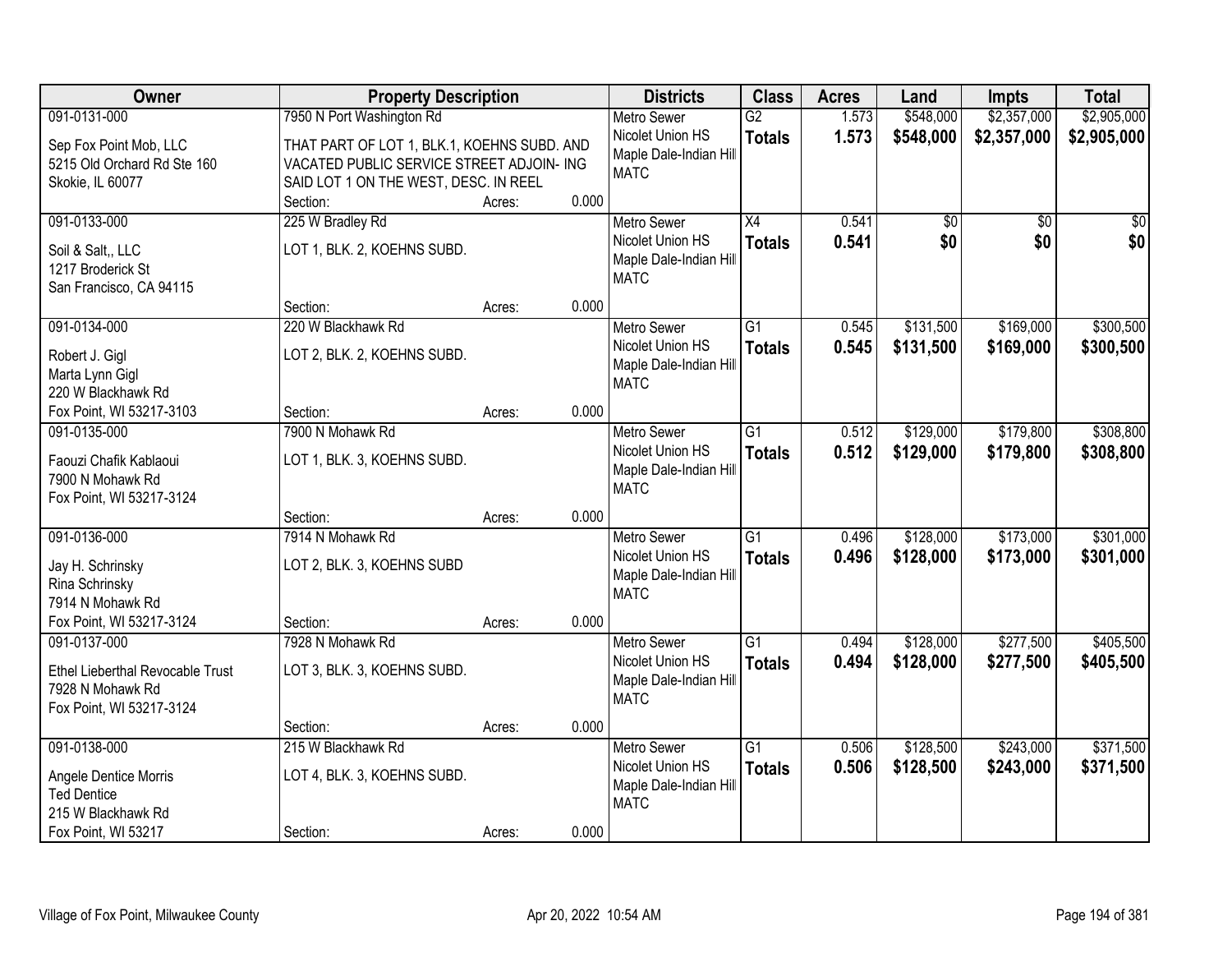| Owner                                      | <b>Property Description</b>                                           |        |       | <b>Districts</b>                           | <b>Class</b>    | <b>Acres</b> | Land      | <b>Impts</b>    | <b>Total</b> |
|--------------------------------------------|-----------------------------------------------------------------------|--------|-------|--------------------------------------------|-----------------|--------------|-----------|-----------------|--------------|
| 091-0139-000                               | 175 W Blackhawk Rd                                                    |        |       | <b>Metro Sewer</b>                         | $\overline{G1}$ | 0.563        | \$133,000 | \$445,100       | \$578,100    |
| Jennifer J. Stoltz                         | Lot 5, in Block 3, in Koehn s Subdivision, being a                    |        |       | Nicolet Union HS<br>Maple Dale-Indian Hill | <b>Totals</b>   | 0.563        | \$133,000 | \$445,100       | \$578,100    |
| 175 W Blackhawk Rd                         | Resubdivision of Blk 1, Bacon Homesites and a<br>Subdivision of lands |        |       | <b>MATC</b>                                |                 |              |           |                 |              |
| Fox Point, WI 53217                        | Section: 17                                                           | Acres: | 0.563 |                                            |                 |              |           |                 |              |
| 091-0140-000                               | 151 W Blackhawk Rd                                                    |        |       |                                            | $\overline{G1}$ | 0.528        | \$130,500 | \$342,500       | \$473,000    |
|                                            |                                                                       |        |       | <b>Metro Sewer</b><br>Nicolet Union HS     |                 |              |           |                 |              |
| <b>Barbara G Froemming Survivors Trust</b> | LOT 6, BLK. 3, KOEHNS SUBD.                                           |        |       |                                            | <b>Totals</b>   | 0.528        | \$130,500 | \$342,500       | \$473,000    |
| 151 W Blackhawk Rd                         |                                                                       |        |       | Maple Dale-Indian Hill<br><b>MATC</b>      |                 |              |           |                 |              |
| Fox Point, WI 53217-3102                   |                                                                       |        |       |                                            |                 |              |           |                 |              |
|                                            | Section:                                                              | Acres: | 0.000 |                                            |                 |              |           |                 |              |
| 091-0141-000                               | 7909 N Fairchild Rd                                                   |        |       | <b>Metro Sewer</b>                         | G1              | 0.735        | \$145,500 | \$227,600       | \$373,100    |
| Antonio Lo Coco                            | LOT 7, BLK. 3, KOEHNS SUBD.                                           |        |       | Nicolet Union HS                           | <b>Totals</b>   | 0.735        | \$145,500 | \$227,600       | \$373,100    |
| Grace A. Lo Coco                           |                                                                       |        |       | Maple Dale-Indian Hill                     |                 |              |           |                 |              |
| 7909 N Fairchild Rd                        |                                                                       |        |       | <b>MATC</b>                                |                 |              |           |                 |              |
| Fox Point, WI 53217                        | Section:                                                              | Acres: | 0.000 |                                            |                 |              |           |                 |              |
| 091-0142-000                               | 7895 N Fairchild Rd                                                   |        |       | <b>Metro Sewer</b>                         | G1              | 0.735        | \$145,500 | \$296,500       | \$442,000    |
|                                            |                                                                       |        |       | Nicolet Union HS                           |                 |              |           |                 |              |
| Peter Luke                                 | LOT 8, BLK. 3, KOEHNS SUBD.                                           |        |       | Maple Dale-Indian Hill                     | <b>Totals</b>   | 0.735        | \$145,500 | \$296,500       | \$442,000    |
| Karina Peterson                            |                                                                       |        |       | <b>MATC</b>                                |                 |              |           |                 |              |
| 7895 N Fairchild Rd                        |                                                                       |        |       |                                            |                 |              |           |                 |              |
| Fox Point, WI 53217-3116                   | Section:                                                              | Acres: | 0.000 |                                            |                 |              |           |                 |              |
| 091-0143-000                               | 7922 N Port Washington Rd                                             |        |       | <b>Metro Sewer</b>                         | $\overline{G2}$ | 0.445        | \$99,000  | $\overline{50}$ | \$99,000     |
| Wmn LLC                                    | PARCEL 1 CERT SURVEY MAP NO 3221                                      |        |       | Nicolet Union HS                           | <b>Totals</b>   | 0.445        | \$99,000  | \$0             | \$99,000     |
| Attn: Raoul R Ehr                          |                                                                       |        |       | Maple Dale-Indian Hill                     |                 |              |           |                 |              |
| 11931 W Blue Mound Rd                      |                                                                       |        |       | <b>MATC</b>                                |                 |              |           |                 |              |
| Wauwatosa, WI 53226                        | Section:                                                              | Acres: | 0.000 |                                            |                 |              |           |                 |              |
| 091-0144-000                               | 7915 N Mohawk Rd                                                      |        |       | Metro Sewer                                | $\overline{G1}$ | 0.497        | \$115,000 | \$349,500       | \$464,500    |
|                                            |                                                                       |        |       | Nicolet Union HS                           | <b>Totals</b>   | 0.497        | \$115,000 | \$349,500       | \$464,500    |
| Satyavani Bari                             | Parcel Two (2) of Certified Survey Map No. 3221,                      |        |       | Maple Dale-Indian Hill                     |                 |              |           |                 |              |
| 7915 N Mohawk Rd                           | recorded in the Milwaukee County Registry on November                 |        |       | <b>MATC</b>                                |                 |              |           |                 |              |
| Fox Point, WI 53217                        | 22, 1977, in Reel 1068 of Certified Survey Map Images                 |        |       |                                            |                 |              |           |                 |              |
|                                            | Section:                                                              | Acres: | 0.000 |                                            |                 |              |           |                 |              |
| 091-0145-000                               | 7901 N Mohawk Rd                                                      |        |       | <b>Metro Sewer</b>                         | $\overline{G1}$ | 0.519        | \$116,500 | \$414,100       | \$530,600    |
| <b>Bradley Fedderly</b>                    | PARCEL 3 CERT SURVEY MAP NO 3221                                      |        |       | Nicolet Union HS                           | <b>Totals</b>   | 0.519        | \$116,500 | \$414,100       | \$530,600    |
| Sharon Fedderly                            |                                                                       |        |       | Maple Dale-Indian Hill                     |                 |              |           |                 |              |
| 7901 N Mohawk Rd                           |                                                                       |        |       | <b>MATC</b>                                |                 |              |           |                 |              |
| Fox Point, WI 53217-3125                   | Section:                                                              | Acres: | 0.000 |                                            |                 |              |           |                 |              |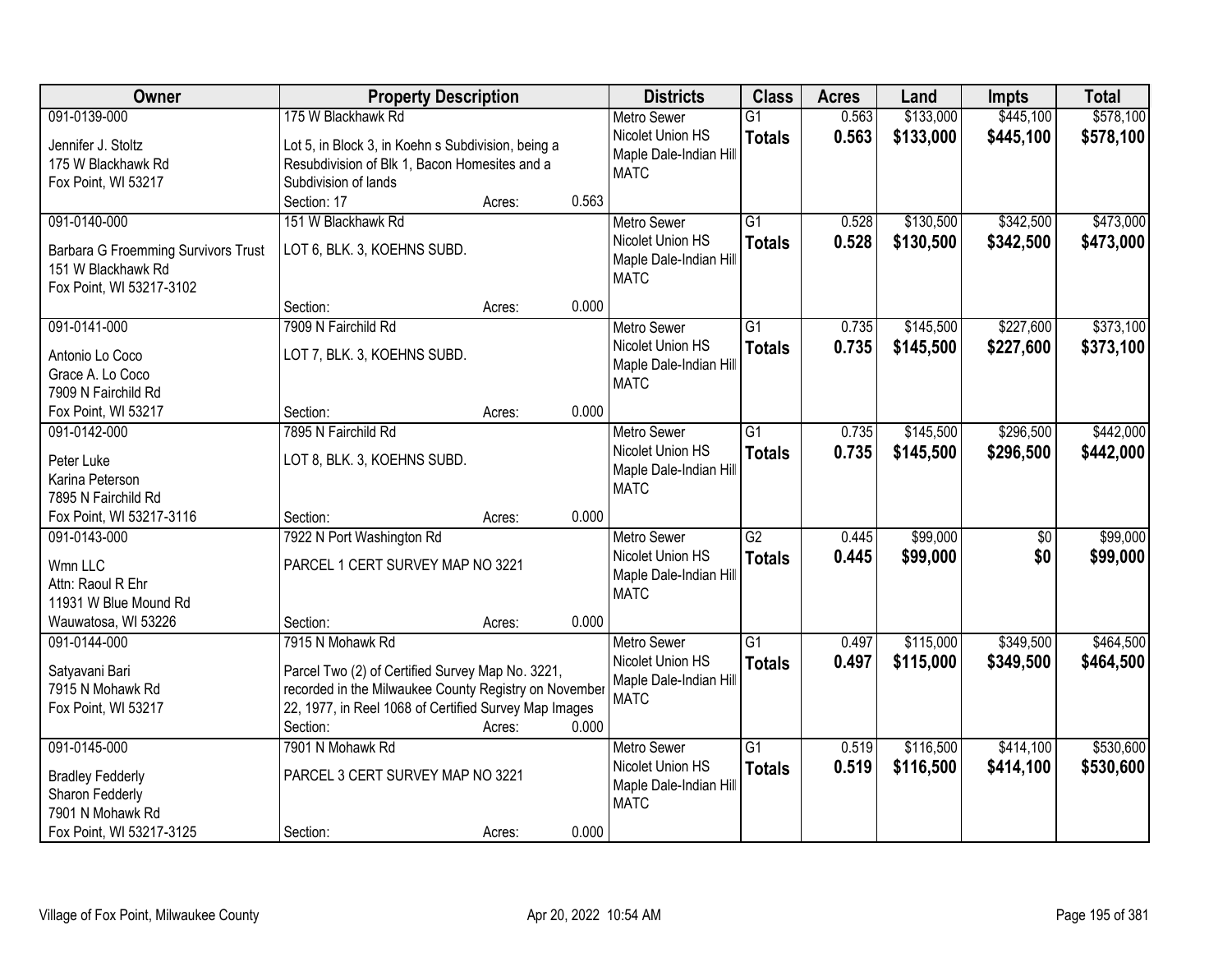| Owner                                                                                                      | <b>Property Description</b>                                                                                    | <b>Districts</b> | <b>Class</b>                                                                    | <b>Acres</b>                     | Land           | Impts                  | <b>Total</b>                                  |                            |
|------------------------------------------------------------------------------------------------------------|----------------------------------------------------------------------------------------------------------------|------------------|---------------------------------------------------------------------------------|----------------------------------|----------------|------------------------|-----------------------------------------------|----------------------------|
| 091-8029-000                                                                                               | 7700 N Port Washington Rd                                                                                      |                  | <b>Metro Sewer</b>                                                              | $\overline{G2}$                  | 9.042          | \$2,079,500            | \$20,271,000                                  | \$22,350,500               |
| <b>Chiswick Apartments LLC</b><br>330 E Kilbourn Ave Suite 600 S<br>Milwaukee, WI 53202                    | CERTIFIED SURVEY MAP NO 8991 NE 1/4 SEC<br>17-8-22 LOT 1                                                       |                  | Nicolet Union HS<br>Fox Point<br><b>MATC</b>                                    | <b>Totals</b>                    |                |                        | $9.042$ \$2,079,500 \$20,271,000 \$22,350,500 |                            |
|                                                                                                            | Section:                                                                                                       | 9.042<br>Acres:  |                                                                                 |                                  |                |                        |                                               |                            |
| 091-8030-000<br>Azura Fox Point, LLC, A Delaware<br>Limited Liability Comp<br>1233 N Mayfair Rd Ste 301    | 7770 N Port Washington Rd<br>CERTIFIED SURVEY MAP NO 8991 NE 1/4 SEC<br>17-8-22 LOT 2                          |                  | Metro Sewer<br>Nicolet Union HS<br>Fox Point<br><b>MATC</b>                     | $\overline{G2}$<br><b>Totals</b> | 2.517<br>2.517 | \$579,000<br>\$579,000 | \$8,927,500<br>\$8,927,500                    | \$9,506,500<br>\$9,506,500 |
| Milwaukee, WI 53226                                                                                        | Section:                                                                                                       | 2.517<br>Acres:  |                                                                                 |                                  |                |                        |                                               |                            |
| 091-9001-000<br>David M. Tarpey<br>Dawn M. Tarpey<br>360 E MacArthur Rd                                    | 360 E Macarthur Rd<br>LOT 2 CERTIFIED SURVEY MAP NO. 15 NE1/4 OF<br>SEC. 17-8-22 AND NW1/4 OF SEC. 16-8-22     |                  | <b>Metro Sewer</b><br>Nicolet Union HS<br>Fox Point<br><b>MATC</b>              | G1<br><b>Totals</b>              | 0.351<br>0.351 | \$117,500<br>\$117,500 | \$325,300<br>\$325,300                        | \$442,800<br>\$442,800     |
| Fox Point, WI 53217                                                                                        | Section:                                                                                                       | 0.000<br>Acres:  |                                                                                 |                                  |                |                        |                                               |                            |
| 091-9002-000<br>Roland K C. Cafaro<br>Mary Beth K Cafaro<br>7721 N Bell Rd                                 | 7721 N Bell Rd<br>LOT 3 CERTIFIED SURVEY MAP NO. 15 NE1/4 OF<br>SEC. 17-8-22 AND NW1/4 OF SEC. 16-8-22         |                  | <b>Metro Sewer</b><br>Nicolet Union HS<br>Fox Point<br><b>MATC</b>              | $\overline{G1}$<br><b>Totals</b> | 0.380<br>0.380 | \$119,500<br>\$119,500 | \$329,000<br>\$329,000                        | \$448,500<br>\$448,500     |
| Fox Point, WI 53217-3236                                                                                   | Section:                                                                                                       | 0.000<br>Acres:  |                                                                                 |                                  |                |                        |                                               |                            |
| 091-9003-000<br>Justin W. Kaczor<br>Frances M. Kaczor<br>7740 N Fairchild Rd                               | 7740 N Fairchild Rd<br>LOT 4 CERTIFIED SURVEY MAP NO. 15 NE1/4 OF<br>SEC. 17-8-22 AND NW1/4 OF SEC. 16-8-22    |                  | <b>Metro Sewer</b><br>Nicolet Union HS<br>Fox Point<br><b>MATC</b>              | $\overline{G1}$<br><b>Totals</b> | 0.398<br>0.398 | \$121,000<br>\$121,000 | \$189,500<br>\$189,500                        | \$310,500<br>\$310,500     |
| Fox Point, WI 53217-3113                                                                                   | Section:                                                                                                       | 0.000<br>Acres:  |                                                                                 |                                  |                |                        |                                               |                            |
| 091-9004-000<br>Zi Qin Han<br>Ma Hong<br>201 W Bradley Rd                                                  | 201 W Bradley Rd<br>PARCEL 1 CERTIFIED SURVEY MAP NO. 372 NE1/4<br>SEC. 17-8-22                                |                  | <b>Metro Sewer</b><br>Nicolet Union HS<br>Maple Dale-Indian Hill<br><b>MATC</b> | $\overline{G1}$<br><b>Totals</b> | 0.351<br>0.351 | \$117,500<br>\$117,500 | \$209,500<br>\$209,500                        | \$327,000<br>\$327,000     |
| Fox Point, WI 53217-3154                                                                                   | Section:                                                                                                       | 0.000<br>Acres:  |                                                                                 |                                  |                |                        |                                               |                            |
| 091-9005-000<br>Leander R. Jennings<br>Susan M. Jennings<br>230 E Macarthur Rd<br>Fox Point, WI 53217-3237 | 230 E Macarthur Rd<br>CERFIFIED SURVEY MAP NO. 3955 NW 1/4 SEC 16 &<br>NE 1/4 SEC 17-8-22 PARCEL 1<br>Section: | 0.000<br>Acres:  | <b>Metro Sewer</b><br>Nicolet Union HS<br>Fox Point<br><b>MATC</b>              | $\overline{G1}$<br><b>Totals</b> | 3.192<br>3.192 | \$325,500<br>\$325,500 | \$483,700<br>\$483,700                        | \$809,200<br>\$809,200     |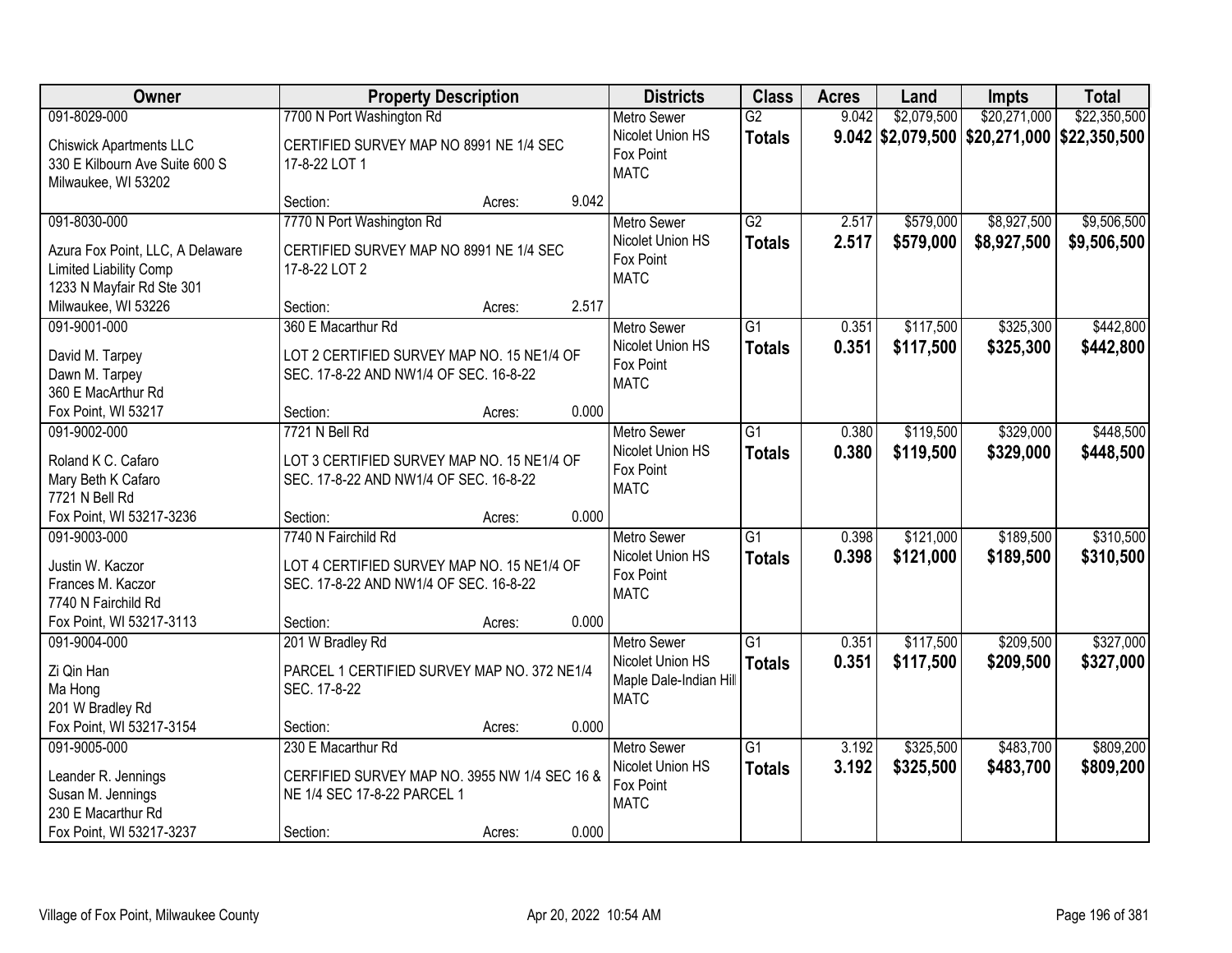| Owner                             | <b>Property Description</b>                               | <b>Districts</b>              | <b>Class</b>    | <b>Acres</b> | Land      | <b>Impts</b> | <b>Total</b> |
|-----------------------------------|-----------------------------------------------------------|-------------------------------|-----------------|--------------|-----------|--------------|--------------|
| 091-9006-000                      | 7737 N Bell Rd                                            | <b>Metro Sewer</b>            | $\overline{G1}$ | 0.477        | \$126,500 | \$369,500    | \$496,000    |
| Steven M. Fulton                  | CERTIFIED SURVEY MAP NO. 3955 NW 1/4 SEC 16 &             | Nicolet Union HS<br>Fox Point | <b>Totals</b>   | 0.477        | \$126,500 | \$369,500    | \$496,000    |
| Debra K. Fulton                   | NE 1/4 SEC 17-8-22 PARCEL 2                               | <b>MATC</b>                   |                 |              |           |              |              |
| 7737 N Bell Rd                    |                                                           |                               |                 |              |           |              |              |
| Fox Point, WI 53217-3236          | 0.000<br>Section:<br>Acres:                               |                               |                 |              |           |              |              |
| 091-9978-000                      | 7707 N Bell Rd                                            | <b>Metro Sewer</b>            | $\overline{G1}$ | 0.387        | \$120,000 | \$134,000    | \$254,000    |
| Kathleen M Huston Revocable Trust | That part of the North East One-quarter (1/4) of Section  | Nicolet Union HS              | <b>Totals</b>   | 0.387        | \$120,000 | \$134,000    | \$254,000    |
| 7707 N Bell Rd                    | Seventeen (17), Township Eight (8) North, Range           | Fox Point                     |                 |              |           |              |              |
| Milwaukee, WI 53217               | Twentytwo (22) East, in the Village of Fox Point,         | <b>MATC</b>                   |                 |              |           |              |              |
|                                   | 0.000<br>Section:<br>Acres:                               |                               |                 |              |           |              |              |
| 091-9979-000                      | 7720 N Fairchild Rd                                       | Metro Sewer                   | $\overline{G1}$ | 0.378        | \$119,500 | \$175,500    | \$295,000    |
| Nathaniel Sumner                  | COM. 663.93 FT. N. OF SE COR OF NE1/4 SEC.                | Nicolet Union HS              | <b>Totals</b>   | 0.378        | \$119,500 | \$175,500    | \$295,000    |
| Elizabeth E. Sumner               | 17-8-22 TH W. 186.23 FT. TO BEG. TH N. 120.40 FT.         | Fox Point                     |                 |              |           |              |              |
| 7720 N Fairchild Rd               | W. 142.24 FT. SLY ON CURVE 121.26 FT. RH E. 130           | <b>MATC</b>                   |                 |              |           |              |              |
| Fox Point, WI 53217               | Section:<br>0.000<br>Acres:                               |                               |                 |              |           |              |              |
| 091-9980-001                      | 7600 N Port Washington Rd                                 | <b>Metro Sewer</b>            | X4              | 0.000        | \$0       | \$0          | \$0          |
|                                   |                                                           | Nicolet Union HS              | <b>Totals</b>   | 0.000        | \$0       | \$0          | \$0          |
| St Eugene Congregation            | COM 811.38FT. W OF SE COR OF NE1/4 SEC. 17-8-22           | Fox Point                     |                 |              |           |              |              |
| 7600 N Pt Washington Rd           | TH N 362.86FT. W 975FT. TO CEN OF RD SLY ALG              | <b>MATC</b>                   |                 |              |           |              |              |
| Fox Point, WI 53217-3199          | CEN OF RD TO S1/4 SEC. LINE TH E TO BEG. ALSO S           |                               |                 |              |           |              |              |
|                                   | Section:<br>0.000<br>Acres:                               |                               |                 |              |           |              |              |
| 091-9982-001                      | 7670 N Port Washington Rd                                 | <b>Metro Sewer</b>            | $\overline{G2}$ | 0.820        | \$214,500 | \$1,272,000  | \$1,486,500  |
| Harvey Morris II LLC              | THE N 300FT. OF THAT PART S1/2 OF S1/2 OF NE1/4           | Nicolet Union HS              | <b>Totals</b>   | 0.820        | \$214,500 | \$1,272,000  | \$1,486,500  |
| 7670 N Pt Washington Rd           | SEC. 17-8-22 LYING E OF N. PORT WASHINGTON RD             | Fox Point                     |                 |              |           |              |              |
| Fox Point, WI 53217-3127          | EXC. CALUMET DOWNS SUBD., EXC. 4.729 AC.                  | <b>MATC</b>                   |                 |              |           |              |              |
|                                   | Section:<br>0.000<br>Acres:                               |                               |                 |              |           |              |              |
| 091-9984-000                      | 449 W Bradley Rd                                          | Metro Sewer                   | G1              | 0.177        | \$78,000  | \$137,300    | \$215,300    |
| Nicole E. Prochnow                | Part of the Northeast 1/4 of Section 17, in Township 8    | Nicolet Union HS              | <b>Totals</b>   | 0.177        | \$78,000  | \$137,300    | \$215,300    |
| 449 W Bradley Rd                  | North, Range 22 East, in the Village of Fox Point, County | Maple Dale-Indian Hill        |                 |              |           |              |              |
| Fox Point, WI 53217               | of                                                        | <b>MATC</b>                   |                 |              |           |              |              |
|                                   | 0.177<br>Section:<br>Acres:                               |                               |                 |              |           |              |              |
| 091-9985-000                      | 441 W Bradley Rd                                          | <b>Metro Sewer</b>            | $\overline{G1}$ | 0.208        | \$91,500  | \$149,500    | \$241,000    |
|                                   |                                                           | Nicolet Union HS              | <b>Totals</b>   | 0.208        | \$91,500  | \$149,500    | \$241,000    |
| Nicholas R. Price                 | E 58.25FT. OF W 692.80FT. OF N 185.75FT. OF NE1/4         | Maple Dale-Indian Hill        |                 |              |           |              |              |
| 441 W Bradley Rd                  | SEC 17-8-22.                                              | <b>MATC</b>                   |                 |              |           |              |              |
| Fox Point, WI 53217               | 0.000                                                     |                               |                 |              |           |              |              |
|                                   | Section:<br>Acres:                                        |                               |                 |              |           |              |              |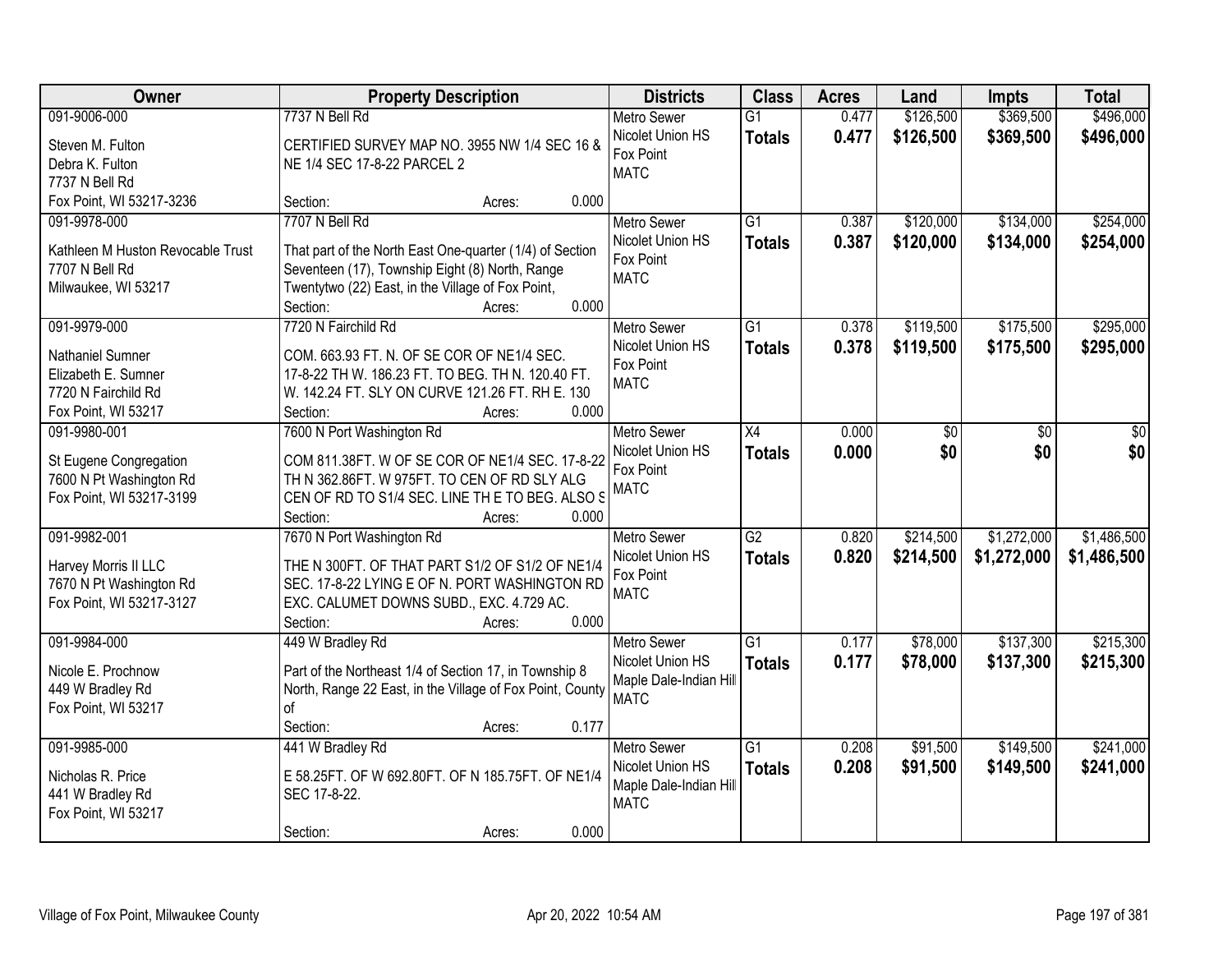| Owner                                | <b>Property Description</b>                       | <b>Districts</b>                      | <b>Class</b>    | <b>Acres</b> | Land      | <b>Impts</b> | <b>Total</b> |
|--------------------------------------|---------------------------------------------------|---------------------------------------|-----------------|--------------|-----------|--------------|--------------|
| 091-9986-000                         | 433 W Bradley Rd                                  | <b>Metro Sewer</b>                    | $\overline{G1}$ | 0.248        | \$109,000 | \$103,000    | \$212,000    |
| Ted B. Johnson                       | E 58.625 FT OF W 751.425 FT OF N 185.75 FT OF NE  | Nicolet Union HS                      | <b>Totals</b>   | 0.248        | \$109,000 | \$103,000    | \$212,000    |
| Betty Jane Johnson                   | 1/4 SEC 17-8-22 REEL 998 - IMAGE 25               | Maple Dale-Indian Hill                |                 |              |           |              |              |
| 433 W Bradley Rd                     |                                                   | <b>MATC</b>                           |                 |              |           |              |              |
| Fox Point, WI 53217-2615             | 0.000<br>Section:<br>Acres:                       |                                       |                 |              |           |              |              |
| 091-9987-000                         | 425 W Bradley Rd                                  | <b>Metro Sewer</b>                    | $\overline{G1}$ | 0.248        | \$109,000 | \$122,600    | \$231,600    |
|                                      | E. 58.625FT. OF W 810.05FT. OF N. 185.75FT. OF    | Nicolet Union HS                      | <b>Totals</b>   | 0.248        | \$109,000 | \$122,600    | \$231,600    |
| Kimberlee Obrist<br>425 W Bradley Rd | NE1/4 SEC. 17-8-22. (VOL. 1466-PAGE 460) (VOL.    | Maple Dale-Indian Hill                |                 |              |           |              |              |
| Glendale, WI 53217                   | 2604-PAGE 364)                                    | <b>MATC</b>                           |                 |              |           |              |              |
|                                      | 0.000<br>Section:<br>Acres:                       |                                       |                 |              |           |              |              |
| 091-9988-001                         | 7979 N Port Washington Rd                         | <b>Metro Sewer</b>                    | $\overline{G2}$ | 0.411        | \$97,000  | \$129,000    | \$226,000    |
|                                      |                                                   | Nicolet Union HS                      | <b>Totals</b>   | 0.411        | \$97,000  | \$129,000    | \$226,000    |
| 7900 Port Road LLC                   | COM. 810.05 FT. E. OF NW COR OF NE 1/4 SEC.       | Maple Dale-Indian Hill                |                 |              |           |              |              |
| 633 E Juniper Ln                     | 17-8-22 TH S 164.265 FT E. 172.45 FT. NLY ALG CEN | <b>MATC</b>                           |                 |              |           |              |              |
| Mequon, WI 53092                     | OF RD. 165.11 FT. TH W 189.70 FT TO BEG EXC PT    |                                       |                 |              |           |              |              |
|                                      | Section:<br>0.411<br>Acres:                       |                                       |                 |              |           |              |              |
| 091-9989-000                         | 7877 N Port Washington Rd                         | <b>Metro Sewer</b>                    | $\overline{X4}$ | 0.000        | \$0       | \$0          | \$0          |
| St Johns Ev Luth Church              | COM AT INTERSEC OF S LI OF N 20 ACS OF NE1/4      | Nicolet Union HS                      | <b>Totals</b>   | 0.000        | \$0       | \$0          | \$0          |
| 7877 N Pt Washington Rd              | SEC. 17-8-22 & CEN LI OF N. PT. WASHINGTON RD.    | Maple Dale-Indian Hill<br><b>MATC</b> |                 |              |           |              |              |
| Fox Point, WI 53217-3198             | TH E 310.2FT. S 36D30M W 126.39FT. W 214.5FT. TH  |                                       |                 |              |           |              |              |
|                                      | 0.000<br>Section:<br>Acres:                       |                                       |                 |              |           |              |              |
| 091-9990-000                         | 7945 N Mohawk Rd                                  | <b>Metro Sewer</b>                    | $\overline{G1}$ | 0.325        | \$93,500  | \$206,500    | \$300,000    |
| Luke L. Junk                         | PART OF BLK 1 IN KOEHN'S SUBD. & LANDS ADJ IN     | Nicolet Union HS                      | <b>Totals</b>   | 0.325        | \$93,500  | \$206,500    | \$300,000    |
| 7945 N Mohawk Rd                     | NE 17 8 22 DESC AS FOLOWS COM IN SE COR SD        | Maple Dale-Indian Hill                |                 |              |           |              |              |
| Fox Point, WI 53217-3125             | BLK 1 TH W 156.54 FT NELY 108.28 FT E 108.59 FT   | <b>MATC</b>                           |                 |              |           |              |              |
|                                      | Section:<br>0.000<br>Acres:                       |                                       |                 |              |           |              |              |
| 091-9991-002                         | 7922 N Port Washington Rd                         | <b>Metro Sewer</b>                    | $\overline{G2}$ | 0.435        | \$170,500 | \$300,500    | \$471,000    |
| Wmn LLC                              | COMM 435.50 FT. S AND 1275.20 FT W OF NE COR      | Nicolet Union HS                      | <b>Totals</b>   | 0.435        | \$170,500 | \$300,500    | \$471,000    |
| Attn: Raoul R Ehr                    | OF NE 1/4 SEC. 17-8-22 TH S 140.01 FT TH W 427.91 | Fox Point                             |                 |              |           |              |              |
| 11931 W Blue Mound Rd                | FT TH N 140.51 FT THE E 414.40 FT TO BEG EXC PT   | <b>MATC</b>                           |                 |              |           |              |              |
| Wauwatosa, WI 53226                  | 0.000<br>Section:<br>Acres:                       |                                       |                 |              |           |              |              |
| 091-9992-002                         | 7878 N Port Washington Rd                         | <b>Metro Sewer</b>                    | $\overline{G1}$ | 1.350        | \$190,500 | \$48,100     | \$238,600    |
|                                      |                                                   | Nicolet Union HS                      | <b>Totals</b>   | 1.350        | \$190,500 | \$48,100     | \$238,600    |
| Wmn LLC                              | COM 435.50 FT S & 1275.20 FT W OF NE COR OF NE    | Fox Point                             |                 |              |           |              |              |
| Attn: Raoul R Ehr                    | 1/4 SEC 17-8-22 TH S 389.49 FT W 467.05 FT N      | <b>MATC</b>                           |                 |              |           |              |              |
| 11931 W Blue Mound Rd                | 9D12M E 227.88 FT N 5D31M E 170 FT TH E 414.40    |                                       |                 |              |           |              |              |
| Wauwatosa, WI 53226                  | 0.000<br>Section:<br>Acres:                       |                                       |                 |              |           |              |              |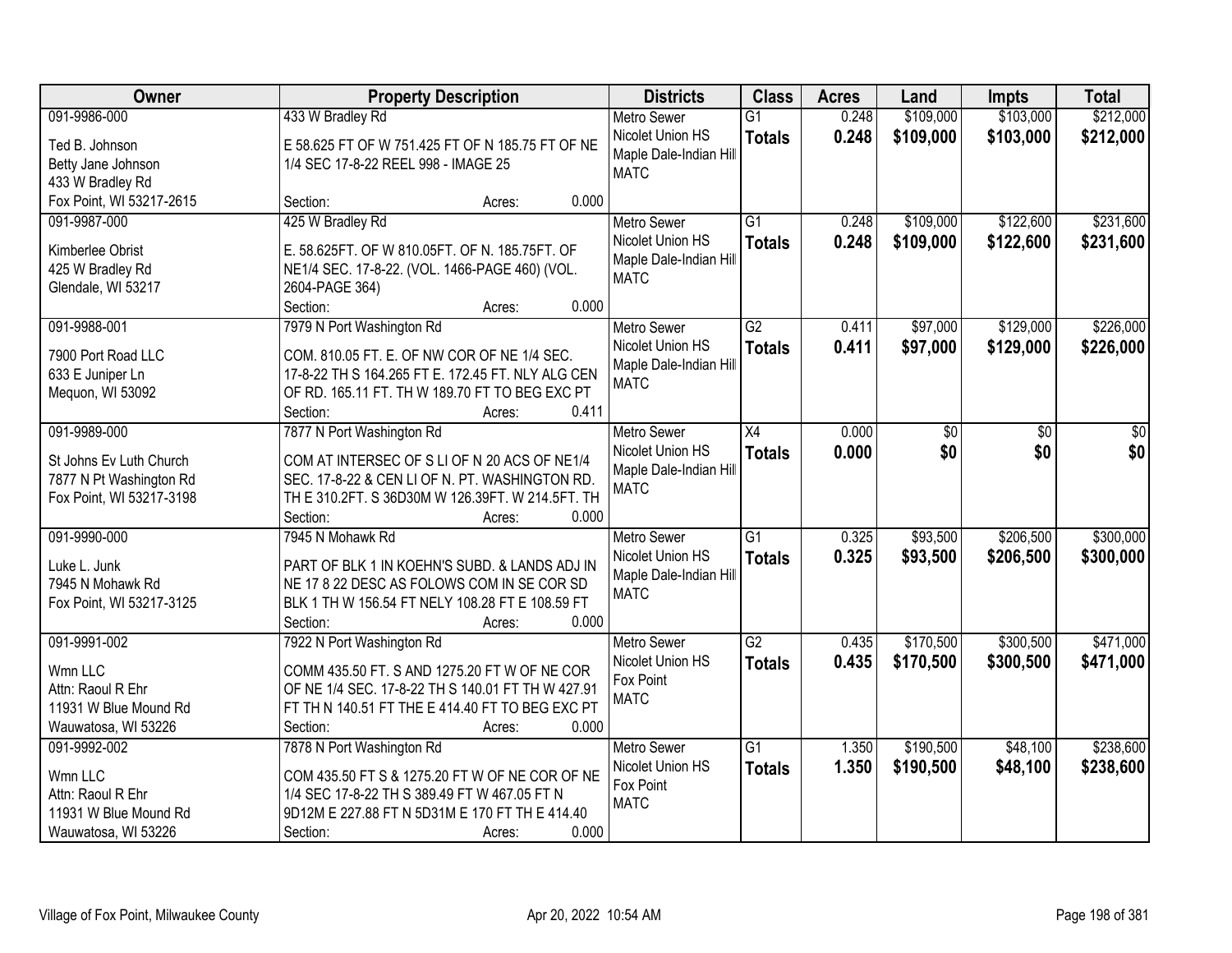| Owner                    | <b>Property Description</b>                                 | <b>Districts</b>                      | <b>Class</b>    | <b>Acres</b> | Land      | <b>Impts</b> | <b>Total</b> |
|--------------------------|-------------------------------------------------------------|---------------------------------------|-----------------|--------------|-----------|--------------|--------------|
| 091-9993-000             | 7851 N Regent Ct                                            | <b>Metro Sewer</b>                    | $\overline{G1}$ | 2.313        | \$261,000 | \$417,000    | \$678,000    |
| Christopher Y. Kauffman  | COMM 825 FT S AND 243.64 FT W OF NE COR OF NE               | Nicolet Union HS                      | <b>Totals</b>   | 2.313        | \$261,000 | \$417,000    | \$678,000    |
| Patricia Fritz Kauffman  | 1/4 SEC 17-8-22 TH W 380 FT TH S 245.76 FT TH E             | Fox Point                             |                 |              |           |              |              |
| 7851 N Regent Ct         | 380 FT TH N 245.76 FT TO PT OF BEG 2.144 AC ALSO            | <b>MATC</b>                           |                 |              |           |              |              |
| Fox Point, WI 53217-3244 | 0.000<br>Section:<br>Acres:                                 |                                       |                 |              |           |              |              |
| 091-9994-000             | 210 W Blackhawk Rd                                          | <b>Metro Sewer</b>                    | $\overline{G1}$ | 0.611        | \$136,500 | \$230,000    | \$366,500    |
|                          |                                                             | Nicolet Union HS                      | <b>Totals</b>   | 0.611        | \$136,500 | \$230,000    | \$366,500    |
| Susan M. Berce           | That part of the Northeast 1/4 of Section 17, in Township   | Maple Dale-Indian Hill                |                 |              |           |              |              |
| 210 W Blackhawk Rd       | North, Range 22 East, in the Village of Fox Point,          | <b>MATC</b>                           |                 |              |           |              |              |
| Fox Point, WI 53217      | Milwaukee County, Wisconsin, described as follows:<br>0.000 |                                       |                 |              |           |              |              |
|                          | Section:<br>Acres:                                          |                                       |                 |              |           |              |              |
| 091-9995-000             | 211 W Bradley Rd                                            | Metro Sewer                           | G1              | 0.465        | \$125,500 | \$149,500    | \$275,000    |
| Jennifer M. Tilley       | W. 89 FT. OF E. 1150.66 FT. OF N. 225 FT. OF NE1/4          | Nicolet Union HS                      | <b>Totals</b>   | 0.465        | \$125,500 | \$149,500    | \$275,000    |
| 211 W Bradley Rd         | SEC. 17-8-22                                                | Maple Dale-Indian Hill<br><b>MATC</b> |                 |              |           |              |              |
| Fox Point, WI 53217-3154 |                                                             |                                       |                 |              |           |              |              |
|                          | 0.000<br>Section:<br>Acres:                                 |                                       |                 |              |           |              |              |
| 091-9996-000             | 180 W Blackhawk Rd                                          | <b>Metro Sewer</b>                    | $\overline{G1}$ | 0.546        | \$131,500 | \$247,000    | \$378,500    |
| Jesse J. Damrow          | W 115.95FT. OF E 998.66FT. OF S 205FT. OF N                 | Nicolet Union HS                      | <b>Totals</b>   | 0.546        | \$131,500 | \$247,000    | \$378,500    |
| Katie L. Damrow          | 430FT. OF NE1/4 SEC 17-8-22                                 | Maple Dale-Indian Hill                |                 |              |           |              |              |
| 180 W Blackhawk Rd       |                                                             | <b>MATC</b>                           |                 |              |           |              |              |
| Fox Point, WI 53217-3101 | 0.000<br>Section:<br>Acres:                                 |                                       |                 |              |           |              |              |
| 091-9997-000             | 131 W Bradley Rd                                            | Metro Sewer                           | $\overline{G1}$ | 0.358        | \$118,000 | \$109,000    | \$227,000    |
|                          |                                                             | Nicolet Union HS                      | <b>Totals</b>   | 0.358        | \$118,000 | \$109,000    | \$227,000    |
| Matthew Theodore Aliota  | That part of the Northeast 1/4 of Section 17, in Township   | Maple Dale-Indian Hill                |                 |              |           |              |              |
| 131 W Bradley Rd         | North, Range 22 East, in the Village of Fox Point,          | <b>MATC</b>                           |                 |              |           |              |              |
| Fox Point, WI 53217      | Milwaukee County, Wisconsin, bounded and described a        |                                       |                 |              |           |              |              |
|                          | Section:<br>0.358<br>Acres:                                 |                                       |                 |              |           |              |              |
| 091-9998-000             | 160 W Blackhawk Rd                                          | <b>Metro Sewer</b>                    | $\overline{G1}$ | 0.346        | \$117,000 | \$179,500    | \$296,500    |
| Catherine A. Ornowski    | W 85.96FT. OF E 882.71FT. OF S 205FT. OF N 430FT.           | Nicolet Union HS                      | <b>Totals</b>   | 0.346        | \$117,000 | \$179,500    | \$296,500    |
| 160 W Blackhawk Rd       | OF NE1/4 SEC 17-8-22                                        | Maple Dale-Indian Hill                |                 |              |           |              |              |
| Fox Point, WI 53217-3101 |                                                             | <b>MATC</b>                           |                 |              |           |              |              |
|                          | 0.000<br>Section:<br>Acres:                                 |                                       |                 |              |           |              |              |
| 091-9999-000             | 119 W Bradley Rd                                            | <b>Metro Sewer</b>                    | $\overline{G1}$ | 0.336        | \$116,500 | \$104,000    | \$220,500    |
| Geralyn M. Garity        | W. 85.91FT. OF E. 882.66FT. OF N. 225FT. OF NE1/4           | Nicolet Union HS                      | <b>Totals</b>   | 0.336        | \$116,500 | \$104,000    | \$220,500    |
| 119 W Bradley Rd         | SEC. 17-8-22                                                | Maple Dale-Indian Hill                |                 |              |           |              |              |
| Fox Point, WI 53217-3152 |                                                             | <b>MATC</b>                           |                 |              |           |              |              |
|                          | 0.000<br>Section:<br>Acres:                                 |                                       |                 |              |           |              |              |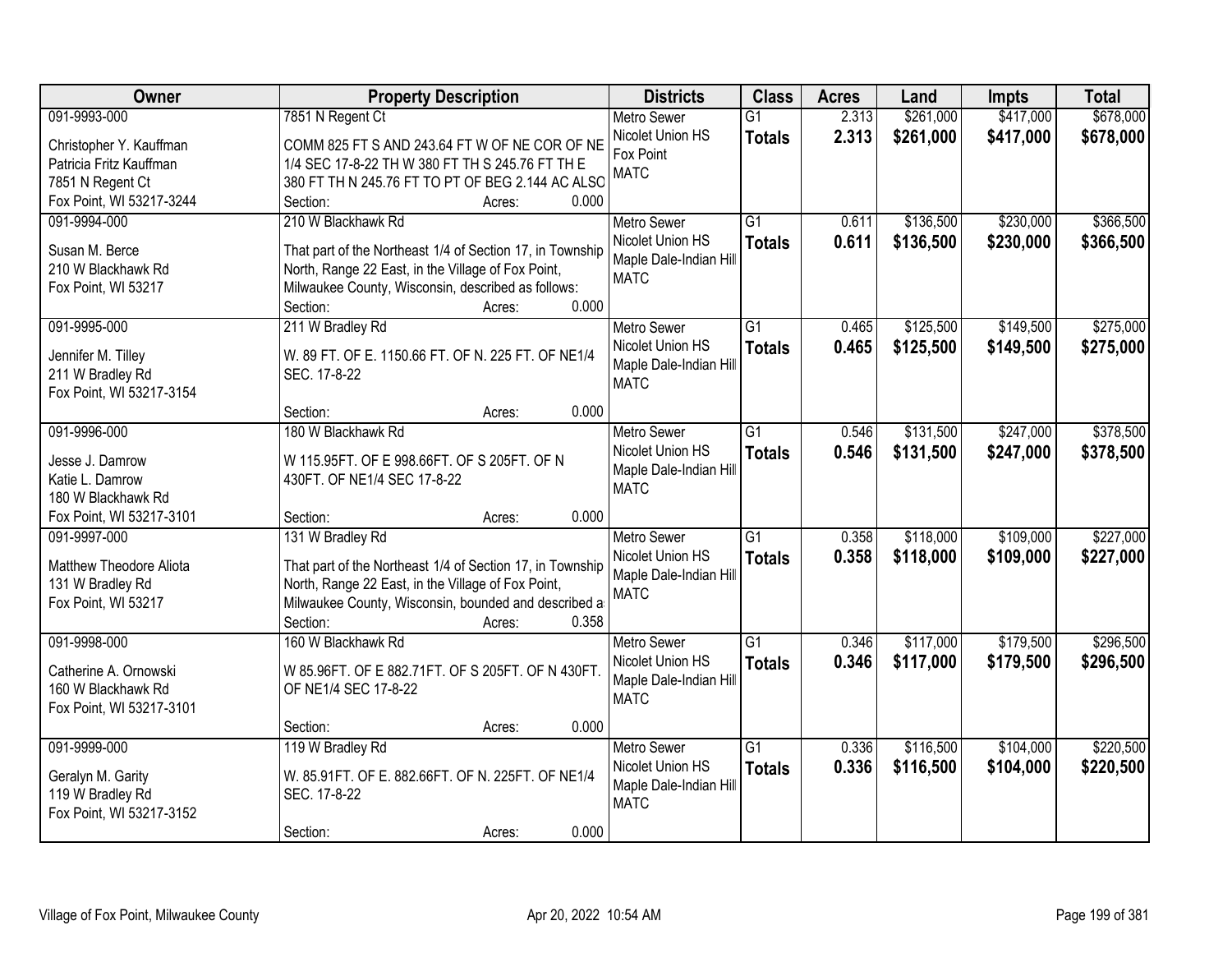| \$167,500<br>092-0001-000<br>7805 N Boyd Way<br>0.393<br>\$120,500<br><b>Metro Sewer</b><br>$\overline{G1}$<br>Nicolet Union HS<br>0.393<br>\$120,500<br>\$167,500<br><b>Totals</b><br>LOT 1, FOX POINT MEADOWS<br>Kevin N. King<br>Fox Point<br>7805 N Boyd Way<br><b>MATC</b><br>Fox Point, WI 53217<br>0.000<br>Section:<br>Acres:<br>092-0002-000<br>7811 N Boyd Way<br>$\overline{G1}$<br>\$120,500<br>\$262,500<br>0.393<br><b>Metro Sewer</b><br>0.393<br>Nicolet Union HS<br>\$120,500<br>\$262,500<br><b>Totals</b><br>LOT 2, FOX POINT MEADOWS<br>James M. Pykett<br>Fox Point<br>Barbara F. Pykett<br><b>MATC</b><br>7811 N Boyd Way<br>0.000<br>Fox Point, WI 53217-3212<br>Section:<br>Acres:<br>\$120,500<br>\$247,000<br>092-0003-000<br>7815 N Boyd Way<br>G1<br>0.393<br><b>Metro Sewer</b><br>Nicolet Union HS<br>0.393<br>\$120,500<br>\$247,000<br><b>Totals</b><br>LOT 3, FOX POINT MEADOWS<br>Amy B. Rosenberg<br>Fox Point<br>7815 N Boyd Way<br><b>MATC</b><br>Fox Point, WI 53217-3212<br>0.000<br>Section:<br>Acres:<br>092-0004-000<br>7823 N Boyd Way<br>\$120,500<br>\$97,500<br><b>Metro Sewer</b><br>G1<br>0.393<br>Nicolet Union HS<br>0.393<br>\$120,500<br>\$97,500<br><b>Totals</b><br>LOT 4, FOX POINT MEADOWS<br>Cris Michael C Reyes<br>Fox Point<br>1506 S Adams Ave 107<br><b>MATC</b><br>Marshfield, WI 54449<br>0.000<br>Section:<br>Acres:<br>\$123,500<br>\$158,000<br>092-0005-000<br>7829 N Boyd Way<br>$\overline{G1}$<br>0.434<br><b>Metro Sewer</b><br>Nicolet Union HS<br>0.434<br>\$123,500<br>\$158,000<br><b>Totals</b><br>LOT 5, FOX POINT MEADOWS<br>Roy H. Levison<br>Fox Point<br>Carol S. Levison<br><b>MATC</b><br>7829 N Boyd Way<br>Fox Point, WI 53217-3212<br>0.000<br>Section:<br>Acres:<br>092-0006-000<br>$\overline{G1}$<br>\$125,000<br>\$117,500<br>7837 N Boyd Way<br>Metro Sewer<br>0.455<br>Nicolet Union HS<br>0.455<br>\$125,000<br>\$117,500<br><b>Totals</b><br>LOT 6, FOX POINT MEADOWS<br>Shane I. Biggar<br>Fox Point<br>Celeste A. Doyle<br><b>MATC</b><br>7837 N Boyd Way<br>0.000<br>Fox Point, WI 53217<br>Section:<br>Acres:<br>092-0007-000<br>7845 N Boyd Way<br>$\overline{G1}$<br>\$125,000<br>\$273,500<br><b>Metro Sewer</b><br>0.455<br>Nicolet Union HS<br>0.455<br>\$125,000<br>\$273,500<br><b>Totals</b><br>LOT 7, FOX POINT MEADOWS<br>The Stephanie and Joseph Grady<br>Fox Point<br>Revocable Trust<br><b>MATC</b><br>7845 N Boyd Way | Owner               | <b>Property Description</b> |  |       | <b>Districts</b> | <b>Class</b> | <b>Acres</b> | Land | <b>Impts</b> | <b>Total</b>           |
|-----------------------------------------------------------------------------------------------------------------------------------------------------------------------------------------------------------------------------------------------------------------------------------------------------------------------------------------------------------------------------------------------------------------------------------------------------------------------------------------------------------------------------------------------------------------------------------------------------------------------------------------------------------------------------------------------------------------------------------------------------------------------------------------------------------------------------------------------------------------------------------------------------------------------------------------------------------------------------------------------------------------------------------------------------------------------------------------------------------------------------------------------------------------------------------------------------------------------------------------------------------------------------------------------------------------------------------------------------------------------------------------------------------------------------------------------------------------------------------------------------------------------------------------------------------------------------------------------------------------------------------------------------------------------------------------------------------------------------------------------------------------------------------------------------------------------------------------------------------------------------------------------------------------------------------------------------------------------------------------------------------------------------------------------------------------------------------------------------------------------------------------------------------------------------------------------------------------------------------------------------------------------------------------------------------------------------------------------------------------------------------------------------------------------------------------|---------------------|-----------------------------|--|-------|------------------|--------------|--------------|------|--------------|------------------------|
|                                                                                                                                                                                                                                                                                                                                                                                                                                                                                                                                                                                                                                                                                                                                                                                                                                                                                                                                                                                                                                                                                                                                                                                                                                                                                                                                                                                                                                                                                                                                                                                                                                                                                                                                                                                                                                                                                                                                                                                                                                                                                                                                                                                                                                                                                                                                                                                                                                         |                     |                             |  |       |                  |              |              |      |              | \$288,000              |
|                                                                                                                                                                                                                                                                                                                                                                                                                                                                                                                                                                                                                                                                                                                                                                                                                                                                                                                                                                                                                                                                                                                                                                                                                                                                                                                                                                                                                                                                                                                                                                                                                                                                                                                                                                                                                                                                                                                                                                                                                                                                                                                                                                                                                                                                                                                                                                                                                                         |                     |                             |  |       |                  |              |              |      |              | \$288,000              |
|                                                                                                                                                                                                                                                                                                                                                                                                                                                                                                                                                                                                                                                                                                                                                                                                                                                                                                                                                                                                                                                                                                                                                                                                                                                                                                                                                                                                                                                                                                                                                                                                                                                                                                                                                                                                                                                                                                                                                                                                                                                                                                                                                                                                                                                                                                                                                                                                                                         |                     |                             |  |       |                  |              |              |      |              |                        |
|                                                                                                                                                                                                                                                                                                                                                                                                                                                                                                                                                                                                                                                                                                                                                                                                                                                                                                                                                                                                                                                                                                                                                                                                                                                                                                                                                                                                                                                                                                                                                                                                                                                                                                                                                                                                                                                                                                                                                                                                                                                                                                                                                                                                                                                                                                                                                                                                                                         |                     |                             |  |       |                  |              |              |      |              | \$383,000<br>\$383,000 |
|                                                                                                                                                                                                                                                                                                                                                                                                                                                                                                                                                                                                                                                                                                                                                                                                                                                                                                                                                                                                                                                                                                                                                                                                                                                                                                                                                                                                                                                                                                                                                                                                                                                                                                                                                                                                                                                                                                                                                                                                                                                                                                                                                                                                                                                                                                                                                                                                                                         |                     |                             |  |       |                  |              |              |      |              |                        |
|                                                                                                                                                                                                                                                                                                                                                                                                                                                                                                                                                                                                                                                                                                                                                                                                                                                                                                                                                                                                                                                                                                                                                                                                                                                                                                                                                                                                                                                                                                                                                                                                                                                                                                                                                                                                                                                                                                                                                                                                                                                                                                                                                                                                                                                                                                                                                                                                                                         |                     |                             |  |       |                  |              |              |      |              | \$367,500<br>\$367,500 |
|                                                                                                                                                                                                                                                                                                                                                                                                                                                                                                                                                                                                                                                                                                                                                                                                                                                                                                                                                                                                                                                                                                                                                                                                                                                                                                                                                                                                                                                                                                                                                                                                                                                                                                                                                                                                                                                                                                                                                                                                                                                                                                                                                                                                                                                                                                                                                                                                                                         |                     |                             |  |       |                  |              |              |      |              |                        |
|                                                                                                                                                                                                                                                                                                                                                                                                                                                                                                                                                                                                                                                                                                                                                                                                                                                                                                                                                                                                                                                                                                                                                                                                                                                                                                                                                                                                                                                                                                                                                                                                                                                                                                                                                                                                                                                                                                                                                                                                                                                                                                                                                                                                                                                                                                                                                                                                                                         |                     |                             |  |       |                  |              |              |      |              | \$218,000<br>\$218,000 |
|                                                                                                                                                                                                                                                                                                                                                                                                                                                                                                                                                                                                                                                                                                                                                                                                                                                                                                                                                                                                                                                                                                                                                                                                                                                                                                                                                                                                                                                                                                                                                                                                                                                                                                                                                                                                                                                                                                                                                                                                                                                                                                                                                                                                                                                                                                                                                                                                                                         |                     |                             |  |       |                  |              |              |      |              |                        |
|                                                                                                                                                                                                                                                                                                                                                                                                                                                                                                                                                                                                                                                                                                                                                                                                                                                                                                                                                                                                                                                                                                                                                                                                                                                                                                                                                                                                                                                                                                                                                                                                                                                                                                                                                                                                                                                                                                                                                                                                                                                                                                                                                                                                                                                                                                                                                                                                                                         |                     |                             |  |       |                  |              |              |      |              | \$281,500<br>\$281,500 |
|                                                                                                                                                                                                                                                                                                                                                                                                                                                                                                                                                                                                                                                                                                                                                                                                                                                                                                                                                                                                                                                                                                                                                                                                                                                                                                                                                                                                                                                                                                                                                                                                                                                                                                                                                                                                                                                                                                                                                                                                                                                                                                                                                                                                                                                                                                                                                                                                                                         |                     |                             |  |       |                  |              |              |      |              |                        |
|                                                                                                                                                                                                                                                                                                                                                                                                                                                                                                                                                                                                                                                                                                                                                                                                                                                                                                                                                                                                                                                                                                                                                                                                                                                                                                                                                                                                                                                                                                                                                                                                                                                                                                                                                                                                                                                                                                                                                                                                                                                                                                                                                                                                                                                                                                                                                                                                                                         |                     |                             |  |       |                  |              |              |      |              | \$242,500<br>\$242,500 |
|                                                                                                                                                                                                                                                                                                                                                                                                                                                                                                                                                                                                                                                                                                                                                                                                                                                                                                                                                                                                                                                                                                                                                                                                                                                                                                                                                                                                                                                                                                                                                                                                                                                                                                                                                                                                                                                                                                                                                                                                                                                                                                                                                                                                                                                                                                                                                                                                                                         |                     |                             |  |       |                  |              |              |      |              |                        |
| Section:<br>Acres:                                                                                                                                                                                                                                                                                                                                                                                                                                                                                                                                                                                                                                                                                                                                                                                                                                                                                                                                                                                                                                                                                                                                                                                                                                                                                                                                                                                                                                                                                                                                                                                                                                                                                                                                                                                                                                                                                                                                                                                                                                                                                                                                                                                                                                                                                                                                                                                                                      | Fox Point, WI 53217 |                             |  | 0.000 |                  |              |              |      |              | \$398,500<br>\$398,500 |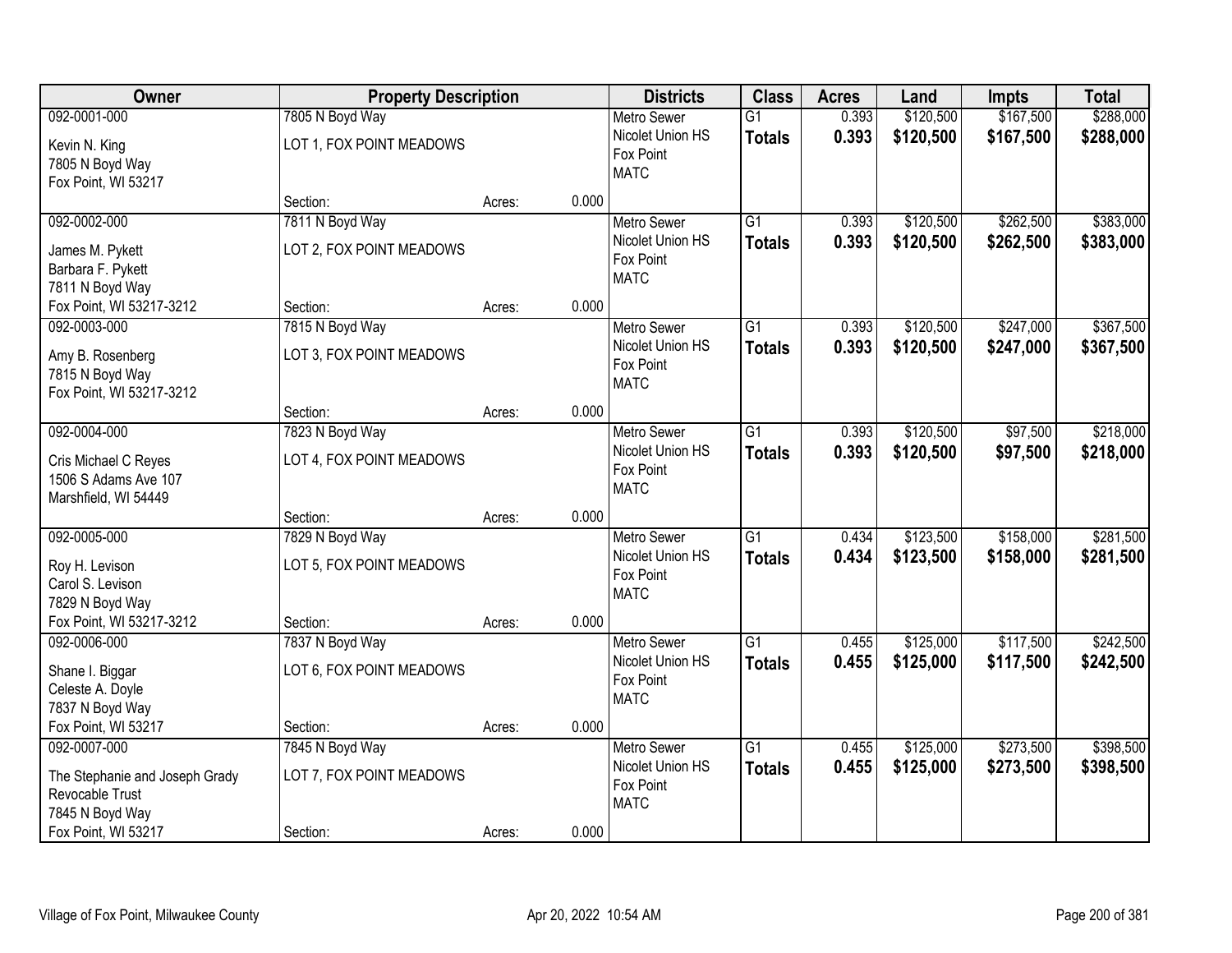| Owner                     |                                                            | <b>Property Description</b> |       |                    | <b>Class</b>    | <b>Acres</b> | Land      | <b>Impts</b> | <b>Total</b> |
|---------------------------|------------------------------------------------------------|-----------------------------|-------|--------------------|-----------------|--------------|-----------|--------------|--------------|
| 092-0008-000              | 7901 N Boyd Way                                            |                             |       | <b>Metro Sewer</b> | $\overline{G1}$ | 0.455        | \$125,000 | \$209,900    | \$334,900    |
| Christopher Kondrick      | LOT 8, FOX POINT MEADOWS                                   |                             |       | Nicolet Union HS   | <b>Totals</b>   | 0.455        | \$125,000 | \$209,900    | \$334,900    |
| Maureen Connolly Kondrick |                                                            |                             |       | Fox Point          |                 |              |           |              |              |
| 7901 N Boyd Way           |                                                            |                             |       | <b>MATC</b>        |                 |              |           |              |              |
| Fox Point, WI 53217-3214  | Section:                                                   | Acres:                      | 0.000 |                    |                 |              |           |              |              |
| 092-0009-000              | 7909 N Boyd Way                                            |                             |       | <b>Metro Sewer</b> | $\overline{G1}$ | 0.455        | \$125,000 | \$174,000    | \$299,000    |
| John J. German            | LOT 9, FOX POINT MEADOWS                                   |                             |       | Nicolet Union HS   | <b>Totals</b>   | 0.455        | \$125,000 | \$174,000    | \$299,000    |
| Heidi B. German           |                                                            |                             |       | Fox Point          |                 |              |           |              |              |
| 7909 N Boyd Way           |                                                            |                             |       | <b>MATC</b>        |                 |              |           |              |              |
| Fox Point, WI 53217-3214  | Section:                                                   | Acres:                      | 0.000 |                    |                 |              |           |              |              |
| 092-0010-000              | 7915 N Boyd Way                                            |                             |       | <b>Metro Sewer</b> | $\overline{G1}$ | 0.581        | \$134,000 | \$147,100    | \$281,100    |
|                           |                                                            |                             |       | Nicolet Union HS   |                 |              |           |              |              |
| James M. Watson           | LOT 10, FOX POINT MEADOWS                                  |                             |       | Fox Point          | <b>Totals</b>   | 0.581        | \$134,000 | \$147,100    | \$281,100    |
| Alice M. Phipps           |                                                            |                             |       | <b>MATC</b>        |                 |              |           |              |              |
| 7915 N Boyd Way           |                                                            |                             |       |                    |                 |              |           |              |              |
| Fox Point, WI 53217       | Section:                                                   | Acres:                      | 0.000 |                    |                 |              |           |              |              |
| 092-0011-000              | 7919 N Boyd Way                                            |                             |       | <b>Metro Sewer</b> | $\overline{G1}$ | 0.509        | \$129,000 | \$198,500    | \$327,500    |
| Caroline Robbins          | Lot 11 in Fox Point Meadows, being a re-subdivision of a   |                             |       | Nicolet Union HS   | <b>Totals</b>   | 0.509        | \$129,000 | \$198,500    | \$327,500    |
| Justin Robbins            | of Block 1 and Lots 2 to 14 inclusive in                   |                             |       | Fox Point          |                 |              |           |              |              |
| 7919 N Boyd Way           | Block 2 in Fox Point Subdivision No. 3, and such vacated   |                             |       | <b>MATC</b>        |                 |              |           |              |              |
| Fox Point, WI 53217       | Section:                                                   | Acres:                      | 0.000 |                    |                 |              |           |              |              |
| 092-0012-000              | 7922 N Boyd Way                                            |                             |       | <b>Metro Sewer</b> | $\overline{G1}$ | 0.470        | \$126,000 | \$237,500    | \$363,500    |
|                           |                                                            |                             |       | Nicolet Union HS   | <b>Totals</b>   | 0.470        | \$126,000 | \$237,500    | \$363,500    |
| Carmi Stevenson Brawley   | LOT 12, FOX POINT MEADOWS                                  |                             |       | Fox Point          |                 |              |           |              |              |
| 7922 N Boyd Way           |                                                            |                             |       | <b>MATC</b>        |                 |              |           |              |              |
| Fox Point, WI 53217       |                                                            |                             |       |                    |                 |              |           |              |              |
|                           | Section:                                                   | Acres:                      | 0.000 |                    |                 |              |           |              |              |
| 092-0013-000              | 7912 N Boyd Way                                            |                             |       | <b>Metro Sewer</b> | G1              | 0.500        | \$128,500 | \$269,000    | \$397,500    |
| Audrienne Eder Rev Trust  | LOT 13, FOX POINT MEADOWS                                  |                             |       | Nicolet Union HS   | <b>Totals</b>   | 0.500        | \$128,500 | \$269,000    | \$397,500    |
| 7912 N Boyd Way           |                                                            |                             |       | Fox Point          |                 |              |           |              |              |
| Fox Point, WI 53217-3213  |                                                            |                             |       | <b>MATC</b>        |                 |              |           |              |              |
|                           | Section:                                                   | Acres:                      | 0.000 |                    |                 |              |           |              |              |
| 092-0014-000              | 7908 N Boyd Way                                            |                             |       | <b>Metro Sewer</b> | $\overline{G1}$ | 0.417        | \$122,000 | \$324,500    | \$446,500    |
|                           |                                                            |                             |       | Nicolet Union HS   | <b>Totals</b>   | 0.417        | \$122,000 | \$324,500    | \$446,500    |
| Rebecca M. Neumann        | LOT 14, FOX POINT MEADOWS - Lot 14, in Fox Point           |                             |       | Fox Point          |                 |              |           |              |              |
| Kristina Kreitlow         | Meadows, being a Re-subdivision of all of Block 1 and      |                             |       | <b>MATC</b>        |                 |              |           |              |              |
| 7908 N Boyd Way           | Lots 2 to 14 inclusive, in Block 2 Fox Point Subdivision N |                             |       |                    |                 |              |           |              |              |
| Fox Point, WI 53217       | Section:                                                   | Acres:                      | 0.000 |                    |                 |              |           |              |              |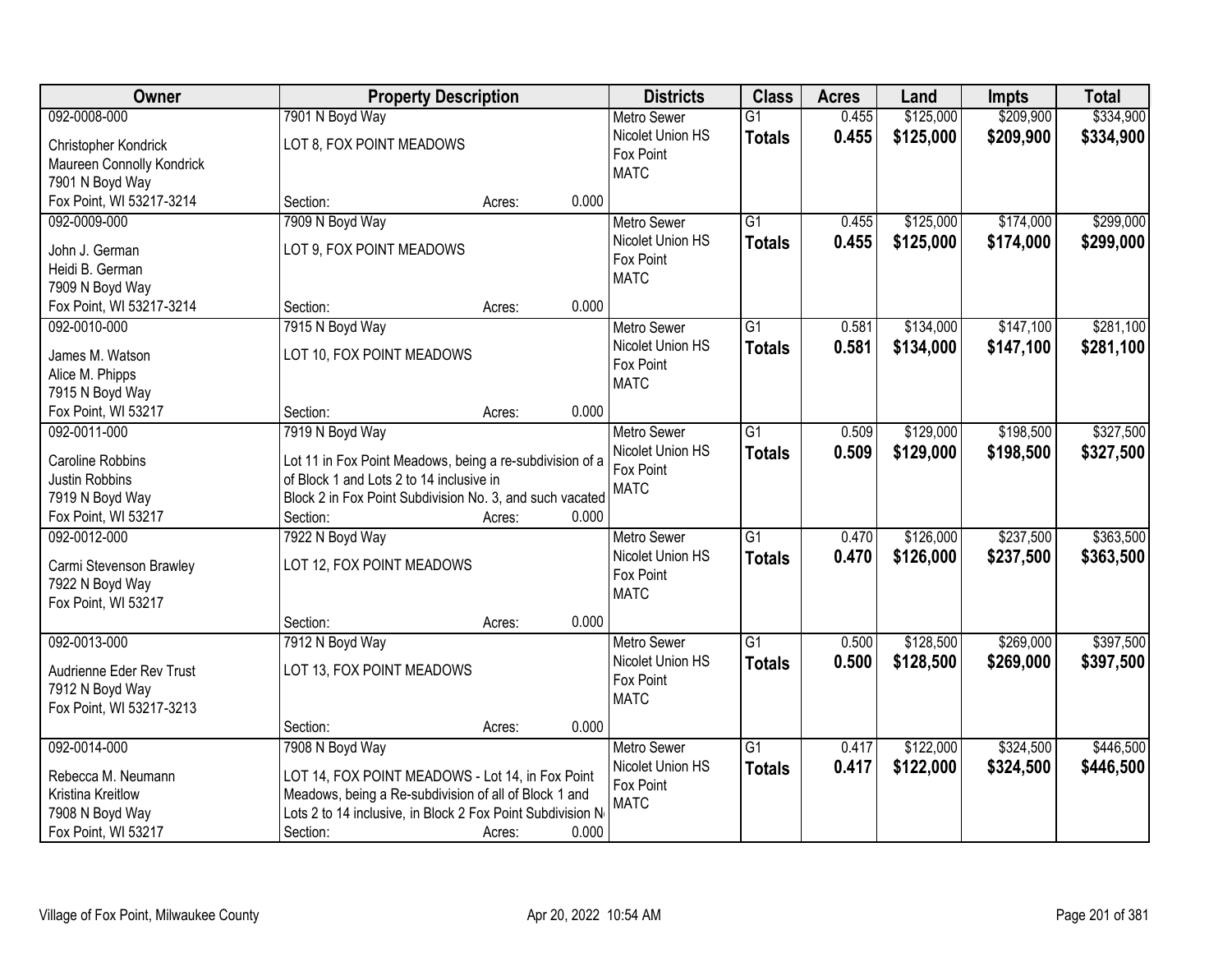| Owner                                                                                      |                                                                                                                                                                                                                   | <b>Property Description</b> |       |                                                                    | <b>Class</b>                     | <b>Acres</b>   | Land                   | <b>Impts</b>           | <b>Total</b>           |
|--------------------------------------------------------------------------------------------|-------------------------------------------------------------------------------------------------------------------------------------------------------------------------------------------------------------------|-----------------------------|-------|--------------------------------------------------------------------|----------------------------------|----------------|------------------------|------------------------|------------------------|
| 092-0015-000                                                                               | 7902 N Boyd Way                                                                                                                                                                                                   |                             |       | <b>Metro Sewer</b>                                                 | $\overline{G1}$                  | 0.409          | \$121,500              | \$174,500              | \$296,000              |
| Katherine M Brash Rev Trust<br>7902 N Boyd Way<br>Fox Point, WI 53217-3213                 | LOT 15 FOX POINT MEADOWS                                                                                                                                                                                          |                             |       | Nicolet Union HS<br>Fox Point<br><b>MATC</b>                       | <b>Totals</b>                    | 0.409          | \$121,500              | \$174,500              | \$296,000              |
|                                                                                            | Section:                                                                                                                                                                                                          | Acres:                      | 0.000 |                                                                    |                                  |                |                        |                        |                        |
| 092-0016-000<br>Julien Biolley<br>7844 N Boyd Way<br>Fox Point, WI 53217                   | 7844 N Boyd Way<br>LOT 16, FOX POINT MEADOWS                                                                                                                                                                      |                             |       | <b>Metro Sewer</b><br>Nicolet Union HS<br>Fox Point<br><b>MATC</b> | $\overline{G1}$<br><b>Totals</b> | 0.409<br>0.409 | \$121,500<br>\$121,500 | \$431,500<br>\$431,500 | \$553,000<br>\$553,000 |
|                                                                                            | Section:                                                                                                                                                                                                          | Acres:                      | 0.000 |                                                                    |                                  |                |                        |                        |                        |
| 092-0017-000<br>Susan C. Mcshane<br>Thomas Mcshane<br>7838 N Boyd Way                      | 7838 N Boyd Way<br>LOT 17, FOX POINT MEADOWS                                                                                                                                                                      |                             |       | <b>Metro Sewer</b><br>Nicolet Union HS<br>Fox Point<br><b>MATC</b> | G1<br><b>Totals</b>              | 0.409<br>0.409 | \$121,500<br>\$121,500 | \$144,000<br>\$144,000 | \$265,500<br>\$265,500 |
| Fox Point, WI 53217-3211                                                                   | Section:                                                                                                                                                                                                          | Acres:                      | 0.000 |                                                                    |                                  |                |                        |                        |                        |
| 092-0018-000<br>Ronald A. Billhartz<br>Kari S. Lueneberg<br>7830 N Boyd Way                | 7830 N Boyd Way<br>LOT 18, FOX POINT MEADOWS                                                                                                                                                                      |                             |       | <b>Metro Sewer</b><br>Nicolet Union HS<br>Fox Point<br><b>MATC</b> | G1<br><b>Totals</b>              | 0.409<br>0.409 | \$121,500<br>\$121,500 | \$216,500<br>\$216,500 | \$338,000<br>\$338,000 |
| Fox Point, WI 53217-3211                                                                   | Section:                                                                                                                                                                                                          | Acres:                      | 0.000 |                                                                    |                                  |                |                        |                        |                        |
| 092-0019-000<br>Meredith Ellen Rodrigues Periera<br>7820 N Boyd Way<br>Fox Point, WI 53217 | 7820 N Boyd Way<br>LOT 19, FOX POINT MEADOWS                                                                                                                                                                      |                             |       | Metro Sewer<br>Nicolet Union HS<br>Fox Point<br><b>MATC</b>        | $\overline{G1}$<br><b>Totals</b> | 0.427<br>0.427 | \$123,000<br>\$123,000 | \$272,500<br>\$272,500 | \$395,500<br>\$395,500 |
| 092-0020-000                                                                               | Section:                                                                                                                                                                                                          | Acres:                      | 0.000 | Metro Sewer                                                        | $\overline{G1}$                  | 0.391          | \$120,500              | \$241,500              | \$362,000              |
| Diarulo V. Madison<br>Catherine D. Madison<br>7814 N Boyd Way<br>Fox Point, WI 53217       | 7814 N Boyd Way<br>Lot 20, in Fox Point Meadows, being a Re-Subdivision of<br>all of Block 1 and Lots 2 to 14, inclusive, in Block 2, Fox<br>Point Subdivision No. 3, and such vacated streets adjace<br>Section: | Acres:                      | 0.000 | Nicolet Union HS<br>Fox Point<br><b>MATC</b>                       | <b>Totals</b>                    | 0.391          | \$120,500              | \$241,500              | \$362,000              |
| 092-0021-000<br>Evan and Amanda Bretzmann<br>7808 N Boyd Way<br>Fox Point, WI 53217        | 7808 N Boyd Way<br>LOT 21, FOX POINT MEADOWS<br>Section:                                                                                                                                                          | Acres:                      | 0.000 | <b>Metro Sewer</b><br>Nicolet Union HS<br>Fox Point<br><b>MATC</b> | $\overline{G1}$<br><b>Totals</b> | 0.391<br>0.391 | \$120,500<br>\$120,500 | \$163,000<br>\$163,000 | \$283,500<br>\$283,500 |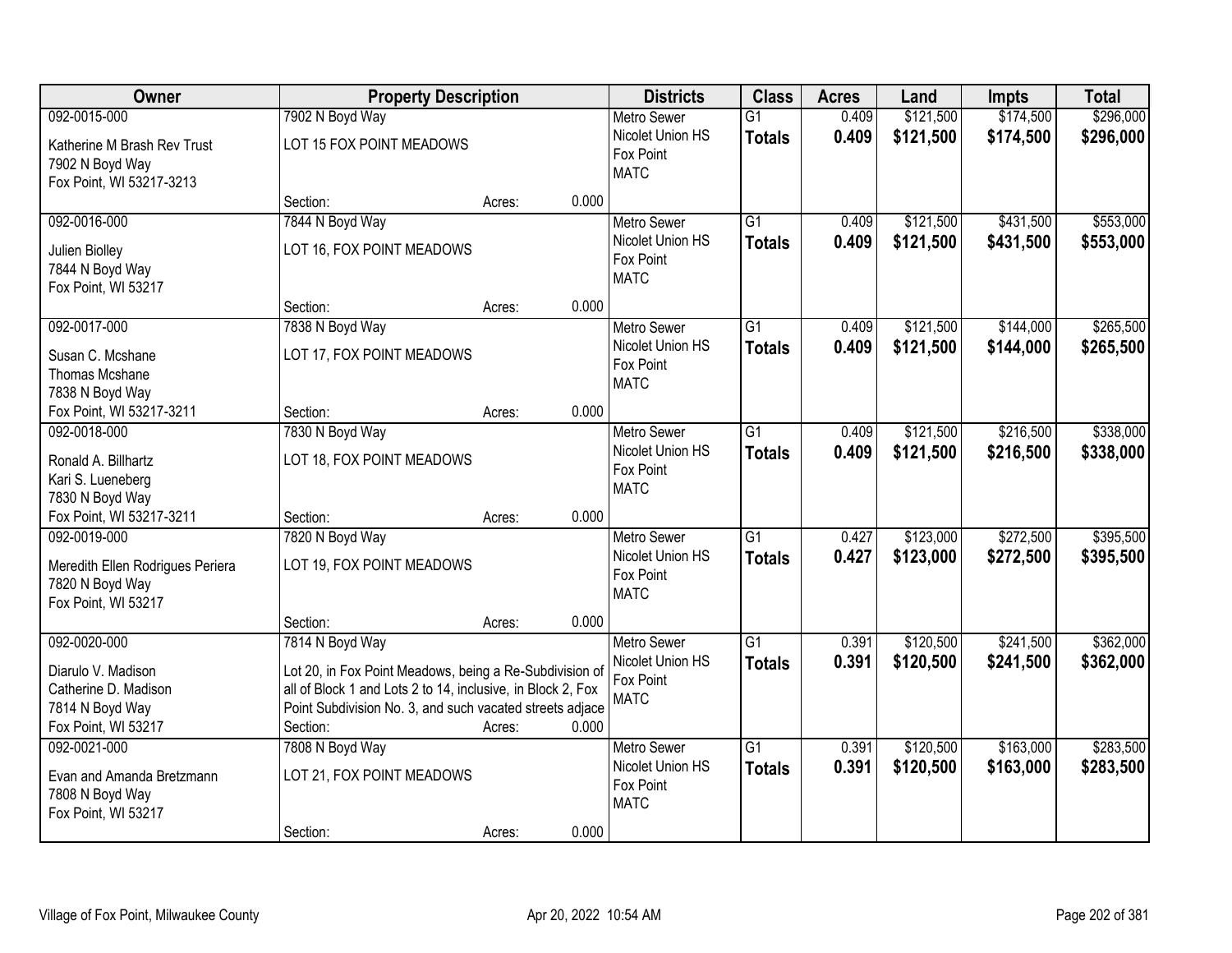| Owner                                 |                                                           | <b>Property Description</b> |       | <b>Districts</b>              | <b>Class</b>    | <b>Acres</b> | Land      | <b>Impts</b> | <b>Total</b> |
|---------------------------------------|-----------------------------------------------------------|-----------------------------|-------|-------------------------------|-----------------|--------------|-----------|--------------|--------------|
| 092-0022-000                          | 804 E Hyde Way                                            |                             |       | <b>Metro Sewer</b>            | $\overline{G1}$ | 0.413        | \$122,000 | \$258,500    | \$380,500    |
| Karalyn M. Ginster                    | Lot 22, in Fox Point Meadows, being a re-subdivision of a |                             |       | Nicolet Union HS              | <b>Totals</b>   | 0.413        | \$122,000 | \$258,500    | \$380,500    |
| Aaron M. Ginster                      | of Block 1 and Lots 2 to 14 inclusive in                  |                             |       | Fox Point                     |                 |              |           |              |              |
| 804 E Hyde Way                        | Block 2 Fox Point Subdivision No. 3, and such vacated     |                             |       | <b>MATC</b>                   |                 |              |           |              |              |
| Fox Point, WI 53217                   | Section:                                                  | Acres:                      | 0.000 |                               |                 |              |           |              |              |
| 092-0023-000                          | 808 E Hyde Way                                            |                             |       | <b>Metro Sewer</b>            | $\overline{G1}$ | 0.443        | \$124,000 | \$247,000    | \$371,000    |
|                                       |                                                           |                             |       | Nicolet Union HS              | <b>Totals</b>   | 0.443        | \$124,000 | \$247,000    | \$371,000    |
| James E & Anne T Schumaker Rev Trus   | LOT 1, BLK. 1, FOX POINT SUBDIVISION NO. 2.               |                             |       | Fox Point                     |                 |              |           |              |              |
| 808 E Hyde Way                        |                                                           |                             |       | <b>MATC</b>                   |                 |              |           |              |              |
| Fox Point, WI 53217-3221              |                                                           |                             |       |                               |                 |              |           |              |              |
|                                       | Section:                                                  | Acres:                      | 0.000 |                               |                 |              |           |              |              |
| 092-0024-000                          | 816 E Hyde Way                                            |                             |       | Metro Sewer                   | $\overline{G1}$ | 0.439        | \$124,000 | \$201,300    | \$325,300    |
| Joseph T. Sullivan                    | LOT 2, BLK. 1, FOX POINT SUBDIVISION NO. 2                |                             |       | Nicolet Union HS              | <b>Totals</b>   | 0.439        | \$124,000 | \$201,300    | \$325,300    |
| Elizabeth G. Sullivan                 |                                                           |                             |       | Fox Point                     |                 |              |           |              |              |
| 816 E Hyde Way                        |                                                           |                             |       | <b>MATC</b>                   |                 |              |           |              |              |
| Fox Point, WI 53217-3221              | Section:                                                  | Acres:                      | 0.439 |                               |                 |              |           |              |              |
| 092-0025-000                          | 824 E Hyde Way                                            |                             |       | <b>Metro Sewer</b>            | $\overline{G1}$ | 0.439        | \$124,000 | \$354,000    | \$478,000    |
|                                       |                                                           |                             |       | Nicolet Union HS              | <b>Totals</b>   | 0.439        | \$124,000 | \$354,000    | \$478,000    |
| Christopher J. Mullins                | LOT 3, BLK. 1, FOX POINT SUBDIVISION NO. 2.               |                             |       | Fox Point                     |                 |              |           |              |              |
| Kathryn L. Bokowy                     |                                                           |                             |       | <b>MATC</b>                   |                 |              |           |              |              |
| 824 E Hyde Way<br>Fox Point, WI 53217 | Section:                                                  |                             | 0.000 |                               |                 |              |           |              |              |
| 092-0026-000                          |                                                           | Acres:                      |       |                               | $\overline{G1}$ | 0.439        |           |              | \$296,000    |
|                                       | 910 E Hyde Way                                            |                             |       | <b>Metro Sewer</b>            |                 |              | \$124,000 | \$172,000    |              |
| James Gray                            | LOT 4, BLK. 1, FOX POINT SUBDIVISION NO. 2                |                             |       | Nicolet Union HS<br>Fox Point | <b>Totals</b>   | 0.439        | \$124,000 | \$172,000    | \$296,000    |
| Gretchen Gray                         |                                                           |                             |       | <b>MATC</b>                   |                 |              |           |              |              |
| 910 E Hyde Way                        |                                                           |                             |       |                               |                 |              |           |              |              |
| Fox Point, WI 53217-3223              | Section:                                                  | Acres:                      | 0.000 |                               |                 |              |           |              |              |
| 092-0027-000                          | 914 E Hyde Way                                            |                             |       | <b>Metro Sewer</b>            | $\overline{G1}$ | 0.439        | \$124,000 | \$336,500    | \$460,500    |
| Stephen E & Nancy V Check Trust       | LOT 5, BLK. 1, FOX POINT SUBDIVISION NO. 2.               |                             |       | Nicolet Union HS              | <b>Totals</b>   | 0.439        | \$124,000 | \$336,500    | \$460,500    |
| 914 E Hyde Way                        |                                                           |                             |       | Fox Point                     |                 |              |           |              |              |
| Fox Point, WI 53217-3223              |                                                           |                             |       | <b>MATC</b>                   |                 |              |           |              |              |
|                                       | Section:                                                  | Acres:                      | 0.439 |                               |                 |              |           |              |              |
| 092-0028-000                          | 7807 N Lake Dr                                            |                             |       | Metro Sewer                   | $\overline{G1}$ | 0.478        | \$114,000 | \$165,600    | \$279,600    |
|                                       |                                                           |                             |       | Nicolet Union HS              | <b>Totals</b>   | 0.478        | \$114,000 | \$165,600    | \$279,600    |
| Peter Ducci                           | LOT 6, BLK. 1, FOX POINT SUBDIVISION NO. 2                |                             |       | Fox Point                     |                 |              |           |              |              |
| Ingrid Ducci                          |                                                           |                             |       | <b>MATC</b>                   |                 |              |           |              |              |
| 7807 N Lake Dr                        |                                                           |                             |       |                               |                 |              |           |              |              |
| Fox Point, WI 53217                   | Section:                                                  | Acres:                      | 0.000 |                               |                 |              |           |              |              |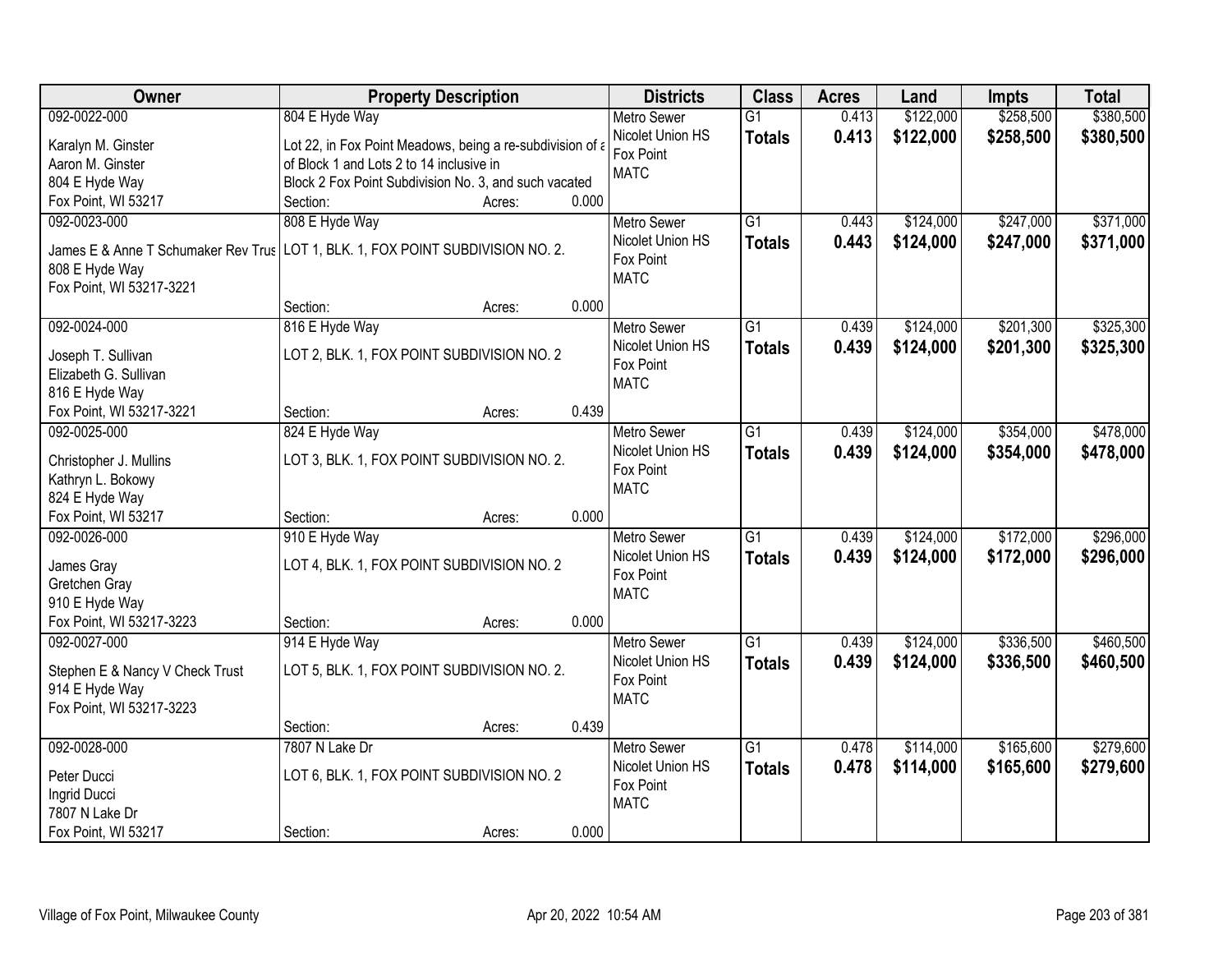| Owner                         |                  | <b>Property Description</b>                                |       | <b>Districts</b>   | <b>Class</b>    | <b>Acres</b> | Land      | <b>Impts</b> | <b>Total</b> |
|-------------------------------|------------------|------------------------------------------------------------|-------|--------------------|-----------------|--------------|-----------|--------------|--------------|
| 092-0029-000                  | 7821 N Lake Dr   |                                                            |       | <b>Metro Sewer</b> | $\overline{G1}$ | 0.486        | \$121,000 | \$243,000    | \$364,000    |
| Kristin A. Occhetti           |                  | Lot 7, in Block 1, in Fox Point Subdivision No. 2, being a |       | Nicolet Union HS   | <b>Totals</b>   | 0.486        | \$121,000 | \$243,000    | \$364,000    |
| Attn: Quarles & Brady LLP     |                  | Subdivision of part of the Northwest One-Quarter of        |       | Fox Point          |                 |              |           |              |              |
| 411 E Wisconsin Ave Ste 2400  | Section 16, in   |                                                            |       | <b>MATC</b>        |                 |              |           |              |              |
| Milwaukee, WI 53202           | Section:         | Acres:                                                     | 0.486 |                    |                 |              |           |              |              |
| 092-0030-000                  | 7827 N Links Cir |                                                            |       | <b>Metro Sewer</b> | $\overline{G1}$ | 0.440        | \$173,500 | \$132,500    | \$306,000    |
| Chunlin Li                    |                  | LOT 8, BLK. 1, FOX POINT SUBDIVISION NO. 2.                |       | Nicolet Union HS   | <b>Totals</b>   | 0.440        | \$173,500 | \$132,500    | \$306,000    |
| 7827 N Links Cir              |                  |                                                            |       | Fox Point          |                 |              |           |              |              |
| Fox Point, WI 53217-3226      |                  |                                                            |       | <b>MATC</b>        |                 |              |           |              |              |
|                               | Section:         | Acres:                                                     | 0.000 |                    |                 |              |           |              |              |
| 092-0031-000                  | 7833 N Links Cir |                                                            |       | <b>Metro Sewer</b> | $\overline{G1}$ | 0.447        | \$174,000 | \$185,500    | \$359,500    |
| Douglas G Janisch Revoc Trust |                  | LOT 9, BLK. 1, FOX POINT SUBDIVISION NO. 2.                |       | Nicolet Union HS   | <b>Totals</b>   | 0.447        | \$174,000 | \$185,500    | \$359,500    |
| 11805 N Pt Washington Rd      |                  |                                                            |       | Fox Point          |                 |              |           |              |              |
| Mequon, WI 53092              |                  |                                                            |       | <b>MATC</b>        |                 |              |           |              |              |
|                               | Section:         | Acres:                                                     | 0.000 |                    |                 |              |           |              |              |
| 092-0032-000                  | 7839 N Links Cir |                                                            |       | <b>Metro Sewer</b> | $\overline{G1}$ | 0.556        | \$185,500 | \$273,000    | \$458,500    |
| Dennis J. Ellmaurer           |                  | LOT 10, BLK. 1, FOX POINT SUBDIVISION NO. 2.               |       | Nicolet Union HS   | <b>Totals</b>   | 0.556        | \$185,500 | \$273,000    | \$458,500    |
| 7839 N Links Cir              |                  |                                                            |       | Fox Point          |                 |              |           |              |              |
| Fox Point, WI 53217           |                  |                                                            |       | <b>MATC</b>        |                 |              |           |              |              |
|                               | Section:         | Acres:                                                     | 0.000 |                    |                 |              |           |              |              |
| 092-0033-000                  | 7845 N Links Cir |                                                            |       | <b>Metro Sewer</b> | $\overline{G1}$ | 0.459        | \$175,500 | \$753,200    | \$928,700    |
| David E. Castaneda            |                  | LOT 11, BLK. 1, FOX POINT SUBDIVISION NO. 2.               |       | Nicolet Union HS   | <b>Totals</b>   | 0.459        | \$175,500 | \$753,200    | \$928,700    |
| 7845 N Links Cir              |                  |                                                            |       | Fox Point          |                 |              |           |              |              |
| Fox Point, WI 53217-3226      |                  |                                                            |       | <b>MATC</b>        |                 |              |           |              |              |
|                               | Section:         | Acres:                                                     | 0.459 |                    |                 |              |           |              |              |
| 092-0034-000                  | 7851 N Links Cir |                                                            |       | Metro Sewer        | $\overline{G1}$ | 0.551        | \$185,000 | \$165,500    | \$350,500    |
| Tracy K. Theisen              |                  | LOT 12, BLK. 1, FOX POINT SUBDIVISION NO. 2.               |       | Nicolet Union HS   | <b>Totals</b>   | 0.551        | \$185,000 | \$165,500    | \$350,500    |
| 7851 N Links Cir              |                  |                                                            |       | Fox Point          |                 |              |           |              |              |
| Fox Point, WI 53217-3226      |                  |                                                            |       | <b>MATC</b>        |                 |              |           |              |              |
|                               | Section:         | Acres:                                                     | 0.000 |                    |                 |              |           |              |              |
| 092-0035-000                  | 7857 N Links Cir |                                                            |       | <b>Metro Sewer</b> | $\overline{G1}$ | 0.553        | \$185,000 | \$149,000    | \$334,000    |
| Marc N. Sobeski               |                  | LOT 13, BLK. 1, FOX POINT SUBDIVISION NO. 2.               |       | Nicolet Union HS   | <b>Totals</b>   | 0.553        | \$185,000 | \$149,000    | \$334,000    |
| 7857 N Links Cir              |                  |                                                            |       | Fox Point          |                 |              |           |              |              |
| Fox Point, WI 53217-3226      |                  |                                                            |       | <b>MATC</b>        |                 |              |           |              |              |
|                               | Section:         | Acres:                                                     | 0.000 |                    |                 |              |           |              |              |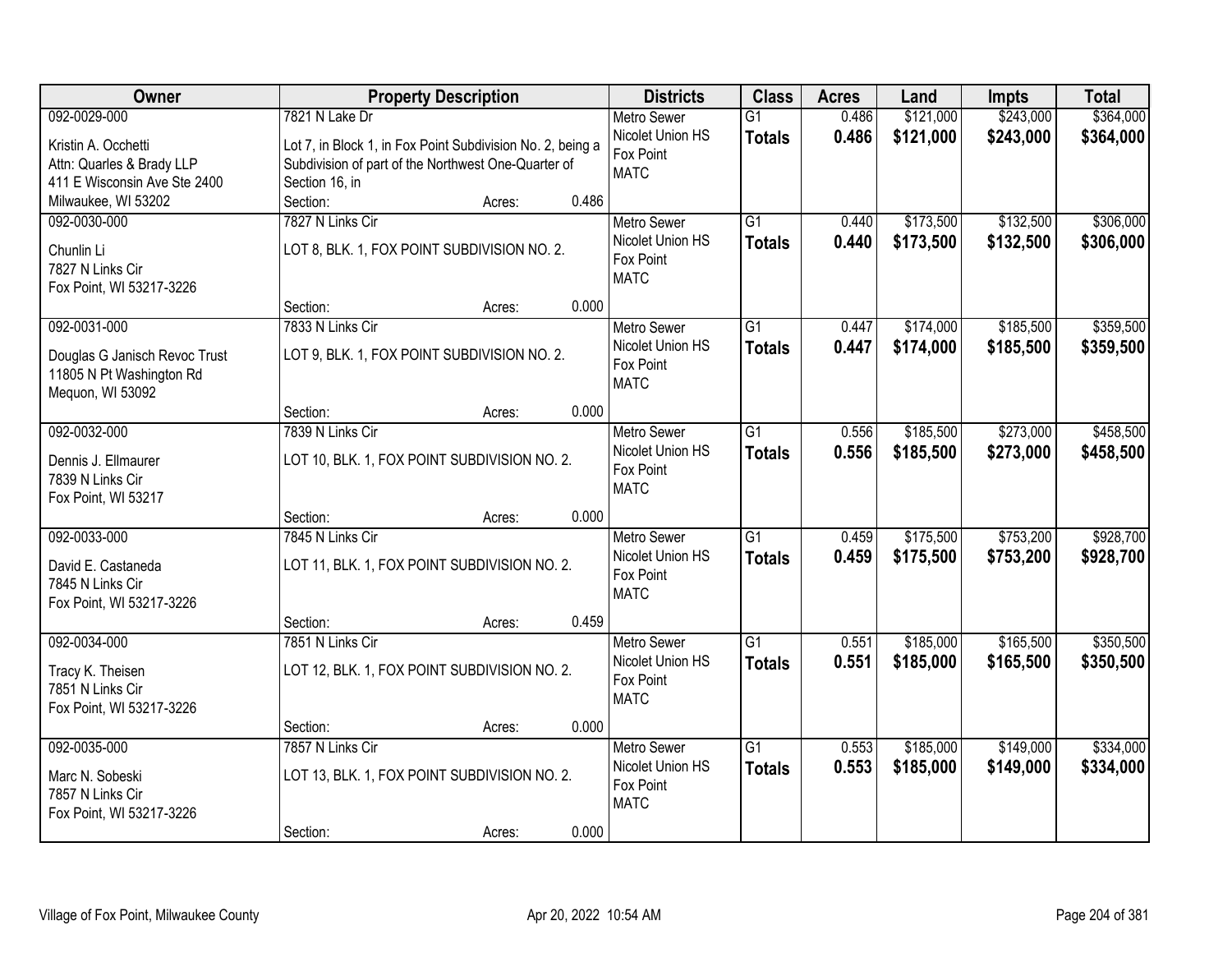| Owner                             | <b>Property Description</b>                                 | <b>Districts</b>   | <b>Class</b>    | <b>Acres</b> | Land      | <b>Impts</b> | <b>Total</b> |
|-----------------------------------|-------------------------------------------------------------|--------------------|-----------------|--------------|-----------|--------------|--------------|
| 092-0036-000                      | 7863 N Links Cir                                            | <b>Metro Sewer</b> | $\overline{G1}$ | 0.457        | \$175,000 | \$302,500    | \$477,500    |
| Steve Hilton                      | Lot Fourteen (14), in Block One (1) in Fox Point            | Nicolet Union HS   | <b>Totals</b>   | 0.457        | \$175,000 | \$302,500    | \$477,500    |
| Michele Hilton                    | Subdivision No. 2, being a part of the Northwest            | Fox Point          |                 |              |           |              |              |
| 7863 N Links Cir                  | One-quarter (1/4) of                                        | <b>MATC</b>        |                 |              |           |              |              |
| Fox Point, WI 53217               | Section:<br>0.457<br>Acres:                                 |                    |                 |              |           |              |              |
| 092-0037-000                      | 7901 N Links Cir                                            | <b>Metro Sewer</b> | $\overline{G1}$ | 0.457        | \$175,000 | \$412,600    | \$587,600    |
|                                   |                                                             | Nicolet Union HS   | <b>Totals</b>   | 0.457        | \$175,000 | \$412,600    | \$587,600    |
| Gregory M. Gebel                  | Lot 15, in Block 1, in Fox Point Subdivision No. 2, being a | Fox Point          |                 |              |           |              |              |
| Katherine B. Gebel                | part of the Northwest One-Quarter of Section 16, in         | <b>MATC</b>        |                 |              |           |              |              |
| 7901 N Links Cir                  | Township 8 North, Range 22 East, in the Village of Fox      |                    |                 |              |           |              |              |
| Fox Point, WI 53217               | 0.457<br>Section:<br>Acres:                                 |                    |                 |              |           |              |              |
| 092-0038-000                      | 7905 N Links Cir                                            | Metro Sewer        | G1              | 0.540        | \$183,500 | \$360,500    | \$544,000    |
| Kurt F. Benzel                    | LOT 16, BLK. 1, FOX POINT SUBDIVISION NO. 2.                | Nicolet Union HS   | <b>Totals</b>   | 0.540        | \$183,500 | \$360,500    | \$544,000    |
| Deborah Toy Benzel                |                                                             | Fox Point          |                 |              |           |              |              |
| 7905 N Links Cir                  |                                                             | <b>MATC</b>        |                 |              |           |              |              |
| Fox Point, WI 53217               | 0.000<br>Section:<br>Acres:                                 |                    |                 |              |           |              |              |
| 092-0039-000                      | 7912 N Links Cir                                            | <b>Metro Sewer</b> | $\overline{G1}$ | 0.555        | \$185,000 | \$228,500    | \$413,500    |
| Richard A. Devries                | LOT 18, BLK. 1, FOX POINT SUBDIVISION NO. 2.                | Nicolet Union HS   | <b>Totals</b>   | 0.555        | \$185,000 | \$228,500    | \$413,500    |
| Linda Lafrance                    |                                                             | Fox Point          |                 |              |           |              |              |
| 7912 N Links Cir                  |                                                             | <b>MATC</b>        |                 |              |           |              |              |
| Fox Point, WI 53217               | 0.555<br>Section:<br>Acres:                                 |                    |                 |              |           |              |              |
| 092-0040-000                      | 7916 N Links Cir                                            | Metro Sewer        | $\overline{G1}$ | 0.483        | \$178,000 | \$206,500    | \$384,500    |
|                                   |                                                             | Nicolet Union HS   | <b>Totals</b>   | 0.483        | \$178,000 | \$206,500    | \$384,500    |
| Anmadra LLC                       | LOT 19, BLK. 1, FOX POINT SUBDIVISION NO. 2.                | Fox Point          |                 |              |           |              |              |
| 9463 Coral Crest Ln               |                                                             | <b>MATC</b>        |                 |              |           |              |              |
| Vienna, VA 22182                  |                                                             |                    |                 |              |           |              |              |
|                                   | 0.000<br>Section:<br>Acres:                                 |                    |                 |              |           |              |              |
| 092-0041-000                      | 7920 N Links Cir                                            | <b>Metro Sewer</b> | $\overline{G1}$ | 0.540        | \$157,500 | \$210,500    | \$368,000    |
| Timothy B. and Roberta E. Flatley | LOT 20, BLK. 1, FOX POINT SUBDIVISION NO. 2                 | Nicolet Union HS   | <b>Totals</b>   | 0.540        | \$157,500 | \$210,500    | \$368,000    |
| Revocable Trust                   |                                                             | Fox Point          |                 |              |           |              |              |
| 7920 N Links Cir                  |                                                             | <b>MATC</b>        |                 |              |           |              |              |
| Fox Point, WI 53217               | 0.540<br>Section:<br>Acres:                                 |                    |                 |              |           |              |              |
| 092-0042-000                      | 7939 N Lake Dr                                              | <b>Metro Sewer</b> | $\overline{G1}$ | 0.519        | \$129,500 | \$173,100    | \$302,600    |
|                                   |                                                             | Nicolet Union HS   | <b>Totals</b>   | 0.519        | \$129,500 | \$173,100    | \$302,600    |
| James T. Budyak                   | LOT 21, BLK. 1, FOX POINT SUBDIVISION NO. 2.                | Fox Point          |                 |              |           |              |              |
| 7939 N Lake Dr                    |                                                             | <b>MATC</b>        |                 |              |           |              |              |
| Fox Point, WI 53217-2915          |                                                             |                    |                 |              |           |              |              |
|                                   | 0.000<br>Section:<br>Acres:                                 |                    |                 |              |           |              |              |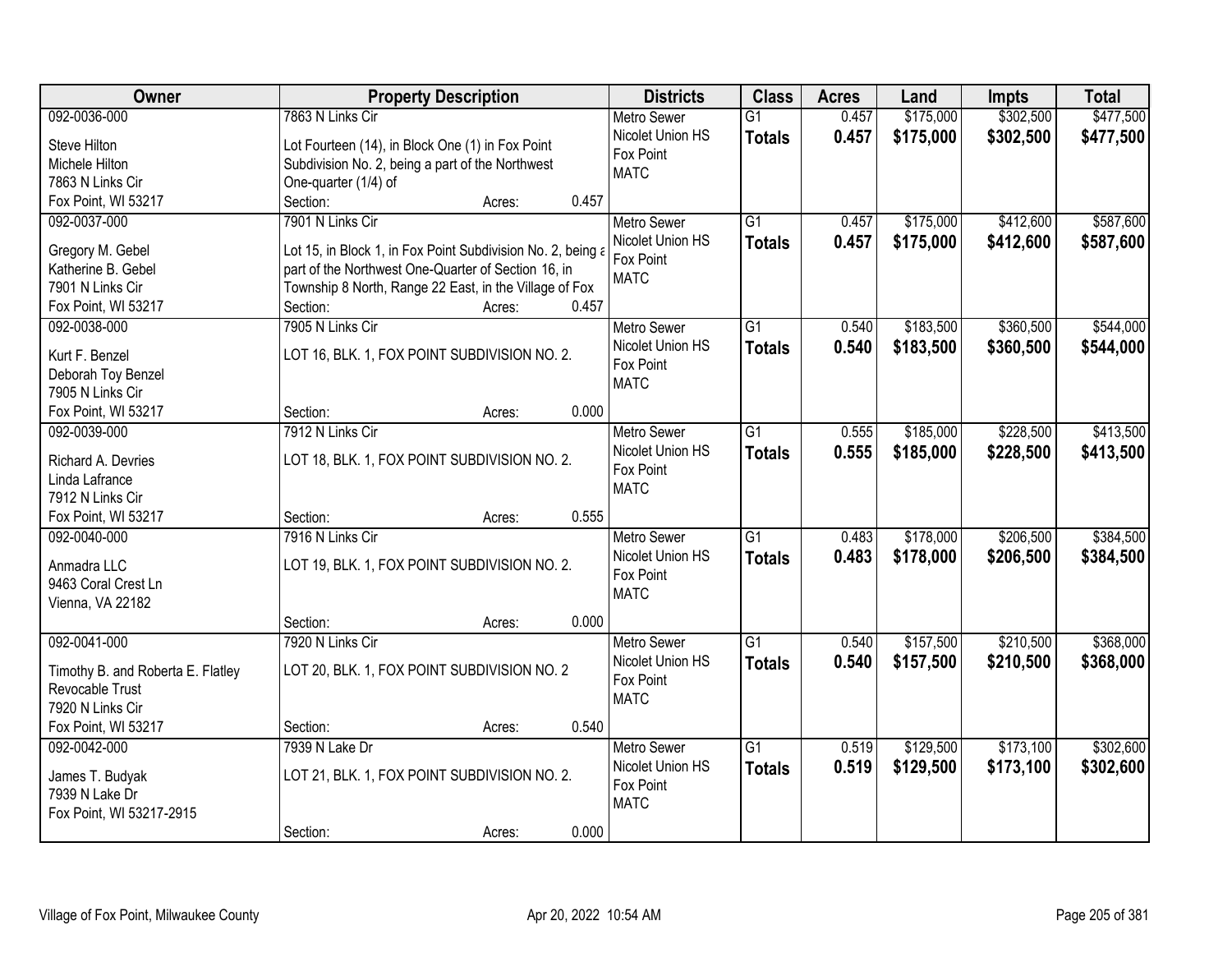| Owner                                  | <b>Property Description</b>                                 | <b>Districts</b>         | <b>Class</b>    | <b>Acres</b> | Land      | <b>Impts</b> | <b>Total</b> |
|----------------------------------------|-------------------------------------------------------------|--------------------------|-----------------|--------------|-----------|--------------|--------------|
| 092-0043-000                           | 905 E Bradley Rd                                            | <b>Metro Sewer</b>       | $\overline{G1}$ | 0.528        | \$130,500 | \$392,300    | \$522,800    |
| Mary S. Grimm                          | LOT 22, BLK. 1, FOX POINT SUBDIVISION NO. 2.                | Nicolet Union HS         | <b>Totals</b>   | 0.528        | \$130,500 | \$392,300    | \$522,800    |
| Mark C. Grimm                          |                                                             | Fox Point                |                 |              |           |              |              |
| 905 Bradley Rd                         |                                                             | <b>MATC</b>              |                 |              |           |              |              |
| Fox Point, WI 53217                    | 0.000<br>Section:<br>Acres:                                 |                          |                 |              |           |              |              |
| 092-0044-000                           | 821 E Bradley Rd                                            | <b>Metro Sewer</b>       | $\overline{G1}$ | 0.524        | \$130,000 | \$133,000    | \$263,000    |
|                                        |                                                             | Nicolet Union HS         | <b>Totals</b>   | 0.524        | \$130,000 | \$133,000    | \$263,000    |
| John C. Lapinski                       | LOT 23, BLK. 1, FOX POINT SUBDIVISION NO. 2                 | Fox Point                |                 |              |           |              |              |
| Helena M. Pycior                       |                                                             | <b>MATC</b>              |                 |              |           |              |              |
| 821 E Bradley Rd                       | 0.000                                                       |                          |                 |              |           |              |              |
| Fox Point, WI 53217-2904               | Section:<br>Acres:                                          |                          |                 |              |           |              |              |
| 092-0045-000                           | 815 E Bradley Rd                                            | <b>Metro Sewer</b>       | $\overline{G1}$ | 0.522        | \$130,000 | \$187,000    | \$317,000    |
| Mary E. Cronin Living Trust Agreement  | Lot 24, in Block 1, in Fox Point Subdivision No. 2, being a | Nicolet Union HS         | <b>Totals</b>   | 0.522        | \$130,000 | \$187,000    | \$317,000    |
| Dated May 3, 2001                      | part of the Northwest 1/4 of Section 16, Township 8 North   | Fox Point<br><b>MATC</b> |                 |              |           |              |              |
| 815 E Bradley Rd                       | Range 22 East, Said land being in the Village of Fox Poir   |                          |                 |              |           |              |              |
| Fox Point, WI 53217                    | Section: 16<br>0.522<br>Acres:                              |                          |                 |              |           |              |              |
| 092-0046-000                           | 7850 N Links Cir                                            | <b>Metro Sewer</b>       | G1              | 0.466        | \$126,000 | \$209,900    | \$335,900    |
|                                        |                                                             | Nicolet Union HS         | <b>Totals</b>   | 0.466        | \$126,000 | \$209,900    | \$335,900    |
| James A. Celoni<br>Alexandra L. Celoni | LOT 1, BLK. 2, FOX POINT SUBDIVISION NO. 2.                 | Fox Point                |                 |              |           |              |              |
| 7850 N Links Cir                       |                                                             | <b>MATC</b>              |                 |              |           |              |              |
| Fox Point, WI 53217-3225               | 0.466<br>Section:<br>Acres:                                 |                          |                 |              |           |              |              |
| 092-0047-000                           | 7858 N Links Cir                                            | <b>Metro Sewer</b>       | $\overline{G1}$ | 0.509        | \$180,500 | \$238,500    | \$419,000    |
|                                        |                                                             | Nicolet Union HS         | <b>Totals</b>   | 0.509        | \$180,500 | \$238,500    | \$419,000    |
| Jeremy R. Hutchings                    | LOT 2, BLK. 2, FOX POINT SUBDIVISION NO. 2. - Lot 2         | Fox Point                |                 |              |           |              |              |
| Laura L. Hutchings                     | in Block 2 in Fox Point Subdivision No. 2, in the Northwes  | <b>MATC</b>              |                 |              |           |              |              |
| 7858 N Links Cir                       | One-Quarter of Section 16, in Township 8 North, Range       |                          |                 |              |           |              |              |
| Fox Point, WI 53217                    | Section:<br>0.000<br>Acres:                                 |                          |                 |              |           |              |              |
| 092-0048-000                           | 7864 N Links Cir                                            | <b>Metro Sewer</b>       | $\overline{G1}$ | 0.512        | \$181,000 | \$350,500    | \$531,500    |
| Kara M and Stephen Pirlot              | LOT 3, BLK. 2, FOX POINT SUBDIVISION NO. 2. - Lot           | Nicolet Union HS         | <b>Totals</b>   | 0.512        | \$181,000 | \$350,500    | \$531,500    |
| 7864 N Links Cir                       | in Block 2 in Fox Point Subdivision No. 2, being a          | Fox Point                |                 |              |           |              |              |
| Fox Point, WI 53217                    | Subdivision of part of the Northwest 1/4 of Section 16, in  | <b>MATC</b>              |                 |              |           |              |              |
|                                        | 0.512<br>Section:<br>Acres:                                 |                          |                 |              |           |              |              |
| 092-0049-000                           | 7900 N Links Cir                                            | <b>Metro Sewer</b>       | $\overline{G1}$ | 0.507        | \$180,500 | \$171,500    | \$352,000    |
|                                        |                                                             | Nicolet Union HS         | <b>Totals</b>   | 0.507        | \$180,500 | \$171,500    | \$352,000    |
| James F. Keller                        | LOT 4, BLK. 2, FOX POINT SUBDIVISION NO. 2. - Lot           | Fox Point                |                 |              |           |              |              |
| Claudia Keller                         | Four (4) in Block Two (2) in Fox Point Subdivision No. 2,   | <b>MATC</b>              |                 |              |           |              |              |
| 7900 N Links Cir                       | in the North West One-quarter (1/4) of Section Sixteen      |                          |                 |              |           |              |              |
| Fox Point, WI 53217                    | 0.000<br>Section:<br>Acres:                                 |                          |                 |              |           |              |              |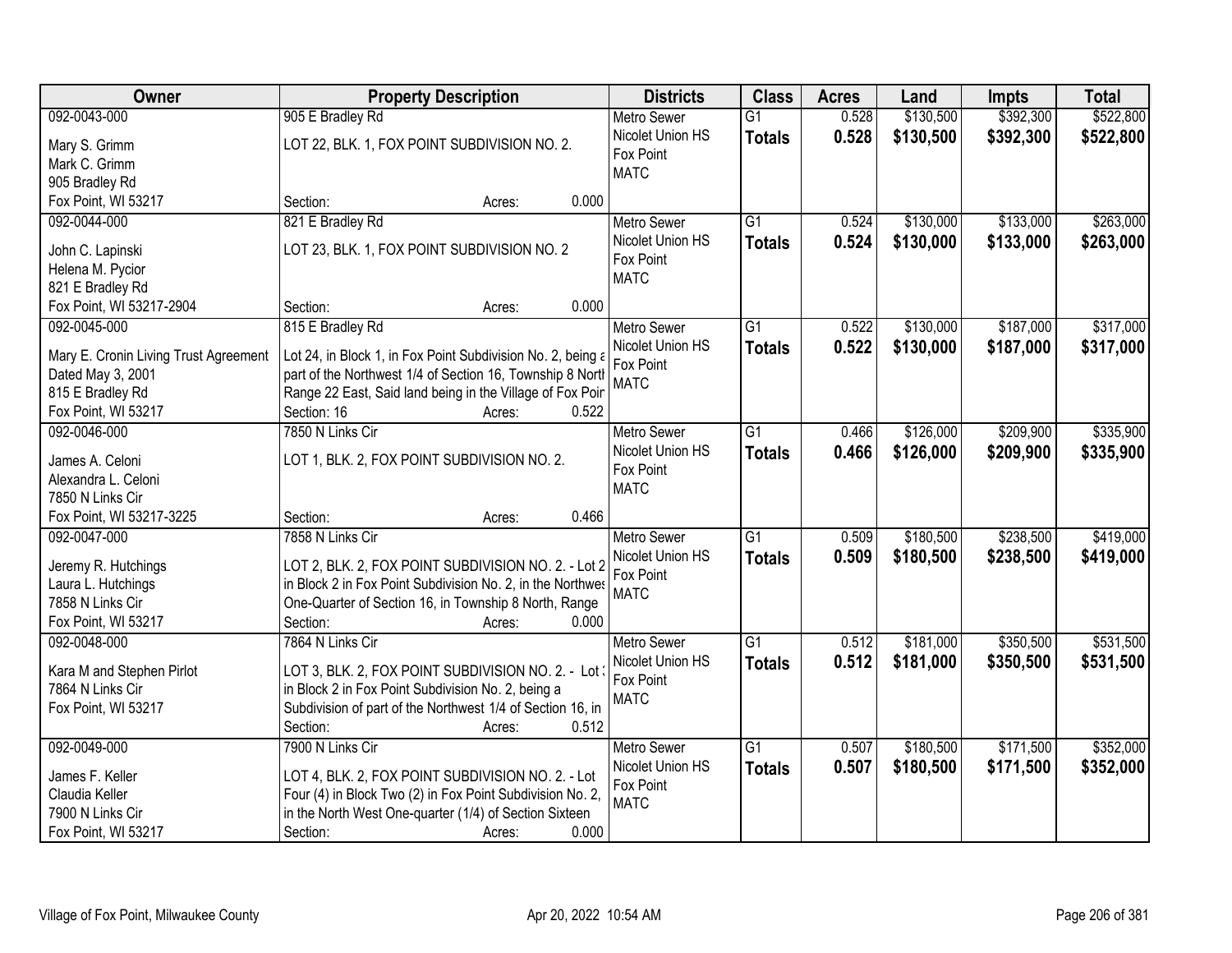| Owner                                   |                          | <b>Property Description</b>                                |       | <b>Districts</b>   | <b>Class</b>    | <b>Acres</b> | Land      | <b>Impts</b> | <b>Total</b> |
|-----------------------------------------|--------------------------|------------------------------------------------------------|-------|--------------------|-----------------|--------------|-----------|--------------|--------------|
| 092-0050-000                            | 7911 N Links Cir         |                                                            |       | <b>Metro Sewer</b> | $\overline{G1}$ | 0.505        | \$180,000 | \$104,500    | \$284,500    |
| John S. Caviggiola                      |                          | LOT 5, BLK. 2, FOX POINT SUBDIVISION NO. 2.                |       | Nicolet Union HS   | <b>Totals</b>   | 0.505        | \$180,000 | \$104,500    | \$284,500    |
| Kimberly K. Caviggiola                  |                          |                                                            |       | Fox Point          |                 |              |           |              |              |
| 7911 N Links Cir                        |                          |                                                            |       | <b>MATC</b>        |                 |              |           |              |              |
| Fox Point, WI 53217-3228                | Section:                 | Acres:                                                     | 0.000 |                    |                 |              |           |              |              |
| 092-0051-000                            | 7919 N Lake Dr           |                                                            |       | <b>Metro Sewer</b> | $\overline{G1}$ | 0.495        | \$128,000 | \$447,500    | \$575,500    |
|                                         |                          |                                                            |       | Nicolet Union HS   | <b>Totals</b>   | 0.495        | \$128,000 | \$447,500    | \$575,500    |
| David J. Boehm                          |                          | LOT 6, BLK. 2, FOX POINT SUBDIVISION NO. 2.                |       | Fox Point          |                 |              |           |              |              |
| Jennifer E. Earl-Boehm                  |                          |                                                            |       | <b>MATC</b>        |                 |              |           |              |              |
| 7919 N Lake Dr<br>Fox Point, WI 53217   | Section:                 | Acres:                                                     | 0.000 |                    |                 |              |           |              |              |
| 092-0052-000                            | 7901 N Lake Dr           |                                                            |       | Metro Sewer        | G1              | 0.504        | \$128,500 | \$141,500    | \$270,000    |
|                                         |                          |                                                            |       | Nicolet Union HS   |                 |              |           |              |              |
| Dennis G. Nash                          |                          | LOT 7, BLK. 2, FOX POINT SUBDIVISION NO. 2.                |       | Fox Point          | <b>Totals</b>   | 0.504        | \$128,500 | \$141,500    | \$270,000    |
| Christine M. Nash                       |                          |                                                            |       | <b>MATC</b>        |                 |              |           |              |              |
| 7901 N Lake Dr                          |                          |                                                            |       |                    |                 |              |           |              |              |
| Fox Point, WI 53217-2914                | Section:                 | Acres:                                                     | 0.000 |                    |                 |              |           |              |              |
| 092-0053-000                            | 7865 N Lake Dr           |                                                            |       | <b>Metro Sewer</b> | $\overline{G1}$ | 0.507        | \$129,000 | \$260,500    | \$389,500    |
| Christi J. Horan                        |                          | Lot Eight (8) in Block Two (2) in Fox Point Subdivision No |       | Nicolet Union HS   | <b>Totals</b>   | 0.507        | \$129,000 | \$260,500    | \$389,500    |
| 7865 N Lake Dr                          |                          | 2, being a part of the Northwest One-quarter (1/4) of      |       | Fox Point          |                 |              |           |              |              |
| Fox Point, WI 53217                     |                          | Section Sixteen (16), in Township Eight (8) North, Range   |       | <b>MATC</b>        |                 |              |           |              |              |
|                                         | Section:                 | Acres:                                                     | 0.000 |                    |                 |              |           |              |              |
| 092-0054-000                            | 7857 N Lake Dr           |                                                            |       | Metro Sewer        | $\overline{G1}$ | 0.508        | \$129,000 | \$349,000    | \$478,000    |
|                                         |                          |                                                            |       | Nicolet Union HS   | <b>Totals</b>   | 0.508        | \$129,000 | \$349,000    | \$478,000    |
| Todd R. Herrenbruck                     |                          | LOT 9, BLK. 2, FOX POINT SUBDIVISION NO. 2.                |       | Fox Point          |                 |              |           |              |              |
| Rachael Herrenbruck                     |                          |                                                            |       | <b>MATC</b>        |                 |              |           |              |              |
| 7857 N Lake Dr                          |                          |                                                            |       |                    |                 |              |           |              |              |
| Fox Point, WI 53217                     | Section:                 | Acres:                                                     | 0.000 |                    |                 |              |           |              |              |
| 092-0055-000                            | 7824 N Links Cir         |                                                            |       | <b>Metro Sewer</b> | $\overline{G1}$ | 0.502        | \$154,000 | \$239,500    | \$393,500    |
| Karen Clemence                          |                          | LOT 10, BLK. 2 FOX POINT SUBDIVISION NO. 2.                |       | Nicolet Union HS   | <b>Totals</b>   | 0.502        | \$154,000 | \$239,500    | \$393,500    |
| 7824 N Links Cir                        |                          |                                                            |       | Fox Point          |                 |              |           |              |              |
| Fox Point, WI 53217-3225                |                          |                                                            |       | <b>MATC</b>        |                 |              |           |              |              |
|                                         | Section:                 | Acres:                                                     | 0.000 |                    |                 |              |           |              |              |
| 092-0056-000                            | 7909 N Links Cir         |                                                            |       | <b>Metro Sewer</b> | $\overline{G1}$ | 0.620        | \$192,000 | \$348,300    | \$540,300    |
|                                         |                          |                                                            |       | Nicolet Union HS   | <b>Totals</b>   | 0.620        | \$192,000 | \$348,300    | \$540,300    |
| Robert J Santilli and Gloria J Santilli |                          | LOT 1 BLK 2 FOX POINT SUBD. NO. 3 & VACATED                |       | Fox Point          |                 |              |           |              |              |
| Revocable Tru                           | BOYD WAY ADJOINING SOUTH |                                                            |       | <b>MATC</b>        |                 |              |           |              |              |
| 7909 N Links Cir                        |                          |                                                            |       |                    |                 |              |           |              |              |
| Fox Point, WI 53217                     | Section:                 | Acres:                                                     | 0.000 |                    |                 |              |           |              |              |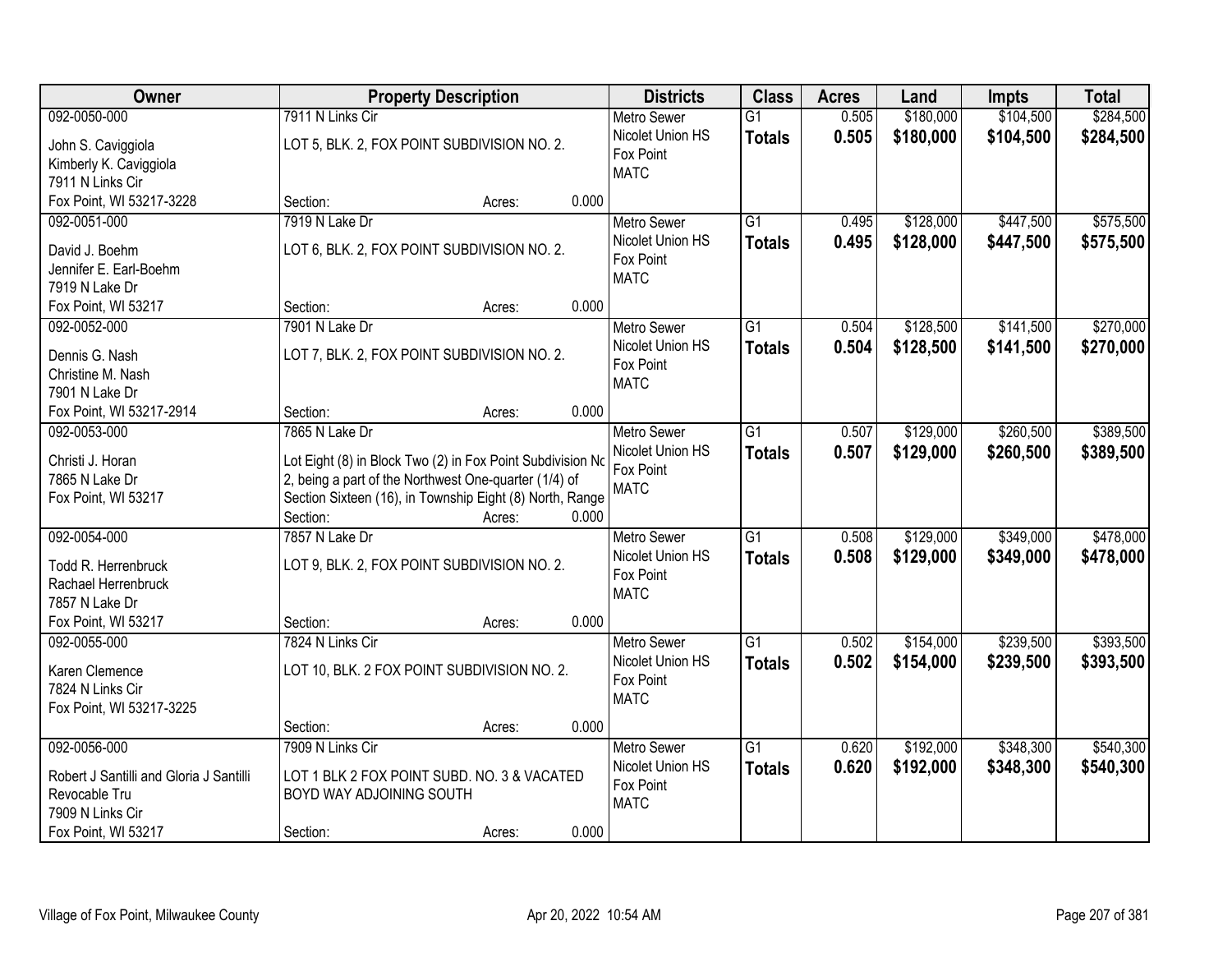| Owner                            | <b>Property Description</b>                               | <b>Districts</b>   | <b>Class</b>    | <b>Acres</b> | Land      | <b>Impts</b> | <b>Total</b> |
|----------------------------------|-----------------------------------------------------------|--------------------|-----------------|--------------|-----------|--------------|--------------|
| 092-9000-000                     | 7896 N Club Cir                                           | <b>Metro Sewer</b> | $\overline{G1}$ | 1.219        | \$355,000 | \$274,900    | \$629,900    |
| Jonathan J. Sabbagh              | Parcel 1 of Certified Survey Map No. 125, recorded in the | Nicolet Union HS   | <b>Totals</b>   | 1.219        | \$355,000 | \$274,900    | \$629,900    |
| Sara E. Sabbagh                  | Register of Deeds office for Milwaukee County on August   | Fox Point          |                 |              |           |              |              |
| 7896 N Club Cir                  | 11, 1961, in Volume 1 of Certified Survey Maps, Pages     | <b>MATC</b>        |                 |              |           |              |              |
| Fox Point, WI 53217              | 1.219<br>Section:<br>Acres:                               |                    |                 |              |           |              |              |
| 092-9001-000                     | 7900 N Club Cir                                           | <b>Metro Sewer</b> | $\overline{G1}$ | 0.668        | \$295,500 | \$258,000    | \$553,500    |
|                                  |                                                           | Nicolet Union HS   | <b>Totals</b>   | 0.668        | \$295,500 | \$258,000    | \$553,500    |
| Robert & Mary Jones Living Trust | PARCEL 2 CERTIFIED SURVEY MAP NO. 125 NW1/4               | Fox Point          |                 |              |           |              |              |
| 7900 N Club Cir                  | SEC. 16-8-22                                              | <b>MATC</b>        |                 |              |           |              |              |
| Fox Point, WI 53217              |                                                           |                    |                 |              |           |              |              |
|                                  | 0.000<br>Section:<br>Acres:                               |                    |                 |              |           |              |              |
| 092-9002-000                     | 7829 N Regent Rd                                          | Metro Sewer        | G1              | 0.702        | \$42,000  | \$0          | \$42,000     |
| Ken-David Masur                  | LOT 1 CERTIFIED SURVEY MAP NO. 147 NW1/4 SEC.             | Nicolet Union HS   | <b>Totals</b>   | 0.702        | \$42,000  | \$0          | \$42,000     |
| 7829 N Regent Rd                 | 16-8-22                                                   | Fox Point          |                 |              |           |              |              |
| Fox Point, WI 53217              |                                                           | <b>MATC</b>        |                 |              |           |              |              |
|                                  | 0.000<br>Section:<br>Acres:                               |                    |                 |              |           |              |              |
| 092-9003-000                     | 7829 N Regent Rd                                          | <b>Metro Sewer</b> | $\overline{G1}$ | 2.587        | \$260,000 | \$520,500    | \$780,500    |
|                                  |                                                           | Nicolet Union HS   | <b>Totals</b>   | 2.587        | \$260,000 | \$520,500    | \$780,500    |
| Ken-David Masur                  | LOT 2 CERTIFIED SURVEY MAP NO. 147 NW1/4 SEC.             | Fox Point          |                 |              |           |              |              |
| 7829 N Regent Rd                 | 16-8-22                                                   | <b>MATC</b>        |                 |              |           |              |              |
| Fox Point, WI 53217              |                                                           |                    |                 |              |           |              |              |
|                                  | 0.000<br>Section:<br>Acres:                               |                    |                 |              |           |              |              |
| 092-9004-000                     | 390 E Macarthur Rd                                        | Metro Sewer        | $\overline{G1}$ | 0.816        | \$174,000 | \$416,500    | \$590,500    |
| Christopher T. Vanderlinden      | LOT 3 CERTIFIED SURVEY MAP NO. 147 NW1/4 SEC              | Nicolet Union HS   | <b>Totals</b>   | 0.816        | \$174,000 | \$416,500    | \$590,500    |
| Sarah E. Vanderlinden            | 16-8-22                                                   | Fox Point          |                 |              |           |              |              |
| 390 E Macarthur Rd               |                                                           | <b>MATC</b>        |                 |              |           |              |              |
| Fox Point, WI 53217              | Section:<br>0.000<br>Acres:                               |                    |                 |              |           |              |              |
| 092-9005-000                     | 7815 N Regent Rd                                          | <b>Metro Sewer</b> | $\overline{G1}$ | 0.922        | \$159,000 | \$334,500    | \$493,500    |
|                                  |                                                           | Nicolet Union HS   | <b>Totals</b>   | 0.922        | \$159,000 | \$334,500    | \$493,500    |
| Gordon A. Devorkin               | LOT 4 CERTIFIED SURVEY MAP NO. 147 NW1/4 SEC              | Fox Point          |                 |              |           |              |              |
| Rochelle Devorkin                | 16-8-22                                                   | <b>MATC</b>        |                 |              |           |              |              |
| 7815 N Regent Rd                 |                                                           |                    |                 |              |           |              |              |
| Fox Point, WI 53217-3252         | 0.000<br>Section:<br>Acres:                               |                    |                 |              |           |              |              |
| 092-9006-000                     | 7723 N Boyd Way                                           | <b>Metro Sewer</b> | $\overline{G1}$ | 0.469        | \$126,000 | \$136,100    | \$262,100    |
| Kim M. Brier                     | PARCEL A CERTIFIED SURVEY MAP NO. 169 NW1/4               | Nicolet Union HS   | <b>Totals</b>   | 0.469        | \$126,000 | \$136,100    | \$262,100    |
| 7723 N Boyd Way                  | SEC. 16-8-22                                              | Fox Point          |                 |              |           |              |              |
| Fox Point, WI 53217-3210         |                                                           | <b>MATC</b>        |                 |              |           |              |              |
|                                  | 0.000<br>Section:<br>Acres:                               |                    |                 |              |           |              |              |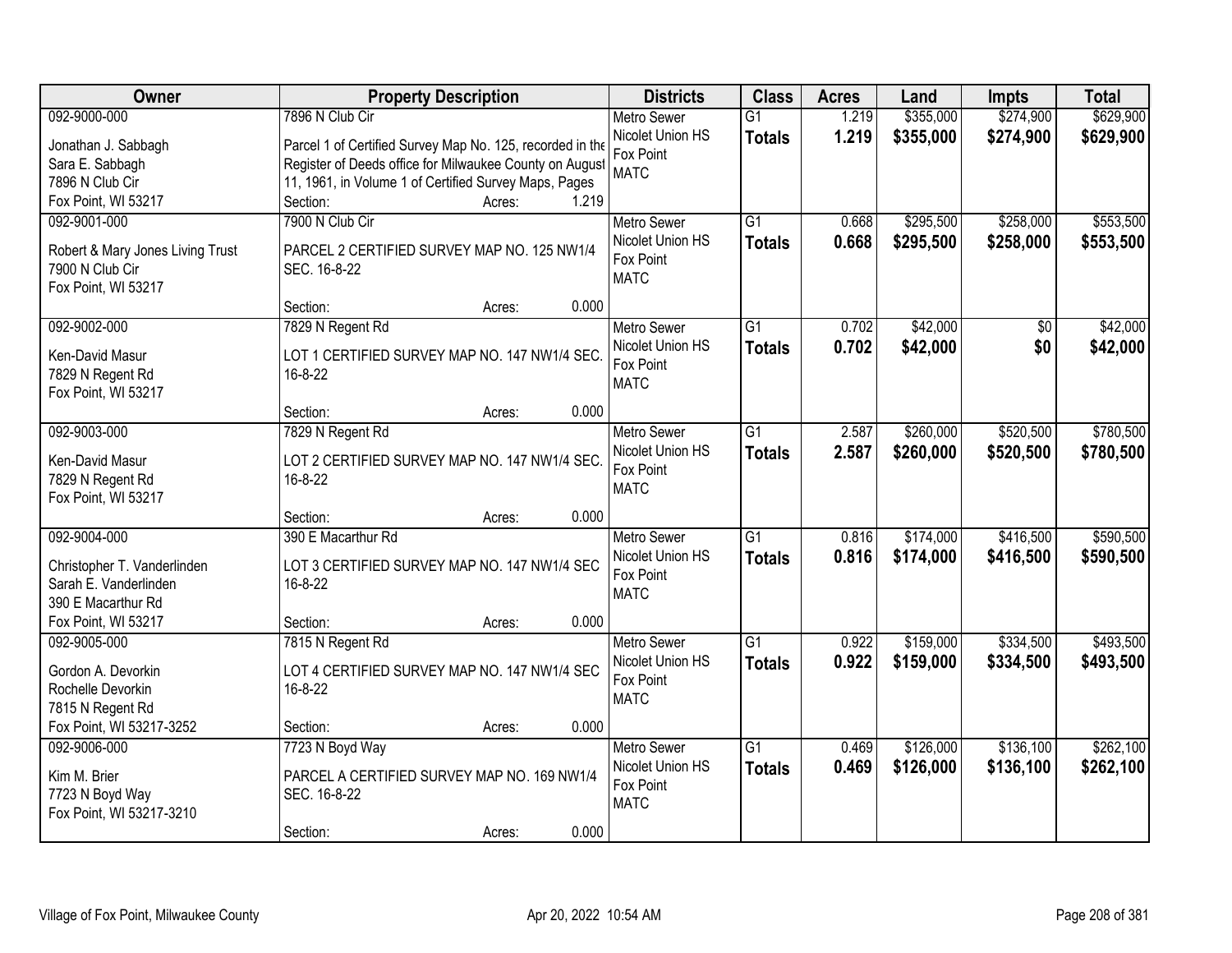| Owner                      | <b>Property Description</b>                                | <b>Districts</b>   | <b>Class</b>    | <b>Acres</b> | Land      | <b>Impts</b> | <b>Total</b> |
|----------------------------|------------------------------------------------------------|--------------------|-----------------|--------------|-----------|--------------|--------------|
| 092-9007-000               | 7735 N Boyd Way                                            | <b>Metro Sewer</b> | $\overline{G1}$ | 0.470        | \$126,000 | \$279,000    | \$405,000    |
| Michael J. Ginster         | PARCEL B CERTIFIED SURVEY MAP NO. 169 NW1/4                | Nicolet Union HS   | <b>Totals</b>   | 0.470        | \$126,000 | \$279,000    | \$405,000    |
| Joanne M. Ginster          | SEC. 16-8-22                                               | Fox Point          |                 |              |           |              |              |
| 7735 N Boyd Way            |                                                            | <b>MATC</b>        |                 |              |           |              |              |
| Fox Point, WI 53217-3210   | 0.000<br>Section:<br>Acres:                                |                    |                 |              |           |              |              |
| 092-9008-000               | 7745 N Boyd Way                                            | <b>Metro Sewer</b> | $\overline{G1}$ | 0.471        | \$126,000 | \$218,500    | \$344,500    |
|                            |                                                            | Nicolet Union HS   | <b>Totals</b>   | 0.471        | \$126,000 | \$218,500    | \$344,500    |
| Carl A. Morency            | PARCEL C CERTIFIED SURVEY MAP NO 169 NW1/4                 | Fox Point          |                 |              |           |              |              |
| Michelle Lamarre           | SEC. 16-8-22                                               | <b>MATC</b>        |                 |              |           |              |              |
| 7745 N Boyd Way            |                                                            |                    |                 |              |           |              |              |
| Fox Point, WI 53217        | 0.000<br>Section:<br>Acres:                                |                    |                 |              |           |              |              |
| 092-9009-000               | 7801 N Boyd Way                                            | <b>Metro Sewer</b> | $\overline{G1}$ | 0.509        | \$129,000 | \$349,000    | \$478,000    |
| Brian J. Hartnett          | PARCEL D CERTIFIED SURVEY MAP NO. 169 NW1/4                | Nicolet Union HS   | <b>Totals</b>   | 0.509        | \$129,000 | \$349,000    | \$478,000    |
| Jean A. Hartnett           | SEC. 16-8-22                                               | Fox Point          |                 |              |           |              |              |
| 7801 N Boyd Way            |                                                            | <b>MATC</b>        |                 |              |           |              |              |
| Fox Point, WI 53217-3212   | 0.000<br>Section:<br>Acres:                                |                    |                 |              |           |              |              |
| 092-9010-000               | 410 E Calumet Rd                                           | <b>Metro Sewer</b> | $\overline{G1}$ | 0.350        | \$117,500 | \$207,500    | \$325,000    |
|                            |                                                            | Nicolet Union HS   | <b>Totals</b>   | 0.350        | \$117,500 | \$207,500    | \$325,000    |
| Ruben and Cassandra Zavala | Parcel 1 of Certified Survey Map No. 787, being a land     | Fox Point          |                 |              |           |              |              |
| 410 E Calumet Rd           | division of a part of the North West 1/4 of Section 16, in | <b>MATC</b>        |                 |              |           |              |              |
| Fox Point, WI 53217        | Township 8 North, Range 22 East, in the Village of Fox     |                    |                 |              |           |              |              |
|                            | 0.350<br>Section:<br>Acres:                                |                    |                 |              |           |              |              |
| 092-9011-000               | 480 E Calumet Rd                                           | Metro Sewer        | $\overline{G1}$ | 0.420        | \$122,500 | \$261,500    | \$384,000    |
|                            |                                                            | Nicolet Union HS   | <b>Totals</b>   | 0.420        | \$122,500 | \$261,500    | \$384,000    |
| Andrew J. Bird             | PARCEL 2 CERTIFIED SURVEY MAP NO. 787 NW1/4                | Fox Point          |                 |              |           |              |              |
| Jennifer K. Bird           | SEC. 16-8-22                                               | <b>MATC</b>        |                 |              |           |              |              |
| 480 E Calumet Rd           |                                                            |                    |                 |              |           |              |              |
| Fox Point, WI 53217        | Section:<br>0.000<br>Acres:                                |                    |                 |              |           |              |              |
| 092-9869-000               | 7600 N Lake Dr                                             | Metro Sewer        | $\overline{G1}$ | 1.345        | \$309,000 | \$203,000    | \$512,000    |
| Sean Bailey                | PART OF LOTS 6 & 7,9 & 10, NE1/4 NW1/4, SW1/4              | Nicolet Union HS   | <b>Totals</b>   | 1.345        | \$309,000 | \$203,000    | \$512,000    |
| <b>Tiffany Bailey</b>      | SEC. 16-8-22, DESC, IN REEL 273, IMAGE 394-395             | Fox Point          |                 |              |           |              |              |
| 7600 N Lake Dr             | 1.514 AC.                                                  | <b>MATC</b>        |                 |              |           |              |              |
| Fox Point, WI 53217        | 0.000<br>Section:<br>Acres:                                |                    |                 |              |           |              |              |
| 092-9870-000               | 7606 N Lake Dr                                             | <b>Metro Sewer</b> | $\overline{G1}$ | 1.027        | \$307,000 | \$358,000    | \$665,000    |
|                            |                                                            | Nicolet Union HS   | <b>Totals</b>   | 1.027        | \$307,000 | \$358,000    | \$665,000    |
| Lexie Pieper               | PART OF NE 1/4 & NW 1/4 SEC 16-8-22, COMM 250              | Fox Point          |                 |              |           |              |              |
| 7606 N Lake Dr             | FT W & 124.71 FT N OF SE COR OF NW 1/4, TN N               | <b>MATC</b>        |                 |              |           |              |              |
| Fox Point, WI 53217        | 110.70 FT; E 380.80 FT; SELY 120.18 FT; TH W 426.69        |                    |                 |              |           |              |              |
|                            | Section:<br>0.000<br>Acres:                                |                    |                 |              |           |              |              |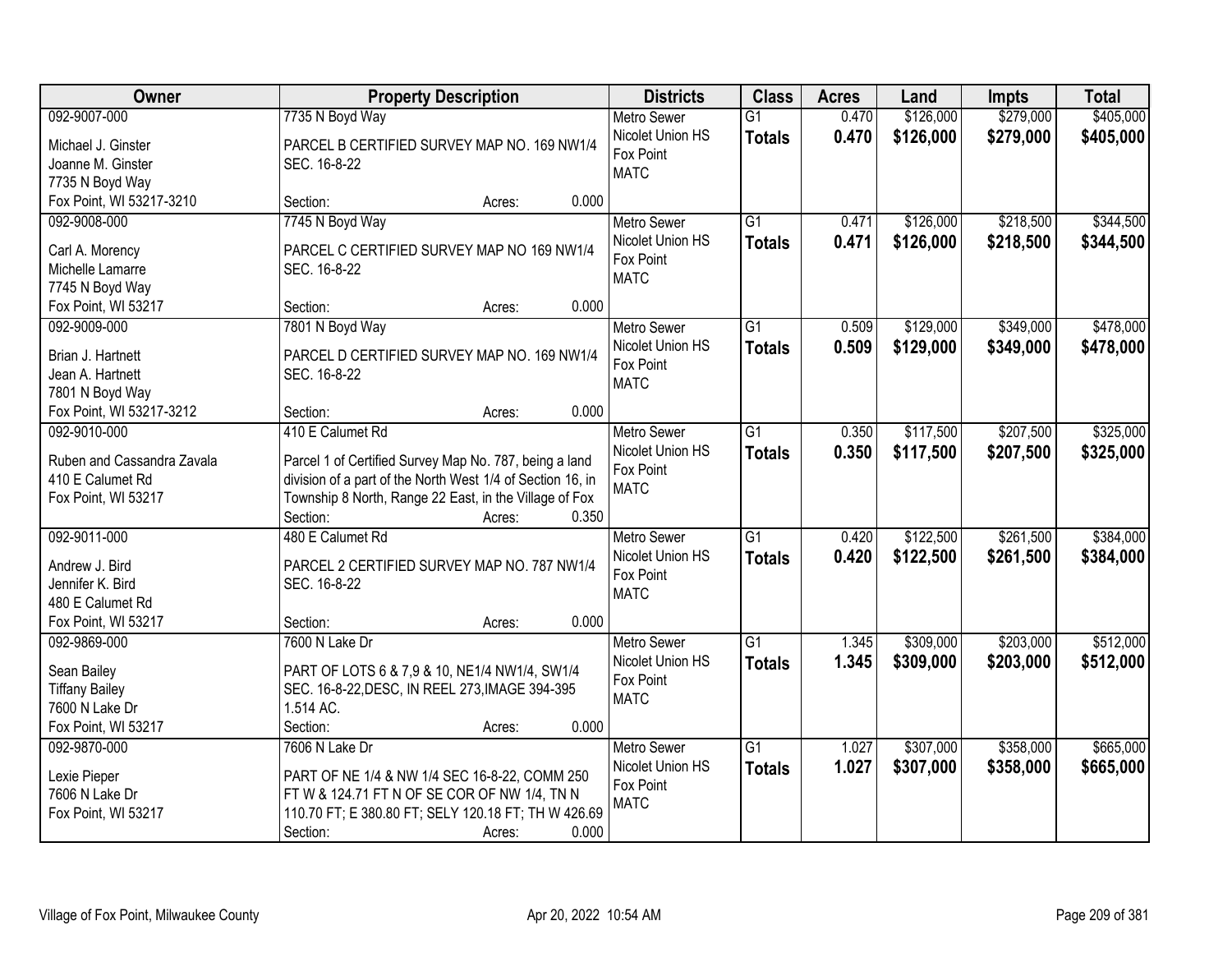| Owner                              |                                                                  | <b>Property Description</b> |       | <b>Districts</b>                       | <b>Class</b>                     | <b>Acres</b>   | Land                   | <b>Impts</b>           | <b>Total</b>           |
|------------------------------------|------------------------------------------------------------------|-----------------------------|-------|----------------------------------------|----------------------------------|----------------|------------------------|------------------------|------------------------|
| 092-9871-000<br>Melanie Clark      | 7620 N Lake Dr<br>PART OF LOTS 6 & 7 DESC. IN VOL. 3995 OF DEEDS |                             |       | <b>Metro Sewer</b><br>Nicolet Union HS | $\overline{G1}$<br><b>Totals</b> | 0.892<br>0.892 | \$298,500<br>\$298,500 | \$406,500<br>\$406,500 | \$705,000<br>\$705,000 |
| 7620 N Lake Dr                     | ON PAGE 99. NW1/4 & NE1/4 SEC. 16-8-22. 1.083 AC.                |                             |       | Fox Point                              |                                  |                |                        |                        |                        |
| Fox Point, WI 53217                |                                                                  |                             |       | <b>MATC</b>                            |                                  |                |                        |                        |                        |
|                                    | Section:                                                         | Acres:                      | 0.000 |                                        |                                  |                |                        |                        |                        |
| 092-9872-000                       | 7709 N Club Cir                                                  |                             |       | <b>Metro Sewer</b>                     | $\overline{G1}$                  | 0.895          | \$283,500              | \$807,000              | \$1,090,500            |
| Eric M. Dorn                       | PART OF LOTS 6 & 7 DESC. IN REEL 168-IMAGE                       |                             |       | Nicolet Union HS                       | <b>Totals</b>                    | 0.895          | \$283,500              | \$807,000              | \$1,090,500            |
| Anne B F. Dorn                     | 1444. NW1/4 AND NE1/4 SEC. 16-8-22                               |                             |       | Fox Point<br><b>MATC</b>               |                                  |                |                        |                        |                        |
| 7709 N Club Cir                    |                                                                  |                             |       |                                        |                                  |                |                        |                        |                        |
| Fox Point, WI 53217                | Section:                                                         | Acres:                      | 0.000 |                                        |                                  |                |                        |                        |                        |
| 092-9873-000                       | 7711 N Club Cir                                                  |                             |       | <b>Metro Sewer</b>                     | $\overline{G1}$                  | 0.735          | \$266,500              | \$352,500              | \$619,000              |
| <b>Anatoliy Daskal</b>             | PART OF LOTS 6 AND 7 DESC. IN VOL. 3555 OF                       |                             |       | Nicolet Union HS                       | <b>Totals</b>                    | 0.735          | \$266,500              | \$352,500              | \$619,000              |
| Yelena Brezdina                    | DEEDS ON PAGE 143. 1.000 AC.                                     |                             |       | Fox Point<br><b>MATC</b>               |                                  |                |                        |                        |                        |
| 7711 N Club Cir                    |                                                                  |                             |       |                                        |                                  |                |                        |                        |                        |
| Fox Point, WI 53217-2937           | Section:                                                         | Acres:                      | 0.000 |                                        |                                  |                |                        |                        |                        |
| 092-9874-001                       | 7700 N Club Cir                                                  |                             |       | <b>Metro Sewer</b>                     | G1                               | 0.782          | \$297,000              | \$682,000              | \$979,000              |
| John A. Olin                       | CERTIFIED SURVY MAP NO 5885 NW 16-8-22 LO T 1                    |                             |       | Nicolet Union HS                       | <b>Totals</b>                    | 0.782          | \$297,000              | \$682,000              | \$979,000              |
| Terri L. Olin                      |                                                                  |                             |       | Fox Point<br><b>MATC</b>               |                                  |                |                        |                        |                        |
| 7700 N Club Cir                    |                                                                  |                             |       |                                        |                                  |                |                        |                        |                        |
| Fox Point, WI 53217                | Section:                                                         | Acres:                      | 0.000 |                                        |                                  |                |                        |                        |                        |
| 092-9874-002                       | 7710 N Club Cir                                                  |                             |       | <b>Metro Sewer</b>                     | $\overline{G1}$                  | 1.007          | \$302,000              | \$440,600              | \$742,600              |
| Michael Borge                      | CERTIFIED SURVEY MAP NO 5885 NE & N W 16-8-22                    |                             |       | Nicolet Union HS                       | <b>Totals</b>                    | 1.007          | \$302,000              | \$440,600              | \$742,600              |
| Hannah Lubar                       | LOT <sub>2</sub>                                                 |                             |       | Fox Point<br><b>MATC</b>               |                                  |                |                        |                        |                        |
| 7710 N Club Cir                    |                                                                  |                             |       |                                        |                                  |                |                        |                        |                        |
| Fox Point, WI 53217                | Section:                                                         | Acres:                      | 0.000 |                                        |                                  |                |                        |                        |                        |
| 092-9875-000                       | 7800 N Lake Dr                                                   |                             |       | <b>Metro Sewer</b>                     | $\overline{G1}$                  | 2.324          | \$541,000              | \$619,000              | \$1,160,000            |
| Eric Stanenas                      | All that part of Lots 6 and 7 in the Northeast One-Quarter       |                             |       | Nicolet Union HS                       | <b>Totals</b>                    | 2.324          | \$541,000              | \$619,000              | \$1,160,000            |
| Sara Stanenas                      | Section 16, in Township 8 North, Range 22 East, in the           |                             |       | Fox Point<br><b>MATC</b>               |                                  |                |                        |                        |                        |
| 7800 N Lake Dr                     | Village of Fox Point, Milwaukee County, Wisconsin,               |                             |       |                                        |                                  |                |                        |                        |                        |
| Fox Point, WI 53217                | Section:                                                         | Acres:                      | 2.324 |                                        |                                  |                |                        |                        |                        |
| 092-9876-000                       | 7816 N Lake Dr                                                   |                             |       | <b>Metro Sewer</b>                     | $\overline{G1}$                  | 1.157          | \$305,500              | \$479,200              | \$784,700              |
| Sushil & Ethel Sabnis Living Trust | COM 1358.86 FT S OF NE COR OF NW 1/4 SEC.                        |                             |       | Nicolet Union HS                       | <b>Totals</b>                    | 1.157          | \$305,500              | \$479,200              | \$784,700              |
| 7816 N Lake Dr                     | 16-8-22; TH W 2.69 FT TO POB.TH N 200 FT W 243.20                |                             |       | Fox Point                              |                                  |                |                        |                        |                        |
| Fox Point, WI 53217-2970           | FT, S 200.73 FT, TH E 260.80 FT TO POB.                          |                             |       | <b>MATC</b>                            |                                  |                |                        |                        |                        |
|                                    | Section:                                                         | Acres:                      | 0.000 |                                        |                                  |                |                        |                        |                        |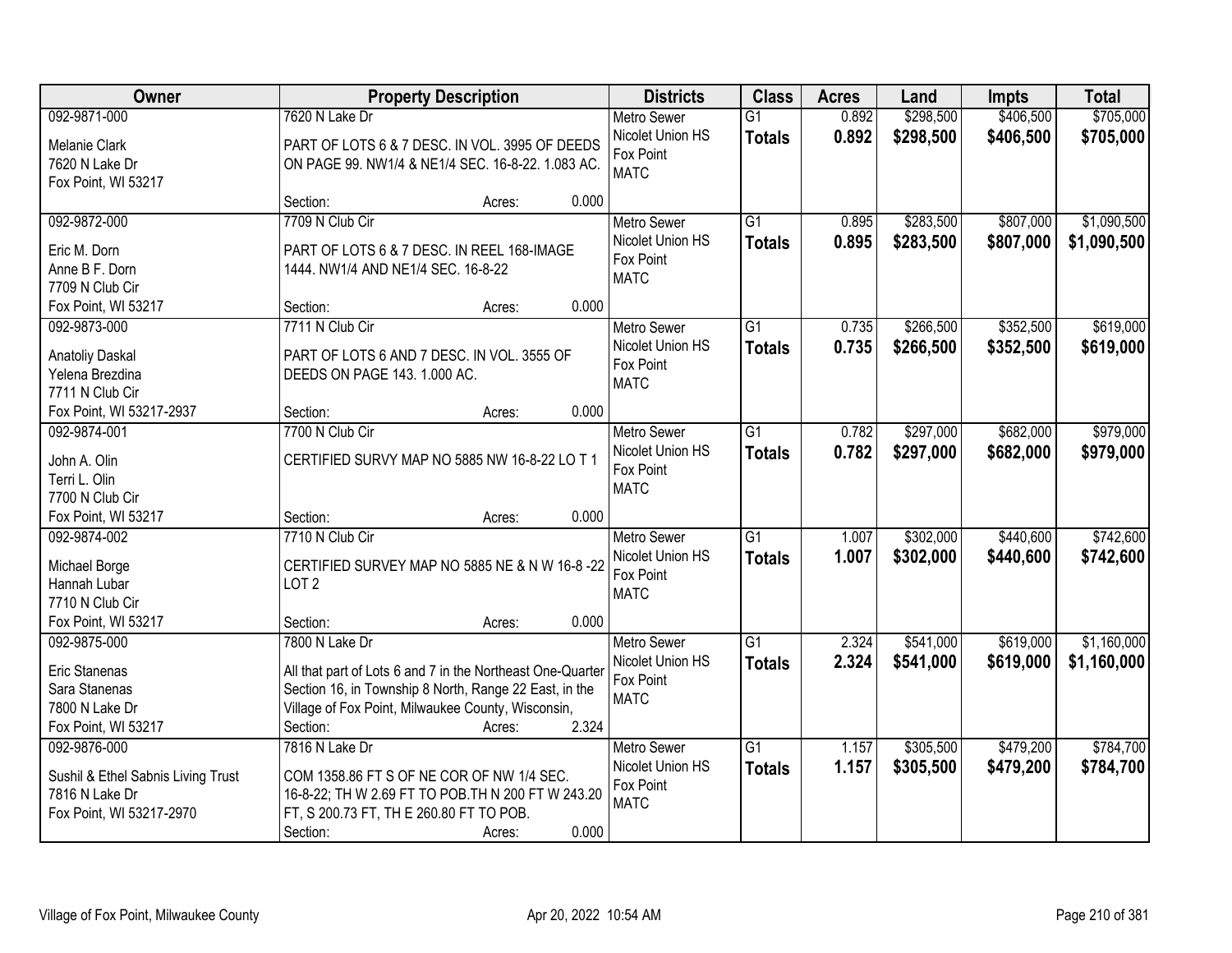| Owner                    | <b>Property Description</b>                       | <b>Districts</b>   | <b>Class</b>    | <b>Acres</b> | Land      | <b>Impts</b> | <b>Total</b> |
|--------------------------|---------------------------------------------------|--------------------|-----------------|--------------|-----------|--------------|--------------|
| 092-9877-000             | 1107 E Lilac Ln                                   | <b>Metro Sewer</b> | $\overline{G1}$ | 1.069        | \$317,500 | \$307,000    | \$624,500    |
| Richard A. Frank         | PART OF LOTS 2 AND 3, NE1/4 AND NW1/4 SEC.        | Nicolet Union HS   | <b>Totals</b>   | 1.069        | \$317,500 | \$307,000    | \$624,500    |
| Hope E. Erwin            | 16-8-22 DESC. IN VOL. 3212 OF DEEDS ON PAGE 23.   | Fox Point          |                 |              |           |              |              |
| 1107 E Lilac Ln          | 1.07 AC. (TRACT D)                                | <b>MATC</b>        |                 |              |           |              |              |
| Fox Point, WI 53217      | Section:<br>0.000<br>Acres:                       |                    |                 |              |           |              |              |
| 092-9878-000             | 1105 E Lilac Ln                                   | <b>Metro Sewer</b> | $\overline{G1}$ | 0.776        | \$297,000 | \$165,500    | \$462,500    |
|                          |                                                   | Nicolet Union HS   | <b>Totals</b>   | 0.776        | \$297,000 | \$165,500    | \$462,500    |
| Joseph Aizen             | PART OF LOT 3, NW1/4 SEC.16-8-22 DESC. IN REEL    | Fox Point          |                 |              |           |              |              |
| Deborah Aizen            | 343-IMAGES 1151-1153 1.097 AC. (TRACT "C")        | <b>MATC</b>        |                 |              |           |              |              |
| 8905 N Upper River Ct    |                                                   |                    |                 |              |           |              |              |
| River Hills, WI 53217    | 0.000<br>Section:<br>Acres:                       |                    |                 |              |           |              |              |
| 092-9879-000             | 7846 N Lake Dr                                    | Metro Sewer        | $\overline{G1}$ | 1.105        | \$261,000 | \$511,000    | \$772,000    |
| Adam Toth                | PART OF LOT 3 DESC IN REEL 897 - IMAGES 954-955   | Nicolet Union HS   | <b>Totals</b>   | 1.105        | \$261,000 | \$511,000    | \$772,000    |
| Laura Toth               | NW 1/4 SEC 16-8-22 1.586 AC                       | Fox Point          |                 |              |           |              |              |
| 7846 N Lake Dr           |                                                   | <b>MATC</b>        |                 |              |           |              |              |
| Fox Point, WI 53217      | 0.000<br>Section:<br>Acres:                       |                    |                 |              |           |              |              |
| 092-9880-000             | 820 E Calumet Rd                                  | <b>Metro Sewer</b> | $\overline{G1}$ | 0.438        | \$123,500 | \$170,700    | \$294,200    |
|                          |                                                   | Nicolet Union HS   |                 | 0.438        |           |              |              |
| Alisa M. Stefanich       | PART OF LOT 6, DESC. IN VOL. 3483 OF DEEDS ON     | Fox Point          | <b>Totals</b>   |              | \$123,500 | \$170,700    | \$294,200    |
| Joseph Stefanich         | PAGE 395. NW1/4 SEC. 16-8-22. .6188 AC. D.2-#17A  | <b>MATC</b>        |                 |              |           |              |              |
| 820 E Calumet Rd         |                                                   |                    |                 |              |           |              |              |
| Fox Point, WI 53217      | 0.000<br>Section:<br>Acres:                       |                    |                 |              |           |              |              |
| 092-9881-000             | 7613 N Links Way                                  | <b>Metro Sewer</b> | $\overline{G1}$ | 0.438        | \$123,500 | \$382,500    | \$506,000    |
|                          | PART OF LOT 6 DESC IN REEL 666 - IMAGE 939 NW     | Nicolet Union HS   | <b>Totals</b>   | 0.438        | \$123,500 | \$382,500    | \$506,000    |
| Michael A. Burns         |                                                   | Fox Point          |                 |              |           |              |              |
| Robin R. Burns           | 1/4 SEC 16-8-22 .4380 AC                          | <b>MATC</b>        |                 |              |           |              |              |
| 7613 N Links Way         | 0.000                                             |                    |                 |              |           |              |              |
| Fox Point, WI 53217-3230 | Section:<br>Acres:                                |                    |                 |              |           |              |              |
| 092-9882-000             | 917 E Hyde Way                                    | <b>Metro Sewer</b> | $\overline{G1}$ | 0.416        | \$122,000 | \$192,200    | \$314,200    |
| Martin L. Lobel          | LOT 1 FOX POINT DEV CO PLAT PART OF LOT 6         | Nicolet Union HS   | <b>Totals</b>   | 0.416        | \$122,000 | \$192,200    | \$314,200    |
| Caryl J. Lobel           | DESC IN REEL 862 - IMAGE 1140 .592 AC             | Fox Point          |                 |              |           |              |              |
| 917 E Hyde Way           |                                                   | <b>MATC</b>        |                 |              |           |              |              |
| Fox Point, WI 53217-3224 | 0.000<br>Section:<br>Acres:                       |                    |                 |              |           |              |              |
| 092-9883-000             | 7721 N Lake Dr                                    | Metro Sewer        | $\overline{G1}$ | 0.373        | \$107,000 | \$243,000    | \$350,000    |
|                          |                                                   | Nicolet Union HS   | <b>Totals</b>   | 0.373        | \$107,000 | \$243,000    | \$350,000    |
| Amouli Investment LLC    | LOT 2 FOX POINT DEV. CO. PLAT PART OF LOT 6       | Fox Point          |                 |              |           |              |              |
| 7721 N Lake Dr           | DESC. IN REEL 322 - IMAGE 643. NW1/4 SEC. 16-8-22 | <b>MATC</b>        |                 |              |           |              |              |
| Fox Point, WI 53217-2910 | .463 AC.                                          |                    |                 |              |           |              |              |
|                          | 0.000<br>Section:<br>Acres:                       |                    |                 |              |           |              |              |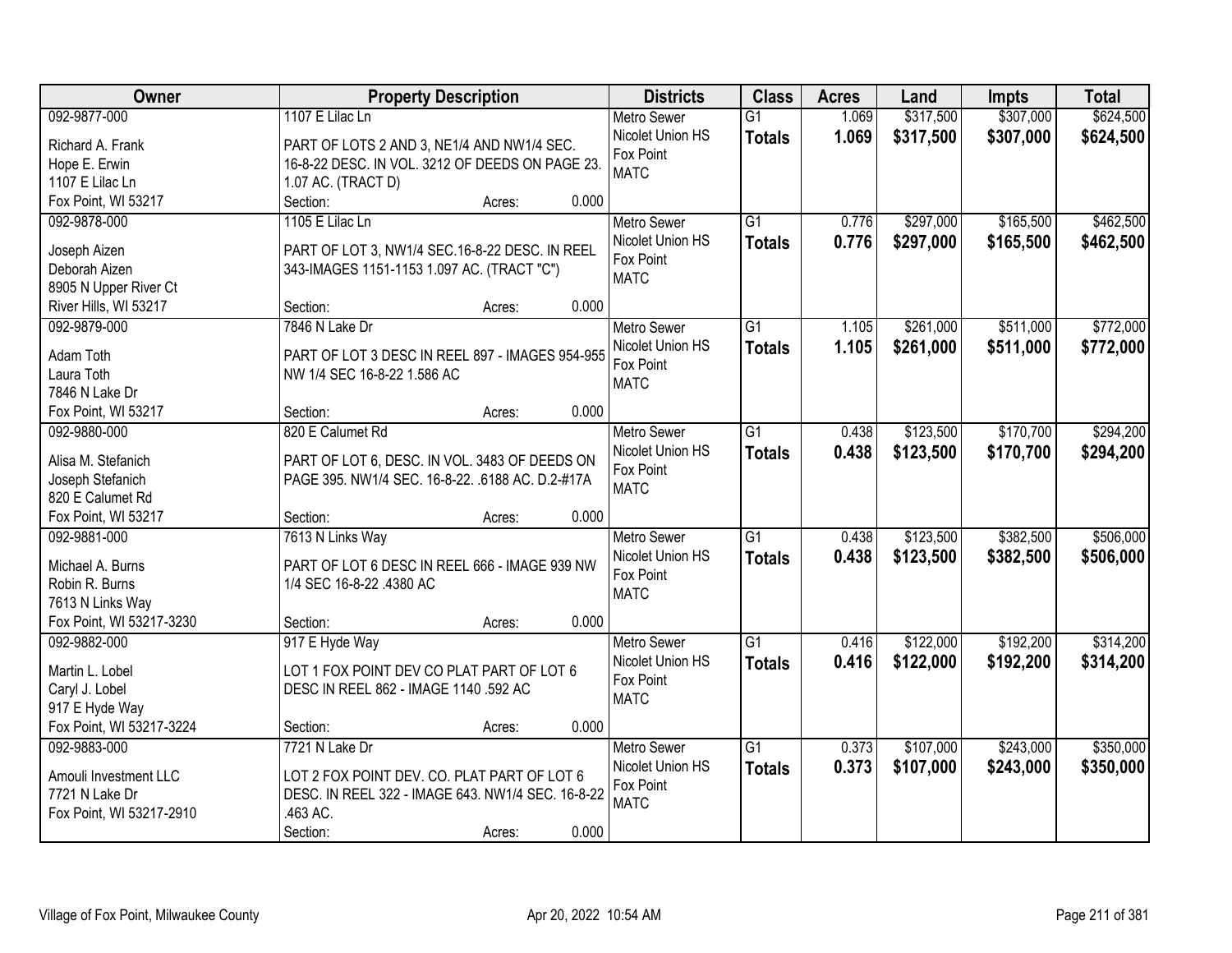| Owner                             | <b>Property Description</b>                          | <b>Districts</b>         | <b>Class</b>    | <b>Acres</b> | Land      | <b>Impts</b> | <b>Total</b> |
|-----------------------------------|------------------------------------------------------|--------------------------|-----------------|--------------|-----------|--------------|--------------|
| 092-9884-000                      | 7717 N Lake Dr                                       | <b>Metro Sewer</b>       | $\overline{G1}$ | 0.353        | \$105,500 | \$256,500    | \$362,000    |
| Kenyatta Nakisisa Barber          | PART OF NW 16-8-22 COM AT A PT 473 FT W OF SE        | Nicolet Union HS         | <b>Totals</b>   | 0.353        | \$105,500 | \$256,500    | \$362,000    |
| 7717 N Lake Dr                    | COR SD 1/4 SEC TH N OD 14.5' E 735 FT TO BEG OF      | Fox Point                |                 |              |           |              |              |
| Fox Point, WI 53217               | THIS DESC TH N 120 FT E 163.31 F T SWLY 39.75 FT     | <b>MATC</b>              |                 |              |           |              |              |
|                                   | 0.000<br>Section:<br>Acres:                          |                          |                 |              |           |              |              |
| 092-9885-000                      | 7705 N Lake Dr                                       | <b>Metro Sewer</b>       | $\overline{G1}$ | 0.346        | \$105,500 | \$294,500    | \$400,000    |
|                                   |                                                      | Nicolet Union HS         | <b>Totals</b>   | 0.346        | \$105,500 | \$294,500    | \$400,000    |
| Roberta A. Mendelsohn             | LOT 4 FOX POINT DEV. CO. PLAT PART OF LOT 6          | Fox Point                |                 |              |           |              |              |
| 7705 N Lake Dr                    | DESC. IN REEL 436 IMAGES 830 .457 AC. NW1/4 SEC      | <b>MATC</b>              |                 |              |           |              |              |
| Fox Point, WI 53217-2910          | 16-8-22                                              |                          |                 |              |           |              |              |
|                                   | 0.000<br>Section:<br>Acres:                          |                          |                 |              |           |              |              |
| 092-9886-000                      | 7629 N Lake Dr                                       | <b>Metro Sewer</b>       | G1              | 0.383        | \$119,500 | \$213,000    | \$332,500    |
| Eric B. Leander                   | COMM 473 FT, W & 525 FT, N OF SE COR OF NW 1/4       | Nicolet Union HS         | <b>Totals</b>   | 0.383        | \$119,500 | \$213,000    | \$332,500    |
| Rebekah L. Leander                | SEC. 16-8-22, TH N 100 FT, E 190.41 FT, S 101.22 FT, | Fox Point                |                 |              |           |              |              |
| 7629 N Lake Dr                    | TH W 206.40 FT, TO POB. EXC ELY 45 FT.               | <b>MATC</b>              |                 |              |           |              |              |
| Fox Point, WI 53217-2909          | 0.000<br>Section:<br>Acres:                          |                          |                 |              |           |              |              |
| 092-9887-000                      | 7627 N Lake Dr                                       | <b>Metro Sewer</b>       | $\overline{G1}$ | 0.415        | \$122,000 | \$266,000    | \$388,000    |
|                                   |                                                      | Nicolet Union HS         | <b>Totals</b>   | 0.415        | \$122,000 | \$266,000    | \$388,000    |
| Martin Tirado                     | LOT 6 FOX POINT DEV. CO. PLAT PART OF LOT 6          | Fox Point                |                 |              |           |              |              |
| <b>Breanne Tirado</b>             | DESC. IN VOL. 3016 OF DEEDS ON PAGE 224. .495        | <b>MATC</b>              |                 |              |           |              |              |
| 7627 N Lake Dr                    | AC. NW1/4 SEC. 16-8-22.                              |                          |                 |              |           |              |              |
| Fox Point, WI 53217               | Section:<br>0.000<br>Acres:                          |                          | $\overline{G1}$ |              |           |              |              |
| 092-9888-001                      | 7626 N Links Way                                     | <b>Metro Sewer</b>       |                 | 0.424        | \$123,000 | \$479,500    | \$602,500    |
| Edward A. Engman Jr               | PARCEL 1 IN CERTIFIED SURVEY MAP NO. 1113 OF         | Nicolet Union HS         | <b>Totals</b>   | 0.424        | \$123,000 | \$479,500    | \$602,500    |
| Kathleen Engman                   | A PART OF THE NW1/4 OF SECTION 16-8-22               | Fox Point<br><b>MATC</b> |                 |              |           |              |              |
| 7626 N Links Way                  | RECORDED IN REEL 496- IMAGES 1056-1058               |                          |                 |              |           |              |              |
| Fox Point, WI 53217-3229          | 0.000<br>Section:<br>Acres:                          |                          |                 |              |           |              |              |
| 092-9888-002                      | 7616 N Links Way                                     | <b>Metro Sewer</b>       | $\overline{G1}$ | 0.424        | \$123,000 | \$349,000    | \$472,000    |
| <b>Haker Joint Revoc Trust</b>    | PARCEL 2 IN CERTIFIED SURVEY MAP NO. 1113 OF         | Nicolet Union HS         | <b>Totals</b>   | 0.424        | \$123,000 | \$349,000    | \$472,000    |
| Attn: William A & Marilyn L Haker | A PART OF THE NW1/4 OF SECTION 16-8-22               | Fox Point                |                 |              |           |              |              |
| 7616 N Links Way                  | RECORDED IN REEL 496- IMAGES 1056-1058               | <b>MATC</b>              |                 |              |           |              |              |
| Fox Point, WI 53217-3229          | 0.000<br>Section:<br>Acres:                          |                          |                 |              |           |              |              |
| 092-9889-000                      | 7623 N Lake Dr                                       | <b>Metro Sewer</b>       | $\overline{G1}$ | 0.404        | \$121,500 | \$393,000    | \$514,500    |
|                                   |                                                      | Nicolet Union HS         | <b>Totals</b>   | 0.404        | \$121,500 | \$393,000    | \$514,500    |
| David M. Blau                     | FOX POINT DEV. CO. PLAT PART OF LOT 6 BEING          | Fox Point                |                 |              |           |              |              |
| Marsha D. Blau                    | LOT 7 DESC. IN REEL 367 - IMAGE 1187 0.507 ACS.      | <b>MATC</b>              |                 |              |           |              |              |
| 7623 N Lake Dr                    | NW1/4 SEC. 16-8-22                                   |                          |                 |              |           |              |              |
| Fox Point, WI 53217-2909          | 0.000<br>Section:<br>Acres:                          |                          |                 |              |           |              |              |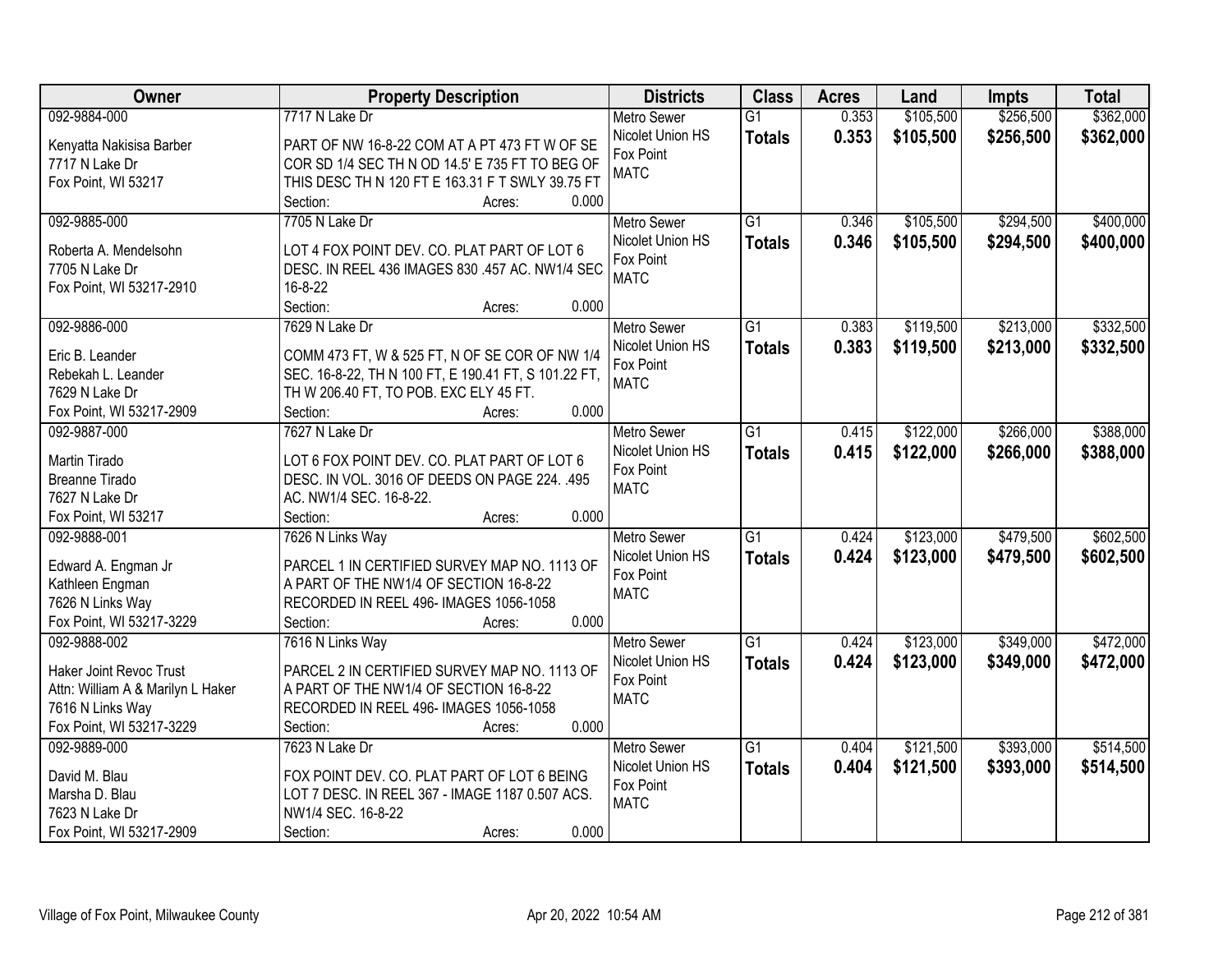| Owner                    | <b>Property Description</b>                               | <b>Districts</b>   | <b>Class</b>    | <b>Acres</b> | Land      | <b>Impts</b> | <b>Total</b> |
|--------------------------|-----------------------------------------------------------|--------------------|-----------------|--------------|-----------|--------------|--------------|
| 092-9890-000             | 7617 N Lake Dr                                            | <b>Metro Sewer</b> | $\overline{G1}$ | 0.507        | \$129,000 | \$329,100    | \$458,100    |
| Michael J. Drehobl       | COM AT A PT 250 FT W OF THE E LI & 225 FT N OF S          | Nicolet Union HS   | <b>Totals</b>   | 0.507        | \$129,000 | \$329,100    | \$458,100    |
| Kristina A. Drehobl      | LI OF NW 16-8-22 TH N 100 FT W TO E LI CSM NO             | Fox Point          |                 |              |           |              |              |
| 7617 N Lake Dr           | 1113 S 100 FT TH E 221.60 FT TO BEG EXC E 45 FT           | <b>MATC</b>        |                 |              |           |              |              |
| Fox Point, WI 53217-2909 | 0.000<br>Section:<br>Acres:                               |                    |                 |              |           |              |              |
| 092-9891-000             | 7607 N Lake Dr                                            | <b>Metro Sewer</b> | $\overline{G1}$ | 0.427        | \$123,000 | \$345,500    | \$468,500    |
|                          |                                                           | Nicolet Union HS   | <b>Totals</b>   | 0.427        | \$123,000 | \$345,500    | \$468,500    |
| Jad Donaldson            | PT OF NW 16-8-22 COM AT A PT 250 FT W OF & 125            | Fox Point          |                 |              |           |              |              |
| Angela M. Pierro         | FT N OF THE CENTER OF SD SEC 16 TH N 100 FT W             | <b>MATC</b>        |                 |              |           |              |              |
| 7607 N Lake Dr           | 221.47 FT S 100 FT TH E 222.15 FT TO BEG EXC E 33         |                    |                 |              |           |              |              |
| Fox Point, WI 53217      | Section:<br>0.000<br>Acres:                               |                    |                 |              |           |              |              |
| 092-9892-000             | 920 E Calumet Rd                                          | <b>Metro Sewer</b> | G1              | 0.376        | \$119,000 | \$273,400    | \$392,400    |
| Thomas Bausch            | That part of the Northwest 1/4 of Section 16, in Township | Nicolet Union HS   | <b>Totals</b>   | 0.376        | \$119,000 | \$273,400    | \$392,400    |
| Molly Bausch             | North, Range 22 East, in the Village of Fox Point, County | Fox Point          |                 |              |           |              |              |
| 920 E Calumet Rd         | of Milwaukee, State of Wisconsin, more particularly       | <b>MATC</b>        |                 |              |           |              |              |
| Fox Point, WI 53217      | 0.376<br>Section:<br>Acres:                               |                    |                 |              |           |              |              |
| 092-9893-000             | 910 E Calumet Rd                                          | <b>Metro Sewer</b> | G1              | 0.425        | \$123,000 | \$351,600    | \$474,600    |
|                          |                                                           | Nicolet Union HS   | <b>Totals</b>   | 0.425        | \$123,000 | \$351,600    | \$474,600    |
| Steven R. Giles          | PT OF NW 16-8-22 COM AT A PT 473 FT W OF THE              | Fox Point          |                 |              |           |              |              |
| Jennine L. Pufahl        | CENTER OF SD SEC 16 TH N 225 FT W 92.50 FT S              | <b>MATC</b>        |                 |              |           |              |              |
| 910 E Calumet Rd         | 225 FT TH E 92.50 FT TO BEG EXC S 25 FT FOR RD            |                    |                 |              |           |              |              |
| Fox Point, WI 53217-3219 | Section:<br>0.000<br>Acres:                               |                    |                 |              |           |              |              |
| 092-9894-000             | 7600 N Links Way                                          | <b>Metro Sewer</b> | $\overline{G1}$ | 0.478        | \$126,500 | \$184,100    | \$310,600    |
| Matthew J. Martin        | FOX POINT DEV CO PLAT PART OF LOT 6 DESC IN               | Nicolet Union HS   | <b>Totals</b>   | 0.478        | \$126,500 | \$184,100    | \$310,600    |
| Jacquilyn Martin         | REEL 874 - IMAGE 752 BEING THE W 1/2 OF LOT 11 8          | Fox Point          |                 |              |           |              |              |
| 7600 N Links Way         | S 65 FT OF W 1/2 OF LOT 12 .480 AC NW 1/4 SEC             | <b>MATC</b>        |                 |              |           |              |              |
| Fox Point, WI 53217      | 0.000<br>Section:<br>Acres:                               |                    |                 |              |           |              |              |
| 092-9895-001             | 7630 N Links Way                                          | Metro Sewer        | $\overline{G1}$ | 0.998        | \$164,500 | \$692,000    | \$856,500    |
|                          |                                                           | Nicolet Union HS   | <b>Totals</b>   | 0.998        | \$164,500 | \$692,000    | \$856,500    |
| Nina G. Edelman          | CSM #7944 - NW 16-8-22 - PARCEL #1                        | Fox Point          |                 |              |           |              |              |
| Richard W. Edelman       |                                                           | <b>MATC</b>        |                 |              |           |              |              |
| 7630 N Links Way         |                                                           |                    |                 |              |           |              |              |
| Fox Point, WI 53217      | 0.000<br>Section:<br>Acres:                               |                    |                 |              |           |              |              |
| 092-9897-000             | 7710 N Links Way                                          | <b>Metro Sewer</b> | $\overline{G1}$ | 0.482        | \$127,000 | \$296,500    | \$423,500    |
| Scott D. Drewianka       | COMM 683 FT, W & 660 FT, N OF SE COR OF NW 1/4            | Nicolet Union HS   | <b>Totals</b>   | 0.482        | \$127,000 | \$296,500    | \$423,500    |
| Laura R. La Rose         | SEC. 16-8-22, TH E 210 FT, N 100 FT, W 210 FT, TH S       | Fox Point          |                 |              |           |              |              |
| 7710 N Links Way         | 100 FT TO POB. EXC WLY 25 FT THEREOF.                     | <b>MATC</b>        |                 |              |           |              |              |
| Fox Point, WI 53217-3231 | 0.000<br>Section:<br>Acres:                               |                    |                 |              |           |              |              |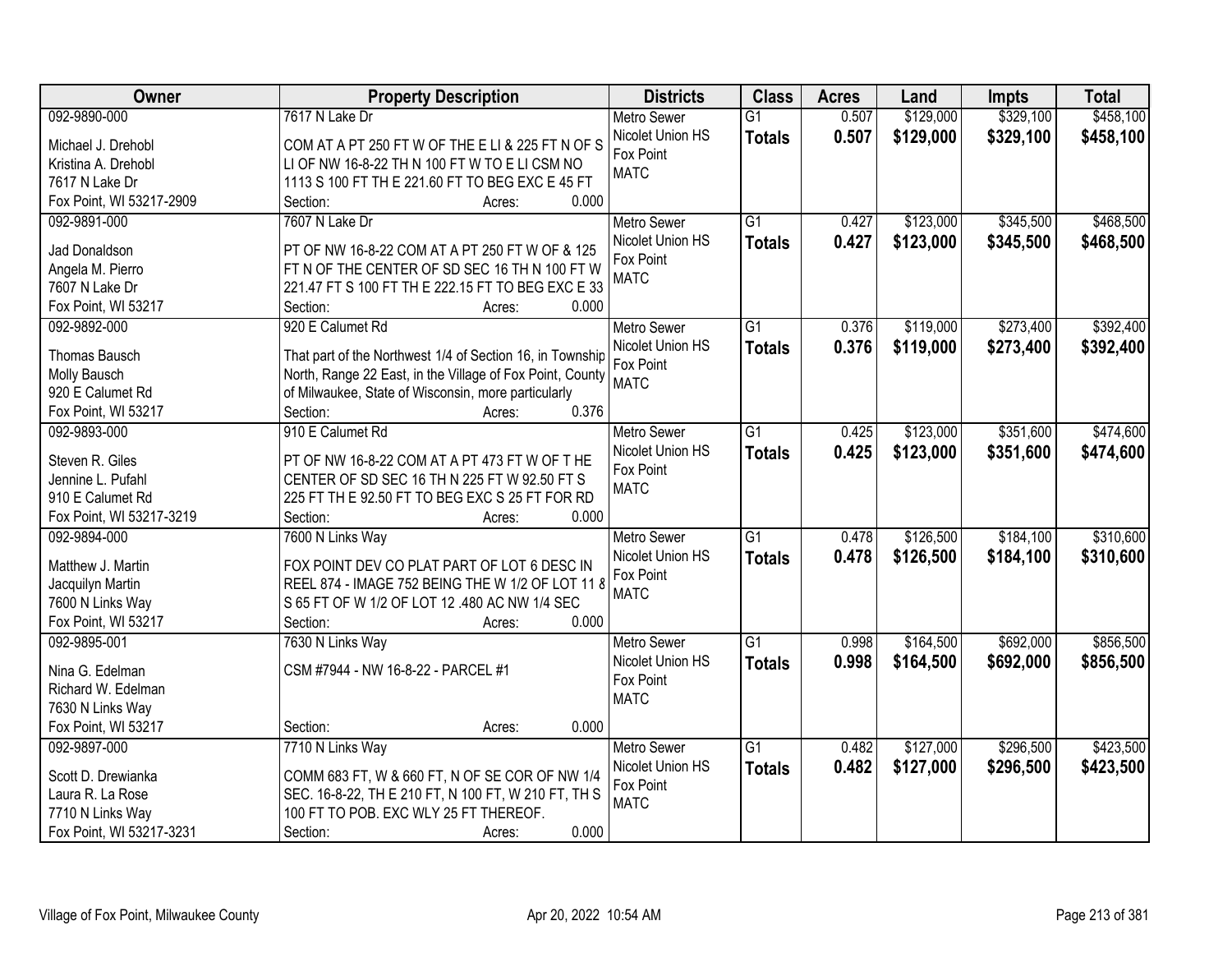| <b>Owner</b>                                | <b>Property Description</b>                      | <b>Districts</b>   | <b>Class</b>    | <b>Acres</b> | Land      | <b>Impts</b> | <b>Total</b> |
|---------------------------------------------|--------------------------------------------------|--------------------|-----------------|--------------|-----------|--------------|--------------|
| 092-9898-000                                | 7716 N Links Way                                 | <b>Metro Sewer</b> | $\overline{G1}$ | 0.425        | \$123,000 | \$289,500    | \$412,500    |
| Robert S. Schley Jr                         | LOT 18 FOX POINT DEV. CO. PLAT PART OF LOT 6,    | Nicolet Union HS   | <b>Totals</b>   | 0.425        | \$123,000 | \$289,500    | \$412,500    |
| Mary N. Schley                              | DESC. IN REEL 120-IMAGE 545. .482 AC. NW1/4 SEC. | Fox Point          |                 |              |           |              |              |
| 7716 N Links Way                            | 16-8-22                                          | <b>MATC</b>        |                 |              |           |              |              |
| Fox Point, WI 53217-3231                    | Section:<br>0.000<br>Acres:                      |                    |                 |              |           |              |              |
| 092-9899-000                                | 7722 N Links Way                                 | <b>Metro Sewer</b> | $\overline{G1}$ | 0.425        | \$123,000 | \$166,700    | \$289,700    |
|                                             |                                                  | Nicolet Union HS   | <b>Totals</b>   | 0.425        | \$123,000 | \$166,700    | \$289,700    |
| David S. Allen                              | LOT 19 FOX POINT DEV. CO. PLAT PART OF LOT 6     | Fox Point          |                 |              |           |              |              |
| Laura E. Pedrick                            | DESC. IN VOL. 3517 OF DEEDS ON PAGE 384. .482    | <b>MATC</b>        |                 |              |           |              |              |
| 7722 N Links Way                            | AC. NW1/4 SEC. 16-8-22.                          |                    |                 |              |           |              |              |
| Fox Point, WI 53217-3231                    | 0.000<br>Section:<br>Acres:                      |                    |                 |              |           |              |              |
| 092-9900-000                                | 905 E Hyde Way                                   | Metro Sewer        | G1              | 0.592        | \$135,000 | \$254,900    | \$389,900    |
| Alan S. Bloom                               | LOT 20 FOX POINT DEV. CO PLAT PART OF LOT 6,     | Nicolet Union HS   | <b>Totals</b>   | 0.592        | \$135,000 | \$254,900    | \$389,900    |
| Margaret L. Bloom                           | DESC IN VOL 1861 OF DEEDS ON PAGE 428 .790 AC    | Fox Point          |                 |              |           |              |              |
| 905 E Hyde Way                              | NW1/4 SEC 16-8-22                                | <b>MATC</b>        |                 |              |           |              |              |
| Fox Point, WI 53217-3224                    | 0.000<br>Section:<br>Acres:                      |                    |                 |              |           |              |              |
| 092-9901-000                                | 7729 N Links Way                                 | <b>Metro Sewer</b> | G1              | 0.558        | \$132,500 | \$308,300    | \$440,800    |
|                                             |                                                  | Nicolet Union HS   | <b>Totals</b>   | 0.558        | \$132,500 | \$308,300    | \$440,800    |
| Michael F. and Meghan O. Massey Trus        | LOT 21 FOX POINT DEV. CO. PLAT PART OF LOT 6     | Fox Point          |                 |              |           |              |              |
| 7729 Links Way                              | DESC. IN REEL 445 IMAGE 995 .790 AC. NW1/4 SEC.  | <b>MATC</b>        |                 |              |           |              |              |
| Fox Point, WI 53217                         | 16-8-22                                          |                    |                 |              |           |              |              |
|                                             | 0.000<br>Section:<br>Acres:                      |                    |                 |              |           |              |              |
| 092-9902-000                                | 7721 N Links Way                                 | <b>Metro Sewer</b> | $\overline{G1}$ | 0.402        | \$121,000 | \$214,800    | \$335,800    |
| Kevin & Carol Shafer Living Trust           | LOT 22 FOX POINT DEV. CO. PLAT PART OF LOT 6,    | Nicolet Union HS   | <b>Totals</b>   | 0.402        | \$121,000 | \$214,800    | \$335,800    |
| 7721 N Links Way                            | DESC. IN VOL. 3953 OF DEEDS ON PAGE 57. .459 AC  | Fox Point          |                 |              |           |              |              |
| Fox Point, WI 53217-3232                    | NW1/4 SEC. 16-8-22.                              | <b>MATC</b>        |                 |              |           |              |              |
|                                             | 0.000<br>Section:<br>Acres:                      |                    |                 |              |           |              |              |
| 092-9903-000                                | 7717 N Links Way                                 | Metro Sewer        | $\overline{G1}$ | 0.402        | \$121,000 | \$240,000    | \$361,000    |
|                                             |                                                  | Nicolet Union HS   |                 |              |           |              |              |
| James F. Crawford                           | LOT 23 FOX POINT DEV. CO. PLAT PART OF LOT 6,    | Fox Point          | <b>Totals</b>   | 0.402        | \$121,000 | \$240,000    | \$361,000    |
| Nancy H. Crawford                           | DESC. IN VOL. 1604 OF DEEDS ON PAGE 601. .458    | <b>MATC</b>        |                 |              |           |              |              |
| 7717 N Links Way                            | AC. NW1/4 SEC. 16-8-22.                          |                    |                 |              |           |              |              |
| Fox Point, WI 53217-3232                    | 0.000<br>Section:<br>Acres:                      |                    |                 |              |           |              |              |
| 092-9904-000                                | 7711 N Links Way                                 | <b>Metro Sewer</b> | $\overline{G1}$ | 0.402        | \$121,000 | \$473,400    | \$594,400    |
|                                             | LOT 24 FOX POINT DEV CO PLAT PART OF LOT 6       | Nicolet Union HS   | <b>Totals</b>   | 0.402        | \$121,000 | \$473,400    | \$594,400    |
| Jonathan H. Margolies<br>Marjorie Margolies | DESC IN REEL 750-IMAGE 1758 .459 AC NW 1/4 SEC   | Fox Point          |                 |              |           |              |              |
| 7711 N Links Way                            | 16-8-22                                          | <b>MATC</b>        |                 |              |           |              |              |
|                                             | 0.000                                            |                    |                 |              |           |              |              |
| Fox Point, WI 53217-3232                    | Section:<br>Acres:                               |                    |                 |              |           |              |              |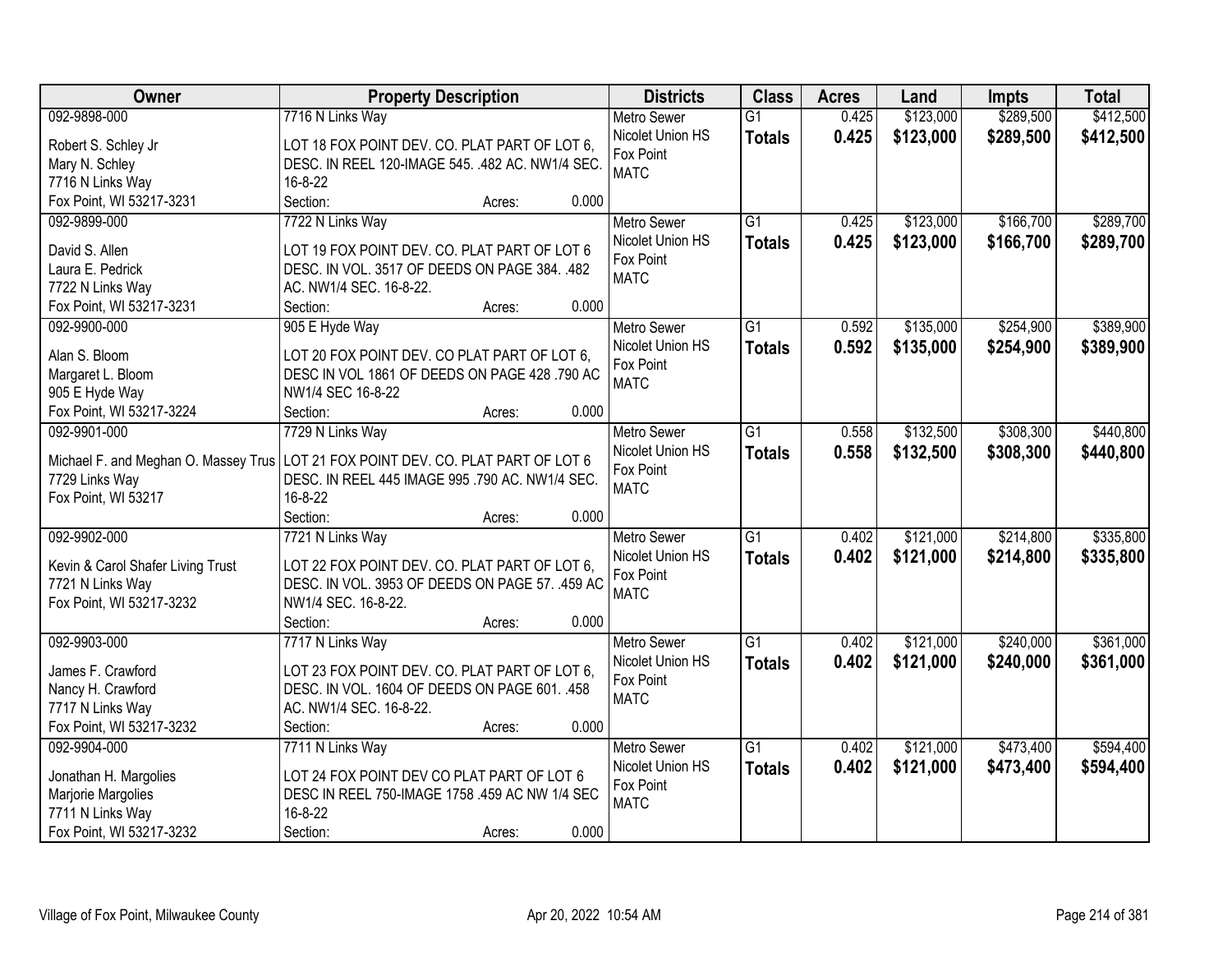| Owner                         | <b>Property Description</b>                         | <b>Districts</b>   | <b>Class</b>    | <b>Acres</b> | Land      | <b>Impts</b> | <b>Total</b> |
|-------------------------------|-----------------------------------------------------|--------------------|-----------------|--------------|-----------|--------------|--------------|
| 092-9905-000                  | 7707 N Links Way                                    | <b>Metro Sewer</b> | $\overline{G1}$ | 0.402        | \$121,000 | \$317,500    | \$438,500    |
| David L. Daniels              | COMM 683 FT W & 560 FT N OF SE COR OF NW 1/4        | Nicolet Union HS   | <b>Totals</b>   | 0.402        | \$121,000 | \$317,500    | \$438,500    |
| Amy Daniels                   | SEC.16-8-22 TH W 200 FT, N100 FT, E200 FT; TH S 100 | Fox Point          |                 |              |           |              |              |
| 7707 N Links Way              | FT TO POB.                                          | <b>MATC</b>        |                 |              |           |              |              |
| Fox Point, WI 53217-3232      | 0.000<br>Section:<br>Acres:                         |                    |                 |              |           |              |              |
| 092-9906-000                  | 7633 N Links Way                                    | <b>Metro Sewer</b> | $\overline{G1}$ | 0.402        | \$121,000 | \$340,200    | \$461,200    |
|                               |                                                     | Nicolet Union HS   | <b>Totals</b>   | 0.402        | \$121,000 | \$340,200    | \$461,200    |
| Julian E. De Lia              | LOT 26 FOX POINT DEV. CO. PLAT PART OF LOT 6,       | Fox Point          |                 |              |           |              |              |
| Ellen T. De Lia               | DESC. IN VOL. 4261 OF DEEDS ON PAGE 599. .459       | <b>MATC</b>        |                 |              |           |              |              |
| 7633 N Links Way              | AC. NW1/4 SEC. 16-8-22                              |                    |                 |              |           |              |              |
| Fox Point, WI 53217-3230      | 0.000<br>Section:<br>Acres:                         |                    |                 |              |           |              |              |
| 092-9907-000                  | 7627 N Links Way                                    | Metro Sewer        | $\overline{G1}$ | 0.402        | \$121,000 | \$266,500    | \$387,500    |
| Mark A. Pasch                 | LOT 27 FOX POINT DEV CO PLAT PART OF LOT 6          | Nicolet Union HS   | <b>Totals</b>   | 0.402        | \$121,000 | \$266,500    | \$387,500    |
| Laurie B. Pasch               | DESC IN REEL 939 - IMAGE 934 .459 AC NW 1/4 SEC     | Fox Point          |                 |              |           |              |              |
| 7627 N Links Way              | $16 - 8 - 22$                                       | <b>MATC</b>        |                 |              |           |              |              |
| Fox Point, WI 53217-3230      | Section:<br>0.000<br>Acres:                         |                    |                 |              |           |              |              |
| 092-9908-000                  | 7619 N Links Way                                    | <b>Metro Sewer</b> | $\overline{G1}$ | 0.389        | \$120,000 | \$160,500    | \$280,500    |
|                               |                                                     | Nicolet Union HS   |                 | 0.389        | \$120,000 | \$160,500    | \$280,500    |
| Ross N. Segel                 | COM 2003 FT E & 263.06 FT N OF SW COR OF NW 1/4     | Fox Point          | <b>Totals</b>   |              |           |              |              |
| Abby Segel                    | SEC. 16-8-22, TH W 200 FT, N 96.94 FT, E 200 FT, TH | <b>MATC</b>        |                 |              |           |              |              |
| 7619 N Links Way              | S 96.94 FT TO POB. EXC ELY 25 FT THEREOF.           |                    |                 |              |           |              |              |
| Fox Point, WI 53217           | 0.000<br>Section:<br>Acres:                         |                    |                 |              |           |              |              |
| 092-9909-000                  | 802 E Calumet Rd                                    | <b>Metro Sewer</b> | $\overline{G1}$ | 0.680        | \$141,500 | \$114,800    | \$256,300    |
| Glenn Bodi                    | LOT 29 FOX POINT DEV. CO. PLAT PART OF LOT 6        | Nicolet Union HS   | <b>Totals</b>   | 0.680        | \$141,500 | \$114,800    | \$256,300    |
| Carole D. Serota-Bodi         | DESC. IN REEL 597-IMAGE 1626 .770 AC. NW 1/4        | Fox Point          |                 |              |           |              |              |
| 802 E Calumet Rd              | SEC. 16-8-22                                        | <b>MATC</b>        |                 |              |           |              |              |
| Fox Point, WI 53217-3217      | Section:<br>0.000<br>Acres:                         |                    |                 |              |           |              |              |
| 092-9910-000                  | 7610 N Boyd Way                                     | <b>Metro Sewer</b> | $\overline{G1}$ | 0.402        | \$121,000 | \$169,800    | \$290,800    |
|                               |                                                     | Nicolet Union HS   |                 | 0.402        | \$121,000 | \$169,800    | \$290,800    |
| Jack W. Walder Jr             | LOT 30 FOX POINT DEV. CO. PLAT PART OF LOT 6,       | Fox Point          | <b>Totals</b>   |              |           |              |              |
| Eva Walder                    | DESC. IN VOL. 1500 OF DEEDS ON PAGE 530. .482       | <b>MATC</b>        |                 |              |           |              |              |
| 7610 N Boyd Way               | AC. NW1/4 SEC. 16-8-22.                             |                    |                 |              |           |              |              |
| Fox Point, WI 53217-3207      | 0.000<br>Section:<br>Acres:                         |                    |                 |              |           |              |              |
| 092-9911-000                  | 7620 N Boyd Way                                     | <b>Metro Sewer</b> | $\overline{G1}$ | 0.425        | \$123,000 | \$256,000    | \$379,000    |
| Gregory S. Walthers Von Alten | LOT 31 FOX POINT DEV. CO. PLAT PART OF LOT 6,       | Nicolet Union HS   | <b>Totals</b>   | 0.425        | \$123,000 | \$256,000    | \$379,000    |
| Lauren M. Walthers Von Alten  | DESC. IN VOL. 3772 OF DEEDS ON PAGE 272. .482       | Fox Point          |                 |              |           |              |              |
| 7620 N Boyd Way               | AC. NW1/4 SEC. 16-8-22                              | <b>MATC</b>        |                 |              |           |              |              |
| Fox Point, WI 53217           | 0.000<br>Section:<br>Acres:                         |                    |                 |              |           |              |              |
|                               |                                                     |                    |                 |              |           |              |              |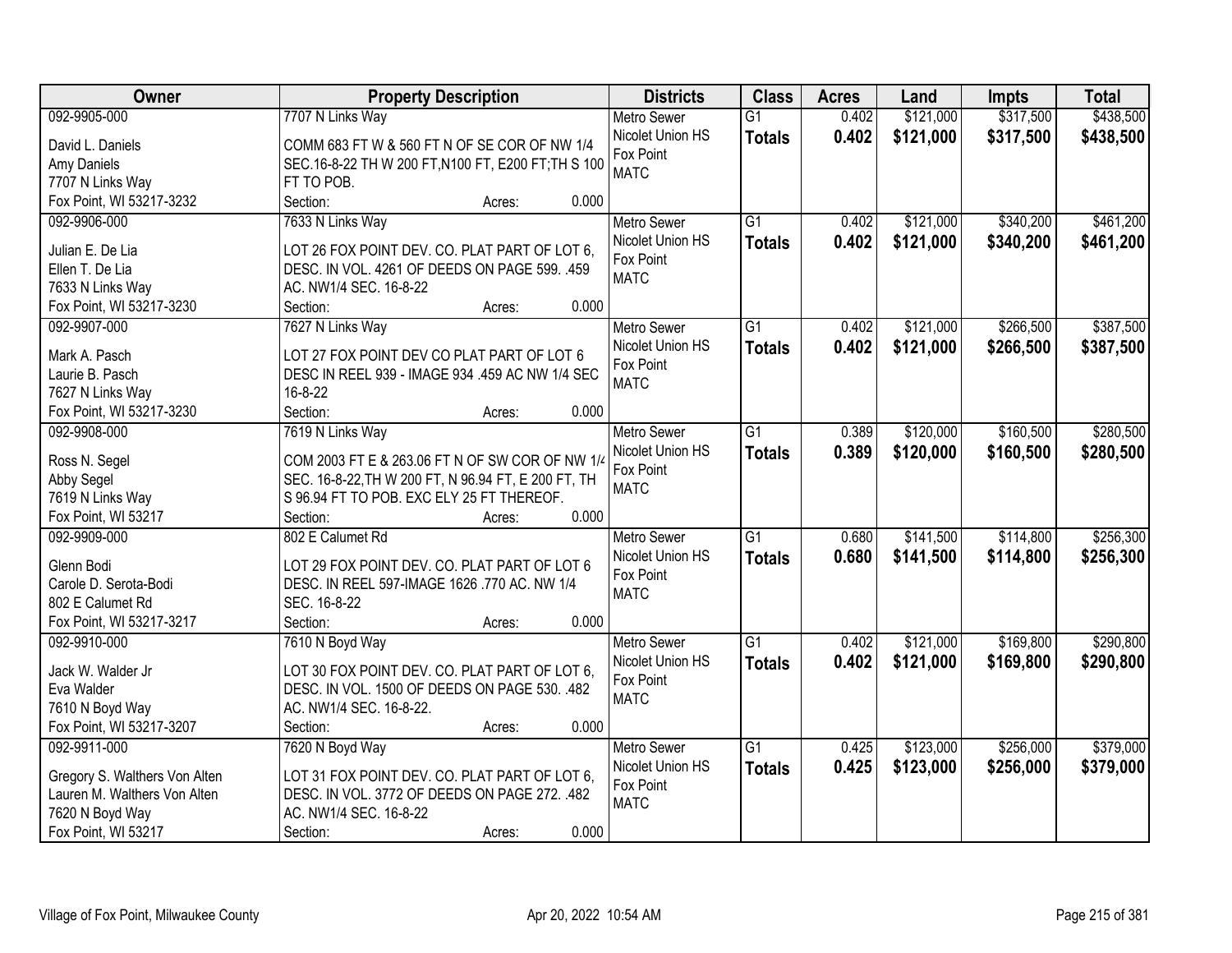| Owner                               | <b>Property Description</b>                              | <b>Districts</b>              | <b>Class</b>    | <b>Acres</b> | Land      | <b>Impts</b> | <b>Total</b> |
|-------------------------------------|----------------------------------------------------------|-------------------------------|-----------------|--------------|-----------|--------------|--------------|
| 092-9912-000                        | 7626 N Boyd Way                                          | <b>Metro Sewer</b>            | $\overline{G1}$ | 0.425        | \$123,000 | \$68,000     | \$191,000    |
| Thomas F. Hansen                    | LOT 32 FOX POINT DEV. CO. PLAT PART OF LOT 6             | Nicolet Union HS              | <b>Totals</b>   | 0.425        | \$123,000 | \$68,000     | \$191,000    |
| Heidi V. Havens                     | DESC IN VOL 1568 OF DEEDS ON PAGE 54 .482 AC             | Fox Point                     |                 |              |           |              |              |
| 7626 N Boyd Way                     | NW 1/4 SEC 16-8-22                                       | <b>MATC</b>                   |                 |              |           |              |              |
| Fox Point, WI 53217-3207            | Section:<br>0.000<br>Acres:                              |                               |                 |              |           |              |              |
| 092-9913-000                        | 7630 N Boyd Way                                          | <b>Metro Sewer</b>            | $\overline{G1}$ | 0.425        | \$123,000 | \$315,100    | \$438,100    |
|                                     |                                                          | Nicolet Union HS              | <b>Totals</b>   | 0.425        | \$123,000 | \$315,100    | \$438,100    |
| Lauren JPN Bergum 2021 Revocable    | COMM 1093 FT W & 460 FT N OF SE COR OF NW 1/4            | Fox Point                     |                 |              |           |              |              |
| Trust                               | SEC 16-8-22; TH E 210 FT, N 100 FT W 210 FT, TH S        | <b>MATC</b>                   |                 |              |           |              |              |
| 7630 N Boyd Way                     | 100 FT TO P.O.B. EXC W 25 FT THEREOF<br>0.000            |                               |                 |              |           |              |              |
| Fox Point, WI 53217<br>092-9914-000 | Section:<br>Acres:                                       |                               | $\overline{G1}$ | 0.425        |           | \$279,100    | \$402,100    |
|                                     | 7702 N Boyd Way                                          | <b>Metro Sewer</b>            |                 |              | \$123,000 |              |              |
| Nathan P. Eilers                    | LOT 34 FOX POINT DEV. CO. PLAT PART OF LOT 6.            | Nicolet Union HS<br>Fox Point | <b>Totals</b>   | 0.425        | \$123,000 | \$279,100    | \$402,100    |
| Kay C. Eilers                       | DESC. IN REEL 11 IMAGE 81 NW1/4 SEC. 16-8-22.            | <b>MATC</b>                   |                 |              |           |              |              |
| 7702 N Boyd Way                     |                                                          |                               |                 |              |           |              |              |
| Fox Point, WI 53217                 | 0.000<br>Section:<br>Acres:                              |                               |                 |              |           |              |              |
| 092-9915-000                        | 7710 N Boyd Way                                          | <b>Metro Sewer</b>            | G1              | 0.425        | \$123,000 | \$276,200    | \$399,200    |
| Mark Sluzinski                      | That part of the Northwest One-Quarter of Section 16, in | Nicolet Union HS              | <b>Totals</b>   | 0.425        | \$123,000 | \$276,200    | \$399,200    |
| Michelle Sluzinski                  | Township 8 North, Range 22 East, in the Village of Fox   | Fox Point                     |                 |              |           |              |              |
| 7710 N Boyd Way                     | Point, Milwaukee County, Wisconsin, bounded and          | <b>MATC</b>                   |                 |              |           |              |              |
| Fox Point, WI 53217                 | 0.425<br>Section: 16<br>Acres:                           |                               |                 |              |           |              |              |
| 092-9916-000                        | 7716 N Boyd Way                                          | <b>Metro Sewer</b>            | $\overline{G1}$ | 0.425        | \$123,000 | \$305,500    | \$428,500    |
|                                     |                                                          | Nicolet Union HS              | <b>Totals</b>   | 0.425        | \$123,000 | \$305,500    | \$428,500    |
| Michael J. Layde                    | LOT 36, FOX POINT DEV. CO.PLAT PART OF LOT 6,            | Fox Point                     |                 |              |           |              |              |
| Rochelle A. Layde                   | DESC. IN VOL.2516 OF DEEDS ON PAGE 270 NW1/4             | <b>MATC</b>                   |                 |              |           |              |              |
| 7716 N Boyd Way                     | SEC. 16-8-22 .482 AC.                                    |                               |                 |              |           |              |              |
| Fox Point, WI 53217                 | Section:<br>0.000<br>Acres:                              |                               |                 |              |           |              |              |
| 092-9917-000                        | 7722 N Boyd Way                                          | <b>Metro Sewer</b>            | $\overline{G1}$ | 0.425        | \$123,000 | \$216,000    | \$339,000    |
| Jeffrey Philip Tiell                | COMM 1093 FT W & 860 FT N OF SE COR OF NW 1/4            | Nicolet Union HS              | <b>Totals</b>   | 0.425        | \$123,000 | \$216,000    | \$339,000    |
| Kendra Joy Berenson                 | SEC 16-8-22, TH E 210 FT; N 100 FT; W 210 FT; TH S       | Fox Point                     |                 |              |           |              |              |
| 7722 N Boyd Way                     | 100 FT TO P.O.B.                                         | <b>MATC</b>                   |                 |              |           |              |              |
| Fox Point, WI 53217                 | 0.000<br>Section:<br>Acres:                              |                               |                 |              |           |              |              |
| 092-9918-000                        | 805 E Hyde Way                                           | <b>Metro Sewer</b>            | $\overline{G1}$ | 0.592        | \$135,000 | \$147,500    | \$282,500    |
|                                     |                                                          | Nicolet Union HS              | <b>Totals</b>   | 0.592        | \$135,000 | \$147,500    | \$282,500    |
| Terry C. Blech Revocable Trust      | That part of the North West One-quarter (1/4) of Section | Fox Point                     |                 |              |           |              |              |
| 805 E Hyde Way                      | numbered Sixteen(16) in Township Eight(8)                | <b>MATC</b>                   |                 |              |           |              |              |
| Fox Point, WI 53217                 | North, Range numbered Twenty-two East, in the Village of |                               |                 |              |           |              |              |
|                                     | 0.000<br>Section:<br>Acres:                              |                               |                 |              |           |              |              |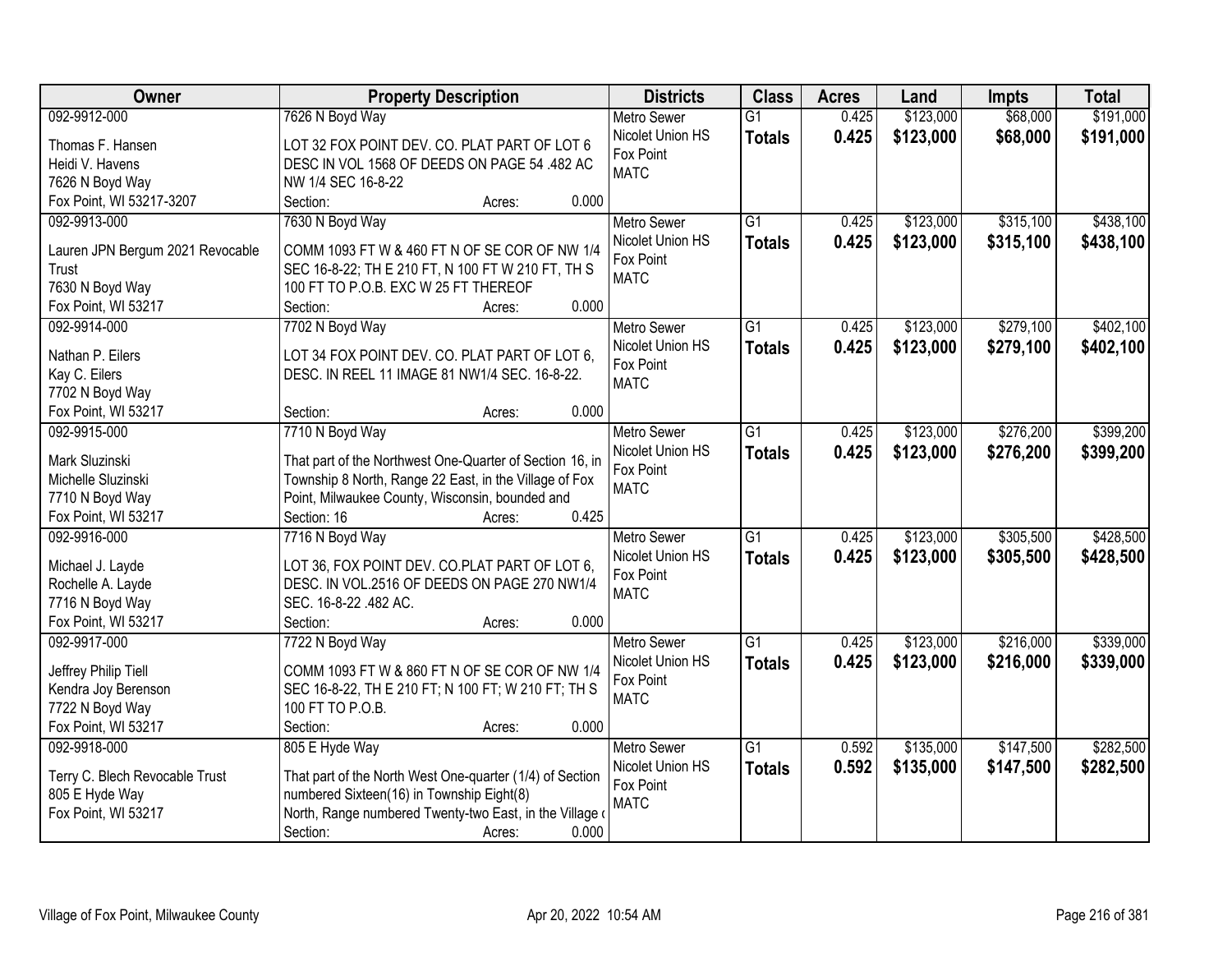| Owner                    | <b>Property Description</b>                               | <b>Districts</b>   | <b>Class</b>    | <b>Acres</b> | Land      | <b>Impts</b> | <b>Total</b> |
|--------------------------|-----------------------------------------------------------|--------------------|-----------------|--------------|-----------|--------------|--------------|
| 092-9919-000             | 7717 N Boyd Way                                           | <b>Metro Sewer</b> | $\overline{G1}$ | 0.522        | \$130,000 | \$98,000     | \$228,000    |
| Joseph Aizen             | That part of the Northwest 1/4 of Section 16, in Township | Nicolet Union HS   | <b>Totals</b>   | 0.522        | \$130,000 | \$98,000     | \$228,000    |
| 3209 N Shepard Ave       | North, Range 22 East, in the Village of                   | Fox Point          |                 |              |           |              |              |
| Milwaukee, WI 53211      | Fox Point, County of Milwaukee, State of Wisconsin,       | <b>MATC</b>        |                 |              |           |              |              |
|                          | 0.000<br>Section:<br>Acres:                               |                    |                 |              |           |              |              |
| 092-9920-000             | 7711 N Boyd Way                                           | <b>Metro Sewer</b> | $\overline{G1}$ | 0.522        | \$130,000 | \$244,100    | \$374,100    |
|                          |                                                           | Nicolet Union HS   | <b>Totals</b>   | 0.522        | \$130,000 | \$244,100    | \$374,100    |
| Michael E. Hoy           | LOT 42 FOX POINT DEV. CO. PLAT PART OF LOT 6,             | Fox Point          |                 |              |           |              |              |
| Ann K. Hoy               | DESC. IN VOL. 4077 OF DEEDS ON PAGE 631. NW1/4            | <b>MATC</b>        |                 |              |           |              |              |
| 7711 N Boyd Way          | SEC. 16-8-22. - Lot 42 of Fox Point Development Co.       |                    |                 |              |           |              |              |
| Fox Point, WI 53217      | 0.000<br>Section:<br>Acres:                               |                    |                 |              |           |              |              |
| 092-9921-000             | 7705 N Boyd Way                                           | <b>Metro Sewer</b> | G1              | 0.510        | \$129,000 | \$114,700    | \$243,700    |
| Jonathan W. Hughes       | COM. 1093 W & 560 FT N OF SE COR OF NW 1/4                | Nicolet Union HS   | <b>Totals</b>   | 0.510        | \$129,000 | \$114,700    | \$243,700    |
| Gitta Pazar              | SEC.16-8-22; TH N 100 FT; W 252.35 FT; S 100 FT; TH       | Fox Point          |                 |              |           |              |              |
| 7705 N Boyd Way          | E 252.35 FT TO POB.                                       | <b>MATC</b>        |                 |              |           |              |              |
| Fox Point, WI 53217-3210 | 0.000<br>Section:<br>Acres:                               |                    |                 |              |           |              |              |
| 092-9922-000             | 7633 N Boyd Way                                           | <b>Metro Sewer</b> | $\overline{G1}$ | 0.522        | \$130,000 | \$279,500    | \$409,500    |
|                          |                                                           | Nicolet Union HS   | <b>Totals</b>   | 0.522        | \$130,000 | \$279,500    | \$409,500    |
| James W. Krahn           | COM 1315.35 FT W & 460 FT N OF SE COR OF NW 1/4           | Fox Point          |                 |              |           |              |              |
| Marjorie L. Schaefer     | SEC. 16-8-22; TH N 100 FT, E 252.35 FT, S 100 FT; TH      | <b>MATC</b>        |                 |              |           |              |              |
| 7633 N Boyd Way          | W 252.35 FT TO POB.                                       |                    |                 |              |           |              |              |
| Fox Point, WI 53217-3208 | 0.522<br>Section:<br>Acres:                               |                    |                 |              |           |              |              |
| 092-9923-000             | 7627 N Boyd Way                                           | <b>Metro Sewer</b> | $\overline{G1}$ | 0.522        | \$130,000 | \$158,500    | \$288,500    |
| Nathan McDonald          | LOT 45 FOX POINT DEV. CO. PLAT PART OF LOT 6              | Nicolet Union HS   | <b>Totals</b>   | 0.522        | \$130,000 | \$158,500    | \$288,500    |
| Jessica McDonald         | DESC. IN VOL. 4065 OF DEEDS ON PAGE 527. NW1/4            | Fox Point          |                 |              |           |              |              |
| 7627 N Boyd Way          | SEC. 16-8-22                                              | <b>MATC</b>        |                 |              |           |              |              |
| Fox Point, WI 53217      | Section:<br>0.522<br>Acres:                               |                    |                 |              |           |              |              |
| 092-9924-000             | 7619 N Boyd Way                                           | <b>Metro Sewer</b> | $\overline{G1}$ | 0.452        | \$125,000 | \$276,800    | \$401,800    |
|                          |                                                           | Nicolet Union HS   | <b>Totals</b>   | 0.452        | \$125,000 | \$276,800    | \$401,800    |
| Thomas G. Kastenholz     | LOT 46 FOX POINT DEV. CO. PLAT PART OF LOT 6              | Fox Point          |                 |              |           |              |              |
| Kathryn T. Kastenholz    | DESC. IN VOL. 3244 OF DEEDS ON PAGE 551. .514             | <b>MATC</b>        |                 |              |           |              |              |
| 7619 N Boyd Way          | AC. NW1/4 SEC. 16-8-22                                    |                    |                 |              |           |              |              |
| Fox Point, WI 53217-3208 | 0.452<br>Section:<br>Acres:                               |                    |                 |              |           |              |              |
| 092-9925-000             | 7609 N Boyd Way                                           | <b>Metro Sewer</b> | $\overline{G1}$ | 0.522        | \$130,000 | \$171,800    | \$301,800    |
| John R. Mcdonnell        | LOT 47 FOX POINT DEV CO PLAT PART OF LOT 6                | Nicolet Union HS   | <b>Totals</b>   | 0.522        | \$130,000 | \$171,800    | \$301,800    |
| Kelly L. Mcdonnell       | DESC IN REEL 867 - IMAGE 445 NW 1/4 SEC 16-8-22           | Fox Point          |                 |              |           |              |              |
| 7609 N Boyd Way          |                                                           | <b>MATC</b>        |                 |              |           |              |              |
| Fox Point, WI 53217-3208 | 0.000<br>Section:<br>Acres:                               |                    |                 |              |           |              |              |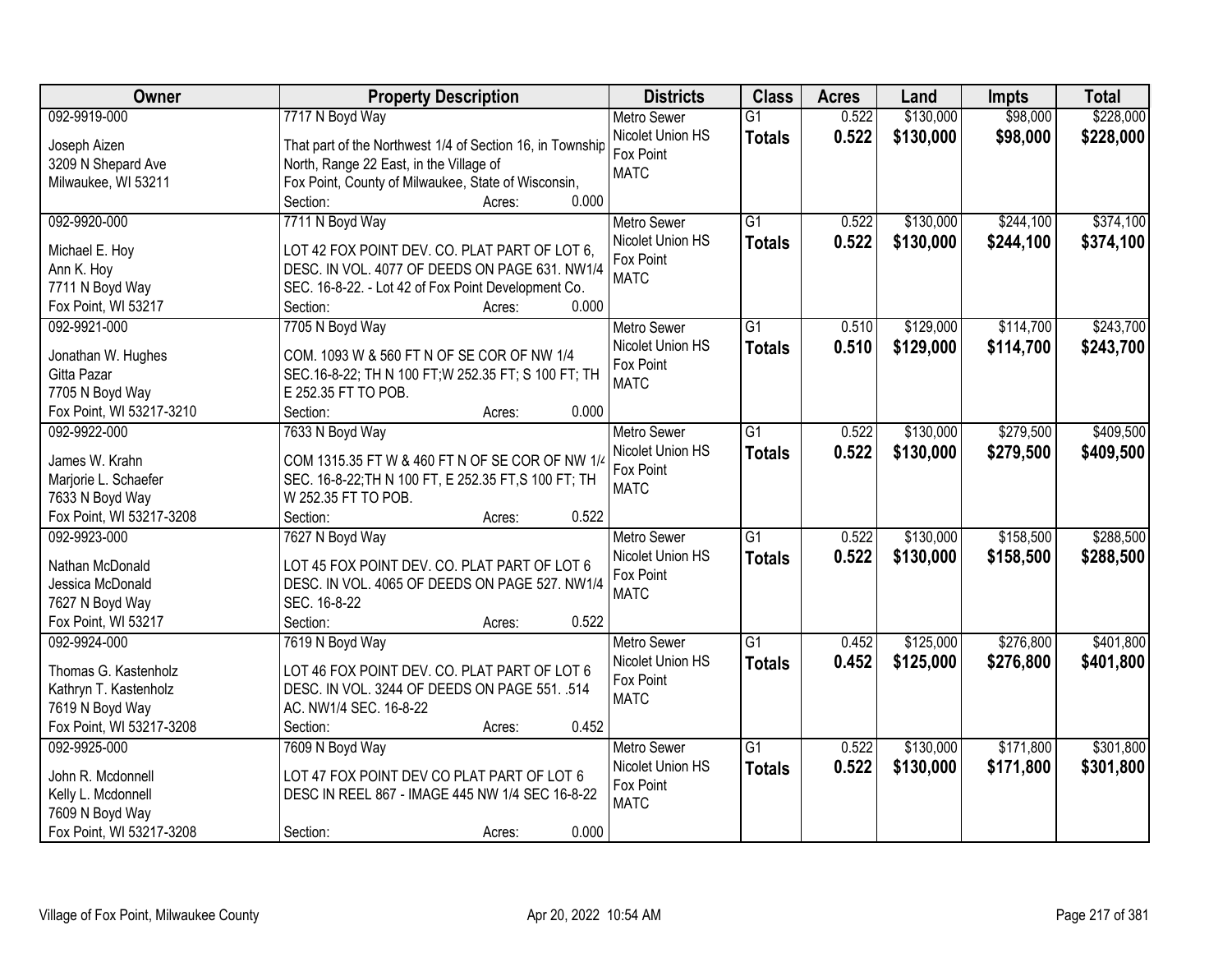| Owner                                   | <b>Property Description</b>                         | <b>Districts</b>         | <b>Class</b>    | <b>Acres</b> | Land      | <b>Impts</b> | <b>Total</b> |
|-----------------------------------------|-----------------------------------------------------|--------------------------|-----------------|--------------|-----------|--------------|--------------|
| 092-9926-000                            | 7603 N Boyd Way                                     | <b>Metro Sewer</b>       | $\overline{G1}$ | 0.679        | \$141,500 | \$231,100    | \$372,600    |
| William J. Luebker                      | LOT 48 FOX POINT DEV CO PLAT PART OF LOT 6          | Nicolet Union HS         | <b>Totals</b>   | 0.679        | \$141,500 | \$231,100    | \$372,600    |
| Kristen A. Johnson                      | DESC IN REEL 982-IMAGE 771 AND REEL                 | Fox Point                |                 |              |           |              |              |
| 7603 N Boyd Way                         | 987-IMAGES 162-163 NW 1/4 SEC 16-8-22               | <b>MATC</b>              |                 |              |           |              |              |
| Fox Point, WI 53217                     | 0.000<br>Section:<br>Acres:                         |                          |                 |              |           |              |              |
| 092-9927-000                            | 7611 N Regent Rd                                    | <b>Metro Sewer</b>       | $\overline{G1}$ | 0.393        | \$120,500 | \$190,500    | \$311,000    |
|                                         |                                                     | Nicolet Union HS         | <b>Totals</b>   | 0.393        | \$120,500 | \$190,500    | \$311,000    |
| Regina Kleynerman                       | COM AT A PT 632 FT E & 197.46 FT N OF THE SW        | Fox Point                |                 |              |           |              |              |
| <b>Boris Levchets</b>                   | COR OF NW 16-8-22 TH N 80 FT W 244 FT S 80 FT TH    | <b>MATC</b>              |                 |              |           |              |              |
| 7611 N Regent Rd                        | E 244 FT TO BEG CONT. 0.4481 AC                     |                          |                 |              |           |              |              |
| Fox Point, WI 53217-3246                | 0.000<br>Section:<br>Acres:                         |                          |                 |              |           |              |              |
| 092-9928-000                            | 402 E Calumet Rd                                    | <b>Metro Sewer</b>       | $\overline{G1}$ | 0.449        | \$124,500 | \$89,400     | \$213,900    |
| Elizabeth M. Wick                       | PART OF LOT 5, DESC. IN VOL 3847 OF DEEDS ON        | Nicolet Union HS         | <b>Totals</b>   | 0.449        | \$124,500 | \$89,400     | \$213,900    |
| Mark H. Metcalf                         | PAGE 544. NW1/4 SEC. 16-8-22 .446 AC. D.2-#23B      | Fox Point<br><b>MATC</b> |                 |              |           |              |              |
| 402 E Calumet Rd                        |                                                     |                          |                 |              |           |              |              |
| Fox Point, WI 53217                     | 0.000<br>Section:<br>Acres:                         |                          |                 |              |           |              |              |
| 092-9929-000                            | 7621 N Van Dyke Rd                                  | <b>Metro Sewer</b>       | G1              | 0.610        | \$136,500 | \$387,500    | \$524,000    |
|                                         | PART OF SW1/4 OF NW1/4 SEC 16-8-22 COM AT A PT      | Nicolet Union HS         | <b>Totals</b>   | 0.610        | \$136,500 | \$387,500    | \$524,000    |
| John A. Mlekoday<br>Loretta M. Mlekoday | WHICH IS 409.46FT. N OF S LI & 200FT. E OF W LI OF  | Fox Point                |                 |              |           |              |              |
| 7621 N Van Dyke Rd                      | SD 1/4 TH E 118 FT. TH S 225FT. TH W 118FT. TH N    | <b>MATC</b>              |                 |              |           |              |              |
| Fox Point, WI 53217                     | Section:<br>0.000<br>Acres:                         |                          |                 |              |           |              |              |
| 092-9930-000                            | 316 E Calumet Rd                                    | <b>Metro Sewer</b>       | $\overline{G1}$ | 0.410        | \$121,500 | \$203,000    | \$324,500    |
|                                         |                                                     | Nicolet Union HS         | <b>Totals</b>   | 0.410        | \$121,500 | \$203,000    | \$324,500    |
| Julianna Javor                          | PART OF SW 1/4 OF NW 1/4 OF SEC 16-8-22 COM AT      | Fox Point                |                 |              |           |              |              |
| 316 E Calumet Rd                        | A PT ON THE S LI WHICH IS 200 FT E OF THE SW        | <b>MATC</b>              |                 |              |           |              |              |
| Fox Point, WI 53217                     | COR TH N 184.46 FT TH E 118.00 FT THE S 184.46      |                          |                 |              |           |              |              |
|                                         | Section:<br>0.000<br>Acres:                         |                          |                 |              |           |              |              |
| 092-9931-000                            | 310 E Calumet Rd                                    | <b>Metro Sewer</b>       | $\overline{G1}$ | 0.285        | \$112,500 | \$129,400    | \$241,900    |
| Wade J. Sweet                           | PARTOF SW1/4 OF NW 1/4 OF SEC. 16-8-22 COM AT       | Nicolet Union HS         | <b>Totals</b>   | 0.285        | \$112,500 | \$129,400    | \$241,900    |
| Dawn M. Sweet                           | A PT IN THE S LI WHICH IS 118.00FT. E. OF THE SW    | Fox Point                |                 |              |           |              |              |
| 310 E Calumet Rd                        | COR TH N 184.46FT. TH E. 82.00FT. TH S 184.46FT.    | <b>MATC</b>              |                 |              |           |              |              |
| Fox Point, WI 53217                     | 0.000<br>Section:<br>Acres:                         |                          |                 |              |           |              |              |
| 092-9932-000                            | 7600 N Bell Rd                                      | <b>Metro Sewer</b>       | $\overline{G1}$ | 0.296        | \$113,500 | \$236,700    | \$350,200    |
|                                         |                                                     | Nicolet Union HS         | <b>Totals</b>   | 0.296        | \$113,500 | \$236,700    | \$350,200    |
| Benjamin D. Suesskind                   | E. 85 FT. OF THE W. 118 FT. OF THE S. 184.46 FT. OF | Fox Point                |                 |              |           |              |              |
| Sarah Suesskind<br>7600 N Bell Rd       | LOT 5 OF NW1/4 SEC. 16-8-22. REEL 286 - IMAGE       | <b>MATC</b>              |                 |              |           |              |              |
|                                         | 300. . 360 AC.<br>0.000                             |                          |                 |              |           |              |              |
| Fox Point, WI 53217-3233                | Section:<br>Acres:                                  |                          |                 |              |           |              |              |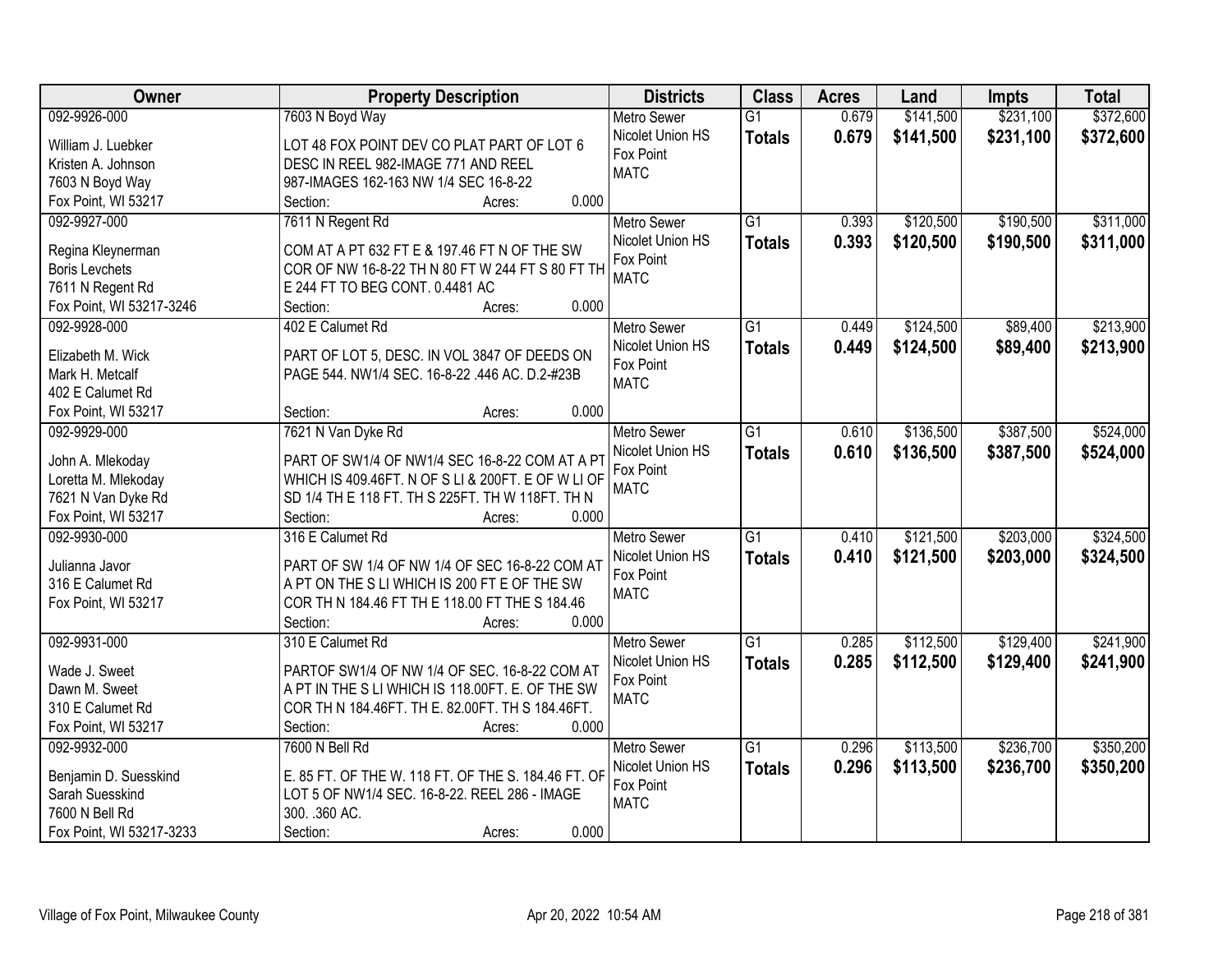| Owner                                  | <b>Property Description</b>                           | <b>Districts</b>   | <b>Class</b>    | <b>Acres</b> | Land      | <b>Impts</b> | <b>Total</b> |
|----------------------------------------|-------------------------------------------------------|--------------------|-----------------|--------------|-----------|--------------|--------------|
| 092-9933-000                           | 7608 N Bell Rd                                        | <b>Metro Sewer</b> | $\overline{G1}$ | 0.288        | \$112,500 | \$144,600    | \$257,100    |
| Matthew W. Erickson                    | PART OF SW1/4 OF NW1/4 OF SEC. 16-8-22 COM AT         | Nicolet Union HS   | <b>Totals</b>   | 0.288        | \$112,500 | \$144,600    | \$257,100    |
| Kelly E. Erickson                      | A PT WHICH IS 184.46FT. N OF THE S LI & 33.00FT. E    | Fox Point          |                 |              |           |              |              |
| 7608 N Bell Rd                         | OF THE W LI OF SD 1/4 SEC. TH N 75.00FT. TO A PT      | <b>MATC</b>        |                 |              |           |              |              |
| Fox Point, WI 53217-3233               | 0.000<br>Section:<br>Acres:                           |                    |                 |              |           |              |              |
| 092-9934-000                           | 7614 N Bell Rd                                        | <b>Metro Sewer</b> | $\overline{G1}$ | 0.288        | \$112,500 | \$175,500    | \$288,000    |
|                                        |                                                       | Nicolet Union HS   | <b>Totals</b>   | 0.288        | \$112,500 | \$175,500    | \$288,000    |
| Alex Yarmulnik                         | PART OF SW1/4 OF NW1/4 OF SEC. 16-8-22 COM AT         | Fox Point          |                 |              |           |              |              |
| Patricia Yarmulnik                     | A PT WHICH IS 259.46FT. N OF THE S LI & 33.00FT. E    | <b>MATC</b>        |                 |              |           |              |              |
| 7614 N Bell Rd                         | OF THE W LI OF SD 1/4 SEC. TH N 75.00FT. TH E         |                    |                 |              |           |              |              |
| Fox Point, WI 53217-3233               | 0.000<br>Section:<br>Acres:                           |                    |                 |              |           |              |              |
| 092-9935-000                           | 7620 N Bell Rd                                        | Metro Sewer        | G1              | 0.288        | \$112,500 | \$126,300    | \$238,800    |
| Joshua D. Lewis                        | PART OF SW1/4 OF NW1/4 OF SEC. 16-8-22 COM. AT        | Nicolet Union HS   | <b>Totals</b>   | 0.288        | \$112,500 | \$126,300    | \$238,800    |
| Katherine I. Lewis                     | A PT WHICH IS 334.46FT. N OF THE S LI & 33.00FT. E    | Fox Point          |                 |              |           |              |              |
| 7620 N Bell Rd                         | OF THE W LI OF SD 1/4 SEC. TH N 75.00FT. TH E         | <b>MATC</b>        |                 |              |           |              |              |
| Fox Point, WI 53217-3233               | Section:<br>0.000<br>Acres:                           |                    |                 |              |           |              |              |
| 092-9936-000                           | 319 E Macarthur Rd                                    | <b>Metro Sewer</b> | G1              | 0.504        | \$128,500 | \$288,000    | \$416,500    |
|                                        |                                                       | Nicolet Union HS   |                 | 0.504        | \$128,500 | \$288,000    |              |
| Michael Callender                      | LOT 2 CALUMET LAND CO. PLAT PART OF LOT 5             | Fox Point          | <b>Totals</b>   |              |           |              | \$416,500    |
| Christina Ortwein-Callender            | DESC. IN REEL 419 IMAGE 114. .500 ACRES NW1/4         | <b>MATC</b>        |                 |              |           |              |              |
| 319 E MacArthur Rd                     | SEC. 16-8-22                                          |                    |                 |              |           |              |              |
| Fox Point, WI 53217                    | 0.000<br>Section:<br>Acres:                           |                    |                 |              |           |              |              |
| 092-9937-000                           | 7710 N Bell Rd                                        | <b>Metro Sewer</b> | $\overline{G1}$ | 0.400        | \$121,000 | \$201,500    | \$322,500    |
| Julie L. Eckardt Revocable Trust Dated | LOT 3 CALUMET LAND CO. PLAT PART OF LOT 5             | Nicolet Union HS   | <b>Totals</b>   | 0.400        | \$121,000 | \$201,500    | \$322,500    |
| April 27, 2015                         | DESC IN REEL 830 - IMAGE 400 .500 AC NW 1/4 SEC       | Fox Point          |                 |              |           |              |              |
| 7710 N Bell Rd                         | 16-8-22 - Part of the North West One-quarter (1/4) of | <b>MATC</b>        |                 |              |           |              |              |
| Fox Point, WI 53217                    | Section:<br>0.000                                     |                    |                 |              |           |              |              |
|                                        | Acres:                                                |                    |                 |              |           |              |              |
| 092-9938-000                           | 7642 N Bell Rd                                        | <b>Metro Sewer</b> | $\overline{G1}$ | 0.400        | \$121,000 | \$189,200    | \$310,200    |
| Amy Stuhlmacher                        | LOT 4 CALUMET LAND CO. PLAT PART OF LOT 5             | Nicolet Union HS   | <b>Totals</b>   | 0.400        | \$121,000 | \$189,200    | \$310,200    |
| 7642 N Bell Rd                         | DESC. IN VOL. 4225 OF DEEDS ON PAGE 411. .500         | Fox Point          |                 |              |           |              |              |
| Fox Point, WI 53217                    | AC. NW1/4 SEC. 16-8-22.                               | <b>MATC</b>        |                 |              |           |              |              |
|                                        | 0.000<br>Section:<br>Acres:                           |                    |                 |              |           |              |              |
| 092-9939-000                           | 7632 N Bell Rd                                        | <b>Metro Sewer</b> | $\overline{G1}$ | 0.400        | \$121,000 | \$98,400     | \$219,400    |
|                                        |                                                       | Nicolet Union HS   | <b>Totals</b>   | 0.400        | \$121,000 | \$98,400     | \$219,400    |
| Steven Greco                           | THAT PART OF THE NORTHWEST One-Quarter OF             | Fox Point          |                 |              |           |              |              |
| 7632 N Bell Rd                         | SECTION 16, IN TOWNSHIP 8 NORTH, RANGE 22             | <b>MATC</b>        |                 |              |           |              |              |
| Fox Point, WI 53217                    | EAST, IN THE VILLAGE OF                               |                    |                 |              |           |              |              |
|                                        | 0.400<br>Section:<br>Acres:                           |                    |                 |              |           |              |              |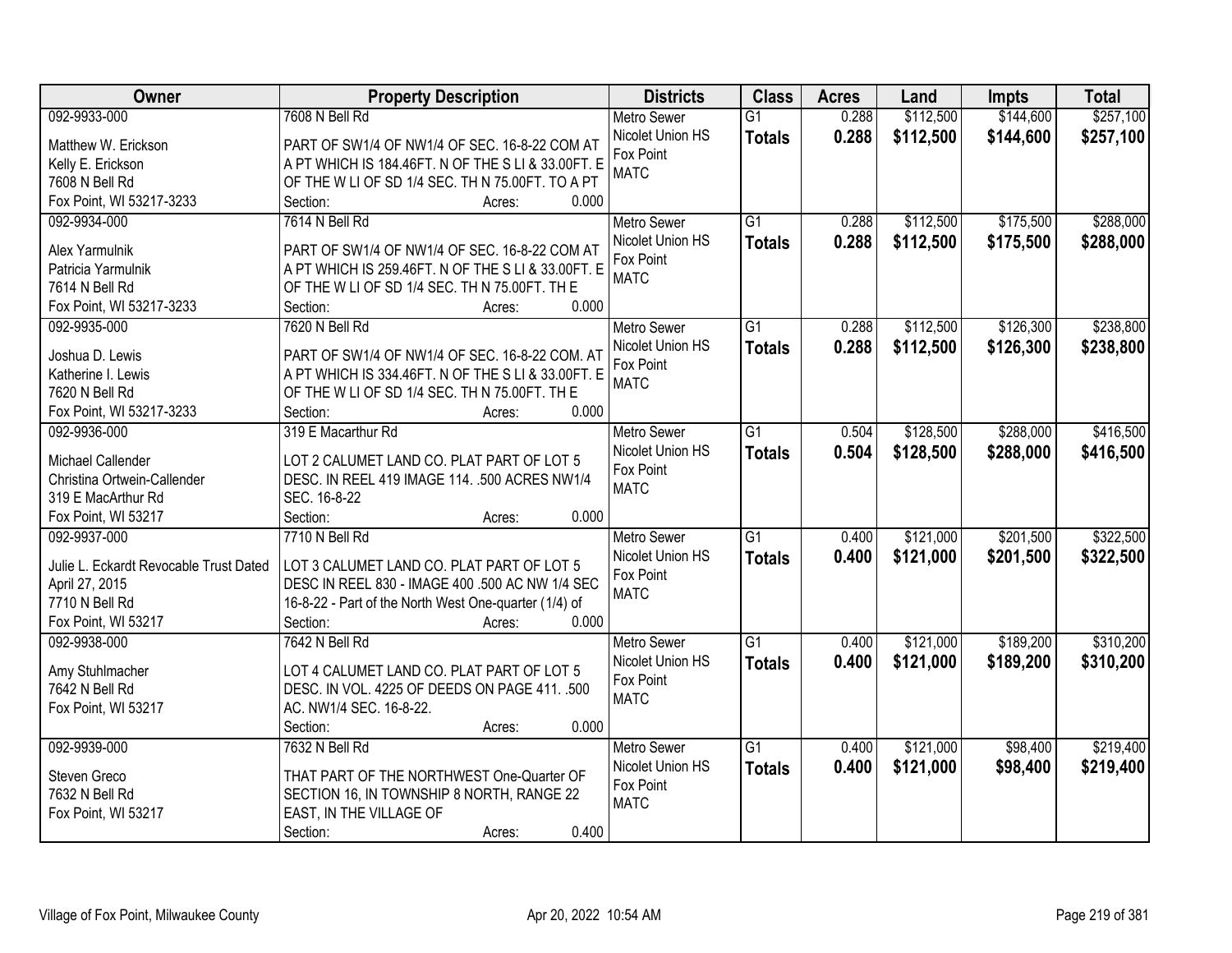| Owner                                     | <b>Property Description</b>                                                            | <b>Districts</b>              | <b>Class</b>    | <b>Acres</b> | Land      | <b>Impts</b> | <b>Total</b> |
|-------------------------------------------|----------------------------------------------------------------------------------------|-------------------------------|-----------------|--------------|-----------|--------------|--------------|
| 092-9940-000                              | 7633 N Van Dyke Rd                                                                     | <b>Metro Sewer</b>            | $\overline{G1}$ | 0.425        | \$123,000 | \$296,000    | \$419,000    |
| Annmarie E. Baumgartner                   | LOT 6 CALUMET LAND CO PLAT PART OF LOT 5                                               | Nicolet Union HS              | <b>Totals</b>   | 0.425        | \$123,000 | \$296,000    | \$419,000    |
| Eric T. Baumgartner                       | DESC IN REEL 701 - IMAGE 1868 NW 1/4 SEC 16-8-22                                       | Fox Point                     |                 |              |           |              |              |
| 7633 N Van Dyke Rd                        | .500 AC - That part of the Northwest 1/4 of Section 16, in                             | <b>MATC</b>                   |                 |              |           |              |              |
| Fox Point, WI 53217                       | 0.000<br>Section:<br>Acres:                                                            |                               |                 |              |           |              |              |
| 092-9941-000                              | 7641 N Van Dyke Rd                                                                     | <b>Metro Sewer</b>            | $\overline{G1}$ | 0.425        | \$123,000 | \$133,600    | \$256,600    |
|                                           |                                                                                        | Nicolet Union HS              | <b>Totals</b>   | 0.425        | \$123,000 | \$133,600    | \$256,600    |
| Matthew W. Ladky                          | That part of the Northwest 1/4 of Section 16, in Township                              | Fox Point                     |                 |              |           |              |              |
| 7641 N Van Dyke Rd                        | North, of Range 22 East, in the Village of Fox Point,                                  | <b>MATC</b>                   |                 |              |           |              |              |
| Fox Point, WI 53217                       | Milwaukee County, Wisconsin, bounded and described a<br>0.425                          |                               |                 |              |           |              |              |
| 092-9942-000                              | Section:<br>Acres:<br>7711 N Van Dyke Rd                                               |                               |                 |              | \$112,000 | \$237,500    | \$349,500    |
|                                           |                                                                                        | <b>Metro Sewer</b>            | G1              | 0.277        |           |              |              |
|                                           | Clarice B Zucker Revocable Living Trust   90 FT OF THAT PART OF NW 16-8-22 COM AT A PT | Nicolet Union HS              | <b>Totals</b>   | 0.277        | \$112,000 | \$237,500    | \$349,500    |
| 7711 N Van Dyke Rd                        | 686.02 FT N OF S LI & 159 FT E OF W LI OF SD 1/4                                       | Fox Point<br><b>MATC</b>      |                 |              |           |              |              |
| Fox Point, WI 53217                       | SEC TH N 138.28 FT E 159 FT S 13 8.28 FT TH W 159                                      |                               |                 |              |           |              |              |
|                                           | Section:<br>0.000<br>Acres:                                                            |                               |                 |              |           |              |              |
| 092-9943-000                              | 375 E Macarthur Rd                                                                     | <b>Metro Sewer</b>            | $\overline{G1}$ | 0.482        | \$127,000 | \$262,000    | \$389,000    |
|                                           |                                                                                        | Nicolet Union HS              | <b>Totals</b>   | 0.482        | \$127,000 | \$262,000    | \$389,000    |
| Clyde Verhoff                             | PARCEL 1: THAT PART OF THE NORTHWEST 1/4 OF                                            | Fox Point                     |                 |              |           |              |              |
| Carol Verhoff                             | SECTION 16, TOWNSHIP 8 NORTH, RANGE 22 EAST,                                           | <b>MATC</b>                   |                 |              |           |              |              |
| 375 E Macarthur Dr<br>Fox Point, WI 53217 | IN THE VILLAGE OF FOX POINT, MILWAUKEE<br>0.482                                        |                               |                 |              |           |              |              |
|                                           | Section:<br>Acres:                                                                     |                               | $\overline{G1}$ | 0.452        |           | \$188,500    |              |
| 092-9944-000                              | 380 E Macarthur Rd                                                                     | <b>Metro Sewer</b>            |                 |              | \$124,500 |              | \$313,000    |
| Gregory R. Strick                         | LOT 10 CALUMET LAND CO. PLAT (UNREC.) PART                                             | Nicolet Union HS<br>Fox Point | <b>Totals</b>   | 0.452        | \$124,500 | \$188,500    | \$313,000    |
| Armona R. Nadler-Strick                   | OF NW1/4 SEC. 16-8-22. COMM. AT A PT 962.58FT. N                                       |                               |                 |              |           |              |              |
| 380 E Macarthur Rd                        | OF S. LINE AND 159FT. E. OF W. LINE OF SD 1/4 SEC                                      | <b>MATC</b>                   |                 |              |           |              |              |
| Fox Point, WI 53217-3238                  | Section:<br>0.000<br>Acres:                                                            |                               |                 |              |           |              |              |
| 092-9945-000                              | 400 E Macarthur Rd                                                                     | <b>Metro Sewer</b>            | $\overline{G1}$ | 0.409        | \$121,500 | \$130,500    | \$252,000    |
| Mark A. Wydeven                           | LOT 11 & PART OF LOT 23 CALUMET LAND CO PLAT                                           | Nicolet Union HS              | <b>Totals</b>   | 0.409        | \$121,500 | \$130,500    | \$252,000    |
|                                           | UNREC PART OF NW 1/4 SEC 16-8-22 COM AT A PT                                           | Fox Point                     |                 |              |           |              |              |
| Sandra J. Wydeven<br>400 E Mcarthur Rd    | 962.58FT N OF S LINE & 330.50FT E OF W LI OF SD                                        | <b>MATC</b>                   |                 |              |           |              |              |
| Fox Point, WI 53217                       | 0.000<br>Section:                                                                      |                               |                 |              |           |              |              |
| 092-9946-000                              | Acres:<br>405 E Macarthur Rd                                                           | <b>Metro Sewer</b>            | $\overline{G1}$ | 0.329        | \$116,000 | \$289,000    | \$405,000    |
|                                           |                                                                                        | Nicolet Union HS              |                 |              |           |              |              |
| Mark P. Jankowski                         | LOT 12 CALUMET LAND CO PLAT PART OF LOT 5                                              | Fox Point                     | <b>Totals</b>   | 0.329        | \$116,000 | \$289,000    | \$405,000    |
| Amy Lynn Jankowski                        | DESC IN REEL 654 - IMAGE 414 NW 1/4 SEC 16-8-22                                        | <b>MATC</b>                   |                 |              |           |              |              |
| 405 E Macarthur Rd                        | .500 AC                                                                                |                               |                 |              |           |              |              |
| Fox Point, WI 53217-3241                  | 0.000<br>Section:<br>Acres:                                                            |                               |                 |              |           |              |              |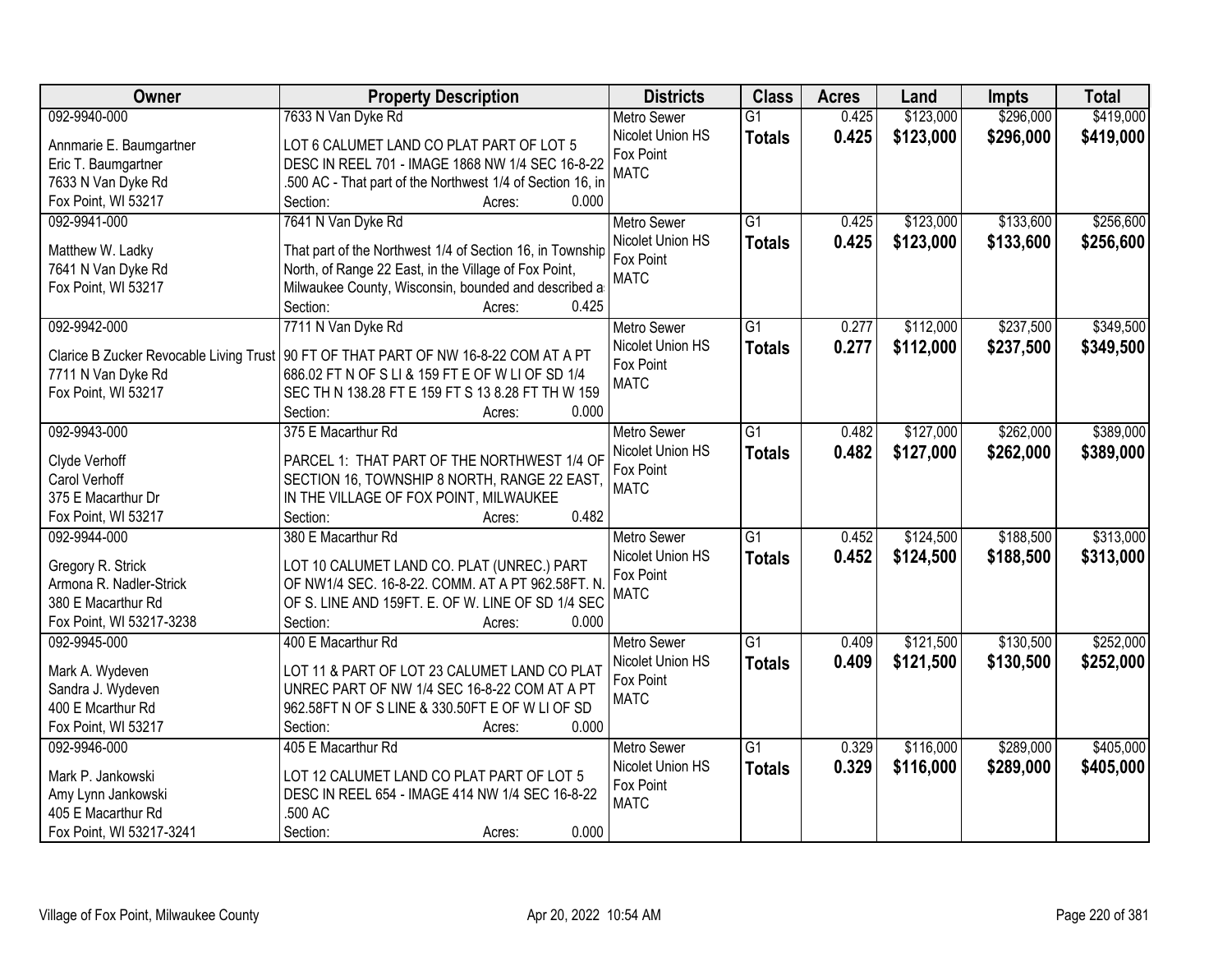| Owner                                       | <b>Property Description</b>                                                                 | <b>Districts</b>         | <b>Class</b>    | <b>Acres</b> | Land      | <b>Impts</b> | <b>Total</b> |
|---------------------------------------------|---------------------------------------------------------------------------------------------|--------------------------|-----------------|--------------|-----------|--------------|--------------|
| 092-9947-000                                | 7710 N Van Dyke Rd                                                                          | <b>Metro Sewer</b>       | $\overline{G1}$ | 0.418        | \$122,500 | \$305,200    | \$427,700    |
| Ralph Bultman                               | LOT 13 CALUMET LAND CO PLAT PART OF LOT 5                                                   | Nicolet Union HS         | <b>Totals</b>   | 0.418        | \$122,500 | \$305,200    | \$427,700    |
| Mary Kay Bultman                            | DESC IN REEL 956-IMAGE 1380 .500 AC NW 1/4 SEC                                              | Fox Point                |                 |              |           |              |              |
| 7710 N Van Dyke Rd                          | 16-8-22                                                                                     | <b>MATC</b>              |                 |              |           |              |              |
| Fox Point, WI 53217-3253                    | Section:<br>0.000<br>Acres:                                                                 |                          |                 |              |           |              |              |
| 092-9948-000                                | 7642 N Van Dyke Rd                                                                          | <b>Metro Sewer</b>       | $\overline{G1}$ | 0.418        | \$122,500 | \$392,000    | \$514,500    |
|                                             |                                                                                             | Nicolet Union HS         | <b>Totals</b>   | 0.418        | \$122,500 | \$392,000    | \$514,500    |
| Keimei Sugiyama                             | COMM 547.74 FT, N & 318 FT, E OF SW COR OF NW                                               | Fox Point                |                 |              |           |              |              |
| Jesse Joseph DeGuzman Gatchalian            | 1/4 SEC. 16-8-22; TH N 138.28 FT, E 157.50 FT, S                                            | <b>MATC</b>              |                 |              |           |              |              |
| 7642 N Van Dyke Rd                          | 138.28 FT, TH W 157.50 FT, TO POB.                                                          |                          |                 |              |           |              |              |
| Fox Point, WI 53217                         | 0.000<br>Section:<br>Acres:                                                                 |                          |                 |              |           |              |              |
| 092-9949-000                                | 7632 N Van Dyke Rd                                                                          | <b>Metro Sewer</b>       | $\overline{G1}$ | 0.335        | \$116,000 | \$217,500    | \$333,500    |
| Caleigh Koss                                | LOT 15 CALUMET LAND CO PLAT PART OF LOT 5                                                   | Nicolet Union HS         | <b>Totals</b>   | 0.335        | \$116,000 | \$217,500    | \$333,500    |
| Ryan Slenk                                  | DESC IN REEL 826 - IMAGE 1499 .500 ACRES NW 1/4                                             | Fox Point<br><b>MATC</b> |                 |              |           |              |              |
| 7632 N Van Dyke Rd                          | SEC 16-8-22                                                                                 |                          |                 |              |           |              |              |
| Fox Point, WI 53217                         | Section:<br>0.000<br>Acres:                                                                 |                          |                 |              |           |              |              |
| 092-9950-000                                | 7620 N Van Dyke Rd                                                                          | <b>Metro Sewer</b>       | G1              | 0.477        | \$126,500 | \$195,000    | \$321,500    |
|                                             |                                                                                             | Nicolet Union HS         | <b>Totals</b>   | 0.477        | \$126,500 | \$195,000    | \$321,500    |
| Joseph B. Schweitz<br>Catherine C. Schweitz | LOT 16 CALUMET LAND CO. PLAT PART OF LOT 5<br>DESC. IN VOL. 3161 OF DEEDS ON PAGE 278. .477 | Fox Point                |                 |              |           |              |              |
| 7620 N Van Dyke Rd                          | ACRES NW1/4 SEC. 16-8-22.                                                                   | <b>MATC</b>              |                 |              |           |              |              |
| Fox Point, WI 53217-3253                    | 0.000<br>Section:<br>Acres:                                                                 |                          |                 |              |           |              |              |
| 092-9951-000                                | 7621 N Regent Rd                                                                            | <b>Metro Sewer</b>       | $\overline{G1}$ | 0.401        | \$121,000 | \$150,000    | \$271,000    |
|                                             |                                                                                             | Nicolet Union HS         |                 | 0.401        |           |              |              |
| Fox Revocable Trust                         | LOT 17 CALUMET LAND CO PLAT PART OF LOT 5                                                   | Fox Point                | <b>Totals</b>   |              | \$121,000 | \$150,000    | \$271,000    |
| Attn: Hannelore Fox                         | DESC IN REEL 711 - IMAGE 1561 NW 1/4 SEC 16-8-22                                            | <b>MATC</b>              |                 |              |           |              |              |
| 7621 N Regent Rd                            | .477 AC                                                                                     |                          |                 |              |           |              |              |
| Fox Point, WI 53217-3246                    | Section:<br>0.000<br>Acres:                                                                 |                          |                 |              |           |              |              |
| 092-9952-000                                | 7633 N Regent Rd                                                                            | <b>Metro Sewer</b>       | $\overline{G1}$ | 0.421        | \$122,500 | \$192,800    | \$315,300    |
| Kevin P. Wright                             | LOT 18 CALUMET LAND CO. PLAT PART OF LOT 5                                                  | Nicolet Union HS         | <b>Totals</b>   | 0.421        | \$122,500 | \$192,800    | \$315,300    |
| Kristin L. Wright                           | DESC. IN VOL. 3336 OF DEEDS ON PAGE 117 .500                                                | Fox Point                |                 |              |           |              |              |
| 7633 N Regent Rd                            | AC. NW1/4 SEC. 16-8-22.                                                                     | <b>MATC</b>              |                 |              |           |              |              |
| Fox Point, WI 53217-3246                    | 0.000<br>Section:<br>Acres:                                                                 |                          |                 |              |           |              |              |
| 092-9953-000                                | 7641 N Regent Rd                                                                            | <b>Metro Sewer</b>       | $\overline{G1}$ | 0.421        | \$122,500 | \$283,000    | \$405,500    |
|                                             |                                                                                             | Nicolet Union HS         | <b>Totals</b>   | 0.421        | \$122,500 | \$283,000    | \$405,500    |
| Danielle J. Santori                         | That part of the Northwest One-Quarter of Section 16, in                                    | Fox Point                |                 |              |           |              |              |
| Christopher J. Spinelli                     | Township 8 North, Range 22 East, in the Village of Fox                                      | <b>MATC</b>              |                 |              |           |              |              |
| 7641 N Regent Rd                            | Point, County                                                                               |                          |                 |              |           |              |              |
| Fox Point, WI 53217                         | 0.421<br>Section: 16<br>Acres:                                                              |                          |                 |              |           |              |              |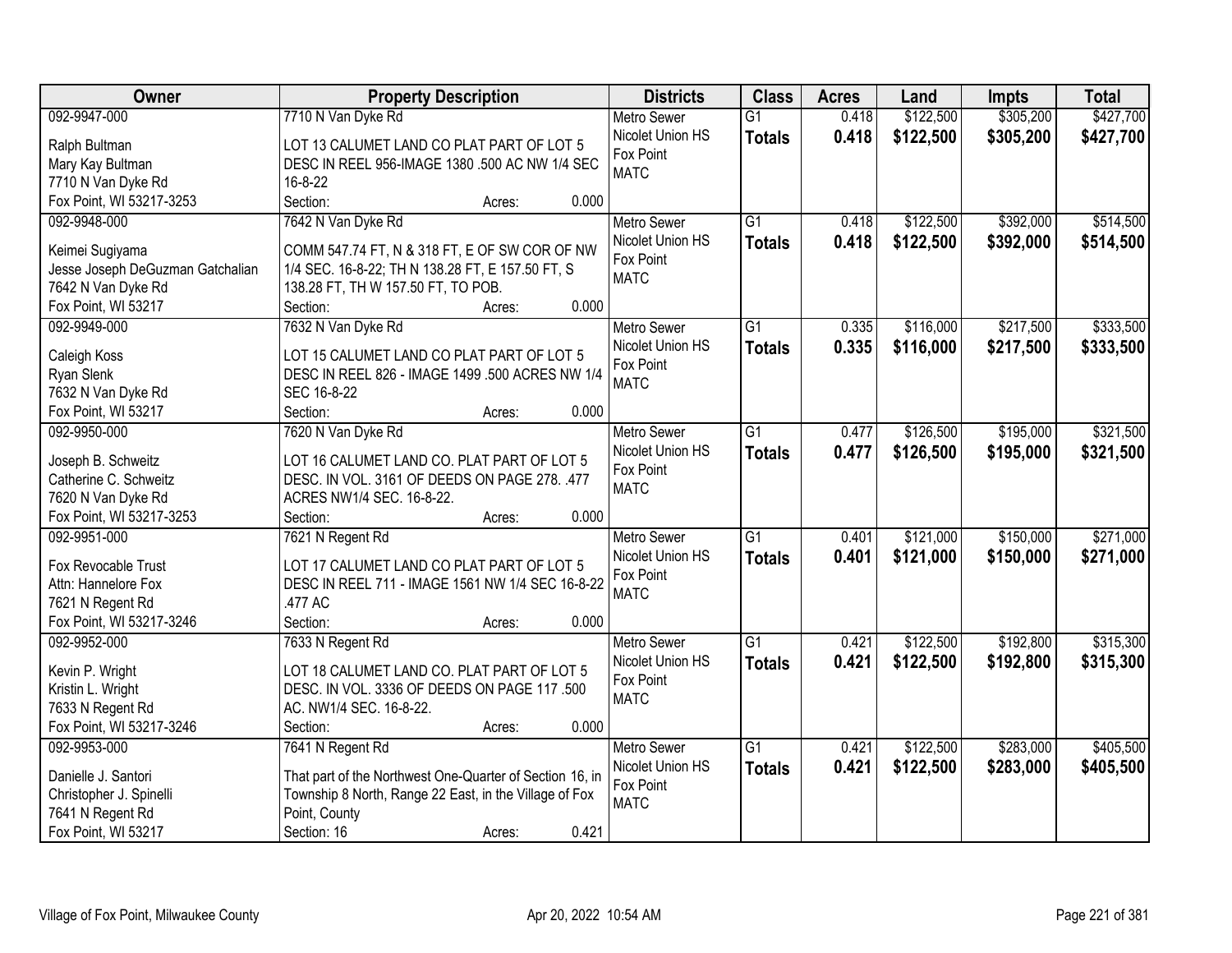| Owner                        | <b>Property Description</b>                                                        | <b>Districts</b>   | <b>Class</b>    | <b>Acres</b> | Land      | <b>Impts</b> | <b>Total</b> |
|------------------------------|------------------------------------------------------------------------------------|--------------------|-----------------|--------------|-----------|--------------|--------------|
| 092-9954-000                 | 7711 N Regent Rd                                                                   | <b>Metro Sewer</b> | $\overline{G1}$ | 0.421        | \$122,500 | \$205,500    | \$328,000    |
| JAMES M. MATOUSEK and ANN M. | That part of the North West 1/4 of Section 16, in Township                         | Nicolet Union HS   | <b>Totals</b>   | 0.421        | \$122,500 | \$205,500    | \$328,000    |
| MATOUSEK LIVING TRUST        | North, Range 22 East, in the Village of Fox Point, County                          | Fox Point          |                 |              |           |              |              |
| 7711 N Regent Rd             | of Milwaukee, State of Wisconsin, bounded and describe                             | <b>MATC</b>        |                 |              |           |              |              |
| Fox Point, WI 53217          | Section:<br>0.421<br>Acres:                                                        |                    |                 |              |           |              |              |
| 092-9955-000                 | 7721 N Regent Rd                                                                   | <b>Metro Sewer</b> | $\overline{G1}$ | 0.329        | \$116,000 | \$151,500    | \$267,500    |
|                              |                                                                                    | Nicolet Union HS   | <b>Totals</b>   | 0.329        | \$116,000 | \$151,500    | \$267,500    |
| Christine P. Holmes          | COM 824.3 FT N OF S LINE & 475.5 FT E. OF W LINE                                   | Fox Point          |                 |              |           |              |              |
| 7721 N Regent Rd             | OF NW 16-8-22; THENCE N 138.28 FT E 157.5 FT, S                                    | <b>MATC</b>        |                 |              |           |              |              |
| Fox Point, WI 53217-3248     | 138.28 FT; THENCE W TO BEG, EXC N. 30 FEET                                         |                    |                 |              |           |              |              |
|                              | 0.000<br>Section:<br>Acres:                                                        |                    |                 |              |           |              |              |
| 092-9956-000                 | 480 E Macarthur Rd                                                                 | Metro Sewer        | G1              | 0.406        | \$121,500 | \$219,800    | \$341,300    |
| Elizabeth A. Mark            | LOT 22 AND PART OF LOT 23 CALUMET LAND CO.                                         | Nicolet Union HS   | <b>Totals</b>   | 0.406        | \$121,500 | \$219,800    | \$341,300    |
| Jeffrey E. Mark              | PLAT (UNREC.) IN NW1/4 SEC 16-8-22 COMM                                            | Fox Point          |                 |              |           |              |              |
| 480 E Macarthur Rd           | 962.58FT. N OF S LI & 475.50FT. E OF W LI OF SD 1/4                                | <b>MATC</b>        |                 |              |           |              |              |
| Fox Point, WI 53217          | Section:<br>0.000<br>Acres:                                                        |                    |                 |              |           |              |              |
| 092-9957-000                 | 7765 N Regent Rd                                                                   | <b>Metro Sewer</b> | $\overline{G1}$ | 0.397        | \$121,000 | \$215,000    | \$336,000    |
|                              |                                                                                    | Nicolet Union HS   |                 | 0.397        | \$121,000 | \$215,000    | \$336,000    |
| Randy Scott Nelson           | PART OF LOT 23 CALUMET LAND CO. PLAT                                               | Fox Point          | <b>Totals</b>   |              |           |              |              |
| Judy Ann Nelson              | (UNREC) THE S1/2 OF THAT PART OF NW1/4 SEC.                                        | <b>MATC</b>        |                 |              |           |              |              |
| 7765 N Regent Rd             | 16-8-22. COMM AT A PT 1126.92FT N OF S LI &                                        |                    |                 |              |           |              |              |
| Fox Point, WI 53217-3250     | 0.000<br>Section:<br>Acres:                                                        |                    |                 |              |           |              |              |
| 092-9958-000                 | 7801 N Regent Rd                                                                   | Metro Sewer        | $\overline{G1}$ | 0.364        | \$118,500 | \$409,900    | \$528,400    |
|                              | David R. Watson Revocable Trust Datec   PART OF LOTS 23 & 24 CALUMET LAND CO. PLAT | Nicolet Union HS   | <b>Totals</b>   | 0.364        | \$118,500 | \$409,900    | \$528,400    |
| 12/14/2017                   | (UNREC) TH N1/2 OF THAT PART OF NW1/4 SEC                                          | Fox Point          |                 |              |           |              |              |
| 7801 N Regent Rd             | 16-8-22 COMM AT A PT 1126.92FT. N OF S LI &                                        | <b>MATC</b>        |                 |              |           |              |              |
| Fox Point, WI 53217          | 0.000<br>Section:                                                                  |                    |                 |              |           |              |              |
| 092-9959-000                 | Acres:                                                                             |                    | $\overline{G1}$ | 0.266        | \$111,000 | \$328,500    | \$439,500    |
|                              | 7800 N Regent Rd                                                                   | <b>Metro Sewer</b> |                 |              |           |              |              |
| Ansay Holdings LLC           | LOT 25 CALUMET LAND CO. PLAT PART OF LOT 5                                         | Nicolet Union HS   | <b>Totals</b>   | 0.266        | \$111,000 | \$328,500    | \$439,500    |
| 101 E Grand Ave              | DESC. IN VOL. 3476 OF DEEDS ON PAGE 303. .310                                      | Fox Point          |                 |              |           |              |              |
| Port Washington, WI 53074    | AC. NW1/4 SEC. 16-8-22.                                                            | <b>MATC</b>        |                 |              |           |              |              |
|                              | 0.000<br>Section:<br>Acres:                                                        |                    |                 |              |           |              |              |
| 092-9960-000                 | 7760 N Regent Rd                                                                   | <b>Metro Sewer</b> | $\overline{G1}$ | 0.384        | \$120,000 | \$406,500    | \$526,500    |
|                              |                                                                                    | Nicolet Union HS   | <b>Totals</b>   | 0.384        | \$120,000 | \$406,500    | \$526,500    |
| George G. Dimitropoulos      | LOT 26 CALUMET LAND CO. PLAT PART OF LOT 5                                         | Fox Point          |                 |              |           |              |              |
| Laura L. Dimitropoulos       | DESC. IN VOL. 3911 OF DEEDS ON PAGE 87. .457 AC                                    | <b>MATC</b>        |                 |              |           |              |              |
| 7760 N Regent Rd             | NW1/4 SEC. 16-8-22                                                                 |                    |                 |              |           |              |              |
| Fox Point, WI 53217-3249     | 0.000<br>Section:<br>Acres:                                                        |                    |                 |              |           |              |              |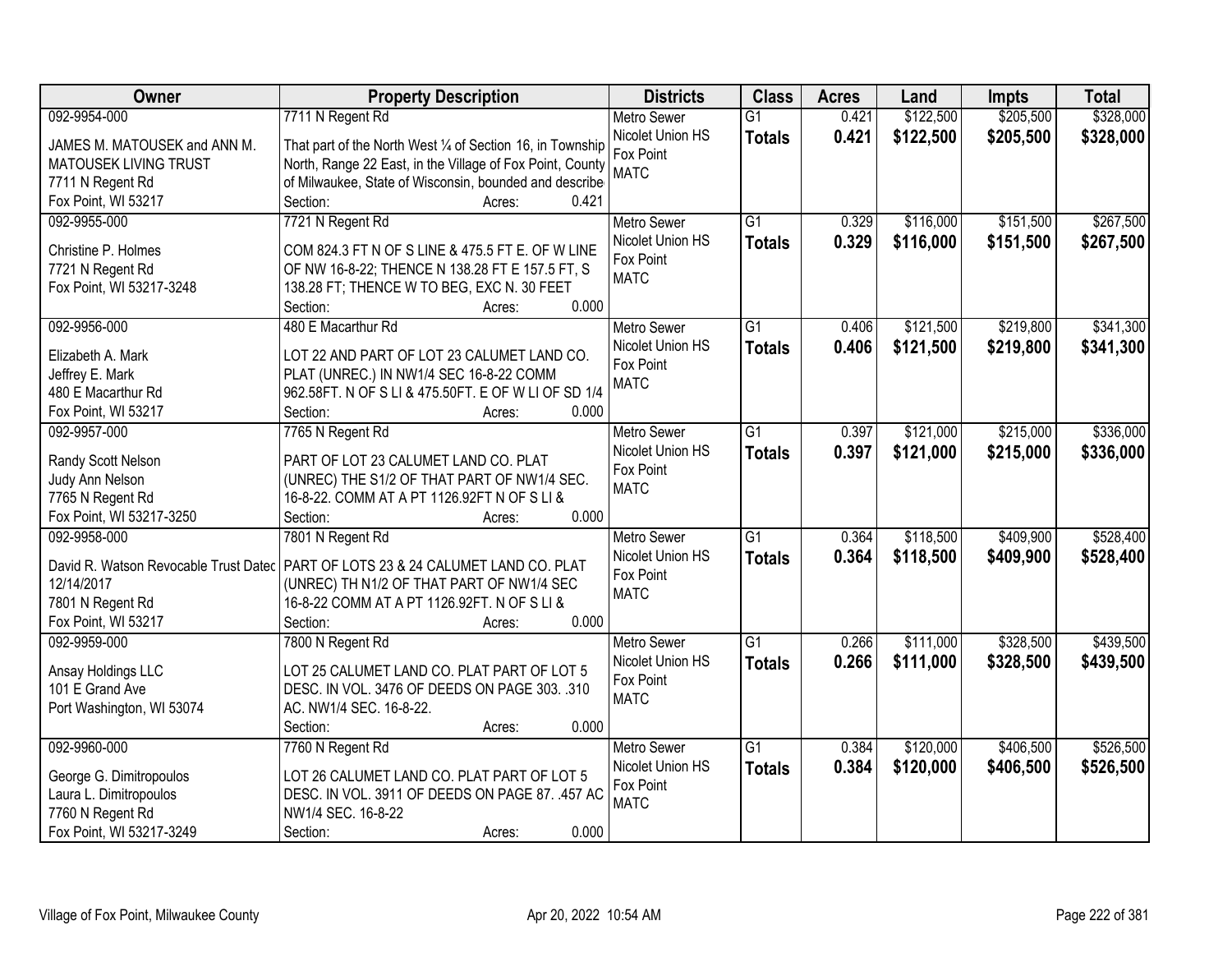| Owner                            | <b>Property Description</b>                             | <b>Districts</b>   | <b>Class</b>    | <b>Acres</b> | Land      | <b>Impts</b> | <b>Total</b> |
|----------------------------------|---------------------------------------------------------|--------------------|-----------------|--------------|-----------|--------------|--------------|
| 092-9961-000                     | 510 E Macarthur Rd                                      | <b>Metro Sewer</b> | $\overline{G1}$ | 0.366        | \$118,500 | \$158,000    | \$276,500    |
| Kurt Stellhorn                   | LOT 27 CALUMET LAND CO PLAT PART OF LOT 5               | Nicolet Union HS   | <b>Totals</b>   | 0.366        | \$118,500 | \$158,000    | \$276,500    |
| Diana Stellhorn                  | DESC IN REEL 658 - IMAGE 1222 NW 1/4 SEC 16-8-22        | Fox Point          |                 |              |           |              |              |
| 510 E Macarthur Rd               | .543 AC                                                 | <b>MATC</b>        |                 |              |           |              |              |
| Fox Point, WI 53217-3242         | Section:<br>0.000<br>Acres:                             |                    |                 |              |           |              |              |
| 092-9962-000                     | 511 E Macarthur Rd                                      | <b>Metro Sewer</b> | $\overline{G1}$ | 0.421        | \$122,500 | \$231,500    | \$354,000    |
|                                  |                                                         | Nicolet Union HS   | <b>Totals</b>   | 0.421        | \$122,500 | \$231,500    | \$354,000    |
| Annie L. Greenberg               | LOT 28 CALUMET LAND CO. PLAT PART OF LOT 5              | Fox Point          |                 |              |           |              |              |
| 511 E Macarthur Rd               | DESC. IN VOL. 3213 OF DEEDS ON PAGE 512. .500           | <b>MATC</b>        |                 |              |           |              |              |
| Fox Point, WI 53217-3243         | AC. NW1/4 SEC. 16-8-22.                                 |                    |                 |              |           |              |              |
|                                  | 0.000<br>Section:<br>Acres:                             |                    |                 |              |           |              |              |
| 092-9963-000                     | 7710 N Regent Rd                                        | <b>Metro Sewer</b> | G1              | 0.421        | \$122,500 | \$160,000    | \$282,500    |
| <b>Christopher Andre Nicolet</b> | LOT 29 CALUMET LAND CO. PLAT PART OF LOT 5              | Nicolet Union HS   | <b>Totals</b>   | 0.421        | \$122,500 | \$160,000    | \$282,500    |
| Mary Genelyn Nicolet             | DESC. IN REEL 392 - IMAGE 639 .500 AC. NW1/4 SEC.       | Fox Point          |                 |              |           |              |              |
| 7710 N Regent Rd                 | 16-8-22                                                 | <b>MATC</b>        |                 |              |           |              |              |
| Fox Point, WI 53217-3247         | Section:<br>0.000<br>Acres:                             |                    |                 |              |           |              |              |
| 092-9964-000                     | 7642 N Regent Rd                                        | <b>Metro Sewer</b> | $\overline{G1}$ | 0.418        | \$122,500 | \$266,100    | \$388,600    |
|                                  |                                                         | Nicolet Union HS   | <b>Totals</b>   | 0.418        | \$122,500 | \$266,100    | \$388,600    |
| Anh-Hao Hoang                    | COMM 547.74 FT, N & 633 FT, E OF SW COR OF NW           | Fox Point          |                 |              |           |              |              |
| Hoai-Ngoc Nguyen                 | 1/4 SEC. 16-8-22, TH N 138.28 FT, E 157.50 FT, S        | <b>MATC</b>        |                 |              |           |              |              |
| 7642 N Regent Rd                 | 138.28 FT, TH W 157.50 FT TO POB.                       |                    |                 |              |           |              |              |
| Fox Point, WI 53217-3245         | 0.000<br>Section:<br>Acres:                             |                    |                 |              |           |              |              |
| 092-9965-000                     | 7632 N Regent Rd                                        | <b>Metro Sewer</b> | $\overline{G1}$ | 0.421        | \$122,500 | \$197,000    | \$319,500    |
| <b>Charles Strunk</b>            | LOT 31 CALUMET LAND CO PLAT PART OF LOT 5               | Nicolet Union HS   | <b>Totals</b>   | 0.421        | \$122,500 | \$197,000    | \$319,500    |
| Kristin Strunk                   | DESC IN REEL 900 - IMAGE 672 .500 AC NW 1/4 SEC         | Fox Point          |                 |              |           |              |              |
| 7632 N Regent Rd                 | 16-8-22                                                 | <b>MATC</b>        |                 |              |           |              |              |
| Fox Point, WI 53217-3245         | Section:<br>0.000<br>Acres:                             |                    |                 |              |           |              |              |
| 092-9966-000                     | 7620 N Regent Rd                                        | Metro Sewer        | $\overline{G1}$ | 0.401        | \$121,000 | \$127,500    | \$248,500    |
|                                  |                                                         | Nicolet Union HS   | <b>Totals</b>   | 0.401        | \$121,000 | \$127,500    | \$248,500    |
| Albert E. Di Castri              | LOT 32 CALUMET LAND CO. PLAT PART OF LOT 5              | Fox Point          |                 |              |           |              |              |
| Nancy Di Castri                  | DESC. IN REEL 616 - IMAGE 682 .500 AC. NW 1/4           | <b>MATC</b>        |                 |              |           |              |              |
| 7620 N Regent Rd                 | SEC. 16-8-22 - The North 131.96 feet of the South 409.4 |                    |                 |              |           |              |              |
| Fox Point, WI 53217              | 0.000<br>Section:<br>Acres:                             |                    |                 |              |           |              |              |
| 092-9967-000                     | 7610 N Regent Rd                                        | <b>Metro Sewer</b> | $\overline{G1}$ | 0.248        | \$109,000 | \$308,500    | \$417,500    |
| Dalyn Ward                       | PART OF LOT 33 OF THE UNRECORDED PLAT OF                | Nicolet Union HS   | <b>Totals</b>   | 0.248        | \$109,000 | \$308,500    | \$417,500    |
| John Sebastian Mei               | CALUMET LAND CO., IN THE VILLAGE OF FOX                 | Fox Point          |                 |              |           |              |              |
| 7610 N Regent Rd                 | POINT, MILWAUKEE COUNTY, WISCONSIN,                     | <b>MATC</b>        |                 |              |           |              |              |
| Fox Point, WI 53217              | 0.000<br>Section:<br>Acres:                             |                    |                 |              |           |              |              |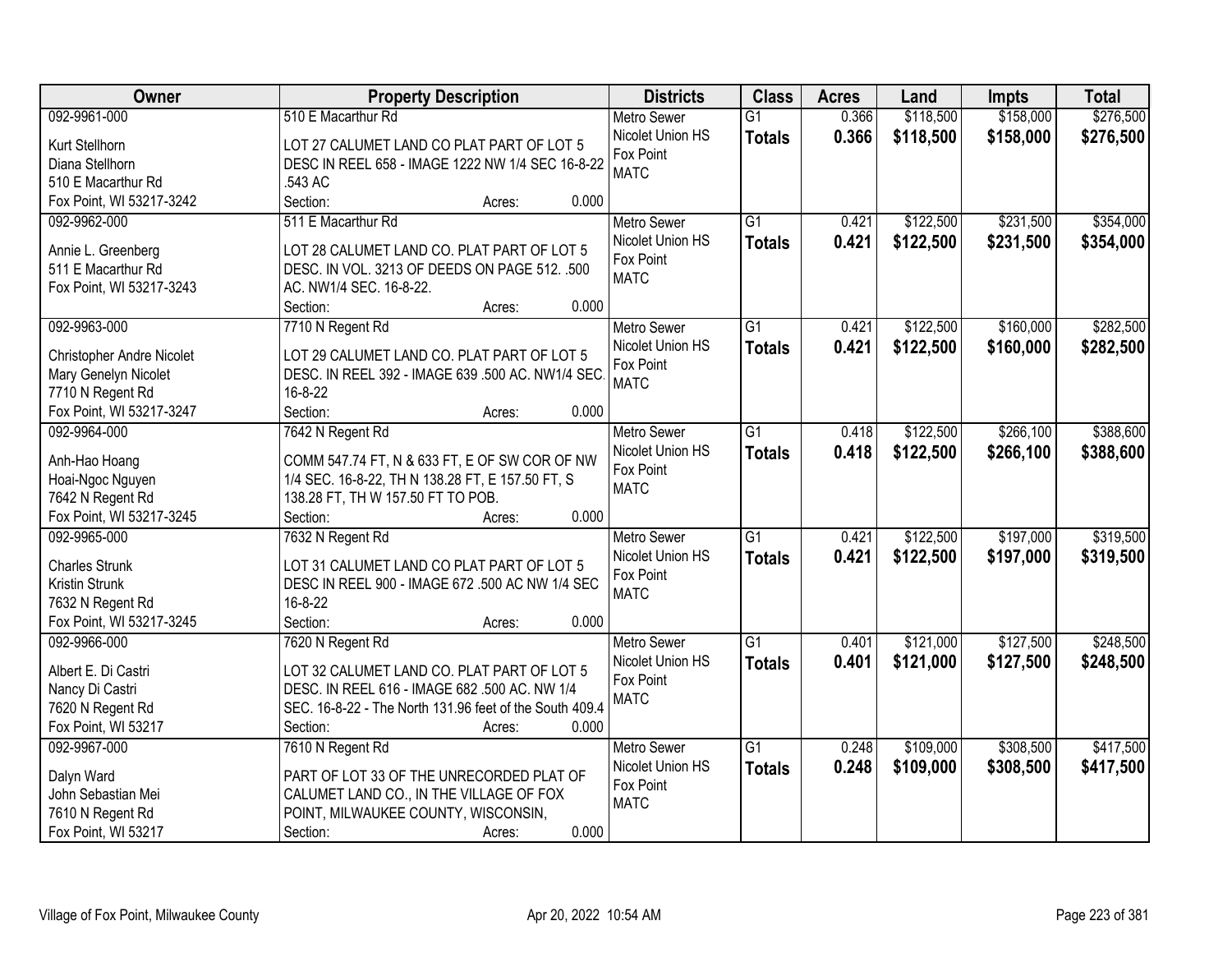| Owner                      | <b>Property Description</b>                              | <b>Districts</b>   | <b>Class</b>    | <b>Acres</b> | Land      | <b>Impts</b> | <b>Total</b> |
|----------------------------|----------------------------------------------------------|--------------------|-----------------|--------------|-----------|--------------|--------------|
| 092-9968-000               | 502 E Calumet Rd                                         | <b>Metro Sewer</b> | $\overline{G1}$ | 0.248        | \$109,000 | \$241,500    | \$350,500    |
| Samantha and Andrew Larsen | CALUMET LAND COMPANY PLAT PART OF LOT 5                  | Nicolet Union HS   | <b>Totals</b>   | 0.248        | \$109,000 | \$241,500    | \$350,500    |
| 502 E Calumet Rd           | DESC IN REEL 747-IMAGE 1905 BEING THE WEST               | Fox Point          |                 |              |           |              |              |
| Fox Point, WI 53217        | 91.25 FT OF THE S 196 FT OF LOTS 33 & 34 .411 AC         | <b>MATC</b>        |                 |              |           |              |              |
|                            | Section:<br>0.000<br>Acres:                              |                    |                 |              |           |              |              |
| 092-9969-000               | 510 E Calumet Rd                                         | Metro Sewer        | $\overline{G1}$ | 0.248        | \$109,000 | \$165,200    | \$274,200    |
|                            |                                                          | Nicolet Union HS   | <b>Totals</b>   | 0.248        | \$109,000 | \$165,200    | \$274,200    |
| Derek H.F Taylor           | That part of the Northwest One-Quarter of Section 16, in | Fox Point          |                 |              |           |              |              |
| Evelyn Irene Pollock       | Township 8 North, Range 22 East, in the Village of Fox   | <b>MATC</b>        |                 |              |           |              |              |
| 510 E Calumet Rd           | Point, bounded                                           |                    |                 |              |           |              |              |
| Fox Point, WI 53217        | 0.248<br>Section:<br>Acres:                              |                    |                 |              |           |              |              |
| 092-9970-000               | 520 E Calumet Rd                                         | Metro Sewer        | $\overline{G1}$ | 0.266        | \$111,000 | \$257,500    | \$368,500    |
| Evan Hughes                | COMM 899.6 FT, E OF SW COR OF NW 1/4 SEC.                | Nicolet Union HS   | <b>Totals</b>   | 0.266        | \$111,000 | \$257,500    | \$368,500    |
| Megan Hughes               | 16-8-22, TH N 138.75 FT, W 109.45 FT, S 138.45 FT,       | Fox Point          |                 |              |           |              |              |
| 520 E Calumet Rd           | TH E 109.91 FT TO POB. - That part of the Northwest 1/   | <b>MATC</b>        |                 |              |           |              |              |
| Fox Point, WI 53217        | 0.000<br>Section:<br>Acres:                              |                    |                 |              |           |              |              |
| 092-9971-000               | 7617 N Santa Monica Blvd                                 | <b>Metro Sewer</b> | G1              | 0.350        | \$117,500 | \$209,000    | \$326,500    |
|                            |                                                          | Nicolet Union HS   | <b>Totals</b>   | 0.350        | \$117,500 | \$209,000    | \$326,500    |
| Beth Randy Goodman         | LOT 36 CALUMET LAND CO. PLAT PART OF LOT 5               | Fox Point          |                 |              |           |              |              |
| 7617 N Santa Monica Blv    | DESC. IN REEL 288 - IMAGE 1339. NW1/4 SEC.               | <b>MATC</b>        |                 |              |           |              |              |
| Fox Point, WI 53217-3258   | 16-8-22                                                  |                    |                 |              |           |              |              |
|                            | 0.000<br>Section:<br>Acres:                              |                    |                 |              |           |              |              |
| 092-9972-000               | 7621 N Santa Monica Blvd                                 | <b>Metro Sewer</b> | $\overline{G1}$ | 0.334        | \$116,000 | \$138,800    | \$254,800    |
| James D. O'Brien           | LOT 37 CALUMET LAND CO. PLAT (UNREC) COM                 | Nicolet Union HS   | <b>Totals</b>   | 0.334        | \$116,000 | \$138,800    | \$254,800    |
| Christine C. O'Brien       | 277.50 FT N. & 790.50 FT E. OF SW COR OF NW1/4           | Fox Point          |                 |              |           |              |              |
| 7621 N Santa Monica Blvd   | SEC. 16-8-22 TH N. 131.96 FT E. 110.15 FT S. 131.96      | <b>MATC</b>        |                 |              |           |              |              |
| Fox Point, WI 53217-3258   | Section:<br>0.000<br>Acres:                              |                    |                 |              |           |              |              |
| 092-9973-000               | 7631 N Santa Monica Blvd                                 | Metro Sewer        | $\overline{G1}$ | 0.351        | \$117,500 | \$140,200    | \$257,700    |
|                            |                                                          | Nicolet Union HS   | <b>Totals</b>   | 0.351        | \$117,500 | \$140,200    | \$257,700    |
| Erica Swanson              | LOT 38 CALUMET LAND CO. PLAT (UNREC) COM                 | Fox Point          |                 |              |           |              |              |
| David Swanson              | 409.46 FT N. & 790.50 FT E. OF SW COR OF NW1/4           | <b>MATC</b>        |                 |              |           |              |              |
| 7631 N Santa Monica Blvd   | SEC. 16-8-22 TH N 138.28 FT E. 110.50 FT S. 138.28       |                    |                 |              |           |              |              |
| Fox Point, WI 53217        | 0.000<br>Section:<br>Acres:                              |                    |                 |              |           |              |              |
| 092-9974-000               | 7641 N Santa Monica Blvd                                 | <b>Metro Sewer</b> | $\overline{G1}$ | 0.352        | \$117,500 | \$257,800    | \$375,300    |
| G Ian Rowlandson           | LOT 39 CALUMET LAND CO. PLAT PART OF LOT 5               | Nicolet Union HS   | <b>Totals</b>   | 0.352        | \$117,500 | \$257,800    | \$375,300    |
| Sandra Z. Rowlandson       | DESC. IN REEL 283 - IMAGE 182. NW1/4 SEC. 16-8-22        | Fox Point          |                 |              |           |              |              |
| 7641 N Santa Monica Blv    | (EXCEPT PART RESERVED FOR HIGHWAY                        | <b>MATC</b>        |                 |              |           |              |              |
| Fox Point, WI 53217-3258   | 0.000<br>Section:<br>Acres:                              |                    |                 |              |           |              |              |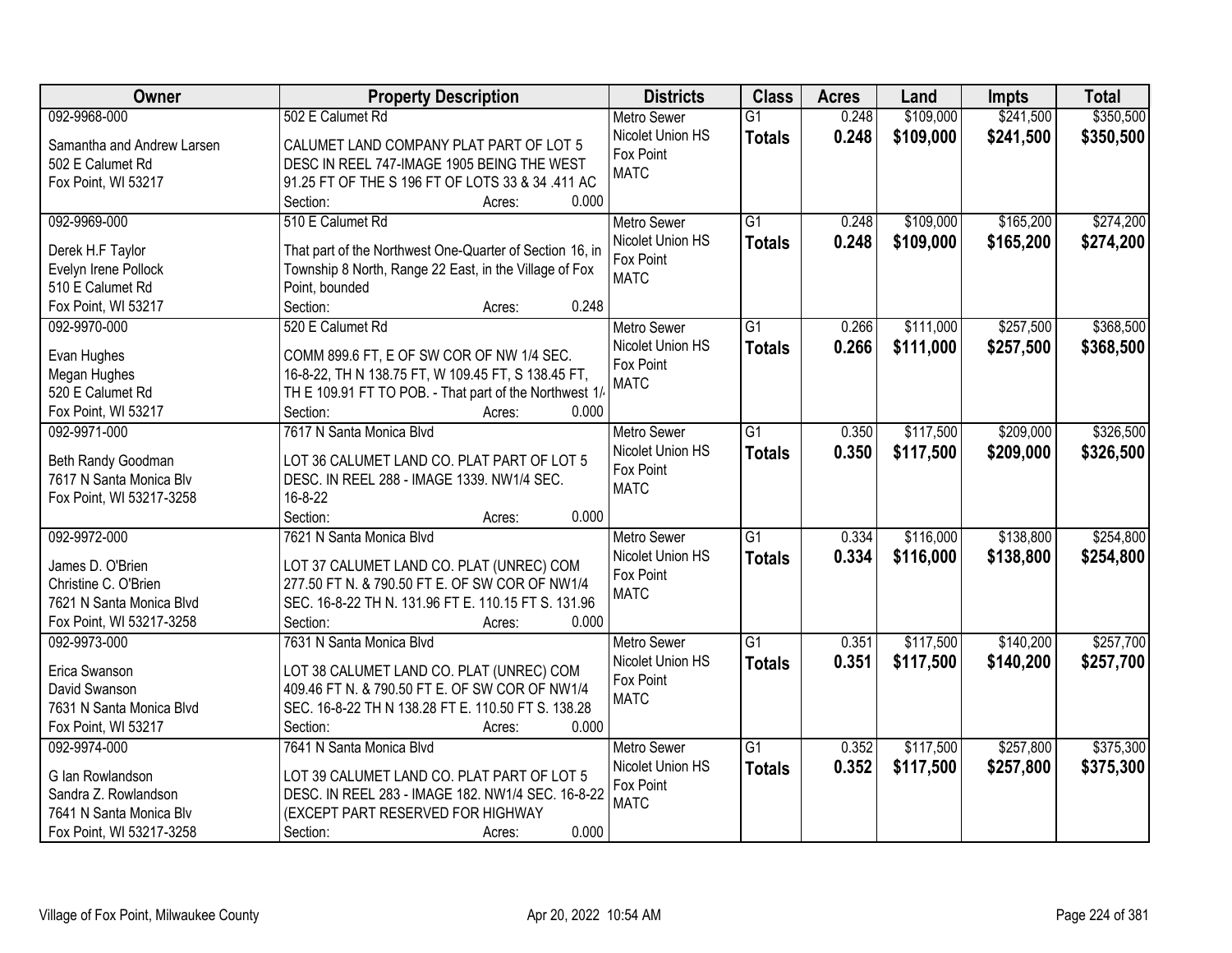| Owner                                                          | <b>Property Description</b>                                                            | <b>Districts</b>   | <b>Class</b>    | <b>Acres</b> | Land      | <b>Impts</b> | <b>Total</b> |
|----------------------------------------------------------------|----------------------------------------------------------------------------------------|--------------------|-----------------|--------------|-----------|--------------|--------------|
| 092-9975-000                                                   | 7711 N Santa Monica Blvd                                                               | <b>Metro Sewer</b> | $\overline{G1}$ | 0.352        | \$117,500 | \$219,500    | \$337,000    |
| Anne B. Lynch                                                  | Lot 40 Calumet Land Co. Plat (Unrec) Com 686.02 Ft. N                                  | Nicolet Union HS   | <b>Totals</b>   | 0.352        | \$117,500 | \$219,500    | \$337,000    |
| Michelle R. Prosek                                             | 790.50 Ft. E. Of SW Cor of NW 1/4 Sec. 16-8-22 Th N                                    | Fox Point          |                 |              |           |              |              |
| 7711 N Santa Monica Blvd                                       | 138.28 Ft E. 111.22 Ft. S 138.28 Ft th W 110.86 Ft to Be                               | <b>MATC</b>        |                 |              |           |              |              |
| Fox Point, WI 53217                                            | 0.352<br>Section:<br>Acres:                                                            |                    |                 |              |           |              |              |
| 092-9976-000                                                   | 7721 N Santa Monica Blvd                                                               | <b>Metro Sewer</b> | $\overline{G1}$ | 0.276        | \$112,000 | \$263,000    | \$375,000    |
|                                                                |                                                                                        | Nicolet Union HS   | <b>Totals</b>   | 0.276        | \$112,000 | \$263,000    | \$375,000    |
| <b>Michael Whittle</b>                                         | LOT 41 AND N 6 FT OF LOT 40 CALUMET LAND CO                                            | Fox Point          |                 |              |           |              |              |
| 7721 N Santa Monica Blv                                        | PLAT PART OF LOT 5 DESC IN REEL 808 - IMAGES                                           | <b>MATC</b>        |                 |              |           |              |              |
| Fox Point, WI 53217-3260                                       | 1537-1538 NW 1/4 SEC 16-8-22 (EXC PART<br>0.000                                        |                    |                 |              |           |              |              |
|                                                                | Section:<br>Acres:                                                                     |                    |                 |              |           |              |              |
| 092-9977-000                                                   | 520 E Macarthur Rd                                                                     | <b>Metro Sewer</b> | $\overline{G1}$ | 0.278        | \$112,000 | \$147,500    | \$259,500    |
| Patrick Lockwood                                               | LOT 42 CALUMET LAND CO. PLAT PART OF LOT 5,                                            | Nicolet Union HS   | <b>Totals</b>   | 0.278        | \$112,000 | \$147,500    | \$259,500    |
| 520 E Macarthur Rd                                             | DESC. IN VOL. 4158 OF DEEDS ON PAGE 555. .500                                          | Fox Point          |                 |              |           |              |              |
| Fox Point, WI 53217                                            | AC. NW1/4 SEC. 16-8-22 (EXC. PART RESERVED FOR                                         | <b>MATC</b>        |                 |              |           |              |              |
|                                                                | Section:<br>0.000<br>Acres:                                                            |                    |                 |              |           |              |              |
| 092-9978-000                                                   | 7751 N Santa Monica Blvd                                                               | <b>Metro Sewer</b> | G1              | 0.290        | \$113,000 | \$126,500    | \$239,500    |
|                                                                |                                                                                        | Nicolet Union HS   | <b>Totals</b>   | 0.290        | \$113,000 | \$126,500    | \$239,500    |
| Reed Trust Dated February 20, 2015<br>7751 N Santa Monica Blvd | PART OF LOT 43 CALUMET LAND CO. PLAT<br>(UNREC.) COMM 1100.86FT. N & 790.50FT. E OF SW | Fox Point          |                 |              |           |              |              |
| Fox Point, WI 53217                                            | COR. OF NW1/4 SEC. 16-8-22 TH N 112.87FT. E                                            | <b>MATC</b>        |                 |              |           |              |              |
|                                                                | 0.000<br>Section:<br>Acres:                                                            |                    |                 |              |           |              |              |
| 092-9979-000                                                   | 7801 N Santa Monica Blvd                                                               | <b>Metro Sewer</b> | $\overline{G1}$ | 0.288        | \$113,000 | \$122,500    | \$235,500    |
|                                                                |                                                                                        | Nicolet Union HS   |                 | 0.288        | \$113,000 | \$122,500    | \$235,500    |
| Anne M. Sachse                                                 | PARTS OF LOTS 43 & 44 CALUMET LAND CO. PLAT                                            | Fox Point          | <b>Totals</b>   |              |           |              |              |
| 7801 N Santa Monica Blv                                        | (UNREC) COMM 1213.73FT. N & 790.50FT. E OF SW                                          | <b>MATC</b>        |                 |              |           |              |              |
| Fox Point, WI 53217-3261                                       | COR OF NW1/4 SEC 16-8-22 TH N 112.88FT. TH E                                           |                    |                 |              |           |              |              |
|                                                                | 0.000<br>Section:<br>Acres:                                                            |                    |                 |              |           |              |              |
| 092-9980-000                                                   | 7950 N Santa Monica Blvd                                                               | <b>Metro Sewer</b> | $\overline{G2}$ | 1.116        | \$139,500 | \$75,000     | \$214,500    |
| Town Club                                                      | PART OF NW 1/4 SEC 16-8-22 DESCR AS FOLLOWS:                                           | Nicolet Union HS   | <b>Totals</b>   | 1.116        | \$139,500 | \$75,000     | \$214,500    |
| 7950 N Santa Monica Blv                                        | COM 966.15 FT S 89D53M00S E OF NW COR OF SD                                            | Fox Point          |                 |              |           |              |              |
| Fox Point, WI 53217-3262                                       | 1/4 SEC TH S 0D10M00S W 1326.57 FT TH S                                                | <b>MATC</b>        |                 |              |           |              |              |
|                                                                | 1.116<br>Section:<br>Acres:                                                            |                    |                 |              |           |              |              |
| 092-9981-000                                                   | 7740 N Santa Monica Blvd                                                               | <b>Metro Sewer</b> | $\overline{G1}$ | 0.681        | \$141,500 | \$126,000    | \$267,500    |
|                                                                |                                                                                        | Nicolet Union HS   | <b>Totals</b>   | 0.681        | \$141,500 | \$126,000    | \$267,500    |
| Diana Doro                                                     | That part of the Northwest 1/4 of Section 16, in Township                              | Fox Point          |                 |              |           |              |              |
| Paul Doro                                                      | North, Range 22 East, in the Village of Fox Point,                                     | <b>MATC</b>        |                 |              |           |              |              |
| 7740 N Santa Monica Blvd                                       | Milwaukee County, Wisconsin, bounded and described a                                   |                    |                 |              |           |              |              |
| Fox Point, WI 53217                                            | 0.000<br>Section:<br>Acres:                                                            |                    |                 |              |           |              |              |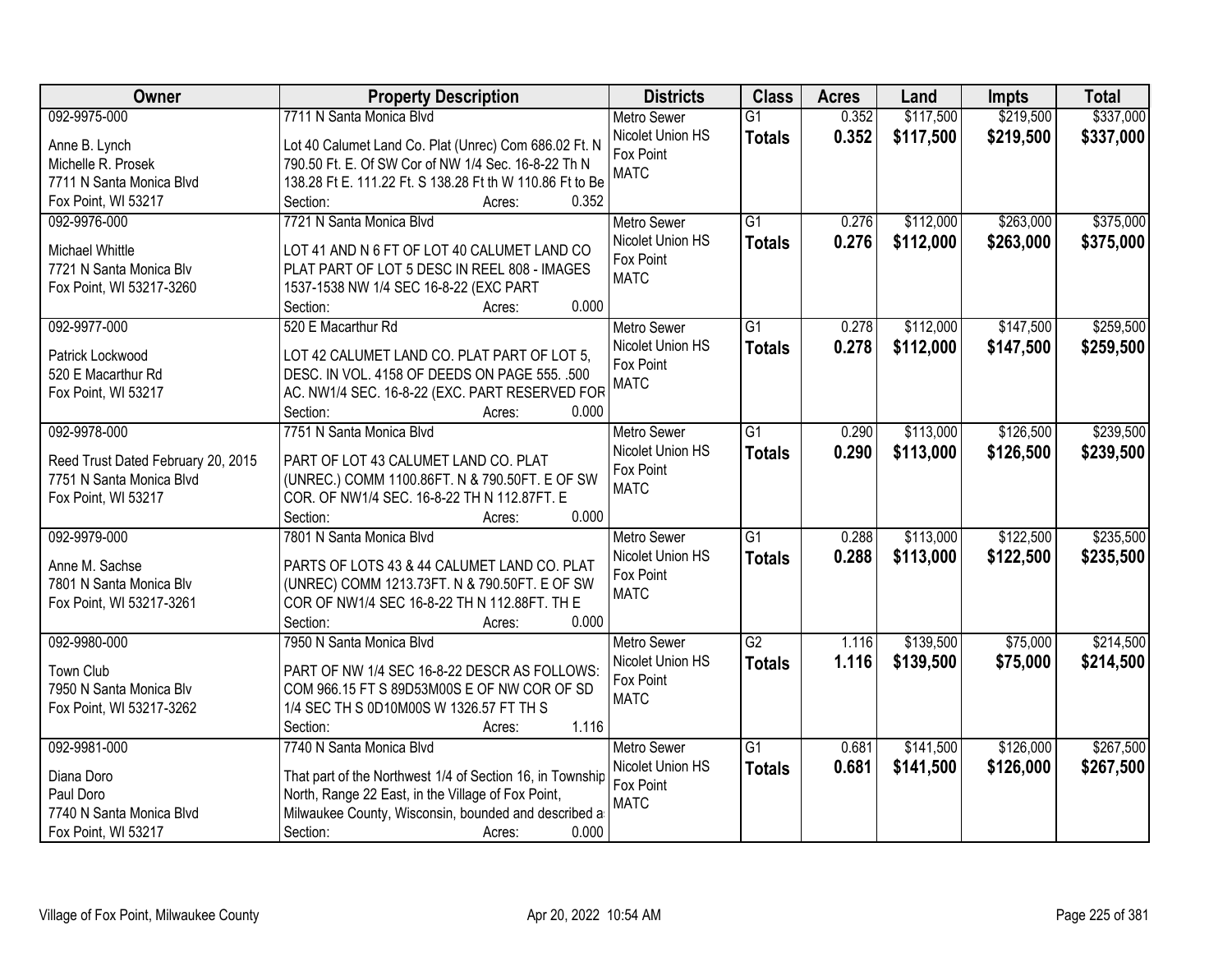| 092-9989-001<br>7630 N Santa Monica Blvd<br>4.050<br>$\overline{50}$<br>\$0<br><b>Metro Sewer</b><br>$\overline{X4}$<br>$\overline{50}$<br>\$0<br>\$0<br>\$0<br>Nicolet Union HS<br>4.050<br><b>Totals</b><br>Section 16, Townshipt 8 North, Range 22 East, 4.050<br>Congregation Shalom<br>Fox Point<br>7630 N Santa Monica Blvd<br>acres, in the Village of Fox Point, Milwaukee County,<br><b>MATC</b><br>Fox Point, WI 53217-3259<br>Wisconsin<br>Section:<br>4.050<br>Acres: |
|-----------------------------------------------------------------------------------------------------------------------------------------------------------------------------------------------------------------------------------------------------------------------------------------------------------------------------------------------------------------------------------------------------------------------------------------------------------------------------------|
|                                                                                                                                                                                                                                                                                                                                                                                                                                                                                   |
|                                                                                                                                                                                                                                                                                                                                                                                                                                                                                   |
|                                                                                                                                                                                                                                                                                                                                                                                                                                                                                   |
|                                                                                                                                                                                                                                                                                                                                                                                                                                                                                   |
| 7720 N Santa Monica Blvd<br>$\overline{G1}$<br>\$244,500<br>\$375,500<br>092-9989-002<br>0.540<br>\$131,000<br><b>Metro Sewer</b>                                                                                                                                                                                                                                                                                                                                                 |
| Nicolet Union HS<br>0.540<br>\$131,000<br>\$375,500<br>\$244,500<br><b>Totals</b><br>Lot 2 of Certified Survey Map No. 8666 recorded in the<br>Steven C. Wurcer                                                                                                                                                                                                                                                                                                                   |
| Fox Point<br>office of the Register of Deeds for Milwaukee County,<br>Gillan M. Simpson                                                                                                                                                                                                                                                                                                                                                                                           |
| <b>MATC</b><br>Wisconsin, on February 19, 2015, as Document No.<br>7720 N Santa Monica Blvd                                                                                                                                                                                                                                                                                                                                                                                       |
| 0.540<br>Section:<br>Fox Point, WI 53217<br>Acres:                                                                                                                                                                                                                                                                                                                                                                                                                                |
| 092-9990-000<br>7200 N Santa Monica Blvd<br>X4<br>0.000<br>\$0<br>\$0<br><b>Metro Sewer</b><br>\$0                                                                                                                                                                                                                                                                                                                                                                                |
| \$0<br>\$0 <br>\$0<br>Nicolet Union HS<br>0.000<br><b>Totals</b>                                                                                                                                                                                                                                                                                                                                                                                                                  |
| PART OF LOT 4 DESC. IN VOL. 2986 OF DEEDS ON<br>Village of Fox Point<br>Fox Point                                                                                                                                                                                                                                                                                                                                                                                                 |
| Attn: Village Hall<br>PAGE 373. 3.57 AC. NW1/4 SEC 16-8-22. (ROADWAY -<br><b>MATC</b><br>N. SANTA MONICA BLV<br>7200 N Santa Monica Blvd                                                                                                                                                                                                                                                                                                                                          |
| Fox Point, WI 53217-3505<br>Section:<br>0.000<br>Acres:                                                                                                                                                                                                                                                                                                                                                                                                                           |
| 7950 N Santa Monica Blvd<br>$\overline{G2}$<br>\$754,500<br>\$1,700,500<br>\$2,455,000<br>092-9991-000<br><b>Metro Sewer</b><br>6.561                                                                                                                                                                                                                                                                                                                                             |
| Nicolet Union HS<br>6.561<br>\$754,500<br>\$1,700,500<br>\$2,455,000<br><b>Totals</b>                                                                                                                                                                                                                                                                                                                                                                                             |
| Town Club<br>PART OF LOT 4 DESC IN VOL 3315 OF DEEDS ON<br>Fox Point                                                                                                                                                                                                                                                                                                                                                                                                              |
| 7950 N Santa Monica Blv<br>PAGE 492. 8.386 AC. D.2-#18B.NW1/4 SEC 16-8-22<br><b>MATC</b>                                                                                                                                                                                                                                                                                                                                                                                          |
| Fox Point, WI 53217-3262                                                                                                                                                                                                                                                                                                                                                                                                                                                          |
| 6.561<br>Section:<br>Acres:                                                                                                                                                                                                                                                                                                                                                                                                                                                       |
| \$167,600<br>\$280,600<br>092-9992-000<br>703 E Bradley Rd<br>$\overline{G1}$<br>0.293<br>\$113,000<br><b>Metro Sewer</b>                                                                                                                                                                                                                                                                                                                                                         |
| 0.293<br>\$113,000<br>\$167,600<br>\$280,600<br>Nicolet Union HS<br><b>Totals</b><br>Karin Olga Adelmann<br>COMM 20 FT E OF NW COR OF NE 1/4 OF NW 1/4                                                                                                                                                                                                                                                                                                                            |
| Fox Point<br>SEC 16-8-22 TH E 75 FT; S 200 FT; W 75 FT; TH N 200<br>703 E Bradley Rd<br><b>MATC</b>                                                                                                                                                                                                                                                                                                                                                                               |
| Fox Point, WI 53217<br>FT TO P.O.B.                                                                                                                                                                                                                                                                                                                                                                                                                                               |
| Section:<br>0.000<br>Acres:                                                                                                                                                                                                                                                                                                                                                                                                                                                       |
| $\overline{G1}$<br>\$243,500<br>\$382,500<br>092-9993-000<br>707 E Bradley Rd<br>\$139,000<br>Metro Sewer<br>0.645                                                                                                                                                                                                                                                                                                                                                                |
| Nicolet Union HS<br>0.645<br>\$139,000<br>\$243,500<br>\$382,500<br><b>Totals</b><br>COMM 95 FT E OF NW COR OF NE 1/4 OF NW 1/4<br>Nicholas J. Marx                                                                                                                                                                                                                                                                                                                               |
| Fox Point<br>SEC 16-8-22 TH E 160.60 FT; S 200 FT; W 160.60 FT;<br>Jennifer A. Camodeca                                                                                                                                                                                                                                                                                                                                                                                           |
| <b>MATC</b><br>TH N 200 FT TO P.O.B.<br>707 E Bradley Rd                                                                                                                                                                                                                                                                                                                                                                                                                          |
| 0.000<br>Fox Point, WI 53217-2902<br>Section:<br>Acres:                                                                                                                                                                                                                                                                                                                                                                                                                           |
| 092-9994-000<br>$\overline{G1}$<br>\$122,000<br>\$218,000<br>\$340,000<br>803 E Bradley Rd<br>0.413<br><b>Metro Sewer</b>                                                                                                                                                                                                                                                                                                                                                         |
| Nicolet Union HS<br>0.413<br>\$122,000<br>\$340,000<br>\$218,000<br><b>Totals</b><br>COMM 255.60 FT E OF NW COR OF NE 1/4 OF NW 1/4                                                                                                                                                                                                                                                                                                                                               |
| Carol E. Vance<br>Fox Point<br>803 E Bradley Rd<br>SEC 16-8-22 TH E 90 FT; S 209.63 FT; W 90 FT; TH N                                                                                                                                                                                                                                                                                                                                                                             |
| <b>MATC</b><br>Fox Point, WI 53217-2904<br>209.63 FT TO P.O.B.                                                                                                                                                                                                                                                                                                                                                                                                                    |
| 0.000<br>Section:<br>Acres:                                                                                                                                                                                                                                                                                                                                                                                                                                                       |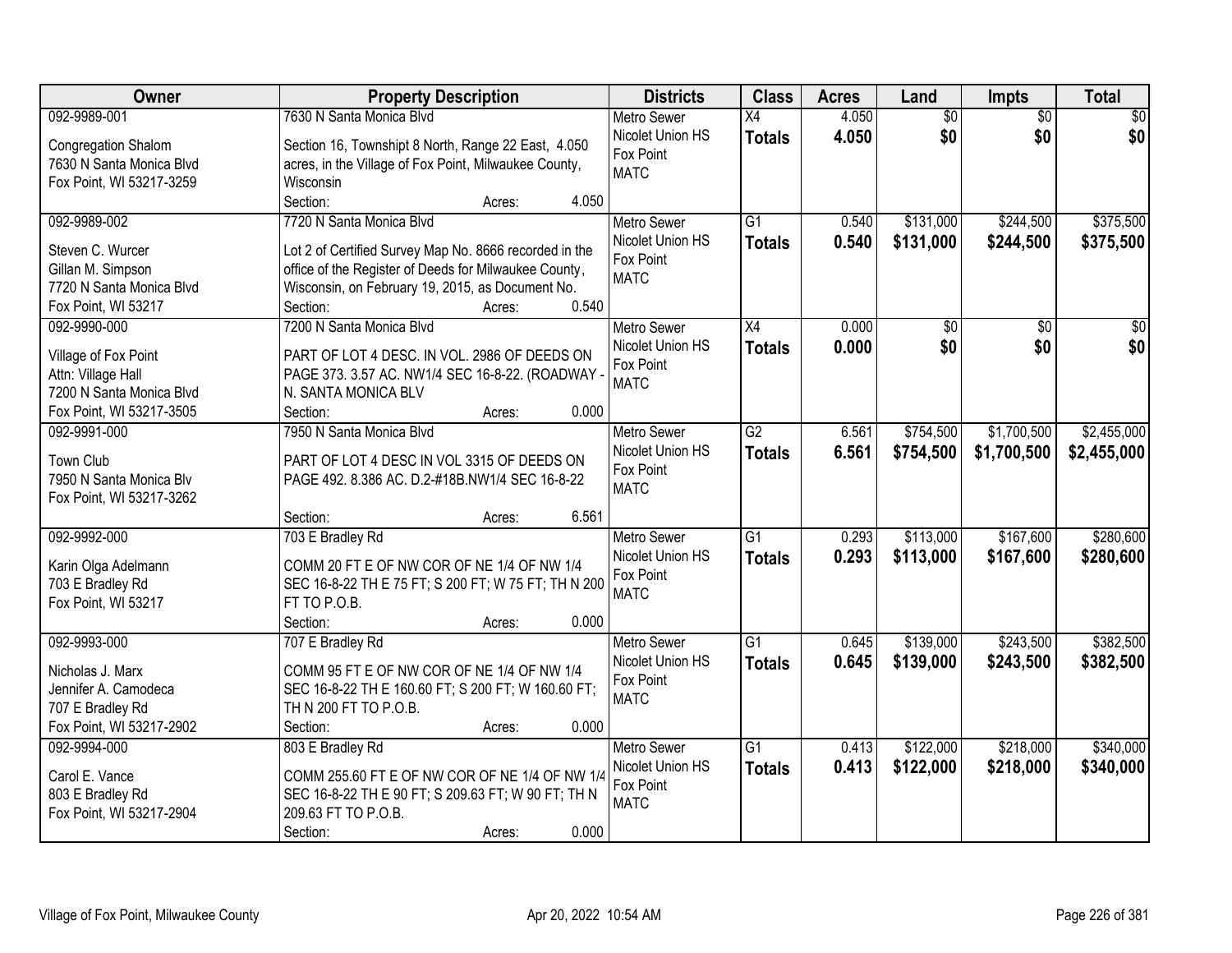| Owner                                                | <b>Property Description</b>                                                                                         | <b>Districts</b>         | <b>Class</b>    | <b>Acres</b> | Land      | <b>Impts</b>    | <b>Total</b> |
|------------------------------------------------------|---------------------------------------------------------------------------------------------------------------------|--------------------------|-----------------|--------------|-----------|-----------------|--------------|
| 092-9995-000                                         | 809 E Bradley Rd                                                                                                    | <b>Metro Sewer</b>       | $\overline{G1}$ | 0.372        | \$119,000 | \$109,500       | \$228,500    |
| Stephen W. Steffes                                   | That part of the Northwest 1/4 of Section 16, in Township                                                           | Nicolet Union HS         | <b>Totals</b>   | 0.372        | \$119,000 | \$109,500       | \$228,500    |
| Kayla M. Steffes                                     | North, Range 22 East, in the Village of Fox Point,                                                                  | Fox Point                |                 |              |           |                 |              |
| 809 E Bredley Rd                                     | Milwaukee County, Wisconsin, bounded as follows:                                                                    | <b>MATC</b>              |                 |              |           |                 |              |
| Fox Point, WI 53217                                  | 0.000<br>Section:<br>Acres:                                                                                         |                          |                 |              |           |                 |              |
| 092-9996-000                                         | 7200 N Santa Monica Blvd                                                                                            | <b>Metro Sewer</b>       | $\overline{X4}$ | 0.000        | \$0       | $\overline{50}$ | \$0          |
|                                                      |                                                                                                                     | Nicolet Union HS         | <b>Totals</b>   | 0.000        | \$0       | \$0             | \$0          |
| Village of Fox Point                                 | PART OF LOT 3, DESC. IN VOL. 1541 OF DEEDS ON                                                                       | Fox Point                |                 |              |           |                 |              |
| Attn: Longacre Pavilion                              | PAGE 358. NW1/4 SEC. 16-8-22. 1.297 AC. D.2 #15B                                                                    | <b>MATC</b>              |                 |              |           |                 |              |
| 7200 N Santa Monica Blvd                             |                                                                                                                     |                          |                 |              |           |                 |              |
| Fox Point, WI 53217-3505                             | 0.000<br>Section:<br>Acres:                                                                                         |                          |                 |              |           |                 |              |
| 092-9997-000                                         | 7930 N Lake Dr                                                                                                      | <b>Metro Sewer</b>       | $\overline{G1}$ | 1.433        | \$408,500 | \$279,500       | \$688,000    |
| Robert C. Purman                                     | PART OF LOTS 2 & 3 NE 1/4 & NW 1/4 SEC 16-8-22                                                                      | Nicolet Union HS         | <b>Totals</b>   | 1.433        | \$408,500 | \$279,500       | \$688,000    |
| Z Yannique Purman                                    | DESC IN REEL 888 - IMAGES 528-541 INCL 1.0 AC                                                                       | Fox Point<br><b>MATC</b> |                 |              |           |                 |              |
| 7930 N Lake Dr                                       |                                                                                                                     |                          |                 |              |           |                 |              |
| Fox Point, WI 53217-2927                             | 0.000<br>Section:<br>Acres:                                                                                         |                          |                 |              |           |                 |              |
| 092-9999-001                                         | 7960 N Lake Dr                                                                                                      | <b>Metro Sewer</b>       | G1              | 1.043        | \$217,500 | \$726,000       | \$943,500    |
|                                                      |                                                                                                                     | Nicolet Union HS         | <b>Totals</b>   | 1.043        | \$217,500 | \$726,000       | \$943,500    |
| Peter G. Dimitropoulos<br>Christine G. Dimitropoulos | That part of Lots 2 and 3, in the Southeast 1/4 and the<br>Southwest 1/4 of Section 9, and the Northeast 1/4 and th | Fox Point                |                 |              |           |                 |              |
| 7960 N Lake Dr                                       | Northwest 1/4 of Section 16, in Township 8 North, Range                                                             | <b>MATC</b>              |                 |              |           |                 |              |
| Fox Point, WI 53217                                  | Section:<br>1.043<br>Acres:                                                                                         |                          |                 |              |           |                 |              |
| 092-9999-002                                         | 7950 N Lake Dr                                                                                                      | <b>Metro Sewer</b>       | $\overline{G1}$ | 1.015        | \$304,000 | \$735,500       | \$1,039,500  |
|                                                      |                                                                                                                     | Nicolet Union HS         | <b>Totals</b>   | 1.015        | \$304,000 | \$735,500       | \$1,039,500  |
| Thomas C. Chelimsky and Gisela                       | Parcel 2 of Milwaukee County Certified Survey Map No                                                                | Fox Point                |                 |              |           |                 |              |
| Grotewold Chelimsky Revo                             | 8696, being a division of a part of the Southwest quarter                                                           | <b>MATC</b>              |                 |              |           |                 |              |
| 7950 N Lake Dr                                       | the Southeast quarter of Section 9, the Southeast quarter                                                           |                          |                 |              |           |                 |              |
| Fox Point, WI 53217                                  | 1.015<br>Section:<br>Acres:                                                                                         |                          |                 |              |           |                 |              |
| 093-0001-000                                         | 1401 E Goodrich Ct                                                                                                  | <b>Metro Sewer</b>       | $\overline{G1}$ | 1.241        | \$360,500 | \$364,800       | \$725,300    |
| Keith D. Lindenbaum                                  | LOT 1, GOODRICH ESTATE                                                                                              | Nicolet Union HS         | <b>Totals</b>   | 1.241        | \$360,500 | \$364,800       | \$725,300    |
| Kathleen M. Wheatley                                 |                                                                                                                     | Fox Point                |                 |              |           |                 |              |
| 1401 E Goodrich Ct                                   |                                                                                                                     | <b>MATC</b>              |                 |              |           |                 |              |
| Fox Point, WI 53217-2942                             | 1.241<br>Section:<br>Acres:                                                                                         |                          |                 |              |           |                 |              |
| 093-0002-000                                         | 1407 E Goodrich Ct                                                                                                  | <b>Metro Sewer</b>       | $\overline{G1}$ | 1.388        | \$397,000 | \$369,000       | \$766,000    |
|                                                      |                                                                                                                     | Nicolet Union HS         | <b>Totals</b>   | 1.388        | \$397,000 | \$369,000       | \$766,000    |
| Bryan M. Ortwein                                     | THAT PART OF LOT 2 GOODRICH ESTATE DESC IN                                                                          | Fox Point                |                 |              |           |                 |              |
| Christine L. Ortwein                                 | <b>REEL 974-IMAGE 1694</b>                                                                                          | <b>MATC</b>              |                 |              |           |                 |              |
| 1407 E Goodrich Ct                                   |                                                                                                                     |                          |                 |              |           |                 |              |
| Fox Point, WI 53217                                  | 0.000<br>Section:<br>Acres:                                                                                         |                          |                 |              |           |                 |              |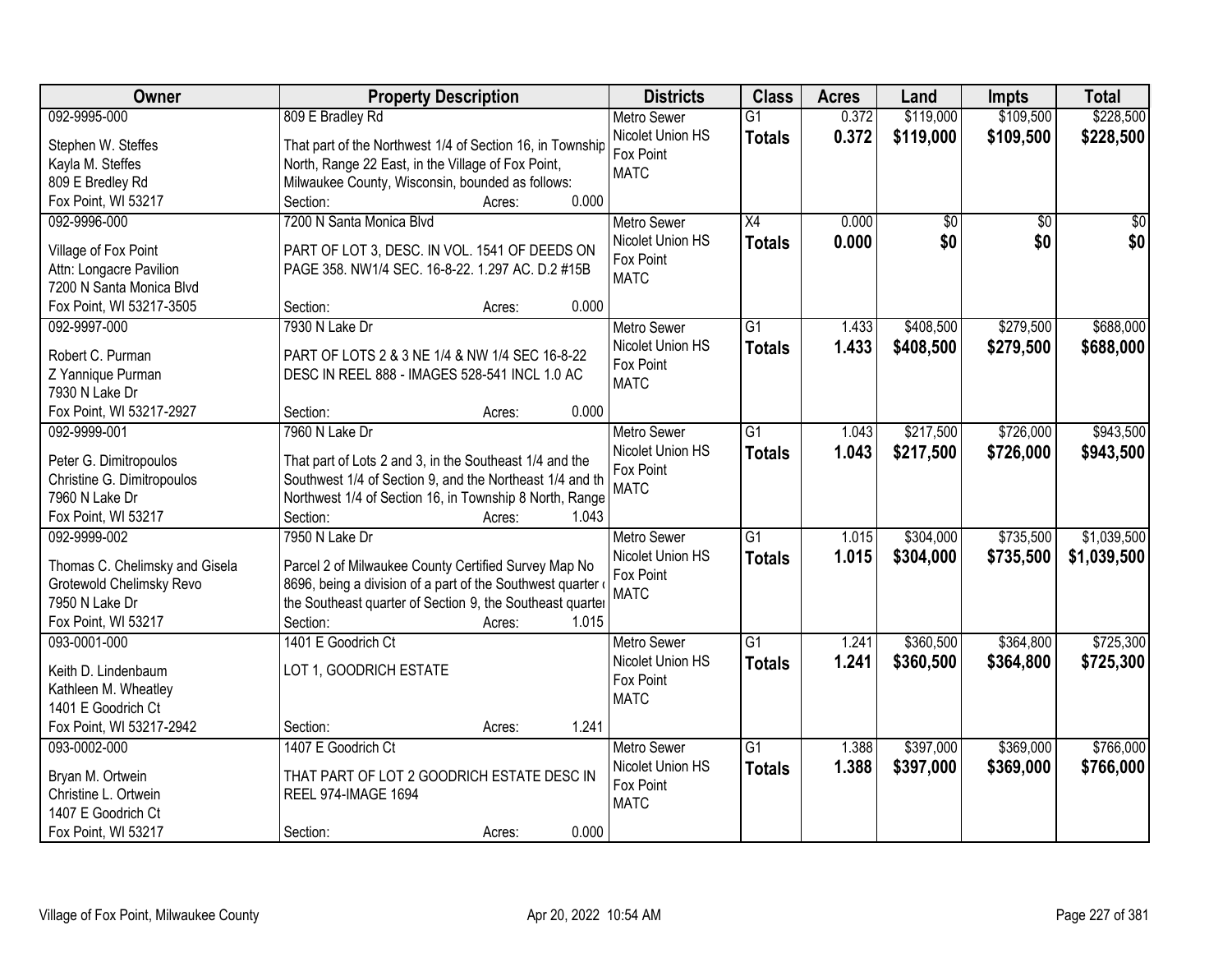| <b>Owner</b>                             |                                                             | <b>Property Description</b> |       | <b>Districts</b>   | <b>Class</b>    | <b>Acres</b> | Land      | <b>Impts</b>    | <b>Total</b> |
|------------------------------------------|-------------------------------------------------------------|-----------------------------|-------|--------------------|-----------------|--------------|-----------|-----------------|--------------|
| 093-0003-000                             | 1413 E Goodrich Ct                                          |                             |       | <b>Metro Sewer</b> | $\overline{G1}$ | 1.654        | \$463,500 | \$577,000       | \$1,040,500  |
| Mary Elizabeth Techmeier REVOC           | LOT 3 GOODRICH ESTATES AND PART OF LOT 2                    |                             |       | Nicolet Union HS   | <b>Totals</b>   | 1.654        | \$463,500 | \$577,000       | \$1,040,500  |
| TRUST Dated Aug 18, 2020                 | DESC IN REEL 898 - IMAGES 1994-1998                         |                             |       | Fox Point          |                 |              |           |                 |              |
| 1413 E Goodrich Ct                       |                                                             |                             |       | <b>MATC</b>        |                 |              |           |                 |              |
| Fox Point, WI 53217                      | Section:                                                    | Acres:                      | 0.000 |                    |                 |              |           |                 |              |
| 093-0004-000                             | 1427 E Goodrich Ct                                          |                             |       | <b>Metro Sewer</b> | $\overline{G1}$ | 1.033        | \$308,500 | \$502,000       | \$810,500    |
|                                          |                                                             |                             |       | Nicolet Union HS   | <b>Totals</b>   | 1.033        | \$308,500 | \$502,000       | \$810,500    |
| Raymond J. Auth                          | Lot four in Goodrich Estate, being a Subdivision of part of |                             |       | Fox Point          |                 |              |           |                 |              |
| Abby M. Auth                             | the NE 1/4 of Section 16, and part of the SE 1/4 of Sectio  |                             |       | <b>MATC</b>        |                 |              |           |                 |              |
| 1427 E Goodrich Ct                       | 9, Township 8 North, Range 22 East, in the Village of Fo    |                             |       |                    |                 |              |           |                 |              |
| Fox Point, WI 53217                      | Section: 9                                                  | Acres:                      | 1.033 |                    |                 |              |           |                 |              |
| 093-0005-000                             | 1441 E Goodrich Ct                                          |                             |       | Metro Sewer        | G1              | 0.885        | \$298,500 | \$187,400       | \$485,900    |
| Anna E. Fischer                          | LOT 5, GOODRICH ESTATE                                      |                             |       | Nicolet Union HS   | <b>Totals</b>   | 0.885        | \$298,500 | \$187,400       | \$485,900    |
| Kathleen Erin Dempsey                    |                                                             |                             |       | Fox Point          |                 |              |           |                 |              |
| 1441 E Goodrich Ct                       |                                                             |                             |       | <b>MATC</b>        |                 |              |           |                 |              |
| Fox Point, WI 53217                      | Section:                                                    | Acres:                      | 0.000 |                    |                 |              |           |                 |              |
| 093-0006-000                             | 1443 E Goodrich Ln                                          |                             |       | Metro Sewer        | $\overline{G1}$ | 1.025        | \$306,500 | \$297,200       | \$603,700    |
|                                          |                                                             |                             |       | Nicolet Union HS   | <b>Totals</b>   | 1.025        | \$306,500 | \$297,200       | \$603,700    |
| Alan Daniel                              | LOT 6, GOODRICH ESTATE                                      |                             |       | Fox Point          |                 |              |           |                 |              |
| <b>Hedy Daniel</b><br>1443 E Goodrich Ln |                                                             |                             |       | <b>MATC</b>        |                 |              |           |                 |              |
| Fox Point, WI 53217-2950                 | Section:                                                    | Acres:                      | 0.000 |                    |                 |              |           |                 |              |
| 093-0007-000                             | 1445 E Goodrich Ln                                          |                             |       | <b>Metro Sewer</b> | $\overline{G1}$ | 1.047        | \$312,000 | \$640,000       | \$952,000    |
|                                          |                                                             |                             |       | Nicolet Union HS   |                 |              |           |                 |              |
| <b>William Katt</b>                      | LOT 7, GOODRICH ESTATE                                      |                             |       | Fox Point          | <b>Totals</b>   | 1.047        | \$312,000 | \$640,000       | \$952,000    |
| Gloria Katt                              |                                                             |                             |       | <b>MATC</b>        |                 |              |           |                 |              |
| 1445 E Goodrich Ln                       |                                                             |                             |       |                    |                 |              |           |                 |              |
| Fox Point, WI 53217                      | Section:                                                    | Acres:                      | 0.000 |                    |                 |              |           |                 |              |
| 093-0008-000                             | 7600 N Beach Dr                                             |                             |       | Metro Sewer        | $\overline{G1}$ | 1.116        | \$265,000 | \$563,500       | \$828,500    |
| Podzilni Schmitz Revocable Trust         | LOT 1, SPRING LANE LAND DIVISION 1.116 AC.                  |                             |       | Nicolet Union HS   | <b>Totals</b>   | 1.116        | \$265,000 | \$563,500       | \$828,500    |
| 7600 N Beach Dr                          |                                                             |                             |       | Fox Point          |                 |              |           |                 |              |
| Fox Point, WI 53217                      |                                                             |                             |       | <b>MATC</b>        |                 |              |           |                 |              |
|                                          | Section:                                                    | Acres:                      | 0.000 |                    |                 |              |           |                 |              |
| 093-0009-000                             | 7550 N Beach Dr                                             |                             |       | <b>Metro Sewer</b> | $\overline{G1}$ | 0.812        | \$315,500 | $\overline{50}$ | \$315,500    |
|                                          |                                                             |                             |       | Nicolet Union HS   | <b>Totals</b>   | 0.812        | \$315,500 | \$0             | \$315,500    |
| Alok Goyal                               | LOT 2 EXC. E. 20.26 FT. SPRING LANE LAND                    |                             |       | Fox Point          |                 |              |           |                 |              |
| Sumanjeet Batra Goyal                    | <b>DIVISION</b>                                             |                             |       | <b>MATC</b>        |                 |              |           |                 |              |
| 7540 N Beach Dr                          |                                                             |                             |       |                    |                 |              |           |                 |              |
| Fox Point, WI 53217                      | Section:                                                    | Acres:                      | 0.000 |                    |                 |              |           |                 |              |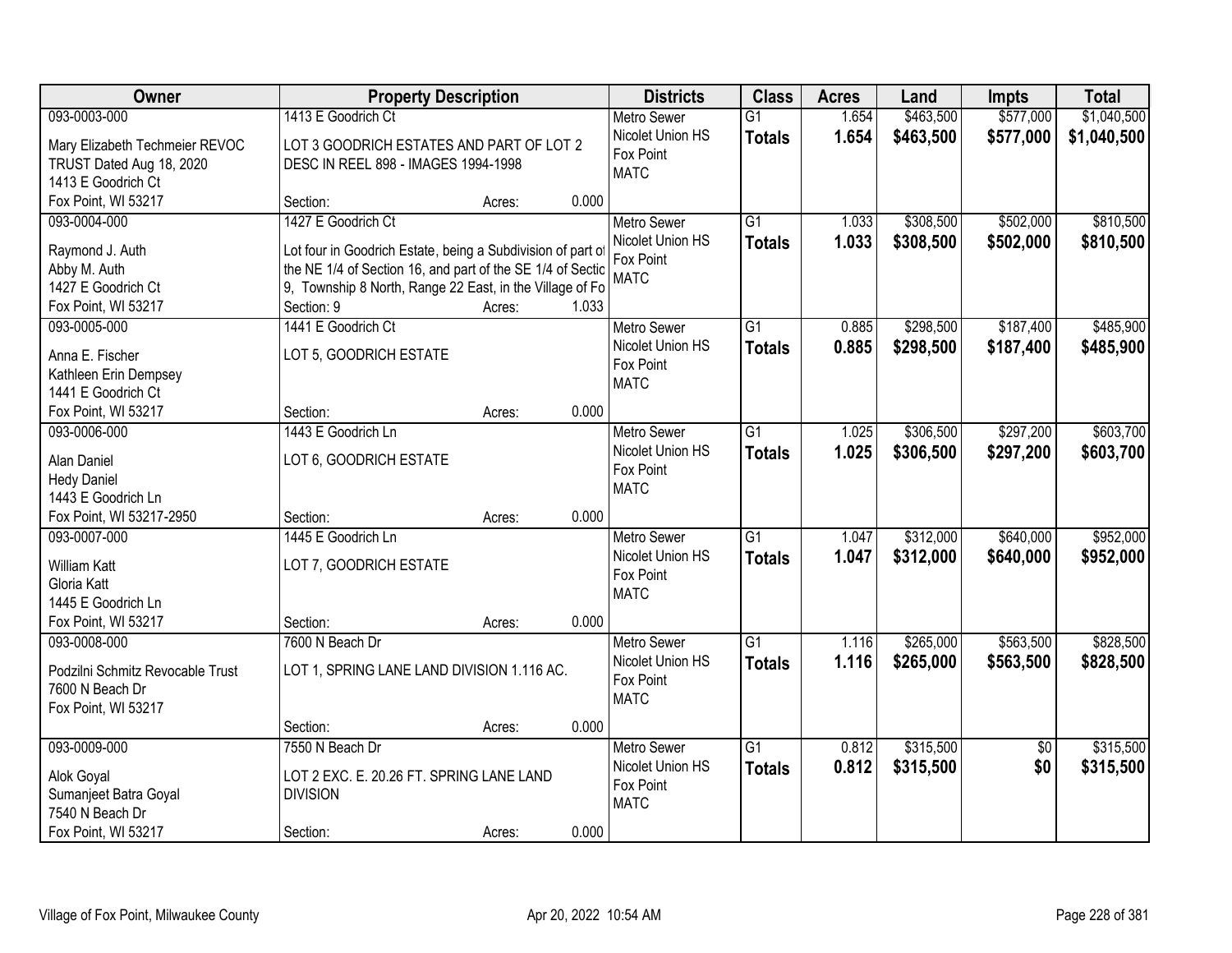| Owner                                       |                                              | <b>Property Description</b> |       | <b>Districts</b>   | <b>Class</b>    | <b>Acres</b> | Land                | <b>Impts</b>    | <b>Total</b> |
|---------------------------------------------|----------------------------------------------|-----------------------------|-------|--------------------|-----------------|--------------|---------------------|-----------------|--------------|
| 093-0010-000                                | 7540 N Beach Dr                              |                             |       | <b>Metro Sewer</b> | $\overline{G1}$ | 1.072        | \$1,338,500         | \$1,983,500     | \$3,322,000  |
| Alok Goyal                                  | LOT 3 AND ALSO E. 20.26 FT. OF LOT 2. SPRING |                             |       | Nicolet Union HS   | <b>Totals</b>   |              | $1.072$ \$1,338,500 | \$1,983,500     | \$3,322,000  |
| Sumanjeet Batra Goyal                       | LANE LAND DIVISION                           |                             |       | Fox Point          |                 |              |                     |                 |              |
| 7540 N Beach Dr                             |                                              |                             |       | <b>MATC</b>        |                 |              |                     |                 |              |
| Fox Point, WI 53217                         | Section:                                     | Acres:                      | 0.000 |                    |                 |              |                     |                 |              |
| 093-0011-000                                | 7731 N Club Cir                              |                             |       | <b>Metro Sewer</b> | $\overline{G1}$ | 0.940        | \$299,500           | $\overline{50}$ | \$299,500    |
| Julianne K. Spadafora                       | LOT 1, SUSAN SCHULTZ SUBD.                   |                             |       | Nicolet Union HS   | <b>Totals</b>   | 0.940        | \$299,500           | \$0             | \$299,500    |
| Stephen M. Spadafora                        |                                              |                             |       | Fox Point          |                 |              |                     |                 |              |
| 7731 N Club Cir                             |                                              |                             |       | <b>MATC</b>        |                 |              |                     |                 |              |
| Fox Point, WI 53217-2937                    | Section:                                     | Acres:                      | 0.000 |                    |                 |              |                     |                 |              |
| 093-0012-000                                | 7737 N Club Cir                              |                             |       | Metro Sewer        | G1              | 0.867        | \$298,000           | \$559,000       | \$857,000    |
|                                             |                                              |                             |       | Nicolet Union HS   | <b>Totals</b>   | 0.867        | \$298,000           | \$559,000       | \$857,000    |
| William R. Davis<br>7737 N Club Cir         | LOT 2 SUSAN SCHULTZ SUBD LAND CONTRACT       |                             |       | Fox Point          |                 |              |                     |                 |              |
| Fox Point, WI 53217-2937                    |                                              |                             |       | <b>MATC</b>        |                 |              |                     |                 |              |
|                                             | Section:                                     | Acres:                      | 0.000 |                    |                 |              |                     |                 |              |
| 093-0013-000                                | 7725 N Club Cir                              |                             |       | <b>Metro Sewer</b> | G1              | 0.817        | \$297,500           | \$685,000       | \$982,500    |
|                                             |                                              |                             |       | Nicolet Union HS   | <b>Totals</b>   | 0.817        | \$297,500           | \$685,000       | \$982,500    |
| Perry Gould                                 | LOT 3, SUSAN SCHULTZ SUBD.                   |                             |       | Fox Point          |                 |              |                     |                 |              |
| Catherine A. Gould                          |                                              |                             |       | <b>MATC</b>        |                 |              |                     |                 |              |
| 7725 N Club Cir<br>Fox Point, WI 53217-2937 | Section:                                     |                             | 0.000 |                    |                 |              |                     |                 |              |
| 093-0014-000                                | 7731 N Club Cir                              | Acres:                      |       | <b>Metro Sewer</b> | $\overline{G1}$ | 0.987        | \$300,000           | \$654,600       | \$954,600    |
|                                             |                                              |                             |       | Nicolet Union HS   |                 | 0.987        | \$300,000           | \$654,600       |              |
| Julianne K. Spadafora                       | LOT 4. SUSAN SCHULTZ SUBD.                   |                             |       | Fox Point          | <b>Totals</b>   |              |                     |                 | \$954,600    |
| Stephen M. Spadafora                        |                                              |                             |       | <b>MATC</b>        |                 |              |                     |                 |              |
| 7731 N Club Cir                             |                                              |                             |       |                    |                 |              |                     |                 |              |
| Fox Point, WI 53217-2937                    | Section:                                     | Acres:                      | 0.000 |                    |                 |              |                     |                 |              |
| 093-9938-001                                | 7707 N Merrie Ln                             |                             |       | Metro Sewer        | $\overline{G1}$ | 1.916        | \$529,000           | \$669,000       | \$1,198,000  |
| Susan S. Bazelon                            | CSM NO. 4253, NE 1/4 & NW 1/4 SEC. 16-8-22   |                             |       | Nicolet Union HS   | <b>Totals</b>   | 1.916        | \$529,000           | \$669,000       | \$1,198,000  |
| 7707 N Merrie Ln                            | PARCEL 1                                     |                             |       | Fox Point          |                 |              |                     |                 |              |
| Fox Point, WI 53217-2963                    |                                              |                             |       | <b>MATC</b>        |                 |              |                     |                 |              |
|                                             | Section:                                     | Acres:                      | 0.000 |                    |                 |              |                     |                 |              |
| 093-9938-002                                | 7707 N Merrie Ln                             |                             |       | <b>Metro Sewer</b> | $\overline{G1}$ | 0.792        | \$297,000           | $\overline{50}$ | \$297,000    |
| Susan S. Bazelon                            | CSM NO. 4253, NE 1/4 & NW 1/4 SEC. 16-8-22   |                             |       | Nicolet Union HS   | <b>Totals</b>   | 0.792        | \$297,000           | \$0             | \$297,000    |
| 7707 N Merrie Ln                            | PARCEL <sub>2</sub>                          |                             |       | Fox Point          |                 |              |                     |                 |              |
| Fox Point, WI 53217-2963                    |                                              |                             |       | <b>MATC</b>        |                 |              |                     |                 |              |
|                                             | Section:                                     | Acres:                      | 0.000 |                    |                 |              |                     |                 |              |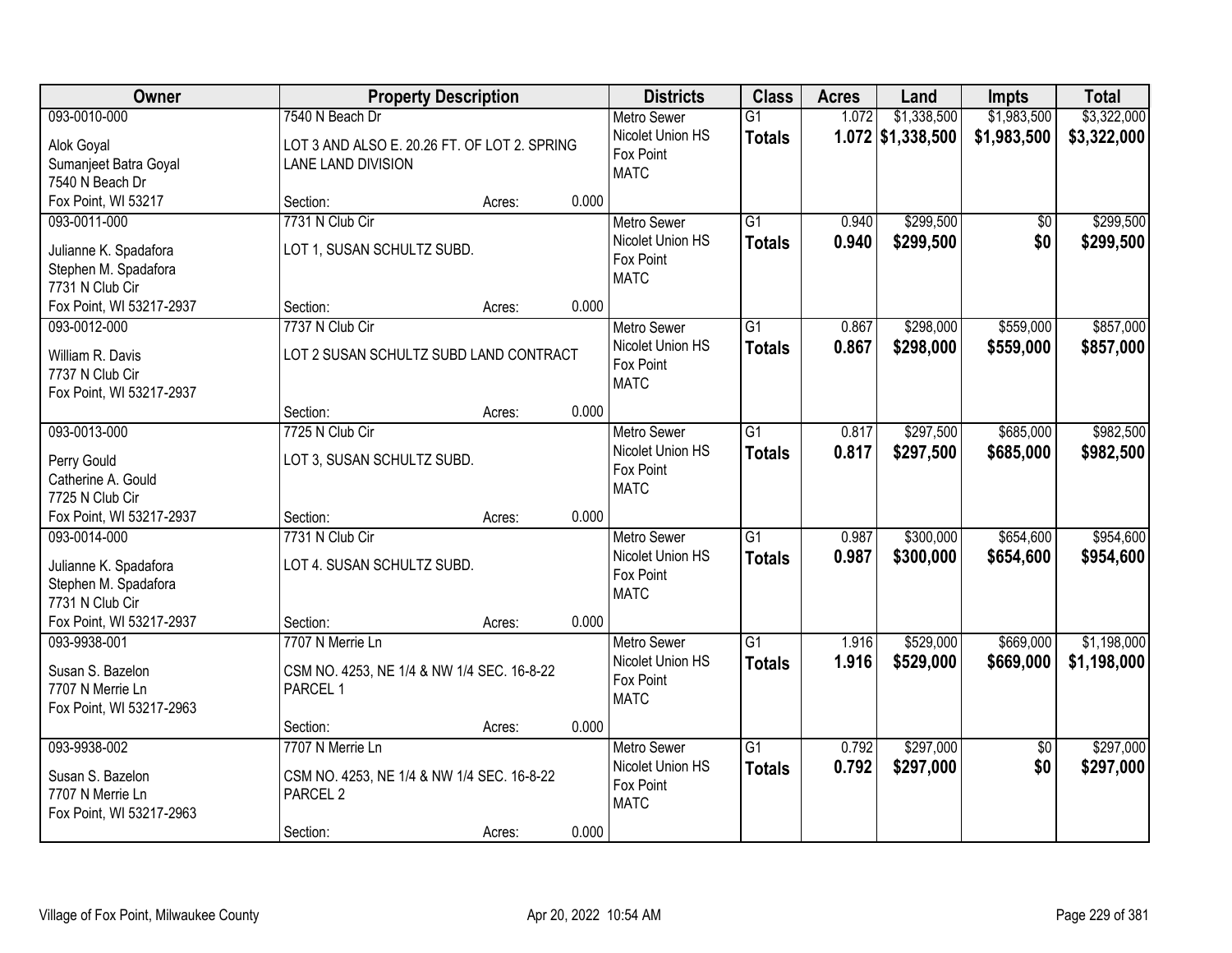| Owner                                                                    | <b>Property Description</b>                                                                          |                 | <b>Districts</b>                                    | <b>Class</b>                     | <b>Acres</b>   | Land                   | <b>Impts</b>           | <b>Total</b>               |
|--------------------------------------------------------------------------|------------------------------------------------------------------------------------------------------|-----------------|-----------------------------------------------------|----------------------------------|----------------|------------------------|------------------------|----------------------------|
| 093-9939-001                                                             | 7700 N Merrie Ln                                                                                     |                 | Metro Sewer                                         | $\overline{G1}$                  | 1.048          | \$609,500              | \$8,000                | \$617,500                  |
| Fox Point Holdings, LLC<br>622 N Water St<br>Milwaukee, WI 53202         | CERTIFIED SURVEY MAP NO 3810 NE 1/4 SEC<br>16-8-22 PARCEL 1                                          |                 | Nicolet Union HS<br>Fox Point<br><b>MATC</b>        | <b>Totals</b>                    | 1.048          | \$609,500              | \$8,000                | \$617,500                  |
|                                                                          | Section:                                                                                             | 0.000<br>Acres: |                                                     |                                  |                |                        |                        |                            |
| 093-9940-001<br>Fox Point Holdings, LLC                                  | 7700 N Merrie Ln<br>CERTIFIED SURVEY MAP NO. 3810 NE 1/4 SEC                                         |                 | <b>Metro Sewer</b><br>Nicolet Union HS<br>Fox Point | G1<br><b>Totals</b>              | 2.265<br>2.265 | \$756,000<br>\$756,000 | \$1,000<br>\$1,000     | \$757,000<br>\$757,000     |
| 622 N Water St<br>Milwaukee, WI 53202                                    | 16-8-22 PARCEL 2                                                                                     | 0.000           | <b>MATC</b>                                         |                                  |                |                        |                        |                            |
| 093-9941-000                                                             | Section:<br>7710 N Merrie Ln                                                                         | Acres:          | <b>Metro Sewer</b>                                  | G1                               | 3.085          | \$859,000              | \$1,044,000            | \$1,903,000                |
| Kathryn M Burke Revocable Trust<br>622 N Water St<br>Milwaukee, WI 53202 | PART OF LOT 7 DESC IN REEL 949-IMAGES<br>1383-1384 NE 1/4 SEC 16-8-22 3.085 AC                       |                 | Nicolet Union HS<br>Fox Point<br><b>MATC</b>        | <b>Totals</b>                    | 3.085          | \$859,000              | \$1,044,000            | \$1,903,000                |
|                                                                          | Section:                                                                                             | 0.000<br>Acres: |                                                     |                                  |                |                        |                        |                            |
| 093-9942-000                                                             | 7720 N Merrie Ln                                                                                     |                 | <b>Metro Sewer</b>                                  | $\overline{G1}$                  | 3.343          | \$870,500              | \$616,200              | \$1,486,700                |
| Robert Joseph Starshak & Ross Walter<br>Draegert Rev Trust               | COMM 444.88 FT N & 474.16 FT E OF SW COR OF NE<br>1/4 SEC. 16-8-22, TH WLY 30.39 FT & 171.84 FT N TO |                 | Nicolet Union HS<br>Fox Point                       | <b>Totals</b>                    | 3.343          | \$870,500              | \$616,200              | \$1,486,700                |
| 7720 N Merrie Ln                                                         | POB. TH N 100 FT, ELY 411.52 FT, NELY 227.41 FT,                                                     |                 | <b>MATC</b>                                         |                                  |                |                        |                        |                            |
| Fox Point, WI 53217-2962                                                 | Section:                                                                                             | 0.000<br>Acres: |                                                     |                                  |                |                        |                        |                            |
| 093-9943-000<br>Burton W. Bartlett III                                   | 7730 N Merrie Ln<br>PART OF LOT 7, DESC. IN VOL. 3659 OF DEEDS ON                                    |                 | Metro Sewer<br>Nicolet Union HS                     | $\overline{G1}$<br><b>Totals</b> | 2.123<br>2.123 | \$655,000<br>\$655,000 | \$542,500<br>\$542,500 | \$1,197,500<br>\$1,197,500 |
| Heidi M. Pangborn<br>7730 N Merrie Ln                                    | PAGE 39. NE1/4 SEC. 16-8-22 2.1226 AC.                                                               |                 | Fox Point<br><b>MATC</b>                            |                                  |                |                        |                        |                            |
| Fox Point, WI 53217                                                      | Section:                                                                                             | 0.000<br>Acres: |                                                     |                                  |                |                        |                        |                            |
| 093-9944-000                                                             | 7748 N Club Cir                                                                                      |                 | Metro Sewer                                         | $\overline{G1}$                  | 1.543          | \$436,000              | \$645,200              | \$1,081,200                |
| Don Scott Davis<br>Pamela Davis                                          | PART OF LOT 7, DESC. IN REEL 195 - IMAGE 828.<br>NE1/4 SEC. 16-8-22. 1.5434 AC.                      |                 | Nicolet Union HS<br>Fox Point<br><b>MATC</b>        | <b>Totals</b>                    | 1.543          | \$436,000              | \$645,200              | \$1,081,200                |
| 7748 N Club Cir                                                          |                                                                                                      | 0.000           |                                                     |                                  |                |                        |                        |                            |
| Fox Point, WI 53217<br>093-9945-000                                      | Section:<br>7764 N Club Cir                                                                          | Acres:          | Metro Sewer                                         | $\overline{G1}$                  | 1.585          | \$446,500              | \$239,800              | \$686,300                  |
| Barbara N Fuldner Life Trust<br>7764 N Club Cir<br>Fox Point, WI 53217   | PART OF LOTS 2 & 7 DESC IN REEL 770- IMAGES<br>432-433 NE 1/4 SEC 16-8-22 1.585 AC                   |                 | Nicolet Union HS<br>Fox Point<br><b>MATC</b>        | <b>Totals</b>                    | 1.585          | \$446,500              | \$239,800              | \$686,300                  |
|                                                                          | Section:                                                                                             | 0.000<br>Acres: |                                                     |                                  |                |                        |                        |                            |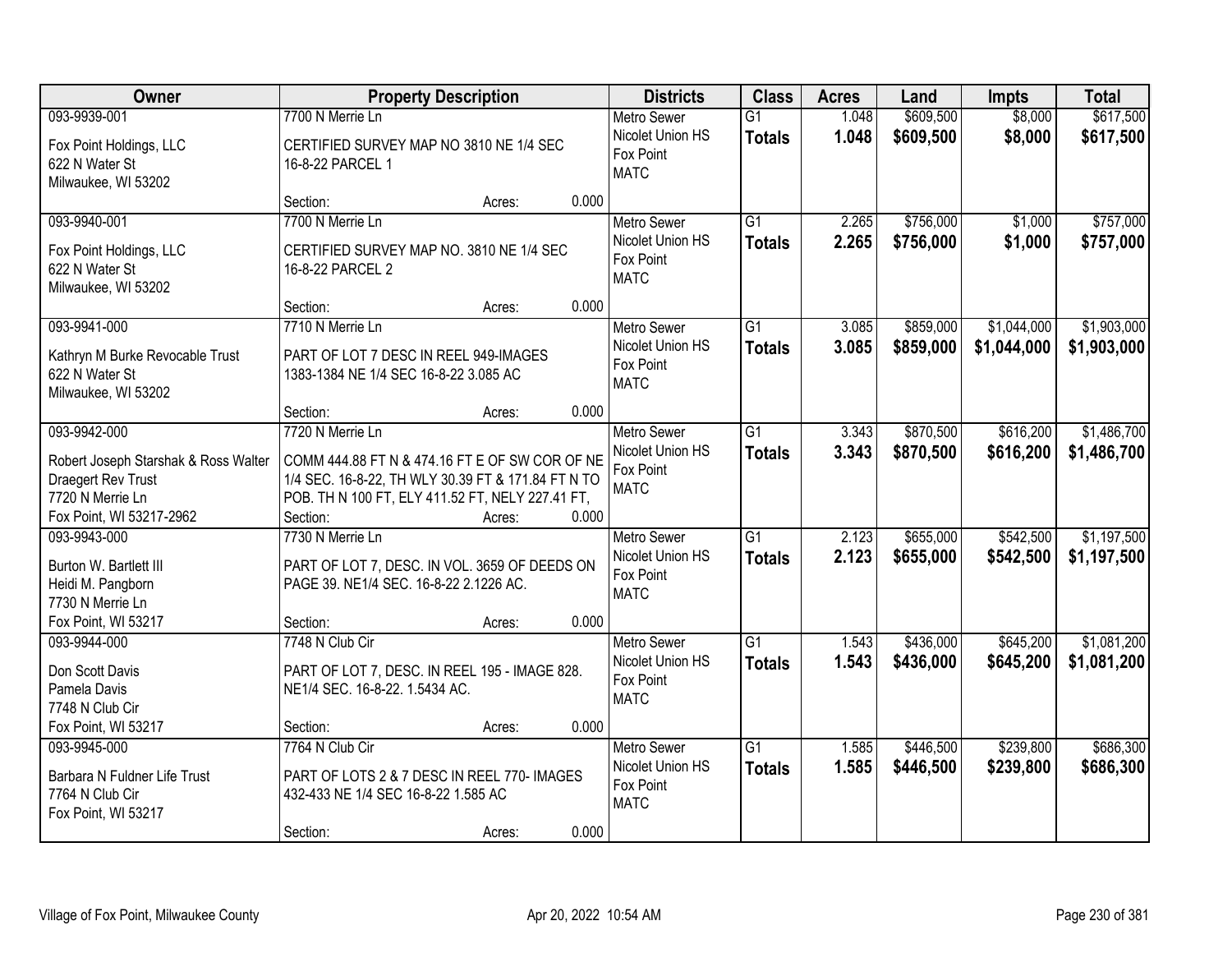| Owner                                   | <b>Property Description</b>                                                                        | <b>Districts</b>   | <b>Class</b>    | <b>Acres</b> | Land      | <b>Impts</b> | <b>Total</b> |
|-----------------------------------------|----------------------------------------------------------------------------------------------------|--------------------|-----------------|--------------|-----------|--------------|--------------|
| 093-9946-000                            | 7800 N Club Cir                                                                                    | <b>Metro Sewer</b> | $\overline{G1}$ | 1.000        | \$300,000 | \$628,500    | \$928,500    |
| Frederic G. Friedman                    | COMM 1163.10 FT N & 1062 FT W OF SW COR OF SE                                                      | Nicolet Union HS   | <b>Totals</b>   | 1.000        | \$300,000 | \$628,500    | \$928,500    |
| Elizabeth L. Friedman                   | 1/4 SEC 16-8-22, TH NLY 25 FT; NWLY 53.24 FT, 96                                                   | Fox Point          |                 |              |           |              |              |
| 7800 N Club Cir                         | FT, TO P.O.B. TH SWLY 75 FT, S 223.35 FT NWLY 215                                                  | <b>MATC</b>        |                 |              |           |              |              |
| Fox Point, WI 53217-2971                | 0.000<br>Section:<br>Acres:                                                                        |                    |                 |              |           |              |              |
| 093-9947-000                            | 1469 E Lilac Ln                                                                                    | <b>Metro Sewer</b> | $\overline{G1}$ | 2.486        | \$579,000 | \$1,047,500  | \$1,626,500  |
|                                         |                                                                                                    | Nicolet Union HS   | <b>Totals</b>   | 2.486        | \$579,000 | \$1,047,500  | \$1,626,500  |
| <b>Tracy Geiger</b>                     | COMM. 1163.1 FT N & 1062 FT E OF SW COR OF NE                                                      | Fox Point          |                 |              |           |              |              |
| <b>Tiffany Geiger</b>                   | 1/4 SEC 16-8-22 TH SLY 168.67 FT. 119.7 FT. 282.55                                                 | <b>MATC</b>        |                 |              |           |              |              |
| 1469 E Lilac Ln                         | FT; NWLY 149.5 FT, 157.67 FT, 202 FT; NLY 223.35                                                   |                    |                 |              |           |              |              |
| Fox Point, WI 53217                     | 0.000<br>Section:<br>Acres:                                                                        |                    |                 |              |           |              |              |
| 093-9948-000                            | 1479 E Lilac Ln                                                                                    | Metro Sewer        | G1              | 2.037        | \$741,000 | \$832,500    | \$1,573,500  |
| Musette Morgan Connelly                 | COMM 1163.10 FT, N & 1062 FT, E OF SW COR OF NE                                                    | Nicolet Union HS   | <b>Totals</b>   | 2.037        | \$741,000 | \$832,500    | \$1,573,500  |
| 1479 E Lilac Ln                         | 1/4 SEC. 16-8-22, TH SLY 168.67 FT, SELY 119.70 FT,                                                | Fox Point          |                 |              |           |              |              |
| Fox Point, WI 53217                     | SLY 282.55 FT, SLY SLY 25.22 FT, NELY 129.27 FT,                                                   | <b>MATC</b>        |                 |              |           |              |              |
|                                         | 0.000<br>Section:<br>Acres:                                                                        |                    |                 |              |           |              |              |
| 093-9949-000                            | 1482 E Lilac Ln                                                                                    | <b>Metro Sewer</b> | G1              | 1.782        | \$696,000 | \$644,500    | \$1,340,500  |
|                                         |                                                                                                    | Nicolet Union HS   | <b>Totals</b>   | 1.782        | \$696,000 | \$644,500    | \$1,340,500  |
| Allen H. Babbitz<br>Michelle L. Babbitz | COMM 1226.63 FT, N & 1183.12 FT, E OF SW COR OF<br>NE 1/4 SEC. 16-8-22, TH ELY 395 FT, SWLY 202.28 | Fox Point          |                 |              |           |              |              |
| 1482 E Lilac Ln                         | FT, 56.90 FT, NWLY 477.52 FT, TH NELY ON CURVE                                                     | <b>MATC</b>        |                 |              |           |              |              |
| Fox Point, WI 53217-2959                | Section:<br>0.000<br>Acres:                                                                        |                    |                 |              |           |              |              |
| 093-9950-000                            | 7755 N Club Cir                                                                                    | <b>Metro Sewer</b> | $\overline{G1}$ | 1.015        | \$304,000 | \$375,500    | \$679,500    |
|                                         |                                                                                                    | Nicolet Union HS   |                 | 1.015        | \$304,000 | \$375,500    |              |
| Brian D. Stoddard                       | PART OF LOT 7 DESC IN REEL 901 - IMAGES                                                            | Fox Point          | <b>Totals</b>   |              |           |              | \$679,500    |
| Colleen L. Stoddard                     | 1095-1099 INCL NE 1/4 SEC 16-8-22 1.015 AC                                                         | <b>MATC</b>        |                 |              |           |              |              |
| 7755 N Club Cir                         |                                                                                                    |                    |                 |              |           |              |              |
| Fox Point, WI 53217-2938                | Section:<br>0.000<br>Acres:                                                                        |                    |                 |              |           |              |              |
| 093-9951-000                            | 7740 N Club Cir                                                                                    | <b>Metro Sewer</b> | G1              | 1.048        | \$312,000 | \$318,400    | \$630,400    |
| Traci M. Schwartz                       | That part of Lot 7 in the Northeast One-Quarter of Section                                         | Nicolet Union HS   | <b>Totals</b>   | 1.048        | \$312,000 | \$318,400    | \$630,400    |
| 7740 N Club Cir                         | 16, in Township 8 North, Range 22 East, in the Village of                                          | Fox Point          |                 |              |           |              |              |
| Fox Point, WI 53217                     | Fox Point, Milwaukee County, Wisconsin, bounded and                                                | <b>MATC</b>        |                 |              |           |              |              |
|                                         | 0.000<br>Section:<br>Acres:                                                                        |                    |                 |              |           |              |              |
| 093-9952-000                            | 7769 N Club Cir                                                                                    | <b>Metro Sewer</b> | $\overline{G1}$ | 1.320        | \$380,000 | \$372,500    | \$752,500    |
|                                         |                                                                                                    | Nicolet Union HS   | <b>Totals</b>   | 1.320        | \$380,000 | \$372,500    | \$752,500    |
| Gary L. Witt                            | That part of Government Lot 7, in the Northeast 1/4 of                                             | Fox Point          |                 |              |           |              |              |
| Susan K. Witt                           | Section 16, Township 8 North, Range 22 East, in the                                                | <b>MATC</b>        |                 |              |           |              |              |
| 7769 N Club Cir                         | Village of                                                                                         |                    |                 |              |           |              |              |
| Fox Point, WI 53217                     | 0.000<br>Section:<br>Acres:                                                                        |                    |                 |              |           |              |              |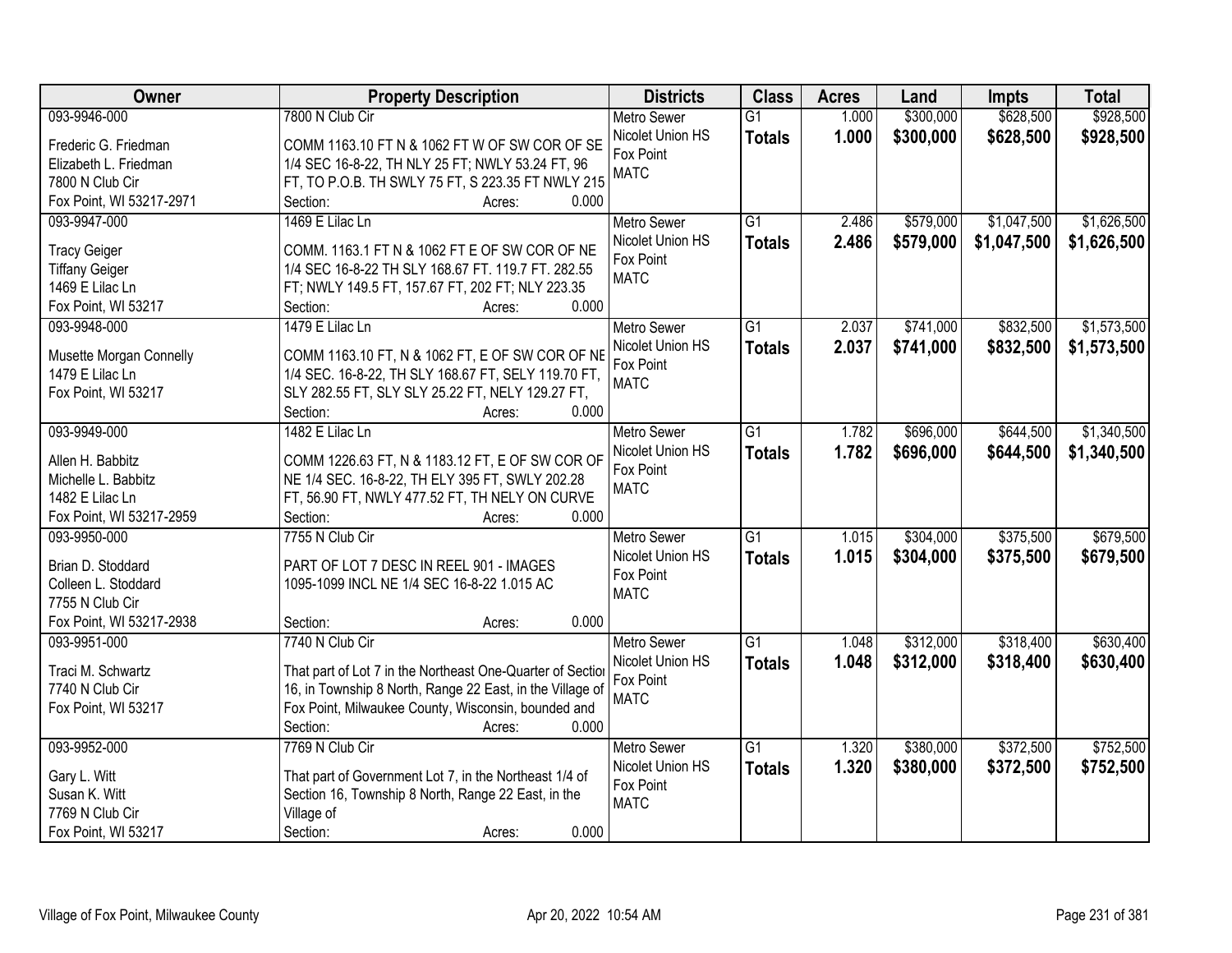| Owner                                         |                                                                               | <b>Property Description</b> |       | <b>Districts</b>         | <b>Class</b>    | <b>Acres</b> | Land      | <b>Impts</b> | <b>Total</b> |
|-----------------------------------------------|-------------------------------------------------------------------------------|-----------------------------|-------|--------------------------|-----------------|--------------|-----------|--------------|--------------|
| 093-9953-000                                  | 7820 N Lake Dr                                                                |                             |       | Metro Sewer              | $\overline{G1}$ | 1.101        | \$325,500 | \$223,500    | \$549,000    |
| John H. Karnes                                | PART OF LOTS 2 AND 7, NE1/4 SEC. 16-8-22 DESC IN                              |                             |       | Nicolet Union HS         | <b>Totals</b>   | 1.101        | \$325,500 | \$223,500    | \$549,000    |
| Julie A. Karnes                               | VOL. 2850 OF DEEDS ON PAGE 459. 1.101 AC.                                     |                             |       | Fox Point                |                 |              |           |              |              |
| 7820 N Lake Dr                                | (TRACT A)                                                                     |                             |       | <b>MATC</b>              |                 |              |           |              |              |
| Fox Point, WI 53217                           | Section:                                                                      | Acres:                      | 1.101 |                          |                 |              |           |              |              |
| 093-9954-000                                  | 7801 N Club Cir                                                               |                             |       | <b>Metro Sewer</b>       | $\overline{G1}$ | 0.964        | \$299,500 | \$152,500    | \$452,000    |
|                                               |                                                                               |                             |       | Nicolet Union HS         | <b>Totals</b>   | 0.964        | \$299,500 | \$152,500    | \$452,000    |
| Andre P. Baerri                               | PART OF LOTS 2 AND 7 DESC. IN VOL. 3931 OF                                    |                             |       | Fox Point                |                 |              |           |              |              |
| 7801 N Club Cir                               | DEEDS ON PAGE 601. NE1/4 SEC. 16-8-22. .964 AC.                               |                             |       | <b>MATC</b>              |                 |              |           |              |              |
| Fox Point, WI 53217                           | D.1-#37 B                                                                     |                             |       |                          |                 |              |           |              |              |
|                                               | Section:                                                                      | Acres:                      | 0.000 |                          |                 |              |           |              |              |
| 093-9955-000                                  | 1111 E Lilac Ln                                                               |                             |       | <b>Metro Sewer</b>       | $\overline{G1}$ | 1.817        | \$504,500 | \$789,200    | \$1,293,700  |
| Jane M. Frank Revocable Trust                 | PART OF LOTS 2 & 7, 3 & 6, DESC. IN REEL 499 -                                |                             |       | Nicolet Union HS         | <b>Totals</b>   | 1.817        | \$504,500 | \$789,200    | \$1,293,700  |
| 1111 E Lilac Ln                               | IMAGES 1708 & 1709. NE1/4 & NW1/4 SEC. 16-8-22.                               |                             |       | Fox Point                |                 |              |           |              |              |
| Fox Point, WI 53217                           | <b>1.817 ACRES</b>                                                            |                             |       | <b>MATC</b>              |                 |              |           |              |              |
|                                               | Section:                                                                      | Acres:                      | 0.000 |                          |                 |              |           |              |              |
| 093-9956-000                                  | 1109 E Lilac Ln                                                               |                             |       | <b>Metro Sewer</b>       | $\overline{G1}$ | 1.000        | \$300,000 | \$448,700    | \$748,700    |
|                                               |                                                                               |                             |       | Nicolet Union HS         | <b>Totals</b>   | 1.000        | \$300,000 | \$448,700    | \$748,700    |
| Jed Calata and Larisa Broglie                 | COMM 1158.86 FT, S & 67.31 FT, E OF NW COR OF                                 |                             |       | Fox Point                |                 |              |           |              |              |
| 1109 E Lilac Ln                               | NE 1/4 SEC. 16-8-22, TH E 168 FT, N 222.35 FT, NWLY                           |                             |       | <b>MATC</b>              |                 |              |           |              |              |
| Fox Point, WI 53217                           | ALG CURVE 175.12 FT, TH S 284.12 FT TO POB. EXC                               |                             |       |                          |                 |              |           |              |              |
|                                               | Section:                                                                      | Acres:                      | 0.000 |                          |                 |              |           |              |              |
| 093-9957-000                                  | 7875 N Club Cir                                                               |                             |       | Metro Sewer              | $\overline{G1}$ | 1.381        | \$395,500 | \$380,100    | \$775,600    |
| <b>Thomas Parks</b>                           | PART OF LOTS 2 & 3, IN REEL 425 - IMAGES                                      |                             |       | Nicolet Union HS         | <b>Totals</b>   | 1.381        | \$395,500 | \$380,100    | \$775,600    |
| Susan Parks                                   | 1617-1618, NE1/4 SEC. 16-8-22. 1.663 AC.                                      |                             |       | Fox Point                |                 |              |           |              |              |
| 7875 N Club Cir                               |                                                                               |                             |       | <b>MATC</b>              |                 |              |           |              |              |
| Fox Point, WI 53217                           | Section:                                                                      | Acres:                      | 0.000 |                          |                 |              |           |              |              |
| 093-9958-000                                  | 7863 N Club Cir                                                               |                             |       | Metro Sewer              | $\overline{G1}$ | 1.000        | \$300,000 | \$414,500    | \$714,500    |
|                                               |                                                                               |                             |       | Nicolet Union HS         | <b>Totals</b>   | 1.000        | \$300,000 | \$414,500    | \$714,500    |
| Benjamin F. Garmer III<br>Elizabeth K. Garmer | PART OF LOT 2, DESC. IN REEL 409 -IMAGE 1974.<br>NE1/4 SEC. 16-8-22 1.000 AC. |                             |       | Fox Point                |                 |              |           |              |              |
| 7863 N Club Cir                               |                                                                               |                             |       | <b>MATC</b>              |                 |              |           |              |              |
| Fox Point, WI 53217-2940                      | Section:                                                                      |                             | 0.000 |                          |                 |              |           |              |              |
| 093-9959-000                                  | 7863 N Club Cir                                                               | Acres:                      |       | <b>Metro Sewer</b>       | $\overline{G1}$ | 1.000        | \$300,000 | \$22,700     | \$322,700    |
|                                               |                                                                               |                             |       | Nicolet Union HS         |                 |              |           |              |              |
| Benjamin F. Garmer III                        | PART OF LOT 2 DESC. IN VOL. 3193 OF DEEDS ON                                  |                             |       |                          | <b>Totals</b>   | 1.000        | \$300,000 | \$22,700     | \$322,700    |
| Elizabeth K. Garmer                           | PAGE 30 NE1/4 SEC. 16-8-22. 1.000 AC. D.1-#40                                 |                             |       | Fox Point<br><b>MATC</b> |                 |              |           |              |              |
| 7863 N Club Cir                               |                                                                               |                             |       |                          |                 |              |           |              |              |
| Fox Point, WI 53217-2940                      | Section:                                                                      | Acres:                      | 0.000 |                          |                 |              |           |              |              |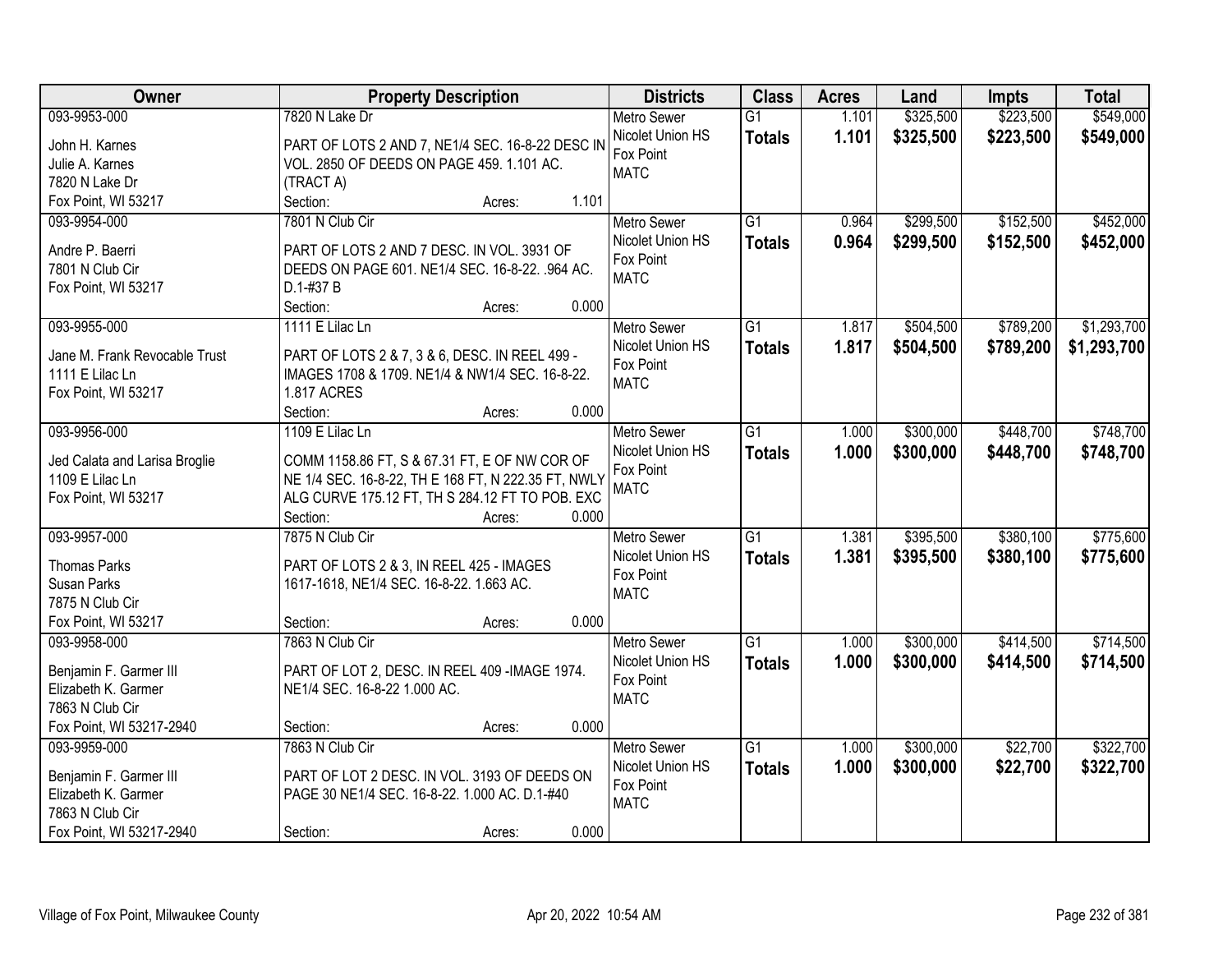| Owner                                |                                                  | <b>Property Description</b> |       | <b>Districts</b>   | <b>Class</b>    | <b>Acres</b> | Land      | <b>Impts</b>    | <b>Total</b>    |
|--------------------------------------|--------------------------------------------------|-----------------------------|-------|--------------------|-----------------|--------------|-----------|-----------------|-----------------|
| 093-9960-000                         | Lilac Ln                                         |                             |       | <b>Metro Sewer</b> | $\overline{G1}$ | 0.834        | \$297,500 | $\overline{50}$ | \$297,500       |
| North Club Circle LLC                | PART OF LOT 2, DESC. IN VOL. 2137 OF DEEDS ON    |                             |       | Nicolet Union HS   | <b>Totals</b>   | 0.834        | \$297,500 | \$0             | \$297,500       |
| 7855 N Club Cir                      | PAGE 371. NE1/4 SEC. 16-8-22. 1.000 AC. D.1-#39  |                             |       | Fox Point          |                 |              |           |                 |                 |
| Fox Point, WI 53217                  |                                                  |                             |       | <b>MATC</b>        |                 |              |           |                 |                 |
|                                      | Section:                                         | Acres:                      | 0.000 |                    |                 |              |           |                 |                 |
| 093-9961-000                         | 7855 N Club Cir                                  |                             |       | <b>Metro Sewer</b> | $\overline{G1}$ | 0.882        | \$298,500 | \$2,178,600     | \$2,477,100     |
| North Club Circle LLC                | PART OF LOT 2 DESC IN REEL 667 - IMAGE 1353 NE   |                             |       | Nicolet Union HS   | <b>Totals</b>   | 0.882        | \$298,500 | \$2,178,600     | \$2,477,100     |
| 7855 N Club Cir                      | 1/4 SEC 16-8-22 1.000 ACRE                       |                             |       | Fox Point          |                 |              |           |                 |                 |
| Fox Point, WI 53217                  |                                                  |                             |       | <b>MATC</b>        |                 |              |           |                 |                 |
|                                      | Section:                                         | Acres:                      | 0.000 |                    |                 |              |           |                 |                 |
| 093-9962-001                         | 7831 N Club Cir                                  |                             |       | <b>Metro Sewer</b> | $\overline{G1}$ | 1.003        | \$301,000 | \$883,500       | \$1,184,500     |
| Cameron Art                          | CERTIFIED SURVEY MAP NO 7216 NE 16-8-22.         |                             |       | Nicolet Union HS   | <b>Totals</b>   | 1.003        | \$301,000 | \$883,500       | \$1,184,500     |
| Julie K. Art                         | PARCEL 1                                         |                             |       | Fox Point          |                 |              |           |                 |                 |
| 7831 N Club Cir                      |                                                  |                             |       | <b>MATC</b>        |                 |              |           |                 |                 |
| Fox Point, WI 53217                  | Section:                                         | Acres:                      | 0.000 |                    |                 |              |           |                 |                 |
| 093-9962-002                         | 7817 N Club Cir                                  |                             |       | <b>Metro Sewer</b> | G1              | 0.922        | \$299,000 | \$510,500       | \$809,500       |
| Gary S. Close                        | CERTIFIED SURVEY MAP NO 7216 NE 16-8-22.         |                             |       | Nicolet Union HS   | <b>Totals</b>   | 0.922        | \$299,000 | \$510,500       | \$809,500       |
| Linda R. Berry                       | PARCEL 2.                                        |                             |       | Fox Point          |                 |              |           |                 |                 |
| 7817 N Club Cir                      |                                                  |                             |       | <b>MATC</b>        |                 |              |           |                 |                 |
| Fox Point, WI 53217-2940             | Section:                                         | Acres:                      | 0.000 |                    |                 |              |           |                 |                 |
| 093-9963-001                         | 7807 N Club Cir                                  |                             |       | <b>Metro Sewer</b> | $\overline{G1}$ | 0.789        | \$297,000 | \$779,500       | \$1,076,500     |
|                                      |                                                  |                             |       | Nicolet Union HS   | <b>Totals</b>   | 0.789        | \$297,000 | \$779,500       | \$1,076,500     |
| Peter Robbins                        | CERTIFIED SURVEY MAP NO 6943 NE 16-8-22          |                             |       | Fox Point          |                 |              |           |                 |                 |
| Alexandra Robbins<br>7807 N Club Cir | PARCEL 1                                         |                             |       | <b>MATC</b>        |                 |              |           |                 |                 |
| Fox Point, WI 53217                  | Section:                                         |                             | 0.000 |                    |                 |              |           |                 |                 |
| 093-9963-002                         | 1144 E Lilac Ln                                  | Acres:                      |       | <b>Metro Sewer</b> | $\overline{G1}$ | 0.909        | \$299,000 | \$4,500         | \$303,500       |
|                                      |                                                  |                             |       | Nicolet Union HS   |                 | 0.909        | \$299,000 | \$4,500         | \$303,500       |
| Peter Robbins                        | CERTIFIED SURVEY MAP NO. 6943 NE 16-8-22         |                             |       | Fox Point          | <b>Totals</b>   |              |           |                 |                 |
| Alexandra Robbins                    | PARCEL <sub>2</sub>                              |                             |       | <b>MATC</b>        |                 |              |           |                 |                 |
| 7807 N Club Cir                      |                                                  |                             |       |                    |                 |              |           |                 |                 |
| Fox Point, WI 53217                  | Section:                                         | Acres:                      | 0.000 |                    |                 |              |           |                 |                 |
| 093-9964-000                         | 1500 E Lilac Ln                                  |                             |       | <b>Metro Sewer</b> | X4              | 0.000        | \$0       | $\overline{50}$ | $\overline{50}$ |
| Chipstone Foundation Inc             | PART OF LOTS 7 AND 8, 1 AND 2, DESC. IN VOL. 675 |                             |       | Nicolet Union HS   | <b>Totals</b>   | 0.000        | \$0       | \$0             | \$0             |
| 1500 E Lilac Ln                      | OF DEEDS ON PAGE 281 AND IN VOL. 956 OF DEEDS    |                             |       | Fox Point          |                 |              |           |                 |                 |
| Fox Point, WI 53217                  | ON PAGE 19 AS AMENDED IN VOL. 1793 OF DEEDS      |                             |       | <b>MATC</b>        |                 |              |           |                 |                 |
|                                      | Section:                                         | Acres:                      | 0.000 |                    |                 |              |           |                 |                 |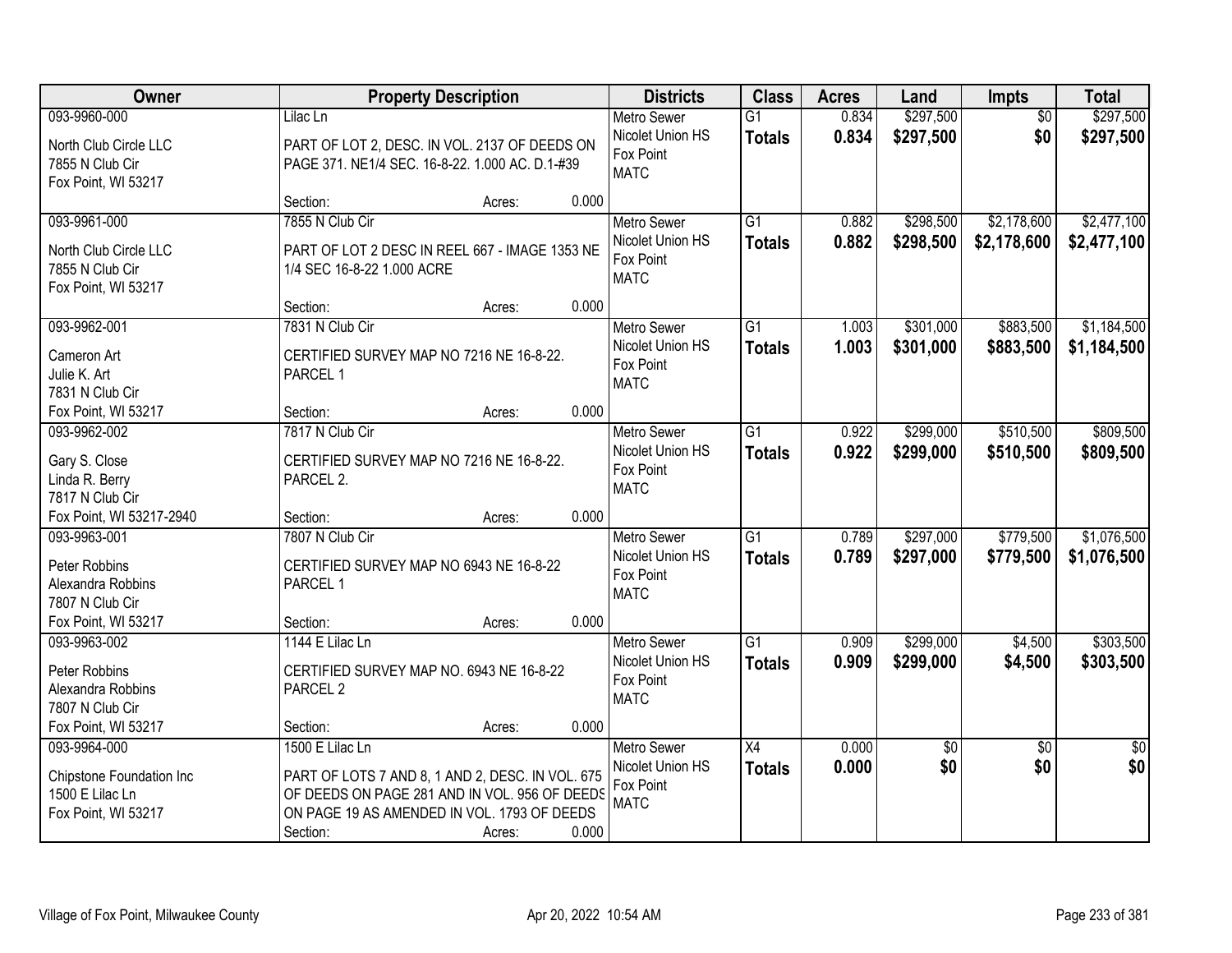| Owner                    | <b>Property Description</b>                            | <b>Districts</b>              | <b>Class</b>    | <b>Acres</b> | Land            | <b>Impts</b>    | <b>Total</b>    |
|--------------------------|--------------------------------------------------------|-------------------------------|-----------------|--------------|-----------------|-----------------|-----------------|
| 093-9965-000             | 7820 N Club Cir                                        | <b>Metro Sewer</b>            | $\overline{X4}$ | 0.000        | $\overline{60}$ | $\overline{50}$ | $\overline{50}$ |
| Chipstone Foundation Inc | PART OF LOTS 1 & 2, DESC. IN VOL.2555 OF DEEDS         | Nicolet Union HS<br>Fox Point | <b>Totals</b>   | 0.000        | \$0             | \$0             | \$0             |
| 7820 N Club Cir          | ON PAGE 107. NE1/4 SEC. 16-8-12 8.2054 AC. D. 1 #21    | <b>MATC</b>                   |                 |              |                 |                 |                 |
| Fox Point, WI 53217-2939 | AND <sub>21A</sub>                                     |                               |                 |              |                 |                 |                 |
|                          | Section:<br>0.000<br>Acres:                            |                               |                 |              |                 |                 |                 |
| 093-9966-000             | 7828 N Club Cir                                        | <b>Metro Sewer</b>            | $\overline{G1}$ | 1.367        | \$392,000       | \$290,200       | \$682,200       |
| Sarah L. Brown           | THAT PART OF NE 1/4 SEC 16-8-22 DESC IN REEL           | Nicolet Union HS              | <b>Totals</b>   | 1.367        | \$392,000       | \$290,200       | \$682,200       |
| 7828 N Club Cir          | 698 - IMAGE 1343                                       | Fox Point                     |                 |              |                 |                 |                 |
| Fox Point, WI 53217-2939 |                                                        | <b>MATC</b>                   |                 |              |                 |                 |                 |
|                          | 0.000<br>Section:<br>Acres:                            |                               |                 |              |                 |                 |                 |
| 093-9967-000             | 7836 N Club Cir                                        | <b>Metro Sewer</b>            | $\overline{G1}$ | 1.394        | \$398,500       | \$395,500       | \$794,000       |
|                          |                                                        | Nicolet Union HS              | <b>Totals</b>   | 1.394        | \$398,500       | \$395,500       | \$794,000       |
| Gerald N. Flemma         | PART OF LOT 2 DESC. IN REEL 46 -IMAGE 231 AND          | Fox Point                     |                 |              |                 |                 |                 |
| 7836 N Club Cir          | REEL 47-IMAGE 983. NE1/4 SEC. 16-8-22. 1.394 AC.       | <b>MATC</b>                   |                 |              |                 |                 |                 |
| Fox Point, WI 53217      | 0.000<br>Section:                                      |                               |                 |              |                 |                 |                 |
| 093-9968-000             | Acres:<br>7200 N Santa Monica Blvd                     | <b>Metro Sewer</b>            | X4              | 0.000        |                 |                 |                 |
|                          |                                                        | Nicolet Union HS              |                 |              | \$0             | \$0             | \$0             |
| Village of Fox Point     | THE S1/2 OF THAT PART OF ABANDONED ROAD                | Fox Point                     | <b>Totals</b>   | 0.000        | \$0             | \$0             | \$0             |
| Attn: Village Hall       | LYING IMMEDIATELY NLY OF LAND DESC IN VOL.             | <b>MATC</b>                   |                 |              |                 |                 |                 |
| 7200 N Santa Monica Blvd | 1884 PAGE 520. NE1/4 SEC 16-8-22 CONT. 0.195 ACS       |                               |                 |              |                 |                 |                 |
| Fox Point, WI 53217-3505 | 0.000<br>Section:<br>Acres:                            |                               |                 |              |                 |                 |                 |
| 093-9969-000             | 7850 N Club Cir                                        | <b>Metro Sewer</b>            | $\overline{G1}$ | 1.432        | \$408,000       | \$366,300       | \$774,300       |
| Louis H. Schroeder III   | PART OF LOT 2, DESC. IN VOL. 3715 OF DEEDS ON          | Nicolet Union HS              | <b>Totals</b>   | 1.432        | \$408,000       | \$366,300       | \$774,300       |
| Jane M. Schroeder        | PAGE 606 NE1/4 SEC. 16-8-22. 1.432 AC. D.1-#46         | Fox Point                     |                 |              |                 |                 |                 |
| 7850 N Club Cir          |                                                        | <b>MATC</b>                   |                 |              |                 |                 |                 |
| Fox Point, WI 53217      | Section:<br>0.000<br>Acres:                            |                               |                 |              |                 |                 |                 |
| 093-9970-001             | 7878 N Club Cir                                        | Metro Sewer                   | $\overline{G1}$ | 0.892        | \$298,500       | \$491,500       | \$790,000       |
|                          |                                                        | Nicolet Union HS              | <b>Totals</b>   | 0.892        | \$298,500       | \$491,500       | \$790,000       |
| John W. Mellowes         | LOT 1, CERTIFIED SURVEY MAP NO. 1642 NE 1/4            | Fox Point                     |                 |              |                 |                 |                 |
| R. Jan P Mellowes        | SEC. 16-8-22 - Lot One (1) of Certified Survey Map No. | <b>MATC</b>                   |                 |              |                 |                 |                 |
| 7870 N Club Cir          | 1642, of a part of the Northeast One-quarter (1/4) of  |                               |                 |              |                 |                 |                 |
| Fox Point, WI 53217      | 0.000<br>Section:<br>Acres:                            |                               |                 |              |                 |                 |                 |
| 093-9970-002             | 7860 N Club Cir                                        | <b>Metro Sewer</b>            | $\overline{G1}$ | 0.851        | \$298,000       | \$471,000       | \$769,000       |
| John M. Grogan           | LOT 2, CERTIFIED SURVEY MAP NO. 1642 NE 1/4            | Nicolet Union HS              | <b>Totals</b>   | 0.851        | \$298,000       | \$471,000       | \$769,000       |
| Denise M. Grogan         | SEC. 16-8-22                                           | Fox Point                     |                 |              |                 |                 |                 |
| 7860 N Club Cir          |                                                        | <b>MATC</b>                   |                 |              |                 |                 |                 |
| Fox Point, WI 53217-2939 | 0.000<br>Section:<br>Acres:                            |                               |                 |              |                 |                 |                 |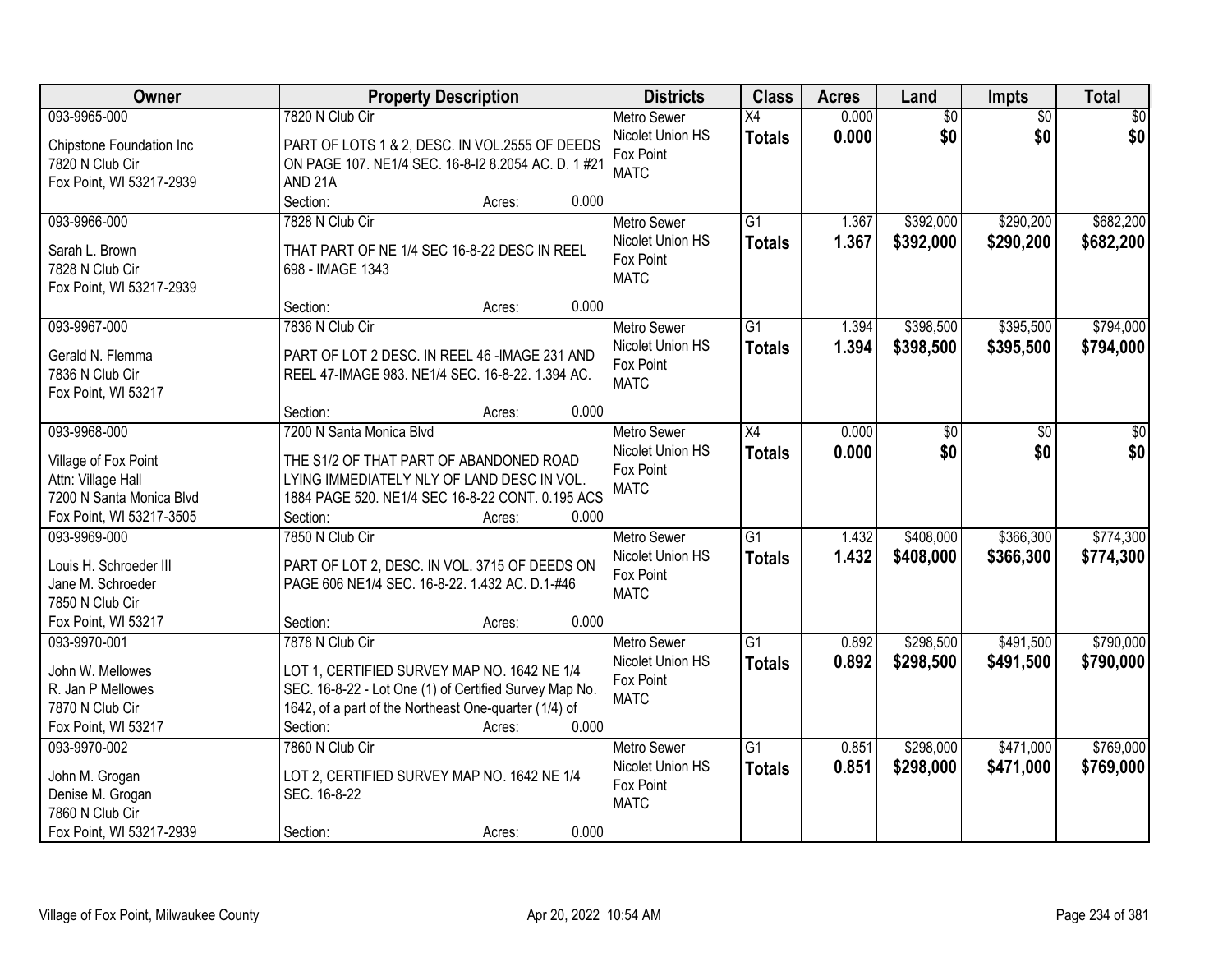| Owner                               | <b>Property Description</b>                            | <b>Districts</b>              | <b>Class</b>    | <b>Acres</b> | Land      | <b>Impts</b> | <b>Total</b> |
|-------------------------------------|--------------------------------------------------------|-------------------------------|-----------------|--------------|-----------|--------------|--------------|
| 093-9971-000                        | 7880 N Club Cir                                        | <b>Metro Sewer</b>            | $\overline{G1}$ | 1.318        | \$379,500 | \$765,200    | \$1,144,700  |
| Molly A. Hoehn                      | PART OF LOTS 2 AND 3 DESC IN REEL 802 - IMAGE          | Nicolet Union HS              | <b>Totals</b>   | 1.318        | \$379,500 | \$765,200    | \$1,144,700  |
| Jeffrey C. Hoehn                    | 1100 NE 1/4 SEC 16-8-22 1.318 AC                       | Fox Point                     |                 |              |           |              |              |
| 7880 N Club Cir                     |                                                        | <b>MATC</b>                   |                 |              |           |              |              |
| Fox Point, WI 53217                 | 0.000<br>Section:<br>Acres:                            |                               |                 |              |           |              |              |
| 093-9972-000                        | 7870 N Club Cir                                        | <b>Metro Sewer</b>            | $\overline{G1}$ | 3.270        | \$626,000 | \$936,100    | \$1,562,100  |
|                                     |                                                        | Nicolet Union HS              | <b>Totals</b>   | 3.270        | \$626,000 | \$936,100    | \$1,562,100  |
| John W. Mellowes                    | PART OF LOT 2, NE1/4 SEC. 16-8-22 & S SE1/4 SEC.       | Fox Point                     |                 |              |           |              |              |
| R. Jan P Mellowes                   | 9-8-22 DESC. IN VOL. 3368 OF DEEDS ON PAGE 538,        | <b>MATC</b>                   |                 |              |           |              |              |
| 7870 N Club Cir                     | EXC. 2.000 AC. DESC. IN VOL. 3368-PAGE 542. 3.270      |                               |                 |              |           |              |              |
| Fox Point, WI 53217<br>093-9975-003 | 0.000<br>Section:<br>Acres:<br>1447 E Goodrich Ln      |                               | G1              | 0.981        |           | \$378,000    | \$678,000    |
|                                     |                                                        | Metro Sewer                   |                 |              | \$300,000 |              |              |
| <b>Robert Kuesel</b>                | CERTIFIED SURVEY MAP NO 8141 NE 1/4 SEC                | Nicolet Union HS<br>Fox Point | <b>Totals</b>   | 0.981        | \$300,000 | \$378,000    | \$678,000    |
| Kristin Kuesel                      | 16-8-22 PARCEL 1 - In the County of Milwaukee, State o | <b>MATC</b>                   |                 |              |           |              |              |
| 1447 E Goodrich Ln                  | Wisconsin: That part of the Northeast One-Quarter of   |                               |                 |              |           |              |              |
| Fox Point, WI 53217                 | Section:<br>0.000<br>Acres:                            |                               |                 |              |           |              |              |
| 093-9975-004                        | 1449 E Goodrich Ln                                     | <b>Metro Sewer</b>            | G1              | 1.728        | \$409,500 | \$470,500    | \$880,000    |
| Suzanne J. Johnson                  | PARCEL 2, CERTIFIED SURVEY MAP NO.                     | Nicolet Union HS              | <b>Totals</b>   | 1.728        | \$409,500 | \$470,500    | \$880,000    |
| 1449 E Goodrich Ln                  | 8141, RECORDED AS DOCUMENT NO. 9735992, IN             | Fox Point                     |                 |              |           |              |              |
| Fox Point, WI 53217                 | THE VILLAGE OF FOX                                     | <b>MATC</b>                   |                 |              |           |              |              |
|                                     | 0.000<br>Section:<br>Acres:                            |                               |                 |              |           |              |              |
| 093-9975-005                        | 1450 E Goodrich Ln                                     | <b>Metro Sewer</b>            | $\overline{G1}$ | 1.011        | \$535,000 | \$565,000    | \$1,100,000  |
|                                     |                                                        | Nicolet Union HS              | <b>Totals</b>   | 1.011        | \$535,000 | \$565,000    | \$1,100,000  |
| Gerald J. Levy                      | CERTIFIED SURVEY MAP NO 8141 NE 1/4 SEC                | Fox Point                     |                 |              |           |              |              |
| Ellin S. Levy                       | 16-8-22 PARCEL 3                                       | <b>MATC</b>                   |                 |              |           |              |              |
| 1450 E Goodrich Ln                  |                                                        |                               |                 |              |           |              |              |
| Fox Point, WI 53217-2950            | 0.000<br>Section:<br>Acres:                            |                               |                 |              |           |              |              |
| 093-9975-006                        | 1451 E Goodrich Ln                                     | <b>Metro Sewer</b>            | G1              | 1.948        | \$843,500 | \$853,500    | \$1,697,000  |
| Douglas S. Levy                     | CERTIFIED SURVEY MAP NO 8141 NE 1/4 SEC                | Nicolet Union HS              | <b>Totals</b>   | 1.948        | \$843,500 | \$853,500    | \$1,697,000  |
| Patricia Levy                       | 16-8-22 PARCEL 4                                       | Fox Point                     |                 |              |           |              |              |
| 1451 E Goodrich Ln                  |                                                        | <b>MATC</b>                   |                 |              |           |              |              |
| Fox Point, WI 53217-2950            | 0.000<br>Section:<br>Acres:                            |                               |                 |              |           |              |              |
| 093-9976-000                        | 1453 E Goodrich Ln                                     | <b>Metro Sewer</b>            | $\overline{G1}$ | 1.437        | \$447,000 | \$293,000    | \$740,000    |
|                                     |                                                        | Nicolet Union HS              | <b>Totals</b>   | 1.437        | \$447,000 | \$293,000    | \$740,000    |
| Brian W. Cooke                      | PART OF LOT 1, DESC. IN VOL. 4253 OF DEEDS ON          | Fox Point                     |                 |              |           |              |              |
| 1453 E Goodrich Ln                  | PAGE 49. NE1/4 SEC.16-8-22 1.437 AC.                   | <b>MATC</b>                   |                 |              |           |              |              |
| Fox Point, WI 53217                 | 0.000                                                  |                               |                 |              |           |              |              |
|                                     | Section:<br>Acres:                                     |                               |                 |              |           |              |              |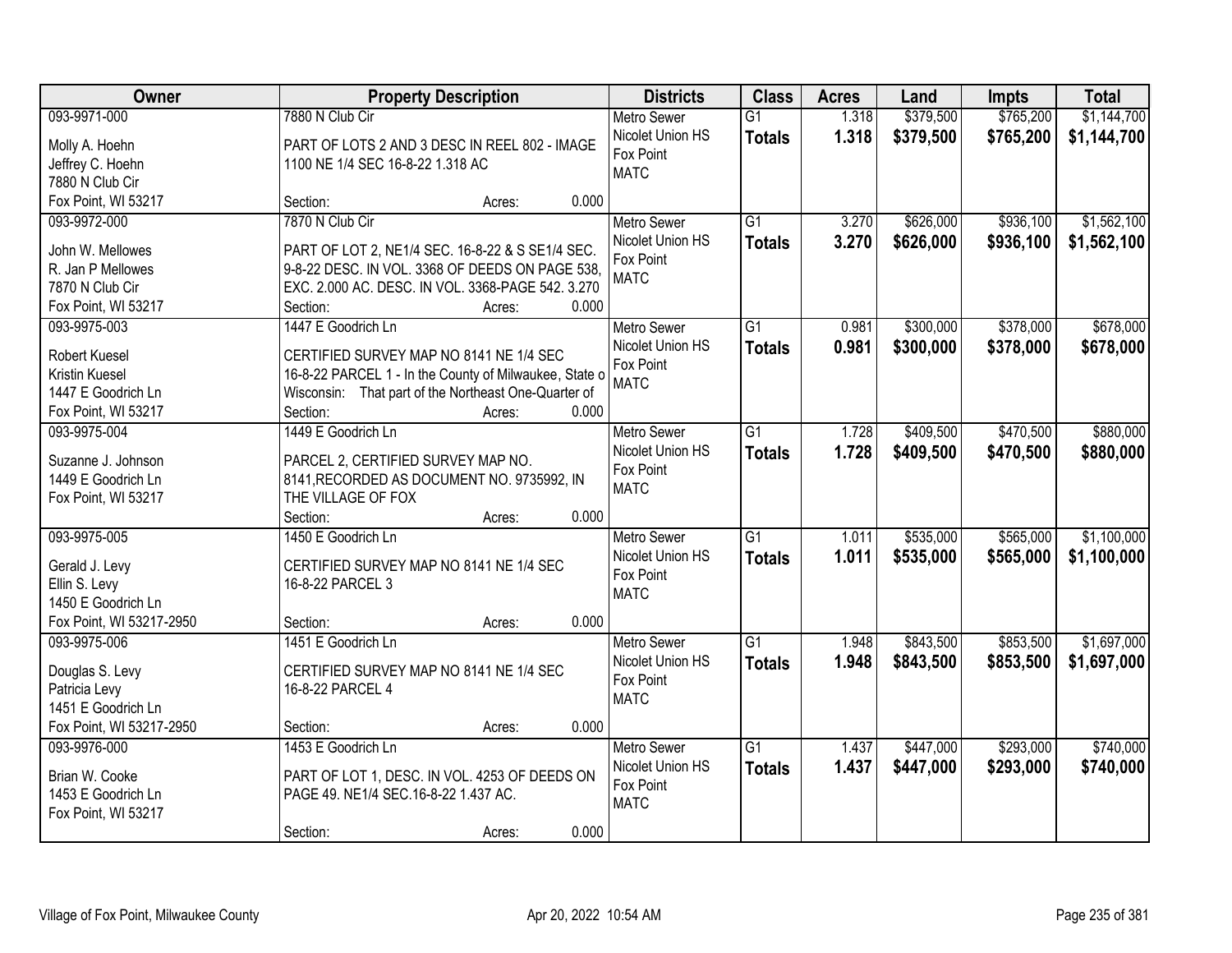| Owner                               |                                                           | <b>Property Description</b> |       | <b>Districts</b>              | <b>Class</b>    | <b>Acres</b> | Land              | <b>Impts</b> | <b>Total</b> |
|-------------------------------------|-----------------------------------------------------------|-----------------------------|-------|-------------------------------|-----------------|--------------|-------------------|--------------|--------------|
| 093-9977-000                        | 1455 E Goodrich Ln                                        |                             |       | Metro Sewer                   | $\overline{G1}$ | 1.000        | \$300,000         | \$272,100    | \$572,100    |
| Bradley B. Wabiszewski              | PART OF LOT 1, DESC. IN REEL 438 - IMAGE 65.              |                             |       | Nicolet Union HS              | <b>Totals</b>   | 1.000        | \$300,000         | \$272,100    | \$572,100    |
| Edmund E. Wabiszewski II            | NE1/4 SEC. 16-8-22. 1.000 AC.                             |                             |       | Fox Point                     |                 |              |                   |              |              |
| 1455 E Goodrich Ln                  |                                                           |                             |       | <b>MATC</b>                   |                 |              |                   |              |              |
| Fox Point, WI 53217-2950            | Section:                                                  | Acres:                      | 0.000 |                               |                 |              |                   |              |              |
| 093-9978-001                        | 1461 E Goodrich Ln                                        |                             |       | Metro Sewer                   | $\overline{G1}$ | 2.072        | \$433,000         | \$449,500    | \$882,500    |
|                                     |                                                           |                             |       | Nicolet Union HS              | <b>Totals</b>   | 2.072        | \$433,000         | \$449,500    | \$882,500    |
| Nancy C. Valimont                   | PARCEL 1 CERTIFIED SURVEY MAP NO 2702 NE                  |                             |       | Fox Point                     |                 |              |                   |              |              |
| Carl A. Valimont                    | FRACTIONAL 1/4 OF SECTION 16-8-22 2.072 ACRES             |                             |       | <b>MATC</b>                   |                 |              |                   |              |              |
| 1461 E Goodrich Ln                  | Section:                                                  |                             | 0.000 |                               |                 |              |                   |              |              |
| Fox Point, WI 53217<br>093-9978-002 |                                                           | Acres:                      |       |                               |                 |              |                   | \$453,500    |              |
|                                     | 1469 E Goodrich Ln                                        |                             |       | <b>Metro Sewer</b>            | $\overline{G1}$ | 1.103        | \$663,000         |              | \$1,116,500  |
| Douglas J. Levine                   | PARCEL 2 CERTIFIED SURVEY MAP NO 2702 NE                  |                             |       | Nicolet Union HS<br>Fox Point | <b>Totals</b>   | 1.103        | \$663,000         | \$453,500    | \$1,116,500  |
| Kather Levine                       | FRACTIONAL 1/4 OF SECTION 16-8-22 1.103 ACRES             |                             |       | <b>MATC</b>                   |                 |              |                   |              |              |
| 1469 E Goodrich Ln                  | Parcel 2 of Certified Survey Map No. 2702, located in the |                             |       |                               |                 |              |                   |              |              |
| Fox Point, WI 53217                 | Section:                                                  | Acres:                      | 0.000 |                               |                 |              |                   |              |              |
| 093-9978-003                        | 1473 E Goodrich Ln                                        |                             |       | <b>Metro Sewer</b>            | $\overline{G1}$ | 1.090        | \$660,000         | \$690,000    | \$1,350,000  |
| Stephen C. Vielmetti Trustees       | PARCEL 3 CERTIFIED SURVEY MAP NO 2702 NE                  |                             |       | Nicolet Union HS              | <b>Totals</b>   | 1.090        | \$660,000         | \$690,000    | \$1,350,000  |
| 1473 E Goodrich Ln                  | FRACTIONAL 1/4 OF SECTION 16-8-22 1.094 ACRES             |                             |       | Fox Point                     |                 |              |                   |              |              |
| Fox Point, WI 53217                 |                                                           |                             |       | <b>MATC</b>                   |                 |              |                   |              |              |
|                                     | Section:                                                  | Acres:                      | 0.000 |                               |                 |              |                   |              |              |
| 093-9978-004                        | 1465 E Goodrich Ln                                        |                             |       | <b>Metro Sewer</b>            | $\overline{G1}$ | 0.943        | \$299,500         | \$1,075,300  | \$1,374,800  |
|                                     |                                                           |                             |       | Nicolet Union HS              | <b>Totals</b>   | 0.943        | \$299,500         | \$1,075,300  | \$1,374,800  |
| Dale Fritz                          | PARCEL 4 CSMAP NO 2702 NE FRACTIONAL 1/4 OF               |                             |       | Fox Point                     |                 |              |                   |              |              |
| Jan H. Fritz                        | SEC 16-8-22 0-943 AC.                                     |                             |       | <b>MATC</b>                   |                 |              |                   |              |              |
| 1465 E Goodrich Ln                  |                                                           |                             |       |                               |                 |              |                   |              |              |
| Fox Point, WI 53217-2950            | Section:                                                  | Acres:                      | 0.000 |                               |                 |              |                   |              |              |
| 093-9979-000                        | 7632 N Beach Dr                                           |                             |       | Metro Sewer                   | $\overline{G1}$ | 1.318        | \$393,500         | \$285,300    | \$678,800    |
| Andrew H. Berger                    | PART OF LOTS 7 & 8, DESC. IN VOL. 1620 ON PAGE            |                             |       | Nicolet Union HS              | <b>Totals</b>   | 1.318        | \$393,500         | \$285,300    | \$678,800    |
| Genina M. Berger                    | 623. NE1/4 SEC. 16-8-22. 1.318 AC. D.1-#2A                |                             |       | Fox Point                     |                 |              |                   |              |              |
| 7632 N Beach Dr                     |                                                           |                             |       | <b>MATC</b>                   |                 |              |                   |              |              |
| Fox Point, WI 53217-2928            | Section:                                                  | Acres:                      | 0.000 |                               |                 |              |                   |              |              |
| 093-9980-000                        | 7624 N Beach Dr                                           |                             |       | Metro Sewer                   | $\overline{G1}$ | 1.680        | \$1,567,000       | \$984,000    | \$2,551,000  |
|                                     |                                                           |                             |       | Nicolet Union HS              | <b>Totals</b>   |              | 1.680 \$1,567,000 | \$984,000    | \$2,551,000  |
| The Shaka and Maya Payne Smart      | PARCEL 1: That part of the Northeast 1/4 of Section 16,   |                             |       | Fox Point                     |                 |              |                   |              |              |
| Revocable Trust Agreemen            | Township 8 North, Range 22 East, in the Village of Fox    |                             |       | <b>MATC</b>                   |                 |              |                   |              |              |
| 7624 N Beach Dr                     | Point, Milwaukee County, Wisconsin, bounded and           |                             |       |                               |                 |              |                   |              |              |
| Fox Point, WI 53217                 | Section:                                                  | Acres:                      | 1.680 |                               |                 |              |                   |              |              |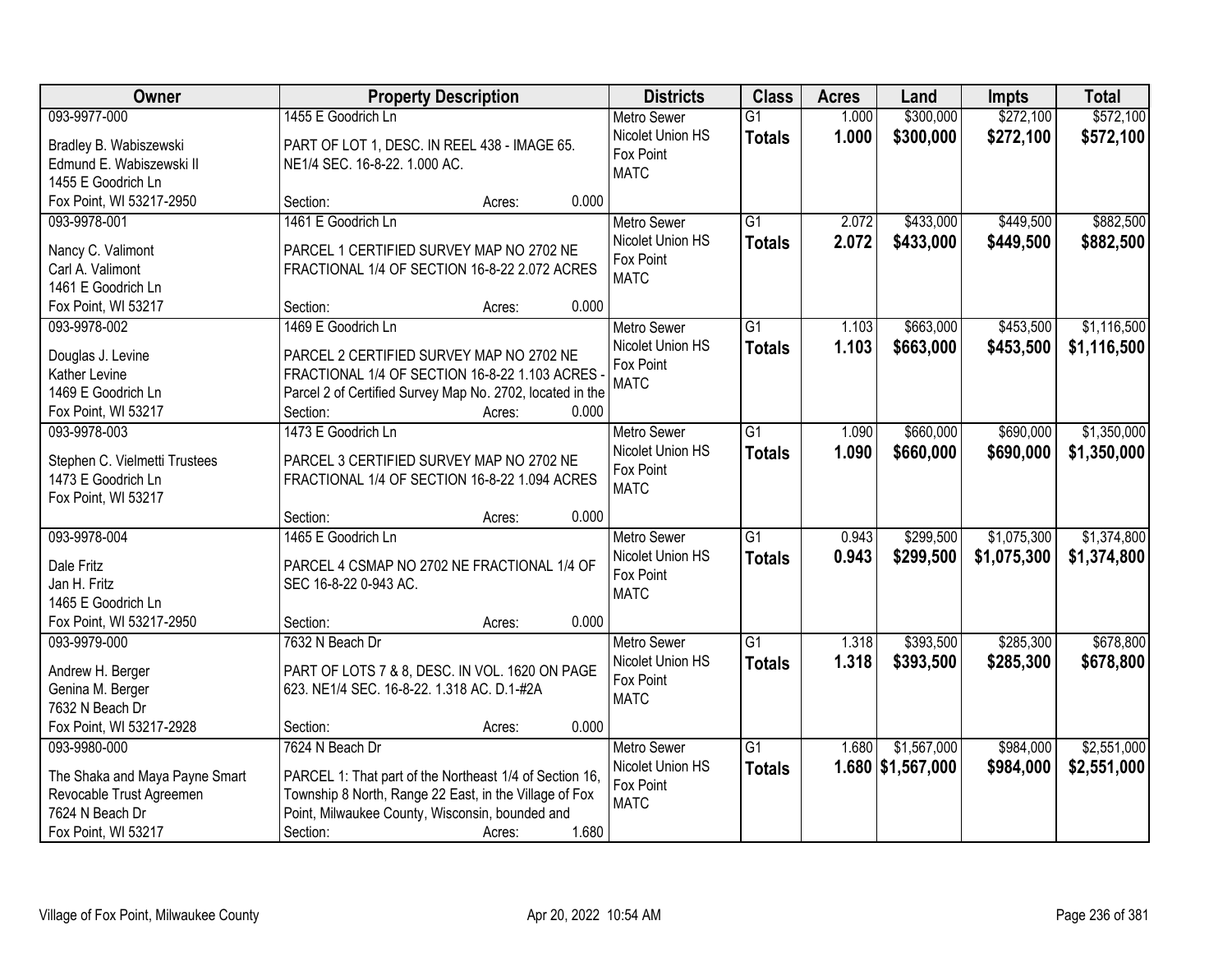| Owner                                | <b>Property Description</b>                               | <b>Districts</b>   | <b>Class</b>    | <b>Acres</b> | Land                | <b>Impts</b> | <b>Total</b> |
|--------------------------------------|-----------------------------------------------------------|--------------------|-----------------|--------------|---------------------|--------------|--------------|
| 093-9981-000                         | 7644 N Beach Dr                                           | <b>Metro Sewer</b> | $\overline{G1}$ | 1.278        | \$1,182,000         | \$538,500    | \$1,720,500  |
| Rozansky-Brenegan 2012 Joint         | Part of Lots 7 and 8 in the Northeast One-Quarter of      | Nicolet Union HS   | <b>Totals</b>   |              | $1.278$ \$1,182,000 | \$538,500    | \$1,720,500  |
| Revocable Trust, Dated Aug           | Section 16, in Township 8 North, Range 22 East, in the    | Fox Point          |                 |              |                     |              |              |
| 7644 N Beach Dr                      | Village of Fox Point, Milwaukee County, Wisconsin,        | <b>MATC</b>        |                 |              |                     |              |              |
| Fox Point, WI 53217                  | 0.000<br>Section:<br>Acres:                               |                    |                 |              |                     |              |              |
| 093-9982-000                         | 7704 N Beach Dr                                           | <b>Metro Sewer</b> | $\overline{G1}$ | 1.196        | \$900,000           | \$48,500     | \$948,500    |
|                                      |                                                           | Nicolet Union HS   | <b>Totals</b>   | 1.196        | \$900,000           | \$48,500     | \$948,500    |
| Fox Point Beach Club                 | PART OF LOTS 7 & 8, DESC. IN VOL. 1388 OF DEEDS           | Fox Point          |                 |              |                     |              |              |
| 7033 N Crossway Rd                   | ON PAGE 21. NE1/4 SEC. 16-8-22. 1.196 AC. D.1-#4          | <b>MATC</b>        |                 |              |                     |              |              |
| Fox Point, WI 53217                  |                                                           |                    |                 |              |                     |              |              |
|                                      | 0.000<br>Section:<br>Acres:                               |                    |                 |              |                     |              |              |
| 093-9983-000                         | 7710 N Beach Dr                                           | <b>Metro Sewer</b> | $\overline{G1}$ | 1.055        | \$1,017,500         | \$467,000    | \$1,484,500  |
| Deborah S Kern Revocable Trust Dated | PART OF LOT 8, DESC. IN VOL. 2388 OF DEEDS ON             | Nicolet Union HS   | <b>Totals</b>   |              | $1.055$ \$1,017,500 | \$467,000    | \$1,484,500  |
| January 19, 2007                     | PAGE 120. NE1/4 SEC. 16-8-22. 1.055 AC. D.1-#5            | Fox Point          |                 |              |                     |              |              |
| 7710 N Beach Dr                      |                                                           | <b>MATC</b>        |                 |              |                     |              |              |
| Fox Point, WI 53217                  | 0.000<br>Section:<br>Acres:                               |                    |                 |              |                     |              |              |
| 093-9984-000                         | 7718 N Beach Dr                                           | <b>Metro Sewer</b> | $\overline{G1}$ | 1.079        | \$1,032,500         | \$189,700    | \$1,222,200  |
|                                      |                                                           | Nicolet Union HS   | <b>Totals</b>   |              | $1.079$ \$1,032,500 | \$189,700    | \$1,222,200  |
| Martin H. Katz                       | PART OF LOT 8 DESC IN REEL 928 IMAGE 533 NE 1/4           | Fox Point          |                 |              |                     |              |              |
| Debra L. Katz                        | SEC 16-8-22 1.035 AC                                      | <b>MATC</b>        |                 |              |                     |              |              |
| 7718 N Beach Dr                      |                                                           |                    |                 |              |                     |              |              |
| Fox Point, WI 53217-2930             | 0.000<br>Section:<br>Acres:                               |                    |                 |              |                     |              |              |
| 093-9985-000                         | 7724 N Beach Dr                                           | <b>Metro Sewer</b> | $\overline{G1}$ | 0.997        | \$1,186,500         | \$580,600    | \$1,767,100  |
| David C. Swanson                     | COMM 1400.01 FT S & 1647.82 FT E OF NW COR OF             | Nicolet Union HS   | <b>Totals</b>   |              | $0.997$ \$1,186,500 | \$580,600    | \$1,767,100  |
| Tonit M. Calaway                     | NE 1/4 SEC. 16-8-22, TH SWLY 114.17 FT, 229.40 FT 8       | Fox Point          |                 |              |                     |              |              |
| 7724 N Beach Dr                      | 168.13 FT TO P.O.B. TH ELY 420 FT SLY 99.96 FT, W         | <b>MATC</b>        |                 |              |                     |              |              |
| Fox Point, WI 53217-2930             | Section:<br>0.000<br>Acres:                               |                    |                 |              |                     |              |              |
| 093-9986-000                         | 7730 N Beach Dr                                           | <b>Metro Sewer</b> | $\overline{G1}$ | 1.000        | \$1,119,500         | \$142,000    | \$1,261,500  |
|                                      |                                                           | Nicolet Union HS   | <b>Totals</b>   |              | 1.000 \$1,119,500   | \$142,000    | \$1,261,500  |
| Jonathan T. Bloom                    | COMM 1400.01 FT, N & 1647.82 FT, E OF SW COR OF           | Fox Point          |                 |              |                     |              |              |
| 7730 N Beach Dr                      | NE 1/4 SEC. 16-8-22, TH SWLY 114.71 FT, 230.71 FT 8       | <b>MATC</b>        |                 |              |                     |              |              |
| Fox Point, WI 53217                  | 58.02 FT TO POB. TH SELY 390.20 FT, SWLY 110 FT,          |                    |                 |              |                     |              |              |
|                                      | Section:<br>0.000<br>Acres:                               |                    |                 |              |                     |              |              |
| 093-9987-000                         | 7736 N Beach Dr                                           | <b>Metro Sewer</b> | $\overline{G1}$ | 2.000        | \$1,666,000         | \$1,939,000  | \$3,605,000  |
| Tan Lo                               | PART OF LOT 8 DESC IN REEL 930 IMAGES                     | Nicolet Union HS   | <b>Totals</b>   |              | $2.000$ \$1,666,000 | \$1,939,000  | \$3,605,000  |
| 7736 N Beach Dr                      | 1759-1760 NE 1/4 SEC 16-8-22 2.000 AC - All that part of  | Fox Point          |                 |              |                     |              |              |
| Fox Point, WI 53217                  | Lot 8, in Northeast Fractional One-Quarter of Section 16, | <b>MATC</b>        |                 |              |                     |              |              |
|                                      | 0.000<br>Section:<br>Acres:                               |                    |                 |              |                     |              |              |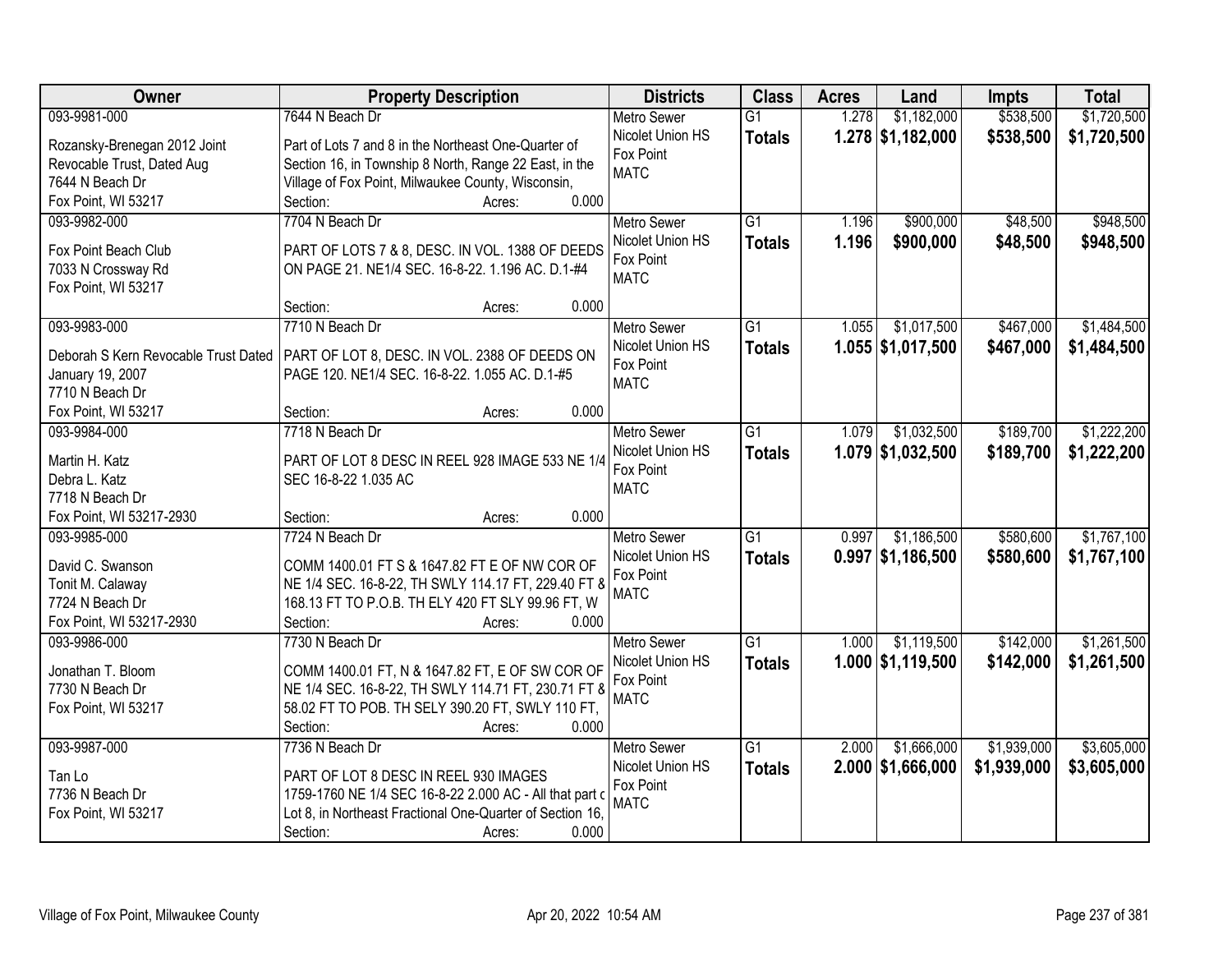| Owner                                          | <b>Property Description</b>                                                                         | <b>Districts</b>   | <b>Class</b>    | <b>Acres</b> | Land                | <b>Impts</b> | <b>Total</b> |
|------------------------------------------------|-----------------------------------------------------------------------------------------------------|--------------------|-----------------|--------------|---------------------|--------------|--------------|
| 093-9988-000                                   | 7810 N Beach Dr                                                                                     | Metro Sewer        | $\overline{G1}$ | 1.888        | \$1,712,000         | \$307,900    | \$2,019,900  |
| Mark E. Hodgson                                | PART OF LOTS 1 & 8 DESC IN REEL 918 - IMAGES                                                        | Nicolet Union HS   | <b>Totals</b>   |              | 1.888 \$1,712,000   | \$307,900    | \$2,019,900  |
| 7810 N Beach Dr                                | 1725-1727 NE 1/4 SEC 16-8-22 1.888 AC                                                               | Fox Point          |                 |              |                     |              |              |
| Fox Point, WI 53217                            |                                                                                                     | <b>MATC</b>        |                 |              |                     |              |              |
|                                                | Section:<br>0.000<br>Acres:                                                                         |                    |                 |              |                     |              |              |
| 093-9989-000                                   | 7818 N Beach Dr                                                                                     | <b>Metro Sewer</b> | G1              | 1.260        | \$1,558,500         | \$1,091,000  | \$2,649,500  |
| Allan B. Cohl et al                            | PART OF LOTS 1 & 8, DESC. IN REEL488 - IMAGES                                                       | Nicolet Union HS   | <b>Totals</b>   |              | 1.260 \$1,558,500   | \$1,091,000  | \$2,649,500  |
| 7818 N Beach Dr                                | 1473-1474 NE1/4 SEC. 16-8-22. 1.338 AC.                                                             | Fox Point          |                 |              |                     |              |              |
| Fox Point, WI 53217                            |                                                                                                     | <b>MATC</b>        |                 |              |                     |              |              |
|                                                | 0.000<br>Section:<br>Acres:                                                                         |                    |                 |              |                     |              |              |
| 093-9990-000                                   | 7828 N Beach Dr                                                                                     | <b>Metro Sewer</b> | G1              | 1.521        | \$1,429,500         | \$1,752,500  | \$3,182,000  |
|                                                |                                                                                                     | Nicolet Union HS   | <b>Totals</b>   |              | 1.521 \$1,429,500   | \$1,752,500  | \$3,182,000  |
| JWY Revocable Trust of 2016<br>7828 N Beach Dr | That part of Lot One (1), in Section Sixteen (16), in<br>Township Eight (8) North, Range Twenty-two | Fox Point          |                 |              |                     |              |              |
| Fox Point, WI 53217                            | (22) East, in the Village of Fox Point, County of Milwauke                                          | <b>MATC</b>        |                 |              |                     |              |              |
|                                                | Section:<br>0.000<br>Acres:                                                                         |                    |                 |              |                     |              |              |
| 093-9991-000                                   | 7834 N Beach Dr                                                                                     | <b>Metro Sewer</b> | $\overline{G1}$ | 1.046        | \$1,252,500         | \$318,500    | \$1,571,000  |
|                                                |                                                                                                     | Nicolet Union HS   | <b>Totals</b>   |              | 1.046 \$1,252,500   | \$318,500    | \$1,571,000  |
| Betsy Ann Horsfield                            | COM AT A PT 858.19 FT S 89D 48M W OF & 870.86 FT                                                    | Fox Point          |                 |              |                     |              |              |
| <b>Betsy Horsfield Trust</b>                   | S OD 09M E OF NE COR OF NE 16-8-22 TH SWLY ALO                                                      | <b>MATC</b>        |                 |              |                     |              |              |
| 7834 N Beach Dr                                | CEN LI OF A PUBLIC HWY 14.46 FT 90 FT SELY 416                                                      |                    |                 |              |                     |              |              |
| Fox Point, WI 53217-2931                       | 0.000<br>Section:<br>Acres:                                                                         |                    |                 |              |                     |              |              |
| 093-9992-000                                   | 7900 N Beach Dr                                                                                     | Metro Sewer        | $\overline{G1}$ | 1.252        | \$1,410,000         | \$1,319,500  | \$2,729,500  |
| Bruce A. Arbit                                 | COMM 797.16 FT W & 757.80 FT S OF NE COR OF NE                                                      | Nicolet Union HS   | <b>Totals</b>   |              | $1.252$ \$1,410,000 | \$1,319,500  | \$2,729,500  |
| 7900 N Beach Dr                                | 1/4 SEC. 16-8-22; TH SWLY 128.15 FT; TH SELY                                                        | Fox Point          |                 |              |                     |              |              |
| Fox Point, WI 53217                            | 419.23 FT; TH NELY 129.93 FT; TH NWLY 428.12 FT                                                     | <b>MATC</b>        |                 |              |                     |              |              |
|                                                | Section:<br>0.000<br>Acres:                                                                         |                    |                 |              |                     |              |              |
| 093-9993-000                                   | 7912 N Beach Dr                                                                                     | Metro Sewer        | $\overline{G1}$ | 1.906        | \$1,568,500         | \$1,521,800  | \$3,090,300  |
| John D. Crouch                                 | PART OF LOT 1, DESC. IN VOL. 2967 OF DEEDS ON                                                       | Nicolet Union HS   | <b>Totals</b>   |              | 1.906 \$1,568,500   | \$1,521,800  | \$3,090,300  |
| Joan P. Lubar                                  | PAGE 186. NE1/4 SEC. 16-8-22. 1.906 AC. D.-#14                                                      | Fox Point          |                 |              |                     |              |              |
| 7912 N Beach Dr                                |                                                                                                     | <b>MATC</b>        |                 |              |                     |              |              |
| Fox Point, WI 53217                            | 0.000<br>Section:<br>Acres:                                                                         |                    |                 |              |                     |              |              |
| 093-9994-001                                   | 7930 N Beach Dr                                                                                     | <b>Metro Sewer</b> | $\overline{G1}$ | 1.214        | \$1,386,000         | \$1,210,500  | \$2,596,500  |
|                                                |                                                                                                     | Nicolet Union HS   | <b>Totals</b>   |              | $1.214$ \$1,386,000 | \$1,210,500  | \$2,596,500  |
| Prakash B. Chhabria                            | COM AT A PT 638.64 FT W & 600.38 FT S OF NE COR<br>OF NE 16 8 22 TH SELY 374.69 ET TO SHORE OF      | Fox Point          |                 |              |                     |              |              |
| Jayshreee P. Chhabria<br>7930 N Beach Dr       | LAKE MICHIGAN TH NELY ALG SD SHORE 146.89 FT                                                        | <b>MATC</b>        |                 |              |                     |              |              |
| Fox Point, WI 53217                            | 0.000<br>Section:<br>Acres:                                                                         |                    |                 |              |                     |              |              |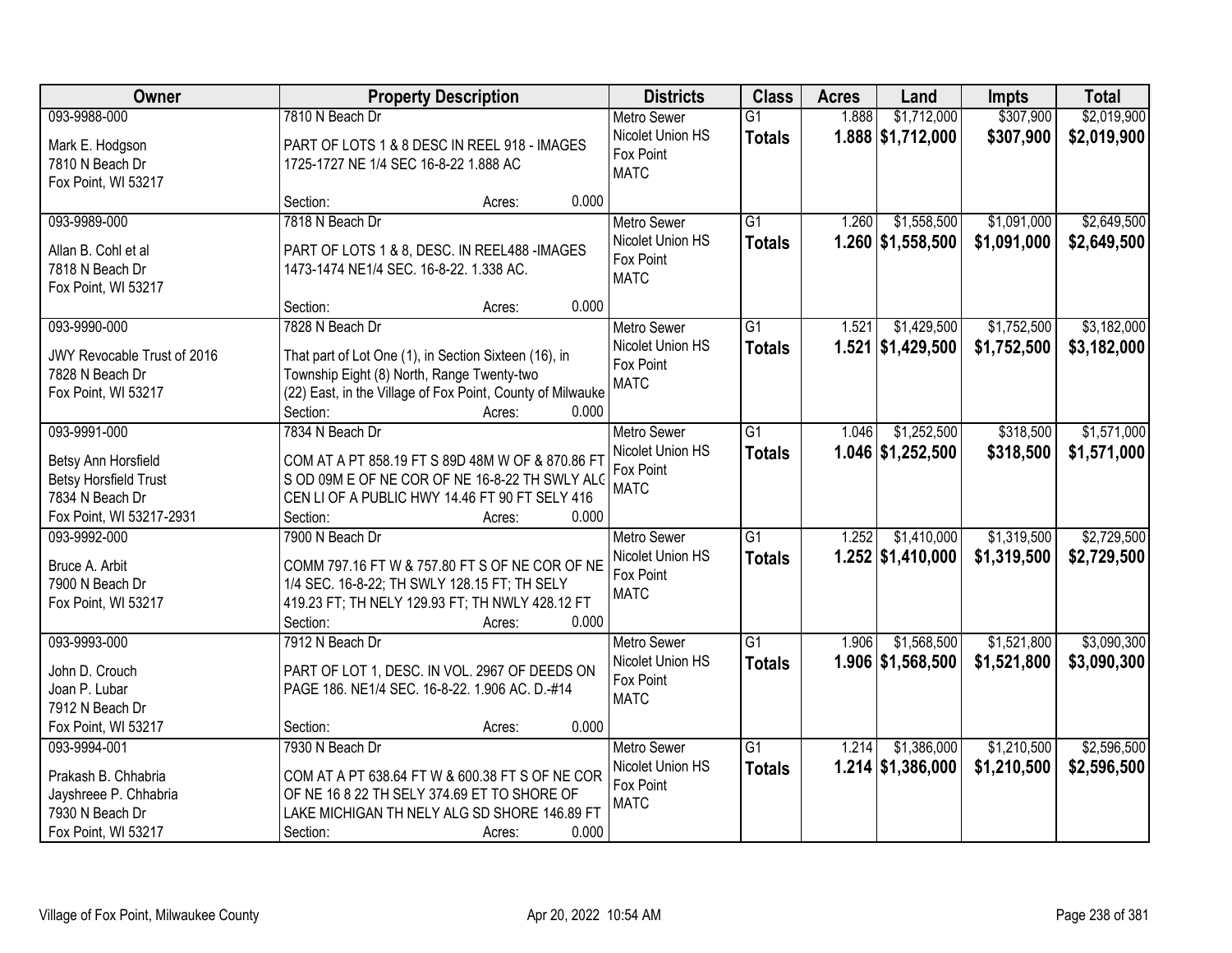| Owner                              | <b>Property Description</b>                                                            | <b>Districts</b>   | <b>Class</b>    | <b>Acres</b> | Land                | <b>Impts</b>    | <b>Total</b> |
|------------------------------------|----------------------------------------------------------------------------------------|--------------------|-----------------|--------------|---------------------|-----------------|--------------|
| 093-9995-001                       | 7938 N Beach Dr                                                                        | <b>Metro Sewer</b> | $\overline{G1}$ | 1.010        | \$1,379,500         | $\overline{50}$ | \$1,379,500  |
| Byron C. Vielehr                   | COM AT A PT 401.18 FT W & 258.40 FT S OF NE COR                                        | Nicolet Union HS   | <b>Totals</b>   |              | $1.010$ \$1,379,500 | \$0             | \$1,379,500  |
| Laurie B. Vielehr                  | OF NE 16 8 22 TH SWLY ALG CEN LIN BEACH DR                                             | Fox Point          |                 |              |                     |                 |              |
| 7944 N Beach Dr                    | 61.16 FT SWLY 60.65 FT TO BEG OF THIS DESC TH                                          | <b>MATC</b>        |                 |              |                     |                 |              |
| Fox Point, WI 53217                | 0.000<br>Section:<br>Acres:                                                            |                    |                 |              |                     |                 |              |
| 093-9996-000                       | 7944 N Beach Dr                                                                        | <b>Metro Sewer</b> | $\overline{G1}$ | 0.919        | \$1,413,500         | \$1,138,000     | \$2,551,500  |
|                                    |                                                                                        | Nicolet Union HS   | <b>Totals</b>   |              | $0.919$ \$1,413,500 | \$1,138,000     | \$2,551,500  |
| Byron C. Vielehr                   | COM. 401.18 FT E & 258.40 FT SWLY OF THE NE COR                                        | Fox Point          |                 |              |                     |                 |              |
| Laurie B. Vielehr                  | OF NE 1/4 SEC. 16-8-22; TH SWLY 61.16 FT; SWLY                                         | <b>MATC</b>        |                 |              |                     |                 |              |
| 7944 N Beach Dr                    | 60.65 FT; THE SELY 340.49 FT; TH NELY 122.38 FT;                                       |                    |                 |              |                     |                 |              |
| Fox Point, WI 53217                | 0.000<br>Section:<br>Acres:                                                            |                    |                 |              |                     |                 |              |
| 093-9997-000                       | 7954 N Beach Dr                                                                        | Metro Sewer        | G1              | 1.278        | \$1,418,000         | \$372,000       | \$1,790,000  |
| Barbara M. Low                     | PART OF LOT 1 DESC. IN REEL 375 - IMAGES                                               | Nicolet Union HS   | <b>Totals</b>   |              | $1.278$ \$1,418,000 | \$372,000       | \$1,790,000  |
| 7954 N Beach Dr                    | 154-155, NE1/4 SEC. 16-8-22 AND NW1/4 SEC.                                             | Fox Point          |                 |              |                     |                 |              |
| Fox Point, WI 53217-2932           | 15-8-22. 1.2782 ACRES.                                                                 | <b>MATC</b>        |                 |              |                     |                 |              |
|                                    | 1.278<br>Section:<br>Acres:                                                            |                    |                 |              |                     |                 |              |
| 093-9998-000                       | 7966 N Beach Dr                                                                        | <b>Metro Sewer</b> | G1              | 1.179        | \$1,359,000         | \$381,000       | \$1,740,000  |
|                                    |                                                                                        | Nicolet Union HS   | <b>Totals</b>   |              | $1.179$ \$1,359,000 | \$381,000       | \$1,740,000  |
| Kevin J. Kroll<br>Kristin H. Kroll | PART OF LOT 1 DESC IN REEL 649 - IMAGES<br>1754-1757 SEC 9-10-15 AND 16-8-22 1.1786 AC | Fox Point          |                 |              |                     |                 |              |
| 7966 N Beach Dr                    |                                                                                        | <b>MATC</b>        |                 |              |                     |                 |              |
| Fox Point, WI 53217                | 0.000<br>Section:<br>Acres:                                                            |                    |                 |              |                     |                 |              |
| 093-9999-000                       | 8000 N Beach Dr                                                                        | <b>Metro Sewer</b> | $\overline{G1}$ | 1.212        | \$1,015,000         | \$598,000       | \$1,613,000  |
|                                    |                                                                                        | Nicolet Union HS   |                 |              | $1.212$ \$1,015,000 | \$598,000       | \$1,613,000  |
| Michael A. Stoessl Trustee         | PART OF LOT 1, DESC. IN REEL 69-IMAGE 656 SEC.                                         | Fox Point          | <b>Totals</b>   |              |                     |                 |              |
| 8000 N Beach Dr                    | 9-10-15 & 16-8-22. 1.2122 ACRES. D.1-#18                                               | <b>MATC</b>        |                 |              |                     |                 |              |
| Fox Point, WI 53217                |                                                                                        |                    |                 |              |                     |                 |              |
|                                    | 1.212<br>Section:<br>Acres:                                                            |                    |                 |              |                     |                 |              |
| 095-0001-000                       | 940 E Wye Ln                                                                           | <b>Metro Sewer</b> | $\overline{G1}$ | 0.836        | \$298,000           | \$210,600       | \$508,600    |
| Kristie Kosobucki                  | LOT 1, B. & K. SUBDIVISION                                                             | Nicolet Union HS   | <b>Totals</b>   | 0.836        | \$298,000           | \$210,600       | \$508,600    |
| 940 E Wye Ln                       |                                                                                        | Fox Point          |                 |              |                     |                 |              |
| Fox Point, WI 53217                |                                                                                        | <b>MATC</b>        |                 |              |                     |                 |              |
|                                    | 0.000<br>Section:<br>Acres:                                                            |                    |                 |              |                     |                 |              |
| 095-0002-000                       | 950 E Wye Ln                                                                           | <b>Metro Sewer</b> | $\overline{G1}$ | 1.030        | \$307,500           | \$560,500       | \$868,000    |
|                                    |                                                                                        | Nicolet Union HS   | <b>Totals</b>   | 1.030        | \$307,500           | \$560,500       | \$868,000    |
| Richard W. Graber                  | LOT 2, B. & K. SUBDIVISION                                                             | Fox Point          |                 |              |                     |                 |              |
| Alexan Graber                      |                                                                                        | <b>MATC</b>        |                 |              |                     |                 |              |
| 950 E Wye Ln                       |                                                                                        |                    |                 |              |                     |                 |              |
| Fox Point, WI 53217                | 1.030<br>Section:<br>Acres:                                                            |                    |                 |              |                     |                 |              |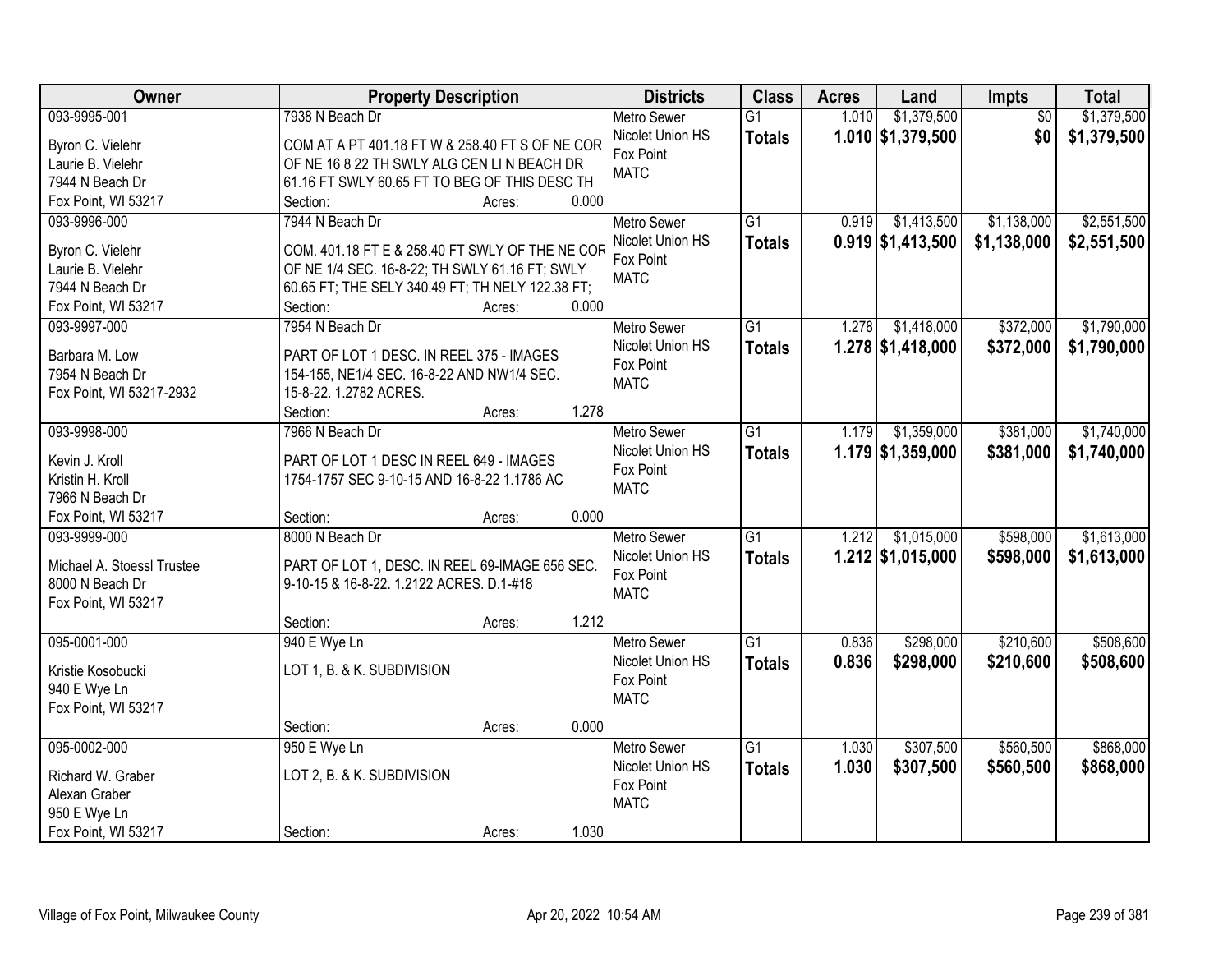| Owner                      | <b>Property Description</b>                                 | <b>Districts</b>              | <b>Class</b>    | <b>Acres</b> | Land                | <b>Impts</b>    | <b>Total</b> |
|----------------------------|-------------------------------------------------------------|-------------------------------|-----------------|--------------|---------------------|-----------------|--------------|
| 095-0005-002               | 951 E Wye Ln                                                | <b>Metro Sewer</b>            | $\overline{G1}$ | 4.820        | \$1,112,000         | \$1,550,000     | \$2,662,000  |
| Robert J. Hillis           | A division of Parcel 1 of CSM No 8202 and Parcel 1 of       | Nicolet Union HS              | <b>Totals</b>   |              | 4.820 \$1,112,000   | \$1,550,000     | \$2,662,000  |
| Jennifer Hillis            | CSM No 919, being part of the Northwest 1/4 and             | Fox Point                     |                 |              |                     |                 |              |
| 957 E Wye Ln               | Southwest 1/4 of the Southeast 1/4 of Section 16 and the    | <b>MATC</b>                   |                 |              |                     |                 |              |
| Fox Point, WI 53217        | 4.820<br>Section:<br>Acres:                                 |                               |                 |              |                     |                 |              |
| 095-1001-000               | N Beach Dr                                                  | <b>Metro Sewer</b>            | $\overline{X4}$ | 0.873        | \$0                 | $\overline{50}$ | \$0          |
|                            |                                                             | Nicolet Union HS              | <b>Totals</b>   | 0.873        | \$0                 | \$0             | \$0          |
| Village of Fox Point       | LANDS IN SE 1/4 SEC 16-8-22                                 | Fox Point                     |                 |              |                     |                 |              |
| Attn: Village Hall         | THAT PART LYING BETWEEN N. BEACH DRIVE                      | <b>MATC</b>                   |                 |              |                     |                 |              |
| 7200 N Santa Monica Blvd   | LAKE MICHIGAN AS DESC IN VOL 507 PAGE 313                   |                               |                 |              |                     |                 |              |
| Fox Point, WI 53217-3505   | 0.873<br>Section:<br>Acres:                                 |                               |                 |              |                     |                 |              |
| 095-9000-003               | 7505 N Beach Dr                                             | <b>Metro Sewer</b>            | G1              | 1.527        | \$619,000           | $\overline{50}$ | \$619,000    |
| Andrew and Cristina Senger | Lot 1 of Certified Survey Map No. 8779, a division of all o | Nicolet Union HS              | <b>Totals</b>   | 1.527        | \$619,000           | \$0             | \$619,000    |
| 2361 N Wahl Ave            | Parcel 1 and part of Parcel 2 in Certified Survey Map No.   | Fox Point                     |                 |              |                     |                 |              |
| Milwaukee, WI 53211        | 174 in the Northwest 1\4 and Northeast 1\4 of the           | <b>MATC</b>                   |                 |              |                     |                 |              |
|                            | 1.527<br>Section:<br>Acres:                                 |                               |                 |              |                     |                 |              |
| 095-9002-000               | 1060 E Thorne Ln                                            | <b>Metro Sewer</b>            | G1              | 1.122        | \$630,000           | \$496,000       | \$1,126,000  |
|                            |                                                             | Nicolet Union HS              |                 | 1.122        | \$630,000           | \$496,000       | \$1,126,000  |
| Vince McBride              | PARCEL 3 CERTIFIED SURVEY MAP NO. 174 SE1/4                 | Fox Point                     | <b>Totals</b>   |              |                     |                 |              |
| Susan McBride              | SEC. 16-8-22 1.1215 ACRES.                                  | <b>MATC</b>                   |                 |              |                     |                 |              |
| 1060 E Thorne Ln           |                                                             |                               |                 |              |                     |                 |              |
| Fox Point, WI 53217        | 0.000<br>Section:<br>Acres:                                 |                               |                 |              |                     |                 |              |
| 095-9004-000               | 7275 N Beach Dr                                             | <b>Metro Sewer</b>            | $\overline{G1}$ | 1.003        | \$281,000           | \$335,000       | \$616,000    |
| Douglas A. Gregor          | CSM NO. 527 SE 1/4 SEC. 16-8-22, PARCEL B ALSO              | Nicolet Union HS              | <b>Totals</b>   | 1.003        | \$281,000           | \$335,000       | \$616,000    |
| Melissa H. Gregor          | COM AT NE COR OF PARCEL B; TH N 25 FT, SWLY                 | Fox Point                     |                 |              |                     |                 |              |
| 7275 N Beach Dr            | 26.76 FT, 311.50 FT, 90.25 FT, S 31.05 FT, TH NELY          | <b>MATC</b>                   |                 |              |                     |                 |              |
| Fox Point, WI 53231        | Section:<br>0.000<br>Acres:                                 |                               |                 |              |                     |                 |              |
| 095-9006-002               | 1046 E Thorne Ln                                            |                               | G1              | 3.802        | \$1,041,000         | \$700,500       | \$1,741,500  |
|                            |                                                             | <b>Metro Sewer</b>            |                 |              |                     |                 |              |
| Donald J. Robertson        | CERTIFIED SURVEY MAP NO 9238, NE & SE 1/4 SEC               | Nicolet Union HS<br>Fox Point | <b>Totals</b>   |              | $3.802$ \$1,041,000 | \$700,500       | \$1,741,500  |
| Anne Robertson             | 16-8-22, LOT 1                                              | <b>MATC</b>                   |                 |              |                     |                 |              |
| 1046 E Thorne Ln           |                                                             |                               |                 |              |                     |                 |              |
| Fox Point, WI 53217        | 3.802<br>Section:<br>Acres:                                 |                               |                 |              |                     |                 |              |
| 095-9007-000               | 7575 N Beach Dr                                             | <b>Metro Sewer</b>            | $\overline{G1}$ | 0.795        | \$314,500           | \$384,000       | \$698,500    |
|                            |                                                             | Nicolet Union HS              | <b>Totals</b>   | 0.795        | \$314,500           | \$384,000       | \$698,500    |
| Kevin Kinney               | CERTIFIED SURVEY MAP NO. 3937 SE 1/4 SEC.                   | Fox Point                     |                 |              |                     |                 |              |
| Margaret Kinney            | 16-8-22 PARCEL 1                                            | <b>MATC</b>                   |                 |              |                     |                 |              |
| 7575 N Beach Dr            |                                                             |                               |                 |              |                     |                 |              |
| Fox Point, WI 53217-3665   | 0.000<br>Section:<br>Acres:                                 |                               |                 |              |                     |                 |              |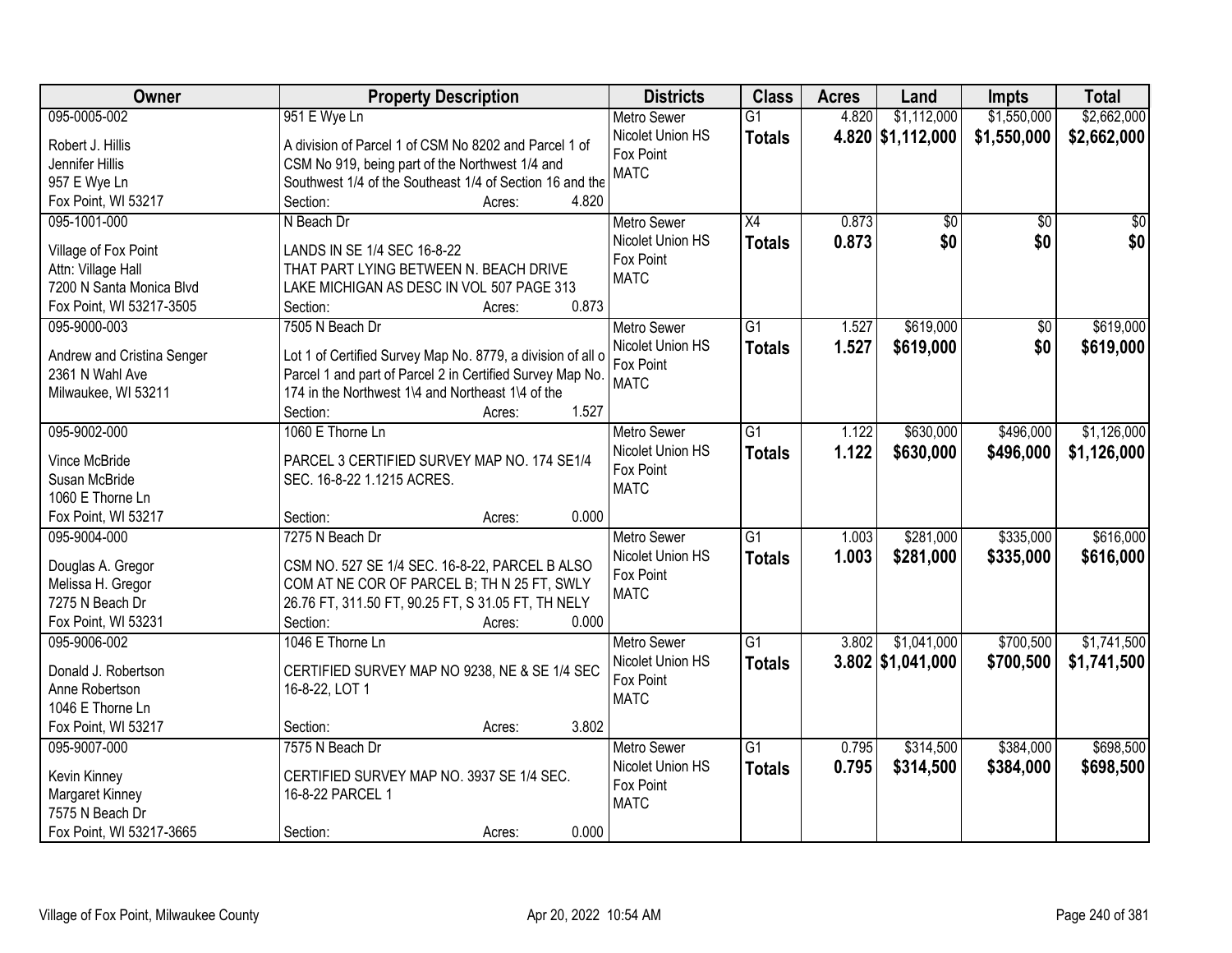| Owner                                                               | <b>Property Description</b>                                                                                    |       | <b>Districts</b>                             | <b>Class</b>    | <b>Acres</b> | Land            | <b>Impts</b>    | <b>Total</b>    |
|---------------------------------------------------------------------|----------------------------------------------------------------------------------------------------------------|-------|----------------------------------------------|-----------------|--------------|-----------------|-----------------|-----------------|
| 095-9008-000                                                        | 7535 N Beach Dr                                                                                                |       | <b>Metro Sewer</b>                           | $\overline{G1}$ | 0.771        | \$613,500       | $\overline{50}$ | \$613,500       |
| LaConte Real Estate Investment LLC<br>777 N Prospect Ave - Unit 703 | Parcel 2 of Certified Survey Map No. 3937, recorded on<br>Reel 1334, Image 653, as Document No. 5436332, being |       | Nicolet Union HS<br>Fox Point<br><b>MATC</b> | <b>Totals</b>   | 0.771        | \$613,500       | \$0             | \$613,500       |
| Milwaukee, WI 53202                                                 | a                                                                                                              |       |                                              |                 |              |                 |                 |                 |
|                                                                     | Section: 16<br>Acres:                                                                                          | 0.771 |                                              |                 |              |                 |                 |                 |
| 095-9009-000                                                        | 7521 N Beach Dr                                                                                                |       | <b>Metro Sewer</b>                           | $\overline{G1}$ | 0.890        | \$624,500       | $\overline{50}$ | \$624,500       |
| Thomas J. Laconte                                                   | CERTIFIED SURVEY MAP NO. 3937 SE 1/4 SEC.                                                                      |       | Nicolet Union HS                             | <b>Totals</b>   | 0.890        | \$624,500       | \$0             | \$624,500       |
| Cynthia A. Laconte                                                  | 16-8-22 PARCEL 3                                                                                               |       | Fox Point                                    |                 |              |                 |                 |                 |
| 7110 N Barnett Ln                                                   |                                                                                                                |       | <b>MATC</b>                                  |                 |              |                 |                 |                 |
| Fox Point, WI 53217                                                 | Section:<br>Acres:                                                                                             | 0.000 |                                              |                 |              |                 |                 |                 |
| 095-9010-000                                                        | 7240 N Barnett Ln                                                                                              |       | <b>Metro Sewer</b>                           | G1              | 1.200        | \$759,500       | \$926,500       | \$1,686,000     |
| The Christine A Symchych Trust                                      | CSM NO. 4147 SE 1/4 SEC. 16-8-22 LOT 1                                                                         |       | Nicolet Union HS                             | <b>Totals</b>   | 1.200        | \$759,500       | \$926,500       | \$1,686,000     |
| 7240 N Barnett Ln                                                   |                                                                                                                |       | Fox Point                                    |                 |              |                 |                 |                 |
| Fox Point, WI 53217                                                 |                                                                                                                |       | <b>MATC</b>                                  |                 |              |                 |                 |                 |
|                                                                     | Section:<br>Acres:                                                                                             | 0.000 |                                              |                 |              |                 |                 |                 |
| 095-9011-000                                                        | Beach Dr                                                                                                       |       | <b>Metro Sewer</b>                           | $\overline{G1}$ | 1.193        | \$44,000        | \$0             | \$44,000        |
|                                                                     |                                                                                                                |       | Nicolet Union HS                             | <b>Totals</b>   | 1.193        | \$44,000        | \$0             | \$44,000        |
| Christine Symchych Trust                                            | CERTIFIED SURVEY MAP NO. 4147 SE 1/4 SEC.                                                                      |       | Fox Point                                    |                 |              |                 |                 |                 |
| 7240 N Barnett Ln                                                   | 16-8-22 LOT 2                                                                                                  |       | <b>MATC</b>                                  |                 |              |                 |                 |                 |
| Fox Point, WI 53217                                                 |                                                                                                                |       |                                              |                 |              |                 |                 |                 |
|                                                                     | Section:<br>Acres:                                                                                             | 0.000 |                                              |                 |              |                 |                 |                 |
| 095-9951-000                                                        | 7200 N Santa Monica Blvd                                                                                       |       | <b>Metro Sewer</b>                           | $\overline{X4}$ | 1.330        | $\overline{30}$ | $\overline{50}$ | $\overline{30}$ |
| Village of Fox Point                                                | THAT PART OF SE 1/4 & SW 1/4 SEC 16-8-22 DESC II                                                               |       | Nicolet Union HS                             | <b>Totals</b>   | 1.330        | \$0             | \$0             | \$0             |
| Attn: Village Hall                                                  | VOL 3319 PAGE 604 CONT 0.6109 ACS M OR L EXC                                                                   |       | Fox Point<br><b>MATC</b>                     |                 |              |                 |                 |                 |
| 7200 N Santa Monica Blvd                                            | PART DESC IN REEL 301 IMAGE 2370                                                                               |       |                                              |                 |              |                 |                 |                 |
| Fox Point, WI 53217-3505                                            | Section:<br>Acres:                                                                                             | 1.330 |                                              |                 |              |                 |                 |                 |
| 095-9952-000                                                        | 7242 N Barnett Ln                                                                                              |       | Metro Sewer                                  | $\overline{G1}$ | 1.493        | \$319,500       | \$223,000       | \$542,500       |
| Daniel Q. Wilson                                                    | PART OF LOTS 13 AND 14, DESC. IN VOL. 2685 OF                                                                  |       | Nicolet Union HS                             | <b>Totals</b>   | 1.493        | \$319,500       | \$223,000       | \$542,500       |
| Jean B. Wilson                                                      | DEEDS ON PAGE 422. SE1/4 & SW1/4 SEC. 16-8-22                                                                  |       | Fox Point                                    |                 |              |                 |                 |                 |
| 7242 N Barnett Ln                                                   | 1.493 AC. PARCEL B                                                                                             |       | <b>MATC</b>                                  |                 |              |                 |                 |                 |
| Fox Point, WI 53217-3609                                            | Section:<br>Acres:                                                                                             | 1.493 |                                              |                 |              |                 |                 |                 |
| 095-9953-000                                                        | 7238 N Barnett Ln                                                                                              |       | <b>Metro Sewer</b>                           | $\overline{G1}$ | 1.001        | \$712,500       | \$259,500       | \$972,000       |
|                                                                     |                                                                                                                |       | Nicolet Union HS                             | <b>Totals</b>   | 1.001        | \$712,500       | \$259,500       | \$972,000       |
| Daniel C. Bloomgarden                                               | PART OF LOTS 13 & 14 DESC. IN REEL 470, IMAGES                                                                 |       | Fox Point                                    |                 |              |                 |                 |                 |
| 7238 N Barnett Ln                                                   | 1236-1237 1.012 AC. SE1/4 SW1/4 SEC. 16-8-22                                                                   |       | <b>MATC</b>                                  |                 |              |                 |                 |                 |
| Fox Point, WI 53217                                                 | PARCEL C. - PARCEL 1: That part of the Fractional                                                              |       |                                              |                 |              |                 |                 |                 |
|                                                                     | Section:<br>Acres:                                                                                             | 0.000 |                                              |                 |              |                 |                 |                 |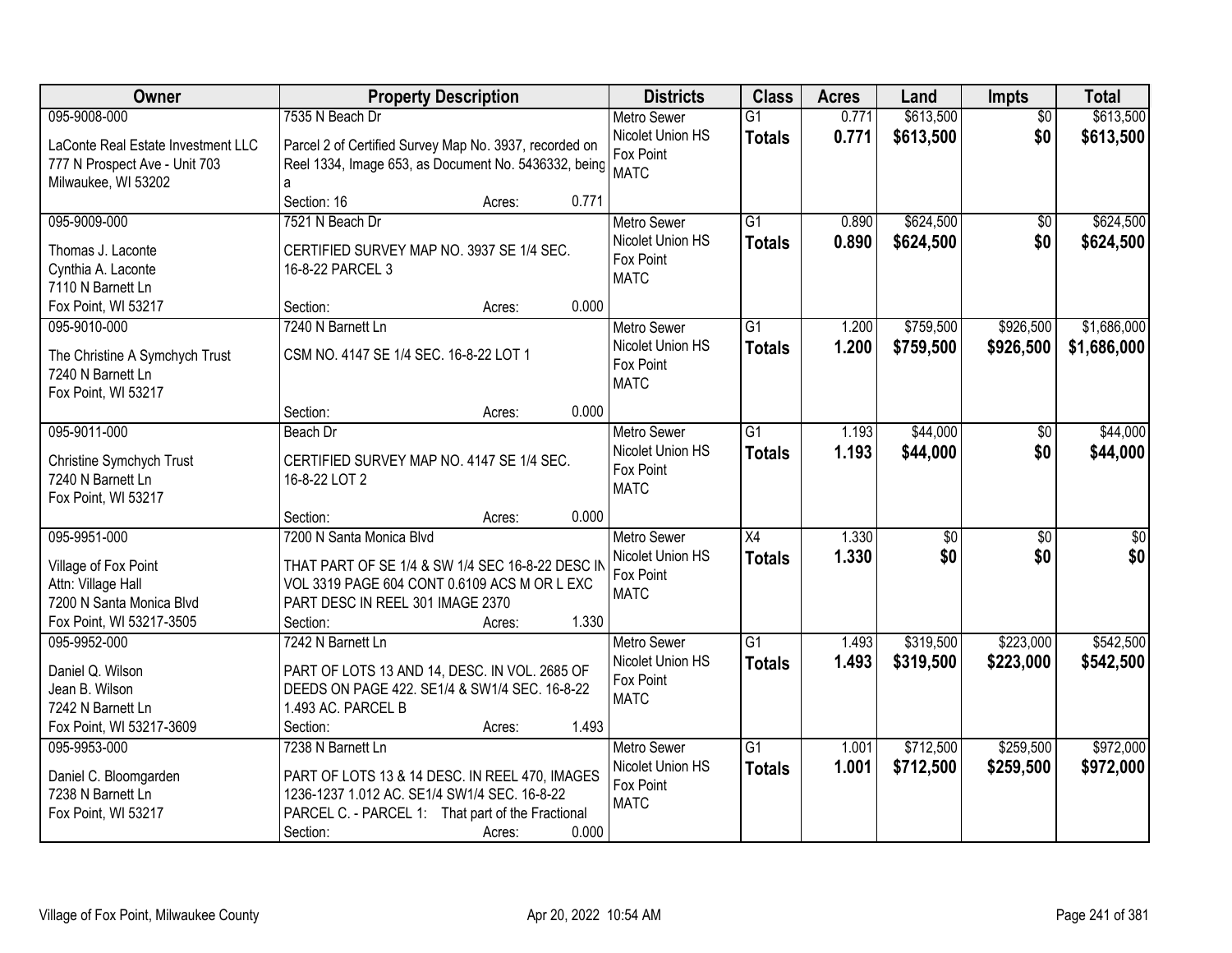| Owner                          |                                                 | <b>Property Description</b> |       | <b>Districts</b>   | <b>Class</b>    | <b>Acres</b> | Land      | <b>Impts</b>    | <b>Total</b> |
|--------------------------------|-------------------------------------------------|-----------------------------|-------|--------------------|-----------------|--------------|-----------|-----------------|--------------|
| 095-9954-001                   | 7228 N Barnett Ln                               |                             |       | <b>Metro Sewer</b> | $\overline{G1}$ | 1.053        | \$725,000 | \$555,000       | \$1,280,000  |
| Robert M. Wiese                | PARCEL 1 CERTIFIED SURVEY MAP NO 2111 SE 1/4    |                             |       | Nicolet Union HS   | <b>Totals</b>   | 1.053        | \$725,000 | \$555,000       | \$1,280,000  |
| Lana M. Wiese                  | & SW 1/4 SEC 16-8-22                            |                             |       | Fox Point          |                 |              |           |                 |              |
| 7228 N Barnett Ln              |                                                 |                             |       | <b>MATC</b>        |                 |              |           |                 |              |
| Fox Point, WI 53217-3609       | Section:                                        | Acres:                      | 0.000 |                    |                 |              |           |                 |              |
| 095-9954-002                   | 7220 N Barnett Ln                               |                             |       | <b>Metro Sewer</b> | $\overline{G1}$ | 1.125        | \$313,000 | \$480,500       | \$793,500    |
| Eric Schwenker Trustee         | PARCEL 2 CERTIFIED SURVEY MAP NO 2111 SE 1/4    |                             |       | Nicolet Union HS   | <b>Totals</b>   | 1.125        | \$313,000 | \$480,500       | \$793,500    |
| 7220 N Barnett Ln              | & SW 1/4 SEC 16-8-22                            |                             |       | Fox Point          |                 |              |           |                 |              |
| Fox Point, WI 53217-3609       |                                                 |                             |       | <b>MATC</b>        |                 |              |           |                 |              |
|                                | Section:                                        | Acres:                      | 0.000 |                    |                 |              |           |                 |              |
| 095-9954-003                   | Beach Dr                                        |                             |       | <b>Metro Sewer</b> | $\overline{G1}$ | 0.877        | \$31,500  | $\overline{50}$ | \$31,500     |
| <b>Beach Drive Trust</b>       | PARCEL 3 CERTIFIED SURVEY MAP NO 2111 SE 1/4    |                             |       | Nicolet Union HS   | <b>Totals</b>   | 0.877        | \$31,500  | \$0             | \$31,500     |
| 7228 N Beach Dr                | & SW 1/4 SEC 16-8-22                            |                             |       | Fox Point          |                 |              |           |                 |              |
| Fox Point, WI 53217-3659       |                                                 |                             |       | <b>MATC</b>        |                 |              |           |                 |              |
|                                | Section:                                        | Acres:                      | 0.000 |                    |                 |              |           |                 |              |
| 095-9955-004                   | 7200 N Barnett Ln                               |                             |       | <b>Metro Sewer</b> | G1              | 1.671        | \$871,500 | \$477,500       | \$1,349,000  |
| Jonathan J. Adelman Trustee    | CERTIFIED SURVEY MAP NO 6760 SE & SW 16-8-22    |                             |       | Nicolet Union HS   | <b>Totals</b>   | 1.671        | \$871,500 | \$477,500       | \$1,349,000  |
| 7200 N Barnett Ln              | PARCEL <sub>3</sub>                             |                             |       | Fox Point          |                 |              |           |                 |              |
| Fox Point, WI 53217-2800       |                                                 |                             |       | <b>MATC</b>        |                 |              |           |                 |              |
|                                | Section:                                        | Acres:                      | 0.000 |                    |                 |              |           |                 |              |
| 095-9955-005                   | N Barnett Ln                                    |                             |       | <b>Metro Sewer</b> | $\overline{G1}$ | 0.934        | \$299,000 | $\overline{50}$ | \$299,000    |
| Jonathan J. Adelman Trustee    | CERTIFIED SURVEY MAP NO 6760 SE 16-8-22         |                             |       | Nicolet Union HS   | <b>Totals</b>   | 0.934        | \$299,000 | \$0             | \$299,000    |
| 7200 N Barnett Ln              | PARCEL 4                                        |                             |       | Fox Point          |                 |              |           |                 |              |
| Fox Point, WI 53217-2800       |                                                 |                             |       | <b>MATC</b>        |                 |              |           |                 |              |
|                                | Section:                                        | Acres:                      | 0.000 |                    |                 |              |           |                 |              |
| 095-9955-007                   | 7210 N Barnett Ln                               |                             |       | Metro Sewer        | G1              | 2.548        | \$942,500 | \$756,500       | \$1,699,000  |
| Richard J. McMicken 1993 Trust | CERTIFIED SURVEY MAP NO. 9129 SE & SW 16-8-22   |                             |       | Nicolet Union HS   | <b>Totals</b>   | 2.548        | \$942,500 | \$756,500       | \$1,699,000  |
| Attn: Richard J. McMicken      | LOT <sub>1</sub>                                |                             |       | Fox Point          |                 |              |           |                 |              |
| 4151 Gulfshore Blvd North Unit |                                                 |                             |       | <b>MATC</b>        |                 |              |           |                 |              |
| Naples, FL 34108               | Section:                                        | Acres:                      | 2.548 |                    |                 |              |           |                 |              |
| 095-9956-003                   | 7150 N Barnett Ln                               |                             |       | <b>Metro Sewer</b> | G1              | 0.932        | \$288,000 | \$547,000       | \$835,000    |
| Russell S. Yale                | CERTIFIED SURVEY MAP NO. 4255 S 1/2 SEC. 16 & N |                             |       | Nicolet Union HS   | <b>Totals</b>   | 0.932        | \$288,000 | \$547,000       | \$835,000    |
| Susan K. Yale                  | 1/2 SEC. 21-8-22 PARCEL 3.                      |                             |       | Fox Point          |                 |              |           |                 |              |
| 7150 N Barnett Ln              |                                                 |                             |       | <b>MATC</b>        |                 |              |           |                 |              |
| Fox Point, WI 53217            | Section:                                        | Acres:                      | 0.000 |                    |                 |              |           |                 |              |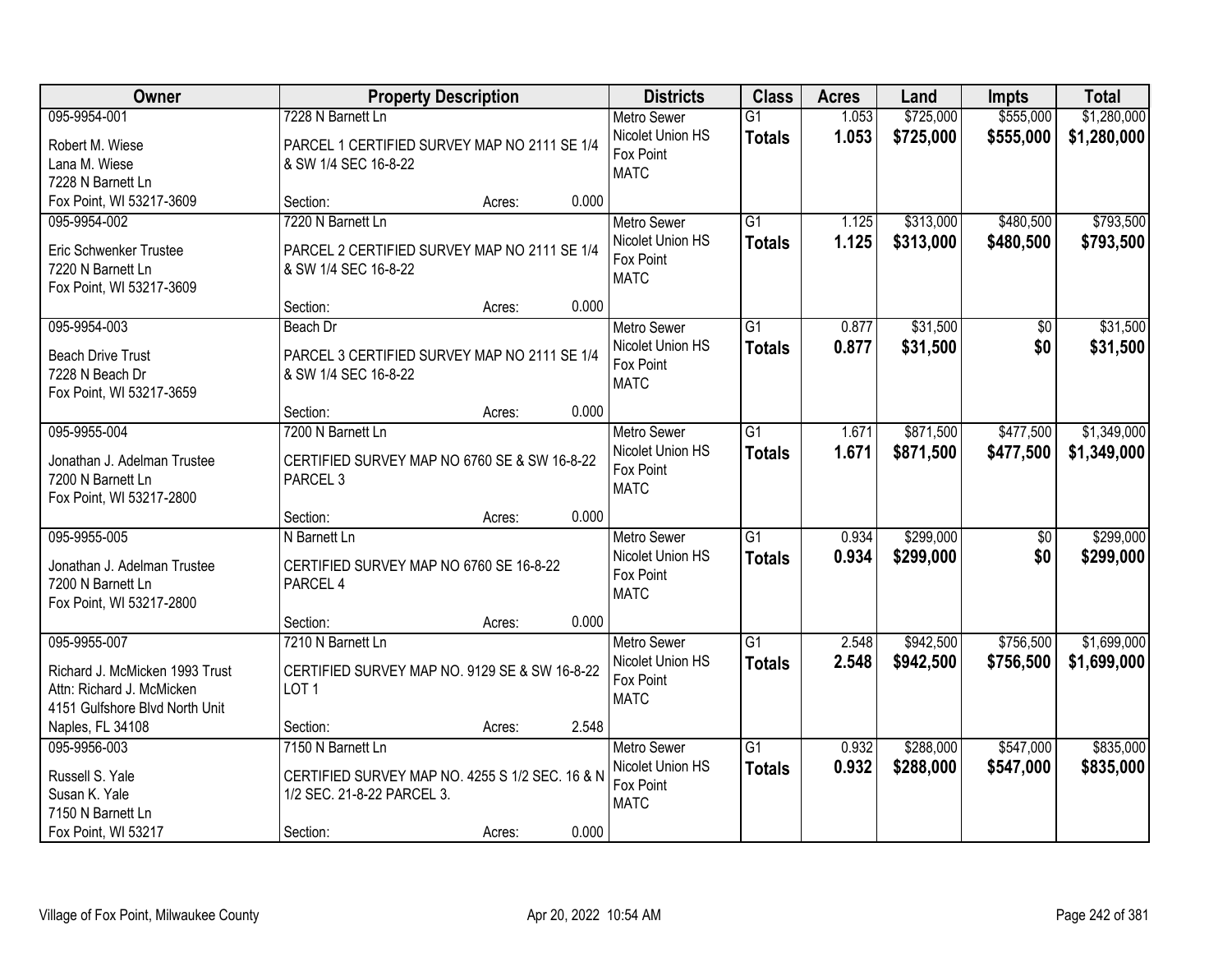| Owner                               | <b>Property Description</b>                                 | <b>Districts</b>   | <b>Class</b>    | <b>Acres</b> | Land                | <b>Impts</b> | <b>Total</b> |
|-------------------------------------|-------------------------------------------------------------|--------------------|-----------------|--------------|---------------------|--------------|--------------|
| 095-9956-004                        | 7160 N Barnett Ln                                           | <b>Metro Sewer</b> | $\overline{G1}$ | 1.107        | \$656,500           | \$581,500    | \$1,238,000  |
| Linda Zukowski                      | CERTIFIED SURVEY MAP NO. 4255 S 1/2 SEC. 16 & N             | Nicolet Union HS   | <b>Totals</b>   | 1.107        | \$656,500           | \$581,500    | \$1,238,000  |
| Thomas Zukowski                     | 1/2 SEC. 21-8-22 PARCEL 4.                                  | Fox Point          |                 |              |                     |              |              |
| 7160 N Barnett Ln                   |                                                             | <b>MATC</b>        |                 |              |                     |              |              |
| Fox Point, WI 53217                 | 0.000<br>Section:<br>Acres:                                 |                    |                 |              |                     |              |              |
| 095-9957-000                        | 7200 N Beach Dr                                             | <b>Metro Sewer</b> | $\overline{G1}$ | 1.207        | \$1,401,500         | \$712,500    | \$2,114,000  |
|                                     |                                                             | Nicolet Union HS   | <b>Totals</b>   |              | $1.207$ \$1,401,500 | \$712,500    | \$2,114,000  |
| Donna F. Ravndal Living Trust Dated | That part of the Southeast fractional 1/4 of Section 16, ar | Fox Point          |                 |              |                     |              |              |
| May 10, 2012                        | the Northeast fractional 1/4 of Section 21, in Township 8,  | <b>MATC</b>        |                 |              |                     |              |              |
| 7200 N Beach Dr                     | North, Range 22 East, in the Village of Fox Point, County   |                    |                 |              |                     |              |              |
| Fox Point, WI 53217                 | 1.207<br>Section:<br>Acres:                                 |                    |                 |              |                     |              |              |
| 095-9958-000                        | 7210 N Beach Dr                                             | <b>Metro Sewer</b> | $\overline{G1}$ | 1.333        | \$1,335,000         | \$760,000    | \$2,095,000  |
| <b>L&amp;C Trust</b>                | PART OF LOT 14, DESC. IN REEL 604 - IMAGES                  | Nicolet Union HS   | <b>Totals</b>   |              | $1.333$ \$1,335,000 | \$760,000    | \$2,095,000  |
| 7210 N Beach Dr                     | 1570-1572 INCL. 1.425 AC. SE 1/4 SEC. 16-8-22               | Fox Point          |                 |              |                     |              |              |
| Fox Point, WI 53217-3659            |                                                             | <b>MATC</b>        |                 |              |                     |              |              |
|                                     | 1.333<br>Section:<br>Acres:                                 |                    |                 |              |                     |              |              |
| 095-9959-000                        | 7228 N Beach Dr                                             | <b>Metro Sewer</b> | $\overline{G1}$ | 2.089        | \$1,550,000         | \$1,450,000  | \$3,000,000  |
|                                     |                                                             | Nicolet Union HS   | <b>Totals</b>   |              | $2.089$ \$1,550,000 | \$1,450,000  | \$3,000,000  |
| <b>Beach Drive Trust</b>            | COMM AT NE COR OF CSM NO. 2111, IN SE 1/4 SEC.              | Fox Point          |                 |              |                     |              |              |
| 7228 N Beach Dr                     | 16-8-22, TH E 280.74 FT, S 1 FT, E 167.74 FT, SWLY          | <b>MATC</b>        |                 |              |                     |              |              |
| Fox Point, WI 53217-3659            | 237.92 FT, W 365.67 FT, TH NLY 209.34 FT TO POB.            |                    |                 |              |                     |              |              |
|                                     | 0.000<br>Section:<br>Acres:                                 |                    |                 |              |                     |              |              |
| 095-9960-000                        | 7234 N Beach Dr                                             | <b>Metro Sewer</b> | $\overline{G1}$ | 1.316        | \$1,126,000         | \$899,000    | \$2,025,000  |
| Jonathan M. Levin                   | PART OF LOT 14, DESC. IN VOL. 2306 OF DEEDS ON              | Nicolet Union HS   | <b>Totals</b>   |              | $1.316$ \$1,126,000 | \$899,000    | \$2,025,000  |
| Kelly Greer Levin                   | PAGE 51. AND .0155 AC DESC IN VOL. 2576 OF                  | Fox Point          |                 |              |                     |              |              |
| 7234 N Beach Dr                     | DEEDS ON PAGE 24 SE1/4 SEC. 16-8-22 1.1545 AC.              | <b>MATC</b>        |                 |              |                     |              |              |
| Fox Point, WI 53217-3659            | Section:<br>0.000<br>Acres:                                 |                    |                 |              |                     |              |              |
| 095-9961-000                        | 7240 N Beach Dr                                             | <b>Metro Sewer</b> | $\overline{G1}$ | 1.262        | \$1,007,000         | \$191,500    | \$1,198,500  |
|                                     |                                                             | Nicolet Union HS   | <b>Totals</b>   |              | $1.262$ \$1,007,000 | \$191,500    | \$1,198,500  |
| Scott J. Yauck                      | COMM 1812.61 FT S & 605.05 FT W OF SW COR OF                | Fox Point          |                 |              |                     |              |              |
| 7240 N Beach Dr                     | SE 1/4 SEC. 8-8-22; TH S 143.10 FT, SELY 291.78 FT,         | <b>MATC</b>        |                 |              |                     |              |              |
| Fox Point, WI 53217                 | W 219.88 FT, NELY 92.54 FT, W 186.60 FT, SWLY               |                    |                 |              |                     |              |              |
|                                     | 0.000<br>Section:<br>Acres:                                 |                    |                 |              |                     |              |              |
| 095-9962-000                        | 7242 N Beach Dr                                             | <b>Metro Sewer</b> | $\overline{G1}$ | 0.599        | \$811,000           | \$136,000    | \$947,000    |
| Jordana Joseph Stone Creek Trust    | PART OF LOT 14 DESC IN REEL 939 IMAGES                      | Nicolet Union HS   | <b>Totals</b>   | 0.599        | \$811,000           | \$136,000    | \$947,000    |
| 7242 N Beach Dr                     | 1449-1450 .696 AC SE 1/4 SEC 16-8-22 7242-N BEACH           | Fox Point          |                 |              |                     |              |              |
| Fox Point, WI 53217                 | DR SCHOOL DIST 2                                            | <b>MATC</b>        |                 |              |                     |              |              |
|                                     | 0.000<br>Section:<br>Acres:                                 |                    |                 |              |                     |              |              |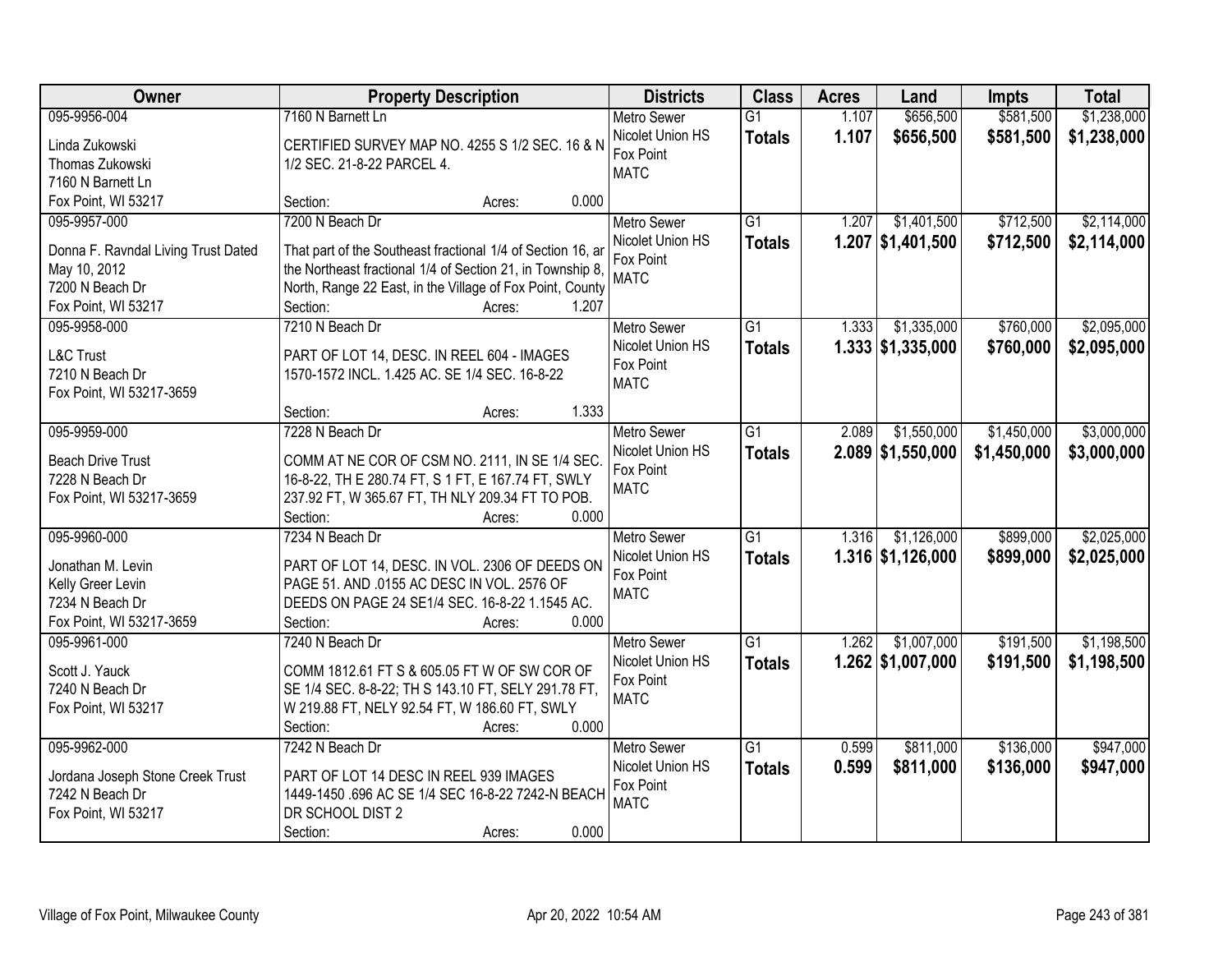| Owner                                            | <b>Property Description</b>                       | <b>Districts</b>   | <b>Class</b>    | <b>Acres</b> | Land                | <b>Impts</b>    | <b>Total</b>    |
|--------------------------------------------------|---------------------------------------------------|--------------------|-----------------|--------------|---------------------|-----------------|-----------------|
| 095-9963-000                                     | 7250 N Beach Dr                                   | <b>Metro Sewer</b> | $\overline{G1}$ | 0.604        | \$717,000           | \$219,500       | \$936,500       |
| <b>Matthew Kirchner</b>                          | COM 1559.89 FT. S. 0D42M W. & 577.55 FT. S.       | Nicolet Union HS   | <b>Totals</b>   | 0.604        | \$717,000           | \$219,500       | \$936,500       |
| Renee S. Kirchner                                | 89D57M E. OF NW COR OF SE1/4 SEC. 16-8-22 TH S.   | Fox Point          |                 |              |                     |                 |                 |
| 7250 N Beach Dr                                  | 5D31M E. 253.90 FT. N. 84D27M E. 25FT. S 64D23M E | <b>MATC</b>        |                 |              |                     |                 |                 |
| Fox Point, WI 53217                              | 0.604<br>Section:<br>Acres:                       |                    |                 |              |                     |                 |                 |
| 095-9964-000                                     | 7200 N Santa Monica Blvd                          | <b>Metro Sewer</b> | X4              | 0.000        | $\overline{50}$     | $\overline{50}$ | $\overline{50}$ |
|                                                  |                                                   | Nicolet Union HS   | <b>Totals</b>   | 0.000        | \$0                 | \$0             | \$0             |
| Village of Fox Point                             | PT OF LOT 14 DESC IN VOL 1773 ON PGS 296 & 298    | Fox Point          |                 |              |                     |                 |                 |
| Attn: Village Hall                               | ROW SE 1/4 SEC 16-8-22 C 1-#6 WILLETTS PROP       | <b>MATC</b>        |                 |              |                     |                 |                 |
| 7200 N Santa Monica Blvd                         | <b>ROADWAY</b>                                    |                    |                 |              |                     |                 |                 |
| Fox Point, WI 53217-3505                         | Section:<br>0.000<br>Acres:                       |                    |                 |              |                     |                 |                 |
| 095-9965-000                                     | 7252 N Beach Dr                                   | <b>Metro Sewer</b> | G <sub>1</sub>  | 0.390        | \$249,500           | \$107,600       | \$357,100       |
| Aaron B. Arbiture                                | COM 1559.89 FT S 0D42M W & 577.55 FT S89D57M E    | Nicolet Union HS   | <b>Totals</b>   | 0.390        | \$249,500           | \$107,600       | \$357,100       |
| <b>Hagit Aslack</b>                              | OF NW COR OF SE 1/4 SEC 16-8-22 TH S 5D31M E      | Fox Point          |                 |              |                     |                 |                 |
| 1904 E Beverly Rd                                | 170.55 FT N 84D27M E 25 FT TO BEG TH N 84D27M E   | <b>MATC</b>        |                 |              |                     |                 |                 |
| Shorewood, WI 53211                              | Section:<br>0.000<br>Acres:                       |                    |                 |              |                     |                 |                 |
| 095-9966-000                                     | 7254 N Beach Dr                                   | <b>Metro Sewer</b> | $\overline{G1}$ | 0.791        | \$800,000           | \$0             | \$800,000       |
|                                                  |                                                   | Nicolet Union HS   | <b>Totals</b>   | 0.791        | \$800,000           | \$0             | \$800,000       |
| Creation and Preservation Partners, Inc.         | PART OF LOT 14 DESC IN REEL 426 IMAGES 135-136    | Fox Point          |                 |              |                     |                 |                 |
| 608 New York Ave                                 | .776 AC. SE 1/4 SEC 16-8-22                       | <b>MATC</b>        |                 |              |                     |                 |                 |
| Sheboygan, WI 53081                              |                                                   |                    |                 |              |                     |                 |                 |
|                                                  | 0.000<br>Section:<br>Acres:                       |                    |                 |              |                     |                 |                 |
| 095-9967-000                                     | 7307 N Beach Dr                                   | <b>Metro Sewer</b> | $\overline{G1}$ | 0.666        | \$308,000           | \$122,300       | \$430,300       |
| Steven R. Tenley                                 | PART OF LOT 14 DESC IN REEL 757- IMAGE 1686       | Nicolet Union HS   | <b>Totals</b>   | 0.666        | \$308,000           | \$122,300       | \$430,300       |
| 7307 N Beach Dr                                  | .783 AC SE 1/4 SEC 16-8-22                        | Fox Point          |                 |              |                     |                 |                 |
| Fox Point, WI 53217-3662                         |                                                   | <b>MATC</b>        |                 |              |                     |                 |                 |
|                                                  | 0.000<br>Section:<br>Acres:                       |                    |                 |              |                     |                 |                 |
| 095-9968-000                                     | 7328 N Beach Dr                                   | <b>Metro Sewer</b> | $\overline{G1}$ | 0.900        | \$1,263,500         | \$135,000       | \$1,398,500     |
|                                                  |                                                   | Nicolet Union HS   | <b>Totals</b>   |              | $0.900$ \$1,263,500 | \$135,000       | \$1,398,500     |
| <b>Creation &amp; Preservation Partners Inc.</b> | PART OF LOT 14, DESC. IN REEL 480 - IMAGES        | Fox Point          |                 |              |                     |                 |                 |
| 608 New York Ave                                 | 1480-1483 INCL. 1.368 AC. SE1/4 SEC. 16-8-22      | <b>MATC</b>        |                 |              |                     |                 |                 |
| Sheboygan, WI 53081                              |                                                   |                    |                 |              |                     |                 |                 |
|                                                  | 0.000<br>Section:<br>Acres:                       |                    |                 |              |                     |                 |                 |
| 095-9969-000                                     | 7300 N Beach Dr                                   | <b>Metro Sewer</b> | $\overline{G1}$ | 0.921        | \$321,000           | \$301,000       | \$622,000       |
| Oliver C. Edwards                                | PART OF LOTS 9 & 14 DESC IN REEL 970 IMAGE        | Nicolet Union HS   | <b>Totals</b>   | 0.921        | \$321,000           | \$301,000       | \$622,000       |
| 7300 N Beach Dr                                  | 1191 SE 1/4 SEC 16-8-22 1.005 AC                  | Fox Point          |                 |              |                     |                 |                 |
| Fox Point, WI 53217                              |                                                   | <b>MATC</b>        |                 |              |                     |                 |                 |
|                                                  | 0.000<br>Section:<br>Acres:                       |                    |                 |              |                     |                 |                 |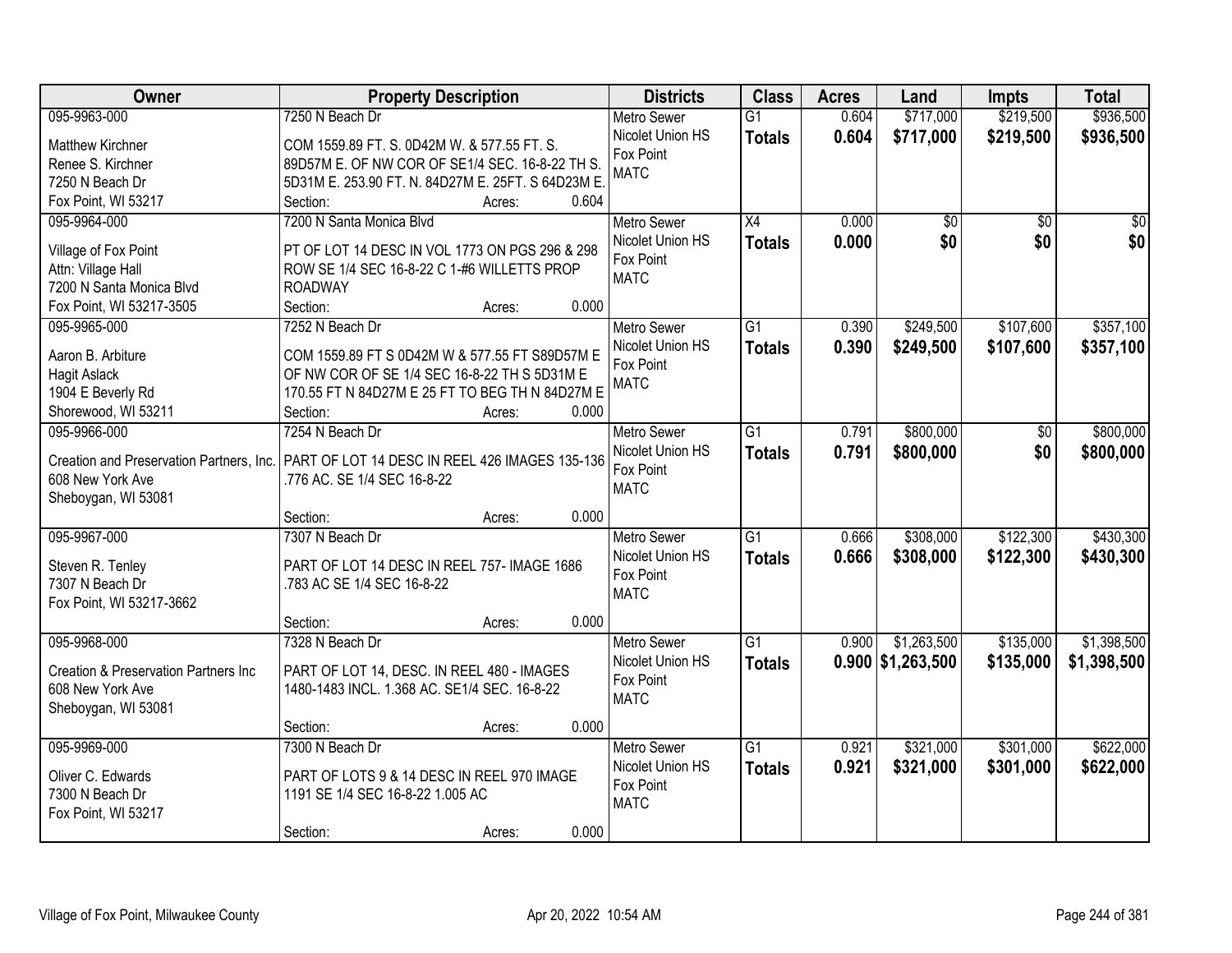| Owner                         | <b>Property Description</b>                               | <b>Districts</b>   | <b>Class</b>    | <b>Acres</b> | Land      | <b>Impts</b> | <b>Total</b> |
|-------------------------------|-----------------------------------------------------------|--------------------|-----------------|--------------|-----------|--------------|--------------|
| 095-9970-000                  | 7308 N Beach Dr                                           | <b>Metro Sewer</b> | $\overline{G1}$ | 0.915        | \$320,500 | \$780,500    | \$1,101,000  |
| David I. Albert               | All that part of Lots Nine (9) and Fourteen (14), in the  | Nicolet Union HS   | <b>Totals</b>   | 0.915        | \$320,500 | \$780,500    | \$1,101,000  |
| Michael Tarney                | Southeast Fractional One-quarter (1/4) of Section Sixteer | Fox Point          |                 |              |           |              |              |
| 7308 N Beach Dr               | (16), in Township Eight (8) North, Range Twenty-two (22   | <b>MATC</b>        |                 |              |           |              |              |
| Fox Point, WI 53217           | 0.000<br>Section:<br>Acres:                               |                    |                 |              |           |              |              |
| 095-9971-000                  | 7320 N Beach Dr                                           | <b>Metro Sewer</b> | $\overline{G1}$ | 0.896        | \$328,500 | \$433,000    | \$761,500    |
|                               |                                                           | Nicolet Union HS   | <b>Totals</b>   | 0.896        | \$328,500 | \$433,000    | \$761,500    |
| House By the Beach, LLC       | COMM 1559.89 FT, S & 577.55 FT, E OF NW COR OF            | Fox Point          |                 |              |           |              |              |
| PO Box 43                     | SE 1/4 SEC. 16-8-22; TH ELY 239.51 FT, TO POB. TH         | <b>MATC</b>        |                 |              |           |              |              |
| Oak Creek, WI 53154           | NLY 267.24 FT, ELY 168 FT, SLY 252.44 FT, TH WLY          |                    |                 |              |           |              |              |
|                               | 0.000<br>Section:<br>Acres:                               |                    |                 |              |           |              |              |
| 095-9972-000                  | 7405 N Beach Dr                                           | Metro Sewer        | G1              | 0.877        | \$505,000 | \$178,600    | \$683,600    |
| Eric B. Fonstad               | PART OF LOTS 9 & 14 DESC. IN VOL. 1733 OF DEEDS           | Nicolet Union HS   | <b>Totals</b>   | 0.877        | \$505,000 | \$178,600    | \$683,600    |
| Bridget A. Fonstad            | ON PAGE 117. SE1/4 SEC. 16-8-22. 1.0524 AC.               | Fox Point          |                 |              |           |              |              |
| 7405 N Beach Dr               | $C.1-S.15#4$                                              | <b>MATC</b>        |                 |              |           |              |              |
| Fox Point, WI 53217-3666      | 0.000<br>Section:<br>Acres:                               |                    |                 |              |           |              |              |
| 095-9973-000                  | 7415 N Beach Dr                                           | <b>Metro Sewer</b> | G1              | 0.921        | \$627,500 | \$199,000    | \$826,500    |
|                               |                                                           | Nicolet Union HS   | <b>Totals</b>   | 0.921        | \$627,500 | \$199,000    | \$826,500    |
| Mark J. Levin                 | PART OF LOTS 8 & 9 DESC. IN REEL 302-IMAGE 523.           | Fox Point          |                 |              |           |              |              |
| Amy J. Rust                   | SE1/4 SEC. 16-8-22. 1.1538 AC. TRACT 1                    | <b>MATC</b>        |                 |              |           |              |              |
| 7415 N Beach Dr               |                                                           |                    |                 |              |           |              |              |
| Fox Point, WI 53217           | 0.000<br>Section:<br>Acres:                               |                    |                 |              |           |              |              |
| 095-9974-000                  | 7425 N Beach Ct                                           | <b>Metro Sewer</b> | $\overline{G1}$ | 0.927        | \$359,000 | \$359,000    | \$718,000    |
| Michael J McDonagh and Joan C | PART OF LOTS 8 & 9 DESC. IN REEL 458 - IMAGE              | Nicolet Union HS   | <b>Totals</b>   | 0.927        | \$359,000 | \$359,000    | \$718,000    |
| McDonagh Revocable Trus       | 1603 SE1/4 SEC. 16-8-22 1.0038 AC. TRACT 2                | Fox Point          |                 |              |           |              |              |
| 7425 N Beach Ct               |                                                           | <b>MATC</b>        |                 |              |           |              |              |
| Fox Point, WI 53217           | 0.000<br>Section:<br>Acres:                               |                    |                 |              |           |              |              |
| 095-9975-000                  | 7433 N Beach Ct                                           | <b>Metro Sewer</b> | G1              | 0.943        | \$359,000 | \$311,500    | \$670,500    |
|                               |                                                           | Nicolet Union HS   | <b>Totals</b>   | 0.943        | \$359,000 | \$311,500    | \$670,500    |
| John Michael Maier            | PART OF LOTS 8 AND 9 DESC. IN VOL. 3951 OF                | Fox Point          |                 |              |           |              |              |
| Jane A. Lewis                 | DEEDS ON PAGE 437. SE1/4 SEC. 16-8-22 1.0142 AC.          | <b>MATC</b>        |                 |              |           |              |              |
| 7433 N Beach Ct               | TRACT <sub>3</sub>                                        |                    |                 |              |           |              |              |
| Fox Point, WI 53217           | 0.000<br>Section:<br>Acres:                               |                    |                 |              |           |              |              |
| 095-9976-000                  | 7443 N Beach Ct                                           | <b>Metro Sewer</b> | $\overline{G1}$ | 1.060        | \$397,000 | \$344,400    | \$741,400    |
| James J. Kaufmann             | PART OF LOTS 8 AND 9 DESC. IN VOL. 3682 OF                | Nicolet Union HS   | <b>Totals</b>   | 1.060        | \$397,000 | \$344,400    | \$741,400    |
| Mary E. Kaufmann              | DEEDS ON PAGE 421 SE1/4 SEC. 16-8-22 1.1209 AC.           | Fox Point          |                 |              |           |              |              |
| 7443 N Beach Ct               | <b>TRACT 4</b>                                            | <b>MATC</b>        |                 |              |           |              |              |
| Fox Point, WI 53217-3656      | 0.000<br>Section:<br>Acres:                               |                    |                 |              |           |              |              |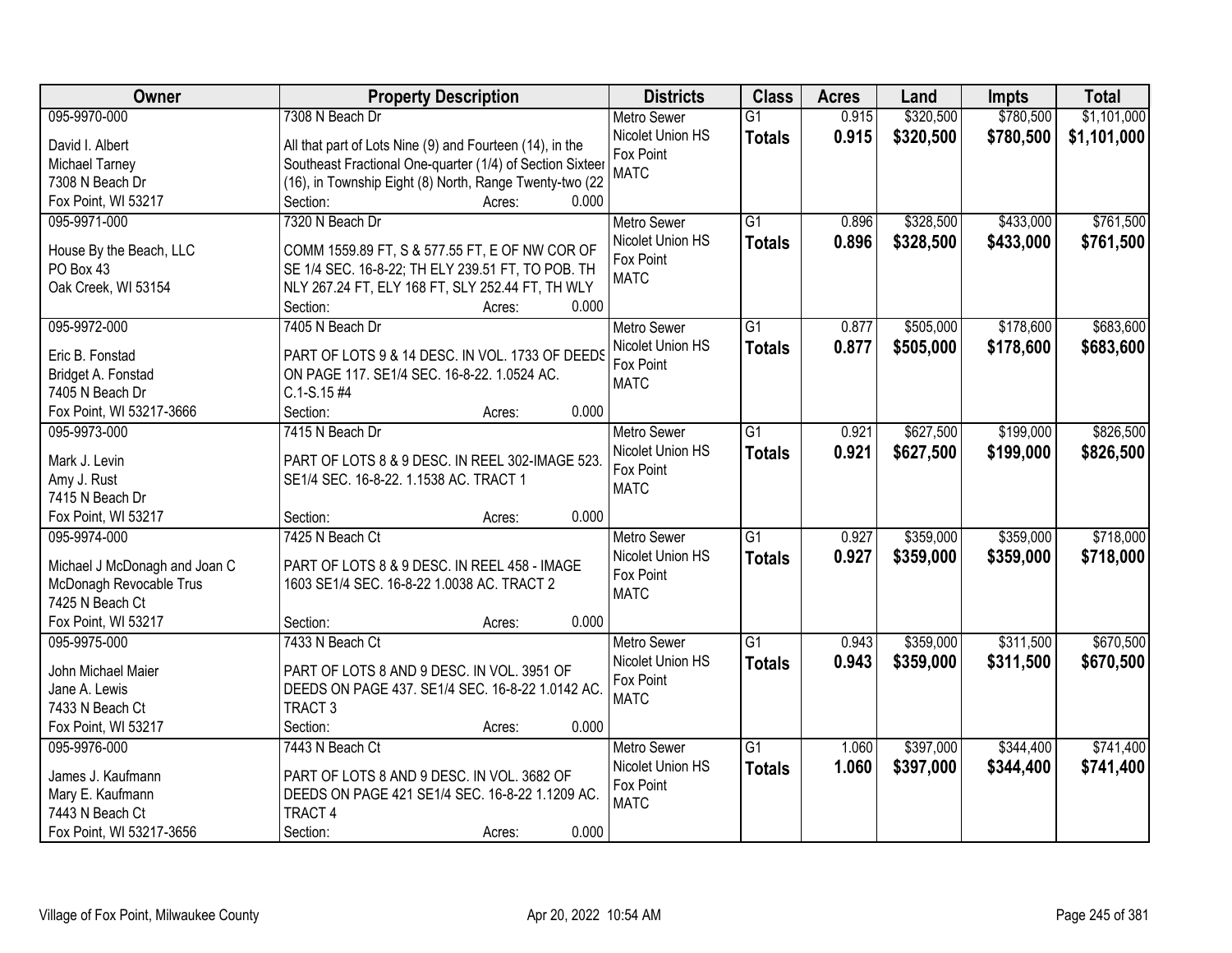| Owner                               | <b>Property Description</b>                         | <b>Districts</b>                       | <b>Class</b>    | <b>Acres</b> | Land      | <b>Impts</b> | <b>Total</b> |
|-------------------------------------|-----------------------------------------------------|----------------------------------------|-----------------|--------------|-----------|--------------|--------------|
| 095-9977-000                        | 7451 N Beach Ct                                     | <b>Metro Sewer</b>                     | $\overline{G1}$ | 0.959        | \$377,500 | \$235,000    | \$612,500    |
| Andrea Cataldo                      | PART OF LOTS 8 AND 9 DESC IN REEL 956-IMAGE         | Nicolet Union HS                       | <b>Totals</b>   | 0.959        | \$377,500 | \$235,000    | \$612,500    |
| 7451 N Beach Ct                     | 2052 SE 1/4 SEC 16-8-22 1.0515 AC TRACT 8           | Fox Point                              |                 |              |           |              |              |
| Fox Point, WI 53217                 |                                                     | <b>MATC</b>                            |                 |              |           |              |              |
|                                     | 0.000<br>Section:<br>Acres:                         |                                        |                 |              |           |              |              |
| 095-9978-000                        | 7463 N Beach Ct                                     | <b>Metro Sewer</b>                     | $\overline{G1}$ | 0.929        | \$329,000 | \$296,900    | \$625,900    |
| Scott L. Mullins                    | PART OF LOTS 8 AND 9 DESC IN REEL 688 - IMAGE       | Nicolet Union HS                       | <b>Totals</b>   | 0.929        | \$329,000 | \$296,900    | \$625,900    |
| Laura L. Mullins                    | 959 SE 1/4 SEC 16-8-22 1.0142 AC TRACT 7            | Fox Point                              |                 |              |           |              |              |
| 7463 N Beach Ct                     |                                                     | <b>MATC</b>                            |                 |              |           |              |              |
| Fox Point, WI 53217                 | 0.000<br>Section:<br>Acres:                         |                                        |                 |              |           |              |              |
| 095-9979-000                        | 7471 N Beach Ct                                     | Metro Sewer                            | G1              | 1.024        | \$367,000 | \$138,500    | \$505,500    |
|                                     |                                                     | Nicolet Union HS                       | <b>Totals</b>   | 1.024        | \$367,000 | \$138,500    | \$505,500    |
| Kathe Isko Lake                     | PART OF LOTS 8 & 9 DESC. IN VOL. 3827 OF DEEDS      | Fox Point                              |                 |              |           |              |              |
| 7471 N Beach Ct                     | ON PAGE 635. SE1/4 SEC. 16-8-22 1.0038 AC TRACT     | <b>MATC</b>                            |                 |              |           |              |              |
| Fox Point, WI 53217-3656            | 6                                                   |                                        |                 |              |           |              |              |
|                                     | Section:<br>0.000<br>Acres:<br>7473 N Beach Dr      |                                        |                 | 0.867        |           |              |              |
| 095-9980-000                        |                                                     | <b>Metro Sewer</b><br>Nicolet Union HS | G1              |              | \$622,500 | \$321,000    | \$943,500    |
| Dianne Tomasini                     | PART OF LOTS 8 & 9 DESC IN REEL 671 - IMAGE         | Fox Point                              | <b>Totals</b>   | 0.867        | \$622,500 | \$321,000    | \$943,500    |
| 7473 N Beach Dr                     | 1398 SE 1/4 SEC 16-8-22 1.1538 AC TRACT 5           | <b>MATC</b>                            |                 |              |           |              |              |
| Fox Point, WI 53217                 |                                                     |                                        |                 |              |           |              |              |
|                                     | 0.000<br>Section:<br>Acres:                         |                                        |                 |              |           |              |              |
| 095-9981-000                        | 7481 N Beach Dr                                     | <b>Metro Sewer</b>                     | $\overline{G1}$ | 1.144        | \$649,500 | \$232,100    | \$881,600    |
| April J Zhang and A Maley           | PART OF LOTS 8 AND 9 DESC. IN VOL. 3523 OF          | Nicolet Union HS                       | <b>Totals</b>   | 1.144        | \$649,500 | \$232,100    | \$881,600    |
| 7481 N Beach Dr                     | DEEDS ON PAGE 493. 1.000 AC.                        | Fox Point                              |                 |              |           |              |              |
| Fox Point, WI 53217                 |                                                     | <b>MATC</b>                            |                 |              |           |              |              |
|                                     | Section:<br>0.000<br>Acres:                         |                                        |                 |              |           |              |              |
| 095-9982-000                        | 7475 N Beach Dr                                     | <b>Metro Sewer</b>                     | G1              | 1.478        | \$341,500 | \$194,500    | \$536,000    |
| Timothy J Lemont & Deborah R Lemont | COM 784 FT S & 1400.01 FT W OF NW COR OF SE 1/4     | Nicolet Union HS                       | <b>Totals</b>   | 1.478        | \$341,500 | \$194,500    | \$536,000    |
| Living Trust Dated                  | SEC. 16-8-22; TH NELY 57.32 FT, WLY 185 FT, NWLY    | Fox Point                              |                 |              |           |              |              |
| 7475 N Beach Dr                     | 27 FT, WLY 149.35 FT, NLY 98.48 FT, WLY 288.40 FT,  | <b>MATC</b>                            |                 |              |           |              |              |
| Fox Point, WI 53217                 | Section:<br>0.000<br>Acres:                         |                                        |                 |              |           |              |              |
| 095-9983-000                        | 1070 E Thorne Ln                                    | <b>Metro Sewer</b>                     | $\overline{G1}$ | 1.303        | \$666,500 | \$958,500    | \$1,625,000  |
|                                     |                                                     | Nicolet Union HS                       | <b>Totals</b>   | 1.303        | \$666,500 | \$958,500    | \$1,625,000  |
| Mark C. Witt                        | COMM 647.65 FT, S & 365.20 FT, E OF NW COR OF       | Fox Point                              |                 |              |           |              |              |
| Kelly Reilly                        | SE 1/4 SEC. 16-8-22; TH E 339.89 FT, N 162.40 FT, W | <b>MATC</b>                            |                 |              |           |              |              |
| 1070 E Thorn Ln                     | 376.10 FT, TH S 159.45 FT TO POB.<br>0.000          |                                        |                 |              |           |              |              |
| Fox Point, WI 53217-3646            | Section:<br>Acres:                                  |                                        |                 |              |           |              |              |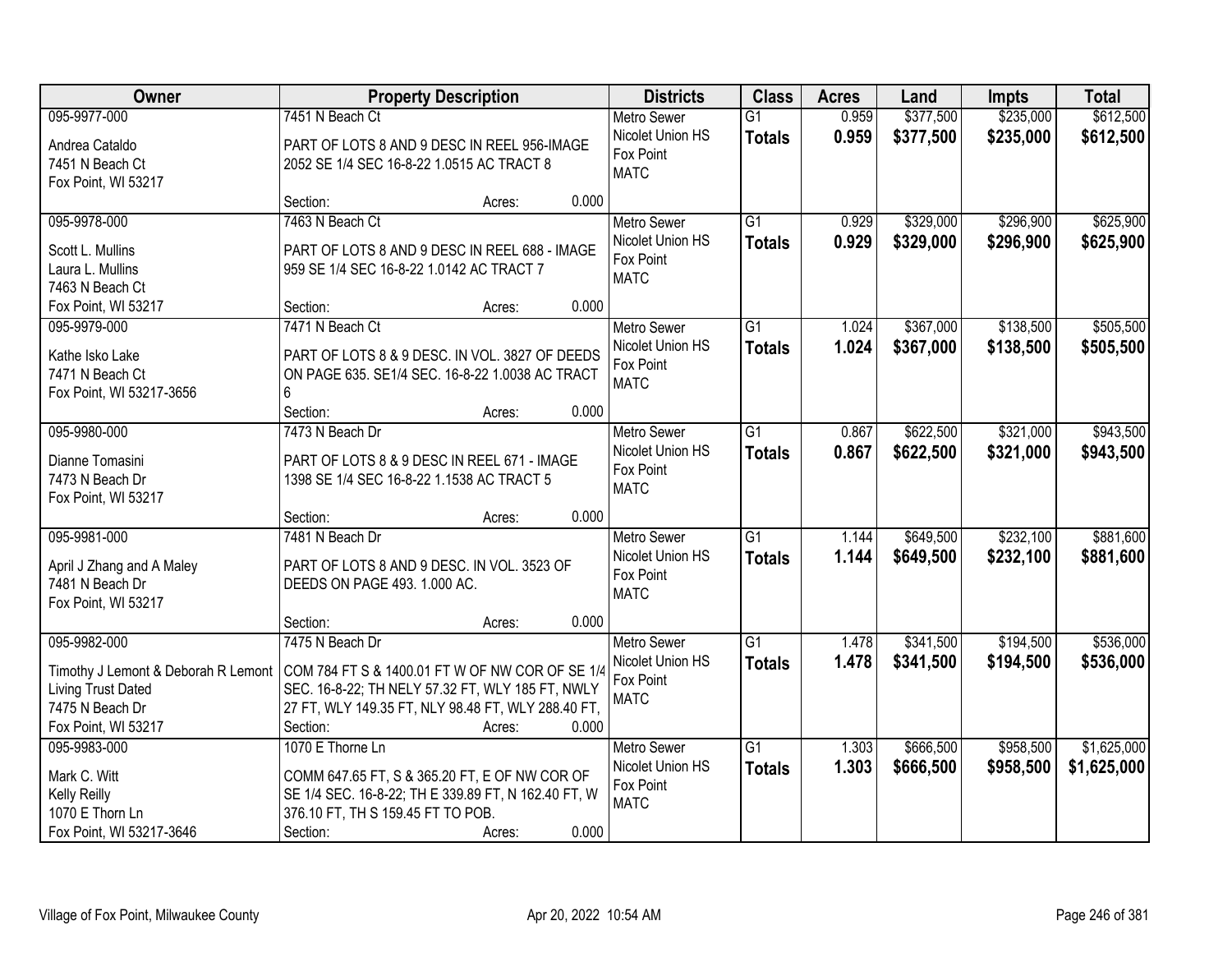| Owner                    | <b>Property Description</b>                              | <b>Districts</b>   | <b>Class</b>    | <b>Acres</b> | Land      | <b>Impts</b> | <b>Total</b> |
|--------------------------|----------------------------------------------------------|--------------------|-----------------|--------------|-----------|--------------|--------------|
| 095-9984-000             | 1080 E Thorne Ln                                         | <b>Metro Sewer</b> | $\overline{G1}$ | 0.978        | \$604,000 | \$106,100    | \$710,100    |
| Charles V. James         | PART OF LOT 9 DESC IN REEL 984- IMAGE 880 SE             | Nicolet Union HS   | <b>Totals</b>   | 0.978        | \$604,000 | \$106,100    | \$710,100    |
| 1080 E Thorne Ln         | 1/4 SEC 16-8-22 CON 1.484 ACS                            | Fox Point          |                 |              |           |              |              |
| Fox Point, WI 53217      |                                                          | <b>MATC</b>        |                 |              |           |              |              |
|                          | Section:<br>Acres:                                       | 0.000              |                 |              |           |              |              |
| 095-9985-000             | 1087 E Thorne Ln                                         | <b>Metro Sewer</b> | $\overline{G1}$ | 2.418        | \$614,500 | \$53,500     | \$668,000    |
| Andrea Taxman            | PART OF LOT 9 DESC IN REEL 839 - IMAGES 998-999          | Nicolet Union HS   | <b>Totals</b>   | 2.418        | \$614,500 | \$53,500     | \$668,000    |
| 1087 E Thorne Ln         | SW 1/4 & SE 1/4 SEC 16-8-22 2.320 AC. SCHOOL DIST        | Fox Point          |                 |              |           |              |              |
| Fox Point, WI 53217      | $\overline{2}$                                           | <b>MATC</b>        |                 |              |           |              |              |
|                          | Section:<br>Acres:                                       | 0.000              |                 |              |           |              |              |
| 095-9986-000             | 1081 E Thorne Ln                                         | <b>Metro Sewer</b> | G1              | 0.937        | \$299,000 | \$262,000    | \$561,000    |
| Lee A. Riordan           | PART OF LOT 9 DESC. IN REEL 83-IMAGE 644 EXC.            | Nicolet Union HS   | <b>Totals</b>   | 0.937        | \$299,000 | \$262,000    | \$561,000    |
| 1081 E Thorn Ln          | AN APPROX.TRIANGU- LAR PARCEL OF LAND DESC.              | Fox Point          |                 |              |           |              |              |
| Fox Point, WI 53217-3647 | IN REEL 308-IMAGES 2209-2212 SE1/4 SEC. 16-8-22.         | <b>MATC</b>        |                 |              |           |              |              |
|                          | Section:<br>Acres:                                       | 0.000              |                 |              |           |              |              |
| 095-9987-000             | 1071 E Thorne Ln                                         | <b>Metro Sewer</b> | $\overline{G1}$ | 1.886        | \$521,500 | \$344,100    | \$865,600    |
|                          |                                                          | Nicolet Union HS   | <b>Totals</b>   | 1.886        | \$521,500 | \$344,100    | \$865,600    |
| Jeffrey B. Shovers       | PART OF LOTS 9 & 10 DESC IN REEL 812 - IMAGES            | Fox Point          |                 |              |           |              |              |
| Pamela W. Shovers        | 269-270 SW 1/4 & SE 1/4 SEC 16-8-22 1.886 AC             | <b>MATC</b>        |                 |              |           |              |              |
| 1071 E Thorn Ln          |                                                          |                    |                 |              |           |              |              |
| Fox Point, WI 53217-3647 | Section:<br>Acres:                                       | 0.000              |                 |              |           |              |              |
| 095-9988-000             | 1061 E Thorne Ln                                         | <b>Metro Sewer</b> | $\overline{G1}$ | 0.759        | \$296,500 | \$524,000    | \$820,500    |
| Margaret E. Cain         | COMM 367.30 FT, E & 396.93 FT, S OF NW COR OF            | Nicolet Union HS   | <b>Totals</b>   | 0.759        | \$296,500 | \$524,000    | \$820,500    |
| Paul M. Stillmark        | SE 1/4 SEC. 16-8-22; TH NWLY 204.86 FT, SWLY             | Fox Point          |                 |              |           |              |              |
| 1061 E Thorn Ln          | 202.29 FT, ELY 136.48 FT, 83.08 FT, TH NELY 186.51       | <b>MATC</b>        |                 |              |           |              |              |
| Fox Point, WI 53217-3647 | Section:<br>Acres:                                       | 0.759              |                 |              |           |              |              |
| 095-9989-000             | 1090 E Thorne Ln                                         | <b>Metro Sewer</b> | $\overline{G1}$ | 0.897        | \$298,500 | \$319,500    | \$618,000    |
| Patricia L. Sherry       | COMM 101.98 FT, W & 572.08 FT, S OF NE COR OF            | Nicolet Union HS   | <b>Totals</b>   | 0.897        | \$298,500 | \$319,500    | \$618,000    |
| 1090 E Thorn Ln          | SW 1/4 SEC. 16-8-22; TH NELY 17.99 FT TO POB; TH         | Fox Point          |                 |              |           |              |              |
| Fox Point, WI 53217-3646 | ELY 201.06 FT, NELY 160 FT, NWLY 195.49 FT, TH           | <b>MATC</b>        |                 |              |           |              |              |
|                          | Section:<br>Acres:                                       | 0.000              |                 |              |           |              |              |
| 095-9990-000             | 1023 E Thorne Ln                                         | <b>Metro Sewer</b> | $\overline{G1}$ | 0.712        | \$296,000 | \$639,300    | \$935,300    |
|                          |                                                          | Nicolet Union HS   | <b>Totals</b>   | 0.712        | \$296,000 | \$639,300    | \$935,300    |
| Matthew B. Bazelon       | PART OF LOTS 9 & 10 IN REEL 630 - IMAGES                 | Fox Point          |                 |              |           |              |              |
| Maureen E. Bazelon       | 246-247, SW 1/4 & SE 1/4 SEC. 16-8-22. .8240 AC. - All   | <b>MATC</b>        |                 |              |           |              |              |
| 1023 E Thorne Ln         | that part of Lots Nine (9) and Ten (10) in the Southeast |                    |                 |              |           |              |              |
| Fox Point, WI 53217      | Section:<br>Acres:                                       | 0.000              |                 |              |           |              |              |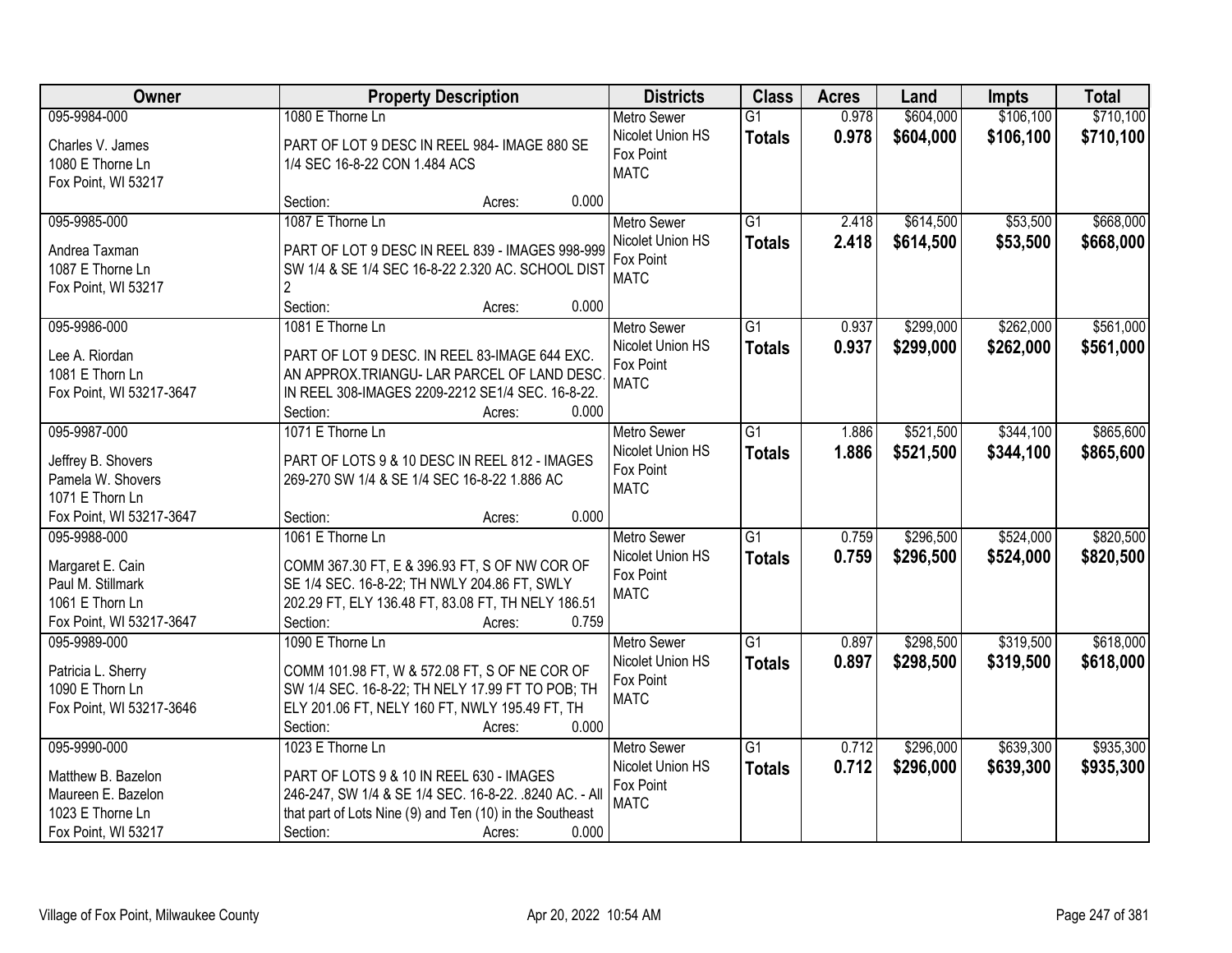| <b>Owner</b>                      | <b>Property Description</b>                                   | <b>Districts</b>   | <b>Class</b>    | <b>Acres</b> | Land            | <b>Impts</b>    | <b>Total</b>    |
|-----------------------------------|---------------------------------------------------------------|--------------------|-----------------|--------------|-----------------|-----------------|-----------------|
| 095-9991-000                      | 1045 E Thorne Ln                                              | <b>Metro Sewer</b> | $\overline{G1}$ | 0.699        | \$296,000       | \$302,000       | \$598,000       |
| James A. Argabright               | ALL THAT PART OF LOT 9, IN THE SOUTHEAST                      | Nicolet Union HS   | <b>Totals</b>   | 0.699        | \$296,000       | \$302,000       | \$598,000       |
| Wendy A. Bast                     | One-Quarter OF SECTION 16, IN TOWNSHIP 8                      | Fox Point          |                 |              |                 |                 |                 |
| 1045 E Thorne Ln                  | NORTH, RANGE                                                  | <b>MATC</b>        |                 |              |                 |                 |                 |
| Fox Point, WI 53217               | 0.000<br>Section:<br>Acres:                                   |                    |                 |              |                 |                 |                 |
| 095-9992-000                      | 1030 E Thorne Ln                                              | <b>Metro Sewer</b> | $\overline{G1}$ | 1.750        | \$487,500       | \$483,000       | \$970,500       |
|                                   |                                                               | Nicolet Union HS   | <b>Totals</b>   | 1.750        | \$487,500       | \$483,000       | \$970,500       |
| Daniel Meyers                     | Parcel I: All that part of Lots 7 and 9 lying in the Northeas | Fox Point          |                 |              |                 |                 |                 |
| <b>Molly Meyers</b>               | Fractional 1/4 and Southeast Fractional                       | <b>MATC</b>        |                 |              |                 |                 |                 |
| 1030 E Thorne Ln                  | 1/4 Section 16, Town 8 North, Range 22 East, in the           |                    |                 |              |                 |                 |                 |
| Fox Point, WI 53217               | 0.000<br>Section:<br>Acres:                                   |                    |                 |              |                 |                 |                 |
| 095-9993-003                      | Beach Dr                                                      | Metro Sewer        | $\overline{X4}$ | 0.679        | $\overline{50}$ | $\overline{50}$ | $\overline{50}$ |
| Mmsd                              | LANDS IN SE 1/4 SEC 16-8-22, DESC IN DOC                      | Nicolet Union HS   | <b>Totals</b>   | 0.679        | \$0             | \$0             | \$0             |
| PO Box 2079                       | #02011958, 09923259, 09956785, & 09959767                     | Fox Point          |                 |              |                 |                 |                 |
| Milwaukee, WI 53201               |                                                               | <b>MATC</b>        |                 |              |                 |                 |                 |
|                                   | 0.000<br>Section:<br>Acres:                                   |                    |                 |              |                 |                 |                 |
| 095-9994-001                      | 7515 N Beach Dr                                               | <b>Metro Sewer</b> | $\overline{G1}$ | 1.429        | \$617,000       | \$373,000       | \$990,000       |
|                                   | PART OF LOTS 8 & 9 DESC IN REEL 909-IMAGE 9 SE                | Nicolet Union HS   | <b>Totals</b>   | 1.429        | \$617,000       | \$373,000       | \$990,000       |
| Eric Beringause<br>Sarocha Channa | 1/4 SEC 16-8-22, EXC PT DESC IN DOC 09956785 - All            | Fox Point          |                 |              |                 |                 |                 |
| 7515 N Beach Dr                   | that part of the Southeast 1/4, being a part of Lots 8 and    | <b>MATC</b>        |                 |              |                 |                 |                 |
| Fox Point, WI 53217               | Section:<br>0.000<br>Acres:                                   |                    |                 |              |                 |                 |                 |
| 095-9995-000                      | 7619 N Beach Dr                                               | <b>Metro Sewer</b> | $\overline{G1}$ | 0.945        | \$322,500       | \$162,500       | \$485,000       |
|                                   |                                                               | Nicolet Union HS   |                 | 0.945        |                 |                 |                 |
| Dino and April Zucchi             | PART OF LOT 9, DESC. IN VOL. 3962 OF DEEDS ON                 | Fox Point          | <b>Totals</b>   |              | \$322,500       | \$162,500       | \$485,000       |
| 7619 N Beach Dr                   | PAGE 556. 1.1422 AC. SE1/4 SEC. 16-8-22.                      | <b>MATC</b>        |                 |              |                 |                 |                 |
| Fox Point, WI 53217               |                                                               |                    |                 |              |                 |                 |                 |
|                                   | 0.945<br>Section:<br>Acres:                                   |                    |                 |              |                 |                 |                 |
| 095-9996-000                      | 7615 N Beach Dr                                               | Metro Sewer        | $\overline{G1}$ | 0.959        | \$323,000       | \$467,000       | \$790,000       |
| Steven I. Grindel                 | PART OF LOT 9, DESC. IN REEL 203 - IMAGE 73.                  | Nicolet Union HS   | <b>Totals</b>   | 0.959        | \$323,000       | \$467,000       | \$790,000       |
| Laurie A. Kabins                  | SE1/4 SEC. 16-8-22. 1.000 ACRES.                              | Fox Point          |                 |              |                 |                 |                 |
| 7615 N Beach Dr                   |                                                               | <b>MATC</b>        |                 |              |                 |                 |                 |
| Fox Point, WI 53217               | 0.959<br>Section:<br>Acres:                                   |                    |                 |              |                 |                 |                 |
| 095-9997-000                      | 7611 N Beach Dr                                               | <b>Metro Sewer</b> | $\overline{G1}$ | 1.000        | \$330,000       | $\overline{50}$ | \$330,000       |
|                                   |                                                               | Nicolet Union HS   | <b>Totals</b>   | 1.000        | \$330,000       | \$0             | \$330,000       |
| Steven I. Grindel                 | PART OF LOT 9 DESC IN REEL 753-IMAGE 404 1.078                | Fox Point          |                 |              |                 |                 |                 |
| Laurie A. Kabins                  | AC SE 1/4 SEC 16-8-22                                         | <b>MATC</b>        |                 |              |                 |                 |                 |
| 7615 N Beach Dr                   |                                                               |                    |                 |              |                 |                 |                 |
| Fox Point, WI 53217               | 0.000<br>Section:<br>Acres:                                   |                    |                 |              |                 |                 |                 |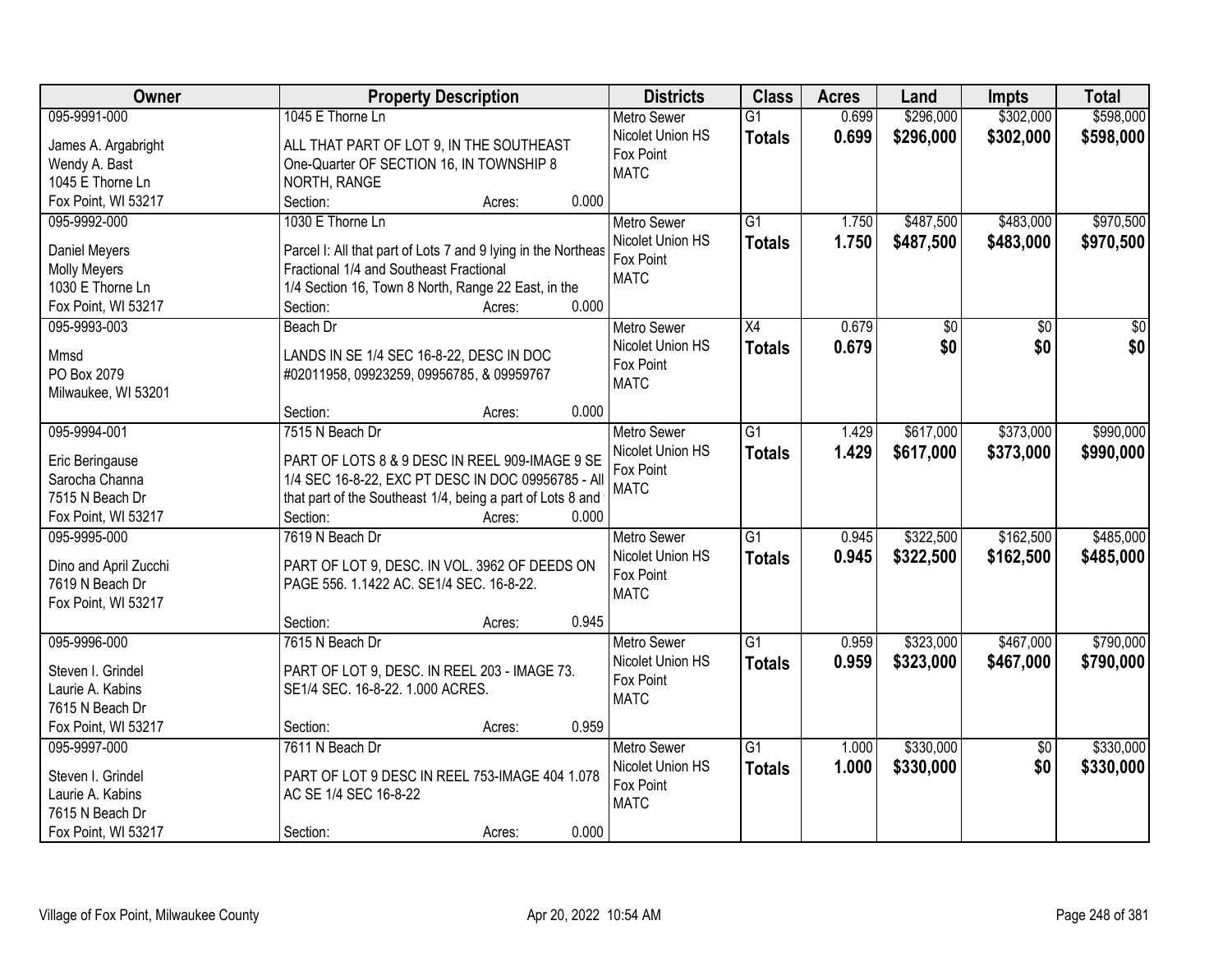| Owner                                                                                   | <b>Property Description</b>                                                                                                                                                                                       | <b>Districts</b>                                                   | <b>Class</b>                     | <b>Acres</b>   | Land                   | <b>Impts</b>           | <b>Total</b>           |
|-----------------------------------------------------------------------------------------|-------------------------------------------------------------------------------------------------------------------------------------------------------------------------------------------------------------------|--------------------------------------------------------------------|----------------------------------|----------------|------------------------|------------------------|------------------------|
| 096-0001-000                                                                            | 7309 N Santa Monica Blvd                                                                                                                                                                                          | <b>Metro Sewer</b>                                                 | $\overline{G1}$                  | 0.244          | \$107,500              | \$179,400              | \$286,900              |
| Thomas H. Tanner III<br><b>Riley Kelly Tanner</b><br>7309 N Santa Monica Blvd           | LOT 1. BLOCK 1. BRUSS FOX POINT ESTATES                                                                                                                                                                           | Nicolet Union HS<br>Fox Point<br><b>MATC</b>                       | <b>Totals</b>                    | 0.244          | \$107,500              | \$179,400              | \$286,900              |
| Fox Point, WI 53217                                                                     | 0.000<br>Section:<br>Acres:                                                                                                                                                                                       |                                                                    |                                  |                |                        |                        |                        |
| 096-0002-000<br>Michael Epshteyn<br>7315 N Santa Monica Blv                             | 7315 N Santa Monica Blvd<br>LOT 2. BLOCK 1. BRUSS FOX POINT EST.                                                                                                                                                  | <b>Metro Sewer</b><br>Nicolet Union HS<br>Fox Point                | $\overline{G1}$<br><b>Totals</b> | 0.236<br>0.236 | \$103,500<br>\$103,500 | \$152,600<br>\$152,600 | \$256,100<br>\$256,100 |
| Fox Point, WI 53217-3508                                                                | 0.000<br>Section:<br>Acres:                                                                                                                                                                                       | <b>MATC</b>                                                        |                                  |                |                        |                        |                        |
| 096-0003-000                                                                            | 7321 N Santa Monica Blvd                                                                                                                                                                                          | Metro Sewer                                                        | $\overline{G1}$                  | 0.225          | \$99,000               | \$185,100              | \$284,100              |
| Kelly J. Kuehn<br>7321 N Santa Monica Blv<br>Fox Point, WI 53217-3508                   | LOT 3, BLOCK 1, BRUSS FOX POINT EST.                                                                                                                                                                              | Nicolet Union HS<br>Fox Point<br><b>MATC</b>                       | <b>Totals</b>                    | 0.225          | \$99,000               | \$185,100              | \$284,100              |
|                                                                                         | 0.000<br>Section:<br>Acres:                                                                                                                                                                                       |                                                                    |                                  |                |                        |                        |                        |
| 096-0004-000                                                                            | 7325 N Santa Monica Blvd                                                                                                                                                                                          | <b>Metro Sewer</b>                                                 | $\overline{G1}$                  | 0.220          | \$97,000               | \$243,100              | \$340,100              |
| Bruce J. Loder<br>Elizabeth R. Loder<br>7325 N Santa Monica Blv                         | LOT 4. BLK 1. BRUSS FOX POINT EST.                                                                                                                                                                                | Nicolet Union HS<br>Fox Point<br><b>MATC</b>                       | <b>Totals</b>                    | 0.220          | \$97,000               | \$243,100              | \$340,100              |
| Fox Point, WI 53217-3508                                                                | 0.000<br>Section:<br>Acres:                                                                                                                                                                                       |                                                                    |                                  |                |                        |                        |                        |
| 096-0005-000<br>Judith Z. Tolkan<br>7329 N Santa Monica Blv<br>Fox Point, WI 53217-3508 | 7329 N Santa Monica Blyd<br>LOT 5. BLK. 1, BRUSS FOX POINT EST.                                                                                                                                                   | <b>Metro Sewer</b><br>Nicolet Union HS<br>Fox Point<br><b>MATC</b> | $\overline{G1}$<br><b>Totals</b> | 0.212<br>0.212 | \$93,500<br>\$93,500   | \$344,000<br>\$344,000 | \$437,500<br>\$437,500 |
|                                                                                         | 0.000<br>Section:<br>Acres:                                                                                                                                                                                       |                                                                    |                                  |                |                        |                        |                        |
| 096-0006-000                                                                            | 7333 N Santa Monica Blvd                                                                                                                                                                                          | <b>Metro Sewer</b>                                                 | $\overline{G1}$                  | 0.221          | \$97,000               | \$381,400              | \$478,400              |
| Andrew E. Smith<br>Sarah A. Smith<br>7333 N Santa Monica Blvd<br>Fox Point, WI 53217    | Lot Six (6) in Block One (1) in Bruss Fox Point Estates,<br>being a Subdivision of a part of the Southwest One-quart<br>(1/4) of Section Sixteen (16), in Township Eight (8) North<br>Section:<br>0.000<br>Acres: | Nicolet Union HS<br>Fox Point<br><b>MATC</b>                       | <b>Totals</b>                    | 0.221          | \$97,000               | \$381,400              | \$478,400              |
| 096-0007-000<br>Zeljko Pozder<br>7373 N Santa Monica Blv<br>Fox Point, WI 53217-3508    | 7373 N Santa Monica Blvd<br>LOT 7, BLK 1, BRUSS FOX POINT EST.<br>0.000<br>Section:<br>Acres:                                                                                                                     | <b>Metro Sewer</b><br>Nicolet Union HS<br>Fox Point<br><b>MATC</b> | $\overline{G1}$<br><b>Totals</b> | 0.219<br>0.219 | \$96,500<br>\$96,500   | \$320,300<br>\$320,300 | \$416,800<br>\$416,800 |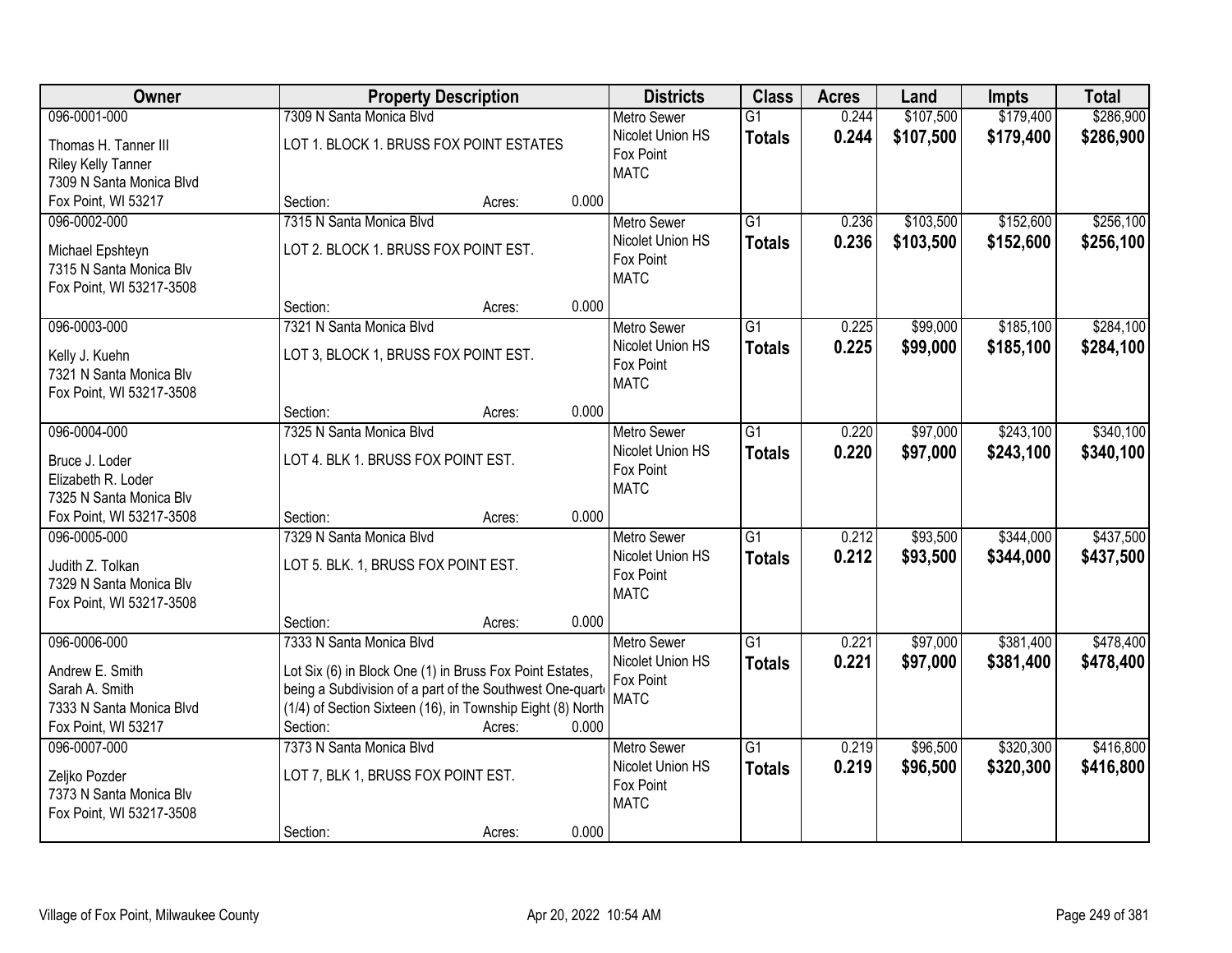| \$235,500<br>\$339,000<br>096-0008-000<br>7342 N Longacre Rd<br>0.236<br>\$103,500<br><b>Metro Sewer</b><br>$\overline{G1}$<br>0.236<br>Nicolet Union HS<br>\$103,500<br>\$235,500<br>\$339,000<br><b>Totals</b><br>LOT 8, BLK 1, BRUSS FOX POINT ESTATES PORTION<br>William Macpherson Stalle<br>Fox Point<br>Alexandra Flynn Massart<br>OF LOT 8 INCLUDED IN RECORDED PLAT ONLY<br><b>MATC</b><br>7342 N Longacre Rd<br>Fox Point, WI 53217<br>0.000<br>Section:<br>Acres:<br>7334 N Longacre Rd<br>$\overline{G1}$<br>\$98,500<br>\$159,400<br>\$257,900<br>096-0009-000<br>0.223<br><b>Metro Sewer</b><br>0.223<br>Nicolet Union HS<br>\$98,500<br>\$159,400<br><b>Totals</b><br>LOT 9, BLK 1. BRUSS FOX POINT ESTATES<br>Sandra A. Hurley<br>Fox Point<br>7334 N Longacre Rd<br><b>MATC</b><br>Fox Point, WI 53217-3503<br>0.000<br>Section:<br>Acres:<br>\$265,500<br>096-0010-000<br>Metro Sewer<br>G1<br>0.254<br>\$110,000<br>7326 N Longacre Rd<br>Nicolet Union HS<br>0.254<br>\$110,000<br>\$265,500<br><b>Totals</b><br>ALL OF LOT 10 & PART OF LOT 11 COM AT NW COR<br>Jeffrey P. Wiberg<br>Fox Point<br>OF SD LOT TH ELY ALG N LI OF SD LOT TO NE COR<br>7326 N Longacre Rd<br><b>MATC</b><br>OF SD LOT TH SLY 3.25 FT. TH WLY TO A PT IN WLY<br>Fox Point, WI 53217<br>Section:<br>0.000<br>Acres:<br>096-0011-000<br>7324 N Longacre Rd<br>\$110,500<br>\$234,100<br><b>Metro Sewer</b><br>G1<br>0.261<br>Nicolet Union HS<br>0.261<br>\$110,500<br>\$234,100<br><b>Totals</b><br>Michael Novak<br>PART OF LOTS 11 & 12 BLK. 1 BRUSS FOX POINT<br>Fox Point<br>Lynn Novak<br>ESTATES DESC. IN VOL. 2828 PG. 637<br><b>MATC</b><br>7324 N Longacre Rd<br>Fox Point, WI 53217-3503<br>0.000<br>Section:<br>Acres:<br>\$358,300<br>096-0012-000<br>7320 N Longacre Rd<br>$\overline{G1}$<br>0.250<br>\$110,000<br><b>Metro Sewer</b><br>0.250<br>Nicolet Union HS<br>\$110,000<br>\$358,300<br><b>Totals</b><br>Robert F. Fetherston Jr et al<br>PART OF LOTS 12 AND 13 BLK 1 BRUSS FOX POINT<br>Fox Point<br>ESTATES DESC. IN REEL 237 IMAGE 1838<br>7320 N Longacre Rd<br><b>MATC</b><br>Fox Point, WI 53217-3503<br>0.000<br>Section:<br>Acres:<br>$\overline{G1}$<br>\$249,200<br>096-0013-000<br>7310 N Longacre Rd<br>0.292<br>\$112,000<br><b>Metro Sewer</b><br>Nicolet Union HS<br>0.292<br>\$112,000<br>\$249,200<br><b>Totals</b><br>BRUSS FOX POINT ESTATES LOT 14 AND SLY 9.75<br>Adam D. Scheuer<br>Fox Point<br>Jill W. Scheuer<br>FT ON WLY LI BY SLY 25.96 FT ON ELY LI OF LOT 13<br><b>MATC</b><br>BLK <sub>1</sub><br>7310 N Longacre Rd<br>Fox Point, WI 53217-3503<br>0.000<br>Section:<br>Acres:<br>$\overline{G1}$<br>\$70,000<br>\$267,500<br>096-0014-000<br>7306 N Longacre Rd<br><b>Metro Sewer</b><br>0.159<br>Nicolet Union HS<br>0.159<br>\$70,000<br>\$267,500<br><b>Totals</b><br>LOT 15, BLK 1, BRUSS FOX POINT ESTATES<br><b>Marlee Nichols</b><br>Fox Point<br>Matthew J. Franey | Owner              | <b>Property Description</b> | <b>Districts</b> | <b>Class</b> | <b>Acres</b> | Land | <b>Impts</b> | <b>Total</b> |
|-----------------------------------------------------------------------------------------------------------------------------------------------------------------------------------------------------------------------------------------------------------------------------------------------------------------------------------------------------------------------------------------------------------------------------------------------------------------------------------------------------------------------------------------------------------------------------------------------------------------------------------------------------------------------------------------------------------------------------------------------------------------------------------------------------------------------------------------------------------------------------------------------------------------------------------------------------------------------------------------------------------------------------------------------------------------------------------------------------------------------------------------------------------------------------------------------------------------------------------------------------------------------------------------------------------------------------------------------------------------------------------------------------------------------------------------------------------------------------------------------------------------------------------------------------------------------------------------------------------------------------------------------------------------------------------------------------------------------------------------------------------------------------------------------------------------------------------------------------------------------------------------------------------------------------------------------------------------------------------------------------------------------------------------------------------------------------------------------------------------------------------------------------------------------------------------------------------------------------------------------------------------------------------------------------------------------------------------------------------------------------------------------------------------------------------------------------------------------------------------------------------------------------------------------------------------------------------------------------------------------------------------------------------------------------------------------------------------------------------------------------------------------------------------------------------------------------------------------------------------------------------------------------------------------------------|--------------------|-----------------------------|------------------|--------------|--------------|------|--------------|--------------|
|                                                                                                                                                                                                                                                                                                                                                                                                                                                                                                                                                                                                                                                                                                                                                                                                                                                                                                                                                                                                                                                                                                                                                                                                                                                                                                                                                                                                                                                                                                                                                                                                                                                                                                                                                                                                                                                                                                                                                                                                                                                                                                                                                                                                                                                                                                                                                                                                                                                                                                                                                                                                                                                                                                                                                                                                                                                                                                                                   |                    |                             |                  |              |              |      |              |              |
|                                                                                                                                                                                                                                                                                                                                                                                                                                                                                                                                                                                                                                                                                                                                                                                                                                                                                                                                                                                                                                                                                                                                                                                                                                                                                                                                                                                                                                                                                                                                                                                                                                                                                                                                                                                                                                                                                                                                                                                                                                                                                                                                                                                                                                                                                                                                                                                                                                                                                                                                                                                                                                                                                                                                                                                                                                                                                                                                   |                    |                             |                  |              |              |      |              |              |
|                                                                                                                                                                                                                                                                                                                                                                                                                                                                                                                                                                                                                                                                                                                                                                                                                                                                                                                                                                                                                                                                                                                                                                                                                                                                                                                                                                                                                                                                                                                                                                                                                                                                                                                                                                                                                                                                                                                                                                                                                                                                                                                                                                                                                                                                                                                                                                                                                                                                                                                                                                                                                                                                                                                                                                                                                                                                                                                                   |                    |                             |                  |              |              |      |              |              |
|                                                                                                                                                                                                                                                                                                                                                                                                                                                                                                                                                                                                                                                                                                                                                                                                                                                                                                                                                                                                                                                                                                                                                                                                                                                                                                                                                                                                                                                                                                                                                                                                                                                                                                                                                                                                                                                                                                                                                                                                                                                                                                                                                                                                                                                                                                                                                                                                                                                                                                                                                                                                                                                                                                                                                                                                                                                                                                                                   |                    |                             |                  |              |              |      |              |              |
|                                                                                                                                                                                                                                                                                                                                                                                                                                                                                                                                                                                                                                                                                                                                                                                                                                                                                                                                                                                                                                                                                                                                                                                                                                                                                                                                                                                                                                                                                                                                                                                                                                                                                                                                                                                                                                                                                                                                                                                                                                                                                                                                                                                                                                                                                                                                                                                                                                                                                                                                                                                                                                                                                                                                                                                                                                                                                                                                   |                    |                             |                  |              |              |      |              |              |
| \$257,900<br>\$375,500<br>\$375,500<br>\$344,600<br>\$344,600<br>\$468,300<br>\$468,300<br>\$361,200<br>\$361,200<br>\$337,500<br>\$337,500                                                                                                                                                                                                                                                                                                                                                                                                                                                                                                                                                                                                                                                                                                                                                                                                                                                                                                                                                                                                                                                                                                                                                                                                                                                                                                                                                                                                                                                                                                                                                                                                                                                                                                                                                                                                                                                                                                                                                                                                                                                                                                                                                                                                                                                                                                                                                                                                                                                                                                                                                                                                                                                                                                                                                                                       |                    |                             |                  |              |              |      |              |              |
|                                                                                                                                                                                                                                                                                                                                                                                                                                                                                                                                                                                                                                                                                                                                                                                                                                                                                                                                                                                                                                                                                                                                                                                                                                                                                                                                                                                                                                                                                                                                                                                                                                                                                                                                                                                                                                                                                                                                                                                                                                                                                                                                                                                                                                                                                                                                                                                                                                                                                                                                                                                                                                                                                                                                                                                                                                                                                                                                   |                    |                             |                  |              |              |      |              |              |
|                                                                                                                                                                                                                                                                                                                                                                                                                                                                                                                                                                                                                                                                                                                                                                                                                                                                                                                                                                                                                                                                                                                                                                                                                                                                                                                                                                                                                                                                                                                                                                                                                                                                                                                                                                                                                                                                                                                                                                                                                                                                                                                                                                                                                                                                                                                                                                                                                                                                                                                                                                                                                                                                                                                                                                                                                                                                                                                                   |                    |                             |                  |              |              |      |              |              |
|                                                                                                                                                                                                                                                                                                                                                                                                                                                                                                                                                                                                                                                                                                                                                                                                                                                                                                                                                                                                                                                                                                                                                                                                                                                                                                                                                                                                                                                                                                                                                                                                                                                                                                                                                                                                                                                                                                                                                                                                                                                                                                                                                                                                                                                                                                                                                                                                                                                                                                                                                                                                                                                                                                                                                                                                                                                                                                                                   |                    |                             |                  |              |              |      |              |              |
|                                                                                                                                                                                                                                                                                                                                                                                                                                                                                                                                                                                                                                                                                                                                                                                                                                                                                                                                                                                                                                                                                                                                                                                                                                                                                                                                                                                                                                                                                                                                                                                                                                                                                                                                                                                                                                                                                                                                                                                                                                                                                                                                                                                                                                                                                                                                                                                                                                                                                                                                                                                                                                                                                                                                                                                                                                                                                                                                   |                    |                             |                  |              |              |      |              |              |
|                                                                                                                                                                                                                                                                                                                                                                                                                                                                                                                                                                                                                                                                                                                                                                                                                                                                                                                                                                                                                                                                                                                                                                                                                                                                                                                                                                                                                                                                                                                                                                                                                                                                                                                                                                                                                                                                                                                                                                                                                                                                                                                                                                                                                                                                                                                                                                                                                                                                                                                                                                                                                                                                                                                                                                                                                                                                                                                                   |                    |                             |                  |              |              |      |              |              |
|                                                                                                                                                                                                                                                                                                                                                                                                                                                                                                                                                                                                                                                                                                                                                                                                                                                                                                                                                                                                                                                                                                                                                                                                                                                                                                                                                                                                                                                                                                                                                                                                                                                                                                                                                                                                                                                                                                                                                                                                                                                                                                                                                                                                                                                                                                                                                                                                                                                                                                                                                                                                                                                                                                                                                                                                                                                                                                                                   |                    |                             |                  |              |              |      |              |              |
|                                                                                                                                                                                                                                                                                                                                                                                                                                                                                                                                                                                                                                                                                                                                                                                                                                                                                                                                                                                                                                                                                                                                                                                                                                                                                                                                                                                                                                                                                                                                                                                                                                                                                                                                                                                                                                                                                                                                                                                                                                                                                                                                                                                                                                                                                                                                                                                                                                                                                                                                                                                                                                                                                                                                                                                                                                                                                                                                   |                    |                             |                  |              |              |      |              |              |
|                                                                                                                                                                                                                                                                                                                                                                                                                                                                                                                                                                                                                                                                                                                                                                                                                                                                                                                                                                                                                                                                                                                                                                                                                                                                                                                                                                                                                                                                                                                                                                                                                                                                                                                                                                                                                                                                                                                                                                                                                                                                                                                                                                                                                                                                                                                                                                                                                                                                                                                                                                                                                                                                                                                                                                                                                                                                                                                                   |                    |                             |                  |              |              |      |              |              |
|                                                                                                                                                                                                                                                                                                                                                                                                                                                                                                                                                                                                                                                                                                                                                                                                                                                                                                                                                                                                                                                                                                                                                                                                                                                                                                                                                                                                                                                                                                                                                                                                                                                                                                                                                                                                                                                                                                                                                                                                                                                                                                                                                                                                                                                                                                                                                                                                                                                                                                                                                                                                                                                                                                                                                                                                                                                                                                                                   |                    |                             |                  |              |              |      |              |              |
|                                                                                                                                                                                                                                                                                                                                                                                                                                                                                                                                                                                                                                                                                                                                                                                                                                                                                                                                                                                                                                                                                                                                                                                                                                                                                                                                                                                                                                                                                                                                                                                                                                                                                                                                                                                                                                                                                                                                                                                                                                                                                                                                                                                                                                                                                                                                                                                                                                                                                                                                                                                                                                                                                                                                                                                                                                                                                                                                   |                    |                             |                  |              |              |      |              |              |
|                                                                                                                                                                                                                                                                                                                                                                                                                                                                                                                                                                                                                                                                                                                                                                                                                                                                                                                                                                                                                                                                                                                                                                                                                                                                                                                                                                                                                                                                                                                                                                                                                                                                                                                                                                                                                                                                                                                                                                                                                                                                                                                                                                                                                                                                                                                                                                                                                                                                                                                                                                                                                                                                                                                                                                                                                                                                                                                                   |                    |                             |                  |              |              |      |              |              |
|                                                                                                                                                                                                                                                                                                                                                                                                                                                                                                                                                                                                                                                                                                                                                                                                                                                                                                                                                                                                                                                                                                                                                                                                                                                                                                                                                                                                                                                                                                                                                                                                                                                                                                                                                                                                                                                                                                                                                                                                                                                                                                                                                                                                                                                                                                                                                                                                                                                                                                                                                                                                                                                                                                                                                                                                                                                                                                                                   |                    |                             |                  |              |              |      |              |              |
|                                                                                                                                                                                                                                                                                                                                                                                                                                                                                                                                                                                                                                                                                                                                                                                                                                                                                                                                                                                                                                                                                                                                                                                                                                                                                                                                                                                                                                                                                                                                                                                                                                                                                                                                                                                                                                                                                                                                                                                                                                                                                                                                                                                                                                                                                                                                                                                                                                                                                                                                                                                                                                                                                                                                                                                                                                                                                                                                   |                    |                             |                  |              |              |      |              |              |
|                                                                                                                                                                                                                                                                                                                                                                                                                                                                                                                                                                                                                                                                                                                                                                                                                                                                                                                                                                                                                                                                                                                                                                                                                                                                                                                                                                                                                                                                                                                                                                                                                                                                                                                                                                                                                                                                                                                                                                                                                                                                                                                                                                                                                                                                                                                                                                                                                                                                                                                                                                                                                                                                                                                                                                                                                                                                                                                                   |                    |                             |                  |              |              |      |              |              |
|                                                                                                                                                                                                                                                                                                                                                                                                                                                                                                                                                                                                                                                                                                                                                                                                                                                                                                                                                                                                                                                                                                                                                                                                                                                                                                                                                                                                                                                                                                                                                                                                                                                                                                                                                                                                                                                                                                                                                                                                                                                                                                                                                                                                                                                                                                                                                                                                                                                                                                                                                                                                                                                                                                                                                                                                                                                                                                                                   |                    |                             |                  |              |              |      |              |              |
|                                                                                                                                                                                                                                                                                                                                                                                                                                                                                                                                                                                                                                                                                                                                                                                                                                                                                                                                                                                                                                                                                                                                                                                                                                                                                                                                                                                                                                                                                                                                                                                                                                                                                                                                                                                                                                                                                                                                                                                                                                                                                                                                                                                                                                                                                                                                                                                                                                                                                                                                                                                                                                                                                                                                                                                                                                                                                                                                   |                    |                             |                  |              |              |      |              |              |
|                                                                                                                                                                                                                                                                                                                                                                                                                                                                                                                                                                                                                                                                                                                                                                                                                                                                                                                                                                                                                                                                                                                                                                                                                                                                                                                                                                                                                                                                                                                                                                                                                                                                                                                                                                                                                                                                                                                                                                                                                                                                                                                                                                                                                                                                                                                                                                                                                                                                                                                                                                                                                                                                                                                                                                                                                                                                                                                                   |                    |                             |                  |              |              |      |              |              |
|                                                                                                                                                                                                                                                                                                                                                                                                                                                                                                                                                                                                                                                                                                                                                                                                                                                                                                                                                                                                                                                                                                                                                                                                                                                                                                                                                                                                                                                                                                                                                                                                                                                                                                                                                                                                                                                                                                                                                                                                                                                                                                                                                                                                                                                                                                                                                                                                                                                                                                                                                                                                                                                                                                                                                                                                                                                                                                                                   |                    |                             |                  |              |              |      |              |              |
|                                                                                                                                                                                                                                                                                                                                                                                                                                                                                                                                                                                                                                                                                                                                                                                                                                                                                                                                                                                                                                                                                                                                                                                                                                                                                                                                                                                                                                                                                                                                                                                                                                                                                                                                                                                                                                                                                                                                                                                                                                                                                                                                                                                                                                                                                                                                                                                                                                                                                                                                                                                                                                                                                                                                                                                                                                                                                                                                   |                    |                             |                  |              |              |      |              |              |
|                                                                                                                                                                                                                                                                                                                                                                                                                                                                                                                                                                                                                                                                                                                                                                                                                                                                                                                                                                                                                                                                                                                                                                                                                                                                                                                                                                                                                                                                                                                                                                                                                                                                                                                                                                                                                                                                                                                                                                                                                                                                                                                                                                                                                                                                                                                                                                                                                                                                                                                                                                                                                                                                                                                                                                                                                                                                                                                                   |                    |                             |                  |              |              |      |              |              |
|                                                                                                                                                                                                                                                                                                                                                                                                                                                                                                                                                                                                                                                                                                                                                                                                                                                                                                                                                                                                                                                                                                                                                                                                                                                                                                                                                                                                                                                                                                                                                                                                                                                                                                                                                                                                                                                                                                                                                                                                                                                                                                                                                                                                                                                                                                                                                                                                                                                                                                                                                                                                                                                                                                                                                                                                                                                                                                                                   |                    |                             |                  |              |              |      |              |              |
|                                                                                                                                                                                                                                                                                                                                                                                                                                                                                                                                                                                                                                                                                                                                                                                                                                                                                                                                                                                                                                                                                                                                                                                                                                                                                                                                                                                                                                                                                                                                                                                                                                                                                                                                                                                                                                                                                                                                                                                                                                                                                                                                                                                                                                                                                                                                                                                                                                                                                                                                                                                                                                                                                                                                                                                                                                                                                                                                   |                    |                             |                  |              |              |      |              |              |
|                                                                                                                                                                                                                                                                                                                                                                                                                                                                                                                                                                                                                                                                                                                                                                                                                                                                                                                                                                                                                                                                                                                                                                                                                                                                                                                                                                                                                                                                                                                                                                                                                                                                                                                                                                                                                                                                                                                                                                                                                                                                                                                                                                                                                                                                                                                                                                                                                                                                                                                                                                                                                                                                                                                                                                                                                                                                                                                                   |                    |                             |                  |              |              |      |              |              |
|                                                                                                                                                                                                                                                                                                                                                                                                                                                                                                                                                                                                                                                                                                                                                                                                                                                                                                                                                                                                                                                                                                                                                                                                                                                                                                                                                                                                                                                                                                                                                                                                                                                                                                                                                                                                                                                                                                                                                                                                                                                                                                                                                                                                                                                                                                                                                                                                                                                                                                                                                                                                                                                                                                                                                                                                                                                                                                                                   |                    |                             |                  |              |              |      |              |              |
|                                                                                                                                                                                                                                                                                                                                                                                                                                                                                                                                                                                                                                                                                                                                                                                                                                                                                                                                                                                                                                                                                                                                                                                                                                                                                                                                                                                                                                                                                                                                                                                                                                                                                                                                                                                                                                                                                                                                                                                                                                                                                                                                                                                                                                                                                                                                                                                                                                                                                                                                                                                                                                                                                                                                                                                                                                                                                                                                   |                    |                             |                  |              |              |      |              |              |
|                                                                                                                                                                                                                                                                                                                                                                                                                                                                                                                                                                                                                                                                                                                                                                                                                                                                                                                                                                                                                                                                                                                                                                                                                                                                                                                                                                                                                                                                                                                                                                                                                                                                                                                                                                                                                                                                                                                                                                                                                                                                                                                                                                                                                                                                                                                                                                                                                                                                                                                                                                                                                                                                                                                                                                                                                                                                                                                                   |                    |                             |                  |              |              |      |              |              |
|                                                                                                                                                                                                                                                                                                                                                                                                                                                                                                                                                                                                                                                                                                                                                                                                                                                                                                                                                                                                                                                                                                                                                                                                                                                                                                                                                                                                                                                                                                                                                                                                                                                                                                                                                                                                                                                                                                                                                                                                                                                                                                                                                                                                                                                                                                                                                                                                                                                                                                                                                                                                                                                                                                                                                                                                                                                                                                                                   |                    |                             |                  |              |              |      |              |              |
|                                                                                                                                                                                                                                                                                                                                                                                                                                                                                                                                                                                                                                                                                                                                                                                                                                                                                                                                                                                                                                                                                                                                                                                                                                                                                                                                                                                                                                                                                                                                                                                                                                                                                                                                                                                                                                                                                                                                                                                                                                                                                                                                                                                                                                                                                                                                                                                                                                                                                                                                                                                                                                                                                                                                                                                                                                                                                                                                   |                    |                             |                  |              |              |      |              |              |
|                                                                                                                                                                                                                                                                                                                                                                                                                                                                                                                                                                                                                                                                                                                                                                                                                                                                                                                                                                                                                                                                                                                                                                                                                                                                                                                                                                                                                                                                                                                                                                                                                                                                                                                                                                                                                                                                                                                                                                                                                                                                                                                                                                                                                                                                                                                                                                                                                                                                                                                                                                                                                                                                                                                                                                                                                                                                                                                                   | 7306 N Longacre Rd |                             | <b>MATC</b>      |              |              |      |              |              |
| Fox Point, WI 53217<br>0.000<br>Section:<br>Acres:                                                                                                                                                                                                                                                                                                                                                                                                                                                                                                                                                                                                                                                                                                                                                                                                                                                                                                                                                                                                                                                                                                                                                                                                                                                                                                                                                                                                                                                                                                                                                                                                                                                                                                                                                                                                                                                                                                                                                                                                                                                                                                                                                                                                                                                                                                                                                                                                                                                                                                                                                                                                                                                                                                                                                                                                                                                                                |                    |                             |                  |              |              |      |              |              |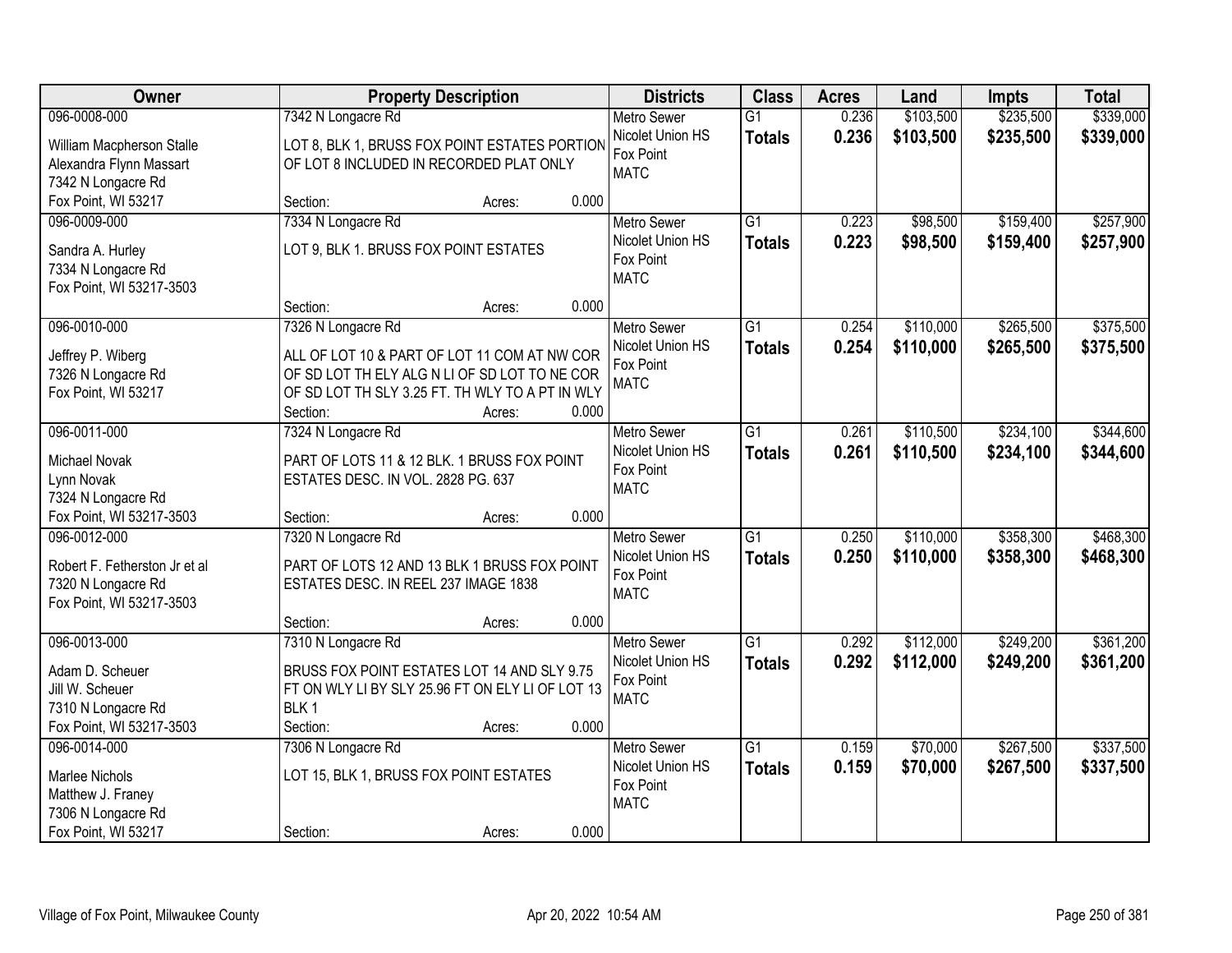| Owner                                  | <b>Property Description</b>                                                  | <b>Districts</b>                       | <b>Class</b>    | <b>Acres</b> | Land      | <b>Impts</b> | <b>Total</b> |
|----------------------------------------|------------------------------------------------------------------------------|----------------------------------------|-----------------|--------------|-----------|--------------|--------------|
| 096-0015-000                           | 508 E Community PI                                                           | <b>Metro Sewer</b>                     | $\overline{G1}$ | 0.208        | \$91,500  | \$363,200    | \$454,700    |
| Dustin P. Metzler                      | Lot 16, in Block 1, in Bruss Fox Point Estates, being a                      | Nicolet Union HS                       | <b>Totals</b>   | 0.208        | \$91,500  | \$363,200    | \$454,700    |
| 508 E Community PI                     | Subdivision of a part of the Southwest 1/4 of Section 16,                    | Fox Point                              |                 |              |           |              |              |
| Fox Point, WI 53217                    | Township 8 North, Range 22 East, in the Village of Fox                       | <b>MATC</b>                            |                 |              |           |              |              |
|                                        | 0.208<br>Section:<br>Acres:                                                  |                                        |                 |              |           |              |              |
| 096-0016-000                           | 510 E Community PI                                                           | <b>Metro Sewer</b>                     | $\overline{G1}$ | 0.206        | \$90,500  | \$209,900    | \$300,400    |
|                                        |                                                                              | Nicolet Union HS                       | <b>Totals</b>   | 0.206        | \$90,500  | \$209,900    | \$300,400    |
| Karen M. Iverson                       | LOT 17, BLK. 1, BRUSS FOX POINT ESTATES                                      | Fox Point                              |                 |              |           |              |              |
| 510 E Community PI                     |                                                                              | <b>MATC</b>                            |                 |              |           |              |              |
| Fox Point, WI 53217-3501               | 0.000<br>Section:                                                            |                                        |                 |              |           |              |              |
| 096-0017-000                           | Acres:                                                                       |                                        | G1              | 0.207        | \$91,000  | \$272,900    | \$363,900    |
|                                        | 514 E Community PI                                                           | <b>Metro Sewer</b><br>Nicolet Union HS |                 |              |           |              |              |
| Clarke C. Greene                       | LOT 18, BLK 1, BRUSS FOX POINT ESTATES                                       | Fox Point                              | <b>Totals</b>   | 0.207        | \$91,000  | \$272,900    | \$363,900    |
| Elizabeth A. Greene                    |                                                                              | <b>MATC</b>                            |                 |              |           |              |              |
| 514 E Community PI                     |                                                                              |                                        |                 |              |           |              |              |
| Fox Point, WI 53217-3501               | 0.000<br>Section:<br>Acres:                                                  |                                        |                 |              |           |              |              |
| 096-0018-000                           | 7303 N Santa Monica Blvd                                                     | <b>Metro Sewer</b>                     | $\overline{G1}$ | 0.413        | \$118,500 | \$264,500    | \$383,000    |
|                                        | Margery Deutsch and Eric Weiner Living   LOT 19, BLK 1, BRUSS FOX POINT EST. | Nicolet Union HS                       | <b>Totals</b>   | 0.413        | \$118,500 | \$264,500    | \$383,000    |
| <b>Trust DTD 4/23/2</b>                |                                                                              | Fox Point                              |                 |              |           |              |              |
| 7303 N Santa Monica Blvd               |                                                                              | <b>MATC</b>                            |                 |              |           |              |              |
| Fox Point, WI 53217                    | 0.000<br>Section:<br>Acres:                                                  |                                        |                 |              |           |              |              |
| 096-0019-000                           | 7229 N Santa Monica Blvd                                                     | Metro Sewer                            | $\overline{G1}$ | 0.303        | \$113,000 | \$284,000    | \$397,000    |
|                                        |                                                                              | Nicolet Union HS                       | <b>Totals</b>   | 0.303        | \$113,000 | \$284,000    | \$397,000    |
| David H. Petering                      | LOT 1 & N 15FT. OF LOT 2 FOX POINT ESTATES                                   | Fox Point                              |                 |              |           |              |              |
| Louise P. Petering                     |                                                                              | <b>MATC</b>                            |                 |              |           |              |              |
| 7229 N Santa Monica Blv                |                                                                              |                                        |                 |              |           |              |              |
| Fox Point, WI 53217-3506               | 0.000<br>Section:<br>Acres:                                                  |                                        |                 |              |           |              |              |
| 096-0020-000                           | 7225 N Santa Monica Blvd                                                     | Metro Sewer                            | $\overline{G1}$ | 0.291        | \$112,000 | \$215,500    | \$327,500    |
| Rachel L. Grove                        | The South 45 feet of Lot 2 and the North 30 feet of Lot 3.                   | Nicolet Union HS<br>Fox Point          | <b>Totals</b>   | 0.291        | \$112,000 | \$215,500    | \$327,500    |
| 7225 N Santa Monica Blvd               | Fox Point Estates, being a subdivision of a part of the                      | <b>MATC</b>                            |                 |              |           |              |              |
| Fox Point, WI 53217                    | Southwest 1/4 of Section 16 and a part of the Northwest                      |                                        |                 |              |           |              |              |
|                                        | 0.291<br>Section:<br>Acres:                                                  |                                        |                 |              |           |              |              |
| 096-0021-000                           | 7219 N Santa Monica Blvd                                                     | <b>Metro Sewer</b>                     | $\overline{G1}$ | 0.279        | \$111,500 | \$161,000    | \$272,500    |
| Aaron G & Alissa M Prater Family Trust | South 30 feet of Lot 3, and the North 45 feet of Lot 4, Fox                  | Nicolet Union HS                       | <b>Totals</b>   | 0.279        | \$111,500 | \$161,000    | \$272,500    |
| Dtd 1/11/22                            | Point Estates being a Subdivision of a part of the                           | Fox Point                              |                 |              |           |              |              |
| 7219 N Santa Monica Blvd               | Southwest 1/4 of Section 16, and a part of the Northwest                     | <b>MATC</b>                            |                 |              |           |              |              |
| Fox Point, WI 53217                    | 0.279<br>Section:<br>Acres:                                                  |                                        |                 |              |           |              |              |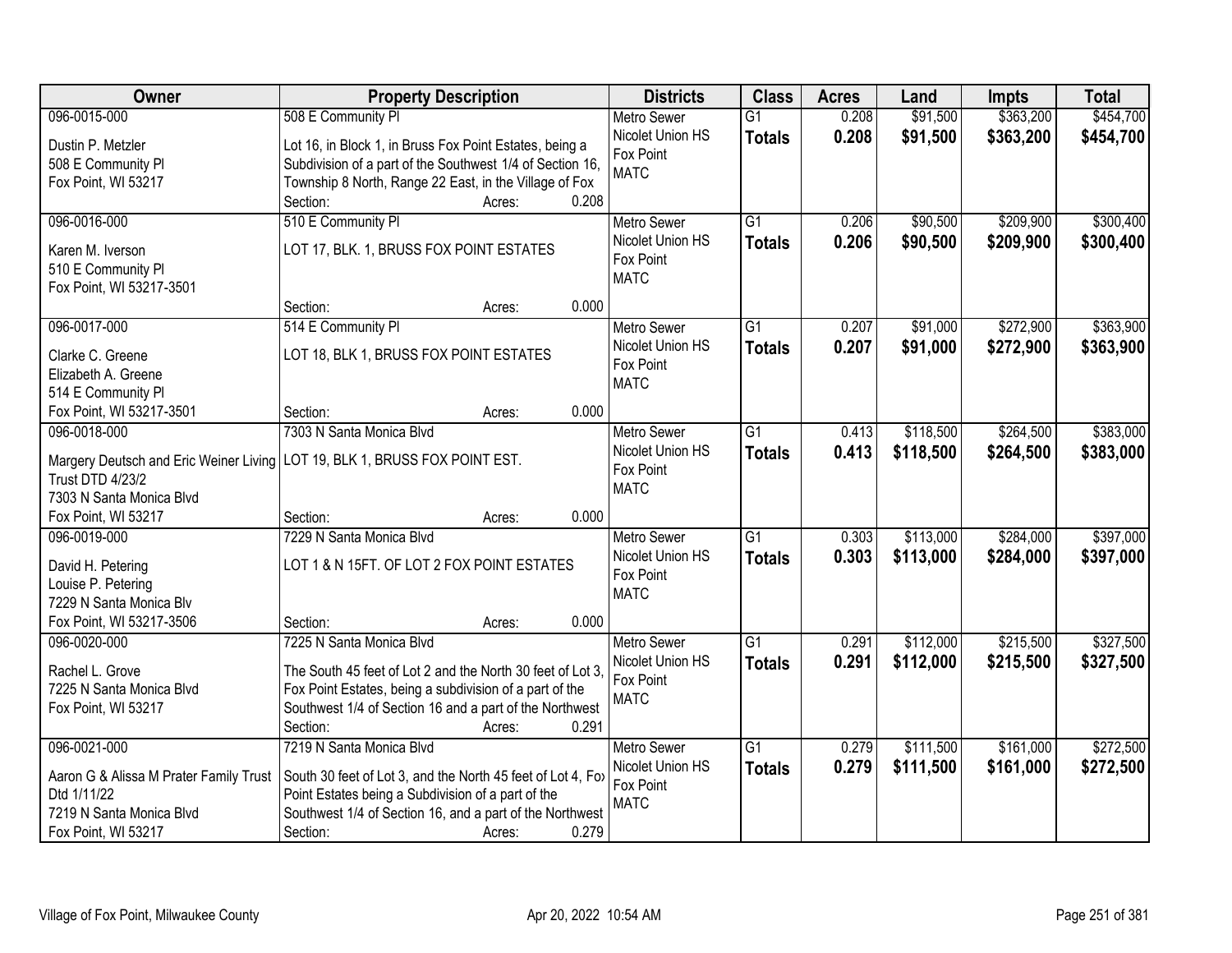| Owner                                    |                                                | <b>Property Description</b> |       | <b>Districts</b>   | <b>Class</b>    | <b>Acres</b> | Land      | <b>Impts</b> | <b>Total</b> |
|------------------------------------------|------------------------------------------------|-----------------------------|-------|--------------------|-----------------|--------------|-----------|--------------|--------------|
| 096-0022-000                             | 7215 N Santa Monica Blvd                       |                             |       | <b>Metro Sewer</b> | $\overline{G1}$ | 0.267        | \$111,000 | \$297,500    | \$408,500    |
| Eduard Zaydman                           | LOT 5, AND S. 15 FT OF LOT 4 FOX POINT ESTATES |                             |       | Nicolet Union HS   | <b>Totals</b>   | 0.267        | \$111,000 | \$297,500    | \$408,500    |
| Yelena Veisman                           |                                                |                             |       | Fox Point          |                 |              |           |              |              |
| 7215 N Santa Monica Blv                  |                                                |                             |       | <b>MATC</b>        |                 |              |           |              |              |
| Fox Point, WI 53217-3506                 | Section:                                       | Acres:                      | 0.000 |                    |                 |              |           |              |              |
| 096-0023-000                             | 7209 N Santa Monica Blvd                       |                             |       | <b>Metro Sewer</b> | $\overline{G1}$ | 0.221        | \$97,000  | \$369,500    | \$466,500    |
| Kimberly N. Mangarelli                   | LOT 6, FOX POINT ESTATES                       |                             |       | Nicolet Union HS   | <b>Totals</b>   | 0.221        | \$97,000  | \$369,500    | \$466,500    |
| Gregg A. Mangarelli                      |                                                |                             |       | Fox Point          |                 |              |           |              |              |
| 7209 N Santa Monica Blv                  |                                                |                             |       | <b>MATC</b>        |                 |              |           |              |              |
| Fox Point, WI 53217-3506                 | Section:                                       | Acres:                      | 0.000 |                    |                 |              |           |              |              |
| 096-0024-000                             | 7203 N Yates Rd                                |                             |       | <b>Metro Sewer</b> | G1              | 0.224        | \$98,500  | \$243,500    | \$342,000    |
|                                          | LOT 7, FOX POINT ESTATES                       |                             |       | Nicolet Union HS   | <b>Totals</b>   | 0.224        | \$98,500  | \$243,500    | \$342,000    |
| <b>Kirby Clark</b><br><b>Kelly Clark</b> |                                                |                             |       | Fox Point          |                 |              |           |              |              |
| 7203 N Yates Rd                          |                                                |                             |       | <b>MATC</b>        |                 |              |           |              |              |
| Fox Point, WI 53217                      | Section:                                       | Acres:                      | 0.000 |                    |                 |              |           |              |              |
| 096-0025-000                             | 7200 N Longacre Rd                             |                             |       | <b>Metro Sewer</b> | G1              | 0.497        | \$123,000 | \$88,500     | \$211,500    |
|                                          |                                                |                             |       | Nicolet Union HS   | <b>Totals</b>   | 0.497        | \$123,000 | \$88,500     | \$211,500    |
| Arlyn F. Dieck                           | LOT 8, ALSO THAT PART OF LOT 9 FOX POINT       |                             |       | Fox Point          |                 |              |           |              |              |
| 7200 N Longacre Rd                       | ESTATES DESC. IN REEL 39-IMAGE 658.            |                             |       | <b>MATC</b>        |                 |              |           |              |              |
| Fox Point, WI 53217-3539                 | Section:                                       |                             | 0.000 |                    |                 |              |           |              |              |
| 096-0026-000                             | 7214 N Longacre Rd                             | Acres:                      |       | <b>Metro Sewer</b> | $\overline{G1}$ | 0.273        | \$111,000 | \$210,500    | \$321,500    |
|                                          |                                                |                             |       | Nicolet Union HS   |                 | 0.273        |           |              |              |
| Saul Verbera                             | LOT 10 ALSO PART OF LOT 11 AND PART OF LOT 9   |                             |       | Fox Point          | <b>Totals</b>   |              | \$111,000 | \$210,500    | \$321,500    |
| Madeline Smith Verbera                   | DESC IN REEL 896 - IMAGES 430-431 FOX POINT    |                             |       | <b>MATC</b>        |                 |              |           |              |              |
| 7214 N Longacre Rd                       | <b>ESTATES</b>                                 |                             |       |                    |                 |              |           |              |              |
| Fox Point, WI 53217                      | Section:                                       | Acres:                      | 0.000 |                    |                 |              |           |              |              |
| 096-0027-000                             | 7218 N Longacre Rd                             |                             |       | Metro Sewer        | $\overline{G1}$ | 0.270        | \$111,000 | \$492,500    | \$603,500    |
| Laura G and Jarrell Hammond              | PART OF LOTS 11 & 12 DESC. IN VOL. 3295 PAGE   |                             |       | Nicolet Union HS   | <b>Totals</b>   | 0.270        | \$111,000 | \$492,500    | \$603,500    |
| 7218 N Longacre Rd                       | 134 FOX POINT ESTATES                          |                             |       | Fox Point          |                 |              |           |              |              |
| Fox Point, WI 53217                      |                                                |                             |       | <b>MATC</b>        |                 |              |           |              |              |
|                                          | Section:                                       | Acres:                      | 0.000 |                    |                 |              |           |              |              |
| 096-0028-000                             | 7224 N Longacre Rd                             |                             |       | <b>Metro Sewer</b> | $\overline{G1}$ | 0.267        | \$111,000 | \$118,800    | \$229,800    |
| Jennifer M. Madsen                       | THE NLY 24FT. OF LOT 12 & SLY 51FT. OF LOT 13  |                             |       | Nicolet Union HS   | <b>Totals</b>   | 0.267        | \$111,000 | \$118,800    | \$229,800    |
| 7224 N Longacre Rd                       | FOX POINT ESTATES                              |                             |       | Fox Point          |                 |              |           |              |              |
| Fox Point, WI 53217-3539                 |                                                |                             |       | <b>MATC</b>        |                 |              |           |              |              |
|                                          | Section:                                       | Acres:                      | 0.000 |                    |                 |              |           |              |              |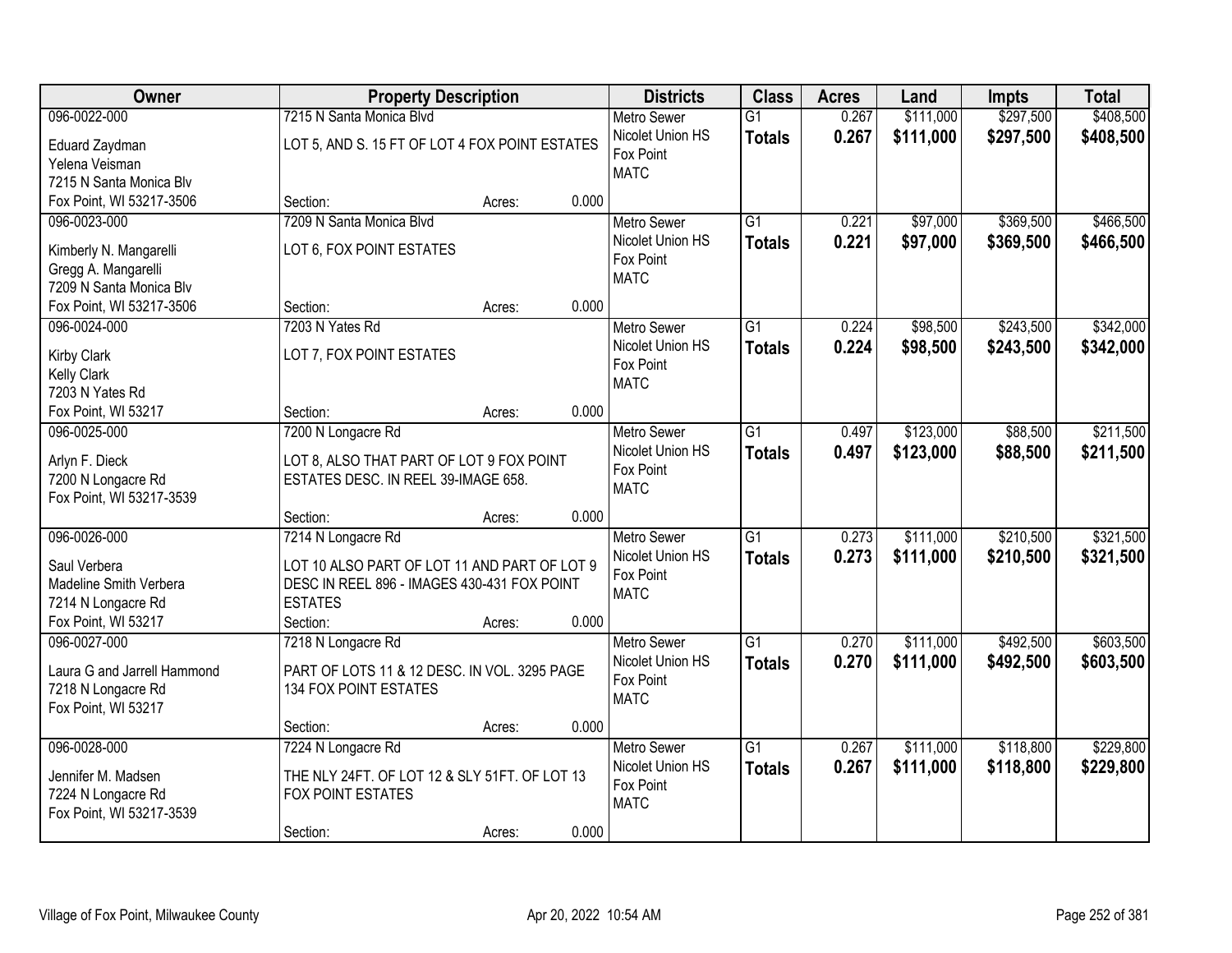| Owner                                                                                                          |                                                                                                 | <b>Property Description</b> |       | <b>Districts</b>                                                   | <b>Class</b>                     | <b>Acres</b>   | Land                   | <b>Impts</b>           | <b>Total</b>           |
|----------------------------------------------------------------------------------------------------------------|-------------------------------------------------------------------------------------------------|-----------------------------|-------|--------------------------------------------------------------------|----------------------------------|----------------|------------------------|------------------------|------------------------|
| 096-0029-000                                                                                                   | 7230 N Longacre Rd                                                                              |                             |       | <b>Metro Sewer</b>                                                 | $\overline{G1}$                  | 0.259          | \$110,500              | \$188,800              | \$299,300              |
| Mari S. Katz<br>7230 N Longacre Rd<br>Fox Point, WI 53217-3539                                                 | THE NLY 9 FT. OF LOT 13 AND ALL OF LOT 14 FOX<br>POINT ESTATES                                  |                             |       | Nicolet Union HS<br>Fox Point<br><b>MATC</b>                       | <b>Totals</b>                    | 0.259          | \$110,500              | \$188,800              | \$299,300              |
|                                                                                                                | Section:                                                                                        | Acres:                      | 0.000 |                                                                    |                                  |                |                        |                        |                        |
| 096-0030-000<br>Thomas M. Becker<br>Donna Becker<br>7236 N Longacre Rd                                         | 7236 N Longacre Rd<br>THE S1/2 OF LOTS 15 & 16 & S1/2 OF W 20FT. OF<br>LOT 17 FOX POINT ESTATES |                             |       | <b>Metro Sewer</b><br>Nicolet Union HS<br>Fox Point<br><b>MATC</b> | $\overline{G1}$<br><b>Totals</b> | 0.245<br>0.245 | \$107,500<br>\$107,500 | \$156,500<br>\$156,500 | \$264,000<br>\$264,000 |
| Fox Point, WI 53217-3539                                                                                       | Section:                                                                                        | Acres:                      | 0.000 |                                                                    |                                  |                |                        |                        |                        |
| 096-0031-000<br>Kevin Lavern Peterson<br>Karin Elise Peterson<br>7242 N Longacre Rd                            | 7242 N Longacre Rd<br>THE N1/2 OF LOTS 15 & 16 & N1/2 OF W 20FT. OF<br>LOT 17 FOX POINT ESTATES |                             |       | <b>Metro Sewer</b><br>Nicolet Union HS<br>Fox Point<br><b>MATC</b> | G <sub>1</sub><br><b>Totals</b>  | 0.258<br>0.258 | \$110,500<br>\$110,500 | \$423,200<br>\$423,200 | \$533,700<br>\$533,700 |
| Fox Point, WI 53217                                                                                            | Section:                                                                                        | Acres:                      | 0.000 |                                                                    |                                  |                |                        |                        |                        |
| 096-0032-000<br>Leonard Anthony Jackson<br>513 E Community PI<br>Fox Point, WI 53217                           | 513 E Community PI<br>LOT 18 & E 39 FT OF LOT 17 FOX POINT ESTATES.                             |                             |       | <b>Metro Sewer</b><br>Nicolet Union HS<br>Fox Point<br><b>MATC</b> | $\overline{G1}$<br><b>Totals</b> | 0.343<br>0.343 | \$115,000<br>\$115,000 | \$146,000<br>\$146,000 | \$261,000<br>\$261,000 |
|                                                                                                                | Section:                                                                                        | Acres:                      | 0.000 |                                                                    |                                  |                |                        |                        |                        |
| 096-0033-000<br>Steve F. Lloyd<br>Anita L. Lloyd<br>7233 N Santa Monica Blv<br>Fox Point, WI 53217-3506        | 7233 N Santa Monica Blvd<br>LOT 19, FOX POINT ESTATES<br>Section:                               | Acres:                      | 0.000 | <b>Metro Sewer</b><br>Nicolet Union HS<br>Fox Point<br><b>MATC</b> | $\overline{G1}$<br><b>Totals</b> | 0.413<br>0.413 | \$118,500<br>\$118,500 | \$243,500<br>\$243,500 | \$362,000<br>\$362,000 |
| 096-0034-000                                                                                                   | 7416 N Bell Rd                                                                                  |                             |       | <b>Metro Sewer</b>                                                 | $\overline{G1}$                  | 0.219          | \$96,500               | \$207,000              | \$303,500              |
| Parker R. Shriver Trustee<br>7416 N Bell Rd<br>Fox Point, WI 53217                                             | LOT 1 BLK 1, FOX POINT SCHOOL ESTATES                                                           |                             |       | Nicolet Union HS<br>Fox Point<br><b>MATC</b>                       | <b>Totals</b>                    | 0.219          | \$96,500               | \$207,000              | \$303,500              |
|                                                                                                                | Section:                                                                                        | Acres:                      | 0.000 |                                                                    |                                  |                |                        |                        |                        |
| 096-0035-000<br>Petrus V. Lindeque<br>Cornelia Lindeque<br>7411 N Santa Monica Blv<br>Fox Point, WI 53217-3510 | 7411 N Santa Monica Blvd<br>LOT 2, BLOCK 1, FOX POINT SCHOOL ESTATES<br>Section:                | Acres:                      | 0.000 | <b>Metro Sewer</b><br>Nicolet Union HS<br>Fox Point<br><b>MATC</b> | $\overline{G1}$<br><b>Totals</b> | 0.206<br>0.206 | \$90,500<br>\$90,500   | \$224,500<br>\$224,500 | \$315,000<br>\$315,000 |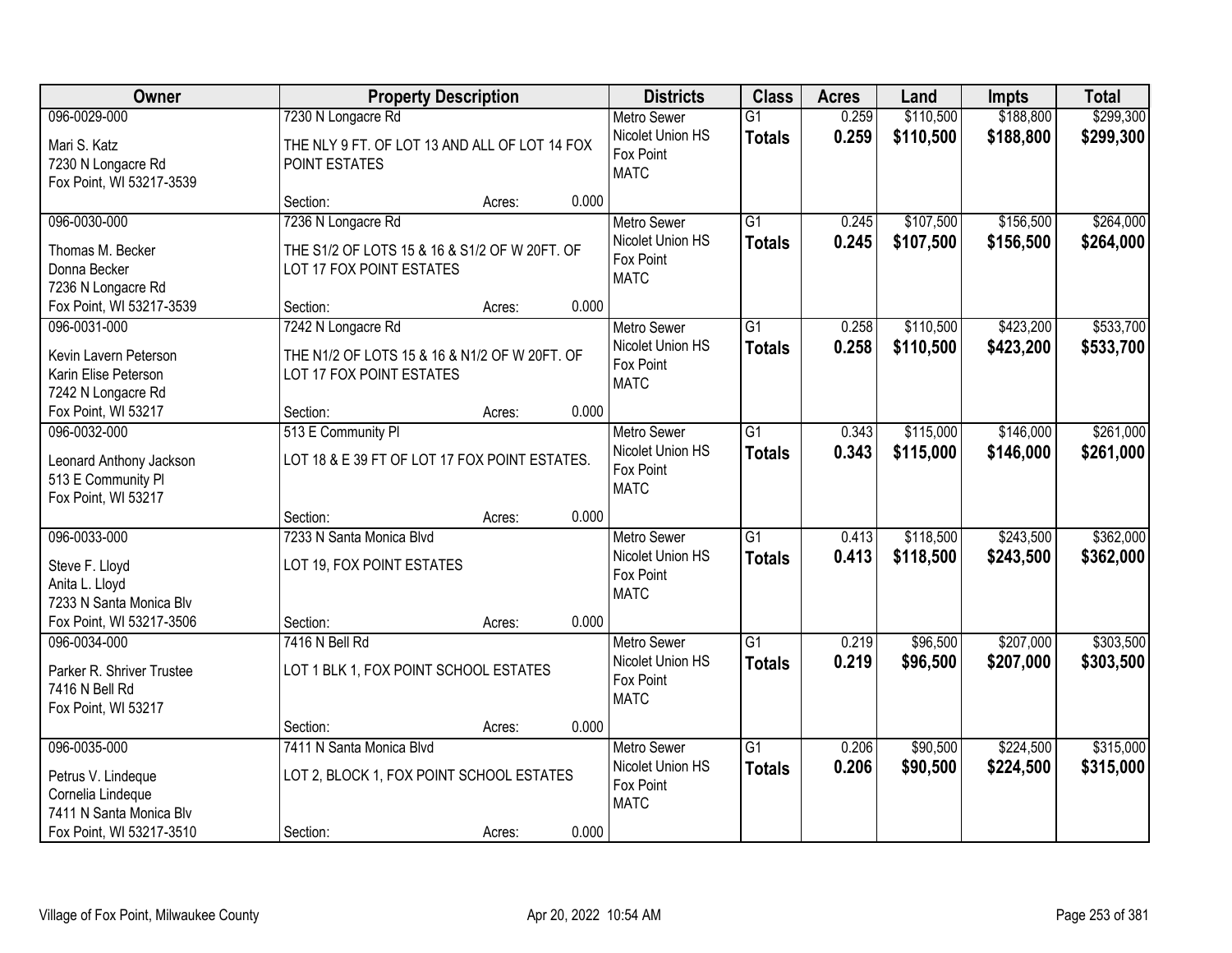| Owner                                    | <b>Property Description</b>                                | <b>Districts</b>              | <b>Class</b>    | <b>Acres</b> | Land     | Impts     | <b>Total</b> |
|------------------------------------------|------------------------------------------------------------|-------------------------------|-----------------|--------------|----------|-----------|--------------|
| 096-0036-000                             | 7415 N Santa Monica Blvd                                   | <b>Metro Sewer</b>            | $\overline{G1}$ | 0.214        | \$94,000 | \$177,000 | \$271,000    |
| Gwen C. Benner                           | Lot 3 in Block 1 in Fox Point School Estates, being a      | Nicolet Union HS              | <b>Totals</b>   | 0.214        | \$94,000 | \$177,000 | \$271,000    |
| 7415 N Santa Monica Blvd                 | Subdivision of part of the Southwest 1/4 of Section 16, in | Fox Point                     |                 |              |          |           |              |
| Fox Point, WI 53217                      | Township 8 North, Range 22 East, in the Village of Fox     | <b>MATC</b>                   |                 |              |          |           |              |
|                                          | 0.214<br>Section:<br>Acres:                                |                               |                 |              |          |           |              |
| 096-0037-000                             | 7419 N Santa Monica Blvd                                   | <b>Metro Sewer</b>            | $\overline{G1}$ | 0.214        | \$94,500 | \$143,000 | \$237,500    |
|                                          |                                                            | Nicolet Union HS              | <b>Totals</b>   | 0.214        | \$94,500 | \$143,000 | \$237,500    |
| Michael R. Wussow                        | LOT 4, BLOCK 1, FOX POINT SCHOOL ESTATES                   | Fox Point                     |                 |              |          |           |              |
| Rosemary Wussow                          |                                                            | <b>MATC</b>                   |                 |              |          |           |              |
| 7419 N Santa Monica Blv                  | 0.000<br>Section:                                          |                               |                 |              |          |           |              |
| Fox Point, WI 53217-3510<br>096-0038-000 | Acres:                                                     |                               | $\overline{G1}$ | 0.221        |          | \$231,500 | \$328,500    |
|                                          | 7424 N Longacre Rd                                         | Metro Sewer                   |                 |              | \$97,000 |           |              |
| Daniel P. O'Brien and Jennifer G. O'Brie | LOT 5 IN BLOCK 1 IN FOX POINT SCHOOL ESTATES.              | Nicolet Union HS<br>Fox Point | <b>Totals</b>   | 0.221        | \$97,000 | \$231,500 | \$328,500    |
| Revocable Tru                            | BEING A SUBDIVISION OF A PART OF THE                       | <b>MATC</b>                   |                 |              |          |           |              |
| 7424 N Longacre Rd                       | SOUTHWEST 1/4 OF SECTION 16, TOWNSHIP 8                    |                               |                 |              |          |           |              |
| Fox Point, WI 53217                      | 0.221<br>Section:<br>Acres:                                |                               |                 |              |          |           |              |
| 096-0039-000                             | 7420 N Longacre Rd                                         | <b>Metro Sewer</b>            | G1              | 0.226        | \$99,500 | \$94,500  | \$194,000    |
| Longacre LLC                             | LOT 6, BLOCK 1, FOX POINT SCHOOL ESTATES                   | Nicolet Union HS              | <b>Totals</b>   | 0.226        | \$99,500 | \$94,500  | \$194,000    |
| 627 W McIntosh Ln                        |                                                            | Fox Point                     |                 |              |          |           |              |
| Mequon, WI 53092                         |                                                            | <b>MATC</b>                   |                 |              |          |           |              |
|                                          | 0.000<br>Section:<br>Acres:                                |                               |                 |              |          |           |              |
| 096-0040-000                             | 7416 N Longacre Rd                                         | <b>Metro Sewer</b>            | $\overline{G1}$ | 0.221        | \$97,500 | \$72,500  | \$170,000    |
|                                          |                                                            | Nicolet Union HS              |                 | 0.221        | \$97,500 | \$72,500  | \$170,000    |
| <b>Christine Frieder</b>                 | LOT 7, BLOCK 1, FOX POINT SCHOOL ESTATES                   | Fox Point                     | <b>Totals</b>   |              |          |           |              |
| 7416 N Longacre Rd                       |                                                            | <b>MATC</b>                   |                 |              |          |           |              |
| Fox Point, WI 53217-3504                 |                                                            |                               |                 |              |          |           |              |
|                                          | 0.000<br>Section:<br>Acres:                                |                               |                 |              |          |           |              |
| 096-0041-000                             | 7412 N Longacre Rd                                         | <b>Metro Sewer</b>            | G1              | 0.224        | \$98,500 | \$181,500 | \$280,000    |
| Allison Borman                           | Lot 8 and a part of Lot 9 in Block 1 in Fox Point School   | Nicolet Union HS              | <b>Totals</b>   | 0.224        | \$98,500 | \$181,500 | \$280,000    |
| 7412 N Longacre Rd                       | Estates, being a Subdivision of part of the Southwest 1/4  | Fox Point                     |                 |              |          |           |              |
| Fox Point, WI 53217                      | Section 16, in Township 8 North, Range 22 East, in the     | <b>MATC</b>                   |                 |              |          |           |              |
|                                          | 0.000<br>Section:<br>Acres:                                |                               |                 |              |          |           |              |
| 096-0042-000                             | 7420 N Bell Rd                                             | <b>Metro Sewer</b>            | $\overline{G1}$ | 0.222        | \$97,500 | \$177,000 | \$274,500    |
|                                          |                                                            | Nicolet Union HS              | <b>Totals</b>   | 0.222        | \$97,500 | \$177,000 | \$274,500    |
| Christopher J. Burke                     | Lot 9, in Block 1, in Fox Point School Estates, being a    | Fox Point                     |                 |              |          |           |              |
| K Burke                                  | Subdivision of part of the Southwest One-Quarter of        | <b>MATC</b>                   |                 |              |          |           |              |
| 7420 N Bell Rd                           | Section 16, in Township 8 North, Range 22 East, in the     |                               |                 |              |          |           |              |
| Fox Point, WI 53217                      | 0.222<br>Section:<br>Acres:                                |                               |                 |              |          |           |              |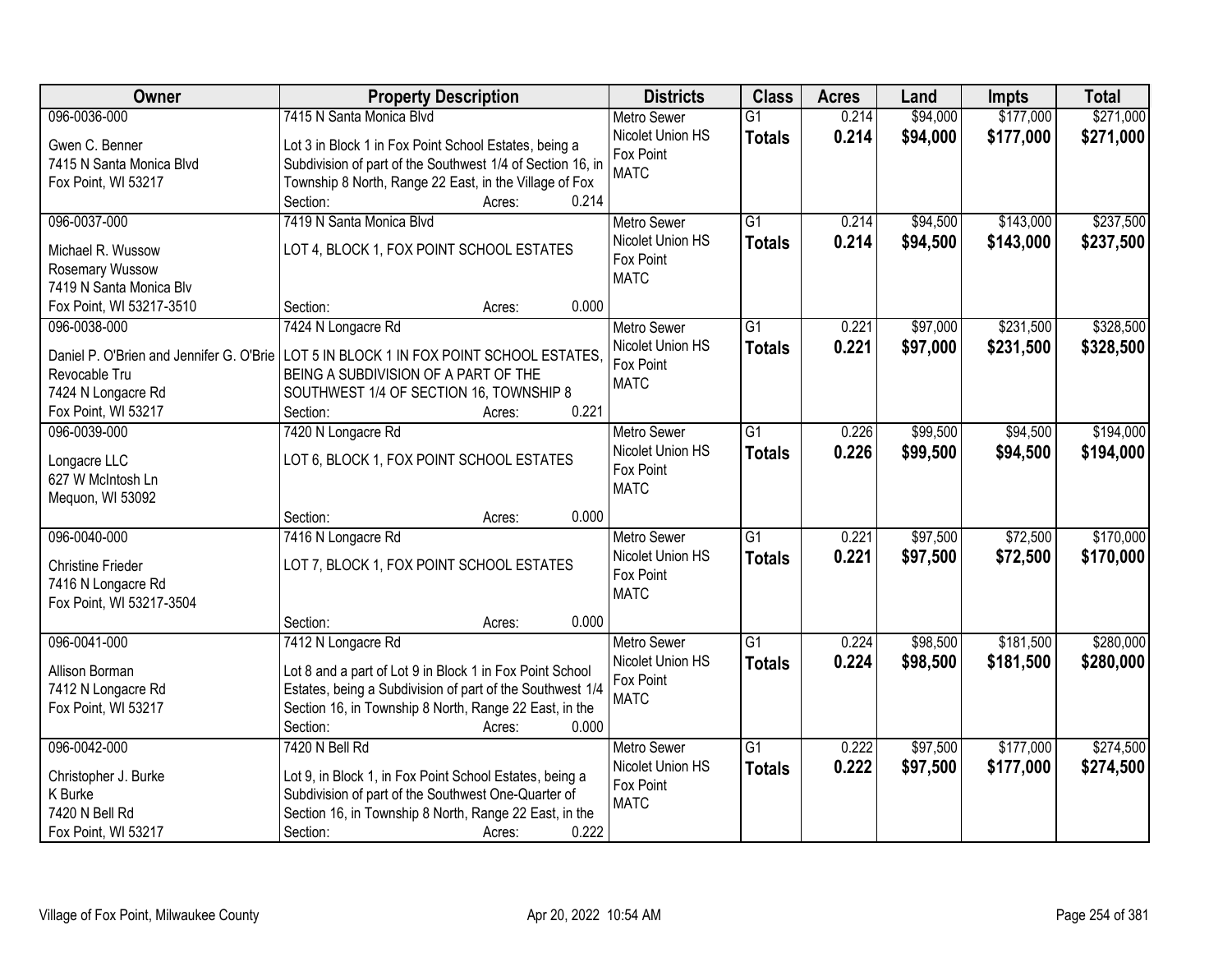| Owner                          | <b>Property Description</b>                              | <b>Districts</b>   | <b>Class</b>    | <b>Acres</b> | Land      | <b>Impts</b> | <b>Total</b> |
|--------------------------------|----------------------------------------------------------|--------------------|-----------------|--------------|-----------|--------------|--------------|
| 096-0043-000                   | 7428 N Bell Rd                                           | <b>Metro Sewer</b> | $\overline{G1}$ | 0.314        | \$113,500 | \$168,000    | \$281,500    |
| William A. Kalmer              | LOT 1, BLOCK 2, FOX POINT SCHOOL ESTATES                 | Nicolet Union HS   | <b>Totals</b>   | 0.314        | \$113,500 | \$168,000    | \$281,500    |
| Janet M. Kalmer                |                                                          | Fox Point          |                 |              |           |              |              |
| 7428 N Bell Rd                 |                                                          | <b>MATC</b>        |                 |              |           |              |              |
| Fox Point, WI 53217            | 0.000<br>Section:<br>Acres:                              |                    |                 |              |           |              |              |
| 096-0044-000                   | 7405 N Longacre Rd                                       | <b>Metro Sewer</b> | $\overline{G1}$ | 0.240        | \$105,500 | \$116,200    | \$221,700    |
|                                |                                                          | Nicolet Union HS   | <b>Totals</b>   | 0.240        | \$105,500 | \$116,200    | \$221,700    |
| Kathleen R. Johnson            | FOX POINT SCHOOL ESTATES LOT 2 PART OF LOT               | Fox Point          |                 |              |           |              |              |
| 7405 N Longacre Rd             | 3, COM AT NW COR OF SD LOT TH NELY 5 FT SELY             | <b>MATC</b>        |                 |              |           |              |              |
| Fox Point, WI 53217-3541       | TO SW COR OF SD LOT TH NWLY TO BEG, BLOCK 2              |                    |                 |              |           |              |              |
|                                | 0.000<br>Section:<br>Acres:                              |                    |                 |              |           |              |              |
| 096-0045-000                   | 7409 N Longacre Rd                                       | Metro Sewer        | G1              | 0.211        | \$93,000  | \$103,400    | \$196,400    |
| John B Gray III Living Trust   | FOX POINT SCHOOL ESTATES LOT 3 EXC. COM AT               | Nicolet Union HS   | <b>Totals</b>   | 0.211        | \$93,000  | \$103,400    | \$196,400    |
| 7409 N Longacre Rd             | NW COR OF SD LOT TH NELY 5 FT SELY TO SW COR             | Fox Point          |                 |              |           |              |              |
| Fox Point, WI 53217-3541       | OF SD LOT TH NWLY TO BEG & PART OF LOT 4 COM             | <b>MATC</b>        |                 |              |           |              |              |
|                                | 0.000<br>Section:<br>Acres:                              |                    |                 |              |           |              |              |
| 096-0046-000                   | 7413 N Longacre Rd                                       | <b>Metro Sewer</b> | $\overline{G1}$ | 0.248        | \$109,000 | \$108,100    | \$217,100    |
|                                |                                                          | Nicolet Union HS   | <b>Totals</b>   | 0.248        | \$109,000 | \$108,100    | \$217,100    |
| Joel M. Cohen                  | FOX POINT SCHOOL ESTATES LOT 4 EXC COM AT                | Fox Point          |                 |              |           |              |              |
| Amanda L. Cohen                | NW COR OF SD LOT TH NELY 10FT SELY TO SW                 | <b>MATC</b>        |                 |              |           |              |              |
| 7413 N Longacre Rd             | COR OF SD LOT TH NWLY TO BEG & PART OF LOT 5             |                    |                 |              |           |              |              |
| Fox Point, WI 53217-3541       | Section:<br>0.000<br>Acres:                              |                    |                 |              |           |              |              |
| 096-0047-000                   | 7417 N Longacre Rd                                       | <b>Metro Sewer</b> | $\overline{G1}$ | 0.278        | \$111,500 | \$170,300    | \$281,800    |
| <b>Brunner Revocable Trust</b> | All of Lot Five (5) in Block Two (2) in Fox Point School | Nicolet Union HS   | <b>Totals</b>   | 0.278        | \$111,500 | \$170,300    | \$281,800    |
| 7417 N Longacre Rd             | Estates, being a subdivision of part of the Southwest    | Fox Point          |                 |              |           |              |              |
| Fox Point, WI 53217            | One-quarter (1/4) of Section sixteen (16), in Township   | <b>MATC</b>        |                 |              |           |              |              |
|                                | Section:<br>0.000<br>Acres:                              |                    |                 |              |           |              |              |
| 096-0048-000                   | 7421 N Longacre Rd                                       | <b>Metro Sewer</b> | $\overline{G1}$ | 0.257        | \$110,500 | \$170,900    | \$281,400    |
| Ronald C. Chimenti             | FOX POINT SCHOOL ESTATES LOT 6 EXC COM NW                | Nicolet Union HS   | <b>Totals</b>   | 0.257        | \$110,500 | \$170,900    | \$281,400    |
| Gail D. Chimenti               | COR SD LOT TH NELY 35FT SELY TO SELY LINE SD             | Fox Point          |                 |              |           |              |              |
| 7421 N Longacre Rd             | LOT SWLY ON CURVE 20FT TO SW COR SD LOT TH               | <b>MATC</b>        |                 |              |           |              |              |
| Fox Point, WI 53217-3541       | 0.000<br>Section:<br>Acres:                              |                    |                 |              |           |              |              |
| 096-0049-000                   | 7423 N Longacre Rd                                       | <b>Metro Sewer</b> | $\overline{G1}$ | 0.257        | \$110,500 | \$174,200    | \$284,700    |
|                                |                                                          | Nicolet Union HS   | <b>Totals</b>   | 0.257        | \$110,500 | \$174,200    | \$284,700    |
| William L. Tennessen           | FOX POINT SCHOOL ESTATES LOT 8 EXC COM NE                | Fox Point          |                 |              |           |              |              |
| Carol Tennessen                | COR SD LOT TH SWLY 25FT SELY TO SELY LINE SD             | <b>MATC</b>        |                 |              |           |              |              |
| 7423 N Longacre Rd             | LOT NELY ON CURVE 10FT TO SE COR SD LOT TH               |                    |                 |              |           |              |              |
| Fox Point, WI 53217-3541       | 0.000<br>Section:<br>Acres:                              |                    |                 |              |           |              |              |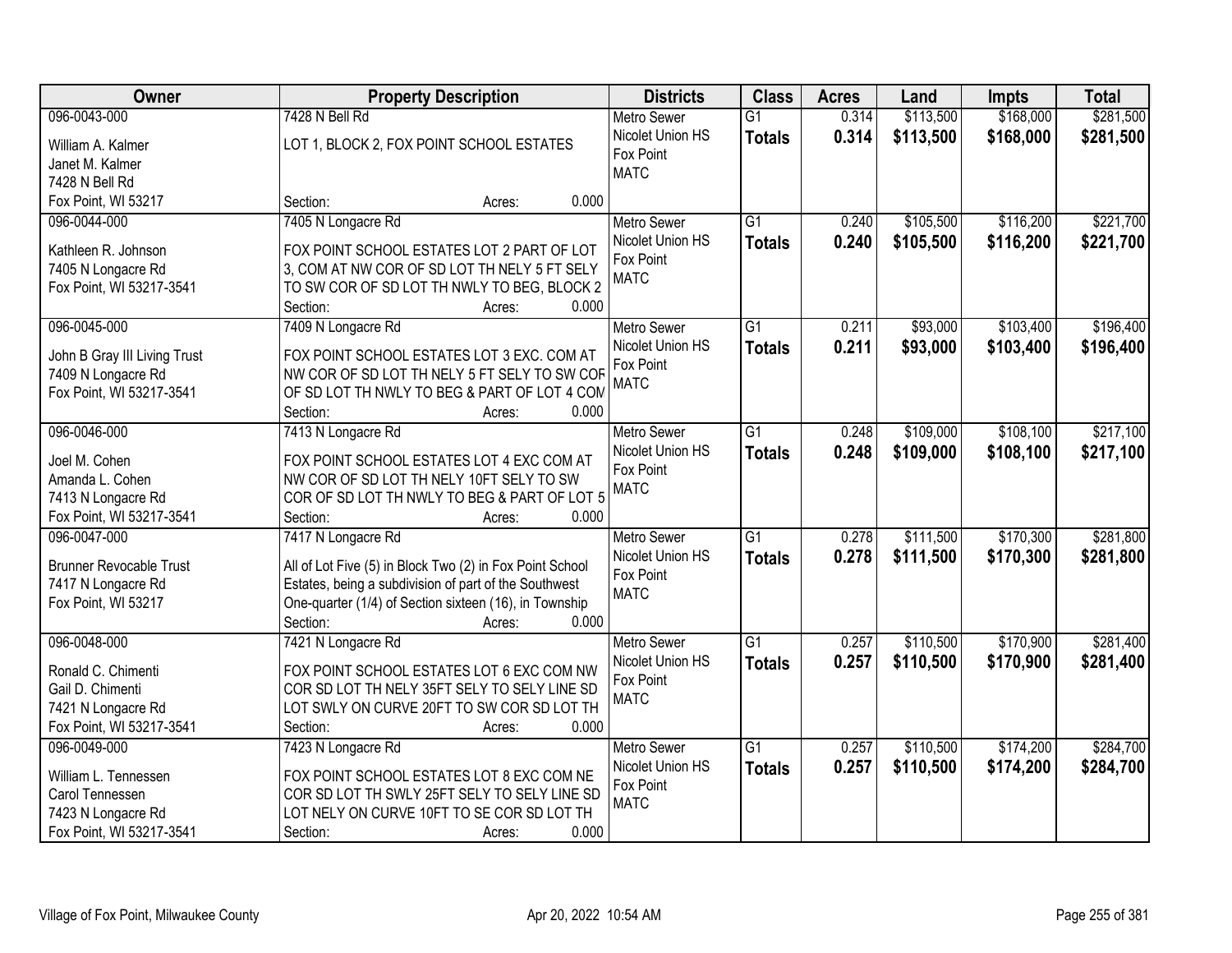| <b>Owner</b>             | <b>Property Description</b>                               | <b>Districts</b>   | <b>Class</b>    | <b>Acres</b> | Land      | <b>Impts</b> | <b>Total</b> |
|--------------------------|-----------------------------------------------------------|--------------------|-----------------|--------------|-----------|--------------|--------------|
| 096-0050-000             | 7425 N Longacre Rd                                        | <b>Metro Sewer</b> | $\overline{G1}$ | 0.263        | \$110,500 | \$147,700    | \$258,200    |
| Craig Harper             | FOX POINT SCHOOL ESTATES LOT 9 AND PART OF                | Nicolet Union HS   | <b>Totals</b>   | 0.263        | \$110,500 | \$147,700    | \$258,200    |
| Jennifer Harper          | LOT 8 COM AT NE COR OF SD LOT TH SWLY 25 FT.              | Fox Point          |                 |              |           |              |              |
| 7425 N Longacre Rd       | SELY TO SELY LINE OF SD LOT NELY ON CURVE 10              | <b>MATC</b>        |                 |              |           |              |              |
| Fox Point, WI 53217      | 0.000<br>Section:<br>Acres:                               |                    |                 |              |           |              |              |
| 096-0051-000             | 7427 N Santa Monica Blvd                                  | Metro Sewer        | $\overline{G1}$ | 0.256        | \$110,500 | \$163,000    | \$273,500    |
|                          |                                                           | Nicolet Union HS   | <b>Totals</b>   | 0.256        | \$110,500 | \$163,000    | \$273,500    |
| Craig L. Karmazin        | LOT 10, BLOCK 2, FOX POINT SCHOOL ESTATES -               | Fox Point          |                 |              |           |              |              |
| 7427 N Santa Monica      | Lot 10, in Block 2, in Fox Point School Estates, being a  | <b>MATC</b>        |                 |              |           |              |              |
| Fox Point, WI 53217      | Subdivision of part of the Southwest One-Quarter of       |                    |                 |              |           |              |              |
|                          | 0.000<br>Section:<br>Acres:                               |                    |                 |              |           |              |              |
| 096-0052-000             | 7488 N Lombardy Rd                                        | Metro Sewer        | G1              | 0.197        | \$86,500  | \$128,300    | \$214,800    |
| Yan Li Trust             | LOT 11, BLOCK 2, FOX POINT SCHOOL ESTATES                 | Nicolet Union HS   | <b>Totals</b>   | 0.197        | \$86,500  | \$128,300    | \$214,800    |
| 7488 N Lombardy Rd       | EXC. WEST 7 FT.                                           | Fox Point          |                 |              |           |              |              |
| Fox Point, WI 53217      |                                                           | <b>MATC</b>        |                 |              |           |              |              |
|                          | 0.000<br>Section:<br>Acres:                               |                    |                 |              |           |              |              |
| 096-0053-000             | 7480 N Lombardy Rd                                        | <b>Metro Sewer</b> | $\overline{G1}$ | 0.237        | \$104,500 | \$101,000    | \$205,500    |
|                          |                                                           | Nicolet Union HS   | <b>Totals</b>   | 0.237        | \$104,500 | \$101,000    | \$205,500    |
| <b>Brian Schwebel</b>    | LOT 12, BLK 2, FOX POINT SCHOOL ESTATES ALSO              | Fox Point          |                 |              |           |              |              |
| 7480 N Lombardy Rd       | WEST 7FT. OF LOT 11, BLK 2.                               | <b>MATC</b>        |                 |              |           |              |              |
| Fox Point, WI 53217      |                                                           |                    |                 |              |           |              |              |
|                          | 0.000<br>Section:<br>Acres:                               |                    |                 |              |           |              |              |
| 096-0054-000             | 7476 N Lombardy Rd                                        | <b>Metro Sewer</b> | $\overline{G1}$ | 0.210        | \$92,500  | \$191,000    | \$283,500    |
| Monica Anne Orr          | LOT 13, BLOCK 2, FOX POINT SCHOOL ESTATES                 | Nicolet Union HS   | <b>Totals</b>   | 0.210        | \$92,500  | \$191,000    | \$283,500    |
| 7476 N Lombardy Rd       |                                                           | Fox Point          |                 |              |           |              |              |
| Fox Point, WI 53217-3535 |                                                           | <b>MATC</b>        |                 |              |           |              |              |
|                          | 0.000<br>Section:<br>Acres:                               |                    |                 |              |           |              |              |
| 096-0055-000             | 7470 N Lombardy Rd                                        | Metro Sewer        | G1              | 0.204        | \$90,000  | \$205,800    | \$295,800    |
| Andrew J. Daykin         | Lot 14, in Block 2, in Fox Point School Estates, being a  | Nicolet Union HS   | <b>Totals</b>   | 0.204        | \$90,000  | \$205,800    | \$295,800    |
| 7470 N Lombardy Rd       | Subdivision of a part of the Southwest 1/4 of Section 16, | Fox Point          |                 |              |           |              |              |
| Fox Point, WI 53217      | Township 8 North, Range 22 East, in the Village of Fox    | <b>MATC</b>        |                 |              |           |              |              |
|                          | 0.000<br>Section:<br>Acres:                               |                    |                 |              |           |              |              |
| 096-0056-000             | 7464 N Lombardy Rd                                        | <b>Metro Sewer</b> | $\overline{G1}$ | 0.203        | \$89,000  | \$190,600    | \$279,600    |
|                          |                                                           | Nicolet Union HS   | <b>Totals</b>   | 0.203        | \$89,000  | \$190,600    | \$279,600    |
| Michael W. Hughes        | LOT 15, BLOCK 2, FOX POINT SCHOOL ESTATES -               | Fox Point          |                 |              |           |              |              |
| Audra Hughes             | Lot 15 in Block 2 in Fox Point School Estates, being a    | <b>MATC</b>        |                 |              |           |              |              |
| 7464 N Lombardy Rd       | Subdivision of a part of the Southwest 1/4 of Section 16, |                    |                 |              |           |              |              |
| Fox Point, WI 53217      | 0.000<br>Section:<br>Acres:                               |                    |                 |              |           |              |              |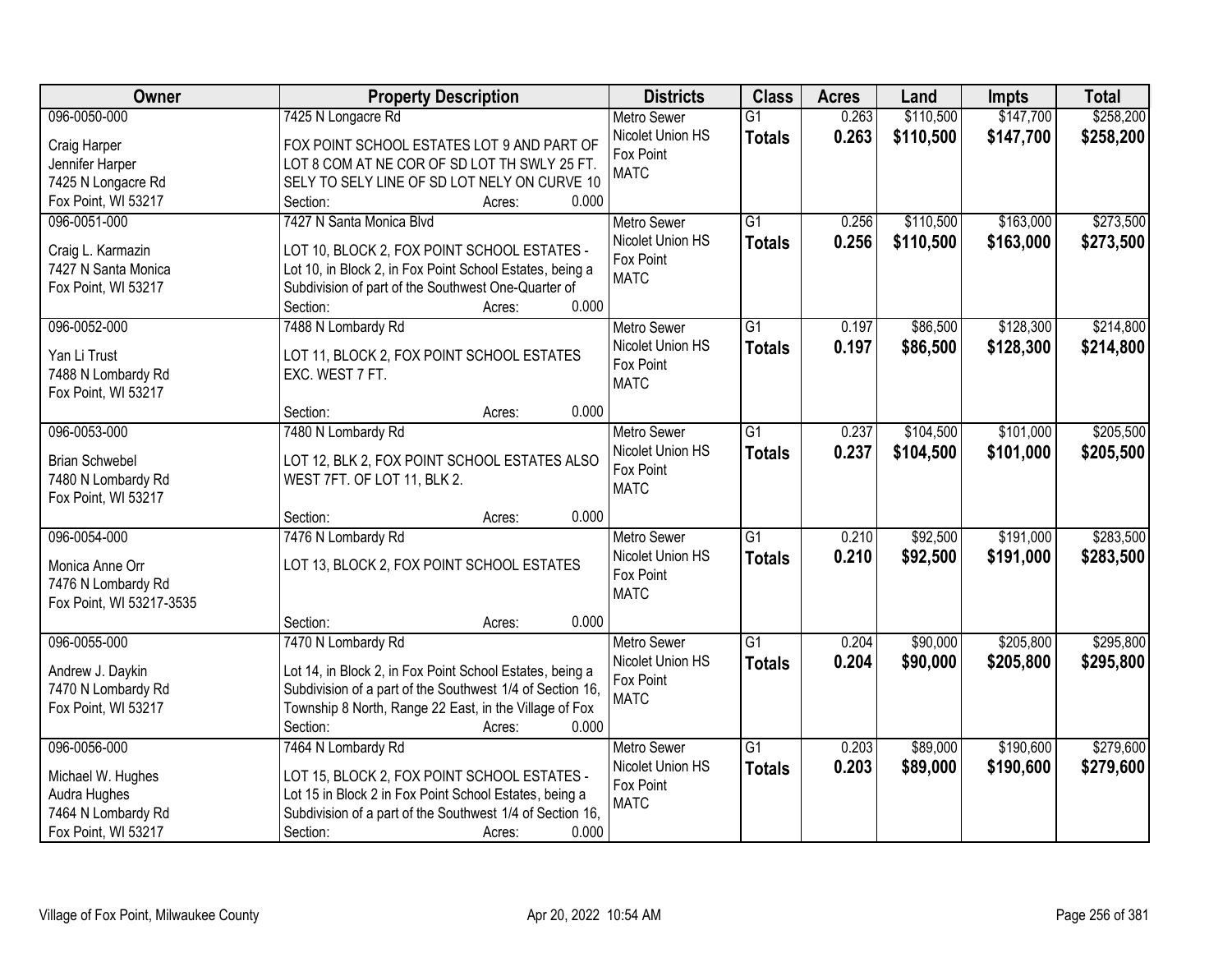| \$203,000<br>\$291,500<br>096-0057-000<br>7460 N Lombardy Rd<br>\$88,500<br>$\overline{G1}$<br>0.201<br><b>Metro Sewer</b><br>Nicolet Union HS<br>0.201<br>\$88,500<br>\$203,000<br>\$291,500<br><b>Totals</b><br>LOT 16, BLOCK 2, FOX POINT SCHOOL ESTATES<br>Christopher M. Torres<br>Fox Point<br><b>Kaitlin Torres</b><br><b>MATC</b><br>7460 N Lombardy Rd<br>0.000<br>Fox Point, WI 53217<br>Section:<br>Acres:<br>$\overline{G1}$<br>\$87,000<br>\$184,700<br>096-0058-000<br>7456 N Lombardy Rd<br>0.198<br><b>Metro Sewer</b><br>Nicolet Union HS<br>0.198<br>\$87,000<br>\$184,700<br><b>Totals</b><br>LOT 17, BLOCK 2, FOX POINT SCHOOL ESTATES<br>Sean P. Mahoney<br>Fox Point<br>Lisa J. Mahoney<br><b>MATC</b><br>7456 N Lombardy Rd<br>0.000<br>Fox Point, WI 53217-3535<br>Section:<br>Acres:<br>096-0059-000<br>7450 N Lombardy Rd<br>G1<br>0.202<br>\$89,000<br>\$177,000<br>Metro Sewer<br>Nicolet Union HS<br>\$89,000<br>0.202<br>\$177,000<br><b>Totals</b><br>LOT 18, BLK. 2, FOX POINT SCHOOL ESTATES, ALSC<br>Benjamin Ragan<br>Fox Point<br>1.0 FT. OF LOT 19 DESC. IN REEL 108-IMAGE 969.<br>Katie Ragan<br><b>MATC</b><br>7450 N Lombardy Rd<br>Fox Point, WI 53217<br>0.000<br>Section:<br>Acres:<br>096-0061-001<br>\$117,500<br>\$187,000<br>7444 N Lombardy Rd<br><b>Metro Sewer</b><br>G1<br>0.388<br>Nicolet Union HS<br>0.388<br>\$117,500<br>\$187,000<br><b>Totals</b><br>Aaron Callender<br>07444 N LOMBARDY RD<br>Fox Point<br>Janet Callender<br><b>MATC</b><br>7444 N Lombardy Rd<br>Fox Point, WI 53217-3535<br>0.000<br>Section:<br>Acres:<br>\$160,400<br>096-0062-000<br>7440 N Lombardy Rd<br>$\overline{G1}$<br>0.218<br>\$96,000<br><b>Metro Sewer</b><br>0.218<br>\$96,000<br>\$160,400<br>Nicolet Union HS<br><b>Totals</b><br>Joanne N. Bartel<br>Lot 21, in Block 2, in Fox Point School Estates, being a<br>Fox Point<br>Subdivision of part of the Southwest 1/4 of Section 16, in<br>7440 N Lombardy Rd<br><b>MATC</b><br>Township 8 North, Range 22 East, in the Village of Fox<br>Fox Point, WI 53217<br>Section: 16<br>0.218<br>Acres:<br>$\overline{G1}$<br>\$224,300<br>096-0063-000<br>7436 N Lombardy Rd<br>0.232<br>\$102,000<br><b>Metro Sewer</b><br>Nicolet Union HS<br>0.232<br>\$102,000<br>\$224,300<br><b>Totals</b><br>LOT 22, BLK 2, FOX POINT SCHOOL ESTATES<br>David M. Ellwein et al<br>Fox Point<br>7436 N Lombardy Rd | Owner | <b>Property Description</b> | <b>Districts</b> | <b>Class</b> | <b>Acres</b> | Land | Impts | <b>Total</b> |
|----------------------------------------------------------------------------------------------------------------------------------------------------------------------------------------------------------------------------------------------------------------------------------------------------------------------------------------------------------------------------------------------------------------------------------------------------------------------------------------------------------------------------------------------------------------------------------------------------------------------------------------------------------------------------------------------------------------------------------------------------------------------------------------------------------------------------------------------------------------------------------------------------------------------------------------------------------------------------------------------------------------------------------------------------------------------------------------------------------------------------------------------------------------------------------------------------------------------------------------------------------------------------------------------------------------------------------------------------------------------------------------------------------------------------------------------------------------------------------------------------------------------------------------------------------------------------------------------------------------------------------------------------------------------------------------------------------------------------------------------------------------------------------------------------------------------------------------------------------------------------------------------------------------------------------------------------------------------------------------------------------------------------------------------------------------------------------------------------------------------------------------------------------------------------------------------------------------------------------------------------------------------------------------------------------------------------------------------------------------------------------------------------|-------|-----------------------------|------------------|--------------|--------------|------|-------|--------------|
|                                                                                                                                                                                                                                                                                                                                                                                                                                                                                                                                                                                                                                                                                                                                                                                                                                                                                                                                                                                                                                                                                                                                                                                                                                                                                                                                                                                                                                                                                                                                                                                                                                                                                                                                                                                                                                                                                                                                                                                                                                                                                                                                                                                                                                                                                                                                                                                                    |       |                             |                  |              |              |      |       |              |
|                                                                                                                                                                                                                                                                                                                                                                                                                                                                                                                                                                                                                                                                                                                                                                                                                                                                                                                                                                                                                                                                                                                                                                                                                                                                                                                                                                                                                                                                                                                                                                                                                                                                                                                                                                                                                                                                                                                                                                                                                                                                                                                                                                                                                                                                                                                                                                                                    |       |                             |                  |              |              |      |       |              |
| \$271,700<br>\$271,700<br>\$304,500<br>\$304,500<br>\$256,400<br>\$326,300                                                                                                                                                                                                                                                                                                                                                                                                                                                                                                                                                                                                                                                                                                                                                                                                                                                                                                                                                                                                                                                                                                                                                                                                                                                                                                                                                                                                                                                                                                                                                                                                                                                                                                                                                                                                                                                                                                                                                                                                                                                                                                                                                                                                                                                                                                                         |       |                             |                  |              |              |      |       |              |
|                                                                                                                                                                                                                                                                                                                                                                                                                                                                                                                                                                                                                                                                                                                                                                                                                                                                                                                                                                                                                                                                                                                                                                                                                                                                                                                                                                                                                                                                                                                                                                                                                                                                                                                                                                                                                                                                                                                                                                                                                                                                                                                                                                                                                                                                                                                                                                                                    |       |                             |                  |              |              |      |       |              |
|                                                                                                                                                                                                                                                                                                                                                                                                                                                                                                                                                                                                                                                                                                                                                                                                                                                                                                                                                                                                                                                                                                                                                                                                                                                                                                                                                                                                                                                                                                                                                                                                                                                                                                                                                                                                                                                                                                                                                                                                                                                                                                                                                                                                                                                                                                                                                                                                    |       |                             |                  |              |              |      |       |              |
|                                                                                                                                                                                                                                                                                                                                                                                                                                                                                                                                                                                                                                                                                                                                                                                                                                                                                                                                                                                                                                                                                                                                                                                                                                                                                                                                                                                                                                                                                                                                                                                                                                                                                                                                                                                                                                                                                                                                                                                                                                                                                                                                                                                                                                                                                                                                                                                                    |       |                             |                  |              |              |      |       |              |
|                                                                                                                                                                                                                                                                                                                                                                                                                                                                                                                                                                                                                                                                                                                                                                                                                                                                                                                                                                                                                                                                                                                                                                                                                                                                                                                                                                                                                                                                                                                                                                                                                                                                                                                                                                                                                                                                                                                                                                                                                                                                                                                                                                                                                                                                                                                                                                                                    |       |                             |                  |              |              |      |       |              |
|                                                                                                                                                                                                                                                                                                                                                                                                                                                                                                                                                                                                                                                                                                                                                                                                                                                                                                                                                                                                                                                                                                                                                                                                                                                                                                                                                                                                                                                                                                                                                                                                                                                                                                                                                                                                                                                                                                                                                                                                                                                                                                                                                                                                                                                                                                                                                                                                    |       |                             |                  |              |              |      |       |              |
|                                                                                                                                                                                                                                                                                                                                                                                                                                                                                                                                                                                                                                                                                                                                                                                                                                                                                                                                                                                                                                                                                                                                                                                                                                                                                                                                                                                                                                                                                                                                                                                                                                                                                                                                                                                                                                                                                                                                                                                                                                                                                                                                                                                                                                                                                                                                                                                                    |       |                             |                  |              |              |      |       |              |
| \$266,000<br>\$266,000<br>\$256,400<br>\$326,300                                                                                                                                                                                                                                                                                                                                                                                                                                                                                                                                                                                                                                                                                                                                                                                                                                                                                                                                                                                                                                                                                                                                                                                                                                                                                                                                                                                                                                                                                                                                                                                                                                                                                                                                                                                                                                                                                                                                                                                                                                                                                                                                                                                                                                                                                                                                                   |       |                             |                  |              |              |      |       |              |
|                                                                                                                                                                                                                                                                                                                                                                                                                                                                                                                                                                                                                                                                                                                                                                                                                                                                                                                                                                                                                                                                                                                                                                                                                                                                                                                                                                                                                                                                                                                                                                                                                                                                                                                                                                                                                                                                                                                                                                                                                                                                                                                                                                                                                                                                                                                                                                                                    |       |                             |                  |              |              |      |       |              |
|                                                                                                                                                                                                                                                                                                                                                                                                                                                                                                                                                                                                                                                                                                                                                                                                                                                                                                                                                                                                                                                                                                                                                                                                                                                                                                                                                                                                                                                                                                                                                                                                                                                                                                                                                                                                                                                                                                                                                                                                                                                                                                                                                                                                                                                                                                                                                                                                    |       |                             |                  |              |              |      |       |              |
|                                                                                                                                                                                                                                                                                                                                                                                                                                                                                                                                                                                                                                                                                                                                                                                                                                                                                                                                                                                                                                                                                                                                                                                                                                                                                                                                                                                                                                                                                                                                                                                                                                                                                                                                                                                                                                                                                                                                                                                                                                                                                                                                                                                                                                                                                                                                                                                                    |       |                             |                  |              |              |      |       |              |
|                                                                                                                                                                                                                                                                                                                                                                                                                                                                                                                                                                                                                                                                                                                                                                                                                                                                                                                                                                                                                                                                                                                                                                                                                                                                                                                                                                                                                                                                                                                                                                                                                                                                                                                                                                                                                                                                                                                                                                                                                                                                                                                                                                                                                                                                                                                                                                                                    |       |                             |                  |              |              |      |       |              |
|                                                                                                                                                                                                                                                                                                                                                                                                                                                                                                                                                                                                                                                                                                                                                                                                                                                                                                                                                                                                                                                                                                                                                                                                                                                                                                                                                                                                                                                                                                                                                                                                                                                                                                                                                                                                                                                                                                                                                                                                                                                                                                                                                                                                                                                                                                                                                                                                    |       |                             |                  |              |              |      |       |              |
|                                                                                                                                                                                                                                                                                                                                                                                                                                                                                                                                                                                                                                                                                                                                                                                                                                                                                                                                                                                                                                                                                                                                                                                                                                                                                                                                                                                                                                                                                                                                                                                                                                                                                                                                                                                                                                                                                                                                                                                                                                                                                                                                                                                                                                                                                                                                                                                                    |       |                             |                  |              |              |      |       |              |
|                                                                                                                                                                                                                                                                                                                                                                                                                                                                                                                                                                                                                                                                                                                                                                                                                                                                                                                                                                                                                                                                                                                                                                                                                                                                                                                                                                                                                                                                                                                                                                                                                                                                                                                                                                                                                                                                                                                                                                                                                                                                                                                                                                                                                                                                                                                                                                                                    |       |                             |                  |              |              |      |       |              |
|                                                                                                                                                                                                                                                                                                                                                                                                                                                                                                                                                                                                                                                                                                                                                                                                                                                                                                                                                                                                                                                                                                                                                                                                                                                                                                                                                                                                                                                                                                                                                                                                                                                                                                                                                                                                                                                                                                                                                                                                                                                                                                                                                                                                                                                                                                                                                                                                    |       |                             |                  |              |              |      |       |              |
|                                                                                                                                                                                                                                                                                                                                                                                                                                                                                                                                                                                                                                                                                                                                                                                                                                                                                                                                                                                                                                                                                                                                                                                                                                                                                                                                                                                                                                                                                                                                                                                                                                                                                                                                                                                                                                                                                                                                                                                                                                                                                                                                                                                                                                                                                                                                                                                                    |       |                             |                  |              |              |      |       |              |
|                                                                                                                                                                                                                                                                                                                                                                                                                                                                                                                                                                                                                                                                                                                                                                                                                                                                                                                                                                                                                                                                                                                                                                                                                                                                                                                                                                                                                                                                                                                                                                                                                                                                                                                                                                                                                                                                                                                                                                                                                                                                                                                                                                                                                                                                                                                                                                                                    |       |                             |                  |              |              |      |       |              |
|                                                                                                                                                                                                                                                                                                                                                                                                                                                                                                                                                                                                                                                                                                                                                                                                                                                                                                                                                                                                                                                                                                                                                                                                                                                                                                                                                                                                                                                                                                                                                                                                                                                                                                                                                                                                                                                                                                                                                                                                                                                                                                                                                                                                                                                                                                                                                                                                    |       |                             |                  |              |              |      |       |              |
|                                                                                                                                                                                                                                                                                                                                                                                                                                                                                                                                                                                                                                                                                                                                                                                                                                                                                                                                                                                                                                                                                                                                                                                                                                                                                                                                                                                                                                                                                                                                                                                                                                                                                                                                                                                                                                                                                                                                                                                                                                                                                                                                                                                                                                                                                                                                                                                                    |       |                             |                  |              |              |      |       |              |
|                                                                                                                                                                                                                                                                                                                                                                                                                                                                                                                                                                                                                                                                                                                                                                                                                                                                                                                                                                                                                                                                                                                                                                                                                                                                                                                                                                                                                                                                                                                                                                                                                                                                                                                                                                                                                                                                                                                                                                                                                                                                                                                                                                                                                                                                                                                                                                                                    |       |                             |                  |              |              |      |       |              |
|                                                                                                                                                                                                                                                                                                                                                                                                                                                                                                                                                                                                                                                                                                                                                                                                                                                                                                                                                                                                                                                                                                                                                                                                                                                                                                                                                                                                                                                                                                                                                                                                                                                                                                                                                                                                                                                                                                                                                                                                                                                                                                                                                                                                                                                                                                                                                                                                    |       |                             |                  |              |              |      |       |              |
|                                                                                                                                                                                                                                                                                                                                                                                                                                                                                                                                                                                                                                                                                                                                                                                                                                                                                                                                                                                                                                                                                                                                                                                                                                                                                                                                                                                                                                                                                                                                                                                                                                                                                                                                                                                                                                                                                                                                                                                                                                                                                                                                                                                                                                                                                                                                                                                                    |       |                             |                  |              |              |      |       |              |
|                                                                                                                                                                                                                                                                                                                                                                                                                                                                                                                                                                                                                                                                                                                                                                                                                                                                                                                                                                                                                                                                                                                                                                                                                                                                                                                                                                                                                                                                                                                                                                                                                                                                                                                                                                                                                                                                                                                                                                                                                                                                                                                                                                                                                                                                                                                                                                                                    |       |                             |                  |              |              |      |       |              |
|                                                                                                                                                                                                                                                                                                                                                                                                                                                                                                                                                                                                                                                                                                                                                                                                                                                                                                                                                                                                                                                                                                                                                                                                                                                                                                                                                                                                                                                                                                                                                                                                                                                                                                                                                                                                                                                                                                                                                                                                                                                                                                                                                                                                                                                                                                                                                                                                    |       |                             |                  |              |              |      |       |              |
|                                                                                                                                                                                                                                                                                                                                                                                                                                                                                                                                                                                                                                                                                                                                                                                                                                                                                                                                                                                                                                                                                                                                                                                                                                                                                                                                                                                                                                                                                                                                                                                                                                                                                                                                                                                                                                                                                                                                                                                                                                                                                                                                                                                                                                                                                                                                                                                                    |       |                             |                  |              |              |      |       |              |
|                                                                                                                                                                                                                                                                                                                                                                                                                                                                                                                                                                                                                                                                                                                                                                                                                                                                                                                                                                                                                                                                                                                                                                                                                                                                                                                                                                                                                                                                                                                                                                                                                                                                                                                                                                                                                                                                                                                                                                                                                                                                                                                                                                                                                                                                                                                                                                                                    |       |                             |                  |              |              |      |       |              |
|                                                                                                                                                                                                                                                                                                                                                                                                                                                                                                                                                                                                                                                                                                                                                                                                                                                                                                                                                                                                                                                                                                                                                                                                                                                                                                                                                                                                                                                                                                                                                                                                                                                                                                                                                                                                                                                                                                                                                                                                                                                                                                                                                                                                                                                                                                                                                                                                    |       |                             |                  |              |              |      |       |              |
|                                                                                                                                                                                                                                                                                                                                                                                                                                                                                                                                                                                                                                                                                                                                                                                                                                                                                                                                                                                                                                                                                                                                                                                                                                                                                                                                                                                                                                                                                                                                                                                                                                                                                                                                                                                                                                                                                                                                                                                                                                                                                                                                                                                                                                                                                                                                                                                                    |       |                             | <b>MATC</b>      |              |              |      |       |              |
| Fox Point, WI 53217-3535                                                                                                                                                                                                                                                                                                                                                                                                                                                                                                                                                                                                                                                                                                                                                                                                                                                                                                                                                                                                                                                                                                                                                                                                                                                                                                                                                                                                                                                                                                                                                                                                                                                                                                                                                                                                                                                                                                                                                                                                                                                                                                                                                                                                                                                                                                                                                                           |       |                             |                  |              |              |      |       |              |
| 0.000<br>Section:<br>Acres:                                                                                                                                                                                                                                                                                                                                                                                                                                                                                                                                                                                                                                                                                                                                                                                                                                                                                                                                                                                                                                                                                                                                                                                                                                                                                                                                                                                                                                                                                                                                                                                                                                                                                                                                                                                                                                                                                                                                                                                                                                                                                                                                                                                                                                                                                                                                                                        |       |                             |                  |              |              |      |       |              |
| 096-0064-000<br>7430 N Bell Rd<br>\$113,500<br>\$226,500<br>\$340,000<br>$\overline{G1}$<br>0.319<br><b>Metro Sewer</b>                                                                                                                                                                                                                                                                                                                                                                                                                                                                                                                                                                                                                                                                                                                                                                                                                                                                                                                                                                                                                                                                                                                                                                                                                                                                                                                                                                                                                                                                                                                                                                                                                                                                                                                                                                                                                                                                                                                                                                                                                                                                                                                                                                                                                                                                            |       |                             |                  |              |              |      |       |              |
| Nicolet Union HS<br>0.319<br>\$226,500<br>\$340,000<br>\$113,500<br><b>Totals</b><br>Robin R. Enea<br>Lot 23, in Block 2, in Fox Point School Estates, a                                                                                                                                                                                                                                                                                                                                                                                                                                                                                                                                                                                                                                                                                                                                                                                                                                                                                                                                                                                                                                                                                                                                                                                                                                                                                                                                                                                                                                                                                                                                                                                                                                                                                                                                                                                                                                                                                                                                                                                                                                                                                                                                                                                                                                           |       |                             |                  |              |              |      |       |              |
| Fox Point<br>7430 N Bell Rd<br>Subdivision according to the recorded plat thereof, locate                                                                                                                                                                                                                                                                                                                                                                                                                                                                                                                                                                                                                                                                                                                                                                                                                                                                                                                                                                                                                                                                                                                                                                                                                                                                                                                                                                                                                                                                                                                                                                                                                                                                                                                                                                                                                                                                                                                                                                                                                                                                                                                                                                                                                                                                                                          |       |                             |                  |              |              |      |       |              |
| <b>MATC</b><br>in the Village of Fox Point, Milwaukee County, Wisconsin<br>Fox Point, WI 53217                                                                                                                                                                                                                                                                                                                                                                                                                                                                                                                                                                                                                                                                                                                                                                                                                                                                                                                                                                                                                                                                                                                                                                                                                                                                                                                                                                                                                                                                                                                                                                                                                                                                                                                                                                                                                                                                                                                                                                                                                                                                                                                                                                                                                                                                                                     |       |                             |                  |              |              |      |       |              |
| 0.000<br>Section:<br>Acres:                                                                                                                                                                                                                                                                                                                                                                                                                                                                                                                                                                                                                                                                                                                                                                                                                                                                                                                                                                                                                                                                                                                                                                                                                                                                                                                                                                                                                                                                                                                                                                                                                                                                                                                                                                                                                                                                                                                                                                                                                                                                                                                                                                                                                                                                                                                                                                        |       |                             |                  |              |              |      |       |              |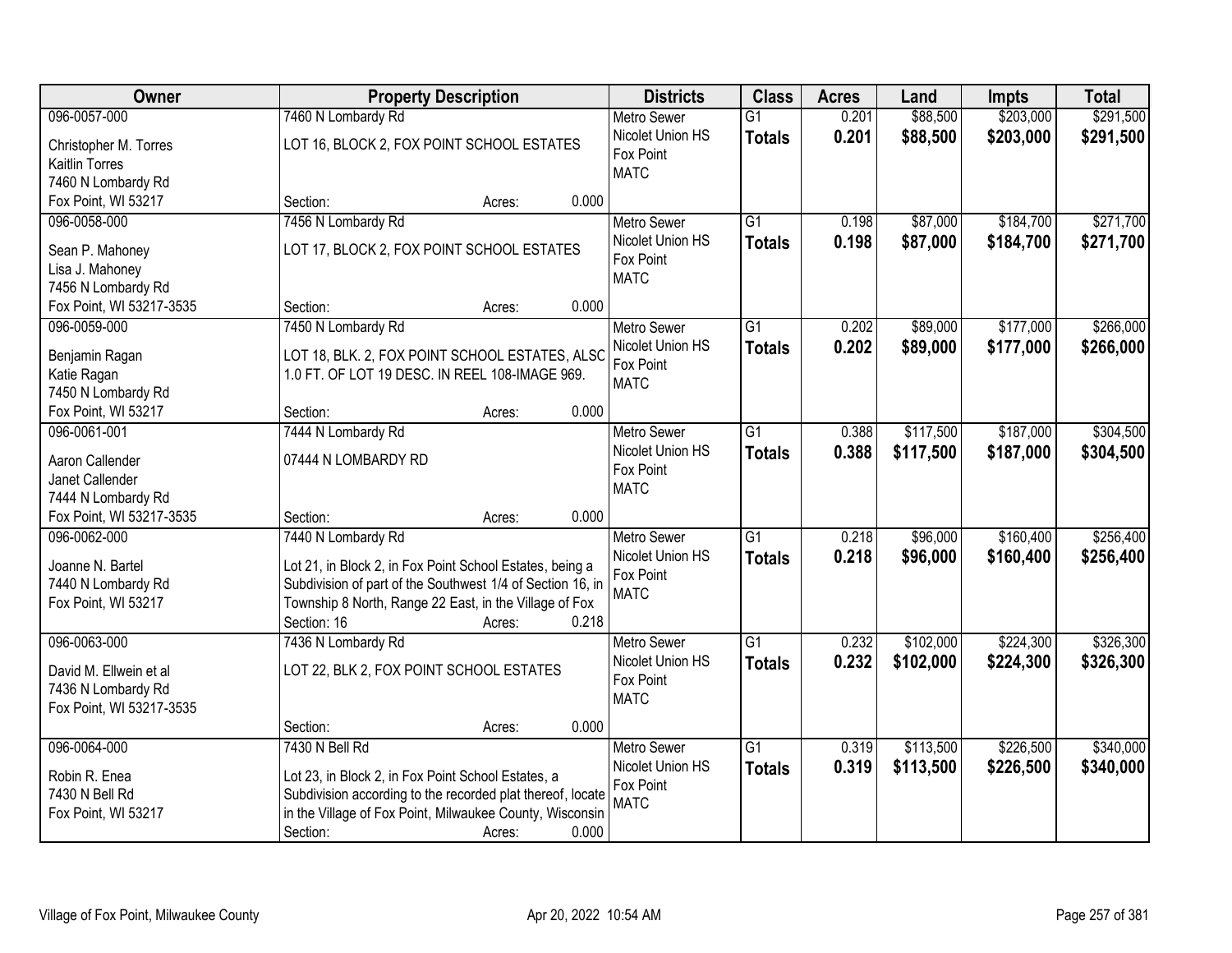| Owner                    |                                             | <b>Property Description</b> |       | <b>Districts</b>   | <b>Class</b>    | <b>Acres</b> | Land      | Impts     | <b>Total</b> |
|--------------------------|---------------------------------------------|-----------------------------|-------|--------------------|-----------------|--------------|-----------|-----------|--------------|
| 096-0065-000             | 7437 N Lombardy Rd                          |                             |       | <b>Metro Sewer</b> | $\overline{G1}$ | 0.275        | \$111,500 | \$135,400 | \$246,900    |
| Gerald J. Rakowski       | LOT 1 BLK 3 FOX POINT SCHOOL ESTATES EXC A  |                             |       | Nicolet Union HS   | <b>Totals</b>   | 0.275        | \$111,500 | \$135,400 | \$246,900    |
| Beth A. Bretl            | TRIANGULAR PARCEL ADJACENT TO LOT 2 WITH 23 |                             |       | Fox Point          |                 |              |           |           |              |
| 7437 N Lombardy Rd       | FT FRONTAGE ALONG NORTH LOMBARDY ROAD       |                             |       | <b>MATC</b>        |                 |              |           |           |              |
| Fox Point, WI 53217-3536 | Section:                                    | Acres:                      | 0.000 |                    |                 |              |           |           |              |
| 096-0066-000             | 7445 N Lombardy Rd                          |                             |       | <b>Metro Sewer</b> | $\overline{G1}$ | 0.257        | \$110,500 | \$95,600  | \$206,100    |
|                          |                                             |                             |       | Nicolet Union HS   | <b>Totals</b>   | 0.257        | \$110,500 | \$95,600  | \$206,100    |
| Douglas Stangohr         | LOT 2, BLK 3, FOX POINT SCHOOL ESTATES ALSO |                             |       | Fox Point          |                 |              |           |           |              |
| Toni Stangohr            | ADDITIONAL TRIANGULAR PARCEL OF LOT 1       |                             |       | <b>MATC</b>        |                 |              |           |           |              |
| 7445 N Lombardy Rd       | ADJACENT WITH 23FT. FRONTAGE ALONG N.       |                             |       |                    |                 |              |           |           |              |
| Fox Point, WI 53217-3536 | Section:                                    | Acres:                      | 0.000 |                    |                 |              |           |           |              |
| 096-0067-000             | 7447 N Lombardy Rd                          |                             |       | Metro Sewer        | G1              | 0.196        | \$86,000  | \$200,100 | \$286,100    |
| Steven D. Keene          | LOT 3, BLK 3, FOX POINT SCHOOL ESTATES      |                             |       | Nicolet Union HS   | <b>Totals</b>   | 0.196        | \$86,000  | \$200,100 | \$286,100    |
| Deborah L. Keene         |                                             |                             |       | Fox Point          |                 |              |           |           |              |
| 7447 N Lombardy Rd       |                                             |                             |       | <b>MATC</b>        |                 |              |           |           |              |
| Fox Point, WI 53217-3536 | Section:                                    | Acres:                      | 0.000 |                    |                 |              |           |           |              |
| 096-0068-000             | 7451 N Lombardy Rd                          |                             |       | <b>Metro Sewer</b> | G1              | 0.220        | \$97,000  | \$68,700  | \$165,700    |
|                          |                                             |                             |       | Nicolet Union HS   | <b>Totals</b>   | 0.220        | \$97,000  | \$68,700  | \$165,700    |
| Kenneth W. Drescher      | LOT 4, BLK 3, FOX POINT SCHOOL ESTATES      |                             |       | Fox Point          |                 |              |           |           |              |
| 7451 N Lombardy Rd       |                                             |                             |       | <b>MATC</b>        |                 |              |           |           |              |
| Fox Point, WI 53217-3536 |                                             |                             |       |                    |                 |              |           |           |              |
|                          | Section:                                    | Acres:                      | 0.000 |                    |                 |              |           |           |              |
| 096-0069-000             | 7455 N Lombardy Rd                          |                             |       | Metro Sewer        | $\overline{G1}$ | 0.216        | \$95,000  | \$92,900  | \$187,900    |
| Jill M. Schwartz         | LOT 5, BLK 3, FOX POINT SCHOOL ESTATES      |                             |       | Nicolet Union HS   | <b>Totals</b>   | 0.216        | \$95,000  | \$92,900  | \$187,900    |
| 7455 N Lombardy Rd       |                                             |                             |       | Fox Point          |                 |              |           |           |              |
| Fox Point, WI 53217-3536 |                                             |                             |       | <b>MATC</b>        |                 |              |           |           |              |
|                          | Section:                                    | Acres:                      | 0.000 |                    |                 |              |           |           |              |
| 096-0070-000             | 7457 N Lombardy Rd                          |                             |       | <b>Metro Sewer</b> | $\overline{G1}$ | 0.225        | \$99,000  | \$191,300 | \$290,300    |
|                          |                                             |                             |       | Nicolet Union HS   | <b>Totals</b>   | 0.225        | \$99,000  | \$191,300 | \$290,300    |
| Jared L. Koch            | LOT 6, BLK 3, FOX POINT SCHOOL ESTATES      |                             |       | Fox Point          |                 |              |           |           |              |
| Natasha Bosch            |                                             |                             |       | <b>MATC</b>        |                 |              |           |           |              |
| 7457 N Lombardy Rd       |                                             |                             |       |                    |                 |              |           |           |              |
| Fox Point, WI 53217      | Section:                                    | Acres:                      | 0.000 |                    |                 |              |           |           |              |
| 096-0071-000             | 7461 N Lombardy Rd                          |                             |       | <b>Metro Sewer</b> | $\overline{G1}$ | 0.220        | \$97,000  | \$111,900 | \$208,900    |
| Allen Young Trustee      | LOT 7, BLK 3, FOX POINT SCHOOL ESTATES      |                             |       | Nicolet Union HS   | <b>Totals</b>   | 0.220        | \$97,000  | \$111,900 | \$208,900    |
| 7461 N Lombardy Rd       |                                             |                             |       | Fox Point          |                 |              |           |           |              |
| Fox Point, WI 53217-3536 |                                             |                             |       | <b>MATC</b>        |                 |              |           |           |              |
|                          | Section:                                    | Acres:                      | 0.000 |                    |                 |              |           |           |              |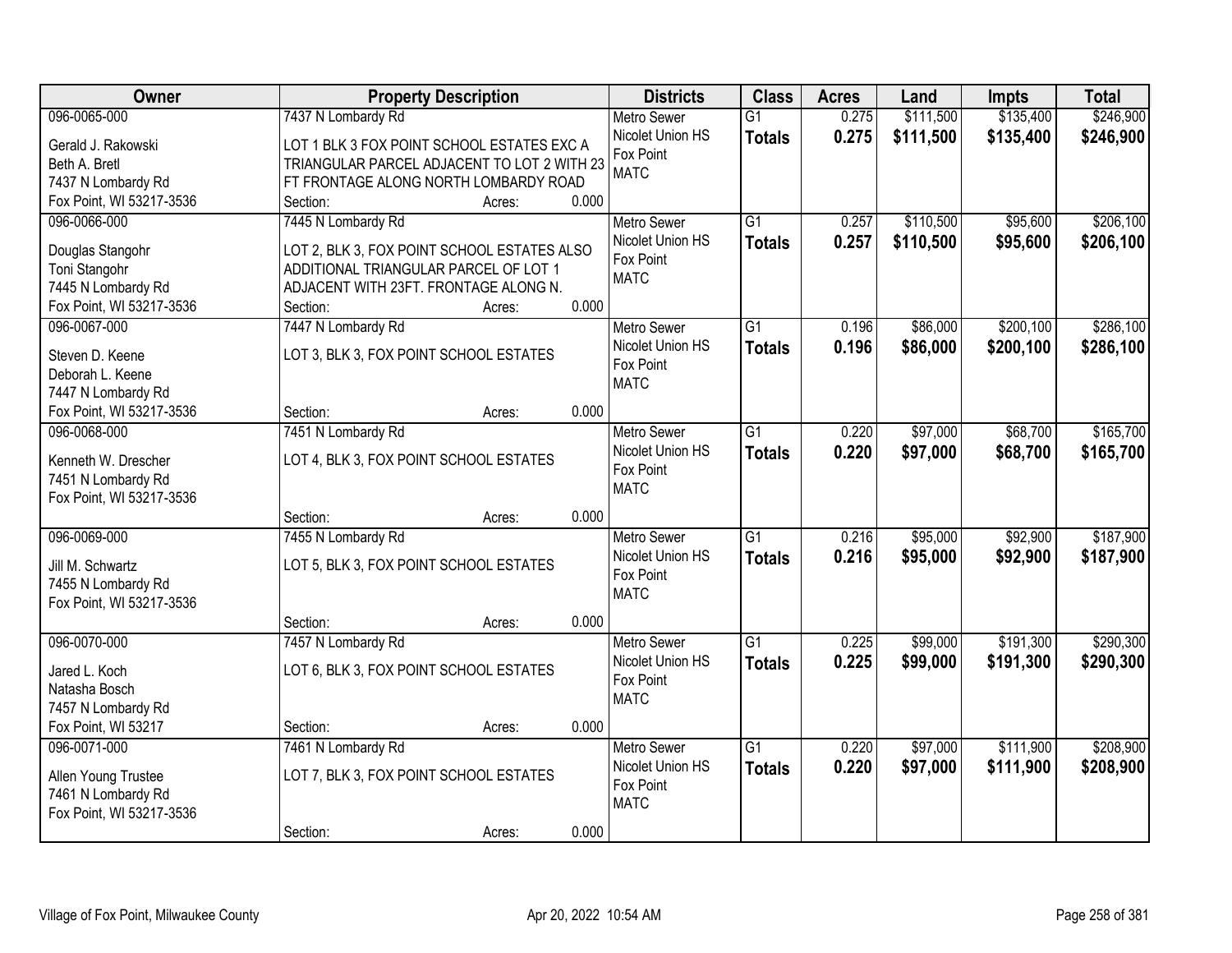| Owner                    | <b>Property Description</b>                              | <b>Districts</b>   | <b>Class</b>    | <b>Acres</b> | Land     | Impts     | <b>Total</b> |
|--------------------------|----------------------------------------------------------|--------------------|-----------------|--------------|----------|-----------|--------------|
| 096-0072-000             | 7465 N Lombardy Rd                                       | <b>Metro Sewer</b> | $\overline{G1}$ | 0.223        | \$98,000 | \$115,500 | \$213,500    |
| <b>Bethany Kroes</b>     | LOT 8, BLK 3, FOX POINT SCHOOL ESTATES                   | Nicolet Union HS   | <b>Totals</b>   | 0.223        | \$98,000 | \$115,500 | \$213,500    |
| Jason M. Canfield        |                                                          | Fox Point          |                 |              |          |           |              |
| 7465 N Lombardy Rd       |                                                          | <b>MATC</b>        |                 |              |          |           |              |
| Fox Point, WI 53217-3536 | 0.000<br>Section:<br>Acres:                              |                    |                 |              |          |           |              |
| 096-0073-000             | 7469 N Lombardy Rd                                       | <b>Metro Sewer</b> | $\overline{G1}$ | 0.223        | \$98,000 | \$112,100 | \$210,100    |
|                          |                                                          | Nicolet Union HS   | <b>Totals</b>   | 0.223        | \$98,000 | \$112,100 | \$210,100    |
| Scott R. Bahr            | LOT 9, BLK 3, FOX POINT SCHOOL ESTATES                   | Fox Point          |                 |              |          |           |              |
| Margaret Wenger          |                                                          | <b>MATC</b>        |                 |              |          |           |              |
| 7469 N Lombardy Rd       |                                                          |                    |                 |              |          |           |              |
| Fox Point, WI 53217-3536 | 0.000<br>Section:<br>Acres:                              |                    |                 |              |          |           |              |
| 096-0074-000             | 7473 N Lombardy Rd                                       | <b>Metro Sewer</b> | G1              | 0.223        | \$98,000 | \$163,800 | \$261,800    |
| Jasmin Kavazovic         | LOT 10, BLK 3, FOX POINT SCHOOL ESTATES - Lot            | Nicolet Union HS   | <b>Totals</b>   | 0.223        | \$98,000 | \$163,800 | \$261,800    |
| Ajla Kavazovic           | 10, in Block 3, in Fox Point School Estates, being a     | Fox Point          |                 |              |          |           |              |
| 7473 N Lombardy Rd       | Subdivision of a part of the Southwest One-Quarter of    | <b>MATC</b>        |                 |              |          |           |              |
| Fox Point, WI 53217      | 0.000<br>Section:<br>Acres:                              |                    |                 |              |          |           |              |
| 096-0075-000             | 7475 N Lombardy Rd                                       | <b>Metro Sewer</b> | G1              | 0.223        | \$98,000 | \$186,300 | \$284,300    |
|                          |                                                          | Nicolet Union HS   | <b>Totals</b>   | 0.223        | \$98,000 | \$186,300 | \$284,300    |
| Stacy D. Edling-Wittmann | LOT 11, BLK 3, FOX POINT SCHOOL ESTATES                  | Fox Point          |                 |              |          |           |              |
| 7475 N Lombardy Rd       |                                                          | <b>MATC</b>        |                 |              |          |           |              |
| Fox Point, WI 53217      |                                                          |                    |                 |              |          |           |              |
|                          | 0.000<br>Section:<br>Acres:                              |                    |                 |              |          |           |              |
| 096-0076-000             | 7481 N Lombardy Rd                                       | <b>Metro Sewer</b> | $\overline{G1}$ | 0.223        | \$98,000 | \$187,400 | \$285,400    |
| <b>Tyler Carlson</b>     | LOT 12, BLK 3, FOX POINT SCHOOL ESTATES                  | Nicolet Union HS   | <b>Totals</b>   | 0.223        | \$98,000 | \$187,400 | \$285,400    |
| Kristin Carlson          |                                                          | Fox Point          |                 |              |          |           |              |
| 7481 N Lombardy Rd       |                                                          | <b>MATC</b>        |                 |              |          |           |              |
| Fox Point, WI 53217      | 0.000<br>Section:<br>Acres:                              |                    |                 |              |          |           |              |
| 096-0077-000             | 7485 N Lombardy Rd                                       | Metro Sewer        | $\overline{G1}$ | 0.223        | \$98,000 | \$229,700 | \$327,700    |
|                          |                                                          | Nicolet Union HS   | <b>Totals</b>   | 0.223        | \$98,000 | \$229,700 | \$327,700    |
| John Clinton Earnheart   | Lot 13, in Block 3, in Fox Point School Estates, being a | Fox Point          |                 |              |          |           |              |
| Anne Earnheart           | Subdivision of part of the Southwest One-Quarter of      | <b>MATC</b>        |                 |              |          |           |              |
| 7485 N Lombardy Rd       | Section 16, in                                           |                    |                 |              |          |           |              |
| Fox Point, WI 53217      | 0.223<br>Section:<br>Acres:                              |                    |                 |              |          |           |              |
| 096-0078-000             | 7489 N Lombardy Rd                                       | <b>Metro Sewer</b> | $\overline{G1}$ | 0.223        | \$98,000 | \$153,100 | \$251,100    |
| James Wagner             | LOT 14, BLK 3, FOX POINT SCHOOL ESTATES                  | Nicolet Union HS   | <b>Totals</b>   | 0.223        | \$98,000 | \$153,100 | \$251,100    |
| Dana Wagner              |                                                          | Fox Point          |                 |              |          |           |              |
| 7489 N Lombardy Rd       |                                                          | <b>MATC</b>        |                 |              |          |           |              |
| Fox Point, WI 53217-3536 | 0.000<br>Section:<br>Acres:                              |                    |                 |              |          |           |              |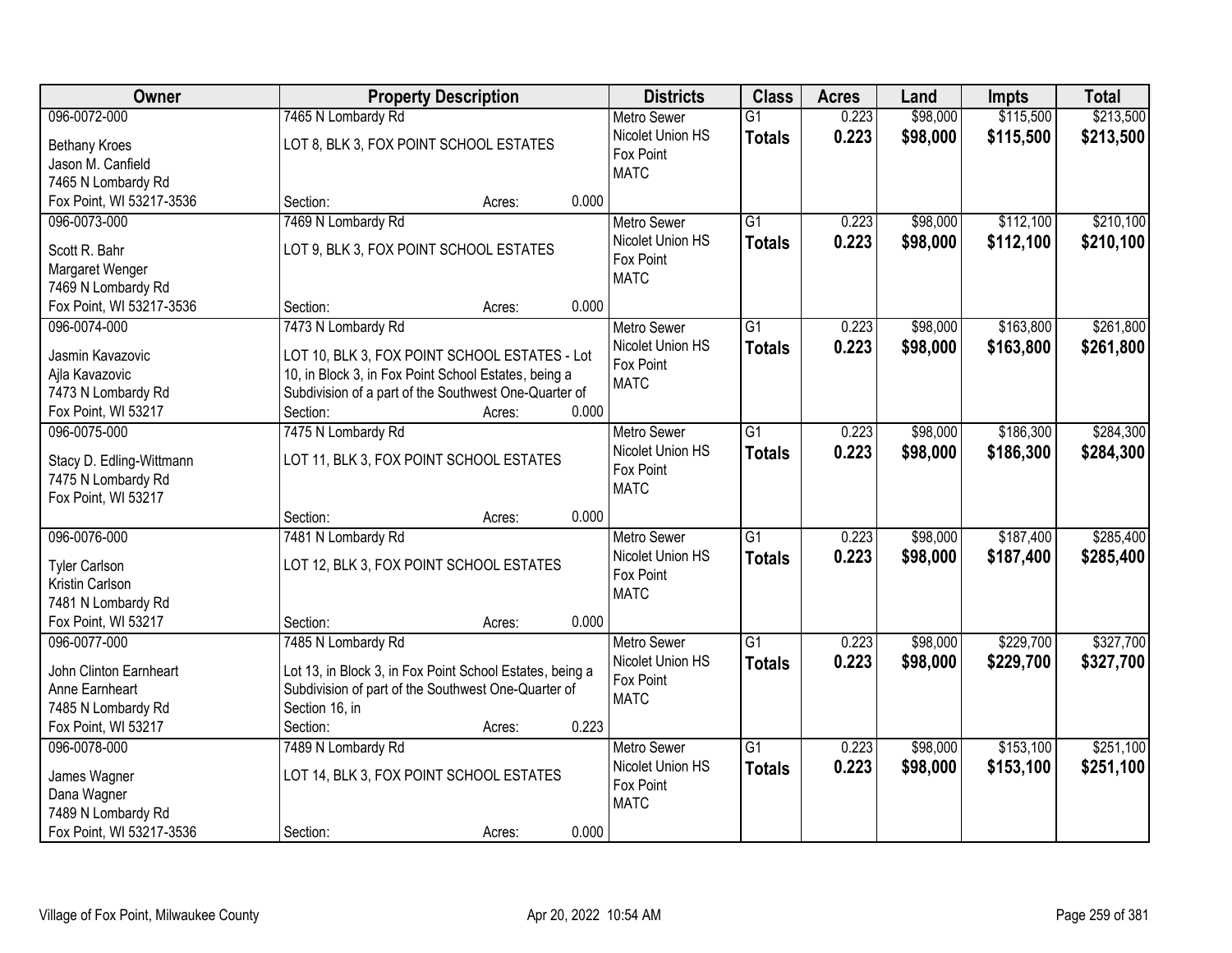| Owner                               | <b>Property Description</b>                               |        |       | <b>Districts</b>   | <b>Class</b>    | <b>Acres</b> | Land      | <b>Impts</b> | <b>Total</b> |
|-------------------------------------|-----------------------------------------------------------|--------|-------|--------------------|-----------------|--------------|-----------|--------------|--------------|
| 096-0079-000                        | 7505 N Santa Monica Blvd                                  |        |       | <b>Metro Sewer</b> | $\overline{G1}$ | 0.269        | \$111,000 | \$206,000    | \$317,000    |
| John J. Heilmann                    | LOT 15, BLK 3, FOX POINT SCHOOL ESTATES                   |        |       | Nicolet Union HS   | <b>Totals</b>   | 0.269        | \$111,000 | \$206,000    | \$317,000    |
| Lisbeth C. Heilmann                 |                                                           |        |       | Fox Point          |                 |              |           |              |              |
| 7505 N Santa Monica Blv             |                                                           |        |       | <b>MATC</b>        |                 |              |           |              |              |
| Fox Point, WI 53217-3513            | Section:                                                  | Acres: | 0.000 |                    |                 |              |           |              |              |
| 096-0080-000                        | 7500 N Crossway Rd                                        |        |       | <b>Metro Sewer</b> | $\overline{G1}$ | 0.390        | \$117,500 | \$128,100    | \$245,600    |
|                                     |                                                           |        |       | Nicolet Union HS   | <b>Totals</b>   | 0.390        | \$117,500 | \$128,100    | \$245,600    |
| John M. McFadyen                    | LOT 1, BLK 1, FOX POINT SCHOOL ESTATES ADD.               |        |       | Fox Point          |                 |              |           |              |              |
| 7500 N Crossway Rd                  | NO. 1 - Lot One (1) in Block One (1) in Fox Point School  |        |       | <b>MATC</b>        |                 |              |           |              |              |
| Fox Point, WI 53217                 | Estates Subdivision Addition No. 1, being a Subdivision c |        |       |                    |                 |              |           |              |              |
|                                     | Section:                                                  | Acres: | 0.000 |                    |                 |              |           |              |              |
| 096-0081-000                        | 7504 N Crossway Rd                                        |        |       | Metro Sewer        | $\overline{G1}$ | 0.242        | \$106,500 | \$118,300    | \$224,800    |
| Ruthanne M. Proko                   | LOT 2, BLK 1, FOX POINT SCHOOL ESTATES ADD.               |        |       | Nicolet Union HS   | <b>Totals</b>   | 0.242        | \$106,500 | \$118,300    | \$224,800    |
| Steven C. Proko                     | NO. 1,                                                    |        |       | Fox Point          |                 |              |           |              |              |
| 7504 N Crossway Rd                  |                                                           |        |       | <b>MATC</b>        |                 |              |           |              |              |
| Fox Point, WI 53217-3525            | Section:                                                  | Acres: | 0.000 |                    |                 |              |           |              |              |
| 096-0082-000                        | 7506 N Crossway Rd                                        |        |       | <b>Metro Sewer</b> | $\overline{G1}$ | 0.241        | \$106,000 | \$141,900    | \$247,900    |
|                                     |                                                           |        |       | Nicolet Union HS   | <b>Totals</b>   | 0.241        | \$106,000 | \$141,900    | \$247,900    |
| Paul C. Navine and Ellen M. McBride | Lot Three (3), in Block One (1), in Fox Point School      |        |       | Fox Point          |                 |              |           |              |              |
| Revocable Trust U/A                 | Estates Subdivision Addition No. 1, being a part of the   |        |       | <b>MATC</b>        |                 |              |           |              |              |
| 7506 N Crossway Rd                  | Southeast                                                 |        |       |                    |                 |              |           |              |              |
| Fox Point, WI 53217                 | Section:                                                  | Acres: | 0.000 |                    |                 |              |           |              |              |
| 096-0083-000                        | 7510 N Crossway Rd                                        |        |       | <b>Metro Sewer</b> | $\overline{G1}$ | 0.236        | \$104,000 | \$210,000    | \$314,000    |
| <b>Constantine Solomos</b>          | LOT 4, BLK 1, FOX POINT SCHOOL ESTATES ADD.               |        |       | Nicolet Union HS   | <b>Totals</b>   | 0.236        | \$104,000 | \$210,000    | \$314,000    |
| Alicia Solomos                      | NO. 1,                                                    |        |       | Fox Point          |                 |              |           |              |              |
| 7510 N Crossway Rd                  |                                                           |        |       | <b>MATC</b>        |                 |              |           |              |              |
| Fox Point, WI 53217                 | Section:                                                  | Acres: | 0.000 |                    |                 |              |           |              |              |
| 096-0084-000                        | 7514 N Crossway Rd                                        |        |       | Metro Sewer        | $\overline{G1}$ | 0.242        | \$106,500 | \$229,600    | \$336,100    |
|                                     |                                                           |        |       | Nicolet Union HS   | <b>Totals</b>   | 0.242        | \$106,500 | \$229,600    | \$336,100    |
| Craig S. Pierce                     | LOT 5, BLK 1, FOX POINT SCHOOL ESTATES ADD.               |        |       | Fox Point          |                 |              |           |              |              |
| Lane N. Pierce                      | NO. 1.                                                    |        |       | <b>MATC</b>        |                 |              |           |              |              |
| 7514 N Crossway Rd                  |                                                           |        |       |                    |                 |              |           |              |              |
| Fox Point, WI 53217                 | Section:                                                  | Acres: | 0.000 |                    |                 |              |           |              |              |
| 096-0085-000                        | 7518 N Crossway Rd                                        |        |       | <b>Metro Sewer</b> | $\overline{G1}$ | 0.235        | \$103,500 | \$195,800    | \$299,300    |
| Richard W. Yelvington               | LOT 6, BLK 1, FOX POINT SCHOOL ESTATES ADD.               |        |       | Nicolet Union HS   | <b>Totals</b>   | 0.235        | \$103,500 | \$195,800    | \$299,300    |
| Katherine W. Yelvington             | NO. 1.                                                    |        |       | Fox Point          |                 |              |           |              |              |
| 7518 N Crossway Rd                  |                                                           |        |       | <b>MATC</b>        |                 |              |           |              |              |
| Fox Point, WI 53217-3525            | Section:                                                  | Acres: | 0.000 |                    |                 |              |           |              |              |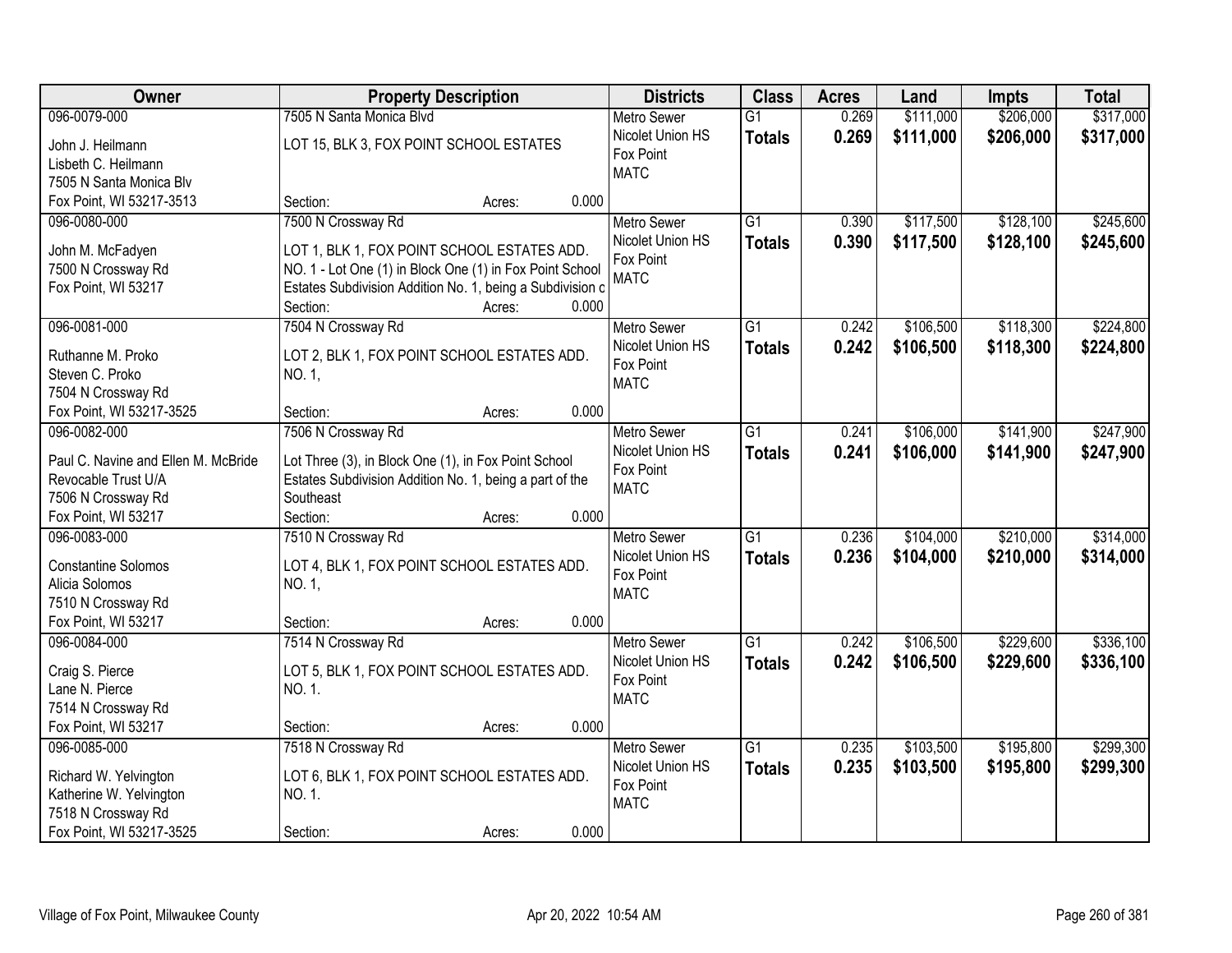| Owner                    | <b>Property Description</b>                                  | <b>Districts</b>              | <b>Class</b>    | <b>Acres</b> | Land      | Impts     | <b>Total</b> |
|--------------------------|--------------------------------------------------------------|-------------------------------|-----------------|--------------|-----------|-----------|--------------|
| 096-0086-000             | 7522 N Crossway Rd                                           | <b>Metro Sewer</b>            | $\overline{G1}$ | 0.227        | \$100,000 | \$188,400 | \$288,400    |
| Jesse Peters             | Lot Seven (7) in Block One (1) in Fox Point School Estate    | Nicolet Union HS              | <b>Totals</b>   | 0.227        | \$100,000 | \$188,400 | \$288,400    |
| <b>Staci Peters</b>      | Subdivision Addition No. 1, being a Subdivision of a part    | Fox Point                     |                 |              |           |           |              |
| 7522 N Crossway Rd       | the South East One-quarter (1/4) of Section Seventeen        | <b>MATC</b>                   |                 |              |           |           |              |
| Fox Point, WI 53217      | 0.000<br>Section:<br>Acres:                                  |                               |                 |              |           |           |              |
| 096-0087-000             | 7526 N Crossway Rd                                           | <b>Metro Sewer</b>            | $\overline{G1}$ | 0.237        | \$104,500 | \$160,400 | \$264,900    |
|                          |                                                              | Nicolet Union HS              | <b>Totals</b>   | 0.237        | \$104,500 | \$160,400 | \$264,900    |
| Prameet C. Chadha        | LOT 8, BLK. 1, FOX POINT SCHOOL ESTATES ADD.                 | Fox Point                     |                 |              |           |           |              |
| Amy G L. Chadha          | NO. 1.                                                       | <b>MATC</b>                   |                 |              |           |           |              |
| 7526 N Crossway Rd       | 0.000<br>Section:                                            |                               |                 |              |           |           |              |
| Fox Point, WI 53217      | Acres:                                                       |                               | $\overline{G1}$ | 0.233        |           |           | \$278,400    |
| 096-0088-000             | 7530 N Crossway Rd                                           | <b>Metro Sewer</b>            |                 |              | \$102,500 | \$175,900 |              |
| Lisa A. Crandall         | LOT 9, BLK 1, FOX POINT SCHOOL ESTATES ADD.                  | Nicolet Union HS<br>Fox Point | <b>Totals</b>   | 0.233        | \$102,500 | \$175,900 | \$278,400    |
| 7530 N Crossway Rd       | <b>NO.1</b>                                                  | <b>MATC</b>                   |                 |              |           |           |              |
| Fox Point, WI 53217      |                                                              |                               |                 |              |           |           |              |
|                          | 0.000<br>Section:<br>Acres:                                  |                               |                 |              |           |           |              |
| 096-0089-000             | 7532 N Crossway Rd                                           | <b>Metro Sewer</b>            | G1              | 0.233        | \$102,500 | \$115,000 | \$217,500    |
| Margaret Baker           | LOT 10, BLK 1, FOX POINT SCHOOL ESTATES ADD.                 | Nicolet Union HS              | <b>Totals</b>   | 0.233        | \$102,500 | \$115,000 | \$217,500    |
| 7532 N Crossway Rd       | NO. 1.                                                       | Fox Point                     |                 |              |           |           |              |
| Fox Point, WI 53217      |                                                              | <b>MATC</b>                   |                 |              |           |           |              |
|                          | 0.000<br>Section:<br>Acres:                                  |                               |                 |              |           |           |              |
| 096-0090-000             | 7538 N Crossway Rd                                           | <b>Metro Sewer</b>            | $\overline{G1}$ | 0.233        | \$102,500 | \$187,900 | \$290,400    |
|                          |                                                              | Nicolet Union HS              | <b>Totals</b>   | 0.233        | \$102,500 | \$187,900 | \$290,400    |
| <b>Tyler Schuldt</b>     | LOT 11, BLK 1, FOX POINT SCHOOL ESTATES ADD.                 | Fox Point                     |                 |              |           |           |              |
| <b>Kelsey Freit</b>      | NO. 1.                                                       | <b>MATC</b>                   |                 |              |           |           |              |
| 7538 N Crossway Rd       |                                                              |                               |                 |              |           |           |              |
| Fox Point, WI 53217      | 0.000<br>Section:<br>Acres:                                  |                               |                 |              |           |           |              |
| 096-0091-000             | 7544 N Crossway Rd                                           | Metro Sewer                   | G1              | 0.229        | \$100,500 | \$134,700 | \$235,200    |
| Donna L. Amerell         | LOT 12, BLK 1, FOX POINT SCHOOL ESTATES ADD.                 | Nicolet Union HS              | <b>Totals</b>   | 0.229        | \$100,500 | \$134,700 | \$235,200    |
| 7544 N Crossway Rd       | NO. 1.                                                       | Fox Point                     |                 |              |           |           |              |
| Fox Point, WI 53217-3525 |                                                              | <b>MATC</b>                   |                 |              |           |           |              |
|                          | 0.000<br>Section:<br>Acres:                                  |                               |                 |              |           |           |              |
| 096-0092-000             | 7550 N Crossway Rd                                           | <b>Metro Sewer</b>            | $\overline{G1}$ | 0.233        | \$102,500 | \$305,300 | \$407,800    |
|                          |                                                              | Nicolet Union HS              | <b>Totals</b>   | 0.233        | \$102,500 | \$305,300 | \$407,800    |
| Sricharan R. Muppidi     | Lot 13, in Block 1, in Fox Point School Estates Subdivisio   | Fox Point                     |                 |              |           |           |              |
| 7550 N Crossway Rd       | Addition No. 1, being a part of the Southeast 1/4 of Section | <b>MATC</b>                   |                 |              |           |           |              |
| Fox Point, WI 53217      | 17, and the Southwest 1/4 of Section 16, in Township 8       |                               |                 |              |           |           |              |
|                          | 0.233<br>Section:<br>Acres:                                  |                               |                 |              |           |           |              |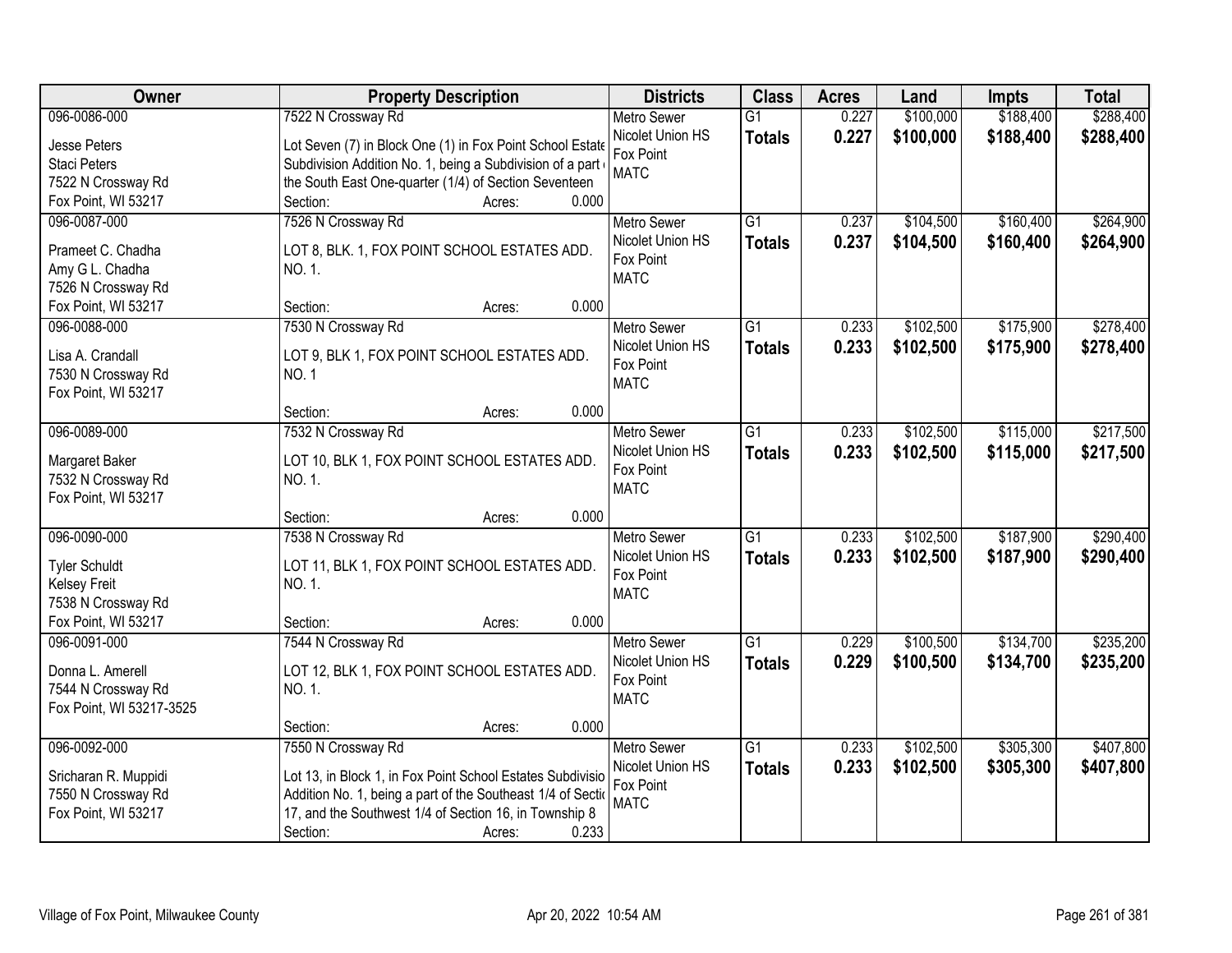| Owner                                   | <b>Property Description</b>                                                                                                |        |       | <b>Districts</b>   | <b>Class</b>    | <b>Acres</b> | Land      | Impts     | <b>Total</b> |
|-----------------------------------------|----------------------------------------------------------------------------------------------------------------------------|--------|-------|--------------------|-----------------|--------------|-----------|-----------|--------------|
| 096-0093-000                            | 7556 N Crossway Rd                                                                                                         |        |       | <b>Metro Sewer</b> | $\overline{G1}$ | 0.233        | \$102,500 | \$153,200 | \$255,700    |
| Sue A. Mueller                          | LOT 14, BLK 1, FOX POINT SCHOOL ESTATES ADDN.                                                                              |        |       | Nicolet Union HS   | <b>Totals</b>   | 0.233        | \$102,500 | \$153,200 | \$255,700    |
| William D. Mueller                      | NO. 1. BEING A PART OF THE SOUTHEAST 1/4 OF                                                                                |        |       | Fox Point          |                 |              |           |           |              |
| 7556 N Crossway Rd                      | SECTION 17 AND THE SOUTHWEST 1/4 OF SECTION                                                                                |        |       | <b>MATC</b>        |                 |              |           |           |              |
| Fox Point, WI 53217                     | Section:                                                                                                                   | Acres: | 0.000 |                    |                 |              |           |           |              |
| 096-0094-000                            | 7523 N Santa Monica Blvd                                                                                                   |        |       | <b>Metro Sewer</b> | $\overline{G1}$ | 0.201        | \$88,500  | \$108,300 | \$196,800    |
| Joan M. Gilson                          | LOT 15, BLK 1, FOX POINT SCHOOL ESTATES ADD.                                                                               |        |       | Nicolet Union HS   | <b>Totals</b>   | 0.201        | \$88,500  | \$108,300 | \$196,800    |
| 7523 N Santa Monica Blvd                | <b>NO.1</b>                                                                                                                |        |       | Fox Point          |                 |              |           |           |              |
| Fox Point, WI 53217                     |                                                                                                                            |        |       | <b>MATC</b>        |                 |              |           |           |              |
|                                         | Section:                                                                                                                   | Acres: | 0.000 |                    |                 |              |           |           |              |
| 096-0095-000                            | 7505 N Crossway Rd                                                                                                         |        |       | Metro Sewer        | G1              | 0.256        | \$110,500 | \$126,200 | \$236,700    |
| Nancy C. Adams                          | LOT 1, BLK 2, FOX POINT SCHOOL ESTATES ADD.                                                                                |        |       | Nicolet Union HS   | <b>Totals</b>   | 0.256        | \$110,500 | \$126,200 | \$236,700    |
| Nancy Adams Trust                       | NO. 1.                                                                                                                     |        |       | Fox Point          |                 |              |           |           |              |
| 7505 N Crossway Rd                      |                                                                                                                            |        |       | <b>MATC</b>        |                 |              |           |           |              |
| Fox Point, WI 53217-3526                | Section:                                                                                                                   | Acres: | 0.000 |                    |                 |              |           |           |              |
| 096-0096-000                            | 7513 N Crossway Rd                                                                                                         |        |       | <b>Metro Sewer</b> | G1              | 0.210        | \$92,500  | \$218,500 | \$311,000    |
|                                         |                                                                                                                            |        |       | Nicolet Union HS   | <b>Totals</b>   | 0.210        | \$92,500  | \$218,500 | \$311,000    |
| Bryan T. Zymanek<br>7513 N Crossway Rd  | Lot 2, in Block 2, in Fox Point School Estates Subdivision<br>Addition No. 1, being a part of the Southeast 1/4 of Section |        |       | Fox Point          |                 |              |           |           |              |
| Fox Point, WI 53217                     | 17, and the Southwest 1/4 of Section 16, all in Township                                                                   |        |       | <b>MATC</b>        |                 |              |           |           |              |
|                                         | Section:                                                                                                                   | Acres: | 0.210 |                    |                 |              |           |           |              |
| 096-0097-000                            | 7519 N Crossway Rd                                                                                                         |        |       | <b>Metro Sewer</b> | $\overline{G1}$ | 0.331        | \$114,500 | \$76,000  | \$190,500    |
|                                         |                                                                                                                            |        |       | Nicolet Union HS   | <b>Totals</b>   | 0.331        | \$114,500 | \$76,000  | \$190,500    |
| Theodore A. Key and Rebecca J.          | LOT 3, BLK 2, FOX POINT SCHOOL ESTATES ADD.                                                                                |        |       | Fox Point          |                 |              |           |           |              |
| <b>Hendricks Trust</b><br>325 Dorset St | NO. 1.                                                                                                                     |        |       | <b>MATC</b>        |                 |              |           |           |              |
| Cambria, CA 93428                       | Section:                                                                                                                   | Acres: | 0.000 |                    |                 |              |           |           |              |
| 096-0098-000                            | 305 E Calumet Rd                                                                                                           |        |       | <b>Metro Sewer</b> | $\overline{G1}$ | 0.213        | \$94,000  | \$84,500  | \$178,500    |
|                                         |                                                                                                                            |        |       | Nicolet Union HS   | <b>Totals</b>   | 0.213        | \$94,000  | \$84,500  | \$178,500    |
| MDR to Fox Trust                        | LOT 4, BLK 2, FOX POINT SCHOOL ESTATES ADD.                                                                                |        |       | Fox Point          |                 |              |           |           |              |
| 305 Calumet Rd                          | NO. 1.                                                                                                                     |        |       | <b>MATC</b>        |                 |              |           |           |              |
| Fox Point, WI 53217                     |                                                                                                                            |        | 0.000 |                    |                 |              |           |           |              |
| 096-0099-000                            | Section:<br>7519 N Lake Dr                                                                                                 | Acres: |       | <b>Metro Sewer</b> | $\overline{G1}$ | 0.527        | \$112,000 | \$190,500 | \$302,500    |
|                                         |                                                                                                                            |        |       | Nicolet Union HS   | <b>Totals</b>   | 0.527        | \$112,000 | \$190,500 | \$302,500    |
| Patricia M. Ash Trustee                 | LOT 1, THE GARDENS                                                                                                         |        |       | Fox Point          |                 |              |           |           |              |
| 7519 N Lake Dr                          |                                                                                                                            |        |       | <b>MATC</b>        |                 |              |           |           |              |
| Fox Point, WI 53217-3643                |                                                                                                                            |        |       |                    |                 |              |           |           |              |
|                                         | Section:                                                                                                                   | Acres: | 0.000 |                    |                 |              |           |           |              |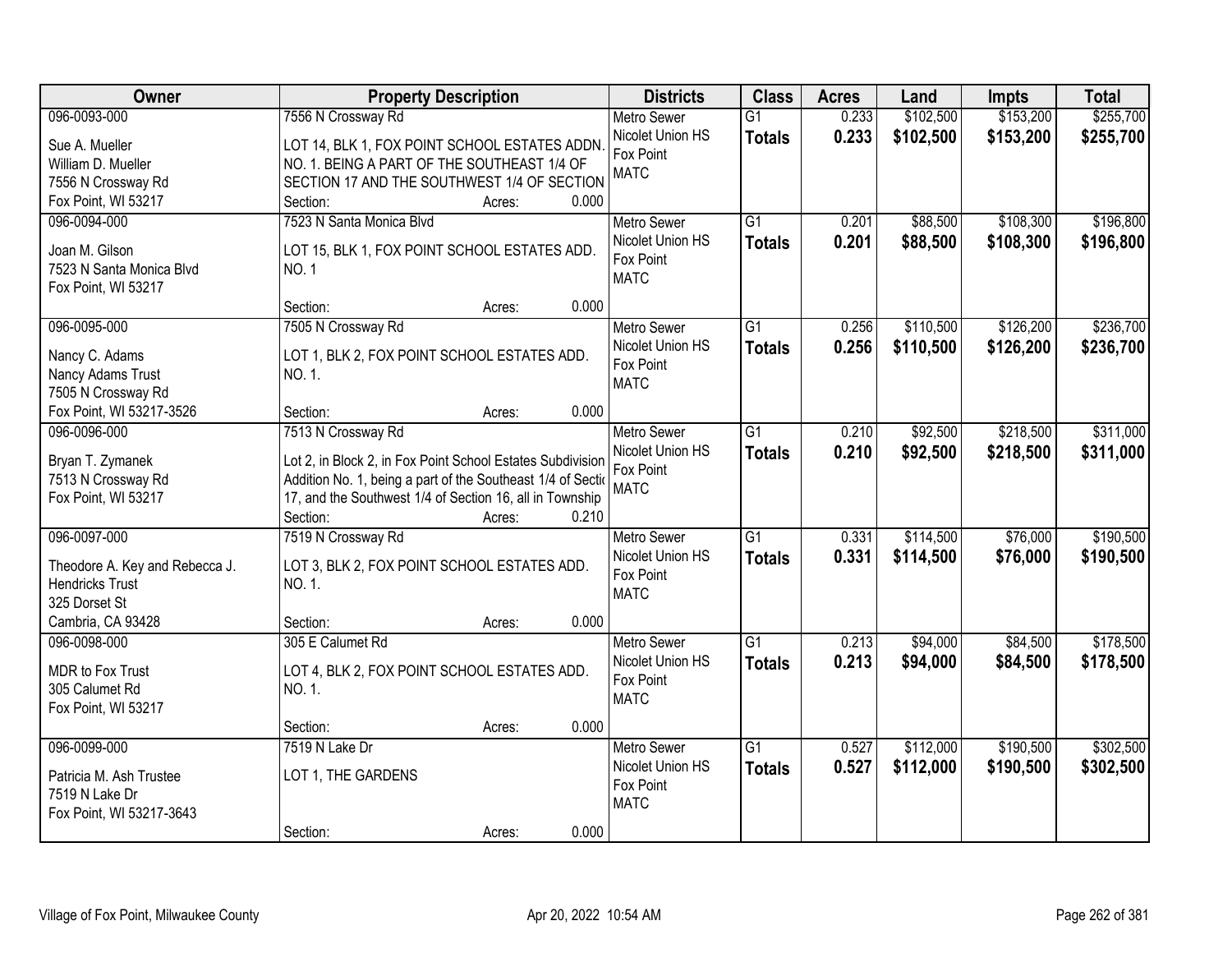| Owner                    |                                                             | <b>Property Description</b> |       | <b>Districts</b>   | <b>Class</b>    | <b>Acres</b> | Land      | <b>Impts</b> | <b>Total</b> |
|--------------------------|-------------------------------------------------------------|-----------------------------|-------|--------------------|-----------------|--------------|-----------|--------------|--------------|
| 096-0100-000             | 7511 N Lake Dr                                              |                             |       | <b>Metro Sewer</b> | $\overline{G1}$ | 0.429        | \$102,000 | \$244,000    | \$346,000    |
| Thomas P. Kloehn         | LOT 2, THE GARDENS                                          |                             |       | Nicolet Union HS   | <b>Totals</b>   | 0.429        | \$102,000 | \$244,000    | \$346,000    |
| Marianne Kloehn          |                                                             |                             |       | Fox Point          |                 |              |           |              |              |
| 7511 N Lake Dr           |                                                             |                             |       | <b>MATC</b>        |                 |              |           |              |              |
| Fox Point, WI 53217-3643 | Section:                                                    | Acres:                      | 0.000 |                    |                 |              |           |              |              |
| 096-0101-000             | 7441 N Lake Dr                                              |                             |       | <b>Metro Sewer</b> | $\overline{G1}$ | 0.433        | \$119,500 | \$557,500    | \$677,000    |
|                          |                                                             |                             |       | Nicolet Union HS   | <b>Totals</b>   | 0.433        | \$119,500 | \$557,500    | \$677,000    |
| John Farwell Price       | LOT 3, THE GARDENS - Lot Three (3), in The Gardens,         |                             |       | Fox Point          |                 |              |           |              |              |
| Tru Price                | being part of Lot 10, in the Southwest 1/4 of Section 16, i |                             |       | <b>MATC</b>        |                 |              |           |              |              |
| 7441 N Lake Dr           | Township 8 North, Range 22 East, in the Village of Fox      |                             |       |                    |                 |              |           |              |              |
| Fox Point, WI 53217      | Section:                                                    | Acres:                      | 0.000 |                    |                 |              |           |              |              |
| 096-0102-000             | 7431 N Lake Dr                                              |                             |       | <b>Metro Sewer</b> | G1              | 0.458        | \$109,000 | \$355,500    | \$464,500    |
| <b>Randall Rowlett</b>   | LOT 4, THE GARDENS                                          |                             |       | Nicolet Union HS   | <b>Totals</b>   | 0.458        | \$109,000 | \$355,500    | \$464,500    |
| 7431 N Lake Dr           |                                                             |                             |       | Fox Point          |                 |              |           |              |              |
| Fox Point, WI 53217-3641 |                                                             |                             |       | <b>MATC</b>        |                 |              |           |              |              |
|                          | Section:                                                    | Acres:                      | 0.000 |                    |                 |              |           |              |              |
| 096-0103-000             | 811 E Portage Rd                                            |                             |       | <b>Metro Sewer</b> | G1              | 0.415        | \$119,000 | \$162,800    | \$281,800    |
|                          |                                                             |                             |       | Nicolet Union HS   | <b>Totals</b>   | 0.415        | \$119,000 | \$162,800    | \$281,800    |
| Carole Brockwell         | LOT 5, THE GARDENS                                          |                             |       | Fox Point          |                 |              |           |              |              |
| 811 E Portage Rd         |                                                             |                             |       | <b>MATC</b>        |                 |              |           |              |              |
| Fox Point, WI 53217      |                                                             |                             |       |                    |                 |              |           |              |              |
|                          | Section:                                                    | Acres:                      | 0.000 |                    |                 |              |           |              |              |
| 096-0104-000             | 7430 N Boyd Way                                             |                             |       | <b>Metro Sewer</b> | $\overline{G1}$ | 0.415        | \$119,000 | \$274,500    | \$393,500    |
| Karen Dunst              | LOT 6, THE GARDENS                                          |                             |       | Nicolet Union HS   | <b>Totals</b>   | 0.415        | \$119,000 | \$274,500    | \$393,500    |
| David Minerath           |                                                             |                             |       | Fox Point          |                 |              |           |              |              |
| 7430 N Boyd Way          |                                                             |                             |       | <b>MATC</b>        |                 |              |           |              |              |
| Fox Point, WI 53217      | Section:                                                    | Acres:                      | 0.000 |                    |                 |              |           |              |              |
| 096-0105-000             | 7419 N Boyd Way                                             |                             |       | Metro Sewer        | G1              | 0.438        | \$120,000 | \$142,500    | \$262,500    |
|                          |                                                             |                             |       | Nicolet Union HS   | <b>Totals</b>   | 0.438        | \$120,000 | \$142,500    | \$262,500    |
| Amy L. Jankowski         | LOT 7, THE GARDENS - LOT 7, IN THE GARDENS,                 |                             |       | Fox Point          |                 |              |           |              |              |
| Mark P. Jankowski        | BEING PART OF LOT 10, IN THE SOUTHWEST 1/4 OF               |                             |       | <b>MATC</b>        |                 |              |           |              |              |
| 405 E MacArthur Rd       | SECTION 16, IN TOWNSHIP 8 NORTH, RANGE 22                   |                             |       |                    |                 |              |           |              |              |
| Fox Point, WI 53217      | Section:                                                    | Acres:                      | 0.000 |                    |                 |              |           |              |              |
| 096-0106-000             | 7431 N Boyd Way                                             |                             |       | <b>Metro Sewer</b> | $\overline{G1}$ | 0.438        | \$120,000 | \$201,900    | \$321,900    |
| Michael S. Pratscher     | LOT 8, THE GARDENS SCHOOL DIST 2                            |                             |       | Nicolet Union HS   | <b>Totals</b>   | 0.438        | \$120,000 | \$201,900    | \$321,900    |
| Kathryn K. Pratscher     |                                                             |                             |       | Fox Point          |                 |              |           |              |              |
| 7431 N Boyd Way          |                                                             |                             |       | <b>MATC</b>        |                 |              |           |              |              |
| Fox Point, WI 53217-3651 | Section:                                                    | Acres:                      | 0.000 |                    |                 |              |           |              |              |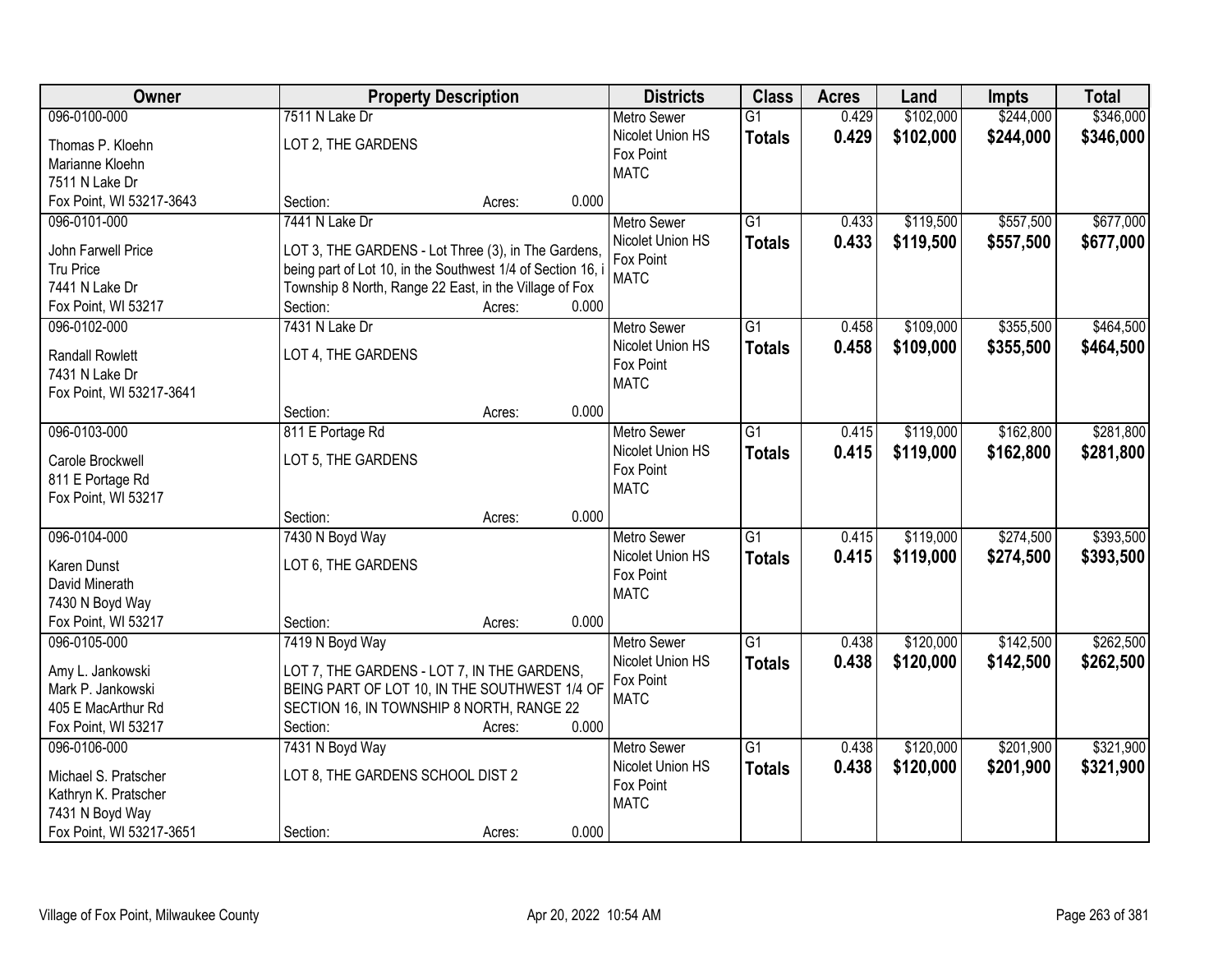| Owner                                                    | <b>Property Description</b>                                | <b>Districts</b>         | <b>Class</b>    | <b>Acres</b> | Land      | Impts     | <b>Total</b> |
|----------------------------------------------------------|------------------------------------------------------------|--------------------------|-----------------|--------------|-----------|-----------|--------------|
| 096-0107-000                                             | 7435 N Boyd Way                                            | <b>Metro Sewer</b>       | $\overline{G1}$ | 0.438        | \$120,000 | \$395,500 | \$515,500    |
| Ryan R. Payne                                            | Lot 9, in the GARDENS, being part of Lot 10, in the        | Nicolet Union HS         | <b>Totals</b>   | 0.438        | \$120,000 | \$395,500 | \$515,500    |
| Elizabeth R G. Payne                                     | Southwest 1/4 of Section 16, in Township 8 North, Range    | Fox Point                |                 |              |           |           |              |
| 7435 N Boyd Way                                          | 22 East, in the Village of Fox Point, Milwaukee County,    | <b>MATC</b>              |                 |              |           |           |              |
| Fox Point, WI 53217                                      | 0.438<br>Section:<br>Acres:                                |                          |                 |              |           |           |              |
| 096-0108-000                                             | 7505 N Boyd Way                                            | <b>Metro Sewer</b>       | $\overline{G1}$ | 0.438        | \$120,000 | \$190,000 | \$310,000    |
|                                                          |                                                            | Nicolet Union HS         | <b>Totals</b>   | 0.438        | \$120,000 | \$190,000 | \$310,000    |
| Dale J. Hammen                                           | LOT 10, THE GARDENS                                        | Fox Point                |                 |              |           |           |              |
| Deborah R. Hammen                                        |                                                            | <b>MATC</b>              |                 |              |           |           |              |
| 7505 N Boyd Way                                          |                                                            |                          |                 |              |           |           |              |
| Fox Point, WI 53217-3653                                 | 0.000<br>Section:<br>Acres:                                |                          |                 |              |           |           |              |
| 096-0109-000                                             | 7511 N Boyd Way                                            | <b>Metro Sewer</b>       | G1              | 0.448        | \$120,500 | \$138,500 | \$259,000    |
| Lissa K. Vander Heyden Revocable                         | LOT 11, THE GARDENS                                        | Nicolet Union HS         | <b>Totals</b>   | 0.448        | \$120,500 | \$138,500 | \$259,000    |
| <b>Living Trust</b>                                      |                                                            | Fox Point<br><b>MATC</b> |                 |              |           |           |              |
| 7511 N Boyd Way                                          |                                                            |                          |                 |              |           |           |              |
| Fox Point, WI 53217                                      | Section:<br>0.000<br>Acres:                                |                          |                 |              |           |           |              |
| 096-0110-000                                             | 7500 N Boyd Way                                            | <b>Metro Sewer</b>       | G1              | 0.502        | \$123,500 | \$411,500 | \$535,000    |
|                                                          | LOT 12, THE GARDENS                                        | Nicolet Union HS         | <b>Totals</b>   | 0.502        | \$123,500 | \$411,500 | \$535,000    |
| Ronald W Lange and Nancy S Blair,<br>Trustees of the Lan |                                                            | Fox Point                |                 |              |           |           |              |
| 7500 N Boyd Way                                          |                                                            | <b>MATC</b>              |                 |              |           |           |              |
| Fox Point, WI 53217                                      | 0.000<br>Section:<br>Acres:                                |                          |                 |              |           |           |              |
| 096-0111-000                                             | 818 E Portage Rd                                           | <b>Metro Sewer</b>       | $\overline{G1}$ | 0.443        | \$120,000 | \$142,100 | \$262,100    |
|                                                          |                                                            | Nicolet Union HS         |                 | 0.443        | \$120,000 | \$142,100 | \$262,100    |
| Jiju Johnson                                             | Lot 13, in The Gardens, being part of Lot 10, in the       | Fox Point                | <b>Totals</b>   |              |           |           |              |
| Olivia Zambrana Arias                                    | Southwest 1/4 of Section 16, in Township 8                 | <b>MATC</b>              |                 |              |           |           |              |
| 818 E Portage Rd                                         | North, Range 22 East, in the Village of Fox Point, County  |                          |                 |              |           |           |              |
| Fox Point, WI 53217                                      | 0.000<br>Section:<br>Acres:                                |                          |                 |              |           |           |              |
| 096-0112-000                                             | 7505 N Links Way                                           | <b>Metro Sewer</b>       | $\overline{G1}$ | 0.403        | \$118,000 | \$253,500 | \$371,500    |
| <b>Tracy Geimer</b>                                      | Lot Fourteen (14), in The Gardens, being part of Lot 10, i | Nicolet Union HS         | <b>Totals</b>   | 0.403        | \$118,000 | \$253,500 | \$371,500    |
| 7505 N Links Way                                         | the Southwest 1/4 of Section 16, in                        | Fox Point                |                 |              |           |           |              |
| Fox Point, WI 53217                                      | Township 8 North, Range 22 East, in the Village of Fox     | <b>MATC</b>              |                 |              |           |           |              |
|                                                          | 0.000<br>Section:<br>Acres:                                |                          |                 |              |           |           |              |
| 096-0113-000                                             | 727 E Juniper Ln                                           | <b>Metro Sewer</b>       | $\overline{G1}$ | 1.358        | \$245,500 | \$247,500 | \$493,000    |
|                                                          |                                                            | Nicolet Union HS         | <b>Totals</b>   | 1.358        | \$245,500 | \$247,500 | \$493,000    |
| Kenneth M. Kiernan                                       | LOT 1, GLEN BROOK                                          | Fox Point                |                 |              |           |           |              |
| Brian J. Hemann                                          |                                                            | <b>MATC</b>              |                 |              |           |           |              |
| 727 E Juniper Ln                                         |                                                            |                          |                 |              |           |           |              |
| Fox Point, WI 53217                                      | 0.000<br>Section:<br>Acres:                                |                          |                 |              |           |           |              |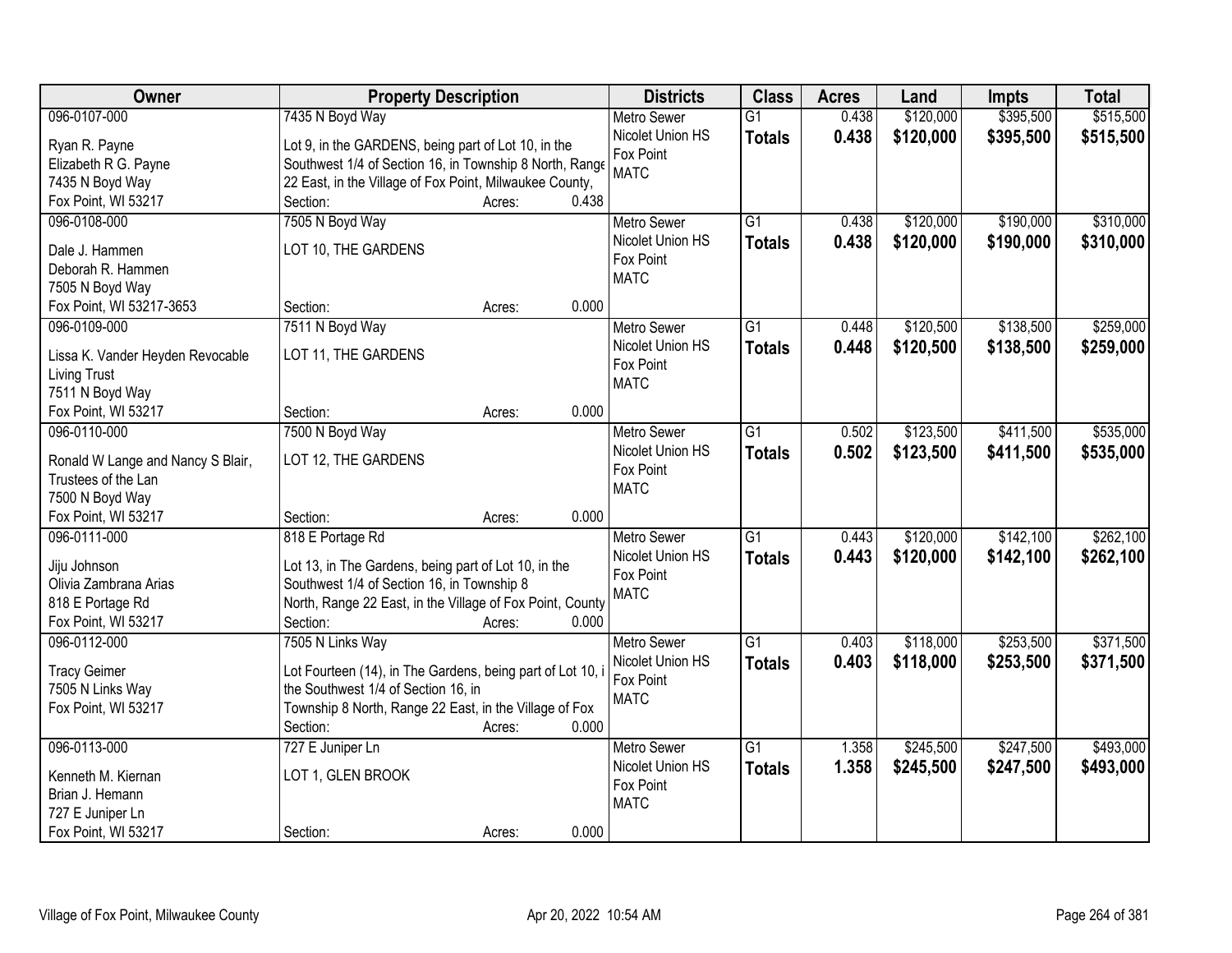| Owner                 | <b>Property Description</b>                                | <b>Districts</b>   | <b>Class</b>    | <b>Acres</b> | Land      | Impts     | <b>Total</b> |
|-----------------------|------------------------------------------------------------|--------------------|-----------------|--------------|-----------|-----------|--------------|
| 096-0114-000          | 723 E Juniper Ln                                           | <b>Metro Sewer</b> | $\overline{G1}$ | 0.643        | \$295,000 | \$438,700 | \$733,700    |
| Benjamin P. Taibleson | Lot Two (2), in GLENBROOK, being a Subdivision of a        | Nicolet Union HS   | <b>Totals</b>   | 0.643        | \$295,000 | \$438,700 | \$733,700    |
| Rebe Taibleson        | part of the Northwest One-quarter (1/4), of Section        | Fox Point          |                 |              |           |           |              |
| 723 E Juniper Ln      | Twenty-one (21) and the Southwest One-quarter (1/4) of     | <b>MATC</b>        |                 |              |           |           |              |
| Fox Point, WI 53217   | 0.643<br>Section:<br>Acres:                                |                    |                 |              |           |           |              |
| 096-0115-000          | 715 E Juniper Ln                                           | <b>Metro Sewer</b> | $\overline{G1}$ | 0.629        | \$295,000 | \$175,500 | \$470,500    |
|                       |                                                            | Nicolet Union HS   | <b>Totals</b>   | 0.629        | \$295,000 | \$175,500 | \$470,500    |
| Levy Survivor's Trust | Lot Three (3) in Glenbrook, being a subdivision of a part  | Fox Point          |                 |              |           |           |              |
| 7030 N Lake Dr        | the Northwest One-quarter (1/4) of                         | <b>MATC</b>        |                 |              |           |           |              |
| Fox Point, WI 53217   | Section Twenty-one (21) and the Southwest One-quarter      |                    |                 |              |           |           |              |
|                       | 0.000<br>Section:<br>Acres:                                |                    |                 |              |           |           |              |
| 096-0116-000          | 707 E Juniper Ln                                           | <b>Metro Sewer</b> | G1              | 0.677        | \$166,000 | \$159,000 | \$325,000    |
| Sara J. Egel          | Lot 4, in Glenbrook, being a subdivision of a part of the  | Nicolet Union HS   | <b>Totals</b>   | 0.677        | \$166,000 | \$159,000 | \$325,000    |
| 707 E Juniper Ln      | Northwest 1/4 of Section 21 and the Southwest 1/4 of       | Fox Point          |                 |              |           |           |              |
| Fox Point, WI 53217   | Section 16, Township 8 North, Range 22 East, in the        | <b>MATC</b>        |                 |              |           |           |              |
|                       | 0.677<br>Section:<br>Acres:                                |                    |                 |              |           |           |              |
| 096-0117-000          | 7138 N Lake Dr                                             | <b>Metro Sewer</b> | G1              | 0.834        | \$120,000 | \$222,000 | \$342,000    |
|                       |                                                            | Nicolet Union HS   | <b>Totals</b>   | 0.834        | \$120,000 | \$222,000 | \$342,000    |
| Mary E. Alvarez       | Lot Five (5), in GLENBROOK, being a subdivision of a       | Fox Point          |                 |              |           |           |              |
| 7138 N Lake Dr        | part of the NW 1/4 of Section 21 and the SW 1/4 of Section | <b>MATC</b>        |                 |              |           |           |              |
| Fox Point, WI 53217   | 16.                                                        |                    |                 |              |           |           |              |
|                       | 0.834<br>Section:<br>Acres:                                |                    |                 |              |           |           |              |
| 096-0118-000          | 7126 N Lake Dr                                             | <b>Metro Sewer</b> | $\overline{G1}$ | 0.420        | \$101,000 | \$188,000 | \$289,000    |
| Mann Pratap Singh     | GLEN BROOK LOT 6 & PART OF LOT 5 COM AT SW                 | Nicolet Union HS   | <b>Totals</b>   | 0.420        | \$101,000 | \$188,000 | \$289,000    |
| Laura Pratap Singh    | COR OF SD LOT 5 TH N. 22 FT. S. 89D45M30S E.               | Fox Point          |                 |              |           |           |              |
| 7126 N Lake Dr        | 138.50 FT. S. 50D44M30S E. 91.73 FT. S. 40D17M W.          | <b>MATC</b>        |                 |              |           |           |              |
| Fox Point, WI 53217   | Section:<br>0.420<br>Acres:                                |                    |                 |              |           |           |              |
| 096-0119-000          | 7114 N Lake Dr                                             | Metro Sewer        | $\overline{G1}$ | 0.523        | \$106,000 | \$203,000 | \$309,000    |
|                       |                                                            | Nicolet Union HS   | <b>Totals</b>   | 0.523        | \$106,000 | \$203,000 | \$309,000    |
| Marc M. Meinhardt     | Lot 7, GLENBROOK, being a Subdivision of a part of the     | Fox Point          |                 |              |           |           |              |
| Althea C. Meinhardt   | Northwest 1/4 of Section 21 and the Southwest 1/4 of       | <b>MATC</b>        |                 |              |           |           |              |
| 7114 N Lake Dr        | Section 16, in Township 8 North, Range 22 East, in the     |                    |                 |              |           |           |              |
| Fox Point, WI 53217   | 0.000<br>Section:<br>Acres:                                |                    |                 |              |           |           |              |
| 096-0120-000          | 921 E Calumet Rd                                           | <b>Metro Sewer</b> | $\overline{G1}$ | 0.290        | \$112,000 | \$269,500 | \$381,500    |
| Ryan A. Piaskowski    | LOT 1, BLOCK 1, EXC. THE N 3 FT LAKE DRIVE                 | Nicolet Union HS   | <b>Totals</b>   | 0.290        | \$112,000 | \$269,500 | \$381,500    |
| 921 E Calumet Rd      | <b>MANOR</b>                                               | Fox Point          |                 |              |           |           |              |
| Fox Point, WI 53217   |                                                            | <b>MATC</b>        |                 |              |           |           |              |
|                       | 0.000<br>Section:<br>Acres:                                |                    |                 |              |           |           |              |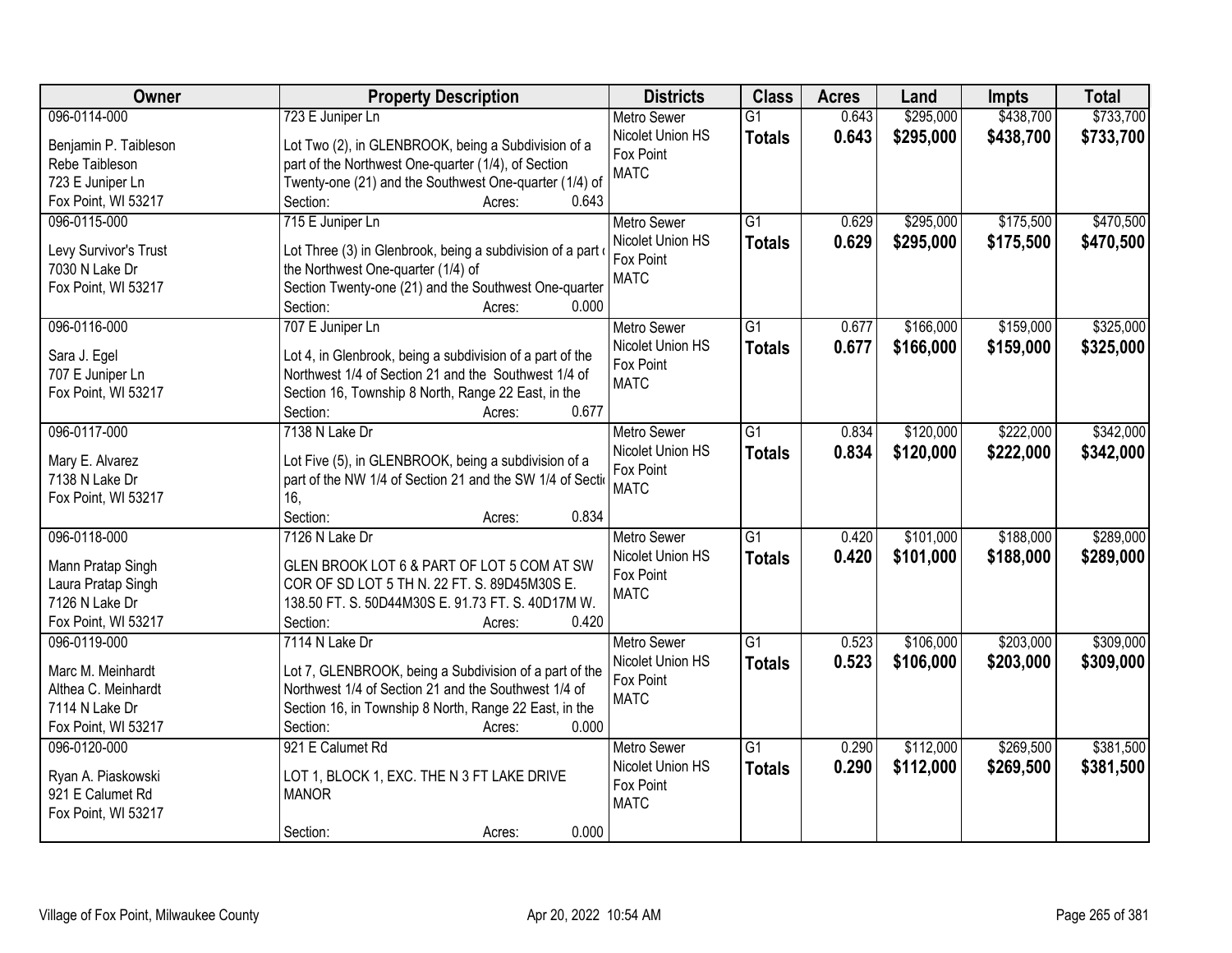| Owner                                | <b>Property Description</b>                               | <b>Districts</b>         | <b>Class</b>    | <b>Acres</b> | Land      | <b>Impts</b> | <b>Total</b> |
|--------------------------------------|-----------------------------------------------------------|--------------------------|-----------------|--------------|-----------|--------------|--------------|
| 096-0121-000                         | 7545 N Lake Dr                                            | <b>Metro Sewer</b>       | $\overline{G1}$ | 0.237        | \$94,000  | \$174,300    | \$268,300    |
| Todd A Schuyler and Tonia L Schuyler | LOT 2, IN BLOCK 1, IN LAKE DRIVE MANOR, BEING A           | Nicolet Union HS         | <b>Totals</b>   | 0.237        | \$94,000  | \$174,300    | \$268,300    |
| 2016 LIVING TRUS                     | SUBDIVISION OF A PART OF THE SOUTHWEST 1/4                | Fox Point                |                 |              |           |              |              |
| 7545 N Lake Dr                       | OF SECTION 16, IN TOWNSHIP 8 NORTH, RANGE 22              | <b>MATC</b>              |                 |              |           |              |              |
| Fox Point, WI 53217                  | 0.237<br>Section:<br>Acres:                               |                          |                 |              |           |              |              |
| 096-0122-000                         | 7539 N Lake Dr                                            | <b>Metro Sewer</b>       | $\overline{G1}$ | 0.263        | \$99,500  | \$306,000    | \$405,500    |
|                                      |                                                           | Nicolet Union HS         | <b>Totals</b>   | 0.263        | \$99,500  | \$306,000    | \$405,500    |
| Kerra Stumbris                       | LOT 3, BLOCK 1, LAKE DRIVE MANOR                          | Fox Point                |                 |              |           |              |              |
| Amber Gospodarek                     |                                                           | <b>MATC</b>              |                 |              |           |              |              |
| 7539 N Lake Dr                       | 0.263                                                     |                          |                 |              |           |              |              |
| Fox Point, WI 53217                  | Section:<br>Acres:                                        |                          |                 |              |           |              |              |
| 096-0123-000                         | 7531 N Lake Dr                                            | <b>Metro Sewer</b>       | $\overline{G1}$ | 0.337        | \$103,000 | \$125,800    | \$228,800    |
| Roseann C. Lachenmann                | LOT 4, BLOCK 1, LAKE DRIVE MANOR                          | Nicolet Union HS         | <b>Totals</b>   | 0.337        | \$103,000 | \$125,800    | \$228,800    |
| 7531 N Lake Dr                       |                                                           | Fox Point<br><b>MATC</b> |                 |              |           |              |              |
| Fox Point, WI 53217-3643             |                                                           |                          |                 |              |           |              |              |
|                                      | 0.000<br>Section:<br>Acres:                               |                          |                 |              |           |              |              |
| 096-0124-000                         | 7525 N Lake Dr                                            | <b>Metro Sewer</b>       | $\overline{G1}$ | 0.388        | \$105,500 | \$130,800    | \$236,300    |
| Matthew E. Bosler                    | LOT 5, BLOCK 1, LAKE DRIVE MANOR                          | Nicolet Union HS         | <b>Totals</b>   | 0.388        | \$105,500 | \$130,800    | \$236,300    |
| Lindsay A. Bosler                    |                                                           | Fox Point                |                 |              |           |              |              |
| 7525 N Lake Dr                       |                                                           | <b>MATC</b>              |                 |              |           |              |              |
| Fox Point, WI 53217                  | 0.000<br>Section:<br>Acres:                               |                          |                 |              |           |              |              |
| 096-0125-000                         | 7516 N Links Way                                          | Metro Sewer              | $\overline{G1}$ | 0.298        | \$112,500 | \$299,000    | \$411,500    |
|                                      |                                                           | Nicolet Union HS         | <b>Totals</b>   | 0.298        | \$112,500 | \$299,000    | \$411,500    |
| James A. Beer and Nancy K. File      | LOT 6, BLOCK 1, LAKE DRIVE MANOR                          | Fox Point                |                 |              |           |              |              |
| Revocable Living Trust               |                                                           | <b>MATC</b>              |                 |              |           |              |              |
| 7516 N Links Way                     |                                                           |                          |                 |              |           |              |              |
| Fox Point, WI 53217                  | 0.000<br>Section:<br>Acres:                               |                          |                 |              |           |              |              |
| 096-0126-000                         | 7520 N Links Way                                          | Metro Sewer              | $\overline{G1}$ | 0.298        | \$112,500 | \$277,000    | \$389,500    |
| Sarah Jane Ellsworth Garrett         | Lot 7 in Block 1 in Lake Drive Manor, being a Subdivision | Nicolet Union HS         | <b>Totals</b>   | 0.298        | \$112,500 | \$277,000    | \$389,500    |
| <b>Taylor Patton Garrett</b>         | of a part of the Southwest 1/4 of Section 16, Township 8  | Fox Point                |                 |              |           |              |              |
| 7520 N Links Way                     | North, Range 22 East, Village of Fox Point, Milwaukee     | <b>MATC</b>              |                 |              |           |              |              |
| Fox Point, WI 53217                  | 0.298<br>Section:<br>Acres:                               |                          |                 |              |           |              |              |
| 096-0127-000                         | 7528 N Links Way                                          | <b>Metro Sewer</b>       | $\overline{G1}$ | 0.306        | \$113,000 | \$345,900    | \$458,900    |
|                                      |                                                           | Nicolet Union HS         | <b>Totals</b>   | 0.306        | \$113,000 | \$345,900    | \$458,900    |
| Brian G. Wolff                       | Lot Eight (8) in Block One (1) in Lake Drive Manor, being | Fox Point                |                 |              |           |              |              |
| Alison G. Wolff                      | a Subdivision in the South West One-quarter (1/4) of      | <b>MATC</b>              |                 |              |           |              |              |
| 7528 N Links Way                     | Section Sixteen (16), in Township Eight (8) North, Range  |                          |                 |              |           |              |              |
| Fox Point, WI 53217                  | 0.306<br>Section:<br>Acres:                               |                          |                 |              |           |              |              |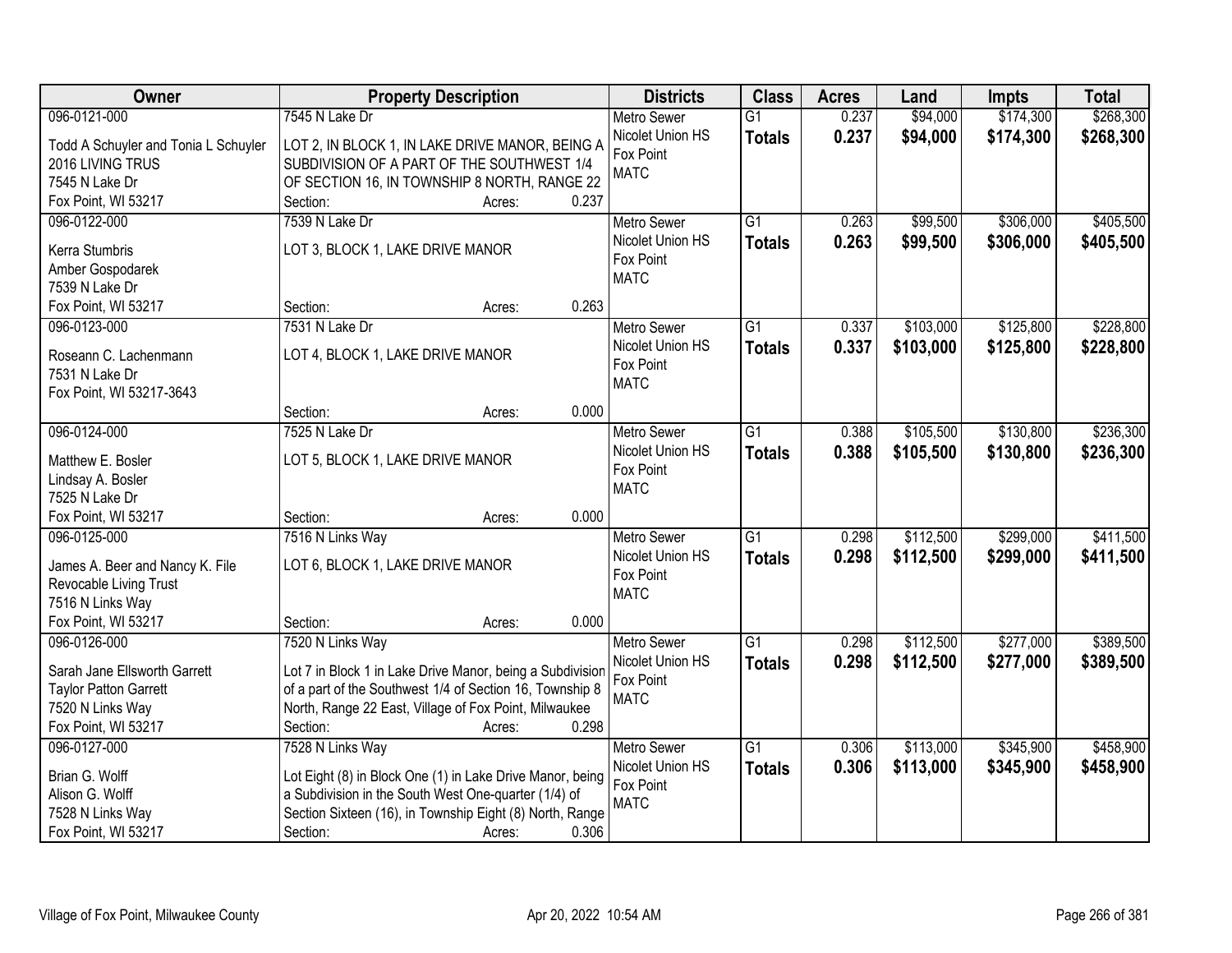| Owner                                |                                   | <b>Property Description</b> |       | <b>Districts</b>              | <b>Class</b>    | <b>Acres</b> | Land      | <b>Impts</b> | <b>Total</b> |
|--------------------------------------|-----------------------------------|-----------------------------|-------|-------------------------------|-----------------|--------------|-----------|--------------|--------------|
| 096-0128-000                         | 7540 N Links Way                  |                             |       | <b>Metro Sewer</b>            | $\overline{G1}$ | 0.342        | \$115,000 | \$179,100    | \$294,100    |
| Anthony C. Pecoraro                  | LOT 9, BLOCK 1, LAKE DRIVE MANOR  |                             |       | Nicolet Union HS              | <b>Totals</b>   | 0.342        | \$115,000 | \$179,100    | \$294,100    |
| Pamela L. Pecoraro                   |                                   |                             |       | Fox Point                     |                 |              |           |              |              |
| 7540 N Links Way                     |                                   |                             |       | <b>MATC</b>                   |                 |              |           |              |              |
| Fox Point, WI 53217-3654             | Section:                          | Acres:                      | 0.000 |                               |                 |              |           |              |              |
| 096-0129-000                         | 7560 N Links Way                  |                             |       | <b>Metro Sewer</b>            | $\overline{G1}$ | 0.221        | \$97,500  | \$205,300    | \$302,800    |
| Bryan M. Neperud                     | LOT 10. BLOCK 1, LAKE DRIVE MANOR |                             |       | Nicolet Union HS              | <b>Totals</b>   | 0.221        | \$97,500  | \$205,300    | \$302,800    |
| 7560 N Links Way                     |                                   |                             |       | Fox Point                     |                 |              |           |              |              |
| Fox Point, WI 53217                  |                                   |                             |       | <b>MATC</b>                   |                 |              |           |              |              |
|                                      | Section:                          | Acres:                      | 0.000 |                               |                 |              |           |              |              |
| 096-0130-000                         | 907 E Calumet Rd                  |                             |       | <b>Metro Sewer</b>            | $\overline{G1}$ | 0.225        | \$99,000  | \$122,600    | \$221,600    |
| Oleg M. Shklover                     | LOT 11, BLOCK 1, LAKE DRIVE MANOR |                             |       | Nicolet Union HS              | <b>Totals</b>   | 0.225        | \$99,000  | \$122,600    | \$221,600    |
| <b>Galina Shklover</b>               |                                   |                             |       | Fox Point                     |                 |              |           |              |              |
| 907 E Calumet Rd                     |                                   |                             |       | <b>MATC</b>                   |                 |              |           |              |              |
| Fox Point, WI 53217-3220             | Section:                          | Acres:                      | 0.000 |                               |                 |              |           |              |              |
| 096-0131-000                         | 915 E Calumet Rd                  |                             |       | <b>Metro Sewer</b>            | $\overline{G1}$ | 0.228        | \$100,000 | \$121,000    | \$221,000    |
|                                      |                                   |                             |       | Nicolet Union HS              | <b>Totals</b>   | 0.228        | \$100,000 | \$121,000    | \$221,000    |
| <b>Frederick Ruenzel</b>             | LOT 12, BLOCK 1, LAKE DRIVE MANOR |                             |       | Fox Point                     |                 |              |           |              |              |
| Mary E. Taves-Ruenzel                |                                   |                             |       | <b>MATC</b>                   |                 |              |           |              |              |
| 915 E Calumet Rd                     |                                   |                             |       |                               |                 |              |           |              |              |
| Fox Point, WI 53217-3220             | Section:                          | Acres:                      | 0.000 |                               | $\overline{G1}$ |              |           |              |              |
| 096-0132-000                         | 7555 N Links Way                  |                             |       | Metro Sewer                   |                 | 0.368        | \$116,500 | \$177,500    | \$294,000    |
| Mary A Schuler Revocable Trust Dated | LOT 1 BLOCK 2 LAKE DRIVE MANOR    |                             |       | Nicolet Union HS<br>Fox Point | <b>Totals</b>   | 0.368        | \$116,500 | \$177,500    | \$294,000    |
| 3/20/2020                            |                                   |                             |       | <b>MATC</b>                   |                 |              |           |              |              |
| 7555 N Links Way                     |                                   |                             |       |                               |                 |              |           |              |              |
| Fox Point, WI 53217                  | Section:                          | Acres:                      | 0.000 |                               |                 |              |           |              |              |
| 096-0133-000                         | 7535 N Links Way                  |                             |       | <b>Metro Sewer</b>            | $\overline{G1}$ | 0.382        | \$117,000 | \$203,000    | \$320,000    |
| K Bryant Krauss                      | LOT 2 BLOCK 2 LAKE DRIVE MANOR    |                             |       | Nicolet Union HS              | <b>Totals</b>   | 0.382        | \$117,000 | \$203,000    | \$320,000    |
| Sarah W. Krauss                      |                                   |                             |       | Fox Point                     |                 |              |           |              |              |
| 7535 N Links Way                     |                                   |                             |       | <b>MATC</b>                   |                 |              |           |              |              |
| Fox Point, WI 53217-3655             | Section:                          | Acres:                      | 0.000 |                               |                 |              |           |              |              |
| 096-0134-000                         | 7525 N Links Way                  |                             |       | <b>Metro Sewer</b>            | $\overline{G1}$ | 0.374        | \$116,500 | \$353,000    | \$469,500    |
| <b>Herve Falet</b>                   | LOT 3 BLOCK 2 LAKE DRIVE MANOR    |                             |       | Nicolet Union HS              | <b>Totals</b>   | 0.374        | \$116,500 | \$353,000    | \$469,500    |
| Karin M. Hoffmeister                 |                                   |                             |       | Fox Point                     |                 |              |           |              |              |
| 7525 N Links Way                     |                                   |                             |       | <b>MATC</b>                   |                 |              |           |              |              |
| Fox Point, WI 53217                  | Section:                          | Acres:                      | 0.000 |                               |                 |              |           |              |              |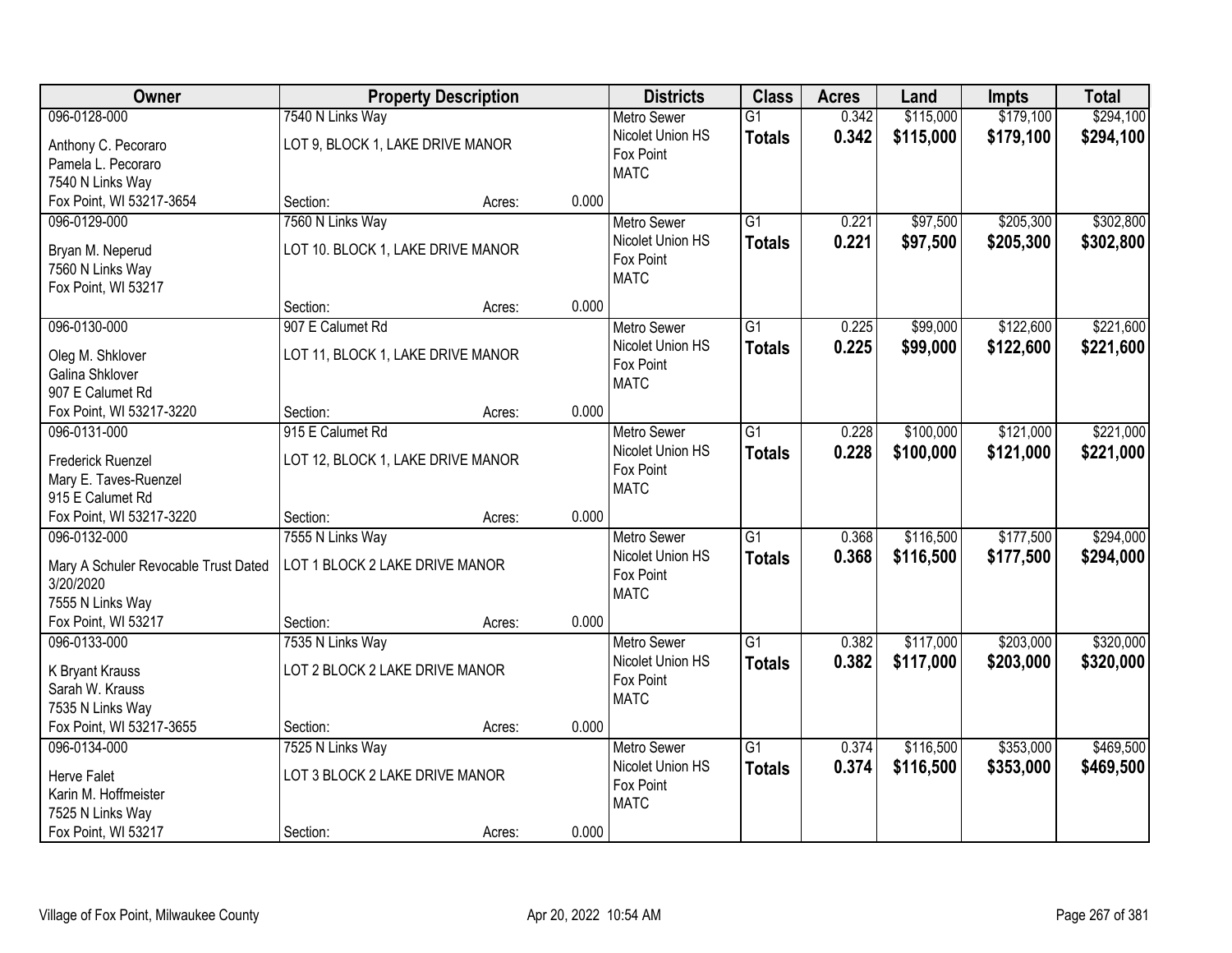| Owner                                                                                                | <b>Property Description</b>                                                                                                                                                                                       |       | <b>Districts</b>                                                   | <b>Class</b>                     | <b>Acres</b>   | Land                   | Impts                  | <b>Total</b>           |
|------------------------------------------------------------------------------------------------------|-------------------------------------------------------------------------------------------------------------------------------------------------------------------------------------------------------------------|-------|--------------------------------------------------------------------|----------------------------------|----------------|------------------------|------------------------|------------------------|
| 096-0135-000                                                                                         | 7515 N Links Way                                                                                                                                                                                                  |       | <b>Metro Sewer</b>                                                 | $\overline{G1}$                  | 0.370          | \$116,500              | \$209,500              | \$326,000              |
| Angela Huber<br>7515 N Links Way<br>Fox Point, WI 53217                                              | LOT 4 BLOCK 2 LAKE DRIVE MANOR                                                                                                                                                                                    |       | Nicolet Union HS<br>Fox Point<br><b>MATC</b>                       | <b>Totals</b>                    | 0.370          | \$116,500              | \$209,500              | \$326,000              |
|                                                                                                      | Section:<br>Acres:                                                                                                                                                                                                | 0.000 |                                                                    |                                  |                |                        |                        |                        |
| 096-0136-000<br>Clare W. Zempel<br>Judith A. Zempel<br>7516 N Boyd Way                               | 7516 N Boyd Way<br>LOT 5 BLOCK 2 LAKE DRIVE MANOR                                                                                                                                                                 |       | <b>Metro Sewer</b><br>Nicolet Union HS<br>Fox Point<br><b>MATC</b> | $\overline{G1}$<br><b>Totals</b> | 0.382<br>0.382 | \$117,000<br>\$117,000 | \$348,500<br>\$348,500 | \$465,500<br>\$465,500 |
| Fox Point, WI 53217-3652                                                                             | Section:<br>Acres:                                                                                                                                                                                                | 0.000 |                                                                    |                                  |                |                        |                        |                        |
| 096-0137-000<br>Frank R. Dengel III<br>7526 N Boyd Way<br>Fox Point, WI 53217                        | 7526 N Boyd Way<br>LOT 6, BLOCK 2, LAKE DRIVE MANOR                                                                                                                                                               |       | <b>Metro Sewer</b><br>Nicolet Union HS<br>Fox Point<br><b>MATC</b> | G1<br><b>Totals</b>              | 0.388<br>0.388 | \$117,500<br>\$117,500 | \$344,500<br>\$344,500 | \$462,000<br>\$462,000 |
|                                                                                                      | Section:<br>Acres:                                                                                                                                                                                                | 0.388 |                                                                    |                                  |                |                        |                        |                        |
| 096-0138-000<br>Ruth Lebed<br>7536 N Boyd Way<br>Fox Point, WI 53217                                 | 7536 N Boyd Way<br>LOT 7, BLOCK 2, LAKE DRIVE MANOR - Lot 7, in Block<br>2, in Lake Drive Manor, being a Subdivision of a part of<br>the Southwest One-Quarter of Section 16, in Township 8<br>Section:<br>Acres: | 0.000 | <b>Metro Sewer</b><br>Nicolet Union HS<br>Fox Point<br><b>MATC</b> | $\overline{G1}$<br><b>Totals</b> | 0.382<br>0.382 | \$117,000<br>\$117,000 | \$331,500<br>\$331,500 | \$448,500<br>\$448,500 |
| 096-0139-000<br><b>Phil Musickant</b><br>Stephanie Astrin<br>803 E Calumet Rd<br>Fox Point, WI 53217 | 803 E Calumet Rd<br>LOT 8 BLOCK 2 LAKE DRIVE MANOR<br>Section:                                                                                                                                                    | 0.359 | <b>Metro Sewer</b><br>Nicolet Union HS<br>Fox Point<br><b>MATC</b> | $\overline{G1}$<br><b>Totals</b> | 0.359<br>0.359 | \$116,000<br>\$116,000 | \$187,500<br>\$187,500 | \$303,500<br>\$303,500 |
| 096-0140-000<br>Marcee Markussen<br>Mitchell Markussen<br>811 E Calumet Rd<br>Fox Point, WI 53217    | Acres:<br>811 E Calumet Rd<br>Lot 9, in Block 2, in Lake Drive Manor, being a<br>Subdivision of the Southwest 1/4 of Section 16, Township<br>8 North,<br>Section:<br>Acres:                                       | 0.368 | <b>Metro Sewer</b><br>Nicolet Union HS<br>Fox Point<br><b>MATC</b> | $\overline{G1}$<br><b>Totals</b> | 0.368<br>0.368 | \$116,500<br>\$116,500 | \$330,000<br>\$330,000 | \$446,500<br>\$446,500 |
| 096-0141-000<br>Fox Point Ev Luth Ch<br>7510 N Santa Monica Blv<br>Fox Point, WI 53217-3512          | 7510 N Santa Monica Blvd<br>LOTS 1,2,3,4,5,6,7,8,9,10, & N. 45FT. OF LOT 11<br>NORTHGATE INCLUDES 7448 N. SANTA MONICA<br>BLVD.<br>Section:<br>Acres:                                                             | 0.000 | <b>Metro Sewer</b><br>Nicolet Union HS<br>Fox Point<br><b>MATC</b> | $\overline{X4}$<br><b>Totals</b> | 0.000<br>0.000 | $\overline{50}$<br>\$0 | $\overline{30}$<br>\$0 | $\overline{50}$<br>\$0 |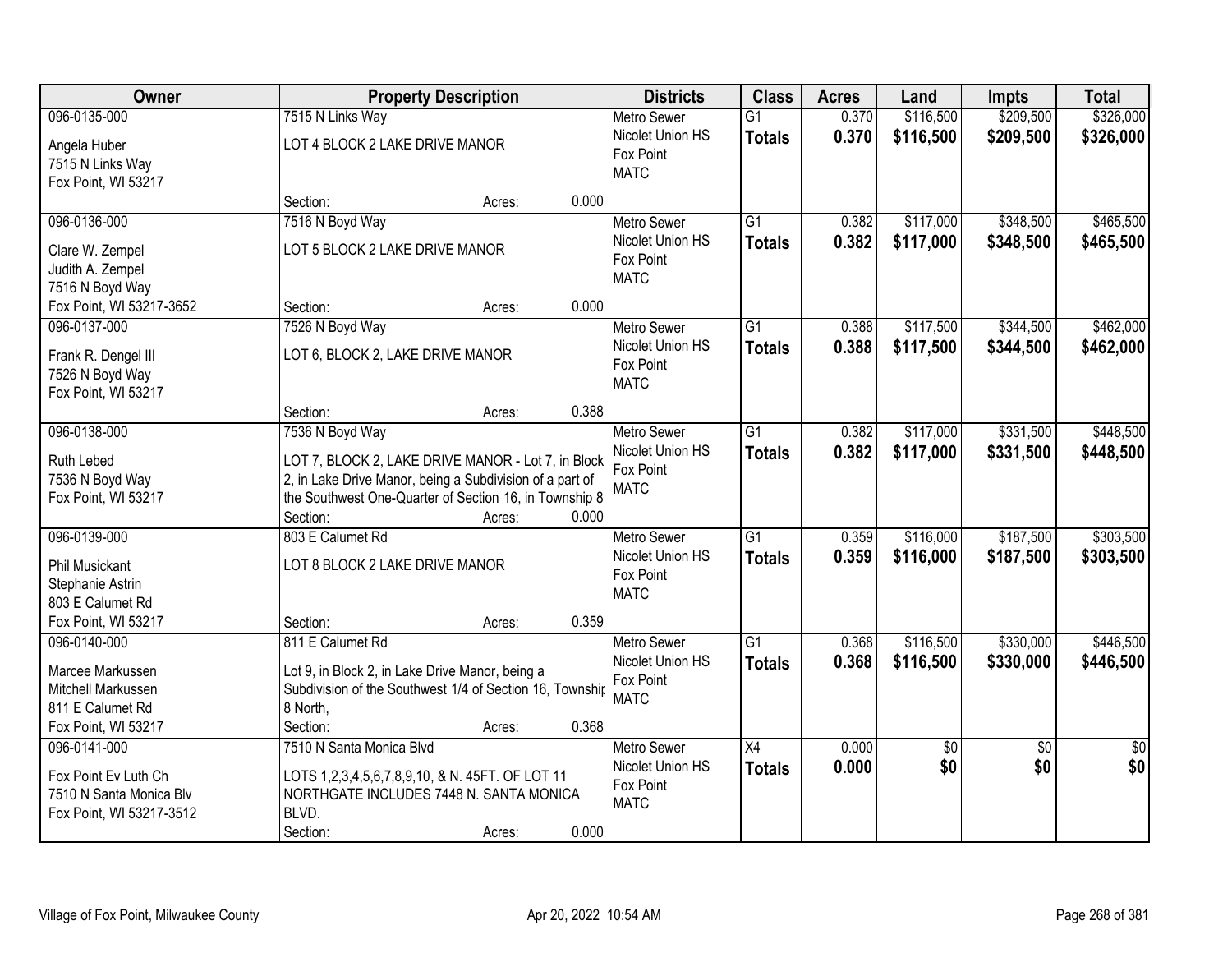| Owner                                                                                                      | <b>Property Description</b>                                                                                                                                                                                       |        |       | <b>Districts</b>                                                   | <b>Class</b>                     | <b>Acres</b>   | Land                   | Impts                  | <b>Total</b>           |
|------------------------------------------------------------------------------------------------------------|-------------------------------------------------------------------------------------------------------------------------------------------------------------------------------------------------------------------|--------|-------|--------------------------------------------------------------------|----------------------------------|----------------|------------------------|------------------------|------------------------|
| 096-0142-000                                                                                               | 7440 N Santa Monica Blvd                                                                                                                                                                                          |        |       | <b>Metro Sewer</b>                                                 | $\overline{G1}$                  | 0.296          | \$112,500              | \$183,200              | \$295,700              |
| Katherine Grapengieser<br>7440 N Santa Monica Blv<br>Fox Point, WI 53217-3509                              | N. 50 FT. OF LOT 12 AND S. 10 FT. OF LOT 11,<br><b>NORTHGATE</b>                                                                                                                                                  |        |       | Nicolet Union HS<br>Fox Point<br><b>MATC</b>                       | <b>Totals</b>                    | 0.296          | \$112,500              | \$183,200              | \$295,700              |
|                                                                                                            | Section:                                                                                                                                                                                                          | Acres: | 0.296 |                                                                    |                                  |                |                        |                        |                        |
| 096-0143-000<br>Christina Debowski<br>James Weinert<br>7434 N Santa Monica Blv                             | 7434 N Santa Monica Blvd<br>LOT 13 & S 5FT. OF LOT 12 NORTHGATE                                                                                                                                                   |        |       | <b>Metro Sewer</b><br>Nicolet Union HS<br>Fox Point<br><b>MATC</b> | $\overline{G1}$<br><b>Totals</b> | 0.296<br>0.296 | \$112,500<br>\$112,500 | \$153,000<br>\$153,000 | \$265,500<br>\$265,500 |
| Fox Point, WI 53217-3509                                                                                   | Section:                                                                                                                                                                                                          | Acres: | 0.000 |                                                                    |                                  |                |                        |                        |                        |
| 096-0144-000<br>Jessica Claire Menck<br>7430 N Santa Monica Blv<br>Fox Point, WI 53217-3509                | 7430 N Santa Monica Blvd<br>LOT 14, NORTHGATE                                                                                                                                                                     |        |       | Metro Sewer<br>Nicolet Union HS<br>Fox Point<br><b>MATC</b>        | $\overline{G1}$<br><b>Totals</b> | 0.271<br>0.271 | \$111,000<br>\$111,000 | \$152,600<br>\$152,600 | \$263,600<br>\$263,600 |
|                                                                                                            | Section:                                                                                                                                                                                                          | Acres: | 0.000 |                                                                    |                                  |                |                        |                        |                        |
| 096-0145-000<br><b>Edeltraud Scheibler</b><br><b>Edward Scheibler</b><br>6679 Vista Del Mar Ave            | 7428 N Santa Monica Blvd<br>LOT 15, NORTHGATE                                                                                                                                                                     |        |       | <b>Metro Sewer</b><br>Nicolet Union HS<br>Fox Point<br><b>MATC</b> | G1<br><b>Totals</b>              | 0.271<br>0.271 | \$111,000<br>\$111,000 | \$43,500<br>\$43,500   | \$154,500<br>\$154,500 |
| La Jolla, CA 92037                                                                                         | Section:                                                                                                                                                                                                          | Acres: | 0.000 |                                                                    |                                  |                |                        |                        |                        |
| 096-0146-000<br>Eric S. Davidson<br>Angela Davidson<br>7424 N Santa Monica Blv<br>Fox Point, WI 53217-3509 | 7424 N Santa Monica Blvd<br>LOT 16, NORTHGATE<br>Section:                                                                                                                                                         | Acres: | 0.000 | <b>Metro Sewer</b><br>Nicolet Union HS<br>Fox Point<br><b>MATC</b> | $\overline{G1}$<br><b>Totals</b> | 0.271<br>0.271 | \$111,000<br>\$111,000 | \$196,500<br>\$196,500 | \$307,500<br>\$307,500 |
| 096-0147-000                                                                                               | 7420 N Santa Monica Blvd                                                                                                                                                                                          |        |       | <b>Metro Sewer</b>                                                 | G1                               | 0.271          | \$111,000              | \$163,400              | \$274,400              |
| Jennifer C. Larson<br>Matthew K. Larson<br>7420 N Santa Monica Blvd                                        | LOT 17, NORTHGATE                                                                                                                                                                                                 |        |       | Nicolet Union HS<br>Fox Point<br><b>MATC</b>                       | <b>Totals</b>                    | 0.271          | \$111,000              | \$163,400              | \$274,400              |
| Fox Point, WI 53217                                                                                        | Section:                                                                                                                                                                                                          | Acres: | 0.000 |                                                                    |                                  |                |                        |                        |                        |
| 096-0148-000<br>Nathan Mielke<br>Jennifer Mielke<br>7416 N Santa Monica Blvd<br>Fox Point, WI 53217        | 7416 N Santa Monica Blvd<br>Lot 18 in Northgate, being a part of the Southwest 1/4 of<br>Section 16, in Township 8 North, Range 22 East, in the<br>Village of Fox Point, Milwaukee County, Wisconsin.<br>Section: | Acres: | 0.271 | <b>Metro Sewer</b><br>Nicolet Union HS<br>Fox Point<br><b>MATC</b> | $\overline{G1}$<br><b>Totals</b> | 0.271<br>0.271 | \$111,000<br>\$111,000 | \$217,400<br>\$217,400 | \$328,400<br>\$328,400 |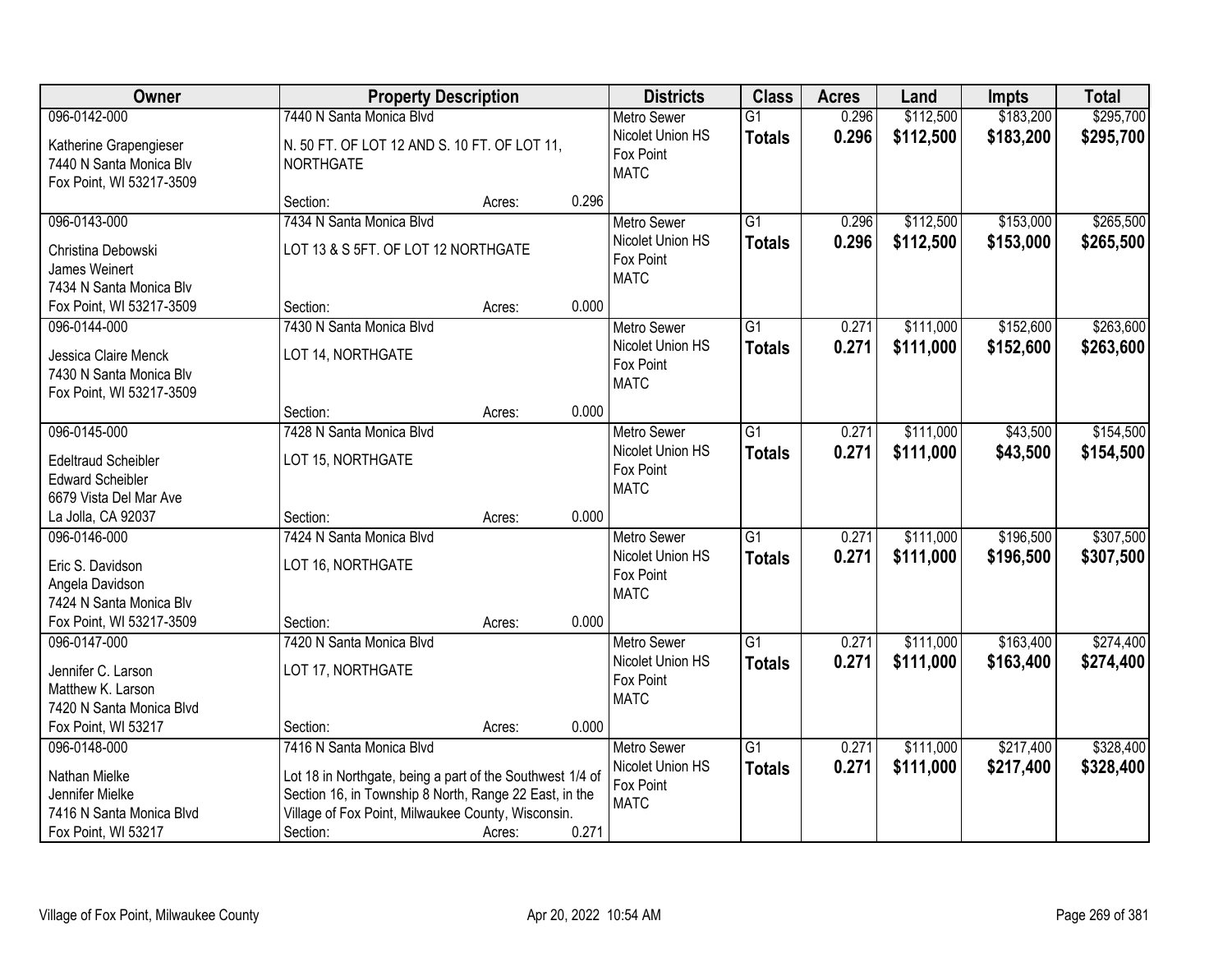| Owner                                                                                              |                                                                                                                                                                                                                 | <b>Property Description</b> |       | <b>Districts</b>                                                   | <b>Class</b>                     | <b>Acres</b>   | Land                   | Impts                  | <b>Total</b>           |
|----------------------------------------------------------------------------------------------------|-----------------------------------------------------------------------------------------------------------------------------------------------------------------------------------------------------------------|-----------------------------|-------|--------------------------------------------------------------------|----------------------------------|----------------|------------------------|------------------------|------------------------|
| 096-0149-000                                                                                       | 7412 N Santa Monica Blvd                                                                                                                                                                                        |                             |       | <b>Metro Sewer</b>                                                 | $\overline{G1}$                  | 0.271          | \$111,000              | \$186,000              | \$297,000              |
| Steven J and Christy Hurst<br>7412 N Santa Monica<br>Fox Point, WI 53217                           | LOT 19, NORTHGATE                                                                                                                                                                                               |                             |       | Nicolet Union HS<br>Fox Point<br><b>MATC</b>                       | <b>Totals</b>                    | 0.271          | \$111,000              | \$186,000              | \$297,000              |
|                                                                                                    | Section:                                                                                                                                                                                                        | Acres:                      | 0.000 |                                                                    |                                  |                |                        |                        |                        |
| 096-0150-000<br>Alfonso Navarro<br>Karen S. Navarro<br>7410 N Santa Monica Blvd                    | 7410 N Santa Monica Blyd<br>LOT 20, NORTHGATE                                                                                                                                                                   |                             |       | <b>Metro Sewer</b><br>Nicolet Union HS<br>Fox Point<br><b>MATC</b> | $\overline{G1}$<br><b>Totals</b> | 0.271<br>0.271 | \$100,000<br>\$100,000 | \$157,100<br>\$157,100 | \$257,100<br>\$257,100 |
| Fox Point, WI 53217                                                                                | Section:                                                                                                                                                                                                        | Acres:                      | 0.000 |                                                                    |                                  |                |                        |                        |                        |
| 096-0151-000<br>Santiago A. Navarro<br>7406 N Santa Monica Blvd<br>Fox Point, WI 53217             | 7406 N Santa Monica Blvd<br>LOT 21, NORTHGATE                                                                                                                                                                   |                             |       | <b>Metro Sewer</b><br>Nicolet Union HS<br>Fox Point<br><b>MATC</b> | $\overline{G1}$<br><b>Totals</b> | 0.271<br>0.271 | \$111,000<br>\$111,000 | \$204,100<br>\$204,100 | \$315,100<br>\$315,100 |
|                                                                                                    | Section:                                                                                                                                                                                                        | Acres:                      | 0.000 |                                                                    |                                  |                |                        |                        |                        |
| 096-0152-000<br>Jennifer Achuck Engel<br>7402 N Bell Rd<br>Fox Point, WI 53217-3514                | 7402 N Bell Rd<br>LOT 22, NORTHGATE                                                                                                                                                                             |                             |       | <b>Metro Sewer</b><br>Nicolet Union HS<br>Fox Point<br><b>MATC</b> | $\overline{G1}$<br><b>Totals</b> | 0.271<br>0.271 | \$111,000<br>\$111,000 | \$175,300<br>\$175,300 | \$286,300<br>\$286,300 |
|                                                                                                    | Section:                                                                                                                                                                                                        | Acres:                      | 0.000 |                                                                    |                                  |                |                        |                        |                        |
| 096-0153-000<br>Michael P. Meyers<br>Elizabeth H. Meyers<br>7418 N Boyd Way<br>Fox Point, WI 53217 | 7418 N Boyd Way<br>Lot 1 in Regent Colony being a Subdivision of a part of th<br>South West 1/4 of Section 16 in Township 8 North, Range<br>22 East, in the Village of Fox Point, Milwaukee County,<br>Section: | Acres:                      | 0.000 | <b>Metro Sewer</b><br>Nicolet Union HS<br>Fox Point<br><b>MATC</b> | $\overline{G1}$<br><b>Totals</b> | 0.564<br>0.564 | \$126,500<br>\$126,500 | \$160,300<br>\$160,300 | \$286,800<br>\$286,800 |
| 096-0154-000<br>Robert Mcwilliam<br>Mary Mcwilliam<br>7416 N Boyd Way<br>Fox Point, WI 53217-3650  | 7416 N Boyd Way<br>LOT 2 & NELY 5 FT OF LOT 3 REGENT COLONY.<br>Section:                                                                                                                                        | Acres:                      | 0.000 | Metro Sewer<br>Nicolet Union HS<br>Fox Point<br><b>MATC</b>        | G1<br><b>Totals</b>              | 0.492<br>0.492 | \$123,000<br>\$123,000 | \$120,000<br>\$120,000 | \$243,000<br>\$243,000 |
| 096-0155-000<br>Beth C. Gregg<br>7414 Boyd Way<br>Fox Point, WI 53217                              | 7414 N Boyd Way<br>Lot Three (3) in Regent Colony, being a Subdivision of a<br>part of the South West One-quarter (1/4) of<br>Section Sixteen (16), in Township Eight (8) North, Range<br>Section: 16           | Acres:                      | 0.418 | <b>Metro Sewer</b><br>Nicolet Union HS<br>Fox Point<br><b>MATC</b> | G1<br><b>Totals</b>              | 0.418<br>0.418 | \$119,000<br>\$119,000 | \$166,800<br>\$166,800 | \$285,800<br>\$285,800 |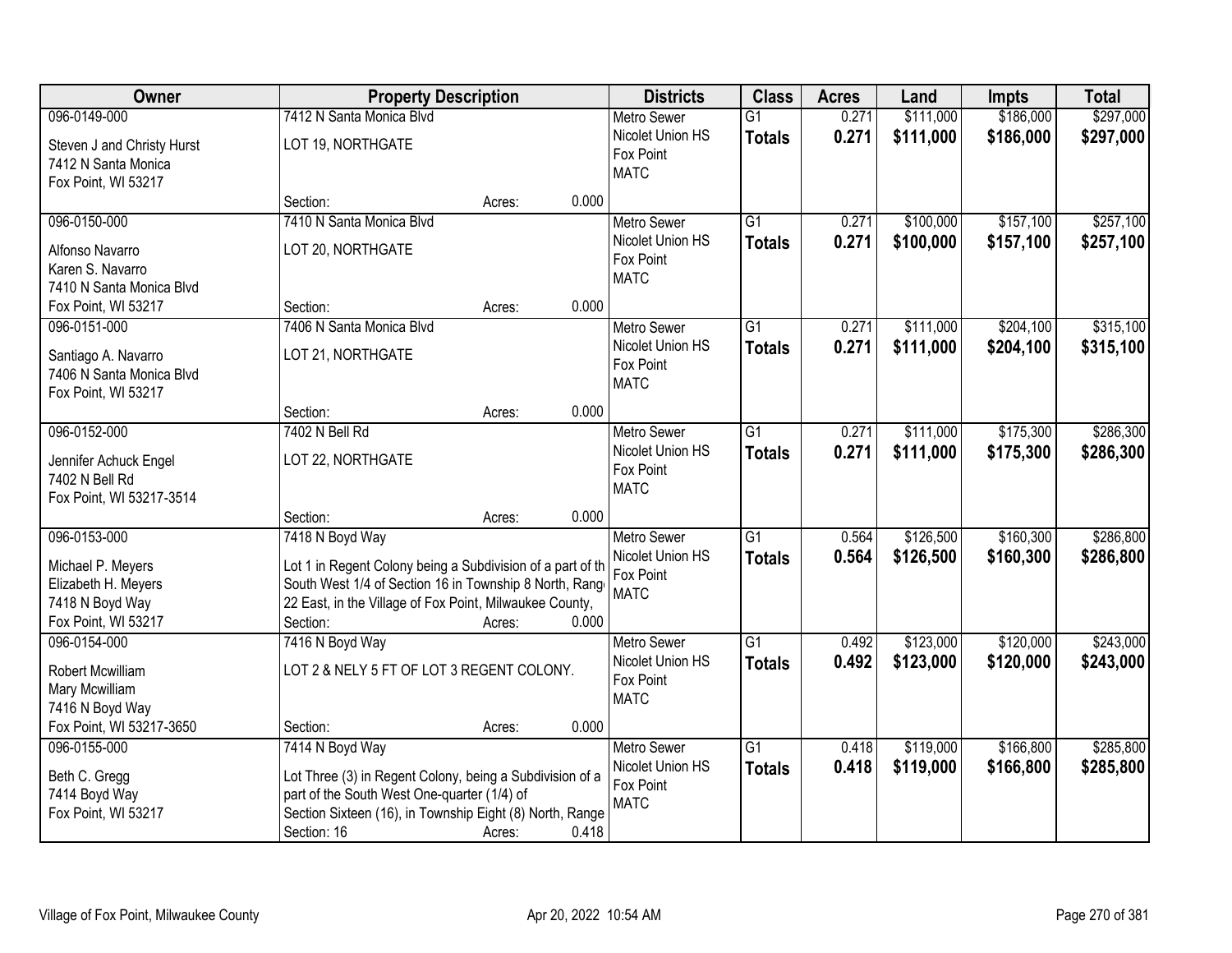| Owner                                 |                                                        | <b>Property Description</b> |                  | <b>Districts</b>         | <b>Class</b>    | <b>Acres</b> | Land      | <b>Impts</b> | <b>Total</b> |
|---------------------------------------|--------------------------------------------------------|-----------------------------|------------------|--------------------------|-----------------|--------------|-----------|--------------|--------------|
| 096-0156-000                          | 7412 N Boyd Way                                        |                             |                  | Metro Sewer              | $\overline{G1}$ | 0.389        | \$117,500 | \$215,000    | \$332,500    |
| Doris A. Russ                         | LOT 4, REGENT COLONY                                   |                             |                  | Nicolet Union HS         | <b>Totals</b>   | 0.389        | \$117,500 | \$215,000    | \$332,500    |
| 7412 N Boyd Way                       |                                                        |                             |                  | Fox Point                |                 |              |           |              |              |
| Fox Point, WI 53217-3650              |                                                        |                             |                  | <b>MATC</b>              |                 |              |           |              |              |
|                                       | Section:                                               | Acres:                      | 0.000            |                          |                 |              |           |              |              |
| 096-0157-000                          | 7411 N Boyd Way                                        |                             |                  | Metro Sewer              | $\overline{G1}$ | 0.360        | \$116,000 | \$224,000    | \$340,000    |
| Gilbert L. Southwell III              | LOT 5, REGENT COLONY                                   |                             |                  | Nicolet Union HS         | <b>Totals</b>   | 0.360        | \$116,000 | \$224,000    | \$340,000    |
| 3067 N Lake Dr                        |                                                        |                             |                  | Fox Point                |                 |              |           |              |              |
| Milwaukee, WI 53211                   |                                                        |                             |                  | <b>MATC</b>              |                 |              |           |              |              |
|                                       | Section:                                               | Acres:                      | 0.000            |                          |                 |              |           |              |              |
| 096-0158-000                          | 7417 N Boyd Way                                        |                             |                  | <b>Metro Sewer</b>       | $\overline{G1}$ | 0.424        | \$119,000 | \$169,600    | \$288,600    |
| Jerry M. Mahne                        | LOT 6, REGENT COLONY                                   |                             |                  | Nicolet Union HS         | <b>Totals</b>   | 0.424        | \$119,000 | \$169,600    | \$288,600    |
| Sue Anne Mahne                        |                                                        |                             |                  | Fox Point                |                 |              |           |              |              |
| 7417 N Boyd Way                       |                                                        |                             |                  | <b>MATC</b>              |                 |              |           |              |              |
| Fox Point, WI 53217-3651              | Section:                                               | Acres:                      | 0.000            |                          |                 |              |           |              |              |
| 096-0159-000                          | 711 E Calumet Rd                                       |                             |                  | <b>Metro Sewer</b>       | $\overline{G1}$ | 0.341        | \$115,000 | \$188,500    | \$303,500    |
| Holly H. Segel                        | LOT NO. 1 IN WEATHERBEE SUBDIVISION, BEING A           |                             |                  | Nicolet Union HS         | <b>Totals</b>   | 0.341        | \$115,000 | \$188,500    | \$303,500    |
| 711 E Calumet Rd                      | PART OF THE SOUTHWEST 1/4 OF SECTION 16, IN            |                             |                  | Fox Point                |                 |              |           |              |              |
| Fox Point, WI 53217                   | <b>TOWNSHIP 8</b>                                      |                             |                  | <b>MATC</b>              |                 |              |           |              |              |
|                                       | Section: 16                                            | Acres:                      | 0.341            |                          |                 |              |           |              |              |
| 096-0160-000                          | 7535 N Boyd Way                                        |                             |                  | <b>Metro Sewer</b>       | $\overline{G1}$ | 0.340        | \$115,000 | \$256,700    | \$371,700    |
|                                       |                                                        |                             |                  | Nicolet Union HS         | <b>Totals</b>   | 0.340        | \$115,000 | \$256,700    | \$371,700    |
| William R. Pozanski                   | LOT 2, WEATHERBEE SUBDIVISION                          |                             |                  | Fox Point                |                 |              |           |              |              |
| 7535 N Boyd Way                       |                                                        |                             |                  | <b>MATC</b>              |                 |              |           |              |              |
| Fox Point, WI 53217-3653              |                                                        |                             |                  |                          |                 |              |           |              |              |
| 096-0161-000                          | Section:<br>7531 N Boyd Way                            | Acres:                      | 0.000            | Metro Sewer              | $\overline{G1}$ | 0.333        | \$114,500 | \$130,400    | \$244,900    |
|                                       |                                                        |                             |                  | Nicolet Union HS         |                 | 0.333        | \$114,500 | \$130,400    | \$244,900    |
| Claudia R. Koehler                    | LOT 3, WEATHERBEE SUBDIVISION                          |                             |                  | Fox Point                | <b>Totals</b>   |              |           |              |              |
| 7531 N Boyd Way                       |                                                        |                             |                  | <b>MATC</b>              |                 |              |           |              |              |
| Fox Point, WI 53217-3653              |                                                        |                             |                  |                          |                 |              |           |              |              |
|                                       | Section:                                               | Acres:                      | 0.000            |                          |                 |              |           |              |              |
| 096-0162-000                          | 7525 N Boyd Way                                        |                             |                  | <b>Metro Sewer</b>       | $\overline{G1}$ | 0.344        | \$115,000 | \$174,100    | \$289,100    |
| Nancy L. Coyle, or Her Successors, As | Lot 4, in Weatherbee Subdivision, being a part of the  |                             | Nicolet Union HS | <b>Totals</b>            | 0.344           | \$115,000    | \$174,100 | \$289,100    |              |
| Tee of the Nancy                      | Southwest 1/4 of Section 16, Township 8 North, Range 2 |                             |                  | Fox Point<br><b>MATC</b> |                 |              |           |              |              |
| 7525 N Boyd Way                       | East,                                                  |                             |                  |                          |                 |              |           |              |              |
| Fox Point, WI 53127                   | Section: 16                                            | Acres:                      | 0.344            |                          |                 |              |           |              |              |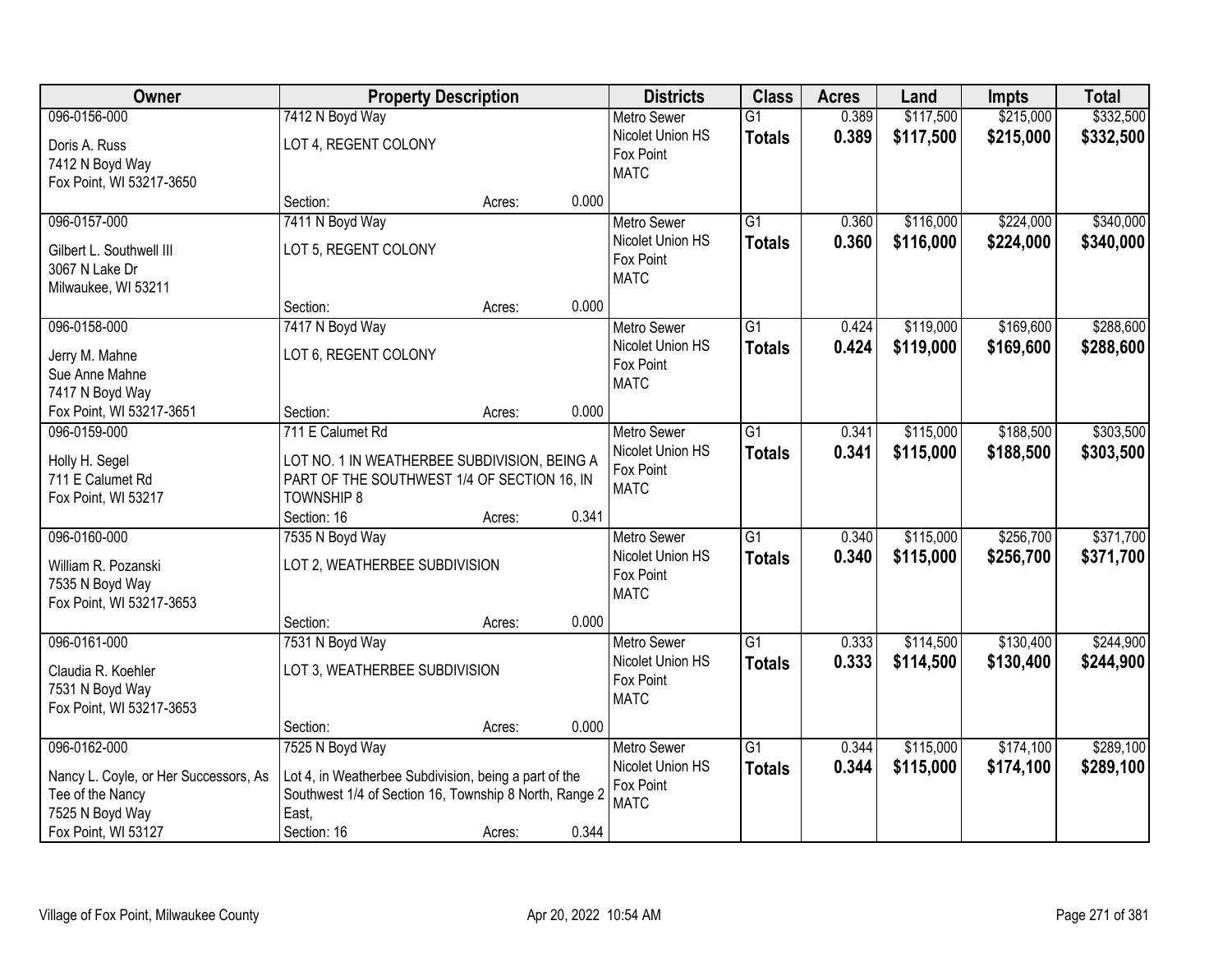| Owner                                                                                              |                                                                                                                                                                          | <b>Property Description</b> |       |                                                                    | <b>Class</b>                     | <b>Acres</b>   | Land                   | <b>Impts</b>           | <b>Total</b>           |
|----------------------------------------------------------------------------------------------------|--------------------------------------------------------------------------------------------------------------------------------------------------------------------------|-----------------------------|-------|--------------------------------------------------------------------|----------------------------------|----------------|------------------------|------------------------|------------------------|
| 096-0163-000                                                                                       | 7521 N Boyd Way                                                                                                                                                          |                             |       | <b>Metro Sewer</b>                                                 | $\overline{G1}$                  | 0.347          | \$115,000              | \$99,500               | \$214,500              |
| Stephen D. Hughes<br>7521 N Boyd Way<br>Fox Point, WI 53217-3653                                   | LOT 5, WEATHERBEE SUBDIVISION                                                                                                                                            |                             |       | Nicolet Union HS<br>Fox Point<br><b>MATC</b>                       | <b>Totals</b>                    | 0.347          | \$115,000              | \$99,500               | \$214,500              |
|                                                                                                    | Section:                                                                                                                                                                 | Acres:                      | 0.000 |                                                                    |                                  |                |                        |                        |                        |
| 096-0164-000<br>Melinda B. Wagner                                                                  | 7515 N Boyd Way<br>LOT 6 WEATHERBEE SUBDIVISION                                                                                                                          |                             |       | <b>Metro Sewer</b><br>Nicolet Union HS<br>Fox Point                | $\overline{G1}$<br><b>Totals</b> | 0.344<br>0.344 | \$115,000<br>\$115,000 | \$136,500<br>\$136,500 | \$251,500<br>\$251,500 |
| 7515 N Boyd Way<br>Fox Point, WI 53217-3653                                                        | Section:                                                                                                                                                                 | Acres:                      | 0.000 | <b>MATC</b>                                                        |                                  |                |                        |                        |                        |
| 096-9960-000                                                                                       | 7301 N Longacre Rd                                                                                                                                                       |                             |       | <b>Metro Sewer</b>                                                 | X4                               | 0.000          | \$0                    | \$0                    | $\overline{30}$        |
| Fox Point School Dist<br>7301 N Longacre Rd<br>Fox Point, WI 53217-3540                            | PART OF LOT 12, IN SE1/4 SEC. 17-8-22 AND SW1/4<br>SEC. 16-8-22 DESC. IN VOL. 1409 OF DEEDS ON<br>PAGE 191. 12.000 AC. C.2#36C<br>Section:                               | Acres:                      | 0.000 | Nicolet Union HS<br>Fox Point<br><b>MATC</b>                       | <b>Totals</b>                    | 0.000          | \$0                    | \$0                    | \$0                    |
| 096-9961-000                                                                                       | 7200 N Santa Monica Blvd                                                                                                                                                 |                             |       | <b>Metro Sewer</b>                                                 | X4                               | 0.000          | \$0                    | $\sqrt[6]{3}$          | $\sqrt{50}$            |
| Village of Fox Point<br>Attn: Village Hall<br>7200 N Santa Monica Blvd<br>Fox Point, WI 53217-3505 | (CIVIC CENTER) LAND BETWEEN N. BELL RD., N.<br>YATES RD., N. LONGACRE RD & N. LOMBARDY RD.<br>IN SW1/4 SEC. 16-8-22 & SE1/4 SEC. 17-8-22 & NW1/4<br>Section:             | Acres:                      | 0.000 | Nicolet Union HS<br>Fox Point<br><b>MATC</b>                       | <b>Totals</b>                    | 0.000          | \$0                    | \$0                    | \$0                    |
| 096-9962-000                                                                                       | 7342 N Longacre Rd                                                                                                                                                       |                             |       | <b>Metro Sewer</b>                                                 | $\overline{G1}$                  | 0.022          | \$9,500                | \$0                    | \$9,500                |
| William Macpherson Stalle<br>Alexandra Flynn Massart<br>7342 N Longacre Rd<br>Fox Point, WI 53217  | A TRIANGULAR PARCEL WITH APEX TO THE E<br>ADJACENT TO LOT 8 BLK 1 BRUSS FOX POINT<br>ESTATES WITH A FRONTAGE ON N BELL ROAD OF<br>Section:                               | Acres:                      | 0.000 | Nicolet Union HS<br>Fox Point<br><b>MATC</b>                       | <b>Totals</b>                    | 0.022          | \$9,500                | \$0                    | \$9,500                |
| 096-9963-000                                                                                       | 7330 N Santa Monica Blvd                                                                                                                                                 |                             |       | Metro Sewer                                                        | X4                               | 0.000          | $\overline{50}$        | $\overline{30}$        | $\overline{\$0}$       |
| North Shore Cong Church<br>7330 N Santa Monica Blv<br>Fox Point, WI 53217-3507                     | PART OF SW 1/4 SEC. 16-8-22 DESC. IN VOL. 2860<br>OF DEEDS ON PAGE 208 2.6258 AC.                                                                                        |                             |       | Nicolet Union HS<br>Fox Point<br><b>MATC</b>                       | <b>Totals</b>                    | 0.000          | \$0                    | \$0                    | \$0                    |
|                                                                                                    | Section:                                                                                                                                                                 | Acres:                      | 0.000 |                                                                    |                                  |                |                        |                        |                        |
| 096-9964-000<br>Carl H. Dieterle<br>7205 N Barnett Ln<br>Fox Point, WI 53217-3610                  | 7205 N Barnett Ln<br>PART OF LOT 13, SEC. 16 & PART OF NW FRAC. 21,<br>DESC. IN VOL. 1399 OF DEEDS ON PAGES 279 & 441<br>SW1/4 SEC. 16-8-22 1.293 AC. C.2-#1<br>Section: | Acres:                      | 0.000 | <b>Metro Sewer</b><br>Nicolet Union HS<br>Fox Point<br><b>MATC</b> | $\overline{G1}$<br><b>Totals</b> | 1.272<br>1.272 | \$368,000<br>\$368,000 | \$394,000<br>\$394,000 | \$762,000<br>\$762,000 |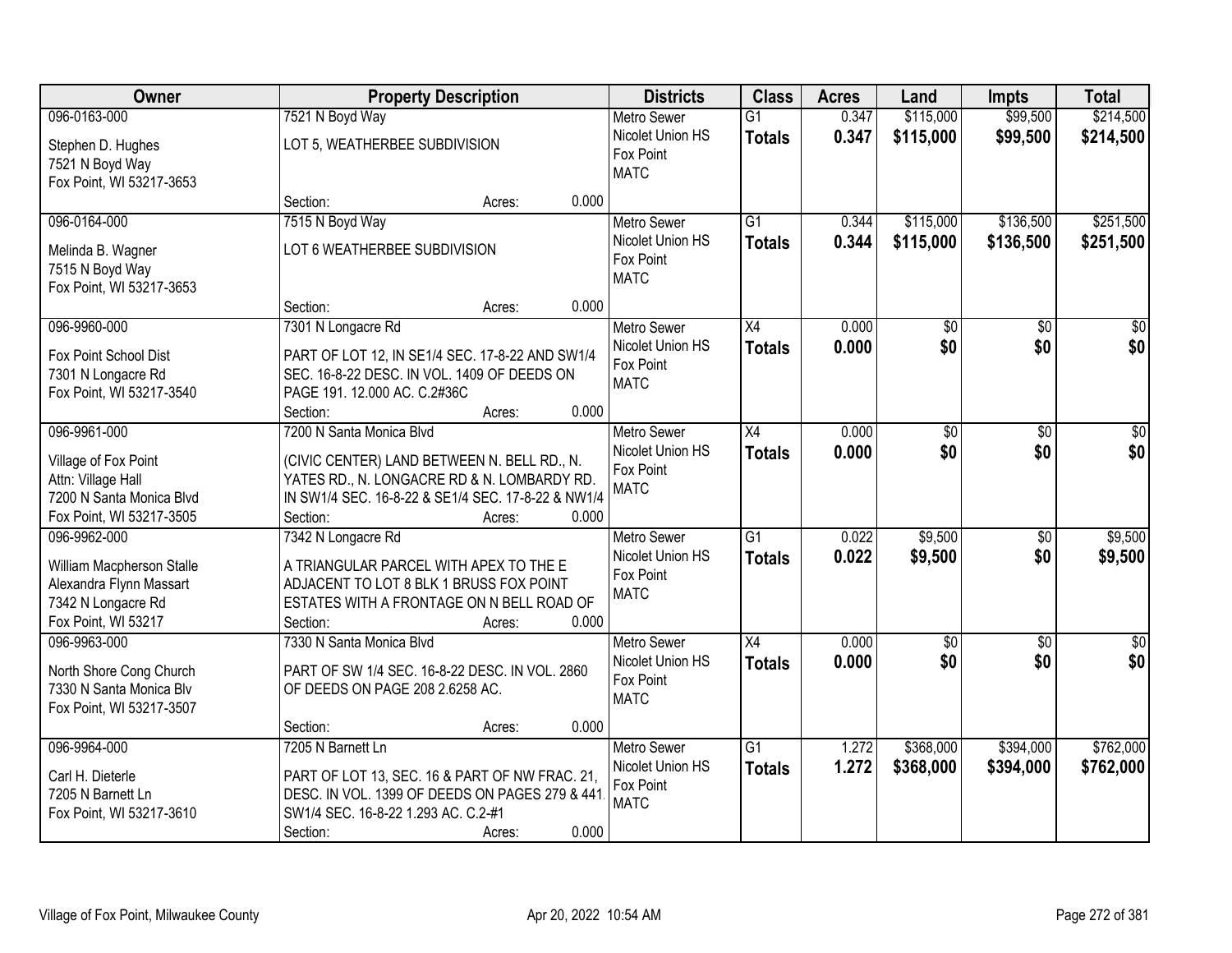| Owner                     | <b>Property Description</b>                            | <b>Districts</b> | <b>Class</b>             | <b>Acres</b>    | Land  | <b>Impts</b> | <b>Total</b> |           |
|---------------------------|--------------------------------------------------------|------------------|--------------------------|-----------------|-------|--------------|--------------|-----------|
| 096-9965-000              | 7205 N Barnett Ln                                      |                  | <b>Metro Sewer</b>       | $\overline{G1}$ | 1.579 | \$445,000    | \$9,300      | \$454,300 |
| Carl H. Dieterle          | PART OF LOT 13, DESC. IN VOL. 1490 OF DEEDS ON         |                  | Nicolet Union HS         | <b>Totals</b>   | 1.579 | \$445,000    | \$9,300      | \$454,300 |
| 7205 N Barnett Ln         | PAGE 162. SW1/4 SEC. 16-8-22. 1.537 AC. C.2-#6B        |                  | Fox Point                |                 |       |              |              |           |
| Fox Point, WI 53217-3610  |                                                        |                  | <b>MATC</b>              |                 |       |              |              |           |
|                           | Section:                                               | Acres:           | 0.000                    |                 |       |              |              |           |
| 096-9966-000              | 728 E Juniper Ln                                       |                  | <b>Metro Sewer</b>       | $\overline{G1}$ | 1.240 | \$360,000    | \$227,400    | \$587,400 |
| Fairtree Properties,, LLC | PART OF LOT 13 DESC IN REEL 872 - IMAGE 1433           |                  | Nicolet Union HS         | <b>Totals</b>   | 1.240 | \$360,000    | \$227,400    | \$587,400 |
| 746 E Beaumont Ave        | SW 1/4 SEC 16-8-22 1.474 AC                            |                  | Fox Point                |                 |       |              |              |           |
| Whitefish Bay, WI 53217   |                                                        |                  | <b>MATC</b>              |                 |       |              |              |           |
|                           | Section:                                               | Acres:           | 1.240                    |                 |       |              |              |           |
| 096-9967-000              | 7200 N Lake Dr                                         |                  | Metro Sewer              | G1              | 0.661 | \$251,000    | \$349,000    | \$600,000 |
| Peter S. Lautmann         | COM. 1228.68 FT W & 173.86 FT N OF SE COR OF SW        |                  | Nicolet Union HS         | <b>Totals</b>   | 0.661 | \$251,000    | \$349,000    | \$600,000 |
| Lautmann D. Sally         | 1/4 SEC. 16-8-22; TH N 120 FT, E 302.50 FT, S 120 FT;  |                  | Fox Point                |                 |       |              |              |           |
| 7200 N Lake Dr            | TH W 302.50 FT TO POB                                  |                  | <b>MATC</b>              |                 |       |              |              |           |
| Fox Point, WI 53217-3638  | Section:                                               | Acres:           | 0.661                    |                 |       |              |              |           |
| 096-9968-003              | 7216 N Lake Dr                                         |                  | <b>Metro Sewer</b>       | G1              | 1.855 | \$436,500    | \$329,200    | \$765,700 |
|                           |                                                        |                  | Nicolet Union HS         | <b>Totals</b>   | 1.855 | \$436,500    | \$329,200    | \$765,700 |
| Stephen D. Rogers         | Parcels 1 and 2 of Certified Survey Map No. 3292, of   |                  | Fox Point                |                 |       |              |              |           |
| <b>Crist Rogers</b>       | School Lot 13, in the Southwest 1/4 of Section 16,     |                  | <b>MATC</b>              |                 |       |              |              |           |
| 7216 N Lake Dr            | Township 8 North, Range 22 East, in the Village of Fox |                  |                          |                 |       |              |              |           |
| Fox Point, WI 53217       | Section:                                               | Acres:           | 1.855                    |                 |       |              |              |           |
| 096-9969-000              | 7227 N Barnett Ln                                      |                  | <b>Metro Sewer</b>       | $\overline{G1}$ | 0.894 | \$298,500    | \$261,000    | \$559,500 |
| John B. Sanders           | PART OF LOT 13, DESC. IN VOL. 3035 OF DEEDS ON         |                  | Nicolet Union HS         | <b>Totals</b>   | 0.894 | \$298,500    | \$261,000    | \$559,500 |
| Catherine V. Sanders      | PAGE 341 SW1/4 SEC. 16-8-22. 1.150 AC C.2-#6A          |                  | Fox Point<br><b>MATC</b> |                 |       |              |              |           |
| 7227 N Barnett Ln         | PARCEL #3                                              |                  |                          |                 |       |              |              |           |
| Fox Point, WI 53217-3610  | Section:                                               | Acres:           | 0.000                    |                 |       |              |              |           |
| 096-9970-000              | 7231 N Barnett Ln                                      |                  | Metro Sewer              | G1              | 1.060 | \$315,000    | \$182,100    | \$497,100 |
| Steven L. Klein           | PART OF LOT 13 DESC IN REEL 894 - IMAGES               |                  | Nicolet Union HS         | <b>Totals</b>   | 1.060 | \$315,000    | \$182,100    | \$497,100 |
| Jane M. Klein             | 1102-1103 INCL SW 1/4 SEC 16-8-22 1.060 AC             |                  | Fox Point                |                 |       |              |              |           |
| 7231 N Barnett Ln         | PARCEL #2                                              |                  | <b>MATC</b>              |                 |       |              |              |           |
| Fox Point, WI 53217-3610  | Section:                                               | Acres:           | 0.000                    |                 |       |              |              |           |
| 096-9971-000              | 7239 N Barnett Ln                                      |                  | <b>Metro Sewer</b>       | $\overline{G1}$ | 0.911 | \$299,000    | \$210,000    | \$509,000 |
| Carl W. Schwartz          | PART OF LOT 13 DESC IN REEL 859-IMAGES                 |                  | Nicolet Union HS         | <b>Totals</b>   | 0.911 | \$299,000    | \$210,000    | \$509,000 |
| Barbara Demski Schwartz   | 2110-2111 SW 1/4 SEC 16-8-22 1.002 AC PARCEL #1        |                  | Fox Point                |                 |       |              |              |           |
| 7239 N Barnett Ln         |                                                        |                  | <b>MATC</b>              |                 |       |              |              |           |
| Fox Point, WI 53217-3610  | Section:                                               | Acres:           | 0.000                    |                 |       |              |              |           |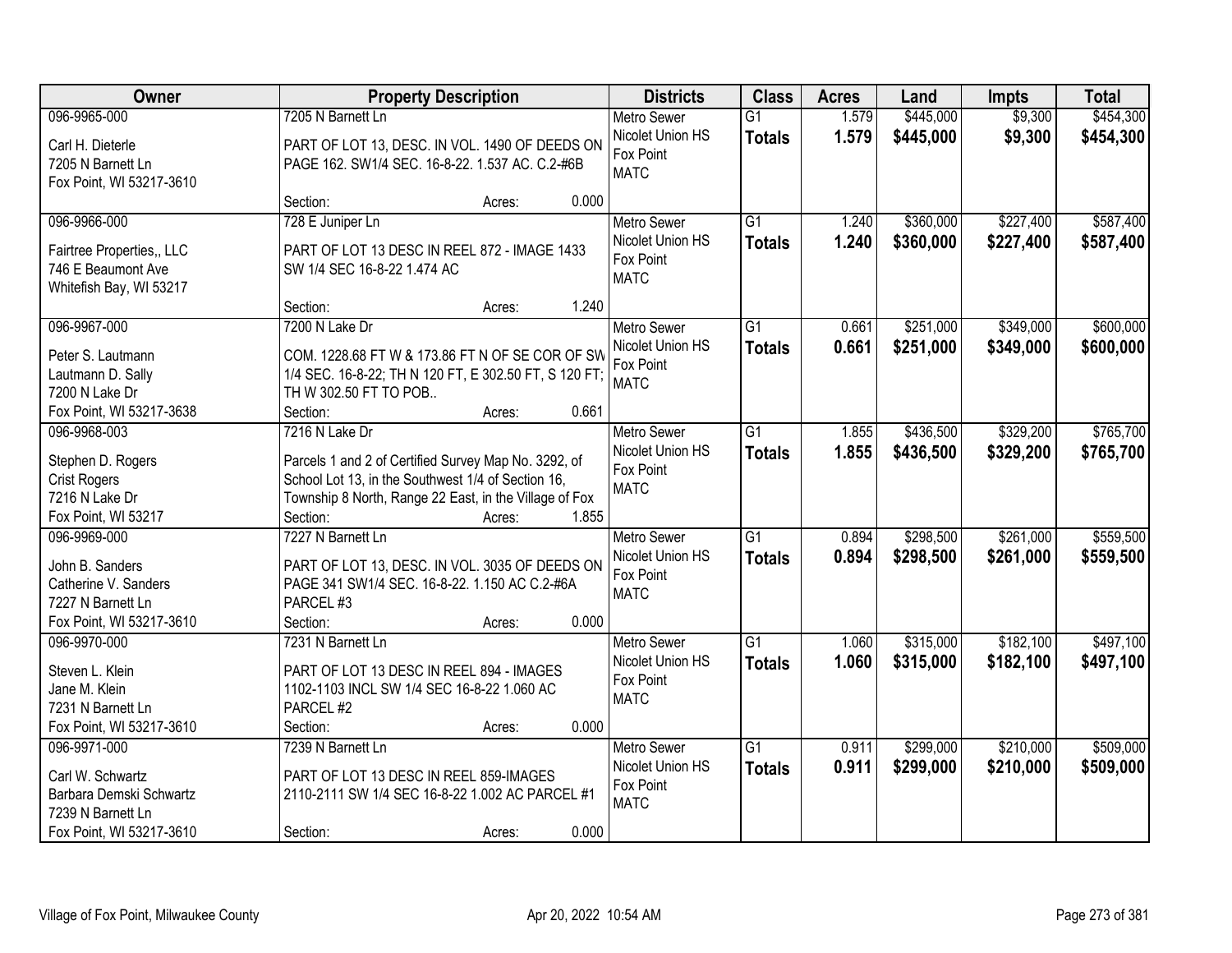| Owner                                                                                               | <b>Property Description</b>                                                                                                                                                                                               | <b>Districts</b>                                                   | <b>Class</b>                     | <b>Acres</b>   | Land                   | Impts                  | <b>Total</b>               |
|-----------------------------------------------------------------------------------------------------|---------------------------------------------------------------------------------------------------------------------------------------------------------------------------------------------------------------------------|--------------------------------------------------------------------|----------------------------------|----------------|------------------------|------------------------|----------------------------|
| 096-9972-007                                                                                        | 733 E Daisy Ln                                                                                                                                                                                                            | <b>Metro Sewer</b>                                                 | $\overline{G1}$                  | 1.413          | \$403,500              | \$108,500              | \$512,000                  |
| Michael James Brody<br>7208 N Crossway Rd<br>Fox Point, WI 53217                                    | CERTIFIED SURVEY MAP NO 5833 SE 16-8-22 P<br>ARCEL 1                                                                                                                                                                      | Nicolet Union HS<br>Fox Point<br><b>MATC</b>                       | <b>Totals</b>                    | 1.413          | \$403,500              | \$108,500              | \$512,000                  |
|                                                                                                     | 1.413<br>Section:<br>Acres:                                                                                                                                                                                               |                                                                    |                                  |                |                        |                        |                            |
| 096-9972-008<br><b>Stanley Buncher</b><br>Liza Serratore<br>7267 N Bridge Ln<br>Fox Point, WI 53217 | 7267 N Bridge Ln<br>Parcel 2 of Certified Survey Map No. 6676, recorded on<br>June 23, 1999, on Reel 4590, Images 949-951 as<br>Document No. 7763020, being a redivision of Parcel 1 of<br>1.671<br>Section:<br>Acres:    | <b>Metro Sewer</b><br>Nicolet Union HS<br>Fox Point<br><b>MATC</b> | $\overline{G1}$<br><b>Totals</b> | 1.671<br>1.671 | \$468,000<br>\$468,000 | \$371,800<br>\$371,800 | \$839,800<br>\$839,800     |
| 096-9972-009<br>Ned M. Brickman<br>727 E Daisy Ln<br>Fox Point, WI 53217                            | 727 E Daisy Ln<br>CERTIFIED SURVEY MAP 9080 SW 1/4 SEC 16-8-22<br>LOT <sub>1</sub><br>2.811<br>Section:<br>Acres:                                                                                                         | Metro Sewer<br>Nicolet Union HS<br>Fox Point<br><b>MATC</b>        | G1<br><b>Totals</b>              | 2.773<br>2.773 | \$701,000<br>\$701,000 | \$907,400<br>\$907,400 | \$1,608,400<br>\$1,608,400 |
| 096-9976-000<br>John C. Manley<br>7220 N Lake Dr<br>Fox Point, WI 53217                             | 7220 N Lake Dr<br>COMM 1228.68 FT, W & 476.91 FT, N OF SE COR OF<br>SW 1/4 SEC. 16-8-22; TH N 131.80 FT, E 300 FT, S<br>131.80 FT, TH W 300 FT TO POB.<br>0.000<br>Section:<br>Acres:                                     | <b>Metro Sewer</b><br>Nicolet Union HS<br>Fox Point<br><b>MATC</b> | G1<br><b>Totals</b>              | 0.909<br>0.909 | \$228,500<br>\$228,500 | \$260,000<br>\$260,000 | \$488,500<br>\$488,500     |
| 096-9977-000<br>Theodore Thompson<br>Jamie Kacich<br>7230 N Lake Dr<br>Fox Point, WI 53217          | 7230 N Lake Dr<br>All that part of Lot 13 in the Southwest 1/4 of Section 16,<br>Township 8 North, Range 22 East, in the Village of Fox<br>Point, Milwaukee County, Wisconsin, bounded and<br>0.909<br>Section:<br>Acres: | <b>Metro Sewer</b><br>Nicolet Union HS<br>Fox Point<br><b>MATC</b> | $\overline{G1}$<br><b>Totals</b> | 0.909<br>0.909 | \$254,000<br>\$254,000 | \$230,000<br>\$230,000 | \$484,000<br>\$484,000     |
| 096-9978-000<br>Judith Walder<br>711 Daisy Ln<br>Fox Point, WI 53217                                | 711 E Daisy Ln<br>PART OF LOT 13, DESC IN VOL. 1673 OF DEEDS ON<br>PAGE 81. SW1/4 SEC. 16-8-22. 1.033 AC. C. 2-#13 - All<br>that part of Government Lot Thirteen (13), in Section<br>0.000<br>Section:<br>Acres:          | Metro Sewer<br>Nicolet Union HS<br>Fox Point<br><b>MATC</b>        | $\overline{G1}$<br><b>Totals</b> | 0.709<br>0.709 | \$296,000<br>\$296,000 | \$265,000<br>\$265,000 | \$561,000<br>\$561,000     |
| 096-9979-000<br>Kevin G. Behl<br>Karen A. Behl<br>700 E Daisy Ln<br>Fox Point, WI 53217-3632        | 700 E Daisy Ln<br>PART OF LOT 13, DESC. IN REEL 461 - IMAGES<br>414-415 SW1/4 SEC. 16-8-22 .549 AC.<br>0.000<br>Section:<br>Acres:                                                                                        | <b>Metro Sewer</b><br>Nicolet Union HS<br>Fox Point<br><b>MATC</b> | $\overline{G1}$<br><b>Totals</b> | 0.643<br>0.643 | \$295,000<br>\$295,000 | \$392,500<br>\$392,500 | \$687,500<br>\$687,500     |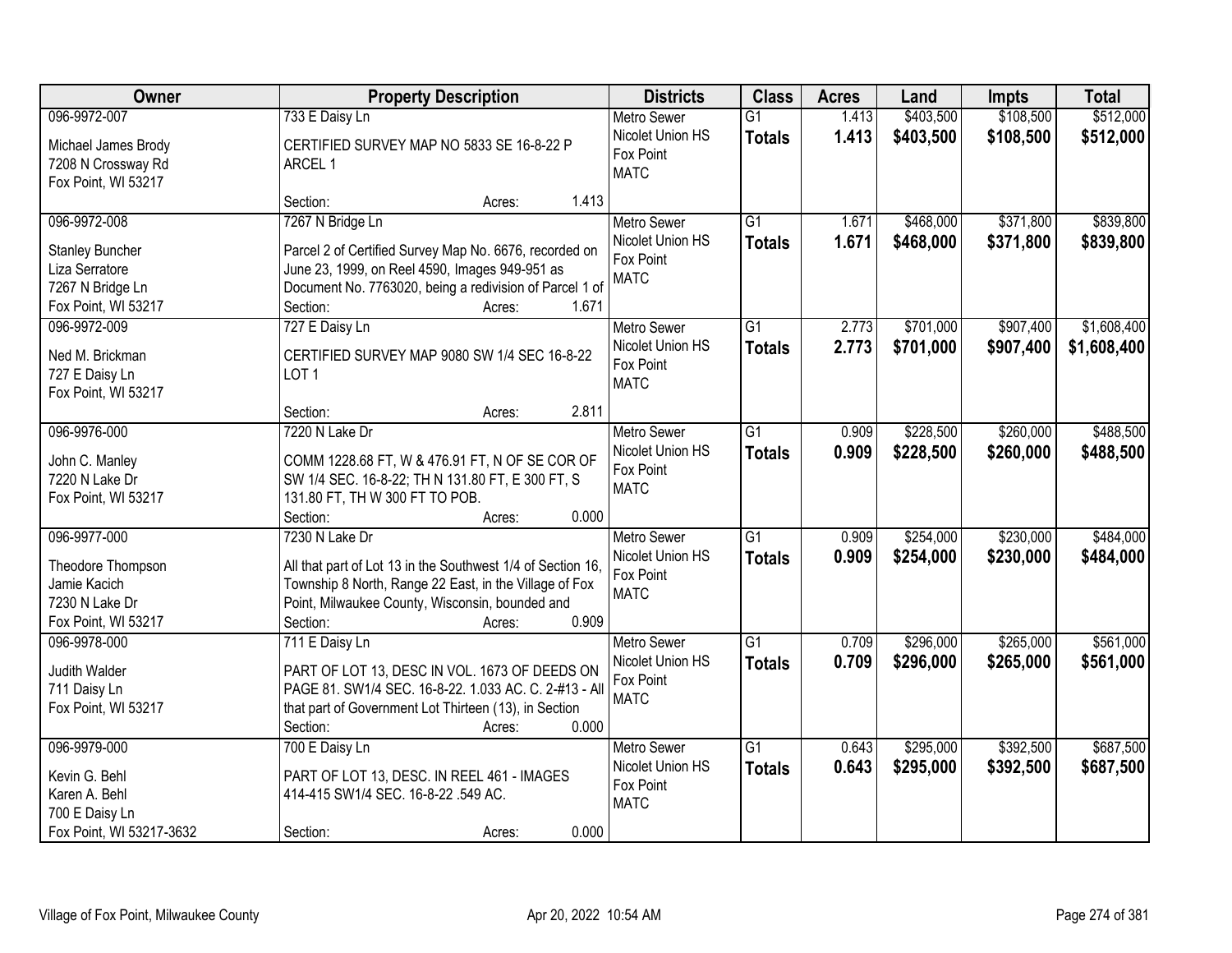| Owner                                  | <b>Property Description</b>                                                                        | <b>Districts</b> | <b>Class</b>       | <b>Acres</b>    | Land  | <b>Impts</b>    | <b>Total</b>    |                  |
|----------------------------------------|----------------------------------------------------------------------------------------------------|------------------|--------------------|-----------------|-------|-----------------|-----------------|------------------|
| 096-9980-000                           | 718 E Daisy Ln                                                                                     |                  | Metro Sewer        | $\overline{G1}$ | 0.620 | \$294,500       | \$311,000       | \$605,500        |
| Reuben Eisenstein                      | PART OF LOT 13 DESC IN REEL 859 - IMAGE 1978                                                       |                  | Nicolet Union HS   | <b>Totals</b>   | 0.620 | \$294,500       | \$311,000       | \$605,500        |
| Naomi Eisenstein                       | SW 1/4 SEC 16-8-22 .619 AC                                                                         |                  | Fox Point          |                 |       |                 |                 |                  |
| 718 E Daisy Ln                         |                                                                                                    |                  | <b>MATC</b>        |                 |       |                 |                 |                  |
| Fox Point, WI 53217-3632               | Section:                                                                                           | 0.000<br>Acres:  |                    |                 |       |                 |                 |                  |
| 096-9981-000                           | 726 E Daisy Ln                                                                                     |                  | <b>Metro Sewer</b> | $\overline{G1}$ | 1.004 | \$301,000       | \$311,500       | \$612,500        |
|                                        |                                                                                                    |                  | Nicolet Union HS   | <b>Totals</b>   | 1.004 | \$301,000       | \$311,500       | \$612,500        |
| Matthew G. Fleming                     | PART OF LOT 13, DESC. IN VOL. 3141 OF DEEDS ON                                                     |                  | Fox Point          |                 |       |                 |                 |                  |
| Miriam S. Fleming                      | PAGE 230 SW1/4 SEC. 16-8-22 1.000 AC. C.2-#16B                                                     |                  | <b>MATC</b>        |                 |       |                 |                 |                  |
| 726 E Daisy Ln                         |                                                                                                    |                  |                    |                 |       |                 |                 |                  |
| Fox Point, WI 53217                    | Section:                                                                                           | 1.004<br>Acres:  |                    |                 |       |                 |                 |                  |
| 096-9982-000                           | 7307 N Bridge Ln                                                                                   |                  | <b>Metro Sewer</b> | G1              | 1.108 | \$327,000       | \$377,000       | \$704,000        |
| David M. Goelzer                       | PART OF LOT 13 DESC IN REEL 649 - IMAGE 2129                                                       |                  | Nicolet Union HS   | <b>Totals</b>   | 1.108 | \$327,000       | \$377,000       | \$704,000        |
| Mary E. Goelzer                        | SW 1/4 SEC 16-8-22 1.000 ACRE                                                                      |                  | Fox Point          |                 |       |                 |                 |                  |
| 7307 N Bridge Ln                       |                                                                                                    |                  | <b>MATC</b>        |                 |       |                 |                 |                  |
| Fox Point, WI 53217-3629               | Section:                                                                                           | 0.000<br>Acres:  |                    |                 |       |                 |                 |                  |
| 096-9983-000                           | 7319 N Bridge Ln                                                                                   |                  | <b>Metro Sewer</b> | $\overline{G1}$ | 0.977 | \$300,000       | \$463,100       | \$763,100        |
|                                        |                                                                                                    |                  | Nicolet Union HS   | <b>Totals</b>   | 0.977 | \$300,000       | \$463,100       | \$763,100        |
| Bruce W. Murphy                        | PART OF LOT 13, DESC. IN VOL. 3554 OF DEEDS ON<br>PAGE 439. SW1/4 SEC. 16-8-22. 1.000 AC. C.2-#16A |                  | Fox Point          |                 |       |                 |                 |                  |
| Sara B. Murphy<br>7319 N Bridge Ln     |                                                                                                    |                  | <b>MATC</b>        |                 |       |                 |                 |                  |
| Fox Point, WI 53217-3629               | Section:                                                                                           | 0.000<br>Acres:  |                    |                 |       |                 |                 |                  |
| 096-9984-000                           | 7320 N Lake Dr                                                                                     |                  | <b>Metro Sewer</b> | $\overline{G1}$ | 0.835 | \$178,500       | \$205,000       | \$383,500        |
|                                        |                                                                                                    |                  | Nicolet Union HS   |                 | 0.835 | \$178,500       | \$205,000       | \$383,500        |
| Jason Burnie                           | PART OF LOT 13, DESC. IN VOL. 3102 OF DEEDS ON                                                     |                  | Fox Point          | <b>Totals</b>   |       |                 |                 |                  |
| Lisa Karen Hillary                     | PAGE 51 SW1/4 SEC. 16-8-22                                                                         |                  | <b>MATC</b>        |                 |       |                 |                 |                  |
| 7320 N Lake Dr                         |                                                                                                    |                  |                    |                 |       |                 |                 |                  |
| Fox Point, WI 53217                    | Section:                                                                                           | 0.000<br>Acres:  |                    |                 |       |                 |                 |                  |
| 096-9985-000                           | 7200 N Santa Monica Blvd                                                                           |                  | Metro Sewer        | $\overline{X4}$ | 0.000 | $\overline{60}$ | $\overline{30}$ | $\overline{\$0}$ |
| Village of Fox Point                   | PART OF LOT 13, LYING BETWEEN LAKE DRIVE &                                                         |                  | Nicolet Union HS   | <b>Totals</b>   | 0.000 | \$0             | \$0             | \$0              |
| Attn: Village Hall                     | T.M.E.R. & L. CO. ROW VOL. 1375 OF DEEDS ON                                                        |                  | Fox Point          |                 |       |                 |                 |                  |
| 7200 N Santa Monica Blvd               | PAGE 217. SW1/4 SEC. 16-8-22 .600 AC. C.2-#18                                                      |                  | <b>MATC</b>        |                 |       |                 |                 |                  |
| Fox Point, WI 53217-3505               | Section:                                                                                           | 0.000<br>Acres:  |                    |                 |       |                 |                 |                  |
| 096-9986-000                           | 7401 N Bridge Ln                                                                                   |                  | <b>Metro Sewer</b> | $\overline{G1}$ | 1.078 | \$319,500       | \$252,000       | \$571,500        |
|                                        |                                                                                                    |                  | Nicolet Union HS   | <b>Totals</b>   | 1.078 | \$319,500       | \$252,000       | \$571,500        |
| Jessica Nast-Robinette Gift & Inherita | PART OF LOT 108 DESC. IN VOL. 3820 OF DEEDS ON                                                     |                  | Fox Point          |                 |       |                 |                 |                  |
| 7401 N Bridge Ln                       | PAGE 549. SW1/4 SEC. 16-8-22 1.078 AC.                                                             |                  | <b>MATC</b>        |                 |       |                 |                 |                  |
| Fox Point, WI 53217-3631               |                                                                                                    |                  |                    |                 |       |                 |                 |                  |
|                                        | Section:                                                                                           | 0.000<br>Acres:  |                    |                 |       |                 |                 |                  |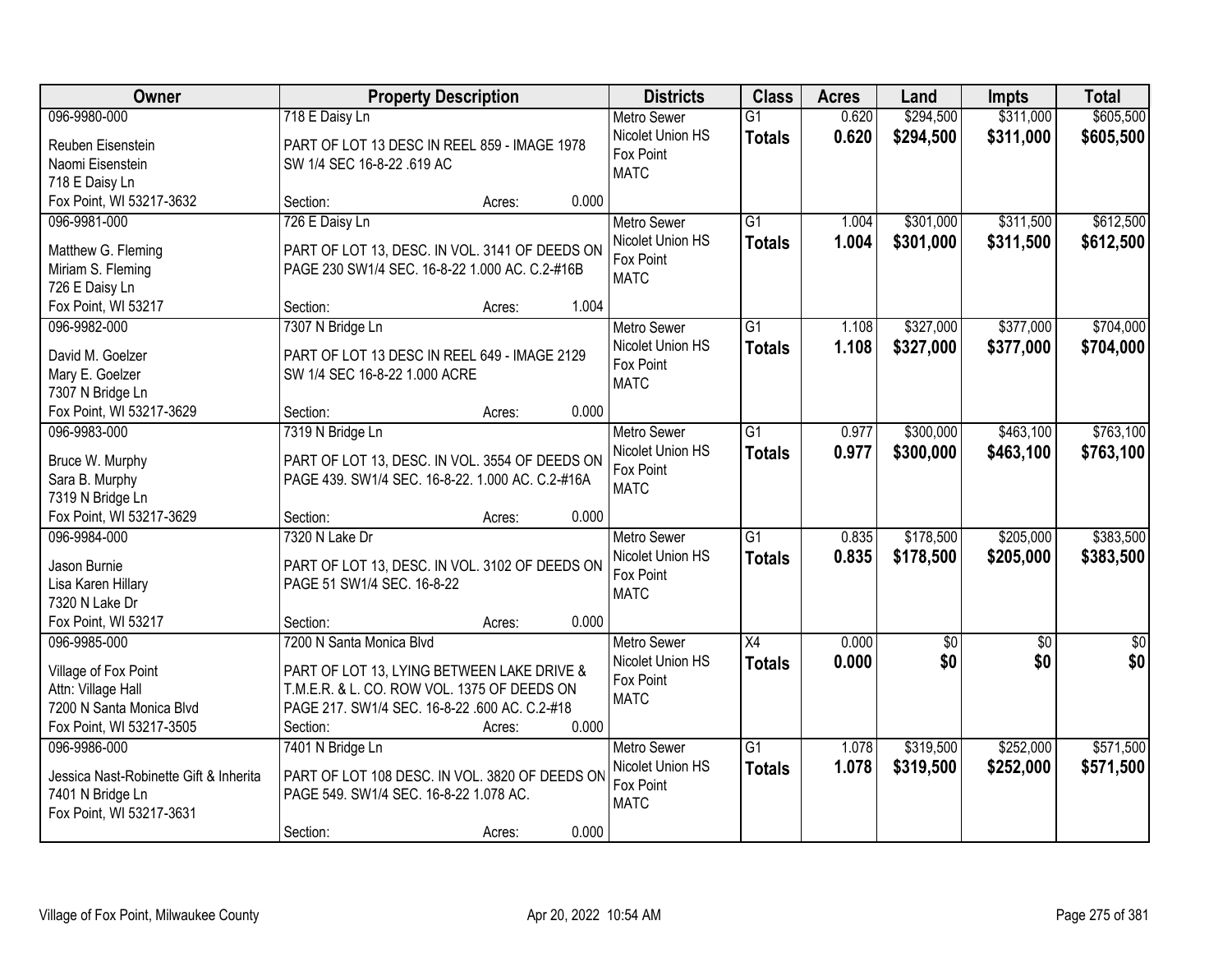| Owner                                        | <b>Property Description</b>                                                                                    |                 | <b>Districts</b>   | <b>Class</b>    | <b>Acres</b> | Land              | Impts     | <b>Total</b> |
|----------------------------------------------|----------------------------------------------------------------------------------------------------------------|-----------------|--------------------|-----------------|--------------|-------------------|-----------|--------------|
| 096-9987-001                                 | 7272 N Bridge Ln                                                                                               |                 | <b>Metro Sewer</b> | $\overline{G1}$ | 4.884        | \$1,148,500       | \$809,400 | \$1,957,900  |
| Thomas F Scannell III Non-GST Exempt         | 07272 N BRIDGE LA LANDS IN SW & SE 16-8-22 COM                                                                 |                 | Nicolet Union HS   | <b>Totals</b>   |              | 4.884 \$1,148,500 | \$809,400 | \$1,957,900  |
| Trust U/A/D 10/28                            | IN CEN LIN BRIDGE LA 1135.55 FT S & 725.97 FT W                                                                |                 | Fox Point          |                 |              |                   |           |              |
| 7401 Stringfellow Rd                         | OF CEN LI OF SEC 16 TH SELY 465.12 FT NELY 33.03                                                               |                 | <b>MATC</b>        |                 |              |                   |           |              |
| Saint James City, FL 33956                   | Section:                                                                                                       | 4.884<br>Acres: |                    |                 |              |                   |           |              |
| 096-9988-001                                 | 7320 N Bridge Ln                                                                                               |                 | <b>Metro Sewer</b> | $\overline{G1}$ | 0.878        | \$298,500         | \$403,500 | \$702,000    |
|                                              |                                                                                                                |                 | Nicolet Union HS   | <b>Totals</b>   | 0.878        | \$298,500         | \$403,500 | \$702,000    |
| David M. Grove                               | 07320 N BRIDGE LA LANDS IN SW 16-8-22 COM<br>1131.05 FT S & 693.22 FT W OF CEN LI OF SD SEC 16                 |                 | Fox Point          |                 |              |                   |           |              |
| 7320 N Bridge Ln<br>Fox Point, WI 53217-3628 | TH SELY ALG E LIN BRIDGE LA 297.72 FT TO POB                                                                   |                 | <b>MATC</b>        |                 |              |                   |           |              |
|                                              | Section:                                                                                                       | 0.000<br>Acres: |                    |                 |              |                   |           |              |
| 096-9989-000                                 | 7400 N Bridge Ln                                                                                               |                 | <b>Metro Sewer</b> | $\overline{G1}$ | 1.001        | \$300,500         | \$231,000 | \$531,500    |
|                                              |                                                                                                                |                 | Nicolet Union HS   | <b>Totals</b>   | 1.001        | \$300,500         | \$231,000 | \$531,500    |
| Charles J. Koehn                             | PART OF SW1/4 SEC. 16-8-22 DESC IN VOL. 3188 OF                                                                |                 | Fox Point          |                 |              |                   |           |              |
| Sarah E. Koehn                               | DEEDS ON PAGE 3. 1.000 AC.                                                                                     |                 | <b>MATC</b>        |                 |              |                   |           |              |
| 7400 N Bridge Ln                             |                                                                                                                |                 |                    |                 |              |                   |           |              |
| Fox Point, WI 53217-3630                     | Section:                                                                                                       | 0.000<br>Acres: |                    |                 |              |                   |           |              |
| 096-9990-000                                 | 921 E Wye Ln                                                                                                   |                 | <b>Metro Sewer</b> | $\overline{G1}$ | 3.994        | \$669,500         | \$731,000 | \$1,400,500  |
| William G. Matthaeus                         | PART OF LOTS 9 & 10 DESC. IN VOL. 1321 OF DEEDS                                                                |                 | Nicolet Union HS   | <b>Totals</b>   | 3.994        | \$669,500         | \$731,000 | \$1,400,500  |
| Grace M. Janik                               | ON PAGE 331. SW1/4 SEC. 16-8-22. 4.019 AC. C.                                                                  |                 | Fox Point          |                 |              |                   |           |              |
| 921 E Wye Ln                                 | $2 - 422$                                                                                                      |                 | <b>MATC</b>        |                 |              |                   |           |              |
| Fox Point, WI 53217-3649                     | Section:                                                                                                       | 0.000<br>Acres: |                    |                 |              |                   |           |              |
| 096-9991-000                                 | 930 E Wye Ln                                                                                                   |                 | <b>Metro Sewer</b> | $\overline{G1}$ | 0.941        | \$299,500         | \$496,000 | \$795,500    |
|                                              |                                                                                                                |                 | Nicolet Union HS   | <b>Totals</b>   | 0.941        | \$299,500         | \$496,000 | \$795,500    |
| Kyle E and Gretchen L Beyer Trust            | That part of Lots 9 and 10 in the Southwest 1/4 and                                                            |                 | Fox Point          |                 |              |                   |           |              |
| 930 E Wyn In<br>Fox Point, WI 53217          | Southeast 1/4 of Section 16, Township 8 North, Range 2<br>East, in the Village of Fox Point, Milwaukee County, |                 | <b>MATC</b>        |                 |              |                   |           |              |
|                                              | Section:                                                                                                       | 0.941<br>Acres: |                    |                 |              |                   |           |              |
| 096-9992-000                                 | 920 E Wye Ln                                                                                                   |                 | Metro Sewer        | $\overline{G1}$ | 0.990        | \$300,000         | \$469,000 | \$769,000    |
|                                              |                                                                                                                |                 | Nicolet Union HS   | <b>Totals</b>   | 0.990        | \$300,000         | \$469,000 | \$769,000    |
| Mark Freedman                                | PART OF LOT 10 DESC IN REEL 953 - IMAGE 1437                                                                   |                 | Fox Point          |                 |              |                   |           |              |
| Linda Freedman                               | SW 1/4 SEC 16-8-22 .99 AC                                                                                      |                 | <b>MATC</b>        |                 |              |                   |           |              |
| 920 E Wye Ln                                 |                                                                                                                |                 |                    |                 |              |                   |           |              |
| Fox Point, WI 53217-3648                     | Section:                                                                                                       | 0.000<br>Acres: |                    |                 |              |                   |           |              |
| 096-9993-000                                 | 900 E Wye Ln                                                                                                   |                 | <b>Metro Sewer</b> | $\overline{G1}$ | 1.000        | \$300,000         | \$336,800 | \$636,800    |
| John T Murphy Trust                          | PART OF LOT 10 DESC IN REEL 918 - IMAGE 1245                                                                   |                 | Nicolet Union HS   | <b>Totals</b>   | 1.000        | \$300,000         | \$336,800 | \$636,800    |
| Any E Murphy Trust                           | SW 1/4 SEC 16-8-22 1.000 AC                                                                                    |                 | Fox Point          |                 |              |                   |           |              |
| 900 E Wye Ln                                 |                                                                                                                |                 | <b>MATC</b>        |                 |              |                   |           |              |
| Fox Point, WI 53217-3648                     | Section:                                                                                                       | 0.000<br>Acres: |                    |                 |              |                   |           |              |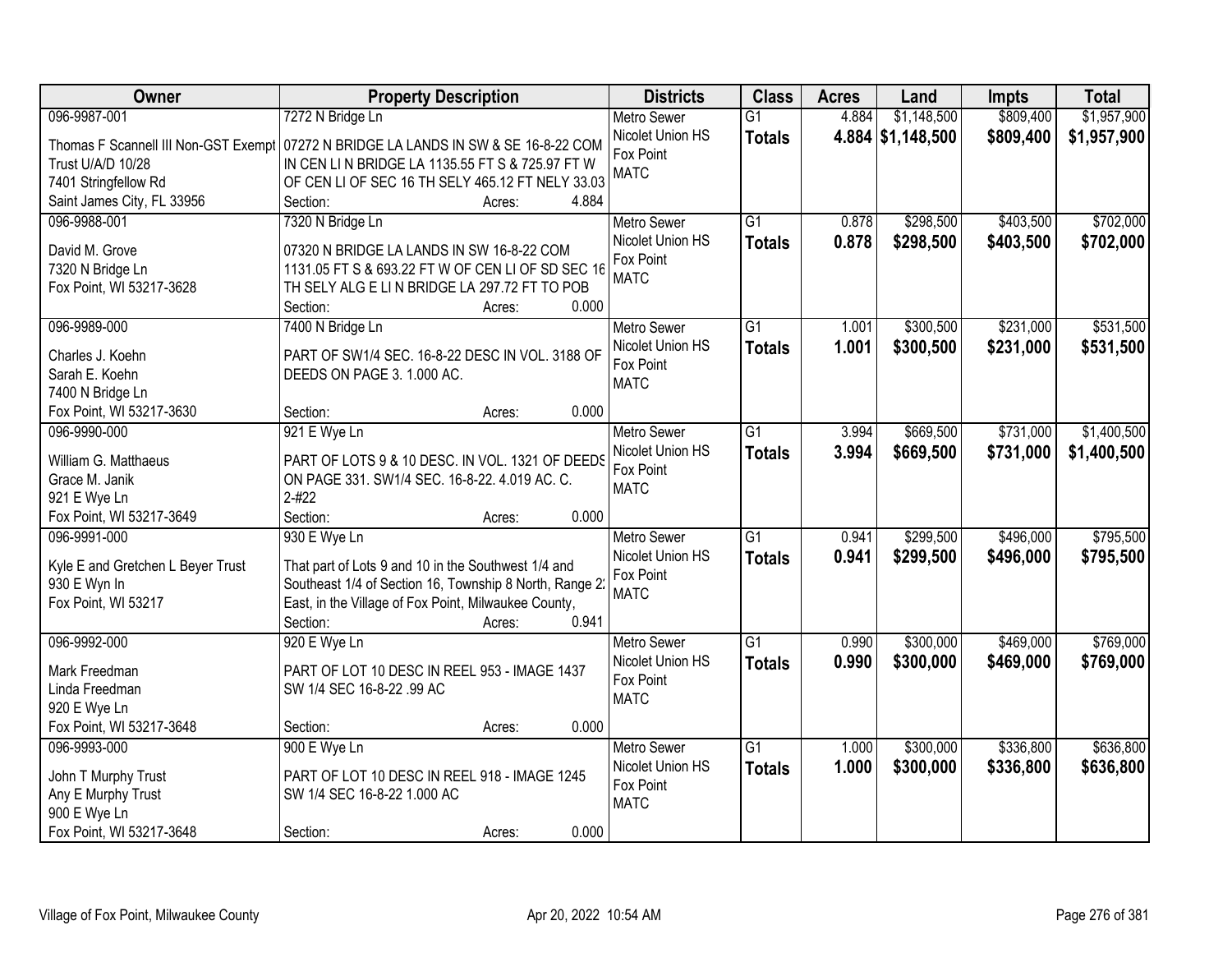| Owner                        | <b>Property Description</b>                                   |                 | <b>Districts</b>   | <b>Class</b>    | <b>Acres</b> | Land      | Impts     | <b>Total</b> |
|------------------------------|---------------------------------------------------------------|-----------------|--------------------|-----------------|--------------|-----------|-----------|--------------|
| 096-9994-000                 | 7500 N Lake Dr                                                |                 | <b>Metro Sewer</b> | $\overline{G1}$ | 1.090        | \$290,500 | \$163,500 | \$454,000    |
| Jeffrey A. Kelly             | PART OF LOT 10, DESC IN VOL. 3595 OF DEEDS ON                 |                 | Nicolet Union HS   | <b>Totals</b>   | 1.090        | \$290,500 | \$163,500 | \$454,000    |
| Allan C. Hauth               | PAGE 385. SW1/4 SEC. 16-8-22. 1.092 AC. C.2-#26               |                 | Fox Point          |                 |              |           |           |              |
| 7500 N Lake Dr               |                                                               |                 | <b>MATC</b>        |                 |              |           |           |              |
| Fox Point, WI 53217          | Section:                                                      | 0.000<br>Acres: |                    |                 |              |           |           |              |
| 096-9995-000                 | 7516 N Lake Dr                                                |                 | <b>Metro Sewer</b> | $\overline{G1}$ | 0.979        | \$255,000 | \$146,000 | \$401,000    |
|                              |                                                               |                 | Nicolet Union HS   | <b>Totals</b>   | 0.979        | \$255,000 | \$146,000 | \$401,000    |
| Judith B. Rohan              | COMM 572.08 FT S & 101.98 FT E OF NE COR OF SW                |                 | Fox Point          |                 |              |           |           |              |
| Judith B Rohan Rev Trust     | 1/4 SEC. 16-8-22 TH WLY 7.28 FT & 179.45 FT, S                |                 | <b>MATC</b>        |                 |              |           |           |              |
| 7516 N Lake Dr               | 217.09 FT E 187.42 FT, TH N 288.73 FT TO P.O.B EXC            |                 |                    |                 |              |           |           |              |
| Fox Point, WI 53217-3642     | Section:                                                      | 0.000<br>Acres: |                    |                 |              |           |           |              |
| 096-9996-000                 | 7520 N Lake Dr                                                |                 | Metro Sewer        | $\overline{G1}$ | 0.919        | \$269,000 | \$272,500 | \$541,500    |
| Jack M. Cheeks               | ALL THAT PART OF LOT TEN (10) IN THE                          |                 | Nicolet Union HS   | <b>Totals</b>   | 0.919        | \$269,000 | \$272,500 | \$541,500    |
| Marguerite Ann Mcgill-Cheeks | SOUTHWEST ONE-QUARTER (1/4) OF SECTION                        |                 | Fox Point          |                 |              |           |           |              |
| 7520 N Lake Dr               | SIXTEEN (16), IN                                              |                 | <b>MATC</b>        |                 |              |           |           |              |
| Fox Point, WI 53217          | Section: 16                                                   | 0.919<br>Acres: |                    |                 |              |           |           |              |
| 096-9997-000                 | 7530 N Lake Dr                                                |                 | <b>Metro Sewer</b> | $\overline{G1}$ | 0.902        | \$269,000 | \$165,500 | \$434,500    |
|                              |                                                               |                 | Nicolet Union HS   | <b>Totals</b>   | 0.902        | \$269,000 | \$165,500 | \$434,500    |
| Jami B. Schiff               | PART OF LOT 10 DESC. IN VOL. 3729 OF DEEDS ON                 |                 | Fox Point          |                 |              |           |           |              |
| 7530 N Lake Dr               | PAGE 80. SW1/4 SEC. 16-8-22. .975 AC. C. 2-#30                |                 | <b>MATC</b>        |                 |              |           |           |              |
| Fox Point, WI 53217          |                                                               |                 |                    |                 |              |           |           |              |
|                              | Section:                                                      | 0.000<br>Acres: |                    |                 |              |           |           |              |
| 096-9998-000                 | 1007 E Thorne Ln                                              |                 | Metro Sewer        | $\overline{G1}$ | 0.913        | \$299,000 | \$612,500 | \$911,500    |
| John C. Kendall              | PART OF LOTS 9 AND 10, DESC. IN REEL 609                      |                 | Nicolet Union HS   | <b>Totals</b>   | 0.913        | \$299,000 | \$612,500 | \$911,500    |
| 1007 E Thorne Ln             | IMAGES 478-479 SW 1/4 & SE 1/4 SEC. 16-8-22 1.000             |                 | Fox Point          |                 |              |           |           |              |
| Fox Point, WI 53217          | AC. - A parcel of land located in all that part of Lots 9 and |                 | <b>MATC</b>        |                 |              |           |           |              |
|                              | Section:                                                      | 0.000<br>Acres: |                    |                 |              |           |           |              |
| 096-9999-000                 | 1010 E Thorne Ln                                              |                 | <b>Metro Sewer</b> | $\overline{G1}$ | 0.964        | \$299,500 | \$136,000 | \$435,500    |
|                              |                                                               |                 | Nicolet Union HS   | <b>Totals</b>   | 0.964        | \$299,500 | \$136,000 | \$435,500    |
| Niels C. Lundsgaard          | PART OF LOTS 9 & 10 DESC IN REEL 706 - IMAGES                 |                 | Fox Point          |                 |              |           |           |              |
| Jane C. Lundsgaard           | 877-878 SE 1/4 & SW 1/4 SEC 16-8-22 .964 AC - That            |                 | <b>MATC</b>        |                 |              |           |           |              |
| 1010 E Thorne Ln             | part of Section 16, Township 8 North, Range 22 East, in       |                 |                    |                 |              |           |           |              |
| Fox Point, WI 53217          | Section:                                                      | 0.000<br>Acres: |                    |                 |              |           |           |              |
| 097-0001-000                 | 7350 N Port Washington Rd                                     |                 | <b>Metro Sewer</b> | $\overline{G1}$ | 0.204        | \$89,500  | \$144,100 | \$233,600    |
| David R. Blood               | BAY SHORE MANOR LOT 2 BLK 1                                   |                 | Nicolet Union HS   | <b>Totals</b>   | 0.204        | \$89,500  | \$144,100 | \$233,600    |
| Sara C. Blood                |                                                               |                 | Fox Point          |                 |              |           |           |              |
| 7350 N Port Washington Rd    |                                                               |                 | <b>MATC</b>        |                 |              |           |           |              |
| Fox Point, WI 53217          | Section:                                                      | 0.000<br>Acres: |                    |                 |              |           |           |              |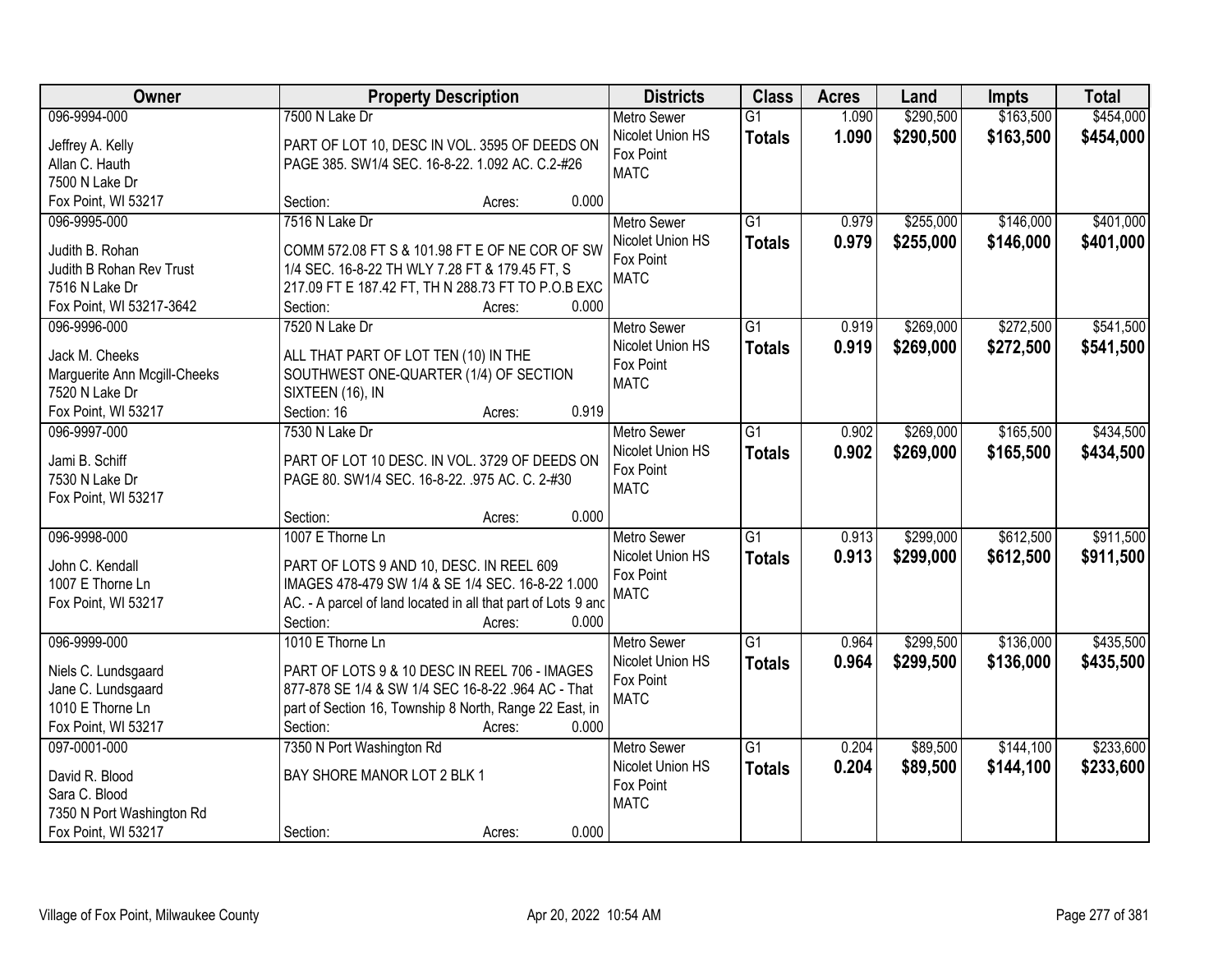| Owner                               |                                                         | <b>Property Description</b> |       | <b>Districts</b>         | <b>Class</b>    | <b>Acres</b> | Land      | <b>Impts</b> | <b>Total</b> |
|-------------------------------------|---------------------------------------------------------|-----------------------------|-------|--------------------------|-----------------|--------------|-----------|--------------|--------------|
| 097-0002-000                        | 7346 N Port Washington Rd                               |                             |       | <b>Metro Sewer</b>       | $\overline{G1}$ | 0.231        | \$101,500 | \$147,100    | \$248,600    |
| Mark MacRae                         | BAY SHORE MANOR LOT 3 BLK. 1                            |                             |       | Nicolet Union HS         | <b>Totals</b>   | 0.231        | \$101,500 | \$147,100    | \$248,600    |
| <b>Heather Seidel</b>               |                                                         |                             |       | Fox Point                |                 |              |           |              |              |
| 7346 N Port Washington Rd           |                                                         |                             |       | <b>MATC</b>              |                 |              |           |              |              |
| Fox Point, WI 53217                 | Section:                                                | Acres:                      | 0.000 |                          |                 |              |           |              |              |
| 097-0010-000                        | 7323 N Iroquois Rd                                      |                             |       | <b>Metro Sewer</b>       | $\overline{G1}$ | 0.207        | \$91,000  | \$198,700    | \$289,700    |
|                                     |                                                         |                             |       | Nicolet Union HS         | <b>Totals</b>   | 0.207        | \$91,000  | \$198,700    | \$289,700    |
| Jane Brooks Reilly                  | BAY SHORE MANOR LOT 11 BLK. 1                           |                             |       | Fox Point                |                 |              |           |              |              |
| Jane B Reilly Revocable Trust       |                                                         |                             |       | <b>MATC</b>              |                 |              |           |              |              |
| 7323 N Iroquois Rd                  |                                                         |                             | 0.000 |                          |                 |              |           |              |              |
| Fox Point, WI 53217-3447            | Section:                                                | Acres:                      |       |                          |                 |              |           |              |              |
| 097-0011-000                        | 7329 N Iroquois Rd                                      |                             |       | <b>Metro Sewer</b>       | $\overline{G1}$ | 0.207        | \$91,000  | \$169,700    | \$260,700    |
| John M. Wise                        | BAY SHORE MANOR LOT 12, BLOCK 1                         |                             |       | Nicolet Union HS         | <b>Totals</b>   | 0.207        | \$91,000  | \$169,700    | \$260,700    |
| Carol E. Wise                       |                                                         |                             |       | Fox Point<br><b>MATC</b> |                 |              |           |              |              |
| 7329 N Iroquois Rd                  |                                                         |                             |       |                          |                 |              |           |              |              |
| Fox Point, WI 53217-3447            | Section:                                                | Acres:                      | 0.000 |                          |                 |              |           |              |              |
| 097-0012-000                        | 7335 N Iroquois Rd                                      |                             |       | <b>Metro Sewer</b>       | $\overline{G1}$ | 0.207        | \$91,000  | \$182,800    | \$273,800    |
|                                     | BAY SHORE MANOR LOT 13 BLK. 1                           |                             |       | Nicolet Union HS         | <b>Totals</b>   | 0.207        | \$91,000  | \$182,800    | \$273,800    |
| Justin A. Ludwig<br>Sarah C. Ludwig |                                                         |                             |       | Fox Point                |                 |              |           |              |              |
| 7335 N Iroquois Rd                  |                                                         |                             |       | <b>MATC</b>              |                 |              |           |              |              |
| Fox Point, WI 53217-3447            | Section:                                                | Acres:                      | 0.000 |                          |                 |              |           |              |              |
| 097-0013-000                        | 7347 N Iroquois Rd                                      |                             |       | <b>Metro Sewer</b>       | $\overline{G1}$ | 0.239        | \$105,000 | \$117,100    | \$222,100    |
|                                     |                                                         |                             |       | Nicolet Union HS         | <b>Totals</b>   | 0.239        | \$105,000 | \$117,100    | \$222,100    |
| Nash A. Leinter-Thompson            | BAY SHORE MANOR LOTS 14 AND 15, BLK. 1                  |                             |       | Fox Point                |                 |              |           |              |              |
| 7347 N Iroquois Rd                  |                                                         |                             |       | <b>MATC</b>              |                 |              |           |              |              |
| Fox Point, WI 53217                 |                                                         |                             |       |                          |                 |              |           |              |              |
|                                     | Section:                                                | Acres:                      | 0.000 |                          |                 |              |           |              |              |
| 097-0014-000                        | 7370 N Iroquois Rd                                      |                             |       | Metro Sewer              | $\overline{G1}$ | 0.186        | \$81,500  | \$151,800    | \$233,300    |
| John O'Sullivan                     | LOT 1 BLK. 2 BAY SHORE MANOR                            |                             |       | Nicolet Union HS         | <b>Totals</b>   | 0.186        | \$81,500  | \$151,800    | \$233,300    |
| Karen O'Sullivan                    |                                                         |                             |       | Fox Point                |                 |              |           |              |              |
| 7370 N Iroquois Rd                  |                                                         |                             |       | <b>MATC</b>              |                 |              |           |              |              |
| Fox Point, WI 53217                 | Section:                                                | Acres:                      | 0.000 |                          |                 |              |           |              |              |
| 097-0015-000                        | 7360 N Iroquois Rd                                      |                             |       | <b>Metro Sewer</b>       | $\overline{G1}$ | 0.189        | \$83,000  | \$166,000    | \$249,000    |
|                                     |                                                         |                             |       | Nicolet Union HS         | <b>Totals</b>   | 0.189        | \$83,000  | \$166,000    | \$249,000    |
| Suzanne Lee Scheldroup              | Lot Two (2), Block Two (2), in Bay Shore Manor, being a |                             |       | Fox Point                |                 |              |           |              |              |
| 7360 N Iroquois Rd                  | Subdivision of a part of the Southeast 1/4 of Section   |                             |       | <b>MATC</b>              |                 |              |           |              |              |
| Fox Point, WI 53217                 | Seventeen (17), Town Eight (8) North, Range             |                             |       |                          |                 |              |           |              |              |
|                                     | Section: 17                                             | Acres:                      | 0.189 |                          |                 |              |           |              |              |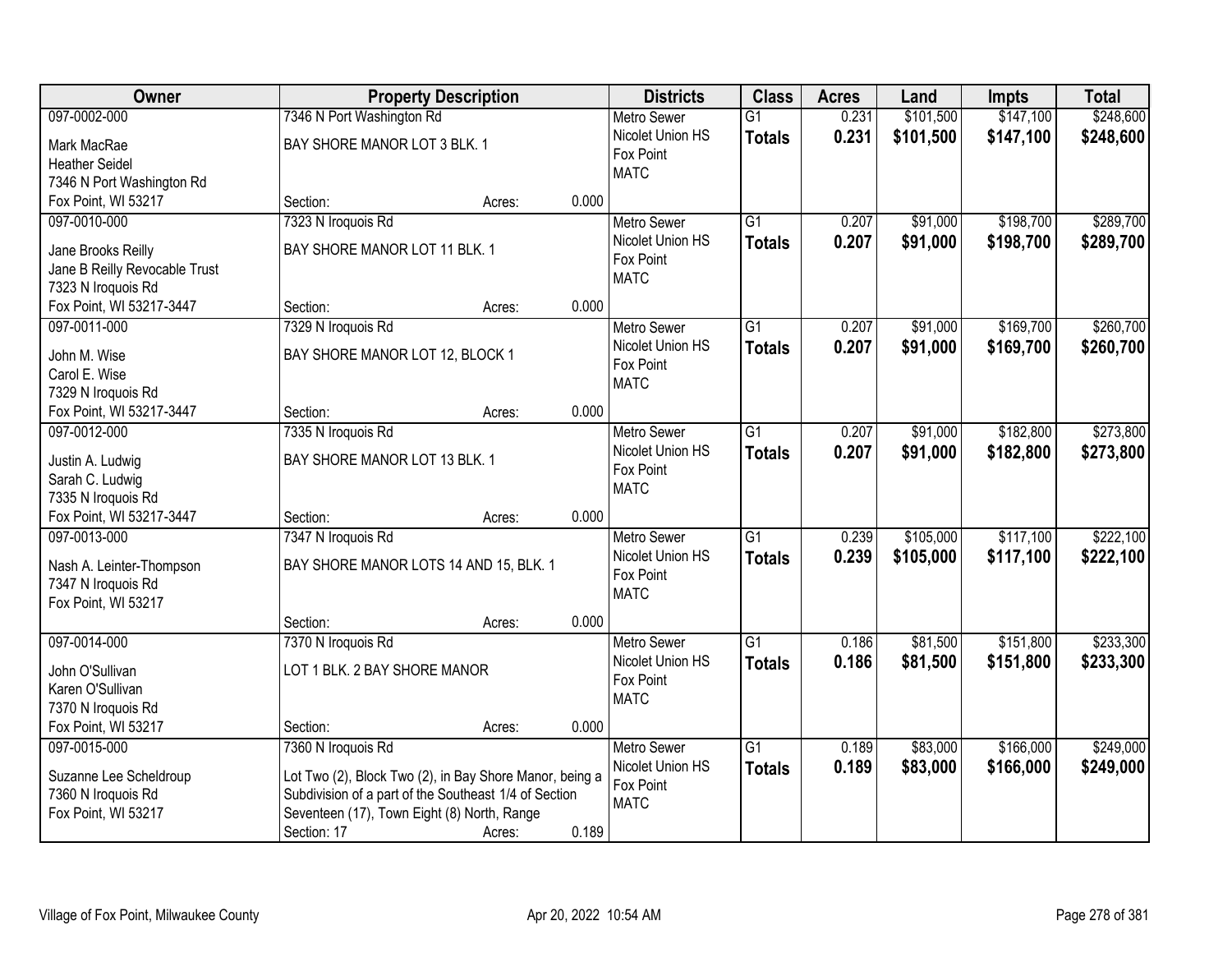| Owner                                          |                               | <b>Property Description</b> |       | <b>Districts</b>         | <b>Class</b>    | <b>Acres</b> | Land     | Impts     | <b>Total</b> |
|------------------------------------------------|-------------------------------|-----------------------------|-------|--------------------------|-----------------|--------------|----------|-----------|--------------|
| 097-0016-000                                   | 7350 N Iroquois Rd            |                             |       | <b>Metro Sewer</b>       | $\overline{G1}$ | 0.189        | \$83,000 | \$162,000 | \$245,000    |
| Jason Anderson                                 | BAY SHORE MANOR LOT 3 BLK. 2  |                             |       | Nicolet Union HS         | <b>Totals</b>   | 0.189        | \$83,000 | \$162,000 | \$245,000    |
| <b>Haley Anderson</b>                          |                               |                             |       | Fox Point                |                 |              |          |           |              |
| 7350 N Iroquois Rd                             |                               |                             |       | <b>MATC</b>              |                 |              |          |           |              |
| Fox Point, WI 53217-3446                       | Section:                      | Acres:                      | 0.000 |                          |                 |              |          |           |              |
| 097-0017-000                                   | 7336 N Iroquois Rd            |                             |       | <b>Metro Sewer</b>       | $\overline{G1}$ | 0.188        | \$82,500 | \$173,800 | \$256,300    |
|                                                | BAY SHORE MANOR LOT 4 BLK. 2  |                             |       | Nicolet Union HS         | <b>Totals</b>   | 0.188        | \$82,500 | \$173,800 | \$256,300    |
| Daniel J. Carlson                              |                               |                             |       | Fox Point                |                 |              |          |           |              |
| <b>Bridget Carlson</b>                         |                               |                             |       | <b>MATC</b>              |                 |              |          |           |              |
| 7336 N Iroquois Rd<br>Fox Point, WI 53217-3446 | Section:                      |                             | 0.000 |                          |                 |              |          |           |              |
|                                                |                               | Acres:                      |       |                          |                 |              |          |           |              |
| 097-0018-000                                   | 7330 N Iroquois Rd            |                             |       | Metro Sewer              | $\overline{G1}$ | 0.189        | \$83,000 | \$183,800 | \$266,800    |
| Quinten D. Loucks                              | BAY SHORE MANOR LOT 5 BLK. 2  |                             |       | Nicolet Union HS         | <b>Totals</b>   | 0.189        | \$83,000 | \$183,800 | \$266,800    |
| Molly L. Loucks                                |                               |                             |       | Fox Point                |                 |              |          |           |              |
| 7330 N Iroquois Rd                             |                               |                             |       | <b>MATC</b>              |                 |              |          |           |              |
| Fox Point, WI 53217                            | Section:                      | Acres:                      | 0.000 |                          |                 |              |          |           |              |
| 097-0019-000                                   | 7322 N Iroquois Rd            |                             |       | <b>Metro Sewer</b>       | $\overline{G1}$ | 0.189        | \$83,000 | \$186,300 | \$269,300    |
|                                                |                               |                             |       | Nicolet Union HS         | <b>Totals</b>   | 0.189        | \$83,000 | \$186,300 | \$269,300    |
| Irina Levina                                   | BAY SHORE MANOR LOT 6, BLK 2  |                             |       | Fox Point                |                 |              |          |           |              |
| 7322 N Iroquois Rd                             |                               |                             |       | <b>MATC</b>              |                 |              |          |           |              |
| Fox Point, WI 53217                            | Section:                      |                             | 0.000 |                          |                 |              |          |           |              |
| 097-0024-000                                   | 7323 N Mohawk Rd              | Acres:                      |       |                          | $\overline{G1}$ | 0.188        |          |           | \$250,400    |
|                                                |                               |                             |       | Metro Sewer              |                 |              | \$82,500 | \$167,900 |              |
| Paul P. Manophath                              | BAY SHORE MANOR LOT 11 BLK. 2 |                             |       | Nicolet Union HS         | <b>Totals</b>   | 0.188        | \$82,500 | \$167,900 | \$250,400    |
| 7323 N Mohawk Rd                               |                               |                             |       | Fox Point<br><b>MATC</b> |                 |              |          |           |              |
| Fox Point, WI 53217-3455                       |                               |                             |       |                          |                 |              |          |           |              |
|                                                | Section:                      | Acres:                      | 0.000 |                          |                 |              |          |           |              |
| 097-0025-000                                   | 7329 N Mohawk Rd              |                             |       | <b>Metro Sewer</b>       | $\overline{G1}$ | 0.188        | \$82,500 | \$170,200 | \$252,700    |
| Patricia Gorzalski                             | BAY SHORE MANOR LOT 12 BLK. 2 |                             |       | Nicolet Union HS         | <b>Totals</b>   | 0.188        | \$82,500 | \$170,200 | \$252,700    |
| 7329 N Mohawk Rd                               |                               |                             |       | Fox Point                |                 |              |          |           |              |
| Fox Point, WI 53217                            |                               |                             |       | <b>MATC</b>              |                 |              |          |           |              |
|                                                | Section:                      | Acres:                      | 0.000 |                          |                 |              |          |           |              |
| 097-0026-000                                   | 7337 N Mohawk Rd              |                             |       | <b>Metro Sewer</b>       | $\overline{G1}$ | 0.189        | \$83,000 | \$189,800 | \$272,800    |
|                                                |                               |                             |       | Nicolet Union HS         | <b>Totals</b>   | 0.189        | \$83,000 | \$189,800 | \$272,800    |
| Kathleen M. Millette-Delwiche Trustees         | BAY SHORE MANOR LOT 13 BLK. 2 |                             |       | Fox Point                |                 |              |          |           |              |
| 7337 N Mohawk Rd                               |                               |                             |       | <b>MATC</b>              |                 |              |          |           |              |
| Fox Point, WI 53217-3455                       |                               |                             |       |                          |                 |              |          |           |              |
|                                                | Section:                      | Acres:                      | 0.000 |                          |                 |              |          |           |              |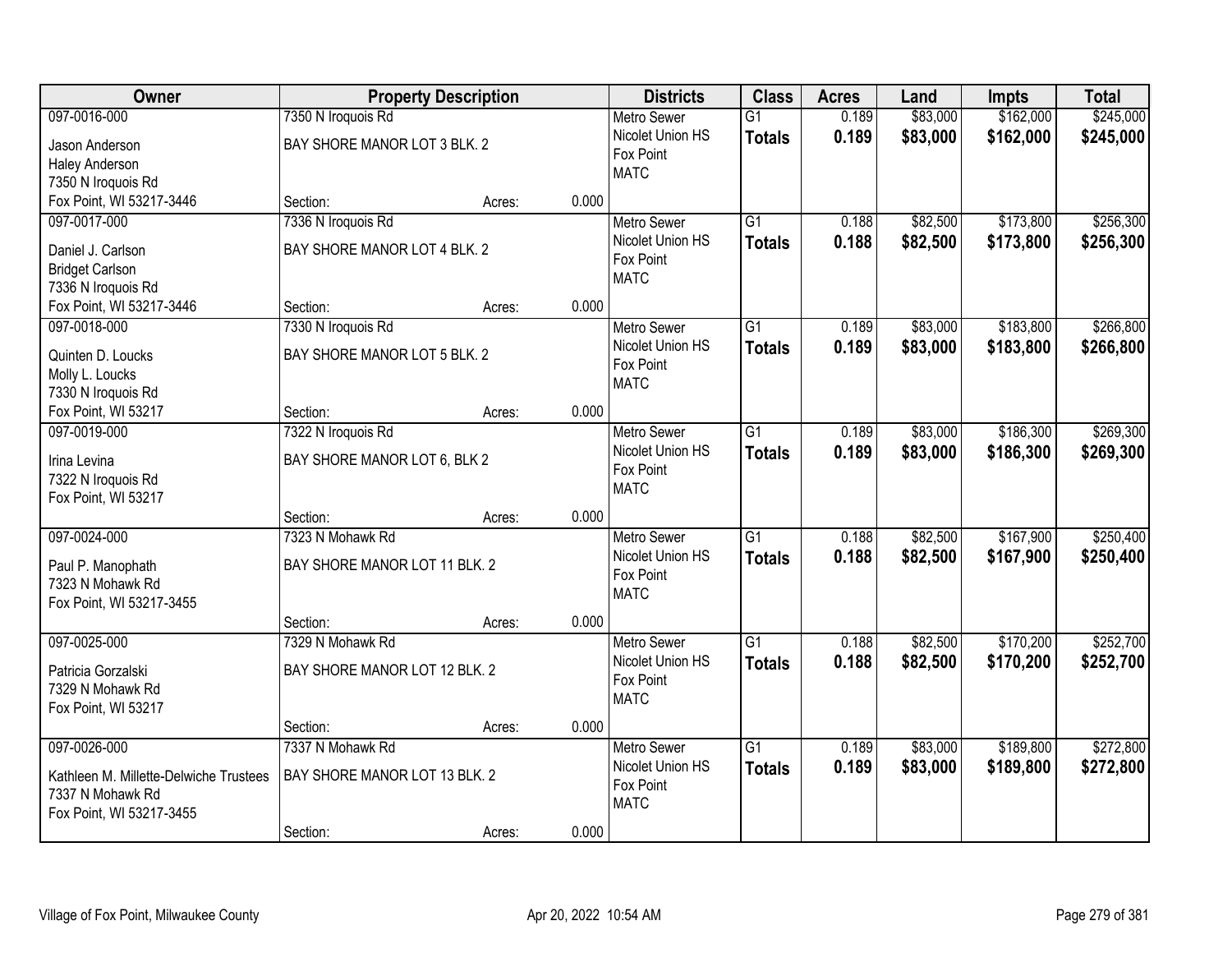| Owner                                    | <b>Property Description</b>                             | <b>Districts</b>         | <b>Class</b>    | <b>Acres</b> | Land      | Impts     | <b>Total</b> |
|------------------------------------------|---------------------------------------------------------|--------------------------|-----------------|--------------|-----------|-----------|--------------|
| 097-0027-000                             | 7343 N Mohawk Rd                                        | <b>Metro Sewer</b>       | $\overline{G1}$ | 0.189        | \$83,000  | \$146,800 | \$229,800    |
| Jacob A. Paccagnella                     | BAY SHORE MANOR LOT 14 BLK. 2                           | Nicolet Union HS         | <b>Totals</b>   | 0.189        | \$83,000  | \$146,800 | \$229,800    |
| Alynn M. Paccagnella                     |                                                         | Fox Point                |                 |              |           |           |              |
| 7343 N Mowahk Rd                         |                                                         | <b>MATC</b>              |                 |              |           |           |              |
| Fox Point, WI 53217                      | 0.000<br>Section:<br>Acres:                             |                          |                 |              |           |           |              |
| 097-0028-000                             | 7353 N Mohawk Rd                                        | <b>Metro Sewer</b>       | $\overline{G1}$ | 0.189        | \$83,000  | \$135,900 | \$218,900    |
|                                          |                                                         | Nicolet Union HS         | <b>Totals</b>   | 0.189        | \$83,000  | \$135,900 | \$218,900    |
| Angelica L. Biersach                     | BAY SHORE MANOR LOT 15 BLK. 2 - Lot 15, in Block 2      | Fox Point                |                 |              |           |           |              |
| Chad D. Biersach                         | in Bay Shore Manor, in the Southeast 1/4 of Section 17, | <b>MATC</b>              |                 |              |           |           |              |
| 7353 N Mohawk Rd                         | Township 8 North, Range 22 East, in the Village of Fox  |                          |                 |              |           |           |              |
| Fox Point, WI 53217                      | 0.000<br>Section:<br>Acres:                             |                          |                 |              |           |           |              |
| 097-0029-000                             | 7363 N Mohawk Rd                                        | Metro Sewer              | $\overline{G1}$ | 0.188        | \$82,500  | \$142,800 | \$225,300    |
| Hathibelagal Roshan                      | BAY SHORE MANOR LOT 16 BLK. 2                           | Nicolet Union HS         | <b>Totals</b>   | 0.188        | \$82,500  | \$142,800 | \$225,300    |
| Khurshid Roshan                          |                                                         | Fox Point<br><b>MATC</b> |                 |              |           |           |              |
| 7363 N Mohawk Rd                         |                                                         |                          |                 |              |           |           |              |
| Fox Point, WI 53217-3455                 | 0.000<br>Section:<br>Acres:                             |                          |                 |              |           |           |              |
| 097-0030-000                             | 325 W Bayfield Rd                                       | <b>Metro Sewer</b>       | G1              | 0.192        | \$84,500  | \$156,400 | \$240,900    |
|                                          | LOT 1 CERTIFIED SURVEY MAP NO 35 SE 1/4 SEC             | Nicolet Union HS         | <b>Totals</b>   | 0.192        | \$84,500  | \$156,400 | \$240,900    |
| Aleh Baranochnikau<br>Maryia Lishanskaya | 17-8-22                                                 | Fox Point                |                 |              |           |           |              |
| 325 W Bayfield Rd                        |                                                         | <b>MATC</b>              |                 |              |           |           |              |
| Fox Point, WI 53217-3402                 | 0.000<br>Section:<br>Acres:                             |                          |                 |              |           |           |              |
| 097-0031-000                             | 7470 N Port Washington Rd                               | <b>Metro Sewer</b>       | $\overline{G1}$ | 0.207        | \$91,000  | \$155,000 | \$246,000    |
|                                          |                                                         | Nicolet Union HS         | <b>Totals</b>   | 0.207        | \$91,000  | \$155,000 | \$246,000    |
| Cesar Ivan Bolivar                       | LOT 2 CERTIFIED SURVEY MAP NO. 35 SE1/4 SEC.            | Fox Point                |                 |              |           |           |              |
| Carla Sacnite Huerta                     | 17-8-22                                                 | <b>MATC</b>              |                 |              |           |           |              |
| 7470 N Port Washington Rd                |                                                         |                          |                 |              |           |           |              |
| Fox Point, WI 53217                      | 0.000<br>Section:<br>Acres:                             |                          |                 |              |           |           |              |
| 097-0032-000                             | 7460 N Port Washington Rd                               | <b>Metro Sewer</b>       | $\overline{G1}$ | 0.242        | \$106,500 | \$125,500 | \$232,000    |
| Enas Aldahshan                           | LOT 3 OF CERTIFIED SURVEY MAP NO. 35.                   | Nicolet Union HS         | <b>Totals</b>   | 0.242        | \$106,500 | \$125,500 | \$232,000    |
| 7460 N Port Washington Rd                | RECORDED IN THE OFFICE OF THE REGISTER OF               | Fox Point                |                 |              |           |           |              |
| Fox Point, WI 53217                      | DEEDS FOR MILWAUKEE COUNTY, WISCONSIN, ON               | <b>MATC</b>              |                 |              |           |           |              |
|                                          | 0.242<br>Section:<br>Acres:                             |                          |                 |              |           |           |              |
| 097-0033-000                             | 321 W Bayfield Rd                                       | <b>Metro Sewer</b>       | $\overline{G1}$ | 0.275        | \$111,500 | \$175,800 | \$287,300    |
|                                          |                                                         | Nicolet Union HS         | <b>Totals</b>   | 0.275        | \$111,500 | \$175,800 | \$287,300    |
| John G. Alley                            | BAY SHORE MANOR, LOT 4, BLK. 3 AND PARCEL 60            | Fox Point                |                 |              |           |           |              |
| Ellen W. Alley                           | FT. IN WIDTH ADJOINING LOT 4 TO THE SOUTH,              | <b>MATC</b>              |                 |              |           |           |              |
| 321 W Bayfield Rd                        | DESC. IN VOL. 3905, PAGE 305.                           |                          |                 |              |           |           |              |
| Fox Point, WI 53217                      | 0.000<br>Section:<br>Acres:                             |                          |                 |              |           |           |              |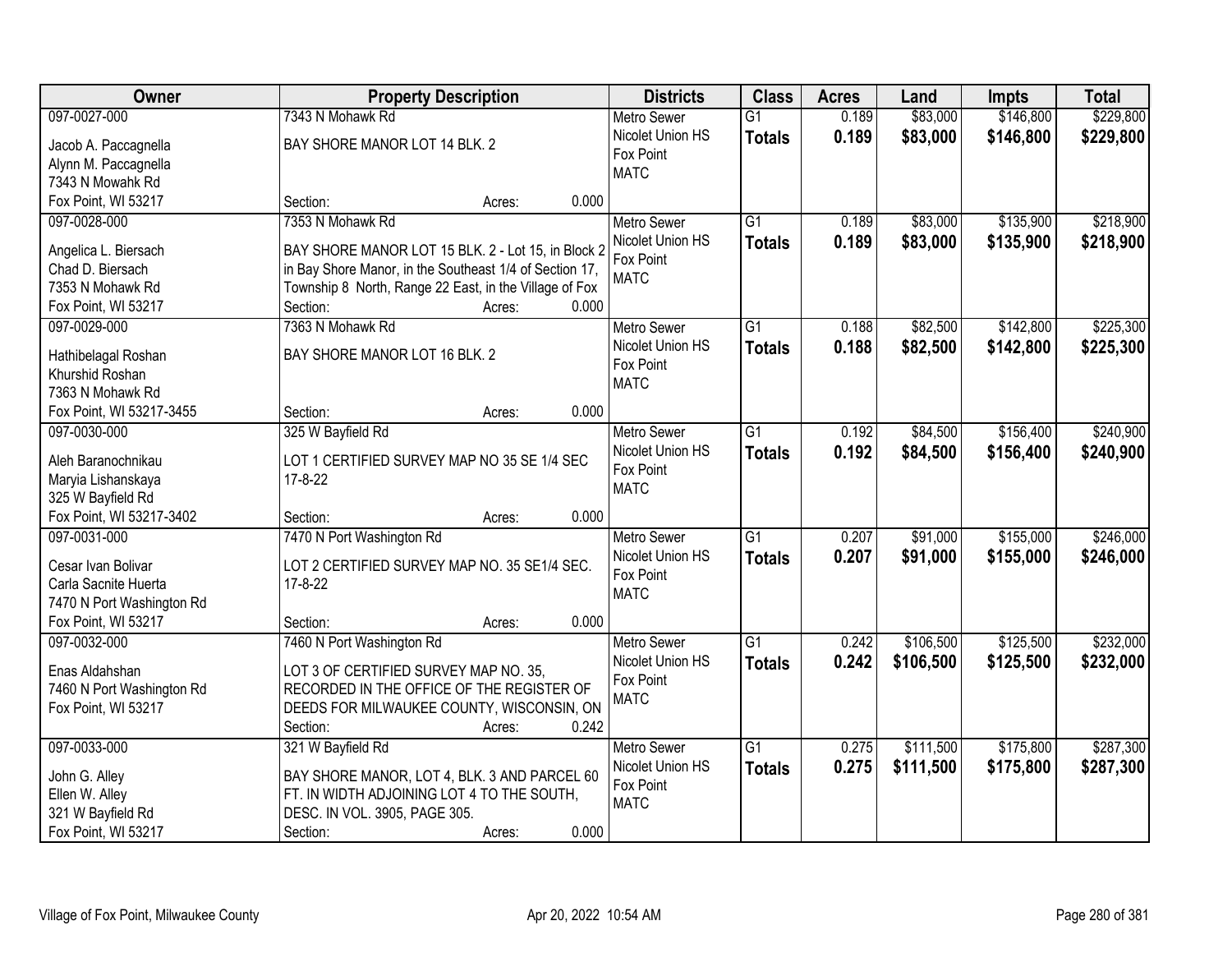| Owner                    | <b>Property Description</b>                                  | <b>Districts</b>   | <b>Class</b>    | <b>Acres</b> | Land      | Impts     | <b>Total</b> |
|--------------------------|--------------------------------------------------------------|--------------------|-----------------|--------------|-----------|-----------|--------------|
| 097-0034-000             | 315 W Bayfield Rd                                            | <b>Metro Sewer</b> | $\overline{G1}$ | 0.275        | \$111,500 | \$164,200 | \$275,700    |
| Laura Anderle            | BAY SHORE MANOR LOT 5, BLK. 3, AND PARCEL 60                 | Nicolet Union HS   | <b>Totals</b>   | 0.275        | \$111,500 | \$164,200 | \$275,700    |
| 315 W Bayvield Rd        | FT. IN WIDTH ADJOINING LOT 5 TO THE SOUTH,                   | Fox Point          |                 |              |           |           |              |
| Fox Point, WI 53217      | DESC. IN VOL. 3847, PAGE 111. - Lot 5 in Block 3 in Ba       | <b>MATC</b>        |                 |              |           |           |              |
|                          | 0.275<br>Section:<br>Acres:                                  |                    |                 |              |           |           |              |
| 097-0035-000             | 311 W Bayfield Rd                                            | <b>Metro Sewer</b> | $\overline{G1}$ | 0.277        | \$111,500 | \$134,400 | \$245,900    |
|                          |                                                              | Nicolet Union HS   | <b>Totals</b>   | 0.277        | \$111,500 | \$134,400 | \$245,900    |
| Nataliya Nenasheva       | BAY SHORE MANOR LOT 6, BLK 3 AND LAND ADJ. S.                | Fox Point          |                 |              |           |           |              |
| 311 W Bayfield Rd        | DESC. AS: COM AT SE COR SD LOT 6, TH S TO N LI               | <b>MATC</b>        |                 |              |           |           |              |
| Fox Point, WI 53217      | OF LAND DESC. IN DV 3436 PAGE 147; TH S<br>0.000<br>Section: |                    |                 |              |           |           |              |
| 097-0036-000             | Acres:<br>307 W Bayfield Rd                                  | Metro Sewer        | G1              | 0.275        | \$111,500 | \$232,500 | \$344,000    |
|                          |                                                              | Nicolet Union HS   |                 |              |           |           |              |
| Robert Cooper            | LOT 1 CERTIFIED SURVEY MAP NO. 31 SE1/4 SEC.                 | Fox Point          | <b>Totals</b>   | 0.275        | \$111,500 | \$232,500 | \$344,000    |
| Stephanie Cooper         | 17-8-22 - Lot 1 of Certified Survey Map No. 31, recorded     | <b>MATC</b>        |                 |              |           |           |              |
| 307 W Bayfield Rd        | on October 5, 1959 in Volume 1 of Certified Survey Maps      |                    |                 |              |           |           |              |
| Fox Point, WI 53217      | Section:<br>0.000<br>Acres:                                  |                    |                 |              |           |           |              |
| 097-0037-000             | 7465 N Mohawk Rd                                             | <b>Metro Sewer</b> | G1              | 0.210        | \$92,500  | \$199,000 | \$291,500    |
| Gay- Anne Ketter         | LOT 2 CERTIFIED SURVEY MAP NO. 31 SE1/4 SEC.                 | Nicolet Union HS   | <b>Totals</b>   | 0.210        | \$92,500  | \$199,000 | \$291,500    |
| Sean P. Ketter           | $17 - 8 - 22$                                                | Fox Point          |                 |              |           |           |              |
| 7465 N Mohawk Rd         |                                                              | <b>MATC</b>        |                 |              |           |           |              |
| Fox Point, WI 53217      | 0.000<br>Section:<br>Acres:                                  |                    |                 |              |           |           |              |
| 097-0043-000             | 316 W Bayfield Rd                                            | <b>Metro Sewer</b> | $\overline{G1}$ | 0.207        | \$91,000  | \$134,500 | \$225,500    |
|                          |                                                              | Nicolet Union HS   | <b>Totals</b>   | 0.207        | \$91,000  | \$134,500 | \$225,500    |
| Kenneth P. Meyer         | BAY SHORE MANOR LOT 6 AND WEST 15 FT. OF LOT                 | Fox Point          |                 |              |           |           |              |
| 316 W Bayfield Rd        | 7, BLK 4                                                     | <b>MATC</b>        |                 |              |           |           |              |
| Fox Point, WI 53217-3401 |                                                              |                    |                 |              |           |           |              |
|                          | 0.000<br>Section:<br>Acres:                                  |                    |                 |              |           |           |              |
| 097-0044-000             | 308 W Bayfield Rd                                            | <b>Metro Sewer</b> | G1              | 0.165        | \$72,500  | \$156,400 | \$228,900    |
| Stephanie B. Bennett     | BAY SHORE MANOR EAST 35 FT. OF LOT 7 AND                     | Nicolet Union HS   | <b>Totals</b>   | 0.165        | \$72,500  | \$156,400 | \$228,900    |
| 308 W Bayfield Rd        | WEST 30 FT. OF LOT 8, BLK. 4 - All of Lot 7, excepting       | Fox Point          |                 |              |           |           |              |
| Fox Point, WI 53217      | the West 15 feet thereof, and the West 30 feet of Lot 8 in   | <b>MATC</b>        |                 |              |           |           |              |
|                          | Section:<br>0.000<br>Acres:                                  |                    |                 |              |           |           |              |
| 097-0045-000             | 7515 N Mohawk Rd                                             | <b>Metro Sewer</b> | $\overline{G1}$ | 0.193        | \$85,000  | \$87,200  | \$172,200    |
|                          |                                                              | Nicolet Union HS   | <b>Totals</b>   | 0.193        | \$85,000  | \$87,200  | \$172,200    |
| Robert M. Patterson      | BAY SHORE MANOR LOT 8 EXCEPT THE W 30 FT                     | Fox Point          |                 |              |           |           |              |
| 7515 N Mohawk Rd         | AND ALL OF LOT 9, BLK. 4.                                    | <b>MATC</b>        |                 |              |           |           |              |
| Fox Point, WI 53217      |                                                              |                    |                 |              |           |           |              |
|                          | 0.000<br>Section:<br>Acres:                                  |                    |                 |              |           |           |              |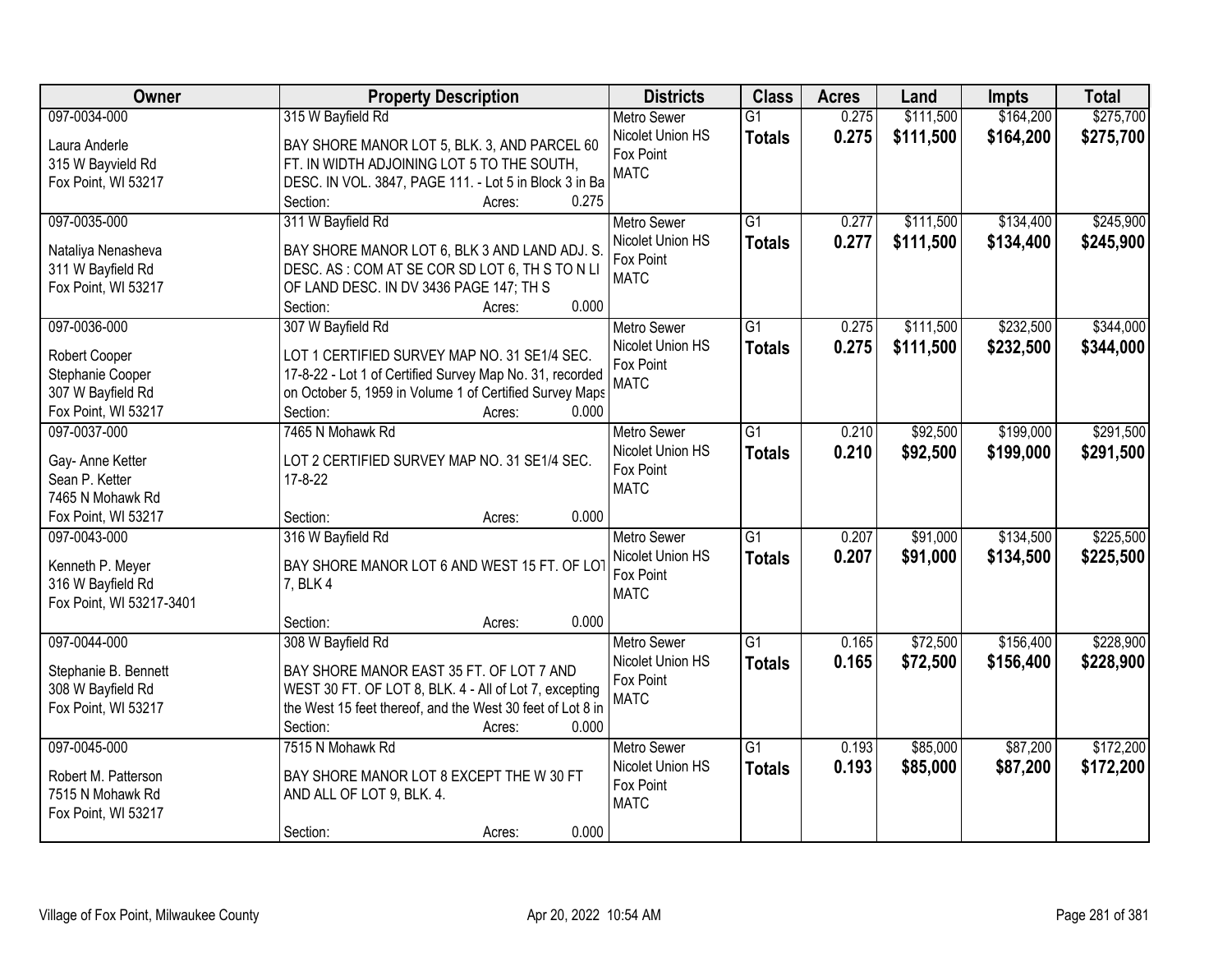| Owner                            | <b>Property Description</b>                               |                 | <b>Districts</b>              | <b>Class</b>    | <b>Acres</b> | Land      | <b>Impts</b> | <b>Total</b> |
|----------------------------------|-----------------------------------------------------------|-----------------|-------------------------------|-----------------|--------------|-----------|--------------|--------------|
| 097-0046-000                     | 7521 N Mohawk Rd                                          |                 | <b>Metro Sewer</b>            | $\overline{G1}$ | 0.257        | \$110,500 | \$182,700    | \$293,200    |
| Matthew Chenow                   | Lot 10 in Block 4 in Bay Shore Manor, being a part of the |                 | Nicolet Union HS              | <b>Totals</b>   | 0.257        | \$110,500 | \$182,700    | \$293,200    |
| Jenna Chenow                     | Southeast 1/4 of Section 17, in Township 8 North, Range   |                 | Fox Point                     |                 |              |           |              |              |
| 7521 N Mohawk Ave                | 22 East, in the Village of Fox Point, Milwaukee County,   |                 | <b>MATC</b>                   |                 |              |           |              |              |
| Fox Point, WI 53217              | Section: 17                                               | 0.257<br>Acres: |                               |                 |              |           |              |              |
| 097-0047-000                     | 7529 N Mohawk Rd                                          |                 | <b>Metro Sewer</b>            | $\overline{G1}$ | 0.257        | \$110,500 | \$138,000    | \$248,500    |
|                                  |                                                           |                 | Nicolet Union HS              | <b>Totals</b>   | 0.257        | \$110,500 | \$138,000    | \$248,500    |
| Karen E. Robinson                | BAY SHORE MANOR LOT 11 BLK.4                              |                 | Fox Point                     |                 |              |           |              |              |
| 7529 N Mohawk Rd                 |                                                           |                 | <b>MATC</b>                   |                 |              |           |              |              |
| Fox Point, WI 53217              | Section:                                                  | 0.000           |                               |                 |              |           |              |              |
| 097-0048-000                     | 7540 N Mohawk Rd                                          | Acres:          | Metro Sewer                   | $\overline{G1}$ | 0.197        | \$87,000  | \$120,800    | \$207,800    |
|                                  |                                                           |                 | Nicolet Union HS              |                 |              |           |              |              |
| Irmgard Scherze Rev Living Trust | BAY SHORE MANOR LOT 1 BLK. 5                              |                 | Fox Point                     | <b>Totals</b>   | 0.197        | \$87,000  | \$120,800    | \$207,800    |
| Irmgard Scherze                  |                                                           |                 | <b>MATC</b>                   |                 |              |           |              |              |
| 7540 N Mohawk Rd                 |                                                           |                 |                               |                 |              |           |              |              |
| Fox Point, WI 53217-3458         | Section:                                                  | 0.000<br>Acres: |                               |                 |              |           |              |              |
| 097-0049-000                     | 7532 N Mohawk Rd                                          |                 | <b>Metro Sewer</b>            | $\overline{G1}$ | 0.192        | \$84,500  | \$127,900    | \$212,400    |
| Anneliese N. Haen                | BAY SHORE MANOR LOT 2 BLK. 5                              |                 | Nicolet Union HS              | <b>Totals</b>   | 0.192        | \$84,500  | \$127,900    | \$212,400    |
| 7532 N Mohawk Rd                 |                                                           |                 | Fox Point                     |                 |              |           |              |              |
| Fox Point, WI 53217              |                                                           |                 | <b>MATC</b>                   |                 |              |           |              |              |
|                                  | Section:                                                  | 0.000<br>Acres: |                               |                 |              |           |              |              |
| 097-0050-000                     | 7524 N Mohawk Rd                                          |                 | <b>Metro Sewer</b>            | $\overline{G1}$ | 0.191        | \$84,000  | \$144,800    | \$228,800    |
|                                  |                                                           |                 | Nicolet Union HS              | <b>Totals</b>   | 0.191        | \$84,000  | \$144,800    | \$228,800    |
| Jeffrey R. Jacobs                | BAY SHORE MANOR LOT 3, BLK. 5                             |                 | Fox Point                     |                 |              |           |              |              |
| Keona L. Jacobs                  |                                                           |                 | <b>MATC</b>                   |                 |              |           |              |              |
| 7524 N Mohawk Rd                 |                                                           |                 |                               |                 |              |           |              |              |
| Fox Point, WI 53217-3458         | Section:                                                  | 0.000<br>Acres: |                               |                 |              |           |              |              |
| 097-0051-000                     | 7516 N Mohawk Rd                                          |                 | Metro Sewer                   | $\overline{G1}$ | 0.191        | \$84,000  | \$173,200    | \$257,200    |
| Joseph E. Glassman               | BAY SHORE MANOR LOT 4, BLK. 5                             |                 | Nicolet Union HS<br>Fox Point | <b>Totals</b>   | 0.191        | \$84,000  | \$173,200    | \$257,200    |
| Eileen Sperl                     |                                                           |                 | <b>MATC</b>                   |                 |              |           |              |              |
| 7516 N Mohawk Rd                 |                                                           |                 |                               |                 |              |           |              |              |
| Fox Point, WI 53217-3458         | Section:                                                  | 0.000<br>Acres: |                               |                 |              |           |              |              |
| 097-0052-000                     | 7508 N Mohawk Rd                                          |                 | <b>Metro Sewer</b>            | $\overline{G1}$ | 0.191        | \$84,000  | \$218,600    | \$302,600    |
| Madeline and Leo Fleming         | Lot Five (5), Block Five (5), in Bay Shore Manor, being a |                 | Nicolet Union HS              | <b>Totals</b>   | 0.191        | \$84,000  | \$218,600    | \$302,600    |
| 7508 N Mohawk Rd                 | Subdivision in the Southeast One-quarter (1/4) of the     |                 | Fox Point                     |                 |              |           |              |              |
| Fox Point, WI 53217              | Section Seventeen (17), Township Eight (8) North, Range   |                 | <b>MATC</b>                   |                 |              |           |              |              |
|                                  | Section:                                                  | 0.191<br>Acres: |                               |                 |              |           |              |              |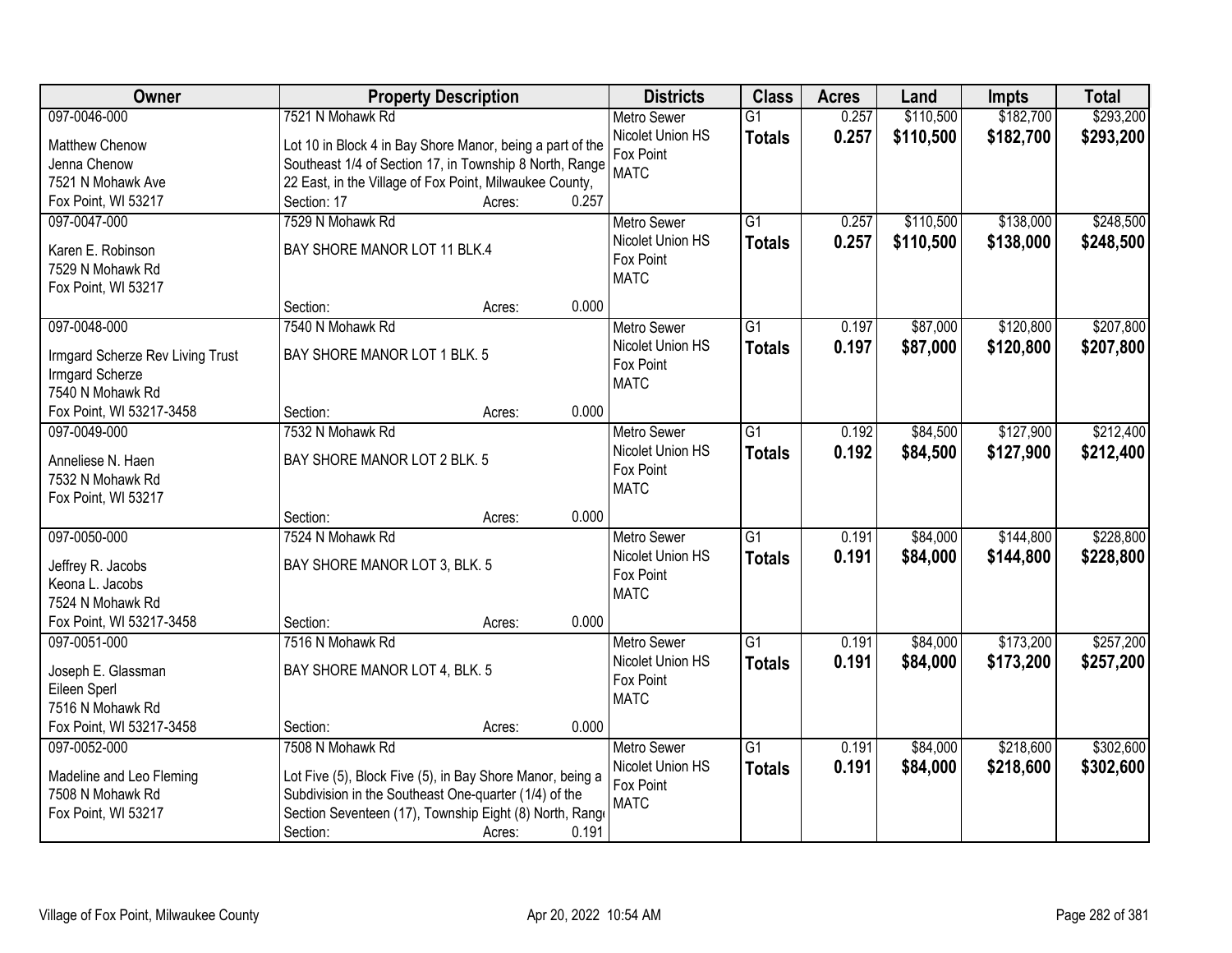| Owner                       | <b>Property Description</b>                                                          | <b>Districts</b>   | <b>Class</b>    | <b>Acres</b> | Land      | <b>Impts</b> | <b>Total</b> |
|-----------------------------|--------------------------------------------------------------------------------------|--------------------|-----------------|--------------|-----------|--------------|--------------|
| 097-0053-000                | 7500 N Mohawk Rd                                                                     | <b>Metro Sewer</b> | $\overline{G1}$ | 0.286        | \$112,000 | \$194,500    | \$306,500    |
| Sheikh Iqbal Ahamed         | BAY SHORE MANOR LOT 6, BLK. 5 AND N1/2 OF                                            | Nicolet Union HS   | <b>Totals</b>   | 0.286        | \$112,000 | \$194,500    | \$306,500    |
| 7500 N Mohawk Rd            | VACATED STREET ADJOINING SD LOT ON THE                                               | Fox Point          |                 |              |           |              |              |
| Fox Point, WI 53217-3458    | SOUTH.                                                                               | <b>MATC</b>        |                 |              |           |              |              |
|                             | 0.000<br>Section:<br>Acres:                                                          |                    |                 |              |           |              |              |
| 097-0054-000                | 7505 N Navajo Rd                                                                     | <b>Metro Sewer</b> | $\overline{G1}$ | 0.285        | \$112,000 | \$140,800    | \$252,800    |
| James Ertman                |                                                                                      | Nicolet Union HS   | <b>Totals</b>   | 0.285        | \$112,000 | \$140,800    | \$252,800    |
| Karen Ertman                | BAY SHORE MANOR LOT 7, BLK. 5 AND N 1/2 OF<br>VACATED STREET ADJOINING SD LOT ON THE | Fox Point          |                 |              |           |              |              |
| 7505 N Navajo Rd            | SOUTH.                                                                               | <b>MATC</b>        |                 |              |           |              |              |
| Fox Point, WI 53217-3465    | Section:<br>0.000<br>Acres:                                                          |                    |                 |              |           |              |              |
| 097-0055-000                | 7513 N Navajo Rd                                                                     | Metro Sewer        | $\overline{G1}$ | 0.192        | \$84,500  | \$125,100    | \$209,600    |
|                             |                                                                                      | Nicolet Union HS   | <b>Totals</b>   | 0.192        | \$84,500  | \$125,100    | \$209,600    |
| Clare A. Beachkofski        | BAY SHORE MANOR LOT 8 BLK. 5                                                         | Fox Point          |                 |              |           |              |              |
| 7513 N Navajo Rd            |                                                                                      | <b>MATC</b>        |                 |              |           |              |              |
| Fox Point, WI 53217-3465    |                                                                                      |                    |                 |              |           |              |              |
|                             | 0.000<br>Section:<br>Acres:                                                          |                    |                 |              |           |              |              |
| 097-0056-000                | 7529 N Navajo Rd                                                                     | <b>Metro Sewer</b> | $\overline{G1}$ | 0.191        | \$84,000  | \$196,400    | \$280,400    |
| Manssor Midhat Abdul-Hameed | BAY SHORE MANOR LOT 9 BLK. 5                                                         | Nicolet Union HS   | <b>Totals</b>   | 0.191        | \$84,000  | \$196,400    | \$280,400    |
| Midhat Jamal Abdulhameed    |                                                                                      | Fox Point          |                 |              |           |              |              |
| 7529 N Navajo Rd            |                                                                                      | <b>MATC</b>        |                 |              |           |              |              |
| Fox Point, WI 53217         | 0.000<br>Section:<br>Acres:                                                          |                    |                 |              |           |              |              |
| 097-0057-000                | 7533 N Navajo Rd                                                                     | <b>Metro Sewer</b> | $\overline{G1}$ | 0.191        | \$84,000  | \$110,900    | \$194,900    |
| Lorraine M. Durant          | BAY SHORE MANOR LOT 10, BLK. 5.                                                      | Nicolet Union HS   | <b>Totals</b>   | 0.191        | \$84,000  | \$110,900    | \$194,900    |
| Lorraine Durant Liv Trus    |                                                                                      | Fox Point          |                 |              |           |              |              |
| 7533 N Navajo Rd            |                                                                                      | <b>MATC</b>        |                 |              |           |              |              |
| Fox Point, WI 53217-3465    | 0.000<br>Section:<br>Acres:                                                          |                    |                 |              |           |              |              |
| 097-0058-000                | 7535 N Navajo Rd                                                                     | Metro Sewer        | $\overline{G1}$ | 0.191        | \$84,000  | \$218,800    | \$302,800    |
|                             |                                                                                      | Nicolet Union HS   | <b>Totals</b>   | 0.191        | \$84,000  | \$218,800    | \$302,800    |
| Martha J. Mohs              | Lot 11, in Block 5, in Bay Shore Manor, in the Southeast                             | Fox Point          |                 |              |           |              |              |
| Jeremy J. Mohelnitzky       | 1/4 of Section 17, Township 8 North, Range 22 East, in                               | <b>MATC</b>        |                 |              |           |              |              |
| 7535 N Navajo Rd            | the Village of Fox Point, Milwaukee County, Wisconsin.                               |                    |                 |              |           |              |              |
| Fox Point, WI 53217         | Section:<br>0.191<br>Acres:                                                          |                    |                 |              |           |              |              |
| 097-0059-000                | 7537 N Navajo Rd                                                                     | <b>Metro Sewer</b> | $\overline{G1}$ | 0.197        | \$87,000  | \$123,000    | \$210,000    |
| Todd W. Bolton              | BAY SHORE MANOR LOT 12, BLK. 5                                                       | Nicolet Union HS   | <b>Totals</b>   | 0.197        | \$87,000  | \$123,000    | \$210,000    |
| Laura G. Bolton             |                                                                                      | Fox Point          |                 |              |           |              |              |
| 7537 N Navajo Rd            |                                                                                      | <b>MATC</b>        |                 |              |           |              |              |
| Fox Point, WI 53217-3465    | 0.000<br>Section:<br>Acres:                                                          |                    |                 |              |           |              |              |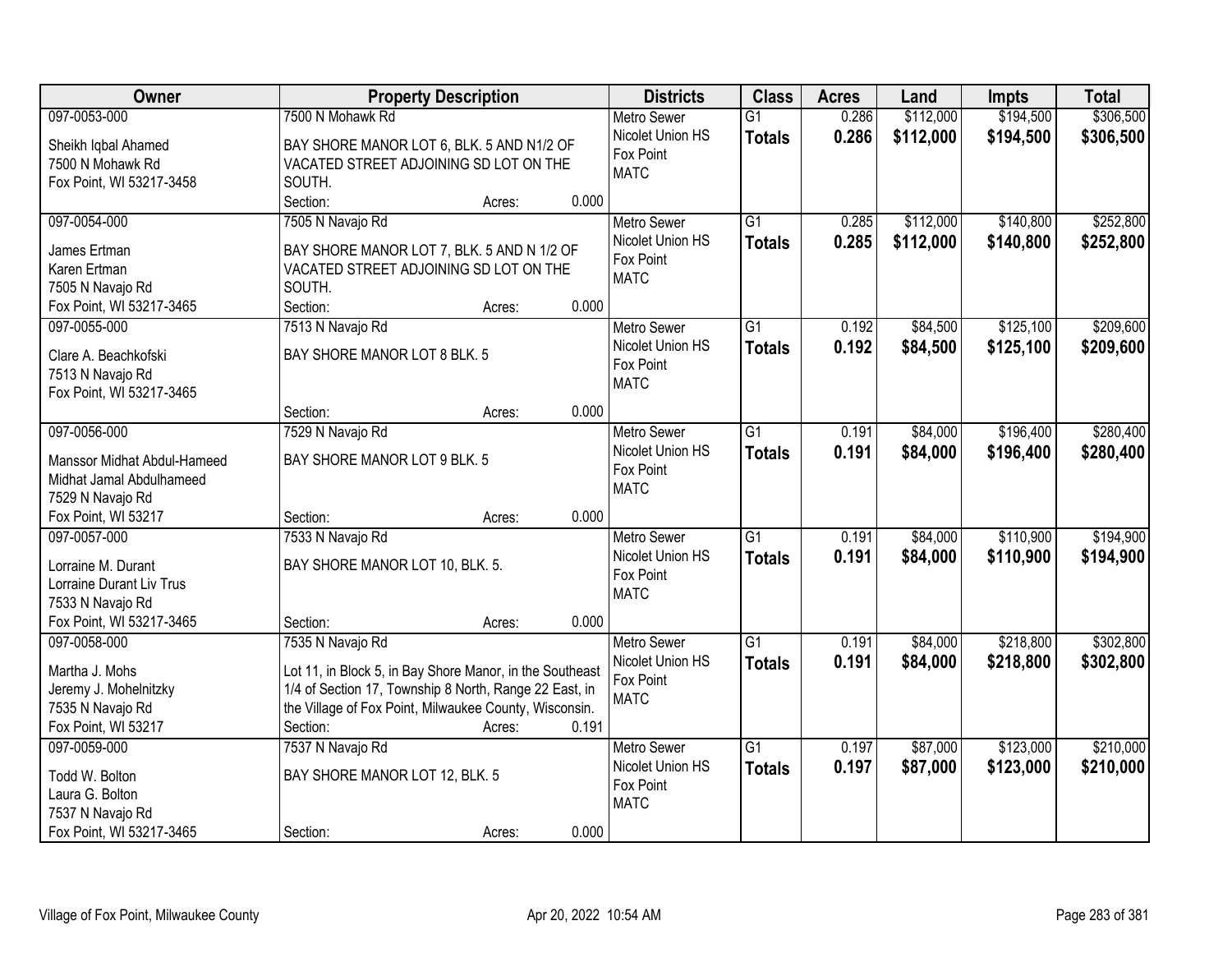| Owner                    | <b>Property Description</b>                                                                    | <b>Districts</b>         | <b>Class</b>    | <b>Acres</b> | Land      | <b>Impts</b> | <b>Total</b> |
|--------------------------|------------------------------------------------------------------------------------------------|--------------------------|-----------------|--------------|-----------|--------------|--------------|
| 097-0060-000             | 7480 N Mohawk Rd                                                                               | <b>Metro Sewer</b>       | $\overline{G1}$ | 0.295        | \$112,500 | \$113,000    | \$225,500    |
| Anatoliy Rashragovich    | BAY SHORE MANOR LOT 1, BLK. 6 AND S1/2 OF                                                      | Nicolet Union HS         | <b>Totals</b>   | 0.295        | \$112,500 | \$113,000    | \$225,500    |
| Lyubov Rashragovich      | VACATED STREET ADJOING SD LOT ON THE                                                           | Fox Point                |                 |              |           |              |              |
| 7480 N Mohawk Rd         | NORTH.                                                                                         | <b>MATC</b>              |                 |              |           |              |              |
| Fox Point, WI 53217-3456 | 0.000<br>Section:<br>Acres:                                                                    |                          |                 |              |           |              |              |
| 097-0061-000             | 7470 N Mohawk Rd                                                                               | <b>Metro Sewer</b>       | $\overline{G1}$ | 0.194        | \$85,500  | \$156,700    | \$242,200    |
|                          |                                                                                                | Nicolet Union HS         | <b>Totals</b>   | 0.194        | \$85,500  | \$156,700    | \$242,200    |
| Joellen Mccarthy         | BAY SHORE MANOR LOT 2, BLK. 6                                                                  | Fox Point                |                 |              |           |              |              |
| 7470 N Mohawk Rd         |                                                                                                | <b>MATC</b>              |                 |              |           |              |              |
| Fox Point, WI 53217-3456 | 0.000                                                                                          |                          |                 |              |           |              |              |
|                          | Section:<br>Acres:                                                                             |                          |                 |              |           |              |              |
| 097-0062-000             | 7466 N Mohawk Rd                                                                               | <b>Metro Sewer</b>       | G1              | 0.186        | \$82,000  | \$167,800    | \$249,800    |
| Alvin C. Jensen          | LOT 3, BLK. 6 BAY SHORE MANOR                                                                  | Nicolet Union HS         | <b>Totals</b>   | 0.186        | \$82,000  | \$167,800    | \$249,800    |
| Grainne N. Jensen        |                                                                                                | Fox Point<br><b>MATC</b> |                 |              |           |              |              |
| 7466 N Mohawk Rd         |                                                                                                |                          |                 |              |           |              |              |
| Fox Point, WI 53217      | 0.000<br>Section:<br>Acres:                                                                    |                          |                 |              |           |              |              |
| 097-0063-000             | 7405 N Navajo Rd                                                                               | <b>Metro Sewer</b>       | G1              | 0.366        | \$116,000 | \$197,600    | \$313,600    |
| Justin M. Krupski        | BAY SHORE MANOR LOT 5 & SLY 1/2 OF LOT 6                                                       | Nicolet Union HS         | <b>Totals</b>   | 0.366        | \$116,000 | \$197,600    | \$313,600    |
| Julie A. Krupski         | BEING 30 FT. ON ELY LI & 37.75 FT. ON W LI BLK. 6.                                             | Fox Point                |                 |              |           |              |              |
| 7405 N Navajo Rd         | ALSO N1/2 OF VACATED STREET ADJOINING SD                                                       | <b>MATC</b>              |                 |              |           |              |              |
| Fox Point, WI 53217-3463 | Section:<br>0.000<br>Acres:                                                                    |                          |                 |              |           |              |              |
| 097-0064-000             | 7415 N Navajo Rd                                                                               | <b>Metro Sewer</b>       | $\overline{G1}$ | 0.282        | \$111,500 | \$159,500    | \$271,000    |
|                          |                                                                                                | Nicolet Union HS         | <b>Totals</b>   | 0.282        | \$111,500 | \$159,500    | \$271,000    |
| Nadezhda Shalamova       | All of Lot 7 and that part of the North 1/2 of Lot 6, Block 6                                  | Fox Point                |                 |              |           |              |              |
| 7415 N Navajo Rd         | Bay Shore Manor Subdivision, being a part of the                                               | <b>MATC</b>              |                 |              |           |              |              |
| Fox Point, WI 53217      | Southeast 1/4 of Section 17, Township 8 North, Range 2:                                        |                          |                 |              |           |              |              |
|                          | 0.000<br>Section:<br>Acres:                                                                    |                          |                 |              |           |              |              |
| 097-0065-000             | 7431 N Navajo Rd                                                                               | <b>Metro Sewer</b>       | $\overline{G1}$ | 0.253        | \$110,000 | \$96,000     | \$206,000    |
| Douglas J. Born II       | BAY SHORE MANOR LOT 8 & SWLY PT OF LOT 9                                                       | Nicolet Union HS         | <b>Totals</b>   | 0.253        | \$110,000 | \$96,000     | \$206,000    |
| 7431 N Navajo Rd         | BEING 30FT. ON SELY LI & 28.47FT. ON NWLY LI OF                                                | Fox Point                |                 |              |           |              |              |
| Fox Point, WI 53217      | LOT 9 BLK. 6                                                                                   | <b>MATC</b>              |                 |              |           |              |              |
|                          | 0.000<br>Section:<br>Acres:                                                                    |                          |                 |              |           |              |              |
| 097-0066-000             | 7445 N Navajo Rd                                                                               | <b>Metro Sewer</b>       | $\overline{G1}$ | 0.208        | \$91,500  | \$160,500    | \$252,000    |
|                          |                                                                                                | Nicolet Union HS         | <b>Totals</b>   | 0.208        | \$91,500  | \$160,500    | \$252,000    |
| Mitchel Stanford         | NELY PART OF LOT 9, BLK. 6, BAY SHORE MANOR<br>BEING 30 FT. ON SELY LINE AND 41.11 FT. ON NWLY | Fox Point                |                 |              |           |              |              |
| 7445 N Navajo Rd         | LINE AND SWLY PART OF LOT 10, BLK. 6, BAY                                                      | <b>MATC</b>              |                 |              |           |              |              |
| Fox Point, WI 53217      | 0.000<br>Section:                                                                              |                          |                 |              |           |              |              |
|                          | Acres:                                                                                         |                          |                 |              |           |              |              |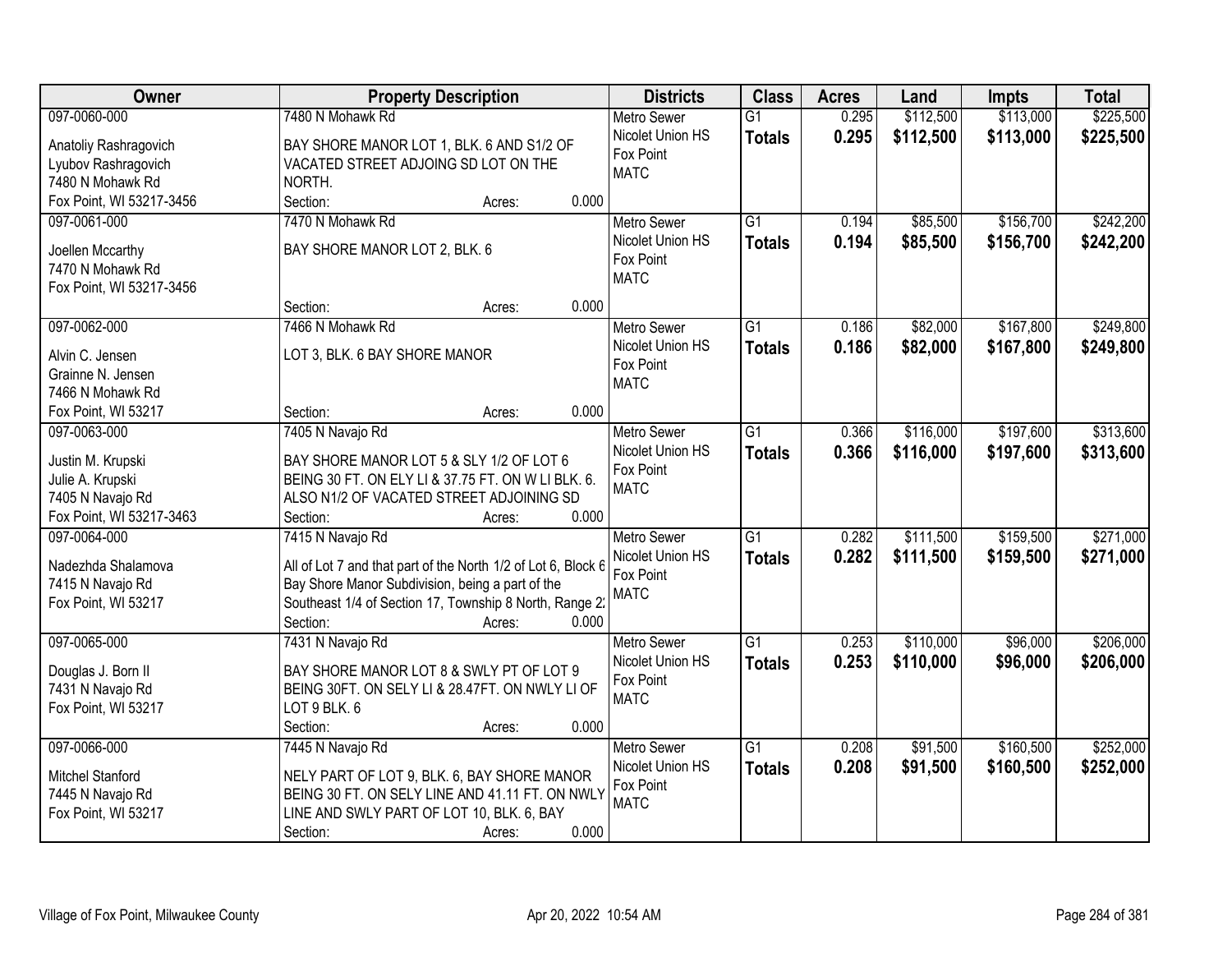| Owner                                                      | <b>Property Description</b>                                                                                 | <b>Districts</b>         | <b>Class</b>    | <b>Acres</b> | Land      | <b>Impts</b> | <b>Total</b> |
|------------------------------------------------------------|-------------------------------------------------------------------------------------------------------------|--------------------------|-----------------|--------------|-----------|--------------|--------------|
| 097-0067-000                                               | 7459 N Navajo Rd                                                                                            | <b>Metro Sewer</b>       | $\overline{G1}$ | 0.220        | \$97,000  | \$115,500    | \$212,500    |
| Robert L. Worth                                            | Lot Eleven (11) and that part of Lot Ten (10), Block Six                                                    | Nicolet Union HS         | <b>Totals</b>   | 0.220        | \$97,000  | \$115,500    | \$212,500    |
| Terry L. Worth                                             | (6), Bay Shore Manor Subdivision, according to the                                                          | Fox Point                |                 |              |           |              |              |
| 8048 N Santa Monica Blvd                                   | recorded                                                                                                    | <b>MATC</b>              |                 |              |           |              |              |
| Fox Point, WI 53217                                        | 0.220<br>Section:<br>Acres:                                                                                 |                          |                 |              |           |              |              |
| 097-0068-000                                               | 7465 N Navajo Rd                                                                                            | <b>Metro Sewer</b>       | $\overline{G1}$ | 0.217        | \$95,500  | \$134,000    | \$229,500    |
|                                                            |                                                                                                             | Nicolet Union HS         | <b>Totals</b>   | 0.217        | \$95,500  | \$134,000    | \$229,500    |
| Kevin T. Dicker                                            | Lot Twelve (12) in Block Six (6) in Bay Shore Manor,                                                        | Fox Point                |                 |              |           |              |              |
| Donna L. Blease                                            | being a part of the Southeast One-quarter (1/4) of Section                                                  | <b>MATC</b>              |                 |              |           |              |              |
| 7465 N Navajo Rd                                           | Seventeen (17), in Township Eight (8) North, Range                                                          |                          |                 |              |           |              |              |
| Fox Point, WI 53217                                        | 0.000<br>Section:<br>Acres:                                                                                 |                          |                 |              |           |              |              |
| 097-0069-000                                               | 7471 N Navajo Rd                                                                                            | Metro Sewer              | $\overline{G1}$ | 0.194        | \$85,000  | \$211,000    | \$296,000    |
| Rebeccah L. Manson                                         | Lot 13, Block 6, in Bay Shore Manor, in the Southeast                                                       | Nicolet Union HS         | <b>Totals</b>   | 0.194        | \$85,000  | \$211,000    | \$296,000    |
| Daniel Manson                                              | One-Quarter of Section 17, Town 8 North, Range 22 Eas                                                       | Fox Point                |                 |              |           |              |              |
| 7471 N Navajo Rd                                           | in the Village of Fox Point, County of Milwaukee, State of                                                  | <b>MATC</b>              |                 |              |           |              |              |
| Fox Point, WI 53217                                        | Section:<br>0.000<br>Acres:                                                                                 |                          |                 |              |           |              |              |
| 097-0070-000                                               | 7481 N Navajo Rd                                                                                            | <b>Metro Sewer</b>       | $\overline{G1}$ | 0.310        | \$113,000 | \$178,000    | \$291,000    |
|                                                            |                                                                                                             | Nicolet Union HS         |                 | 0.310        | \$113,000 | \$178,000    |              |
| Roger M. Pumphrey                                          | BAY SHORE MANOR LOT 14, BLK. 6 AND S1/2 OF                                                                  | Fox Point                | <b>Totals</b>   |              |           |              | \$291,000    |
| Evelyn Pumphrey                                            | VACATED SRREET ADJOINING SD LOT ON THE                                                                      | <b>MATC</b>              |                 |              |           |              |              |
| 7481 N Navajo Rd                                           | NORTH.                                                                                                      |                          |                 |              |           |              |              |
| Fox Point, WI 53217-3463                                   | 0.000<br>Section:<br>Acres:                                                                                 |                          |                 |              |           |              |              |
| 097-0071-000                                               | 7360 N Mohawk Rd                                                                                            | <b>Metro Sewer</b>       | $\overline{G1}$ | 0.186        | \$81,500  | \$181,400    | \$262,900    |
|                                                            |                                                                                                             | Nicolet Union HS         | <b>Totals</b>   | 0.186        | \$81,500  | \$181,400    | \$262,900    |
| The William P. Nagle and Christine A.<br>Nagle Joint Revoc | Lot 1, Block 7, in Bay Shore Manor, being a Subdivision<br>part of the Southeast One-Quarter of Section 17, | Fox Point                |                 |              |           |              |              |
| 7360 N Mohawk Rd                                           | Town 8 North, Range 22 East, in the Village of Fox Point                                                    | <b>MATC</b>              |                 |              |           |              |              |
| Fox Point, WI 53217                                        | Section:<br>0.000<br>Acres:                                                                                 |                          |                 |              |           |              |              |
| 097-0072-000                                               | 7352 N Mohawk Rd                                                                                            |                          | $\overline{G1}$ | 0.188        |           |              | \$185,300    |
|                                                            |                                                                                                             | <b>Metro Sewer</b>       |                 |              | \$82,500  | \$102,800    |              |
| Anthony J. Lucci                                           | BAY SHORE MANOR LOT 2 BLK. 7                                                                                | Nicolet Union HS         | <b>Totals</b>   | 0.188        | \$82,500  | \$102,800    | \$185,300    |
| 7352 N Mohawk Rd                                           |                                                                                                             | Fox Point<br><b>MATC</b> |                 |              |           |              |              |
| Fox Point, WI 53217                                        |                                                                                                             |                          |                 |              |           |              |              |
|                                                            | 0.000<br>Section:<br>Acres:                                                                                 |                          |                 |              |           |              |              |
| 097-0073-000                                               | 7344 N Mohawk Rd                                                                                            | <b>Metro Sewer</b>       | $\overline{G1}$ | 0.189        | \$83,000  | \$181,500    | \$264,500    |
|                                                            |                                                                                                             | Nicolet Union HS         | <b>Totals</b>   | 0.189        | \$83,000  | \$181,500    | \$264,500    |
| A Richard Yandow                                           | BAY SHORE MANOR LOT 3 BLK. 7                                                                                | Fox Point                |                 |              |           |              |              |
| Jennifer Yandow                                            |                                                                                                             | <b>MATC</b>              |                 |              |           |              |              |
| 7344 N Mohawk Rd                                           |                                                                                                             |                          |                 |              |           |              |              |
| Fox Point, WI 53217-3454                                   | 0.000<br>Section:<br>Acres:                                                                                 |                          |                 |              |           |              |              |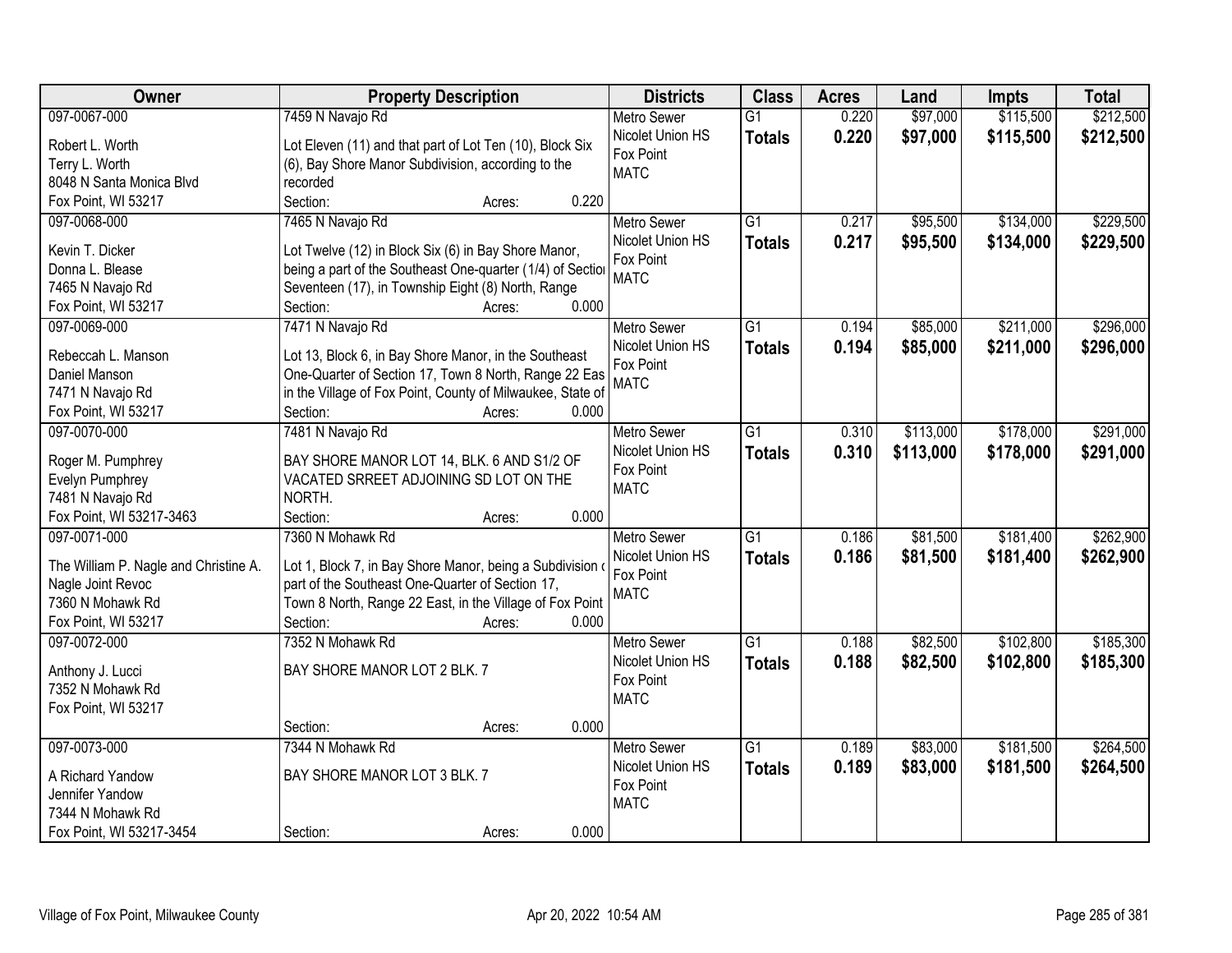| Owner                    |                                            | <b>Property Description</b> |       | <b>Districts</b>   | <b>Class</b>    | <b>Acres</b> | Land     | <b>Impts</b> | <b>Total</b> |
|--------------------------|--------------------------------------------|-----------------------------|-------|--------------------|-----------------|--------------|----------|--------------|--------------|
| 097-0074-000             | 7338 N Mohawk Rd                           |                             |       | <b>Metro Sewer</b> | $\overline{G1}$ | 0.189        | \$83,000 | \$187,400    | \$270,400    |
| Moisey Lerner            | BAY SHORE MANOR LOT 4 BLK. 7               |                             |       | Nicolet Union HS   | <b>Totals</b>   | 0.189        | \$83,000 | \$187,400    | \$270,400    |
| Raisa Khaytina           |                                            |                             |       | Fox Point          |                 |              |          |              |              |
| 7338 N Mohawk Rd         |                                            |                             |       | <b>MATC</b>        |                 |              |          |              |              |
| Fox Point, WI 53217-3454 | Section:                                   | Acres:                      | 0.000 |                    |                 |              |          |              |              |
| 097-0075-000             | 7330 N Mohawk Rd                           |                             |       | Metro Sewer        | $\overline{G1}$ | 0.188        | \$82,500 | \$127,800    | \$210,300    |
|                          |                                            |                             |       | Nicolet Union HS   | <b>Totals</b>   | 0.188        | \$82,500 | \$127,800    | \$210,300    |
| Jennifer Vice-Reshel     | BAY SHORE MANOR LOT 5 BLK. 7               |                             |       | Fox Point          |                 |              |          |              |              |
| Leann Vice-Reshel        |                                            |                             |       | <b>MATC</b>        |                 |              |          |              |              |
| 7330 N Mohawk Rd         |                                            |                             |       |                    |                 |              |          |              |              |
| Milwaukee, WI 53217      | Section:                                   | Acres:                      | 0.000 |                    |                 |              |          |              |              |
| 097-0076-000             | 7322 N Mohawk Rd                           |                             |       | <b>Metro Sewer</b> | G1              | 0.189        | \$79,000 | \$240,500    | \$319,500    |
| Michael G. Carter        | BAY SHORE MANOR LOT 6 BLK. 7 LAND CONTRACT |                             |       | Nicolet Union HS   | <b>Totals</b>   | 0.189        | \$79,000 | \$240,500    | \$319,500    |
| Nancy E. Slovik          |                                            |                             |       | Fox Point          |                 |              |          |              |              |
| 7322 N Mohawk Rd         |                                            |                             |       | <b>MATC</b>        |                 |              |          |              |              |
| Fox Point, WI 53217-3454 | Section:                                   | Acres:                      | 0.000 |                    |                 |              |          |              |              |
| 097-0081-000             | 7327 N Navajo Rd                           |                             |       | <b>Metro Sewer</b> | $\overline{G1}$ | 0.188        | \$82,500 | \$143,000    | \$225,500    |
|                          |                                            |                             |       | Nicolet Union HS   | <b>Totals</b>   | 0.188        | \$82,500 | \$143,000    | \$225,500    |
| Yi He                    | BAY SHORE MANOR LOT 11 BLK. 7              |                             |       | Fox Point          |                 |              |          |              |              |
| 7327 N Navajo Rd         |                                            |                             |       | <b>MATC</b>        |                 |              |          |              |              |
| Fox Point, WI 53217-3461 |                                            |                             |       |                    |                 |              |          |              |              |
|                          | Section:                                   | Acres:                      | 0.000 |                    |                 |              |          |              |              |
| 097-0082-000             | 7329 N Navajo Rd                           |                             |       | <b>Metro Sewer</b> | $\overline{G1}$ | 0.189        | \$83,000 | \$130,900    | \$213,900    |
| Vadim Gurevich           | BAY SHORE MANOR LOT 12 BLK 7               |                             |       | Nicolet Union HS   | <b>Totals</b>   | 0.189        | \$83,000 | \$130,900    | \$213,900    |
| Jacqueline Gurevich      |                                            |                             |       | Fox Point          |                 |              |          |              |              |
| 7329 N Navajo Rd         |                                            |                             |       | <b>MATC</b>        |                 |              |          |              |              |
| Fox Point, WI 53217      | Section:                                   | Acres:                      | 0.000 |                    |                 |              |          |              |              |
| 097-0083-000             | 7337 N Navajo Rd                           |                             |       | Metro Sewer        | $\overline{G1}$ | 0.188        | \$82,500 | \$94,900     | \$177,400    |
|                          |                                            |                             |       | Nicolet Union HS   | <b>Totals</b>   | 0.188        | \$82,500 | \$94,900     | \$177,400    |
| Patricia Cara Redmond    | BAY SHORE MANOR LOT 13 BLK. 7              |                             |       | Fox Point          |                 |              |          |              |              |
| Corey Jaymes Redmond     |                                            |                             |       | <b>MATC</b>        |                 |              |          |              |              |
| 7337 N Navajo Rd         |                                            |                             | 0.000 |                    |                 |              |          |              |              |
| Fox Point, WI 53217      | Section:                                   | Acres:                      |       |                    |                 |              |          |              |              |
| 097-0084-000             | 7343 N Navajo Rd                           |                             |       | <b>Metro Sewer</b> | $\overline{G1}$ | 0.188        | \$82,500 | \$139,700    | \$222,200    |
| Ryan J. Kresse           | BAY SHORE MANOR LOT 14 BLK. 7              |                             |       | Nicolet Union HS   | <b>Totals</b>   | 0.188        | \$82,500 | \$139,700    | \$222,200    |
| Sarita M. Kresse         |                                            |                             |       | Fox Point          |                 |              |          |              |              |
| 7343 N Navajo Rd         |                                            |                             |       | <b>MATC</b>        |                 |              |          |              |              |
| Fox Point, WI 53217      | Section:                                   | Acres:                      | 0.000 |                    |                 |              |          |              |              |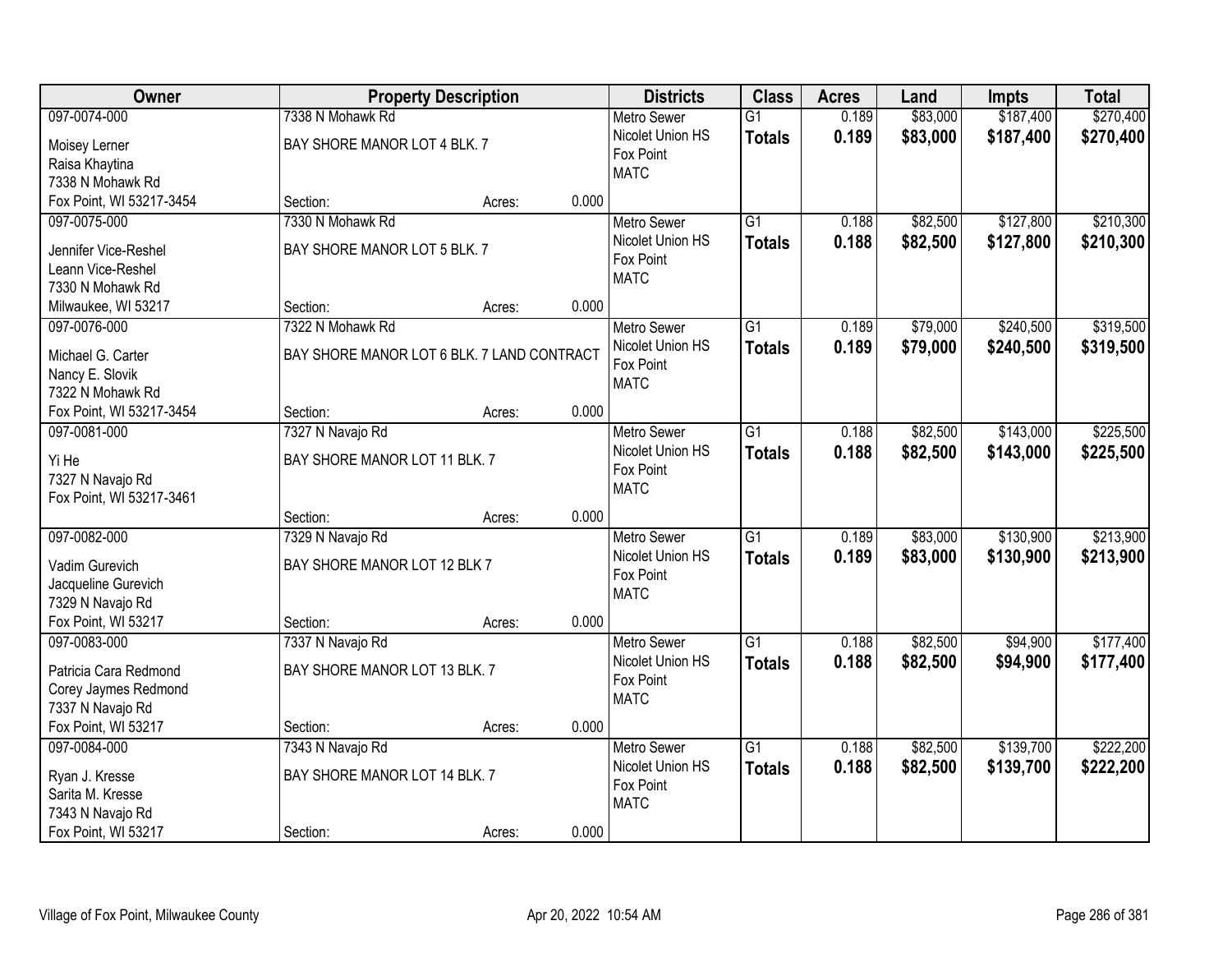| Owner                                        |                                                             | <b>Property Description</b> |       | <b>Districts</b>                       | <b>Class</b>    | <b>Acres</b> | Land      | <b>Impts</b> | <b>Total</b> |
|----------------------------------------------|-------------------------------------------------------------|-----------------------------|-------|----------------------------------------|-----------------|--------------|-----------|--------------|--------------|
| 097-0085-000                                 | 7353 N Navajo Rd                                            |                             |       | <b>Metro Sewer</b>                     | $\overline{G1}$ | 0.188        | \$82,500  | \$137,900    | \$220,400    |
| Hector L. Hernandez                          | BAY SHORE MANOR LOT 15 BLK. 7                               |                             |       | Nicolet Union HS                       | <b>Totals</b>   | 0.188        | \$82,500  | \$137,900    | \$220,400    |
| Tina M. Vondrashek                           |                                                             |                             |       | Fox Point                              |                 |              |           |              |              |
| 7353 N Navajo Rd                             |                                                             |                             |       | <b>MATC</b>                            |                 |              |           |              |              |
| Fox Point, WI 53217-3461                     | Section:                                                    | Acres:                      | 0.000 |                                        |                 |              |           |              |              |
| 097-0086-000                                 | 7363 N Navajo Rd                                            |                             |       | <b>Metro Sewer</b>                     | $\overline{G1}$ | 0.185        | \$81,500  | \$147,500    | \$229,000    |
| Geoffrey J. Daley and Gwen D. Daley          | BAY SHORE MANOR LOT 16 BLK. 7                               |                             |       | Nicolet Union HS                       | <b>Totals</b>   | 0.185        | \$81,500  | \$147,500    | \$229,000    |
| 2019 Revocable Trus                          |                                                             |                             |       | Fox Point                              |                 |              |           |              |              |
| 7363 N Navajo Rd                             |                                                             |                             |       | <b>MATC</b>                            |                 |              |           |              |              |
| Fox Point, WI 53217                          | Section:                                                    | Acres:                      | 0.000 |                                        |                 |              |           |              |              |
| 097-0087-000                                 | 7371 N Navajo Rd                                            |                             |       | <b>Metro Sewer</b>                     | $\overline{G1}$ | 0.255        | \$110,000 | \$138,600    | \$248,600    |
|                                              |                                                             |                             |       | Nicolet Union HS                       | <b>Totals</b>   | 0.255        | \$110,000 | \$138,600    | \$248,600    |
| Diane L. Mantei                              | BAY SHORE MANOR LOT 17, BLK. 7 AND S1/2 OF                  |                             |       | Fox Point                              |                 |              |           |              |              |
| 7371 N Navajo Rd<br>Fox Point, WI 53217-3461 | VACATED STREET ADJOING SD LOT ON THE<br>NORTH.              |                             |       | <b>MATC</b>                            |                 |              |           |              |              |
|                                              | Section:                                                    | Acres:                      | 0.000 |                                        |                 |              |           |              |              |
| 097-0098-000                                 | 7370 N Navajo Rd                                            |                             |       | <b>Metro Sewer</b>                     | $\overline{G1}$ | 0.337        | \$114,500 | \$164,700    | \$279,200    |
|                                              |                                                             |                             |       | Nicolet Union HS                       | <b>Totals</b>   | 0.337        | \$114,500 | \$164,700    | \$279,200    |
| Sanford L. Berger                            | BAY SHORE MANOR LOT 1, BLK. 10 AND S1/2 OF                  |                             |       | Fox Point                              |                 |              |           |              |              |
| 7370 N Navajo Rd                             | VACATED STREET ADJOING AD LOT ON THE                        |                             |       | <b>MATC</b>                            |                 |              |           |              |              |
| Fox Point, WI 53217-3460                     | NORTH.                                                      |                             |       |                                        |                 |              |           |              |              |
| 097-0099-000                                 | Section:                                                    | Acres:                      | 0.000 |                                        | $\overline{G1}$ | 0.215        |           | \$211,000    | \$305,500    |
|                                              | 7360 N Navajo Rd                                            |                             |       | <b>Metro Sewer</b><br>Nicolet Union HS |                 |              | \$94,500  |              |              |
| Lynn A. Balistreri                           | Lot 2, in Block 10, in Bay Shore Manor, in the Southeast    |                             |       | Fox Point                              | <b>Totals</b>   | 0.215        | \$94,500  | \$211,000    | \$305,500    |
| 7360 N Navajo Rd                             | 1/4 of Section 17, in Township 8 North, Range 22 East, ir   |                             |       | <b>MATC</b>                            |                 |              |           |              |              |
| Fox Point, WI 53217                          | the Village of Fox Point, Milwaukee County, Wisconsin.      |                             |       |                                        |                 |              |           |              |              |
|                                              | Section:                                                    | Acres:                      | 0.215 |                                        |                 |              |           |              |              |
| 097-0100-000                                 | 7350 N Navajo Rd                                            |                             |       | Metro Sewer                            | $\overline{G1}$ | 0.215        | \$94,500  | \$130,300    | \$224,800    |
| Alfred Lubar                                 | BAY SHORE MANOR LOT 3 BLK. 10                               |                             |       | Nicolet Union HS                       | <b>Totals</b>   | 0.215        | \$94,500  | \$130,300    | \$224,800    |
| 7350 N Navajo Rd                             |                                                             |                             |       | Fox Point<br><b>MATC</b>               |                 |              |           |              |              |
| Fox Point, WI 53217-3460                     |                                                             |                             |       |                                        |                 |              |           |              |              |
|                                              | Section:                                                    | Acres:                      | 0.000 |                                        |                 |              |           |              |              |
| 097-0101-000                                 | 7340 N Navajo Rd                                            |                             |       | <b>Metro Sewer</b>                     | $\overline{G1}$ | 0.215        | \$94,500  | \$128,100    | \$222,600    |
| Ballantyne Thabiso J Shabangu                | Lot 4, in Block 10, in Bay Shore Manor, being a             |                             |       | Nicolet Union HS                       | <b>Totals</b>   | 0.215        | \$94,500  | \$128,100    | \$222,600    |
| 7340 N Navajo Rd                             | Subdivision of a part of the Southeast 1/4 of Section 17, i |                             |       | Fox Point                              |                 |              |           |              |              |
| Fox Point, WI 53217                          | Township 8 North, Range 22 East, in the Village of Fox      |                             |       | <b>MATC</b>                            |                 |              |           |              |              |
|                                              | Section:                                                    | Acres:                      | 0.215 |                                        |                 |              |           |              |              |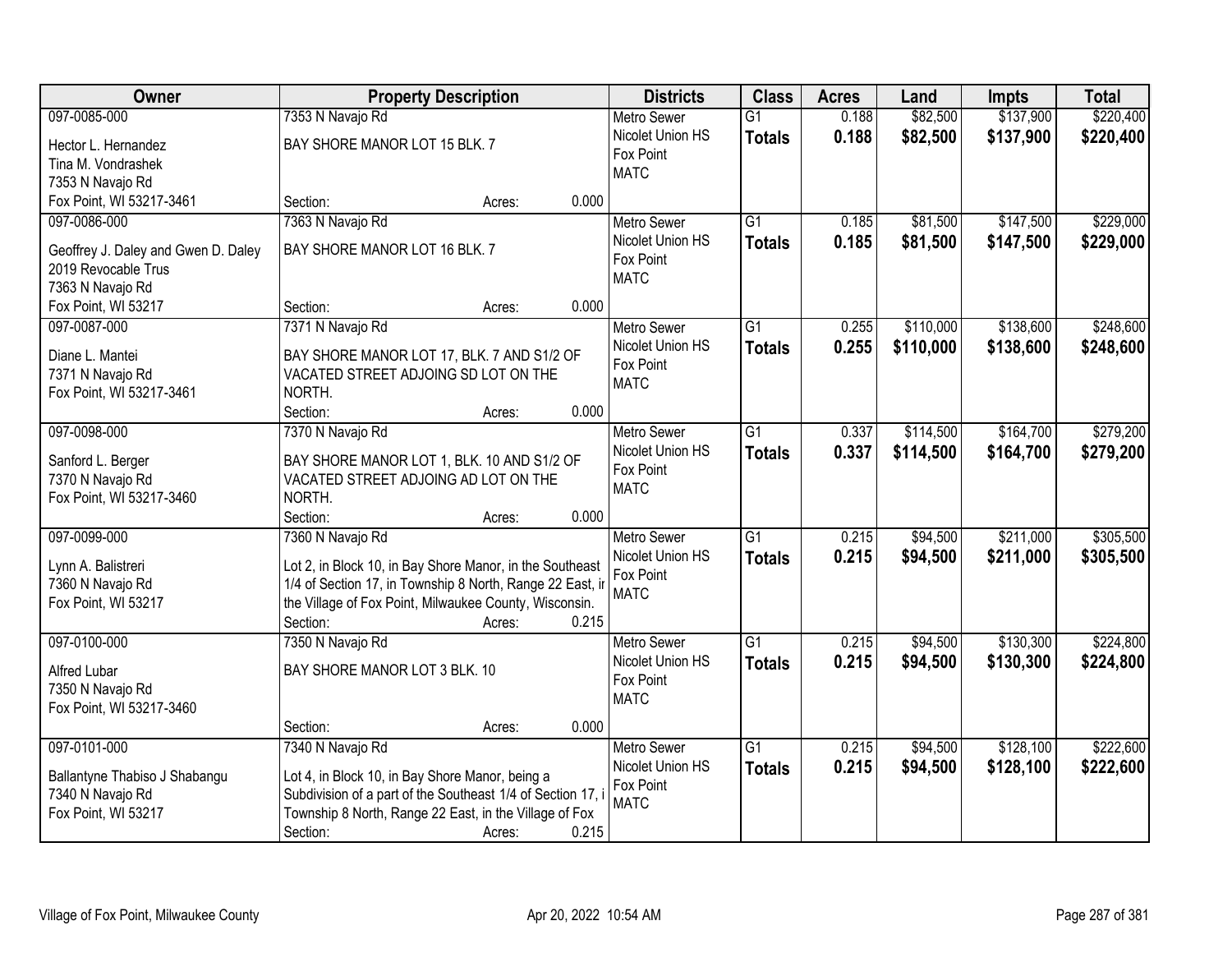| Owner                                   |                                                                                                                    | <b>Property Description</b> | <b>Districts</b> | <b>Class</b>                           | <b>Acres</b>    | Land  | <b>Impts</b> | <b>Total</b> |           |
|-----------------------------------------|--------------------------------------------------------------------------------------------------------------------|-----------------------------|------------------|----------------------------------------|-----------------|-------|--------------|--------------|-----------|
| 097-0102-000                            | 7338 N Navajo Rd                                                                                                   |                             |                  | <b>Metro Sewer</b>                     | $\overline{G1}$ | 0.215 | \$94,500     | \$128,700    | \$223,200 |
| David L. Grassl                         | BAY SHORE MANOR LOT 5 BLK. 10                                                                                      |                             |                  | Nicolet Union HS                       | <b>Totals</b>   | 0.215 | \$94,500     | \$128,700    | \$223,200 |
| Rebecca J. Grassl                       |                                                                                                                    |                             |                  | Fox Point                              |                 |       |              |              |           |
| 7338 N Navajo Rd                        |                                                                                                                    |                             |                  | <b>MATC</b>                            |                 |       |              |              |           |
| Fox Point, WI 53217-3460                | Section:                                                                                                           | Acres:                      | 0.000            |                                        |                 |       |              |              |           |
| 097-0103-000                            | 7330 N Navajo Rd                                                                                                   |                             |                  | <b>Metro Sewer</b>                     | $\overline{G1}$ | 0.213 | \$94,000     | \$125,100    | \$219,100 |
| Judith M. Wessel                        | BAY SHORE MANOR LOT 6 BLK. 10                                                                                      |                             |                  | Nicolet Union HS                       | <b>Totals</b>   | 0.213 | \$94,000     | \$125,100    | \$219,100 |
| 7330 N Navajo Rd                        |                                                                                                                    |                             |                  | Fox Point                              |                 |       |              |              |           |
| Fox Point, WI 53217-3460                |                                                                                                                    |                             |                  | <b>MATC</b>                            |                 |       |              |              |           |
|                                         | Section:                                                                                                           | Acres:                      | 0.000            |                                        |                 |       |              |              |           |
| 097-0104-000                            | 7322 N Navajo Rd                                                                                                   |                             |                  | <b>Metro Sewer</b>                     | $\overline{G1}$ | 0.213 | \$94,000     | \$114,400    | \$208,400 |
|                                         |                                                                                                                    |                             |                  | Nicolet Union HS                       | <b>Totals</b>   | 0.213 | \$94,000     | \$114,400    | \$208,400 |
| Dione N. Patton                         | BAY SHORE MANOR LOT 7 BLK. 10 7322 N. NAVAJO                                                                       |                             |                  | Fox Point                              |                 |       |              |              |           |
| PO Box 170184                           | <b>ROAD</b>                                                                                                        |                             |                  | <b>MATC</b>                            |                 |       |              |              |           |
| Milwaukee, WI 53217                     |                                                                                                                    |                             | 0.000            |                                        |                 |       |              |              |           |
| 097-0107-000                            | Section:                                                                                                           | Acres:                      |                  |                                        | $\overline{G1}$ |       | \$118,000    | \$117,500    | \$235,500 |
|                                         | 7480 N Navajo Rd                                                                                                   |                             |                  | <b>Metro Sewer</b><br>Nicolet Union HS |                 | 0.405 |              |              |           |
| Virginia Densmoor                       | BAY SHORE MANOR LOTS 1 & 2, BLK. 11                                                                                |                             |                  | Fox Point                              | <b>Totals</b>   | 0.405 | \$118,000    | \$117,500    | \$235,500 |
| 7480 N Navajo Rd                        |                                                                                                                    |                             |                  | <b>MATC</b>                            |                 |       |              |              |           |
| Fox Point, WI 53217                     |                                                                                                                    |                             |                  |                                        |                 |       |              |              |           |
|                                         | Section:                                                                                                           | Acres:                      | 0.000            |                                        |                 |       |              |              |           |
| 097-0108-000                            | 7470 N Navajo Rd                                                                                                   |                             |                  | <b>Metro Sewer</b>                     | $\overline{G1}$ | 0.186 | \$82,000     | \$156,000    | \$238,000 |
| Norbert A. Bybee Jr                     | BAY SHORE MANOR LOT 3 BLK. 11                                                                                      |                             |                  | Nicolet Union HS                       | <b>Totals</b>   | 0.186 | \$82,000     | \$156,000    | \$238,000 |
| Faith S. Bybee                          |                                                                                                                    |                             |                  | Fox Point                              |                 |       |              |              |           |
| 7470 N Navajo Rd                        |                                                                                                                    |                             |                  | <b>MATC</b>                            |                 |       |              |              |           |
| Fox Point, WI 53217-3462                | Section:                                                                                                           | Acres:                      | 0.000            |                                        |                 |       |              |              |           |
| 097-0109-000                            | 7450 N Navajo Rd                                                                                                   |                             |                  | Metro Sewer                            | $\overline{G1}$ | 0.263 | \$110,500    | \$69,100     | \$179,600 |
| Frank A. Densmoor                       | BAY SHORE MANOR LOT 4 & N1/2 OF LOT 5 BLK. 11                                                                      |                             |                  | Nicolet Union HS                       | <b>Totals</b>   | 0.263 | \$110,500    | \$69,100     | \$179,600 |
| 7480 N Navajo Rd                        |                                                                                                                    |                             |                  | Fox Point                              |                 |       |              |              |           |
| Fox Point, WI 53217                     |                                                                                                                    |                             |                  | <b>MATC</b>                            |                 |       |              |              |           |
|                                         | Section:                                                                                                           | Acres:                      | 0.000            |                                        |                 |       |              |              |           |
| 097-0110-000                            | 7446 N Navajo Rd                                                                                                   |                             |                  | <b>Metro Sewer</b>                     | $\overline{G1}$ | 0.204 | \$89,500     | \$252,500    | \$342,000 |
|                                         |                                                                                                                    |                             |                  | Nicolet Union HS                       | <b>Totals</b>   | 0.204 | \$89,500     | \$252,500    | \$342,000 |
| Benjamin Thelen                         | Lot Six (6) and the South One-half (1/2) of Lot Five (5) in                                                        |                             |                  | Fox Point                              |                 |       |              |              |           |
| Katie M. Thelen                         | Block Eleven (11) in Bay Shore Manor, in the Southeast<br>One-quarter (1/4) of Section Seventeen (17), in Townshir |                             |                  | <b>MATC</b>                            |                 |       |              |              |           |
| 7446 N Navajo Rd<br>Fox Point, WI 53217 | Section: 17                                                                                                        |                             | 0.204            |                                        |                 |       |              |              |           |
|                                         |                                                                                                                    | Acres:                      |                  |                                        |                 |       |              |              |           |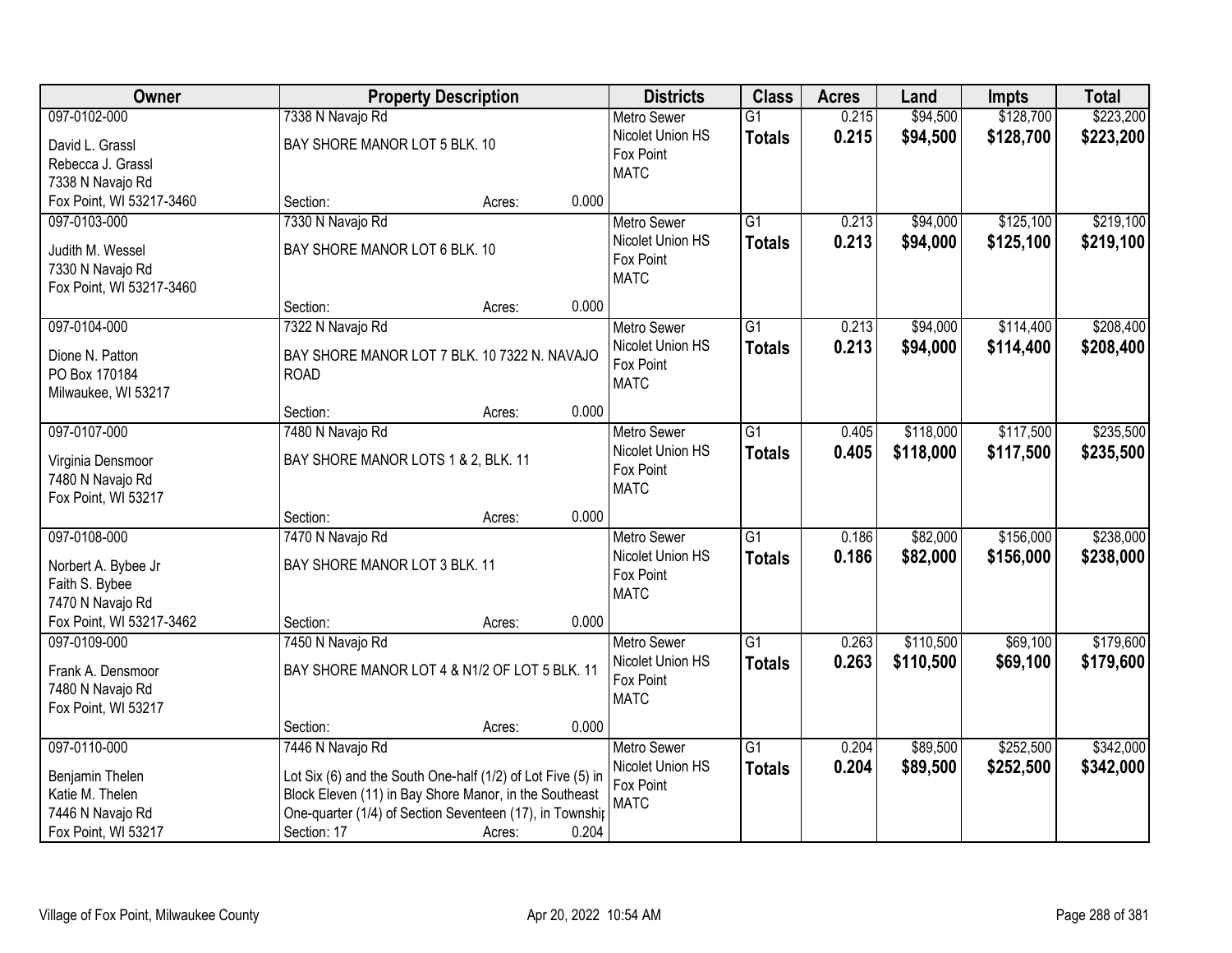| Owner                    |                                                       | <b>Property Description</b> |       | <b>Districts</b>   | <b>Class</b>    | <b>Acres</b> | Land      | <b>Impts</b> | <b>Total</b> |
|--------------------------|-------------------------------------------------------|-----------------------------|-------|--------------------|-----------------|--------------|-----------|--------------|--------------|
| 097-0111-001             | 7438 N Navajo Rd                                      |                             |       | <b>Metro Sewer</b> | $\overline{G1}$ | 0.163        | \$72,000  | \$174,800    | \$246,800    |
| Chad M. Roulette         | 07438 N NAVAJO RD                                     |                             |       | Nicolet Union HS   | <b>Totals</b>   | 0.163        | \$72,000  | \$174,800    | \$246,800    |
| Jessica L. Roulette      |                                                       |                             |       | Fox Point          |                 |              |           |              |              |
| 7438 N Navajo Rd         |                                                       |                             |       | <b>MATC</b>        |                 |              |           |              |              |
| Fox Point, WI 53217      | Section:                                              | Acres:                      | 0.000 |                    |                 |              |           |              |              |
| 097-0112-002             | 7422 N Navajo Rd                                      |                             |       | Metro Sewer        | $\overline{G1}$ | 0.376        | \$116,500 | \$115,500    | \$232,000    |
|                          |                                                       |                             |       | Nicolet Union HS   | <b>Totals</b>   | 0.376        | \$116,500 | \$115,500    | \$232,000    |
| Janko Properties, LLC    | Lots 8 and 9, in Block 11, in Bay Shore Manor, in the |                             |       | Fox Point          |                 |              |           |              |              |
| 405 E MacArthur Rd       | Southeast One-Quarter of Section 17, in Township 8    |                             |       | <b>MATC</b>        |                 |              |           |              |              |
| Fox Point, WI 53217      | North, Range 22 East, in the Village of Fox Point,    |                             |       |                    |                 |              |           |              |              |
|                          | Section:                                              | Acres:                      | 0.000 |                    |                 |              |           |              |              |
| 097-0114-000             | 7400 N Navajo Rd                                      |                             |       | <b>Metro Sewer</b> | G1              | 0.213        | \$93,500  | \$158,000    | \$251,500    |
| Mark A. Holland          | BAY SHORE MANOR LOT 10, BLK. 11 AND N1/2 OF           |                             |       | Nicolet Union HS   | <b>Totals</b>   | 0.213        | \$93,500  | \$158,000    | \$251,500    |
| Cynthia M. Holland       | VACATED STREET ADJOING SD LOT ON THE                  |                             |       | Fox Point          |                 |              |           |              |              |
| 7400 N Navajo Rd         | SOUTH.                                                |                             |       | <b>MATC</b>        |                 |              |           |              |              |
| Fox Point, WI 53217-3462 | Section:                                              | Acres:                      | 0.000 |                    |                 |              |           |              |              |
| 097-0115-000             | 7405 N Seneca Rd                                      |                             |       | <b>Metro Sewer</b> | $\overline{G1}$ | 0.304        | \$113,000 | \$197,100    | \$310,100    |
|                          |                                                       |                             |       | Nicolet Union HS   | <b>Totals</b>   | 0.304        | \$113,000 | \$197,100    | \$310,100    |
| Michel Combe             | BAY SHORE MANOR ALL OF LOT 11 AND S1/2 OF             |                             |       | Fox Point          |                 |              |           |              |              |
| Margaret W. Combe        | LOT 12, BLK. 11. ALSO N1/2 OF VACATED STREET          |                             |       | <b>MATC</b>        |                 |              |           |              |              |
| 7405 N Seneca Rd         | ADJ. SD. LOT ON THE SOUTH EXC. S. 8.78 FT. AS         |                             |       |                    |                 |              |           |              |              |
| Fox Point, WI 53217-3441 | Section:                                              | Acres:                      | 0.000 |                    |                 |              |           |              |              |
| 097-0116-000             | 7411 N Seneca Rd                                      |                             |       | Metro Sewer        | $\overline{G1}$ | 0.279        | \$111,500 | \$304,500    | \$416,000    |
| Kenneth F. Best          | BAY SHORE MANOR N1/2 OF LOT 12 AND ALL OF             |                             |       | Nicolet Union HS   | <b>Totals</b>   | 0.279        | \$111,500 | \$304,500    | \$416,000    |
| Kristine K. Best         | LOT 13, BLK. 11.                                      |                             |       | Fox Point          |                 |              |           |              |              |
| 7411 N Seneca Rd         |                                                       |                             |       | <b>MATC</b>        |                 |              |           |              |              |
| Fox Point, WI 53217-3441 | Section:                                              | Acres:                      | 0.000 |                    |                 |              |           |              |              |
| 097-0117-000             | 7423 N Seneca Rd                                      |                             |       | Metro Sewer        | $\overline{G1}$ | 0.209        | \$92,000  | \$115,100    | \$207,100    |
|                          |                                                       |                             |       | Nicolet Union HS   |                 | 0.209        | \$92,000  | \$115,100    |              |
| David M. Orman           | BAY SHORE MANOR ALL OF LOT 14 AND SOUTH               |                             |       | Fox Point          | <b>Totals</b>   |              |           |              | \$207,100    |
| Deborah P. Orman         | PART OF LOT 15. BLK. 11 DESC. IN VOL. 4190 PAGE       |                             |       | <b>MATC</b>        |                 |              |           |              |              |
| 7423 N Seneca Rd         | 73.                                                   |                             |       |                    |                 |              |           |              |              |
| Fox Point, WI 53217-3441 | Section:                                              | Acres:                      | 0.000 |                    |                 |              |           |              |              |
| 097-0118-000             | 7431 N Seneca Rd                                      |                             |       | <b>Metro Sewer</b> | $\overline{G1}$ | 0.213        | \$93,500  | \$173,000    | \$266,500    |
| Gerald A. Harris         | BAY SHORE MANOR THE N PART OF LOT 15 & S.             |                             |       | Nicolet Union HS   | <b>Totals</b>   | 0.213        | \$93,500  | \$173,000    | \$266,500    |
| Cindy J. Reed            | PART OF LOT 16 BLK. 11 DESC. IN VOL. 3496 PAGE        |                             |       | Fox Point          |                 |              |           |              |              |
| 7431 N Seneca Rd         | 625.                                                  |                             |       | <b>MATC</b>        |                 |              |           |              |              |
| Fox Point, WI 53217      | Section:                                              | Acres:                      | 0.213 |                    |                 |              |           |              |              |
|                          |                                                       |                             |       |                    |                 |              |           |              |              |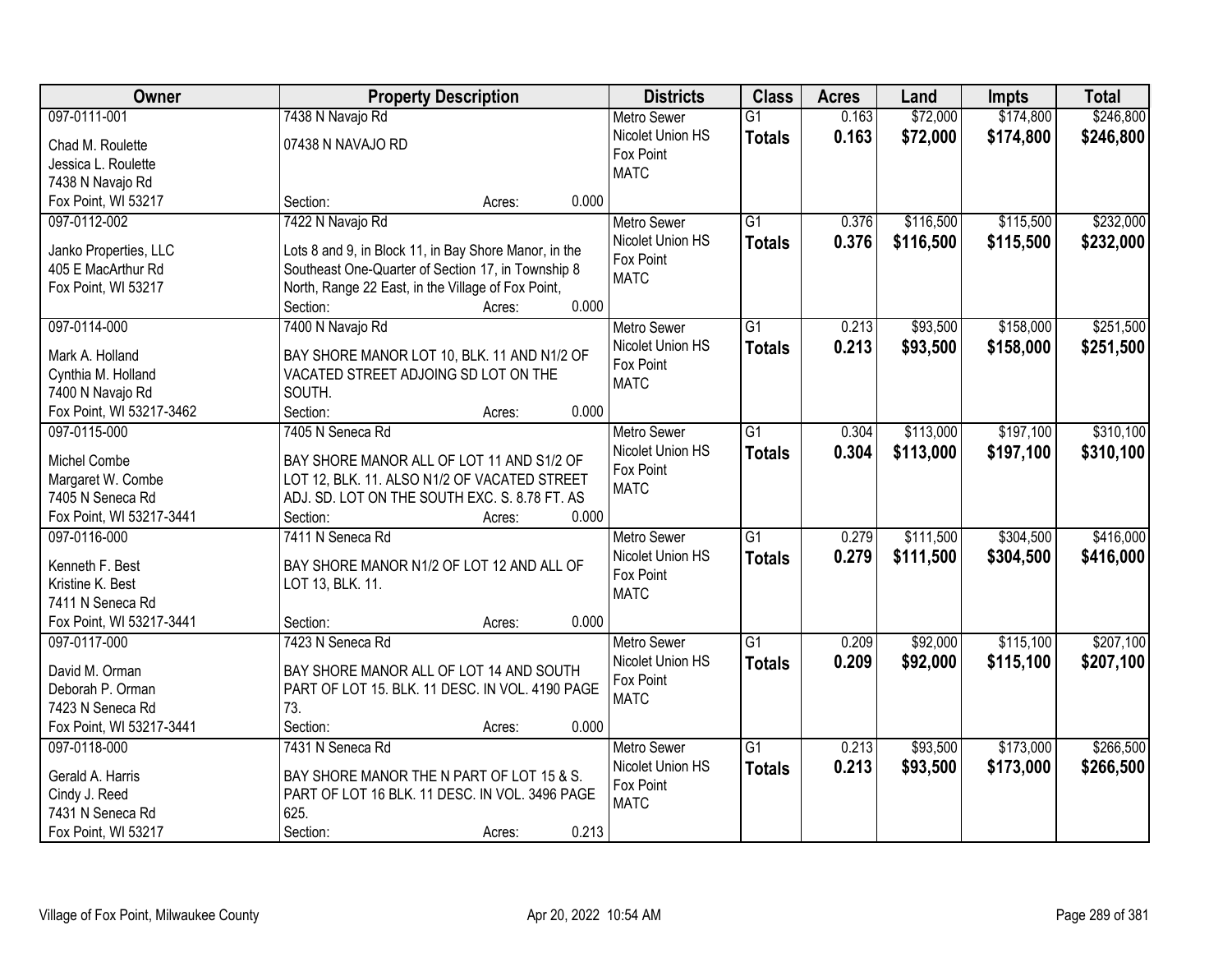| Owner                                        | <b>Property Description</b>                                  |                 | <b>Districts</b>              | <b>Class</b>    | <b>Acres</b> | Land      | <b>Impts</b> | <b>Total</b> |
|----------------------------------------------|--------------------------------------------------------------|-----------------|-------------------------------|-----------------|--------------|-----------|--------------|--------------|
| 097-0119-000                                 | 7441 N Seneca Rd                                             |                 | <b>Metro Sewer</b>            | $\overline{G1}$ | 0.224        | \$98,500  | \$222,500    | \$321,000    |
| Daniel James Corcoran                        | BAY SHORE MANOR THE N. PART OF LOT 16 AND S.                 |                 | Nicolet Union HS              | <b>Totals</b>   | 0.224        | \$98,500  | \$222,500    | \$321,000    |
| Katherine Marie Corcoran                     | PART OF LOT 17, BLK 11 DESC. IN VOL. 3307-PAGE               |                 | Fox Point                     |                 |              |           |              |              |
| 7441 N Seneca Rd                             | 127.                                                         |                 | <b>MATC</b>                   |                 |              |           |              |              |
| Fox Point, WI 53217-3441                     | Section:                                                     | 0.000<br>Acres: |                               |                 |              |           |              |              |
| 097-0120-000                                 | 7461 N Seneca Rd                                             |                 | <b>Metro Sewer</b>            | $\overline{G1}$ | 0.235        | \$103,000 | \$214,500    | \$317,500    |
|                                              |                                                              |                 | Nicolet Union HS              | <b>Totals</b>   | 0.235        | \$103,000 | \$214,500    | \$317,500    |
| Dylan J. Thompson                            | All of Lot 18 in Block 11 and also the Northerly part of Lot |                 | Fox Point                     |                 |              |           |              |              |
| Despoina Perouli                             | 17 in Block 11, both in Bay Shore Manor, in the Southeas     |                 | <b>MATC</b>                   |                 |              |           |              |              |
| 7461 N Seneca Rd                             | 1/4 of Section 17, Township 8 North, Range 22 East in th     |                 |                               |                 |              |           |              |              |
| Fox Point, WI 53217                          | Section:                                                     | 0.000<br>Acres: |                               |                 |              |           |              |              |
| 097-0121-000                                 | 7471 N Seneca Rd                                             |                 | Metro Sewer                   | $\overline{G1}$ | 0.227        | \$99,500  | \$154,500    | \$254,000    |
| Kevin Thomas Artlip                          | BAY SHORE MANOR LOT 19 AND PART OF LOT 20,                   |                 | Nicolet Union HS              | <b>Totals</b>   | 0.227        | \$99,500  | \$154,500    | \$254,000    |
| Dina Fregosa Artlip                          | BLK. 11, DESC. IN VOL 4161-PAGE 592.                         |                 | Fox Point                     |                 |              |           |              |              |
| 7471 N Seneca Rd                             |                                                              |                 | <b>MATC</b>                   |                 |              |           |              |              |
| Fox Point, WI 53217-3441                     | Section:                                                     | 0.000<br>Acres: |                               |                 |              |           |              |              |
| 097-0122-000                                 | 7481 N Seneca Rd                                             |                 | <b>Metro Sewer</b>            | $\overline{G1}$ | 0.284        | \$112,000 | \$195,500    | \$307,500    |
|                                              |                                                              |                 | Nicolet Union HS              | <b>Totals</b>   | 0.284        | \$112,000 | \$195,500    | \$307,500    |
| Robert P. Wiegers                            | BAY SHORE MANOR LOT 20, BLK. 11, AND S1/2 OF                 |                 | Fox Point                     |                 |              |           |              |              |
| Jennifer J. Wiegers                          | VACATED STREET ADJOINING SD LOT ON THE                       |                 | <b>MATC</b>                   |                 |              |           |              |              |
| 7481 N Seneca Rd<br>Fox Point, WI 53217-3441 | NORTH EXC. PART OF LOT 20 DESC. IN VOL. 3715-<br>Section:    | 0.000           |                               |                 |              |           |              |              |
| 097-0123-000                                 | 129 W Calumet Rd                                             | Acres:          |                               | $\overline{G1}$ | 0.204        | \$90,000  | \$110,100    | \$200,100    |
|                                              |                                                              |                 | <b>Metro Sewer</b>            |                 |              |           |              |              |
| Greenview Properties, LLC                    | BAY SHORE MANOR LOT 1 BLK. 12                                |                 | Nicolet Union HS<br>Fox Point | <b>Totals</b>   | 0.204        | \$90,000  | \$110,100    | \$200,100    |
| 13755 Foxtail Ln                             |                                                              |                 | <b>MATC</b>                   |                 |              |           |              |              |
| Mequon, WI 53097                             |                                                              |                 |                               |                 |              |           |              |              |
|                                              | Section:                                                     | 0.000<br>Acres: |                               |                 |              |           |              |              |
| 097-0124-000                                 | 7550 N Navajo Rd                                             |                 | <b>Metro Sewer</b>            | $\overline{G1}$ | 0.204        | \$89,500  | \$132,400    | \$221,900    |
| Justin C. Mayer                              | BAY SHORE MANOR LOT 2 BLK. 12                                |                 | Nicolet Union HS              | <b>Totals</b>   | 0.204        | \$89,500  | \$132,400    | \$221,900    |
| 7550 N Navajo Rd                             |                                                              |                 | Fox Point                     |                 |              |           |              |              |
| Fox Point, WI 53217                          |                                                              |                 | <b>MATC</b>                   |                 |              |           |              |              |
|                                              | Section:                                                     | 0.000<br>Acres: |                               |                 |              |           |              |              |
| 097-0125-000                                 | 7546 N Navajo Rd                                             |                 | <b>Metro Sewer</b>            | $\overline{G1}$ | 0.204        | \$90,000  | \$148,000    | \$238,000    |
|                                              |                                                              |                 | Nicolet Union HS              | <b>Totals</b>   | 0.204        | \$90,000  | \$148,000    | \$238,000    |
| Ronald M. Sager                              | BAY SHORE MANOR LOT 3 BLK. 12                                |                 | Fox Point                     |                 |              |           |              |              |
| 7546 N Navajo Ro                             |                                                              |                 | <b>MATC</b>                   |                 |              |           |              |              |
| Fox Point, WI 53217                          |                                                              |                 |                               |                 |              |           |              |              |
|                                              | Section:                                                     | 0.000<br>Acres: |                               |                 |              |           |              |              |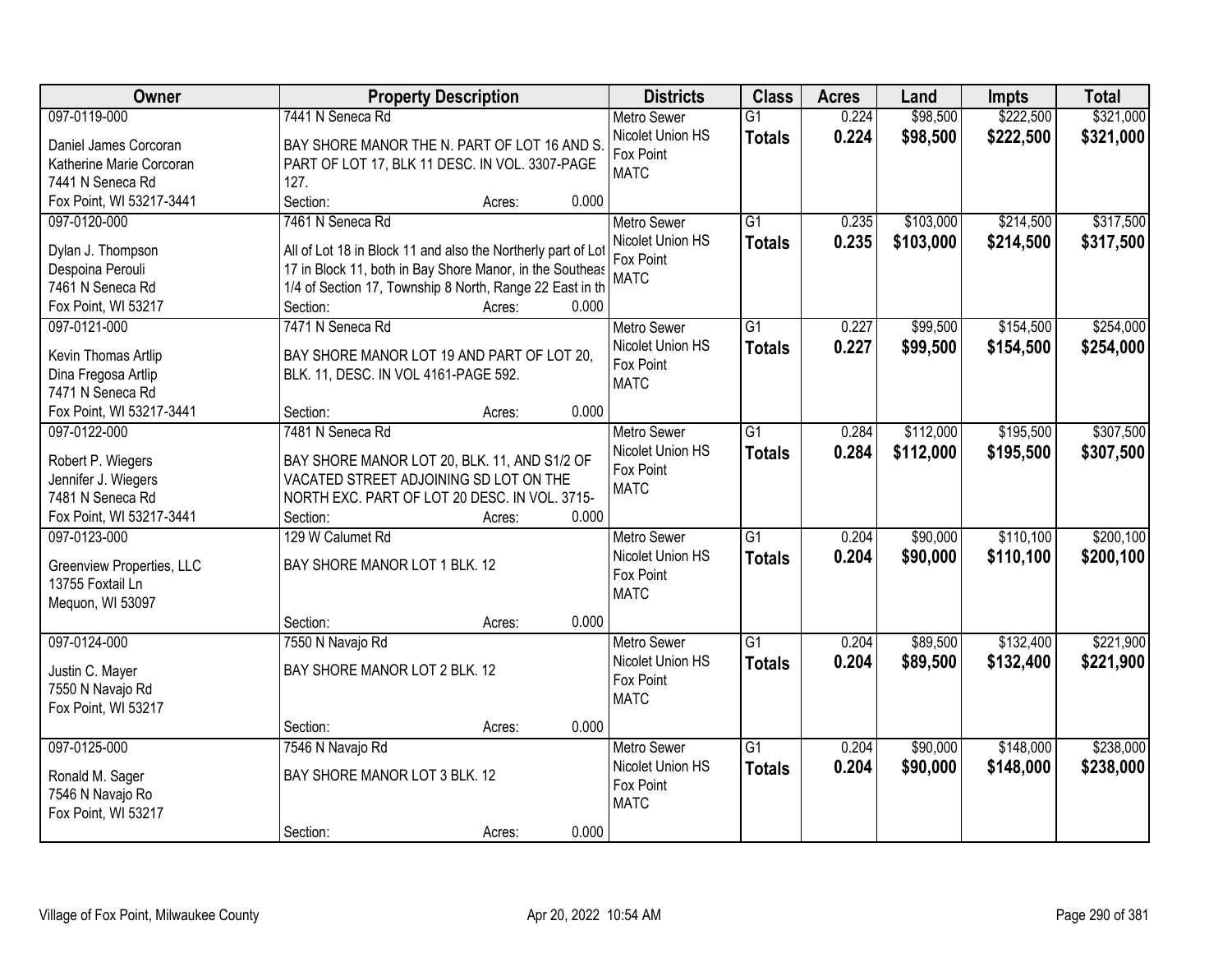| Owner                                   | <b>Property Description</b>                              |        |       | <b>Districts</b>         | <b>Class</b>    | <b>Acres</b> | Land      | Impts     | <b>Total</b> |
|-----------------------------------------|----------------------------------------------------------|--------|-------|--------------------------|-----------------|--------------|-----------|-----------|--------------|
| 097-0126-000                            | 7544 N Navajo Rd                                         |        |       | <b>Metro Sewer</b>       | $\overline{G1}$ | 0.204        | \$90,000  | \$188,000 | \$278,000    |
| Christina M. Johnson                    | Lot 4, in Block 12, in Bay Shore Manor, in the Southeast |        |       | Nicolet Union HS         | <b>Totals</b>   | 0.204        | \$90,000  | \$188,000 | \$278,000    |
| 7544 N Navajo Rd                        | One-Quarter of Section 17, in Township 8 North, Range    |        |       | Fox Point                |                 |              |           |           |              |
| Fox Point, WI 53217                     | 22 East, in the                                          |        |       | <b>MATC</b>              |                 |              |           |           |              |
|                                         | Section:                                                 | Acres: | 0.000 |                          |                 |              |           |           |              |
| 097-0127-000                            | 7538 N Navajo Rd                                         |        |       | <b>Metro Sewer</b>       | $\overline{G1}$ | 0.298        | \$112,500 | \$131,800 | \$244,300    |
|                                         |                                                          |        |       | Nicolet Union HS         | <b>Totals</b>   | 0.298        | \$112,500 | \$131,800 | \$244,300    |
| Gretchen Elizabeth Holder               | BAY SHORE MANOR LOT 6, EXC. THE S. 35 FT. AND            |        |       | Fox Point                |                 |              |           |           |              |
| 7538 N Navajo Rd                        | ALL OF LOT 5, BLK. 12                                    |        |       | <b>MATC</b>              |                 |              |           |           |              |
| Fox Point, WI 53217                     |                                                          |        |       |                          |                 |              |           |           |              |
|                                         | Section:                                                 | Acres: | 0.000 |                          |                 |              |           |           |              |
| 097-0128-000                            | 7524 N Navajo Rd                                         |        |       | <b>Metro Sewer</b>       | $\overline{G1}$ | 0.313        | \$113,500 | \$203,000 | \$316,500    |
| Michael Maistelman 2013 Revocable       | BAY SHORE MANOR S. 35 FT. OF LOT 6 AND ALL OF            |        |       | Nicolet Union HS         | <b>Totals</b>   | 0.313        | \$113,500 | \$203,000 | \$316,500    |
| Trust                                   | LOT 7. BLK. 12                                           |        |       | Fox Point                |                 |              |           |           |              |
| 7524 N Navajo Rd                        |                                                          |        |       | <b>MATC</b>              |                 |              |           |           |              |
| Fox Point, WI 53217                     | Section:                                                 | Acres: | 0.000 |                          |                 |              |           |           |              |
| 097-0129-000                            | 7500 N Navajo Rd                                         |        |       | <b>Metro Sewer</b>       | $\overline{G1}$ | 0.315        | \$113,500 | \$124,000 | \$237,500    |
| Alexander C. Keuler                     |                                                          |        |       | Nicolet Union HS         | <b>Totals</b>   | 0.315        | \$113,500 | \$124,000 | \$237,500    |
|                                         | BAY SHORE MANOR LOT 8 AND N. 35 FT. OF LOT 9             |        |       | Fox Point                |                 |              |           |           |              |
| Irina Keuler<br>7500 N Navajo Rd        | <b>BLK. 12</b>                                           |        |       | <b>MATC</b>              |                 |              |           |           |              |
|                                         |                                                          |        | 0.000 |                          |                 |              |           |           |              |
| Fox Point, WI 53217                     | Section:                                                 | Acres: |       |                          | $\overline{G1}$ |              |           |           |              |
| 097-0130-000                            | 7490 N Navajo Rd                                         |        |       | <b>Metro Sewer</b>       |                 | 0.283        | \$111,500 | \$196,500 | \$308,000    |
| Alayna Hendrickson                      | SEC, T, R BAY SHORE MANOR THE SOUTH 30 FT.               |        |       | Nicolet Union HS         | <b>Totals</b>   | 0.283        | \$111,500 | \$196,500 | \$308,000    |
| David Hendrickson                       | OF LOT 9, BLK. 12 AND ALL OF VACATED STREET              |        |       | Fox Point                |                 |              |           |           |              |
| 7490 N Navajo Rd                        | ADJOINING SD. LOT 9 ON THE SOUTH                         |        |       | <b>MATC</b>              |                 |              |           |           |              |
| Fox Point, WI 53217                     | Section:                                                 | Acres: | 0.000 |                          |                 |              |           |           |              |
| 097-0131-000                            | 7505 N Seneca Rd                                         |        |       | <b>Metro Sewer</b>       | $\overline{G1}$ | 0.299        | \$112,500 | \$270,000 | \$382,500    |
|                                         | BAY SHORE MANOR LOT 10 BLK. 12 AND N1/2 OF               |        |       | Nicolet Union HS         | <b>Totals</b>   | 0.299        | \$112,500 | \$270,000 | \$382,500    |
| Alfred Meyers et al<br>7505 N Seneca Rd | VACATED STREET ADJOING AD LOT ON THE                     |        |       | Fox Point                |                 |              |           |           |              |
| Fox Point, WI 53217-3443                | SOUTH.                                                   |        |       | <b>MATC</b>              |                 |              |           |           |              |
|                                         | Section:                                                 | Acres: | 0.000 |                          |                 |              |           |           |              |
| 097-0132-000                            | 7513 N Seneca Rd                                         |        |       | <b>Metro Sewer</b>       | $\overline{G1}$ | 0.204        | \$90,000  | \$269,500 | \$359,500    |
|                                         |                                                          |        |       | Nicolet Union HS         |                 |              |           |           |              |
| Douglas J. Marsch                       | BAY SHORE MANOR LOT 11 BLK. 12                           |        |       |                          | <b>Totals</b>   | 0.204        | \$90,000  | \$269,500 | \$359,500    |
| Jennifer Hartung Marsch                 |                                                          |        |       | Fox Point<br><b>MATC</b> |                 |              |           |           |              |
| 7513 N Seneca Rd                        |                                                          |        |       |                          |                 |              |           |           |              |
| Fox Point, WI 53217-3443                | Section:                                                 | Acres: | 0.000 |                          |                 |              |           |           |              |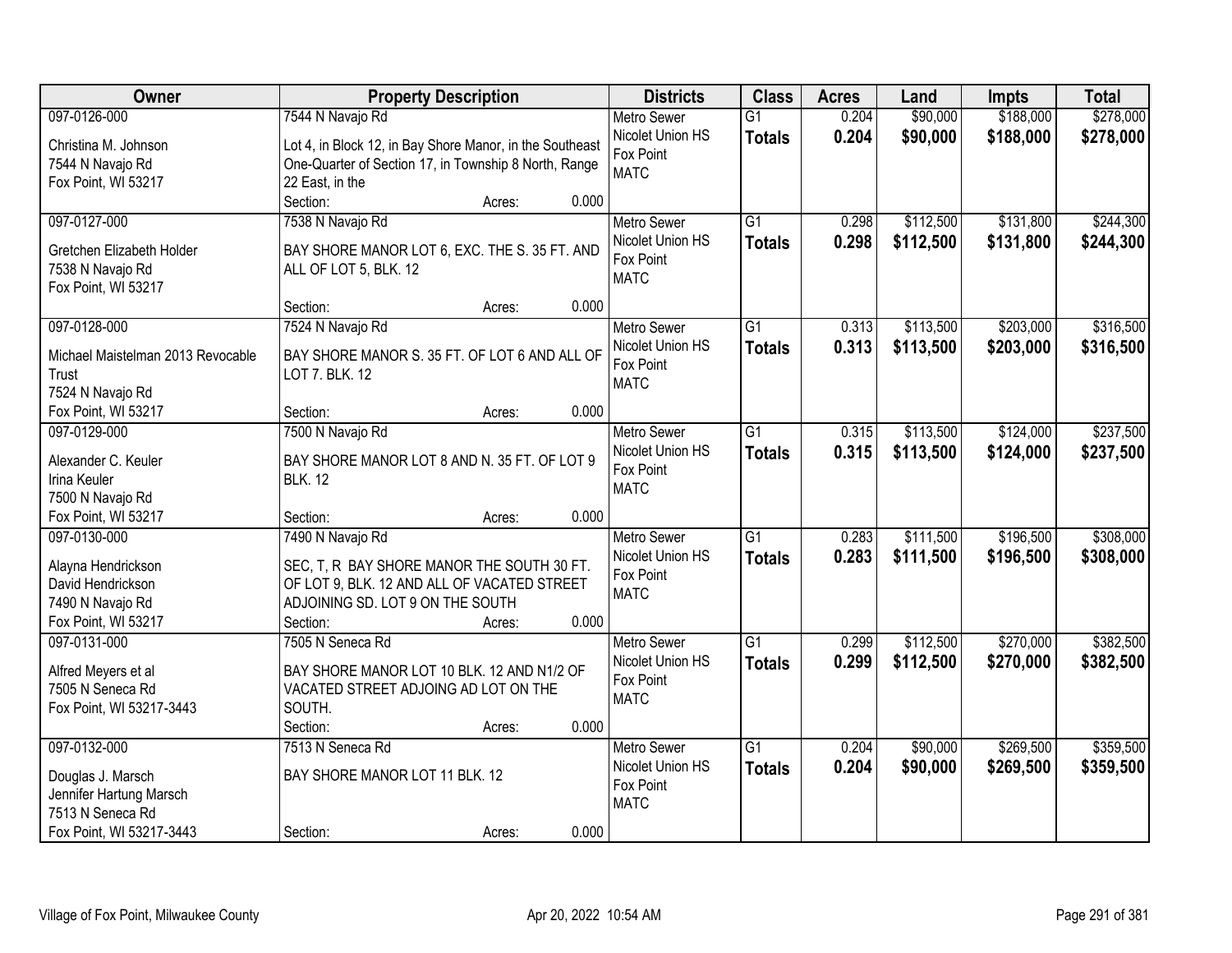| Owner                                                                              | <b>Property Description</b>                                    |        |       | <b>Districts</b>                                                   | <b>Class</b>                     | <b>Acres</b>   | Land                 | <b>Impts</b>           | <b>Total</b>           |
|------------------------------------------------------------------------------------|----------------------------------------------------------------|--------|-------|--------------------------------------------------------------------|----------------------------------|----------------|----------------------|------------------------|------------------------|
| 097-0133-000                                                                       | 7515 N Seneca Rd                                               |        |       | <b>Metro Sewer</b>                                                 | $\overline{G1}$                  | 0.204          | \$90,000             | \$145,000              | \$235,000              |
| Marshall J. Savick<br>Maureen T. Mcclone<br>7515 N Seneca Rd                       | BAY SHORE MANOR LOT 12 BLK. 12                                 |        |       | Nicolet Union HS<br>Fox Point<br><b>MATC</b>                       | <b>Totals</b>                    | 0.204          | \$90,000             | \$145,000              | \$235,000              |
| Fox Point, WI 53217-3443                                                           | Section:                                                       | Acres: | 0.000 |                                                                    |                                  |                |                      |                        |                        |
| 097-0134-000<br>Jason A. Vollmer<br>7517 N Seneca Rd<br>Fox Point, WI 53217        | 7517 N Seneca Rd<br>BAY SHORE MANOR LOT 13 BLK. 12             |        |       | <b>Metro Sewer</b><br>Nicolet Union HS<br>Fox Point<br><b>MATC</b> | $\overline{G1}$<br><b>Totals</b> | 0.204<br>0.204 | \$90,000<br>\$90,000 | \$149,400<br>\$149,400 | \$239,400<br>\$239,400 |
|                                                                                    | Section:                                                       | Acres: | 0.000 |                                                                    |                                  |                |                      |                        |                        |
| 097-0135-000<br>David A. Goodman<br>7521 N Seneca Rd<br>Fox Point, WI 53217-3443   | 7521 N Seneca Rd<br>BAY SHORE MANOR LOT 14 BLK. 12             |        |       | Metro Sewer<br>Nicolet Union HS<br>Fox Point<br><b>MATC</b>        | G1<br><b>Totals</b>              | 0.204<br>0.204 | \$90,000<br>\$90,000 | \$138,600<br>\$138,600 | \$228,600<br>\$228,600 |
|                                                                                    | Section:                                                       | Acres: | 0.000 |                                                                    |                                  |                |                      |                        |                        |
| 097-0136-000<br>Matthew P. Robinson<br>7525 N Seneca Rd<br>Fox Point, WI 53217     | 7525 N Seneca Rd<br>BAY SHORE MANOR LOT 15 BLK. 12             |        |       | <b>Metro Sewer</b><br>Nicolet Union HS<br>Fox Point<br><b>MATC</b> | G1<br><b>Totals</b>              | 0.204<br>0.204 | \$90,000<br>\$90,000 | \$164,300<br>\$164,300 | \$254,300<br>\$254,300 |
|                                                                                    | Section:                                                       | Acres: | 0.000 |                                                                    |                                  |                |                      |                        |                        |
| 097-0137-000<br>Richard D. Werwath<br>7531 N Seneca Rd<br>Fox Point, WI 53217-3443 | 7531 N Seneca Rd<br>BAY SHORE MANOR LOT 16 BLK. 12             |        |       | Metro Sewer<br>Nicolet Union HS<br>Fox Point<br><b>MATC</b>        | $\overline{G1}$<br><b>Totals</b> | 0.204<br>0.204 | \$89,500<br>\$89,500 | \$70,500<br>\$70,500   | \$160,000<br>\$160,000 |
|                                                                                    | Section:                                                       | Acres: | 0.000 |                                                                    |                                  |                |                      |                        |                        |
| 097-0138-000<br>Grant E. Sommers<br>7535 N Seneca Rd<br>Fox Point, WI 53217-3443   | 7535 N Seneca Rd<br>BAY SHORE MANOR LOT 17 BLK. 12             |        |       | Metro Sewer<br>Nicolet Union HS<br>Fox Point<br><b>MATC</b>        | $\overline{G1}$<br><b>Totals</b> | 0.204<br>0.204 | \$89,500<br>\$89,500 | \$129,300<br>\$129,300 | \$218,800<br>\$218,800 |
|                                                                                    | Section:                                                       | Acres: | 0.000 |                                                                    |                                  |                |                      |                        |                        |
| 097-0139-000<br>John Mack<br>7539 N Seneca Rd<br>Fox Point, WI 53217               | 7539 N Seneca Rd<br>BAY SHORE MANOR LOT 18 BLK. 12<br>Section: | Acres: | 0.000 | <b>Metro Sewer</b><br>Nicolet Union HS<br>Fox Point<br><b>MATC</b> | $\overline{G1}$<br><b>Totals</b> | 0.204<br>0.204 | \$89,500<br>\$89,500 | \$85,500<br>\$85,500   | \$175,000<br>\$175,000 |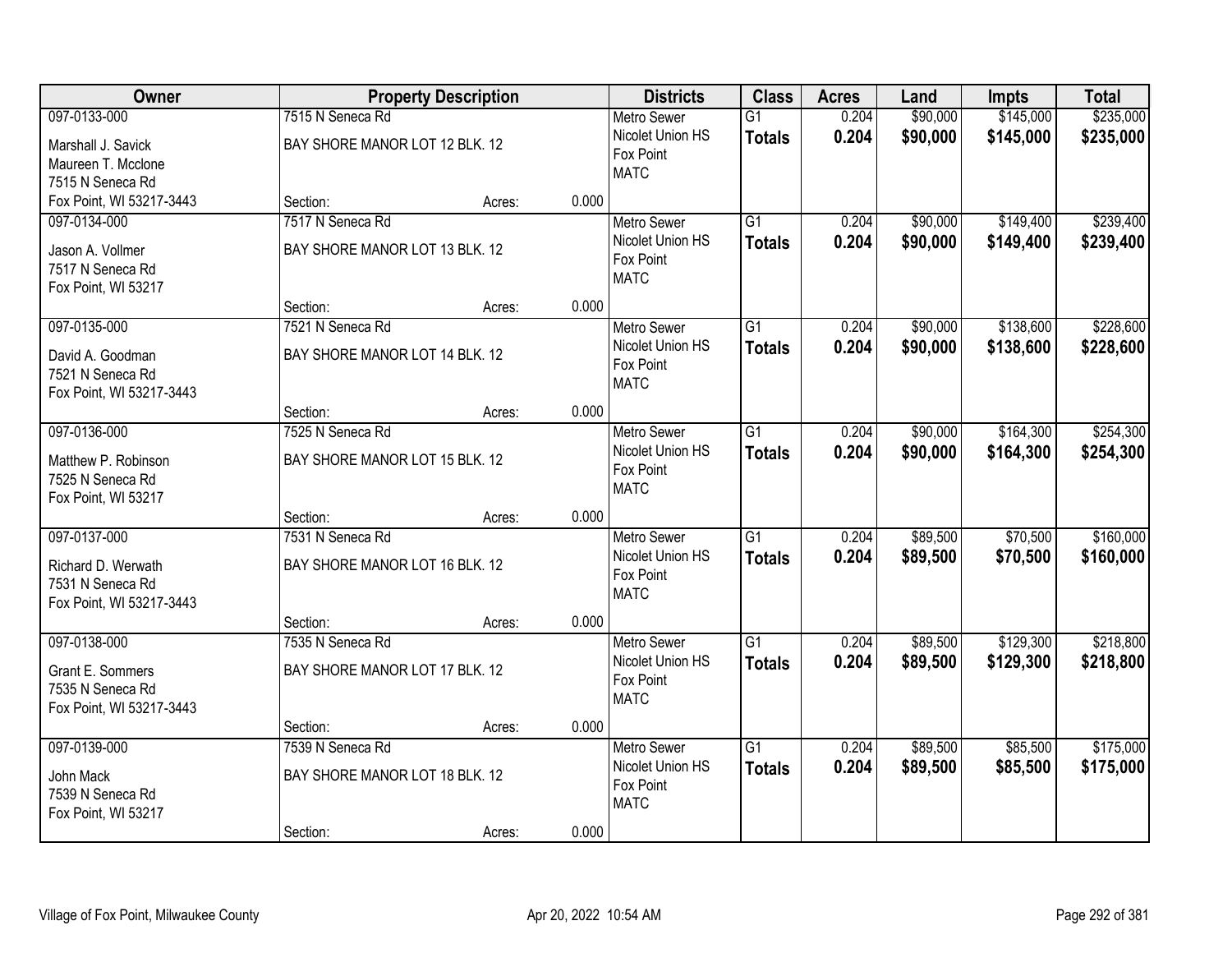| Owner                                        | <b>Property Description</b>                              |                 | <b>Districts</b>                       | <b>Class</b>                     | <b>Acres</b>   | Land                   | <b>Impts</b>           | <b>Total</b>           |
|----------------------------------------------|----------------------------------------------------------|-----------------|----------------------------------------|----------------------------------|----------------|------------------------|------------------------|------------------------|
| 097-0140-000                                 | 205 E Calumet Rd                                         |                 | <b>Metro Sewer</b><br>Nicolet Union HS | $\overline{G1}$<br><b>Totals</b> | 0.276<br>0.276 | \$111,500<br>\$111,500 | \$289,500<br>\$289,500 | \$401,000<br>\$401,000 |
| Gary Houchin-Miller<br>Lesley Houchin-Miller | LOT 1, BLK 1, FOX POINT SCHOOL ESTATES SUBD.<br>ADD. #2. |                 | Fox Point                              |                                  |                |                        |                        |                        |
| 205 E Calumet Rd                             |                                                          |                 | <b>MATC</b>                            |                                  |                |                        |                        |                        |
| Fox Point, WI 53217-3202                     | Section:                                                 | 0.000<br>Acres: |                                        |                                  |                |                        |                        |                        |
| 097-0141-000                                 | 7540 N Fairchild Rd                                      |                 | <b>Metro Sewer</b>                     | $\overline{G1}$                  | 0.276          | \$111,500              | \$309,000              | \$420,500              |
|                                              |                                                          |                 | Nicolet Union HS                       | <b>Totals</b>                    | 0.276          | \$111,500              | \$309,000              | \$420,500              |
| Lance P. Scott<br>Ann P. Scott               | LOT 2, BLK 1, FOX POINT SCHOOL ESTATES SUBD.<br>ADD. #2. |                 | Fox Point                              |                                  |                |                        |                        |                        |
| 7540 N Fairchild Rd                          |                                                          |                 | <b>MATC</b>                            |                                  |                |                        |                        |                        |
| Fox Point, WI 53217-3528                     | Section:                                                 | 0.000<br>Acres: |                                        |                                  |                |                        |                        |                        |
| 097-0142-000                                 | 7530 N Fairchild Rd                                      |                 | <b>Metro Sewer</b>                     | G1                               | 0.276          | \$111,500              | \$206,500              | \$318,000              |
|                                              |                                                          |                 | Nicolet Union HS                       | <b>Totals</b>                    | 0.276          | \$111,500              | \$206,500              | \$318,000              |
| Julie L. Richter                             | LOT 3, BLK 1, FOX POINT SCHOOL ESTATES SUBD.             |                 | Fox Point                              |                                  |                |                        |                        |                        |
| 7530 N Fairchild Rd<br>Fox Point, WI 53217   | ADD. #2.                                                 |                 | <b>MATC</b>                            |                                  |                |                        |                        |                        |
|                                              | Section:                                                 | 0.000<br>Acres: |                                        |                                  |                |                        |                        |                        |
| 097-0143-000                                 | 7520 N Fairchild Rd                                      |                 | <b>Metro Sewer</b>                     | G1                               | 0.276          | \$111,500              | \$297,600              | \$409,100              |
|                                              |                                                          |                 | Nicolet Union HS                       | <b>Totals</b>                    | 0.276          | \$111,500              | \$297,600              | \$409,100              |
| Khalid G. Al Abdul Raheem                    | LOT 4, BLK 1, FOX POINT SCHOOL ESTATES SUBD.             |                 | Fox Point                              |                                  |                |                        |                        |                        |
| 7520 N Fairchild Rd                          | ADD. #2                                                  |                 | <b>MATC</b>                            |                                  |                |                        |                        |                        |
| Fox Point, WI 53217                          | Section:                                                 | 0.000<br>Acres: |                                        |                                  |                |                        |                        |                        |
| 097-0144-000                                 | 7510 N Fairchild Rd                                      |                 | <b>Metro Sewer</b>                     | $\overline{G1}$                  | 0.277          | \$111,500              | \$173,000              | \$284,500              |
|                                              |                                                          |                 | Nicolet Union HS                       | <b>Totals</b>                    | 0.277          | \$111,500              | \$173,000              | \$284,500              |
| Dan B. Knopp                                 | LOT 5, BLK 1, FOX POINT SCHOOL ESTATES SUBD.             |                 | Fox Point                              |                                  |                |                        |                        |                        |
| 7510 N Fairchild Rd                          | ADD. #2.                                                 |                 | <b>MATC</b>                            |                                  |                |                        |                        |                        |
| Fox Point, WI 53217-3528                     |                                                          |                 |                                        |                                  |                |                        |                        |                        |
|                                              | Section:                                                 | 0.000<br>Acres: |                                        | G1                               |                |                        |                        |                        |
| 097-0145-000                                 | 7455 N Crossway Rd                                       |                 | <b>Metro Sewer</b><br>Nicolet Union HS |                                  | 0.305<br>0.305 | \$113,000              | \$209,000              | \$322,000              |
| Arthur E. Karos                              | LOT 6, BLK 1, FOX POINT SCHOOL ESTATES SUBD.             |                 | Fox Point                              | <b>Totals</b>                    |                | \$113,000              | \$209,000              | \$322,000              |
| 7455 N Crossway Rd                           | ADD. #2.                                                 |                 | <b>MATC</b>                            |                                  |                |                        |                        |                        |
| Fox Point, WI 53217                          |                                                          |                 |                                        |                                  |                |                        |                        |                        |
|                                              | Section:                                                 | 0.000<br>Acres: |                                        |                                  |                |                        |                        |                        |
| 097-0146-000                                 | 7465 N Crossway Rd                                       |                 | <b>Metro Sewer</b>                     | $\overline{G1}$                  | 0.287          | \$112,000              | \$187,000              | \$299,000              |
| Gareth M. Gordon                             | LOT 7, BLOCK 1, FOX POINT SCHOOL ESTATES                 |                 | Nicolet Union HS                       | <b>Totals</b>                    | 0.287          | \$112,000              | \$187,000              | \$299,000              |
| Jane C. Gordon                               | SUBDIVISION ADDITION #2, PART OF THE SE 1/4 OF           |                 | Fox Point<br><b>MATC</b>               |                                  |                |                        |                        |                        |
| 7465 N Crossway Rd                           | S17 AND THE SW 1/4 OF S16, T8N, R22E, VILLAGE            |                 |                                        |                                  |                |                        |                        |                        |
| Fox Point, WI 53217                          | Section:                                                 | 0.000<br>Acres: |                                        |                                  |                |                        |                        |                        |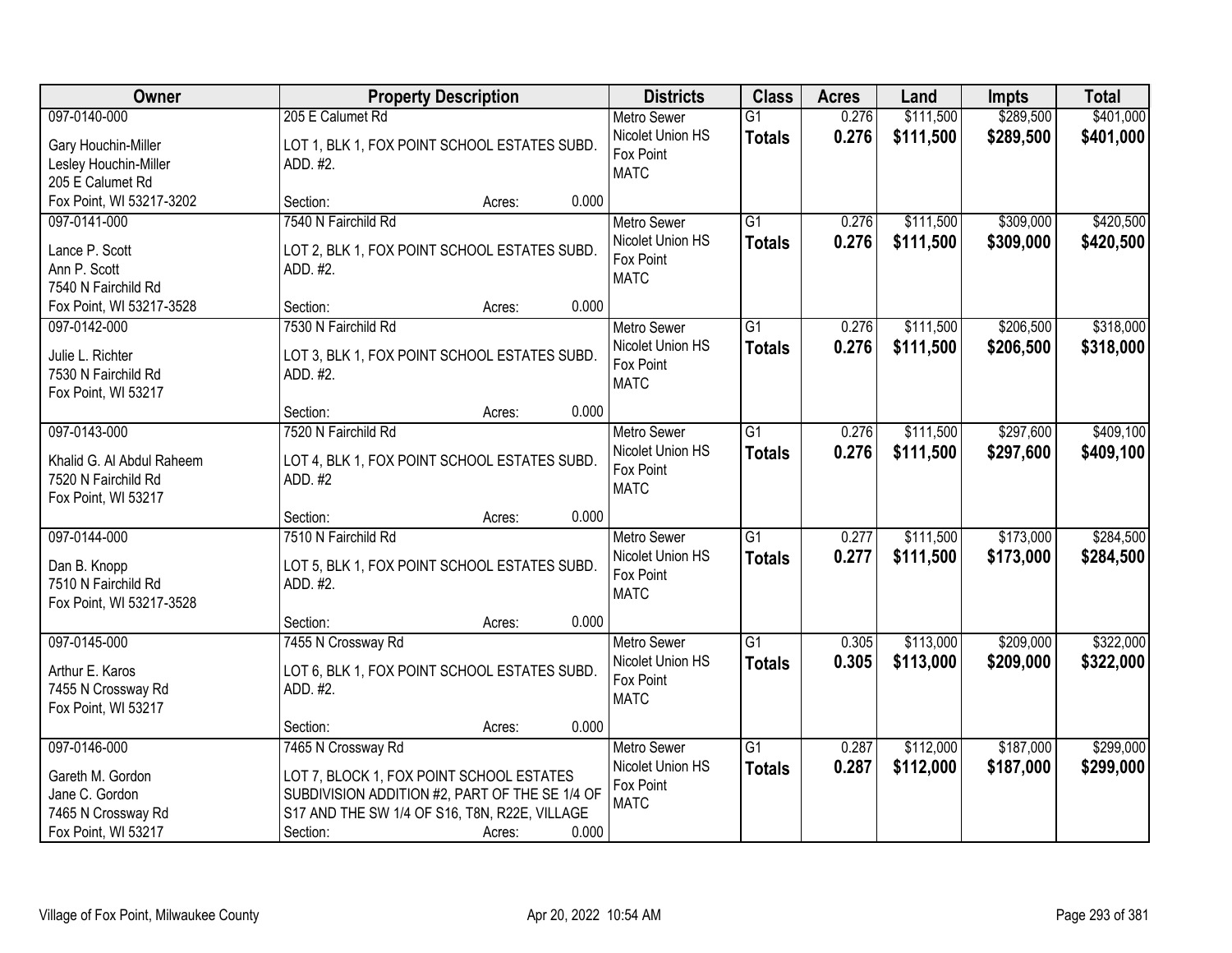| Owner                    | <b>Property Description</b>                                | <b>Districts</b>   | <b>Class</b>    | <b>Acres</b> | Land      | <b>Impts</b> | <b>Total</b> |
|--------------------------|------------------------------------------------------------|--------------------|-----------------|--------------|-----------|--------------|--------------|
| 097-0147-000             | 7475 N Crossway Rd                                         | <b>Metro Sewer</b> | $\overline{G1}$ | 0.300        | \$112,500 | \$141,000    | \$253,500    |
| Rita G. Zappen           | LOT 8, BLK 1, FOX POINT SCHOOL ESTATES SUBD.               | Nicolet Union HS   | <b>Totals</b>   | 0.300        | \$112,500 | \$141,000    | \$253,500    |
| Rita G Zappen Trust      | ADD. #2.                                                   | Fox Point          |                 |              |           |              |              |
| 7475 N Crossway Rd       |                                                            | <b>MATC</b>        |                 |              |           |              |              |
| Fox Point, WI 53217-3545 | 0.000<br>Section:<br>Acres:                                |                    |                 |              |           |              |              |
| 097-0148-000             | 7521 N Bell Rd                                             | <b>Metro Sewer</b> | $\overline{G1}$ | 0.305        | \$113,000 | \$186,000    | \$299,000    |
|                          |                                                            | Nicolet Union HS   | <b>Totals</b>   | 0.305        | \$113,000 | \$186,000    | \$299,000    |
| Susan R. Lubar           | LOT 9, BLK 1, FOX POINT SCHOOL ESTATES SUBD.               | Fox Point          |                 |              |           |              |              |
| 7521 N Bell Rd           | ADD. #2.                                                   | <b>MATC</b>        |                 |              |           |              |              |
| Fox Point, WI 53217      | 0.305<br>Section:<br>Acres:                                |                    |                 |              |           |              |              |
| 097-0149-000             | 7529 N Bell Rd                                             | Metro Sewer        | G1              | 0.285        | \$112,000 | \$233,400    | \$345,400    |
|                          |                                                            | Nicolet Union HS   |                 | 0.285        | \$112,000 | \$233,400    | \$345,400    |
| Thomas P. Haas           | Lot 10, in Block 1, in Fox Point School Estates Subdivisio | Fox Point          | <b>Totals</b>   |              |           |              |              |
| Glenna N. Haas           | Addition Number 2, in the Southeast One-Quarter of         | <b>MATC</b>        |                 |              |           |              |              |
| 28867 Winthrop Cir       | Section 17 and the Southwest One-Quarter of Section 16     |                    |                 |              |           |              |              |
| Bonia Springs, FL 34134  | Section: 16<br>0.285<br>Acres:                             |                    |                 |              |           |              |              |
| 097-0150-000             | 7533 N Bell Rd                                             | <b>Metro Sewer</b> | G1              | 0.277        | \$111,500 | \$115,000    | \$226,500    |
| Michelle A. Sherkow      | LOT 11, BLK 1, FOX POINT SCHOOL ESTATES SUBD.              | Nicolet Union HS   | <b>Totals</b>   | 0.277        | \$111,500 | \$115,000    | \$226,500    |
| 7533 N Bell Rd           | ADD. #2.                                                   | Fox Point          |                 |              |           |              |              |
| Fox Point, WI 53217      |                                                            | <b>MATC</b>        |                 |              |           |              |              |
|                          | 0.277<br>Section:<br>Acres:                                |                    |                 |              |           |              |              |
| 097-0151-000             | 7539 N Bell Rd                                             | <b>Metro Sewer</b> | $\overline{G1}$ | 0.269        | \$111,000 | \$250,900    | \$361,900    |
|                          |                                                            | Nicolet Union HS   | <b>Totals</b>   | 0.269        | \$111,000 | \$250,900    | \$361,900    |
| Lam A. Le                | LOT 12, BLK 1, FOX POINT SCHOOL ESTATES SUBD.              | Fox Point          |                 |              |           |              |              |
| 7539 N Bell Rd           | ADD.#2.                                                    | <b>MATC</b>        |                 |              |           |              |              |
| Fox Point, WI 53217      |                                                            |                    |                 |              |           |              |              |
|                          | 0.000<br>Section:<br>Acres:                                |                    |                 |              |           |              |              |
| 097-0152-000             | 7525 N Fairchild Rd                                        | <b>Metro Sewer</b> | G1              | 0.315        | \$113,500 | \$226,500    | \$340,000    |
| Gregory M. Ollman        | LOT 1, BLK 2, FOX POINT SCHOOL ESTATES SUBD.               | Nicolet Union HS   | <b>Totals</b>   | 0.315        | \$113,500 | \$226,500    | \$340,000    |
| Susan F. Ollman          | ADD. #2.                                                   | Fox Point          |                 |              |           |              |              |
| 7525 N Fairchild Rd      |                                                            | <b>MATC</b>        |                 |              |           |              |              |
| Fox Point, WI 53217-3529 | 0.315<br>Section:<br>Acres:                                |                    |                 |              |           |              |              |
| 097-0153-000             | 7515 N Fairchild Rd                                        | <b>Metro Sewer</b> | $\overline{G1}$ | 0.315        | \$113,500 | \$282,000    | \$395,500    |
|                          |                                                            | Nicolet Union HS   | <b>Totals</b>   | 0.315        | \$113,500 | \$282,000    | \$395,500    |
| James L. Adashek         | LOT 2, BLK 2, FOX POINT SCHOOL ESTATES SUBD.               | Fox Point          |                 |              |           |              |              |
| Vivian M. Adashek        | ADD #2                                                     | <b>MATC</b>        |                 |              |           |              |              |
| 7515 N Fairchild Rd      |                                                            |                    |                 |              |           |              |              |
| Fox Point, WI 53217-3529 | 0.000<br>Section:<br>Acres:                                |                    |                 |              |           |              |              |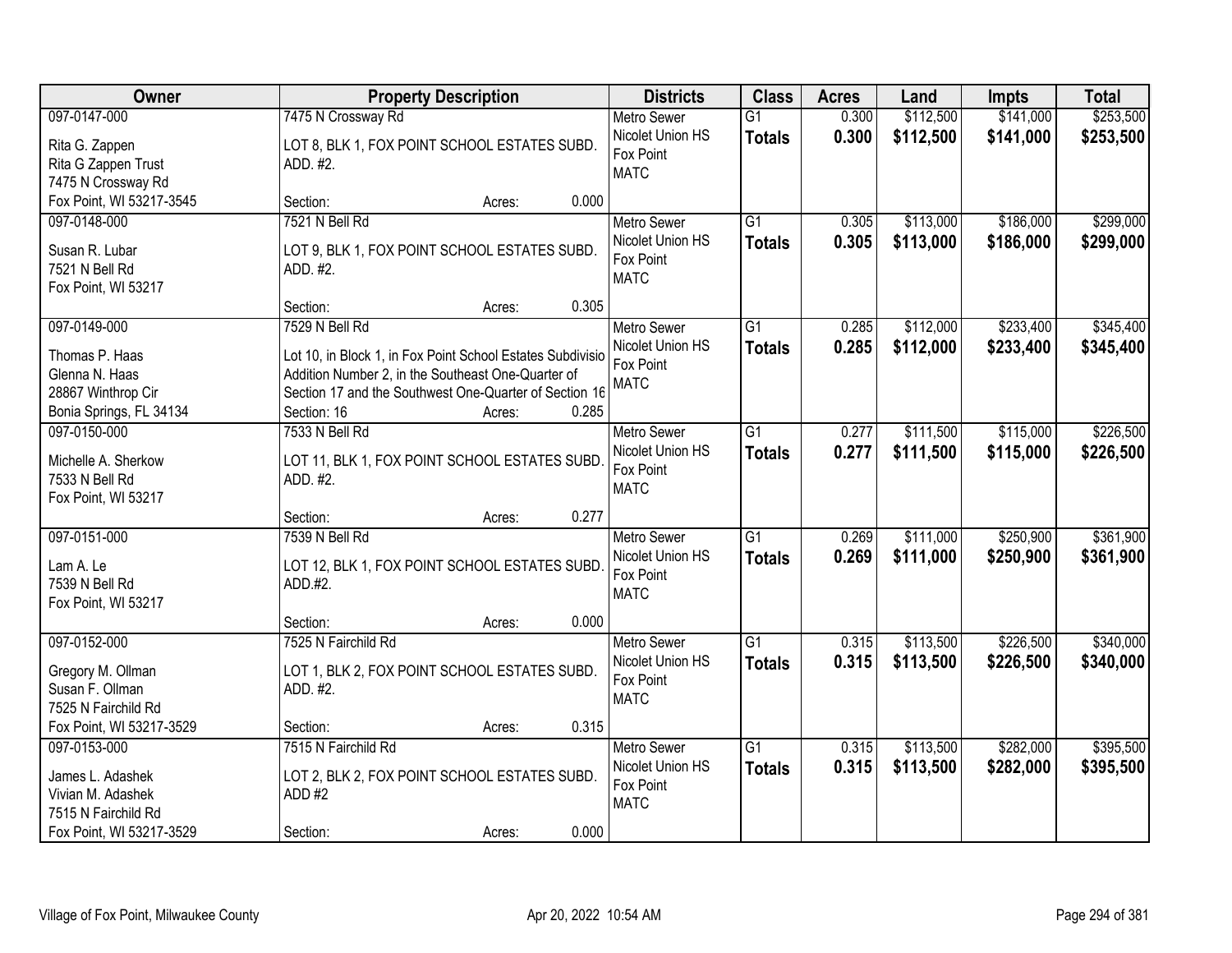| Owner                       | <b>Property Description</b>                            | <b>Districts</b>              | <b>Class</b>    | <b>Acres</b> | Land      | <b>Impts</b> | <b>Total</b> |
|-----------------------------|--------------------------------------------------------|-------------------------------|-----------------|--------------|-----------|--------------|--------------|
| 097-0154-001                | 7505 N Fairchild Rd                                    | <b>Metro Sewer</b>            | $\overline{G1}$ | 0.432        | \$119,500 | \$330,500    | \$450,000    |
| William G. Davidson         | LOT 3 AND THE NORTH 30 FEET OF THAT PORTION            | Nicolet Union HS              | <b>Totals</b>   | 0.432        | \$119,500 | \$330,500    | \$450,000    |
| Rebecca M. Davidson         | OF VACATED BAYFIELD ROAD ADJOINING SAID LOT            | Fox Point                     |                 |              |           |              |              |
| 7505 N Fairchild Rd         | 3 ON THE SOUTH, IN BLOCK 2 IN FOX POINT                | <b>MATC</b>                   |                 |              |           |              |              |
| Fox Point, WI 53217         | 0.432<br>Section:<br>Acres:                            |                               |                 |              |           |              |              |
| 097-0155-000                | 205 E Mall Rd                                          | <b>Metro Sewer</b>            | $\overline{G1}$ | 0.284        | \$112,000 | \$133,500    | \$245,500    |
|                             |                                                        | Nicolet Union HS              | <b>Totals</b>   | 0.284        | \$112,000 | \$133,500    | \$245,500    |
| Ronald E. Marth             | ALL OF LOT 1 & N 1FT. OF LOT 2 MALLCREST               | Fox Point                     |                 |              |           |              |              |
| Sarah R. Etzkin             | <b>ADDITION</b>                                        | <b>MATC</b>                   |                 |              |           |              |              |
| 205 E Mall Rd               |                                                        |                               |                 |              |           |              |              |
| Fox Point, WI 53217-3538    | 0.000<br>Section:<br>Acres:                            |                               |                 |              |           |              |              |
| 097-0156-000                | 7237 N Lombardy Rd                                     | Metro Sewer                   | G1              | 0.338        | \$114,500 | \$211,500    | \$326,000    |
| Jonathan J. Carnehl         | A PART OF LOTS 2 & 3 MALLCREST ADDITION BDD            | Nicolet Union HS              | <b>Totals</b>   | 0.338        | \$114,500 | \$211,500    | \$326,000    |
| Kathleen C. Carnehl         | AND DESC AS FOLLOWS: COMM. AT A PT IN THE W            | Fox Point                     |                 |              |           |              |              |
| 7237 N Lombardy Rd          | LI OF LOT 2 WHICH IS 1FT. S OF THE NW COR OF SD        | <b>MATC</b>                   |                 |              |           |              |              |
| Fox Point, WI 53217         | 0.000<br>Section:<br>Acres:                            |                               |                 |              |           |              |              |
| 097-0157-000                | 7229 N Lombardy Rd                                     | <b>Metro Sewer</b>            | $\overline{G1}$ | 0.305        | \$113,000 | \$207,000    | \$320,000    |
|                             |                                                        | Nicolet Union HS              | <b>Totals</b>   | 0.305        | \$113,000 | \$207,000    | \$320,000    |
| Catherine A. Machi          | MALLCREST ADDITION PT OF LOTS 3 & 4 COM IN             | Fox Point                     |                 |              |           |              |              |
| 7229 N Lombardy Rd          | WLY LI LOT 3 WHICH IS 27.91FT SLY OF NW COR SD         | <b>MATC</b>                   |                 |              |           |              |              |
| Fox Point, WI 53217         | LOT 3 TH ELY TO ELY LI LOT 3 WHICH IS 21.87FT<br>0.305 |                               |                 |              |           |              |              |
|                             | Section:<br>Acres:                                     |                               | $\overline{G1}$ |              |           |              |              |
| 097-0158-000                | 7221 N Lombardy Rd                                     | <b>Metro Sewer</b>            |                 | 0.324        | \$114,000 | \$212,500    | \$326,500    |
| Carl W. Backus              | MALLCREST ADDITION PT OF LOTS 4 5 & 6 BD &             | Nicolet Union HS<br>Fox Point | <b>Totals</b>   | 0.324        | \$114,000 | \$212,500    | \$326,500    |
| Mary E. Backus              | DESC AS FOLLOWS COM IN W LI LOT 6 & 16.87FT            | <b>MATC</b>                   |                 |              |           |              |              |
| 7221 N Lombardy Rd          | SLY OF NW COR LOT 6 TH NLY ALG W LI OF SD              |                               |                 |              |           |              |              |
| Fox Point, WI 53217-3530    | 0.324<br>Section:<br>Acres:                            |                               |                 |              |           |              |              |
| 097-0159-000                | 7213 N Lombardy Rd                                     | Metro Sewer                   | $\overline{G1}$ | 0.332        | \$114,500 | \$182,000    | \$296,500    |
| Kevin D. Nashban            | THE S 42.13 FT OF LOT 6 AND N 37.87 FT OF LOT 7        | Nicolet Union HS              | <b>Totals</b>   | 0.332        | \$114,500 | \$182,000    | \$296,500    |
| Lori R. Nashban             | AS MEAS. ALG THE E LI THEREOF AND S 44.99 FT           | Fox Point                     |                 |              |           |              |              |
| 7213 N Lombardy Rd          | OF LOT 6 & N 42.03 FT OF LOT 7 AS MEAS. ALG THE        | <b>MATC</b>                   |                 |              |           |              |              |
| Fox Point, WI 53217-3530    | 0.000<br>Section:<br>Acres:                            |                               |                 |              |           |              |              |
| 097-0160-000                | 7209 N Lombardy Rd                                     | <b>Metro Sewer</b>            | $\overline{G1}$ | 0.266        | \$111,000 | \$191,700    | \$302,700    |
|                             |                                                        | Nicolet Union HS              |                 | 0.266        | \$111,000 |              |              |
| Lawrence B. Sussman Trustee | MALLCREST ADDITION ALL OF LOT 8 EXC THE                | Fox Point                     | <b>Totals</b>   |              |           | \$191,700    | \$302,700    |
| 7209 N Lombardy             | PORTION OFF THE SLY SIDE THEREOF HAVING A              | <b>MATC</b>                   |                 |              |           |              |              |
| Fox Point, WI 53217-3530    | WIDTH OF 11.00FT ALG THE ELY LI THEREOF &              |                               |                 |              |           |              |              |
|                             | 0.000<br>Section:<br>Acres:                            |                               |                 |              |           |              |              |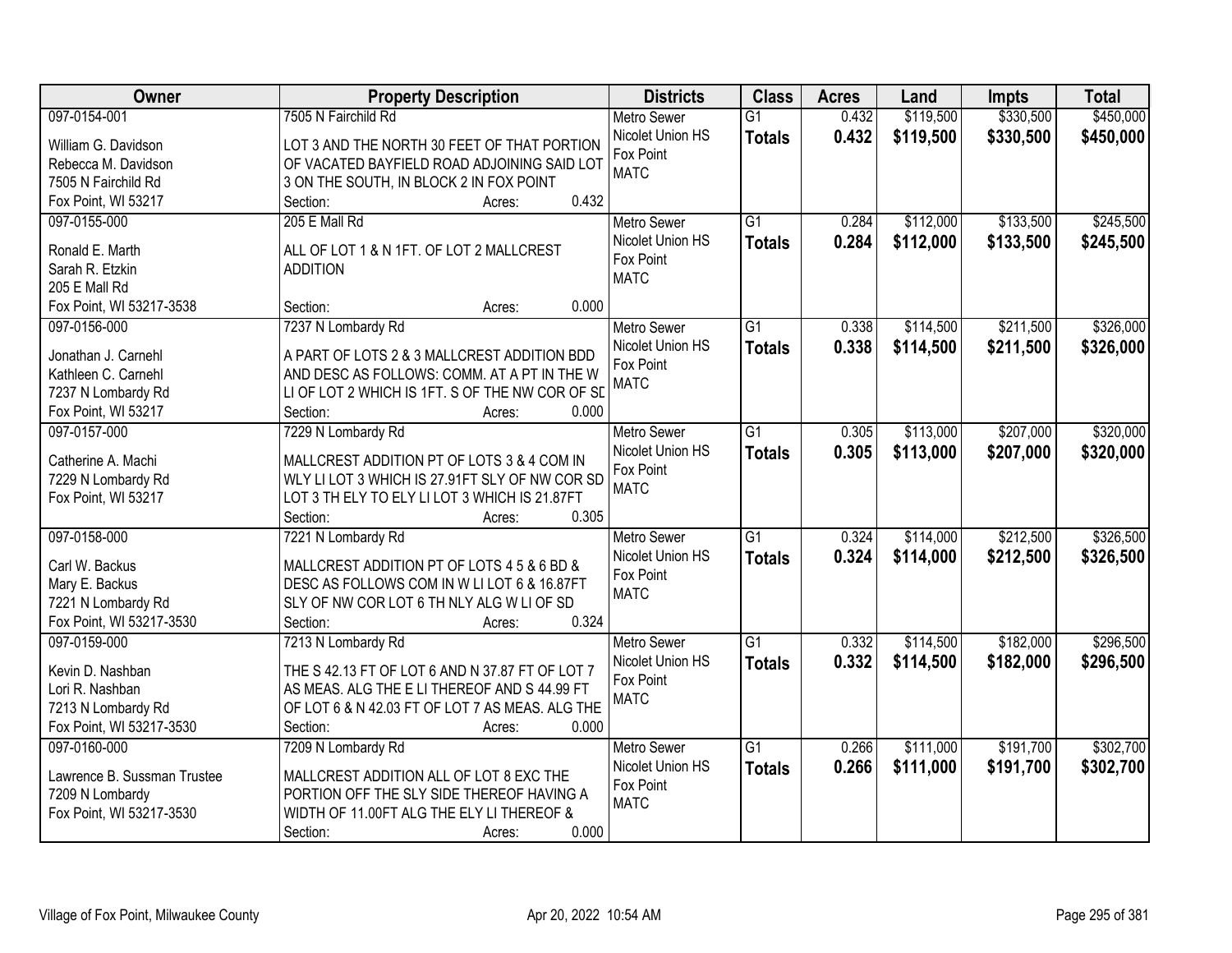| Owner                    | <b>Property Description</b>                                                 | <b>Districts</b>         | <b>Class</b>    | <b>Acres</b> | Land      | <b>Impts</b> | <b>Total</b> |
|--------------------------|-----------------------------------------------------------------------------|--------------------------|-----------------|--------------|-----------|--------------|--------------|
| 097-0161-000             | 7205 N Lombardy Rd                                                          | <b>Metro Sewer</b>       | $\overline{G1}$ | 0.284        | \$112,000 | \$222,000    | \$334,000    |
| Charles Kasik III        | LOT 9, AND THAT PORTION OF LOT 8 HAVING A                                   | Nicolet Union HS         | <b>Totals</b>   | 0.284        | \$112,000 | \$222,000    | \$334,000    |
| Cornelia Brenneman-Kasik | WIDTH OF 11 FT. ON THE ELY LI THEREOF AND                                   | Fox Point                |                 |              |           |              |              |
| 7205 N Lombardy Rd       | 12.15 FT ALG THE WLY LI THEREOF, MALLCREST                                  | <b>MATC</b>              |                 |              |           |              |              |
| Fox Point, WI 53217-3530 | 0.000<br>Section:<br>Acres:                                                 |                          |                 |              |           |              |              |
| 097-0162-000             | 7204 N Crossway Rd                                                          | <b>Metro Sewer</b>       | $\overline{G1}$ | 0.240        | \$105,500 | \$332,700    | \$438,200    |
|                          |                                                                             | Nicolet Union HS         | <b>Totals</b>   | 0.240        | \$105,500 | \$332,700    | \$438,200    |
| Robert L. Coburn         | LOT 10, MALLCREST ADDITION                                                  | Fox Point                |                 |              |           |              |              |
| Clare Coburn             |                                                                             | <b>MATC</b>              |                 |              |           |              |              |
| 7204 N Crossway Rd       |                                                                             |                          |                 |              |           |              |              |
| Fox Point, WI 53217      | 0.000<br>Section:<br>Acres:                                                 |                          |                 |              |           |              |              |
| 097-0163-000             | 7206 N Crossway Rd                                                          | Metro Sewer              | $\overline{G1}$ | 0.248        | \$109,000 | \$246,000    | \$355,000    |
| Denis J. Campbell        | That part of Lots 11 and 12 in Mallcrest Addition, being a                  | Nicolet Union HS         | <b>Totals</b>   | 0.248        | \$109,000 | \$246,000    | \$355,000    |
| Alyssa Campbell          | Subdivision of part of the Southeast 1/4 of                                 | Fox Point                |                 |              |           |              |              |
| 7206 N Crossway Rd       | Section 17, in Township 8 North, Range 22 East, in the                      | <b>MATC</b>              |                 |              |           |              |              |
| Fox Point, WI 53217      | 0.000<br>Section:<br>Acres:                                                 |                          |                 |              |           |              |              |
| 097-0164-000             | 7208 N Crossway Rd                                                          | <b>Metro Sewer</b>       | $\overline{G1}$ | 0.265        | \$111,000 | \$357,900    | \$468,900    |
|                          |                                                                             | Nicolet Union HS         | <b>Totals</b>   | 0.265        | \$111,000 | \$357,900    | \$468,900    |
| Michael James Brody      | All that part of Lot 13, in Mallcrest Addition, being a                     | Fox Point                |                 |              |           |              |              |
| 7208 N Crossway Rd       | Subdivision of part of the Southeast One-Quarter of Secti                   | <b>MATC</b>              |                 |              |           |              |              |
| Fox Point, WI 53217      | 17, Township 8 North, Range 22 East, in the Village of<br>Section:<br>0.265 |                          |                 |              |           |              |              |
| 097-0165-000             | Acres:                                                                      |                          | $\overline{G1}$ | 0.294        | \$112,500 | \$313,000    | \$425,500    |
|                          | 7212 N Crossway Rd                                                          | <b>Metro Sewer</b>       |                 |              |           |              |              |
| Daniel J. Haislmaier     | THE N. 40 FT. OF LOT 13, AND S. 39.48 FT. OF LOT                            | Nicolet Union HS         | <b>Totals</b>   | 0.294        | \$112,500 | \$313,000    | \$425,500    |
| Suzanne Haislmaier       | 14 AS MEAS. ALG THE WLY LINE THEREOF AND N.                                 | Fox Point<br><b>MATC</b> |                 |              |           |              |              |
| 7212 N Crossway Rd       | 31.38 FT. OF LOT 13 AND S. 41.91 FT. OF LOT 14 AS                           |                          |                 |              |           |              |              |
| Fox Point, WI 53217-3519 | 0.000<br>Section:<br>Acres:                                                 |                          |                 |              |           |              |              |
| 097-0166-000             | 7218 N Crossway Rd                                                          | <b>Metro Sewer</b>       | $\overline{G1}$ | 0.266        | \$111,000 | \$198,000    | \$309,000    |
| Scott M. Freeze          | MALLCREST ADDITION LOT 15 & PART OF LOT 14                                  | Nicolet Union HS         | <b>Totals</b>   | 0.266        | \$111,000 | \$198,000    | \$309,000    |
| Kellie M. Freeze         | DESC AS FOLLOWS COM NW COR LOT 14 TH E TO                                   | Fox Point                |                 |              |           |              |              |
| 7218 N Crossway Rd       | NE COR LOT 14 S ALG E LI SD LOT 11.4FT TH WLY                               | <b>MATC</b>              |                 |              |           |              |              |
| Fox Point, WI 53217-3519 | 0.000<br>Section:<br>Acres:                                                 |                          |                 |              |           |              |              |
| 097-0167-000             | 7224 N Crossway Rd                                                          | <b>Metro Sewer</b>       | $\overline{G1}$ | 0.213        | \$94,000  | \$258,800    | \$352,800    |
|                          |                                                                             | Nicolet Union HS         | <b>Totals</b>   | 0.213        | \$94,000  | \$258,800    | \$352,800    |
| David E. Melbye          | LOT 16, MALLCREST ADDITION                                                  | Fox Point                |                 |              |           |              |              |
| Kristal A. Melbye        |                                                                             | <b>MATC</b>              |                 |              |           |              |              |
| 7224 N Crossway Rd       |                                                                             |                          |                 |              |           |              |              |
| Fox Point, WI 53217-3519 | 0.000<br>Section:<br>Acres:                                                 |                          |                 |              |           |              |              |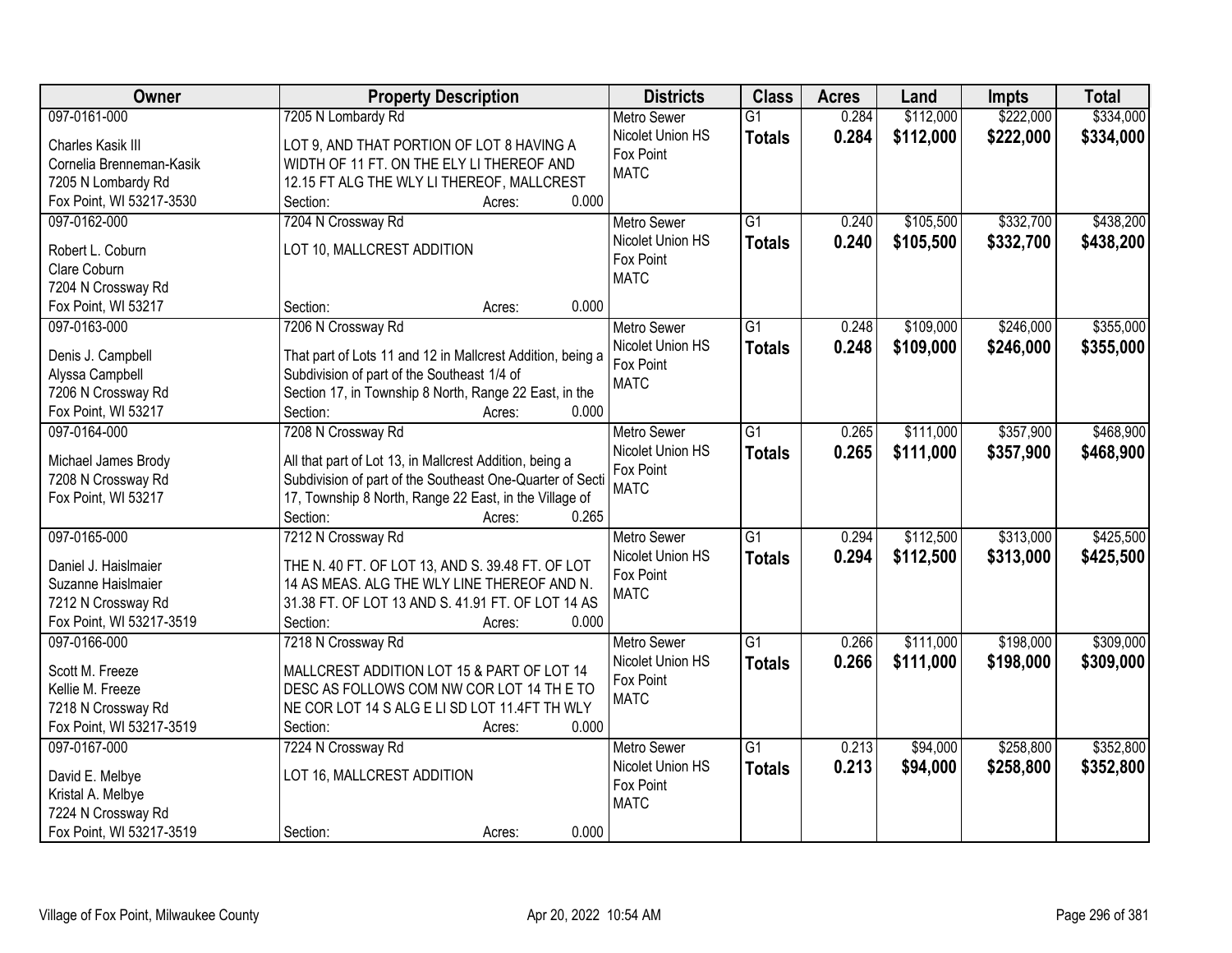| Owner                                                                                                        |                                                                         | <b>Property Description</b> |       | <b>Districts</b>                                                   | <b>Class</b>                     | <b>Acres</b>   | Land                   | <b>Impts</b>           | <b>Total</b>           |
|--------------------------------------------------------------------------------------------------------------|-------------------------------------------------------------------------|-----------------------------|-------|--------------------------------------------------------------------|----------------------------------|----------------|------------------------|------------------------|------------------------|
| 097-0168-000                                                                                                 | 7226 N Crossway Rd                                                      |                             |       | <b>Metro Sewer</b>                                                 | $\overline{G1}$                  | 0.213          | \$94,000               | \$144,400              | \$238,400              |
| Kathleen Mac Arthur<br>7226 N Crossway Rd<br>Fox Point, WI 53217-3519                                        | LOT 17, MALLCREST ADDITION                                              |                             |       | Nicolet Union HS<br>Fox Point<br><b>MATC</b>                       | <b>Totals</b>                    | 0.213          | \$94,000               | \$144,400              | \$238,400              |
|                                                                                                              | Section:                                                                | Acres:                      | 0.000 |                                                                    |                                  |                |                        |                        |                        |
| 097-0169-000<br>Morris A. Wolfe<br>Antoinette Wolfe<br>7230 N Crossway Rd                                    | 7230 N Crossway Rd<br>LOT 18, MALLCREST ADDITION                        |                             |       | <b>Metro Sewer</b><br>Nicolet Union HS<br>Fox Point<br><b>MATC</b> | $\overline{G1}$<br><b>Totals</b> | 0.213<br>0.213 | \$94,000<br>\$94,000   | \$184,700<br>\$184,700 | \$278,700<br>\$278,700 |
| Fox Point, WI 53217-3519                                                                                     | Section:                                                                | Acres:                      | 0.000 |                                                                    |                                  |                |                        |                        |                        |
| 097-0170-000<br>Zachary Carl D'Arienzo<br>Ann Shay D'Arienzo<br>7236 N Crossway Rd                           | 7236 N Crossway Rd<br>LOT 19, MALLCREST ADDITION                        |                             |       | Metro Sewer<br>Nicolet Union HS<br>Fox Point<br><b>MATC</b>        | $\overline{G1}$<br><b>Totals</b> | 0.266<br>0.266 | \$111,000<br>\$111,000 | \$509,000<br>\$509,000 | \$620,000<br>\$620,000 |
| Fox Point, WI 53217                                                                                          | Section:                                                                | Acres:                      | 0.000 |                                                                    |                                  |                |                        |                        |                        |
| 097-0171-000<br>Tamara A. Otto<br>206 E Mall Rd<br>Fox Point, WI 53217-3537                                  | 206 E Mall Rd<br>MALLCREST ADDITION NO. 2 LOT 1 BLK. 4                  |                             |       | <b>Metro Sewer</b><br>Nicolet Union HS<br>Fox Point<br><b>MATC</b> | $\overline{G1}$<br><b>Totals</b> | 0.280<br>0.280 | \$111,500<br>\$111,500 | \$122,000<br>\$122,000 | \$233,500<br>\$233,500 |
|                                                                                                              | Section:                                                                | Acres:                      | 0.000 |                                                                    |                                  |                |                        |                        |                        |
| 097-0172-000<br>Anna Griffith Kranz Revocable Trust<br>William R Kranz Revocable Trust<br>7309 N Lombardy Rd | 7309 N Lombardy Rd<br>MALLCREST ADDITION NO. 2 LOT 2 BLK, 4             |                             |       | <b>Metro Sewer</b><br>Nicolet Union HS<br>Fox Point<br><b>MATC</b> | $\overline{G1}$<br><b>Totals</b> | 0.311<br>0.311 | \$113,500<br>\$113,500 | \$161,000<br>\$161,000 | \$274,500<br>\$274,500 |
| Fox Point, WI 53217-3532                                                                                     | Section:                                                                | Acres:                      | 0.000 |                                                                    |                                  |                |                        |                        |                        |
| 097-0173-000<br>Steven R. Allen<br>Sue L. Allen<br>7317 N Lombardy Rd                                        | 7317 N Lombardy Rd<br>MALLCREST ADDITON NO. 2 LOT 3 BLK. 4              |                             |       | <b>Metro Sewer</b><br>Nicolet Union HS<br>Fox Point<br><b>MATC</b> | $\overline{G1}$<br><b>Totals</b> | 0.305<br>0.305 | \$113,000<br>\$113,000 | \$209,500<br>\$209,500 | \$322,500<br>\$322,500 |
| Fox Point, WI 53217-3532                                                                                     | Section:                                                                | Acres:                      | 0.000 |                                                                    |                                  |                |                        |                        |                        |
| 097-0174-000<br>Sharon T. Webster<br>7325 N Lombardy Rd<br>Fox Point, WI 53217-3532                          | 7325 N Lombardy Rd<br>MALLCREST ADDITION NO. 2 LOT 4 BLK. 4<br>Section: | Acres:                      | 0.000 | <b>Metro Sewer</b><br>Nicolet Union HS<br>Fox Point<br><b>MATC</b> | $\overline{G1}$<br><b>Totals</b> | 0.311<br>0.311 | \$113,500<br>\$113,500 | \$231,700<br>\$231,700 | \$345,200<br>\$345,200 |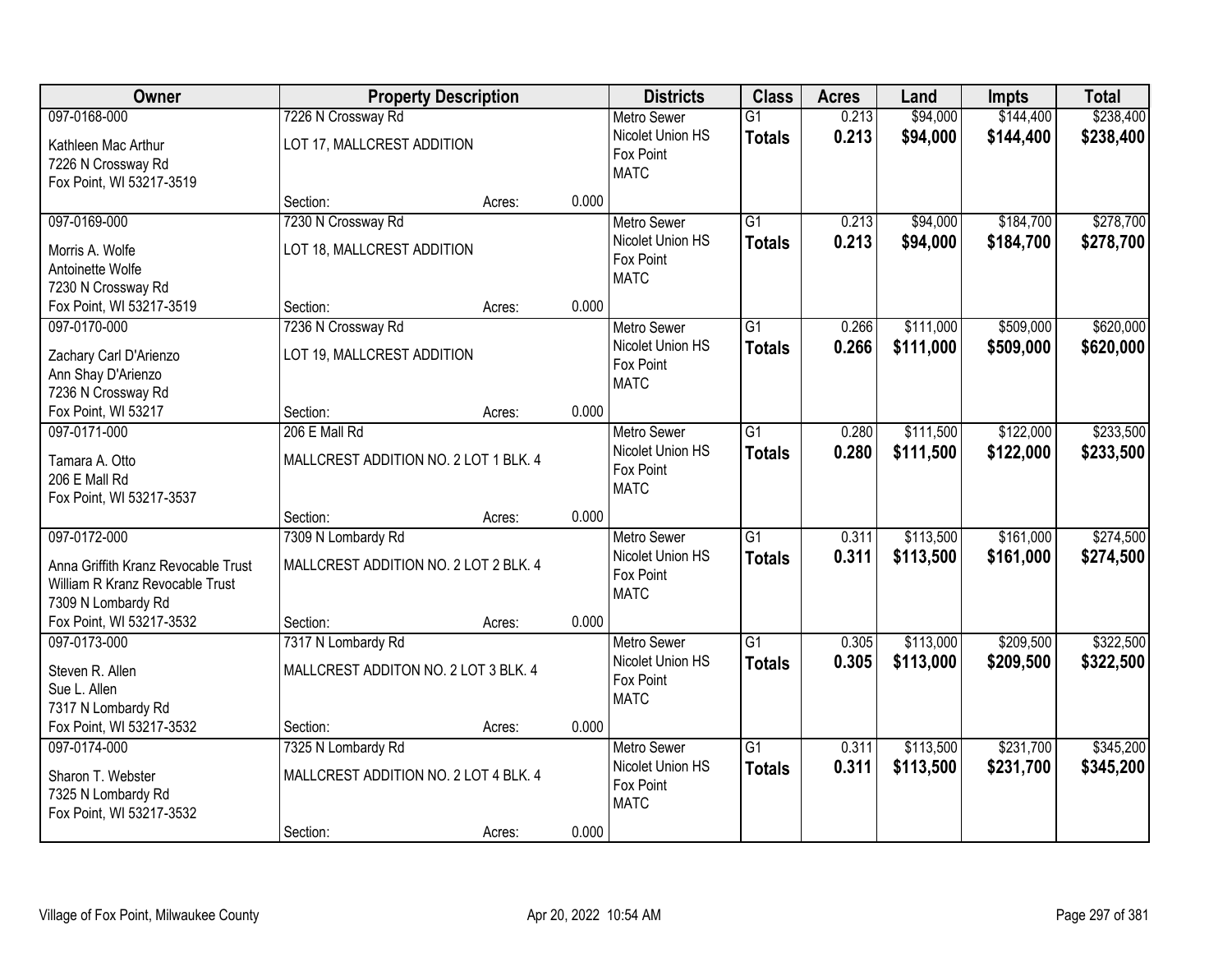| Owner                                                                              | <b>Property Description</b>                                                                                                                                                                                   | <b>Districts</b>                                                   | <b>Class</b>                     | <b>Acres</b>   | Land                   | <b>Impts</b>           | <b>Total</b>           |
|------------------------------------------------------------------------------------|---------------------------------------------------------------------------------------------------------------------------------------------------------------------------------------------------------------|--------------------------------------------------------------------|----------------------------------|----------------|------------------------|------------------------|------------------------|
| 097-0175-000                                                                       | 7333 N Lombardy Rd                                                                                                                                                                                            | <b>Metro Sewer</b>                                                 | $\overline{G1}$                  | 0.317          | \$113,500              | \$157,500              | \$271,000              |
| Lisa Marie Bastian Collins<br>7333 N Lombardy Rd<br>Fox Point, WI 53217            | MALLCREST ADDITION NO. 2 LOT 5 BLK. 4 SCHOOL<br>DIST <sub>2</sub>                                                                                                                                             | Nicolet Union HS<br>Fox Point<br><b>MATC</b>                       | <b>Totals</b>                    | 0.317          | \$113,500              | \$157,500              | \$271,000              |
|                                                                                    | 0.000<br>Section:<br>Acres:                                                                                                                                                                                   |                                                                    |                                  |                |                        |                        |                        |
| 097-0176-000                                                                       | 7341 N Lombardy Rd                                                                                                                                                                                            | <b>Metro Sewer</b>                                                 | $\overline{G1}$                  | 0.308          | \$113,000              | \$167,000              | \$280,000              |
| Jeffrey Arendt<br>Anne Arendt<br>7341 N Lombardy Rd                                | MALLCREST ADDITION NO. 2 LOT 6 BLK. 4                                                                                                                                                                         | Nicolet Union HS<br>Fox Point<br><b>MATC</b>                       | <b>Totals</b>                    | 0.308          | \$113,000              | \$167,000              | \$280,000              |
| Fox Point, WI 53217-3532                                                           | 0.000<br>Section:<br>Acres:                                                                                                                                                                                   |                                                                    |                                  |                |                        |                        |                        |
| 097-0177-000                                                                       | 7349 N Lombardy Rd                                                                                                                                                                                            | Metro Sewer                                                        | G1                               | 0.294          | \$112,500              | \$267,000              | \$379,500              |
| David D. Sajdak<br>Vesper V. Williams<br>7349 N Lombardy Rd<br>Fox Point, WI 53217 | Lot 7, in Block 4, in Mallcrest Addition No. 2, being a part<br>the Southeast 1/4 of Section 17, in Township 8 North,<br>Range 22 East, in the Village of Fox Point, Milwaukee<br>0.000<br>Section:<br>Acres: | Nicolet Union HS<br>Fox Point<br><b>MATC</b>                       | <b>Totals</b>                    | 0.294          | \$112,500              | \$267,000              | \$379,500              |
| 097-0178-000                                                                       | 7348 N Crossway Rd                                                                                                                                                                                            | <b>Metro Sewer</b>                                                 | G1                               | 0.329          | \$114,000              | \$227,000              | \$341,000              |
| Thomas G. Barnum et al<br>7348 N Crossway Rd<br>Fox Point, WI 53217-3521           | MALLCREST ADDITION NO. 2 LOT 8 BLK. 4                                                                                                                                                                         | Nicolet Union HS<br>Fox Point<br><b>MATC</b>                       | <b>Totals</b>                    | 0.329          | \$114,000              | \$227,000              | \$341,000              |
|                                                                                    | 0.329<br>Section:<br>Acres:                                                                                                                                                                                   |                                                                    |                                  |                |                        |                        |                        |
| 097-0179-000<br>Debra Sue Rosman 2015 Revocable<br>Trust<br>7340 N Crossway Rd     | 7340 N Crossway Rd<br>LOT 9, EXC. THE S. 0.50FT. BLK 4, MALLCREST<br><b>ADDITION NO. 2</b>                                                                                                                    | <b>Metro Sewer</b><br>Nicolet Union HS<br>Fox Point<br><b>MATC</b> | $\overline{G1}$<br><b>Totals</b> | 0.326<br>0.326 | \$114,000<br>\$114,000 | \$199,000<br>\$199,000 | \$313,000<br>\$313,000 |
| Fox Point, WI 53217                                                                | 0.000<br>Section:<br>Acres:                                                                                                                                                                                   |                                                                    |                                  |                |                        |                        |                        |
| 097-0180-000                                                                       | 7332 N Crossway Rd                                                                                                                                                                                            | Metro Sewer                                                        | $\overline{G1}$                  | 0.334          | \$114,500              | \$234,500              | \$349,000              |
| Mary Grace Maglio<br>7332 N Crossway Rd<br>Fox Point, WI 53217                     | ALL OF LOT 10 AND S. 0.50FT. OF LOT 9 AND N.<br>1.00FT. OF LOT 11, BLK 4, MALLCREST ADDITION<br><b>NO. 2</b><br>0.000<br>Section:<br>Acres:                                                                   | Nicolet Union HS<br>Fox Point<br><b>MATC</b>                       | <b>Totals</b>                    | 0.334          | \$114,500              | \$234,500              | \$349,000              |
| 097-0181-000                                                                       | 7324 N Crossway Rd                                                                                                                                                                                            | <b>Metro Sewer</b>                                                 | $\overline{G1}$                  | 0.307          | \$113,000              | \$178,000              | \$291,000              |
| Jeno J. Cataldo<br>7324 N Crossway Rd<br>Fox Point, WI 53217                       | MALLCREST ADDITION NO. 2 LOT 11 EXC. N. 1.00FT<br>BLK 4,                                                                                                                                                      | Nicolet Union HS<br>Fox Point<br><b>MATC</b>                       | <b>Totals</b>                    | 0.307          | \$113,000              | \$178,000              | \$291,000              |
|                                                                                    | 0.000<br>Section:<br>Acres:                                                                                                                                                                                   |                                                                    |                                  |                |                        |                        |                        |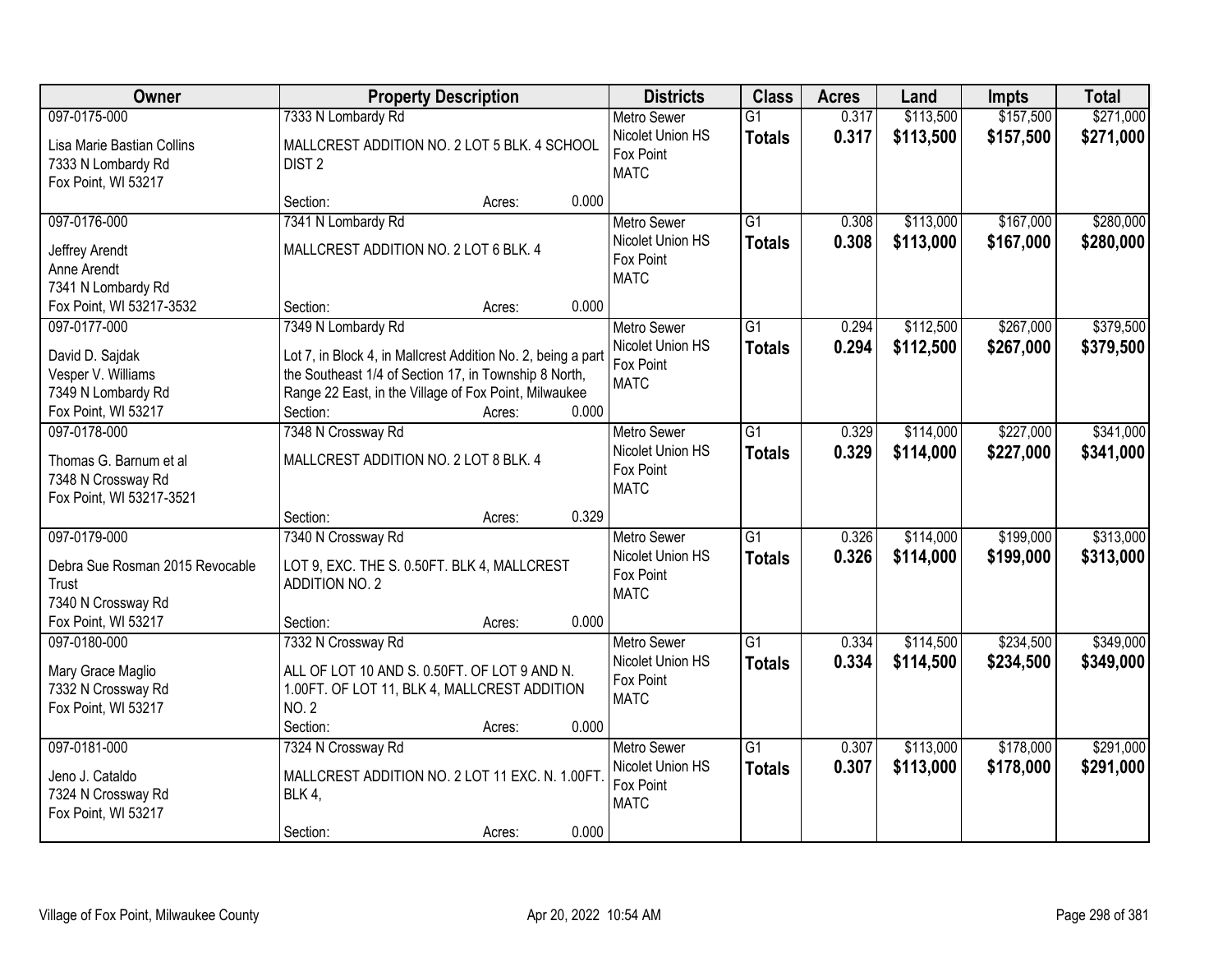| Owner                    | <b>Property Description</b>                                 | <b>Districts</b>   | <b>Class</b>    | <b>Acres</b> | Land      | <b>Impts</b> | <b>Total</b> |
|--------------------------|-------------------------------------------------------------|--------------------|-----------------|--------------|-----------|--------------|--------------|
| 097-0182-000             | 7316 N Crossway Rd                                          | <b>Metro Sewer</b> | $\overline{G1}$ | 0.316        | \$113,500 | \$211,500    | \$325,000    |
| Frank L. Stemper         | Lot Twelve (12), in Block Four (4), in Mallcrest Addition   | Nicolet Union HS   | <b>Totals</b>   | 0.316        | \$113,500 | \$211,500    | \$325,000    |
| Nancy J. Stemper         | No 2, being a part of the Southeast One-quarter (1/4), of   | Fox Point          |                 |              |           |              |              |
| 7316 N Crossway Rd       | Section Seventeen (17), in Township Eight (8) North,        | <b>MATC</b>        |                 |              |           |              |              |
| Fox Point, WI 53217      | 0.000<br>Section:<br>Acres:                                 |                    |                 |              |           |              |              |
| 097-0183-000             | 7308 N Crossway Rd                                          | <b>Metro Sewer</b> | $\overline{G1}$ | 0.318        | \$113,500 | \$294,500    | \$408,000    |
|                          |                                                             | Nicolet Union HS   | <b>Totals</b>   | 0.318        | \$113,500 | \$294,500    | \$408,000    |
| Alexander Paszkowski     | Lot Thirteen (13), in Block Four (4), in Mallcrest Addition | Fox Point          |                 |              |           |              |              |
| Melissa Paszkowski       | No. 2, being a part of the Southeast One-quarter (1/4) of   | <b>MATC</b>        |                 |              |           |              |              |
| 7308 N Crossway          | Section Seventeen (17), Township Eight (8) North, Range     |                    |                 |              |           |              |              |
| Fox Point, WI 53217      | Section:<br>0.000<br>Acres:                                 |                    |                 |              |           |              |              |
| 097-0184-000             | 210 E Mall Rd                                               | <b>Metro Sewer</b> | $\overline{G1}$ | 0.292        | \$112,000 | \$184,000    | \$296,000    |
| Colleen P. Miller        | MALLCREST ADDITON NO. 2 LOT 14 BLK. 4                       | Nicolet Union HS   | <b>Totals</b>   | 0.292        | \$112,000 | \$184,000    | \$296,000    |
| 210 E Mall Rd            |                                                             | Fox Point          |                 |              |           |              |              |
| Fox Point, WI 53217      |                                                             | <b>MATC</b>        |                 |              |           |              |              |
|                          | 0.292<br>Section:<br>Acres:                                 |                    |                 |              |           |              |              |
| 097-0185-000             | 7223 N Crossway Rd                                          | <b>Metro Sewer</b> | G1              | 0.298        | \$112,500 | \$136,000    | \$248,500    |
|                          |                                                             | Nicolet Union HS   | <b>Totals</b>   | 0.298        | \$112,500 | \$136,000    | \$248,500    |
| Gerald M. Becker         | LOT 1, AND N 25 FT OF LOT 2, BLOCK 1,                       | Fox Point          |                 |              |           |              |              |
| Fridell A. Becker        | RE-SUBDIVISION OF MALLCREST                                 | <b>MATC</b>        |                 |              |           |              |              |
| 7223 N Crossway Rd       |                                                             |                    |                 |              |           |              |              |
| Fox Point, WI 53217-3520 | 0.000<br>Section:<br>Acres:                                 |                    |                 |              |           |              |              |
| 097-0186-000             | 7219 N Crossway Rd                                          | <b>Metro Sewer</b> | $\overline{G1}$ | 0.301        | \$112,500 | \$118,000    | \$230,500    |
| Rakhil Okun              | THE S 57 FT OF LOT 2 AND N. 53 FT. OF LOT 3.                | Nicolet Union HS   | <b>Totals</b>   | 0.301        | \$112,500 | \$118,000    | \$230,500    |
| 7219 N Crossway Rd       | BLOCK 1, RE-SUBDI- VISION OF MALLCREST                      | Fox Point          |                 |              |           |              |              |
| Fox Point, WI 53217-3520 |                                                             | <b>MATC</b>        |                 |              |           |              |              |
|                          | Section:<br>0.000<br>Acres:                                 |                    |                 |              |           |              |              |
| 097-0187-000             | 7213 N Crossway Rd                                          | <b>Metro Sewer</b> | G1              | 0.305        | \$113,000 | \$205,500    | \$318,500    |
| Douglas H. Grabenstetter | A part of Lots 5, 4 and 3, Block 1 in the Re-Subdivision of | Nicolet Union HS   | <b>Totals</b>   | 0.305        | \$113,000 | \$205,500    | \$318,500    |
| Kathryn R. Grabenstetter | Mallcrest, being a Subdivision of part of the Southeast     | Fox Point          |                 |              |           |              |              |
| 7213 N Crossway Rd       | One-Quarter of Section 17, Town 8 North, Range 22 Eas       | <b>MATC</b>        |                 |              |           |              |              |
| Fox Point, WI 53217-3520 | 0.000<br>Section:                                           |                    |                 |              |           |              |              |
|                          | Acres:                                                      |                    |                 |              | \$113,500 |              | \$273,500    |
| 097-0188-000             | 7209 N Crossway Rd                                          | <b>Metro Sewer</b> | $\overline{G1}$ | 0.316        |           | \$160,000    |              |
| Kathleen Marie Kaiser    | RE-SUBD OF MALLCREST PT LOTS 4 5 & 6 BLK 1 BD               | Nicolet Union HS   | <b>Totals</b>   | 0.316        | \$113,500 | \$160,000    | \$273,500    |
| 7209 N Crossway Rd       | & DESC AS FOLLOWS COM IN E LI LOT 5 & 2.00FT                | Fox Point          |                 |              |           |              |              |
| Fox Point, WI 53217-3520 | SLY OF NE COR LOT 5 TH SLY 110FT ALG E LI OF                | <b>MATC</b>        |                 |              |           |              |              |
|                          | 0.000<br>Section:<br>Acres:                                 |                    |                 |              |           |              |              |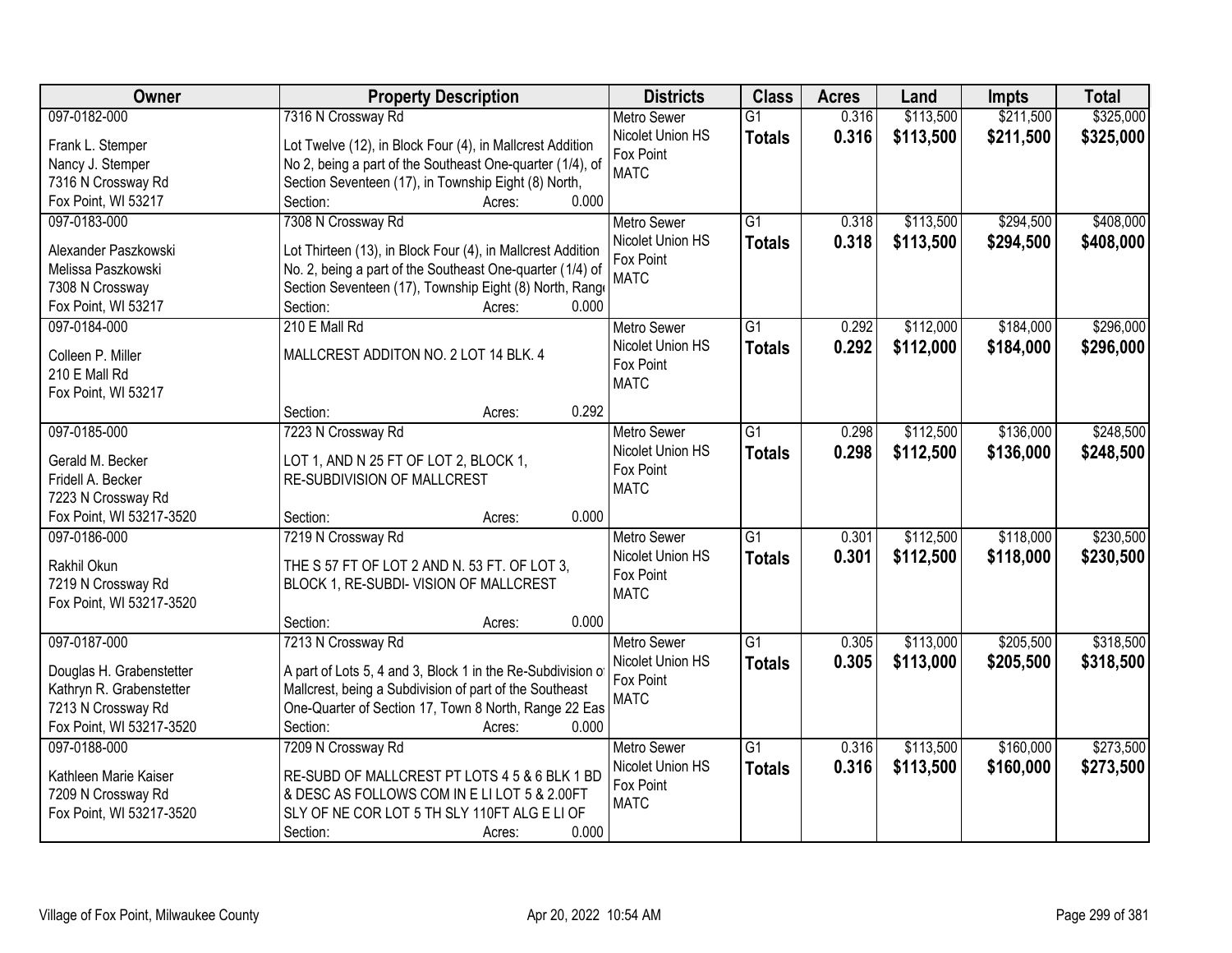| Owner                           | <b>Property Description</b>                                 | <b>Districts</b>   | <b>Class</b>    | <b>Acres</b> | Land      | <b>Impts</b> | <b>Total</b> |
|---------------------------------|-------------------------------------------------------------|--------------------|-----------------|--------------|-----------|--------------|--------------|
| 097-0189-000                    | 7203 N Crossway Rd                                          | <b>Metro Sewer</b> | $\overline{G1}$ | 0.363        | \$116,000 | \$179,000    | \$295,000    |
| Robert T. Goodman               | A part of Lots 6 and 7 in Block 1 in Re-Subdivision of      | Nicolet Union HS   | <b>Totals</b>   | 0.363        | \$116,000 | \$179,000    | \$295,000    |
| Joan K. Goodman                 | Mallcrest, a subdivision in the Southeast 1/4 of Section 1  | Fox Point          |                 |              |           |              |              |
| 7203 N Crossway Rd              | in.                                                         | <b>MATC</b>        |                 |              |           |              |              |
| Fox Point, WI 53217             | 0.363<br>Section:<br>Acres:                                 |                    |                 |              |           |              |              |
| 097-0190-000                    | 136 E Mall Rd                                               | <b>Metro Sewer</b> | $\overline{G1}$ | 0.228        | \$100,500 | \$217,800    | \$318,300    |
|                                 |                                                             | Nicolet Union HS   | <b>Totals</b>   | 0.228        | \$100,500 | \$217,800    | \$318,300    |
| Frank J. Pipp                   | Lot 1, in Block 2, in Resubdivision of Mallcrest, being a   | Fox Point          |                 |              |           |              |              |
| 136 E Mall Rd                   | Subdivision of a part of the Southeast 1/4 of Section 17, i | <b>MATC</b>        |                 |              |           |              |              |
| Fox Point, WI 53217             | Township 8 North, Range 22 East, in the Village of Fox      |                    |                 |              |           |              |              |
|                                 | 0.000<br>Section:<br>Acres:                                 |                    |                 |              |           |              |              |
| 097-0191-000                    | 7309 N Crossway Rd                                          | <b>Metro Sewer</b> | $\overline{G1}$ | 0.220        | \$97,000  | \$256,500    | \$353,500    |
| Hina Rathore                    | Lot 2, in Block 2, in Re subdivision of Mallcrest, being a  | Nicolet Union HS   | <b>Totals</b>   | 0.220        | \$97,000  | \$256,500    | \$353,500    |
| 7309 N Crossway Rd              | Subdivision of a part of the Southeast 1/4 of Section 17,   | Fox Point          |                 |              |           |              |              |
| Fox Point, WI 53217             | Township 8 North, Range 22 East, in the Village of Fox      | <b>MATC</b>        |                 |              |           |              |              |
|                                 | Section:<br>0.000<br>Acres:                                 |                    |                 |              |           |              |              |
| 097-0192-000                    | 7317 N Crossway Rd                                          | <b>Metro Sewer</b> | G1              | 0.218        | \$95,500  | \$372,100    | \$467,600    |
|                                 |                                                             | Nicolet Union HS   | <b>Totals</b>   | 0.218        | \$95,500  | \$372,100    | \$467,600    |
| Vance C. Strader                | Lot 3, in Block 2, in Resubdivision of Mallcrest, being a   | Fox Point          |                 |              |           |              |              |
| Deborah L. Strader              | Subdivision of a part of the Southeast 1/4 of               | <b>MATC</b>        |                 |              |           |              |              |
| 7317 N Crossway Rd              | Section 17, Township 8 North, Range 22 East, in the         |                    |                 |              |           |              |              |
| Fox Point, WI 53217             | 0.000<br>Section:<br>Acres:                                 |                    |                 |              |           |              |              |
| 097-0193-000                    | 7325 N Crossway Rd                                          | <b>Metro Sewer</b> | $\overline{G1}$ | 0.213        | \$93,500  | \$190,000    | \$283,500    |
| <b>Boris Azbel</b>              | LOT 4. BLOCK 2. RE-SUBDIVISION OF MALLCREST                 | Nicolet Union HS   | <b>Totals</b>   | 0.213        | \$93,500  | \$190,000    | \$283,500    |
| Natalya Shtekel                 |                                                             | Fox Point          |                 |              |           |              |              |
| 7325 N Crossway Rd              |                                                             | <b>MATC</b>        |                 |              |           |              |              |
| Fox Point, WI 53217-3522        | Section:<br>0.000<br>Acres:                                 |                    |                 |              |           |              |              |
| 097-0194-000                    | 7333 N Crossway Rd                                          | Metro Sewer        | $\overline{G1}$ | 0.210        | \$92,500  | \$193,000    | \$285,500    |
|                                 |                                                             | Nicolet Union HS   | <b>Totals</b>   | 0.210        | \$92,500  | \$193,000    | \$285,500    |
| The Michael and Elizabeth Moran | That part of Lots 5 and 6, Block 2, in re-subdivision of    | Fox Point          |                 |              |           |              |              |
| Revocable Living Trust          | Mallcrest, a subdivision of part of the Southeast 1/4 of    | <b>MATC</b>        |                 |              |           |              |              |
| 7333 N Crossway Rd              | Section 17 in Township 8 North, Range 22 East, in the       |                    |                 |              |           |              |              |
| Fox Point, WI 53217             | 0.000<br>Section:<br>Acres:                                 |                    |                 |              |           |              |              |
| 097-0195-000                    | 7341 N Crossway Rd                                          | <b>Metro Sewer</b> | $\overline{G1}$ | 0.223        | \$98,000  | \$283,000    | \$381,000    |
| Keith R. Kalinger               | THAT PART OF LOTS 5 6 AND 7 BLOCK 2                         | Nicolet Union HS   | <b>Totals</b>   | 0.223        | \$98,000  | \$283,000    | \$381,000    |
| Katherine M. Kalinger           | RE-SUBDIVISION OF MALLCREST DESC IN REEL 663                | Fox Point          |                 |              |           |              |              |
| 7341 N Crossway Rd              | - IMAGE 1248                                                | <b>MATC</b>        |                 |              |           |              |              |
| Fox Point, WI 53217             | 0.000<br>Section:<br>Acres:                                 |                    |                 |              |           |              |              |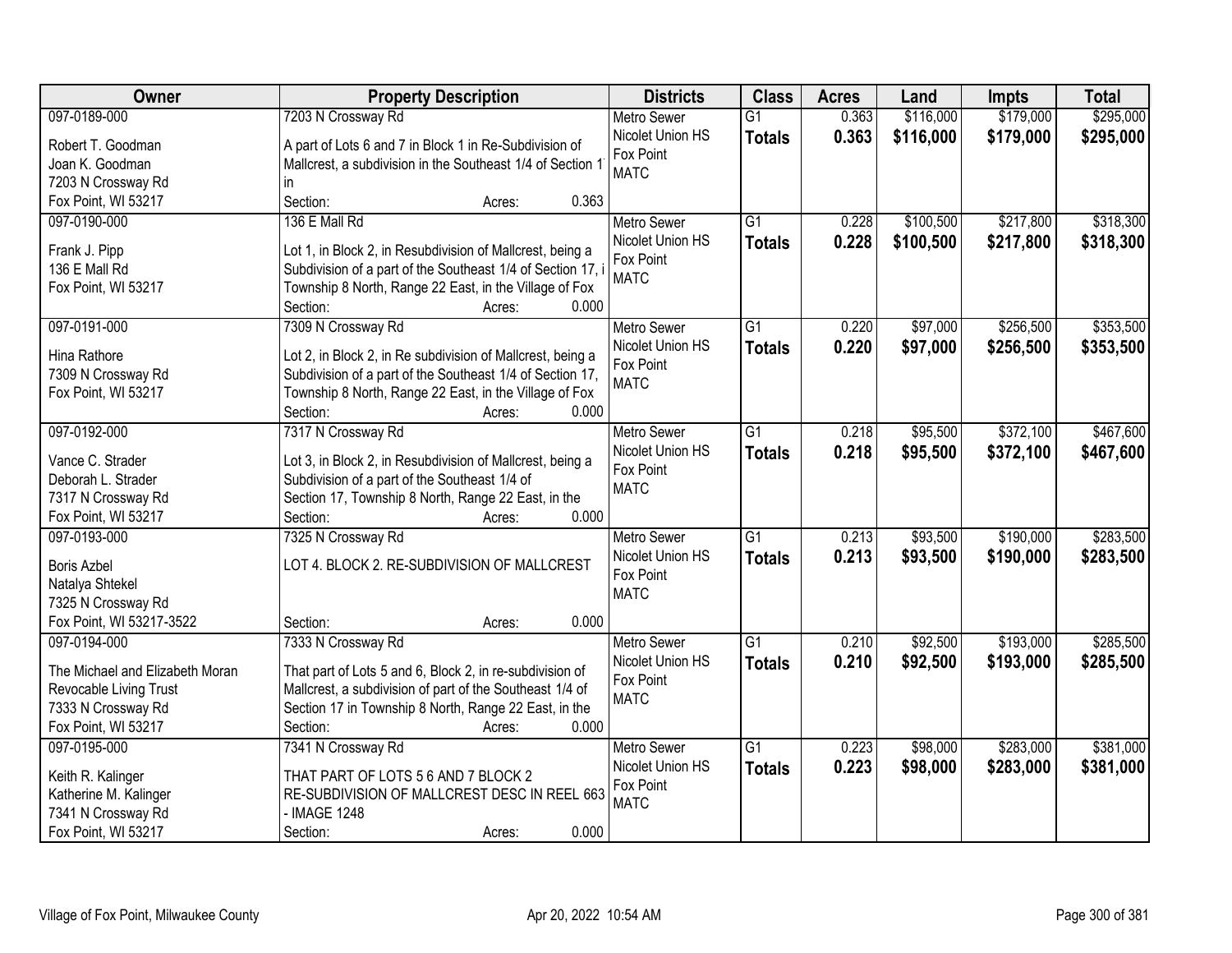| Owner                               | <b>Property Description</b>                  |       | <b>Districts</b>              | <b>Class</b>    | <b>Acres</b> | Land      | Impts     | <b>Total</b> |
|-------------------------------------|----------------------------------------------|-------|-------------------------------|-----------------|--------------|-----------|-----------|--------------|
| 097-0196-000                        | 7349 N Crossway Rd                           |       | <b>Metro Sewer</b>            | $\overline{G1}$ | 0.305        | \$113,000 | \$319,500 | \$432,500    |
| Stuart & Susan Cushman Living Trust | THAT PART OF LOT 7, BLK. 2 RE-SUBDIVISION OF |       | Nicolet Union HS              | <b>Totals</b>   | 0.305        | \$113,000 | \$319,500 | \$432,500    |
| 5/4/2018                            | MALLCREST AND S. 25.59 FT. OF VACATED STREET |       | Fox Point                     |                 |              |           |           |              |
| 7349 N Crosswya Rd                  | ADJOINING SD LOT ON THE NORTH. DESC. IN      |       | <b>MATC</b>                   |                 |              |           |           |              |
| Milwaukee, WI 53217                 | Section:<br>Acres:                           | 0.000 |                               |                 |              |           |           |              |
| 097-0197-000                        | 7403 N Lombardy Rd                           |       | <b>Metro Sewer</b>            | $\overline{G1}$ | 0.376        | \$116,500 | \$160,000 | \$276,500    |
|                                     |                                              |       | Nicolet Union HS              | <b>Totals</b>   | 0.376        | \$116,500 | \$160,000 | \$276,500    |
| David G. Emond and Mary Anne Emond  | CARL MILLER SUBD. NO. 6 LOT 1 BLK. 1         |       | Fox Point                     |                 |              |           |           |              |
| Trust<br>Attn: Mary Anne Emond      |                                              |       | <b>MATC</b>                   |                 |              |           |           |              |
| 7403 N Lombardy Rd                  | Section:<br>Acres:                           | 0.000 |                               |                 |              |           |           |              |
| Fox Point, WI 53217                 |                                              |       |                               |                 |              |           |           |              |
| 097-0198-000                        | 7409 N Lombardy Rd                           |       | Metro Sewer                   | $\overline{G1}$ | 0.368        | \$116,500 | \$175,000 | \$291,500    |
|                                     |                                              |       | Nicolet Union HS              | <b>Totals</b>   | 0.368        | \$116,500 | \$175,000 | \$291,500    |
| Mohsen Bahmani-Oskooee              | CARL MILLER SUBD. NO. 6 LOT 2, BLK. 1        |       | Fox Point                     |                 |              |           |           |              |
| Oskooee Negar Hamidpour             |                                              |       | <b>MATC</b>                   |                 |              |           |           |              |
| 7409 N Lombardy Rd                  |                                              |       |                               |                 |              |           |           |              |
| Fox Point, WI 53217-3534            | Section:<br>Acres:                           | 0.000 |                               |                 |              |           |           |              |
| 097-0199-000                        | 7415 N Lombardy Rd                           |       | <b>Metro Sewer</b>            | $\overline{G1}$ | 0.368        | \$116,500 | \$202,500 | \$319,000    |
| John R. Reisel                      | CARL MILLER SUBD. NO. 6 LOT 3 BLK. 1         |       | Nicolet Union HS<br>Fox Point | <b>Totals</b>   | 0.368        | \$116,500 | \$202,500 | \$319,000    |
| Jennifer A.M Reisel                 |                                              |       | <b>MATC</b>                   |                 |              |           |           |              |
| 7415 N Lombardy Rd                  |                                              |       |                               |                 |              |           |           |              |
| Fox Point, WI 53217-3534            | Section:<br>Acres:                           | 0.000 |                               |                 |              |           |           |              |
| 097-0200-000                        | 7419 N Lombardy Rd                           |       | <b>Metro Sewer</b>            | $\overline{G1}$ | 0.350        | \$115,500 | \$206,500 | \$322,000    |
| William A. Hudson                   | CARL MILLER SUBD. NO. 6 LOT 4 BLK. 1         |       | Nicolet Union HS              | <b>Totals</b>   | 0.350        | \$115,500 | \$206,500 | \$322,000    |
| Mary Patrice Hudson                 |                                              |       | Fox Point                     |                 |              |           |           |              |
| 7419 N Lombardy Rd                  |                                              |       | <b>MATC</b>                   |                 |              |           |           |              |
| Fox Point, WI 53217-3534            | Section:<br>Acres:                           | 0.000 |                               |                 |              |           |           |              |
| 097-0201-000                        | 7425 N Lombardy Rd                           |       | Metro Sewer                   | $\overline{G1}$ | 0.368        | \$116,500 | \$248,500 | \$365,000    |
| Nathan A. Bernstein                 | CARL MILLER SUBD. NO. 6 LOT 5 BLK. 1         |       | Nicolet Union HS              | <b>Totals</b>   | 0.368        | \$116,500 | \$248,500 | \$365,000    |
| Shannon B. Bernstein                |                                              |       | Fox Point                     |                 |              |           |           |              |
| 7425 N Lombardy Rd                  |                                              |       | <b>MATC</b>                   |                 |              |           |           |              |
| Fox Point, WI 53217                 | Section:<br>Acres:                           | 0.000 |                               |                 |              |           |           |              |
| 097-0202-000                        | 7429 N Lombardy Rd                           |       | Metro Sewer                   | $\overline{G1}$ | 0.368        | \$116,500 | \$256,500 | \$373,000    |
|                                     |                                              |       | Nicolet Union HS              | <b>Totals</b>   | 0.368        | \$116,500 | \$256,500 | \$373,000    |
| John F. Slattery                    | CARL MILLER SUBD. NO. 6 LOT 6 BLK. 1         |       | Fox Point                     |                 |              |           |           |              |
| Margaret Slattery                   |                                              |       | <b>MATC</b>                   |                 |              |           |           |              |
| 7429 N Lombardy Rd                  |                                              |       |                               |                 |              |           |           |              |
| Fox Point, WI 53217-3534            | Section:<br>Acres:                           | 0.000 |                               |                 |              |           |           |              |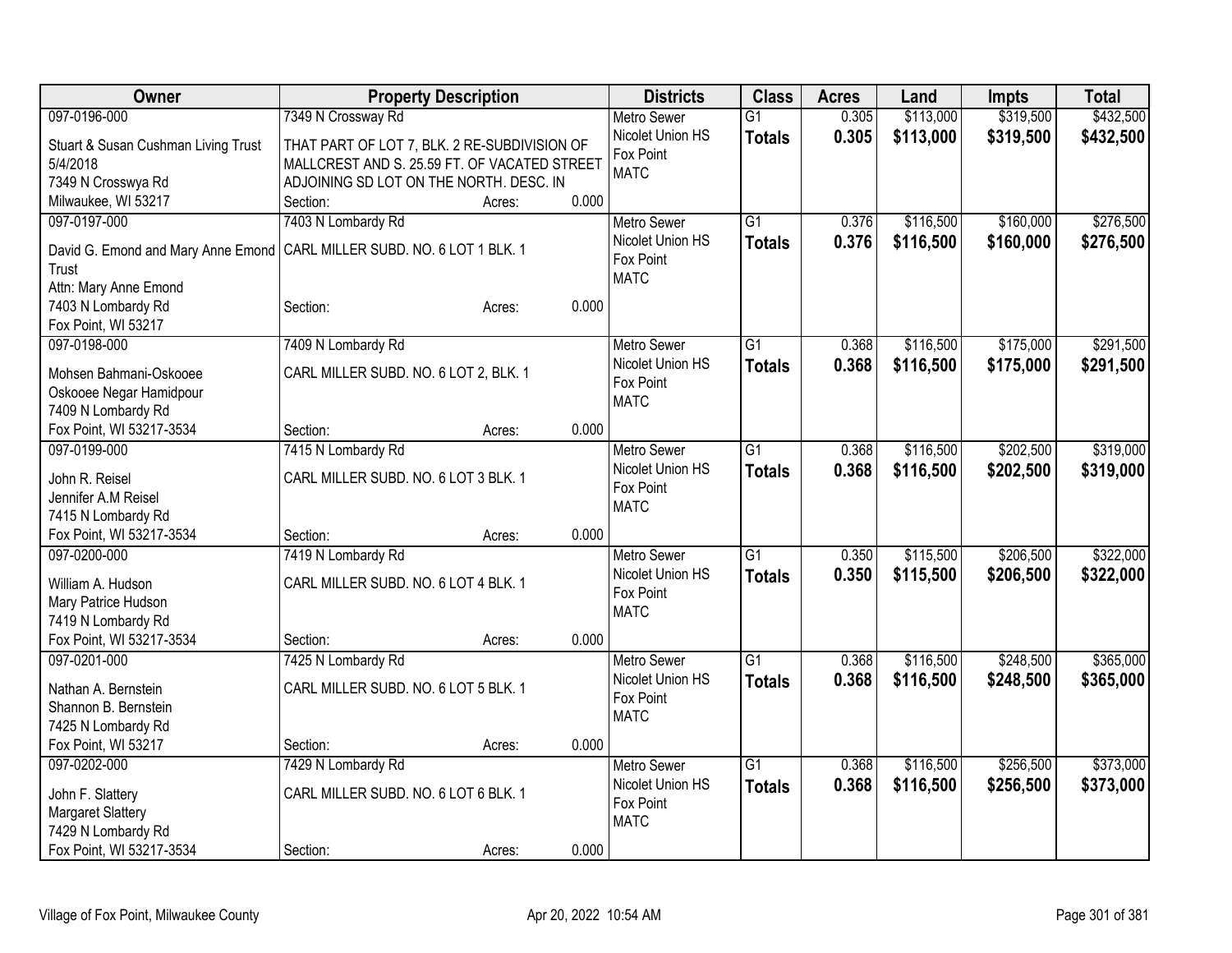| Owner                                 |                                                                                | <b>Property Description</b> |       | <b>Districts</b>   | <b>Class</b>    | <b>Acres</b> | Land      | <b>Impts</b> | <b>Total</b> |
|---------------------------------------|--------------------------------------------------------------------------------|-----------------------------|-------|--------------------|-----------------|--------------|-----------|--------------|--------------|
| 097-0203-000                          | 7433 N Bell Rd                                                                 |                             |       | <b>Metro Sewer</b> | $\overline{G1}$ | 0.407        | \$118,500 | \$325,500    | \$444,000    |
| John K. Conley                        | CARL MILLER SUBD. NO. 6 LOT 7 BLK. 1                                           |                             |       | Nicolet Union HS   | <b>Totals</b>   | 0.407        | \$118,500 | \$325,500    | \$444,000    |
| Lisa K. Conley                        |                                                                                |                             |       | Fox Point          |                 |              |           |              |              |
| 7433 N Bell Rd                        |                                                                                |                             |       | <b>MATC</b>        |                 |              |           |              |              |
| Fox Point, WI 53217-3543              | Section:                                                                       | Acres:                      | 0.000 |                    |                 |              |           |              |              |
| 097-0204-000                          | 7465 N Bell Rd                                                                 |                             |       | <b>Metro Sewer</b> | $\overline{G1}$ | 0.336        | \$114,500 | \$321,000    | \$435,500    |
|                                       | CARL MILLER SUBD. NO. 6 LOT 8 BLK. 1                                           |                             |       | Nicolet Union HS   | <b>Totals</b>   | 0.336        | \$114,500 | \$321,000    | \$435,500    |
| Kenmikiiya A. Terry<br>7465 N Bell Rd |                                                                                |                             |       | Fox Point          |                 |              |           |              |              |
|                                       |                                                                                |                             |       | <b>MATC</b>        |                 |              |           |              |              |
| Fox Point, WI 53217                   | Section:                                                                       | Acres:                      | 0.000 |                    |                 |              |           |              |              |
| 097-0205-000                          | 7456 N Crossway Rd                                                             |                             |       | <b>Metro Sewer</b> | $\overline{G1}$ | 0.307        | \$113,000 | \$226,000    | \$339,000    |
|                                       |                                                                                |                             |       | Nicolet Union HS   | <b>Totals</b>   | 0.307        | \$113,000 | \$226,000    | \$339,000    |
| Kevin Hanus                           | CARL MILLER SUBD. NO. 6 LOT 9 BLK. 1                                           |                             |       | Fox Point          |                 |              |           |              |              |
| Marian J. Byers                       |                                                                                |                             |       | <b>MATC</b>        |                 |              |           |              |              |
| 7456 N Crossway Rd                    |                                                                                |                             |       |                    |                 |              |           |              |              |
| Fox Point, WI 53217                   | Section:                                                                       | Acres:                      | 0.000 |                    |                 |              |           |              |              |
| 097-0206-000                          | 7450 N Crossway Rd                                                             |                             |       | <b>Metro Sewer</b> | $\overline{G1}$ | 0.299        | \$112,500 | \$224,000    | \$336,500    |
| Tyler S. Blanke                       | CARL MILLER SUBD. NO. 6 LOT 10, BLK. 1 EXC.                                    |                             |       | Nicolet Union HS   | <b>Totals</b>   | 0.299        | \$112,500 | \$224,000    | \$336,500    |
| Elizabeth A. LeRose                   | SWLY. 2 FT. (MEAS. AT RIGHT ANGLES TO AND PAR                                  |                             |       | Fox Point          |                 |              |           |              |              |
| 7450 N Crossway Rd                    | TO THE SWLY LI OF SD LOT 10)                                                   |                             |       | <b>MATC</b>        |                 |              |           |              |              |
| Fox Point, WI 53217                   | Section:                                                                       | Acres:                      | 0.000 |                    |                 |              |           |              |              |
| 097-0207-000                          | 7444 N Crossway Rd                                                             |                             |       | <b>Metro Sewer</b> | $\overline{G1}$ | 0.329        | \$114,000 | \$239,500    | \$353,500    |
|                                       |                                                                                |                             |       | Nicolet Union HS   | <b>Totals</b>   | 0.329        | \$114,000 | \$239,500    | \$353,500    |
| M Ray Khavanin<br>Mansoureh Afrough   | CARL MILLER SUBD. NO. 6 LOT 11, BLK. 1 AND THE<br>SWLY 2 FT. OF LOT 10, BLK. 1 |                             |       | Fox Point          |                 |              |           |              |              |
| 7444 N Crossway Rd                    |                                                                                |                             |       | <b>MATC</b>        |                 |              |           |              |              |
| Fox Point, WI 53217                   | Section:                                                                       | Acres:                      | 0.000 |                    |                 |              |           |              |              |
| 097-0208-000                          | 7438 N Crossway Rd                                                             |                             |       | <b>Metro Sewer</b> | $\overline{G1}$ | 0.307        | \$113,000 | \$163,800    | \$276,800    |
|                                       |                                                                                |                             |       | Nicolet Union HS   | <b>Totals</b>   | 0.307        | \$113,000 | \$163,800    | \$276,800    |
| William Warner Wood                   | CARL MILLER SUBD. NO. 6 LOT 12, BLK. 1                                         |                             |       | Fox Point          |                 |              |           |              |              |
| 7438 N Crossway Rd                    |                                                                                |                             |       | <b>MATC</b>        |                 |              |           |              |              |
| Fox Point, WI 53217-3523              |                                                                                |                             |       |                    |                 |              |           |              |              |
|                                       | Section:                                                                       | Acres:                      | 0.000 |                    |                 |              |           |              |              |
| 097-0209-000                          | 7432 N Crossway Rd                                                             |                             |       | <b>Metro Sewer</b> | $\overline{G1}$ | 0.307        | \$113,000 | \$433,000    | \$546,000    |
| Evan W. Johnson                       | LOT 13, IN BLOCK 1 IN CARL MILLER SUBDIVISION                                  |                             |       | Nicolet Union HS   | <b>Totals</b>   | 0.307        | \$113,000 | \$433,000    | \$546,000    |
| Susan M. Johnson                      | NO. 6, BEING A PART OF THE SOUTHWEST 1/4 OF                                    |                             |       | Fox Point          |                 |              |           |              |              |
| 7432 N Crossway Rd                    | SECTION 16 AND A PART OF THE SOUTHEAST 1/4                                     |                             |       | <b>MATC</b>        |                 |              |           |              |              |
| Fox Point, WI 53217                   | Section:                                                                       | Acres:                      | 0.000 |                    |                 |              |           |              |              |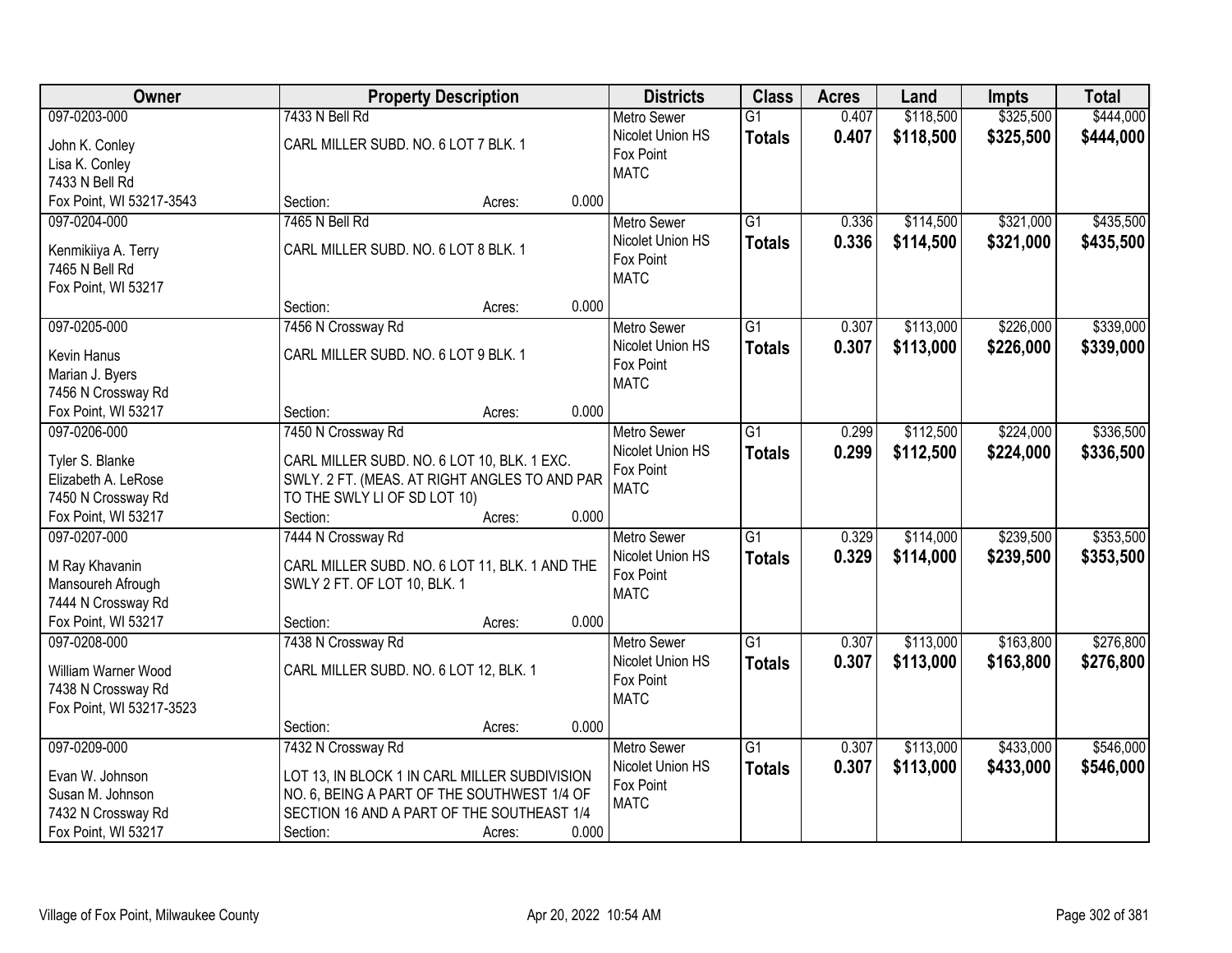| Owner                                                                                            |                                                                                                                                            | <b>Property Description</b> |       | <b>Districts</b>                                                   | <b>Class</b>                     | <b>Acres</b>   | Land                   | <b>Impts</b>           | <b>Total</b>           |
|--------------------------------------------------------------------------------------------------|--------------------------------------------------------------------------------------------------------------------------------------------|-----------------------------|-------|--------------------------------------------------------------------|----------------------------------|----------------|------------------------|------------------------|------------------------|
| 097-0210-000                                                                                     | 7426 N Crossway Rd                                                                                                                         |                             |       | <b>Metro Sewer</b>                                                 | $\overline{G1}$                  | 0.307          | \$113,000              | \$419,500              | \$532,500              |
| The Phillip Oliva and Hope A. Oliva<br>Revocable Trust of<br>7426 N Crossway Rd                  | CARL MILLER SUBD. NO. 6 LOT 14 BLK. 1                                                                                                      |                             |       | Nicolet Union HS<br>Fox Point<br><b>MATC</b>                       | <b>Totals</b>                    | 0.307          | \$113,000              | \$419,500              | \$532,500              |
| Fox Point, WI 53217                                                                              | Section:                                                                                                                                   | Acres:                      | 0.000 |                                                                    |                                  |                |                        |                        |                        |
| 097-0211-000<br>Jeffrey M. Katzban<br>Patricia A. Katzban<br>7420 N Crossway Rd                  | 7420 N Crossway Rd<br>CARL MILLER SUBD. NO. 6 LOT 15 BLK. 1                                                                                |                             |       | <b>Metro Sewer</b><br>Nicolet Union HS<br>Fox Point<br><b>MATC</b> | $\overline{G1}$<br><b>Totals</b> | 0.307<br>0.307 | \$113,000<br>\$113,000 | \$196,500<br>\$196,500 | \$309,500<br>\$309,500 |
| Fox Point, WI 53217-3523                                                                         | Section:                                                                                                                                   | Acres:                      | 0.000 |                                                                    |                                  |                |                        |                        |                        |
| 097-0212-000<br>Michael Falkenstein<br>7414 N Crossway Rd<br>Fox Point, WI 53217                 | 7414 N Crossway Rd<br>CARL MILLER SUBD. NO. 6 LOT 16 BLK 1                                                                                 |                             |       | Metro Sewer<br>Nicolet Union HS<br>Fox Point<br><b>MATC</b>        | $\overline{G1}$<br><b>Totals</b> | 0.307<br>0.307 | \$113,000<br>\$113,000 | \$184,000<br>\$184,000 | \$297,000<br>\$297,000 |
|                                                                                                  | Section:                                                                                                                                   | Acres:                      | 0.000 |                                                                    |                                  |                |                        |                        |                        |
| 097-0213-000<br>Anne C. Curran<br>7408 N Crossway Rd<br>Fox Point, WI 53217                      | 7408 N Crossway Rd<br>CARL MILLER SUBD. NO. 6 LOT 17 BLK. 1                                                                                |                             |       | <b>Metro Sewer</b><br>Nicolet Union HS<br>Fox Point<br><b>MATC</b> | $\overline{G1}$<br><b>Totals</b> | 0.321<br>0.321 | \$114,000<br>\$114,000 | \$176,200<br>\$176,200 | \$290,200<br>\$290,200 |
|                                                                                                  | Section:                                                                                                                                   | Acres:                      | 0.000 |                                                                    |                                  |                |                        |                        |                        |
| 097-0214-000<br>Lisa M. Friedel<br>7402 N Crossway Rd<br>Fox Point, WI 53217                     | 7402 N Crossway Rd<br>CARL MILLER SUBD. NO. 6 LOT 18 BLK. 1                                                                                |                             |       | Metro Sewer<br>Nicolet Union HS<br>Fox Point<br><b>MATC</b>        | $\overline{G1}$<br><b>Totals</b> | 0.321<br>0.321 | \$114,000<br>\$114,000 | \$302,700<br>\$302,700 | \$416,700<br>\$416,700 |
|                                                                                                  | Section:                                                                                                                                   | Acres:                      | 0.000 |                                                                    |                                  |                |                        |                        |                        |
| 097-0215-000<br>David R. Miller<br>Linda Somerville<br>7401 N Crossway Rd<br>Fox Point, WI 53217 | 7401 N Crossway Rd<br>CARL MILLER SUBD. NO. 6 LOT 1, BLK. 2 AND N<br>34.41 FT. OF VACATED STREET ADJOINING SD LOT<br>ON THE S.<br>Section: | Acres:                      | 0.000 | <b>Metro Sewer</b><br>Nicolet Union HS<br>Fox Point<br><b>MATC</b> | $\overline{G1}$<br><b>Totals</b> | 0.436<br>0.436 | \$120,000<br>\$120,000 | \$315,000<br>\$315,000 | \$435,000<br>\$435,000 |
| 097-0216-000<br>Lois M. Malawsky<br>7409 N Crossway Rd<br>Fox Point, WI 53217-3524               | 7409 N Crossway Rd<br>CARL MILLER SUBD. NO.6 LOT 2 BLK. 2<br>Section:                                                                      | Acres:                      | 0.000 | <b>Metro Sewer</b><br>Nicolet Union HS<br>Fox Point<br><b>MATC</b> | $\overline{G1}$<br><b>Totals</b> | 0.323<br>0.323 | \$114,000<br>\$114,000 | \$232,000<br>\$232,000 | \$346,000<br>\$346,000 |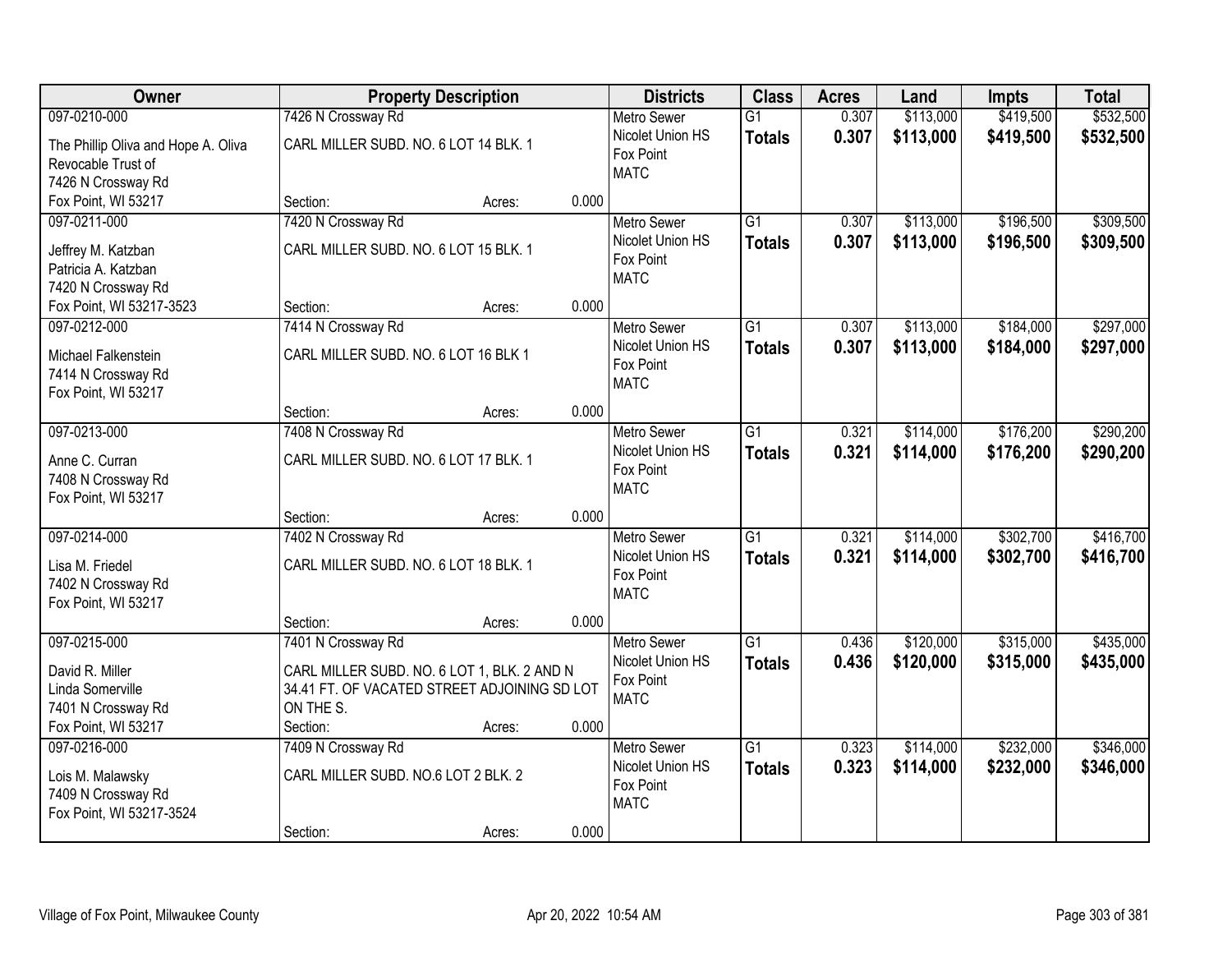| Owner                                   | <b>Property Description</b>                                  | <b>Districts</b>              | <b>Class</b>    | <b>Acres</b> | Land      | <b>Impts</b> | <b>Total</b> |
|-----------------------------------------|--------------------------------------------------------------|-------------------------------|-----------------|--------------|-----------|--------------|--------------|
| 097-0217-000                            | 7415 N Crossway Rd                                           | <b>Metro Sewer</b>            | $\overline{G1}$ | 0.314        | \$113,500 | \$436,500    | \$550,000    |
| James P. Chapman                        | Lot 3, in Block 2, in Carl Miller Subdivision No. 6, being a | Nicolet Union HS              | <b>Totals</b>   | 0.314        | \$113,500 | \$436,500    | \$550,000    |
| Cynthia Chapman                         | part of the Southwest 1/4 of Section 16 and                  | Fox Point                     |                 |              |           |              |              |
| 7415 N Crossway Rd                      | part of the Southeast 1/4 of Section 17, in Township 8       | <b>MATC</b>                   |                 |              |           |              |              |
| Fox Point, WI 53217                     | 0.000<br>Section:<br>Acres:                                  |                               |                 |              |           |              |              |
| 097-0218-000                            | 7421 N Crossway Rd                                           | <b>Metro Sewer</b>            | $\overline{G1}$ | 0.302        | \$112,500 | \$246,100    | \$358,600    |
|                                         |                                                              | Nicolet Union HS              | <b>Totals</b>   | 0.302        | \$112,500 | \$246,100    | \$358,600    |
| Andre Mandache                          | Lot 4, in Block 2, Carl Miller Subdivision No. 6, being a    | Fox Point                     |                 |              |           |              |              |
| 7421 N Crossway Rd                      | part of the Southwest 1/4 of Section 16 and a part of the    | <b>MATC</b>                   |                 |              |           |              |              |
| Fox Point, WI 53217                     | Southeast 1/4 of Section 17, Township 8 North, Range 2:      |                               |                 |              |           |              |              |
|                                         | Section:<br>0.000<br>Acres:                                  |                               |                 |              |           |              |              |
| 097-0219-000                            | 7427 N Crossway Rd                                           | Metro Sewer                   | $\overline{G1}$ | 0.300        | \$112,500 | \$248,000    | \$360,500    |
| Linda Rabinowitz Revocable Trust        | CARL MILLER SUBD. NO. 6 LOT 5 BLK 2                          | Nicolet Union HS<br>Fox Point | <b>Totals</b>   | 0.300        | \$112,500 | \$248,000    | \$360,500    |
| 7427 N Crossway Rd                      |                                                              | <b>MATC</b>                   |                 |              |           |              |              |
| Fox Point, WI 53217-3524                |                                                              |                               |                 |              |           |              |              |
|                                         | 0.000<br>Section:<br>Acres:                                  |                               |                 |              |           |              |              |
| 097-0220-000                            | 7433 N Crossway Rd                                           | <b>Metro Sewer</b>            | $\overline{G1}$ | 0.325        | \$114,000 | \$232,500    | \$346,500    |
| Kirk G. Jaeckel & Gina P. Jaeckel Joint | CARL MILLER SUBD. NO. 6 LOT 6 BLK. 2                         | Nicolet Union HS              | <b>Totals</b>   | 0.325        | \$114,000 | \$232,500    | \$346,500    |
| Revocable Trust                         |                                                              | Fox Point                     |                 |              |           |              |              |
| 7433 N Crossway Rd                      |                                                              | <b>MATC</b>                   |                 |              |           |              |              |
| Fox Point, WI 53217                     | 0.000<br>Section:<br>Acres:                                  |                               |                 |              |           |              |              |
| 097-0221-000                            | 7439 N Fairchild Rd                                          | <b>Metro Sewer</b>            | $\overline{G1}$ | 0.359        | \$116,000 | \$194,500    | \$310,500    |
|                                         |                                                              | Nicolet Union HS              | <b>Totals</b>   | 0.359        | \$116,000 | \$194,500    | \$310,500    |
| Fairchild Fox Point, LLC                | CARL MILLER SUBD. NO. 6 LOT 7 BLK 2 AND S1/2 OF              | Fox Point                     |                 |              |           |              |              |
| PO Box 700262                           | VAC STR ADJ SD LOT ON THE N.                                 | <b>MATC</b>                   |                 |              |           |              |              |
| Oostburg, WI 53070                      |                                                              |                               |                 |              |           |              |              |
|                                         | 0.000<br>Section:<br>Acres:                                  |                               |                 |              |           |              |              |
| 097-0222-001                            | 7438 N Seneca Rd                                             | <b>Metro Sewer</b>            | $\overline{G1}$ | 0.315        | \$113,500 | \$186,800    | \$300,300    |
| Maria L. Goranova                       | CARL MILLER SUBD NO 6 LOT 8 BLK 2 & PT OF VAC                | Nicolet Union HS<br>Fox Point | <b>Totals</b>   | 0.315        | \$113,500 | \$186,800    | \$300,300    |
| 7438 N Seneca Rd                        | AVE ADJ ON N DESC AS COM NW COR SD LOT, TH N                 | <b>MATC</b>                   |                 |              |           |              |              |
| Fox Point, WI 53217-3440                | 5', E TO A PT BEING THE E LI OF SD LOT EXT, TH S             |                               |                 |              |           |              |              |
|                                         | Section:<br>0.337<br>Acres:                                  |                               |                 |              |           |              |              |
| 097-0223-000                            | 7432 N Seneca Rd                                             | <b>Metro Sewer</b>            | $\overline{G1}$ | 0.308        | \$113,000 | \$178,500    | \$291,500    |
| Michael S. Schweiner                    | CARL MILLER SUBD. NO. 6 LOT 9 BLK. 2                         | Nicolet Union HS              | <b>Totals</b>   | 0.308        | \$113,000 | \$178,500    | \$291,500    |
| Anne D. Schweiner                       |                                                              | Fox Point                     |                 |              |           |              |              |
| 7432 N Seneca Rd                        |                                                              | <b>MATC</b>                   |                 |              |           |              |              |
| Fox Point, WI 53217-3440                | 0.000<br>Section:<br>Acres:                                  |                               |                 |              |           |              |              |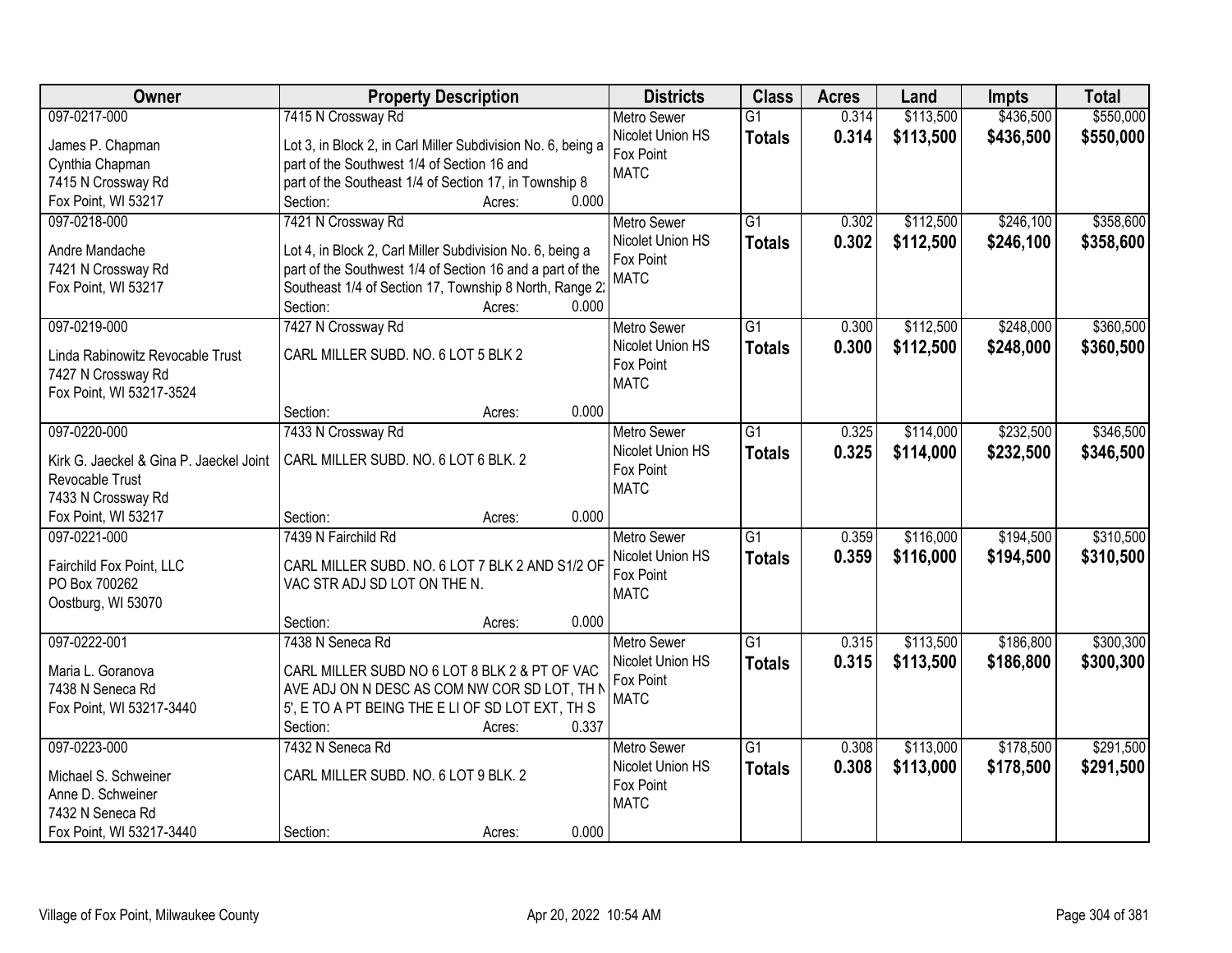| 7426 N Seneca Rd<br>\$113,500<br>\$213,500<br>097-0224-000<br>$\overline{G1}$<br><b>Metro Sewer</b><br>0.319                                              |           |
|-----------------------------------------------------------------------------------------------------------------------------------------------------------|-----------|
|                                                                                                                                                           | \$327,000 |
| Nicolet Union HS<br>0.319<br>\$113,500<br>\$213,500<br><b>Totals</b><br>Lot 10, in Block 2, in Carl Miller Subdivision No. 6, being<br>Anne M. Corcoran   | \$327,000 |
| Fox Point<br>part of the Southwest 1/4 of Section 16, and part of the<br>7426 N Seneca Rd                                                                 |           |
| <b>MATC</b><br>Southeast 1/4 of Section 17, Township 8 North, Range 2:<br>Fox Point, WI 53217                                                             |           |
| 0.319<br>Section:<br>Acres:                                                                                                                               |           |
| \$299,900<br>097-0225-000<br>7420 N Seneca Rd<br>\$113,500<br>G1<br>0.317<br><b>Metro Sewer</b>                                                           | \$413,400 |
| 0.317<br>Nicolet Union HS<br>\$113,500<br>\$299,900<br><b>Totals</b>                                                                                      | \$413,400 |
| CARL MILLER SUBD. NO. 6 LOT 11 BLK. 2<br>Joel H. Been<br>Fox Point                                                                                        |           |
| Diane F. Been<br><b>MATC</b><br>7420 N Seneca Rd                                                                                                          |           |
| 0.000<br>Fox Point, WI 53217-3440<br>Section:<br>Acres:                                                                                                   |           |
| \$114,500<br>\$270,000<br>097-0226-000<br>7414 N Seneca Rd<br>Metro Sewer<br>G1<br>0.335                                                                  | \$384,500 |
| Nicolet Union HS                                                                                                                                          |           |
| 0.335<br>\$114,500<br>\$270,000<br><b>Totals</b><br>CARL MILLER SUB. NO. 6 LOT 12, BLOCK 2<br>Michael A. West<br>Fox Point                                | \$384,500 |
| 7414 N Seneca Rd<br><b>MATC</b>                                                                                                                           |           |
| Fox Point, WI 53217-3440                                                                                                                                  |           |
| 0.000<br>Section:<br>Acres:                                                                                                                               |           |
| 097-0227-000<br>\$114,000<br>\$267,500<br>7408 N Seneca Rd<br>$\overline{G1}$<br>0.325<br><b>Metro Sewer</b>                                              | \$381,500 |
| Nicolet Union HS<br>0.325<br>\$114,000<br>\$267,500<br><b>Totals</b><br>Lot 13, Block 2, Carl Miller Subdivision No. 6, being a par<br>Bradley J. Dunning | \$381,500 |
| Fox Point<br>Anne R. Dunning<br>of the Southwest 1/4 of Section 16 and part of the                                                                        |           |
| <b>MATC</b><br>7408 N Seneca Rd<br>Southeast 1/4 of Section 17, Township 8 North, Range 2:                                                                |           |
| Fox Point, WI 53217<br>Section:<br>0.000<br>Acres:                                                                                                        |           |
| 7402 N Seneca Rd<br>$\overline{G1}$<br>\$117,000<br>\$216,000<br>097-0228-000<br>0.384<br><b>Metro Sewer</b>                                              | \$333,000 |
| 0.384<br>\$117,000<br>\$216,000<br>Nicolet Union HS<br><b>Totals</b>                                                                                      | \$333,000 |
| Lot 14 and the North 1/2 of vacated Hemlock Road<br>Michael E. Trager<br>Fox Point                                                                        |           |
| Tara B. Trager<br>adjoining said Lot on the South in Block 2, in Carl Miller<br><b>MATC</b>                                                               |           |
| Subdivision No. 6, being a part of the Southwest 1/4 of<br>7402 N Seneca Rd                                                                               |           |
| Fox Point, WI 53217<br>Section:<br>0.000<br>Acres:                                                                                                        |           |
| \$160,500<br>097-0229-000<br>7500 N Seneca Rd<br>G1<br>\$111,500<br><b>Metro Sewer</b><br>0.280                                                           | \$272,000 |
| 0.280<br>\$111,500<br>\$160,500<br>Nicolet Union HS<br><b>Totals</b><br>CARL MILLER SUBD. NO. 6 THE SOUTH 40.76 FT. OF<br>Roberta Steiner Trustee         | \$272,000 |
| Fox Point<br>LOT 1, BLK. 3 AND NORTH 55 FT. OF VACATED<br>7500 N Seneca Rd                                                                                |           |
| <b>MATC</b><br>STREET ADJOINING SD LOT ON THE SOUTH.<br>Fox Point, WI 53217                                                                               |           |
| 0.000<br>Section:<br>Acres:                                                                                                                               |           |
| \$186,300<br>097-0230-000<br>7510 N Seneca Rd<br>$\overline{G1}$<br>0.277<br>\$111,500<br><b>Metro Sewer</b>                                              | \$297,800 |
| Nicolet Union HS<br>0.277<br>\$111,500<br>\$186,300<br><b>Totals</b><br>Travis and Leslie Ott<br>CARL MILLER SUBD. NO 6 THE N. 67.81 FT OF LOT 1          | \$297,800 |
| Fox Point<br>AND THE S. 27.19 FT OF LOT 2, BLK 3.<br>7510 N Seneca Rd                                                                                     |           |
| <b>MATC</b><br>Milwaukee, WI 53217                                                                                                                        |           |
| 0.000<br>Section:<br>Acres:                                                                                                                               |           |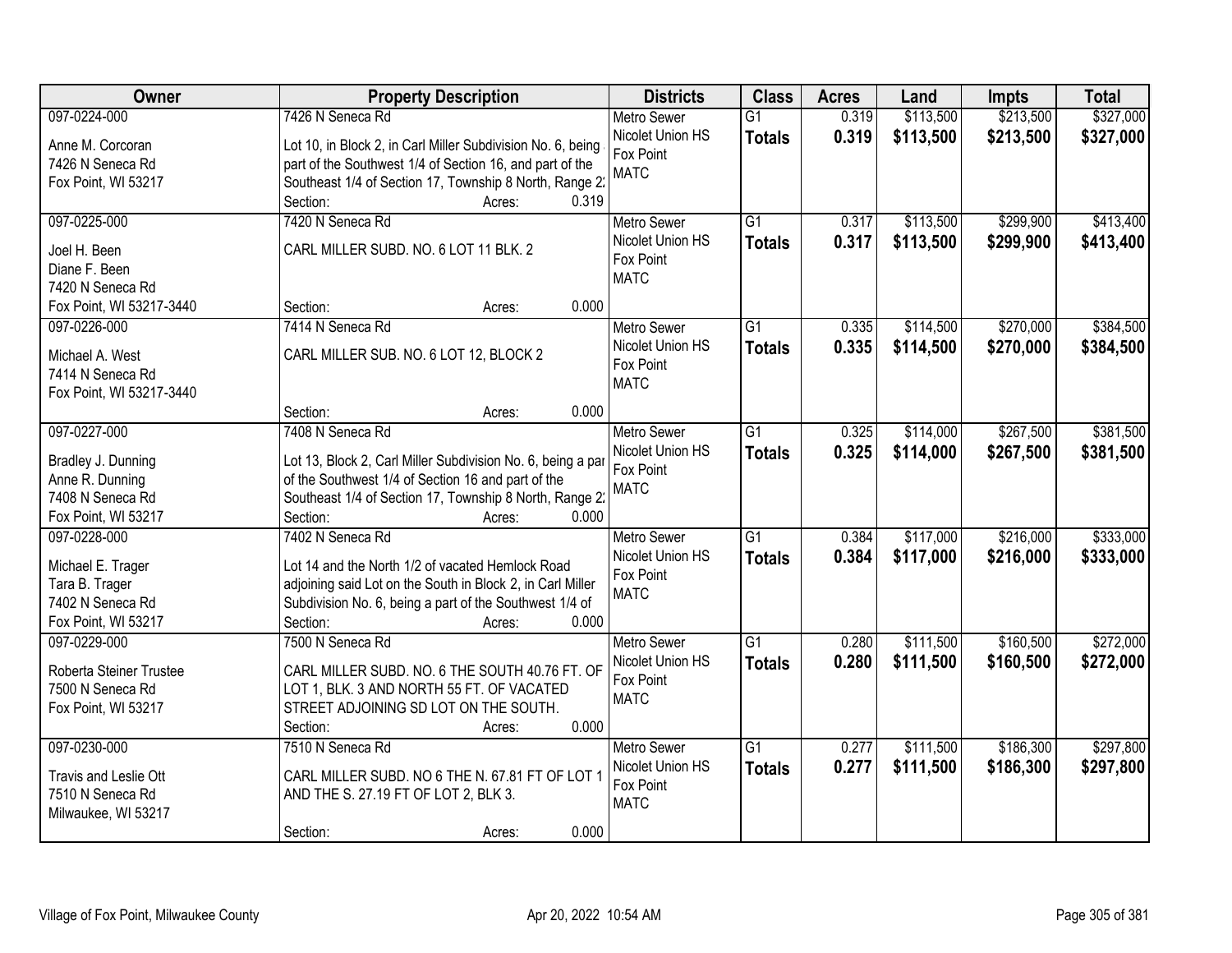| Owner                                 | <b>Property Description</b>                             |                 | <b>Districts</b>   | <b>Class</b>    | <b>Acres</b> | Land      | <b>Impts</b> | <b>Total</b> |
|---------------------------------------|---------------------------------------------------------|-----------------|--------------------|-----------------|--------------|-----------|--------------|--------------|
| 097-0231-000                          | 7514 N Seneca Rd                                        |                 | <b>Metro Sewer</b> | $\overline{G1}$ | 0.277        | \$111,500 | \$145,500    | \$257,000    |
| Arnold A Walker Revocable Trust Dated | Lot Two (2), excepting the South Twenty-seven and       |                 | Nicolet Union HS   | <b>Totals</b>   | 0.277        | \$111,500 | \$145,500    | \$257,000    |
| April 12, 2017                        | Nineteen Hundredths (27.19) feet, and all except the    |                 | Fox Point          |                 |              |           |              |              |
| 7514 N Seneca Rd                      | Northerly                                               |                 | <b>MATC</b>        |                 |              |           |              |              |
| Milwaukee, WI 53217                   | Section:                                                | 0.277<br>Acres: |                    |                 |              |           |              |              |
| 097-0232-000                          | 7530 N Seneca Rd                                        |                 | <b>Metro Sewer</b> | $\overline{G1}$ | 0.279        | \$111,500 | \$120,800    | \$232,300    |
|                                       |                                                         |                 | Nicolet Union HS   | <b>Totals</b>   | 0.279        | \$111,500 | \$120,800    | \$232,300    |
| Dawn M. Bugalski                      | CARL MILLER SUBD. NO. 6 THE NLY 95 FT. OF LOT           |                 | Fox Point          |                 |              |           |              |              |
| Michael J. Bugalski                   | 3, BLK. 3.                                              |                 | <b>MATC</b>        |                 |              |           |              |              |
| 7530 N Seneca Rd                      |                                                         |                 |                    |                 |              |           |              |              |
| Fox Point, WI 53217                   | Section:                                                | 0.000<br>Acres: |                    |                 |              |           |              |              |
| 097-0233-000                          | 7420 N Mohawk Rd                                        |                 | <b>Metro Sewer</b> | G1              | 0.233        | \$102,500 | \$82,500     | \$185,000    |
| John R. Gorski                        | PAULINES PARCELS LOT 1 BLK. 1                           |                 | Nicolet Union HS   | <b>Totals</b>   | 0.233        | \$102,500 | \$82,500     | \$185,000    |
| Jean A. Gorski                        |                                                         |                 | Fox Point          |                 |              |           |              |              |
| 7420 N Mohawk Rd                      |                                                         |                 | <b>MATC</b>        |                 |              |           |              |              |
| Fox Point, WI 53217-3456              | Section:                                                | 0.000<br>Acres: |                    |                 |              |           |              |              |
| 097-0234-000                          | 7400 N Mohawk Rd                                        |                 | <b>Metro Sewer</b> | G1              | 0.278        | \$111,500 | \$107,800    | \$219,300    |
|                                       |                                                         |                 | Nicolet Union HS   | <b>Totals</b>   | 0.278        | \$111,500 | \$107,800    | \$219,300    |
| George D Robertson Living Trust       | PAULINES PARCELS LOT 2 BLK. 1 AND N. 10FT OF            |                 | Fox Point          |                 |              |           |              |              |
| Lynne Robertson Living Trust          | VACANT PED-WAY ADJ. ON S.                               |                 | <b>MATC</b>        |                 |              |           |              |              |
| 7400 N Mohawk Rd                      |                                                         |                 |                    |                 |              |           |              |              |
| Fox Point, WI 53217-3456              | Section:                                                | 0.000<br>Acres: |                    |                 |              |           |              |              |
| 097-0235-000                          | 7370 N Mohawk Rd                                        |                 | <b>Metro Sewer</b> | $\overline{G1}$ | 0.263        | \$110,500 | \$158,500    | \$269,000    |
| Eero H. Wasserman                     | Lot 3, in Block 1, and the South 10 feet of the vacated |                 | Nicolet Union HS   | <b>Totals</b>   | 0.263        | \$110,500 | \$158,500    | \$269,000    |
| Erica L. Wasserman                    | pedestrian way adjacent on the North, in Pauline s      |                 | Fox Point          |                 |              |           |              |              |
| 7370 N Mohawk Rd                      | Parcels, being a Subdivision of a part of the Southeast |                 | <b>MATC</b>        |                 |              |           |              |              |
| Fox Point, WI 53217                   | Section:                                                | 0.000<br>Acres: |                    |                 |              |           |              |              |
| 097-0236-000                          | 7433 N Mohawk Rd                                        |                 | <b>Metro Sewer</b> | $\overline{G1}$ | 0.260        | \$110,500 | \$99,400     | \$209,900    |
|                                       |                                                         |                 | Nicolet Union HS   | <b>Totals</b>   | 0.260        | \$110,500 | \$99,400     | \$209,900    |
| Robert V. and Sara A. Larsen          | PAULINES PARCELS LOT 1 BLK. 2                           |                 | Fox Point          |                 |              |           |              |              |
| Revocable Trust                       |                                                         |                 | <b>MATC</b>        |                 |              |           |              |              |
| 2179 Scandia Rd                       |                                                         |                 |                    |                 |              |           |              |              |
| Sister Bay, WI 54234                  | Section:                                                | 0.000<br>Acres: |                    |                 |              |           |              |              |
| 097-0237-000                          | 7401 N Mohawk Rd                                        |                 | <b>Metro Sewer</b> | $\overline{G1}$ | 0.244        | \$107,500 | \$130,900    | \$238,400    |
| Martin E. Barker                      | PAULINES PARCELS LOT 2 BLK. 2                           |                 | Nicolet Union HS   | <b>Totals</b>   | 0.244        | \$107,500 | \$130,900    | \$238,400    |
| Robin C. Barker                       |                                                         |                 | Fox Point          |                 |              |           |              |              |
| 7401 N Mohawk Rd                      |                                                         |                 | <b>MATC</b>        |                 |              |           |              |              |
| Fox Point, WI 53217-3457              | Section:                                                | 0.000<br>Acres: |                    |                 |              |           |              |              |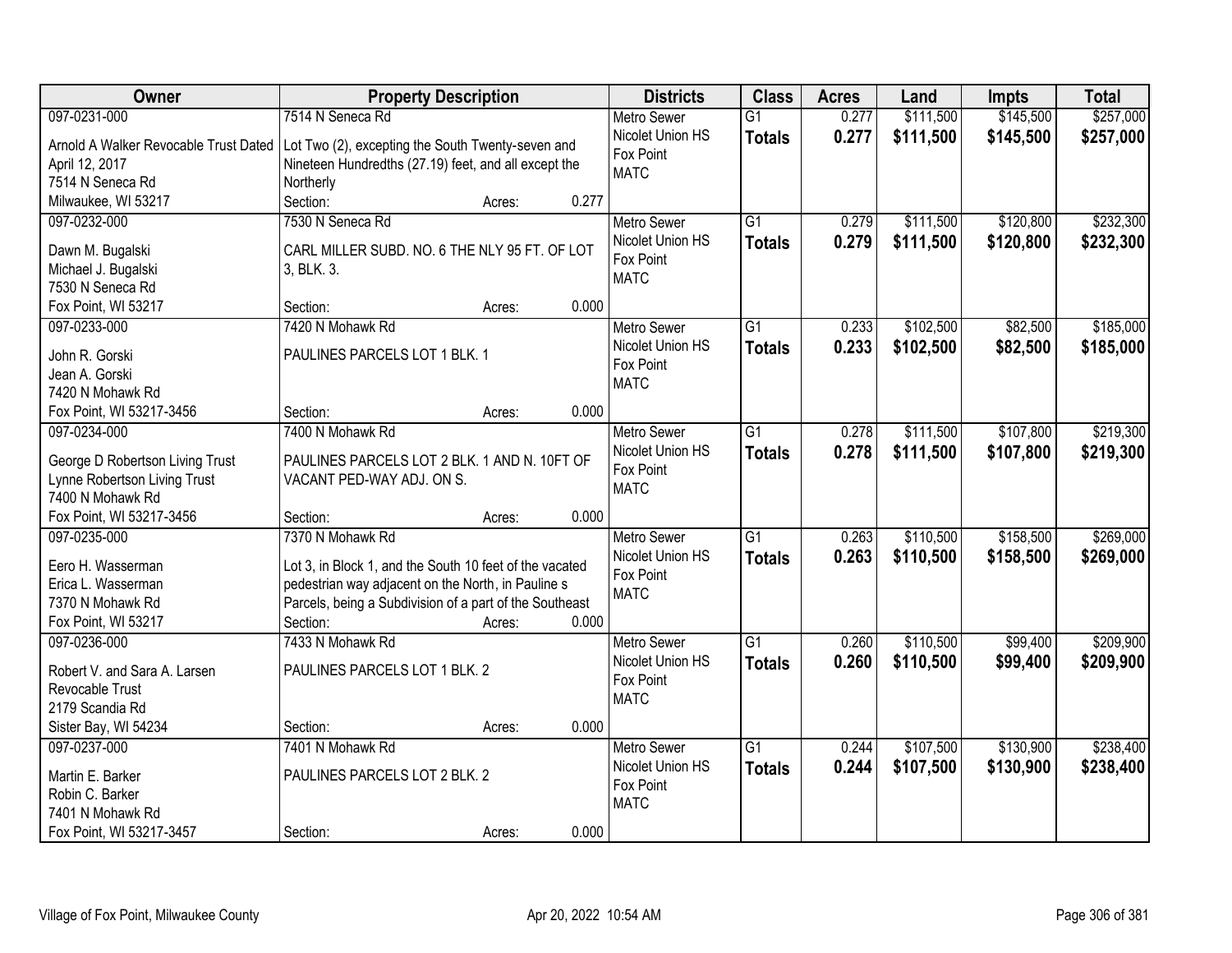| Owner                           | <b>Property Description</b>                                | <b>Districts</b>              | <b>Class</b>    | <b>Acres</b> | Land      | <b>Impts</b> | <b>Total</b> |
|---------------------------------|------------------------------------------------------------|-------------------------------|-----------------|--------------|-----------|--------------|--------------|
| 097-0238-000                    | 7373 N Mohawk Rd                                           | <b>Metro Sewer</b>            | $\overline{G1}$ | 0.244        | \$107,500 | \$271,500    | \$379,000    |
| Brittany F. Bozmoski            | Lot Three (3) in Block Two (2) in Pauline s Parcels, being | Nicolet Union HS              | <b>Totals</b>   | 0.244        | \$107,500 | \$271,500    | \$379,000    |
| Samuel J. Kohnke                | a Subdivision of a part of the South East One-quarter (1/  | Fox Point                     |                 |              |           |              |              |
| 7373 N Mohawk Rd                | of Section Seventeen (17) in Township Eight (8) North,     | <b>MATC</b>                   |                 |              |           |              |              |
| Fox Point, WI 53217             | 0.244<br>Section: 17<br>Acres:                             |                               |                 |              |           |              |              |
| 097-0239-000                    | 7380 N Iroquois Rd                                         | <b>Metro Sewer</b>            | $\overline{G1}$ | 0.355        | \$115,500 | \$152,800    | \$268,300    |
|                                 |                                                            | Nicolet Union HS              | <b>Totals</b>   | 0.355        | \$115,500 | \$152,800    | \$268,300    |
| Mackenzie J. Boedeker           | LOT 1, BLK. 3, PAULINES PARCELS NO. 2                      | Fox Point                     |                 |              |           |              |              |
| 7380 N Iroquois Rd              |                                                            | <b>MATC</b>                   |                 |              |           |              |              |
| Milwaukee, WI 53217             | 0.000<br>Section:                                          |                               |                 |              |           |              |              |
| 097-0240-000                    | Acres:<br>7390 N Iroquois Rd                               | Metro Sewer                   | $\overline{G1}$ | 0.331        | \$114,500 | \$133,300    | \$247,800    |
|                                 |                                                            | Nicolet Union HS              |                 |              |           |              |              |
| Yadira M. Lopez                 | Lot 2, in Block 3, in Pauline's Parcels No. 2, being a     | Fox Point                     | <b>Totals</b>   | 0.331        | \$114,500 | \$133,300    | \$247,800    |
| 7390 N Iroquois Rd              | Subdivision of a part of the Southeast 1/4 of Section 17,  | <b>MATC</b>                   |                 |              |           |              |              |
| Fox Point, WI 53217             | Township 8 North, Range 22 East, in the Village of Fox     |                               |                 |              |           |              |              |
|                                 | Section: 17<br>0.331<br>Acres:                             |                               |                 |              |           |              |              |
| 097-0241-000                    | 7393 N Iroquois Rd                                         | <b>Metro Sewer</b>            | $\overline{G1}$ | 0.353        | \$115,500 | \$171,000    | \$286,500    |
| Michael Handal                  | LOT 3, BLK. 3, PAULINES PARCELS NO. 2                      | Nicolet Union HS              | <b>Totals</b>   | 0.353        | \$115,500 | \$171,000    | \$286,500    |
| Crystal Kennedy                 |                                                            | Fox Point                     |                 |              |           |              |              |
| 7393 N Iroquois Rd              |                                                            | <b>MATC</b>                   |                 |              |           |              |              |
| Fox Point, WI 53217-3447        | 0.000<br>Section:<br>Acres:                                |                               |                 |              |           |              |              |
| 097-0242-000                    | 7383 N Iroquois Rd                                         | <b>Metro Sewer</b>            | $\overline{G1}$ | 0.395        | \$117,500 | \$175,000    | \$292,500    |
|                                 |                                                            | Nicolet Union HS              | <b>Totals</b>   | 0.395        | \$117,500 | \$175,000    | \$292,500    |
| Charles and Julia Kashou        | LOT 4, BLK. 3, PAULINES PARCELS NO. 2                      | Fox Point                     |                 |              |           |              |              |
| 7383 N Iroquois Rd              |                                                            | <b>MATC</b>                   |                 |              |           |              |              |
| Fox Point, WI 53217             |                                                            |                               |                 |              |           |              |              |
|                                 | 0.000<br>Section:<br>Acres:                                |                               |                 |              |           |              |              |
| 097-0243-000                    | 7560 N Port Washington Rd Unit 101                         | Metro Sewer                   | $\overline{G1}$ | 0.000        | \$30,000  | \$97,000     | \$127,000    |
| Sheikh Iqbal Ahamed             | FOX GLEN CONDOMINIUM SE 1/4 SEC. 17-8-22; UNIT             | Nicolet Union HS<br>Fox Point | <b>Totals</b>   | 0.000        | \$30,000  | \$97,000     | \$127,000    |
| Sadia Iqbal                     | $1 - 101$                                                  | <b>MATC</b>                   |                 |              |           |              |              |
| 7500 N Mohawk Rd                |                                                            |                               |                 |              |           |              |              |
| Fox Point, WI 53217-3458        | 0.000<br>Section:<br>Acres:                                |                               |                 |              |           |              |              |
| 097-0244-000                    | 7560 N Port Washington Rd Unit 102                         | <b>Metro Sewer</b>            | $\overline{G1}$ | 0.000        | \$30,000  | \$97,000     | \$127,000    |
| Georgene M. Juul                | FOX GLEN CONDOMINIUM SE 1/4 SEC. 17-8-22; UNIT             | Nicolet Union HS              | <b>Totals</b>   | 0.000        | \$30,000  | \$97,000     | \$127,000    |
| Georgene M Juul Revocable Trust | $1 - 102$                                                  | Fox Point                     |                 |              |           |              |              |
| 7560 N Pt Washington Rd         |                                                            | <b>MATC</b>                   |                 |              |           |              |              |
| Fox Point, WI 53217-3423        | 0.000<br>Section:<br>Acres:                                |                               |                 |              |           |              |              |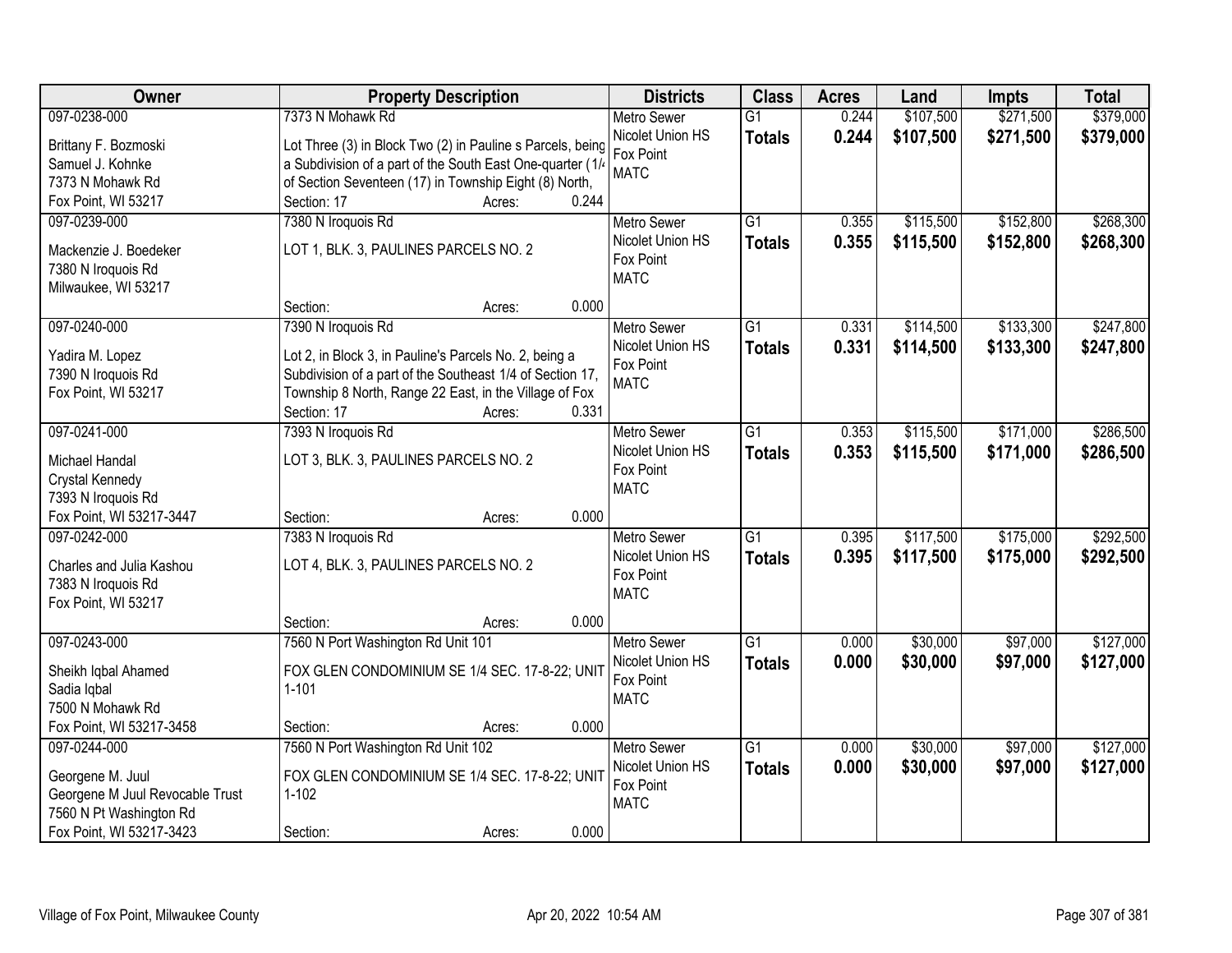| Owner                                                 | <b>Property Description</b>                                  | <b>Districts</b>                       | <b>Class</b>    | <b>Acres</b> | Land     | <b>Impts</b> | <b>Total</b> |
|-------------------------------------------------------|--------------------------------------------------------------|----------------------------------------|-----------------|--------------|----------|--------------|--------------|
| 097-0245-000                                          | 7560 N Port Washington Rd Unit 103                           | <b>Metro Sewer</b>                     | $\overline{G1}$ | 0.000        | \$30,000 | \$100,000    | \$130,000    |
| David Bolda                                           | FOX GLEN CONDOMINIUM SE 1/4 SEC. 17-8-22; UNIT               | Nicolet Union HS                       | <b>Totals</b>   | 0.000        | \$30,000 | \$100,000    | \$130,000    |
| Virginia Bolda                                        | $1 - 103.$                                                   | Fox Point                              |                 |              |          |              |              |
| 7560 N Port Washington Rd                             |                                                              | <b>MATC</b>                            |                 |              |          |              |              |
| Fox Point, WI 53217                                   | 0.000<br>Section:<br>Acres:                                  |                                        |                 |              |          |              |              |
| 097-0246-000                                          | 7560 N Port Washington Rd Unit 104                           | Metro Sewer                            | $\overline{G1}$ | 0.000        | \$30,000 | \$97,000     | \$127,000    |
| Michael Shnayderman                                   | FOX GLEN CONDOMINIUM SE 1/4 SEC. 17-8-22; UNIT               | Nicolet Union HS                       | <b>Totals</b>   | 0.000        | \$30,000 | \$97,000     | \$127,000    |
| Maria Shnayderman                                     | $1 - 104.$                                                   | Fox Point                              |                 |              |          |              |              |
| 7560 N Pt Washington Rd                               |                                                              | <b>MATC</b>                            |                 |              |          |              |              |
| Fox Point, WI 53217-3423                              | 0.000<br>Section:<br>Acres:                                  |                                        |                 |              |          |              |              |
| 097-0247-000                                          | 7560 N Port Washington Rd Unit 201                           | Metro Sewer                            | $\overline{G1}$ | 0.000        | \$30,000 | \$89,500     | \$119,500    |
|                                                       |                                                              | Nicolet Union HS                       | <b>Totals</b>   | 0.000        | \$30,000 | \$89,500     | \$119,500    |
| Trudy Jonas                                           | FOX GLEN CONDOMINIUM SE 1/4 SEC. 17-8-22; UNIT               | Fox Point                              |                 |              |          |              |              |
| 7560 N Pt Washington Rd<br>Fox Point, WI 53217-3423   | $1-201.$                                                     | <b>MATC</b>                            |                 |              |          |              |              |
|                                                       | 0.000<br>Section:<br>Acres:                                  |                                        |                 |              |          |              |              |
| 097-0248-000                                          | 7560 N Port Washington Rd Unit 202                           | <b>Metro Sewer</b>                     | G1              | 0.000        | \$30,000 | \$95,000     | \$125,000    |
|                                                       |                                                              | Nicolet Union HS                       | <b>Totals</b>   | 0.000        | \$30,000 | \$95,000     | \$125,000    |
| Jieyang Qian                                          | FOX GLEN CONDOMINIUM SE 1/4 SEC. 17-8-22; UNIT               | Fox Point                              |                 |              |          |              |              |
| Siheng Fu                                             | $1-202.$                                                     | <b>MATC</b>                            |                 |              |          |              |              |
| 7560 N Port Washington Rd Unit<br>Fox Point, WI 53217 | 0.000                                                        |                                        |                 |              |          |              |              |
| 097-0249-000                                          | Section:<br>Acres:<br>7560 N Port Washington Rd Unit 203     |                                        | $\overline{G1}$ | 0.000        | \$30,000 | \$94,000     | \$124,000    |
|                                                       |                                                              | <b>Metro Sewer</b><br>Nicolet Union HS |                 |              |          |              |              |
| Sergey Prokopenko                                     | FOX GLEN CONDOMINIUM SE 1/4 SEC. 17-8-22; UNIT               | Fox Point                              | <b>Totals</b>   | 0.000        | \$30,000 | \$94,000     | \$124,000    |
| 7560 N Port Washington Rd #203                        | $1-203.$                                                     | <b>MATC</b>                            |                 |              |          |              |              |
| Fox Point, WI 53217                                   |                                                              |                                        |                 |              |          |              |              |
|                                                       | 0.000<br>Section:<br>Acres:                                  |                                        |                 |              |          |              |              |
| 097-0250-000                                          | 7560 N Port Washington Rd Unit 204                           | <b>Metro Sewer</b>                     | G1              | 0.000        | \$30,000 | \$90,000     | \$120,000    |
| <b>Anatoliy Gogol</b>                                 | FOX GLEN CONDOMINIUM SE 1/4 SEC. 17-8-22; UNIT               | Nicolet Union HS                       | <b>Totals</b>   | 0.000        | \$30,000 | \$90,000     | \$120,000    |
| Yelena Gogol                                          | $1-204.$                                                     | Fox Point<br><b>MATC</b>               |                 |              |          |              |              |
| 7560 N Pt Washington Rd                               |                                                              |                                        |                 |              |          |              |              |
| Fox Point, WI 53217-3423                              | 0.000<br>Section:<br>Acres:                                  |                                        |                 |              |          |              |              |
| 097-0251-000                                          | 7530 N Port Washington Rd Unit 101                           | <b>Metro Sewer</b>                     | $\overline{G1}$ | 0.000        | \$30,000 | \$97,000     | \$127,000    |
| Vladislav Solc                                        | Unit 2-101, together with an undivided interest in and to tl | Nicolet Union HS                       | <b>Totals</b>   | 0.000        | \$30,000 | \$97,000     | \$127,000    |
| 7530 N Port Washington Rd #101                        | common elements and facilities set forth in the declaratio   | Fox Point                              |                 |              |          |              |              |
| Fox Point, WI 53217                                   | condominium for Fox Glen, a condominium declared and         | <b>MATC</b>                            |                 |              |          |              |              |
|                                                       | 0.000<br>Section:<br>Acres:                                  |                                        |                 |              |          |              |              |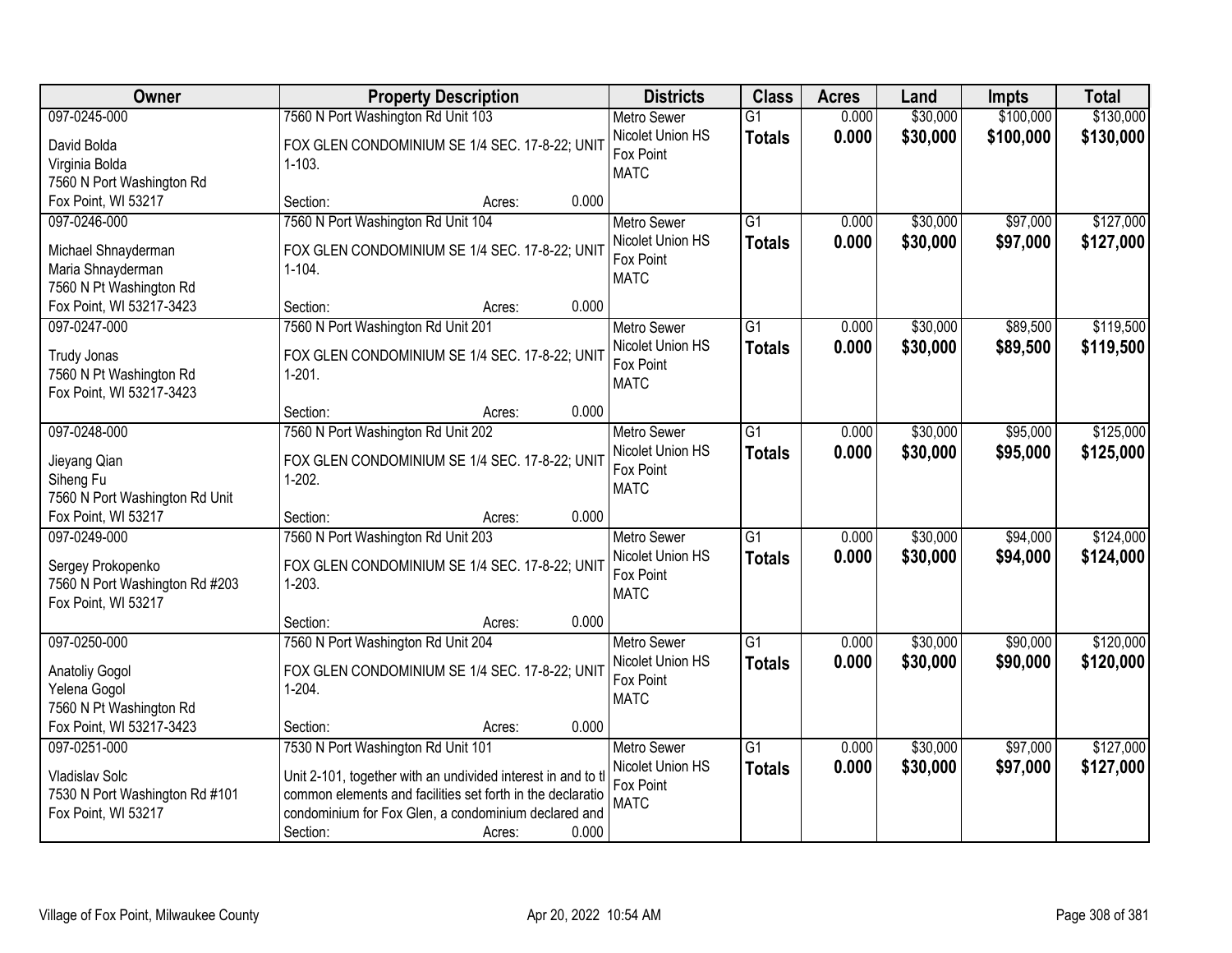| Owner                                                                                                                | <b>Property Description</b>                                                                                                                                                                                                                          | <b>Districts</b>                                                   | <b>Class</b>                     | <b>Acres</b>   | Land                 | <b>Impts</b>         | <b>Total</b>           |
|----------------------------------------------------------------------------------------------------------------------|------------------------------------------------------------------------------------------------------------------------------------------------------------------------------------------------------------------------------------------------------|--------------------------------------------------------------------|----------------------------------|----------------|----------------------|----------------------|------------------------|
| 097-0252-000                                                                                                         | 7530 N Port Washington Rd Unit 102                                                                                                                                                                                                                   | <b>Metro Sewer</b>                                                 | $\overline{G1}$                  | 0.000          | \$30,000             | \$97,000             | \$127,000              |
| Roseanne Rech<br>7530 N Pt Washington Rd #102<br>Fox Point, WI 53217                                                 | FOX GLEN CONDOMINIUM SE 1/4 SEC. 17-8-22; UNIT<br>$2 - 102$ .                                                                                                                                                                                        | Nicolet Union HS<br>Fox Point<br><b>MATC</b>                       | <b>Totals</b>                    | 0.000          | \$30,000             | \$97,000             | \$127,000              |
|                                                                                                                      | 0.000<br>Section:<br>Acres:                                                                                                                                                                                                                          |                                                                    |                                  |                |                      |                      |                        |
| 097-0253-000<br>Bryan Van Lieshout<br>7530 N Pt Washington Rd<br>Fox Point, WI 53217-3421                            | 7530 N Port Washington Rd Unit 103<br>FOX GLEN CONDOMINIUM SE 1/4 SEC. 17-8-22; UNIT<br>$2 - 103.$                                                                                                                                                   | Metro Sewer<br>Nicolet Union HS<br>Fox Point<br><b>MATC</b>        | $\overline{G1}$<br><b>Totals</b> | 0.000<br>0.000 | \$30,000<br>\$30,000 | \$96,500<br>\$96,500 | \$126,500<br>\$126,500 |
|                                                                                                                      | 0.000<br>Section:<br>Acres:                                                                                                                                                                                                                          |                                                                    |                                  |                |                      |                      |                        |
| 097-0254-000<br>LaQuita C. Edwards<br>7530 N Port Washington Rd<br><b>Unit 104</b><br>Fox Point, WI 53217            | 7530 N Port Washington Rd Unit 104<br>Unit No. 2-104 and so much of the undivided interest in th<br>common areas and facilities appurtenant to such unit in<br>the percentage specified and established in the<br>0.023<br>Section:<br>Acres:        | Metro Sewer<br>Nicolet Union HS<br>Fox Point<br><b>MATC</b>        | $\overline{G1}$<br><b>Totals</b> | 0.023<br>0.023 | \$30,000<br>\$30,000 | \$97,000<br>\$97,000 | \$127,000<br>\$127,000 |
| 097-0255-000                                                                                                         | 7530 N Port Washington Rd Unit 201                                                                                                                                                                                                                   | <b>Metro Sewer</b>                                                 | G1                               | 0.000          | \$30,000             | \$120,500            | \$150,500              |
| Jonathan D. Watts<br>7530 N Port Washington Rd<br><b>Unit 201</b><br>Fox Point, WI 53217                             | Unit 2-201, together with Indoor Parking Unit No. 2-6, and<br>an undivided interest in the common<br>areas and limited areas and facilities as set forth in said<br>0.000<br>Section:<br>Acres:                                                      | Nicolet Union HS<br>Fox Point<br><b>MATC</b>                       | <b>Totals</b>                    | 0.000          | \$30,000             | \$120,500            | \$150,500              |
| 097-0256-000<br>Andrew and Cassandria Carey Living<br>Trust<br>7530 N Port Washington Rd #202<br>Fox Point, WI 53217 | 7530 N Port Washington Rd Unit 202<br>Unit 2-202, together with said unit s undivided appurtenar<br>interest in the common elements and the exclusive use of<br>the limited common elements appurtenant to said unit,<br>0.000<br>Section:<br>Acres: | <b>Metro Sewer</b><br>Nicolet Union HS<br>Fox Point<br><b>MATC</b> | $\overline{G1}$<br><b>Totals</b> | 0.000<br>0.000 | \$30,000<br>\$30,000 | \$90,000<br>\$90,000 | \$120,000<br>\$120,000 |
| 097-0257-000<br>Reza Maani<br>7530 N Port Washington Rd Unit<br>Fox Point, WI 53217                                  | 7530 N Port Washington Rd Unit 203<br>FOX GLEN CONDOMINIUM SE 1/4 SEC. 17-8-22; UNIT<br>$2 - 203$ .<br>0.000<br>Section:<br>Acres:                                                                                                                   | <b>Metro Sewer</b><br>Nicolet Union HS<br>Fox Point<br><b>MATC</b> | $\overline{G1}$<br><b>Totals</b> | 0.000<br>0.000 | \$30,000<br>\$30,000 | \$96,500<br>\$96,500 | \$126,500<br>\$126,500 |
| 097-0258-000                                                                                                         | 7530 N Port Washington Rd Unit 204                                                                                                                                                                                                                   | <b>Metro Sewer</b>                                                 | $\overline{G1}$                  | 0.000          | \$30,000             | \$112,500            | \$142,500              |
| Angel Shipley-Hewer<br>7530 N Port Washington Rd #204<br>Fox Point, WI 53217                                         | Unit 2-204, together with Indoor Parking Unit 2-4 and<br>Indoor Parking Unit 2-5 in Fox Glen<br>Condominium, being a Condominium created under the<br>Section:<br>0.000<br>Acres:                                                                    | Nicolet Union HS<br>Fox Point<br><b>MATC</b>                       | <b>Totals</b>                    | 0.000          | \$30,000             | \$112,500            | \$142,500              |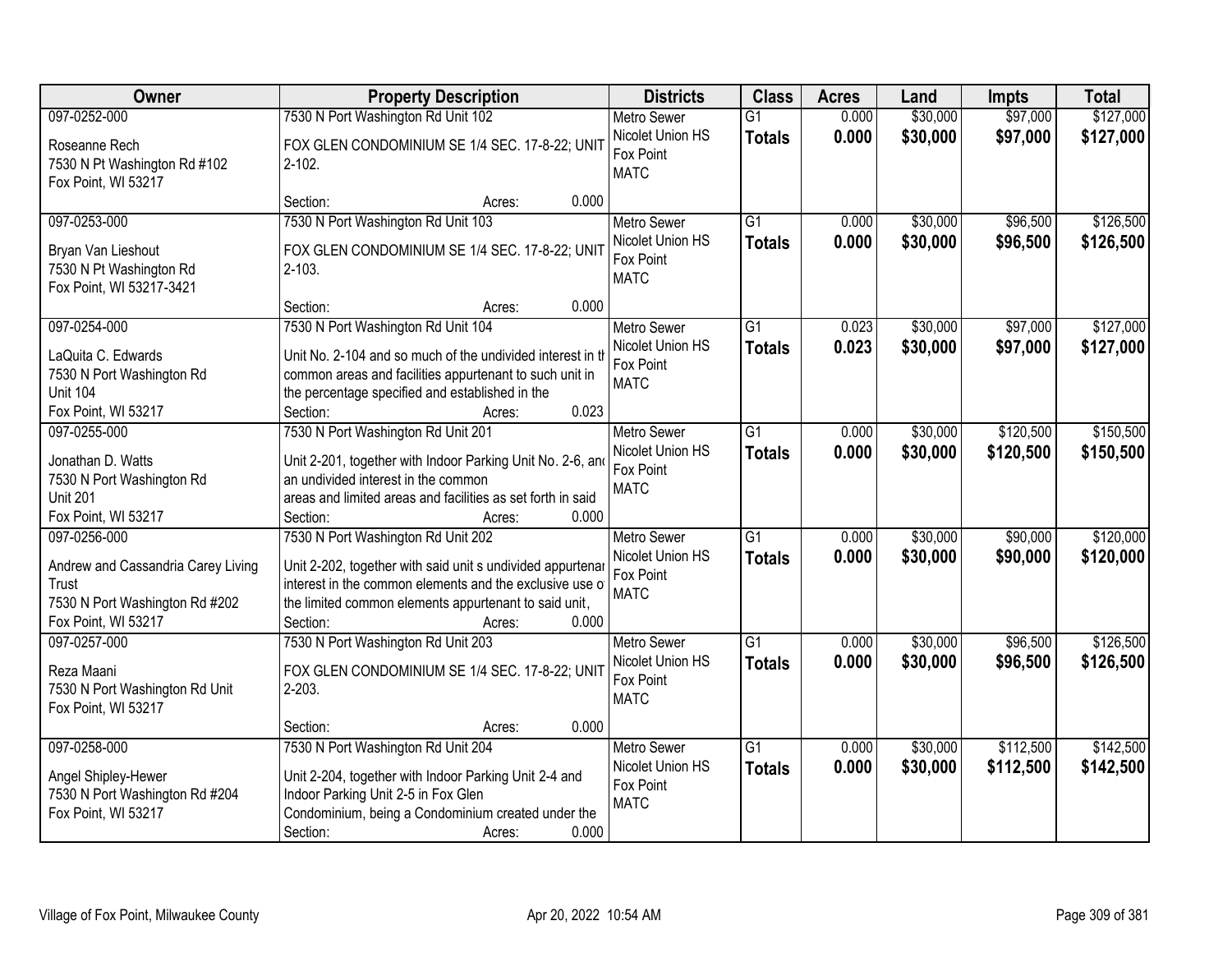| Owner                       | <b>Property Description</b>                       | <b>Districts</b>              | <b>Class</b>    | <b>Acres</b> | Land            | Impts           | <b>Total</b> |
|-----------------------------|---------------------------------------------------|-------------------------------|-----------------|--------------|-----------------|-----------------|--------------|
| 097-9000-000                | 7200 N Santa Monica Blvd                          | <b>Metro Sewer</b>            | $\overline{X4}$ | 0.253        | $\overline{50}$ | $\overline{50}$ | \$0          |
| Village of Fox Point        | W. 30FT. OF FOLLOWING PARCELS: COM AT A PT        | Nicolet Union HS              | <b>Totals</b>   | 0.253        | \$0             | \$0             | \$0          |
| Attn: Village Hall          | ON THE N LI & 379FT. W OF NE COR OF SE1/4 SEC.    | Fox Point                     |                 |              |                 |                 |              |
| 7200 N Santa Monica Blvd    | 17-8-22 TH W 287FT. TH S 303.55FT. TH E 287FT. TH | <b>MATC</b>                   |                 |              |                 |                 |              |
| Fox Point, WI 53217-3505    | 0.253<br>Section:<br>Acres:                       |                               |                 |              |                 |                 |              |
| 097-9001-000                | 121 E Calumet Rd                                  | <b>Metro Sewer</b>            | $\overline{G1}$ | 0.288        | \$112,000       | \$206,300       | \$318,300    |
|                             |                                                   | Nicolet Union HS              | <b>Totals</b>   | 0.288        | \$112,000       | \$206,300       | \$318,300    |
| Kenneth L. Hartenstein      | CERTIFEID SURVEY MAP NO 4 SE 1/4 SEC 17-8-22      | Fox Point                     |                 |              |                 |                 |              |
| Dana L. Hartenstein         | LOT <sub>1</sub>                                  | <b>MATC</b>                   |                 |              |                 |                 |              |
| 121 E Calumet Rd            |                                                   |                               |                 |              |                 |                 |              |
| Fox Point, WI 53217-3425    | 0.000<br>Section:<br>Acres:                       |                               |                 |              |                 |                 |              |
| 097-9002-000                | 7540 N Seneca Rd                                  | Metro Sewer                   | G1              | 0.344        | \$115,000       | \$137,000       | \$252,000    |
| Robert De Toro              | CERTIFIED SURVEY MAP NO. 4 SE 1/4 SEC. 17-8-22    | Nicolet Union HS              | <b>Totals</b>   | 0.344        | \$115,000       | \$137,000       | \$252,000    |
| Judith F. Bockl             | LOT <sub>2</sub>                                  | Fox Point                     |                 |              |                 |                 |              |
| 7540 N Seneca Rd            |                                                   | <b>MATC</b>                   |                 |              |                 |                 |              |
| Fox Point, WI 53217         | 0.000<br>Section:<br>Acres:                       |                               |                 |              |                 |                 |              |
| 097-9003-000                | 7536 N Seneca Rd                                  | <b>Metro Sewer</b>            | G1              | 0.284        | \$112,000       | \$162,000       | \$274,000    |
|                             |                                                   | Nicolet Union HS              | <b>Totals</b>   | 0.284        | \$112,000       | \$162,000       | \$274,000    |
| Jing Yang                   | CERTIFIED SURVEY MAP NO. 4, SE 17-8-22, LOT 3     | Fox Point                     |                 |              |                 |                 |              |
| Xing Wu<br>7536 N Seneca Rd |                                                   | <b>MATC</b>                   |                 |              |                 |                 |              |
| Fox Point, WI 53217         | 0.000                                             |                               |                 |              |                 |                 |              |
| 097-9004-000                | Section:<br>Acres:<br>7550 N Mohawk Rd            |                               | $\overline{G1}$ | 0.298        |                 | \$201,500       | \$314,000    |
|                             |                                                   | <b>Metro Sewer</b>            |                 |              | \$112,500       |                 |              |
| Nicholas Fisher             | SE1/4 SEC. 17-8-22. LOT 1 CERTIFIED LAND          | Nicolet Union HS<br>Fox Point | <b>Totals</b>   | 0.298        | \$112,500       | \$201,500       | \$314,000    |
| <b>Margaret Fisher</b>      | DIVISION MAP N. 13                                | <b>MATC</b>                   |                 |              |                 |                 |              |
| 7550 N Mohawk Rd            |                                                   |                               |                 |              |                 |                 |              |
| Fox Point, WI 53217-3458    | 0.000<br>Section:<br>Acres:                       |                               |                 |              |                 |                 |              |
| 097-9005-000                | 7543 N Navajo Rd                                  | Metro Sewer                   | $\overline{G1}$ | 0.298        | \$112,500       | \$167,500       | \$280,000    |
| James P. Caler              | SE1/4 SEC. 17-8-22. LOT 2 CERTIFIED LAND          | Nicolet Union HS              | <b>Totals</b>   | 0.298        | \$112,500       | \$167,500       | \$280,000    |
| Mary Ann G Caler            | DIVISION MAP NO.13                                | Fox Point                     |                 |              |                 |                 |              |
| 7543 N Navajo Rd            |                                                   | <b>MATC</b>                   |                 |              |                 |                 |              |
| Fox Point, WI 53217         | 0.000<br>Section:<br>Acres:                       |                               |                 |              |                 |                 |              |
| 097-9006-000                | 7535 N Fairchild Rd                               | <b>Metro Sewer</b>            | $\overline{G1}$ | 0.329        | \$114,000       | \$209,500       | \$323,500    |
|                             |                                                   | Nicolet Union HS              | <b>Totals</b>   | 0.329        | \$114,000       | \$209,500       | \$323,500    |
| <b>Fred Wiviott</b>         | CERTIFIED SURVEY MAP NO 25 SE 17-8-22 LOT 4       | Fox Point                     |                 |              |                 |                 |              |
| Esther R. Wiviott           |                                                   | <b>MATC</b>                   |                 |              |                 |                 |              |
| 7535 N Fairchild Rd         |                                                   |                               |                 |              |                 |                 |              |
| Fox Point, WI 53217-3529    | 0.000<br>Section:<br>Acres:                       |                               |                 |              |                 |                 |              |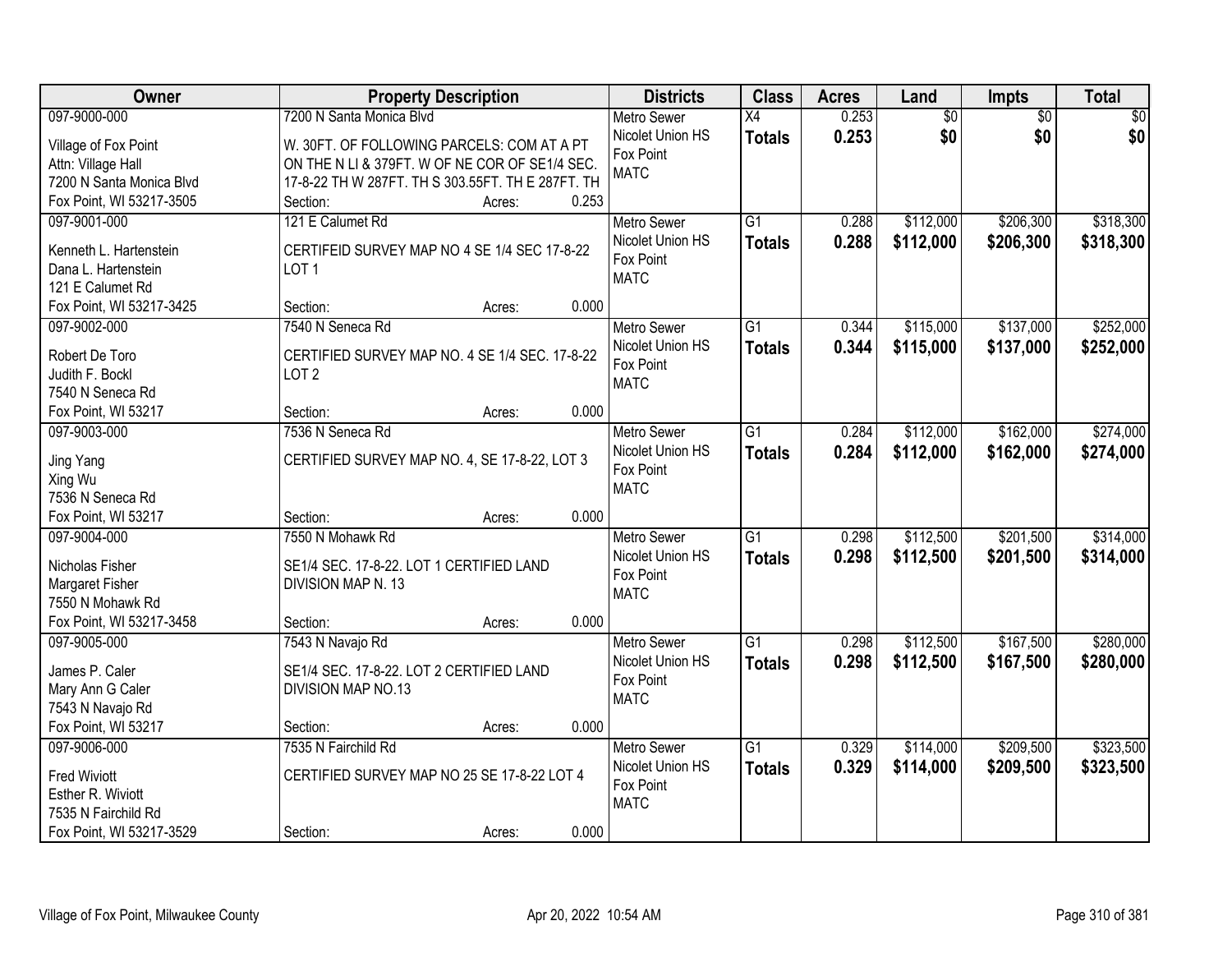| Owner                             | <b>Property Description</b>                                                                                | <b>Districts</b>   | <b>Class</b>    | <b>Acres</b> | Land      | <b>Impts</b> | <b>Total</b> |
|-----------------------------------|------------------------------------------------------------------------------------------------------------|--------------------|-----------------|--------------|-----------|--------------|--------------|
| 097-9007-000                      | 7545 N Fairchild Rd                                                                                        | <b>Metro Sewer</b> | $\overline{G1}$ | 0.328        | \$114,000 | \$334,000    | \$448,000    |
| Matthew J. Boyle                  | CERTIFIED SURVEY MAP NO 25 SE 17-8-22 LOT 5                                                                | Nicolet Union HS   | <b>Totals</b>   | 0.328        | \$114,000 | \$334,000    | \$448,000    |
| Amanda Boyle                      |                                                                                                            | Fox Point          |                 |              |           |              |              |
| 7545 N Fairchild Rd               |                                                                                                            | <b>MATC</b>        |                 |              |           |              |              |
| Fox Point, WI 53217               | 0.000<br>Section:<br>Acres:                                                                                |                    |                 |              |           |              |              |
| 097-9008-000                      | 7555 N Navajo Rd                                                                                           | <b>Metro Sewer</b> | $\overline{G1}$ | 0.266        | \$111,000 | \$228,000    | \$339,000    |
|                                   |                                                                                                            | Nicolet Union HS   | <b>Totals</b>   | 0.266        | \$111,000 | \$228,000    | \$339,000    |
| <b>Michael Falk</b>               | SE1/4 SEC. 17-8-22. PARCEL 3B EXCEPT THE W. 10                                                             | Fox Point          |                 |              |           |              |              |
| Anne Falk                         | FT. OF CERTIFIED SURVEY MAP NO. 64                                                                         | <b>MATC</b>        |                 |              |           |              |              |
| 7555 N Navajo Rd                  |                                                                                                            |                    |                 |              |           |              |              |
| Fox Point, WI 53217-3465          | 0.000<br>Section:<br>Acres:                                                                                |                    |                 |              |           |              |              |
| 097-9009-000                      | 231 W Calumet Rd                                                                                           | <b>Metro Sewer</b> | $\overline{G1}$ | 0.235        | \$103,500 | \$262,000    | \$365,500    |
| Kari J. Chang                     | Parcel No. Three (3)A-One (1) of Certified Survey Map                                                      | Nicolet Union HS   | <b>Totals</b>   | 0.235        | \$103,500 | \$262,000    | \$365,500    |
| Py Chang                          | No. 214 of the Parcel No. Three (3)A of                                                                    | Fox Point          |                 |              |           |              |              |
| 231 W Calumet Rd                  | Certified Survey Map No. 64, being a Land Division of                                                      | <b>MATC</b>        |                 |              |           |              |              |
| Fox Point, WI 53217               | Section:<br>0.000<br>Acres:                                                                                |                    |                 |              |           |              |              |
| 097-9010-000                      | 221 W Calumet Rd                                                                                           | <b>Metro Sewer</b> | G1              | 0.263        | \$110,500 | \$227,500    | \$338,000    |
|                                   |                                                                                                            | Nicolet Union HS   |                 | 0.263        | \$110,500 |              |              |
| Edward G. Ricker II               | PARCEL 3A-2 CERTIFIED SURVEY MAP NO. 214                                                                   | Fox Point          | <b>Totals</b>   |              |           | \$227,500    | \$338,000    |
| Allene E. Ricker                  | SE1/4 SEC. 17-8-22 ALSO THE W. 10 FT. OF PARCEL                                                            | <b>MATC</b>        |                 |              |           |              |              |
| 221 W Calumet Rd                  | 3B CERTIFIED SURVEY MAP NO. 64                                                                             |                    |                 |              |           |              |              |
| Fox Point, WI 53217-3428          | 0.000<br>Section:<br>Acres:                                                                                |                    |                 |              |           |              |              |
| 097-9011-000                      | 7460 N Mohawk Rd                                                                                           | <b>Metro Sewer</b> | $\overline{G1}$ | 0.205        | \$90,500  | \$286,500    | \$377,000    |
|                                   |                                                                                                            | Nicolet Union HS   | <b>Totals</b>   | 0.205        | \$90,500  | \$286,500    | \$377,000    |
| Andrea M. Archut                  | Parcel 1 of Certified Survey Map No. 714, being a                                                          | Fox Point          |                 |              |           |              |              |
| Stephe Archut<br>7460 N Mohawk Rd | Re-subdivision of Lot Four (4), Block Six (6) in Bay<br>Shore Manor and lands in the Southeast One-quarter | <b>MATC</b>        |                 |              |           |              |              |
|                                   | 0.000                                                                                                      |                    |                 |              |           |              |              |
| Fox Point, WI 53217               | Section:<br>Acres:                                                                                         |                    |                 |              |           |              |              |
| 097-9012-000                      | 7454 N Mohawk Rd                                                                                           | <b>Metro Sewer</b> | G1              | 0.187        | \$82,000  | \$271,000    | \$353,000    |
| Charles F. Hrobsky Trustee        | PARCEL 2 CERTIFIED SURVEY MAP NO. 714 SE1/4                                                                | Nicolet Union HS   | <b>Totals</b>   | 0.187        | \$82,000  | \$271,000    | \$353,000    |
| 7454 N Mohawk Rd                  | SEC. 17-8-22                                                                                               | Fox Point          |                 |              |           |              |              |
| Fox Point, WI 53217-3456          |                                                                                                            | <b>MATC</b>        |                 |              |           |              |              |
|                                   | 0.000<br>Section:<br>Acres:                                                                                |                    |                 |              |           |              |              |
| 097-9013-000                      | 7444 N Mohawk Rd                                                                                           | <b>Metro Sewer</b> | $\overline{G1}$ | 0.249        | \$109,500 | \$145,000    | \$254,500    |
|                                   |                                                                                                            | Nicolet Union HS   | <b>Totals</b>   | 0.249        | \$109,500 | \$145,000    | \$254,500    |
| Ming-Yuan Kao                     | PARCEL 3 CERTIFIED SURVEY MAP NO. 714 SE1/4                                                                | Fox Point          |                 |              |           |              |              |
| Christine C. Kao                  | SEC. 17-8-22                                                                                               | <b>MATC</b>        |                 |              |           |              |              |
| 7444 N Mohawk Rd                  |                                                                                                            |                    |                 |              |           |              |              |
| Fox Point, WI 53217-3456          | 0.000<br>Section:<br>Acres:                                                                                |                    |                 |              |           |              |              |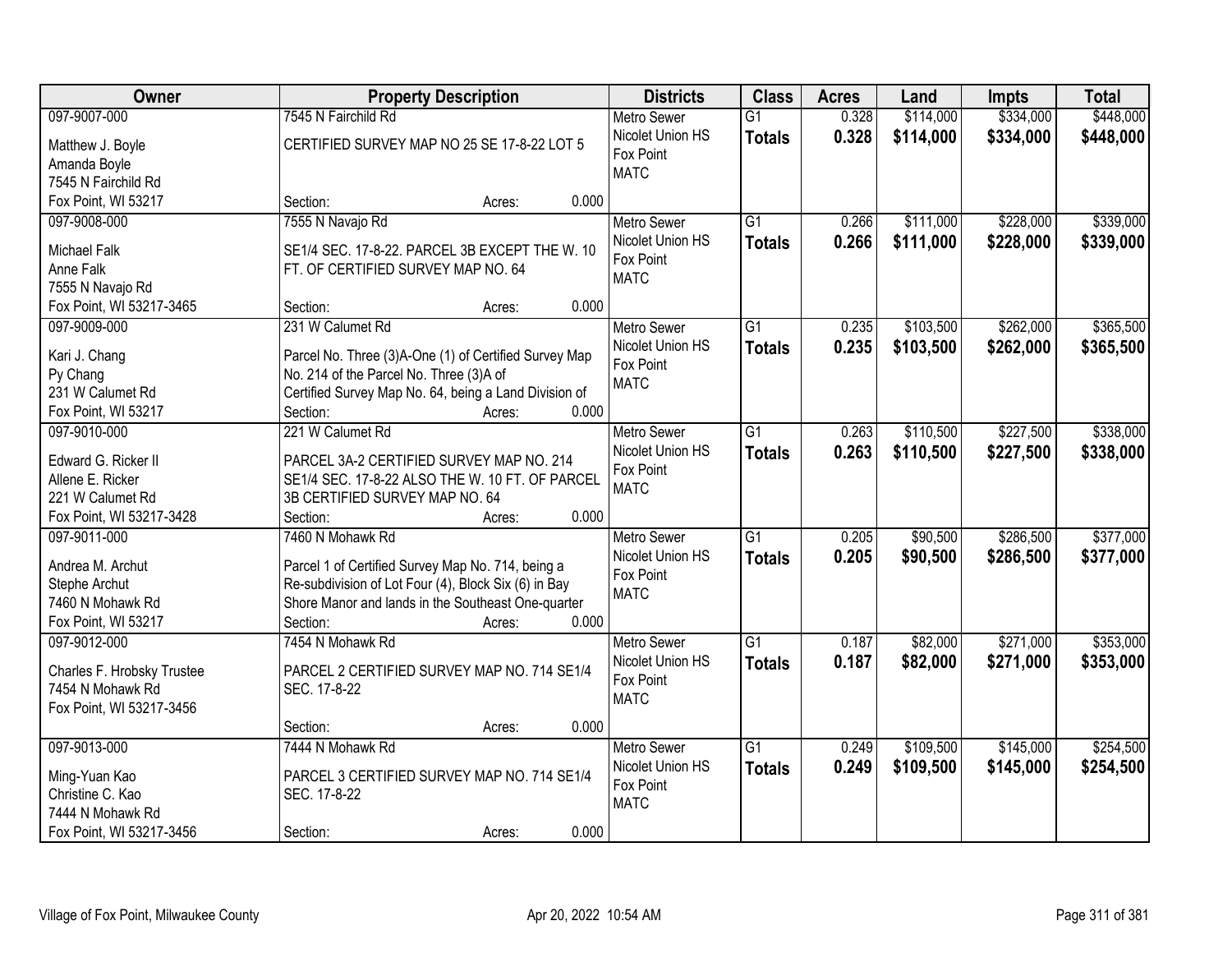| Owner                     | <b>Property Description</b>                             | <b>Districts</b>   | <b>Class</b>    | <b>Acres</b> | Land      | <b>Impts</b> | <b>Total</b> |
|---------------------------|---------------------------------------------------------|--------------------|-----------------|--------------|-----------|--------------|--------------|
| 097-9986-000              | 7358 N Port Washington Rd                               | <b>Metro Sewer</b> | $\overline{G1}$ | 0.349        | \$115,000 | \$76,200     | \$191,200    |
| Stephen C. Vasos          | COM AT NW COR LOT 15 BLK 1 BAY SHORE MANOR              | Nicolet Union HS   | <b>Totals</b>   | 0.349        | \$115,000 | \$76,200     | \$191,200    |
| 7358 N Port Washington Rd | IN SE 1/4 SEC 17-8-22 TH S 100.09FT W TO CEN OF         | Fox Point          |                 |              |           |              |              |
| Fox Point, WI 53217       | PT WASHINGTON RD NELY ALG SD CEN TO                     | <b>MATC</b>        |                 |              |           |              |              |
|                           | 0.000<br>Section:<br>Acres:                             |                    |                 |              |           |              |              |
| 097-9987-000              | 7376 N Port Washington Rd                               | <b>Metro Sewer</b> | $\overline{G1}$ | 0.385        | \$117,000 | \$68,100     | \$185,100    |
|                           |                                                         | Nicolet Union HS   | <b>Totals</b>   | 0.385        | \$117,000 | \$68,100     | \$185,100    |
| Ralph H. Gries            | COM AT NW COR OF LOT 15 BLK. 1 BAY SHORE                | Fox Point          |                 |              |           |              |              |
| Christine R. Gries        | MANOR IN SE1/4 SEC. 17-8-22 TH E 134.45FT. N            | <b>MATC</b>        |                 |              |           |              |              |
| 7376 N Pt Washington Rd   | 78.72FT. W TO CEN OF PORT WASHINGTON RD.                |                    |                 |              |           |              |              |
| Fox Point, WI 53217-3415  | 0.000<br>Section:<br>Acres:                             |                    |                 |              |           |              |              |
| 097-9988-000              | 7442 N Mohawk Rd                                        | Metro Sewer        | $\overline{G1}$ | 0.293        | \$112,500 | \$150,000    | \$262,500    |
| Jesse S. Carlton          | COM 1332.59FT W & 1096.13FT S OF NE COR OF SE           | Nicolet Union HS   | <b>Totals</b>   | 0.293        | \$112,500 | \$150,000    | \$262,500    |
| Julie A. Carlton          | 1/4 SEC 17-8-22 TH S 89D58M40S W 147.23FT SWLY          | Fox Point          |                 |              |           |              |              |
| 7442 N Mohawk Rd          | ALG CEN OF MOHAWK RD TO N LI OF PAULINES                | <b>MATC</b>        |                 |              |           |              |              |
| Fox Point, WI 53217-3456  | 0.000<br>Section:<br>Acres:                             |                    |                 |              |           |              |              |
| 097-9989-001              | 7439 N Mohawk Rd                                        | <b>Metro Sewer</b> | $\overline{G1}$ | 0.342        | \$115,000 | \$145,400    | \$260,400    |
|                           |                                                         | Nicolet Union HS   | <b>Totals</b>   | 0.342        | \$115,000 | \$145,400    | \$260,400    |
| Nancy Mcdermott           | 07439 N MOHAWK RD                                       | Fox Point          |                 |              |           |              |              |
| 7439 N Mohawk Rd          |                                                         | <b>MATC</b>        |                 |              |           |              |              |
| Fox Point, WI 53217-3457  |                                                         |                    |                 |              |           |              |              |
|                           | 0.000<br>Section:<br>Acres:                             |                    |                 |              |           |              |              |
| 097-9990-001              | 7449 N Mohawk Rd                                        | <b>Metro Sewer</b> | $\overline{G1}$ | 0.316        | \$113,500 | \$152,800    | \$266,300    |
| Christopher M. Orzal      | 07449 N MOHAWK RD                                       | Nicolet Union HS   | <b>Totals</b>   | 0.316        | \$113,500 | \$152,800    | \$266,300    |
| Consuelo Orzal            |                                                         | Fox Point          |                 |              |           |              |              |
| 7449 N Mohawk Rd          |                                                         | <b>MATC</b>        |                 |              |           |              |              |
| Fox Point, WI 53217-3457  | 0.000<br>Section:<br>Acres:                             |                    |                 |              |           |              |              |
| 097-9991-000              | 7453 N Mohawk Rd                                        | Metro Sewer        | $\overline{G1}$ | 0.381        | \$117,000 | \$237,000    | \$354,000    |
| Nicholas N. Beihoff       | That part of the Southeast One-quarter (1/4) of Section | Nicolet Union HS   | <b>Totals</b>   | 0.381        | \$117,000 | \$237,000    | \$354,000    |
| Melissa E. Beihoff        | Seventeen (17), Township Eight (8) North, Range         | Fox Point          |                 |              |           |              |              |
| 7453 N Mohawk Rd          | Twenty-two (22) East, in the Village of Fox Point,      | <b>MATC</b>        |                 |              |           |              |              |
| Fox Point, WI 53217       | 0.000<br>Section:<br>Acres:                             |                    |                 |              |           |              |              |
| 097-9992-000              | 7457 N Mohawk Rd                                        | <b>Metro Sewer</b> | $\overline{G1}$ | 0.411        | \$118,500 | \$135,000    | \$253,500    |
|                           |                                                         | Nicolet Union HS   |                 | 0.411        | \$118,500 | \$135,000    | \$253,500    |
| Michael Bork              | That part of the East Eight and Twenty-five Hundredths  | Fox Point          | <b>Totals</b>   |              |           |              |              |
| 7457 N Mohawk Rd          | (8.25) acres, except the South Four (4) acres thereof   | <b>MATC</b>        |                 |              |           |              |              |
| Fox Point, WI 53217       | and except the One and Thirty-nine Hundreths (1/39)     |                    |                 |              |           |              |              |
|                           | 0.000<br>Section:<br>Acres:                             |                    |                 |              |           |              |              |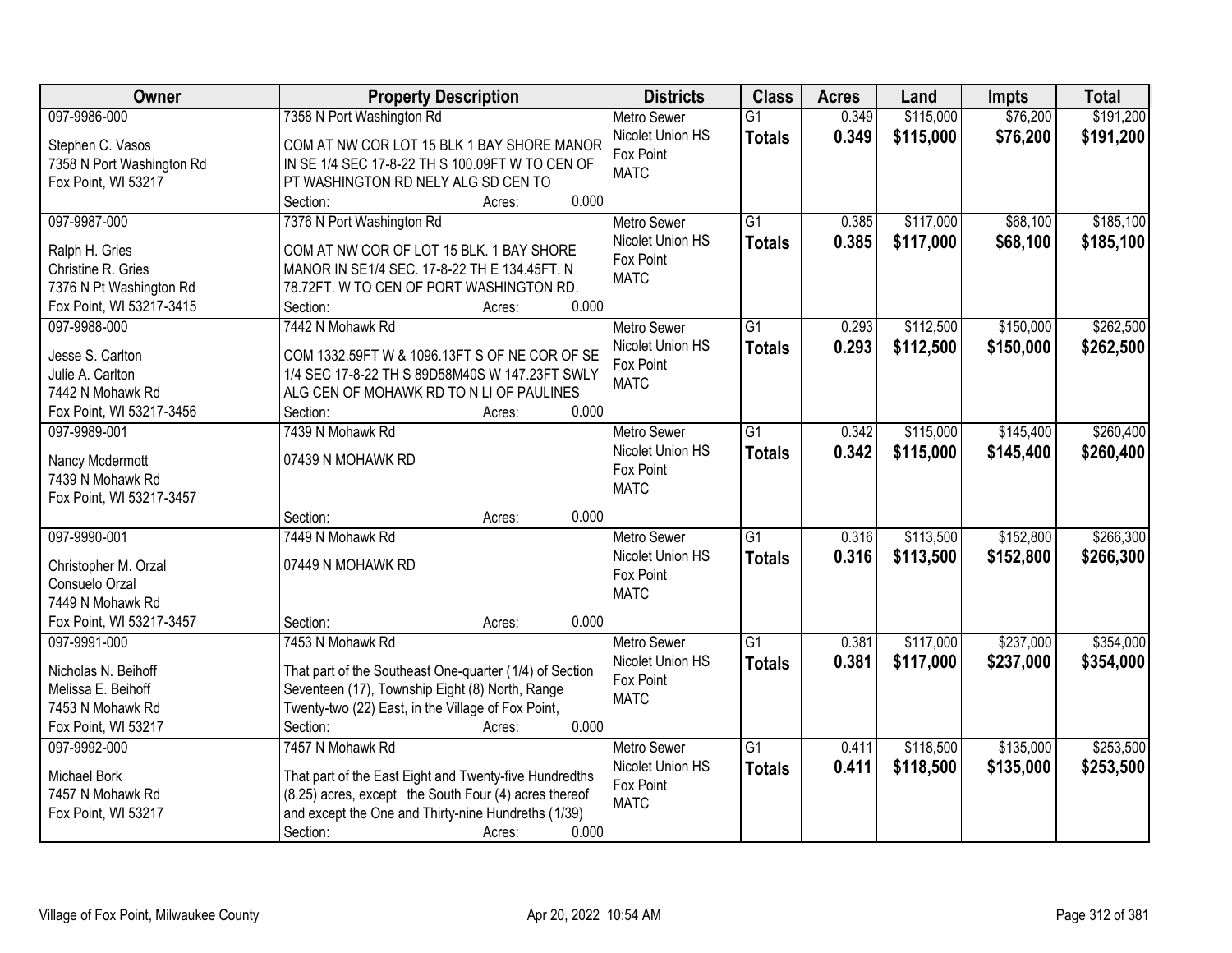| Owner                                                                                                  | <b>Property Description</b>                                                                                                                                                                                                   | <b>Districts</b>                                                   | <b>Class</b>                     | <b>Acres</b>   | Land                   | <b>Impts</b>           | <b>Total</b>           |
|--------------------------------------------------------------------------------------------------------|-------------------------------------------------------------------------------------------------------------------------------------------------------------------------------------------------------------------------------|--------------------------------------------------------------------|----------------------------------|----------------|------------------------|------------------------|------------------------|
| 097-9993-000                                                                                           | 7440 N Port Washington Rd                                                                                                                                                                                                     | <b>Metro Sewer</b>                                                 | $\overline{G1}$                  | 1.055          | \$153,500              | \$134,500              | \$288,000              |
| Cameron Riley<br>7440 N Port Washington Rd<br>Fox Point, WI 53217                                      | COM AT NW COR OF PAULINES PARCELS IN SE1/4<br>SEC. 17-8-22 TH N 0D07M14S E 128.40FT. S<br>89D58M40S W 127FT.N 72D26M20S W 154.24FT. S                                                                                         | Nicolet Union HS<br>Fox Point<br><b>MATC</b>                       | <b>Totals</b>                    | 1.055          | \$153,500              | \$134,500              | \$288,000              |
|                                                                                                        | 0.000<br>Section:<br>Acres:                                                                                                                                                                                                   |                                                                    |                                  |                |                        |                        |                        |
| 097-9994-000<br><b>Gd Rental Properties LLC</b><br>7450 N Pt Washington Rd<br>Fox Point, WI 53217-3417 | 7450 N Port Washington Rd<br>COM 1332.59FT. N 89D58M40S W & 891.83FT. S &<br>354.93FT. S 89D56M20S W OF NE COR OF SE1/4<br>SEC. 17-8-22 TH S 89D56M20S W 220.21FT. S<br>0.000<br>Section:<br>Acres:                           | <b>Metro Sewer</b><br>Nicolet Union HS<br>Fox Point<br><b>MATC</b> | $\overline{G1}$<br><b>Totals</b> | 0.672<br>0.672 | \$132,500<br>\$132,500 | \$165,800<br>\$165,800 | \$298,300<br>\$298,300 |
| 097-9996-000                                                                                           | 7535 N Mohawk Rd                                                                                                                                                                                                              | <b>Metro Sewer</b>                                                 | G <sub>1</sub>                   | 0.424          | \$119,000              | \$118,100              | \$237,100              |
| Laurie M. Webb<br>7535 N Mohawk Rd<br>Fox Point, WI 53217                                              | That part of the South East One-quarter (1/4) of section<br>Seventeen (17), in Township Eight (8) North, Range<br>Twenty-two (22) East, in the Village of Fox Point,<br>0.000<br>Section:<br>Acres:                           | Nicolet Union HS<br>Fox Point<br><b>MATC</b>                       | <b>Totals</b>                    | 0.424          | \$119,000              | \$118,100              | \$237,100              |
| 097-9997-000                                                                                           | 7543 N Mohawk Rd                                                                                                                                                                                                              | <b>Metro Sewer</b>                                                 | G1                               | 0.424          | \$119,000              | \$120,900              | \$239,900              |
| Kari Turner<br>7543 N Mohawk Rd<br>Fox Point, WI 53217                                                 | PART OF SE 1/4 SEC. 17-8-22 COMM 1571.88 FT. W<br>OF NE COR. TH S 221.95 FT. TO PT OF BEG., TH S 88<br>FT. TH E. 210 FT. TH N 88 FT. TH W 210 FT. TO BEG.<br>Section:<br>0.000<br>Acres:                                      | Nicolet Union HS<br>Fox Point<br><b>MATC</b>                       | <b>Totals</b>                    | 0.424          | \$119,000              | \$120,900              | \$239,900              |
| 097-9998-000<br>Lisa Jo Collins<br>7551 N Mohawk Rd<br>Fox Point, WI 53217                             | 7551 N Mohawk Rd<br>That part of the Southeast 1/4 of Section 17, in Township<br>North, of Range 22 East, in the Village of Fox Point,<br>Milwaukee County, Wisconsin, bounded and described a<br>Section:<br>0.000<br>Acres: | <b>Metro Sewer</b><br>Nicolet Union HS<br>Fox Point<br><b>MATC</b> | $\overline{G1}$<br><b>Totals</b> | 0.424<br>0.424 | \$119,000<br>\$119,000 | \$125,700<br>\$125,700 | \$244,700<br>\$244,700 |
| 097-9999-000<br>Ramsey D. Radakovich<br>7559 N Mohawk Rd                                               | 7559 N Mohawk Rd<br>PART OF SE1/4 SEC 17-8-22 COMM 1571.88FT. W OF<br>NW COR TH S 133.95FT. TH E 210FT. TH N 133.95FT                                                                                                         | <b>Metro Sewer</b><br>Nicolet Union HS<br>Fox Point<br><b>MATC</b> | $\overline{G1}$<br><b>Totals</b> | 0.501<br>0.501 | \$123,500<br>\$123,500 | \$113,400<br>\$113,400 | \$236,900<br>\$236,900 |
| Fox Point, WI 53217-3459                                                                               | TH W 210FT. TO BEG SUBJECT TO RIGHTS OF<br>0.000<br>Section:<br>Acres:                                                                                                                                                        |                                                                    |                                  |                |                        |                        |                        |
| 128-1050-000<br>David Meister<br>Barbara Meister<br>7316 N Seneca Rd<br>Fox Point, WI 53217-3438       | 7316 N Seneca Rd<br>ASSESSMENT SUBD. NO. 76 LOT 7 BLK. 3<br>0.000<br>Section:<br>Acres:                                                                                                                                       | <b>Metro Sewer</b><br>Nicolet Union HS<br>Fox Point<br><b>MATC</b> | $\overline{G1}$<br><b>Totals</b> | 0.421<br>0.421 | \$119,000<br>\$119,000 | \$312,000<br>\$312,000 | \$431,000<br>\$431,000 |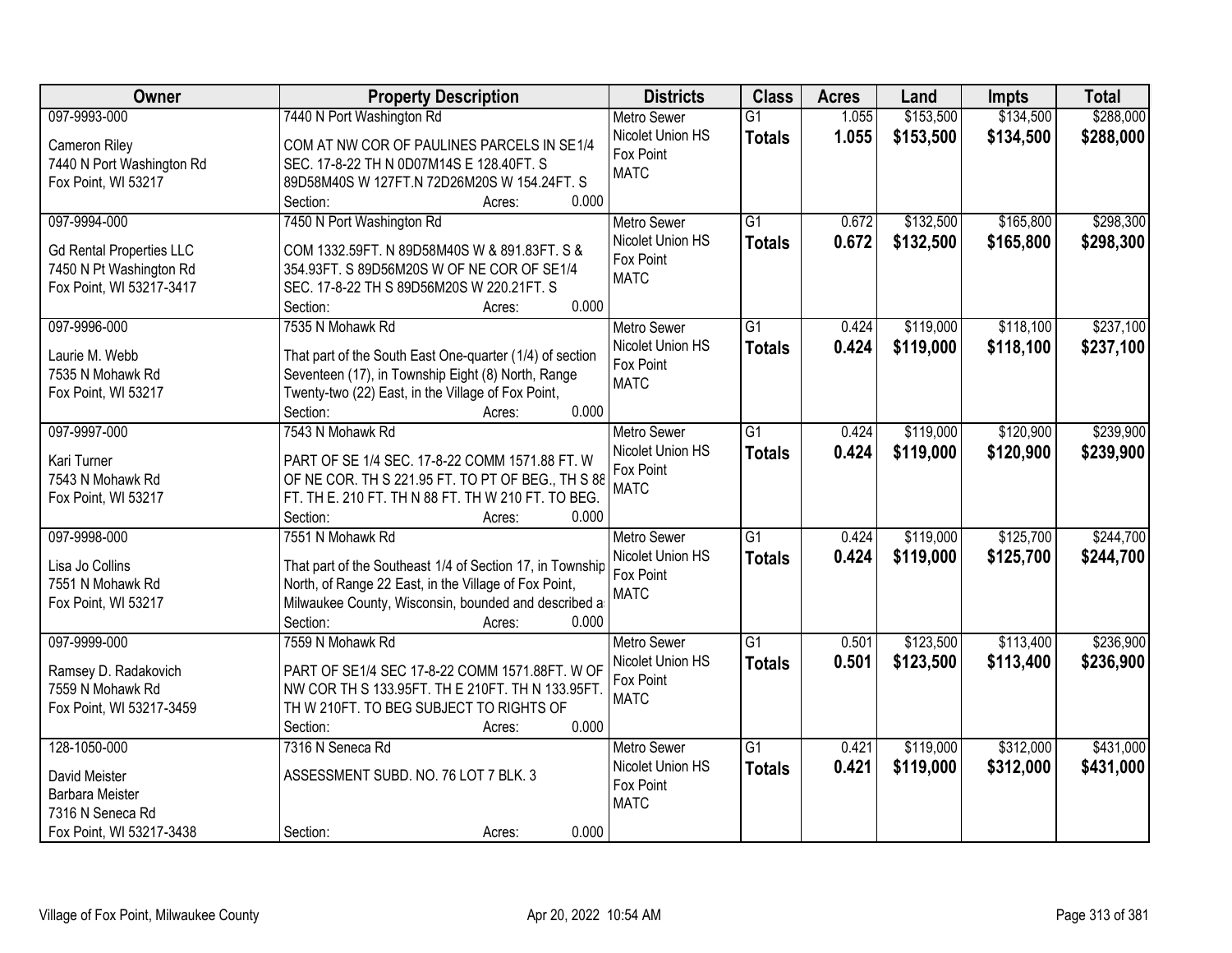| Owner                          | <b>Property Description</b>                                                                   | <b>Districts</b>         | <b>Class</b>    | <b>Acres</b> | Land      | <b>Impts</b> | <b>Total</b> |
|--------------------------------|-----------------------------------------------------------------------------------------------|--------------------------|-----------------|--------------|-----------|--------------|--------------|
| 128-1051-000                   | 7324 N Seneca Rd                                                                              | <b>Metro Sewer</b>       | $\overline{G1}$ | 0.281        | \$111,500 | \$276,500    | \$388,000    |
| David C. Landis                | CERTIFIED SURVEY MAP NO 6 SE 17-8-22 LOT 3                                                    | Nicolet Union HS         | <b>Totals</b>   | 0.281        | \$111,500 | \$276,500    | \$388,000    |
| Tammy A. Landis                |                                                                                               | Fox Point                |                 |              |           |              |              |
| 7324 N Seneca Rd               |                                                                                               | <b>MATC</b>              |                 |              |           |              |              |
| Fox Point, WI 53217            | 0.000<br>Section:<br>Acres:                                                                   |                          |                 |              |           |              |              |
| 128-1052-000                   | 7338 N Seneca Rd                                                                              | <b>Metro Sewer</b>       | $\overline{G1}$ | 0.281        | \$111,500 | \$224,500    | \$336,000    |
|                                |                                                                                               | Nicolet Union HS         | <b>Totals</b>   | 0.281        | \$111,500 | \$224,500    | \$336,000    |
| Max R. Dechantsreiter          | CERTIFIED SURVEY MAP NO 6 SE 17-8-22 LOT 2                                                    | Fox Point                |                 |              |           |              |              |
| 7338 N Seneca Rd               |                                                                                               | <b>MATC</b>              |                 |              |           |              |              |
| Fox Point, WI 53217-3438       |                                                                                               |                          |                 |              |           |              |              |
|                                | 0.000<br>Section:<br>Acres:                                                                   |                          |                 |              |           |              |              |
| 128-1053-000                   | 7360 N Seneca Rd                                                                              | Metro Sewer              | G1              | 0.281        | \$111,500 | \$190,500    | \$302,000    |
| Justin Racinowski              | CERTIFIED SURVEY MAP NO 6 SE 17-8-22                                                          | Nicolet Union HS         | <b>Totals</b>   | 0.281        | \$111,500 | \$190,500    | \$302,000    |
| Elizabeth Martin               |                                                                                               | Fox Point<br><b>MATC</b> |                 |              |           |              |              |
| 7360 N Seneca Rd               |                                                                                               |                          |                 |              |           |              |              |
| Fox Point, WI 53217-3438       | 0.000<br>Section:<br>Acres:                                                                   |                          |                 |              |           |              |              |
| 128-1054-000                   | 7370 N Seneca Rd                                                                              | <b>Metro Sewer</b>       | G1              | 0.531        | \$125,000 | \$239,500    | \$364,500    |
|                                |                                                                                               | Nicolet Union HS         | <b>Totals</b>   | 0.531        | \$125,000 | \$239,500    | \$364,500    |
| <b>Timothy Fox</b><br>Faye Fox | ASSESSMENT SUBD. NO. 76 LOT 10, BLK. 3 AND S.<br>25.54 FT. OF VACATED STREET ADJOINING SD LOT | Fox Point                |                 |              |           |              |              |
| 7370 N Seneca Rd               | ON THE NORTH.                                                                                 | <b>MATC</b>              |                 |              |           |              |              |
| Fox Point, WI 53217-3438       | 0.000<br>Section:<br>Acres:                                                                   |                          |                 |              |           |              |              |
| 128-1065-000                   | 7319 N Seneca Rd                                                                              | <b>Metro Sewer</b>       | $\overline{G1}$ | 0.510        | \$124,000 | \$144,000    | \$268,000    |
|                                |                                                                                               | Nicolet Union HS         | <b>Totals</b>   | 0.510        | \$124,000 | \$144,000    | \$268,000    |
| Scott M. Winters               | Lot 8 and the South 30 feet of Lot 9, in Block 4, in                                          | Fox Point                |                 |              |           |              |              |
| 7319 N Seneca Rd               | Assessment Subdivision No. 76, a Subdivision of a part c                                      | <b>MATC</b>              |                 |              |           |              |              |
| Fox Point, WI 53217            | the Northeast 1/4 of Section 20 and a part of the Southea                                     |                          |                 |              |           |              |              |
|                                | Section:<br>0.000<br>Acres:                                                                   |                          |                 |              |           |              |              |
| 128-1066-000                   | 7337 N Seneca Rd                                                                              | Metro Sewer              | $\overline{G1}$ | 0.240        | \$105,500 | \$138,000    | \$243,500    |
| James E. Trad                  | ASSESSMENT SUBD. NO. 76 N 90FT. OF LOT 9 BLK.                                                 | Nicolet Union HS         | <b>Totals</b>   | 0.240        | \$105,500 | \$138,000    | \$243,500    |
| Robin M. Becker                | $\overline{4}$                                                                                | Fox Point                |                 |              |           |              |              |
| 7337 N Seneca Rd               |                                                                                               | <b>MATC</b>              |                 |              |           |              |              |
| Fox Point, WI 53217-3439       | 0.000<br>Section:<br>Acres:                                                                   |                          |                 |              |           |              |              |
| 128-1067-000                   | 7349 N Seneca Rd                                                                              | <b>Metro Sewer</b>       | $\overline{G1}$ | 0.322        | \$114,000 | \$222,000    | \$336,000    |
|                                |                                                                                               | Nicolet Union HS         | <b>Totals</b>   | 0.322        | \$114,000 | \$222,000    | \$336,000    |
| Vladimir D. Fiveysky           | ASSESSMENT SUBD. NO. 76 LOT 10 BLK. 4                                                         | Fox Point                |                 |              |           |              |              |
| Irina S. Fiveysky              |                                                                                               | <b>MATC</b>              |                 |              |           |              |              |
| 7349 N Seneca Rd               |                                                                                               |                          |                 |              |           |              |              |
| Fox Point, WI 53217-3439       | 0.000<br>Section:<br>Acres:                                                                   |                          |                 |              |           |              |              |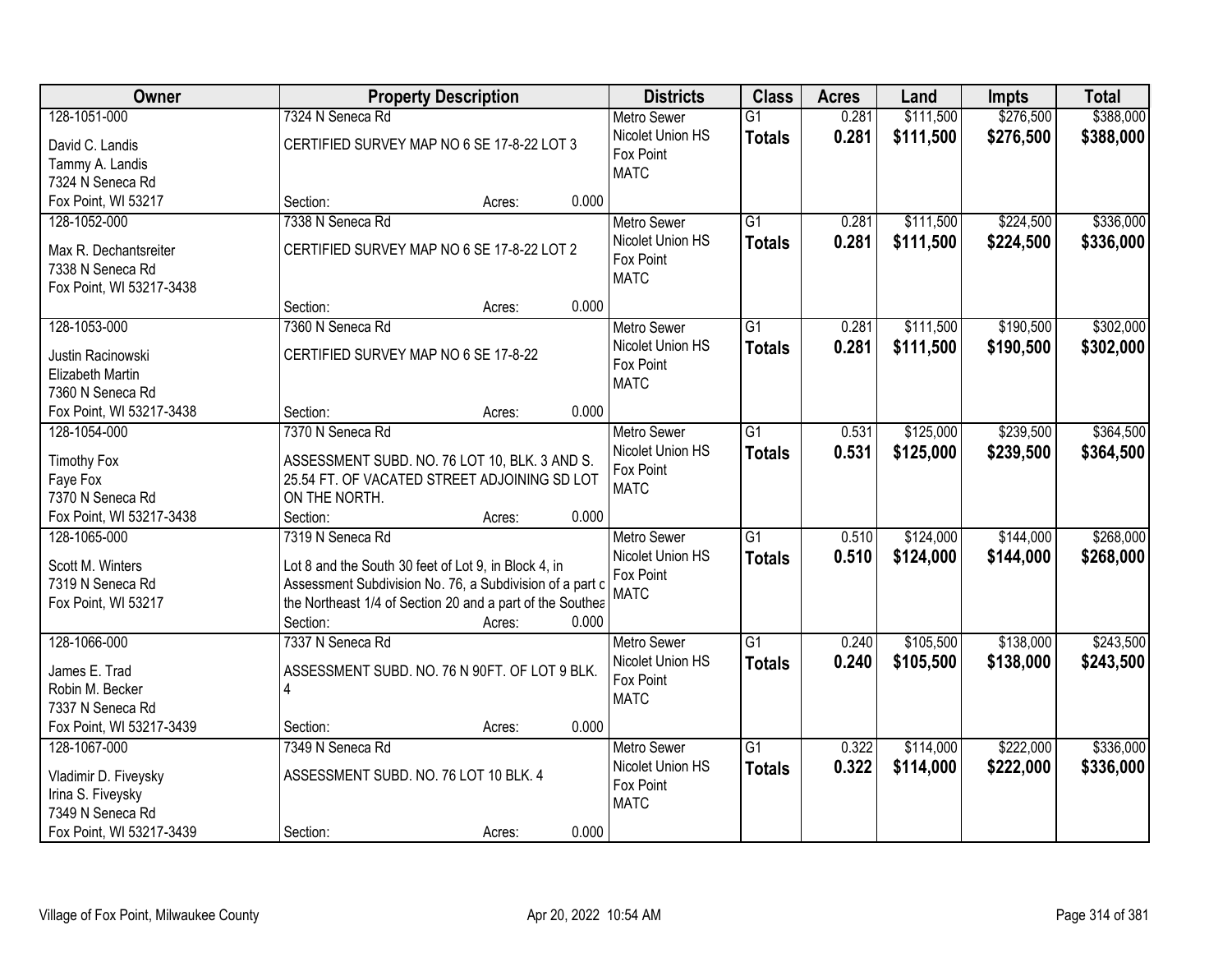| Owner                       | <b>Property Description</b>                                | <b>Districts</b>         | <b>Class</b>    | <b>Acres</b> | Land      | <b>Impts</b> | <b>Total</b> |
|-----------------------------|------------------------------------------------------------|--------------------------|-----------------|--------------|-----------|--------------|--------------|
| 128-1068-000                | 7385 N Seneca Rd                                           | <b>Metro Sewer</b>       | $\overline{G1}$ | 0.213        | \$93,500  | \$283,500    | \$377,000    |
| Nicholas T. Damro           | Lot 1, in Certified Survey Map No. 62, being a part of the | Nicolet Union HS         | <b>Totals</b>   | 0.213        | \$93,500  | \$283,500    | \$377,000    |
| Starr Damro                 | Southeast 1/4 of Section 17, in Township 8 North, Range    | Fox Point                |                 |              |           |              |              |
| 7385 N Seneca Rd            | 22 East, in the Village of Fox Point, as recorded in the   | <b>MATC</b>              |                 |              |           |              |              |
| Fox Point, WI 53217         | 0.000<br>Section:<br>Acres:                                |                          |                 |              |           |              |              |
| 128-1069-000                | 7365 N Seneca Rd                                           | <b>Metro Sewer</b>       | $\overline{G1}$ | 0.213        | \$93,500  | \$303,500    | \$397,000    |
|                             |                                                            | Nicolet Union HS         | <b>Totals</b>   | 0.213        | \$93,500  | \$303,500    | \$397,000    |
| Benjamin William Proctor    | LOT 2 CERTIFIED SURVEY MAP NO. 62 SE1/4 SEC.               | Fox Point                |                 |              |           |              |              |
| Lara Elizabeth Proctor      | $17 - 8 - 22$                                              | <b>MATC</b>              |                 |              |           |              |              |
| 7365 N Seneca Rd            |                                                            |                          |                 |              |           |              |              |
| Fox Point, WI 53217         | 0.000<br>Section:<br>Acres:                                |                          |                 |              |           |              |              |
| 128-1070-000                | 251 E Fox Dale Rd                                          | <b>Metro Sewer</b>       | G1              | 0.309        | \$113,000 | \$230,500    | \$343,500    |
| Home Path Financial, LP     | LOT 1, BLK. 1 GREEN TREE ESTATES                           | Nicolet Union HS         | <b>Totals</b>   | 0.309        | \$113,000 | \$230,500    | \$343,500    |
| 251 E Fox Dale Rd           |                                                            | Fox Point<br><b>MATC</b> |                 |              |           |              |              |
| Fox Point, WI 53217         |                                                            |                          |                 |              |           |              |              |
|                             | 0.000<br>Section:<br>Acres:                                |                          |                 |              |           |              |              |
| 128-1071-000                | 231 E Fox Dale Rd                                          | <b>Metro Sewer</b>       | G1              | 0.304        | \$113,000 | \$297,500    | \$410,500    |
| Aaron and Alissa Prater     | LOT 2, BLK. 1 GREEN TREE ESTATES                           | Nicolet Union HS         | <b>Totals</b>   | 0.304        | \$113,000 | \$297,500    | \$410,500    |
| 231 E Fox Dale Rd           |                                                            | Fox Point                |                 |              |           |              |              |
| Fox Point, WI 53217         |                                                            | <b>MATC</b>              |                 |              |           |              |              |
|                             | 0.000<br>Section:<br>Acres:                                |                          |                 |              |           |              |              |
| 128-1072-000                | 201 E Fox Dale Rd                                          | <b>Metro Sewer</b>       | $\overline{G1}$ | 0.301        | \$112,500 | \$298,000    | \$410,500    |
|                             |                                                            | Nicolet Union HS         | <b>Totals</b>   | 0.301        | \$112,500 | \$298,000    | \$410,500    |
| Christopher J. Meece        | Lot 3, in Block 1, in Green Tree Estates, being a          | Fox Point                |                 |              |           |              |              |
| Beth M. Meece               | Subdivision of part of the Northeast 1/4 of Section 20, in | <b>MATC</b>              |                 |              |           |              |              |
| 201 E Fox Dale Rd           | Township 8 North, Range 22 East, in the Village of Fox     |                          |                 |              |           |              |              |
| Fox Point, WI 53217         | 0.000<br>Section:<br>Acres:                                |                          |                 |              |           |              |              |
| 128-1073-000                | 171 E Fox Dale Rd                                          | Metro Sewer              | $\overline{G1}$ | 0.301        | \$112,500 | \$321,500    | \$434,000    |
| Benjamin F. Malsch          | LOT 4, BLK. 1 GREEN TREE ESTATES                           | Nicolet Union HS         | <b>Totals</b>   | 0.301        | \$112,500 | \$321,500    | \$434,000    |
| Thomasien T. Malsch         |                                                            | Fox Point                |                 |              |           |              |              |
| 171 E Fox Dale Rd           |                                                            | <b>MATC</b>              |                 |              |           |              |              |
| Fox Point, WI 53217-3912    | 0.000<br>Section:<br>Acres:                                |                          |                 |              |           |              |              |
| 128-1074-000                | 139 E Good Hope Rd                                         | <b>Metro Sewer</b>       | $\overline{G1}$ | 0.306        | \$113,000 | \$230,100    | \$343,100    |
|                             |                                                            | Nicolet Union HS         | <b>Totals</b>   | 0.306        | \$113,000 | \$230,100    | \$343,100    |
| Valentine Construction, LLC | Lot One (1) in Block One (1) in Carl Miller Subdivision No | Fox Point                |                 |              |           |              |              |
| PO Box 241124               | 4, being a part of the Northeast One-quarter (1/4) of      | <b>MATC</b>              |                 |              |           |              |              |
| Milwaukee, WI 53224         | Section Twenty (20) and the Northwest One-quarter (1/4)    |                          |                 |              |           |              |              |
|                             | 0.306<br>Section:<br>Acres:                                |                          |                 |              |           |              |              |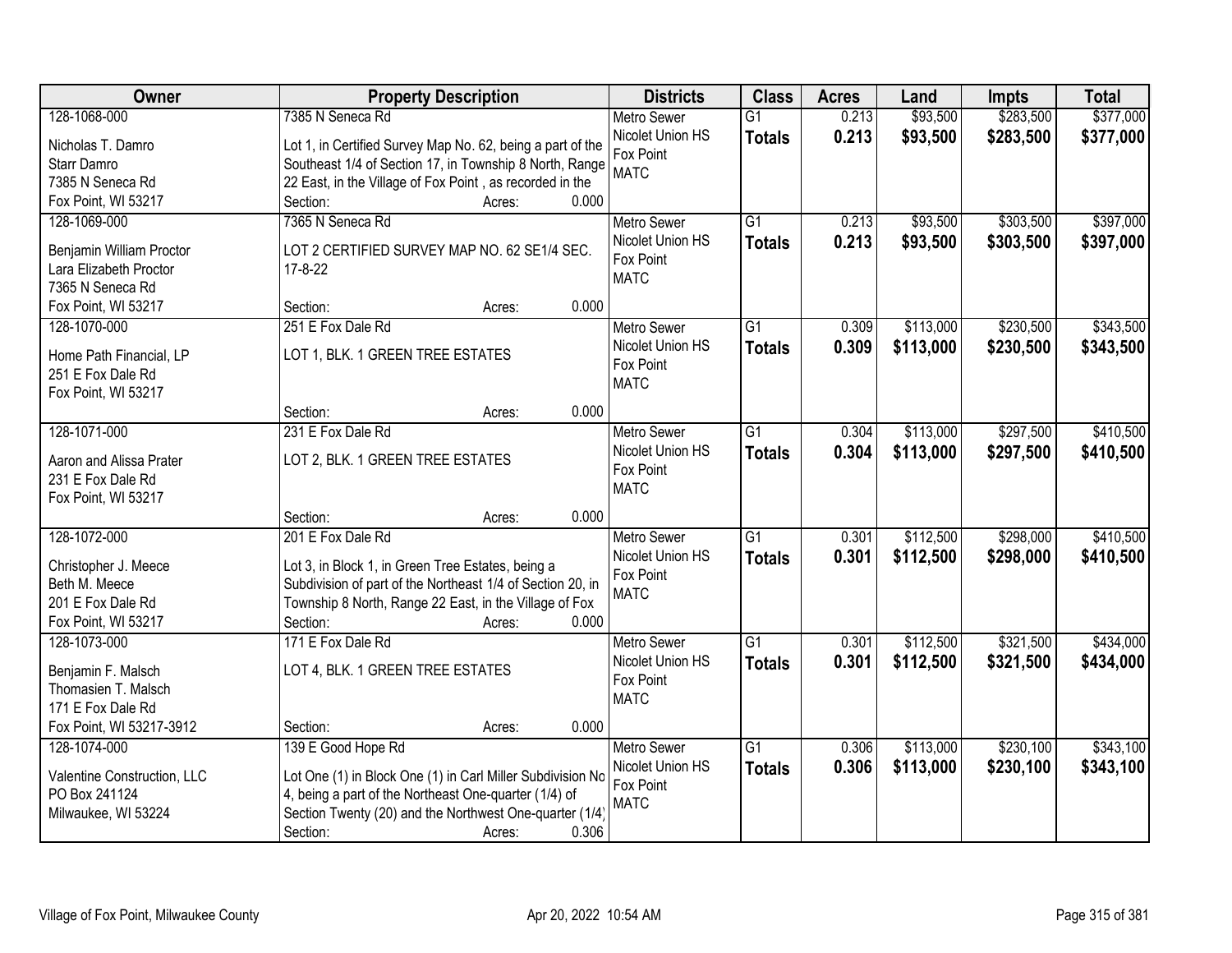| Owner                                  | <b>Property Description</b>             |                 | <b>Districts</b>              | <b>Class</b>    | <b>Acres</b> | Land      | <b>Impts</b> | <b>Total</b> |
|----------------------------------------|-----------------------------------------|-----------------|-------------------------------|-----------------|--------------|-----------|--------------|--------------|
| 128-1075-000                           | 7119 N Crossway Rd                      |                 | <b>Metro Sewer</b>            | $\overline{G1}$ | 0.336        | \$114,500 | \$389,500    | \$504,000    |
| Daniel K. Moos                         | LOT 2, BLK. 1, CARL MILLER SUBD. NO. 4, |                 | Nicolet Union HS              | <b>Totals</b>   | 0.336        | \$114,500 | \$389,500    | \$504,000    |
| Puneet K. Clair                        |                                         |                 | Fox Point                     |                 |              |           |              |              |
| 7119 N Crossway Rd                     |                                         |                 | <b>MATC</b>                   |                 |              |           |              |              |
| Fox Point, WI 53217-3849               | Section:                                | 0.000<br>Acres: |                               |                 |              |           |              |              |
| 128-1076-000                           | 7115 N Fairchild Cir                    |                 | <b>Metro Sewer</b>            | $\overline{G1}$ | 0.357        | \$144,500 | \$220,500    | \$365,000    |
| Ilya Shtein                            | LOT 3, BLK. 1, CARL MILLER SUBD. NO. 4, |                 | Nicolet Union HS              | <b>Totals</b>   | 0.357        | \$144,500 | \$220,500    | \$365,000    |
| Ellen Zaitchyk                         |                                         |                 | Fox Point                     |                 |              |           |              |              |
| 7115 N Fairchild Cir                   |                                         |                 | <b>MATC</b>                   |                 |              |           |              |              |
| Fox Point, WI 53217-3853               | Section:                                | 0.000<br>Acres: |                               |                 |              |           |              |              |
| 128-1077-000                           | 7111 N Fairchild Cir                    |                 | Metro Sewer                   | G1              | 0.516        | \$155,000 | \$366,200    | \$521,200    |
|                                        |                                         |                 | Nicolet Union HS              | <b>Totals</b>   | 0.516        | \$155,000 | \$366,200    | \$521,200    |
| Erin M. Harris<br>7111 N Fairchild Cir | LOT 4, BLK. 1, CARL MILLER SUBD. NO. 4, |                 | Fox Point                     |                 |              |           |              |              |
| Fox Point, WI 53217-3853               |                                         |                 | <b>MATC</b>                   |                 |              |           |              |              |
|                                        | Section:                                | 0.000<br>Acres: |                               |                 |              |           |              |              |
| 128-1078-000                           | 7107 N Fairchild Cir                    |                 | <b>Metro Sewer</b>            | G1              | 0.362        | \$145,000 | \$153,000    | \$298,000    |
|                                        |                                         |                 | Nicolet Union HS              | <b>Totals</b>   | 0.362        | \$145,000 | \$153,000    | \$298,000    |
| Jeffrey A. Weber                       | LOT 5, BLK. 1, CARL MILLER SUBD. NO. 4, |                 | Fox Point                     |                 |              |           |              |              |
| 7107 N Fairchild Cir                   |                                         |                 | <b>MATC</b>                   |                 |              |           |              |              |
| Fox Point, WI 53217-3853               |                                         |                 |                               |                 |              |           |              |              |
| 128-1079-000                           | Section:<br>7103 N Fairchild Cir        | 0.000<br>Acres: |                               | $\overline{G1}$ | 0.286        | \$140,000 | \$164,000    | \$304,000    |
|                                        |                                         |                 | Metro Sewer                   |                 |              |           |              |              |
| Michael J. Nosonovsky                  | LOT 6, BLK. 1, CARL MILLER SUBD. NO. 4, |                 | Nicolet Union HS<br>Fox Point | <b>Totals</b>   | 0.286        | \$140,000 | \$164,000    | \$304,000    |
| Nadezhda Nosonovsky                    |                                         |                 | <b>MATC</b>                   |                 |              |           |              |              |
| 7103 N Fairchild Cir                   |                                         |                 |                               |                 |              |           |              |              |
| Fox Point, WI 53217-3853               | Section:                                | 0.000<br>Acres: |                               |                 |              |           |              |              |
| 128-1080-000                           | 7061 N Fairchild Cir                    |                 | <b>Metro Sewer</b>            | $\overline{G1}$ | 0.286        | \$140,000 | \$162,500    | \$302,500    |
| Mary Ann Bizub                         | LOT 7, BLK. 1, CARL MILLER SUBD. NO. 4, |                 | Nicolet Union HS              | <b>Totals</b>   | 0.286        | \$140,000 | \$162,500    | \$302,500    |
| 7160 N Fairchild Cir                   |                                         |                 | Fox Point                     |                 |              |           |              |              |
| Fox Point, WI 53217                    |                                         |                 | <b>MATC</b>                   |                 |              |           |              |              |
|                                        | Section:                                | 0.000<br>Acres: |                               |                 |              |           |              |              |
| 128-1081-000                           | 7057 N Fairchild Cir                    |                 | <b>Metro Sewer</b>            | $\overline{G1}$ | 0.286        | \$140,000 | \$143,000    | \$283,000    |
| William T. Knight IV                   | LOT 8, BLK. 1, CARL MILLER SUBD. NO. 4, |                 | Nicolet Union HS              | <b>Totals</b>   | 0.286        | \$140,000 | \$143,000    | \$283,000    |
| Catherine M. Anderson                  |                                         |                 | Fox Point                     |                 |              |           |              |              |
| 7057 N Fairchild Cir                   |                                         |                 | <b>MATC</b>                   |                 |              |           |              |              |
| Fox Point, WI 53217                    | Section:                                | 0.000<br>Acres: |                               |                 |              |           |              |              |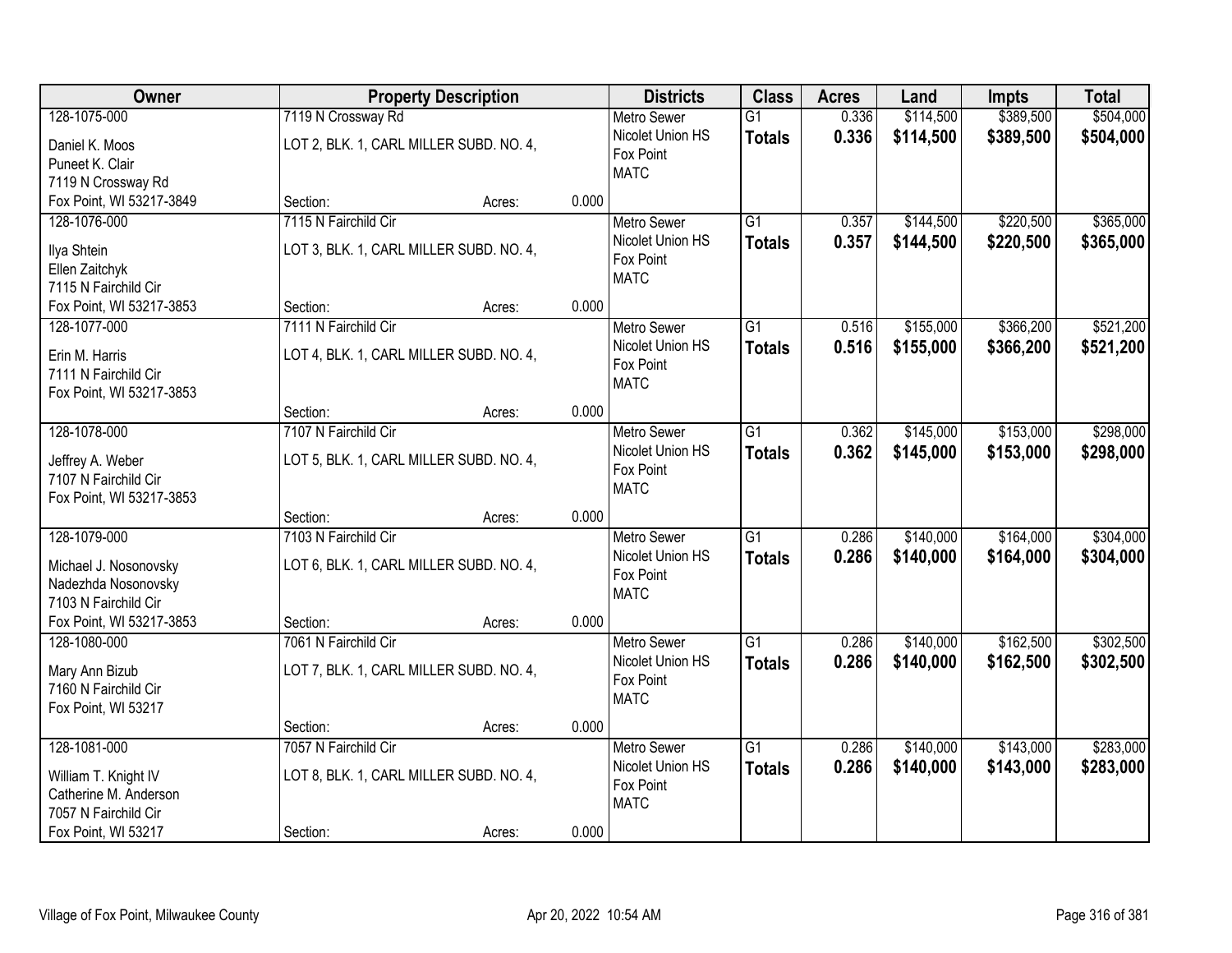| Owner                    | <b>Property Description</b>                                 | <b>Districts</b>                       | <b>Class</b>    | <b>Acres</b> | Land      | <b>Impts</b> | <b>Total</b> |
|--------------------------|-------------------------------------------------------------|----------------------------------------|-----------------|--------------|-----------|--------------|--------------|
| 128-1082-000             | 7053 N Fairchild Cir                                        | <b>Metro Sewer</b>                     | $\overline{G1}$ | 0.286        | \$140,000 | \$213,500    | \$353,500    |
| Larry L. Kaump           | LOT 9, BLK. 1, CARL MILLER SUBD. NO. 4,                     | Nicolet Union HS                       | <b>Totals</b>   | 0.286        | \$140,000 | \$213,500    | \$353,500    |
| Nancy J. Kaump           |                                                             | Fox Point                              |                 |              |           |              |              |
| 7053 N Fairchild Cir     |                                                             | <b>MATC</b>                            |                 |              |           |              |              |
| Fox Point, WI 53217-3851 | 0.000<br>Section:<br>Acres:                                 |                                        |                 |              |           |              |              |
| 128-1083-000             | 7049 N Fairchild Cir                                        | <b>Metro Sewer</b>                     | $\overline{G1}$ | 0.308        | \$141,500 | \$269,100    | \$410,600    |
|                          |                                                             | Nicolet Union HS                       | <b>Totals</b>   | 0.308        | \$141,500 | \$269,100    | \$410,600    |
| Svetlana Levy            | LOT 10, BLK. 1, CARL MILLER SUBD. NO. 4,                    | Fox Point                              |                 |              |           |              |              |
| 10830 N Wyngate Trace    |                                                             | <b>MATC</b>                            |                 |              |           |              |              |
| Mequon, WI 53092         | 0.000<br>Section:                                           |                                        |                 |              |           |              |              |
| 128-1084-000             | Acres:<br>7045 N Fairchild Cir                              |                                        | G1              | 0.468        | \$152,000 | \$158,500    | \$310,500    |
|                          |                                                             | <b>Metro Sewer</b><br>Nicolet Union HS |                 |              |           |              |              |
| Ali J. Lubbad            | Lot 11 in Block 1 in Carl Miller Subdivision No. 4, being a | Fox Point                              | <b>Totals</b>   | 0.468        | \$152,000 | \$158,500    | \$310,500    |
| Sara E. Alauf            | part of the Northeast 1/4 of Section 20 and the Northwest   | <b>MATC</b>                            |                 |              |           |              |              |
| 7045 N Fairchild Cir     | 1/4 of Section 21, in Township 8 North, Range 22 East, ir   |                                        |                 |              |           |              |              |
| Fox Point, WI 53217      | Section:<br>0.000<br>Acres:                                 |                                        |                 |              |           |              |              |
| 128-1085-000             | 7041 N Fairchild Cir                                        | <b>Metro Sewer</b>                     | G1              | 0.405        | \$148,000 | \$190,900    | \$338,900    |
| Charles A. Leppert       | LOT 12, BLK. 1, CARL MILLER SUBD. NO. 4,                    | Nicolet Union HS                       | <b>Totals</b>   | 0.405        | \$148,000 | \$190,900    | \$338,900    |
| Mary Kay Hoffmann        |                                                             | Fox Point                              |                 |              |           |              |              |
| 7041 N Fairchild Cir     |                                                             | <b>MATC</b>                            |                 |              |           |              |              |
| Fox Point, WI 53217-3851 | 0.000<br>Section:<br>Acres:                                 |                                        |                 |              |           |              |              |
| 128-1086-000             | 7037 N Fairchild Cir                                        | <b>Metro Sewer</b>                     | $\overline{G1}$ | 0.383        | \$146,500 | \$211,500    | \$358,000    |
|                          |                                                             | Nicolet Union HS                       | <b>Totals</b>   | 0.383        | \$146,500 | \$211,500    | \$358,000    |
| Robert R. Werner         | Lot 13, Block 1, Carl Miller Subdivision No. 4, being a par | Fox Point                              |                 |              |           |              |              |
| Julie A. Werner          | of the Northeast 1/4 of Section 20 and the                  | <b>MATC</b>                            |                 |              |           |              |              |
| 7037 N Fairchild Cir     | Northwest 1/4 of Section 21, Township 8 North, Range 2.     |                                        |                 |              |           |              |              |
| Fox Point, WI 53217      | 0.000<br>Section:<br>Acres:                                 |                                        |                 |              |           |              |              |
| 128-1087-000             | 7033 N Fairchild Cir                                        | <b>Metro Sewer</b>                     | $\overline{G1}$ | 0.297        | \$140,500 | \$203,500    | \$344,000    |
| Linda Cohen              | LOT 14, BLK. 1, CARL MILLER SUBD. NO. 4,                    | Nicolet Union HS                       | <b>Totals</b>   | 0.297        | \$140,500 | \$203,500    | \$344,000    |
| 7033 N Fairchild Cir     |                                                             | Fox Point                              |                 |              |           |              |              |
| Fox Point, WI 53217-3851 |                                                             | <b>MATC</b>                            |                 |              |           |              |              |
|                          | 0.000<br>Section:<br>Acres:                                 |                                        |                 |              |           |              |              |
| 128-1088-000             | 7029 N Fairchild Cir                                        | <b>Metro Sewer</b>                     | $\overline{G1}$ | 0.282        | \$139,500 | \$152,000    | \$291,500    |
|                          |                                                             | Nicolet Union HS                       | <b>Totals</b>   | 0.282        | \$139,500 | \$152,000    | \$291,500    |
| Yevgeniy Sverdlik        | LOT 15, BLK. 1, CARL MILLER SUBD. NO. 4,                    | Fox Point                              |                 |              |           |              |              |
| Lada Sverdlik            |                                                             | <b>MATC</b>                            |                 |              |           |              |              |
| 7029 N Fairchild Cir     |                                                             |                                        |                 |              |           |              |              |
| Fox Point, WI 53217-3851 | 0.000<br>Section:<br>Acres:                                 |                                        |                 |              |           |              |              |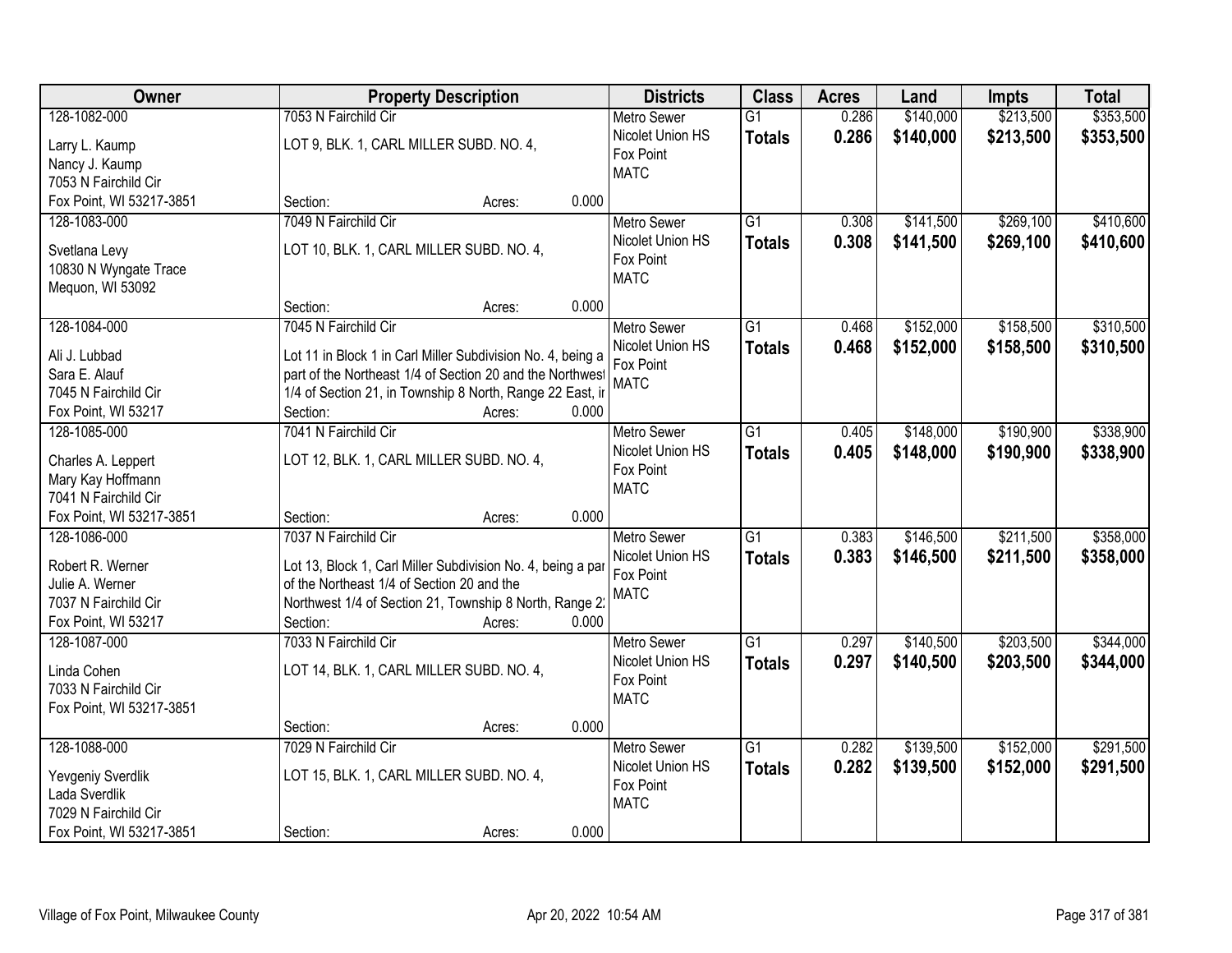| Owner                                                                                                          |                                                               | <b>Property Description</b>                        |       | <b>Districts</b>                                                   | <b>Class</b>                     | <b>Acres</b>   | Land                   | <b>Impts</b>           | <b>Total</b>           |
|----------------------------------------------------------------------------------------------------------------|---------------------------------------------------------------|----------------------------------------------------|-------|--------------------------------------------------------------------|----------------------------------|----------------|------------------------|------------------------|------------------------|
| 128-1089-000                                                                                                   | 7025 N Fairchild Cir                                          |                                                    |       | <b>Metro Sewer</b>                                                 | $\overline{G1}$                  | 0.303          | \$141,000              | \$223,000              | \$364,000              |
| Maureen S. Luddy<br>7025 N Fairchild Cir<br>Fox Point, WI 53217                                                | SUBD. NO. 4                                                   | LOT 16 & WLY 5FT. OF LOT 17 BLK. 1 CARL MILLER     |       | Nicolet Union HS<br>Fox Point<br><b>MATC</b>                       | <b>Totals</b>                    | 0.303          | \$141,000              | \$223,000              | \$364,000              |
|                                                                                                                | Section:                                                      | Acres:                                             | 0.000 |                                                                    |                                  |                |                        |                        |                        |
| 128-1090-000<br>Rachel and Timothy Andeen<br>7021 N Yates Rd<br>Fox Point, WI 53217                            | 7021 N Yates Rd<br>SUBD. NO. 4                                | LOT 17 EXC THE WLY 5FT. BLK. 1 CARL MILLER         |       | <b>Metro Sewer</b><br>Nicolet Union HS<br>Fox Point<br><b>MATC</b> | $\overline{G1}$<br><b>Totals</b> | 0.366<br>0.366 | \$116,000<br>\$116,000 | \$209,000<br>\$209,000 | \$325,000<br>\$325,000 |
|                                                                                                                | Section:                                                      | Acres:                                             | 0.000 |                                                                    |                                  |                |                        |                        |                        |
| 128-1091-000<br>Milan Paul Bodis<br>Rebecca Anne Kiefer<br>7001 N Yates Rd                                     | 7001 N Yates Rd                                               | LOT 18, BLK. 1, CARL MILLER SUBD. NO. 4,           |       | <b>Metro Sewer</b><br>Nicolet Union HS<br>Fox Point<br><b>MATC</b> | G1<br><b>Totals</b>              | 0.357<br>0.357 | \$115,500<br>\$115,500 | \$223,100<br>\$223,100 | \$338,600<br>\$338,600 |
| Fox Point, WI 53217                                                                                            | Section:                                                      | Acres:                                             | 0.000 |                                                                    |                                  |                |                        |                        |                        |
| 128-1092-000<br>James Ryan<br>Melody Ryan<br>220 E Green Tree Rd                                               | 220 E Green Tree Rd<br>LOT 19, BLK 1, CARL MILLER SUBD. NO. 4 |                                                    |       | <b>Metro Sewer</b><br>Nicolet Union HS<br>Fox Point<br><b>MATC</b> | G1<br><b>Totals</b>              | 0.287<br>0.287 | \$112,000<br>\$112,000 | \$243,400<br>\$243,400 | \$355,400<br>\$355,400 |
| Fox Point, WI 53217                                                                                            | Section:                                                      | Acres:                                             | 0.000 |                                                                    |                                  |                |                        |                        |                        |
| 128-1093-000<br>Leyf Transition Trust<br>210 E Green Tree Rd<br>Fox Point, WI 53217-3807                       | 210 E Green Tree Rd<br>Section:                               | LOT 20, BLK. 1, CARL MILLER SUBD. NO. 4,<br>Acres: | 0.000 | <b>Metro Sewer</b><br>Nicolet Union HS<br>Fox Point<br><b>MATC</b> | $\overline{G1}$<br><b>Totals</b> | 0.282<br>0.282 | \$111,500<br>\$111,500 | \$163,400<br>\$163,400 | \$274,900<br>\$274,900 |
| 128-1094-000                                                                                                   | 190 E Green Tree Rd                                           |                                                    |       | <b>Metro Sewer</b>                                                 | $\overline{G1}$                  | 0.297          | \$112,500              | \$98,500               | \$211,000              |
| Jeffrey E. Faber<br>190 E Green Tree Rd<br>Fox Point, WI 53217-3805                                            |                                                               | LOT 21, BLK. 1, CARL MILLER SUBD. NO. 4,           |       | Nicolet Union HS<br>Fox Point<br><b>MATC</b>                       | <b>Totals</b>                    | 0.297          | \$112,500              | \$98,500               | \$211,000              |
|                                                                                                                | Section:                                                      | Acres:                                             | 0.297 |                                                                    |                                  |                |                        |                        |                        |
| 128-1095-000<br>Robert B. Christian<br>Stephanie M. Goodman<br>170 E Green Tree Rd<br>Fox Point, WI 53217-3805 | 170 E Green Tree Rd<br>Section:                               | LOT 22, BLK. 1, CARL MILLER SUBD. NO. 4,<br>Acres: | 0.000 | <b>Metro Sewer</b><br>Nicolet Union HS<br>Fox Point<br><b>MATC</b> | $\overline{G1}$<br><b>Totals</b> | 0.287<br>0.287 | \$112,000<br>\$112,000 | \$210,500<br>\$210,500 | \$322,500<br>\$322,500 |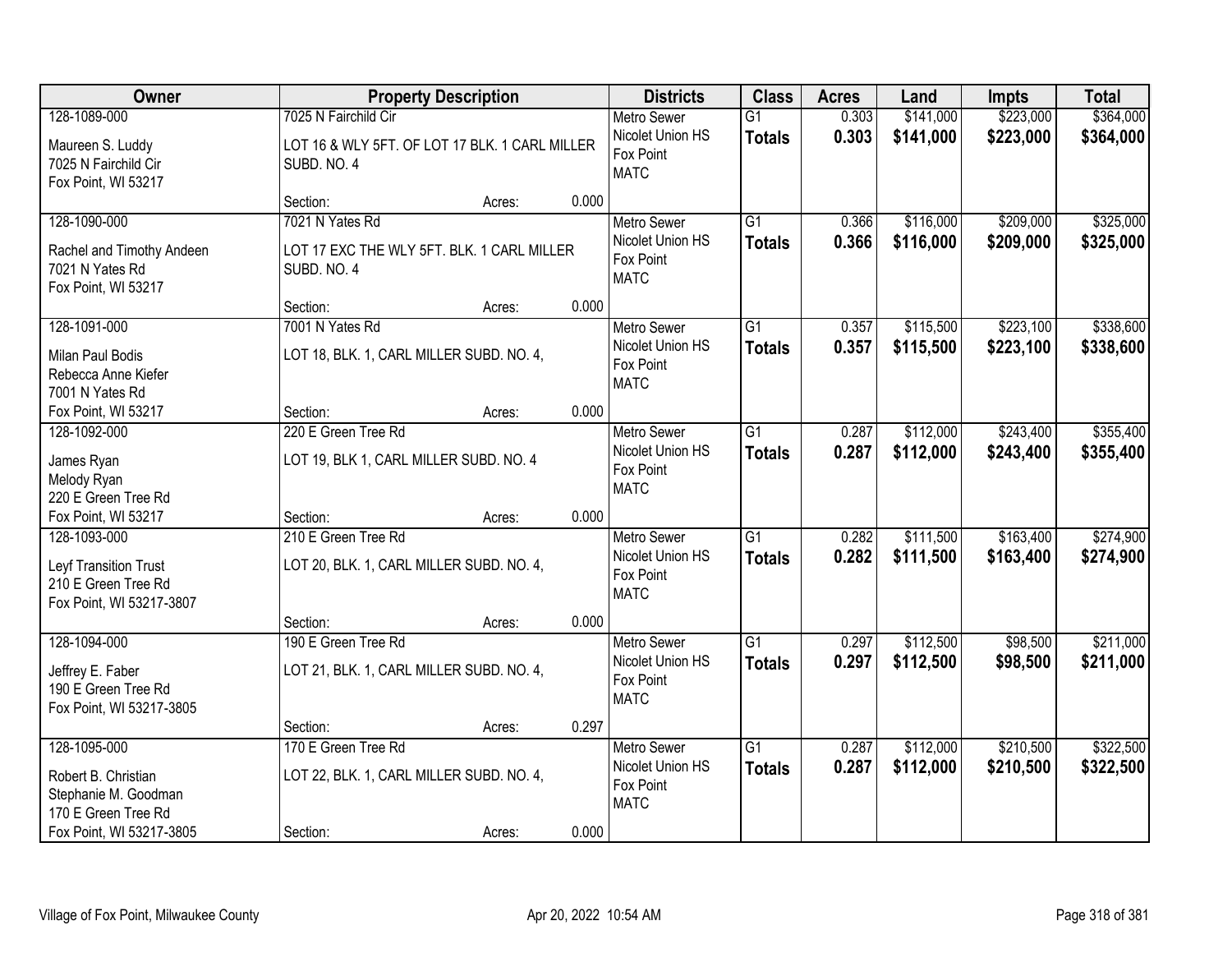| Owner                                        |                                                                       | <b>Property Description</b> |       | <b>Districts</b>   | <b>Class</b>    | <b>Acres</b> | Land      | <b>Impts</b> | <b>Total</b> |
|----------------------------------------------|-----------------------------------------------------------------------|-----------------------------|-------|--------------------|-----------------|--------------|-----------|--------------|--------------|
| 128-1096-000                                 | 140 E Green Tree Rd                                                   |                             |       | <b>Metro Sewer</b> | $\overline{G1}$ | 0.319        | \$113,500 | \$260,000    | \$373,500    |
| Marvin C. Bynum II                           | LOT 23, BLK. 1 CARL MILLER SUBD. NO. 4,                               |                             |       | Nicolet Union HS   | <b>Totals</b>   | 0.319        | \$113,500 | \$260,000    | \$373,500    |
| Stacy R. Bynum                               |                                                                       |                             |       | Fox Point          |                 |              |           |              |              |
| 140 E Green Tree Rd                          |                                                                       |                             |       | <b>MATC</b>        |                 |              |           |              |              |
| Fox Point, WI 53217-3805                     | Section:                                                              | Acres:                      | 0.000 |                    |                 |              |           |              |              |
| 128-1097-000                                 | 120 E Green Tree Rd                                                   |                             |       | <b>Metro Sewer</b> | $\overline{G1}$ | 0.397        | \$118,000 | \$346,400    | \$464,400    |
|                                              |                                                                       |                             |       | Nicolet Union HS   | <b>Totals</b>   | 0.397        | \$118,000 | \$346,400    | \$464,400    |
| Joy Lincoln                                  | Lot Twenty-four (24), Block One (1), Carl Miller                      |                             |       | Fox Point          |                 |              |           |              |              |
| Derek Martin Aspinall<br>120 E Green Tree Rd | Subdivision No. 4, being a part of the Northeast 1/4 of<br>Section 20 |                             |       | <b>MATC</b>        |                 |              |           |              |              |
|                                              | Section:                                                              |                             | 0.397 |                    |                 |              |           |              |              |
| Fox Point, WI 53217                          |                                                                       | Acres:                      |       |                    |                 |              |           |              |              |
| 128-1098-000                                 | 7107 N Crossway Rd                                                    |                             |       | Metro Sewer        | $\overline{G1}$ | 0.377        | \$116,500 | \$156,000    | \$272,500    |
| Jeremy R. Shamrowicz                         | LOT 1 & N. PART OF LOT 2, BLK 2 DESC. IN REEL                         |                             |       | Nicolet Union HS   | <b>Totals</b>   | 0.377        | \$116,500 | \$156,000    | \$272,500    |
| 7107 N Crossway Rd                           | 256, IMAGE 2208. CARL MILLER SUBD. NO. 4,                             |                             |       | Fox Point          |                 |              |           |              |              |
| Fox Point, WI 53217-3849                     |                                                                       |                             |       | <b>MATC</b>        |                 |              |           |              |              |
|                                              | Section:                                                              | Acres:                      | 0.000 |                    |                 |              |           |              |              |
| 128-1099-000                                 | 7100 N Fairchild Cir                                                  |                             |       | <b>Metro Sewer</b> | $\overline{G1}$ | 0.263        | \$138,500 | \$208,000    | \$346,500    |
| Frederick W. Langer et al                    | LOT 2 BLK 2 EXC N PART DESC IN REEL 756 - IMAGE                       |                             |       | Nicolet Union HS   | <b>Totals</b>   | 0.263        | \$138,500 | \$208,000    | \$346,500    |
| 7100 N Fairchild Cir                         | 1404 CARL MILLER SUBD NO 4                                            |                             |       | Fox Point          |                 |              |           |              |              |
| Fox Point, WI 53217-3852                     |                                                                       |                             |       | <b>MATC</b>        |                 |              |           |              |              |
|                                              | Section:                                                              | Acres:                      | 0.000 |                    |                 |              |           |              |              |
| 128-1100-000                                 | 7058 N Fairchild Cir                                                  |                             |       | <b>Metro Sewer</b> | $\overline{G1}$ | 0.304        | \$141,000 | \$176,500    | \$317,500    |
|                                              |                                                                       |                             |       | Nicolet Union HS   |                 | 0.304        | \$141,000 | \$176,500    | \$317,500    |
| Michael P. Brickner                          | LOT 3, BLK. 2, CARL MILLER SUBD. NO. 4,                               |                             |       | Fox Point          | <b>Totals</b>   |              |           |              |              |
| Rebecca A. Brickner                          |                                                                       |                             |       | <b>MATC</b>        |                 |              |           |              |              |
| 7058 N Fairchild Cir                         |                                                                       |                             |       |                    |                 |              |           |              |              |
| Fox Point, WI 53217-3850                     | Section:                                                              | Acres:                      | 0.000 |                    |                 |              |           |              |              |
| 128-1101-000                                 | 7052 N Fairchild Cir                                                  |                             |       | <b>Metro Sewer</b> | $\overline{G1}$ | 0.340        | \$143,500 | \$214,000    | \$357,500    |
| Thomas Hauck                                 | LOT 4, BLK. 2, CARL MILLER SUBD. NO. 4,                               |                             |       | Nicolet Union HS   | <b>Totals</b>   | 0.340        | \$143,500 | \$214,000    | \$357,500    |
| 7052 N Fairchild Cir                         |                                                                       |                             |       | Fox Point          |                 |              |           |              |              |
| Fox Point, WI 53217                          |                                                                       |                             |       | <b>MATC</b>        |                 |              |           |              |              |
|                                              | Section:                                                              | Acres:                      | 0.000 |                    |                 |              |           |              |              |
| 128-1102-000                                 | 7036 N Fairchild Cir                                                  |                             |       | <b>Metro Sewer</b> | $\overline{G1}$ | 0.455        | \$151,000 | \$267,500    | \$418,500    |
|                                              |                                                                       |                             |       | Nicolet Union HS   | <b>Totals</b>   | 0.455        | \$151,000 | \$267,500    | \$418,500    |
| Scott Mclean                                 | LOT 5, BLK. 2, CARL MILLER SUBD. NO. 4,                               |                             |       | Fox Point          |                 |              |           |              |              |
| Bonnie R. Mclean                             |                                                                       |                             |       | <b>MATC</b>        |                 |              |           |              |              |
| 7036 N Fairchild Cir                         |                                                                       |                             |       |                    |                 |              |           |              |              |
| Fox Point, WI 53217-3850                     | Section:                                                              | Acres:                      | 0.000 |                    |                 |              |           |              |              |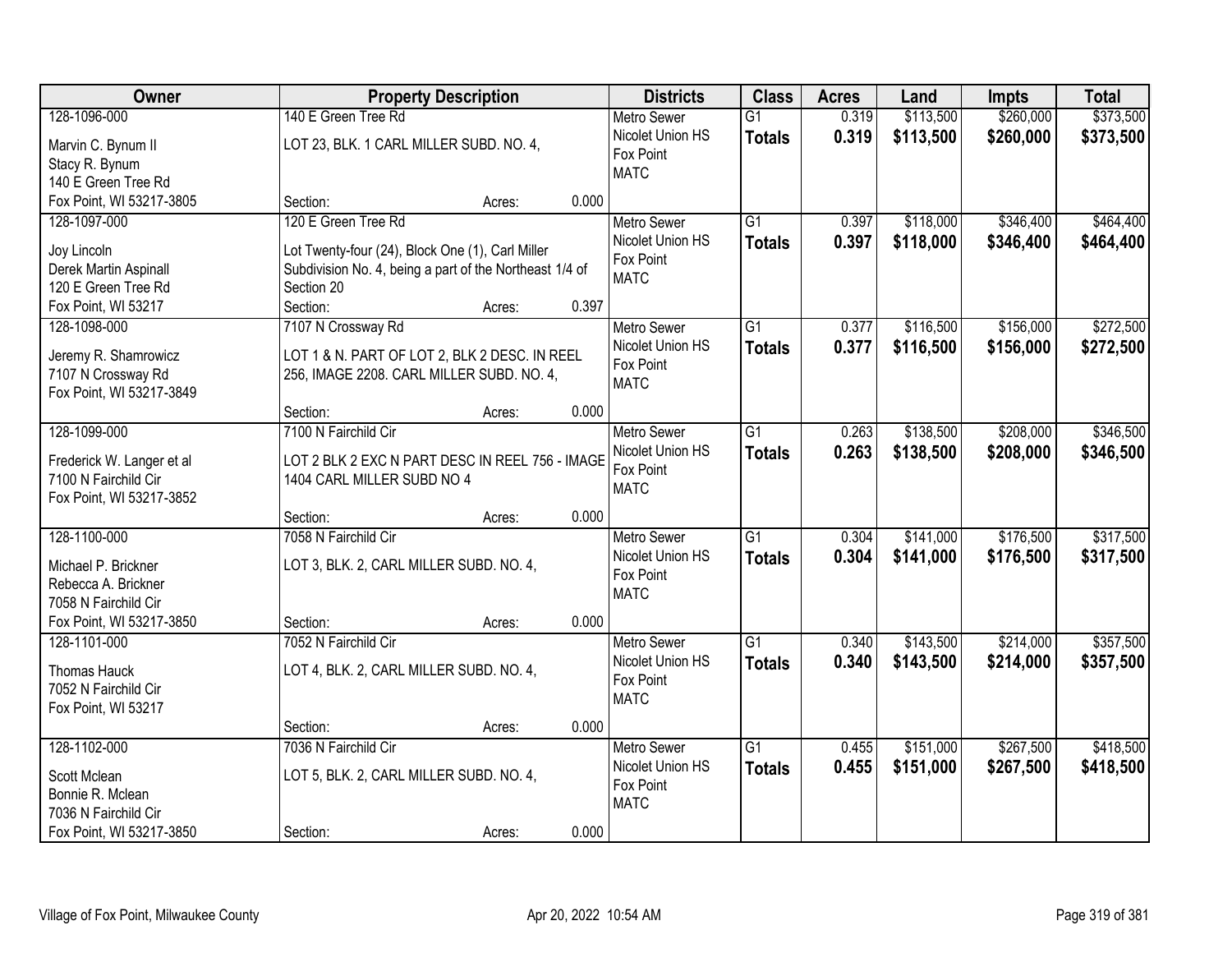| \$257,000<br>128-1103-000<br>7028 N Fairchild Cir<br>\$142,000<br>$\overline{G1}$<br>0.315<br><b>Metro Sewer</b>                                           | \$399,000 |
|------------------------------------------------------------------------------------------------------------------------------------------------------------|-----------|
|                                                                                                                                                            |           |
| 0.315<br>Nicolet Union HS<br>\$142,000<br>\$257,000<br><b>Totals</b><br>LOT 6, BLK. 2, CARL MILLER SUBD. NO. 4,<br>Mary Lou Piltz                          | \$399,000 |
| Fox Point<br>Mary Lou Piltz Rev Trust                                                                                                                      |           |
| <b>MATC</b><br>7028 N Fairchild Cir                                                                                                                        |           |
| 0.000<br>Fox Point, WI 53217-3850<br>Section:<br>Acres:                                                                                                    |           |
| 7024 N Fairchild Cir<br>$\overline{G1}$<br>\$140,000<br>\$260,000<br>128-1104-000<br>0.289<br><b>Metro Sewer</b>                                           | \$400,000 |
| 0.289<br>Nicolet Union HS<br>\$140,000<br>\$260,000<br><b>Totals</b>                                                                                       | \$400,000 |
| LOT 7, BLK. 2, CARL MILLER SUBD. NO. 4,<br>James A. Wiemer<br>Fox Point                                                                                    |           |
| Liza M. Wiemer<br><b>MATC</b>                                                                                                                              |           |
| 7024 N Fairchild Cir                                                                                                                                       |           |
| 0.000<br>Fox Point, WI 53217-3850<br>Section:<br>Acres:                                                                                                    |           |
| \$142,000<br>\$258,000<br>128-1105-000<br>7020 N Fairchild Cir<br><b>Metro Sewer</b><br>G1<br>0.318                                                        | \$400,000 |
| Nicolet Union HS<br>0.318<br>\$142,000<br>\$258,000<br><b>Totals</b><br>Lot 8, in Block 2, in Carl Miller Subdivision No. 4, being a<br>Robert J. Kowalsky | \$400,000 |
| Fox Point<br>Susan L. Kowalsky<br>part of the Northeast 1/4 of Section 20, and the Northwes                                                                |           |
| <b>MATC</b><br>1/4 of Section 21, in Township 8 North, Range 22 East, ir<br>7020 N Fairchild Cir                                                           |           |
| Fox Point, WI 53217<br>Section:<br>0.318<br>Acres:                                                                                                         |           |
| \$304,000<br>7033 N Crossway Rd<br>$\overline{G1}$<br>0.331<br>\$114,500<br>128-1106-000<br><b>Metro Sewer</b>                                             | \$418,500 |
| Nicolet Union HS<br>0.331<br>\$114,500<br>\$304,000<br><b>Totals</b>                                                                                       | \$418,500 |
| LOT 9, BLK. 2, CARL MILLER SUBD. NO. 4,<br>Michael P. Kenney<br>Fox Point                                                                                  |           |
| 7033 N Crossway Rd<br><b>MATC</b>                                                                                                                          |           |
| Fox Point, WI 53217-3847                                                                                                                                   |           |
| 0.000<br>Section:<br>Acres:                                                                                                                                |           |
| 128-1107-000<br>$\overline{G1}$<br>0.290<br>\$112,000<br>\$257,000<br>7047 N Crossway Rd<br><b>Metro Sewer</b>                                             | \$369,000 |
| 0.290<br>\$112,000<br>Nicolet Union HS<br>\$257,000<br><b>Totals</b><br>Steven R. Shapiro<br>LOT 10 AND SLY 10 FT. OF LOT11 BLK. 2, CARL                   | \$369,000 |
| Fox Point<br>Melissa G. Ebbe<br>MILLER SUBD. NO. 4,                                                                                                        |           |
| <b>MATC</b><br>7047 N Crossway Rd                                                                                                                          |           |
| Milwaukee, WI 53217<br>0.290<br>Section:<br>Acres:                                                                                                         |           |
| $\overline{G1}$<br>\$260,500<br>128-1108-000<br>7055 N Crossway Rd<br>0.264<br>\$110,500<br><b>Metro Sewer</b>                                             | \$371,000 |
| 0.264<br>\$110,500<br>Nicolet Union HS<br>\$260,500<br><b>Totals</b>                                                                                       | \$371,000 |
| Bryan and Lauren Jamrose<br>LOT 11, EXC. SLY 10 FT. BLK. 2, CARL MILLER SUBD<br>Fox Point                                                                  |           |
| 7055 N Crossway Rd<br>NO. 4,<br><b>MATC</b>                                                                                                                |           |
| Fox Point, WI 53217                                                                                                                                        |           |
| 0.000<br>Section:<br>Acres:                                                                                                                                |           |
| 128-1109-000<br>\$183,000<br>7103 N Crossway Rd<br>$\overline{G1}$<br>0.282<br>\$111,500<br><b>Metro Sewer</b>                                             | \$294,500 |
| Nicolet Union HS<br>0.282<br>\$111,500<br>\$183,000<br><b>Totals</b><br>Jonathan Bloom<br>Lot Twelve (12), in Block Two (2), in Carl Miller                | \$294,500 |
| Fox Point<br>7103 N Crossway Rd<br>Subdivision No. 4, being a part of the North East                                                                       |           |
| <b>MATC</b><br>Fox Point, WI 53217<br>One-quarter (1/4) of                                                                                                 |           |
| 0.282<br>Section:<br>Acres:                                                                                                                                |           |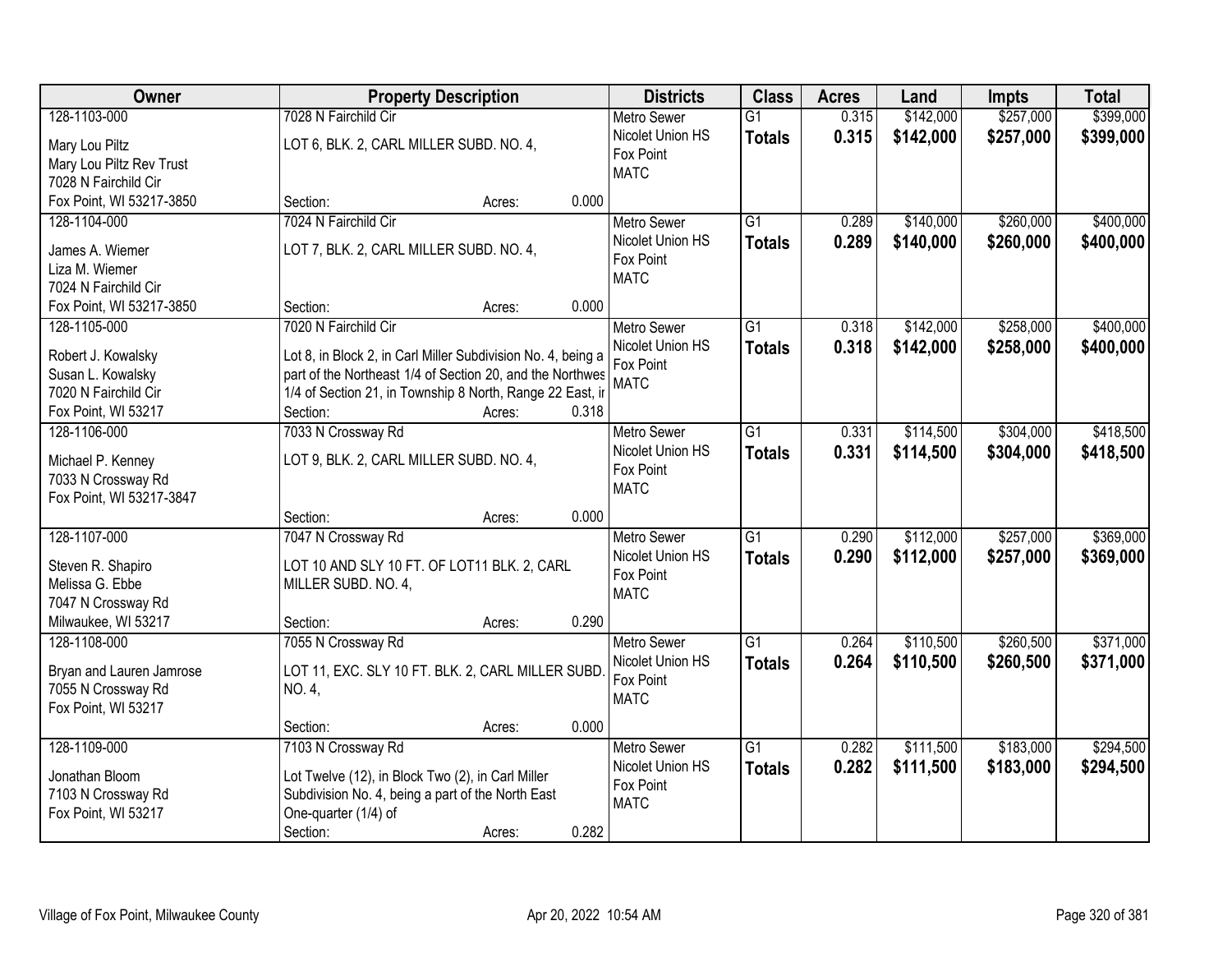| Owner                                               |                                                                                                                    | <b>Property Description</b> |       | <b>Districts</b>   | <b>Class</b>    | <b>Acres</b> | Land      | <b>Impts</b> | <b>Total</b> |
|-----------------------------------------------------|--------------------------------------------------------------------------------------------------------------------|-----------------------------|-------|--------------------|-----------------|--------------|-----------|--------------|--------------|
| 128-1110-000                                        | 7101 N Yates Rd                                                                                                    |                             |       | <b>Metro Sewer</b> | $\overline{G1}$ | 0.489        | \$122,500 | \$216,000    | \$338,500    |
| Mark S. Tishberg                                    | CARL MILLER SUBD. NO. 5 LOT 1 BLK. 1                                                                               |                             |       | Nicolet Union HS   | <b>Totals</b>   | 0.489        | \$122,500 | \$216,000    | \$338,500    |
| Janice Tishberg                                     |                                                                                                                    |                             |       | Fox Point          |                 |              |           |              |              |
| 7101 N Yates Rd                                     |                                                                                                                    |                             |       | <b>MATC</b>        |                 |              |           |              |              |
| Fox Point, WI 53217-3878                            | Section:                                                                                                           | Acres:                      | 0.000 |                    |                 |              |           |              |              |
| 128-1111-000                                        | 7105 N Lombardy Rd                                                                                                 |                             |       | <b>Metro Sewer</b> | $\overline{G1}$ | 0.339        | \$114,500 | \$224,000    | \$338,500    |
| Lev Zilist et al                                    | CARL MILLER SUBD. NO. 5 LOT 2 BLK. 1                                                                               |                             |       | Nicolet Union HS   | <b>Totals</b>   | 0.339        | \$114,500 | \$224,000    | \$338,500    |
| 7105 N Lombardy Rd                                  |                                                                                                                    |                             |       | Fox Point          |                 |              |           |              |              |
| Milwaukee, WI 53217-3863                            |                                                                                                                    |                             |       | <b>MATC</b>        |                 |              |           |              |              |
|                                                     | Section:                                                                                                           | Acres:                      | 0.000 |                    |                 |              |           |              |              |
| 128-1112-000                                        | 7107 N Lombardy Rd                                                                                                 |                             |       | Metro Sewer        | $\overline{G1}$ | 0.338        | \$114,500 | \$338,000    | \$452,500    |
| Hui-Tien Wu                                         | CARL MILLER SUBD. NO. 5 LOT 3 BLK. 1                                                                               |                             |       | Nicolet Union HS   | <b>Totals</b>   | 0.338        | \$114,500 | \$338,000    | \$452,500    |
| Shu-Yie Wu                                          |                                                                                                                    |                             |       | Fox Point          |                 |              |           |              |              |
| 7107 N Lombardy Rd                                  |                                                                                                                    |                             |       | <b>MATC</b>        |                 |              |           |              |              |
| Fox Point, WI 53217-3863                            | Section:                                                                                                           | Acres:                      | 0.000 |                    |                 |              |           |              |              |
| 128-1113-000                                        | 7111 N Lombardy Rd                                                                                                 |                             |       | <b>Metro Sewer</b> | $\overline{G1}$ | 0.338        | \$114,500 | \$290,000    | \$404,500    |
|                                                     |                                                                                                                    |                             |       | Nicolet Union HS   | <b>Totals</b>   | 0.338        | \$114,500 | \$290,000    | \$404,500    |
| William J. Waltenberger<br>Jennifer L. Waltenberger | Lot 4 in Block 1 in Carl Miller Subdivision No. 5, being a<br>part of the Southwest 1/4 of Section 16, part of the |                             |       | Fox Point          |                 |              |           |              |              |
| 7111 N Lombardy Rd                                  | Southeast 1/4 of Section 17, part of the Northeast 1/4 of                                                          |                             |       | <b>MATC</b>        |                 |              |           |              |              |
| Fox Point, WI 53217                                 | Section:                                                                                                           | Acres:                      | 0.338 |                    |                 |              |           |              |              |
| 128-1114-000                                        | 7115 N Lombardy Rd                                                                                                 |                             |       | Metro Sewer        | $\overline{G1}$ | 0.335        | \$114,500 | \$275,500    | \$390,000    |
|                                                     |                                                                                                                    |                             |       | Nicolet Union HS   | <b>Totals</b>   | 0.335        | \$114,500 | \$275,500    | \$390,000    |
| Jeffrey S. Hilger                                   | CARL MILLER SUBD. NO. 5 LOT 5 BLK. 1                                                                               |                             |       | Fox Point          |                 |              |           |              |              |
| Jeanne C. Hilger<br>7115 N Lombardy Rd              |                                                                                                                    |                             |       | <b>MATC</b>        |                 |              |           |              |              |
| Fox Point, WI 53217-3863                            | Section:                                                                                                           | Acres:                      | 0.335 |                    |                 |              |           |              |              |
| 128-1115-000                                        | 7125 N Lombardy Rd                                                                                                 |                             |       | <b>Metro Sewer</b> | $\overline{G1}$ | 0.335        | \$114,500 | \$233,500    | \$348,000    |
|                                                     |                                                                                                                    |                             |       | Nicolet Union HS   | <b>Totals</b>   | 0.335        | \$114,500 | \$233,500    | \$348,000    |
| Janet F. Resnick                                    | CARL MILLER SUBD. NO. 5 LOT 6 BLK. 1                                                                               |                             |       | Fox Point          |                 |              |           |              |              |
| 7125 N Lombardy Rd                                  |                                                                                                                    |                             |       | <b>MATC</b>        |                 |              |           |              |              |
| Fox Point, WI 53217-3863                            | Section:                                                                                                           | Acres:                      | 0.000 |                    |                 |              |           |              |              |
| 128-1116-000                                        | 7131 N Lombardy Rd                                                                                                 |                             |       | <b>Metro Sewer</b> | $\overline{G1}$ | 0.376        | \$116,500 | \$219,000    | \$335,500    |
|                                                     |                                                                                                                    |                             |       | Nicolet Union HS   | <b>Totals</b>   | 0.376        | \$116,500 | \$219,000    | \$335,500    |
| Si Chang                                            | CARL MILLER SUBD. NO. 5 LOT 7 BLK. 1                                                                               |                             |       | Fox Point          |                 |              |           |              |              |
| 7131 N Lombardy Rd                                  |                                                                                                                    |                             |       | <b>MATC</b>        |                 |              |           |              |              |
| Fox Point, WI 53217                                 |                                                                                                                    |                             | 0.376 |                    |                 |              |           |              |              |
|                                                     | Section:                                                                                                           | Acres:                      |       |                    |                 |              |           |              |              |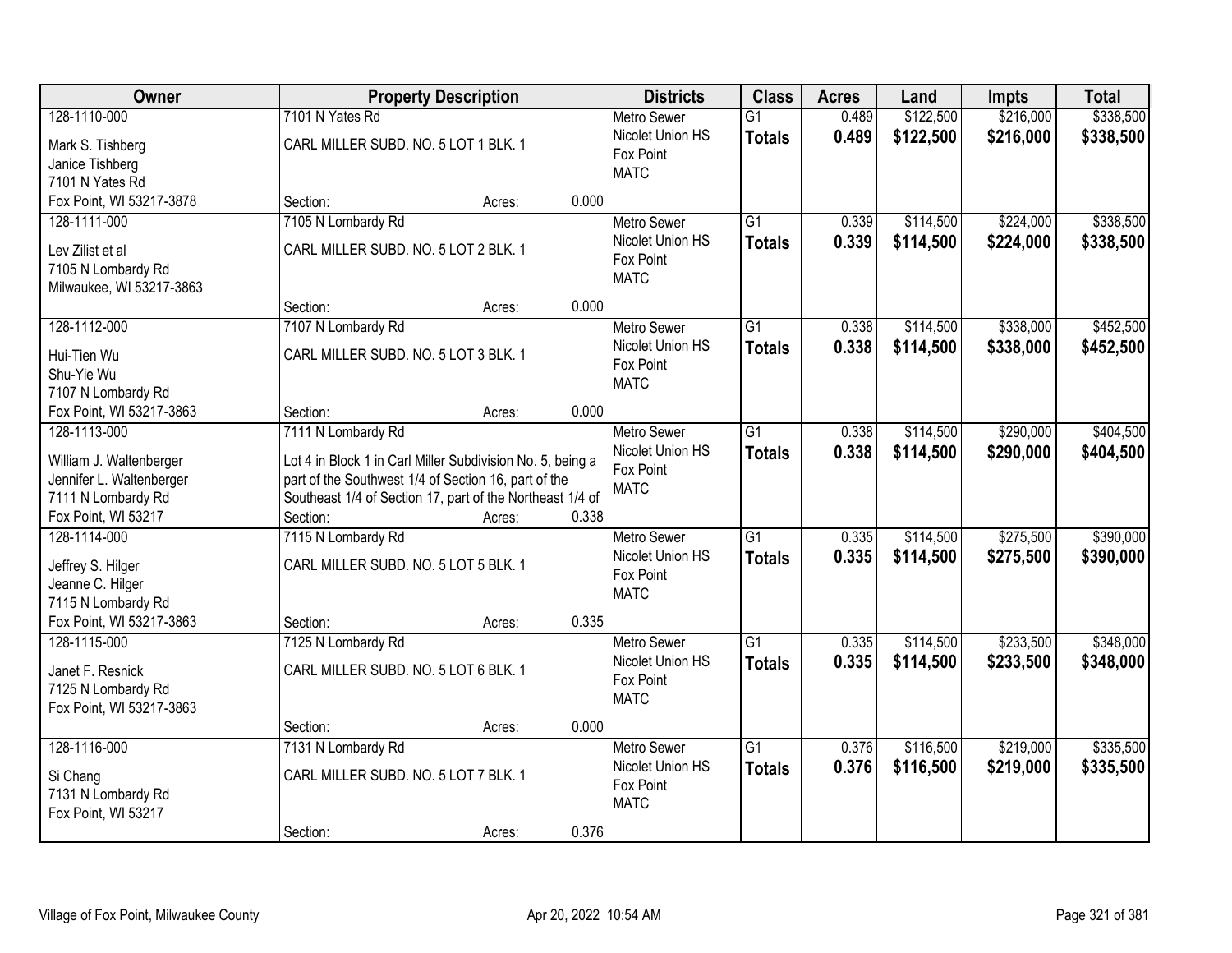| Owner                                   | <b>Property Description</b>                                   |                 | <b>Districts</b>         | <b>Class</b>    | <b>Acres</b> | Land      | <b>Impts</b> | <b>Total</b> |
|-----------------------------------------|---------------------------------------------------------------|-----------------|--------------------------|-----------------|--------------|-----------|--------------|--------------|
| 128-1117-000                            | 7132 N Crossway Rd                                            |                 | <b>Metro Sewer</b>       | $\overline{G1}$ | 0.296        | \$112,500 | \$155,000    | \$267,500    |
| Steven W. Clason                        | CARL MILLER SUBD. NO. 5 LOT 8 BLOCK 1                         |                 | Nicolet Union HS         | <b>Totals</b>   | 0.296        | \$112,500 | \$155,000    | \$267,500    |
| Annette M. Clason                       |                                                               |                 | Fox Point                |                 |              |           |              |              |
| 7132 N Crossway Rd                      |                                                               |                 | <b>MATC</b>              |                 |              |           |              |              |
| Fox Point, WI 53217-3848                | Section:                                                      | 0.000<br>Acres: |                          |                 |              |           |              |              |
| 128-1118-000                            | 7126 N Crossway Rd                                            |                 | <b>Metro Sewer</b>       | $\overline{G1}$ | 0.327        | \$114,000 | \$177,000    | \$291,000    |
|                                         |                                                               |                 | Nicolet Union HS         | <b>Totals</b>   | 0.327        | \$114,000 | \$177,000    | \$291,000    |
| Vadim Goldshteyn                        | CARL MILLER SUBD.NO. 5 LOT 9 BLK. 1                           |                 | Fox Point                |                 |              |           |              |              |
| Svetlana Cherevatskaya                  |                                                               |                 | <b>MATC</b>              |                 |              |           |              |              |
| 7126 N Crossway Rd                      |                                                               |                 |                          |                 |              |           |              |              |
| Fox Point, WI 53217-3848                | Section:                                                      | 0.327<br>Acres: |                          |                 |              |           |              |              |
| 128-1119-000                            | 7120 N Crossway Rd                                            |                 | <b>Metro Sewer</b>       | $\overline{G1}$ | 0.327        | \$114,000 | \$236,500    | \$350,500    |
| Keith W. Baricovich                     | CARL MILLER SUBD. NO. 5 LOT 10 BLK. 1                         |                 | Nicolet Union HS         | <b>Totals</b>   | 0.327        | \$114,000 | \$236,500    | \$350,500    |
| Carol L. Baricovich                     |                                                               |                 | Fox Point                |                 |              |           |              |              |
| 7120 N Crossway Rd                      |                                                               |                 | <b>MATC</b>              |                 |              |           |              |              |
| Fox Point, WI 53217-3848                | Section:                                                      | 0.327<br>Acres: |                          |                 |              |           |              |              |
| 128-1120-000                            | 7114 N Crossway Rd                                            |                 | <b>Metro Sewer</b>       | $\overline{G1}$ | 0.327        | \$114,000 | \$208,000    | \$322,000    |
|                                         |                                                               |                 | Nicolet Union HS         | <b>Totals</b>   | 0.327        | \$114,000 | \$208,000    | \$322,000    |
| John Lombardo                           | CARL MILLER SUBD. NO. 5 LOT 11 BLK. 1                         |                 | Fox Point                |                 |              |           |              |              |
| Patricia A. Lombardo                    |                                                               |                 | <b>MATC</b>              |                 |              |           |              |              |
| 7114 N Crossway Rd                      |                                                               |                 |                          |                 |              |           |              |              |
| Fox Point, WI 53217-3848                | Section:                                                      | 0.327<br>Acres: |                          |                 |              |           |              |              |
| 128-1121-000                            | 7110 N Crossway Rd                                            |                 | <b>Metro Sewer</b>       | $\overline{G1}$ | 0.327        | \$114,000 | \$156,500    | \$270,500    |
| Karen D. Alberty                        | CARL MILLER SUBD. NO. 5 LOT 12 BLK. 1                         |                 | Nicolet Union HS         | Totals          | 0.327        | \$114,000 | \$156,500    | \$270,500    |
| 7110 N Crossway                         |                                                               |                 | Fox Point                |                 |              |           |              |              |
| Fox Point, WI 53217                     |                                                               |                 | <b>MATC</b>              |                 |              |           |              |              |
|                                         | Section:                                                      | 0.000<br>Acres: |                          |                 |              |           |              |              |
| 128-1122-000                            | 7104 N Crossway Rd                                            |                 | Metro Sewer              | $\overline{G1}$ | 0.327        | \$114,000 | \$238,500    | \$352,500    |
|                                         | CARL MILLER SUBD. NO. 5 LOT 13 BLK. 1                         |                 | Nicolet Union HS         | <b>Totals</b>   | 0.327        | \$114,000 | \$238,500    | \$352,500    |
| Abigail K. Wenninger<br>Brent L. Nelson |                                                               |                 | Fox Point                |                 |              |           |              |              |
|                                         |                                                               |                 | <b>MATC</b>              |                 |              |           |              |              |
| 7104 N Crossway<br>Fox Point, WI 53217  |                                                               | 0.327           |                          |                 |              |           |              |              |
|                                         | Section:                                                      | Acres:          |                          |                 |              |           |              |              |
| 128-1123-000                            | 7100 N Crossway Rd                                            |                 | <b>Metro Sewer</b>       | $\overline{G1}$ | 0.327        | \$114,000 | \$249,900    | \$363,900    |
| Douglas B. Guinn                        | All of Lot 14, except the Southerly 2 feet thereof, measure   |                 | Nicolet Union HS         | <b>Totals</b>   | 0.327        | \$114,000 | \$249,900    | \$363,900    |
| Judy H. Guinn                           | at right angles to the South line, in Block 1, in Carl Miller |                 | Fox Point<br><b>MATC</b> |                 |              |           |              |              |
| 7100 N Crossway Rd                      | Subdivision No. 5, a Subdivision according to the             |                 |                          |                 |              |           |              |              |
| Fox Point, WI 53217                     | Section:                                                      | 0.000<br>Acres: |                          |                 |              |           |              |              |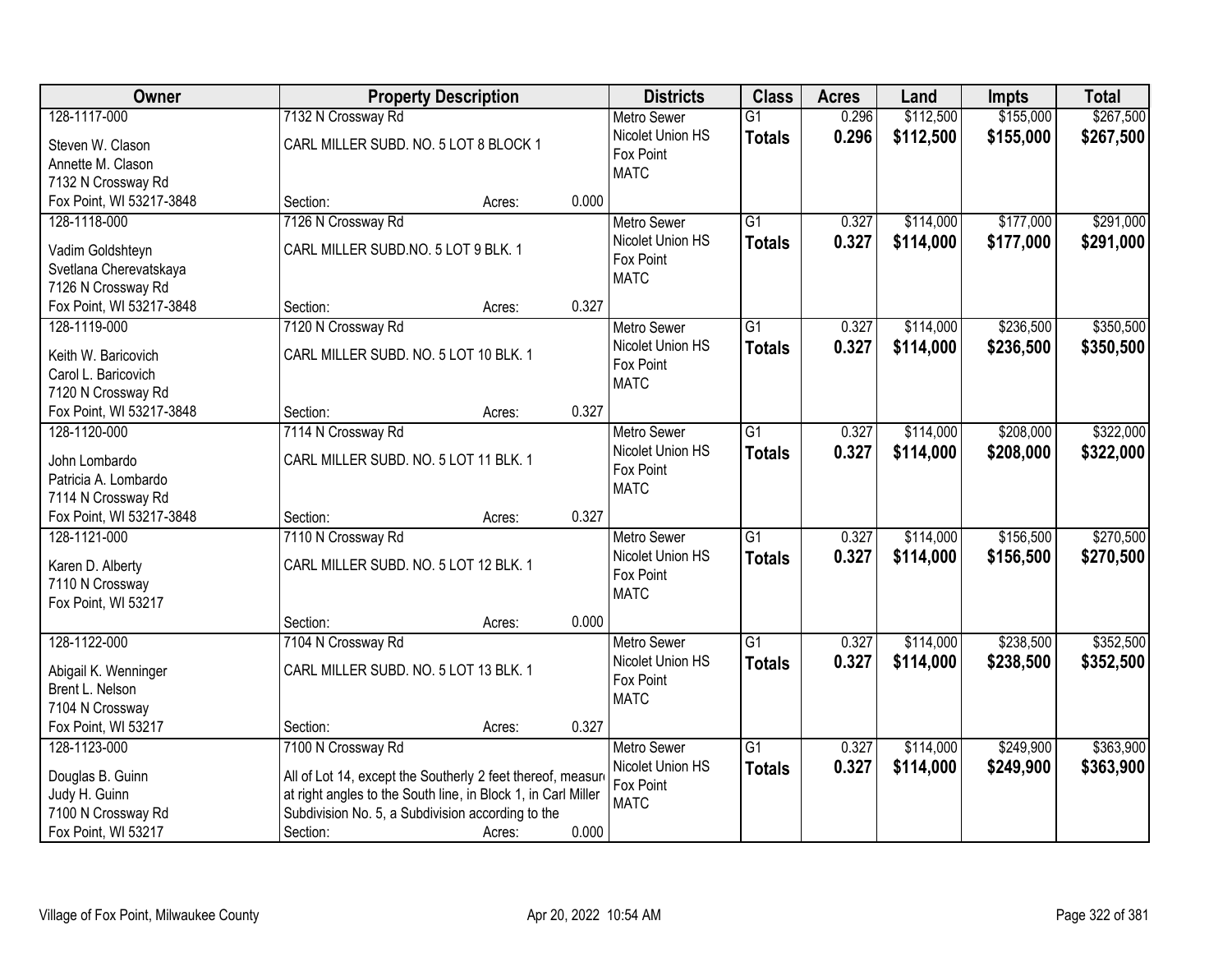| Owner                                                                                      |                                                             | <b>Property Description</b>                                                                                                                                         |       | <b>Districts</b>                                                   | <b>Class</b>                     | <b>Acres</b>   | Land                   | <b>Impts</b>           | <b>Total</b>           |
|--------------------------------------------------------------------------------------------|-------------------------------------------------------------|---------------------------------------------------------------------------------------------------------------------------------------------------------------------|-------|--------------------------------------------------------------------|----------------------------------|----------------|------------------------|------------------------|------------------------|
| 128-1124-000                                                                               | 7050 N Crossway Rd                                          |                                                                                                                                                                     |       | <b>Metro Sewer</b>                                                 | $\overline{G1}$                  | 0.331          | \$114,500              | \$245,500              | \$360,000              |
| <b>Cecille Perkins</b><br>7056 N Crossway Rd<br>Fox Point, WI 53217                        | LOT 14, BLK. 1.                                             | CARL MILLER SUBD. NO. 5 LOT 15 AND SLY 2 FT. OF                                                                                                                     |       | Nicolet Union HS<br>Fox Point<br><b>MATC</b>                       | <b>Totals</b>                    | 0.331          | \$114,500              | \$245,500              | \$360,000              |
|                                                                                            | Section:                                                    | Acres:                                                                                                                                                              | 0.000 |                                                                    |                                  |                |                        |                        |                        |
| 128-1125-000                                                                               | 7040 N Crossway Rd                                          |                                                                                                                                                                     |       | <b>Metro Sewer</b>                                                 | $\overline{G1}$                  | 0.327          | \$114,000              | \$151,500              | \$265,500              |
| Clarence and Lana Moore<br>7040 N Crossway Rd<br>Fox Point, WI 53217                       | CARL MILLER SUBD. NO. 5 LOT 16 BLK. 1                       |                                                                                                                                                                     |       | Nicolet Union HS<br>Fox Point<br><b>MATC</b>                       | <b>Totals</b>                    | 0.327          | \$114,000              | \$151,500              | \$265,500              |
|                                                                                            | Section:                                                    | Acres:                                                                                                                                                              | 0.000 |                                                                    |                                  |                |                        |                        |                        |
| 128-1126-000                                                                               | 7039 N Yates Rd                                             |                                                                                                                                                                     |       | Metro Sewer                                                        | $\overline{G1}$                  | 0.379          | \$117,000              | \$269,000              | \$386,000              |
| Mark Easterday<br><b>Tracy Easterday</b><br>7039 N Yates Rd                                | CARL MILLER SUBD. NO. 5 LOT 17 BLK. 1                       |                                                                                                                                                                     |       | Nicolet Union HS<br>Fox Point<br><b>MATC</b>                       | Totals                           | 0.379          | \$117,000              | \$269,000              | \$386,000              |
| Fox Point, WI 53217                                                                        | Section:                                                    | Acres:                                                                                                                                                              | 0.000 |                                                                    |                                  |                |                        |                        |                        |
| 128-1127-000                                                                               | 400 E Green Tree Rd                                         |                                                                                                                                                                     |       | <b>Metro Sewer</b>                                                 | $\overline{G1}$                  | 0.294          | \$112,500              | \$301,500              | \$414,000              |
| Michael E. Belete<br><b>Tirualem Belete</b><br>400 E Green Tree Rd                         | CARL MILLER SUBD. NO. 5 LOT 1 BLK 2                         |                                                                                                                                                                     |       | Nicolet Union HS<br>Fox Point<br><b>MATC</b>                       | <b>Totals</b>                    | 0.294          | \$112,500              | \$301,500              | \$414,000              |
| Fox Point, WI 53217-3803                                                                   | Section:                                                    | Acres:                                                                                                                                                              | 0.000 |                                                                    |                                  |                |                        |                        |                        |
| 128-1128-000<br>Johh P. Pfaffl<br>Janice A. Secreto-Pfaffl<br>314 E Green Tree Rd          | 314 E Green Tree Rd<br>CARL MILLER SUBD.NO. 5 LOT 2 BLK. 2  |                                                                                                                                                                     |       | Metro Sewer<br>Nicolet Union HS<br>Fox Point<br><b>MATC</b>        | $\overline{G1}$<br>Totals        | 0.294<br>0.294 | \$112,500<br>\$112,500 | \$317,800<br>\$317,800 | \$430,300<br>\$430,300 |
| Fox Point, WI 53217-3801                                                                   | Section:                                                    | Acres:                                                                                                                                                              | 0.000 |                                                                    |                                  |                |                        |                        |                        |
| 128-1129-000<br>Samir S. Sabnis<br>Svapna Sabnis<br>308 E Green Tree Rd                    | 308 E Green Tree Rd<br>CARL MILLER SUBD. NO. 5 LOT 3 BLK. 2 |                                                                                                                                                                     |       | Metro Sewer<br>Nicolet Union HS<br>Fox Point<br><b>MATC</b>        | $\overline{G1}$<br><b>Totals</b> | 0.294<br>0.294 | \$112,500<br>\$112,500 | \$303,600<br>\$303,600 | \$416,100<br>\$416,100 |
| Fox Point, WI 53217-3801                                                                   | Section:                                                    | Acres:                                                                                                                                                              | 0.000 |                                                                    |                                  |                |                        |                        |                        |
| 128-1130-000<br>Matthew Zeman<br>Douglas Clemons<br>7000 N Yates Rd<br>Fox Point, WI 53217 | 7000 N Yates Rd<br>Section:                                 | Lot Four (4), Block Two (2), in CARL MILLER<br>SUBDIVISION NO. 5, being a part of the Southwest<br>One-quarter (1/4) of Section Sixteen (16), part of the<br>Acres: | 0.264 | <b>Metro Sewer</b><br>Nicolet Union HS<br>Fox Point<br><b>MATC</b> | $\overline{G1}$<br><b>Totals</b> | 0.264<br>0.264 | \$110,500<br>\$110,500 | \$155,000<br>\$155,000 | \$265,500<br>\$265,500 |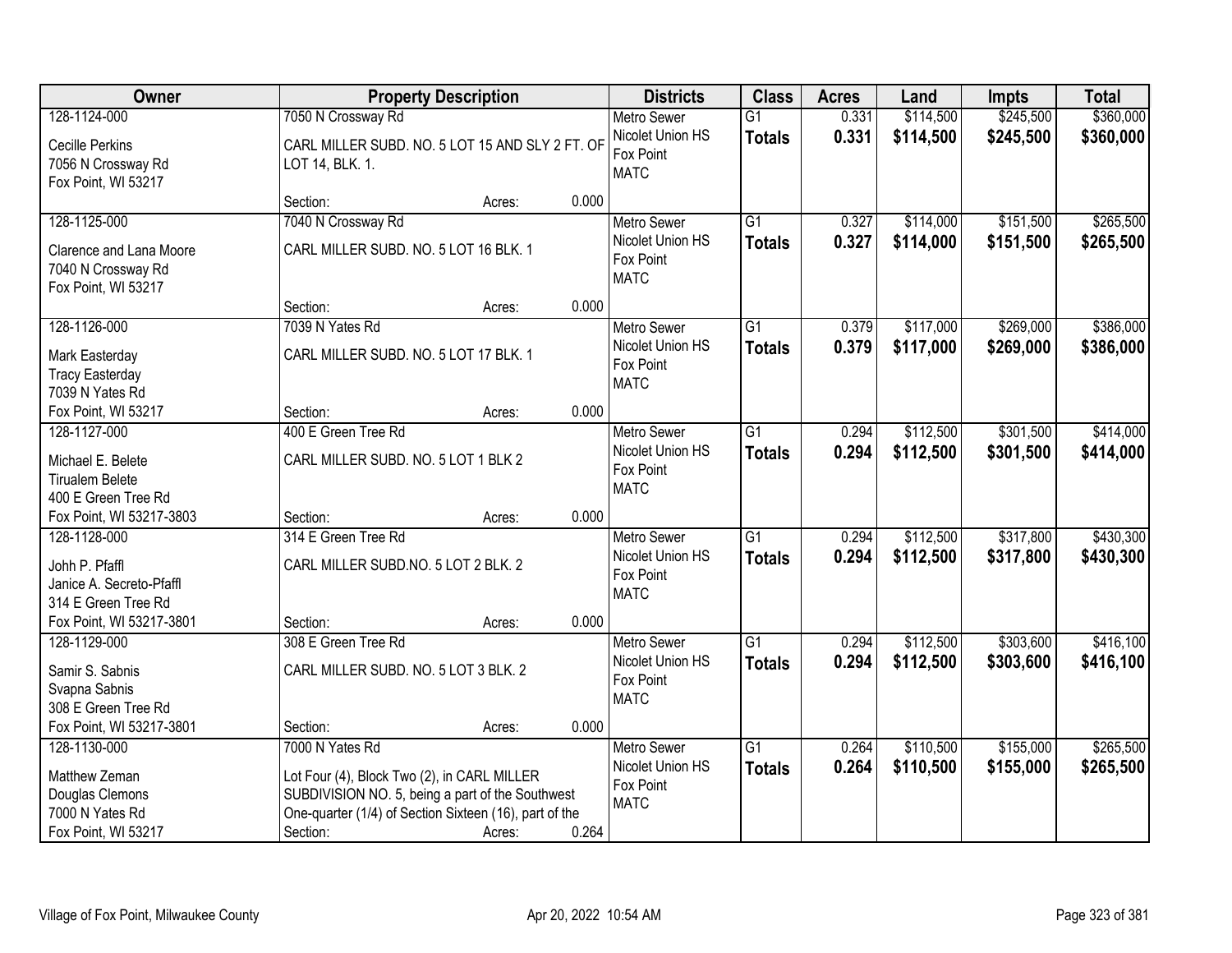| Owner                                       | <b>Property Description</b>                                  | <b>Districts</b>         | <b>Class</b>    | <b>Acres</b> | Land      | <b>Impts</b> | <b>Total</b> |
|---------------------------------------------|--------------------------------------------------------------|--------------------------|-----------------|--------------|-----------|--------------|--------------|
| 128-1131-000                                | 7010 N Yates Rd                                              | <b>Metro Sewer</b>       | $\overline{G1}$ | 0.308        | \$113,000 | \$279,500    | \$392,500    |
| Loren Strelow                               | Lot 5, in Block 2, in Carl Miller Subdivision No. 5, being a | Nicolet Union HS         | <b>Totals</b>   | 0.308        | \$113,000 | \$279,500    | \$392,500    |
| Cynthia Strelow                             | part of the Southwest 1/4, Section 16, part of the Southea   | Fox Point                |                 |              |           |              |              |
| 7010 N Yates Rd                             | 1/4 Section 17, part of the Northeast 1/4 Section 20, and    | <b>MATC</b>              |                 |              |           |              |              |
| Fox Point, WI 53217                         | 0.000<br>Section:<br>Acres:                                  |                          |                 |              |           |              |              |
| 128-1132-000                                | 7014 N Claire Ct                                             | <b>Metro Sewer</b>       | $\overline{G1}$ | 0.562        | \$126,500 | \$305,600    | \$432,100    |
|                                             |                                                              | Nicolet Union HS         | <b>Totals</b>   | 0.562        | \$126,500 | \$305,600    | \$432,100    |
| Clifford W. Brugman and Sara N              | Lot 6, Block 2, Carl Miller Subdivision No. 5, being a part  | Fox Point                |                 |              |           |              |              |
| Brugman                                     | of the Southwest 1/4 of Section 16, part of the Southeast    | <b>MATC</b>              |                 |              |           |              |              |
| Gayle A. Coleman                            | 1/4 of Section 17, part of the Northeast 1/4 of Section 20,  |                          |                 |              |           |              |              |
| 7014 N Claire Ct                            | Section:<br>0.000<br>Acres:                                  |                          |                 |              |           |              |              |
| Fox Point, WI 53217                         |                                                              |                          |                 |              |           |              |              |
| 128-1133-000                                | 7018 N Claire Ct                                             | <b>Metro Sewer</b>       | $\overline{G1}$ | 0.439        | \$120,000 | \$268,000    | \$388,000    |
| Robert H. Pfleger                           | CARL MILLER SUBD. NO. 5 LOT 7 BLK. 2                         | Nicolet Union HS         | <b>Totals</b>   | 0.439        | \$120,000 | \$268,000    | \$388,000    |
| Claire S. Pfleger                           |                                                              | Fox Point                |                 |              |           |              |              |
| 7018 N Clair Ct                             |                                                              | <b>MATC</b>              |                 |              |           |              |              |
| Fox Point, WI 53217-3816                    | 0.000<br>Section:<br>Acres:                                  |                          |                 |              |           |              |              |
| 128-1134-000                                | 7022 N Claire Ct                                             | <b>Metro Sewer</b>       | $\overline{G1}$ | 0.329        | \$114,000 | \$201,000    | \$315,000    |
|                                             |                                                              | Nicolet Union HS         | <b>Totals</b>   | 0.329        | \$114,000 | \$201,000    | \$315,000    |
| Daniel P. Feller                            | CARL MILLER SUBD. NO. 5 LOT 8 BLK. 2                         | Fox Point                |                 |              |           |              |              |
| Tara T. Feller                              |                                                              | <b>MATC</b>              |                 |              |           |              |              |
| 7022 N Claire Ct                            |                                                              |                          |                 |              |           |              |              |
| Fox Point, WI 53217                         | 0.000<br>Section:<br>Acres:                                  |                          |                 |              |           |              |              |
| 128-1135-000                                | 7028 N Claire Ct                                             | <b>Metro Sewer</b>       | $\overline{G1}$ | 0.481        | \$122,500 | \$208,000    | \$330,500    |
| Randall S. Meyer                            | CARL MILLER SUBD. NO. 5 LOT 9 BLK. 2                         | Nicolet Union HS         | <b>Totals</b>   | 0.481        | \$122,500 | \$208,000    | \$330,500    |
| Barbara B. Meyer                            |                                                              | Fox Point                |                 |              |           |              |              |
| 7028 N Clair Ct                             |                                                              | <b>MATC</b>              |                 |              |           |              |              |
| Fox Point, WI 53217-3816                    | 0.000<br>Section:<br>Acres:                                  |                          |                 |              |           |              |              |
| 128-1136-000                                | 7032 N Yates Rd                                              | <b>Metro Sewer</b>       | $\overline{G1}$ | 0.224        | \$98,500  | \$234,500    | \$333,000    |
|                                             |                                                              | Nicolet Union HS         | <b>Totals</b>   | 0.224        | \$98,500  | \$234,500    | \$333,000    |
| Scott A. Wales                              | CARL MILLER SUBD NO 5 PART OF LOT 10 BLK 2                   | Fox Point                |                 |              |           |              |              |
| Michelle S. Gordon-Wales                    | DESC IN REEL 810 - IMAGES 1774-1778                          | <b>MATC</b>              |                 |              |           |              |              |
| 7032 N Yates Rd<br>Fox Point, WI 53217-3825 | 0.224                                                        |                          |                 |              |           |              |              |
| 128-1137-000                                | Section:<br>Acres:<br>7038 N Yates Rd                        |                          | $\overline{G1}$ |              | \$111,500 | \$229,000    |              |
|                                             |                                                              | Metro Sewer              |                 | 0.278        |           |              | \$340,500    |
| James R. Woggon                             | CARL MILLER SUBD NO 5 LOT 11 & PART OF LOT 10                | Nicolet Union HS         | <b>Totals</b>   | 0.278        | \$111,500 | \$229,000    | \$340,500    |
| Kileigh M. Hannah                           | BLK 2 DESC IN REEL 984- IMAGES 1512-1513                     | Fox Point<br><b>MATC</b> |                 |              |           |              |              |
| 7038 N Yates                                |                                                              |                          |                 |              |           |              |              |
| Fox Point, WI 53217                         | 0.278<br>Section:<br>Acres:                                  |                          |                 |              |           |              |              |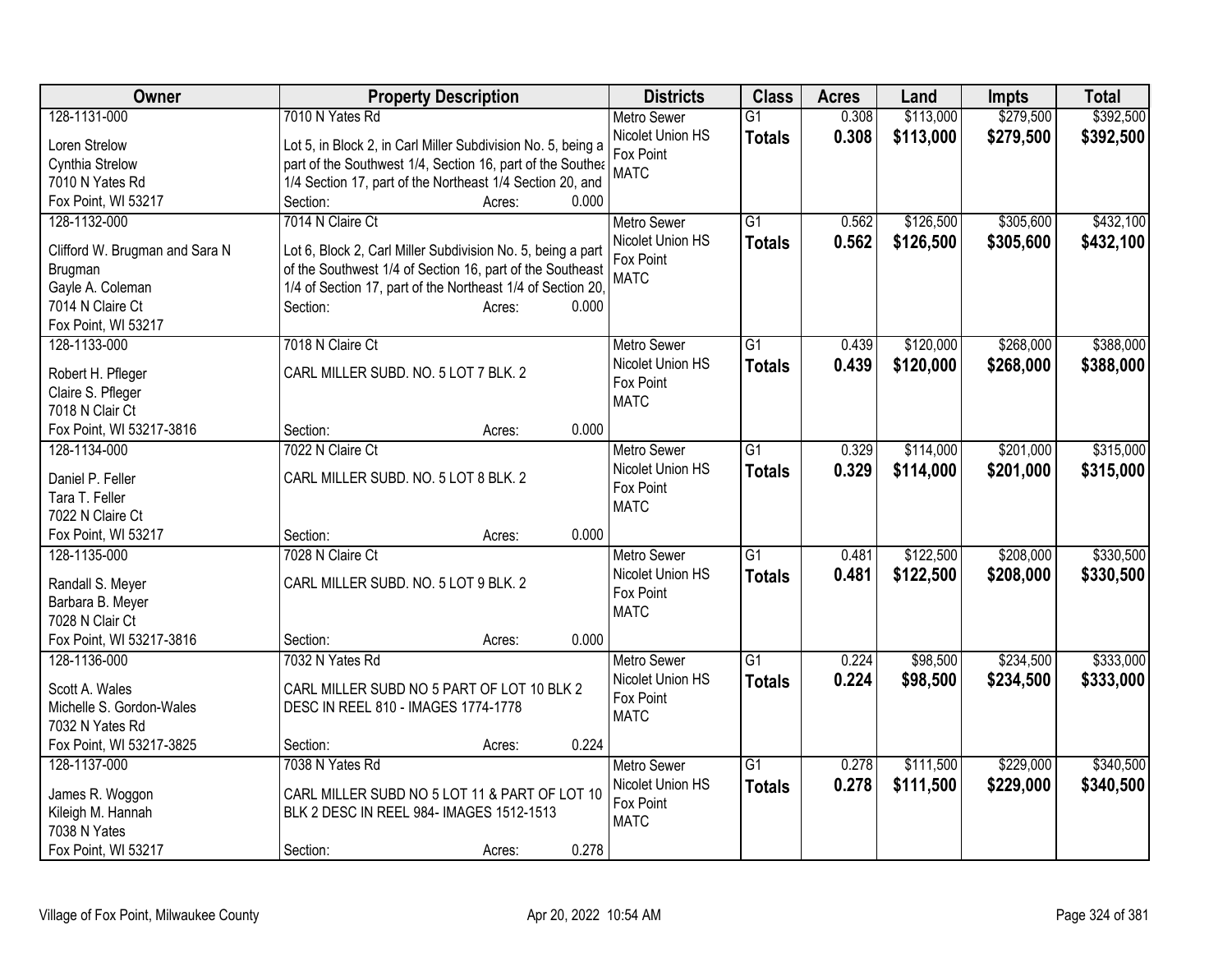| <b>Owner</b>                   | <b>Property Description</b>                                  |        |       | <b>Districts</b>   | <b>Class</b>    | <b>Acres</b> | Land      | <b>Impts</b>    | <b>Total</b>    |
|--------------------------------|--------------------------------------------------------------|--------|-------|--------------------|-----------------|--------------|-----------|-----------------|-----------------|
| 128-1138-000                   | 7060 N Yates Rd                                              |        |       | <b>Metro Sewer</b> | $\overline{G1}$ | 0.497        | \$123,000 | \$212,000       | \$335,000       |
| Scott Tilton Trustee           | CARL MILLER SUBD. NO. 5 ALL OF LOT 12 & NWLY                 |        |       | Nicolet Union HS   | <b>Totals</b>   | 0.497        | \$123,000 | \$212,000       | \$335,000       |
| 7060 N Yates Rd                | 50FT OF LOT 13 MEAS, ON THE FRONT & REAR                     |        |       | Fox Point          |                 |              |           |                 |                 |
| Fox Point, WI 53217-3825       | LINES BLK. 2                                                 |        |       | <b>MATC</b>        |                 |              |           |                 |                 |
|                                | Section:                                                     | Acres: | 0.000 |                    |                 |              |           |                 |                 |
| 128-1139-000                   | 7053 N Lombardy Rd                                           |        |       | <b>Metro Sewer</b> | $\overline{G1}$ | 0.304        | \$113,000 | \$359,500       | \$472,500       |
|                                |                                                              |        |       | Nicolet Union HS   | <b>Totals</b>   | 0.304        | \$113,000 | \$359,500       | \$472,500       |
| Joshua C. Isham                | Lot 14 and all of Lot 13 excepting the Northwesterly 50 fe   |        |       | Fox Point          |                 |              |           |                 |                 |
| Ilanit Elaine Binor Isham      | (measured as front and rear lot lines) thereof, all in       |        |       | <b>MATC</b>        |                 |              |           |                 |                 |
| 7053 N Lombardy Rd             | Block 2, in Carl Miller's Subdivision No. 5, according to th |        |       |                    |                 |              |           |                 |                 |
| Fox Point, WI 53217            | Section:                                                     | Acres: | 0.304 |                    |                 |              |           |                 |                 |
| 128-1140-000                   | 7047 N Lombardy Rd                                           |        |       | Metro Sewer        | $\overline{G1}$ | 0.282        | \$111,500 | \$230,000       | \$341,500       |
| Denise M. Beckman              | CARL MILLER SUBD. NO. 5 LOT 15 BLK. 2                        |        |       | Nicolet Union HS   | <b>Totals</b>   | 0.282        | \$111,500 | \$230,000       | \$341,500       |
| Bradley S. Beckman             |                                                              |        |       | Fox Point          |                 |              |           |                 |                 |
| 7047 N Lombardy Rd             |                                                              |        |       | <b>MATC</b>        |                 |              |           |                 |                 |
| Fox Point, WI 53217-3862       | Section:                                                     | Acres: | 0.000 |                    |                 |              |           |                 |                 |
| 128-1141-000                   | 7041 N Lombardy Rd                                           |        |       | <b>Metro Sewer</b> | $\overline{G1}$ | 1.036        | \$132,500 | \$286,500       | \$419,000       |
|                                |                                                              |        |       | Nicolet Union HS   | <b>Totals</b>   | 1.036        | \$132,500 | \$286,500       | \$419,000       |
| John H. Herschede              | CARL MILLER SUBD. NO. 5 LOT 16 BLK. 2                        |        |       | Fox Point          |                 |              |           |                 |                 |
| PO Box 11253                   |                                                              |        |       | <b>MATC</b>        |                 |              |           |                 |                 |
| Milwaukee, WI 53211            |                                                              |        |       |                    |                 |              |           |                 |                 |
|                                | Section:                                                     | Acres: | 0.000 |                    |                 |              |           |                 |                 |
| 128-7001-000                   | 6801 N Yates Rd                                              |        |       | <b>Metro Sewer</b> | $\overline{X4}$ | 0.000        | \$0       | $\overline{50}$ | $\overline{50}$ |
| Cardinal Stritch College       | CERTIFIED SURVEY MAP NO. 4593 NE & SE 20-8-22,               |        |       | Nicolet Union HS   | <b>Totals</b>   | 0.000        | \$0       | \$0             | \$0             |
| 6801 N Yates Rd                | LOT 3 EXC PART IN CITY OF GLENDALE                           |        |       | Fox Point          |                 |              |           |                 |                 |
| Fox Point, WI 53217-3945       |                                                              |        |       | <b>MATC</b>        |                 |              |           |                 |                 |
|                                | Section:                                                     | Acres: | 0.000 |                    |                 |              |           |                 |                 |
| 128-7992-000                   | 170 E Fox Dale Rd                                            |        |       | <b>Metro Sewer</b> | $\overline{G1}$ | 0.374        | \$116,500 | \$155,500       | \$272,000       |
|                                |                                                              |        |       | Nicolet Union HS   | <b>Totals</b>   | 0.374        | \$116,500 | \$155,500       | \$272,000       |
| Simple Property Solutions, LLC | PART OF NE1/4 SEC. 20-8-22 DESC. IN VOL. 3750 OF             |        |       | Fox Point          |                 |              |           |                 |                 |
| 131 Green Bay Rd               | DEEDS ON PAGE 225                                            |        |       | <b>MATC</b>        |                 |              |           |                 |                 |
| Thiensville, WI 53092          |                                                              |        |       |                    |                 |              |           |                 |                 |
|                                | Section:                                                     | Acres: | 0.000 |                    |                 |              |           |                 |                 |
| 128-7993-002                   | 6911 N Yates Rd                                              |        |       | <b>Metro Sewer</b> | $\overline{G1}$ | 0.388        | \$117,500 | \$167,000       | \$284,500       |
| Sheila Casey                   | CERTIFIED SURVEY MAP NO 7201 NE 20-8-22 LOT 1                |        |       | Nicolet Union HS   | <b>Totals</b>   | 0.388        | \$117,500 | \$167,000       | \$284,500       |
| 6911 N Yates Rd                |                                                              |        |       | Fox Point          |                 |              |           |                 |                 |
| Fox Point, WI 53217            |                                                              |        |       | <b>MATC</b>        |                 |              |           |                 |                 |
|                                | Section:                                                     | Acres: | 0.388 |                    |                 |              |           |                 |                 |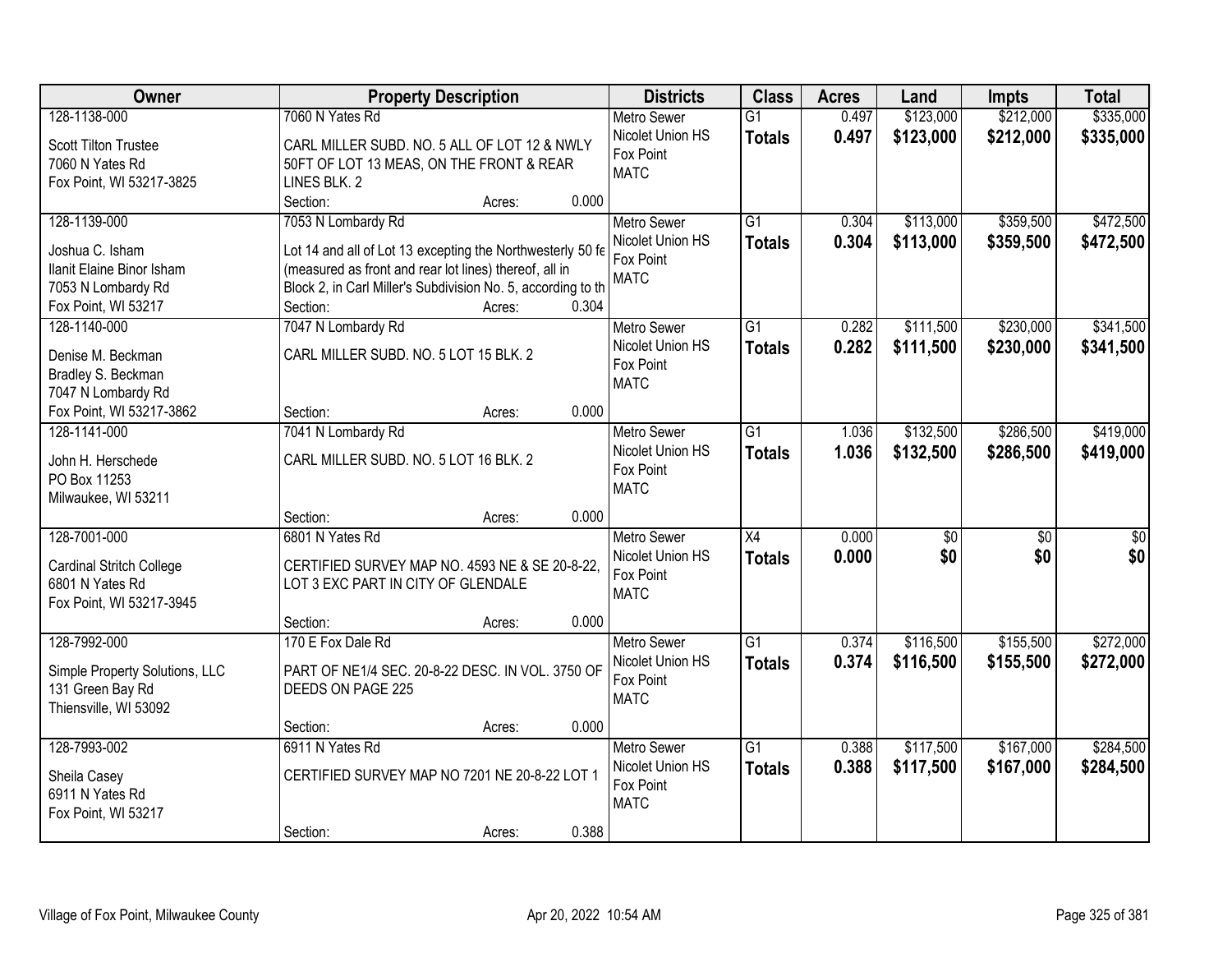| Owner                                                                                           |                                                                                                                                                                                                                           | <b>Property Description</b> |       | <b>Districts</b>                                                   | <b>Class</b>                     | <b>Acres</b>   | Land                   | <b>Impts</b>           | <b>Total</b>           |
|-------------------------------------------------------------------------------------------------|---------------------------------------------------------------------------------------------------------------------------------------------------------------------------------------------------------------------------|-----------------------------|-------|--------------------------------------------------------------------|----------------------------------|----------------|------------------------|------------------------|------------------------|
| 128-7993-003                                                                                    | 220 E Fox Dale Rd                                                                                                                                                                                                         |                             |       | <b>Metro Sewer</b>                                                 | $\overline{G1}$                  | 0.387          | \$117,000              | \$441,500              | \$558,500              |
| Felipe E. Muzquiz<br>220 E Fox Dale Rd<br>Fox Point, WI 53217                                   | CERTIFIED SURVEY MAP NO 7201 NE 20-8-22 LOT 2                                                                                                                                                                             |                             |       | Nicolet Union HS<br>Fox Point<br><b>MATC</b>                       | <b>Totals</b>                    | 0.387          | \$117,000              | \$441,500              | \$558,500              |
|                                                                                                 | Section:                                                                                                                                                                                                                  | Acres:                      | 0.000 |                                                                    |                                  |                |                        |                        |                        |
| 128-7994-002<br>Kevin W. Summ<br>Sara A. Summ<br>6925 N Yates Rd                                | 6925 N Yates Rd<br>Certified Survey Map No 8783 NE 20-8-22 Lot 1                                                                                                                                                          |                             |       | <b>Metro Sewer</b><br>Nicolet Union HS<br>Fox Point<br><b>MATC</b> | $\overline{G1}$<br><b>Totals</b> | 1.100<br>1.100 | \$156,000<br>\$156,000 | \$484,000<br>\$484,000 | \$640,000<br>\$640,000 |
| Fox Point, WI 53217-3947                                                                        | Section:                                                                                                                                                                                                                  | Acres:                      | 1.100 |                                                                    |                                  |                |                        |                        |                        |
| 128-7994-003<br>Michael D. Karp<br>Megan L. Karp<br>6921 N Yates Rd                             | 6921 N Yates Rd<br>Certified Survey Map No 8783 NE 20-8-22 Lot 2                                                                                                                                                          |                             |       | <b>Metro Sewer</b><br>Nicolet Union HS<br>Fox Point<br><b>MATC</b> | $\overline{G1}$<br><b>Totals</b> | 1.280<br>1.280 | \$167,000<br>\$167,000 | \$243,600<br>\$243,600 | \$410,600<br>\$410,600 |
| Fox Point, WI 53217                                                                             | Section:                                                                                                                                                                                                                  | Acres:                      | 1.280 |                                                                    |                                  |                |                        |                        |                        |
| 128-7995-000<br>Richard Scott Schnoll<br>135 E Green Tree Rd<br>Fox Point, WI 53217             | 135 E Green Tree Rd<br>COM. 456.68 FT. W. OF NE COR OF S1/2 OF NE 1/4<br>SEC. 20-8-22, TH W. 114.17 FT. S. 572.51 FT. E. 2.68<br>FT. N. 177.51 FT. E. 111.49 FT., TH N. 395 FT TO<br>Section:                             | Acres:                      | 0.000 | <b>Metro Sewer</b><br>Nicolet Union HS<br>Fox Point<br><b>MATC</b> | G1<br><b>Totals</b>              | 0.372<br>0.372 | \$20,000<br>\$20,000   | \$47,500<br>\$47,500   | \$67,500<br>\$67,500   |
| 128-7996-000<br>Lu Han<br>Xiaopeng Zhu<br>175 E Green Tree Rd<br>Fox Point, WI 53217            | 175 E Green Tree Rd<br>LOT 1 CERTIFIED SURVEY MAP #1912<br>Section:                                                                                                                                                       | Acres:                      | 0.000 | Metro Sewer<br>Nicolet Union HS<br>Fox Point<br><b>MATC</b>        | $\overline{G1}$<br><b>Totals</b> | 0.249<br>0.249 | \$109,500<br>\$109,500 | \$203,000<br>\$203,000 | \$312,500<br>\$312,500 |
| 128-7997-000<br>Alon Tvina<br>199 E Green Tree Rd<br>Fox Point, WI 53217                        | 199 E Green Tree Rd<br>LOT 2 CERTIFIED SURVEY MAP #1912<br>Section:                                                                                                                                                       | Acres:                      | 0.000 | Metro Sewer<br>Nicolet Union HS<br>Fox Point<br><b>MATC</b>        | $\overline{G1}$<br><b>Totals</b> | 0.249<br>0.249 | \$109,500<br>\$109,500 | \$263,300<br>\$263,300 | \$372,800<br>\$372,800 |
| 128-7998-000<br>Marc Davis<br>Virginia Sunu-Davis<br>203 E Green Tree Rd<br>Fox Point, WI 53217 | 203 E Green Tree Rd<br>The East 75 feet of the West 1 acre of the North 2 acres<br>the East 6 acres of the North 24 acres of all that part of th<br>South 1/2 of the Northeast 1/4 of Section 20, in Township<br>Section: | Acres:                      | 0.000 | <b>Metro Sewer</b><br>Nicolet Union HS<br>Fox Point<br><b>MATC</b> | $\overline{G1}$<br><b>Totals</b> | 0.250<br>0.250 | \$110,000<br>\$110,000 | \$155,000<br>\$155,000 | \$265,000<br>\$265,000 |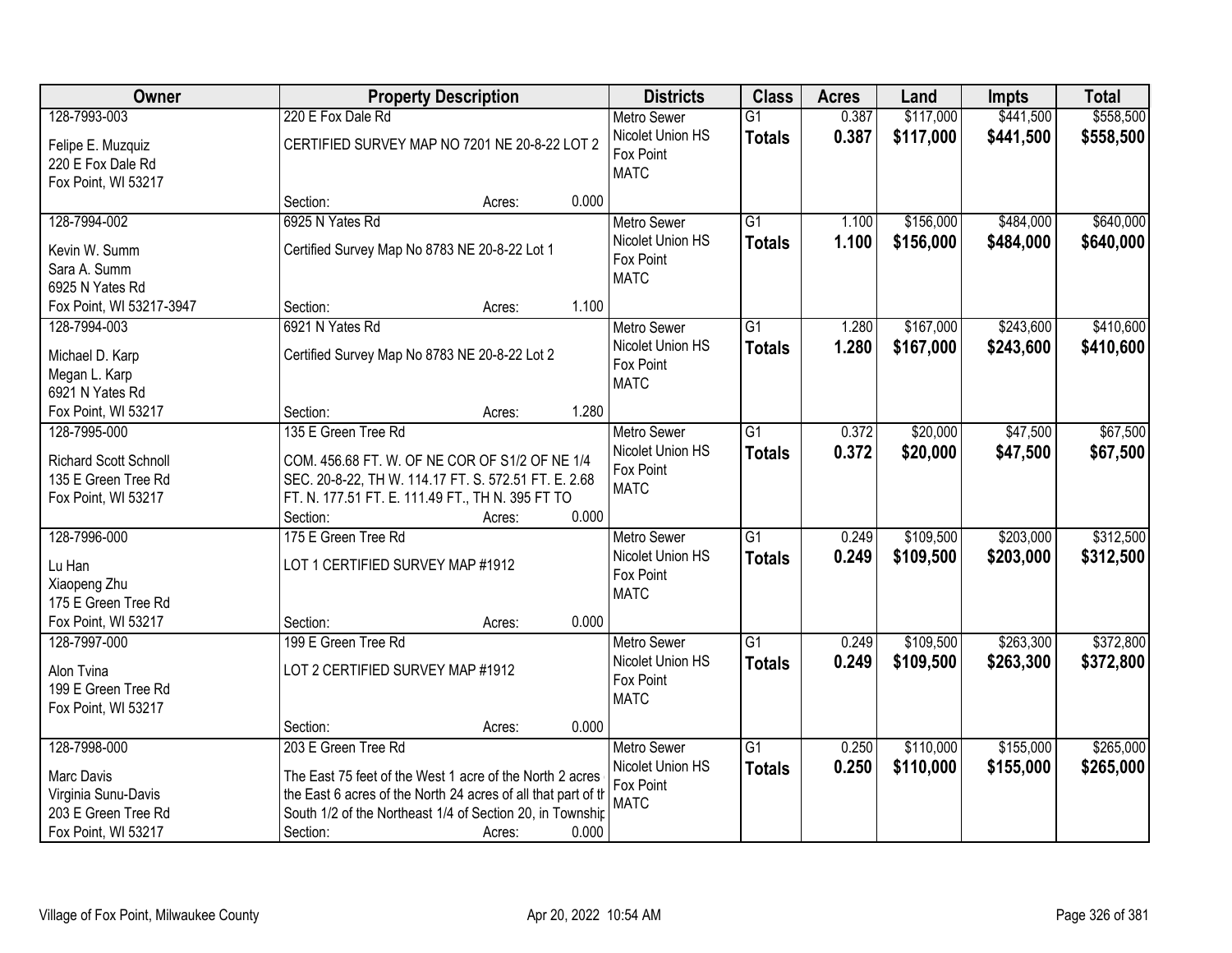| Owner                                                        | <b>Property Description</b>                                                                                      |       | <b>Districts</b>   | <b>Class</b>    | <b>Acres</b> | Land      | <b>Impts</b> | <b>Total</b> |
|--------------------------------------------------------------|------------------------------------------------------------------------------------------------------------------|-------|--------------------|-----------------|--------------|-----------|--------------|--------------|
| 128-7999-000                                                 | 207 E Green Tree Rd                                                                                              |       | <b>Metro Sewer</b> | $\overline{G1}$ | 0.374        | \$116,500 | \$193,500    | \$310,000    |
| Sean Levis Fetherston                                        | PART OF NE1/4 SEC. 20-8-22 DESC. IN REEL                                                                         |       | Nicolet Union HS   | <b>Totals</b>   | 0.374        | \$116,500 | \$193,500    | \$310,000    |
| 207 E Green Tree Rd                                          | 332-IMAGES 1557 TO 1560 INCL. .4264 ACRES                                                                        |       | Fox Point          |                 |              |           |              |              |
| Fox Point, WI 53217                                          |                                                                                                                  |       | <b>MATC</b>        |                 |              |           |              |              |
|                                                              | Section:<br>Acres:                                                                                               | 0.000 |                    |                 |              |           |              |              |
| 128-8000-000                                                 | 6935 N Yates Rd                                                                                                  |       | <b>Metro Sewer</b> | $\overline{G1}$ | 0.438        | \$120,000 | \$149,900    | \$269,900    |
| Kyle R. Zenoni                                               | COMM. 1326 FT N OF SE COR. OF NE 1/4 SEC.                                                                        |       | Nicolet Union HS   | <b>Totals</b>   | 0.438        | \$120,000 | \$149,900    | \$269,900    |
| Megan Zenoni                                                 | 20-8-22; TH W 131.5 FT; S 190 FT; E 131.25 FT; TH N                                                              |       | Fox Point          |                 |              |           |              |              |
| 6935 N Yates Rd                                              | 190 FT TO POB.                                                                                                   |       | <b>MATC</b>        |                 |              |           |              |              |
| Fox Point, WI 53217                                          | Section:<br>Acres:                                                                                               | 0.000 |                    |                 |              |           |              |              |
| 129-0001-000                                                 | 7140 N Longacre Rd                                                                                               |       | Metro Sewer        | G1              | 0.288        | \$112,000 | \$317,500    | \$429,500    |
| Michael Kops                                                 | LOT 1, BLK. 1, FOX POINT ESTATES SUBD. ADD. #1                                                                   |       | Nicolet Union HS   | <b>Totals</b>   | 0.288        | \$112,000 | \$317,500    | \$429,500    |
| Rebecca Kops                                                 |                                                                                                                  |       | Fox Point          |                 |              |           |              |              |
| 7140 N Longacre Rd                                           |                                                                                                                  |       | <b>MATC</b>        |                 |              |           |              |              |
| Fox Point, WI 53217-3817                                     | Section:<br>Acres:                                                                                               | 0.000 |                    |                 |              |           |              |              |
| 129-0002-000                                                 | 7128 N Longacre Rd                                                                                               |       | <b>Metro Sewer</b> | G1              | 0.279        | \$111,500 | \$137,000    | \$248,500    |
| Joyce A. Aldon                                               | LOT 2, BLK. 1, FOX POINT ESTATES SUBD. ADD. #1                                                                   |       | Nicolet Union HS   | <b>Totals</b>   | 0.279        | \$111,500 | \$137,000    | \$248,500    |
| 7128 N Longacre Rd                                           |                                                                                                                  |       | Fox Point          |                 |              |           |              |              |
| Fox Point, WI 53217-3817                                     |                                                                                                                  |       | <b>MATC</b>        |                 |              |           |              |              |
|                                                              | Section:<br>Acres:                                                                                               | 0.279 |                    |                 |              |           |              |              |
| 129-0003-000                                                 | 7122 N Longacre Rd                                                                                               |       | <b>Metro Sewer</b> | $\overline{G1}$ | 0.273        | \$111,000 | \$195,500    | \$306,500    |
|                                                              | Lot 3, in Block 1, in Fox Point Estates Subdivision Additio                                                      |       | Nicolet Union HS   | <b>Totals</b>   | 0.273        | \$111,000 | \$195,500    | \$306,500    |
| Stephanie Coffey<br>7122 N Longacre Rd                       | No. 1, being a part of the Northwest One-Quarter of                                                              |       | Fox Point          |                 |              |           |              |              |
| Fox Point, WI 53217                                          | Section 21, in Township 8 North, Range 22 East, in the                                                           |       | <b>MATC</b>        |                 |              |           |              |              |
|                                                              | Section:<br>Acres:                                                                                               | 0.273 |                    |                 |              |           |              |              |
| 129-0004-000                                                 | 7110 N Longacre Rd                                                                                               |       | <b>Metro Sewer</b> | $\overline{G1}$ | 0.278        | \$111,500 | \$138,500    | \$250,000    |
|                                                              |                                                                                                                  |       | Nicolet Union HS   | <b>Totals</b>   | 0.278        | \$111,500 | \$138,500    | \$250,000    |
| Diane L Meredith Revocable Living Trus<br>7110 N Longacre Rd | Lot Four (4), Block One (1), Fox Point Estates Subdivisio<br>Addition No. 1, in the Northwest 1/4 of Section 21, |       | Fox Point          |                 |              |           |              |              |
| Fox Point, WI 53217                                          | Township 8 North, Range 22 East, in the Village of Fox                                                           |       | <b>MATC</b>        |                 |              |           |              |              |
|                                                              | Section:<br>Acres:                                                                                               | 0.278 |                    |                 |              |           |              |              |
| 129-0005-000                                                 | 7131 N Santa Monica Blvd                                                                                         |       | <b>Metro Sewer</b> | $\overline{G1}$ | 0.287        | \$112,000 | \$111,000    | \$223,000    |
|                                                              |                                                                                                                  |       | Nicolet Union HS   | <b>Totals</b>   | 0.287        | \$112,000 | \$111,000    | \$223,000    |
| Helen W. Carini                                              | LOT 5, BLK 1, FOX POINT ESTATES SUBDIVISION                                                                      |       | Fox Point          |                 |              |           |              |              |
| 7131 N Santa Monica Blv                                      | <b>ADDITION #1</b>                                                                                               |       | <b>MATC</b>        |                 |              |           |              |              |
| Fox Point, WI 53217-3822                                     | Section:<br>Acres:                                                                                               | 0.287 |                    |                 |              |           |              |              |
|                                                              |                                                                                                                  |       |                    |                 |              |           |              |              |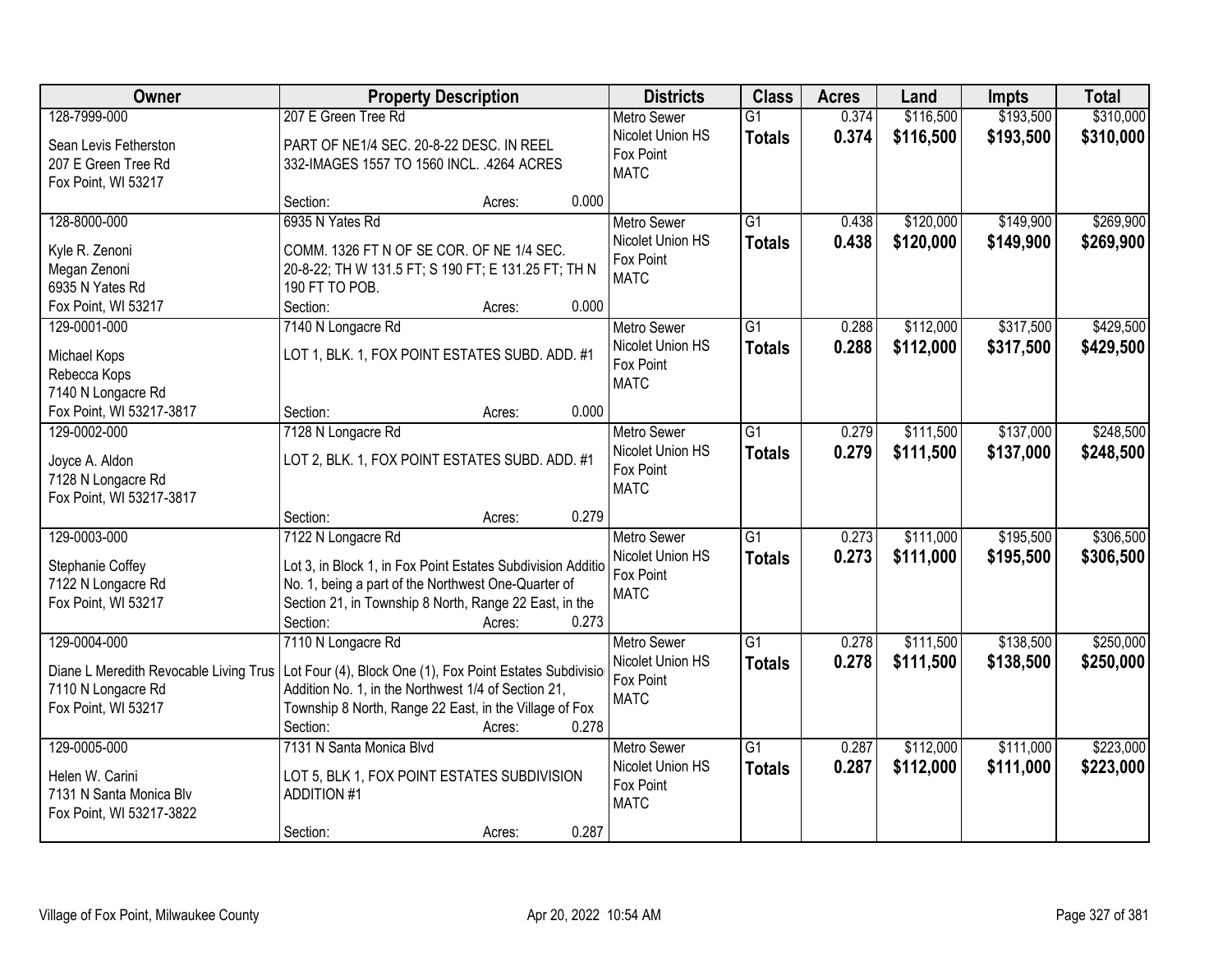| Owner                    | <b>Property Description</b>                                | <b>Districts</b>         | <b>Class</b>    | <b>Acres</b> | Land      | <b>Impts</b> | <b>Total</b> |
|--------------------------|------------------------------------------------------------|--------------------------|-----------------|--------------|-----------|--------------|--------------|
| 129-0006-000             | 7137 N Santa Monica Blvd                                   | <b>Metro Sewer</b>       | $\overline{G1}$ | 0.280        | \$111,500 | \$218,000    | \$329,500    |
| Randy Bobo               | LOT 6, BLK. 1, FOX POINT ESTATES SUBD. ADD. #1             | Nicolet Union HS         | <b>Totals</b>   | 0.280        | \$111,500 | \$218,000    | \$329,500    |
| Barbara J. Zaharris      |                                                            | Fox Point                |                 |              |           |              |              |
| 7137 N Santa Monica Blv  |                                                            | <b>MATC</b>              |                 |              |           |              |              |
| Fox Point, WI 53217-3822 | 0.280<br>Section:<br>Acres:                                |                          |                 |              |           |              |              |
| 129-0007-000             | 7150 N Yates Rd                                            | <b>Metro Sewer</b>       | $\overline{G1}$ | 0.243        | \$107,000 | \$202,000    | \$309,000    |
|                          |                                                            | Nicolet Union HS         | <b>Totals</b>   | 0.243        | \$107,000 | \$202,000    | \$309,000    |
| The Adam Riesz Trust     | Lot Seven (7), in Block One (1), in Fox Point Estates      | Fox Point                |                 |              |           |              |              |
| 736 California Ave       | Subdivision Addition No. 1, being a part of the Northwest  | <b>MATC</b>              |                 |              |           |              |              |
| Venice, CA 90291         | 1/4 of Section 21, in Township 8 North, Range 22 East, ir  |                          |                 |              |           |              |              |
|                          | 0.000<br>Section:<br>Acres:                                |                          |                 |              |           |              |              |
| 129-0008-000             | 7120 N Yates Rd                                            | <b>Metro Sewer</b>       | G1              | 0.418        | \$119,000 | \$360,000    | \$479,000    |
| David M. Caulfield       | Lot 1 and that part of Lot 2, Block 2, Fox Point Estates   | Nicolet Union HS         | <b>Totals</b>   | 0.418        | \$119,000 | \$360,000    | \$479,000    |
| 7120 N Yates Rd          | Subdivision Addition No. 1, in the Northwest 1/4 of Sectio | Fox Point<br><b>MATC</b> |                 |              |           |              |              |
| Fox Point, WI 53217      | 21, Town 8 North, Range 22 East, Village of Fox Point,     |                          |                 |              |           |              |              |
|                          | Section:<br>0.000<br>Acres:                                |                          |                 |              |           |              |              |
| 129-0009-000             | 7129 N Longacre Rd                                         | <b>Metro Sewer</b>       | G1              | 0.358        | \$115,500 | \$141,300    | \$256,800    |
| Robert Bahringer         | ALL THAT PART OF LOT 3 AND THAT PART OF LOT                | Nicolet Union HS         | <b>Totals</b>   | 0.358        | \$115,500 | \$141,300    | \$256,800    |
| Mae-Anne Shanmugam       | 2, BLK. 2, FOX POINT ESTATES SUBD. ADD. #1                 | Fox Point                |                 |              |           |              |              |
| 7129 N Longacre Rd       | DESC. IN VOL. 2654-PAGE 522                                | <b>MATC</b>              |                 |              |           |              |              |
| Fox Point, WI 53217      | 0.358<br>Section:<br>Acres:                                |                          |                 |              |           |              |              |
| 129-0010-000             | 7125 N Longacre Rd                                         | <b>Metro Sewer</b>       | $\overline{G1}$ | 0.339        | \$114,500 | \$267,600    | \$382,100    |
|                          |                                                            | Nicolet Union HS         | <b>Totals</b>   | 0.339        | \$114,500 | \$267,600    | \$382,100    |
| Tian L. Newman           | All that part of Lot 4, in Block 2, in Fox Point Estates   | Fox Point                |                 |              |           |              |              |
| 7125 N Longacre Rd       | Subdivision Addition No. 1, being a part of the Northwest  | <b>MATC</b>              |                 |              |           |              |              |
| Fox Point, WI 53217      | One-Quarter of                                             |                          |                 |              |           |              |              |
|                          | Section:<br>0.000<br>Acres:                                |                          |                 |              |           |              |              |
| 129-0011-000             | 7117 N Longacre Rd                                         | <b>Metro Sewer</b>       | $\overline{G1}$ | 0.371        | \$116,500 | \$196,000    | \$312,500    |
| Wayne E. White           | ALL OF LOT 5, BLK. 2 AND PART OF LOT 4, FOX                | Nicolet Union HS         | <b>Totals</b>   | 0.371        | \$116,500 | \$196,000    | \$312,500    |
| Kevin C. Mcelroy         | POINT ESTATES SUBD. ADD. #1 DESC. IN VOL. 4126             | Fox Point                |                 |              |           |              |              |
| 7117 N Longacre Rd       | PAGE 396.                                                  | <b>MATC</b>              |                 |              |           |              |              |
| Fox Point, WI 53217-3818 | 0.000<br>Section:<br>Acres:                                |                          |                 |              |           |              |              |
| 129-0012-000             | 7113 N Longacre Rd                                         | <b>Metro Sewer</b>       | $\overline{G1}$ | 0.280        | \$111,500 | \$129,900    | \$241,400    |
|                          |                                                            | Nicolet Union HS         | <b>Totals</b>   | 0.280        | \$111,500 | \$129,900    | \$241,400    |
| Jessica Diliberti        | LOT 6, BLK 2, FOX POINT ESTATES SUBD. ADD. #1              | Fox Point                |                 |              |           |              |              |
| Gina M. Diliberti        |                                                            | <b>MATC</b>              |                 |              |           |              |              |
| 7113 N Longacre Rd       |                                                            |                          |                 |              |           |              |              |
| Fox Point, WI 53217      | 0.000<br>Section:<br>Acres:                                |                          |                 |              |           |              |              |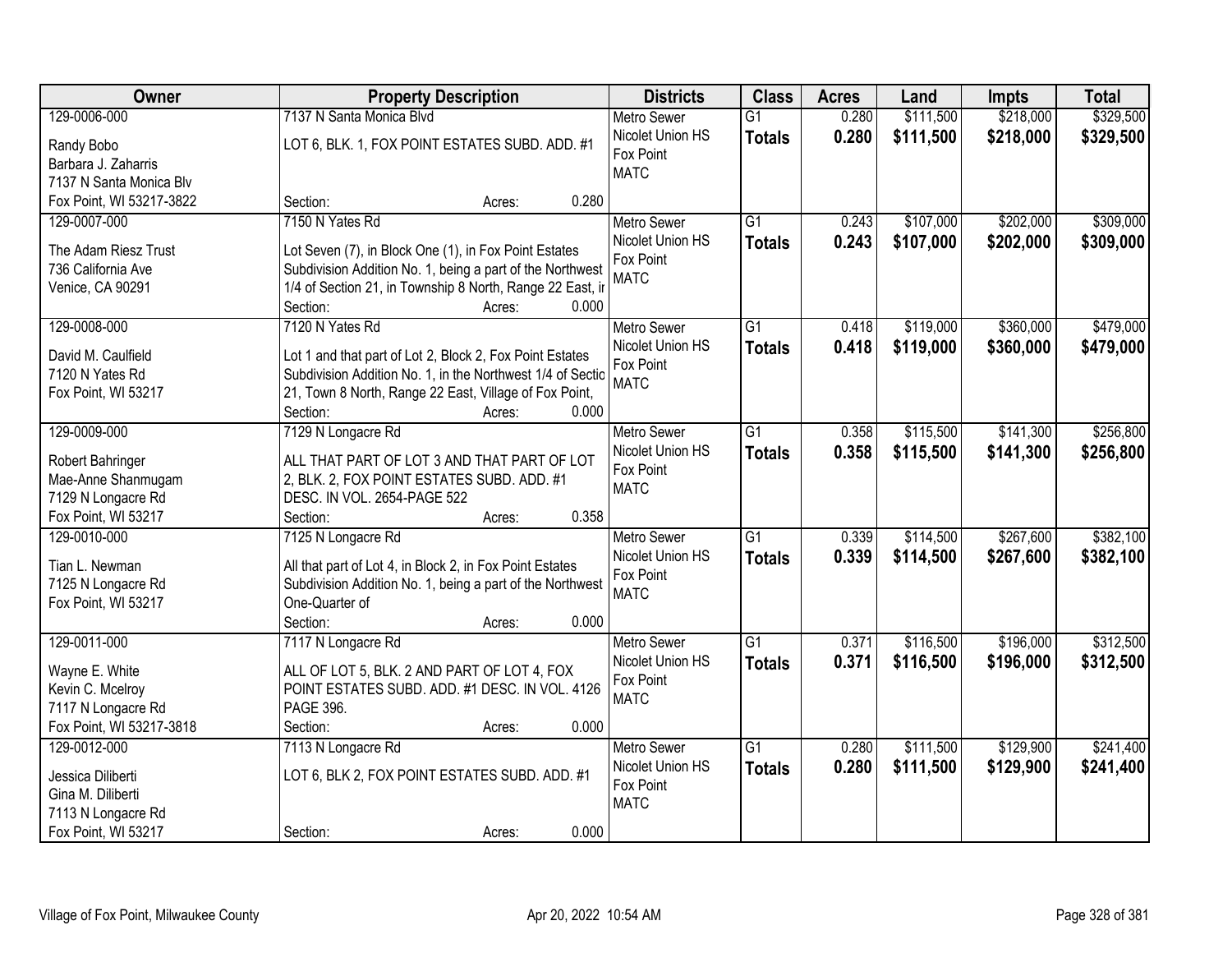| Owner                                                                                               | <b>Property Description</b>                                                                                                                                                                                 | <b>Districts</b>                                                   | <b>Class</b>                     | <b>Acres</b>   | Land                   | <b>Impts</b>           | <b>Total</b>           |
|-----------------------------------------------------------------------------------------------------|-------------------------------------------------------------------------------------------------------------------------------------------------------------------------------------------------------------|--------------------------------------------------------------------|----------------------------------|----------------|------------------------|------------------------|------------------------|
| 129-0013-000                                                                                        | 7109 N Longacre Rd                                                                                                                                                                                          | <b>Metro Sewer</b>                                                 | $\overline{G1}$                  | 0.284          | \$112,000              | \$157,800              | \$269,800              |
| Lynn Epstein Trustee<br>7109 N Longacre Rd<br>Fox Point, WI 53217-3818                              | LOT 7, BLK 2, FOX POINT ESTATES SUBD. ADD. #1                                                                                                                                                               | Nicolet Union HS<br>Fox Point<br><b>MATC</b>                       | <b>Totals</b>                    | 0.284          | \$112,000              | \$157,800              | \$269,800              |
|                                                                                                     | 0.284<br>Section:<br>Acres:                                                                                                                                                                                 |                                                                    |                                  |                |                        |                        |                        |
| 129-0014-000                                                                                        | 7115 N Santa Monica Blvd                                                                                                                                                                                    | <b>Metro Sewer</b>                                                 | $\overline{G1}$                  | 0.289          | \$112,000              | \$177,000              | \$289,000              |
| Trustee of C G Walle Associated Trust C<br>7115 N Santa Monica Blv<br>Fox Point, WI 53217-3821      | LOT 8, BLK 2, FOX POINT ESTATES SUBD. ADD. #1                                                                                                                                                               | Nicolet Union HS<br>Fox Point<br><b>MATC</b>                       | <b>Totals</b>                    | 0.289          | \$112,000              | \$177,000              | \$289,000              |
|                                                                                                     | 0.000<br>Section:<br>Acres:                                                                                                                                                                                 |                                                                    |                                  |                |                        |                        |                        |
| 129-0015-000                                                                                        | 7109 N Santa Monica Blvd                                                                                                                                                                                    | <b>Metro Sewer</b>                                                 | G1                               | 0.239          | \$105,000              | \$333,000              | \$438,000              |
| Max Barry<br>Catherine Barry<br>7109 N Santa Monica Blvd<br>Fox Point, WI 53217                     | Lot 9, in Block 2 in Fox Point Estates Subdivision Addition<br>No. 1, being a part of the Northwest One-Quarter of<br>Section 21, Township 8 North, Range 22 East, in the<br>0.239<br>Section: 21<br>Acres: | Nicolet Union HS<br>Fox Point<br><b>MATC</b>                       | <b>Totals</b>                    | 0.239          | \$105,000              | \$333,000              | \$438,000              |
| 129-0016-000                                                                                        | 7008 N Lombardy Rd                                                                                                                                                                                          | <b>Metro Sewer</b>                                                 | G1                               | 0.273          | \$111,000              | \$135,000              | \$246,000              |
| Adam Hudson<br>Erin Obrien<br>7008 N Lombardy Rd                                                    | LOT 10, BLK 2, FOX POINT ESTATES SUBD. ADD. #1.                                                                                                                                                             | Nicolet Union HS<br>Fox Point<br><b>MATC</b>                       | <b>Totals</b>                    | 0.273          | \$111,000              | \$135,000              | \$246,000              |
| Fox Point, WI 53217-3860                                                                            | 0.000<br>Section:<br>Acres:                                                                                                                                                                                 |                                                                    |                                  |                |                        |                        |                        |
| 129-0017-000<br>David C. O'Meara<br>Rosalie G. O'Meara<br>7014 N Lombardy Rd                        | 7014 N Lombardy Rd<br>LOT 11, BLK 2, FOX POINT ESTATES SUBD. ADD. #1.                                                                                                                                       | <b>Metro Sewer</b><br>Nicolet Union HS<br>Fox Point<br><b>MATC</b> | $\overline{G1}$<br><b>Totals</b> | 0.278<br>0.278 | \$111,500<br>\$111,500 | \$200,000<br>\$200,000 | \$311,500<br>\$311,500 |
| Fox Point, WI 53217-3860                                                                            | 0.000<br>Section:<br>Acres:                                                                                                                                                                                 |                                                                    |                                  |                |                        |                        |                        |
| 129-0018-000<br>David R. Saggio<br>Kathleen G. Saggio<br>7020 N Lombardy Rd                         | 7020 N Lombardy Rd<br>LOT 12, BLK 2, FOX POINT ESTATES SUBD. ADD. #1                                                                                                                                        | Metro Sewer<br>Nicolet Union HS<br>Fox Point<br><b>MATC</b>        | $\overline{G1}$<br><b>Totals</b> | 0.258<br>0.258 | \$110,500<br>\$110,500 | \$471,500<br>\$471,500 | \$582,000<br>\$582,000 |
| Fox Point, WI 53217-3860                                                                            | 0.000<br>Section:<br>Acres:                                                                                                                                                                                 |                                                                    |                                  |                |                        |                        |                        |
| 129-0019-000<br>Robert A. Meiksins<br>Susan A. Disbrow<br>7026 N Lombardy Rd<br>Fox Point, WI 53217 | 7026 N Lombardy Rd<br>LOT 13, BLK 2, FOX POINT ESTATES SUBD. ADD. #1<br>0.000<br>Section:<br>Acres:                                                                                                         | <b>Metro Sewer</b><br>Nicolet Union HS<br>Fox Point<br><b>MATC</b> | $\overline{G1}$<br><b>Totals</b> | 0.277<br>0.277 | \$111,500<br>\$111,500 | \$254,500<br>\$254,500 | \$366,000<br>\$366,000 |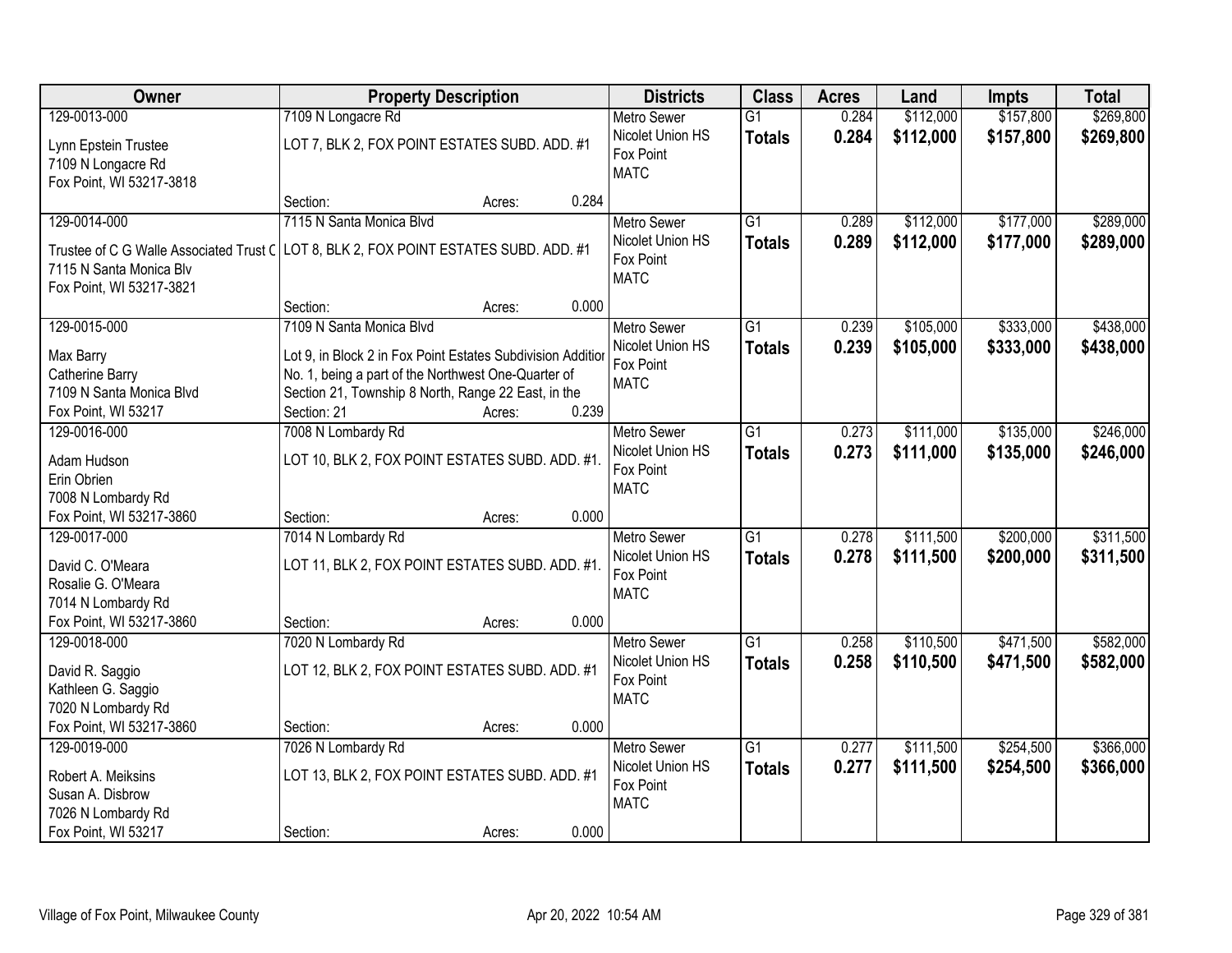| Owner                                                                                                      | <b>Property Description</b>                                                                                      |                 | <b>Districts</b>                             | <b>Class</b>    | <b>Acres</b> | Land      | <b>Impts</b> | <b>Total</b> |
|------------------------------------------------------------------------------------------------------------|------------------------------------------------------------------------------------------------------------------|-----------------|----------------------------------------------|-----------------|--------------|-----------|--------------|--------------|
| 129-0020-000                                                                                               | 7032 N Lombardy Rd                                                                                               |                 | <b>Metro Sewer</b>                           | $\overline{G1}$ | 0.279        | \$111,500 | \$364,500    | \$476,000    |
| Matthew J. Price and Mindy L Price 201: LOT 14, BLK 2, FOX POINT ESTATES SUBD. ADD. #1<br><b>Rev Trust</b> |                                                                                                                  |                 | Nicolet Union HS<br>Fox Point<br><b>MATC</b> | <b>Totals</b>   | 0.279        | \$111,500 | \$364,500    | \$476,000    |
| 7032 N Lombardy Rd                                                                                         |                                                                                                                  |                 |                                              |                 |              |           |              |              |
| Fox Point, WI 53217-3860                                                                                   | Section:                                                                                                         | 0.000<br>Acres: |                                              |                 |              |           |              |              |
| 129-0021-000                                                                                               | 7038 N Lombardy Rd                                                                                               |                 | <b>Metro Sewer</b>                           | $\overline{G1}$ | 0.292        | \$112,000 | \$301,000    | \$413,000    |
| <b>Chad Parker</b>                                                                                         | LOT 15, BLK 2, FOX POINT ESTATES SUBD. ADD. #1                                                                   |                 | Nicolet Union HS                             | <b>Totals</b>   | 0.292        | \$112,000 | \$301,000    | \$413,000    |
| Chezney Parker                                                                                             |                                                                                                                  |                 | Fox Point                                    |                 |              |           |              |              |
| 7038 N Lombardy Rd                                                                                         |                                                                                                                  |                 | <b>MATC</b>                                  |                 |              |           |              |              |
| Fox Point, WI 53217                                                                                        | Section:                                                                                                         | 0.000<br>Acres: |                                              |                 |              |           |              |              |
| 129-0022-000                                                                                               | 7044 N Lombardy Rd                                                                                               |                 | <b>Metro Sewer</b>                           | G1              | 0.279        | \$111,500 | \$244,000    | \$355,500    |
|                                                                                                            |                                                                                                                  |                 | Nicolet Union HS                             | <b>Totals</b>   | 0.279        | \$111,500 | \$244,000    | \$355,500    |
| R M. Austria                                                                                               | LOT 16, BLK 2, FOX POINT ESTATES SUBD. ADD. #1                                                                   |                 | Fox Point                                    |                 |              |           |              |              |
| Asuncion M. Austria                                                                                        |                                                                                                                  |                 | <b>MATC</b>                                  |                 |              |           |              |              |
| 7044 N Lombardy Rd<br>Fox Point, WI 53217-3860                                                             | Section:                                                                                                         | 0.000<br>Acres: |                                              |                 |              |           |              |              |
| 129-0023-000                                                                                               | 7050 N Lombardy Rd                                                                                               |                 | <b>Metro Sewer</b>                           | $\overline{G1}$ | 0.295        | \$112,500 | \$178,900    | \$291,400    |
|                                                                                                            |                                                                                                                  |                 | Nicolet Union HS                             | <b>Totals</b>   | 0.295        | \$112,500 | \$178,900    | \$291,400    |
| Michael D. Stotler                                                                                         | LOT 17, BLK 2, FOX POINT ESTATES SUBD. ADD. #1.                                                                  |                 | Fox Point                                    |                 |              |           |              |              |
| 7050 N Lombardy Rd                                                                                         |                                                                                                                  |                 | <b>MATC</b>                                  |                 |              |           |              |              |
| Fox Point, WI 53217-3860                                                                                   |                                                                                                                  |                 |                                              |                 |              |           |              |              |
|                                                                                                            | Section:                                                                                                         | 0.000<br>Acres: |                                              |                 |              |           |              |              |
| 129-0024-000                                                                                               | 7110 N Yates Rd                                                                                                  |                 | <b>Metro Sewer</b>                           | $\overline{G1}$ | 0.439        | \$120,000 | \$170,200    | \$290,200    |
| Richard B. Winter                                                                                          | LOT 18, BLK 2, FOX POINT ESTATES SUBD. ADD. #1.                                                                  |                 | Nicolet Union HS                             | <b>Totals</b>   | 0.439        | \$120,000 | \$170,200    | \$290,200    |
| 7110 N Yates Rd                                                                                            |                                                                                                                  |                 | Fox Point                                    |                 |              |           |              |              |
| Fox Point, WI 53217-3827                                                                                   |                                                                                                                  |                 | <b>MATC</b>                                  |                 |              |           |              |              |
|                                                                                                            | Section:                                                                                                         | 0.000<br>Acres: |                                              |                 |              |           |              |              |
| 129-0025-000                                                                                               | 6807 N Lake Dr                                                                                                   |                 | Metro Sewer                                  | $\overline{G1}$ | 0.375        | \$119,000 | \$193,700    | \$312,700    |
| Joseph Tate                                                                                                | LOT 1, LAKE DRIVE ESTATES                                                                                        |                 | Nicolet Union HS                             | <b>Totals</b>   | 0.375        | \$119,000 | \$193,700    | \$312,700    |
| Jenifer Tate                                                                                               |                                                                                                                  |                 | Fox Point                                    |                 |              |           |              |              |
| 6807 N Lake Dr                                                                                             |                                                                                                                  |                 | <b>MATC</b>                                  |                 |              |           |              |              |
| Fox Point, WI 53217                                                                                        | Section:                                                                                                         | 0.000<br>Acres: |                                              |                 |              |           |              |              |
| 129-0026-000                                                                                               | 6819 N Lake Dr                                                                                                   |                 | <b>Metro Sewer</b>                           | $\overline{G1}$ | 0.657        | \$140,000 | \$242,500    | \$382,500    |
|                                                                                                            |                                                                                                                  |                 | Nicolet Union HS                             | <b>Totals</b>   | 0.657        | \$140,000 | \$242,500    | \$382,500    |
| Jon Scherper                                                                                               | Lot Two (2) in Lake Drive Estates, being a re-subdivision                                                        |                 | Fox Point                                    |                 |              |           |              |              |
| Jane Scherper<br>6819 N Lake Dr                                                                            | of Ullius and Reynolds Subdivision of a part of the West<br>One-half (1/2) of the Northwest One-quarter (1/4) of |                 | <b>MATC</b>                                  |                 |              |           |              |              |
| Fox Point, WI 53217                                                                                        | Section: 21                                                                                                      | 0.657<br>Acres: |                                              |                 |              |           |              |              |
|                                                                                                            |                                                                                                                  |                 |                                              |                 |              |           |              |              |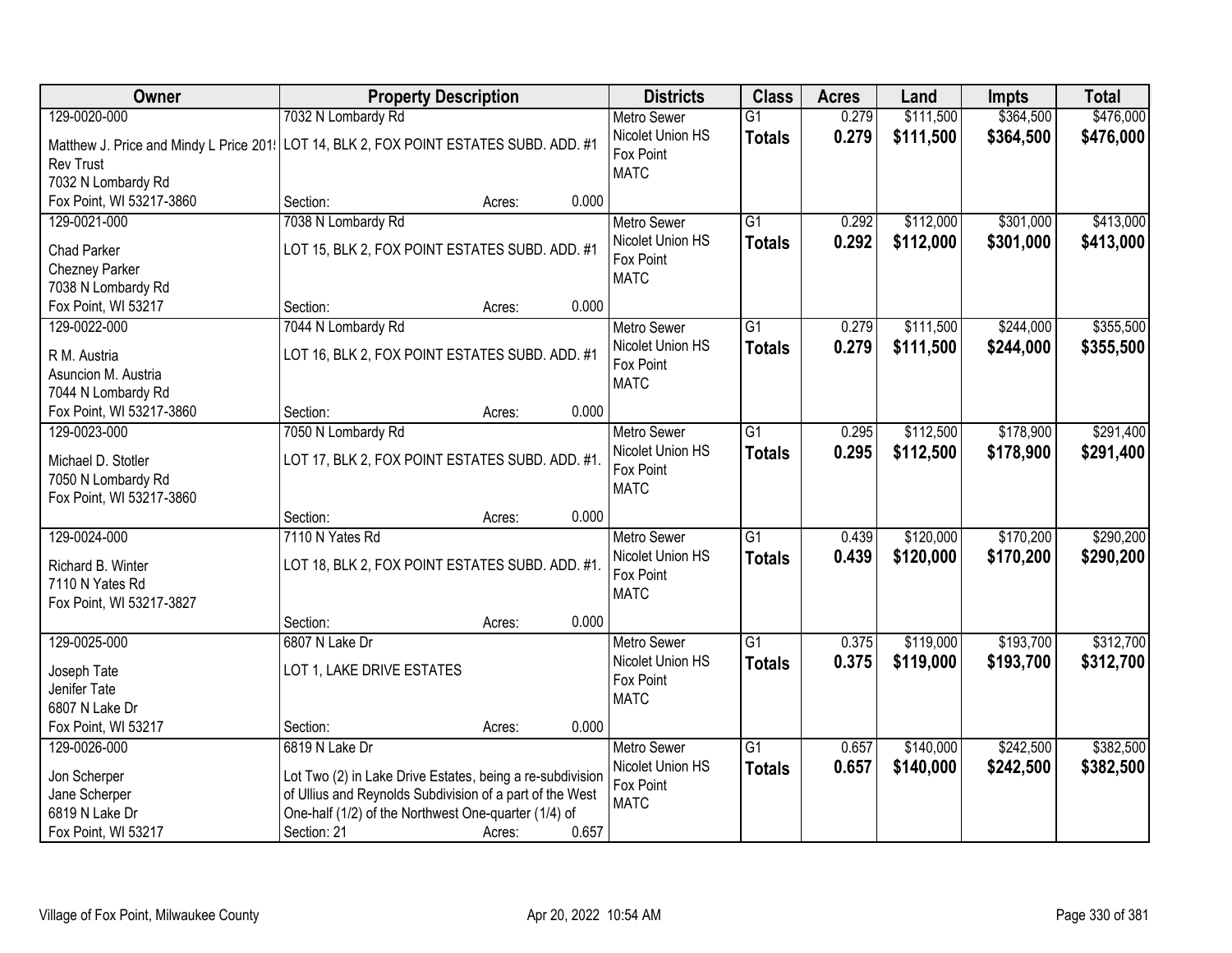| \$128,000<br>\$354,500<br>\$482,500<br>129-0027-000<br>6831 N Lake Dr<br>$\overline{G1}$<br><b>Metro Sewer</b><br>0.494<br>Nicolet Union HS<br>0.494<br>\$128,000<br>\$354,500<br>\$482,500<br><b>Totals</b><br>Jennifer L. Spies and Christopher K<br>Lot 3 in Lake Drive Estates, being a ReSubdivision of<br>Fox Point<br>Ullius and Reynolds Subdivision a part of the West 1/2 of<br>Spies<br><b>MATC</b><br>the Northwest 1/4 of Section 21, in Township 8 North,<br>6831 N Lake Dr<br>Fox Point, WI 53217<br>Section:<br>0.000<br>Acres:<br>\$230,500<br>6843 N Lake Dr<br>$\overline{G1}$<br>\$122,000<br>129-0028-000<br>Metro Sewer<br>0.412<br>0.412<br>\$122,000<br>\$230,500<br>Nicolet Union HS<br>\$352,500<br><b>Totals</b><br>LOT 4, LAKE DRIVE ESTATES<br>Vera J. Ries Living Trust, Dated<br>Fox Point<br>September 20, 2019<br><b>MATC</b><br>6843 N Lake Dr<br>0.000<br>Fox Point, WI 53217<br>Section:<br>Acres:<br>\$348,700<br>129-0029-000<br>6855 N Lake Dr<br>G1<br>\$122,000<br><b>Metro Sewer</b><br>0.416<br>Nicolet Union HS<br>\$122,000<br>0.416<br>\$348,700<br><b>Totals</b><br>LOT 5, LAKE DRIVE ESTATES<br>Susan L. Miller Trust Dated November 4<br>Fox Point<br>2008<br><b>MATC</b><br>2901 Richmond Rd Ste 140-308<br>0.000<br>Section:<br>Lexington, KY 40509<br>Acres:<br>6867 N Lake Dr<br>$\overline{G1}$<br>\$122,500<br>\$224,000<br>\$346,500<br>129-0030-000<br><b>Metro Sewer</b><br>0.418<br>Nicolet Union HS<br>0.418<br>\$122,500<br>\$224,000<br>\$346,500<br><b>Totals</b><br>LOT 6, LAKE DRIVE ESTATES<br>Tareq S. Huneidi<br>Fox Point<br>Amany Hamdan<br><b>MATC</b><br>6867 N Lake Dr<br>Fox Point, WI 53217-3622<br>0.000<br>Section:<br>Acres:<br>\$266,000<br>\$385,500<br>129-0031-000<br>6879 N Lake Dr<br>$\overline{G1}$<br>0.381<br>\$119,500<br><b>Metro Sewer</b><br>Nicolet Union HS<br><b>Totals</b><br>0.381<br>\$119,500<br>\$266,000<br>\$385,500<br>Lisa N. Kurtz<br>LOT 7, LAKE DRIVE ESTATES<br>Fox Point<br>Scott P. Kurtz<br><b>MATC</b><br>6879 N Lake Dr<br>Fox Point, WI 53217<br>Section:<br>0.000<br>Acres:<br>$\overline{G1}$<br>\$236,500<br>129-0032-000<br>Metro Sewer<br>0.346<br>\$117,000<br>6901 N Lake Dr<br>Nicolet Union HS<br>0.346<br>\$117,000<br>\$236,500<br><b>Totals</b><br>LOT 8, LAKE DRIVE ESTATES<br>Patrick J. Castro<br>Fox Point<br>Elizabeth M. Castro<br><b>MATC</b><br>6901 N Lake Dr<br>Fox Point, WI 53217-3623<br>0.000<br>Section:<br>Acres:<br>6909 N Lake Dr<br>$\overline{G1}$<br>\$117,500<br>\$177,000<br>\$294,500<br>129-0033-000<br>0.350<br><b>Metro Sewer</b><br>0.350<br>Nicolet Union HS<br>\$117,500<br>\$177,000<br>\$294,500<br><b>Totals</b><br>Berry Family Trust Dated February 15,<br>LOT NINE (9), IN LAKE DRIVE ESTATES, BEING A<br>Fox Point<br>RE-SUBDIVISION OF ULIUS & REYNOLDS<br>2007, As Amended | Owner | <b>Property Description</b> |  | <b>Districts</b> | <b>Class</b> | <b>Acres</b> | Land | <b>Impts</b> | <b>Total</b> |
|-------------------------------------------------------------------------------------------------------------------------------------------------------------------------------------------------------------------------------------------------------------------------------------------------------------------------------------------------------------------------------------------------------------------------------------------------------------------------------------------------------------------------------------------------------------------------------------------------------------------------------------------------------------------------------------------------------------------------------------------------------------------------------------------------------------------------------------------------------------------------------------------------------------------------------------------------------------------------------------------------------------------------------------------------------------------------------------------------------------------------------------------------------------------------------------------------------------------------------------------------------------------------------------------------------------------------------------------------------------------------------------------------------------------------------------------------------------------------------------------------------------------------------------------------------------------------------------------------------------------------------------------------------------------------------------------------------------------------------------------------------------------------------------------------------------------------------------------------------------------------------------------------------------------------------------------------------------------------------------------------------------------------------------------------------------------------------------------------------------------------------------------------------------------------------------------------------------------------------------------------------------------------------------------------------------------------------------------------------------------------------------------------------------------------------------------------------------------------------------------------------------------------------------------------------------------------------------------------------------------------------------------------------------------------------------------------------------------------------------------------------------------------------------------------------------------------------------------------|-------|-----------------------------|--|------------------|--------------|--------------|------|--------------|--------------|
|                                                                                                                                                                                                                                                                                                                                                                                                                                                                                                                                                                                                                                                                                                                                                                                                                                                                                                                                                                                                                                                                                                                                                                                                                                                                                                                                                                                                                                                                                                                                                                                                                                                                                                                                                                                                                                                                                                                                                                                                                                                                                                                                                                                                                                                                                                                                                                                                                                                                                                                                                                                                                                                                                                                                                                                                                                                 |       |                             |  |                  |              |              |      |              |              |
| \$352,500<br>\$470,700                                                                                                                                                                                                                                                                                                                                                                                                                                                                                                                                                                                                                                                                                                                                                                                                                                                                                                                                                                                                                                                                                                                                                                                                                                                                                                                                                                                                                                                                                                                                                                                                                                                                                                                                                                                                                                                                                                                                                                                                                                                                                                                                                                                                                                                                                                                                                                                                                                                                                                                                                                                                                                                                                                                                                                                                                          |       |                             |  |                  |              |              |      |              |              |
| \$470,700<br>\$353,500<br>\$353,500                                                                                                                                                                                                                                                                                                                                                                                                                                                                                                                                                                                                                                                                                                                                                                                                                                                                                                                                                                                                                                                                                                                                                                                                                                                                                                                                                                                                                                                                                                                                                                                                                                                                                                                                                                                                                                                                                                                                                                                                                                                                                                                                                                                                                                                                                                                                                                                                                                                                                                                                                                                                                                                                                                                                                                                                             |       |                             |  |                  |              |              |      |              |              |
|                                                                                                                                                                                                                                                                                                                                                                                                                                                                                                                                                                                                                                                                                                                                                                                                                                                                                                                                                                                                                                                                                                                                                                                                                                                                                                                                                                                                                                                                                                                                                                                                                                                                                                                                                                                                                                                                                                                                                                                                                                                                                                                                                                                                                                                                                                                                                                                                                                                                                                                                                                                                                                                                                                                                                                                                                                                 |       |                             |  |                  |              |              |      |              |              |
|                                                                                                                                                                                                                                                                                                                                                                                                                                                                                                                                                                                                                                                                                                                                                                                                                                                                                                                                                                                                                                                                                                                                                                                                                                                                                                                                                                                                                                                                                                                                                                                                                                                                                                                                                                                                                                                                                                                                                                                                                                                                                                                                                                                                                                                                                                                                                                                                                                                                                                                                                                                                                                                                                                                                                                                                                                                 |       |                             |  |                  |              |              |      |              |              |
|                                                                                                                                                                                                                                                                                                                                                                                                                                                                                                                                                                                                                                                                                                                                                                                                                                                                                                                                                                                                                                                                                                                                                                                                                                                                                                                                                                                                                                                                                                                                                                                                                                                                                                                                                                                                                                                                                                                                                                                                                                                                                                                                                                                                                                                                                                                                                                                                                                                                                                                                                                                                                                                                                                                                                                                                                                                 |       |                             |  |                  |              |              |      |              |              |
|                                                                                                                                                                                                                                                                                                                                                                                                                                                                                                                                                                                                                                                                                                                                                                                                                                                                                                                                                                                                                                                                                                                                                                                                                                                                                                                                                                                                                                                                                                                                                                                                                                                                                                                                                                                                                                                                                                                                                                                                                                                                                                                                                                                                                                                                                                                                                                                                                                                                                                                                                                                                                                                                                                                                                                                                                                                 |       |                             |  |                  |              |              |      |              |              |
|                                                                                                                                                                                                                                                                                                                                                                                                                                                                                                                                                                                                                                                                                                                                                                                                                                                                                                                                                                                                                                                                                                                                                                                                                                                                                                                                                                                                                                                                                                                                                                                                                                                                                                                                                                                                                                                                                                                                                                                                                                                                                                                                                                                                                                                                                                                                                                                                                                                                                                                                                                                                                                                                                                                                                                                                                                                 |       |                             |  |                  |              |              |      |              |              |
|                                                                                                                                                                                                                                                                                                                                                                                                                                                                                                                                                                                                                                                                                                                                                                                                                                                                                                                                                                                                                                                                                                                                                                                                                                                                                                                                                                                                                                                                                                                                                                                                                                                                                                                                                                                                                                                                                                                                                                                                                                                                                                                                                                                                                                                                                                                                                                                                                                                                                                                                                                                                                                                                                                                                                                                                                                                 |       |                             |  |                  |              |              |      |              |              |
|                                                                                                                                                                                                                                                                                                                                                                                                                                                                                                                                                                                                                                                                                                                                                                                                                                                                                                                                                                                                                                                                                                                                                                                                                                                                                                                                                                                                                                                                                                                                                                                                                                                                                                                                                                                                                                                                                                                                                                                                                                                                                                                                                                                                                                                                                                                                                                                                                                                                                                                                                                                                                                                                                                                                                                                                                                                 |       |                             |  |                  |              |              |      |              |              |
|                                                                                                                                                                                                                                                                                                                                                                                                                                                                                                                                                                                                                                                                                                                                                                                                                                                                                                                                                                                                                                                                                                                                                                                                                                                                                                                                                                                                                                                                                                                                                                                                                                                                                                                                                                                                                                                                                                                                                                                                                                                                                                                                                                                                                                                                                                                                                                                                                                                                                                                                                                                                                                                                                                                                                                                                                                                 |       |                             |  |                  |              |              |      |              |              |
|                                                                                                                                                                                                                                                                                                                                                                                                                                                                                                                                                                                                                                                                                                                                                                                                                                                                                                                                                                                                                                                                                                                                                                                                                                                                                                                                                                                                                                                                                                                                                                                                                                                                                                                                                                                                                                                                                                                                                                                                                                                                                                                                                                                                                                                                                                                                                                                                                                                                                                                                                                                                                                                                                                                                                                                                                                                 |       |                             |  |                  |              |              |      |              |              |
|                                                                                                                                                                                                                                                                                                                                                                                                                                                                                                                                                                                                                                                                                                                                                                                                                                                                                                                                                                                                                                                                                                                                                                                                                                                                                                                                                                                                                                                                                                                                                                                                                                                                                                                                                                                                                                                                                                                                                                                                                                                                                                                                                                                                                                                                                                                                                                                                                                                                                                                                                                                                                                                                                                                                                                                                                                                 |       |                             |  |                  |              |              |      |              |              |
|                                                                                                                                                                                                                                                                                                                                                                                                                                                                                                                                                                                                                                                                                                                                                                                                                                                                                                                                                                                                                                                                                                                                                                                                                                                                                                                                                                                                                                                                                                                                                                                                                                                                                                                                                                                                                                                                                                                                                                                                                                                                                                                                                                                                                                                                                                                                                                                                                                                                                                                                                                                                                                                                                                                                                                                                                                                 |       |                             |  |                  |              |              |      |              |              |
|                                                                                                                                                                                                                                                                                                                                                                                                                                                                                                                                                                                                                                                                                                                                                                                                                                                                                                                                                                                                                                                                                                                                                                                                                                                                                                                                                                                                                                                                                                                                                                                                                                                                                                                                                                                                                                                                                                                                                                                                                                                                                                                                                                                                                                                                                                                                                                                                                                                                                                                                                                                                                                                                                                                                                                                                                                                 |       |                             |  |                  |              |              |      |              |              |
|                                                                                                                                                                                                                                                                                                                                                                                                                                                                                                                                                                                                                                                                                                                                                                                                                                                                                                                                                                                                                                                                                                                                                                                                                                                                                                                                                                                                                                                                                                                                                                                                                                                                                                                                                                                                                                                                                                                                                                                                                                                                                                                                                                                                                                                                                                                                                                                                                                                                                                                                                                                                                                                                                                                                                                                                                                                 |       |                             |  |                  |              |              |      |              |              |
|                                                                                                                                                                                                                                                                                                                                                                                                                                                                                                                                                                                                                                                                                                                                                                                                                                                                                                                                                                                                                                                                                                                                                                                                                                                                                                                                                                                                                                                                                                                                                                                                                                                                                                                                                                                                                                                                                                                                                                                                                                                                                                                                                                                                                                                                                                                                                                                                                                                                                                                                                                                                                                                                                                                                                                                                                                                 |       |                             |  |                  |              |              |      |              |              |
|                                                                                                                                                                                                                                                                                                                                                                                                                                                                                                                                                                                                                                                                                                                                                                                                                                                                                                                                                                                                                                                                                                                                                                                                                                                                                                                                                                                                                                                                                                                                                                                                                                                                                                                                                                                                                                                                                                                                                                                                                                                                                                                                                                                                                                                                                                                                                                                                                                                                                                                                                                                                                                                                                                                                                                                                                                                 |       |                             |  |                  |              |              |      |              |              |
|                                                                                                                                                                                                                                                                                                                                                                                                                                                                                                                                                                                                                                                                                                                                                                                                                                                                                                                                                                                                                                                                                                                                                                                                                                                                                                                                                                                                                                                                                                                                                                                                                                                                                                                                                                                                                                                                                                                                                                                                                                                                                                                                                                                                                                                                                                                                                                                                                                                                                                                                                                                                                                                                                                                                                                                                                                                 |       |                             |  |                  |              |              |      |              |              |
|                                                                                                                                                                                                                                                                                                                                                                                                                                                                                                                                                                                                                                                                                                                                                                                                                                                                                                                                                                                                                                                                                                                                                                                                                                                                                                                                                                                                                                                                                                                                                                                                                                                                                                                                                                                                                                                                                                                                                                                                                                                                                                                                                                                                                                                                                                                                                                                                                                                                                                                                                                                                                                                                                                                                                                                                                                                 |       |                             |  |                  |              |              |      |              |              |
|                                                                                                                                                                                                                                                                                                                                                                                                                                                                                                                                                                                                                                                                                                                                                                                                                                                                                                                                                                                                                                                                                                                                                                                                                                                                                                                                                                                                                                                                                                                                                                                                                                                                                                                                                                                                                                                                                                                                                                                                                                                                                                                                                                                                                                                                                                                                                                                                                                                                                                                                                                                                                                                                                                                                                                                                                                                 |       |                             |  |                  |              |              |      |              |              |
|                                                                                                                                                                                                                                                                                                                                                                                                                                                                                                                                                                                                                                                                                                                                                                                                                                                                                                                                                                                                                                                                                                                                                                                                                                                                                                                                                                                                                                                                                                                                                                                                                                                                                                                                                                                                                                                                                                                                                                                                                                                                                                                                                                                                                                                                                                                                                                                                                                                                                                                                                                                                                                                                                                                                                                                                                                                 |       |                             |  |                  |              |              |      |              |              |
|                                                                                                                                                                                                                                                                                                                                                                                                                                                                                                                                                                                                                                                                                                                                                                                                                                                                                                                                                                                                                                                                                                                                                                                                                                                                                                                                                                                                                                                                                                                                                                                                                                                                                                                                                                                                                                                                                                                                                                                                                                                                                                                                                                                                                                                                                                                                                                                                                                                                                                                                                                                                                                                                                                                                                                                                                                                 |       |                             |  |                  |              |              |      |              |              |
|                                                                                                                                                                                                                                                                                                                                                                                                                                                                                                                                                                                                                                                                                                                                                                                                                                                                                                                                                                                                                                                                                                                                                                                                                                                                                                                                                                                                                                                                                                                                                                                                                                                                                                                                                                                                                                                                                                                                                                                                                                                                                                                                                                                                                                                                                                                                                                                                                                                                                                                                                                                                                                                                                                                                                                                                                                                 |       |                             |  |                  |              |              |      |              |              |
|                                                                                                                                                                                                                                                                                                                                                                                                                                                                                                                                                                                                                                                                                                                                                                                                                                                                                                                                                                                                                                                                                                                                                                                                                                                                                                                                                                                                                                                                                                                                                                                                                                                                                                                                                                                                                                                                                                                                                                                                                                                                                                                                                                                                                                                                                                                                                                                                                                                                                                                                                                                                                                                                                                                                                                                                                                                 |       |                             |  |                  |              |              |      |              |              |
|                                                                                                                                                                                                                                                                                                                                                                                                                                                                                                                                                                                                                                                                                                                                                                                                                                                                                                                                                                                                                                                                                                                                                                                                                                                                                                                                                                                                                                                                                                                                                                                                                                                                                                                                                                                                                                                                                                                                                                                                                                                                                                                                                                                                                                                                                                                                                                                                                                                                                                                                                                                                                                                                                                                                                                                                                                                 |       |                             |  |                  |              |              |      |              |              |
|                                                                                                                                                                                                                                                                                                                                                                                                                                                                                                                                                                                                                                                                                                                                                                                                                                                                                                                                                                                                                                                                                                                                                                                                                                                                                                                                                                                                                                                                                                                                                                                                                                                                                                                                                                                                                                                                                                                                                                                                                                                                                                                                                                                                                                                                                                                                                                                                                                                                                                                                                                                                                                                                                                                                                                                                                                                 |       |                             |  |                  |              |              |      |              |              |
|                                                                                                                                                                                                                                                                                                                                                                                                                                                                                                                                                                                                                                                                                                                                                                                                                                                                                                                                                                                                                                                                                                                                                                                                                                                                                                                                                                                                                                                                                                                                                                                                                                                                                                                                                                                                                                                                                                                                                                                                                                                                                                                                                                                                                                                                                                                                                                                                                                                                                                                                                                                                                                                                                                                                                                                                                                                 |       |                             |  |                  |              |              |      |              |              |
|                                                                                                                                                                                                                                                                                                                                                                                                                                                                                                                                                                                                                                                                                                                                                                                                                                                                                                                                                                                                                                                                                                                                                                                                                                                                                                                                                                                                                                                                                                                                                                                                                                                                                                                                                                                                                                                                                                                                                                                                                                                                                                                                                                                                                                                                                                                                                                                                                                                                                                                                                                                                                                                                                                                                                                                                                                                 |       |                             |  |                  |              |              |      |              |              |
|                                                                                                                                                                                                                                                                                                                                                                                                                                                                                                                                                                                                                                                                                                                                                                                                                                                                                                                                                                                                                                                                                                                                                                                                                                                                                                                                                                                                                                                                                                                                                                                                                                                                                                                                                                                                                                                                                                                                                                                                                                                                                                                                                                                                                                                                                                                                                                                                                                                                                                                                                                                                                                                                                                                                                                                                                                                 |       |                             |  |                  |              |              |      |              |              |
|                                                                                                                                                                                                                                                                                                                                                                                                                                                                                                                                                                                                                                                                                                                                                                                                                                                                                                                                                                                                                                                                                                                                                                                                                                                                                                                                                                                                                                                                                                                                                                                                                                                                                                                                                                                                                                                                                                                                                                                                                                                                                                                                                                                                                                                                                                                                                                                                                                                                                                                                                                                                                                                                                                                                                                                                                                                 |       |                             |  |                  |              |              |      |              |              |
|                                                                                                                                                                                                                                                                                                                                                                                                                                                                                                                                                                                                                                                                                                                                                                                                                                                                                                                                                                                                                                                                                                                                                                                                                                                                                                                                                                                                                                                                                                                                                                                                                                                                                                                                                                                                                                                                                                                                                                                                                                                                                                                                                                                                                                                                                                                                                                                                                                                                                                                                                                                                                                                                                                                                                                                                                                                 |       |                             |  |                  |              |              |      |              |              |
|                                                                                                                                                                                                                                                                                                                                                                                                                                                                                                                                                                                                                                                                                                                                                                                                                                                                                                                                                                                                                                                                                                                                                                                                                                                                                                                                                                                                                                                                                                                                                                                                                                                                                                                                                                                                                                                                                                                                                                                                                                                                                                                                                                                                                                                                                                                                                                                                                                                                                                                                                                                                                                                                                                                                                                                                                                                 |       |                             |  |                  |              |              |      |              |              |
|                                                                                                                                                                                                                                                                                                                                                                                                                                                                                                                                                                                                                                                                                                                                                                                                                                                                                                                                                                                                                                                                                                                                                                                                                                                                                                                                                                                                                                                                                                                                                                                                                                                                                                                                                                                                                                                                                                                                                                                                                                                                                                                                                                                                                                                                                                                                                                                                                                                                                                                                                                                                                                                                                                                                                                                                                                                 |       |                             |  |                  |              |              |      |              |              |
|                                                                                                                                                                                                                                                                                                                                                                                                                                                                                                                                                                                                                                                                                                                                                                                                                                                                                                                                                                                                                                                                                                                                                                                                                                                                                                                                                                                                                                                                                                                                                                                                                                                                                                                                                                                                                                                                                                                                                                                                                                                                                                                                                                                                                                                                                                                                                                                                                                                                                                                                                                                                                                                                                                                                                                                                                                                 |       |                             |  |                  |              |              |      |              |              |
| 6909 N Lake Dr<br>SUBDIVISION, A SUBDIVISION IN THE WEST                                                                                                                                                                                                                                                                                                                                                                                                                                                                                                                                                                                                                                                                                                                                                                                                                                                                                                                                                                                                                                                                                                                                                                                                                                                                                                                                                                                                                                                                                                                                                                                                                                                                                                                                                                                                                                                                                                                                                                                                                                                                                                                                                                                                                                                                                                                                                                                                                                                                                                                                                                                                                                                                                                                                                                                        |       |                             |  | <b>MATC</b>      |              |              |      |              |              |
| 0.000<br>Fox Point, WI 53217<br>Section:<br>Acres:                                                                                                                                                                                                                                                                                                                                                                                                                                                                                                                                                                                                                                                                                                                                                                                                                                                                                                                                                                                                                                                                                                                                                                                                                                                                                                                                                                                                                                                                                                                                                                                                                                                                                                                                                                                                                                                                                                                                                                                                                                                                                                                                                                                                                                                                                                                                                                                                                                                                                                                                                                                                                                                                                                                                                                                              |       |                             |  |                  |              |              |      |              |              |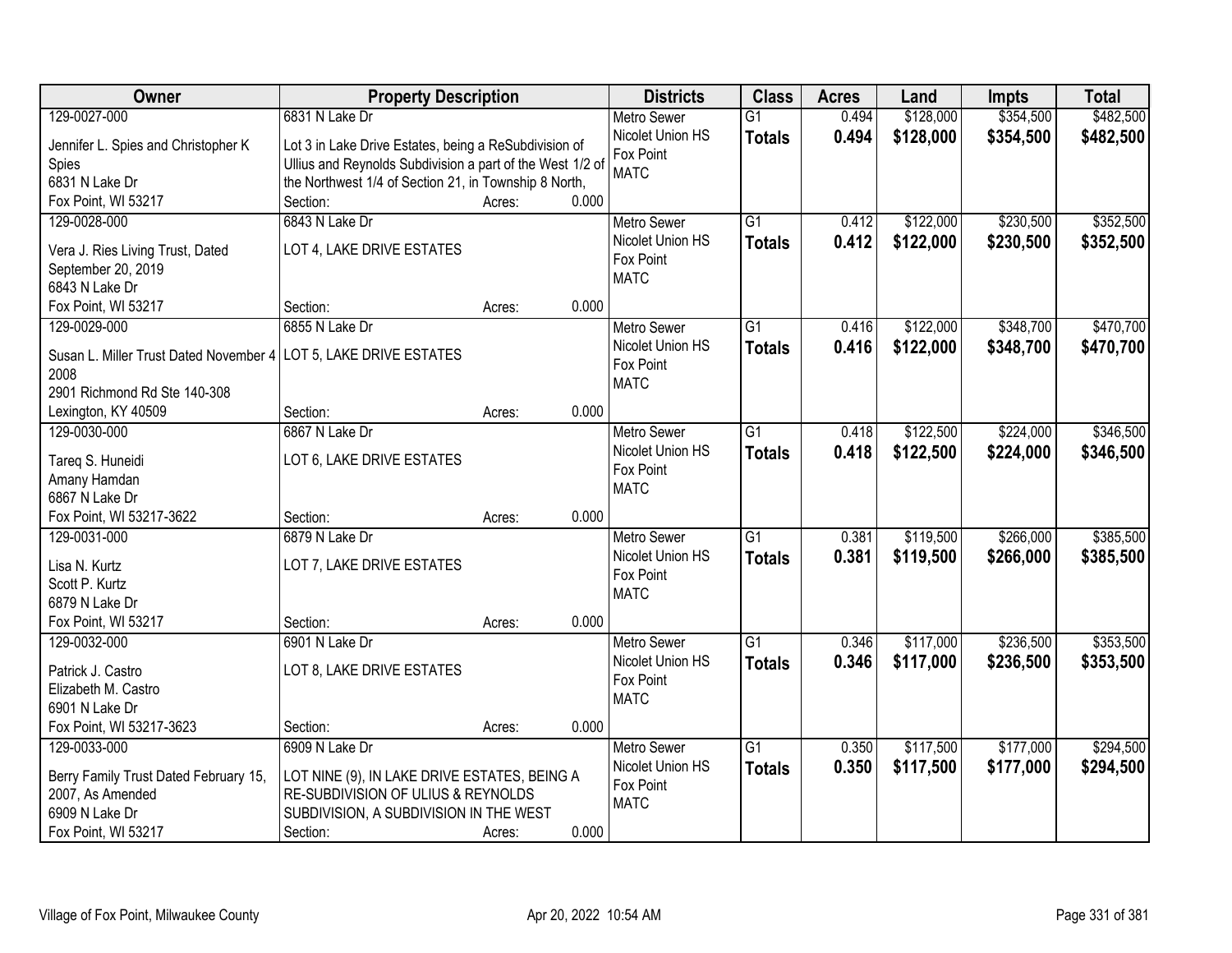| Owner                         | <b>Property Description</b>                                |                 | <b>Districts</b>   | <b>Class</b>    | <b>Acres</b> | Land      | <b>Impts</b> | <b>Total</b> |
|-------------------------------|------------------------------------------------------------|-----------------|--------------------|-----------------|--------------|-----------|--------------|--------------|
| 129-0035-000                  | 6990 N Barnett Ln                                          |                 | <b>Metro Sewer</b> | $\overline{G1}$ | 1.116        | \$967,500 | \$429,000    | \$1,396,500  |
| Johnny C. Hong                | LOT 1, BLK 1; & SLY PART OF VAC RD ADJ ON THE              |                 | Nicolet Union HS   | <b>Totals</b>   | 1.116        | \$967,500 | \$429,000    | \$1,396,500  |
| Maria E. Hong                 | N. LAKE VIEW HIGHLANDS, EXC THE SLY 83FT.                  |                 | Fox Point          |                 |              |           |              |              |
| 6990 N Barnett Ln             |                                                            |                 | <b>MATC</b>        |                 |              |           |              |              |
| Fox Point, WI 53217           | Section:                                                   | 0.000<br>Acres: |                    |                 |              |           |              |              |
| 129-0036-000                  | 6980 N Barnett Ln                                          |                 | <b>Metro Sewer</b> | $\overline{G1}$ | 0.891        | \$600,000 | \$379,500    | \$979,500    |
| Mark S. Ellegard              | SLY 83 FT. OF LOT 1 BLOCK 1, LAKE VIEW                     |                 | Nicolet Union HS   | <b>Totals</b>   | 0.891        | \$600,000 | \$379,500    | \$979,500    |
| Lisa J. Ellegard              | HIGHLANDS.                                                 |                 | Fox Point          |                 |              |           |              |              |
| 6980 N Barnett Ln             |                                                            |                 | <b>MATC</b>        |                 |              |           |              |              |
| Fox Point, WI 53217           | Section:                                                   | 0.000<br>Acres: |                    |                 |              |           |              |              |
| 129-0037-000                  | 6970 N Barnett Ln                                          |                 | Metro Sewer        | $\overline{G1}$ | 1.101        | \$593,000 | \$435,000    | \$1,028,000  |
|                               |                                                            |                 | Nicolet Union HS   | <b>Totals</b>   | 1.101        | \$593,000 | \$435,000    | \$1,028,000  |
| Edward G. Durant              | LOT 2. BLOCK 1, LAKE VIEW HIGHLANDS 1.180 AC.              |                 | Fox Point          |                 |              |           |              |              |
| Elizabeth G. Durant           |                                                            |                 | <b>MATC</b>        |                 |              |           |              |              |
| 6970 N Barnett Ln             |                                                            |                 |                    |                 |              |           |              |              |
| Fox Point, WI 53217-3603      | Section:                                                   | 0.000<br>Acres: |                    |                 |              |           |              |              |
| 129-0038-000                  | 6960 N Barnett Ln                                          |                 | <b>Metro Sewer</b> | $\overline{G1}$ | 1.096        | \$598,000 | \$634,500    | \$1,232,500  |
| Peter K and Lisa R Richardson | LOT 3, BLOCK 1, LAKE VIEW HIGHLANDS 1.180 AC.              |                 | Nicolet Union HS   | <b>Totals</b>   | 1.096        | \$598,000 | \$634,500    | \$1,232,500  |
| 6960 N Barnett Ln             |                                                            |                 | Fox Point          |                 |              |           |              |              |
| Fox Point, WI 53217           |                                                            |                 | <b>MATC</b>        |                 |              |           |              |              |
|                               | Section:                                                   | 0.000<br>Acres: |                    |                 |              |           |              |              |
| 129-0039-000                  | 6954 N Barnett Ln                                          |                 | <b>Metro Sewer</b> | $\overline{G1}$ | 1.082        | \$589,000 | \$563,000    | \$1,152,000  |
| Chad J. Stepke                | LOT 4, BLOCK 1, LAKE VIEW HIGHLANDS 1.160 AC.              |                 | Nicolet Union HS   | <b>Totals</b>   | 1.082        | \$589,000 | \$563,000    | \$1,152,000  |
| Alyson G. Stepke              |                                                            |                 | Fox Point          |                 |              |           |              |              |
| 6954 N Barnett Ln             |                                                            |                 | <b>MATC</b>        |                 |              |           |              |              |
| Fox Point, WI 53217-3603      | Section:                                                   | 0.000<br>Acres: |                    |                 |              |           |              |              |
| 129-0040-000                  | 6950 N Barnett Ln                                          |                 | Metro Sewer        | $\overline{G1}$ | 1.085        | \$648,000 | \$35,000     | \$683,000    |
|                               |                                                            |                 | Nicolet Union HS   | <b>Totals</b>   | 1.085        | \$648,000 | \$35,000     | \$683,000    |
| Guram Nemsadze                | LOT 5, BLOCK 1, LAKE VIEW HIGHLANDS 1.170 AC.              |                 | Fox Point          |                 |              |           |              |              |
| 6950 N Barnett Ln             |                                                            |                 | <b>MATC</b>        |                 |              |           |              |              |
| Fox Point, WI 53217           |                                                            |                 |                    |                 |              |           |              |              |
|                               | Section:                                                   | 0.000<br>Acres: |                    |                 |              |           |              |              |
| 129-0041-000                  | 6942 N Barnett Ln                                          |                 | Metro Sewer        | $\overline{G1}$ | 1.095        | \$641,500 | \$957,000    | \$1,598,500  |
| Alok Maskara                  | Lot 6, in Block 1, in Lake View Highlands, being a part of |                 | Nicolet Union HS   | <b>Totals</b>   | 1.095        | \$641,500 | \$957,000    | \$1,598,500  |
| Zia Maskara                   | Lots 2 and 3 in Fractional Section 21, Township 8 North,   |                 | Fox Point          |                 |              |           |              |              |
| 6942 N Barnett Ln             | Range 22 East, in the Village of Fox Point, County of      |                 | <b>MATC</b>        |                 |              |           |              |              |
| Fox Point, WI 53217           | Section:                                                   | 0.000<br>Acres: |                    |                 |              |           |              |              |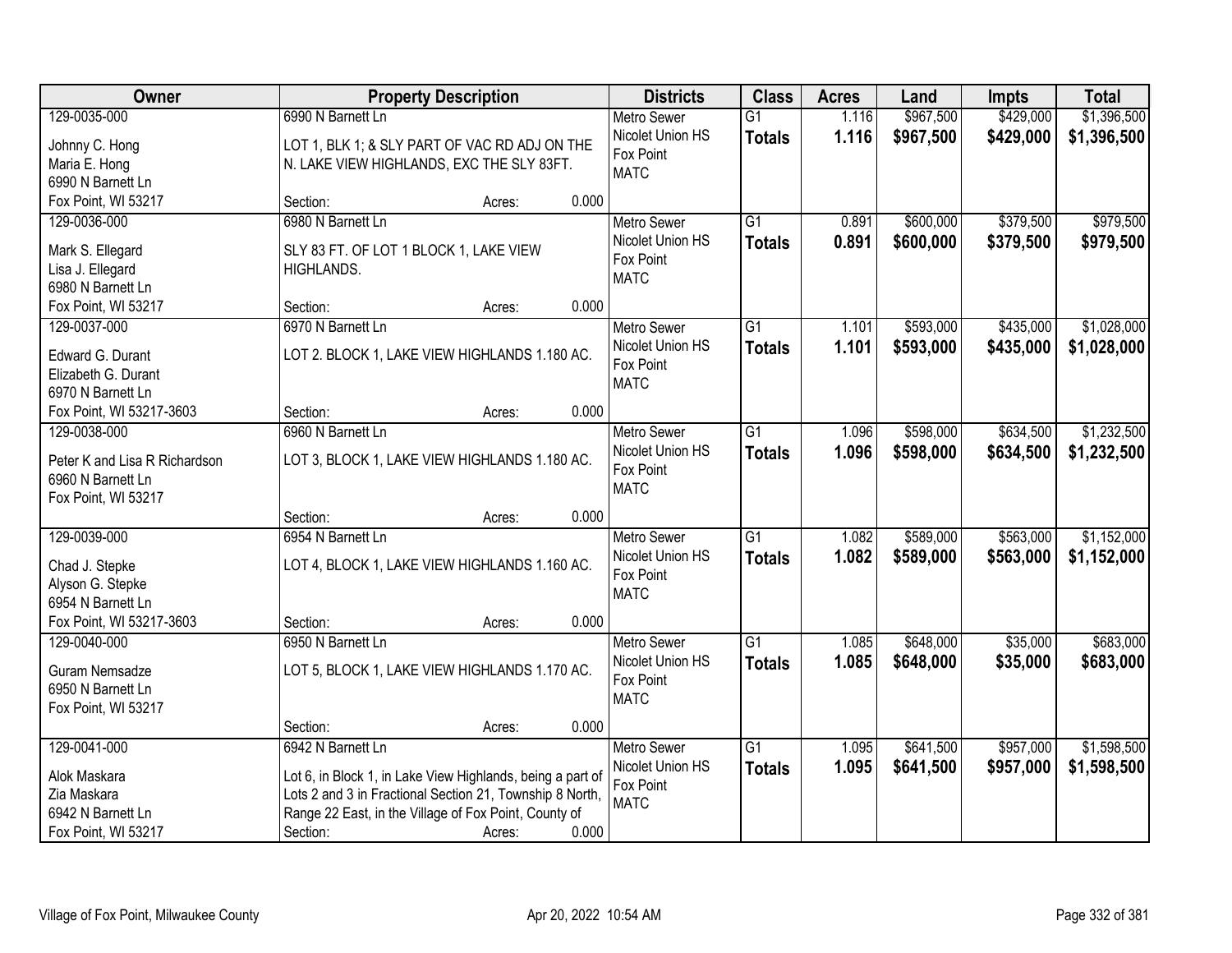| \$1,755,500<br>129-0042-000<br>6936 N Barnett Ln<br>\$882,500<br>\$873,000<br><b>Metro Sewer</b><br>$\overline{G1}$<br>1.171<br>Nicolet Union HS<br>1.171<br>\$882,500<br>\$873,000<br>\$1,755,500<br><b>Totals</b><br>Alan Kimmel<br>Lot Seven (7) in block One (1), in Lake View Highlands,<br>Fox Point<br>being part of Lots Two (2) and Three (3) in Fractional<br><b>Betsy Kimmel</b><br><b>MATC</b><br>Section Twenty-one (21), in Township Eight (8) North, of<br>6936 N Barnett Ln<br>0.000<br>Fox Point, WI 53217<br>Section:<br>Acres:<br>6928 N Barnett Ln<br>129-0043-000<br>$\overline{G1}$<br>\$818,500<br>\$559,200<br><b>Metro Sewer</b><br>1.217<br>Nicolet Union HS<br>1.217<br>\$818,500<br>\$559,200<br><b>Totals</b><br>LOT 8. BLOCK 1. LAKE VIEW HIGHLANDS 1.320 AC.<br>Stephen E. Kravit<br>Fox Point<br>Anne H. Kravit<br><b>MATC</b><br>6928 N Barnett Ln<br>0.000<br>Fox Point, WI 53217-3603<br>Section:<br>Acres:<br>6920 N Barnett Ln<br>129-0044-000<br><b>Metro Sewer</b><br>$\overline{G1}$<br>\$920,500<br>\$1,408,500<br>1.291<br>Nicolet Union HS<br>1.291<br>\$920,500<br>\$1,408,500<br><b>Totals</b><br>LOT 9, BLOCK 1, LAKE VIEW HIGHLANDS 1.400 AC.<br><b>Francois Mandeville</b><br>Fox Point<br>Janice A. Mandeville<br><b>MATC</b><br>10585 Iron Horse Ln<br>0.000<br>Section:<br>Carmel, IN 46032<br>Acres:<br>129-0045-000<br>6880 N Barnett Ln<br>$\overline{G1}$<br>\$737,500<br>\$336,000<br><b>Metro Sewer</b><br>1.928<br>Nicolet Union HS<br>1.928<br>\$737,500<br>\$336,000<br><b>Totals</b><br>Joyce M. Orenstein<br>Lot 10, Block 1, Lake View Highlands, being a part of Lot<br>Fox Point<br>6880 N Bartlett Ln<br>2 and 3 in Fractional Section 21, Town 8 North, Range 22<br><b>MATC</b><br>East, in the Village of Fox Point, County of Milwaukee,<br>Fox Point, WI 53217<br>Section: 21<br>1.928<br>Acres:<br>129-0046-000<br>$\overline{G1}$<br>1.691<br>\$954,000<br>\$619,000<br>6868 N Barnett Ln<br><b>Metro Sewer</b><br>\$954,000<br>Nicolet Union HS<br><b>Totals</b><br>1.691<br>\$619,000<br>LOT 11, BLK. 1, LAKE VIEW HIGHLANDS 1.800 AC.<br>Craig H. Zetley Trustee<br>Fox Point<br>6868 N Barnett Ln<br><b>MATC</b><br>Fox Point, WI 53217-3601<br>0.000<br>Section:<br>Acres:<br>\$824,000<br>129-0047-000<br>6840 N Barnett Ln<br>$\overline{G1}$<br>\$975,500<br>Metro Sewer<br>1.440<br>Nicolet Union HS<br>\$975,500<br>\$824,000<br>1.440<br><b>Totals</b><br>LOT 12, BLK 1, LAKE VIEW HIGHLANDS 1.440 AC.<br>James L. Coleman<br>Fox Point<br>Pamela K. Coleman<br><b>MATC</b><br>6840 N Barnett Ln<br>Fox Point, WI 53217-3601<br>0.000<br>Section:<br>Acres:<br>6836 N Barnett Ln<br>$\overline{G1}$<br>\$841,000<br>\$1,113,000<br>129-0048-000<br><b>Metro Sewer</b><br>1.305 | Owner            | <b>Property Description</b>                               | <b>Districts</b> | <b>Class</b>  | <b>Acres</b> | Land      | <b>Impts</b> | <b>Total</b> |
|-------------------------------------------------------------------------------------------------------------------------------------------------------------------------------------------------------------------------------------------------------------------------------------------------------------------------------------------------------------------------------------------------------------------------------------------------------------------------------------------------------------------------------------------------------------------------------------------------------------------------------------------------------------------------------------------------------------------------------------------------------------------------------------------------------------------------------------------------------------------------------------------------------------------------------------------------------------------------------------------------------------------------------------------------------------------------------------------------------------------------------------------------------------------------------------------------------------------------------------------------------------------------------------------------------------------------------------------------------------------------------------------------------------------------------------------------------------------------------------------------------------------------------------------------------------------------------------------------------------------------------------------------------------------------------------------------------------------------------------------------------------------------------------------------------------------------------------------------------------------------------------------------------------------------------------------------------------------------------------------------------------------------------------------------------------------------------------------------------------------------------------------------------------------------------------------------------------------------------------------------------------------------------------------------------------------------------------------------------------------------------------------------------------------------------------------------------------------------------------------------------------------------------------------------------------------------------------------------------------------------------------------------------------------------------------------------------------------------------------------------------------------|------------------|-----------------------------------------------------------|------------------|---------------|--------------|-----------|--------------|--------------|
|                                                                                                                                                                                                                                                                                                                                                                                                                                                                                                                                                                                                                                                                                                                                                                                                                                                                                                                                                                                                                                                                                                                                                                                                                                                                                                                                                                                                                                                                                                                                                                                                                                                                                                                                                                                                                                                                                                                                                                                                                                                                                                                                                                                                                                                                                                                                                                                                                                                                                                                                                                                                                                                                                                                                                                   |                  |                                                           |                  |               |              |           |              |              |
| \$1,377,700<br>\$1,377,700<br>\$2,329,000<br>\$2,329,000<br>\$1,073,500<br>\$1,073,500<br>\$1,573,000<br>\$1,954,000                                                                                                                                                                                                                                                                                                                                                                                                                                                                                                                                                                                                                                                                                                                                                                                                                                                                                                                                                                                                                                                                                                                                                                                                                                                                                                                                                                                                                                                                                                                                                                                                                                                                                                                                                                                                                                                                                                                                                                                                                                                                                                                                                                                                                                                                                                                                                                                                                                                                                                                                                                                                                                              |                  |                                                           |                  |               |              |           |              |              |
|                                                                                                                                                                                                                                                                                                                                                                                                                                                                                                                                                                                                                                                                                                                                                                                                                                                                                                                                                                                                                                                                                                                                                                                                                                                                                                                                                                                                                                                                                                                                                                                                                                                                                                                                                                                                                                                                                                                                                                                                                                                                                                                                                                                                                                                                                                                                                                                                                                                                                                                                                                                                                                                                                                                                                                   |                  |                                                           |                  |               |              |           |              |              |
|                                                                                                                                                                                                                                                                                                                                                                                                                                                                                                                                                                                                                                                                                                                                                                                                                                                                                                                                                                                                                                                                                                                                                                                                                                                                                                                                                                                                                                                                                                                                                                                                                                                                                                                                                                                                                                                                                                                                                                                                                                                                                                                                                                                                                                                                                                                                                                                                                                                                                                                                                                                                                                                                                                                                                                   |                  |                                                           |                  |               |              |           |              |              |
|                                                                                                                                                                                                                                                                                                                                                                                                                                                                                                                                                                                                                                                                                                                                                                                                                                                                                                                                                                                                                                                                                                                                                                                                                                                                                                                                                                                                                                                                                                                                                                                                                                                                                                                                                                                                                                                                                                                                                                                                                                                                                                                                                                                                                                                                                                                                                                                                                                                                                                                                                                                                                                                                                                                                                                   |                  |                                                           |                  |               |              |           |              |              |
|                                                                                                                                                                                                                                                                                                                                                                                                                                                                                                                                                                                                                                                                                                                                                                                                                                                                                                                                                                                                                                                                                                                                                                                                                                                                                                                                                                                                                                                                                                                                                                                                                                                                                                                                                                                                                                                                                                                                                                                                                                                                                                                                                                                                                                                                                                                                                                                                                                                                                                                                                                                                                                                                                                                                                                   |                  |                                                           |                  |               |              |           |              |              |
|                                                                                                                                                                                                                                                                                                                                                                                                                                                                                                                                                                                                                                                                                                                                                                                                                                                                                                                                                                                                                                                                                                                                                                                                                                                                                                                                                                                                                                                                                                                                                                                                                                                                                                                                                                                                                                                                                                                                                                                                                                                                                                                                                                                                                                                                                                                                                                                                                                                                                                                                                                                                                                                                                                                                                                   |                  |                                                           |                  |               |              |           |              |              |
|                                                                                                                                                                                                                                                                                                                                                                                                                                                                                                                                                                                                                                                                                                                                                                                                                                                                                                                                                                                                                                                                                                                                                                                                                                                                                                                                                                                                                                                                                                                                                                                                                                                                                                                                                                                                                                                                                                                                                                                                                                                                                                                                                                                                                                                                                                                                                                                                                                                                                                                                                                                                                                                                                                                                                                   |                  |                                                           |                  |               |              |           |              |              |
|                                                                                                                                                                                                                                                                                                                                                                                                                                                                                                                                                                                                                                                                                                                                                                                                                                                                                                                                                                                                                                                                                                                                                                                                                                                                                                                                                                                                                                                                                                                                                                                                                                                                                                                                                                                                                                                                                                                                                                                                                                                                                                                                                                                                                                                                                                                                                                                                                                                                                                                                                                                                                                                                                                                                                                   |                  |                                                           |                  |               |              |           |              |              |
|                                                                                                                                                                                                                                                                                                                                                                                                                                                                                                                                                                                                                                                                                                                                                                                                                                                                                                                                                                                                                                                                                                                                                                                                                                                                                                                                                                                                                                                                                                                                                                                                                                                                                                                                                                                                                                                                                                                                                                                                                                                                                                                                                                                                                                                                                                                                                                                                                                                                                                                                                                                                                                                                                                                                                                   |                  |                                                           |                  |               |              |           |              |              |
|                                                                                                                                                                                                                                                                                                                                                                                                                                                                                                                                                                                                                                                                                                                                                                                                                                                                                                                                                                                                                                                                                                                                                                                                                                                                                                                                                                                                                                                                                                                                                                                                                                                                                                                                                                                                                                                                                                                                                                                                                                                                                                                                                                                                                                                                                                                                                                                                                                                                                                                                                                                                                                                                                                                                                                   |                  |                                                           |                  |               |              |           |              |              |
|                                                                                                                                                                                                                                                                                                                                                                                                                                                                                                                                                                                                                                                                                                                                                                                                                                                                                                                                                                                                                                                                                                                                                                                                                                                                                                                                                                                                                                                                                                                                                                                                                                                                                                                                                                                                                                                                                                                                                                                                                                                                                                                                                                                                                                                                                                                                                                                                                                                                                                                                                                                                                                                                                                                                                                   |                  |                                                           |                  |               |              |           |              |              |
|                                                                                                                                                                                                                                                                                                                                                                                                                                                                                                                                                                                                                                                                                                                                                                                                                                                                                                                                                                                                                                                                                                                                                                                                                                                                                                                                                                                                                                                                                                                                                                                                                                                                                                                                                                                                                                                                                                                                                                                                                                                                                                                                                                                                                                                                                                                                                                                                                                                                                                                                                                                                                                                                                                                                                                   |                  |                                                           |                  |               |              |           |              |              |
|                                                                                                                                                                                                                                                                                                                                                                                                                                                                                                                                                                                                                                                                                                                                                                                                                                                                                                                                                                                                                                                                                                                                                                                                                                                                                                                                                                                                                                                                                                                                                                                                                                                                                                                                                                                                                                                                                                                                                                                                                                                                                                                                                                                                                                                                                                                                                                                                                                                                                                                                                                                                                                                                                                                                                                   |                  |                                                           |                  |               |              |           |              |              |
|                                                                                                                                                                                                                                                                                                                                                                                                                                                                                                                                                                                                                                                                                                                                                                                                                                                                                                                                                                                                                                                                                                                                                                                                                                                                                                                                                                                                                                                                                                                                                                                                                                                                                                                                                                                                                                                                                                                                                                                                                                                                                                                                                                                                                                                                                                                                                                                                                                                                                                                                                                                                                                                                                                                                                                   |                  |                                                           |                  |               |              |           |              |              |
| \$1,573,000<br>\$1,799,500<br>\$1,799,500                                                                                                                                                                                                                                                                                                                                                                                                                                                                                                                                                                                                                                                                                                                                                                                                                                                                                                                                                                                                                                                                                                                                                                                                                                                                                                                                                                                                                                                                                                                                                                                                                                                                                                                                                                                                                                                                                                                                                                                                                                                                                                                                                                                                                                                                                                                                                                                                                                                                                                                                                                                                                                                                                                                         |                  |                                                           |                  |               |              |           |              |              |
|                                                                                                                                                                                                                                                                                                                                                                                                                                                                                                                                                                                                                                                                                                                                                                                                                                                                                                                                                                                                                                                                                                                                                                                                                                                                                                                                                                                                                                                                                                                                                                                                                                                                                                                                                                                                                                                                                                                                                                                                                                                                                                                                                                                                                                                                                                                                                                                                                                                                                                                                                                                                                                                                                                                                                                   |                  |                                                           |                  |               |              |           |              |              |
|                                                                                                                                                                                                                                                                                                                                                                                                                                                                                                                                                                                                                                                                                                                                                                                                                                                                                                                                                                                                                                                                                                                                                                                                                                                                                                                                                                                                                                                                                                                                                                                                                                                                                                                                                                                                                                                                                                                                                                                                                                                                                                                                                                                                                                                                                                                                                                                                                                                                                                                                                                                                                                                                                                                                                                   |                  |                                                           |                  |               |              |           |              |              |
|                                                                                                                                                                                                                                                                                                                                                                                                                                                                                                                                                                                                                                                                                                                                                                                                                                                                                                                                                                                                                                                                                                                                                                                                                                                                                                                                                                                                                                                                                                                                                                                                                                                                                                                                                                                                                                                                                                                                                                                                                                                                                                                                                                                                                                                                                                                                                                                                                                                                                                                                                                                                                                                                                                                                                                   |                  |                                                           |                  |               |              |           |              |              |
|                                                                                                                                                                                                                                                                                                                                                                                                                                                                                                                                                                                                                                                                                                                                                                                                                                                                                                                                                                                                                                                                                                                                                                                                                                                                                                                                                                                                                                                                                                                                                                                                                                                                                                                                                                                                                                                                                                                                                                                                                                                                                                                                                                                                                                                                                                                                                                                                                                                                                                                                                                                                                                                                                                                                                                   |                  |                                                           |                  |               |              |           |              |              |
|                                                                                                                                                                                                                                                                                                                                                                                                                                                                                                                                                                                                                                                                                                                                                                                                                                                                                                                                                                                                                                                                                                                                                                                                                                                                                                                                                                                                                                                                                                                                                                                                                                                                                                                                                                                                                                                                                                                                                                                                                                                                                                                                                                                                                                                                                                                                                                                                                                                                                                                                                                                                                                                                                                                                                                   |                  |                                                           |                  |               |              |           |              |              |
|                                                                                                                                                                                                                                                                                                                                                                                                                                                                                                                                                                                                                                                                                                                                                                                                                                                                                                                                                                                                                                                                                                                                                                                                                                                                                                                                                                                                                                                                                                                                                                                                                                                                                                                                                                                                                                                                                                                                                                                                                                                                                                                                                                                                                                                                                                                                                                                                                                                                                                                                                                                                                                                                                                                                                                   |                  |                                                           |                  |               |              |           |              |              |
|                                                                                                                                                                                                                                                                                                                                                                                                                                                                                                                                                                                                                                                                                                                                                                                                                                                                                                                                                                                                                                                                                                                                                                                                                                                                                                                                                                                                                                                                                                                                                                                                                                                                                                                                                                                                                                                                                                                                                                                                                                                                                                                                                                                                                                                                                                                                                                                                                                                                                                                                                                                                                                                                                                                                                                   |                  |                                                           |                  |               |              |           |              |              |
|                                                                                                                                                                                                                                                                                                                                                                                                                                                                                                                                                                                                                                                                                                                                                                                                                                                                                                                                                                                                                                                                                                                                                                                                                                                                                                                                                                                                                                                                                                                                                                                                                                                                                                                                                                                                                                                                                                                                                                                                                                                                                                                                                                                                                                                                                                                                                                                                                                                                                                                                                                                                                                                                                                                                                                   |                  |                                                           |                  |               |              |           |              |              |
|                                                                                                                                                                                                                                                                                                                                                                                                                                                                                                                                                                                                                                                                                                                                                                                                                                                                                                                                                                                                                                                                                                                                                                                                                                                                                                                                                                                                                                                                                                                                                                                                                                                                                                                                                                                                                                                                                                                                                                                                                                                                                                                                                                                                                                                                                                                                                                                                                                                                                                                                                                                                                                                                                                                                                                   |                  |                                                           |                  |               |              |           |              |              |
|                                                                                                                                                                                                                                                                                                                                                                                                                                                                                                                                                                                                                                                                                                                                                                                                                                                                                                                                                                                                                                                                                                                                                                                                                                                                                                                                                                                                                                                                                                                                                                                                                                                                                                                                                                                                                                                                                                                                                                                                                                                                                                                                                                                                                                                                                                                                                                                                                                                                                                                                                                                                                                                                                                                                                                   |                  |                                                           |                  |               |              |           |              |              |
|                                                                                                                                                                                                                                                                                                                                                                                                                                                                                                                                                                                                                                                                                                                                                                                                                                                                                                                                                                                                                                                                                                                                                                                                                                                                                                                                                                                                                                                                                                                                                                                                                                                                                                                                                                                                                                                                                                                                                                                                                                                                                                                                                                                                                                                                                                                                                                                                                                                                                                                                                                                                                                                                                                                                                                   |                  |                                                           |                  |               |              |           |              |              |
|                                                                                                                                                                                                                                                                                                                                                                                                                                                                                                                                                                                                                                                                                                                                                                                                                                                                                                                                                                                                                                                                                                                                                                                                                                                                                                                                                                                                                                                                                                                                                                                                                                                                                                                                                                                                                                                                                                                                                                                                                                                                                                                                                                                                                                                                                                                                                                                                                                                                                                                                                                                                                                                                                                                                                                   |                  |                                                           |                  |               |              |           |              |              |
|                                                                                                                                                                                                                                                                                                                                                                                                                                                                                                                                                                                                                                                                                                                                                                                                                                                                                                                                                                                                                                                                                                                                                                                                                                                                                                                                                                                                                                                                                                                                                                                                                                                                                                                                                                                                                                                                                                                                                                                                                                                                                                                                                                                                                                                                                                                                                                                                                                                                                                                                                                                                                                                                                                                                                                   |                  |                                                           |                  |               |              |           |              |              |
|                                                                                                                                                                                                                                                                                                                                                                                                                                                                                                                                                                                                                                                                                                                                                                                                                                                                                                                                                                                                                                                                                                                                                                                                                                                                                                                                                                                                                                                                                                                                                                                                                                                                                                                                                                                                                                                                                                                                                                                                                                                                                                                                                                                                                                                                                                                                                                                                                                                                                                                                                                                                                                                                                                                                                                   |                  |                                                           |                  |               |              |           |              |              |
|                                                                                                                                                                                                                                                                                                                                                                                                                                                                                                                                                                                                                                                                                                                                                                                                                                                                                                                                                                                                                                                                                                                                                                                                                                                                                                                                                                                                                                                                                                                                                                                                                                                                                                                                                                                                                                                                                                                                                                                                                                                                                                                                                                                                                                                                                                                                                                                                                                                                                                                                                                                                                                                                                                                                                                   |                  |                                                           |                  |               |              |           |              |              |
|                                                                                                                                                                                                                                                                                                                                                                                                                                                                                                                                                                                                                                                                                                                                                                                                                                                                                                                                                                                                                                                                                                                                                                                                                                                                                                                                                                                                                                                                                                                                                                                                                                                                                                                                                                                                                                                                                                                                                                                                                                                                                                                                                                                                                                                                                                                                                                                                                                                                                                                                                                                                                                                                                                                                                                   |                  |                                                           |                  |               |              |           |              |              |
|                                                                                                                                                                                                                                                                                                                                                                                                                                                                                                                                                                                                                                                                                                                                                                                                                                                                                                                                                                                                                                                                                                                                                                                                                                                                                                                                                                                                                                                                                                                                                                                                                                                                                                                                                                                                                                                                                                                                                                                                                                                                                                                                                                                                                                                                                                                                                                                                                                                                                                                                                                                                                                                                                                                                                                   |                  |                                                           |                  |               |              |           |              |              |
|                                                                                                                                                                                                                                                                                                                                                                                                                                                                                                                                                                                                                                                                                                                                                                                                                                                                                                                                                                                                                                                                                                                                                                                                                                                                                                                                                                                                                                                                                                                                                                                                                                                                                                                                                                                                                                                                                                                                                                                                                                                                                                                                                                                                                                                                                                                                                                                                                                                                                                                                                                                                                                                                                                                                                                   |                  |                                                           |                  |               |              |           |              |              |
|                                                                                                                                                                                                                                                                                                                                                                                                                                                                                                                                                                                                                                                                                                                                                                                                                                                                                                                                                                                                                                                                                                                                                                                                                                                                                                                                                                                                                                                                                                                                                                                                                                                                                                                                                                                                                                                                                                                                                                                                                                                                                                                                                                                                                                                                                                                                                                                                                                                                                                                                                                                                                                                                                                                                                                   | Kevin J. Schultz | Lot 13 in Block 1 in Lake View Highlands, being a part of | Nicolet Union HS | <b>Totals</b> | 1.305        | \$841,000 | \$1,113,000  | \$1,954,000  |
| Fox Point<br>Lots 2 and 3, in Fractional Section 21, Township 8 North,<br>Joan M. Schultz                                                                                                                                                                                                                                                                                                                                                                                                                                                                                                                                                                                                                                                                                                                                                                                                                                                                                                                                                                                                                                                                                                                                                                                                                                                                                                                                                                                                                                                                                                                                                                                                                                                                                                                                                                                                                                                                                                                                                                                                                                                                                                                                                                                                                                                                                                                                                                                                                                                                                                                                                                                                                                                                         |                  |                                                           |                  |               |              |           |              |              |
| <b>MATC</b><br>Range 22 East, in the Village of Fox Point, County of<br>6836 N Barnett Ln                                                                                                                                                                                                                                                                                                                                                                                                                                                                                                                                                                                                                                                                                                                                                                                                                                                                                                                                                                                                                                                                                                                                                                                                                                                                                                                                                                                                                                                                                                                                                                                                                                                                                                                                                                                                                                                                                                                                                                                                                                                                                                                                                                                                                                                                                                                                                                                                                                                                                                                                                                                                                                                                         |                  |                                                           |                  |               |              |           |              |              |
| 0.000<br>Fox Point, WI 53217<br>Section:<br>Acres:                                                                                                                                                                                                                                                                                                                                                                                                                                                                                                                                                                                                                                                                                                                                                                                                                                                                                                                                                                                                                                                                                                                                                                                                                                                                                                                                                                                                                                                                                                                                                                                                                                                                                                                                                                                                                                                                                                                                                                                                                                                                                                                                                                                                                                                                                                                                                                                                                                                                                                                                                                                                                                                                                                                |                  |                                                           |                  |               |              |           |              |              |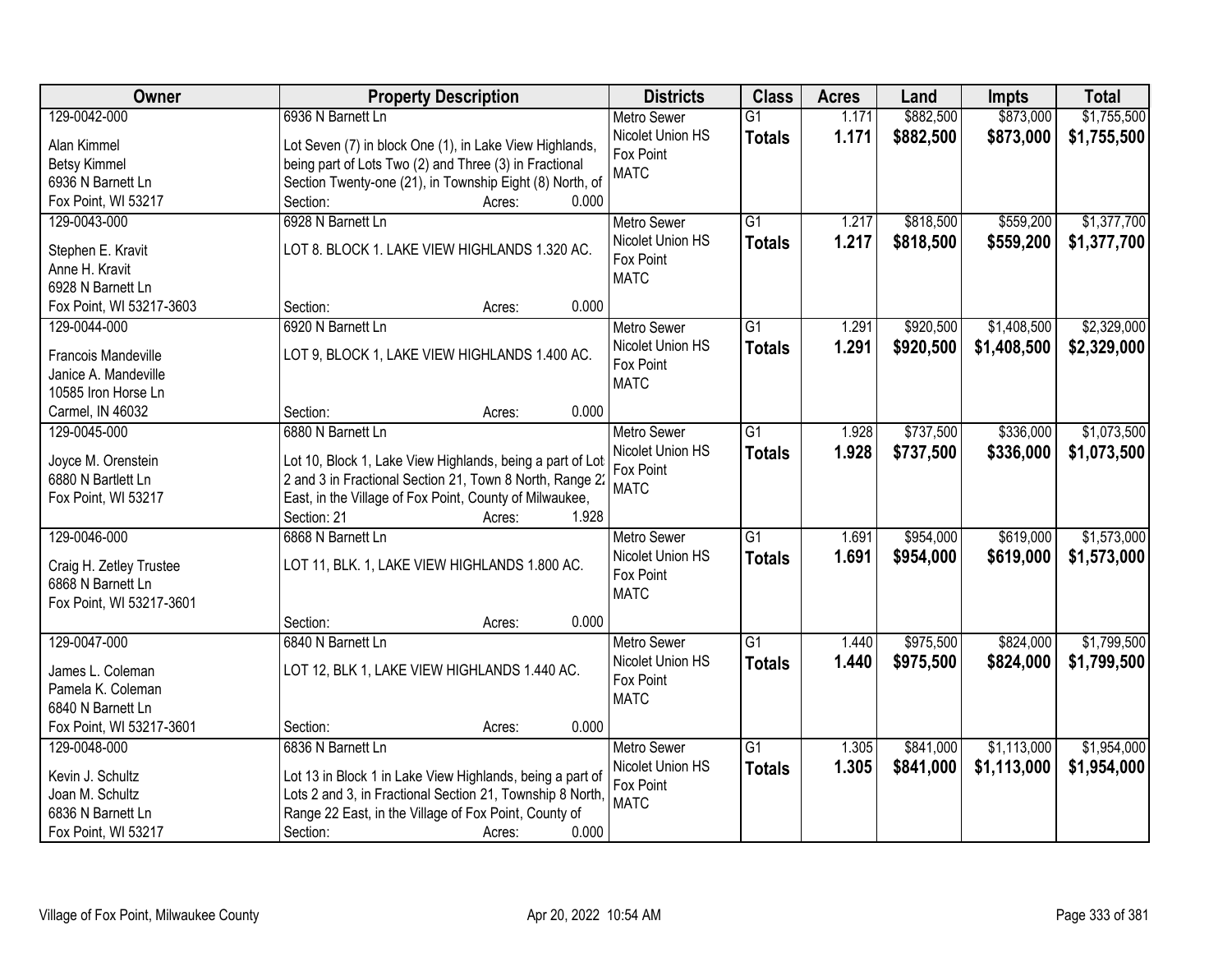| Owner                                  | <b>Property Description</b>                                | <b>Districts</b>   | <b>Class</b>    | <b>Acres</b> | Land      | <b>Impts</b> | <b>Total</b> |
|----------------------------------------|------------------------------------------------------------|--------------------|-----------------|--------------|-----------|--------------|--------------|
| 129-0049-000                           | 6828 N Barnett Ln                                          | Metro Sewer        | $\overline{G1}$ | 1.309        | \$926,500 | \$452,000    | \$1,378,500  |
| Sharon K. Goldstein                    | LOT 14, BLK. 1 LAKE VIEW HIGHLANDS 1.380 AC.               | Nicolet Union HS   | <b>Totals</b>   | 1.309        | \$926,500 | \$452,000    | \$1,378,500  |
| 6828 N Barnett Ln                      |                                                            | Fox Point          |                 |              |           |              |              |
| Fox Point, WI 53217                    |                                                            | <b>MATC</b>        |                 |              |           |              |              |
|                                        | 0.000<br>Section:<br>Acres:                                |                    |                 |              |           |              |              |
| 129-0050-000                           | 6820 N Barnett Ln                                          | Metro Sewer        | $\overline{G1}$ | 1.263        | \$909,000 | \$345,000    | \$1,254,000  |
| Anthony S. Krausen                     | LOT 15, BLK. 1 LAKE VIEW HIGHLANDS 1. 350 AC.              | Nicolet Union HS   | <b>Totals</b>   | 1.263        | \$909,000 | \$345,000    | \$1,254,000  |
| Susan E. Krausen                       |                                                            | Fox Point          |                 |              |           |              |              |
| 6820 N Barnett Ln                      |                                                            | <b>MATC</b>        |                 |              |           |              |              |
| Fox Point, WI 53217-3601               | 0.000<br>Section:<br>Acres:                                |                    |                 |              |           |              |              |
| 129-0051-000                           | 6818 N Barnett Ln                                          | <b>Metro Sewer</b> | $\overline{G1}$ | 1.290        | \$940,500 | \$933,500    | \$1,874,000  |
|                                        |                                                            | Nicolet Union HS   | <b>Totals</b>   | 1.290        | \$940,500 | \$933,500    | \$1,874,000  |
| Aran Trust                             | LOT 16 BLK 1 LAKE VIEW HIGHLANDS 1.310 AC                  | Fox Point          |                 |              |           |              |              |
| 6818 N Barnett Ln                      |                                                            | <b>MATC</b>        |                 |              |           |              |              |
| Fox Point, WI 53117                    |                                                            |                    |                 |              |           |              |              |
|                                        | 0.000<br>Section:<br>Acres:                                |                    |                 |              |           |              |              |
| 129-0052-000                           | 6814 N Barnett Ln                                          | <b>Metro Sewer</b> | $\overline{G1}$ | 1.000        | \$777,000 | \$1,502,500  | \$2,279,500  |
| Gregory A. Smith                       | LOT 17 BLK 1 LAKE VIEW HIGHLANDS 1.340 AC                  | Nicolet Union HS   | <b>Totals</b>   | 1.000        | \$777,000 | \$1,502,500  | \$2,279,500  |
| Nancy R. Smith                         |                                                            | Fox Point          |                 |              |           |              |              |
| 6814 N Barnett Ln                      |                                                            | <b>MATC</b>        |                 |              |           |              |              |
| Fox Point, WI 53217                    | 0.000<br>Section:<br>Acres:                                |                    |                 |              |           |              |              |
| 129-0053-000                           | 6810 N Barnett Ln                                          | <b>Metro Sewer</b> | $\overline{G1}$ | 1.346        | \$918,000 | \$936,500    | \$1,854,500  |
|                                        |                                                            | Nicolet Union HS   | <b>Totals</b>   | 1.346        | \$918,000 | \$936,500    | \$1,854,500  |
| Scott P. Simon                         | Lot 18, in Block 1, in Lake View Highlands, being a part o | Fox Point          |                 |              |           |              |              |
| Elizabeth K. Rasig                     | Lots 2 and 3 in Fractional Section 21, in Township 8 Nort  | <b>MATC</b>        |                 |              |           |              |              |
| 6810 N Barnett Ln                      | Range 22 East, in the Village of Fox Point, Milwaukee      |                    |                 |              |           |              |              |
| Fox Point, WI 53217                    | 1.346<br>Section:<br>Acres:                                |                    |                 |              |           |              |              |
| 129-0054-000                           | 6808 N Barnett Ln                                          | <b>Metro Sewer</b> | $\overline{G1}$ | 1.490        | \$901,000 | \$596,000    | \$1,497,000  |
| John Arthur Schneider Revocable Living | LOT 19, BLK. 1 LAKE VIEW HIGHLANDS 1.460 AC.               | Nicolet Union HS   | <b>Totals</b>   | 1.490        | \$901,000 | \$596,000    | \$1,497,000  |
| Trust                                  |                                                            | Fox Point          |                 |              |           |              |              |
| Rebekka Elise Schneider Revocable      |                                                            | <b>MATC</b>        |                 |              |           |              |              |
| <b>Living Trust</b>                    | 0.000<br>Section:<br>Acres:                                |                    |                 |              |           |              |              |
| 6808 N Barnett Ln                      |                                                            |                    |                 |              |           |              |              |
| Fox Point, WI 53217-3601               |                                                            |                    |                 |              |           |              |              |
| 129-0055-000                           | 6750 N Lake Dr                                             | <b>Metro Sewer</b> | $\overline{G1}$ | 1.149        | \$799,500 | \$423,000    | \$1,222,500  |
| Jeffrey Michael Seymour                | LOT 20, BLK 1, LAKE VIEW HIGHLANDS 1.350 AC.               | Nicolet Union HS   | <b>Totals</b>   | 1.149        | \$799,500 | \$423,000    | \$1,222,500  |
| Kathryn Poehling Seymour               |                                                            | Fox Point          |                 |              |           |              |              |
| 6750 N Lake Dr                         |                                                            | <b>MATC</b>        |                 |              |           |              |              |
| Fox Point, WI 53217                    | 0.000<br>Section:<br>Acres:                                |                    |                 |              |           |              |              |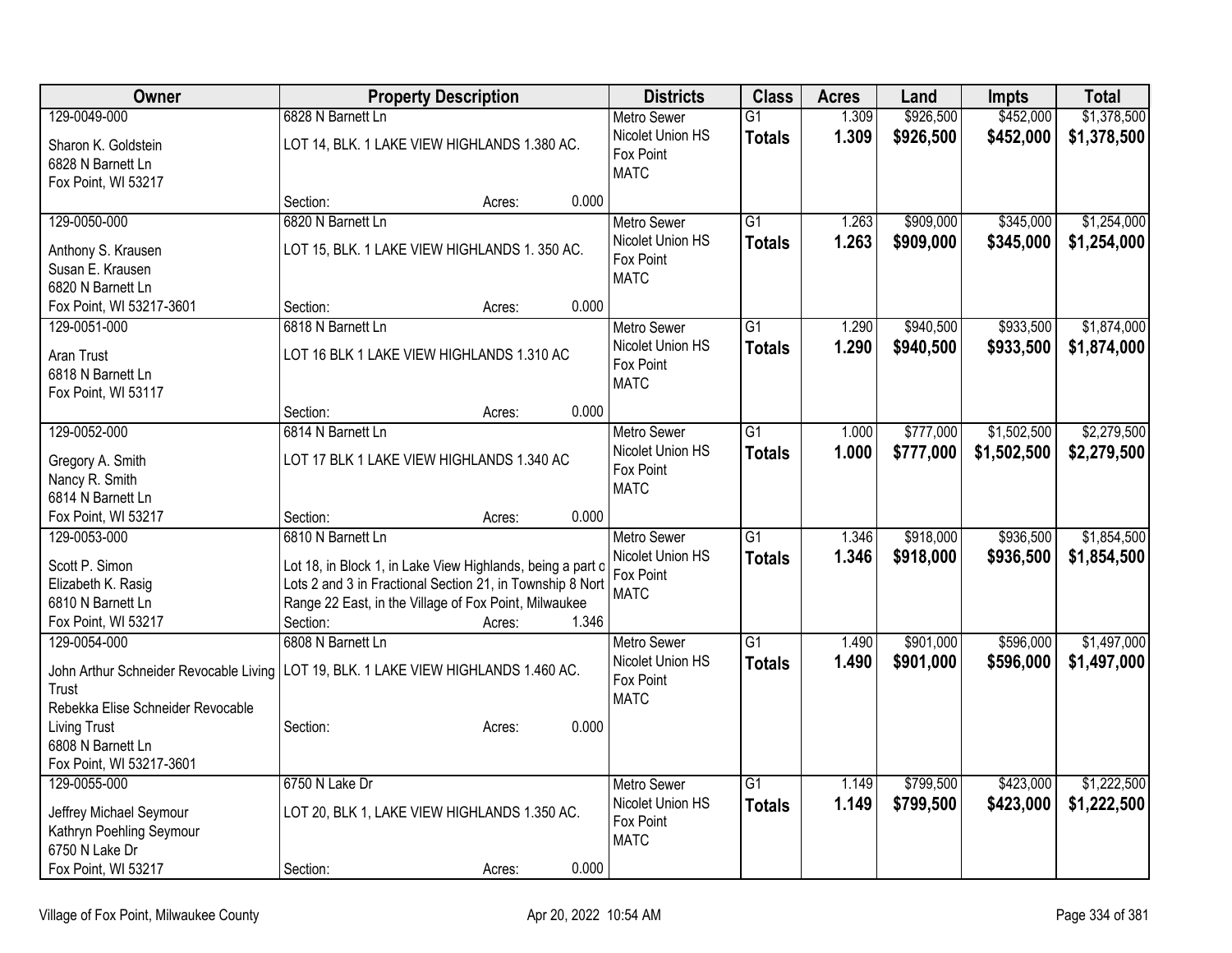| Owner                                  | <b>Property Description</b>                                | <b>Districts</b>   | <b>Class</b>    | <b>Acres</b> | Land      | <b>Impts</b> | <b>Total</b> |
|----------------------------------------|------------------------------------------------------------|--------------------|-----------------|--------------|-----------|--------------|--------------|
| 129-0056-000                           | 6730 N Lake Dr                                             | <b>Metro Sewer</b> | $\overline{G1}$ | 1.380        | \$866,000 | \$600,500    | \$1,466,500  |
| Daniel A. Lee                          | LOT 21, BLK. 1, LAKE VIEW HIGHLANDS 1.380 AC.              | Nicolet Union HS   | <b>Totals</b>   | 1.380        | \$866,000 | \$600,500    | \$1,466,500  |
| Angela R. Lee                          |                                                            | Fox Point          |                 |              |           |              |              |
| 6730 N Lake Dr                         |                                                            | <b>MATC</b>        |                 |              |           |              |              |
| Fox Point, WI 53217                    | 0.000<br>Section:<br>Acres:                                |                    |                 |              |           |              |              |
| 129-0057-000                           | 6726 N Lake Dr                                             | <b>Metro Sewer</b> | $\overline{G1}$ | 1.337        | \$843,500 | \$289,000    | \$1,132,500  |
|                                        |                                                            | Nicolet Union HS   | <b>Totals</b>   | 1.337        | \$843,500 | \$289,000    | \$1,132,500  |
| Kristin J. Collins                     | LOT 22, BLK. 1, LAKE VIEW HIGHLANDS 1.400 AC.              | Fox Point          |                 |              |           |              |              |
| 6726 N Lake Dr                         |                                                            | <b>MATC</b>        |                 |              |           |              |              |
| Fox Point, WI 53217-3620               |                                                            |                    |                 |              |           |              |              |
|                                        | 0.000<br>Section:<br>Acres:                                |                    |                 |              |           |              |              |
| 129-0058-000                           | 6720 N Lake Dr                                             | <b>Metro Sewer</b> | $\overline{G1}$ | 1.342        | \$975,500 | \$1,715,500  | \$2,691,000  |
| John and Brigit Miller Living Trust As | LOT 23, BLK. 1, LAKE VIEW HIGHLANDS 1.490 AC.              | Nicolet Union HS   | <b>Totals</b>   | 1.342        | \$975,500 | \$1,715,500  | \$2,691,000  |
| Dated April 16,                        |                                                            | Fox Point          |                 |              |           |              |              |
| 6720 N Lake Dr                         |                                                            | <b>MATC</b>        |                 |              |           |              |              |
| Fox Point, WI 53217                    | 0.000<br>Section:<br>Acres:                                |                    |                 |              |           |              |              |
| 129-0059-000                           | 6811 N Barnett Ln                                          | <b>Metro Sewer</b> | $\overline{G1}$ | 0.320        | \$279,000 | \$457,000    | \$736,000    |
|                                        |                                                            | Nicolet Union HS   | <b>Totals</b>   | 0.320        | \$279,000 | \$457,000    | \$736,000    |
| Adam Karnes                            | Lot 1 in Block 2 Lake View Highlands, being a part of Lots | Fox Point          |                 |              |           |              |              |
| <b>Catherine Karnes</b>                | 2 and 3 of Fractional Section 21, in Township 8 North,     | <b>MATC</b>        |                 |              |           |              |              |
| 6811 N Barnett Ln                      | Range 22 East, in the Village of Fox Point, Milwaukee      |                    |                 |              |           |              |              |
| Fox Point, WI 53217                    | 0.320<br>Section:<br>Acres:                                |                    |                 |              |           |              |              |
| 129-0060-000                           | 6819 N Barnett Ln                                          | <b>Metro Sewer</b> | $\overline{G1}$ | 0.266        | \$231,500 | \$389,600    | \$621,100    |
| <b>Daniel Mccotter</b>                 | LOT 2, BLK 2, LAKE VIEW HIGHLANDS EXC. NLY 10              | Nicolet Union HS   | <b>Totals</b>   | 0.266        | \$231,500 | \$389,600    | \$621,100    |
| Christina L. Rigby-Mccotter            | FT.                                                        | Fox Point          |                 |              |           |              |              |
| 6819 N Barnett Ln                      |                                                            | <b>MATC</b>        |                 |              |           |              |              |
| Fox Point, WI 53217-3602               | Section:<br>0.000<br>Acres:                                |                    |                 |              |           |              |              |
| 129-0061-000                           | 6821 N Barnett Ln                                          | <b>Metro Sewer</b> | $\overline{G1}$ | 0.248        | \$216,000 | \$365,000    | \$581,000    |
|                                        |                                                            | Nicolet Union HS   | <b>Totals</b>   | 0.248        | \$216,000 | \$365,000    | \$581,000    |
| Steven R. Karl                         | NLY 10 FT. OF LOT 2 & ALL EXC NLY 10 FT. OF LOT            | Fox Point          |                 |              |           |              |              |
| Carolyn M. Karl<br>6821 N Barnett Ln   | 3, BLK 2. LAKE VIEW HIGHLANDS CONT. 0.320 ACS.             | <b>MATC</b>        |                 |              |           |              |              |
|                                        |                                                            |                    |                 |              |           |              |              |
| Fox Point, WI 53217-3602               | 0.000<br>Section:<br>Acres:                                |                    |                 |              |           |              |              |
| 129-0062-000                           | 6823 N Barnett Ln                                          | <b>Metro Sewer</b> | $\overline{G1}$ | 0.249        | \$217,000 | \$532,000    | \$749,000    |
| Michael A. Gral Trustee                | LOT 4, BLK 2. LAKE VIEW HIGHLANDS ALSO NLY 10              | Nicolet Union HS   | <b>Totals</b>   | 0.249        | \$217,000 | \$532,000    | \$749,000    |
| 6823 N Barnett Ln                      | FT. OF LOT 3                                               | Fox Point          |                 |              |           |              |              |
| Fox Point, WI 53217-3602               |                                                            | <b>MATC</b>        |                 |              |           |              |              |
|                                        | 0.000<br>Section:<br>Acres:                                |                    |                 |              |           |              |              |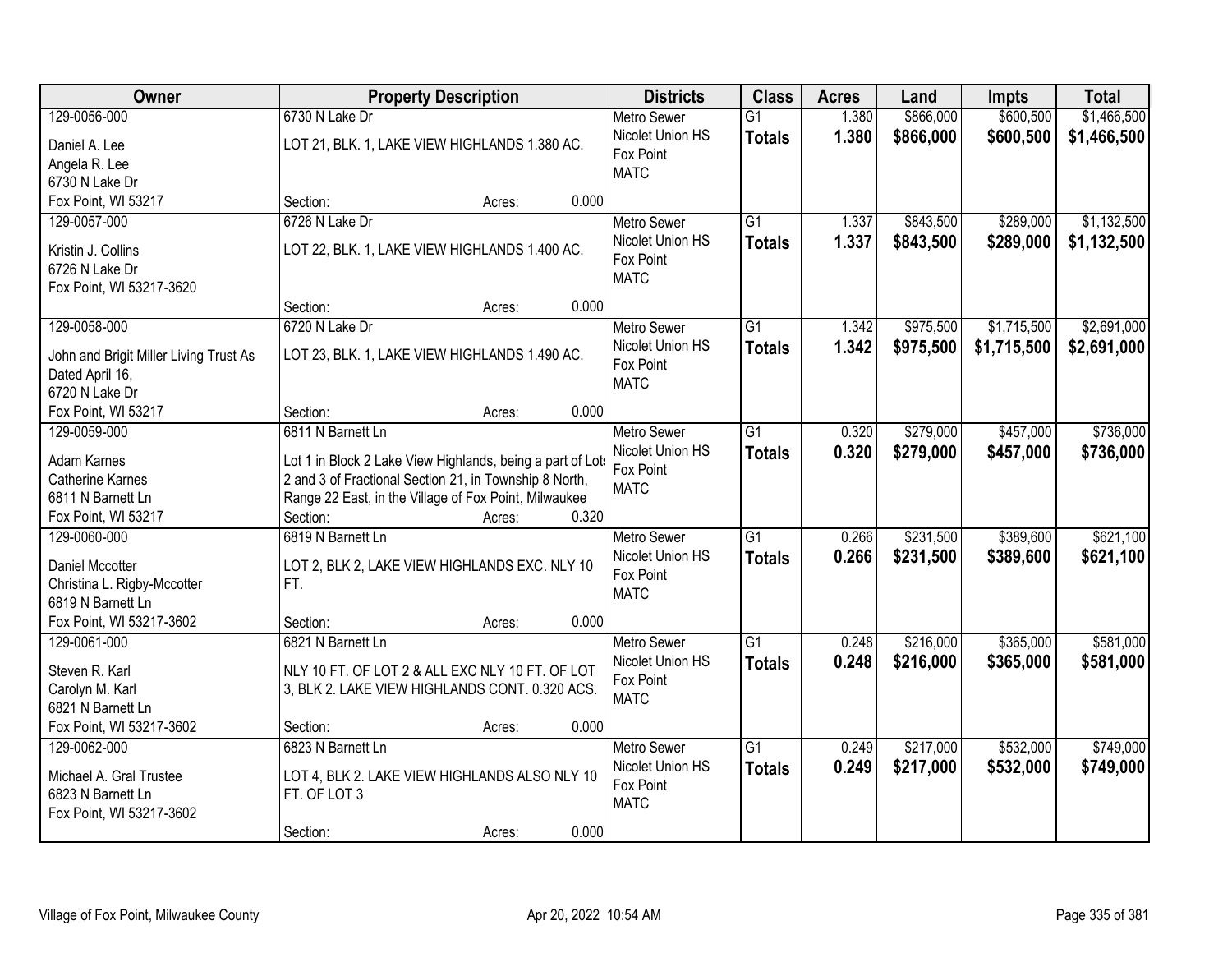| <b>Owner</b>                                  | <b>Property Description</b>                                | <b>Districts</b>              | <b>Class</b>    | <b>Acres</b> | Land      | <b>Impts</b> | <b>Total</b> |
|-----------------------------------------------|------------------------------------------------------------|-------------------------------|-----------------|--------------|-----------|--------------|--------------|
| 129-0063-000                                  | 6831 N Barnett Ln                                          | <b>Metro Sewer</b>            | $\overline{G1}$ | 0.245        | \$213,500 | \$395,100    | \$608,600    |
| Roy E. Wagner                                 | Lot Five (5), in Block Two (2), in Lake View Highlands,    | Nicolet Union HS              | <b>Totals</b>   | 0.245        | \$213,500 | \$395,100    | \$608,600    |
| Virginia Wagner                               | being a Subdivision of a part of Lot Two (2) and Lot Three | Fox Point                     |                 |              |           |              |              |
| 6831 N Barnett Ln                             | (3), in the Northwest One-quarter (1/4) and Southwest      | <b>MATC</b>                   |                 |              |           |              |              |
| Fox Point, WI 53217                           | 0.245<br>Section:<br>Acres:                                |                               |                 |              |           |              |              |
| 129-0064-000                                  | 6841 N Barnett Ln                                          | <b>Metro Sewer</b>            | $\overline{G1}$ | 0.235        | \$204,500 | \$288,000    | \$492,500    |
|                                               |                                                            | Nicolet Union HS              | <b>Totals</b>   | 0.235        | \$204,500 | \$288,000    | \$492,500    |
| Stephan T. Beck                               | LOT 6, BLK. 2, LAKE VIEW HIGHLANDS .270 AC.                | Fox Point                     |                 |              |           |              |              |
| Renee L. Beck                                 |                                                            | <b>MATC</b>                   |                 |              |           |              |              |
| 461 American Way N- Apt 2F                    |                                                            |                               |                 |              |           |              |              |
| Carmel, IN 46032-7622                         | 0.000<br>Section:<br>Acres:                                |                               |                 |              |           |              |              |
| 129-0065-000                                  | 6845 N Barnett Ln                                          | <b>Metro Sewer</b>            | G1              | 0.349        | \$290,500 | \$237,000    | \$527,500    |
| Herz Living Trust                             | LOT 7, BLK. 2, LAKE VIEW HIGHLANDS .360 AC.                | Nicolet Union HS              | <b>Totals</b>   | 0.349        | \$290,500 | \$237,000    | \$527,500    |
| 6845 N Barnett Ln                             |                                                            | Fox Point                     |                 |              |           |              |              |
| Fox Point, WI 53217-3602                      |                                                            | <b>MATC</b>                   |                 |              |           |              |              |
|                                               | 0.000<br>Section:<br>Acres:                                |                               |                 |              |           |              |              |
| 129-0066-000                                  | 6849 N Barnett Ln                                          | <b>Metro Sewer</b>            | G1              | 0.318        | \$277,000 | \$498,000    | \$775,000    |
|                                               |                                                            | Nicolet Union HS              | <b>Totals</b>   | 0.318        | \$277,000 | \$498,000    | \$775,000    |
| Lawrence A. Sterkin                           | LOT 8 BLK 2 LAKE VIEW HIGHLANDS .370 AC                    | Fox Point                     |                 |              |           |              |              |
| Cathy Chettle Sterkin                         |                                                            | <b>MATC</b>                   |                 |              |           |              |              |
| 6849 N Barnett Ln<br>Fox Point, WI 53217-3602 | 0.000                                                      |                               |                 |              |           |              |              |
| 129-0067-000                                  | Section:<br>Acres:<br>6900 N View PI                       |                               | $\overline{G1}$ | 0.376        |           | \$373,300    | \$664,300    |
|                                               |                                                            | <b>Metro Sewer</b>            |                 |              | \$291,000 |              |              |
| Nicholas L. Marinelli & Nicole M.             | Lot 9, Block 2, Lake View Highlands, being a part of Lots  | Nicolet Union HS<br>Fox Point | <b>Totals</b>   | 0.376        | \$291,000 | \$373,300    | \$664,300    |
| Marinelli, Trustees o                         | and 3 of Fractional Section 21, Town 8 North, Range 22     | <b>MATC</b>                   |                 |              |           |              |              |
| 6900 N View PI                                | East, Village of Fox Point, County of Milwaukee, State of  |                               |                 |              |           |              |              |
| Fox Point, WI 53217                           | 0.000<br>Section:<br>Acres:                                |                               |                 |              |           |              |              |
| 129-0068-000                                  | 6969 N Barnett Ln                                          | <b>Metro Sewer</b>            | $\overline{G1}$ | 0.265        | \$230,500 | \$407,500    | \$638,000    |
| Betty Jean SchuettRevocable Trust             | ALL OF LOT 1 BLK 3 ALSO THAT PART OF LOT 2 BLK             | Nicolet Union HS              | <b>Totals</b>   | 0.265        | \$230,500 | \$407,500    | \$638,000    |
| Dated Oct 17 2008                             | 3 DESC IN REEL 1003-IMAGES-259-260 LAKE VIEW               | Fox Point                     |                 |              |           |              |              |
| 6969 N Barnett Ln                             | HIGHLANDS .307 AC                                          | <b>MATC</b>                   |                 |              |           |              |              |
| Fox Point, WI 53217                           | 0.000<br>Section:<br>Acres:                                |                               |                 |              |           |              |              |
| 129-0069-000                                  | 6963 N Barnett Ln                                          | <b>Metro Sewer</b>            | $\overline{G1}$ | 0.310        | \$270,000 | \$639,000    | \$909,000    |
|                                               |                                                            | Nicolet Union HS              | <b>Totals</b>   | 0.310        | \$270,000 | \$639,000    | \$909,000    |
| John and Nancy Dickens                        | THAT PART OF LOTS 2 AND 3 BLK 3 LAKE VIEW                  | Fox Point                     |                 |              |           |              |              |
| 6963 N Barnett Ln                             | HIGHLANDS DESC IN REEL 911 - IMAGE 358                     | <b>MATC</b>                   |                 |              |           |              |              |
| Fox Point, WI 53217                           |                                                            |                               |                 |              |           |              |              |
|                                               | 0.000<br>Section:<br>Acres:                                |                               |                 |              |           |              |              |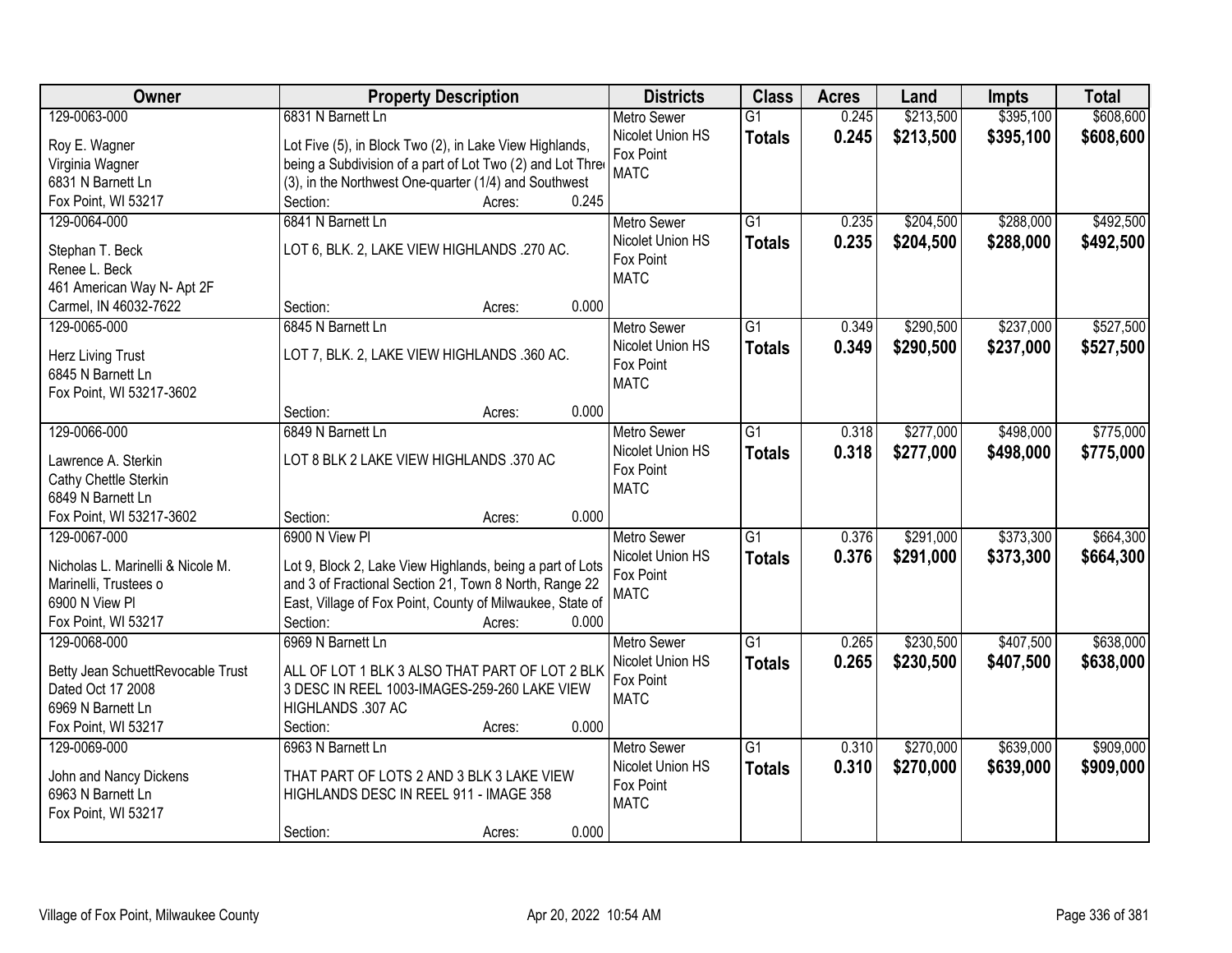| Owner                                   | <b>Property Description</b>                    | <b>Districts</b>   | <b>Class</b>    | <b>Acres</b> | Land      | <b>Impts</b> | <b>Total</b> |
|-----------------------------------------|------------------------------------------------|--------------------|-----------------|--------------|-----------|--------------|--------------|
| 129-0070-000                            | 6953 N Barnett Ln                              | <b>Metro Sewer</b> | $\overline{G1}$ | 0.248        | \$216,000 | \$292,500    | \$508,500    |
| Frank P. Savage                         | THAT PART OF LOTS 3 AND 4, IN BLOCK 3, IN LAKE | Nicolet Union HS   | <b>Totals</b>   | 0.248        | \$216,000 | \$292,500    | \$508,500    |
| Elvia Savage                            | VIEW HIGHLANDS, BEING A PART OF LOTS 2 AND 3,  | Fox Point          |                 |              |           |              |              |
| 6953 N Barnett Ln                       | IN FRACTIONAL SECTION 21, IN TOWNSHIP 8        | <b>MATC</b>        |                 |              |           |              |              |
| Fox Point, WI 53217                     | 0.248<br>Section:<br>Acres:                    |                    |                 |              |           |              |              |
| 129-0071-000                            | 6949 N Barnett Ln                              | <b>Metro Sewer</b> | $\overline{G1}$ | 0.186        | \$162,500 | \$253,500    | \$416,000    |
|                                         |                                                | Nicolet Union HS   | <b>Totals</b>   | 0.186        | \$162,500 | \$253,500    | \$416,000    |
| Edward J. Devine                        | LOT 5, BLK 3, LAKE VIEW HIGHLANDS .230 AC.     | Fox Point          |                 |              |           |              |              |
| Susan M. Devine                         |                                                | <b>MATC</b>        |                 |              |           |              |              |
| 6949 N Barnett Ln                       |                                                |                    |                 |              |           |              |              |
| Fox Point, WI 53217-3604                | 0.000<br>Section:<br>Acres:                    |                    |                 |              |           |              |              |
| 129-0072-000                            | 6945 N Barnett Ln                              | Metro Sewer        | $\overline{G1}$ | 0.192        | \$167,500 | \$367,000    | \$534,500    |
| Brad A. Johnson                         | LOT 6, BLK 3, LAKE VIEW HIGHLANDS .230 AC.     | Nicolet Union HS   | <b>Totals</b>   | 0.192        | \$167,500 | \$367,000    | \$534,500    |
| Jennifer A. Johnson                     |                                                | Fox Point          |                 |              |           |              |              |
| 6945 N Barnett Ln                       |                                                | <b>MATC</b>        |                 |              |           |              |              |
| Fox Point, WI 53217                     | 0.000<br>Section:<br>Acres:                    |                    |                 |              |           |              |              |
| 129-0073-000                            | 6941 N Barnett Ln                              | <b>Metro Sewer</b> | G1              | 0.191        | \$166,500 | \$323,900    | \$490,400    |
|                                         |                                                | Nicolet Union HS   | <b>Totals</b>   | 0.191        | \$166,500 | \$323,900    | \$490,400    |
| Cameron L. Redden                       | LOT 7, BLK 3, LAKE VIEW HIGHLANDS .230 AC.     | Fox Point          |                 |              |           |              |              |
| Virginia M. Redden<br>6941 N Barnett Ln |                                                | <b>MATC</b>        |                 |              |           |              |              |
| Fox Point, WI 53217-3604                | 0.000<br>Section:<br>Acres:                    |                    |                 |              |           |              |              |
| 129-0074-000                            | 6935 N Barnett Ln                              | <b>Metro Sewer</b> | $\overline{G1}$ | 0.193        | \$168,500 | \$320,800    | \$489,300    |
|                                         |                                                | Nicolet Union HS   |                 |              |           |              |              |
| John E. Muth                            | LOT 8. BLK 3, LAKE VIEW HIGHLANDS, BEING A PAR | Fox Point          | <b>Totals</b>   | 0.193        | \$168,500 | \$320,800    | \$489,300    |
| Mary M. Muth                            | OF THE LOTS 2 AND 3 IN FRACTIONAL SECTION 21,  | <b>MATC</b>        |                 |              |           |              |              |
| 6935 N Barnett Ln                       | TOWN 8 NORTH, RANGE 22 EAST                    |                    |                 |              |           |              |              |
| Fox Point, WI 53217-3604                | Section:<br>0.000<br>Acres:                    |                    |                 |              |           |              |              |
| 129-0075-000                            | 6931 N Barnett Ln                              | Metro Sewer        | $\overline{G1}$ | 0.187        | \$163,000 | \$254,200    | \$417,200    |
| Claire S Meyer 2010 Revocable Trust     | LOT 9, BLK 3, LAKE VIEW HIGHLANDS .230 AC.     | Nicolet Union HS   | <b>Totals</b>   | 0.187        | \$163,000 | \$254,200    | \$417,200    |
| 6931 N Barnett Ln                       |                                                | Fox Point          |                 |              |           |              |              |
| Fox Point, WI 53217-3604                |                                                | <b>MATC</b>        |                 |              |           |              |              |
|                                         | 0.000<br>Section:<br>Acres:                    |                    |                 |              |           |              |              |
| 129-0076-000                            | 6925 N Barnett Ln                              | <b>Metro Sewer</b> | $\overline{G1}$ | 0.193        | \$168,000 | \$308,800    | \$476,800    |
|                                         |                                                | Nicolet Union HS   | <b>Totals</b>   | 0.193        | \$168,000 | \$308,800    | \$476,800    |
| Nadelle E. Grossman                     | LOT 10, BLK 3, LAKE VIEW HIGHLANDS .230 AC.    | Fox Point          |                 |              |           |              |              |
| Brendan T. Daly                         |                                                | <b>MATC</b>        |                 |              |           |              |              |
| 6925 N Barnett Ln                       |                                                |                    |                 |              |           |              |              |
| Fox Point, WI 53217-3604                | 0.000<br>Section:<br>Acres:                    |                    |                 |              |           |              |              |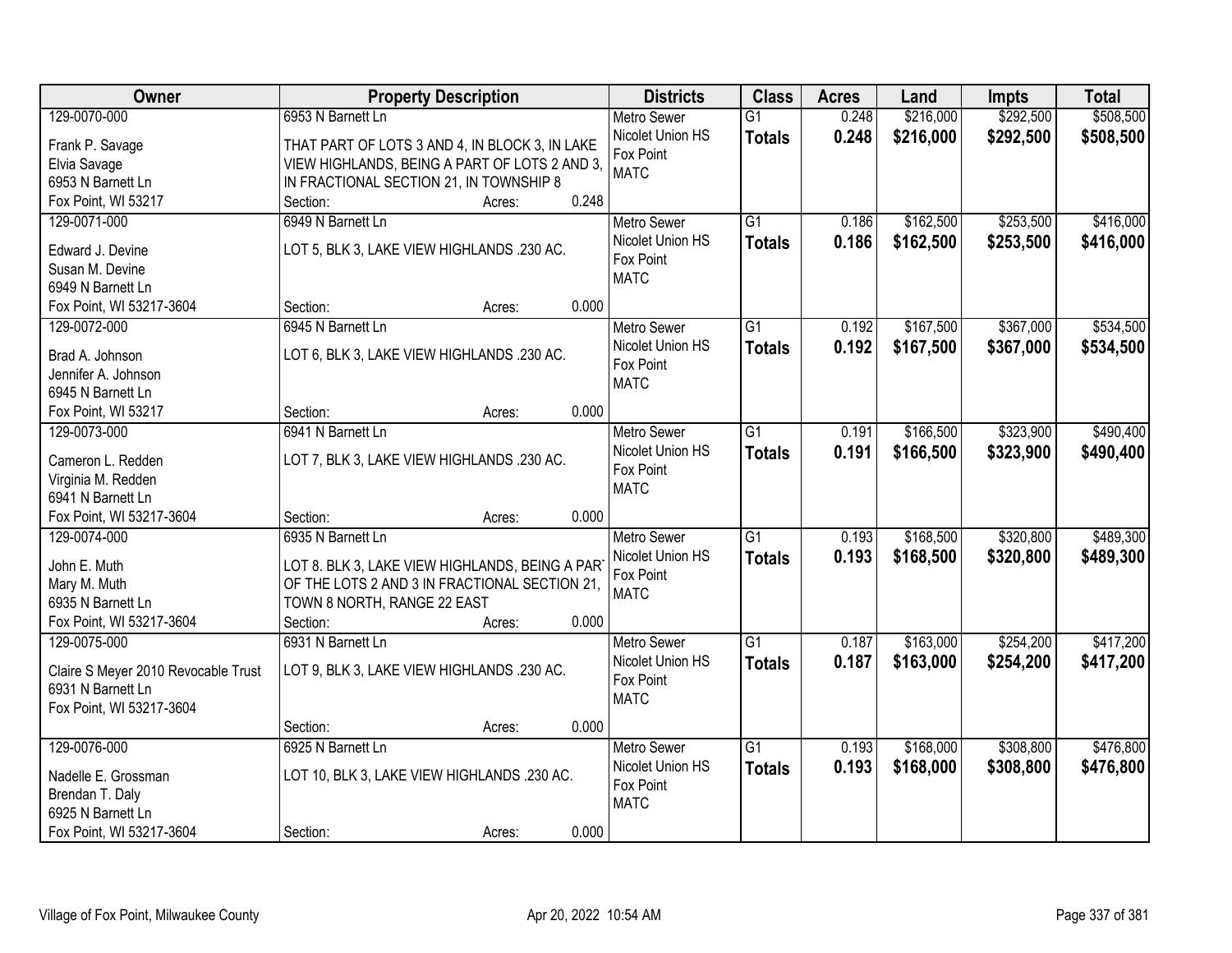| Owner                                     | <b>Property Description</b>                                                       |       |                               |                 | <b>Acres</b> | Land      | <b>Impts</b> | <b>Total</b> |
|-------------------------------------------|-----------------------------------------------------------------------------------|-------|-------------------------------|-----------------|--------------|-----------|--------------|--------------|
| 129-0077-000                              | 6921 N Barnett Ln                                                                 |       | <b>Metro Sewer</b>            | $\overline{G1}$ | 0.171        | \$148,500 | \$289,500    | \$438,000    |
| Carl J. Artman III                        | LOT 11, BLK 3, LAKE VIEW HIGHLANDS .230 AC.                                       |       | Nicolet Union HS              | <b>Totals</b>   | 0.171        | \$148,500 | \$289,500    | \$438,000    |
| Wendy S. Artman                           |                                                                                   |       | Fox Point                     |                 |              |           |              |              |
| 6921 N Barnett Ln                         |                                                                                   |       | <b>MATC</b>                   |                 |              |           |              |              |
| Fox Point, WI 53217-3604                  | Section:<br>Acres:                                                                | 0.000 |                               |                 |              |           |              |              |
| 129-0078-000                              | 6917 N Barnett Ln                                                                 |       | <b>Metro Sewer</b>            | $\overline{G1}$ | 0.191        | \$166,000 | \$299,400    | \$465,400    |
| Timothy M. Shaw                           | LOT 12. BLK 3, LAKE VIEW HIGHLANDS .230 AC.                                       |       | Nicolet Union HS              | <b>Totals</b>   | 0.191        | \$166,000 | \$299,400    | \$465,400    |
| Catherine M. Shaw                         |                                                                                   |       | Fox Point                     |                 |              |           |              |              |
| 6917 N Barnett Ln                         |                                                                                   |       | <b>MATC</b>                   |                 |              |           |              |              |
| Fox Point, WI 53217-3604                  | Section:<br>Acres:                                                                | 0.000 |                               |                 |              |           |              |              |
| 129-0079-000                              | 6913 N View PI                                                                    |       | <b>Metro Sewer</b>            | $\overline{G1}$ | 0.227        | \$198,000 | \$358,300    | \$556,300    |
|                                           |                                                                                   |       | Nicolet Union HS              | <b>Totals</b>   | 0.227        | \$198,000 | \$358,300    | \$556,300    |
| Michael C. O'Connor<br>Carrie M. O'Connor | LAKE VIEW HIGHLANDS, NW 1/4 SEC 21-8-22, LOT 13<br>& THE E 13 FT OF LOT 14, BLK 3 |       | Fox Point                     |                 |              |           |              |              |
| 6913 N View Pl                            |                                                                                   |       | <b>MATC</b>                   |                 |              |           |              |              |
| Fox Point, WI 53217-3625                  | Section:<br>Acres:                                                                | 0.000 |                               |                 |              |           |              |              |
| 129-0080-000                              | 6905 N View PI                                                                    |       | <b>Metro Sewer</b>            | G1              | 0.331        | \$288,500 | \$289,500    | \$578,000    |
|                                           |                                                                                   |       | Nicolet Union HS              | <b>Totals</b>   | 0.331        | \$288,500 | \$289,500    | \$578,000    |
| Adrienne J. Miller                        | LAKE VIEW HIGHLANDS, NW 1/4 SEC. 21-8-22, LOT 1                                   |       | Fox Point                     |                 |              |           |              |              |
| 6905 N View Pl                            | & LOT 14 EXC. THE E 13 FT, BLK 3.                                                 |       | <b>MATC</b>                   |                 |              |           |              |              |
| Fox Point, WI 53217-3625                  | Section:                                                                          | 0.000 |                               |                 |              |           |              |              |
| 129-0081-000                              | Acres:<br>6906 N Belmont Ln                                                       |       | <b>Metro Sewer</b>            | $\overline{G1}$ | 0.411        | \$204,000 | \$192,500    | \$396,500    |
|                                           |                                                                                   |       | Nicolet Union HS              | <b>Totals</b>   | 0.411        | \$204,000 | \$192,500    | \$396,500    |
| Jeremiah J. Arnold                        | ALL OF LOT 16 AND LOT 17 EXC. NELY 20 FT., BLK.                                   |       | Fox Point                     |                 |              |           |              |              |
| 6906 N Belmont Ln                         | 3, LAKE VIEW HIGH- LANDS. .497 AC.                                                |       | <b>MATC</b>                   |                 |              |           |              |              |
| Fox Point, WI 53217                       |                                                                                   |       |                               |                 |              |           |              |              |
|                                           | Section:<br>Acres:                                                                | 0.000 |                               |                 |              |           |              |              |
| 129-0082-000                              | 6910 N Belmont Ln                                                                 |       | <b>Metro Sewer</b>            | $\overline{G1}$ | 0.276        | \$240,500 | \$454,400    | \$694,900    |
| Trevor C. Leverson                        | LOT 18, BLK 3, LAKE VIEW HIGHLANDS AND NELY 20                                    |       | Nicolet Union HS<br>Fox Point | <b>Totals</b>   | 0.276        | \$240,500 | \$454,400    | \$694,900    |
| Jennifer S. Kickendahl                    | FT OF LOT 17 .333 AC.                                                             |       | <b>MATC</b>                   |                 |              |           |              |              |
| 6910 N Belmont Ln                         |                                                                                   |       |                               |                 |              |           |              |              |
| Fox Point, WI 53217-3611                  | Section:<br>Acres:                                                                | 0.000 |                               |                 |              |           |              |              |
| 129-0083-000                              | 6914 N Belmont Ln                                                                 |       | <b>Metro Sewer</b>            | G1              | 0.176        | \$153,500 | \$141,000    | \$294,500    |
| David R Conine Revocable Trust            | Lot Nineteen (19), in Block Three (3), in Lake View                               |       | Nicolet Union HS              | <b>Totals</b>   | 0.176        | \$153,500 | \$141,000    | \$294,500    |
| 6914 N Belmont Ln                         | Highlands, being a part of Lots Two (2) and Three (3), in                         |       | Fox Point                     |                 |              |           |              |              |
| Fox Point, WI 53217                       | Fractional Section Twenty-one (21) in Township Eight (8)                          |       | <b>MATC</b>                   |                 |              |           |              |              |
|                                           | Section:<br>Acres:                                                                | 0.176 |                               |                 |              |           |              |              |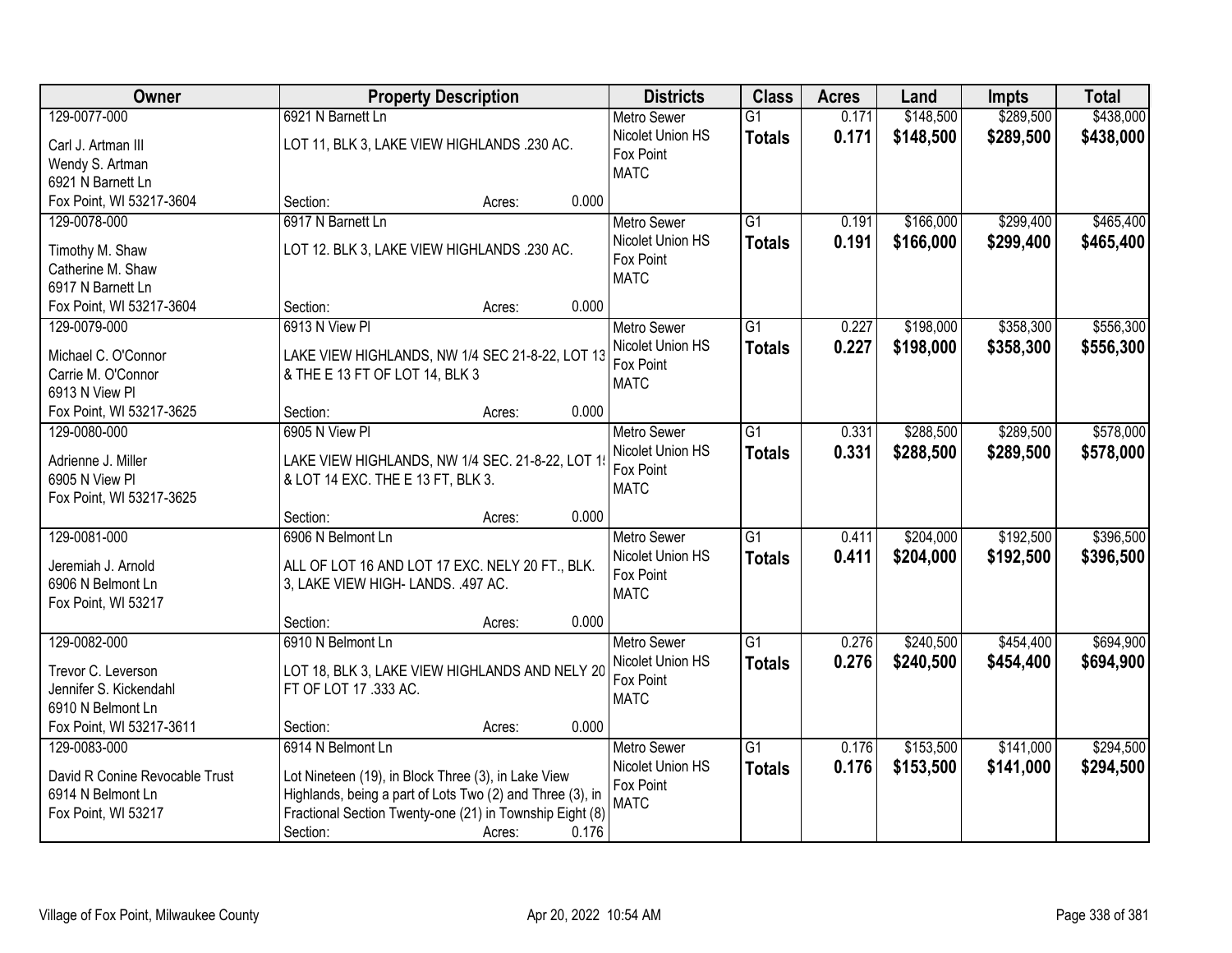| Owner                                                                                | <b>Property Description</b>                                                                                              |                 | <b>Districts</b>                                            | <b>Class</b>                     | <b>Acres</b>   | Land                   | <b>Impts</b>           | <b>Total</b>           |
|--------------------------------------------------------------------------------------|--------------------------------------------------------------------------------------------------------------------------|-----------------|-------------------------------------------------------------|----------------------------------|----------------|------------------------|------------------------|------------------------|
| 129-0084-000                                                                         | 6918 N Belmont Ln                                                                                                        |                 | <b>Metro Sewer</b>                                          | $\overline{G1}$                  | 0.186          | \$162,000              | \$332,500              | \$494,500              |
| Laura Terlizzi Belmont Lane LLC<br>8 Driftwood Landing Rd<br>Gulf Stream, FL 33483   | LOT 20 BLK 3, LAKE VIEW HIGHLANDS .230 AC.                                                                               |                 | Nicolet Union HS<br>Fox Point<br><b>MATC</b>                | <b>Totals</b>                    | 0.186          | \$162,000              | \$332,500              | \$494,500              |
|                                                                                      | Section:                                                                                                                 | 0.000<br>Acres: |                                                             |                                  |                |                        |                        |                        |
| 129-0085-000                                                                         | 6922 N Belmont Ln                                                                                                        |                 | <b>Metro Sewer</b>                                          | $\overline{G1}$                  | 0.180          | \$157,000              | \$552,000              | \$709,000              |
| David E. Arnstein<br>Monica S. Arnstein<br>6922 N Belmont Ln                         | LOT 21, BLK 3, LAKE VIEW HIGHLANDS .210 AC.                                                                              |                 | Nicolet Union HS<br>Fox Point<br><b>MATC</b>                | <b>Totals</b>                    | 0.180          | \$157,000              | \$552,000              | \$709,000              |
| Fox Point, WI 53217-3611                                                             | Section:                                                                                                                 | 0.000<br>Acres: |                                                             |                                  |                |                        |                        |                        |
| 129-0086-000                                                                         | 6926 N Belmont Ln                                                                                                        |                 | Metro Sewer                                                 | G1                               | 0.181          | \$158,000              | \$202,500              | \$360,500              |
| Mark S. Johnson<br>Mary-Liz Shaw<br>6926 N Belmont Ln                                | LOT 22, BLK 3, LAKE VIEW HIGHLANDS .210 AC.                                                                              |                 | Nicolet Union HS<br>Fox Point<br><b>MATC</b>                | <b>Totals</b>                    | 0.181          | \$158,000              | \$202,500              | \$360,500              |
| Fox Point, WI 53217-3611                                                             | Section:                                                                                                                 | 0.000<br>Acres: |                                                             |                                  |                |                        |                        |                        |
| 129-0087-000                                                                         | 6930 N Belmont Ln                                                                                                        |                 | <b>Metro Sewer</b>                                          | $\overline{G1}$                  | 0.200          | \$174,500              | \$337,000              | \$511,500              |
| Lauri M. Baker Individual Property Trust<br>6930 N Belmont Ln<br>Fox Point, WI 53217 | Lot 23 in Block 3 in Lakeview Highlands, being a<br>Subdivision of a part of the Northwest 1/4 and Southwest<br>$1/4$ of |                 | Nicolet Union HS<br>Fox Point<br><b>MATC</b>                | <b>Totals</b>                    | 0.200          | \$174,500              | \$337,000              | \$511,500              |
|                                                                                      | Section:                                                                                                                 | 0.200<br>Acres: |                                                             |                                  |                |                        |                        |                        |
| 129-0088-000<br>John Brandser<br>4400 N Lake Dr<br>Shorewood, WI 53211               | 6934 N Belmont Ln<br>LOT 24, BLK 3, LAKE VIEW HIGHLANDS .250 AC.                                                         |                 | Metro Sewer<br>Nicolet Union HS<br>Fox Point<br><b>MATC</b> | $\overline{G1}$<br><b>Totals</b> | 0.211<br>0.211 | \$184,000<br>\$184,000 | \$307,500<br>\$307,500 | \$491,500<br>\$491,500 |
|                                                                                      | Section:                                                                                                                 | 0.000<br>Acres: |                                                             |                                  |                |                        |                        |                        |
| 129-0089-000                                                                         | 805 E Green Tree Rd                                                                                                      |                 | <b>Metro Sewer</b>                                          | $\overline{G1}$                  | 0.240          | \$209,500              | \$278,000              | \$487,500              |
| Clayton S. Terris<br>805 E Green Tree Rd<br>Fox Point, WI 53217                      | LOT 25, BLK 3, LAKE VIEW HIGHLANDS .280 AC.                                                                              |                 | Nicolet Union HS<br>Fox Point<br><b>MATC</b>                | <b>Totals</b>                    | 0.240          | \$209,500              | \$278,000              | \$487,500              |
|                                                                                      | Section:                                                                                                                 | 0.000<br>Acres: |                                                             |                                  |                |                        |                        |                        |
| 129-0090-000                                                                         | 6955 N Belmont Ln                                                                                                        |                 | <b>Metro Sewer</b>                                          | $\overline{G1}$                  | 0.179          | \$156,000              | \$352,500              | \$508,500              |
| James J. Nocton<br>Ellen S. Danto-Nocton<br>6955 N Belmont Ln                        | LOT 1, BLK 4, LAKE VIEW HIGHLANDS .210 AC.                                                                               |                 | Nicolet Union HS<br>Fox Point<br><b>MATC</b>                | <b>Totals</b>                    | 0.179          | \$156,000              | \$352,500              | \$508,500              |
| Fox Point, WI 53217-3612                                                             | Section:                                                                                                                 | 0.000<br>Acres: |                                                             |                                  |                |                        |                        |                        |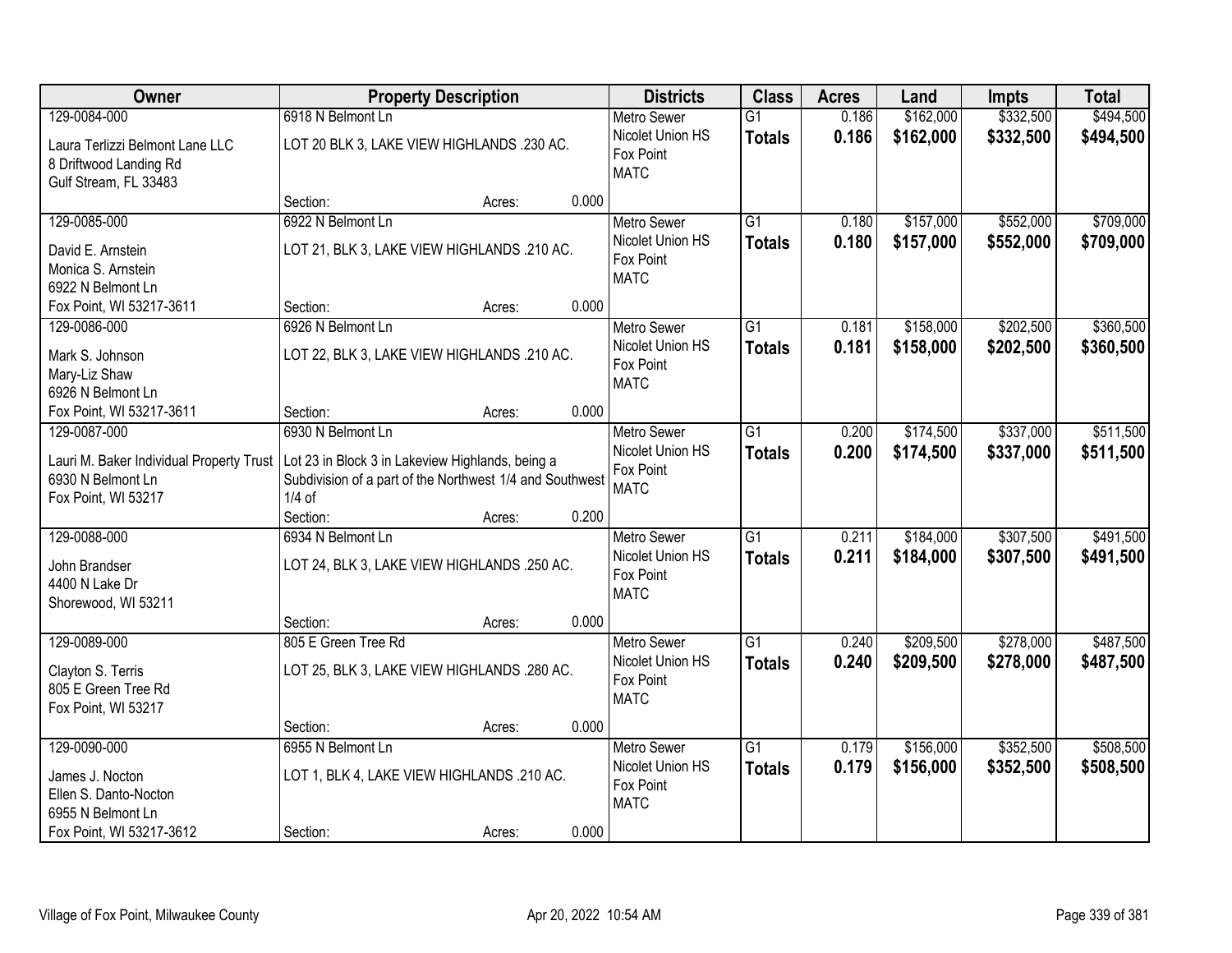| Owner                                 | <b>Property Description</b>                                |        |       | <b>Districts</b>         | <b>Class</b>    | <b>Acres</b> | Land      | <b>Impts</b> | <b>Total</b> |
|---------------------------------------|------------------------------------------------------------|--------|-------|--------------------------|-----------------|--------------|-----------|--------------|--------------|
| 129-0091-000                          | 6931 N Belmont Ln                                          |        |       | <b>Metro Sewer</b>       | $\overline{G1}$ | 0.175        | \$152,000 | \$228,900    | \$380,900    |
| Steven Boemer                         | LOT 2. BLK 4, LAKE VIEW HIGHLANDS .210 AC.                 |        |       | Nicolet Union HS         | <b>Totals</b>   | 0.175        | \$152,000 | \$228,900    | \$380,900    |
| 6931 N Belmont Ln                     |                                                            |        |       | Fox Point                |                 |              |           |              |              |
| Fox Point, WI 53217-3612              |                                                            |        |       | <b>MATC</b>              |                 |              |           |              |              |
|                                       | Section:                                                   | Acres: | 0.000 |                          |                 |              |           |              |              |
| 129-0092-000                          | 6925 N Belmont Ln                                          |        |       | <b>Metro Sewer</b>       | $\overline{G1}$ | 0.179        | \$156,000 | \$277,700    | \$433,700    |
| Lee B. Schoenenberger                 | LOT 3, BLK 4, LAKE VIEW HIGHLANDS .210 AC.                 |        |       | Nicolet Union HS         | <b>Totals</b>   | 0.179        | \$156,000 | \$277,700    | \$433,700    |
| Rosemarie Schoenenberger              |                                                            |        |       | Fox Point                |                 |              |           |              |              |
| 6925 N Belmont Ln                     |                                                            |        |       | <b>MATC</b>              |                 |              |           |              |              |
| Fox Point, WI 53217-3612              | Section:                                                   | Acres: | 0.000 |                          |                 |              |           |              |              |
| 129-0093-000                          | 6921 N Belmont Ln                                          |        |       | <b>Metro Sewer</b>       | G1              | 0.181        | \$157,500 | \$280,500    | \$438,000    |
|                                       |                                                            |        |       | Nicolet Union HS         | <b>Totals</b>   | 0.181        | \$157,500 | \$280,500    | \$438,000    |
| Brandon Branchini                     | LOT 4, BLK 4, LAKE VIEW HIGHLANDS .210 AC.                 |        |       | Fox Point                |                 |              |           |              |              |
| Madeline Cernuda<br>6921 N Belmont Ln |                                                            |        |       | <b>MATC</b>              |                 |              |           |              |              |
| Fox Point, WI 53217                   | Section:                                                   | Acres: | 0.000 |                          |                 |              |           |              |              |
| 129-0094-000                          | 6915 N Belmont Ln                                          |        |       | <b>Metro Sewer</b>       | G1              | 0.184        | \$160,000 | \$377,500    | \$537,500    |
|                                       |                                                            |        |       | Nicolet Union HS         |                 |              |           |              |              |
| David R. Navarre                      | LOT 5, BLK 4, LAKE VIEW HIGHLANDS .210 AC.                 |        |       | Fox Point                | <b>Totals</b>   | 0.184        | \$160,000 | \$377,500    | \$537,500    |
| Miann B. Navarre                      |                                                            |        |       | <b>MATC</b>              |                 |              |           |              |              |
| 6915 N Belmont Ln                     |                                                            |        |       |                          |                 |              |           |              |              |
| Fox Point, WI 53217-3612              | Section:                                                   | Acres: | 0.000 |                          |                 |              |           |              |              |
| 129-0095-000                          | 6909 N Belmont Ln                                          |        |       | <b>Metro Sewer</b>       | $\overline{G1}$ | 0.326        | \$213,000 | \$343,000    | \$556,000    |
| Leah Qusba                            | Lots 6 and 7, in Block 4, in Lake View Highlands, being a  |        |       | Nicolet Union HS         | <b>Totals</b>   | 0.326        | \$213,000 | \$343,000    | \$556,000    |
| Sunil Qusba                           | part of Lots 2 and 3 in Fractional Section 21, in Township |        |       | Fox Point                |                 |              |           |              |              |
| 6909 N Belmont Ln                     | North, Range 22 East, in the Village of Fox Point,         |        |       | <b>MATC</b>              |                 |              |           |              |              |
| Fox Point, WI 53217                   | Section: 21                                                | Acres: | 0.326 |                          |                 |              |           |              |              |
| 129-0096-000                          | 6960 N Lake Dr                                             |        |       | <b>Metro Sewer</b>       | $\overline{G1}$ | 0.330        | \$114,000 | \$473,500    | \$587,500    |
|                                       |                                                            |        |       | Nicolet Union HS         | <b>Totals</b>   | 0.330        | \$114,000 | \$473,500    | \$587,500    |
| John Gapinski                         | LOT 8, BLK 4, LAKE VIEW HIGHLANDS .330 AC.                 |        |       | Fox Point                |                 |              |           |              |              |
| Elisabeth Gapinski                    |                                                            |        |       | <b>MATC</b>              |                 |              |           |              |              |
| 6960 N Lake Dr                        |                                                            |        |       |                          |                 |              |           |              |              |
| Fox Point, WI 53217                   | Section:                                                   | Acres: | 0.000 |                          |                 |              |           |              |              |
| 129-0097-000                          | 705 E Green Tree Rd                                        |        |       | <b>Metro Sewer</b>       | $\overline{G1}$ | 0.347        | \$218,000 | \$287,000    | \$505,000    |
| Christopher T. O'Toole                | LOT 9, BLK 4, LAKE VIEW HIGHLANDS .370 AC.                 |        |       | Nicolet Union HS         | <b>Totals</b>   | 0.347        | \$218,000 | \$287,000    | \$505,000    |
| Stacy J. Mitz                         |                                                            |        |       | Fox Point<br><b>MATC</b> |                 |              |           |              |              |
| 705 E Green Tree Rd                   |                                                            |        |       |                          |                 |              |           |              |              |
| Fox Point, WI 53217-3616              | Section:                                                   | Acres: | 0.000 |                          |                 |              |           |              |              |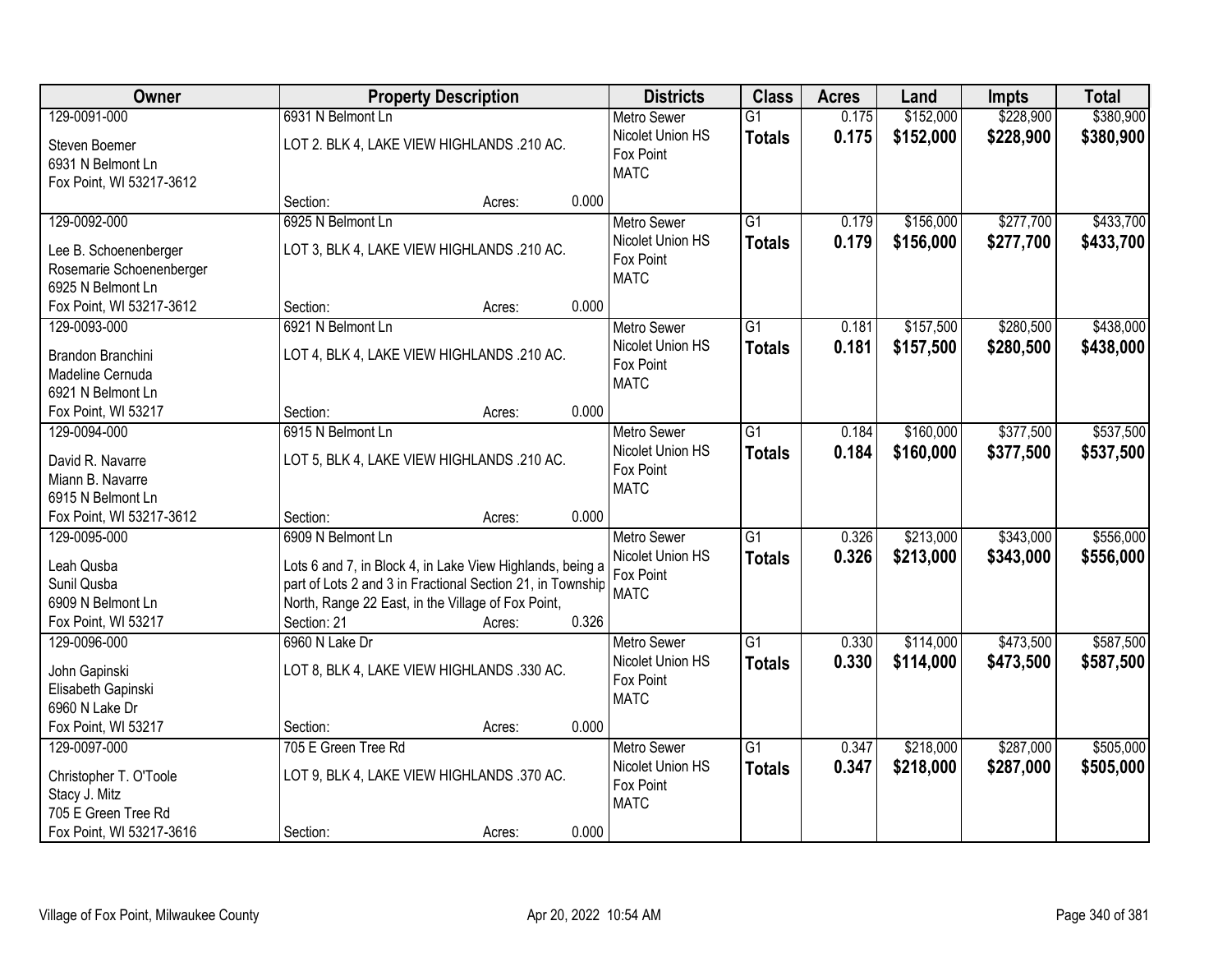| Owner                          | <b>Property Description</b>                                |       | <b>Districts</b>         | <b>Class</b>    | <b>Acres</b> | Land      | <b>Impts</b> | <b>Total</b> |
|--------------------------------|------------------------------------------------------------|-------|--------------------------|-----------------|--------------|-----------|--------------|--------------|
| 129-0098-000                   | 7001 N Lombardy Ct                                         |       | <b>Metro Sewer</b>       | $\overline{G1}$ | 0.296        | \$112,500 | \$191,000    | \$303,500    |
| Jeannine S. Bergman Living and | Lot One (1) in Block Four (4) in Carl Miller Subdivision   |       | Nicolet Union HS         | <b>Totals</b>   | 0.296        | \$112,500 | \$191,000    | \$303,500    |
| Devolution Trust Dated M       | No. 7, being a Subdivision of Lot Seventeen (17), Block    |       | Fox Point                |                 |              |           |              |              |
| 7001 N Lombardy Ct             | Two (2), Carl Miller Subdivision No. 5, in the North West  |       | <b>MATC</b>              |                 |              |           |              |              |
| Fox Point, WI 53217            | Section:<br>Acres:                                         | 0.000 |                          |                 |              |           |              |              |
| 129-0099-000                   | 7005 N Lombardy Ct                                         |       | <b>Metro Sewer</b>       | $\overline{G1}$ | 0.309        | \$113,000 | \$201,500    | \$314,500    |
|                                | LOT 2, BLOCK 4, CARL MILLER SUBD. NO. 7.                   |       | Nicolet Union HS         | <b>Totals</b>   | 0.309        | \$113,000 | \$201,500    | \$314,500    |
| Peter Halpin<br>Amy Lesperance |                                                            |       | Fox Point                |                 |              |           |              |              |
| 7005 N Lombardy Ct             |                                                            |       | <b>MATC</b>              |                 |              |           |              |              |
| Fox Point, WI 53217            | Section:<br>Acres:                                         | 0.000 |                          |                 |              |           |              |              |
| 129-0100-000                   | 7009 N Lombardy Ct                                         |       | Metro Sewer              | G1              | 0.402        | \$118,000 | \$176,000    | \$294,000    |
|                                |                                                            |       | Nicolet Union HS         | <b>Totals</b>   | 0.402        | \$118,000 | \$176,000    | \$294,000    |
| Laurie Thompson                | LOT 3, BLOCK 4, CARL MILLER SUBD. NO. 7.                   |       | Fox Point                |                 |              |           |              |              |
| 7009 N Lombardy Ct             |                                                            |       | <b>MATC</b>              |                 |              |           |              |              |
| Fox Point, WI 53217            | Section:<br>Acres:                                         | 0.000 |                          |                 |              |           |              |              |
| 129-0101-000                   | 7013 N Lombardy Ct                                         |       | <b>Metro Sewer</b>       | G1              | 0.558        | \$126,500 | \$170,500    | \$297,000    |
|                                |                                                            |       | Nicolet Union HS         |                 | 0.558        | \$126,500 | \$170,500    | \$297,000    |
| Antoinette R. Miller           | LOT 4, BLOCK 4, CARL MILLER SUBD. NO. 7.                   |       | Fox Point                | <b>Totals</b>   |              |           |              |              |
| 7013 N Lombardy Ct             |                                                            |       | <b>MATC</b>              |                 |              |           |              |              |
| Fox Point, WI 53217-3859       |                                                            |       |                          |                 |              |           |              |              |
|                                | Section:<br>Acres:                                         | 0.000 |                          |                 |              |           |              |              |
| 129-0102-000                   | 7017 N Lombardy Ct                                         |       | <b>Metro Sewer</b>       | $\overline{G1}$ | 0.349        | \$115,500 | \$175,500    | \$291,000    |
| Salvatore J. Sorce             | LOT 5, BLOCK 4, CARL MILLER SUBD. NO. 7.                   |       | Nicolet Union HS         | <b>Totals</b>   | 0.349        | \$115,500 | \$175,500    | \$291,000    |
| 7017 N Lombardy Ct             |                                                            |       | Fox Point<br><b>MATC</b> |                 |              |           |              |              |
| Fox Point, WI 53217            |                                                            |       |                          |                 |              |           |              |              |
|                                | Section:<br>Acres:                                         | 0.000 |                          |                 |              |           |              |              |
| 129-0103-000                   | 7021 N Lombardy Ct                                         |       | <b>Metro Sewer</b>       | $\overline{G1}$ | 0.462        | \$121,500 | \$239,500    | \$361,000    |
| John S. Siczka                 | LOT 6, BLOCK 4, CARL MILLER SUBD. NO. 7.                   |       | Nicolet Union HS         | <b>Totals</b>   | 0.462        | \$121,500 | \$239,500    | \$361,000    |
| Anne A. Siczka                 |                                                            |       | Fox Point                |                 |              |           |              |              |
| 7021 N Lombardy Ct             |                                                            |       | <b>MATC</b>              |                 |              |           |              |              |
| Fox Point, WI 53217-3859       | Section:<br>Acres:                                         | 0.000 |                          |                 |              |           |              |              |
| 129-0104-000                   | 7025 N Lombardy Ct                                         |       | <b>Metro Sewer</b>       | $\overline{G1}$ | 0.396        | \$117,500 | \$225,500    | \$343,000    |
| <b>Tony Dehbod</b>             | Lot Seven (7) in Block Four (4) in Carl Miller Subdivision |       | Nicolet Union HS         | <b>Totals</b>   | 0.396        | \$117,500 | \$225,500    | \$343,000    |
| Nooshin Nekooei                | No. 7, being a division of Lot 17 in Block 2 Carl Miller   |       | Fox Point                |                 |              |           |              |              |
| 7025 N Lombardy Ct             | Subdivision No. 5, in the Northwest One-quarter (1/4) of   |       | <b>MATC</b>              |                 |              |           |              |              |
| Fox Point, WI 53217            | Section:<br>Acres:                                         | 0.396 |                          |                 |              |           |              |              |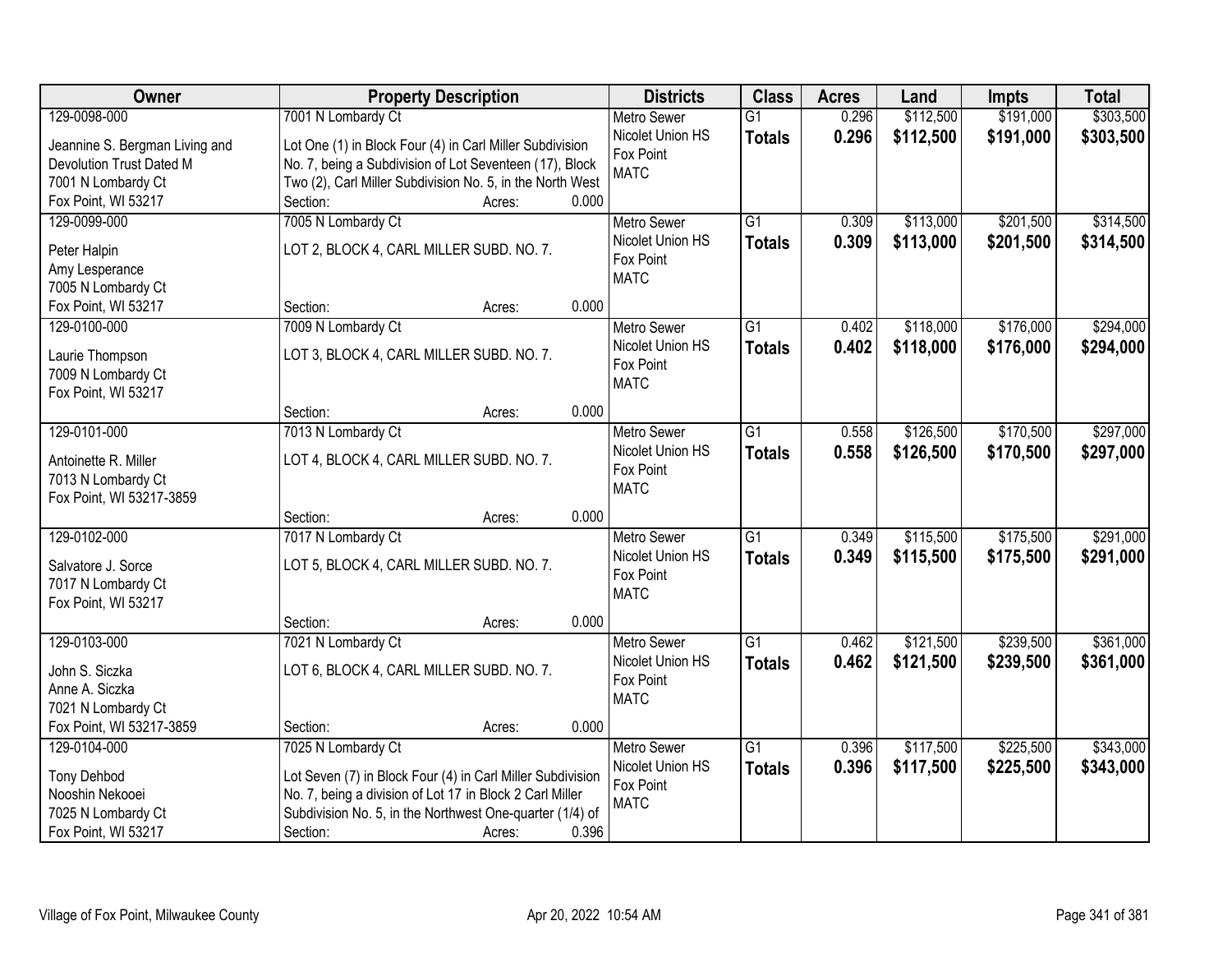| <b>Owner</b>                  |                                                           | <b>Property Description</b> |       |                          | <b>Class</b>    | <b>Acres</b> | Land      | <b>Impts</b>    | <b>Total</b> |
|-------------------------------|-----------------------------------------------------------|-----------------------------|-------|--------------------------|-----------------|--------------|-----------|-----------------|--------------|
| 129-0105-000                  | 7029 N Lombardy Ct                                        |                             |       | <b>Metro Sewer</b>       | $\overline{G1}$ | 0.344        | \$115,000 | \$253,500       | \$368,500    |
| Gordon R. Eisendrath          | LOT 8, BLOCK 4, CARL MILLER SUBD. NO. 7.                  |                             |       | Nicolet Union HS         | <b>Totals</b>   | 0.344        | \$115,000 | \$253,500       | \$368,500    |
| Avis W. Eisendrath            |                                                           |                             |       | Fox Point                |                 |              |           |                 |              |
| PO Box 170666                 |                                                           |                             |       | <b>MATC</b>              |                 |              |           |                 |              |
| Fox Point, WI 53217           | Section:                                                  | Acres:                      | 0.000 |                          |                 |              |           |                 |              |
| 129-0106-000                  | 7033 N Lombardy Rd                                        |                             |       | <b>Metro Sewer</b>       | $\overline{G1}$ | 0.319        | \$113,500 | \$269,500       | \$383,000    |
|                               |                                                           |                             |       | Nicolet Union HS         | <b>Totals</b>   | 0.319        | \$113,500 | \$269,500       | \$383,000    |
| April M. Pellmann             | Lot Nine (9) in Block Four (4) in Carl Miller Subdivision |                             |       | Fox Point                |                 |              |           |                 |              |
| 7033 N Lombardy Rd            | No. 7, being a division of Lot Seventeen (17) in Block Tw |                             |       | <b>MATC</b>              |                 |              |           |                 |              |
| Fox Point, WI 53217           | (2) in Carl Miller Subdivision No. 5 in the North West    |                             |       |                          |                 |              |           |                 |              |
|                               | Section:                                                  | Acres:                      | 0.000 |                          |                 |              |           |                 |              |
| 129-0107-001                  | 7037 N Lombardy Rd                                        |                             |       | Metro Sewer              | G1              | 0.435        | \$120,000 | \$218,500       | \$338,500    |
| Dean Segal                    | LOT 10 BLOCK 4 CARL MILLER SUBD NO. 7 & INCL              |                             |       | Nicolet Union HS         | <b>Totals</b>   | 0.435        | \$120,000 | \$218,500       | \$338,500    |
| Laura Segal                   | PTS OF                                                    |                             |       | Fox Point                |                 |              |           |                 |              |
| 7037 N Lombardy Rd            | CSM NO 1114 PARCEL 1 DESC IN DOC NO 11118329              |                             |       | <b>MATC</b>              |                 |              |           |                 |              |
| Fox Point, WI 53217-3862      | Section:                                                  | Acres:                      | 0.000 |                          |                 |              |           |                 |              |
| 129-0108-000                  | 400 E Fox Dale Ct                                         |                             |       | <b>Metro Sewer</b>       | G1              | 0.289        | \$112,000 | \$231,500       | \$343,500    |
|                               |                                                           |                             |       | Nicolet Union HS         | <b>Totals</b>   | 0.289        | \$112,000 | \$231,500       | \$343,500    |
| Mark G. Kopetsky Trustee      | LOT 1, BLOCK 1, MONICA ESTATES                            |                             |       | Fox Point                |                 |              |           |                 |              |
| 400 E Fox Dale Ct             |                                                           |                             |       | <b>MATC</b>              |                 |              |           |                 |              |
| Fox Point, WI 53217-3926      |                                                           |                             |       |                          |                 |              |           |                 |              |
|                               | Section:                                                  | Acres:                      | 0.000 |                          |                 |              |           |                 |              |
| 129-0109-000                  | 416 E Fox Dale Ct                                         |                             |       | <b>Metro Sewer</b>       | $\overline{G1}$ | 0.367        | \$116,000 | \$208,500       | \$324,500    |
| Michael J. Porfilio           | LOT 2, BLOCK 1, MONICA ESTATES                            |                             |       | Nicolet Union HS         | <b>Totals</b>   | 0.367        | \$116,000 | \$208,500       | \$324,500    |
| Lisa C. Porfilio              |                                                           |                             |       | Fox Point                |                 |              |           |                 |              |
| 416 E Fox Dale Ct             |                                                           |                             |       | <b>MATC</b>              |                 |              |           |                 |              |
| Fox Point, WI 53217-3926      | Section:                                                  | Acres:                      | 0.000 |                          |                 |              |           |                 |              |
| 129-0110-000                  | 432 E Fox Dale Ct                                         |                             |       | <b>Metro Sewer</b>       | G1              | 0.428        | \$119,500 | $\overline{50}$ | \$119,500    |
|                               |                                                           |                             |       | Nicolet Union HS         | <b>Totals</b>   | 0.428        | \$119,500 | \$0             | \$119,500    |
| Mary E. Reinhart              | LOT 3, BLOCK 1, MONICA ESTATES                            |                             |       | Fox Point                |                 |              |           |                 |              |
| N84 W17147 Menomonee Ave S111 |                                                           |                             |       | <b>MATC</b>              |                 |              |           |                 |              |
| Menomonee Falls, WI 53051     |                                                           |                             | 0.000 |                          |                 |              |           |                 |              |
|                               | Section:                                                  | Acres:                      |       |                          |                 |              |           |                 |              |
| 129-0111-000                  | 448 E Fox Dale Ct                                         |                             |       | <b>Metro Sewer</b>       | G1              | 0.317        | \$113,500 | \$204,000       | \$317,500    |
| Karin R. Schwartz             | LOT 4, BLOCK 1, MONICA ESTATES.                           |                             |       | Nicolet Union HS         | <b>Totals</b>   | 0.317        | \$113,500 | \$204,000       | \$317,500    |
| 448 E Fox Dale Ct             |                                                           |                             |       | Fox Point<br><b>MATC</b> |                 |              |           |                 |              |
| Fox Point, WI 53217           |                                                           |                             |       |                          |                 |              |           |                 |              |
|                               | Section:                                                  | Acres:                      | 0.317 |                          |                 |              |           |                 |              |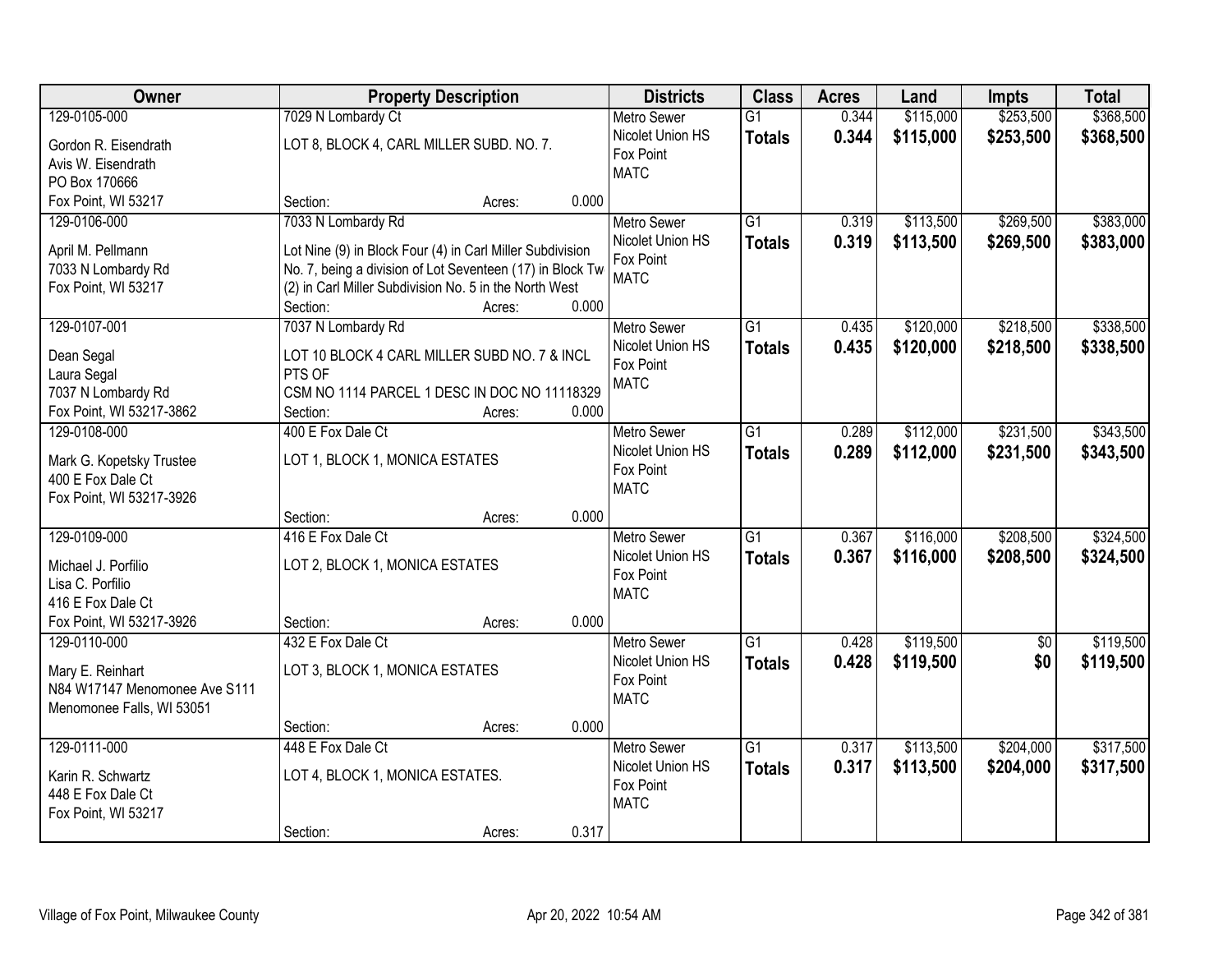| Owner                                              | <b>Property Description</b>                              |        |       | <b>Districts</b>              | <b>Class</b>    | <b>Acres</b> | Land      | <b>Impts</b> | <b>Total</b> |
|----------------------------------------------------|----------------------------------------------------------|--------|-------|-------------------------------|-----------------|--------------|-----------|--------------|--------------|
| 129-0112-000                                       | 454 E Fox Dale Ct                                        |        |       | <b>Metro Sewer</b>            | $\overline{G1}$ | 0.301        | \$112,500 | \$127,700    | \$240,200    |
| Bijan Rasuli                                       | LOT 5, BLK. 1, MONICA ESTATES EXCEPT WEST 1.5            |        |       | Nicolet Union HS<br>Fox Point | <b>Totals</b>   | 0.301        | \$112,500 | \$127,700    | \$240,200    |
| Parvin Rasuli                                      | <b>FEET</b>                                              |        |       | <b>MATC</b>                   |                 |              |           |              |              |
| 454 E Fox Dale Ct                                  |                                                          |        |       |                               |                 |              |           |              |              |
| Fox Point, WI 53217-3926                           | Section:                                                 | Acres: | 0.000 |                               |                 |              |           |              |              |
| 129-0113-000                                       | 470 E Fox Dale Ct                                        |        |       | <b>Metro Sewer</b>            | $\overline{G1}$ | 0.337        | \$114,500 | \$340,000    | \$454,500    |
| Kurt S. Ostoic                                     | LOT 6, BLOCK 1, MONICA ESTATES                           |        |       | Nicolet Union HS              | <b>Totals</b>   | 0.337        | \$114,500 | \$340,000    | \$454,500    |
| 470 E Fox Dale Ct                                  |                                                          |        |       | Fox Point                     |                 |              |           |              |              |
| Fox Point, WI 53217-3926                           |                                                          |        |       | <b>MATC</b>                   |                 |              |           |              |              |
|                                                    | Section:                                                 | Acres: | 0.337 |                               |                 |              |           |              |              |
| 129-0114-000                                       | 500 E Fox Dale Ct                                        |        |       | Metro Sewer                   | $\overline{G1}$ | 0.432        | \$119,500 | \$229,100    | \$348,600    |
|                                                    |                                                          |        |       | Nicolet Union HS              | <b>Totals</b>   | 0.432        | \$119,500 | \$229,100    | \$348,600    |
| Robert M. Dietz<br>Anni Mearis                     | LOT 7, BLOCK 1 MONICA ESTATES                            |        |       | Fox Point                     |                 |              |           |              |              |
| 500 E Fox Dale Ct                                  |                                                          |        |       | <b>MATC</b>                   |                 |              |           |              |              |
| Fox Point, WI 53217                                | Section:                                                 | Acres: | 0.000 |                               |                 |              |           |              |              |
| 129-0115-000                                       | 512 E Fox Dale Ct                                        |        |       | <b>Metro Sewer</b>            | $\overline{G1}$ | 0.359        | \$116,000 | \$194,000    | \$310,000    |
|                                                    |                                                          |        |       | Nicolet Union HS              | <b>Totals</b>   | 0.359        | \$116,000 | \$194,000    | \$310,000    |
| Jason Fechner                                      | LOT 8, BLOCK 1, MONICA ESTATES                           |        |       | Fox Point                     |                 |              |           |              |              |
| 512 E Fox Dale Ct                                  |                                                          |        |       | <b>MATC</b>                   |                 |              |           |              |              |
| Fox Point, WI 53217                                |                                                          |        |       |                               |                 |              |           |              |              |
|                                                    | Section:                                                 | Acres: | 0.359 |                               |                 |              |           |              |              |
| 129-0116-000                                       | 524 E Fox Dale Ct                                        |        |       | <b>Metro Sewer</b>            | $\overline{G1}$ | 0.289        | \$112,000 | \$170,500    | \$282,500    |
| Al D. Vizgaitis                                    | LOT 9, BLOCK 1, MONICA ESTATES                           |        |       | Nicolet Union HS<br>Fox Point | <b>Totals</b>   | 0.289        | \$112,000 | \$170,500    | \$282,500    |
| Heidi E. Vizgaitis                                 |                                                          |        |       | <b>MATC</b>                   |                 |              |           |              |              |
| 524 E Fox Dale Ct                                  |                                                          |        |       |                               |                 |              |           |              |              |
| Fox Point, WI 53217-3928                           | Section:                                                 | Acres: | 0.000 |                               |                 |              |           |              |              |
| 129-0117-000                                       | 536 E Fox Dale Ct                                        |        |       | <b>Metro Sewer</b>            | $\overline{G1}$ | 0.291        | \$112,000 | \$129,500    | \$241,500    |
| Brian Mcmurtagh                                    | Lot 10 in Block 1 in Monica Estates, being a Subdivision |        |       | Nicolet Union HS              | <b>Totals</b>   | 0.291        | \$112,000 | \$129,500    | \$241,500    |
| Theresa Mcmurtagh                                  | a part of the Northwest Fraction 1/4 of Section 21, in   |        |       | Fox Point                     |                 |              |           |              |              |
| 536 E Fox Dale Ct                                  | Township 8 North, Range 22 East, in the Village of Fox   |        |       | <b>MATC</b>                   |                 |              |           |              |              |
| Fox Point, WI 53217                                | Section:                                                 | Acres: | 0.000 |                               |                 |              |           |              |              |
| 129-0118-000                                       | 548 E Fox Dale Ct                                        |        |       | <b>Metro Sewer</b>            | $\overline{G1}$ | 0.303        | \$113,000 | \$174,500    | \$287,500    |
|                                                    | LOT 11, BLOCK 1, MONICA ESTATES.                         |        |       | Nicolet Union HS              | <b>Totals</b>   | 0.303        | \$113,000 | \$174,500    | \$287,500    |
| Raymond and Eunice Kowalske Trust<br>3379 Caleb Ct |                                                          |        |       | Fox Point                     |                 |              |           |              |              |
| West Bend, WI 53090                                |                                                          |        |       | <b>MATC</b>                   |                 |              |           |              |              |
|                                                    | Section:                                                 | Acres: | 0.303 |                               |                 |              |           |              |              |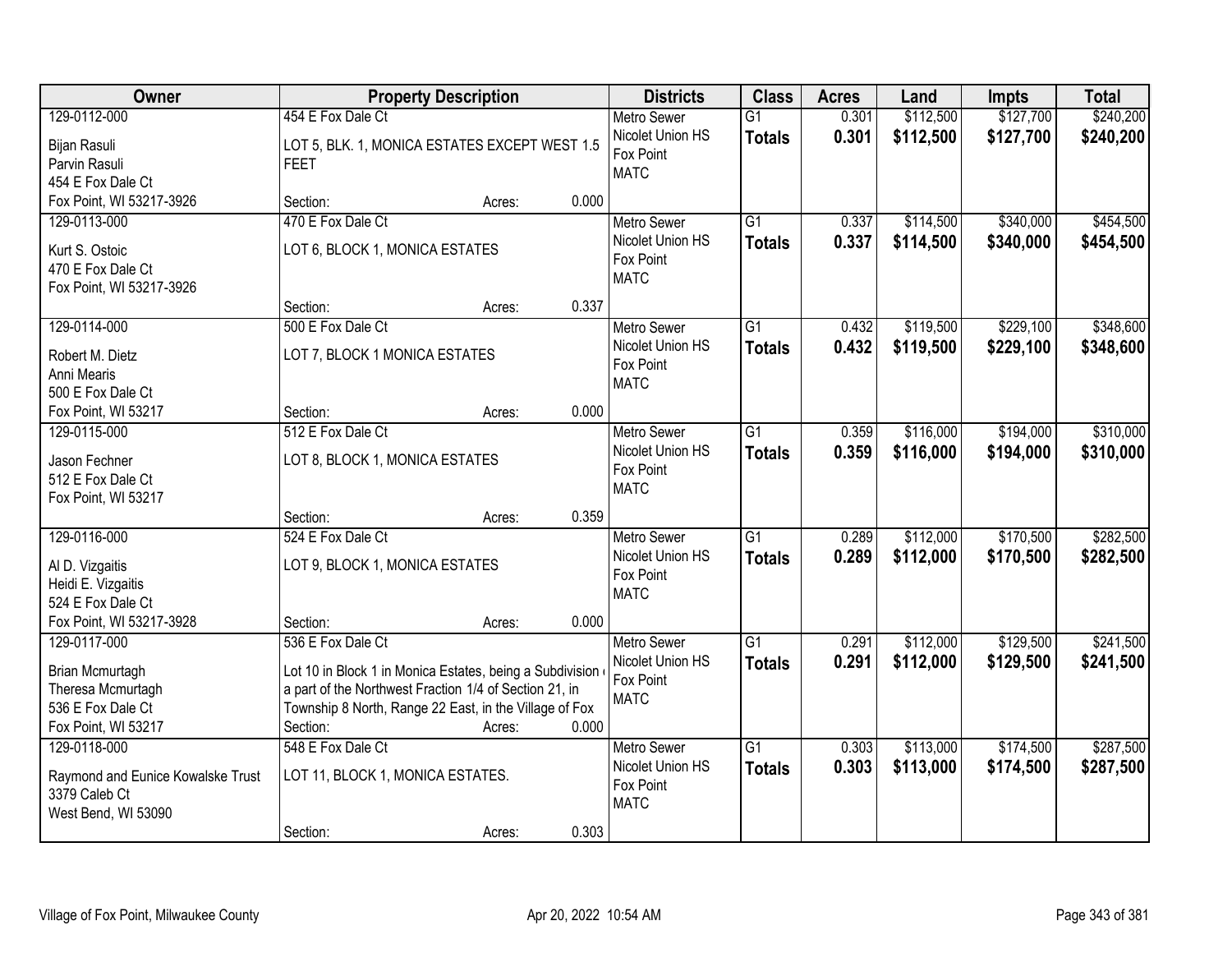| Owner                              | <b>Property Description</b>                                |                 | <b>Districts</b>              | <b>Class</b>    | <b>Acres</b> | Land      | <b>Impts</b> | <b>Total</b> |
|------------------------------------|------------------------------------------------------------|-----------------|-------------------------------|-----------------|--------------|-----------|--------------|--------------|
| 129-0119-000                       | 560 E Fox Dale Ct                                          |                 | <b>Metro Sewer</b>            | $\overline{G1}$ | 0.284        | \$112,000 | \$190,500    | \$302,500    |
| Aleksandr G. Ukhanov               | LOT 12, BLOCK 1, MONICA ESTATES.                           |                 | Nicolet Union HS              | <b>Totals</b>   | 0.284        | \$112,000 | \$190,500    | \$302,500    |
| Dina I. Ukhanov                    |                                                            |                 | Fox Point                     |                 |              |           |              |              |
| 560 E Fox Dale Ct                  |                                                            |                 | <b>MATC</b>                   |                 |              |           |              |              |
| Fox Point, WI 53217-3928           | Section:                                                   | 0.284<br>Acres: |                               |                 |              |           |              |              |
| 129-0120-000                       | 570 E Fox Dale Rd                                          |                 | <b>Metro Sewer</b>            | $\overline{G1}$ | 0.276        | \$111,500 | \$179,500    | \$291,000    |
| Carri E. Beau                      | Lot 13, in Block 1, in Monica Estates, being a Subdivision |                 | Nicolet Union HS              | <b>Totals</b>   | 0.276        | \$111,500 | \$179,500    | \$291,000    |
| 570 E Fox Dale Rd                  | of a part of the Northwest Fractional 1/4 of               |                 | Fox Point                     |                 |              |           |              |              |
| Fox Point, WI 53217                | Section 21, Town 8 North, Range 22 East, in the Village    |                 | <b>MATC</b>                   |                 |              |           |              |              |
|                                    | Section:                                                   | 0.000<br>Acres: |                               |                 |              |           |              |              |
| 129-0121-000                       | 580 E Fox Dale Rd                                          |                 | <b>Metro Sewer</b>            | G1              | 0.265        | \$111,000 | \$171,000    | \$282,000    |
|                                    |                                                            |                 | Nicolet Union HS              | <b>Totals</b>   | 0.265        | \$111,000 | \$171,000    | \$282,000    |
| Katrina Lipman<br>Matthew Lipman   | LOT 14, BLOCK 1, MONICA ESTATES                            |                 | Fox Point                     |                 |              |           |              |              |
| 580 E Fox Dale Rd                  |                                                            |                 | <b>MATC</b>                   |                 |              |           |              |              |
| Fox Point, WI 53217-3934           | Section:                                                   | 0.000<br>Acres: |                               |                 |              |           |              |              |
| 129-0122-000                       | 590 E Fox Dale Rd                                          |                 | <b>Metro Sewer</b>            | $\overline{G1}$ | 0.276        | \$111,500 | \$159,500    | \$271,000    |
|                                    |                                                            |                 | Nicolet Union HS              | <b>Totals</b>   | 0.276        | \$111,500 | \$159,500    | \$271,000    |
| Shreejay M. Mehta                  | LOT 15, BLOCK 1, MONICA ESTATES.                           |                 | Fox Point                     |                 |              |           |              |              |
| 590 E Fox Dale Rd                  |                                                            |                 | <b>MATC</b>                   |                 |              |           |              |              |
| Fox Point, WI 53217-3934           | Section:                                                   | 0.000<br>Acres: |                               |                 |              |           |              |              |
| 129-0123-000                       | 6800 N Reynard Rd                                          |                 | <b>Metro Sewer</b>            | $\overline{G1}$ | 0.283        | \$111,500 | \$242,800    | \$354,300    |
|                                    |                                                            |                 | Nicolet Union HS              | <b>Totals</b>   | 0.283        | \$111,500 | \$242,800    | \$354,300    |
| Robert B. Cordova                  | LOT 1, BLOCK 2, MONICA ESTATES                             |                 | Fox Point                     |                 |              |           |              |              |
| Christine Cordova                  |                                                            |                 | <b>MATC</b>                   |                 |              |           |              |              |
| 6800 N Reynard Rd                  |                                                            |                 |                               |                 |              |           |              |              |
| Fox Point, WI 53217                | Section:                                                   | 0.000<br>Acres: |                               |                 |              |           |              |              |
| 129-0124-000                       | 6806 N Reynard Rd                                          |                 | Metro Sewer                   | $\overline{G1}$ | 0.281        | \$111,500 | \$247,200    | \$358,700    |
| James L. Sebern and Mary Josephine | Lot 2, Block 2, Monica Estates, being a Subdivision of a   |                 | Nicolet Union HS<br>Fox Point | <b>Totals</b>   | 0.281        | \$111,500 | \$247,200    | \$358,700    |
| Sebern Revocable Tru               | part of the Northwest 1/4 of Section 21, Township 8 North  |                 | <b>MATC</b>                   |                 |              |           |              |              |
| 6806 N Raynerd                     | Range 22 East, in the Village of Fox Point, Milwaukee      |                 |                               |                 |              |           |              |              |
| Fox Point, WI 53217                | Section:                                                   | 0.000<br>Acres: |                               |                 |              |           |              |              |
| 129-0125-000                       | 6812 N Reynard Rd                                          |                 | Metro Sewer                   | $\overline{G1}$ | 0.287        | \$112,000 | \$204,500    | \$316,500    |
| Brian S. Peterson                  | LOT 3, BLOCK 2, MONICA ESTATES                             |                 | Nicolet Union HS              | <b>Totals</b>   | 0.287        | \$112,000 | \$204,500    | \$316,500    |
| Karen M. Malhiot                   |                                                            |                 | Fox Point<br><b>MATC</b>      |                 |              |           |              |              |
| 800 Carraway Crossing              |                                                            |                 |                               |                 |              |           |              |              |
| <b>Suite 8202</b>                  | Section:                                                   | 0.000<br>Acres: |                               |                 |              |           |              |              |
| Chapel Hill, NC 27516              |                                                            |                 |                               |                 |              |           |              |              |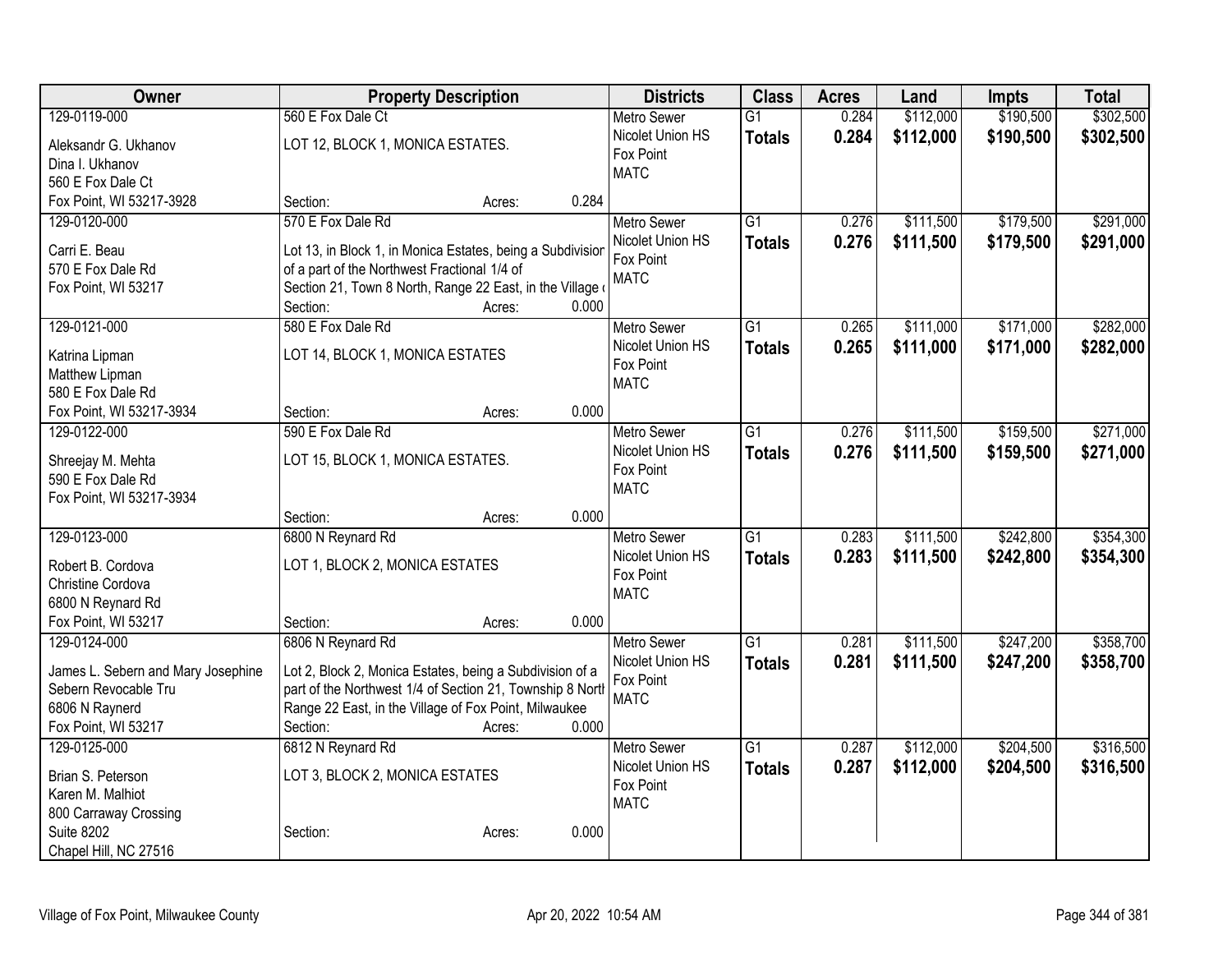| Owner                                | <b>Property Description</b>                               | <b>Districts</b>              | <b>Class</b>    | <b>Acres</b> | Land      | <b>Impts</b> | <b>Total</b> |
|--------------------------------------|-----------------------------------------------------------|-------------------------------|-----------------|--------------|-----------|--------------|--------------|
| 129-0126-000                         | 6818 N Reynard Rd                                         | <b>Metro Sewer</b>            | $\overline{G1}$ | 0.298        | \$112,500 | \$164,500    | \$277,000    |
| Huppert Trust Dated June 9, 2015     | LOT 4, IN BLOCK 2, IN MONICA ESTATES, BEING A             | Nicolet Union HS              | <b>Totals</b>   | 0.298        | \$112,500 | \$164,500    | \$277,000    |
| 6818 N Reynard Rd                    | SUBDIVISION OF A PART OF THE NORTHWEST                    | Fox Point                     |                 |              |           |              |              |
| Fox Point, WI 53217                  | FRACTIONAL 1/4 OF SECTION 21, IN TOWNSHIP 8               | <b>MATC</b>                   |                 |              |           |              |              |
|                                      | 0.000<br>Section:<br>Acres:                               |                               |                 |              |           |              |              |
| 129-0127-000                         | 6824 N Reynard Rd                                         | <b>Metro Sewer</b>            | $\overline{G1}$ | 0.308        | \$113,000 | \$258,000    | \$371,000    |
| Steven J. Tarney                     | LOT 5, BLOCK 2, MONICA ESTATES                            | Nicolet Union HS              | <b>Totals</b>   | 0.308        | \$113,000 | \$258,000    | \$371,000    |
| Mary J. Tarney                       |                                                           | Fox Point                     |                 |              |           |              |              |
| 6824 N Reynard Rd                    |                                                           | <b>MATC</b>                   |                 |              |           |              |              |
| Fox Point, WI 53217-3938             | 0.000<br>Section:<br>Acres:                               |                               |                 |              |           |              |              |
| 129-0128-000                         | 6830 N Reynard Rd                                         | Metro Sewer                   | $\overline{G1}$ | 0.319        | \$113,500 | \$146,400    | \$259,900    |
| Robert Bemm                          | LOT 6, BLOCK 2, MONICA ESTATES                            | Nicolet Union HS              | <b>Totals</b>   | 0.319        | \$113,500 | \$146,400    | \$259,900    |
| 6830 N Reynard Rd                    |                                                           | Fox Point                     |                 |              |           |              |              |
| Fox Point, WI 53217-3938             |                                                           | <b>MATC</b>                   |                 |              |           |              |              |
|                                      | 0.000<br>Section:<br>Acres:                               |                               |                 |              |           |              |              |
| 129-0129-000                         | 6836 N Reynard Rd                                         | <b>Metro Sewer</b>            | $\overline{G1}$ | 0.270        | \$111,000 | \$240,000    | \$351,000    |
|                                      | LOT 7, BLOCK 2, MONICA ESTATES                            | Nicolet Union HS              | <b>Totals</b>   | 0.270        | \$111,000 | \$240,000    | \$351,000    |
| Jeffrey A. Aranda<br>Diane R. Aranda |                                                           | Fox Point                     |                 |              |           |              |              |
| 6836 N Reynard Rd                    |                                                           | <b>MATC</b>                   |                 |              |           |              |              |
| Fox Point, WI 53217-3938             | 0.000<br>Section:<br>Acres:                               |                               |                 |              |           |              |              |
| 129-0130-000                         | 6842 N Reynard Rd                                         | <b>Metro Sewer</b>            | $\overline{G1}$ | 0.310        | \$113,000 | \$204,500    | \$317,500    |
|                                      |                                                           | Nicolet Union HS              | <b>Totals</b>   | 0.310        | \$113,000 | \$204,500    | \$317,500    |
| Charles A. Rozewicz                  | Lot 8, in Block 2, in Monica Estates, being a Subdivision | Fox Point                     |                 |              |           |              |              |
| 6842 N Reynard Rd                    | a part of the Northwest One-Quarter of Section 21, in     | <b>MATC</b>                   |                 |              |           |              |              |
| Fox Point, WI 53217                  | Township 8                                                |                               |                 |              |           |              |              |
|                                      | 0.310<br>Section: 21<br>Acres:                            |                               |                 |              |           |              |              |
| 129-0131-000                         | 571 E Fox Dale Rd                                         | Metro Sewer                   | $\overline{G1}$ | 0.440        | \$120,000 | \$173,200    | \$293,200    |
| Kevin H. Atari                       | LOT 9, BLOCK 2, MONICA ESTATES                            | Nicolet Union HS<br>Fox Point | <b>Totals</b>   | 0.440        | \$120,000 | \$173,200    | \$293,200    |
| 1604 Culbreath Isles Dr              |                                                           | <b>MATC</b>                   |                 |              |           |              |              |
| Tampa, FL 33629                      |                                                           |                               |                 |              |           |              |              |
|                                      | 0.000<br>Section:<br>Acres:                               |                               |                 |              |           |              |              |
| 129-0132-000                         | 581 E Fox Dale Rd                                         | <b>Metro Sewer</b>            | $\overline{G1}$ | 0.298        | \$112,500 | \$220,300    | \$332,800    |
| George T. Ryan                       | LOT 10, BLOCK 2, MONICA ESTATES.                          | Nicolet Union HS              | <b>Totals</b>   | 0.298        | \$112,500 | \$220,300    | \$332,800    |
| Nancy J. Ryan                        |                                                           | Fox Point                     |                 |              |           |              |              |
| 581 E Fox Dale Rd                    |                                                           | <b>MATC</b>                   |                 |              |           |              |              |
| Fox Point, WI 53217-3935             | 0.000<br>Section:<br>Acres:                               |                               |                 |              |           |              |              |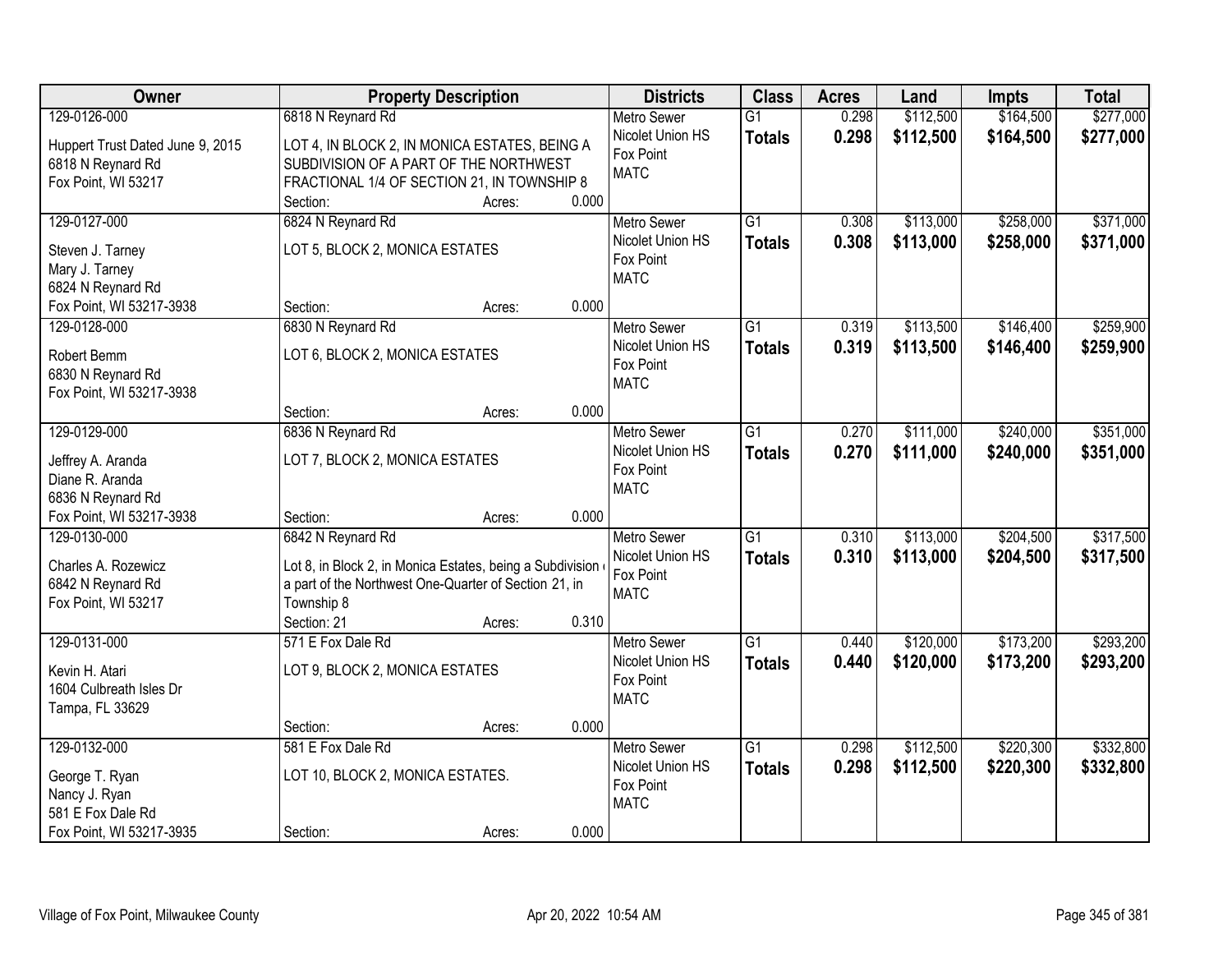| Owner                    |                                                           | <b>Property Description</b> |       | <b>Districts</b>         | <b>Class</b>    | <b>Acres</b> | Land      | <b>Impts</b> | <b>Total</b> |
|--------------------------|-----------------------------------------------------------|-----------------------------|-------|--------------------------|-----------------|--------------|-----------|--------------|--------------|
| 129-0133-000             | 591 E Fox Dale Rd                                         |                             |       | <b>Metro Sewer</b>       | $\overline{G1}$ | 0.275        | \$111,500 | \$143,500    | \$255,000    |
| Ekaterina Vargas         | LOT 11, BLOCK 2 MONICA ESTATES                            |                             |       | Nicolet Union HS         | <b>Totals</b>   | 0.275        | \$111,500 | \$143,500    | \$255,000    |
| 591 E Dale Rd            |                                                           |                             |       | Fox Point                |                 |              |           |              |              |
| Fox Point, WI 53217      |                                                           |                             |       | <b>MATC</b>              |                 |              |           |              |              |
|                          | Section:                                                  | Acres:                      | 0.275 |                          |                 |              |           |              |              |
| 129-0134-000             | 6837 N Santa Monica Blvd                                  |                             |       | <b>Metro Sewer</b>       | $\overline{G1}$ | 0.303        | \$113,000 | \$249,500    | \$362,500    |
| Paul D. Brunette         | Lot Twelve (12), in Block Two (2), in Monica Estates,     |                             |       | Nicolet Union HS         | <b>Totals</b>   | 0.303        | \$113,000 | \$249,500    | \$362,500    |
| 6837 N Santa Monica Blvd | being a Subdivision of a part of the Northwest One-quarte |                             |       | Fox Point                |                 |              |           |              |              |
| Fox Point, WI 53217      | (1/4) of Section Twenty-one (21), in Township Eight (8)   |                             |       | <b>MATC</b>              |                 |              |           |              |              |
|                          | Section:                                                  | Acres:                      | 0.000 |                          |                 |              |           |              |              |
| 129-0135-000             | 6831 N Santa Monica Blvd                                  |                             |       | <b>Metro Sewer</b>       | G1              | 0.375        | \$116,500 | \$207,000    | \$323,500    |
|                          |                                                           |                             |       | Nicolet Union HS         | <b>Totals</b>   | 0.375        | \$116,500 | \$207,000    | \$323,500    |
| Alan M. Bern             | LOT 13, BLOCK 2, MONICA ESTATES.                          |                             |       | Fox Point                |                 |              |           |              |              |
| Barbara A. Bern          |                                                           |                             |       | <b>MATC</b>              |                 |              |           |              |              |
| 6831 N Santa Monica Blv  |                                                           |                             | 0.000 |                          |                 |              |           |              |              |
| Fox Point, WI 53217-3941 | Section:                                                  | Acres:                      |       |                          |                 |              |           |              |              |
| 129-0136-000             | 6825 N Santa Monica Blvd                                  |                             |       | <b>Metro Sewer</b>       | G1              | 0.353        | \$115,500 | \$165,500    | \$281,000    |
| John M. McFadyen         | LOT 14 BLOCK 2 MONICA ESTATES                             |                             |       | Nicolet Union HS         | <b>Totals</b>   | 0.353        | \$115,500 | \$165,500    | \$281,000    |
| 7500 Crossway Rd         |                                                           |                             |       | Fox Point<br><b>MATC</b> |                 |              |           |              |              |
| Fox Point, WI 53217      |                                                           |                             |       |                          |                 |              |           |              |              |
|                          | Section:                                                  | Acres:                      | 0.000 |                          |                 |              |           |              |              |
| 129-0137-000             | 6819 N Santa Monica Blvd                                  |                             |       | <b>Metro Sewer</b>       | $\overline{G1}$ | 0.332        | \$114,500 | \$239,500    | \$354,000    |
| Phillip Kolmas           | LOT 15, BLOCK 2, MONICA ESTATES.                          |                             |       | Nicolet Union HS         | <b>Totals</b>   | 0.332        | \$114,500 | \$239,500    | \$354,000    |
| Jean Kolmas              |                                                           |                             |       | Fox Point                |                 |              |           |              |              |
| 6819 N Santa Monica Blv  |                                                           |                             |       | <b>MATC</b>              |                 |              |           |              |              |
| Fox Point, WI 53217-3941 | Section:                                                  | Acres:                      | 0.000 |                          |                 |              |           |              |              |
| 129-0138-000             | 6813 N Santa Monica Blvd                                  |                             |       | <b>Metro Sewer</b>       | $\overline{G1}$ | 0.311        | \$113,000 | \$161,000    | \$274,000    |
|                          |                                                           |                             |       | Nicolet Union HS         | <b>Totals</b>   | 0.311        | \$113,000 | \$161,000    | \$274,000    |
| Kathleen Slaybaugh Pyatt | LOT 16, BLOCK 2, MONICA ESTATES.                          |                             |       | Fox Point                |                 |              |           |              |              |
| 6813 N Santa Monica Blv  |                                                           |                             |       | <b>MATC</b>              |                 |              |           |              |              |
| Fox Point, WI 53217-3941 |                                                           |                             |       |                          |                 |              |           |              |              |
|                          | Section:                                                  | Acres:                      | 0.000 |                          |                 |              |           |              |              |
| 129-0139-000             | 6807 N Santa Monica Blvd                                  |                             |       | <b>Metro Sewer</b>       | $\overline{G1}$ | 0.289        | \$112,000 | \$139,000    | \$251,000    |
| Lahrache Investments LLC | LOT 17, BLOCK 2, MONICA ESTATES                           |                             |       | Nicolet Union HS         | <b>Totals</b>   | 0.289        | \$112,000 | \$139,000    | \$251,000    |
| 106 W Seaboth St         |                                                           |                             |       | Fox Point                |                 |              |           |              |              |
| <b>Unit 905</b>          |                                                           |                             |       | <b>MATC</b>              |                 |              |           |              |              |
| Milwaukee, WI 53204      | Section:                                                  | Acres:                      | 0.000 |                          |                 |              |           |              |              |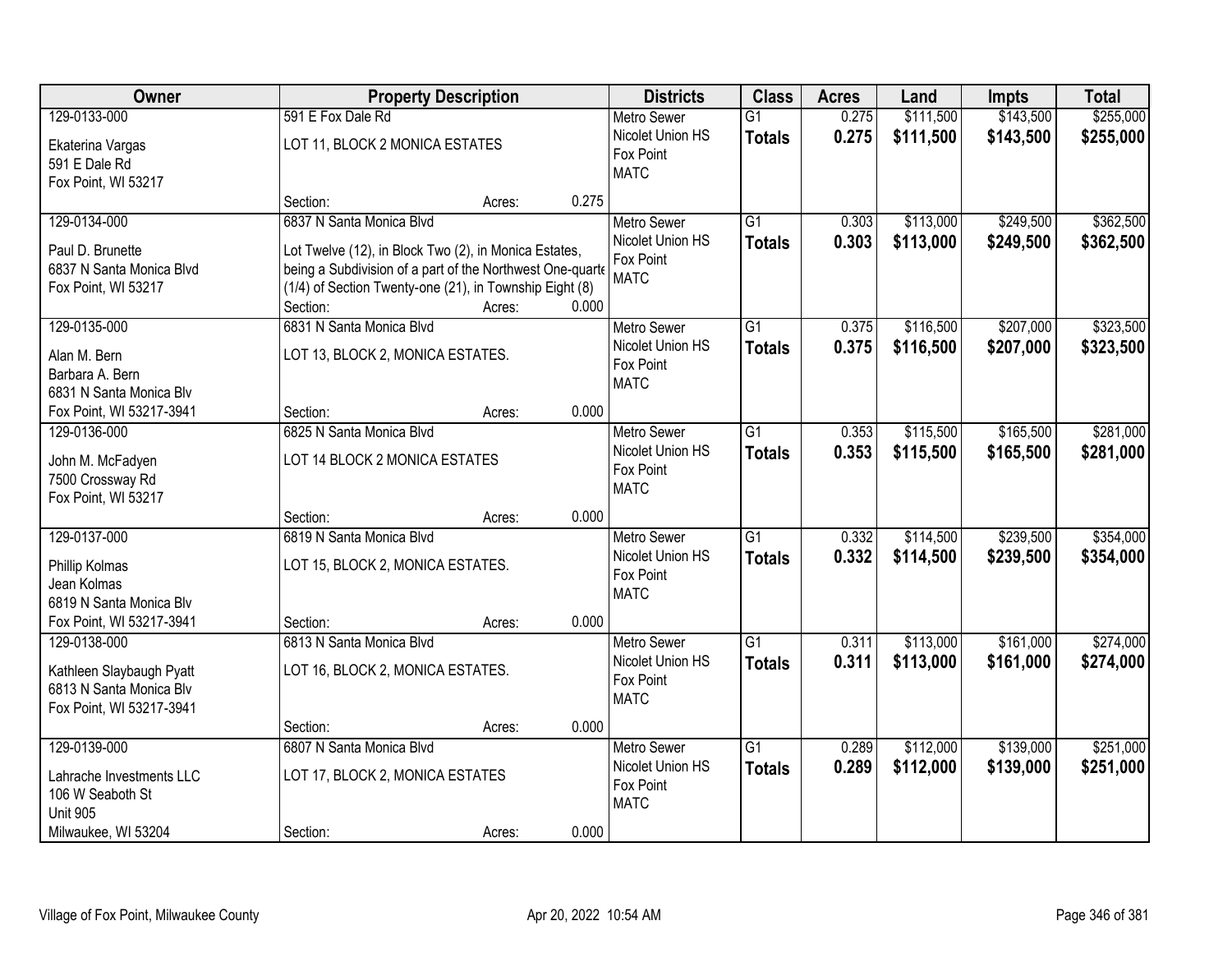| Owner                                    | <b>Property Description</b>                               | <b>Districts</b>   | <b>Class</b>    | <b>Acres</b> | Land      | <b>Impts</b> | <b>Total</b> |
|------------------------------------------|-----------------------------------------------------------|--------------------|-----------------|--------------|-----------|--------------|--------------|
| 129-0140-000                             | 6801 N Santa Monica Blvd                                  | <b>Metro Sewer</b> | $\overline{G1}$ | 0.300        | \$112,500 | \$211,500    | \$324,000    |
| Angela G. VanSistine                     | Lot Eighteen (18), in Block Two (2), in Monica Estates,   | Nicolet Union HS   | <b>Totals</b>   | 0.300        | \$112,500 | \$211,500    | \$324,000    |
| Andrew D. VanSistine                     | being a Subdivision of a part of the Northwest Fractional | Fox Point          |                 |              |           |              |              |
| 6801 N Santa Monica Blvd                 | 1/4 of Section 21, Township 8 North, Range 22 East, in    | <b>MATC</b>        |                 |              |           |              |              |
| Fox Point, WI 53217                      | 0.000<br>Section:<br>Acres:                               |                    |                 |              |           |              |              |
| 129-0141-000                             | 7050 N Belmont Ln                                         | Metro Sewer        | $\overline{G1}$ | 0.243        | \$211,500 | \$473,000    | \$684,500    |
|                                          |                                                           | Nicolet Union HS   |                 | 0.243        | \$211,500 | \$473,000    | \$684,500    |
| Daniel McLennan                          | LOT 1, BLOCK 1, RAVINA                                    | Fox Point          | <b>Totals</b>   |              |           |              |              |
| Elyan Ruiz Solano                        |                                                           | <b>MATC</b>        |                 |              |           |              |              |
| 7050 N Belmont Ln                        |                                                           |                    |                 |              |           |              |              |
| Fox Point, WI 53217                      | 0.000<br>Section:<br>Acres:                               |                    |                 |              |           |              |              |
| 129-0142-000                             | 7025 N Barnett Ln                                         | <b>Metro Sewer</b> | G1              | 0.248        | \$216,500 | \$428,500    | \$645,000    |
|                                          |                                                           | Nicolet Union HS   | <b>Totals</b>   | 0.248        | \$216,500 | \$428,500    | \$645,000    |
| George Matthews<br><b>Ginna Matthews</b> | LOT 2, BLOCK 1, RAVINA                                    | Fox Point          |                 |              |           |              |              |
|                                          |                                                           | <b>MATC</b>        |                 |              |           |              |              |
| 7025 N Barnett Ln                        | 0.000<br>Section:                                         |                    |                 |              |           |              |              |
| Fox Point, WI 53217                      | Acres:                                                    |                    |                 |              |           |              |              |
| 129-0143-000                             | 7019 N Barnett Ln                                         | <b>Metro Sewer</b> | G1              | 0.263        | \$229,000 | \$265,500    | \$494,500    |
| Petre I. Wecsler                         | LOT 3, BLOCK 1. RAVINA                                    | Nicolet Union HS   | <b>Totals</b>   | 0.263        | \$229,000 | \$265,500    | \$494,500    |
| Doina Wecsler                            |                                                           | Fox Point          |                 |              |           |              |              |
| 7019 N Barnett Ln                        |                                                           | <b>MATC</b>        |                 |              |           |              |              |
| Fox Point, WI 53217-3606                 | 0.000<br>Section:<br>Acres:                               |                    |                 |              |           |              |              |
| 129-0144-000                             | 7013 N Barnett Ln                                         | <b>Metro Sewer</b> | $\overline{G1}$ | 0.273        | \$237,500 | \$148,000    | \$385,500    |
|                                          |                                                           | Nicolet Union HS   | <b>Totals</b>   | 0.273        | \$237,500 | \$148,000    | \$385,500    |
| Chieu D Tran, Trustee of The Chieu       | LOT 4, IN BLOCK 1, IN RAVINA, BEING A                     | Fox Point          |                 |              |           |              |              |
| Tran Living Trust, D                     | SUBDIVISION OF A PART OF THE NORTHWEST                    | <b>MATC</b>        |                 |              |           |              |              |
| 7013 N Barnett Ln                        | One-Quarter OF SECTION 21,                                |                    |                 |              |           |              |              |
| Fox Point, WI 53217                      | Section: 21<br>0.273<br>Acres:                            |                    |                 |              |           |              |              |
| 129-0145-000                             | 7007 N Barnett Ln                                         | Metro Sewer        | $\overline{G1}$ | 0.282        | \$246,000 | \$331,000    | \$577,000    |
| Rocio Maria Diaz                         | Lot Five (5), in Block One (1), in Ravina, being a        | Nicolet Union HS   | <b>Totals</b>   | 0.282        | \$246,000 | \$331,000    | \$577,000    |
| Jose Manuel Munoz Quiroga                | Subdivision of part of Lot 1 in Fractional Section 21, in | Fox Point          |                 |              |           |              |              |
| 7007 N Barnett Ln                        | Township 8 North, Range 22 East, in the Village Fox       | <b>MATC</b>        |                 |              |           |              |              |
| Fox Point, WI 53217                      | 0.282<br>Section:<br>Acres:                               |                    |                 |              |           |              |              |
| 129-0146-000                             | 820 E Green Tree Rd                                       | <b>Metro Sewer</b> | $\overline{G1}$ | 0.292        | \$254,500 | \$298,000    | \$552,500    |
|                                          |                                                           | Nicolet Union HS   | <b>Totals</b>   | 0.292        | \$254,500 | \$298,000    | \$552,500    |
| William M. Shows                         | LOT 6, BLOCK 1, RAVINA SCHOOL DIST 2                      | Fox Point          |                 |              |           |              |              |
| Paula G. Shows                           |                                                           | <b>MATC</b>        |                 |              |           |              |              |
| 820 E Green Tree Rd                      |                                                           |                    |                 |              |           |              |              |
| Fox Point, WI 53217-3617                 | 0.000<br>Section:<br>Acres:                               |                    |                 |              |           |              |              |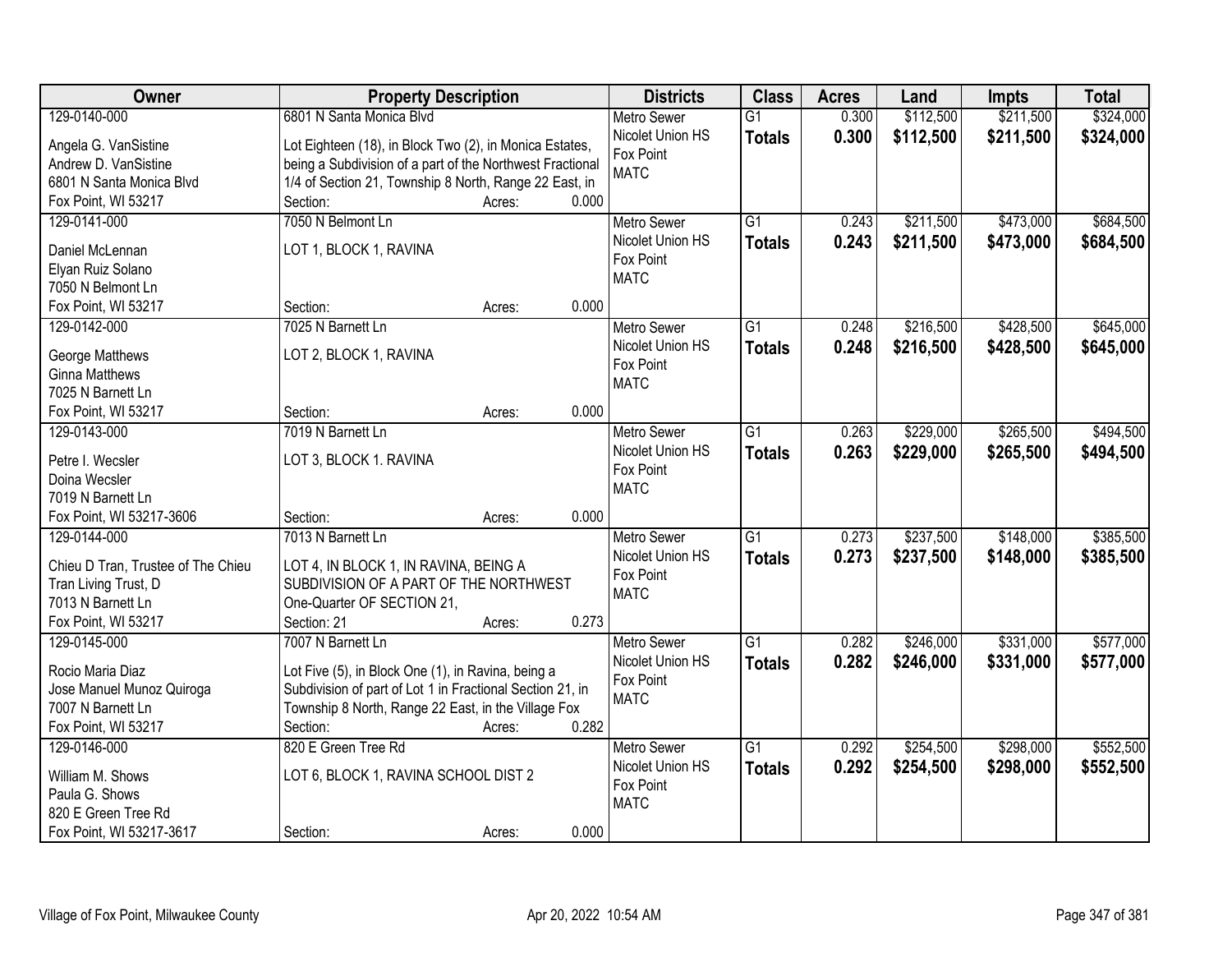| Owner                              |                                      | <b>Property Description</b> |       | <b>Districts</b>              | <b>Class</b>    | <b>Acres</b> | Land      | <b>Impts</b> | <b>Total</b> |
|------------------------------------|--------------------------------------|-----------------------------|-------|-------------------------------|-----------------|--------------|-----------|--------------|--------------|
| 129-0147-000                       | 7004 N Belmont Ln                    |                             |       | <b>Metro Sewer</b>            | $\overline{G1}$ | 0.356        | \$290,500 | \$225,500    | \$516,000    |
| Ronald Rosen                       | LOT 7, BLOCK 1, RAVINA               |                             |       | Nicolet Union HS              | <b>Totals</b>   | 0.356        | \$290,500 | \$225,500    | \$516,000    |
| Ludmila Rosen                      |                                      |                             |       | Fox Point                     |                 |              |           |              |              |
| 7004 N Belmont Ln                  |                                      |                             |       | <b>MATC</b>                   |                 |              |           |              |              |
| Fox Point, WI 53217-3613           | Section:                             | Acres:                      | 0.000 |                               |                 |              |           |              |              |
| 129-0148-000                       | 7022 N Belmont Ln                    |                             |       | <b>Metro Sewer</b>            | $\overline{G1}$ | 0.335        | \$290,500 | \$247,000    | \$537,500    |
| Paul A. Feider                     | LOT 8. BLOCK 1, RAVINA               |                             |       | Nicolet Union HS              | <b>Totals</b>   | 0.335        | \$290,500 | \$247,000    | \$537,500    |
| Sara L. Feider                     |                                      |                             |       | Fox Point                     |                 |              |           |              |              |
| 7022 N Belmont Ln                  |                                      |                             |       | <b>MATC</b>                   |                 |              |           |              |              |
| Fox Point, WI 53217                | Section:                             | Acres:                      | 0.000 |                               |                 |              |           |              |              |
| 129-0149-000                       | 7028 N Belmont Ln                    |                             |       | Metro Sewer                   | $\overline{G1}$ | 0.361        | \$291,000 | \$224,500    | \$515,500    |
|                                    |                                      |                             |       | Nicolet Union HS              | <b>Totals</b>   | 0.361        | \$291,000 | \$224,500    | \$515,500    |
| Lori S. Buley<br>7028 N Belmont Ln | LOT 9, BLOCK 1, RAVINA SCHOOL DIST 2 |                             |       | Fox Point                     |                 |              |           |              |              |
| Fox Point, WI 53217-3613           |                                      |                             |       | <b>MATC</b>                   |                 |              |           |              |              |
|                                    | Section:                             | Acres:                      | 0.000 |                               |                 |              |           |              |              |
| 129-0150-000                       | 7030 N Belmont Ln                    |                             |       | <b>Metro Sewer</b>            | $\overline{G1}$ | 0.355        | \$290,500 | \$312,000    | \$602,500    |
|                                    |                                      |                             |       | Nicolet Union HS              | <b>Totals</b>   | 0.355        | \$290,500 | \$312,000    | \$602,500    |
| Karen K. Sullivan                  | LOT 10, BLOCK 1, RAVINA              |                             |       | Fox Point                     |                 |              |           |              |              |
| 7030 N Belmont Ln                  |                                      |                             |       | <b>MATC</b>                   |                 |              |           |              |              |
| Fox Point, WI 53217-3613           |                                      |                             | 0.000 |                               |                 |              |           |              |              |
| 129-0151-000                       | Section:<br>7032 N Belmont Ln        | Acres:                      |       |                               | $\overline{G1}$ |              |           | \$459,500    | \$708,000    |
|                                    |                                      |                             |       | Metro Sewer                   |                 | 0.285        | \$248,500 |              |              |
| David E. Gruber                    | LOT 11, BLK. 1, RAVINA               |                             |       | Nicolet Union HS<br>Fox Point | <b>Totals</b>   | 0.285        | \$248,500 | \$459,500    | \$708,000    |
| Nancy R. Gruber                    |                                      |                             |       | <b>MATC</b>                   |                 |              |           |              |              |
| 7032 N Belmont Ln                  |                                      |                             |       |                               |                 |              |           |              |              |
| Fox Point, WI 53217                | Section:                             | Acres:                      | 0.000 |                               |                 |              |           |              |              |
| 129-0152-001                       | 7103 N Barnett Ln                    |                             |       | <b>Metro Sewer</b>            | $\overline{G1}$ | 0.285        | \$248,000 | \$275,600    | \$523,600    |
| Bradford A. Evans                  | 07103 N BARNETT LN                   |                             |       | Nicolet Union HS              | <b>Totals</b>   | 0.285        | \$248,000 | \$275,600    | \$523,600    |
| 7103 N Barnett Ln                  |                                      |                             |       | Fox Point                     |                 |              |           |              |              |
| Fox Point, WI 53217-3608           |                                      |                             |       | <b>MATC</b>                   |                 |              |           |              |              |
|                                    | Section:                             | Acres:                      | 0.000 |                               |                 |              |           |              |              |
| 129-0153-001                       | 7045 N Belmont Ln                    |                             |       | <b>Metro Sewer</b>            | $\overline{G1}$ | 0.377        | \$291,000 | \$295,200    | \$586,200    |
| Mark T. Hessel                     | 01045 N BELMONT LN                   |                             |       | Nicolet Union HS              | <b>Totals</b>   | 0.377        | \$291,000 | \$295,200    | \$586,200    |
| Angela T. Hessel                   |                                      |                             |       | Fox Point                     |                 |              |           |              |              |
| 7045 N Belmont Ln                  |                                      |                             |       | <b>MATC</b>                   |                 |              |           |              |              |
| Fox Point, WI 53217                | Section:                             | Acres:                      | 0.000 |                               |                 |              |           |              |              |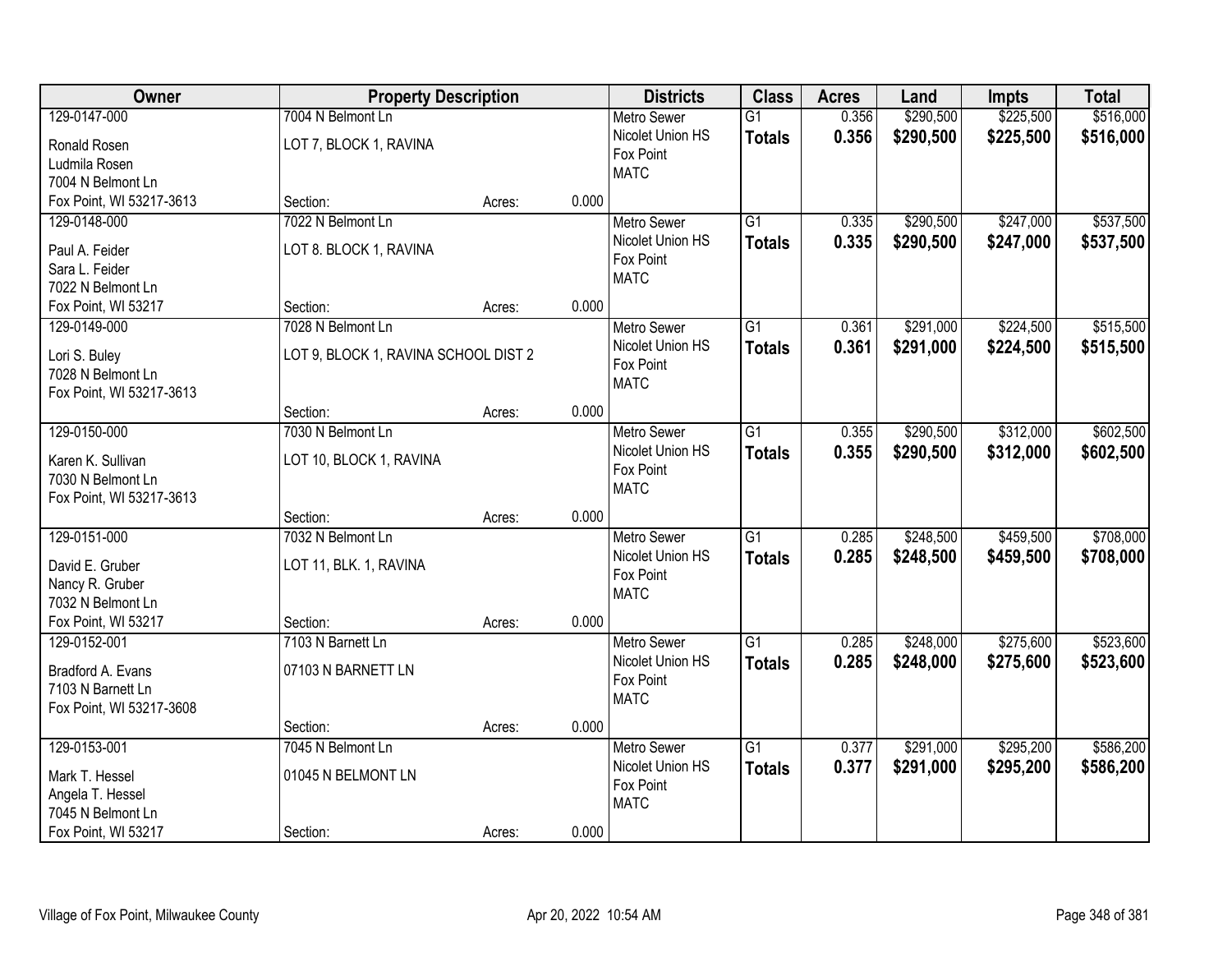| Owner                                                     | <b>Property Description</b>                                 |        |       | <b>Districts</b>   | <b>Class</b>    | <b>Acres</b> | Land      | <b>Impts</b> | <b>Total</b> |
|-----------------------------------------------------------|-------------------------------------------------------------|--------|-------|--------------------|-----------------|--------------|-----------|--------------|--------------|
| 129-0154-000                                              | 7039 N Belmont Ln                                           |        |       | <b>Metro Sewer</b> | $\overline{G1}$ | 0.376        | \$291,000 | \$475,000    | \$766,000    |
| Glen A. Brenner                                           | LOT 3, BLOCK 2, RAVINA                                      |        |       | Nicolet Union HS   | <b>Totals</b>   | 0.376        | \$291,000 | \$475,000    | \$766,000    |
| 7039 N Belmont Ln                                         |                                                             |        |       | Fox Point          |                 |              |           |              |              |
| Fox Point, WI 53217                                       |                                                             |        |       | <b>MATC</b>        |                 |              |           |              |              |
|                                                           | Section:                                                    | Acres: | 0.000 |                    |                 |              |           |              |              |
| 129-0155-000                                              | 7033 N Belmont Ln                                           |        |       | <b>Metro Sewer</b> | $\overline{G1}$ | 1.033        | \$308,500 | \$375,500    | \$684,000    |
|                                                           | LOT 4, BLOCK 2, RAVINA                                      |        |       | Nicolet Union HS   | <b>Totals</b>   | 1.033        | \$308,500 | \$375,500    | \$684,000    |
| Ann M Murphy Revocable Trust of 2006<br>Dated June 13, 20 |                                                             |        |       | Fox Point          |                 |              |           |              |              |
| 7033 N Belmont Ln                                         |                                                             |        |       | <b>MATC</b>        |                 |              |           |              |              |
| Fox Point, WI 53217                                       | Section:                                                    | Acres: | 0.000 |                    |                 |              |           |              |              |
| 129-0156-000                                              | 7031 N Belmont Ln                                           |        |       | Metro Sewer        | $\overline{G1}$ | 0.490        | \$292,500 | \$406,500    | \$699,000    |
|                                                           |                                                             |        |       | Nicolet Union HS   | <b>Totals</b>   | 0.490        | \$292,500 | \$406,500    | \$699,000    |
| Robert J Jansen Jr and Sarah J Jansen                     | Lot 5, Block 2, Ravina, being a Subdivision of part of Lot  |        |       | Fox Point          |                 |              |           |              |              |
| <b>Family Trust</b>                                       | in the Fractional Section 21, Town 8 North, Range 22        |        |       | <b>MATC</b>        |                 |              |           |              |              |
| 7031 N Belmont Ln                                         | East, in the Village of Fox Point, County of Milwaukee,     |        |       |                    |                 |              |           |              |              |
| Fox Point, WI 53217-3614                                  | Section:                                                    | Acres: | 0.490 |                    |                 |              |           |              |              |
| 129-0157-000                                              | 7029 N Belmont Ln                                           |        |       | <b>Metro Sewer</b> | $\overline{G1}$ | 0.847        | \$298,000 | \$514,000    | \$812,000    |
| Lawrence H. Neibor                                        | LOT 6, BLOCK 2, RAVINA                                      |        |       | Nicolet Union HS   | <b>Totals</b>   | 0.847        | \$298,000 | \$514,000    | \$812,000    |
| Patricia H. Neibor                                        |                                                             |        |       | Fox Point          |                 |              |           |              |              |
| 7029 N Belmont Ln                                         |                                                             |        |       | <b>MATC</b>        |                 |              |           |              |              |
| Fox Point, WI 53217-3614                                  | Section:                                                    | Acres: | 0.000 |                    |                 |              |           |              |              |
| 129-0158-000                                              | 7027 N Belmont Ln                                           |        |       | Metro Sewer        | $\overline{G1}$ | 0.355        | \$290,500 | \$154,500    | \$445,000    |
|                                                           |                                                             |        |       | Nicolet Union HS   | <b>Totals</b>   | 0.355        | \$290,500 | \$154,500    | \$445,000    |
| James F. Goldstein                                        | LOT 7, BLOCK 2, RAVINA                                      |        |       | Fox Point          |                 |              |           |              |              |
| 2029 Century Park E Ste 400                               |                                                             |        |       | <b>MATC</b>        |                 |              |           |              |              |
| Los Angeles, CA 90067                                     | Section:                                                    | Acres: | 0.000 |                    |                 |              |           |              |              |
| 129-0159-000                                              | 7021 N Belmont Ln                                           |        |       | <b>Metro Sewer</b> | $\overline{G1}$ | 0.308        | \$268,500 | \$313,000    | \$581,500    |
|                                                           |                                                             |        |       | Nicolet Union HS   |                 | 0.308        | \$268,500 |              |              |
| <b>Thomas Engel</b>                                       | Lot 8, in Block 2, in Ravina, being a Subdivision of a part |        |       | Fox Point          | <b>Totals</b>   |              |           | \$313,000    | \$581,500    |
| Harriette Engel                                           | of Lot 1, in Fractional Section 21, in Township 8 North,    |        |       | <b>MATC</b>        |                 |              |           |              |              |
| 7021 N Belmont Ln                                         | Range 22 East, in the Village of Fox Point, Milwaukee       |        |       |                    |                 |              |           |              |              |
| Fox Point, WI 53217                                       | Section:                                                    | Acres: | 0.000 |                    |                 |              |           |              |              |
| 129-0160-000                                              | 720 E Green Tree Rd                                         |        |       | <b>Metro Sewer</b> | $\overline{G1}$ | 0.281        | \$244,500 | \$324,500    | \$569,000    |
| Ann Woodhull                                              | LOT 9, BLOCK 2, RAVINA                                      |        |       | Nicolet Union HS   | <b>Totals</b>   | 0.281        | \$244,500 | \$324,500    | \$569,000    |
| Ken Kaszubowski                                           |                                                             |        |       | Fox Point          |                 |              |           |              |              |
| 720 E Green Tree Rd                                       |                                                             |        |       | <b>MATC</b>        |                 |              |           |              |              |
| Fox Point, WI 53217                                       | Section:                                                    | Acres: | 0.000 |                    |                 |              |           |              |              |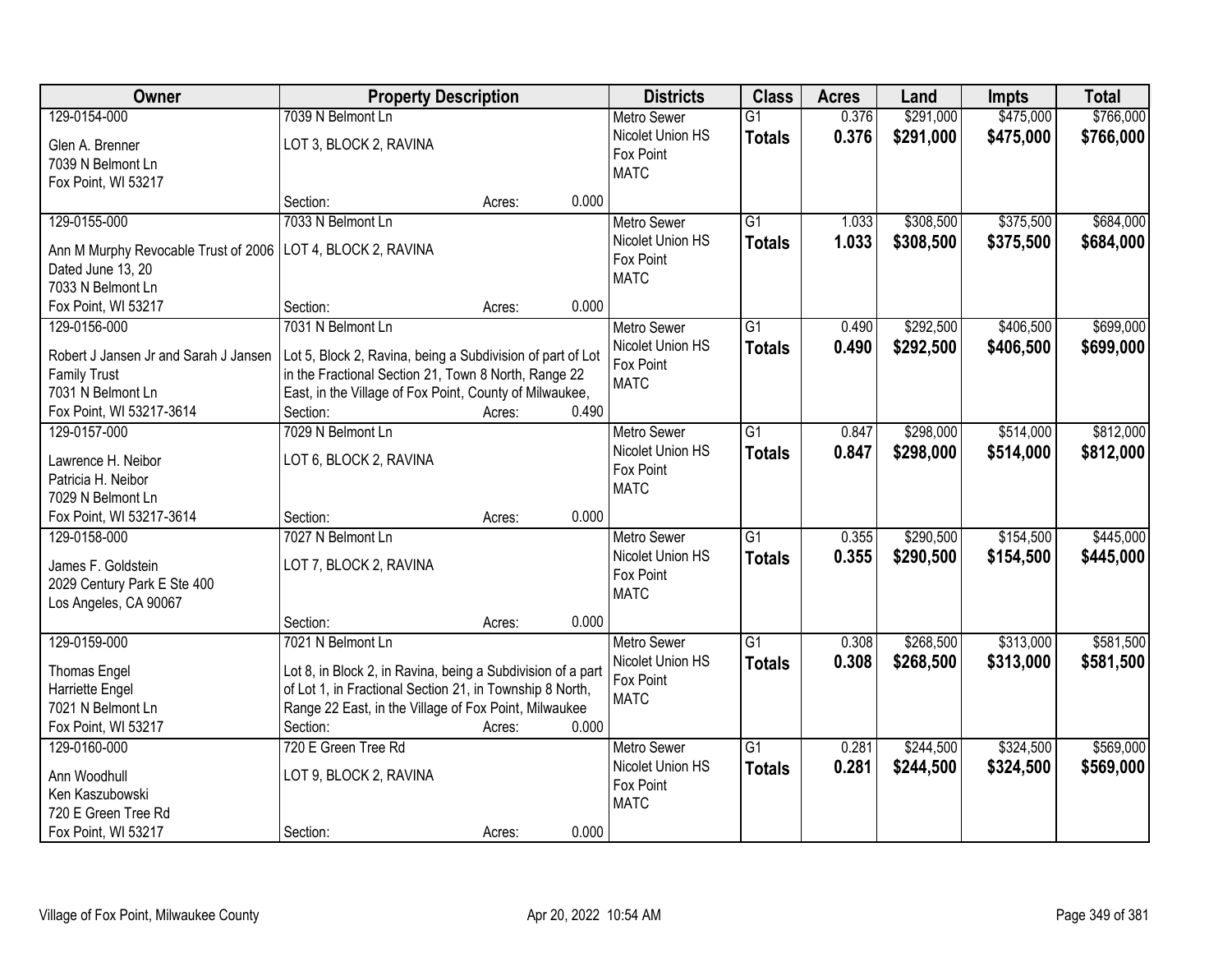| Owner                    | <b>Property Description</b>                               |        |       | <b>Districts</b>   | <b>Class</b>    | <b>Acres</b> | Land      | <b>Impts</b> | <b>Total</b> |
|--------------------------|-----------------------------------------------------------|--------|-------|--------------------|-----------------|--------------|-----------|--------------|--------------|
| 129-0161-000             | 712 E Green Tree Rd                                       |        |       | <b>Metro Sewer</b> | $\overline{G1}$ | 0.763        | \$296,500 | \$205,000    | \$501,500    |
| Margaret Anne Dickson    | Lot Ten (10) in Block Two (2) in Ravina, being a          |        |       | Nicolet Union HS   | <b>Totals</b>   | 0.763        | \$296,500 | \$205,000    | \$501,500    |
| Randall Bryan Stevens    | Subdivision of part of Lot 1 in Fractional Section 21, in |        |       | Fox Point          |                 |              |           |              |              |
| 712 E Green Tree Rd      | Township 8                                                |        |       | <b>MATC</b>        |                 |              |           |              |              |
| Fox Point, WI 53217      | Section:                                                  | Acres: | 0.884 |                    |                 |              |           |              |              |
| 129-0162-000             | 708 E Green Tree Rd                                       |        |       | <b>Metro Sewer</b> | $\overline{G1}$ | 0.492        | \$293,000 | \$307,500    | \$600,500    |
|                          |                                                           |        |       | Nicolet Union HS   | <b>Totals</b>   | 0.492        | \$293,000 | \$307,500    | \$600,500    |
| Michael W. Mclaughlin Jr | LOT 11, BLOCK 2, RAVINA                                   |        |       | Fox Point          |                 |              |           |              |              |
| Nancy Ann Mclaughlin     |                                                           |        |       | <b>MATC</b>        |                 |              |           |              |              |
| 708 E Green Tree Rd      |                                                           |        |       |                    |                 |              |           |              |              |
| Fox Point, WI 53217      | Section:                                                  | Acres: | 0.000 |                    |                 |              |           |              |              |
| 129-0163-000             | 702 E Green Tree Rd                                       |        |       | <b>Metro Sewer</b> | G1              | 0.357        | \$261,500 | \$203,600    | \$465,100    |
| Thomas M. Frost          | LOT 12, BLOCK 2, RAVINA                                   |        |       | Nicolet Union HS   | <b>Totals</b>   | 0.357        | \$261,500 | \$203,600    | \$465,100    |
| Kathleen Reiley          |                                                           |        |       | Fox Point          |                 |              |           |              |              |
| 702 E Green Tree Rd      |                                                           |        |       | <b>MATC</b>        |                 |              |           |              |              |
| Fox Point, WI 53217      | Section:                                                  | Acres: | 0.357 |                    |                 |              |           |              |              |
| 129-0164-000             | 7020 N Lake Dr                                            |        |       | <b>Metro Sewer</b> | G1              | 0.500        | \$105,000 | \$124,000    | \$229,000    |
|                          |                                                           |        |       | Nicolet Union HS   | <b>Totals</b>   | 0.500        | \$105,000 | \$124,000    | \$229,000    |
| Nancy S. Klein           | LOT 13, BLOCK 2, RAVINA                                   |        |       | Fox Point          |                 |              |           |              |              |
| 7020 N Lake Dr           |                                                           |        |       | <b>MATC</b>        |                 |              |           |              |              |
| Fox Point, WI 53217      |                                                           |        |       |                    |                 |              |           |              |              |
|                          | Section:                                                  | Acres: | 0.500 |                    |                 |              |           |              |              |
| 129-0165-000             | 7026 N Lake Dr                                            |        |       | <b>Metro Sewer</b> | $\overline{G1}$ | 0.623        | \$110,500 | \$216,800    | \$327,300    |
| Jack B. Douthitt         | LOT 14, BLOCK 2, RAVINA                                   |        |       | Nicolet Union HS   | <b>Totals</b>   | 0.623        | \$110,500 | \$216,800    | \$327,300    |
| Michelle G. Zimmer       |                                                           |        |       | Fox Point          |                 |              |           |              |              |
| 7026 N Lake Dr           |                                                           |        |       | <b>MATC</b>        |                 |              |           |              |              |
| Fox Point, WI 53217-3636 | Section:                                                  | Acres: | 0.000 |                    |                 |              |           |              |              |
| 129-0166-000             | 7030 N Lake Dr                                            |        |       | <b>Metro Sewer</b> | $\overline{G1}$ | 0.809        | \$119,000 | \$183,400    | \$302,400    |
|                          |                                                           |        |       | Nicolet Union HS   | <b>Totals</b>   | 0.809        | \$119,000 | \$183,400    | \$302,400    |
| <b>Todd Robert Levy</b>  | LOT 15, BLOCK 2, RAVINA SCHOOL DIST 2                     |        |       | Fox Point          |                 |              |           |              |              |
| 7030 N Lake Dr           |                                                           |        |       | <b>MATC</b>        |                 |              |           |              |              |
| Fox Point, WI 53217-3636 |                                                           |        |       |                    |                 |              |           |              |              |
|                          | Section:                                                  | Acres: | 0.000 |                    |                 |              |           |              |              |
| 129-0167-000             | 7036 N Lake Dr                                            |        |       | <b>Metro Sewer</b> | $\overline{G1}$ | 0.822        | \$119,500 | \$168,800    | \$288,300    |
| John P. Pearson          | LOT 16, BLOCK 2, RAVINA                                   |        |       | Nicolet Union HS   | <b>Totals</b>   | 0.822        | \$119,500 | \$168,800    | \$288,300    |
| Diane L. Pearson         |                                                           |        |       | Fox Point          |                 |              |           |              |              |
| 7036 N Lake Dr           |                                                           |        |       | <b>MATC</b>        |                 |              |           |              |              |
| Fox Point, WI 53217-3636 | Section:                                                  | Acres: | 0.000 |                    |                 |              |           |              |              |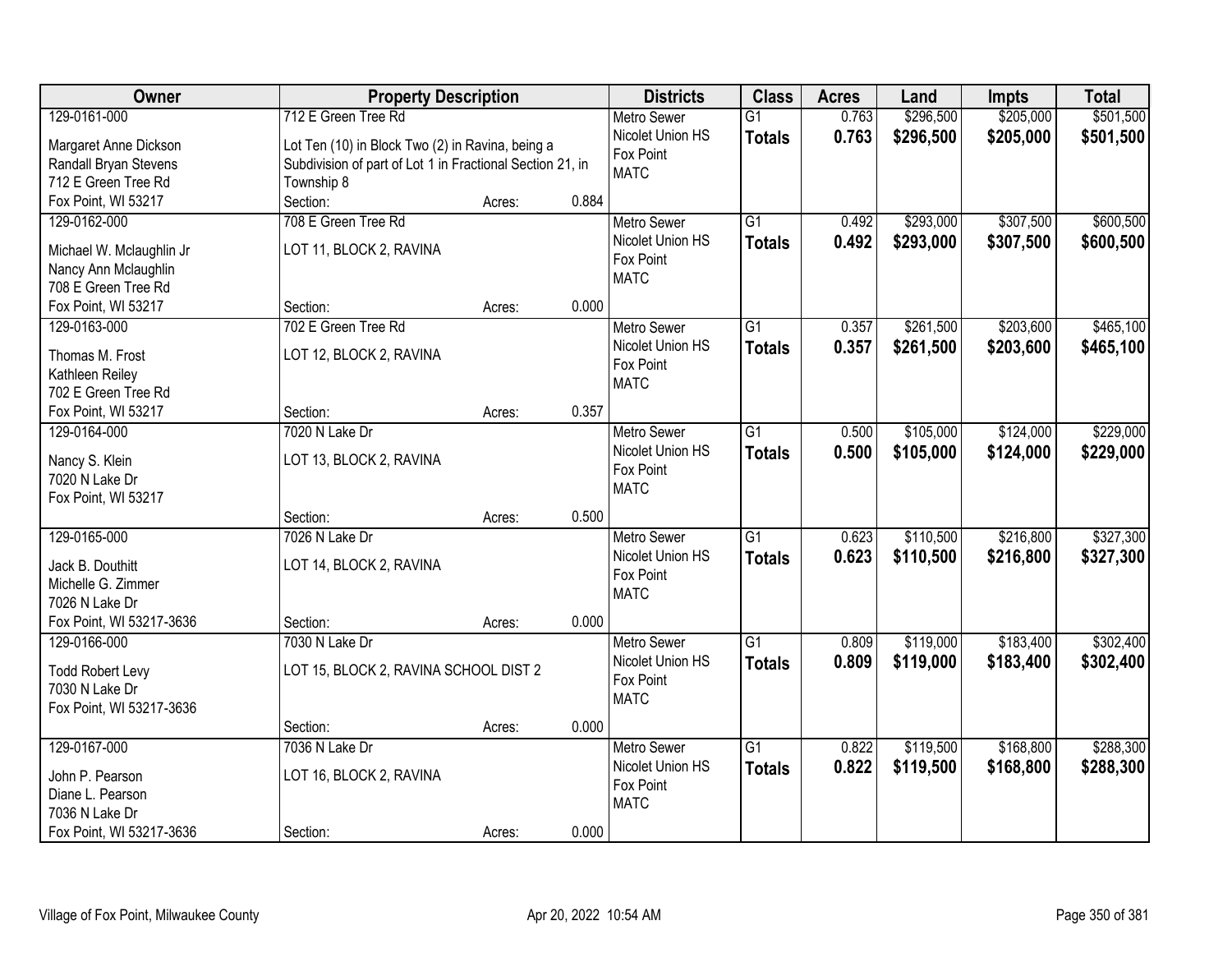| Owner                              | <b>Property Description</b>                           | <b>Districts</b>         | <b>Class</b>    | <b>Acres</b> | Land      | <b>Impts</b> | <b>Total</b> |
|------------------------------------|-------------------------------------------------------|--------------------------|-----------------|--------------|-----------|--------------|--------------|
| 129-0168-000                       | 7090 N Lake Dr                                        | <b>Metro Sewer</b>       | $\overline{G1}$ | 0.414        | \$101,000 | \$253,500    | \$354,500    |
| Neil Gollhardt                     | LOT 17, BLOCK 2, RAVINA                               | Nicolet Union HS         | <b>Totals</b>   | 0.414        | \$101,000 | \$253,500    | \$354,500    |
| Patricia Jones Gollhardt           |                                                       | Fox Point                |                 |              |           |              |              |
| 7090 N Lake Dr                     |                                                       | <b>MATC</b>              |                 |              |           |              |              |
| Fox Point, WI 53217-3636           | 0.414<br>Section:<br>Acres:                           |                          |                 |              |           |              |              |
| 129-9000-000                       | 6920 N Yates Rd                                       | <b>Metro Sewer</b>       | $\overline{G1}$ | 0.391        | \$117,500 | \$116,500    | \$234,000    |
|                                    |                                                       | Nicolet Union HS         | <b>Totals</b>   | 0.391        | \$117,500 | \$116,500    | \$234,000    |
| John P. Hayden                     | LOT 1 CERTIFIED SURVEY MAP NO 2 NW1/4 SEC.            | Fox Point                |                 |              |           |              |              |
| Serha S. Hayden                    | $21 - 8 - 22$                                         | <b>MATC</b>              |                 |              |           |              |              |
| 6920 N Yates Rd                    |                                                       |                          |                 |              |           |              |              |
| Fox Point, WI 53217                | 0.000<br>Section:<br>Acres:                           |                          |                 |              |           |              |              |
| 129-9001-000                       | 6916 N Yates Rd                                       | Metro Sewer              | G1              | 0.391        | \$117,500 | \$95,500     | \$213,000    |
| <b>Eileen Platner</b>              | LOT 2 CERTIFIED SURVEY MAP NO.2 NW1/4 SEC.            | Nicolet Union HS         | <b>Totals</b>   | 0.391        | \$117,500 | \$95,500     | \$213,000    |
| 6916 N Yates Rd                    | $21 - 8 - 22$                                         | Fox Point<br><b>MATC</b> |                 |              |           |              |              |
| Fox Point, WI 53217                |                                                       |                          |                 |              |           |              |              |
|                                    | 0.000<br>Section:<br>Acres:                           |                          |                 |              |           |              |              |
| 129-9002-000                       | 320 E Fox Dale Rd                                     | <b>Metro Sewer</b>       | G1              | 0.342        | \$115,000 | \$156,900    | \$271,900    |
| Cynthia Waier                      | LOT 3 CERTIFIED SURVEY MAP NO. 2 NW1/4 SEC.           | Nicolet Union HS         | <b>Totals</b>   | 0.342        | \$115,000 | \$156,900    | \$271,900    |
| 320 E Fox Dale Rd                  | $21 - 8 - 22$                                         | Fox Point                |                 |              |           |              |              |
| Fox Point, WI 53217                |                                                       | <b>MATC</b>              |                 |              |           |              |              |
|                                    | 0.000<br>Section:<br>Acres:                           |                          |                 |              |           |              |              |
| 129-9003-000                       | 7123 N Barnett Ln                                     | <b>Metro Sewer</b>       | $\overline{G1}$ | 0.887        | \$298,500 | \$504,000    | \$802,500    |
|                                    |                                                       | Nicolet Union HS         | <b>Totals</b>   | 0.887        | \$298,500 | \$504,000    | \$802,500    |
| J Dorothy Palay Life Trust         | PARCEL 3 CERTIFIED SURVEY MAP NO. 360 NW 1/4          | Fox Point                |                 |              |           |              |              |
| 7123 N Barnett Ln                  | SEC. 21-8-22                                          | <b>MATC</b>              |                 |              |           |              |              |
| Milwaukee, WI 53217                |                                                       |                          |                 |              |           |              |              |
|                                    | 0.000<br>Section:<br>Acres:                           |                          |                 |              |           |              |              |
| 129-9004-000                       | 7121 N Barnett Ln                                     | Metro Sewer              | G1              | 0.924        | \$299,000 | \$711,500    | \$1,010,500  |
| Erich N. Mussak and Lisa S. Mussak | Parcel 4 of Certified Survey Map No. 360, recorded    | Nicolet Union HS         | <b>Totals</b>   | 0.924        | \$299,000 | \$711,500    | \$1,010,500  |
| Revocable Trust Date               | March 22, 1965 on Reel 238, Images 754 and 755, as    | Fox Point                |                 |              |           |              |              |
| 7121 N Barnett Ln                  | Document No. 4166347, being a redivision of Certified | <b>MATC</b>              |                 |              |           |              |              |
| Fox Point, WI 53217                | Section:<br>0.000<br>Acres:                           |                          |                 |              |           |              |              |
| 129-9005-000                       | 7115 N Barnett Ln                                     | <b>Metro Sewer</b>       | $\overline{G1}$ | 0.877        | \$298,500 | \$422,000    | \$720,500    |
|                                    |                                                       | Nicolet Union HS         | <b>Totals</b>   | 0.877        | \$298,500 | \$422,000    | \$720,500    |
| Michael J. Glaisner                | PARCEL 1 CERTIFIED SURVEY MAP NO. 360 NW1/4           | Fox Point                |                 |              |           |              |              |
| Katherine V. Glaisner              | SEC. 21-8-22                                          | <b>MATC</b>              |                 |              |           |              |              |
| 7115 N Barnett Ln                  |                                                       |                          |                 |              |           |              |              |
| Fox Point, WI 53217-3608           | 0.000<br>Section:<br>Acres:                           |                          |                 |              |           |              |              |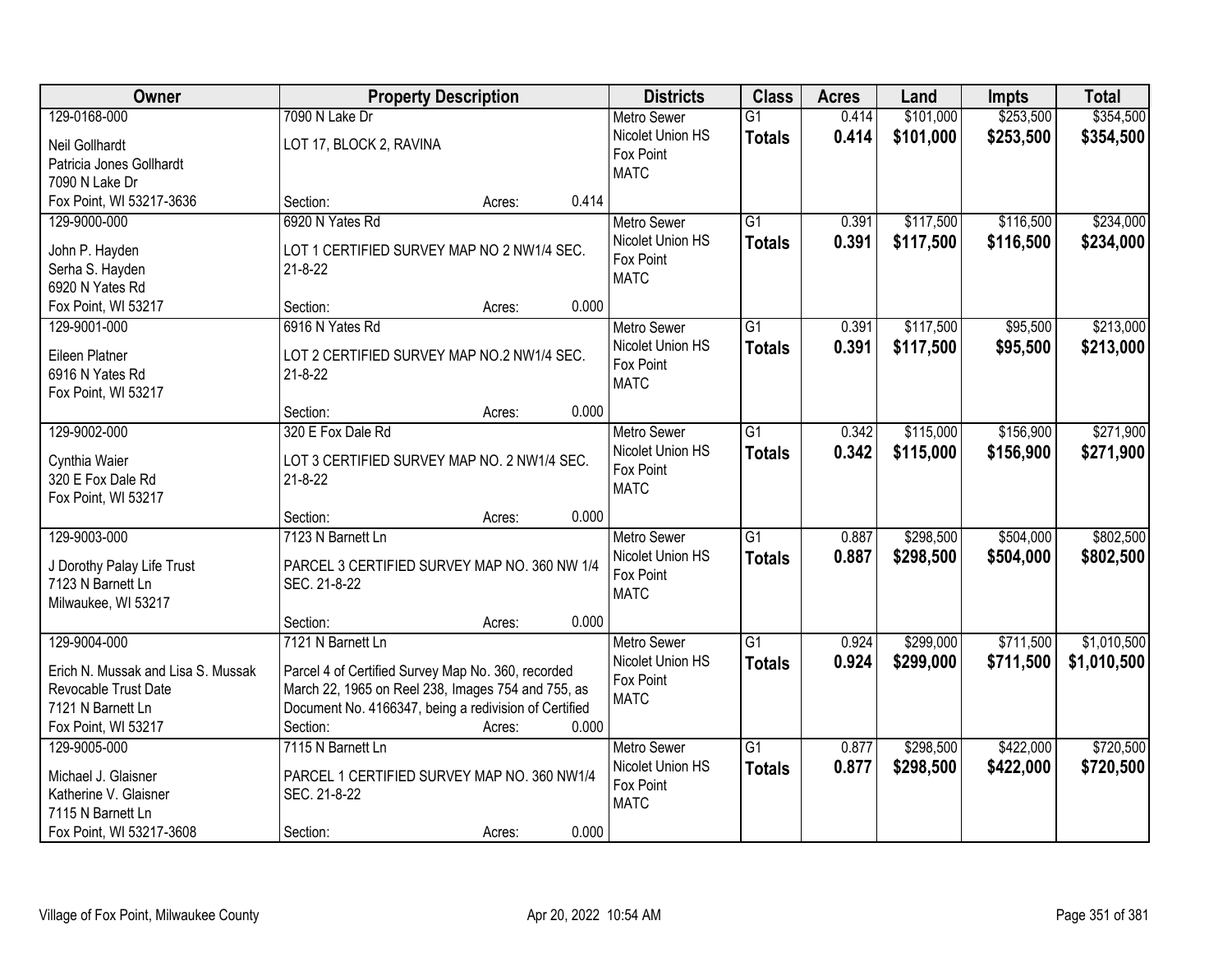| Owner                           | <b>Property Description</b>                                                                    | <b>Districts</b>   | <b>Class</b>    | <b>Acres</b> | Land      | <b>Impts</b> | <b>Total</b> |
|---------------------------------|------------------------------------------------------------------------------------------------|--------------------|-----------------|--------------|-----------|--------------|--------------|
| 129-9006-000                    | 7119 N Barnett Ln                                                                              | <b>Metro Sewer</b> | $\overline{G1}$ | 0.884        | \$298,500 | \$354,500    | \$653,000    |
|                                 | Paul and Sheree Sienkiewicz Revocable   Parcel 2A of Certified Survey Map No. 408, recorded in | Nicolet Union HS   | <b>Totals</b>   | 0.884        | \$298,500 | \$354,500    | \$653,000    |
| <b>Trust Dated March</b>        | the Register of Deeds office for Milwaukee                                                     | Fox Point          |                 |              |           |              |              |
| 7119 N Barnett Ln               | County on August 6, 1965, on Reel 261, Image 2233, as                                          | <b>MATC</b>        |                 |              |           |              |              |
| Fox Point, WI 53217             | Section:<br>0.000<br>Acres:                                                                    |                    |                 |              |           |              |              |
| 129-9007-000                    | 7117 N Barnett Ln                                                                              | <b>Metro Sewer</b> | $\overline{G1}$ | 0.943        | \$299,500 | \$520,300    | \$819,800    |
|                                 |                                                                                                | Nicolet Union HS   | <b>Totals</b>   | 0.943        | \$299,500 | \$520,300    | \$819,800    |
| John Kulka                      | Parcel A: Parcel 2B of Certified Survey Map No. 408,                                           | Fox Point          |                 |              |           |              |              |
| Catherine Kulka                 | recorded in the Register of Deeds office for Milwaukee                                         | <b>MATC</b>        |                 |              |           |              |              |
| 7117 N Barnett Ln               | County on August 6, 1965 on Reel 261, Image 2233, as                                           |                    |                 |              |           |              |              |
| Fox Point, WI 53217             | 0.000<br>Section:<br>Acres:                                                                    |                    |                 |              |           |              |              |
| 129-9008-000                    | 315 E Fox Dale Rd                                                                              | <b>Metro Sewer</b> | $\overline{G1}$ | 0.237        | \$104,000 | \$229,000    | \$333,000    |
| Tyson Kuhrmeier                 | Parcel 1 of Certified Survey Map No. 445, recorded in the                                      | Nicolet Union HS   | <b>Totals</b>   | 0.237        | \$104,000 | \$229,000    | \$333,000    |
| Sarah Brill                     | Office of the Register of Deeds for Milwaukee County,                                          | Fox Point          |                 |              |           |              |              |
| 315 E Fox Dale Rd               | Wisconsin on September 21, 1965 in Reel 270, Image 87                                          | <b>MATC</b>        |                 |              |           |              |              |
| Fox Point, WI 53217             | Section:<br>0.237<br>Acres:                                                                    |                    |                 |              |           |              |              |
| 129-9009-000                    | 6902 N Yates Rd                                                                                | <b>Metro Sewer</b> | $\overline{G1}$ | 0.232        | \$102,000 | \$163,100    | \$265,100    |
|                                 |                                                                                                | Nicolet Union HS   |                 | 0.232        | \$102,000 | \$163,100    |              |
| <b>Gregory Zachariah Bobeck</b> | Parcel 2 of Certified Survey Map No. 445, recorded on                                          | Fox Point          | <b>Totals</b>   |              |           |              | \$265,100    |
| Molly M. Bobeck                 | September 21, 1965, Real 270, Image 878 as Document                                            | <b>MATC</b>        |                 |              |           |              |              |
| 6902 N Yates Rd                 | No.                                                                                            |                    |                 |              |           |              |              |
| Fox Point, WI 53217             | Section:<br>0.000<br>Acres:                                                                    |                    |                 |              |           |              |              |
| 129-9951-000                    | 6800 N Yates Rd                                                                                | <b>Metro Sewer</b> | $\overline{G1}$ | 0.288        | \$112,000 | \$137,300    | \$249,300    |
| Norbert R. Mosca                | S. 91FT. OF W. 168FT. OF NW1/4 SEC. 21-8-22 CONT                                               | Nicolet Union HS   | <b>Totals</b>   | 0.288        | \$112,000 | \$137,300    | \$249,300    |
| Alicia Elsa Mosca               | 0,351 ACS.                                                                                     | Fox Point          |                 |              |           |              |              |
| 6800 N Yates Rd                 |                                                                                                | <b>MATC</b>        |                 |              |           |              |              |
| Fox Point, WI 53217             | Section:<br>0.000<br>Acres:                                                                    |                    |                 |              |           |              |              |
| 129-9952-000                    | 6801 N Reynard Rd                                                                              | <b>Metro Sewer</b> | $\overline{G1}$ | 0.334        | \$114,500 | \$361,800    | \$476,300    |
|                                 |                                                                                                | Nicolet Union HS   |                 |              |           |              |              |
| Elliot H. Berman                | S 91FT. OF E 160.50FT. OF W 328.50FT. OF NW1/4                                                 | Fox Point          | <b>Totals</b>   | 0.334        | \$114,500 | \$361,800    | \$476,300    |
| Karen Berman                    | SEC. 21-8-22 CONT. 0.335 AC. SCHOOL DIST 2                                                     | <b>MATC</b>        |                 |              |           |              |              |
| 6801 N Reynard Rd               |                                                                                                |                    |                 |              |           |              |              |
| Fox Point, WI 53217-3939        | 0.000<br>Section:<br>Acres:                                                                    |                    |                 |              |           |              |              |
| 129-9953-000                    | 6807 N Reynard Rd                                                                              | <b>Metro Sewer</b> | $\overline{G1}$ | 0.299        | \$112,500 | \$321,000    | \$433,500    |
| Allan J. Luck                   | THE E. 1/2 OF THE FOLLOWING PARCEL: N. 97 FT.                                                  | Nicolet Union HS   | <b>Totals</b>   | 0.299        | \$112,500 | \$321,000    | \$433,500    |
| Sharon M. Luck                  | OF S. 188 FT. OF W. 328.50 FT. OF NW1/4 SEC.                                                   | Fox Point          |                 |              |           |              |              |
| 6807 N Reynard Rd               | 21-8-22. CONT. 0.3655 ACS.                                                                     | <b>MATC</b>        |                 |              |           |              |              |
|                                 |                                                                                                |                    |                 |              |           |              |              |
| Fox Point, WI 53217-3939        | 0.000<br>Section:<br>Acres:                                                                    |                    |                 |              |           |              |              |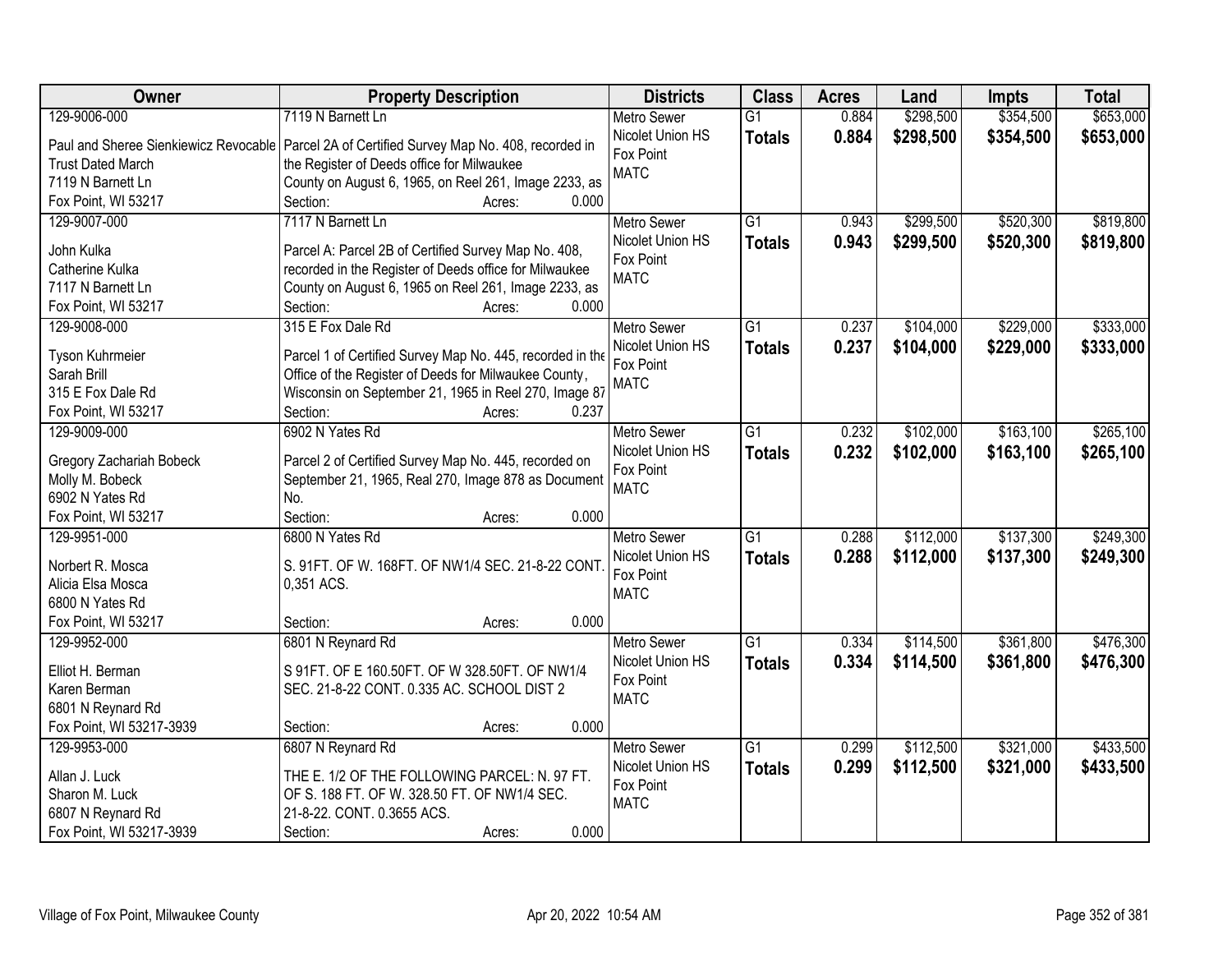| <b>Owner</b>                                  | <b>Property Description</b>                                                                  | <b>Districts</b>         | <b>Class</b>    | <b>Acres</b> | Land      | <b>Impts</b> | <b>Total</b> |
|-----------------------------------------------|----------------------------------------------------------------------------------------------|--------------------------|-----------------|--------------|-----------|--------------|--------------|
| 129-9954-000                                  | 6810 N Yates Rd                                                                              | <b>Metro Sewer</b>       | $\overline{G1}$ | 0.366        | \$116,000 | \$102,500    | \$218,500    |
| Mary Beth Everding                            | THE W. 1/2 OF THE FOLLOWING PARCEL: N. 97 FT.                                                | Nicolet Union HS         | <b>Totals</b>   | 0.366        | \$116,000 | \$102,500    | \$218,500    |
| 6810 N Yates Rd                               | OF S. 188 FT OF W. 328.50 FT. OF NW1/4 SEC.                                                  | Fox Point                |                 |              |           |              |              |
| Fox Point, WI 53217-3944                      | 21-8-22. CONT. 0.3655 ACS.                                                                   | <b>MATC</b>              |                 |              |           |              |              |
|                                               | 0.000<br>Section:<br>Acres:                                                                  |                          |                 |              |           |              |              |
| 129-9955-000                                  | 6814 N Yates Rd                                                                              | <b>Metro Sewer</b>       | $\overline{G1}$ | 0.299        | \$112,500 | \$166,000    | \$278,500    |
|                                               |                                                                                              | Nicolet Union HS         | <b>Totals</b>   | 0.299        | \$112,500 | \$166,000    | \$278,500    |
| Geoffrey S. Kennedy                           | THE W1/2 OF THE FOLLOWING PARCEL. N. 97 FT. OI                                               | Fox Point                |                 |              |           |              |              |
| Geoffrey & Eva Kennedy Rev Living             | S. 285 FT. OF W. 328.5 FT. OF NW1/4 SEC. 21-8-22.                                            | <b>MATC</b>              |                 |              |           |              |              |
| Trust                                         | CONT. 0.3655 ACS                                                                             |                          |                 |              |           |              |              |
| 6814 N Yates Rd                               | 0.000<br>Section:<br>Acres:                                                                  |                          |                 |              |           |              |              |
| Fox Point, WI 53217-3944                      |                                                                                              |                          |                 |              |           |              |              |
| 129-9956-000                                  | 6811 N Reynard Rd                                                                            | Metro Sewer              | $\overline{G1}$ | 0.299        | \$112,500 | \$260,000    | \$372,500    |
| Robert N. Meyeroff                            | THE E1/2 OF THE FOLLOWING PARCEL: N 97 FT OF                                                 | Nicolet Union HS         | <b>Totals</b>   | 0.299        | \$112,500 | \$260,000    | \$372,500    |
| Beverely A. Meyeroff                          | S 285 FT. OF W. 328.5 FT. OF NW1/4 SEC. 21-8-22.                                             | Fox Point<br><b>MATC</b> |                 |              |           |              |              |
| 6811 N Reynard Rd                             | CONT. 0.3655 ACS.                                                                            |                          |                 |              |           |              |              |
| Fox Point, WI 53217-3939                      | Section:<br>0.000<br>Acres:                                                                  |                          |                 |              |           |              |              |
| 129-9957-000                                  | 6817 N Reynard Rd                                                                            | Metro Sewer              | $\overline{G1}$ | 0.299        | \$112,500 | \$245,500    | \$358,000    |
|                                               |                                                                                              | Nicolet Union HS         | <b>Totals</b>   | 0.299        | \$112,500 | \$245,500    | \$358,000    |
| Feliks B. Veysman                             | THE E 1/2 OF THE FOLLOWING PARCEL: N. 97 FT.<br>OF S. 382 FT. OF W. 328.50 FT. OF NW1/4 SEC. | Fox Point                |                 |              |           |              |              |
| 6817 N Reynard Rd<br>Fox Point, WI 53217-3939 | 21-8-22. CONT. 0.346 AC.                                                                     | <b>MATC</b>              |                 |              |           |              |              |
|                                               | 0.000<br>Section:<br>Acres:                                                                  |                          |                 |              |           |              |              |
| 129-9958-000                                  | 6820 N Yates Rd                                                                              | <b>Metro Sewer</b>       | G1              | 0.299        | \$112,500 | \$154,500    | \$267,000    |
|                                               |                                                                                              | Nicolet Union HS         |                 |              |           |              |              |
| Adam Shea                                     | THE W. 1/2 OF THE FOLLOWING PARCEL N. 97 FT OI                                               | Fox Point                | <b>Totals</b>   | 0.299        | \$112,500 | \$154,500    | \$267,000    |
| Leslie Sinak Shea                             | S. 382 FT. OF W. 328.50 FT. OF NW1/4 SEC. 21-8-22.                                           | <b>MATC</b>              |                 |              |           |              |              |
| 6820 N Yates Rd                               | CONT. 0.346 ACS.                                                                             |                          |                 |              |           |              |              |
| Fox Point, WI 53217                           | Section:<br>0.000<br>Acres:                                                                  |                          |                 |              |           |              |              |
| 129-9959-000                                  | 6824 N Yates Rd                                                                              | Metro Sewer              | $\overline{G1}$ | 0.365        | \$116,000 | \$140,000    | \$256,000    |
| Jayme Lee Ophoven                             | N. 97 FT OF S. 479 FT OF W 164,00 FT OF NW 1/4                                               | Nicolet Union HS         | <b>Totals</b>   | 0.365        | \$116,000 | \$140,000    | \$256,000    |
| 6824 N Yates Rd                               | SEC. 21-8-22 CONT. 0.3651 ACS.                                                               | Fox Point                |                 |              |           |              |              |
| Fox Point, WI 53217                           |                                                                                              | <b>MATC</b>              |                 |              |           |              |              |
|                                               | 0.000<br>Section:<br>Acres:                                                                  |                          |                 |              |           |              |              |
| 129-9960-000                                  | 6823 N Reynard Rd                                                                            | Metro Sewer              | $\overline{G1}$ | 0.300        | \$112,500 | \$135,000    | \$247,500    |
|                                               |                                                                                              | Nicolet Union HS         | <b>Totals</b>   | 0.300        | \$112,500 | \$135,000    | \$247,500    |
| Lorelei R. Karstens                           | N 97 FT OF S 479 FT OF E 134.5FT OF W 298.5FT OF                                             | Fox Point                |                 |              |           |              |              |
| 6823 N Reynard Rd                             | NW 1/4 SEC. 21-8-22. CONT. 0.2995 ACS                                                        | <b>MATC</b>              |                 |              |           |              |              |
| Fox Point, WI 53217-3939                      |                                                                                              |                          |                 |              |           |              |              |
|                                               | 0.000<br>Section:<br>Acres:                                                                  |                          |                 |              |           |              |              |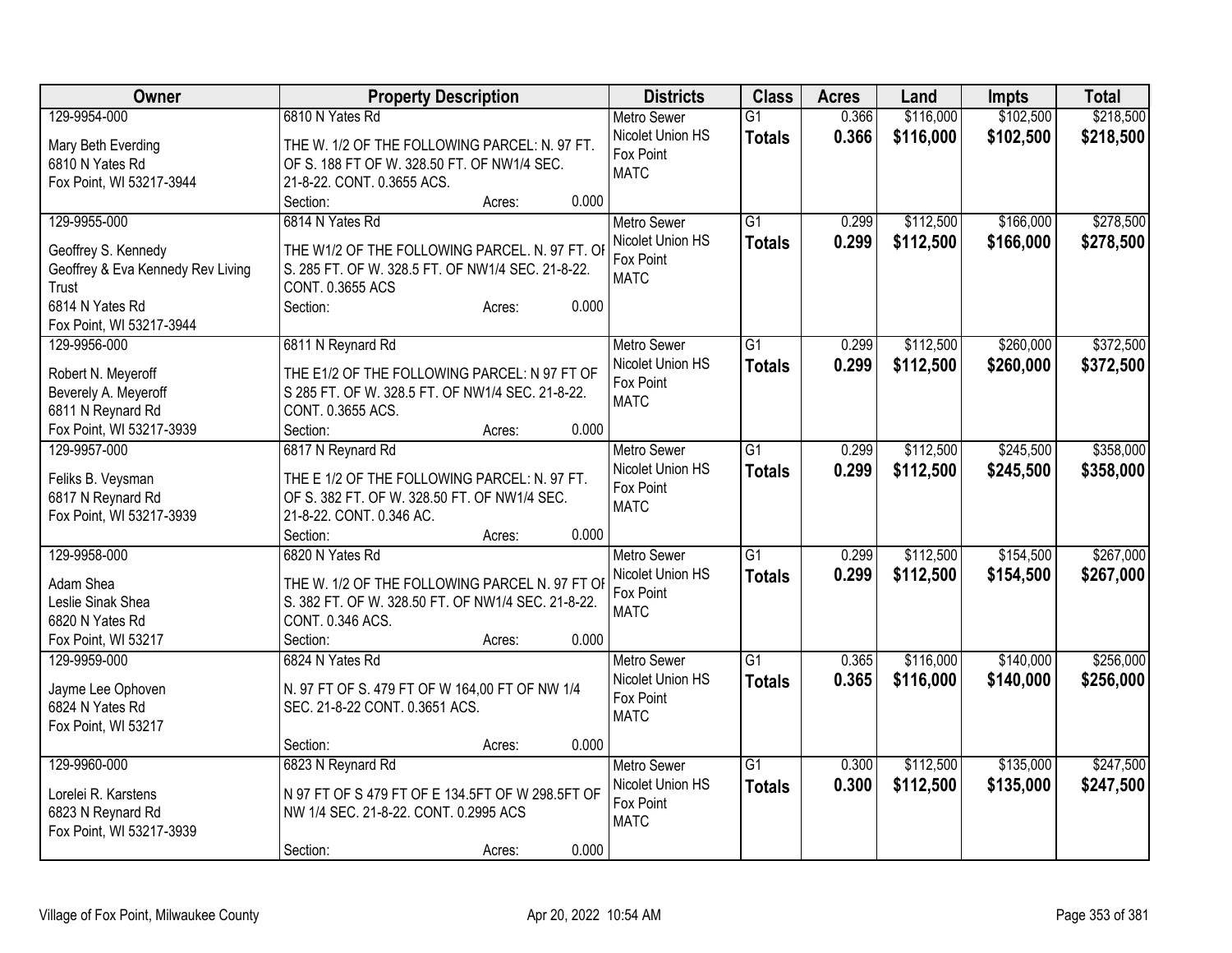| Owner                                                  | <b>Property Description</b>                                                                           | <b>Districts</b>                             | <b>Class</b>    | <b>Acres</b> | Land            | <b>Impts</b>    | <b>Total</b>     |
|--------------------------------------------------------|-------------------------------------------------------------------------------------------------------|----------------------------------------------|-----------------|--------------|-----------------|-----------------|------------------|
| 129-9961-000                                           | 6831 N Reynard Rd                                                                                     | <b>Metro Sewer</b>                           | $\overline{G1}$ | 0.302        | \$113,000       | \$204,500       | \$317,500        |
| Lechter Irrevocable Trust of 2021<br>6831 N Reynard Rd | N. 98FT. OF S 577FT. OF E 164.25FT. OF W 328.50FT<br>OF NW1/4 SEC. 21-8-22 CONT. 0.324 AC.            | Nicolet Union HS<br>Fox Point<br><b>MATC</b> | <b>Totals</b>   | 0.302        | \$113,000       | \$204,500       | \$317,500        |
| Fox Point, WI 53217                                    |                                                                                                       |                                              |                 |              |                 |                 |                  |
|                                                        | 0.000<br>Section:<br>Acres:                                                                           |                                              |                 |              |                 |                 |                  |
| 129-9962-000                                           | 6830 N Yates Rd                                                                                       | <b>Metro Sewer</b>                           | $\overline{G1}$ | 0.302        | \$113,000       | \$248,500       | \$361,500        |
| Sami Madi                                              | N 98FT OF S 577FT. OF W 164.25FT. OF NW1/4 SEC.                                                       | Nicolet Union HS                             | <b>Totals</b>   | 0.302        | \$113,000       | \$248,500       | \$361,500        |
| Leah Madi                                              | 21-8-22. CONT. 0.324 AC.                                                                              | Fox Point                                    |                 |              |                 |                 |                  |
| 6830 N Yates Rd                                        |                                                                                                       | <b>MATC</b>                                  |                 |              |                 |                 |                  |
| Fox Point, WI 53217-3944                               | 0.000<br>Section:<br>Acres:                                                                           |                                              |                 |              |                 |                 |                  |
| 129-9963-000                                           | 6836 N Yates Rd                                                                                       | <b>Metro Sewer</b>                           | $\overline{G1}$ | 0.284        | \$112,000       | \$236,800       | \$348,800        |
|                                                        |                                                                                                       | Nicolet Union HS                             | <b>Totals</b>   | 0.284        | \$112,000       | \$236,800       | \$348,800        |
| Marjorie Altman                                        | N. 92 FT. OF S. 669 FT. OF W. 164.25 FT. OF NW1/4                                                     | Fox Point                                    |                 |              |                 |                 |                  |
| 6836 N Yates Rd                                        | SEC. 21-8-22 CONT. 0.346 ACS.                                                                         | <b>MATC</b>                                  |                 |              |                 |                 |                  |
| Fox Point, WI 53217                                    | 0.000<br>Section:<br>Acres:                                                                           |                                              |                 |              |                 |                 |                  |
| 129-9964-000                                           | 6835 N Reynard Rd                                                                                     | <b>Metro Sewer</b>                           | $\overline{G1}$ | 0.284        | \$112,000       | \$95,900        | \$207,900        |
|                                                        |                                                                                                       | Nicolet Union HS                             |                 | 0.284        | \$112,000       |                 |                  |
| <b>Todd Conley</b>                                     | The North Ninety-two (92) feet of the South Six Hundred                                               | Fox Point                                    | <b>Totals</b>   |              |                 | \$95,900        | \$207,900        |
| Debra Conley                                           | Sixty-nine (669) feet of the East One Hundred Sixty-four                                              | <b>MATC</b>                                  |                 |              |                 |                 |                  |
| 6835 N Reynard Rd                                      | and Twenty-five Hundredths (164.25) feet of the West                                                  |                                              |                 |              |                 |                 |                  |
| Fox Point, WI 53217                                    | Section:<br>0.000<br>Acres:                                                                           |                                              |                 |              |                 |                 |                  |
| 129-9965-000                                           | 7200 N Santa Monica Blvd                                                                              | <b>Metro Sewer</b>                           | X4              | 0.000        | $\overline{50}$ | $\overline{50}$ | $\overline{\$0}$ |
| Village of Fox Point                                   | LOT 7 STABELFELDT PLAT (UNREC) N. 82.88 FT. OF                                                        | Nicolet Union HS                             | <b>Totals</b>   | 0.000        | \$0             | \$0             | \$0              |
| Attn: Village Hall                                     | S. 828.76 FT OF W. 328.50 FT. OF NW1/4 SEC.                                                           | Fox Point                                    |                 |              |                 |                 |                  |
| 7200 N Santa Monica Blvd                               | 21-8-22. CONT. 0.625 ACS.                                                                             | <b>MATC</b>                                  |                 |              |                 |                 |                  |
| Fox Point, WI 53217-3505                               | 0.000<br>Section:<br>Acres:                                                                           |                                              |                 |              |                 |                 |                  |
| 129-9966-000                                           | 6924 N Yates Rd                                                                                       | Metro Sewer                                  | $\overline{G1}$ | 0.625        | \$130,000       | \$256,000       | \$386,000        |
|                                                        |                                                                                                       | Nicolet Union HS                             | <b>Totals</b>   | 0.625        | \$130,000       | \$256,000       | \$386,000        |
| Joseph Munski<br>Mindy Waite                           | Part of the Northwest 1/4 of Section 21, in Township 8<br>North, Range 22 East, in the Village of Fox | Fox Point                                    |                 |              |                 |                 |                  |
| 6924 N Yates Rd                                        | Point, Milwaukee County, Wisconsin, bounded and                                                       | <b>MATC</b>                                  |                 |              |                 |                 |                  |
| Fox Point, WI 53217                                    | 0.000<br>Section:<br>Acres:                                                                           |                                              |                 |              |                 |                 |                  |
| 129-9967-000                                           | 6930 N Yates Rd                                                                                       | <b>Metro Sewer</b>                           | $\overline{G1}$ | 0.562        | \$126,500       | \$86,900        | \$213,400        |
|                                                        |                                                                                                       | Nicolet Union HS                             | <b>Totals</b>   | 0.562        | \$126,500       | \$86,900        | \$213,400        |
| Robert P. Larsen                                       | LOT 3 STABELFELDT PLAT (UNREC) N. 82.87 FT. OF                                                        | Fox Point                                    |                 |              |                 |                 |                  |
| Jean F. Larsen                                         | S 1160,26 FT. OF W. 328.50 FT. OF NW1/4 SEC.                                                          | <b>MATC</b>                                  |                 |              |                 |                 |                  |
| 6930 N Yates Rd                                        | 21-8-22 CONT. 0.625 ACS.                                                                              |                                              |                 |              |                 |                 |                  |
| Fox Point, WI 53217-3948                               | 0.000<br>Section:<br>Acres:                                                                           |                                              |                 |              |                 |                 |                  |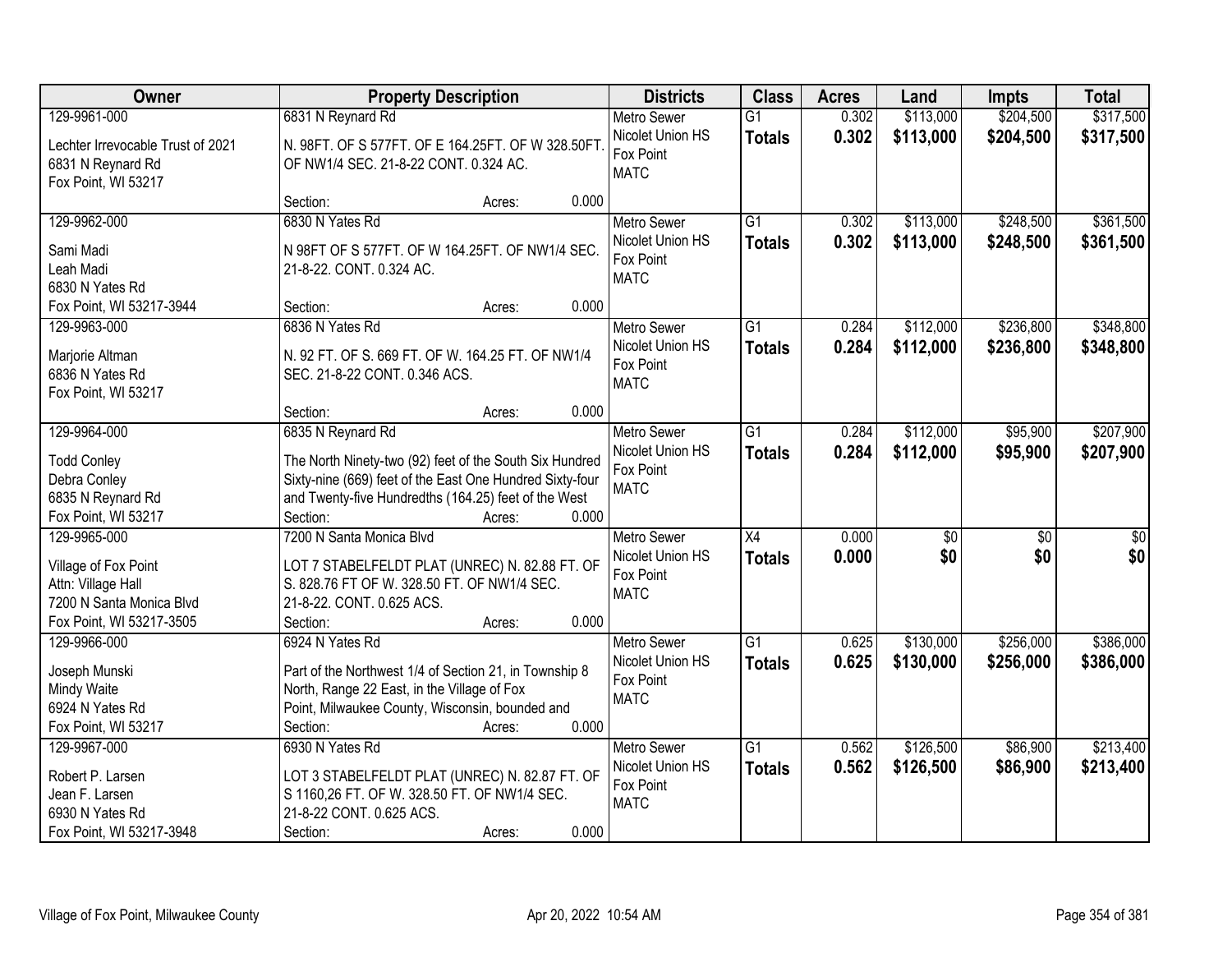| Owner                        | <b>Property Description</b>                                | <b>Districts</b>   | <b>Class</b>    | <b>Acres</b> | Land      | <b>Impts</b> | <b>Total</b> |
|------------------------------|------------------------------------------------------------|--------------------|-----------------|--------------|-----------|--------------|--------------|
| 129-9968-000                 | 6936 N Yates Rd                                            | <b>Metro Sewer</b> | $\overline{G1}$ | 0.435        | \$120,000 | \$466,100    | \$586,100    |
| Brett D. Koeller             | That part of the Northwest 1/4 of Section 21, in Township  | Nicolet Union HS   | <b>Totals</b>   | 0.435        | \$120,000 | \$466,100    | \$586,100    |
| Karen M. Koeller             | North, Range 22 East, in the Village of Fox Point,         | Fox Point          |                 |              |           |              |              |
| 6936 N Yates Rd              | Milwaukee County, Wisconsin, which is bounded and          | <b>MATC</b>        |                 |              |           |              |              |
| Fox Point, WI 53217          | 0.000<br>Section:<br>Acres:                                |                    |                 |              |           |              |              |
| 129-9969-000                 | 311 E Green Tree Rd                                        | <b>Metro Sewer</b> | $\overline{G1}$ | 0.239        | \$105,000 | \$158,600    | \$263,600    |
|                              |                                                            | Nicolet Union HS   | <b>Totals</b>   | 0.239        | \$105,000 | \$158,600    | \$263,600    |
| Annette Ahlmann              | PART OF LOTS 1 & 2 STABELFELDT PLAT (UNREC)                | Fox Point          |                 |              |           |              |              |
| W345 S4012 Virgin Forest Dr  | COM 181.50 FT E. OF NW COR OF S1/2 OF NW1/4                | <b>MATC</b>        |                 |              |           |              |              |
| Dousman, WI 53118-9720       | SEC. 21-8-22 TH E. 82 FT S. 172.96 FT W. 82 FT TH N.       |                    |                 |              |           |              |              |
|                              | 0.000<br>Section:<br>Acres:                                |                    |                 |              |           |              |              |
| 129-9970-000                 | 317 E Green Tree Rd                                        | <b>Metro Sewer</b> | $\overline{G1}$ | 0.258        | \$110,500 | \$276,600    | \$387,100    |
| Michael Lanke                | The East 65 feet of that part of the Northwest 1/4 of Sect | Nicolet Union HS   | <b>Totals</b>   | 0.258        | \$110,500 | \$276,600    | \$387,100    |
| Laura Lanke                  | 21, in Township 8 North, Range 22 East, in the Village of  | Fox Point          |                 |              |           |              |              |
| 317 E Green Tree Rd          | Fox Point, Milwaukee County, Wisconsin, bounded and        | <b>MATC</b>        |                 |              |           |              |              |
| Fox Point, WI 53217          | Section:<br>0.258<br>Acres:                                |                    |                 |              |           |              |              |
| 129-9971-000                 | 401 E Green Tree Rd                                        | <b>Metro Sewer</b> | G1              | 0.258        | \$110,500 | \$96,200     | \$206,700    |
|                              |                                                            | Nicolet Union HS   | <b>Totals</b>   | 0.258        | \$110,500 | \$96,200     | \$206,700    |
| Theodore E. Fine             | PART OF NW 1/4 SEC 21-8-22 DESC IN REEL                    | Fox Point          |                 |              |           |              |              |
| Janet I. Fine                | 938-IMAGE 794                                              | <b>MATC</b>        |                 |              |           |              |              |
| 1315 Pelican Watch Villas    |                                                            |                    |                 |              |           |              |              |
| Seabrook Island, SC 29455    | 0.000<br>Section:<br>Acres:                                |                    |                 |              |           |              |              |
| 129-9972-000                 | 411 E Green Tree Rd                                        | <b>Metro Sewer</b> | $\overline{G1}$ | 0.675        | \$132,500 | \$244,700    | \$377,200    |
| 2009 Barbara Macdonald Trust | WEST 1.5 FEET OF LOT 5, BLK 1, MONICA ESTATES              | Nicolet Union HS   | <b>Totals</b>   | 0.675        | \$132,500 | \$244,700    | \$377,200    |
| 411 E Green Tree Rd          | & LANDS ADJ; COMMENCING 395 FT. E OF NW 1/4                | Fox Point          |                 |              |           |              |              |
| Fox Point, WI 53217          | SEC, 21-8-22; THENCE S 217.80 FEET, EAST 135               | <b>MATC</b>        |                 |              |           |              |              |
|                              | Section:<br>0.000<br>Acres:                                |                    |                 |              |           |              |              |
| 129-9973-001                 | 406 E Green Tree Rd                                        | <b>Metro Sewer</b> | $\overline{G1}$ | 0.414        | \$118,500 | \$312,400    | \$430,900    |
|                              |                                                            | Nicolet Union HS   | <b>Totals</b>   | 0.414        | \$118,500 | \$312,400    | \$430,900    |
| Gabriel McGaughey            | Parcel 1 of Certified Survey Map No. 1114, being a land    | Fox Point          |                 |              |           |              |              |
| Melissa McGaughey            | division of part of the West 1/2 of Northwest 1/4 of the   | <b>MATC</b>        |                 |              |           |              |              |
| 406 E Green Tree Rd          | Northwest 1/4 of Section 21, Township 8 North, Range 2:    |                    |                 |              |           |              |              |
| Fox Point, WI 53217          | 0.000<br>Section:<br>Acres:                                |                    |                 |              |           |              |              |
| 129-9973-002                 | 410 E Green Tree Rd                                        | <b>Metro Sewer</b> | $\overline{G1}$ | 0.459        | \$121,000 | \$241,000    | \$362,000    |
| Alexandra G. Rose            | Parcel 2 of Certified Survey Map No. 1114, recorded on     | Nicolet Union HS   | <b>Totals</b>   | 0.459        | \$121,000 | \$241,000    | \$362,000    |
| John O. Rose                 | September 3, 1969, Reel 496, Image 1059                    | Fox Point          |                 |              |           |              |              |
| 410 E Green Tree Rd          | as Document No. 4484924, being a land division of a par    | <b>MATC</b>        |                 |              |           |              |              |
| Fox Point, WI 53217          | Section:<br>0.000<br>Acres:                                |                    |                 |              |           |              |              |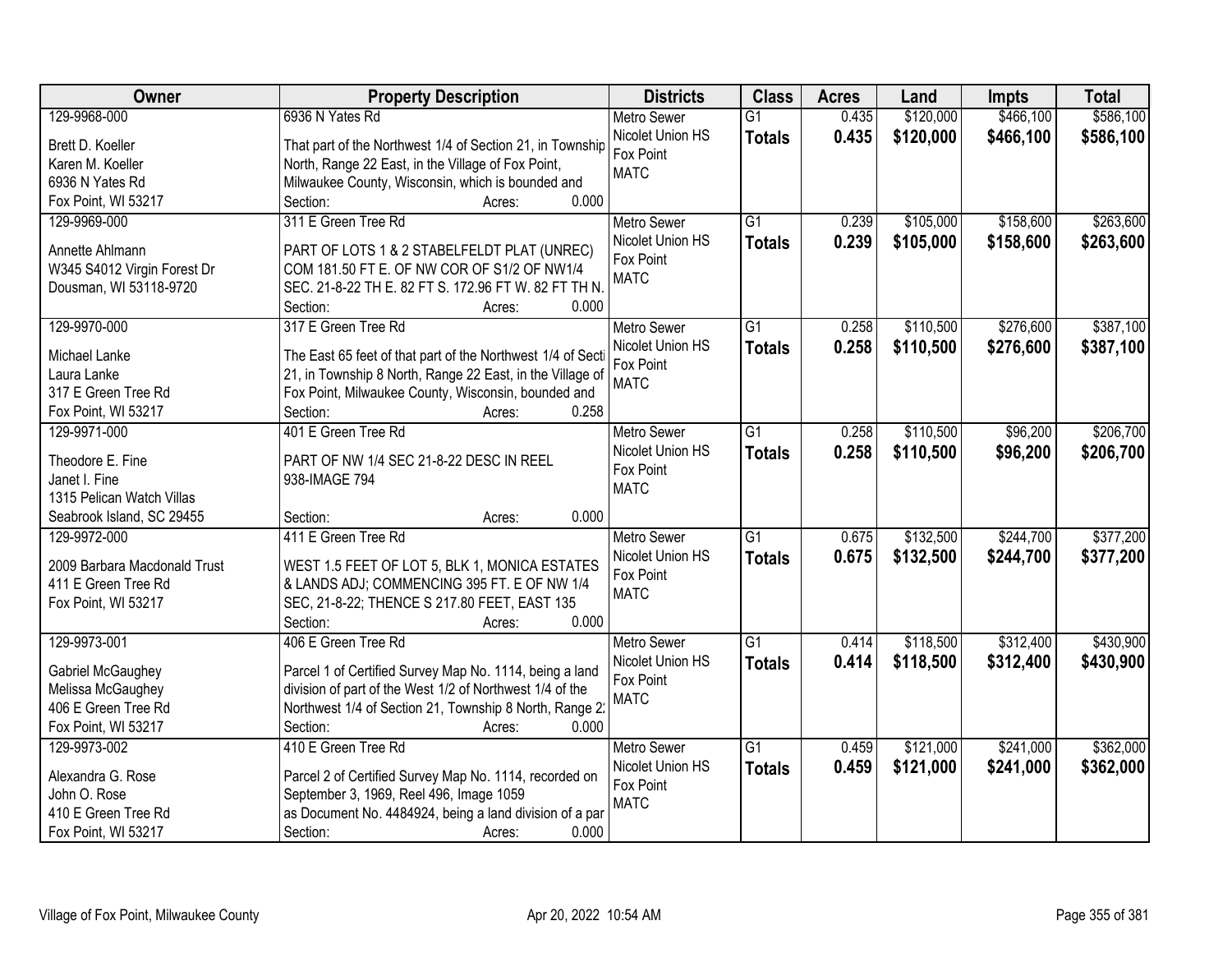| Owner                                                                                                                        | <b>Property Description</b>                                                                                                                                                                              | <b>Districts</b>                                                   | <b>Class</b>                     | <b>Acres</b>               | Land                   | <b>Impts</b>               | <b>Total</b>               |
|------------------------------------------------------------------------------------------------------------------------------|----------------------------------------------------------------------------------------------------------------------------------------------------------------------------------------------------------|--------------------------------------------------------------------|----------------------------------|----------------------------|------------------------|----------------------------|----------------------------|
| 129-9973-004<br>John H. Herschede<br>PO Box 11253<br>Milwaukee, WI 53211                                                     | Lombardy Rd<br>CERTIFIED SURVEY MAP NO 1114 NW 21-8-22<br>PARCEL 3 EXC<br>PTS CONVEYED IN DOC 11118329                                                                                                   | <b>Metro Sewer</b><br>Nicolet Union HS<br>Fox Point<br><b>MATC</b> |                                  | Assessed with 128-1141-000 |                        |                            |                            |
|                                                                                                                              | 0.000<br>Section:<br>Acres:                                                                                                                                                                              |                                                                    |                                  |                            |                        |                            |                            |
| 129-9975-000<br>M Fox Point L L S. C<br><b>General Capital Management</b><br>6938 N Santa Monica Blv                         | 6830 N Santa Monica Blvd<br>PART OF NW1/4 SEC. 21-8-22 DESC. IN VOL. 3890 OF<br>DEEDS ON PAGE 258.                                                                                                       | <b>Metro Sewer</b><br>Nicolet Union HS<br>Fox Point<br><b>MATC</b> | $\overline{G2}$<br><b>Totals</b> | 1.200<br>1.200             | \$195,000<br>\$195,000 | \$1,069,000<br>\$1,069,000 | \$1,264,000<br>\$1,264,000 |
| Fox Point, WI 53217<br>129-9976-000                                                                                          | 1.200<br>Section:<br>Acres:<br>6900 N Santa Monica Blvd                                                                                                                                                  | <b>Metro Sewer</b>                                                 | $\overline{G2}$                  | 1.135                      | \$287,000              | \$833,000                  | \$1,120,000                |
| M Fox Point L L S. C<br><b>General Capital Management</b><br>6938 N Santa Monica Blv                                         | PART OF NW1/4 SEC. 21-8-22 DESC. IN VOL. 3890 OF<br>DEEDS ON PAGE 258. .890 AC.                                                                                                                          | Nicolet Union HS<br>Fox Point<br><b>MATC</b>                       | <b>Totals</b>                    | 1.135                      | \$287,000              | \$833,000                  | \$1,120,000                |
| Fox Point, WI 53217                                                                                                          | 1.135<br>Section:<br>Acres:                                                                                                                                                                              |                                                                    |                                  |                            |                        |                            |                            |
| 129-9977-000<br>M Fox Point L L S. C<br><b>General Capital Management</b><br>6938 N Santa Monica Blv                         | 6950 N Santa Monica Blvd<br>PART OF NW1/4 SEC. 21-8-22 DESC. IN VOL. 3890 OF<br>DEEDS ON PAGE 256. 0.94 AC.                                                                                              | <b>Metro Sewer</b><br>Nicolet Union HS<br>Fox Point<br><b>MATC</b> | $\overline{G2}$<br><b>Totals</b> | 0.940<br>0.940             | \$245,500<br>\$245,500 | \$1,651,500<br>\$1,651,500 | \$1,897,000<br>\$1,897,000 |
| Fox Point, WI 53217                                                                                                          | 0.000<br>Section:<br>Acres:                                                                                                                                                                              |                                                                    |                                  |                            |                        |                            |                            |
| 129-9978-000<br>M Fox Point L L S. C<br><b>General Capital Management</b><br>6938 N Santa Monica Blvd<br>Fox Point, WI 53217 | 6950 N Santa Monica Blvd<br>PART OF NW1/4 SEC. 21-8-22 DESC. IN VOL. 3890 OF<br>DEEDS ON PAGE 256. .571 AC.<br>0.000<br>Section:<br>Acres:                                                               | <b>Metro Sewer</b><br>Nicolet Union HS<br>Fox Point<br><b>MATC</b> | $\overline{G2}$<br><b>Totals</b> | 0.571<br>0.571             | \$149,000<br>\$149,000 | \$21,000<br>\$21,000       | \$170,000<br>\$170,000     |
| 129-9979-000                                                                                                                 | 7200 N Santa Monica Blvd                                                                                                                                                                                 | Metro Sewer                                                        | $\overline{X4}$                  | 0.000                      | \$0                    | $\overline{50}$            | $\sqrt{60}$                |
| Village of Fox Point<br>Attn: Village Hall<br>7200 N Santa Monica Blvd<br>Fox Point, WI 53217-3505                           | A PARCEL OF LAND ADJ. LOT 9, LAKE DRIVE<br>ESTATES ON THE N AND DESC. AS FOLLOWS: COM<br>AT NW COR OF LOT 9, TH N 424.09 FT; TH E 40.91<br>Section:<br>0.000<br>Acres:                                   | Nicolet Union HS<br>Fox Point<br><b>MATC</b>                       | <b>Totals</b>                    | 0.000                      | \$0                    | \$0                        | \$0                        |
| 129-9980-002<br>North Shore Bank FSB<br>15700 W Bluemound Rd<br>Brookfield, WI 53005                                         | 600 E Green Tree Rd<br>COM 1040.26 FT E AND 45 FT N OF SW COR OF NW<br>1/4 OF NW 1/4 SEC. 21-8-21, TH N 150 FT, E 197 FT<br>TO ROW LINE, SLY TO N LI OF ROAD, W 181 FT TO<br>0.671<br>Section:<br>Acres: | <b>Metro Sewer</b><br>Nicolet Union HS<br>Fox Point<br><b>MATC</b> | $\overline{G2}$<br><b>Totals</b> | 0.671<br>0.671             | \$175,500<br>\$175,500 | \$938,500<br>\$938,500     | \$1,114,000<br>\$1,114,000 |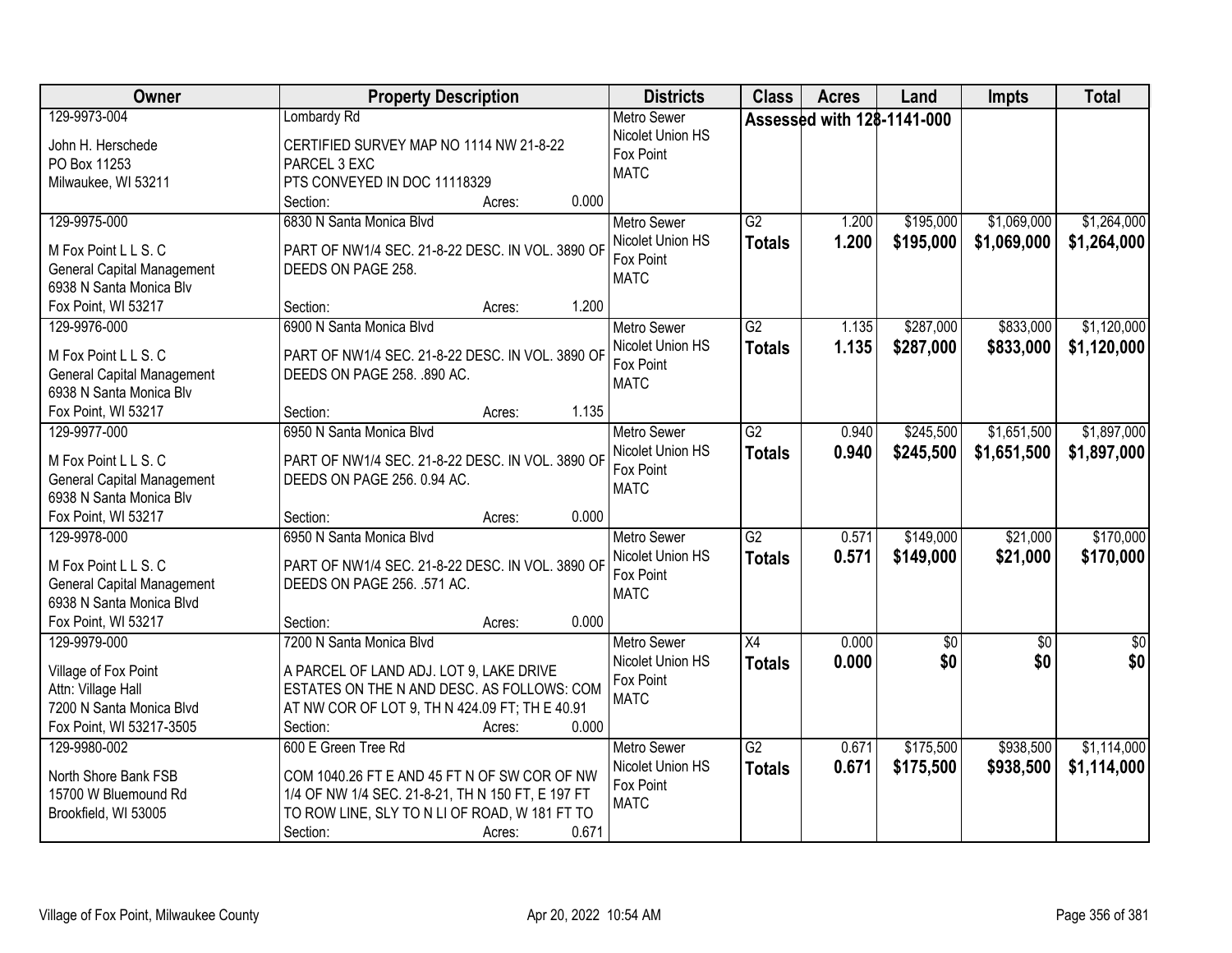| Owner                               | <b>Property Description</b>                      | <b>Districts</b>   | <b>Class</b>    | <b>Acres</b> | Land            | Impts           | <b>Total</b>    |
|-------------------------------------|--------------------------------------------------|--------------------|-----------------|--------------|-----------------|-----------------|-----------------|
| 129-9982-001                        | Santa Monica Blvd                                | <b>Metro Sewer</b> | X4              | 0.000        | $\overline{50}$ | $\overline{50}$ | \$0             |
| Village of Fox Point                | PART OF SW 1/4 SEC 16 & NW 1/4 SEC 21-8-22 COM   | Nicolet Union HS   | <b>Totals</b>   | 0.000        | \$0             | \$0             | \$0             |
| Attn: Village Hall                  | 1040.26 FT 3 & 195 FT N OF SW COR OF N OF1/4 OF  | Fox Point          |                 |              |                 |                 |                 |
| 7200 N Santa Monica Blvd            | NW 1/4 21-8-22 TH E 197 FT TO W LI OF C&NW       | <b>MATC</b>        |                 |              |                 |                 |                 |
| Fox Point, WI 53217-3505            | 0.000<br>Section:<br>Acres:                      |                    |                 |              |                 |                 |                 |
| 129-9983-001                        | Santa Monica Blvd                                | <b>Metro Sewer</b> | $\overline{X4}$ | 0.000        | $\overline{50}$ | $\overline{50}$ | \$0             |
|                                     |                                                  | Nicolet Union HS   | <b>Totals</b>   | 0.000        | \$0             | \$0             | \$0             |
| Village of Fox Point                | PART OF SW 1/4 SEC 16 AND NW 1/4 SEC 21-8-22     | Fox Point          |                 |              |                 |                 |                 |
| Attn: Village Hall                  | COM. 1250.89 FT E & 1.25 FT N OF NW COR NW 1/4   | <b>MATC</b>        |                 |              |                 |                 |                 |
| 7200 N Santa Monica Blvd            | SEC 21 TH W 75 FT S TO N LI OF ROAD E TO W LI OF |                    |                 |              |                 |                 |                 |
| Fox Point, WI 53217-3505            | 0.000<br>Section:<br>Acres:                      |                    |                 |              |                 |                 |                 |
| 129-9984-000                        | 7200 N Santa Monica Blvd                         | <b>Metro Sewer</b> | X4              | 0.000        | \$0             | \$0             | $\overline{50}$ |
| Village of Fox Point                | THAT PART OF THE NW1/4 OF NW1/4 SEC. 21-8-22     | Nicolet Union HS   | <b>Totals</b>   | 0.000        | \$0             | \$0             | \$0             |
| Attn: Village Hall                  | SITUATED EAST OF C. & N.W. RY. CO., RIGHT OF     | Fox Point          |                 |              |                 |                 |                 |
| 7200 N Santa Monica Blvd            | WAY AND WEST OF PUBLIC HIGHWAY KNOWN AS          | <b>MATC</b>        |                 |              |                 |                 |                 |
| Fox Point, WI 53217-3505            | 0.000<br>Section:<br>Acres:                      |                    |                 |              |                 |                 |                 |
| 129-9985-000                        | 7100 N Lake Dr                                   | <b>Metro Sewer</b> | $\overline{G1}$ | 0.725        | \$115,000       | \$224,000       | \$339,000       |
|                                     |                                                  | Nicolet Union HS   | <b>Totals</b>   | 0.725        | \$115,000       | \$224,000       | \$339,000       |
| Mark D. Drewek                      | PART OF GOVT. LOT 1 DESC. IN VOL. 3702 OF        | Fox Point          |                 |              |                 |                 |                 |
| Maureen E. Daly                     | DEEDS ON PAGE 101. NW1/4 SEC. 21-8-22 .716 AC. B | <b>MATC</b>        |                 |              |                 |                 |                 |
| 7100 N Lake Dr                      | $2 - #9$                                         |                    |                 |              |                 |                 |                 |
| Fox Point, WI 53217-3637            | Section:<br>0.725<br>Acres:                      |                    |                 |              |                 |                 |                 |
| 129-9986-000                        | 7111 N Barnett Ln                                | <b>Metro Sewer</b> | $\overline{G1}$ | 2.476        | \$578,500       | \$779,300       | \$1,357,800     |
| Craig B. Adelman                    | PART OF GOVT LOT 1 DESC. IN VOL. 2124 OF         | Nicolet Union HS   | <b>Totals</b>   | 2.476        | \$578,500       | \$779,300       | \$1,357,800     |
| 7111 N Barnett Ln                   | DEEDS ON PAGE 281. NW1/4 SEC. 21-8-22. 2.476 AC  | Fox Point          |                 |              |                 |                 |                 |
| Fox Point, WI 53217-3608            | $B.2 - #3$                                       | <b>MATC</b>        |                 |              |                 |                 |                 |
|                                     | Section:<br>0.000<br>Acres:                      |                    |                 |              |                 |                 |                 |
| 129-9987-000                        | 7125 N Barnett Ln                                | Metro Sewer        | $\overline{G1}$ | 1.758        | \$489,500       | \$560,600       | \$1,050,100     |
|                                     |                                                  | Nicolet Union HS   | <b>Totals</b>   | 1.758        | \$489,500       | \$560,600       | \$1,050,100     |
| Jonathan T Bloom Living Trust       | PART OF GOVT LOT 1 DESC IN REEL 799 - IMAGES     | Fox Point          |                 |              |                 |                 |                 |
| Abigall Bloom Living Trust          | 950-951 NW 1/4 SEC 21-8-22 1.758 AC              | <b>MATC</b>        |                 |              |                 |                 |                 |
| 7125 N Barnett Ln                   |                                                  |                    |                 |              |                 |                 |                 |
| Fox Point, WI 53217                 | 0.000<br>Section:<br>Acres:                      |                    |                 |              |                 |                 |                 |
| 129-9988-000                        | 7135 N Barnett Ln                                | <b>Metro Sewer</b> | $\overline{G1}$ | 1.758        | \$489,500       | \$346,400       | \$835,900       |
| The Scott M. Vuchetich and Laura M. | PART OF GOVT LOT 1 DESC IN REEL 802 - IMAGES     | Nicolet Union HS   | <b>Totals</b>   | 1.758        | \$489,500       | \$346,400       | \$835,900       |
| Vuchetich Revocable                 | 1481-1482 NW 1/4 SEC 21-8-22 1.758 AC            | Fox Point          |                 |              |                 |                 |                 |
| 7135 N Barnett Ln                   |                                                  | <b>MATC</b>        |                 |              |                 |                 |                 |
| Fox Point, WI 53217                 | 0.000<br>Section:<br>Acres:                      |                    |                 |              |                 |                 |                 |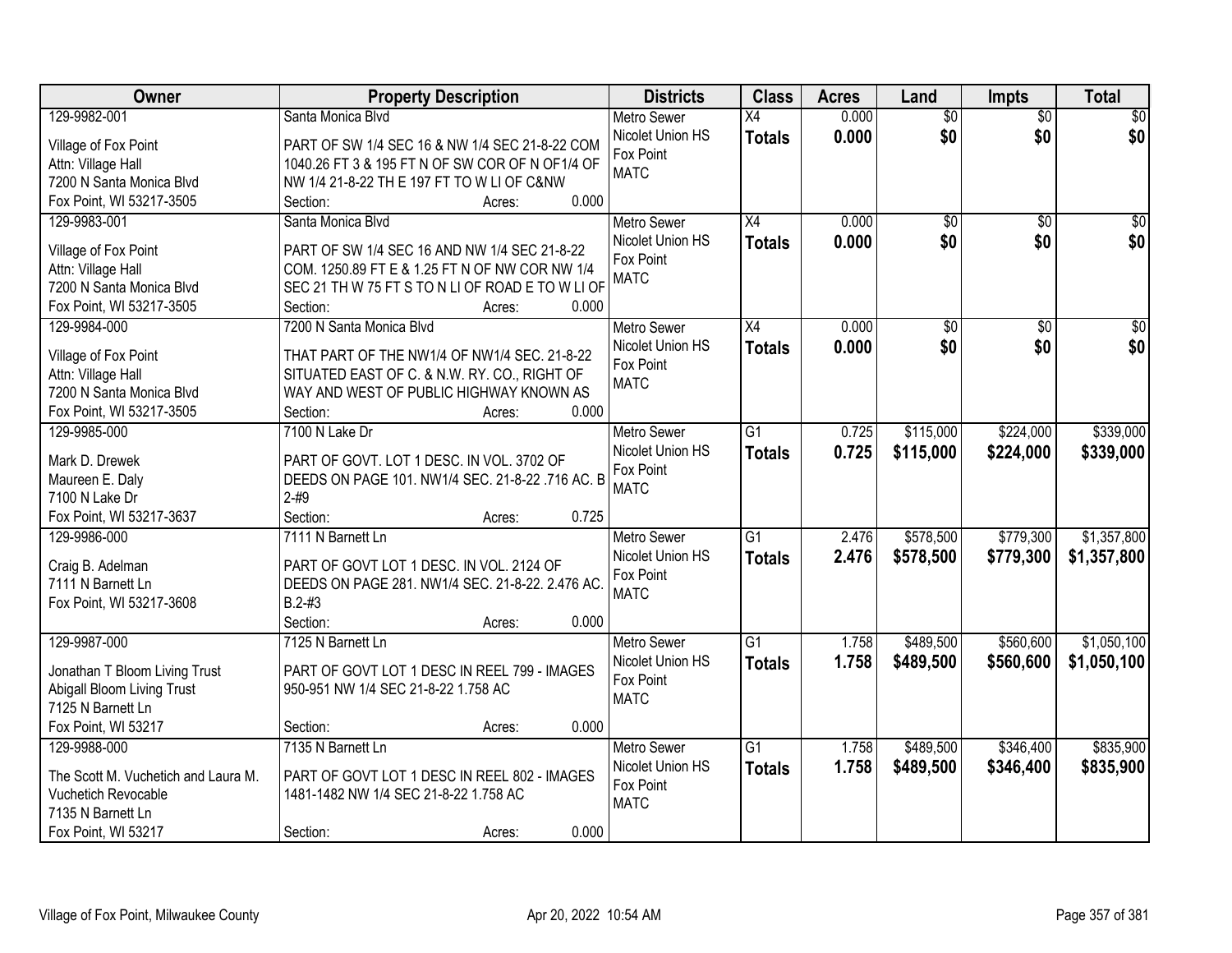| Owner                                | <b>Property Description</b>                               | <b>Districts</b>   | <b>Class</b>    | <b>Acres</b> | Land              | <b>Impts</b> | <b>Total</b> |
|--------------------------------------|-----------------------------------------------------------|--------------------|-----------------|--------------|-------------------|--------------|--------------|
| 129-9989-000                         | 7000 N Barnett Ln                                         | <b>Metro Sewer</b> | $\overline{G1}$ | 0.776        | \$696,000         | \$655,500    | \$1,351,500  |
| Linda Gale Sampson Trust #2 C/U      | COMM AT THE INTERSECTION OF THE C/L OF E.                 | Nicolet Union HS   | <b>Totals</b>   | 0.776        | \$696,000         | \$655,500    | \$1,351,500  |
| Paragraph 3.2 of the Ca              | GREEN TREE RD & ELY LI OF N. BARNETT LA. IN NW            | Fox Point          |                 |              |                   |              |              |
| 7000 N Barnett Ln                    | 1/4 SEC. 21-8-22; TH NLY 131.95 FT; TH E. 319.20 FT;      | <b>MATC</b>        |                 |              |                   |              |              |
| Fox Point, WI 53217                  | Section:<br>0.000<br>Acres:                               |                    |                 |              |                   |              |              |
| 129-9991-001                         | 7014 N Barnett Ln                                         | <b>Metro Sewer</b> | $\overline{G1}$ | 2.146        | \$1,149,500       | \$1,126,000  | \$2,275,500  |
|                                      |                                                           | Nicolet Union HS   | <b>Totals</b>   |              | 2.146 \$1,149,500 | \$1,126,000  | \$2,275,500  |
| John B. Crichton                     | PT OF NE & NW 1/4 21-8-22 COM AT INTER OF C/L             | Fox Point          |                 |              |                   |              |              |
| Catherine M. Crichton                | OF E GREEN TREE RD AND ELY LI OF N BARNETT                | <b>MATC</b>        |                 |              |                   |              |              |
| 7014 N Barnett Ln                    | LN THE NELY 131.95 FT TO P.O.B. TH NELY 203.21            |                    |                 |              |                   |              |              |
| Fox Point, WI 53217-3605             | 0.000<br>Section:<br>Acres:                               |                    |                 |              |                   |              |              |
| 129-9992-000                         | 7026 N Barnett Ln                                         | <b>Metro Sewer</b> | G1              | 1.650        | \$866,500         | \$541,500    | \$1,408,000  |
| The Terrence J. Wilkins and Carol A. | That part of Government Lot 1 in the North 1/2 of Section | Nicolet Union HS   | <b>Totals</b>   | 1.650        | \$866,500         | \$541,500    | \$1,408,000  |
| <b>Wilkins Revocable</b>             | 21, in Township 8 North, of Range 22 East, in the Village | Fox Point          |                 |              |                   |              |              |
| 7026 N Barnett Ln                    | of Fox Point, which is bounded and described as follows,  | <b>MATC</b>        |                 |              |                   |              |              |
| Fox Point, WI 53217                  | Section:<br>0.000<br>Acres:                               |                    |                 |              |                   |              |              |
| 129-9993-000                         | 7032 N Barnett Ln                                         | <b>Metro Sewer</b> | G1              | 0.955        | \$709,000         | \$902,000    | \$1,611,000  |
|                                      |                                                           | Nicolet Union HS   | <b>Totals</b>   | 0.955        | \$709,000         | \$902,000    | \$1,611,000  |
| Robert D. Gruendyke III              | A tract in Government Lot 1, in the Northeast 1/4 and     | Fox Point          |                 |              |                   |              |              |
| Christina Kruger-Gruendyke           | Northwest 1/4 of Section 21, Township 8                   | <b>MATC</b>        |                 |              |                   |              |              |
| 7032 N Barnett Ln                    | North, Range 22 East, in the Village of Fox Point,        |                    |                 |              |                   |              |              |
| Fox Point, WI 53217                  | 0.000<br>Section:<br>Acres:                               |                    |                 |              |                   |              |              |
| 129-9994-000                         | 7100 N Barnett Ln                                         | <b>Metro Sewer</b> | $\overline{G1}$ | 0.980        | \$710,500         | \$451,500    | \$1,162,000  |
| PHILIP AND CHERYL MARDEN             | A 0.98 acre tract in Government Lot 1 in Section 21,      | Nicolet Union HS   | <b>Totals</b>   | 0.980        | \$710,500         | \$451,500    | \$1,162,000  |
| LIVING TRUST, Dated 6/30/17          | Township 8 North, Range 22 East in the Town of            | Fox Point          |                 |              |                   |              |              |
| 7100 N Barnett Ln                    | Milwaukee, County of Milwaukee, Wisconsin, which is       | <b>MATC</b>        |                 |              |                   |              |              |
| Fox Point, WI 53217                  | Section:<br>0.980<br>Acres:                               |                    |                 |              |                   |              |              |
| 129-9995-000                         | 7110 N Barnett Ln                                         | <b>Metro Sewer</b> | $\overline{G1}$ | 1.067        | \$728,000         | \$1,454,500  | \$2,182,500  |
|                                      |                                                           | Nicolet Union HS   | <b>Totals</b>   | 1.067        | \$728,000         | \$1,454,500  | \$2,182,500  |
| PR Barnett, LLC                      | PART OF GOVT LOT 1 DESC IN REEL 929 IMAGES                | Fox Point          |                 |              |                   |              |              |
| 7110 N Barnett Ln                    | 155-156 NE 1/4 AND NW 1/4 SEC 21-8-22 1.067 AC            | <b>MATC</b>        |                 |              |                   |              |              |
| Fox Point, WI 53217                  |                                                           |                    |                 |              |                   |              |              |
|                                      | 0.000<br>Section:<br>Acres:                               |                    |                 |              |                   |              |              |
| 129-9996-001                         | 7134 N Barnett Ln                                         | <b>Metro Sewer</b> | $\overline{G1}$ | 2.415        | \$1,023,500       | \$714,900    | \$1,738,400  |
| David E. Tarantino                   | CERTIFIED SURVEY MAP NO 8434 NE & NW 21-8-22              | Nicolet Union HS   | <b>Totals</b>   |              | 2.415 \$1,023,500 | \$714,900    | \$1,738,400  |
| 7134 N Barnett Ln                    | PARCEL 1                                                  | Fox Point          |                 |              |                   |              |              |
| Fox Point, WI 53217-3607             |                                                           | <b>MATC</b>        |                 |              |                   |              |              |
|                                      | 0.000<br>Section:<br>Acres:                               |                    |                 |              |                   |              |              |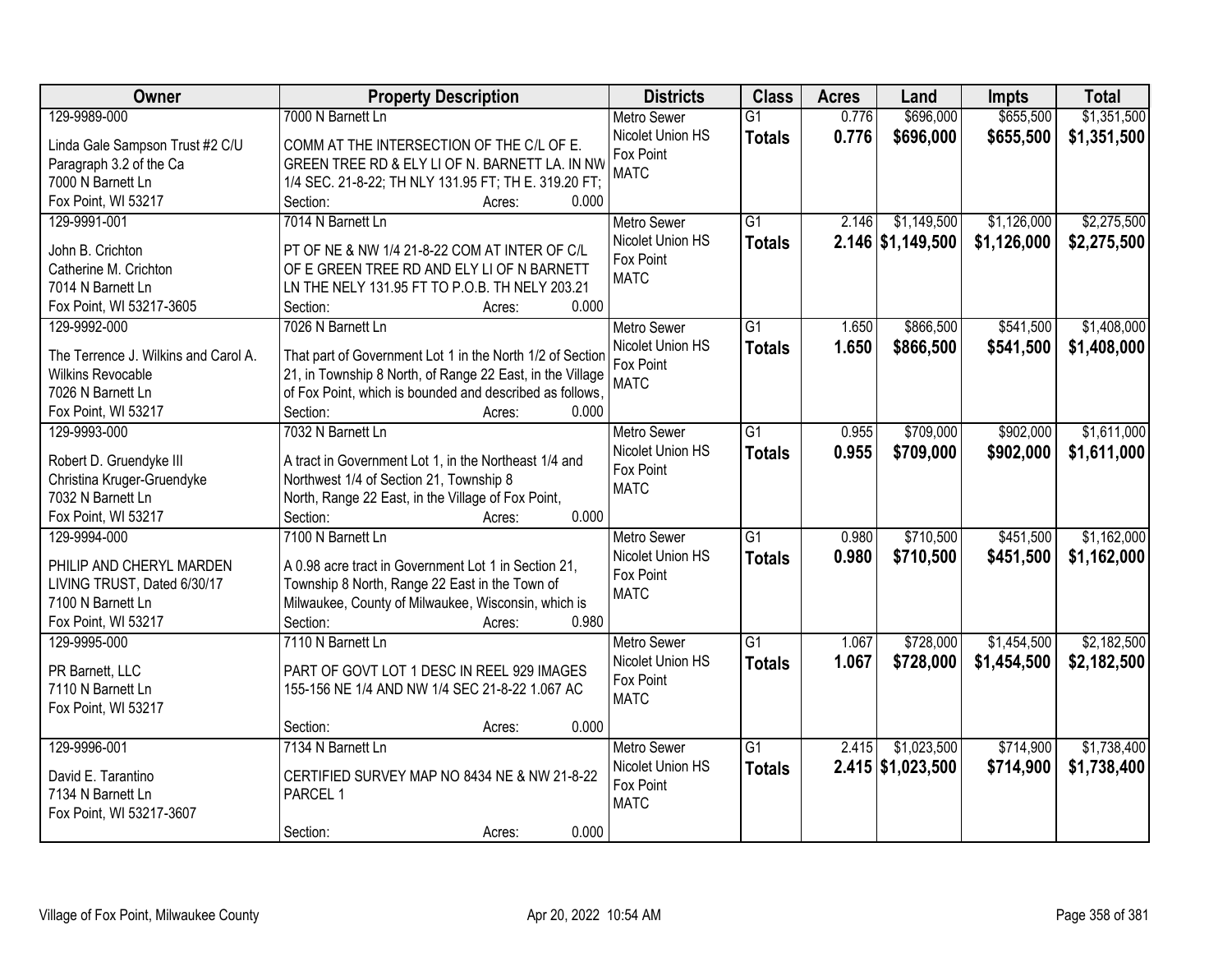| Owner                               | <b>Property Description</b>                                               | <b>Districts</b>              | <b>Class</b>    | <b>Acres</b> | Land                | <b>Impts</b>    | <b>Total</b> |
|-------------------------------------|---------------------------------------------------------------------------|-------------------------------|-----------------|--------------|---------------------|-----------------|--------------|
| 129-9996-002                        | 7120 N Barnett Ln                                                         | <b>Metro Sewer</b>            | $\overline{G1}$ | 2.298        | \$1,002,500         | \$950,500       | \$1,953,000  |
| Gunter K. Kocourek                  | CERTIFIED SURVEY MAP NO 8434 NE & NW 21-8-22                              | Nicolet Union HS              | <b>Totals</b>   |              | $2.298$ \$1,002,500 | \$950,500       | \$1,953,000  |
| Amy J. Kocourek                     | PARCEL <sub>2</sub>                                                       | Fox Point                     |                 |              |                     |                 |              |
| 7120 N Barnett Ln                   |                                                                           | <b>MATC</b>                   |                 |              |                     |                 |              |
| Fox Point, WI 53217                 | Section:<br>Acres:                                                        | 0.000                         |                 |              |                     |                 |              |
| 130-9991-000                        | 7000 N Barnett Ln                                                         | <b>Metro Sewer</b>            | $\overline{G1}$ | 0.572        | \$55,000            | $\overline{50}$ | \$55,000     |
|                                     |                                                                           | Nicolet Union HS              | <b>Totals</b>   | 0.572        | \$55,000            | \$0             | \$55,000     |
| Linda Gale Sampson Trust #2 C/U     | S. 127.88 FT. OF THAT PART OF GOVT. LOT 1 IN                              | Fox Point                     |                 |              |                     |                 |              |
| Paragraph 3.2 of the Ca             | N1/2 OF SEC. 21-8-22 LYING ELY OF WLY LINE OF N.                          | <b>MATC</b>                   |                 |              |                     |                 |              |
| 7000 N Barnett Ln                   | <b>BEACH DRIVE.</b>                                                       |                               |                 |              |                     |                 |              |
| Fox Point, WI 53217                 | Section:<br>Acres:                                                        | 0.000                         |                 |              |                     |                 |              |
| 130-9992-000                        | 7000 N Beach Dr                                                           | <b>Metro Sewer</b>            | $\overline{G1}$ | 1.250        | \$1,101,000         | \$250,300       | \$1,351,300  |
| Michael Paul Mullin                 | That part of Government Lot, in the North 1/2 of the North                | Nicolet Union HS<br>Fox Point | <b>Totals</b>   |              | 1.250 \$1,101,000   | \$250,300       | \$1,351,300  |
| Sabina Mullin                       | 1/2 of Section 21, Township 8 North, Range 22 East, in                    | <b>MATC</b>                   |                 |              |                     |                 |              |
| 7000 N Beach Dr                     | the Village of Fox Point, Milwaukee County, Wisconsin,                    |                               |                 |              |                     |                 |              |
| Fox Point, WI 53217                 | Section:<br>Acres:                                                        | 1.250                         |                 |              |                     |                 |              |
| 130-9993-000                        | 7038 N Beach Dr                                                           | <b>Metro Sewer</b>            | $\overline{G1}$ | 1.150        | \$1,381,500         | \$1,400,000     | \$2,781,500  |
| Edward P & Bridie An Mooney, Jr     | PART OF GOVERT LOT 1 DESC IN REEL 873 -                                   | Nicolet Union HS              | <b>Totals</b>   |              | 1.150 \$1,381,500   | \$1,400,000     | \$2,781,500  |
| E Mooney Jr & B Mooney Living Trust | IMAGES 1216-1217 NE 1/4 SEC 21-8-22 1.150 AC                              | Fox Point                     |                 |              |                     |                 |              |
| 7038 N Beach Dr                     |                                                                           | <b>MATC</b>                   |                 |              |                     |                 |              |
| Fox Point, WI 53217-3657            | Section:<br>Acres:                                                        | 0.000                         |                 |              |                     |                 |              |
| 130-9994-000                        | 7106 N Beach Dr                                                           | <b>Metro Sewer</b>            | $\overline{G1}$ | 1.620        | \$1,297,500         | \$347,000       | \$1,644,500  |
|                                     |                                                                           | Nicolet Union HS              | <b>Totals</b>   |              | 1.620 \$1,297,500   | \$347,000       | \$1,644,500  |
| Billy R. Apple                      | PART OF GOVERT LOT 1, DESC. IN REEL 336,                                  | Fox Point                     |                 |              |                     |                 |              |
| Griselda B. Apple                   | IMAGES 1882-1883, SEC. 21-8-22 1.620 AC.                                  | <b>MATC</b>                   |                 |              |                     |                 |              |
| 7106 N Beach Dr                     |                                                                           |                               |                 |              |                     |                 |              |
| Fox Point, WI 53217-3658            | Section:<br>Acres:                                                        | 0.000                         |                 |              |                     |                 |              |
| 130-9995-000                        | 7120 N Beach Dr                                                           | Metro Sewer                   | $\overline{G1}$ | 0.568        | \$797,500           | \$720,500       | \$1,518,000  |
| William J. Rubenzer                 | PART OF GOVT LOT 1, DESC. IN REEL 351-IMAGES                              | Nicolet Union HS              | <b>Totals</b>   | 0.568        | \$797,500           | \$720,500       | \$1,518,000  |
| 7120 N Beach Dr                     | 1640-1644 NE1/4 SEC.21-8-22. .603 AC.                                     | Fox Point                     |                 |              |                     |                 |              |
| Fox Point, WI 53217-3658            |                                                                           | <b>MATC</b>                   |                 |              |                     |                 |              |
|                                     | Section:<br>Acres:                                                        | 0.568                         |                 |              |                     |                 |              |
| 130-9996-000                        | 7124 N Beach Dr                                                           | <b>Metro Sewer</b>            | $\overline{G1}$ | 0.929        | \$1,090,500         | \$381,500       | \$1,472,000  |
|                                     |                                                                           | Nicolet Union HS              | <b>Totals</b>   |              | $0.929$ \$1,090,500 | \$381,500       | \$1,472,000  |
| David S. Gronik Jr                  | PART OF GOVT LOT 1, DESC. IN REEL 364- IMAGE                              | Fox Point                     |                 |              |                     |                 |              |
| Mary Kay Gronik<br>7124 N Beach Dr  | 948 NE1/4 SEC. 21-8-22 EXC. N. 15 FT. DESC. IN<br>REEL 364-IMAGES 946-947 | <b>MATC</b>                   |                 |              |                     |                 |              |
| Fox Point, WI 53217-3658            | Section:<br>Acres:                                                        | 0.000                         |                 |              |                     |                 |              |
|                                     |                                                                           |                               |                 |              |                     |                 |              |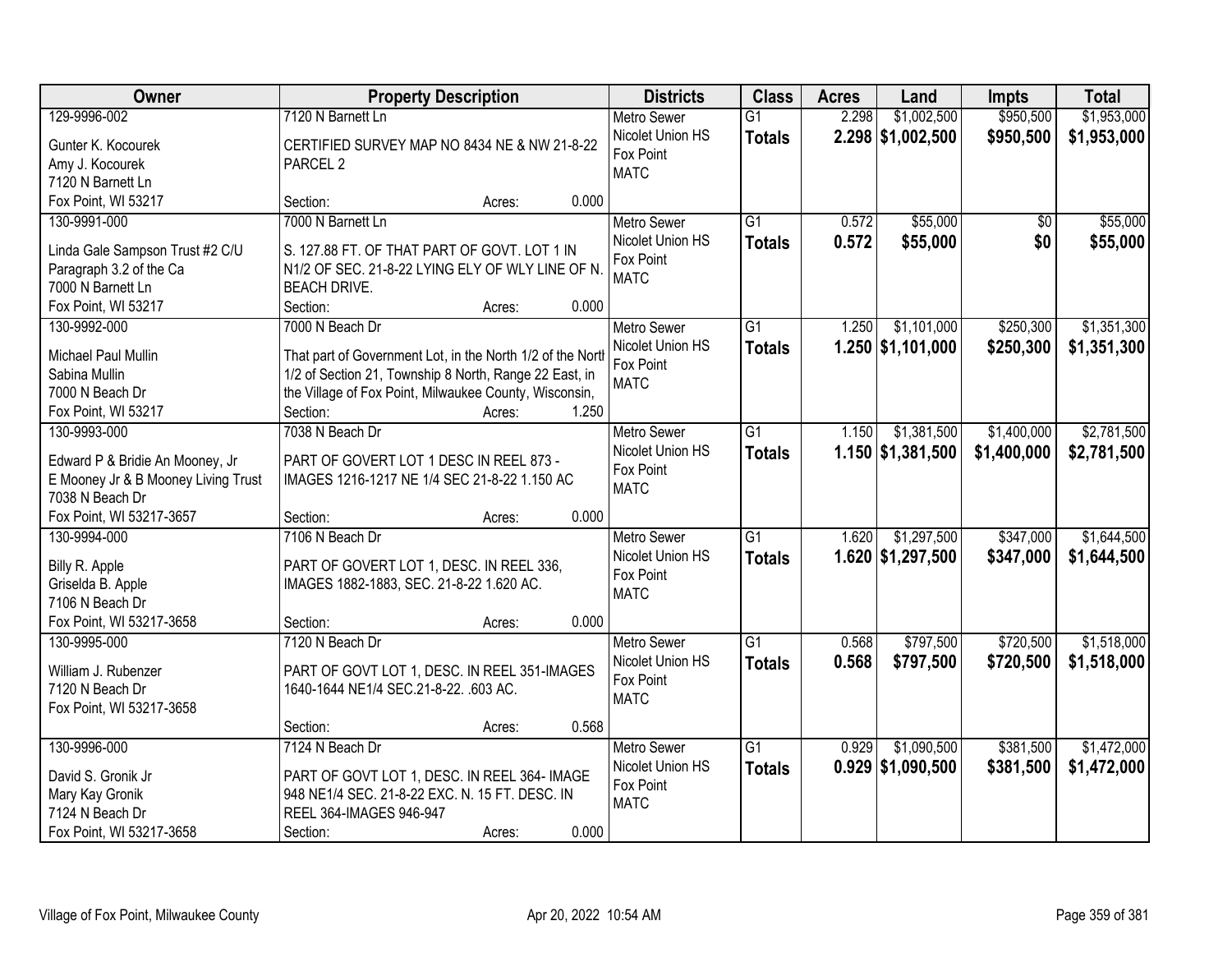| Owner                                 | <b>Property Description</b>                     |       | <b>Districts</b>   | <b>Class</b>    | <b>Acres</b> | Land                | <b>Impts</b> | <b>Total</b> |
|---------------------------------------|-------------------------------------------------|-------|--------------------|-----------------|--------------|---------------------|--------------|--------------|
| 130-9997-000                          | 7134 N Beach Dr                                 |       | <b>Metro Sewer</b> | $\overline{G1}$ | 0.533        | \$774,000           | \$508,500    | \$1,282,500  |
| Donald A. Kroll                       | PART OF NE 1/4 SEC. 21-8-22 DESC. IN VOL. 3235  |       | Nicolet Union HS   | <b>Totals</b>   | 0.533        | \$774,000           | \$508,500    | \$1,282,500  |
| 7134 N Beach Dr                       | PAGE 259. ALSO A 15 FT. STRIP OF LAND DESC. IN  |       | Fox Point          |                 |              |                     |              |              |
| Fox Point, WI 53217                   | REEL 364-IMAGES 946-947                         |       | <b>MATC</b>        |                 |              |                     |              |              |
|                                       | Section:<br>Acres:                              | 0.000 |                    |                 |              |                     |              |              |
| 130-9998-000                          | 7142 N Beach Dr                                 |       | <b>Metro Sewer</b> | $\overline{G1}$ | 0.403        | \$895,500           | \$212,000    | \$1,107,500  |
|                                       |                                                 |       | Nicolet Union HS   | <b>Totals</b>   | 0.403        | \$895,500           | \$212,000    | \$1,107,500  |
| John M. Douglass                      | PART OF NE 1/4 DESC. IN REEL 617 - IMAGES       |       | Fox Point          |                 |              |                     |              |              |
| Laurie A. Douglass<br>7142 N Beach Dr | 1816-1817 NE 1/4 SEC. 21-8-22. .631 AC.         |       | <b>MATC</b>        |                 |              |                     |              |              |
| Fox Point, WI 53217-3658              | Section:<br>Acres:                              | 0.000 |                    |                 |              |                     |              |              |
| 130-9999-000                          | 7152 N Beach Dr                                 |       | Metro Sewer        | $\overline{G1}$ | 0.720        | \$1,120,000         | \$605,000    | \$1,725,000  |
|                                       |                                                 |       | Nicolet Union HS   |                 |              | $0.720$ \$1,120,000 |              |              |
| Nilto De Oliveira                     | PART OF NE1/4 & NW1/4 SEC. 21-8-22 DESC. IN VOL |       | Fox Point          | <b>Totals</b>   |              |                     | \$605,000    | \$1,725,000  |
| 7152 N Beach Dr                       | 2915 OF DEEDS ON PAGE 316724 AC. B.1-#18        |       | <b>MATC</b>        |                 |              |                     |              |              |
| Fox Point, WI 53217                   |                                                 |       |                    |                 |              |                     |              |              |
|                                       | Section:<br>Acres:                              | 0.000 |                    |                 |              |                     |              |              |
| 131-0001-001                          | 425 E Apple Tree Rd                             |       | <b>Metro Sewer</b> | $\overline{G1}$ | 0.379        | \$291,000           | \$398,500    | \$689,500    |
| Mark A. Short                         | CERTIFIED SURVEY MAP NO. 3732 SW 1/4 SEC        |       | Nicolet Union HS   | <b>Totals</b>   | 0.379        | \$291,000           | \$398,500    | \$689,500    |
| Dorothy M. Short                      | 21-8-22 PARCEL 1                                |       | Fox Point          |                 |              |                     |              |              |
| 425 E Apple Tree Rd                   |                                                 |       | <b>MATC</b>        |                 |              |                     |              |              |
| Fox Point, WI 53217-4237              | Section:<br>Acres:                              | 0.000 |                    |                 |              |                     |              |              |
| 131-0002-001                          | 435 E Apple Tree Rd                             |       | <b>Metro Sewer</b> | $\overline{G1}$ | 0.305        | \$266,000           | \$235,000    | \$501,000    |
|                                       |                                                 |       | Nicolet Union HS   | <b>Totals</b>   | 0.305        | \$266,000           | \$235,000    | \$501,000    |
| Lorna J Schelble Revocable Trust      | CERTIFIED SURVEY MAP NO. 3732 SW 1/4 SEC        |       | Fox Point          |                 |              |                     |              |              |
| 435 E Apple Tree Rd                   | 21-8-22 PARCEL 2                                |       | <b>MATC</b>        |                 |              |                     |              |              |
| Fox Point, WI 53217-4237              | Section:                                        | 0.000 |                    |                 |              |                     |              |              |
| 131-0003-000                          | Acres:<br>417 E Apple Tree Rd                   |       | <b>Metro Sewer</b> | $\overline{G1}$ | 0.235        | \$204,500           | \$277,500    | \$482,000    |
|                                       |                                                 |       | Nicolet Union HS   |                 | 0.235        | \$204,500           | \$277,500    | \$482,000    |
| Paul Getter                           | LOT 3, BLOCK 1, BIRCHWOOD .234 AC.              |       | Fox Point          | <b>Totals</b>   |              |                     |              |              |
| Kara Higdon                           |                                                 |       | <b>MATC</b>        |                 |              |                     |              |              |
| 417 E Apple Tree Rd                   |                                                 |       |                    |                 |              |                     |              |              |
| Fox Point, WI 53217                   | Section:<br>Acres:                              | 0.000 |                    |                 |              |                     |              |              |
| 131-0004-000                          | 413 E Apple Tree Rd                             |       | <b>Metro Sewer</b> | $\overline{G1}$ | 0.234        | \$204,000           | \$197,000    | \$401,000    |
| Andrew D. Roberts                     | LOT 4, BLOCK 1, BIRCHWOOD .234 AC               |       | Nicolet Union HS   | <b>Totals</b>   | 0.234        | \$204,000           | \$197,000    | \$401,000    |
| Cortney T. Roberts                    |                                                 |       | Fox Point          |                 |              |                     |              |              |
| 413 E Apple Tree Rd                   |                                                 |       | <b>MATC</b>        |                 |              |                     |              |              |
| Fox Point, WI 53217-4237              | Section:<br>Acres:                              | 0.000 |                    |                 |              |                     |              |              |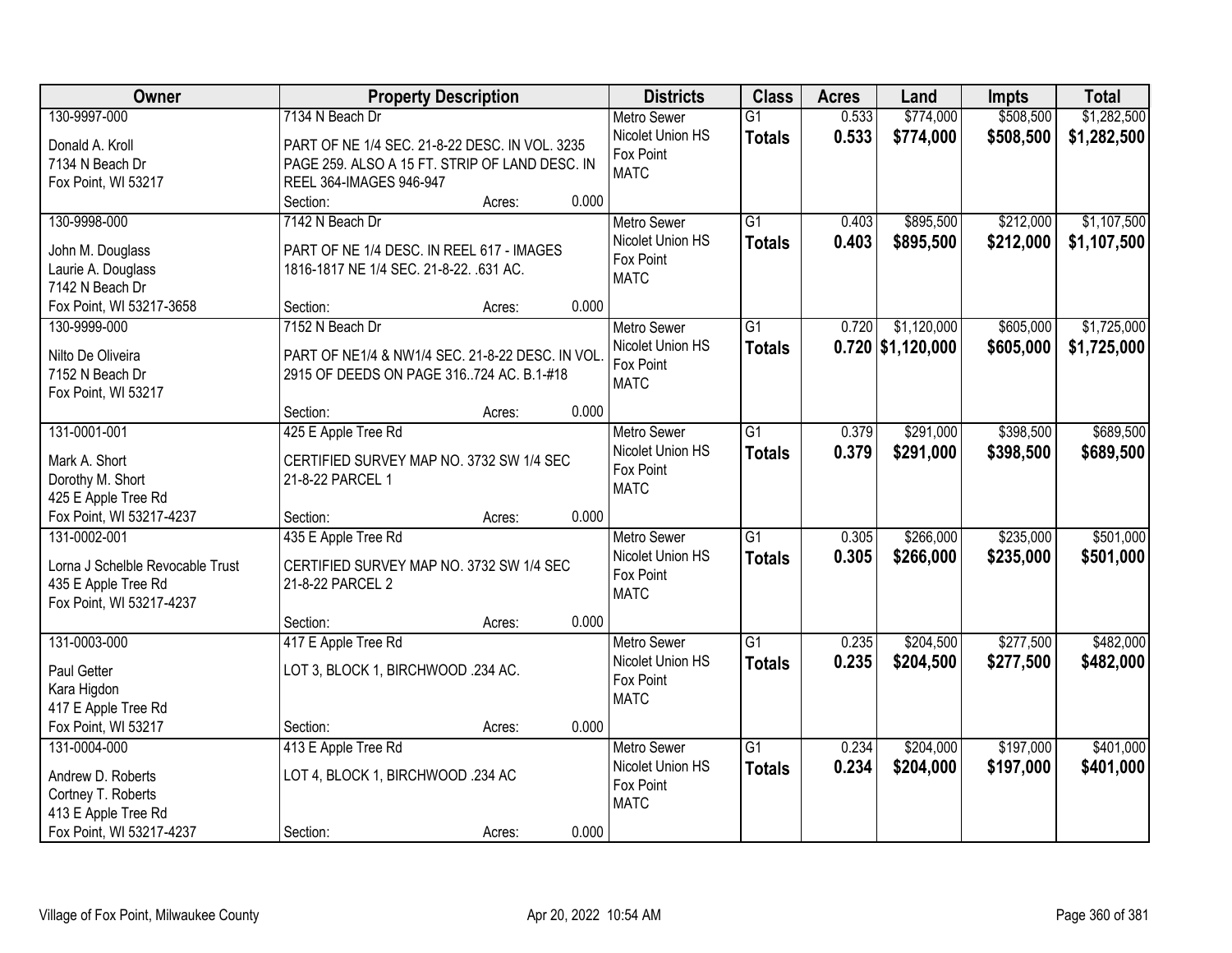| Owner                      | <b>Property Description</b>                                 | <b>Districts</b>   | <b>Class</b>    | <b>Acres</b> | Land      | Impts     | <b>Total</b> |
|----------------------------|-------------------------------------------------------------|--------------------|-----------------|--------------|-----------|-----------|--------------|
| 131-0005-000               | 407 E Apple Tree Rd                                         | <b>Metro Sewer</b> | $\overline{G1}$ | 0.234        | \$204,000 | \$434,000 | \$638,000    |
| Holly Dahlman              | LOT 5, BLOCK 1, BIRCHWOOD .234 AC                           | Nicolet Union HS   | <b>Totals</b>   | 0.234        | \$204,000 | \$434,000 | \$638,000    |
| Benjamin Dahlman           |                                                             | Fox Point          |                 |              |           |           |              |
| 407 E Apple Tree Rd        |                                                             | <b>MATC</b>        |                 |              |           |           |              |
| Fox Point, WI 53217        | 0.000<br>Section:<br>Acres:                                 |                    |                 |              |           |           |              |
| 131-0006-000               | 403 E Apple Tree Rd                                         | <b>Metro Sewer</b> | $\overline{G1}$ | 0.234        | \$204,000 | \$360,600 | \$564,600    |
|                            |                                                             | Nicolet Union HS   | <b>Totals</b>   | 0.234        | \$204,000 | \$360,600 | \$564,600    |
| Alexander W. Bantz         | Lot 6, in Block 1, in Birchwood, being a Subdivision of the | Fox Point          |                 |              |           |           |              |
| Erik Bantz                 | Southwest 1/4 of Section 21, Township 8 North, Range 2      | <b>MATC</b>        |                 |              |           |           |              |
| 403 E Apple Tree Rd        | East, in the Village of Fox Point, Milwaukee County,        |                    |                 |              |           |           |              |
| Fox Point, WI 53217        | 0.000<br>Section:<br>Acres:                                 |                    |                 |              |           |           |              |
| 131-0007-000               | 315 E Daphne Rd                                             | <b>Metro Sewer</b> | G1              | 0.260        | \$226,500 | \$295,000 | \$521,500    |
| Kyle and Kathryn Kee Davis | Lot 7, in Block 1, in Birchwood, being a Subdivision of a   | Nicolet Union HS   | <b>Totals</b>   | 0.260        | \$226,500 | \$295,000 | \$521,500    |
| 315 E Daphne Rd            | part of the Southwest 1/4 of Section 21, in Township 8      | Fox Point          |                 |              |           |           |              |
| Fox Point, WI 53217        | North, Range 22 East, in the Village of Fox Point,          | <b>MATC</b>        |                 |              |           |           |              |
|                            | 0.260<br>Section:<br>Acres:                                 |                    |                 |              |           |           |              |
| 131-0008-000               | 6615 N Lake Dr                                              | <b>Metro Sewer</b> | G1              | 0.285        | \$186,000 | \$185,000 | \$371,000    |
|                            |                                                             | Nicolet Union HS   | <b>Totals</b>   | 0.285        | \$186,000 | \$185,000 | \$371,000    |
| Jack G. Wisniewski         | THE ELY 135 FT. OF LOT 1, BLK. 2, BIRCHWOOD                 | Fox Point          |                 |              |           |           |              |
| Mary Beth Wisniewski       |                                                             | <b>MATC</b>        |                 |              |           |           |              |
| 6615 N Lake Dr             |                                                             |                    |                 |              |           |           |              |
| Fox Point, WI 53217-4246   | 0.000<br>Section:<br>Acres:                                 |                    |                 |              |           |           |              |
| 131-0009-000               | 6609 N Lake Dr                                              | <b>Metro Sewer</b> | $\overline{G1}$ | 0.291        | \$190,500 | \$275,500 | \$466,000    |
| Daniel L. Hettinger        | The Easterly 135 Feet of Lot 2, In Block 2 in Birchwood,    | Nicolet Union HS   | <b>Totals</b>   | 0.291        | \$190,500 | \$275,500 | \$466,000    |
| Krista Hettinger           | being a Subdivision of a part of the Southwest 1/4, Of      | Fox Point          |                 |              |           |           |              |
| 6609 N Lake Dr             | Section 21, In Township 8 North, Range 22 East, In the      | <b>MATC</b>        |                 |              |           |           |              |
| Fox Point, WI 53217        | 0.000<br>Section:<br>Acres:                                 |                    |                 |              |           |           |              |
| 131-0010-000               | 426 E Apple Tree Rd                                         | <b>Metro Sewer</b> | $\overline{G1}$ | 0.458        | \$234,000 | \$235,500 | \$469,500    |
|                            |                                                             | Nicolet Union HS   | <b>Totals</b>   | 0.458        | \$234,000 | \$235,500 | \$469,500    |
| William A. Langhoff        | LOT 3, BLOCK 2, BIRCHWOOD .458 AC.                          | Fox Point          |                 |              |           |           |              |
| Cynth Langhoff             |                                                             | <b>MATC</b>        |                 |              |           |           |              |
| 426 E Apple Tree Rd        |                                                             |                    |                 |              |           |           |              |
| Fox Point, WI 53217        | 0.458<br>Section:<br>Acres:                                 |                    |                 |              |           |           |              |
| 131-0011-000               | 420 E Apple Tree Rd                                         | <b>Metro Sewer</b> | $\overline{G1}$ | 0.244        | \$212,500 | \$397,500 | \$610,000    |
| Gregory S. Scalzo          | LOT 4 BLOCK 2 BIRCHWOOD SCHOOL DIST 2                       | Nicolet Union HS   | <b>Totals</b>   | 0.244        | \$212,500 | \$397,500 | \$610,000    |
| Margaret B. Scalzo         |                                                             | Fox Point          |                 |              |           |           |              |
| 420 E Apple Tree Rd        |                                                             | <b>MATC</b>        |                 |              |           |           |              |
| Fox Point, WI 53217        | 0.000<br>Section:<br>Acres:                                 |                    |                 |              |           |           |              |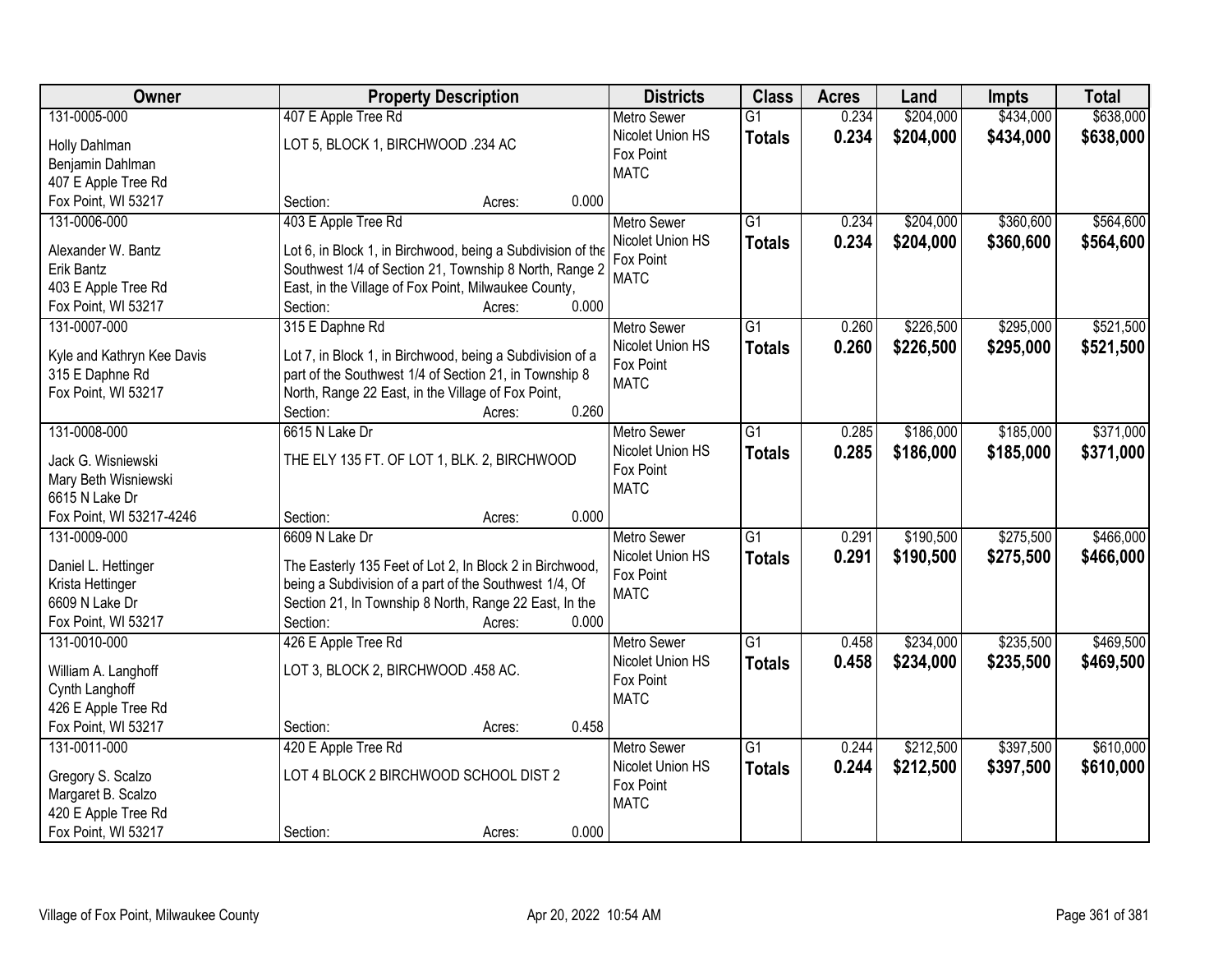| Owner                               | <b>Property Description</b>                                 | <b>Districts</b> | <b>Class</b>     | <b>Acres</b>                  | Land            | Impts     | <b>Total</b> |           |           |
|-------------------------------------|-------------------------------------------------------------|------------------|------------------|-------------------------------|-----------------|-----------|--------------|-----------|-----------|
| 131-0012-000                        | 414 E Apple Tree Rd                                         |                  |                  | <b>Metro Sewer</b>            | $\overline{G1}$ | 0.234     | \$204,000    | \$299,400 | \$503,400 |
| Aaron Cook                          | LOT 5 BLOCK 2 BIRCHWOOD SCHOOL DIST 2                       |                  |                  | Nicolet Union HS              | <b>Totals</b>   | 0.234     | \$204,000    | \$299,400 | \$503,400 |
| Ana Cook                            |                                                             |                  |                  | Fox Point                     |                 |           |              |           |           |
| 414 E Apple Tree Rd                 |                                                             |                  |                  | <b>MATC</b>                   |                 |           |              |           |           |
| Fox Point, WI 53217                 | Section:                                                    | Acres:           | 0.000            |                               |                 |           |              |           |           |
| 131-0013-000                        | 410 E Apple Tree Rd                                         |                  |                  | <b>Metro Sewer</b>            | $\overline{G1}$ | 0.234     | \$204,000    | \$293,400 | \$497,400 |
| David W. Christenson                | LOT 6, BLOCK 2, BIRCHWOOD .234 AC.                          |                  |                  | Nicolet Union HS              | <b>Totals</b>   | 0.234     | \$204,000    | \$293,400 | \$497,400 |
| Sandra E. Christenson               |                                                             |                  |                  | Fox Point                     |                 |           |              |           |           |
| 410 E Apple Tree Rd                 |                                                             |                  |                  | <b>MATC</b>                   |                 |           |              |           |           |
| Fox Point, WI 53217-4236            | Section:                                                    | Acres:           | 0.000            |                               |                 |           |              |           |           |
| 131-0014-000                        | 404 E Apple Tree Rd                                         |                  |                  | Metro Sewer                   | $\overline{G1}$ | 0.171     | \$149,000    | \$342,500 | \$491,500 |
|                                     | LOT7, BLOCK 2, BIRCHWOOD .171 AC.                           |                  |                  | Nicolet Union HS              | <b>Totals</b>   | 0.171     | \$149,000    | \$342,500 | \$491,500 |
| Christopher Spaude<br>Meghan Spaude |                                                             |                  |                  | Fox Point                     |                 |           |              |           |           |
| 404 E Apple Tree Rd                 |                                                             |                  |                  | <b>MATC</b>                   |                 |           |              |           |           |
| Fox Point, WI 53217                 | Section:                                                    | Acres:           | 0.000            |                               |                 |           |              |           |           |
| 131-0015-000                        | 385 E Daphne Rd                                             |                  |                  | <b>Metro Sewer</b>            | $\overline{G1}$ | 0.259     | \$225,500    | \$276,000 | \$501,500 |
|                                     |                                                             |                  | Nicolet Union HS | <b>Totals</b>                 | 0.259           | \$225,500 | \$276,000    | \$501,500 |           |
| John T. Wakefield                   | LOT 8, BLOCK 2, BIRCHWOOD .259 AC.                          |                  |                  | Fox Point                     |                 |           |              |           |           |
| 385 E Daphne Rd                     |                                                             |                  |                  | <b>MATC</b>                   |                 |           |              |           |           |
| Fox Point, WI 53217                 | Section:                                                    |                  | 0.000            |                               |                 |           |              |           |           |
| 131-0016-000                        | 405 E Daphne Rd                                             | Acres:           |                  | Metro Sewer                   | $\overline{G1}$ | 0.265     | \$231,000    | \$316,500 | \$547,500 |
|                                     |                                                             |                  |                  | Nicolet Union HS              | <b>Totals</b>   | 0.265     | \$231,000    | \$316,500 | \$547,500 |
| Fairtree Properties, LLC            | LOT 9, BLOCK 2, BIRCHWOOD .265 AC.                          |                  |                  | Fox Point                     |                 |           |              |           |           |
| 405 E Daphne Rd                     |                                                             |                  |                  | <b>MATC</b>                   |                 |           |              |           |           |
| Fox Point, WI 53217                 |                                                             |                  |                  |                               |                 |           |              |           |           |
|                                     | Section:                                                    | Acres:           | 0.000            |                               |                 |           |              |           |           |
| 131-0017-000                        | 411 E Daphne Rd                                             |                  |                  | <b>Metro Sewer</b>            | $\overline{G1}$ | 0.708     | \$296,000    | \$484,500 | \$780,500 |
| Charles F. Wright Jr                | All of Lots 1 and 2, excepting the East 135.00 feet of both |                  |                  | Nicolet Union HS<br>Fox Point | <b>Totals</b>   | 0.708     | \$296,000    | \$484,500 | \$780,500 |
| 411 E Daphne Rd                     | and all of Lot 10, Block 2, in Birchwood, being a           |                  |                  | <b>MATC</b>                   |                 |           |              |           |           |
| Fox Point, WI 53217                 | subdivision of a part of the Southwest 1/4 of Section 21, i |                  |                  |                               |                 |           |              |           |           |
|                                     | Section:                                                    | Acres:           | 0.708            |                               |                 |           |              |           |           |
| 131-0018-000                        | 6715 N Lake Dr                                              |                  |                  | <b>Metro Sewer</b>            | $\overline{G1}$ | 0.344     | \$218,000    | \$518,500 | \$736,500 |
| Sandi Siegel                        | LOT 1, BLOCK 3, BIRCHWOOD .343 AC.                          |                  |                  | Nicolet Union HS              | <b>Totals</b>   | 0.344     | \$218,000    | \$518,500 | \$736,500 |
| 6715 N Lake Dr                      |                                                             |                  |                  | Fox Point                     |                 |           |              |           |           |
| Fox Point, WI 53217                 |                                                             |                  |                  | <b>MATC</b>                   |                 |           |              |           |           |
|                                     | Section:                                                    | Acres:           | 0.000            |                               |                 |           |              |           |           |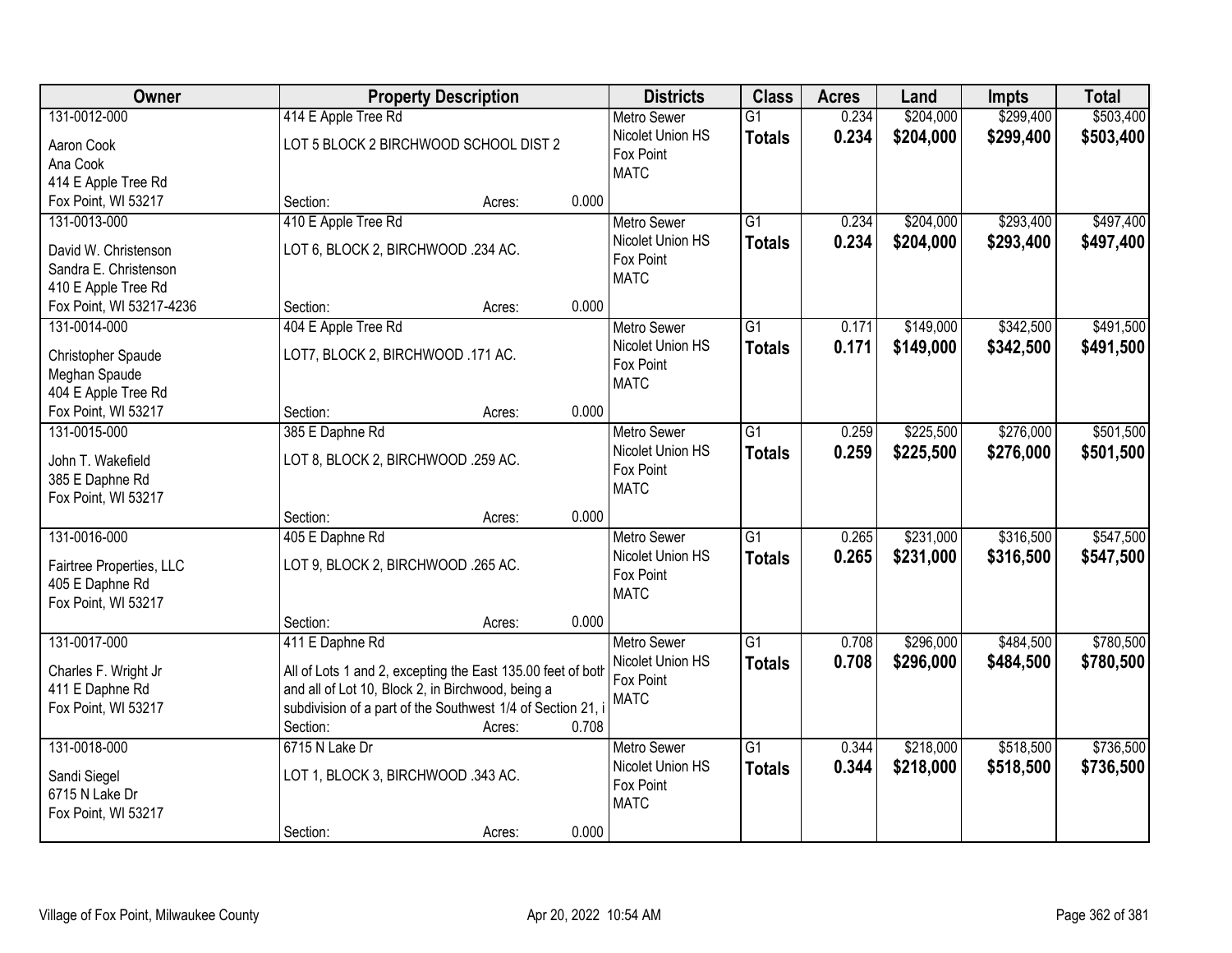| Owner                                                                                          | <b>Property Description</b>                                                                                                                                                     | <b>Districts</b>                                                   | <b>Class</b>                     | <b>Acres</b>   | Land                   | <b>Impts</b>           | <b>Total</b>           |
|------------------------------------------------------------------------------------------------|---------------------------------------------------------------------------------------------------------------------------------------------------------------------------------|--------------------------------------------------------------------|----------------------------------|----------------|------------------------|------------------------|------------------------|
| 131-0019-000                                                                                   | 6701 N Lake Dr                                                                                                                                                                  | <b>Metro Sewer</b>                                                 | $\overline{G1}$                  | 0.331          | \$216,500              | \$442,000              | \$658,500              |
| Kurt and Natalie Glaisner Revocable<br>Trust<br>6701 N Lake Dr                                 | LOT 2, BLOCK 3, BIRCHWOOD .331 AC.                                                                                                                                              | Nicolet Union HS<br>Fox Point<br><b>MATC</b>                       | <b>Totals</b>                    | 0.331          | \$216,500              | \$442,000              | \$658,500              |
| Fox Point, WI 53217                                                                            | 0.000<br>Section:<br>Acres:                                                                                                                                                     |                                                                    |                                  |                |                        |                        |                        |
| 131-0020-000<br>Lars Gulbrandsen                                                               | 414 E Daphne Rd<br>Lot 3 in Block 3 in Birchwood, being a Subdivision of a pa                                                                                                   | <b>Metro Sewer</b><br>Nicolet Union HS                             | $\overline{G1}$<br><b>Totals</b> | 0.273<br>0.273 | \$238,000<br>\$238,000 | \$416,000<br>\$416,000 | \$654,000<br>\$654,000 |
| Kara Gulbrandsen                                                                               | of the Southwest 1/4 of Section 21, in Township 8 North,                                                                                                                        | Fox Point                                                          |                                  |                |                        |                        |                        |
| 414 E Daphne Rd                                                                                | Range 22 East, in the Village of Fox Point, Milwaukee                                                                                                                           | <b>MATC</b>                                                        |                                  |                |                        |                        |                        |
| Fox Point, WI 53217                                                                            | 0.273<br>Section:<br>Acres:                                                                                                                                                     |                                                                    |                                  |                |                        |                        |                        |
| 131-0021-000                                                                                   | 408 E Daphne Rd                                                                                                                                                                 | <b>Metro Sewer</b>                                                 | G1                               | 0.256          | \$223,000              | \$300,000              | \$523,000              |
| Jesse Schenck<br>Katharine Schenck<br>408 E Daphne Rd                                          | Lot 4, Block 3, Birchwood, being a Subdivision of part of<br>the Southwest 1/4 of Section 21, Township<br>8 North, Range 22 East, Village of Fox Point, Milwaukee               | Nicolet Union HS<br>Fox Point<br><b>MATC</b>                       | <b>Totals</b>                    | 0.256          | \$223,000              | \$300,000              | \$523,000              |
| Fox Point, WI 53217                                                                            | Section: 21<br>0.256<br>Acres:                                                                                                                                                  |                                                                    |                                  |                |                        |                        |                        |
| 131-0022-000                                                                                   | 402 E Daphne Rd                                                                                                                                                                 | <b>Metro Sewer</b>                                                 | G1                               | 0.279          | \$243,000              | \$183,400              | \$426,400              |
| Joseph P. Olla<br>Martha E. Olla                                                               | LOT 5, BLOCK 3, BIRCHWOOD .279 AC.                                                                                                                                              | Nicolet Union HS<br>Fox Point<br><b>MATC</b>                       | <b>Totals</b>                    | 0.279          | \$243,000              | \$183,400              | \$426,400              |
| 402 E Daphne Rd<br>Fox Point, WI 53217-4241                                                    | 0.000<br>Section:<br>Acres:                                                                                                                                                     |                                                                    |                                  |                |                        |                        |                        |
| 131-0023-000<br>Jason D. Gottlieb<br>Karen C. Gottlieb<br>400 Daphne Rd<br>Fox Point, WI 53217 | 400 E Daphne Rd<br>LOT 6 BLOCK 3 BIRCHWOOD ALSO 963 SQ FT DECS<br>IN REEL 950 - IMAGES 473-474 .381 AC SW 1/4 SEC<br>$21 - 8 - 22$<br>Section:<br>0.000<br>Acres:               | <b>Metro Sewer</b><br>Nicolet Union HS<br>Fox Point<br><b>MATC</b> | $\overline{G1}$<br><b>Totals</b> | 0.381<br>0.381 | \$291,000<br>\$291,000 | \$313,600<br>\$313,600 | \$604,600<br>\$604,600 |
| 131-0024-000                                                                                   | 390 E Daphne Rd                                                                                                                                                                 | Metro Sewer                                                        | $\overline{G1}$                  | 0.291          | \$253,500              | \$329,800              | \$583,300              |
| Thomas J. Gaertner<br>Katherine B. Gaertner<br>390 E Daphne Rd<br>Fox Point, WI 53217-4238     | BIRCHWOOD SW 1/4 SEC 21-8-22; LOT 7, BLK 3 ALSO<br>COMM NWLY COR OF LOT 7; TH NWLY 16.5 FT;<br>SWLY 95 FT; SELY 16.5 FT; TH NELY 95 FT TO P.O.B.<br>0.000<br>Section:<br>Acres: | Nicolet Union HS<br>Fox Point<br><b>MATC</b>                       | <b>Totals</b>                    | 0.291          | \$253,500              | \$329,800              | \$583,300              |
| 131-0025-000                                                                                   | 380 E Daphne Rd                                                                                                                                                                 | <b>Metro Sewer</b>                                                 | G1                               | 0.216          | \$188,000              | \$227,700              | \$415,700              |
| Sandra D Gottwald Living Trust<br>380 E Daphne Rd<br>Fox Point, WI 53217-4238                  | LOT 8 BLOCK 3 BIRCHWOOD ALSO 990 SQ FT DESC<br>IN REEL 810 - IMAGES 1537 - 1538 .216 AC SW 1/4<br>SEC 21-8-22<br>0.000<br>Section:<br>Acres:                                    | Nicolet Union HS<br>Fox Point<br><b>MATC</b>                       | <b>Totals</b>                    | 0.216          | \$188,000              | \$227,700              | \$415,700              |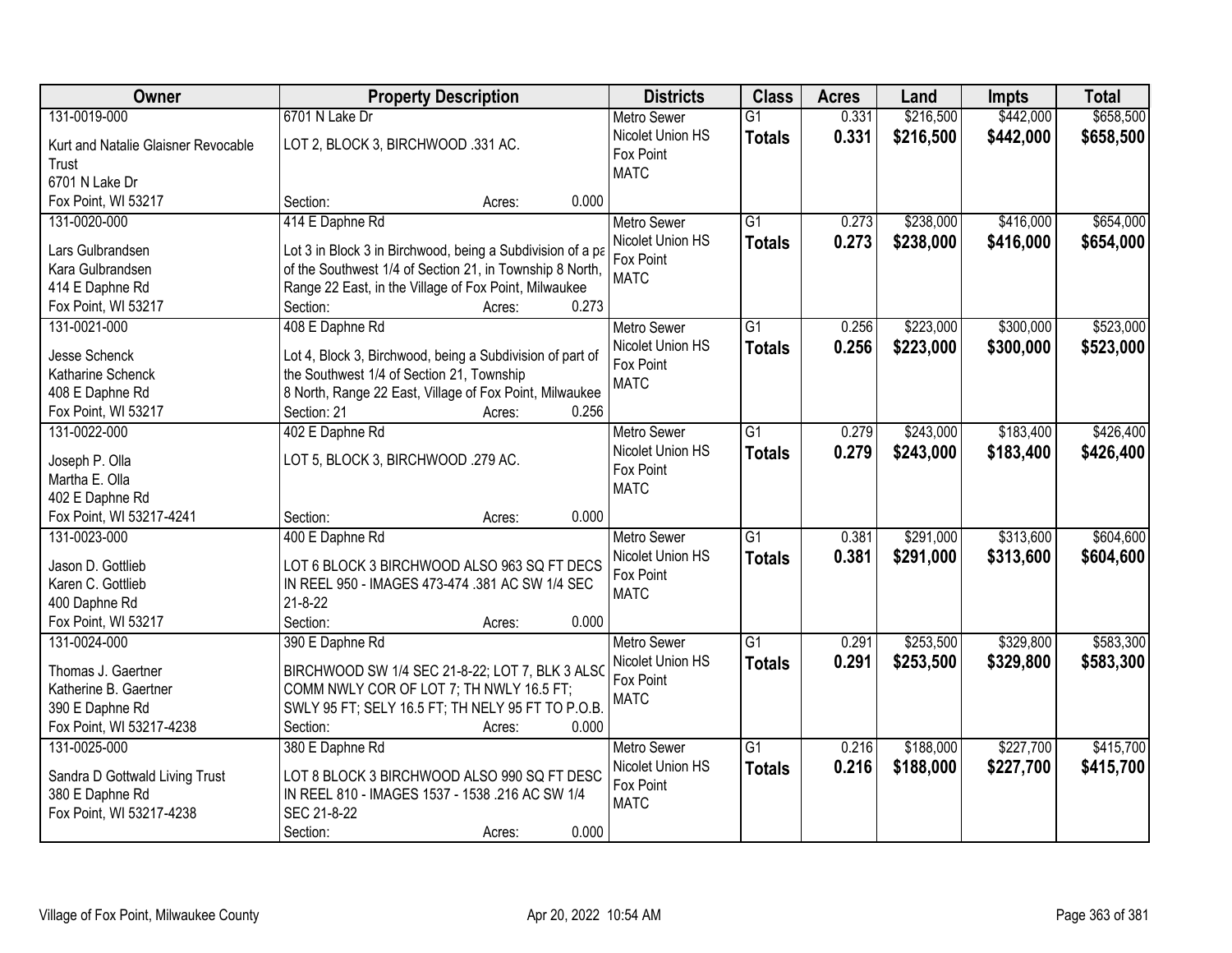| Owner                        | <b>Property Description</b>                                    | <b>Districts</b>                       | <b>Class</b>    | <b>Acres</b> | Land      | Impts     | <b>Total</b> |
|------------------------------|----------------------------------------------------------------|----------------------------------------|-----------------|--------------|-----------|-----------|--------------|
| 131-0026-000                 | 370 E Daphne Rd                                                | <b>Metro Sewer</b>                     | $\overline{G1}$ | 0.193        | \$168,000 | \$299,300 | \$467,300    |
| Douglas A. Nickel et al      | LOT 9, BLOCK 3, BIRCHWOOD ALSO 990 SQ. FT.                     | Nicolet Union HS                       | <b>Totals</b>   | 0.193        | \$168,000 | \$299,300 | \$467,300    |
| 370 E Daphne Rd              | DESC. IN VOL. 3390 PAGE 574. . 216 AC. SW1/4 SEC.              | Fox Point                              |                 |              |           |           |              |
| Fox Point, WI 53217-4238     | $21 - 8 - 22$                                                  | <b>MATC</b>                            |                 |              |           |           |              |
|                              | Section:<br>0.000<br>Acres:                                    |                                        |                 |              |           |           |              |
| 131-0027-000                 | 360 E Daphne Rd                                                | <b>Metro Sewer</b>                     | $\overline{G1}$ | 0.193        | \$168,000 | \$295,400 | \$463,400    |
|                              |                                                                | Nicolet Union HS                       | <b>Totals</b>   | 0.193        | \$168,000 | \$295,400 | \$463,400    |
| A Paul Pedersen              | BIRCHWOOD SW 1/4 SEC 21-8-22 LOT 10 BLK 3 ALSO                 | Fox Point                              |                 |              |           |           |              |
| 360 E Daphne Rd              | COMM NWLY COR OF LOT 10; TH NWLY 16.5 FT;                      | <b>MATC</b>                            |                 |              |           |           |              |
| Fox Point, WI 53217-4238     | SWLY 60 FT; SELY 16.5 FT; TH NELY 60 FT TO P.O.B.<br>0.000     |                                        |                 |              |           |           |              |
| 131-0028-000                 | Section:<br>Acres:<br>350 E Daphne Rd                          | <b>Metro Sewer</b>                     | $\overline{G1}$ | 0.193        | \$168,000 | \$382,500 | \$550,500    |
|                              |                                                                | Nicolet Union HS                       |                 | 0.193        | \$168,000 | \$382,500 | \$550,500    |
| Andrew J. O'Connell Trustees | LOT 11 BLK 3 BIRCHWOOD ALSO 990 SQ FT DESC IN                  | Fox Point                              | <b>Totals</b>   |              |           |           |              |
| 350 E Daphne Rd              | REEL 667 - IMAGES 360-361.216 AC SW 1/4 SEC                    | <b>MATC</b>                            |                 |              |           |           |              |
| Fox Point, WI 53217-4238     | $21 - 8 - 22$                                                  |                                        |                 |              |           |           |              |
|                              | Section:<br>0.000<br>Acres:                                    |                                        |                 |              |           |           |              |
| 131-0029-000                 | 340 E Daphne Rd                                                | <b>Metro Sewer</b>                     | G1              | 0.193        | \$168,000 | \$340,500 | \$508,500    |
| Pieter Lens                  | Lot 12, in Block 3, in Birchwood, a Subdivision according      | Nicolet Union HS                       | <b>Totals</b>   | 0.193        | \$168,000 | \$340,500 | \$508,500    |
| Lee Ketter                   | to the recorded plat thereof, located in the Village of Fox    | Fox Point                              |                 |              |           |           |              |
| 340 E Daphne                 | Point, Milwaukee County, Wisconsin. Property Address:          | <b>MATC</b>                            |                 |              |           |           |              |
| Fox Point, WI 53217          | Section: 21<br>0.193<br>Acres:                                 |                                        |                 |              |           |           |              |
| 131-0030-000                 | 330 E Daphne Rd                                                | <b>Metro Sewer</b>                     | $\overline{G1}$ | 0.193        | \$168,000 | \$279,800 | \$447,800    |
|                              |                                                                | Nicolet Union HS                       | <b>Totals</b>   | 0.193        | \$168,000 | \$279,800 | \$447,800    |
| Gerald A. Zall Trustee       | LOT 13, BLK. 3, BIRCHWOOD ALSO 990 SQ. FT.                     | Fox Point                              |                 |              |           |           |              |
| 330 E Daphne Rd              | DESC. IN REEL 193 - IMAGE 2084. .216 AC. SW1/4<br>SEC. 21-8-22 | <b>MATC</b>                            |                 |              |           |           |              |
| Fox Point, WI 53217-4238     | Section:<br>0.000                                              |                                        |                 |              |           |           |              |
|                              | Acres:                                                         |                                        | $\overline{G1}$ |              | \$188,000 |           | \$424,700    |
| 131-0031-000                 | 320 E Daphne Rd                                                | <b>Metro Sewer</b><br>Nicolet Union HS |                 | 0.216        |           | \$236,700 |              |
| Patricia J. Netzow           | LOT 14, BLOCK 3, BIRCHWOOD ALSO 990 SQ. FT.                    | Fox Point                              | <b>Totals</b>   | 0.216        | \$188,000 | \$236,700 | \$424,700    |
| 320 E Daphne Rd              | PURCHASED FROM C & N W RY CO. IN VOL. 1726                     | <b>MATC</b>                            |                 |              |           |           |              |
| Fox Point, WI 53217          | PAGE 666. .216 AC. SW1/4 SEC. 21-8-22                          |                                        |                 |              |           |           |              |
|                              | 0.000<br>Section:<br>Acres:                                    |                                        |                 |              |           |           |              |
| 131-0032-000                 | 310 E Daphne Rd                                                | <b>Metro Sewer</b>                     | $\overline{G1}$ | 0.325        | \$283,000 | \$259,000 | \$542,000    |
| Gary Rosenthal               | Lot 15, also Lot 16, except the South 42.82 feet thereof ir    | Nicolet Union HS                       | <b>Totals</b>   | 0.325        | \$283,000 | \$259,000 | \$542,000    |
| Lori Rosenthal               | Block 3 in Birchwood?s Subdivision, being a Subdivision        | Fox Point                              |                 |              |           |           |              |
| 310 E Daphne Rd              | of a part of the Southwest 1/4 of Section 21, in Township      | <b>MATC</b>                            |                 |              |           |           |              |
| Fox Point, WI 53217          | Section:<br>0.000<br>Acres:                                    |                                        |                 |              |           |           |              |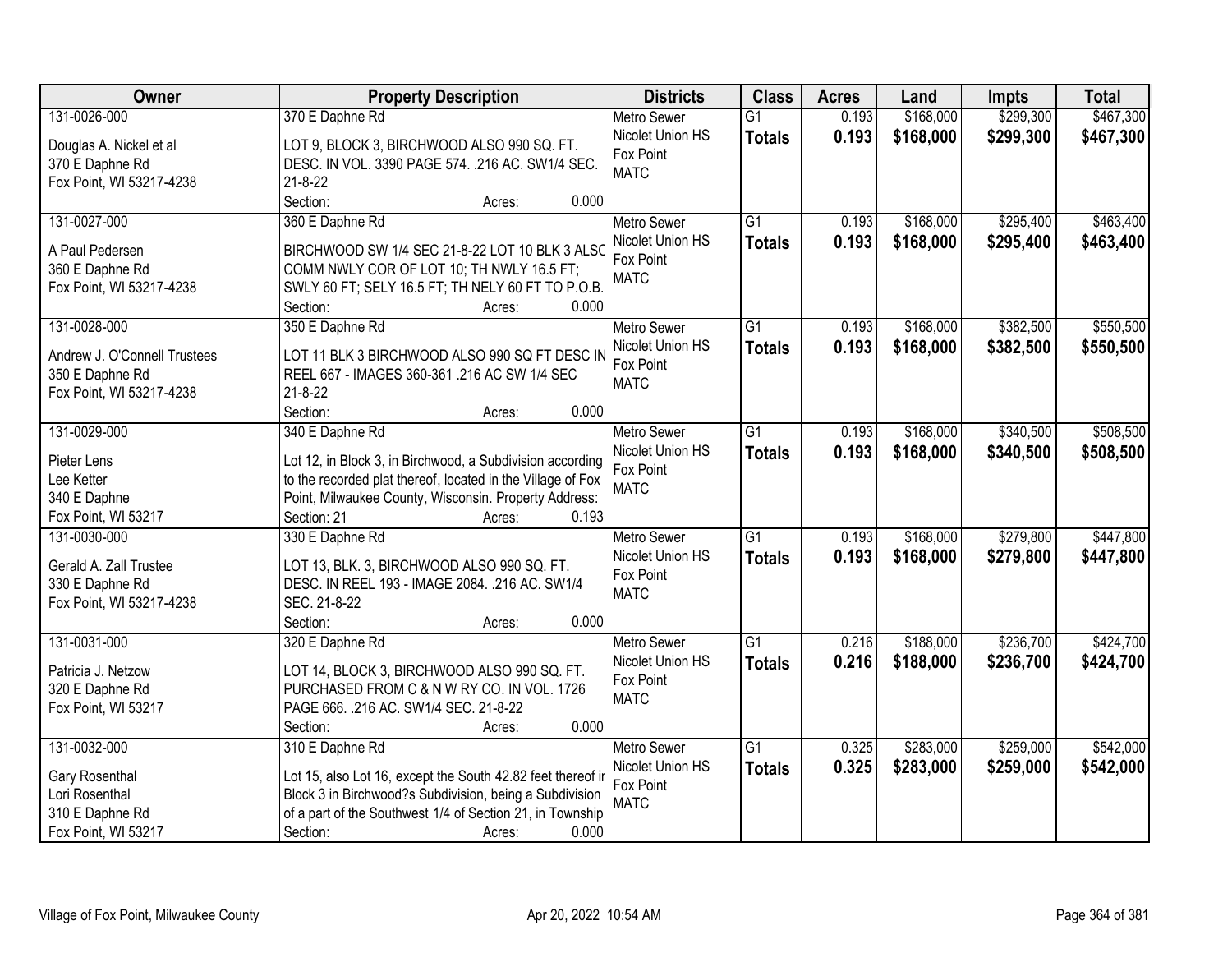| Owner                                                                                               |                                                                                            | <b>Property Description</b> |       | <b>Districts</b>                                                   | <b>Class</b>                     | <b>Acres</b>   | Land                   | <b>Impts</b>           | <b>Total</b>           |
|-----------------------------------------------------------------------------------------------------|--------------------------------------------------------------------------------------------|-----------------------------|-------|--------------------------------------------------------------------|----------------------------------|----------------|------------------------|------------------------|------------------------|
| 131-0034-000<br>Jay Franke<br>6620 N Santa Monica Blvd<br>Fox Point, WI 53217                       | 6620 N Santa Monica Blvd<br>BLK. 4 EXC. PART USED FOR RR ROW BIRCHWOOD<br>CONT. 0.350 ACS. |                             |       | <b>Metro Sewer</b><br>Nicolet Union HS<br>Fox Point<br><b>MATC</b> | $\overline{G1}$<br><b>Totals</b> | 0.498<br>0.498 | \$123,000<br>\$123,000 | \$81,300<br>\$81,300   | \$204,300<br>\$204,300 |
|                                                                                                     | Section:                                                                                   | Acres:                      | 0.000 |                                                                    |                                  |                |                        |                        |                        |
| 131-0035-000<br>Chicago & Nw Trans Co<br>400 W Madison St<br>Chicago, IL 60606                      | Santa Monica Blvd<br>PART OF BLK 4 USED FOR RR ROW BIRCHWOOD<br>CONT. 0.618 ACS.           |                             |       | <b>Metro Sewer</b><br>Nicolet Union HS<br>Fox Point<br><b>MATC</b> | $\overline{X4}$<br><b>Totals</b> | 0.000<br>0.000 | \$0<br>\$0             | $\overline{50}$<br>\$0 | $\overline{50}$<br>\$0 |
|                                                                                                     | Section:                                                                                   | Acres:                      | 0.000 |                                                                    |                                  |                |                        |                        |                        |
| 131-0036-000<br>Barbara C. Steinmetz 2017 Revocable<br>Trust Dated March 2<br>6511 N Lake Dr        | 6511 N Lake Dr<br>LOT 1, BLOCK 5, BIRCHWOOD ADDITION                                       |                             |       | <b>Metro Sewer</b><br>Nicolet Union HS<br>Fox Point<br><b>MATC</b> | G1<br><b>Totals</b>              | 0.434<br>0.434 | \$219,000<br>\$219,000 | \$487,000<br>\$487,000 | \$706,000<br>\$706,000 |
| Fox Point, WI 53217                                                                                 | Section:                                                                                   | Acres:                      | 0.000 |                                                                    |                                  |                |                        |                        |                        |
| 131-0037-000<br>Paul M. Maric<br>340 E Acacia Rd<br>Fox Point, WI 53217-4234                        | 340 E Acacia Rd<br>LOT 2, BLOCK 5, BIRCHWOOD ADDITION                                      |                             |       | <b>Metro Sewer</b><br>Nicolet Union HS<br>Fox Point<br><b>MATC</b> | G1<br><b>Totals</b>              | 0.434<br>0.434 | \$292,000<br>\$292,000 | \$234,000<br>\$234,000 | \$526,000<br>\$526,000 |
|                                                                                                     | Section:                                                                                   | Acres:                      | 0.000 |                                                                    |                                  |                |                        |                        |                        |
| 131-0038-000<br>John J. Siegert<br>Jennifer E. Roche<br>332 E Acacia Rd                             | 332 E Acacia Rd<br>LOT 3, BLOCK 5, BIRCHWOOD ADDITION                                      |                             |       | Metro Sewer<br>Nicolet Union HS<br>Fox Point<br><b>MATC</b>        | $\overline{G1}$<br><b>Totals</b> | 0.389<br>0.389 | \$291,000<br>\$291,000 | \$365,000<br>\$365,000 | \$656,000<br>\$656,000 |
| Fox Point, WI 53217                                                                                 | Section:                                                                                   | Acres:                      | 0.000 |                                                                    |                                  |                |                        |                        |                        |
| 131-0039-000<br>Robert B. Hardin<br>Katherine M. Christensen<br>328 E Acacia Rd                     | 328 E Acacia Rd<br>LOT 4, BLOCK 5, BIRCHWOOD ADDITION                                      |                             |       | <b>Metro Sewer</b><br>Nicolet Union HS<br>Fox Point<br><b>MATC</b> | $\overline{G1}$<br><b>Totals</b> | 0.318<br>0.318 | \$277,500<br>\$277,500 | \$366,000<br>\$366,000 | \$643,500<br>\$643,500 |
| Fox Point, WI 53217-4234                                                                            | Section:                                                                                   | Acres:                      | 0.000 |                                                                    |                                  |                |                        |                        |                        |
| 131-0040-000<br>Kevin S. Packman<br>Sarah R. Packman<br>324 E Acacia Rd<br>Fox Point, WI 53217-4234 | 324 E Acacia Rd<br>LOT 5, BLOCK 5, BIRCHWOOD ADDITION<br>Section:                          | Acres:                      | 0.000 | <b>Metro Sewer</b><br>Nicolet Union HS<br>Fox Point<br><b>MATC</b> | $\overline{G1}$<br><b>Totals</b> | 0.318<br>0.318 | \$277,500<br>\$277,500 | \$280,500<br>\$280,500 | \$558,000<br>\$558,000 |
|                                                                                                     |                                                                                            |                             |       |                                                                    |                                  |                |                        |                        |                        |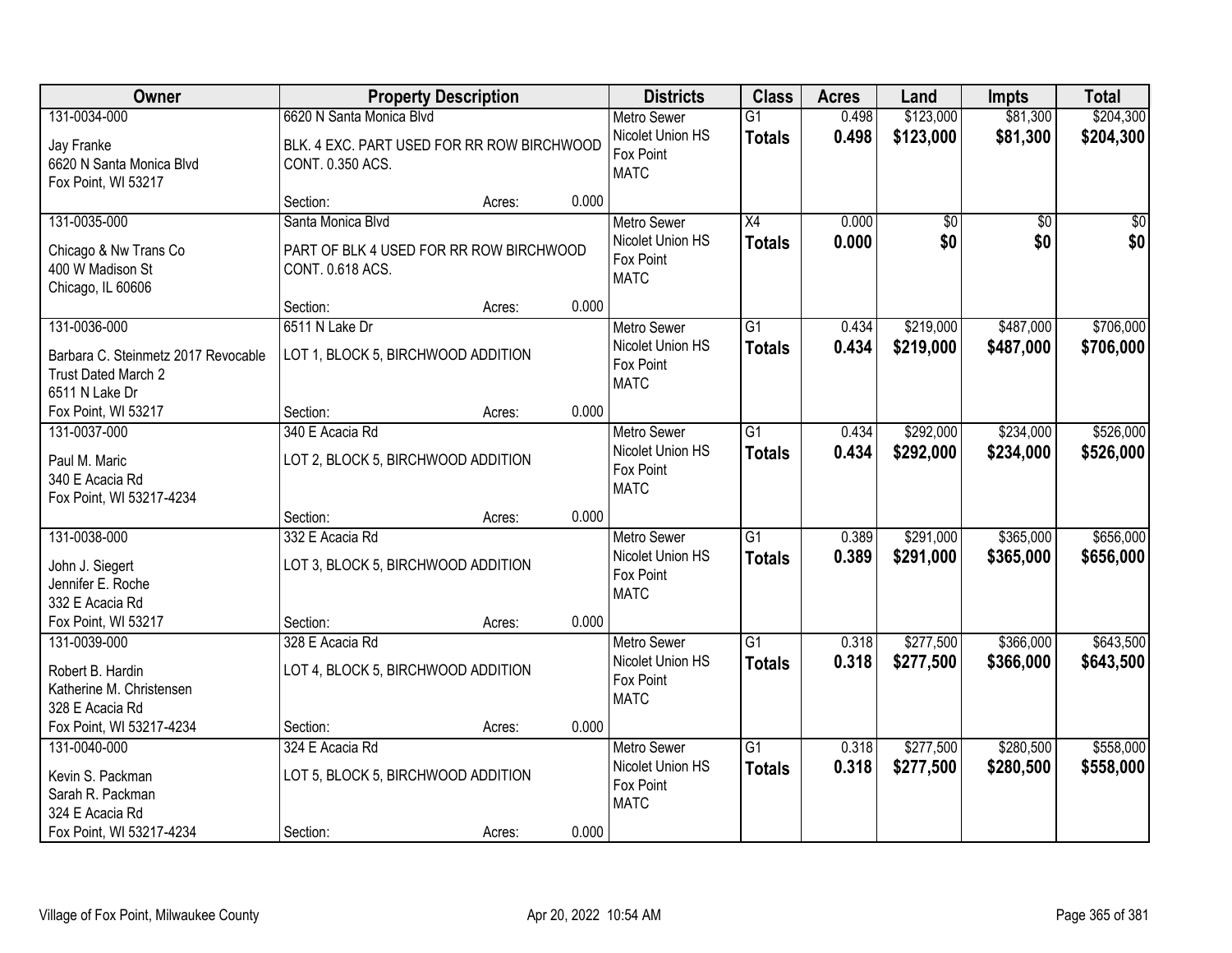| Owner                                  |                                              | <b>Property Description</b> |       | <b>Districts</b>              | <b>Class</b>    | <b>Acres</b> | Land      | Impts     | <b>Total</b> |
|----------------------------------------|----------------------------------------------|-----------------------------|-------|-------------------------------|-----------------|--------------|-----------|-----------|--------------|
| 131-0041-000                           | 318 E Acacia Rd                              |                             |       | <b>Metro Sewer</b>            | $\overline{G1}$ | 0.318        | \$277,500 | \$369,000 | \$646,500    |
| Robert L. Smith                        | LOT 6, BLOCK 5, BIRCHWOOD ADDITION           |                             |       | Nicolet Union HS              | <b>Totals</b>   | 0.318        | \$277,500 | \$369,000 | \$646,500    |
| Pamela P. Smith                        |                                              |                             |       | Fox Point                     |                 |              |           |           |              |
| 318 E Acacia Rd                        |                                              |                             |       | <b>MATC</b>                   |                 |              |           |           |              |
| Fox Point, WI 53217-4234               | Section:                                     | Acres:                      | 0.000 |                               |                 |              |           |           |              |
| 131-0042-000                           | 312 E Acacia Rd                              |                             |       | <b>Metro Sewer</b>            | $\overline{G1}$ | 0.318        | \$277,500 | \$111,300 | \$388,800    |
|                                        |                                              |                             |       | Nicolet Union HS              | <b>Totals</b>   | 0.318        | \$277,500 | \$111,300 | \$388,800    |
| Ryan Derus                             | LOT 7, BLOCK 5, BIRCHWOOD ADDITION           |                             |       | Fox Point                     |                 |              |           |           |              |
| Evann Derus                            |                                              |                             |       | <b>MATC</b>                   |                 |              |           |           |              |
| 312 E Acacia Rd                        |                                              |                             | 0.000 |                               |                 |              |           |           |              |
| Fox Point, WI 53217                    | Section:                                     | Acres:                      |       |                               |                 |              |           |           |              |
| 131-0043-000                           | 302 E Acacia Rd                              |                             |       | Metro Sewer                   | G1              | 0.602        | \$294,500 | \$333,000 | \$627,500    |
| Mary B. Emory                          | LOTS 8 & 9, BLK. 5 BIRCHWOOD ADDITION        |                             |       | Nicolet Union HS              | <b>Totals</b>   | 0.602        | \$294,500 | \$333,000 | \$627,500    |
| 302 E Acacia Rd                        |                                              |                             |       | Fox Point                     |                 |              |           |           |              |
| Fox Point, WI 53217-4234               |                                              |                             |       | <b>MATC</b>                   |                 |              |           |           |              |
|                                        | Section:                                     | Acres:                      | 0.000 |                               |                 |              |           |           |              |
| 131-0044-000                           | 343 E Acacia Rd                              |                             |       | <b>Metro Sewer</b>            | $\overline{G1}$ | 0.434        | \$292,000 | \$267,000 | \$559,000    |
|                                        | LOT 1, BLOCK 6, BIRCHWOOD ADDITION           |                             |       | Nicolet Union HS              | <b>Totals</b>   | 0.434        | \$292,000 | \$267,000 | \$559,000    |
| Lawrence A. Boynton                    |                                              |                             |       | Fox Point                     |                 |              |           |           |              |
| Margaret K. Boynton<br>343 E Acacia Rd |                                              |                             |       | <b>MATC</b>                   |                 |              |           |           |              |
| Fox Point, WI 53217-4235               | Section:                                     | Acres:                      | 0.000 |                               |                 |              |           |           |              |
| 131-0045-000                           | 6445 N Lake Dr                               |                             |       |                               | $\overline{G1}$ | 0.434        | \$219,000 | \$244,000 | \$463,000    |
|                                        |                                              |                             |       | Metro Sewer                   |                 |              |           |           |              |
| Allan R. Pasch                         | LOT 2, BLOCK 6, BIRCHWOOD ADDITION           |                             |       | Nicolet Union HS<br>Fox Point | <b>Totals</b>   | 0.434        | \$219,000 | \$244,000 | \$463,000    |
| Sandra K. Pasch                        |                                              |                             |       | <b>MATC</b>                   |                 |              |           |           |              |
| 6445 N Lake Dr                         |                                              |                             |       |                               |                 |              |           |           |              |
| Fox Point, WI 53217                    | Section:                                     | Acres:                      | 0.000 |                               |                 |              |           |           |              |
| 131-0049-001                           | 317 E Acacia Rd                              |                             |       | <b>Metro Sewer</b>            | $\overline{G1}$ | 0.560        | \$294,000 | \$492,700 | \$786,700    |
| James Kanter                           | CERTIFIED SURVEY MAP NO 7481 SW 1/4 SEC      |                             |       | Nicolet Union HS              | <b>Totals</b>   | 0.560        | \$294,000 | \$492,700 | \$786,700    |
| Maureen Kanter                         | 21-8-22 PARCEL 1 (0.56 ACS)                  |                             |       | Fox Point                     |                 |              |           |           |              |
| 317 E Acacia Rd                        |                                              |                             |       | <b>MATC</b>                   |                 |              |           |           |              |
| Fox Point, WI 53217-4235               | Section:                                     | Acres:                      | 0.000 |                               |                 |              |           |           |              |
| 131-0049-002                           | 325 E Acacia Rd                              |                             |       | <b>Metro Sewer</b>            | $\overline{G1}$ | 0.626        | \$294,500 | \$541,600 | \$836,100    |
|                                        |                                              |                             |       | Nicolet Union HS              | <b>Totals</b>   | 0.626        | \$294,500 | \$541,600 | \$836,100    |
| Terence P. Hoy                         | CERT. SURVEY MAP NO. 7481 SW 1/4 SEC 21-8-22 |                             |       | Fox Point                     |                 |              |           |           |              |
| Holly Mckeown Hoy                      | PARCEL 2 (0.63 ACS)                          |                             |       | <b>MATC</b>                   |                 |              |           |           |              |
| 325 E Acacia Rd                        |                                              |                             |       |                               |                 |              |           |           |              |
| Fox Point, WI 53217-4235               | Section:                                     | Acres:                      | 0.000 |                               |                 |              |           |           |              |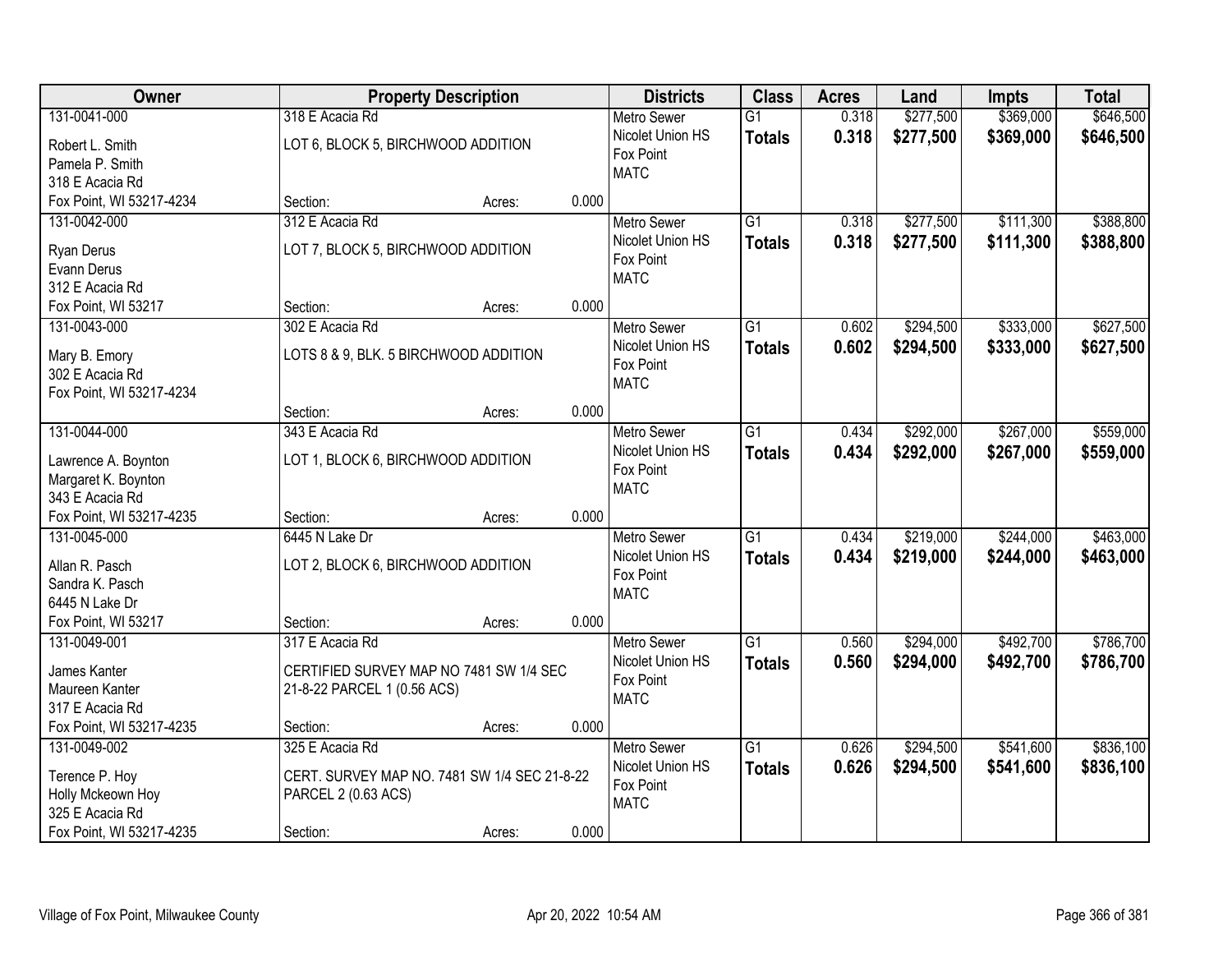| <b>Owner</b>                           | <b>Property Description</b>                                                              | <b>Districts</b>   | <b>Class</b>    | <b>Acres</b> | Land      | <b>Impts</b> | <b>Total</b> |
|----------------------------------------|------------------------------------------------------------------------------------------|--------------------|-----------------|--------------|-----------|--------------|--------------|
| 131-0050-000                           | 311 E Acacia Rd                                                                          | <b>Metro Sewer</b> | $\overline{G1}$ | 0.280        | \$244,000 | \$296,200    | \$540,200    |
| Timothy E. Buchen                      | LOT 7, BLOCK 6, BIRCHWOOD ADDITION                                                       | Nicolet Union HS   | <b>Totals</b>   | 0.280        | \$244,000 | \$296,200    | \$540,200    |
| Jean Buchen                            |                                                                                          | Fox Point          |                 |              |           |              |              |
| 311 E Acacia Rd                        |                                                                                          | <b>MATC</b>        |                 |              |           |              |              |
| Fox Point, WI 53217-4235               | 0.000<br>Section:<br>Acres:                                                              |                    |                 |              |           |              |              |
| 131-0051-000                           | 305 E Acacia Rd                                                                          | <b>Metro Sewer</b> | $\overline{G1}$ | 0.280        | \$244,000 | \$642,200    | \$886,200    |
|                                        | LOT 8, BLOCK 6, BIRCHWOOD ADDITION                                                       | Nicolet Union HS   | <b>Totals</b>   | 0.280        | \$244,000 | \$642,200    | \$886,200    |
| Michael B. Weiss<br>Deanna M. Weiss    |                                                                                          | Fox Point          |                 |              |           |              |              |
| 305 E Acacia Rd                        |                                                                                          | <b>MATC</b>        |                 |              |           |              |              |
| Fox Point, WI 53217-4235               | 0.000<br>Section:<br>Acres:                                                              |                    |                 |              |           |              |              |
| 131-0052-000                           | 305 E Acacia Rd                                                                          | <b>Metro Sewer</b> | G1              | 0.280        | \$49,500  | \$0          | \$49,500     |
|                                        |                                                                                          | Nicolet Union HS   | <b>Totals</b>   | 0.280        | \$49,500  | \$0          | \$49,500     |
| Michael B. Weiss                       | LOT 9, BLOCK 6, BIRCHWOOD ADDITION                                                       | Fox Point          |                 |              |           |              |              |
| Deanna M. Weiss                        |                                                                                          | <b>MATC</b>        |                 |              |           |              |              |
| 305 E Acacia Rd                        |                                                                                          |                    |                 |              |           |              |              |
| Fox Point, WI 53217-4235               | 0.000<br>Section:<br>Acres:                                                              |                    |                 |              |           |              |              |
| 131-0053-000                           | 6805 N Lake Dr                                                                           | <b>Metro Sewer</b> | $\overline{G1}$ | 0.411        | \$197,000 | \$350,000    | \$547,000    |
| Kristin A. Altendorf Pietsch Revocable | Lot 1 and a portion of the Easterly End of Lot 2, having a                               | Nicolet Union HS   | <b>Totals</b>   | 0.411        | \$197,000 | \$350,000    | \$547,000    |
| Trust                                  | width of 14.10 feet on the Southerly line thereof and 14 fe                              | Fox Point          |                 |              |           |              |              |
| 3900 N Estabrook Pkwy #431             | on the Northerly line thereof, in the First Continuation of                              | <b>MATC</b>        |                 |              |           |              |              |
| Shorewood, WI 53211                    | 0.000<br>Section:<br>Acres:                                                              |                    |                 |              |           |              |              |
| 131-0054-000                           | 6765 N Holly Ct                                                                          | <b>Metro Sewer</b> | $\overline{G1}$ | 0.489        | \$127,500 | \$227,500    | \$355,000    |
|                                        |                                                                                          | Nicolet Union HS   | <b>Totals</b>   | 0.489        | \$127,500 | \$227,500    | \$355,000    |
| Robert G. Mcdougall<br>Mika T. Moteki  | THE FIRST CONT OF LAKE VIEW HIGHLANDS SUBD<br>LOT 2 EXC A STRIP OFF THE ELY END HAVING A | Fox Point          |                 |              |           |              |              |
| 6765 N Holly Ct                        | WIDTH OF 14.10FT ON SLY LINE & 14.00FT ALG NLY                                           | <b>MATC</b>        |                 |              |           |              |              |
| Fox Point, WI 53217-3619               | 0.000<br>Section:<br>Acres:                                                              |                    |                 |              |           |              |              |
| 131-0055-000                           | 6759 N Holly Ct                                                                          | <b>Metro Sewer</b> | $\overline{G1}$ | 0.571        | \$133,500 | \$184,000    | \$317,500    |
|                                        |                                                                                          | Nicolet Union HS   | <b>Totals</b>   | 0.571        | \$133,500 | \$184,000    | \$317,500    |
| James W & Mary F Turzinski Revocable   | THE FIRST CONT OF LAKE VIEW HIGHLANDS SUBD                                               | Fox Point          |                 |              |           |              |              |
| Trust                                  | LOT 3 EXC PORTION OFF NELY SIDE HAVING A                                                 | <b>MATC</b>        |                 |              |           |              |              |
| James W. Turzinski                     | WIDTH OF 28.82FT ALG SELY LINE & 47.00FT ALG N                                           |                    |                 |              |           |              |              |
| 6759 N Holly Ct                        | 0.000<br>Section:<br>Acres:                                                              |                    |                 |              |           |              |              |
| Fox Point, WI 53217-3619               |                                                                                          |                    |                 |              |           |              |              |
| 131-0056-000                           | 6747 N Holly Ct                                                                          | <b>Metro Sewer</b> | $\overline{G1}$ | 0.464        | \$125,500 | \$439,000    | \$564,500    |
| Arthur Zakhariants                     | Lot 4, excepting that portion off the Northerly side thereof                             | Nicolet Union HS   | <b>Totals</b>   | 0.464        | \$125,500 | \$439,000    | \$564,500    |
| 6747 N Holly Ct                        | having a width of 32.68 feet along the                                                   | Fox Point          |                 |              |           |              |              |
| Fox Point, WI 53217                    | Easterly line thereof and 70.15 feet along the Westerly lin                              | <b>MATC</b>        |                 |              |           |              |              |
|                                        | Section:<br>0.000<br>Acres:                                                              |                    |                 |              |           |              |              |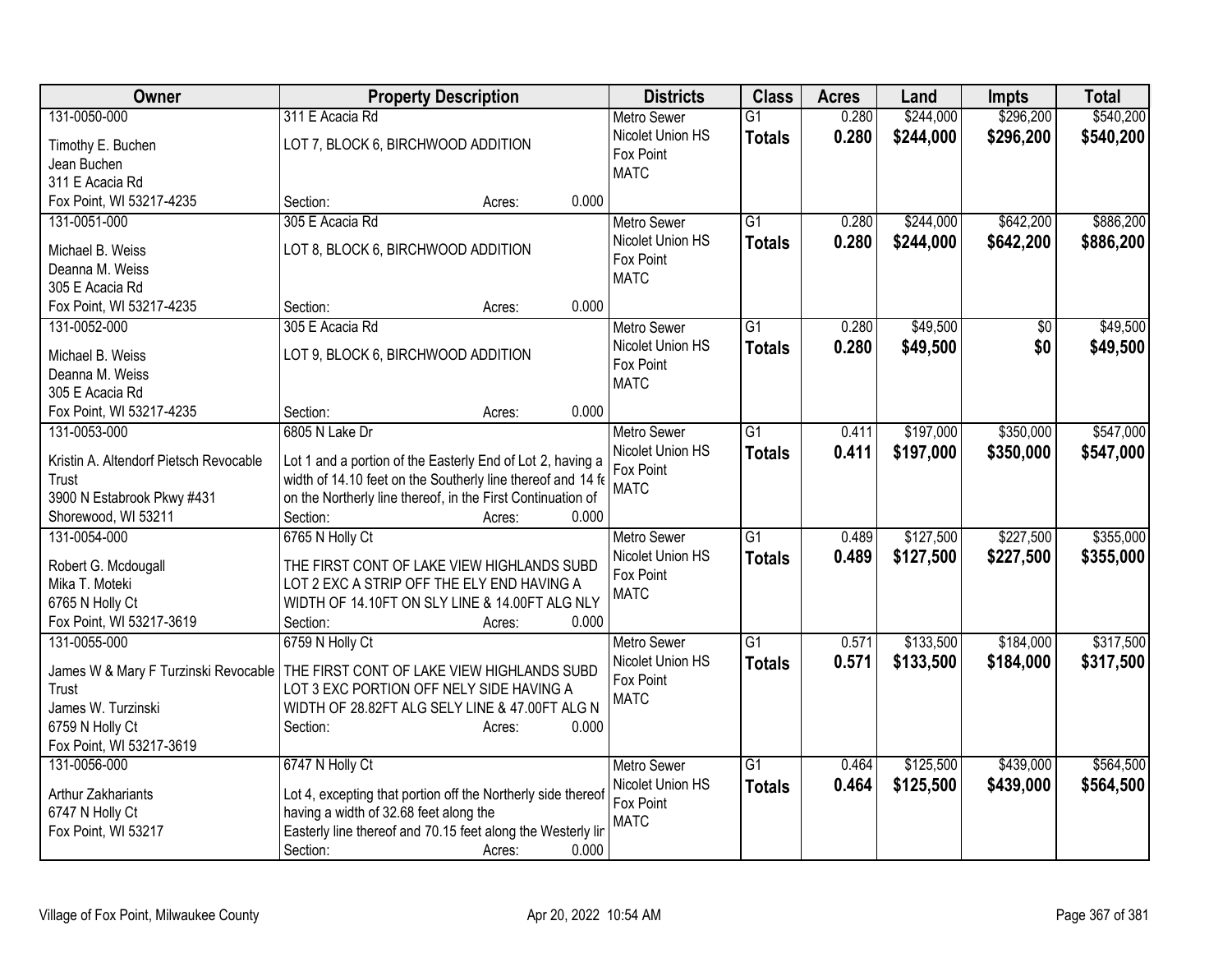| <b>Owner</b>              | <b>Property Description</b>                               | <b>Districts</b>   | <b>Class</b>    | <b>Acres</b> | Land      | Impts     | <b>Total</b> |
|---------------------------|-----------------------------------------------------------|--------------------|-----------------|--------------|-----------|-----------|--------------|
| 131-0057-000              | 6741 N Holly Ct                                           | <b>Metro Sewer</b> | $\overline{G1}$ | 0.471        | \$126,000 | \$154,000 | \$280,000    |
| David A. Robbins          | THE FIRST CONT OF LAKE VIEW HIGHLANDS SUBD                | Nicolet Union HS   | <b>Totals</b>   | 0.471        | \$126,000 | \$154,000 | \$280,000    |
| 6741 N Holly Ct           | A PORTION OFF SLY END OF LOT 5 HAVING A                   | Fox Point          |                 |              |           |           |              |
| Fox Point, WI 53217       | WIDTH OF 2.12FT AS MEAS ALG ELY LINE & 0.37FT             | <b>MATC</b>        |                 |              |           |           |              |
|                           | 0.000<br>Section:<br>Acres:                               |                    |                 |              |           |           |              |
| 131-0058-000              | 6729 N Holly Ct                                           | <b>Metro Sewer</b> | $\overline{G1}$ | 0.556        | \$132,500 | \$247,000 | \$379,500    |
|                           |                                                           | Nicolet Union HS   | <b>Totals</b>   | 0.556        | \$132,500 | \$247,000 | \$379,500    |
| Richard Lagerman          | THE FIRST CONT OF LAKE VIEW HIGHLANDS SUBD                | Fox Point          |                 |              |           |           |              |
| Brigid J. Smith           | PT LOTS 7 8 & 9 BD & DESC AS FOLLOWS BEG W                | <b>MATC</b>        |                 |              |           |           |              |
| 6729 N Holly Ct           | LINE LOT 8 & 2.38FT N OF SW COR TH N ALG WLY              |                    |                 |              |           |           |              |
| Fox Point, WI 53217-3619  | 0.000<br>Section:<br>Acres:                               |                    |                 |              |           |           |              |
| 131-0059-000              | 6717 N Holly Ct                                           | <b>Metro Sewer</b> | $\overline{G1}$ | 0.542        | \$131,500 | \$270,000 | \$401,500    |
| Belen S. Castaneda        | THE FIRST CONT OF LAKE VIEW HIGHLANDS SUBD                | Nicolet Union HS   | <b>Totals</b>   | 0.542        | \$131,500 | \$270,000 | \$401,500    |
| 16246 E Hamilton Pl       | PT LOTS 89 & 10 BD & DESC AS FOLLOWS BEG W L              | Fox Point          |                 |              |           |           |              |
| Aurora, CO 80013          | LOT 10 & 36.76FT S OF NW COR SD LOT TH NLY ALG            | <b>MATC</b>        |                 |              |           |           |              |
|                           | Section:<br>0.542<br>Acres:                               |                    |                 |              |           |           |              |
| 131-0060-000              | 6711 N Holly Ct                                           | <b>Metro Sewer</b> | G1              | 0.668        | \$140,500 | \$328,500 | \$469,000    |
|                           |                                                           | Nicolet Union HS   | <b>Totals</b>   | 0.668        | \$140,500 | \$328,500 | \$469,000    |
| Patricia A. Miller Palmer | LOT 11 AND THE SOUTH PART OF LOT 10 HAVING A              | Fox Point          |                 |              |           |           |              |
| Robert E. Palmer          | WIDTH OF 38.61 FT. AS MEAS ALG THE ELY LINE               | <b>MATC</b>        |                 |              |           |           |              |
| 6711 N Holly Ct           | THEREOF AND 44.10 FT. AS MEAS. ALG THE WLY.               |                    |                 |              |           |           |              |
| Fox Point, WI 53217-3619  | 0.668<br>Section:<br>Acres:                               |                    |                 |              |           |           |              |
| 131-0061-000              | 6705 N Holly Ct                                           | <b>Metro Sewer</b> | $\overline{G1}$ | 0.635        | \$138,000 | \$254,000 | \$392,000    |
| Laurence S. Granof        | Lot 12, in First Continuation of Lake View Highlands      | Nicolet Union HS   | <b>Totals</b>   | 0.635        | \$138,000 | \$254,000 | \$392,000    |
| Ellen L. Granof           | Subdivision, being a part of the Southwest 1/4 of Section | Fox Point          |                 |              |           |           |              |
| 6705 N Holly Ct           | $21$ , in                                                 | <b>MATC</b>        |                 |              |           |           |              |
| Fox Point, WI 53217       | 0.635<br>Section:<br>Acres:                               |                    |                 |              |           |           |              |
| 131-0062-000              | 6708 N Holly Ct                                           | <b>Metro Sewer</b> | G1              | 0.548        | \$132,000 | \$216,000 | \$348,000    |
|                           |                                                           | Nicolet Union HS   | <b>Totals</b>   | 0.548        | \$132,000 | \$216,000 | \$348,000    |
| James J. Broennimann      | LOT 13, AND THE SLY 1/2 OF THE VACATED                    | Fox Point          |                 |              |           |           |              |
| Suzette M. Broennimann    | PEDESTRIAN LANE, IN FIRST CONT. OF THE LAKE               | <b>MATC</b>        |                 |              |           |           |              |
| 6708 N Holly Ct           | <b>VIEW HIGHLANDS SUBD.</b>                               |                    |                 |              |           |           |              |
| Fox Point, WI 53217-3619  | 0.000<br>Section:<br>Acres:                               |                    |                 |              |           |           |              |
| 131-0063-000              | 6714 N Holly Ct                                           | <b>Metro Sewer</b> | $\overline{G1}$ | 0.596        | \$135,500 | \$156,000 | \$291,500    |
| Donald B. Conrad Jr       | Lot 14, and the South 45.0 feet of Lot 15, as measured    | Nicolet Union HS   | <b>Totals</b>   | 0.596        | \$135,500 | \$156,000 | \$291,500    |
| Kather Conrad             | along the Easterly line thereof, and the North One-Half o | Fox Point          |                 |              |           |           |              |
| 6714 N Holly Ct           | the vacated pedestrian lane adjoining said parcel, in the | <b>MATC</b>        |                 |              |           |           |              |
| Fox Point, WI 53217       | 0.000<br>Section:<br>Acres:                               |                    |                 |              |           |           |              |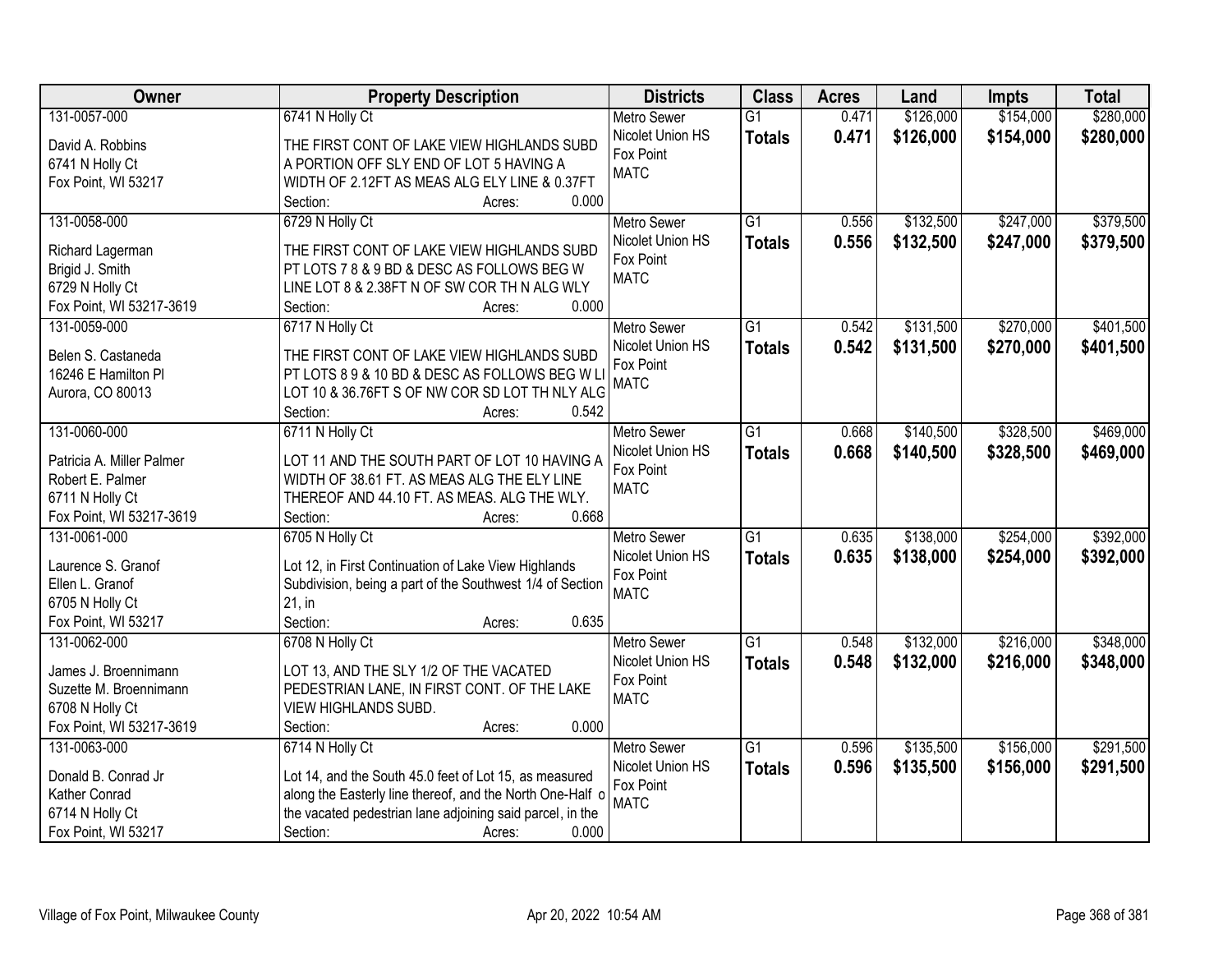| Owner                                    | <b>Property Description</b>                                                                                                | <b>Districts</b>              | <b>Class</b>    | <b>Acres</b> | Land      | Impts     | <b>Total</b> |
|------------------------------------------|----------------------------------------------------------------------------------------------------------------------------|-------------------------------|-----------------|--------------|-----------|-----------|--------------|
| 131-0064-000                             | 6726 N Holly Ct                                                                                                            | <b>Metro Sewer</b>            | $\overline{G1}$ | 0.510        | \$129,000 | \$246,500 | \$375,500    |
| Margie Hood                              | The North 35 feet of Lot Fifteen (15), as measured along                                                                   | Nicolet Union HS              | <b>Totals</b>   | 0.510        | \$129,000 | \$246,500 | \$375,500    |
| 6726 N Holly Ct                          | the East line thereof, and all of Lot Sixteen (16), in the Fir                                                             | Fox Point                     |                 |              |           |           |              |
| Fox Point, WI 53217                      | Continuation of Lake View Highlands Subdivision, being a                                                                   | <b>MATC</b>                   |                 |              |           |           |              |
|                                          | 0.510<br>Section:<br>Acres:                                                                                                |                               |                 |              |           |           |              |
| 131-0065-000                             | 6732 N Holly Ct                                                                                                            | <b>Metro Sewer</b>            | $\overline{G1}$ | 0.486        | \$127,500 | \$245,500 | \$373,000    |
|                                          |                                                                                                                            | Nicolet Union HS              | <b>Totals</b>   | 0.486        | \$127,500 | \$245,500 | \$373,000    |
| Robert C. Mayer                          | LOT 17 AND THE S 40 FT OF LOT 18 AS MEAS ALG                                                                               | Fox Point                     |                 |              |           |           |              |
| Joan D. Mayer                            | THE E. LINE THEREOF THE FIRST CONT. OF THE                                                                                 | <b>MATC</b>                   |                 |              |           |           |              |
| 6732 N Holly Ct                          | LAKE VIEW HIGHLANDS SUBD.<br>0.000                                                                                         |                               |                 |              |           |           |              |
| Fox Point, WI 53217-3619<br>131-0066-000 | Section:<br>Acres:                                                                                                         |                               | $\overline{G1}$ |              |           |           | \$416,500    |
|                                          | 6746 N Holly Ct                                                                                                            | <b>Metro Sewer</b>            |                 | 0.420        | \$122,500 | \$294,000 |              |
| Carl Jurss                               | LOT 19, EXC. NLY 5 FT. MEAS ALG THE ELY SIDE                                                                               | Nicolet Union HS<br>Fox Point | <b>Totals</b>   | 0.420        | \$122,500 | \$294,000 | \$416,500    |
| 6746 N Holly Ct                          | THEREOF AND 5.05 FT. ALG THE WLY SIDE                                                                                      | <b>MATC</b>                   |                 |              |           |           |              |
| Fox Point, WI 53217                      | THEREOF ALSO THE N 40.0 FT. AS MEAS. ALG THE                                                                               |                               |                 |              |           |           |              |
|                                          | Section:<br>0.000<br>Acres:                                                                                                |                               |                 |              |           |           |              |
| 131-0067-000                             | 6755 N Lake Dr                                                                                                             | <b>Metro Sewer</b>            | G1              | 0.340        | \$196,000 | \$135,500 | \$331,500    |
|                                          |                                                                                                                            | Nicolet Union HS              | <b>Totals</b>   | 0.340        | \$196,000 | \$135,500 | \$331,500    |
| <b>Edgar Russell</b><br>Darlene Russell  | Lot 20, together with a strip off the Northerly end of Lot 1<br>having a width of 5.05 feet along the Westerly line thereo | Fox Point                     |                 |              |           |           |              |
| 6755 N Lake Dr                           | in the First Continuation of Lake View Highlands                                                                           | <b>MATC</b>                   |                 |              |           |           |              |
| Fox Point, WI 53217                      | 0.340<br>Section:                                                                                                          |                               |                 |              |           |           |              |
| 131-0068-000                             | Acres:<br>6770 N Reynard Rd                                                                                                | <b>Metro Sewer</b>            | $\overline{G1}$ | 0.557        | \$126,500 | \$280,900 | \$407,400    |
|                                          |                                                                                                                            | Nicolet Union HS              |                 |              |           |           |              |
| Christopher P. Lynch                     | LOT 1, BLOCK 6, SECOND CONT. OF LAKE VIEW                                                                                  | Fox Point                     | <b>Totals</b>   | 0.557        | \$126,500 | \$280,900 | \$407,400    |
| Shirin S. Lynch                          | HIGHLANDS SUBD.                                                                                                            | <b>MATC</b>                   |                 |              |           |           |              |
| 6770 N Reynard Rd                        |                                                                                                                            |                               |                 |              |           |           |              |
| Fox Point, WI 53217                      | 0.000<br>Section:<br>Acres:                                                                                                |                               |                 |              |           |           |              |
| 131-0069-000                             | 6770 N Yates Rd                                                                                                            | Metro Sewer                   | $\overline{G1}$ | 0.315        | \$113,500 | \$153,500 | \$267,000    |
| Paul Grow                                | LOT 1, BLOCK 7, SECOND CONT. OF LAKE VIEW                                                                                  | Nicolet Union HS              | <b>Totals</b>   | 0.315        | \$113,500 | \$153,500 | \$267,000    |
| Michele M. Janquart                      | HIGHLANDS SUBD.                                                                                                            | Fox Point                     |                 |              |           |           |              |
| 6770 N Yates Rd                          |                                                                                                                            | <b>MATC</b>                   |                 |              |           |           |              |
| Fox Point, WI 53217-3943                 | 0.000<br>Section:<br>Acres:                                                                                                |                               |                 |              |           |           |              |
| 131-0070-000                             | 6760 N Yates Rd                                                                                                            | <b>Metro Sewer</b>            | $\overline{G1}$ | 0.369        | \$116,500 | \$147,000 | \$263,500    |
|                                          |                                                                                                                            | Nicolet Union HS              |                 | 0.369        | \$116,500 | \$147,000 | \$263,500    |
| Susan A. Docktor                         | LOT 2, BLOCK 7, SECOND CONT. OF LAKE VIEW                                                                                  | Fox Point                     | <b>Totals</b>   |              |           |           |              |
| 6760 N Yates Rd                          | HIGHLANDS SUBD.                                                                                                            | <b>MATC</b>                   |                 |              |           |           |              |
| Fox Point, WI 53217-3943                 |                                                                                                                            |                               |                 |              |           |           |              |
|                                          | 0.000<br>Section:<br>Acres:                                                                                                |                               |                 |              |           |           |              |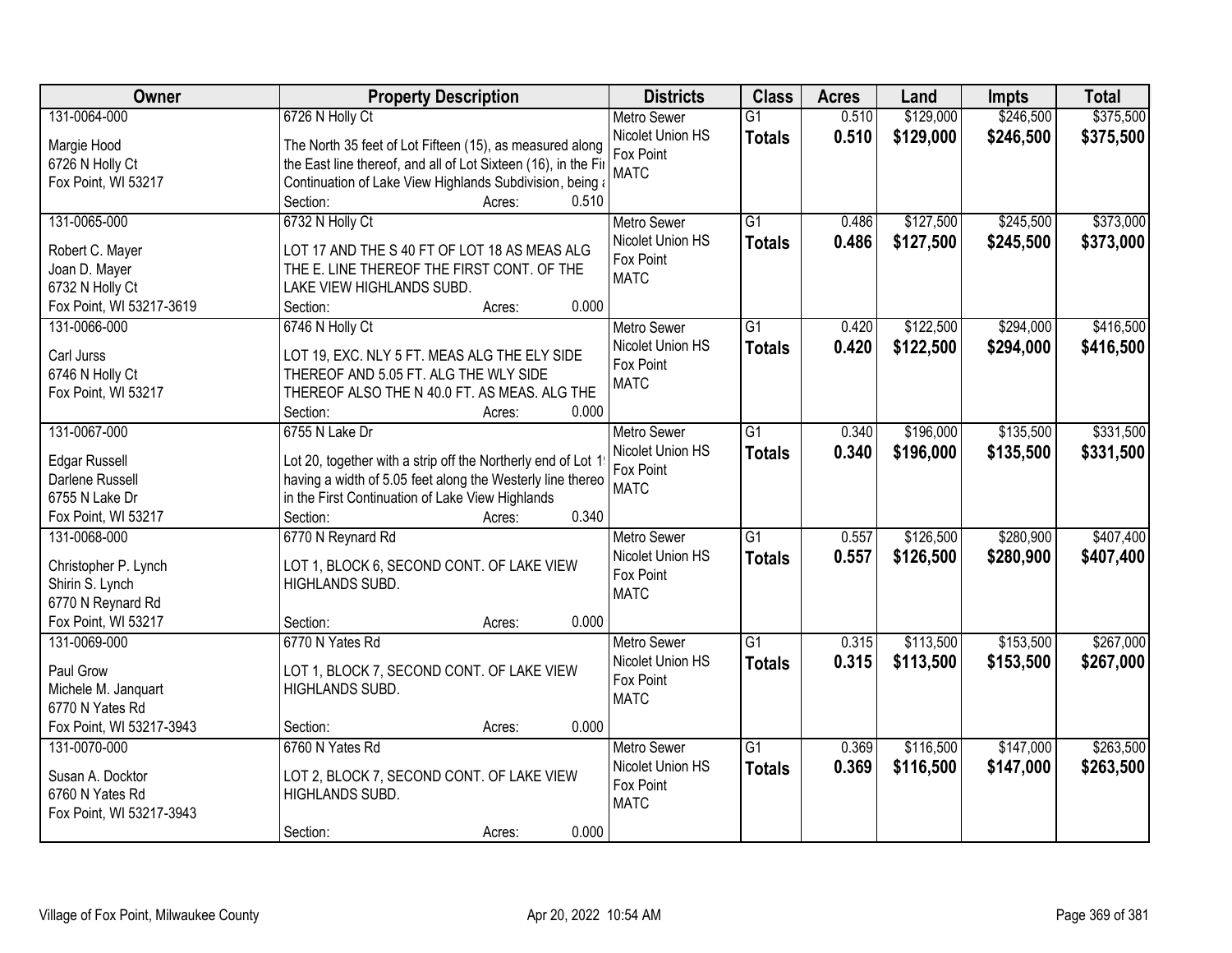| Owner                    | <b>Property Description</b>                               |                 | <b>Districts</b>              | <b>Class</b>    | <b>Acres</b> | Land      | Impts     | <b>Total</b> |
|--------------------------|-----------------------------------------------------------|-----------------|-------------------------------|-----------------|--------------|-----------|-----------|--------------|
| 131-0071-000             | 6750 N Yates Rd                                           |                 | <b>Metro Sewer</b>            | $\overline{G1}$ | 0.399        | \$118,000 | \$257,000 | \$375,000    |
| Jane M. DiChristopher    | Lot 3, in Block 7, in The Second Continuation of Lake Vie |                 | Nicolet Union HS              | <b>Totals</b>   | 0.399        | \$118,000 | \$257,000 | \$375,000    |
| 6750 N Yates Rd          | Highlands Subdivision, being a Subdivision of part of the |                 | Fox Point                     |                 |              |           |           |              |
| Fox Point, WI 53217      | Southwest 1/4 of Section 21, Township 8 North, Range 2    |                 | <b>MATC</b>                   |                 |              |           |           |              |
|                          | Section:                                                  | 0.000<br>Acres: |                               |                 |              |           |           |              |
| 131-0072-000             | 6740 N Yates Rd                                           |                 | <b>Metro Sewer</b>            | $\overline{G1}$ | 0.344        | \$115,000 | \$201,200 | \$316,200    |
| Lee R. Beitzel           | LOT 4, BLOCK 7, SECOND CONT OF LAKE VIEW                  |                 | Nicolet Union HS              | <b>Totals</b>   | 0.344        | \$115,000 | \$201,200 | \$316,200    |
| Jillane B. Ritterbusch   | <b>HIGHLANDS SUBD</b>                                     |                 | Fox Point                     |                 |              |           |           |              |
| 6740 N Yates Rd          |                                                           |                 | <b>MATC</b>                   |                 |              |           |           |              |
| Fox Point, WI 53217-3943 | Section:                                                  | 0.000<br>Acres: |                               |                 |              |           |           |              |
| 131-0073-000             | 6730 N Yates Rd                                           |                 | Metro Sewer                   | G1              | 0.323        | \$114,000 | \$219,500 | \$333,500    |
|                          |                                                           |                 | Nicolet Union HS              | <b>Totals</b>   | 0.323        | \$114,000 | \$219,500 | \$333,500    |
| Rhonda G. Cundy          | LOT 5, BLOCK 7, SECOND CONT OF LAKE VIEW                  |                 | Fox Point                     |                 |              |           |           |              |
| Kathleen A. Kesler       | <b>HIGHLANDS SUBD</b>                                     |                 | <b>MATC</b>                   |                 |              |           |           |              |
| 6730 N Yates Rd          |                                                           |                 |                               |                 |              |           |           |              |
| Fox Point, WI 53217-3943 | Section:                                                  | 0.000<br>Acres: |                               |                 |              |           |           |              |
| 131-0074-000             | 6720 N Yates Rd                                           |                 | <b>Metro Sewer</b>            | G1              | 0.413        | \$118,500 | \$277,300 | \$395,800    |
| Louise Weber             | LOT 6, BLOCK 7, SECOND CONT OF LAKE VIEW                  |                 | Nicolet Union HS<br>Fox Point | <b>Totals</b>   | 0.413        | \$118,500 | \$277,300 | \$395,800    |
| 6720 N Yates Rd          | <b>HIGHLANDS SUBD</b>                                     |                 | <b>MATC</b>                   |                 |              |           |           |              |
| Milwaukee, WI 53217      |                                                           |                 |                               |                 |              |           |           |              |
|                          | Section:                                                  | 0.000<br>Acres: |                               |                 |              |           |           |              |
| 131-0075-000             | 6707 N Santa Monica Blvd                                  |                 | <b>Metro Sewer</b>            | $\overline{G1}$ | 0.310        | \$102,000 | \$348,600 | \$450,600    |
| Carole A. Kincaid        | LOT 7, BLOCK 7, SECOND CONT OF LAKE VIEW                  |                 | Nicolet Union HS              | <b>Totals</b>   | 0.310        | \$102,000 | \$348,600 | \$450,600    |
| Stephen Jarvis           | <b>HIGHLANDS SUBD</b>                                     |                 | Fox Point                     |                 |              |           |           |              |
| 6707 N Santa Monica Blvd |                                                           |                 | <b>MATC</b>                   |                 |              |           |           |              |
| Fox Point, WI 53217      | Section:                                                  | 0.000<br>Acres: |                               |                 |              |           |           |              |
| 131-0076-000             | 6727 N Santa Monica Blvd                                  |                 | Metro Sewer                   | G1              | 0.336        | \$114,500 | \$185,500 | \$300,000    |
| Timur Rosman             | LOT 8, BLOCK 7, SECOND CONT OF LAKE VIEW                  |                 | Nicolet Union HS              | <b>Totals</b>   | 0.336        | \$114,500 | \$185,500 | \$300,000    |
| Lyudmila Paliy           | <b>HIGHLANDS SUBD</b>                                     |                 | Fox Point                     |                 |              |           |           |              |
| 6727 N Santa Monica Blv  |                                                           |                 | <b>MATC</b>                   |                 |              |           |           |              |
| Fox Point, WI 53217-3940 | Section:                                                  | 0.000<br>Acres: |                               |                 |              |           |           |              |
| 131-0077-000             | 6737 N Santa Monica Blvd                                  |                 | <b>Metro Sewer</b>            | $\overline{G1}$ | 0.379        | \$117,000 | \$229,500 | \$346,500    |
|                          |                                                           |                 | Nicolet Union HS              | <b>Totals</b>   | 0.379        | \$117,000 | \$229,500 | \$346,500    |
| Thomas L. Herbstreith    | LOT 9, BLOCK 7, SECOND CONT OF LAKE VIEW                  |                 | Fox Point                     |                 |              |           |           |              |
| Barbara J. Odin          | <b>HIGHLANDS SUBD</b>                                     |                 | <b>MATC</b>                   |                 |              |           |           |              |
| 6737 N Santa Monica Blvd |                                                           |                 |                               |                 |              |           |           |              |
| Fox Point, WI 53217-3940 | Section:                                                  | 0.000<br>Acres: |                               |                 |              |           |           |              |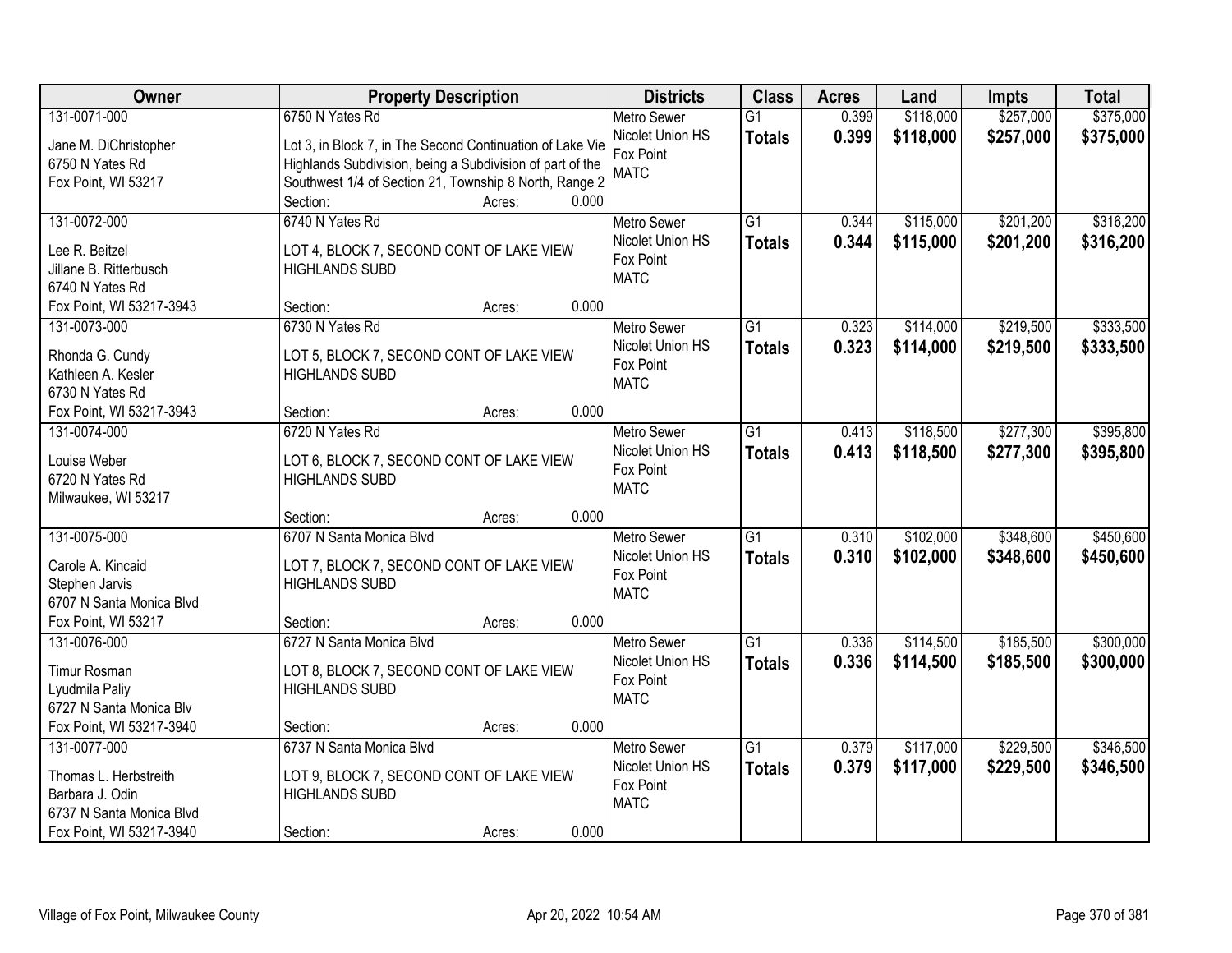| Owner                             |                                                                    | <b>Property Description</b> |       | <b>Districts</b>                       | <b>Class</b>    | <b>Acres</b> | Land      | Impts     | <b>Total</b> |
|-----------------------------------|--------------------------------------------------------------------|-----------------------------|-------|----------------------------------------|-----------------|--------------|-----------|-----------|--------------|
| 131-0078-000                      | 6747 N Santa Monica Blvd                                           |                             |       | <b>Metro Sewer</b><br>Nicolet Union HS | $\overline{G1}$ | 0.462        | \$121,500 | \$165,500 | \$287,000    |
| Vladimir Izbersky                 | LOT 10, BLOCK 7, SECOND CONT OF LAKE VIEW                          |                             |       | Fox Point                              | <b>Totals</b>   | 0.462        | \$121,500 | \$165,500 | \$287,000    |
| Ella Izbersky                     | <b>HIGHLANDS SUBD</b>                                              |                             |       | <b>MATC</b>                            |                 |              |           |           |              |
| 6747 N Santa Monica Blv           |                                                                    |                             |       |                                        |                 |              |           |           |              |
| Fox Point, WI 53217-3940          | Section:                                                           | Acres:                      | 0.000 |                                        |                 |              |           |           |              |
| 131-0079-000                      | 6757 N Santa Monica Blvd                                           |                             |       | <b>Metro Sewer</b>                     | $\overline{G1}$ | 0.310        | \$113,000 | \$271,500 | \$384,500    |
| Don A. Weimer                     | LOT 11, BLOCK 7, SECOND CONT OF LAKE VIEW                          |                             |       | Nicolet Union HS                       | <b>Totals</b>   | 0.310        | \$113,000 | \$271,500 | \$384,500    |
| Christine E. Linder               | <b>HIGHLANDS SUBD</b>                                              |                             |       | Fox Point                              |                 |              |           |           |              |
| 6757 N Santa Monica Blv           |                                                                    |                             |       | <b>MATC</b>                            |                 |              |           |           |              |
| Fox Point, WI 53217-3940          | Section:                                                           | Acres:                      | 0.000 |                                        |                 |              |           |           |              |
| 131-0080-000                      | 6767 N Reynard Rd                                                  |                             |       | <b>Metro Sewer</b>                     | G1              | 0.386        | \$117,000 | \$196,500 | \$313,500    |
|                                   |                                                                    |                             |       | Nicolet Union HS                       | <b>Totals</b>   | 0.386        | \$117,000 | \$196,500 | \$313,500    |
| Christopher Early<br>Adream Blair | LOT 12, BLOCK 7, SECOND CONT OF LAKE VIEW<br><b>HIGHLANDS SUBD</b> |                             |       | Fox Point                              |                 |              |           |           |              |
| 6767 N Reynard Rd                 |                                                                    |                             |       | <b>MATC</b>                            |                 |              |           |           |              |
| Fox Point, WI 53217-3937          | Section:                                                           | Acres:                      | 0.000 |                                        |                 |              |           |           |              |
| 131-0081-000                      | 6775 N Reynard Rd                                                  |                             |       | <b>Metro Sewer</b>                     | G1              | 0.428        | \$119,500 | \$194,000 | \$313,500    |
|                                   |                                                                    |                             |       | Nicolet Union HS                       | <b>Totals</b>   | 0.428        | \$119,500 | \$194,000 | \$313,500    |
| Adam D. Kirchner                  | LOT 13, BLOCK 7, SECOND CONT OF LAKE VIEW                          |                             |       | Fox Point                              |                 |              |           |           |              |
| Kimberly M. Klein                 | <b>HIGHLANDS SUBD</b>                                              |                             |       | <b>MATC</b>                            |                 |              |           |           |              |
| 6775 N Reynard Rd                 |                                                                    |                             |       |                                        |                 |              |           |           |              |
| Fox Point, WI 53217-3937          | Section:                                                           | Acres:                      | 0.000 |                                        |                 |              |           |           |              |
| 131-0082-000                      | 6421 N Lake Dr                                                     |                             |       | <b>Metro Sewer</b>                     | $\overline{G1}$ | 0.236        | \$154,500 | \$254,000 | \$408,500    |
| Jennifer Harrington               | Lot One (1), in High View, being a Subdivision of a part o         |                             |       | Nicolet Union HS                       | <b>Totals</b>   | 0.236        | \$154,500 | \$254,000 | \$408,500    |
| 6421 N Lake Dr                    | Government Lot Four (4), in the                                    |                             |       | Fox Point                              |                 |              |           |           |              |
| Fox Point, WI 53217               | Southwest Fractional One-quarter (1/4) of Section                  |                             |       | <b>MATC</b>                            |                 |              |           |           |              |
|                                   | Section: 21                                                        | Acres:                      | 0.236 |                                        |                 |              |           |           |              |
| 131-0083-000                      | 6419 N Lake Dr                                                     |                             |       | <b>Metro Sewer</b>                     | $\overline{G1}$ | 0.232        | \$151,500 | \$122,000 | \$273,500    |
|                                   | LOT 2, HIGH VIEW                                                   |                             |       | Nicolet Union HS                       | <b>Totals</b>   | 0.232        | \$151,500 | \$122,000 | \$273,500    |
| Lingqian Hu<br>Jie Wang           |                                                                    |                             |       | Fox Point                              |                 |              |           |           |              |
| 6419 N Lake Dr                    |                                                                    |                             |       | <b>MATC</b>                            |                 |              |           |           |              |
| Fox Point, WI 53217               | Section:                                                           | Acres:                      | 0.000 |                                        |                 |              |           |           |              |
| 131-0084-000                      | 6415 N Lake Dr                                                     |                             |       | <b>Metro Sewer</b>                     | $\overline{G1}$ | 0.227        | \$148,500 | \$328,000 | \$476,500    |
|                                   |                                                                    |                             |       | Nicolet Union HS                       | <b>Totals</b>   | 0.227        | \$148,500 | \$328,000 | \$476,500    |
| Mark B. Pollack Trustee           | LOT 3, HIGH VIEW                                                   |                             |       | Fox Point                              |                 |              |           |           |              |
| 6415 N Lake Dr                    |                                                                    |                             |       | <b>MATC</b>                            |                 |              |           |           |              |
| Fox Point, WII 53217-4229         |                                                                    |                             |       |                                        |                 |              |           |           |              |
|                                   | Section:                                                           | Acres:                      | 0.000 |                                        |                 |              |           |           |              |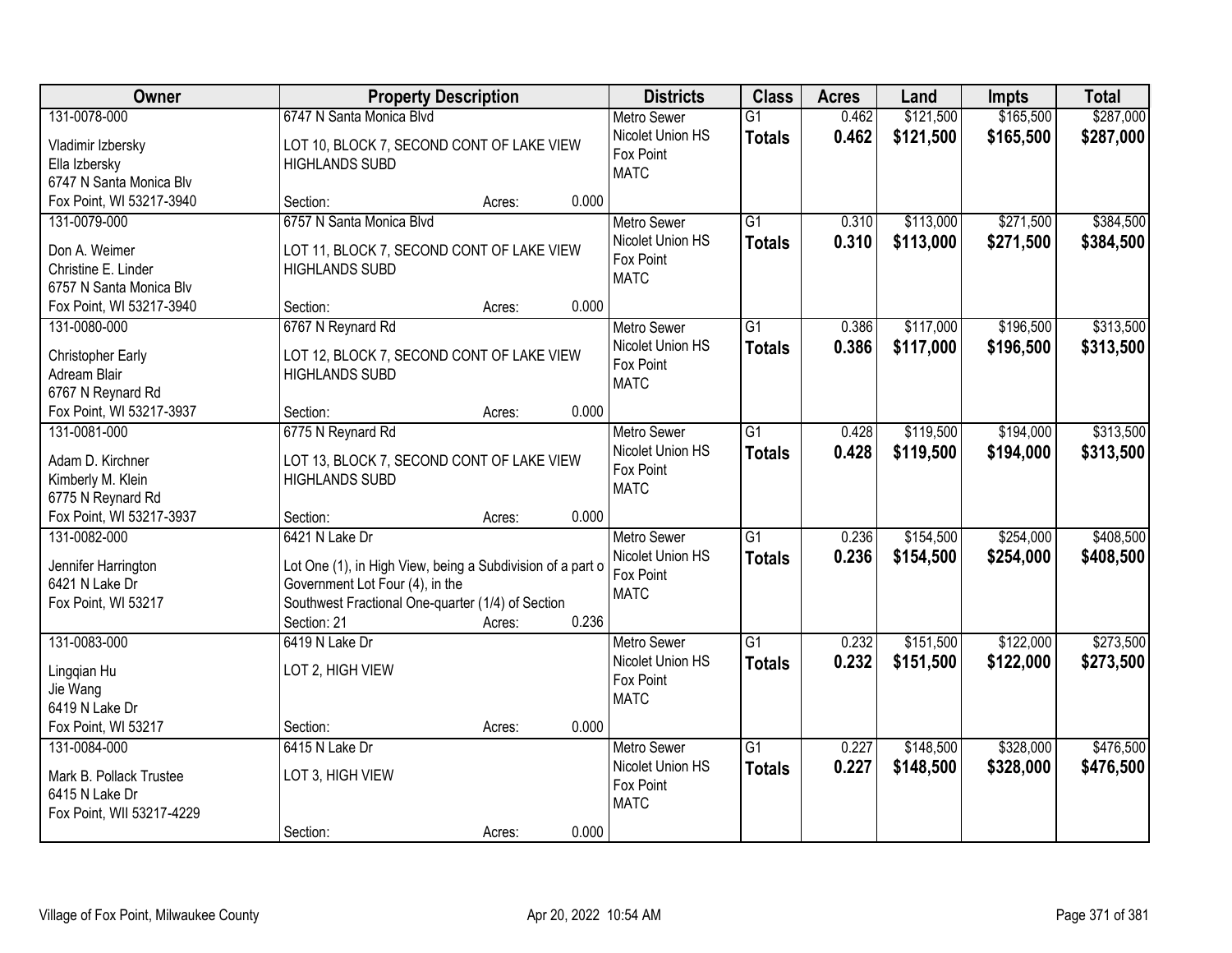| Owner                           | <b>Property Description</b>                                 |        |       | <b>Districts</b>         | <b>Class</b>    | <b>Acres</b> | Land      | Impts      | <b>Total</b> |
|---------------------------------|-------------------------------------------------------------|--------|-------|--------------------------|-----------------|--------------|-----------|------------|--------------|
| 131-0085-000                    | 6409 N Lake Dr                                              |        |       | <b>Metro Sewer</b>       | $\overline{G1}$ | 0.222        | \$145,000 | \$219,500  | \$364,500    |
| Stephen Lauer                   | Lot 4, High View, being a Subdivision of part of            |        |       | Nicolet Union HS         | <b>Totals</b>   | 0.222        | \$145,000 | \$219,500  | \$364,500    |
| Mary Lauer                      | Government Lot 4, in the Southwest One-Quarter of           |        |       | Fox Point                |                 |              |           |            |              |
| 6409 N Lake Dr                  | Section 21, Township 8                                      |        |       | <b>MATC</b>              |                 |              |           |            |              |
| Fox Point, WI 53217             | Section:                                                    | Acres: | 0.222 |                          |                 |              |           |            |              |
| 131-0086-000                    | 6405 N Lake Dr                                              |        |       | <b>Metro Sewer</b>       | $\overline{G1}$ | 0.240        | \$157,000 | \$259,000  | \$416,000    |
|                                 |                                                             |        |       | Nicolet Union HS         | <b>Totals</b>   | 0.240        | \$157,000 | \$259,000  | \$416,000    |
| Benjamin A. Cook                | LOT 5, HIGH VIEW                                            |        |       | Fox Point                |                 |              |           |            |              |
| Emma R. Cook                    |                                                             |        |       | <b>MATC</b>              |                 |              |           |            |              |
| 6405 N Lake Dr                  |                                                             |        | 0.000 |                          |                 |              |           |            |              |
| Fox Point, WI 53217             | Section:                                                    | Acres: |       |                          |                 |              |           |            |              |
| 131-0087-000                    | 6406 N Berkeley Blvd                                        |        |       | <b>Metro Sewer</b>       | $\overline{G1}$ | 0.237        | \$206,000 | \$293,500  | \$499,500    |
| Stephen Elliott                 | Lot six (6), in High View, being a Subdivision of a part of |        |       | Nicolet Union HS         | <b>Totals</b>   | 0.237        | \$206,000 | \$293,500  | \$499,500    |
| Amanda Elliott                  | the government Lot four (4), in the                         |        |       | Fox Point<br><b>MATC</b> |                 |              |           |            |              |
| 6404 N Berkeley Blvd            | Southwest one-quarter (1/4) of Section Twenty-one (21),     |        |       |                          |                 |              |           |            |              |
| Fox Point, WI 53217             | Section:                                                    | Acres: | 0.000 |                          |                 |              |           |            |              |
| 131-0088-000                    | 6412 N Berkeley Blvd                                        |        |       | <b>Metro Sewer</b>       | G1              | 0.217        | \$189,500 | \$219,500  | \$409,000    |
|                                 | LOT 7, HIGH VIEW                                            |        |       | Nicolet Union HS         | <b>Totals</b>   | 0.217        | \$189,500 | \$219,500  | \$409,000    |
| Ross D. Cover<br>Laura L. Cover |                                                             |        |       | Fox Point                |                 |              |           |            |              |
| 6412 N Berkeley Blvd            |                                                             |        |       | <b>MATC</b>              |                 |              |           |            |              |
| Fox Point, WI 53217-4226        | Section:                                                    | Acres: | 0.000 |                          |                 |              |           |            |              |
| 131-0089-000                    | 6416 N Berkeley Blvd                                        |        |       | <b>Metro Sewer</b>       | $\overline{G1}$ | 0.239        | \$187,500 | \$169,500  | \$357,000    |
|                                 |                                                             |        |       | Nicolet Union HS         | <b>Totals</b>   | 0.239        | \$187,500 | \$169,500  | \$357,000    |
| Henry P. Medeiros               | Lot 8 in High View, being a Subdivision of part of          |        |       | Fox Point                |                 |              |           |            |              |
| Michelle Medeiros               | Government Lot 4, in the Southwest 1/4 of Section           |        |       | <b>MATC</b>              |                 |              |           |            |              |
| 6416 N Berkeley Blvd            | 21 in Township 8 North, range 22 East, in the Village of    |        |       |                          |                 |              |           |            |              |
| Fox Point, WI 53217             | Section: 21                                                 | Acres: | 0.239 |                          |                 |              |           |            |              |
| 131-0090-000                    | 6420 N Berkeley Blvd                                        |        |       | Metro Sewer              | $\overline{G1}$ | 0.360        | \$291,000 | $\sqrt{6}$ | \$291,000    |
| Berkeley Boulevard, LLC         | LOT 9, HIGH VIEW                                            |        |       | Nicolet Union HS         | <b>Totals</b>   | 0.360        | \$291,000 | \$0        | \$291,000    |
| Attn: Lubar & Co, Inc           |                                                             |        |       | Fox Point                |                 |              |           |            |              |
| 833 E Michigan St Ste 1500      |                                                             |        |       | <b>MATC</b>              |                 |              |           |            |              |
| Milwaukee, WI 53202             | Section:                                                    | Acres: | 0.000 |                          |                 |              |           |            |              |
| 131-0091-000                    | 6421 N Berkeley Blvd                                        |        |       | <b>Metro Sewer</b>       | $\overline{G1}$ | 0.307        | \$267,500 | \$187,500  | \$455,000    |
|                                 |                                                             |        |       | Nicolet Union HS         | <b>Totals</b>   | 0.307        | \$267,500 | \$187,500  | \$455,000    |
| Berkeley Boulevard, LLC         | LOT 10, HIGH VIEW AND TRIANGULAR PARCEL OF                  |        |       | Fox Point                |                 |              |           |            |              |
| 833 E Michigan St               | LOT 11, DESC. IN REEL 216 - IMAGE 310.                      |        |       | <b>MATC</b>              |                 |              |           |            |              |
| <b>Suite 1500</b>               |                                                             |        |       |                          |                 |              |           |            |              |
| Milwaukee, WI 53202             | Section:                                                    | Acres: | 0.000 |                          |                 |              |           |            |              |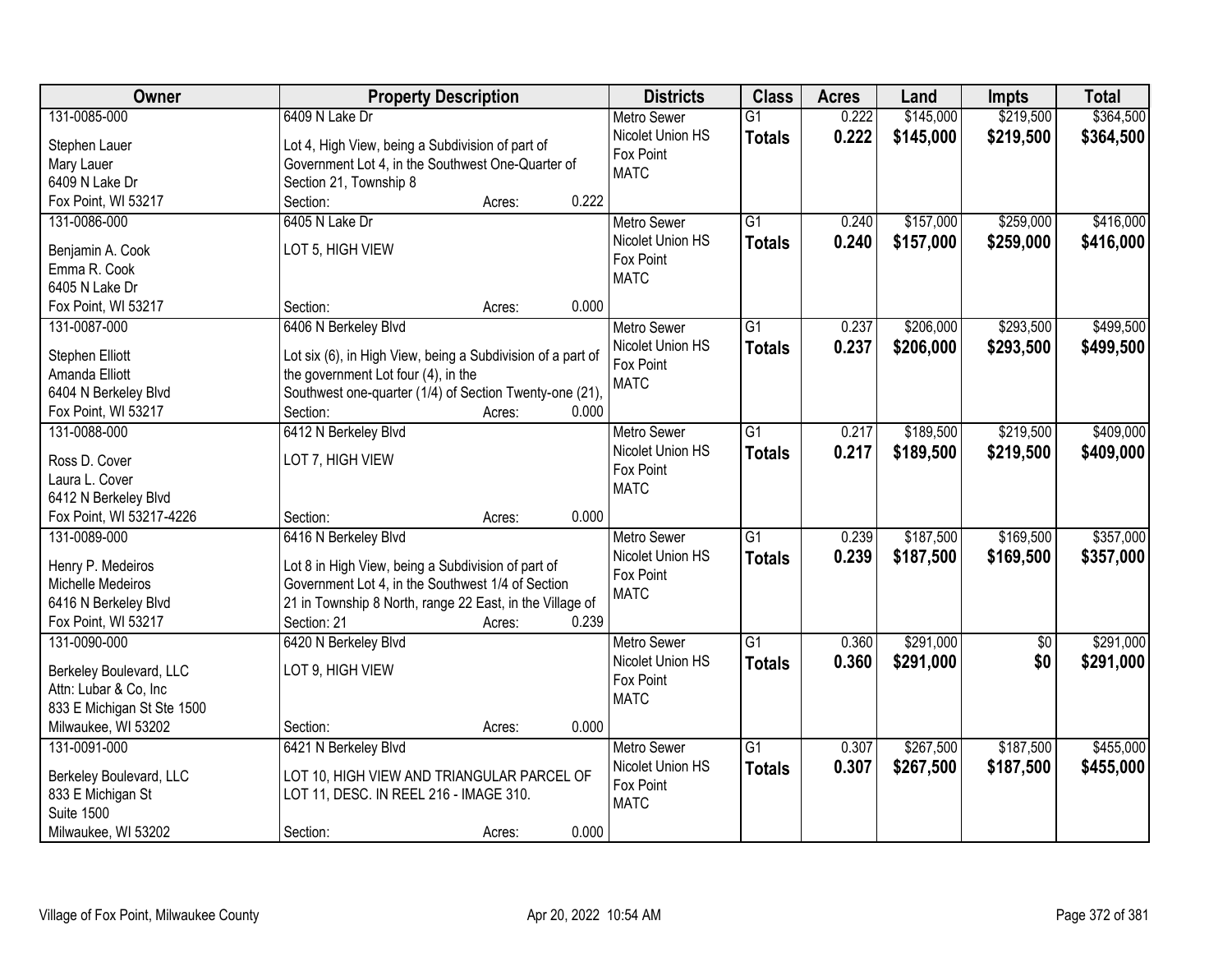| Owner                      |                                                                                              | <b>Property Description</b> |       | <b>Districts</b>         | <b>Class</b>    | <b>Acres</b> | Land      | Impts     | <b>Total</b> |
|----------------------------|----------------------------------------------------------------------------------------------|-----------------------------|-------|--------------------------|-----------------|--------------|-----------|-----------|--------------|
| 131-0092-000               | 6417 N Berkeley Blvd                                                                         |                             |       | <b>Metro Sewer</b>       | $\overline{G1}$ | 0.437        | \$292,000 | \$420,000 | \$712,000    |
| Michael A. Gilbert         | LOT 11, HIGH VIEW EXC. TRIANGULAR PARCEL                                                     |                             |       | Nicolet Union HS         | <b>Totals</b>   | 0.437        | \$292,000 | \$420,000 | \$712,000    |
| Jennifer S. Gilbert        | DESC. IN VOL. 4088, PAGE 425.                                                                |                             |       | Fox Point                |                 |              |           |           |              |
| 6417 N Berkeley Blvd       |                                                                                              |                             |       | <b>MATC</b>              |                 |              |           |           |              |
| Fox Point, WI 53217-4227   | Section:                                                                                     | Acres:                      | 0.000 |                          |                 |              |           |           |              |
| 131-0093-000               | 6415 N Berkeley Blvd                                                                         |                             |       | Metro Sewer              | $\overline{G1}$ | 0.230        | \$200,500 | \$228,300 | \$428,800    |
|                            |                                                                                              |                             |       | Nicolet Union HS         | <b>Totals</b>   | 0.230        | \$200,500 | \$228,300 | \$428,800    |
| Carl Hoeg                  | Lot Twelve (12) in High View, being a Subdivision of a                                       |                             |       | Fox Point                |                 |              |           |           |              |
| Chelsea L. Holtz           | part of Government Lot Four (4) in the Southwest                                             |                             |       | <b>MATC</b>              |                 |              |           |           |              |
| 6415 N Berkeley            | One-quarter (1/4) of Section Twenty-one (21), in                                             |                             |       |                          |                 |              |           |           |              |
| Fox Point, WI 53217        | Section:                                                                                     | Acres:                      | 0.000 |                          |                 |              |           |           |              |
| 131-0094-000               | 6413 N Berkeley Blvd                                                                         |                             |       | <b>Metro Sewer</b>       | $\overline{G1}$ | 0.239        | \$208,500 | \$218,000 | \$426,500    |
| Laure Morrison Wnuk        | LOT 13, HIGH VIEW                                                                            |                             |       | Nicolet Union HS         | <b>Totals</b>   | 0.239        | \$208,500 | \$218,000 | \$426,500    |
| 6413 N Berkeley Blvd       |                                                                                              |                             |       | Fox Point                |                 |              |           |           |              |
| Fox Point, WI 53217-4227   |                                                                                              |                             |       | <b>MATC</b>              |                 |              |           |           |              |
|                            | Section:                                                                                     | Acres:                      | 0.000 |                          |                 |              |           |           |              |
| 131-0095-000               | 6405 N Berkeley Blvd                                                                         |                             |       | <b>Metro Sewer</b>       | $\overline{G1}$ | 0.206        | \$179,000 | \$293,500 | \$472,500    |
|                            |                                                                                              |                             |       | Nicolet Union HS         | <b>Totals</b>   | 0.206        | \$179,000 | \$293,500 | \$472,500    |
| Douglas H. Frazer          | HIGH VIEW, SW 1/4 SEC. 21-8-22, PART OF LOTS 14 &                                            |                             |       | Fox Point                |                 |              |           |           |              |
| Karen M. Schapiro          | 15; COM NE COR OF LOT 14, TH W 115.61 FT, S 79.3<br>FT, E 109.57 FT, TH NLY 79.59 FT TO POB. |                             |       | <b>MATC</b>              |                 |              |           |           |              |
| 6405 N Berkeley Blvd       |                                                                                              |                             | 0.000 |                          |                 |              |           |           |              |
| Fox Point, WI 53217-4227   | Section:                                                                                     | Acres:                      |       |                          | $\overline{G1}$ | 0.218        | \$96,000  | \$147,500 | \$243,500    |
| 131-0096-000               | 304 E School Rd                                                                              |                             |       | <b>Metro Sewer</b>       |                 |              |           |           |              |
| Daniel J. Hurth            | HIGH VIEW, SW 1/4 SEEC. 21-8-22; PART OF LOTS 14                                             |                             |       | Nicolet Union HS         | <b>Totals</b>   | 0.218        | \$96,000  | \$147,500 | \$243,500    |
| Marietta A. Hurth          | & 15; COM SW COR LOT 14, TH E 119.09 FT, N 79.31                                             |                             |       | Fox Point<br><b>MATC</b> |                 |              |           |           |              |
| 304 E School Rd            | FT, W 120.30 FT, TH S 79.32 FT TO POB                                                        |                             |       |                          |                 |              |           |           |              |
| Fox Point, WI 53217-4230   | Section:                                                                                     | Acres:                      | 0.000 |                          |                 |              |           |           |              |
| 131-0097-000               | 6408 N Santa Monica Blvd                                                                     |                             |       | Metro Sewer              | $\overline{G1}$ | 0.221        | \$97,500  | \$173,500 | \$271,000    |
| Mitchell Rasque            | LOT 16, HIGH VIEW                                                                            |                             |       | Nicolet Union HS         | <b>Totals</b>   | 0.221        | \$97,500  | \$173,500 | \$271,000    |
| Melissa Rasque             |                                                                                              |                             |       | Fox Point                |                 |              |           |           |              |
| 6408 N Santa Monica Blvd   |                                                                                              |                             |       | <b>MATC</b>              |                 |              |           |           |              |
| Fox Point, WI 53217        | Section:                                                                                     | Acres:                      | 0.000 |                          |                 |              |           |           |              |
| 131-0098-000               | 6414 N Santa Monica Blvd                                                                     |                             |       | <b>Metro Sewer</b>       | $\overline{G1}$ | 0.245        | \$107,500 | \$304,700 | \$412,200    |
|                            |                                                                                              |                             |       | Nicolet Union HS         |                 | 0.245        | \$107,500 | \$304,700 | \$412,200    |
| Jeremy S. Caldwell         | Lot 17, in High View, being a Subdivision of part of                                         |                             |       | Fox Point                | <b>Totals</b>   |              |           |           |              |
| Julia C. Housiaux Caldwell | Government Lot 4, in the Southwest Fractional 1/4 of                                         |                             |       | <b>MATC</b>              |                 |              |           |           |              |
| 6414 N Santa Monica Blvd   | Section 21,                                                                                  |                             |       |                          |                 |              |           |           |              |
| Fox Point, WI 53217        | Section:                                                                                     | Acres:                      | 0.000 |                          |                 |              |           |           |              |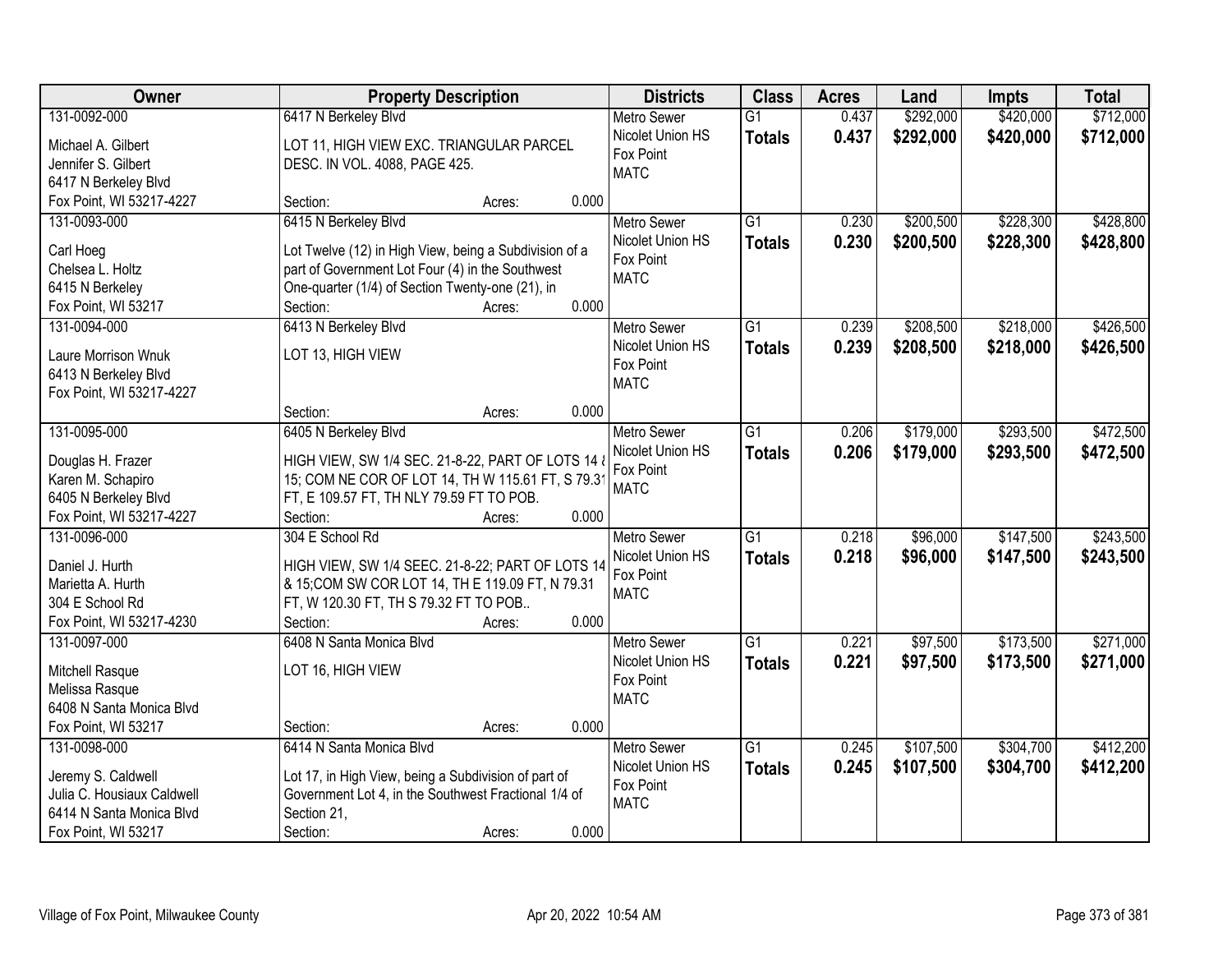| Owner                            | <b>Property Description</b>                    |                 | <b>Districts</b>              | <b>Class</b>    | <b>Acres</b> | Land                | <b>Impts</b> | <b>Total</b> |
|----------------------------------|------------------------------------------------|-----------------|-------------------------------|-----------------|--------------|---------------------|--------------|--------------|
| 131-0099-000                     | 6420 N Santa Monica Blvd                       |                 | <b>Metro Sewer</b>            | $\overline{G1}$ | 0.252        | \$110,000           | \$228,000    | \$338,000    |
| Timothy R Schoewe and Margaret R | LOT 18, HIGH VIEW                              |                 | Nicolet Union HS              | <b>Totals</b>   | 0.252        | \$110,000           | \$228,000    | \$338,000    |
| Schoewe Joint Revoca             |                                                |                 | Fox Point                     |                 |              |                     |              |              |
| 6420 N Santa Monica              |                                                |                 | <b>MATC</b>                   |                 |              |                     |              |              |
| Fox Point, WI 53217              | Section:                                       | 0.000<br>Acres: |                               |                 |              |                     |              |              |
| 131-0100-000                     | 6428 N Santa Monica Blyd                       |                 | <b>Metro Sewer</b>            | $\overline{G1}$ | 0.270        | \$111,500           | \$308,900    | \$420,400    |
|                                  |                                                |                 | Nicolet Union HS              | <b>Totals</b>   | 0.270        | \$111,500           | \$308,900    | \$420,400    |
| James Stefan                     | LOT 19, HIGH VIEW                              |                 | Fox Point                     |                 |              |                     |              |              |
| Alexandra Dotson                 |                                                |                 | <b>MATC</b>                   |                 |              |                     |              |              |
| 6428 Santa Monica Blvd N         | Section:                                       | 0.000           |                               |                 |              |                     |              |              |
| Fox Point, WI 53217              | 6516 N Lake Dr                                 | Acres:          |                               | $\overline{G1}$ | 1.631        | \$1,107,000         |              | \$1,273,000  |
| 131-9000-000                     |                                                |                 | <b>Metro Sewer</b>            |                 |              |                     | \$166,000    |              |
| Elizabeth Elser                  | LOT 1 CERTIFIED SURVEY MAP NO 101 SW 1/4 SEC   |                 | Nicolet Union HS<br>Fox Point | <b>Totals</b>   |              | $1.631$ \$1,107,000 | \$166,000    | \$1,273,000  |
| 6516 N Lake Dr                   | $21 - 8 - 22$                                  |                 | <b>MATC</b>                   |                 |              |                     |              |              |
| Fox Point, WI 53217              |                                                |                 |                               |                 |              |                     |              |              |
|                                  | Section:                                       | 0.000<br>Acres: |                               |                 |              |                     |              |              |
| 131-9001-000                     | 6530 N Lake Dr                                 |                 | <b>Metro Sewer</b>            | $\overline{G1}$ | 1.295        | \$926,500           | \$135,000    | \$1,061,500  |
| Daniel W. Bruckner               | LOT 2 CERTIFIED SURVEY MAP NO. 101 SW1/4 SEC.  |                 | Nicolet Union HS              | <b>Totals</b>   | 1.295        | \$926,500           | \$135,000    | \$1,061,500  |
| 6530 N Lake Dr                   | $21 - 8 - 22$                                  |                 | Fox Point                     |                 |              |                     |              |              |
| Fox Point, WI 53217-4243         |                                                |                 | <b>MATC</b>                   |                 |              |                     |              |              |
|                                  | Section:                                       | 0.000<br>Acres: |                               |                 |              |                     |              |              |
| 131-9002-000                     | 6620 N Lake Dr                                 |                 | <b>Metro Sewer</b>            | $\overline{G1}$ | 1.226        | \$820,500           | \$673,000    | \$1,493,500  |
|                                  |                                                |                 | Nicolet Union HS              | <b>Totals</b>   | 1.226        | \$820,500           | \$673,000    | \$1,493,500  |
| Aaron S. Bell                    | LOT 1 CERTIFIED SURVEY MAP NO. 820 SW          |                 | Fox Point                     |                 |              |                     |              |              |
| Leslie A. Barbi                  | FRACTIONAL 1/4 SEC 21-8-22 EXC PART            |                 | <b>MATC</b>                   |                 |              |                     |              |              |
| 6620 N Lake Dr                   | DESCRIBED IN REEL 475-IMAGES 1041-1042 6620 N. |                 |                               |                 |              |                     |              |              |
| Fox Point, WI 53217              | Section:                                       | 0.000<br>Acres: |                               |                 |              |                     |              |              |
| 131-9003-000                     | 6610 N Lake Dr                                 |                 | <b>Metro Sewer</b>            | $\overline{G1}$ | 1.148        | \$939,500           | \$477,000    | \$1,416,500  |
| William R. Soderstrom            | LOT 2 CERTIFIED SURVEY MAP N/. 820 SW          |                 | Nicolet Union HS              | <b>Totals</b>   | 1.148        | \$939,500           | \$477,000    | \$1,416,500  |
| Lorna J. Granger                 | FRACTIONAL 1/4 SEC. 21-8-22 AND PART OF LOTS 1 |                 | Fox Point                     |                 |              |                     |              |              |
| 6610 N Lake Dr                   | & 3, CERTIFIED SURVEY MAP 820 DESCRIBED IN     |                 | <b>MATC</b>                   |                 |              |                     |              |              |
| Fox Point, WI 53217-4245         | Section:                                       | 0.000<br>Acres: |                               |                 |              |                     |              |              |
| 131-9004-000                     | 6600 N Lake Dr                                 |                 | <b>Metro Sewer</b>            | $\overline{G1}$ | 1.294        | \$739,500           | \$313,500    | \$1,053,000  |
|                                  |                                                |                 | Nicolet Union HS              | <b>Totals</b>   | 1.294        | \$739,500           | \$313,500    | \$1,053,000  |
| James E. Greenlee and Raylene J. | LOT 3 CERTIFIED SURVEY MAP NO. 820 SW          |                 | Fox Point                     |                 |              |                     |              |              |
| <b>Greenlee Living Trust</b>     | FRACTIONAL 1/4 SEC 21-8-22 EXC. PART           |                 | <b>MATC</b>                   |                 |              |                     |              |              |
| 6600 N Lake Dr                   | DESCRIBED IN REEL 475 - IMAGES 1041-1042       |                 |                               |                 |              |                     |              |              |
| Fox Point, WI 53217              | Section:                                       | 0.000<br>Acres: |                               |                 |              |                     |              |              |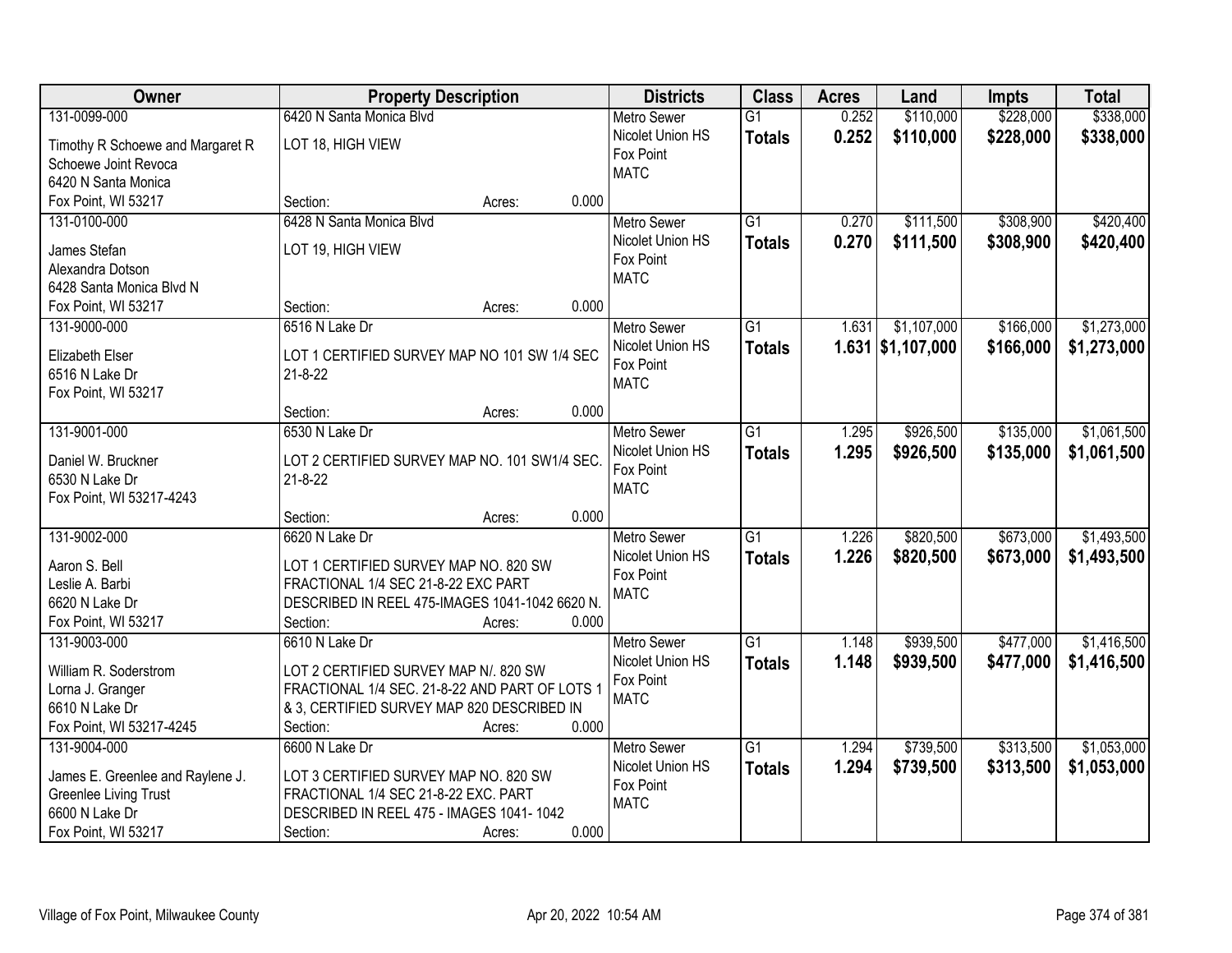| <b>Owner</b>             | <b>Property Description</b>                              | <b>Districts</b>   | <b>Class</b>    | <b>Acres</b> | Land            | Impts           | <b>Total</b>    |
|--------------------------|----------------------------------------------------------|--------------------|-----------------|--------------|-----------------|-----------------|-----------------|
| 131-9982-000             | Santa Monica Blvd                                        | <b>Metro Sewer</b> | $\overline{X4}$ | 0.000        | $\overline{60}$ | $\overline{30}$ | $\overline{50}$ |
| Chicago & Nw Trans Co    | PART OF GOVT LOT 3 DESC. IN VOL. 1169 OF                 | Nicolet Union HS   | <b>Totals</b>   | 0.000        | \$0             | \$0             | \$0             |
| 400 W Madison St         | DEEDS ON PAGE 474. SW1/4 SEC. 21-8-22. 1.900 AC.         | Fox Point          |                 |              |                 |                 |                 |
| Chicago, IL 60606        | A. 1-#13A                                                | <b>MATC</b>        |                 |              |                 |                 |                 |
|                          | 0.000<br>Section:<br>Acres:                              |                    |                 |              |                 |                 |                 |
| 131-9983-000             | 7200 N Santa Monica Blvd                                 | <b>Metro Sewer</b> | $\overline{X4}$ | 0.000        | $\overline{50}$ | $\overline{50}$ | \$0             |
|                          |                                                          | Nicolet Union HS   | <b>Totals</b>   | 0.000        | \$0             | \$0             | \$0             |
| Village of Fox Point     | A PARCEL OF LAND ADJACENT TO BLK 4                       | Fox Point          |                 |              |                 |                 |                 |
| Attn: Village Hall       | BIRCHWOOD WITH A FRONTAGE ON N. SANTA                    | <b>MATC</b>        |                 |              |                 |                 |                 |
| 7200 N Santa Monica Blvd | MONICA BLVD. (PROPOSED) OF 277.26 FT. SW FRAC            |                    |                 |              |                 |                 |                 |
| Fox Point, WI 53217-3505 | 0.000<br>Section:<br>Acres:                              |                    |                 |              |                 |                 |                 |
| 131-9984-000             | 6441 N Lake Dr                                           | <b>Metro Sewer</b> | $\overline{G1}$ | 0.440        | \$219,000       | \$311,000       | \$530,000       |
| Arthur B. Harris         | PART OF FRAC. SW 1/4 SEC. 21-8-22 DESC. IN REEL          | Nicolet Union HS   | <b>Totals</b>   | 0.440        | \$219,000       | \$311,000       | \$530,000       |
| Kathleen Harris          | 646 - IMAGE 1952 .5373 AC.                               | Fox Point          |                 |              |                 |                 |                 |
| 6441 N Lake Dr           |                                                          | <b>MATC</b>        |                 |              |                 |                 |                 |
| Fox Point, WI 53217-4229 | 0.000<br>Section:<br>Acres:                              |                    |                 |              |                 |                 |                 |
| 131-9985-001             | 6440 N Santa Monica Blvd                                 | <b>Metro Sewer</b> | $\overline{G1}$ | 0.411        | \$160,500       | \$213,000       | \$373,500       |
|                          |                                                          | Nicolet Union HS   |                 | 0.411        | \$160,500       | \$213,000       |                 |
| Thomas Littlefair        | PART OF FRAC. SW 1/4 SEC. 21-8-22 DESC. IN VOL.          | Fox Point          | <b>Totals</b>   |              |                 |                 | \$373,500       |
| Georgene Littlefair      | 1419 OF DEEDS ON PAGE 557, KNOWN AS N.                   | <b>MATC</b>        |                 |              |                 |                 |                 |
| 6440 N Santa Monica Blvd | 87.91FT. OF LOT 18, EXC. W. 195FT. AND EXC. .5373        |                    |                 |              |                 |                 |                 |
| Fox Point, WI 53217      | Section:<br>0.411<br>Acres:                              |                    |                 |              |                 |                 |                 |
| 131-9986-000             | 6438 N Santa Monica Blvd                                 | <b>Metro Sewer</b> | $\overline{G1}$ | 0.394        | \$204,000       | \$233,800       | \$437,800       |
|                          |                                                          | Nicolet Union HS   | <b>Totals</b>   | 0.394        | \$204,000       | \$233,800       | \$437,800       |
| Andrew Carmichael        | The part of Lot 4 in The Southwest 1/4 of Section 21, in | Fox Point          |                 |              |                 |                 |                 |
| Dana Oswald              | Township 8 North, Range 22 East, in the Village of Fox   | <b>MATC</b>        |                 |              |                 |                 |                 |
| 6438 N Santa Monica Blvd | Point.                                                   |                    |                 |              |                 |                 |                 |
| Fox Point, WI 53217      | Section: 21<br>0.394<br>Acres:                           |                    |                 |              |                 |                 |                 |
| 131-9987-000             | 6430 N Santa Monica Blvd                                 | <b>Metro Sewer</b> | $\overline{G1}$ | 0.510        | \$205,000       | \$114,000       | \$319,000       |
| Zachary J. Hawthorne     | PART OF FRACT.SW1/4 21-8-22 DESC. IN VOL. 3148           | Nicolet Union HS   | <b>Totals</b>   | 0.510        | \$205,000       | \$114,000       | \$319,000       |
| Caitlyn A. Anderson      | OF DEEDS ON PAGE 43 .5098 AC. A.1-#17B                   | Fox Point          |                 |              |                 |                 |                 |
| 6430 N Santa Monica Blvd |                                                          | <b>MATC</b>        |                 |              |                 |                 |                 |
| Fox Point, WI 53217      | 0.000<br>Section:<br>Acres:                              |                    |                 |              |                 |                 |                 |
| 131-9988-001             | 6439 N Lake Dr                                           | <b>Metro Sewer</b> | $\overline{G1}$ | 1.376        | \$295,500       | \$943,000       | \$1,238,500     |
|                          |                                                          | Nicolet Union HS   | <b>Totals</b>   | 1.376        | \$295,500       | \$943,000       | \$1,238,500     |
| David J. Lubar           | PART OF FRAC. SW1/4 SEC. 21-8-22 DESC. IN VOL            | Fox Point          |                 |              |                 |                 |                 |
| 6439 N Lake Dr           | 3594 OF DEEDS ON PAGE 232 1.1542 AC. INC PT              | <b>MATC</b>        |                 |              |                 |                 |                 |
| Milwaukee, WI 53217      | CONVEYED IN DOC #10857943                                |                    |                 |              |                 |                 |                 |
|                          | 1.376<br>Section:<br>Acres:                              |                    |                 |              |                 |                 |                 |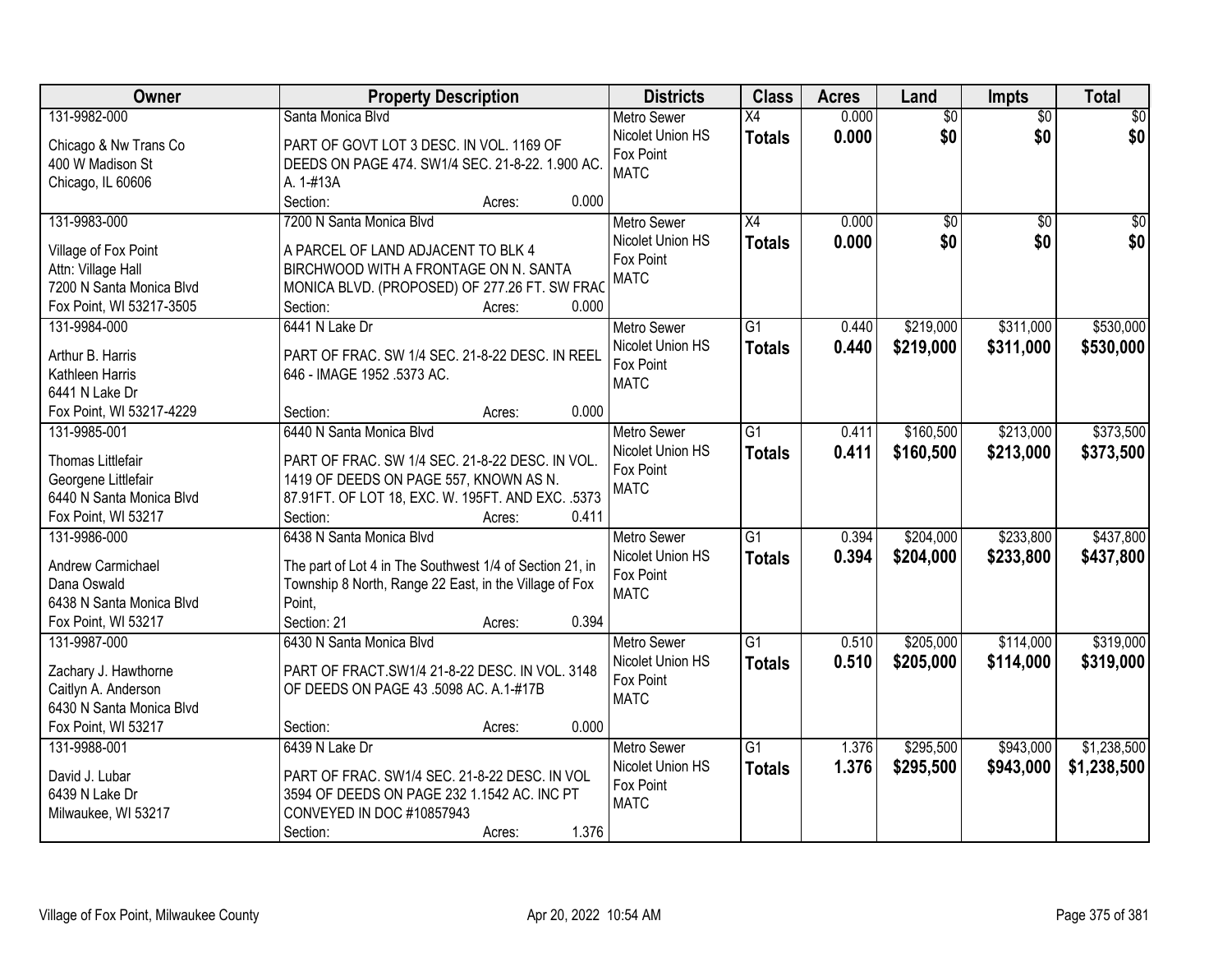| Owner                                      | <b>Property Description</b>                                                              | <b>Districts</b>                       | <b>Class</b>    | <b>Acres</b> | Land                | <b>Impts</b> | <b>Total</b> |
|--------------------------------------------|------------------------------------------------------------------------------------------|----------------------------------------|-----------------|--------------|---------------------|--------------|--------------|
| 131-9989-000                               | 6400 N Lake Dr                                                                           | Metro Sewer                            | $\overline{G1}$ | 1.443        | \$965,500           | \$1,216,500  | \$2,182,000  |
| Kevin J. Schuele                           | PART OF FRACT SW 1/4 SEC 21-8-22 DESC IN REEL                                            | Nicolet Union HS                       | <b>Totals</b>   | 1.443        | \$965,500           | \$1,216,500  | \$2,182,000  |
| Carol T. Schuele                           | 722-IMAGES 1631-1632 THAT PART IN THE VILLAGE                                            | Fox Point                              |                 |              |                     |              |              |
| 6400 N Lake Dr                             | OF FOX POINT 1.443 AC                                                                    | <b>MATC</b>                            |                 |              |                     |              |              |
| Fox Point, WI 53217                        | 0.000<br>Section:<br>Acres:                                                              |                                        |                 |              |                     |              |              |
| 131-9990-000                               | 6410 N Lake Dr                                                                           | <b>Metro Sewer</b>                     | G1              | 3.213        | \$1,824,000         | \$848,000    | \$2,672,000  |
| Micaela C White Trust U/A Michael H        | COM 653.05 FT E OF SW COR OF SW 1/4 SEC                                                  | Nicolet Union HS                       | <b>Totals</b>   |              | $3.213$ \$1,824,000 | \$848,000    | \$2,672,000  |
| White 2012 Irrevoca                        | 21-8-22; TH N 1.61 FT, NELY 172.38 FT, 126.01 FT, E                                      | Fox Point                              |                 |              |                     |              |              |
|                                            | Attn: Rite-Hite Holding Corporation Hope 644.17 FT, SLY TO S SEC LI, W 698.15 FT TO POB. | <b>MATC</b>                            |                 |              |                     |              |              |
| Epstein                                    | 0.000<br>Section:<br>Acres:                                                              |                                        |                 |              |                     |              |              |
| 8900 N Arbon Dr                            |                                                                                          |                                        |                 |              |                     |              |              |
| Milwaukee, WI 53223                        |                                                                                          |                                        |                 |              |                     |              |              |
| 131-9991-000                               | 6420 N Lake Dr                                                                           | Metro Sewer                            | $\overline{G1}$ | 1.070        | \$773,000           | \$431,000    | \$1,204,000  |
|                                            |                                                                                          | Nicolet Union HS                       | <b>Totals</b>   | 1.070        | \$773,000           | \$431,000    | \$1,204,000  |
| Francis X. Sherman                         | PART OF FRAC. SW1/4 SEC. 21-8-22 DESC. IN REEL                                           | Fox Point                              |                 |              |                     |              |              |
| Therese M. Sherman                         | 485, IMAGE 1561 1.070 AC.                                                                | <b>MATC</b>                            |                 |              |                     |              |              |
| 6420 N Lake Dr<br>Fox Point, WI 53217-4228 | 0.000<br>Section:                                                                        |                                        |                 |              |                     |              |              |
| 131-9992-000                               | Acres:<br>6424 N Lake Dr                                                                 |                                        | G1              | 1.783        | \$1,091,000         | \$635,000    | \$1,726,000  |
|                                            |                                                                                          | <b>Metro Sewer</b><br>Nicolet Union HS |                 |              |                     |              |              |
| THE JAMES B WIGDALE LIFE                   | PART OF FRAC. SW 1/4 SEC. 21-8-22 DESC. IN REEL                                          | Fox Point                              | <b>Totals</b>   |              | $1.783$ \$1,091,000 | \$635,000    | \$1,726,000  |
| TRUST, Created Under the JAMES             | 588 - IMAGE 767 1.783 AC                                                                 | <b>MATC</b>                            |                 |              |                     |              |              |
| 6424 N Lake Dr                             |                                                                                          |                                        |                 |              |                     |              |              |
| Milwaukee, WI 53217                        | 0.000<br>Section:<br>Acres:                                                              |                                        |                 |              |                     |              |              |
| 131-9993-000                               | 6430 N Lake Dr                                                                           | Metro Sewer                            | G1              | 1.403        | \$907,500           | \$354,000    | \$1,261,500  |
| David M. Dooley                            | PART OF FRAC SW 1/4 SEC 21-8-22 DESC IN REEL                                             | Nicolet Union HS                       | <b>Totals</b>   | 1.403        | \$907,500           | \$354,000    | \$1,261,500  |
| Martha A. Dooley                           | 849 - IMAGE 640 1.403 AC                                                                 | Fox Point                              |                 |              |                     |              |              |
| 6430 N Lake Dr                             |                                                                                          | <b>MATC</b>                            |                 |              |                     |              |              |
| Fox Point, WI 53217-4228                   | 0.000<br>Section:<br>Acres:                                                              |                                        |                 |              |                     |              |              |
| 131-9994-000                               | 6440 N Lake Dr                                                                           | <b>Metro Sewer</b>                     | $\overline{G1}$ | 1.340        | \$882,500           | \$658,000    | \$1,540,500  |
|                                            | COM 589.67 FT N & 765.12 FT E OF SW COR OF SW                                            | Nicolet Union HS                       | <b>Totals</b>   | 1.340        | \$882,500           | \$658,000    | \$1,540,500  |
| Mark A. Meyer<br>Samantha S. Meyer         | 1/4 SEC. 21-8-22, TH E 604.7 FT, NELY ALG SHORE L                                        | Fox Point                              |                 |              |                     |              |              |
| 6440 N Lake Dr                             | TO A PT 687.58 FT N OF S LI SD 1/4 SEC. W 591.55                                         | <b>MATC</b>                            |                 |              |                     |              |              |
| Fox Point, WI 53217-4228                   | 0.000<br>Section:<br>Acres:                                                              |                                        |                 |              |                     |              |              |
| 131-9995-000                               | 6448 N Lake Dr                                                                           | <b>Metro Sewer</b>                     | $\overline{G1}$ | 1.320        | \$657,000           | \$207,000    | \$864,000    |
|                                            |                                                                                          | Nicolet Union HS                       | <b>Totals</b>   | 1.320        | \$657,000           | \$207,000    | \$864,000    |
| Mary R Dengel Revocable Trust Dated        | PART OF FRAC. SW1/4 SEC. 21-8-22 DESC. IN REEL                                           | Fox Point                              |                 |              |                     |              |              |
| December 7, 2018                           | 471-IMAGES 1385-1386 KNOWN AS LOT 10 1.320                                               | <b>MATC</b>                            |                 |              |                     |              |              |
| 6448 N Lake Dr                             | ACS.                                                                                     |                                        |                 |              |                     |              |              |
| Milwaukee, WI 53217                        | 0.000<br>Section:<br>Acres:                                                              |                                        |                 |              |                     |              |              |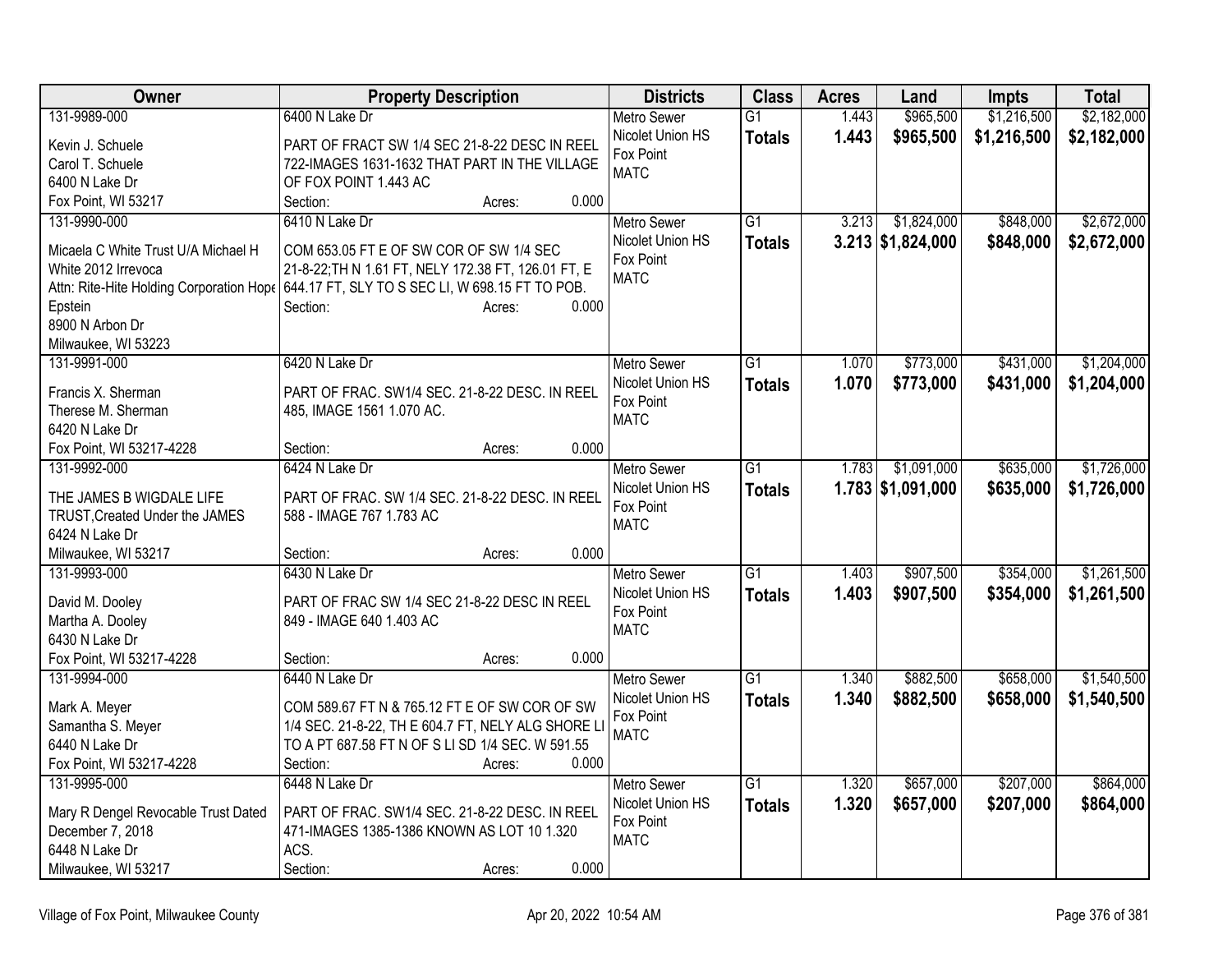| Owner                                  | <b>Property Description</b>                                  | <b>Districts</b>   | <b>Class</b>    | <b>Acres</b> | Land         | <b>Impts</b>    | <b>Total</b>    |
|----------------------------------------|--------------------------------------------------------------|--------------------|-----------------|--------------|--------------|-----------------|-----------------|
| 131-9996-000                           | 6464 N Lake Dr                                               | <b>Metro Sewer</b> | $\overline{G1}$ | 1.247        | \$581,000    | \$316,500       | \$897,500       |
| Marisol Coriano                        | The South 95 feet of that part of Lot Four (4) located in th | Nicolet Union HS   | <b>Totals</b>   | 1.247        | \$581,000    | \$316,500       | \$897,500       |
| James L. Hasan                         | Southwest 1/4 of Section 21, Township 8 North, Range 2       | Fox Point          |                 |              |              |                 |                 |
| 6464 N Lake Dr                         | East, in the Village of Fox Point, County of Milwaukee,      | <b>MATC</b>        |                 |              |              |                 |                 |
| Fox Point, WI 53217                    | 1.247<br>Section:<br>Acres:                                  |                    |                 |              |              |                 |                 |
| 131-9997-000                           | 6484 N Lake Dr                                               | <b>Metro Sewer</b> | G1              | 1.096        | \$800,000    | \$605,500       | \$1,405,500     |
|                                        |                                                              | Nicolet Union HS   | <b>Totals</b>   | 1.096        | \$800,000    | \$605,500       | \$1,405,500     |
| Michael J. Teale, or His Successor, As | That part of Lot 4, in the Southwest 1/4 of Section 21, in   | Fox Point          |                 |              |              |                 |                 |
| Trustee of the L                       | Township 8 North, Range 22 East, in the Village of Fox       | <b>MATC</b>        |                 |              |              |                 |                 |
| 6484 N Lake Dr                         | Point, Milwaukee County, Wisconsin, bounded and              |                    |                 |              |              |                 |                 |
| Fox Point, WI 53217                    | 1.096<br>Section: 21<br>Acres:                               |                    |                 |              |              |                 |                 |
| 131-9998-000                           | 6500 N Lake Dr                                               | <b>Metro Sewer</b> | G1              | 1.020        | \$485,500    | \$25,000        | \$510,500       |
| Parag J. Patel                         | COM AT A PT 972.27 FT 5M W & 849.79 FT E O F SW              | Nicolet Union HS   | <b>Totals</b>   | 1.020        | \$485,500    | \$25,000        | \$510,500       |
| Gauri G. Patel                         | COR OF SW 21-8-22 TH NELY 79.39 FT EL Y ALG SLY              | Fox Point          |                 |              |              |                 |                 |
| 913 E Reservoir Ave                    | BOUNDARY OF C.S.M. NO. 3732 TO L OW WATER                    | <b>MATC</b>        |                 |              |              |                 |                 |
| Fox Point, WI 53217                    | 0.000<br>Section:<br>Acres:                                  |                    |                 |              |              |                 |                 |
| 131-9999-000                           | 6702 N Lake Dr                                               | <b>Metro Sewer</b> | $\overline{G1}$ | 1.970        | \$760,000    | \$910,500       | \$1,670,500     |
|                                        |                                                              | Nicolet Union HS   | <b>Totals</b>   | 1.970        | \$760,000    | \$910,500       | \$1,670,500     |
| Rahul Desai                            | COM 1622.36 FT N & 995.37 FT E OF SW COR OF SW               | Fox Point          |                 |              |              |                 |                 |
| Neema Desai                            | 1/4 SEC. 21-8-22; TH E 567.93 FT M/L TO SHORE LI             | <b>MATC</b>        |                 |              |              |                 |                 |
| 10485 NE 6th St                        | OF LAKE MICHIGAN, NELY ALG SHORE LI TO A PT                  |                    |                 |              |              |                 |                 |
| <b>Unit 3222</b>                       | 1.970<br>Section:<br>Acres:                                  |                    |                 |              |              |                 |                 |
| Bellevue, WA 98004                     |                                                              |                    |                 |              |              |                 |                 |
| 132-9975-000                           | Santa Monica Blvd                                            | <b>Metro Sewer</b> | X4              | 0.000        | $\sqrt[6]{}$ | $\sqrt{6}$      | $\frac{1}{6}$   |
| Chicago & Nw Trans Co                  | THAT PART OF CHICAGO & NW RR PROP IN SE                      | Nicolet Union HS   | <b>Totals</b>   | 0.000        | \$0          | \$0             | \$0             |
| 400 W Madison St                       | 20-8-22 LYING WITHIN FOX POINT SCHOOL DIST 2                 | Fox Point          |                 |              |              |                 |                 |
| Chicago, IL 60606                      |                                                              | <b>MATC</b>        |                 |              |              |                 |                 |
|                                        | 0.000<br>Section:<br>Acres:                                  |                    |                 |              |              |                 |                 |
| 132-9976-000                           | 6401 N Santa Monica Blvd                                     | <b>Metro Sewer</b> | $\overline{X4}$ | 0.000        | \$0          | $\overline{50}$ | $\overline{30}$ |
|                                        |                                                              | Nicolet Union HS   | <b>Totals</b>   | 0.000        | \$0          | \$0             | \$0             |
| Mil Jewish Federation in               | E. 500 FT. OF S 1/2 OF LANDS DESC. IN VOL. 736 OF            | Fox Point          |                 |              |              |                 |                 |
| 6401 N Santa Monica Blvd               | DEEDS ON PAGE 425. SE1/4 SEC. 20-8-22. 1.76 AC.              | <b>MATC</b>        |                 |              |              |                 |                 |
| Fox Point, WI 53217-1599               | $A.2 - #1$                                                   |                    |                 |              |              |                 |                 |
|                                        | 0.000<br>Section:<br>Acres:                                  |                    |                 |              |              |                 |                 |
| 132-9977-001                           | 6423 N Santa Monica Blvd                                     | <b>Metro Sewer</b> | $\overline{X4}$ | 1.789        | \$0          | $\overline{30}$ | \$0             |
| Mif 107th Street Property LLC          | E 500 FT OF N 1/2 OF LAND DESC IN VOL 736 OF                 | Nicolet Union HS   | <b>Totals</b>   | 1.789        | \$0          | \$0             | \$0             |
| 1360 N Prospect Ave                    | DEEDS ON PAGE 425 SE 1/4 SEC 20-8-22 AND THAT                | Fox Point          |                 |              |              |                 |                 |
| Milwaukee, WI 53202-4250               | PT OF SD SEC DESC IN DOC #09141277                           | <b>MATC</b>        |                 |              |              |                 |                 |
|                                        | 0.000<br>Section:<br>Acres:                                  |                    |                 |              |              |                 |                 |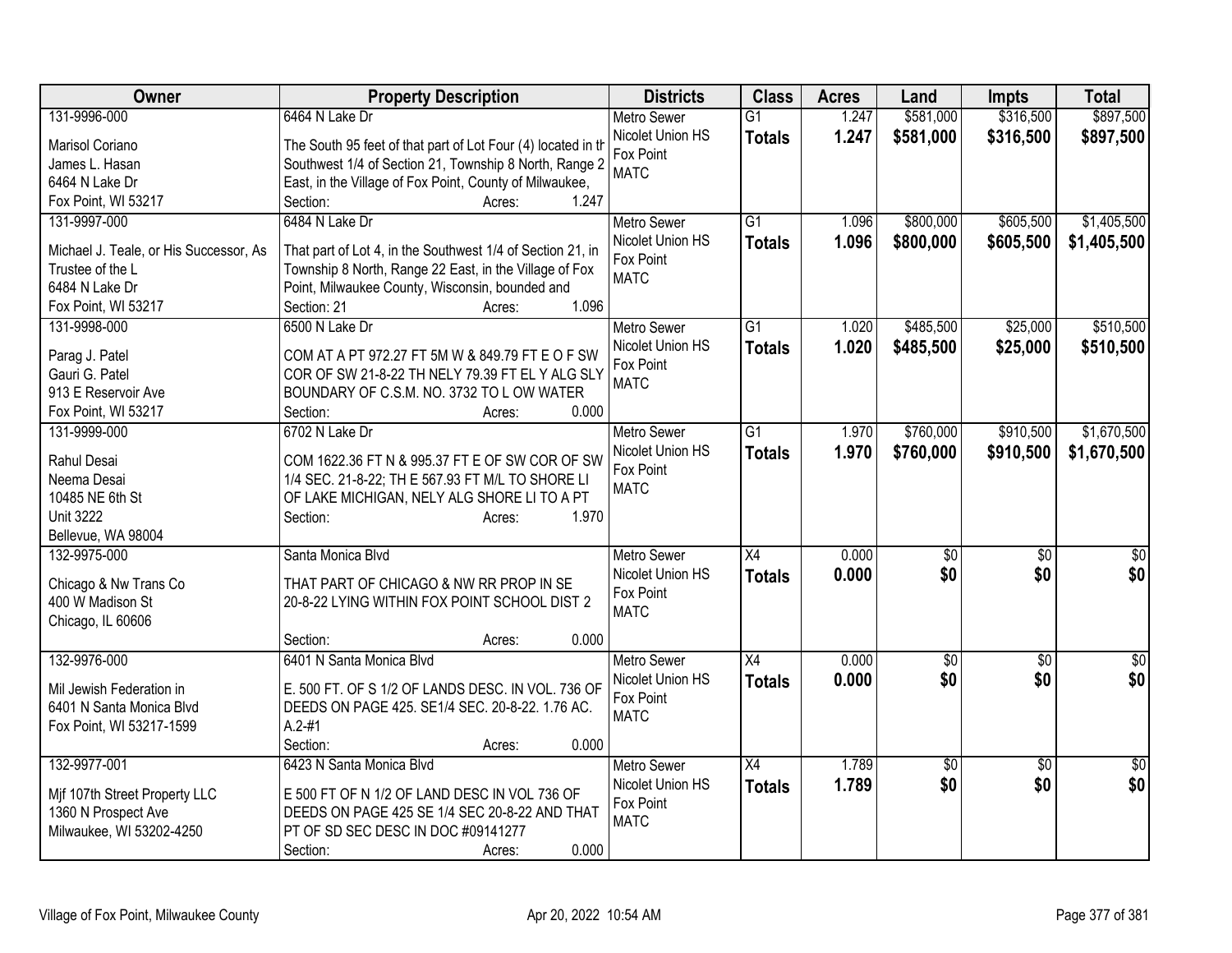| Owner                                        | <b>Property Description</b>                               | <b>Districts</b>   | <b>Class</b>    | <b>Acres</b> | Land      | <b>Impts</b> | <b>Total</b> |
|----------------------------------------------|-----------------------------------------------------------|--------------------|-----------------|--------------|-----------|--------------|--------------|
| 132-9978-001                                 | 6423 N Santa Monica Blvd                                  | <b>Metro Sewer</b> | $\overline{G1}$ | 0.492        | \$127,500 | \$116,500    | \$244,000    |
| Mif 107th Street Property LLC                | PART OF SE 1/4 SEC 20-8-22 DESC IN REEL 180               | Nicolet Union HS   | <b>Totals</b>   | 0.492        | \$127,500 | \$116,500    | \$244,000    |
| 1360 N Prospect Ave                          | IMAGE 1013 (.520 ACS) EXC PT DEEDED IN DOC                | Fox Point          |                 |              |           |              |              |
| Milwaukee, WI 53202-4250                     | #09141277                                                 | <b>MATC</b>        |                 |              |           |              |              |
|                                              | Section:<br>0.000<br>Acres:                               |                    |                 |              |           |              |              |
| 132-9979-000                                 | 6427 N Santa Monica Blyd                                  | <b>Metro Sewer</b> | $\overline{G1}$ | 0.480        | \$127,000 | \$129,800    | \$256,800    |
|                                              |                                                           | Nicolet Union HS   | <b>Totals</b>   | 0.480        | \$127,000 | \$129,800    | \$256,800    |
| Mif 107th Street Property LLC                | PART OF SE1/4 SEC. 20-8-22 DESC. IN VOL. 1319 OF          | Fox Point          |                 |              |           |              |              |
| 1360 N Prospect Ave                          | DEEDS ON PAGE 335 EXC. S. 45 FT. . 480 AC. A.2-#2A        | <b>MATC</b>        |                 |              |           |              |              |
| Milwaukee, WI 53202-4250                     | 0.000                                                     |                    |                 |              |           |              |              |
|                                              | Section:<br>Acres:                                        |                    |                 |              |           |              |              |
| 132-9980-000                                 | 6429 N Santa Monica Blvd                                  | <b>Metro Sewer</b> | G1              | 0.500        | \$128,500 | \$155,300    | \$283,800    |
| Jason M. Freeman                             | PART OF SE 1/4 SEC 20-8-22 DESC IN REEL 896 -             | Nicolet Union HS   | <b>Totals</b>   | 0.500        | \$128,500 | \$155,300    | \$283,800    |
| Elizabeth Freeman                            | IMAGE 541 .500 AC SCHOOL DIST 2                           | Fox Point          |                 |              |           |              |              |
| 6429 N Santa Monica Blvd                     |                                                           | <b>MATC</b>        |                 |              |           |              |              |
| Fox Point, WI 53217                          | 0.000<br>Section:<br>Acres:                               |                    |                 |              |           |              |              |
| 132-9981-000                                 | 6433 N Santa Monica Blyd                                  | <b>Metro Sewer</b> | $\overline{G1}$ | 0.526        | \$130,000 | \$236,500    | \$366,500    |
|                                              |                                                           | Nicolet Union HS   | <b>Totals</b>   | 0.526        | \$130,000 | \$236,500    | \$366,500    |
| Dennis H. Daniels                            | PART OF SE1/4 SEC. 20-8-22 DESC. IN VOL. 3959 OF          | Fox Point          |                 |              |           |              |              |
| Kathryn W. Daniels                           | DEEDS ON PAGE 243. .500AC. A.2-4A                         | <b>MATC</b>        |                 |              |           |              |              |
| 6433 N Santa Monica Blv                      |                                                           |                    |                 |              |           |              |              |
| Fox Point, WI 53217-4250                     | 0.000<br>Section:<br>Acres:                               |                    |                 |              |           |              |              |
| 132-9982-000                                 | 6435 N Santa Monica Blvd                                  | <b>Metro Sewer</b> | $\overline{G1}$ | 0.500        | \$128,500 | \$164,700    | \$293,200    |
| Patrick Peczerski                            | That part of the Southeast One-quarter (1/4) of Section   | Nicolet Union HS   | <b>Totals</b>   | 0.500        | \$128,500 | \$164,700    | \$293,200    |
| Ashley E. Dallman                            | Twenty (20), in Township Eight (8) North, Range           | Fox Point          |                 |              |           |              |              |
| 6435 N Santa Monica Blvd                     | Twenty-two (22) East, in the Village of Fox Point, County | <b>MATC</b>        |                 |              |           |              |              |
| Fox Point, WI 53217                          | 0.000<br>Section:<br>Acres:                               |                    |                 |              |           |              |              |
| 132-9983-000                                 | 6439 N Santa Monica Blyd                                  | Metro Sewer        | $\overline{G1}$ | 0.419        | \$122,500 | \$247,500    | \$370,000    |
|                                              |                                                           | Nicolet Union HS   | <b>Totals</b>   | 0.419        | \$122,500 | \$247,500    | \$370,000    |
| John M. Degroote                             | The South 50 feet measured on the East line thereof of th | Fox Point          |                 |              |           |              |              |
| Nora A. Degroote<br>6439 N Santa Monica Blvd | following described piece of land: That part of the       | <b>MATC</b>        |                 |              |           |              |              |
|                                              | Southeast 1/4 of Section 20, in Township 8 North, Range   |                    |                 |              |           |              |              |
| Fox Point, WI 53217                          | 0.419<br>Section:<br>Acres:                               |                    |                 |              |           |              |              |
| 132-9984-000                                 | 6443 N Santa Monica Blvd                                  | <b>Metro Sewer</b> | $\overline{G1}$ | 0.617        | \$137,000 | \$253,000    | \$390,000    |
| Howard S. Lustig                             | COM 698.55 FT N OF SE COR OF SE 1/4 SEC.                  | Nicolet Union HS   | <b>Totals</b>   | 0.617        | \$137,000 | \$253,000    | \$390,000    |
| Laurie A. Eggert                             | 20-8-22; TH W 288.87 FT; SWLY TO A PT 557.55 FT N         | Fox Point          |                 |              |           |              |              |
| 6443 N Santa Monica Blv                      | OF S LI SD QUAR SEC. TH E 377.70 FT TO POB. EXC           | <b>MATC</b>        |                 |              |           |              |              |
| Fox Point, WI 53217-4250                     | 0.000<br>Section:<br>Acres:                               |                    |                 |              |           |              |              |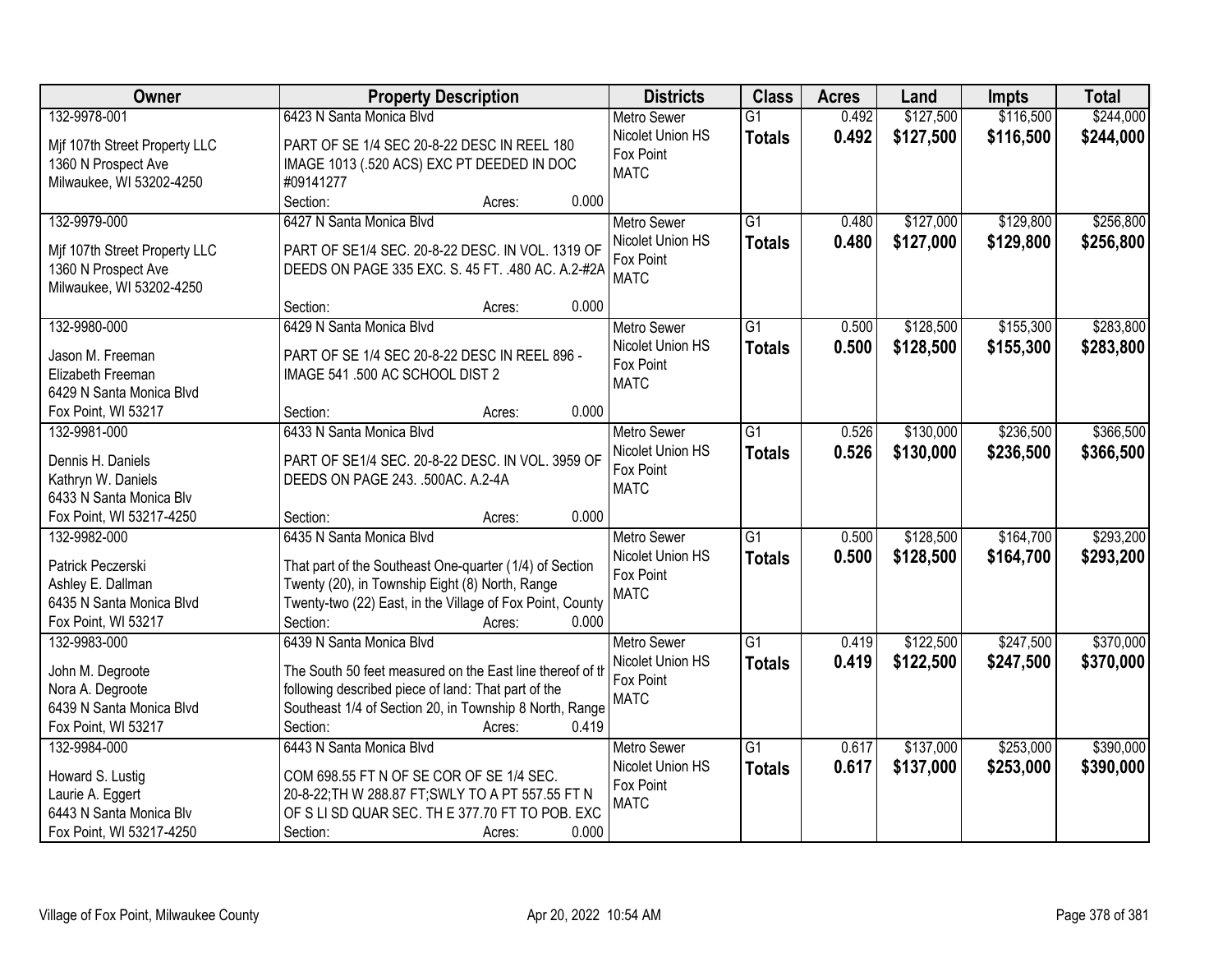| Owner                              | <b>Property Description</b>                              |        |       | <b>Districts</b>   | <b>Class</b>    | <b>Acres</b> | Land      | <b>Impts</b> | <b>Total</b> |
|------------------------------------|----------------------------------------------------------|--------|-------|--------------------|-----------------|--------------|-----------|--------------|--------------|
| 132-9985-000                       | 6445 N Santa Monica Blvd                                 |        |       | <b>Metro Sewer</b> | $\overline{G1}$ | 0.500        | \$128,500 | \$159,400    | \$287,900    |
| Daniel T. Karasch                  | COMM 698.55 FT N OF SE COR OF SE 1/4                     |        |       | Nicolet Union HS   | <b>Totals</b>   | 0.500        | \$128,500 | \$159,400    | \$287,900    |
| 6445 N Santa Monica Blvd           | SEC.20-8-22; TH N 83.02 FT, W 235.86 FT, SWLY 98.62      |        |       | Fox Point          |                 |              |           |              |              |
| Fox Point, WI 53217                | FT, TH E 288.87 FT TO POB.                               |        |       | <b>MATC</b>        |                 |              |           |              |              |
|                                    | Section:                                                 | Acres: | 0.000 |                    |                 |              |           |              |              |
| 132-9986-000                       | 6465 N Santa Monica Blvd                                 |        |       | <b>Metro Sewer</b> | $\overline{G1}$ | 0.500        | \$128,500 | \$172,000    | \$300,500    |
|                                    |                                                          |        |       | Nicolet Union HS   | <b>Totals</b>   | 0.500        | \$128,500 | \$172,000    | \$300,500    |
| Antonio Hayes Gonzalez             | That part of the Southeast One-Quarter of Section 20, in |        |       | Fox Point          |                 |              |           |              |              |
| Jennifer L. Sharpe-Gonzalez        | Township 8 North, Range 22 East, in the Village of Fox   |        |       | <b>MATC</b>        |                 |              |           |              |              |
| 6465 N Santa Monica Blvd           | Point, Milwaukee County, Wisconsin, bounded and          |        | 0.500 |                    |                 |              |           |              |              |
| Fox Point, WI 53217                | Section:                                                 | Acres: |       |                    |                 |              |           |              |              |
| 132-9987-000                       | 6475 N Santa Monica Blvd                                 |        |       | Metro Sewer        | $\overline{G1}$ | 0.671        | \$141,000 | \$416,500    | \$557,500    |
| James and Lauren Pommert Revocable | COM 889.57 FT, N OF SE COR OF SE 1/4 SEC.                |        |       | Nicolet Union HS   | <b>Totals</b>   | 0.671        | \$141,000 | \$416,500    | \$557,500    |
| <b>Trust Created March</b>         | 20-8-22; TH W 216.9 FT, NELY 420 FT, M/L, TH S           |        |       | Fox Point          |                 |              |           |              |              |
| 6475 N Santa Monica Blvd           | 355.37 FT TO POB.                                        |        |       | <b>MATC</b>        |                 |              |           |              |              |
| Fox Point, WI 53217                | Section:                                                 | Acres: | 0.000 |                    |                 |              |           |              |              |
| 132-9988-000                       | 221 E Clovernook Ln                                      |        |       | <b>Metro Sewer</b> | G1              | 1.325        | \$166,000 | \$224,500    | \$390,500    |
|                                    |                                                          |        |       | Nicolet Union HS   | <b>Totals</b>   | 1.325        | \$166,000 | \$224,500    | \$390,500    |
| Sai Venkata Ganest B Madireddy     | PART OF SE1/4 SEC. 20-8-22 DESC. IN REEL 193 -           |        |       | Fox Point          |                 |              |           |              |              |
| Sowmya Reddy Kandula               | IMAGE 236. 1.325 AC.                                     |        |       | <b>MATC</b>        |                 |              |           |              |              |
| 221 E Clovernook Ln                |                                                          |        |       |                    |                 |              |           |              |              |
| Fox Point, WI 53217-4217           | Section:                                                 | Acres: | 0.000 |                    |                 |              |           |              |              |
| 132-9989-000                       | 6620 N Birch Hill Ct                                     |        |       | <b>Metro Sewer</b> | $\overline{G1}$ | 0.275        | \$112,000 | \$150,900    | \$262,900    |
| Richard L. Skover                  | PART OF SE 1/4 SEC 20-8-22 DESC IN REEL                  |        |       | Nicolet Union HS   | <b>Totals</b>   | 0.275        | \$112,000 | \$150,900    | \$262,900    |
| Arlene R. Skover                   | 743-IMAGE 2234                                           |        |       | Fox Point          |                 |              |           |              |              |
| 6620 N Birch Hill Ct               |                                                          |        |       | <b>MATC</b>        |                 |              |           |              |              |
| Fox Point, WI 53217-4207           | Section:                                                 | Acres: | 0.000 |                    |                 |              |           |              |              |
| 132-9990-000                       | 6608 N Birch Hill Ct                                     |        |       | Metro Sewer        | G1              | 0.275        | \$112,000 | \$150,800    | \$262,800    |
|                                    |                                                          |        |       | Nicolet Union HS   | <b>Totals</b>   | 0.275        | \$112,000 | \$150,800    | \$262,800    |
| Sandra C. Ullmann                  | PART OF SE1/4 SEC. 20-8-22 DESC. IN REEL 427,            |        |       | Fox Point          |                 |              |           |              |              |
| 6608 N Birch Hill Ct               | IMAGES 1041 & 1042,                                      |        |       | <b>MATC</b>        |                 |              |           |              |              |
| Fox Point, WI 53217-4207           |                                                          |        |       |                    |                 |              |           |              |              |
|                                    | Section:                                                 | Acres: | 0.000 |                    |                 |              |           |              |              |
| 132-9991-003                       | 6600 N Birch Hill Ct                                     |        |       | <b>Metro Sewer</b> | $\overline{G1}$ | 0.506        | \$129,000 | \$502,700    | \$631,700    |
| Christoher N Wright and Margeret Y | CERTIFIED SURVEY MAP NO 7081 SE 20-8-22 PT OF            |        |       | Nicolet Union HS   | <b>Totals</b>   | 0.506        | \$129,000 | \$502,700    | \$631,700    |
| Wright, Revoc Trust                | PARCEL 1                                                 |        |       | Fox Point          |                 |              |           |              |              |
| 6600 N Birchhill Ct                |                                                          |        |       | <b>MATC</b>        |                 |              |           |              |              |
| Fox Point, WI 53217                | Section:                                                 | Acres: | 0.000 |                    |                 |              |           |              |              |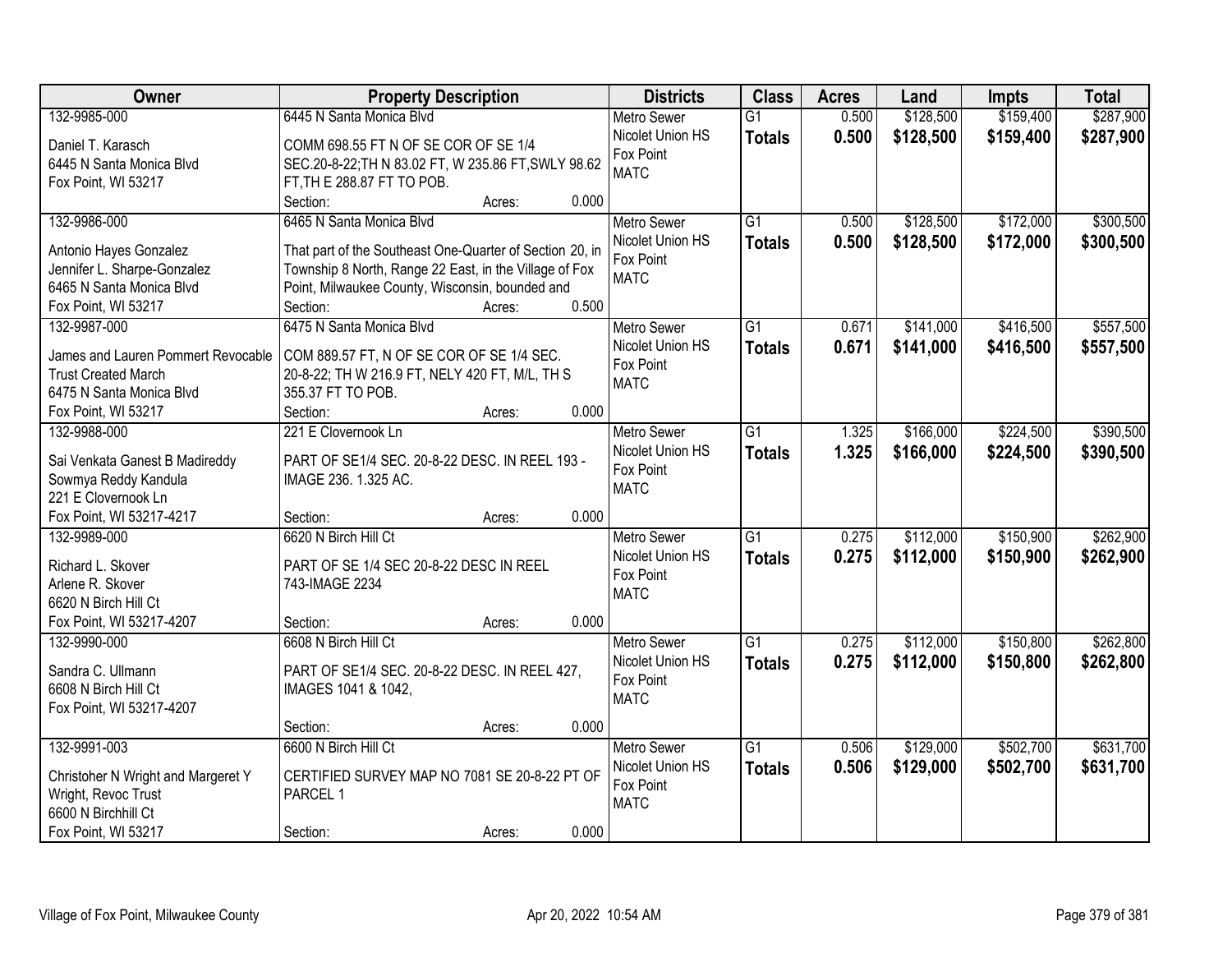| Owner                                         | <b>Property Description</b>                                                       | <b>Districts</b>   | <b>Class</b>    | <b>Acres</b> | Land      | <b>Impts</b> | <b>Total</b> |
|-----------------------------------------------|-----------------------------------------------------------------------------------|--------------------|-----------------|--------------|-----------|--------------|--------------|
| 132-9991-004                                  | 6586 N Birch Hill Ct                                                              | <b>Metro Sewer</b> | G1              | 0.576        | \$120,500 | \$483,000    | \$603,500    |
| Adam R. Janecek                               | All of Parcel 2 and all that part of Parcel 1 of Certified                        | Nicolet Union HS   | <b>Totals</b>   | 0.576        | \$120,500 | \$483,000    | \$603,500    |
| Kari L. Janecek                               | Survey Map No. 7081 as recorded in the Register of                                | Fox Point          |                 |              |           |              |              |
| 1032 E Idoho St                               | Deeds office for Milwaukee County, on April 8, 2002, on                           | <b>MATC</b>        |                 |              |           |              |              |
| Milwaukee, WI 53207-2410                      | 0.000<br>Section:<br>Acres:                                                       |                    |                 |              |           |              |              |
| 132-9992-000                                  | 6601 N Birch Hill Ct                                                              | <b>Metro Sewer</b> | $\overline{G1}$ | 1.677        | \$205,500 | \$251,700    | \$457,200    |
|                                               |                                                                                   | Nicolet Union HS   | <b>Totals</b>   | 1.677        | \$205,500 | \$251,700    | \$457,200    |
| William J. Staat Trust Dated May 6, 201.      | COMM 1,005 FT S & 350 FT W OF NE COR OF SE 1/4                                    | Fox Point          |                 |              |           |              |              |
| Catherine R. Staat Trust Dated May 6,<br>2012 | SEC 20-8-22, TH S 280 FT TO P.O.B.; TH S 395.45 FT                                | <b>MATC</b>        |                 |              |           |              |              |
| 6601 N Birch Hill Ct                          | SWLY 237.09 FT; N 578.72 FT; TH E 150 FT TO P.O.B.<br>Section:<br>0.000<br>Acres: |                    |                 |              |           |              |              |
| Fox Point, WI 53217                           |                                                                                   |                    |                 |              |           |              |              |
| 132-9993-000                                  | 6607 N Birch Hill Ct                                                              | <b>Metro Sewer</b> | G1              | 0.372        | \$119,000 | \$177,000    | \$296,000    |
|                                               |                                                                                   | Nicolet Union HS   | <b>Totals</b>   | 0.372        | \$119,000 | \$177,000    | \$296,000    |
| Lee L. Karsten                                | COM 1005 FT S & 350 FT W OF NE COR OF SE 1/4                                      | Fox Point          |                 |              |           |              |              |
| Barbara M. Karsten                            | SEC 20-8-22, TH S 155 FT TO POB. TH S 125 FT, W                                   | <b>MATC</b>        |                 |              |           |              |              |
| 6607 N Birch Hill Ct                          | 150 FT, N 125 FT, TH E 150 FT TO POB.                                             |                    |                 |              |           |              |              |
| Fox Point, WI 53217-4207                      | 0.000<br>Section:<br>Acres:                                                       |                    |                 |              |           |              |              |
| 132-9994-000                                  | 135 E Clovernook Ln                                                               | <b>Metro Sewer</b> | $\overline{G1}$ | 0.327        | \$115,500 | \$221,000    | \$336,500    |
| Matthew Lynch                                 | PART OF SE1/4 SEC. 20-8-22 DESC. IN VOL. 2988 OF                                  | Nicolet Union HS   | <b>Totals</b>   | 0.327        | \$115,500 | \$221,000    | \$336,500    |
| 135 E Clovernook Ln                           | DEEDS ON PAGE 235. .522 AC.                                                       | Fox Point          |                 |              |           |              |              |
| Fox Point, WI 53217                           |                                                                                   | <b>MATC</b>        |                 |              |           |              |              |
|                                               | 0.000<br>Section:<br>Acres:                                                       |                    |                 |              |           |              |              |
| 132-9995-000                                  | 132 E Clovernook Ln                                                               | <b>Metro Sewer</b> | $\overline{G1}$ | 0.402        | \$121,000 | \$125,000    | \$246,000    |
|                                               |                                                                                   | Nicolet Union HS   | <b>Totals</b>   | 0.402        | \$121,000 | \$125,000    | \$246,000    |
| Allison Tylicki                               | PART OF SE 1/4 SEC 20-8-22 DESC IN REEL 701 -                                     | Fox Point          |                 |              |           |              |              |
| 132 E Clovernook                              | IMAGES 76 TO 78 .4765 AC                                                          | <b>MATC</b>        |                 |              |           |              |              |
| Fox Point, WI 53217                           | 0.000<br>Section:                                                                 |                    |                 |              |           |              |              |
| 132-9996-000                                  | Acres:<br>208 E Clovernook Ln                                                     | <b>Metro Sewer</b> | $\overline{G1}$ | 0.379        | \$119,500 | \$166,400    | \$285,900    |
|                                               |                                                                                   | Nicolet Union HS   |                 | 0.379        |           |              |              |
| Edmund F. Kubczak                             | COM 1005 FT S & 280 FT W OF NE COR OF SE 1/4                                      | Fox Point          | <b>Totals</b>   |              | \$119,500 | \$166,400    | \$285,900    |
| Janice Warner L. Kubczak                      | SEC 20-8-22; TH WLY 110 FT, N 180.12 FT, E 110 FT,                                | <b>MATC</b>        |                 |              |           |              |              |
| 208 E Clovernook Ln                           | TH S 180 FT TO POB                                                                |                    |                 |              |           |              |              |
| Fox Point, WI 53217-4216                      | Section:<br>0.000<br>Acres:                                                       |                    |                 |              |           |              |              |
| 132-9997-000                                  | 214 E Clovernook Ln                                                               | <b>Metro Sewer</b> | $\overline{G1}$ | 0.454        | \$125,000 | \$171,500    | \$296,500    |
| Richard J Stanislawski Revocable Trust        | PART OF SE1/4 SEC. 20-8-22 DESC. VOL. 2368 OF                                     | Nicolet Union HS   | <b>Totals</b>   | 0.454        | \$125,000 | \$171,500    | \$296,500    |
| Brenda J Stanislawski Revocable Trust         | DEEDS ON PAGE 101. .4545 AC.                                                      | Fox Point          |                 |              |           |              |              |
| 214 E Clovernook Ln                           |                                                                                   | <b>MATC</b>        |                 |              |           |              |              |
| Fox Point, WI 53217-4216                      | 0.000<br>Section:<br>Acres:                                                       |                    |                 |              |           |              |              |